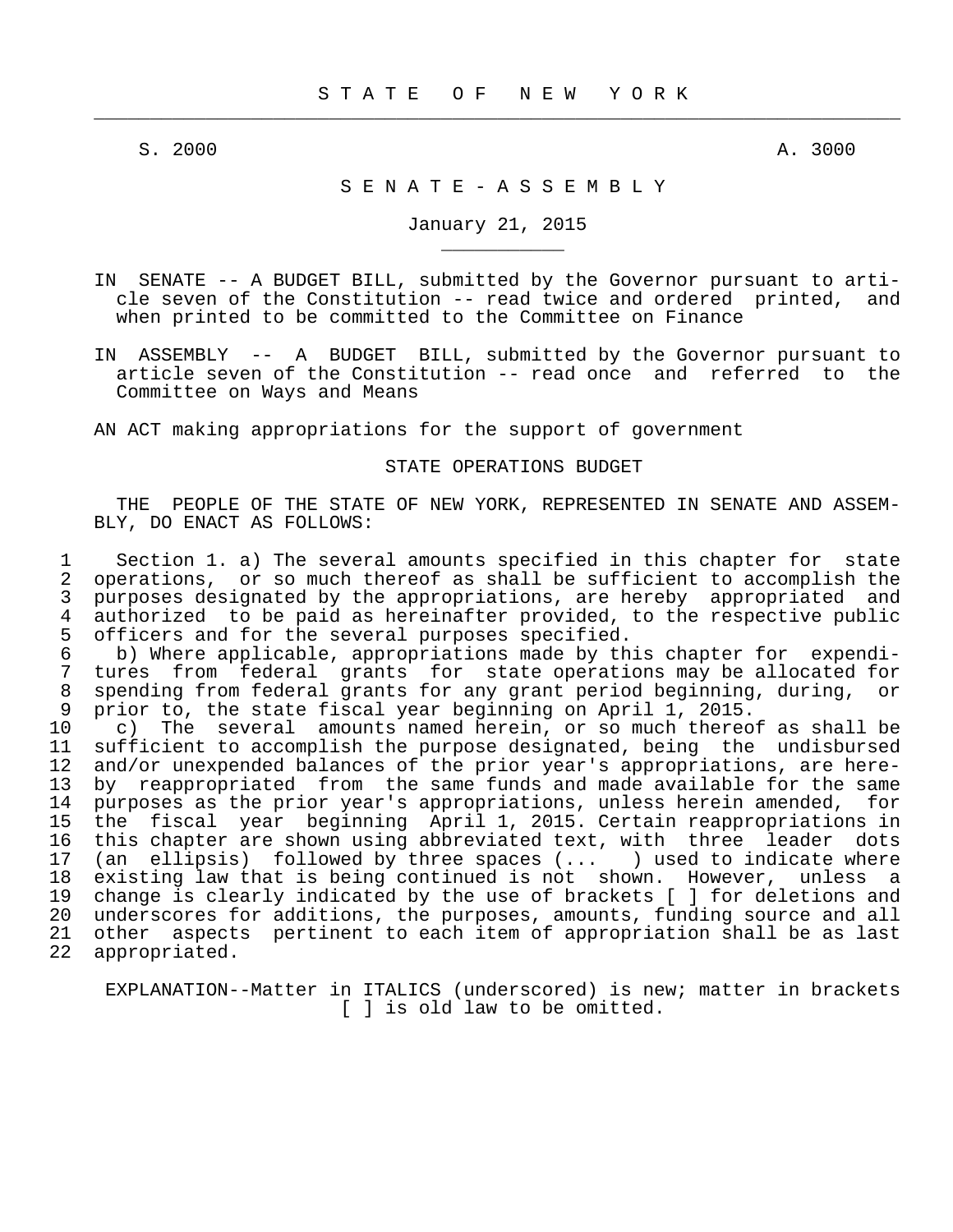1 For the purpose of complying with the state finance law, the year,<br>2 chapter and section of the last act reappropriating a former original 2 chapter and section of the last act reappropriating a former original<br>3 appropriation or any part thereof is, unless otherwise indicated, chap-3 appropriation or any part thereof is, unless otherwise indicated, chap-<br>4 ter 50, section 1, of the laws of 2014. 4 ter 50, section 1, of the laws of 2014.<br>5 d) No moneys appropriated by thi

5 d) No moneys appropriated by this chapter shall be available for<br>6 payment until a certificate of approval has been issued by the director 6 payment until a certificate of approval has been issued by the director<br>7 of the budget, who shall file such certificate with the department of 7 of the budget, who shall file such certificate with the department of 8 audit and control, the chairperson of the senate finance committee and 9 the chairperson of the assembly ways and means committee.<br>10 e) The appropriations contained in this chapter shall be

10 e) The appropriations contained in this chapter shall be available for<br>11 the fiscal year beginning on April 1, 2015. the fiscal year beginning on April 1, 2015.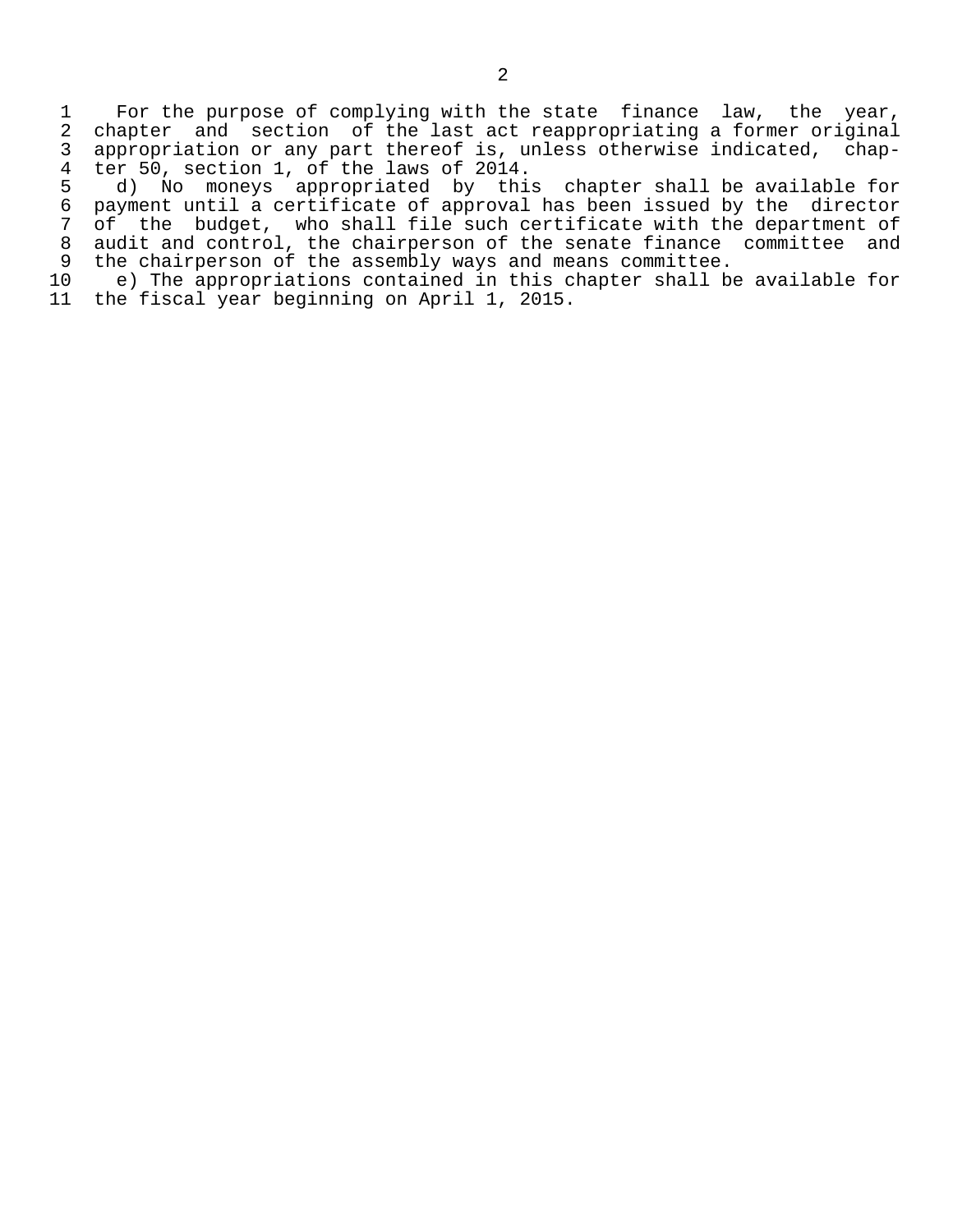ADIRONDACK PARK AGENCY

STATE OPERATIONS 2015-16

1 For payment according to the following schedule:

| $\overline{2}$                                                 |                                                                                                                                                                                                                                                                                                                                                                                                                                                              |                  | APPROPRIATIONS REAPPROPRIATIONS     |
|----------------------------------------------------------------|--------------------------------------------------------------------------------------------------------------------------------------------------------------------------------------------------------------------------------------------------------------------------------------------------------------------------------------------------------------------------------------------------------------------------------------------------------------|------------------|-------------------------------------|
| 3<br>$\overline{4}$                                            | General Fund $\dots\dots\dots\dots\dots\dots\dots$ 4,563,000<br>Special Revenue Funds - Federal                                                                                                                                                                                                                                                                                                                                                              |                  | $\overline{0}$<br>700,000 3,410,000 |
| $\frac{5}{6}$<br>7                                             | All Funds  5,263,000 3,410,000                                                                                                                                                                                                                                                                                                                                                                                                                               | ================ | ================                    |
| 8                                                              | SCHEDULE                                                                                                                                                                                                                                                                                                                                                                                                                                                     |                  |                                     |
| 9<br>10                                                        |                                                                                                                                                                                                                                                                                                                                                                                                                                                              |                  |                                     |
| 11<br>12                                                       | General Fund<br>State Purposes Account - 10050                                                                                                                                                                                                                                                                                                                                                                                                               |                  |                                     |
| 13<br>14<br>15<br>16<br>17<br>18<br>19<br>20<br>21<br>22<br>23 | Notwithstanding any other provision of law<br>to the contrary, the OGS Interchange and<br>Transfer Authority, IT Interchange and<br>Transfer Authority and the Lean Certif-<br>ication Bonus Authority as defined in the<br>2015-16 state fiscal year state operations<br>appropriation for the budget division<br>program of the division of the budget, are<br>deemed fully incorporated herein and a<br>part of this appropriation as if fully<br>stated. |                  |                                     |
| 24                                                             | PERSONAL SERVICE                                                                                                                                                                                                                                                                                                                                                                                                                                             |                  |                                     |
| 25<br>26<br>27<br>28                                           | Personal service--regular  3,930,000<br>Amount available for personal service  4,030,000                                                                                                                                                                                                                                                                                                                                                                     | ________         |                                     |
| 29                                                             |                                                                                                                                                                                                                                                                                                                                                                                                                                                              |                  |                                     |
| 30                                                             | NONPERSONAL SERVICE                                                                                                                                                                                                                                                                                                                                                                                                                                          |                  |                                     |
| 31<br>32<br>33<br>34<br>35                                     | Supplies and materials  88,000<br>Contractual services  220,000                                                                                                                                                                                                                                                                                                                                                                                              | --------------   |                                     |
| 36<br>37                                                       | Amount available for nonpersonal service  533,000                                                                                                                                                                                                                                                                                                                                                                                                            |                  |                                     |
| 38<br>39                                                       | Program account subtotal $4,563,000$                                                                                                                                                                                                                                                                                                                                                                                                                         | _______________  |                                     |
| 40<br>41                                                       | Special Revenue Funds - Federal<br>Federal Miscellaneous Operating Grants Fund                                                                                                                                                                                                                                                                                                                                                                               |                  |                                     |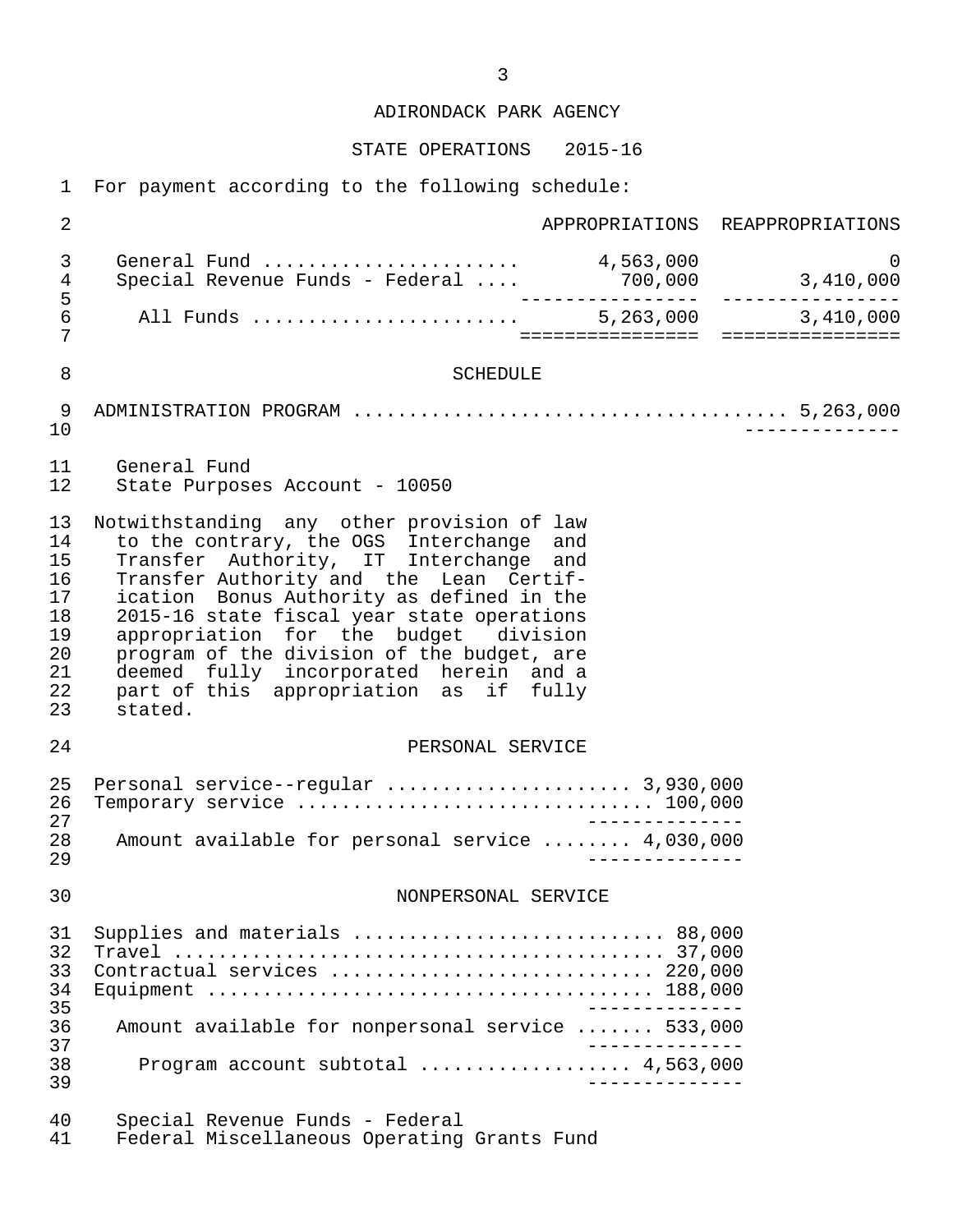## ADIRONDACK PARK AGENCY

- 1 APA-Wetlands Mapping Account 25327
- 2 For services and expenses including wetlands 3 mapping within the Adirondack Park.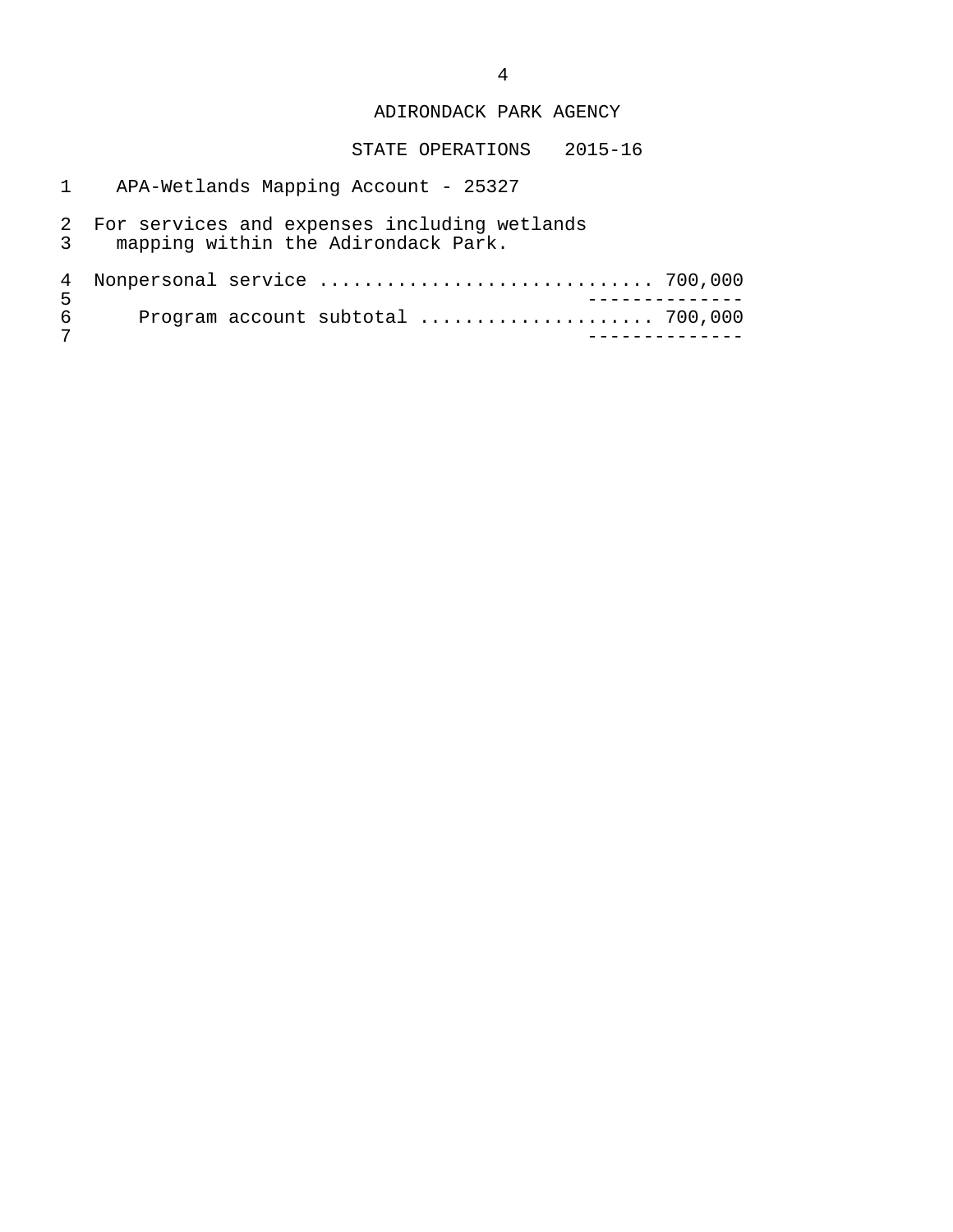## ADIRONDACK PARK AGENCY

# STATE OPERATIONS - REAPPROPRIATIONS 2015-16

## 1 ADMINISTRATION PROGRAM

| $\overline{2}$ | Special Revenue Funds - Federal                                      |
|----------------|----------------------------------------------------------------------|
| $\mathsf{3}$   | Federal Miscellaneous Operating Grants Fund                          |
| $\overline{4}$ | APA-Transportation Enhancement Account - 25327                       |
| 5              | By chapter 54, section 1, of the laws of 2002:                       |
| $\epsilon$     | Maintenance undistributed                                            |
| $\overline{7}$ | For services and expenses including TEA-XH                           |
| 8              |                                                                      |
| 9              | Special Revenue Funds - Federal                                      |
| 10             | Federal Miscellaneous Operating Grants Fund                          |
| 11             | APA-Wetlands Mapping Account - 25327                                 |
| 12             | By chapter 50, section 1, of the laws of 2014:                       |
| 13             | For services and expenses including wetlands mapping within the      |
| 14             | Adirondack Park.                                                     |
| 15             | Nonpersonal service  700,000  (re. \$700,000)                        |
| 16             | By chapter 50, section 1, of the laws of 2013:                       |
| 17             | For services and expenses including wetlands mapping within the      |
| 18             | Adirondack Park.                                                     |
| 19             | Nonpersonal service  700,000  (re. \$700,000)                        |
| 20             | By chapter 50, section 1, of the laws of 2012:                       |
| 21             | For services and expenses including wetlands mapping within the      |
| 22             | Adirondack Park.                                                     |
| 23             | Notwithstanding any other provision of law to the contrary, the OGS  |
| 24             | Interchange and Transfer Authority, the IT Interchange and Transfer  |
| 25             | Authority, and the Call Center Interchange and Transfer Authority as |
| 26             | defined in the 2012-13 state fiscal year state operations appropri-  |
| 27             | ation for the budget division program of the division of the budget, |
| 28             | are deemed fully incorporated herein and a part of this appropri-    |
| 29             | ation as if fully stated.                                            |
| 30             | Nonpersonal service  700,000  (re. \$650,000)                        |
| 31             | By chapter 50, section 1, of the laws of 2011:                       |
| 32             | For services and expenses including wetlands mapping within the      |
| 33             | Adirondack Park.                                                     |
| 34             | Nonpersonal service  700,000  (re. \$560,000)                        |
| 35             | By chapter 55, section 1, of the laws of 2010:                       |
| 36             | For services and expenses including wetlands mapping within the      |
| 37             | Adirondack Park  700,000  (re. \$700,000)                            |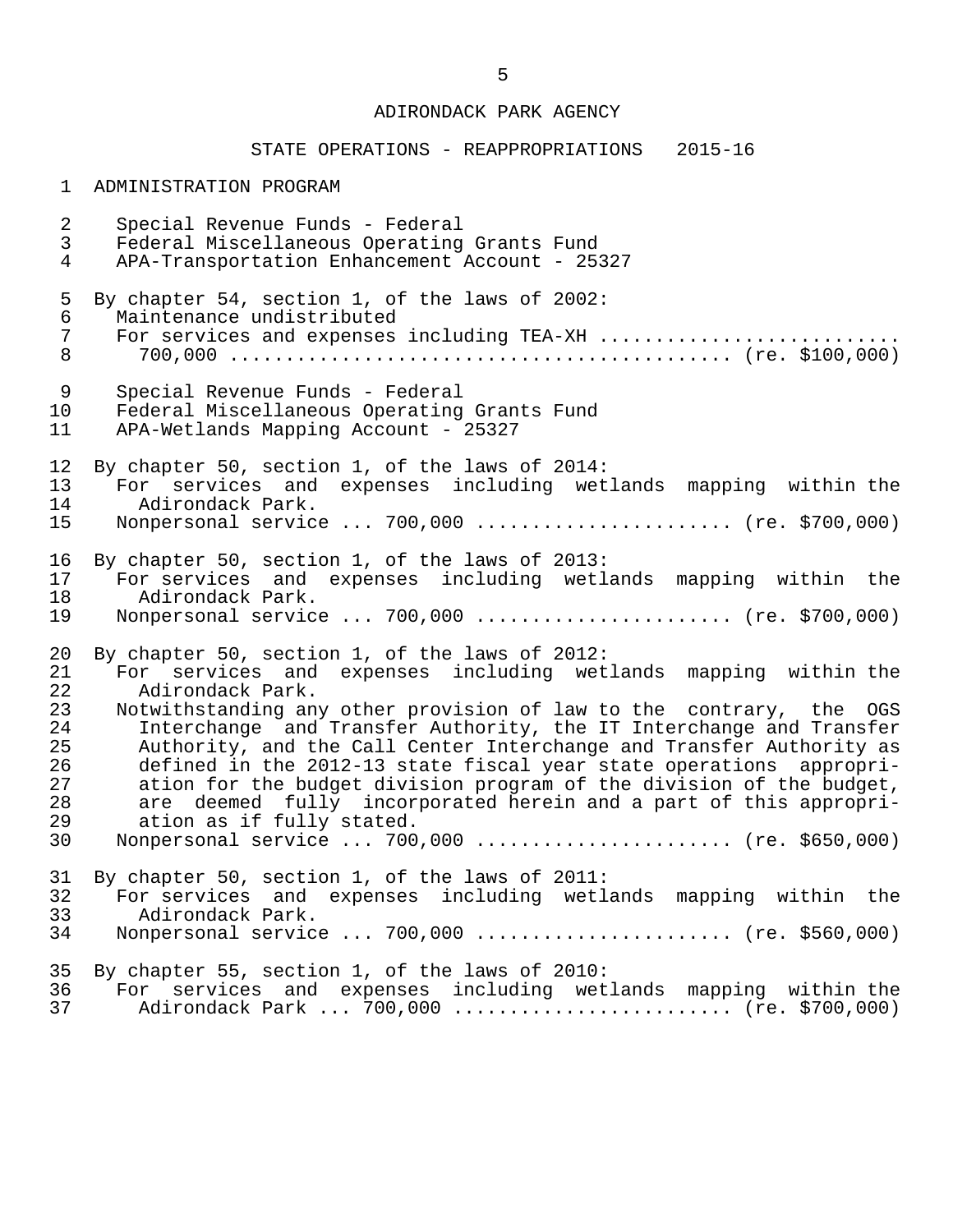# STATE OPERATIONS 2015-16

1 For payment according to the following schedule:

| $\overline{2}$             |                                                                                                                                          | APPROPRIATIONS REAPPROPRIATIONS                   |
|----------------------------|------------------------------------------------------------------------------------------------------------------------------------------|---------------------------------------------------|
| 3<br>4<br>5<br>6<br>7      | Special Revenue Funds - Federal  9,754,000<br>$\overline{S}\text{pecial}$ Revenue Funds - Other $250,000$<br>Enterprise Funds<br>100,000 | $\Omega$<br>13,949,000<br>$\Omega$<br>$\mathbf 0$ |
| 8<br>9                     | ====================================                                                                                                     | 13,949,000                                        |
| 10                         | <b>SCHEDULE</b>                                                                                                                          |                                                   |
| 11<br>12                   | ADMINISTRATION AND GRANTS MANAGEMENT PROGRAM  11,415,000                                                                                 |                                                   |
| 13<br>14                   | General Fund<br>State Purposes Account - 10050                                                                                           |                                                   |
| 15                         | PERSONAL SERVICE                                                                                                                         |                                                   |
| 16<br>17<br>18             | Personal service--regular  1,126,000                                                                                                     |                                                   |
| 19<br>20                   | Amount available for personal service  1,130,000                                                                                         |                                                   |
| 21                         | NONPERSONAL SERVICE                                                                                                                      |                                                   |
| 22<br>23<br>24<br>25<br>26 | Supplies and materials  15,600<br>Contractual services  128,000<br>______________                                                        |                                                   |
| 27<br>28                   | Amount available for nonpersonal service  181,000                                                                                        |                                                   |
| 29<br>30                   | Program account subtotal  1,311,000                                                                                                      |                                                   |
| 31<br>32<br>33             | Special Revenue Funds - Federal<br>Federal Health and Human Services Fund<br>FHHS State Operations Account - 25177                       |                                                   |
| 34<br>35<br>36             | For programs provided under the titles of<br>the federal older Americans act and other<br>health and human services programs.            |                                                   |
| 37<br>38<br>39             | Nonpersonal service  1,739,000                                                                                                           |                                                   |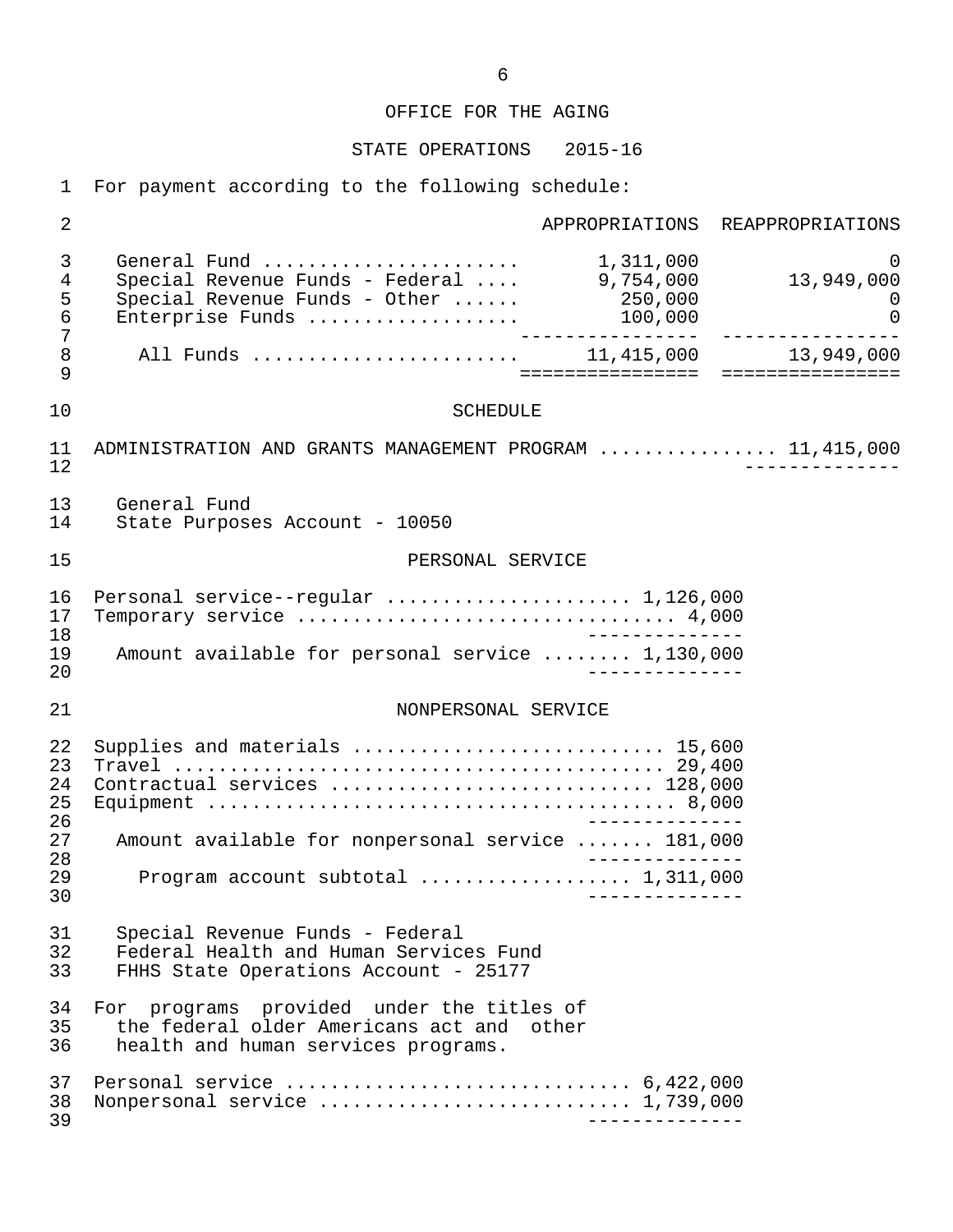#### STATE OPERATIONS 2015-16

 1 Program account subtotal ................... 8,161,000 2 -------------- 3 Special Revenue Funds - Federal 4 Federal Miscellaneous Operating Grants Fund<br>5 Office for the Aging Federal Grants Account Office for the Aging Federal Grants Account - 25300 6 For services and expenses related to the<br>7 provision of aging-services-programs. provision of aging services programs. 8 Personal service ................................. 960,000 9 Nonpersonal service .............................. 240,000 10 -------------- 11 Program account subtotal ................... 1,200,000 12 -------------- 13 Special Revenue Funds - Federal 14 Federal Miscellaneous Operating Grants Fund<br>15 Senior Community Service Employment Account Senior Community Service Employment Account - 25444 16 For the senior community service employment<br>17 program provided under title V of the 17 program provided under title V of the<br>18 federal older Americans act. federal older Americans act. 19 Personal service ................................. 343,000 20 Nonpersonal service ............................... 50,000 21 --------------<br>22 Program account subtotal expressions assessed 393,000 22 Program account subtotal ..................... 393,000 23 -------------- 24 Special Revenue Funds - Other<br>25 Combined Expendable Trust Fung Combined Expendable Trust Fund 26 Aging Grants and Bequest Account - 20196 27 For service and expenses of the state office<br>28 for the aging. for the aging. 29 NONPERSONAL SERVICE 30 Supplies and materials ............................ 50,000 31 Travel ............................................ 50,000 32 Contractual services ............................. 150,000 33 -------------- 34 Program account subtotal ..................... 250,000 35 -------------- 36 Enterprise Funds<br>37 Agencies Enterpr 37 Agencies Enterprise Fund Aging Enterprises Account - 50303 39 For service and expenses related to video<br>40 and other media. and other media.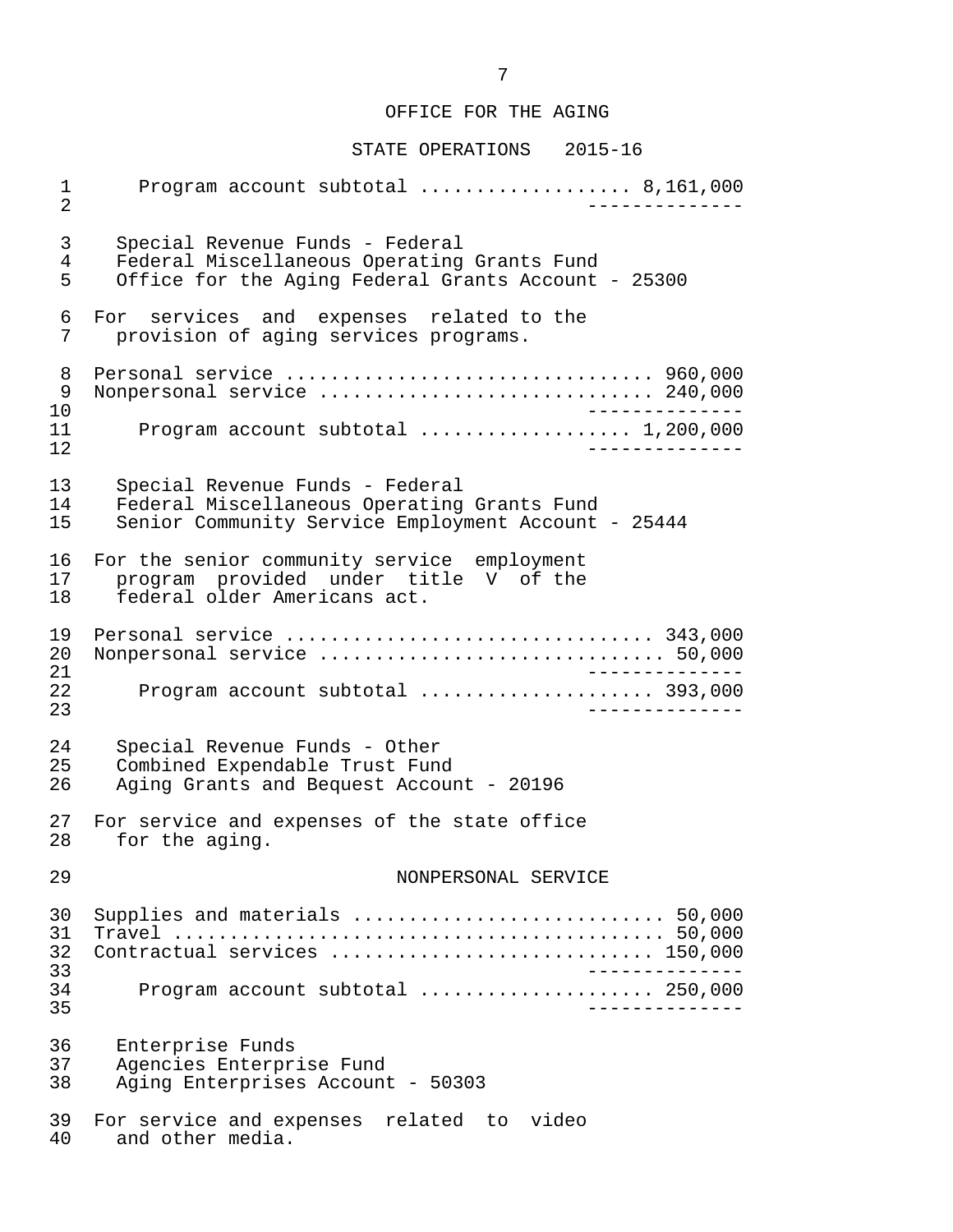# STATE OPERATIONS 2015-16

# 1 NONPERSONAL SERVICE

| $\sqrt{2}$ |  | 2 Contractual services  100,000 |  |  |  |
|------------|--|---------------------------------|--|--|--|
|            |  |                                 |  |  |  |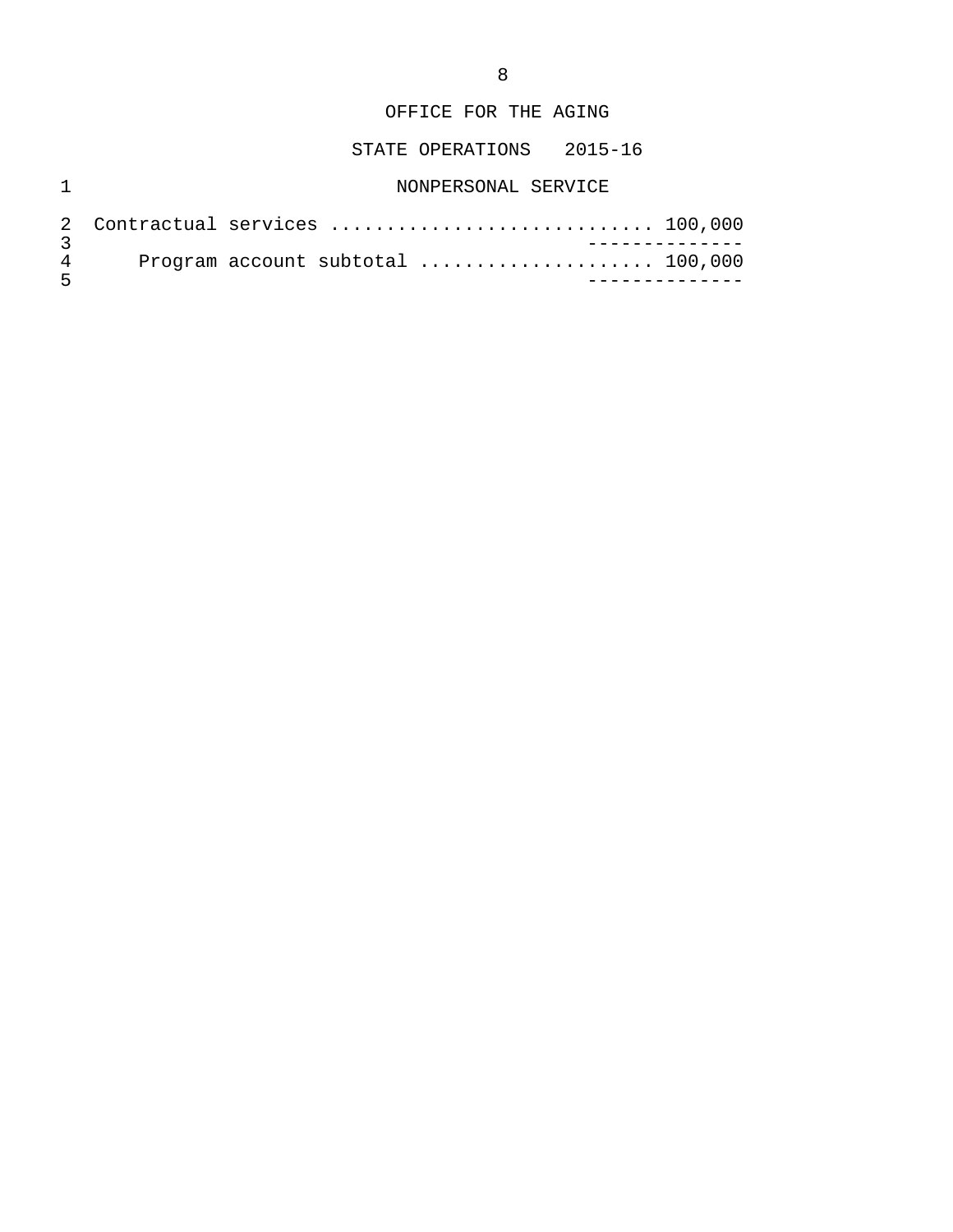# STATE OPERATIONS - REAPPROPRIATIONS 2015-16

#### 1 ADMINISTRATION AND GRANTS MANAGEMENT PROGRAM

| $\overline{a}$<br>$\mathfrak{Z}$<br>$\overline{4}$ | Special Revenue Funds - Federal<br>Federal Health and Human Services Fund<br>FHHS State Operations Account - 25177                                                                                                                                                                  |
|----------------------------------------------------|-------------------------------------------------------------------------------------------------------------------------------------------------------------------------------------------------------------------------------------------------------------------------------------|
| 5<br>6<br>7<br>8<br>9                              | By chapter 50, section 1, of the laws of 2014:<br>For programs provided under the titles of the federal older Americans<br>act and other health and human services programs.<br>Personal service  6,422,000  (re. \$6,422,000)<br>Nonpersonal service  1,739,000  (re. \$1,739,000) |
| 10<br>11<br>12<br>13<br>14                         | By chapter 50, section 1, of the laws of 2013:<br>For programs provided under the titles of the federal older Americans<br>act and other health and human services programs.<br>Personal service  7,194,000  (re. \$3,363,000)<br>Nonpersonal service  2,200,000  (re. \$1,742,000) |
| 15<br>16<br>17<br>18<br>19                         | By chapter 50, section 1, of the laws of 2011:<br>For programs provided under the titles of the federal older Americans<br>act and other health and human services programs.<br>Personal service  7,194,000  (re. \$105,000)<br>Nonpersonal service $2,200,000$ (re. \$245,000)     |
| 20<br>21<br>22                                     | Special Revenue Funds - Federal<br>Federal Miscellaneous Operating Grants Fund<br>Senior Community Service Employment Account - 25444                                                                                                                                               |
| 23<br>24<br>25<br>26<br>27                         | By chapter 50, section 1, of the laws of 2014:<br>For the senior community service employment program provided under<br>title V of the federal older Americans act.<br>Personal service  343,000  (re. \$285,000)<br>Nonpersonal service  50,000  (re. \$48,000)                    |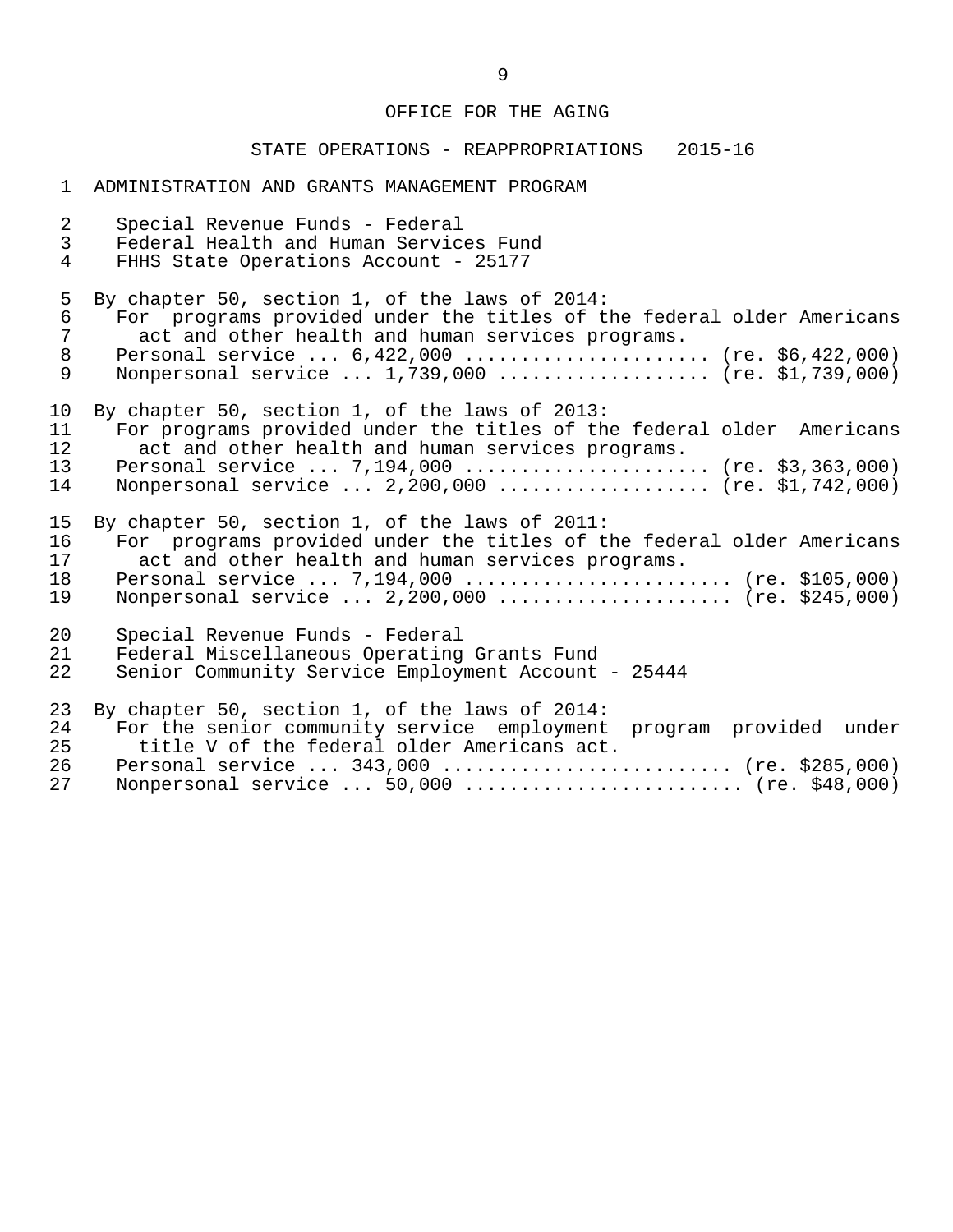STATE OPERATIONS 2015-16

1 For payment according to the following schedule:

| $\overline{2}$                                                            |                                                                                                                                                                                                                                                                                                                                                                                                                                                              |                          | APPROPRIATIONS REAPPROPRIATIONS                                |
|---------------------------------------------------------------------------|--------------------------------------------------------------------------------------------------------------------------------------------------------------------------------------------------------------------------------------------------------------------------------------------------------------------------------------------------------------------------------------------------------------------------------------------------------------|--------------------------|----------------------------------------------------------------|
| $\mathfrak{Z}$<br>4<br>5<br>6<br>$\overline{7}$<br>$\,8\,$<br>$\mathsf 9$ | General Fund<br>Special Revenue Funds - Federal<br>Special Revenue Funds - Other<br>Special Revenue Funds - Other  33,649,000 18,552,000<br>Enterprise Funds  21,261,000 2,422,000<br>Fiduciary Funds  1,836,000 0<br>All Funds  120,174,000 71,377,000                                                                                                                                                                                                      | 33,784,000<br>33,649,000 | 10,833,000<br>29,644,000 39,570,000<br>18,552,000<br>2,422,000 |
| 10                                                                        |                                                                                                                                                                                                                                                                                                                                                                                                                                                              |                          |                                                                |
| 11<br>12<br>13                                                            | <b>SCHEDULE</b>                                                                                                                                                                                                                                                                                                                                                                                                                                              |                          |                                                                |
| 14<br>15                                                                  | General Fund<br>State Purposes Account - 10050                                                                                                                                                                                                                                                                                                                                                                                                               |                          |                                                                |
| 16<br>17<br>18<br>19<br>20<br>21<br>22<br>23<br>24<br>25<br>26            | Notwithstanding any other provision of law<br>to the contrary, the OGS Interchange and<br>Transfer Authority, IT Interchange and<br>Transfer Authority and the Lean Certif-<br>ication Bonus Authority as defined in the<br>2015-16 state fiscal year state operations<br>appropriation for the budget division<br>program of the division of the budget, are<br>deemed fully incorporated herein and a<br>part of this appropriation as if fully<br>stated. |                          |                                                                |
| 27                                                                        | PERSONAL SERVICE                                                                                                                                                                                                                                                                                                                                                                                                                                             |                          |                                                                |
| 28<br>29<br>30<br>31<br>32<br>33                                          | Personal service--regular  5,135,000<br>Holiday/overtime compensation  45,000<br>Amount available for personal service  5,240,000                                                                                                                                                                                                                                                                                                                            | $- - - - - - - - -$      |                                                                |
| 34                                                                        | NONPERSONAL SERVICE                                                                                                                                                                                                                                                                                                                                                                                                                                          |                          |                                                                |
| 35<br>36<br>37<br>38<br>39<br>40<br>41                                    | Supplies and materials  136,000<br>Contractual services  2,639,000<br>Amount available for nonpersonal service  3,020,000                                                                                                                                                                                                                                                                                                                                    |                          |                                                                |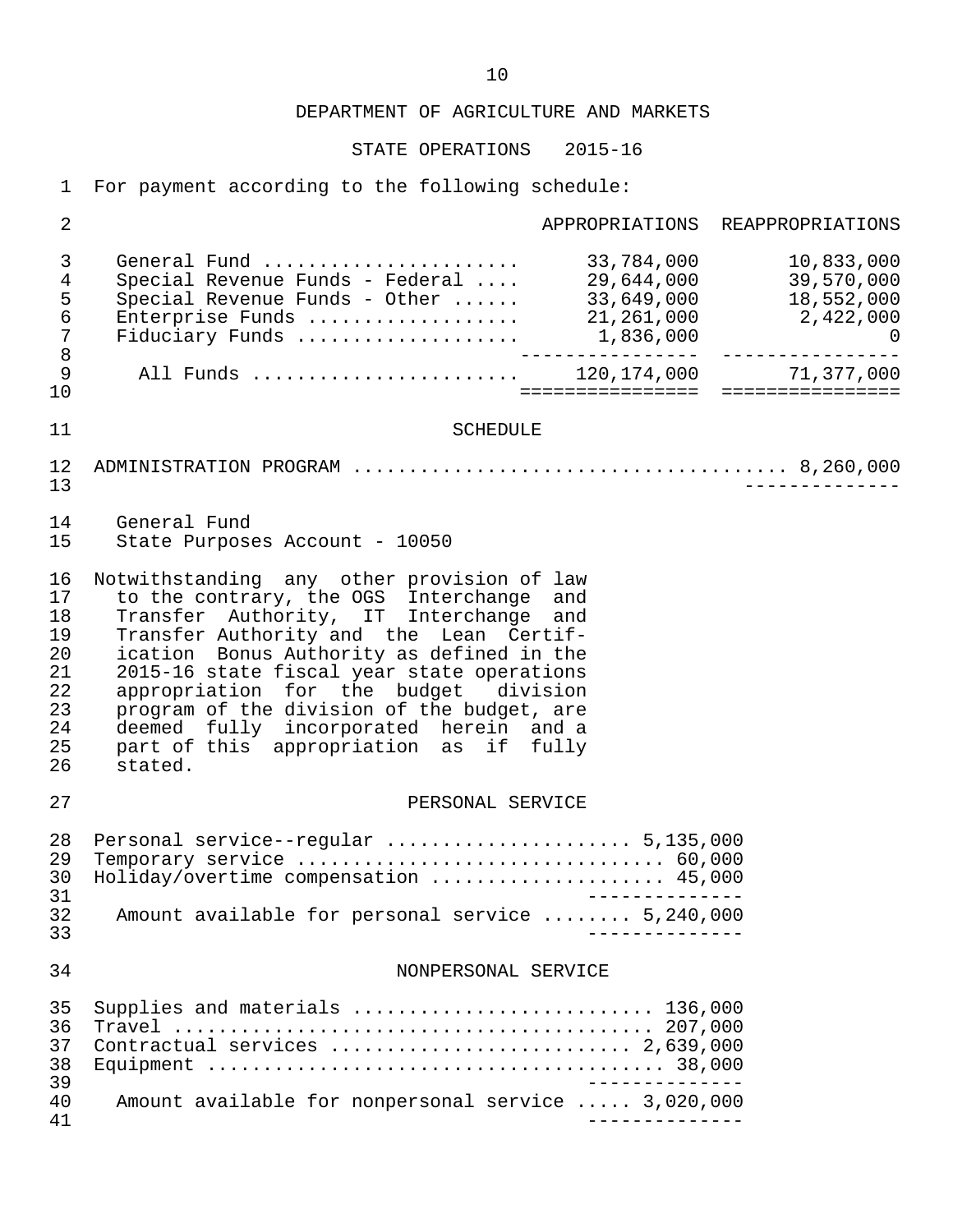| 1<br>$\overline{2}$                                                                                                          | AGRICULTURAL BUSINESS SERVICES PROGRAM  60,209,000                                                                                                                                                                                                                                                                                                                                                                                                                                                                                                                                                                                                                                                                                                                                                |  |
|------------------------------------------------------------------------------------------------------------------------------|---------------------------------------------------------------------------------------------------------------------------------------------------------------------------------------------------------------------------------------------------------------------------------------------------------------------------------------------------------------------------------------------------------------------------------------------------------------------------------------------------------------------------------------------------------------------------------------------------------------------------------------------------------------------------------------------------------------------------------------------------------------------------------------------------|--|
| 3<br>4                                                                                                                       | General Fund<br>State Purposes Account - 10050                                                                                                                                                                                                                                                                                                                                                                                                                                                                                                                                                                                                                                                                                                                                                    |  |
| 5<br>6<br>$\sqrt{ }$<br>8<br>$\mathsf 9$<br>10<br>11<br>12<br>13<br>14<br>15<br>16<br>17<br>18<br>19<br>20<br>21<br>22<br>23 | For services and expenses of the agricul-<br>tural business services program, including<br>costs associated with the establishment of<br>a commission to evaluate dairy prices,<br>producer margins and current and potential<br>programs that would provide dairy price<br>stability and maintain dairy farm profit-<br>ability.<br>Notwithstanding any other provision of law<br>to the contrary, the OGS Interchange and<br>Transfer Authority, IT Interchange and<br>Transfer Authority and the Lean Certif-<br>ication Bonus Authority as defined in the<br>2015-16 state fiscal year state operations<br>appropriation for the budget division<br>program of the division of the budget, are<br>deemed fully incorporated herein and a<br>part of this appropriation as if fully<br>stated. |  |
| 24                                                                                                                           | PERSONAL SERVICE                                                                                                                                                                                                                                                                                                                                                                                                                                                                                                                                                                                                                                                                                                                                                                                  |  |
| 25<br>26<br>27<br>28<br>29<br>30                                                                                             | Personal service--regular  9,322,000<br>Temporary service  148,000<br>Holiday/overtime compensation  60,000<br>$\frac{1}{2}$<br>Amount available for personal service  9,530,000                                                                                                                                                                                                                                                                                                                                                                                                                                                                                                                                                                                                                  |  |
| 31                                                                                                                           | NONPERSONAL SERVICE                                                                                                                                                                                                                                                                                                                                                                                                                                                                                                                                                                                                                                                                                                                                                                               |  |
| 32<br>33<br>34<br>35<br>36<br>37<br>38<br>39                                                                                 | Supplies and materials  500,000<br>Contractual services  1,634,000<br>Amount available for nonpersonal service  2,823,000<br>Program account subtotal  12,353,000                                                                                                                                                                                                                                                                                                                                                                                                                                                                                                                                                                                                                                 |  |
| 40<br>41<br>42<br>43                                                                                                         | Special Revenue Funds - Federal<br>Federal USDA-Food and Nutrition Services Fund<br>Federal Food and Nutrition Services Account - 25021                                                                                                                                                                                                                                                                                                                                                                                                                                                                                                                                                                                                                                                           |  |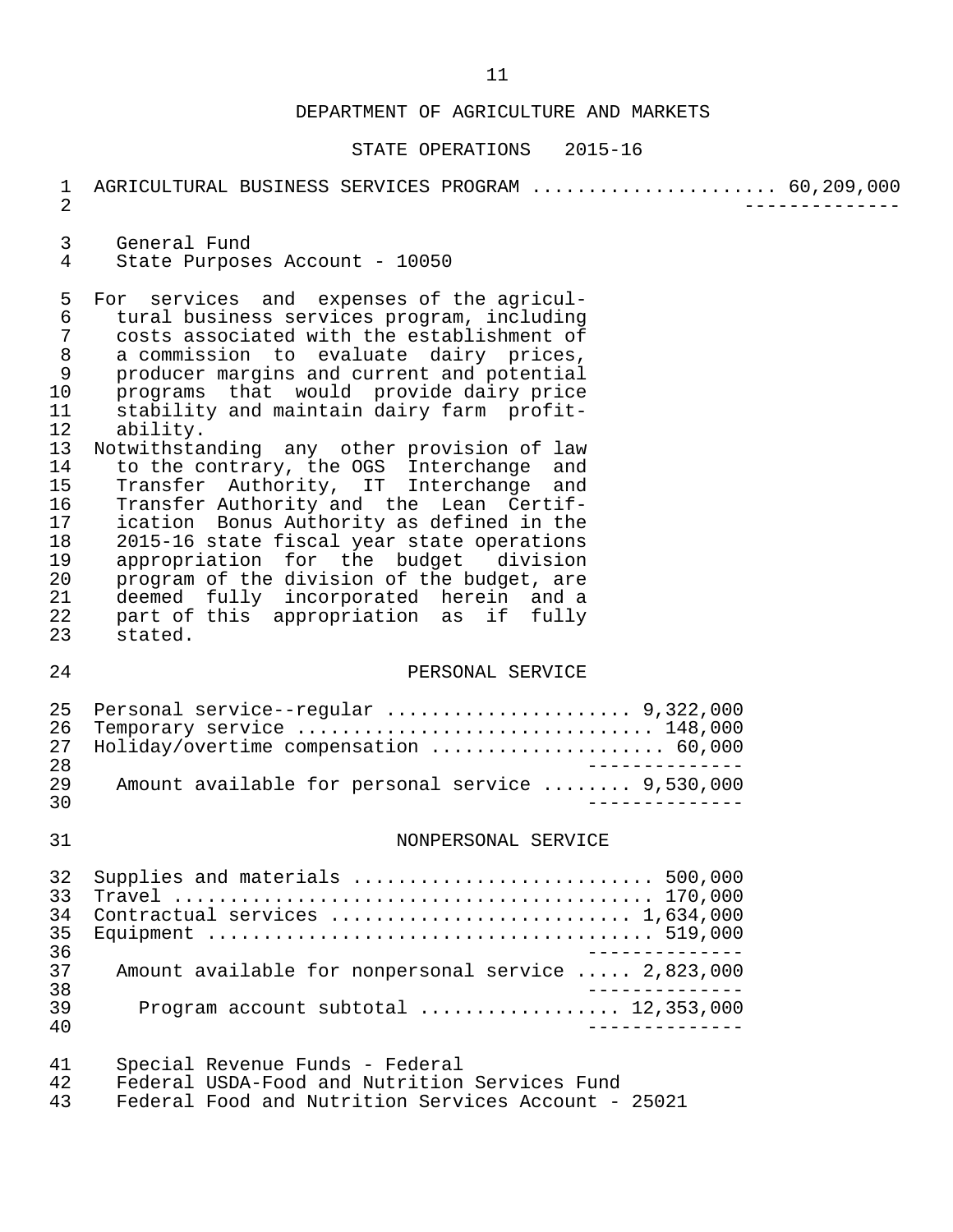| 1<br>$\overline{2}$<br>3<br>$\overline{4}$<br>5<br>$\epsilon$<br>7<br>$\,8\,$<br>9<br>10<br>11<br>12<br>13<br>14<br>15<br>16 | For services and expenses related to federal<br>food and nutrition services including<br>suballocation to other state departments<br>and agencies. Notwithstanding section 51<br>of the state finance law and any other<br>provision of law to the contrary, the<br>funds appropriated herein may be increased<br>decreased by transfer between state<br>or<br>operations and aid to localities<br>and<br>from/to appropriations for any prior or<br>subsequent grant period within the same<br>federal fund/program to accomplish the<br>intent of this appropriation, as long as<br>such corresponding prior/subsequent grant<br>periods within such appropriations<br>have<br>been reappropriated as necessary. |
|------------------------------------------------------------------------------------------------------------------------------|--------------------------------------------------------------------------------------------------------------------------------------------------------------------------------------------------------------------------------------------------------------------------------------------------------------------------------------------------------------------------------------------------------------------------------------------------------------------------------------------------------------------------------------------------------------------------------------------------------------------------------------------------------------------------------------------------------------------|
| 17<br>18<br>19<br>20<br>21                                                                                                   | Personal service  762,000<br>Fringe benefits  260,000                                                                                                                                                                                                                                                                                                                                                                                                                                                                                                                                                                                                                                                              |
| 22<br>23                                                                                                                     | Program account subtotal  8,803,000                                                                                                                                                                                                                                                                                                                                                                                                                                                                                                                                                                                                                                                                                |
| 24<br>25<br>26                                                                                                               | Special Revenue Funds - Federal<br>Federal USDA-Food and Nutrition Services Fund<br>Miscellaneous Federal Operating Grants Account - 25006                                                                                                                                                                                                                                                                                                                                                                                                                                                                                                                                                                         |
| 27<br>28<br>29<br>30<br>31<br>32<br>33<br>34<br>35<br>36<br>37<br>38<br>39<br>40<br>41<br>42                                 | For services and expenses related to federal<br>operating grants including suballocation<br>to other state departments and agencies.<br>Notwithstanding section 51 of the state<br>finance law and any other provision of law<br>to the contrary, the funds appropriated<br>herein may be increased or decreased by<br>transfer from/to appropriations for any<br>prior or subsequent grant period within<br>same federal fund/program and between<br>the<br>state operations and aid to localities<br>to<br>intent of this appropri-<br>accomplish the<br>ation,<br>long as such<br>corresponding<br>as<br>prior/subsequent grant periods within such<br>appropriations have been reappropriated as<br>necessary. |
| 43<br>44<br>45<br>46<br>47                                                                                                   | Personal service $\ldots \ldots \ldots \ldots \ldots \ldots \ldots \ldots \ldots \ldots 1,135,000$<br>Nonpersonal service  11,544,000<br>Fringe benefits  387,000                                                                                                                                                                                                                                                                                                                                                                                                                                                                                                                                                  |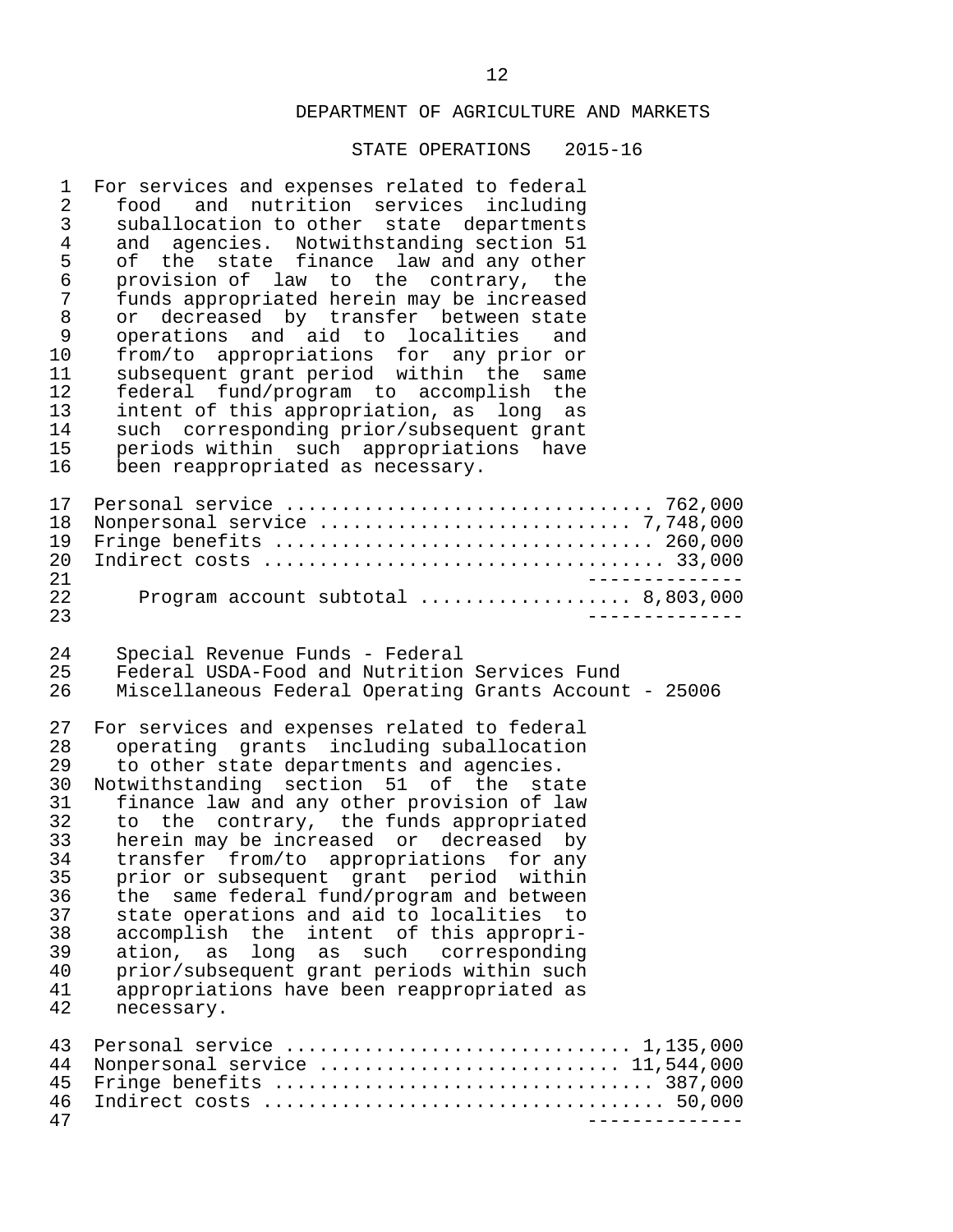| $\mathbf 1$<br>$\overline{2}$                                                    | Program account subtotal  13,116,000                                                                                                                                                                                                                                                                                                                                                                                                                                                                                                                                                                                      |
|----------------------------------------------------------------------------------|---------------------------------------------------------------------------------------------------------------------------------------------------------------------------------------------------------------------------------------------------------------------------------------------------------------------------------------------------------------------------------------------------------------------------------------------------------------------------------------------------------------------------------------------------------------------------------------------------------------------------|
| $\mathsf{3}$<br>$\overline{4}$<br>5                                              | Special Revenue Funds - Other<br>Combined Expendable Trust Fund<br>Miscellaneous Gifts Account - 20105                                                                                                                                                                                                                                                                                                                                                                                                                                                                                                                    |
| 6                                                                                | NONPERSONAL SERVICE                                                                                                                                                                                                                                                                                                                                                                                                                                                                                                                                                                                                       |
| 7                                                                                | Contractual services  500,000<br>$\frac{1}{2}$                                                                                                                                                                                                                                                                                                                                                                                                                                                                                                                                                                            |
| 8<br>9<br>10                                                                     | Program account subtotal  500,000                                                                                                                                                                                                                                                                                                                                                                                                                                                                                                                                                                                         |
| 11<br>12<br>13                                                                   | Special Revenue Funds - Other<br>Miscellaneous Special Revenue Fund<br>Animal Population Control Account - 22118                                                                                                                                                                                                                                                                                                                                                                                                                                                                                                          |
| 14<br>15<br>16<br>17<br>18<br>19<br>20<br>21<br>22<br>23<br>24<br>25<br>26<br>27 | Notwithstanding any other provision of law<br>to the contrary, the director of the budg-<br>et is hereby authorized to transfer up to<br>\$1,000,000 to local assistance for the<br>purpose of providing funding to a not for<br>profit entity chosen to administer a state<br>animal population control program pursuant<br>to section 117-a of the agriculture and<br>markets law, and for the purpose of<br>providing funding to the city of New York<br>equal to the amount of spay/neuter reven-<br>ues remitted to this account from such<br>city, as determined by the commissioner of<br>agriculture and markets. |
| 28                                                                               | NONPERSONAL SERVICE                                                                                                                                                                                                                                                                                                                                                                                                                                                                                                                                                                                                       |
| 29<br>30                                                                         | Contractual services  1,000,000                                                                                                                                                                                                                                                                                                                                                                                                                                                                                                                                                                                           |
| 31<br>32                                                                         | Program account subtotal  1,000,000                                                                                                                                                                                                                                                                                                                                                                                                                                                                                                                                                                                       |
| 33<br>34<br>35                                                                   | Special Revenue Funds - Other<br>Miscellaneous Special Revenue Fund<br>Pet Dealer License Account - 22137                                                                                                                                                                                                                                                                                                                                                                                                                                                                                                                 |
| 36                                                                               | PERSONAL SERVICE                                                                                                                                                                                                                                                                                                                                                                                                                                                                                                                                                                                                          |
| 37<br>38                                                                         | Personal service--regular  50,000                                                                                                                                                                                                                                                                                                                                                                                                                                                                                                                                                                                         |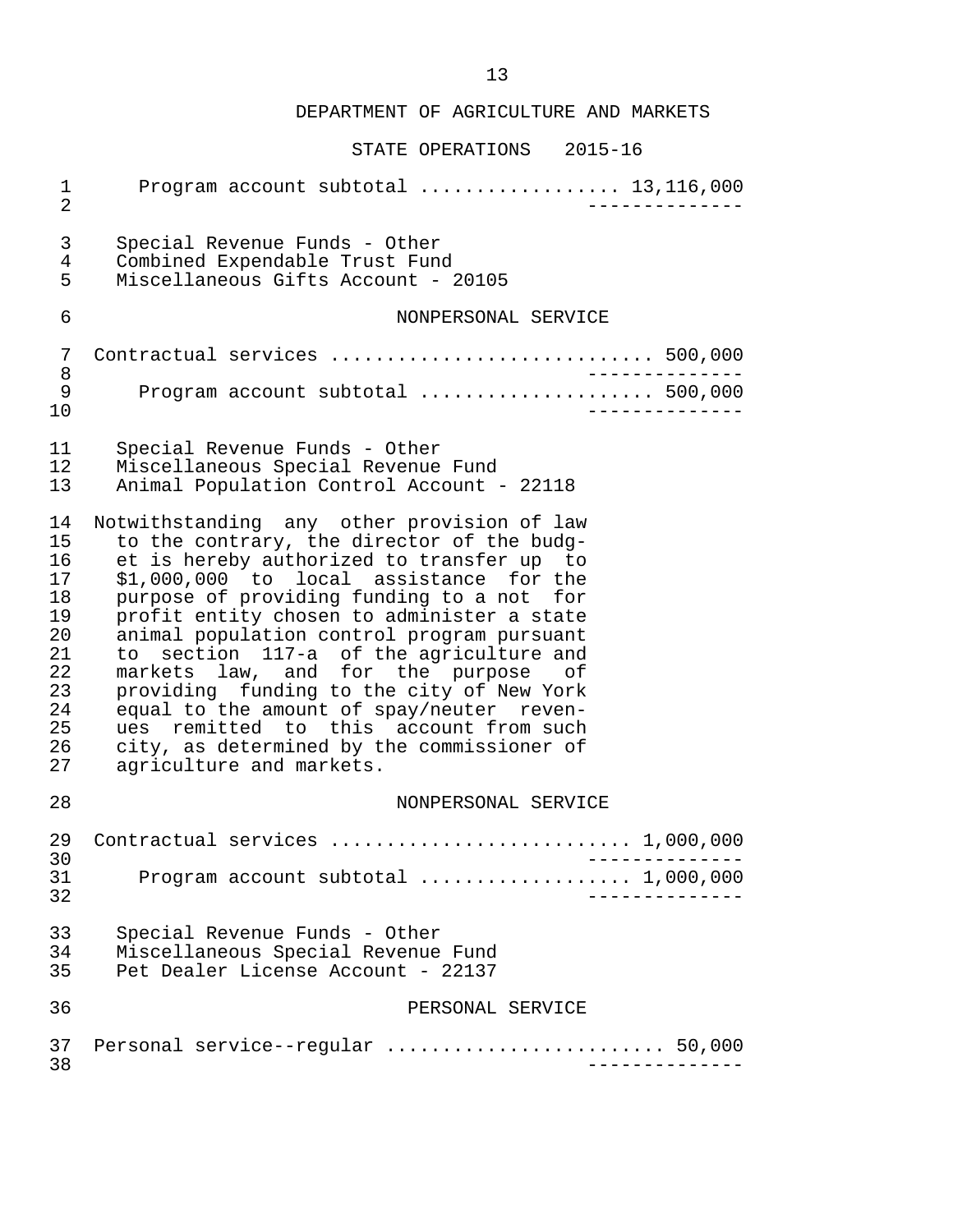STATE OPERATIONS 2015-16

#### 1 NONPERSONAL SERVICE

| 2<br>3<br>4<br>5<br>6<br>7<br>8<br>9<br>10<br>11               | Supplies and materials  10,000<br>Contractual services  12,000<br>Fringe benefits  24,000<br>Amount available for nonpersonal service  67,000<br>Program account subtotal  117,000<br>-----------                            |
|----------------------------------------------------------------|------------------------------------------------------------------------------------------------------------------------------------------------------------------------------------------------------------------------------|
| 12                                                             | Special Revenue Funds - Other                                                                                                                                                                                                |
| 13                                                             | Miscellaneous Special Revenue Fund                                                                                                                                                                                           |
| 14                                                             | Plant Industry Account - 22029                                                                                                                                                                                               |
| 15                                                             | For services and expenses including liabil-                                                                                                                                                                                  |
| 16                                                             | ities incurred prior to April 1, 2015.                                                                                                                                                                                       |
| 17                                                             | PERSONAL SERVICE                                                                                                                                                                                                             |
| 18                                                             | Personal service--regular  363,000                                                                                                                                                                                           |
| 19                                                             |                                                                                                                                                                                                                              |
| 20                                                             | Holiday/overtime compensation  6,000                                                                                                                                                                                         |
| 21                                                             | $- - - - - - - - -$                                                                                                                                                                                                          |
| 22                                                             | Amount available for personal service  376,000                                                                                                                                                                               |
| 23                                                             | -----------                                                                                                                                                                                                                  |
| 24                                                             | NONPERSONAL SERVICE                                                                                                                                                                                                          |
| 25<br>26<br>27<br>28<br>29<br>30<br>31<br>32<br>33<br>34<br>35 | Supplies and materials  115,000<br>Contractual services  322,000<br>Fringe benefits  182,000<br>Amount available for nonpersonal service  677,000<br>Program account subtotal $\ldots \ldots \ldots \ldots \ldots 1,053,000$ |
| 36                                                             | Special Revenue Funds - Other                                                                                                                                                                                                |
| 37                                                             | Miscellaneous Special Revenue Fund                                                                                                                                                                                           |
| 38                                                             | Special Agricultural Inspecting and Marketing Account                                                                                                                                                                        |
| 39                                                             | 21955                                                                                                                                                                                                                        |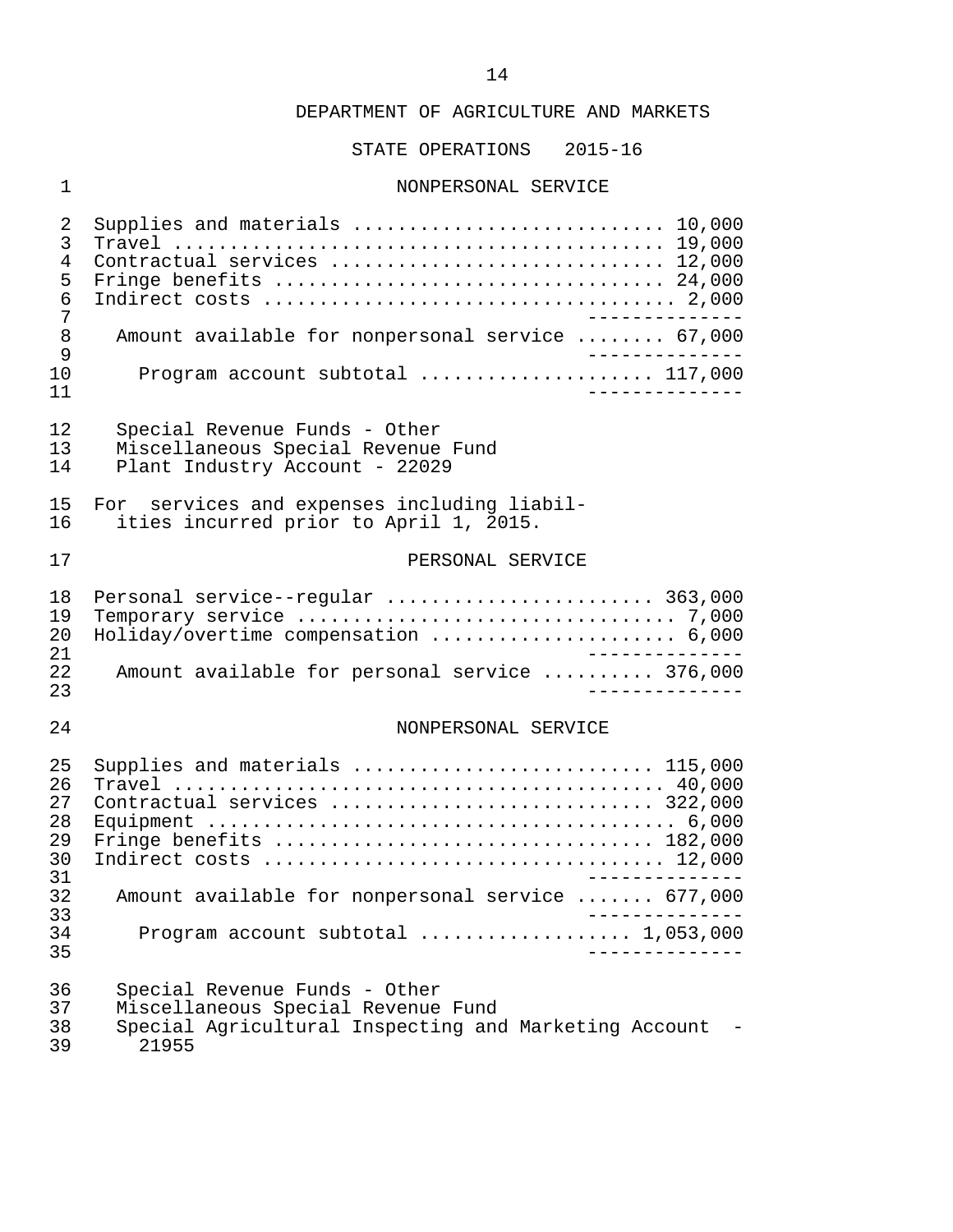#### STATE OPERATIONS 2015-16

#### 1 PERSONAL SERVICE

|     | 2 Personal service--regular  1,145,000           |            |
|-----|--------------------------------------------------|------------|
|     |                                                  |            |
|     | 4 Holiday/overtime compensation  15,000          |            |
| - Б |                                                  | ---------- |
| 6   | Amount available for personal service  1,232,000 |            |
|     |                                                  |            |
|     |                                                  |            |

#### 8 NONPERSONAL SERVICE

|     | Supplies and materials $\ldots \ldots \ldots \ldots \ldots \ldots \ldots \ldots 1,626,000$ |
|-----|--------------------------------------------------------------------------------------------|
| 1 O |                                                                                            |
|     | Contractual services  16,749,000                                                           |
| 12. |                                                                                            |
| 13  |                                                                                            |
| 14  |                                                                                            |
| 15  |                                                                                            |
| 16  | Amount available for nonpersonal service  20,199,000                                       |
| 17  |                                                                                            |
| 1 R | Program account subtotal $21,431,000$                                                      |
| 1 9 |                                                                                            |

20 Fiduciary Funds<br>21 Agriculture Pro 21 Agriculture Producers' Security Fund<br>22 Agriculture Producers' Security Fund

Agriculture Producers' Security Fund Account - 66001

23 For services and expenses of the agriculture<br>24 producers' security fund account pursuant 24 producers' security fund account pursuant<br>25 to article 20 of the agriculture and 25 to article 20 of the agriculture and<br>26 markets law. Notwithstanding any other 26 markets law. Notwithstanding any other<br>27 provision of law to the contrary, this 27 provision of law to the contrary, this<br>28 appropriation may be used to support the 28 appropriation may be used to support the<br>29 expenses of administering this fund up to 29 expenses of administering this fund up to<br>30 the amount of the actual costs incurred 30 the amount of the actual costs incurred<br>31 for such purpose. for such purpose.

#### 32 PERSONAL SERVICE

|     | 33 Personal service--regular  103,000          |
|-----|------------------------------------------------|
|     |                                                |
|     | 35 Holiday/overtime compensation  1,000        |
| 36. |                                                |
| 37  | Amount available for personal service  114,000 |
| 3.R |                                                |

#### 39 NONPERSONAL SERVICE

| 40 Supplies and materials  133,000 |  |
|------------------------------------|--|
|                                    |  |
| 42 Contractual services  77,000    |  |
|                                    |  |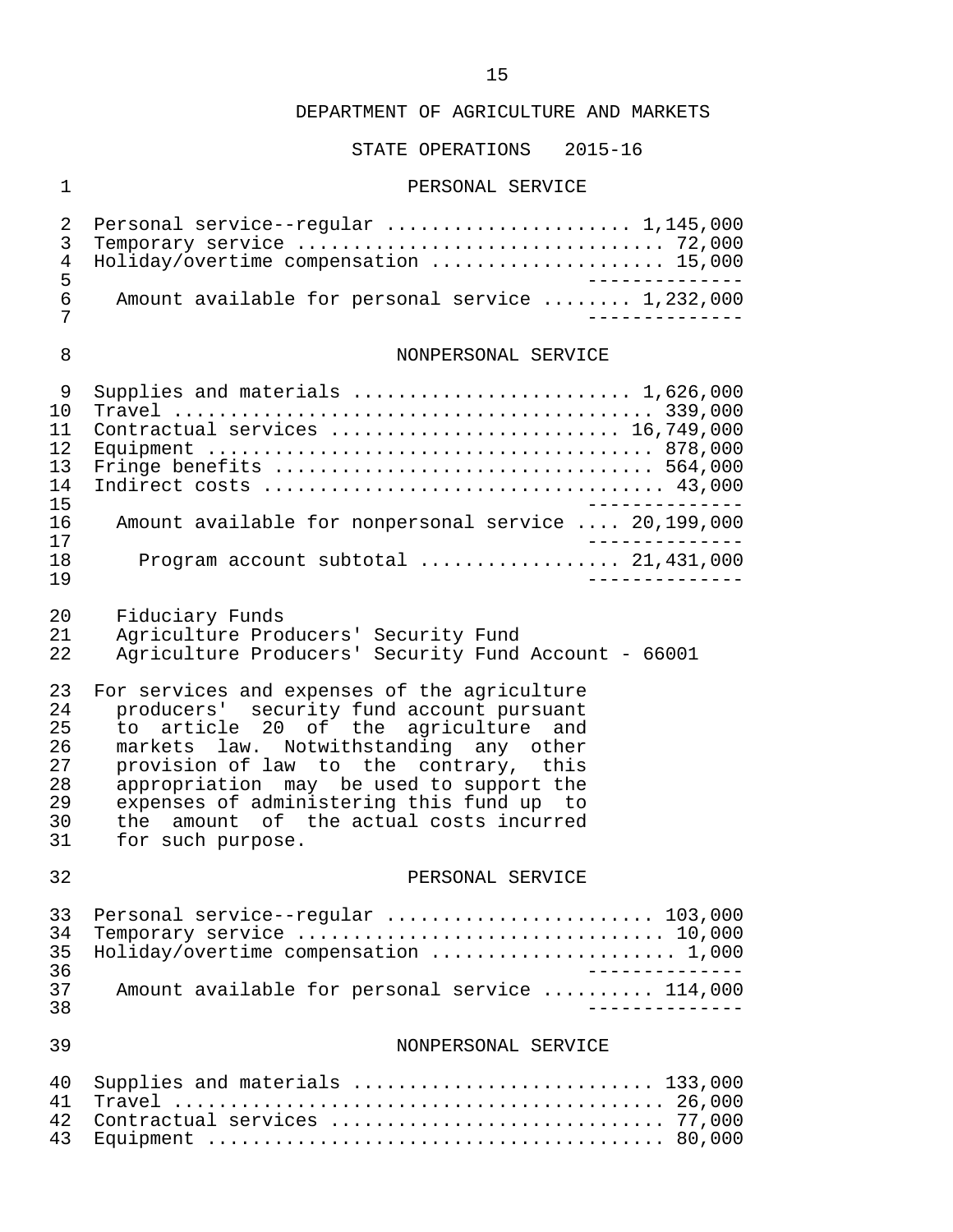STATE OPERATIONS 2015-16

 1 Fringe benefits ................................... 54,000 2 Indirect costs ..................................... 4,000 3 -------------- 4 Amount available for nonpersonal service ....... 374,000 5<br>6 Program account subtotal ...................... 488.000 6 Program account subtotal ..................... 488,000 7 -------------- 8 Fiduciary Funds<br>9 Milk Producers' Milk Producers' Security Fund 10 Milk Producers' Security Fund Account - 66051 11 For services and expenses of the milk<br>12 producers' security fund account pursuant 12 producers' security fund account pursuant<br>13 to section 258-b of the agriculture and 13 to section 258-b of the agriculture and 14 markets law. Notwithstanding any other 15 provision of law to the contrary, this 16 appropriation may be used to support the<br>17 expenses of administering this fund up to 17 expenses of administering this fund up to<br>18 the amount of the actual costs incurred 18 the amount of the actual costs incurred<br>19 for such purpose. for such purpose. 20 PERSONAL SERVICE 21 Personal service--regular ........................ 254,000 22 Temporary service ................................. 55,000 23 Holiday/overtime compensation ...................... 4,000 24<br>25 Amount available for personal service ......... 313.000 25 Amount available for personal service .......... 313,000<br>26 ------------ 26 -------------- 27 NONPERSONAL SERVICE 28 Contractual services ............................... 877,000<br>29 Fringe benefits ................................. 146.000 29 Fringe benefits .................................. 146,000 30 Indirect costs .................................... 12,000 31 -------------<br>32 Amount available for nonpersonal service ..... 1.035.000 32 Amount available for nonpersonal service ..... 1,035,000 33 -------------- 34 Program account subtotal ................... 1,348,000 35 -------------- 36 CONSUMER FOOD SERVICES PROGRAM .............................. 30,444,000 37 -------------- 38 General Fund<br>39 State Purpos State Purposes Account - 10050 40 Notwithstanding any other provision of law<br>41 to the contrary, the OGS Interchange and 41 to the contrary, the OGS Interchange and<br>42 Transfer Authority, IT Interchange and 42 Transfer Authority, IT Interchange and<br>43 Transfer-Authority-and the Lean Certif-Transfer Authority and the Lean Certif-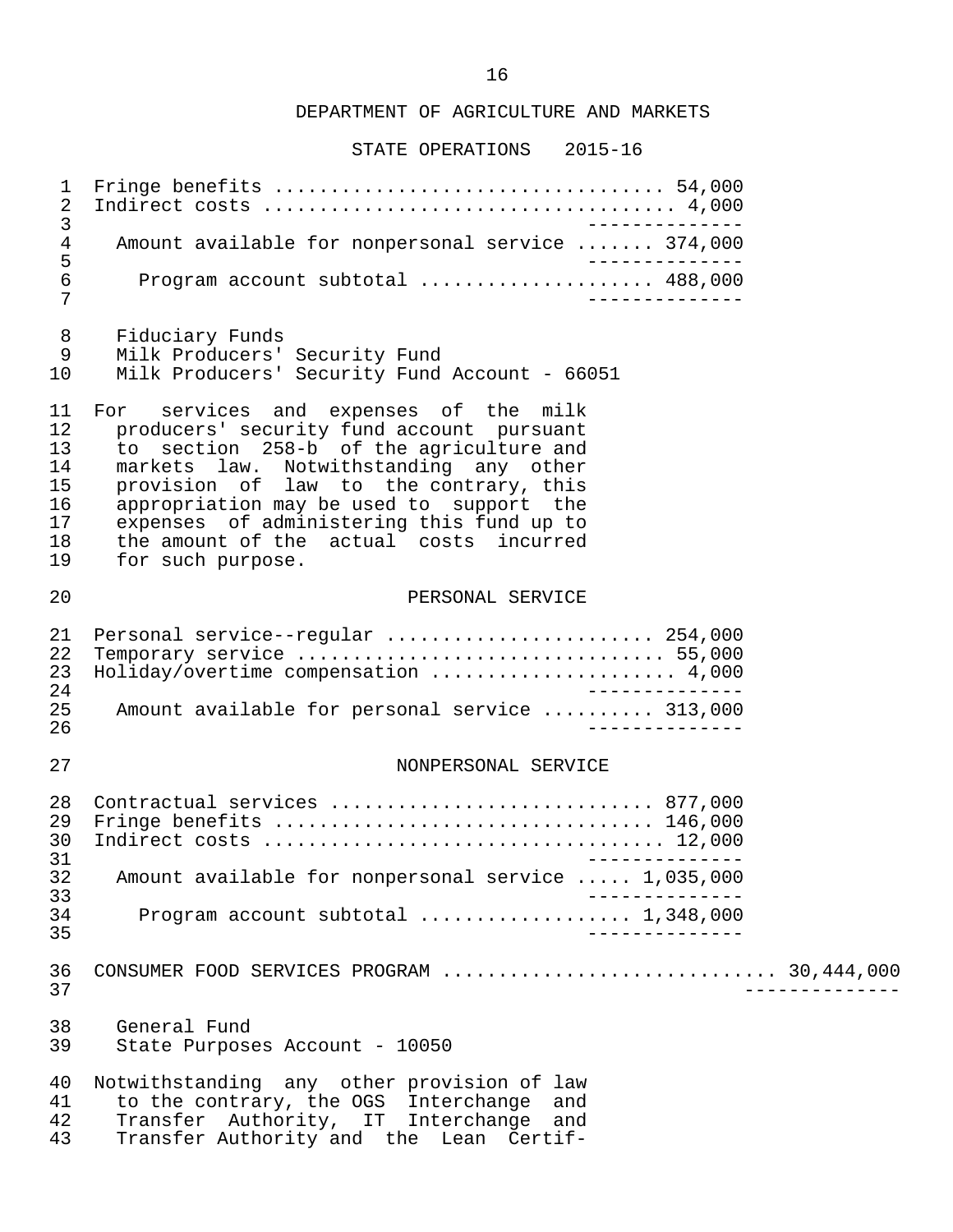| $\mathbf 1$<br>$\overline{c}$<br>3<br>$\overline{4}$<br>5<br>6<br>7                          | ication Bonus Authority as defined in the<br>2015-16 state fiscal year state operations<br>appropriation for the budget division<br>program of the division of the budget, are<br>deemed fully incorporated herein and a<br>part of this appropriation as if fully<br>stated.                                                                                                                                                                                                                                                                                                                                                                                                                                                                         |
|----------------------------------------------------------------------------------------------|-------------------------------------------------------------------------------------------------------------------------------------------------------------------------------------------------------------------------------------------------------------------------------------------------------------------------------------------------------------------------------------------------------------------------------------------------------------------------------------------------------------------------------------------------------------------------------------------------------------------------------------------------------------------------------------------------------------------------------------------------------|
| 8                                                                                            | PERSONAL SERVICE                                                                                                                                                                                                                                                                                                                                                                                                                                                                                                                                                                                                                                                                                                                                      |
| 9<br>10<br>11<br>12                                                                          | Personal service--regular  11,468,000<br>Temporary service  296,000<br>Holiday/overtime compensation  552,000                                                                                                                                                                                                                                                                                                                                                                                                                                                                                                                                                                                                                                         |
| 13<br>14                                                                                     | Amount available for personal service  12,316,000                                                                                                                                                                                                                                                                                                                                                                                                                                                                                                                                                                                                                                                                                                     |
| 15                                                                                           | NONPERSONAL SERVICE                                                                                                                                                                                                                                                                                                                                                                                                                                                                                                                                                                                                                                                                                                                                   |
| 16<br>17<br>18<br>19<br>20                                                                   | Supplies and materials  324,000<br>Contractual services  285,000                                                                                                                                                                                                                                                                                                                                                                                                                                                                                                                                                                                                                                                                                      |
| 21<br>22                                                                                     | Amount available for nonpersonal service  855,000                                                                                                                                                                                                                                                                                                                                                                                                                                                                                                                                                                                                                                                                                                     |
| 23<br>24                                                                                     | Program account subtotal  13,171,000                                                                                                                                                                                                                                                                                                                                                                                                                                                                                                                                                                                                                                                                                                                  |
| 25<br>26<br>27                                                                               | Special Revenue Funds - Federal<br>Federal Health and Human Services Fund<br>Federal Health and Human Services Account - 25125                                                                                                                                                                                                                                                                                                                                                                                                                                                                                                                                                                                                                        |
| 28<br>29<br>30<br>31<br>32<br>33<br>34<br>35<br>36<br>37<br>38<br>39<br>40<br>41<br>42<br>43 | For services and expenses related to federal<br>health and human services including subal-<br>location to other state departments and<br>agencies. Notwithstanding section 51 of<br>the state finance law and any other<br>provision of law to the<br>the<br>contrary,<br>funds appropriated herein may be increased<br>or decreased by transfer from/to appropri-<br>any prior or subsequent grant<br>ations<br>for<br>within<br>period<br>the<br>federal<br>same<br>fund/program and between state operations<br>and aid to localities to accomplish<br>the<br>this appropriation, as long as<br>intent<br>оf<br>such corresponding prior/subsequent<br>qrant<br>within such<br>appropriations have<br>periods<br>been reappropriated as necessary. |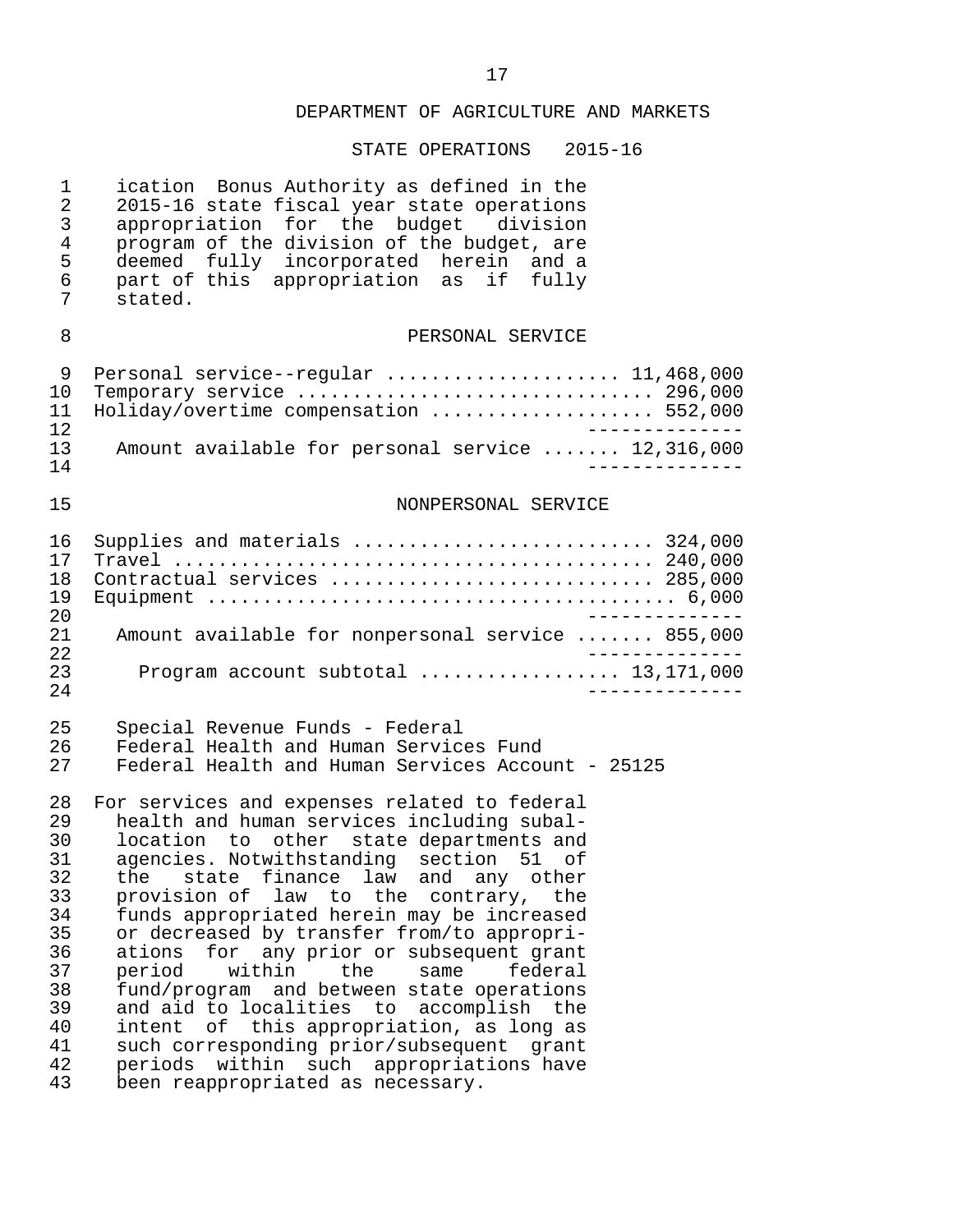STATE OPERATIONS 2015-16

 1 Personal service ................................. 844,000 2 Nonpersonal service .................................. 517,000<br>3 Fringe benefits .................................. 327,000 3 Fringe benefits .................................. 327,000 4 Indirect costs .................................... 34,000 5 -------------- 6 Program account subtotal ................... 1,722,000 7 -------------- 8 Special Revenue Funds - Federal<br>9 Federal USDA-Food and Nutrition 9 Federal USDA-Food and Nutrition Services Fund<br>10 Consumer Food Service Account - 25006 10 Consumer Food Service Account - 25006 11 For services and expenses related to consum-<br>12 er food services including suballocation 12 er food services including suballocation<br>13 to other state departments and agencies 13 to other state departments and agencies.<br>14 Notwithstanding section 51 of the state 14 Notwithstanding section 51 of the state<br>15 finance law and any other provision of law 15 finance law and any other provision of law<br>16 to the contrary, the funds appropriated 16 to the contrary, the funds appropriated<br>17 herein may be increased or decreased by 17 herein may be increased or decreased by 18 transfer from/to appropriations for any 19 prior or subsequent grant-period within<br>20 the same federal fund/program and between 20 the same federal fund/program and between<br>21 state operations and aid to localities to 21 state operations and aid to localities to<br>22 accomplish the intent of this appropri-22 accomplish the intent of this appropri-<br>23 ation, as long as such corresponding 23 ation, as long as such corresponding<br>24 prior/subsequent grant periods within such 24 prior/subsequent grant periods within such<br>25 appropriations have been reappropriated as 25 appropriations have been reappropriated as necessary. 27 Personal service ................................... 446,000<br>28 Nonpersonal service .............................. 380.000 28 Nonpersonal service ................................ 380,000<br>29 Fringe benefits .................................. 114,000 29 Fringe benefits .................................. 114,000 30 Indirect costs .................................... 10,000 31 -------------- 32 Program account subtotal ..................... 950,000 33 -------------- 34 Special Revenue Funds - Federal<br>35 Federal USDA-Food and Nutrition 35 Federal USDA-Food and Nutrition Services Fund 36 Food Monitoring Program Account - 25006 37 For services and expenses related to food<br>38 testing including suballocation to other 38 testing including suballocation to other<br>39 state departments and agencies, including 39 state departments and agencies, including 40 but not limited to pesticide residue moni- 41 toring and microbiological data-collec-<br>42 tion. Notwithstanding-section 51 of the 42 tion. Notwithstanding section 51 of the<br>43 state finance law and any other provision 43 state finance law and any other provision<br>44 of law to the contrary, the funds appro- 44 of law to the contrary, the funds appro- 45 priated herein may be increased or 46 decreased by transfer from/to appropri-<br>47 ations for any prior or subsequent grant ations for any prior or subsequent grant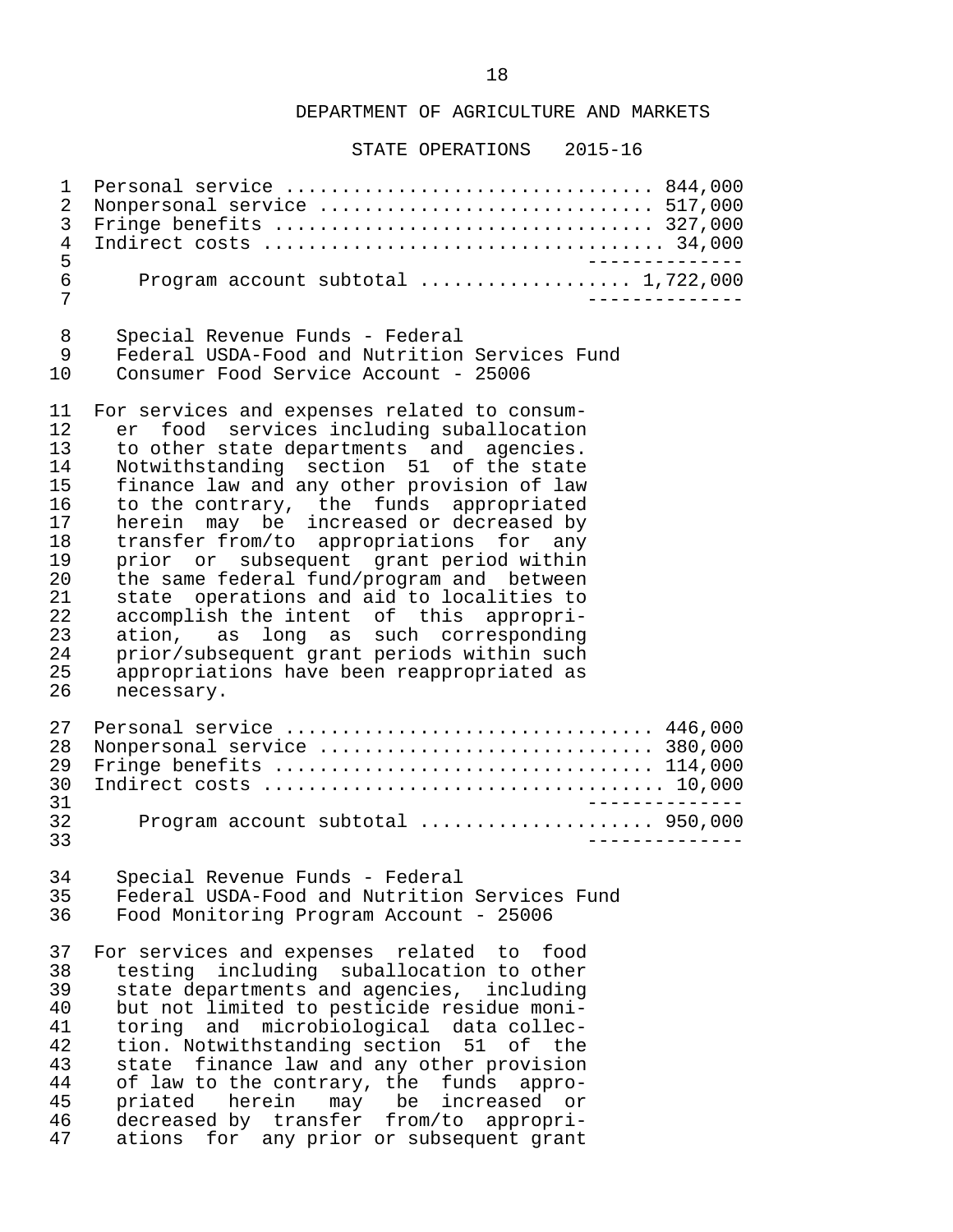| 1<br>$\overline{2}$<br>3<br>$\overline{4}$<br>5<br>6<br>7 | period within the<br>federal<br>same<br>fund/program and between state operations<br>and aid to localities to accomplish the<br>intent of this appropriation, as long as<br>such corresponding prior/subsequent grant<br>periods within such appropriations have<br>been reappropriated as necessary. |
|-----------------------------------------------------------|-------------------------------------------------------------------------------------------------------------------------------------------------------------------------------------------------------------------------------------------------------------------------------------------------------|
| 8<br>9<br>10<br>11<br>12                                  | Personal service  2,375,000<br>Nonpersonal service  2,021,000                                                                                                                                                                                                                                         |
| 13<br>14                                                  | Program account subtotal  5,053,000<br>. _ _ _ _ _ _ _ _ _                                                                                                                                                                                                                                            |
| 15<br>16<br>17                                            | Special Revenue Funds - Other<br>Clean Air Fund<br>Consumer Food - Mobile Source Account - 21452                                                                                                                                                                                                      |
| 18                                                        | NONPERSONAL SERVICE                                                                                                                                                                                                                                                                                   |
|                                                           |                                                                                                                                                                                                                                                                                                       |
| 19<br>20                                                  | Contractual services  1,224,000                                                                                                                                                                                                                                                                       |
| 21<br>22                                                  | Program account subtotal  1,224,000                                                                                                                                                                                                                                                                   |
| 23                                                        | Special Revenue Funds - Other                                                                                                                                                                                                                                                                         |
| 24<br>25                                                  | Miscellaneous Special Revenue Fund<br>Farm Products Inspection Account - 21948                                                                                                                                                                                                                        |
| 26                                                        | PERSONAL SERVICE                                                                                                                                                                                                                                                                                      |
| 27<br>28<br>29                                            | Personal service--regular  877,000<br>Temporary service $\ldots \ldots \ldots \ldots \ldots \ldots \ldots \ldots \ldots 1,265,000$<br>Holiday/overtime compensation  128,000<br>______________                                                                                                        |
| 30<br>31<br>32                                            | Amount available for personal service  2,270,000                                                                                                                                                                                                                                                      |
| 33                                                        | NONPERSONAL SERVICE                                                                                                                                                                                                                                                                                   |
| 34                                                        |                                                                                                                                                                                                                                                                                                       |
| 35<br>36                                                  | Contractual services  345,000                                                                                                                                                                                                                                                                         |
| 37<br>38                                                  |                                                                                                                                                                                                                                                                                                       |
| 39<br>40<br>41                                            | Amount available for nonpersonal service  1,896,000                                                                                                                                                                                                                                                   |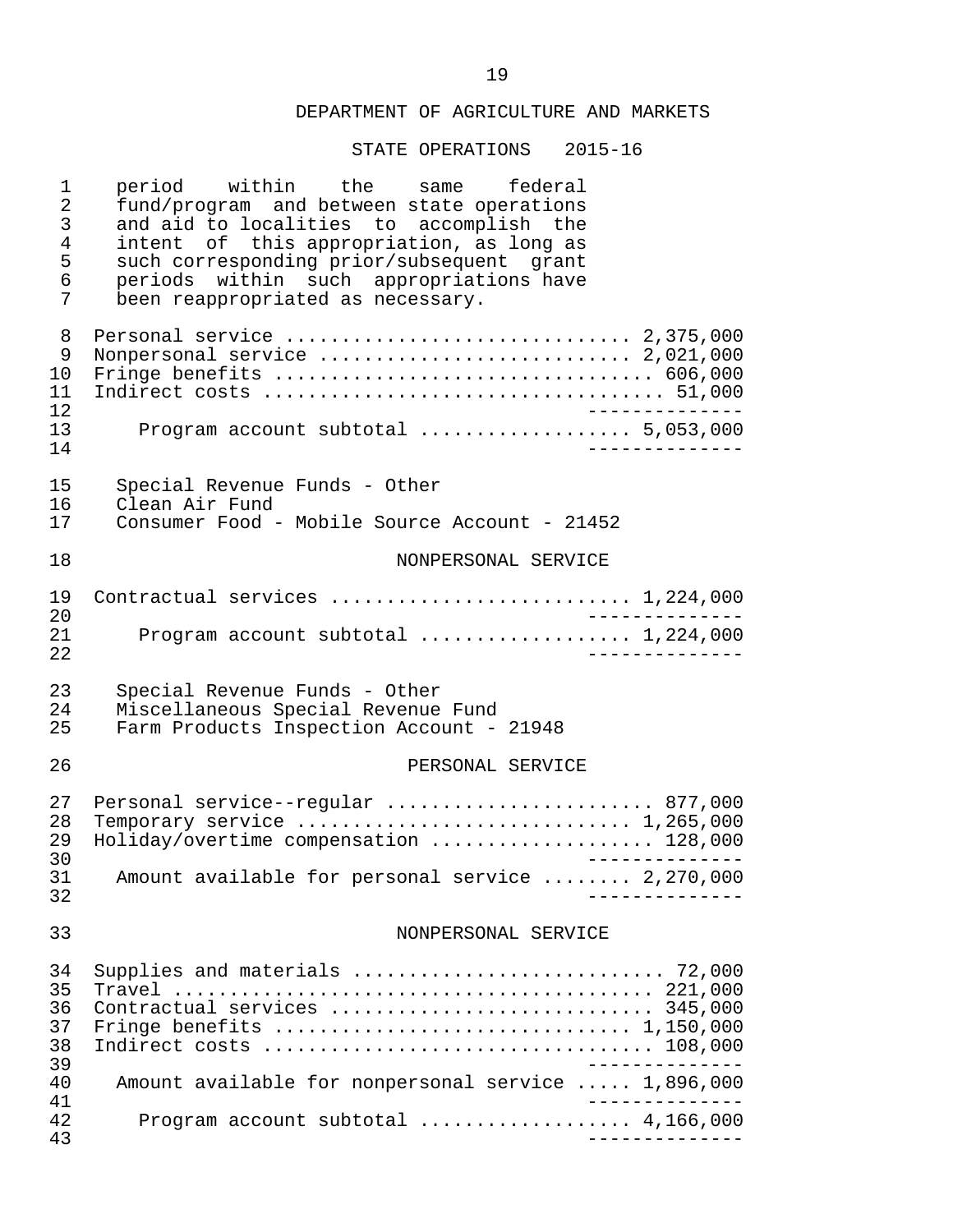| $\mathbf 1$<br>$\overline{2}$<br>$\mathfrak{Z}$ | Special Revenue Funds - Other<br>Miscellaneous Special Revenue Fund<br>Motor Fuel Quality Account - 22149   |
|-------------------------------------------------|-------------------------------------------------------------------------------------------------------------|
| $\overline{4}$                                  | PERSONAL SERVICE                                                                                            |
| 5<br>6<br>7<br>8                                | Personal service--regular  1,194,000<br>Temporary service  106,000<br>Holiday/overtime compensation  5,000  |
| 9<br>10                                         | Amount available for personal service  1,305,000                                                            |
| 11                                              | NONPERSONAL SERVICE                                                                                         |
| 12<br>13<br>14<br>15<br>16<br>17<br>18          | Supplies and materials  148,000<br>Contractual services  1,222,000<br>Fringe benefits  632,000              |
| 19<br>20                                        | Amount available for nonpersonal service  2,222,000                                                         |
| 21<br>22                                        | Program account subtotal  3,527,000                                                                         |
| 23<br>24<br>25                                  | Special Revenue Funds - Other<br>Miscellaneous Special Revenue Fund<br>Weights and Measures Account - 22150 |
| 26                                              | PERSONAL SERVICE                                                                                            |
| 27<br>28<br>29<br>30                            | Personal service--regular  215,000<br>Holiday/overtime compensation  10,000                                 |
| 31<br>32                                        | Amount available for personal service  262,000                                                              |
| 33                                              | NONPERSONAL SERVICE                                                                                         |
| 34<br>35<br>36<br>37<br>38<br>39<br>40          | Supplies and materials  27,000<br>Contractual services  98,000<br>Fringe benefits  127,000                  |
| 41<br>42                                        | Amount available for nonpersonal service  369,000                                                           |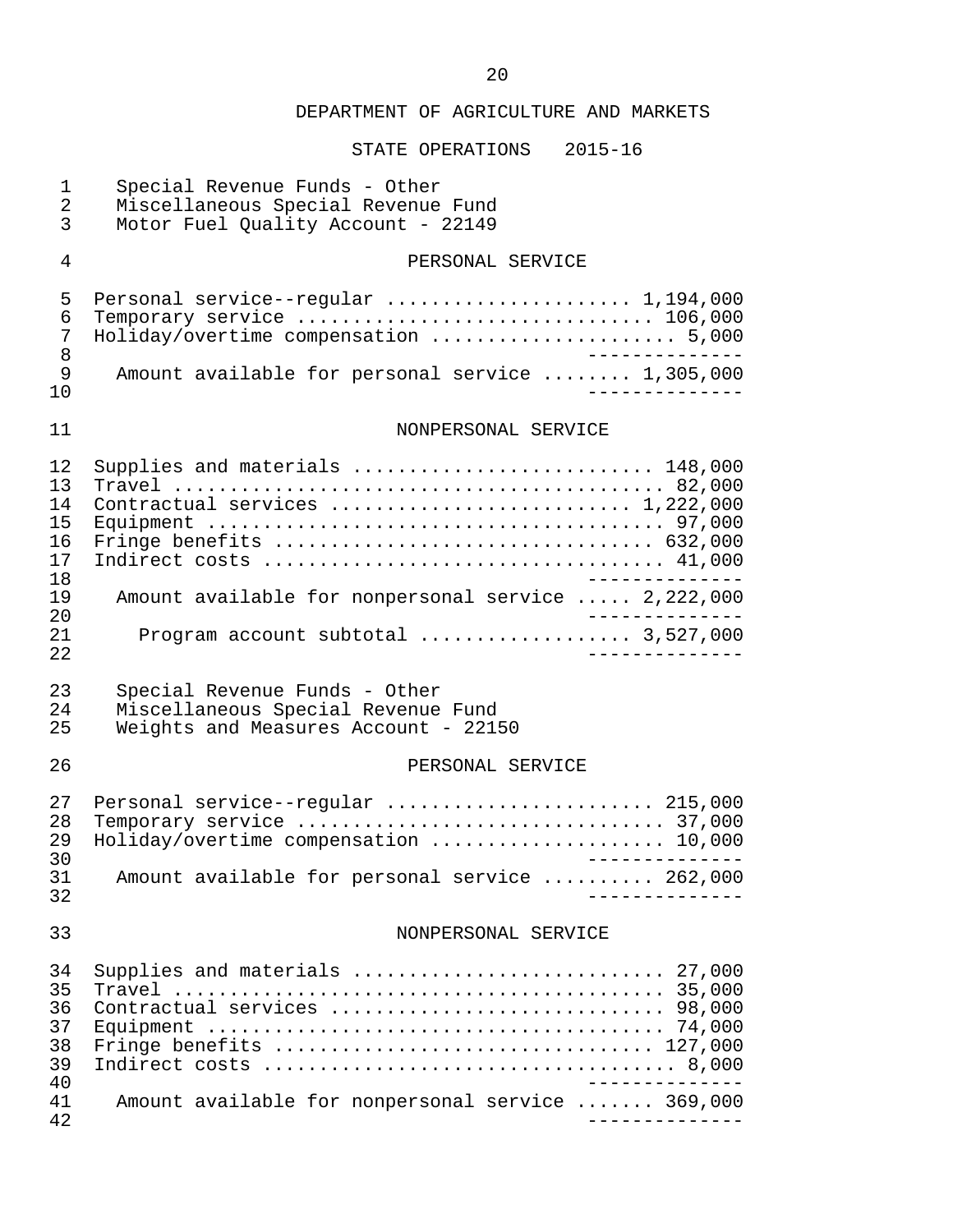| $\mathbf{1}$                                       | Program account subtotal  631,000                                                                                                                                                                                                                   |
|----------------------------------------------------|-----------------------------------------------------------------------------------------------------------------------------------------------------------------------------------------------------------------------------------------------------|
| $\overline{2}$                                     | ______________                                                                                                                                                                                                                                      |
| 3                                                  |                                                                                                                                                                                                                                                     |
| $\overline{4}$                                     |                                                                                                                                                                                                                                                     |
| 5                                                  | Enterprise Funds                                                                                                                                                                                                                                    |
| 6                                                  | State Exposition Special Account                                                                                                                                                                                                                    |
| $\overline{7}$                                     | State Fair Account - 50051                                                                                                                                                                                                                          |
| 8                                                  | Notwithstanding any other provision of law                                                                                                                                                                                                          |
| 9                                                  | to the contrary, the OGS Interchange and                                                                                                                                                                                                            |
| 10                                                 | Transfer Authority, IT Interchange and                                                                                                                                                                                                              |
| 11                                                 | Transfer Authority and the Lean Certif-                                                                                                                                                                                                             |
| 12                                                 | ication Bonus Authority as defined in the                                                                                                                                                                                                           |
| 13                                                 | 2015-16 state fiscal year state operations                                                                                                                                                                                                          |
| 14                                                 | appropriation for the budget division                                                                                                                                                                                                               |
| 15                                                 | program of the division of the budget, are                                                                                                                                                                                                          |
| 16                                                 | deemed fully incorporated herein and a                                                                                                                                                                                                              |
| 17                                                 | part of this appropriation as if fully                                                                                                                                                                                                              |
| 18                                                 | stated.                                                                                                                                                                                                                                             |
| 19                                                 | PERSONAL SERVICE                                                                                                                                                                                                                                    |
| 20<br>21<br>22<br>23<br>24<br>25                   | Personal service--regular  3,287,000<br>Temporary service $\ldots \ldots \ldots \ldots \ldots \ldots \ldots \ldots \ldots$ 3,100,000<br>Holiday/overtime compensation  381,000<br>$\frac{1}{2}$<br>Amount available for personal service  6,768,000 |
| 26                                                 | NONPERSONAL SERVICE                                                                                                                                                                                                                                 |
| 27<br>28<br>29<br>30<br>31<br>32<br>33<br>34<br>35 | Supplies and materials  1,620,000<br>Contractual services  10,200,000<br>Fringe benefits $\ldots \ldots \ldots \ldots \ldots \ldots \ldots \ldots \ldots \ldots 2,165,000$<br>Amount available for nonpersonal service  14,493,000                  |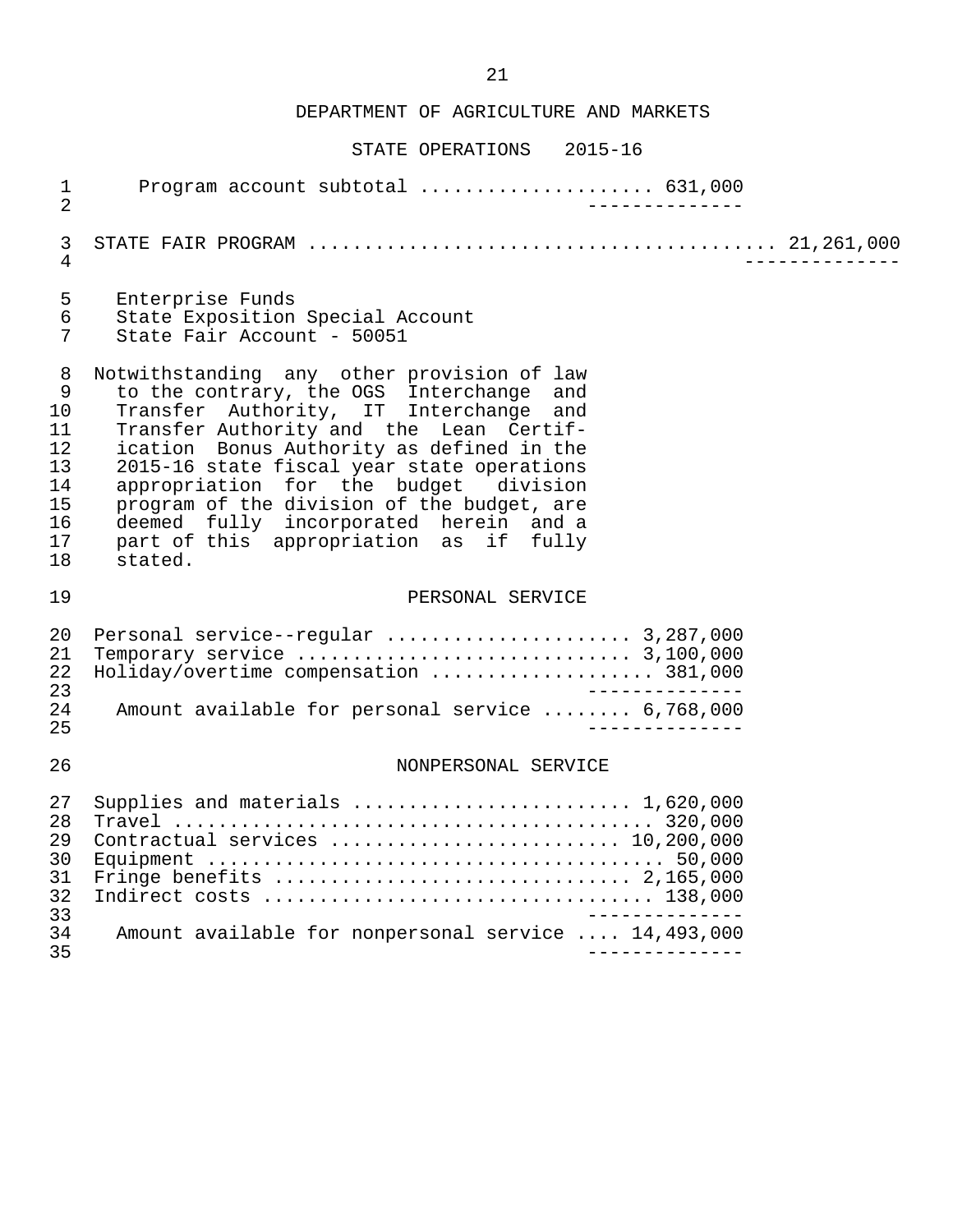# STATE OPERATIONS - REAPPROPRIATIONS 2015-16

#### 1 ADMINISTRATION PROGRAM

- 2 General Fund<br>3 State Purpose
- State Purposes Account 10050

4 By chapter 50, section 1, of the laws of 2014:<br>5 Notwithstanding any other provision of la

5 Notwithstanding any other provision of law to the contrary, the OGS<br>6 Interchange and Transfer Authority and the IT Interchange and Trans- 6 Interchange and Transfer Authority and the IT Interchange and Trans- 7 fer Authority as defined in the 2014-15 state fiscal year state 8 operations appropriation for the budget division-program-of-the<br>8 olymision of the budget, are deemed fully incorporated herein and a 9 division of the budget, are deemed fully incorporated herein and a<br>10 part of this appropriation as if fully stated. part of this appropriation as if fully stated.

|    | 11 Supplies and materials  136,000  (re. \$34,000) |  |
|----|----------------------------------------------------|--|
| 12 |                                                    |  |
| 13 | Contractual services $2,639,000$ (re. \$1,980,000) |  |
| 14 |                                                    |  |

15 By chapter 50, section 1, of the laws of 2013:<br>16 Notwithstanding any other provision of la

16 Notwithstanding any other provision of law to the contrary, the OGS<br>17 11 Interchange and Transfer Authority and the IT Interchange and Trans-17 Interchange and Transfer Authority and the IT Interchange and Trans-<br>18 18 16 Fer Authority as defined in the 2013-14 state fiscal vear state fer Authority as defined in the 2013-14 state fiscal year state 19 operations appropriation for the budget division program of the 20 division of the budget, are deemed fully incorporated herein and a<br>21 opert of this appropriation as if fully stated. 21 part of this appropriation as if fully stated.<br>22 Contractual services ... 2,228,000 ............. Contractual services  $\ldots$  2,228,000  $\ldots$ .................... (re. \$89,000)

23 AGRICULTURAL BUSINESS SERVICES PROGRAM

- 24 General Fund<br>25 State Purpose
- State Purposes Account 10050

26 By chapter 50, section 1, of the laws of 2014:

27 Notwithstanding any other provision of law to the contrary, the OGS<br>28 11 Interchange and Transfer Authority and the IT Interchange and Trans- 28 Interchange and Transfer Authority and the IT Interchange and Trans- 29 fer Authority as defined in the 2014-15 state fiscal year state 30 operations appropriation for the budget division program of the 31 division of the budget, are deemed fully incorporated herein and a<br>32 o part of this appropriation as if fully stated. 32 part of this appropriation as if fully stated.<br>33 Supplies and materials ... 500.000 ............. 33 Supplies and materials ... 500,000 ..................... (re. \$27,000) 34 Travel ... 170,000 ..................................... (re. \$86,000) 35 Contractual services ... 1,634,000 .................. (re. \$1,203,000) 36 Equipment ... 519,000 ................................. (re. \$504,000)

37 By chapter 50, section 1, of the laws of 2013:

38 Notwithstanding any other provision of law to the contrary, the OGS<br>39 11 Interchange and Transfer Authority and the IT Interchange and Trans- 39 Interchange and Transfer Authority and the IT Interchange and Trans- 40 fer Authority as defined in the 2013-14 state fiscal year state<br>41 operations appropriation for the budget division-program of the 41 operations appropriation for the budget division program of the 42 division of the budget, are deemed fully incorporated herein and a<br>43 mart of this appropriation as if fully stated. 43 part of this appropriation as if fully stated.<br>44 Supplies and materials ... 500.000 .............. 44 Supplies and materials ... 500,000 ..................... (re. \$50,000)<br>45 Contractual services ... 2,665,000 ..................... (re. \$150,000) Contractual services ... 2,665,000 .................... (re. \$150,000)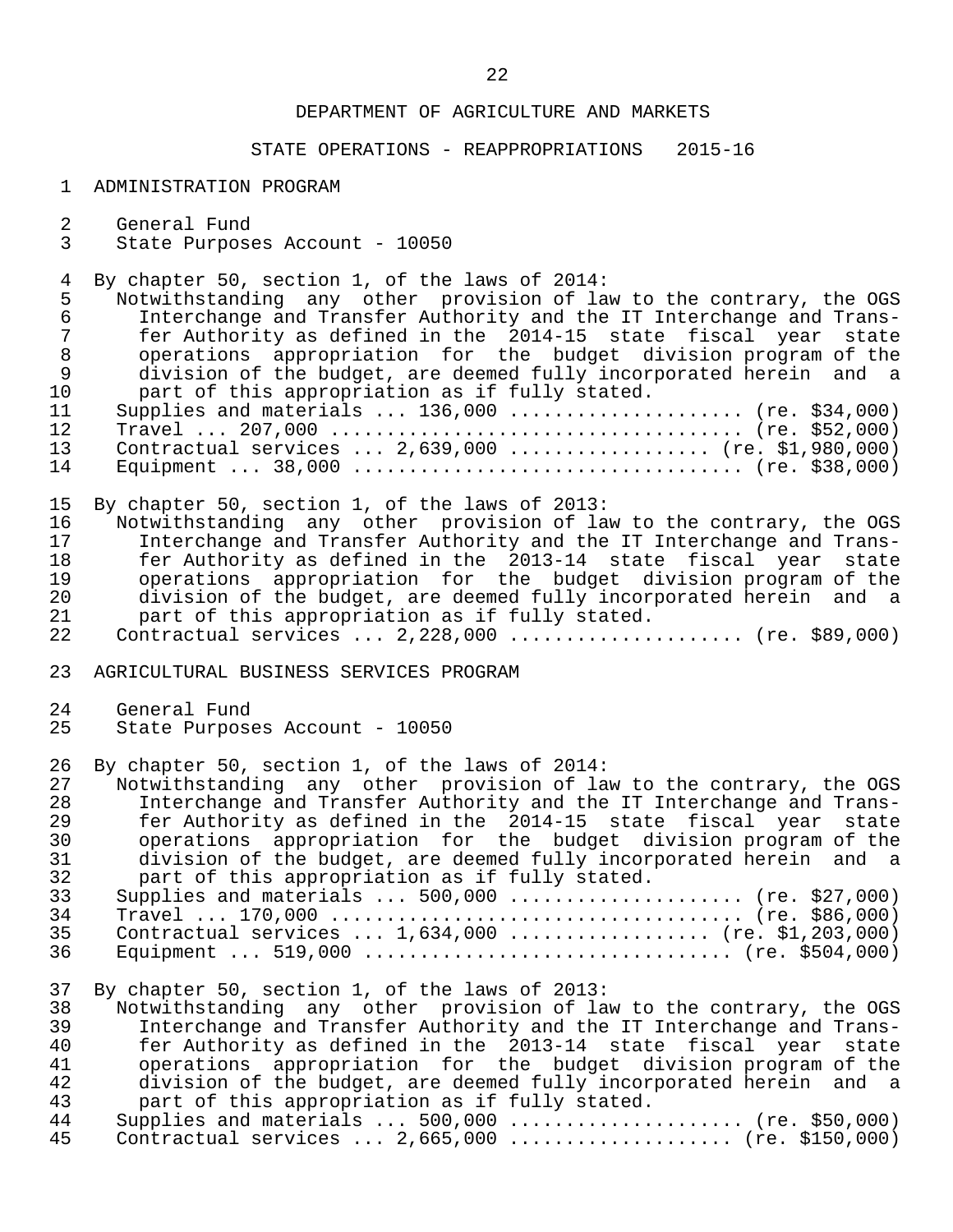STATE OPERATIONS - REAPPROPRIATIONS 2015-16

| $\mathbf{1}$                                                                           |                                                                                                                                                                                                                                                                                                                                                                                                                                                                                                                                                                                                                                                                                                                                                                                                                                                                                                                                                |
|----------------------------------------------------------------------------------------|------------------------------------------------------------------------------------------------------------------------------------------------------------------------------------------------------------------------------------------------------------------------------------------------------------------------------------------------------------------------------------------------------------------------------------------------------------------------------------------------------------------------------------------------------------------------------------------------------------------------------------------------------------------------------------------------------------------------------------------------------------------------------------------------------------------------------------------------------------------------------------------------------------------------------------------------|
| $\overline{2}$<br>$\mathfrak{Z}$<br>$\overline{4}$<br>5<br>6                           | By chapter 50, section 1, of the laws of 1991:<br>Amount available for payment to the milk producers security fund<br>consistent with and for the purposes set forth in paragraph (b) of<br>subdivision 11 of section 258-b of the agriculture and markets law                                                                                                                                                                                                                                                                                                                                                                                                                                                                                                                                                                                                                                                                                 |
| $\sqrt{ }$<br>$\, 8$<br>$\mathsf 9$                                                    | Special Revenue Funds - Federal<br>Federal USDA-Food and Nutrition Services Fund<br>Federal Food and Nutrition Services Account - 25021                                                                                                                                                                                                                                                                                                                                                                                                                                                                                                                                                                                                                                                                                                                                                                                                        |
| 10<br>11<br>12<br>13<br>14<br>15<br>16<br>17<br>18<br>19<br>20<br>21<br>22<br>23<br>24 | By chapter 50, section 1, of the laws of 2014:<br>For services and expenses related to federal food and nutrition<br>services including suballocation to other state departments and<br>agencies. Notwithstanding section 51 of the state finance law<br>and<br>any other provision of law to the contrary, the funds appropriated<br>herein may be increased or decreased by transfer between state oper-<br>ations and aid to localities and from/to appropriations for any<br>subsequent grant period within the same federal<br>prior<br>or<br>fund/program to accomplish the intent of this appropriation, as long<br>as such corresponding prior/subsequent grant periods within such<br>appropriations have been reappropriated as necessary.<br>Personal service  762,000  (re. \$762,000)<br>Nonpersonal service  7,748,000  (re. \$7,748,000)<br>Fringe benefits  260,000  (re. \$260,000)<br>Indirect costs $33,000$ (re. \$33,000) |
| 25<br>26<br>27<br>28<br>29<br>30<br>31<br>32<br>33<br>34<br>35<br>36<br>37<br>38<br>39 | By chapter 50, section 1, of the laws of 2013:<br>For services and expenses related to federal food and nutrition<br>services including suballocation to other state departments and<br>agencies. Notwithstanding section 51 of the state finance law and<br>any other provision of law to the contrary, the funds appropriated<br>herein may be increased or decreased by transfer between state oper-<br>ations and aid to localities and from/to appropriations for any<br>prior or subsequent grant period within the<br>same federal<br>fund/program to accomplish the intent of this appropriation, as long<br>as such corresponding prior/subsequent grant periods within such<br>appropriations have been reappropriated as necessary.<br>Personal service  762,000  (re. \$130,000)<br>Nonpersonal service  7,748,000  (re. \$600,000)<br>Fringe benefits  260,000  (re. \$74,000)<br>Indirect costs $33,000$ (re. \$29,000)          |
| 40<br>41<br>42                                                                         | Special Revenue Funds - Federal<br>Federal USDA-Food and Nutrition Services Fund<br>Miscellaneous Federal Operating Grants Account - 25006                                                                                                                                                                                                                                                                                                                                                                                                                                                                                                                                                                                                                                                                                                                                                                                                     |
| 43<br>44<br>45                                                                         | By chapter 50, section 1, of the laws of 2014:<br>For services and expenses related to federal operating grants<br>includ-<br>ing suballocation to other state departments and agencies.                                                                                                                                                                                                                                                                                                                                                                                                                                                                                                                                                                                                                                                                                                                                                       |
|                                                                                        |                                                                                                                                                                                                                                                                                                                                                                                                                                                                                                                                                                                                                                                                                                                                                                                                                                                                                                                                                |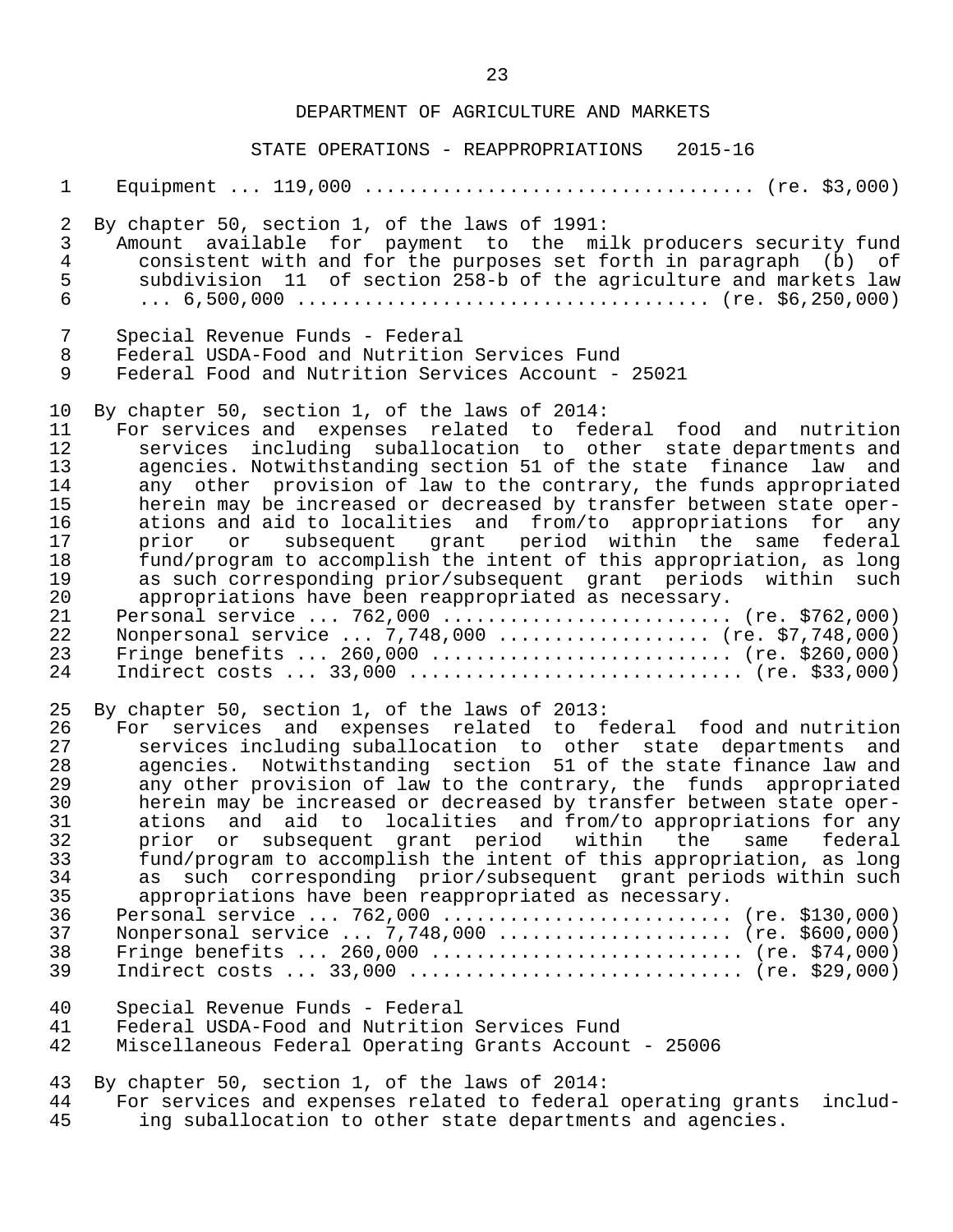# STATE OPERATIONS - REAPPROPRIATIONS 2015-16

| $\mathbf 1$<br>$\overline{\mathbf{c}}$<br>3<br>$\overline{4}$<br>5<br>$\epsilon$<br>$\begin{array}{c} 7 \\ 8 \\ 9 \end{array}$<br>10<br>11<br>12 | Notwithstanding section 51 of the state finance law and any other<br>provision of law to the contrary, the funds appropriated herein may<br>be increased or decreased by transfer from/to appropriations for any<br>subsequent grant period within the same federal<br>prior or<br>fund/program and between state operations and aid to localities to<br>accomplish the intent of this appropriation, as long as such corre-<br>sponding prior/subsequent grant periods within such appropriations<br>have been reappropriated as necessary.<br>Personal service  1,135,000  (re. \$389,000)<br>Nonpersonal service  11,544,000  (re. \$5,000,000)<br>Fringe benefits  387,000  (re. \$300,000)                                                                                                                                                                                                                                                                                                                                                                                                                                                                                                                                                                                                                                                                   |
|--------------------------------------------------------------------------------------------------------------------------------------------------|-------------------------------------------------------------------------------------------------------------------------------------------------------------------------------------------------------------------------------------------------------------------------------------------------------------------------------------------------------------------------------------------------------------------------------------------------------------------------------------------------------------------------------------------------------------------------------------------------------------------------------------------------------------------------------------------------------------------------------------------------------------------------------------------------------------------------------------------------------------------------------------------------------------------------------------------------------------------------------------------------------------------------------------------------------------------------------------------------------------------------------------------------------------------------------------------------------------------------------------------------------------------------------------------------------------------------------------------------------------------|
| 13<br>14<br>15<br>16<br>17<br>18<br>19<br>20<br>21<br>22<br>23<br>24<br>25<br>26<br>27                                                           | By chapter 50, section 1, of the laws of 2013:<br>For services and expenses related to federal operating grants<br>includ-<br>ing suballocation to other state departments and agencies.<br>Notwithstanding section 51 of the state finance law and any other<br>provision of law to the contrary, the funds appropriated herein may<br>be increased or decreased by transfer from/to appropriations for any<br>subsequent grant period within the same federal<br>prior or<br>fund/program and between state operations and aid to localities to<br>accomplish the intent of this appropriation, as long as such corre-<br>sponding prior/subsequent grant periods within such appropriations<br>have been reappropriated as necessary.<br>Personal service  1,135,000  (re. \$631,000)<br>Nonpersonal service  11,544,000  (re. \$4,000,000)<br>Fringe benefits  387,000  (re. \$178,000)                                                                                                                                                                                                                                                                                                                                                                                                                                                                       |
| 28<br>29<br>30<br>31<br>32<br>33<br>34<br>35<br>36<br>37<br>38<br>39<br>40<br>41<br>42<br>43<br>44<br>45<br>46<br>47<br>48<br>49                 | By chapter 50, section 1, of the laws of 2012:<br>For services and expenses related to federal operating grants includ-<br>ing suballocation to other state departments and agencies.<br>Notwithstanding section 51 of the state finance law and any other<br>provision of law to the contrary, the funds appropriated herein may<br>be increased or decreased by transfer from/to appropriations for any<br>prior or subsequent grant period within the<br>federal<br>same<br>fund/program and between state operations and aid to localities to<br>accomplish the intent of this appropriation, as long as such corre-<br>sponding prior/subsequent grant periods within such appropriations<br>have been reappropriated as necessary.<br>Notwithstanding any other provision of law to the contrary, the OGS<br>Interchange and Transfer Authority, the IT Interchange and Transfer<br>Authority, and the Call Center Interchange and Transfer Authority as<br>defined in the 2012-13 state fiscal year state operations appropri-<br>ation for the budget division program of the division of the budget,<br>are deemed fully incorporated herein and a part of this appropri-<br>ation as if fully stated.<br>Personal service $1,135,000$ (re. \$376,000)<br>Nonpersonal service  11,544,000  (re. \$3,000,000)<br>Fringe benefits  387,000  (re. \$55,000) |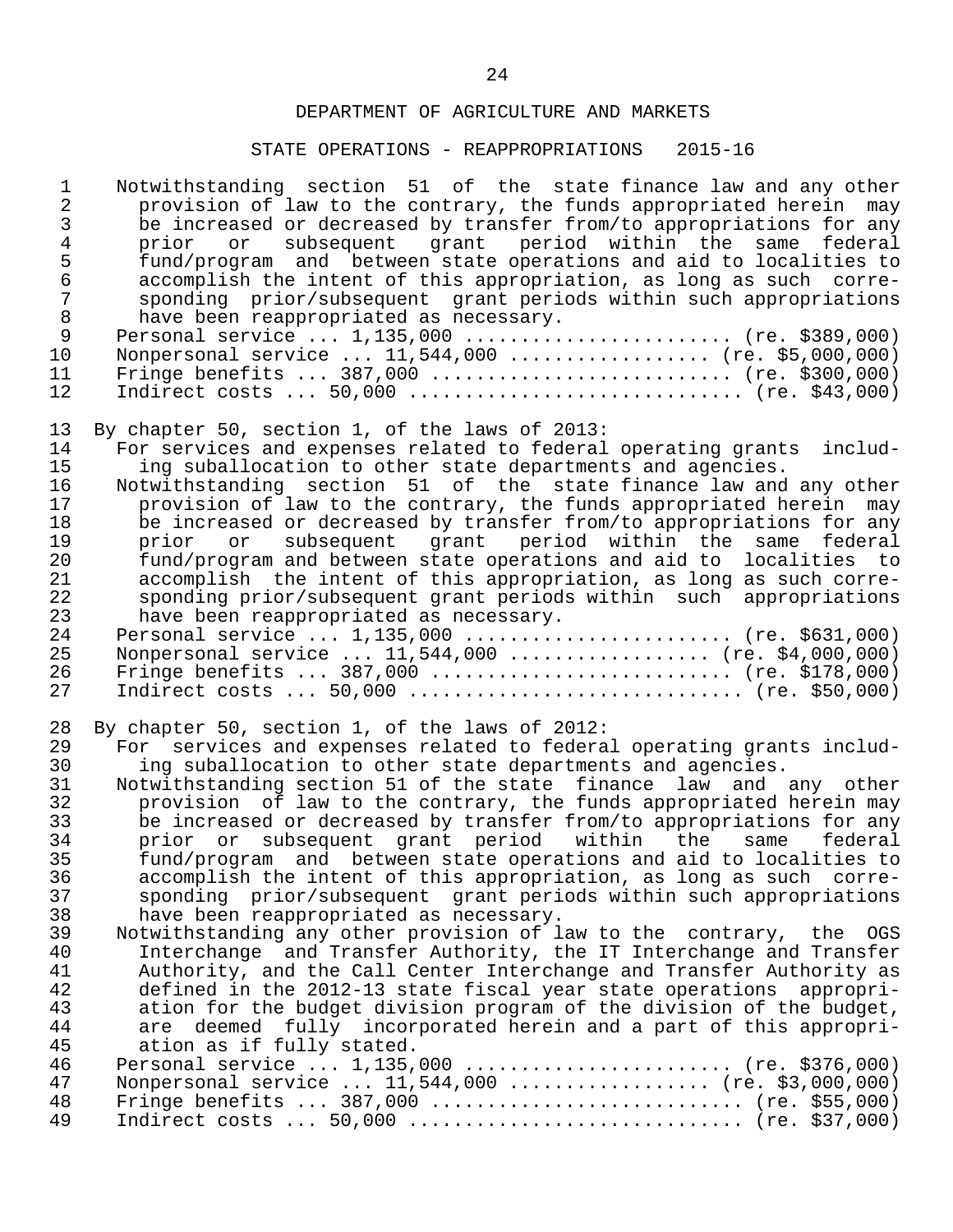#### STATE OPERATIONS - REAPPROPRIATIONS 2015-16

 1 By chapter 50, section 1, of the laws of 2011: 2 For services and expenses related to federal operating grants includ-<br>3 ing suballocation to other state departments and agencies. 3 ing suballocation to other state departments and agencies.<br>4 Notwithstanding section 51 of the state finance law and 4 Notwithstanding section 51 of the state finance law and any other<br>5 provision of law to the contrary, the funds appropriated herein may 5 provision of law to the contrary, the funds appropriated herein may<br>6 be increased or decreased by transfer from/to appropriations for any 6 be increased or decreased by transfer from/to appropriations for any<br>7 prior or subsequent qrant period within the same federal 7 prior or subsequent grant period within the same<br>8 fund/program and between-state-operations and aid-to-loca 8 fund/program and between state operations and aid to localities to<br>9 accomplish the intent of this appropriation, as long as such corre- 9 accomplish the intent of this appropriation, as long as such corre- 10 sponding prior/subsequent grant periods within such appropriations<br>11 have been reappropriated as necessary. 11 have been reappropriated as necessary.<br>12 Nonpersonal service ... 11,544,000 ..... Nonpersonal service ... 11,544,000 .................... (re. \$750,000) 13 Special Revenue Funds - Other 14 Miscellaneous Special Revenue Fund Animal Population Control Account - 22118 16 By chapter 50, section 1, of the laws of 2014:<br>17 Notwithstanding any other provision of law t 17 Notwithstanding any other provision of law to the contrary, the direc-<br>18 tor of the budget is hereby authorized to transfer up to \$1,000,000 18 tor of the budget is hereby authorized to transfer up to \$1,000,000<br>19 to local assistance for the purpose of providing funding to a not 19 to local assistance for the purpose of providing funding to a not<br>20 for profit entity chosen to administer a state animal population 20 for profit entity chosen to administer a state animal population 21 control program pursuant to section 117-a of the agriculture and 22 markets law, and for the purpose of providing funding to the city of 23 Mew York equal to the amount of spay/neuter revenues remitted to<br>24 this account from such city, as determined by the commissioner of 24 this account from such city, as determined by the commissioner of 25 agriculture and markets. 25 agriculture and markets.<br>26 Contractual services ... 1 26 Contractual services ... 1,000,000 .................. (re. \$1,000,000) 27 By chapter 50, section 1, of the laws of 2013:<br>28 Notwithstanding any other provision of law t 28 Notwithstanding any other provision of law to the contrary, the direc-<br>29 tor of the budget is hereby authorized to transfer up to \$1,000,000 29 tor of the budget is hereby authorized to transfer up to \$1,000,000<br>30 to local assistance for the purpose of providing funding to a not 30 to local assistance for the purpose of providing funding to a not 31 for profit entity chosen to administer a state animal population 32 control program pursuant to section 117-a of the agriculture and<br>33 markets law, and for the purpose of providing funding to the city of 33 markets law, and for the purpose of providing funding to the city of<br>34 New York equal to the amount of spay/neuter revenues remitted to 34 Mew York equal to the amount of spay/neuter revenues remitted to<br>35 this account from such city, as determined by the commissioner of 35 this account from such city, as determined by the commissioner of 36 agriculture and markets. 36 agriculture and markets.<br>37 Contractual services ... 1 Contractual services ... 1,000,000 .................... (re. \$253,000) 38 By chapter 50, section 1, of the laws of 2012:<br>39 Notwithstanding any other provision of law t 39 Notwithstanding any other provision of law to the contrary, the direc- 40 tor of the budget is hereby authorized to transfer up to \$1,000,000<br>41 to local assistance for the purpose of providing funding to a not 41 to local assistance for the purpose of providing funding to a not<br>42 for profit entity chosen to administer a state animal population 42 for profit entity chosen to administer a state animal population<br>43 control program pursuant to section 117-a of the agriculture and 43 control program pursuant to section 117-a of the agriculture and<br>44 markets law, and for the purpose of providing funding to the city of 44 markets law, and for the purpose of providing funding to the city of 45 Mew York equal to the amount of spay/neuter revenues remitted to<br>46 this account from such city, as determined by the commissioner of 46 this account from such city, as determined by the commissioner of 47

agriculture and markets.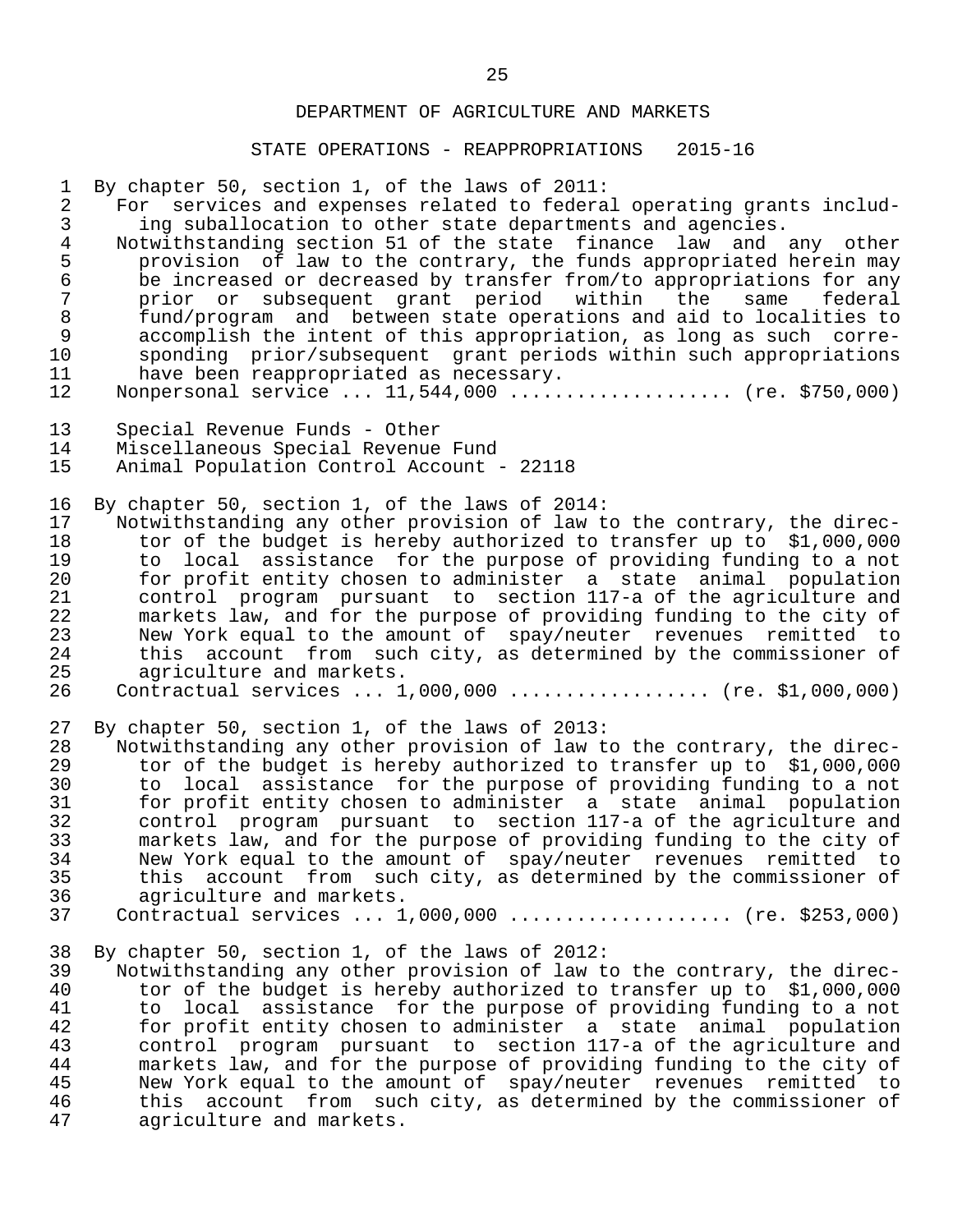# STATE OPERATIONS - REAPPROPRIATIONS 2015-16

| $\mathbf 1$    | Notwithstanding any other provision of law to the contrary, the OGS  |
|----------------|----------------------------------------------------------------------|
| $\overline{2}$ | Interchange and Transfer Authority, the IT Interchange and Transfer  |
| $\mathbf{3}$   | Authority, and the Call Center Interchange and Transfer Authority as |
| $\overline{4}$ | defined in the 2012-13 state fiscal year state operations appropri-  |
| 5              | ation for the budget division program of the division of the budget, |
| $\sqrt{6}$     | are deemed fully incorporated herein and a part of this appropri-    |
| $\overline{7}$ | ation as if fully stated.                                            |
| 8              | Contractual Services  1,000,000  (re. \$43,000)                      |
| 9              | Special Revenue Funds - Other                                        |
| 10             | Miscellaneous Special Revenue Fund                                   |
| 11             | Plant Industry Account - 22029                                       |
| 12             | By chapter 50, section 1, of the laws of 2014:                       |
| 13             | For services and expenses including liabilities incurred prior to    |
| 14             | April 1, 2014.                                                       |
| 15             | Fringe benefits $182,000$ (re. \$140,000)                            |
| 16             | Special Revenue Funds - Other                                        |
| 17             | Miscellaneous Special Revenue Fund                                   |
| 18             | Special Agricultural Inspecting and Marketing Account - 21955        |
| 19             | By chapter 50, section 1, of the laws of 2014:                       |
| 20             | Personal service--regular $1,145,000$ (re. \$300,000)                |
| 21             | Supplies and materials $1,626,000$ (re. \$100,000)                   |
| 22             |                                                                      |
| 23             | Contractual services $16,749,000$ (re. \$7,283,000)                  |
| 24             |                                                                      |
| 25             | Fringe benefits  564,000  (re. \$300,000)                            |
| 26             | Indirect costs $43,000$ (re. \$29,000)                               |
| 27             | By chapter 50, section 1, of the laws of 2013:                       |
| 28             | Supplies and materials  1,626,000  (re. \$1,623,000)                 |
| 29             |                                                                      |
| 30             | Contractual services $16,749,000$ (re. \$1,410,000)                  |
| 31             | CONSUMER FOOD SERVICES PROGRAM                                       |
| 32             | General Fund                                                         |
| 33             | State Purposes Account - 10050                                       |
| 34             | By chapter 50, section 1, of the laws of 2014:                       |
| 35             | Notwithstanding any other provision of law to the contrary, the OGS  |
| 36             | Interchange and Transfer Authority and the IT Interchange and Trans- |
| 37             | fer Authority as defined in the 2014-15 state fiscal year state      |
| 38             | operations appropriation for the budget division program of the      |
| 39             | division of the budget, are deemed fully incorporated herein and a   |
| 40             | part of this appropriation as if fully stated.                       |
| 41             | Supplies and materials $264,000$ (re. \$110,000)                     |
| 42             |                                                                      |
| 43             | Contractual services  285,000  (re. \$123,000)                       |

44 Equipment ... 126,000 ................................... (re. \$4,000)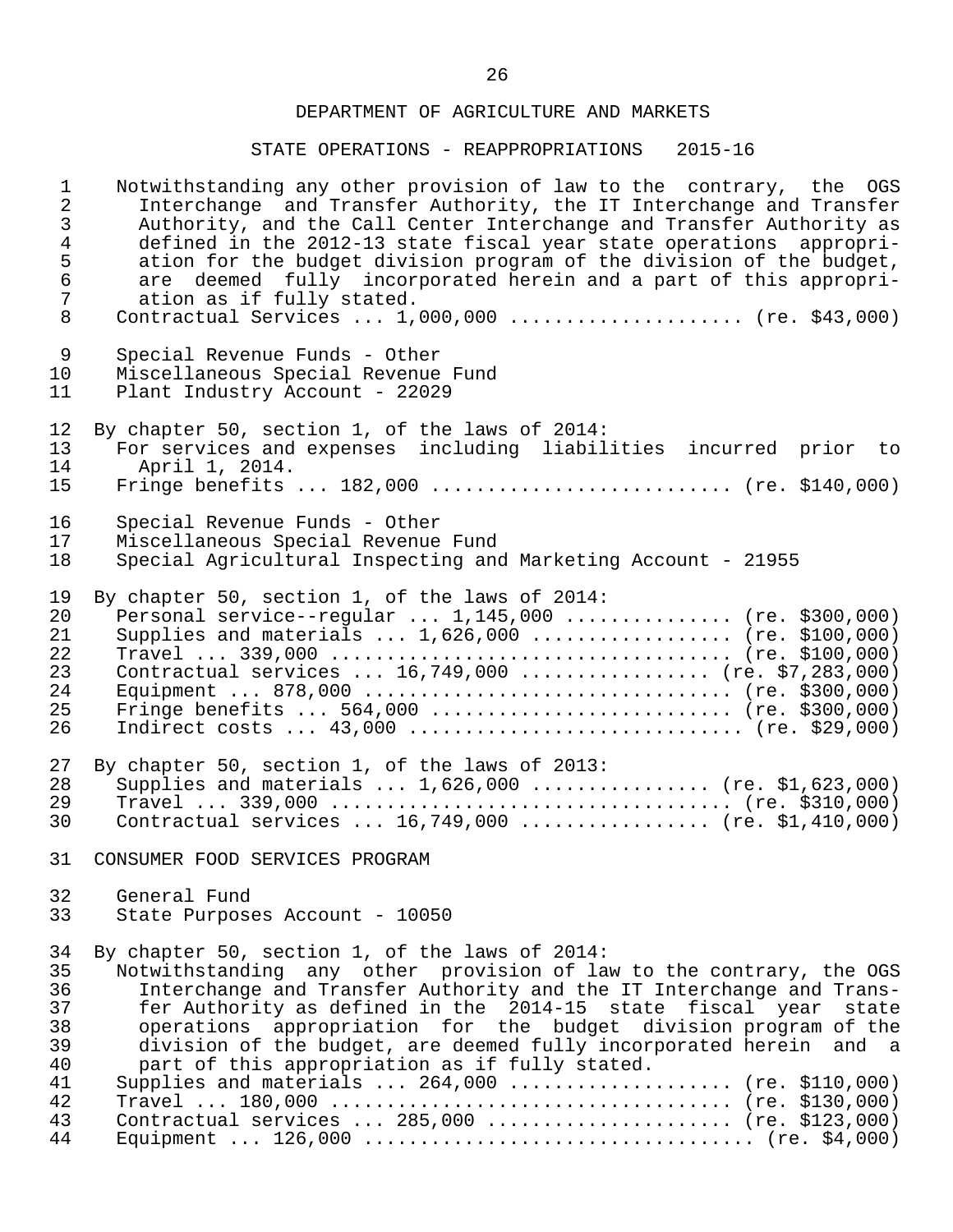#### STATE OPERATIONS - REAPPROPRIATIONS 2015-16

- 1 Special Revenue Funds Federal
- 2 Federal Health and Human Services Fund<br>3 Federal Health and Human Services Accom
- Federal Health and Human Services Account 25125

4 By chapter 50, section 1, of the laws of 2014:<br>5 For services and expenses related to federal

- 5 For services and expenses related to federal health and human services<br>6 including suballocation to other state departments and agencies. 6 including suballocation to other state departments and agencies. 7 Notwithstanding section 51 of the state finance law and any other<br>8 orovision of law to the contrary, the funds appropriated herein may 8 provision of law to the contrary, the funds appropriated herein may<br>9 be increased or decreased by transfer from/to appropriations for any 9 be increased or decreased by transfer from/to appropriations for any<br>10 be prior or subsequent grant period within the same federal 10 prior or subsequent grant period within the same federal<br>11 fund/program and between-state-operations-and-aid-to-localities-to 11 fund/program and between state operations and aid to localities to 12 accomplish the intent of this appropriation, as long as such corre-<br>13 sponding prior/subsequent grant periods within such appropriations 13 sponding prior/subsequent grant periods within such appropriations<br>14 have been reappropriated as necessary. 14 have been reappropriated as necessary.<br>15 Personal service ... 844.000 ........... 15 Personal service ... 844,000 .......................... (re. \$300,000)<br>16 Nonpersonal service ... 517.000 ........................ (re. \$323.000) 16 Nonpersonal service ... 517,000 ........................ (re. \$323,000)<br>17 Fringe benefits ... 327,000 ............................. (re. \$168,000) 17 Fringe benefits ... 327,000 ............................ (re. \$168,000)<br>18 Indirect costs ... 34,000 ................................ (re. \$34,000) 18 Indirect costs ... 34,000 .............................. (re. \$34,000)
- 19 By chapter 50, section 1, of the laws of 2013:<br>20 For services and expenses related to federal
- 20 For services and expenses related to federal health and human services<br>21 including suballocation to other state departments and agencies. 21 including suballocation to other state departments and agencies.<br>22 Notwithstanding section 51 of the state finance law and any o
- 22 Notwithstanding section 51 of the state finance law and any other 23 provision of law to the contrary, the funds appropriated herein may<br>24 be increased or decreased by transfer from/to appropriations for any 24 be increased or decreased by transfer from/to appropriations for any 25 prior or subsequent grant period within the same federal<br>26 fund/program and between-state-operations and aid-to-localities-to-26 fund/program and between state operations and aid to localities to<br>27 accomplish the intent of this appropriation, as long as such corre-27 accomplish the intent of this appropriation, as long as such corre-<br>28 sponding prior/subsequent grant periods within such appropriations 28 sponding prior/subsequent grant periods within such appropriations<br>29 have been reappropriated as necessary. 29 have been reappropriated as necessary.<br>30 Personal service ... 844,000 Personal service ... 844,000 ........................... (re. \$191,000)

| 31 Nonpersonal service  517,000  (re. \$60,000) |  |
|-------------------------------------------------|--|
| 32 Fringe benefits  327,000  (re. \$187,000)    |  |
| 33 Indirect costs  34,000  (re. \$33,000)       |  |

34 By chapter 50, section 1, of the laws of 2012:

35 For services and expenses related to federal health and human services<br>36 including suballocation to other state departments and agencies. 36 including suballocation to other state departments and agencies. 37 Notwithstanding section 51 of the state finance law and any other 38 provision of law to the contrary, the funds appropriated herein may<br>39 be increased or decreased by transfer from/to appropriations for any 39 be increased or decreased by transfer from/to appropriations for any<br>40 prior or subsequent grant period within the same federal 40 prior or subsequent grant period within the same federal<br>41 fund/program\_and\_between\_state\_operations\_and\_aid\_to\_\_localities\_to 41 fund/program and between state operations and aid to localities to 42 accomplish the intent of this appropriation, as long as such corre- 43 sponding prior/subsequent grant periods within such appropriations<br>44 have been reappropriated as necessary. 44 have been reappropriated as necessary.<br>45 Notwithstanding any other provision o

45 Notwithstanding any other provision of law to the contrary, the OGS<br>46 11 Interchange and Transfer Authority, the IT Interchange and Transfer 46 Interchange and Transfer Authority, the IT Interchange and Transfer<br>47 Authority, and the Call Center Interchange and Transfer Authority as 47 Authority, and the Call Center Interchange and Transfer Authority as<br>48 defined in the 2012-13 state fiscal year state operations appropri-48 defined in the 2012-13 state fiscal year state operations appropri-<br>49 ation for the budget division program of the division of the budget. ation for the budget division program of the division of the budget,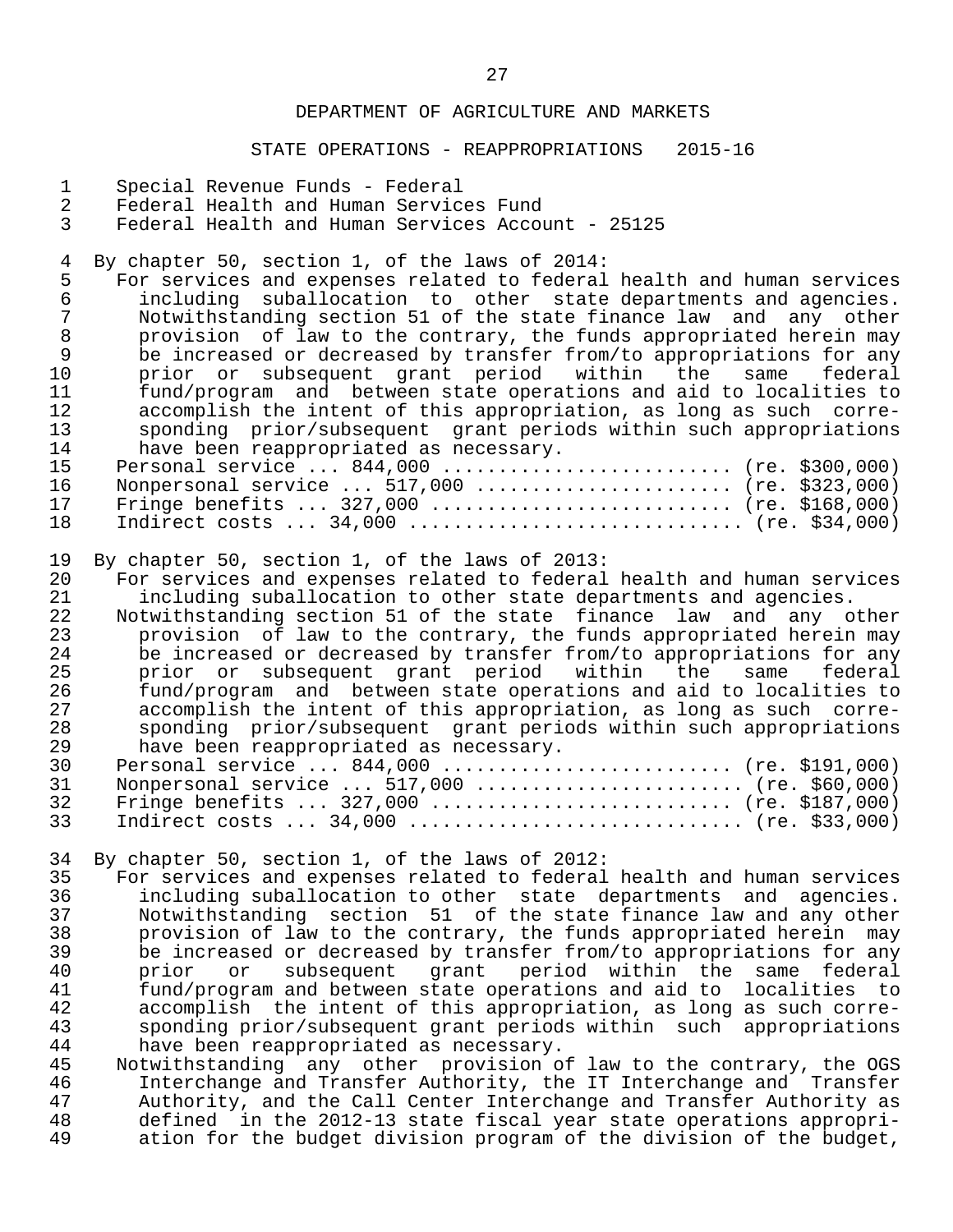## STATE OPERATIONS - REAPPROPRIATIONS 2015-16

| $\mathbf{1}$                                                                              | are deemed fully incorporated herein and a part of this appropri-                                                                                                                                                                                                                                                                                                                                                                                                                                                                                                                                                                                                                                                                                                                                                                                                                                                                 |
|-------------------------------------------------------------------------------------------|-----------------------------------------------------------------------------------------------------------------------------------------------------------------------------------------------------------------------------------------------------------------------------------------------------------------------------------------------------------------------------------------------------------------------------------------------------------------------------------------------------------------------------------------------------------------------------------------------------------------------------------------------------------------------------------------------------------------------------------------------------------------------------------------------------------------------------------------------------------------------------------------------------------------------------------|
| $\overline{a}$                                                                            | ation as if fully stated.                                                                                                                                                                                                                                                                                                                                                                                                                                                                                                                                                                                                                                                                                                                                                                                                                                                                                                         |
| $\mathfrak{Z}$                                                                            | Personal service  844,000  (re. \$74,000)                                                                                                                                                                                                                                                                                                                                                                                                                                                                                                                                                                                                                                                                                                                                                                                                                                                                                         |
| $\overline{4}$                                                                            | Nonpersonal service  517,000  (re. \$298,000)                                                                                                                                                                                                                                                                                                                                                                                                                                                                                                                                                                                                                                                                                                                                                                                                                                                                                     |
| 5                                                                                         | Fringe benefits  327,000  (re. \$174,000)                                                                                                                                                                                                                                                                                                                                                                                                                                                                                                                                                                                                                                                                                                                                                                                                                                                                                         |
| $6\phantom{.}6$                                                                           | Indirect costs $34,000$ (re. \$21,000)                                                                                                                                                                                                                                                                                                                                                                                                                                                                                                                                                                                                                                                                                                                                                                                                                                                                                            |
| 7<br>$\,8\,$<br>9<br>10<br>11<br>12<br>13<br>14<br>15<br>16<br>17<br>18<br>19<br>20<br>21 | By chapter 50, section 1, of the laws of 2011:<br>For services and expenses related to federal health and human services<br>including suballocation to other state departments and agencies.<br>Notwithstanding section 51 of the state finance law and any other<br>provision of law to the contrary, the funds appropriated herein may<br>be increased or decreased by transfer from/to appropriations for any<br>prior or subsequent grant period within the<br>same<br>federal<br>fund/program and between state operations and aid to localities to<br>accomplish the intent of this appropriation, as long as such corre-<br>sponding prior/subsequent grant periods within such appropriations<br>have been reappropriated as necessary.<br>Personal service $844,000$ (re. \$17,000)<br>Nonpersonal service  517,000  (re. \$7,000)<br>Fringe benefits  327,000  (re. \$19,000)<br>Indirect costs $34,000$ (re. \$34,000) |
| 22                                                                                        | Special Revenue Funds - Federal                                                                                                                                                                                                                                                                                                                                                                                                                                                                                                                                                                                                                                                                                                                                                                                                                                                                                                   |
| 23                                                                                        | Federal USDA-Food and Nutrition Services Fund                                                                                                                                                                                                                                                                                                                                                                                                                                                                                                                                                                                                                                                                                                                                                                                                                                                                                     |
| 24                                                                                        | Consumer Food Service Account - 25006                                                                                                                                                                                                                                                                                                                                                                                                                                                                                                                                                                                                                                                                                                                                                                                                                                                                                             |
| 25<br>26<br>27<br>28<br>29<br>30<br>31<br>32<br>33<br>34<br>35<br>36<br>37<br>38<br>39    | By chapter 50, section 1, of the laws of 2014:<br>For services and expenses related to consumer food services including<br>suballocation to other state departments and agencies. Notwith-<br>standing section 51 of the state finance law and any other provision<br>of law to the contrary, the funds appropriated herein may be<br>increased or decreased by transfer from/to appropriations for any<br>prior or subsequent grant period within the<br>same<br>federal<br>fund/program and between state operations and aid to localities to<br>accomplish the intent of this appropriation, as long as such corre-<br>sponding prior/subsequent grant periods within such appropriations<br>have been reappropriated as necessary.<br>Personal service $446,000$ (re. \$446,000)<br>Nonpersonal service  380,000  (re. \$380,000)<br>Fringe benefits  114,000  (re. \$114,000)<br>Indirect costs $10,000$ (re. \$10,000)      |
| 40                                                                                        | Special Revenue Funds - Federal                                                                                                                                                                                                                                                                                                                                                                                                                                                                                                                                                                                                                                                                                                                                                                                                                                                                                                   |
| 41                                                                                        | Federal USDA-Food and Nutrition Services Fund                                                                                                                                                                                                                                                                                                                                                                                                                                                                                                                                                                                                                                                                                                                                                                                                                                                                                     |
| 42                                                                                        | Food Monitoring Program Account - 25006                                                                                                                                                                                                                                                                                                                                                                                                                                                                                                                                                                                                                                                                                                                                                                                                                                                                                           |
| 43                                                                                        | By chapter 50, section 1, of the laws of 2014:                                                                                                                                                                                                                                                                                                                                                                                                                                                                                                                                                                                                                                                                                                                                                                                                                                                                                    |
| 44                                                                                        | For services and expenses related to food testing including suballo-                                                                                                                                                                                                                                                                                                                                                                                                                                                                                                                                                                                                                                                                                                                                                                                                                                                              |
| 45                                                                                        | cation to other state departments and agencies, including but not                                                                                                                                                                                                                                                                                                                                                                                                                                                                                                                                                                                                                                                                                                                                                                                                                                                                 |
| 46                                                                                        | limited to pesticide residue monitoring and microbiological data                                                                                                                                                                                                                                                                                                                                                                                                                                                                                                                                                                                                                                                                                                                                                                                                                                                                  |
| 47                                                                                        | collection. Notwithstanding section 51 of the state finance law and                                                                                                                                                                                                                                                                                                                                                                                                                                                                                                                                                                                                                                                                                                                                                                                                                                                               |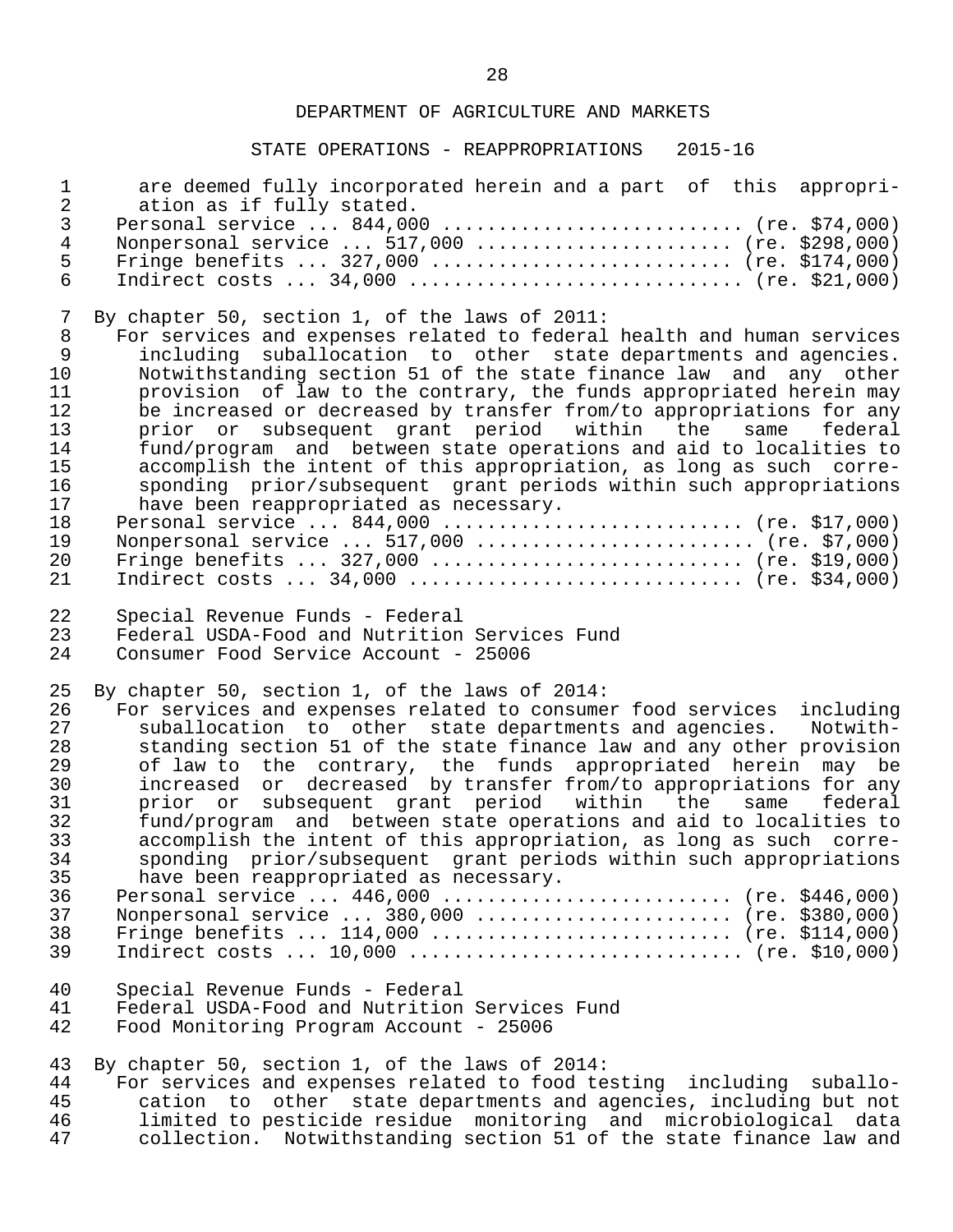# STATE OPERATIONS - REAPPROPRIATIONS 2015-16

| $\mathbf 1$                                                                                                    | any other provision of law to the contrary, the funds appropriated                                                                                                                                                                                                                                                                                                                                                                                                                                                                                                                                                                                                                                                                                                                                                                                                                                                                                                                                                                                                                                                                                                                                                                                                                                           |
|----------------------------------------------------------------------------------------------------------------|--------------------------------------------------------------------------------------------------------------------------------------------------------------------------------------------------------------------------------------------------------------------------------------------------------------------------------------------------------------------------------------------------------------------------------------------------------------------------------------------------------------------------------------------------------------------------------------------------------------------------------------------------------------------------------------------------------------------------------------------------------------------------------------------------------------------------------------------------------------------------------------------------------------------------------------------------------------------------------------------------------------------------------------------------------------------------------------------------------------------------------------------------------------------------------------------------------------------------------------------------------------------------------------------------------------|
| $\overline{a}$                                                                                                 | herein may be increased or decreased by transfer from/to appropri-                                                                                                                                                                                                                                                                                                                                                                                                                                                                                                                                                                                                                                                                                                                                                                                                                                                                                                                                                                                                                                                                                                                                                                                                                                           |
| $\mathbf{3}$                                                                                                   | ations for any prior or subsequent grant period within the same                                                                                                                                                                                                                                                                                                                                                                                                                                                                                                                                                                                                                                                                                                                                                                                                                                                                                                                                                                                                                                                                                                                                                                                                                                              |
| $\overline{4}$                                                                                                 | federal fund/program and between state operations and aid to locali-                                                                                                                                                                                                                                                                                                                                                                                                                                                                                                                                                                                                                                                                                                                                                                                                                                                                                                                                                                                                                                                                                                                                                                                                                                         |
| 5                                                                                                              | ties to accomplish the intent of this appropriation, as long as such                                                                                                                                                                                                                                                                                                                                                                                                                                                                                                                                                                                                                                                                                                                                                                                                                                                                                                                                                                                                                                                                                                                                                                                                                                         |
| $\epsilon$                                                                                                     | corresponding prior/subsequent grant periods within such appropri-                                                                                                                                                                                                                                                                                                                                                                                                                                                                                                                                                                                                                                                                                                                                                                                                                                                                                                                                                                                                                                                                                                                                                                                                                                           |
| $\overline{7}$                                                                                                 | ations have been reappropriated as necessary.                                                                                                                                                                                                                                                                                                                                                                                                                                                                                                                                                                                                                                                                                                                                                                                                                                                                                                                                                                                                                                                                                                                                                                                                                                                                |
| $\,8\,$                                                                                                        | Personal service $2,375,000$ (re. \$2,375,000)                                                                                                                                                                                                                                                                                                                                                                                                                                                                                                                                                                                                                                                                                                                                                                                                                                                                                                                                                                                                                                                                                                                                                                                                                                                               |
| $\mathsf 9$                                                                                                    | Nonpersonal service  2,021,000  (re. \$2,011,000)                                                                                                                                                                                                                                                                                                                                                                                                                                                                                                                                                                                                                                                                                                                                                                                                                                                                                                                                                                                                                                                                                                                                                                                                                                                            |
| 10                                                                                                             | Fringe benefits $606,000$ (re. \$606,000)                                                                                                                                                                                                                                                                                                                                                                                                                                                                                                                                                                                                                                                                                                                                                                                                                                                                                                                                                                                                                                                                                                                                                                                                                                                                    |
| 11                                                                                                             | Indirect costs $51,000$ (re. \$51,000)                                                                                                                                                                                                                                                                                                                                                                                                                                                                                                                                                                                                                                                                                                                                                                                                                                                                                                                                                                                                                                                                                                                                                                                                                                                                       |
| 12                                                                                                             | By chapter 50, section 1, of the laws of 2013:                                                                                                                                                                                                                                                                                                                                                                                                                                                                                                                                                                                                                                                                                                                                                                                                                                                                                                                                                                                                                                                                                                                                                                                                                                                               |
| 13                                                                                                             | For services and expenses related to food testing including suballo-                                                                                                                                                                                                                                                                                                                                                                                                                                                                                                                                                                                                                                                                                                                                                                                                                                                                                                                                                                                                                                                                                                                                                                                                                                         |
| 14                                                                                                             | cation to other state departments and agencies, including but not                                                                                                                                                                                                                                                                                                                                                                                                                                                                                                                                                                                                                                                                                                                                                                                                                                                                                                                                                                                                                                                                                                                                                                                                                                            |
| 15                                                                                                             | limited to pesticide residue monitoring and microbiological data                                                                                                                                                                                                                                                                                                                                                                                                                                                                                                                                                                                                                                                                                                                                                                                                                                                                                                                                                                                                                                                                                                                                                                                                                                             |
| 16                                                                                                             | collection. Notwithstanding section 51 of the state finance law and                                                                                                                                                                                                                                                                                                                                                                                                                                                                                                                                                                                                                                                                                                                                                                                                                                                                                                                                                                                                                                                                                                                                                                                                                                          |
| 17                                                                                                             | any other provision of law to the contrary, the funds appropriated                                                                                                                                                                                                                                                                                                                                                                                                                                                                                                                                                                                                                                                                                                                                                                                                                                                                                                                                                                                                                                                                                                                                                                                                                                           |
| 18                                                                                                             | herein may be increased or decreased by transfer from/to appropri-                                                                                                                                                                                                                                                                                                                                                                                                                                                                                                                                                                                                                                                                                                                                                                                                                                                                                                                                                                                                                                                                                                                                                                                                                                           |
| 19                                                                                                             | ations for any prior or subsequent grant period within the same                                                                                                                                                                                                                                                                                                                                                                                                                                                                                                                                                                                                                                                                                                                                                                                                                                                                                                                                                                                                                                                                                                                                                                                                                                              |
| 20                                                                                                             | federal fund/program and between state operations and aid to locali-                                                                                                                                                                                                                                                                                                                                                                                                                                                                                                                                                                                                                                                                                                                                                                                                                                                                                                                                                                                                                                                                                                                                                                                                                                         |
| 21                                                                                                             | ties to accomplish the intent of this appropriation, as long as such                                                                                                                                                                                                                                                                                                                                                                                                                                                                                                                                                                                                                                                                                                                                                                                                                                                                                                                                                                                                                                                                                                                                                                                                                                         |
| 22                                                                                                             | corresponding prior/subsequent grant periods within such appropri-                                                                                                                                                                                                                                                                                                                                                                                                                                                                                                                                                                                                                                                                                                                                                                                                                                                                                                                                                                                                                                                                                                                                                                                                                                           |
| 23                                                                                                             | ations have been reappropriated as necessary.                                                                                                                                                                                                                                                                                                                                                                                                                                                                                                                                                                                                                                                                                                                                                                                                                                                                                                                                                                                                                                                                                                                                                                                                                                                                |
| 24                                                                                                             | Personal service $2,375,000$ (re. \$1,601,000)                                                                                                                                                                                                                                                                                                                                                                                                                                                                                                                                                                                                                                                                                                                                                                                                                                                                                                                                                                                                                                                                                                                                                                                                                                                               |
| 25                                                                                                             | Nonpersonal service  2,021,000  (re. \$1,745,000)                                                                                                                                                                                                                                                                                                                                                                                                                                                                                                                                                                                                                                                                                                                                                                                                                                                                                                                                                                                                                                                                                                                                                                                                                                                            |
| 26                                                                                                             | Fringe benefits $606,000$ (re. \$498,000)                                                                                                                                                                                                                                                                                                                                                                                                                                                                                                                                                                                                                                                                                                                                                                                                                                                                                                                                                                                                                                                                                                                                                                                                                                                                    |
| 27                                                                                                             | Indirect costs $51,000$ (re. \$42,000)                                                                                                                                                                                                                                                                                                                                                                                                                                                                                                                                                                                                                                                                                                                                                                                                                                                                                                                                                                                                                                                                                                                                                                                                                                                                       |
| 28<br>29<br>30<br>31<br>32<br>33<br>34<br>35<br>36<br>37<br>38<br>39<br>40<br>41<br>42<br>43<br>44<br>45<br>46 | By chapter 50, section 1, of the laws of 2012:<br>For services and expenses related to food testing including suballo-<br>cation to other state departments and agencies, including but not<br>limited to pesticide residue monitoring and microbiological data<br>collection. Notwithstanding section 51 of the state finance law and<br>any other provision of law to the contrary, the funds appropriated<br>herein may be increased or decreased by transfer from/to appropri-<br>ations for any prior or subsequent grant period within the same<br>federal fund/program and between state operations and aid to locali-<br>ties to accomplish the intent of this appropriation, as long as such<br>corresponding prior/subsequent grant periods within such appropri-<br>ations have been reappropriated as necessary.<br>Notwithstanding any other provision of law to the contrary, the<br>OGS<br>Interchange and Transfer Authority, the IT Interchange and Transfer<br>Authority, and the Call Center Interchange and Transfer Authority as<br>defined in the 2012-13 state fiscal year state operations<br>appropri-<br>ation for the budget division program of the division of the budget,<br>deemed fully incorporated herein and a part of this appropri-<br>are<br>ation as if fully stated. |
| 47                                                                                                             | Personal service $2,375,000$ (re. \$1,662,000)                                                                                                                                                                                                                                                                                                                                                                                                                                                                                                                                                                                                                                                                                                                                                                                                                                                                                                                                                                                                                                                                                                                                                                                                                                                               |
| 48                                                                                                             | Nonpersonal service $2,021,000$ (re. \$1,535,000)                                                                                                                                                                                                                                                                                                                                                                                                                                                                                                                                                                                                                                                                                                                                                                                                                                                                                                                                                                                                                                                                                                                                                                                                                                                            |
| 49                                                                                                             | Fringe benefits $606,000$ (re. \$93,000)                                                                                                                                                                                                                                                                                                                                                                                                                                                                                                                                                                                                                                                                                                                                                                                                                                                                                                                                                                                                                                                                                                                                                                                                                                                                     |
| 50                                                                                                             | Indirect costs $51,000$ (re. \$16,000)                                                                                                                                                                                                                                                                                                                                                                                                                                                                                                                                                                                                                                                                                                                                                                                                                                                                                                                                                                                                                                                                                                                                                                                                                                                                       |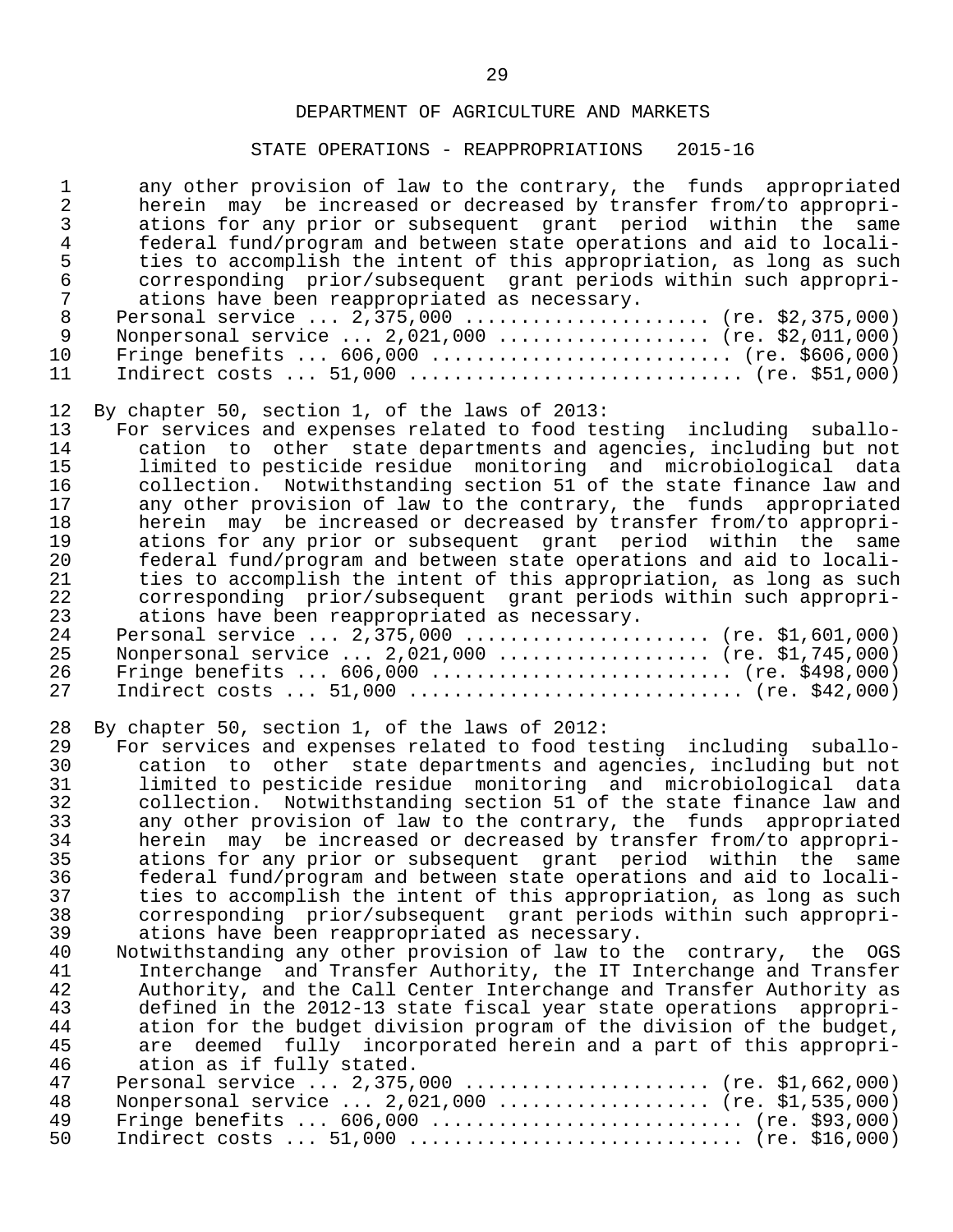STATE OPERATIONS - REAPPROPRIATIONS 2015-16 1 Special Revenue Funds - Other 2 Clean Air Fund<br>3 Consumer Food - 3 Consumer Food - Mobile Source Account - 21452 4 By chapter 50, section 1, of the laws of 2014:<br>5 Contractual services ... 1.224.000 ......... Contractual services  $\ldots$  1,224,000  $\ldots$ ................ (re. \$1,224,000) 6 By chapter 50, section 1, of the laws of 2013:<br>7 Contractual services ...  $1.224.000$  ........ 7 Contractual services ... 1,224,000 .................... (re. \$203,000) 8 Special Revenue Funds - Other 9 Miscellaneous Special Revenue Fund<br>10 Farm Products Inspection Account -Farm Products Inspection Account - 21948 11 By chapter 50, section 1, of the laws of 2014: 12 Supplies and materials ... 72,000 ...................... (re. \$68,000) 13 Travel ... 221,000 .................................... (re. \$204,000) 14 Contractual services ... 345,000 ....................... (re. \$287,000)<br>15 Fringe benefits ... 1,150,000 ........................ (re. \$1,150,000) 15 Fringe benefits ... 1,150,000 ....................... (re. \$1,150,000)  $Indirect costs ... 108,000 ... ... ... ... ... ... ... (re. $108,000)$  17 Special Revenue Funds - Other 18 Miscellaneous Special Revenue Fund<br>19 Motor Fuel Ouality Account - 22149 Motor Fuel Quality Account - 22149 20 By chapter 50, section 1, of the laws of 2014: 21 Supplies and materials ... 224,000 .................... (re. \$141,000) 22 Travel ... 82,000 ...................................... (re. \$77,000) 23 Contractual services ... 1,222,000 .................. (re. \$1,040,000) 24 Equipment ... 21,000 ................................... (re. \$14,000) 25 Fringe benefits ... 632,000 ............................ (re. \$520,000)<br>26 Indirect costs ... 41,000 ................................. (re. \$36,000) Indirect costs ... 41,000 ............................... (re. \$36,000) 27 Special Revenue Funds - Other 28 Miscellaneous Special Revenue Fund<br>29 Weights and Measures Account - 221! Weights and Measures Account - 22150 30 By chapter 50, section 1, of the laws of  $2014$ :<br>31 Supplies and materials ...  $27.000$  ......... 31 Supplies and materials ... 27,000 ...................... (re. \$17,000) 32 Travel ... 35,000 ...................................... (re. \$31,000) 33 Contractual services ... 98,000 ........................ (re. \$94,000) 34 Equipment ... 74,000 ................................... (re. \$51,000) Fringe benefits ... 127,000 ............................. (re. \$90,000) 36 Indirect costs ... 8,000 ................................ (re. \$6,000) 37 STATE FAIR PROGRAM 38 Enterprise Funds<br>39 State Exposition 39 State Exposition Special Account<br>40 State Fair Account - 50051 State Fair Account - 50051 41 By chapter 50, section 1, of the laws of 2014: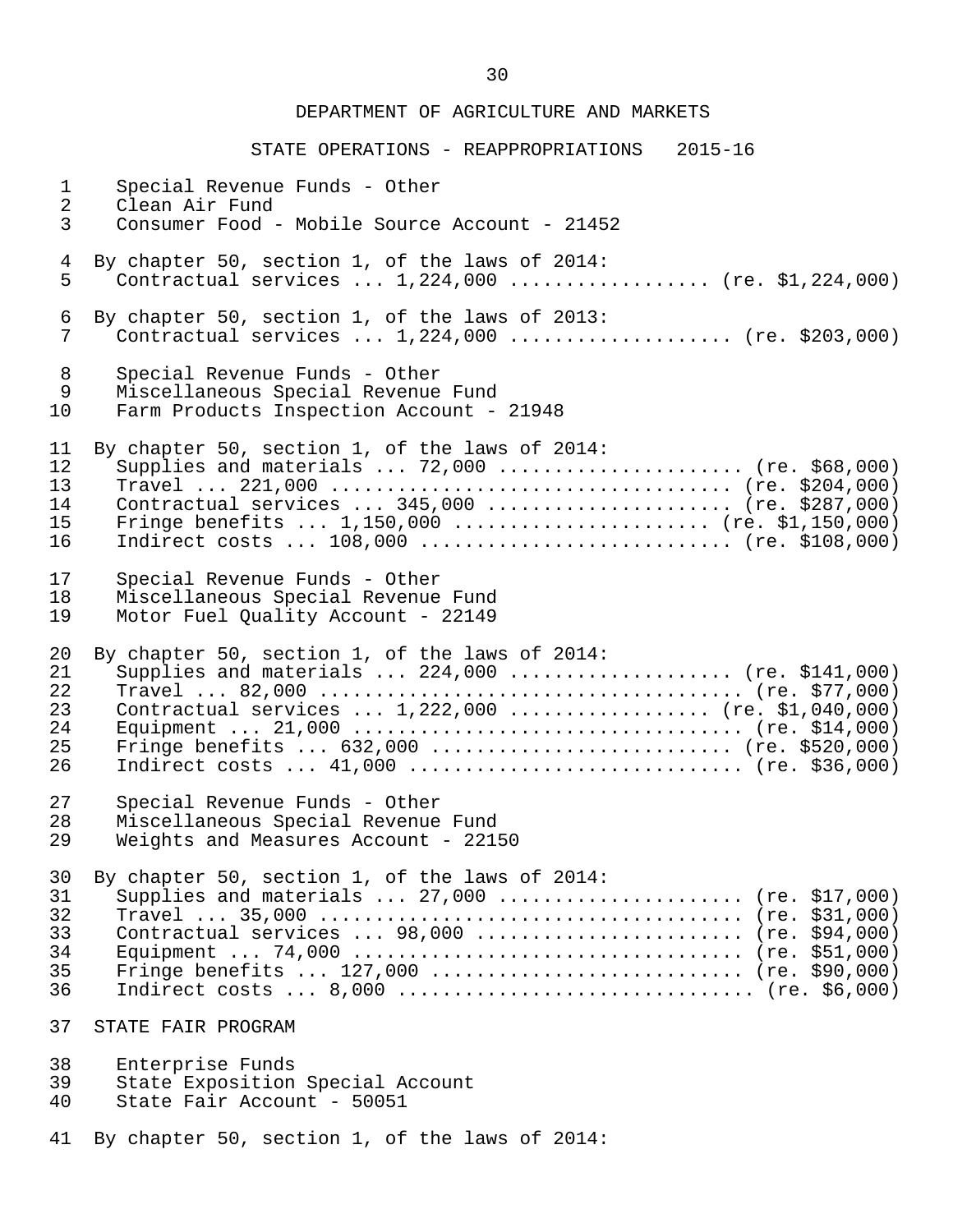# STATE OPERATIONS - REAPPROPRIATIONS 2015-16

|                 | Notwithstanding any other provision of law to the contrary, the OGS  |
|-----------------|----------------------------------------------------------------------|
| 2               | Interchange and Transfer Authority and the IT Interchange and Trans- |
|                 | fer Authority as defined in the 2014-15 state fiscal year state      |
| 4               | operations appropriation for the budget division program of the      |
| 5               | division of the budget, are deemed fully incorporated herein and a   |
| 6               | part of this appropriation as if fully stated.                       |
| 7               | Fringe benefits $2,165,000$ (re. \$2,064,000)                        |
|                 |                                                                      |
| 8               | By chapter 50, section 1, of the laws of 2013:                       |
| 9               | Notwithstanding any other provision of law to the contrary, the OGS  |
| 10 <sup>°</sup> | Interchange and Transfer Authority and the IT Interchange and Trans- |
| 11              | fer Authority as defined in the 2013-14 state fiscal year state      |
| 12              | operations appropriation for the budget division program of the      |
| 13              | division of the budget, are deemed fully incorporated herein and a   |
| 14              | part of this appropriation as if fully stated.                       |
| 15              | Fringe benefits $2,200,000$ (re. \$358,000)                          |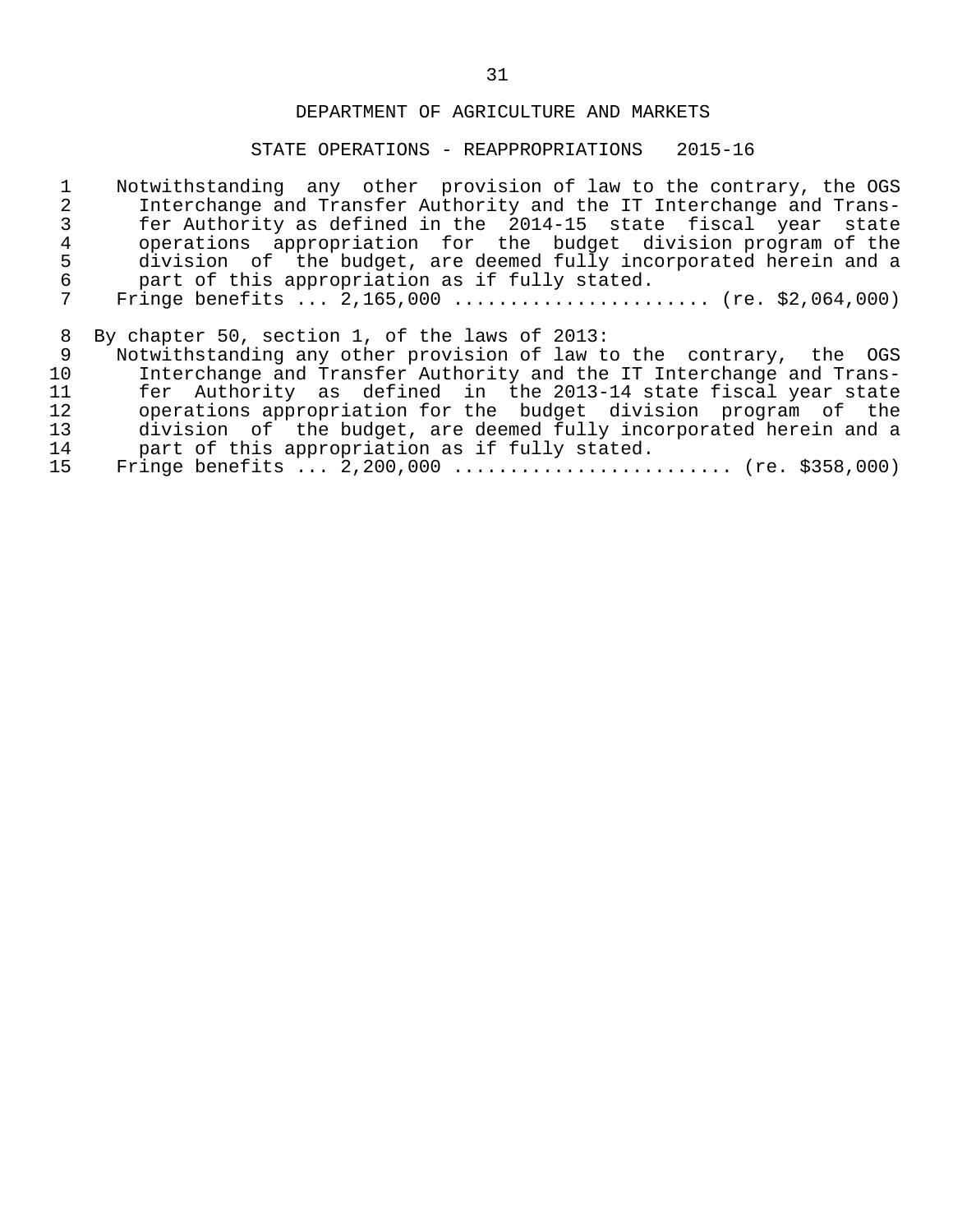ALCOHOLIC BEVERAGE CONTROL

STATE OPERATIONS 2015-16

1 For payment according to the following schedule:

| 2                                                        | APPROPRIATIONS REAPPROPRIATIONS                                                                                                                                                                                                                                                                                                                                                                                     |
|----------------------------------------------------------|---------------------------------------------------------------------------------------------------------------------------------------------------------------------------------------------------------------------------------------------------------------------------------------------------------------------------------------------------------------------------------------------------------------------|
| 3                                                        | 0                                                                                                                                                                                                                                                                                                                                                                                                                   |
| $\overline{4}$<br>5<br>$\overline{6}$                    | $\Omega$                                                                                                                                                                                                                                                                                                                                                                                                            |
| $\overline{7}$                                           | <b>SCHEDULE</b>                                                                                                                                                                                                                                                                                                                                                                                                     |
| 8<br>$\mathsf 9$                                         |                                                                                                                                                                                                                                                                                                                                                                                                                     |
| 10<br>11<br>12                                           | Special Revenue Funds - Other<br>Miscellaneous Special Revenue Fund<br>Alcoholic Beverage Account - 22033                                                                                                                                                                                                                                                                                                           |
| 13<br>14<br>15<br>16<br>17<br>18<br>19<br>20<br>21<br>22 | Notwithstanding any other provision of law<br>to the contrary, the OGS Interchange and<br>Transfer Authority and the IT Interchange<br>and Transfer Authority as defined in the<br>2015-16 state fiscal year state operations<br>appropriation for the budget division<br>program of the division of the budget, are<br>deemed fully incorporated herein and a<br>part of this appropriation as if fully<br>stated. |
| 23                                                       | PERSONAL SERVICE                                                                                                                                                                                                                                                                                                                                                                                                    |
| 24<br>25<br>26<br>27<br>28<br>29                         | Personal service--regular  1,352,000<br>Holiday/overtime compensation  5,000<br>Amount available for personal service  1,377,000                                                                                                                                                                                                                                                                                    |
| 30                                                       | NONPERSONAL SERVICE                                                                                                                                                                                                                                                                                                                                                                                                 |
| 31<br>32<br>33<br>34<br>35<br>36<br>37<br>38<br>39       | Supplies and materials  176,000<br>Amount available for nonpersonal service  3,274,000                                                                                                                                                                                                                                                                                                                              |
| 40<br>41                                                 |                                                                                                                                                                                                                                                                                                                                                                                                                     |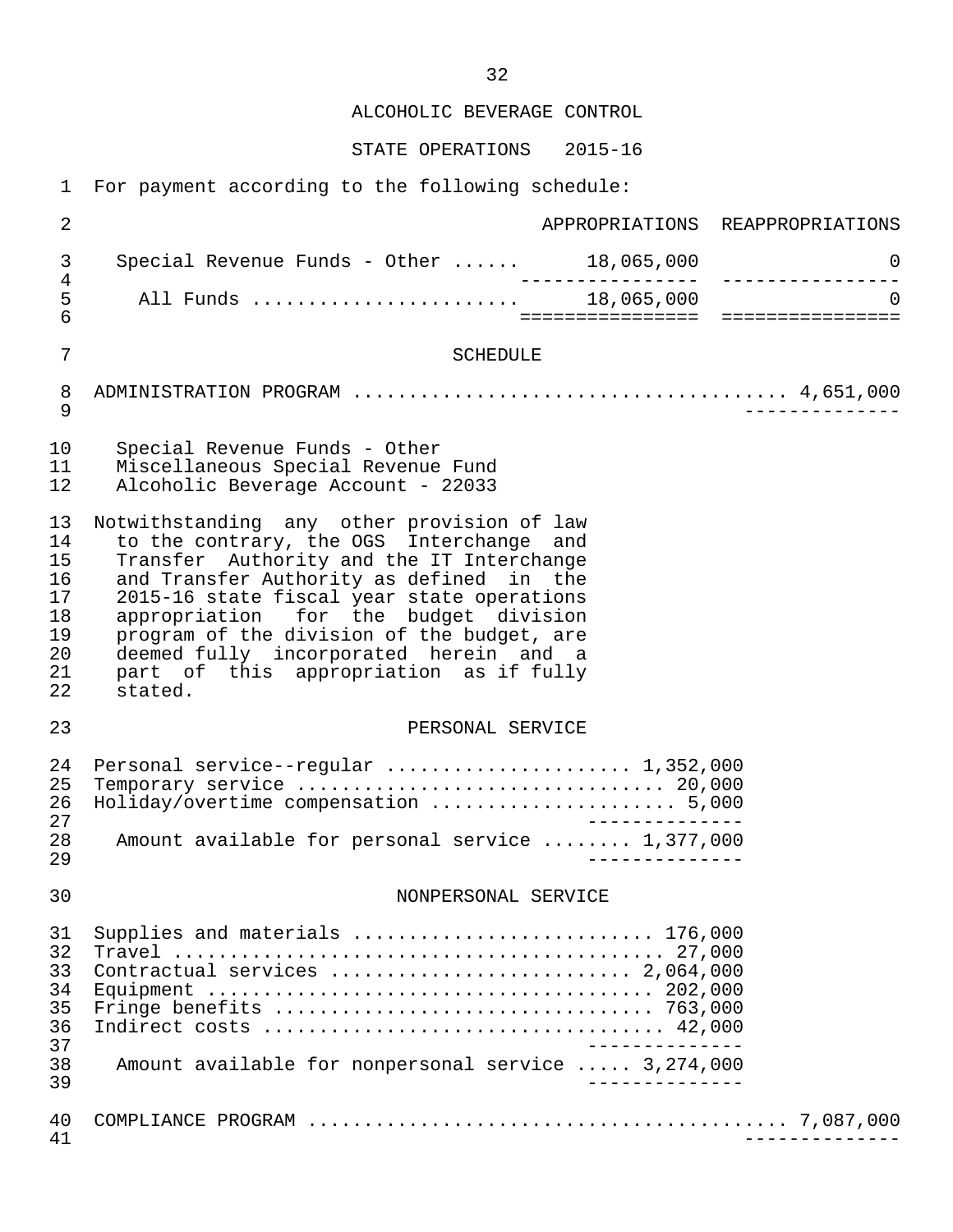# ALCOHOLIC BEVERAGE CONTROL

| $\mathbf{1}$<br>$\overline{a}$<br>3                         | Special Revenue Funds - Other<br>Miscellaneous Special Revenue Fund<br>Alcoholic Beverage Account - 22033                                                                                                                                                                                                                                                                                                              |
|-------------------------------------------------------------|------------------------------------------------------------------------------------------------------------------------------------------------------------------------------------------------------------------------------------------------------------------------------------------------------------------------------------------------------------------------------------------------------------------------|
| 4<br>5<br>$\epsilon$<br>7<br>8<br>9<br>10<br>11<br>12<br>13 | Notwithstanding any other provision of law<br>to the contrary, the OGS Interchange and<br>Transfer Authority and the IT Interchange<br>and Transfer Authority as defined<br>in the<br>2015-16 state fiscal year state operations<br>appropriation for the budget division<br>program of the division of the budget, are<br>deemed fully incorporated herein and a<br>part of this appropriation as if fully<br>stated. |
| 14                                                          | PERSONAL SERVICE                                                                                                                                                                                                                                                                                                                                                                                                       |
| 15<br>16<br>17<br>18<br>19                                  | Holiday/overtime compensation  15,000                                                                                                                                                                                                                                                                                                                                                                                  |
| 20                                                          | Amount available for personal service  4,044,000                                                                                                                                                                                                                                                                                                                                                                       |
| 21                                                          | NONPERSONAL SERVICE                                                                                                                                                                                                                                                                                                                                                                                                    |
| 22<br>23<br>24<br>25<br>26<br>27<br>28<br>29<br>30          | Supplies and materials  78,000<br>Contractual services  482,000<br>Amount available for nonpersonal service  3,043,000                                                                                                                                                                                                                                                                                                 |
| 31<br>32                                                    | LICENSING AND WHOLESALER SERVICES PROGRAM  6,327,000                                                                                                                                                                                                                                                                                                                                                                   |
| 33<br>34<br>35                                              | Special Revenue Funds - Other<br>Miscellaneous Special Revenue Fund<br>Alcoholic Beverage Account - 22033                                                                                                                                                                                                                                                                                                              |
| 36<br>37<br>38<br>39<br>40<br>41<br>42<br>43                | Notwithstanding any other provision of law<br>to the contrary, the OGS Interchange and<br>Transfer Authority and the IT Interchange<br>Transfer Authority as defined in the<br>and<br>2015-16 state fiscal year state operations<br>appropriation for the budget division<br>program of the division of the budget, are<br>deemed fully incorporated herein and a                                                      |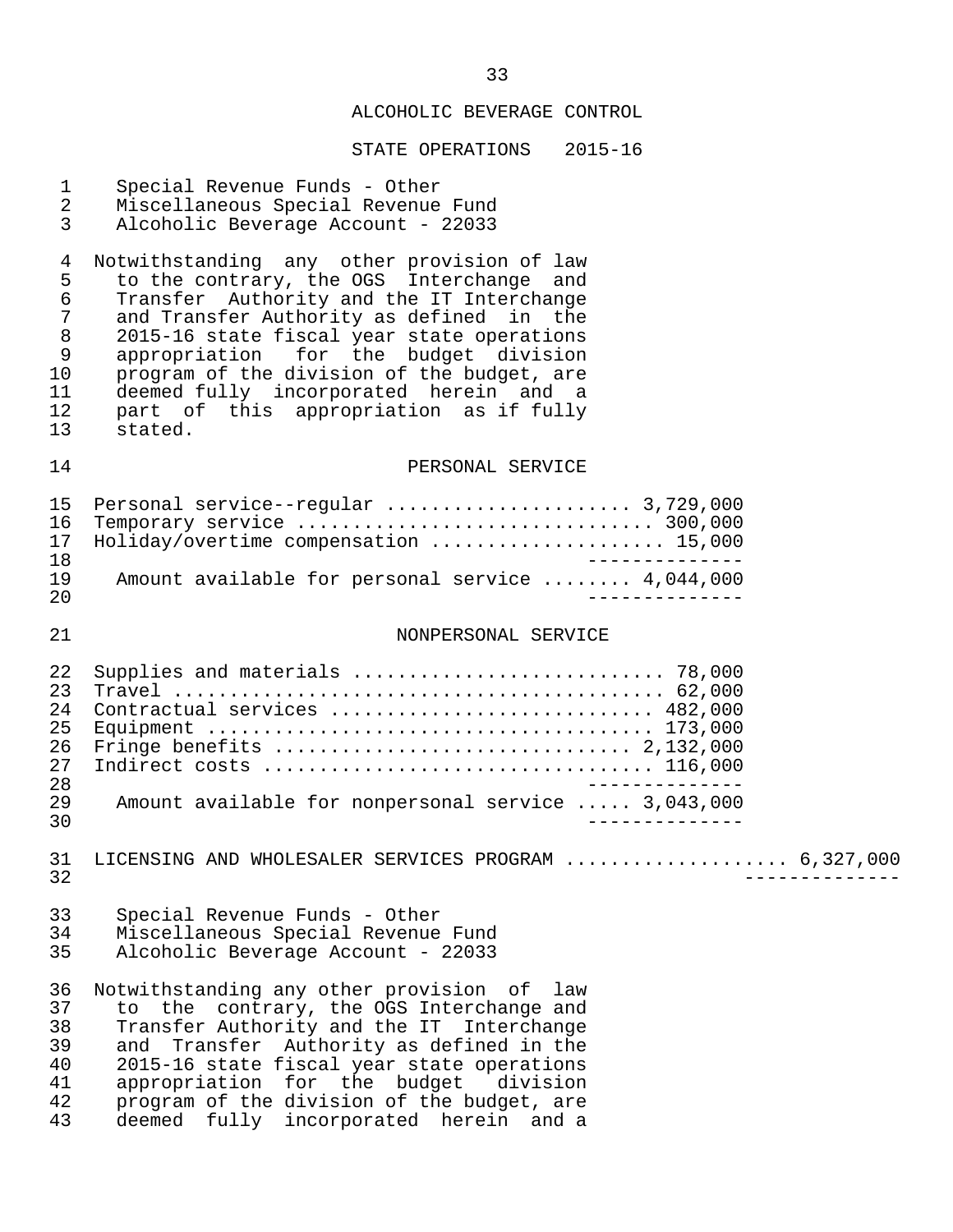# ALCOHOLIC BEVERAGE CONTROL

# STATE OPERATIONS 2015-16

|           | part of this appropriation as if fully |  |  |
|-----------|----------------------------------------|--|--|
| 2 stated. |                                        |  |  |

# 3 PERSONAL SERVICE

|  | 4 Personal service--regular  2,694,000           |
|--|--------------------------------------------------|
|  | 5 Temporary service  151,000                     |
|  | 6 Holiday/overtime compensation  50,000          |
|  |                                                  |
|  | Amount available for personal service  2,895,000 |
|  |                                                  |
|  |                                                  |

# 10 NONPERSONAL SERVICE

|                 | 11 Supplies and materials  10,000                   |
|-----------------|-----------------------------------------------------|
| 12 <sup>2</sup> |                                                     |
|                 | Contractual services  1,498,00                      |
|                 |                                                     |
|                 |                                                     |
|                 |                                                     |
| 17              |                                                     |
| 1 R             | Amount available for nonpersonal service  3,432,000 |
| 19              |                                                     |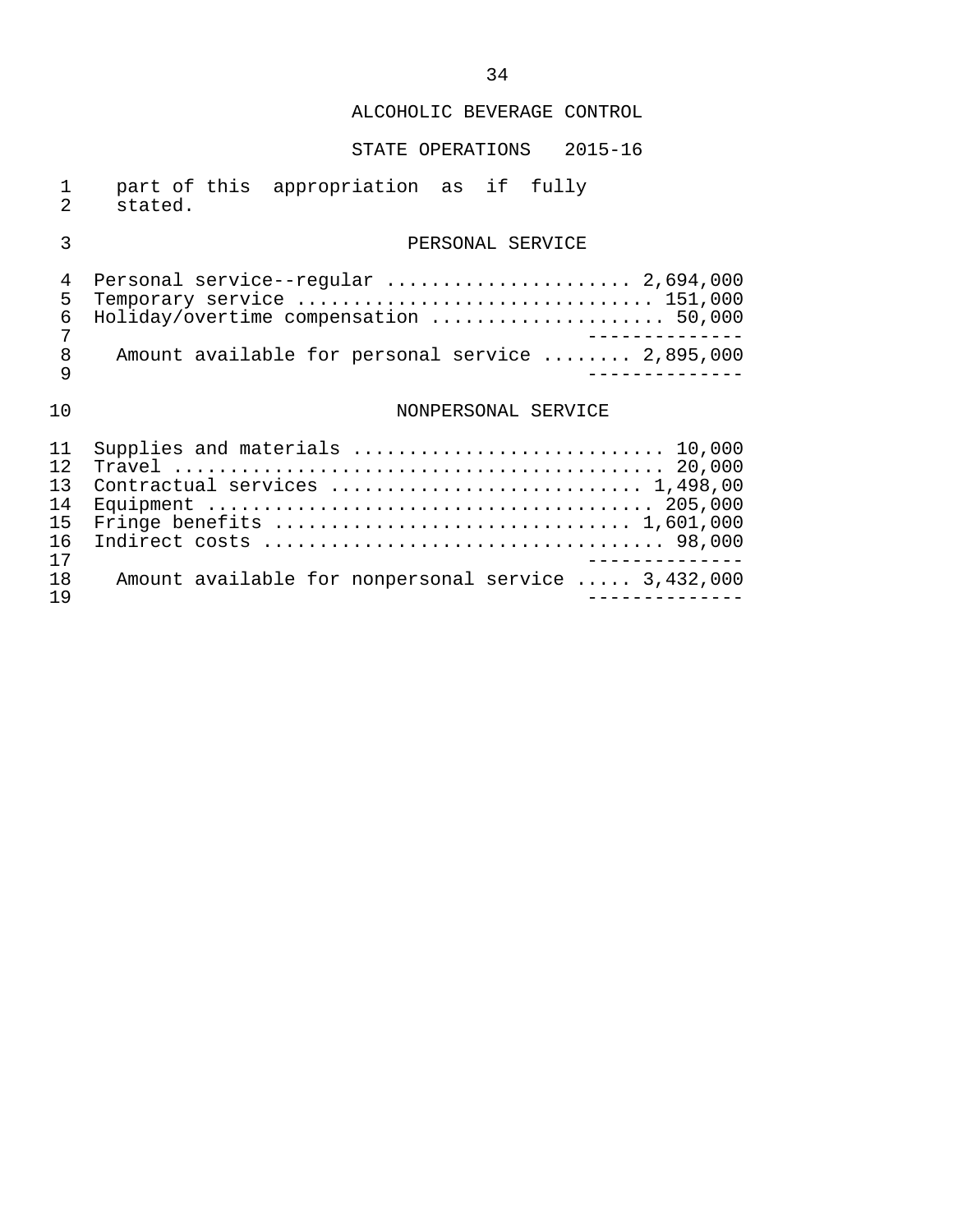COUNCIL ON THE ARTS

STATE OPERATIONS 2015-16

1 For payment according to the following schedule:

 2 APPROPRIATIONS REAPPROPRIATIONS 3 General Fund ....................... 4,319,000 0 4 Special Revenue Funds - Federal .... 100,000 500,000 5 ---------------- ---------------- 6 All Funds ........................ 4,419,000 500,000 7 ================ ================ 8 SCHEDULE 9 ADMINISTRATION PROGRAM ....................................... 4,419,000 10 -------------- 11 General Fund State Purposes Account - 10050 13 Notwithstanding any other provision of law<br>14 to the contrary, the OGS Interchange and 14 to the contrary, the OGS Interchange and<br>15 Transfer Authority, IT Interchange and Transfer Authority, IT Interchange and 16 Transfer Authority and the Lean Certif-<br>17 ication Bonus Authority as defined in the 17 ication Bonus Authority as defined in the<br>18 2015-16 state fiscal vear state operations 18 2015-16 state fiscal year state operations<br>19 appropriation for the budget division 19 appropriation for the budget division<br>20 program of the division of the budget, are 20 program of the division of the budget, are<br>21 deemed fully incorporated herein and a 21 deemed fully incorporated herein and a 22 part of this appropriation as if fully 23 stated. 24 PERSONAL SERVICE 25 Personal service--regular ........................ 2,549,000<br>26 Holiday/overtime compensation ...................... 1,000 26 Holiday/overtime compensation ........................... 1,000<br>27 27<br>28 Amount available for personal service ........ 2,550,000 28 Amount available for personal service ........ 2,550,000 29 -------------- 30 NONPERSONAL SERVICE 31 Supplies and materials ............................ 53,000 32 Travel ........................................... 189,000 Contractual services .................................. 1,473,000 34 Equipment ......................................... 54,000 35 -------------- 36 Amount available for nonpersonal service ..... 1,769,000 37<br>38 - Program account subtotal expressions and 4.319.000 38 Program account subtotal ................... 4,319,000 39 -------------- 40 Special Revenue Funds - Federal Federal Miscellaneous Operating Grants Fund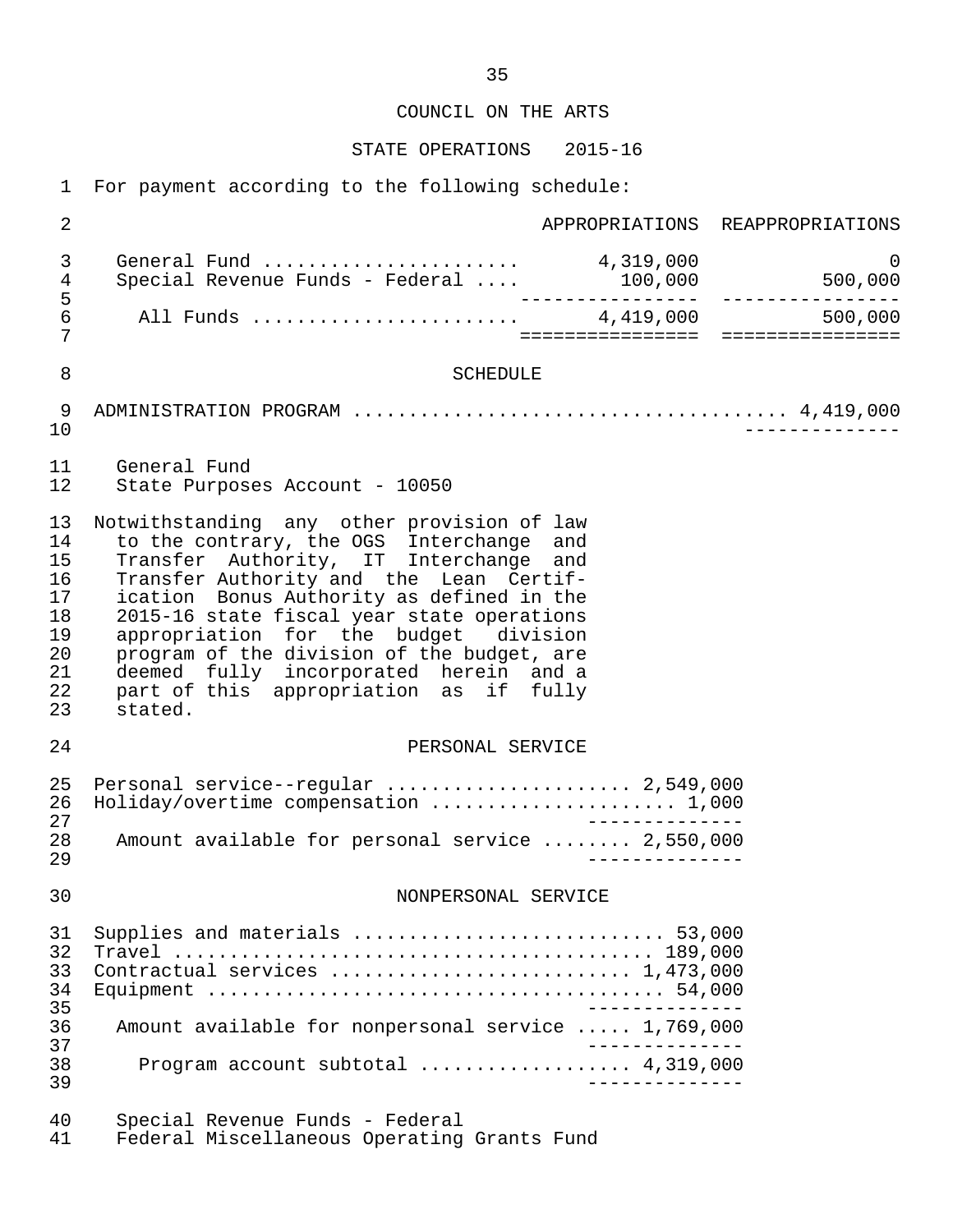## COUNCIL ON THE ARTS

|         | Council on the Arts Account - 25376                                                                           |
|---------|---------------------------------------------------------------------------------------------------------------|
|         | For administration of programs funded from<br>the national endowment for the arts feder-<br>4 al grant award. |
| 5.<br>6 |                                                                                                               |
| 7<br>8  | Program account subtotal  100,000                                                                             |
|         |                                                                                                               |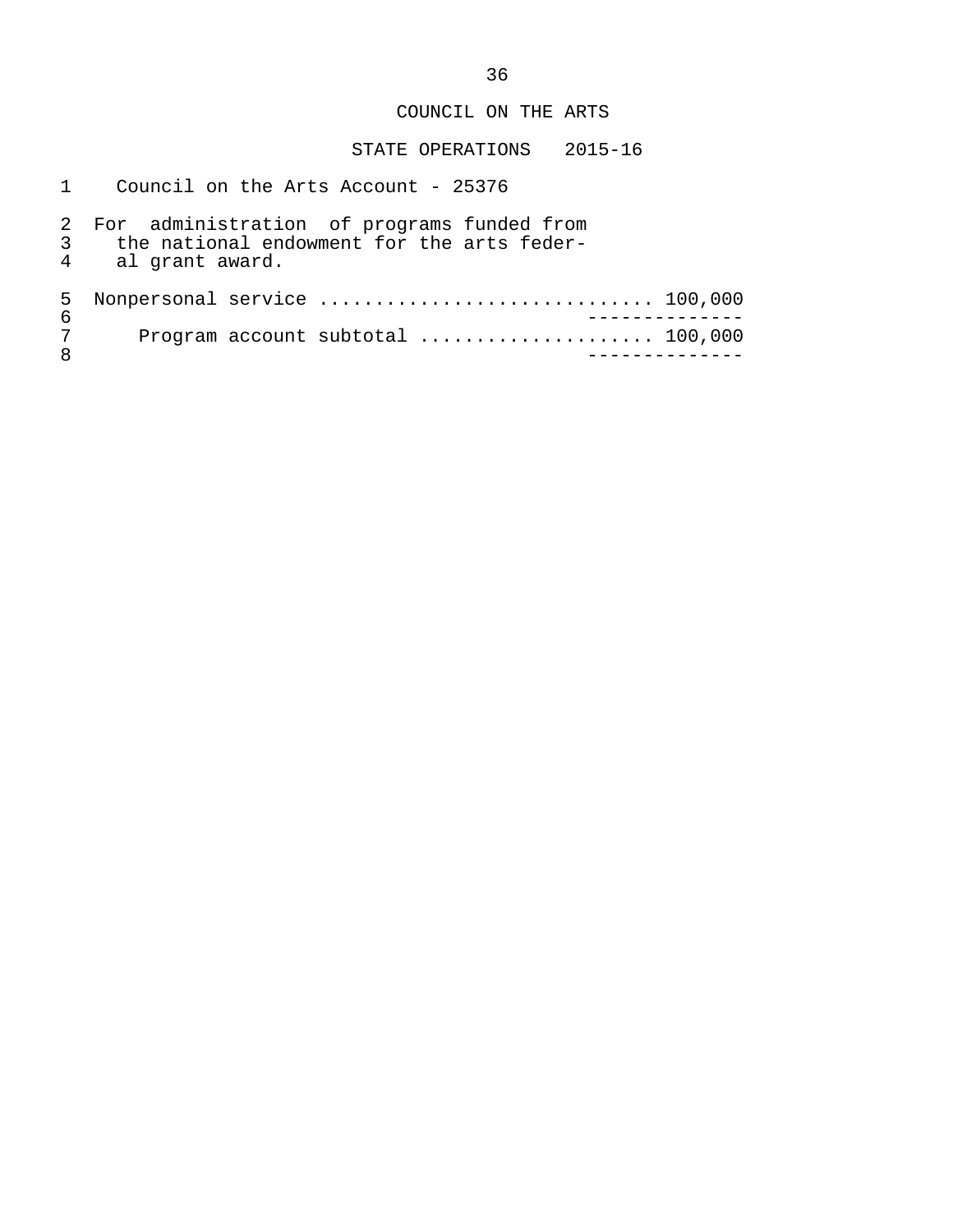# COUNCIL ON THE ARTS

# STATE OPERATIONS - REAPPROPRIATIONS 2015-16

#### 1 ADMINISTRATION PROGRAM

| $\overline{a}$ | Special Revenue Funds - Federal                                          |
|----------------|--------------------------------------------------------------------------|
| $\mathbf{3}$   | Federal Miscellaneous Operating Grants Fund                              |
| $\overline{4}$ | Council on the Arts Account - 25376                                      |
| 5              | By chapter 50, section 1, of the laws of 2014:                           |
| 6              | For administration of programs funded from the national endowment for    |
| 7              | the arts federal grant award.                                            |
| 8              | Nonpersonal service $100,000$ (re. \$100,000)                            |
| 9              | By chapter 50, section 1, of the laws of 2013, as transferred by chapter |
| 10             | 50, section 1, of the laws of 2014:                                      |
| 11             | For administration of programs funded from the national endowment for    |
| 12             | the arts federal grant award.                                            |
| 13             | Nonpersonal service  100,000  (re. \$100,000)                            |
| 14             | Special Revenue Funds - Federal                                          |
| 15             | Federal Miscellaneous Operating Grants Fund                              |
| 16             | Council on the Arts Account                                              |
| 17             | By chapter 50, section 1, of the laws of 2012:                           |
| 18             | For administration of programs funded from the national endowment for    |
| 19             | the arts federal grant award.                                            |
| 20             | Notwithstanding any other provision of law to the contrary, the OGS      |
| 21             | Interchange and Transfer Authority, the IT Interchange and Transfer      |
| 22             | Authority, and the Call Center Interchange and Transfer Authority as     |
| 23             | defined in the 2012-13 state fiscal year state operations appropri-      |
| 24             | ation for the budget division program of the division of the budget,     |
| 25             | are deemed fully incorporated herein and a part of this appropri-        |
| 26             | ation as if fully stated.                                                |
| 27             | Nonpersonal service  100,000  (re. \$100,000)                            |
| 28             | By chapter 50, section 1, of the laws of 2011:                           |
| 29             | For administration of programs funded from the national endowment for    |
| 30             | the arts federal grant award.                                            |
| 31             | Nonpersonal service  100,000  (re. \$100,000)                            |
| 32             | By chapter 53, section 1, of the laws of 2010:                           |
| 33             | For administration of programs funded from the national endowment for    |
| 34             | the arts federal grant award.                                            |
| 35             | Nonpersonal service  100,000  (re. \$100,000)                            |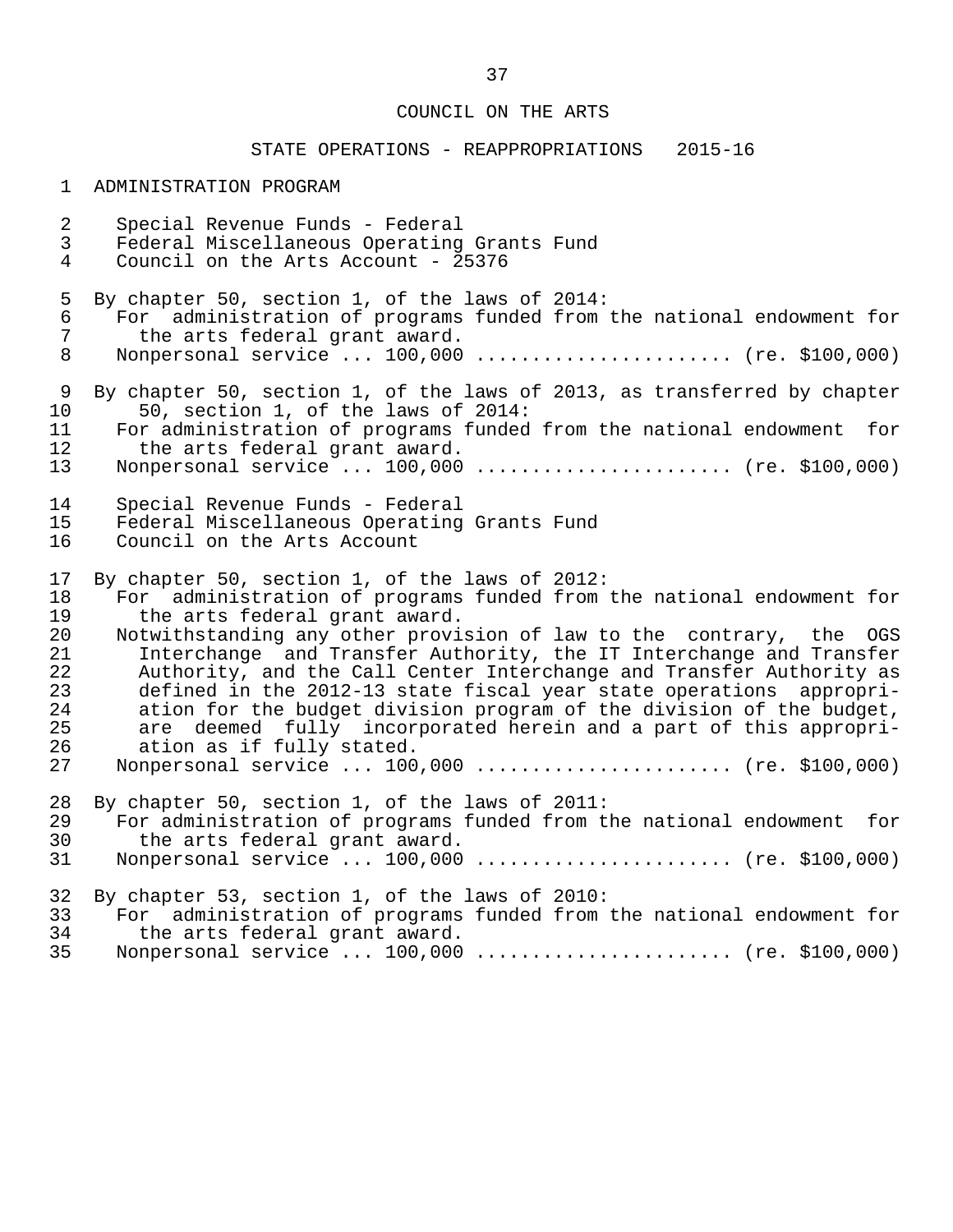STATE OPERATIONS 2015-16

1 For payment according to the following schedule:

| $\sqrt{2}$                             |                                                                                                                                                                                                                                                                                                    | APPROPRIATIONS REAPPROPRIATIONS                 |
|----------------------------------------|----------------------------------------------------------------------------------------------------------------------------------------------------------------------------------------------------------------------------------------------------------------------------------------------------|-------------------------------------------------|
| 3<br>4<br>5<br>$\epsilon$              | General Fund  127,345,000<br>Special Revenue Funds - Other $18,471,000$<br>Internal Service Funds  23,187,000<br>Fiduciary Funds $\ldots \ldots \ldots \ldots \ldots$ 106,729,000                                                                                                                  | 0<br>$\mathsf{O}$<br>$\mathbf 0$<br>$\mathsf 0$ |
| 7<br>$\,8\,$<br>9                      |                                                                                                                                                                                                                                                                                                    | $\Omega$                                        |
| 10                                     | <b>SCHEDULE</b>                                                                                                                                                                                                                                                                                    |                                                 |
| 11<br>12                               |                                                                                                                                                                                                                                                                                                    |                                                 |
| 13<br>14                               | General Fund<br>State Purposes Account - 10050                                                                                                                                                                                                                                                     |                                                 |
| 15<br>16<br>17<br>18<br>19<br>20<br>21 | Notwithstanding any law to the contrary, the<br>amounts herein appropriated may be inter-<br>changed or transferred without limit to<br>any other appropriation in any other<br>program or fund within the department of<br>audit and control, with the approval of<br>the director of the budget. |                                                 |
| 22                                     | PERSONAL SERVICE                                                                                                                                                                                                                                                                                   |                                                 |
| 23<br>24<br>25<br>26<br>27<br>28       | Personal service--regular  6,740,000<br>Holiday/overtime compensation  3,000<br>Amount available for personal service  6,843,000                                                                                                                                                                   |                                                 |
| 29                                     | NONPERSONAL SERVICE                                                                                                                                                                                                                                                                                |                                                 |
| 30<br>31<br>32<br>33<br>34<br>35<br>36 | Supplies and materials  500,000<br>Contractual services  6,193,000<br>Amount available for nonpersonal service  6,935,000                                                                                                                                                                          |                                                 |
| 37<br>38                               | CHIEF INFORMATION OFFICE PROGRAM  38,580,000                                                                                                                                                                                                                                                       |                                                 |
| 39<br>40                               | General Fund<br>State Purposes Account - 10050                                                                                                                                                                                                                                                     |                                                 |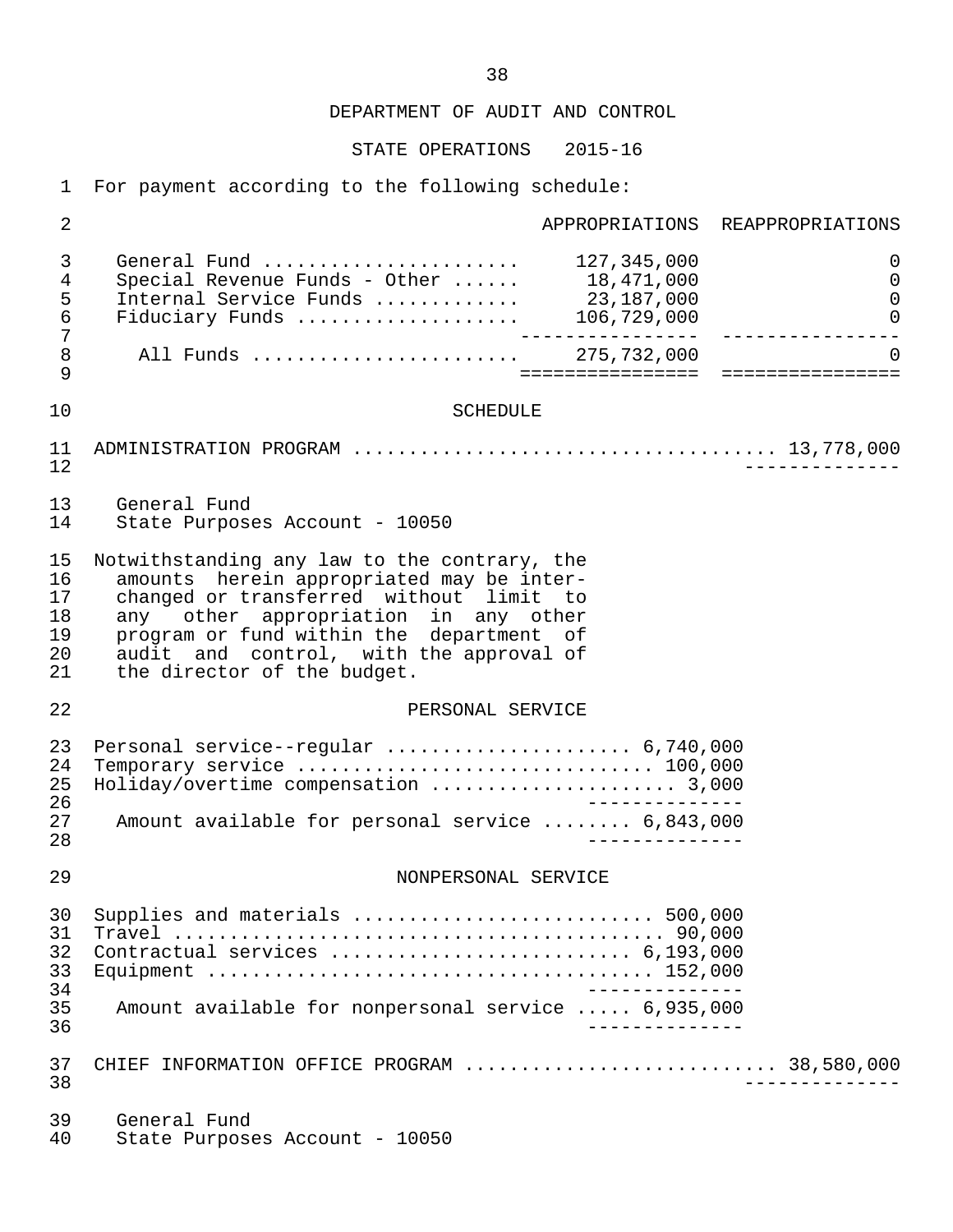| $\mathbf 1$<br>$\sqrt{2}$<br>$\mathfrak{Z}$<br>$\overline{4}$<br>5<br>6<br>7 | Notwithstanding any law to the contrary, the<br>amounts herein appropriated may be inter-<br>changed or transferred without limit to<br>any other appropriation in any other<br>program or fund within the department of<br>audit and control, with the approval of<br>the director of the budget. |
|------------------------------------------------------------------------------|----------------------------------------------------------------------------------------------------------------------------------------------------------------------------------------------------------------------------------------------------------------------------------------------------|
| 8                                                                            | PERSONAL SERVICE                                                                                                                                                                                                                                                                                   |
| 9<br>10<br>11<br>12                                                          | Personal service--regular  13,836,000<br>Temporary service  183,000<br>Holiday/overtime compensation  32,000                                                                                                                                                                                       |
| 13<br>14                                                                     | Amount available for personal service  14,051,000                                                                                                                                                                                                                                                  |
| 15                                                                           | NONPERSONAL SERVICE                                                                                                                                                                                                                                                                                |
| 16<br>17<br>18<br>19<br>20                                                   | Supplies and materials  1,131,000<br>Contractual services  5,558,000                                                                                                                                                                                                                               |
| 21<br>22                                                                     | Amount available for nonpersonal service  8,294,000                                                                                                                                                                                                                                                |
| 23<br>24                                                                     | Program account subtotal  22,345,000                                                                                                                                                                                                                                                               |
| 25<br>26<br>27<br>28                                                         | Internal Service Funds<br>Audit and Control Revolving Account<br>CIO Information Technology Centralized Services Account<br>$-55252$                                                                                                                                                               |
| 29<br>30<br>31<br>32<br>33<br>34<br>35                                       | Notwithstanding any law to the contrary, the<br>amounts herein appropriated may be inter-<br>changed or transferred without limit to<br>any other appropriation in any other<br>program or fund within the department of<br>audit and control, with the approval of<br>the director of the budget. |
| 36                                                                           | PERSONAL SERVICE                                                                                                                                                                                                                                                                                   |
| 37<br>38                                                                     | Personal service--regular  4,113,000                                                                                                                                                                                                                                                               |
| 39                                                                           | NONPERSONAL SERVICE                                                                                                                                                                                                                                                                                |
| 40<br>41<br>42                                                               | Supplies and materials  10,000                                                                                                                                                                                                                                                                     |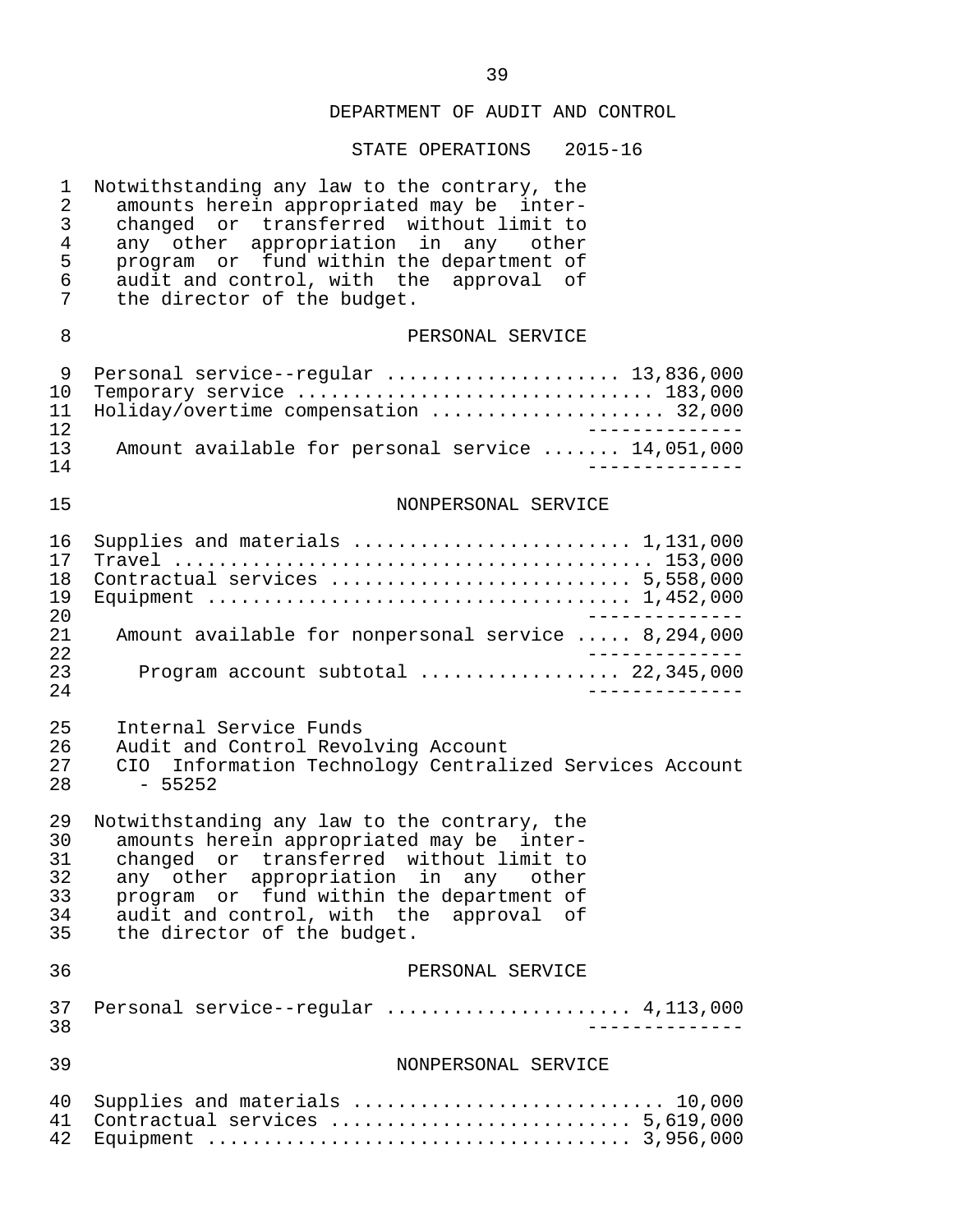| 1<br>$\sqrt{2}$                        | ______________                                                                                                                                                                                                                                                                                     |
|----------------------------------------|----------------------------------------------------------------------------------------------------------------------------------------------------------------------------------------------------------------------------------------------------------------------------------------------------|
| 3<br>4<br>$\frac{5}{6}$<br>7           | Amount available for nonpersonal service  12,122,000                                                                                                                                                                                                                                               |
|                                        | Program account subtotal  16,235,000<br>______________                                                                                                                                                                                                                                             |
| 8<br>9                                 | EXECUTIVE DIRECTION PROGRAM  10,458,000                                                                                                                                                                                                                                                            |
| 10<br>11                               | General Fund<br>State Purposes Account - 10050                                                                                                                                                                                                                                                     |
| 12<br>13<br>14<br>15<br>16<br>17<br>18 | Notwithstanding any law to the contrary, the<br>amounts herein appropriated may be inter-<br>changed or transferred without limit to<br>any other appropriation in any other<br>program or fund within the department of<br>audit and control, with the approval of<br>the director of the budget. |
| 19                                     | PERSONAL SERVICE                                                                                                                                                                                                                                                                                   |
| 20<br>21<br>22<br>23                   | Holiday/overtime compensation  22,000<br>$\frac{1}{2}$                                                                                                                                                                                                                                             |
| 24<br>25                               | Amount available for personal service  7,729,000<br>______________                                                                                                                                                                                                                                 |
| 26                                     | NONPERSONAL SERVICE                                                                                                                                                                                                                                                                                |
| 27<br>28<br>29<br>30<br>31             | Contractual services  507,000                                                                                                                                                                                                                                                                      |
| 32                                     | Amount available for nonpersonal service  796,000                                                                                                                                                                                                                                                  |
| 33<br>34<br>35                         | Program account subtotal  8,525,000<br>_______________                                                                                                                                                                                                                                             |
| 36<br>37<br>38                         | Internal Service Funds<br>Audit and Control Revolving Account<br>Executive Direction Internal Audit Account - 55251                                                                                                                                                                                |
| 39<br>40<br>41<br>42<br>43             | Notwithstanding any law to the contrary, the<br>amounts herein appropriated may be inter-<br>changed or transferred without limit to<br>any other appropriation in any other<br>program or fund within the department of                                                                           |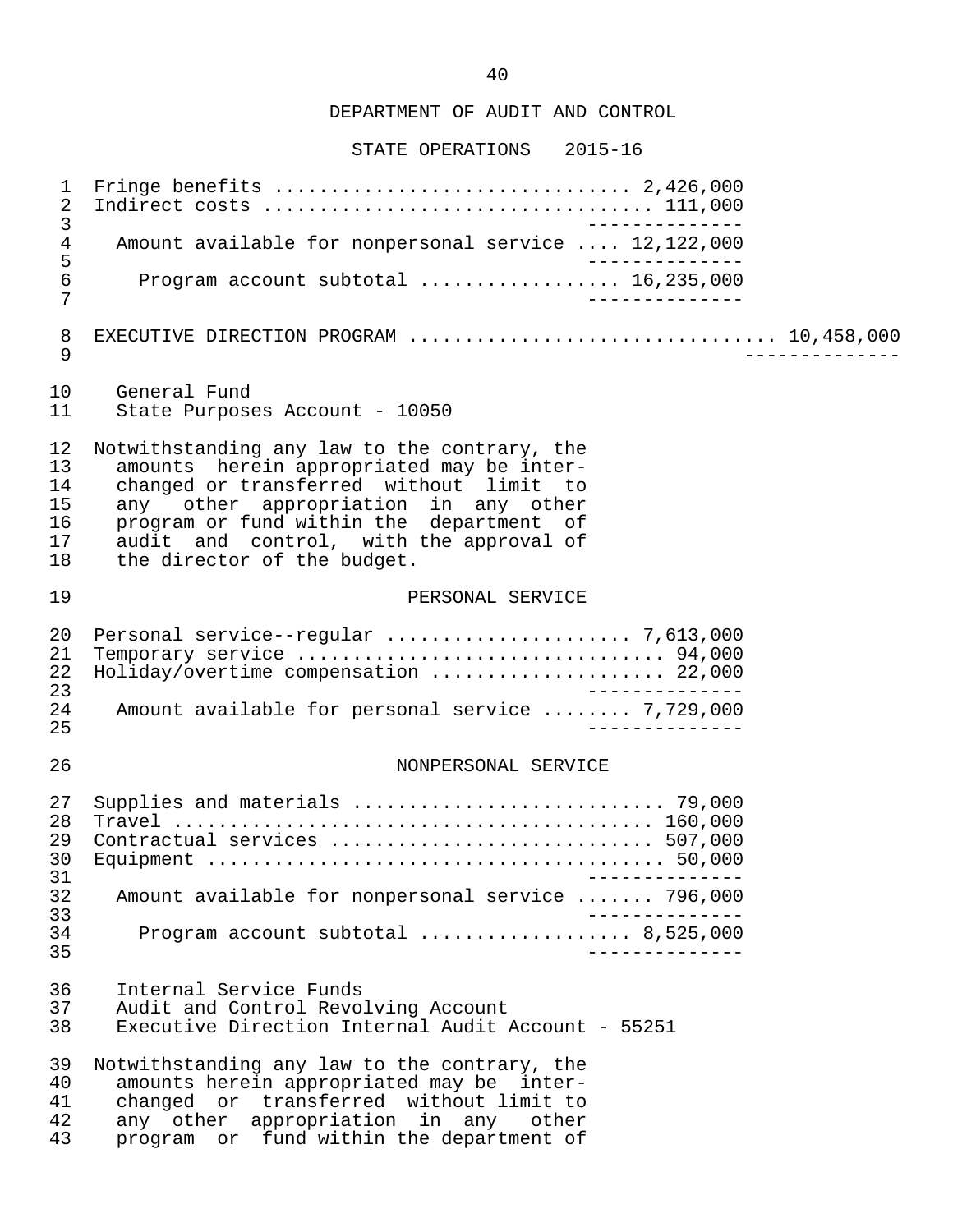| $\mathbf 1$<br>$\overline{2}$          | audit and control, with the approval of<br>the director of the budget.                                                                                                                                                                                                                             |
|----------------------------------------|----------------------------------------------------------------------------------------------------------------------------------------------------------------------------------------------------------------------------------------------------------------------------------------------------|
| $\mathfrak{Z}$                         | PERSONAL SERVICE                                                                                                                                                                                                                                                                                   |
| 4<br>5<br>$\epsilon$<br>7              | Personal service--regular  1,242,000<br>Temporary service  48,000<br>Amount available for personal service  1,290,000                                                                                                                                                                              |
| 8                                      |                                                                                                                                                                                                                                                                                                    |
| 9                                      | NONPERSONAL SERVICE                                                                                                                                                                                                                                                                                |
| 10<br>11<br>12<br>13<br>14<br>15       |                                                                                                                                                                                                                                                                                                    |
| 16<br>17                               | Amount available for nonpersonal service  643,000                                                                                                                                                                                                                                                  |
| 18<br>19                               | Program account subtotal  1,933,000                                                                                                                                                                                                                                                                |
| 20<br>21                               |                                                                                                                                                                                                                                                                                                    |
| 22<br>23                               | General Fund<br>State Purposes Account - 10050                                                                                                                                                                                                                                                     |
| 24<br>25<br>26<br>27<br>28<br>29<br>30 | Notwithstanding any law to the contrary, the<br>amounts herein appropriated may be inter-<br>changed or transferred without limit to<br>any other appropriation in any other<br>program or fund within the department of<br>audit and control, with the approval of<br>the director of the budget. |
| 31                                     | PERSONAL SERVICE                                                                                                                                                                                                                                                                                   |
| 32<br>33<br>34<br>35                   | Personal service--regular  5,148,000<br>Temporary service  11,000<br>Holiday/overtime compensation  1,000                                                                                                                                                                                          |
| 36<br>37                               | Amount available for personal service  5,160,000                                                                                                                                                                                                                                                   |
| 38                                     | NONPERSONAL SERVICE                                                                                                                                                                                                                                                                                |
| 39<br>40                               |                                                                                                                                                                                                                                                                                                    |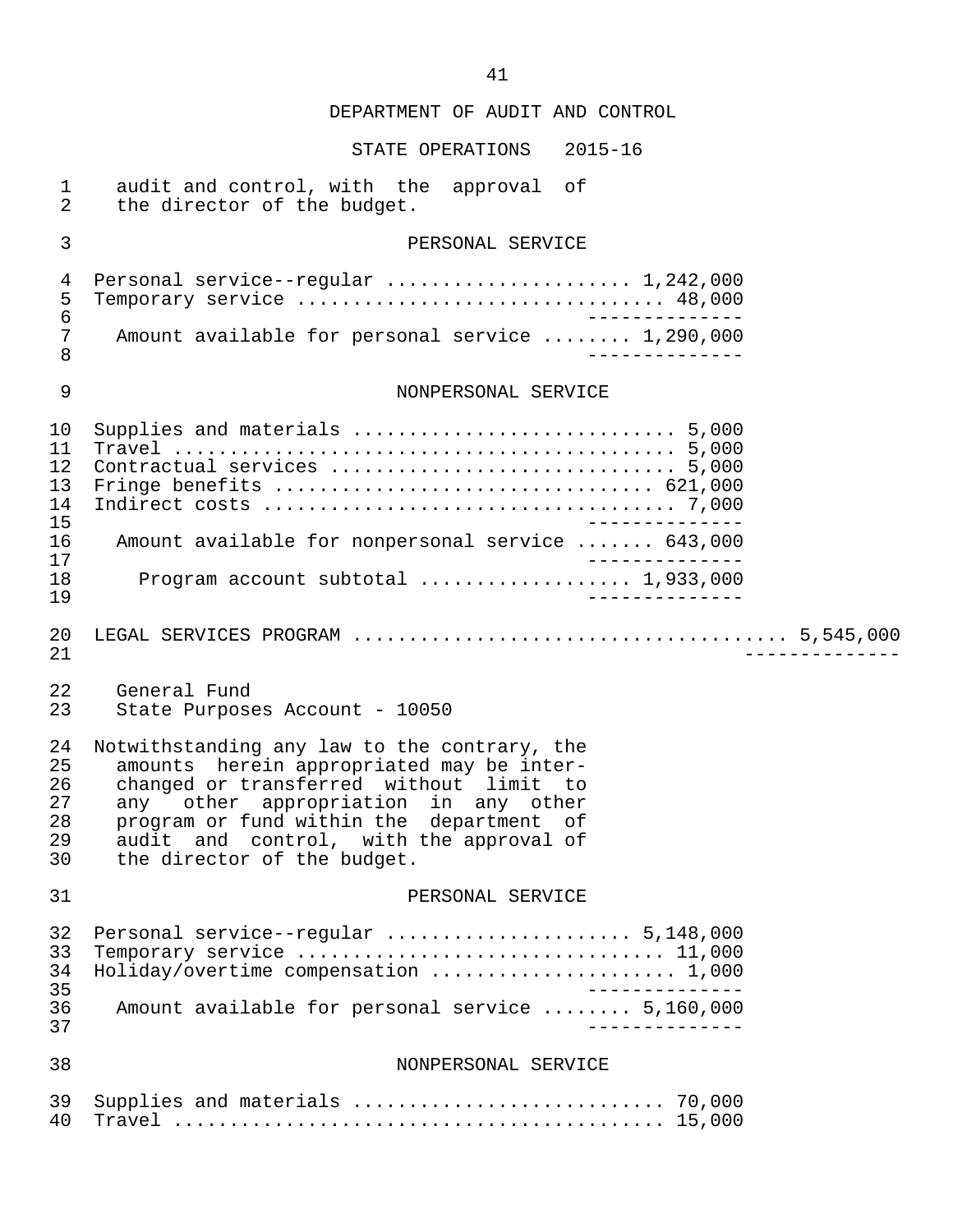STATE OPERATIONS 2015-16

 1 Contractual services ............................. 290,000 2 Equipment ......................................... 10,000 3<br>4 Amount available for nonpersonal service ........ 385.000 4 Amount available for nonpersonal service ....... 385,000<br>5------------ 5 -------------- 6 NEW YORK ENVIRONMENTAL PROTECTION AND SPILL COMPENSATION<br>7 ADMINISTRATION PROGRAM 7 ADMINISTRATION PROGRAM ....................................... 517,000 8 -------------- 9 Special Revenue Funds - Other<br>10 Environmental Protection and 10 Environmental Protection and Oil Spill Compensation Fund<br>11 Department of Audit and Control Account - 21201 Department of Audit and Control Account - 21201 12 Notwithstanding any law to the contrary, the<br>13 amounts herein appropriated may be inter-13 amounts herein appropriated may be inter-<br>14 changed or transferred without limit to 14 changed or transferred without limit to<br>15 any other appropriation in any other 15 any other appropriation in any other<br>16 program or fund within the department of 16 program or fund within the department of<br>17 audit and control, with the approval of 17 audit and control, with the approval of<br>18 the director of the budget. the director of the budget. 19 PERSONAL SERVICE 20 Personal service--regular ........................ 251,000 21 Temporary service ................................. 11,000 22 -------------- 23 Amount available for personal service .......... 262,000<br>24 24 -------------- 25 NONPERSONAL SERVICE 26 Supplies and materials ............................ 19,000 27 Travel ............................................ 20,000 28 Contractual services .............................. 74,000 29 Fringe benefits .................................. 135,000 30 Indirect costs ..................................... 7,000 -------------<br>32 Amount available for nonpersonal service 32 Amount available for nonpersonal service ....... 255,000 33 -------------- 34 OFFICE OF THE STATE DEPUTY COMPTROLLER FOR NEW YORK CITY ..... 4,858,000 35 -------------- 36 Special Revenue Funds - Other 37 Miscellaneous Special Revenue Fund 38 Financial Oversight Account - 22039 39 Notwithstanding any law to the contrary, the<br>40 amounts herein appropriated may be inter- 40 amounts herein appropriated may be inter- 41 changed or transferred without limit to<br>42 any other appropriation in any other any other appropriation in any other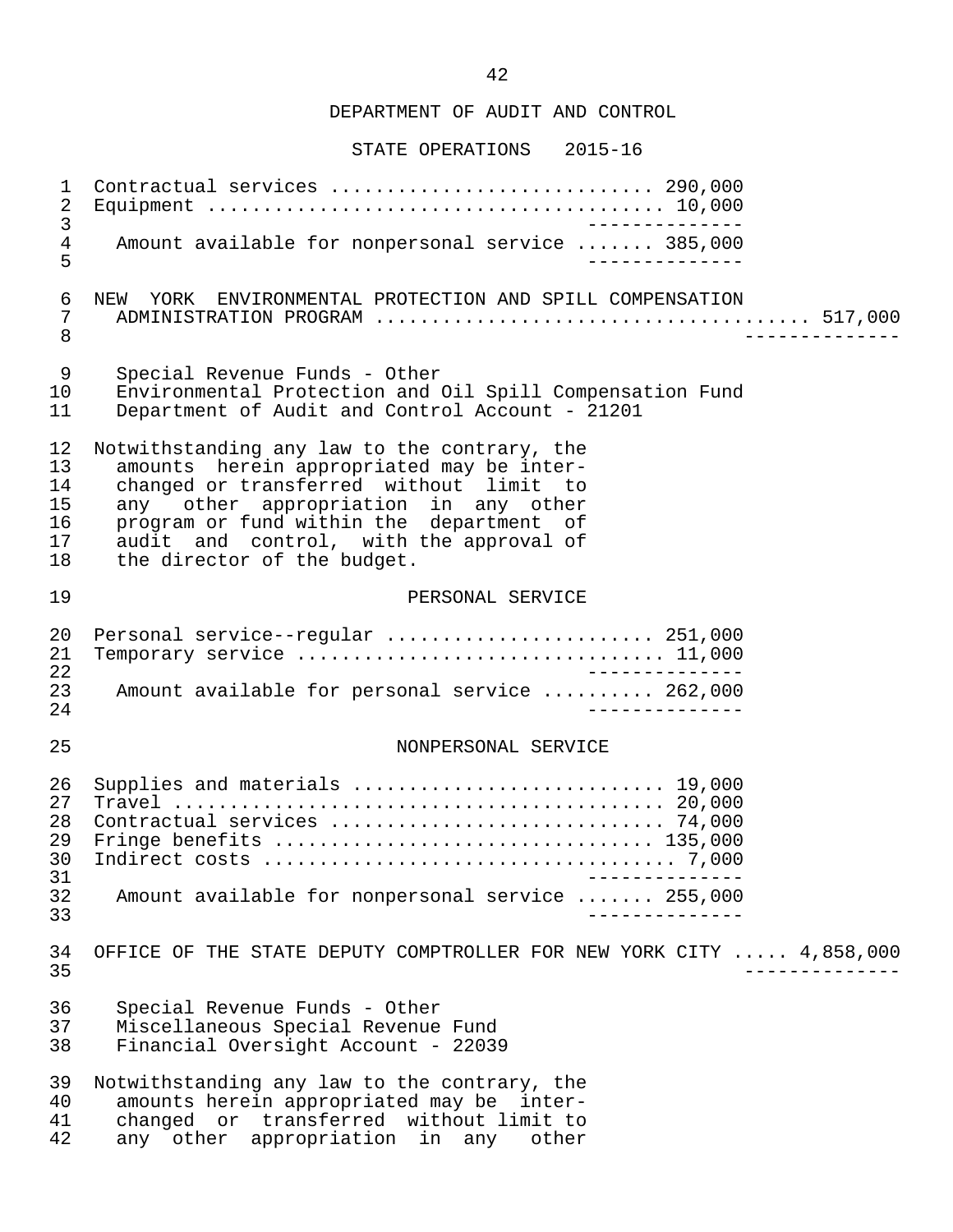| $\mathbf 1$<br>$\overline{2}$<br>$\mathfrak{Z}$ | program or fund within the department of<br>audit and control, with the approval of<br>the director of the budget.                                                                                                                                                                                 |
|-------------------------------------------------|----------------------------------------------------------------------------------------------------------------------------------------------------------------------------------------------------------------------------------------------------------------------------------------------------|
| 4                                               | PERSONAL SERVICE                                                                                                                                                                                                                                                                                   |
| 5<br>$\epsilon$<br>7<br>8<br>9                  | Personal service--regular  2,711,000<br>Temporary service  48,000<br>Amount available for personal service  2,759,000                                                                                                                                                                              |
| 10                                              | NONPERSONAL SERVICE                                                                                                                                                                                                                                                                                |
| 11<br>12<br>13<br>14<br>15<br>16<br>17          | Supplies and materials  30,000<br>Contractual services  181,000                                                                                                                                                                                                                                    |
| 18<br>19                                        | Amount available for nonpersonal service  2,099,000                                                                                                                                                                                                                                                |
| 20<br>21                                        | PENSION INVESTMENT AND PUBLIC FINANCE PROGRAM  3,469,000                                                                                                                                                                                                                                           |
| 22<br>23                                        | General Fund<br>State Purposes Account - 10050                                                                                                                                                                                                                                                     |
| 24<br>25<br>26<br>27<br>28<br>29<br>30          | Notwithstanding any law to the contrary, the<br>amounts herein appropriated may be inter-<br>changed or transferred without limit to<br>any other appropriation in any other<br>program or fund within the department of<br>audit and control, with the approval of<br>the director of the budget. |
| 31                                              | PERSONAL SERVICE                                                                                                                                                                                                                                                                                   |
| 32<br>33                                        | Personal service--regular  534,000                                                                                                                                                                                                                                                                 |
| 34                                              | NONPERSONAL SERVICE                                                                                                                                                                                                                                                                                |
| 35<br>36<br>37<br>38<br>39<br>40<br>41          | Supplies and materials  180,000<br>Amount available for nonpersonal service  195,000                                                                                                                                                                                                               |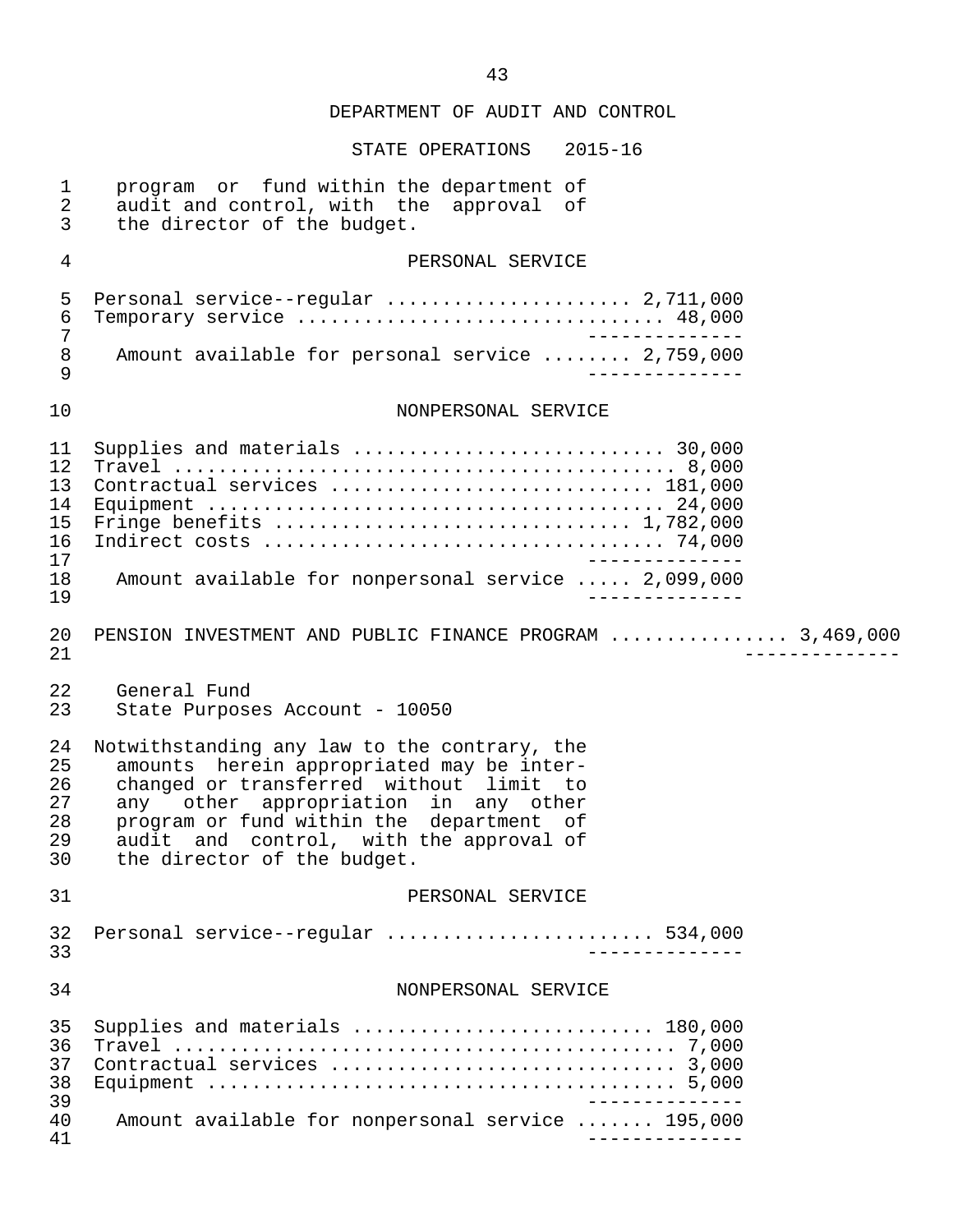| $\mathbf 1$<br>$\overline{2}$                     | Program account subtotal  729,000<br>$- - - - - - - -$                                                                                                                                                                                                                                             |  |  |
|---------------------------------------------------|----------------------------------------------------------------------------------------------------------------------------------------------------------------------------------------------------------------------------------------------------------------------------------------------------|--|--|
| 3<br>$\overline{4}$<br>5                          | Internal Service Funds<br>Agencies Internal Service Fund<br>Banking Services Account - 55057                                                                                                                                                                                                       |  |  |
| 6<br>7<br>$\, 8$<br>$\mathsf 9$<br>10<br>11<br>12 | Notwithstanding any law to the contrary, the<br>amounts herein appropriated may be inter-<br>changed or transferred without limit to<br>any other appropriation in any other<br>program or fund within the department of<br>audit and control, with the approval of<br>the director of the budget. |  |  |
| 13                                                | NONPERSONAL SERVICE                                                                                                                                                                                                                                                                                |  |  |
| 14<br>15<br>16<br>17<br>18                        | Supplies and materials  1,230,000<br>Program account subtotal  2,740,000                                                                                                                                                                                                                           |  |  |
| 19<br>20                                          | RETIREMENT SERVICES PROGRAM  106,729,000                                                                                                                                                                                                                                                           |  |  |
| 21<br>22<br>23                                    | Fiduciary Funds<br>Common Retirement Fund<br>Common Retirement Fund Account - 65000                                                                                                                                                                                                                |  |  |
| 24                                                | PERSONAL SERVICE                                                                                                                                                                                                                                                                                   |  |  |
| 25<br>26<br>27<br>28<br>29                        | Personal service--regular  51,468,000<br>Temporary service  177,000<br>Holiday/overtime compensation  2,000,000<br>_______________<br>53,645,000                                                                                                                                                   |  |  |
| 30                                                | Amount available for personal service                                                                                                                                                                                                                                                              |  |  |
| 31                                                | NONPERSONAL SERVICE                                                                                                                                                                                                                                                                                |  |  |
| 32<br>33<br>34<br>35<br>36<br>37<br>38<br>39      | Supplies and materials $\ldots \ldots \ldots \ldots \ldots \ldots \ldots 2,000,000$<br>Contractual services  19,617,000<br>Amount available for nonpersonal service  53,084,000                                                                                                                    |  |  |
| 40                                                |                                                                                                                                                                                                                                                                                                    |  |  |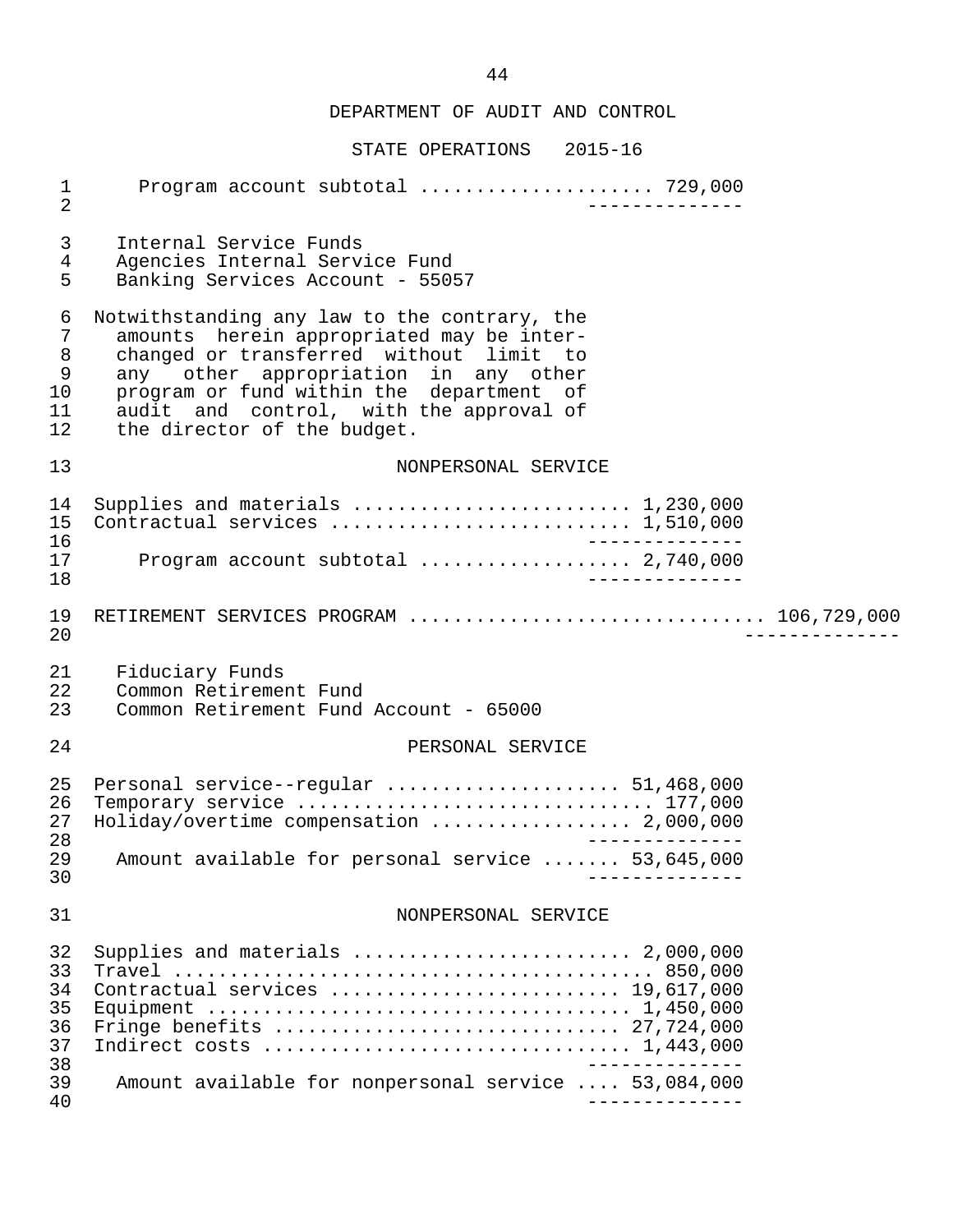| $\mathbf 1$<br>$\overline{2}$                                                                             | STATE AND LOCAL ACCOUNTABILITY PROGRAM  46,917,000                                                                                                                                                                                                                                                                                                                                                                                                                                                                                                                                                                                       |
|-----------------------------------------------------------------------------------------------------------|------------------------------------------------------------------------------------------------------------------------------------------------------------------------------------------------------------------------------------------------------------------------------------------------------------------------------------------------------------------------------------------------------------------------------------------------------------------------------------------------------------------------------------------------------------------------------------------------------------------------------------------|
| 3<br>4                                                                                                    | General Fund<br>State Purposes Account - 10050                                                                                                                                                                                                                                                                                                                                                                                                                                                                                                                                                                                           |
| 5<br>$\epsilon$<br>$\sqrt{ }$<br>$\,8\,$<br>9<br>10<br>11<br>12<br>13<br>14<br>15<br>16<br>17<br>18<br>19 | Notwithstanding any law to the contrary, the<br>amounts herein appropriated may be inter-<br>changed or transferred without limit to<br>any other appropriation in any other<br>program or fund within the department of<br>audit and control, with the approval of<br>the director of the budget.<br>A portion of this appropriation must be used<br>to conduct audits of preschool special<br>education programs as required by chapter<br>545 of the laws of 2013. The total amount<br>used for such purpose must be at least<br>\$2,000,000 higher than the amount dedi-<br>cated to this purpose during the 2013-14<br>fiscal year. |
| 20                                                                                                        | PERSONAL SERVICE                                                                                                                                                                                                                                                                                                                                                                                                                                                                                                                                                                                                                         |
| 21<br>22<br>23<br>24                                                                                      | Personal service--regular  39,981,000<br>Holiday/overtime compensation  8,000                                                                                                                                                                                                                                                                                                                                                                                                                                                                                                                                                            |
| 25<br>26                                                                                                  | Amount available for personal service  39,999,000                                                                                                                                                                                                                                                                                                                                                                                                                                                                                                                                                                                        |
| 27                                                                                                        | NONPERSONAL SERVICE                                                                                                                                                                                                                                                                                                                                                                                                                                                                                                                                                                                                                      |
| 28<br>29<br>30<br>31<br>32                                                                                | Supplies and materials  112,000<br>Contractual services  2,680,000                                                                                                                                                                                                                                                                                                                                                                                                                                                                                                                                                                       |
| 33                                                                                                        | Amount available for nonpersonal service  4,298,000                                                                                                                                                                                                                                                                                                                                                                                                                                                                                                                                                                                      |
| 34<br>35<br>36                                                                                            | Program account subtotal  44,297,000<br>______________                                                                                                                                                                                                                                                                                                                                                                                                                                                                                                                                                                                   |
| 37<br>38<br>39                                                                                            | Special Revenue Funds - Other<br>Combined Expendable Trust Fund<br>Grants Account - 20100                                                                                                                                                                                                                                                                                                                                                                                                                                                                                                                                                |
| 40<br>41<br>42<br>43<br>44                                                                                | Notwithstanding any law to the contrary, the<br>amounts herein appropriated may be inter-<br>changed or transferred without limit to<br>any other appropriation in any other<br>program or fund within the department of                                                                                                                                                                                                                                                                                                                                                                                                                 |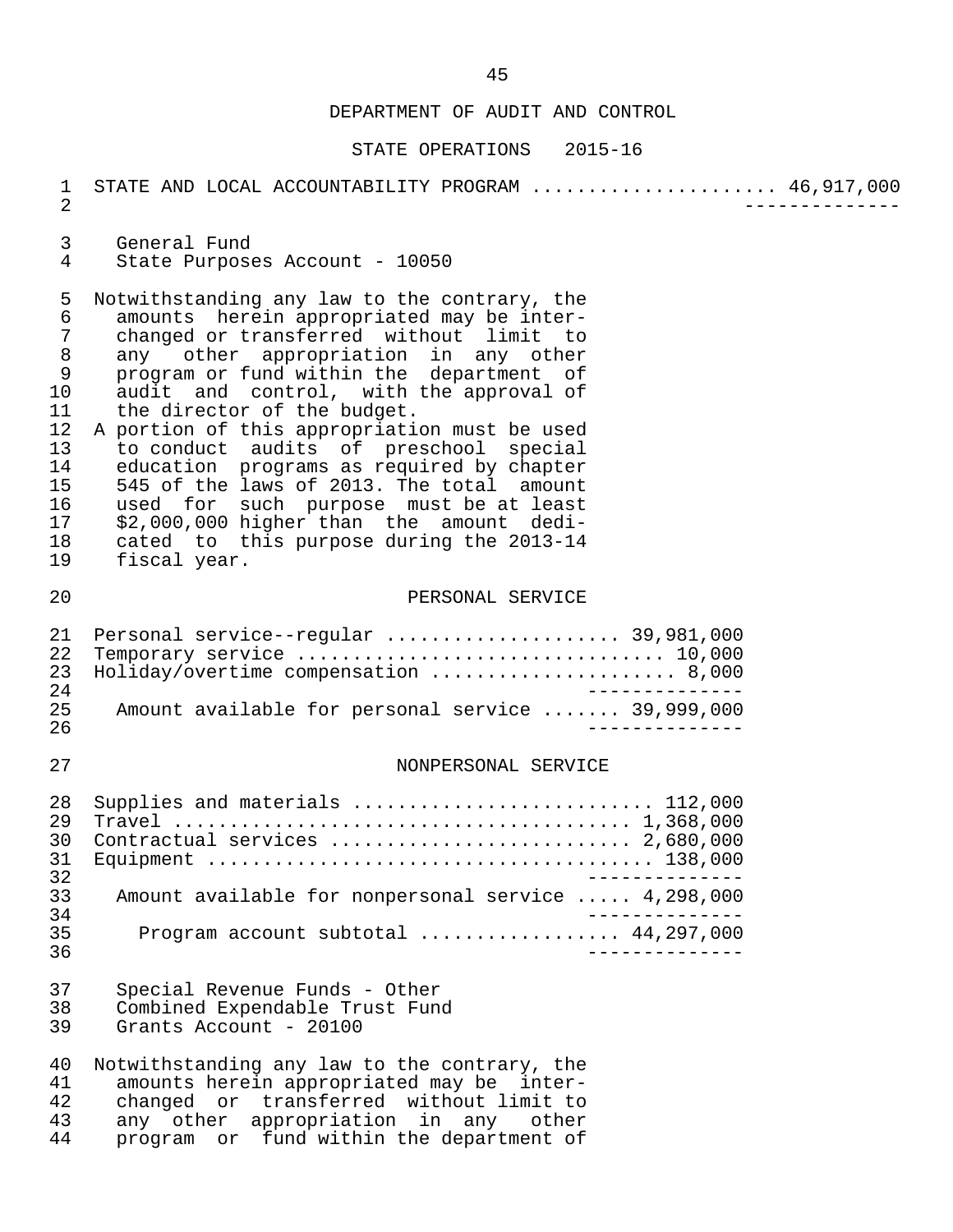| $\mathbf{1}$                            | audit and control, with the approval of                                                                                  |
|-----------------------------------------|--------------------------------------------------------------------------------------------------------------------------|
| $\overline{a}$                          | the director of the budget.                                                                                              |
| 3                                       | PERSONAL SERVICE                                                                                                         |
| 4                                       | Personal service--regular  270,000                                                                                       |
| 5                                       | ___________                                                                                                              |
| 6                                       | NONPERSONAL SERVICE                                                                                                      |
| 7                                       | Contractual services  221,000                                                                                            |
| $\,8\,$                                 | _______________                                                                                                          |
| 9                                       | Program account subtotal  491,000                                                                                        |
| 10                                      | ___________                                                                                                              |
| 11                                      | Internal Service Funds                                                                                                   |
| 12                                      | Audit and Control Revolving Account                                                                                      |
| 13                                      | Executive Direction Internal Audit Account - 55251                                                                       |
| 14                                      | Notwithstanding any law to the contrary, the                                                                             |
| 15                                      | amounts herein appropriated may be inter-                                                                                |
| 16                                      | changed or transferred without limit to                                                                                  |
| 17                                      | any other appropriation in any other                                                                                     |
| 18                                      | program or fund within the department of                                                                                 |
| 19                                      | audit and control, with the approval of                                                                                  |
| 20                                      | the director of the budget.                                                                                              |
| 21                                      | PERSONAL SERVICE                                                                                                         |
| 22                                      |                                                                                                                          |
| 23                                      | __________                                                                                                               |
| 24                                      | NONPERSONAL SERVICE                                                                                                      |
| 25<br>26<br>2.7<br>28<br>29<br>30<br>31 | Supplies and materials  70,000<br>Contractual services $\ldots \ldots \ldots \ldots \ldots \ldots \ldots \ldots$ 252.000 |
| 32<br>33                                | Amount available for nonpersonal service  1,129,000                                                                      |
| 34<br>35                                | Program account subtotal  2,129,000                                                                                      |
| 36                                      | STATE OPERATIONS PROGRAM  44,881,000                                                                                     |
| 37                                      | $- - - - - - - -$                                                                                                        |
| 38                                      | General Fund                                                                                                             |
| 39                                      | State Purposes Account - 10050                                                                                           |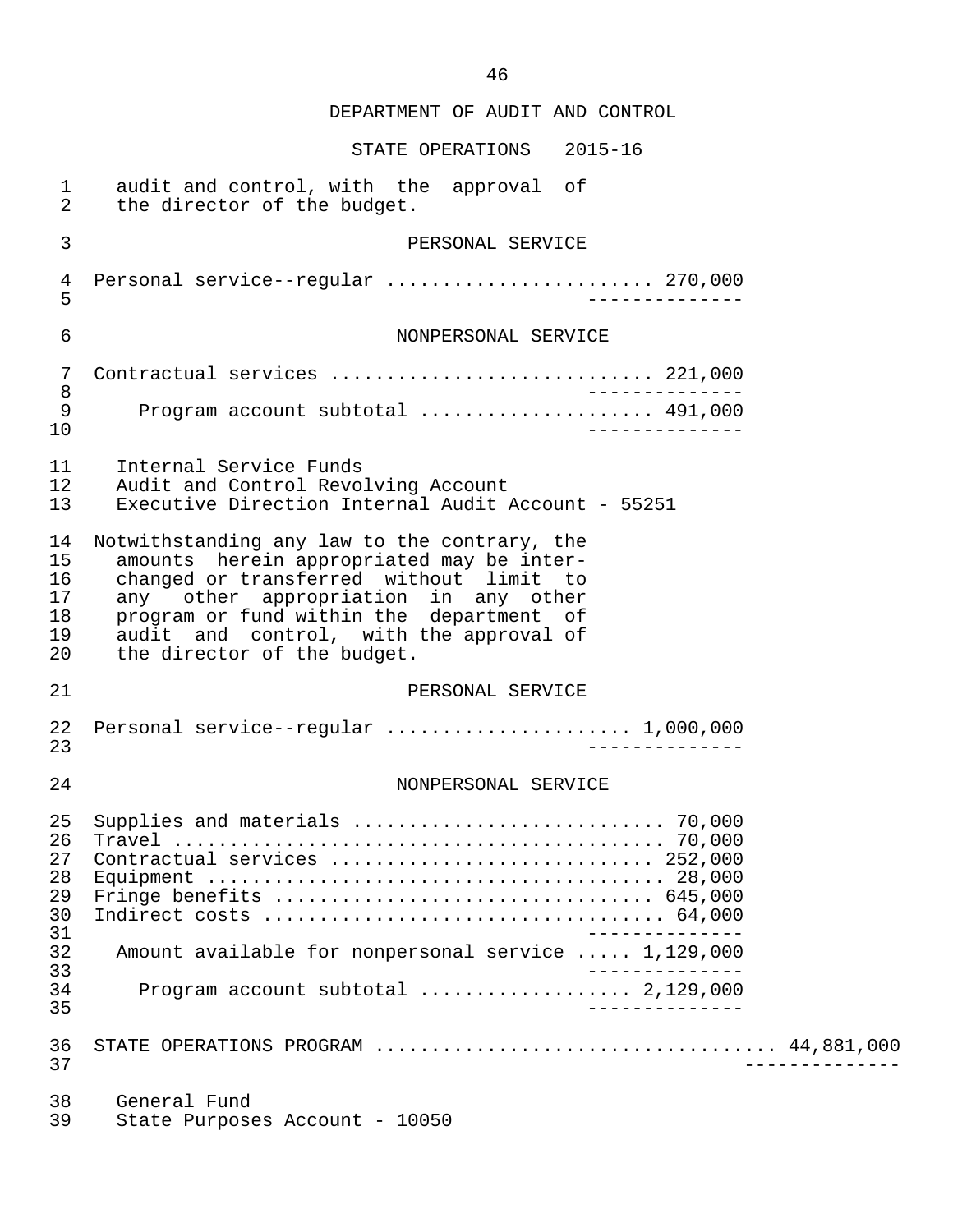| $\mathbf 1$<br>2<br>3<br>4<br>5<br>6<br>7                                  | Notwithstanding any law to the contrary, the<br>amounts herein appropriated may be inter-<br>changed or transferred without limit to<br>any other appropriation in any other<br>program or fund within the department of<br>audit and control, with the approval of<br>the director of the budget.                                                                                                                                                                                                                                               |
|----------------------------------------------------------------------------|--------------------------------------------------------------------------------------------------------------------------------------------------------------------------------------------------------------------------------------------------------------------------------------------------------------------------------------------------------------------------------------------------------------------------------------------------------------------------------------------------------------------------------------------------|
| 8                                                                          | PERSONAL SERVICE                                                                                                                                                                                                                                                                                                                                                                                                                                                                                                                                 |
| 9<br>10<br>11<br>12                                                        | Personal service--regular  27,047,000<br>Temporary service  200,000<br>Holiday/overtime compensation  31,000<br>$- - - - - - - - - - -$                                                                                                                                                                                                                                                                                                                                                                                                          |
| 13<br>14                                                                   | Amount available for personal service  27,278,000<br>. _ _ _ _ _ _ _ _ .                                                                                                                                                                                                                                                                                                                                                                                                                                                                         |
| 15                                                                         | NONPERSONAL SERVICE                                                                                                                                                                                                                                                                                                                                                                                                                                                                                                                              |
| 16<br>17<br>18<br>19<br>20                                                 | Supplies and materials  72,000<br>Contractual services  4,407,000                                                                                                                                                                                                                                                                                                                                                                                                                                                                                |
| 21<br>22                                                                   | Amount available for nonpersonal service  4,848,000                                                                                                                                                                                                                                                                                                                                                                                                                                                                                              |
| 23<br>24                                                                   | Program account subtotal  32,126,000                                                                                                                                                                                                                                                                                                                                                                                                                                                                                                             |
| 25<br>26<br>27                                                             | Special Revenue Funds - Other<br>Child Performers Protection Fund<br>Child Performers Protection Account - 20401                                                                                                                                                                                                                                                                                                                                                                                                                                 |
| 28<br>29<br>30<br>31<br>32<br>33<br>34<br>35<br>36<br>37<br>38<br>39<br>40 | Notwithstanding any law to the contrary, the<br>amounts herein appropriated may be inter-<br>changed or transferred without limit to<br>any other appropriation in any other<br>program or fund within the department of<br>audit and control, with the approval of<br>the director of the budget.<br>Notwithstanding any other law to the contra-<br>ry, for accounting services provided<br>in<br>connection with the administration of the<br>child performer's holding fund created<br>pursuant to section 99-k of the state<br>finance law. |
| 41                                                                         | PERSONAL SERVICE                                                                                                                                                                                                                                                                                                                                                                                                                                                                                                                                 |
| 42<br>43                                                                   | Personal service--regular  68,000                                                                                                                                                                                                                                                                                                                                                                                                                                                                                                                |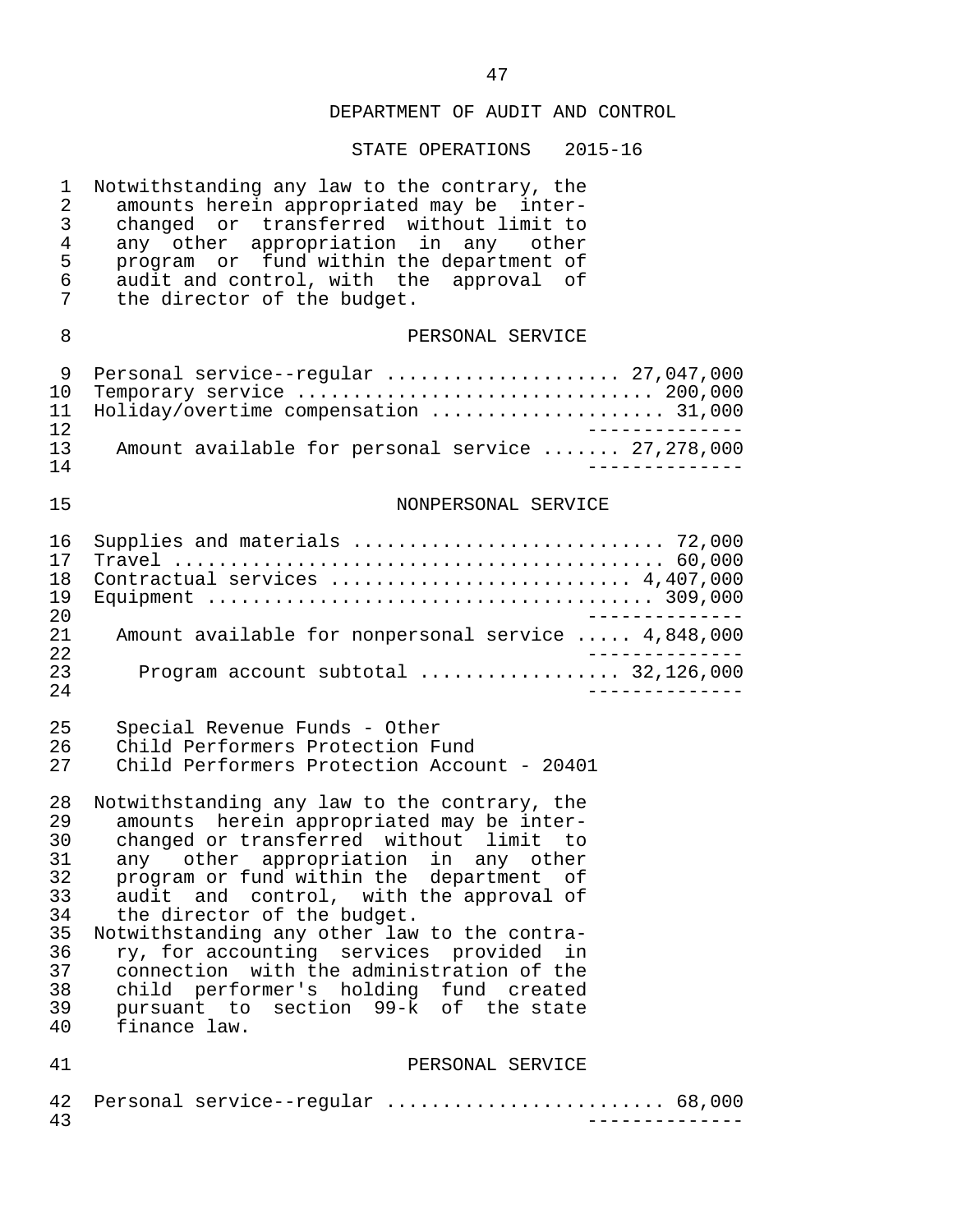STATE OPERATIONS 2015-16

#### 1 NONPERSONAL SERVICE

 2 Fringe benefits ................................... 35,000 3 Indirect costs ..................................... 2,000 4<br>5 Amount available for nonpersonal service ........ 37,000 5 Amount available for nonpersonal service ........ 37,000<br>6 6 -------------- 7 Program account subtotal ..................... 105,000 8 --------------

- 9 Special Revenue Funds Other
- 10 Miscellaneous Special Revenue Fund
- Abandoned Property Audit Account 21985

12 Notwithstanding any law to the contrary, the<br>13 amounts herein appropriated may be inter-13 amounts herein appropriated may be inter-<br>14 changed or transferred without limit to 14 changed or transferred without limit to<br>15 any other appropriation in any other 15 any other appropriation in any other<br>16 program or fund within the department of 16 program or fund within the department of<br>17 audit and control, with the approval of 17 audit and control, with the approval of<br>18 the director of the budget. the director of the budget.

#### 19 PERSONAL SERVICE

#### 22 NONPERSONAL SERVICE

| 23  | Supplies and materials  320,000                     |
|-----|-----------------------------------------------------|
| 2.4 |                                                     |
| 25  | Contractual services  4,430,000                     |
| 26  |                                                     |
| 27  |                                                     |
| 2.8 | Amount available for nonpersonal service  5,000,000 |
| 29  |                                                     |
| 30  | Program account subtotal $\ldots$ 12,500,000        |
| 31  |                                                     |

- 32 Internal Service Funds<br>33 Agencies Internal Serv:
- 33 Agencies Internal Service Fund<br>34 Statewide Training Account 5!
- Statewide Training Account 55068

35 Notwithstanding any law to the contrary, the<br>36 amounts herein appropriated may be inter- 36 amounts herein appropriated may be inter- 37 changed or transferred without limit to<br>38 any other appropriation in any other 38 any other appropriation in any other<br>39 program or fund-within-the-department-of 39 program or fund within the department of<br>40 audit and control, with the approval of 40 audit and control, with the approval of<br>41 the director of the budget. the director of the budget.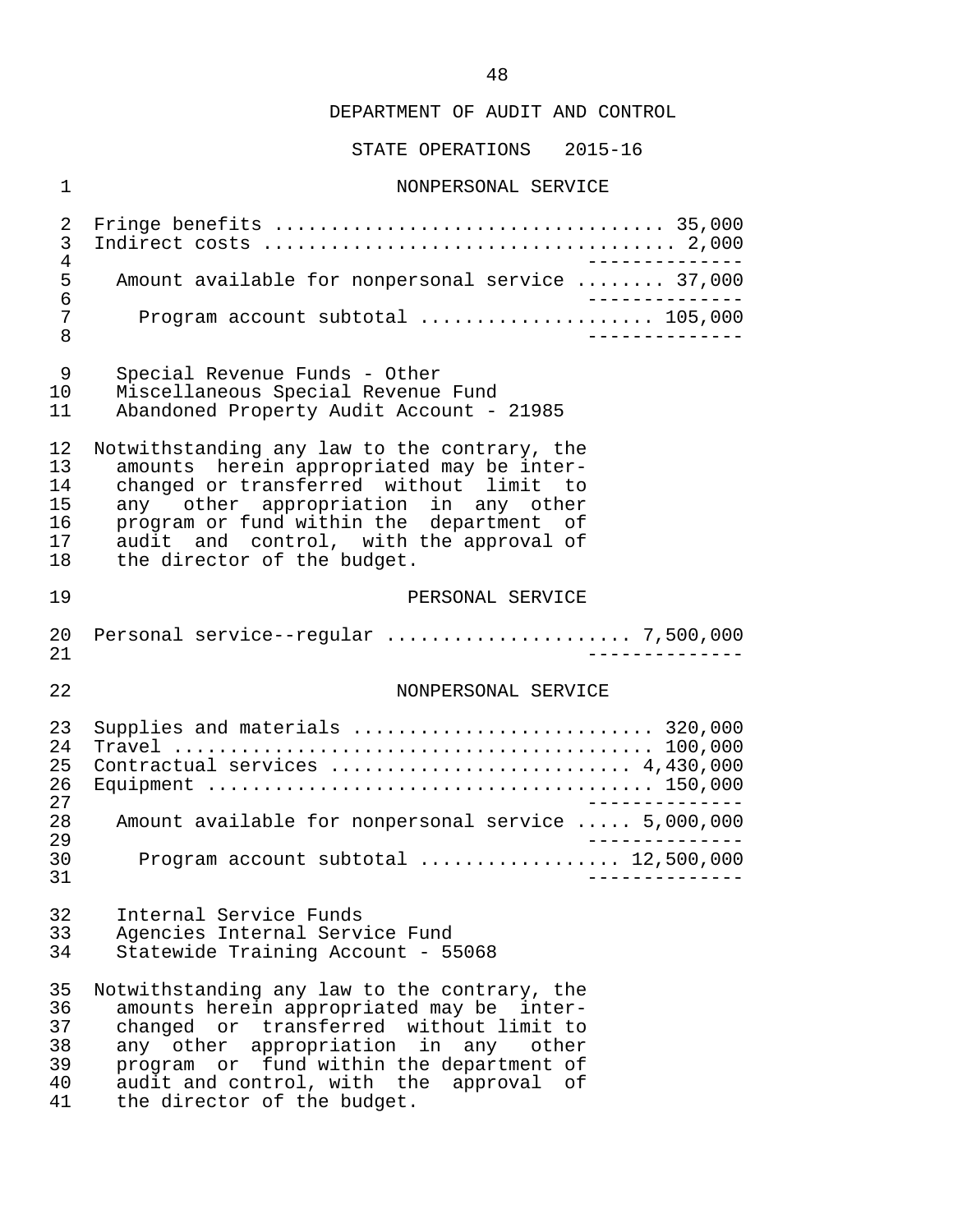STATE OPERATIONS 2015-16

# 1 NONPERSONAL SERVICE

| $\sqrt{2}$ |  |  | Program account subtotal $\ldots \ldots \ldots \ldots \ldots \ldots 150,000$ |  |
|------------|--|--|------------------------------------------------------------------------------|--|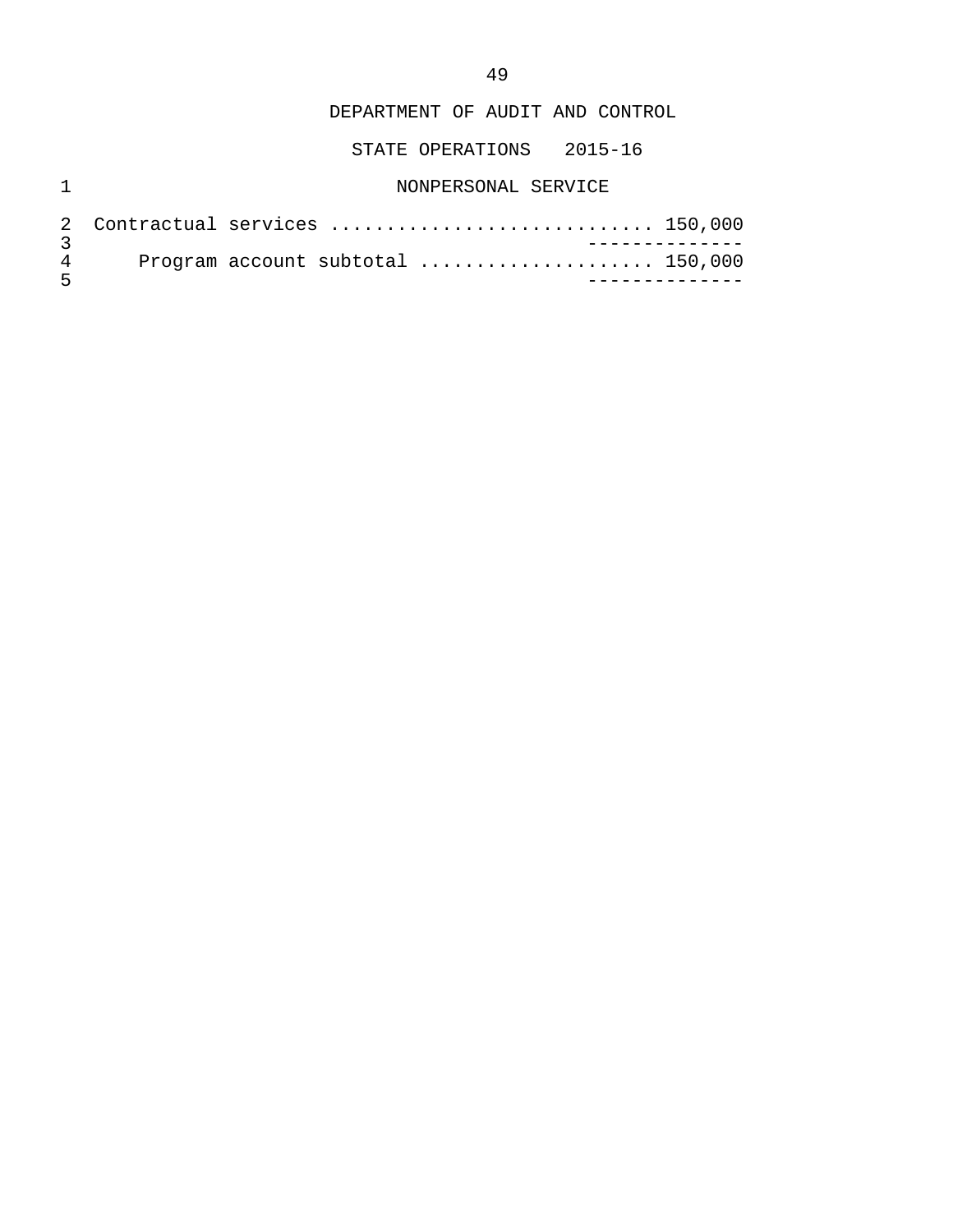#### STATE OPERATIONS 2015-16

1 For payment according to the following schedule:

|  | All Funds                     | 50,184,000 |                                 |
|--|-------------------------------|------------|---------------------------------|
|  |                               |            |                                 |
|  | Internal Service Funds        | 1,650,000  |                                 |
|  | Special Revenue Funds - Other | 19,283,000 | $\Omega$                        |
|  | General Fund                  | 29,251,000 |                                 |
|  |                               |            | APPROPRIATIONS REAPPROPRIATIONS |

#### 9 SCHEDULE

 10 BUDGET DIVISION PROGRAM ..................................... 48,684,000 11 --------------

12 General Fund<br>13 State Purpos State Purposes Account - 10050

14 Notwithstanding any other provision of law<br>15 to the contrary, and subject to the condito the contrary, and subject to the condi-16 tions set forth herein, for the purpose of<br>17 planning, developing and/or implementing 17 planning, developing and/or implementing<br>18 the consolidation of procurement, real 18 the consolidation of procurement, real<br>19 estate and facility management, fleet 19 estate and facility management, fleet<br>20 management, business and financial 20 management, business and financial<br>21 services, administrative-services, pavroll 21 services, administrative services, payroll<br>22 administration, time and attendance, bene-22 administration, time and attendance, bene-<br>23 fits administration and other transaction-23 fits administration and other transaction-<br>24 al human resources functions, contract 24 al human resources functions, contract<br>25 management, and grants management, the 25 management, and grants management, the<br>26 amounts appropriated for state operations amounts appropriated for state operations 27 may be (i) interchanged, (ii) transferred<br>28 from this state operations appropriation 28 from this state operations appropriation<br>29 within this agency to the office of gener-29 within this agency to the office of gener-<br>30 al services, and/or (iii) suballocated to 30 al services, and/or (iii) suballocated to<br>31 the office of general services with the 31 the office of general services with the<br>32 approval of the director of the budget who 32 approval of the director of the budget who<br>33 shall file such approval with the depart- 33 shall file such approval with the depart- 34 ment of audit and control and copies ther-<br>35 eof with the chairman of the senate 35 eof with the chairman of the senate<br>36 finance committee-and-the-chairman-of-the 36 finance committee and the chairman of the assembly ways and means committee. With 38 respect only to such interchanges, trans- 39 fers and suballocations for the purpose of<br>40 planning, developing and/or implementing 40 planning, developing and/or implementing<br>41 the consolidation of procurement, real 41 the consolidation of procurement, real<br>42 estate and facility management, fleet 42 estate and facility management, fleet 43 management, business and financial<br>44 services, administrative-services, payroll 44 services, administrative services, payroll<br>45 administration, time and attendance, bene-45 administration, time and attendance, bene-<br>46 fits administration and other transactionfits administration and other transaction-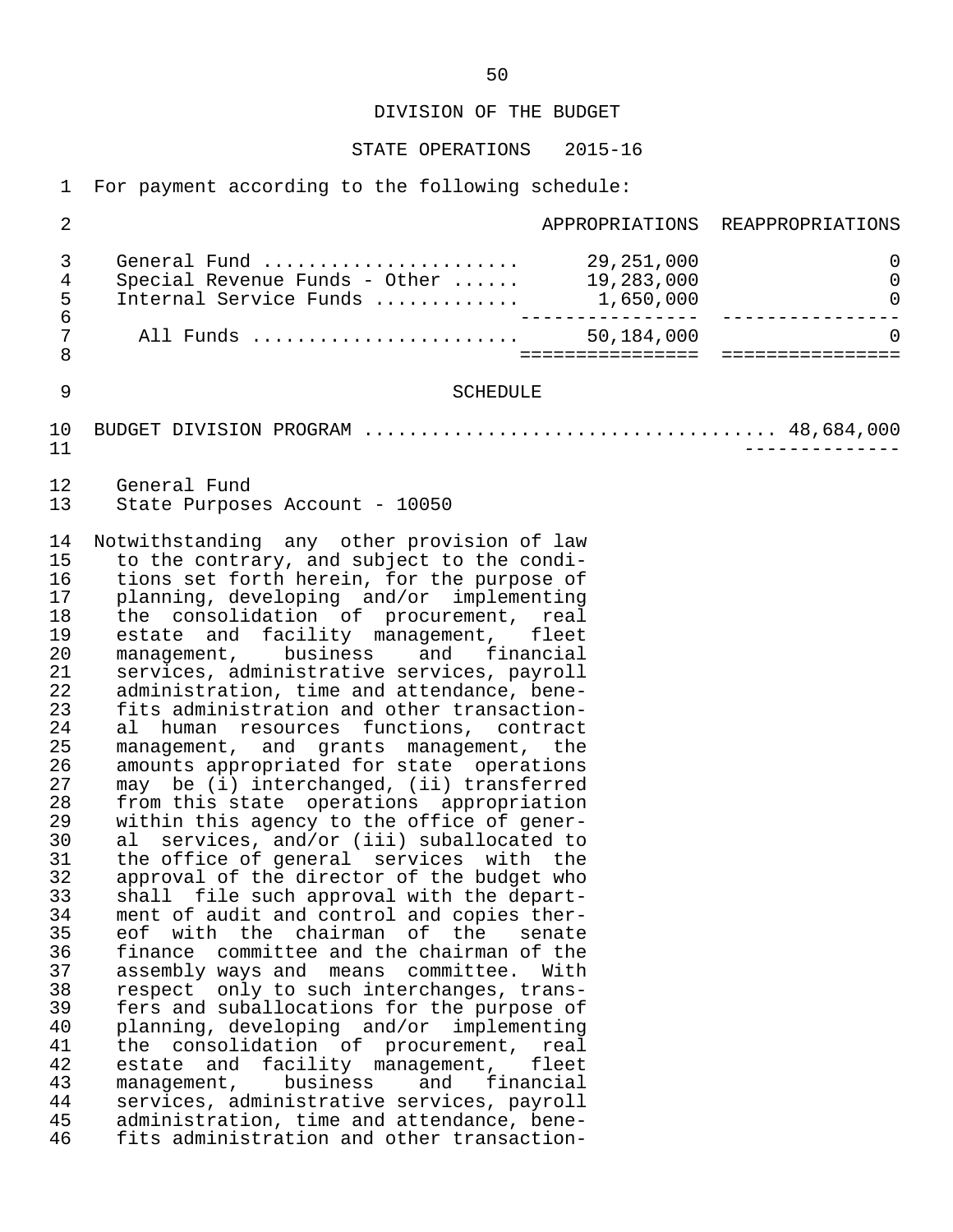#### STATE OPERATIONS 2015-16

1 al human resources functions, contract<br>2 management, and grants management that 2 management, and grants management that<br>3 exceed any interchange, transfer or subal- 3 exceed any interchange, transfer or subal- 4 location authorized under any other<br>5 provision of law, the amounts inter-5 provision of law, the amounts<br>6 changed, transferred or-suballoc 6 changed, transferred or suballocated may 7 only be used for state operations and 8 fringe benefits purposes. The foregoing 9 interchange, transfer and suballocation<br>10 authority is defined as the "OGS Inter-10 authority is defined as the "OGS Inter-<br>11 change and Transfer Authority." 11 change and Transfer Authority."<br>12 Notwithstanding any other provisi 12 Notwithstanding any other provision of law<br>13 to the contrary, and subject to the condi-13 to the contrary, and subject to the condi-<br>14 tions set forth herein, for the purpose of 14 tions set forth herein, for the purpose of<br>15 planning, developing and/or implementing 15 planning, developing and/or implementing<br>16 measures to reduce and eliminate duplica-16 measures to reduce and eliminate duplica-<br>17 tive, outdated, and inefficient informa-17 tive, outdated, and inefficient informa-<br>18 tion technology infrastructure and proc-18 tion technology infrastructure and proc-<br>19 esses to achieve-better, cost-effective, 19 esses to achieve-better, cost-effective,<br>20 information-technology-services-for-state 20 information technology services for state<br>21 agencies, the amounts appropriated for 21 agencies, the amounts appropriated for<br>22 state operations may be (i) interchanged. 22 state operations may be (i) interchanged,<br>23 (ii) transferred from this state oper-23 (ii) transferred from this state oper-<br>24 ations appropriation within this agency to 24 ations appropriation within this agency to<br>25 any other state operations appropriations 25 any other state operations appropriations<br>26 of any state department or agency, and/or 26 of any state department or agency, and/or<br>27 (iii) suballocated to any state department 27 (iii) suballocated to any state department<br>28 or agency with the approval of the direc-28 or agency with the approval of the direc-<br>29 tor of the budget who shall file such 29 tor of the budget who shall file such<br>30 approval with the department of audit and 30 approval with the department of audit and<br>31 control and copies thereof with the chair-31 control and copies thereof with the chair-<br>32 man of the senate finance committee and 32 man of the senate-finance-committee-and<br>33 the chairman of the assembly ways and 33 the chairman of the assembly ways and 34 means committee. With respect only to such<br>35 interchanges, transfers and suballocations 35 interchanges, transfers and suballocations<br>36 for the purpose of planning, developing 36 for the purpose of planning, developing<br>37 and/or implementing the transformation of 37 and/or implementing the transformation of<br>38 information technology services that 38 information technology services that<br>39 exceed\_any\_interchange, transfer\_or\_subal-39 exceed any interchange, transfer or subal-<br>40 location authorized under any other 40 location authorized under any other<br>41 provision of law, the amounts inter- 41 provision of law, the amounts inter- 42 changed, transferred or suballocated may<br>43 only be used for state operations and 43 only be used for state operations and<br>44 fringe-benefits purposes. The foregoing 44 fringe benefits purposes. The foregoing<br>45 interchange, transfer and suballocation 45 interchange, transfer and suballocation<br>46 authority is defined as the "IT Inter-46 authority is defined as the "IT Inter-<br>47 change and Transfer Authority." 47 change and Transfer Authority."<br>48 Notwithstanding any other provis 48 Notwithstanding any other provision of law,<br>49 rule or regulation of law to the contrary. 49 rule or regulation of law to the contrary,<br>50 and subject to the conditions set forth 50 and subject to the conditions set<br>51 herein, for the purpose of deve

51 herein, for the purpose of developing<br>52 additional-skills-within-the state workadditional skills within the state work-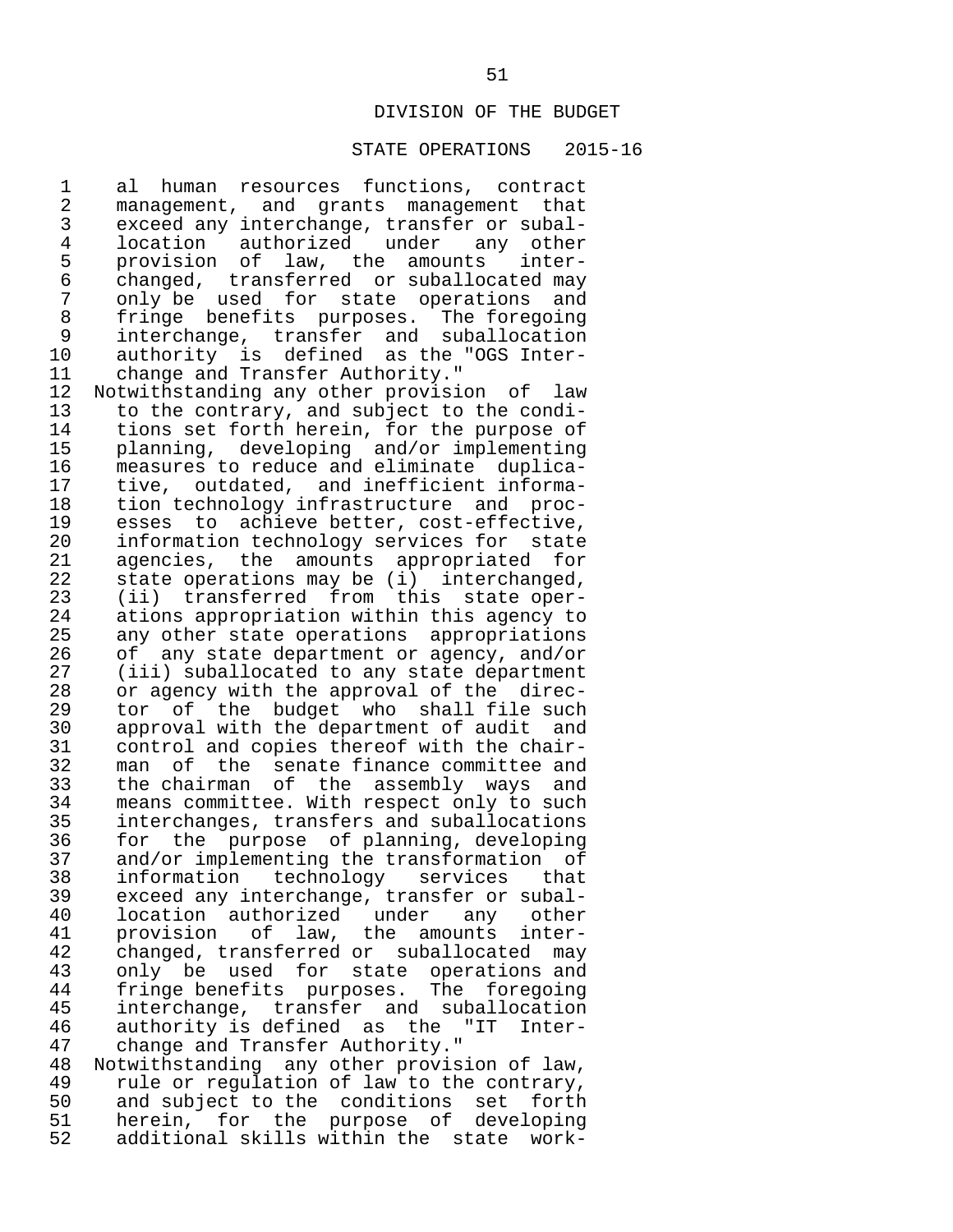#### STATE OPERATIONS 2015-16

1 force to systematically analyze business<br>2 processes to reduce waste and increase 2 processes to reduce waste and increase<br>3 efficiencies, the amounts appropriated for 3 efficiencies, the amounts appropriated for 4 state operations may be available for the<br>5 payment of semi-annual bonuses to eligible 5 payment of semi-annual bonuses to eligible 6 state employees who hold Lean Empire Belt 7 or Lean Master Empire Belt certifications<br>8 and are actively engaged in Lean projects; 8 and are actively engaged in Lean projects;<br>9 provided however, that (i) the plan for 9 provided however, that (i) the plan for<br>10 such payments shall be solely developed by 10 such payments shall be solely developed by<br>11 the Lean oversight committee composed of 11 the Lean oversight committee composed of<br>12 the secretary of state and the commission-12 the secretary of state and the commission-<br>13 ers of the state liguor authority, the 13 ers of the state liquor authority, the<br>14 department of motor vehicles and the 14 department of motor vehicles and the<br>15 department of health, or their designated 15 department of health, or their designated<br>16 representatives, and administered solely 16 representatives, and administered solely<br>17 by the agency emploving such certified 17 by the agency employing such certified<br>18 individuals and terms of these-payments 18 individuals and terms of these payments<br>19 shall be subject only to consultation with 19 shall be subject only to consultation with<br>20 the department of civil service and 20 the department of civil service and<br>21 approval by the-director-of-the-division 21 approval by the director of the division<br>22 of the budget, (ii) the training required 22 of the budget, (ii) the training required<br>23 for such certifications will be provided 23 for such certifications will be provided<br>24 free of charge to eligible emplovees. 24 free of charge to eligible employees,<br>25 (iii) individuals eligible for bonus 25 (iii) individuals eligible for bonus<br>26 payments will be nominated by their 26 payments will be nominated by their<br>27 emplovee agency to the committee, who 27 employee agency to the committee, who<br>28 shall identify such individuals in a plan 28 shall identify such individuals in a plan<br>29 developed by the committee and approved by 29 developed by the committee and approved by<br>30 the director of the budget and such plan 30 the director of the budget and such plan<br>31 shall contain, but not be limited to, for 31 shall contain, but not be limited to, for<br>32 both the Lean Empire Belt and Lean Master 32 both the Lean Empire Belt and Lean Master<br>33 Empire Belt: a listing of emplovees by 33 Empire Belt: a listing of employees by 34 agency receiving bonuses, the value of<br>35 each bonus and a listing of approved Lean 35 each bonus and a listing of approved Lean<br>36 projects, (iv) Lean Empire Belt and Lean 36 projects, (iv) Lean Empire Belt and Lean 37 Master Empire Belt certifications must be 38 beyond the minimum qualifications of the 39 employee's classified position, (v) to<br>40 eligible for bonus payment, employees mu 40 eligible for bonus payment, employees must<br>41 have substantively led Lean projects 41 have substantively led Lean projects<br>42 during the bonus period, (vi) the bonus 42 during the bonus period, (vi) the bonus<br>43 payment authorized by this appropriation 43 payment authorized by this appropriation<br>44 shall be in addition to, and shall not be 44 shall be in addition to, and shall not be<br>45 part of, an employee's basic annual sala-45 part of, an employee's basic annual sala-<br>46 xy, and shall not affect or impair any 46 ry, and shall not affect or impair any<br>47 performance advancement payments, perform- 47 performance advancement payments, perform- 48 ance awards, longevity payments, salary 49 differentials or other benefits to which<br>50 an emplovee may be entitled, provided, 50 an employee may be entitled, provided,<br>51 however, that any amount payable pursuant 51 however, that any amount payable pursuant<br>52 to this appropriation shall not be to this appropriation shall not be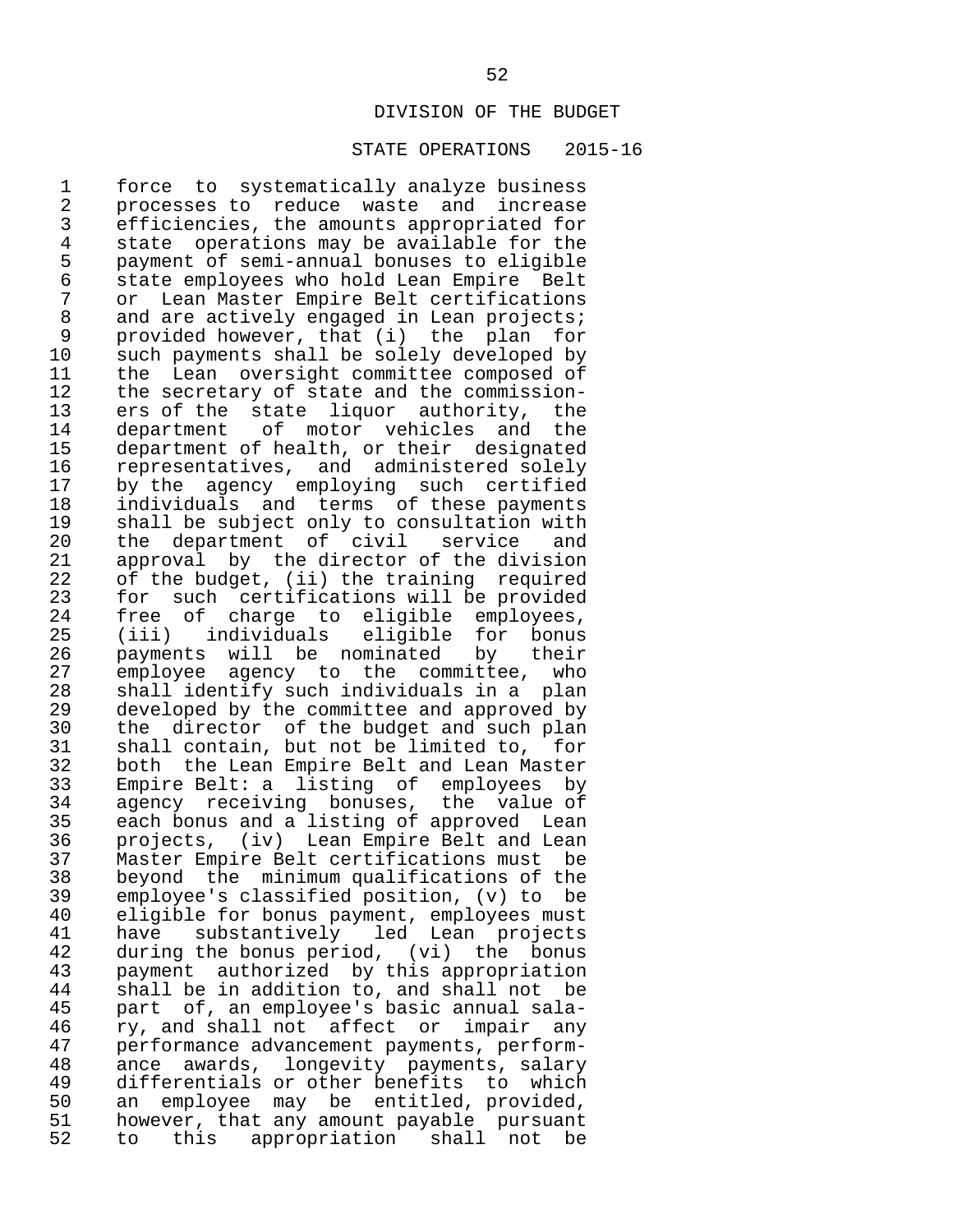#### STATE OPERATIONS 2015-16

1 included as compensation for overtime or<br>2 retirement calculation purposes. (vii) all 2 retirement calculation purposes, (vii) all<br>3 employees who are equally certified and 3 employees who are equally certified and 4 eligible for a bonus payment shall be<br>5 treated uniformly, and (viii) the payment 5 treated uniformly, and  $(viii)$  the payment<br>6 of bonuses are made solely pursuant to 6 of bonuses are made solely pursuant to 7 this appropriation and shall in no way 8 result in an obligation or expectation of 9 continued or similar payments in subse-<br>10 quent years. The foregoing is defined as 10 quent years. The foregoing is defined as<br>11 the "Lean Certification Bonus Authority." 11 the "Lean Certification Bonus Authority."<br>12 In addition to such authority granted pursu 12 In addition to such authority granted pursu-<br>13 ant to law and by this appropriation to 13 ant to law and by this appropriation to<br>14 interchange, transfer, and suballocate 14 interchange, transfer, and suballocate<br>15 amounts appropriated, such amounts appro- 15 amounts appropriated, such amounts appro- 16 priated for state operations may also be 17 interchanged, transferred and suballocated 18 for the purpose of planning, developing<br>19 and/or implementing the alignment of the 19 and/or implementing the alignment of the<br>20 following operations within and between 20 following operations within and between<br>21 the office of mental health, the office 21 the office of mental-health, the office<br>22 for people with developmental disabili-22 for people with developmental disabili-<br>23 ties, the office of alcoholism and 23 ties, the office of alcoholism and<br>24 substance-abuse-services, the department 24 substance abuse services, the department<br>25 of health, and the office of children and 25 of health, and the office of children and<br>26 family services in order to better coordi-26 family services in order to better coordi-<br>27 mate and improve the quality and efficien-27 nate and improve the quality and efficien-<br>28 cv of oversight activities related to the 28 cy of oversight activities related to the<br>29 care of vulnerable persons: (i) conducting 29 care of vulnerable persons: (i) conducting 30 criminal background checks as may other-<br>31 wise be required by law. (ii) workforce 31 wise be required by law, (ii) workforce<br>32 training, (iii) the coordination of 32 training, (iii) the coordination of 33 reports, complaints and other relevant 34 information regarding charges of abuse and 35 neglect committed against individuals in<br>36 the care and charge of such agencies as 36 the care and charge of such agencies as<br>37 otherwise authorized by law, (iv) audit of 37 otherwise authorized by law, (iv) audit of<br>38 services and (v) certification. The fore- $38$  services and  $(v)$  certification. The fore-<br> $39$  going interchange, transfer and suballo-39 going interchange, transfer and suballo-<br>40 cation authority is defined as the "Align-40 cation authority is defined as the "Align-<br>41 ment Interchange and Transfer Authority." ment Interchange and Transfer Authority." 42 PERSONAL SERVICE

|    | 43 Personal service--regular  21,391,000          |
|----|---------------------------------------------------|
|    | 44 Temporary service  450,000                     |
|    | 45 Holiday/overtime compensation  180,000         |
| 46 |                                                   |
| 47 | Amount available for personal service  22,021,000 |
| 48 |                                                   |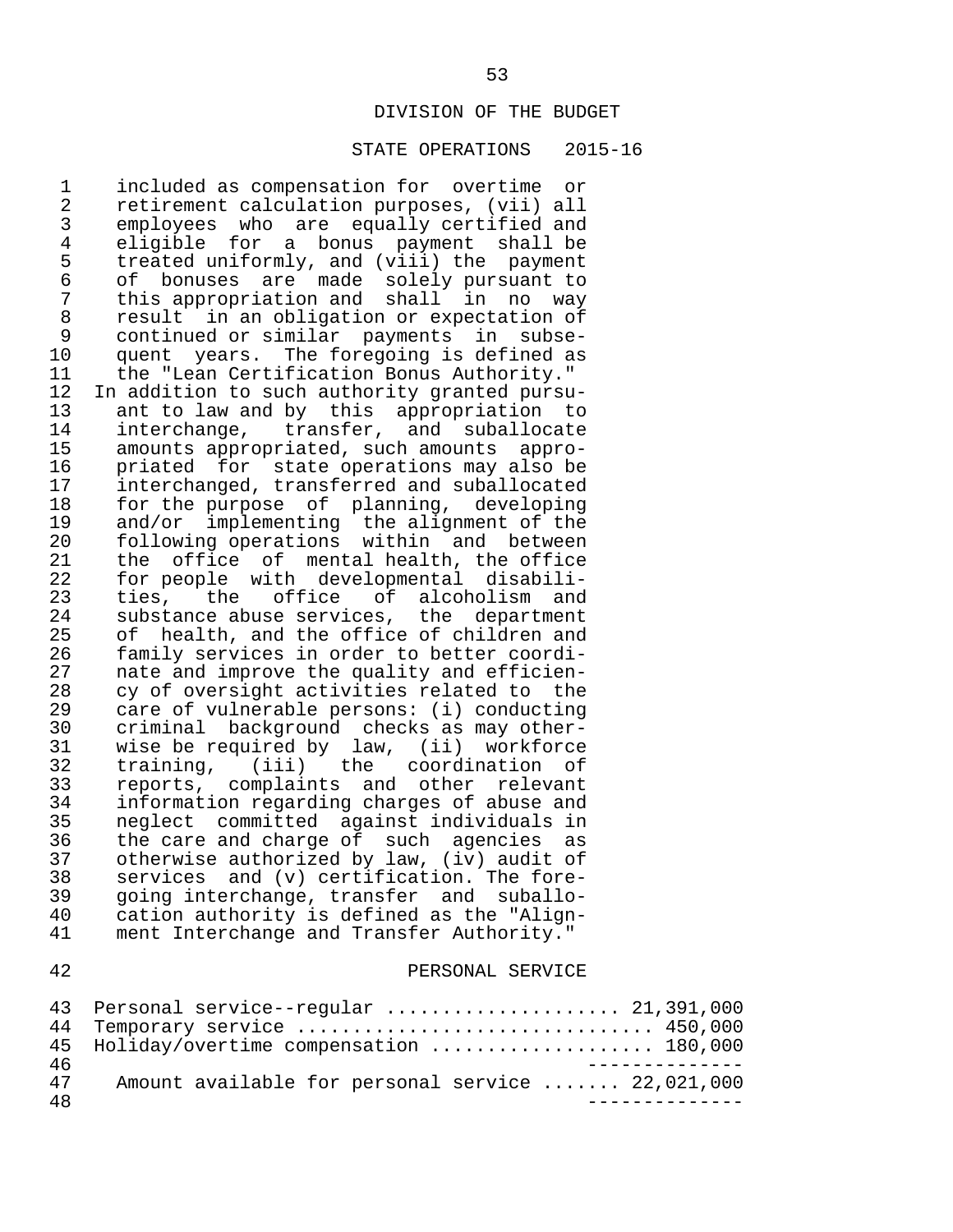STATE OPERATIONS 2015-16

#### 1 NONPERSONAL SERVICE

 2 Supplies and materials ........................... 180,000 3 Travel ........................................... 167,000 4 Contractual services ........................... 3,839,000 5 Equipment ........................................ 270,000 6<br>7 Amount available for nonpersonal service ..... 4.456.000 7 Amount available for nonpersonal service ..... 4,456,000<br>8 8<br>9 Total amount available<br>9 Total amount available 9 Total amount available ...................... 26,477,000 10 -------------- 11 For services and expenses related to member-<br>12 ship dues in various organizations. ship dues in various organizations. 13 NONPERSONAL SERVICE 14 Contractual services ............................. 274,000 15 -------------- 16 For services and expenses-relating to the 17 costs of expert witnesses or legal 17 costs of expert witnesses or legal 18 services related to cases in which the<br>19 attorney-general provides representation 19 attorney general provides representation<br>20 for the state. for the state. 21 NONPERSONAL SERVICE 22 Contractual services ........................... 1,000,000 23 -------------- 24 Program account subtotal .................. 27,751,000 25 -------------- 26 Special Revenue Funds - Other 27 Miscellaneous Special Revenue Fund Revenue Arrearage Account - 22024 29 For services and expenses related to enter-<br>30 prise administrative, intergovernmental. 30 prise, administrative, intergovernmental,<br>31 and technological services including those 31 and technological services including those<br>32 associated with the collection and maximi-32 associated with the collection and maximi-<br>33 zation of overdue non-tax revenues owed to 33 zation of overdue non-tax revenues owed to<br>34 the state, including liabilities incurred the state, including liabilities incurred 35 in prior years. Funds herein appropriated<br>36 may be suballocated, subject to the  $36$  may be suballocated, subject to the<br>37 approval of the director of the budget, to 37 approval of the director of the budget, to<br>38 any state department, agency or public 38 any state department, agency or public<br>39 benefit corporation. benefit corporation. 40 Notwithstanding any other provision of law<br>41 to the contrary, the OGS Interchange and 41 to the contrary, the OGS Interchange and<br>42 Transfer Authority, IT Interchange and 42 Transfer Authority, IT Interchange and<br>43 Transfer-Authority-and the Lean Certif-Transfer Authority and the Lean Certif-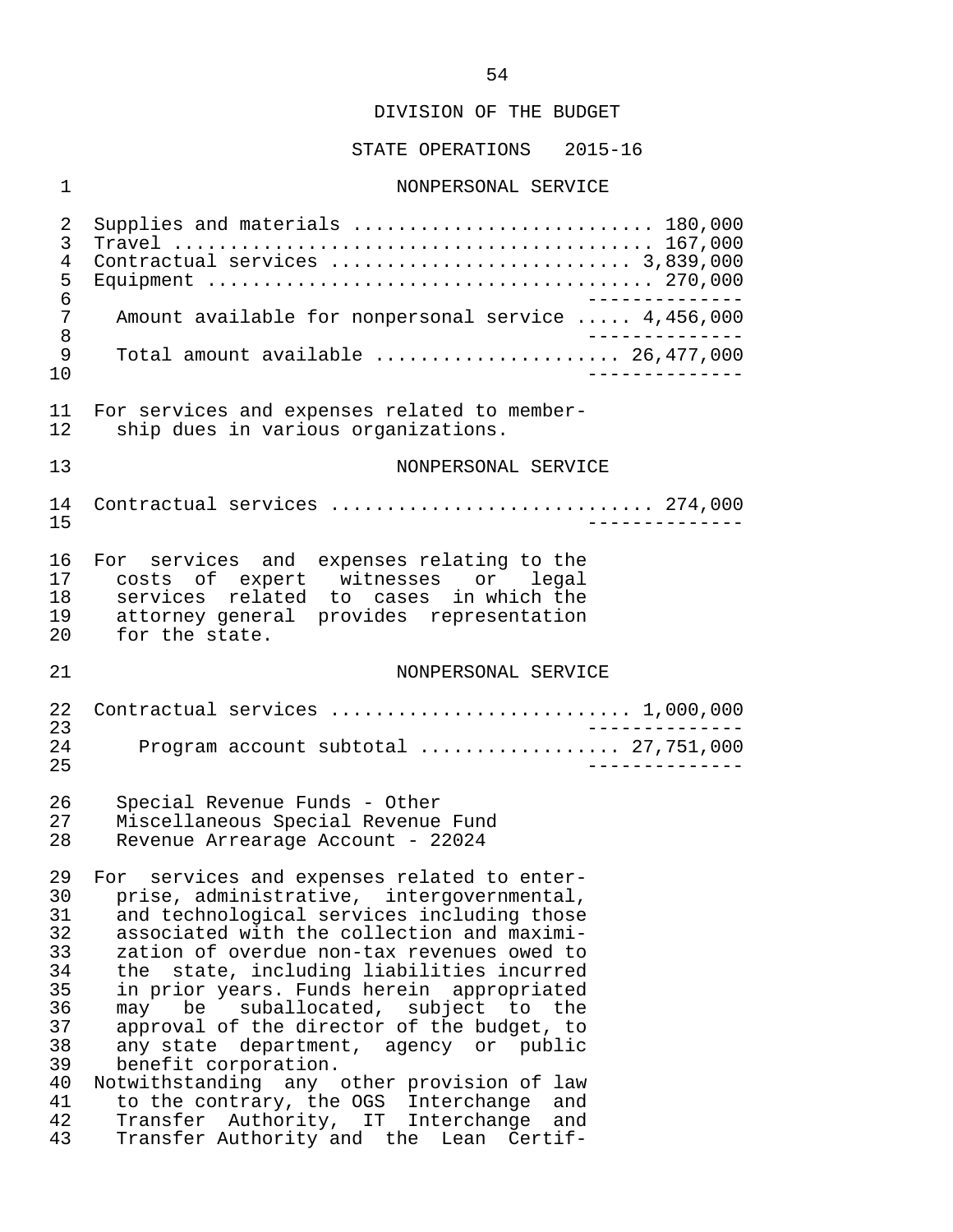| ication Bonus Authority as defined in the<br>2015-16 state fiscal year state operations<br>appropriation for the budget division<br>program of the division of the budget, are<br>deemed fully incorporated herein and a<br>part of this appropriation as if fully<br>stated.                                                                                                                                                                                                                                                                                                                                                                                                                                                                                                                                                                           |
|---------------------------------------------------------------------------------------------------------------------------------------------------------------------------------------------------------------------------------------------------------------------------------------------------------------------------------------------------------------------------------------------------------------------------------------------------------------------------------------------------------------------------------------------------------------------------------------------------------------------------------------------------------------------------------------------------------------------------------------------------------------------------------------------------------------------------------------------------------|
| PERSONAL SERVICE                                                                                                                                                                                                                                                                                                                                                                                                                                                                                                                                                                                                                                                                                                                                                                                                                                        |
| Personal service--regular  3,155,000<br>Holiday/overtime compensation  10,000                                                                                                                                                                                                                                                                                                                                                                                                                                                                                                                                                                                                                                                                                                                                                                           |
| Amount available for personal service  3,165,000                                                                                                                                                                                                                                                                                                                                                                                                                                                                                                                                                                                                                                                                                                                                                                                                        |
| NONPERSONAL SERVICE                                                                                                                                                                                                                                                                                                                                                                                                                                                                                                                                                                                                                                                                                                                                                                                                                                     |
| Supplies and materials  54,000<br>Contractual services  10,961,000<br>Fringe benefits  1,410,000                                                                                                                                                                                                                                                                                                                                                                                                                                                                                                                                                                                                                                                                                                                                                        |
| Amount available for nonpersonal service  13,485,000                                                                                                                                                                                                                                                                                                                                                                                                                                                                                                                                                                                                                                                                                                                                                                                                    |
| Program account subtotal  16,650,000                                                                                                                                                                                                                                                                                                                                                                                                                                                                                                                                                                                                                                                                                                                                                                                                                    |
| Special Revenue Funds - Other<br>Miscellaneous Special Revenue Fund<br>Systems and Technology Account - 22162                                                                                                                                                                                                                                                                                                                                                                                                                                                                                                                                                                                                                                                                                                                                           |
| For services and expenses for the modifica-<br>tion of statewide personnel, accounting,<br>financial management, budgeting and<br>related information systems to accommodate<br>the unique management and information<br>of the division<br>оf<br>needs<br>the<br>budget,<br>including liabilities incurred in<br>prior<br>years. Funds herein appropriated may be<br>suballocated, subject to the approval of<br>director of the budget, to any state<br>the<br>department, agency or<br>public<br>benefit<br>corporation.<br>Notwithstanding any other provision of law<br>to the contrary, the OGS Interchange<br>and<br>Transfer Authority, IT Interchange<br>and<br>Transfer Authority and the Lean Certif-<br>Bonus Authority as defined in the<br>ication<br>2015-16 state fiscal year state operations<br>appropriation for the budget division |
|                                                                                                                                                                                                                                                                                                                                                                                                                                                                                                                                                                                                                                                                                                                                                                                                                                                         |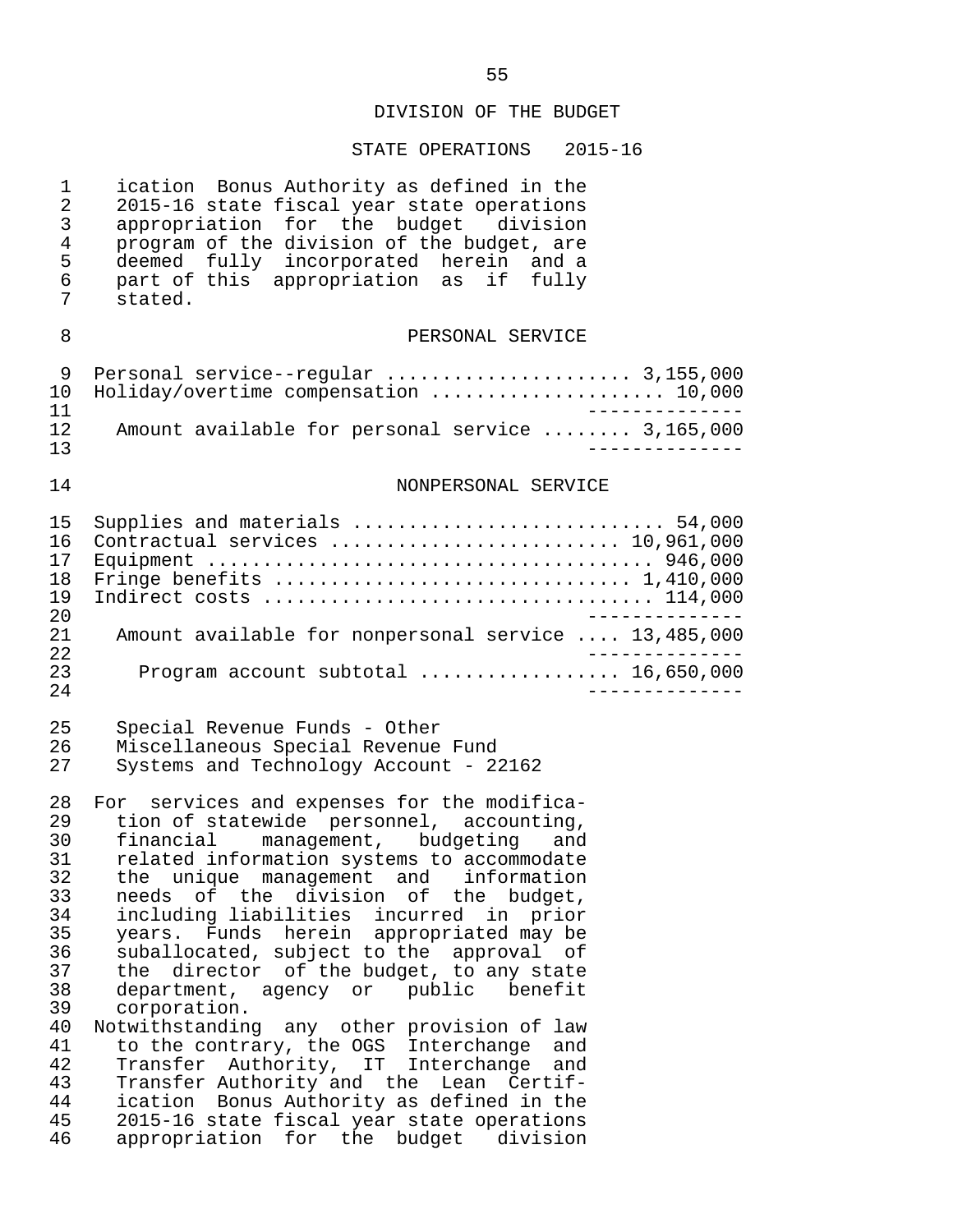| $\mathbf 1$<br>$\overline{a}$<br>3<br>$\overline{4}$ | program of the division of the budget, are<br>deemed fully incorporated herein<br>and a<br>part of this appropriation as if<br>fully<br>stated.                         |
|------------------------------------------------------|-------------------------------------------------------------------------------------------------------------------------------------------------------------------------|
| 5                                                    | PERSONAL SERVICE                                                                                                                                                        |
| 6<br>7<br>8<br>9<br>10                               | Personal service--regular  1,584,000<br>Holiday/overtime compensation  20,000<br>Amount available for personal service  1,604,000                                       |
| 11                                                   | NONPERSONAL SERVICE                                                                                                                                                     |
| 12<br>13<br>14<br>15<br>16                           | Supplies and materials  47,000<br>Contractual services  160,000<br>Fringe benefits  587,000                                                                             |
| 17<br>18                                             | Amount available for nonpersonal service  879,000                                                                                                                       |
| 19<br>20                                             | Program account subtotal  2,483,000                                                                                                                                     |
| 21<br>22<br>23                                       | Special Revenue Funds - Other<br>Not-For-Profit Short-Term Revolving Loan Fund<br>Not-For-Profit Loan Account - 20651                                                   |
| 24<br>25<br>26<br>27                                 | For the purpose of making loans from the<br>not-for-profit short-term revolving loan<br>fund to eligible not-for-profit organiza-<br>tions.                             |
| 28                                                   | NONPERSONAL SERVICE                                                                                                                                                     |
| 29<br>30                                             | Contractual services  150,000                                                                                                                                           |
| 31<br>32                                             | Program account subtotal  150,000                                                                                                                                       |
| 33<br>34<br>35                                       | Internal Service Funds<br>Agencies Internal Service Fund<br>Federal Single Audit Account - 55053                                                                        |
| 36<br>37<br>38<br>39                                 | For services and expenses associated with<br>the conduct of the annual independent<br>audit of federal programs as required by<br>the federal single audit act of 1984. |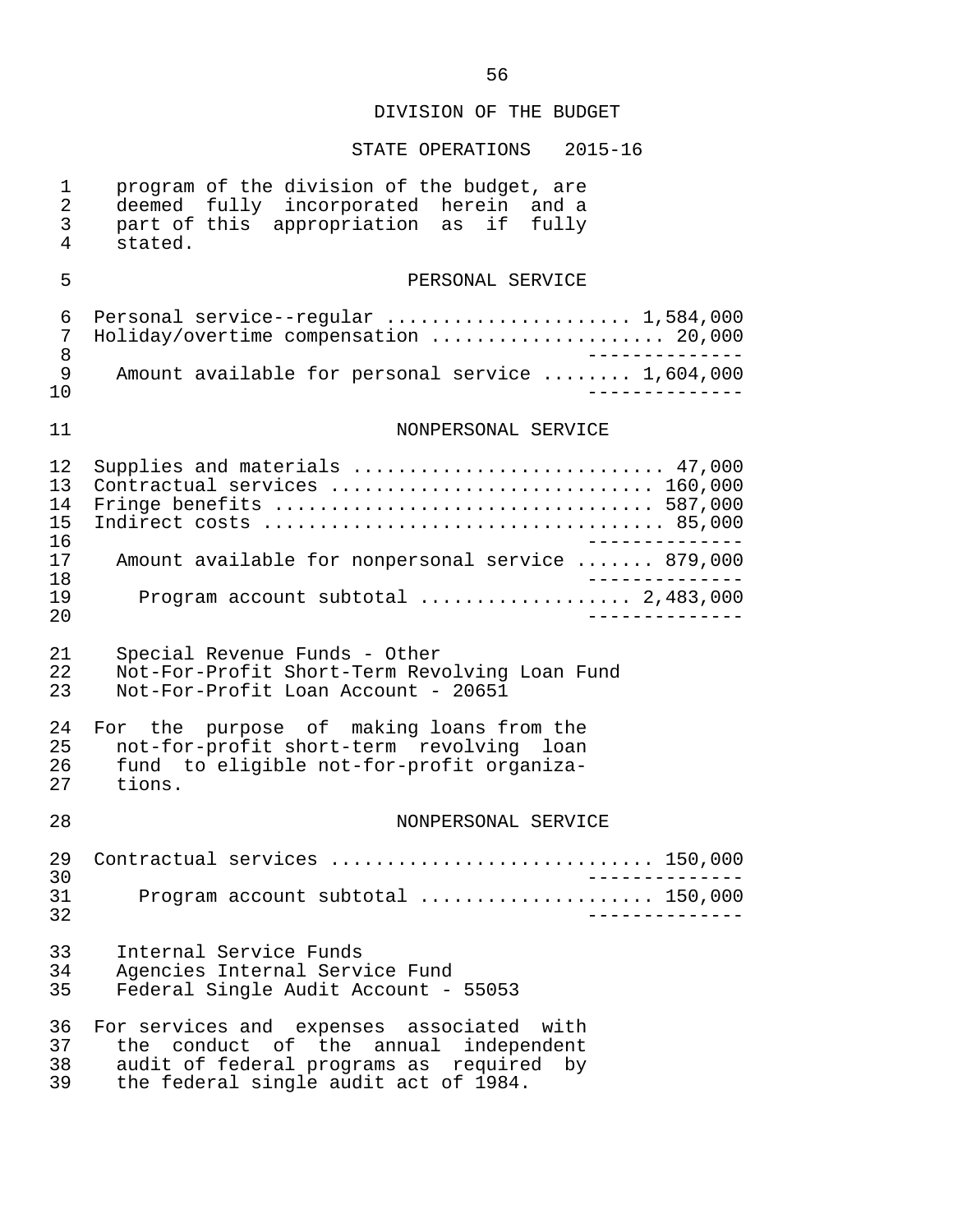STATE OPERATIONS 2015-16

 1 NONPERSONAL SERVICE 2 Contractual services ........................... 1,650,000 3 -------------- 4 Program account subtotal ..................... 1,650,000 5 -------------- 6 CASH MANAGEMENT IMPROVEMENT ACT PROGRAM ........................ 1,500,000<br>7 7 -------------- 8 General Fund<br>9 State Purpose State Purposes Account - 10050 10 For services and expenses related to cash<br>11 management activities of the state and the 11 management activities of the state and the<br>12 federal cash management improvement act of 12 federal cash management improvement act of<br>13 1990, including required payment of inter-13 1990, including required payment of inter-<br>14 est to the federal government and includ-14 est to the federal government and includ-<br>15 ing liabilities incurred in prior years. 15 ing liabilities incurred in prior years.<br>16 Funds herein appropriated may be suballo-16 Funds herein appropriated may be suballo-<br>17 cated, subject to the approval of the cated, subject to the approval of the 18 director of the budget, to any state 19 department, agency or public benefit 20 corporation. 21 NONPERSONAL SERVICE 22 Contractual services ........................... 1,500,000 23 --------------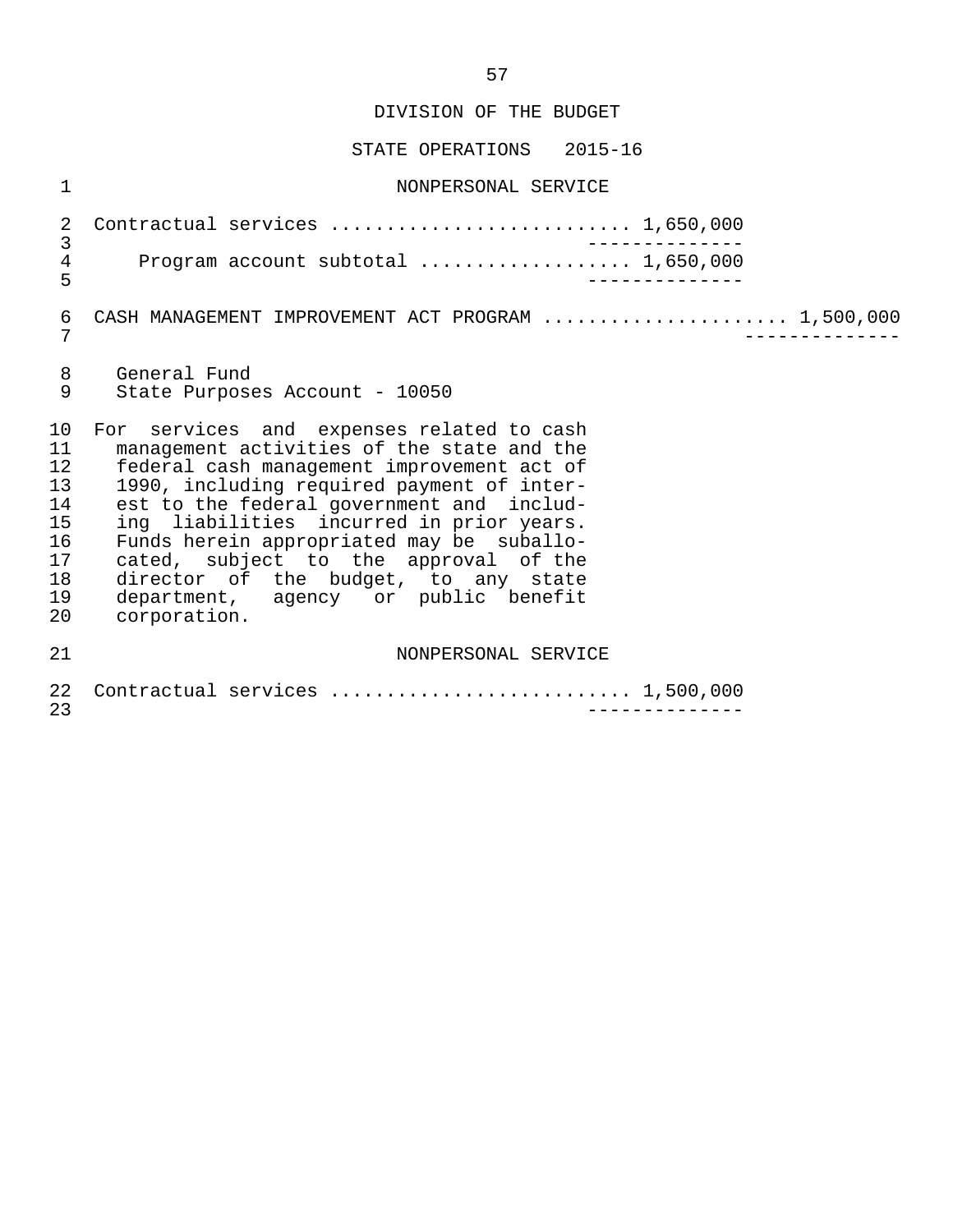STATE OPERATIONS 2015-16

1 For payment according to the following schedule:

 2 APPROPRIATIONS REAPPROPRIATIONS 3 Fiduciary Funds .................... 2,328,620,900 0 4 Special Revenue Funds - Other ...... 175,400,000 0 5 ---------------- ---------------- 6 All Funds ........................ 2,504,020,900 0 7 ================ ================ 8 SCHEDULE 9 SENIOR COLLEGES .......................................... 1,422,857,400 10 -------------- 11 Fiduciary Funds<br>12 CUNY Senior Col 12 CUNY Senior College Operating Fund<br>13 CUNY Senior College Operating Accou 13 CUNY Senior College Operating Account - 60851 14 Notwithstanding any other provision of law<br>15 to the contrary, for the purpose of parato the contrary, for the purpose of para-16 graph a of subdivision 14 of section 6206<br>17 of the education law, the separate amounts 17 of the education law, the separate amounts<br>18 appropriated herein for senior colleges 18 appropriated herein for senior colleges<br>19 and central administration shall be deemed 19 and central administration shall be deemed<br>20 to be amounts appropriated to senior 20 to be amounts appropriated to senior<br>21 colleges and amounts appropriated to indi-21 colleges and amounts appropriated to indi-<br>22 vidual senior colleges shall be deemed to 22 vidual senior colleges shall be deemed to<br>23 be amounts appropriated for programs or 23 be amounts appropriated for programs or<br>24 purposes. 24 purposes.<br>25 Provided fu 25 Provided further, that a portion of the<br>26 funds appropriated herein shall be used to 26 funds appropriated herein shall be used to<br>27 implement a plan to improve educator 27 implement a plan to improve educator<br>28 effectiveness by: 28 effectiveness by:<br>29 (1) increasing admi 29 (1) increasing admissions requirements for<br>30 all city university teacher preparation 30 all city university teacher preparation<br>31 programs; and 31 programs; and<br>32 (2) upgrading th 32 (2) upgrading the curriculum and require- 33 ments for these-programs, which includes<br>34 increasing opportunities for in-school 34 increasing opportunities for in-school<br>35 experience to better prepare aspiring 35 experience to better prepare aspiring<br>36 teachers to enter the classroom upon grad- 36 teachers to enter the classroom upon grad uation. 38 Provided further, 10 percent of state-sup- 39 ported funds appropriated herein shall be 40 allocated to each campus upon completion<br>41 of a performance improvement plan approved 41 of a performance improvement plan approved<br>42 by the board of trustees by December 31. 42 by the board of trustees by December 31,<br>43 2015 to serve as the basis for performance 43 2015 to serve as the basis for performance<br>44 funding allocations in future years; 44 funding allocations in future<br>45 provided further, each-campus-per 45 provided further, each campus performance<br>46 improvement plan shall include, but not be improvement plan shall include, but not be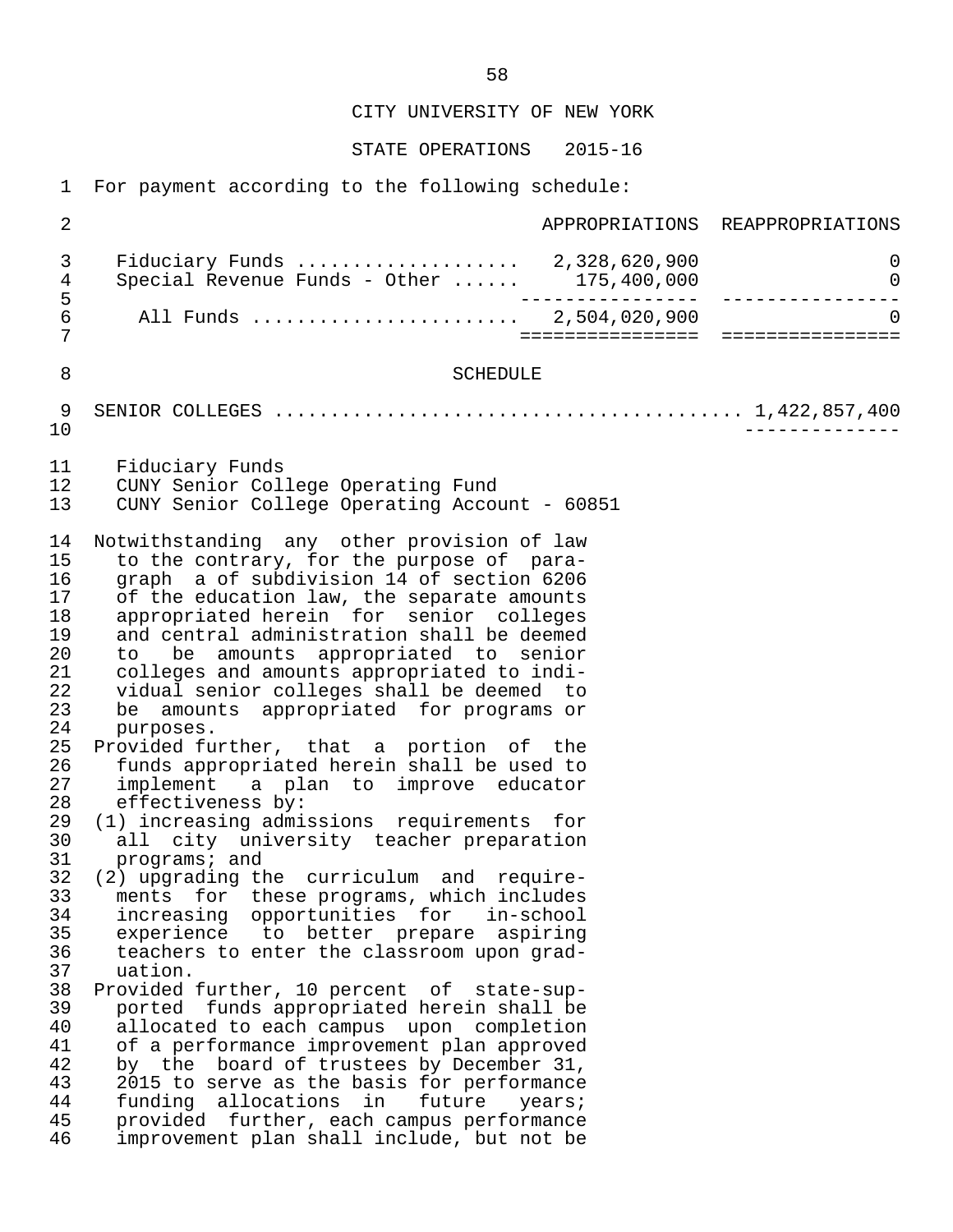#### STATE OPERATIONS 2015-16

 1 limited to: (i) criteria to improve 2 access, completion, academic and post-<br>3 graduation success, research, and communi- 3 graduation success, research, and communi- 4 ty engagement; (ii) experiential learning<br>5 as a requirement for graduation; (iii) a 5 as a requirement for graduation; (iii) a<br>6 master researcher program in partnership 6 master researcher program in partnership 7 with the city university research founda-<br>8 tion to pay bonuses to successful profes- 8 tion to pay bonuses to successful profes- 9 sors who generate the greatest research<br>10 and development and commercialization 10 and development and commercialization<br>11 opportunities; and (iv) financial incen-11 opportunities; and (iv) financial incen-<br>12 tives for campus presidents who provide 12 tives for campus presidents who provide<br>13 proven leadership resulting in commercial-13 proven leadership resulting in commercial-<br>14 ization of research through the StartUp NY 14 ization of research through the StartUp NY<br>15 program. 15 program.<br>16 For servic 16 For services and expenses for Baruch college . 135,119,100<br>17 For services and expenses for Brooklyn 17 For services and expenses for Brooklyn 18 college .................................... 147,844,500 19 For general expenses for city college,<br>20 including sophie b. davis biomedical 20 including sophie b. davis biomedical<br>21 program and worker education ............. 21 program and worker education ............... 169,473,600<br>22 For services and expenses for Hunter college . 171.700.400 22 For services and expenses for Hunter college . 171,700,400<br>23 For services and expenses for John Jay 23 For services and expenses for John Jay 24 college ..................................... 95,584,800 25 For services and expenses for Lehman college .. 96,481,900<br>26 For services and expenses for William E. 26 For services and expenses for William E. 27 Macaulay honors college ........................ 291,100 28 For services and expenses for Medgar Evers 29 college ..................................... 55,849,400 30 For services and expenses for New York city<br>31 college of technology .................... 31 college of technology ....................... 95,264,500 32 For services and expenses for Queens<br>33 college, including the John D. Calandra 33 college, including the John D. Calandra 34 Italian American Institute .................. 152,688,700<br>35 For services and expenses for the college of 35 For services and expenses for the college of<br>36 Staten Island ............................ 36 Staten Island .............................. 101,334,000 37 For services and expenses for York college .... 57,354,200<br>38 For services and expenses for the graduate 38 For services and expenses for the graduate<br>39 school and university center 39 school and university center ................ 117,392,000<br>40 For services and expenses for the school of 40 For services and expenses for the school of<br>41 professional studies, including the Joseph 41 professional studies, including the Joseph 42 Murphy Institute ............................. 3,157,900 43 For services and expenses for the graduate<br>44 school of journalism ...................... 44 school of journalism ......................... 7,029,200 45 For services and expenses of CUNY law school .. 16,292,100 46 -------------- 47 INITIATIVES AND MANAGEMENT .................................. 62,467,200 48 -------------- 49 Fiduciary Funds CUNY Senior College Operating Fund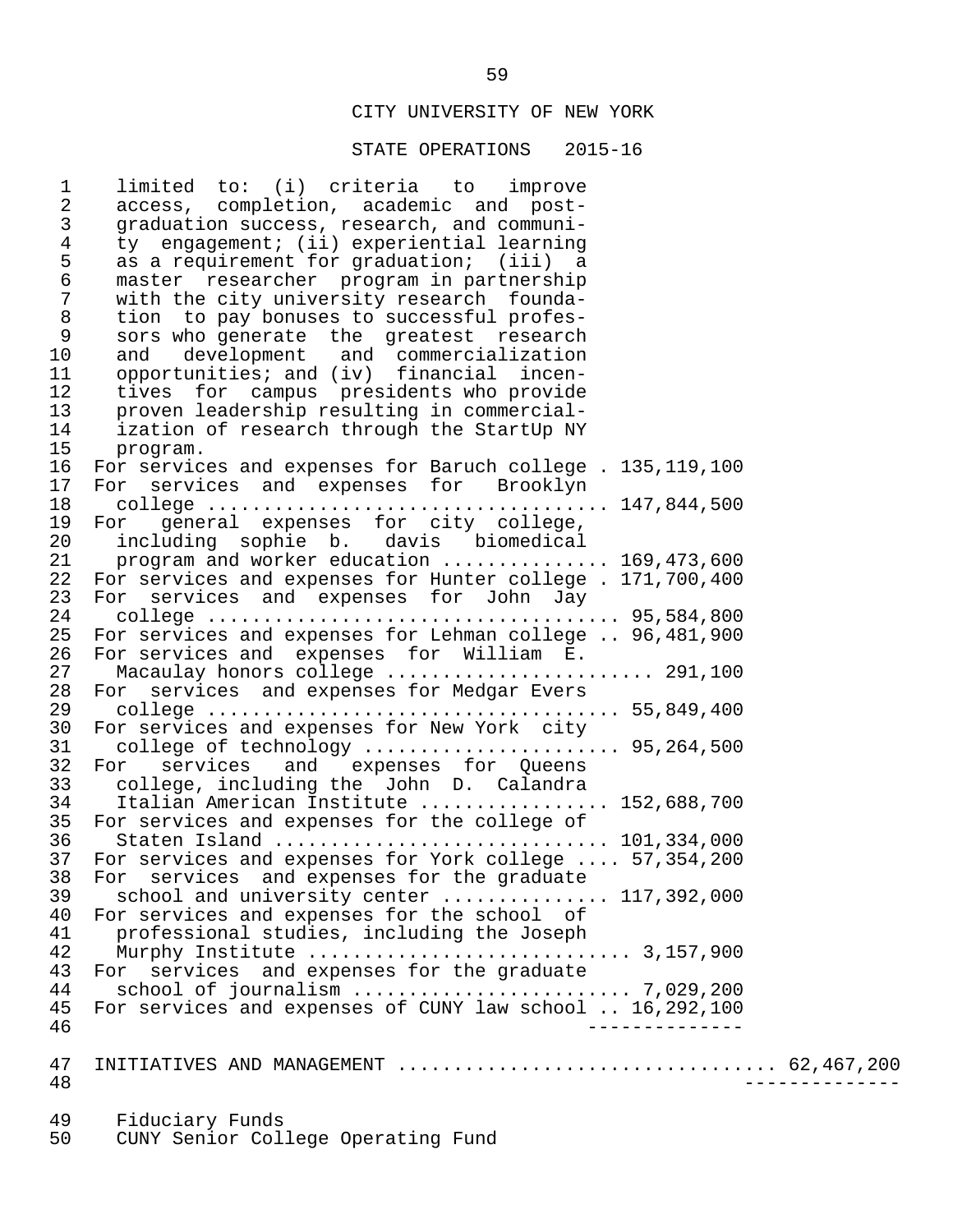#### STATE OPERATIONS 2015-16

#### 1 CUNY Senior College Operating Account - 60851

2 For services and expenses of central admin-<br>3 istration, provided however, \$12,000,000 3 istration, provided however, \$12,000,000 4 of this appropriation shall be allocated<br>5 to campuses upon completion of an approved 5 to campuses upon completion of an approved 6 performance improvement plan and pursuant 7 to a methodology approved by the board of<br>8 trustees; provided, further, the amount 8 trustees; provided, further, the amount 9 apportioned under such methodology for a 10 campus that fails to complete an approved<br>11 performance improvement plan by December 11 performance improvement plan by December<br>12 31. 2015 shall be reallocated among 12 31, 2015 shall be reallocated among<br>13 campuses with approved performance 13 campuses with approved performance<br>14 improvement plans in both the city univer-14 improvement plans in both the city univer-<br>15 sity of New York and the state university 15 sity of New York and the state university<br>16 of New York pursuant to an allocation plan 16 of New York pursuant to an allocation plan<br>17 developed by the director of the division 17 developed by the director of the division<br>18 of the budget. 18 of the budget.<br>19 Provided furthe 19 Provided further, the chancellor of the<br>20 state university of New York and the chan-20 state university of New York and the chan-<br>21 sellor of the city university of New York 21 cellor of the city university of New York<br>22 shall jointly develop a back office 22 shall jointly develop a back office<br>23 consolidation plan to expeditiously 23 consolidation plan to expeditiously<br>24 combine\_administrative functions between 24 combine administrative functions between<br>25 the two university systems including, but 25 the two university systems including, but<br>26 not limited to, human resources, financial 26 not limited to, human resources, financial<br>27 management, and information technology 27 management, and information technology<br>28 services and submit such plan, with imple-28 services and submit such plan, with imple-<br>29 mentation timelines, to the state univer-29 mentation timelines, to the state univer-<br>30 sity trustees, the city university trus-30 sity trustees, the city university trus-<br>31 tees, and shall submit the plan for tees, and shall submit the plan for 32 approval by the director of the division<br>33 of the budget on or before November 1, 33 of the budget on or before November 1, 34 2015 ........................................ 48,300,300 35 For services and expenses for information<br>36 services ................................... 36 services ..................................... 8,266,500 37 For services and expenses of library/<br>38 technology systems ........................ 38 technology systems ........................... 3,900,400 39 For services and expenses related to the<br>40 expansion of nursing programs. A portion 40 expansion of nursing programs. A portion<br>41 of the funds herein appropriated may be 41 of the funds herein appropriated may be<br>42 transferred to the general fund-local 42 transferred to the general fund-local<br>43 assistance\_account\_of\_the\_city\_university 43 assistance account of the city university<br>44 of New York to accomplish the purposes of 44 of New York to accomplish the purposes of<br>45 this appropriation, in accordance with a 45 this appropriation, in accordance with a<br>46 plan approved by the director of the budg- 46 plan approved by the director of the budg- 47 et ........................................... 2,000,000 48 -------------- 49 SEARCH FOR EDUCATION, ELEVATION AND KNOWLEDGE (SEEK) 50 PROGRAMS .................................................. 18,378,000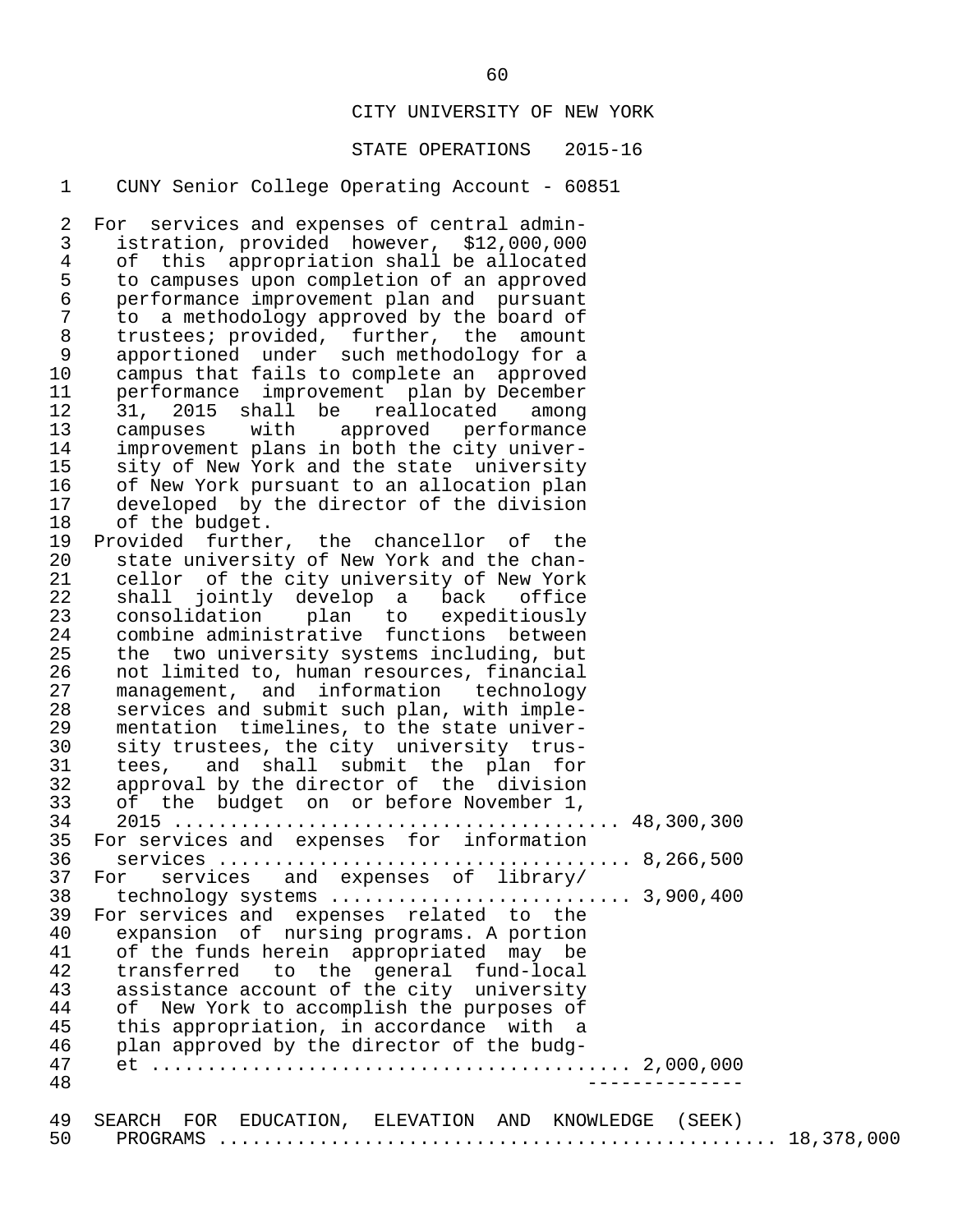STATE OPERATIONS 2015-16

 1 -------------- 2 Fiduciary Funds<br>3 CUNY Senior Col 3 CUNY Senior College Operating Fund CUNY Senior College Operating Account - 60851 5 For services and expenses to expand opportu- 6 nities in institutions of higher learning<br>7 for the educationally and economically 7 for the educationally and economically<br>8 disadvantaged in accordance with section 8 disadvantaged in accordance-with-section<br>9 6452 of the education law, for SEEK 9 6452 of the education law, for SEEK<br>10 programs on senior college campuses, 10 programs on senior college campuses, 11 including \$1,000,000 which shall be 12 utilized to increase employment opportu-<br>13 nities for SEEK students and meet the 13 nities for SEEK students and meet the<br>14 matching requirements of the federal 14 matching requirements of the federal<br>15 college work study program for SEEK 15 college work study program for SEEK<br>16 students .................................. 16 students .................................... 18,378,000 17 -------------- 18 UNIVERSITY OPERATIONS ...................................... 804,905,300 19 -------------- 20 Fiduciary Funds<br>21 CUNY Senior Col 21 CUNY Senior College Operating Fund<br>22 CUNY Senior College Operating Accou 22 CUNY Senior College Operating Account - 60851 23 For services and expenses of building 24 rentals ..................................... 52,842,400 25 For services and expenses for utilities 26 costs ....................................... 78,627,900 27 For expenses of fringe benefits including<br>28 social security payments ................. 28 social security payments ................... 673,435,000 29 -------------- 30 UNIVERSITY PROGRAMS ......................................... 20,013,000 31 -------------- 32 Fiduciary Funds<br>33 CUNY Senior Col 33 CUNY Senior College Operating Fund<br>34 CUNY Senior College Operating Acco CUNY Senior College Operating Account - 60851 35 For services and expenses, not to exceed 65 36 percent of total services and expenses,<br>37 related to the operation of child care 37 related to the operation of child care<br>38 centers at the senior colleges for the 38 centers at the senior colleges for the<br>39 benefit of city university senior college 39 benefit of city university senior college<br>40 students, to be available for expenditure 40 students, to be available for expenditure<br>41 upon submission to the director of the 41 upon submission to the director of the<br>42 budget of satisfactory evidence of the 42 budget of satisfactory evidence of the required matching funds ........................ 1,430,000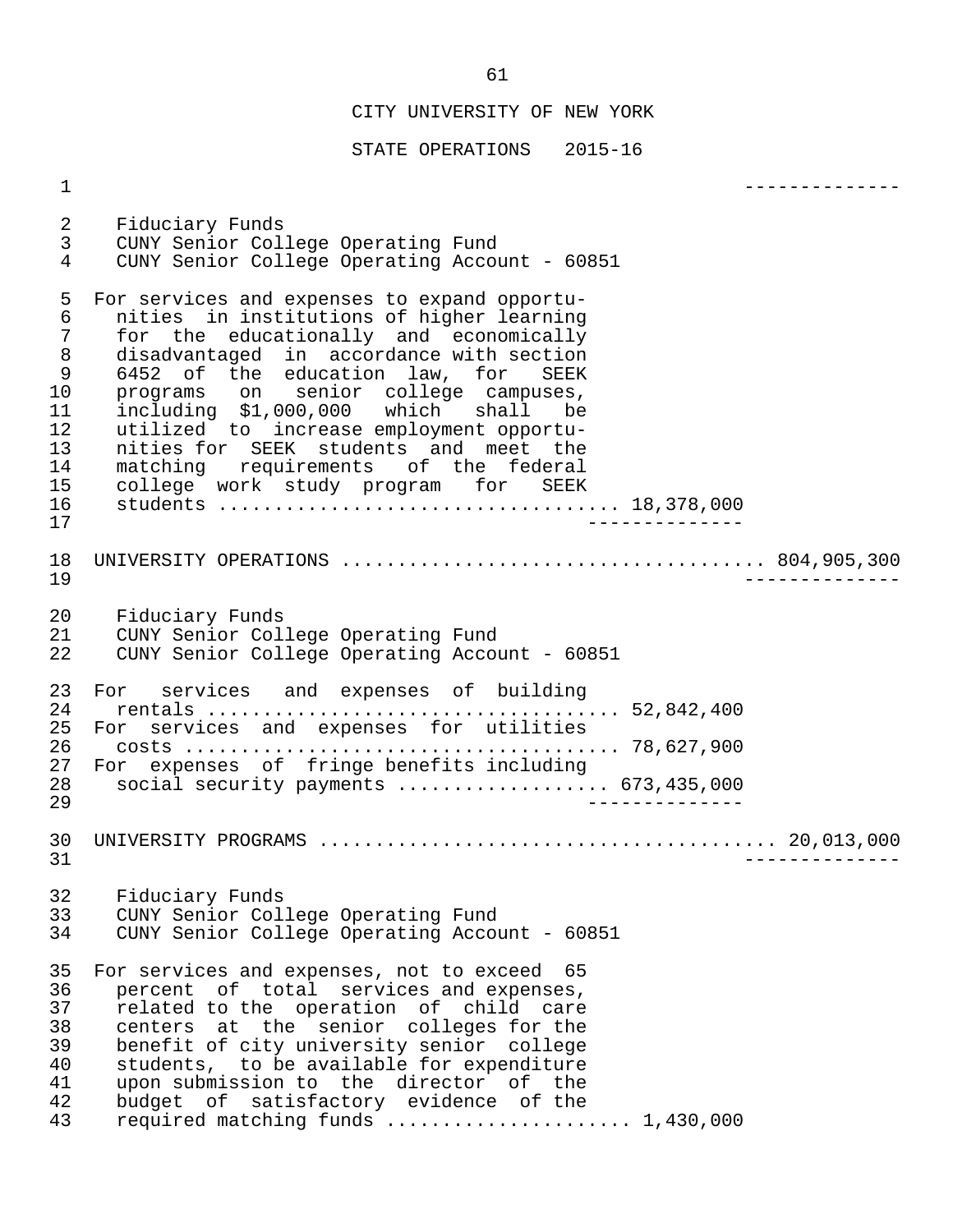STATE OPERATIONS 2015-16

 1 For services and expenses of providing 2 student services, including advising & 3 counseling, athletics, career services,<br>4 health services, international student 4 health services, international student<br>5 services, veterans' support, and student 5 services, veterans' support, and student<br>6 activities & leadership development ...... activities & leadership development .......... 1,700,000 7 For the payment of city university supple-<br>8 mental tuition assistance to certain cate-8 mental tuition assistance to certain cate-<br>9 qories of full-time students of senior 9 gories of full-time students of senior<br>10 colleges of the city university who are 10 colleges of the city university who are<br>11 residents of the state of New York ...... 11 residents of the state of New York ........... 1,060,000<br>12 For services and expenses of matching 12 For services and expenses of matching<br>13 student-financial-aid-communications 13 student financial aid ............................ 1,444,000<br>14 For services and expenses of existing 14 For services and expenses of existing<br>15 language immersion programs .............. 15 language immersion programs .................. 1,070,000<br>16 For services and expenses of PSC awards ....... 3,309,000 16 For services and expenses of PSC awards ........ 3,309,000<br>17 For payment of tuition reimbursement .......... 9,000,000 17 For payment of tuition reimbursement ........... 9,000,000<br>18 For services and expenses of CUNY LEADS ....... 1,000,000 18 For services and expenses of CUNY LEADS ........ 1,000,000<br>19 19 -------------- 20 Total gross senior college operating budget .............. 2,328,620,900 21 ============== 22 Less: senior college revenue offset ...................... (1,086,368,000)<br>23 Less: central administration and university wide programs 23 Less: central administration and university wide programs 24 offset .................................................. (32,275,000) 25 -------------- 26 Total net operating expense ................................ 1,209,977,900<br>27 27 -------------- 28 SPECIAL REVENUE FUNDS - OTHER .................................. 175,400,000<br>29 29 -------------- 30 Special Revenue Funds - Other<br>31 IFR/City University Tuition F 31 IFR/City University Tuition Fund<br>32 City University Income Reimbursal City University Income Reimbursable Account - 23250 33 For services and expenses of activities<br>34 supported in whole or in part by user fees 34 supported in whole or in part by user fees<br>35 and other charges including dormitory 35 and other charges including dormitory<br>36 operations at Hunter college, including 36 operations at Hunter college, including<br>37 liabilities incurred prior to July 1, 2015 37 liabilities incurred prior to July 1, 2015 . 115,400,000 38 -------------- 39 Program account subtotal ................. 115,400,000 40 -------------- 41 Special Revenue Funds - Other<br>42 TER/City University Tuition Fu 42 IFR/City University Tuition Fund<br>43 City University Stabilization Acc City University Stabilization Account - 23267 44 For services and expenses at various campus- 45 es .......................................... 10,000,000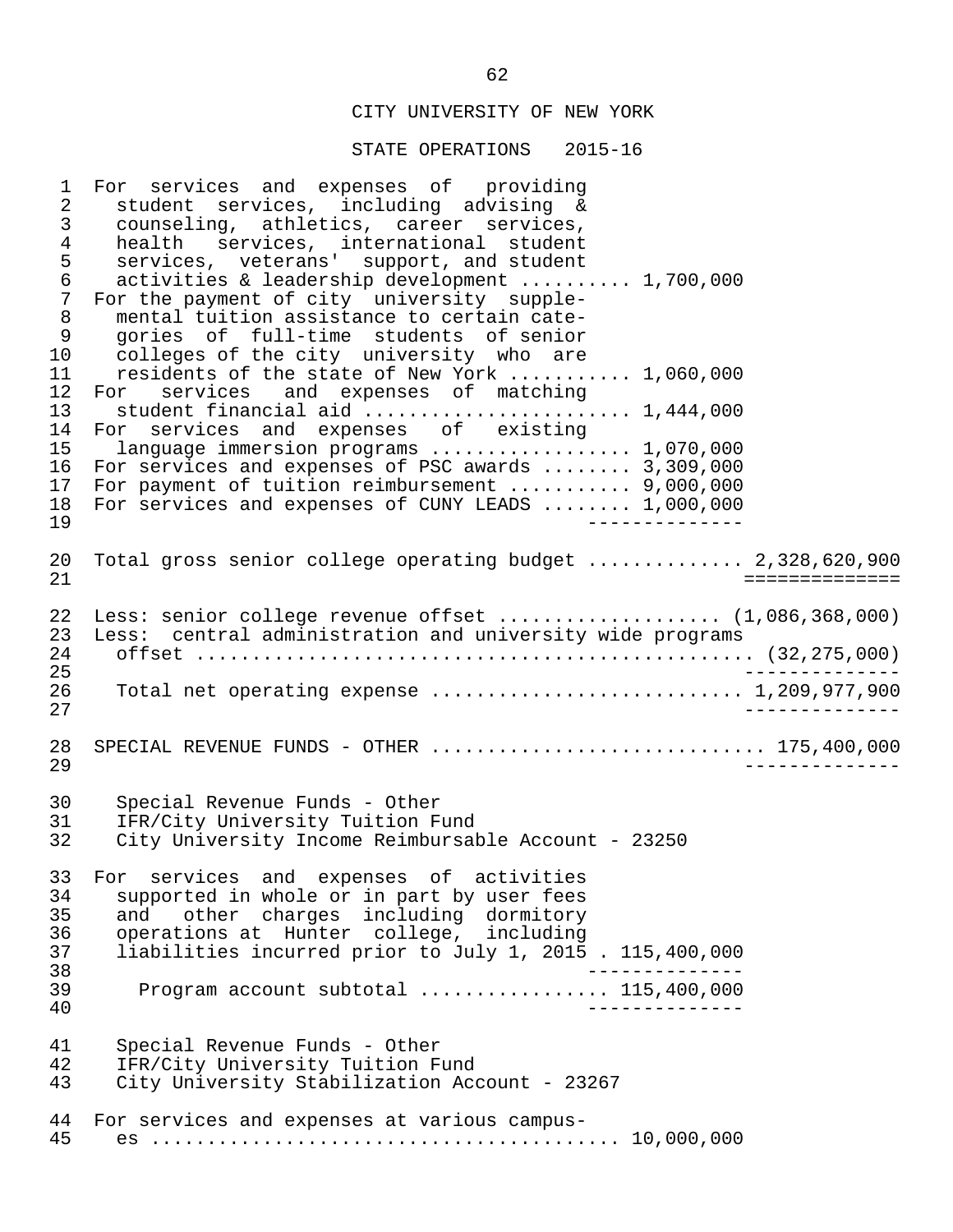| 1<br>$\sqrt{2}$<br>3                                                            | Program account subtotal $\ldots \ldots \ldots \ldots \ldots 10,000,000$                                                                                                                                                                                                                                                                                                                                                                                                            |
|---------------------------------------------------------------------------------|-------------------------------------------------------------------------------------------------------------------------------------------------------------------------------------------------------------------------------------------------------------------------------------------------------------------------------------------------------------------------------------------------------------------------------------------------------------------------------------|
| 4<br>5<br>6                                                                     | Special Revenue Funds - Other<br>IFR/City University Tuition Fund<br>City University Tuition Reimbursable Account - 23264                                                                                                                                                                                                                                                                                                                                                           |
| 7<br>8<br>9<br>10 <sub>1</sub><br>11<br>12.<br>13<br>14<br>15<br>16<br>17<br>18 | For services and expenses of activities<br>supported in whole or in part by tuition<br>and related academic fees, including<br>liabilities incurred prior to July 1, 2015<br>to be available for expenditure upon<br>approval by the director of the budget of<br>an annual plan submitted by the university<br>to the director of the budget and chairs<br>of the senate finance committee and the<br>assembly ways and means committee on or<br>before August 1, 2015  50,000,000 |
| 19<br>20                                                                        | Program account subtotal $\ldots$ 50,000,000                                                                                                                                                                                                                                                                                                                                                                                                                                        |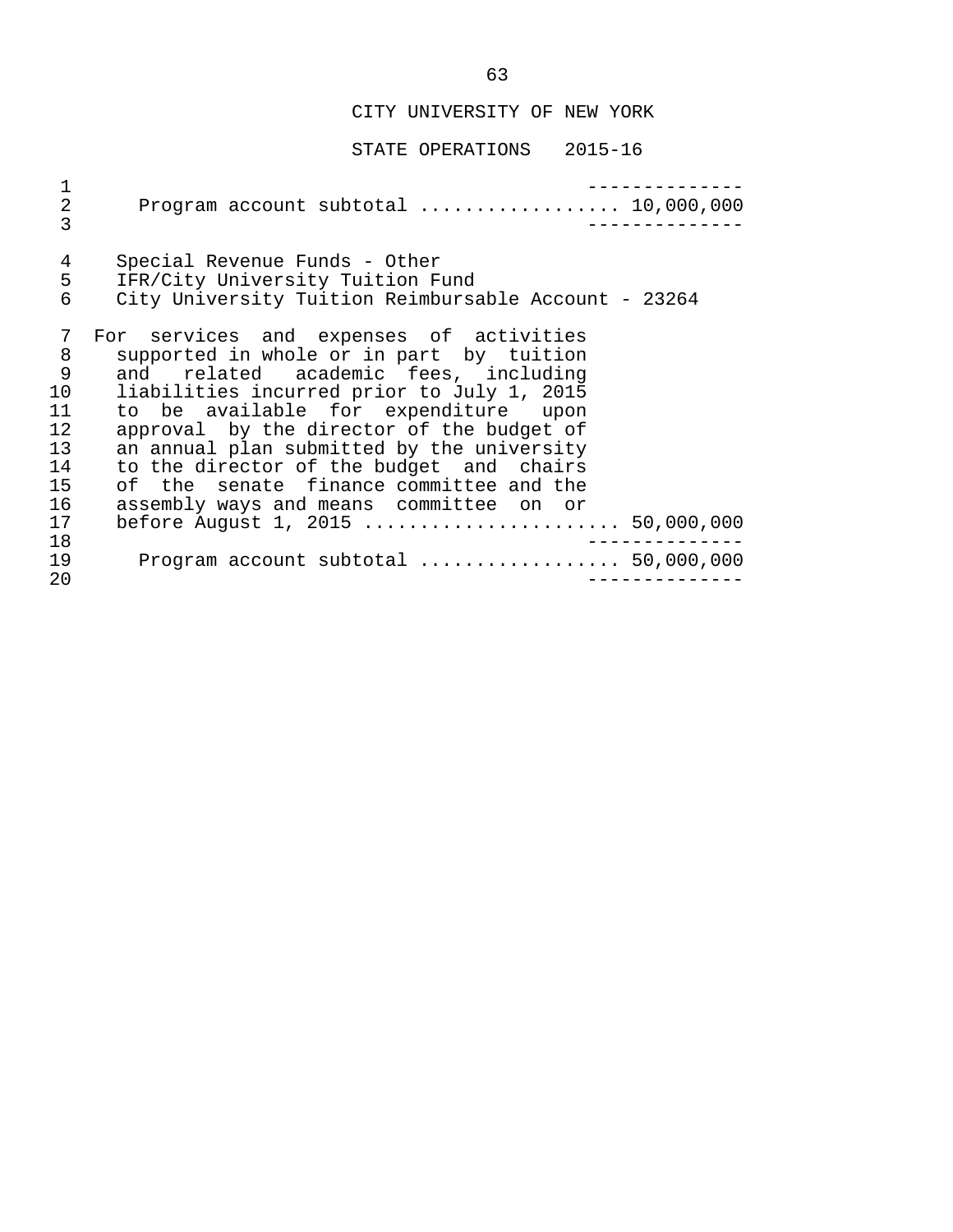STATE OPERATIONS 2015-16

1 For payment according to the following schedule:

| 2                                                              |                                                                                                                                                                                                                                                                                                                                                                                                                                                              |                 | APPROPRIATIONS REAPPROPRIATIONS |
|----------------------------------------------------------------|--------------------------------------------------------------------------------------------------------------------------------------------------------------------------------------------------------------------------------------------------------------------------------------------------------------------------------------------------------------------------------------------------------------------------------------------------------------|-----------------|---------------------------------|
| 3<br>4<br>5<br>$\epsilon$                                      | General Fund  14,533,000<br>Special Revenue Funds - Other $\dots$ 1,896,000<br>Internal Service Funds  34,445,000                                                                                                                                                                                                                                                                                                                                            | . <u>. 1</u>    | 0<br>0<br>0<br>--------------   |
| 7<br>$\,8\,$                                                   | All Funds  50,874,000                                                                                                                                                                                                                                                                                                                                                                                                                                        |                 | $\Omega$                        |
| 9                                                              | <b>SCHEDULE</b>                                                                                                                                                                                                                                                                                                                                                                                                                                              |                 |                                 |
| 10<br>11                                                       | ADMINISTRATION AND INFORMATION MANAGEMENT PROGRAM  5,316,000                                                                                                                                                                                                                                                                                                                                                                                                 |                 |                                 |
| 12<br>13                                                       | General Fund<br>State Purposes Account - 10050                                                                                                                                                                                                                                                                                                                                                                                                               |                 |                                 |
| 14<br>15<br>16<br>17<br>18<br>19<br>20<br>21<br>22<br>23<br>24 | Notwithstanding any other provision of law<br>to the contrary, the OGS Interchange and<br>Transfer Authority, IT Interchange and<br>Transfer Authority and the Lean Certif-<br>ication Bonus Authority as defined in the<br>2015-16 state fiscal year state operations<br>appropriation for the budget division<br>program of the division of the budget, are<br>deemed fully incorporated herein and a<br>part of this appropriation as if fully<br>stated. |                 |                                 |
| 25                                                             | PERSONAL SERVICE                                                                                                                                                                                                                                                                                                                                                                                                                                             |                 |                                 |
| 26<br>27<br>28<br>29<br>30                                     | Personal service--regular  2,006,000<br>Holiday/overtime compensation  1,000<br>Amount available for personal service  2,007,000                                                                                                                                                                                                                                                                                                                             | $- - - - - - -$ |                                 |
| 31                                                             | NONPERSONAL SERVICE                                                                                                                                                                                                                                                                                                                                                                                                                                          |                 |                                 |
| 32<br>33<br>34<br>35<br>36                                     | Contractual services  11,000                                                                                                                                                                                                                                                                                                                                                                                                                                 | ______________  |                                 |
| 37<br>38                                                       | Amount available for nonpersonal service  65,000                                                                                                                                                                                                                                                                                                                                                                                                             |                 |                                 |
| 39<br>40                                                       | Program account subtotal $\ldots$ 2,072,000                                                                                                                                                                                                                                                                                                                                                                                                                  | _______________ |                                 |
| 41                                                             | Internal Service Funds                                                                                                                                                                                                                                                                                                                                                                                                                                       |                 |                                 |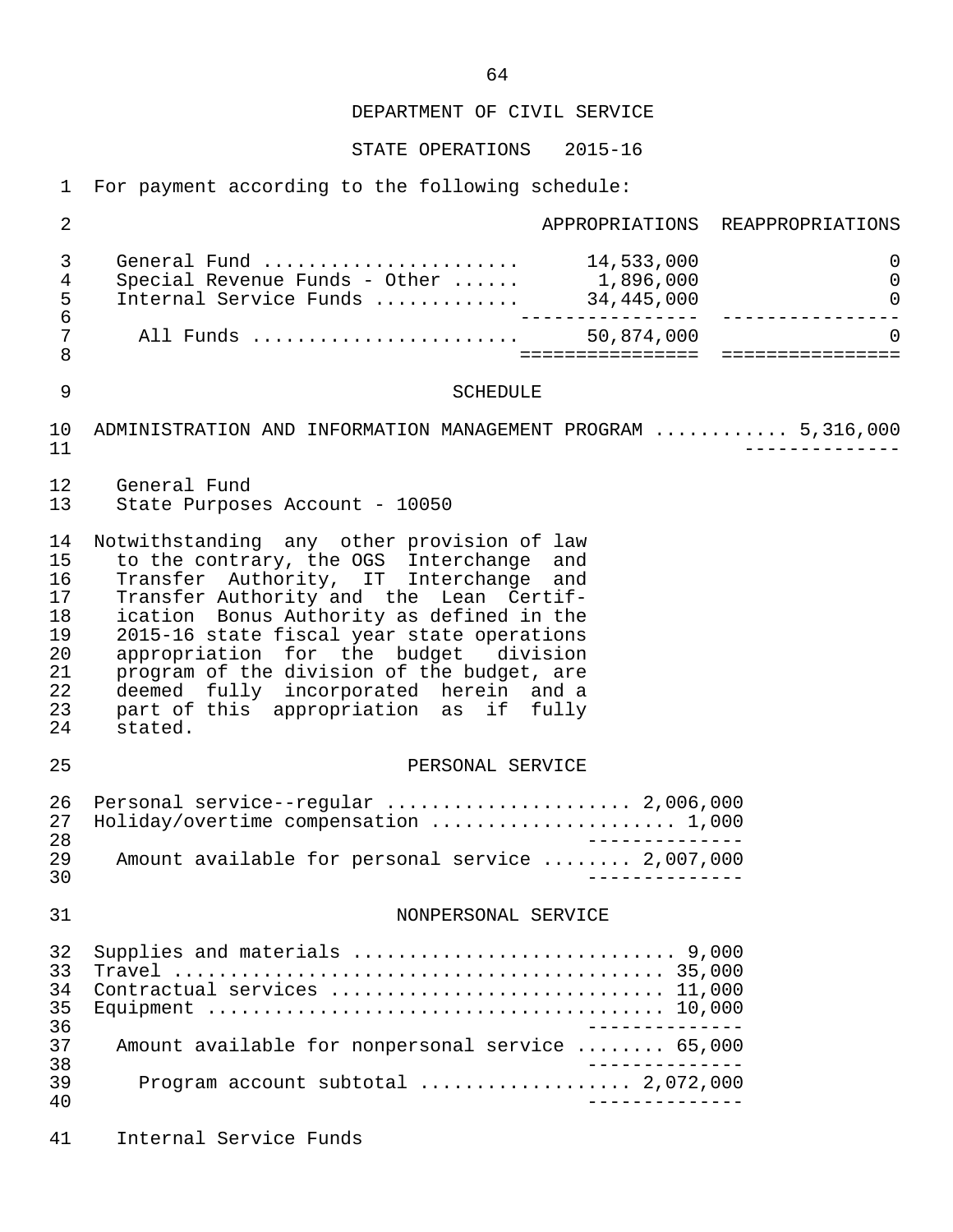| $\mathbf{1}$<br>$\overline{2}$<br>$\mathfrak{Z}$                                               | Health Insurance Revolving Account<br>Civil Service Employee Benefits Division Administration<br>Account - 55301                                                                                                                                                                                                                                                                                                                                                |  |
|------------------------------------------------------------------------------------------------|-----------------------------------------------------------------------------------------------------------------------------------------------------------------------------------------------------------------------------------------------------------------------------------------------------------------------------------------------------------------------------------------------------------------------------------------------------------------|--|
| $\overline{4}$<br>5<br>$\epsilon$<br>7<br>$\,8\,$<br>$\mathsf 9$<br>10<br>11<br>12<br>13<br>14 | Notwithstanding any other provision of law<br>to the contrary, the OGS Interchange and<br>Transfer Authority, IT Interchange<br>and<br>Transfer Authority and the Lean Certif-<br>ication Bonus Authority as defined in the<br>2015-16 state fiscal year state operations<br>appropriation for the budget division<br>program of the division of the budget, are<br>deemed fully incorporated herein and a<br>part of this appropriation as if fully<br>stated. |  |
| 15                                                                                             | PERSONAL SERVICE                                                                                                                                                                                                                                                                                                                                                                                                                                                |  |
| 16<br>17<br>18                                                                                 | Personal service--regular  1,814,000                                                                                                                                                                                                                                                                                                                                                                                                                            |  |
| 19<br>20                                                                                       | Amount available for personal service  1,817,000                                                                                                                                                                                                                                                                                                                                                                                                                |  |
| 21                                                                                             | NONPERSONAL SERVICE                                                                                                                                                                                                                                                                                                                                                                                                                                             |  |
| 22<br>23<br>24<br>25<br>26<br>27<br>28                                                         | Supplies and materials  25,000                                                                                                                                                                                                                                                                                                                                                                                                                                  |  |
| 29<br>30                                                                                       | Amount available for nonpersonal service  1,427,000                                                                                                                                                                                                                                                                                                                                                                                                             |  |
| 31<br>32                                                                                       | Program account subtotal  3,244,000<br>______________                                                                                                                                                                                                                                                                                                                                                                                                           |  |
| 33<br>34                                                                                       | COMMISSION OPERATIONS AND MUNICIPAL ASSISTANCE  717,000                                                                                                                                                                                                                                                                                                                                                                                                         |  |
| 35<br>36                                                                                       | General Fund<br>State Purposes Account - 10050                                                                                                                                                                                                                                                                                                                                                                                                                  |  |
| 37                                                                                             | PERSONAL SERVICE                                                                                                                                                                                                                                                                                                                                                                                                                                                |  |
| 38<br>39<br>40                                                                                 | Holiday/overtime compensation  1,000                                                                                                                                                                                                                                                                                                                                                                                                                            |  |
| 41<br>42                                                                                       | Amount available for personal service  702,000                                                                                                                                                                                                                                                                                                                                                                                                                  |  |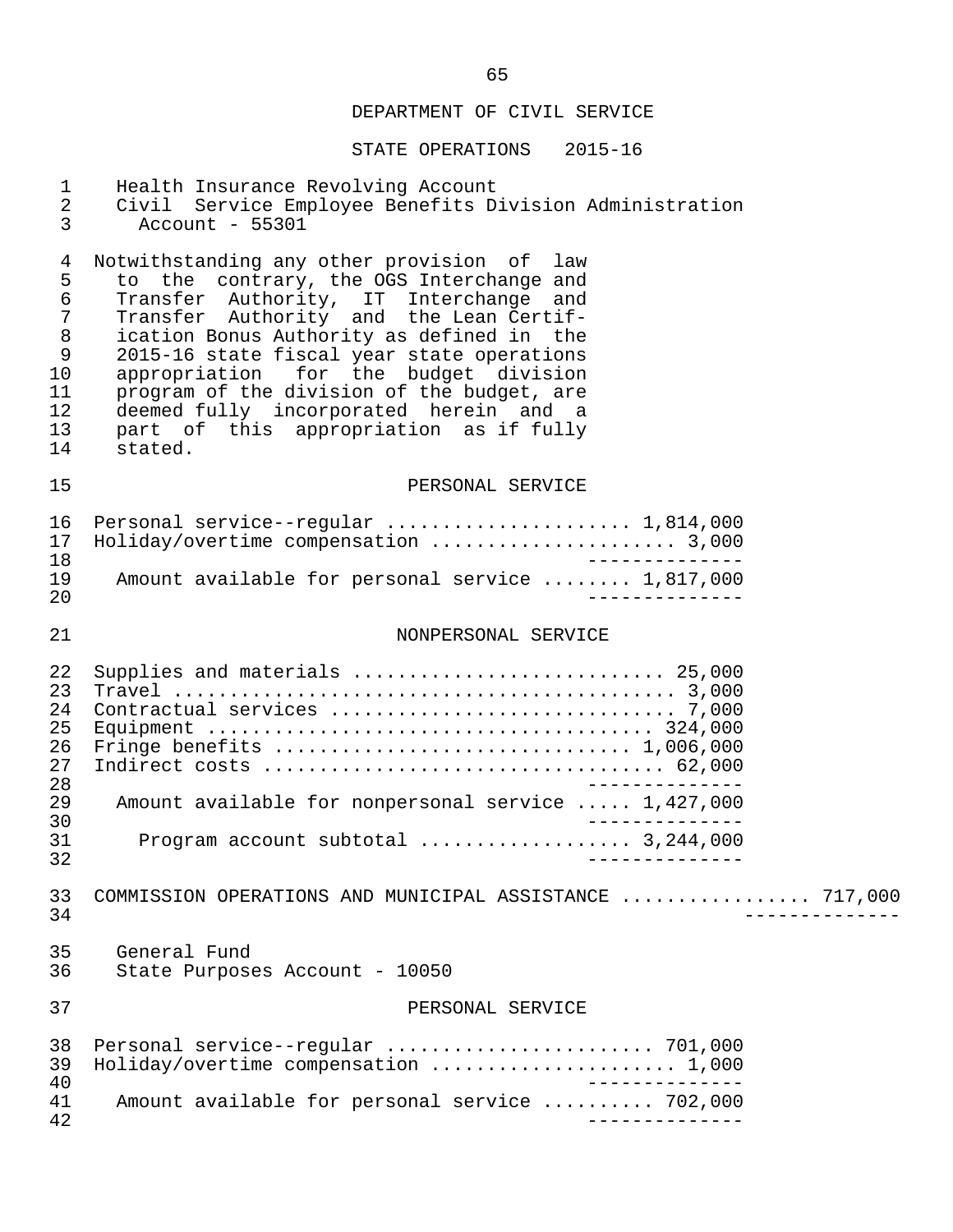STATE OPERATIONS 2015-16

# 1 NONPERSONAL SERVICE

| $\sqrt{2}$                 |                                                                                                       |
|----------------------------|-------------------------------------------------------------------------------------------------------|
| $\mathsf 3$                | Contractual services  12,000                                                                          |
| $\overline{4}$             | ______________                                                                                        |
| $\mathsf S$                | Amount available for nonpersonal service  15,000                                                      |
| $6\phantom{1}$             | ______________                                                                                        |
| 7                          | PERSONNEL BENEFIT SERVICES PROGRAM  26,626,000                                                        |
| $\,8\,$                    | _____________                                                                                         |
| 9                          | General Fund                                                                                          |
| 10                         | State Purposes Account - 10050                                                                        |
| 11                         | PERSONAL SERVICE                                                                                      |
| 12                         | Personal service--regular  1,402,000                                                                  |
| 13                         | Temporary service  27,000                                                                             |
| 14                         | Holiday/overtime compensation  11,000                                                                 |
| 15                         | ______________                                                                                        |
| 16                         | Amount available for personal service  1,440,000                                                      |
| 17                         | ______________                                                                                        |
| 18                         | NONPERSONAL SERVICE                                                                                   |
| 19                         | Supplies and materials  60,000                                                                        |
| 20                         | Contractual services  55,000                                                                          |
| 21                         |                                                                                                       |
| 22                         | ______________                                                                                        |
| 23                         | Amount available for nonpersonal service  122,000                                                     |
| 24<br>25<br>26             | Program account subtotal  1,562,000<br>______________                                                 |
| 27                         | Special Revenue Funds - Other                                                                         |
| 28                         | Combined Expendable Trust Fund                                                                        |
| 29                         | Grants Account - 20100                                                                                |
| 30                         | For payments to the civil service department                                                          |
| 31                         | from private foundations, corporations and                                                            |
| 32                         | individuals.                                                                                          |
| 33                         | NONPERSONAL SERVICE                                                                                   |
| 34<br>35<br>36<br>37<br>38 | Supplies and materials  150,000<br>Contractual services  150,000<br>Program account subtotal  300,000 |
| 39                         | Internal Service Funds                                                                                |
| 40                         | Agencies Internal Service Fund                                                                        |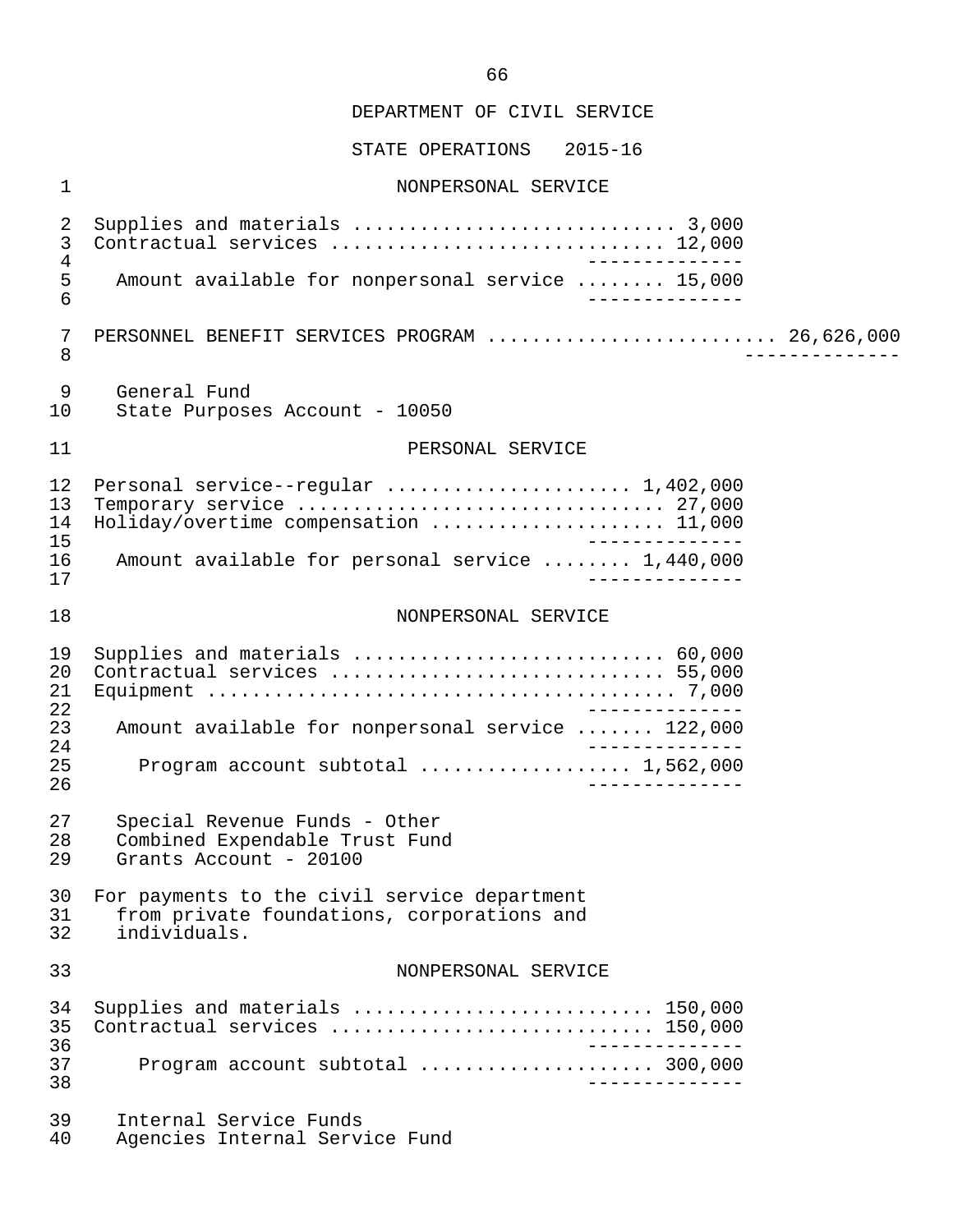#### STATE OPERATIONS 2015-16

|         |  | 1 Civil Service EHS Occupational Health Program Account - |  |  |
|---------|--|-----------------------------------------------------------|--|--|
| 2 55056 |  |                                                           |  |  |

3 Notwithstanding any other provision of law<br>4 to the contrary, the OGS Interchange and 4 to the contrary, the OGS Interchange and 5 Transfer Authority, IT Interchange and 6 Transfer Authority and the Lean Certif- 7 ication Bonus Authority as defined in the 8 2015-16 state fiscal year state operations<br>9 appropriation for the budget division 9 appropriation for the budget<br>10 program of the division of the b 10 program of the division of the budget, are<br>11 deemed fully incorporated herein and a 11 deemed fully incorporated herein and a 12 part of this appropriation as if fully 13 stated.

#### 14 PERSONAL SERVICE

|     | 15 Personal service--regular  422,000          |  |
|-----|------------------------------------------------|--|
|     | 16 Temporary service  178,000                  |  |
| 17  |                                                |  |
| 1 R | Amount available for personal service  600,000 |  |
| 1 Q |                                                |  |

#### 20 NONPERSONAL SERVICE

| 2.1  | Supplies and materials  128,000                   |
|------|---------------------------------------------------|
| 2.2. |                                                   |
| 23   | Contractual services  251,000                     |
| 2.4  |                                                   |
| 25   |                                                   |
| 26   |                                                   |
| 2.7  |                                                   |
| 2.8  | Amount available for nonpersonal service  825,000 |
| 29   |                                                   |
| 30   |                                                   |
| 31   |                                                   |

### 32 Internal Service Funds<br>33 Health Insurance Revoly 33 Health Insurance Revolving Account<br>34 Health Insurance Internal Services Health Insurance Internal Services Account - 55300

35 Notwithstanding any other provision of law<br>36 to the contrary, the OGS Interchange and 36 to the contrary, the OGS Interchange and<br>37 Transfer Authority, IT Interchange and 37 Transfer Authority, IT Interchange and<br>38 Transfer-Authority-and the Lean Certif-38 Transfer Authority and the Lean Certif-<br>39 ication Bonus Authority as defined in the 39 ication Bonus Authority as defined in the<br>40 2015-16 state fiscal year state operations 40 2015-16 state fiscal year state operations<br>41 appropriation for the budget division 41 appropriation for the budget division<br>42 program of the division of the budget, are 42 program of the division of the budget, are<br>43 deemed fully incorporated herein and a 43 deemed fully incorporated herein and a<br>44 part of this appropriation as if fully 44 part of this appropriation as if fully stated.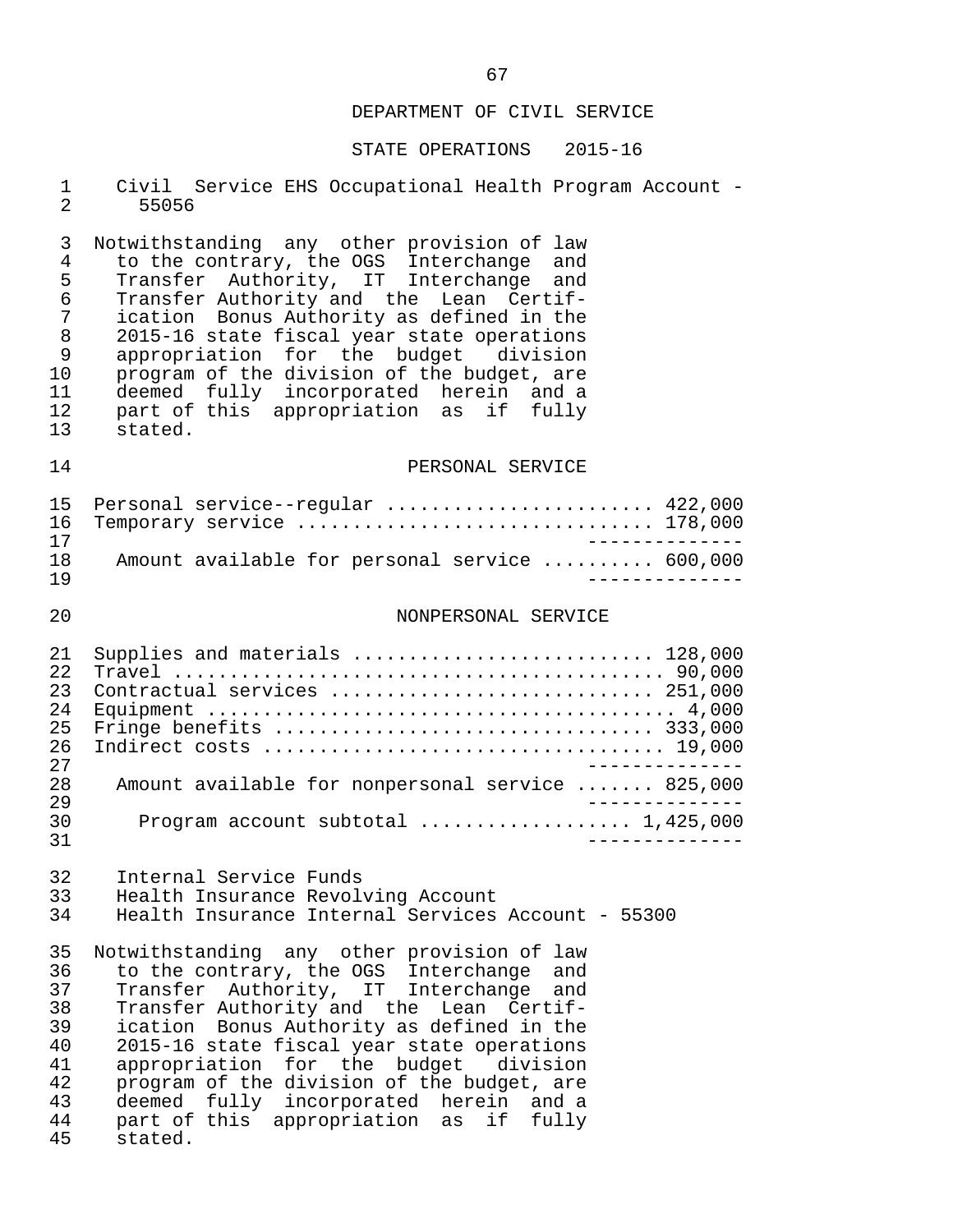STATE OPERATIONS 2015-16

#### 1 PERSONAL SERVICE

| 2 Personal service--regular  8,322,000           |
|--------------------------------------------------|
|                                                  |
| 4 Holiday/overtime compensation  129,000         |
|                                                  |
| Amount available for personal service  8,481,000 |
|                                                  |
|                                                  |

### 8 NONPERSONAL SERVICE

|     | Supplies and materials  373,000                                               |
|-----|-------------------------------------------------------------------------------|
| 1 O |                                                                               |
|     | Contractual services  8,161,000                                               |
| 12  |                                                                               |
| 13  |                                                                               |
| 14  |                                                                               |
| 15  |                                                                               |
| 16  | Amount available for nonpersonal service  13,860,000                          |
| 17  |                                                                               |
| 18  | Total amount available $\ldots \ldots \ldots \ldots \ldots \ldots$ 22,341,000 |
| 1 9 |                                                                               |

 20 For suballocation to the department of audit 21 and control for services and expenses for<br>22 auditors in order to achieve administra-22 auditors in order to achieve administra-<br>23 tive savings in the health insurance 23 tive savings in the health insurance<br>24 program. program.

#### 25 PERSONAL SERVICE

 26 Personal service--regular ........................ 414,000 27 --------------

#### 28 NONPERSONAL SERVICE

| 30  | Contractual services  1,000                                                |
|-----|----------------------------------------------------------------------------|
|     | 31 Fringe benefits  220,000                                                |
| 32. |                                                                            |
| 33  |                                                                            |
| 34  | Amount available for nonpersonal service  235,000                          |
| 35  |                                                                            |
| 36  | Total amount available $\ldots, \ldots, \ldots, \ldots, \ldots, \ 649,000$ |
| 37  |                                                                            |

 38 For suballocation to the department of audit 39 and control for services and expenses 40 related to health insurance program 41 payroll transactions.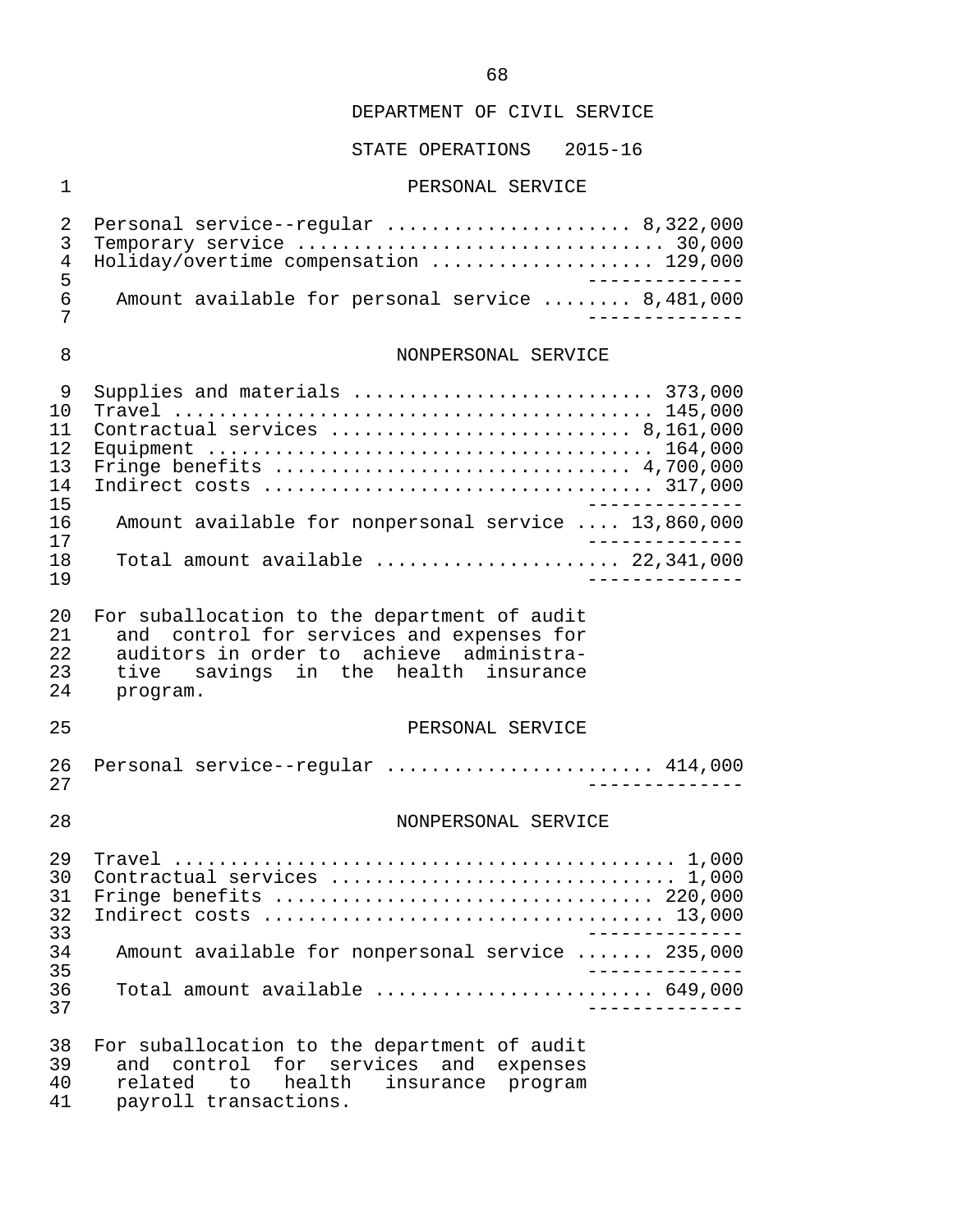| $\mathbf 1$                                                                                              | PERSONAL SERVICE                                                                                                                                                                                                                                                                                                                                                                                                                                                                                                                                                                                                                                                                                                                                                                               |
|----------------------------------------------------------------------------------------------------------|------------------------------------------------------------------------------------------------------------------------------------------------------------------------------------------------------------------------------------------------------------------------------------------------------------------------------------------------------------------------------------------------------------------------------------------------------------------------------------------------------------------------------------------------------------------------------------------------------------------------------------------------------------------------------------------------------------------------------------------------------------------------------------------------|
| $\sqrt{2}$<br>3                                                                                          | Personal service--regular  226,000<br>___________                                                                                                                                                                                                                                                                                                                                                                                                                                                                                                                                                                                                                                                                                                                                              |
| 4                                                                                                        | NONPERSONAL SERVICE                                                                                                                                                                                                                                                                                                                                                                                                                                                                                                                                                                                                                                                                                                                                                                            |
| 5<br>6<br>7                                                                                              |                                                                                                                                                                                                                                                                                                                                                                                                                                                                                                                                                                                                                                                                                                                                                                                                |
| $\,8\,$                                                                                                  | Amount available for nonpersonal service  123,000<br>_______________                                                                                                                                                                                                                                                                                                                                                                                                                                                                                                                                                                                                                                                                                                                           |
| $\mathsf 9$<br>10                                                                                        | Total amount available  349,000                                                                                                                                                                                                                                                                                                                                                                                                                                                                                                                                                                                                                                                                                                                                                                |
| 11<br>12<br>13                                                                                           | ______________<br>Program account subtotal $\ldots$ 23,339,000                                                                                                                                                                                                                                                                                                                                                                                                                                                                                                                                                                                                                                                                                                                                 |
| 14<br>15                                                                                                 | PERSONNEL MANAGEMENT SERVICES PROGRAM  18,215,000                                                                                                                                                                                                                                                                                                                                                                                                                                                                                                                                                                                                                                                                                                                                              |
| 16<br>17                                                                                                 | General Fund<br>State Purposes Account - 10050                                                                                                                                                                                                                                                                                                                                                                                                                                                                                                                                                                                                                                                                                                                                                 |
| 18<br>19<br>20<br>21<br>22<br>23<br>24<br>25<br>26<br>27<br>28<br>29<br>30<br>31<br>32<br>33<br>34<br>35 | Notwithstanding any provision of law, rule<br>or regulation to the contrary, of the<br>appropriated herein, \$500,000<br>amounts<br>shall be made available for services and<br>expenses related to implementing efficien-<br>in the recruitment, testing and<br>cies<br>retention of employees in up to five<br>selected agencies; provided however, (i)<br>such services shall include, but not be<br>limited to: development of computer based<br>tests, skills development, knowledge<br>transfer, succession planning activities;<br>and (ii) such funds shall be available<br>pursuant to a spending plan, subject to<br>approval by the director of the budget,<br>which shall include but not be limited to:<br>program activities, deliverables and asso-<br>ciated completion dates. |
| 36                                                                                                       | PERSONAL SERVICE                                                                                                                                                                                                                                                                                                                                                                                                                                                                                                                                                                                                                                                                                                                                                                               |
| 37<br>38<br>39<br>40                                                                                     | Personal service--regular  8,907,000<br>Holiday/overtime compensation  31,000                                                                                                                                                                                                                                                                                                                                                                                                                                                                                                                                                                                                                                                                                                                  |
| 41<br>42                                                                                                 | Amount available for personal service  9,838,000                                                                                                                                                                                                                                                                                                                                                                                                                                                                                                                                                                                                                                                                                                                                               |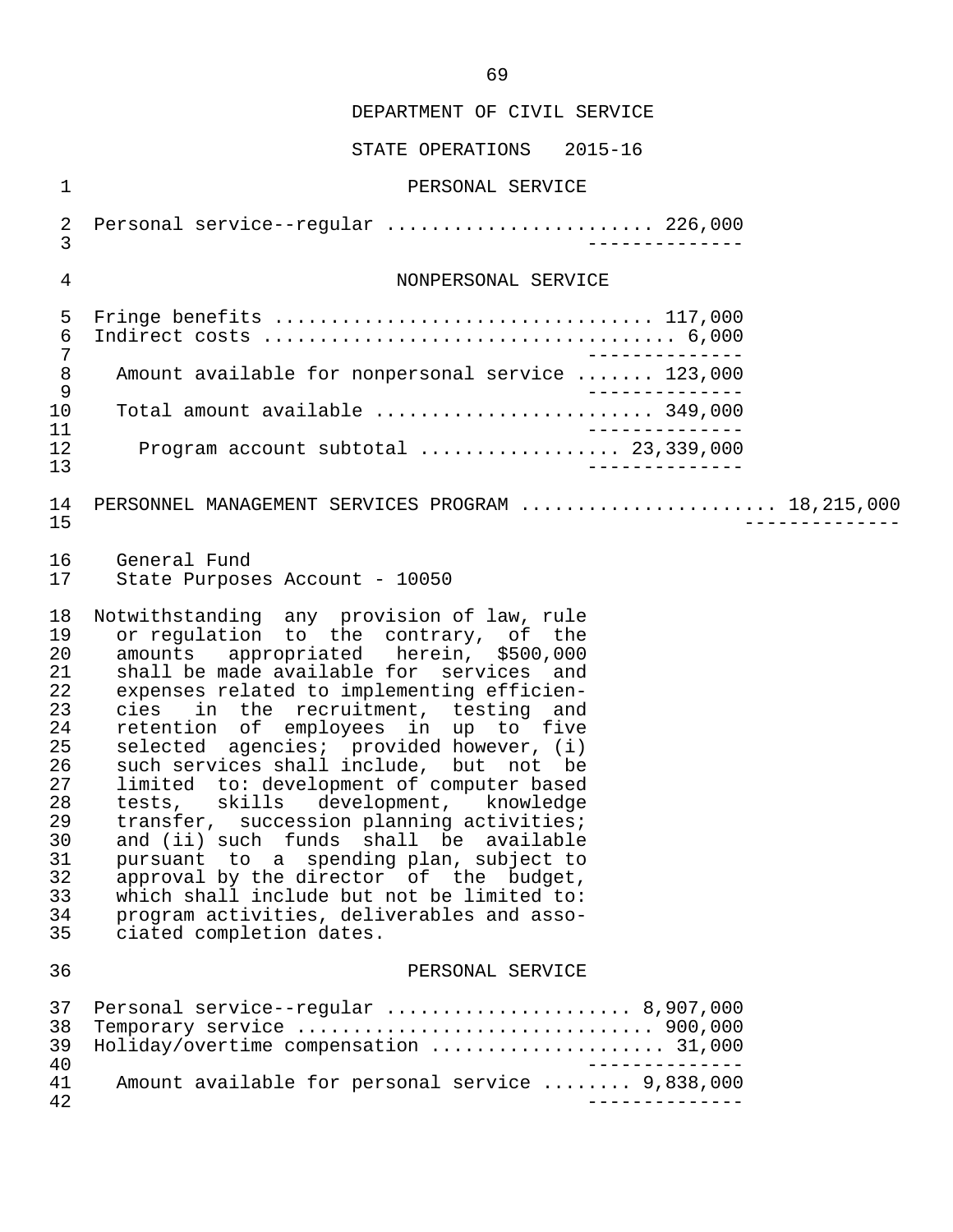STATE OPERATIONS 2015-16

#### 1 NONPERSONAL SERVICE

 2 Supplies and materials ............................ 36,000 3 Travel ............................................ 27,000 4 Contractual services ............................. 279,000 5 Equipment .......................................... 2,000 6 -------------<br>7 Amount available for nonpersonal service ....... 344.000 7 Amount available for nonpersonal service ....... 344,000<br>8 8<br>9 Program account subtotal<br>9 Program account subtotal 9 Program account subtotal .................. 10,182,000 10 -------------- 11 Special Revenue Funds - Other<br>12 Miscellaneous Special Revenue 12 Miscellaneous Special Revenue Fund<br>13 Examination and Miscellaneous Rever Examination and Miscellaneous Revenue Account - 22065 14 For services and expenses related to New<br>15 York state personnel management services 15 York state personnel management services<br>16 provided by the department. provided by the department. 17 **PERSONAL SERVICE** 18 Personal service--regular ........................... 520,000<br>19 Temporary service ................................... 10.000 19 Temporary service ................................. 10,000 20<br>21 Amount available for personal service 21 Amount available for personal service .......... 530,000 22 -------------- 23 NONPERSONAL SERVICE 24 Supplies and materials ............................ 59,000 25 Travel ............................................ 33,000 26 Contractual services ............................. 639,000 27 Equipment ......................................... 25,000 28 Fringe benefits .................................. 294,000 29 Indirect costs .................................... 16,000 30 -------------- 31 Amount available for nonpersonal service ..... 1,066,000 32 -------------- 33 Program account subtotal ................... 1,596,000 34 -------------- 35 Internal Service Funds 36 Agencies Internal Service Fund<br>37 Department of Civil Service 37 Department of Civil Service Administration Account - 55055 39 For services and expenses related to section<br>40 11 of the civil service law. 40 11 of the civil service law.<br>41 Notwithstanding any other prov 41 Notwithstanding any other provision of law<br>42 to the contrary, the OGS Interchange and 42 to the contrary, the OGS Interchange and<br>43 Transfer Authority, IT Interchange and Transfer Authority, IT Interchange and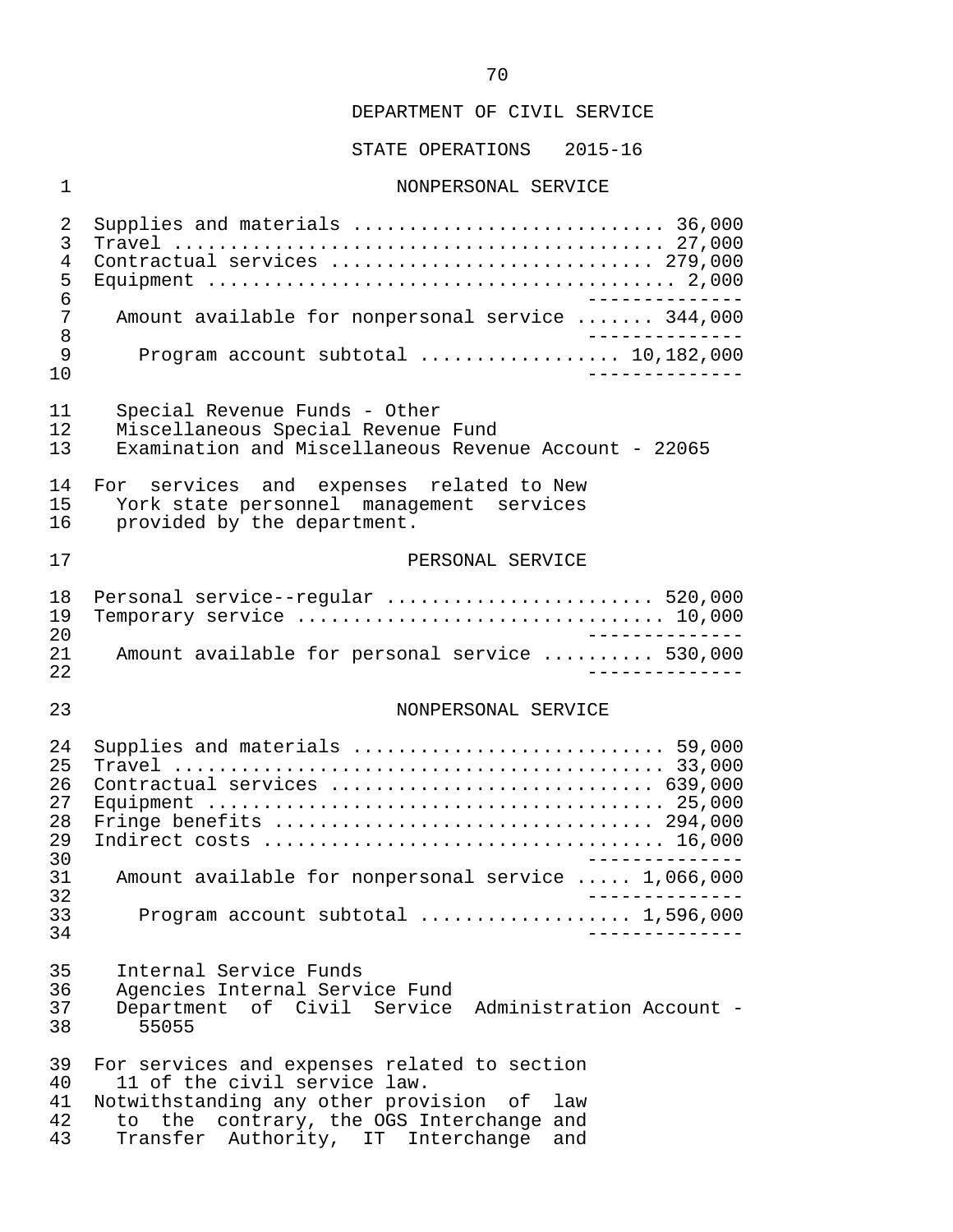# STATE OPERATIONS 2015-16

| 1<br>$\overline{2}$<br>3<br>4<br>5<br>6<br>7<br>8 | Transfer Authority and the Lean Certif-<br>ication Bonus Authority as defined in the<br>2015-16 state fiscal year state operations<br>appropriation for the budget division<br>program of the division of the budget, are<br>deemed fully incorporated herein and a<br>part of this appropriation as if fully<br>stated. |
|---------------------------------------------------|--------------------------------------------------------------------------------------------------------------------------------------------------------------------------------------------------------------------------------------------------------------------------------------------------------------------------|
| 9                                                 | PERSONAL SERVICE                                                                                                                                                                                                                                                                                                         |
| 10<br>11<br>$12 \,$                               | Personal service--regular  2,574,000<br>Holiday/overtime compensation  15,000                                                                                                                                                                                                                                            |
| 13<br>14                                          | Amount available for personal service  2,589,000                                                                                                                                                                                                                                                                         |
| 15                                                | NONPERSONAL SERVICE                                                                                                                                                                                                                                                                                                      |
| 16<br>17<br>18<br>19<br>20<br>21<br>22            | Supplies and materials  58,000<br>Contractual services  2,145,000                                                                                                                                                                                                                                                        |
| 23<br>24                                          | Amount available for nonpersonal service  3,848,000                                                                                                                                                                                                                                                                      |
| 25<br>26                                          | Program account subtotal  6,437,000                                                                                                                                                                                                                                                                                      |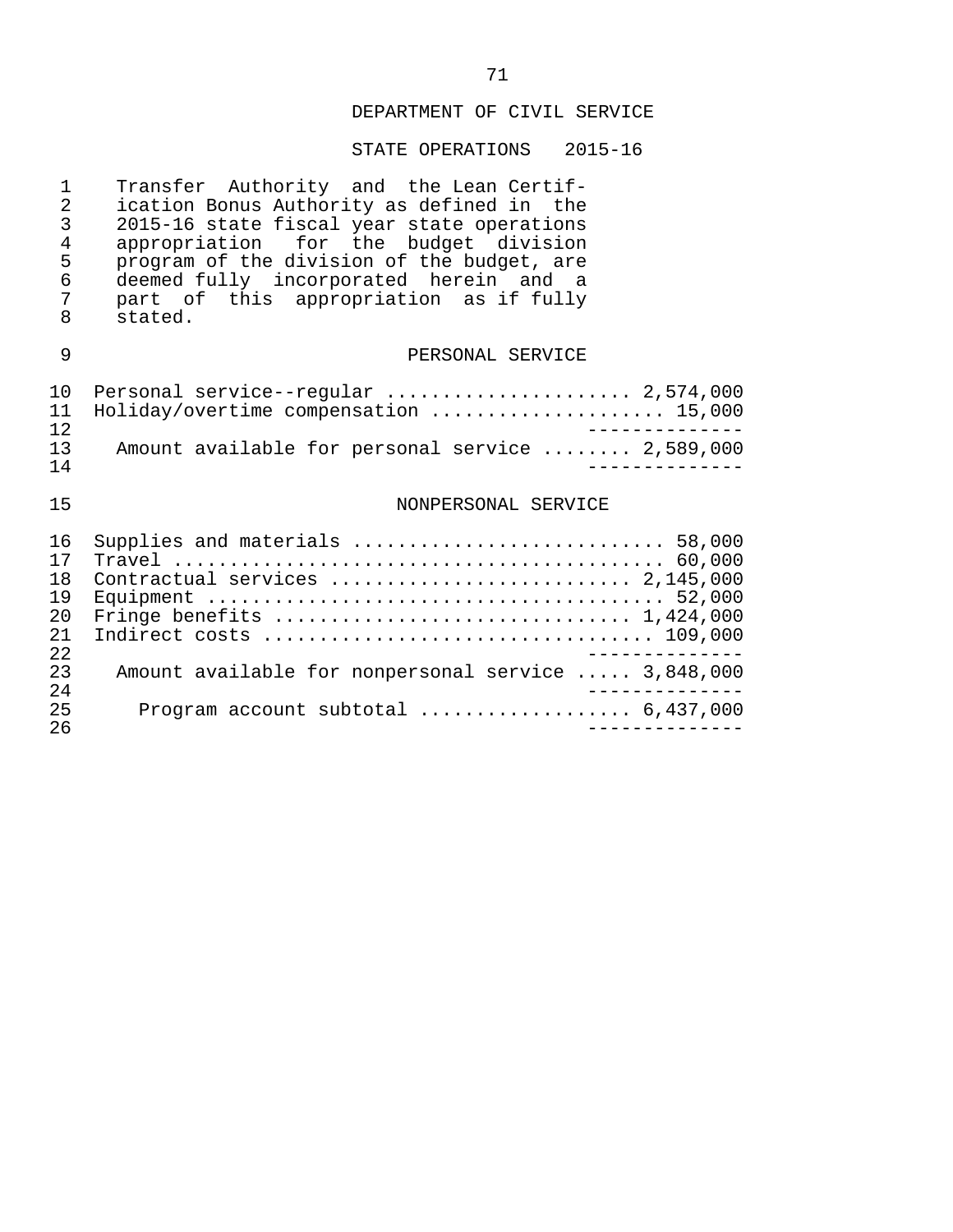COMMISSION OF CORRECTION

STATE OPERATIONS 2015-16

1 For payment according to the following schedule:

| $\overline{2}$                                                 | APPROPRIATIONS REAPPROPRIATIONS                                                                                                                                                                                                                                                                                                                                                                                                                              |
|----------------------------------------------------------------|--------------------------------------------------------------------------------------------------------------------------------------------------------------------------------------------------------------------------------------------------------------------------------------------------------------------------------------------------------------------------------------------------------------------------------------------------------------|
| 3                                                              | 0<br>---------------                                                                                                                                                                                                                                                                                                                                                                                                                                         |
| 4<br>5<br>6                                                    | $\Omega$<br>______________________________________                                                                                                                                                                                                                                                                                                                                                                                                           |
| 7                                                              | <b>SCHEDULE</b>                                                                                                                                                                                                                                                                                                                                                                                                                                              |
| 8<br>9                                                         | IMPROVEMENT OF CORRECTIONAL FACILITIES PROGRAM  2,894,000                                                                                                                                                                                                                                                                                                                                                                                                    |
| 10<br>11                                                       | General Fund<br>State Purposes Account - 10050                                                                                                                                                                                                                                                                                                                                                                                                               |
| 12<br>13<br>14<br>15<br>16<br>17<br>18<br>19<br>20<br>21<br>22 | Notwithstanding any other provision of law<br>to the contrary, the OGS Interchange and<br>Transfer Authority, IT Interchange and<br>Transfer Authority and the Lean Certif-<br>ication Bonus Authority as defined in the<br>2015-16 state fiscal year state operations<br>appropriation for the budget division<br>program of the division of the budget, are<br>deemed fully incorporated herein and a<br>part of this appropriation as if fully<br>stated. |
| 23                                                             | PERSONAL SERVICE                                                                                                                                                                                                                                                                                                                                                                                                                                             |
| 24<br>25<br>26<br>27<br>28                                     | Personal service--regular  2,433,000<br>Holiday/overtime compensation  20,000<br>Amount available for personal service  2,453,000                                                                                                                                                                                                                                                                                                                            |
| 29                                                             | NONPERSONAL SERVICE                                                                                                                                                                                                                                                                                                                                                                                                                                          |
| 30<br>31<br>32<br>33<br>34                                     | Supplies and materials  21,000<br>Contractual services  242,000<br>______________                                                                                                                                                                                                                                                                                                                                                                            |
| 35<br>36                                                       | Amount available for nonpersonal service  441,000<br>______________                                                                                                                                                                                                                                                                                                                                                                                          |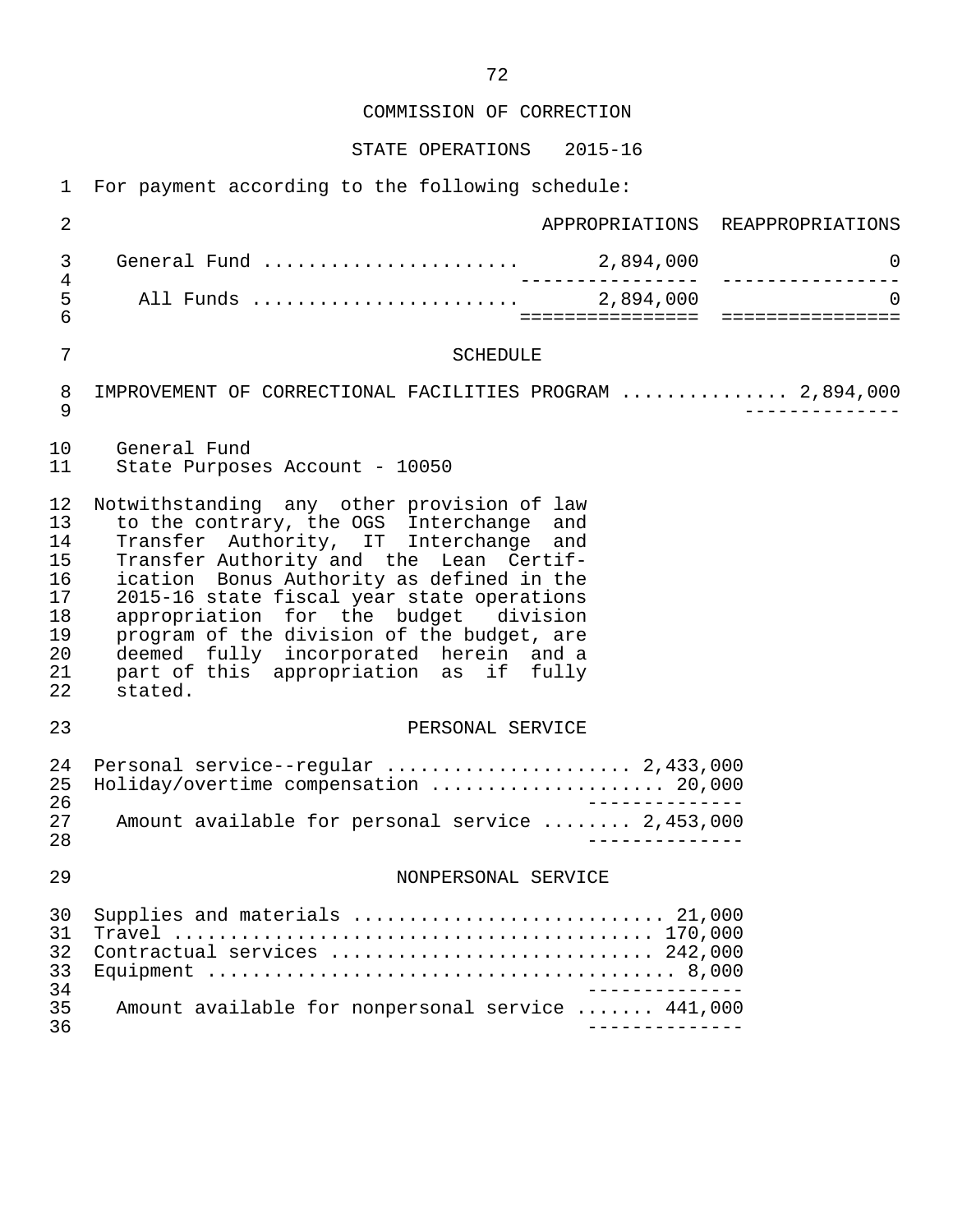STATE OPERATIONS 2015-16

1 For payment according to the following schedule:

| 3<br>General Fund  2,722,586,000<br>4<br>Special Revenue Funds - Federal $\ldots$ 40,500,000<br>Special Revenue Funds - Other $\ldots$ . 32,355,000<br>5<br>6<br>Enterprise Funds  43,343,000<br>$\overline{7}$<br>Internal Service Funds  64,122,000<br>8<br>9<br>10<br>=================<br>11<br><b>SCHEDULE</b><br>12<br>13<br>14<br>General Fund<br>15<br>State Purposes Account - 10050<br>16<br>Notwithstanding any other provision of law<br>to the contrary, the OGS Interchange and<br>17<br>Transfer Authority, IT Interchange and<br>18<br>Transfer Authority and the Lean Certif-<br>19<br>20<br>ication Bonus Authority as defined in the<br>21<br>2015-16 state fiscal year state operations<br>22<br>appropriation for the budget division<br>23<br>program of the division of the budget, are<br>24<br>deemed fully incorporated herein and a<br>25<br>part of this appropriation as if fully<br>26<br>stated.<br>27<br>PERSONAL SERVICE<br>Personal service--regular  12,022,000<br>28<br>Holiday/overtime compensation  102,000<br>29<br>30<br>Amount available for personal service  12,124,000<br>31<br>32<br>33<br>NONPERSONAL SERVICE<br>Supplies and materials  338,000<br>34<br>35<br>36<br>37<br>38<br>Amount available for nonpersonal service  1,707,000 | 2  |  | APPROPRIATIONS REAPPROPRIATIONS                                     |
|--------------------------------------------------------------------------------------------------------------------------------------------------------------------------------------------------------------------------------------------------------------------------------------------------------------------------------------------------------------------------------------------------------------------------------------------------------------------------------------------------------------------------------------------------------------------------------------------------------------------------------------------------------------------------------------------------------------------------------------------------------------------------------------------------------------------------------------------------------------------------------------------------------------------------------------------------------------------------------------------------------------------------------------------------------------------------------------------------------------------------------------------------------------------------------------------------------------------------------------------------------------------------------------|----|--|---------------------------------------------------------------------|
|                                                                                                                                                                                                                                                                                                                                                                                                                                                                                                                                                                                                                                                                                                                                                                                                                                                                                                                                                                                                                                                                                                                                                                                                                                                                                      |    |  | 0<br>101,676,000<br>$\overline{0}$<br>$\mathsf 0$<br>$\overline{0}$ |
|                                                                                                                                                                                                                                                                                                                                                                                                                                                                                                                                                                                                                                                                                                                                                                                                                                                                                                                                                                                                                                                                                                                                                                                                                                                                                      |    |  | 101,676,000<br>================                                     |
|                                                                                                                                                                                                                                                                                                                                                                                                                                                                                                                                                                                                                                                                                                                                                                                                                                                                                                                                                                                                                                                                                                                                                                                                                                                                                      |    |  |                                                                     |
|                                                                                                                                                                                                                                                                                                                                                                                                                                                                                                                                                                                                                                                                                                                                                                                                                                                                                                                                                                                                                                                                                                                                                                                                                                                                                      |    |  |                                                                     |
|                                                                                                                                                                                                                                                                                                                                                                                                                                                                                                                                                                                                                                                                                                                                                                                                                                                                                                                                                                                                                                                                                                                                                                                                                                                                                      |    |  |                                                                     |
|                                                                                                                                                                                                                                                                                                                                                                                                                                                                                                                                                                                                                                                                                                                                                                                                                                                                                                                                                                                                                                                                                                                                                                                                                                                                                      |    |  |                                                                     |
|                                                                                                                                                                                                                                                                                                                                                                                                                                                                                                                                                                                                                                                                                                                                                                                                                                                                                                                                                                                                                                                                                                                                                                                                                                                                                      |    |  |                                                                     |
|                                                                                                                                                                                                                                                                                                                                                                                                                                                                                                                                                                                                                                                                                                                                                                                                                                                                                                                                                                                                                                                                                                                                                                                                                                                                                      |    |  |                                                                     |
|                                                                                                                                                                                                                                                                                                                                                                                                                                                                                                                                                                                                                                                                                                                                                                                                                                                                                                                                                                                                                                                                                                                                                                                                                                                                                      |    |  |                                                                     |
| 40<br>Program account subtotal  13,831,000<br>41<br>42<br>______________                                                                                                                                                                                                                                                                                                                                                                                                                                                                                                                                                                                                                                                                                                                                                                                                                                                                                                                                                                                                                                                                                                                                                                                                             | 39 |  |                                                                     |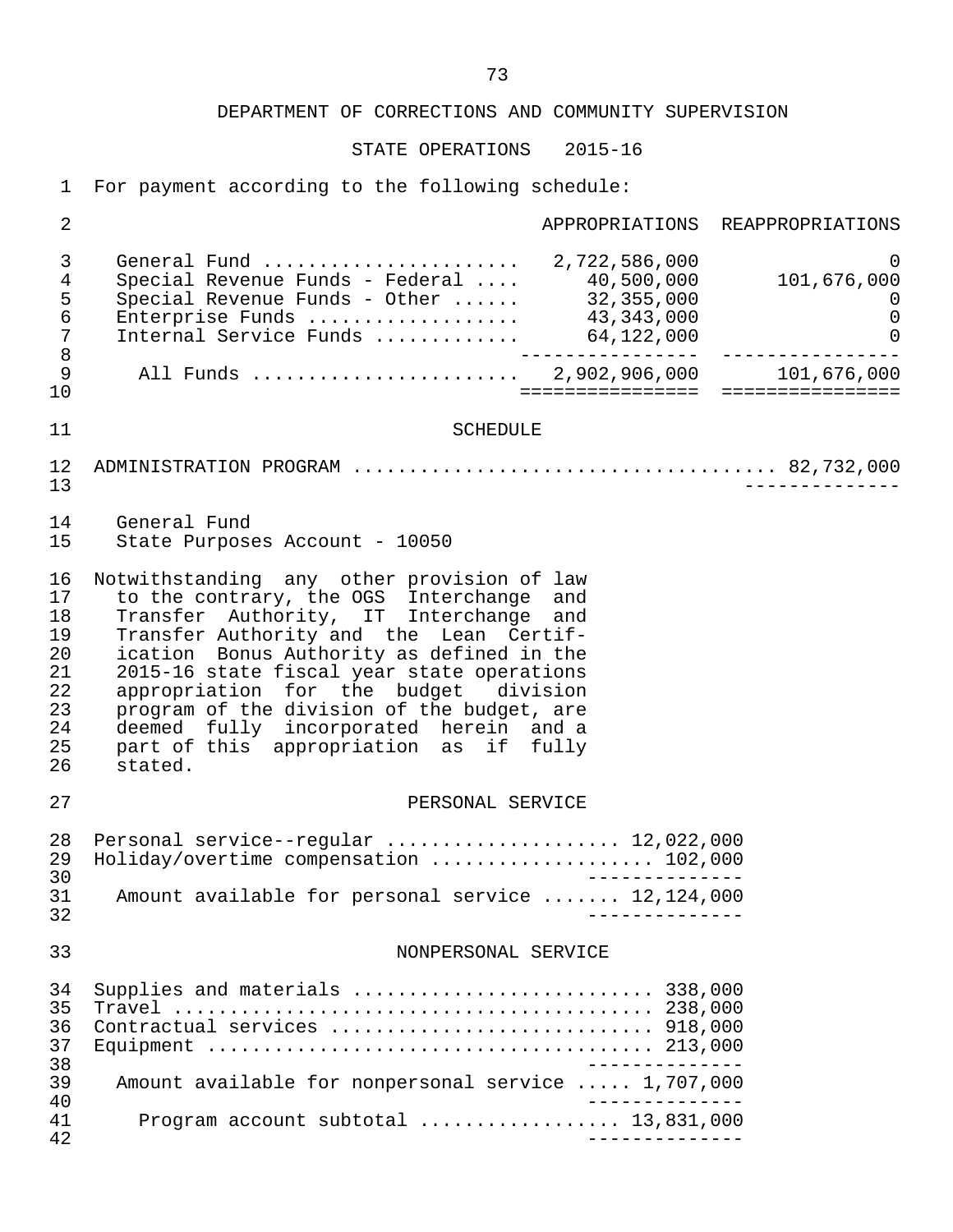STATE OPERATIONS 2015-16

 1 Special Revenue Funds - Federal 2 Federal Miscellaneous Operating Grants Fund<br>3 Correctional Services-NIC Grants Account - 2 3 Correctional Services-NIC Grants Account - 25306 4 For services and expenses incurred by the<br>5 department of corrections and community 5 department of corrections and community<br>6 supervision for the incarceration of ille-6 supervision for the incarceration of ille-<br>7  $\sigma$  al aliens gal aliens. 8 Personal service .............................. 34,000,000 9 -------------- 10 Program account subtotal .................. 34,000,000 11 -------------- 12 Special Revenue Funds - Federal 13 Federal Miscellaneous Operating Grants Fund<br>14 Substance Abuse Treatment State Prisons Acco Substance Abuse Treatment State Prisons Account - 25408 15 For services and expenses related to<br>16 substance-abuse-treatment-in state pris- 16 substance abuse treatment in state pris-  $0nS$ . 18 Personal service ............................... 1,500,000 19 -------------- 20 Program account subtotal ................... 1,500,000 21 -------------- 22 Special Revenue Funds - Federal 23 Federal Miscellaneous Operating Grants Fund<br>24 Unanticipated Federal Grants Account - 2537 Unanticipated Federal Grants Account - 25371 25 Funds herein appropriated may be used to 26 disburse unanticipated federal grants in<br>27 support of various purposes and programs. support of various purposes and programs. 28 Nonpersonal service ............................ 5,000,000 29 -------------- 30 Program account subtotal ................... 5,000,000 31 -------------- 32 Special Revenue Funds - Other 33 Miscellaneous Special Revenue Fund<br>34 Capacity Contracting Account - 2201 Capacity Contracting Account - 22016 35 For services and expenses incurred by the<br>36 department of corrections and community 36 department of corrections and community<br>37 supervision for the housing of inmates 37 supervision for the housing of inmates<br>38 from other iurisdictions under contracts 38 from other jurisdictions under contracts<br>39 entered into under the direction of the 39 entered into under the direction of the<br>40 commissioner. 40 commissioner.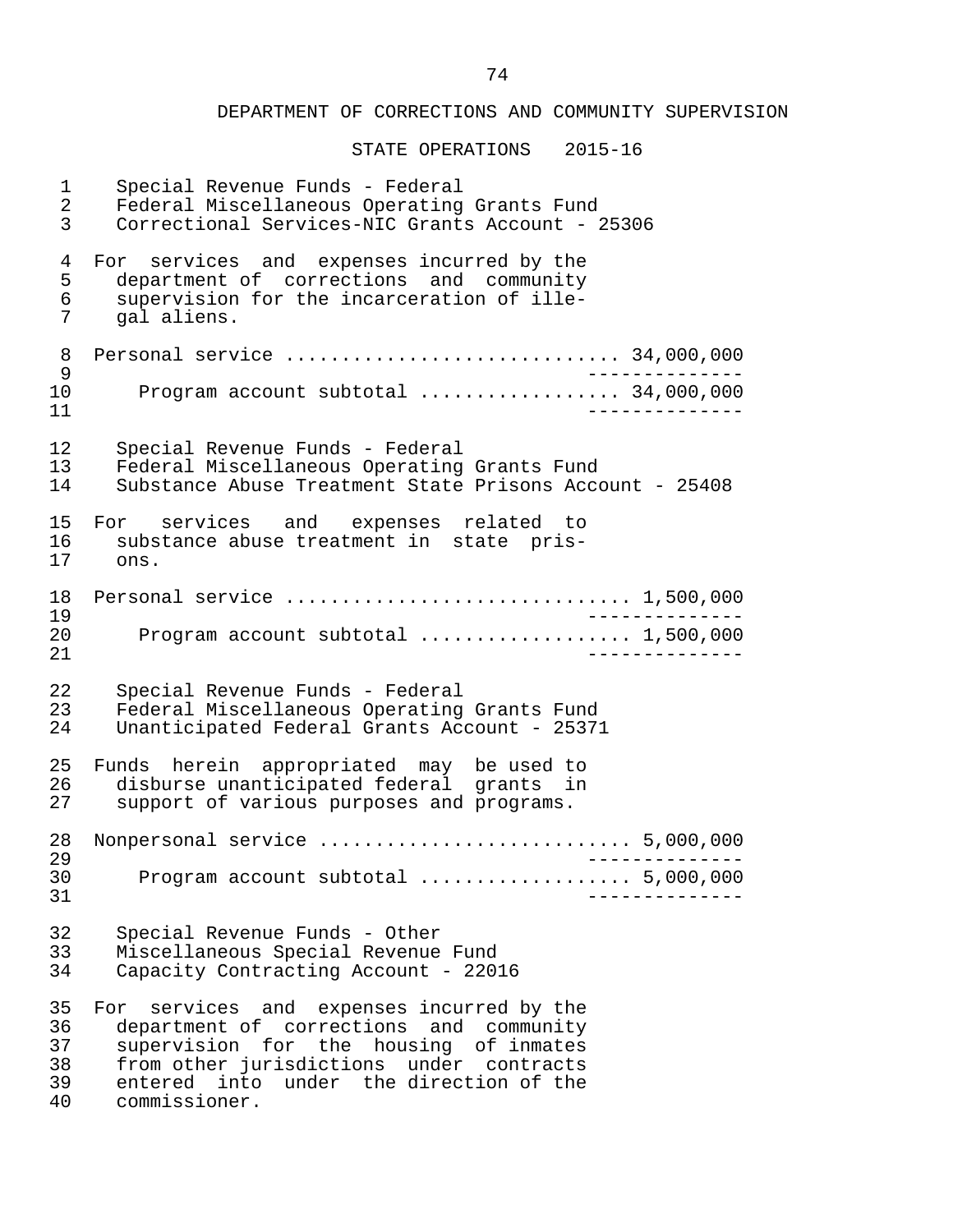# STATE OPERATIONS 2015-16

#### 1 PERSONAL SERVICE

| 2<br>3<br>$\overline{4}$<br>5<br>$6\overline{6}$<br>7 | Personal service--regular  12,855,000<br>Holiday/overtime compensation  1,051,000<br>Amount available for personal service  14,000,000 |
|-------------------------------------------------------|----------------------------------------------------------------------------------------------------------------------------------------|
| 8                                                     | NONPERSONAL SERVICE                                                                                                                    |
| 9<br>10<br>11<br>12<br>13<br>14<br>15                 | Supplies and materials $\ldots \ldots \ldots \ldots \ldots \ldots \ldots 2,106,000$<br>Contractual services  2,747,000                 |
| 16<br>17                                              | Amount available for nonpersonal service  11,000,000                                                                                   |
| 18<br>19                                              | Program account subtotal $\ldots$ 25,000,000                                                                                           |
| 20<br>21<br>22                                        | Special Revenue Funds - Other<br>Miscellaneous Special Revenue Fund<br>Correctional Services Asset Forfeiture Account - 22189          |
| 23                                                    | NONPERSONAL SERVICE                                                                                                                    |
| 24<br>25<br>26<br>27<br>28                            | Contractual services  100,000<br>$- - - - - - -$<br>Program account subtotal  700,000<br>_____________                                 |
| 29<br>30<br>31                                        | Enterprise Funds<br>Agencies Enterprise Fund<br>Employee Mess Correctional Services Account - 50300                                    |
| 33                                                    | 32 For services and expenses related to the<br>operation of employee mess programs.                                                    |
| 34                                                    | PERSONAL SERVICE                                                                                                                       |
| 35<br>36                                              | Personal service--regular  400,000<br>$- - - - - - - -$                                                                                |
| 37                                                    | NONPERSONAL SERVICE                                                                                                                    |
| 38<br>39<br>40                                        | Supplies and materials $\ldots \ldots \ldots \ldots \ldots \ldots \ldots \ldots 1,021,000$<br>Contractual services  1,007,000          |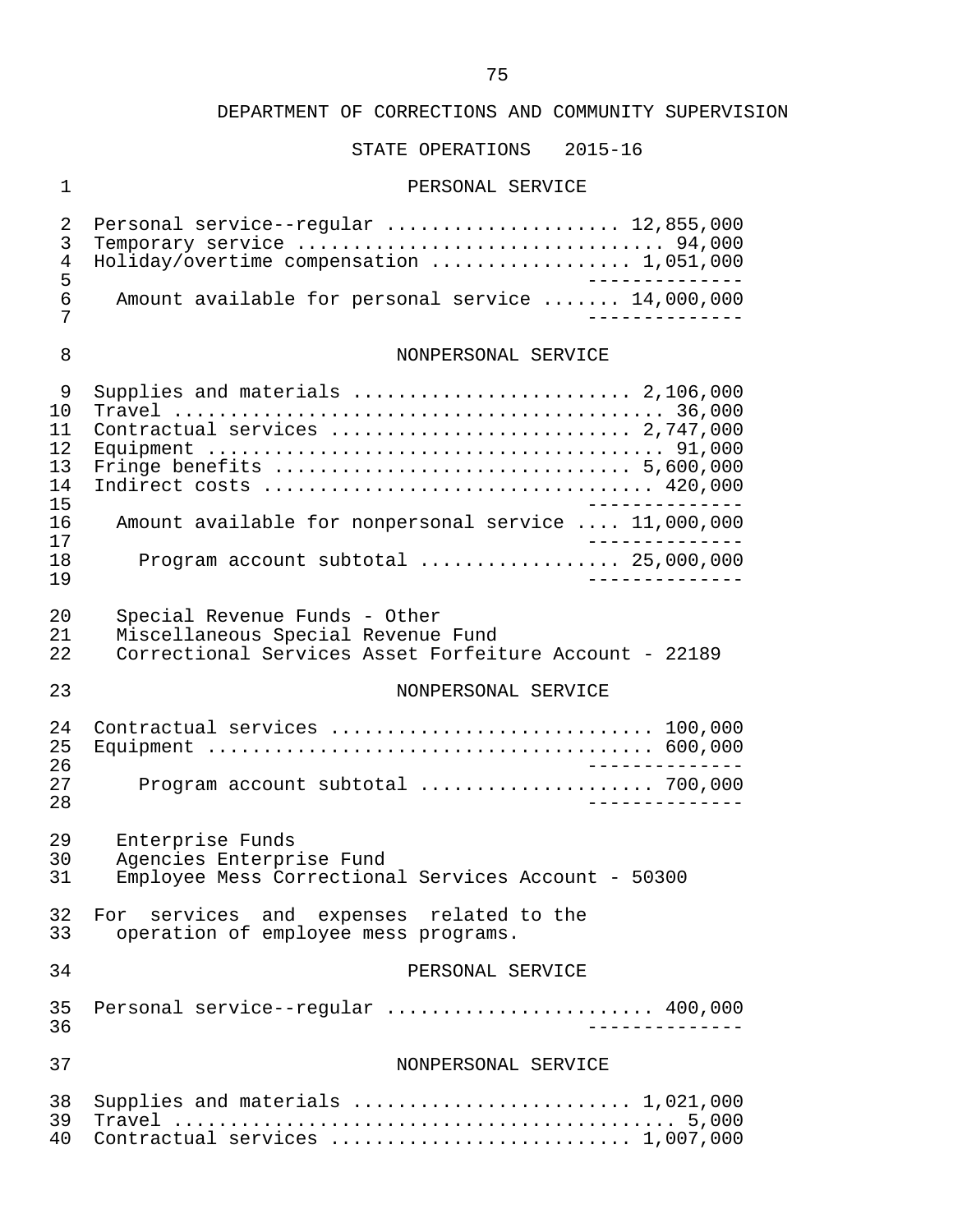| 1<br>$\overline{2}$<br>$\mathbf{3}$<br>$\bf 4$<br>$\frac{5}{6}$<br>$\sqrt{ }$<br>$\,8\,$                                   | Fringe benefits  207,000<br>Amount available for nonpersonal service  2,301,000<br>Program account subtotal  2,701,000<br>$- - - - - - - -$                                                                                                                                                                                                                                                                                                                                                                                                                                                                                                                                                                                                                                                                                                                             |
|----------------------------------------------------------------------------------------------------------------------------|-------------------------------------------------------------------------------------------------------------------------------------------------------------------------------------------------------------------------------------------------------------------------------------------------------------------------------------------------------------------------------------------------------------------------------------------------------------------------------------------------------------------------------------------------------------------------------------------------------------------------------------------------------------------------------------------------------------------------------------------------------------------------------------------------------------------------------------------------------------------------|
| 9<br>10                                                                                                                    | COMMUNITY SUPERVISION PROGRAM  132,327,000                                                                                                                                                                                                                                                                                                                                                                                                                                                                                                                                                                                                                                                                                                                                                                                                                              |
| 11<br>12                                                                                                                   | General Fund<br>State Purposes Account - 10050                                                                                                                                                                                                                                                                                                                                                                                                                                                                                                                                                                                                                                                                                                                                                                                                                          |
| 13<br>14<br>15<br>16<br>17<br>18<br>19<br>20<br>21<br>22<br>23<br>24<br>25<br>26<br>27<br>28<br>29<br>30<br>31<br>32<br>33 | Notwithstanding any inconsistent provision<br>of law, the money hereby appropriated may<br>be used for the payment of prior year<br>liabilities and may be increased or<br>decreased by interchange with any other<br>appropriation within the department of<br>corrections and community supervision<br>general fund - state purposes account with<br>the approval of the director of the budg-<br>et.<br>Notwithstanding any other provision of law<br>to the contrary, the OGS Interchange and<br>Transfer Authority, IT Interchange and<br>Transfer Authority and the Lean Certif-<br>ication Bonus Authority as defined in the<br>2015-16 state fiscal year state operations<br>appropriation for the budget division<br>program of the division of the budget, are<br>deemed fully incorporated herein and a<br>part of this appropriation as if fully<br>stated. |
| 34                                                                                                                         | PERSONAL SERVICE                                                                                                                                                                                                                                                                                                                                                                                                                                                                                                                                                                                                                                                                                                                                                                                                                                                        |
| 35<br>36<br>37<br>38<br>39                                                                                                 | Personal service--regular  103,291,000<br>Holiday/overtime compensation  3,000,000<br>Amount available for personal service  106,291,000                                                                                                                                                                                                                                                                                                                                                                                                                                                                                                                                                                                                                                                                                                                                |
| 40                                                                                                                         | NONPERSONAL SERVICE                                                                                                                                                                                                                                                                                                                                                                                                                                                                                                                                                                                                                                                                                                                                                                                                                                                     |
| 41<br>42<br>43<br>44<br>45                                                                                                 | Supplies and materials  839,000<br>Contractual services  19,939,000<br>_______________                                                                                                                                                                                                                                                                                                                                                                                                                                                                                                                                                                                                                                                                                                                                                                                  |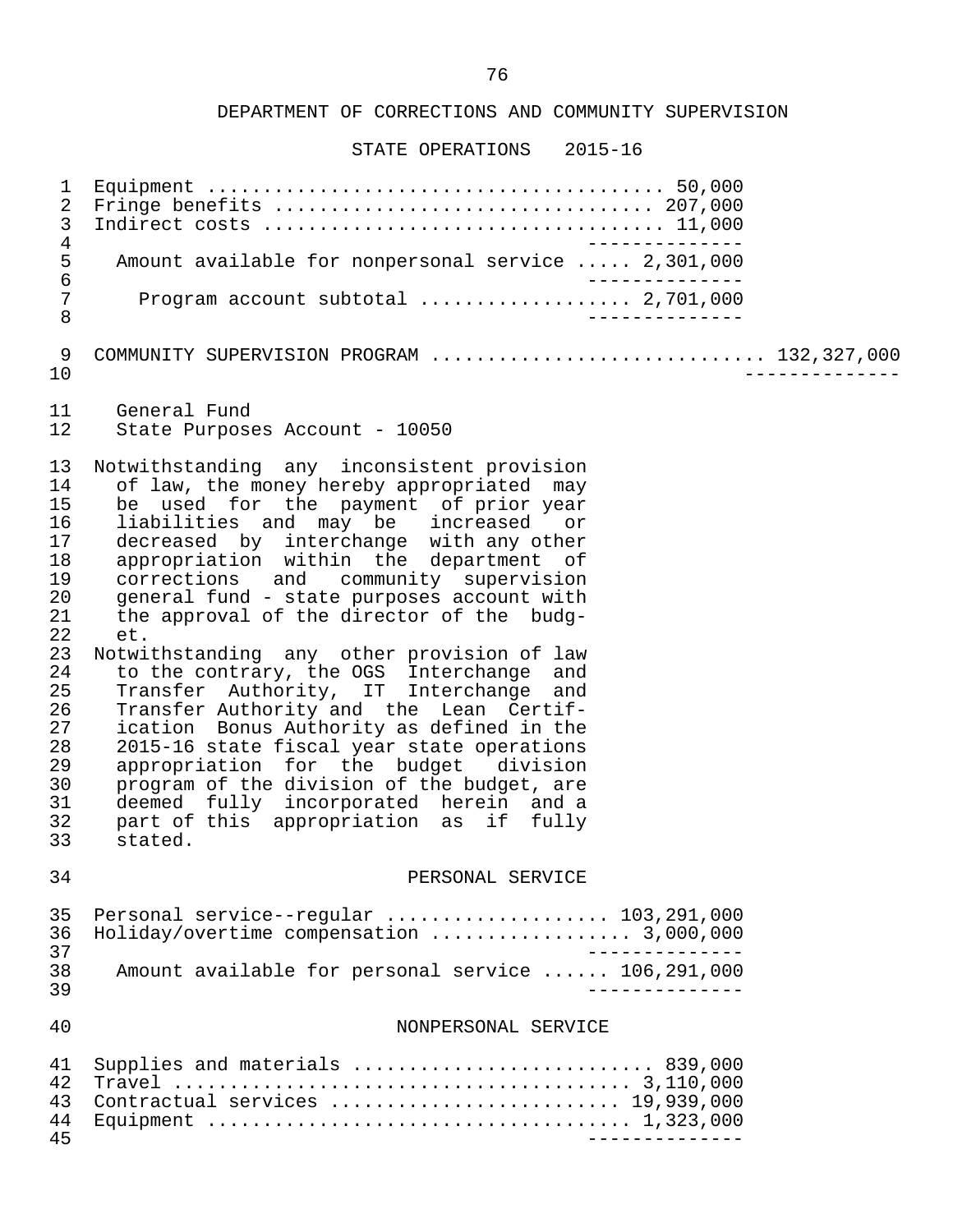| $\mathbf{1}$<br>$\sqrt{2}$ | Amount available for nonpersonal service  25,211,000                                                                             |  |
|----------------------------|----------------------------------------------------------------------------------------------------------------------------------|--|
| $\mathfrak{Z}$<br>4        | Program account subtotal  131,502,000<br>$\frac{1}{2}$                                                                           |  |
| 5<br>6<br>7                | Special Revenue Funds - Other<br>Combined Expendable Trust Fund<br>Parole Officers' Memorial Fund Account - 20100                |  |
| 8<br>9<br>10               | For services and expenses of the parole<br>officers' memorial fund established pursu-<br>ant to chapter 654 of the laws of 1996. |  |
| 11                         | NONPERSONAL SERVICE                                                                                                              |  |
| 12<br>13<br>14<br>15       | _______________                                                                                                                  |  |
| 16<br>17                   | Program account subtotal  425,000<br>______________                                                                              |  |
| 18<br>19<br>20             | Special Revenue Funds - Other<br>Miscellaneous Special Revenue Fund<br>Asset Forfeiture Account - 21999                          |  |
| 21                         | NONPERSONAL SERVICE                                                                                                              |  |
| 22<br>23<br>24             | _______________                                                                                                                  |  |
| 25<br>26                   | Program account subtotal  400,000<br>_______________                                                                             |  |
| 27<br>28                   | CORRECTIONAL INDUSTRIES PROGRAM  64,864,000                                                                                      |  |
| 29<br>30<br>31             | Enterprise Funds<br>Agencies Enterprise Fund<br>Correctional - Recycling Fund Account - 50325                                    |  |
| 32<br>33<br>34             | For services and expenses related to the<br>operation and maintenance of the correc-<br>tional recycling programs.               |  |
| 35                         | PERSONAL SERVICE                                                                                                                 |  |
| 36<br>37                   | Personal service--regular  200,000                                                                                               |  |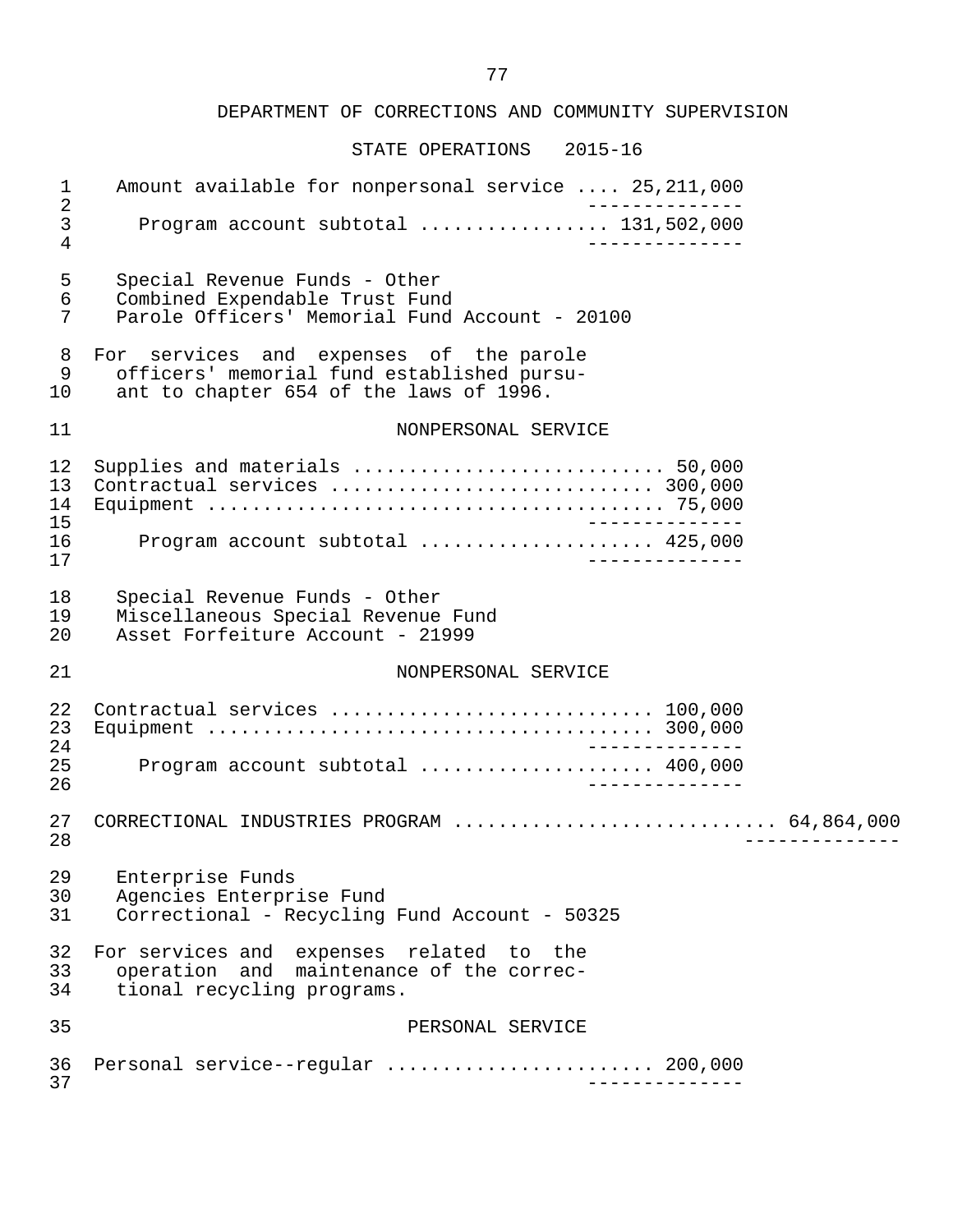STATE OPERATIONS 2015-16

# 1 NONPERSONAL SERVICE

| 2              | Supplies and materials  200,000                                                                    |
|----------------|----------------------------------------------------------------------------------------------------|
| 3              |                                                                                                    |
| $\overline{4}$ | Contractual services  160,000                                                                      |
| 5              |                                                                                                    |
| 6              | Fringe benefits  113,000                                                                           |
| 7              |                                                                                                    |
| 8              |                                                                                                    |
| 9              | Amount available for nonpersonal service  542,000                                                  |
| 10             |                                                                                                    |
| 11             | Program account subtotal  742,000                                                                  |
| 12             |                                                                                                    |
| 13             | Internal Service Funds                                                                             |
| 14             |                                                                                                    |
|                | Correctional Industries Revolving Account<br>Correctional Industries Account - 55350               |
| 15             |                                                                                                    |
| 16             | Notwithstanding any other provision of law                                                         |
| 17             | to the contrary, the OGS Interchange and                                                           |
| 18             | Transfer Authority, IT Interchange and                                                             |
| 19             | Transfer Authority and the Lean Certif-                                                            |
| 20             | ication Bonus Authority as defined in the                                                          |
| 21             | 2015-16 state fiscal year state operations                                                         |
| 22             | appropriation for the budget division                                                              |
| 23             | program of the division of the budget, are                                                         |
| 24             | deemed fully incorporated herein and a                                                             |
| 25             | part of this appropriation as if fully                                                             |
| 26             | stated.                                                                                            |
|                |                                                                                                    |
| 27             | PERSONAL SERVICE                                                                                   |
|                |                                                                                                    |
| 28             | Personal service--regular  16,776,000                                                              |
| 29             | Temporary service  15,000                                                                          |
| 30             | Holiday/overtime compensation  700,000                                                             |
| 31             | ____________                                                                                       |
| 32             | Amount available for personal service  17,491,000                                                  |
| 33             |                                                                                                    |
|                |                                                                                                    |
| 34             | NONPERSONAL SERVICE                                                                                |
|                |                                                                                                    |
| 35             | Supplies and materials  26,181,000                                                                 |
| 36             |                                                                                                    |
| 37             | Contractual services  8,000,000                                                                    |
| 38             |                                                                                                    |
| 39             | Fringe benefits $\ldots \ldots \ldots \ldots \ldots \ldots \ldots \ldots \ldots \ldots 10,000,000$ |
| 40             |                                                                                                    |
| 41<br>42       |                                                                                                    |
| 43             | Amount available for nonpersonal service  46,631,000                                               |
| 44             | Program account subtotal  64,122,000                                                               |
| 45             | ______________                                                                                     |
|                |                                                                                                    |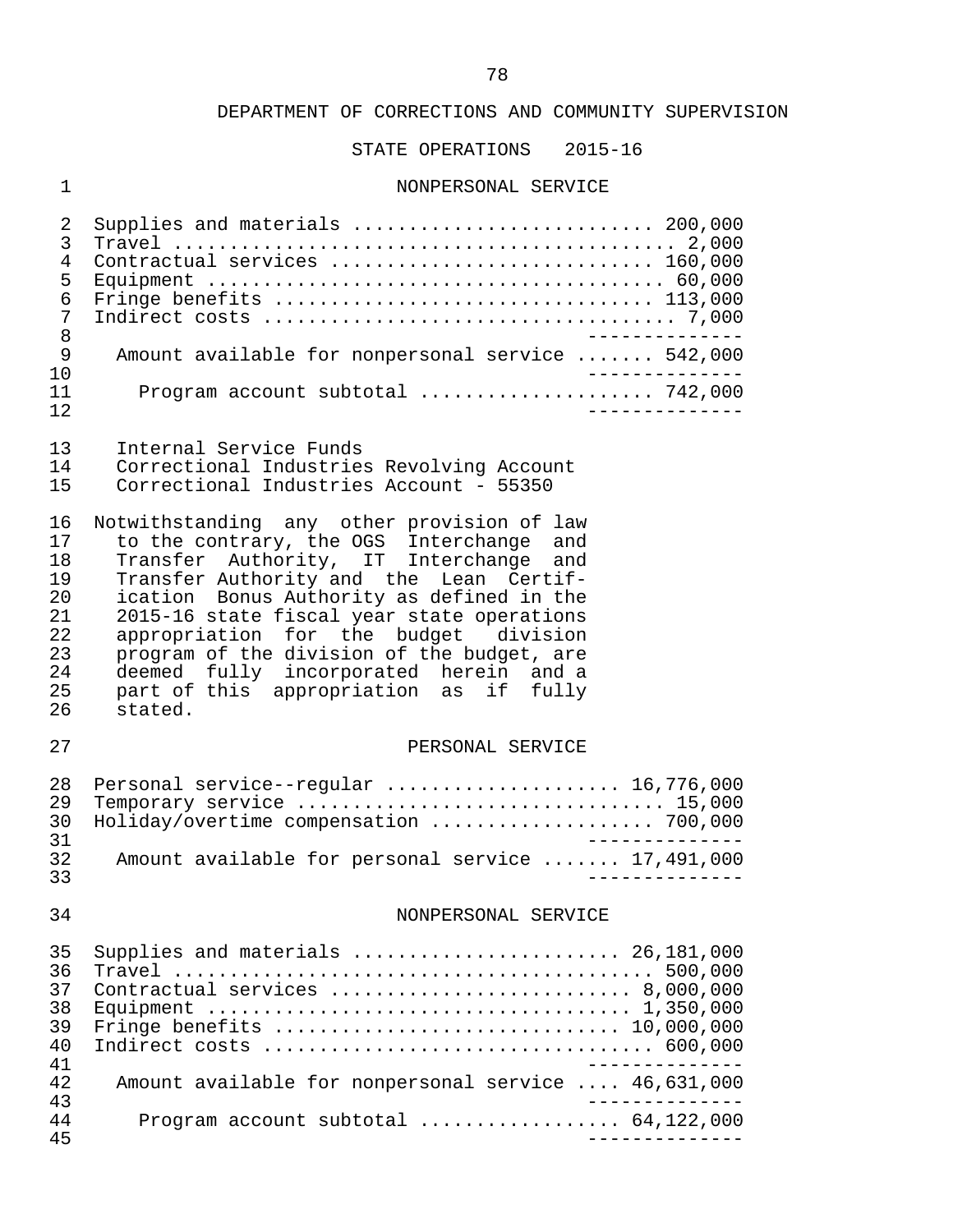#### STATE OPERATIONS 2015-16

# 1 HEALTH SERVICES PROGRAM .................................... 377,353,000

2 --------------

3 General Fund<br>4 State Purpose State Purposes Account - 10050

5 Notwithstanding any inconsistent provision<br>6 of law, the money hereby appropriated may 6 of law, the money hereby appropriated may<br>7 be used for the payment of prior year 7 be used for the payment of prior-year<br>8 liabilities and may be increased or 8 liabilities and may be increased or 9 decreased by interchange or transfer with<br>10 any other general fund appropriation with-10 any other general fund appropriation with-<br>11 in the department of corrections and 11 in the department of corrections and<br>12 community supervision with the approval of 12 community supervision with the approval of<br>13 the director of the budget. A portion of 13 the director of the budget. A portion of<br>14 these funds may be transferred or suballo-14 these funds may be transferred or suballo-<br>15 cated to the department of health or other 15 cated to the department of health or other<br>16 state agencies. state agencies.

 17 Notwithstanding any other provision of law 18 to the contrary, the OGS Interchange and<br>19 Transfer Authority, IT Interchange and Transfer Authority, IT Interchange and 20 Transfer Authority and the Lean-Certif-<br>21 ication-Bonus-Authority-as-defined in the 21 ication Bonus Authority as defined in the<br>22 2015-16 state fiscal vear state operations 22 2015-16 state fiscal year state operations<br>23 appropriation for the budget division 23 appropriation for the budget division<br>24 program of the division of the budget, are 24 program of the division of the budget, are<br>25 deemed fully incorporated herein and a 25 deemed fully incorporated herein and a<br>26 part of this appropriation as if fully 26 part of this appropriation as if fully<br>27 stated. stated.

#### 28 PERSONAL SERVICE

|    | 29 Personal service--regular  133,878,000          |
|----|----------------------------------------------------|
|    |                                                    |
|    | 31 Holiday/overtime compensation  6,671,000        |
| 32 |                                                    |
| スス | Amount available for personal service  146,020,000 |
| 34 |                                                    |

#### 35 NONPERSONAL SERVICE

| 37<br>38<br>39<br>40<br>41<br>42 | 36 Supplies and materials  113,312,000<br>Contractual services  116,888,000<br>Amount available for nonpersonal service  231,333,000 |
|----------------------------------|--------------------------------------------------------------------------------------------------------------------------------------|
| 43<br>44                         |                                                                                                                                      |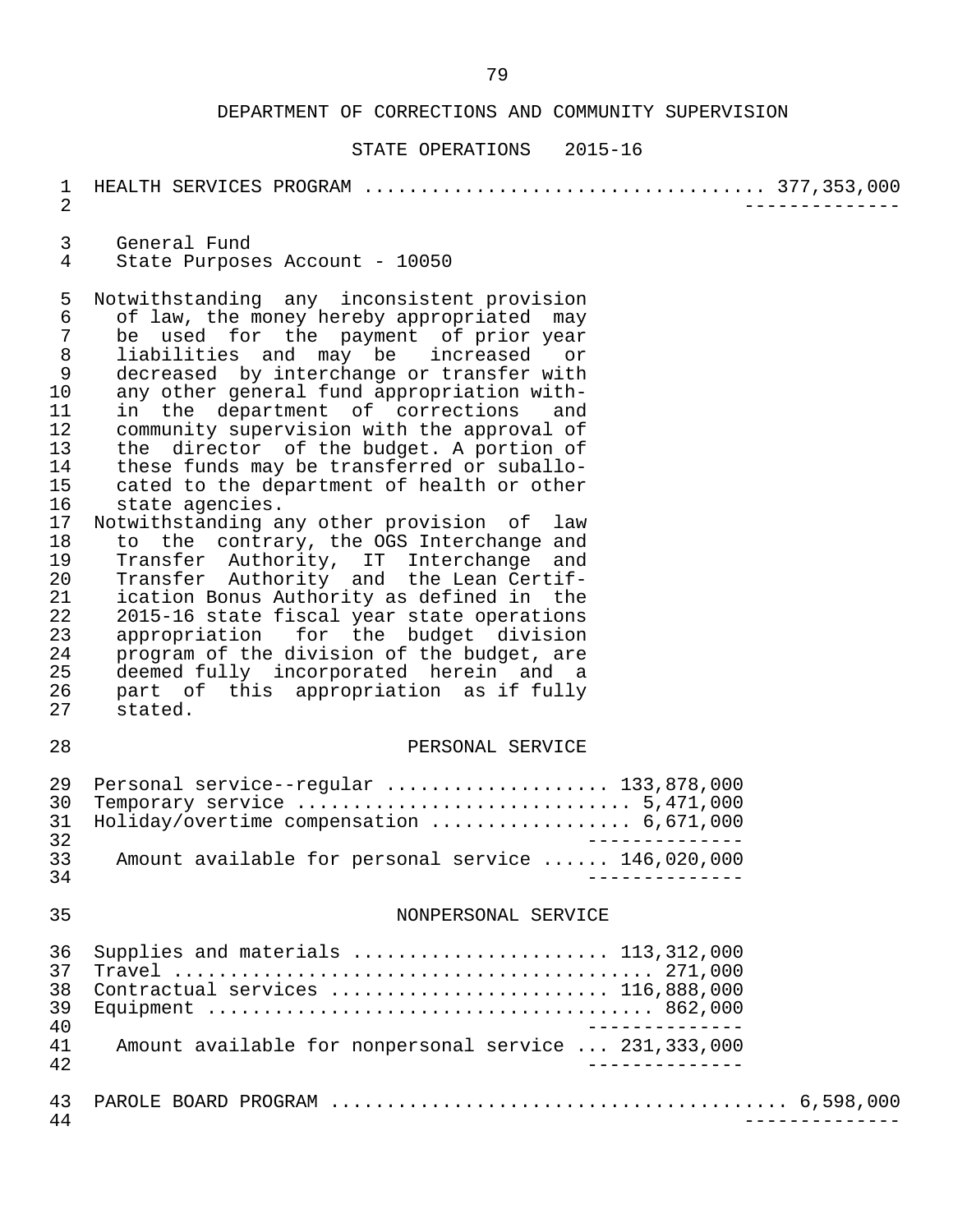| $\mathbf{1}$                                       | General Fund                                                                                                                                                                                                                                                                                                                                                                                               |
|----------------------------------------------------|------------------------------------------------------------------------------------------------------------------------------------------------------------------------------------------------------------------------------------------------------------------------------------------------------------------------------------------------------------------------------------------------------------|
| 2                                                  | State Purposes Account - 10050                                                                                                                                                                                                                                                                                                                                                                             |
| 3                                                  | Notwithstanding section 51 of the state                                                                                                                                                                                                                                                                                                                                                                    |
| $\overline{4}$                                     | finance law, the amounts herein appropri-                                                                                                                                                                                                                                                                                                                                                                  |
| 5                                                  | ated shall not be decreased by interchange                                                                                                                                                                                                                                                                                                                                                                 |
| 6                                                  | with any other appropriation.                                                                                                                                                                                                                                                                                                                                                                              |
| 7                                                  | PERSONAL SERVICE                                                                                                                                                                                                                                                                                                                                                                                           |
| 8                                                  | Personal service--regular  6,195,000                                                                                                                                                                                                                                                                                                                                                                       |
| 9                                                  | Holiday/overtime compensation  60,000                                                                                                                                                                                                                                                                                                                                                                      |
| 10                                                 | ----------                                                                                                                                                                                                                                                                                                                                                                                                 |
| 11                                                 | Amount available for personal service  6,255,000                                                                                                                                                                                                                                                                                                                                                           |
| 12<br>13                                           | NONPERSONAL SERVICE                                                                                                                                                                                                                                                                                                                                                                                        |
| 14<br>15<br>16<br>17<br>18<br>19<br>20             | Supplies and materials  92,000<br>Contractual services  40,000<br>_______________<br>Amount available for nonpersonal service  343,000                                                                                                                                                                                                                                                                     |
| 21<br>22                                           |                                                                                                                                                                                                                                                                                                                                                                                                            |
| 23                                                 | General Fund                                                                                                                                                                                                                                                                                                                                                                                               |
| 24                                                 | State Purposes Account - 10050                                                                                                                                                                                                                                                                                                                                                                             |
| 25                                                 | Notwithstanding any inconsistent provision                                                                                                                                                                                                                                                                                                                                                                 |
| 26                                                 | of law, the money hereby appropriated may                                                                                                                                                                                                                                                                                                                                                                  |
| 27                                                 | be used for the payment of prior year                                                                                                                                                                                                                                                                                                                                                                      |
| 28                                                 | liabilities and may be increased or                                                                                                                                                                                                                                                                                                                                                                        |
| 29                                                 | decreased by interchange with any other                                                                                                                                                                                                                                                                                                                                                                    |
| 30                                                 | appropriation within the department of                                                                                                                                                                                                                                                                                                                                                                     |
| 31                                                 | corrections and community supervision                                                                                                                                                                                                                                                                                                                                                                      |
| 32                                                 | general fund - state purposes account with                                                                                                                                                                                                                                                                                                                                                                 |
| 33                                                 | the approval of the director of the budg-                                                                                                                                                                                                                                                                                                                                                                  |
| 34                                                 | et.                                                                                                                                                                                                                                                                                                                                                                                                        |
| 35<br>36<br>37<br>38<br>39<br>40<br>41<br>42<br>43 | Notwithstanding any other provision of law<br>to the contrary, the OGS Interchange and<br>Transfer Authority, IT Interchange<br>and<br>Transfer Authority and the Lean Certif-<br>ication Bonus Authority as defined in the<br>2015-16 state fiscal year state operations<br>appropriation for the budget division<br>program of the division of the budget, are<br>deemed fully incorporated herein and a |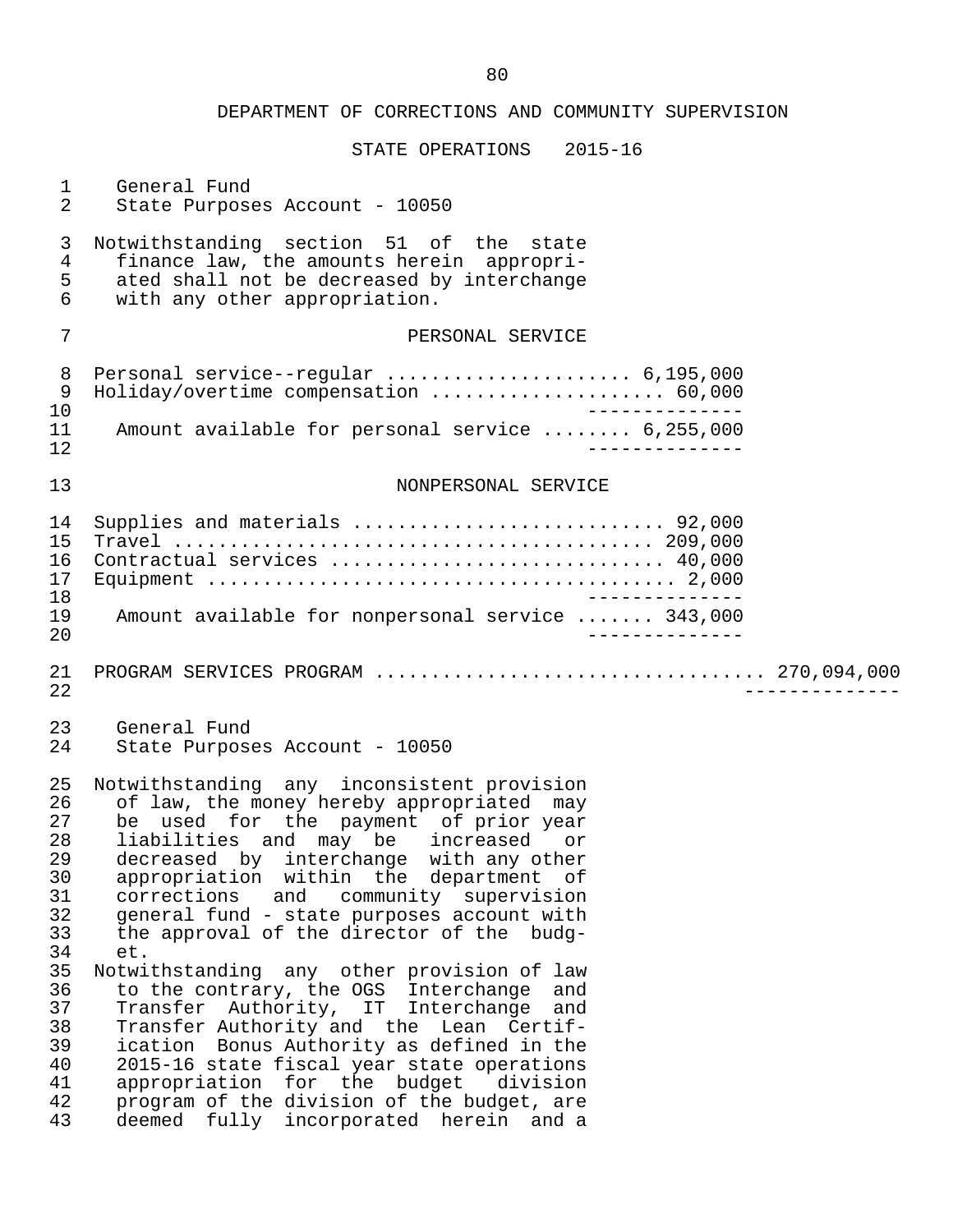| 1<br>$\overline{2}$                          | part of this appropriation as if fully<br>stated.                                                                                                                      |
|----------------------------------------------|------------------------------------------------------------------------------------------------------------------------------------------------------------------------|
| 3                                            | PERSONAL SERVICE                                                                                                                                                       |
| 4<br>5<br>6<br>7<br>8<br>9                   | Personal service--regular  194,246,000<br>Holiday/overtime compensation  1,141,000<br>Amount available for personal service  200,000,000                               |
| 10                                           | NONPERSONAL SERVICE                                                                                                                                                    |
| 11<br>12<br>13<br>14<br>15<br>16<br>17<br>18 | Supplies and materials  6,056,000<br>Contractual services  20,920,000<br>Amount available for nonpersonal service  28,094,000<br>Program account subtotal  228,094,000 |
| 19                                           |                                                                                                                                                                        |
| 20<br>21<br>22                               | Special Revenue Funds - Other<br>Combined Expendable Trust Fund<br>Correctional Services Account - 20107                                                               |
| 23<br>24                                     | For services and expenses of various activ-<br>ities funded through gifts and donations.                                                                               |
| 25                                           | NONPERSONAL SERVICE                                                                                                                                                    |
| 26<br>27<br>28<br>29                         | Contractual services  100,000<br>Program account subtotal  100,000                                                                                                     |
| 30<br>31<br>32                               | Special Revenue Funds - Other<br>Miscellaneous Special Revenue Fund<br>Offender Programming - 22208                                                                    |
| 33<br>34<br>35                               | For services and expenses of offender<br>programs awarded through grant applica-<br>tions funded by private entities.                                                  |
| 36                                           | NONPERSONAL SERVICE                                                                                                                                                    |
| 37<br>38                                     | Contractual services  2,000,000                                                                                                                                        |
| 39<br>40                                     | Program account subtotal  2,000,000                                                                                                                                    |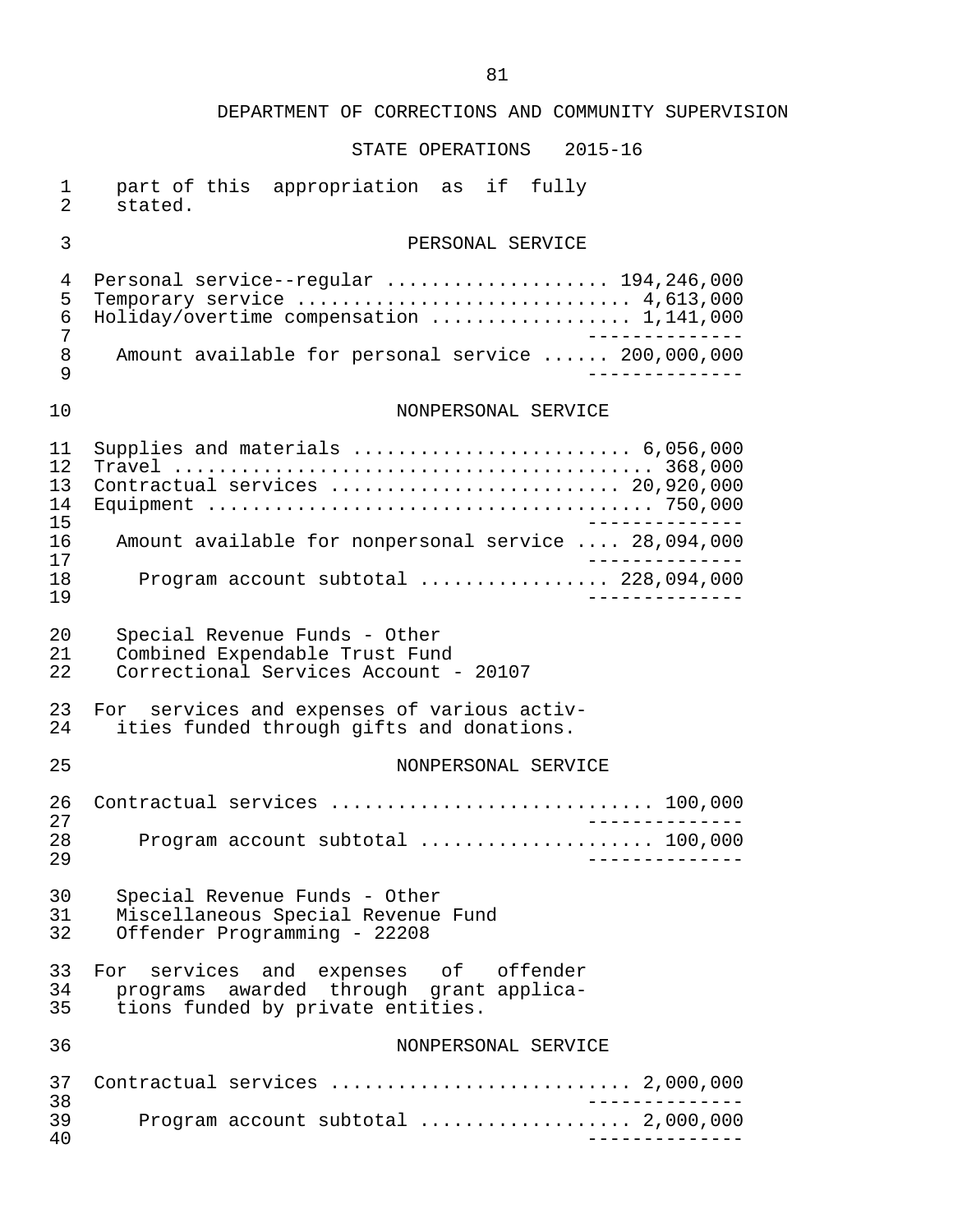|                                                                                                                            | DEPARTMENT OF CORRECTIONS AND COMMUNITY SUPERVISION                                                                                                                                                                                                                                                                                                                                                                                                                                                                                                                                                                                                                                                                                                                                                                                                                     |
|----------------------------------------------------------------------------------------------------------------------------|-------------------------------------------------------------------------------------------------------------------------------------------------------------------------------------------------------------------------------------------------------------------------------------------------------------------------------------------------------------------------------------------------------------------------------------------------------------------------------------------------------------------------------------------------------------------------------------------------------------------------------------------------------------------------------------------------------------------------------------------------------------------------------------------------------------------------------------------------------------------------|
|                                                                                                                            | STATE OPERATIONS 2015-16                                                                                                                                                                                                                                                                                                                                                                                                                                                                                                                                                                                                                                                                                                                                                                                                                                                |
| $\mathbf 1$<br>$\sqrt{2}$<br>3                                                                                             | Enterprise Funds<br>Correctional Services Commissary Account<br>Central Office Account - 50100                                                                                                                                                                                                                                                                                                                                                                                                                                                                                                                                                                                                                                                                                                                                                                          |
| $\overline{4}$<br>5                                                                                                        | For services and expenses of operating self<br>sustaining facility commissaries.                                                                                                                                                                                                                                                                                                                                                                                                                                                                                                                                                                                                                                                                                                                                                                                        |
| 6                                                                                                                          | NONPERSONAL SERVICE                                                                                                                                                                                                                                                                                                                                                                                                                                                                                                                                                                                                                                                                                                                                                                                                                                                     |
| 7<br>$\, 8$<br>$\mathsf 9$                                                                                                 | Supplies and materials  38,000,000<br>Contractual services  1,900,000                                                                                                                                                                                                                                                                                                                                                                                                                                                                                                                                                                                                                                                                                                                                                                                                   |
| 10<br>11                                                                                                                   | Program account subtotal  39,900,000                                                                                                                                                                                                                                                                                                                                                                                                                                                                                                                                                                                                                                                                                                                                                                                                                                    |
| 12<br>13                                                                                                                   | SUPERVISION OF INMATES PROGRAM  1,582,783,000                                                                                                                                                                                                                                                                                                                                                                                                                                                                                                                                                                                                                                                                                                                                                                                                                           |
| 14<br>15                                                                                                                   | General Fund<br>State Purposes Account - 10050                                                                                                                                                                                                                                                                                                                                                                                                                                                                                                                                                                                                                                                                                                                                                                                                                          |
| 16<br>17<br>18<br>19<br>20<br>21<br>22<br>23<br>24<br>25<br>26<br>27<br>28<br>29<br>30<br>31<br>32<br>33<br>34<br>35<br>36 | Notwithstanding any inconsistent provision<br>of law, the money hereby appropriated may<br>be used for the payment of prior year<br>liabilities and may be increased or<br>decreased by interchange with any other<br>appropriation within the department of<br>corrections and community supervision<br>general fund - state purposes account with<br>the approval of the director of the budg-<br>et.<br>Notwithstanding any other provision of law<br>to the contrary, the OGS Interchange and<br>Transfer Authority, IT Interchange and<br>Transfer Authority and the Lean Certif-<br>ication Bonus Authority as defined in the<br>2015-16 state fiscal year state operations<br>appropriation for the budget division<br>program of the division of the budget, are<br>deemed fully incorporated herein and a<br>part of this appropriation as if fully<br>stated. |
| 37                                                                                                                         | PERSONAL SERVICE                                                                                                                                                                                                                                                                                                                                                                                                                                                                                                                                                                                                                                                                                                                                                                                                                                                        |
| 38<br>39<br>40<br>41                                                                                                       | Personal service--regular  1,390,639,000<br>Temporary Service  11,788,000<br>Holiday/overtime compensation  162,535,000                                                                                                                                                                                                                                                                                                                                                                                                                                                                                                                                                                                                                                                                                                                                                 |
| 42<br>43                                                                                                                   | Amount available for personal service  1,564,962,000                                                                                                                                                                                                                                                                                                                                                                                                                                                                                                                                                                                                                                                                                                                                                                                                                    |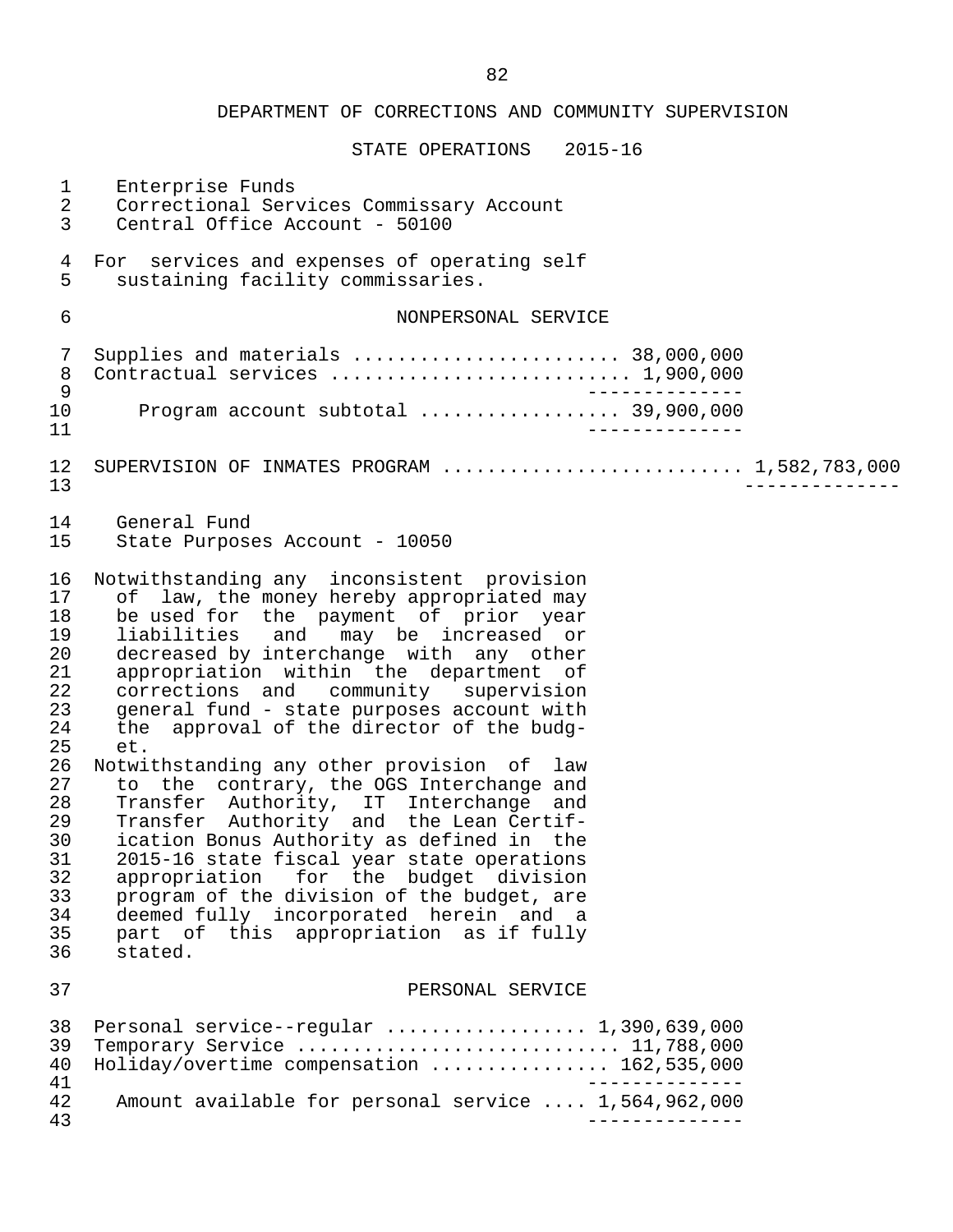STATE OPERATIONS 2015-16

#### 1 NONPERSONAL SERVICE

 2 Supplies and materials ......................... 9,206,000 3 Travel ......................................... 2,400,000 4 Contractual services ........................... 5,020,000 5 Equipment ...................................... 1,195,000 6<br>7 Amount available for nonpersonal service .... 17.821.000 7 Amount available for nonpersonal service .... 17,821,000<br>8 8 -------------- 9 SUPPORT SERVICES PROGRAM ................................... 386,155,000 10 -------------- 11 General Fund<br>12 State Purpose State Purposes Account - 10050 13 Notwithstanding any inconsistent provision<br>14 of law, the money hereby appropriated may 14 of law, the money hereby appropriated may<br>15 be available for services and expenses 15 be available for services and expenses<br>16 including lease-payments to the dormitory 16 including lease payments to the dormitory<br>17 authority, as successor to the facilities 17 authority, as successor to the facilities<br>18 development corporation pursuant to chap-18 development corporation pursuant to chap-<br>19 ter 83 of the laws of 1995, pursuant to an 19 ter 83 of the laws of 1995, pursuant to an<br>20 agreement entered into between the facili-20 agreement entered into between the facili-<br>21 ties development corporation and the 21 ties development corporation and the<br>22 department of corrections and community 22 department of corrections and community<br>23 supervision for the rental of correctional 23 supervision for the rental of correctional<br>24 facilities and may be used for the payment 24 facilities and may be used for the payment<br>25 of prior year liabilities and may be 25 of prior year liabilities and may be<br>26 increased or decreased by interchange with 26 increased or decreased by interchange with<br>27 any other appropriation within the depart-27 any other appropriation within the depart-<br>28 ment of corrections and community super-28 ment of corrections and community super-<br>29 vision general fund - state purposes 29 vision general fund - state purposes<br>30 account with the approval of the director 30 account with the approval of the director<br>31 of the budget. 31 of the budget.<br>32 Notwithstanding 32 Notwithstanding any other provision of law<br>33 to the contrary, the OGS Interchange and 33 to the contrary, the OGS Interchange and<br>34 Transfer Authority, IT Interchange and 34 Transfer Authority, IT Interchange and<br>35 Transfer\_Authority\_and\_the\_Lean\_Certif-35 Transfer Authority and the Lean Certif-<br>36 ication Bonus Authority as defined in the 36 ication Bonus Authority as defined in the 37 2015-16 state fiscal year state operations<br>38 appropriation for the budget division 38 appropriation for the budget division<br>39 program of the division of the budget, are 39 program of the division of the budget, are<br>40 deemed fully incorporated herein and a 40 deemed fully incorporated herein and a<br>41 part of this appropriation as if fully 41 part of this appropriation as if fully<br>42 stated. stated. 43 PERSONAL SERVICE

44 Personal service--regular ..................... 151,530,000<br>45 Holiday/overtime compensation .................... 9.197.000 45 Holiday/overtime compensation .................. 9,197,000 46 --------------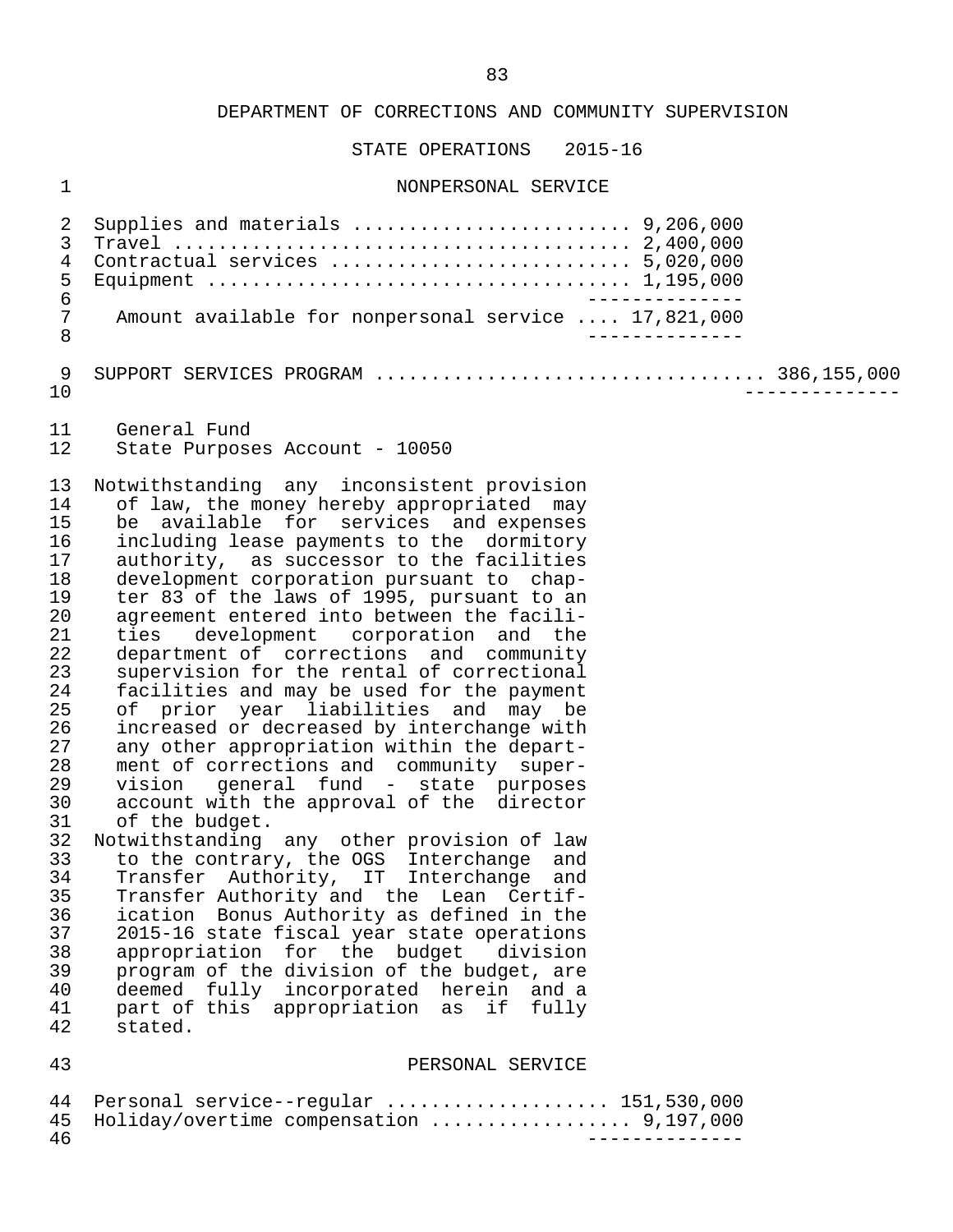| $\mathbf 1$<br>$\overline{2}$    | Amount available for personal service  160,727,000                                                                                                                          |
|----------------------------------|-----------------------------------------------------------------------------------------------------------------------------------------------------------------------------|
| $\mathfrak{Z}$                   | NONPERSONAL SERVICE                                                                                                                                                         |
| 4<br>5<br>6<br>7<br>8            | Supplies and materials  165,745,000<br>Contractual services  45,927,000                                                                                                     |
| 9<br>10                          | Amount available for nonpersonal service  221,698,000                                                                                                                       |
| 11<br>12                         | Program account subtotal $382,425,000$                                                                                                                                      |
| 13<br>14<br>15                   | Special Revenue Funds - Other<br>Miscellaneous Special Revenue Fund<br>Food Production Center Account - 22136                                                               |
|                                  |                                                                                                                                                                             |
| 16                               | PERSONAL SERVICE                                                                                                                                                            |
| 17<br>18                         | Personal service--regular  214,000<br>___________                                                                                                                           |
| 19                               | NONPERSONAL SERVICE                                                                                                                                                         |
| 20<br>21<br>22<br>23<br>24<br>25 | Supplies and materials  2,152,000<br>Contractual services  305,000<br>Fringe benefits $\ldots \ldots \ldots \ldots \ldots \ldots \ldots \ldots \ldots \ldots \ldots$ 90,000 |
| 26<br>27<br>28                   | Amount available for nonpersonal service  3,516,000                                                                                                                         |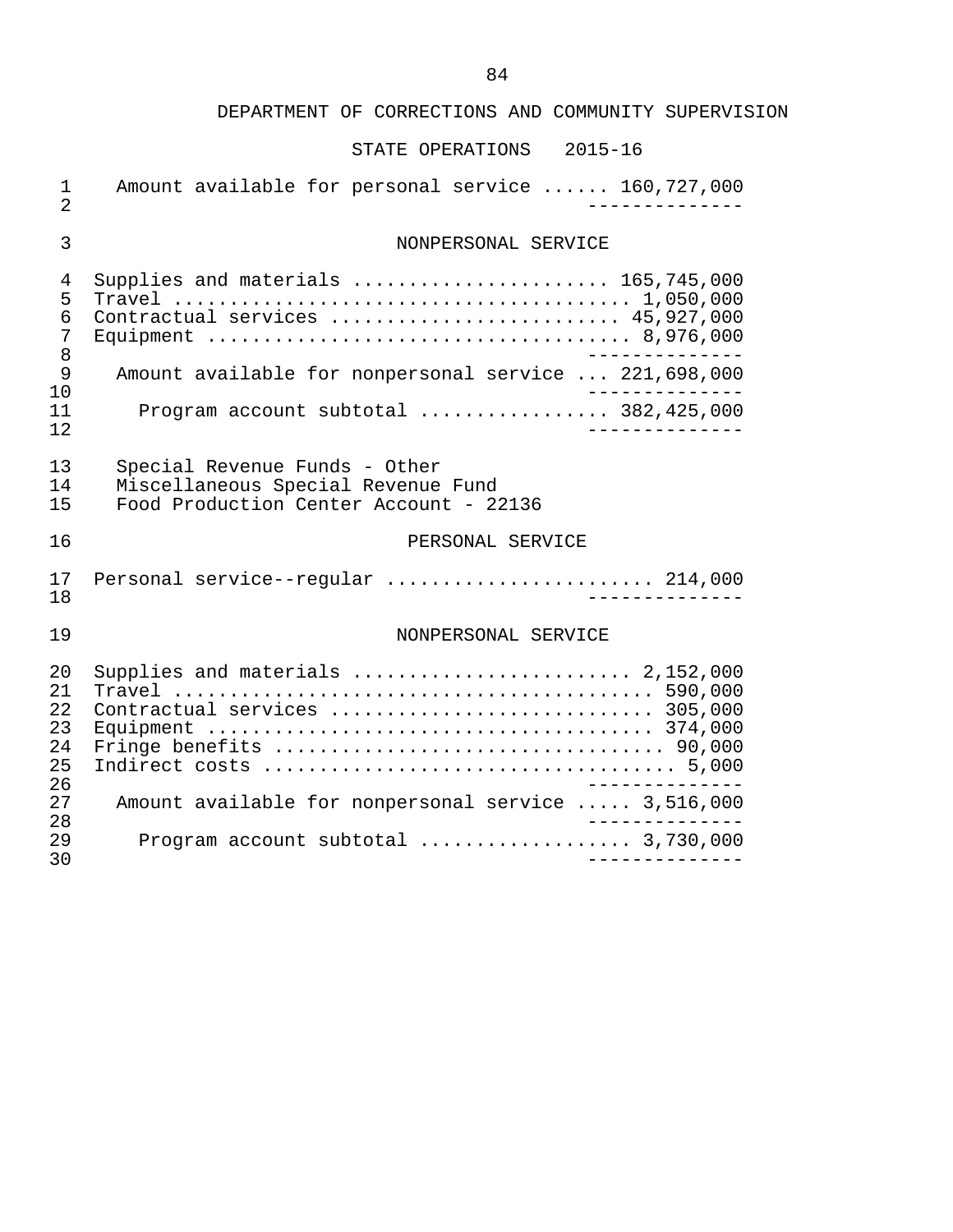STATE OPERATIONS - REAPPROPRIATIONS 2015-16

| $\mathbf{1}$   | ADMINISTRATION PROGRAM                                                 |
|----------------|------------------------------------------------------------------------|
| $\overline{2}$ | Special Revenue Funds - Federal                                        |
| 3              | Federal Miscellaneous Operating Grants Fund                            |
| $\overline{4}$ | Correctional Services-NIC Grants Account - 25306                       |
| 5              | By chapter 50, section 1, of the laws of 2014:                         |
| 6              | For services and expenses incurred by the department of corrections    |
| 7              | and community supervision for the incarceration of illegal aliens.     |
| 8              | Personal service  34,000,000  (re. \$34,000,000)                       |
| $\overline{9}$ | Special Revenue Funds - Federal                                        |
| 10             | Federal Miscellaneous Operating Grants Fund                            |
| 11             | Correctional Services-NIC Grants Account                               |
| 12             | By chapter 50, section 1, of the laws of 2013:                         |
| 13             | For services and expenses incurred by the department of corrections    |
| 14             | and community supervision for the incarceration of illegal aliens.     |
| 15             | Personal service  34,000,000  (re. \$33,182,000)                       |
| 16             | For services and expenses related to substance abuse treatment in      |
| 17             | state prisons.                                                         |
| 18             | Personal service  1,500,000  (re. \$1,243,000)                         |
| 19             | Funds herein appropriated may be used to disburse unanticipated feder- |
| 20             | al grants in support of various purposes and programs.                 |
| 21             | Nonpersonal service  5,000,000  (re. \$5,000,000)                      |
| 22             | By chapter 50, section 1, of the laws of 2012:                         |
| 23             | For services and expenses incurred by the department of corrections    |
| 24             | and community supervision for the incarceration of illegal aliens.     |
| 25             | Notwithstanding any other provision of law to the contrary, the OGS    |
| 26             | Interchange and Transfer Authority, the IT Interchange and Transfer    |
| 27             | Authority, and the Call Center Interchange and Transfer Authority as   |
| 28             | defined in the 2012-13 state fiscal year state operations appropri-    |
| 29             | ation for the budget division program of the division of the budget,   |
| 30             | are deemed fully incorporated herein and a part of this appropri-      |
| 31             | ation as if fully stated.                                              |
| 32             | Personal service  34,000,000  (re. \$20,629,000)                       |
| 33             | Funds herein appropriated may be used to disburse unanticipated feder- |

- 33 Funds herein appropriated may be used to disburse unanticipated feder-<br>34 al grants in support of various purposes and programs. 34 al grants in support of various purposes and programs.<br>35 Notwithstanding any other provision of law to the con 35 Notwithstanding any other provision of law to the contrary, the OGS<br>36 11 Interchange and Transfer Authority, the IT Interchange and Transfer 36 Interchange and Transfer Authority, the IT Interchange and Transfer<br>37 Authority, and the Call Center Interchange and Transfer Authority as 37 Authority, and the Call Center Interchange and Transfer Authority as<br>38 defined in the 2012-13 state fiscal vear state operations appropridefined in the 2012-13 state fiscal year state operations appropri-
- 39 ation for the budget division program of the division of the budget,<br>40 are deemed fully incorporated herein and a part of this appropri-40 are deemed fully incorporated herein and a part of this appropri-<br>41 ation as if fully stated. 41 ation as if fully stated.<br>42 Nonpersonal service ... 2,0 Monpersonal service ... 2,000,000 ...................... (re. \$547,000)

43 By chapter 50, section 1, of the laws of 2010:<br>44 For services and expenses related to y 44 For services and expenses related to various purposes including correction officer vests ... 1,000,000 .............. (re. \$575,000)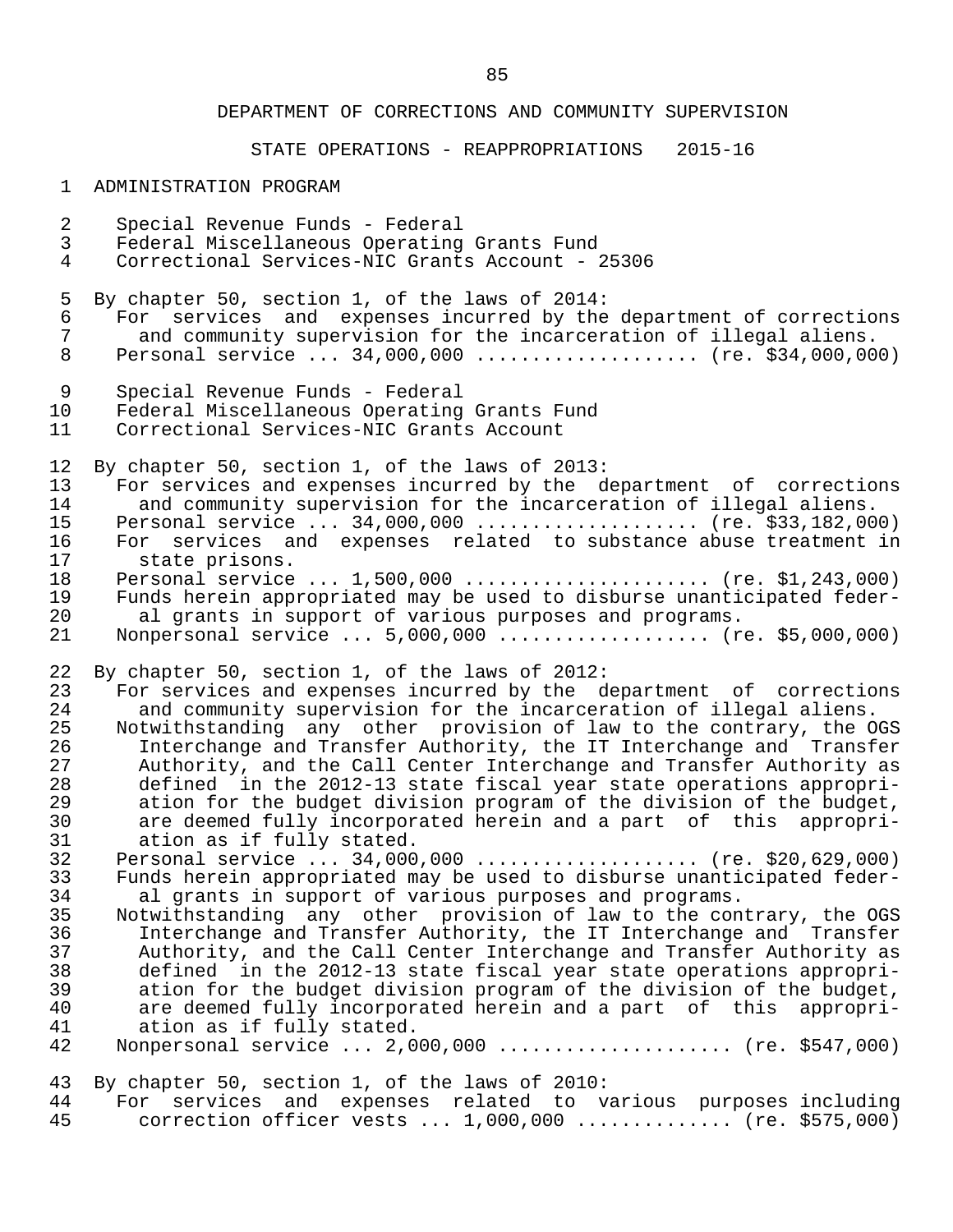STATE OPERATIONS - REAPPROPRIATIONS 2015-16

- 1 Special Revenue Funds Federal
- 
- 2 Federal Miscellaneous Operating Grants Fund<br>3 Substance Abuse Treatment State Prisons Acco 3 Substance Abuse Treatment State Prisons Account - 25408

4 By chapter 50, section 1, of the laws of 2014:<br>5 For services and expenses related to su

- 5 For services and expenses related to substance abuse treatment in<br>6 state prisons. 6 state prisons.<br>7 Personal service
- Personal service ... 1,500,000 ...................... (re. \$1,500,000)
- 8 Special Revenue Funds Federal

9 Federal Miscellaneous Operating Grants Fund<br>10 Unanticipated Federal Grants Account - 25371

Unanticipated Federal Grants Account - 25371

- 11 By chapter 50, section 1, of the laws of 2014:<br>12 Funds herein appropriated may be used to disl
- 12 Funds herein appropriated may be used to disburse unanticipated feder-<br>13 al grants in support of various purposes and programs. 13 al grants in support of various purposes and programs.
- 14 Nonpersonal service ... 5,000,000 ................... (re. \$5,000,000)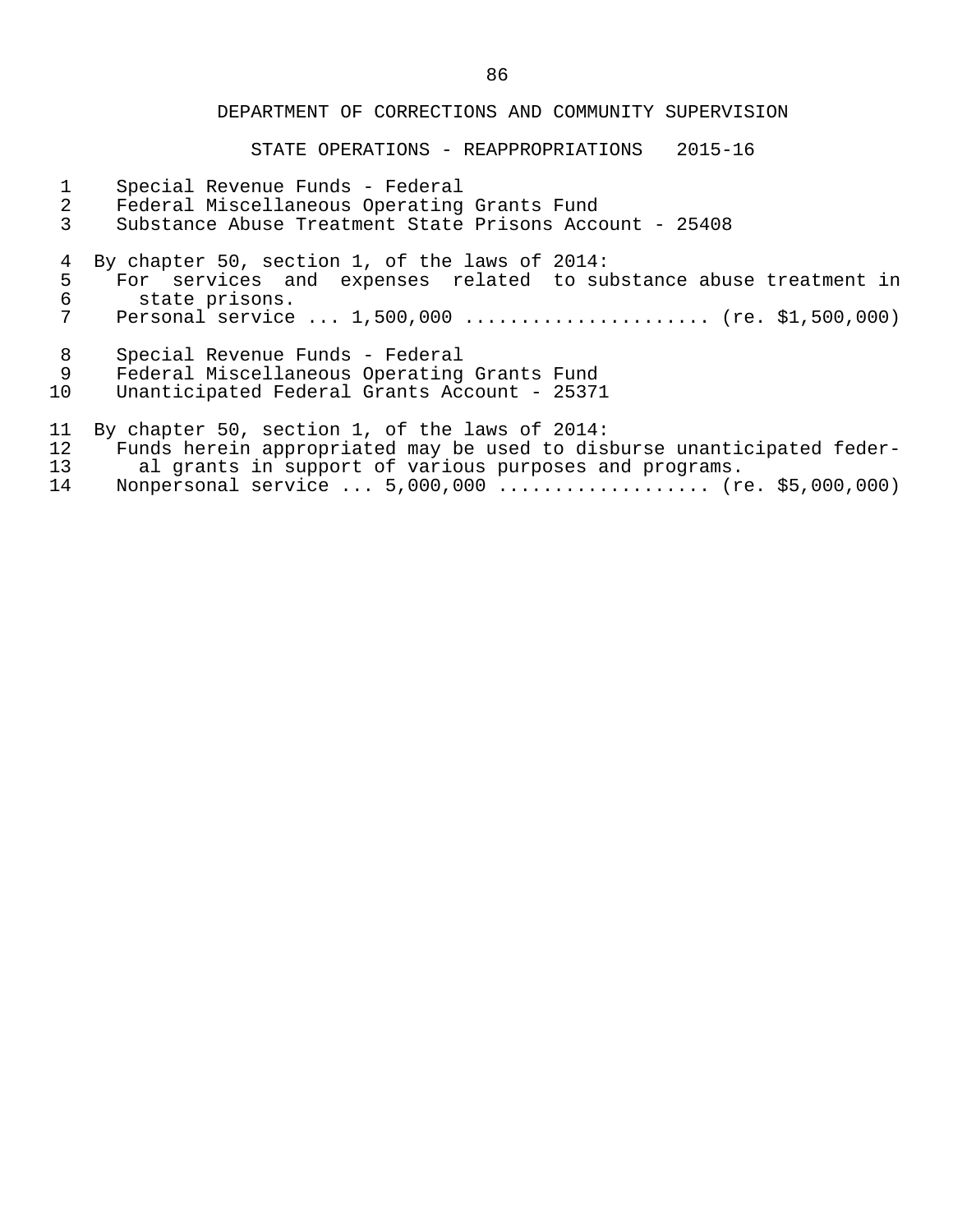STATE OPERATIONS 2015-16

1 For payment according to the following schedule:

| $\overline{2}$                                                                                                                   |                                                                                                                                                                                                                                                                                                                                                                                                                                                                                                                                                                                                                                                                                                                                                                                                                                                                                                                                              | APPROPRIATIONS REAPPROPRIATIONS |
|----------------------------------------------------------------------------------------------------------------------------------|----------------------------------------------------------------------------------------------------------------------------------------------------------------------------------------------------------------------------------------------------------------------------------------------------------------------------------------------------------------------------------------------------------------------------------------------------------------------------------------------------------------------------------------------------------------------------------------------------------------------------------------------------------------------------------------------------------------------------------------------------------------------------------------------------------------------------------------------------------------------------------------------------------------------------------------------|---------------------------------|
| $\mathfrak{Z}$<br>4<br>5<br>$\epsilon$                                                                                           |                                                                                                                                                                                                                                                                                                                                                                                                                                                                                                                                                                                                                                                                                                                                                                                                                                                                                                                                              |                                 |
| 7<br>$\,8\,$                                                                                                                     | All Funds  67,983,000                                                                                                                                                                                                                                                                                                                                                                                                                                                                                                                                                                                                                                                                                                                                                                                                                                                                                                                        | 50,060,000                      |
| 9                                                                                                                                | <b>SCHEDULE</b>                                                                                                                                                                                                                                                                                                                                                                                                                                                                                                                                                                                                                                                                                                                                                                                                                                                                                                                              |                                 |
| 10<br>11                                                                                                                         |                                                                                                                                                                                                                                                                                                                                                                                                                                                                                                                                                                                                                                                                                                                                                                                                                                                                                                                                              |                                 |
| 12<br>13                                                                                                                         | General Fund<br>State Purposes Account - 10050                                                                                                                                                                                                                                                                                                                                                                                                                                                                                                                                                                                                                                                                                                                                                                                                                                                                                               |                                 |
| 14<br>15<br>16<br>17<br>18<br>19<br>20<br>21<br>22<br>23<br>24<br>25<br>26<br>27<br>28<br>29<br>30<br>31<br>32<br>33<br>34<br>35 | Notwithstanding any inconsistent provision<br>of law, the money hereby appropriated may<br>be available for program expenses, includ-<br>ing the payment of liabilities incurred<br>prior to April 1, 2015 or hereafter to<br>accrue, and may be increased or decreased<br>by interchange with any other appropri-<br>ation within the division of criminal<br>justice services general fund - state<br>purposes account with the approval of the<br>director of the budget.<br>Notwithstanding any other provision of law<br>to the contrary, the OGS Interchange and<br>Transfer Authority, IT Interchange and<br>Transfer Authority and the Lean Certif-<br>ication Bonus Authority as defined in the<br>2015-16 state fiscal year state operations<br>appropriation for the budget division<br>program of the division of the budget, are<br>deemed fully incorporated herein and a<br>part of this appropriation as if fully<br>stated. |                                 |
| 36                                                                                                                               | PERSONAL SERVICE                                                                                                                                                                                                                                                                                                                                                                                                                                                                                                                                                                                                                                                                                                                                                                                                                                                                                                                             |                                 |
| 37<br>38<br>39<br>40                                                                                                             | Personal service--regular  6,238,000<br>Holiday/overtime compensation  4,000<br>Amount available for personal service  6,242,000                                                                                                                                                                                                                                                                                                                                                                                                                                                                                                                                                                                                                                                                                                                                                                                                             |                                 |
| 41                                                                                                                               |                                                                                                                                                                                                                                                                                                                                                                                                                                                                                                                                                                                                                                                                                                                                                                                                                                                                                                                                              |                                 |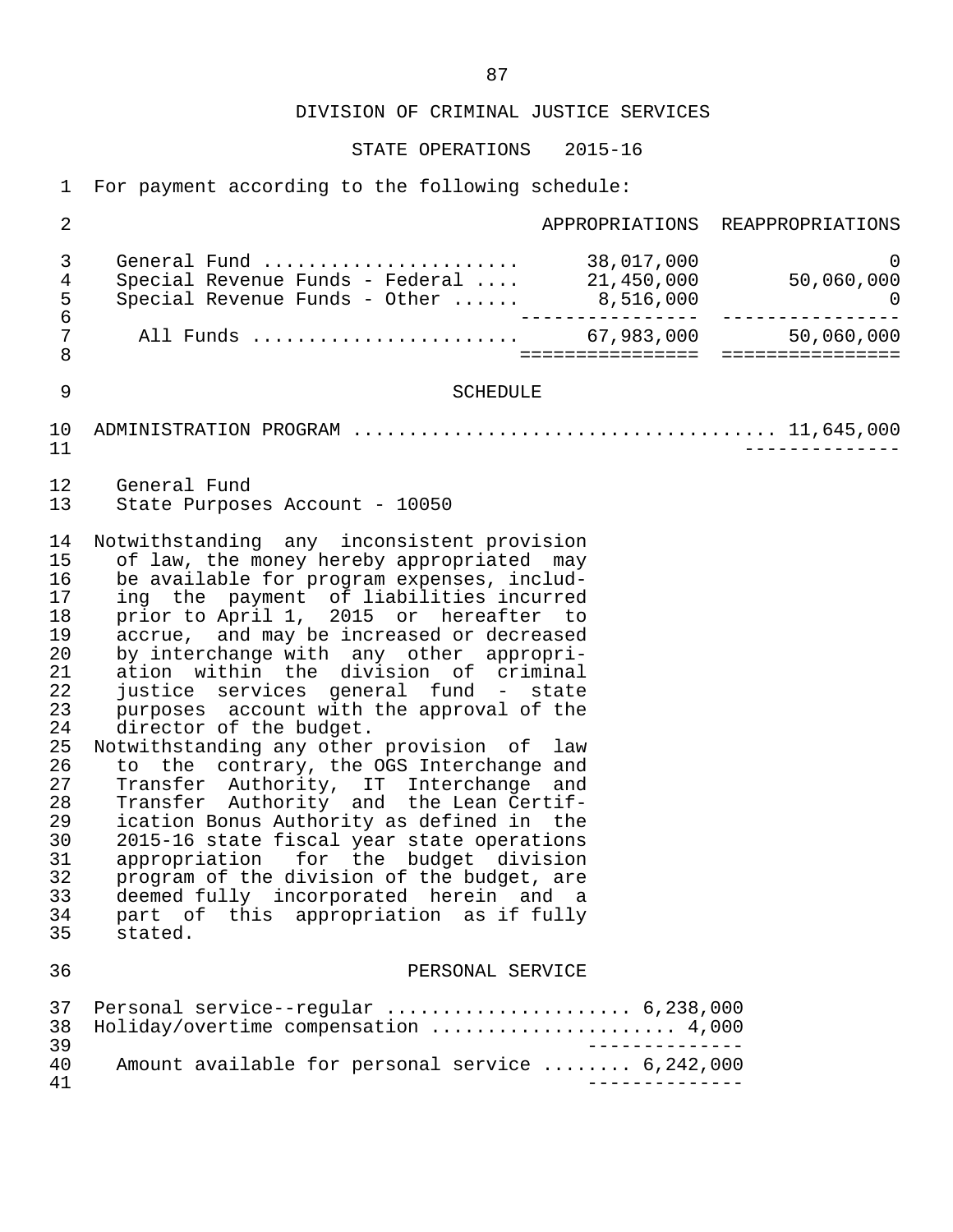STATE OPERATIONS 2015-16

#### 1 NONPERSONAL SERVICE

 2 Supplies and materials ........................... 880,000 3 Travel ............................................ 31,000 4 Contractual services ........................... 3,861,000 5 Equipment ........................................ 631,000 6<br>7 Amount available for nonpersonal service ..... 5.403.000 7 Amount available for nonpersonal service ..... 5,403,000<br>8 8 -------------- 9 CRIME PREVENTION AND REDUCTION STRATEGIES PROGRAM ........... 56,338,000<br>-------------- 10 -------------- 11 General Fund<br>12 State Purpose State Purposes Account - 10050 13 Notwithstanding any inconsistent provision<br>14 of law, the money hereby appropriated may 14 of law, the money hereby appropriated may<br>15 be available for program expenses, includ-15 be available for program expenses, includ-<br>16 ing the payment of liabilities incurred 16 ing the payment of liabilities incurred<br>17 prior to April 1, 2015 or hereafter to prior to April 1, 2015 or hereafter to 18 accrue, and may be increased or decreased<br>19 by interchange with any other appropri- 19 by interchange with any other appropri- 20 ation within the division of criminal 21 justice services general fund - state<br>22 purposes account with the approval of the 22 purposes account with the approval of the<br>23 director of the budget. 23 director of the budget.<br>24 Notwithstanding any other 24 Notwithstanding any other provision of law<br>25 to the contrary, the OGS Interchange and 25 to the contrary, the OGS Interchange and<br>26 Transfer Authority, IT Interchange and 26 Transfer Authority, IT Interchange and 27 Transfer Authority and the Lean Certif- 28 ication Bonus Authority as defined in the<br>29 2015-16 state fiscal vear state operations 29 2015-16 state fiscal year state operations<br>30 appropriation for the budget division 30 appropriation for the budget division<br>31 program of the division of the budget, are 31 program of the division of the budget, are<br>32 deemed fully incorporated herein and a 32 deemed fully incorporated herein and a 33 part of this appropriation as if fully stated. 35 PERSONAL SERVICE 36 Personal service--regular ........................ 20,164,000<br>37 Temporary service ................................. 15,000 37 Temporary service ................................. 15,000 38 Holiday/overtime compensation ..................... 69,000 39 -------------- 40 Amount available for personal service ....... 20,248,000<br>41 ------------- 41 -------------- 42 NONPERSONAL SERVICE 43 Supplies and materials ........................... 700,000 44 Travel ........................................... 241,000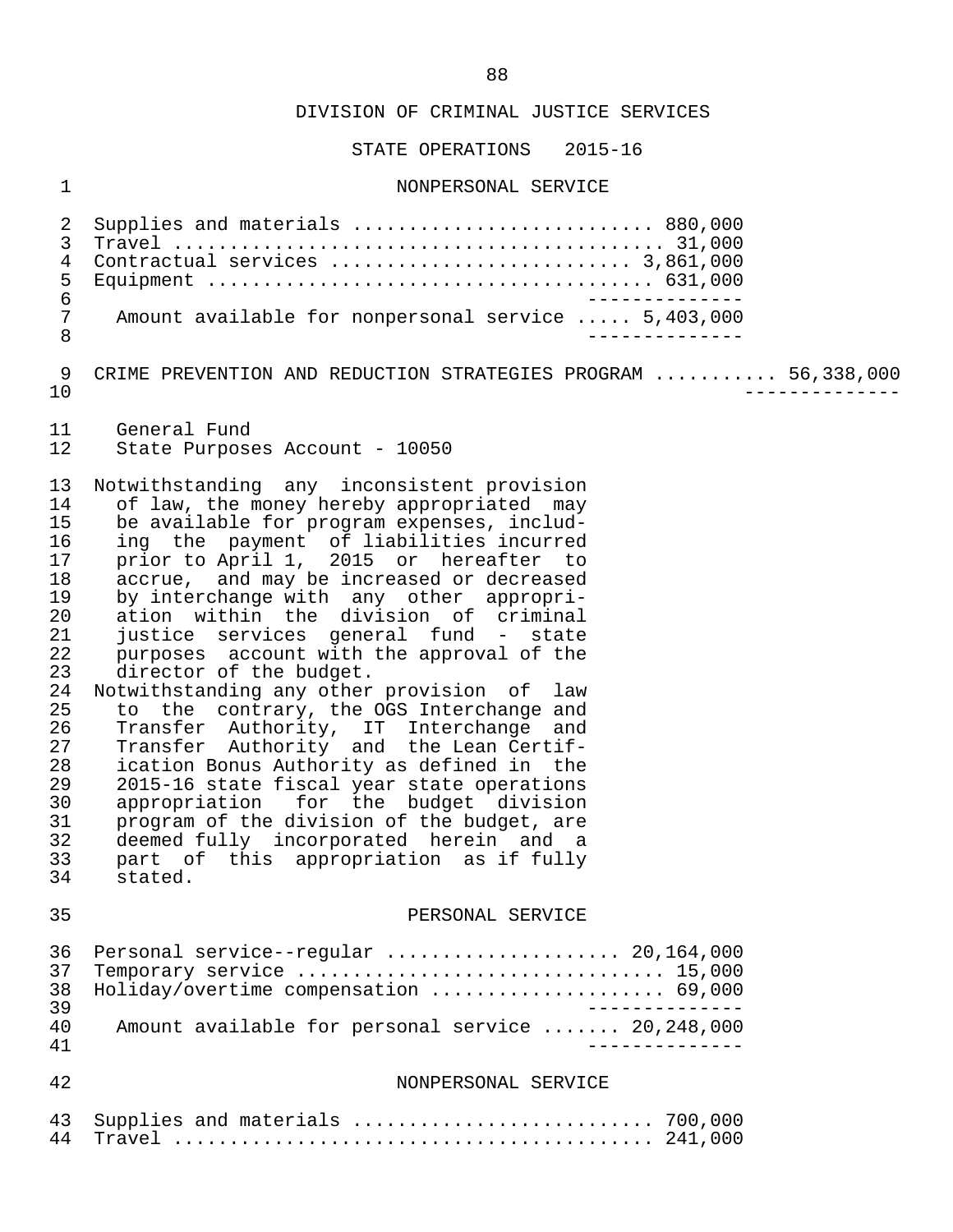STATE OPERATIONS 2015-16

 1 Contractual services ........................... 4,879,000 2 Equipment ........................................ 304,000 3<br>Amount available for nonpersonal service ..... 6.124.000 4 Amount available for nonpersonal service ..... 6,124,000<br>5 5<br>6 Program account subtotal .................... 26.372.000 6 Program account subtotal .................. 26,372,000 7 -------------- 8 Special Revenue Funds - Federal 9 Federal Miscellaneous Operating Grants Fund<br>10 Crime Identification and Technology Account 10 Crime Identification and Technology Account - 25475 11 For services and expenses related to crime<br>12 identification technologies, pursuant to 12 identification technologies, pursuant to<br>13 an expenditure plan developed by the 13 an expenditure plan developed by the<br>14 commissioner of the division of criminal 14 commissioner of the division of criminal<br>15 iustice services. A portion of these funds 15 justice services. A portion of these funds 16 may be transferred to aid to localities<br>17 and may be suballocated to other state 17 and may be suballocated to other state<br>18 agencies. agencies. 19 Personal service ............................... 2,000,000 20 Nonpersonal service ............................ 6,000,000 21 -------------- 22 Program account subtotal ................... 8,000,000 23 -------------- 24 Special Revenue Funds - Federal 25 Federal Miscellaneous Operating Grants Fund<br>26 DCJS Miscellaneous Discretionary Account - 2 26 DCJS Miscellaneous Discretionary Account - 25470 27 Funds herein appropriated may be used to<br>28 disburse unanticipated federal grants in 28 disburse unanticipated federal grants in<br>29 support of state and local programs to 29 support of state and local programs to 30 prevent crime, support law enforcement, 31 improve the administration of justice, and<br>32 assist victims. A portion of these funds 32 assist victims. A portion of these funds<br>33 may be transferred to aid to localities 33 may be transferred to aid to localities 34 and may be suballocated to other state 35 agencies. 36 Personal service ............................... 1,000,000 37 Nonpersonal service ............................ 5,000,000 38 Fringe benefits ................................ 1,000,000 39 -------------- 40 Program account subtotal ................... 7,000,000 41 -------------- 42 Special Revenue Funds - Federal 43 Federal Miscellaneous Operating Grants Fund<br>44 Edward Byrne Memorial Grant Account Edward Byrne Memorial Grant Account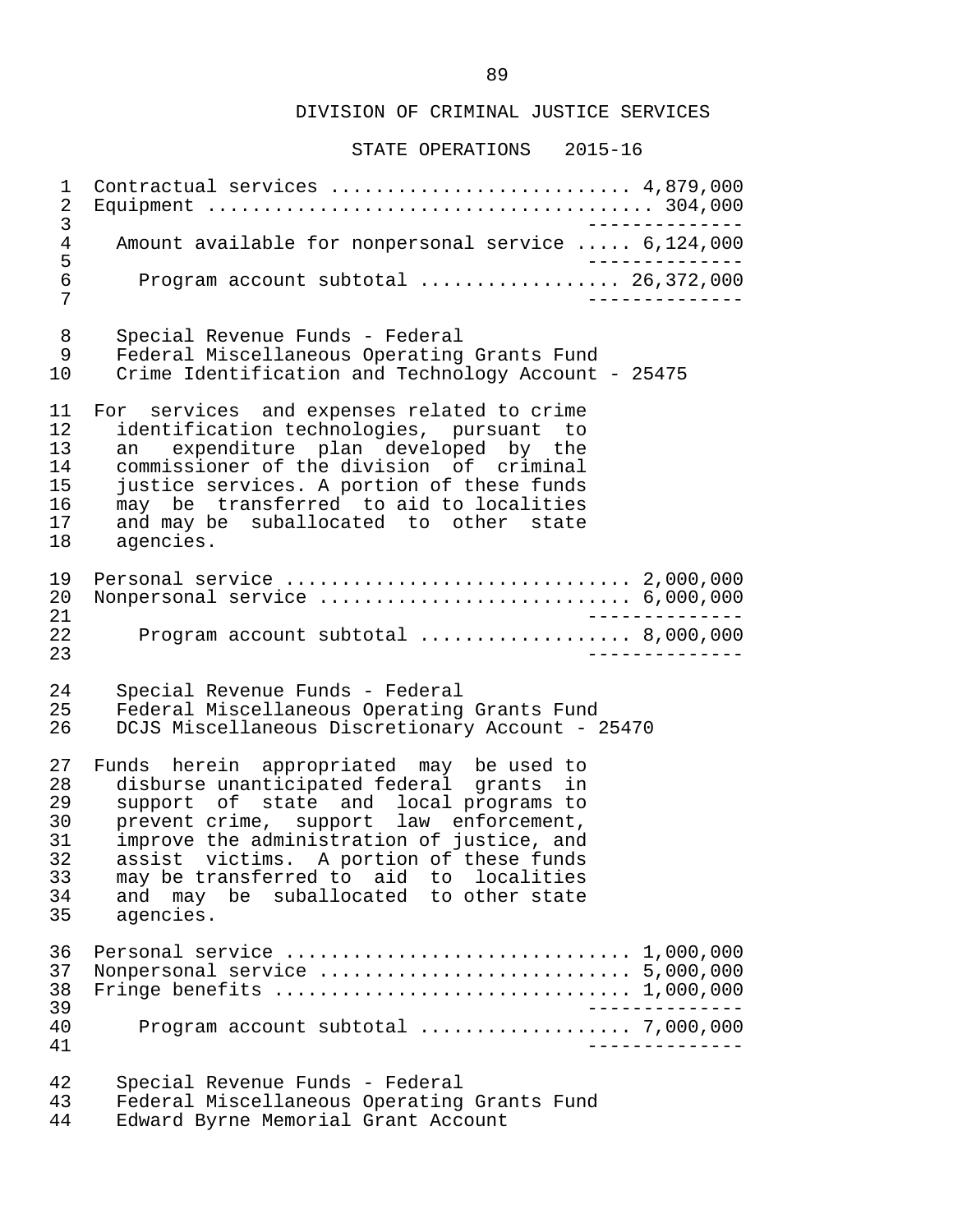| $\mathbf 1$                                              | For services and expenses related to the                                                                                                                                                                                                                                                                                                                                                                                              |
|----------------------------------------------------------|---------------------------------------------------------------------------------------------------------------------------------------------------------------------------------------------------------------------------------------------------------------------------------------------------------------------------------------------------------------------------------------------------------------------------------------|
| $\overline{2}$                                           | federal Edward Byrne memorial justice                                                                                                                                                                                                                                                                                                                                                                                                 |
| $\mathsf{3}$                                             | assistance formula program. Funds appro-                                                                                                                                                                                                                                                                                                                                                                                              |
| $\overline{4}$                                           | priated herein shall be expended pursuant                                                                                                                                                                                                                                                                                                                                                                                             |
| 5                                                        | to a plan developed by the commissioner of                                                                                                                                                                                                                                                                                                                                                                                            |
| $\epsilon$                                               | criminal justice services and approved by                                                                                                                                                                                                                                                                                                                                                                                             |
| $\overline{7}$                                           | the director of the budget. A portion of                                                                                                                                                                                                                                                                                                                                                                                              |
| $\, 8$                                                   | these funds may be transferred to aid to                                                                                                                                                                                                                                                                                                                                                                                              |
| 9                                                        | localities and/or suballocated to other                                                                                                                                                                                                                                                                                                                                                                                               |
| 10                                                       | state agencies.                                                                                                                                                                                                                                                                                                                                                                                                                       |
| 11<br>12<br>13                                           | ____________.                                                                                                                                                                                                                                                                                                                                                                                                                         |
| 14                                                       | Program account subtotal  4,000,000                                                                                                                                                                                                                                                                                                                                                                                                   |
| 15                                                       | - - - - - - - -                                                                                                                                                                                                                                                                                                                                                                                                                       |
| 16                                                       | Special Revenue Funds - Federal                                                                                                                                                                                                                                                                                                                                                                                                       |
| 17                                                       | Federal Miscellaneous Operating Grants Fund                                                                                                                                                                                                                                                                                                                                                                                           |
| 18                                                       | Juvenile Justice and Delinquency Prevention Formula                                                                                                                                                                                                                                                                                                                                                                                   |
| 19                                                       | Account - 25436                                                                                                                                                                                                                                                                                                                                                                                                                       |
| 20<br>21<br>22<br>23<br>24<br>25<br>26<br>27<br>28<br>29 | For services and expenses associated with<br>juvenile justice and delinquency<br>the<br>prevention formula account in accordance<br>with a distribution plan determined by the<br>juvenile justice advisory group and<br>affirmed by the commissioner of the divi-<br>sion of criminal justice services. A<br>portion of these funds may be transferred<br>to aid to localities and may be suballo-<br>cated to other state agencies. |
| 30<br>31<br>32                                           | Personal service  625,000<br>Nonpersonal service  325,000                                                                                                                                                                                                                                                                                                                                                                             |
| 33<br>34                                                 | Program account subtotal  950,000                                                                                                                                                                                                                                                                                                                                                                                                     |
| 35                                                       | Special Revenue Funds - Federal                                                                                                                                                                                                                                                                                                                                                                                                       |
| 36                                                       | Federal Miscellaneous Operating Grants Fund                                                                                                                                                                                                                                                                                                                                                                                           |
| 37                                                       | Violence Against Women Account - 25477                                                                                                                                                                                                                                                                                                                                                                                                |
| 38                                                       | For services and expenses related to the                                                                                                                                                                                                                                                                                                                                                                                              |
| 39                                                       | federal violence against women program                                                                                                                                                                                                                                                                                                                                                                                                |
| 40                                                       | pursuant to an expenditure plan developed                                                                                                                                                                                                                                                                                                                                                                                             |
| 41                                                       | by the commissioner of the division of                                                                                                                                                                                                                                                                                                                                                                                                |
| 42                                                       | criminal justice services. A portion of                                                                                                                                                                                                                                                                                                                                                                                               |
| 43                                                       | these funds may be transferred to aid to                                                                                                                                                                                                                                                                                                                                                                                              |
| 44                                                       | localities and may be suballocated to                                                                                                                                                                                                                                                                                                                                                                                                 |
| 45                                                       | other state agencies.                                                                                                                                                                                                                                                                                                                                                                                                                 |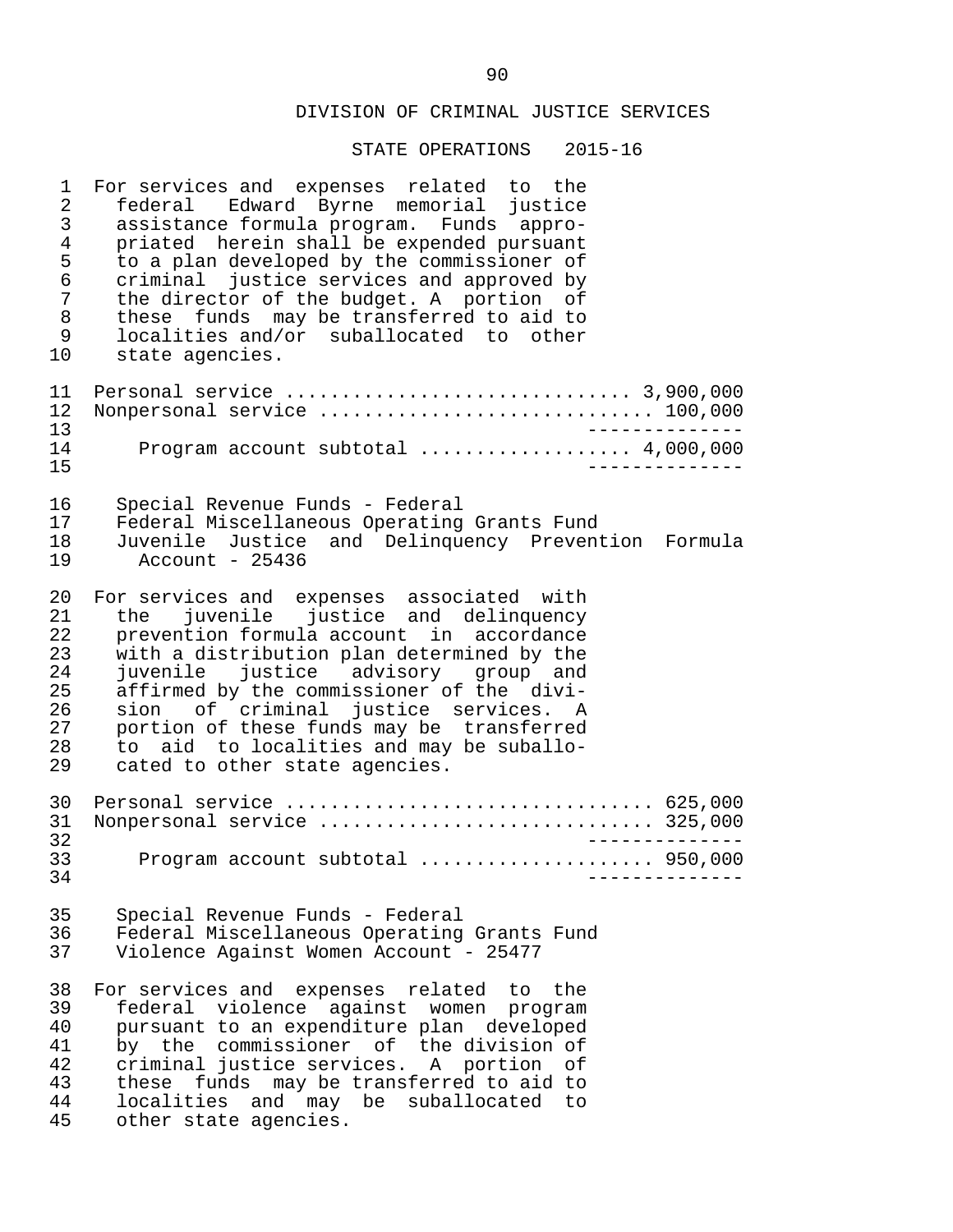| 1<br>2<br>$\mathsf{3}$                 | Personal service  800,000<br>Nonpersonal service  700,000                                                                                        |  |
|----------------------------------------|--------------------------------------------------------------------------------------------------------------------------------------------------|--|
| $\overline{4}$<br>5                    | Program account subtotal  1,500,000                                                                                                              |  |
| 6<br>7<br>8                            | Special Revenue Funds - Other<br>Combined Expendable Trust Fund<br>Grants Account - 20197                                                        |  |
| 9<br>10<br>11                          | For services and expenses associated with<br>gifts, grants and bequests to the division<br>of criminal justice services.                         |  |
| 12                                     | NONPERSONAL SERVICE                                                                                                                              |  |
| 13<br>14<br>15                         | Supplies and materials  100,000<br>Contractual services  100,000                                                                                 |  |
| 16<br>17                               | Program account subtotal  200,000                                                                                                                |  |
| 18<br>19<br>20                         | Special Revenue Funds - Other<br>Combined Expendable Trust Fund<br>Missing Children's Clearinghouse Account - 20192                              |  |
| 21<br>22<br>23<br>24                   | For services and expenses associated with<br>grants, gifts and bequests to the division<br>of criminal justice services for missing<br>children. |  |
| 25                                     | PERSONAL SERVICE                                                                                                                                 |  |
| 26<br>27                               | Personal service--regular  300,000                                                                                                               |  |
| 28                                     | NONPERSONAL SERVICE                                                                                                                              |  |
| 29<br>30<br>31<br>32<br>33<br>34<br>35 | Supplies and materials  100,000<br>Contractual services  510,000<br>Amount available for nonpersonal service  950,000                            |  |
| 36<br>37                               | Program account subtotal $\ldots$ 1,250,000                                                                                                      |  |
| 38<br>39<br>40                         | Special Revenue Funds - Other<br>Miscellaneous Special Revenue Fund<br>CJS - Conference and Signs Account - 22190                                |  |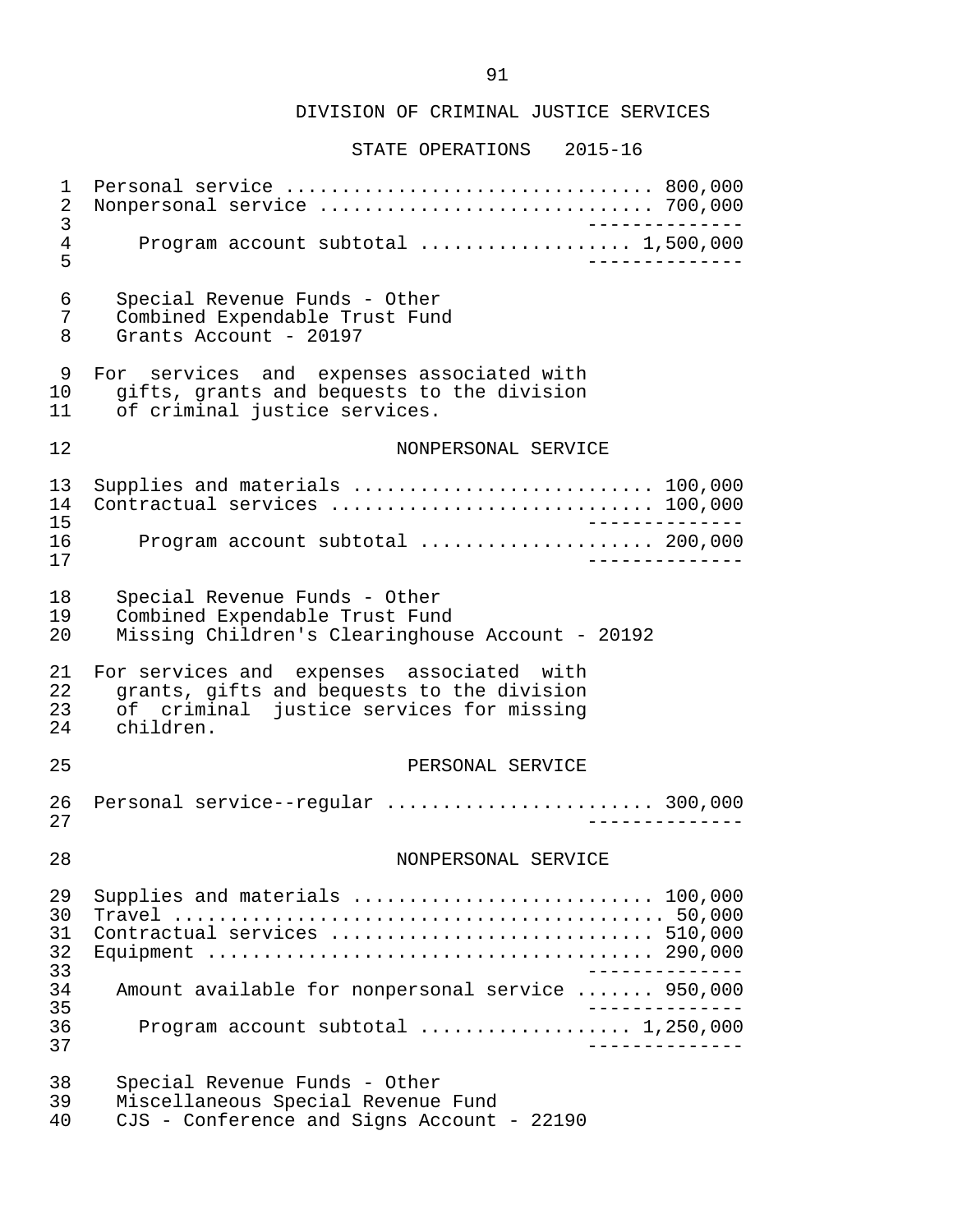STATE OPERATIONS 2015-16

#### 1 NONPERSONAL SERVICE

 2 Supplies and materials ........................... 100,000 3 Travel ........................................... 100,000 4 Contractual services ............................. 100,000 5 -------------- 6 Program account subtotal ..................... 300,000 7 -------------- 8 Special Revenue Funds - Other 9 Miscellaneous Special Revenue Fund 10 Fingerprint Identification and Technology Account - 21950 12 For services and expenses associated with<br>13 the development of technology solutions 13 the development of technology solutions<br>14 that advance the detection and prevention 14 that advance the detection and prevention<br>15 of crime, according to a plan developed by 15 of crime, according to a plan developed by<br>16 the commissioner of the division of crimi-16 the commissioner of the division of crimi-<br>17 and justice services and approved by the 17 nal justice services and approved by the<br>18 director of the budget. Amounts may be 18 director of the budget. Amounts may be<br>19 transferred to other state agencies or may 19 transferred to other state agencies or may<br>20 be used to make grants to local govern-20 be used to make grants to local govern-<br>21 ments in support of this purpose. A 21 ments in support of this purpose. A<br>22 portion of these funds may be suballocated 22 portion of these funds may be suballocated<br>23 to other state agencies. 23 to other state agencies.<br>24 Notwithstanding any other 24 Notwithstanding any other provision of law<br>25 to the contrary, the OGS Interchange and 25 to the contrary, the OGS Interchange and<br>26 Transfer Authority, IT Interchange and 26 Transfer Authority, IT Interchange and<br>27 Transfer-Authority-and the Lean Certif-27 Transfer Authority and the Lean Certif-<br>28 ication Bonus Authority as defined in the 28 ication Bonus Authority as defined in the<br>29 2015-16 state fiscal year state operations 29 2015-16 state fiscal year state operations<br>30 appropriation for the budget division 30 appropriation for the budget division 31 program of the division of the budget, are 32 deemed fully incorporated herein and a<br>33 part of this appropriation as if fully 33 part of this appropriation as if fully stated. 35 PERSONAL SERVICE 36 Personal service--regular ............................ 400,000<br>37 37 -------------- 38 NONPERSONAL SERVICE 39 Contractual services ........................... 6,037,000 40<br>41 Program account subtotal expressions of the 437,000 41 Program account subtotal ................... 6,437,000 42 -------------- 43 Special Revenue Funds - Other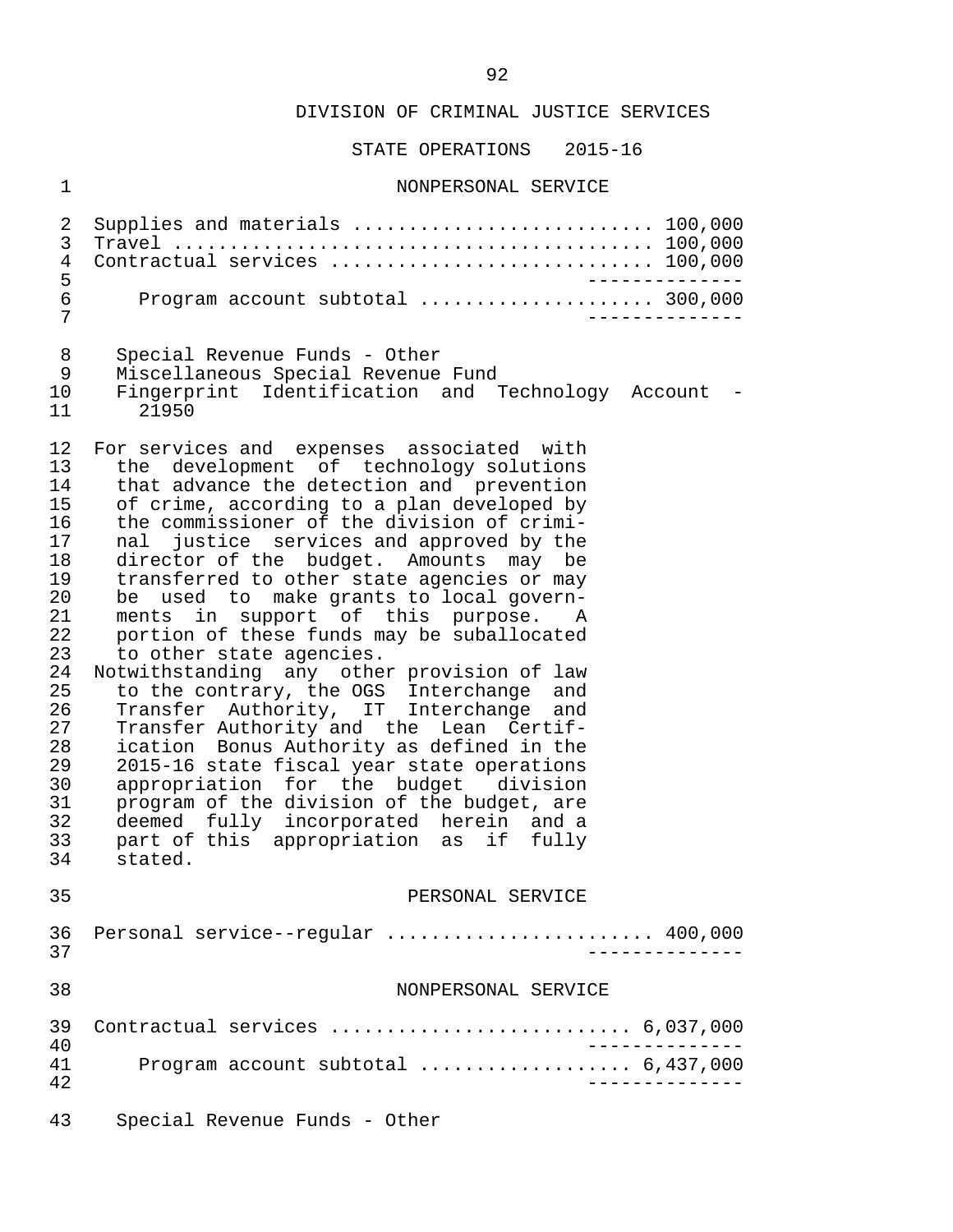#### STATE OPERATIONS 2015-16

1 State Police Motor Vehicle Law Enforcement and Motor<br>2 Vehicle Theft and Insurance Fraud Prevention Fund 2 Vehicle Theft and Insurance Fraud Prevention Fund<br>3 Motor Vehicle Theft and Insurance Fraud Account - 22 Motor Vehicle Theft and Insurance Fraud Account - 22801 4 Notwithstanding any other provision of law,<br>5 for services and expenses associated with 5 for services and expenses associated with<br>6 local anti-auto theft programs. local anti-auto theft programs. 7 PERSONAL SERVICE 8 Personal service--regular ............................. 200,000<br>9 9 -------------- 10 NONPERSONAL SERVICE 11 Supplies and materials ............................. 2,000 12 Travel ............................................ 33,000 13 Contractual services ............................... 2,000 14 Equipment .......................................... 2,000 15 Fringe benefits ................................... 80,000 16 Indirect costs .................................... 10,000 -------------<br>18 Amount available for nonpersonal service ....... 129,000 18 Amount available for nonpersonal service ....... 129,000<br>19 19 -------------- 20 Program account subtotal ..................... 329,000 21 --------------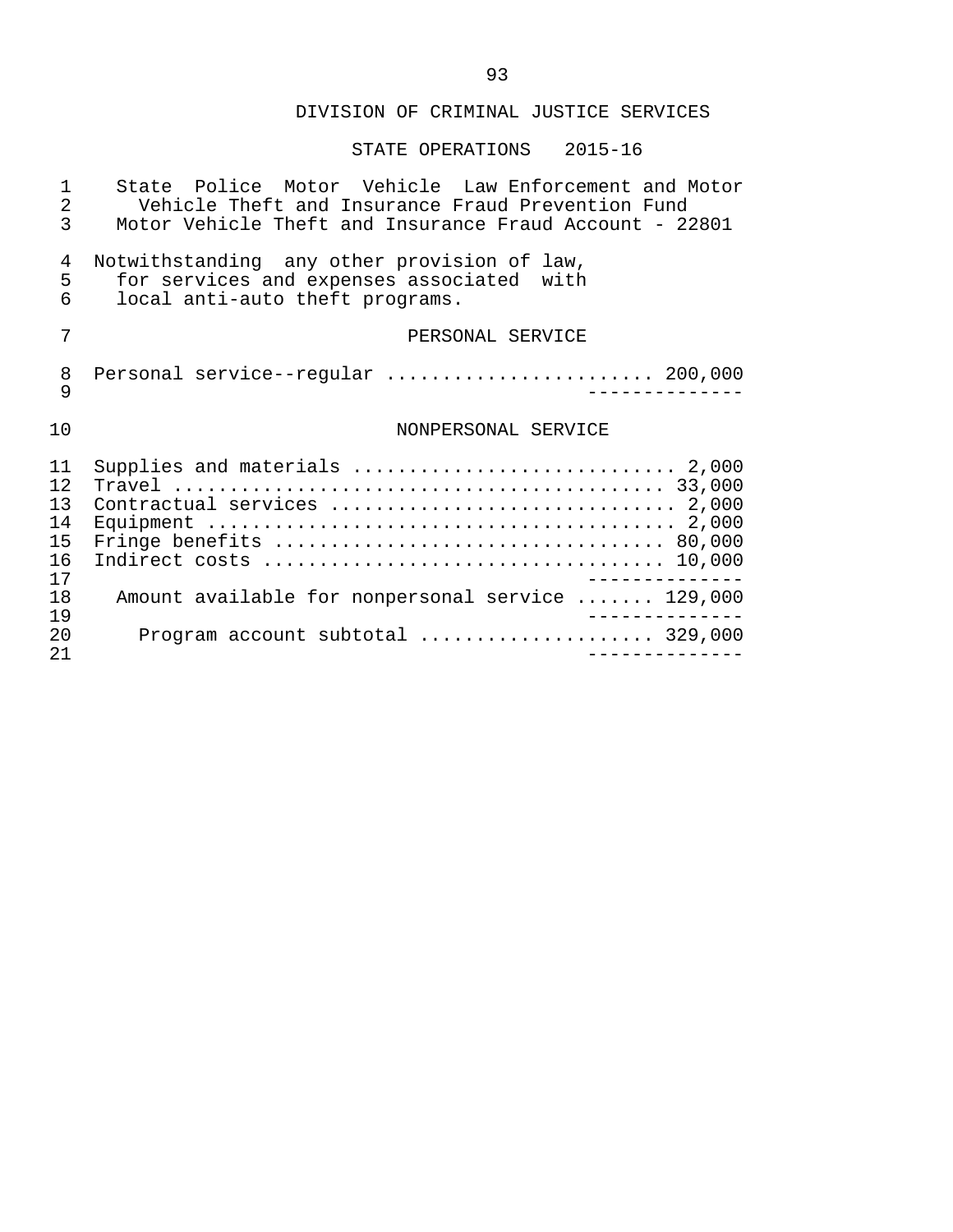#### STATE OPERATIONS - REAPPROPRIATIONS 2015-16

#### 1 CRIME PREVENTION AND REDUCTION STRATEGIES PROGRAM

- 2 Special Revenue Funds Federal<br>3 Federal Miscellaneous Operating
- 3 Federal Miscellaneous Operating Grants Fund
- Crime Identification and Technology Account 25475

5 By chapter 50, section 1, of the laws of 2014:<br>6 For services and expenses related to crim

6 For services and expenses related to crime identification technolo-<br>7 aies, pursuant to an expenditure plan developed by the commissioner 7 gies, pursuant to an expenditure plan developed by the commissioner 8 of the division of criminal justice services. A portion of these<br>9 funds may be transferred to aid to localities and may be suballo-9 funds may be transferred to aid to localities and may be suballo-<br>10 cated to other state agencies. 10 cated to other state agencies.<br>11 Personal service ... 2.000.000.

- 11 Personal service ... 2,000,000 ...................... (re. \$2,000,000)<br>12 Nonpersonal service ... 6,000,000 ................... (re. \$6,000,000) Nonpersonal service ... 6,000,000 ................... (re. \$6,000,000)
- 13 The appropriation made by chapter 50, section 1, of the laws of 2013, is<br>14 Thereby amended and reappropriated to read: 14 hereby amended and reappropriated to read:<br>15 For services and expenses related to crim
- 15 For services and expenses related to crime identification technolo-<br>16 9 gies, pursuant to an expenditure plan developed by the commissioner 16 gies, pursuant to an expenditure plan developed by the commissioner<br>17 of the division of criminal justice services. A portion of these 17 of the division of criminal justice services. A portion of these<br>18 funds may be transferred to aid to localities and may be suballo-18 funds may be transferred to aid to localities and may be suballo-<br>19 cated to other state agencies. 19 cated to other state agencies.<br>20 Personal service ... 2,000,000.
- 20 Personal service ... 2,000,000 ........................ (re. \$2,000,000)<br>21 Nonpersonal service ... [6,000,000] 5,900,000 ....... (re. \$5,900,000) 21 Nonpersonal service ... [6,000,000] 5,900,000 ....... (re. \$5,900,000) FRINGE BENEFITS  $\ldots$  100,000  $\ldots$ ............................ (re. \$100,000)
- 23 By chapter 50, section 1, of the laws of 2012, as amended by chapter 50, 24 section 1, of the laws of 2013: 24 section 1, of the laws of 2013:<br>25 For services and expenses rela
- 25 For services and expenses related to crime identification technolo-<br>26 9 gies, pursuant to an expenditure plan developed by the commissioner 26 gies, pursuant to an expenditure plan developed by the commissioner<br>27 of the division of criminal justice services. A portion of these 27 of the division of criminal justice services. A portion of these<br>28 funds may be transferred to aid to localities and may be suballo- 28 funds may be transferred to aid to localities and may be suballo- 29 cated to other state agencies.<br>30 Notwithstanding any other pro
- 30 Notwithstanding any other provision of law to the contrary, the OGS 31 Interchange and Transfer Authority, the IT Interchange and Transfer<br>32 Authority, and the Call Center Interchange and Transfer Authority as 32 Authority, and the Call Center Interchange and Transfer Authority as<br>33 defined in the 2012-13 state fiscal vear state operations appropri- 33 defined in the 2012-13 state fiscal year state operations appropri- 34 ation for the budget division program of the division of the budget,<br>35 are deemed fully incorporated herein and a part of this appropri-35 are deemed fully incorporated herein and a part of this appropri-<br>36 ation as if fully stated. ation as if fully stated.

|  | 38 Nonpersonal service  5,900,000  (re. \$250,000) |  |
|--|----------------------------------------------------|--|
|  |                                                    |  |

- 40 The appropriation made by chapter 50, section 1, of the laws of 2011, as<br>41 amended by chapter 50, section 1, of the laws of 2013, is hereby 41 amended by chapter  $\overline{50}$ , section 1, of the laws of 2013, is hereby<br>42 amended and reappropriated to read: 42 amended and reappropriated to read:<br>43 For services and expenses related to
- 43 For services and expenses related to crime identification technolo-<br>44 Gies, pursuant to an expenditure plan developed by the commissioner 44 gies, pursuant to an expenditure plan developed by the commissioner<br>45 of the division of criminal justice services. A portion of these 45 of the division of criminal justice services. A portion of these<br>46 funds may be transferred to aid to localities and may be suballo-46 funds may be transferred to aid to localities and may be suballo-<br>47 cated to other state agencies. cated to other state agencies.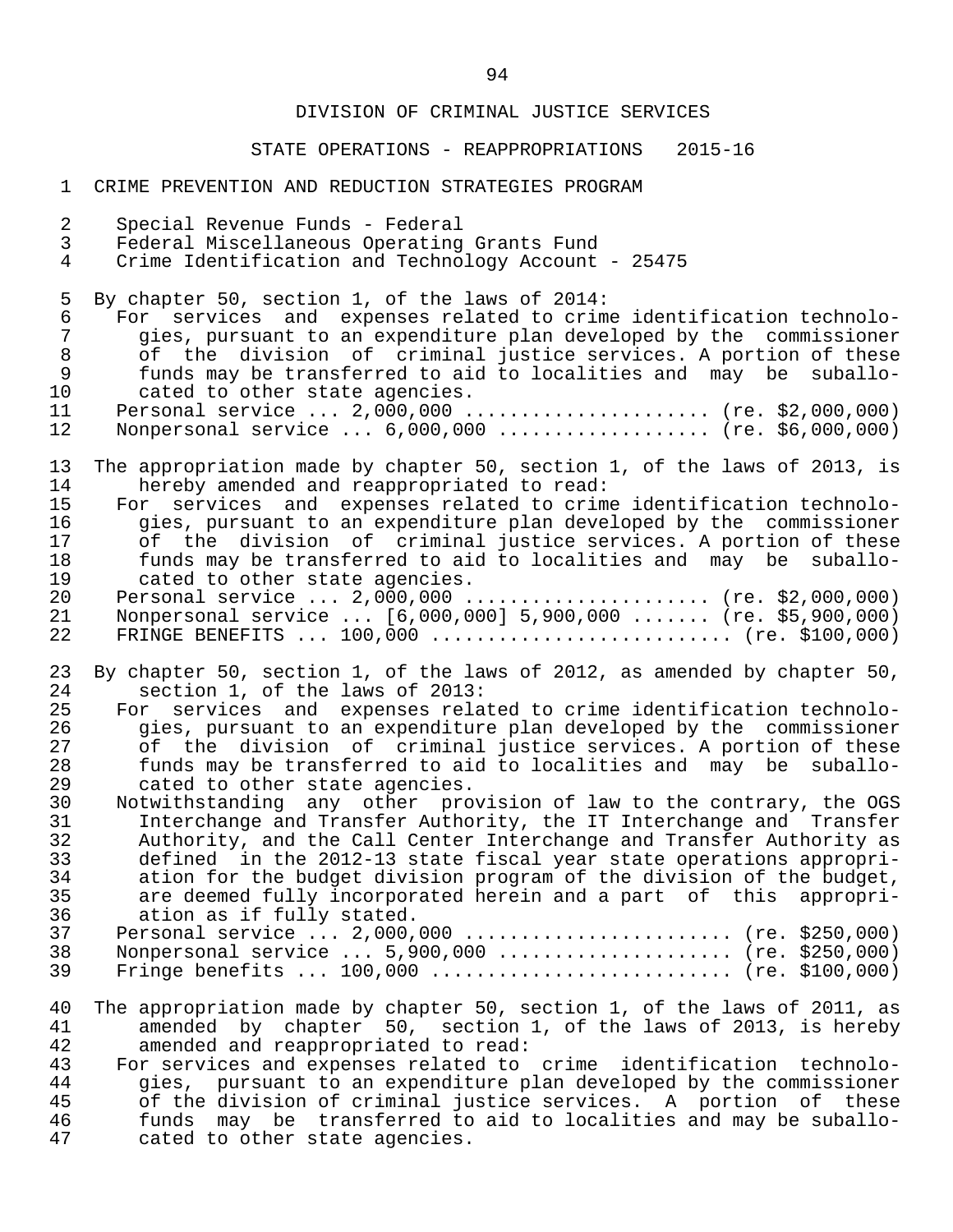| $\mathbf 1$                            | Personal service  1,500,000  (re. \$50,000)                                                                                                                                                                                                                                                                                                                                                                                                                      |
|----------------------------------------|------------------------------------------------------------------------------------------------------------------------------------------------------------------------------------------------------------------------------------------------------------------------------------------------------------------------------------------------------------------------------------------------------------------------------------------------------------------|
| $\overline{2}$                         | Nonpersonal service  [1,450,000] 1,290,000  (re. \$50,000)                                                                                                                                                                                                                                                                                                                                                                                                       |
| $\mathfrak{Z}$                         | FRINGE BENEFITS $160,000$ (re. \$160,000)                                                                                                                                                                                                                                                                                                                                                                                                                        |
| $\overline{4}$                         | Special Revenue Funds - Federal                                                                                                                                                                                                                                                                                                                                                                                                                                  |
| 5                                      | Federal Miscellaneous Operating Grants Fund                                                                                                                                                                                                                                                                                                                                                                                                                      |
| $6\phantom{.}6$                        | DCJS Miscellaneous Discretionary Account - 25470                                                                                                                                                                                                                                                                                                                                                                                                                 |
| $7\phantom{.}$                         | By chapter 50, section 1, of the laws of 2014:                                                                                                                                                                                                                                                                                                                                                                                                                   |
| $\,8\,$                                | Funds herein appropriated may be used to disburse unanticipated feder-                                                                                                                                                                                                                                                                                                                                                                                           |
| $\mathsf 9$                            | al grants in support of state and local programs to prevent crime,                                                                                                                                                                                                                                                                                                                                                                                               |
| 10                                     | support law enforcement, improve the administration of justice, and                                                                                                                                                                                                                                                                                                                                                                                              |
| 11                                     | assist victims. A portion of these funds may be transferred to aid                                                                                                                                                                                                                                                                                                                                                                                               |
| 12                                     | to localities and may be suballocated to other state agencies.                                                                                                                                                                                                                                                                                                                                                                                                   |
| 13                                     | Personal service  1,000,000  (re. \$1,000,000)                                                                                                                                                                                                                                                                                                                                                                                                                   |
| 14                                     | Nonpersonal service  5,000,000  (re. \$5,000,000)                                                                                                                                                                                                                                                                                                                                                                                                                |
| 15                                     | Fringe benefits $1,000,000$ (re. \$1,000,000)                                                                                                                                                                                                                                                                                                                                                                                                                    |
| 16                                     | By chapter 50, section 1, of the laws of 2013:                                                                                                                                                                                                                                                                                                                                                                                                                   |
| 17                                     | Funds herein appropriated may be used to disburse unanticipated feder-                                                                                                                                                                                                                                                                                                                                                                                           |
| 18                                     | al grants in support of state and local programs to prevent crime,                                                                                                                                                                                                                                                                                                                                                                                               |
| 19                                     | support law enforcement, improve the administration of justice, and                                                                                                                                                                                                                                                                                                                                                                                              |
| 20                                     | assist victims. A portion of these funds may be transferred to aid                                                                                                                                                                                                                                                                                                                                                                                               |
| 21                                     | to localities and may be suballocated to other state agencies.                                                                                                                                                                                                                                                                                                                                                                                                   |
| 22                                     | Personal service  1,000,000  (re. \$1,000,000)                                                                                                                                                                                                                                                                                                                                                                                                                   |
| 23                                     | Nonpersonal service  5,000,000  (re. \$4,700,000)                                                                                                                                                                                                                                                                                                                                                                                                                |
| 24                                     | Fringe benefits $1,000,000$ (re. \$1,000,000)                                                                                                                                                                                                                                                                                                                                                                                                                    |
| 25                                     | By chapter 50, section 1, of the laws of 2012:                                                                                                                                                                                                                                                                                                                                                                                                                   |
| 26                                     | Funds herein appropriated may be used to disburse unanticipated feder-                                                                                                                                                                                                                                                                                                                                                                                           |
| 27                                     | al grants in support of state and local programs to prevent crime,                                                                                                                                                                                                                                                                                                                                                                                               |
| 28                                     | support law enforcement, improve the administration of justice, and                                                                                                                                                                                                                                                                                                                                                                                              |
| 29                                     | assist victims. A portion of these funds may be transferred to aid                                                                                                                                                                                                                                                                                                                                                                                               |
| 30                                     | to localities and may be suballocated to other state agencies.                                                                                                                                                                                                                                                                                                                                                                                                   |
| 31                                     | Notwithstanding any other provision of law to the contrary, the OGS                                                                                                                                                                                                                                                                                                                                                                                              |
| 32                                     | Interchange and Transfer Authority, the IT Interchange and Transfer                                                                                                                                                                                                                                                                                                                                                                                              |
| 33                                     | Authority, and the Call Center Interchange and Transfer Authority as                                                                                                                                                                                                                                                                                                                                                                                             |
| 34                                     | defined in the 2012-13 state fiscal year state operations appropri-                                                                                                                                                                                                                                                                                                                                                                                              |
| 35                                     | ation for the budget division program of the division of the budget,                                                                                                                                                                                                                                                                                                                                                                                             |
| 36                                     | are deemed fully incorporated herein and a part of this appropri-                                                                                                                                                                                                                                                                                                                                                                                                |
| 37                                     | ation as if fully stated.                                                                                                                                                                                                                                                                                                                                                                                                                                        |
| 38                                     | Personal service $1,000,000$ (re. \$1,000,000)                                                                                                                                                                                                                                                                                                                                                                                                                   |
| 39                                     | Nonpersonal service  5,000,000  (re. \$4,000,000)                                                                                                                                                                                                                                                                                                                                                                                                                |
| 40                                     | Fringe benefits $1,000,000$ (re. \$250,000)                                                                                                                                                                                                                                                                                                                                                                                                                      |
| 41<br>42<br>43<br>44<br>45<br>46<br>47 | By chapter 50, section 1, of the laws of 2011:<br>Funds herein appropriated may be used to disburse unanticipated feder-<br>al grants in support of state and local programs to prevent crime,<br>support law enforcement, improve the administration of justice, and<br>assist victims. A portion of these funds may be transferred to<br>aid<br>to localities and may be suballocated to other state agencies.<br>Personal service $2,500,000$ (re. \$100,000) |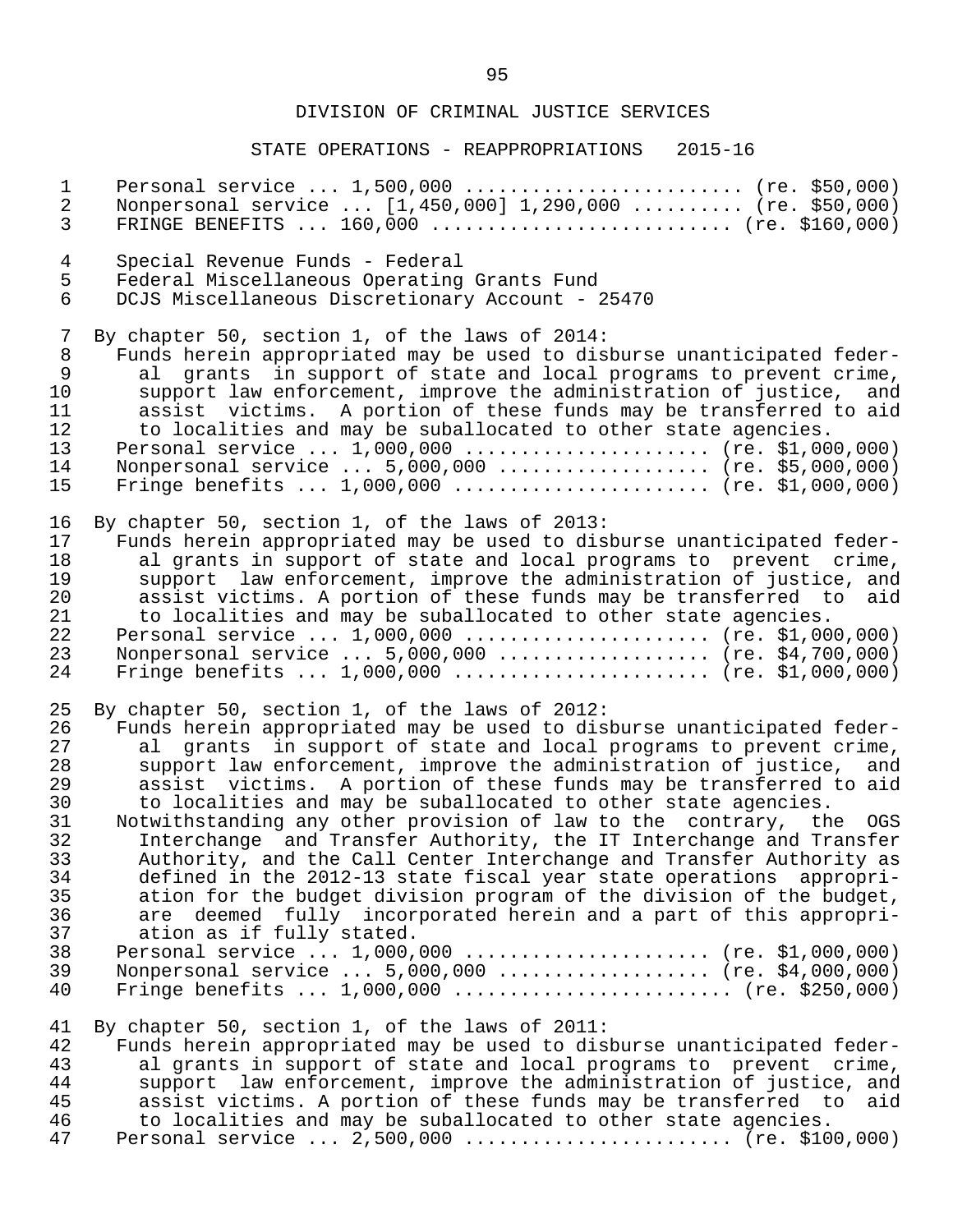| $\mathbf{1}$                                                                                 | Nonpersonal service  8,150,000  (re. \$1,000,000)                                                                                                                                                                                                                                                                                                                                                                                                                                                                                                                                                                                                                                                                                                                                                                                                                                                                                                                                                                                            |
|----------------------------------------------------------------------------------------------|----------------------------------------------------------------------------------------------------------------------------------------------------------------------------------------------------------------------------------------------------------------------------------------------------------------------------------------------------------------------------------------------------------------------------------------------------------------------------------------------------------------------------------------------------------------------------------------------------------------------------------------------------------------------------------------------------------------------------------------------------------------------------------------------------------------------------------------------------------------------------------------------------------------------------------------------------------------------------------------------------------------------------------------------|
| $\overline{a}$                                                                               | Fringe benefits $1,350,000$ (re. \$100,000)                                                                                                                                                                                                                                                                                                                                                                                                                                                                                                                                                                                                                                                                                                                                                                                                                                                                                                                                                                                                  |
| 3                                                                                            | Special Revenue Funds - Federal                                                                                                                                                                                                                                                                                                                                                                                                                                                                                                                                                                                                                                                                                                                                                                                                                                                                                                                                                                                                              |
| $\overline{4}$                                                                               | Federal Miscellaneous Operating Grants Fund                                                                                                                                                                                                                                                                                                                                                                                                                                                                                                                                                                                                                                                                                                                                                                                                                                                                                                                                                                                                  |
| 5                                                                                            | Edward Byrne Memorial Grant Account                                                                                                                                                                                                                                                                                                                                                                                                                                                                                                                                                                                                                                                                                                                                                                                                                                                                                                                                                                                                          |
| 6                                                                                            | By chapter 50, section 1, of the laws of 2014:                                                                                                                                                                                                                                                                                                                                                                                                                                                                                                                                                                                                                                                                                                                                                                                                                                                                                                                                                                                               |
| 7                                                                                            | For services and expenses related to the federal Edward Byrne memorial                                                                                                                                                                                                                                                                                                                                                                                                                                                                                                                                                                                                                                                                                                                                                                                                                                                                                                                                                                       |
| $\,8\,$                                                                                      | justice assistance formula program. Funds appropriated herein shall                                                                                                                                                                                                                                                                                                                                                                                                                                                                                                                                                                                                                                                                                                                                                                                                                                                                                                                                                                          |
| 9                                                                                            | be expended pursuant to a plan developed by the commissioner of                                                                                                                                                                                                                                                                                                                                                                                                                                                                                                                                                                                                                                                                                                                                                                                                                                                                                                                                                                              |
| 10                                                                                           | criminal justice services and approved by the director of the budg-                                                                                                                                                                                                                                                                                                                                                                                                                                                                                                                                                                                                                                                                                                                                                                                                                                                                                                                                                                          |
| 11                                                                                           | et. A portion of these funds may be transferred to aid to localities                                                                                                                                                                                                                                                                                                                                                                                                                                                                                                                                                                                                                                                                                                                                                                                                                                                                                                                                                                         |
| 12                                                                                           | and/or suballocated to other state agencies.                                                                                                                                                                                                                                                                                                                                                                                                                                                                                                                                                                                                                                                                                                                                                                                                                                                                                                                                                                                                 |
| 13                                                                                           | Personal service  3,900,000  (re. \$3,900,000)                                                                                                                                                                                                                                                                                                                                                                                                                                                                                                                                                                                                                                                                                                                                                                                                                                                                                                                                                                                               |
| 14                                                                                           | Nonpersonal service  100,000  (re. \$100,000)                                                                                                                                                                                                                                                                                                                                                                                                                                                                                                                                                                                                                                                                                                                                                                                                                                                                                                                                                                                                |
| 15                                                                                           | By chapter 50, section 1, of the laws of 2013:                                                                                                                                                                                                                                                                                                                                                                                                                                                                                                                                                                                                                                                                                                                                                                                                                                                                                                                                                                                               |
| 16                                                                                           | For services and expenses related to the federal Edward Byrne memorial                                                                                                                                                                                                                                                                                                                                                                                                                                                                                                                                                                                                                                                                                                                                                                                                                                                                                                                                                                       |
| 17                                                                                           | justice assistance formula program. Funds appropriated herein shall                                                                                                                                                                                                                                                                                                                                                                                                                                                                                                                                                                                                                                                                                                                                                                                                                                                                                                                                                                          |
| 18                                                                                           | be expended pursuant to a plan developed by the commissioner of                                                                                                                                                                                                                                                                                                                                                                                                                                                                                                                                                                                                                                                                                                                                                                                                                                                                                                                                                                              |
| 19                                                                                           | criminal justice services and approved by the director of the budg-                                                                                                                                                                                                                                                                                                                                                                                                                                                                                                                                                                                                                                                                                                                                                                                                                                                                                                                                                                          |
| 20                                                                                           | et. A portion of these funds may be transferred to aid to localities                                                                                                                                                                                                                                                                                                                                                                                                                                                                                                                                                                                                                                                                                                                                                                                                                                                                                                                                                                         |
| 21                                                                                           | and/or suballocated to other state agencies.                                                                                                                                                                                                                                                                                                                                                                                                                                                                                                                                                                                                                                                                                                                                                                                                                                                                                                                                                                                                 |
| 22                                                                                           | Personal service  3,900,000  (re. \$3,900,000)                                                                                                                                                                                                                                                                                                                                                                                                                                                                                                                                                                                                                                                                                                                                                                                                                                                                                                                                                                                               |
| 23                                                                                           | Nonpersonal service  100,000  (re. \$100,000)                                                                                                                                                                                                                                                                                                                                                                                                                                                                                                                                                                                                                                                                                                                                                                                                                                                                                                                                                                                                |
| 24<br>25<br>26<br>27<br>28<br>29<br>30<br>31<br>32<br>33<br>34<br>35<br>36<br>37<br>38<br>39 | By chapter 50, section 1, of the laws of 2012:<br>For services and expenses related to the federal Edward Byrne memorial<br>justice assistance formula program. Funds appropriated herein shall<br>be expended pursuant to a plan developed by the commissioner of<br>criminal justice services and approved by the director of the budg-<br>et. A portion of these funds may be transferred to aid to localities<br>and/or suballocated to other state agencies.<br>Notwithstanding any other provision of law to the contrary, the<br>OGS<br>Interchange and Transfer Authority, the IT Interchange and Transfer<br>Authority, and the Call Center Interchange and Transfer Authority as<br>defined in the 2012-13 state fiscal year state operations appropri-<br>ation for the budget division program of the division of the budget,<br>are deemed fully incorporated herein and a part of this appropri-<br>ation as if fully stated.<br>Personal service  3,900,000  (re. \$350,000)<br>Nonpersonal service $100,000$ (re. \$100,000) |
| 40<br>41<br>42<br>43<br>44<br>45<br>46<br>47                                                 | By chapter 50, section 1, of the laws of 2011:<br>For services and expenses related to the federal Edward Byrne memorial<br>justice assistance formula program. Funds appropriated herein<br>shall<br>be expended pursuant to a plan developed by the commissioner of<br>criminal justice services and approved by the director of the budg-<br>et. A portion of these funds may be transferred to aid to localities<br>and/or suballocated to other state agencies.<br>Personal service $5,000,000$ (re. \$50,000)                                                                                                                                                                                                                                                                                                                                                                                                                                                                                                                          |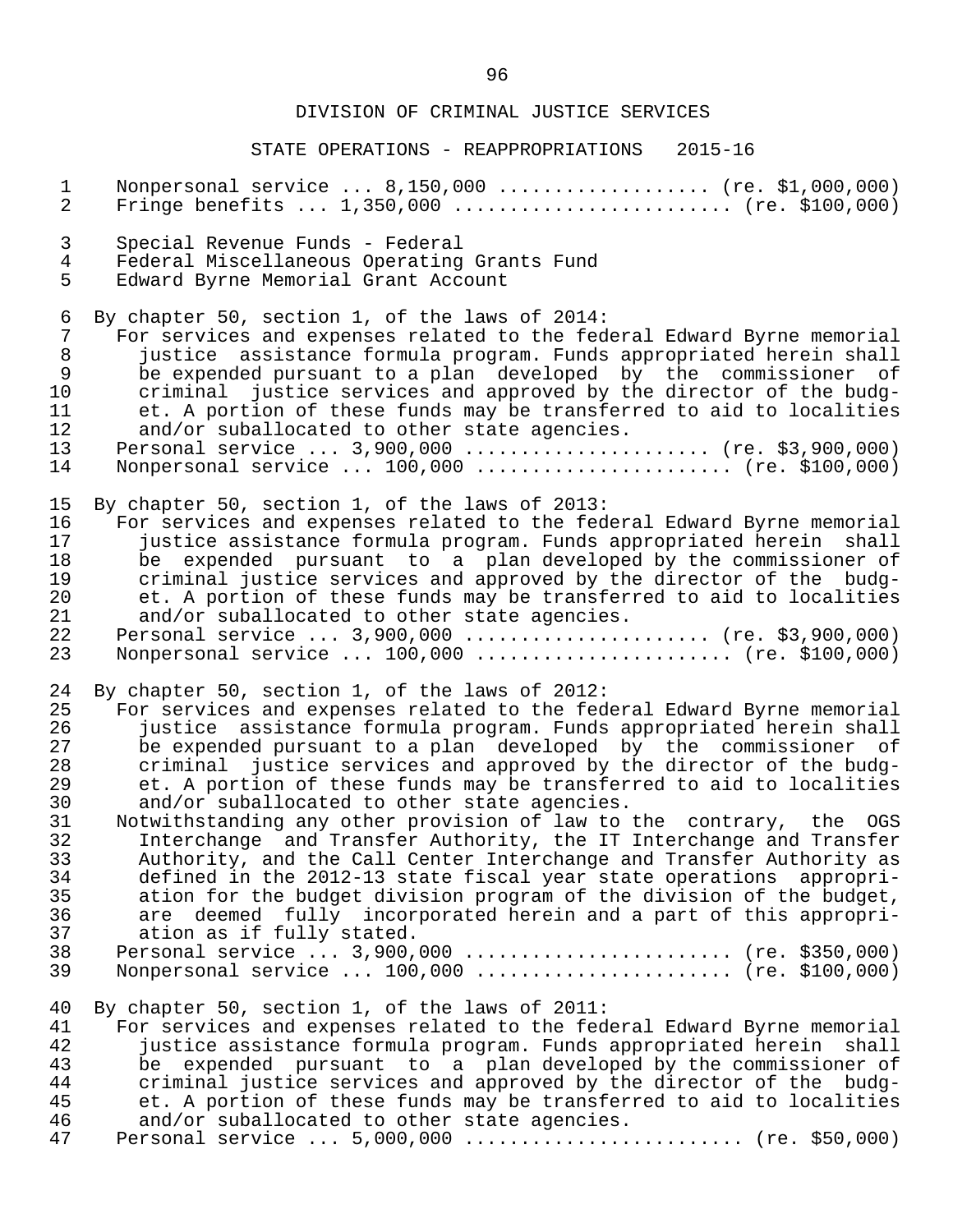| $\mathbf{1}$           | Nonpersonal service  1,000,000  (re. \$50,000)                                                                                               |
|------------------------|----------------------------------------------------------------------------------------------------------------------------------------------|
| 2<br>3                 | Special Revenue Funds - Federal<br>Federal Miscellaneous Operating Grants Fund                                                               |
| 4                      | Juvenile Accountability Incentive Block Grant Account                                                                                        |
| 5<br>$\epsilon$        | The appropriation made by chapter 50, section 1, of the laws of 2013, is<br>hereby amended and reappropriated to read:                       |
| $\overline{7}$         | For services and expenses related to the federal juvenile accountabil-                                                                       |
| $\,8\,$<br>$\mathsf 9$ | ity incentive block grant program, pursuant to an expenditure plan<br>developed by the commissioner of the division of criminal justice      |
| 10<br>11               | services, provided however that up to 10 percent of the amount here-<br>in appropriated may be used for program administration. A portion of |
| 12                     | these funds may be transferred to aid to localities and may be                                                                               |
| 13<br>14               | suballocated to other state agencies.<br>Personal service  450,000  (re. \$100,000)                                                          |
| 15                     | Nonpersonal service  [200,000] 150,000  (re. \$50,000)                                                                                       |
| 16                     |                                                                                                                                              |
| 17<br>18               | By chapter 50, section 1, of the laws of 2012:<br>For services and expenses related to the federal juvenile accountabil-                     |
| 19                     | ity incentive block grant program, pursuant to an expenditure plan                                                                           |
| 20                     | developed by the commissioner of the division of criminal justice                                                                            |
| 21                     | services, provided however that up to 10 percent of the amount here-                                                                         |
| 22                     | in appropriated may be used for program administration. A portion of                                                                         |
| 23<br>24               | these funds may be transferred to aid to localities and may be<br>suballocated to other state agencies.                                      |
| 25                     | Notwithstanding any other provision of law to the contrary, the OGS                                                                          |
| 26                     | Interchange and Transfer Authority, the IT Interchange and Transfer                                                                          |
| 27                     | Authority, and the Call Center Interchange and Transfer Authority as                                                                         |
| 28                     | defined in the 2012-13 state fiscal year state operations appropri-                                                                          |
| 29                     | ation for the budget division program of the division of the budget,                                                                         |
| 30                     | are deemed fully incorporated herein and a part of this appropri-                                                                            |
| 31<br>32               | ation as if fully stated.<br>Personal service  450,000  (re. \$100,000)                                                                      |
| 33                     | Nonpersonal service  200,000  (re. \$50,000)                                                                                                 |
| 34                     | The appropriation made by chapter 50, section 1, of the laws of 2011, is                                                                     |
| 35                     | hereby amended and reappropriated to read:                                                                                                   |
| 36                     | For services and expenses related to the federal juvenile accountabil-                                                                       |
| 37                     | ity incentive block grant program, pursuant to an expenditure plan                                                                           |
| 38<br>39               | developed by the commissioner of the division of criminal justice<br>services, provided however that up to 10 percent of the amount here-    |
| 40                     | in appropriated may be used for program administration. A portion of                                                                         |
| 41                     | these funds may be transferred to aid to localities and may be                                                                               |
| 42                     | suballocated to other state agencies.                                                                                                        |
| 43                     |                                                                                                                                              |
| 44                     | Nonpersonal service  [200,000] 150,000  (re. \$50,000)                                                                                       |
| 45                     |                                                                                                                                              |

 <sup>46</sup> By chapter 50, section 1, of the laws of 2010, as amended by chapter 50, 47 section 1, of the laws of 2013: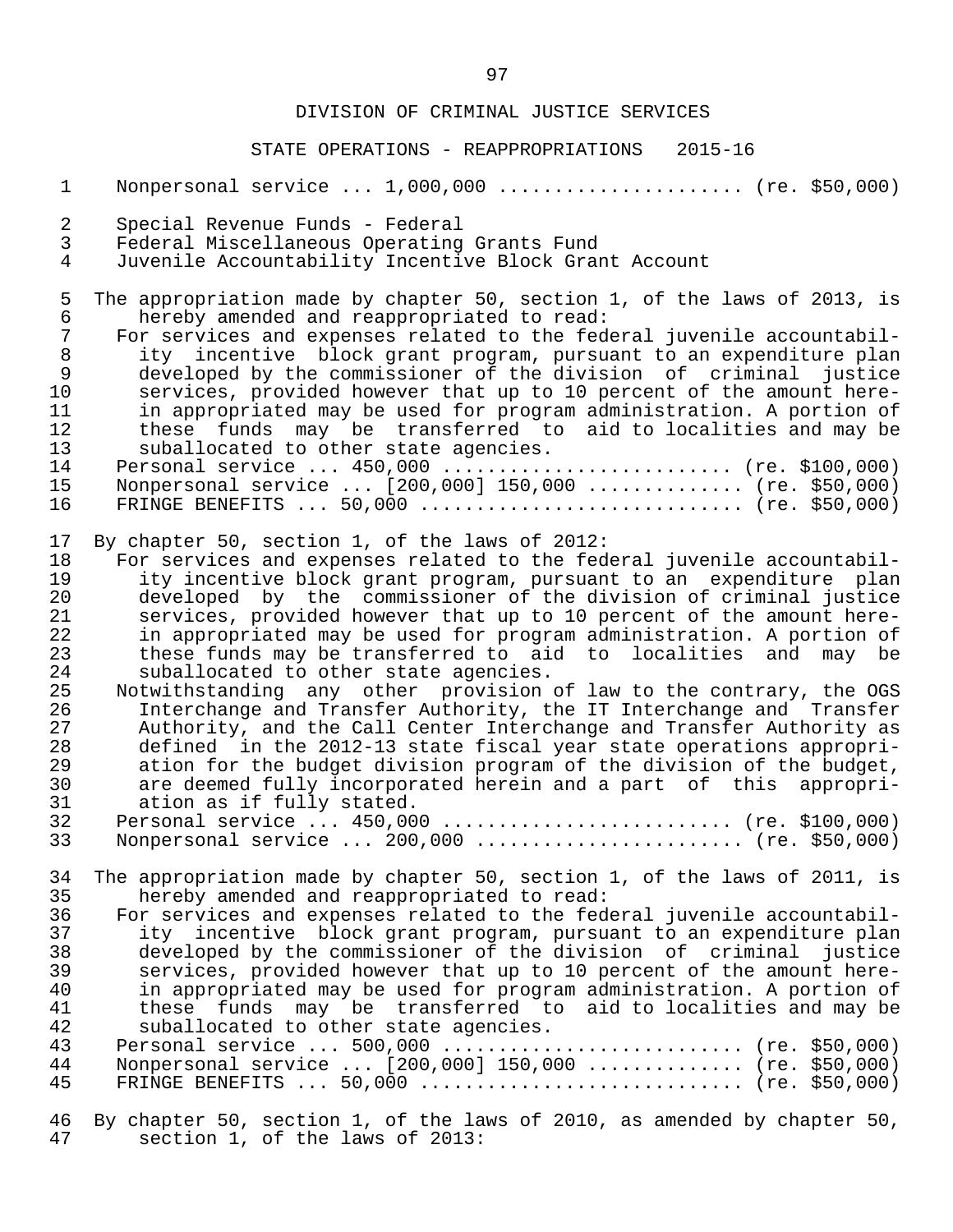STATE OPERATIONS - REAPPROPRIATIONS 2015-16

| $\mathbf 1$                                                                            | For services and expenses related to the federal juvenile accountabil-                                                                                                                                                                                                                                                                                                                                                                                                                                                                                                                                                                                                                                                                                                                                                                                                                                                                                                                                                                          |
|----------------------------------------------------------------------------------------|-------------------------------------------------------------------------------------------------------------------------------------------------------------------------------------------------------------------------------------------------------------------------------------------------------------------------------------------------------------------------------------------------------------------------------------------------------------------------------------------------------------------------------------------------------------------------------------------------------------------------------------------------------------------------------------------------------------------------------------------------------------------------------------------------------------------------------------------------------------------------------------------------------------------------------------------------------------------------------------------------------------------------------------------------|
| $\overline{a}$                                                                         | ity incentive block grant program, pursuant to an expenditure plan                                                                                                                                                                                                                                                                                                                                                                                                                                                                                                                                                                                                                                                                                                                                                                                                                                                                                                                                                                              |
| 3                                                                                      | developed by the commissioner of the division of criminal justice                                                                                                                                                                                                                                                                                                                                                                                                                                                                                                                                                                                                                                                                                                                                                                                                                                                                                                                                                                               |
| 4                                                                                      | services, provided however that up to 10 percent of the amount here-                                                                                                                                                                                                                                                                                                                                                                                                                                                                                                                                                                                                                                                                                                                                                                                                                                                                                                                                                                            |
| 5                                                                                      | in appropriated may be used for program administration. A portion of                                                                                                                                                                                                                                                                                                                                                                                                                                                                                                                                                                                                                                                                                                                                                                                                                                                                                                                                                                            |
| $\epsilon$                                                                             | these funds may be transferred to aid to localities and may be                                                                                                                                                                                                                                                                                                                                                                                                                                                                                                                                                                                                                                                                                                                                                                                                                                                                                                                                                                                  |
| 7                                                                                      | suballocated to other state agencies.                                                                                                                                                                                                                                                                                                                                                                                                                                                                                                                                                                                                                                                                                                                                                                                                                                                                                                                                                                                                           |
| $\,8\,$                                                                                | Personal service  350,000  (re. \$50,000)                                                                                                                                                                                                                                                                                                                                                                                                                                                                                                                                                                                                                                                                                                                                                                                                                                                                                                                                                                                                       |
| 9                                                                                      | Nonpersonal service $350,000$ (re. \$100,000)                                                                                                                                                                                                                                                                                                                                                                                                                                                                                                                                                                                                                                                                                                                                                                                                                                                                                                                                                                                                   |
| 10                                                                                     | Special Revenue Funds - Federal                                                                                                                                                                                                                                                                                                                                                                                                                                                                                                                                                                                                                                                                                                                                                                                                                                                                                                                                                                                                                 |
| 11                                                                                     | Federal Miscellaneous Operating Grants Fund                                                                                                                                                                                                                                                                                                                                                                                                                                                                                                                                                                                                                                                                                                                                                                                                                                                                                                                                                                                                     |
| 12                                                                                     | Juvenile Justice and Delinquency Prevention Formula Account - 25436                                                                                                                                                                                                                                                                                                                                                                                                                                                                                                                                                                                                                                                                                                                                                                                                                                                                                                                                                                             |
| 13                                                                                     | By chapter 50, section 1, of the laws of 2014:                                                                                                                                                                                                                                                                                                                                                                                                                                                                                                                                                                                                                                                                                                                                                                                                                                                                                                                                                                                                  |
| 14                                                                                     | For services and expenses associated with the juvenile justice and                                                                                                                                                                                                                                                                                                                                                                                                                                                                                                                                                                                                                                                                                                                                                                                                                                                                                                                                                                              |
| 15                                                                                     | delinquency prevention formula account in accordance with a distrib-                                                                                                                                                                                                                                                                                                                                                                                                                                                                                                                                                                                                                                                                                                                                                                                                                                                                                                                                                                            |
| 16                                                                                     | ution plan determined by the juvenile justice advisory group and                                                                                                                                                                                                                                                                                                                                                                                                                                                                                                                                                                                                                                                                                                                                                                                                                                                                                                                                                                                |
| 17                                                                                     | affirmed by the commissioner of the division of criminal justice                                                                                                                                                                                                                                                                                                                                                                                                                                                                                                                                                                                                                                                                                                                                                                                                                                                                                                                                                                                |
| 18                                                                                     | services. A portion of these funds may be transferred to aid to                                                                                                                                                                                                                                                                                                                                                                                                                                                                                                                                                                                                                                                                                                                                                                                                                                                                                                                                                                                 |
| 19                                                                                     | localities and may be suballocated to other state agencies.                                                                                                                                                                                                                                                                                                                                                                                                                                                                                                                                                                                                                                                                                                                                                                                                                                                                                                                                                                                     |
| 20                                                                                     | Personal service $625,000$ (re. \$625,000)                                                                                                                                                                                                                                                                                                                                                                                                                                                                                                                                                                                                                                                                                                                                                                                                                                                                                                                                                                                                      |
| 21                                                                                     | Nonpersonal service $325,000$ (re. \$325,000)                                                                                                                                                                                                                                                                                                                                                                                                                                                                                                                                                                                                                                                                                                                                                                                                                                                                                                                                                                                                   |
| 22                                                                                     | By chapter 50, section 1, of the laws of 2013:                                                                                                                                                                                                                                                                                                                                                                                                                                                                                                                                                                                                                                                                                                                                                                                                                                                                                                                                                                                                  |
| 23                                                                                     | For services and expenses associated with the juvenile justice and                                                                                                                                                                                                                                                                                                                                                                                                                                                                                                                                                                                                                                                                                                                                                                                                                                                                                                                                                                              |
| 24                                                                                     | delinquency prevention formula account in accordance with a distrib-                                                                                                                                                                                                                                                                                                                                                                                                                                                                                                                                                                                                                                                                                                                                                                                                                                                                                                                                                                            |
| 25                                                                                     | ution plan determined by the juvenile justice advisory group and                                                                                                                                                                                                                                                                                                                                                                                                                                                                                                                                                                                                                                                                                                                                                                                                                                                                                                                                                                                |
| 26                                                                                     | affirmed by the commissioner of the division of criminal justice                                                                                                                                                                                                                                                                                                                                                                                                                                                                                                                                                                                                                                                                                                                                                                                                                                                                                                                                                                                |
| 27                                                                                     | services. A portion of these funds may be transferred to aid to                                                                                                                                                                                                                                                                                                                                                                                                                                                                                                                                                                                                                                                                                                                                                                                                                                                                                                                                                                                 |
| 28                                                                                     | localities and may be suballocated to other state agencies.                                                                                                                                                                                                                                                                                                                                                                                                                                                                                                                                                                                                                                                                                                                                                                                                                                                                                                                                                                                     |
| 29                                                                                     | Personal service $625,000$ (re. \$200,000)                                                                                                                                                                                                                                                                                                                                                                                                                                                                                                                                                                                                                                                                                                                                                                                                                                                                                                                                                                                                      |
| 30                                                                                     | Nonpersonal service $325,000$ (re. \$150,000)                                                                                                                                                                                                                                                                                                                                                                                                                                                                                                                                                                                                                                                                                                                                                                                                                                                                                                                                                                                                   |
| 31<br>32<br>34<br>35<br>36<br>37<br>38<br>39<br>40<br>41<br>42<br>43<br>44<br>45<br>46 | By chapter 50, section 1, of the laws of 2012:<br>For services and expenses associated with the juvenile justice and<br>33 delinquency prevention formula account in accordance with a distrib-<br>ution plan determined by the juvenile justice advisory group and<br>affirmed by the commissioner of the division of criminal justice<br>services. A portion of these funds may be transferred to aid to<br>localities and may be suballocated to other state agencies.<br>Notwithstanding any other provision of law to the contrary, the OGS<br>Interchange and Transfer Authority, the IT Interchange and Transfer<br>Authority, and the Call Center Interchange and Transfer Authority as<br>defined in the 2012-13 state fiscal year state operations appropri-<br>ation for the budget division program of the division of the budget,<br>are deemed fully incorporated herein and a part of this appropri-<br>ation as if fully stated.<br>Personal service $625,000$ (re. \$100,000)<br>Nonpersonal service  325,000  (re. \$100,000) |

47 By chapter 50, section 1, of the laws of 2011: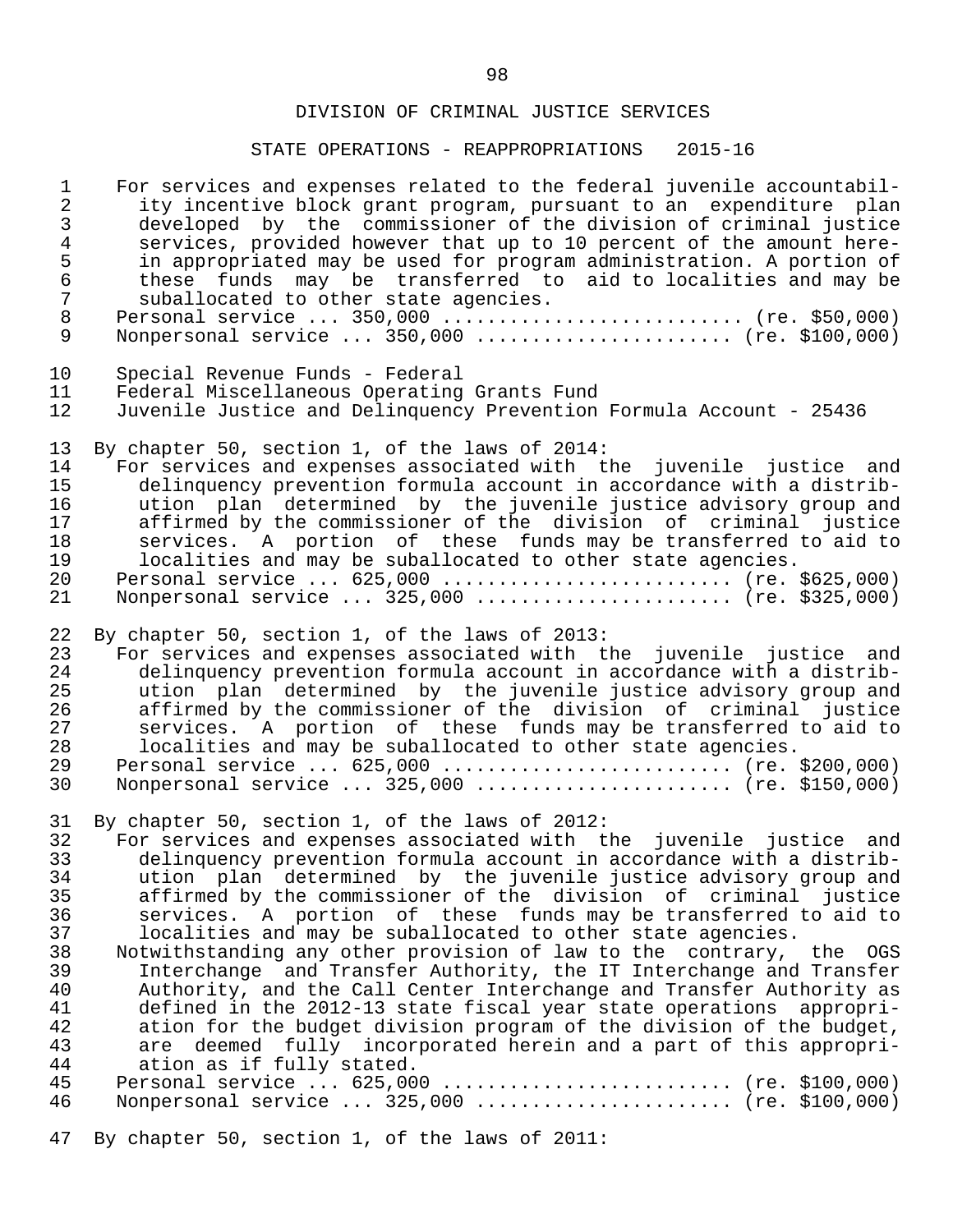| $\mathbf{1}$   | For services and expenses associated with the juvenile justice and   |
|----------------|----------------------------------------------------------------------|
| $\overline{2}$ | delinquency prevention formula account in accordance with a distrib- |
| $\mathfrak{Z}$ | ution plan determined by the juvenile justice advisory group and     |
| $\overline{4}$ | affirmed by the commissioner of the division of criminal justice     |
| 5              | services. A portion of these funds may be transferred to aid to      |
| $\sqrt{6}$     | localities and may be suballocated to other state agencies.          |
| $\overline{7}$ | Personal service $500,000$ (re. \$100,000)                           |
| 8              | Nonpersonal service $500,000$ (re. \$100,000)                        |
| 9              | Special Revenue Funds - Federal                                      |
| 10             | Federal Miscellaneous Operating Grants Fund                          |
| 11             | Violence Against Women Account - 25477                               |
| 12             | By chapter 50, section 1, of the laws of 2014:                       |
| 13             | For services and expenses related to the federal violence against    |
| 14             | women program pursuant to an expenditure plan developed by the       |
| 15             | commissioner of the division of criminal justice services. A portion |
| 16             | of these funds may be transferred to aid to localities and may be    |
| 17             | suballocated to other state agencies.                                |
| 18             | Personal service  800,000  (re. \$800,000)                           |
| 19             | Nonpersonal service $450,000$ (re. \$450,000)                        |
| 20             | By chapter 50, section 1, of the laws of 2013:                       |
| 21             | For services and expenses related to the federal violence against    |
| 22             | women program pursuant to an expenditure plan developed by the       |
| 23             | commissioner of the division of criminal justice services. A portion |
| 24             | of these funds may be transferred to aid to localities and may be    |
| 25             | suballocated to other state agencies.                                |
| 26             | Personal service  800,000  (re. \$500,000)                           |
| 27             | Nonpersonal service  450,000  (re. \$300,000)                        |
| 28             | By chapter 50, section 1, of the laws of 2012:                       |
| 29             | For services and expenses related to the federal violence against    |
| 30             | women program pursuant to an expenditure plan developed by the       |
| 31             | commissioner of the division of criminal justice services. A portion |
| 32             | of these funds may be transferred to aid to localities and may be    |
| 33             | suballocated to other state agencies.                                |
| 34             | Notwithstanding any other provision of law to the contrary, the OGS  |
| 35             | Interchange and Transfer Authority, the IT Interchange and Transfer  |
| 36             | Authority, and the Call Center Interchange and Transfer Authority as |
| 37             | defined in the 2012-13 state fiscal year state operations appropri-  |
| 38             | ation for the budget division program of the division of the budget, |
| 39             | are deemed fully incorporated herein and a part of this appropri-    |
| 40             | ation as if fully stated.                                            |
| 41             |                                                                      |
| 42             | Nonpersonal service  450,000  (re. \$50,000)                         |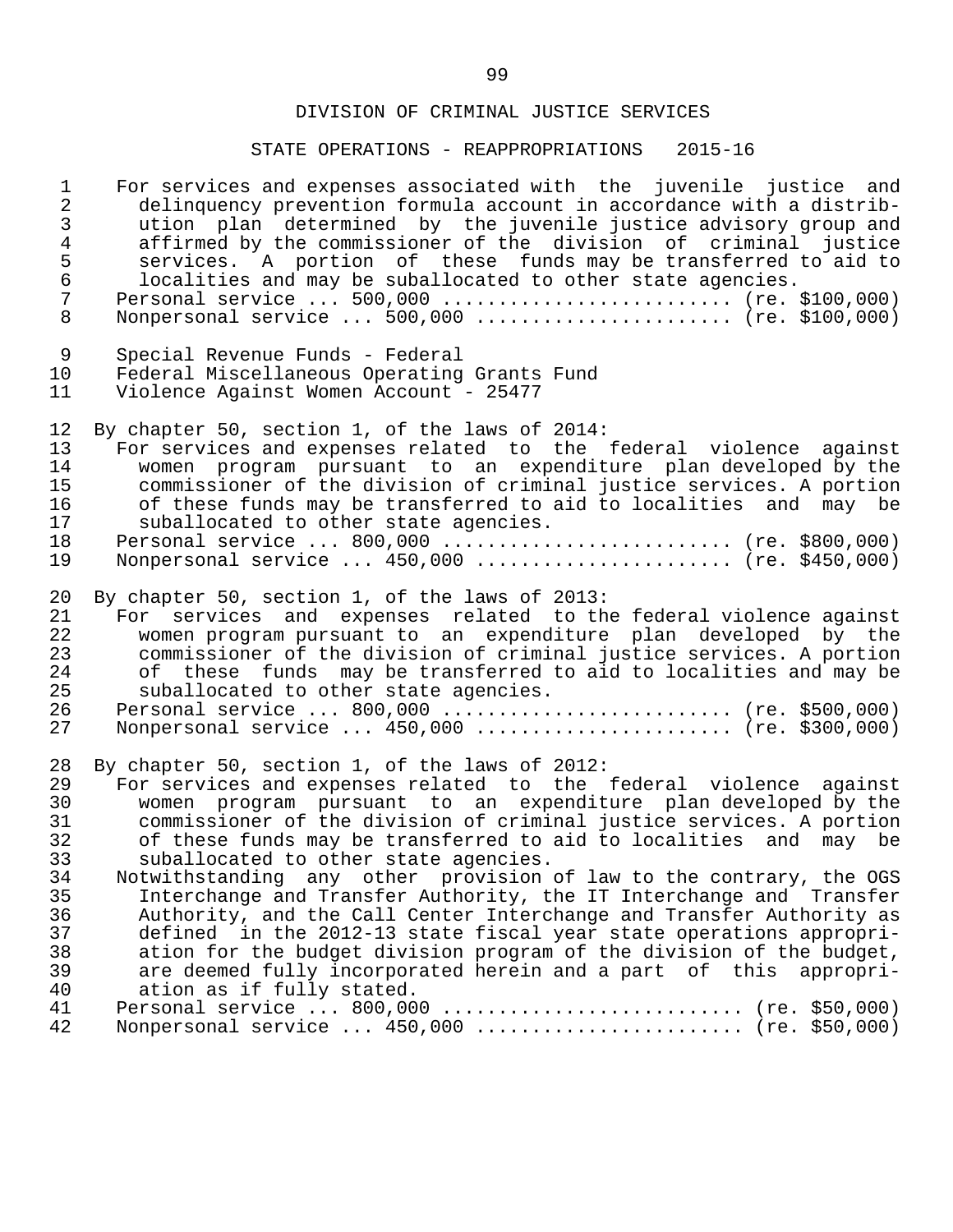DEVELOPMENTAL DISABILITIES PLANNING COUNCIL

STATE OPERATIONS 2015-16

1 For payment according to the following schedule:

| $\overline{2}$                   |                                                                                                                                                                                                                                     |                 | APPROPRIATIONS REAPPROPRIATIONS |
|----------------------------------|-------------------------------------------------------------------------------------------------------------------------------------------------------------------------------------------------------------------------------------|-----------------|---------------------------------|
| 3<br>4                           | Special Revenue Funds - Federal $4,750,000$ 9,343,000<br>Enterprise Funds                                                                                                                                                           |                 | $\overline{a}$                  |
| 5<br>6<br>7                      |                                                                                                                                                                                                                                     |                 |                                 |
| 8                                | <b>SCHEDULE</b>                                                                                                                                                                                                                     |                 |                                 |
| 9<br>10                          | DEVELOPMENTAL DISABILITIES PLANNING PROGRAM  4,760,000                                                                                                                                                                              |                 |                                 |
| 11<br>12<br>13                   | Special Revenue Funds - Federal<br>Federal Health and Human Services Fund<br>DD Planning Council Account - 25143                                                                                                                    |                 |                                 |
| 14<br>15<br>16<br>17<br>18<br>19 | For services and expenses related to the<br>provision of services to the develop-<br>mentally disabled under the provisions of<br>the federal developmental disabilities<br>bill of rights act of nineteen hundred<br>seventy-five. |                 |                                 |
| 20<br>21<br>22<br>23<br>24       | Personal service $\ldots \ldots \ldots \ldots \ldots \ldots \ldots \ldots \ldots 1,163,000$                                                                                                                                         | _________       |                                 |
| 25<br>26                         | Program account subtotal  4,750,000                                                                                                                                                                                                 |                 |                                 |
| 27<br>28<br>29                   | Enterprise Funds<br>Agencies Enterprise Fund<br>DDPC Publications Account - 50300                                                                                                                                                   |                 |                                 |
| 30<br>31<br>32<br>33<br>34       | For services and expenses incurred by the<br>developmental disabilities planning coun-<br>cil related to producing, reproducing,<br>distributing,<br>and mailing<br>printed,<br>recorded and electronic media.                      |                 |                                 |
| 35                               | NONPERSONAL SERVICE                                                                                                                                                                                                                 |                 |                                 |
| 36<br>37                         | Supplies and materials  10,000                                                                                                                                                                                                      | _______________ |                                 |
| 38<br>39                         | Program account subtotal  10,000                                                                                                                                                                                                    |                 |                                 |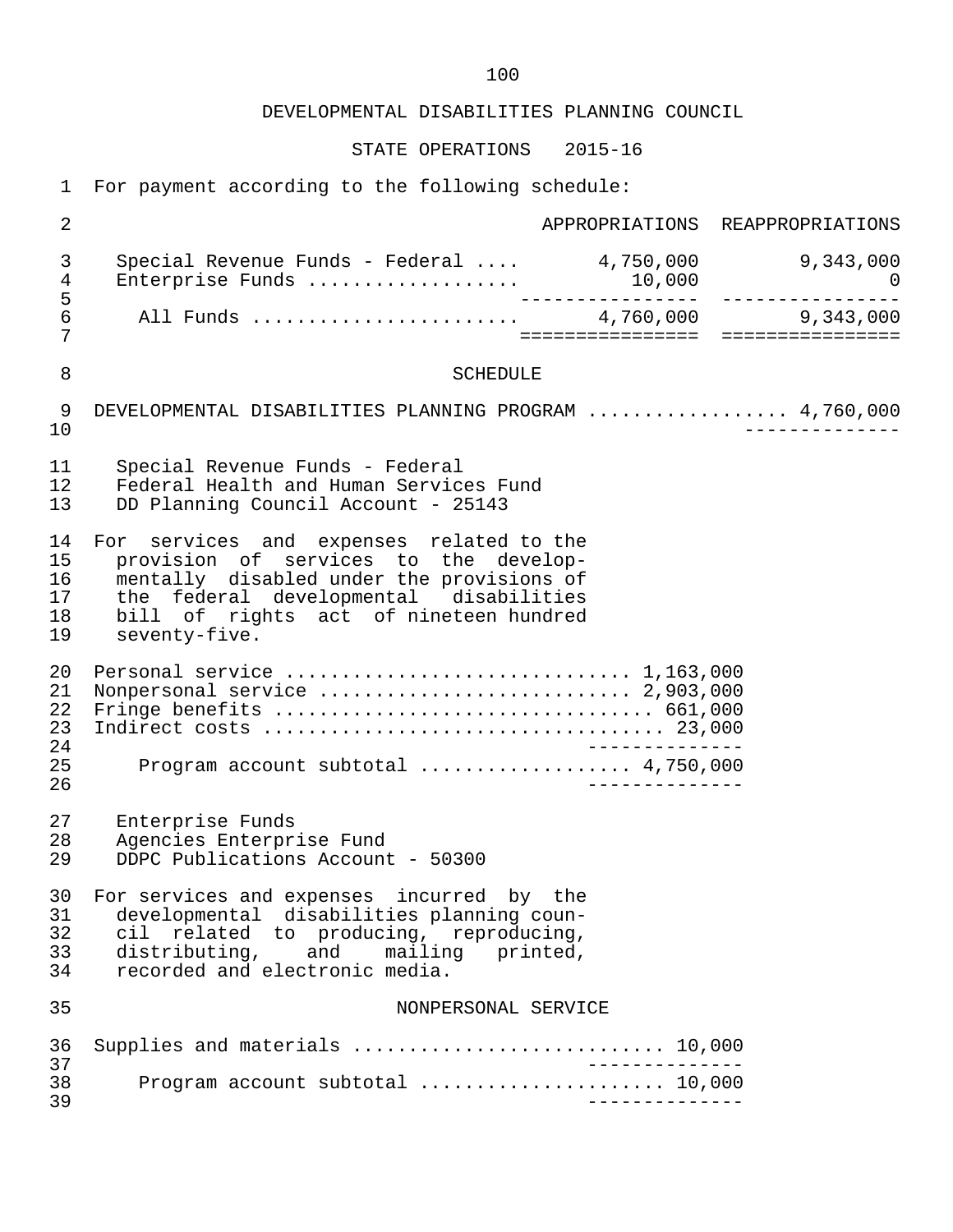#### DEVELOPMENTAL DISABILITIES PLANNING COUNCIL

#### STATE OPERATIONS - REAPPROPRIATIONS 2015-16

#### 1 DEVELOPMENTAL DISABILITIES PLANNING PROGRAM

| 2              | Special Revenue Funds - Federal                                       |
|----------------|-----------------------------------------------------------------------|
| $\mathfrak{Z}$ | Federal Health and Human Services Fund                                |
| 4              | DD Planning Council Account - 25143                                   |
| 5              | By chapter 50, section 1, of the laws of 2014:                        |
| $\epsilon$     | For services and expenses related to the provision of services to the |
| 7              | developmentally disabled under the provisions of the federal devel-   |
| $\,8\,$        | opmental disabilities bill of rights act of nineteen hundred          |
| $\mathsf 9$    | seventy-five.                                                         |
| 10             | Personal service $1,148,000$ (re. \$1,148,000)                        |
| 11             | Nonpersonal service $2,705,000$ (re. \$2,666,000)                     |
| 12             |                                                                       |
| 13             |                                                                       |
| 14             | By chapter 50, section 1, of the laws of 2013:                        |
| 15             | For services and expenses related to the provision of services to the |
| 16             | developmentally disabled under the provisions of the federal devel-   |
| 17             | opmental disabilities bill of rights act of nineteen hundred          |
| 18             | seventy-five.                                                         |
| 19             | Personal service $1,076,000$ (re. \$222,000)                          |
| 20             | Nonpersonal service  2,833,000  (re. \$2,175,000)                     |
| 21             | Fringe benefits $464,000$ (re. \$464,000)                             |
| 22             | Indirect costs $377,000$ (re. \$370,000)                              |
| 23             | By chapter 50, section 1, of the laws of 2012:                        |
| 24             | For services and expenses related to the provision of services to the |
| 25             | developmentally disabled under the provisions of the federal devel-   |
| 26             | opmental disabilities bill of rights act of nineteen hundred          |
| 27             | seventy-five.                                                         |
| 28             | Notwithstanding any other provision of law to the contrary, the OGS   |
| 29             | Interchange and Transfer Authority, the IT Interchange and Transfer   |
| 30             | Authority, and the Call Center Interchange and Transfer Authority as  |
| 31             | defined in the 2012-13 state fiscal year state operations appropri-   |
| 32             | ation for the budget division program of the division of the budget,  |
| 33             | are deemed fully incorporated herein and a part of this appropri-     |
| 34             | ation as if fully stated.                                             |
| 35             | Personal service $1,044,000$ (re. \$44,000)                           |

|  | 36 Nonpersonal service  3,246,000  (re. \$1,049,000) |  |
|--|------------------------------------------------------|--|
|  | 37 Fringe benefits  450,000  (re. \$308,000)         |  |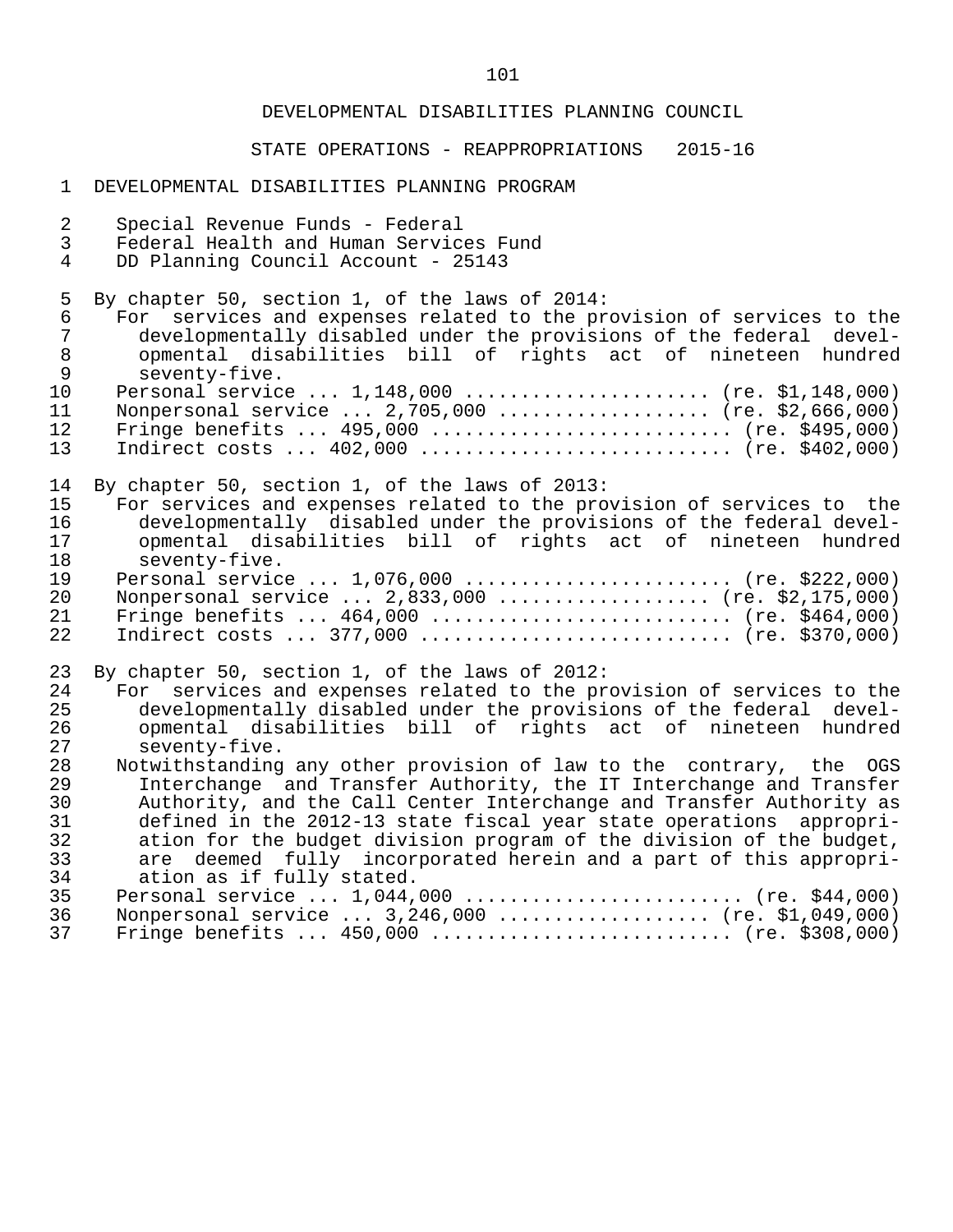STATE OPERATIONS 2015-16

1 For payment according to the following schedule:

| 2                                                              | APPROPRIATIONS REAPPROPRIATIONS                                                                                                                                                                                                                                                                                                                                                                                                                              |
|----------------------------------------------------------------|--------------------------------------------------------------------------------------------------------------------------------------------------------------------------------------------------------------------------------------------------------------------------------------------------------------------------------------------------------------------------------------------------------------------------------------------------------------|
| 3<br>4<br>5<br>$\epsilon$                                      | Special Revenue Funds - Federal  2,000,000 7,444,000                                                                                                                                                                                                                                                                                                                                                                                                         |
| 7<br>8                                                         | All Funds  25,594,000 15,872,000<br>===================================                                                                                                                                                                                                                                                                                                                                                                                      |
| 9                                                              | <b>SCHEDULE</b>                                                                                                                                                                                                                                                                                                                                                                                                                                              |
| 10<br>11                                                       |                                                                                                                                                                                                                                                                                                                                                                                                                                                              |
| 12<br>13                                                       | General Fund<br>State Purposes Account - 10050                                                                                                                                                                                                                                                                                                                                                                                                               |
| 14<br>15<br>16<br>17<br>18<br>19<br>20<br>21<br>22<br>23<br>24 | Notwithstanding any other provision of law<br>to the contrary, the OGS Interchange and<br>Transfer Authority, IT Interchange and<br>Transfer Authority and the Lean Certif-<br>ication Bonus Authority as defined in the<br>2015-16 state fiscal year state operations<br>appropriation for the budget division<br>program of the division of the budget, are<br>deemed fully incorporated herein and a<br>part of this appropriation as if fully<br>stated. |
| 25                                                             | PERSONAL SERVICE                                                                                                                                                                                                                                                                                                                                                                                                                                             |
| 26<br>27<br>28<br>29<br>30                                     | Personal service--regular  1,698,000<br>Holiday/overtime compensation  39,000<br>Amount available for personal service  1,737,000                                                                                                                                                                                                                                                                                                                            |
| 31                                                             | NONPERSONAL SERVICE                                                                                                                                                                                                                                                                                                                                                                                                                                          |
| 32<br>33<br>34<br>35<br>36<br>37<br>38                         | Contractual services  1,279,000<br>Amount available for nonpersonal service  1,470,000                                                                                                                                                                                                                                                                                                                                                                       |
| 39<br>40                                                       |                                                                                                                                                                                                                                                                                                                                                                                                                                                              |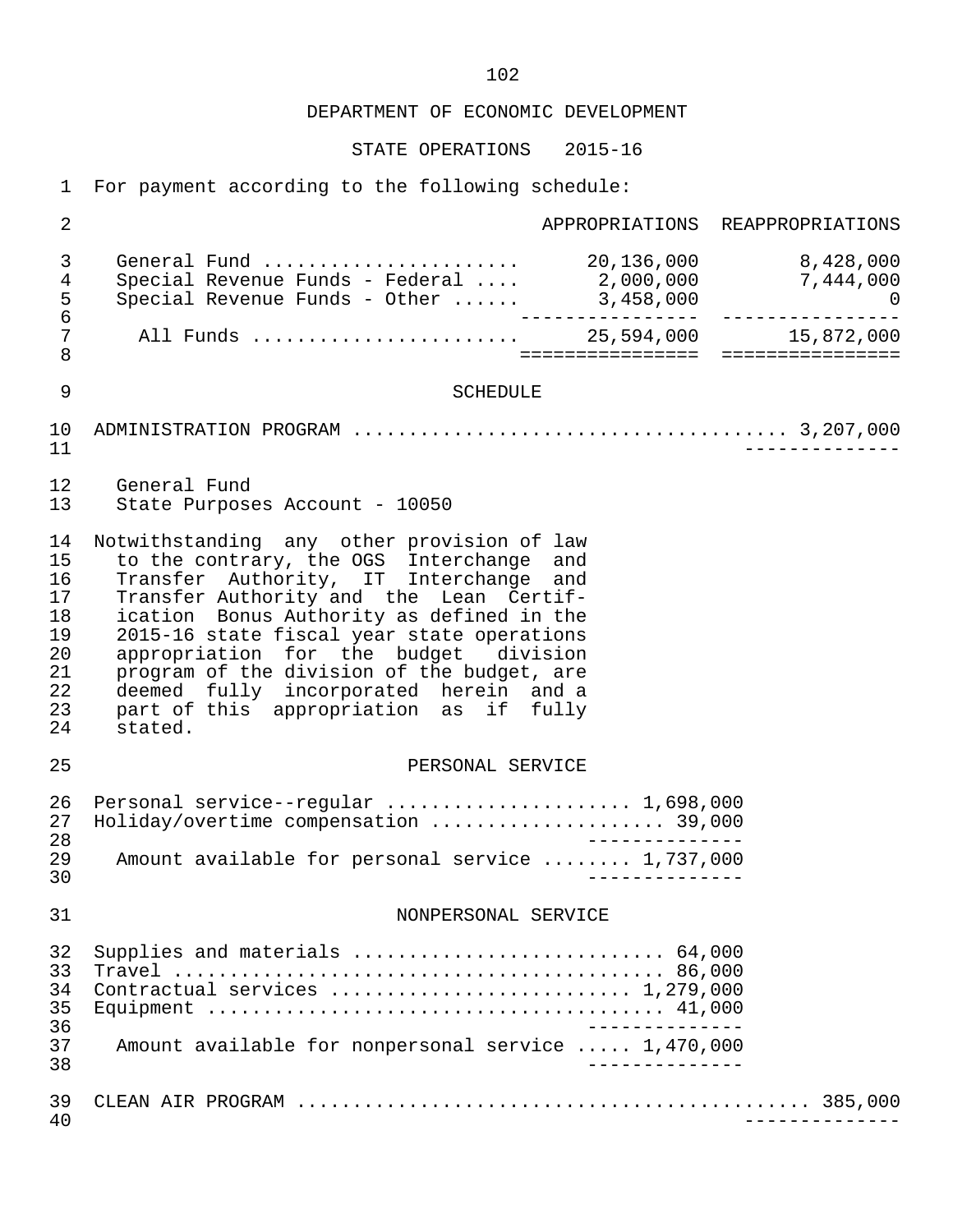| 1<br>2                                           | Special Revenue Funds - Other<br>Clean Air Fund                                                                                                   |
|--------------------------------------------------|---------------------------------------------------------------------------------------------------------------------------------------------------|
| 3                                                | Clean Air Account - 21451                                                                                                                         |
| 4                                                | PERSONAL SERVICE                                                                                                                                  |
| 5<br>6                                           | Personal service--regular  195,000                                                                                                                |
| 7                                                | NONPERSONAL SERVICE                                                                                                                               |
| 8<br>9<br>10<br>11<br>12<br>13<br>14<br>15<br>16 | Supplies and materials  4,000<br>Contractual services  88,000<br>Amount available for nonpersonal service  190,000                                |
| 17<br>18                                         | ECONOMIC DEVELOPMENT PROGRAM  14,977,000                                                                                                          |
| 19<br>20                                         | General Fund<br>State Purposes Account - 10050                                                                                                    |
| 21<br>22<br>23<br>24                             | Up to \$1,000,000 of the funds appropriated<br>hereby may be suballocated or transferred<br>any department, agency, or public<br>to<br>authority. |
| 25                                               | PERSONAL SERVICE                                                                                                                                  |
| 26<br>27<br>28                                   | Personal service--regular  9,787,000<br>Holiday/overtime compensation  6,000<br>---------                                                         |
| 29<br>30                                         | Amount available for personal service  9,793,000                                                                                                  |
| 31                                               | NONPERSONAL SERVICE                                                                                                                               |
| 32<br>33<br>34<br>35<br>36                       | Supplies and materials  176,000                                                                                                                   |
| 37<br>38                                         | Amount available for nonpersonal service  1,599,000                                                                                               |
| 39<br>40                                         | Total amount available $\ldots \ldots \ldots \ldots \ldots \ldots$ 11,392,000                                                                     |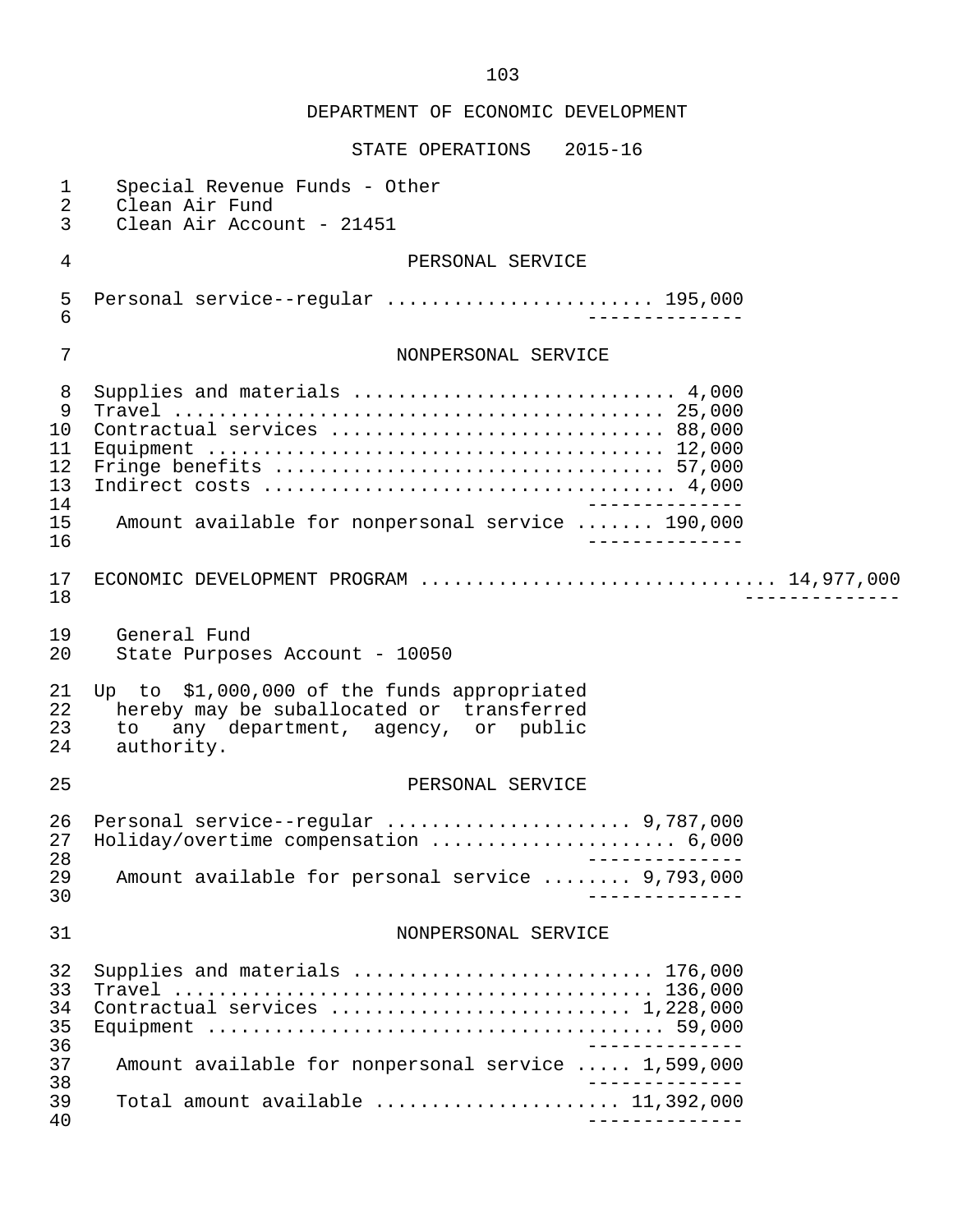| $\mathbf{1}$<br>$\overline{2}$                                                   | For services and expenses for programs and<br>activities to promote international trade.                                                                                                                                                                                                                                                                                                                                                                                                                                                                                                         |  |
|----------------------------------------------------------------------------------|--------------------------------------------------------------------------------------------------------------------------------------------------------------------------------------------------------------------------------------------------------------------------------------------------------------------------------------------------------------------------------------------------------------------------------------------------------------------------------------------------------------------------------------------------------------------------------------------------|--|
| 3                                                                                | NONPERSONAL SERVICE                                                                                                                                                                                                                                                                                                                                                                                                                                                                                                                                                                              |  |
| $\overline{4}$<br>5                                                              |                                                                                                                                                                                                                                                                                                                                                                                                                                                                                                                                                                                                  |  |
| 6<br>7                                                                           | Program account subtotal  12,092,000                                                                                                                                                                                                                                                                                                                                                                                                                                                                                                                                                             |  |
| 8<br>9<br>10                                                                     | Special Revenue Funds - Federal<br>Federal Miscellaneous Operating Grants Fund<br>Federal Miscellaneous Grants Account - 25340                                                                                                                                                                                                                                                                                                                                                                                                                                                                   |  |
| 11<br>12                                                                         | Nonpersonal service  2,000,000                                                                                                                                                                                                                                                                                                                                                                                                                                                                                                                                                                   |  |
| 13<br>14                                                                         | Program account subtotal  2,000,000                                                                                                                                                                                                                                                                                                                                                                                                                                                                                                                                                              |  |
| 15<br>16<br>17                                                                   | Special Revenue Funds - Other<br>Miscellaneous Special Revenue Fund<br>Procurement Opportunities Newsletter Account - 22133                                                                                                                                                                                                                                                                                                                                                                                                                                                                      |  |
| 18<br>19<br>20<br>21<br>22<br>23<br>24<br>25<br>26<br>27<br>28<br>29<br>30<br>31 | For services and expenses of a procurement<br>contract newsletter pursuant to article<br>4-C of the economic development law.<br>Notwithstanding any other provision of law<br>to the contrary, the OGS Interchange and<br>Transfer Authority, IT Interchange<br>and<br>Transfer Authority and the Lean Certifica-<br>tion Bonus Authority as defined in the<br>2015-16 state fiscal year state operations<br>appropriation for the budget division<br>program of the division of the budget, are<br>deemed fully incorporated herein and a<br>part of this appropriation as if fully<br>stated. |  |
| 32                                                                               | NONPERSONAL SERVICE                                                                                                                                                                                                                                                                                                                                                                                                                                                                                                                                                                              |  |
| 33<br>34<br>35                                                                   | Contractual services  875,000<br>$- - - - - - - - -$                                                                                                                                                                                                                                                                                                                                                                                                                                                                                                                                             |  |
| 36<br>37                                                                         | Program account subtotal  885,000<br>-----------                                                                                                                                                                                                                                                                                                                                                                                                                                                                                                                                                 |  |
| 38<br>39                                                                         | MARKETING AND ADVERTISING PROGRAM  7,025,000                                                                                                                                                                                                                                                                                                                                                                                                                                                                                                                                                     |  |
| 40<br>41                                                                         | General Fund<br>State Purposes Account - 10050                                                                                                                                                                                                                                                                                                                                                                                                                                                                                                                                                   |  |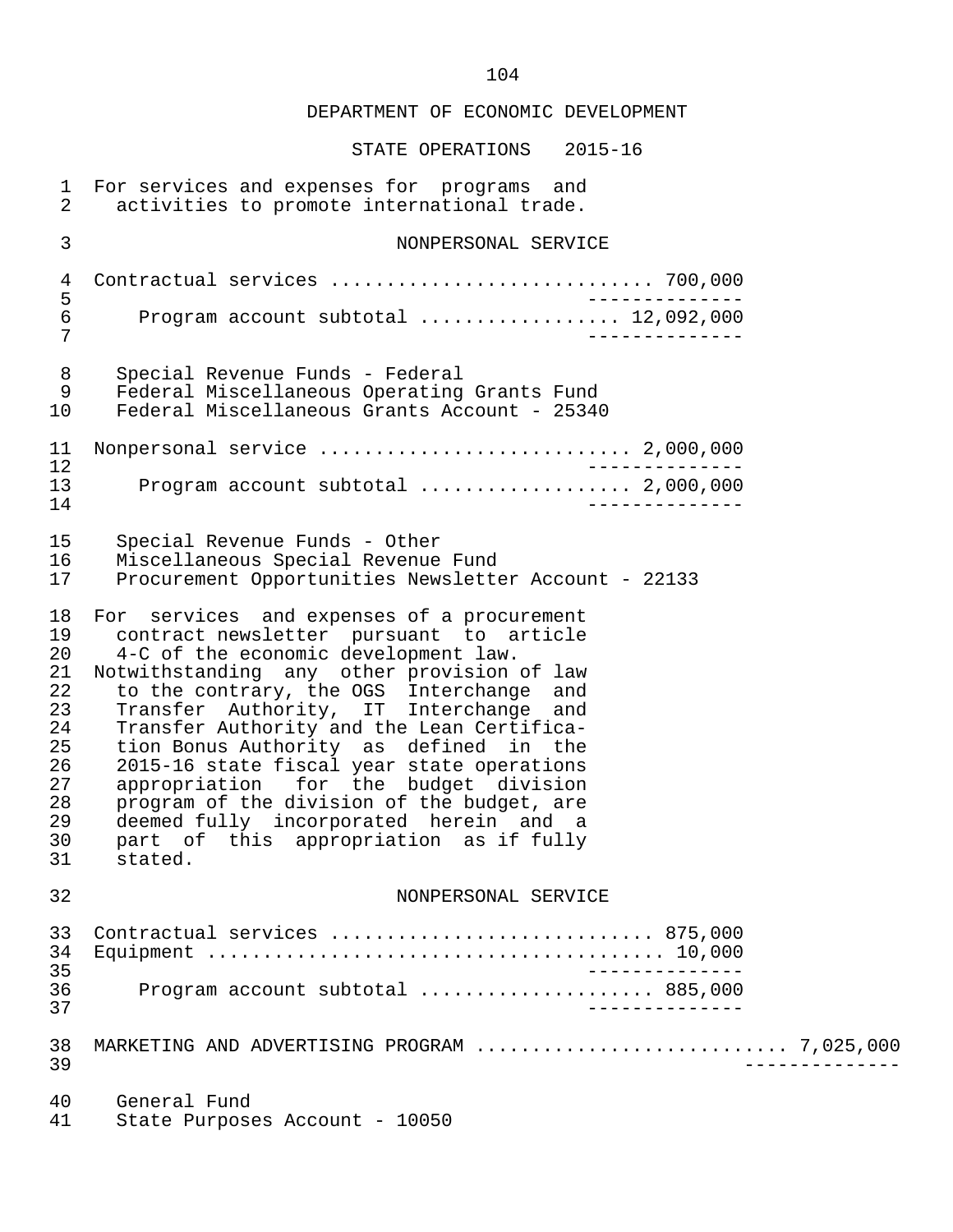#### STATE OPERATIONS 2015-16

#### 1 PERSONAL SERVICE

|     | 2 Personal service--regular  1,942,000           |  |
|-----|--------------------------------------------------|--|
|     |                                                  |  |
|     | 4 Holiday/overtime compensation  52,000          |  |
| - Б |                                                  |  |
| 6   | Amount available for personal service  2,001,000 |  |
|     |                                                  |  |

#### 8 NONPERSONAL SERVICE

| 1 N |                                                                              |
|-----|------------------------------------------------------------------------------|
|     | Contractual services  305,000                                                |
|     |                                                                              |
| 13  |                                                                              |
| 14  | Amount available for nonpersonal service  336,000                            |
| 15  |                                                                              |
| 16  | Total amount available $\ldots \ldots \ldots \ldots \ldots \ldots$ 2,337,000 |
|     |                                                                              |

18 For services and expenses of tourism market-<br>19 ing. Notwithstanding any inconsistent 19 ing. Notwithstanding any inconsistent 20 provision of law, all or a portion of this 21 appropriation may, subject to the approval<br>22 of the director of the budget, be trans-22 of the director of the budget, be trans-<br>23 ferred to the general fund, local assis-23 ferred to the general fund, local assis-<br>24 tance account, for a local tourism 24 tance account, for<br>25 promotion matching gr 25 promotion matching grants program pursuant<br>26 to article 5-A of the economic development 26 to article 5-A of the economic development 27 law.<br>28 Notwitl 28 Notwithstanding any other provision of law<br>29 to the contrary, the OGS Interchange and

29 to the contrary, the OGS Interchange and<br>30 Transfer Authority, IT Interchange and 30 Transfer Authority, IT Interchange and<br>31 Transfer Authority and the Lean Certifica-31 Transfer Authority and the Lean Certifica-<br>32 tion Bonus Authority as defined in the 32 tion Bonus Authority as defined in the<br>33 2015-16 state fiscal vear state operations 33 2015-16 state fiscal year state operations<br>34 appropriation for the budget division 34 appropriation for the budget division<br>35 program of the division of the budget, are 35 program of the division of the budget, are<br>36 deemed fully incorporated herein and a 36 deemed fully incorporated herein and a<br>37 part of this appropriation as if fully 37 part of this appropriation as if fully stated.

#### 39 NONPERSONAL SERVICE

|    | 40 Supplies and materials  655,000                                                  |
|----|-------------------------------------------------------------------------------------|
|    | 41 Contractual services  1,190,000                                                  |
|    |                                                                                     |
| 43 |                                                                                     |
| 44 | Total amount available $\ldots \ldots \ldots \ldots \ldots \ldots \ldots$ 2,500,000 |
| 45 |                                                                                     |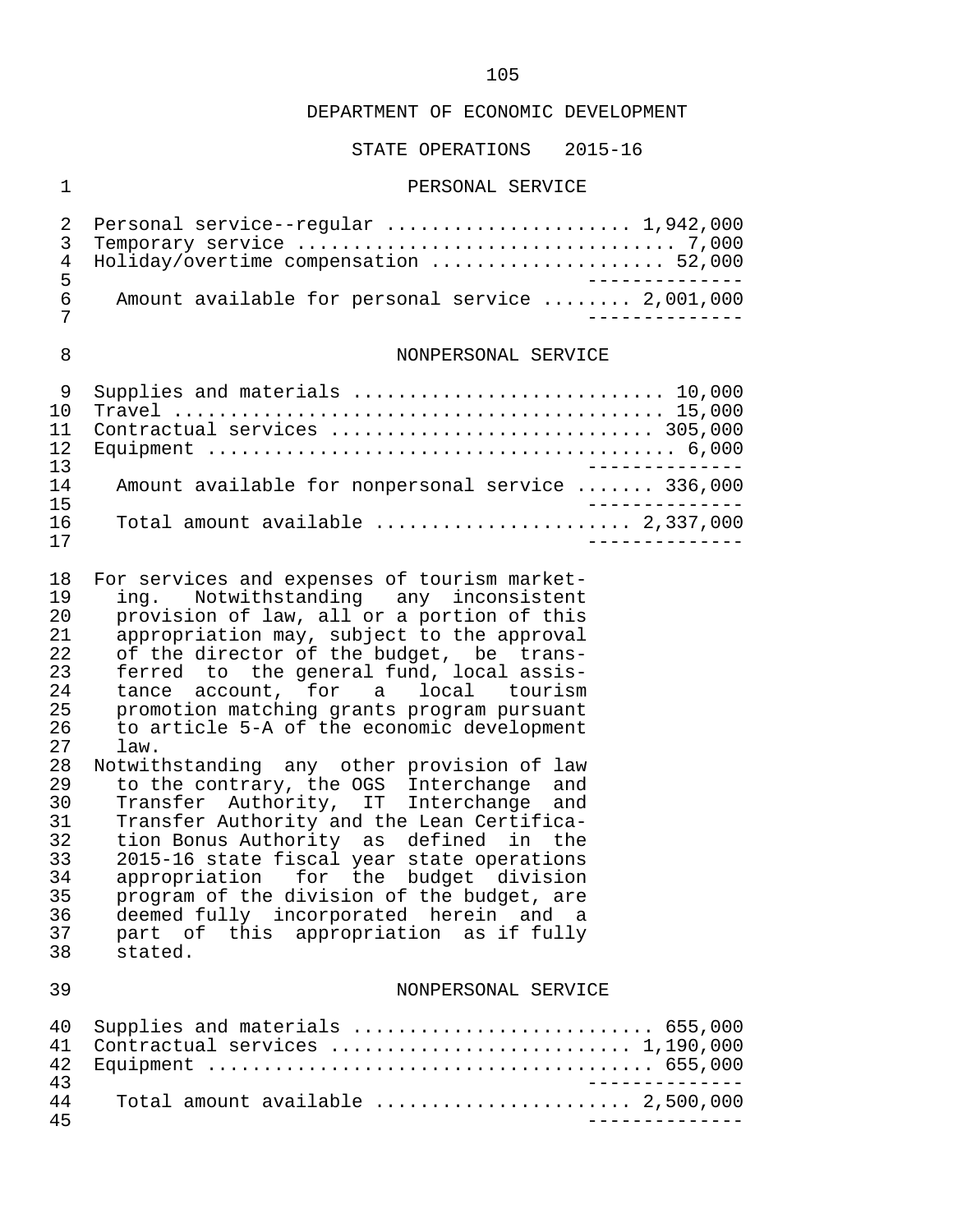| Program account subtotal  4,837,000<br>$\mathbf 1$<br>$\overline{2}$<br>____________                                                                                                                                                                                                                                                                                                                                                                                        |  |
|-----------------------------------------------------------------------------------------------------------------------------------------------------------------------------------------------------------------------------------------------------------------------------------------------------------------------------------------------------------------------------------------------------------------------------------------------------------------------------|--|
| 3<br>Special Revenue Funds - Other<br>$\overline{4}$<br>Miscellaneous Special Revenue Fund<br>5<br>Commerce Economic Development Assistance Account - 22042                                                                                                                                                                                                                                                                                                                 |  |
| Notwithstanding any other provision of law<br>6<br>to the contrary, the OGS Interchange and<br>7<br>8<br>Transfer Authority and the IT Interchange<br>9<br>and Transfer Authority as defined in the<br>10<br>2015-16 state fiscal year state operations<br>appropriation for the budget division<br>11<br>12<br>program of the division of the budget, are<br>deemed fully incorporated herein and a<br>13<br>part of this appropriation as if fully<br>14<br>15<br>stated. |  |
| 16<br>PERSONAL SERVICE                                                                                                                                                                                                                                                                                                                                                                                                                                                      |  |
| Personal service--regular  84,000<br>17<br>18                                                                                                                                                                                                                                                                                                                                                                                                                               |  |
| 19<br>NONPERSONAL SERVICE                                                                                                                                                                                                                                                                                                                                                                                                                                                   |  |
| Supplies and materials  3,000<br>20<br>21<br>22<br>Contractual services  2,057,000<br>23<br>24<br>25<br>-----------<br>26                                                                                                                                                                                                                                                                                                                                                   |  |
| Amount available for nonpersonal service  2,104,000                                                                                                                                                                                                                                                                                                                                                                                                                         |  |
| 27<br>Program account subtotal  2,188,000<br>28                                                                                                                                                                                                                                                                                                                                                                                                                             |  |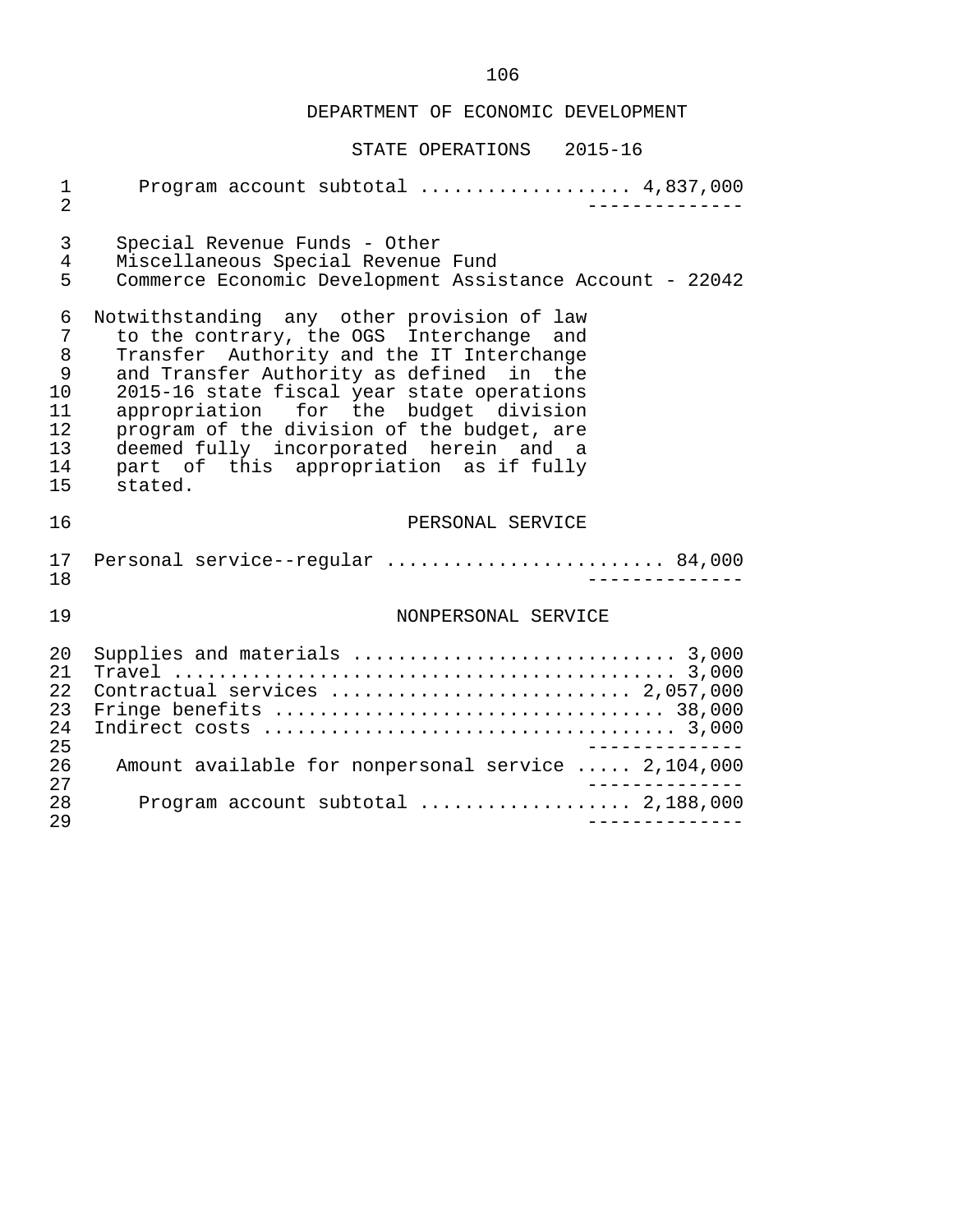| $\mathbf 1$    | ECONOMIC DEVELOPMENT PROGRAM                                           |
|----------------|------------------------------------------------------------------------|
| $\overline{a}$ | General Fund                                                           |
| 3              | State Purposes Account - 10050                                         |
| $\overline{4}$ | By chapter 50, section 1, of the laws of 2014:                         |
| 5              | Up to \$1,000,000 of the funds appropriated hereby may be suballocated |
| $\epsilon$     | or transferred to any department, agency, or public authority.         |
| $\overline{7}$ | Personal service--regular $9,312,000$ (re. \$443,000)                  |
| $\,8\,$        | Contractual services  953,000  (re. \$211,000)                         |
| $\overline{9}$ | For services and expenses for programs and activities to promote       |
| 10             | international trade.                                                   |
| 11             | Contractual services  700,000  (re. \$700,000)                         |
| 12             | By chapter 50, section 1, of the laws of 2013:                         |
| 13             | Contractual services $4,701,000$ (re. \$2,345,000)                     |
| 14             | For services and expenses for programs and activities to promote       |
| 15             | international trade.                                                   |
| 16             | Contractual services  700,000  (re. \$700,000)                         |
| 17             | By chapter 50, section 1, of the laws of 2012:                         |
| 18             | For services and expenses for programs and activities to promote       |
| 19             | international trade.                                                   |
| 20             | Notwithstanding any other provision of law to the contrary, the OGS    |
| 21             | Interchange and Transfer Authority, the IT Interchange and Transfer    |
| 22             | Authority, and the Call Center Interchange and Transfer Authority as   |
| 23             | defined in the 2012-13 state fiscal year state operations appropri-    |
| 24             | ation for the budget division program of the division of the budget,   |
| 25             | are deemed fully incorporated herein and a part of this appropri-      |
| 26             | ation as if fully stated.                                              |
| 27             | Contractual services  700,000  (re. \$472,000)                         |
| 28             | By chapter 50, section 1, of the laws of 2011:                         |
| 29             | For services and expenses for programs and activities to promote       |
| 30             | international trade.                                                   |
| 31             | Contractual services $1,080,000$ (re. \$174,000)                       |
| 32             | By chapter 55, section 1, of the laws of 2010:                         |
| 33             | For services and expenses for programs and activities to promote       |
| 34             | international trade.                                                   |
| 35             | Contractual services  1,200,000  (re. \$45,000)                        |
| 36             | Special Revenue Funds - Federal                                        |
| 37             | Federal Miscellaneous Operating Grants Fund                            |
| 38             | Federal Miscellaneous Grants Account - 25340                           |
| 39             | By chapter 50, section 1, of the laws of 2014:                         |
| 40             | Nonpersonal service $2,000,000$ (re. \$2,000,000)                      |
| 41             | By chapter 50, section 1, of the laws of 2013:                         |
| 42             | Nonpersonal service  2,000,000  (re. \$2,000,000)                      |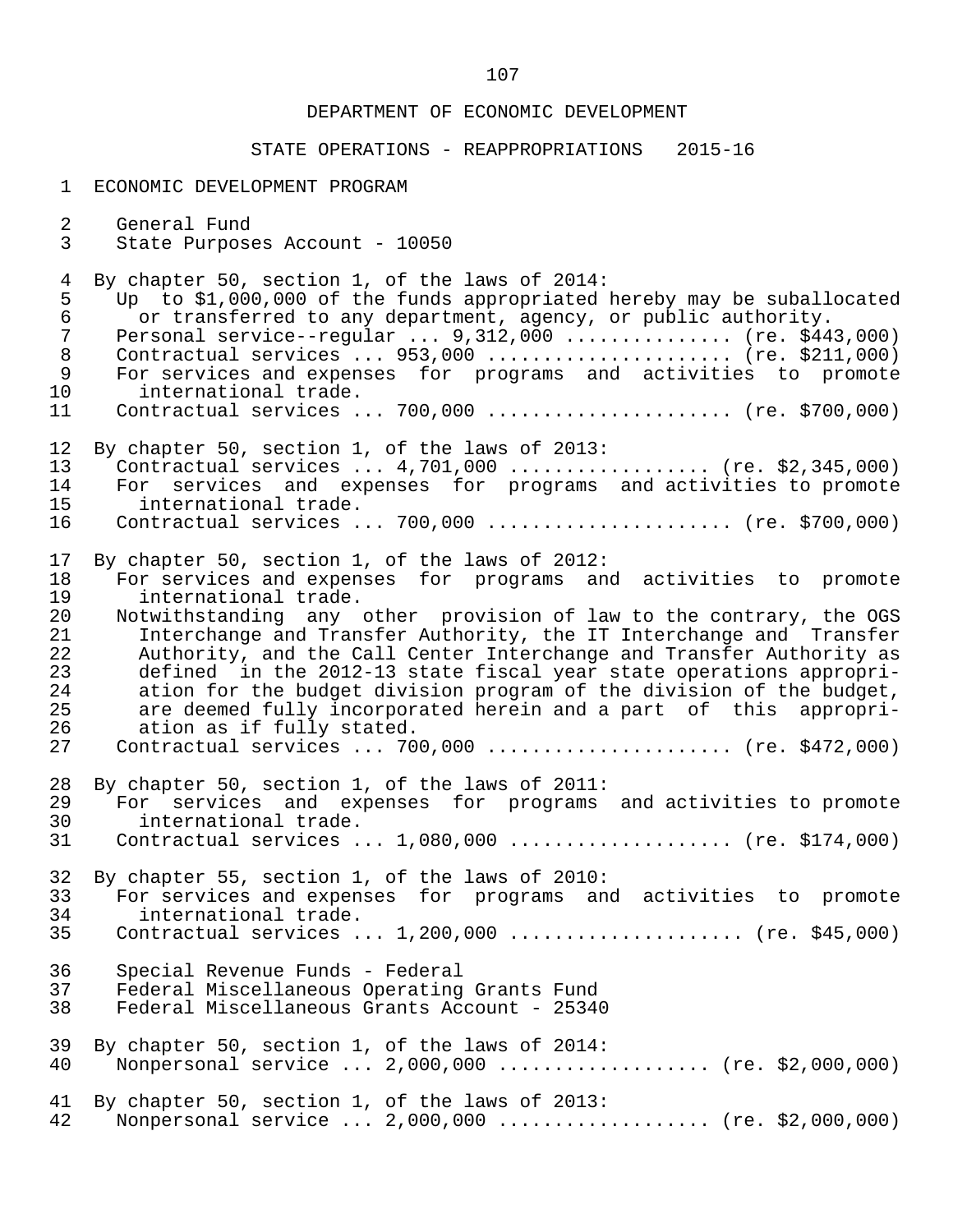#### STATE OPERATIONS - REAPPROPRIATIONS 2015-16

- 1 Special Revenue Funds Federal
- 2 Federal Miscellaneous Operating Grants Fund<br>3 Federal Miscellaneous Grants Account
- Federal Miscellaneous Grants Account

4 By chapter 50, section 1, of the laws of 2012:<br>5 Notwithstanding any other provision of la

5 Notwithstanding any other provision of law to the contrary, the OGS<br>6 Interchange and Transfer Authority, the IT Interchange and Transfer 6 Interchange and Transfer Authority, the IT Interchange and Transfer 7 Authority, and the Call Center Interchange and Transfer Authority as<br>8 defined in the 2012-13 state fiscal vear state operations appropri-8 defined in the 2012-13 state fiscal year state operations appropri-<br>9 ation for the budget division program of the division of the budget. 9 ation for the budget division program of the division of the budget,<br>10 are deemed fully incorporated herein and a part of this appropri-10 are deemed fully incorporated herein and a part of this appropri-<br>11 ation as if fully stated. 11 ation as if fully stated.<br>12 Nonpersonal service ... 2.0

- Nonpersonal service ... 2,000,000 ................... (re. \$2,000,000)
- 13 By chapter 50, section 1, of the laws of 2011: Nonpersonal service ... 2,000,000 ................... (re. \$1,444,000)
- 15 MARKETING AND ADVERTISING PROGRAM
- 16 General Fund<br>17 State Purpose State Purposes Account - 10050

18 By chapter 50, section 1, of the laws of 2014:<br>19 For services and expenses of tourism mark

19 For services and expenses of tourism marketing. Notwithstanding any<br>20 inconsistent provision of law, all or a portion of this appropri-20 inconsistent provision of law, all or a portion of this appropri-<br>21 ation may, subject to the approval of the director of the budget, be 21 ation may, subject to the approval of the director of the budget, be<br>22 transferred to the general fund, local assistance account, for a 22 transferred to the general fund, local assistance account, for a 23 local tourism promotion matching grants program pursuant to article<br>24 5-A of the economic development law. 24 5-A of the economic development law.<br>25 Notwithstanding any other provision

25 Notwithstanding any other provision of law to the contrary, the OGS<br>26 11 Interchange and Transfer Authority and the IT Interchange and Trans- 26 Interchange and Transfer Authority and the IT Interchange and Trans- 27 fer Authority as defined in the 2014-15 state fiscal year state<br>28 operations appropriation for the budget division program of the 28 operations appropriation for the budget division program of the 29 division of the budget, are deemed fully incorporated herein and a<br>30 part of this appropriation as if fully stated. part of this appropriation as if fully stated.

| 31 Supplies and materials  655,000  (re. \$537,000) |  |
|-----------------------------------------------------|--|
| 32 Contractual services  1,190,000  (re. \$431,000) |  |
|                                                     |  |

34 By chapter 50, section 1, of the laws of 2013:<br>35 For services and expenses of tourism mark 35 For services and expenses of tourism marketing. Notwithstanding any<br>36 inconsistent provision of law, all or a portion of this appropri-36 inconsistent provision of law, all or a portion of this appropri-<br>37 ation may, subject to the approval of the director of the budget, be ation may, subject to the approval of the director of the budget, be 38 transferred to the general fund, local assistance account, for a 39 local tourism promotion matching grants program pursuant to article 40 5-A of the economic development law.<br>41 Notwithstanding any other provision

41 Notwithstanding any other provision of law to the contrary, the OGS<br>42 11 Interchange and Transfer Authority and the IT Interchange and Trans- 42 Interchange and Transfer Authority and the IT Interchange and Trans- 43 fer Authority as defined in the 2013-14 state fiscal year state<br>44 operations appropriation for the budget division program of the 44 operations appropriation for the budget division program of the 45 division of the budget, are deemed fully incorporated herein and a<br>46 part of this appropriation as if fully stated. part of this appropriation as if fully stated.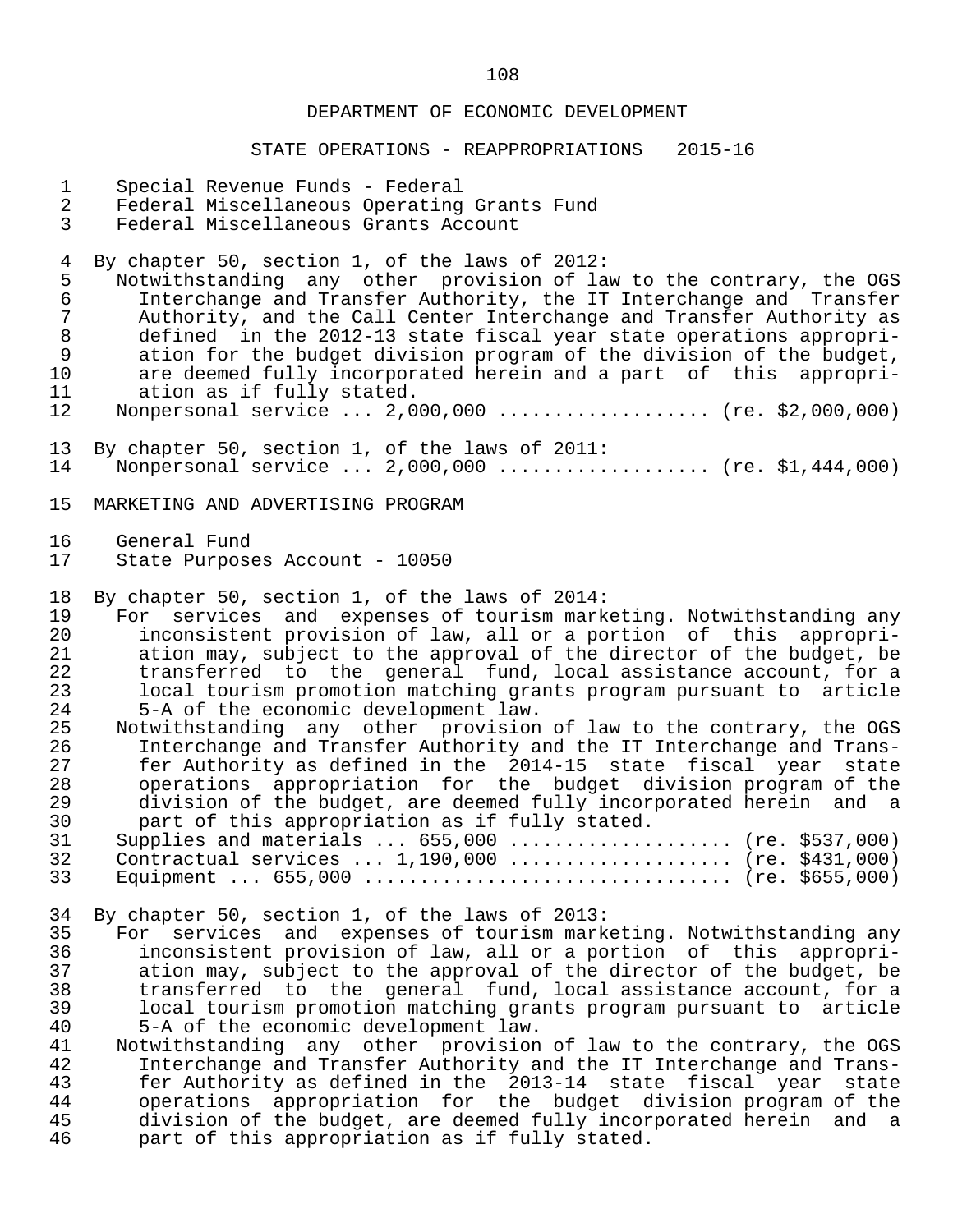## DEPARTMENT OF ECONOMIC DEVELOPMENT

| $\mathbf{1}$     | Supplies and materials $655,000$ (re. \$21,000)                       |
|------------------|-----------------------------------------------------------------------|
| $\overline{2}$   | Contractual services $1,190,000$ (re. \$236,000)                      |
| 3                |                                                                       |
| $\overline{4}$   | By chapter 50, section 1, of the laws of 2012:                        |
| 5                | For services and expenses of tourism marketing. Notwithstanding any   |
| $\epsilon$       | inconsistent provision of law, all or a portion of this appropri-     |
| $\boldsymbol{7}$ | ation may, subject to the approval of the director of the budget, be  |
| $\,8\,$          | transferred to the general fund, local assistance account, for a      |
| $\mathsf 9$      | local tourism promotion matching grants program pursuant to article   |
| 10               | 5-A of the economic development law.                                  |
| 11               | Notwithstanding any other provision of law to the contrary, the OGS   |
| 12               | Interchange and Transfer Authority, the IT Interchange and Transfer   |
| 13               | Authority, and the Call Center Interchange and Transfer Authority as  |
| 14               | defined in the 2012-13 state fiscal year state operations appropri-   |
| 15               | ation for the budget division program of the division of the budget,  |
| 16               | are deemed fully incorporated herein and a part of this appropri-     |
| 17               | ation as if fully stated.                                             |
| 18               | Supplies and materials $655,000$ (re. \$655,000)                      |
| 19               | Contractual services $1,520,000$ (re. \$12,000)                       |
| 20               |                                                                       |
| 21               | By chapter 50, section 1, of the laws of 2011:                        |
| 22               | For services and expenses of tourism marketing. Notwithstanding any   |
| 23               | inconsistent provision of law, all or a portion of this appropri-     |
| 24               | ation may, subject to the approval of the director of the budget, be  |
| 25               | transferred to the general fund, local assistance account, for a      |
| 26               | local tourism promotion matching grants program pursuant to article   |
| 27               | 5-A of the economic development law.                                  |
| 28               | Contractual services  1,624,000  (re. \$35,000)                       |
| 29               | By chapter 55, section 1, of the laws of 2008:                        |
| 30               | For services and expenses of an upstate business marketing program to |
| 31               | attract and return businesses pursuant to a plan submitted by the     |
| 32               | commissioner of economic development and approved by the director of  |
| 33               | the budget.                                                           |
| 34               | Contractual services  1,750,000  (re. \$300,000)                      |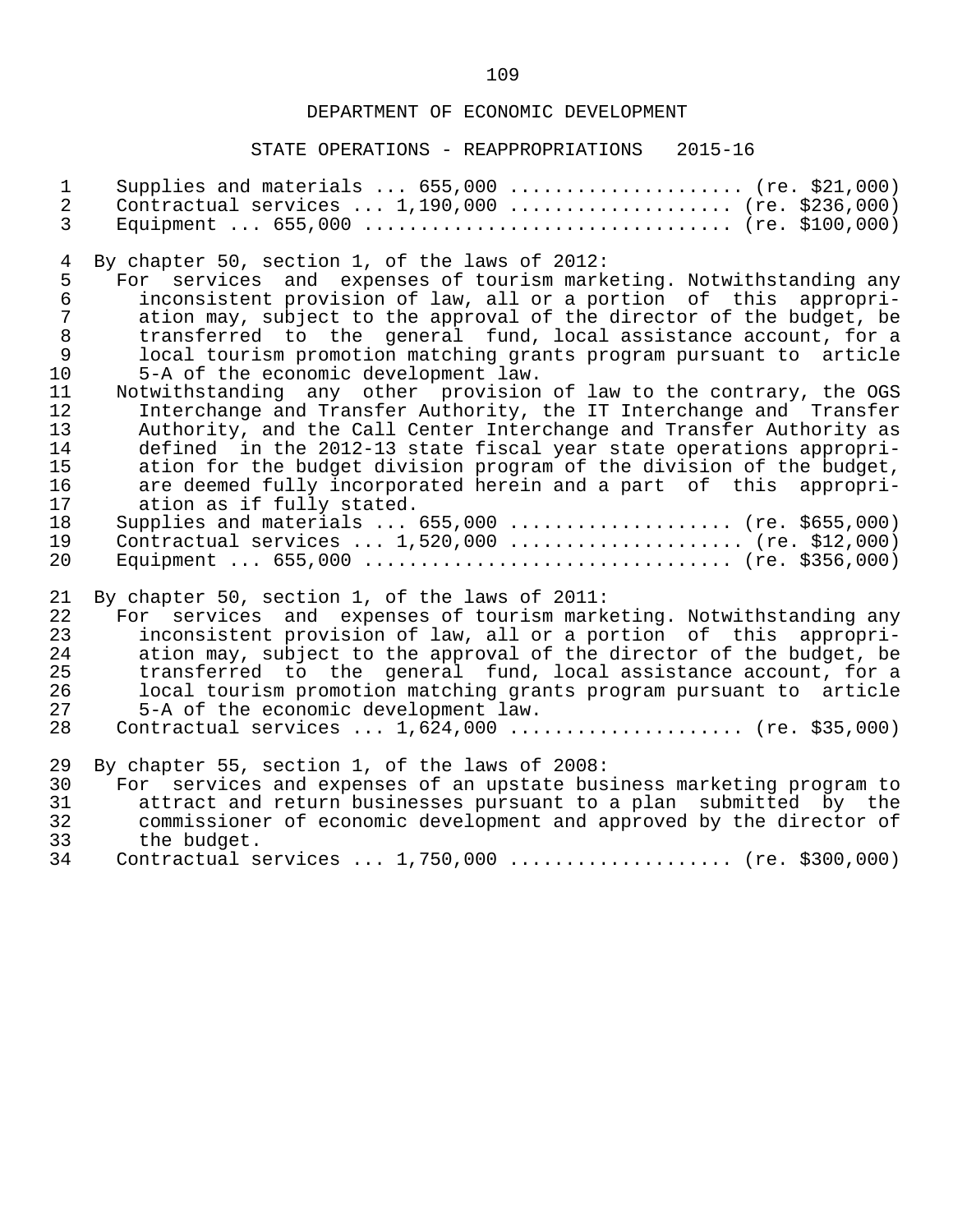| $\mathbf{1}$<br>$\overline{2}$                    | For payment according to the following schedule, net of<br>disallowances, refunds, reimbursements and credits: |
|---------------------------------------------------|----------------------------------------------------------------------------------------------------------------|
| $\mathfrak{Z}$                                    | APPROPRIATIONS REAPPROPRIATIONS                                                                                |
| $\overline{4}$<br>5<br>$\epsilon$<br>7<br>$\,8\,$ | $\overline{a}$<br>_________________                                                                            |
| 9<br>10                                           | All Funds  585,690,000 714,070,266                                                                             |
| 11                                                | <b>SCHEDULE</b>                                                                                                |
| 12<br>13                                          | ADULT CAREER AND CONTINUING EDUCATION SERVICES PROGRAM  144,380,000                                            |
| 14<br>15                                          | General Fund<br>State Purposes Account - 10050                                                                 |
| 16<br>17<br>18                                    | For services and expenses related to the<br>administration of the high school equiv-<br>alency diploma exam.   |
| 19                                                | PERSONAL SERVICE                                                                                               |
| 20<br>21<br>22                                    | Personal service--regular  614,000<br>Temporary service  53,000                                                |
| 23<br>24                                          | Amount available for personal service  667,000                                                                 |
| 25                                                | NONPERSONAL SERVICE                                                                                            |
| 26<br>27<br>28<br>29<br>30                        | Supplies and materials  33,000                                                                                 |
| 31<br>32                                          | Amount available for nonpersonal service  3,539,000                                                            |
| 33<br>34                                          | $- - - - - - - - - -$                                                                                          |
| 35<br>36<br>37                                    | Special Revenue Funds - Federal<br>Federal Education Fund<br>Federal Department of Education Account - 25210   |
| 38<br>39                                          | For the administration of grants for specif-<br>ic programs including, but not limited to,                     |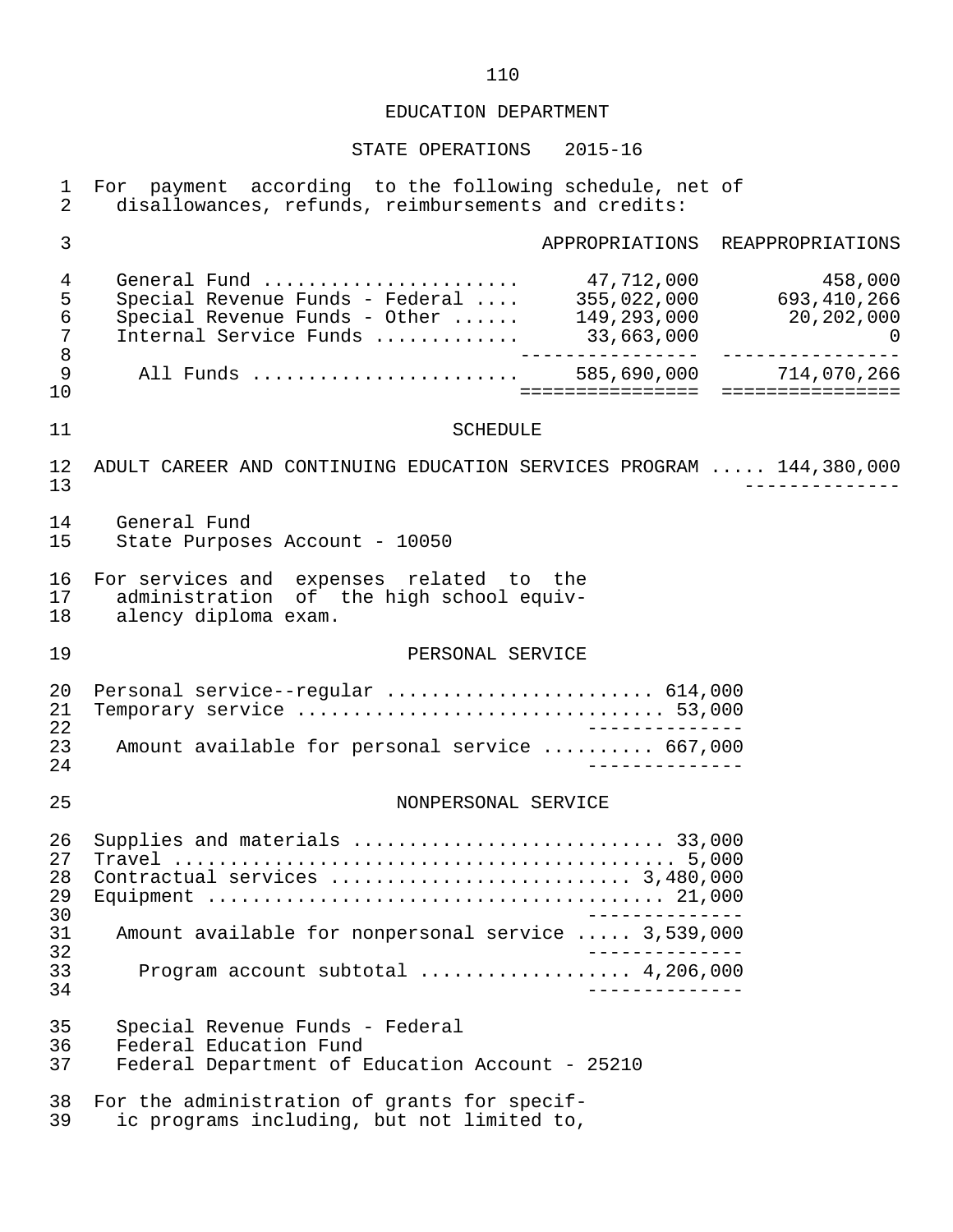| 1                                                        | vocational rehabilitation and supported                                                                                                                                                                                                                                                                                                                                                                       |
|----------------------------------------------------------|---------------------------------------------------------------------------------------------------------------------------------------------------------------------------------------------------------------------------------------------------------------------------------------------------------------------------------------------------------------------------------------------------------------|
| 2                                                        | employment.                                                                                                                                                                                                                                                                                                                                                                                                   |
| $\mathfrak{Z}$                                           | Notwithstanding any inconsistent provision                                                                                                                                                                                                                                                                                                                                                                    |
| $\overline{4}$                                           | of law, a portion of this appropriation                                                                                                                                                                                                                                                                                                                                                                       |
| 5                                                        | may be suballocated to other state depart-                                                                                                                                                                                                                                                                                                                                                                    |
| 6                                                        | ments and agencies, subject to the                                                                                                                                                                                                                                                                                                                                                                            |
| $\sqrt{ }$                                               | approval of the director of the budget, as                                                                                                                                                                                                                                                                                                                                                                    |
| 8                                                        | needed to accomplish the intent of this                                                                                                                                                                                                                                                                                                                                                                       |
| 9                                                        | appropriation.                                                                                                                                                                                                                                                                                                                                                                                                |
| 10<br>11<br>12<br>13<br>14<br>15<br>16                   | Nonpersonal service  14,949,492<br>Indirect costs  16,673,176<br>Total amount available $122,679,480$<br>__________                                                                                                                                                                                                                                                                                           |
| 17                                                       | For the administration of grants for specif-                                                                                                                                                                                                                                                                                                                                                                  |
| 18                                                       | ic programs including, but not limited to,                                                                                                                                                                                                                                                                                                                                                                    |
| 19                                                       | independent living centers.                                                                                                                                                                                                                                                                                                                                                                                   |
| 20                                                       | Notwithstanding any inconsistent provision                                                                                                                                                                                                                                                                                                                                                                    |
| 21                                                       | of law, a portion of this appropriation                                                                                                                                                                                                                                                                                                                                                                       |
| 22                                                       | may be suballocated to other state depart-                                                                                                                                                                                                                                                                                                                                                                    |
| 23                                                       | ments and agencies, subject to the                                                                                                                                                                                                                                                                                                                                                                            |
| 24                                                       | approval of the director of the budget, as                                                                                                                                                                                                                                                                                                                                                                    |
| 25                                                       | needed to accomplish the intent of this                                                                                                                                                                                                                                                                                                                                                                       |
| 26                                                       | appropriation.                                                                                                                                                                                                                                                                                                                                                                                                |
| 27                                                       |                                                                                                                                                                                                                                                                                                                                                                                                               |
| 28                                                       | Nonpersonal service  500,000                                                                                                                                                                                                                                                                                                                                                                                  |
| 29                                                       | Fringe benefits  161,520                                                                                                                                                                                                                                                                                                                                                                                      |
| 30                                                       |                                                                                                                                                                                                                                                                                                                                                                                                               |
| 31                                                       | _____________                                                                                                                                                                                                                                                                                                                                                                                                 |
| 32                                                       | Total amount available  970,520                                                                                                                                                                                                                                                                                                                                                                               |
| 33                                                       | $- - - - - - -$                                                                                                                                                                                                                                                                                                                                                                                               |
| 34<br>35<br>36<br>37<br>38<br>39<br>40<br>41<br>42<br>43 | For the administration of grants for specif-<br>ic programs including, but not limited to,<br>in service training.<br>Notwithstanding any inconsistent provision<br>of law, a portion of this appropriation<br>may be suballocated to other state depart-<br>and agencies, subject to the<br>ments<br>approval of the director of the budget, as<br>needed to accomplish the intent of this<br>appropriation. |
| 44                                                       | Personal service  120,000                                                                                                                                                                                                                                                                                                                                                                                     |
| 45                                                       | Nonpersonal service  428,040                                                                                                                                                                                                                                                                                                                                                                                  |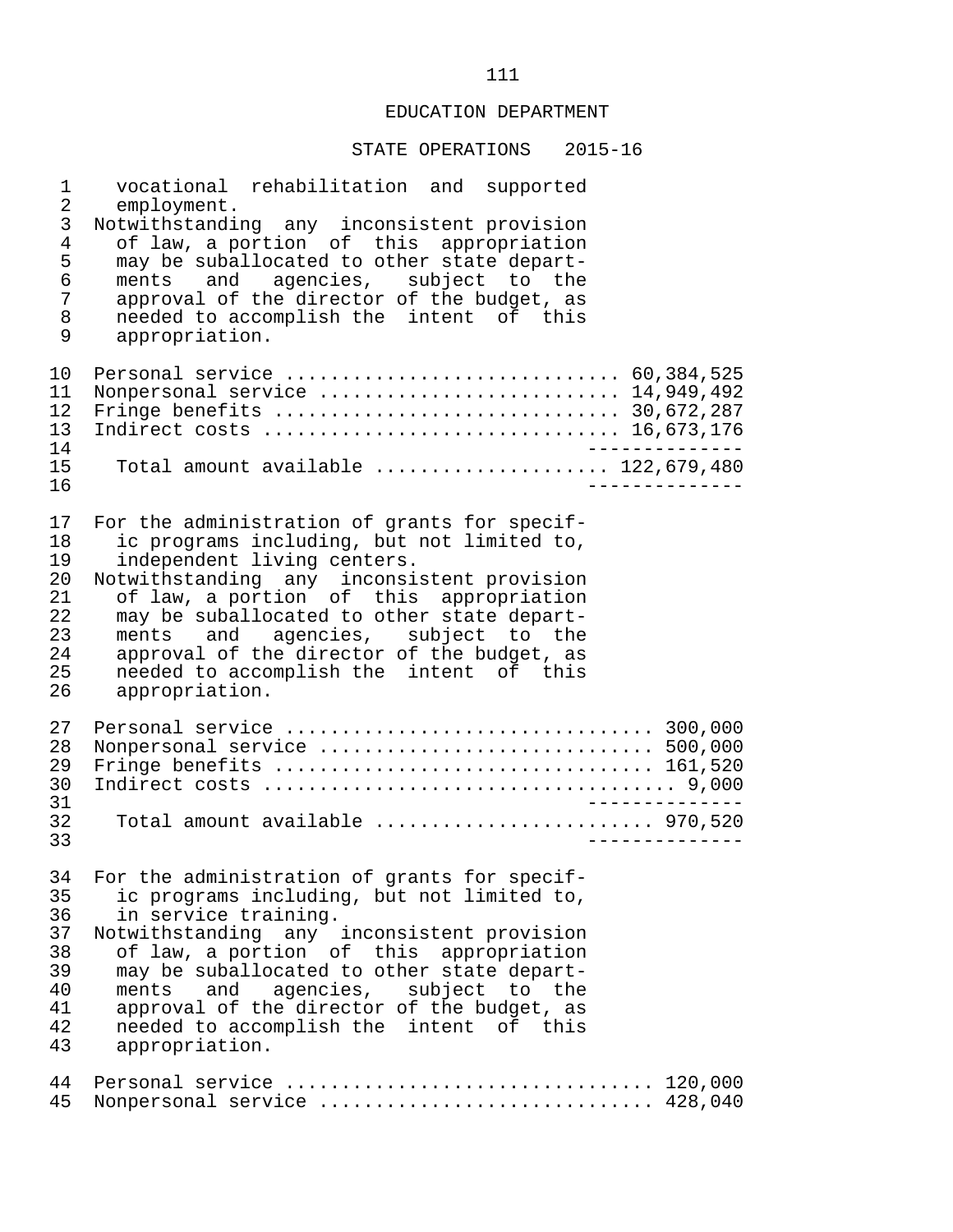#### STATE OPERATIONS 2015-16

 1 Fringe benefits ................................... 60,972 2 Indirect costs .................................... 32,988 3 -------------- 4 Total amount available ......................... 642,000 5 -------------- 6 For the administration of grants for specif-<br>7 ic programs including, but not limited to, 7 ic programs including, but not limited to,<br>8 the workforce investment act. 8 the workforce investment act.<br>9 Notwithstanding any inconsist 9 Notwithstanding any inconsistent provision<br>10 of law, a portion of this appropriation 10 of law, a portion of this appropriation<br>11 may be suballocated to other state depart-11 may be suballocated to other state depart-<br>12 ments and agencies, subject to the 12 ments and agencies,<br>13 approval of the director 13 approval of the director of the budget, as<br>14 apeded to accomplish the intent of this 14 needed to accomplish the intent of this<br>15 appropriation. appropriation. 16 Personal service ............................... 2,719,000 17 Nonpersonal service ............................ 3,253,023 18 Fringe benefits ................................ 1,381,524 19 Indirect costs ................................... 747,453 20 -------------- 21 Total amount available ....................... 8,101,000 22<br>23 Program account subtotal ................... 132.393.000 23 Program account subtotal ................. 132,393,000 24 -------------- 25 Special Revenue Funds - Other 26 Miscellaneous Special Revenue Fund<br>27 High School Equivalency Account - 2 27 High School Equivalency Account - 21979 28 Notwithstanding section 97-hhh of the state<br>29 finance law or any other provision of law 29 finance law or any other provision of law<br>30 to the contrary, funds appropriated herein 30 to the contrary, funds appropriated herein<br>31 shall be available for services and 31 shall be available for services and<br>32 expenses related to the administration of 32 expenses related to the administration of<br>33 the high school equivalency diploma exam. the high school equivalency diploma exam. 34 NONPERSONAL SERVICE 35 Supplies and materials ............................. 3,000 36 Travel ............................................. 3,000 37 Contractual services ............................. 949,000 38 -------------- 39 Program account subtotal ..................... 955,000 40 -------------- 41 Special Revenue Funds - Other 42 Miscellaneous Special Revenue Fund<br>43 VESID Social Security Account - 22 VESID Social Security Account - 22001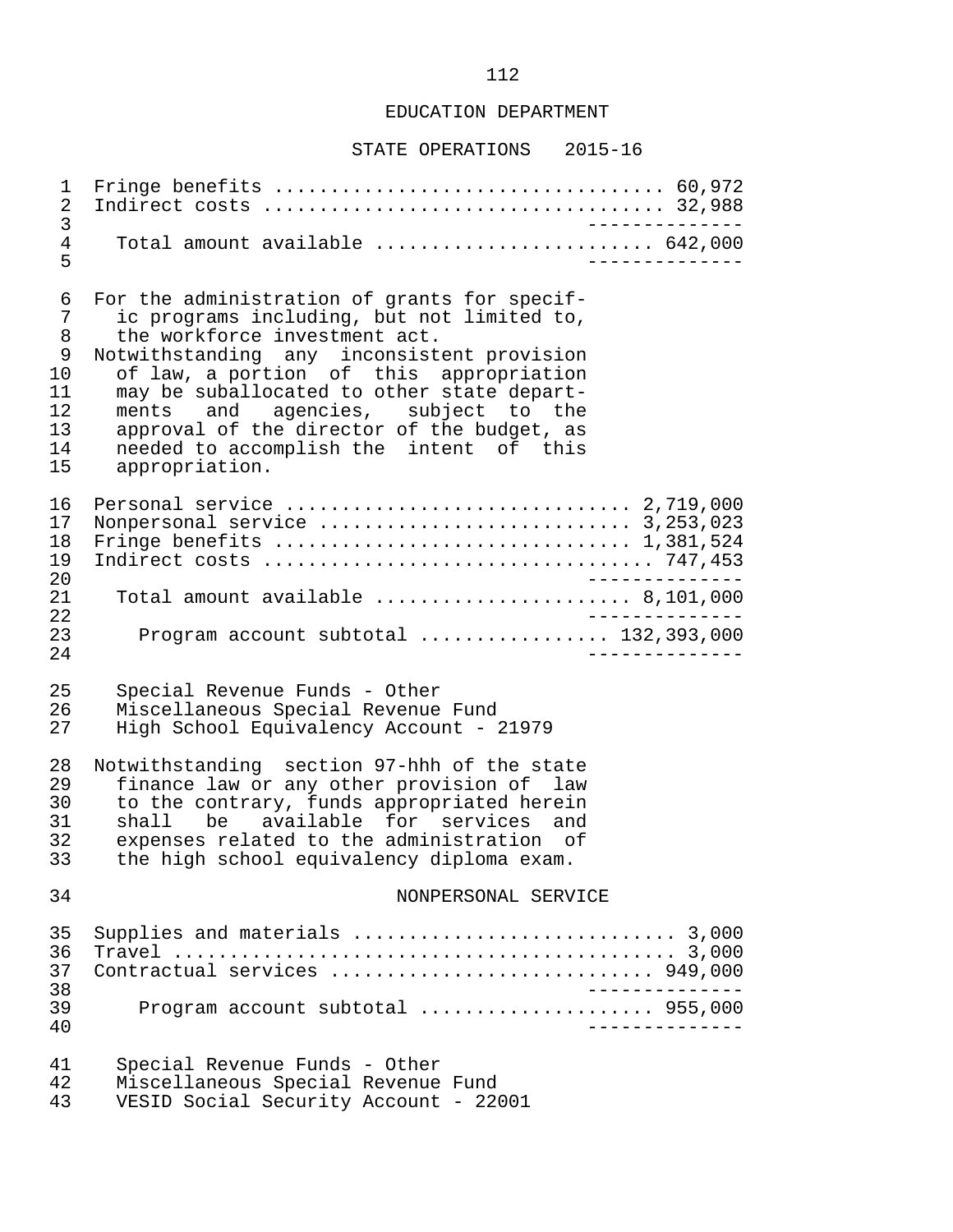| 1<br>$\overline{2}$<br>$\overline{3}$ | For expenses of contractual services for the<br>rehabilitation of social security disabil-<br>ity beneficiaries.                                                                                                                                                        |
|---------------------------------------|-------------------------------------------------------------------------------------------------------------------------------------------------------------------------------------------------------------------------------------------------------------------------|
| $\overline{4}$                        | PERSONAL SERVICE                                                                                                                                                                                                                                                        |
| 5<br>6                                | Personal service--regular  308,000                                                                                                                                                                                                                                      |
| 7                                     | NONPERSONAL SERVICE                                                                                                                                                                                                                                                     |
| 8<br>9<br>10<br>11<br>12<br>13        | Supplies and materials  35,000<br>Contractual services  262,659<br>Fringe benefits  327,866                                                                                                                                                                             |
| 14<br>15                              | Amount available for nonpersonal service  687,000                                                                                                                                                                                                                       |
| 16<br>17                              | Program account subtotal  995,000                                                                                                                                                                                                                                       |
| 18<br>19<br>20                        | Special Revenue Funds - Other<br>Tuition Reimbursement Fund<br>Tuition Reimbursement Account - 20451                                                                                                                                                                    |
| 21<br>22<br>23<br>24<br>25<br>26      | For reimbursement of tuition payments made<br>by or on behalf of students at proprietary<br>institutions registered or licensed pursu-<br>ant to section 5001 of the education law,<br>including liabilities incurred prior to<br>April 1, 2015.                        |
| 27                                    | NONPERSONAL SERVICE                                                                                                                                                                                                                                                     |
| 28<br>29<br>30<br>31<br>32            | Contractual services  200,000<br>Fringe benefits  1,309,000<br>Program account subtotal  1,509,000                                                                                                                                                                      |
| 33<br>34<br>35                        | Special Revenue Funds - Other<br>Tuition Reimbursement Fund<br>Vocational School Supervision Account - 20452                                                                                                                                                            |
| 36<br>37<br>38<br>39<br>40<br>41      | For services and expenses for the super-<br>vision of institutions registered pursuant<br>section 5001 of the education law, and<br>to<br>for services and expenses of supervisory<br>programs and payment of associated indi-<br>rect costs and general state charges. |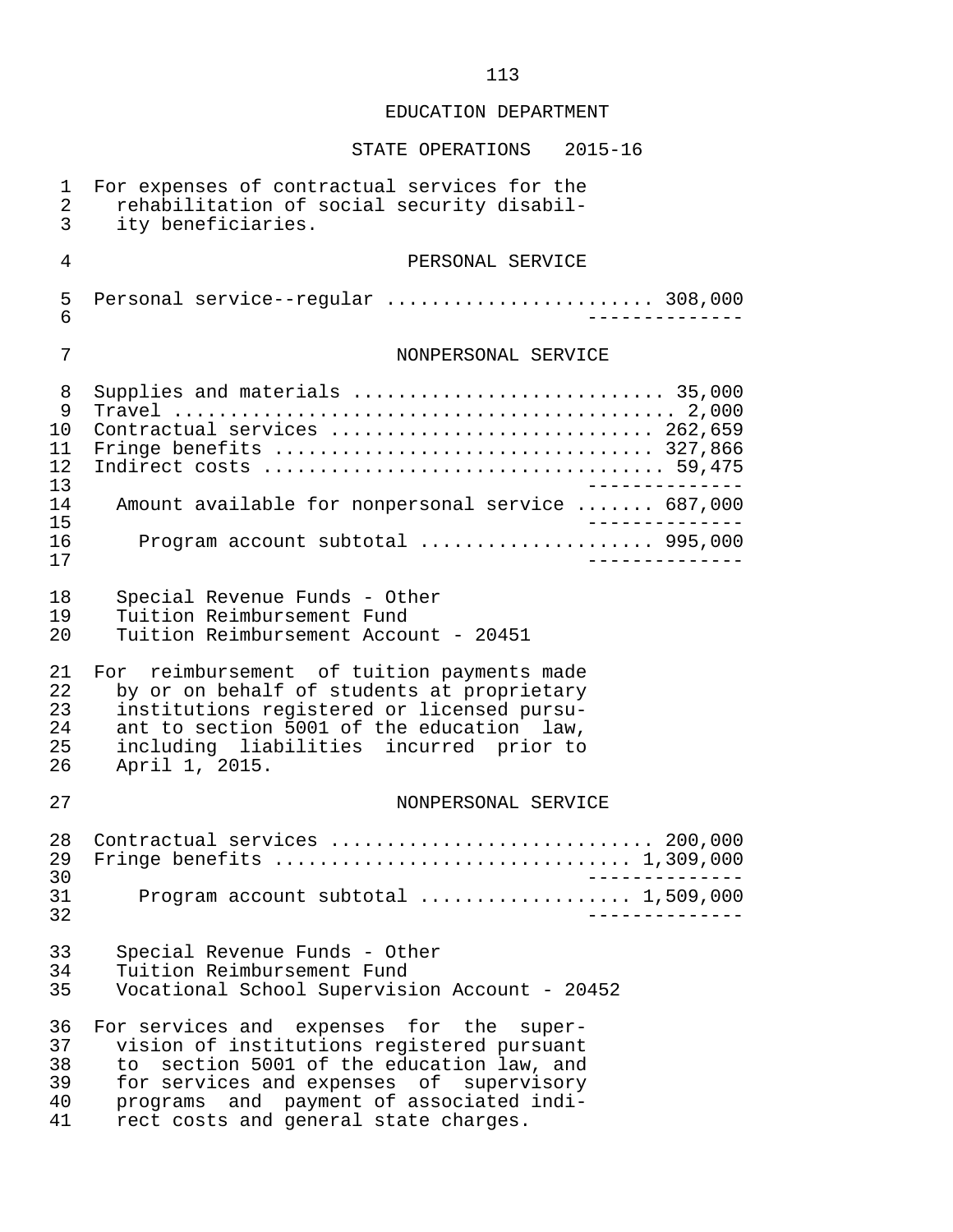### STATE OPERATIONS 2015-16

# 1 PERSONAL SERVICE

| $\overline{2}$<br>$\mathfrak{Z}$                             | Holiday/overtime compensation  8,000                                                                                                                                    |  |  |  |
|--------------------------------------------------------------|-------------------------------------------------------------------------------------------------------------------------------------------------------------------------|--|--|--|
| $\sqrt{4}$<br>5<br>$6\phantom{1}$                            | Amount available for personal service  1,755,000                                                                                                                        |  |  |  |
| 7                                                            | NONPERSONAL SERVICE                                                                                                                                                     |  |  |  |
| 8<br>9<br>10<br>11<br>12<br>13<br>14<br>15<br>16<br>17<br>18 | Supplies and materials  12,000<br>Contractual services  1,432,000<br>Amount available for nonpersonal service  2,410,000<br>Program account subtotal $\ldots$ 4,165,000 |  |  |  |
| 19<br>20<br>21                                               | Special Revenue Funds - Other<br>Vocational Rehabilitation Fund<br>Vocational Rehabilitation Account - 23051                                                            |  |  |  |
| 22<br>23                                                     | For services and expenses of the special<br>workers' compensation program.                                                                                              |  |  |  |
| 24                                                           | NONPERSONAL SERVICE                                                                                                                                                     |  |  |  |
| 25<br>26<br>27<br>28<br>29<br>30                             | Supplies and materials  2,000<br>Contractual services  146,000<br>Program account subtotal  157,000                                                                     |  |  |  |
| 31                                                           |                                                                                                                                                                         |  |  |  |
| 32<br>33                                                     |                                                                                                                                                                         |  |  |  |
| 34<br>35                                                     | General Fund<br>State Purposes Account - 10050                                                                                                                          |  |  |  |
| 36<br>37<br>38<br>39                                         | For services and expenses related to conser-<br>vation and preservation of library materi-<br>als and the talking book and braille<br>library.                          |  |  |  |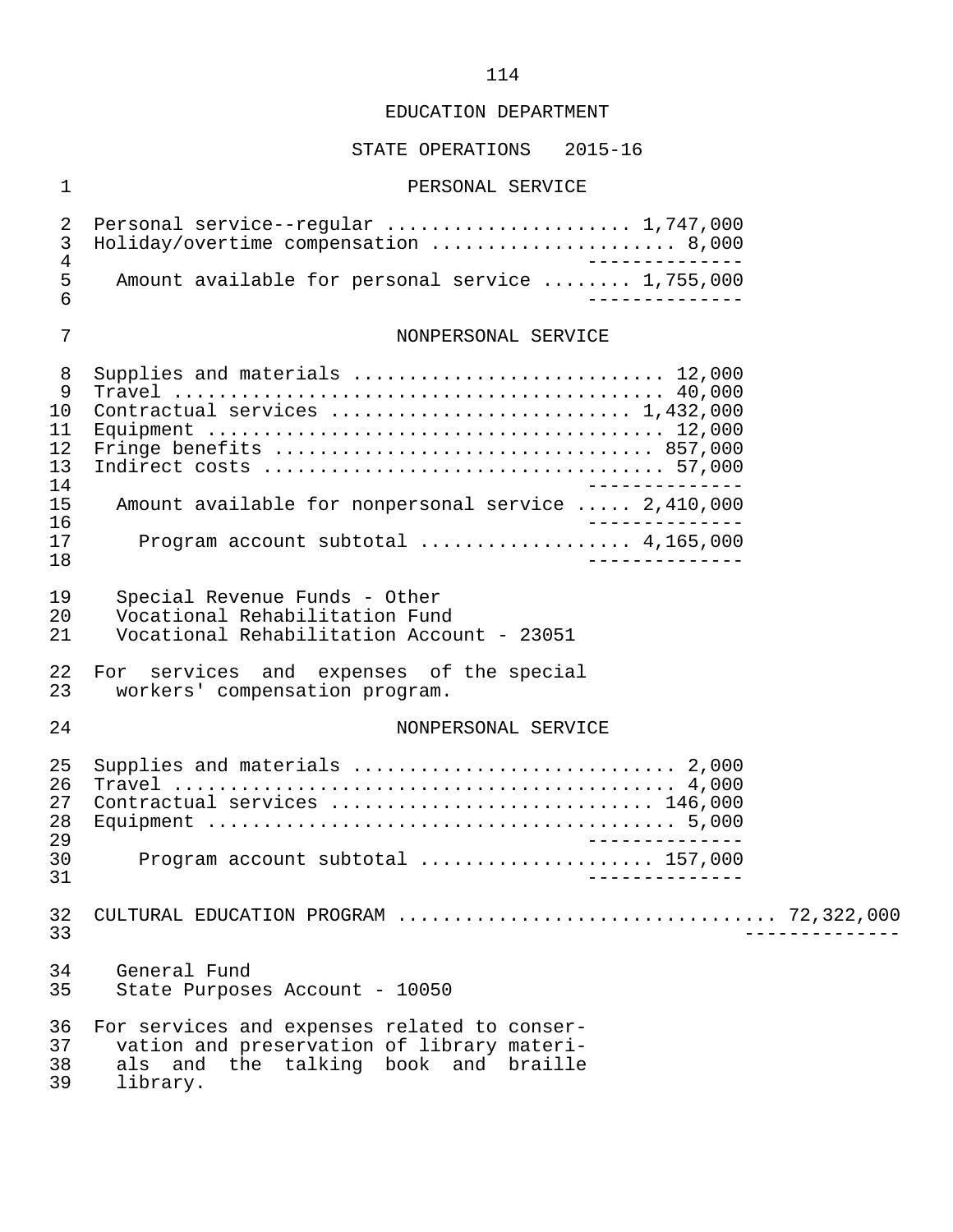| $\mathbf 1$<br>PERSONAL SERVICE<br>Personal service--regular  388,000<br>2<br>$\overline{3}$<br>4<br>NONPERSONAL SERVICE<br>Supplies and materials  21,000<br>5<br>6<br>Contractual services  278,000<br>7<br>8                                                                                                                                                                                                                                                                                                                                                                                                                                                                                                        |  |
|------------------------------------------------------------------------------------------------------------------------------------------------------------------------------------------------------------------------------------------------------------------------------------------------------------------------------------------------------------------------------------------------------------------------------------------------------------------------------------------------------------------------------------------------------------------------------------------------------------------------------------------------------------------------------------------------------------------------|--|
|                                                                                                                                                                                                                                                                                                                                                                                                                                                                                                                                                                                                                                                                                                                        |  |
|                                                                                                                                                                                                                                                                                                                                                                                                                                                                                                                                                                                                                                                                                                                        |  |
|                                                                                                                                                                                                                                                                                                                                                                                                                                                                                                                                                                                                                                                                                                                        |  |
| $\mathsf 9$                                                                                                                                                                                                                                                                                                                                                                                                                                                                                                                                                                                                                                                                                                            |  |
| Amount available for nonpersonal service  305,000<br>10                                                                                                                                                                                                                                                                                                                                                                                                                                                                                                                                                                                                                                                                |  |
| 11<br>Program account subtotal  693,000<br>12<br>13                                                                                                                                                                                                                                                                                                                                                                                                                                                                                                                                                                                                                                                                    |  |
| 14<br>Special Revenue Funds - Federal<br>Federal Miscellaneous Operating Grants Fund<br>15 <sub>1</sub><br>Federal Operating Grants Account - 25456<br>16                                                                                                                                                                                                                                                                                                                                                                                                                                                                                                                                                              |  |
| 17<br>For administration of federal grants pursu-<br>ant to various federal laws including<br>18<br>funds from the national endowment of<br>19<br>20<br>humanities, the institute of museum and<br>21<br>library services, the United States<br>geological survey, the United States<br>22<br>department of energy, and the United<br>23<br>States department of the interior.<br>24<br>Notwithstanding any inconsistent provision<br>25<br>26<br>of law, a portion of this appropriation<br>27<br>may be suballocated to other state depart-<br>28<br>ments and agencies, subject to the<br>29<br>approval of the director of the budget, as<br>30<br>needed to accomplish the intent of this<br>31<br>appropriation. |  |
| 32<br>33<br>Nonpersonal service  2,995,000<br>Fringe benefits $\ldots \ldots \ldots \ldots \ldots \ldots \ldots \ldots \ldots \ldots \ldots 1,095,000$<br>34<br>35<br>36                                                                                                                                                                                                                                                                                                                                                                                                                                                                                                                                               |  |
| 37<br>Total amount available $\ldots \ldots \ldots \ldots \ldots \ldots \ldots$ 7,758,000<br>38                                                                                                                                                                                                                                                                                                                                                                                                                                                                                                                                                                                                                        |  |
| 39<br>For the administration of federal grants<br>pursuant to various federal laws includ-<br>40<br>ing: the library services technology act<br>41<br>42<br>$(LSTA)$ .<br>43<br>Notwithstanding any inconsistent provision<br>of law, a portion of this appropriation<br>44<br>may be suballocated to other state depart-<br>45                                                                                                                                                                                                                                                                                                                                                                                        |  |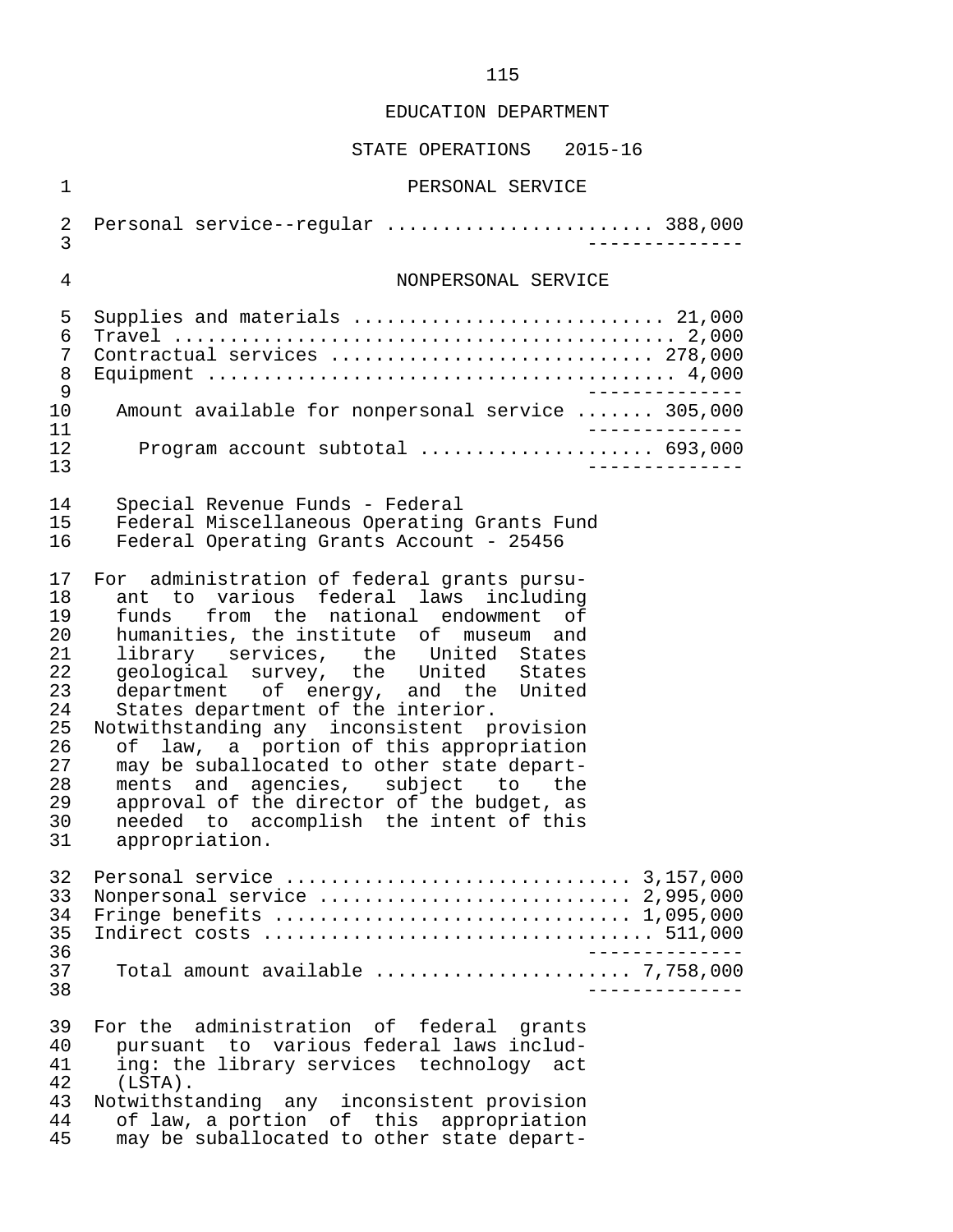| $\mathbf 1$<br>$\sqrt{2}$<br>3<br>4                | ments and agencies, subject to the<br>approval of the director of the budget, as<br>needed to accomplish the intent of this<br>appropriation.                                                                                                                                                                                                                                        |
|----------------------------------------------------|--------------------------------------------------------------------------------------------------------------------------------------------------------------------------------------------------------------------------------------------------------------------------------------------------------------------------------------------------------------------------------------|
| 5<br>6<br>7<br>8<br>9                              | Nonpersonal service  1,250,000<br>Fringe benefits $\ldots \ldots \ldots \ldots \ldots \ldots \ldots \ldots \ldots \ldots 2,100,000$                                                                                                                                                                                                                                                  |
| 10                                                 | Total amount available $\ldots, \ldots, \ldots, \ldots, \ldots, 7,620,000$                                                                                                                                                                                                                                                                                                           |
| 11<br>12<br>13                                     | Program account subtotal $\ldots$ 15,378,000<br>____________                                                                                                                                                                                                                                                                                                                         |
| 14<br>15<br>16                                     | Special Revenue Funds - Other<br>Miscellaneous Special Revenue Fund<br>Cultural Education Account - 22063                                                                                                                                                                                                                                                                            |
| 17<br>18<br>19<br>20<br>21<br>22<br>23<br>24<br>25 | For services and expenses of the office of<br>cultural education, including but not<br>limited to the state museum, state<br>library, and state archives. Notwithstand-<br>ing any inconsistent provision of law, a<br>portion of this appropriation may be<br>suballocated to other state departments<br>and agencies, as needed to accomplish the<br>intent of this appropriation. |
| 26                                                 | PERSONAL SERVICE                                                                                                                                                                                                                                                                                                                                                                     |
| 27<br>28<br>29<br>30                               | Personal service--regular  14,225,000<br>Temporary service $\ldots \ldots \ldots \ldots \ldots \ldots \ldots \ldots \ldots 1,009,000$<br>Holiday/overtime compensation  303,000                                                                                                                                                                                                      |
| 31<br>32                                           | Amount available for personal service  15,537,000                                                                                                                                                                                                                                                                                                                                    |
| 33                                                 | NONPERSONAL SERVICE                                                                                                                                                                                                                                                                                                                                                                  |
| 34<br>35<br>36<br>37<br>38<br>39<br>40             | Supplies and materials  2,333,000<br>Contractual services  4,319,000<br>Fringe benefits $\ldots \ldots \ldots \ldots \ldots \ldots \ldots \ldots \ldots \ldots \ldots$ 7,618,000                                                                                                                                                                                                     |
| 41<br>42                                           | Amount available for nonpersonal service  17,096,000                                                                                                                                                                                                                                                                                                                                 |
| 43<br>44                                           | Program account subtotal $\ldots$ 32,633,000                                                                                                                                                                                                                                                                                                                                         |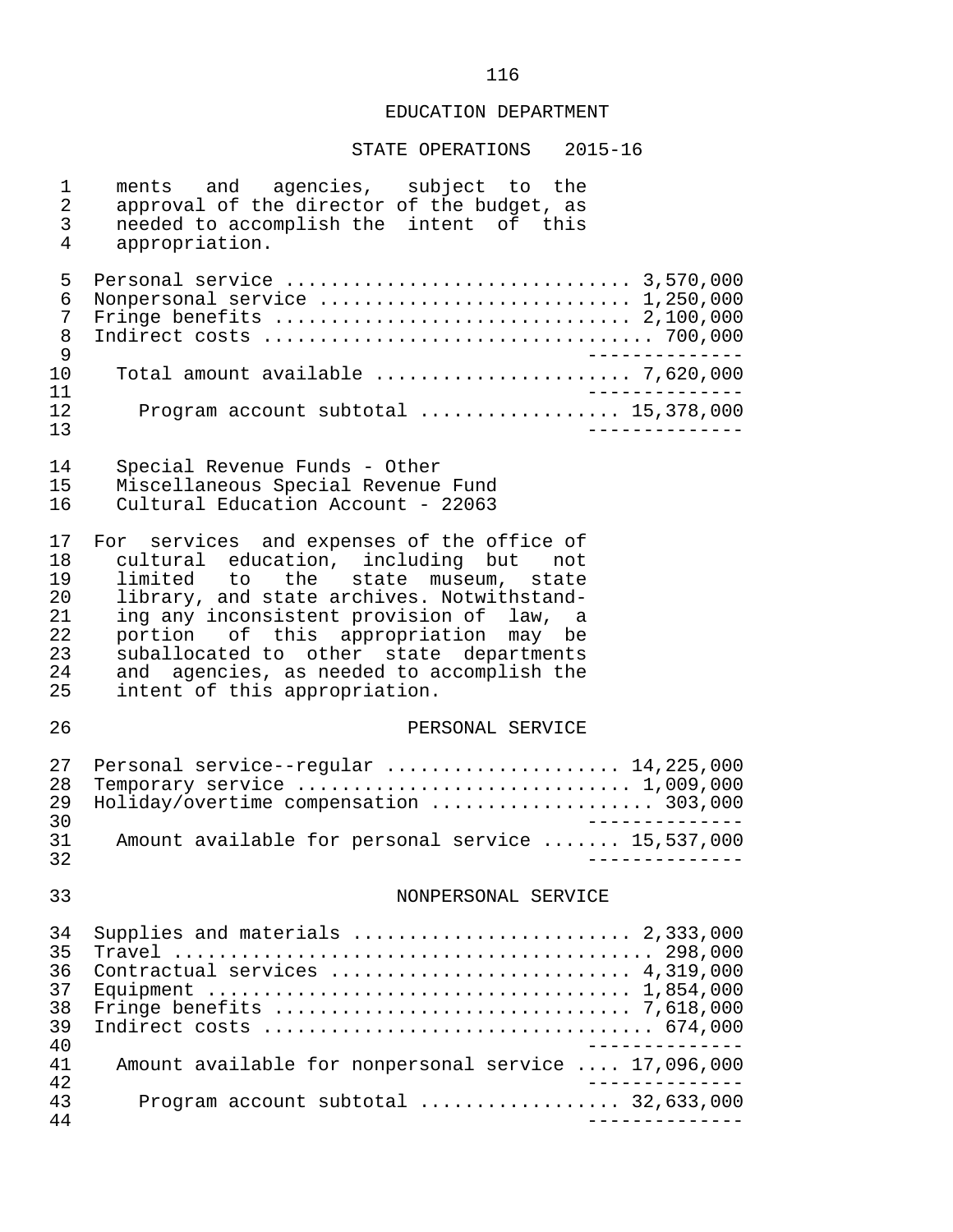| 1<br>$\overline{2}$<br>$\mathbf{3}$ | Special Revenue Funds - Other<br>Miscellaneous Special Revenue Fund<br>Education Archives Account - 22077 |
|-------------------------------------|-----------------------------------------------------------------------------------------------------------|
| 4<br>5                              | For services and expenses of the state<br>archives.                                                       |
| 6                                   | NONPERSONAL SERVICE                                                                                       |
| 7<br>8<br>9<br>10<br>11<br>12<br>13 | Supplies and materials  171,000<br>Contractual services  13,000<br>Program account subtotal  257,000      |
| 14<br>15<br>16                      | Special Revenue Funds - Other<br>Miscellaneous Special Revenue Fund<br>Education Library Account - 21968  |
| 17<br>18                            | For services and expenses of the state<br>library.                                                        |
| 19                                  | NONPERSONAL SERVICE                                                                                       |
| 20<br>21<br>22<br>23<br>24<br>25    | Supplies and materials  66,000<br>Contractual services  600,000<br>Program account subtotal  729,000      |
| 26                                  |                                                                                                           |
| 27<br>28<br>29                      | Special Revenue Funds - Other<br>Miscellaneous Special Revenue Fund<br>Education Museum Account - 21924   |
| 30<br>31                            | For services and expenses of the state muse-<br>um.                                                       |
| 32                                  | PERSONAL SERVICE                                                                                          |
| 33<br>34                            |                                                                                                           |
| 35                                  | NONPERSONAL SERVICE                                                                                       |
| 36<br>37<br>38<br>39                | Supplies and materials  245,000<br>Contractual services  1,074,000                                        |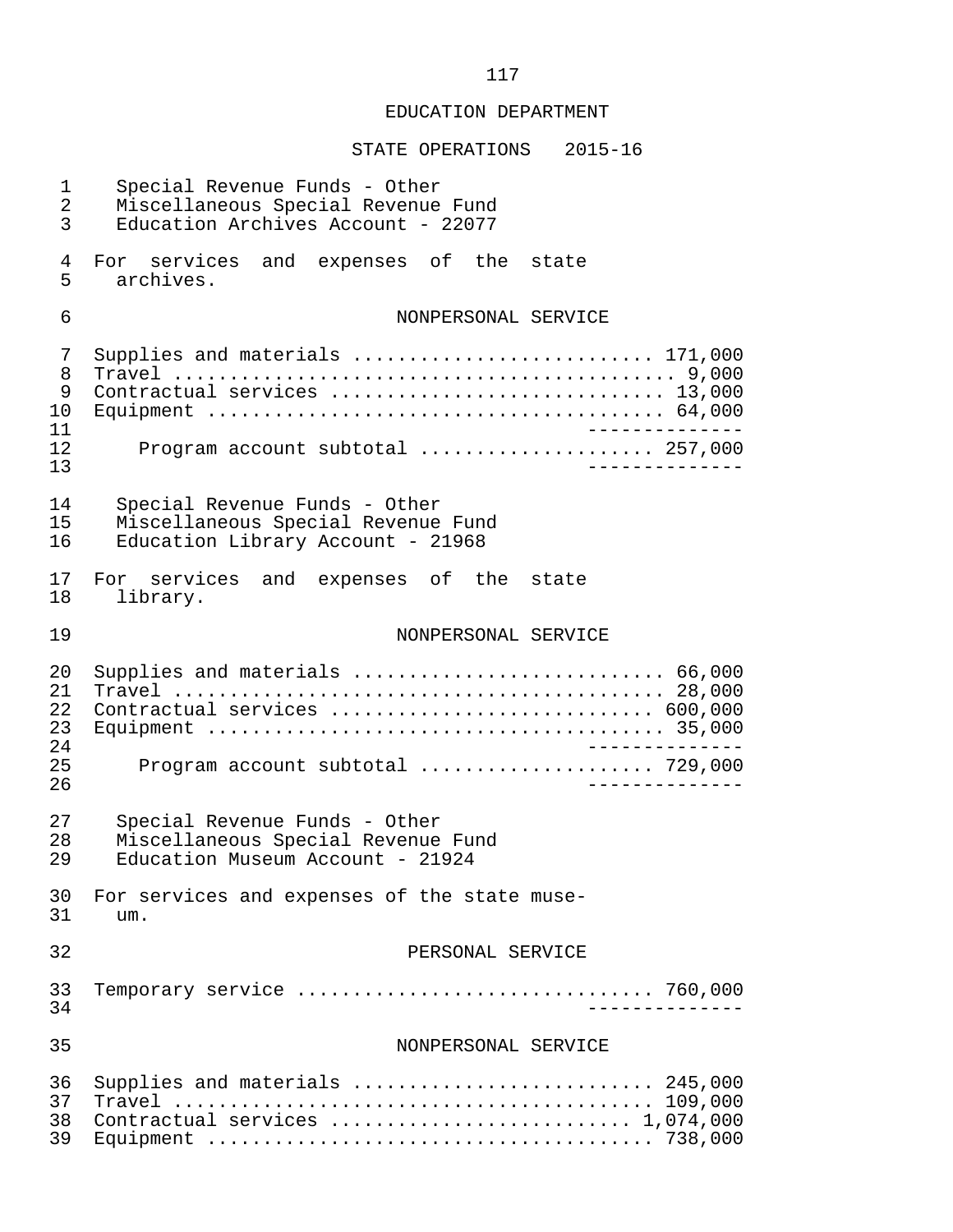#### STATE OPERATIONS 2015-16

 1 Fringe benefits .................................. 372,000 2 Indirect costs .................................... 24,000 3 -------------- 4 Amount available for nonpersonal service ..... 2,562,000 5 -------------- 6 Program account subtotal ................... 3,322,000 7 -------------- 8 Special Revenue Funds - Other<br>9 Miscellaneous Special Revenue 9 Miscellaneous Special Revenue Fund<br>10 Summer School of Arts Account - 219 Summer School of Arts Account - 21929 11 For services and expenses of the summer<br>12 school of the arts. Notwithstanding any 12 school of the arts. Notwithstanding any<br>13 inconsistent provision of law, a portion 13 inconsistent provision of law, a portion<br>14 of this appropriation may be suballocated 14 of this appropriation may be suballocated<br>15 to other state departments and agencies. 15 to other state-departments and agencies,<br>16 as needed, to accomplish the intent of 16 as needed, to accomplish the intent of<br>17 this appropriation. this appropriation. 18 PERSONAL SERVICE 19 Temporary service ................................. 88,000 20 -------------- 21 NONPERSONAL SERVICE 22 Supplies and materials ............................ 60,000 23 Travel ............................................ 45,000 24 Contractual services ........................... 1,273,000 25 Equipment ......................................... 15,000 26<br>27 Amount available for nonpersonal service ..... 1.393.000 27 Amount available for nonpersonal service ..... 1,393,000 28 -------------- 29 Program account subtotal ................... 1,481,000 30 -------------- 31 Special Revenue Funds - Other<br>32 NYS Archives Partnership Trust 32 NYS Archives Partnership Trust Fund<br>33 NYS Archives Partnership Trust Accom NYS Archives Partnership Trust Account - 20351 34 For services and expenses of the archives<br>35 partnership trust. partnership trust. 36 PERSONAL SERVICE 37 Personal service--regular ........................... 485,000<br>38 38 --------------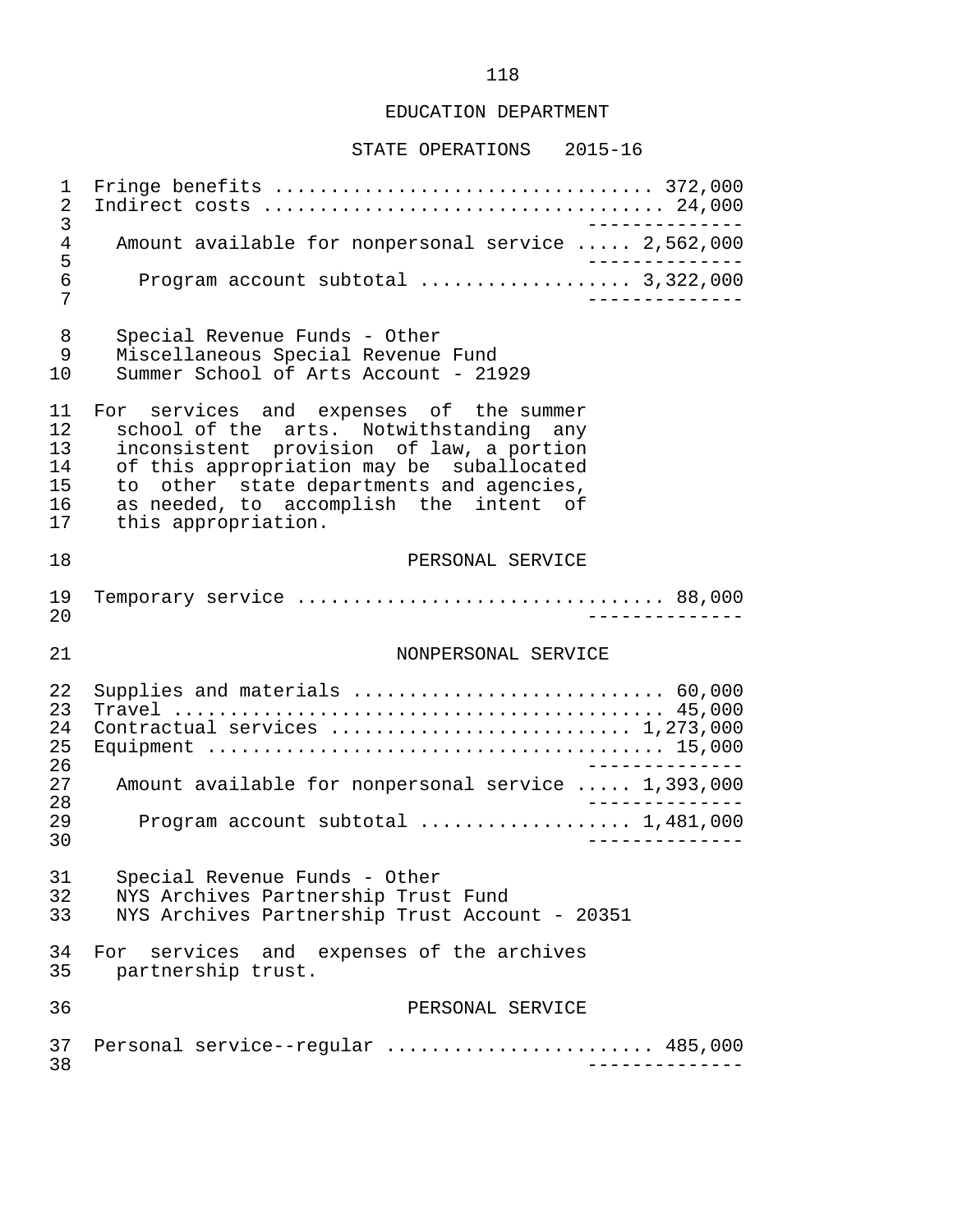#### STATE OPERATIONS 2015-16

#### 1 NONPERSONAL SERVICE

 2 Supplies and materials ............................ 13,000 3 Travel ............................................ 22,000 4 Contractual services ............................. 151,000 5 Equipment ......................................... 13,000 6 Fringe benefits .................................. 212,000 7 Indirect costs .................................... 25,000 8 -------------- 9 Amount available for nonpersonal service ....... 436,000<br>10 ------------- 10 -------------- 11 Program account subtotal ..................... 921,000 12 -------------- 13 Special Revenue Funds - Other<br>14 New York State Local Gover 14 New York State Local Government Records Management 15 Improvement Fund<br>16 Local Government Re 16 Local Government Records Management Account - 20501 17 For payment of necessary and reasonable<br>18 expenses incurred by the commissioner of 18 expenses incurred by the commissioner of<br>19 education in carrying out the advisory 19 education in carrying out the advisory<br>20 services required in subdivision 1 of 20 services required in subdivision 1 of<br>21 section 57.23 of the arts and cultural 21 section  $57.23$  of the arts and cultural<br>22 affairs law and to implement sections 22 affairs law and to implement sections<br>23 57.21, 57.35 and 57.37 of the arts and 23 57.21, 57.35 and 57.37 of the arts and<br>24 cultural affairs law. cultural affairs law. 25 PERSONAL SERVICE 26 Personal service--regular ...................... 2,158,000 27 Temporary service ................................ 117,000 28<br>29 Amount available for personal service ........ 2.275.000 29 Amount available for personal service ........ 2,275,000 30 -------------- 31 NONPERSONAL SERVICE 32 Supplies and materials ............................ 49,000 33 Travel ........................................... 169,000 34 Contractual services ............................. 425,000 35 Equipment ........................................ 114,000 36 Fringe benefits ................................ 1,000,000 37 Indirect costs ................................... 127,000 38 -------------- 39 Amount available for nonpersonal service ..... 1,884,000 40<br>41 - Program account subtotal expressions and 4.159.000 41 Program account subtotal ................... 4,159,000 42 -------------- 43 Internal Service Funds

Agencies Internal Service Fund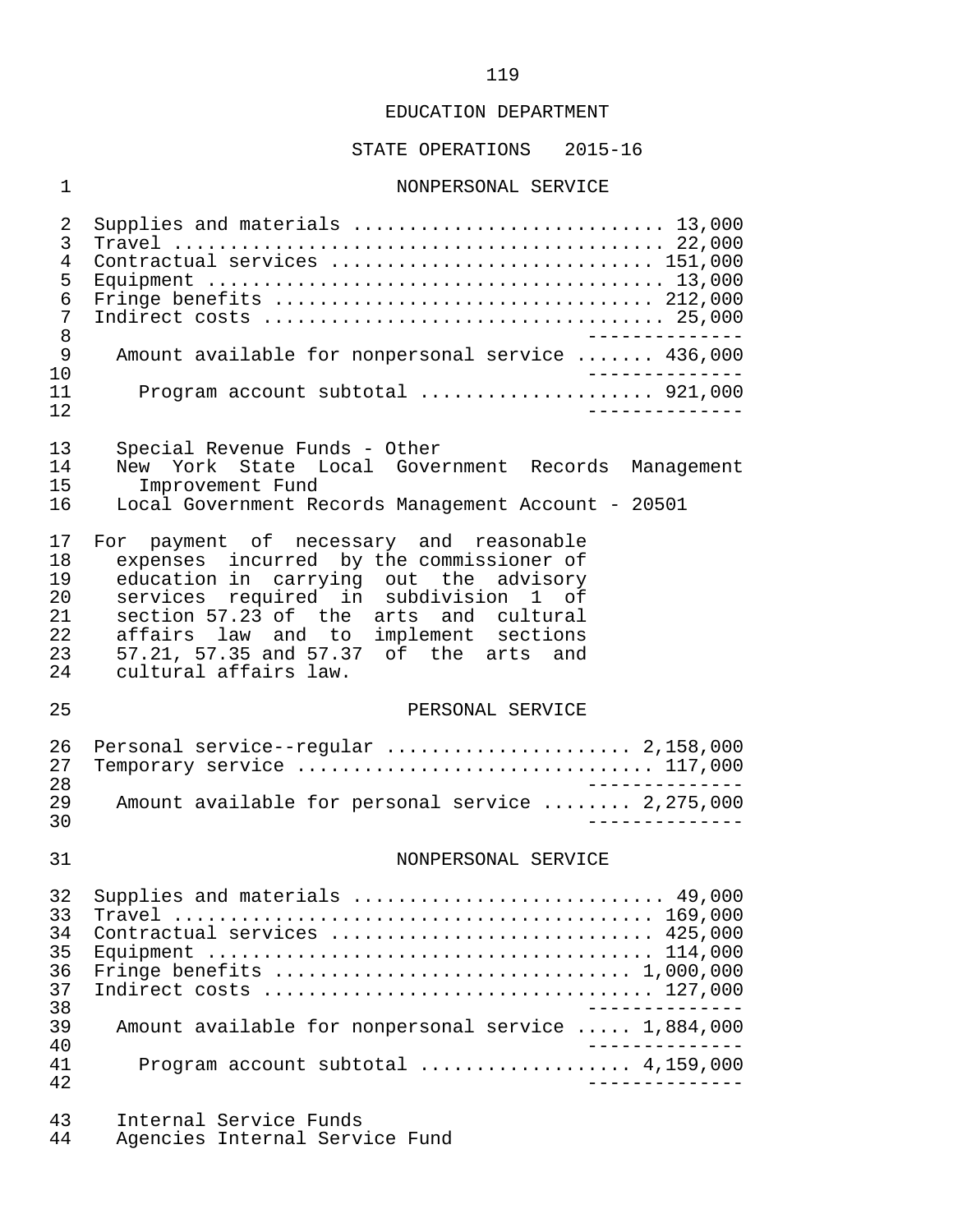# STATE OPERATIONS 2015-16

| $\mathbf{1}$                                                   | Archives Records Management Account - 55052                                                                                                                                                       |
|----------------------------------------------------------------|---------------------------------------------------------------------------------------------------------------------------------------------------------------------------------------------------|
| 2<br>$\overline{3}$                                            | expenses of archives<br>For services and<br>records management.                                                                                                                                   |
| 4                                                              | PERSONAL SERVICE                                                                                                                                                                                  |
| 5<br>6<br>7<br>8<br>9                                          | Personal service--regular  1,111,000<br>Temporary service $\ldots \ldots \ldots \ldots \ldots \ldots \ldots \ldots \ldots \ldots 22,000$<br>Amount available for personal service  1,133,000      |
| 10                                                             | NONPERSONAL SERVICE                                                                                                                                                                               |
| 11<br>12<br>13<br>14<br>15<br>16<br>17<br>18<br>19<br>20<br>21 | Supplies and materials  40,000<br>Contractual services  247,000<br>Fringe benefits  543,000<br>Amount available for nonpersonal service  991,000<br>Program account subtotal  2,124,000           |
| 22<br>23<br>24                                                 | Internal Service Funds<br>Agencies Internal Service Fund<br>Cultural Resource Survey Account - 55058                                                                                              |
| 25<br>26                                                       | For services and expenses related to<br>cultural resource surveys.                                                                                                                                |
| 27                                                             | PERSONAL SERVICE                                                                                                                                                                                  |
| 28<br>29<br>30<br>31<br>32<br>33                               | Temporary service $\ldots \ldots \ldots \ldots \ldots \ldots \ldots \ldots \ldots \ldots 1,170,000$<br>Holiday/overtime compensation  400,000<br>Amount available for personal service  2,760,000 |
| 34                                                             | NONPERSONAL SERVICE                                                                                                                                                                               |
| 35<br>36<br>37<br>38<br>39<br>40<br>41                         | Supplies and materials  139,000<br>Contractual services  5,729,000                                                                                                                                |

### 120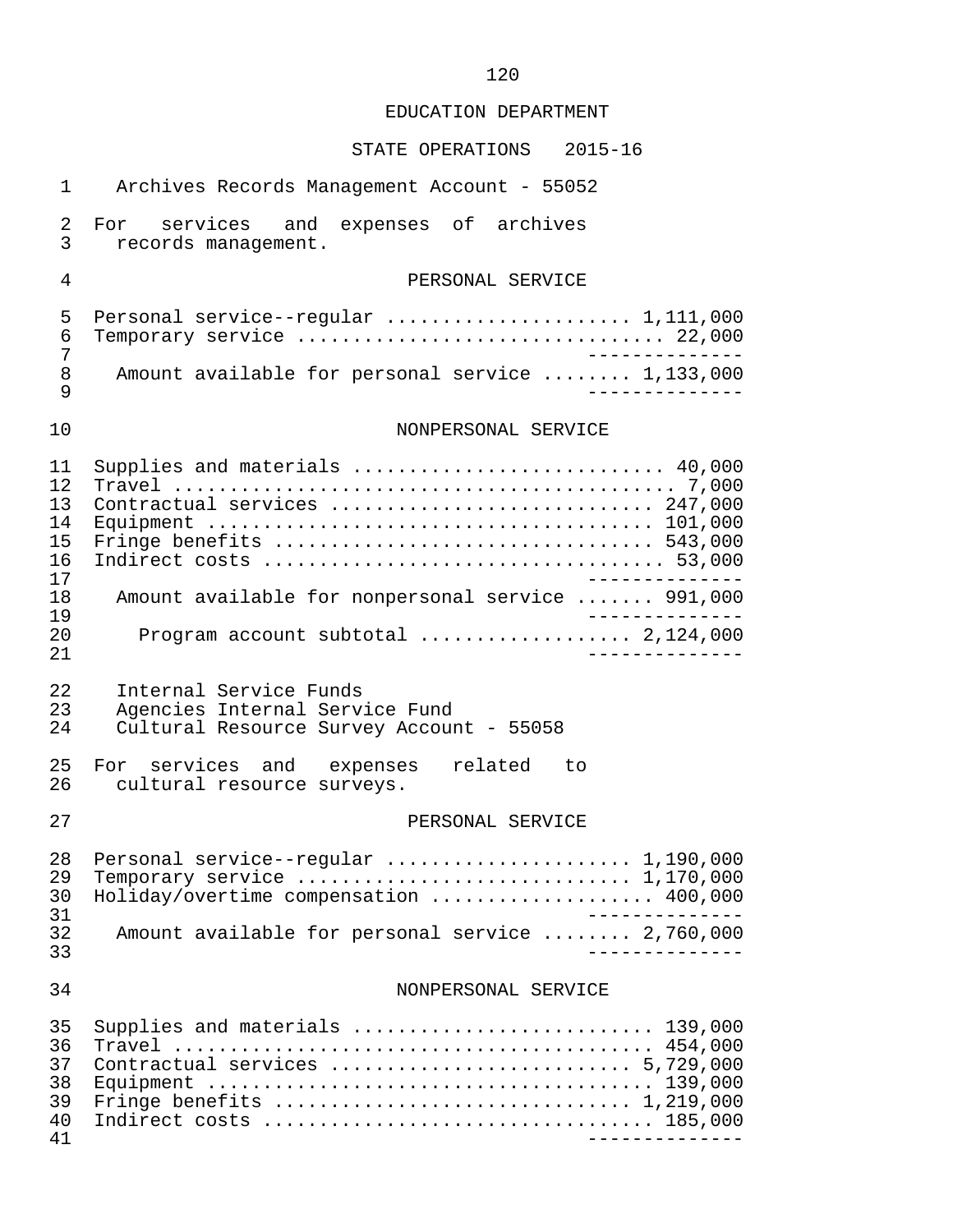#### STATE OPERATIONS 2015-16

1 Amount available for nonpersonal service ..... 7,865,000 2<br>3 Program account subtotal .................. 10,625,000 3 Program account subtotal .................. 10,625,000 4 -------------- 5 OFFICE OF HIGHER EDUCATION AND THE PROFESSIONS PROGRAM ...... 63,737,000<br>6 6 -------------- 7 General Fund<br>8 State Purpose State Purposes Account - 10050 9 For services and expenses of the office of<br>10 higher education and the professions 10 higher education and the professions<br>11 program, including up to \$5,700,000 for 11 program, including up to \$5,700,000 for<br>12 services and expenses related to tenured 12 services and expenses related to tenured<br>13 teacher hearings pursuant to section 13 teacher hearings pursuant to section 14 3020-a of the education law. 15 PERSONAL SERVICE 16 Personal service--regular ...................... 2,445,000 17 Temporary service ................................. 18,000 18 Holiday/overtime compensation ........................... 1,000<br>19 19<br>20 Amount available for personal service ........ 2,464,000 20 Amount available for personal service ........ 2,464,000 21 -------------- 22 NONPERSONAL SERVICE 23 Supplies and materials ............................ 52,000 24 Travel ............................................ 52,000 25 Contractual services ........................... 5,541,000 26 Equipment ......................................... 52,000 27<br>28 Amount available for nonpersonal service ..... 5.697.000 28 Amount available for nonpersonal service ..... 5,697,000 29 -------------- 30 Program account subtotal ................... 8,161,000 31 -------------- 32 Special Revenue Funds - Federal<br>33 Federal Education Fund 33 Federal Education Fund<br>34 Federal Department of B Federal Department of Education Account - 25210 35 For administration of federal grants pursu- 36 ant to various federal laws including Carl<br>37 D. Perkins vocational and applied technol-37 D. Perkins vocational and applied technol-<br>38 ogy education act (VTEA). 38 ogy education act (VTEA).<br>39 Notwithstanding any incon 39 Notwithstanding any inconsistent provision 40 of law, a portion of this appropriation 41 may be suballocated to other state depart-<br>42 ments and agencies, subject to the 42 ments and agencies, subject to the<br>43 approval of the director of the budget, as approval of the director of the budget, as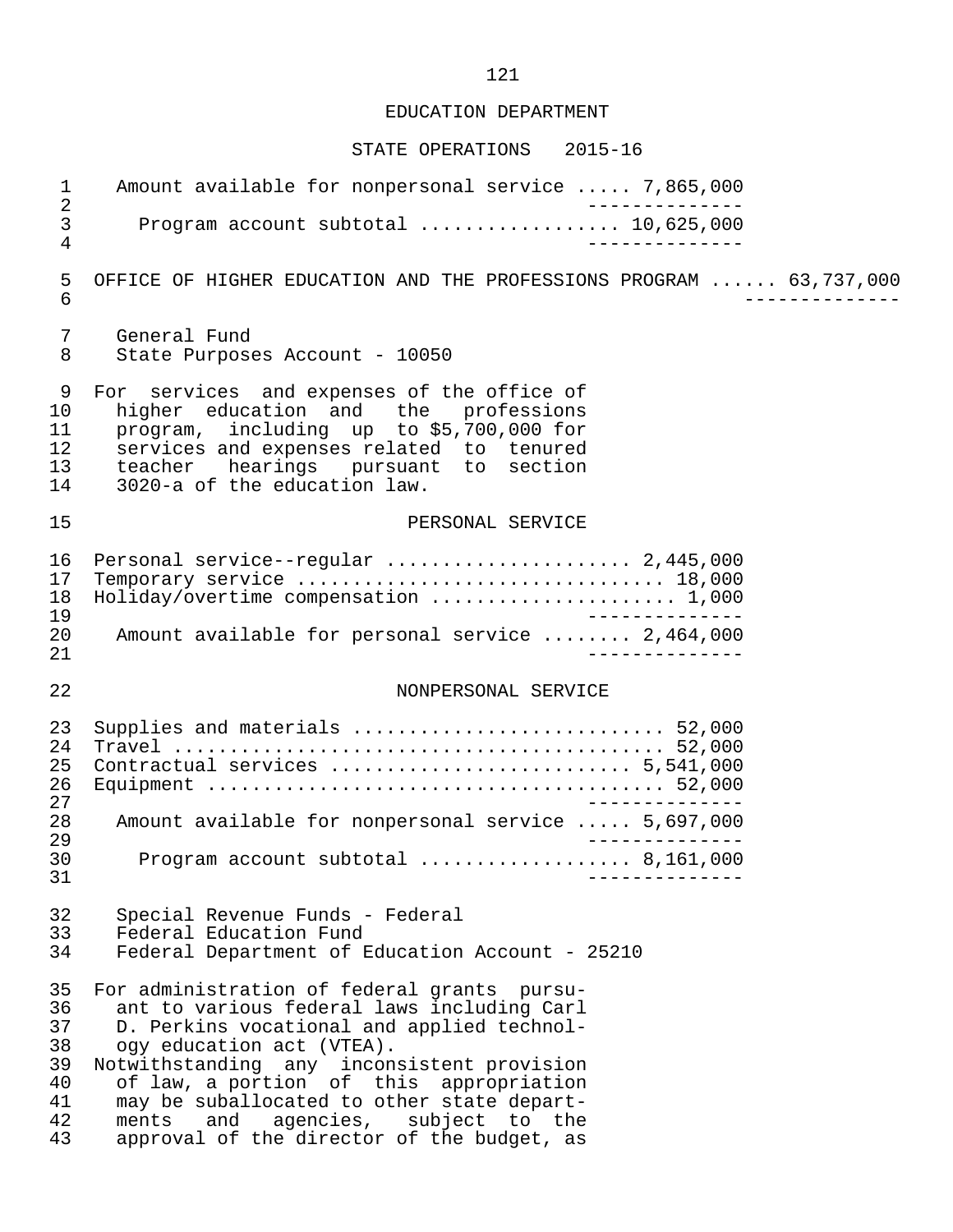STATE OPERATIONS 2015-16

1 needed to accomplish the intent of this<br>2 appropriation. appropriation. 3 Personal service ................................. 275,000 4 Nonpersonal service ............................... 50,000 5 Fringe benefits .................................. 120,000 6 Indirect costs .................................... 55,000 7 -------------- 8 Total amount available ......................... 500,000 9 -------------- 10 For administration of federal grants pursu- 11 ant to various federal laws including:<br>12 title II-A improving teacher quality 12 title II-A improving teacher quality<br>13 program. 13 program.<br>14 Notwithstai 14 Notwithstanding any inconsistent provision<br>15 of law, a portion of this appropriation 15 of law, a portion of this appropriation<br>16 may be suballocated to other state depart-16 may be suballocated to other state depart-<br>17 ments and agencies, subject to the 17 ments and agencies, subject<br>18 approval of the director of the 18 approval of the director of the budget, as<br>19 approval of the director of the budget, as needed to accomplish the intent of this 20 appropriation. 21 Personal service ................................. 731,000 22 Nonpersonal service ............................... 78,000 23 Fringe benefits .................................. 286,000 24 Indirect costs ................................... 176,000 25 -------------- 26 Total amount available ............................ 1,271,000 27 -------------- 28 Program account subtotal ................... 1,771,000 29 -------------- 30 Special Revenue Funds - Federal 31 Federal Miscellaneous Operating Grants Fund<br>32 Federal Operating Grants Account - 25456 Federal Operating Grants Account - 25456 33 For administration of federal grants pursu- 34 ant to various federal laws including the<br>35 national community service act and the 35 national community service act and the<br>36 transition to teaching program. transition to teaching program. 37 Personal service ................................. 387,000 38 Nonpersonal service .............................. 549,000 39 Fringe benefits .................................. 156,000 40 Indirect costs .................................... 89,000 41<br>42 Drogram account subtotal expressions was 1.181.000 42 Program account subtotal ................... 1,181,000 43 -------------- 44 Special Revenue Funds - Other

Miscellaneous Special Revenue Fund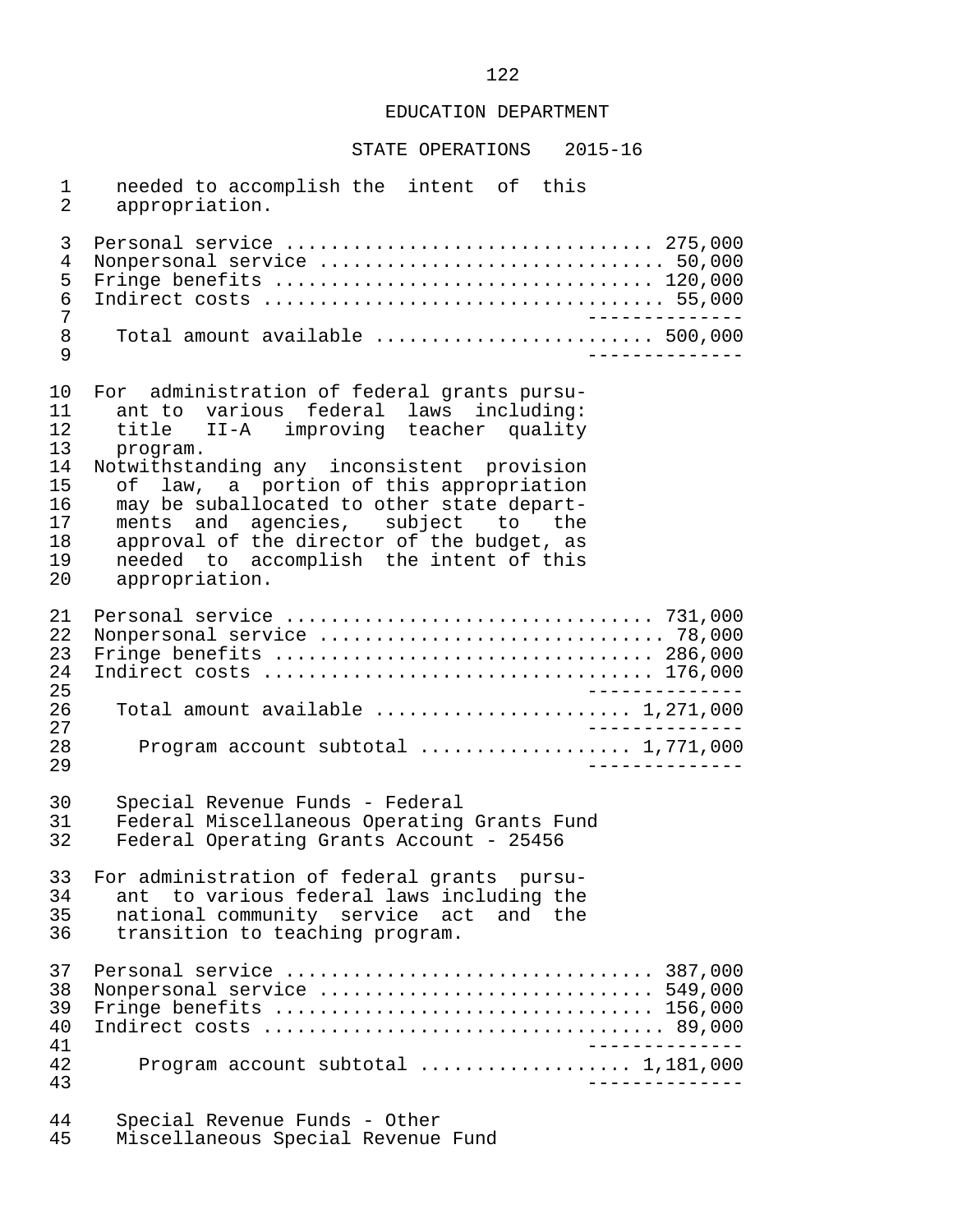| 1                                      | Office of Professions Account - 22051                                                                                                                             |
|----------------------------------------|-------------------------------------------------------------------------------------------------------------------------------------------------------------------|
| 2<br>3<br>$\overline{4}$<br>5          | For services and expenses related to licen-<br>sure and disciplining programs for the<br>professions, and foreign and out-of-state<br>medical school evaluations. |
| 6                                      | PERSONAL SERVICE                                                                                                                                                  |
| 7<br>8<br>9                            | Personal service--regular  20,070,000<br>Temporary service  180,000<br>Holiday/overtime compensation  170,000                                                     |
| 10<br>11<br>12                         | Amount available for personal service  20,420,000                                                                                                                 |
| 13                                     | NONPERSONAL SERVICE                                                                                                                                               |
| 14<br>15<br>16<br>17<br>18<br>19<br>20 | Supplies and materials  600,000<br>Contractual services  12,692,000                                                                                               |
| 21<br>22                               | Amount available for nonpersonal service  24,716,000                                                                                                              |
| 23<br>24                               | Program account subtotal  45,136,000                                                                                                                              |
| 25<br>26<br>27                         | Special Revenue Funds - Other<br>Miscellaneous Special Revenue Fund<br>Teacher Certification Program Account - 21969                                              |
| 28<br>29<br>30                         | For services and expenses related to the<br>administration of the teacher certif-<br>ication program.                                                             |
| 31                                     | PERSONAL SERVICE                                                                                                                                                  |
| 32<br>33<br>34<br>35                   | Personal service--regular  2,982,000<br>Temporary service  282,000<br>Holiday/overtime compensation  140,000                                                      |
| 36<br>37                               | Amount available for personal service  3,404,000                                                                                                                  |
| 38                                     | NONPERSONAL SERVICE                                                                                                                                               |
| 39<br>40<br>41                         | Supplies and materials  71,000<br>Contractual services  1,949,000                                                                                                 |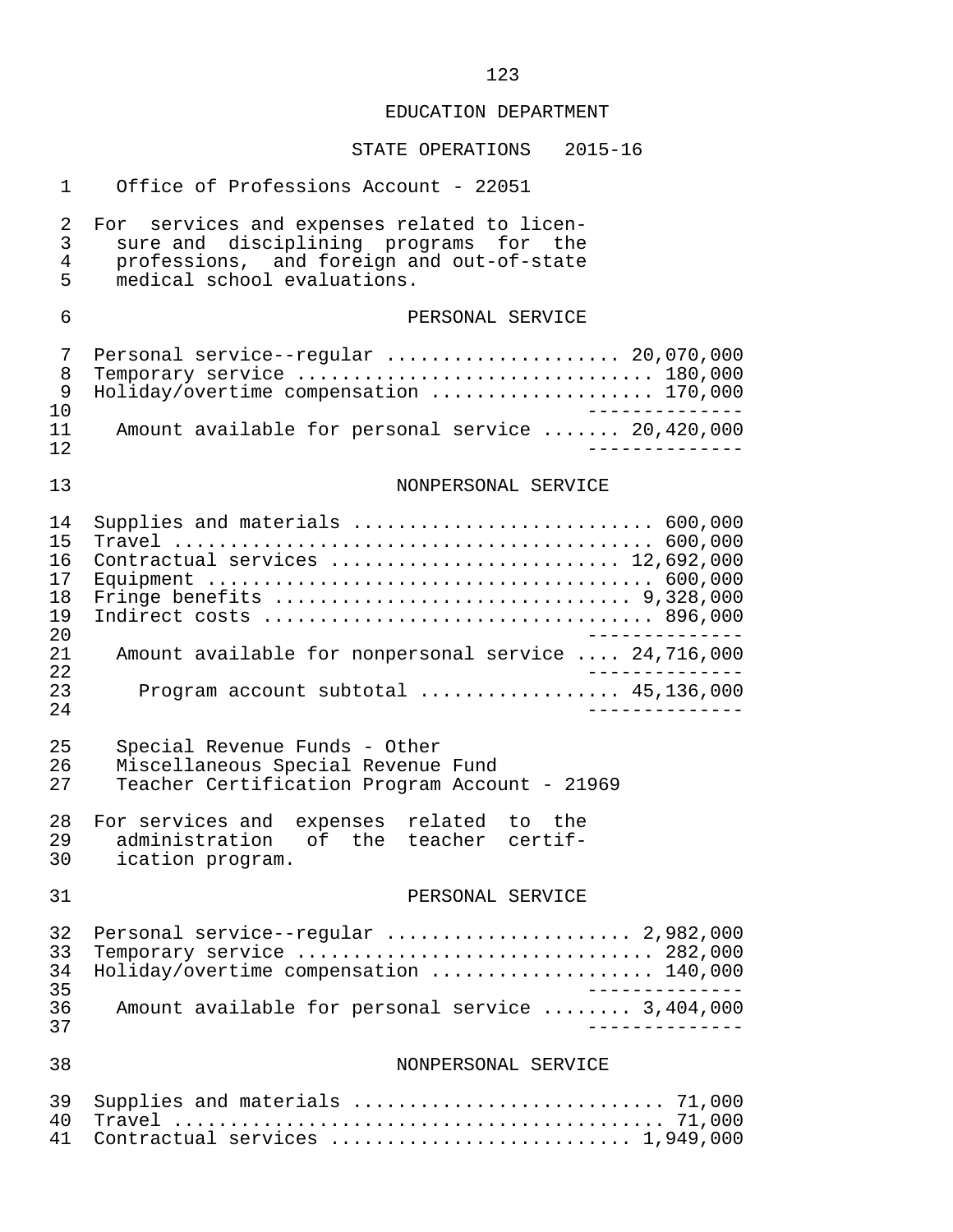#### STATE OPERATIONS 2015-16

 1 Equipment ......................................... 71,000 2 Fringe benefits ................................ 1,495,000 3 Indirect costs ................................... 204,000 -------------<br>5 Amount available for nonpersonal service ..... 3,861,000 5 Amount available for nonpersonal service ..... 3,861,000 6 -------------- 7 Program account subtotal ................... 7,265,000 8 -------------- 9 Special Revenue Funds - Other 10 Miscellaneous Special Revenue Fund<br>11 Teacher Education Accreditation Acc Teacher Education Accreditation Account - 22166 12 For services and expenses of teacher educa-<br>13 tion accreditation activities, pursuant to 13 tion accreditation activities, pursuant to<br>14 section 212-c of the education law. section 212-c of the education law. 15 PERSONAL SERVICE 16 Personal service--regular ......................... 50,000 17 Temporary service ................................. 22,000 18 -------------- 19 Amount available for personal service ........... 72,000<br>20 20 -------------- 21 NONPERSONAL SERVICE 22 Supplies and materials ............................. 2,000 23 Travel ............................................ 40,000 24 Contractual services .............................. 73,000 25 Fringe benefits ................................... 26,000 26 Indirect costs .................................... 10,000 27<br>28 Amount available for nonpersonal service ....... 151.000 28 Amount available for nonpersonal service ....... 151,000 29 -------------- 30 Program account subtotal ..................... 223,000 31 -------------- 32 OFFICE OF MANAGEMENT SERVICES PROGRAM ....................... 55,060,000 33 -------------- 34 General Fund<br>35 State Purpose State Purposes Account - 10050 36 PERSONAL SERVICE 37 Personal service--regular ...................... 6,161,000 38 Temporary service ................................ 114,000 39 Holiday/overtime compensation ....................... 114,000<br>40 40<br>41 Amount available for personal service ........ 6.389.000 41 Amount available for personal service ........ 6,389,000 42 --------------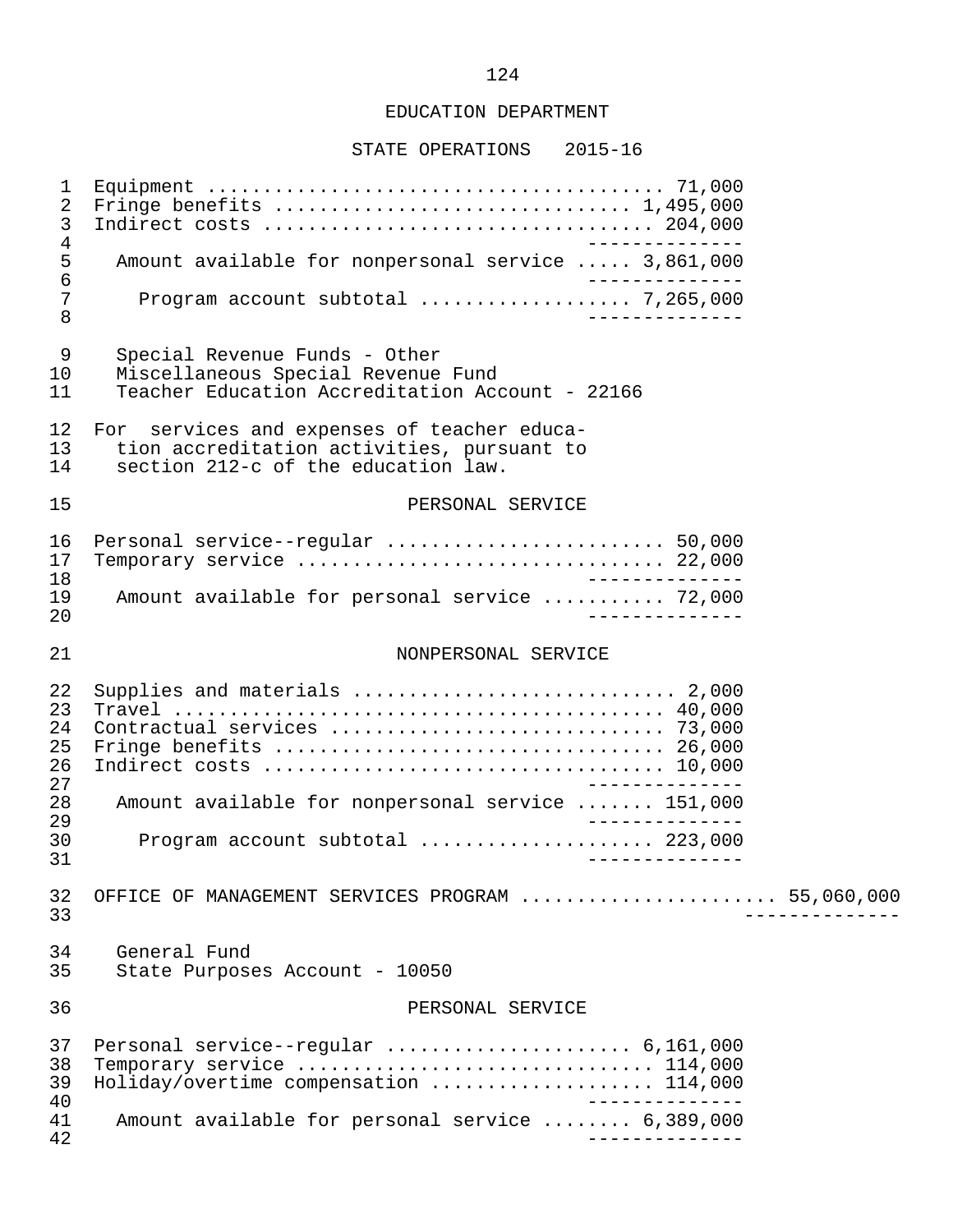STATE OPERATIONS 2015-16

#### 1 NONPERSONAL SERVICE

 2 Supplies and materials ........................... 187,000 3 Travel ............................................ 95,000 4 Contractual services ........................... 1,314,000 5 Equipment ........................................ 656,000 6<br>7 Amount available for nonpersonal service ..... 2.252.000 7 Amount available for nonpersonal service ..... 2,252,000<br>8 8 -------------- 9 Program account subtotal ..................... 8,641,000<br>10 10 --------------

|  |  | Special Revenue Funds - Other |  |  |  |
|--|--|-------------------------------|--|--|--|
|--|--|-------------------------------|--|--|--|

12 Combined Expendable Trust Fund<br>13 Grants Account - 20115

Grants Account - 20115

14 For services and expenses related to the<br>15 administration of funds paid to the educa-15 administration of funds paid to the educa-<br>16 tion department from private foundations, 16 tion department from private foundations,<br>17 corporations and individuals and from 17 corporations and individuals and from<br>18 public or private funds received as 18 public or private funds received as<br>19 payment in lieu of honorarium for services 19 payment in lieu of honorarium for services<br>20 rendered by employees which are related to 20 rendered by employees which are related to<br>21 such employees' official duties or respon- 21 such employees' official duties or respon sibilities.

#### 23 PERSONAL SERVICE

 24 Personal service--regular ........................ 284,000 25 --------------

#### 26 NONPERSONAL SERVICE

| 27 | Supplies and materials  40,000                      |
|----|-----------------------------------------------------|
| 28 |                                                     |
| 29 |                                                     |
| 30 |                                                     |
| 31 |                                                     |
| 32 |                                                     |
| 33 | Amount available for nonpersonal service  2,202,000 |
| 34 |                                                     |
| 35 |                                                     |
| 36 |                                                     |

 37 Special Revenue Funds - Other 38 Miscellaneous Special Revenue Fund Indirect Cost Recovery Account - 21978

40 For services and expenses related to the<br>41 administration of special revenue funds -41 administration of special revenue funds -<br>42 other, special revenue funds - federal and 42 other, special revenue funds - federal and<br>43 internal service funds and for services internal service funds and for services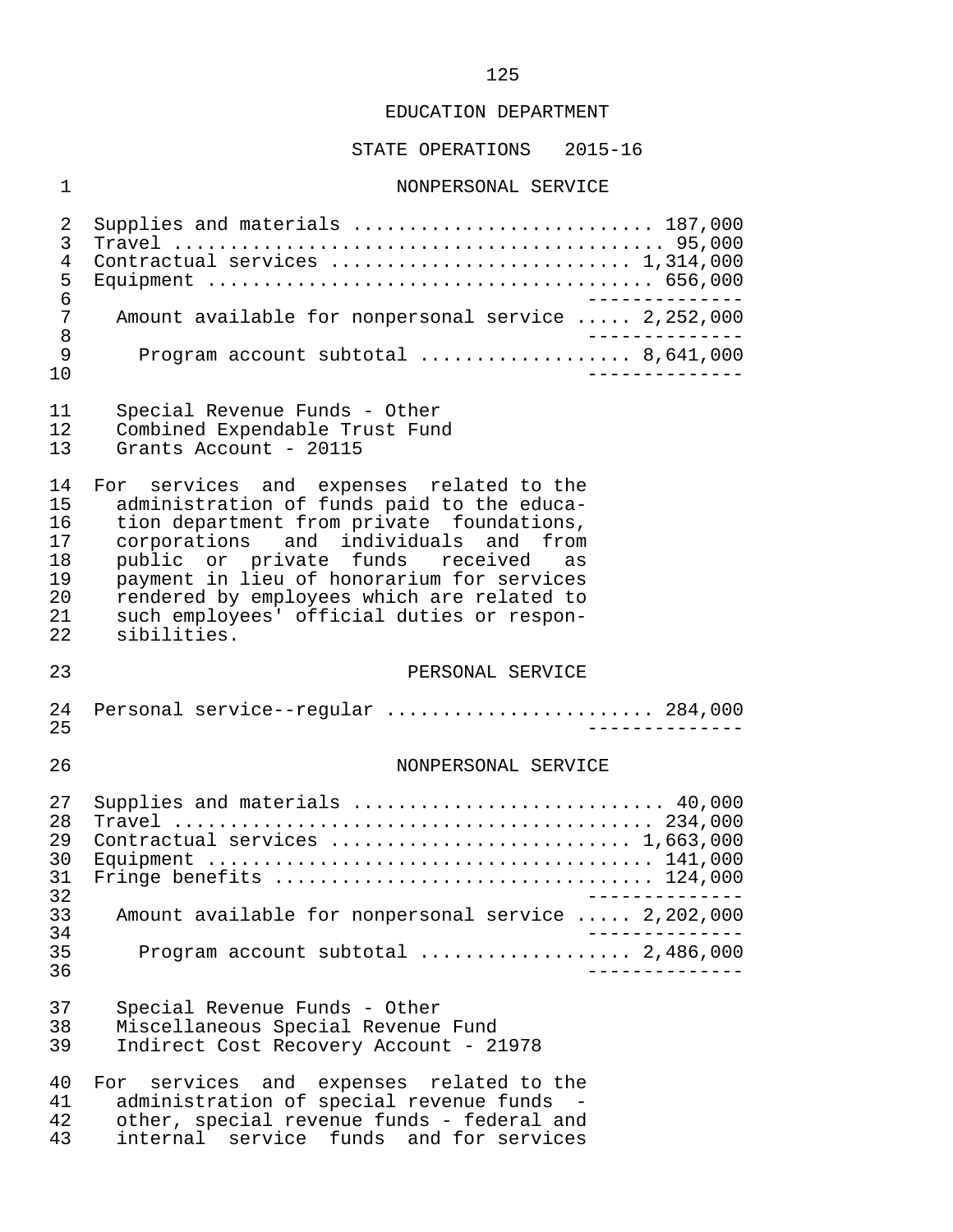# STATE OPERATIONS 2015-16

| 1<br>$\overline{2}$              | provided to other state agencies, govern-<br>mental bodies and other entities.                                                                                                                                                     |
|----------------------------------|------------------------------------------------------------------------------------------------------------------------------------------------------------------------------------------------------------------------------------|
| 3                                | PERSONAL SERVICE                                                                                                                                                                                                                   |
| 4<br>5<br>6<br>7                 | Personal service--regular  11,465,000<br>Temporary service  224,000<br>Holiday/overtime compensation  447,000                                                                                                                      |
| $\,8\,$<br>9                     | Amount available for personal service  12,136,000                                                                                                                                                                                  |
| 10                               | NONPERSONAL SERVICE                                                                                                                                                                                                                |
| 11<br>12<br>13<br>14<br>15<br>16 | Supplies and materials $\ldots \ldots \ldots \ldots \ldots \ldots \ldots \ldots 1,070,000$<br>Contractual services  2,962,000<br>Fringe benefits $\ldots \ldots \ldots \ldots \ldots \ldots \ldots \ldots \ldots \ldots$ 6,237,000 |
| 17<br>18                         | Amount available for nonpersonal service  10,883,000                                                                                                                                                                               |
| 19<br>20                         | Program account subtotal $\ldots$ 23,019,000                                                                                                                                                                                       |
| 21<br>22<br>23                   | Internal Service Funds<br>Agencies Internal Service Fund<br>Automation and Printing Chargeback Account - 55060                                                                                                                     |
| 24<br>25<br>26                   | services and expenses associated with<br>For<br>centralized electronic data processing and<br>printing.                                                                                                                            |
| 27                               | PERSONAL SERVICE                                                                                                                                                                                                                   |
| 28<br>29<br>30                   | Personal service--regular  10,056,000<br>Holiday/overtime compensation  175,000                                                                                                                                                    |
| 31<br>32                         | Amount available for personal service  10,231,000                                                                                                                                                                                  |
| 33                               | NONPERSONAL SERVICE                                                                                                                                                                                                                |
| 34<br>35<br>36<br>37<br>38       | Supplies and materials $\ldots \ldots \ldots \ldots \ldots \ldots \ldots \ldots 1,505,000$<br>Contractual services  3,832,000<br>Fringe benefits  4,998,000                                                                        |
| 39<br>40                         | Amount available for nonpersonal service  10,683,000                                                                                                                                                                               |
| 41<br>42                         | Program account subtotal  20,914,000<br>---------------                                                                                                                                                                            |

### 126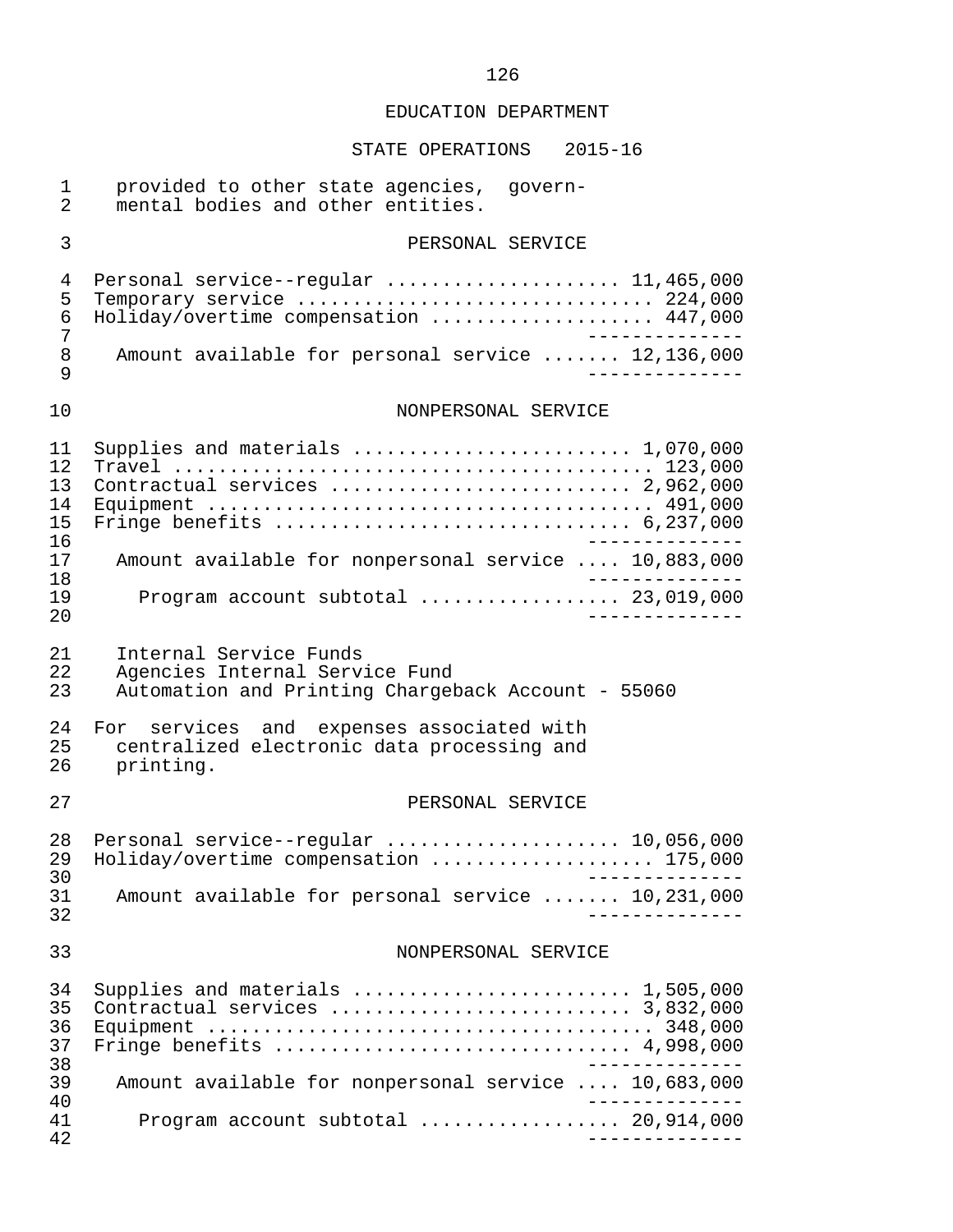| 1<br>$\overline{2}$<br>$\mathfrak{Z}$                                                       | OFFICE OF PREKINDERGARTEN THROUGH GRADE TWELVE EDUCATION                                                                                                                                                                                                                                                                                                                                                                                                                                                                                                                                                   |
|---------------------------------------------------------------------------------------------|------------------------------------------------------------------------------------------------------------------------------------------------------------------------------------------------------------------------------------------------------------------------------------------------------------------------------------------------------------------------------------------------------------------------------------------------------------------------------------------------------------------------------------------------------------------------------------------------------------|
| $\overline{4}$<br>5                                                                         | General Fund<br>State Purposes Account - 10050                                                                                                                                                                                                                                                                                                                                                                                                                                                                                                                                                             |
| 6<br>7<br>$\, 8$<br>$\mathsf 9$<br>10<br>11<br>12<br>13<br>14<br>15<br>16<br>17<br>18<br>19 | For services and expenses of the office of<br>prekindergarten through grade twelve<br>education program, including but not<br>limited to accountability activities<br>including but not limited to the develop-<br>ment of a school performance management<br>system that<br>will streamline<br>school<br>district reporting and increase fiscal and<br>programmatic transparency and accountabil-<br>ity, provided further that expenditures<br>for accountability activities shall be<br>pursuant to a plan developed by the<br>commissioner of education and approved by<br>the director of the budget. |
| 20                                                                                          | PERSONAL SERVICE                                                                                                                                                                                                                                                                                                                                                                                                                                                                                                                                                                                           |
| 21<br>22<br>23<br>24<br>25                                                                  | Personal service--regular  13,745,000<br>Holiday/overtime compensation  127,000<br>$\frac{1}{2}$<br>Amount available for personal service  16,001,000                                                                                                                                                                                                                                                                                                                                                                                                                                                      |
| 26<br>27                                                                                    | NONPERSONAL SERVICE                                                                                                                                                                                                                                                                                                                                                                                                                                                                                                                                                                                        |
| 28<br>29<br>30<br>31                                                                        | Supplies and materials  83,000<br>Contractual services  9,629,000                                                                                                                                                                                                                                                                                                                                                                                                                                                                                                                                          |
| 32<br>33                                                                                    | Amount available for nonpersonal service  10,010,000                                                                                                                                                                                                                                                                                                                                                                                                                                                                                                                                                       |
| 34<br>35<br>36                                                                              | Program account subtotal  26,011,000                                                                                                                                                                                                                                                                                                                                                                                                                                                                                                                                                                       |
| 37<br>38<br>39                                                                              | Special Revenue Funds - Federal<br>Federal Education Fund<br>Federal Department of Education Account - 25210                                                                                                                                                                                                                                                                                                                                                                                                                                                                                               |
| 40<br>41<br>42<br>43                                                                        | For the administration of grants for specif-<br>ic programs including, but not limited to,<br>grants for purposes under title I of the<br>elementary and secondary education act.                                                                                                                                                                                                                                                                                                                                                                                                                          |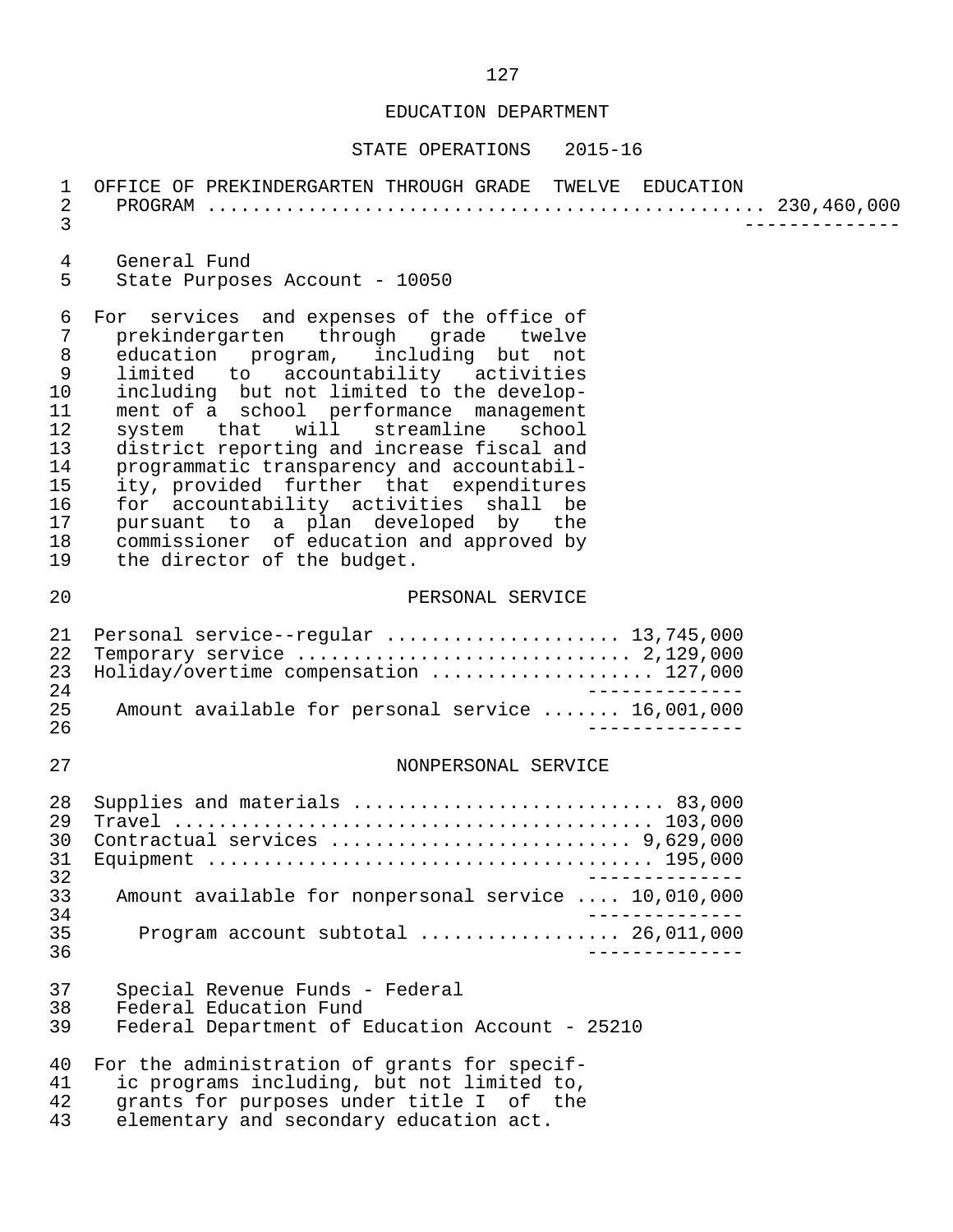| 1<br>2<br>$\mathsf{3}$<br>4<br>5<br>6<br>7                                                                                                               | Notwithstanding any inconsistent provision<br>of law, a portion of this appropriation<br>may be suballocated to other state depart-<br>ments and agencies, subject to the<br>approval of the director of the budget, as<br>needed to accomplish the intent of this<br>appropriation.                                                                                                                                                                                                                                                                                                                                                                                                                                                                                                                                                                                                                                                                                                                                                                                                                                                |                                 |
|----------------------------------------------------------------------------------------------------------------------------------------------------------|-------------------------------------------------------------------------------------------------------------------------------------------------------------------------------------------------------------------------------------------------------------------------------------------------------------------------------------------------------------------------------------------------------------------------------------------------------------------------------------------------------------------------------------------------------------------------------------------------------------------------------------------------------------------------------------------------------------------------------------------------------------------------------------------------------------------------------------------------------------------------------------------------------------------------------------------------------------------------------------------------------------------------------------------------------------------------------------------------------------------------------------|---------------------------------|
| 8<br>9<br>10<br>11<br>12                                                                                                                                 | Nonpersonal service  12,300,000<br>Indirect costs  4,944,000                                                                                                                                                                                                                                                                                                                                                                                                                                                                                                                                                                                                                                                                                                                                                                                                                                                                                                                                                                                                                                                                        | $\frac{1}{2}$                   |
| 13<br>14                                                                                                                                                 | Total amount available $\ldots \ldots \ldots \ldots \ldots \ldots$ 47,900,000                                                                                                                                                                                                                                                                                                                                                                                                                                                                                                                                                                                                                                                                                                                                                                                                                                                                                                                                                                                                                                                       |                                 |
| 15<br>16<br>17<br>18<br>19<br>20<br>21<br>22<br>23<br>24<br>25<br>26<br>27<br>28<br>29<br>30<br>31<br>32<br>33<br>34<br>35<br>36<br>37<br>38<br>39<br>40 | For the administration of grants for specif-<br>ic programs including, but not limited to,<br>improving teacher quality and mathematics<br>and science partnerships pursuant to title<br>II of the elementary and secondary educa-<br>tion act provided, however, that a portion<br>of the funds appropriated herein shall be<br>used to implement a plan to improve educa-<br>tor effectiveness by (1) requiring longer,<br>more intensive and high quality student-<br>teaching experience in a school setting as<br>a prerequisite for certification as a<br>teacher and (2) creating standards for a<br>teacher and principal bar exam certif-<br>ication program that would include a<br>common set of professionally rigorous<br>assessments to ensure the best prepared<br>educators are entering the public school<br>system.<br>Notwithstanding any inconsistent provision<br>of law, a portion of this appropriation<br>may be suballocated to other state depart-<br>agencies, subject to the<br>ments<br>and<br>approval of the director of the budget, as<br>needed to accomplish the intent of this<br>appropriation. |                                 |
| 41<br>42<br>43<br>44                                                                                                                                     | Nonpersonal service $\ldots \ldots \ldots \ldots \ldots \ldots \ldots \ldots$ 6,000,000<br>Fringe benefits $\ldots \ldots \ldots \ldots \ldots \ldots \ldots \ldots \ldots \ldots \ldots 1,770,000$                                                                                                                                                                                                                                                                                                                                                                                                                                                                                                                                                                                                                                                                                                                                                                                                                                                                                                                                 |                                 |
| 45<br>46<br>47                                                                                                                                           | Total amount available $\ldots, \ldots, \ldots, \ldots, \ldots, \ldots, \ldots, \ldots, \ldots)$                                                                                                                                                                                                                                                                                                                                                                                                                                                                                                                                                                                                                                                                                                                                                                                                                                                                                                                                                                                                                                    | ______________<br>_____________ |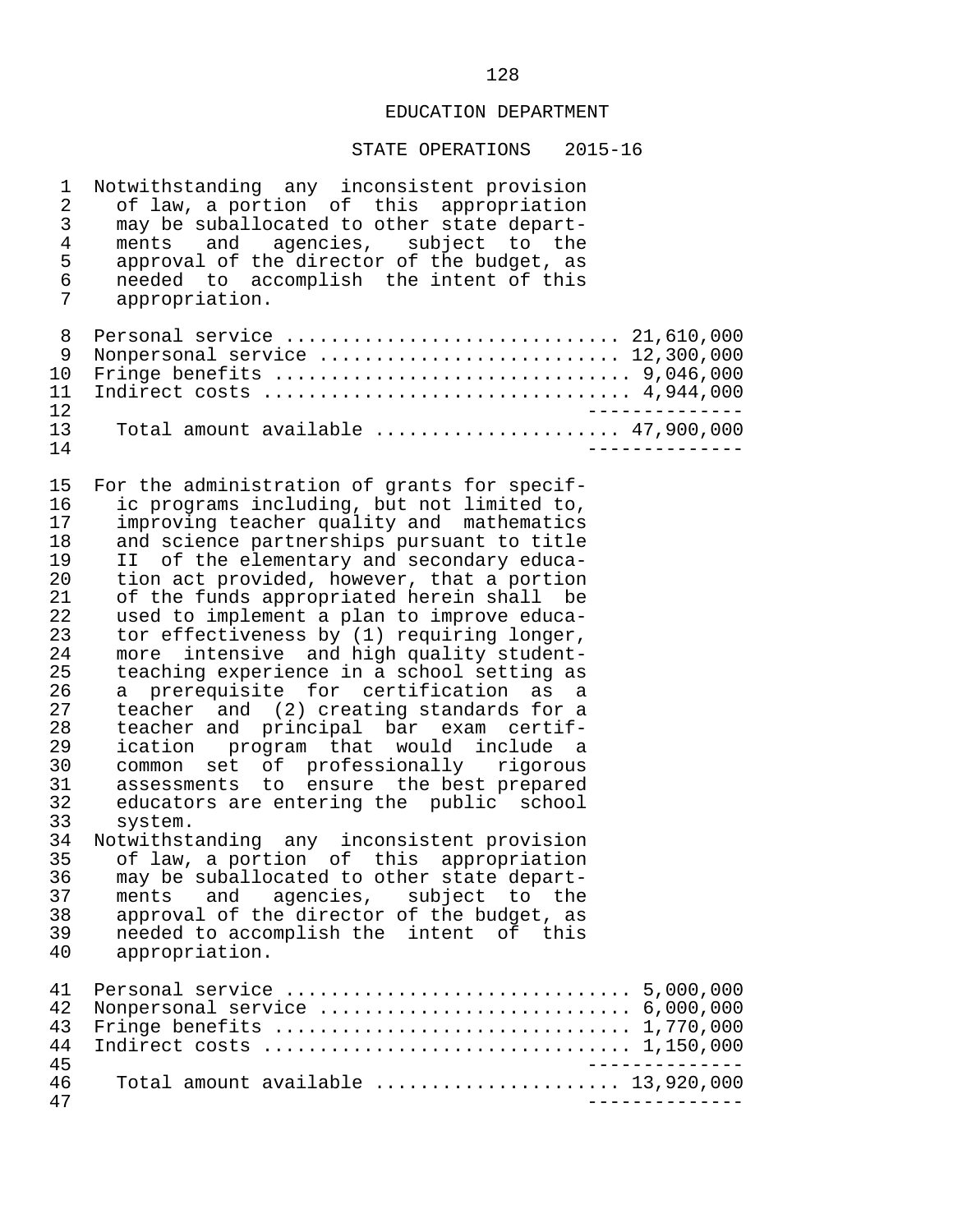| $\mathbf 1$<br>$\sqrt{2}$<br>$\mathfrak{Z}$<br>$\overline{4}$<br>5<br>$\epsilon$<br>$7\phantom{.0}$<br>$\,8\,$<br>$\mathsf 9$<br>10<br>11<br>12 | For the administration of grants for specif-<br>ic programs including, but not limited to,<br>English language acquisition program<br>pursuant to title III of the elementary<br>and secondary education act.<br>Notwithstanding any inconsistent provision<br>of law, a portion of this appropriation<br>may be suballocated to other state depart-<br>ments and agencies, subject to the<br>approval of the director of the budget, as<br>needed to accomplish the intent of this<br>appropriation.   |  |
|-------------------------------------------------------------------------------------------------------------------------------------------------|---------------------------------------------------------------------------------------------------------------------------------------------------------------------------------------------------------------------------------------------------------------------------------------------------------------------------------------------------------------------------------------------------------------------------------------------------------------------------------------------------------|--|
| 13<br>14<br>15<br>16<br>17<br>18<br>19                                                                                                          | Nonpersonal service  2,000,000<br>Fringe benefits  1,200,000<br>Total amount available  7,000,000                                                                                                                                                                                                                                                                                                                                                                                                       |  |
| 20<br>21<br>22<br>23<br>24<br>25<br>26<br>27<br>28<br>29<br>30<br>31                                                                            | For the administration of grants for specif-<br>ic programs including, but not limited to,<br>21st century community learning centers<br>pursuant to title IV of the elementary and<br>secondary education act.<br>Notwithstanding any inconsistent provision<br>of law, a portion of this appropriation<br>may be suballocated to other state depart-<br>ments and agencies, subject to the<br>approval of the director of the budget, as<br>needed to accomplish the intent of this<br>appropriation. |  |
| 32<br>33<br>34<br>35 <sub>2</sub><br>36                                                                                                         | Fringe benefits  1,900,000                                                                                                                                                                                                                                                                                                                                                                                                                                                                              |  |
| 37<br>38                                                                                                                                        | Total amount available  9,150,000                                                                                                                                                                                                                                                                                                                                                                                                                                                                       |  |
| 39<br>40<br>41<br>42<br>43<br>44<br>45<br>46<br>47<br>48                                                                                        | For the administration of grants for specif-<br>ic programs including, but not limited to,<br>public charter schools pursuant to title V<br>of the elementary and secondary education<br>act.<br>Notwithstanding any inconsistent provision<br>of law, a portion of this appropriation<br>may be suballocated to other state depart-<br>and agencies, subject to the<br>ments<br>approval of the director of the budget, as                                                                             |  |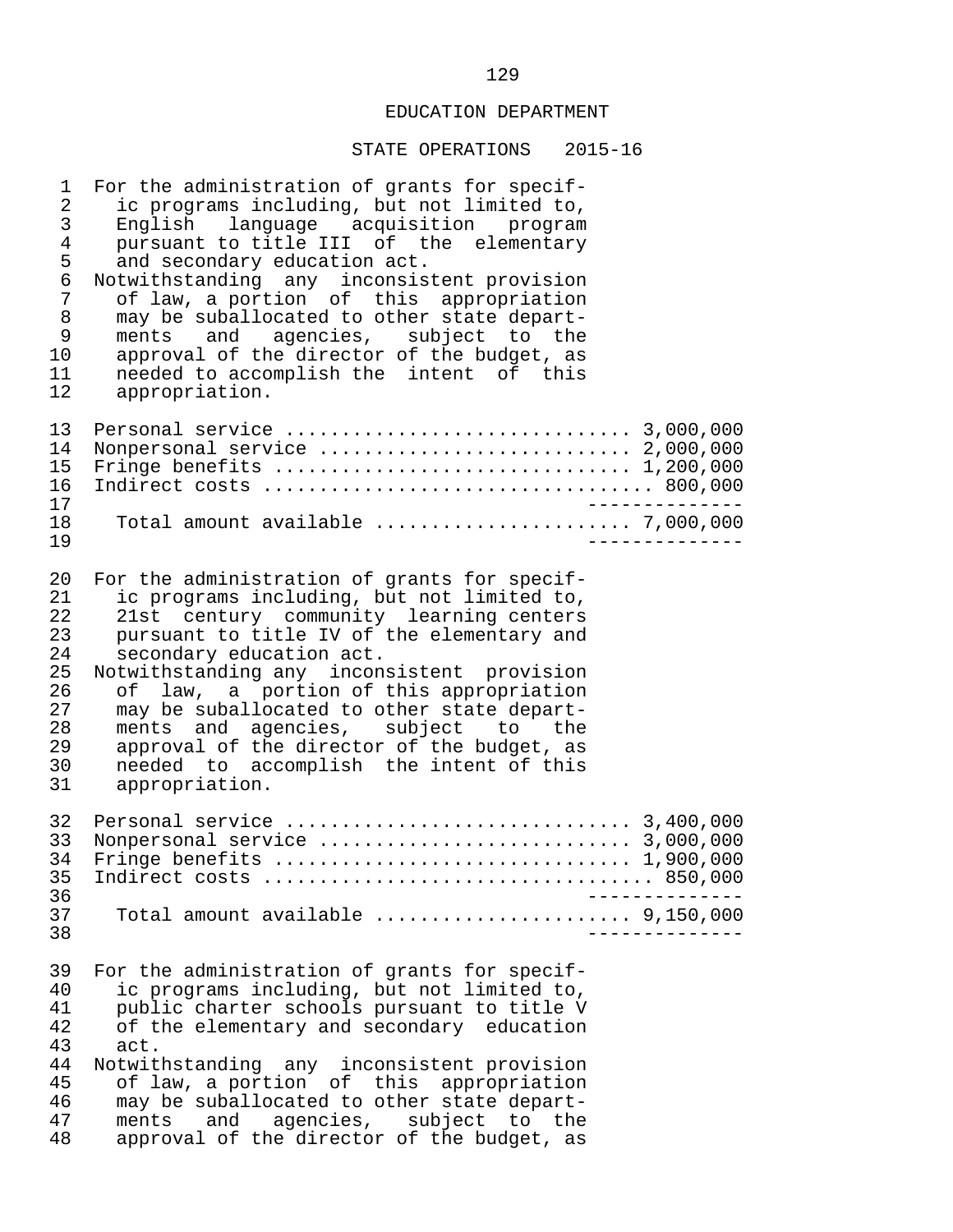STATE OPERATIONS 2015-16

1 needed to accomplish the intent of this<br>2 appropriation. appropriation. 3 Personal service ............................... 1,500,000 4 Nonpersonal service .............................. 770,000 5 Fringe benefits .................................. 510,000 6 Indirect costs ................................... 320,000 7 -------------- 8 Total amount available ....................... 3,100,000 9 -------------- 10 For the administration of grants for specif-<br>11 ic programs including, but not limited to, 11 ic programs including, but not limited to,<br>12 improving academic achievement and the 12 improving academic achievement and the<br>13 rural education initiative pursuant to 13 rural education initiative pursuant to<br>14 title VI of the elementary and secondary 14 title VI of the elementary and secondary<br>15 education act. 15 education act.<br>16 Notwithstanding 16 Notwithstanding any inconsistent provision<br>17 of law, a portion of this appropriation 17 of law, a portion of this appropriation<br>18 may be suballocated to other state depart-18 may be suballocated to other state depart-<br>19 ments and agencies, subject to the 19 ments and agencies, subject<br>20 approval of the director of the 20 approval of the director of the budget, as<br>21 aneeded to accomplish the intent of this 21 needed to accomplish the intent of this<br>22 appropriation. appropriation. 23 Personal service ............................... 7,000,000 24 Nonpersonal service ........................... 13,500,000 25 Fringe benefits ................................ 3,500,000 26 Indirect costs ................................. 1,300,000 27 -------------- 28 Total amount available ...................... 25,300,000 29 -------------- 30 For the administration of grants for specif-<br>31 ic programs including, but not limited to, 31 ic programs including, but not limited to,<br>32 homeless education pursuant to title X of 32 homeless education pursuant to title X of<br>33 the elementary and secondary education 33 the elementary and secondary education<br>34 act. 34 act.<br>35 Notwit 35 Notwithstanding any inconsistent provision<br>36 of law, a portion of this appropriation 36 of law, a portion of this appropriation<br>37 may be suballocated to other state depart-37 may be suballocated to other state depart-<br>38 ments and agencies, subject to the 38 ments and agencies, subject to the<br>39 approval of the director of the budget, as approval of the director of the budget, as 40 needed to accomplish the intent of this<br>41 appropriation. appropriation. 42 Personal service ................................. 400,000 43 Nonpersonal service .............................. 600,000 44 Fringe benefits .................................. 250,000 45 Indirect costs ................................... 150,000 46 --------------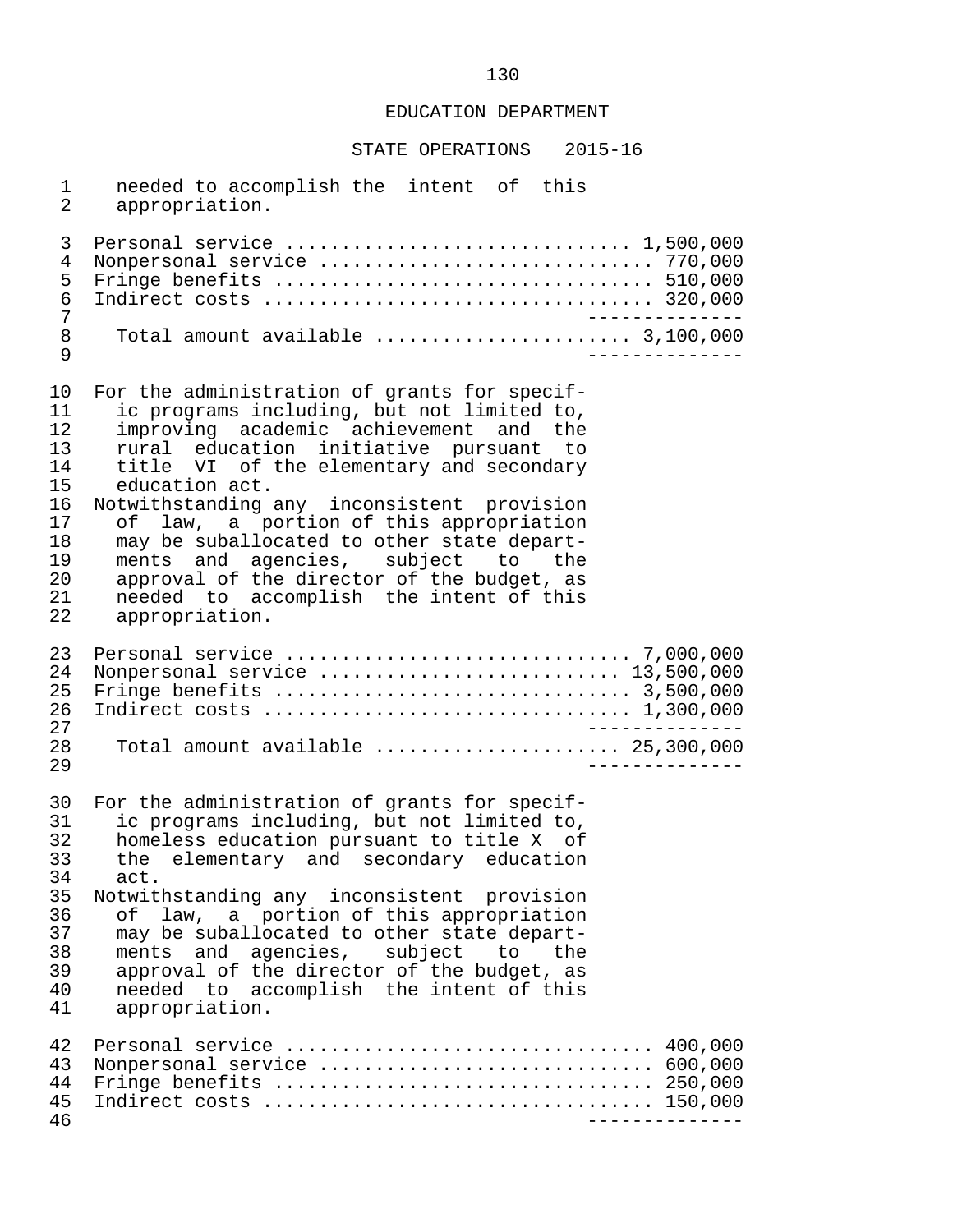#### STATE OPERATIONS 2015-16

 1 Total amount available ....................... 1,400,000 2 -------------- 3 For the administration of grants for specif-<br>4 ic programs including, but not limited to, 4 ic programs including, but not limited to,<br>5 the Carl D. Perkins vocational and applied 5 the Carl D. Perkins vocational and applied<br>6 technology education act (VTEA). 6 technology education act (VTEA). 7 Notwithstanding any inconsistent provision 8 of law, a portion of this appropriation 9 may be suballocated to other state depart-<br>10 ments and agencies, subject to the 10 ments and agencies, subject to the<br>11 approval of the director of the budget, as 11 approval of the director of the budget, as<br>12 needed to accomplish the intent of this 12 needed to accomplish the intent of this<br>13 appropriation. appropriation. 14 Personal service ............................... 5,000,000 15 Nonpersonal service ............................ 4,000,000 16 Fringe benefits ................................ 2,000,000 17 Indirect costs ................................. 1,000,000 18 -------------- 19 Total amount available ...................... 12,000,000 20 -------------- 21 For the administration of various grants.<br>22 Notwithstanding any inconsistent provis 22 Notwithstanding any inconsistent provision<br>23 of law a portion of this appropriation 23 of law, a portion of this appropriation<br>24 may be suballocated to other state depart-24 may be suballocated to other state depart-<br>25 ments and agencies, subject to the 25 ments and agencies, subject to the<br>26 approval of the director of the budget, as 26 approval of the director of the budget, as<br>27 aneeded to accomplish the intent of this 27 needed to accomplish the intent of this<br>28 appropriation. appropriation. 29 Personal service ............................... 2,700,000 30 Nonpersonal service ............................ 4,529,000 31 Fringe benefits ................................ 1,410,000 32 Indirect costs ................................... 700,000 33 -------------- 34 Total amount available ....................... 9,339,000 35 -------------- 36 For services and expenses for school age<br>37 children and preschool children pursuant 37 children and preschool children pursuant<br>38 to the individuals with disabilities 38 to the individuals with disabilities<br>39 education\_act\_of\_1991. Notwithstanding\_any 39 education act of 1991. Notwithstanding any<br>40 inconsistent provision of law, a portion 40 inconsistent provision of law, a portion<br>41 of this appropriation may be suballocated 41 of this appropriation may be suballocated<br>42 to other state departments and agencies, 42 to other state departments and agencies,<br>43 as needed to accomplish the intent of this 43 as needed to accomplish the intent of this<br>44 appropriation. appropriation. 45 Personal service .............................. 20,502,000 46 Nonpersonal service ........................... 17,211,000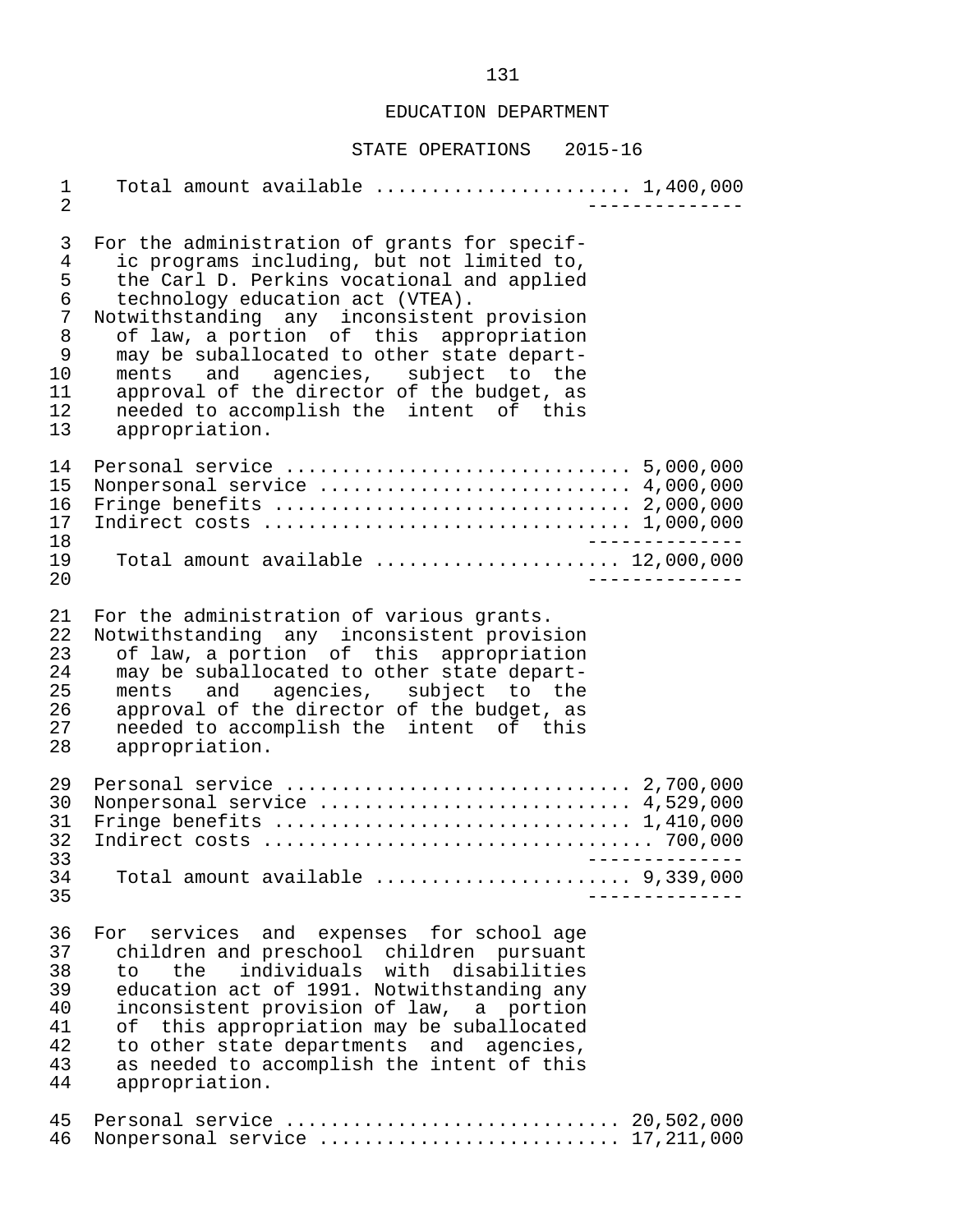| 1<br>2<br>3                                                                            | Fringe benefits $\ldots \ldots \ldots \ldots \ldots \ldots \ldots \ldots \ldots \ldots 10,940,000$                                                                                                                                                                                                                                                                                                                                                                                                                                                                                                           |                 |
|----------------------------------------------------------------------------------------|--------------------------------------------------------------------------------------------------------------------------------------------------------------------------------------------------------------------------------------------------------------------------------------------------------------------------------------------------------------------------------------------------------------------------------------------------------------------------------------------------------------------------------------------------------------------------------------------------------------|-----------------|
| $\overline{4}$<br>5                                                                    | Total amount available $\ldots \ldots \ldots \ldots \ldots \ldots$ 54,970,000                                                                                                                                                                                                                                                                                                                                                                                                                                                                                                                                |                 |
| 6<br>7<br>8<br>$\mathsf 9$<br>10<br>11<br>12<br>13<br>14<br>15<br>16<br>17<br>18<br>19 | For administration of federal grants pursu-<br>ant to the teacher incentive fund program<br>funded by the American recovery and<br>as<br>reinvestment act of 2009. Notwithstanding<br>any inconsistent provision of law,<br>a a<br>portion of this appropriation, subject to<br>approval of the director of the budg-<br>the<br>et, may be suballocated to other state<br>departments and agencies, as needed to<br>accomplish the intent of this appropri-<br>ation. Funds appropriated herein shall be<br>subject to all applicable reporting and<br>accountability requirements contained in<br>such act. |                 |
| 20<br>21<br>22<br>23<br>24                                                             | Personal service  103,000<br>Nonpersonal service  26,000<br>Fringe benefits  48,000                                                                                                                                                                                                                                                                                                                                                                                                                                                                                                                          |                 |
| 25<br>26                                                                               | Total amount available $\ldots \ldots \ldots \ldots \ldots \ldots \ldots$ 200,000                                                                                                                                                                                                                                                                                                                                                                                                                                                                                                                            | $- - - - - - -$ |
| 27<br>28                                                                               | Program account subtotal  184,279,000                                                                                                                                                                                                                                                                                                                                                                                                                                                                                                                                                                        |                 |
| 29<br>30<br>31                                                                         | Special Revenue Funds - Federal<br>Federal Health and Human Services Fund<br>Federal Health and Human Services Account - 25122                                                                                                                                                                                                                                                                                                                                                                                                                                                                               |                 |
| 32<br>33<br>34<br>35<br>36<br>37<br>38<br>39<br>40                                     | For the administration of federal grants for<br>health education including HIV/AIDS educa-<br>tion. Notwithstanding any inconsistent<br>provision of law, a portion of this appro-<br>priation, subject to the approval of the<br>director of the budget, may be suballo-<br>cated to other state departments and agen-<br>cies, as needed to accomplish the intent<br>of this appropriation.                                                                                                                                                                                                                |                 |
| 41<br>42<br>43<br>44<br>45                                                             | Personal service  500,000<br>Nonpersonal service  450,000<br>Fringe benefits $\ldots \ldots \ldots \ldots \ldots \ldots \ldots \ldots \ldots \ldots \ldots$ 370,000                                                                                                                                                                                                                                                                                                                                                                                                                                          |                 |
| 46<br>47                                                                               | Program account subtotal $\ldots \ldots \ldots \ldots \ldots 1,520,000$                                                                                                                                                                                                                                                                                                                                                                                                                                                                                                                                      |                 |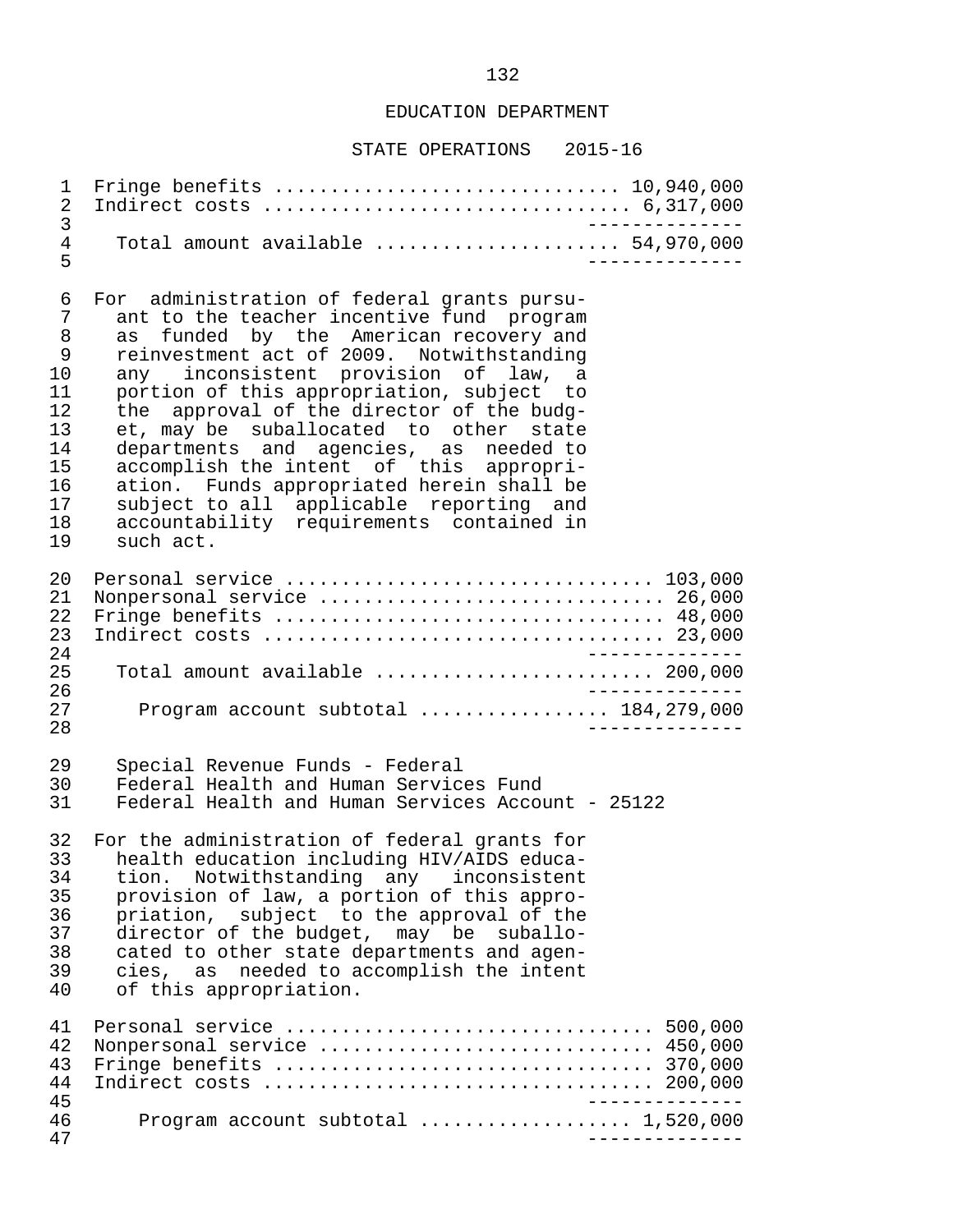| $\mathbf{1}$<br>$\overline{a}$<br>3                                  | Special Revenue Funds - Federal<br>Federal USDA-Food and Nutrition Services Fund<br>Federal USDA-Food and Nutrition Services Account - 25026                                                                                                                                                                                                                                |
|----------------------------------------------------------------------|-----------------------------------------------------------------------------------------------------------------------------------------------------------------------------------------------------------------------------------------------------------------------------------------------------------------------------------------------------------------------------|
| 4<br>5<br>$\epsilon$<br>$\sqrt{ }$<br>$\,8\,$<br>9<br>10<br>11<br>12 | administration of programs funded<br>For<br>through the national school lunch act.<br>Notwithstanding any inconsistent provision<br>of law, a portion of this appropriation,<br>subject to the approval of the director of<br>the budget, may be suballocated to other<br>state departments and agencies, as needed<br>to accomplish the intent of this appropri-<br>ation. |
| 13<br>14<br>15<br>16<br>17<br>18<br>19                               | Program account subtotal  18,500,000                                                                                                                                                                                                                                                                                                                                        |
| 20<br>21<br>22<br>23                                                 | Special Revenue Funds - Other<br>Miscellaneous Special Revenue Fund<br>Miscellaneous United States Department of Education<br>Contracts Account - 22153                                                                                                                                                                                                                     |
| 24<br>25<br>26                                                       | For services and expenses of miscellaneous<br>United States department of education<br>contracts.                                                                                                                                                                                                                                                                           |
| 27                                                                   | NONPERSONAL SERVICE                                                                                                                                                                                                                                                                                                                                                         |
| 28                                                                   | Contractual services  150,000                                                                                                                                                                                                                                                                                                                                               |
| 29<br>30<br>31                                                       | Program account subtotal  150,000                                                                                                                                                                                                                                                                                                                                           |
| 32<br>33                                                             | SCHOOL FOR THE BLIND PROGRAM $\ldots \ldots \ldots \ldots \ldots \ldots \ldots \ldots \ldots \ldots \ldots \ldots$ 10,070,000                                                                                                                                                                                                                                               |
| 34<br>35<br>36                                                       | Special Revenue Funds - Other<br>Combined Expendable Trust Fund<br>Expendable Trust Account - 20151                                                                                                                                                                                                                                                                         |
| 37<br>38                                                             | For services and expenses in fulfillment of<br>donor bequests and gifts.                                                                                                                                                                                                                                                                                                    |
| 39                                                                   | NONPERSONAL SERVICE                                                                                                                                                                                                                                                                                                                                                         |
| 40<br>41                                                             | Supplies and materials  28,400                                                                                                                                                                                                                                                                                                                                              |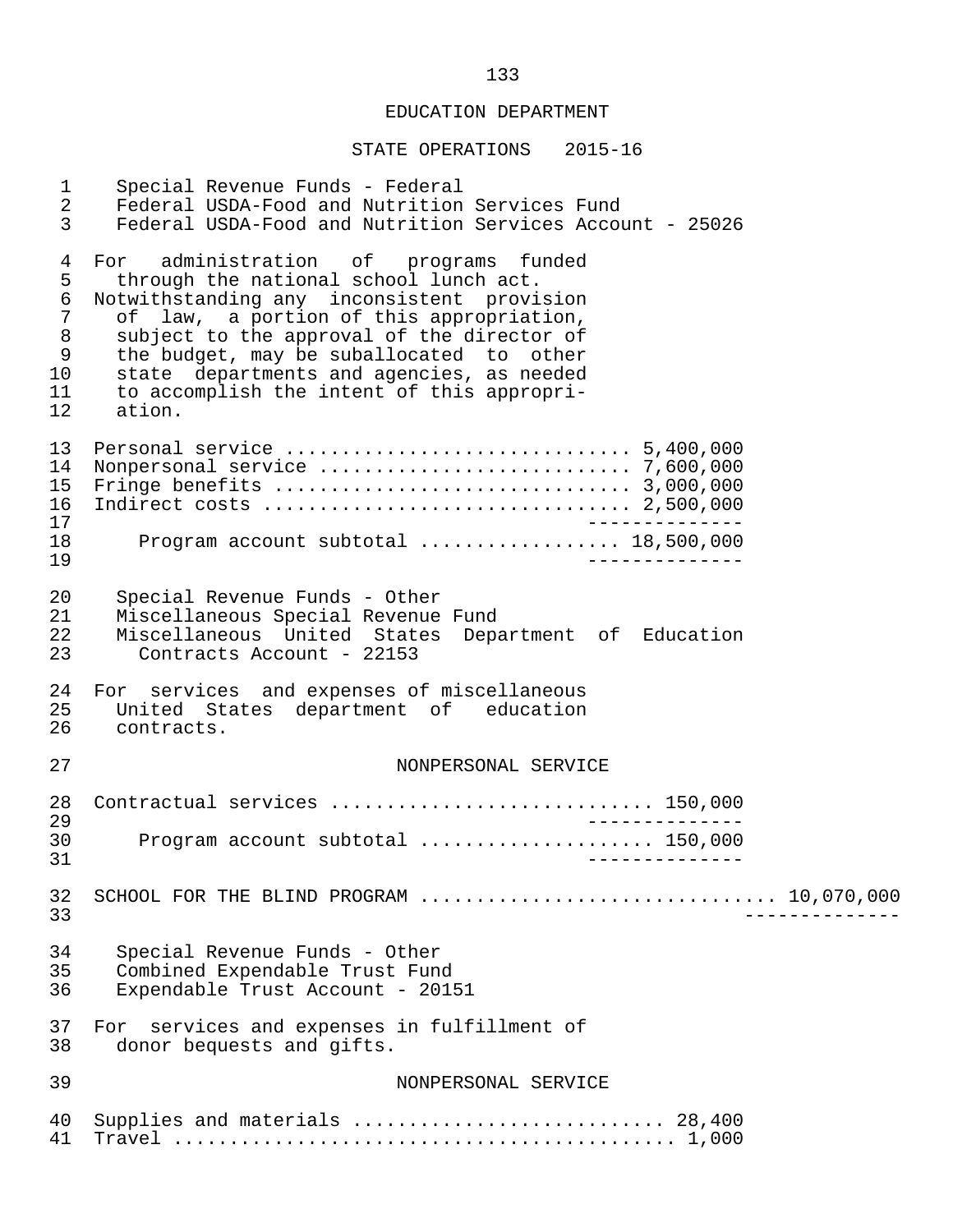| 1<br>$\sqrt{2}$<br>$\mathfrak{Z}$<br>$\overline{4}$<br>5 | Contractual services  18,600<br>_______________<br>Program account subtotal  50,000<br>______________                      |  |
|----------------------------------------------------------|----------------------------------------------------------------------------------------------------------------------------|--|
| 6<br>7<br>8                                              | Special Revenue Funds - Other<br>Miscellaneous Special Revenue Fund<br>Batavia School for the Blind Account - 22032        |  |
| 9<br>10                                                  | For services and expenses related to the<br>operation of the school for the blind.                                         |  |
| 11                                                       | PERSONAL SERVICE                                                                                                           |  |
| 12<br>13<br>14<br>15                                     | Personal service--regular  5,349,000<br>Temporary service  576,000<br>Holiday/overtime compensation  31,000<br>___________ |  |
| 16<br>17                                                 | Amount available for personal service  5,956,000<br>______________                                                         |  |
| 18                                                       | NONPERSONAL SERVICE                                                                                                        |  |
| 19<br>20<br>21<br>22<br>23<br>24                         | Supplies and materials  571,000<br>Contractual services  240,000                                                           |  |
| 25<br>26                                                 | Amount available for nonpersonal service  4,064,000                                                                        |  |
| 27<br>28<br>29                                           | Program account subtotal  10,020,000<br>______________                                                                     |  |
| 30<br>31                                                 |                                                                                                                            |  |
| 32<br>33<br>34                                           | Special Revenue Funds - Other<br>Combined Expendable Trust Fund<br>Expendable Trust Account - 20152                        |  |
| 35<br>36                                                 | For services and expenses in fulfillment<br>of<br>donor bequests and gifts.                                                |  |
| 37                                                       | NONPERSONAL SERVICE                                                                                                        |  |
| 38<br>39                                                 | Supplies and materials  1,000                                                                                              |  |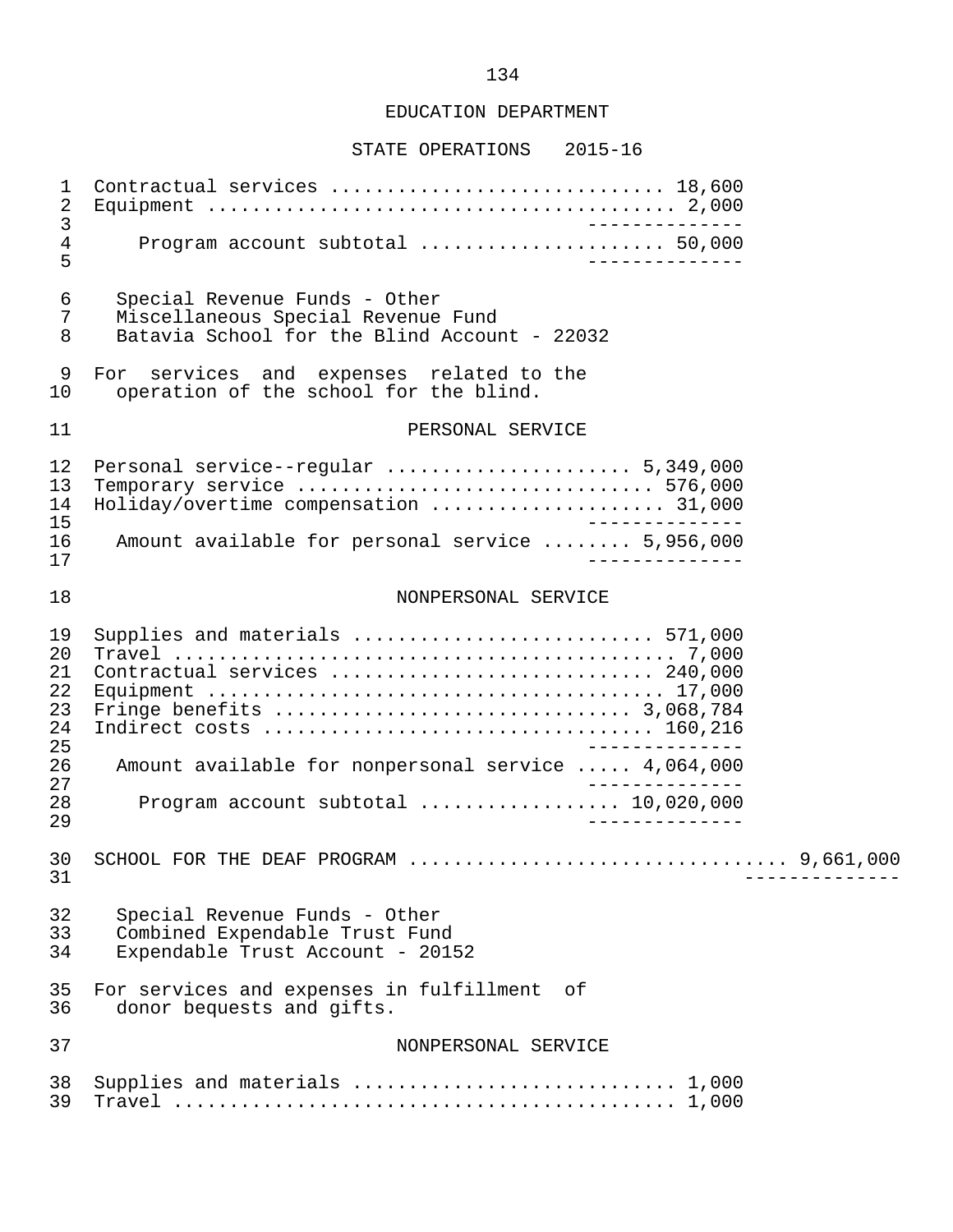| $\mathbf{1}$<br>$\sqrt{2}$<br>3        | Contractual services  15,000<br>______________                                                                  |
|----------------------------------------|-----------------------------------------------------------------------------------------------------------------|
| $\overline{4}$<br>5                    | Program account subtotal  20,000                                                                                |
| 6<br>7<br>8                            | Special Revenue Funds - Other<br>Miscellaneous Special Revenue Fund<br>Rome School for the Deaf Account - 22053 |
| 9<br>10                                | For services and expenses related to the<br>operation of the school for the deaf.                               |
| 11                                     | PERSONAL SERVICE                                                                                                |
| 12<br>13<br>14<br>15                   | Personal service--regular  4,900,000<br>Temporary service  557,000<br>Holiday/overtime compensation  25,000     |
| 16<br>17                               | Amount available for personal service  5,482,000                                                                |
| 18                                     | NONPERSONAL SERVICE                                                                                             |
| 19<br>20<br>21<br>22<br>23<br>24<br>25 | Supplies and materials  537,000<br>Contractual services  583,000                                                |
| 26<br>27                               | Amount available for nonpersonal service  4,159,000                                                             |
| 28<br>29                               | Program account subtotal $\ldots \ldots \ldots \ldots \ldots$ 9,641,000                                         |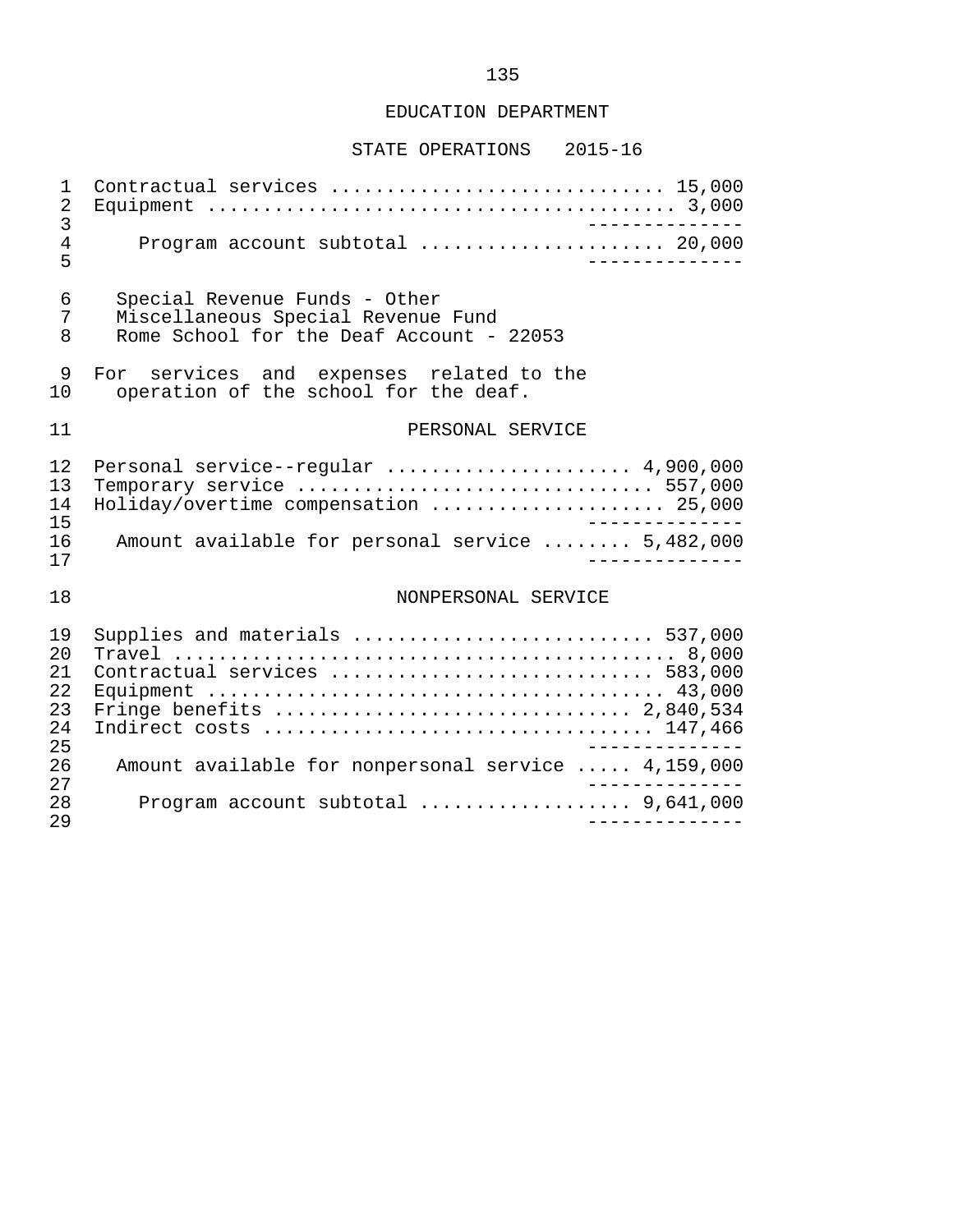#### STATE OPERATIONS - REAPPROPRIATIONS 2015-16

| $\mathbf{1}$ | ADULT CAREER AND CONTINUING EDUCATION SERVICES PROGRAM                |
|--------------|-----------------------------------------------------------------------|
| 2            | General Fund                                                          |
| 3            | State Purposes Account - 10050                                        |
| 4            | By chapter 50, section 1, of the laws of 2014:                        |
| 5            | For services and expenses related to the administration of the high   |
| $\sqrt{6}$   | school equivalency diploma exam.                                      |
| 7            | Personal service--regular  614,000  (re. \$138,000)                   |
| $\,8\,$      | Supplies and materials  33,000  (re. \$31,000)                        |
| 9            |                                                                       |
| 10           | Contractual services  3,480,000  (re. \$264,000)                      |
| 11           |                                                                       |
| 12           | Special Revenue Fund - Federal                                        |
| 13           | Federal Education Fund                                                |
| 14           | Federal Department of Education Account - 25210                       |
| 15           | By chapter 50, section 1, of the laws of 2014:                        |
| 16           | For the administration of grants for specific programs including, but |
| 17           | not limited to, vocational rehabilitation and supported employment.   |
| 18           | Notwithstanding any inconsistent provision of law, a portion of this  |
| 19           | appropriation may be suballocated to other state departments and      |
| 20           | agencies, subject to the approval of the director of the budget, as   |
| 21           | needed to accomplish the intent of this appropriation.                |
| 22           | Personal service  60,384,525  (re. \$60,384,525)                      |
| 23           | Nonpersonal service  14,949,492  (re. \$14,949,492)                   |
| 24           | Fringe benefits  30,672,287  (re. \$30,672,287)                       |
| 25           | Indirect costs  16,673,176  (re. \$16,673,176)                        |
| 26           | For the administration of grants for specific programs including, but |
| 27           | not limited to, independent living centers.                           |
| 28           | Notwithstanding any inconsistent provision of law, a portion of this  |
| 29           | appropriation may be suballocated to other state departments and      |
| 30           | agencies, subject to the approval of the director of the budget, as   |
| 31           | needed to accomplish the intent of this appropriation.                |
| 32           |                                                                       |
| 33           | Nonpersonal service  500,000  (re. \$500,000)                         |
| 34           | Fringe benefits $161,520$ (re. \$161,520)                             |
| 35           | Indirect costs $9,000$ (re. \$9,000)                                  |
| 36           | For the administration of grants for specific programs including, but |
| 37           | not limited to, in service training.                                  |
| 38           | Notwithstanding any inconsistent provision of law, a portion of this  |
| 39           | appropriation may be suballocated to other state departments and      |
| 40           | agencies, subject to the approval of the director of the budget, as   |
| 41           | needed to accomplish the intent of this appropriation.                |
| 42           | Personal service  120,000  (re. \$120,000)                            |
| 43           | Nonpersonal service  428,040  (re. \$428,040)                         |
| 44           | Fringe benefits $60,972$ (re. \$60,972)                               |
| 45           | Indirect costs  32,988  (re. \$32,988)                                |
| 46           | For the administration of grants for specific programs including, but |

47 not limited to, the workforce investment act.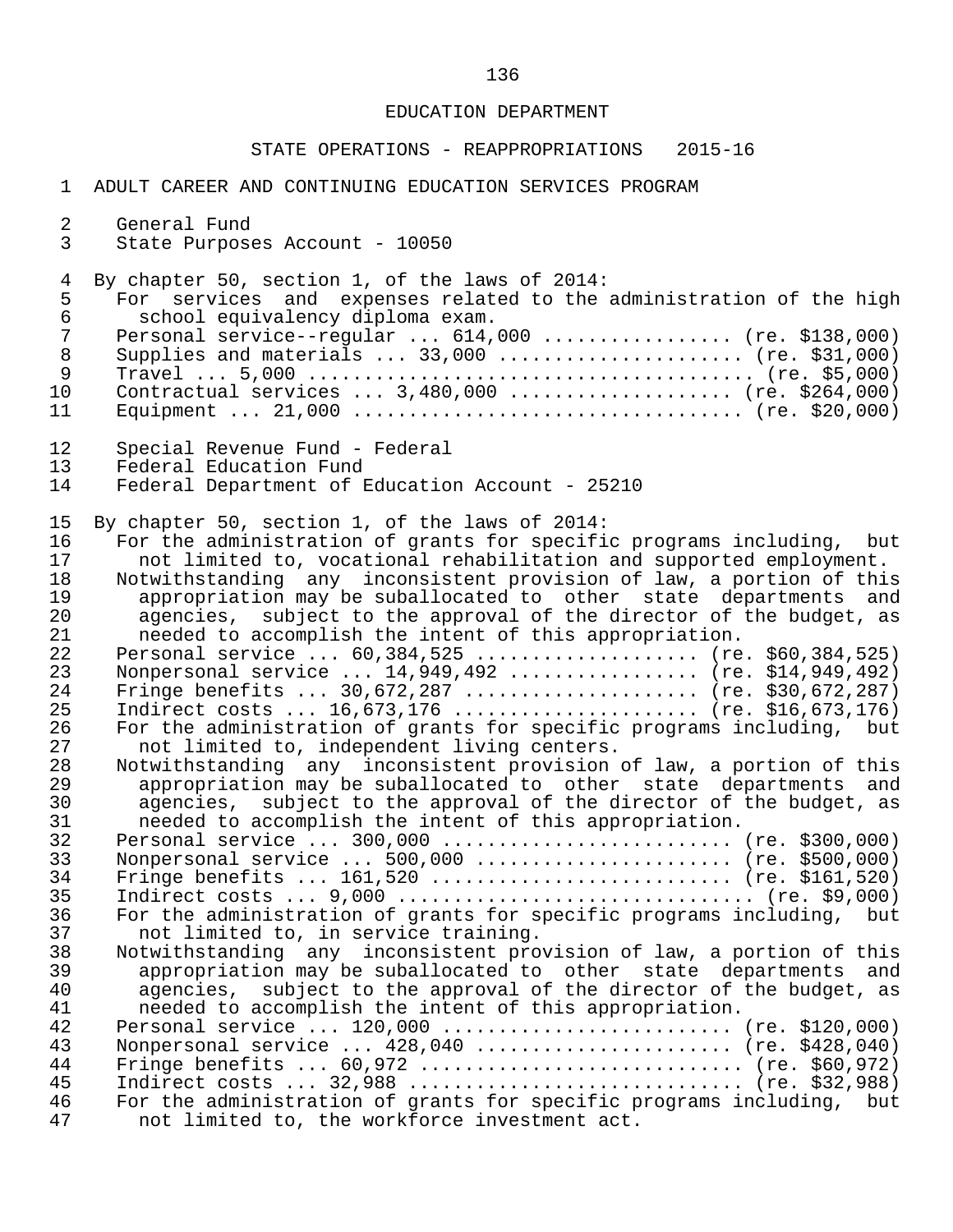## STATE OPERATIONS - REAPPROPRIATIONS 2015-16

| $\mathbf{1}$<br>$\overline{a}$<br>3<br>$\overline{4}$ | Notwithstanding any inconsistent provision of law, a portion of this<br>appropriation may be suballocated to other state departments and<br>subject to the approval of the director of the budget, as<br>agencies,<br>needed to accomplish the intent of this appropriation. |
|-------------------------------------------------------|------------------------------------------------------------------------------------------------------------------------------------------------------------------------------------------------------------------------------------------------------------------------------|
| 5                                                     | Personal service  2,719,000  (re. \$2,607,192)                                                                                                                                                                                                                               |
| $\sqrt{6}$                                            | Nonpersonal service  3, 253, 023  (re. \$3, 055, 589)                                                                                                                                                                                                                        |
| 7                                                     | Fringe benefits $1,381,524$ (re. \$1,381,524)                                                                                                                                                                                                                                |
| 8                                                     | Indirect costs  747,453  (re. \$747,453)                                                                                                                                                                                                                                     |
| 9                                                     | By chapter 50, section 1, of the laws of 2013:                                                                                                                                                                                                                               |
| 10                                                    | For the administration of grants for specific programs including, but                                                                                                                                                                                                        |
| 11                                                    | not limited to, vocational rehabilitation and supported employment.                                                                                                                                                                                                          |
| 12                                                    | Notwithstanding any inconsistent provision of law, a portion of this                                                                                                                                                                                                         |
| 13                                                    | appropriation may be suballocated to other state departments and                                                                                                                                                                                                             |
| 14                                                    | agencies, subject to the approval of the director of the budget, as                                                                                                                                                                                                          |
| 15                                                    | needed to accomplish the intent of this appropriation.                                                                                                                                                                                                                       |
| 16                                                    | Personal service  60,384,525  (re. \$29,427,000)                                                                                                                                                                                                                             |
| 17                                                    | Nonpersonal service  14,949,492  (re. \$12,490,000)                                                                                                                                                                                                                          |
| 18                                                    | Fringe benefits $30,672,287$ (re. \$30,491,000)                                                                                                                                                                                                                              |
| 19                                                    | Indirect costs $16,673,176$ (re. \$16,672,000)                                                                                                                                                                                                                               |
| 20                                                    | For the administration of grants for specific programs including, but                                                                                                                                                                                                        |
| 21                                                    | not limited to, independent living centers.                                                                                                                                                                                                                                  |
| 22<br>23                                              | Notwithstanding any inconsistent provision of law, a portion of this<br>appropriation may be suballocated to other state departments and                                                                                                                                     |
| 24                                                    | agencies, subject to the approval of the director of the budget, as                                                                                                                                                                                                          |
| 25                                                    | needed to accomplish the intent of this appropriation.                                                                                                                                                                                                                       |
| 26                                                    |                                                                                                                                                                                                                                                                              |
| 27                                                    | Nonpersonal service $500,000$ (re. \$253,000)                                                                                                                                                                                                                                |
| 28                                                    | Fringe benefits $161,520$ (re. \$161,520)                                                                                                                                                                                                                                    |
| 29                                                    |                                                                                                                                                                                                                                                                              |
| 30                                                    | For the administration of grants for specific programs including, but                                                                                                                                                                                                        |
| 31                                                    | not limited to, in service training.                                                                                                                                                                                                                                         |
| 32                                                    | Notwithstanding any inconsistent provision of law, a portion of this                                                                                                                                                                                                         |
| 33                                                    | appropriation may be suballocated to other state departments and                                                                                                                                                                                                             |
| 34                                                    | agencies, subject to the approval of the director of the budget, as                                                                                                                                                                                                          |
| 35                                                    | needed to accomplish the intent of this appropriation.                                                                                                                                                                                                                       |
| 36                                                    | Personal service $120,000$ (re. \$99,000)                                                                                                                                                                                                                                    |
| 37<br>38                                              | Nonpersonal service  428,040  (re. \$346,000)                                                                                                                                                                                                                                |
| 39                                                    | Fringe benefits $60,972$ (re. \$49,000)<br>Indirect costs $32,988$ (re. \$32,988)                                                                                                                                                                                            |
| 40                                                    | For the administration of grants for specific programs including, but                                                                                                                                                                                                        |
| 41                                                    | not limited to, the workforce investment act.                                                                                                                                                                                                                                |
| 42                                                    | Notwithstanding any inconsistent provision of law, a portion of<br>this                                                                                                                                                                                                      |
| 43                                                    | appropriation may be suballocated to other state departments and                                                                                                                                                                                                             |
| 44                                                    | agencies, subject to the approval of the director of the budget, as                                                                                                                                                                                                          |
| 45                                                    | needed to accomplish the intent of this appropriation.                                                                                                                                                                                                                       |
| 46                                                    | Personal service $2,719,000$ (re. \$2,719,000)                                                                                                                                                                                                                               |
| 47                                                    | Nonpersonal service $3,253,023$ (re. \$3,253,023)                                                                                                                                                                                                                            |
| 48                                                    | Fringe benefits $1,381,524$ (re. \$1,381,524)                                                                                                                                                                                                                                |
| 49                                                    | Indirect costs  747,453  (re. \$747,453)                                                                                                                                                                                                                                     |
|                                                       |                                                                                                                                                                                                                                                                              |

50 By chapter 50, section 1, of the laws of 2012: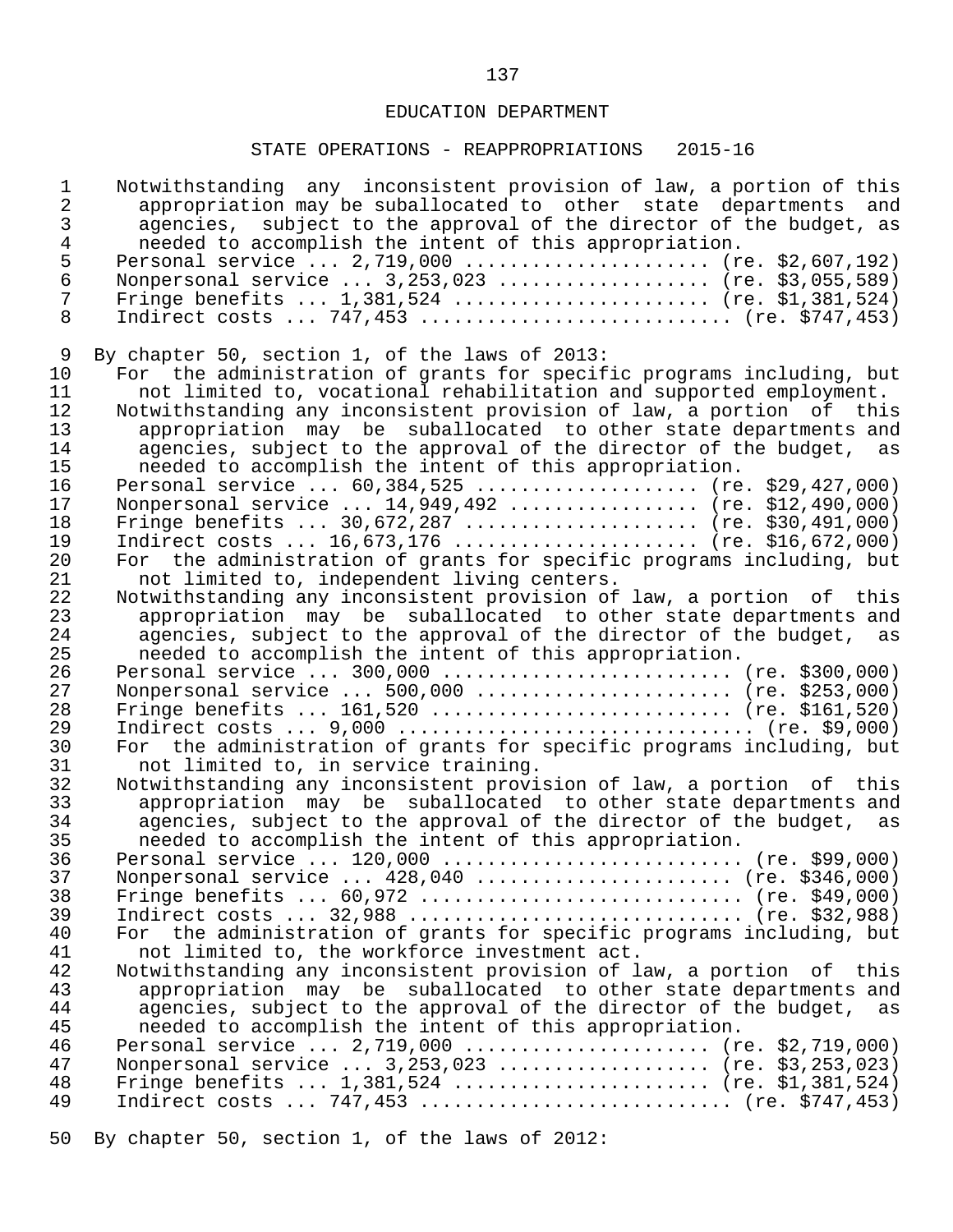| $\mathbf{1}$<br>$\overline{2}$<br>$\mathsf{3}$<br>$\overline{4}$ | For the administration of grants for specific programs including, but<br>not limited to, vocational rehabilitation, supported employment,<br>independent living centers, in-service training, and the workforce<br>investment act.<br>Personal service  63,523,525  (re. \$45,682,000)                      |
|------------------------------------------------------------------|-------------------------------------------------------------------------------------------------------------------------------------------------------------------------------------------------------------------------------------------------------------------------------------------------------------|
| $\frac{5}{6}$<br>$7\phantom{.}$<br>8                             | Nonpersonal service  19,130,555  (re. \$5,769,000)<br>Fringe benefits $32,276,303$ (re. \$8,747,000)<br>Indirect costs $17,462,617$ (re. \$12,258,000)                                                                                                                                                      |
| 9<br>10<br>11                                                    | Special Revenue Funds - Other<br>Miscellaneous Special Revenue Fund<br>VESID Social Security Account - 22001                                                                                                                                                                                                |
| 12<br>13<br>14<br>15<br>16<br>17                                 | By chapter 50, section 1, of the laws of 2014:<br>For expenses of contractual services for the rehabilitation of social<br>security disability beneficiaries.<br>Personal service--regular  308,000  (re. \$308,000)<br>Fringe benefits $327,866$ (re. \$327,000)<br>Indirect costs  59,475  (re. \$56,000) |
| 18<br>19<br>20<br>21<br>22<br>23                                 | By chapter 50, section 1, of the laws of 2013:<br>For expenses of contractual services for the rehabilitation of social<br>security disability beneficiaries.<br>Personal service--regular  308,000  (re. \$308,000)<br>Fringe benefits $327,866$ (re. \$31,000)<br>Indirect costs  59,475  (re. \$52,000)  |
| 24                                                               | CULTURAL EDUCATION PROGRAM                                                                                                                                                                                                                                                                                  |
| 25<br>26<br>27                                                   | Special Revenue Funds - Federal<br>Federal Miscellaneous Operating Grants Fund<br>Federal Operating Grants Account - 25456                                                                                                                                                                                  |
| 28                                                               | By chapter 50, section 1, of the laws of 2014:                                                                                                                                                                                                                                                              |
| 29                                                               | administration of federal grants pursuant to various federal laws<br>For                                                                                                                                                                                                                                    |
| 30<br>31                                                         | including funds from the national endowment of humanities, the<br>institute of museum and library services, the United States geologi-                                                                                                                                                                      |
| 32                                                               | cal survey, the United States department of energy, and the United                                                                                                                                                                                                                                          |
| 33                                                               | States department of the interior.                                                                                                                                                                                                                                                                          |
| 34                                                               | Notwithstanding any inconsistent provision of law, a portion of this                                                                                                                                                                                                                                        |
| 35                                                               | appropriation may be suballocated to other state departments and                                                                                                                                                                                                                                            |
| 36<br>37                                                         | agencies, subject to the approval of the director of the budget, as<br>needed to accomplish the intent of this appropriation.                                                                                                                                                                               |
| 38                                                               | Personal service $3,157,000$ (re. \$3,105,000)                                                                                                                                                                                                                                                              |
| 39                                                               | Nonpersonal service  2,995,000  (re. \$2,928,000)                                                                                                                                                                                                                                                           |
| 40                                                               | Fringe benefits $1,095,000$ (re. \$1,068,000)                                                                                                                                                                                                                                                               |
| 41                                                               | Indirect costs $511,000$ (re. \$509,000)                                                                                                                                                                                                                                                                    |
| 42                                                               | For the administration of federal grants pursuant to various federal                                                                                                                                                                                                                                        |
| 43<br>44                                                         | laws including: the library services technology act (LSTA).<br>Notwithstanding any inconsistent provision of law, a portion of this                                                                                                                                                                         |
| 45                                                               | appropriation may be suballocated to other state departments and                                                                                                                                                                                                                                            |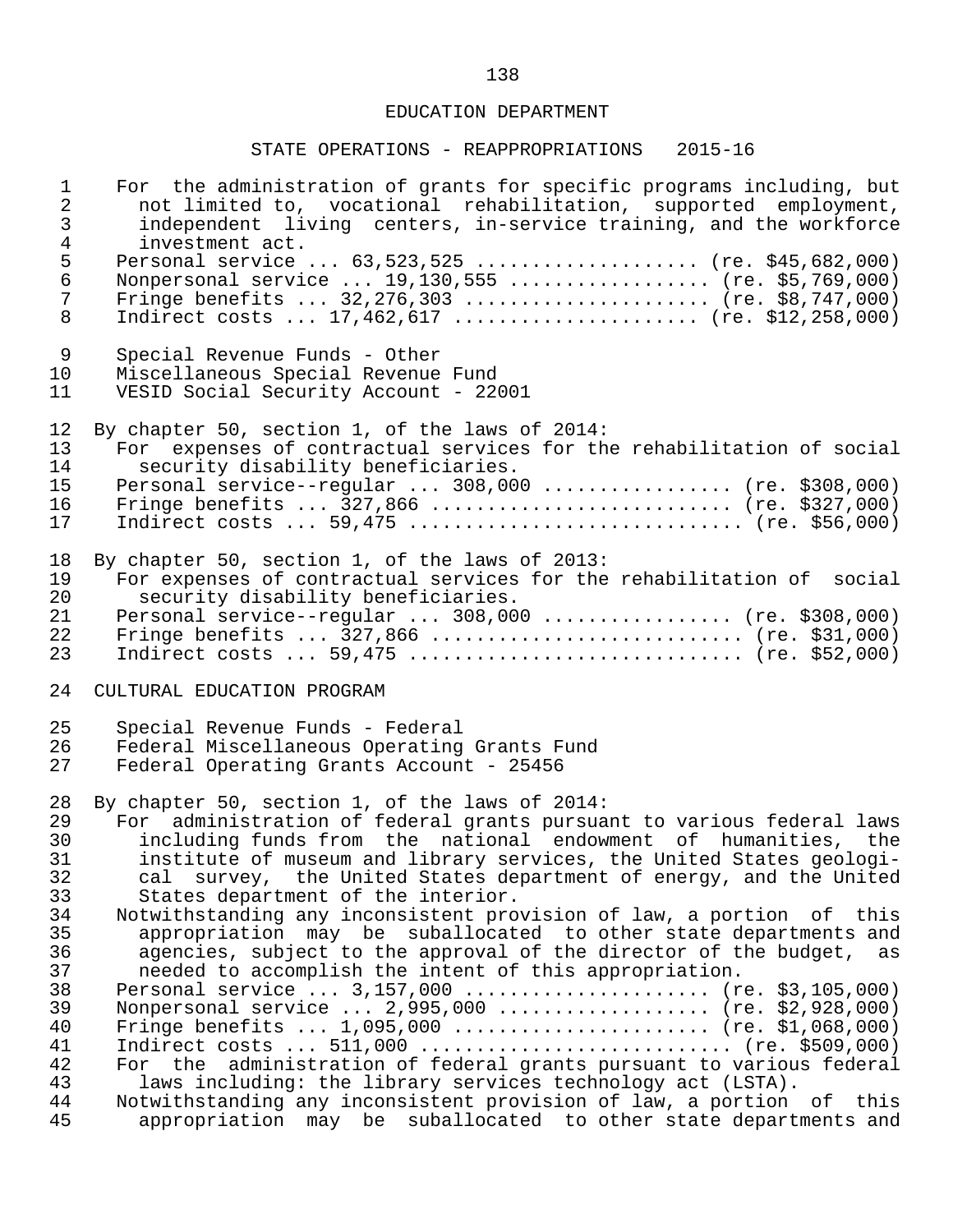## STATE OPERATIONS - REAPPROPRIATIONS 2015-16

| $\mathbf{1}$   | agencies, subject to the approval of the director of the budget, as   |
|----------------|-----------------------------------------------------------------------|
| $\overline{a}$ | needed to accomplish the intent of this appropriation.                |
| 3              | Personal service  3,570,000  (re. \$3,570,000)                        |
| $\overline{4}$ | Nonpersonal service  1,250,000  (re. \$1,250,000)                     |
| 5              | Fringe benefits $2,100,000$ (re. \$2,100,000)                         |
| 6              | Indirect costs $700,000$ (re. \$700,000)                              |
| 7              | By chapter 50, section 1, of the laws of 2013:                        |
| 8              | For administration of federal grants pursuant to various federal laws |
| 9              | including funds from the national endowment of humanities, the        |
| 10             | institute of museum and library services, the United States geologi-  |
| 11             | cal survey, the United States department of energy, and the United    |
| 12             | States department of the interior.                                    |
| 13             | Notwithstanding any inconsistent provision of law, a portion of this  |
| 14             | appropriation may be suballocated to other state departments and      |
| 15             | agencies, subject to the approval of the director of the budget, as   |
| 16             | needed to accomplish the intent of this appropriation.                |
| 17             | Personal service $3,157,000$ (re. \$3,105,000)                        |
| 18             | Nonpersonal service  2,995,000  (re. \$2,961,000)                     |
| 19             | Fringe benefits $1,095,000$ (re. \$1,076,000)                         |
| 20             | Indirect costs $511,000$ (re. \$510,000)                              |
| 21             | For the administration of federal grants pursuant to various federal  |
| 22             | laws including: the library services technology act (LSTA).           |
| 23             | Notwithstanding any inconsistent provision of law, a portion of this  |
| 24             | appropriation may be suballocated to other state departments and      |
| 25             | agencies, subject to the approval of the director of the budget, as   |
| 26             | needed to accomplish the intent of this appropriation.                |
| 27             | Personal service $3,570,000$ (re. \$1,133,000)                        |
| 28             | Nonpersonal service  1,250,000  (re. \$978,000)                       |
| 29             | Fringe benefits $2,100,000$ (re. \$941,000)                           |
| 30             | Indirect costs $700,000$ (re. \$602,000)                              |
| 31             | Special Revenue Fund - Federal                                        |
| 32             | Federal Miscellaneous Operating Grants Fund                           |
| 33             | Federal Operating Grants Account                                      |
| 34             | By chapter 50, section 1, of the laws of 2012:                        |
| 35             | For administration of federal grants pursuant to various federal laws |
| 36             | including library services technology act, funds from the national    |
| 37             | endowment of humanities, the institute of museum and library          |
| 38             | services, the United States geological survey, the United States      |
| 39             | department of energy, and the United States department of the inte-   |
| 40             | rior.                                                                 |
| 41             | Personal service  6,727,000  (re. \$3,909,000)                        |
| 42             | Nonpersonal service $4,245,000$ (re. \$3,237,000)                     |
| 43             | Fringe benefits $3,195,000$ (re. \$1,782,000)                         |
| 44             | Indirect costs $1,211,000$ (re. \$938,000)                            |
| 45             | By chapter 50, section 1, of the laws of 2011:                        |
| 46             | For administration of federal grants pursuant to various federal laws |
| 47             | including library services technology act, funds from the national    |

48 endowment of humanities, the institute of museum and library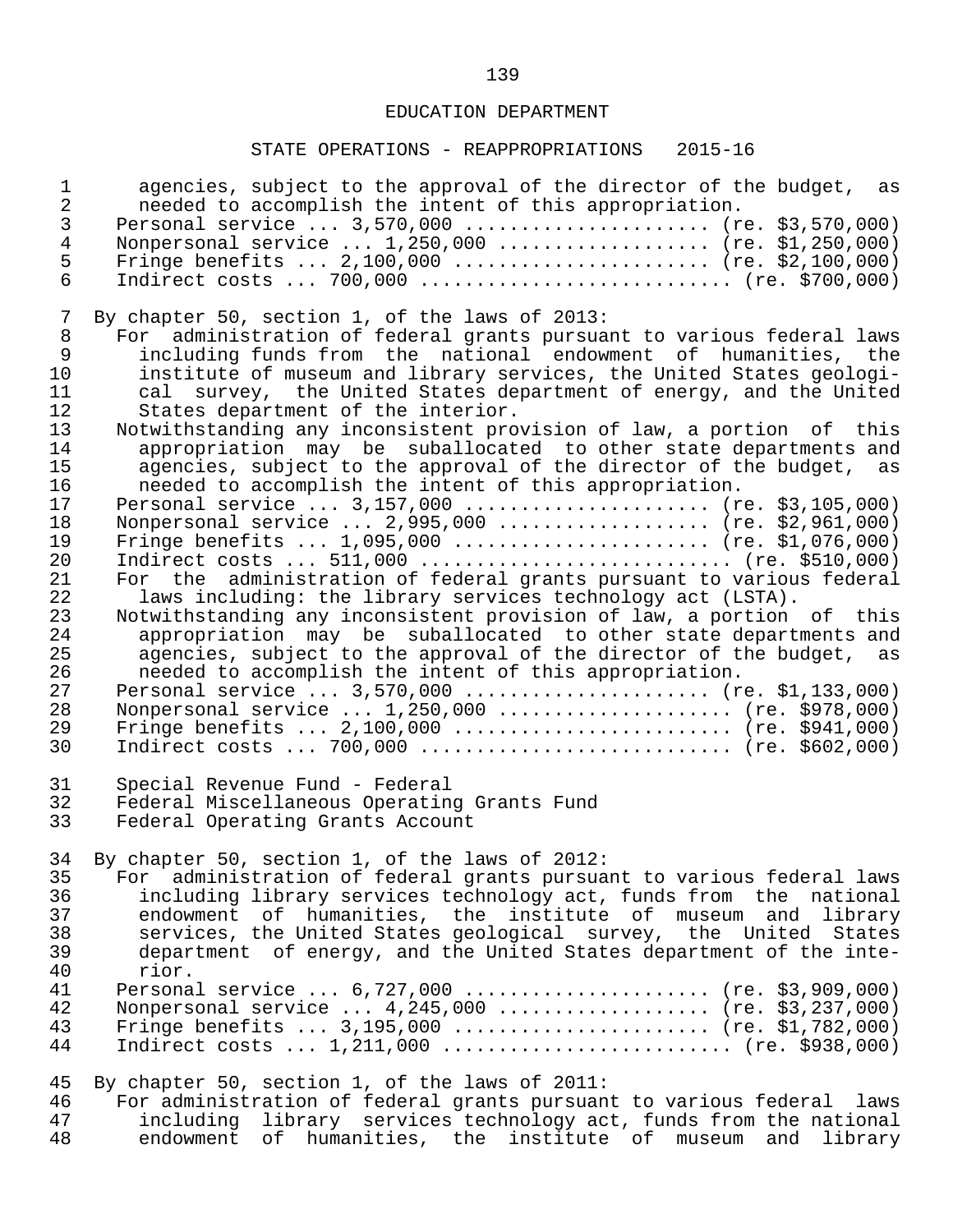### STATE OPERATIONS - REAPPROPRIATIONS 2015-16

| $\mathbf 1$<br>$\overline{2}$<br>$\mathsf{3}$ | services, the United States geological survey, the United States<br>department of energy, and the United States department of the<br>inte-<br>rior.                                                                |
|-----------------------------------------------|--------------------------------------------------------------------------------------------------------------------------------------------------------------------------------------------------------------------|
| $\overline{4}$                                | Personal service $6,727,000$ (re. \$15,000)                                                                                                                                                                        |
| $\mathsf S$                                   | Nonpersonal service  4,245,000  (re. \$76,000)                                                                                                                                                                     |
| $\epsilon$                                    | Fringe benefits $3,195,000$ (re. \$7,000)                                                                                                                                                                          |
| $\overline{7}$                                | Indirect costs $1,211,000$ (re. \$7,000)                                                                                                                                                                           |
| 8                                             | By chapter 53, section 1, of the laws of 2010, as amended by chapter 50,                                                                                                                                           |
| 9                                             | section 1, of the laws of 2011:                                                                                                                                                                                    |
| 10                                            | For administration of federal grants pursuant to various federal laws                                                                                                                                              |
| 11                                            | including library services technology act, funds from the national                                                                                                                                                 |
| 12                                            | endowment of humanities, the institute of museum and library                                                                                                                                                       |
| 13                                            | services, the United States geological survey, the United States                                                                                                                                                   |
| 14                                            | department of energy, and the United States department of the inte-                                                                                                                                                |
| 15                                            | rior.                                                                                                                                                                                                              |
| 16                                            | Personal service $6,727,000$ (re. \$35,000)                                                                                                                                                                        |
| 17                                            | Nonpersonal service  4,245,000  (re. \$50,000)                                                                                                                                                                     |
| 18                                            | Fringe benefits $3,195,000$ (re. \$20,000)                                                                                                                                                                         |
| 19                                            | Indirect costs $1,211,000$ (re. \$25,000)                                                                                                                                                                          |
| 20                                            | OFFICE OF HIGHER EDUCATION AND THE PROFESSIONS PROGRAM                                                                                                                                                             |
| 21                                            | Special Revenue Funds - Federal                                                                                                                                                                                    |
| 22                                            | Federal Education Fund                                                                                                                                                                                             |
| 23                                            | Federal Department of Education Account - 25210                                                                                                                                                                    |
| 24                                            | By chapter 50, section 1, of the laws of 2014:                                                                                                                                                                     |
| 25                                            | For administration of federal grants pursuant to various federal laws                                                                                                                                              |
| 26                                            | including Carl D. Perkins vocational and applied technology educa-                                                                                                                                                 |
| 27                                            | tion act (VTEA).                                                                                                                                                                                                   |
| 28                                            | Notwithstanding any inconsistent provision of law, a portion of this                                                                                                                                               |
| 29                                            | appropriation may be suballocated to other state departments and                                                                                                                                                   |
| 30                                            | agencies, subject to the approval of the director of the budget, as                                                                                                                                                |
| 31                                            | needed to accomplish the intent of this appropriation.                                                                                                                                                             |
| 32<br>33<br>34<br>35<br>36                    | Personal service  275,000  (re. \$275,000)<br>Nonpersonal service  50,000  (re. \$50,000)<br>Fringe benefits  120,000  (re. \$120,000)<br>administration of federal grants pursuant to various federal laws<br>For |
| 37                                            | including: title II-A improving teacher quality program.                                                                                                                                                           |
| 38                                            | Notwithstanding any inconsistent provision of law, a portion of this                                                                                                                                               |
| 39                                            | appropriation may be suballocated to other state departments and                                                                                                                                                   |
| 40                                            | agencies, subject to the approval of the director of the budget, as                                                                                                                                                |
| 41<br>42<br>43<br>44<br>45                    | needed to accomplish the intent of this appropriation.<br>Personal service  731,000  (re. \$731,000)<br>Nonpersonal service  78,000  (re. \$78,000)<br>Fringe benefits  286,000  (re. \$286,000)                   |
|                                               | Indirect costs $176,000$ (re. \$176,000)                                                                                                                                                                           |

46 By chapter 50, section 1, of the laws of 2013: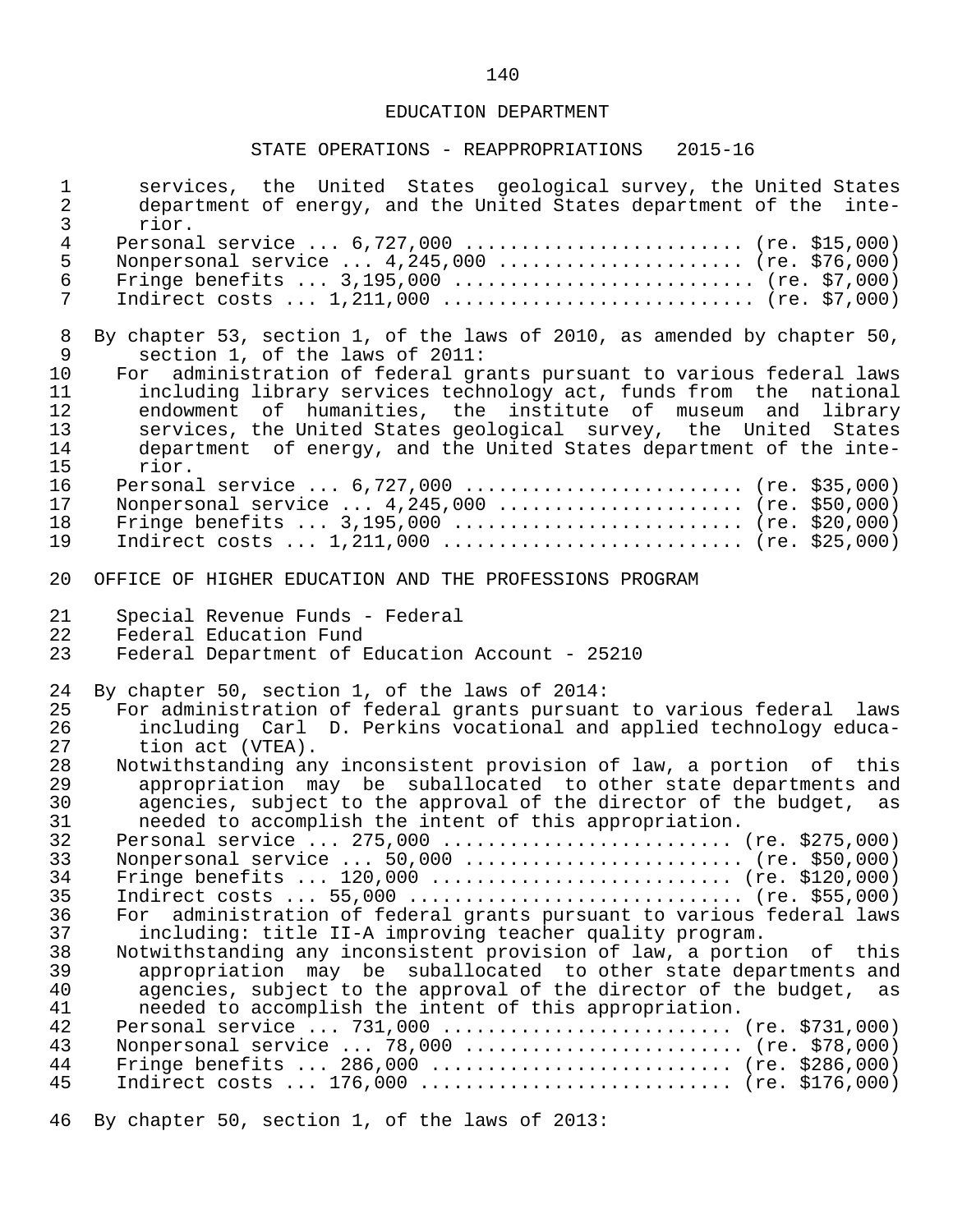| $\mathbf 1$                           | For administration of federal grants pursuant to various federal laws                                                                                                                                                                                                     |
|---------------------------------------|---------------------------------------------------------------------------------------------------------------------------------------------------------------------------------------------------------------------------------------------------------------------------|
| $\overline{c}$                        | including Carl D. Perkins vocational and applied technology educa-                                                                                                                                                                                                        |
| $\mathsf{3}$                          | tion act (VTEA).                                                                                                                                                                                                                                                          |
| $\overline{4}$<br>5<br>$\epsilon$     | Notwithstanding any inconsistent provision of law, a portion of this<br>appropriation may be suballocated to other state departments and<br>agencies, subject to the approval of the director of the budget, as<br>needed to accomplish the intent of this appropriation. |
| $\begin{array}{c} 7 \\ 8 \end{array}$ | Personal service  275,000  (re. \$100,000)                                                                                                                                                                                                                                |
| $\mathsf 9$                           | Nonpersonal service $50,000$ (re. \$17,000)                                                                                                                                                                                                                               |
| 10                                    | Fringe benefits $120,000$ (re. \$101,000)                                                                                                                                                                                                                                 |
| 11                                    |                                                                                                                                                                                                                                                                           |
| 12                                    | For administration of federal grants pursuant to various federal laws                                                                                                                                                                                                     |
| 13                                    | including: title II-A improving teacher quality program.                                                                                                                                                                                                                  |
| 14                                    | Notwithstanding any inconsistent provision of law, a portion of this                                                                                                                                                                                                      |
| 15                                    | appropriation may be suballocated to other state departments and                                                                                                                                                                                                          |
| 16                                    | agencies, subject to the approval of the director of the budget, as                                                                                                                                                                                                       |
| 17                                    | needed to accomplish the intent of this appropriation.                                                                                                                                                                                                                    |
| 18                                    | Personal service  731,000  (re. \$548,000)                                                                                                                                                                                                                                |
| 19                                    | Nonpersonal service  78,000  (re. \$73,000)                                                                                                                                                                                                                               |
| 20                                    | Fringe benefits $286,000$ (re. \$258,000)                                                                                                                                                                                                                                 |
| 21                                    | Indirect costs $176,000$ (re. \$176,000)                                                                                                                                                                                                                                  |
| 22                                    | Special Revenue Funds - Federal                                                                                                                                                                                                                                           |
| 23                                    | Federal Miscellaneous Operating Grants Fund                                                                                                                                                                                                                               |
| 24                                    | Federal Operating Grants Account - 25456                                                                                                                                                                                                                                  |
| 25                                    | By chapter 50, section 1, of the laws of 2014:                                                                                                                                                                                                                            |
| 26                                    | For administration of federal grants pursuant to various federal laws                                                                                                                                                                                                     |
| 27                                    | including the national community service act and the transition to                                                                                                                                                                                                        |
| 28                                    | teaching program.                                                                                                                                                                                                                                                         |
| 29                                    | Personal service  387,000  (re. \$387,000)                                                                                                                                                                                                                                |
| 30                                    | Nonpersonal service  549,000  (re. \$549,000)                                                                                                                                                                                                                             |
| 31                                    | Fringe benefits $156,000$ (re. \$156,000)                                                                                                                                                                                                                                 |
| 32                                    | Indirect costs $89,000$ (re. \$89,000)                                                                                                                                                                                                                                    |
| 33                                    | Special Revenue Funds - Other                                                                                                                                                                                                                                             |
| 34                                    | Miscellaneous Special Revenue Fund                                                                                                                                                                                                                                        |
| 35                                    | Office of Professions Account - 22051                                                                                                                                                                                                                                     |
| 36                                    | By chapter 50, section 1, of the laws of 2014:                                                                                                                                                                                                                            |
| 37                                    | For services and expenses related to licensure and disciplining                                                                                                                                                                                                           |
| 38                                    | programs for the professions, and foreign and out-of-state medical                                                                                                                                                                                                        |
| 39                                    | school evaluations.                                                                                                                                                                                                                                                       |
| 40                                    | Personal service--regular  20,070,000  (re. \$9,346,000)                                                                                                                                                                                                                  |
| 41                                    | Temporary service  180,000  (re. \$4,000)                                                                                                                                                                                                                                 |
| 42                                    | Holiday/overtime compensation  170,000  (re. \$1,000)                                                                                                                                                                                                                     |
| 43                                    | Supplies and materials $600,000$ (re. \$15,000)                                                                                                                                                                                                                           |
| 44                                    |                                                                                                                                                                                                                                                                           |
| 45                                    | Contractual services  12,692,000  (re. \$280,000)                                                                                                                                                                                                                         |
| 46                                    |                                                                                                                                                                                                                                                                           |
| 47                                    | Fringe benefits $9,328,000$ (re. \$8,665,000)                                                                                                                                                                                                                             |
| 48                                    | Indirect costs $896,000$ (re. \$504,000)                                                                                                                                                                                                                                  |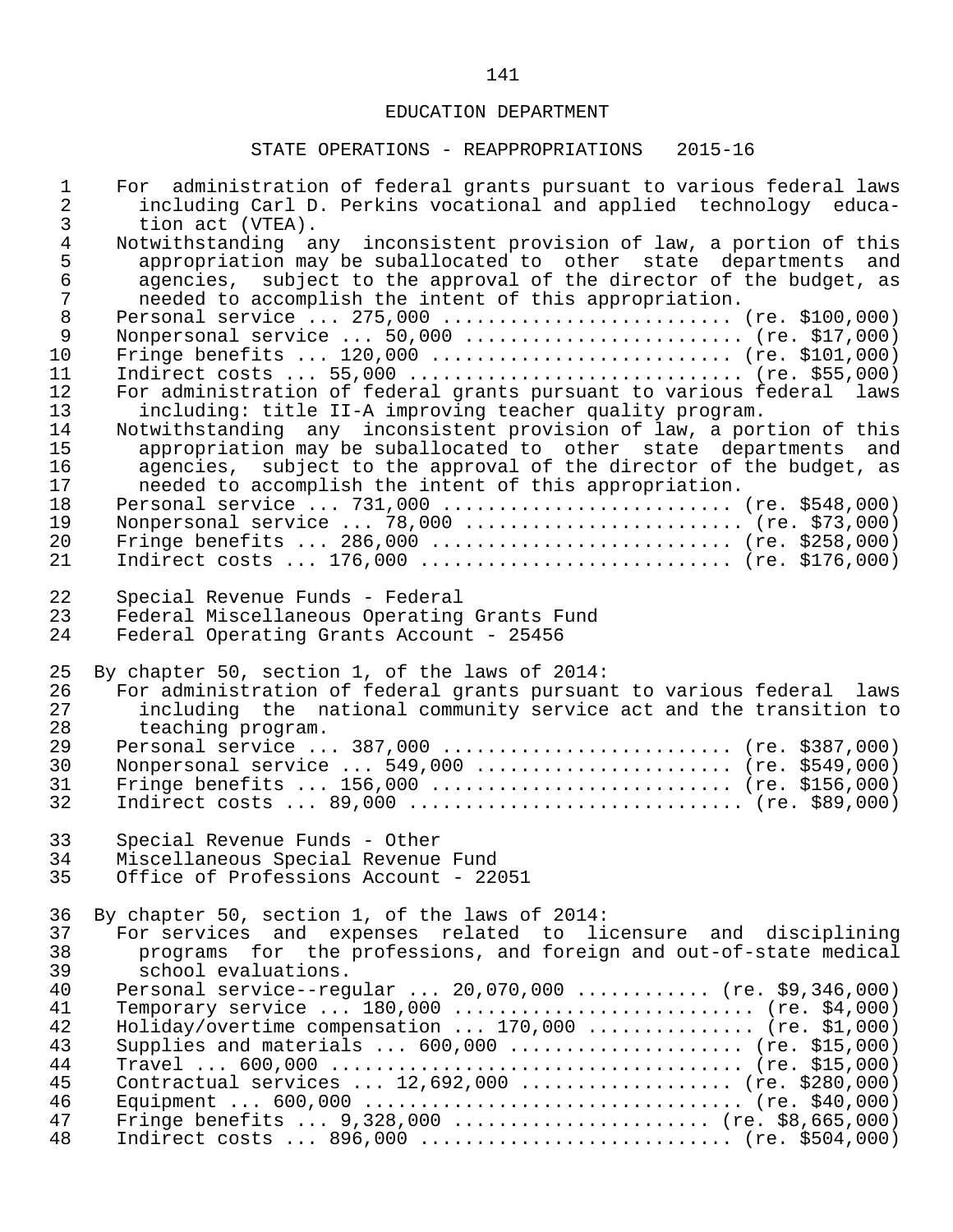- 1 OFFICE OF MANAGEMENT SERVICES PROGRAM
- 2 Special Revenue Funds Other
- 3 Miscellaneous Special Revenue Fund
- 4 Indirect Cost Recovery Account 21978
- 5 By chapter 50, section 1, of the laws of 2014:<br>6 For services and expenses related to the
- 6 For services and expenses related to the administration of special<br>7 Tevenue funds other, special revenue funds federal and internal 7 revenue funds - other, special revenue funds - federal and internal<br>8 service funds and for services provided to other state agencies. 8 service funds and for services provided to other state agencies,<br>9 sovernmental bodies and other entities. 9 governmental bodies and other entities.
- 10 Contractual services ... 2,962,000 .................... (re. \$250,000)
- 11 OFFICE OF PREKINDERGARTEN THROUGH GRADE TWELVE EDUCATION PROGRAM
- 12 Special Revenue Funds Federal<br>13 Federal Education Fund
- 13 Federal Education Fund<br>14 Federal Department of 1
- Federal Department of Education Account 25210
- 15 By chapter 50, section 1, of the laws of 2014:
- 16 For the administration of grants for specific programs including, but<br>17 anotalimited to, grants for purposes under title I of the elementary 17 and limited to, grants for purposes under title I of the elementary<br>18 and secondary education act. 18 and secondary education act.<br>19 Notwithstanding any inconsiste
- 19 Notwithstanding any inconsistent provision of law, a portion of this<br>20 appropriation may be suballocated to other state departments and 20 appropriation may be suballocated to other state departments and<br>21 agencies, subject to the approval of the director of the budget, as 21 agencies, subject to the approval of the director of the budget, as<br>22 a needed to accomplish the intent of this appropriation. 22 needed to accomplish the intent of this appropriation.
- 23 Personal service ... 21,610,000 ..................... (re. \$16,346,000)<br>24 Nonpersonal service ... 12,300,000 ................. (re. \$12,090,000) 24 Monpersonal service ... 12,300,000 ................. (re. \$12,090,000)<br>25 Fringe benefits ... 9,046,000 ........................ (re. \$8,396,000) 25 Fringe benefits ... 9,046,000 ....................... (re. \$8,396,000)<br>26 Indirect costs ... 4,944,000 .......................... (re. \$4,926,000) 26 Indirect costs ... 4,944,000 ......................... (re. \$4,926,000)<br>27 For the administration of grants for specific programs including, but 27 For the administration of grants for specific programs including, but<br>28 11 not limited to, improving teacher quality and mathematics and 28 not limited to, improving teacher quality and mathematics and 29 science partnerships pursuant to title II of the elementary and 30 secondary education act provided, however, that a portion of the 31 funds appropriated herein shall be used to implement a plan to<br>32 improve educator effectiveness by (1) requiring longer, more inten-32 improve educator effectiveness by (1) requiring longer, more inten-<br>33 sive and high quality student-teaching experience in a school 33 sive and high quality student-teaching experience in a school<br>34 setting as a prerequisite for certification as a teacher and (2) 34 setting as a prerequisite for certification as a teacher and (2)<br>35 creating standards for a teacher and principal bar exam certif- 35 creating standards for a teacher and principal bar exam certif- 36 ication program that would include a common set of professionally<br>37 in assessments to ensure the best prepared educators are 37 rigorous assessments to ensure the best prepared educators are<br>38 entering the public school system. 38 entering the public school system.<br>39 Notwithstanding any inconsistent pro-
	- 39 Notwithstanding any inconsistent provision of law, a portion of this<br>40 appropriation may be suballocated to other state departments and 40 appropriation may be suballocated to other state departments and<br>41 agencies, subject to the approval of the director of the budget, as 41 agencies, subject to the approval of the director of the budget, as<br>42 are accomplish the intent of this appropriation. needed to accomplish the intent of this appropriation.

|      | 43 Personal service  5,000,000  (re. \$4,581,000) |  |
|------|---------------------------------------------------|--|
| 44   | Nonpersonal service $6,000,000$ (re. \$6,000,000) |  |
|      | 45 Fringe benefits  1,770,000  (re. \$1,770,000)  |  |
| 46 - | Indirect costs $1,150,000$ (re. \$1,150,000)      |  |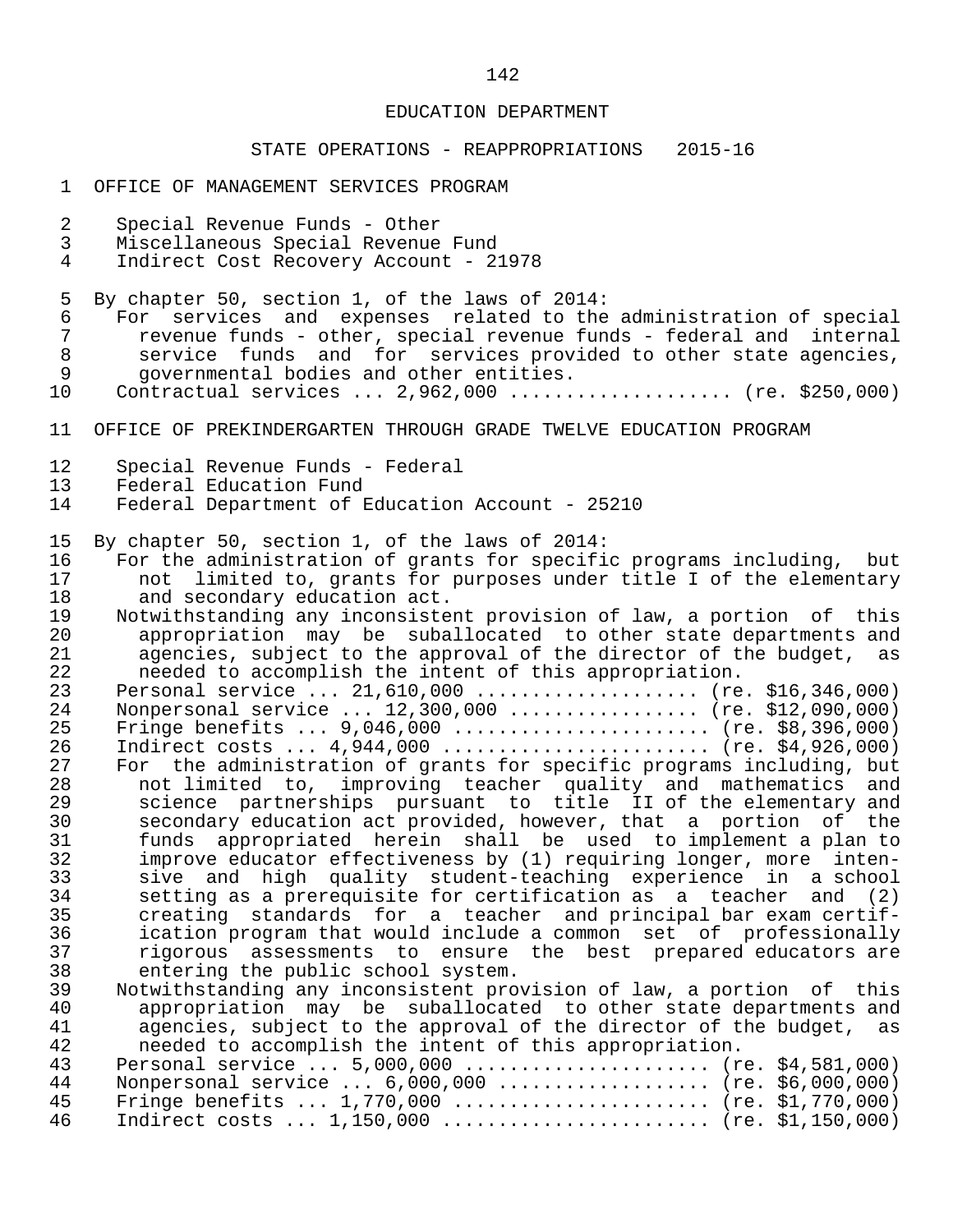| 1<br>$\overline{2}$ | For the administration of grants for specific programs including, but<br>not limited to, English language acquisition program pursuant to |
|---------------------|-------------------------------------------------------------------------------------------------------------------------------------------|
| 3                   | title III of the elementary and secondary education act.                                                                                  |
| $\overline{4}$      | Notwithstanding any inconsistent provision of law, a portion of this                                                                      |
| 5                   | appropriation may be suballocated to other state departments and                                                                          |
| $\epsilon$          | agencies, subject to the approval of the director of the budget, as                                                                       |
| $\overline{7}$      | needed to accomplish the intent of this appropriation.                                                                                    |
| $\,8\,$             | Personal service  3,000,000  (re. \$2,900,000)                                                                                            |
| $\mathsf 9$         | Nonpersonal service  2,000,000  (re. \$2,000,000)                                                                                         |
| 10                  | Fringe benefits $1,200,000$ (re. \$1,200,000)                                                                                             |
| 11                  |                                                                                                                                           |
| 12                  | For the administration of grants for specific programs including, but                                                                     |
| 13                  | not limited to, 21st century community learning centers pursuant to                                                                       |
| 14                  | title IV of the elementary and secondary education act.                                                                                   |
| 15                  | Notwithstanding any inconsistent provision of law, a portion of this                                                                      |
| 16                  | appropriation may be suballocated to other state departments and                                                                          |
| 17                  | agencies, subject to the approval of the director of the budget, as                                                                       |
| 18                  | needed to accomplish the intent of this appropriation.                                                                                    |
| 19                  | Personal service $3,400,000$ (re. \$3,215,000)                                                                                            |
| 20                  | Nonpersonal service  3,000,000  (re. \$3,000,000)                                                                                         |
| 21                  | Fringe benefits $1,900,000$ (re. \$1,900,000)                                                                                             |
| 22                  | Indirect costs $850,000$ (re. \$850,000)                                                                                                  |
| 23                  | For the administration of grants for specific programs including, but                                                                     |
| 24                  | not limited to, public charter schools pursuant to title V of the                                                                         |
| 25                  | elementary and secondary education act.                                                                                                   |
| 26                  | Notwithstanding any inconsistent provision of law, a portion of this                                                                      |
| 27                  | appropriation may be suballocated to other state departments and                                                                          |
| 28                  | agencies, subject to the approval of the director of the budget, as                                                                       |
| 29                  | needed to accomplish the intent of this appropriation.                                                                                    |
| 30                  | Personal service  1,500,000  (re. \$1,358,000)                                                                                            |
| 31                  | Nonpersonal service  770,000  (re. \$770,000)                                                                                             |
| 32                  | Fringe benefits $510,000$ (re. \$406,000)                                                                                                 |
| 33                  | Indirect costs $320,000$ (re. \$304,000)                                                                                                  |
| 34                  | For the administration of grants for specific programs including, but                                                                     |
| 35                  | not limited to, improving academic achievement and the rural educa-                                                                       |
| 36                  | tion initiative pursuant to title VI of the elementary and secondary                                                                      |
| 37                  | education act.                                                                                                                            |
| 38                  | Notwithstanding any inconsistent provision of law, a portion of this                                                                      |
| 39                  | appropriation may be suballocated to other state departments and                                                                          |
| 40                  | agencies, subject to the approval of the director of the budget,<br>as                                                                    |
| 41                  | needed to accomplish the intent of this appropriation.                                                                                    |
| 42                  | Personal service  7,000,000  (re. \$6,451,000)                                                                                            |
| 43                  | Nonpersonal service  13,500,000  (re. \$13,500,000)                                                                                       |
| 44                  | Fringe benefits $3,500,000$ (re. \$3,500,000)                                                                                             |
| 45                  | Indirect costs $1,300,000$ (re. \$1,300,000)                                                                                              |
| 46                  | For the administration of grants for specific programs including, but                                                                     |
| 47                  | not limited to, homeless education pursuant to title X of the                                                                             |
| 48                  | elementary and secondary education act.                                                                                                   |
| 49                  | Notwithstanding any inconsistent provision of law, a portion of this                                                                      |
| 50                  | appropriation may be suballocated to other state departments<br>and                                                                       |
| 51                  | subject to the approval of the director of the budget, as<br>agencies,                                                                    |
| 52                  | needed to accomplish the intent of this appropriation.                                                                                    |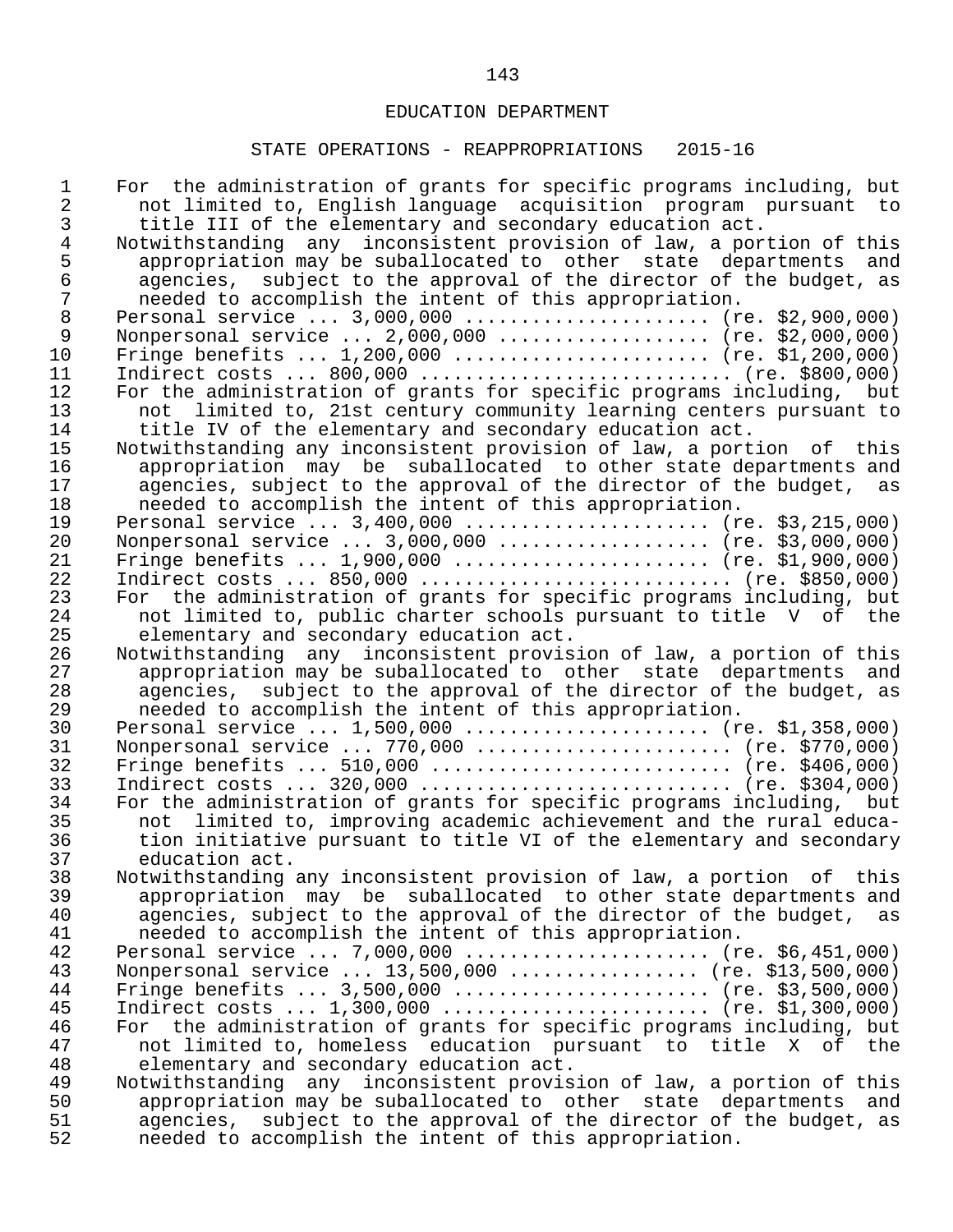#### STATE OPERATIONS - REAPPROPRIATIONS 2015-16

 1 Personal service ... 400,000 .......................... (re. \$379,000) 2 Nonpersonal service ... 600,000 ....................... (re. \$600,000)<br>3 Fringe benefits ... 250,000 ............................ (re. \$250,000) 3 Fringe benefits ... 250,000 ........................... (re. \$250,000) 4 Indirect costs ... 150,000 ............................. (re. \$150,000)<br>5 For the administration of grants for specific programs including, but 5 For the administration of grants for specific programs including, but<br>6 mot limited to, the Carl D. Perkins vocational and applied technolo-6 not limited to, the Carl D. Perkins vocational and applied technolo-<br>7 aveducation act (VTEA). 7 gy education act (VTEA).<br>8 Notwithstanding any incons 8 Notwithstanding any inconsistent provision of law, a portion of this<br>9 appropriation may be suballocated to other state departments and 9 appropriation may be suballocated to other state departments and<br>10 agencies, subject to the approval of the director of the budget, as 10 agencies, subject to the approval of the director of the budget, as<br>11 a needed to accomplish the intent of this appropriation. 11 needed to accomplish the intent of this appropriation. 12 Personal service ... 5,000,000 ....................... (re. \$4,817,000)<br>13 Nonpersonal service ... 4,000,000 .................... (re. \$3,800,000) 13 Monpersonal service ... 4,000,000 ................... (re. \$3,800,000)<br>14 Fringe benefits ... 2,000,000 ........................ (re. \$2,000,000) 14 Fringe benefits ... 2,000,000 ....................... (re. \$2,000,000) 15 Indirect costs ... 1,000,000 ........................ (re. \$1,000,000) 16 For the administration of various grants.<br>17 Notwithstanding any inconsistent provis: 17 Notwithstanding any inconsistent provision of law, a portion of this<br>18 appropriation may be suballocated to other state departments and 18 appropriation may be suballocated to other state departments and<br>19 agencies, subject to the approval of the director of the budget, as 19 agencies, subject to the approval of the director of the budget, as<br>20 a needed to accomplish the intent of this appropriation. 20 needed to accomplish the intent of this appropriation. 21 Personal service ... 2,700,000 ...................... (re. \$2,700,000)<br>22 Nonpersonal service ... 4,529,000 .................... (re. \$4,529,000) 22 Nonpersonal service ... 4,529,000 ................... (re. \$4,529,000)<br>23 Fringe benefits ... 1,410,000 ........................ (re. \$1,410,000) 23 Fringe benefits ... 1,410,000 ....................... (re. \$1,410,000) 24 Indirect costs ... 700,000 ............................ (re. \$700,000) 25 For services and expenses for school age children and preschool chil-<br>26 dren pursuant to the individuals with disabilities education act of 26 dren pursuant to the individuals with disabilities education act of<br>27 1991. Notwithstanding any inconsistent provision of law, a portion 27 1991. Notwithstanding any inconsistent provision of law, a portion<br>28 of this appropriation may be suballocated to other state departments 28 of this appropriation may be suballocated to other state departments<br>29 and agencies, as needed to accomplish the intent of this appropri- 29 and agencies, as needed to accomplish the intent of this appropri- 30 ation.<br>31 Personal 31 Personal service ... 20,502,000 .................... (re. \$17,809,000)<br>32 Nonpersonal service ... 17,211,000 .................. (re. \$17,198,000) 32 Nonpersonal service ... 17,211,000 ................. (re. \$17,198,000)<br>33 Fringe benefits ... 10.940.000 ...................... (re. \$10.940.000) 33 Fringe benefits ... 10,940,000 ...................... (re. \$10,940,000)<br>34 Indirect costs ... 6,317,000 .......................... (re. \$6,317,000) 34 Indirect costs ... 6,317,000 ......................... (re. \$6,317,000)<br>35 For administration of federal grants pursuant to the teacher incentive 35 For administration of federal grants pursuant to the teacher incentive<br>36 fund program as funded by the American recovery and reinvestment act 36 fund program as funded by the American recovery and reinvestment act<br>37 of 2009. Notwithstanding any inconsistent provision of law, a 37 of 2009. Notwithstanding any inconsistent provision of law, a 38 portion of this appropriation, subject to the approval of the direc- 39 tor of the budget, may be suballocated to other state departments<br>40 and agencies, as needed to accomplish the intent of this appropri-40 and agencies, as needed to accomplish the intent of this appropri-<br>41 ation. Funds appropriated herein shall be subject to all applicable 41 ation. Funds appropriated herein shall be subject to all applicable<br>42 epporting and accountability requirements contained in such act. 42 reporting and accountability requirements contained in such act. 43 Personal service ... 103,000 ........................... (re. \$103,000)<br>44 Nonpersonal service ... 26.000 ........................... (re. \$26.000) 44 Nonpersonal service ... 26,000 .......................... (re. \$26,000)<br>45 Fringe benefits ... 48,000 ............................... (re. \$48,000) 45 Fringe benefits ... 48,000 ............................. (re. \$48,000) Indirect costs ... 23,000 ................................ (re. \$23,000) 47 By chapter 50, section 1, of the laws of 2013:

48 For the administration of grants for specific programs including, but<br>49 mot limited to grants for purposes under title I of the elementary 49 not limited to, grants for purposes under title I of the elementary<br>50 and secondary education act. and secondary education act.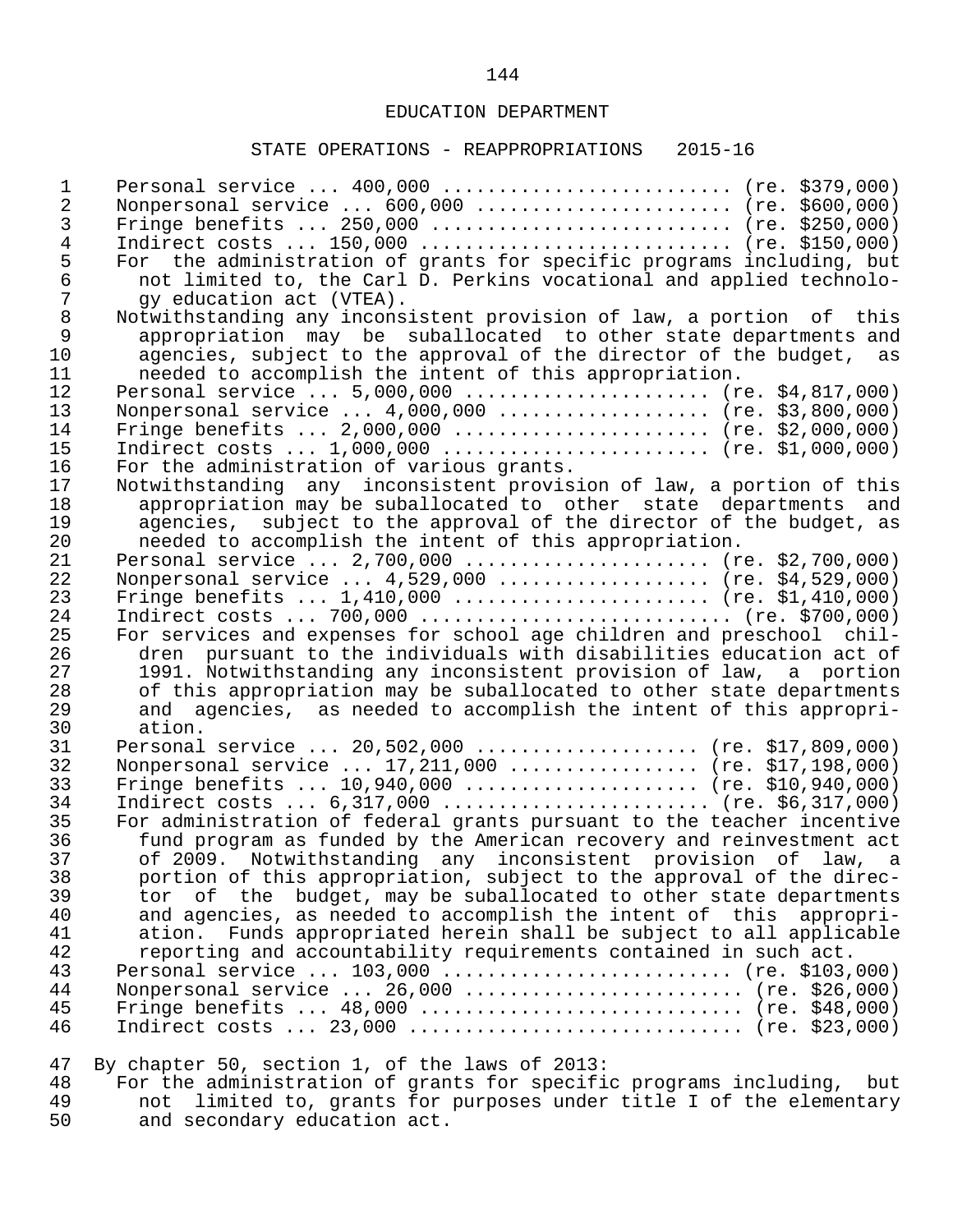| $\mathbf 1$    | Notwithstanding any inconsistent provision of law, a portion of this                                                       |
|----------------|----------------------------------------------------------------------------------------------------------------------------|
| $\overline{2}$ | appropriation may be suballocated to other state departments and                                                           |
| 3              | agencies, subject to the approval of the director of the budget, as                                                        |
| $\overline{4}$ | needed to accomplish the intent of this appropriation.                                                                     |
| 5              | Personal service  21,610,000  (re. \$11,820,000)                                                                           |
| $\epsilon$     | Nonpersonal service  12,300,000  (re. \$11,330,000)                                                                        |
| $\overline{7}$ | Fringe benefits $9,046,000$ (re. \$7,260,000)                                                                              |
| $\,8\,$        | Indirect costs $4,944,000$ (re. \$4,910,000)                                                                               |
| $\mathsf 9$    | For the administration of grants for specific programs including, but                                                      |
| 10             | not limited to, improving teacher quality and mathematics and                                                              |
| 11             | science partnerships pursuant to title II of the elementary and                                                            |
| 12             | secondary education act provided, however, that a portion of the                                                           |
| 13             | funds appropriated herein shall be used to implement a plan to                                                             |
| 14             | improve educator effectiveness by (1) requiring longer, more inten-                                                        |
| 15             | sive and high quality student-teaching experience in a school                                                              |
| 16             | setting as a prerequisite for certification as a teacher and (2)                                                           |
| 17             | creating standards for a teacher and principal bar exam certif-                                                            |
| 18             | ication program that would include a common set of professionally                                                          |
| 19             | rigorous assessments to ensure the best prepared educators are                                                             |
| 20             | entering the public school system.                                                                                         |
| 21             | Notwithstanding any inconsistent provision of law, a portion of this                                                       |
| 22             | appropriation may be suballocated to other state departments and                                                           |
| 23             | agencies, subject to the approval of the director of the budget, as                                                        |
| 24             | needed to accomplish the intent of this appropriation.                                                                     |
| 25             | Personal service $5,000,000$ (re. \$4,450,000)                                                                             |
| 26             | Nonpersonal service  6,000,000  (re. \$5,890,000)                                                                          |
| 27             | Fringe benefits $1,770,000$ (re. \$1,320,000)                                                                              |
| 28             | Indirect costs $1,150,000$ (re. \$1,146,000)                                                                               |
| 29             | For the administration of grants for specific programs including, but                                                      |
| 30             | not limited to, English language acquisition program pursuant to                                                           |
| 31             | title III of the elementary and secondary education act.                                                                   |
| 32             | Notwithstanding any inconsistent provision of law, a portion of this                                                       |
| 33             | appropriation may be suballocated to other state departments and                                                           |
| 34             | agencies, subject to the approval of the director of the budget, as                                                        |
| 35             | needed to accomplish the intent of this appropriation.                                                                     |
| 36             | Personal service $3,000,000$ (re. \$2,856,000)                                                                             |
| 37             | Nonpersonal service  2,000,000  (re. \$1,905,000)                                                                          |
| 38             | Fringe benefits $1,200,000$ (re. \$831,000)                                                                                |
| 39             |                                                                                                                            |
| 40             | For the administration of grants for specific programs including, but                                                      |
| 41             | not                                                                                                                        |
| 42             | limited to, 21st century community learning centers pursuant to<br>title IV of the elementary and secondary education act. |
| 43             | Notwithstanding any inconsistent provision of law, a portion of<br>this                                                    |
| 44             |                                                                                                                            |
| 45             | appropriation may be suballocated to other state departments and                                                           |
|                | agencies, subject to the approval of the director of the budget, as                                                        |
| 46<br>47       | needed to accomplish the intent of this appropriation.                                                                     |
| 48             | Personal service $4,400,000$ (re. \$3,525,000)<br>Nonpersonal service $2,000,000$ (re. \$2,000,000)                        |
| 49             |                                                                                                                            |
|                | Fringe benefits $1,900,000$ (re. \$1,767,000)                                                                              |
| 50             | Indirect costs $850,000$ (re. \$850,000)                                                                                   |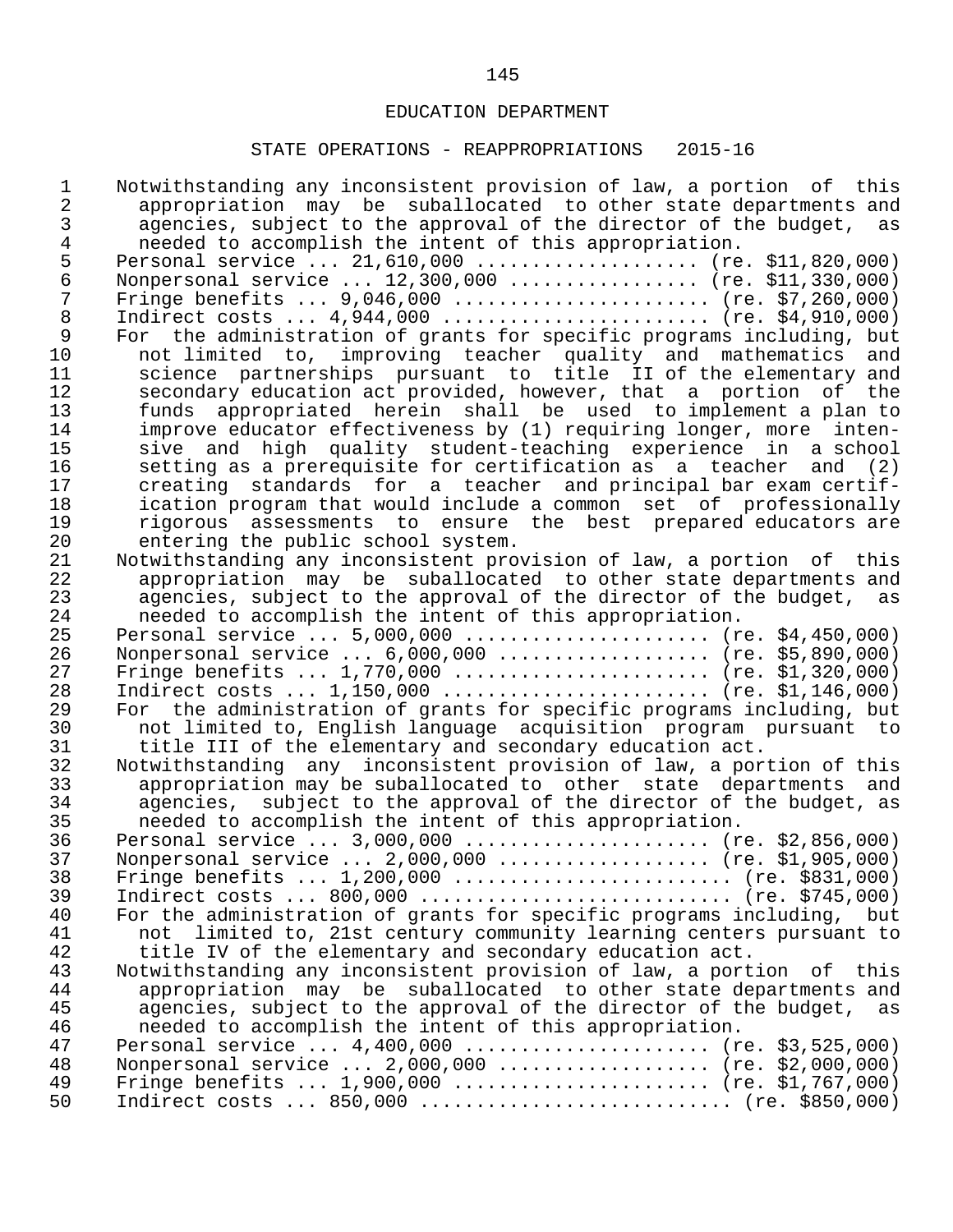| 1<br>2         | For the administration of grants for specific programs including, but<br>not limited to, public charter schools pursuant to title V of the        |
|----------------|---------------------------------------------------------------------------------------------------------------------------------------------------|
| 3              | elementary and secondary education act.                                                                                                           |
| $\overline{4}$ | Notwithstanding any inconsistent provision of law, a portion of this                                                                              |
| 5              | appropriation may be suballocated to other state departments and                                                                                  |
| $\epsilon$     | agencies, subject to the approval of the director of the budget, as                                                                               |
| 7              | needed to accomplish the intent of this appropriation.                                                                                            |
| $\,8\,$        | Personal service  1,500,000  (re. \$816,000)                                                                                                      |
| $\mathsf 9$    | Nonpersonal service  770,000  (re. \$744,000)                                                                                                     |
| 10             | Fringe benefits $510,000$ (re. \$352,000)                                                                                                         |
| 11             | Indirect costs $320,000$ (re. \$307,000)                                                                                                          |
| 12             | For the administration of grants for specific programs including, but                                                                             |
| 13             | not limited to, improving academic achievement and the rural educa-                                                                               |
| 14             | tion initiative pursuant to title VI of the elementary and secondary                                                                              |
| 15             | education act.                                                                                                                                    |
| 16             | Notwithstanding any inconsistent provision of law, a portion of this                                                                              |
| 17             | appropriation may be suballocated to other state departments and                                                                                  |
| 18             | agencies, subject to the approval of the director of the budget, as                                                                               |
| 19             | needed to accomplish the intent of this appropriation.                                                                                            |
| 20             | Personal service  8,000,000  (re. \$7,629,000)                                                                                                    |
| 21             | Nonpersonal service  13,500,000  (re. \$5,000,000)                                                                                                |
| 22             | Fringe benefits $2,500,000$ (re. \$2,500,000)                                                                                                     |
| 23             | Indirect costs $1,300,000$ (re. \$1,300,000)                                                                                                      |
| 24             | For the administration of grants for specific programs including, but                                                                             |
| 25             | not limited to, homeless education pursuant to title X of the                                                                                     |
| 26             | elementary and secondary education act.                                                                                                           |
| 27             | Notwithstanding any inconsistent provision of law, a portion of this                                                                              |
| 28             | appropriation may be suballocated to other state departments and                                                                                  |
| 29             | agencies, subject to the approval of the director of the budget, as                                                                               |
| 30             | needed to accomplish the intent of this appropriation.                                                                                            |
| 31             |                                                                                                                                                   |
| 32             | Nonpersonal service  600,000  (re. \$600,000)                                                                                                     |
| 33             | Fringe benefits $250,000$ (re. \$250,000)                                                                                                         |
| 34             | Indirect costs $150,000$ (re. \$150,000)                                                                                                          |
| 35             | For the administration of grants for specific programs including, but                                                                             |
| 36             | not limited to, the Carl D. Perkins vocational and applied technolo-                                                                              |
| 37             | qy education act (VTEA).                                                                                                                          |
| 38             | Notwithstanding any inconsistent provision of law, a portion of this                                                                              |
| 39             | appropriation may be suballocated to other state departments<br>and                                                                               |
| 40             | subject to the approval of the director of the budget, as<br>agencies,                                                                            |
| 41             | needed to accomplish the intent of this appropriation.                                                                                            |
| 42             | Personal service $5,000,000$ (re. \$420,000)                                                                                                      |
| 43             | Nonpersonal service  4,000,000  (re. \$3,822,000)                                                                                                 |
| 44             | Fringe benefits $2,000,000$ (re. \$1,816,000)                                                                                                     |
| 45<br>46       | Indirect costs $1,000,000$ (re. \$997,000)<br>For services and expenses for school age children and preschool chil-                               |
| 47             |                                                                                                                                                   |
| 48             | dren pursuant to the individuals with disabilities education act of<br>1991.                                                                      |
| 49             |                                                                                                                                                   |
| 50             | Provided that, notwithstanding any inconsistent provision of law, of<br>appropriated herein, up to \$2,000,000 shall be available<br>funds<br>the |
| 51             | to support program and/or fiscal audits and/or reviews of individual                                                                              |
| 52             | preschool special education providers to be conducted by an external                                                                              |
|                |                                                                                                                                                   |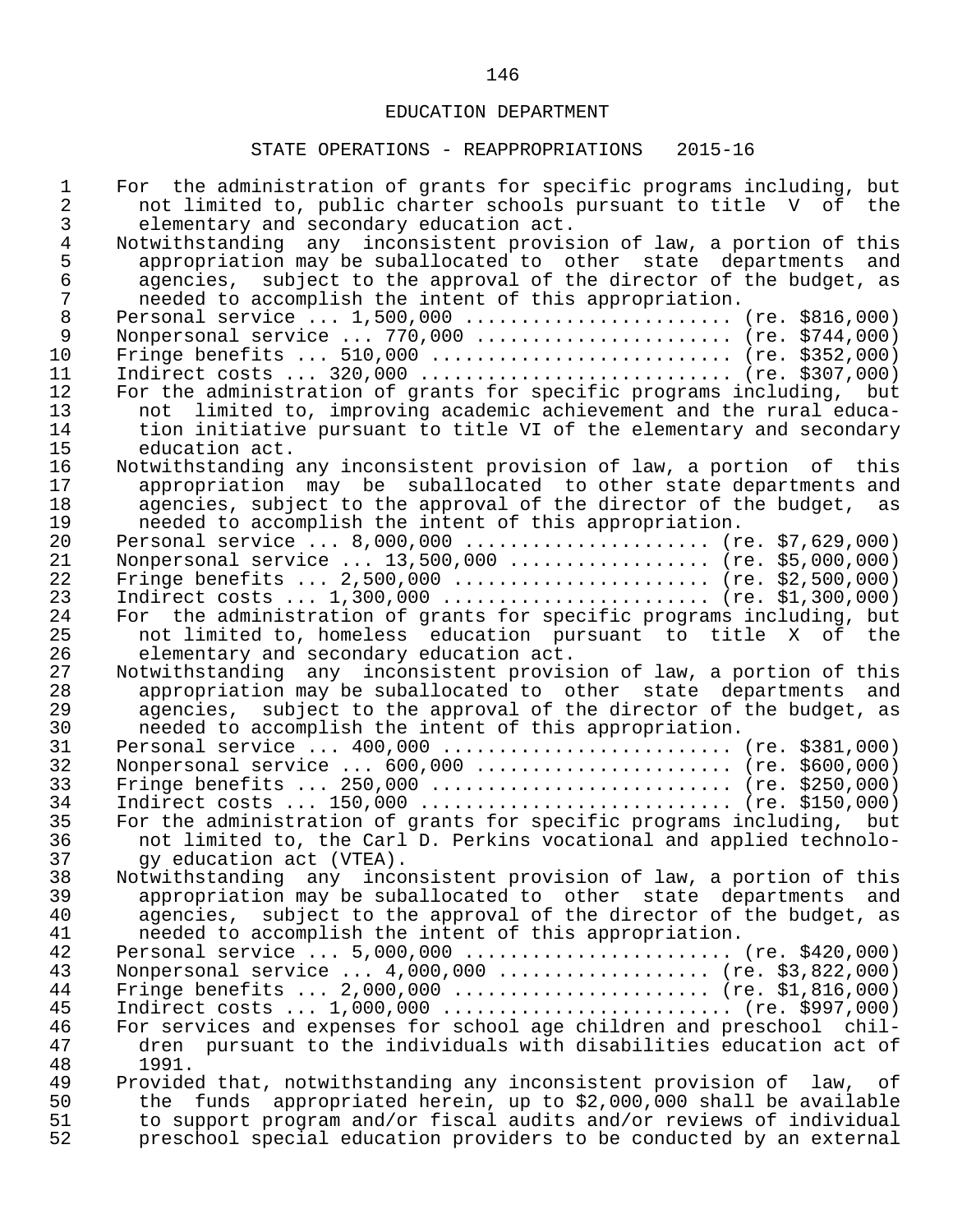| $\epsilon$<br>education services.<br>$\sqrt{ }$<br>Notwithstanding any inconsistent provision of law, a portion of this<br>$\,8\,$<br>appropriation may be suballocated to other state departments and<br>9<br>agencies, subject to the approval of the director of the budget, as<br>needed to accomplish the intent of this appropriation.<br>10<br>Personal service  20,502,000  (re. \$3,737,000)<br>11<br>Nonpersonal service  17,211,000  (re. \$13,110,000)<br>12<br>13<br>Fringe benefits $10,940,000$ (re. \$4,249,000)<br>Indirect costs $6,317,000$ (re. \$4,867,000)<br>14<br>For administration of federal grants pursuant to the teacher incentive<br>15<br>16<br>fund program as funded by the American recovery and reinvestment act<br>17<br>of 2009. Notwithstanding any inconsistent provision of law, a<br>18<br>portion of this appropriation, subject to the approval of the direc-<br>19<br>tor of the budget, may be suballocated to other state departments<br>and agencies, as needed to accomplish the intent of this appropri-<br>20<br>21<br>ation. Funds appropriated herein shall be subject to all applicable<br>22<br>reporting and accountability requirements contained in such act.<br>23<br>Personal service $103,000$ (re. \$103,000)<br>Nonpersonal service  26,000  (re. \$26,000)<br>24<br>25<br>Fringe benefits $48,000$ (re. \$48,000)<br>26<br>Indirect costs  23,000  (re. \$23,000)<br>27<br>Special Revenue Funds - Federal<br>Federal EDUCATION Fund<br>28<br>Federal Department of Education Account<br>29<br>30<br>By chapter 50, section 1, of the laws of 2012:<br>For the administration of federal grants pursuant to various federal<br>31<br>32<br>including: elementary and secondary education act (ESEA); no<br>laws<br>child left behind act (NCLB); including title I improving the<br>33<br>academic achievement of the disadvantaged; title II preparing,<br>34 |
|--------------------------------------------------------------------------------------------------------------------------------------------------------------------------------------------------------------------------------------------------------------------------------------------------------------------------------------------------------------------------------------------------------------------------------------------------------------------------------------------------------------------------------------------------------------------------------------------------------------------------------------------------------------------------------------------------------------------------------------------------------------------------------------------------------------------------------------------------------------------------------------------------------------------------------------------------------------------------------------------------------------------------------------------------------------------------------------------------------------------------------------------------------------------------------------------------------------------------------------------------------------------------------------------------------------------------------------------------------------------------------------------------------------------------------------------------------------------------------------------------------------------------------------------------------------------------------------------------------------------------------------------------------------------------------------------------------------------------------------------------------------------------------------------------------------------------------------------------------------------------------------------------------------------------------|
|                                                                                                                                                                                                                                                                                                                                                                                                                                                                                                                                                                                                                                                                                                                                                                                                                                                                                                                                                                                                                                                                                                                                                                                                                                                                                                                                                                                                                                                                                                                                                                                                                                                                                                                                                                                                                                                                                                                                |
|                                                                                                                                                                                                                                                                                                                                                                                                                                                                                                                                                                                                                                                                                                                                                                                                                                                                                                                                                                                                                                                                                                                                                                                                                                                                                                                                                                                                                                                                                                                                                                                                                                                                                                                                                                                                                                                                                                                                |
|                                                                                                                                                                                                                                                                                                                                                                                                                                                                                                                                                                                                                                                                                                                                                                                                                                                                                                                                                                                                                                                                                                                                                                                                                                                                                                                                                                                                                                                                                                                                                                                                                                                                                                                                                                                                                                                                                                                                |
|                                                                                                                                                                                                                                                                                                                                                                                                                                                                                                                                                                                                                                                                                                                                                                                                                                                                                                                                                                                                                                                                                                                                                                                                                                                                                                                                                                                                                                                                                                                                                                                                                                                                                                                                                                                                                                                                                                                                |
|                                                                                                                                                                                                                                                                                                                                                                                                                                                                                                                                                                                                                                                                                                                                                                                                                                                                                                                                                                                                                                                                                                                                                                                                                                                                                                                                                                                                                                                                                                                                                                                                                                                                                                                                                                                                                                                                                                                                |
|                                                                                                                                                                                                                                                                                                                                                                                                                                                                                                                                                                                                                                                                                                                                                                                                                                                                                                                                                                                                                                                                                                                                                                                                                                                                                                                                                                                                                                                                                                                                                                                                                                                                                                                                                                                                                                                                                                                                |
|                                                                                                                                                                                                                                                                                                                                                                                                                                                                                                                                                                                                                                                                                                                                                                                                                                                                                                                                                                                                                                                                                                                                                                                                                                                                                                                                                                                                                                                                                                                                                                                                                                                                                                                                                                                                                                                                                                                                |
|                                                                                                                                                                                                                                                                                                                                                                                                                                                                                                                                                                                                                                                                                                                                                                                                                                                                                                                                                                                                                                                                                                                                                                                                                                                                                                                                                                                                                                                                                                                                                                                                                                                                                                                                                                                                                                                                                                                                |
|                                                                                                                                                                                                                                                                                                                                                                                                                                                                                                                                                                                                                                                                                                                                                                                                                                                                                                                                                                                                                                                                                                                                                                                                                                                                                                                                                                                                                                                                                                                                                                                                                                                                                                                                                                                                                                                                                                                                |
|                                                                                                                                                                                                                                                                                                                                                                                                                                                                                                                                                                                                                                                                                                                                                                                                                                                                                                                                                                                                                                                                                                                                                                                                                                                                                                                                                                                                                                                                                                                                                                                                                                                                                                                                                                                                                                                                                                                                |
|                                                                                                                                                                                                                                                                                                                                                                                                                                                                                                                                                                                                                                                                                                                                                                                                                                                                                                                                                                                                                                                                                                                                                                                                                                                                                                                                                                                                                                                                                                                                                                                                                                                                                                                                                                                                                                                                                                                                |
|                                                                                                                                                                                                                                                                                                                                                                                                                                                                                                                                                                                                                                                                                                                                                                                                                                                                                                                                                                                                                                                                                                                                                                                                                                                                                                                                                                                                                                                                                                                                                                                                                                                                                                                                                                                                                                                                                                                                |
|                                                                                                                                                                                                                                                                                                                                                                                                                                                                                                                                                                                                                                                                                                                                                                                                                                                                                                                                                                                                                                                                                                                                                                                                                                                                                                                                                                                                                                                                                                                                                                                                                                                                                                                                                                                                                                                                                                                                |
|                                                                                                                                                                                                                                                                                                                                                                                                                                                                                                                                                                                                                                                                                                                                                                                                                                                                                                                                                                                                                                                                                                                                                                                                                                                                                                                                                                                                                                                                                                                                                                                                                                                                                                                                                                                                                                                                                                                                |
|                                                                                                                                                                                                                                                                                                                                                                                                                                                                                                                                                                                                                                                                                                                                                                                                                                                                                                                                                                                                                                                                                                                                                                                                                                                                                                                                                                                                                                                                                                                                                                                                                                                                                                                                                                                                                                                                                                                                |
|                                                                                                                                                                                                                                                                                                                                                                                                                                                                                                                                                                                                                                                                                                                                                                                                                                                                                                                                                                                                                                                                                                                                                                                                                                                                                                                                                                                                                                                                                                                                                                                                                                                                                                                                                                                                                                                                                                                                |
|                                                                                                                                                                                                                                                                                                                                                                                                                                                                                                                                                                                                                                                                                                                                                                                                                                                                                                                                                                                                                                                                                                                                                                                                                                                                                                                                                                                                                                                                                                                                                                                                                                                                                                                                                                                                                                                                                                                                |
|                                                                                                                                                                                                                                                                                                                                                                                                                                                                                                                                                                                                                                                                                                                                                                                                                                                                                                                                                                                                                                                                                                                                                                                                                                                                                                                                                                                                                                                                                                                                                                                                                                                                                                                                                                                                                                                                                                                                |
|                                                                                                                                                                                                                                                                                                                                                                                                                                                                                                                                                                                                                                                                                                                                                                                                                                                                                                                                                                                                                                                                                                                                                                                                                                                                                                                                                                                                                                                                                                                                                                                                                                                                                                                                                                                                                                                                                                                                |
|                                                                                                                                                                                                                                                                                                                                                                                                                                                                                                                                                                                                                                                                                                                                                                                                                                                                                                                                                                                                                                                                                                                                                                                                                                                                                                                                                                                                                                                                                                                                                                                                                                                                                                                                                                                                                                                                                                                                |
|                                                                                                                                                                                                                                                                                                                                                                                                                                                                                                                                                                                                                                                                                                                                                                                                                                                                                                                                                                                                                                                                                                                                                                                                                                                                                                                                                                                                                                                                                                                                                                                                                                                                                                                                                                                                                                                                                                                                |
|                                                                                                                                                                                                                                                                                                                                                                                                                                                                                                                                                                                                                                                                                                                                                                                                                                                                                                                                                                                                                                                                                                                                                                                                                                                                                                                                                                                                                                                                                                                                                                                                                                                                                                                                                                                                                                                                                                                                |
|                                                                                                                                                                                                                                                                                                                                                                                                                                                                                                                                                                                                                                                                                                                                                                                                                                                                                                                                                                                                                                                                                                                                                                                                                                                                                                                                                                                                                                                                                                                                                                                                                                                                                                                                                                                                                                                                                                                                |
|                                                                                                                                                                                                                                                                                                                                                                                                                                                                                                                                                                                                                                                                                                                                                                                                                                                                                                                                                                                                                                                                                                                                                                                                                                                                                                                                                                                                                                                                                                                                                                                                                                                                                                                                                                                                                                                                                                                                |
|                                                                                                                                                                                                                                                                                                                                                                                                                                                                                                                                                                                                                                                                                                                                                                                                                                                                                                                                                                                                                                                                                                                                                                                                                                                                                                                                                                                                                                                                                                                                                                                                                                                                                                                                                                                                                                                                                                                                |
|                                                                                                                                                                                                                                                                                                                                                                                                                                                                                                                                                                                                                                                                                                                                                                                                                                                                                                                                                                                                                                                                                                                                                                                                                                                                                                                                                                                                                                                                                                                                                                                                                                                                                                                                                                                                                                                                                                                                |
| 35<br>training, and recruiting high quality teachers and principals; title                                                                                                                                                                                                                                                                                                                                                                                                                                                                                                                                                                                                                                                                                                                                                                                                                                                                                                                                                                                                                                                                                                                                                                                                                                                                                                                                                                                                                                                                                                                                                                                                                                                                                                                                                                                                                                                     |
| 36<br>III language instruction for limited English proficient and immi-<br>grant students; title IV 21st century schools; title V promoting                                                                                                                                                                                                                                                                                                                                                                                                                                                                                                                                                                                                                                                                                                                                                                                                                                                                                                                                                                                                                                                                                                                                                                                                                                                                                                                                                                                                                                                                                                                                                                                                                                                                                                                                                                                    |
| 37<br>38<br>informed parental choice and innovative programs; title VI flexibil-                                                                                                                                                                                                                                                                                                                                                                                                                                                                                                                                                                                                                                                                                                                                                                                                                                                                                                                                                                                                                                                                                                                                                                                                                                                                                                                                                                                                                                                                                                                                                                                                                                                                                                                                                                                                                                               |
| 39<br>ity and accountability; Carl D. Perkins vocational and applied tech-                                                                                                                                                                                                                                                                                                                                                                                                                                                                                                                                                                                                                                                                                                                                                                                                                                                                                                                                                                                                                                                                                                                                                                                                                                                                                                                                                                                                                                                                                                                                                                                                                                                                                                                                                                                                                                                     |
| 40<br>nology education act (VTEA) and workforce investment act. Notwith-                                                                                                                                                                                                                                                                                                                                                                                                                                                                                                                                                                                                                                                                                                                                                                                                                                                                                                                                                                                                                                                                                                                                                                                                                                                                                                                                                                                                                                                                                                                                                                                                                                                                                                                                                                                                                                                       |
| standing any inconsistent provision of law, a portion of this<br>41                                                                                                                                                                                                                                                                                                                                                                                                                                                                                                                                                                                                                                                                                                                                                                                                                                                                                                                                                                                                                                                                                                                                                                                                                                                                                                                                                                                                                                                                                                                                                                                                                                                                                                                                                                                                                                                            |
| 42<br>appropriation may be suballocated to other state departments and                                                                                                                                                                                                                                                                                                                                                                                                                                                                                                                                                                                                                                                                                                                                                                                                                                                                                                                                                                                                                                                                                                                                                                                                                                                                                                                                                                                                                                                                                                                                                                                                                                                                                                                                                                                                                                                         |
| 43<br>agencies, as needed to accomplish the intent of this appropriation.                                                                                                                                                                                                                                                                                                                                                                                                                                                                                                                                                                                                                                                                                                                                                                                                                                                                                                                                                                                                                                                                                                                                                                                                                                                                                                                                                                                                                                                                                                                                                                                                                                                                                                                                                                                                                                                      |
| Personal service  56,897,000  (re. \$8,000,000)<br>44                                                                                                                                                                                                                                                                                                                                                                                                                                                                                                                                                                                                                                                                                                                                                                                                                                                                                                                                                                                                                                                                                                                                                                                                                                                                                                                                                                                                                                                                                                                                                                                                                                                                                                                                                                                                                                                                          |
| Nonpersonal service  34,729,000  (re. \$5,000,000)<br>45                                                                                                                                                                                                                                                                                                                                                                                                                                                                                                                                                                                                                                                                                                                                                                                                                                                                                                                                                                                                                                                                                                                                                                                                                                                                                                                                                                                                                                                                                                                                                                                                                                                                                                                                                                                                                                                                       |
| Fringe benefits $24,397,000$ (re. \$2,000,000)<br>46                                                                                                                                                                                                                                                                                                                                                                                                                                                                                                                                                                                                                                                                                                                                                                                                                                                                                                                                                                                                                                                                                                                                                                                                                                                                                                                                                                                                                                                                                                                                                                                                                                                                                                                                                                                                                                                                           |
| 47<br>Indirect costs  13,086,000  (re. \$1,000,000)                                                                                                                                                                                                                                                                                                                                                                                                                                                                                                                                                                                                                                                                                                                                                                                                                                                                                                                                                                                                                                                                                                                                                                                                                                                                                                                                                                                                                                                                                                                                                                                                                                                                                                                                                                                                                                                                            |
| For services and expenses for school age children and preschool chil-<br>48<br>49<br>dren pursuant to the individuals with disabilities education act of                                                                                                                                                                                                                                                                                                                                                                                                                                                                                                                                                                                                                                                                                                                                                                                                                                                                                                                                                                                                                                                                                                                                                                                                                                                                                                                                                                                                                                                                                                                                                                                                                                                                                                                                                                       |
| 50<br>1991. Notwithstanding any inconsistent provision of law, a portion                                                                                                                                                                                                                                                                                                                                                                                                                                                                                                                                                                                                                                                                                                                                                                                                                                                                                                                                                                                                                                                                                                                                                                                                                                                                                                                                                                                                                                                                                                                                                                                                                                                                                                                                                                                                                                                       |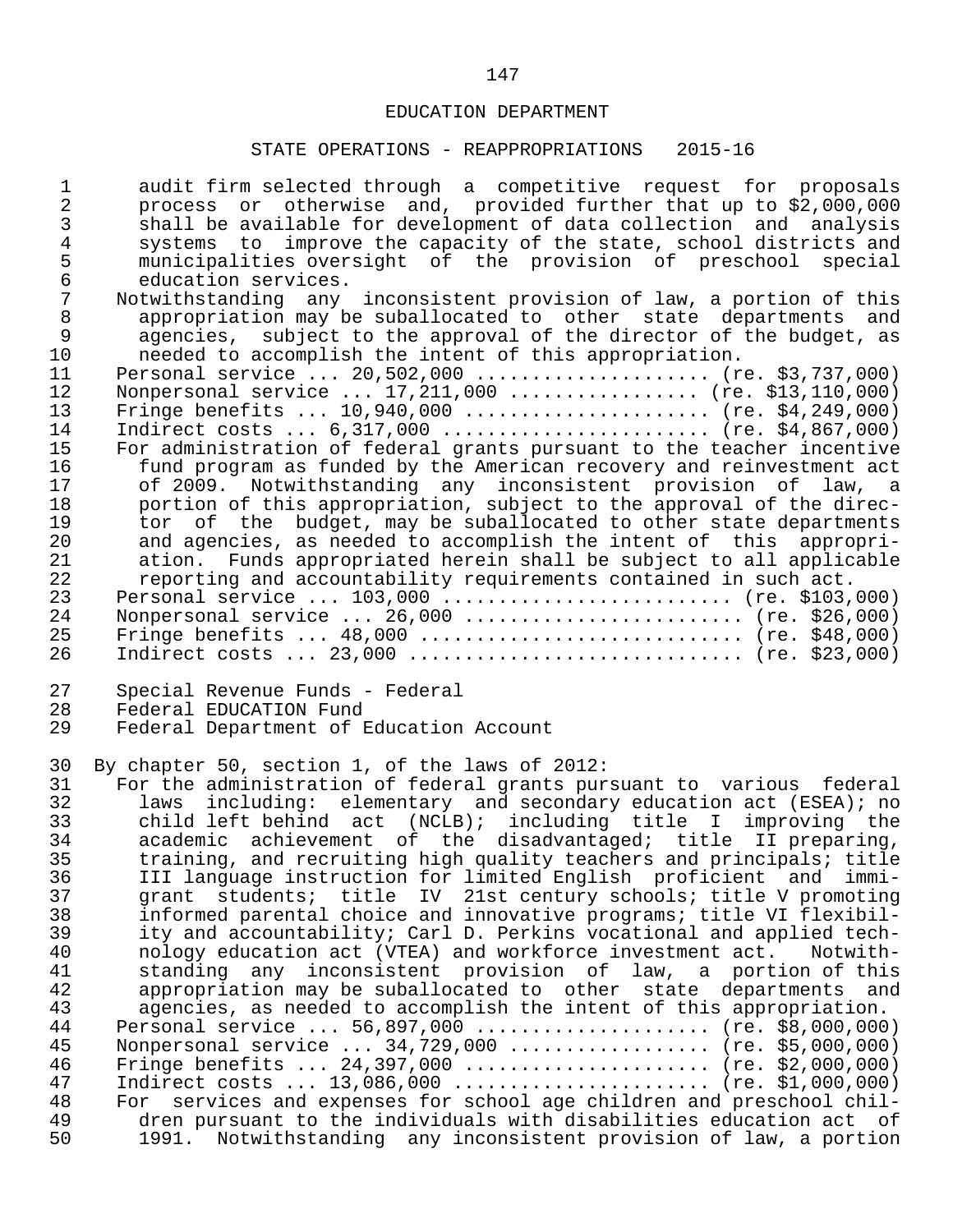| $\mathbf 1$<br>$\overline{a}$<br>3 | of this appropriation may be suballocated to other state departments<br>and agencies, as needed to accomplish the intent of this appropri-<br>ation. |
|------------------------------------|------------------------------------------------------------------------------------------------------------------------------------------------------|
| $\overline{4}$                     |                                                                                                                                                      |
|                                    | Personal service  20,502,000  (re. \$50,000)                                                                                                         |
| 5                                  | Nonpersonal service $17,211,000$ (re. \$1,200,000)                                                                                                   |
| $\epsilon$                         | Fringe benefits $10,940,000$ (re. \$10,000)                                                                                                          |
| $\overline{7}$                     | Indirect costs $6,317,000$ (re. \$15,000)                                                                                                            |
| $\,8\,$                            | administration of federal grants pursuant to the statewide data<br>For                                                                               |
| $\mathsf 9$                        | systems grant program provided under section 208 of the educational                                                                                  |
| 10                                 | technical assistance act, as funded by the American recovery and                                                                                     |
| 11                                 | reinvestment act of 2009. Notwithstanding any other provision of law                                                                                 |
| 12                                 | to the contrary, funds appropriated herein may be suballocated,                                                                                      |
| 13                                 | subject to the approval of the director of the budget, to any state                                                                                  |
| 14                                 | agency or department for the purposes of section 208 of the educa-                                                                                   |
| 15                                 | tion technical assistance act as funded by the American recovery and                                                                                 |
| 16                                 | reinvestment act of 2009. Funds appropriated herein shall be subject                                                                                 |
|                                    |                                                                                                                                                      |
| 17                                 | applicable reporting and accountability requirements<br>all<br>to                                                                                    |
| 18                                 | contained in such act. Notwithstanding any inconsistent provision of                                                                                 |
| 19                                 | law, a portion of this appropriation may be suballocated to other                                                                                    |
| 20                                 | state departments and agencies, as needed to accomplish the intent                                                                                   |
| 21                                 | of this appropriation.                                                                                                                               |
| 22                                 | Personal service $600,000$ (re. \$108,000)                                                                                                           |
| 23                                 | Nonpersonal service  8,900,000  (re. \$600,000)                                                                                                      |
| 24                                 | Fringe benefits $250,000$ (re. \$250,000)                                                                                                            |
| 25                                 | Indirect costs $250,000$ (re. \$188,000)                                                                                                             |
| 26                                 | For administration of federal grants pursuant to the teacher incentive                                                                               |
| 27                                 | fund program as funded by the American recovery and reinvestment act                                                                                 |
| 28                                 | of 2009. Notwithstanding any inconsistent provision of law, a                                                                                        |
| 29                                 | portion of this appropriation may be suballocated to other state                                                                                     |
| 30                                 | departments and agencies, as needed to accomplish the intent of this                                                                                 |
| 31                                 | appropriation. Funds appropriated herein shall be subject to all                                                                                     |
| 32                                 | applicable reporting and accountability requirements contained in                                                                                    |
| 33                                 | such act.                                                                                                                                            |
| 34                                 | Personal service $103,000$ (re. \$2,000)                                                                                                             |
| 35                                 | Nonpersonal service  26,000  (re. \$26,000)                                                                                                          |
| 36                                 | Fringe benefits $48,000$ (re. \$14,000)                                                                                                              |
| 37                                 |                                                                                                                                                      |
|                                    | Indirect costs $23,000$ (re. \$3,000)                                                                                                                |
| 38                                 | By chapter 50, section 1, of the laws of 2011:                                                                                                       |
| 39                                 | For the administration of federal grants pursuant to various federal                                                                                 |
| 40                                 | including: elementary and secondary education act (ESEA); no                                                                                         |
|                                    | laws                                                                                                                                                 |
| 41                                 | child left behind act (NCLB); including title I improving the                                                                                        |
| 42                                 | academic achievement of the disadvantaged; title II preparing,                                                                                       |
| 43                                 | training, and recruiting high quality teachers and principals; title                                                                                 |
| 44                                 | III language instruction for limited English proficient and<br>$immin -$                                                                             |
| 45                                 | students; title<br>IV 21st century schools; title V promoting<br>grant                                                                               |
| 46                                 | informed parental choice and innovative programs; title VI flexibil-                                                                                 |
| 47                                 | ity and accountability; Carl D. Perkins vocational and applied tech-                                                                                 |
| 48                                 | nology education act (VTEA) and workforce investment act.<br>Notwith-                                                                                |
| 49                                 | standing any inconsistent provision of law, a portion of this                                                                                        |
| 50                                 | appropriation may be suballocated to other state departments<br>and                                                                                  |
| 51                                 | agencies, as needed to accomplish the intent of this appropriation.                                                                                  |
|                                    |                                                                                                                                                      |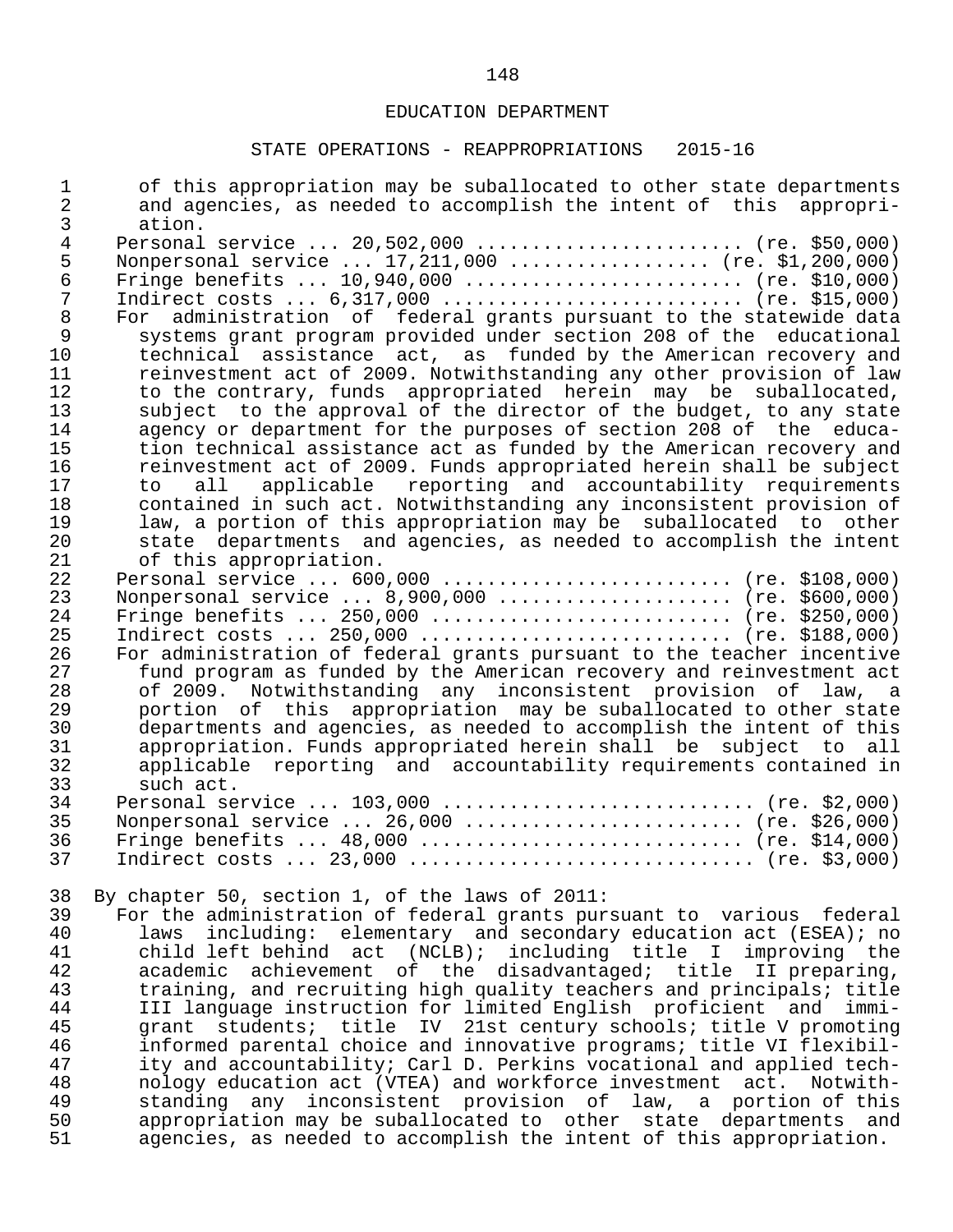# STATE OPERATIONS - REAPPROPRIATIONS 2015-16

| $\mathbf 1$<br>$\overline{2}$<br>3<br>$\bf 4$ | Personal service  56,706,000  (re. \$100,000)<br>Nonpersonal service  34,614,000  (re. \$2,000,000)<br>Fringe benefits $24,303,000$ (re. \$50,000)<br>Indirect costs  13,026,000  (re. \$25,000) |
|-----------------------------------------------|--------------------------------------------------------------------------------------------------------------------------------------------------------------------------------------------------|
| 5                                             | For the administration of various grants.                                                                                                                                                        |
| $\epsilon$                                    | Personal service  191,000  (re. \$191,000)                                                                                                                                                       |
| 7                                             | Nonpersonal service  115,000  (re. \$115,000)                                                                                                                                                    |
| $\,8\,$                                       | Fringe benefits $94,000$ (re. \$94,000)                                                                                                                                                          |
| 9                                             | Indirect costs $60,000$ (re. \$60,000)                                                                                                                                                           |
| 10                                            | For services and expenses for school age children and preschool chil-                                                                                                                            |
| 11                                            | dren pursuant to the individuals with disabilities education act of                                                                                                                              |
| 12                                            | 1991. Notwithstanding any inconsistent provision of law, a portion                                                                                                                               |
| 13                                            | of this appropriation may be suballocated to other state departments                                                                                                                             |
| 14                                            | and agencies, as needed to accomplish the intent of this appropri-                                                                                                                               |
| 15                                            | ation.                                                                                                                                                                                           |
| 16                                            | Personal service $20,100,000$ (re. \$100,000)                                                                                                                                                    |
| 17                                            | Nonpersonal service  16,873,830  (re. \$2,000,000)                                                                                                                                               |
| 18                                            | Fringe benefits $10,725,360$ (re. \$70,000)                                                                                                                                                      |
| 19                                            | Indirect costs $6,192,810$ (re. \$50,000)                                                                                                                                                        |
| 20                                            | administration of federal grants pursuant to the statewide data<br>For                                                                                                                           |
| 21                                            | systems grant program provided under section 208 of the educational                                                                                                                              |
| 22                                            | technical assistance act, as funded by the American recovery and                                                                                                                                 |
| 23                                            | reinvestment act of 2009. Notwithstanding any other provision of law                                                                                                                             |
| 24                                            | to the contrary, funds appropriated herein may be suballocated,                                                                                                                                  |
| 25                                            | subject to the approval of the director of the budget, to any state                                                                                                                              |
| 26                                            | agency or department for the purposes of section 208 of the educa-                                                                                                                               |
| 27                                            | tion technical assistance act as funded by the American recovery and                                                                                                                             |
| 28                                            | reinvestment act of 2009. Funds appropriated herein shall be subject                                                                                                                             |
| 29                                            | applicable reporting and accountability requirements<br>all<br>to                                                                                                                                |
| 30                                            | contained in such act. Notwithstanding any inconsistent provision of                                                                                                                             |
| 31                                            | law, a portion of this appropriation may be suballocated to other                                                                                                                                |
| 32                                            | state departments and agencies, as needed to accomplish the intent                                                                                                                               |
| 33                                            | of this appropriation.                                                                                                                                                                           |
| 34                                            |                                                                                                                                                                                                  |
| 35                                            | Nonpersonal service  8,900,000  (re. \$200,000)                                                                                                                                                  |
| 36                                            | Fringe benefits $250,000$ (re. \$50,000)                                                                                                                                                         |
| 37                                            | Indirect costs  250,000  (re. \$25,000)                                                                                                                                                          |
| 38                                            | For administration of federal grants pursuant to the teacher incentive                                                                                                                           |
| 39                                            | fund program as funded by the American recovery and reinvestment act                                                                                                                             |
| 40                                            | of 2009. Notwithstanding any inconsistent provision of law, a                                                                                                                                    |
| 41                                            | portion of this appropriation may be suballocated to other state                                                                                                                                 |
| 42                                            | departments and agencies, as needed to accomplish the intent of this                                                                                                                             |
| 43                                            | appropriation. Funds appropriated herein shall be subject to all                                                                                                                                 |
| 44                                            | applicable reporting and accountability requirements contained in                                                                                                                                |
| 45                                            | such act.                                                                                                                                                                                        |
| 46                                            | Personal service $103,000$ (re. \$70,000)                                                                                                                                                        |
| 47                                            | Nonpersonal service $26,000$ (re. \$26,000)                                                                                                                                                      |
| 48                                            |                                                                                                                                                                                                  |
| 49                                            | Indirect costs $23,000$ (re. \$8,000)                                                                                                                                                            |
| 50                                            | By chapter 53, section 1, of the laws of 2010, as amended by chapter 50,                                                                                                                         |

51 section 1, of the laws of 2011: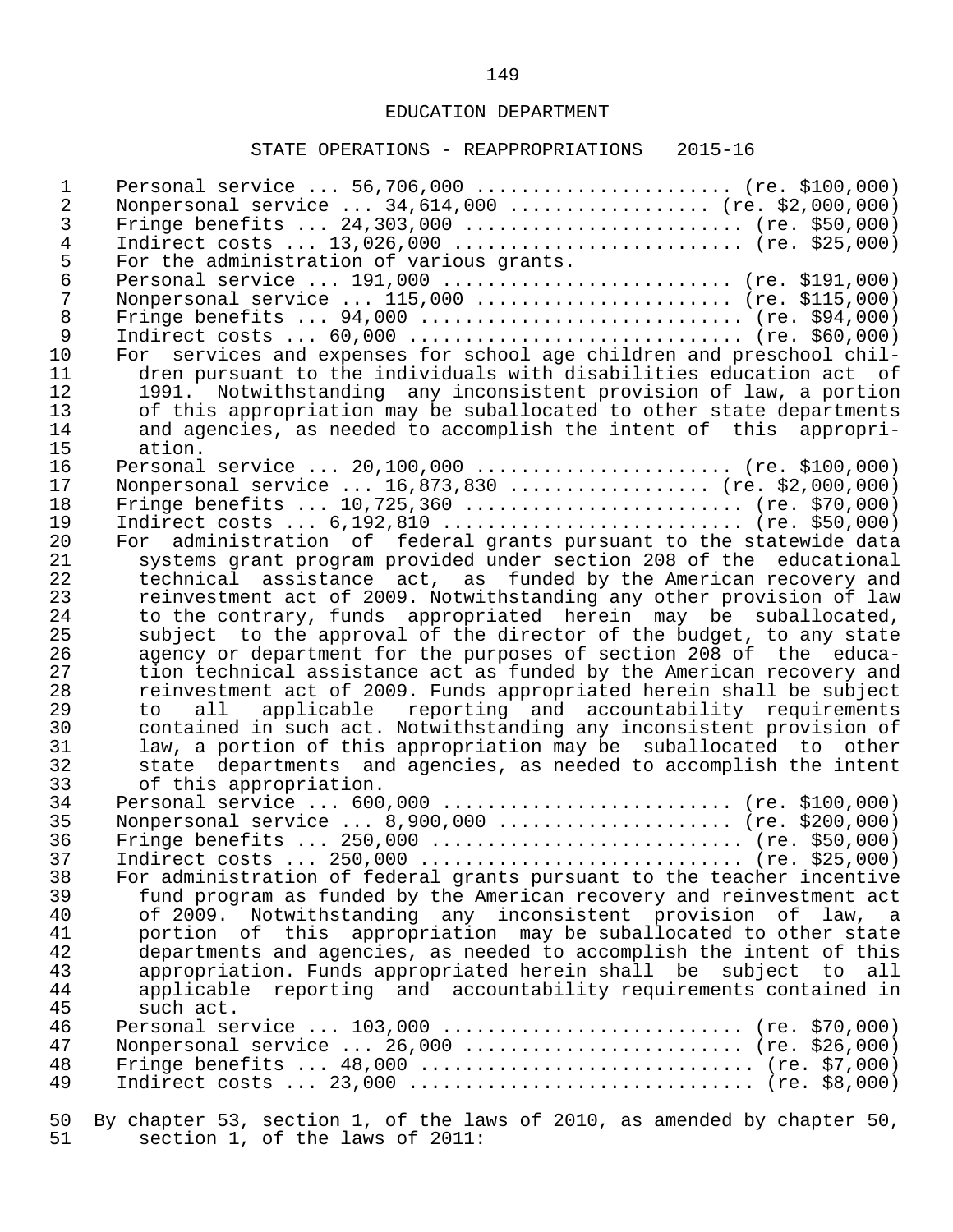| $\mathbf 1$<br>$\overline{2}$<br>$\mathfrak{Z}$<br>$\overline{4}$<br>5<br>$\epsilon$<br>$\overline{7}$<br>$\,8\,$<br>$\mathsf 9$<br>10<br>11<br>12<br>13<br>14<br>15<br>16<br>17<br>18<br>19<br>20 | For the administration of federal grants pursuant to various federal<br>including: elementary and secondary education act (ESEA); no<br>laws<br>child left behind act (NCLB); including title I improving the<br>academic achievement of the disadvantaged; title II preparing,<br>training, and recruiting high quality teachers and principals; title<br>language instruction for limited English proficient and immi-<br>T T T<br>grant students; title IV 21st century schools; title V promoting<br>informed parental choice and innovative programs; title VI flexibil-<br>ity and accountability; Carl D. Perkins vocational and applied tech-<br>nology education act (VTEA) and workforce investment act. Notwith-<br>standing any inconsistent provision of law, a portion of this<br>appropriation may be suballocated to other state departments and<br>agencies, as needed to accomplish the intent of this appropriation.<br>Personal service  59,425,000  (re. \$300,000)<br>Nonpersonal service $38,146,000$ (re. \$500,000)<br>Fringe benefits $25,470,000$ (re. \$50,000)<br>Indirect costs  13,709,000  (re. \$10,000)<br>For the administration of various grants.<br>Personal service $191,000$ (re. \$191,000)<br>Nonpersonal service $115,000$ (re. \$115,000) |
|----------------------------------------------------------------------------------------------------------------------------------------------------------------------------------------------------|---------------------------------------------------------------------------------------------------------------------------------------------------------------------------------------------------------------------------------------------------------------------------------------------------------------------------------------------------------------------------------------------------------------------------------------------------------------------------------------------------------------------------------------------------------------------------------------------------------------------------------------------------------------------------------------------------------------------------------------------------------------------------------------------------------------------------------------------------------------------------------------------------------------------------------------------------------------------------------------------------------------------------------------------------------------------------------------------------------------------------------------------------------------------------------------------------------------------------------------------------------------------------------------|
| 21                                                                                                                                                                                                 | Fringe benefits $94,000$ (re. \$94,000)                                                                                                                                                                                                                                                                                                                                                                                                                                                                                                                                                                                                                                                                                                                                                                                                                                                                                                                                                                                                                                                                                                                                                                                                                                               |
| 22                                                                                                                                                                                                 | Indirect costs $60,000$ (re. \$60,000)                                                                                                                                                                                                                                                                                                                                                                                                                                                                                                                                                                                                                                                                                                                                                                                                                                                                                                                                                                                                                                                                                                                                                                                                                                                |
| 23                                                                                                                                                                                                 | Special Revenue Funds - Federal                                                                                                                                                                                                                                                                                                                                                                                                                                                                                                                                                                                                                                                                                                                                                                                                                                                                                                                                                                                                                                                                                                                                                                                                                                                       |
| 24                                                                                                                                                                                                 | Federal Health and Human Services Fund                                                                                                                                                                                                                                                                                                                                                                                                                                                                                                                                                                                                                                                                                                                                                                                                                                                                                                                                                                                                                                                                                                                                                                                                                                                |
| 25                                                                                                                                                                                                 | Federal Health and Human Services Account - 25122                                                                                                                                                                                                                                                                                                                                                                                                                                                                                                                                                                                                                                                                                                                                                                                                                                                                                                                                                                                                                                                                                                                                                                                                                                     |
| 26                                                                                                                                                                                                 | By chapter 50, section 1, of the laws of 2014:                                                                                                                                                                                                                                                                                                                                                                                                                                                                                                                                                                                                                                                                                                                                                                                                                                                                                                                                                                                                                                                                                                                                                                                                                                        |
| 27                                                                                                                                                                                                 | For the administration of federal grants for health education includ-                                                                                                                                                                                                                                                                                                                                                                                                                                                                                                                                                                                                                                                                                                                                                                                                                                                                                                                                                                                                                                                                                                                                                                                                                 |
| 28                                                                                                                                                                                                 | ing HIV/AIDS education. Notwithstanding any inconsistent provision                                                                                                                                                                                                                                                                                                                                                                                                                                                                                                                                                                                                                                                                                                                                                                                                                                                                                                                                                                                                                                                                                                                                                                                                                    |
| 29                                                                                                                                                                                                 | of law, a portion of this appropriation, subject to the approval of                                                                                                                                                                                                                                                                                                                                                                                                                                                                                                                                                                                                                                                                                                                                                                                                                                                                                                                                                                                                                                                                                                                                                                                                                   |
| 30                                                                                                                                                                                                 | the director of the budget, may be suballocated to other state                                                                                                                                                                                                                                                                                                                                                                                                                                                                                                                                                                                                                                                                                                                                                                                                                                                                                                                                                                                                                                                                                                                                                                                                                        |
| 31                                                                                                                                                                                                 | departments and agencies, as needed to accomplish the intent of this                                                                                                                                                                                                                                                                                                                                                                                                                                                                                                                                                                                                                                                                                                                                                                                                                                                                                                                                                                                                                                                                                                                                                                                                                  |
| 32                                                                                                                                                                                                 | appropriation.                                                                                                                                                                                                                                                                                                                                                                                                                                                                                                                                                                                                                                                                                                                                                                                                                                                                                                                                                                                                                                                                                                                                                                                                                                                                        |
| 33                                                                                                                                                                                                 | Personal service  500,000  (re. \$500,000)                                                                                                                                                                                                                                                                                                                                                                                                                                                                                                                                                                                                                                                                                                                                                                                                                                                                                                                                                                                                                                                                                                                                                                                                                                            |
| 34                                                                                                                                                                                                 | Nonpersonal service $450,000$ (re. \$450,000)                                                                                                                                                                                                                                                                                                                                                                                                                                                                                                                                                                                                                                                                                                                                                                                                                                                                                                                                                                                                                                                                                                                                                                                                                                         |
| 35                                                                                                                                                                                                 | Fringe benefits $370,000$ (re. \$370,000)                                                                                                                                                                                                                                                                                                                                                                                                                                                                                                                                                                                                                                                                                                                                                                                                                                                                                                                                                                                                                                                                                                                                                                                                                                             |
| 36                                                                                                                                                                                                 |                                                                                                                                                                                                                                                                                                                                                                                                                                                                                                                                                                                                                                                                                                                                                                                                                                                                                                                                                                                                                                                                                                                                                                                                                                                                                       |
| 37                                                                                                                                                                                                 | By chapter 50, section 1, of the laws of 2013:                                                                                                                                                                                                                                                                                                                                                                                                                                                                                                                                                                                                                                                                                                                                                                                                                                                                                                                                                                                                                                                                                                                                                                                                                                        |
| 38                                                                                                                                                                                                 | For the administration of federal grants for health education includ-                                                                                                                                                                                                                                                                                                                                                                                                                                                                                                                                                                                                                                                                                                                                                                                                                                                                                                                                                                                                                                                                                                                                                                                                                 |
| 39                                                                                                                                                                                                 | ing HIV/AIDS education. Notwithstanding any inconsistent provision                                                                                                                                                                                                                                                                                                                                                                                                                                                                                                                                                                                                                                                                                                                                                                                                                                                                                                                                                                                                                                                                                                                                                                                                                    |
| 40                                                                                                                                                                                                 | of law, a portion of this appropriation, subject to the approval of                                                                                                                                                                                                                                                                                                                                                                                                                                                                                                                                                                                                                                                                                                                                                                                                                                                                                                                                                                                                                                                                                                                                                                                                                   |
| 41                                                                                                                                                                                                 | the director of the budget, may be suballocated to other state                                                                                                                                                                                                                                                                                                                                                                                                                                                                                                                                                                                                                                                                                                                                                                                                                                                                                                                                                                                                                                                                                                                                                                                                                        |
| 42                                                                                                                                                                                                 | departments and agencies, as needed to accomplish the intent of this                                                                                                                                                                                                                                                                                                                                                                                                                                                                                                                                                                                                                                                                                                                                                                                                                                                                                                                                                                                                                                                                                                                                                                                                                  |
| 43                                                                                                                                                                                                 | appropriation.                                                                                                                                                                                                                                                                                                                                                                                                                                                                                                                                                                                                                                                                                                                                                                                                                                                                                                                                                                                                                                                                                                                                                                                                                                                                        |
| 44                                                                                                                                                                                                 |                                                                                                                                                                                                                                                                                                                                                                                                                                                                                                                                                                                                                                                                                                                                                                                                                                                                                                                                                                                                                                                                                                                                                                                                                                                                                       |
| 45                                                                                                                                                                                                 | Nonpersonal service $450,000$ (re. \$100,000)                                                                                                                                                                                                                                                                                                                                                                                                                                                                                                                                                                                                                                                                                                                                                                                                                                                                                                                                                                                                                                                                                                                                                                                                                                         |
| 46                                                                                                                                                                                                 | Fringe benefits $370,000$ (re. \$25,000)                                                                                                                                                                                                                                                                                                                                                                                                                                                                                                                                                                                                                                                                                                                                                                                                                                                                                                                                                                                                                                                                                                                                                                                                                                              |
| 47                                                                                                                                                                                                 |                                                                                                                                                                                                                                                                                                                                                                                                                                                                                                                                                                                                                                                                                                                                                                                                                                                                                                                                                                                                                                                                                                                                                                                                                                                                                       |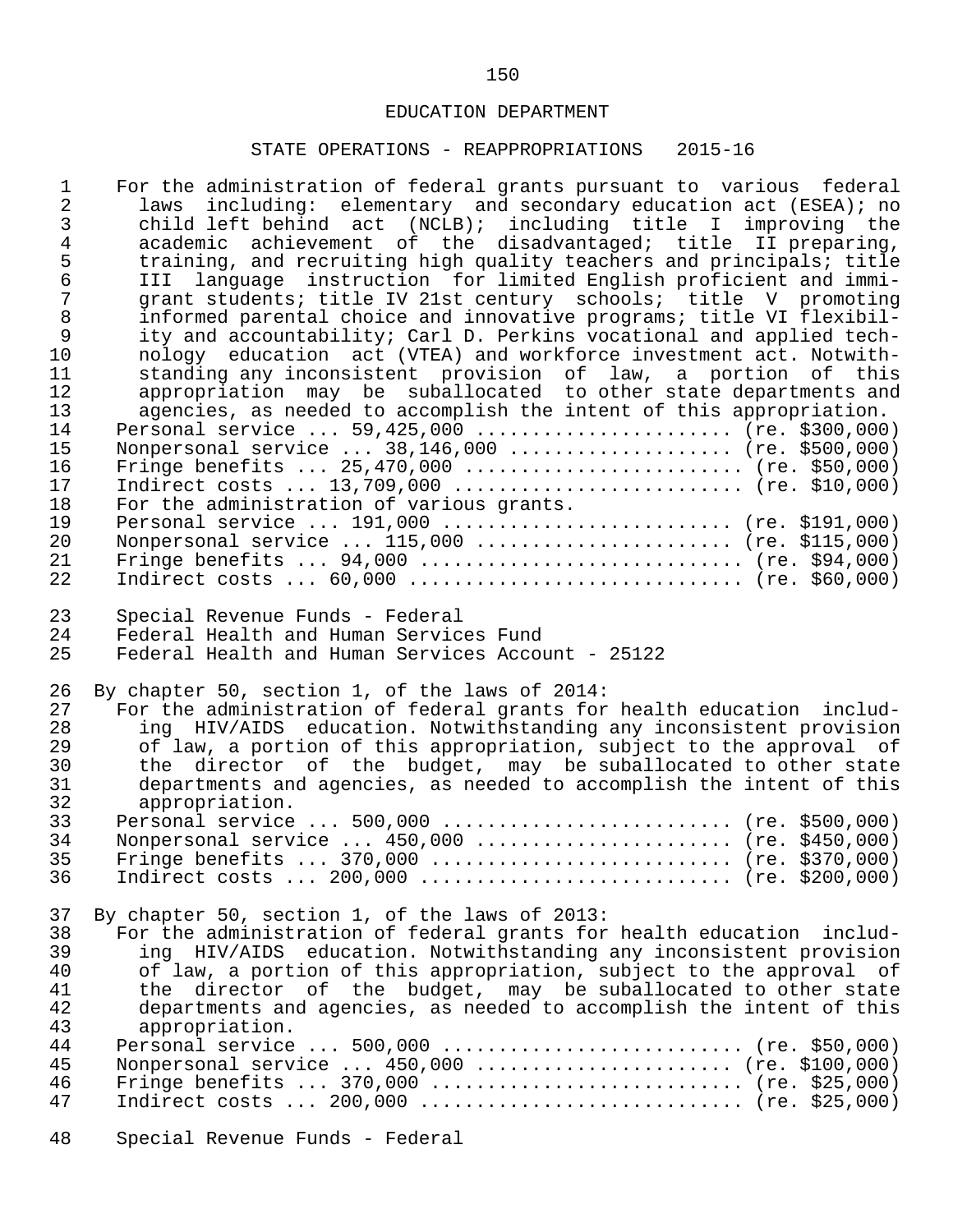| $\mathbf{1}$   | Federal USDA-Food and Nutrition Services Fund                        |
|----------------|----------------------------------------------------------------------|
| $\overline{2}$ | Federal USDA-Food and Nutrition Services Account - 25026             |
| 3              | By chapter 50, section 1, of the laws of 2014:                       |
| $\overline{4}$ | For administration of programs funded through the national school    |
| 5              | lunch act.                                                           |
| $\epsilon$     | Notwithstanding any inconsistent provision of law, a portion of this |
| $\overline{7}$ | appropriation, subject to the approval of the director of the budg-  |
| $\,8\,$        | et, may be suballocated to other state departments and agencies, as  |
| $\mathsf{S}$   | needed to accomplish the intent of this appropriation.               |
| 10             | Personal service  5,000,000  (re. \$5,000,000)                       |
| 11             | Nonpersonal service  7,500,000  (re. \$7,500,000)                    |
| 12             | Fringe benefits $2,750,000$ (re. \$2,750,000)                        |
| 13             | Indirect costs $2,250,000$ (re. \$2,250,000)                         |
| 14             | By chapter 50, section 1, of the laws of 2013:                       |
| 15             | For administration of programs funded through the national school    |
| 16             | lunch act. Notwithstanding any inconsistent provision of law, a      |
| 17             | portion of this appropriation, subject to the approval of the direc- |
| 18             | tor of the budget, may be suballocated to other state departments    |
| 19             | and agencies, as needed to accomplish the intent of this appropri-   |
| 20             | ation.                                                               |
| 21             | Personal service $4,500,000$ (re. \$2,714,000)                       |
| 22             | Nonpersonal service  7,500,000  (re. \$5,160,000)                    |
| 23             | Fringe benefits $2,500,000$ (re. \$1,619,000)                        |
| 24             | Indirect costs $2,000,000$ (re. \$1,794,000)                         |
| 25             | By chapter 50, section 1, of the laws of 2012:                       |
| 26             | For administration of programs funded through the national school    |
| 27             | lunch act. Notwithstanding any inconsistent provision of law, a      |
| 28             | portion of this appropriation may be suballocated to other state     |
| 29             | departments and agencies, as needed to accomplish the intent of this |
| 30             | appropriation.                                                       |
| 31             | Personal service $4,545,000$ (re. \$462,000)                         |
| 32             | Nonpersonal service $2,331,000$ (re. \$1,348,000)                    |
| 33             | Fringe benefits $1,905,000$ (re. \$185,000)                          |
| 34             | Indirect costs $1,604,000$ (re. \$29,000)                            |
| 35             | By chapter 50, section 1, of the laws of 2011:                       |
| 36             | For administration of programs funded through the national school    |
| 37             | lunch act. Notwithstanding any inconsistent provision of law, a      |
| 38             | portion of this appropriation may be suballocated to other state     |
| 39             | departments and agencies, as needed to accomplish the intent of this |
| 40             | appropriation.                                                       |
| 41             | Personal service $4,545,000$ (re. \$500,000)                         |
| 42             | Nonpersonal service $2,263,000$ (re. \$1,500,000)                    |
| 43             | Fringe benefits $1,905,000$ (re. \$300,000)                          |
| 44             | Indirect costs  1,604,000  (re. \$200,000)                           |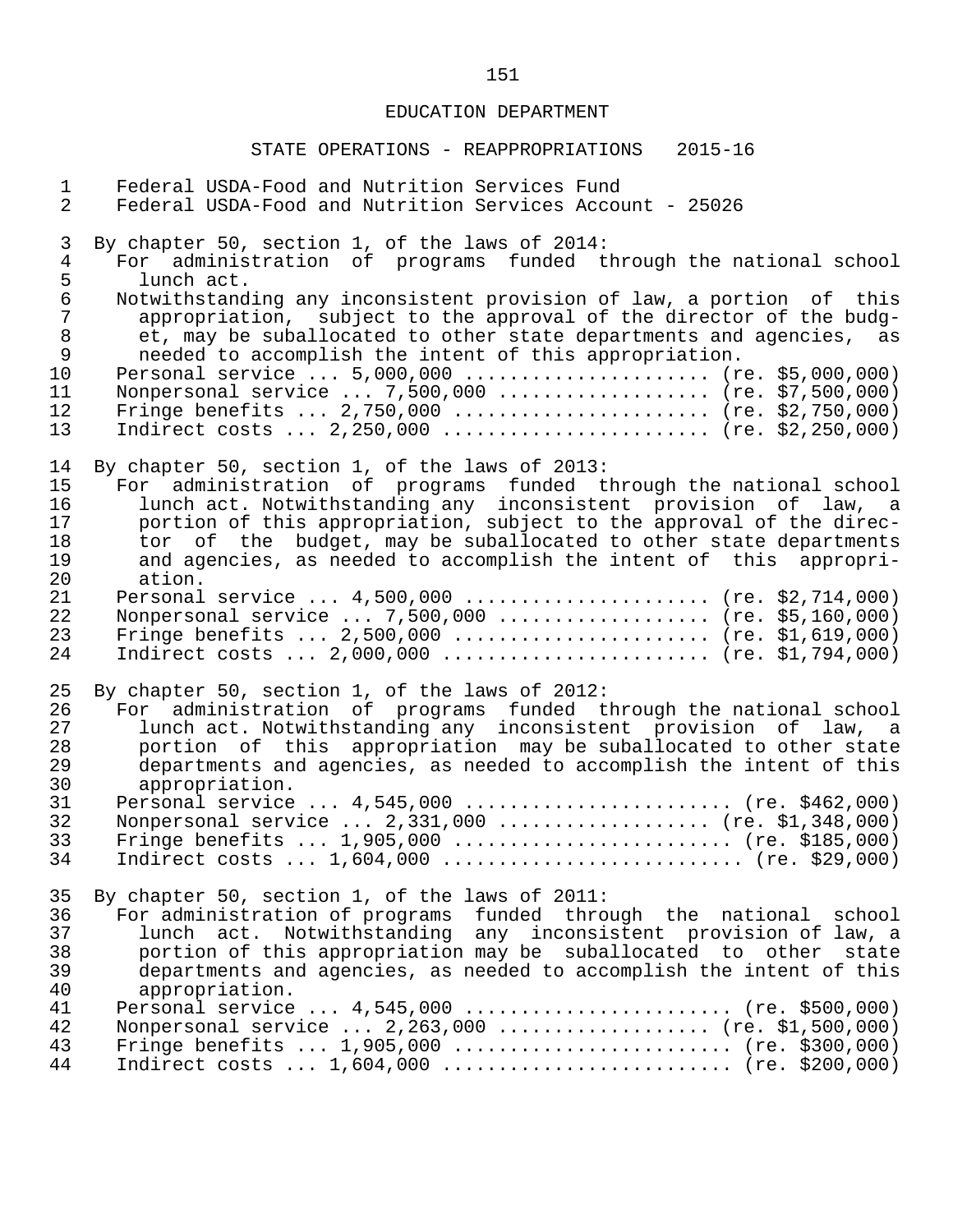STATE OPERATIONS 2015-16

1 For payment according to the following schedule:

| $\overline{2}$                                                 | APPROPRIATIONS REAPPROPRIATIONS                                                                                                                                                                                                                                                                                                                                                                                                                              |
|----------------------------------------------------------------|--------------------------------------------------------------------------------------------------------------------------------------------------------------------------------------------------------------------------------------------------------------------------------------------------------------------------------------------------------------------------------------------------------------------------------------------------------------|
| 3<br>$\overline{4}$<br>5<br>$\epsilon$                         | General Fund $\ldots \ldots \ldots \ldots \ldots \ldots$ 8,140,000<br>$\Omega$                                                                                                                                                                                                                                                                                                                                                                               |
| $\sqrt{ }$<br>$\,8\,$                                          |                                                                                                                                                                                                                                                                                                                                                                                                                                                              |
| $\mathsf 9$                                                    | <b>SCHEDULE</b>                                                                                                                                                                                                                                                                                                                                                                                                                                              |
| 10<br>11                                                       | REGULATION OF ELECTIONS PROGRAM  6,880,000                                                                                                                                                                                                                                                                                                                                                                                                                   |
| 12<br>13                                                       | General Fund<br>State Purposes Account - 10050                                                                                                                                                                                                                                                                                                                                                                                                               |
| 14<br>15<br>16<br>17<br>18<br>19<br>20<br>21<br>22<br>23<br>24 | Notwithstanding any other provision of law<br>to the contrary, the OGS Interchange and<br>Transfer Authority, IT Interchange and<br>Transfer Authority and the Lean Certif-<br>ication Bonus Authority as defined in the<br>2015-16 state fiscal year state operations<br>appropriation for the budget division<br>program of the division of the budget, are<br>deemed fully incorporated herein and a<br>part of this appropriation as if fully<br>stated. |
| 25                                                             | PERSONAL SERVICE                                                                                                                                                                                                                                                                                                                                                                                                                                             |
| 26<br>27<br>28<br>29<br>30<br>31                               | Personal service--regular  2,899,000<br>Temporary service  45,000<br>Holiday/overtime compensation  4,000<br>Amount available for personal service  2,948,000                                                                                                                                                                                                                                                                                                |
| 32                                                             | NONPERSONAL SERVICE                                                                                                                                                                                                                                                                                                                                                                                                                                          |
| 33<br>34<br>35<br>36<br>37                                     | Supplies and materials  128,000                                                                                                                                                                                                                                                                                                                                                                                                                              |
| 38<br>39                                                       | Amount available for nonpersonal service  932,000                                                                                                                                                                                                                                                                                                                                                                                                            |
| 40<br>41                                                       | Program account subtotal  3,880,000                                                                                                                                                                                                                                                                                                                                                                                                                          |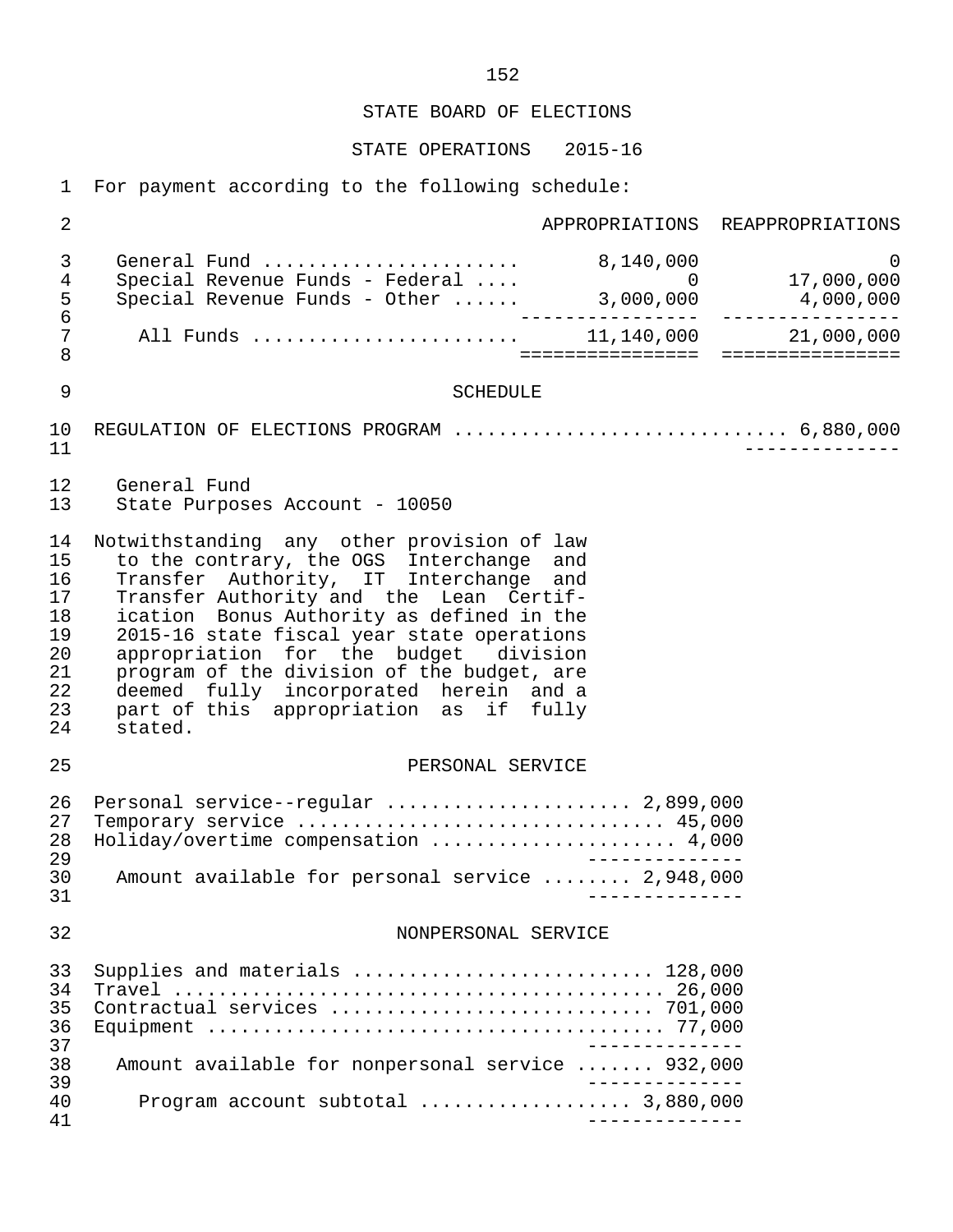| $\mathbf 1$<br>$\overline{2}$<br>3                                                           | Special Revenue Funds - Other<br>Miscellaneous Special Revenue Fund<br>Voting Machine Examinations Account - 22099                                                                                                                                                                                                                                                                                                                                                                                                                                                                                                                                               |
|----------------------------------------------------------------------------------------------|------------------------------------------------------------------------------------------------------------------------------------------------------------------------------------------------------------------------------------------------------------------------------------------------------------------------------------------------------------------------------------------------------------------------------------------------------------------------------------------------------------------------------------------------------------------------------------------------------------------------------------------------------------------|
| 4                                                                                            | NONPERSONAL SERVICE                                                                                                                                                                                                                                                                                                                                                                                                                                                                                                                                                                                                                                              |
| 5<br>$\epsilon$                                                                              |                                                                                                                                                                                                                                                                                                                                                                                                                                                                                                                                                                                                                                                                  |
| $\sqrt{ }$<br>8                                                                              |                                                                                                                                                                                                                                                                                                                                                                                                                                                                                                                                                                                                                                                                  |
| 9<br>10                                                                                      | ELECTION ENFORCEMENT PROGRAM  4,260,000                                                                                                                                                                                                                                                                                                                                                                                                                                                                                                                                                                                                                          |
| 11<br>12                                                                                     | General Fund<br>State Purpose Account - 10050                                                                                                                                                                                                                                                                                                                                                                                                                                                                                                                                                                                                                    |
| 13<br>14<br>15<br>16<br>17<br>18<br>19<br>20<br>21<br>22<br>23<br>24<br>25<br>26<br>27<br>28 | For services and expenses related to compli-<br>ance, including but not limited to over-<br>sight of campaign receipts and expendi-<br>tures, and educational efforts to increase<br>compliance.<br>Notwithstanding any other provision of law<br>to the contrary, the OGS Interchange and<br>Transfer Authority, IT Interchange and<br>Transfer Authority and the Lean Certif-<br>ication Bonus Authority as defined in the<br>2015-16 state fiscal year state operations<br>appropriation for the budget division<br>program of the division of the budget, are<br>deemed fully incorporated herein and a<br>part of this appropriation as if fully<br>stated. |
| 29                                                                                           | PERSONAL SERVICE                                                                                                                                                                                                                                                                                                                                                                                                                                                                                                                                                                                                                                                 |
| 31                                                                                           | 30 Personal service - regular  1,089,000                                                                                                                                                                                                                                                                                                                                                                                                                                                                                                                                                                                                                         |
| 32                                                                                           | NONPERSONAL SERVICE                                                                                                                                                                                                                                                                                                                                                                                                                                                                                                                                                                                                                                              |
| 33<br>34                                                                                     | Contractual service  421,000<br>$\frac{1}{2}$                                                                                                                                                                                                                                                                                                                                                                                                                                                                                                                                                                                                                    |
| 35<br>36<br>37<br>38<br>39<br>40<br>41<br>42                                                 | For services and expenses related to<br>enforcement of the election law, including<br>but not limited to the investigation of<br>violations and referral for prosecution.<br>Notwithstanding any other provision of law<br>to the contrary, the OGS Interchange and<br>Transfer Authority, IT Interchange and<br>Transfer Authority and the Lean Certif-                                                                                                                                                                                                                                                                                                         |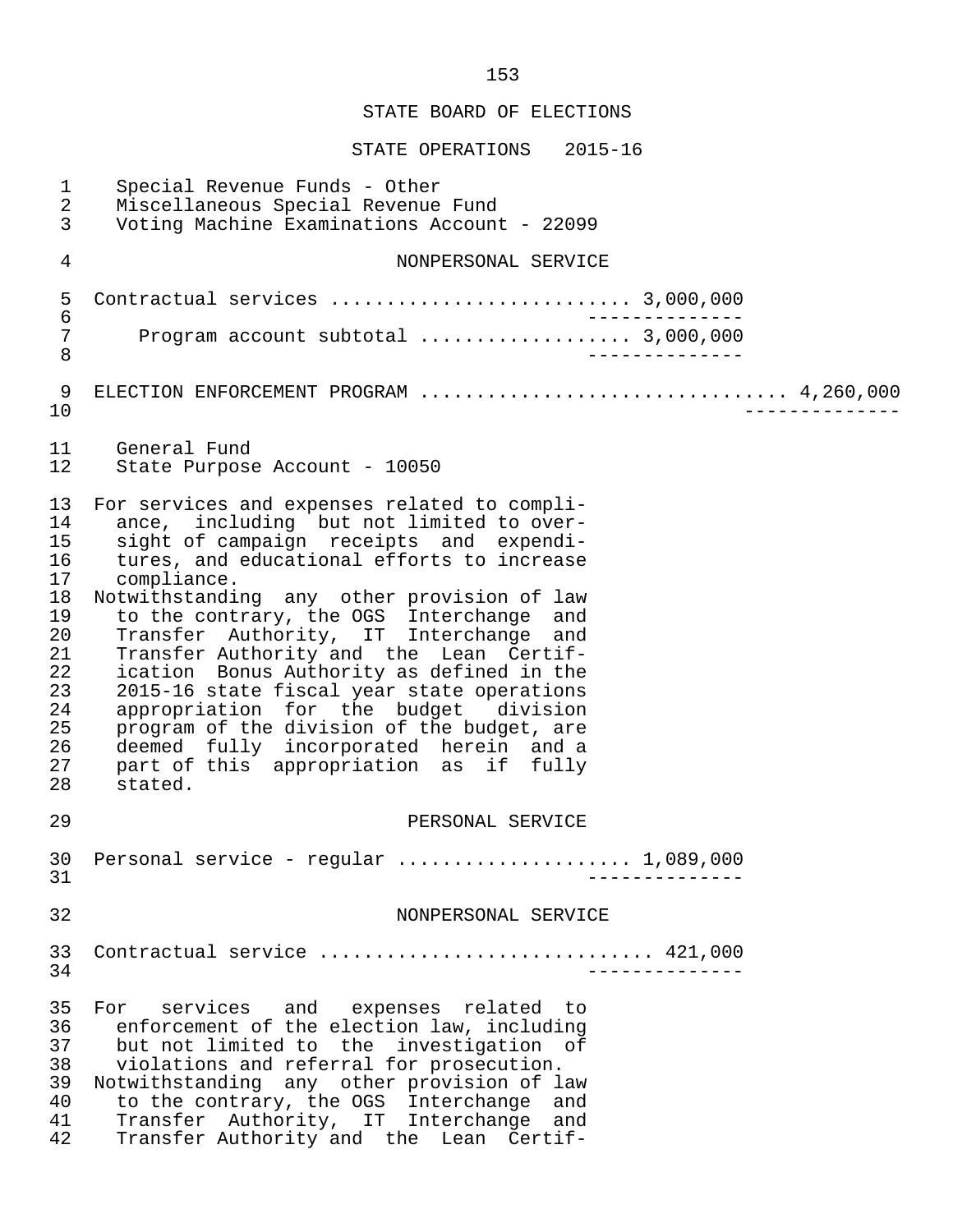| 1<br>$\sqrt{2}$<br>$\mathfrak{Z}$<br>$\overline{4}$<br>5<br>$\epsilon$<br>7 | ication Bonus Authority as defined in the<br>2015-16 state fiscal year state operations<br>appropriation for the budget division<br>program of the division of the budget, are<br>deemed fully incorporated herein and a<br>part of this appropriation as if fully<br>stated. |
|-----------------------------------------------------------------------------|-------------------------------------------------------------------------------------------------------------------------------------------------------------------------------------------------------------------------------------------------------------------------------|
| 8                                                                           | PERSONAL SERVICE                                                                                                                                                                                                                                                              |
| 9<br>$10 \,$                                                                |                                                                                                                                                                                                                                                                               |
| 11                                                                          | NONPERSONAL SERVICE                                                                                                                                                                                                                                                           |
| 12.<br>13                                                                   | Contractual service  404,000                                                                                                                                                                                                                                                  |
| 14<br>15                                                                    | For the purchase of software and/or the<br>development of technology related to<br>16 compliance and enforcement.                                                                                                                                                             |
| 17                                                                          | NONPERSONAL SERVICE                                                                                                                                                                                                                                                           |
| 18<br>19                                                                    | Contractual service  1,300,000                                                                                                                                                                                                                                                |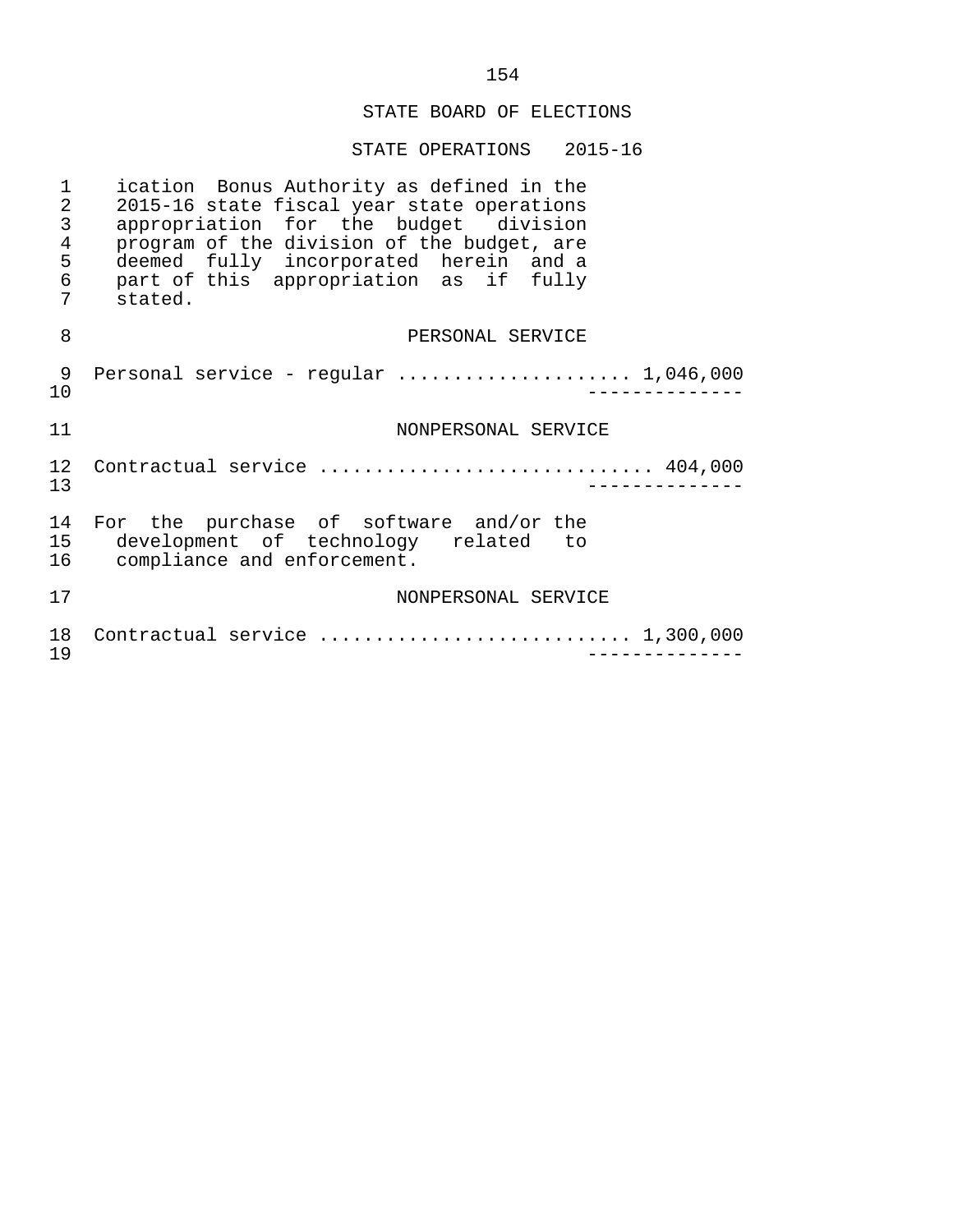#### STATE OPERATIONS - REAPPROPRIATIONS 2015-16

- 1 REGULATION OF ELECTIONS PROGRAM
- 2 Special Revenue Funds Federal 3 Federal Miscellaneous Operating Grants Fund 4 Help America Vote Act Implementation Account 5 By chapter 50, section 1, of the laws of 2011:<br>6 For services and expenses related to the 6 For services and expenses related to the implementation of federal<br>7 election requirements including the help America vote act of 2002 7 election requirements including the help America vote act of 2002<br>8 and the military and overseas voter empowerment act of 2009. 8 and the military and overseas voter empowerment act of 2009.<br>9 Nonpersonal service ... 6.500.000 .................... (re. \$6. Nonpersonal service ... 6,500,000 .................... (re. \$6,500,000) 10 By chapter 50, section 1, of the laws of 2010:<br>11 For services and expenses related to the i 11 For services and expenses related to the implementation of the mili-<br>12 tary and overseas voter empowerment act of 2009 .................... 12 tary and overseas voter empowerment act of 2009 .................... 13 6,500,000 ......................................... (re. \$4,500,000) 14 By chapter 50, section 1, of the laws of 2009, as amended by chapter 50,<br>15 section 1, of the laws of 2011: 15 section 1, of the laws of 2011:<br>16 For HAVA related expenditures ... For HAVA related expenditures  $\ldots$  6,000,000  $\ldots$ ....... (re. \$4,000,000) 17 By chapter 50, section 1, of the laws of 2005, as added by chapter 62,<br>18 section 1, of the laws of 2005: 18 section 1, of the laws of 2005:<br>19 For services and expenses rel 19 For services and expenses related to the help America vote act of<br>20 1002; provided however, expenditures shall be made from this appro-20 2002; provided however, expenditures shall be made from this appro-<br>21 briation only pursuant to a contract, or modified contract, approved 21 beta priation only pursuant to a contract, or modified contract, approved<br>22 by a vote of the state board of elections pursuant to subdivision 4

22 by a vote of the state board of elections pursuant to subdivision 4<br>23 of section 3-100 of the election law, or, absent a contract, pursu-23 of section 3-100 of the election law, or, absent a contract, pursu-<br>24 ant to a vote of the state board of elections for expenditure pursu-24 ant to a vote of the state board of elections for expenditure pursu-<br>25 ant to subdivision 4 of section 3-100 of the election law. The 25 ant to subdivision 4 of section 3-100 of the election law. The<br>26 amounts hereby appropriated may be increased or decreased through 26 amounts hereby appropriated may be increased or decreased through<br>27 interchange with any other special revenue funds - federal, federal 27 interchange with any other special revenue funds - federal, federal 28 operating grants fund - 290 appropriation in the board or trans- 29 ferred to any other eligible state agency for the purpose of imple- 30 menting the help America vote act of 2002, provided that any such<br>31 interchange or transfer shall be approved by the state board of 31 interchange or transfer shall be approved by the state board of 32 elections pursuant to subdivision 4 of section 3-100 of the election<br>33 law and, in addition, any such interchange or transfer shall be 33 law and, in addition, any such interchange or transfer shall be 34 approved by the director of the budget who shall file copies thereof 35 with the state comptroller and the chairman of the senate finance<br>36 and assembly ways and means committees. 36 and assembly ways and means committees.<br>37 For services and expenses incurred prior

 37 For services and expenses incurred prior to April 1, 2005 ............ 38 5,000,000 ......................................... (re. \$1,000,000) 39 For services and expenses incurred on or after April 1, 2005 ......... 40 15,000,000 ........................................ (re. \$1,000,000)

- 41 Special Revenue Funds Other
- 42 Miscellaneous Special Revenue Fund
- Help America Vote Act Matching Funds Account

44 By chapter 50, section 1, of the laws of 2009: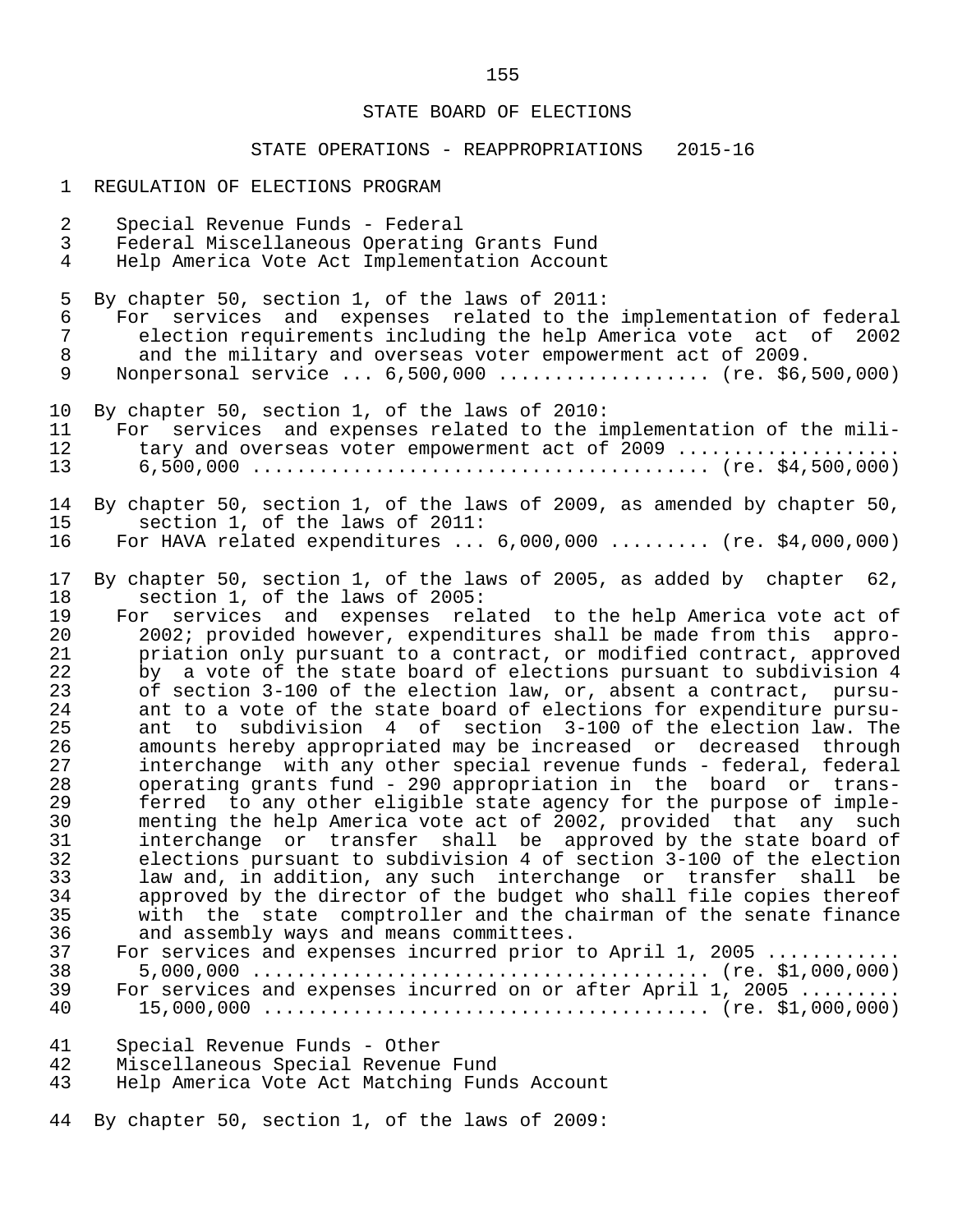#### STATE OPERATIONS - REAPPROPRIATIONS 2015-16

|                 | For expenses including prior year liabilities related to satisfying  |
|-----------------|----------------------------------------------------------------------|
|                 | the matching fund requirements of section 253(b) (5) of the help     |
|                 | America vote act of 2002; provided however, expenditures shall be    |
| 4               | made from this appropriation only pursuant to a contract, or modi-   |
| 5               | fied contract, approved by a vote of the state board of elections    |
| 6               | pursuant to subdivision 4 of section 3-100 of the election law, or,  |
| 7               | absent a contract, pursuant to a vote of the state board of          |
| 8               | elections for expenditure pursuant to subdivision 4 of section 3-100 |
| 9               | of the election law.                                                 |
| 10 <sub>1</sub> | Contractual services $1,000,000$ (re. \$1,000,000)                   |
|                 |                                                                      |
| 11              | Special Revenue Funds - Other                                        |
| 12              | Miscellaneous Special Revenue Fund                                   |

13 Voting Machine Examinations Account - 22099

## 14 By chapter 50, section 1, of the laws of 2014, as added by chapter 53, 15 section 2, of the laws of 2014: 16 Contractual services ... 3,000,000 .................. (re. \$3,000,000)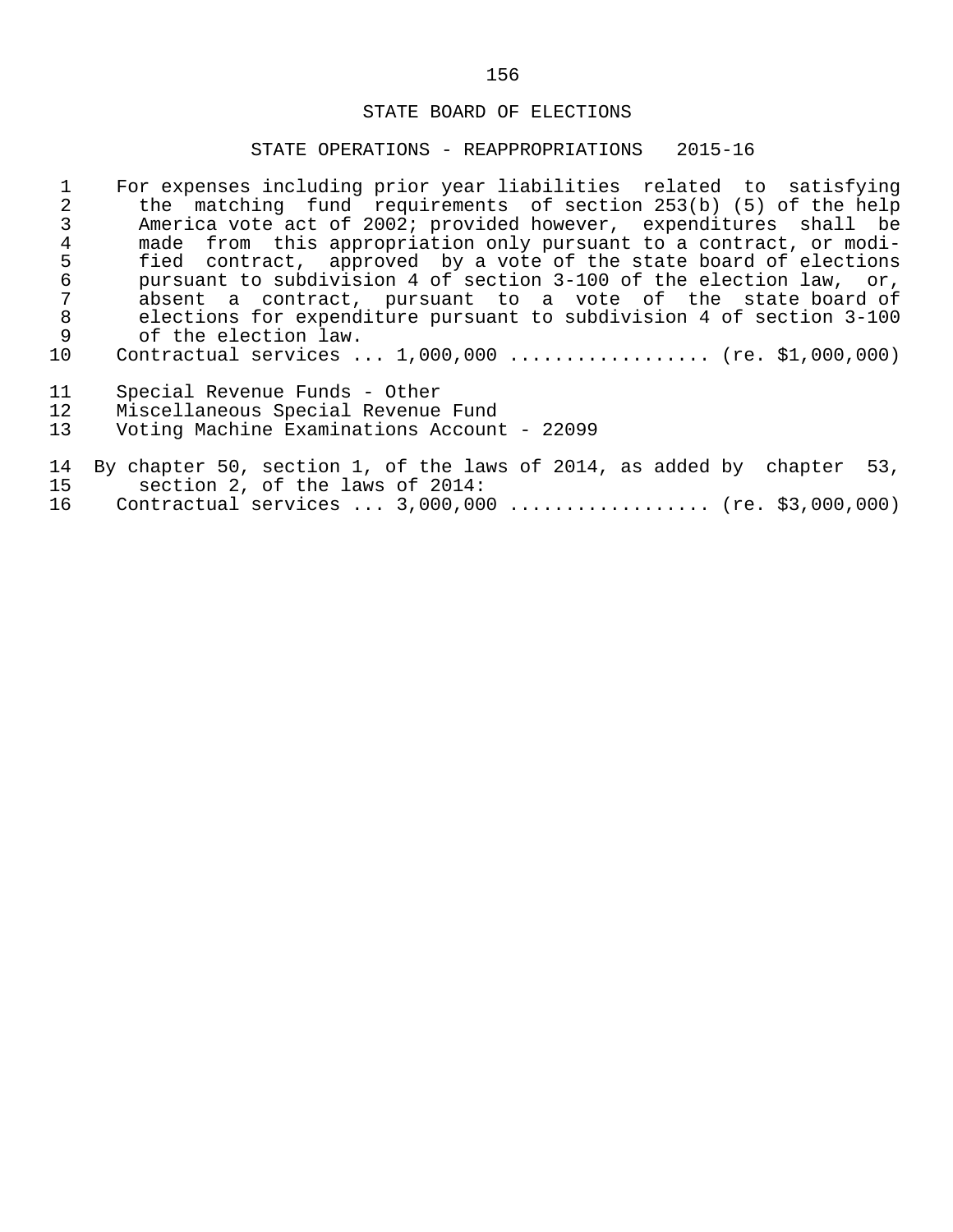OFFICE OF EMPLOYEE RELATIONS

STATE OPERATIONS 2015-16

1 For payment according to the following schedule:

 2 APPROPRIATIONS REAPPROPRIATIONS 3 General Fund ....................... 2,863,000 5,000,000 4 Internal Service Funds .............<br>5 5 ---------------- ---------------- 6 All Funds ........................ 4,810,000 5,000,000 7 ================ ================ 8 SCHEDULE 9 CONTRACT NEGOTIATION AND ADMINISTRATION PROGRAM .............. 4,810,000 10 -------------- 11 General Fund State Purposes Account - 10050 13 Notwithstanding any other provision of law<br>14 to the contrary, the OGS Interchange and 14 to the contrary, the OGS Interchange and<br>15 Transfer Authority, IT Interchange and Transfer Authority, IT Interchange and 16 Transfer Authority and the Lean Certif-<br>17 ication Bonus Authority as defined in the 17 ication Bonus Authority as defined in the<br>18 2015-16 state fiscal vear state operations 18 2015-16 state fiscal year state operations<br>19 appropriation for the budget division 19 appropriation for the budget division<br>20 program of the division of the budget, are 20 program of the division of the budget, are<br>21 deemed fully incorporated herein and a 21 deemed fully incorporated herein and a 22 part of this appropriation as if fully 23 stated. 24 PERSONAL SERVICE 25 Personal service--regular ........................ 2,723,000<br>26 Temporary service ................................. 10,000 26 Temporary service ................................. 10,000 27 Holiday / Overtime ................................. 1,000 28 -------------- 29 Amount available for personal service ........ 2,734,000 30 -------------- 31 NONPERSONAL SERVICE 32 Supplies and materials ............................ 21,000 33 Travel ............................................ 11,000 34 Contractual services .............................. 97,000 -------------<br>36 Amount available for nonpersonal service ....... 129.000 36 Amount available for nonpersonal service ....... 129,000 37 -------------- 38 Program account subtotal ................... 2,863,000 39 -------------- 40 Internal Service Funds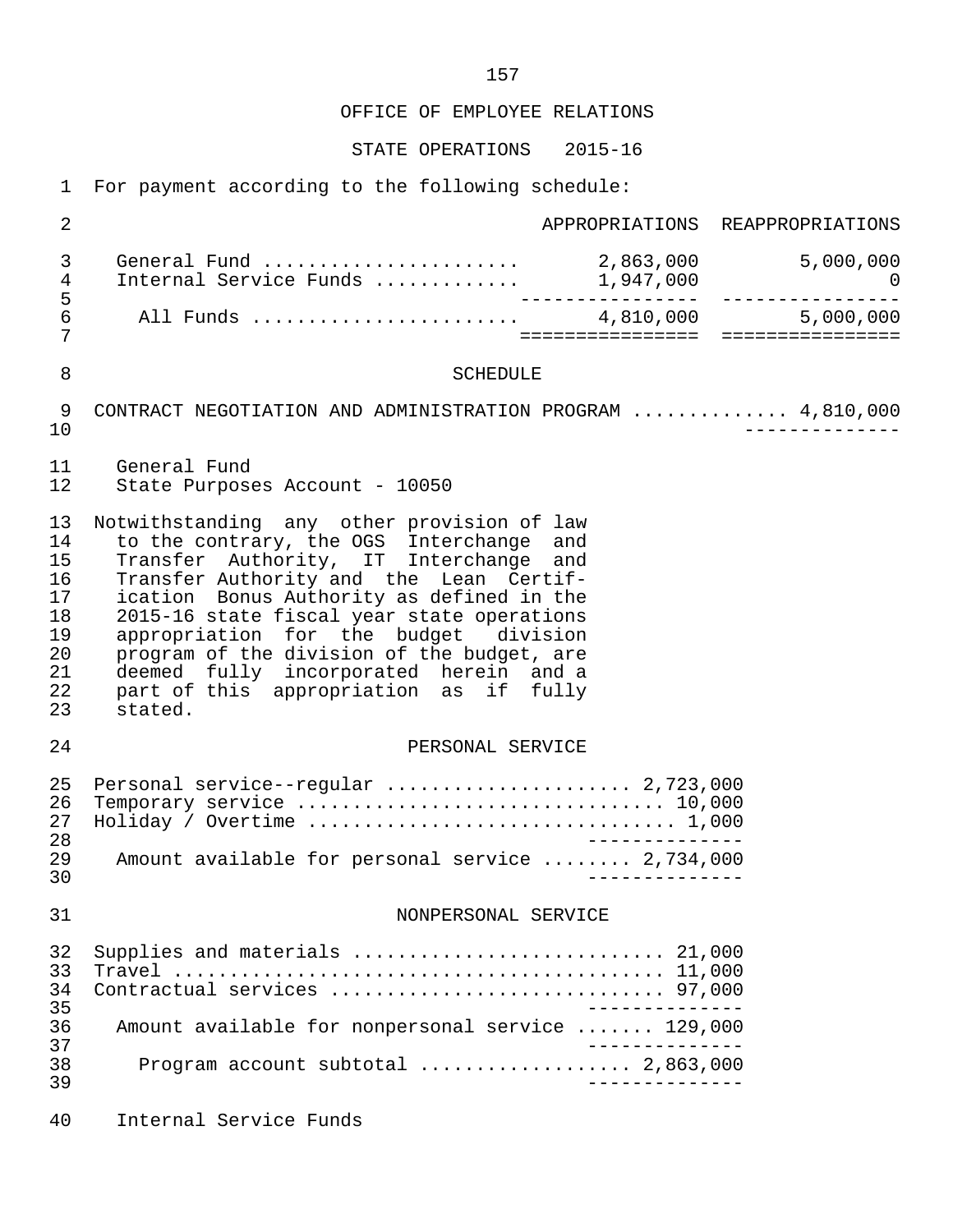#### OFFICE OF EMPLOYEE RELATIONS

## STATE OPERATIONS 2015-16

#### 1 Joint Labor/Management Administration Fund 2 Joint Labor Management Administration Account - 55201

3 Notwithstanding any other provision of law<br>4 to the contrary, the OGS Interchange and 4 to the contrary, the OGS Interchange and 5 Transfer Authority, IT Interchange and 6 Transfer Authority and the Lean Certif- 7 ication Bonus Authority as defined in the<br>8 2015-16 state fiscal vear state operations 8 2015-16 state fiscal year state operations<br>9 appropriation for the budget division 9 appropriation for the budget<br>10 program of the division of the b 10 program of the division of the budget, are<br>11 deemed fully incorporated herein and a 11 deemed fully incorporated herein and a 12 part of this appropriation as if fully 13 stated.

#### 14 PERSONAL SERVICE

|     | 15 Personal service--regular  990,000            |
|-----|--------------------------------------------------|
|     |                                                  |
| 17  |                                                  |
| 1 R | Amount available for personal service  1,000,000 |
| 1 Q |                                                  |

#### 20 NONPERSONAL SERVICE

| 2.1              |                                                   |
|------------------|---------------------------------------------------|
| 2.2 <sub>1</sub> |                                                   |
| 23               | Contractual services  247,000                     |
| 2.4              |                                                   |
| 25               |                                                   |
| 26               |                                                   |
| 27               | Amount available for nonpersonal service  947,000 |
| 28               |                                                   |
| 29               |                                                   |
| 30               |                                                   |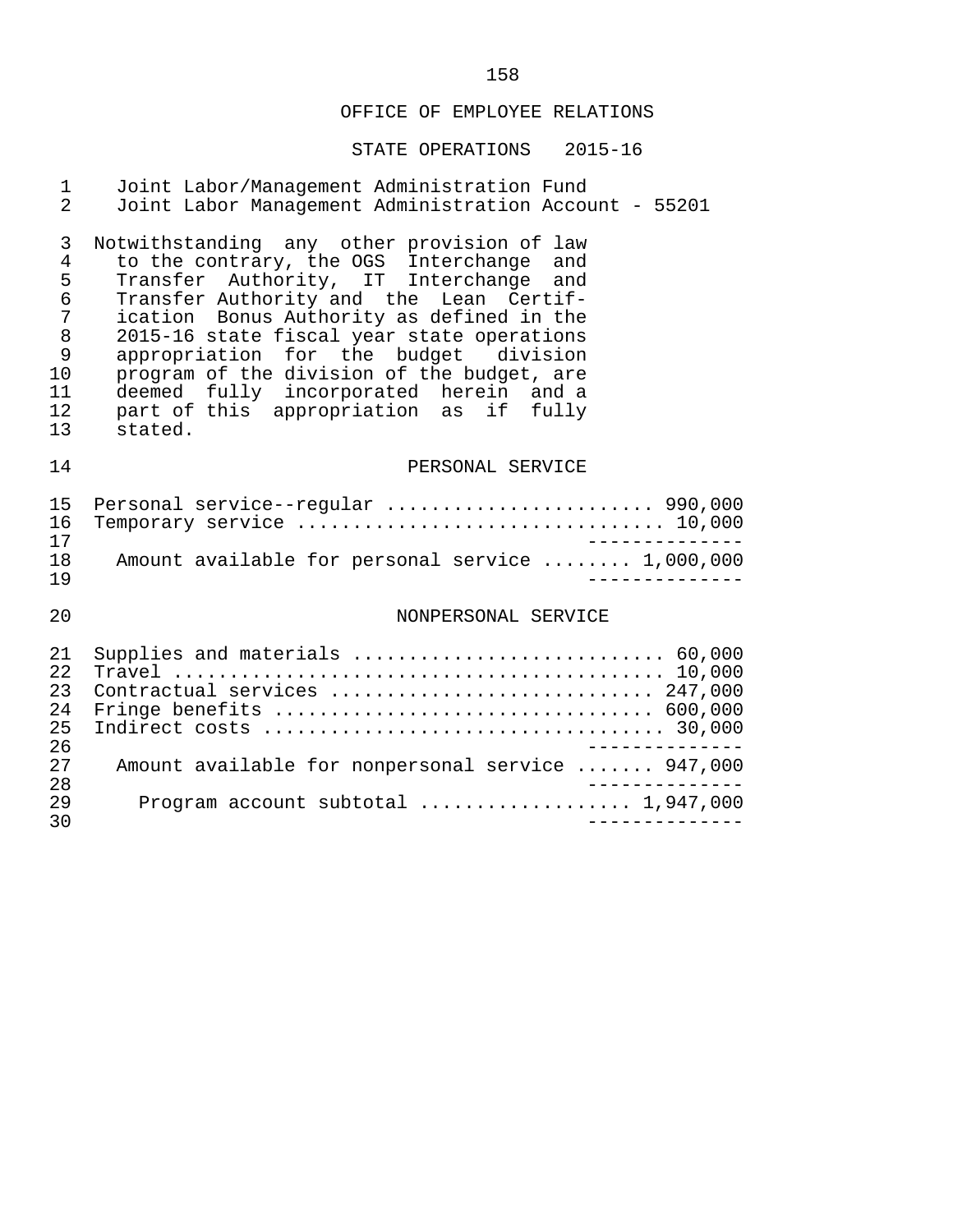#### OFFICE OF EMPLOYEE RELATIONS

## STATE OPERATIONS - REAPPROPRIATIONS 2015-16

#### 1 CONTRACT NEGOTIATION AND ADMINISTRATION PROGRAM

2 General Fund<br>3 State Purpose

State Purposes Account - 10050

- 4 The appropriation made by chapter 50, section 1, of the laws of 2013, as<br>5 amended by chapter 50, section 1, of the laws of 2014, is hereby 5 amended by chapter 50, section 1, of the laws of 2014, is hereby<br>6 amended and reappropriated to read: 6 amended and reappropriated to read:
- 7 Notwithstanding any other provision of law to the contrary, the funds<br>8 appropriated herein shall be made available for a pilot program to 8 appropriated herein shall be made available for a pilot program to<br>9 brovide job placement training to emplovees in the office of chil-9 provide job placement training to employees in the office of chil-<br>10 dren and family services, the office of mental health, the depart-10 dren and family services, the office of mental health, the depart-<br>11 ment of corrections and community supervision, and the office for 11 ment of corrections and community supervision, and the office for<br>12 meople with developmental disabilities who are impacted by the 12 people with developmental disabilities who are impacted by the 13 closure or restructuring of facilities in state fiscal years 2012- 14 13, 2013-14, [or] 2014-15, OR 2015-16. Such pilot program shall be<br>15 developed and administered solely by the office of employee 15 developed and administered solely by the office of<br>16 relations. The terms of this pilot program shall be subje 16 relations. The terms of this pilot program shall be subject only to<br>17 consultation with the department of civil service and approval by 17 consultation with the department of civil service and approval by<br>18 the director of the division of the budget. 18 the director of the division of the budget.<br>19 Notwithstanding any other provision of law to
- 19 Notwithstanding any other provision of law to the contrary, this pilot<br>20 program shall only be made available to such impacted employees who 20 program shall only be made available to such impacted employees who 21 are not otherwise offered an employment opportunity in a position<br>22 with a statutory salary grade, non-statutorily established grade-22 with a statutory salary grade, non-statutorily established grade-<br>23 equation, non-statutorily established flat-salary or non-statutorily 23 equation, non-statutorily established flat-salary or non-statutorily 24 established not to exceed salary that is determined to be comparable<br>25 to the employee's current position by the department of civil 25 to the employee's current position by the department of civil 26 service, provided, however, such offer shall be made to a position 27 at a work location in the state service within twenty-five miles of<br>28 the impacted employee's current work location through: (i) depart-28 the impacted employee's current work location through: (i) depart-<br>29 ment of civil service-administered agency reduction transfer lists; 29 ment of civil service-administered agency reduction transfer lists;<br>30 or (ii) any means authorized under the New York state civil service 30 or (ii) any means authorized under the New York state civil service<br>31 law. 31 law.<br>32 Notwit
	- 32 Notwithstanding any other provision of law to the contrary, the funds<br>33 The provided herein may be suballocated to any other state department. 33 provided herein may be suballocated to any other state department,<br>34 agency, or office, only for the purpose of implementing the pilot 34 agency, or office, only for the purpose of implementing the pilot<br>35 brogram for job placement training established by this appropri-35 program for job placement training established by this appropri-<br>36 ation, under the terms and conditions specified within this appro- 36 ation, under the terms and conditions specified within this appro- 37 priation subject to the approval of the director of the division of 38 the budget. 38 the budget.<br>39 Contractual s
	- Contractual services ... 5,000,000 .................. (re. \$5,000,000)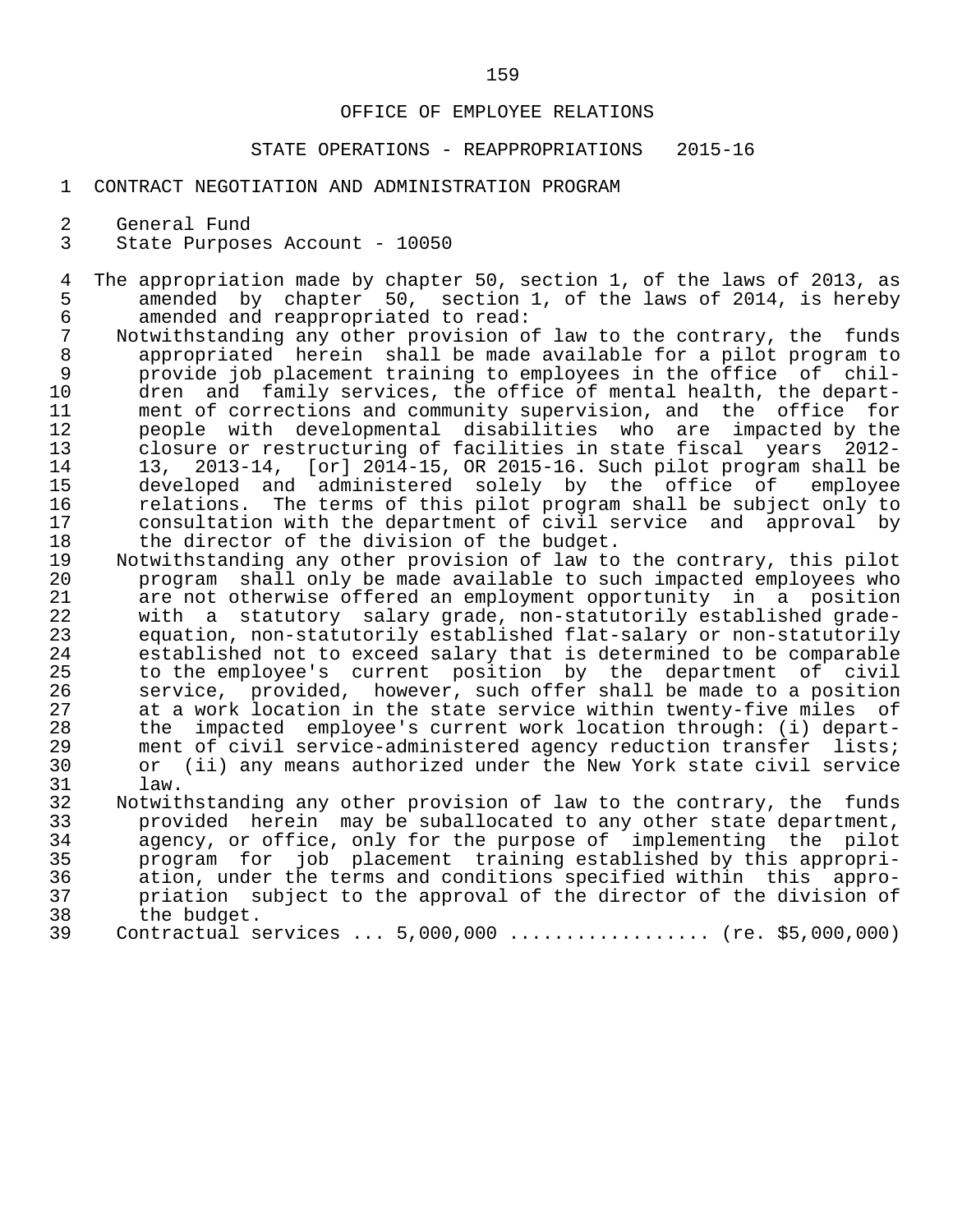STATE OPERATIONS 2015-16

1 For payment according to the following schedule:

| $\overline{2}$                                                                   |                                                                                                                                                                                                                                                                                                                                                                                                                                                                                                                                                                                               |                  | APPROPRIATIONS REAPPROPRIATIONS                         |
|----------------------------------------------------------------------------------|-----------------------------------------------------------------------------------------------------------------------------------------------------------------------------------------------------------------------------------------------------------------------------------------------------------------------------------------------------------------------------------------------------------------------------------------------------------------------------------------------------------------------------------------------------------------------------------------------|------------------|---------------------------------------------------------|
| 3<br>$\overline{4}$<br>5<br>$\epsilon$                                           | General Fund<br>Special Revenue Funds - Federal  81,198,000 365,887,000<br>Special Revenue Funds - Other $274,717,000$<br>Internal Service Funds  95,000                                                                                                                                                                                                                                                                                                                                                                                                                                      |                  | 113,863,000 34,776,200<br>135,763,900<br>$\overline{a}$ |
| 7<br>$\,8\,$<br>9                                                                | All Funds  469,873,000 536,427,100                                                                                                                                                                                                                                                                                                                                                                                                                                                                                                                                                            | ================ | ================                                        |
| 10                                                                               | <b>SCHEDULE</b>                                                                                                                                                                                                                                                                                                                                                                                                                                                                                                                                                                               |                  |                                                         |
| 11<br>12                                                                         |                                                                                                                                                                                                                                                                                                                                                                                                                                                                                                                                                                                               |                  |                                                         |
| 13<br>14                                                                         | General Fund<br>State Purposes Account - 10050                                                                                                                                                                                                                                                                                                                                                                                                                                                                                                                                                |                  |                                                         |
| 15<br>16<br>17<br>18<br>19<br>20<br>21<br>22<br>23<br>24<br>25<br>26<br>27<br>28 | For services and expenses of the adminis-<br>tration program, including suballocation<br>to other state departments and agencies.<br>Notwithstanding any other provision of law<br>to the contrary, the OGS Interchange<br>Transfer Authority, IT Interchange and<br>Transfer Authority and the Lean Certifi-<br>cation Bonus Authority as defined in the<br>2015-16 state fiscal year state operations<br>appropriation for the budget division<br>program of the division of the budget, are<br>deemed fully incorporated herein and a<br>part of this appropriation as if fully<br>stated. | and              |                                                         |
| 29                                                                               | PERSONAL SERVICE                                                                                                                                                                                                                                                                                                                                                                                                                                                                                                                                                                              |                  |                                                         |
| 30<br>31<br>32<br>33                                                             | Personal service--regular  5,888,000<br>Holiday/overtime compensation  41,000                                                                                                                                                                                                                                                                                                                                                                                                                                                                                                                 |                  |                                                         |
| 34<br>35                                                                         | Amount available for personal service  6,140,000                                                                                                                                                                                                                                                                                                                                                                                                                                                                                                                                              |                  |                                                         |
| 36                                                                               | NONPERSONAL SERVICE                                                                                                                                                                                                                                                                                                                                                                                                                                                                                                                                                                           |                  |                                                         |
| 37<br>38<br>39<br>40<br>41                                                       | Supplies and materials  289,000<br>Contractual services  964,000                                                                                                                                                                                                                                                                                                                                                                                                                                                                                                                              |                  |                                                         |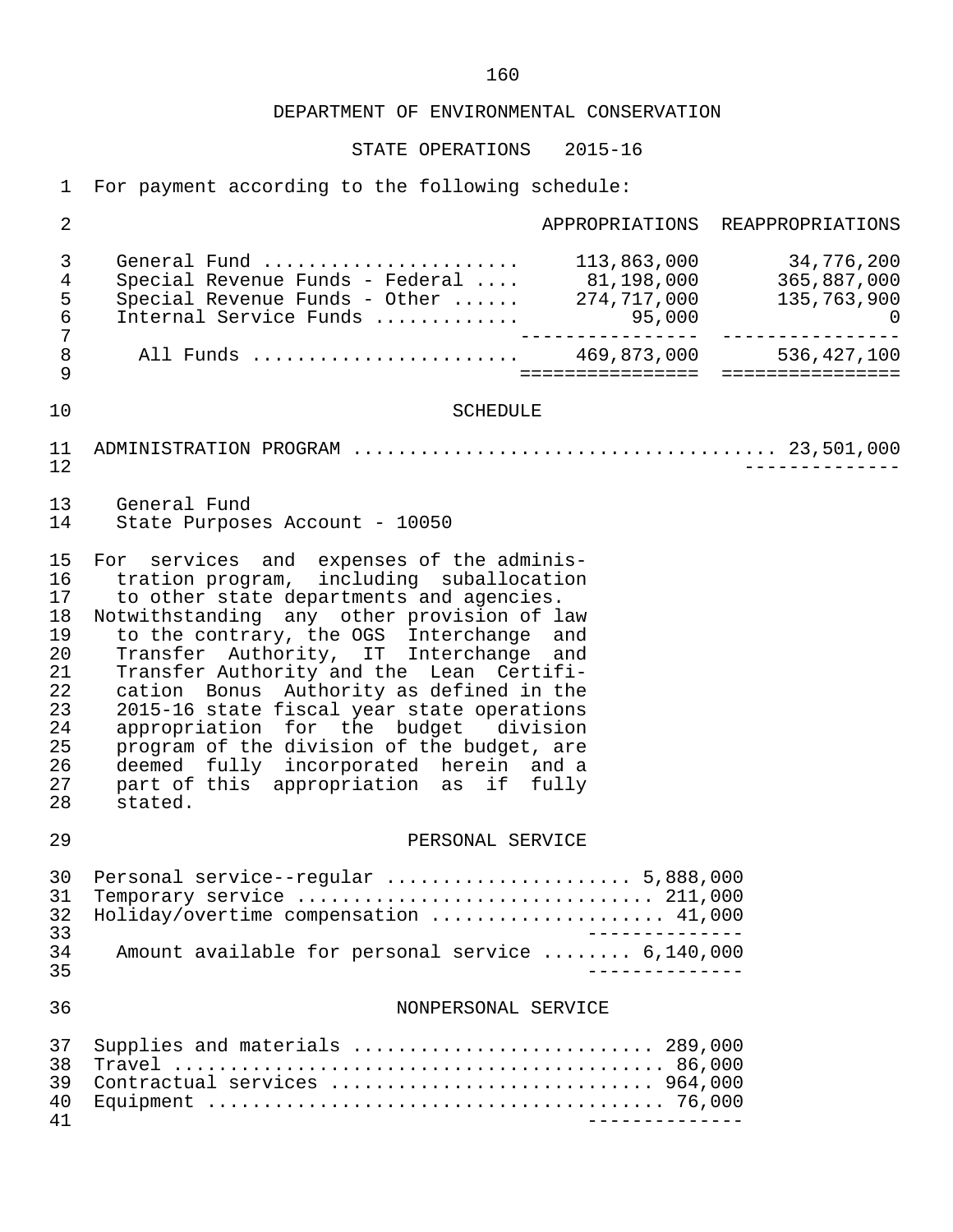| 1<br>2                                                         | Amount available for nonpersonal service  1,415,000                                                                                                                                                                                                                                                                                                                                                                                                          |
|----------------------------------------------------------------|--------------------------------------------------------------------------------------------------------------------------------------------------------------------------------------------------------------------------------------------------------------------------------------------------------------------------------------------------------------------------------------------------------------------------------------------------------------|
| 3<br>4                                                         | Program account subtotal  7,555,000                                                                                                                                                                                                                                                                                                                                                                                                                          |
| 5<br>6<br>7                                                    | Special Revenue Funds - Other<br>Conservation Fund<br>Conservation Fund Account - 21150                                                                                                                                                                                                                                                                                                                                                                      |
| 8                                                              | NONPERSONAL SERVICE                                                                                                                                                                                                                                                                                                                                                                                                                                          |
| 9<br>10<br>11<br>12<br>13<br>14<br>15                          | Supplies and materials  50,000<br>Contractual services  243,000<br>_________________<br>Program account subtotal  324,000                                                                                                                                                                                                                                                                                                                                    |
| 16<br>17<br>18                                                 | Special Revenue Funds - Other<br>Environmental Conservation Special Revenue Fund<br>ENCON Magazine Account - 21080                                                                                                                                                                                                                                                                                                                                           |
| 19<br>20<br>21<br>22<br>23<br>24<br>25<br>26<br>27<br>28<br>29 | Notwithstanding any other provision of law<br>to the contrary, the OGS Interchange and<br>Transfer Authority, IT Interchange and<br>Transfer Authority and the Lean Certifi-<br>cation Bonus Authority as defined in the<br>2015-16 state fiscal year state operations<br>appropriation for the budget division<br>program of the division of the budget, are<br>deemed fully incorporated herein and a<br>part of this appropriation as if fully<br>stated. |
| 30                                                             | NONPERSONAL SERVICE                                                                                                                                                                                                                                                                                                                                                                                                                                          |
| 31<br>32<br>33<br>34<br>35<br>36<br>37                         | Supplies and materials  207,000<br>Contractual services  450,000<br>______________<br>Program account subtotal  674,000<br>______________                                                                                                                                                                                                                                                                                                                    |
| 38<br>39<br>40                                                 | Special Revenue Funds - Other<br>Environmental Conservation Special Revenue Fund<br>Federal Grant Indirect Cost Recovery Account - 21065                                                                                                                                                                                                                                                                                                                     |
| 41<br>42<br>43                                                 | services and expenses related to the<br>For<br>administration of special revenue funds -<br>federal.                                                                                                                                                                                                                                                                                                                                                         |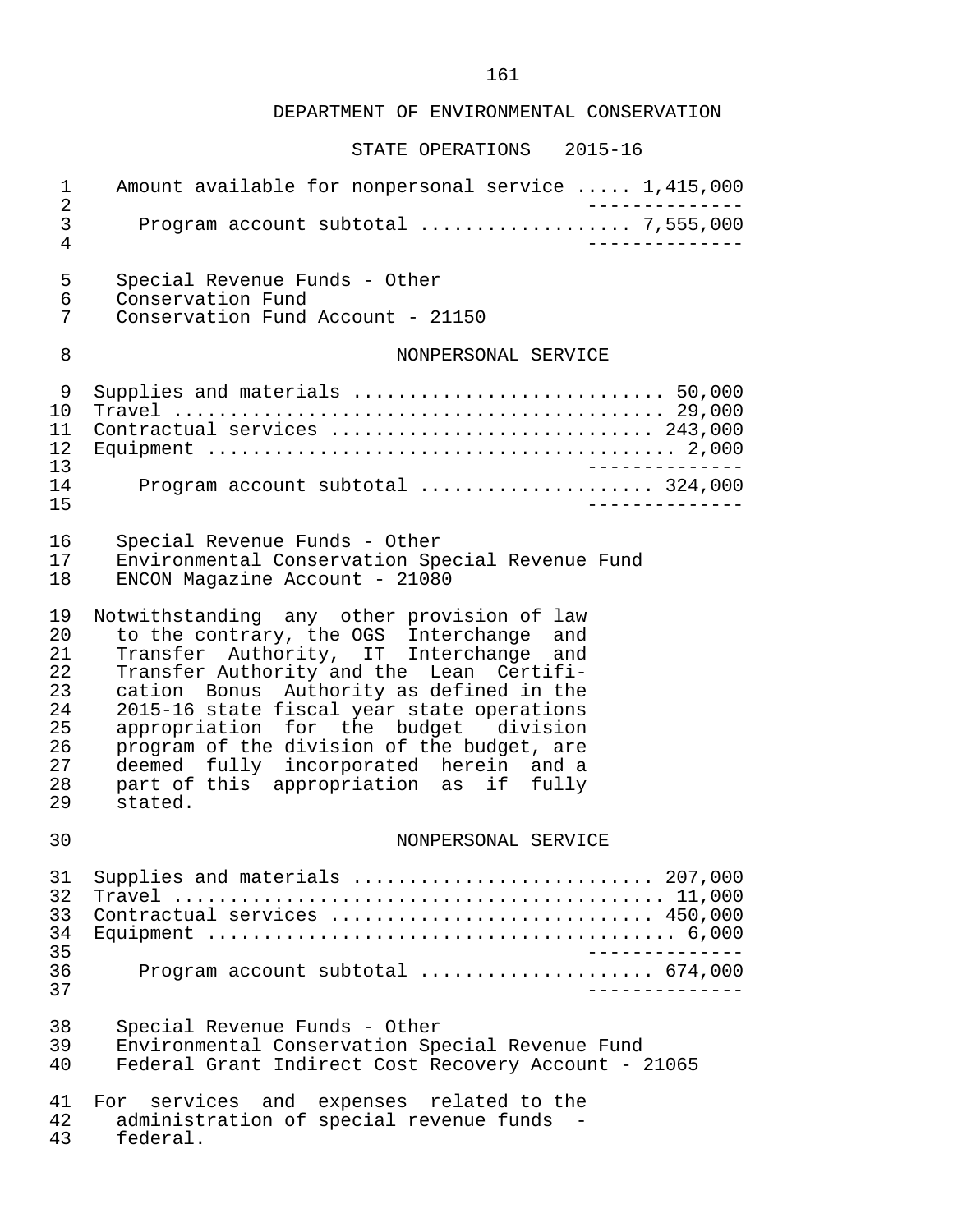| 1<br>$\sqrt{2}$<br>3<br>$\overline{4}$<br>5<br>6<br>$\overline{7}$<br>8<br>9<br>10<br>11 | Notwithstanding any other provision of law<br>to the contrary, the OGS Interchange and<br>Transfer Authority, IT Interchange and<br>Transfer Authority and the Lean Certifi-<br>cation Bonus Authority as defined in the<br>2015-16 state fiscal year state operations<br>appropriation for the budget division<br>program of the division of the budget, are<br>deemed fully incorporated herein and a<br>part of this appropriation as if fully<br>stated.                                                                                                                          |
|------------------------------------------------------------------------------------------|---------------------------------------------------------------------------------------------------------------------------------------------------------------------------------------------------------------------------------------------------------------------------------------------------------------------------------------------------------------------------------------------------------------------------------------------------------------------------------------------------------------------------------------------------------------------------------------|
| 12                                                                                       | PERSONAL SERVICE                                                                                                                                                                                                                                                                                                                                                                                                                                                                                                                                                                      |
| 13<br>14<br>15<br>16<br>17                                                               | Personal service--regular  8,833,000<br>Temporary service  2,000<br>Holiday/overtime compensation  2,000<br>Amount available for personal service  8,837,000                                                                                                                                                                                                                                                                                                                                                                                                                          |
| 18                                                                                       |                                                                                                                                                                                                                                                                                                                                                                                                                                                                                                                                                                                       |
| 19                                                                                       | NONPERSONAL SERVICE                                                                                                                                                                                                                                                                                                                                                                                                                                                                                                                                                                   |
| 20<br>21<br>22<br>23<br>24                                                               | Supplies and materials  168,000<br>Contractual services  743,000<br>Fringe benefits  5,096,000                                                                                                                                                                                                                                                                                                                                                                                                                                                                                        |
| 25                                                                                       | Amount available for nonpersonal service  6,016,000                                                                                                                                                                                                                                                                                                                                                                                                                                                                                                                                   |
| 26<br>27<br>28                                                                           | Program account subtotal  14,853,000                                                                                                                                                                                                                                                                                                                                                                                                                                                                                                                                                  |
| 29<br>30<br>31                                                                           | Internal Service Funds<br>Agencies Internal Service Fund<br>Banking Services Account - 55057                                                                                                                                                                                                                                                                                                                                                                                                                                                                                          |
| 33<br>34<br>35<br>36<br>37<br>38<br>39<br>40<br>41<br>42<br>43<br>44                     | 32 For services and expenses related to the<br>lockbox collection of regulatory fees.<br>Notwithstanding any other provision of<br>law<br>contrary, the OGS Interchange and<br>the<br>to<br>Transfer Authority, IT Interchange<br>and<br>Transfer Authority and the Lean Certifi-<br>cation Bonus Authority as defined<br>in<br>the<br>2015-16 state fiscal year state operations<br>for the budget division<br>appropriation<br>program of the division of the budget, are<br>deemed fully incorporated herein and<br>a a<br>part of<br>this<br>appropriation as if fully<br>stated. |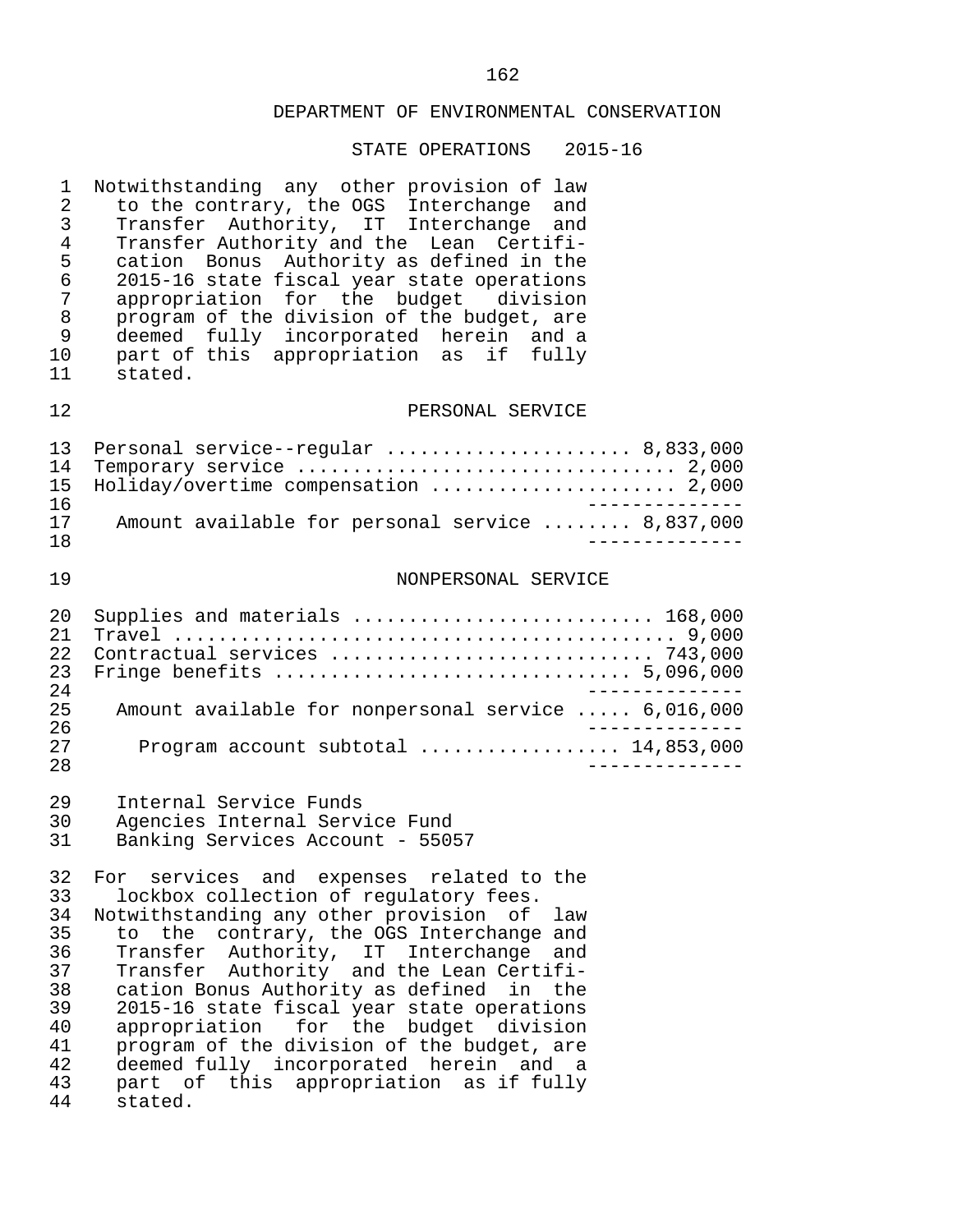STATE OPERATIONS 2015-16

| $\mathbf 1$                                                                            | NONPERSONAL SERVICE                                                                                                                                                                                                                                                                                                                                                                                                                                                                                                                                                                                                      |
|----------------------------------------------------------------------------------------|--------------------------------------------------------------------------------------------------------------------------------------------------------------------------------------------------------------------------------------------------------------------------------------------------------------------------------------------------------------------------------------------------------------------------------------------------------------------------------------------------------------------------------------------------------------------------------------------------------------------------|
| 2                                                                                      | Contractual services  95,000                                                                                                                                                                                                                                                                                                                                                                                                                                                                                                                                                                                             |
| 3<br>$\overline{4}$<br>5                                                               | Program account subtotal  95,000                                                                                                                                                                                                                                                                                                                                                                                                                                                                                                                                                                                         |
| $\epsilon$<br>7                                                                        | AIR AND WATER QUALITY MANAGEMENT PROGRAM  134,165,000                                                                                                                                                                                                                                                                                                                                                                                                                                                                                                                                                                    |
| 8<br>9                                                                                 | General Fund<br>State Purposes Account - 10050                                                                                                                                                                                                                                                                                                                                                                                                                                                                                                                                                                           |
| 10<br>11<br>12<br>13<br>14<br>15<br>16<br>17<br>18<br>19<br>20<br>21<br>22<br>23<br>24 | For services and expenses of the air and<br>water quality management program, includ-<br>ing suballocation to other state depart-<br>ments and agencies.<br>Notwithstanding any other provision of law<br>to the contrary, the OGS Interchange and<br>Transfer Authority, IT Interchange and<br>Transfer Authority and the Lean Certifi-<br>cation Bonus Authority as defined in the<br>2015-16 state fiscal year state operations<br>appropriation for the budget division<br>program of the division of the budget, are<br>deemed fully incorporated herein and a<br>part of this appropriation as if fully<br>stated. |
| 25                                                                                     | PERSONAL SERVICE                                                                                                                                                                                                                                                                                                                                                                                                                                                                                                                                                                                                         |
| 26<br>27<br>28<br>29<br>30<br>31                                                       | Personal service--regular  14,485,000<br>Holiday/overtime compensation  61,000<br>Amount available for personal service  14,609,000                                                                                                                                                                                                                                                                                                                                                                                                                                                                                      |
| 32                                                                                     | NONPERSONAL SERVICE                                                                                                                                                                                                                                                                                                                                                                                                                                                                                                                                                                                                      |
| 33<br>34<br>35<br>36<br>37<br>38<br>39<br>40<br>41                                     | Supplies and materials  461,000<br>Contractual services  1,059,000<br>Amount available for nonpersonal service  1,697,000<br>Total amount available $\ldots, \ldots, \ldots, \ldots, \ldots, \ldots, \ldots, 16, 306, 000$                                                                                                                                                                                                                                                                                                                                                                                               |
| 42<br>43                                                                               | Notwithstanding any law to the contrary, not<br>less than \$150,000 shall be made available                                                                                                                                                                                                                                                                                                                                                                                                                                                                                                                              |

163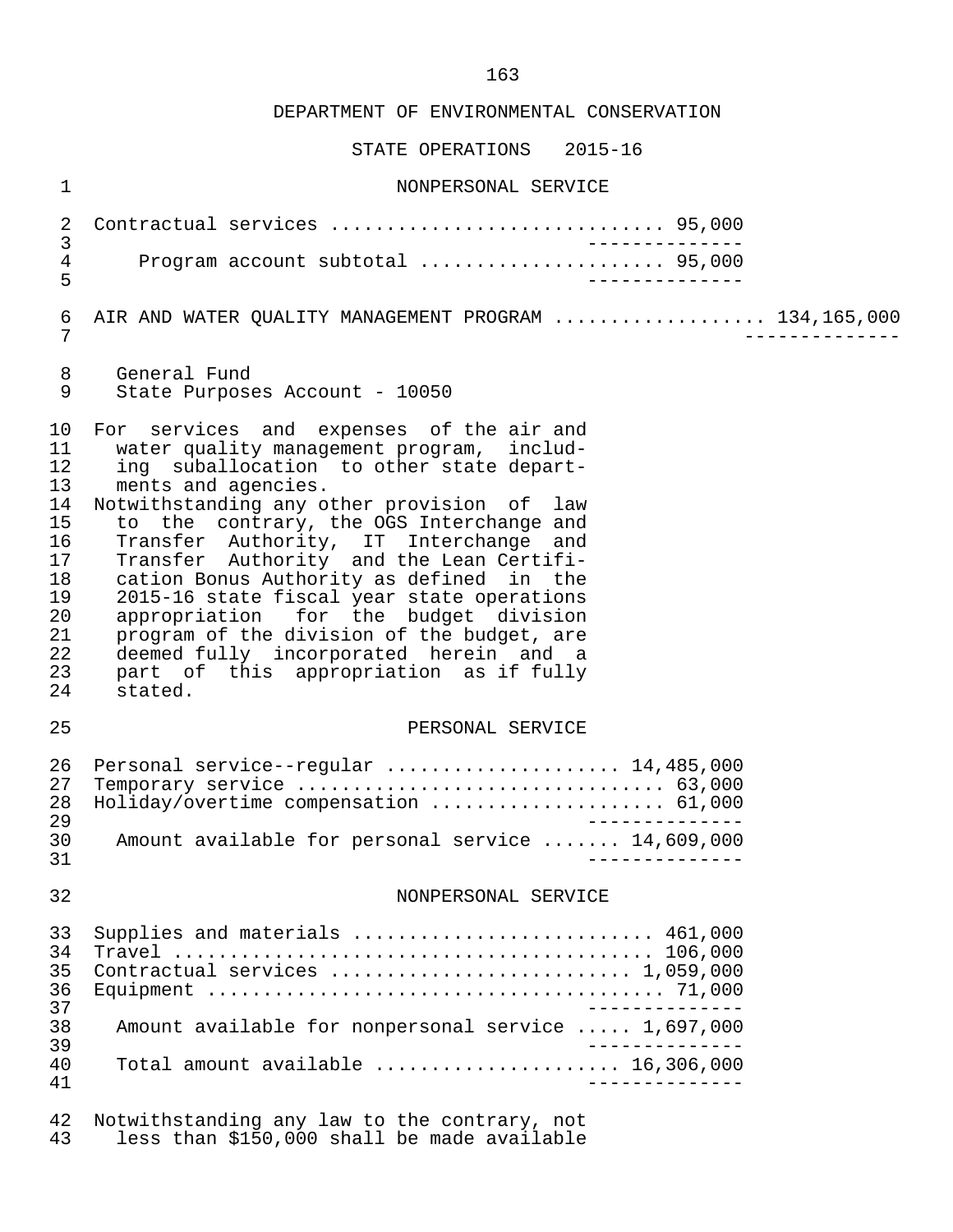| $\mathbf 1$<br>$\overline{2}$<br>$\mathfrak{Z}$<br>$\overline{4}$<br>5<br>6<br>7<br>8 | to the department of environmental conser-<br>vation for the expansion of the existing<br>free collection and disposal program for<br>unwanted drugs, as such term is defined in<br>subdivision 7 of section 6802 of the<br>education law, to include hospitals, adult<br>care facilities and nursing homes in DEC<br>region one. |
|---------------------------------------------------------------------------------------|-----------------------------------------------------------------------------------------------------------------------------------------------------------------------------------------------------------------------------------------------------------------------------------------------------------------------------------|
| 9                                                                                     | PERSONAL SERVICE                                                                                                                                                                                                                                                                                                                  |
| 10<br>11                                                                              | Personal service--regular  150,000                                                                                                                                                                                                                                                                                                |
| 12<br>13                                                                              | Program account subtotal  16,456,000                                                                                                                                                                                                                                                                                              |
| 14<br>15                                                                              | Special Revenue Funds - Federal<br>Federal Miscellaneous Operating Grants Fund                                                                                                                                                                                                                                                    |
| 16<br>17                                                                              | Federal Environmental Conservation Air Resources Grants<br>Account - $25334$                                                                                                                                                                                                                                                      |
| 18<br>19<br>20<br>21<br>22                                                            | For services and expenses related to air<br>resources purposes. A portion of these<br>funds may be transferred to aid to locali-<br>ties and may be suballocated to other<br>state departments and agencies.                                                                                                                      |
| 23<br>24<br>25<br>26                                                                  | Personal service  4,455,000<br>Nonpersonal service  2,010,000<br>Fringe benefits  2,535,000                                                                                                                                                                                                                                       |
| 27<br>28                                                                              | Program account subtotal  9,000,000                                                                                                                                                                                                                                                                                               |
| 29<br>30<br>31<br>32                                                                  | Special Revenue Funds - Federal<br>Federal Miscellaneous Operating Grants Fund<br>Federal Environmental Conservation<br>Spills<br>Management<br>Grant Account - 25334                                                                                                                                                             |
| 33<br>34<br>35<br>36<br>37                                                            | For services and expenses related to spills<br>management purposes. A portion of these<br>funds may be transferred to aid to locali-<br>ties and may be suballocated to other<br>state departments and agencies.                                                                                                                  |
| 38<br>39<br>40<br>41                                                                  | Fringe benefits $\ldots \ldots \ldots \ldots \ldots \ldots \ldots \ldots \ldots \ldots 1,299,000$                                                                                                                                                                                                                                 |
| 42<br>43                                                                              | Program account subtotal  7,000,000                                                                                                                                                                                                                                                                                               |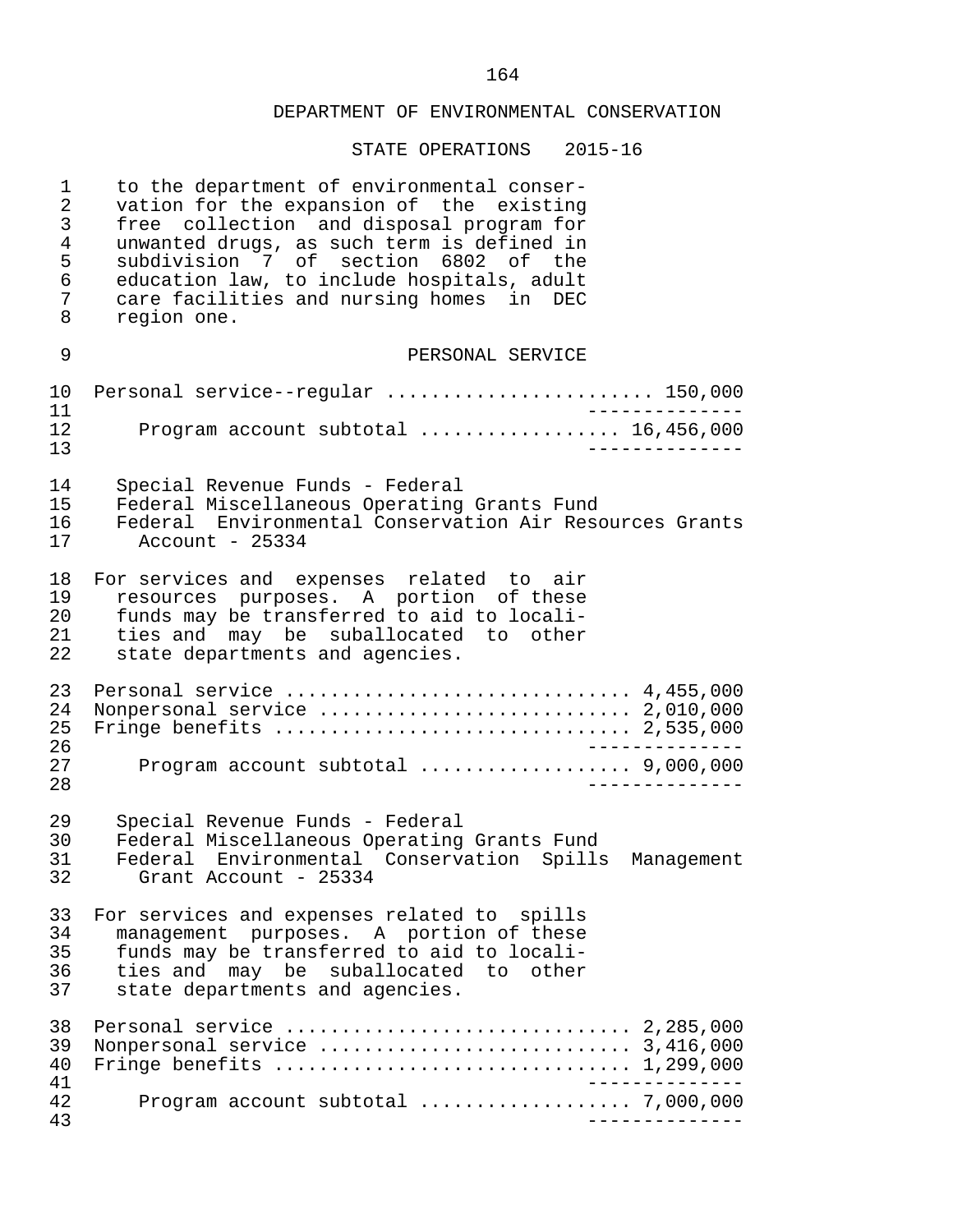| 1<br>$\overline{a}$<br>$\mathsf{3}$<br>4                                                           | Special Revenue Funds - Federal<br>Federal Miscellaneous Operating Grants Fund<br>Federal Environmental Conservation Water Grants Account<br>$-25334$                                                                                                                                                                                                                                                                                                                                                                                                                                                                                                                                                                      |
|----------------------------------------------------------------------------------------------------|----------------------------------------------------------------------------------------------------------------------------------------------------------------------------------------------------------------------------------------------------------------------------------------------------------------------------------------------------------------------------------------------------------------------------------------------------------------------------------------------------------------------------------------------------------------------------------------------------------------------------------------------------------------------------------------------------------------------------|
| 5<br>6<br>$7\phantom{.}$<br>8<br>9                                                                 | For services and expenses related to water<br>resource purposes. A portion of these<br>funds may be transferred to aid to locali-<br>ties and may be suballocated to other<br>state departments and agencies.                                                                                                                                                                                                                                                                                                                                                                                                                                                                                                              |
| 10<br>11<br>12<br>13<br>14<br>15                                                                   | Program account subtotal  24,898,000                                                                                                                                                                                                                                                                                                                                                                                                                                                                                                                                                                                                                                                                                       |
| 16<br>17<br>18                                                                                     | Special Revenue Funds - Other<br>Clean Air Fund<br>Mobile Source Account - 21452                                                                                                                                                                                                                                                                                                                                                                                                                                                                                                                                                                                                                                           |
| 19<br>20<br>21<br>22<br>23<br>24<br>25<br>26<br>27<br>28<br>29<br>30<br>31<br>32<br>33<br>34<br>35 | For the direct and indirect costs of the<br>department of environmental conservation<br>associated with developing, implementing<br>and administering the mobile source<br>program, including suballocation to other<br>state departments and agencies.<br>Notwithstanding any other provision of<br>law<br>to the contrary, the OGS Interchange and<br>Transfer Authority, IT Interchange and<br>Transfer Authority and the Lean Certifi-<br>cation Bonus Authority as defined in the<br>2015-16 state fiscal year state operations<br>appropriation for the budget division<br>program of the division of the budget, are<br>deemed fully incorporated herein and a<br>part of this appropriation as if fully<br>stated. |
| 36                                                                                                 | PERSONAL SERVICE                                                                                                                                                                                                                                                                                                                                                                                                                                                                                                                                                                                                                                                                                                           |
| 37<br>38<br>39<br>40                                                                               | Personal service--regular  6,367,000<br>Temporary service  201,000<br>Holiday/overtime compensation  132,000                                                                                                                                                                                                                                                                                                                                                                                                                                                                                                                                                                                                               |
| 41<br>42                                                                                           | Amount available for personal service  6,700,000                                                                                                                                                                                                                                                                                                                                                                                                                                                                                                                                                                                                                                                                           |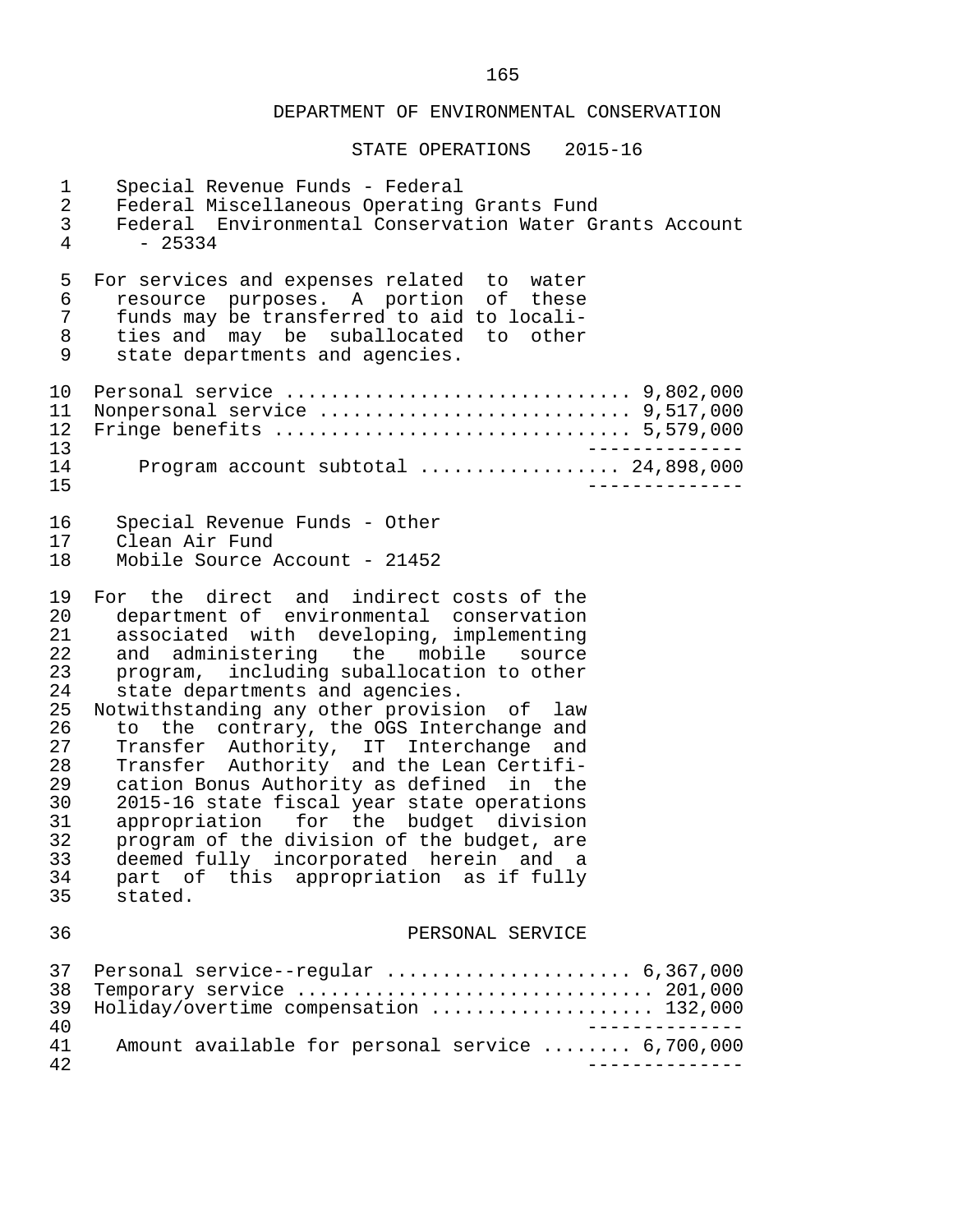STATE OPERATIONS 2015-16

## 1 NONPERSONAL SERVICE

| 2<br>3<br>4<br>5<br>6<br>7<br>8<br>9<br>10<br>11<br>12                                             | Supplies and materials  639,000<br>Contractual services  339,000<br>Amount available for nonpersonal service  5,781,000<br>Program account subtotal  12,481,000                                                                                                                                                                                                                                                                                                                                                                                                                                                                                                                                                            |
|----------------------------------------------------------------------------------------------------|----------------------------------------------------------------------------------------------------------------------------------------------------------------------------------------------------------------------------------------------------------------------------------------------------------------------------------------------------------------------------------------------------------------------------------------------------------------------------------------------------------------------------------------------------------------------------------------------------------------------------------------------------------------------------------------------------------------------------|
| 13<br>14<br>15                                                                                     | Special Revenue Funds - Other<br>Clean Air Fund<br>Operating Permit Program Account - 21451                                                                                                                                                                                                                                                                                                                                                                                                                                                                                                                                                                                                                                |
| 16<br>17<br>18<br>19<br>20<br>21<br>22<br>23<br>24<br>25<br>26<br>27<br>28<br>29<br>30<br>31<br>32 | For the direct and indirect costs of the<br>department of environmental conservation<br>associated with developing, implementing<br>and administering the operating permit<br>program, including suballocation to other<br>state departments and agencies.<br>Notwithstanding any other provision of law<br>to the contrary, the OGS Interchange and<br>Transfer Authority, IT Interchange and<br>Transfer Authority and the Lean Certifi-<br>cation Bonus Authority as defined in the<br>2015-16 state fiscal year state operations<br>appropriation for the budget division<br>program of the division of the budget, are<br>deemed fully incorporated herein and a<br>part of this appropriation as if fully<br>stated. |
| 33                                                                                                 | PERSONAL SERVICE                                                                                                                                                                                                                                                                                                                                                                                                                                                                                                                                                                                                                                                                                                           |
| 34<br>35<br>36<br>37<br>38<br>39                                                                   | Personal service--regular  3,485,000<br>Holiday/overtime compensation  103,000<br>Amount available for personal service  3,663,000                                                                                                                                                                                                                                                                                                                                                                                                                                                                                                                                                                                         |
| 40                                                                                                 | NONPERSONAL SERVICE                                                                                                                                                                                                                                                                                                                                                                                                                                                                                                                                                                                                                                                                                                        |
| 41<br>42<br>43<br>44                                                                               | Supplies and materials  305,000<br>Contractual services  1,968,000                                                                                                                                                                                                                                                                                                                                                                                                                                                                                                                                                                                                                                                         |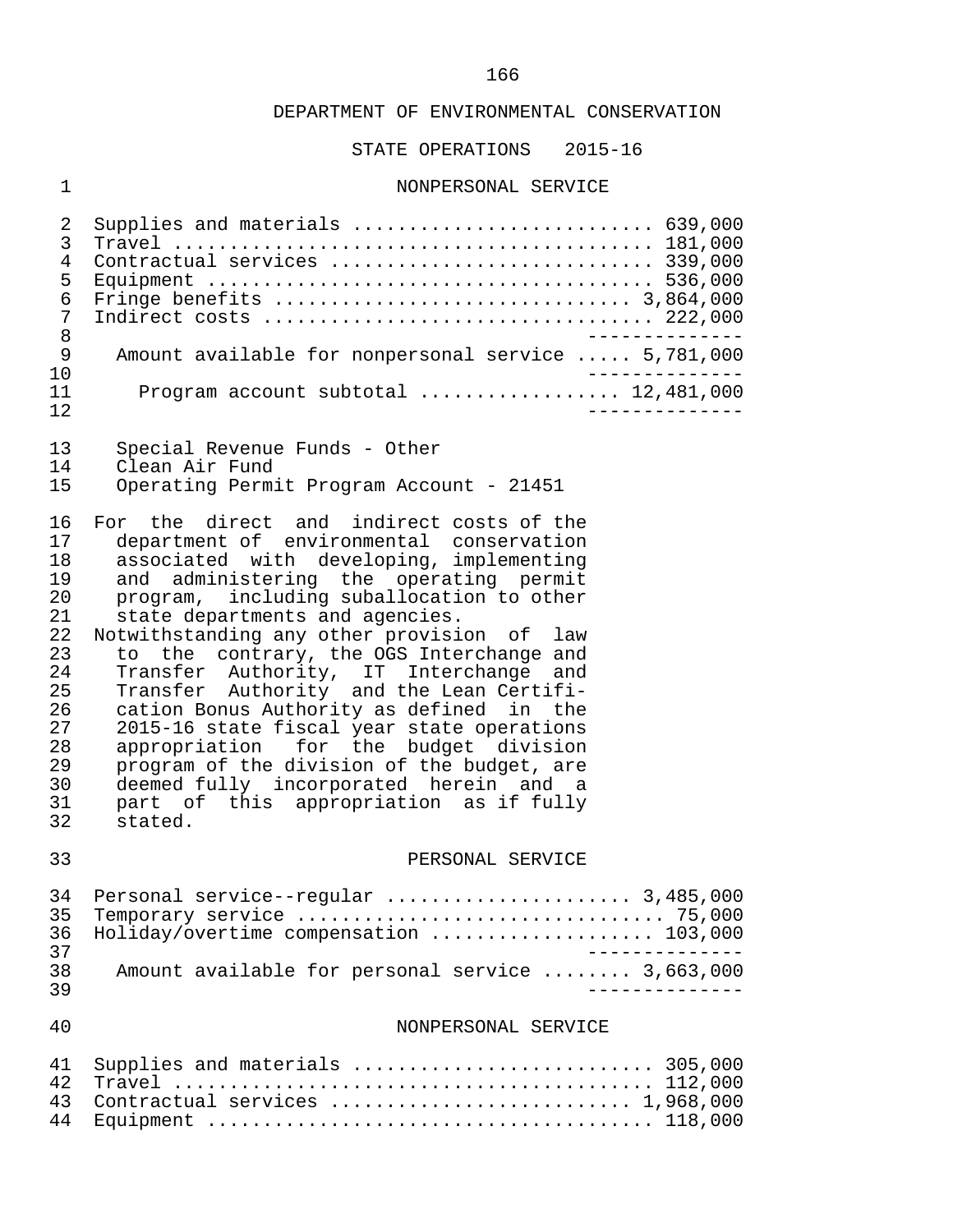#### STATE OPERATIONS 2015-16

 1 Fringe benefits ................................ 2,113,000 2 Indirect costs ................................... 121,000 3<br>Amount available for nonpersonal service ..... 4.737.000 4 Amount available for nonpersonal service ..... 4,737,000 5<br>6 Program account subtotal ..................... 8.400.000 6 Program account subtotal ................... 8,400,000 7 -------------- 8 Special Revenue Funds - Other<br>9 Environmental Conservation Spe 9 Environmental Conservation Special Revenue Fund 10 Environmental Regulatory Account - 21081 11 For services and expenses related to facili-<br>12 ty compliance and monitoring including for 12 ty compliance and monitoring including for<br>13 concentrated animal feeding operations and 13 concentrated animal feeding operations and<br>14 dam safety. 14 dam safety.<br>15 Notwithstandir 15 Notwithstanding any other provision of law<br>16 to the contrary, the OGS Interchange and 16 to the contrary, the OGS Interchange and<br>17 Transfer Authority, IT Interchange and 17 Transfer Authority, IT Interchange and<br>18 Transfer\_Authority\_and\_the\_Lean\_Certifi-18 Transfer Authority and the Lean Certifi-<br>19 cation Bonus Authority as defined in the 19 cation Bonus Authority as defined in the<br>20 2015-16 state fiscal vear state operations 20 2015-16 state fiscal year state operations<br>21 appropriation for the budget division 21 appropriation for the budget division<br>22 program of the division of the budget, are 22 program of the division of the budget, are<br>23 deemed fully incorporated herein and a 23 deemed fully incorporated herein and a<br>24 part of this appropriation as if fully 24 part of this appropriation as if fully<br>25 stated. stated. 26 PERSONAL SERVICE 27 Personal service--regular ........................ 823,000 28 -------------- 29 NONPERSONAL SERVICE 30 Supplies and materials ............................ 69,000 31 Travel ............................................ 66,000 32 Contractual services .............................. 44,000 33 Equipment ......................................... 79,000 34 Fringe benefits .................................. 475,000 35 Indirect Costs .................................... 28,000 -------------<br>37 Amount available for nonpersonal service ....... 761.000 Amount available for nonpersonal service ....... 761,000 38 -------------- 39 Program account subtotal ................... 1,584,000 40 -------------- 41 Special Revenue Funds - Other 42 Environmental Conservation Special Revenue Fund<br>43 Great Lakes Restoration Initiative Account - 210 43 Great Lakes Restoration Initiative Account - 21087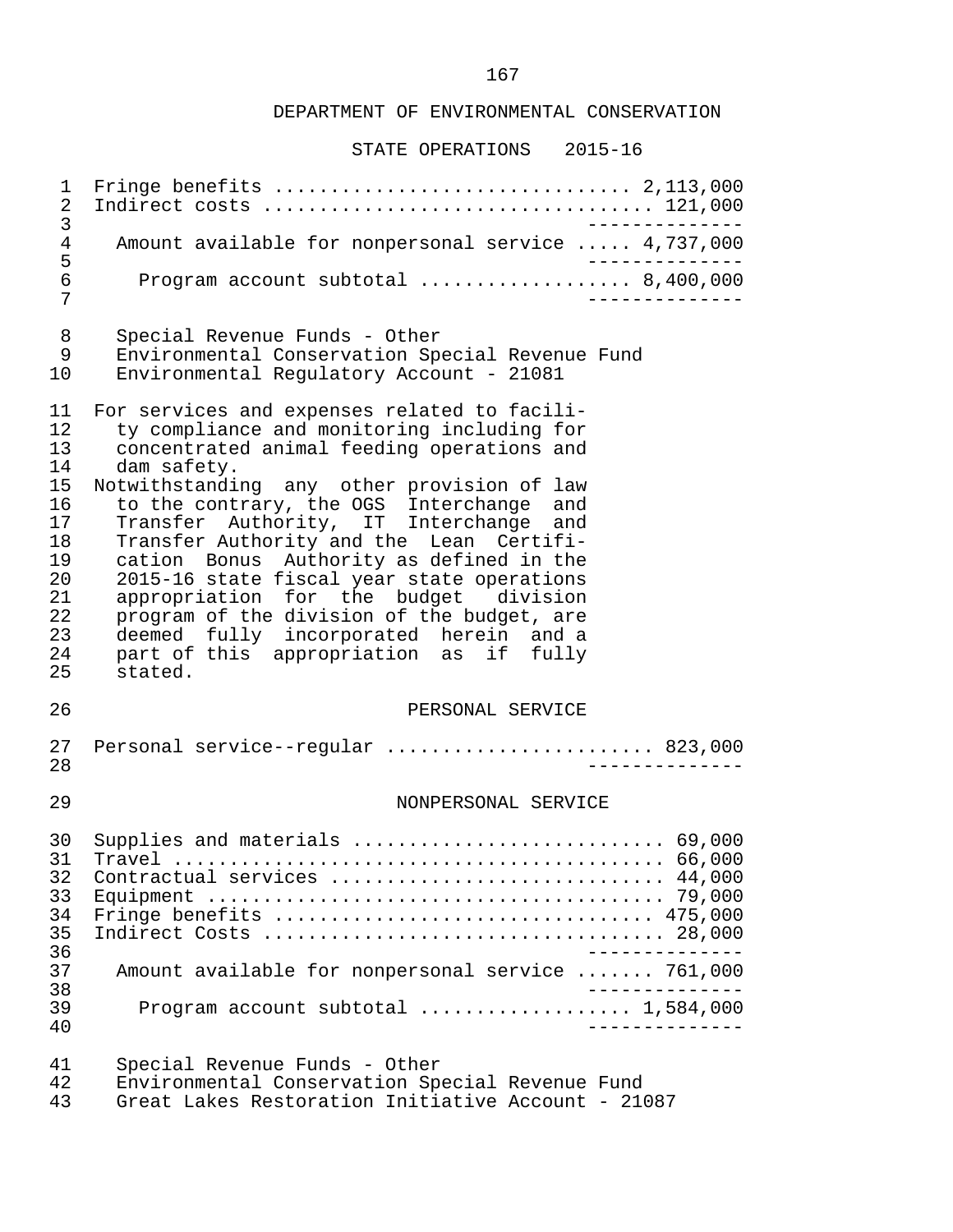| 1              | For services and expenses related to the                                    |
|----------------|-----------------------------------------------------------------------------|
| 2              | Great Lakes restoration initiative for the                                  |
| $\mathsf{3}$   | purpose of sustainability and restoration                                   |
| 4              | projects in the Great Lakes basin. Pursu-                                   |
| 5              | ant to section 11 of the state finance                                      |
| 6              | law, the department is authorized to                                        |
| $\overline{7}$ | accept any monies from public corpo-                                        |
| 8              | rations, not-for-profit corporations and                                    |
| 9              | other non-governmental organizations for                                    |
| $10 \,$        | purposes of Great Lakes restoration.                                        |
| 11             | Notwithstanding any other provision of law                                  |
| 12             | to the contrary, the OGS Interchange and                                    |
| 13             | Transfer Authority, IT Interchange and                                      |
| 14             | Transfer Authority and the Lean Certifi-                                    |
| 15             | cation Bonus Authority as defined in the                                    |
| 16             | 2015-16 state fiscal year state operations                                  |
| 17             | appropriation for the budget division                                       |
| 18             | program of the division of the budget, are                                  |
| 19             | deemed fully incorporated herein and a                                      |
| 20             | part of this appropriation as if fully                                      |
| 21             | stated.                                                                     |
| 22             | NONPERSONAL SERVICE                                                         |
| 23             | Contractual services  1,000,000                                             |
| 24             | ___________                                                                 |
| 25             | Program account subtotal  1,000,000                                         |
| 26             | $- - - - - - -$                                                             |
| 27             | Special Revenue Funds - Other                                               |
| 28             | Environmental Conservation Special Revenue Fund                             |
| 29             | Hazardous Substances Bulk Storage Account - 21061                           |
| 30             | For services and expenses related to article                                |
| 31             | 40 of the environmental conservation law.                                   |
| 32             | Notwithstanding any other provision of law                                  |
| 33             | to the contrary, the OGS Interchange and                                    |
| 34             | Transfer Authority, IT Interchange and                                      |
| 35             | Transfer Authority and the Lean Certifi-                                    |
| 36             | cation Bonus Authority as defined in the                                    |
| 37             | 2015-16 state fiscal year state operations                                  |
| 38             | appropriation for the budget division                                       |
| 39             | program of the division of the budget, are                                  |
| 40             | deemed fully incorporated herein and a                                      |
| 41             | part of this appropriation as if fully                                      |
| 42             | stated.                                                                     |
| 43             | PERSONAL SERVICE                                                            |
| 44<br>45<br>46 | Personal service--regular  157,000<br>Holiday/overtime compensation  10,000 |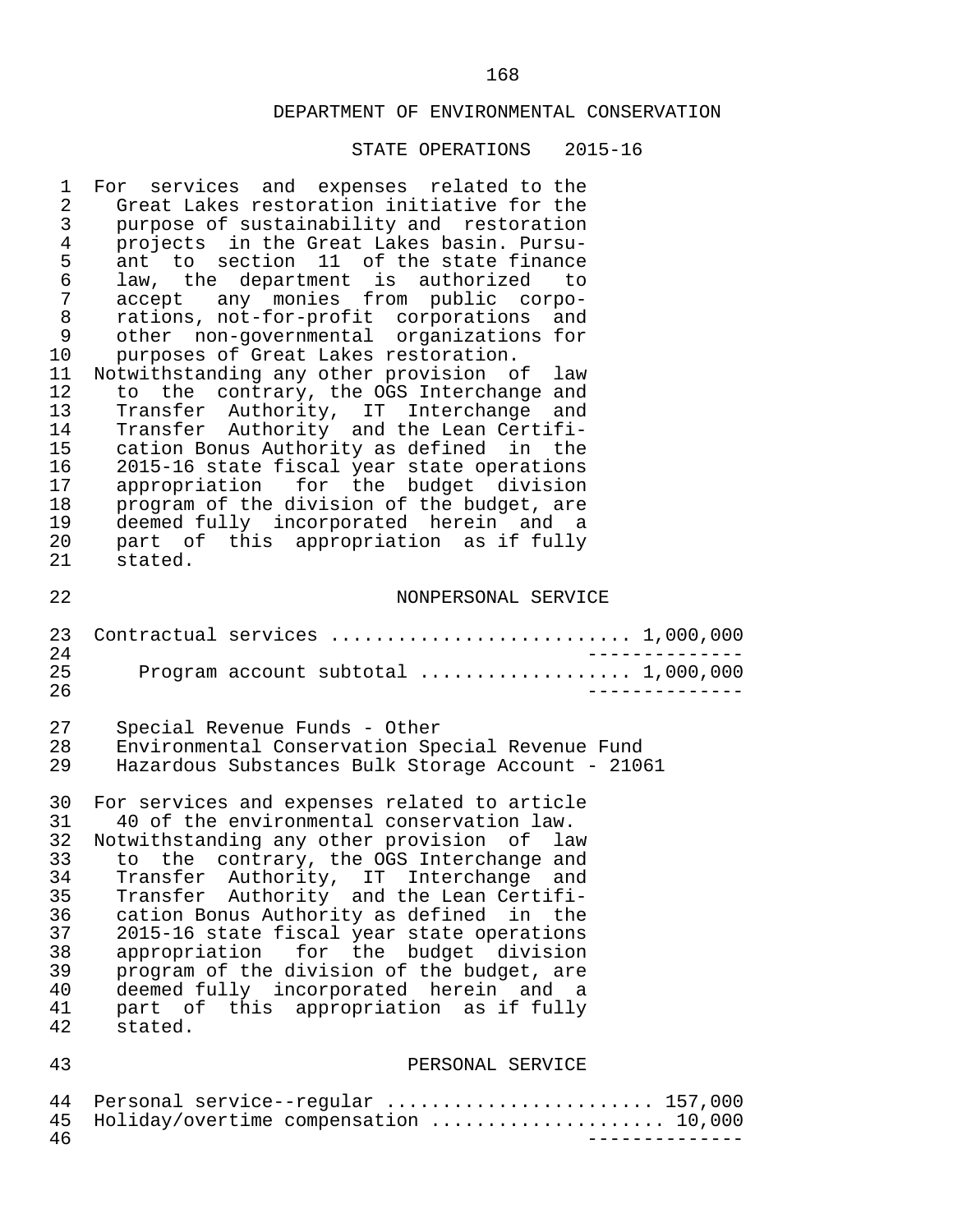| $\mathbf 1$<br>$\overline{2}$                                                    | Amount available for personal service  167,000                                                                                                                                                                                                                                                                                                                                                                                                                                                                                                                                                 |
|----------------------------------------------------------------------------------|------------------------------------------------------------------------------------------------------------------------------------------------------------------------------------------------------------------------------------------------------------------------------------------------------------------------------------------------------------------------------------------------------------------------------------------------------------------------------------------------------------------------------------------------------------------------------------------------|
| 3                                                                                | NONPERSONAL SERVICE                                                                                                                                                                                                                                                                                                                                                                                                                                                                                                                                                                            |
| 4<br>5<br>6<br>7<br>8<br>9<br>10<br>11<br>12<br>13                               | Supplies and materials  17,000<br>Contractual services  29,000<br>Amount available for nonpersonal service  163,000<br>Program account subtotal  330,000<br>$- - - - - - -$                                                                                                                                                                                                                                                                                                                                                                                                                    |
| 14<br>15<br>16                                                                   | Special Revenue Funds - Other<br>Environmental Conservation Special Revenue Fund<br>UST Trust Recovery Account - 21083                                                                                                                                                                                                                                                                                                                                                                                                                                                                         |
| 17<br>18<br>19<br>20<br>21<br>22<br>23<br>24<br>25<br>26<br>27<br>28<br>29<br>30 | For services and expenses related to the<br>spills program including suballocation to<br>other state departments and agencies.<br>Notwithstanding any other provision of law<br>to the contrary, the OGS Interchange and<br>Transfer Authority, IT Interchange and<br>Transfer Authority and the Lean Certifi-<br>cation Bonus Authority as defined in the<br>2015-16 state fiscal year state operations<br>appropriation for the budget division<br>program of the division of the budget, are<br>deemed fully incorporated herein and a<br>part of this appropriation as if fully<br>stated. |
| 31                                                                               | PERSONAL SERVICE                                                                                                                                                                                                                                                                                                                                                                                                                                                                                                                                                                               |
| 32<br>33                                                                         | Personal service--regular  1,218,000                                                                                                                                                                                                                                                                                                                                                                                                                                                                                                                                                           |
| 34                                                                               | NONPERSONAL SERVICE                                                                                                                                                                                                                                                                                                                                                                                                                                                                                                                                                                            |
| 35<br>36<br>37<br>38<br>39<br>40<br>41                                           | Amount available for nonpersonal service  744,000<br>Program account subtotal  1,962,000<br>$- - - - - - - - - - -$                                                                                                                                                                                                                                                                                                                                                                                                                                                                            |
| 42<br>43                                                                         | Special Revenue Funds - Other<br>Environmental Protection and Oil Spill Compensation Fund                                                                                                                                                                                                                                                                                                                                                                                                                                                                                                      |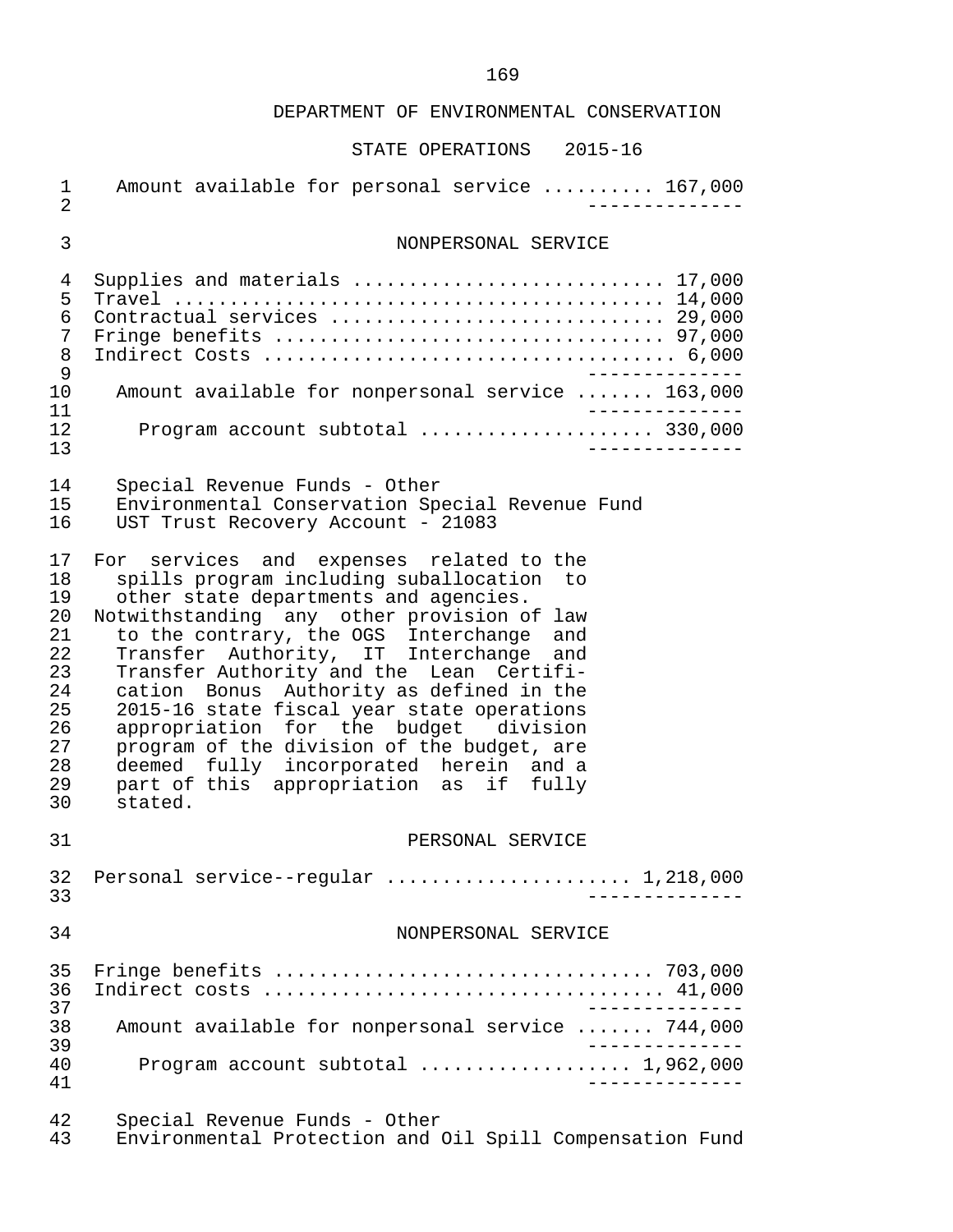#### STATE OPERATIONS 2015-16

#### 1 Department of Environmental Conservation Account - 21203

2 For services and expenses for cleanup and<br>3 removal of oil and chemical spills pursu-3 removal of oil and chemical spills pursu-<br>4 ant to chapter 845 of the laws of 1977. 4 ant to chapter 845 of the laws of 1977.<br>5 Notwithstanding any other provision of 5 Notwithstanding any other provision of law<br>6 to the contrary, the OGS Interchange and 6 to the contrary, the OGS Interchange and 7 Transfer Authority, IT Interchange and<br>8 Transfer\_Authority\_and\_the\_Lean Certifi-8 Transfer Authority and the Lean Certifi-<br>9 cation Bonus Authority as defined in the 9 cation Bonus Authority as defined in the<br>10 2015-16 state fiscal vear state operations 10 2015-16 state fiscal year state operations<br>11 appropriation for the budget division 11 appropriation for the budget division<br>12 program of the division of the budget, are 12 program of the division of the budget, are<br>13 deemed fully incorporated herein and a 13 deemed fully incorporated herein and a<br>14 part of this appropriation as if fully 14 part of this appropriation as if fully<br>15 stated. stated.

#### 16 PERSONAL SERVICE

|     | 17 Personal service--reqular  10,754,000          |
|-----|---------------------------------------------------|
|     |                                                   |
|     | 19 Holiday/overtime compensation  298,000         |
| 2.0 |                                                   |
| 21  | Amount available for personal service  11,122,000 |
| 2.2 |                                                   |

#### 23 NONPERSONAL SERVICE

| 2.4 | Supplies and materials  596,000                                             |
|-----|-----------------------------------------------------------------------------|
| 25  |                                                                             |
| 26  |                                                                             |
| 27  |                                                                             |
| 28  |                                                                             |
| 29  |                                                                             |
| 30  |                                                                             |
| 31  | Amount available for nonpersonal service  9,561,000                         |
| 32  |                                                                             |
| २२  | Total amount available $\ldots, \ldots, \ldots, \ldots, \ldots, 20,683,000$ |
| 34  |                                                                             |

35 For services and expenses related to the oil<br>36 Spill program, including suballocation to 36 spill program, including suballocation to<br>37 other state departments and agencies. other state departments and agencies. 38 Notwithstanding any other provision of law 39 to the contrary, the OGS Interchange and<br>40 Transfer Authority, IT Interchange and 40 Transfer Authority, IT Interchange and<br>41 Transfer Authority and the Lean-Certifi-41 Transfer Authority and the Lean Certifi-<br>42 cation Bonus Authority as defined in the 42 cation Bonus Authority as defined in the 43 2015-16 state fiscal year state operations<br>44 appropriation for the budget division 44 appropriation for the budget division<br>45 program of the division of the budget, are 45 program of the division of the budget, are<br>46 deemed fully incorporated herein and a 46 deemed fully incorporated herein and a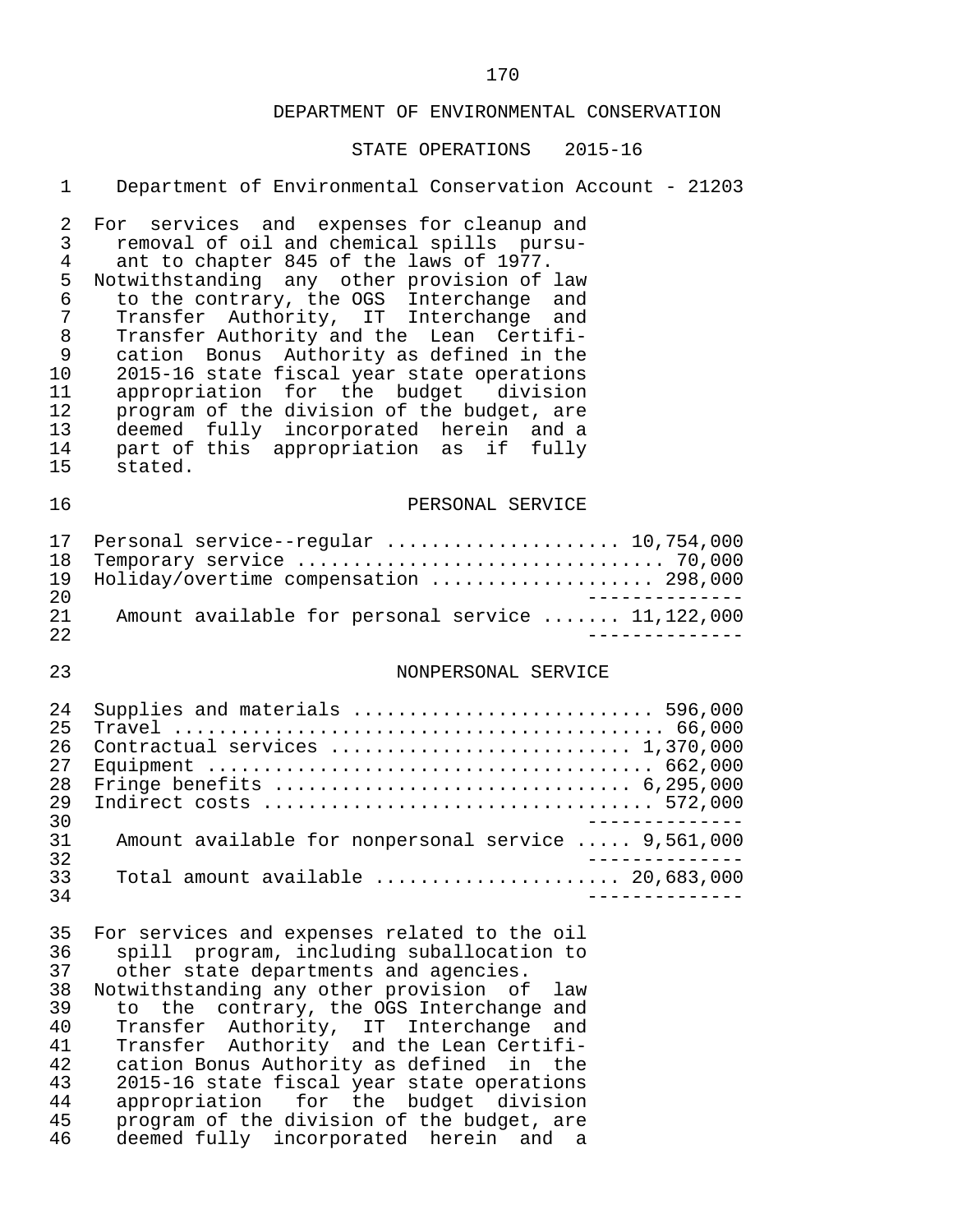| $\mathbf{1}$ | part of this appropriation as if fully                                                                 |
|--------------|--------------------------------------------------------------------------------------------------------|
| 2            | stated.                                                                                                |
| $\mathsf{3}$ | PERSONAL SERVICE                                                                                       |
| 4            | Personal service--regular  1,241,000                                                                   |
| 5            | ------------                                                                                           |
| 6            | NONPERSONAL SERVICE                                                                                    |
| 7            | Fringe benefits $\ldots \ldots \ldots \ldots \ldots \ldots \ldots \ldots \ldots \ldots \ldots$ 689,000 |
| 8            |                                                                                                        |
| 9            | ____________                                                                                           |
| 10           | Amount available for nonpersonal service  759,000<br>_____________                                     |
| 11<br>12     | Total amount available $\ldots, \ldots, \ldots, \ldots, \ldots, 2,000,000$                             |
| 13           | _____________                                                                                          |
| 14           | Program account subtotal  22,683,000                                                                   |
| 15           | $- - - - - - -$                                                                                        |
| 16           | Special Revenue Funds - Other                                                                          |
| 17           | Environmental Protection and Oil Spill Compensation Fund                                               |
| 18           | Oil Spill Cleanup Account - 21204                                                                      |
| 19           | For services and expenses for cleanup and                                                              |
| 20           | removal of oil and chemical spills pursu-                                                              |
| 21           | ant to chapter 845 of the laws of 1977,                                                                |
| 22           | including prior year liabilities.                                                                      |
| 23           | Notwithstanding any other provision of law                                                             |
| 24           | to the contrary, the OGS Interchange and                                                               |
| 25           | Transfer Authority, IT Interchange and                                                                 |
| 26           | Transfer Authority and the Lean Certifi-                                                               |
| 27           | cation Bonus Authority as defined in the                                                               |
| 28           | 2015-16 state fiscal year state operations                                                             |
| 29           | appropriation for the budget division                                                                  |
| 30           | program of the division of the budget, are                                                             |
| 31           | deemed fully incorporated herein and a                                                                 |
| 32           | part of this appropriation as if fully                                                                 |
| 33           | stated.                                                                                                |
| 34           | NONPERSONAL SERVICE                                                                                    |
| 35<br>36     | Contractual services  21,200,000                                                                       |
| 37<br>38     | Program account subtotal  21,200,000                                                                   |
| 39           | Special Revenue Funds - Other                                                                          |
| 40           | New York Great Lakes Protection Fund                                                                   |
| 41           | Great Lakes Protection Account - 22851                                                                 |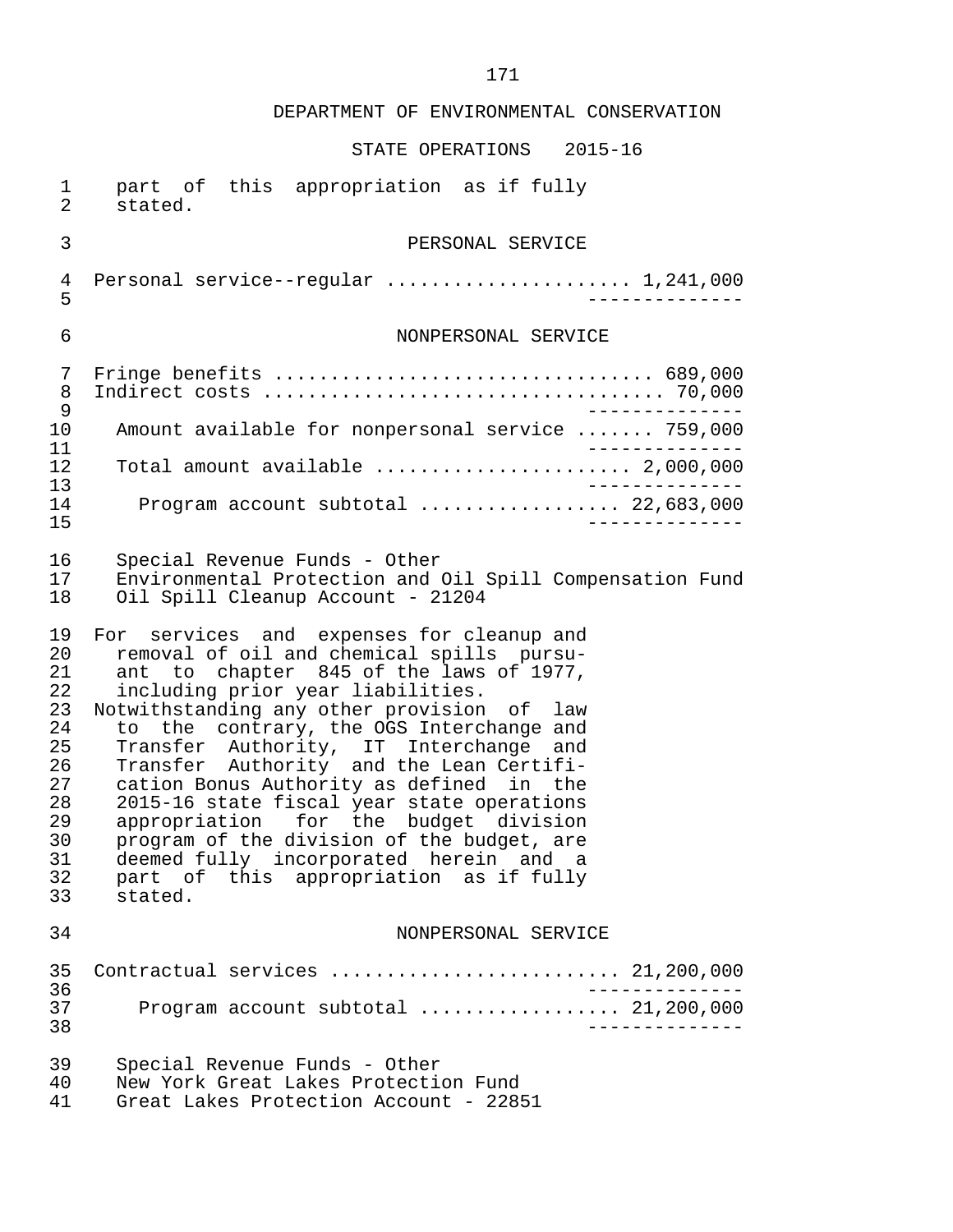| 1<br>2<br>3<br>4<br>5<br>6<br>7<br>8<br>9<br>10<br>11<br>12<br>13<br>14<br>15<br>16<br>17<br>18 | For services and expenses funded by the<br>Great Lakes protection fund, pursuant to<br>chapter 148 of the laws of 1990<br>and<br>section 97-ee of the state finance law,<br>including suballocation to other state<br>departments and agencies including the<br>state university of New York.<br>Notwithstanding any other provision of law<br>to the contrary, the OGS Interchange and<br>Transfer Authority, IT Interchange and<br>Transfer Authority and the Lean Certifi-<br>cation Bonus Authority as defined in the<br>2015-16 state fiscal year state operations<br>appropriation for the budget division<br>program of the division of the budget, are<br>deemed fully incorporated herein and a<br>part of this appropriation as if fully<br>stated. |
|-------------------------------------------------------------------------------------------------|---------------------------------------------------------------------------------------------------------------------------------------------------------------------------------------------------------------------------------------------------------------------------------------------------------------------------------------------------------------------------------------------------------------------------------------------------------------------------------------------------------------------------------------------------------------------------------------------------------------------------------------------------------------------------------------------------------------------------------------------------------------|
| 19                                                                                              | PERSONAL SERVICE                                                                                                                                                                                                                                                                                                                                                                                                                                                                                                                                                                                                                                                                                                                                              |
| 20<br>21                                                                                        | Personal service--regular  91,000                                                                                                                                                                                                                                                                                                                                                                                                                                                                                                                                                                                                                                                                                                                             |
| 22                                                                                              | NONPERSONAL SERVICE                                                                                                                                                                                                                                                                                                                                                                                                                                                                                                                                                                                                                                                                                                                                           |
| 23<br>24<br>25<br>26<br>27<br>28                                                                | Supplies and materials  4,000<br>Contractual services  741,000<br>__________                                                                                                                                                                                                                                                                                                                                                                                                                                                                                                                                                                                                                                                                                  |
| 29<br>30                                                                                        | Amount available for nonpersonal service  842,000<br>_______                                                                                                                                                                                                                                                                                                                                                                                                                                                                                                                                                                                                                                                                                                  |
| 31<br>32                                                                                        | Program account subtotal  933,000                                                                                                                                                                                                                                                                                                                                                                                                                                                                                                                                                                                                                                                                                                                             |
| 33<br>34<br>35<br>36                                                                            | Special Revenue Funds - Other<br>Sewage Treatment Program Management and Administration<br>Fund<br>ENCON Administration Account - 21002                                                                                                                                                                                                                                                                                                                                                                                                                                                                                                                                                                                                                       |
| 37<br>38<br>39<br>40<br>41<br>42<br>43<br>44<br>45<br>46                                        | For services and expenses for administration<br>of the water pollution control<br>revolving<br>fund and related water quality activities<br>as permitted by law, including suballo-<br>cation to the environmental facilities<br>corporation.<br>Notwithstanding any other provision of<br>law<br>the contrary, the OGS Interchange and<br>to<br>Transfer Authority, IT Interchange<br>and<br>Transfer Authority and the Lean Certif-                                                                                                                                                                                                                                                                                                                         |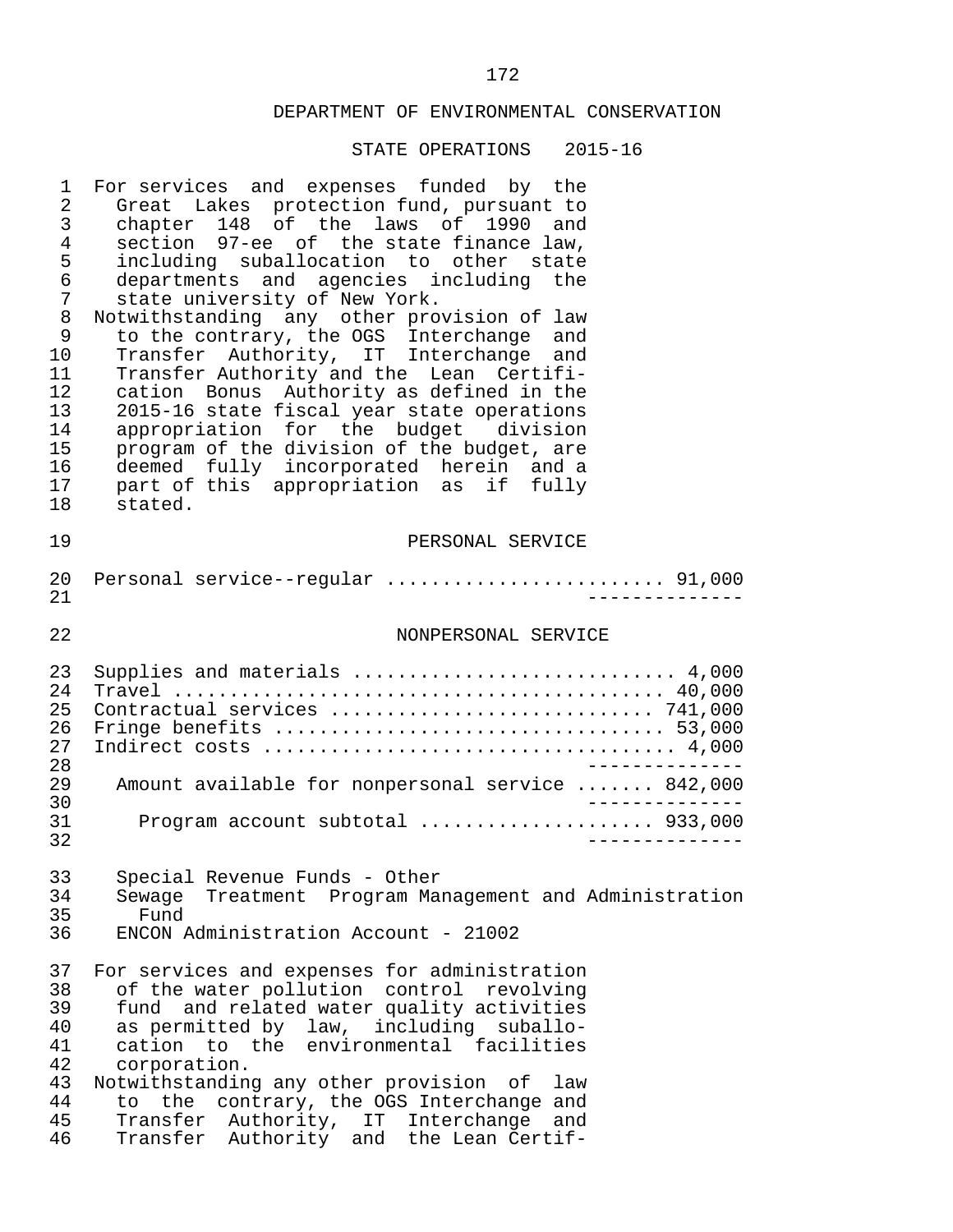| $\mathbf{1}$<br>$\overline{2}$<br>$\mathsf{3}$<br>$\overline{4}$<br>5<br>6<br>7  | ication Bonus Authority as defined in the<br>2015-16 state fiscal year state operations<br>appropriation for the budget division<br>program of the division of the budget, are<br>deemed fully incorporated herein and a<br>part of this appropriation as if fully<br>stated.                                                                                                                                                                                                                                                                                                                   |                |
|----------------------------------------------------------------------------------|-------------------------------------------------------------------------------------------------------------------------------------------------------------------------------------------------------------------------------------------------------------------------------------------------------------------------------------------------------------------------------------------------------------------------------------------------------------------------------------------------------------------------------------------------------------------------------------------------|----------------|
| 8                                                                                | PERSONAL SERVICE                                                                                                                                                                                                                                                                                                                                                                                                                                                                                                                                                                                |                |
| 9<br>10<br>11<br>12<br>13                                                        | Personal service--regular  3,940,000<br>Holiday/overtime compensation  16,000<br>Amount available for personal service  3,956,000                                                                                                                                                                                                                                                                                                                                                                                                                                                               |                |
| 14                                                                               | NONPERSONAL SERVICE                                                                                                                                                                                                                                                                                                                                                                                                                                                                                                                                                                             |                |
|                                                                                  |                                                                                                                                                                                                                                                                                                                                                                                                                                                                                                                                                                                                 |                |
| 15<br>16<br>17<br>18                                                             | Supplies and materials  21,000<br>Contractual services  10,000                                                                                                                                                                                                                                                                                                                                                                                                                                                                                                                                  |                |
| 19<br>20                                                                         | Amount available for nonpersonal service  2,282,000                                                                                                                                                                                                                                                                                                                                                                                                                                                                                                                                             |                |
| 21<br>22                                                                         | Program account subtotal  6,238,000                                                                                                                                                                                                                                                                                                                                                                                                                                                                                                                                                             |                |
| 23<br>24                                                                         | ENVIRONMENTAL ENFORCEMENT PROGRAM  64,673,000                                                                                                                                                                                                                                                                                                                                                                                                                                                                                                                                                   | ______________ |
| 25<br>26                                                                         | General Fund<br>State Purposes Account - 10050                                                                                                                                                                                                                                                                                                                                                                                                                                                                                                                                                  |                |
| 27<br>28<br>29<br>30<br>31<br>32<br>33<br>34<br>35<br>36<br>37<br>38<br>39<br>40 | For services and expenses of the enforcement<br>program, including suballocation to other<br>state departments and agencies.<br>Notwithstanding any other provision of law<br>to the contrary, the OGS Interchange and<br>Transfer Authority, IT Interchange<br>and<br>Transfer Authority and the Lean Certifi-<br>cation Bonus Authority as defined in the<br>2015-16 state fiscal year state operations<br>appropriation for the budget division<br>program of the division of the budget, are<br>deemed fully incorporated herein and a<br>part of this appropriation as if fully<br>stated. |                |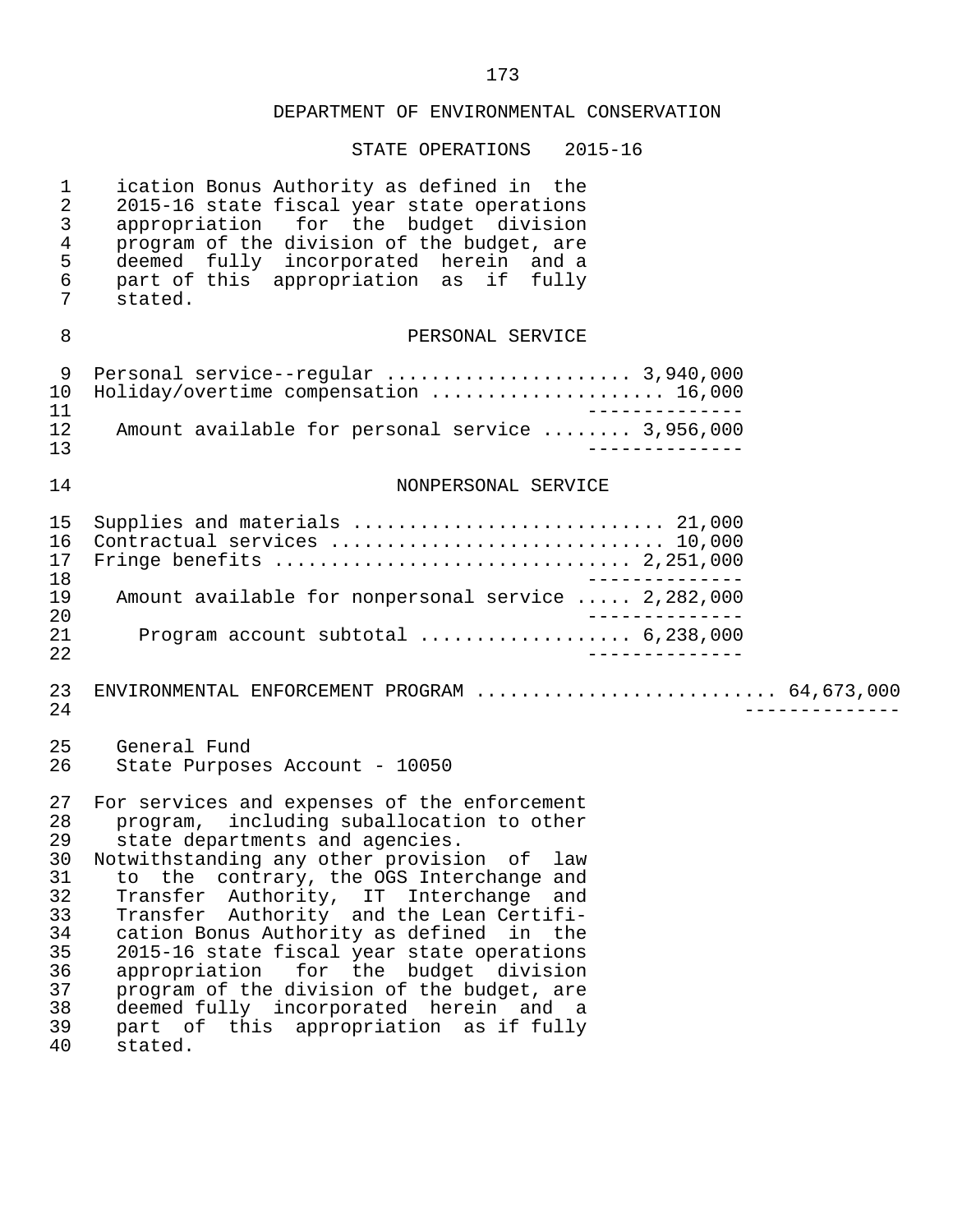#### STATE OPERATIONS 2015-16

#### 1 PERSONAL SERVICE

|     | 2 Personal service--regular  22,417,000           |
|-----|---------------------------------------------------|
|     | 3 Temporary service  17,000                       |
|     | 4 Holiday/overtime compensation  3,319,000        |
| ᄃ   |                                                   |
| რ — | Amount available for personal service  25,753,000 |
|     |                                                   |

#### 8 NONPERSONAL SERVICE

| 1 N | Supplies and materials  334,000                                               |
|-----|-------------------------------------------------------------------------------|
|     |                                                                               |
|     | Contractual services  363,000                                                 |
| 12. |                                                                               |
| 13  |                                                                               |
| 14  | Amount available for nonpersonal service  758,000                             |
| 15  |                                                                               |
| 16  | Total amount available $\ldots \ldots \ldots \ldots \ldots \ldots$ 26,511,000 |
|     |                                                                               |

 18 For services and expenses of the implementa- 19 tion of the New York city watershed agree-<br>20 ment for activities including, but not 20 ment for activities including, but not<br>21 limited to enforcement, water quality 21 limited to enforcement, water<br>22 monitoring, technical assistance 22 monitoring, technical assistance, estab-<br>23 lishing a master plan and zoning incentive 23 lishing a master plan and zoning incentive<br>24 award program, providing grants to munici-24 award program, providing grants to munici-<br>25 palities for reimbursement of planning and 25 palities for reimbursement of planning and<br>26 zoning activities, and establishing a 26 zoning activities, and establishing a<br>27 watershed inspector general's office. 27 watershed inspector general's office,<br>28 including suballocation to the departments 28 including suballocation to the departments<br>29 of health, state and law. Notwithstanding 29 of health, state and law. Notwithstanding<br>30 any other provision of law to the contra-30 any other provision of law to the contra-<br>31 yr. the director of the budget is hereby 31 ry, the director of the budget is hereby<br>32 authorized to transfer up to \$800,000 of 32 authorized to transfer up to \$800,000 of<br>33 this appropriation to local assistance to 33 this appropriation to local assistance to 34 the department of state for water quality<br>35 planning and implementation competitive 35 planning and implementation competitive<br>36 grants to municipalities within the New 36 grants to municipalities within the New<br>37 York-City-watershed for the purpose of 37 York City watershed for the purpose of<br>38 maintaining the filtration avoidance 38 maintaining the filtration avoidance<br>39 determination-issued-by-the-United States 39 determination issued by the United States<br>40 environmental protection agency. 40 environmental protection agency.<br>41 Notwithstanding any other provis 41 Notwithstanding any other provision of law<br>42 to the contrary, the OGS Interchange and 42 to the contrary, the OGS Interchange and<br>43 Transfer Authority, IT Interchange and 43 Transfer Authority, IT Interchange and 44 Transfer Authority and the Lean Certifi- 45 cation Bonus Authority as defined in the<br>46 2015-16 state fiscal year state operations 46 2015-16 state fiscal year state operations<br>47 appropriation for the budget division 47 appropriation for the budget division<br>48 program of the division of the budget, are program of the division of the budget, are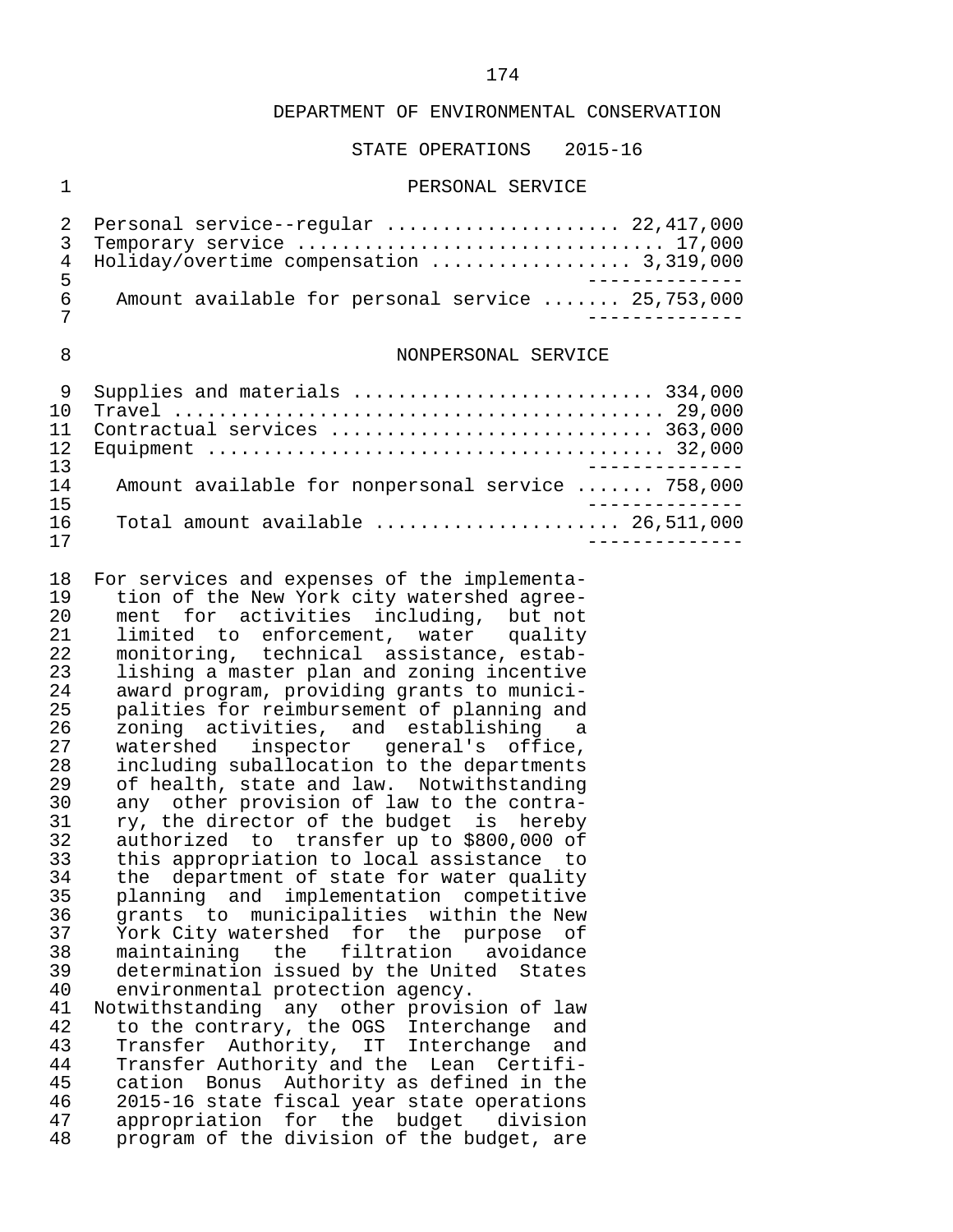| 1<br>$\overline{2}$<br>$\mathbf{3}$ | deemed fully incorporated herein and a<br>part of this appropriation as<br>if fully<br>stated.                                                                          |
|-------------------------------------|-------------------------------------------------------------------------------------------------------------------------------------------------------------------------|
| 4                                   | PERSONAL SERVICE                                                                                                                                                        |
| 5<br>6<br>7<br>8<br>9               | Personal service--regular  3,354,000<br>Temporary service  65,000<br>Amount available for personal service  3,419,000                                                   |
| 10                                  | NONPERSONAL SERVICE                                                                                                                                                     |
| 11<br>12<br>13<br>14<br>15          | Contractual services  555,000                                                                                                                                           |
| 16<br>17                            | Amount available for nonpersonal service  618,000                                                                                                                       |
| 18<br>19                            | Total amount available $\ldots, \ldots, \ldots, \ldots, \ldots, 4,037,000$                                                                                              |
| 20<br>21                            | Program account subtotal $\ldots$ 30,548,000                                                                                                                            |
| 22<br>23<br>24                      | Special Revenue Funds - Other<br>Conservation Fund<br>Conservation Fund Account - 21150                                                                                 |
| 25<br>26                            | For services and expenses of the enforcement<br>program.                                                                                                                |
| 27                                  | PERSONAL SERVICE                                                                                                                                                        |
| 28<br>29<br>30<br>31                | Personal service--regular $6,700,000$<br>Temporary service  425,000<br>Holiday/overtime compensation  1,618,000                                                         |
| 32<br>33                            | Amount available for personal service  8,743,000                                                                                                                        |
| 34                                  | NONPERSONAL SERVICE                                                                                                                                                     |
| 35<br>36<br>37<br>38<br>39          | Supplies and materials  137,000<br>Contractual services  1,478,000<br>Fringe benefits $\ldots \ldots \ldots \ldots \ldots \ldots \ldots \ldots \ldots \ldots 5,042,000$ |
| 40<br>41                            | Amount available for nonpersonal service  6,946,000                                                                                                                     |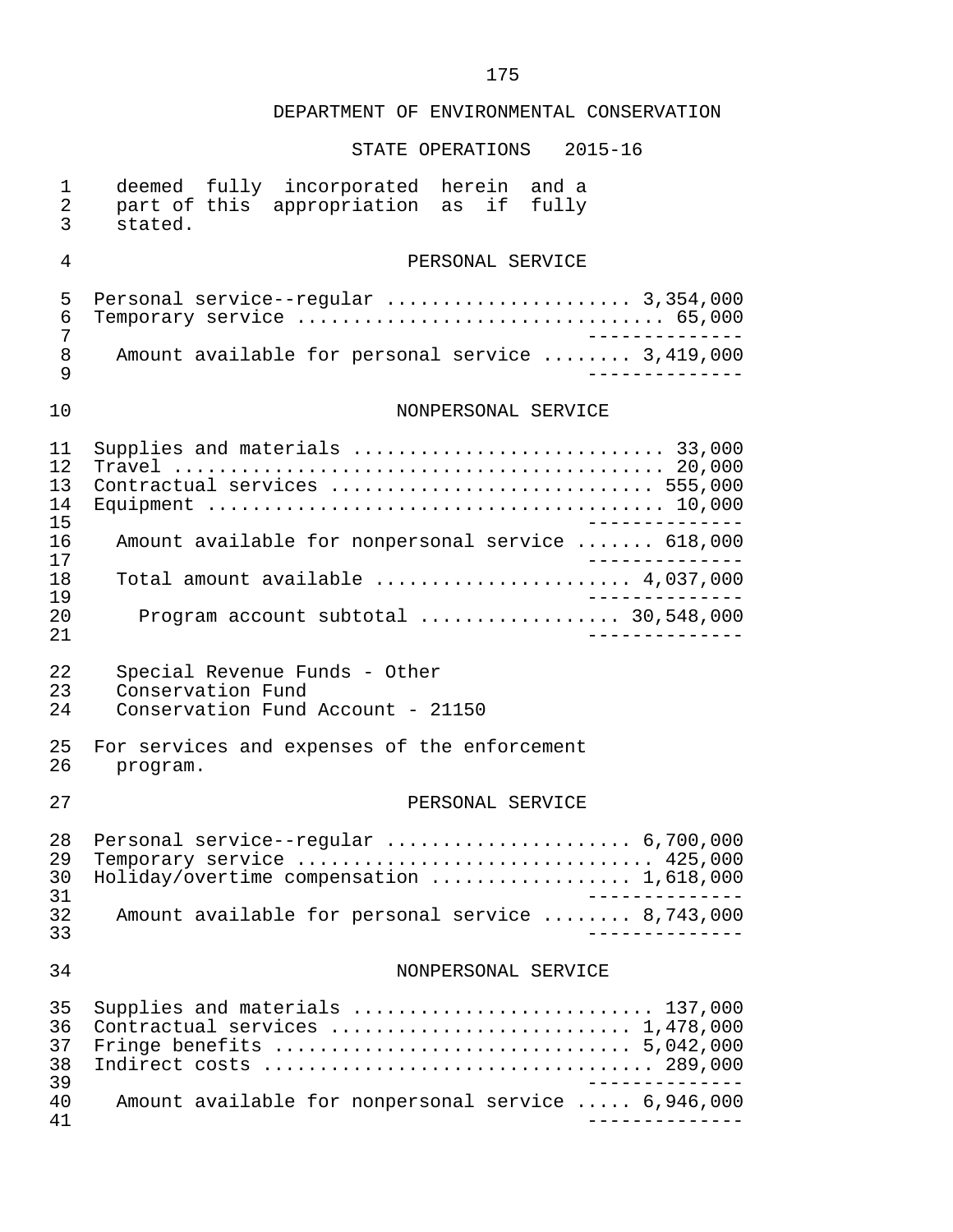|                                                                                        | DIAIE OFERAIIOND<br>∪⊥ ت⊥∪∡                                                                                                                                                                                                                                                                                                                                                                                                                                                                                                                                                                                        |
|----------------------------------------------------------------------------------------|--------------------------------------------------------------------------------------------------------------------------------------------------------------------------------------------------------------------------------------------------------------------------------------------------------------------------------------------------------------------------------------------------------------------------------------------------------------------------------------------------------------------------------------------------------------------------------------------------------------------|
| $\mathbf 1$<br>$\overline{2}$                                                          | Program account subtotal  15,689,000                                                                                                                                                                                                                                                                                                                                                                                                                                                                                                                                                                               |
| 3                                                                                      | Special Revenue Funds - Other                                                                                                                                                                                                                                                                                                                                                                                                                                                                                                                                                                                      |
| $\overline{4}$                                                                         | Environmental Conservation Special Revenue Fund                                                                                                                                                                                                                                                                                                                                                                                                                                                                                                                                                                    |
| 5                                                                                      | ENCON-Seized Assets Account - 21052                                                                                                                                                                                                                                                                                                                                                                                                                                                                                                                                                                                |
| 6                                                                                      | For services and expenses of the environ-                                                                                                                                                                                                                                                                                                                                                                                                                                                                                                                                                                          |
| 7                                                                                      | mental enforcement program in accordance                                                                                                                                                                                                                                                                                                                                                                                                                                                                                                                                                                           |
| 8                                                                                      | with a programmatic and financial plan to                                                                                                                                                                                                                                                                                                                                                                                                                                                                                                                                                                          |
| 9                                                                                      | be approved by the director of the budget.                                                                                                                                                                                                                                                                                                                                                                                                                                                                                                                                                                         |
| 10                                                                                     | Notwithstanding any other provision of law                                                                                                                                                                                                                                                                                                                                                                                                                                                                                                                                                                         |
| 11                                                                                     | to the contrary, the OGS Interchange and                                                                                                                                                                                                                                                                                                                                                                                                                                                                                                                                                                           |
| 12                                                                                     | Transfer Authority, IT Interchange and                                                                                                                                                                                                                                                                                                                                                                                                                                                                                                                                                                             |
| 13                                                                                     | Transfer Authority and the Lean Certifi-                                                                                                                                                                                                                                                                                                                                                                                                                                                                                                                                                                           |
| 14                                                                                     | cation Bonus Authority as defined in the                                                                                                                                                                                                                                                                                                                                                                                                                                                                                                                                                                           |
| 15                                                                                     | 2015-16 state fiscal year state operations                                                                                                                                                                                                                                                                                                                                                                                                                                                                                                                                                                         |
| 16                                                                                     | appropriation for the budget division                                                                                                                                                                                                                                                                                                                                                                                                                                                                                                                                                                              |
| 17                                                                                     | program of the division of the budget, are                                                                                                                                                                                                                                                                                                                                                                                                                                                                                                                                                                         |
| 18                                                                                     | deemed fully incorporated herein and a                                                                                                                                                                                                                                                                                                                                                                                                                                                                                                                                                                             |
| 19                                                                                     | part of this appropriation as if fully                                                                                                                                                                                                                                                                                                                                                                                                                                                                                                                                                                             |
| 20                                                                                     | stated.                                                                                                                                                                                                                                                                                                                                                                                                                                                                                                                                                                                                            |
| 21                                                                                     | NONPERSONAL SERVICE                                                                                                                                                                                                                                                                                                                                                                                                                                                                                                                                                                                                |
| 22                                                                                     | Supplies and materials  50,000                                                                                                                                                                                                                                                                                                                                                                                                                                                                                                                                                                                     |
| 23                                                                                     | Contractual services  75,000                                                                                                                                                                                                                                                                                                                                                                                                                                                                                                                                                                                       |
| 24                                                                                     |                                                                                                                                                                                                                                                                                                                                                                                                                                                                                                                                                                                                                    |
| 25                                                                                     | ______________                                                                                                                                                                                                                                                                                                                                                                                                                                                                                                                                                                                                     |
| 26                                                                                     | Program account subtotal  300,000                                                                                                                                                                                                                                                                                                                                                                                                                                                                                                                                                                                  |
| 27                                                                                     |                                                                                                                                                                                                                                                                                                                                                                                                                                                                                                                                                                                                                    |
| 28                                                                                     | Special Revenue Funds - Other                                                                                                                                                                                                                                                                                                                                                                                                                                                                                                                                                                                      |
| 29                                                                                     | Environmental Conservation Special Revenue Fund                                                                                                                                                                                                                                                                                                                                                                                                                                                                                                                                                                    |
| 30                                                                                     | Environmental Regulatory Account - 21081                                                                                                                                                                                                                                                                                                                                                                                                                                                                                                                                                                           |
| 31<br>32<br>33<br>34<br>35<br>36<br>37<br>38<br>39<br>40<br>41<br>42<br>43<br>44<br>45 | For services and expenses of the environ-<br>mental enforcement program, including<br>suballocation to other state departments<br>and agencies.<br>Notwithstanding any other provision of law<br>to the contrary, the OGS Interchange and<br>Transfer Authority, IT Interchange and<br>Transfer Authority and the Lean Certifi-<br>cation Bonus Authority as defined in the<br>2015-16 state fiscal year state operations<br>appropriation for the budget division<br>program of the division of the budget, are<br>deemed fully incorporated herein and a<br>part of this appropriation as<br>if fully<br>stated. |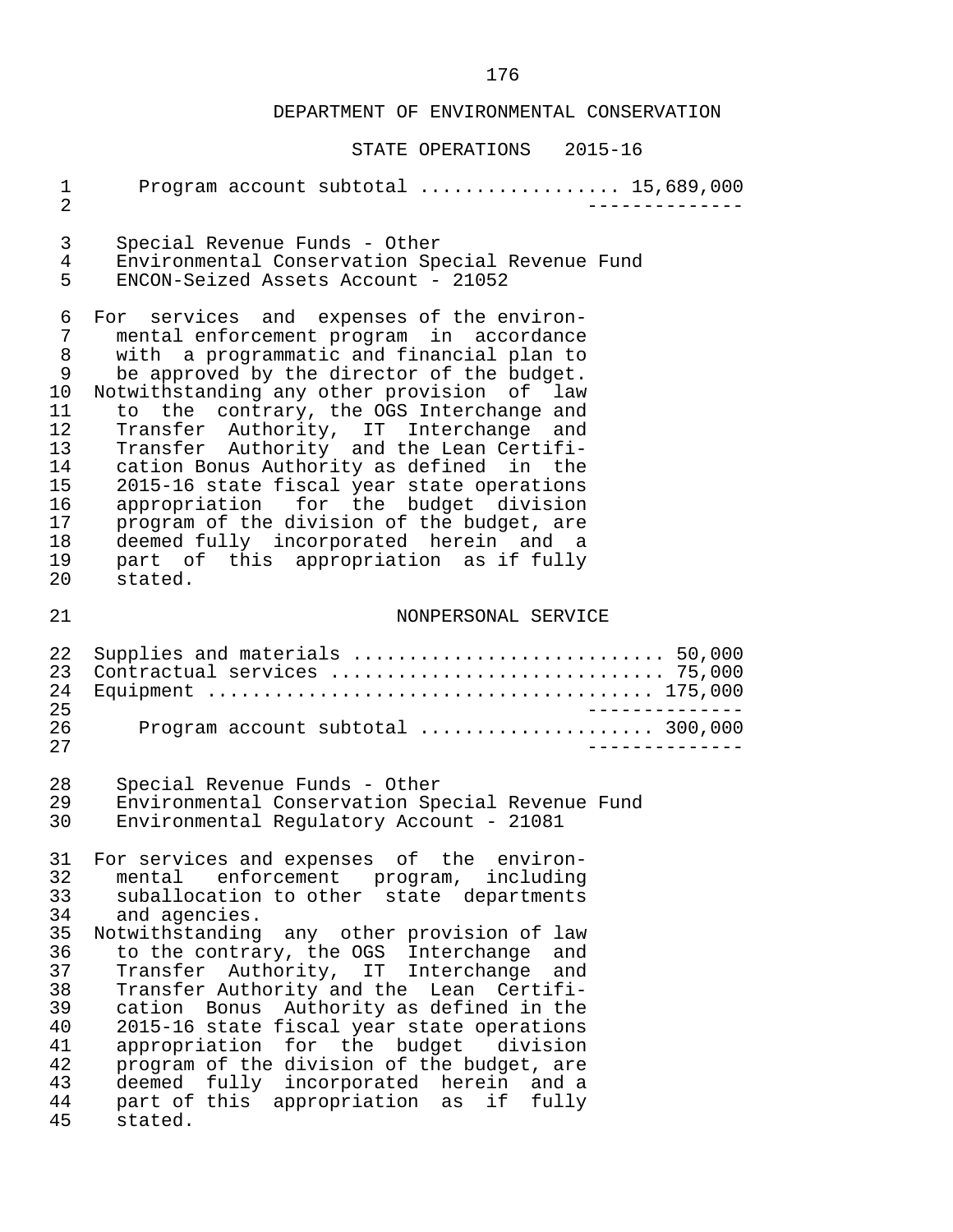#### STATE OPERATIONS 2015-16

#### 1 PERSONAL SERVICE

|   | 2 Personal service--regular  8,336,000           |
|---|--------------------------------------------------|
|   | 3 Temporary service  113,000                     |
|   | 4 Holiday/overtime compensation  754,000         |
|   |                                                  |
| 6 | Amount available for personal service  9,203,000 |
|   |                                                  |

#### 8 NONPERSONAL SERVICE

|     | Supplies and materials  1,115,000                   |
|-----|-----------------------------------------------------|
| 1 N |                                                     |
|     |                                                     |
| 12. |                                                     |
| 13  |                                                     |
| 14  |                                                     |
| 15  |                                                     |
| 16  | Amount available for nonpersonal service  8,833,000 |
| 17  |                                                     |
| 1 R | Program account subtotal $\ldots$ 18,036,000        |
| 1 9 |                                                     |

20 Special Revenue Funds - Other<br>21 Environmental Conservation Sp

21 Environmental Conservation Special Revenue Fund<br>22 Public Safety Recovery Account - 21077 Public Safety Recovery Account - 21077

23 For services and expenses related to fire<br>24 suppression, homeland security and other 24 suppression, homeland security and other<br>25 public safety activities. This includes 25 public safety activities. This includes<br>26 access to miscellaneous special revenue 26 access to miscellaneous special revenue<br>27 receipts associated with the pass-thru of 27 receipts associated with the pass-thru of<br>28 funds from federal agencies/departments in 28 funds from federal agencies/departments in 29 conjunction with public safety or homeland<br>30 security purposes. Specifically, access to 30 security purposes. Specifically, access to<br>31 funds deposited into this account from the 31 funds deposited into this account from the<br>32 Port Authority of New York/New Jersey, in 32 Port Authority of New York/New Jersey, in<br>33 their capacity as fiduciary agency for 33 their capacity as fiduciary agency for<br>34 federal agencies/departments. 34 federal agencies/departments.<br>35 Notwithstanding any other provi 35 Notwithstanding any other provision of law<br>36 to the contrary, the OGS Interchange and

36 to the contrary, the OGS Interchange and<br>37 Transfer Authority, IT Interchange and 37 Transfer Authority, IT Interchange and<br>38 Transfer Authority and the Lean-Certifi-38 Transfer Authority and the Lean Certifi-<br>39 cation Bonus Authority as defined in the 39 cation Bonus Authority as defined in the 40 2015-16 state fiscal year state operations 41 appropriation for the budget division<br>42 program of the division of the budget, are 42 program of the division of the budget, are<br>43 deemed fully incorporated berein and a 43 deemed fully incorporated herein and a<br>44 part of this appropriation as if fully 44 part of this appropriation as if fully stated.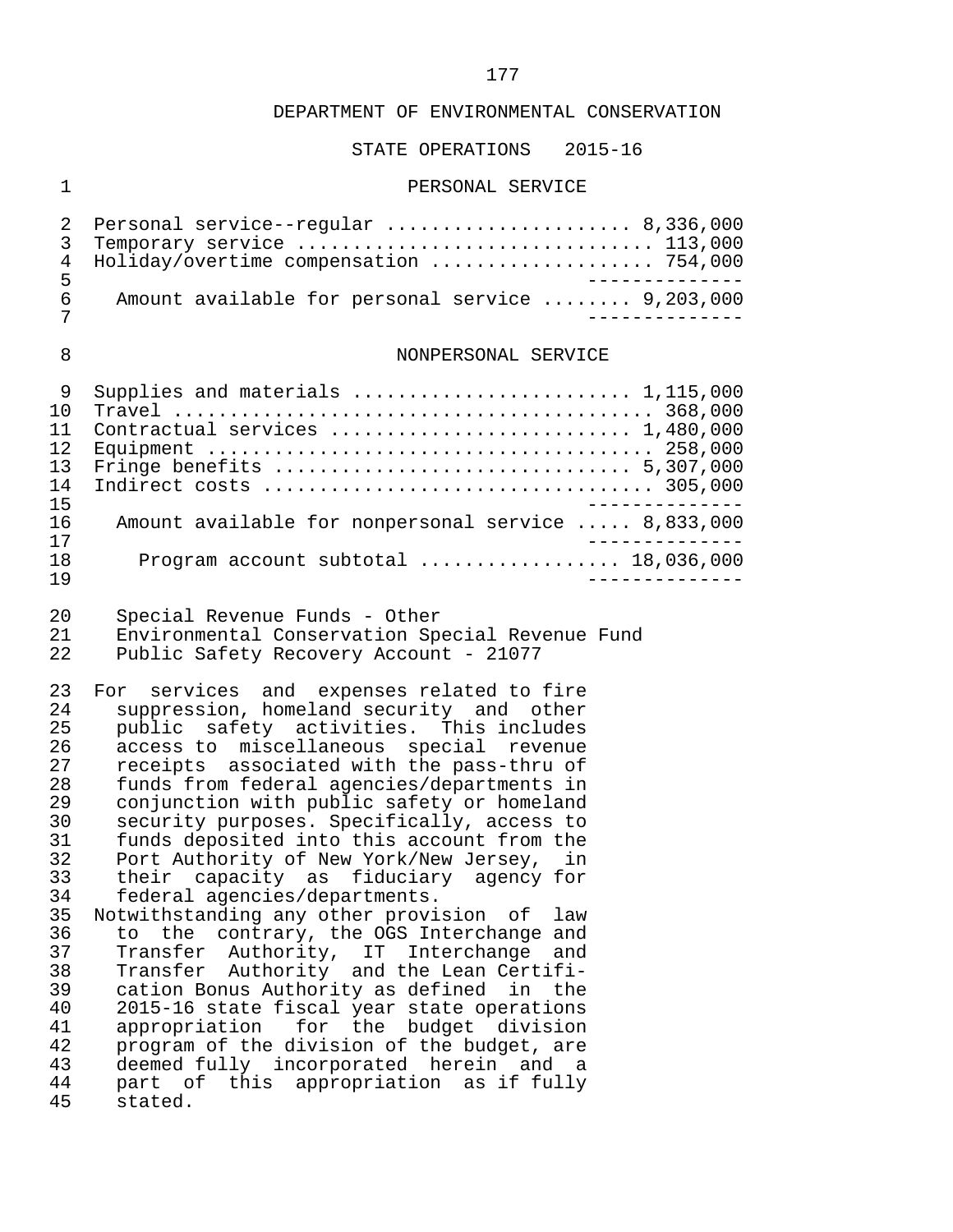| $\mathbf 1$                                                                            | NONPERSONAL SERVICE                                                                                                                                                                                                                                                                                                                                                                                                                                                                                                                                                                                                           |
|----------------------------------------------------------------------------------------|-------------------------------------------------------------------------------------------------------------------------------------------------------------------------------------------------------------------------------------------------------------------------------------------------------------------------------------------------------------------------------------------------------------------------------------------------------------------------------------------------------------------------------------------------------------------------------------------------------------------------------|
| 2<br>3<br>$\,4\,$<br>5<br>$\epsilon$<br>7<br>8                                         | Supplies and materials  21,000<br>Contractual services  24,000<br>Program account subtotal  100,000                                                                                                                                                                                                                                                                                                                                                                                                                                                                                                                           |
| 9<br>10                                                                                | FISH, WILDLIFE AND MARINE RESOURCES PROGRAM  80,276,000                                                                                                                                                                                                                                                                                                                                                                                                                                                                                                                                                                       |
| 11<br>12                                                                               | General Fund<br>State Purposes Account - 10050                                                                                                                                                                                                                                                                                                                                                                                                                                                                                                                                                                                |
| 13<br>14<br>15<br>16<br>17<br>18<br>19<br>20<br>21<br>22<br>23<br>24<br>25<br>26<br>27 | For services and expenses of the fish, wild-<br>life and marine resources program, includ-<br>ing suballocation to other state depart-<br>ments and agencies.<br>Notwithstanding any other provision of law<br>to the contrary, the OGS Interchange and<br>Transfer Authority, IT Interchange and<br>Transfer Authority and the Lean Certifi-<br>cation Bonus Authority as defined in the<br>2015-16 state fiscal year state operations<br>appropriation for the budget division<br>program of the division of the budget, are<br>deemed fully incorporated herein and a<br>part of this appropriation as if fully<br>stated. |
| 28                                                                                     | PERSONAL SERVICE                                                                                                                                                                                                                                                                                                                                                                                                                                                                                                                                                                                                              |
| 29<br>30<br>31<br>32<br>33<br>34                                                       | Personal service--regular  2,636,000<br>Holiday/overtime compensation  43,000<br>Amount available for personal service  2,774,000                                                                                                                                                                                                                                                                                                                                                                                                                                                                                             |
| 35                                                                                     | NONPERSONAL SERVICE                                                                                                                                                                                                                                                                                                                                                                                                                                                                                                                                                                                                           |
| 36<br>37<br>38<br>39<br>40                                                             | Supplies and materials  947,000<br>Contractual services  1,046,000                                                                                                                                                                                                                                                                                                                                                                                                                                                                                                                                                            |
| 41<br>42                                                                               | Amount available for nonpersonal service  2,105,000                                                                                                                                                                                                                                                                                                                                                                                                                                                                                                                                                                           |
| 43<br>44                                                                               | Total amount available $\ldots \ldots \ldots \ldots \ldots \ldots$ 4,879,000                                                                                                                                                                                                                                                                                                                                                                                                                                                                                                                                                  |
|                                                                                        |                                                                                                                                                                                                                                                                                                                                                                                                                                                                                                                                                                                                                               |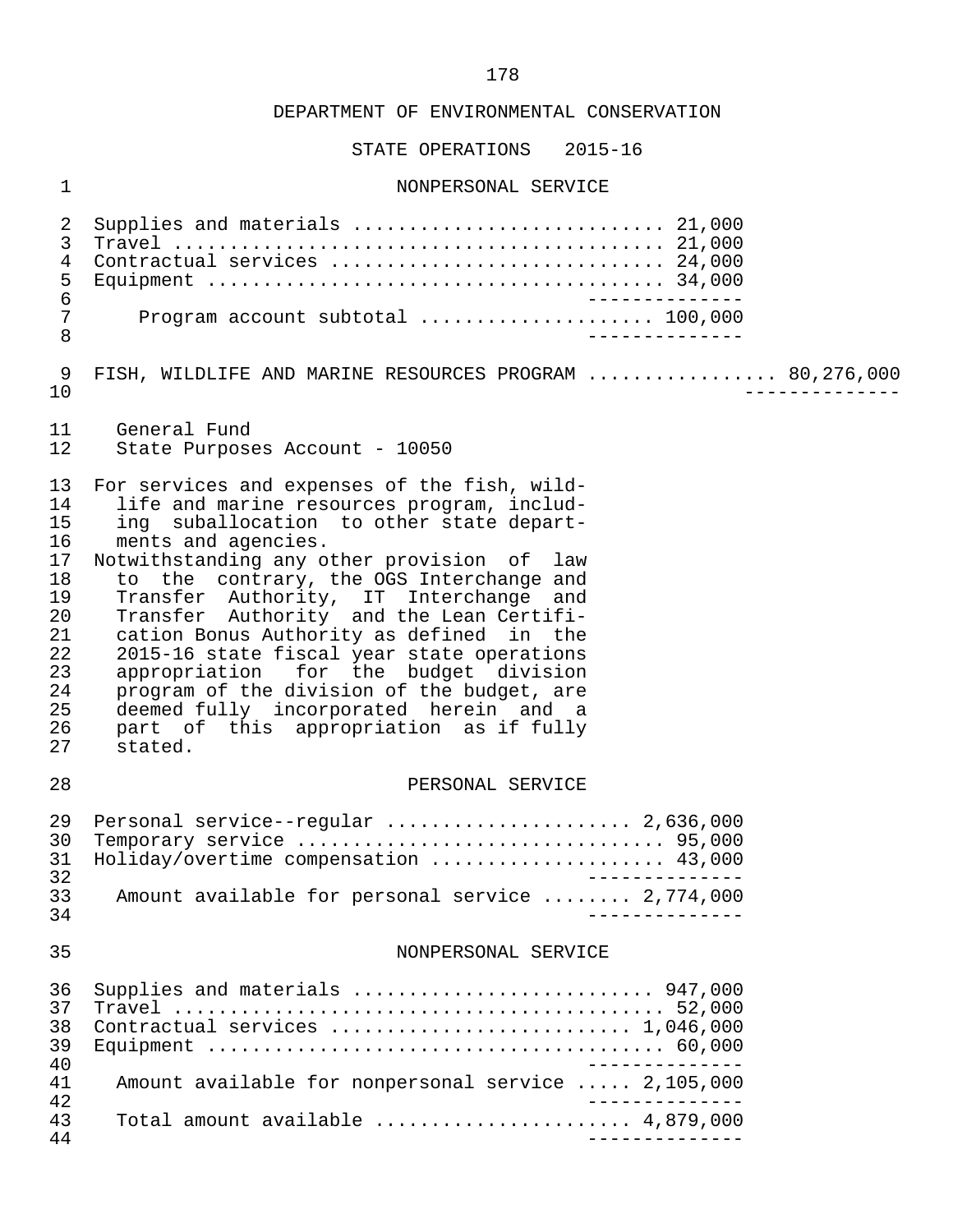| 1<br>2<br>3<br>$\overline{4}$<br>5<br>6<br>7<br>8<br>9<br>10<br>11<br>12<br>13 | For services and expenses related to the<br>natural resource damages program.<br>Notwithstanding any other provision of law<br>to the contrary, the OGS Interchange<br>and<br>Transfer Authority, IT Interchange and<br>Transfer Authority and the Lean Certifi-<br>cation Bonus Authority as defined in the<br>2015-16 state fiscal year state operations<br>appropriation for the budget division<br>program of the division of the budget, are<br>deemed fully incorporated herein and a<br>part of this appropriation as if fully<br>stated. |
|--------------------------------------------------------------------------------|--------------------------------------------------------------------------------------------------------------------------------------------------------------------------------------------------------------------------------------------------------------------------------------------------------------------------------------------------------------------------------------------------------------------------------------------------------------------------------------------------------------------------------------------------|
| 14                                                                             | PERSONAL SERVICE                                                                                                                                                                                                                                                                                                                                                                                                                                                                                                                                 |
| 15<br>16<br>17<br>18<br>19                                                     | Personal service--regular  373,000<br>Holiday/overtime compensation  3,000<br>Amount available for personal service  376,000                                                                                                                                                                                                                                                                                                                                                                                                                     |
| 20                                                                             | NONPERSONAL SERVICE                                                                                                                                                                                                                                                                                                                                                                                                                                                                                                                              |
| 21<br>22<br>23<br>24<br>25<br>26<br>27<br>28<br>29                             | Contractual services  2,502,000<br>Amount available for nonpersonal service  2,509,000<br>Total amount available  2,885,000<br>Program account subtotal  7,764,000                                                                                                                                                                                                                                                                                                                                                                               |
| 30<br>31<br>32<br>33                                                           | Special Revenue Funds - Federal<br>Federal Miscellaneous Operating Grants Fund<br>Federal Environmental Conservation Fish, Wildlife, and<br>Marine Grants Account - 25334                                                                                                                                                                                                                                                                                                                                                                        |
| 34<br>35<br>36<br>37<br>38<br>39                                               | For services and expenses related to fish<br>and wildlife purposes, including the Lake<br>Champlain sea lamprey control. A portion<br>these funds may be transferred to aid<br>of<br>to localities and may be suballocated to<br>other state departments and agencies.                                                                                                                                                                                                                                                                           |
| 40<br>41<br>42<br>43                                                           | Nonpersonal service  11,635,000                                                                                                                                                                                                                                                                                                                                                                                                                                                                                                                  |
| 44<br>45                                                                       | Program account subtotal  28,000,000                                                                                                                                                                                                                                                                                                                                                                                                                                                                                                             |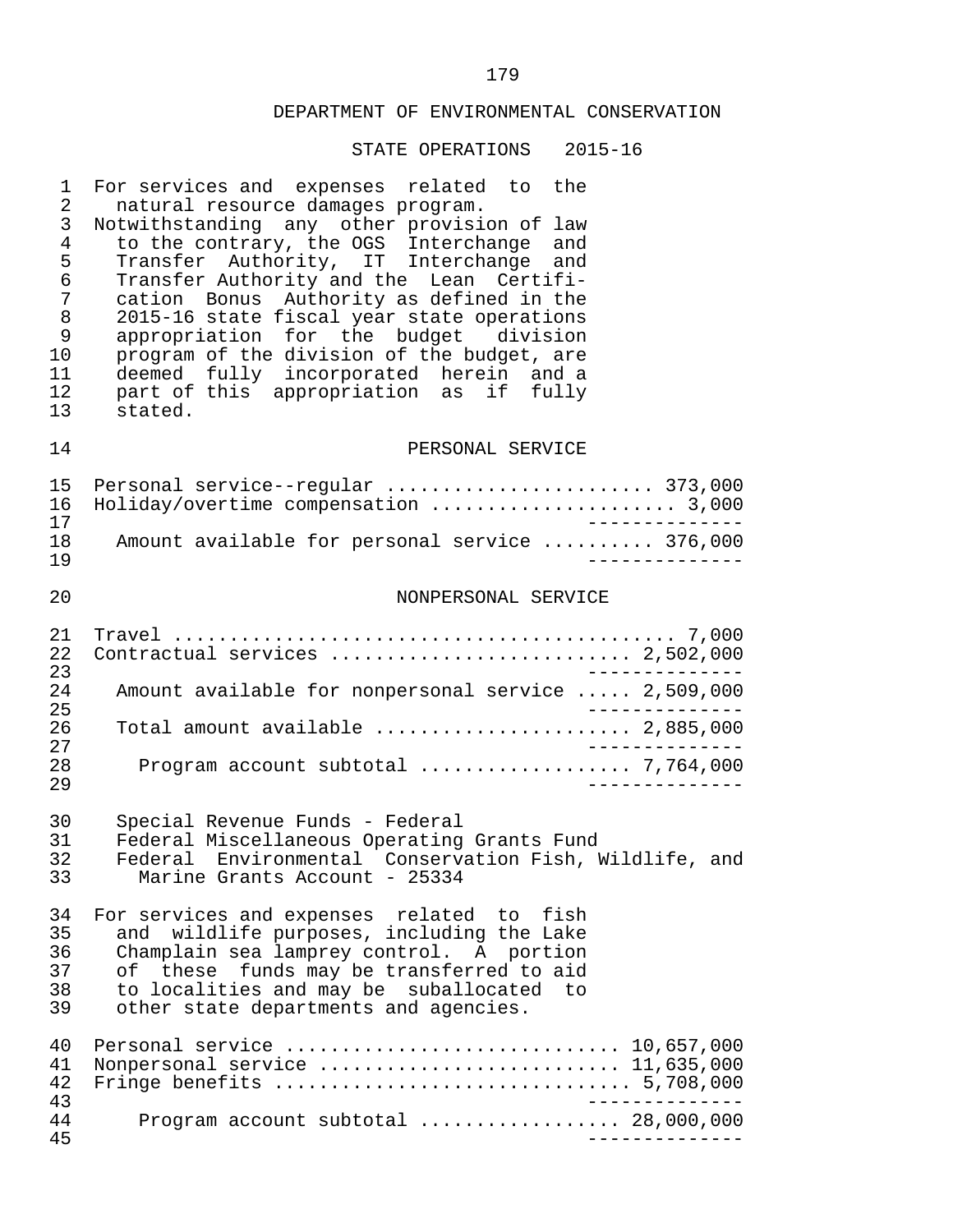|                                                 | DEPARTMENT OF ENVIRONMENTAL CONSERVATION                                                                                                                             |
|-------------------------------------------------|----------------------------------------------------------------------------------------------------------------------------------------------------------------------|
|                                                 | $2015 - 16$<br>STATE OPERATIONS                                                                                                                                      |
| $\mathbf 1$<br>$\overline{2}$<br>$\mathfrak{Z}$ | Special Revenue Funds - Other<br>Conservation Fund<br>Conservation Fund Account - 21150                                                                              |
| 4<br>5<br>6<br>7                                | For services and expenses of the fish, wild-<br>life and marine resources program, includ-<br>ing suballocation to other state depart-<br>ments and agencies.        |
| 8                                               | PERSONAL SERVICE                                                                                                                                                     |
| 9<br>10<br>11<br>12                             | Personal service--regular  15,421,000<br>Holiday/overtime compensation  595,000                                                                                      |
| 13<br>14                                        | Amount available for personal service  17,007,000                                                                                                                    |
| 15                                              | NONPERSONAL SERVICE                                                                                                                                                  |
| 16<br>17<br>18<br>19<br>20<br>21<br>22<br>23    | Supplies and materials  3,020,000<br>Contractual services  2,010,000<br>Amount available for nonpersonal service  16,077,000                                         |
| 24<br>25<br>26                                  | Total amount available  33,084,000                                                                                                                                   |
| 27<br>28<br>29                                  | For services and expenses for return a gift<br>to wildlife program projects pursuant to<br>chapter 4 of the laws of 1982.                                            |
| 30                                              | NONPERSONAL SERVICE                                                                                                                                                  |
| 31<br>32                                        | Contractual services  1,000,000                                                                                                                                      |
| 33<br>34<br>35<br>36                            | For services and expenses related to the<br>operation and maintenance of the depart-<br>ment of environmental conservation's auto-<br>mated computer license system. |
| 37                                              | NONPERSONAL SERVICE                                                                                                                                                  |
| 38<br>39                                        | Contractual services  4,000,000                                                                                                                                      |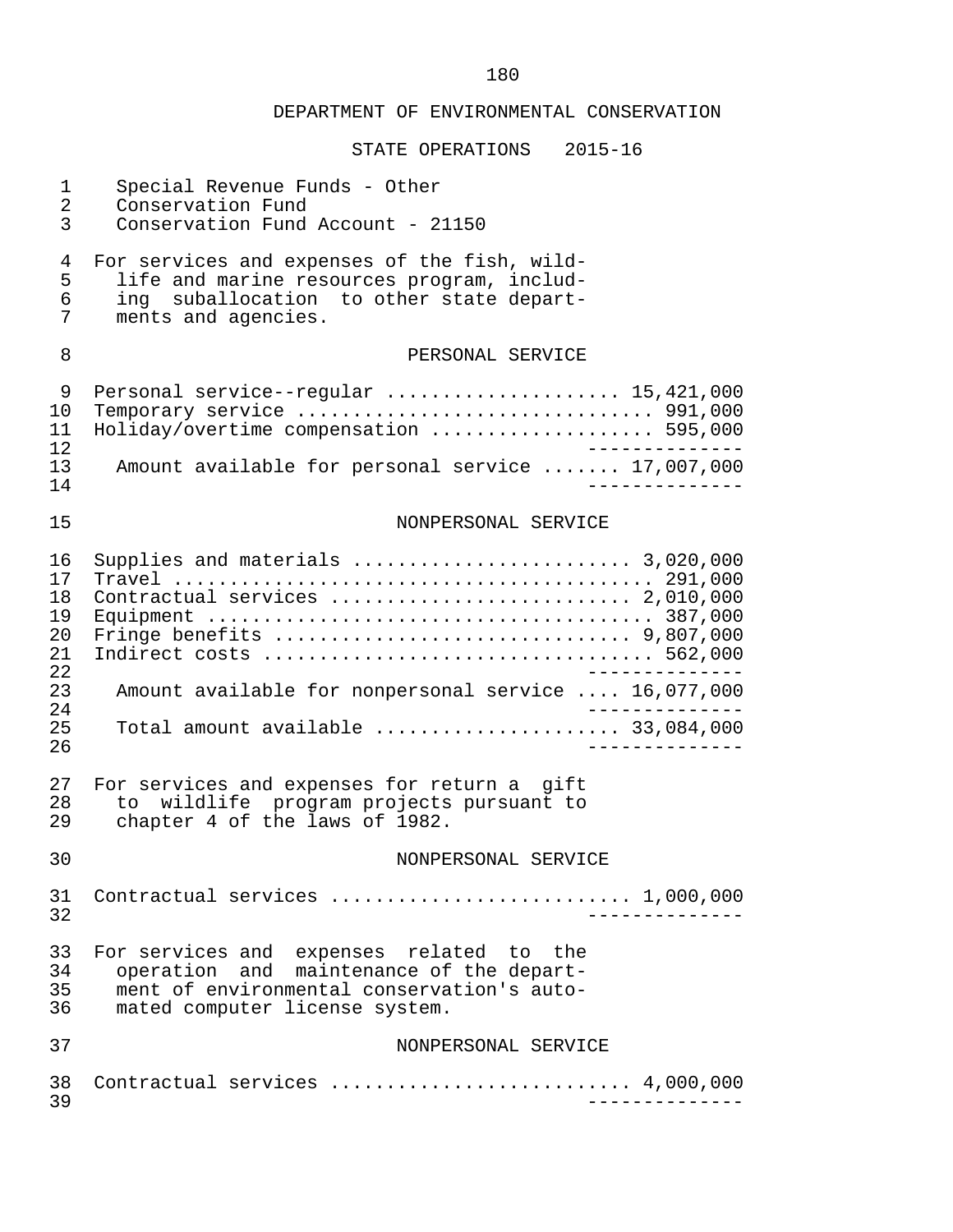## STATE OPERATIONS 2015-16

| $\mathbf{1}$<br>2          | For services and expenses related to the<br>federal electronic duck stamp act of 2005.                                                                              |
|----------------------------|---------------------------------------------------------------------------------------------------------------------------------------------------------------------|
| 3                          | NONPERSONAL SERVICE                                                                                                                                                 |
| 4<br>5<br>6<br>7           | Contractual services  480,000<br>Program account subtotal  5,480,000                                                                                                |
| 8<br>9<br>10               | Special Revenue Funds - Other<br>Conservation Fund<br>Guides License Account - 21153                                                                                |
| 11                         | PERSONAL SERVICE                                                                                                                                                    |
| 12<br>13<br>14<br>15<br>16 | Personal service--regular  53,000<br>Holiday/overtime compensation  8,000<br>$\frac{1}{2}$<br>Amount available for personal service  61,000<br>--------             |
| 17                         | NONPERSONAL SERVICE                                                                                                                                                 |
| 18<br>19<br>20<br>21       | Supplies and materials  23,000<br>Fringe benefits  36,000<br>$\frac{1}{2}$                                                                                          |
| 22<br>23<br>24<br>25<br>26 | Amount available for nonpersonal service  67,000<br>Program account subtotal  128,000<br>$- - - - - - - -$                                                          |
| 27<br>28<br>29             | Special Revenue Funds - Other<br>Conservation Fund<br>Habitat Account - 21156                                                                                       |
| 30<br>31<br>32<br>33       | For services and expenses including habitat<br>management and the improvement and devel-<br>opment of public access for wildlife-re-<br>lated recreation and study. |
| 34                         | NONPERSONAL SERVICE                                                                                                                                                 |
| 35<br>36<br>37             | Supplies and materials  65,000<br>Contractual services  101,000                                                                                                     |
| 38<br>39                   | Program account subtotal  166,000                                                                                                                                   |
|                            |                                                                                                                                                                     |

40 Special Revenue Funds - Other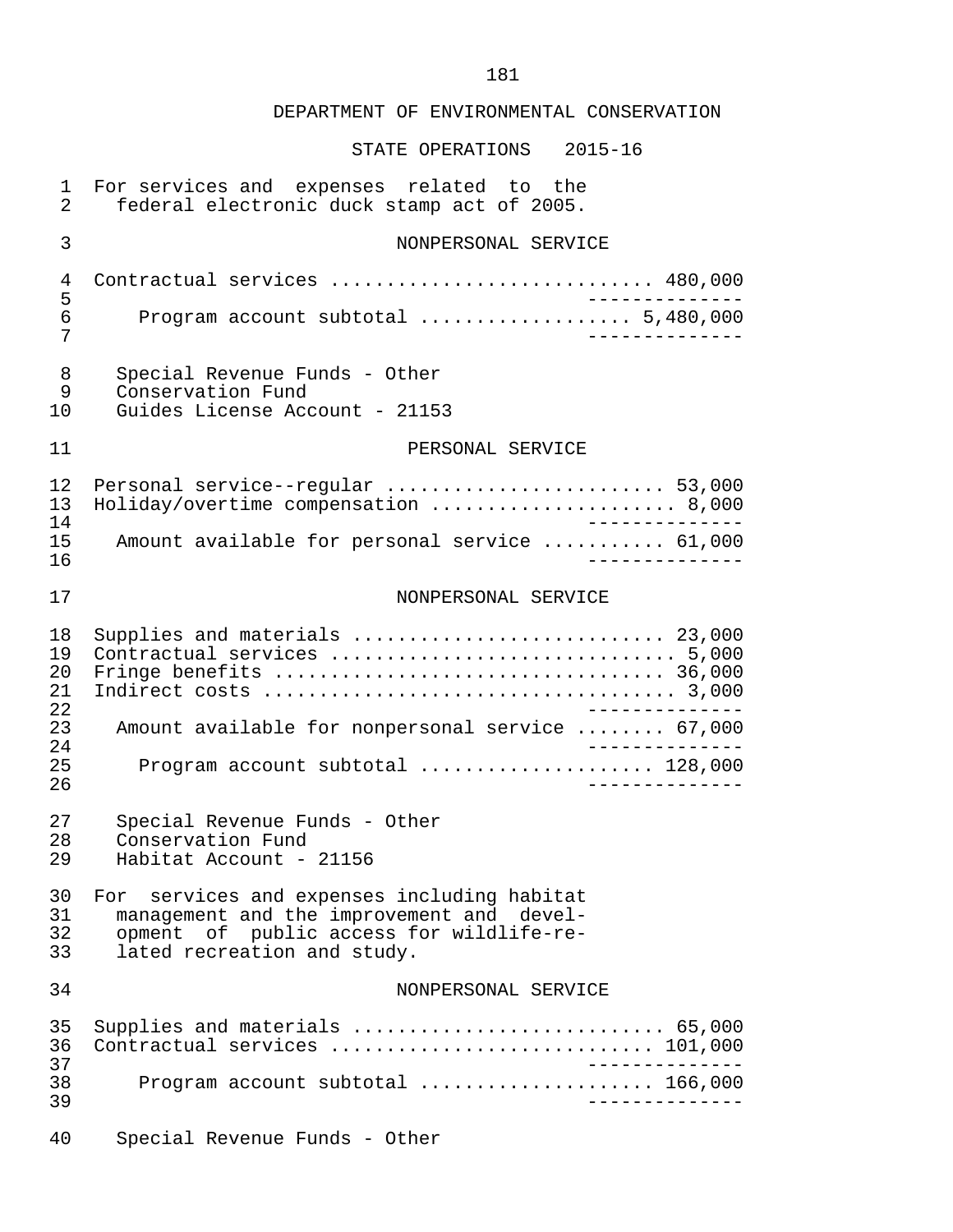| 1<br>$\overline{2}$                          | Conservation Fund<br>Marine Resources Account - 21151                                                                               |
|----------------------------------------------|-------------------------------------------------------------------------------------------------------------------------------------|
| 3                                            | PERSONAL SERVICE                                                                                                                    |
| $\overline{4}$<br>5<br>6<br>7                | Personal service--regular  963,000<br>Temporary service  193,000<br>Holiday/overtime compensation  215,000<br>______________        |
| 8<br>9                                       | Amount available for personal service  1,371,000                                                                                    |
| 10                                           | NONPERSONAL SERVICE                                                                                                                 |
| 11<br>12<br>13<br>14<br>15<br>16<br>17       | Supplies and materials  576,000<br>Contractual services  1,531,000                                                                  |
| 18                                           | Amount available for nonpersonal service  3,053,000                                                                                 |
| 19<br>20<br>21                               | Program account subtotal  4,424,000                                                                                                 |
|                                              |                                                                                                                                     |
| 22<br>23<br>24                               | Special Revenue Funds - Other<br>Conservation Fund<br>Surf Clam/Ocean Quahog Account - 21155                                        |
| 25<br>26                                     | For services and expenses related to surf<br>clam and ocean quahog programs.                                                        |
| 27                                           | PERSONAL SERVICE                                                                                                                    |
| 28<br>29                                     | Temporary service  62,000<br>____________                                                                                           |
| 30<br>31<br>32                               | Amount available for personal service  69,000                                                                                       |
| 33                                           | NONPERSONAL SERVICE                                                                                                                 |
| 34<br>35<br>36<br>37<br>38<br>39<br>40<br>41 | Supplies and materials  1,000<br>Contractual services  104,000<br>____________<br>Amount available for nonpersonal service  152,000 |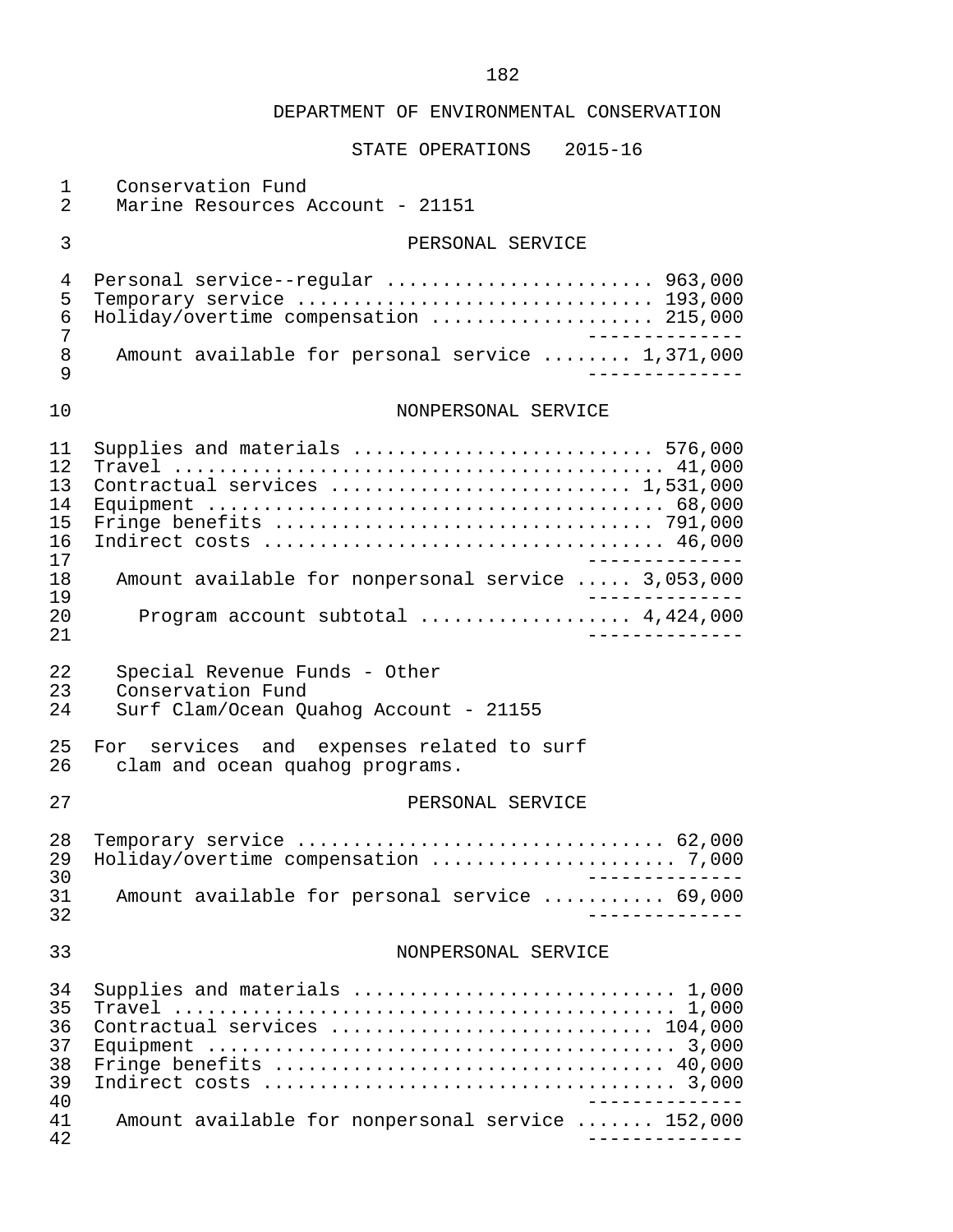| $\mathbf 1$<br>$\overline{2}$                                              | Program account subtotal  221,000                                                                                                                                                                                                                                                                                                                                                                                                                                                                                                                  |
|----------------------------------------------------------------------------|----------------------------------------------------------------------------------------------------------------------------------------------------------------------------------------------------------------------------------------------------------------------------------------------------------------------------------------------------------------------------------------------------------------------------------------------------------------------------------------------------------------------------------------------------|
| 3<br>4<br>5                                                                | Special Revenue Funds - Other<br>Conservation Fund<br>Venison Donation Account - 21157                                                                                                                                                                                                                                                                                                                                                                                                                                                             |
| 6                                                                          | NONPERSONAL SERVICE                                                                                                                                                                                                                                                                                                                                                                                                                                                                                                                                |
| 7<br>8                                                                     | Contractual services  116,000                                                                                                                                                                                                                                                                                                                                                                                                                                                                                                                      |
| 9<br>10                                                                    | Program account subtotal  116,000                                                                                                                                                                                                                                                                                                                                                                                                                                                                                                                  |
| 11<br>12<br>13                                                             | Special Revenue Funds - Other<br>Environmental Conservation Special Revenue Fund<br>Environmental Regulatory Account - 21081                                                                                                                                                                                                                                                                                                                                                                                                                       |
| 14<br>15<br>16<br>17<br>18<br>19<br>20<br>21<br>22<br>23<br>24<br>25<br>26 | For services and expenses related to<br>stewardship of state lands and facilities.<br>Notwithstanding any other provision of law<br>to the contrary, the OGS Interchange and<br>Transfer Authority, IT Interchange and<br>Transfer Authority and the Lean Certifi-<br>cation Bonus Authority as defined in the<br>2015-16 state fiscal year state operations<br>appropriation for the budget division<br>program of the division of the budget, are<br>deemed fully incorporated herein and a<br>part of this appropriation as if fully<br>stated. |
| 27                                                                         | PERSONAL SERVICE                                                                                                                                                                                                                                                                                                                                                                                                                                                                                                                                   |
| 28<br>29                                                                   | Personal service--regular  413,000                                                                                                                                                                                                                                                                                                                                                                                                                                                                                                                 |
| 30                                                                         | NONPERSONAL SERVICE                                                                                                                                                                                                                                                                                                                                                                                                                                                                                                                                |
| 31<br>32<br>33<br>34<br>35<br>36<br>37<br>38<br>39<br>40<br>41             | Supplies and materials  30,000<br>Contractual services  20,000<br>Fringe benefits $\ldots \ldots \ldots \ldots \ldots \ldots \ldots \ldots \ldots \ldots$ 239,000<br>Amount available for nonpersonal service  380,000<br>$\frac{1}{2}$<br>Program account subtotal  793,000<br>___________                                                                                                                                                                                                                                                        |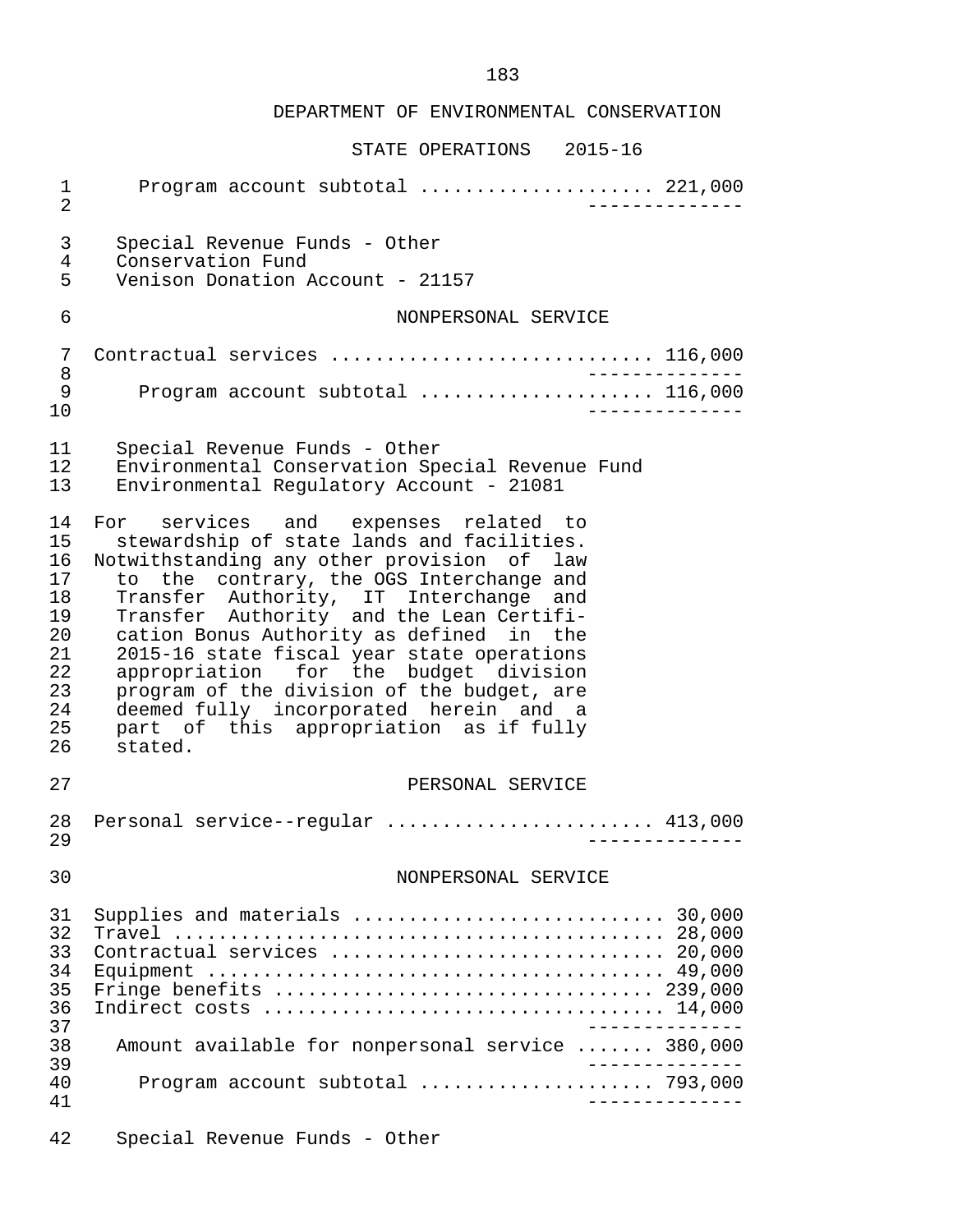| $\mathbf 1$<br>$\overline{a}$                                                                                           | Environmental Conservation Special Revenue Fund<br>Marine and Coastal Account - 21055                                                                                                                                                                                                                                                                                                                                                                                                                                                                                                                                          |
|-------------------------------------------------------------------------------------------------------------------------|--------------------------------------------------------------------------------------------------------------------------------------------------------------------------------------------------------------------------------------------------------------------------------------------------------------------------------------------------------------------------------------------------------------------------------------------------------------------------------------------------------------------------------------------------------------------------------------------------------------------------------|
| 3<br>$\overline{4}$<br>5<br>$\epsilon$<br>$\overline{7}$<br>$\, 8$<br>9<br>10<br>11<br>12<br>13<br>14<br>15<br>16<br>17 | For services and expenses related to conser-<br>vation, research, and education projects<br>relating to the marine and coastal<br>district of New York.<br>Notwithstanding any other provision of law<br>to the contrary, the OGS Interchange and<br>Transfer Authority, IT Interchange and<br>Transfer Authority and the Lean Certifi-<br>cation Bonus Authority as defined in the<br>2015-16 state fiscal year state operations<br>appropriation for the budget division<br>program of the division of the budget, are<br>deemed fully incorporated herein and a<br>part of this appropriation as if fully<br>stated.        |
| 18                                                                                                                      | NONPERSONAL SERVICE                                                                                                                                                                                                                                                                                                                                                                                                                                                                                                                                                                                                            |
| 19<br>20<br>21<br>22                                                                                                    | Supplies and materials  100,000<br>Program account subtotal  100,000                                                                                                                                                                                                                                                                                                                                                                                                                                                                                                                                                           |
| 23<br>24                                                                                                                | FOREST AND LAND RESOURCES PROGRAM  59,012,000                                                                                                                                                                                                                                                                                                                                                                                                                                                                                                                                                                                  |
| 25<br>26                                                                                                                | General Fund<br>State Purposes Account - 10050                                                                                                                                                                                                                                                                                                                                                                                                                                                                                                                                                                                 |
| 27<br>28<br>29<br>30<br>32<br>33<br>34<br>35<br>36<br>37<br>38<br>39<br>40<br>41                                        | For services and expenses of the forest and<br>land resources program, including suballo-<br>cation to other state departments and<br>agencies.<br>31 Notwithstanding any other provision of law<br>to the contrary, the OGS Interchange<br>and<br>Transfer Authority, IT Interchange<br>and<br>Transfer Authority and the Lean Certifi-<br>cation Bonus Authority as defined in the<br>2015-16 state fiscal year state operations<br>appropriation for the budget division<br>program of the division of the budget, are<br>deemed fully incorporated herein and a<br>part of this appropriation as<br>fully<br>if<br>stated. |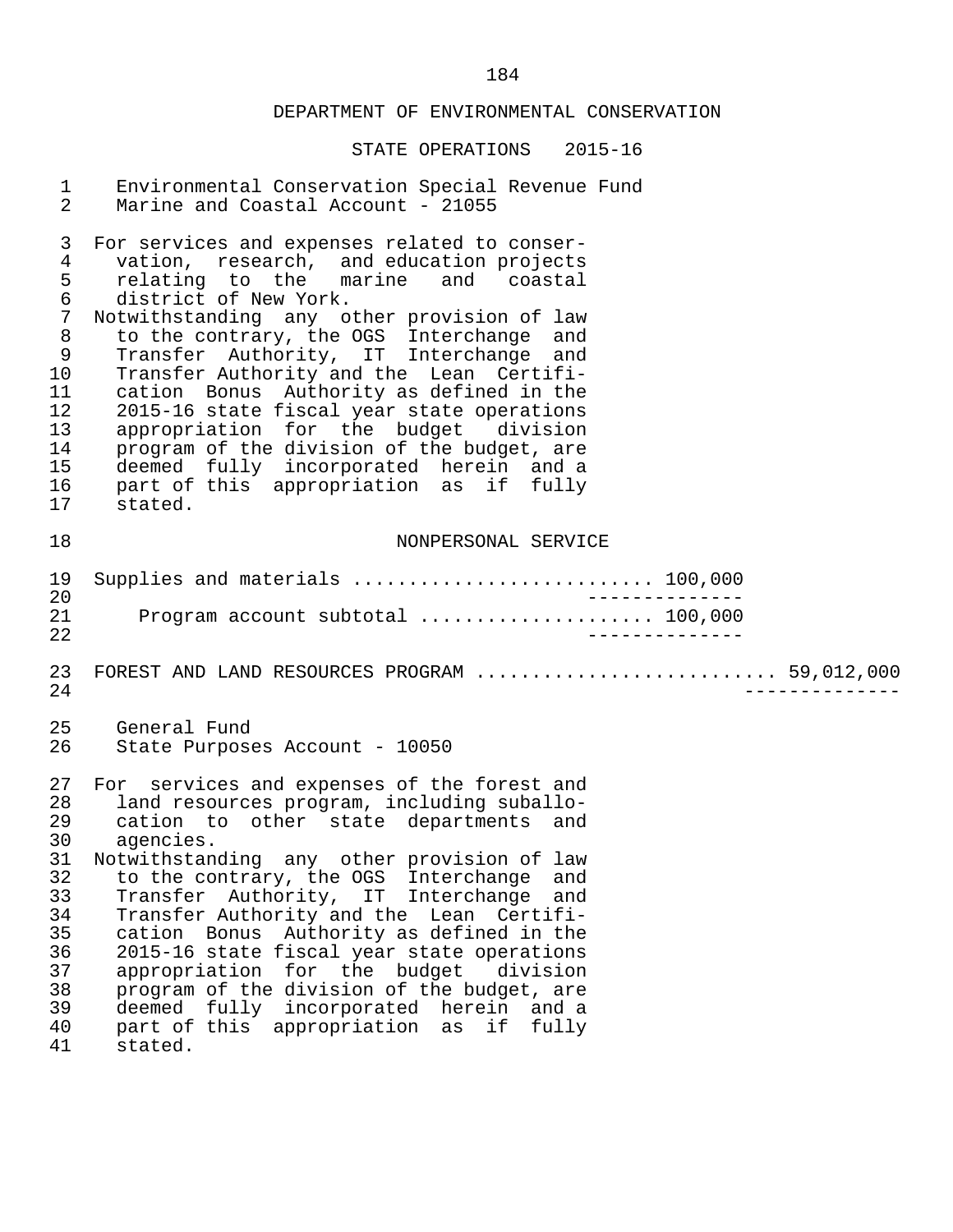## STATE OPERATIONS 2015-16

## 1 PERSONAL SERVICE

| 2<br>3<br>4<br>5<br>6<br>7                         | Personal service--regular  21,837,000<br>Temporary service  251,000<br>Holiday/overtime compensation  1,404,000<br>Amount available for personal service  23,492,000                                                                                                                                                                                                                                             |
|----------------------------------------------------|------------------------------------------------------------------------------------------------------------------------------------------------------------------------------------------------------------------------------------------------------------------------------------------------------------------------------------------------------------------------------------------------------------------|
| 8                                                  | NONPERSONAL SERVICE                                                                                                                                                                                                                                                                                                                                                                                              |
| 9<br>10<br>11<br>12<br>13                          | Supplies and materials  524,000<br>Contractual services  1,849,000                                                                                                                                                                                                                                                                                                                                               |
| 14                                                 | Amount available for nonpersonal service  2,590,000                                                                                                                                                                                                                                                                                                                                                              |
| 15<br>16<br>17                                     | Program account subtotal $\ldots$ 26,082,000                                                                                                                                                                                                                                                                                                                                                                     |
| 18<br>19<br>20                                     | Special Revenue Funds - Federal<br>Federal USDA-Food and Nutrition Services Fund<br>Federal Environmental Conservation USDA Account - 25007                                                                                                                                                                                                                                                                      |
| 21<br>22<br>23<br>24<br>25<br>26                   | For services and expenses related to the<br>federal environmental conservation lands<br>and forest grants. A portion of these<br>funds may be transferred to aid to locali-<br>ties and may be suballocated to other<br>state departments and agencies.                                                                                                                                                          |
| 27<br>28<br>29<br>30                               | Personal service $\ldots \ldots \ldots \ldots \ldots \ldots \ldots \ldots \ldots 1,000,000$<br>Fringe benefits  570,000                                                                                                                                                                                                                                                                                          |
| 31<br>32                                           | Program account subtotal  5,000,000                                                                                                                                                                                                                                                                                                                                                                              |
| 33<br>34<br>35                                     | Special Revenue Funds - Other<br>Conservation Fund<br>Outdoor Recreation and Trail Maintenance Account - 21158                                                                                                                                                                                                                                                                                                   |
| 36<br>37<br>38<br>39<br>40<br>41<br>42<br>43<br>44 | For services and expenses of the forest and<br>land resources program, including trans-<br>fers to aid to localities or suballocation<br>to other state departments and agencies.<br>Notwithstanding any other provision of law<br>to the contrary, the OGS Interchange<br>and<br>Transfer Authority, IT Interchange and<br>Transfer Authority and the Lean Certifi-<br>cation Bonus Authority as defined in the |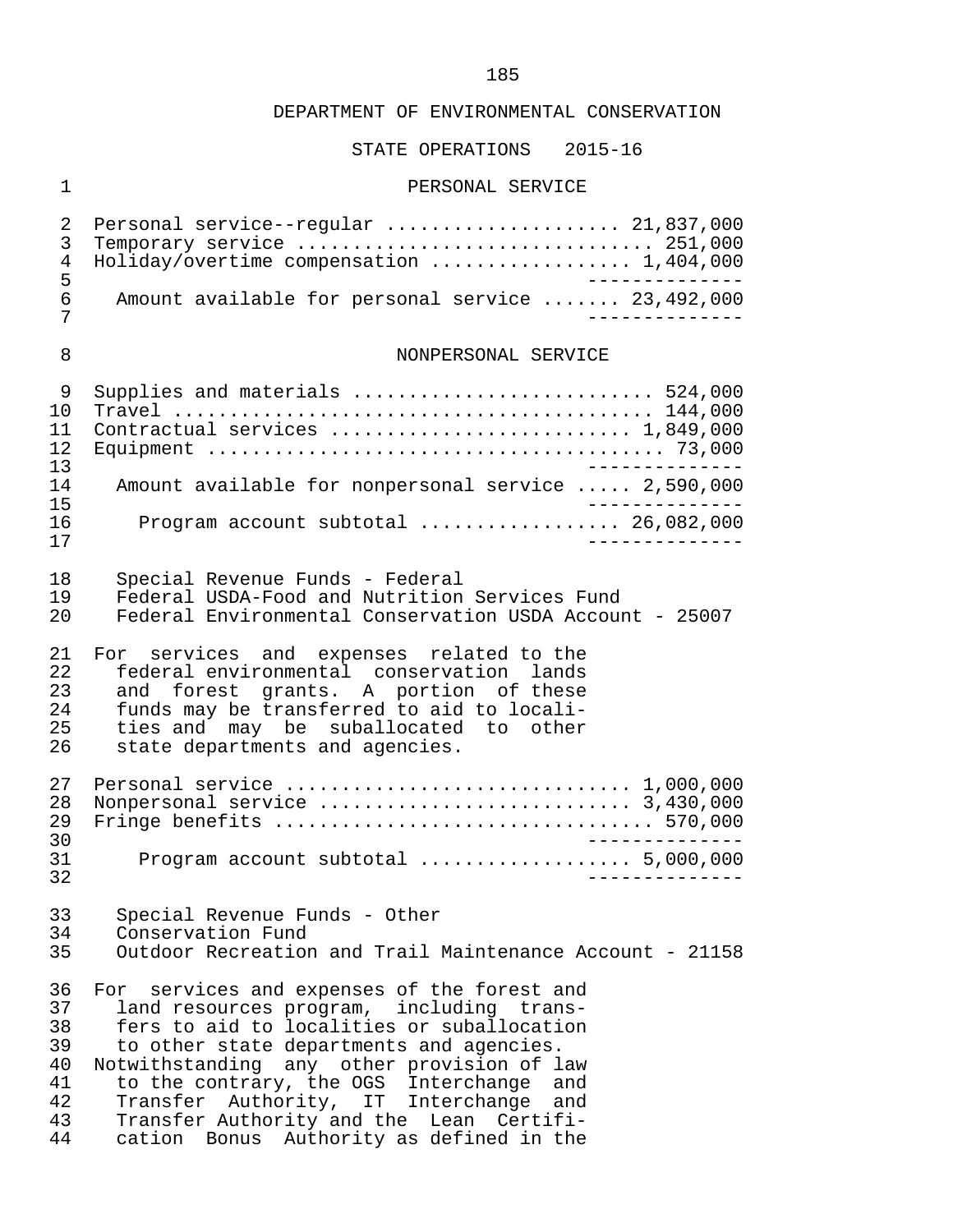| $\mathbf 1$<br>$\overline{a}$<br>$\mathsf 3$<br>$\overline{4}$<br>5<br>6               | 2015-16 state fiscal year state operations<br>appropriation for the budget division<br>program of the division of the budget, are<br>deemed fully incorporated herein and a<br>part of this appropriation as if fully<br>stated.                                                                                                                                                                                                                                                                                                                                                                                                                    |
|----------------------------------------------------------------------------------------|-----------------------------------------------------------------------------------------------------------------------------------------------------------------------------------------------------------------------------------------------------------------------------------------------------------------------------------------------------------------------------------------------------------------------------------------------------------------------------------------------------------------------------------------------------------------------------------------------------------------------------------------------------|
| 7                                                                                      | NONPERSONAL SERVICE                                                                                                                                                                                                                                                                                                                                                                                                                                                                                                                                                                                                                                 |
| 8<br>9                                                                                 | Contractual services  5,000                                                                                                                                                                                                                                                                                                                                                                                                                                                                                                                                                                                                                         |
| 10<br>11                                                                               | Program account subtotal  5,000                                                                                                                                                                                                                                                                                                                                                                                                                                                                                                                                                                                                                     |
| 12<br>13<br>14                                                                         | Special Revenue Funds - Other<br>Environmental Conservation Special Revenue Fund<br>ENCON-Seized Assets Account - 21052                                                                                                                                                                                                                                                                                                                                                                                                                                                                                                                             |
| 15<br>16<br>17<br>18<br>19<br>20<br>21<br>22<br>23<br>24<br>25<br>26<br>27<br>28<br>29 | For services and expenses of the environ-<br>mental enforcement program in accordance<br>with a programmatic and financial plan to<br>be approved by the director of the budget.<br>Notwithstanding any other provision of law<br>to the contrary, the OGS Interchange and<br>Transfer Authority, IT Interchange<br>and<br>Transfer Authority and the Lean Certif-<br>ication Bonus Authority as defined in the<br>2015-16 state fiscal year state operations<br>appropriation for the budget division<br>program of the division of the budget, are<br>deemed fully incorporated herein and a<br>part of this appropriation as if fully<br>stated. |
| 30                                                                                     | NONPERSONAL SERVICE                                                                                                                                                                                                                                                                                                                                                                                                                                                                                                                                                                                                                                 |
| 31<br>32<br>33<br>34<br>35<br>36                                                       | Supplies and materials  50,000<br>Contractual services  50,000<br>Program account subtotal  200,000                                                                                                                                                                                                                                                                                                                                                                                                                                                                                                                                                 |
| 37<br>38<br>39                                                                         | Special Revenue Funds - Other<br>Environmental Conservation Special Revenue Fund<br>Environmental Regulatory Account - 21081                                                                                                                                                                                                                                                                                                                                                                                                                                                                                                                        |
| 40<br>41<br>42<br>43<br>44                                                             | For services and<br>expenses related<br>to<br>stewardship of state lands and facilities.<br>Notwithstanding any other provision of law<br>to the contrary, the OGS Interchange<br>and<br>Transfer Authority, IT Interchange<br>and                                                                                                                                                                                                                                                                                                                                                                                                                  |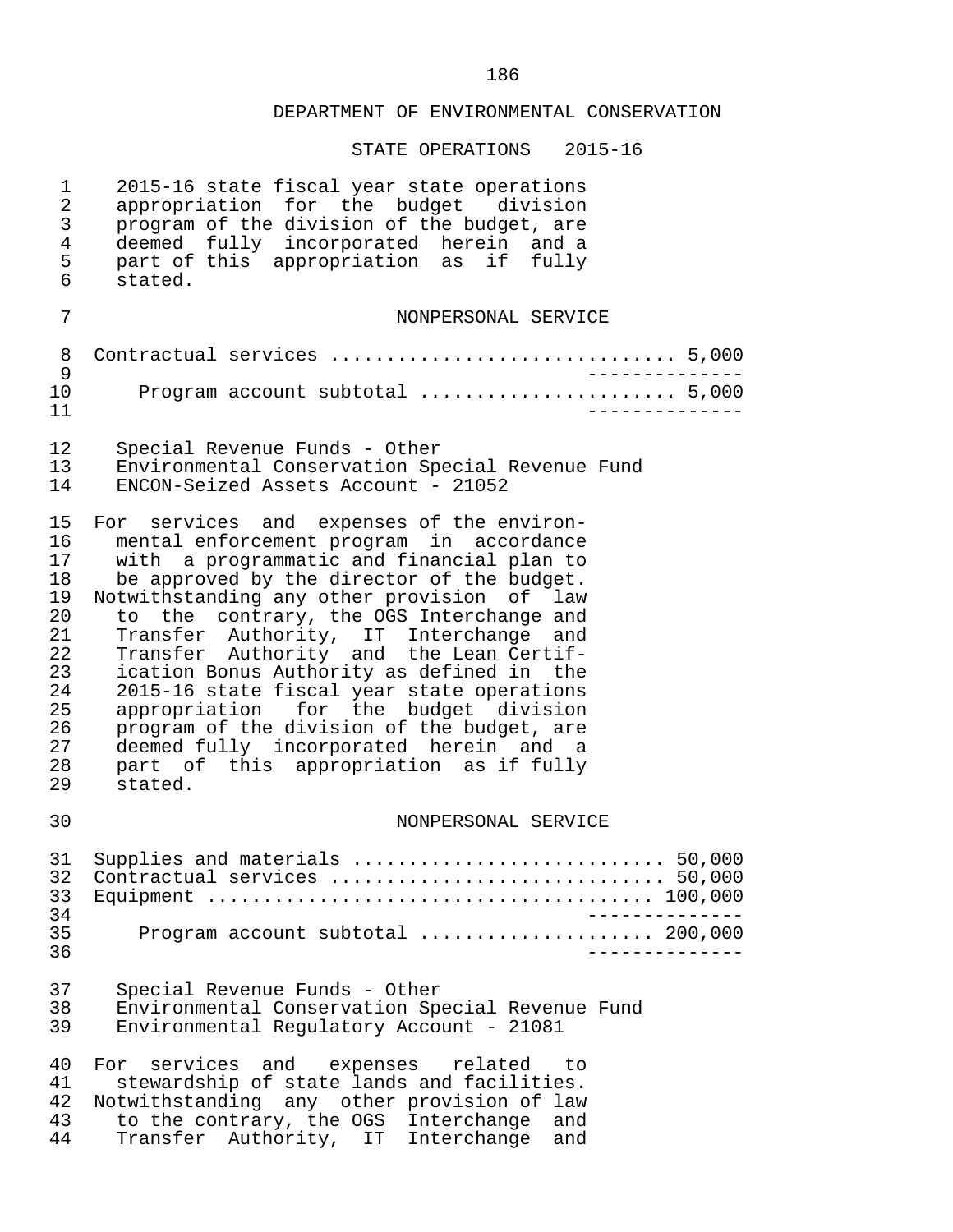| $\mathbf 1$<br>$\overline{2}$<br>$\mathfrak{Z}$<br>$\overline{4}$<br>5<br>6<br>7<br>8 | Transfer Authority and the Lean Certifi-<br>cation Bonus Authority as defined in the<br>2015-16 state fiscal year state operations<br>appropriation for the budget division<br>program of the division of the budget, are<br>deemed fully incorporated herein and a<br>part of this appropriation as if fully<br>stated.                                                                                                                                        |
|---------------------------------------------------------------------------------------|-----------------------------------------------------------------------------------------------------------------------------------------------------------------------------------------------------------------------------------------------------------------------------------------------------------------------------------------------------------------------------------------------------------------------------------------------------------------|
| 9                                                                                     | PERSONAL SERVICE                                                                                                                                                                                                                                                                                                                                                                                                                                                |
| 10<br>11                                                                              | Personal service--regular  354,000                                                                                                                                                                                                                                                                                                                                                                                                                              |
| 12                                                                                    | NONPERSONAL SERVICE                                                                                                                                                                                                                                                                                                                                                                                                                                             |
| 13<br>14<br>15<br>16<br>17<br>18<br>19                                                | Supplies and materials  51,000<br>Contractual services  23,000<br>Fringe benefits  205,000                                                                                                                                                                                                                                                                                                                                                                      |
| 20<br>21                                                                              | Amount available for nonpersonal service  384,000<br>______________                                                                                                                                                                                                                                                                                                                                                                                             |
| 22<br>23                                                                              | Program account subtotal  738,000<br>______________                                                                                                                                                                                                                                                                                                                                                                                                             |
| 24<br>25<br>26                                                                        | Special Revenue Funds - Other<br>Environmental Conservation Special Revenue Fund<br>Mined Land Reclamation Account - 21084                                                                                                                                                                                                                                                                                                                                      |
| 27<br>28<br>29<br>30<br>31<br>32<br>33<br>34<br>35<br>36<br>37                        | Notwithstanding any other provision of<br>law<br>to the contrary, the OGS Interchange and<br>Transfer Authority, IT Interchange and<br>Transfer Authority and the Lean Certifi-<br>cation Bonus Authority as defined in the<br>2015-16 state fiscal year state operations<br>appropriation for the budget division<br>program of the division of the budget, are<br>deemed fully incorporated herein and a<br>part of this appropriation as if fully<br>stated. |
| 38                                                                                    | PERSONAL SERVICE                                                                                                                                                                                                                                                                                                                                                                                                                                                |
| 39<br>40<br>41                                                                        | Temporary service $\ldots \ldots \ldots \ldots \ldots \ldots \ldots \ldots \ldots \ldots$ 63,000<br>Holiday/overtime compensation  14,000<br>$- - - - - - - - - - - -$                                                                                                                                                                                                                                                                                          |
| 42<br>43<br>44                                                                        | Amount available for personal service  2,075,000                                                                                                                                                                                                                                                                                                                                                                                                                |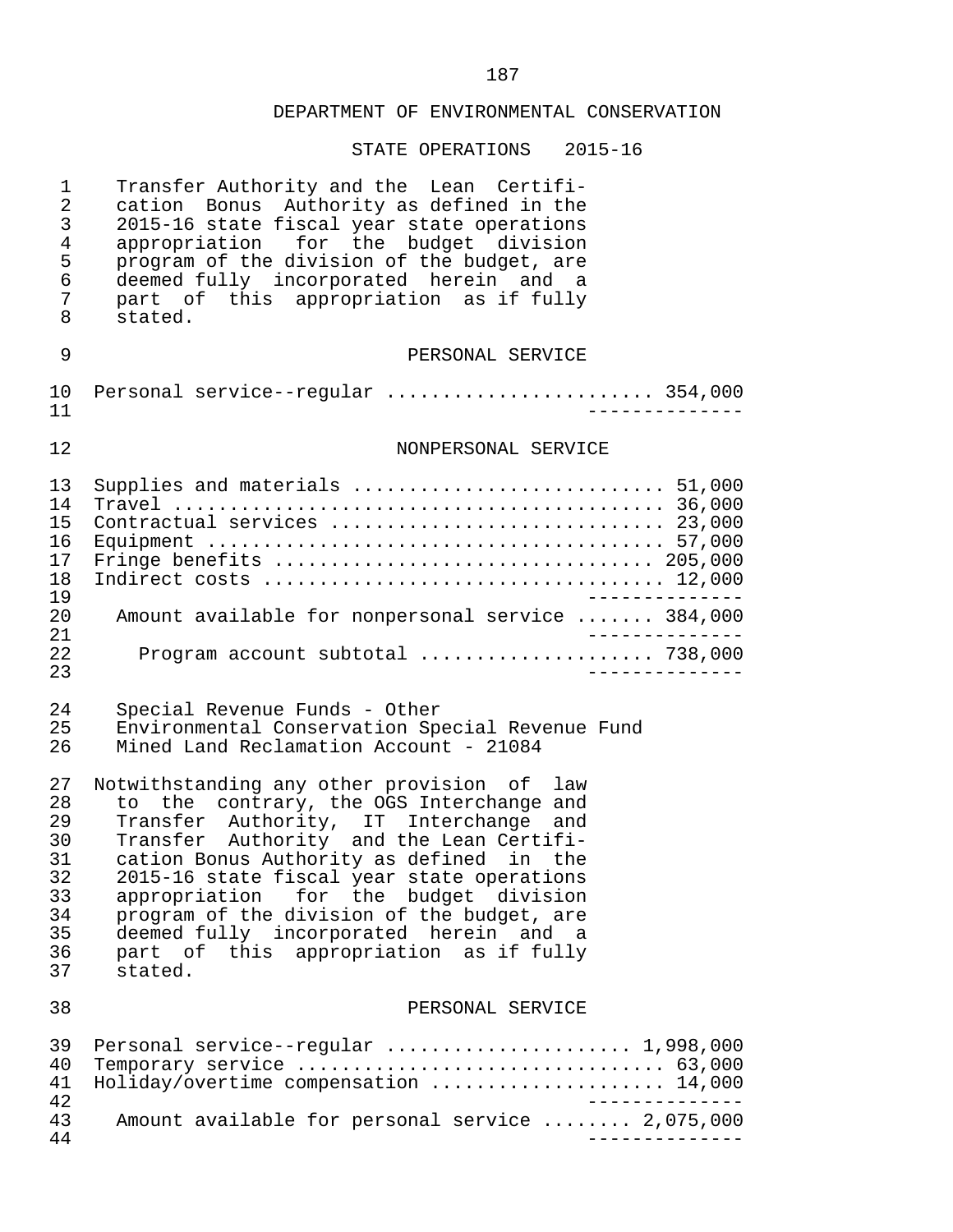STATE OPERATIONS 2015-16

## 1 NONPERSONAL SERVICE

| 2<br>3<br>4<br>5<br>6<br>7<br>8<br>9<br>10<br>11<br>12                                 | Supplies and materials  143,000<br>Contractual services  122,000<br>Amount available for nonpersonal service  1,624,000<br>Program account subtotal  3,699,000                                                                                                                                                                                                                                                                                                                                                                                                                                                     |
|----------------------------------------------------------------------------------------|--------------------------------------------------------------------------------------------------------------------------------------------------------------------------------------------------------------------------------------------------------------------------------------------------------------------------------------------------------------------------------------------------------------------------------------------------------------------------------------------------------------------------------------------------------------------------------------------------------------------|
| 13<br>14<br>15                                                                         | Special Revenue Funds - Other<br>Environmental Conservation Special Revenue Fund<br>Natural Resources Account - 21082                                                                                                                                                                                                                                                                                                                                                                                                                                                                                              |
| 16<br>17<br>18<br>19<br>20<br>21<br>22<br>23<br>24<br>25<br>26<br>27<br>28<br>29<br>30 | For services and expenses of the forest and<br>land resources program, including suballo-<br>other state departments and<br>cation to<br>agencies.<br>Notwithstanding any other provision of law<br>to the contrary, the OGS Interchange and<br>Transfer Authority, IT Interchange and<br>Transfer Authority and the Lean Certifi-<br>cation Bonus Authority as defined in the<br>2015-16 state fiscal year state operations<br>appropriation for the budget division<br>program of the division of the budget, are<br>deemed fully incorporated herein and a<br>part of this appropriation as if fully<br>stated. |
| 31                                                                                     | PERSONAL SERVICE                                                                                                                                                                                                                                                                                                                                                                                                                                                                                                                                                                                                   |
| 32<br>33<br>34<br>35<br>36                                                             | Personal service--regular  1,997,000<br>Temporary service  989,000<br>Holiday/overtime compensation  82,000<br>Amount available for personal service  3,068,000                                                                                                                                                                                                                                                                                                                                                                                                                                                    |
| 37<br>38                                                                               | NONPERSONAL SERVICE                                                                                                                                                                                                                                                                                                                                                                                                                                                                                                                                                                                                |
|                                                                                        |                                                                                                                                                                                                                                                                                                                                                                                                                                                                                                                                                                                                                    |
| 39<br>40<br>41<br>42<br>43<br>44<br>45                                                 | Supplies and materials  278,000<br>Contractual services  651,000<br>Fringe benefits $\ldots \ldots \ldots \ldots \ldots \ldots \ldots \ldots \ldots \ldots \ldots 1,626,000$                                                                                                                                                                                                                                                                                                                                                                                                                                       |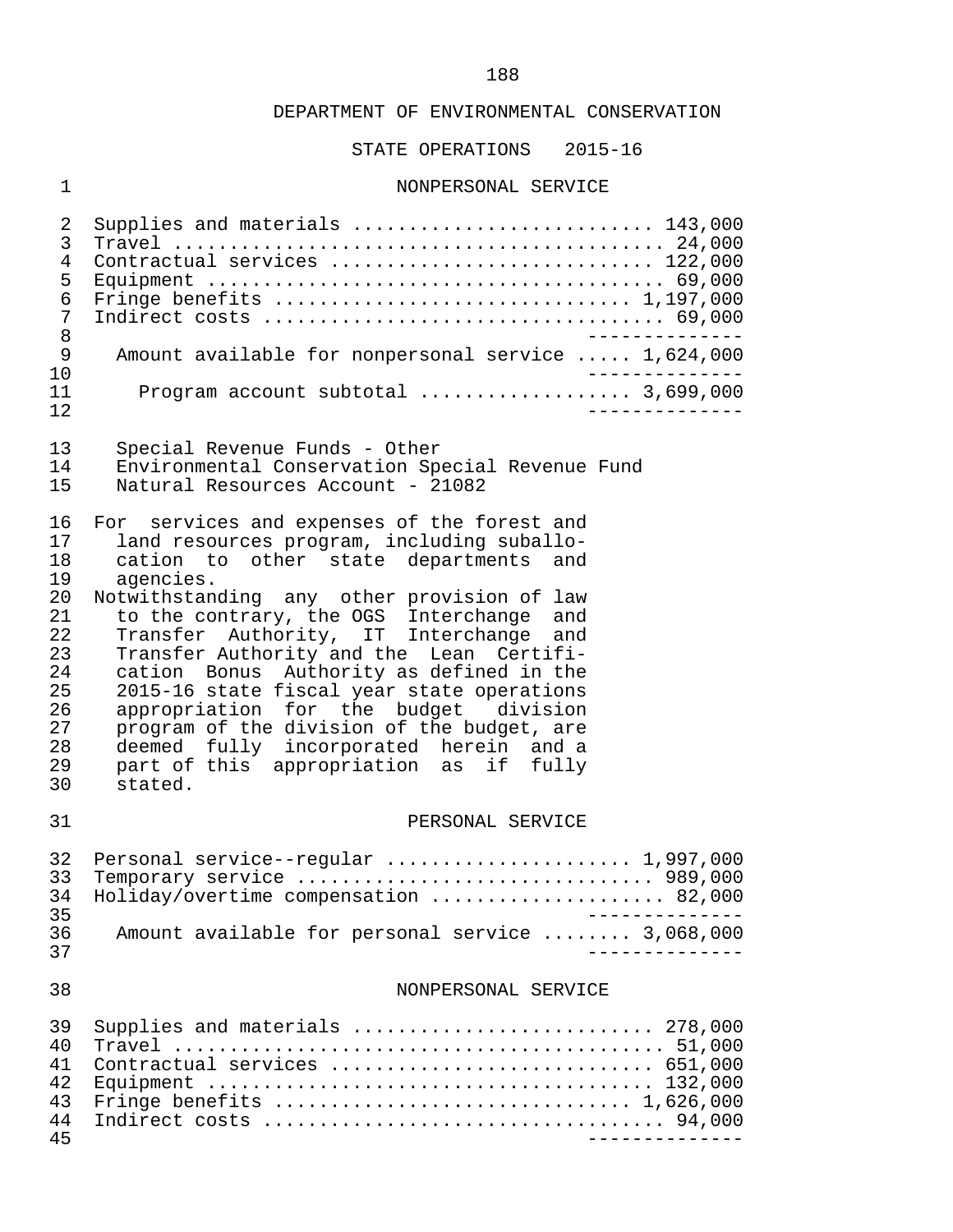| $\mathbf{1}$<br>$\overline{2}$                                                         | Amount available for nonpersonal service  2,832,000                                                                                                                                                                                                                                                                                                                                                                                                                                                                                                                                                                                                           |
|----------------------------------------------------------------------------------------|---------------------------------------------------------------------------------------------------------------------------------------------------------------------------------------------------------------------------------------------------------------------------------------------------------------------------------------------------------------------------------------------------------------------------------------------------------------------------------------------------------------------------------------------------------------------------------------------------------------------------------------------------------------|
| 3<br>4                                                                                 | Program account subtotal  5,900,000                                                                                                                                                                                                                                                                                                                                                                                                                                                                                                                                                                                                                           |
| 5                                                                                      | Special Revenue Funds - Other                                                                                                                                                                                                                                                                                                                                                                                                                                                                                                                                                                                                                                 |
| 6                                                                                      | Environmental Conservation Special Revenue Fund                                                                                                                                                                                                                                                                                                                                                                                                                                                                                                                                                                                                               |
| 7                                                                                      | Oil and Gas Account - 21054                                                                                                                                                                                                                                                                                                                                                                                                                                                                                                                                                                                                                                   |
| 8                                                                                      | Notwithstanding any other provision of law                                                                                                                                                                                                                                                                                                                                                                                                                                                                                                                                                                                                                    |
| 9                                                                                      | to the contrary, the OGS Interchange and                                                                                                                                                                                                                                                                                                                                                                                                                                                                                                                                                                                                                      |
| 10                                                                                     | Transfer Authority, IT Interchange and                                                                                                                                                                                                                                                                                                                                                                                                                                                                                                                                                                                                                        |
| 11                                                                                     | Transfer Authority and the Lean Certifi-                                                                                                                                                                                                                                                                                                                                                                                                                                                                                                                                                                                                                      |
| 12                                                                                     | cation Bonus Authority as defined in the                                                                                                                                                                                                                                                                                                                                                                                                                                                                                                                                                                                                                      |
| 13                                                                                     | 2015-16 state fiscal year state operations                                                                                                                                                                                                                                                                                                                                                                                                                                                                                                                                                                                                                    |
| 14                                                                                     | appropriation for the budget division                                                                                                                                                                                                                                                                                                                                                                                                                                                                                                                                                                                                                         |
| 15                                                                                     | program of the division of the budget, are                                                                                                                                                                                                                                                                                                                                                                                                                                                                                                                                                                                                                    |
| 16                                                                                     | deemed fully incorporated herein and a                                                                                                                                                                                                                                                                                                                                                                                                                                                                                                                                                                                                                        |
| 17                                                                                     | part of this appropriation as if fully                                                                                                                                                                                                                                                                                                                                                                                                                                                                                                                                                                                                                        |
| 18                                                                                     | stated.                                                                                                                                                                                                                                                                                                                                                                                                                                                                                                                                                                                                                                                       |
| 19                                                                                     | NONPERSONAL SERVICE                                                                                                                                                                                                                                                                                                                                                                                                                                                                                                                                                                                                                                           |
| 20                                                                                     | Contractual services  276,000                                                                                                                                                                                                                                                                                                                                                                                                                                                                                                                                                                                                                                 |
| 21                                                                                     | ___________                                                                                                                                                                                                                                                                                                                                                                                                                                                                                                                                                                                                                                                   |
| 22                                                                                     | Program account subtotal  276,000                                                                                                                                                                                                                                                                                                                                                                                                                                                                                                                                                                                                                             |
| 23                                                                                     | ___________                                                                                                                                                                                                                                                                                                                                                                                                                                                                                                                                                                                                                                                   |
| 24                                                                                     | Special Revenue Funds - Other                                                                                                                                                                                                                                                                                                                                                                                                                                                                                                                                                                                                                                 |
| 25                                                                                     | Environmental Conservation Special Revenue Fund                                                                                                                                                                                                                                                                                                                                                                                                                                                                                                                                                                                                               |
| 26                                                                                     | Recreation Account - 21067                                                                                                                                                                                                                                                                                                                                                                                                                                                                                                                                                                                                                                    |
| 27<br>28<br>29<br>30<br>31<br>32<br>33<br>34<br>35<br>36<br>37<br>38<br>39<br>40<br>41 | For services and expenses of the forest and<br>land resources program, including trans-<br>fers to aid to localities or suballocation<br>to other state departments and agencies.<br>Notwithstanding any other provision of law<br>to the contrary, the OGS Interchange<br>and<br>Transfer Authority, IT Interchange<br>and<br>Transfer Authority and the Lean Certifi-<br>cation Bonus Authority as defined in the<br>2015-16 state fiscal year state operations<br>appropriation for the budget division<br>program of the division of the budget, are<br>deemed fully incorporated herein and a<br>part of this appropriation as<br>if<br>fully<br>stated. |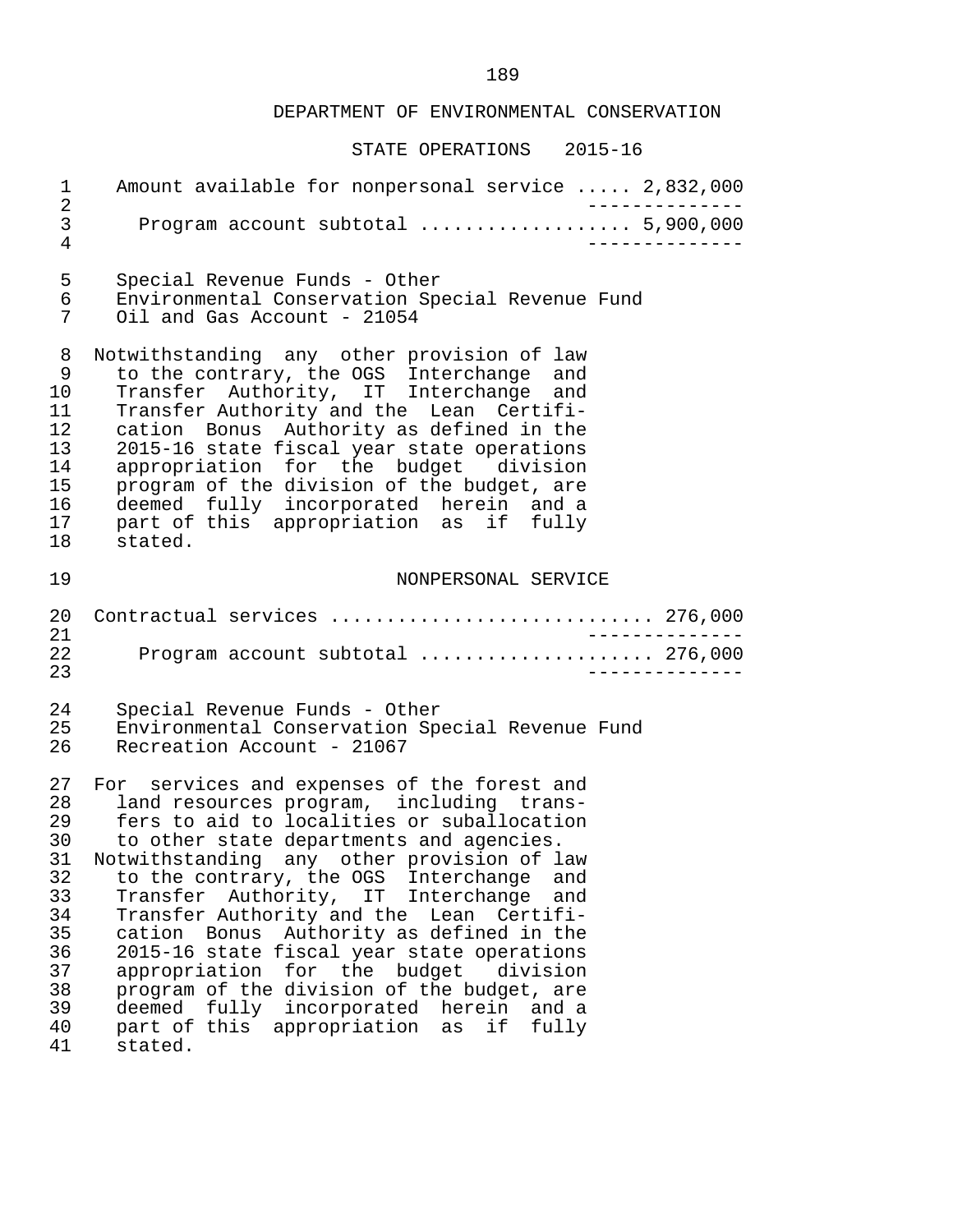### STATE OPERATIONS 2015-16

#### 1 PERSONAL SERVICE

| 2<br>3<br>4<br>5                        | Personal service--regular  1,281,000<br>Holiday/overtime compensation  727,000                                                  |
|-----------------------------------------|---------------------------------------------------------------------------------------------------------------------------------|
| $\epsilon$<br>7                         | Amount available for personal service  9,244,000                                                                                |
| 8                                       | NONPERSONAL SERVICE                                                                                                             |
| 9<br>1 O<br>11<br>12.<br>13<br>14<br>15 | Supplies and materials  2,938,000<br>Contractual services  2,577,000                                                            |
| 16<br>17<br>1 R<br>19                   | Amount available for nonpersonal service  7,868,000<br>Program account subtotal $\ldots \ldots \ldots \ldots \ldots 17,112,000$ |

- 20 OPERATIONS PROGRAM .......................................... 38,534,000 21 --------------
	- 22 General Fund<br>23 State Purpose
	- State Purposes Account 10050
	- 24 For services and expenses of the operations<br>25 program, including suballocation to other 25 program, including suballocation to other<br>26 state departments and agencies. state departments and agencies.
- 27 Notwithstanding any other provision of law<br>28 to the contrary, the OGS Interchange and 28 to the contrary, the OGS Interchange and 29 Transfer Authority, IT Interchange and 30 Transfer Authority and the Lean Certif-<br>31 ication Bonus Authority as defined in the 31 ication Bonus Authority as defined in the<br>32 2015-16 state fiscal year state operations 32 2015-16 state fiscal year state operations<br>33 appropriation for the budget division 33 appropriation for the budget division<br>34 program of the division of the budget, are 34 program of the division of the budget, are<br>35 deemed fully incorporated herein and a 35 deemed fully incorporated herein and a 36 part of this appropriation as if fully 37 stated.

#### 38 PERSONAL SERVICE

|    | 39 Personal service--regular  15,023,000          |
|----|---------------------------------------------------|
|    | 40 Temporary service  999,000                     |
|    | 41 Holiday/overtime compensation  159,000         |
| 42 |                                                   |
| 43 | Amount available for personal service  16,181,000 |
| 44 |                                                   |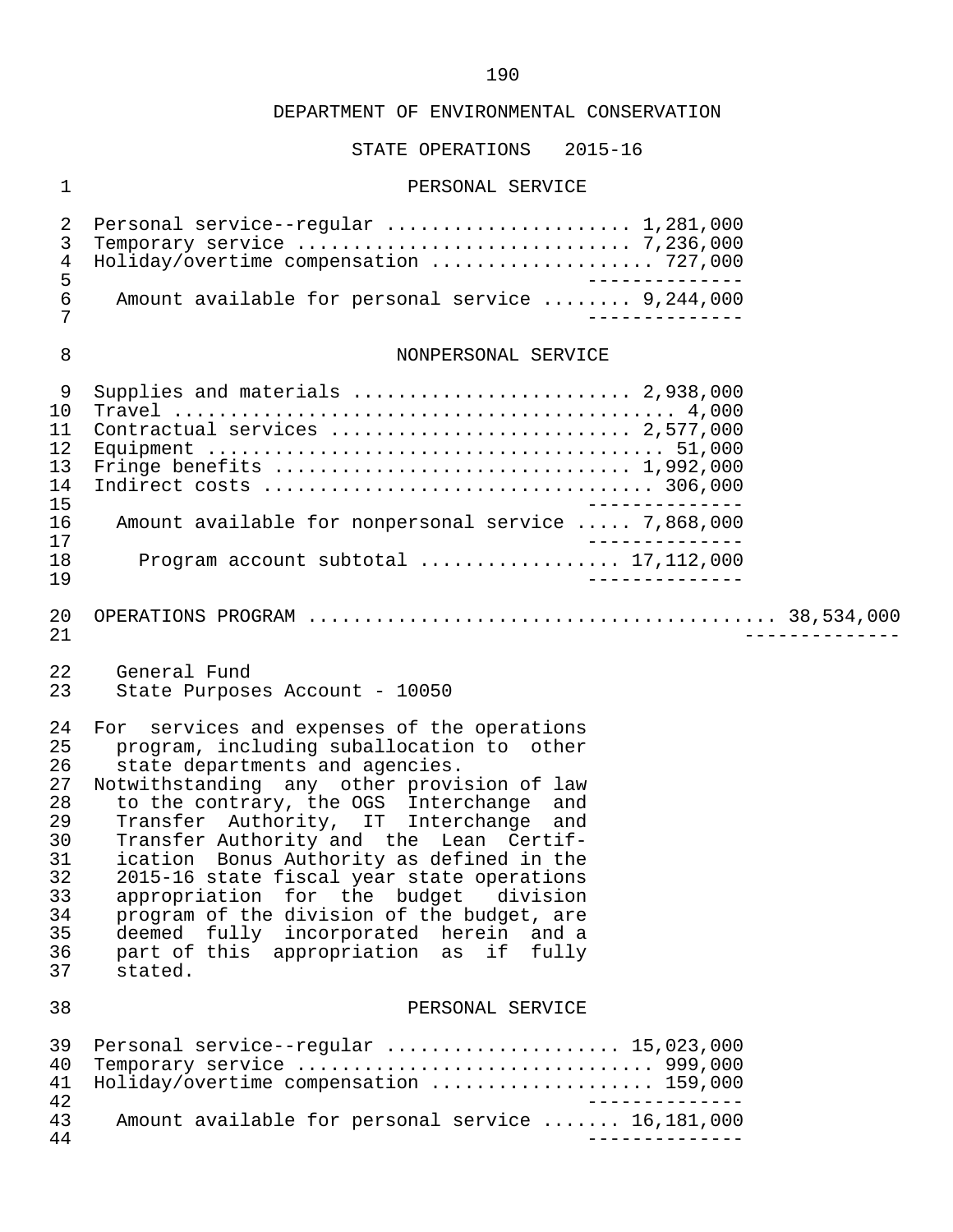STATE OPERATIONS 2015-16

#### 1 NONPERSONAL SERVICE

 2 Supplies and materials ......................... 3,450,000 3 Travel ........................................... 281,000 4 Contractual services ........................... 3,041,000 5 Equipment ...................................... 1,069,000 6 -------------<br>7 Amount available for nonpersonal service ..... 7.841.000 7 Amount available for nonpersonal service ..... 7,841,000<br>8 8<br>8 Program account subtotal<br>9 Program account subtotal 9 Program account subtotal .................... 24,022,000<br>10 10 -------------- 11 Special Revenue Funds - Other<br>12 Conservation Fund 12 Conservation Fund<br>13 Conservation Fund Conservation Fund Account - 21150 14 PERSONAL SERVICE 15 Personal service--regular ........................ 665,000 16 -------------- 17 NONPERSONAL SERVICE 18 Supplies and materials ........................... 934,000 19 Travel ............................................ 33,000 20 Contractual services ........................... 1,838,000 21 Fringe benefits .................................. 384,000 22 Indirect costs .................................... 22,000 23 -------------- 24 Amount available for nonpersonal service ..... 3,211,000 25 -------------- 26 Program account subtotal ................... 3,876,000 27 -------------- 28 Special Revenue Funds - Other<br>29 Environmental Conservation Spe 29 Environmental Conservation Special Revenue Fund<br>30 Energy Efficient Rebate Account - 21051 Energy Efficient Rebate Account - 21051 31 For services and expenses related to energy<br>32 rebate activities. 32 rebate activities.<br>33 Notwithstanding any 33 Notwithstanding any other provision of law<br>34 to the contrary, the OGS Interchange and 34 to the contrary, the OGS Interchange and<br>35 Transfer Authority, IT Interchange and Transfer Authority, IT Interchange and 36 Transfer Authority and the Lean Certif-<br>37 ication Bonus Authority as defined in the 37 ication Bonus Authority as defined in the<br>38 2015-16 state fiscal vear state operations 38 2015-16 state fiscal year state operations<br>39 appropriation for the budget division 39 appropriation for the budget division<br>40 program of the division of the budget, are 40 program of the division of the budget, are<br>41 deemed fully incorporated herein and a 41 deemed fully incorporated herein and a<br>42 part of this appropriation as if fully 42 part of this appropriation as if fully stated.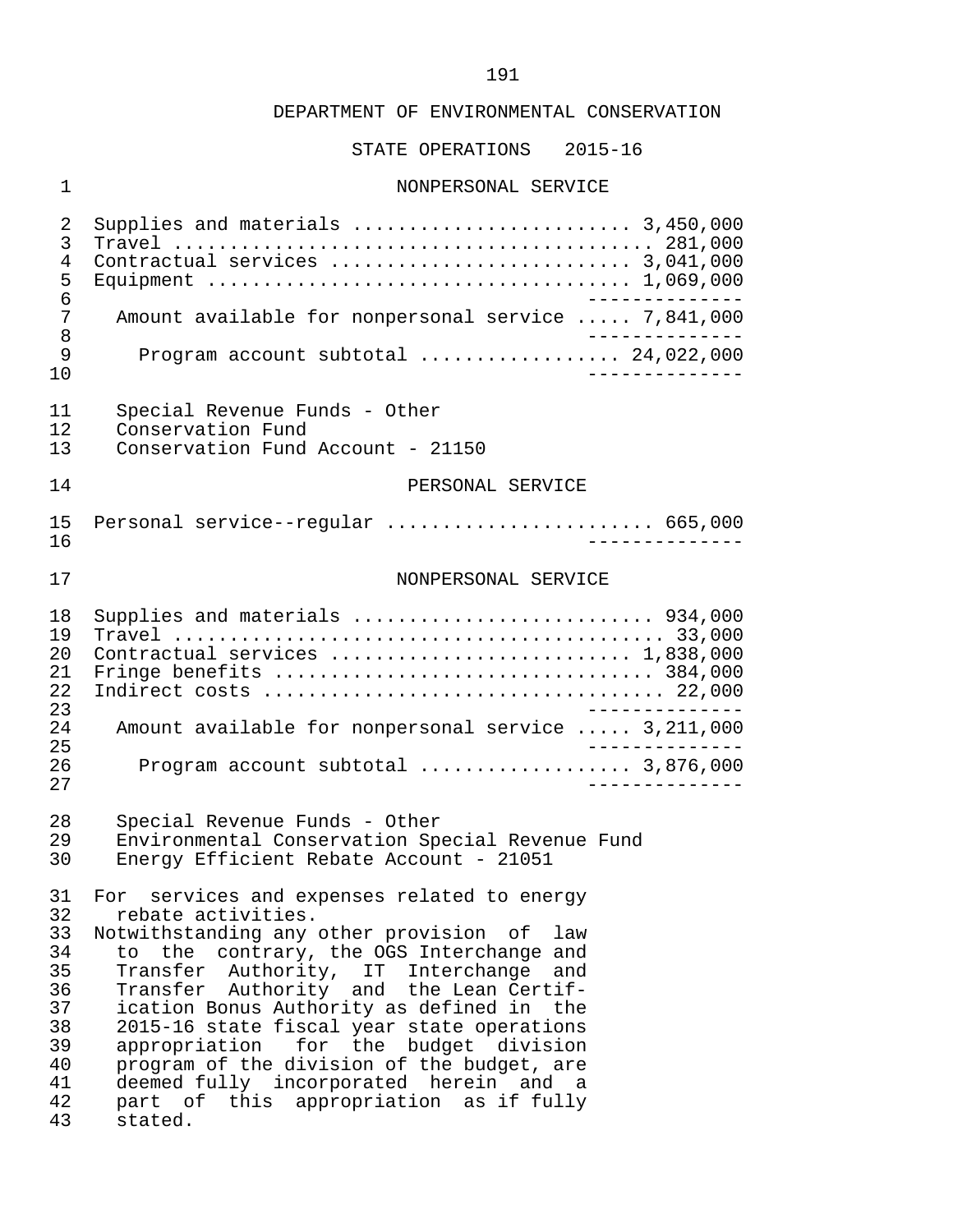|                                        | PIHIE OFEKHIIOND<br>AUID-IO                                    |
|----------------------------------------|----------------------------------------------------------------|
| $\mathbf 1$                            | NONPERSONAL SERVICE                                            |
| 2                                      | Supplies and materials  105,000                                |
| 3                                      | _____________                                                  |
| $\overline{4}$                         | Program account subtotal  105,000                              |
| 5                                      | _____________                                                  |
| 6                                      | Special Revenue Funds - Other                                  |
| 7                                      | Environmental Conservation Special Revenue Fund                |
| 8                                      | Environmental Regulatory Account - 21081                       |
| 9                                      | For services and expenses related to                           |
| 10                                     | stewardship of state lands and facilities.                     |
| 11                                     | Notwithstanding any other provision of law                     |
| 12                                     | to the contrary, the OGS Interchange and                       |
| 13                                     | Transfer Authority, IT Interchange and                         |
| 14                                     | Transfer Authority and the Lean Certif-                        |
| 15                                     | ication Bonus Authority as defined in the                      |
| 16                                     | 2015-16 state fiscal year state operations                     |
| 17                                     | appropriation for the budget division                          |
| 18                                     | program of the division of the budget, are                     |
| 19                                     | deemed fully incorporated herein and a                         |
| 20                                     | part of this appropriation as if fully                         |
| 21                                     | stated.                                                        |
| 22                                     | PERSONAL SERVICE                                               |
| 23                                     | Personal service--regular  137,000                             |
| 24                                     | _____________                                                  |
| 25                                     | NONPERSONAL SERVICE                                            |
| 26<br>27<br>28<br>29<br>30<br>31<br>32 | Supplies and materials  68,000<br>Contractual services  38,000 |
| 33                                     | Amount available for nonpersonal service  290,000              |
| 34                                     | _____________                                                  |
| 35<br>36                               | Program account subtotal  427,000                              |
| 37                                     | Special Revenue Funds - Other                                  |
| 38                                     | Environmental Conservation Special Revenue Fund                |
| 39                                     | Indirect Charges Account - 21060                               |
| 40                                     | Notwithstanding any other provision of law                     |
| 41                                     | to the contrary, the OGS Interchange and                       |
| 42                                     | Transfer Authority, IT Interchange and                         |
| 43                                     | Transfer Authority and the Lean Certif-                        |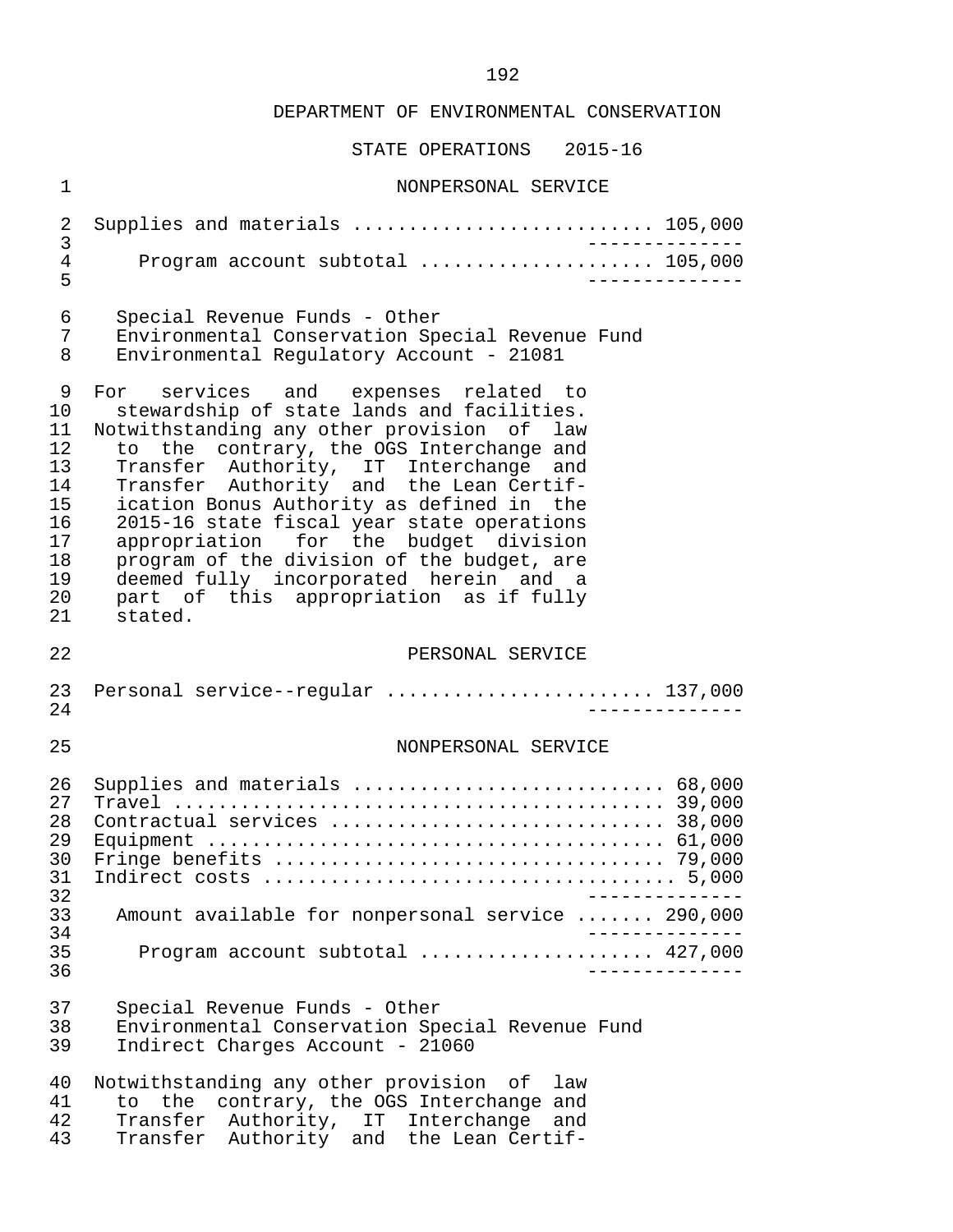| $\mathbf 1$<br>$\overline{a}$<br>$\mathsf{3}$<br>$\overline{4}$<br>5<br>6<br>7         | ication Bonus Authority as defined in the<br>2015-16 state fiscal year state operations<br>appropriation for the budget division<br>program of the division of the budget, are<br>deemed fully incorporated herein and a<br>part of this appropriation as if fully<br>stated.                                                                                                                                                                                                                                                                                                                                     |
|----------------------------------------------------------------------------------------|-------------------------------------------------------------------------------------------------------------------------------------------------------------------------------------------------------------------------------------------------------------------------------------------------------------------------------------------------------------------------------------------------------------------------------------------------------------------------------------------------------------------------------------------------------------------------------------------------------------------|
| 8                                                                                      | PERSONAL SERVICE                                                                                                                                                                                                                                                                                                                                                                                                                                                                                                                                                                                                  |
| 9<br>10<br>11<br>12<br>13                                                              | Personal service--regular  1,920,000<br>Holiday/overtime compensation  17,000<br>_______________<br>Amount available for personal service  1,937,000                                                                                                                                                                                                                                                                                                                                                                                                                                                              |
| 14                                                                                     | NONPERSONAL SERVICE                                                                                                                                                                                                                                                                                                                                                                                                                                                                                                                                                                                               |
| 15<br>16<br>17<br>18<br>19<br>20<br>21<br>22<br>23                                     | Supplies and materials  518,000<br>Contractual services  6,468,000<br>Amount available for nonpersonal service  8,167,000<br>Program account subtotal  10,104,000                                                                                                                                                                                                                                                                                                                                                                                                                                                 |
| 24<br>25                                                                               | SOLID AND HAZARDOUS WASTE MANAGEMENT PROGRAM  69,712,000                                                                                                                                                                                                                                                                                                                                                                                                                                                                                                                                                          |
| 26<br>27                                                                               | General Fund<br>State Purposes Account - 10050                                                                                                                                                                                                                                                                                                                                                                                                                                                                                                                                                                    |
| 28<br>29<br>30<br>31<br>32<br>33<br>34<br>35<br>36<br>37<br>38<br>39<br>40<br>41<br>42 | For services and expenses of the solid and<br>hazardous<br>waste management program,<br>including suballocation to other state<br>agencies.<br>Notwithstanding any other provision of<br>law<br>to the contrary, the OGS Interchange and<br>Transfer Authority, IT Interchange<br>and<br>Transfer Authority and the Lean Certif-<br>ication Bonus Authority as defined in the<br>2015-16 state fiscal year state operations<br>appropriation for the budget division<br>program of the division of the budget, are<br>deemed fully incorporated herein and a<br>part of this appropriation as if fully<br>stated. |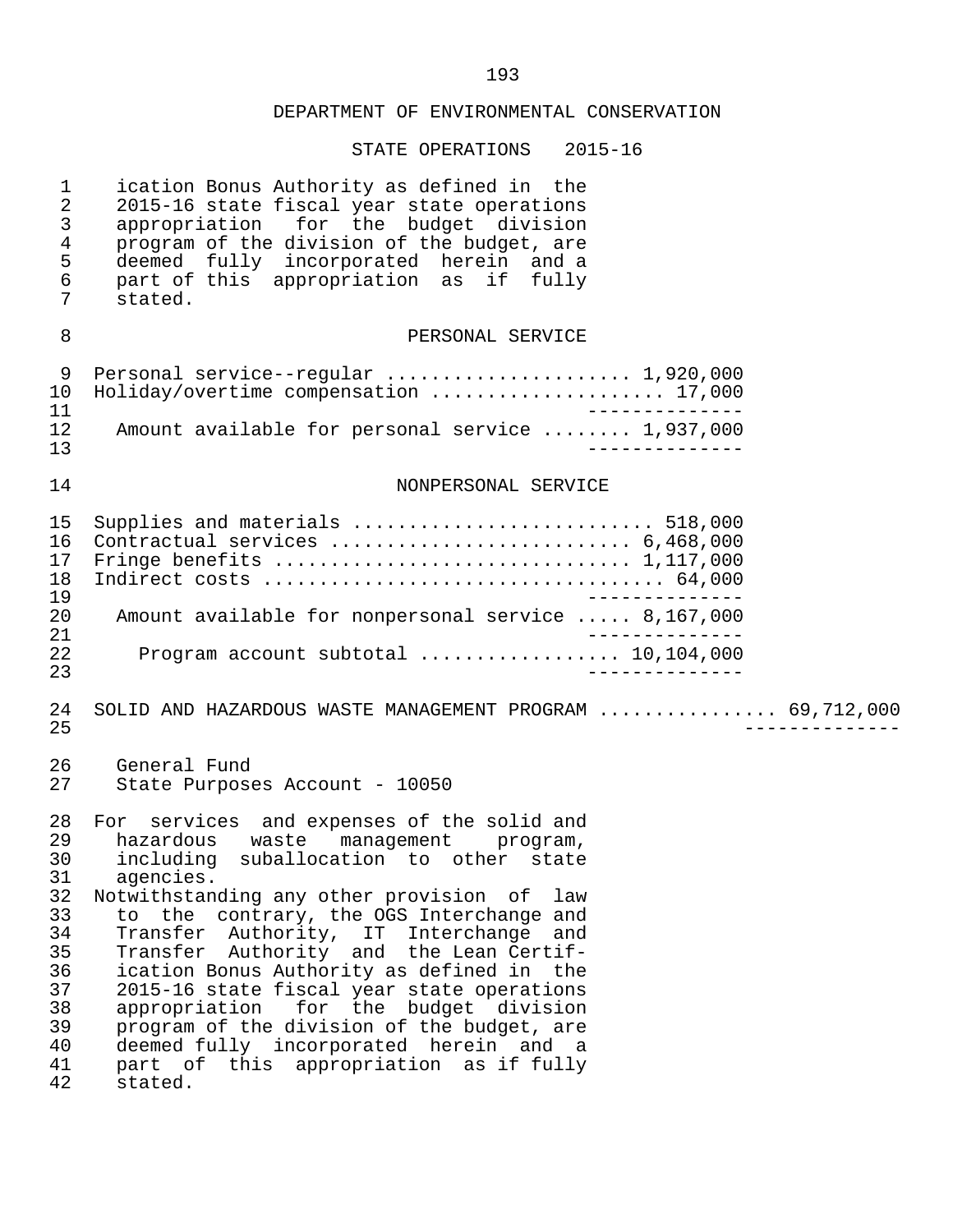## STATE OPERATIONS 2015-16

### 1 PERSONAL SERVICE

| 2<br>3<br>4<br>5                             | Personal service--regular  692,000<br>Temporary service  150,000<br>Holiday/overtime compensation  8,000<br>$- - - - - - - - - - - -$                                                                                                                                                                                                                                  |
|----------------------------------------------|------------------------------------------------------------------------------------------------------------------------------------------------------------------------------------------------------------------------------------------------------------------------------------------------------------------------------------------------------------------------|
| 6<br>7                                       | Amount available for personal service  850,000<br>_____________                                                                                                                                                                                                                                                                                                        |
| 8                                            | NONPERSONAL SERVICE                                                                                                                                                                                                                                                                                                                                                    |
| 9<br>10<br>11<br>12<br>13                    | Supplies and materials  99,000<br>Contractual services  465,000                                                                                                                                                                                                                                                                                                        |
| 14<br>15                                     | Amount available for nonpersonal service  586,000                                                                                                                                                                                                                                                                                                                      |
| 16<br>17                                     | Program account subtotal  1,436,000<br>_______________                                                                                                                                                                                                                                                                                                                 |
| 18<br>19<br>20<br>21                         | Special Revenue Funds - Federal<br>Federal Miscellaneous Operating Grants Fund<br>Federal Environmental Conservation Solid Waste Grant<br>Account - $25334$                                                                                                                                                                                                            |
| 22<br>23<br>24<br>25<br>26                   | For services and expenses related to solid<br>waste purposes. A portion of these funds<br>may be transferred to aid to localities<br>may be suballocated to other state<br>and<br>departments and agencies.                                                                                                                                                            |
| 27<br>28<br>29<br>30<br>31<br>32             | Nonpersonal service  1,482,000<br>Fringe benefits  2,033,000                                                                                                                                                                                                                                                                                                           |
| 33<br>34<br>35                               | Special Revenue Funds - Other<br>Environmental Conservation Special Revenue Fund<br>Environmental Monitoring Account - 21085                                                                                                                                                                                                                                           |
| 36<br>37<br>38<br>39<br>40<br>41<br>42<br>43 | For services and expenses for the environ-<br>mental monitoring program including subal-<br>location to other state departments and<br>agencies and including research, analysis,<br>monitoring activities, natural<br>resource<br>damages activities, activities of the Lake<br>Champlain management conference, activ-<br>the Great Lakes<br>ities of<br>commission, |

44 activities of the joint dredging plan for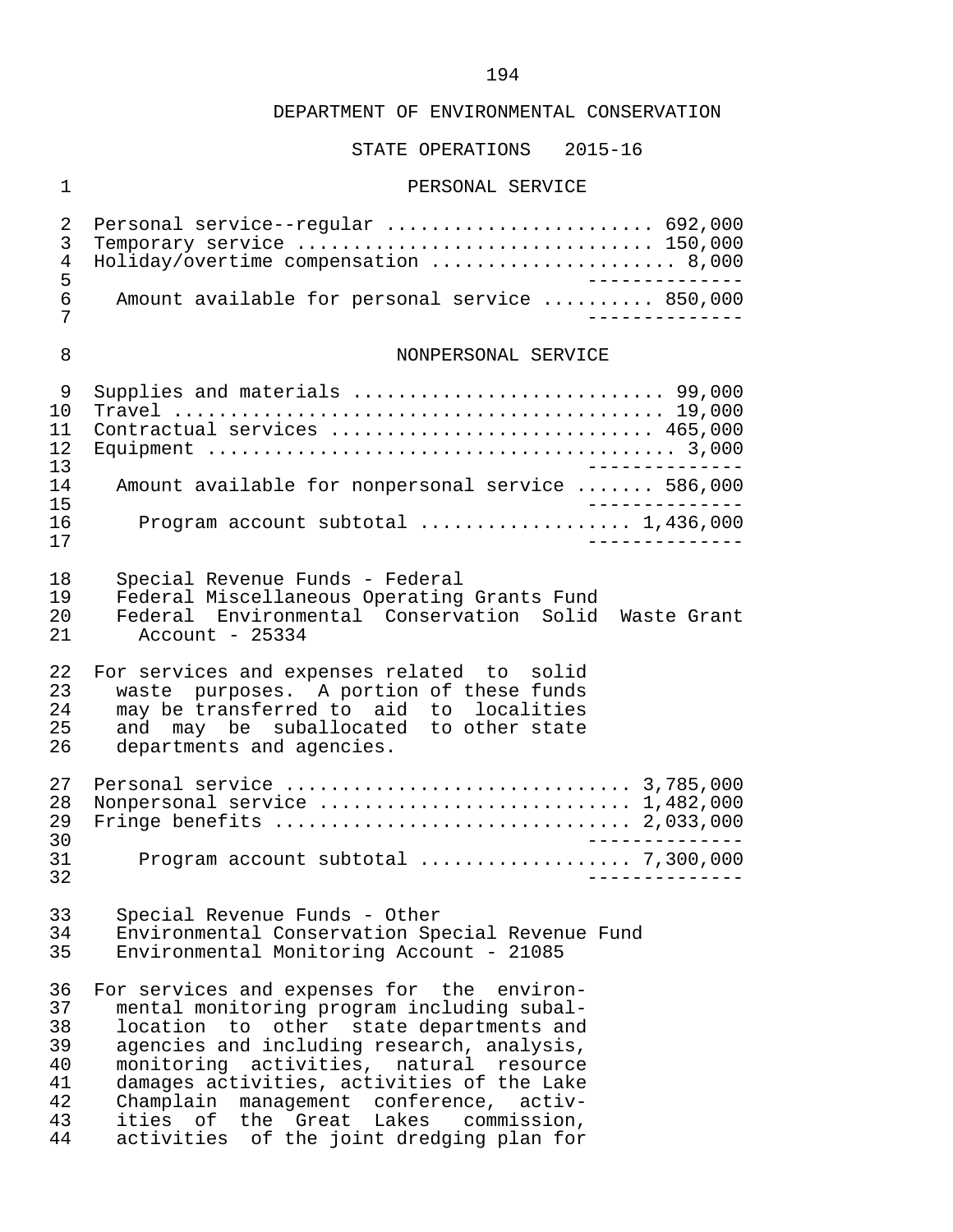| 1<br>$\overline{2}$<br>$\mathfrak{Z}$<br>$\overline{4}$<br>5<br>6<br>7<br>$\, 8$<br>$\mathsf 9$<br>10<br>11<br>12<br>13<br>14<br>15 | the port of New York and New Jersey, and<br>environmental monitoring at all facilities<br>subject to the jurisdiction of the depart-<br>ment of environmental conservation.<br>Notwithstanding any other provision of law<br>to the contrary, the OGS Interchange<br>and<br>Transfer Authority, IT Interchange<br>and<br>Transfer Authority and the Lean Certif-<br>ication Bonus Authority as defined in the<br>2015-16 state fiscal year state operations<br>appropriation for the budget division<br>program of the division of the budget, are<br>deemed fully incorporated herein and a<br>part of this appropriation as<br>if fully<br>stated. |
|-------------------------------------------------------------------------------------------------------------------------------------|------------------------------------------------------------------------------------------------------------------------------------------------------------------------------------------------------------------------------------------------------------------------------------------------------------------------------------------------------------------------------------------------------------------------------------------------------------------------------------------------------------------------------------------------------------------------------------------------------------------------------------------------------|
| 16                                                                                                                                  | PERSONAL SERVICE                                                                                                                                                                                                                                                                                                                                                                                                                                                                                                                                                                                                                                     |
| 17<br>18<br>19                                                                                                                      | Holiday/overtime compensation  63,000                                                                                                                                                                                                                                                                                                                                                                                                                                                                                                                                                                                                                |
| 20<br>21                                                                                                                            | Amount available for personal service  7,852,000                                                                                                                                                                                                                                                                                                                                                                                                                                                                                                                                                                                                     |
| 22                                                                                                                                  | NONPERSONAL SERVICE                                                                                                                                                                                                                                                                                                                                                                                                                                                                                                                                                                                                                                  |
| 23<br>24<br>25<br>26<br>27<br>28<br>29                                                                                              | Supplies and materials  1,182,000<br>Contractual services  2,844,000<br>Fringe benefits  4,528,000                                                                                                                                                                                                                                                                                                                                                                                                                                                                                                                                                   |
| 30<br>31<br>32                                                                                                                      | Amount available for nonpersonal service  11,095,000<br>Program account subtotal  18,947,000                                                                                                                                                                                                                                                                                                                                                                                                                                                                                                                                                         |
| 33<br>34<br>35<br>36                                                                                                                | Special Revenue Funds - Other<br>Environmental Conservation Special Revenue Fund<br>Environmental Regulatory Account - 21081                                                                                                                                                                                                                                                                                                                                                                                                                                                                                                                         |
| 37<br>38<br>39<br>40<br>41<br>42<br>43<br>44<br>45<br>46                                                                            | services and expenses of the solid and<br>For<br>hazardous waste program including suballo-<br>cation to<br>other<br>state departments<br>and<br>agencies.<br>Notwithstanding any other provision of law<br>to the contrary, the OGS Interchange<br>and<br>Authority, IT Interchange<br>and<br>Transfer<br>Transfer Authority and the Lean Certif-<br>ication Bonus Authority as defined in the<br>2015-16 state fiscal year state operations                                                                                                                                                                                                        |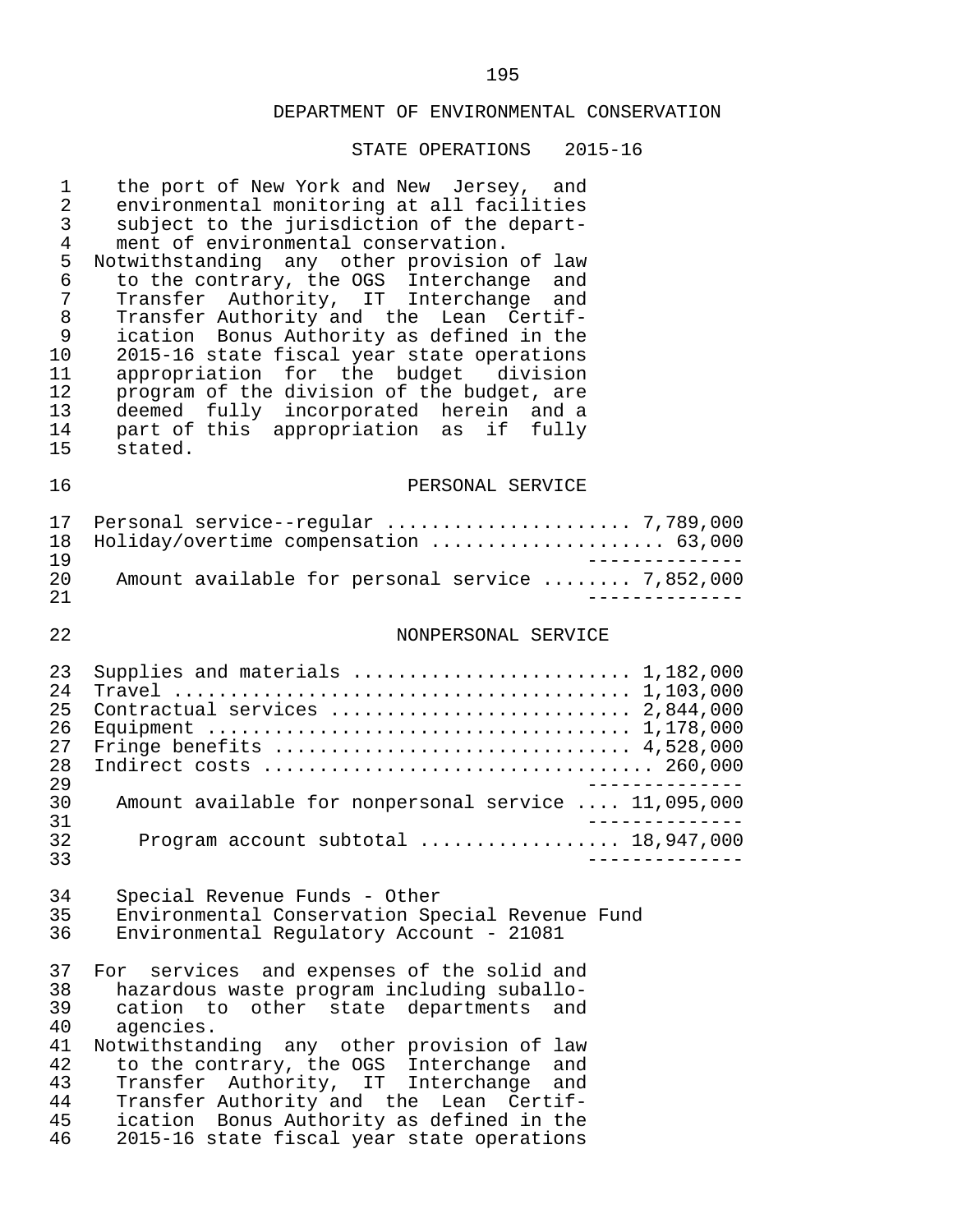| 1<br>$\overline{a}$<br>3<br>$\overline{4}$<br>5                | appropriation for the budget division<br>program of the division of the budget, are<br>deemed fully incorporated herein and a<br>part of this appropriation as if fully<br>stated.                                                                                                                                                                                                                                                                              |
|----------------------------------------------------------------|-----------------------------------------------------------------------------------------------------------------------------------------------------------------------------------------------------------------------------------------------------------------------------------------------------------------------------------------------------------------------------------------------------------------------------------------------------------------|
| 6                                                              | PERSONAL SERVICE                                                                                                                                                                                                                                                                                                                                                                                                                                                |
| 7<br>8<br>9                                                    | Personal service--regular  3,941,000<br>Temporary service  62,000                                                                                                                                                                                                                                                                                                                                                                                               |
| 10<br>11                                                       | Amount available for personal service  4,003,000                                                                                                                                                                                                                                                                                                                                                                                                                |
| 12                                                             | NONPERSONAL SERVICE                                                                                                                                                                                                                                                                                                                                                                                                                                             |
| 13<br>14<br>15<br>16<br>17<br>18<br>19<br>20                   | Supplies and materials  472,000<br>Contractual services  1,831,000<br>Amount available for nonpersonal service  5,332,000                                                                                                                                                                                                                                                                                                                                       |
| 21<br>22<br>23                                                 | Program account subtotal  9,335,000                                                                                                                                                                                                                                                                                                                                                                                                                             |
| 24<br>25<br>26                                                 | Special Revenue Funds - Other<br>Environmental Conservation Special Revenue Fund<br>Low Level Radioactive Waste Account - 21066                                                                                                                                                                                                                                                                                                                                 |
| 27<br>28<br>29<br>30<br>31<br>32<br>33<br>34<br>35<br>36<br>37 | Notwithstanding any other provision of law<br>to the contrary, the OGS Interchange and<br>Transfer Authority, IT Interchange<br>and<br>Transfer Authority and the Lean Certif-<br>ication Bonus Authority as defined in the<br>2015-16 state fiscal year state operations<br>appropriation for the budget division<br>program of the division of the budget, are<br>deemed fully incorporated herein and a<br>part of this appropriation as if fully<br>stated. |
| 38                                                             | PERSONAL SERVICE                                                                                                                                                                                                                                                                                                                                                                                                                                                |
| 39<br>40<br>41<br>42                                           | Personal service--regular  1,256,000<br>Temporary service  13,000<br>Holiday/overtime compensation  28,000                                                                                                                                                                                                                                                                                                                                                      |
| 43<br>44                                                       | Amount available for personal service  1,297,000                                                                                                                                                                                                                                                                                                                                                                                                                |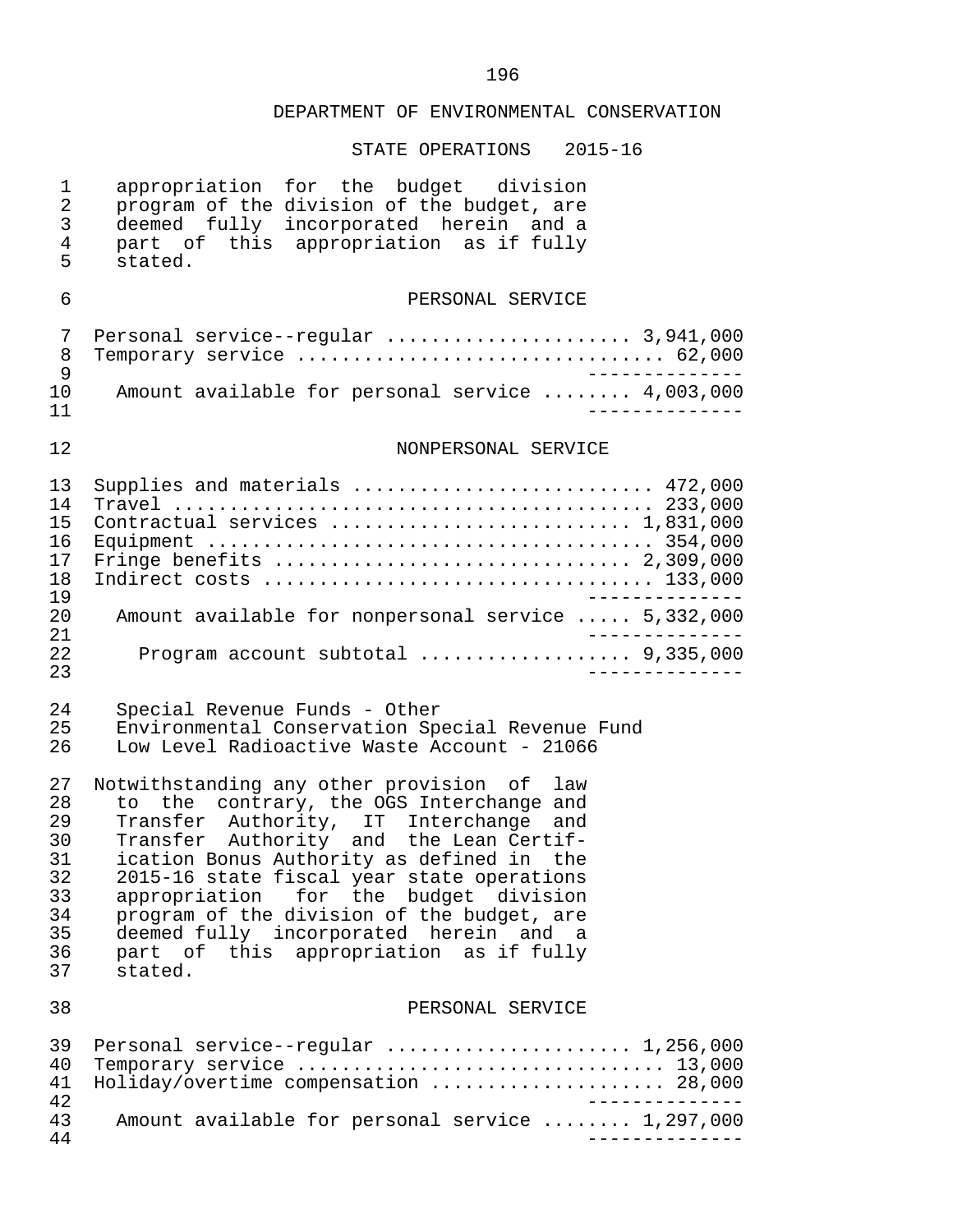STATE OPERATIONS 2015-16

## 1 NONPERSONAL SERVICE

| $\sqrt{2}$<br>3<br>$\overline{4}$<br>5<br>6<br>7<br>8<br>9                                                           | Supplies and materials  44,000<br>Contractual services  579,000<br>Amount available for nonpersonal service  1,469,000                                                                                                                                                                                                                                                                                                                                                                                                                                                                                                                                                                                                                                                                                                                            |
|----------------------------------------------------------------------------------------------------------------------|---------------------------------------------------------------------------------------------------------------------------------------------------------------------------------------------------------------------------------------------------------------------------------------------------------------------------------------------------------------------------------------------------------------------------------------------------------------------------------------------------------------------------------------------------------------------------------------------------------------------------------------------------------------------------------------------------------------------------------------------------------------------------------------------------------------------------------------------------|
| 10<br>11                                                                                                             | Program account subtotal  2,766,000                                                                                                                                                                                                                                                                                                                                                                                                                                                                                                                                                                                                                                                                                                                                                                                                               |
| 12                                                                                                                   |                                                                                                                                                                                                                                                                                                                                                                                                                                                                                                                                                                                                                                                                                                                                                                                                                                                   |
| 13<br>14<br>15                                                                                                       | Special Revenue Funds - Other<br>Environmental Conservation Special Revenue Fund<br>Waste Management and Cleanup Account - 21053                                                                                                                                                                                                                                                                                                                                                                                                                                                                                                                                                                                                                                                                                                                  |
| 16<br>17<br>18<br>19<br>20<br>21<br>22<br>23<br>24<br>25<br>26<br>27<br>28<br>29<br>30<br>31<br>32<br>33<br>34<br>35 | For services and expenses related to the<br>waste management and cleanup program<br>including suballocation to other state<br>departments and agencies. Notwithstanding<br>any other provision of law, the director<br>of the budget is hereby authorized to<br>transfer any or all of this appropriation<br>to local assistance to other state depart-<br>ments and agencies.<br>Notwithstanding any other provision of law<br>to the contrary, the OGS Interchange and<br>Transfer Authority, IT Interchange<br>and<br>Transfer Authority and the Lean Certif-<br>ication Bonus Authority as defined in the<br>2015-16 state fiscal year state operations<br>appropriation for the budget division<br>program of the division of the budget, are<br>deemed fully incorporated herein and a<br>part of this appropriation as if fully<br>stated. |
| 36                                                                                                                   | PERSONAL SERVICE                                                                                                                                                                                                                                                                                                                                                                                                                                                                                                                                                                                                                                                                                                                                                                                                                                  |
| 37<br>38<br>39                                                                                                       | Personal service--regular  12,129,000<br>Holiday/overtime compensation  121,000                                                                                                                                                                                                                                                                                                                                                                                                                                                                                                                                                                                                                                                                                                                                                                   |
| 40<br>41                                                                                                             | Amount available for personal service  12,250,000                                                                                                                                                                                                                                                                                                                                                                                                                                                                                                                                                                                                                                                                                                                                                                                                 |
| 42                                                                                                                   | NONPERSONAL SERVICE                                                                                                                                                                                                                                                                                                                                                                                                                                                                                                                                                                                                                                                                                                                                                                                                                               |
| 43<br>44<br>45                                                                                                       | Supplies and materials  266,000<br>Contractual services  9,885,000                                                                                                                                                                                                                                                                                                                                                                                                                                                                                                                                                                                                                                                                                                                                                                                |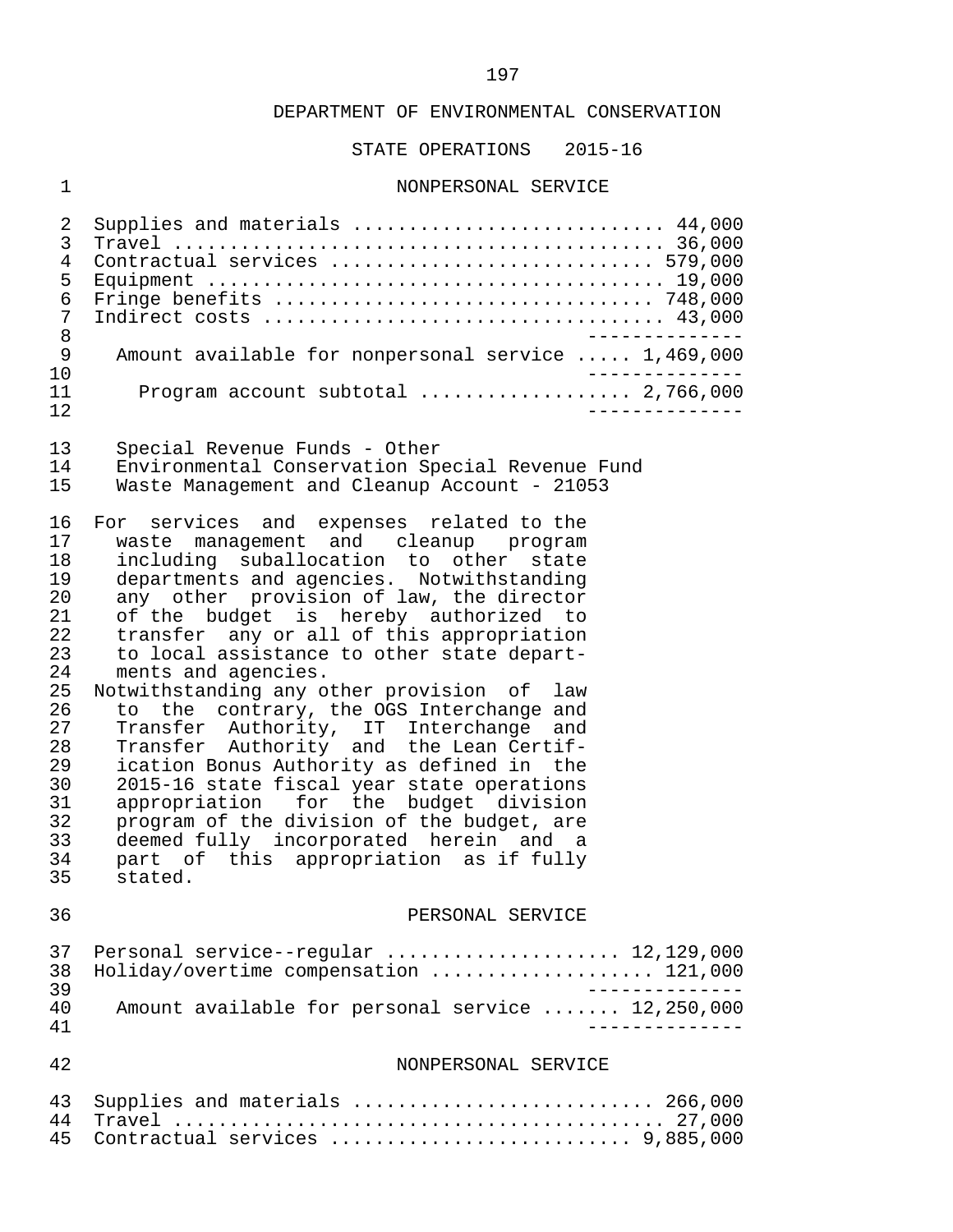| 5 | Amount available for nonpersonal service  17,678,000 |
|---|------------------------------------------------------|
| 6 |                                                      |
| 7 | Program account subtotal $\ldots$ 29,928,000         |
|   |                                                      |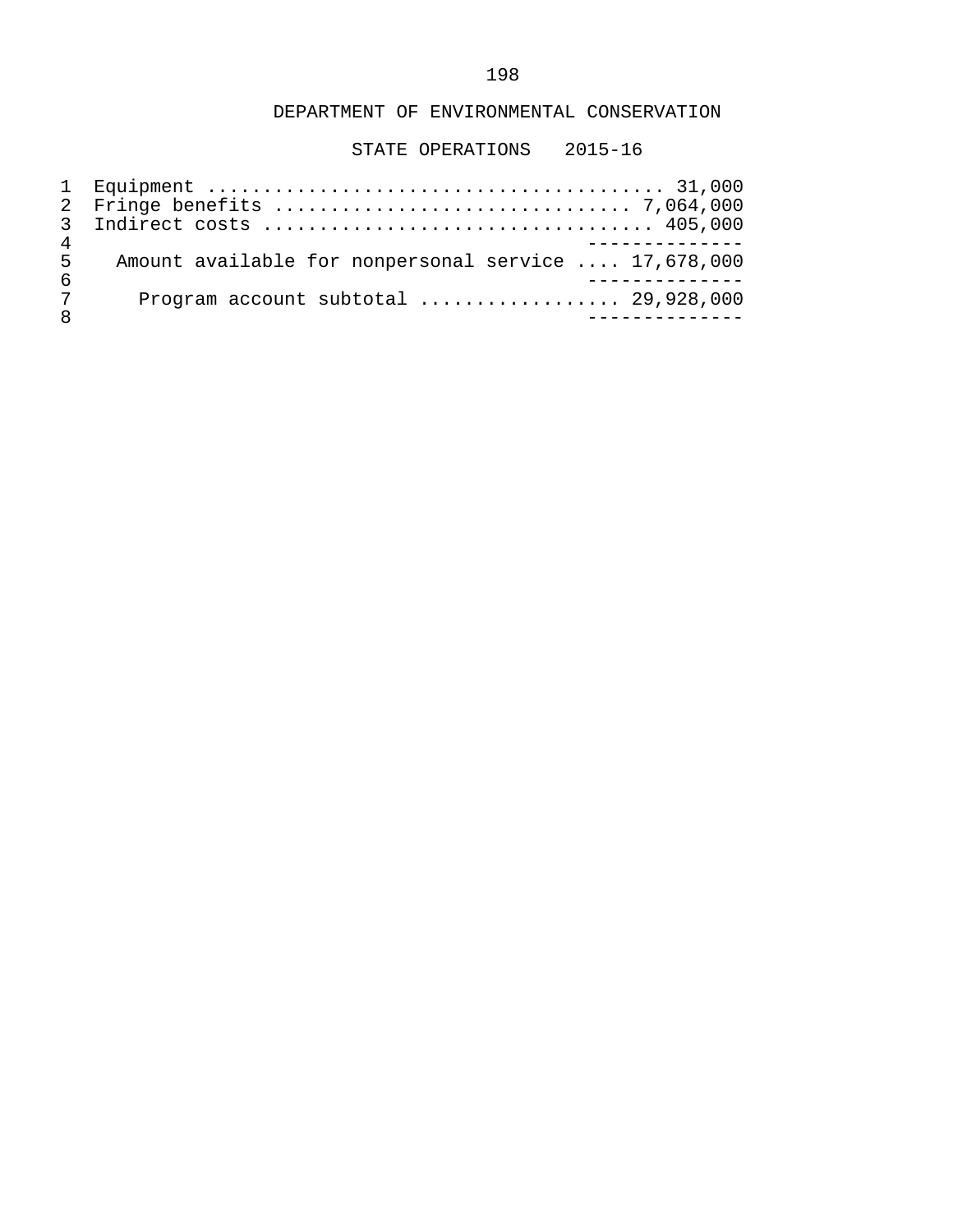# STATE OPERATIONS - REAPPROPRIATIONS 2015-16

### 1 ADMINISTRATION PROGRAM

| $\overline{a}$ | Special Revenue Funds - Other                                          |
|----------------|------------------------------------------------------------------------|
| $\mathsf{3}$   | Environmental Conservation Special Revenue Fund                        |
| 4              | Federal Grant Indirect Cost Recovery Account - 21065                   |
| 5              | By chapter 50, section 1, of the laws of 2014:                         |
| 6              | For services and expenses related to the administration of special     |
| $\overline{7}$ | revenue funds - federal.                                               |
| $\,8\,$        | Notwithstanding any other provision of law to the contrary, the OGS    |
| $\mathsf 9$    | Interchange and Transfer Authority and the IT Interchange and Trans-   |
| 10             | fer Authority as defined in the 2014-15 state fiscal year state        |
| 11             | operations appropriation for the budget division program of the        |
| 12             | division of the budget, are deemed fully incorporated herein and a     |
| 13             | part of this appropriation as if fully stated.                         |
| 14             | Personal service--regular  8,831,000  (re. \$3,054,000)                |
| 15             | Supplies and materials $61,000$ (re. \$61,000)                         |
| 16             |                                                                        |
| 17             | Contractual services  829,000  (re. \$698,000)                         |
| 18             | Fringe benefits $5,009,000$ (re. \$5,009,000)                          |
| 19             | By chapter 50, section 1, of the laws of 2011:                         |
| 20             | For services and expenses related to the administration of special     |
| 21             | revenue funds - federal.                                               |
| 22             | Personal service--regular $9,382,000$ (re. \$100,000)                  |
| 23             | Supplies and materials $32,000$ (re. \$20,000)                         |
| 24             |                                                                        |
| 25             | Contractual services  810,000  (re. \$400,000)                         |
| 26             | Fringe benefits $4,152,000$ (re. \$3,900,000)                          |
| 27             | AIR AND WATER QUALITY MANAGEMENT PROGRAM                               |
| 28             | Special Revenue Funds - Federal                                        |
| 29             | Federal Miscellaneous Operating Grants Fund                            |
| 30             | Federal Environmental Conservation Air Resources Grants                |
| 31             | Account - 25334                                                        |
| 32             | By chapter 50, section 1, of the laws of 2014:                         |
| 33             | For services and expenses related to air resources purposes. A portion |
| 34             | of these funds may be transferred to aid to localities and may be      |
| 35             | suballocated to other state departments and agencies.                  |
| 36             | Personal service $4,506,000$ (re. \$4,506,000)                         |
| 37             | Nonpersonal service  2,094,000  (re. \$2,094,000)                      |
| 38             | Fringe benefits $2,400,000$ (re. \$2,400,000)                          |
| 39             | By chapter 50, section 1, of the laws of 2013:                         |
| 40             | For services and expenses related to air resources purposes. A portion |
| 41             | of these funds may be transferred to aid to localities and may be      |
| 42             | suballocated to other state departments and agencies.                  |
| 43             | Personal service $4,330,000$ (re. \$4,330,000)                         |
| 44             | Nonpersonal service $3,126,000$ (re. \$3,126,000)                      |
| 45             | Fringe benefits $2,544,000$ (re. \$2,544,000)                          |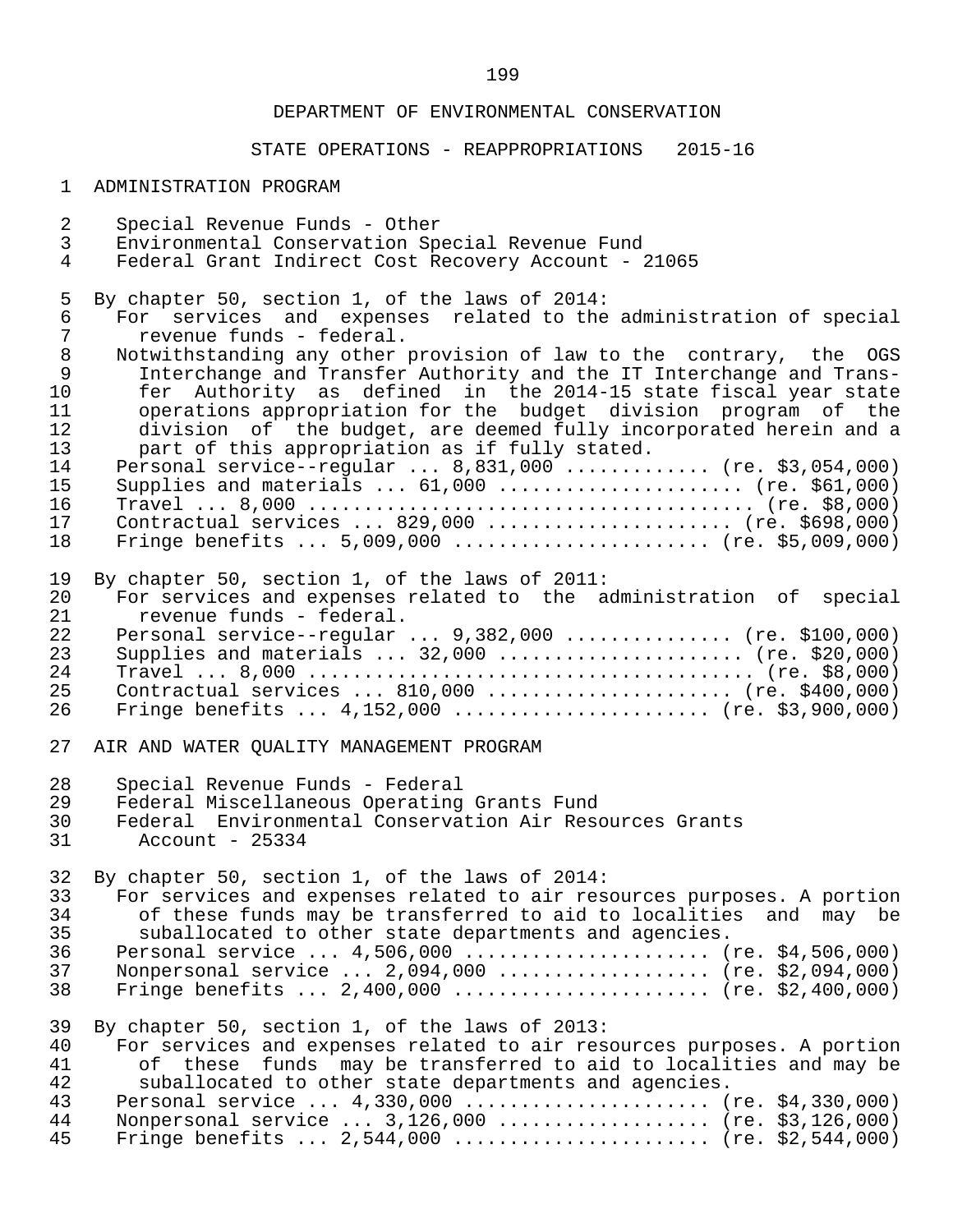| $\mathbf 1$    | By chapter 50, section 1, of the laws of 2012:                         |
|----------------|------------------------------------------------------------------------|
| $\overline{2}$ | For services and expenses related to air resources purposes, including |
| $\mathfrak{Z}$ | suballocation to other state departments and agencies.                 |
| $\overline{4}$ | Notwithstanding any other provision of law to the contrary, the OGS    |
| 5              | Interchange and Transfer Authority, the IT Interchange and Transfer    |
| $\epsilon$     | Authority, and the Call Center Interchange and Transfer Authority as   |
| $\overline{7}$ | defined in the 2012-13 state fiscal year state operations appropri-    |
| $\,8\,$        | ation for the budget division program of the division of the budget,   |
| $\mathsf 9$    | are deemed fully incorporated herein and a part of this appropri-      |
| 10             | ation as if fully stated.                                              |
| 11             | Personal service  4,065,000  (re. \$10,000)                            |
| 12             | Nonpersonal service  1,895,000  (re. \$900,000)                        |
| 13             | Fringe benefits $2,040,000$ (re. \$20,000)                             |
| 14             | By chapter 50, section 1, of the laws of 2011:                         |
| 15             | For services and expenses related to air resources purposes, including |
| 16             | suballocation to other state departments and agencies.                 |
| 17             | Personal service $4,150,000$ (re. \$400,000)                           |
| 18             | Nonpersonal service  2,061,000  (re. \$950,000)                        |
| 19             | Fringe benefits $1,789,000$ (re. \$250,000)                            |
| 20             | By chapter 55, section 1, of the laws of 2010:                         |
| 21             | For services and expenses related to air resources purposes, including |
| 22             | suballocation to other state departments and agencies.                 |
| 23             | Personal service $4,125,000$ (re. \$80,000)                            |
| 24             | Nonpersonal service  2,049,000  (re. \$250,000)                        |
| 25             | Fringe benefits $1,826,000$ (re. \$1,000,000)                          |
| 26             | By chapter 55, section 1, of the laws of 2009:                         |
| 27             | For services and expenses related to air resources purposes, including |
| 28             | suballocation to other state departments and agencies.                 |
| 29             | Personal service $4,000,000$ (re. \$4,000,000)                         |
| 30             | Nonpersonal service  2,200,000  (re. \$2,200,000)                      |
| 31             | Fringe benefits $1,800,000$ (re. \$1,800,000)                          |
| 32             | By chapter 55, section 1, of the laws of 2008:                         |
| 33             | For services and expenses related to air resources purposes, including |
| 34             | suballocation to other state departments and agencies.                 |
| 35             | Personal service  3,646,000  (re. \$3,646,000)                         |
| 36             | Nonpersonal service  2,694,000  (re. \$2,694,000)                      |
| 37             | Fringe benefits $1,660,000$ (re. \$1,660,000)                          |
| 38             | By chapter 55, section 1, of the laws of 2007:                         |
| 39             | For the grant period October 1, 2007 to September 30, 2008, including  |
| 40             | suballocation to other state departments and agencies:                 |
| 41             | Personal service  1,995,000  (re. \$1,995,000)                         |
| 42             | Nonpersonal service  1,086,000  (re. \$1,086,000)                      |
| 43             | Fringe benefits $919,000$ (re. \$919,000)                              |
| 44             | Special Revenue Funds - Federal                                        |
| 45             | Federal Miscellaneous Operating Grants Fund                            |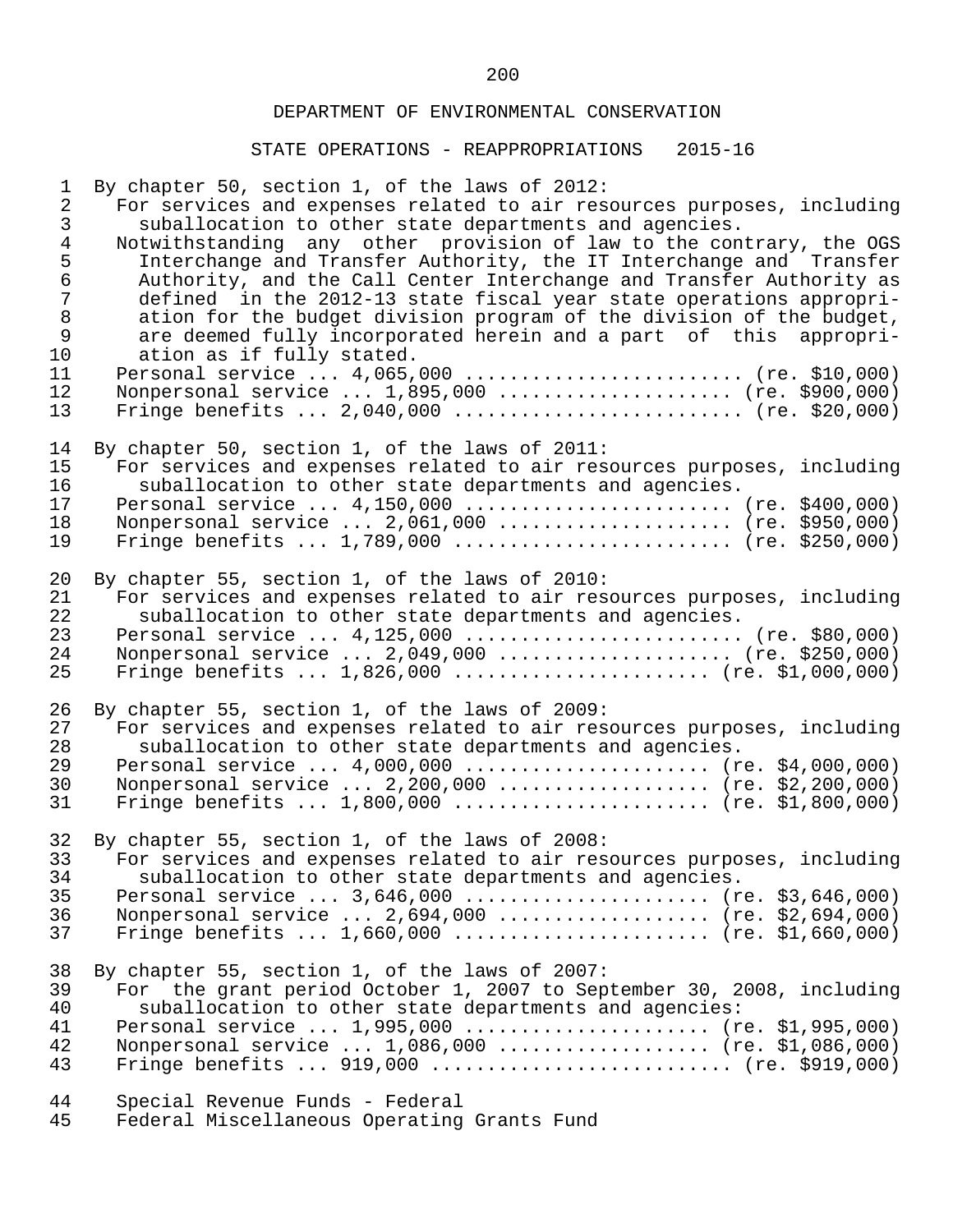| $\mathbf 1$      | Federal Environmental Conservation Spills Management                 |
|------------------|----------------------------------------------------------------------|
| $\overline{a}$   | Grant Account - 25334                                                |
| 3                | By chapter 50, section 1, of the laws of 2014:                       |
| $\overline{4}$   | For services and expenses related to spills management purposes. A   |
| 5                | portion of these funds may be transferred to aid to localities and   |
| $\epsilon$       | may be suballocated to other state departments and agencies.         |
| $\boldsymbol{7}$ | Personal service  2,260,000  (re. \$820,000)                         |
| $\,8\,$          | Nonpersonal service  3,537,000  (re. \$3,537,000)                    |
| 9                | Fringe benefits $1,203,000$ (re. \$1,203,000)                        |
| 10               | By chapter 50, section 1, of the laws of 2013:                       |
| 11               | For services and expenses related to spills management purposes. A   |
| 12               | portion of these funds may be transferred to aid to localities and   |
| 13               | may be suballocated to other state departments and agencies.         |
| 14               | Personal service  1,600,000  (re. \$500,000)                         |
| 15               | Nonpersonal service  3,380,000  (re. \$3,380,000)                    |
| 16               | Fringe benefits $1,020,000$ (re. \$1,020,000)                        |
| 17               | By chapter 50, section 1, of the laws of 2012:                       |
| 18               | For services and expenses related to spills management purposes,     |
| 19               | including suballocation to other state departments and agencies.     |
| 20               | Notwithstanding any other provision of law to the contrary, the OGS  |
| 21               | Interchange and Transfer Authority, the IT Interchange and Transfer  |
| 22               | Authority, and the Call Center Interchange and Transfer Authority as |
| 23               | defined in the 2012-13 state fiscal year state operations appropri-  |
| 24               | ation for the budget division program of the division of the budget, |
| 25               | are deemed fully incorporated herein and a part of this appropri-    |
| 26               | ation as if fully stated.                                            |
| 27               | Personal service  2,310,000  (re. \$2,000,000)                       |
| 28               | Nonpersonal service  2,690,000  (re. \$200,000)                      |
| 29               | Fringe benefits $1,000,000$ (re. \$200,000)                          |
| 30               | By chapter 50, section 1, of the laws of 2011:                       |
| 31               | For services and expenses related to spills management purposes,     |
| 32               | including suballocation to other state departments and agencies.     |
| 33               | Personal service  2,310,000  (re. \$100,000)                         |
| 34               | Nonpersonal service  2,690,000  (re. \$1,600,000)                    |
| 35               | Fringe benefits $1,000,000$ (re. \$400,000)                          |
| 36               | By chapter 55, section 1, of the laws of 2010:                       |
| 37               | For services and expenses related to spills management purposes,     |
| 38               | including suballocation to other state departments and agencies.     |
| 39               | Personal service  2,000,000  (re. \$2,000,000)                       |
| 40               | Nonpersonal service  1,615,000  (re. \$1,615,000)                    |
| 41               | Fringe benefits $885,000$ (re. \$885,000)                            |
| 42               | By chapter 55, section 1, of the laws of 2009:                       |
| 43               | For services and expenses related to spills management purposes,     |
| 44               | including suballocation to other state departments and agencies.     |
| 45               | Personal service  1,820,000  (re. \$600,000)                         |
| 46               | Nonpersonal service $1,360,000$ (re. \$50,000)                       |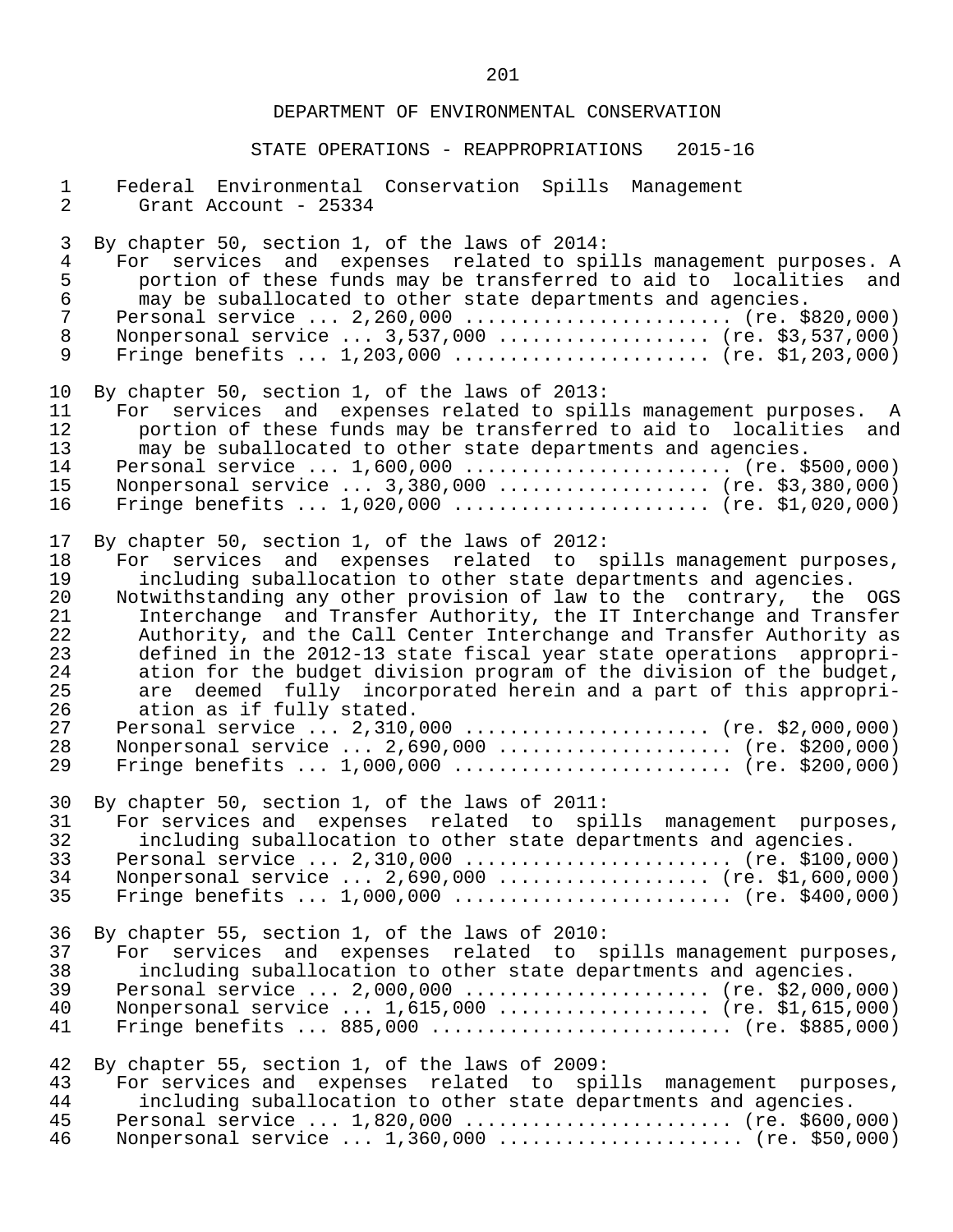STATE OPERATIONS - REAPPROPRIATIONS 2015-16

 1 Fringe benefits ... 820,000 ........................... (re. \$200,000) 2 Special Revenue Funds - Federal 3 Federal Miscellaneous Operating Grants Fund 4 Federal Environmental Conservation Water Grants Account - 25334 5 By chapter 50, section 1, of the laws of 2014:<br>6 For services and expenses related to w 6 For services and expenses related to water resource purposes. A 7 portion of these funds may be transferred to aid to localities and<br>8 may be suballocated to other state departments and agencies. 8 may be suballocated to other state departments and agencies. Personal service ... 10,155,000 ..................... (re. \$6,000,000)<br>10 Nonpersonal service ... 9,012,000 .................... (re. \$9,012,000) 10 Nonpersonal service ... 9,012,000 .................... (re. \$9,012,000)<br>11 Fringe benefits ... 5,731,000 ......................... (re. \$5,731,000) 11 Fringe benefits ... 5,731,000 .......................... (re. \$5,731,000) 12 By chapter 50, section 1, of the laws of 2013:<br>13 For services and expenses related to wa 13 For services and expenses related to water resource purposes. A<br>14 bortion of these funds may be transferred to aid to localities and 14 portion of these funds may be transferred to aid to localities and<br>15 may be suballocated to other state departments and agencies. 15 may be suballocated to other state departments and agencies.<br>16 Personal service ... 10,155,000 ...................... (re. \$4, 16 Personal service ... 10,155,000 ..................... (re. \$4,000,000)<br>17 Nonpersonal service ... 8,778,000 .................... (re. \$8,000,000) 17 Monpersonal service ... 8,778,000 ................... (re. \$8,000,000)<br>18 Fringe benefits ... 5,965,000 ......................... (re. \$2,700,000) 18 Fringe benefits ... 5,965,000 ....................... (re. \$2,700,000) 19 By chapter 50, section 1, of the laws of 2012:<br>20 For services and expenses related to water 20 For services and expenses related to water resource purposes, includ-<br>21 ing suballocation to other state departments and agencies. 21 ing suballocation to other state departments and agencies.<br>22 Notwithstanding any other provision of law to the contrary. 22 Notwithstanding any other provision of law to the contrary, the OGS<br>23 Interchange and Transfer Authority, the IT Interchange and Transfer 23 Interchange and Transfer Authority, the IT Interchange and Transfer<br>24 Authority, and the Call Center Interchange and Transfer Authority as 24 Authority, and the Call Center Interchange and Transfer Authority as<br>25 defined in the 2012-13 state fiscal year state operations appropri-25 defined in the 2012-13 state fiscal year state operations appropri-<br>26 ation for the budget division program of the division of the budget, 26 ation for the budget division program of the division of the budget,<br>27 are deemed fully incorporated herein and a part of this appropri-27 are deemed fully incorporated herein and a part of this appropri-<br>28 ation as if fully stated. 28 ation as if fully stated.<br>29 Personal service ... 9.657. 29 Personal service ... 9,657,000 ....................... (re. \$2,900,000)<br>30 Nonpersonal service ... 10,392,000 ................... (re. \$9,000,000) 30 Nonpersonal service ... 10,392,000 .................. (re. \$9,000,000)<br>31 Fringe benefits ... 4,849,000 ......................... (re. \$1,400,000) 31 Fringe benefits ... 4,849,000 ....................... (re. \$1,400,000) 32 By chapter 50, section 1, of the laws of 2011:<br>33 For services and expenses related to water r 33 For services and expenses related to water resource purposes, includ-<br>34 ing suballocation to other state departments and agencies. 34 ing suballocation to other state departments and agencies.<br>35 Personal service ... 9,340,000 ........................ (re. \$ 35 Personal service ... 9,340,000 ....................... (re. \$4,100,000)<br>36 Nonpersonal service ... 9,545,000 ................... (re. \$5,000,000) 36 Nonpersonal service ... 9,545,000 ................... (re. \$5,000,000)<br>37 Fringe benefits ... 4,566,000 ......................... (re. \$2,500,000) Fringe benefits ...  $4,566,000$  ......................... (re. \$2,500,000) 38 By chapter 55, section 1, of the laws of 2010: 39 For services and expenses related to water resource purposes, includ-<br>40 ing suballocation to other state departments and agencies. 40 ing suballocation to other state departments and agencies. 41 Personal service ... 8,440,000 ....................... (re. \$8,440,000)<br>42 Nonpersonal service ... 5,191,000 42 Nonpersonal service ... 5,191,000 .................... (re. \$5,191,000)<br>43 Fringe benefits ... 3,738,000 .......................... (re. \$3,738,000) Fringe benefits ... 3,738,000 ........................ (re. \$3,738,000)

44 By chapter 55, section 1, of the laws of 2009: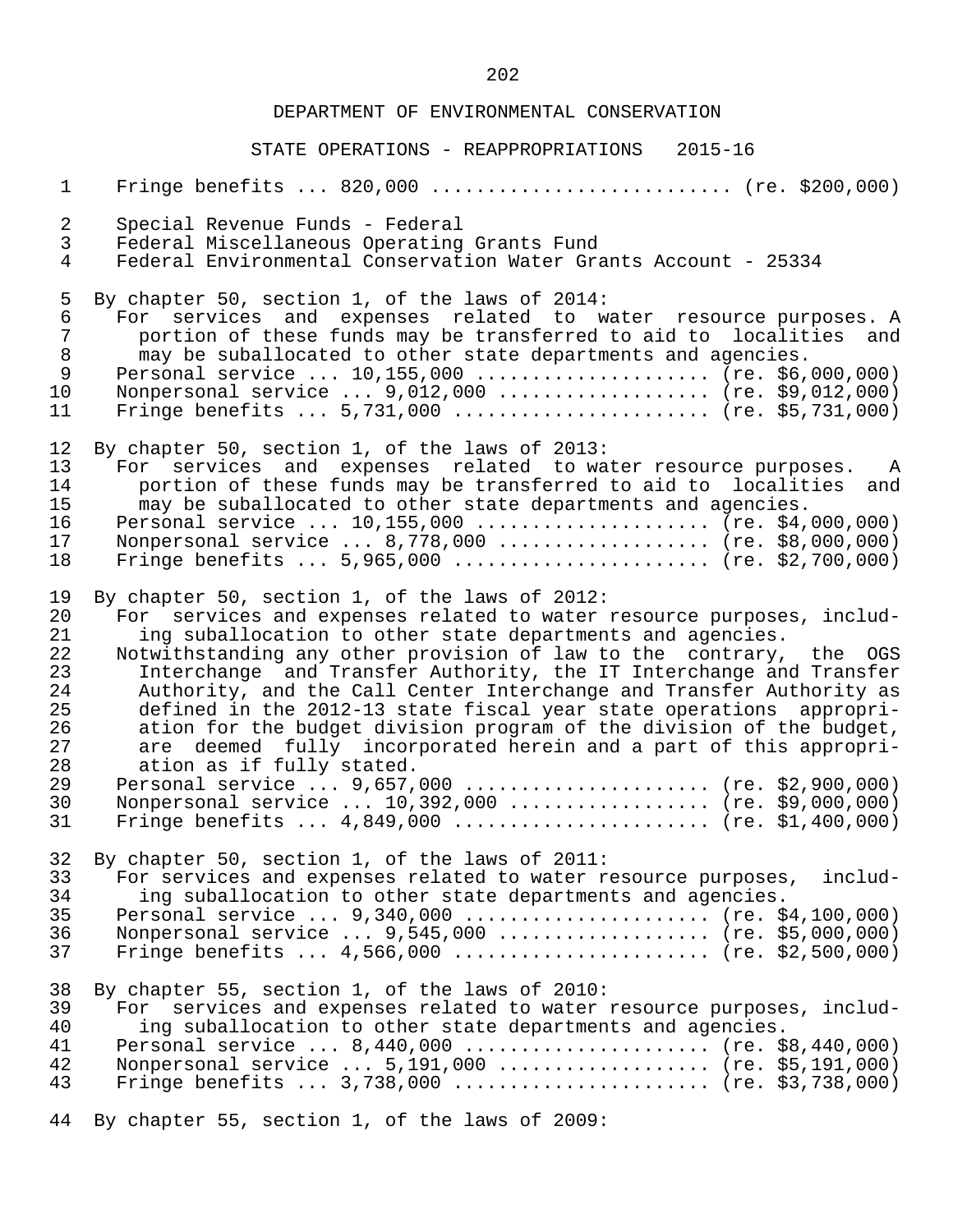| $\mathbf 1$    | For services and expenses related to water resource purposes, includ- |
|----------------|-----------------------------------------------------------------------|
| $\overline{a}$ | ing suballocation to other state departments and agencies.            |
| $\mathfrak{Z}$ | Personal service  8,260,000  (re. \$8,260,000)                        |
| $\overline{4}$ | Nonpersonal service  5,215,000  (re. \$5,215,000)                     |
| 5              | Fringe benefits $3,525,000$ (re. \$3,525,000)                         |
| 6              | By chapter 55, section 1, of the laws of 2008:                        |
| $\overline{7}$ | For services and expenses related to water resource purposes, includ- |
| $\,8\,$        | ing suballocation to other state departments and agencies.            |
| $\overline{9}$ | Personal service $8,120,000$ (re. \$8,120,000)                        |
| 10             | Nonpersonal service  7,436,000  (re. \$7,436,000)                     |
| 11             | Fringe benefits $3,696,000$ (re. \$3,696,000)                         |
| 12             | By chapter 55, section 1, of the laws of 2007:                        |
| 13             | For the grant period October 1, 2006 to September 30, 2007, including |
| 14             | suballocation to other state departments and agencies:                |
| 15             | Personal service $4,067,500$ (re. \$4,067,500)                        |
| 16             | Nonpersonal service  3,679,000  (re. \$3,679,000)                     |
| 17             | Fringe benefits $1,873,500$ (re. \$1,873,500)                         |
| 18             | For the grant period October 1, 2007 to September 30, 2008, including |
| 19             | suballocation to other state departments and agencies:                |
| 20             | Personal service $4,067,500$ (re. \$4,067,500)                        |
| 21             | Nonpersonal service  3,679,000  (re. \$3,679,000)                     |
| 22             | Fringe benefits $1,873,500$ (re. \$1,873,500)                         |
| 23             | Special Revenue Funds - Federal                                       |
| 24             | Federal Miscellaneous Operating Grants Fund                           |
| 25             | Great Lakes Restoration Initiative Account - 25334                    |
| 26             | By chapter 55, section 1, of the laws of 2010:                        |
| 27             | For services and expenses related to water resource purposes, includ- |
| 28             | ing suballocation to other state departments and agencies             |
| 29             |                                                                       |
| 30             | Special Revenue Funds - Other                                         |
| 31             | Environmental Conservation Special Revenue Fund                       |
| 32             | Great Lakes Restoration Initiative Account - 21087                    |
| 33             | By chapter 50, section 1, of the laws of 2014:                        |
| 34             | For services and expenses related to the Great Lakes restoration      |
| 35             | initiative for the purpose of sustainability and restoration          |
| 36             | projects in the Great Lakes basin. Pursuant to section 11 of the      |
| 37             | state finance law, the department is authorized to accept any monies  |
| 38             | from public corporations, not-for-profit corporations and other non-  |
| 39             | governmental organizations for purposes of Great Lakes restoration.   |
| 40             | Notwithstanding any other provision of law to the contrary, the OGS   |
| 41             | Interchange and Transfer Authority and the IT Interchange and Trans-  |
| 42             | fer Authority as defined in the 2014-15 state fiscal year state       |
| 43             | operations appropriation for the budget division program of the       |
| 44             | division of the budget, are deemed fully incorporated herein and a    |
| 45             | part of this appropriation as if fully stated.                        |
| 46             | Contractual services  1,000,000  (re. \$1,000,000)                    |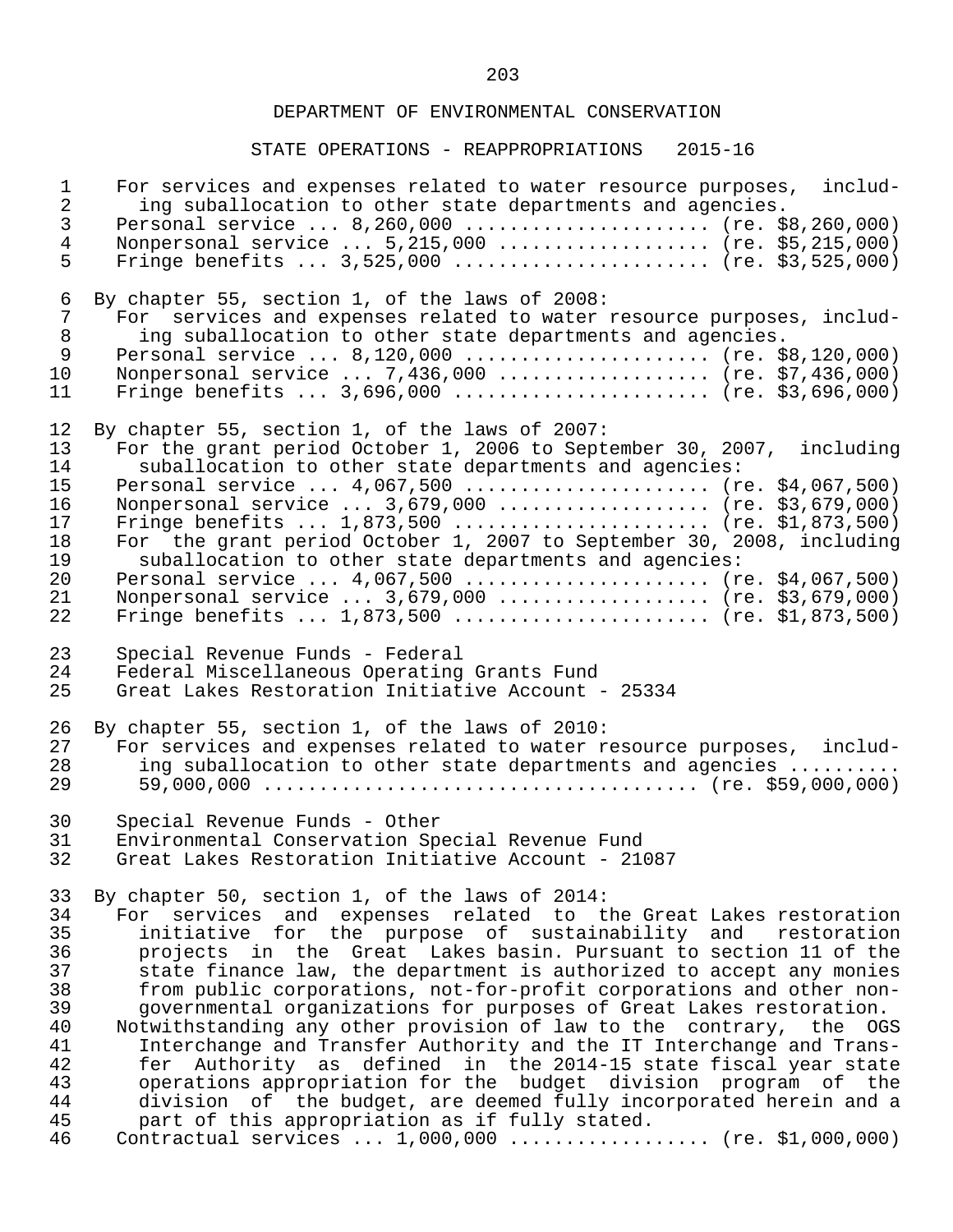### STATE OPERATIONS - REAPPROPRIATIONS 2015-16

 1 By chapter 50, section 1, of the laws of 2013: 2 For services and expenses related to the-Great-Lakes-restoration<br>3 initiative for the purpose of sustainability and restoration 3 initiative for the purpose of sustainability and restoration<br>4 projects in the Great Lakes-basin, Pursuant-to-section-11 of-the 4 projects in the Great Lakes-basin. Pursuant to section 11 of the<br>5 state finance law, the department is authorized to accept any monies 5 state finance law, the department is authorized to accept any monies<br>6 from public corporations, not-for-profit corporations and other 6 from public corporations, not-for-profit corporations and other 7 non-governmental organizations for purposes of Great Lakes restora- 8 tion.<br>9 Notwith 9 Notwithstanding any other provision of law to the contrary, the OGS<br>10 Interchange and Transfer Authority and the IT Interchange and Trans-10 Interchange and Transfer Authority and the IT Interchange and Trans-<br>11 fer Authority as defined in the 2013-14 state fiscal vear state 11 fer Authority as defined in the 2013-14 state fiscal year state 12 operations appropriation for the budget division program of the<br>13 division of the budget, are deemed fully incorporated herein and a 13 division of the budget, are deemed fully incorporated herein and a<br>14 part of this appropriation as if fully stated. 14 part of this appropriation as if fully stated.<br>15 Contractual services ... 1.000.000 ............. Contractual services ... 1,000,000 ................... (re. \$1,000,000) 16 By chapter 50, section 1, of the laws of 2012:<br>17 For services and expenses related to the 17 For services and expenses related to the Great Lakes restoration 18 initiative for the purpose of sustainability and restoration 19 projects in the Great Lakes basin. Pursuant to section 11 of the 20 state finance law, the department is authorized to accept any monies<br>21 Septing public corporations, not-for-profit corporations and other 21 from public corporations, not-for-profit corporations and other 22 non-governmental organizations for purposes of Great Lakes restora- 23 tion.<br>24 Notwith 24 Notwithstanding any other provision of law to the contrary, the OGS<br>25 Interchange and Transfer Authority, the IT Interchange and Transfer 25 Interchange and Transfer Authority, the IT Interchange and Transfer 26 Authority, and the Call Center Interchange and Transfer Authority as<br>27 a defined in the 2012-13 state fiscal vear state operations appropri-27 defined in the 2012-13 state fiscal year state operations appropri-<br>28 ation for the budget division program of the division of the budget, 28 ation for the budget division program of the division of the budget,<br>29 are deemed fully incorporated herein and a part of this appropri-29 are deemed fully incorporated herein and a part of this appropri-<br>30 ation as if fully stated. 30 ation as if fully stated.<br>31 Contractual services ... 1. Contractual services ... 1,000,000 ................... (re. \$1,000,000) 32 Special Revenue Funds - Other<br>33 New York Great Lakes Protection 33 New York Great Lakes Protection Fund Great Lakes Protection Account - 22851 35 By chapter 50, section 1, of the laws of 2014: 36 For services and expenses funded by the Great Lakes protection fund,<br>37 bursuant to chapter 148 of the laws of 1990 and section 97-ee of the 37 pursuant to chapter 148 of the laws of 1990 and section 97-ee of the 38 state finance law, including suballocation to other state depart-<br>39 ments and agencies including the state university of New York. 39 ments and agencies including the state university of New York.<br>40 Notwithstanding any other provision of law to the contrary, t 40 Notwithstanding any other provision of law to the contrary, the OGS<br>41 Interchange and Transfer Authority and the IT Interchange and Trans-41 Interchange and Transfer Authority and the IT Interchange and Trans-<br>42 11 11 11 11 12 11 12 114-15 state fiscal year state 42 fer Authority as defined in the 2014-15 state fiscal year state 43 operations appropriation for the budget division program of the<br>44 division of the budget, are deemed fully incorporated herein and a 44 division of the budget, are deemed fully incorporated herein and a<br>45 part of this appropriation as if fully stated. 45 part of this appropriation as if fully stated.<br>46 Personal service--regular ... 87.000 ........... 46 Personal service--regular ... 87,000 .................... (re. \$30,000)<br>47 Supplies and materials ... 3,000 ......................... (re. \$3,000) 47 Supplies and materials ... 3,000 ........................ (re. \$3,000) 48 Travel ... 39,000 ...................................... (re. \$39,000) Contractual services ... 727,000 ....................... (re. \$727,000)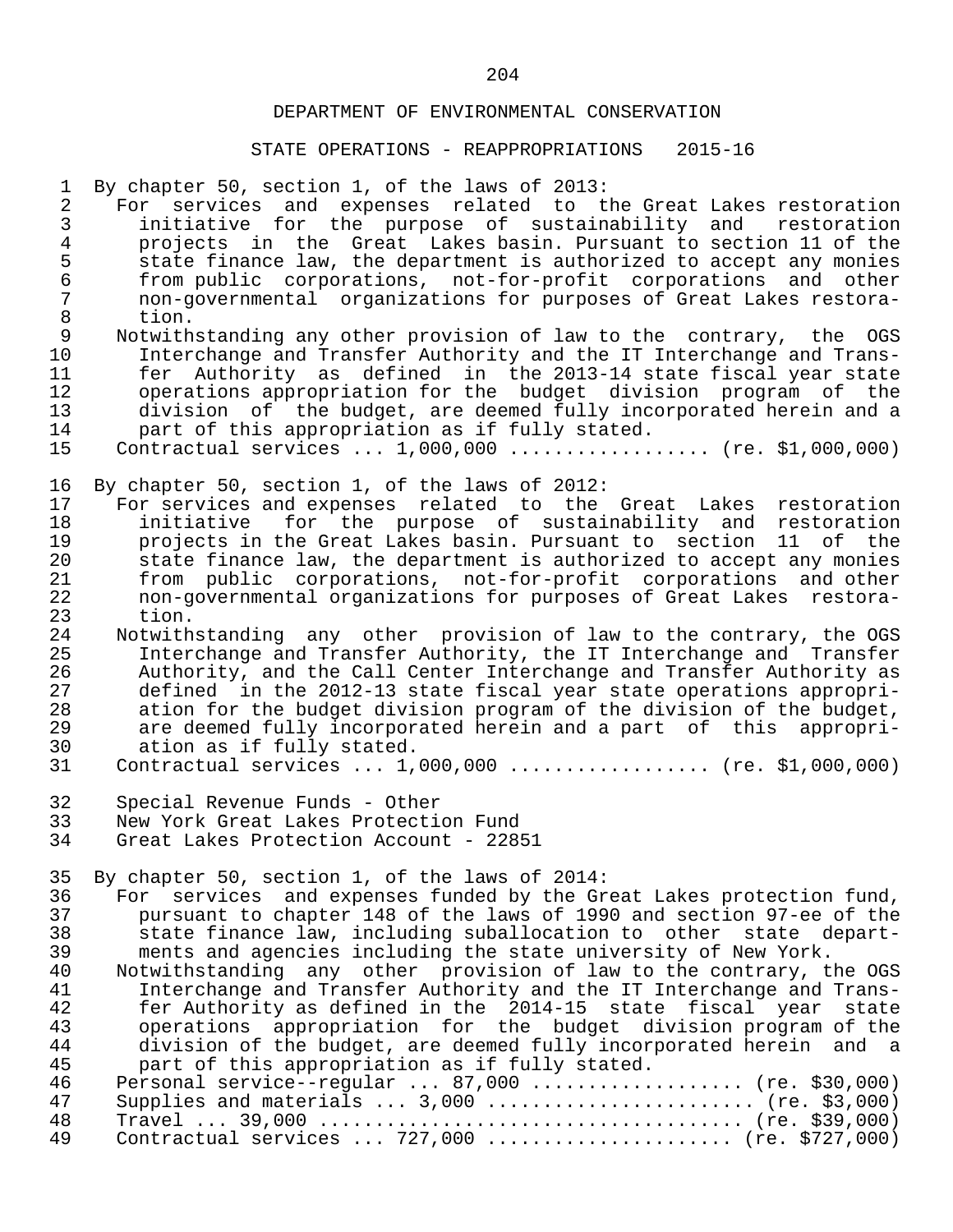| $\mathbf 1$      | Fringe benefits $50,000$ (re. \$26,000)                                |
|------------------|------------------------------------------------------------------------|
| $\overline{a}$   |                                                                        |
| 3                | By chapter 50, section 1, of the laws of 2013:                         |
| $\overline{4}$   | For services and expenses funded by the Great Lakes protection fund,   |
| $\mathsf S$      | pursuant to chapter 148 of the laws of 1990 and section 97-ee of the   |
| $\epsilon$       | state finance law, including suballocation to other state depart-      |
| $\boldsymbol{7}$ | ments and agencies including the state university of New York.         |
| $\, 8$           | Notwithstanding any other provision of law to the contrary, the OGS    |
| $\mathsf 9$      | Interchange and Transfer Authority and the IT Interchange and Trans-   |
| 10               | fer Authority as defined in the 2013-14 state fiscal year state        |
| 11               | operations appropriation for the budget division program of the        |
| 12               | division of the budget, are deemed fully incorporated herein and a     |
| 13               | part of this appropriation as if fully stated.                         |
| 14               | Personal service--regular $86,000$ (re. \$55,000)                      |
| 15               | Supplies and materials $3,000$ (re. \$3,000)                           |
| 16               |                                                                        |
| 17               | Contractual services  727,000  (re. \$675,000)                         |
| 18               | Fringe benefits $48,000$ (re. \$13,000)                                |
| 19               | Indirect costs $4,000$ (re. \$2,000)                                   |
| 20               | ENVIRONMENTAL ENFORCEMENT PROGRAM                                      |
| 21               | General Fund                                                           |
| 22               | State Purposes Account - 10050                                         |
| 23               | By chapter 50, section 1, of the laws of 2014:                         |
| 24               | For services and expenses of the enforcement program, including subal- |
| 25               | location to other state departments and agencies.                      |
| 26               | Notwithstanding any other provision of law to the contrary, the OGS    |
| 27               | Interchange and Transfer Authority and the IT Interchange and Trans-   |
| 28               | fer Authority as defined in the 2014-15 state fiscal year state        |
| 29               | operations appropriation for the budget division program of the        |
| 30               | division of the budget, are deemed fully incorporated herein and a     |
| 31               | part of this appropriation as if fully stated.                         |
| 32               | Personal service--regular  22,591,000  (re. \$9,000,000)               |
| 33               | Temporary service $16,000$ (re. \$16,000)                              |
| 34               | Holiday/overtime compensation  3,285,000  (re. \$1,600,000)            |
| 35               | Supplies and materials $326,100$ (re. \$326,100)                       |
| 36               |                                                                        |
| 37               | Contractual services  356,100  (re. \$356,100)                         |
| 38               |                                                                        |
| 39               | For services and expenses of the implementation of the New York city   |
| 40               | watershed agreement for activities including, but not limited to       |
| 41               | enforcement, water quality monitoring, technical assistance, estab-    |
| 42               | lishing a master plan and zoning incentive award program, providing    |
| 43               | grants to municipalities for reimbursement of planning and zoning      |
| 44               | activities, and establishing a watershed inspector general's office,   |
| 45               | including suballocation to the departments of health, state and law.   |
| 46               | Notwithstanding any other provision of law to the contrary, the        |
| 47               | director of the budget is hereby authorized to transfer up to          |
| 48               | \$800,000 of this appropriation to local assistance to the department  |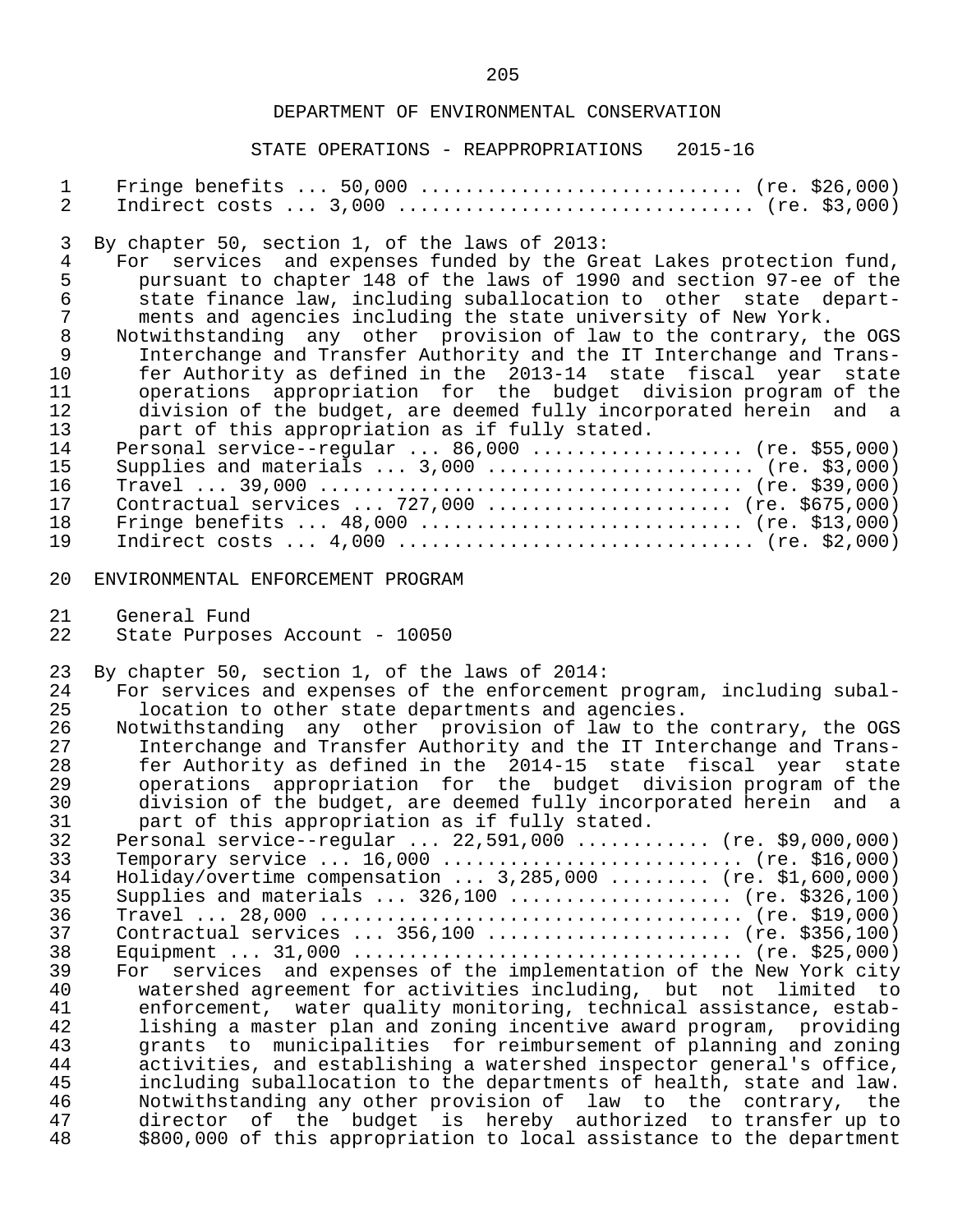| $\mathbf{1}$<br>$\overline{a}$<br>$\mathfrak{Z}$<br>$\overline{4}$<br>5<br>$\sqrt{6}$<br>$\overline{7}$<br>$\,8\,$<br>$\mathsf 9$<br>10<br>11<br>12<br>13<br>14<br>15<br>16 | of state for water quality planning and implementation competitive<br>grants to municipalities within the New York City watershed for the<br>purpose of maintaining the filtration avoidance determination issued<br>by the United States environmental protection agency.<br>Notwithstanding any other provision of law to the contrary, the OGS<br>Interchange and Transfer Authority and the IT Interchange and Trans-<br>fer Authority as defined in the 2014-15 state fiscal year state<br>operations appropriation for the budget division program of the<br>division of the budget, are deemed fully incorporated herein and a<br>part of this appropriation as if fully stated.<br>Personal service--regular  3,320,000  (re. \$2,100,000)<br>Temporary service $64,000$ (re. \$64,000)<br>Supplies and materials $\ldots$ 33,000 $\ldots$ (re. \$33,000)<br>Contractual services  555,000  (re. \$555,000) |
|-----------------------------------------------------------------------------------------------------------------------------------------------------------------------------|---------------------------------------------------------------------------------------------------------------------------------------------------------------------------------------------------------------------------------------------------------------------------------------------------------------------------------------------------------------------------------------------------------------------------------------------------------------------------------------------------------------------------------------------------------------------------------------------------------------------------------------------------------------------------------------------------------------------------------------------------------------------------------------------------------------------------------------------------------------------------------------------------------------------|
| 17                                                                                                                                                                          | By chapter 50, section 1, of the laws of 2013:                                                                                                                                                                                                                                                                                                                                                                                                                                                                                                                                                                                                                                                                                                                                                                                                                                                                      |
| 18                                                                                                                                                                          | For services and expenses of the enforcement program, including subal-                                                                                                                                                                                                                                                                                                                                                                                                                                                                                                                                                                                                                                                                                                                                                                                                                                              |
| 19                                                                                                                                                                          | location to other state departments and agencies.                                                                                                                                                                                                                                                                                                                                                                                                                                                                                                                                                                                                                                                                                                                                                                                                                                                                   |
| 20                                                                                                                                                                          | Notwithstanding any other provision of law to the contrary, the OGS                                                                                                                                                                                                                                                                                                                                                                                                                                                                                                                                                                                                                                                                                                                                                                                                                                                 |
| 21                                                                                                                                                                          | Interchange and Transfer Authority and the IT Interchange and Trans-                                                                                                                                                                                                                                                                                                                                                                                                                                                                                                                                                                                                                                                                                                                                                                                                                                                |
| 22                                                                                                                                                                          | fer Authority as defined in the 2013-14 state fiscal year state                                                                                                                                                                                                                                                                                                                                                                                                                                                                                                                                                                                                                                                                                                                                                                                                                                                     |
| 23                                                                                                                                                                          | operations appropriation for the budget division program of the                                                                                                                                                                                                                                                                                                                                                                                                                                                                                                                                                                                                                                                                                                                                                                                                                                                     |
| 24                                                                                                                                                                          | division of the budget, are deemed fully incorporated herein and a                                                                                                                                                                                                                                                                                                                                                                                                                                                                                                                                                                                                                                                                                                                                                                                                                                                  |
| 25                                                                                                                                                                          | part of this appropriation as if fully stated.                                                                                                                                                                                                                                                                                                                                                                                                                                                                                                                                                                                                                                                                                                                                                                                                                                                                      |
| 26                                                                                                                                                                          | Personal service--regular $23,315,000$ (re. \$1,800,000)                                                                                                                                                                                                                                                                                                                                                                                                                                                                                                                                                                                                                                                                                                                                                                                                                                                            |
| 27                                                                                                                                                                          | Temporary service $15,000$ (re. \$1,000)                                                                                                                                                                                                                                                                                                                                                                                                                                                                                                                                                                                                                                                                                                                                                                                                                                                                            |
| 28                                                                                                                                                                          | Holiday/overtime compensation  3,188,000  (re. \$400,000)                                                                                                                                                                                                                                                                                                                                                                                                                                                                                                                                                                                                                                                                                                                                                                                                                                                           |
| 29                                                                                                                                                                          | Supplies and materials $326,100$ (re. \$305,000)                                                                                                                                                                                                                                                                                                                                                                                                                                                                                                                                                                                                                                                                                                                                                                                                                                                                    |
| 30                                                                                                                                                                          |                                                                                                                                                                                                                                                                                                                                                                                                                                                                                                                                                                                                                                                                                                                                                                                                                                                                                                                     |
| 31                                                                                                                                                                          | Contractual services $356,100$ (re. \$200,000)                                                                                                                                                                                                                                                                                                                                                                                                                                                                                                                                                                                                                                                                                                                                                                                                                                                                      |
| 32                                                                                                                                                                          |                                                                                                                                                                                                                                                                                                                                                                                                                                                                                                                                                                                                                                                                                                                                                                                                                                                                                                                     |
| 33                                                                                                                                                                          | For services and expenses of the implementation of the New York city                                                                                                                                                                                                                                                                                                                                                                                                                                                                                                                                                                                                                                                                                                                                                                                                                                                |
| 34                                                                                                                                                                          | watershed agreement for activities including, but not limited to                                                                                                                                                                                                                                                                                                                                                                                                                                                                                                                                                                                                                                                                                                                                                                                                                                                    |
| 35                                                                                                                                                                          | enforcement, water quality monitoring, technical assistance, estab-                                                                                                                                                                                                                                                                                                                                                                                                                                                                                                                                                                                                                                                                                                                                                                                                                                                 |
| 36                                                                                                                                                                          | lishing a master plan and zoning incentive award program, providing                                                                                                                                                                                                                                                                                                                                                                                                                                                                                                                                                                                                                                                                                                                                                                                                                                                 |
| 37                                                                                                                                                                          | grants to municipalities for reimbursement of planning and zoning                                                                                                                                                                                                                                                                                                                                                                                                                                                                                                                                                                                                                                                                                                                                                                                                                                                   |
| 38                                                                                                                                                                          | activities, and establishing a watershed inspector general's office,                                                                                                                                                                                                                                                                                                                                                                                                                                                                                                                                                                                                                                                                                                                                                                                                                                                |
| 39                                                                                                                                                                          | including suballocation to the departments of health, state and law.                                                                                                                                                                                                                                                                                                                                                                                                                                                                                                                                                                                                                                                                                                                                                                                                                                                |
| 40                                                                                                                                                                          | Notwithstanding any other provision of law to the contrary, the direc-                                                                                                                                                                                                                                                                                                                                                                                                                                                                                                                                                                                                                                                                                                                                                                                                                                              |
| 41                                                                                                                                                                          | tor of the budget is hereby authorized to transfer up to \$800,000 of                                                                                                                                                                                                                                                                                                                                                                                                                                                                                                                                                                                                                                                                                                                                                                                                                                               |
| 42                                                                                                                                                                          | this appropriation to local assistance to the department of<br>state                                                                                                                                                                                                                                                                                                                                                                                                                                                                                                                                                                                                                                                                                                                                                                                                                                                |
| 43<br>44                                                                                                                                                                    | water quality planning and implementation competitive grants to<br>for                                                                                                                                                                                                                                                                                                                                                                                                                                                                                                                                                                                                                                                                                                                                                                                                                                              |
| 45                                                                                                                                                                          | municipalities within the New York City watershed for the purpose of<br>maintaining the filtration avoidance determination issued by the                                                                                                                                                                                                                                                                                                                                                                                                                                                                                                                                                                                                                                                                                                                                                                            |
| 46                                                                                                                                                                          | United States environmental protection agency.                                                                                                                                                                                                                                                                                                                                                                                                                                                                                                                                                                                                                                                                                                                                                                                                                                                                      |
| 47                                                                                                                                                                          | Notwithstanding any other provision of law to the contrary, the OGS                                                                                                                                                                                                                                                                                                                                                                                                                                                                                                                                                                                                                                                                                                                                                                                                                                                 |
| 48                                                                                                                                                                          | Interchange and Transfer Authority and the IT Interchange and Trans-                                                                                                                                                                                                                                                                                                                                                                                                                                                                                                                                                                                                                                                                                                                                                                                                                                                |
| 49                                                                                                                                                                          | fer Authority as defined in the 2013-14 state fiscal year<br>state                                                                                                                                                                                                                                                                                                                                                                                                                                                                                                                                                                                                                                                                                                                                                                                                                                                  |
| 50                                                                                                                                                                          | operations appropriation for the budget division program of the                                                                                                                                                                                                                                                                                                                                                                                                                                                                                                                                                                                                                                                                                                                                                                                                                                                     |
|                                                                                                                                                                             |                                                                                                                                                                                                                                                                                                                                                                                                                                                                                                                                                                                                                                                                                                                                                                                                                                                                                                                     |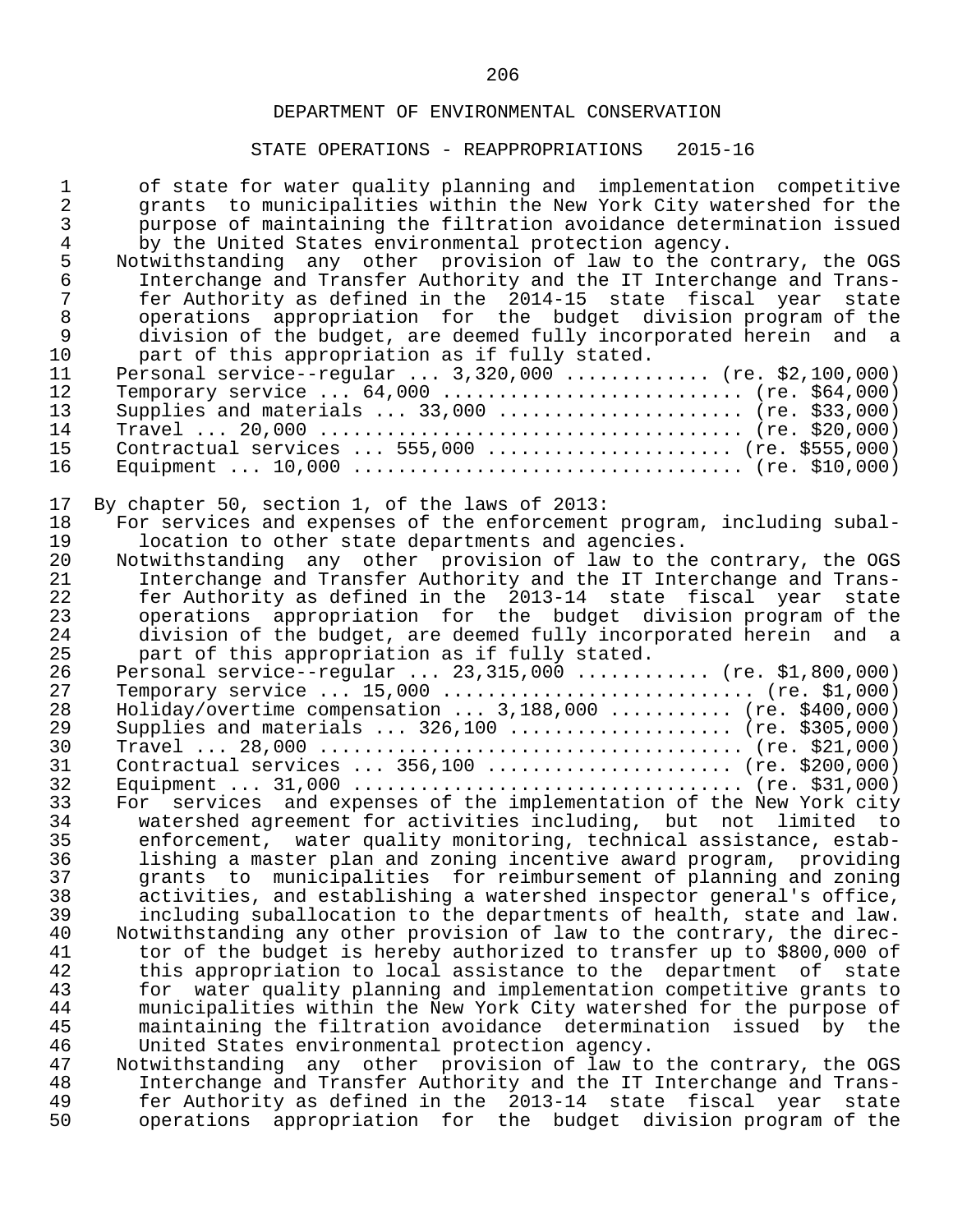### STATE OPERATIONS - REAPPROPRIATIONS 2015-16

|    | division of the budget, are deemed fully incorporated herein and a |
|----|--------------------------------------------------------------------|
|    | part of this appropriation as if fully stated.                     |
|    | Personal service--regular $3,223,000$ (re. \$1,500,000)            |
| 4  | Temporary service $63,000$ (re. \$63,000)                          |
| .5 | Supplies and materials $33,000$ (re. \$33,000)                     |
| 6  |                                                                    |
|    | Contractual services $555,000$ (re. \$555,000)                     |
|    |                                                                    |

9 By chapter 50, section 1, of the laws of 2012:<br>10 For services and expenses of the implement 10 For services and expenses of the implementation of the New York city<br>11 watershed agreement for activities including, but not limited to 11 watershed agreement for activities including, but not limited to 12 enforcement, water quality monitoring, technical assistance, estab-<br>13 1ishing a master plan and zoning incentive award program, providing 13 lishing a master plan and zoning incentive award program, providing<br>14 arants to municipalities for reimbursement of planning and zoning 14 grants to municipalities for reimbursement of planning and zoning<br>15 activities, and establishing a watershed inspector general's office, 15 activities, and establishing a watershed inspector general's office,<br>16 including suballocation to the departments of health, state and law. 16 including suballocation to the departments of health, state and law.<br>17 Notwithstanding any other provision of law to the contrary, the direc-17 Notwithstanding any other provision of law to the contrary, the direc-<br>18 tor of the budget is hereby authorized to transfer up to \$800,000 of 18 tor of the budget is hereby authorized to transfer up to \$800,000 of<br>19 this appropriation to local assistance to the department of state 19 this appropriation to local assistance to the department of state<br>20 for water quality planning and implementation competitive grants to 20 for water quality planning and implementation competitive grants to<br>21 municipalities within the New York City watershed for the purpose of 21 municipalities within the New York City watershed for the purpose of 22 maintaining the filtration avoidance determination issued by the<br>23 United States environmental protection agency. 23 United States environmental protection agency.<br>24 Notwithstanding any other provision of law to

24 Notwithstanding any other provision of law to the contrary, the OGS<br>25 1nterchange and Transfer Authority, the IT Interchange and Transfer 25 Interchange and Transfer Authority, the IT Interchange and Transfer<br>26 Authority, and the Call Center Interchange and Transfer Authority as 26 Authority, and the Call Center Interchange and Transfer Authority as<br>27 defined in the 2012-13 state fiscal vear state operations appropri-27 defined in the 2012-13 state fiscal year state operations appropri-<br>28 ation for the budget division program of the division of the budget, 28 ation for the budget division program of the division of the budget,<br>29 are deemed fully incorporated herein and a part of this appropri-29 are deemed fully incorporated herein and a part of this appropri-<br>30 ation as if fully stated. 30 ation as if fully stated.<br>31 Personal service--regular.

31 Personal service--regular ... 3,191,000 .............. (re. \$1,500,000)<br>32 Contractual services ... 555,000 ........................ (re. \$555,000) Contractual services ... 555,000 ....................... (re. \$555,000)

33 By chapter 50, section 1, of the laws of 2011:<br>34 For services and expenses of the implement 34 For services and expenses of the implementation of the New York city<br>35 watershed agreement for activities including, but not limited to 35 watershed agreement for activities including, but not limited to 36 enforcement, water quality monitoring, technical assistance, estab- 37 lishing a master plan and zoning incentive award program, providing 38 grants to municipalities for reimbursement of planning and zoning<br>39 activities, and establishing a watershed inspector general's office, 39 activities, and establishing a watershed inspector general's office,<br>40 including suballocation to the departments of health, state and law. 40 including suballocation to the departments of health, state and law.<br>41 Notwithstanding any other provision of law to the contrary, the direc-41 Notwithstanding any other provision of law to the contrary, the direc-<br>42 tor of the budget is hereby authorized to transfer up to \$800.000 of 42 tor of the budget is hereby authorized to transfer up to \$800,000 of<br>43 this appropriation to local assistance to the department of state 43 this appropriation to local assistance to the department of state<br>44 for water quality planning and implementation competitive grants to 44 for water quality planning and implementation competitive grants to<br>45 municipalities within the New York City watershed for the purpose of 45 municipalities within the New York City watershed for the purpose of<br>46 maintaining the filtration avoidance determination issued by the 46 maintaining the filtration avoidance determination issued by the<br>47 United States environmental protection agency. 47 United States environmental protection agency.<br>48 Personal service--regular ... 3.159.000 ....... 48 Personal service--regular ... 3,159,000 ............. (re. \$3,159,000)<br>49 Contractual services ... 2,555,000 .................. (re. \$2,555,000) Contractual services ... 2,555,000 .................. (re. \$2,555,000)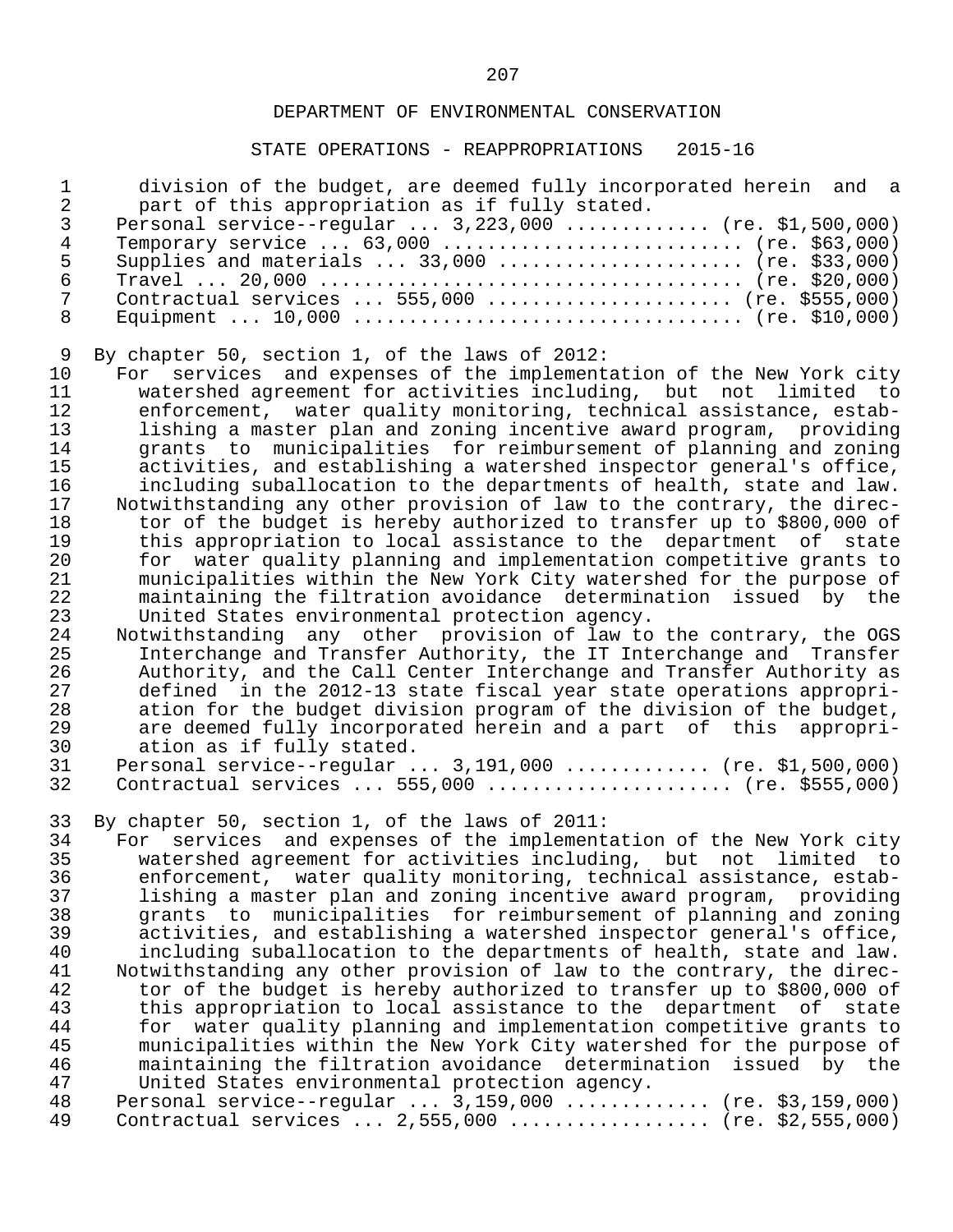### STATE OPERATIONS - REAPPROPRIATIONS 2015-16

1 By chapter 55, section 1, of the laws of 2010:

2 For services and expenses of the implementation of the New York city<br>3 watershed agreement for activities including, but not limited to 3 watershed agreement for activities including, but not limited to<br>4 enforcement, water quality monitoring, technical assistance, estab-4 enforcement, water quality monitoring, technical assistance, estab-<br>5 lishing a master plan and zoning incentive award program, providing 5 lishing a master plan and zoning incentive award program, providing 6 grants to municipalities for reimbursement of planning and zoning 7 activities, and establishing a watershed inspector general's office,<br>8 including suballocation to the departments of health, state and law. 8 including suballocation to the departments of health, state and law. 9 Notwithstanding any other provision of law to the contrary, the<br>10 director of the budget is hereby authorized to transfer up to 10 director of the budget is hereby authorized to transfer up to<br>11 \$800.000 of this appropriation to local assistance to the department 11 \$800,000 of this appropriation to local assistance to the department<br>12 of state for water quality planning and implementation competitive 12 of state for water quality planning and implementation competitive<br>13 orants to municipalities within the New York City watershed for the 13 grants to municipalities within the New York City watershed for the<br>14 burpose of maintaining the filtration avoidance determination issued 14 burpose of maintaining the filtration avoidance determination issued<br>15 by the United States environmental protection agency. 15 by the United States environmental protection agency. 16 Personal service--regular ... 3,127,000 .............. (re. \$1,900,000)<br>17 Contractual services ... 2,555,000 .................... (re. \$2,555,000) Contractual services ... 2,555,000 ................... (re. \$2,555,000)

18 By chapter 55, section 1, of the laws of 2009:<br>19 For services and expenses of the implementat

19 For services and expenses of the implementation of the New York city<br>20 watershed agreement for activities including, but not limited to 20 watershed agreement for activities including, but not limited to<br>21 enforcement, water-quality-monitoring, technical-assistance, estab-21 enforcement, water quality monitoring, technical assistance, estab-<br>22 1 lishing a master plan and zoning incentive award program, providing 22 lishing a master plan and zoning incentive award program, providing 23 grants to municipalities for reimbursement of planning and zoning<br>24 activities, and establishing a watershed inspector general's office, 24 activities, and establishing a watershed inspector general's office,<br>25 including suballocation to the departments of health, state and law. 25 including suballocation to the departments of health, state and law.<br>26 10 Notwithstanding any other provision of law to the contrary, the 26 Notwithstanding any other provision of law to the contrary, the 27 director of the budget is hereby authorized to transfer up to 28 \$800,000 of this appropriation to local assistance to the department<br>29 of state for water quality planning and implementation competitive 29 of state for water quality planning and implementation competitive<br>30 orants to municipalities within the New York City watershed for the 30 grants to municipalities within the New York City watershed for the<br>31 burpose of maintaining the filtration avoidance determination issued 31 burpose of maintaining the filtration avoidance determination issued<br>32 by the United States environmental protection agency. 32 by the United States environmental protection agency.

Contractual services ... 2,505,800 ................... (re. \$2,037,000)

34 By chapter 55, section 1, of the laws of 2008, as amended by chapter 55, section 1, of the laws of 2009: 35 section 1, of the laws of 2009:<br>36 For services and expenses of th

 36 For services and expenses of the implementation of the New York city 37 watershed agreement for activities including, but not limited to<br>38 enforcement, water quality monitoring, technical assistance, estab-38 enforcement, water quality monitoring, technical assistance, estab-<br>39 1 lishing a master plan and zoning incentive award program, providing 39 lishing a master plan and zoning incentive award program, providing 40 grants to municipalities for reimbursement of planning and zoning<br>41 activities, and establishing a watershed inspector general's office, 41 activities, and establishing a watershed inspector general's office,<br>42 including suballocation to the departments of health, state and law. 42 including suballocation to the departments of health, state and law. 43 Notwithstanding any other provision of law, the director of the 44 budget is hereby authorized to transfer up to \$700,000 of this 45 appropriation to local assistance to the department of state for<br>46 water quality planning and implementation competitive grants to 46 water quality planning and implementation competitive grants to<br>47 municipalities within the New York city watershed for the purpose of 47 municipalities within the New York city watershed for the purpose of<br>48 maintaining the filtration avoidance determination issued by the 48 maintaining the filtration avoidance determination issued by the<br>49 United States environmental protection agency. 49 United States environmental protection agency.<br>50 Contractual services ... 2,565,800 .............

50 Contractual services ... 2,565,800 .................. (re. \$1,446,000)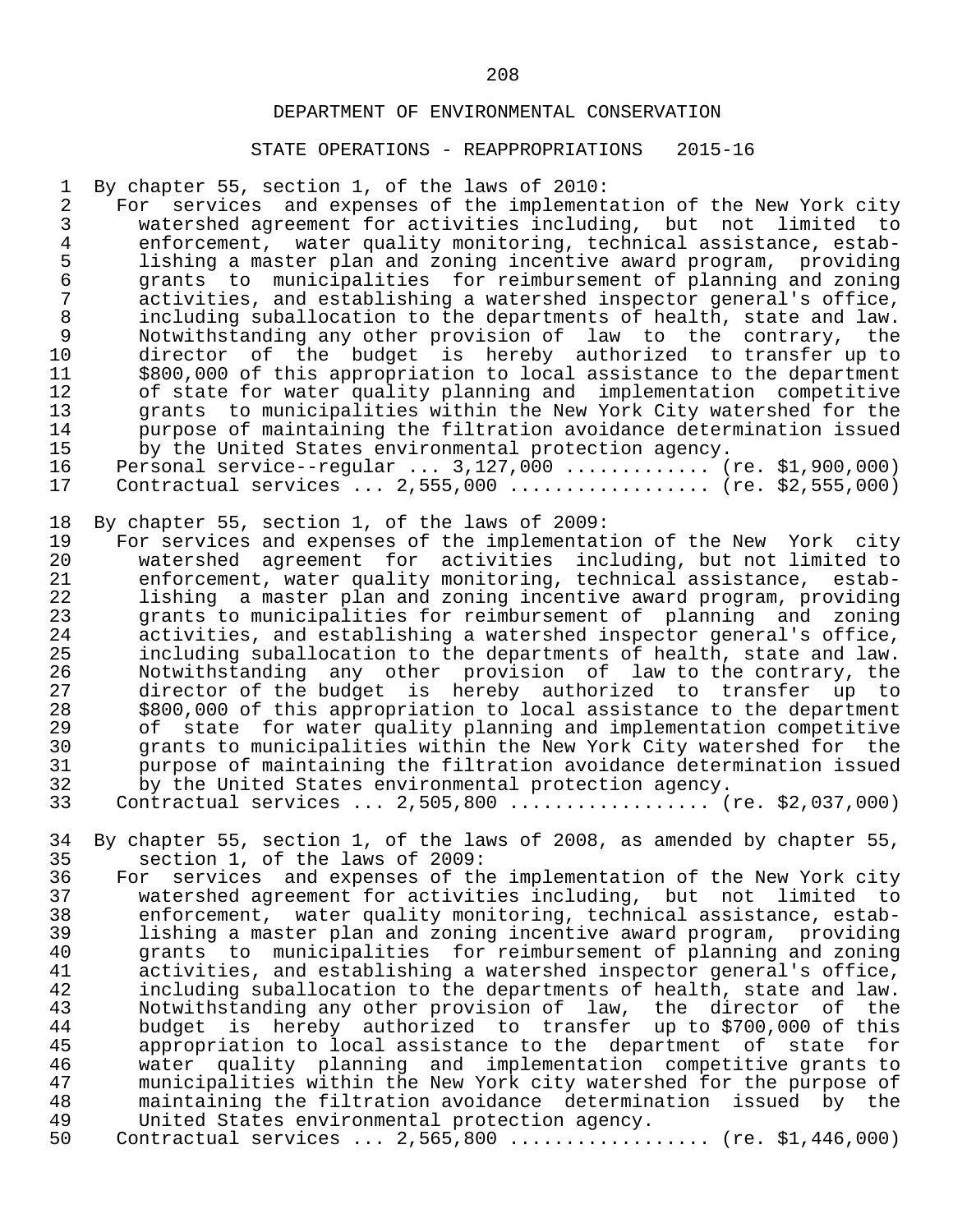| 1<br>$\overline{2}$ | By chapter 55, section 1, of the laws of 2007, as amended by chapter 55,<br>section 1, of the laws of 2009:                               |
|---------------------|-------------------------------------------------------------------------------------------------------------------------------------------|
| 3                   | For services and expenses of the implementation of the New York city                                                                      |
| $\overline{4}$      | watershed agreement for activities including, but not limited to                                                                          |
| 5                   | enforcement, water quality monitoring, technical assistance, estab-                                                                       |
| $\epsilon$          | lishing a master plan and zoning incentive award program, providing                                                                       |
| $\overline{7}$      | grants to municipalities for reimbursement of planning and zoning                                                                         |
| $\,8\,$             | activities, and establishing a watershed inspector general's office,                                                                      |
| $\mathsf 9$         | including suballocation to the departments of health, state and law.                                                                      |
| 10                  | Notwithstanding any other provision of law, the director<br>of<br>the                                                                     |
| 11                  | budget is hereby authorized to transfer up to \$700,000 of this                                                                           |
| 12                  | appropriation to local assistance to the department of state for                                                                          |
| 13                  | water quality planning and implementation competitive grants to                                                                           |
| 14                  | municipalities within the New York city watershed for the purpose of                                                                      |
| 15                  | maintaining the filtration avoidance determination issued by the                                                                          |
| 16                  | United States environmental protection agency.                                                                                            |
| 17                  | Contractual services $2,500,600$ (re. \$6,000)                                                                                            |
|                     |                                                                                                                                           |
| 18                  | Special Revenue Funds - Other                                                                                                             |
| 19<br>20            | Environmental Conservation Special Revenue Fund<br>Public Safety Recovery Account - 21077                                                 |
|                     |                                                                                                                                           |
| 21                  | By chapter 50, section 1, of the laws of 2012:                                                                                            |
| 22                  | For services and expenses related to fire suppression, homeland secu-                                                                     |
| 23                  | rity and other public safety activities.<br>This includes access to                                                                       |
| 24                  | miscellaneous special revenue receipts associated with the pass-thru                                                                      |
| 25                  | of funds from federal agencies/departments in conjunction with                                                                            |
| 26                  | public safety or homeland security purposes. Specifically, access to                                                                      |
| 27                  | funds deposited into this account from the Port Authority of New                                                                          |
| 28                  | York/New Jersey, in their capacity as fiduciary agency for federal                                                                        |
| 29                  | agencies/departments.                                                                                                                     |
| 30                  | Notwithstanding any other provision of law to the contrary, the OGS                                                                       |
| 31                  | Interchange and Transfer Authority, the IT Interchange and Transfer                                                                       |
| 32                  | Authority, and the Call Center Interchange and Transfer Authority as                                                                      |
| 33<br>34            | defined in the 2012-13 state fiscal year state operations appropri-                                                                       |
| 35                  | ation for the budget division program of the division of the budget,<br>are deemed fully incorporated herein and a part of this appropri- |
| 36                  | ation as if fully stated.                                                                                                                 |
| 37                  | Supplies and materials $\ldots$ 21,000 $\ldots$ (re. \$12,000)                                                                            |
| 38                  |                                                                                                                                           |
| 39                  |                                                                                                                                           |
|                     |                                                                                                                                           |
| 40                  | FISH, WILDLIFE AND MARINE RESOURCES PROGRAM                                                                                               |
|                     |                                                                                                                                           |
| 41                  | Special Revenue Funds - Federal                                                                                                           |
| 42                  | Federal Miscellaneous Operating Grants Fund                                                                                               |
| 43                  | Federal Environmental Conservation Fish, Wildlife, and Marine Grants                                                                      |
| 44                  | Account - $25334$                                                                                                                         |
| 45                  | By chapter 50, section 1, of the laws of 2014:                                                                                            |
| 46                  | services and expenses related to fish and wildlife purposes,<br>For                                                                       |
| 47                  | including the Lake Champlain sea lamprey control. A portion of these                                                                      |
|                     |                                                                                                                                           |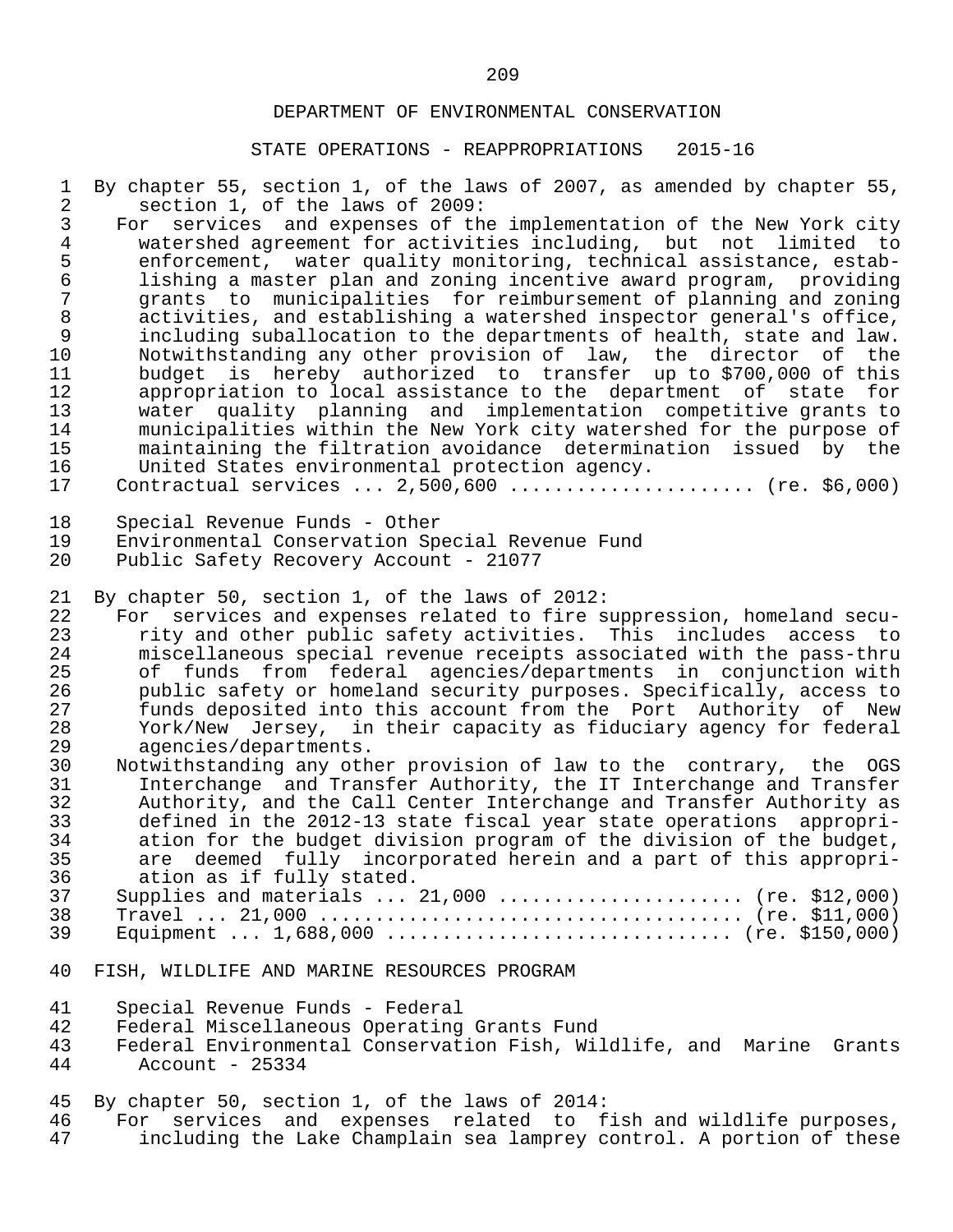| $\mathbf 1$    | funds may be transferred to aid to localities and may be suballo-    |
|----------------|----------------------------------------------------------------------|
| $\overline{a}$ | cated to other state departments and agencies.                       |
| $\mathfrak{Z}$ | Personal service  9,274,000  (re. \$6,000,000)                       |
| $\overline{4}$ | Nonpersonal service  11,786,000  (re. \$11,000,000)                  |
| 5              | Fringe benefits $4,940,000$ (re. \$3,000,000)                        |
| $\epsilon$     | By chapter 50, section 1, of the laws of 2013:                       |
| $\overline{7}$ | For services and expenses related to fish and wildlife purposes,     |
| 8              | including the Lake Champlain sea lamprey control. A portion of these |
| 9              | funds may be transferred to aid to localities and may be suballo-    |
| 10             | cated to other state departments and agencies.                       |
| 11             | Personal service  9,110,000  (re. \$900,000)                         |
| 12             | Nonpersonal service  11,538,000  (re. \$5,000,000)                   |
| 13             | Fringe benefits $5,352,000$ (re. \$500,000)                          |
| 14             | By chapter 50, section 1, of the laws of 2012:                       |
| 15             | For services and expenses related to fish and wildlife purposes,     |
| 16             | including the Lake Champlain sea lamprey control program and subal-  |
| 17             | location to other state departments and agencies.                    |
| 18             | Notwithstanding any other provision of law to the contrary, the OGS  |
| 19             | Interchange and Transfer Authority, the IT Interchange and Transfer  |
| 20             | Authority, and the Call Center Interchange and Transfer Authority as |
| 21             | defined in the 2012-13 state fiscal year state operations appropri-  |
| 22             | ation for the budget division program of the division of the budget, |
| 23             | are deemed fully incorporated herein and a part of this appropri-    |
| 24             | ation as if fully stated.                                            |
| 25             | Personal service  9,384,000  (re. \$3,000,000)                       |
| 26             | Nonpersonal service  11,907,000  (re. \$5,000,000)                   |
| 27             | Fringe benefits $4,709,000$ (re. \$2,500,000)                        |
| 28             | By chapter 50, section 1, of the laws of 2011:                       |
| 29             | For services and expenses related to fish and wildlife purposes,     |
| 30             | including the Lake Champlain sea lamprey control program and subal-  |
| 31             | location to other state departments and agencies.                    |
| 32             | Personal service  9,522,000  (re. \$9,522,000)                       |
| 33             | Nonpersonal service $12,374,000$ (re. \$12,374,000)                  |
| 34             | Fringe benefits $4,104,000$ (re. \$4,104,000)                        |
| 35             | By chapter 55, section 1, of the laws of 2010:                       |
| 36             | For services and expenses related to fish and wildlife purposes,     |
| 37             | including the Lake Champlain sea lamprey control program and subal-  |
| 38             | location to other state departments and agencies.                    |
| 39             | Personal service  9,350,000  (re. \$500,000)                         |
| 40             | Nonpersonal service  12,505,000  (re. \$8,400,000)                   |
| 41             | Fringe benefits $4,145,000$ (re. \$100,000)                          |
| 42             | By chapter 55, section 1, of the laws of 2009:                       |
| 43             | For services and expenses related to fish and wildlife purposes,     |
| 44             | including the Lake Champlain sea lamprey control program and subal-  |
| 45             | location to other state departments and agencies.                    |
| 46             | Personal service  8,800,000  (re. \$500,000)                         |
| 47             | Nonpersonal service  11,240,000  (re. \$5,000,000)                   |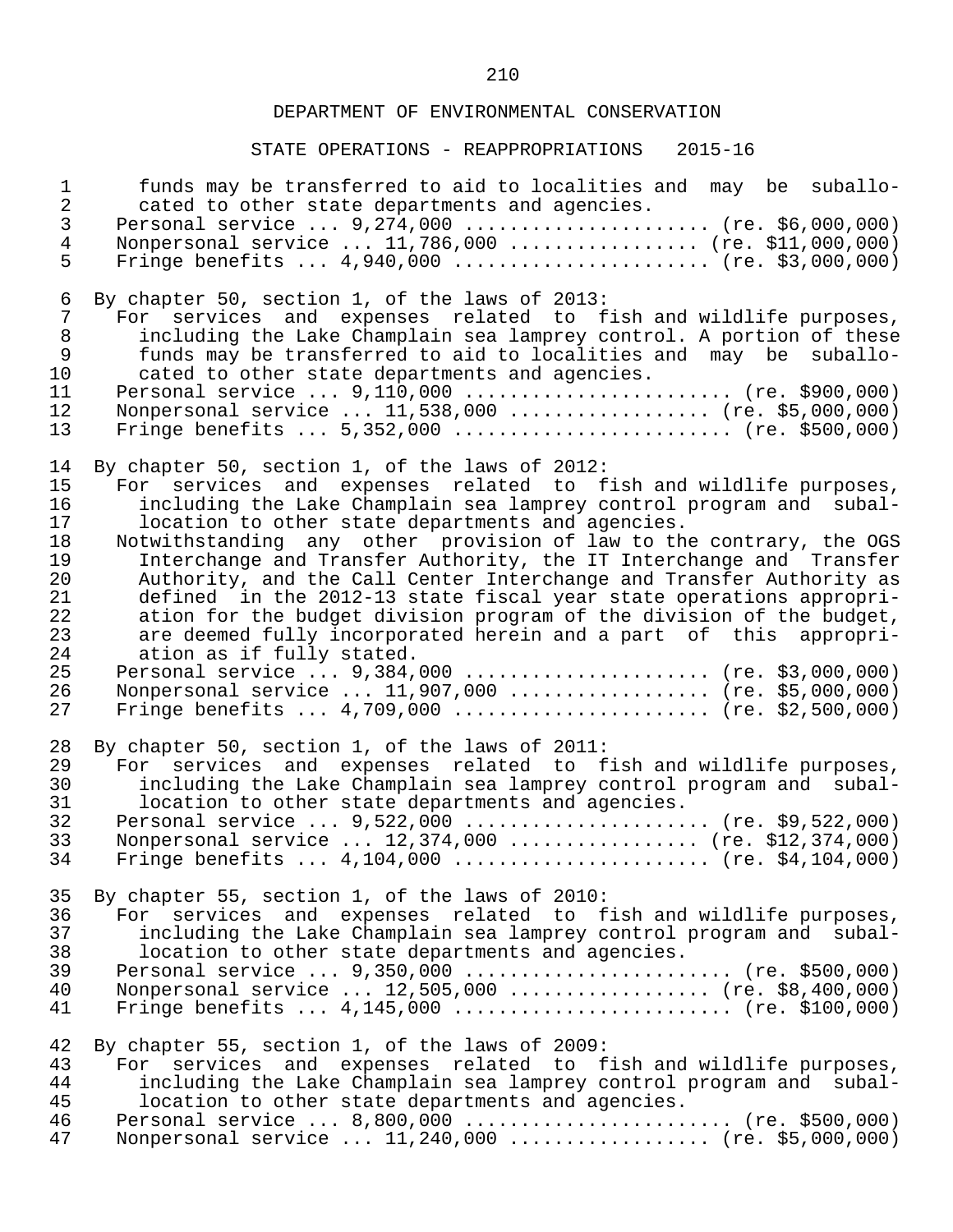| $\mathbf{1}$   | Fringe benefits $3,960,000$ (re. \$1,000,000)                          |
|----------------|------------------------------------------------------------------------|
| $\overline{2}$ | Special Revenue Funds - Other                                          |
| 3              | Conservation Fund                                                      |
| 4              | Ivison Bequest Account - 21159                                         |
| 5              | By chapter 55, section 1, of the laws of 2010:                         |
| 6              | Contractual services $24,300$ (re. \$24,300)                           |
| 7              | Special Revenue Funds - Other                                          |
| 8              | Conservation Fund                                                      |
| 9              | Migratory Bird Account - 21152                                         |
| 10             | By chapter 55, section 1, of the laws of 2008:                         |
| 11             | For administrative services and expenses including the acquisition,    |
| 12             | preservation, improvement and development of wetlands and access       |
| 13             | sites within the state.                                                |
| 14             | Supplies and materials $166,000$ (re. \$166,000)                       |
| 15             | Contractual services $34,000$ (re. \$34,000)                           |
| 16             | FOREST AND LAND RESOURCES PROGRAM                                      |
| 17             | Special Revenue Funds - Federal                                        |
| 18             | Federal USDA-Food and Nutrition Services Fund                          |
| 19             | Federal Environmental Conservation USDA Account - 25007                |
| 20             | By chapter 50, section 1, of the laws of 2014:                         |
| 21             | For services and expenses related to the federal environmental conser- |
| 22             | vation lands and forest grants. A portion of these funds may be        |
| 23             | transferred to aid to localities and may be suballocated to other      |
| 24             | state departments and agencies.                                        |
| 25             | Personal service  900,000  (re. \$900,000)                             |
| 26             | Nonpersonal service  3,620,000  (re. \$3,620,000)                      |
| 27             | Fringe benefits $480,000$ (re. \$480,000)                              |
| 28             | By chapter 50, section 1, of the laws of 2013:                         |
| 29             | For services and expenses related to the federal environmental conser- |
| 30             | vation lands and forest grants. A portion of these funds may be        |
| 31             | transferred to aid to localities and may be suballocated to other      |
| 32             | state departments and agencies.                                        |
| 33             | Personal service  637,000  (re. \$637,000)                             |
| 34             | Nonpersonal service  3,987,000  (re. \$3,987,000)                      |
| 35             |                                                                        |
| 36             | By chapter 50, section 1, of the laws of 2012:                         |
| 37             | For services and expenses related to the federal environmental conser- |
| 38             | vation lands and forest grants, including suballocation to other       |
| 39             | state departments and agencies.                                        |
| 40             | Notwithstanding any other provision of law to the contrary, the OGS    |
| 41             | Interchange and Transfer Authority, the IT Interchange and Transfer    |
| 42             | Authority, and the Call Center Interchange and Transfer Authority as   |
| 43             | defined in the 2012-13 state fiscal year state operations appropri-    |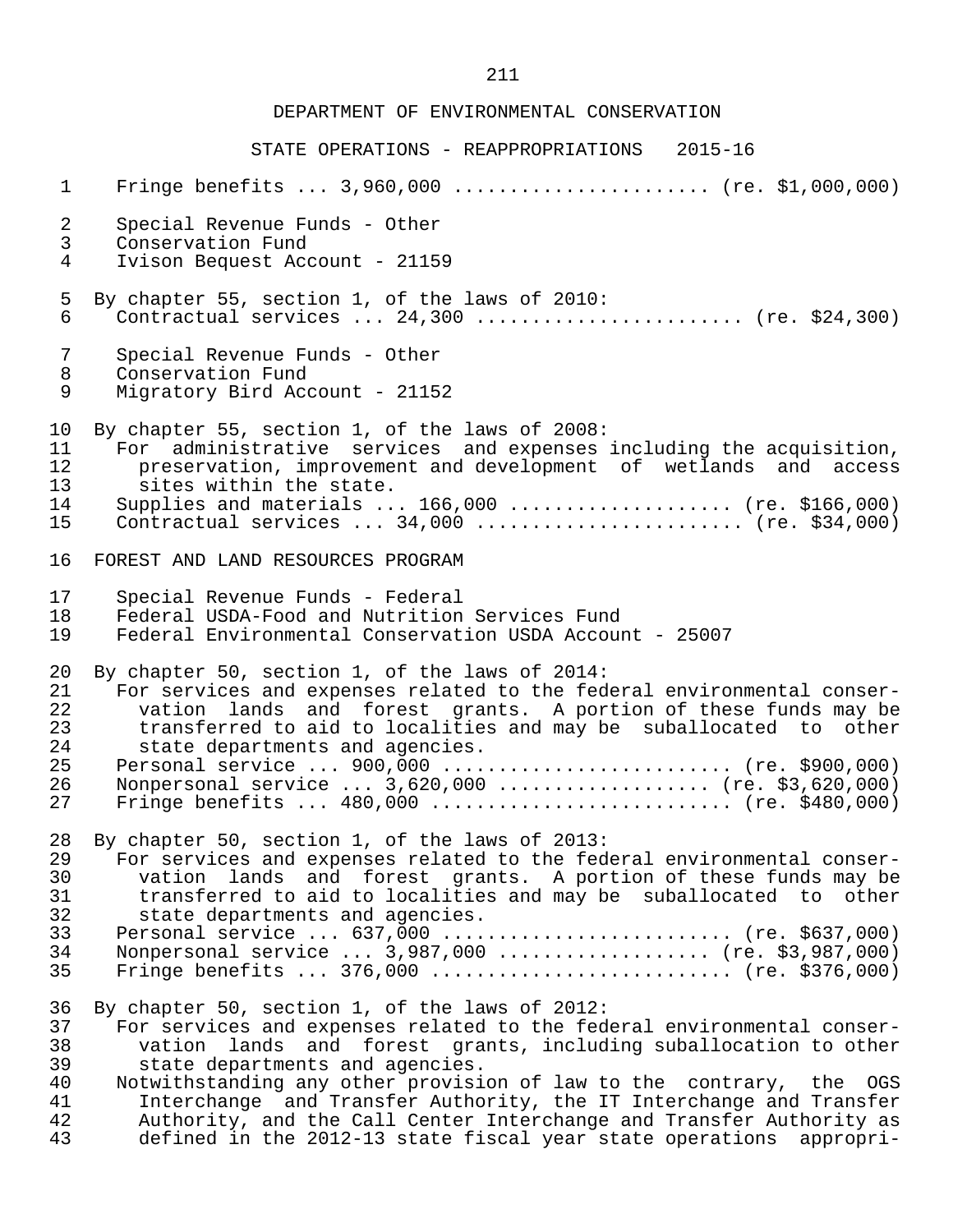| $\mathbf 1$                                        | ation for the budget division program of the division of the budget,                                                                                                                                                                                                                                                                                                                                                                                                                                                                                                             |
|----------------------------------------------------|----------------------------------------------------------------------------------------------------------------------------------------------------------------------------------------------------------------------------------------------------------------------------------------------------------------------------------------------------------------------------------------------------------------------------------------------------------------------------------------------------------------------------------------------------------------------------------|
| $\overline{a}$                                     | are deemed fully incorporated herein and a part of this appropri-                                                                                                                                                                                                                                                                                                                                                                                                                                                                                                                |
| $\mathfrak{Z}$                                     | ation as if fully stated.                                                                                                                                                                                                                                                                                                                                                                                                                                                                                                                                                        |
| $\overline{4}$                                     | Personal service $637,000$ (re. \$50,000)                                                                                                                                                                                                                                                                                                                                                                                                                                                                                                                                        |
| 5                                                  | Nonpersonal service  4,041,000  (re. \$2,600,000)                                                                                                                                                                                                                                                                                                                                                                                                                                                                                                                                |
| 6                                                  | Fringe benefits $322,000$ (re. \$322,000)                                                                                                                                                                                                                                                                                                                                                                                                                                                                                                                                        |
| 7                                                  | By chapter 50, section 1, of the laws of 2011:                                                                                                                                                                                                                                                                                                                                                                                                                                                                                                                                   |
| 8                                                  | For services and expenses related to the federal environmental conser-                                                                                                                                                                                                                                                                                                                                                                                                                                                                                                           |
| $\mathsf 9$                                        | vation lands and forest grants, including suballocation to other                                                                                                                                                                                                                                                                                                                                                                                                                                                                                                                 |
| 10                                                 | state departments and agencies.                                                                                                                                                                                                                                                                                                                                                                                                                                                                                                                                                  |
| 11                                                 | Personal service $651,000$ (re. \$100,000)                                                                                                                                                                                                                                                                                                                                                                                                                                                                                                                                       |
| 12                                                 | Nonpersonal service  4,068,000  (re. \$2,000,000)                                                                                                                                                                                                                                                                                                                                                                                                                                                                                                                                |
| 13                                                 | Fringe benefits $281,000$ (re. \$150,000)                                                                                                                                                                                                                                                                                                                                                                                                                                                                                                                                        |
| 14                                                 | By chapter 55, section 1, of the laws of 2010:                                                                                                                                                                                                                                                                                                                                                                                                                                                                                                                                   |
| 15                                                 | For services and expenses related to the federal environmental conser-                                                                                                                                                                                                                                                                                                                                                                                                                                                                                                           |
| 16                                                 | vation lands and forest grants, including suballocation to other                                                                                                                                                                                                                                                                                                                                                                                                                                                                                                                 |
| 17                                                 | state departments and agencies.                                                                                                                                                                                                                                                                                                                                                                                                                                                                                                                                                  |
| 18                                                 | Personal service  648,000  (re. \$200,000)                                                                                                                                                                                                                                                                                                                                                                                                                                                                                                                                       |
| 19                                                 | Nonpersonal service  4,064,000  (re. \$2,400,000)                                                                                                                                                                                                                                                                                                                                                                                                                                                                                                                                |
| 20                                                 | Fringe benefits $288,000$ (re. \$175,000)                                                                                                                                                                                                                                                                                                                                                                                                                                                                                                                                        |
| 21                                                 | OPERATIONS PROGRAM                                                                                                                                                                                                                                                                                                                                                                                                                                                                                                                                                               |
| 22                                                 | Special Revenue Funds - Other                                                                                                                                                                                                                                                                                                                                                                                                                                                                                                                                                    |
| 23                                                 | Environmental Conservation Special Revenue Fund                                                                                                                                                                                                                                                                                                                                                                                                                                                                                                                                  |
| 24                                                 | Indirect Charges Account - 21060                                                                                                                                                                                                                                                                                                                                                                                                                                                                                                                                                 |
| 25                                                 | By chapter 50, section 1, of the laws of 2014:                                                                                                                                                                                                                                                                                                                                                                                                                                                                                                                                   |
| 26                                                 | Notwithstanding any other provision of law to the contrary, the OGS                                                                                                                                                                                                                                                                                                                                                                                                                                                                                                              |
| 27                                                 | Interchange and Transfer Authority and the IT Interchange and Trans-                                                                                                                                                                                                                                                                                                                                                                                                                                                                                                             |
| 28                                                 | fer Authority as defined in the 2014-15 state fiscal year state                                                                                                                                                                                                                                                                                                                                                                                                                                                                                                                  |
| 29                                                 | operations appropriation for the budget division program of the                                                                                                                                                                                                                                                                                                                                                                                                                                                                                                                  |
| 30                                                 | division of the budget, are deemed fully incorporated herein and a                                                                                                                                                                                                                                                                                                                                                                                                                                                                                                               |
| 31                                                 | part of this appropriation as if fully stated.                                                                                                                                                                                                                                                                                                                                                                                                                                                                                                                                   |
| 32                                                 | Personal service--regular  1,924,000  (re. \$600,000)                                                                                                                                                                                                                                                                                                                                                                                                                                                                                                                            |
| 33                                                 | Holiday/overtime compensation $16,000$ (re. \$16,000)                                                                                                                                                                                                                                                                                                                                                                                                                                                                                                                            |
| 34                                                 | Supplies and materials $500,000$ (re. \$400,000)                                                                                                                                                                                                                                                                                                                                                                                                                                                                                                                                 |
| 35                                                 | Contractual services  6,347,000  (re. \$4,000,000)                                                                                                                                                                                                                                                                                                                                                                                                                                                                                                                               |
| 36                                                 | Fringe benefits $1,101,000$ (re. \$600,000)                                                                                                                                                                                                                                                                                                                                                                                                                                                                                                                                      |
| 37                                                 | Indirect costs $65,000$ (re. \$40,000)                                                                                                                                                                                                                                                                                                                                                                                                                                                                                                                                           |
| 38<br>39<br>40<br>41<br>42<br>43<br>44<br>45<br>46 | By chapter 50, section 1, of the laws of 2013:<br>Notwithstanding any other provision of law to the contrary, the OGS<br>Interchange and Transfer Authority and the IT Interchange and Trans-<br>fer Authority as defined in the 2013-14 state fiscal year<br>state<br>operations appropriation for the budget division program of the<br>division of the budget, are deemed fully incorporated herein and a<br>part of this appropriation as if fully stated.<br>Personal service--regular $2,015,000$ (re. \$200,000)<br>Holiday/overtime compensation $15,000$ (re. \$13,000) |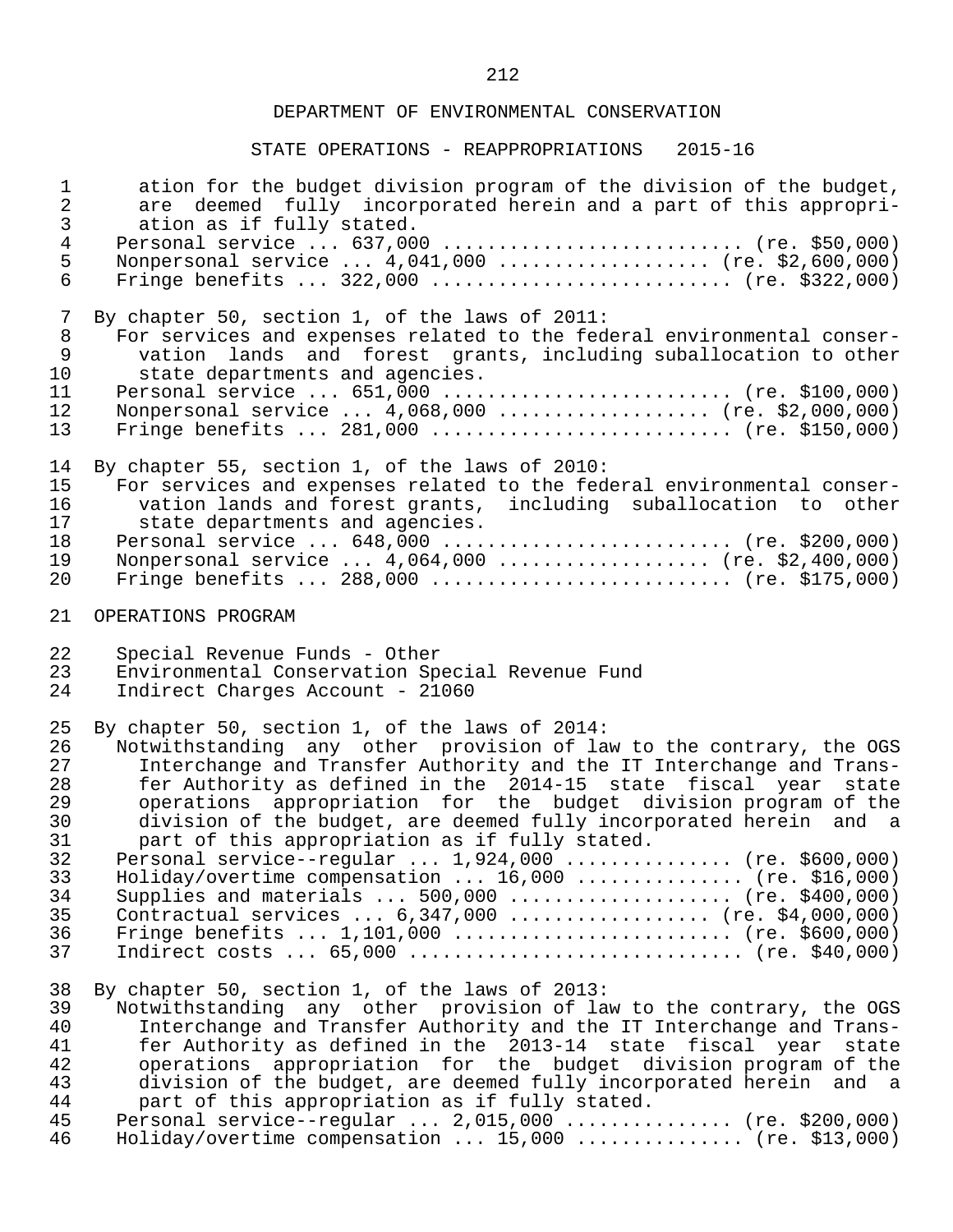| $\mathbf{1}$   | Contractual services  6,847,000  (re. \$1,700,000)                                                                                                                                  |
|----------------|-------------------------------------------------------------------------------------------------------------------------------------------------------------------------------------|
| $\overline{2}$ | Fringe benefits $1,127,000$ (re. \$100,000)                                                                                                                                         |
| $\mathfrak{Z}$ | Indirect costs $74,000$ (re. \$16,000)                                                                                                                                              |
| $\overline{4}$ | By chapter 50, section 1, of the laws of 2012:                                                                                                                                      |
| 5              | Notwithstanding any other provision of law to the contrary, the OGS                                                                                                                 |
| $\epsilon$     | Interchange and Transfer Authority, the IT Interchange and Transfer                                                                                                                 |
| $\overline{7}$ | Authority, and the Call Center Interchange and Transfer Authority as                                                                                                                |
| $8\,$          | defined in the 2012-13 state fiscal year state operations appropri-                                                                                                                 |
| 9              | ation for the budget division program of the division of the budget,                                                                                                                |
| 10             | are deemed fully incorporated herein and a part of this appropri-                                                                                                                   |
| 11             | ation as if fully stated.                                                                                                                                                           |
| 12             | Contractual services  6,719,000  (re. \$1,700,000)                                                                                                                                  |
| 13             | By chapter 50, section 1, of the laws of 2011:                                                                                                                                      |
| 14             | Contractual services  5,719,000  (re. \$1,300,000)                                                                                                                                  |
| 15             | By chapter 55, section 1, of the laws of 2010:                                                                                                                                      |
| 16             | Contractual services $5,719,000$ (re. \$1,200,000)                                                                                                                                  |
| 17             | By chapter 55, section 1, of the laws of 2009:                                                                                                                                      |
| 18             | Contractual services  7,372,000  (re. \$3,300,000)                                                                                                                                  |
| 19             | By chapter 55, section 1, of the laws of 2008:                                                                                                                                      |
| 20             | Contractual services  7,372,000  (re. \$1,700,000)                                                                                                                                  |
| 21             | SOLID AND HAZARDOUS WASTE MANAGEMENT PROGRAM                                                                                                                                        |
| 22             | Special Revenue Funds - Federal                                                                                                                                                     |
| 23             | Federal Miscellaneous Operating Grants Fund                                                                                                                                         |
| 24             | Federal Environmental Conservation Solid Waste Grant Account - 25334                                                                                                                |
| 25             | By chapter 50, section 1, of the laws of 2014:                                                                                                                                      |
| 26             | For services and expenses related to solid waste purposes. A portion                                                                                                                |
| 27             | of these funds may be transferred to aid to localities and may be                                                                                                                   |
| 28             | suballocated to other state departments and agencies.                                                                                                                               |
| 29             | Personal service  3,786,000  (re. \$2,000,000)                                                                                                                                      |
| 30             | Nonpersonal service  1,498,000  (re. \$1,498,000)                                                                                                                                   |
| 31             | Fringe benefits $2,016,000$ (re. \$1,500,000)                                                                                                                                       |
| 32             | By chapter 50, section 1, of the laws of 2013:                                                                                                                                      |
| 33             | For services and expenses related to solid waste purposes. A portion                                                                                                                |
| 34             | of these funds may be transferred to aid to localities and may be                                                                                                                   |
| 35             | suballocated to other state departments and agencies.                                                                                                                               |
| 36             | Personal service  3,655,000  (re. \$100,000)                                                                                                                                        |
| 37             | Nonpersonal service  1,498,000  (re. \$1,100,000)                                                                                                                                   |
| 38             | Fringe benefits $2,147,000$ (re. \$300,000)                                                                                                                                         |
| 39<br>40<br>41 | By chapter 50, section 1, of the laws of 2012:<br>services and expenses related to solid waste purposes, including<br>For<br>suballocation to other state departments and agencies. |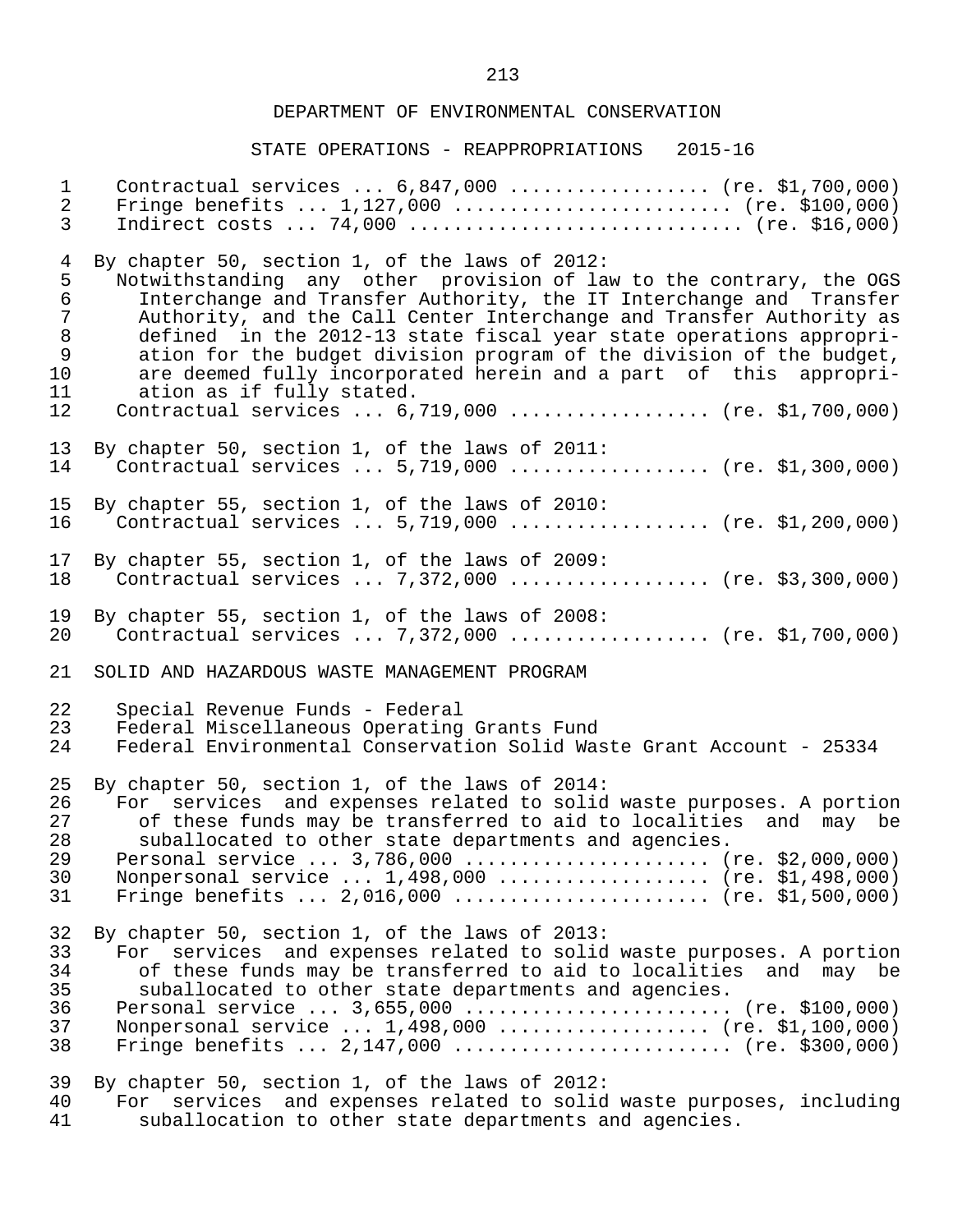# STATE OPERATIONS - REAPPROPRIATIONS 2015-16

| $\mathbf 1$<br>$\overline{a}$<br>$\mathfrak{Z}$<br>$\overline{4}$<br>5<br>$\epsilon$<br>$\overline{7}$<br>$\,8\,$<br>$\mathsf 9$<br>10 | Notwithstanding any other provision of law to the contrary, the OGS<br>Interchange and Transfer Authority, the IT Interchange and Transfer<br>Authority, and the Call Center Interchange and Transfer Authority as<br>defined in the 2012-13 state fiscal year state operations appropri-<br>ation for the budget division program of the division of the budget,<br>are deemed fully incorporated herein and a part of this appropri-<br>ation as if fully stated.<br>Personal service  3,669,000  (re. \$1,700,000)<br>Nonpersonal service  1,788,000  (re. \$1,788,000)<br>Fringe benefits $1,843,000$ (re. \$800,000) |
|----------------------------------------------------------------------------------------------------------------------------------------|---------------------------------------------------------------------------------------------------------------------------------------------------------------------------------------------------------------------------------------------------------------------------------------------------------------------------------------------------------------------------------------------------------------------------------------------------------------------------------------------------------------------------------------------------------------------------------------------------------------------------|
| 11<br>12<br>13<br>14<br>15<br>16                                                                                                       | By chapter 50, section 1, of the laws of 2011:<br>For services and expenses related to solid waste purposes,<br>including<br>suballocation to other state departments and agencies.<br>Personal service $3,545,000$ (re. \$50,000)<br>Nonpersonal service  1,323,000  (re. \$400,000)<br>Fringe benefits $1,532,000$ (re. \$900,000)                                                                                                                                                                                                                                                                                      |
| 17<br>18<br>19<br>20<br>21<br>22                                                                                                       | By chapter 55, section 1, of the laws of 2010:<br>For services and expenses related to solid waste purposes, including<br>suballocation to other state departments and agencies.<br>Personal service $3,488,000$ (re. \$20,000)<br>Nonpersonal service  1,368,000  (re. \$400,000)<br>Fringe benefits $1,544,000$ (re. \$60,000)                                                                                                                                                                                                                                                                                          |
| 23<br>24<br>25<br>26<br>27<br>28                                                                                                       | By chapter 55, section 1, of the laws of 2009:<br>For services and expenses related to solid waste purposes,<br>including<br>suballocation to other state departments and agencies.<br>Personal service $3,450,000$ (re. \$100,000)<br>Nonpersonal service  1,400,000  (re. \$200,000)<br>Fringe benefits $1,550,000$ (re. \$200,000)                                                                                                                                                                                                                                                                                     |
| 29<br>30<br>31<br>32<br>33<br>34                                                                                                       | By chapter 55, section 1, of the laws of 2008:<br>For services and expenses related to solid waste purposes, including<br>suballocation to other state departments and agencies.<br>Personal service  3,438,000  (re. \$500,000)<br>Nonpersonal service  1,394,000  (re. \$250,000)<br>Fringe benefits $1,568,000$ (re. \$250,000)                                                                                                                                                                                                                                                                                        |
| 35<br>36<br>37                                                                                                                         | Special Revenue Funds - Other<br>Environmental Conservation Special Revenue Fund<br>S-Area Landfill Account - 21063                                                                                                                                                                                                                                                                                                                                                                                                                                                                                                       |
| 38<br>39<br>40<br>41<br>42<br>43                                                                                                       | By chapter 55, section 1, of the laws of 1996, as amended by chapter 55,<br>section 1, of the laws of 2006:<br>For services and expenses of the department of environmental conserva-<br>tion for oversight activities related to the clean up of the s-area<br>landfill originally authorized by appropriations and reappropri-<br>ations enacted prior to $1996 423,400$ (re. \$92,000)                                                                                                                                                                                                                                 |
| 44<br>45                                                                                                                               | Special Revenue Funds - Other<br>Environmental Conservation Special Revenue Fund                                                                                                                                                                                                                                                                                                                                                                                                                                                                                                                                          |

214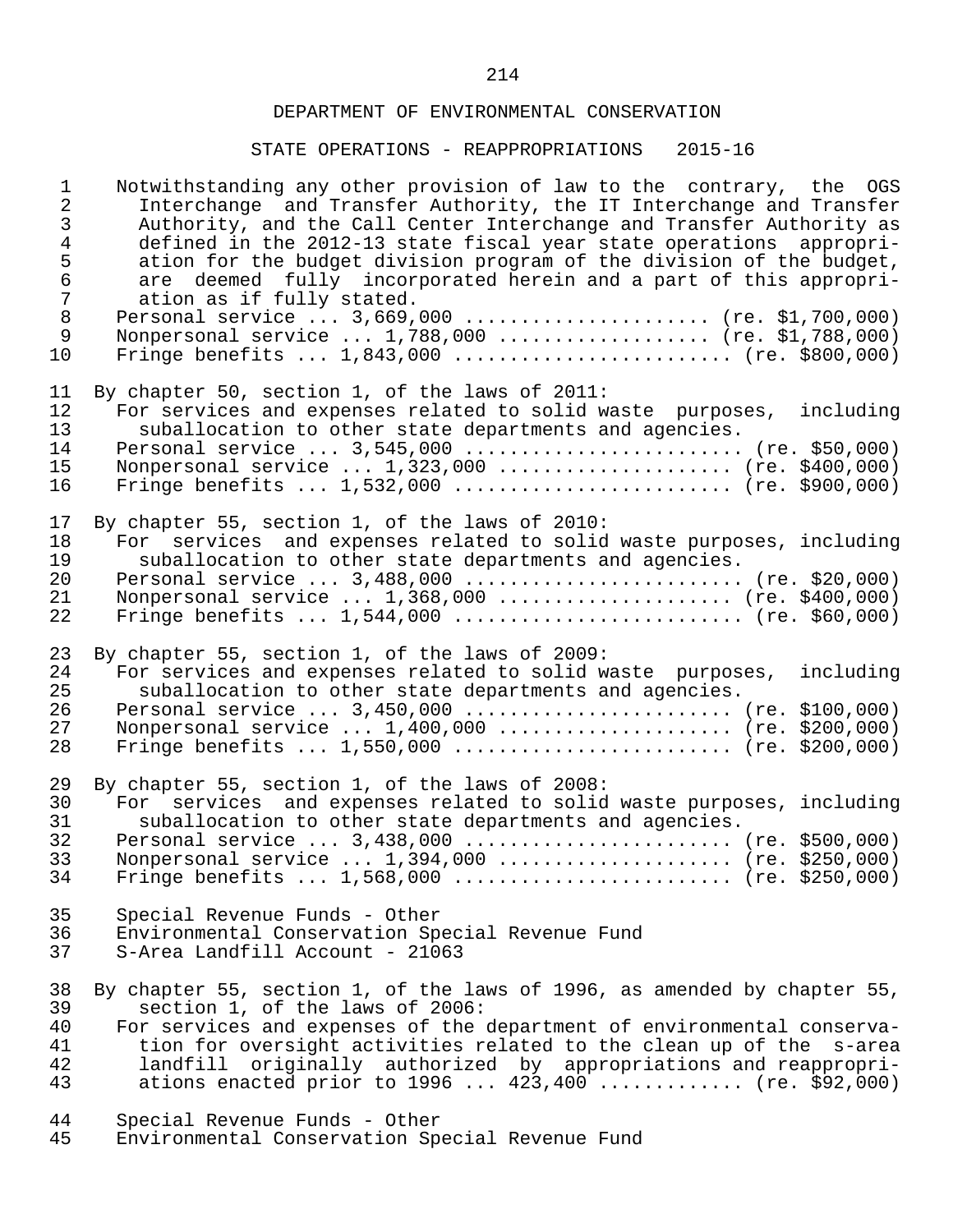### STATE OPERATIONS - REAPPROPRIATIONS 2015-16

1 Waste Management and Cleanup Account - 21053

2 By chapter 50, section 1, of the laws of 2014:<br>3 For services and expenses related to the wa

3 For services and expenses related to the waste management and cleanup<br>4 program including suballocation to other state departments and agen-4 program including suballocation to other state departments and agen-<br>5 cies. Notwithstanding any other provision of law, the director of 5 cies. Notwithstanding any other provision of law, the director of 6 the budget is hereby authorized to transfer any or all of this<br>7 appropriation to local assistance to other state departments and 7 appropriation to local assistance to other state departments and<br>8 agencies. 8 agencies.<br>9 Notwithstan

9 Notwithstanding any other provision of law to the contrary, the OGS<br>10 Interchange and Transfer Authority and the IT Interchange and Trans- 10 Interchange and Transfer Authority and the IT Interchange and Trans- 11 fer Authority as defined in the 2014-15 state fiscal year state<br>12 operations appropriation for the budget division program of the 12 operations appropriation for the budget division program of the<br>13 division of the budget, are deemed fully incorporated herein and a 13 division of the budget, are deemed fully incorporated herein and a<br>14 mart of this appropriation as if fully stated. part of this appropriation as if fully stated.

| 15  | Personal service--regular $11,415,000$ (re. \$4,000,000) |
|-----|----------------------------------------------------------|
| 16  | Holiday/overtime compensation $119,000$ (re. \$40,000)   |
| 17  | Supplies and materials $260,000$ (re. \$220,000)         |
| 18  |                                                          |
| 19  | Contractual services $9,699,800$ (re. \$9,699,800)       |
| 2.0 |                                                          |
| 21  | Fringe benefits $6,543,000$ (re. \$3,300,000)            |
| 22  | Indirect costs  382,000  (re. \$250,000)                 |

23 By chapter 50, section 1, of the laws of 2013:<br>24 For services and expenses related to the wa

- 24 For services and expenses related to the waste management and cleanup<br>25 The program including suballocation to other state departments and agen- 25 program including suballocation to other state departments and agen- 26 cies.<br>27 Notwith
- 27 Notwithstanding any other provision of law to the contrary, the OGS<br>28 11 Interchange and Transfer Authority and the IT Interchange and Trans- 28 Interchange and Transfer Authority and the IT Interchange and Trans- 29 fer Authority as defined in the 2013-14 state fiscal year state 30 operations appropriation for the budget division program of the<br>31 division of the budget, are deemed fully incorporated herein and a 31 division of the budget, are deemed fully incorporated herein and a<br>32 part of this appropriation as if fully stated. part of this appropriation as if fully stated.

| 33 | Personal service--regular $11,718,000$ (re. \$400,000) |
|----|--------------------------------------------------------|
| 34 | Holiday/overtime compensation $115,000$ (re. \$10,000) |
| 35 | Supplies and materials $259,900$ (re. \$259,900)       |
| 36 |                                                        |
| 37 | Contractual services $10,235,900$ (re. \$10,235,900)   |
| 38 | Fringe benefits $6,565,000$ (re. \$6,565,000)          |
| 39 | Indirect costs $428,000$ (re. \$428,000)               |
|    |                                                        |

40 By chapter 50, section 1, of the laws of 2012:

41 For services and expenses related to the waste management and cleanup<br>42 The program including suballocation to other state departments and agen- 42 program including suballocation to other state departments and agen- 43 cies.<br>44 Notwith

44 Notwithstanding any other provision of law to the contrary, the OGS<br>45 11 Interchange and Transfer Authority, the IT Interchange and Transfer 45 Interchange and Transfer Authority, the IT Interchange and Transfer<br>46 Authority, and the Call Center Interchange and Transfer Authority as 46 Authority, and the Call Center Interchange and Transfer Authority as<br>47 defined in the 2012-13 state fiscal year state operations appropri- 47 defined in the 2012-13 state fiscal year state operations appropri ation for the budget division program of the division of the budget,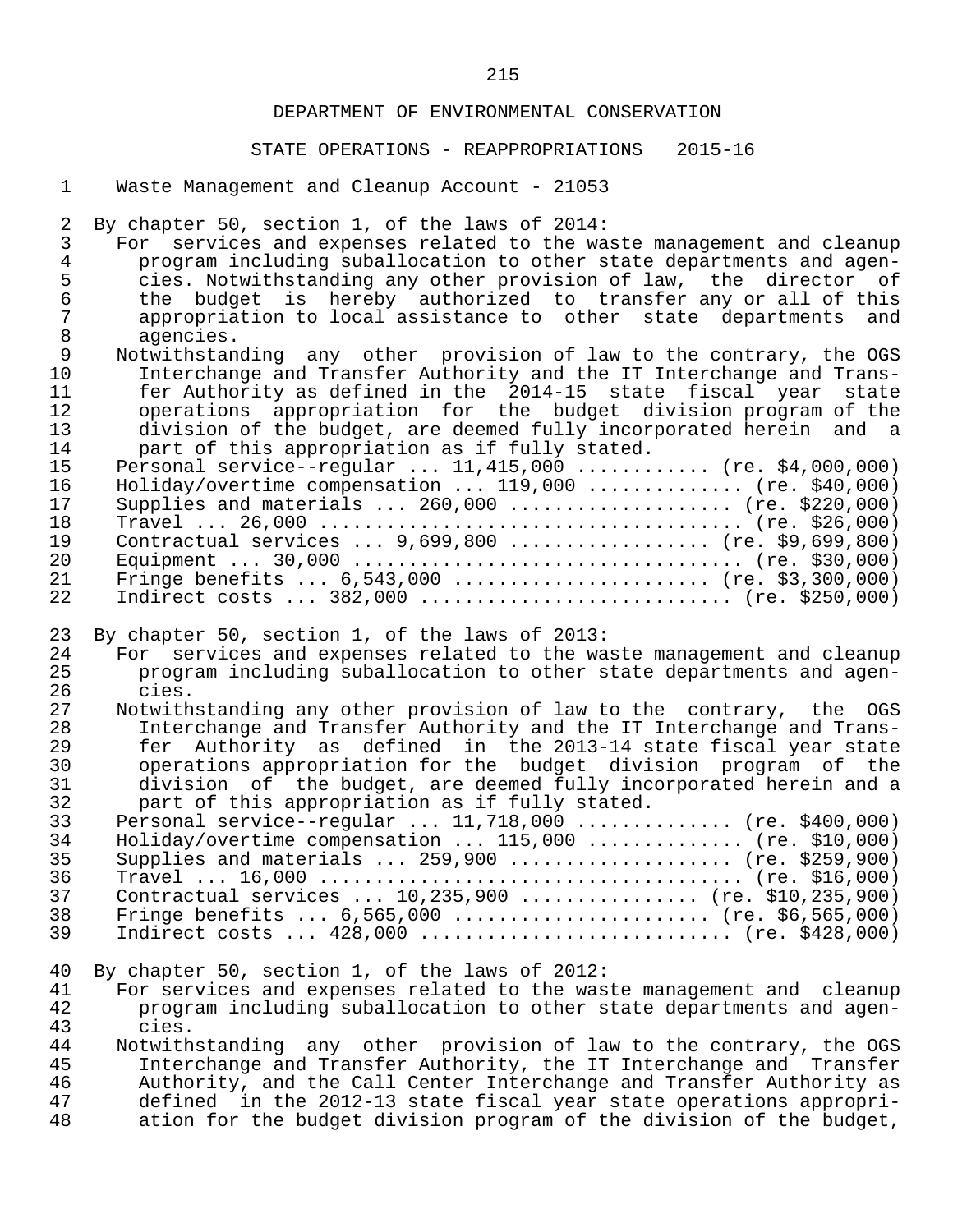| $\mathbf 1$    | are deemed fully incorporated herein and a part of this appropri-        |
|----------------|--------------------------------------------------------------------------|
| $\overline{2}$ | ation as if fully stated.                                                |
| $\mathfrak{Z}$ | Supplies and materials $2,000$ (re. \$2,000)                             |
| $\overline{4}$ |                                                                          |
| 5              | Contractual services $9,978,000$ (re. \$9,978,000)                       |
| 6              | By chapter 50, section 1, of the laws of 2011:                           |
| 7              | For services and expenses related to the waste management and cleanup    |
| 8              | program including suballocation to other state departments and agen-     |
| $\mathsf 9$    | cies.                                                                    |
| 10             | Contractual services  16,978,000  (re. \$16,978,000)                     |
| 11             | By chapter 55, section 1, of the laws of 2010, as amended by chapter 50, |
| 12             | section 1, of the laws of 2011:                                          |
| 13             | For services and expenses related to the waste management and cleanup    |
| 14             | program including suballocation to other state departments and agen-     |
| 15             | cies.                                                                    |
| 16             | Supplies and materials $2,000$ (re. \$2,000)                             |
| 17             |                                                                          |
| 18             | Contractual services  16,978,000  (re. \$12,000,000)                     |
| 19             | By chapter 55, section 1, of the laws of 2009, as amended by chapter 50, |
| 20             | section 1, of the laws of 2011:                                          |
| 21             | For services and expenses related to the waste management and cleanup    |
| 22             | program including suballocation to other state departments and agen-     |
| 23             | cies.                                                                    |
| 24             | Supplies and materials $2,000$ (re. \$2,000)                             |
| 25             |                                                                          |
| 26             | Contractual services  21,978,000  (re. \$12,000,000)                     |
| 27             | By chapter 55, section 1, of the laws of 2008, as amended by chapter 50, |
| 28             | section 1, of the laws of 2011:                                          |
| 29             | For services and expenses related to the waste management and cleanup    |
| 30             | program including suballocation to other state departments and agen-     |
| 31             | cies.                                                                    |
| 32             | Supplies and materials $2,000$ (re. \$2,000)                             |
| 33             |                                                                          |
| 34             | Contractual services  27,478,000  (re. \$14,000,000)                     |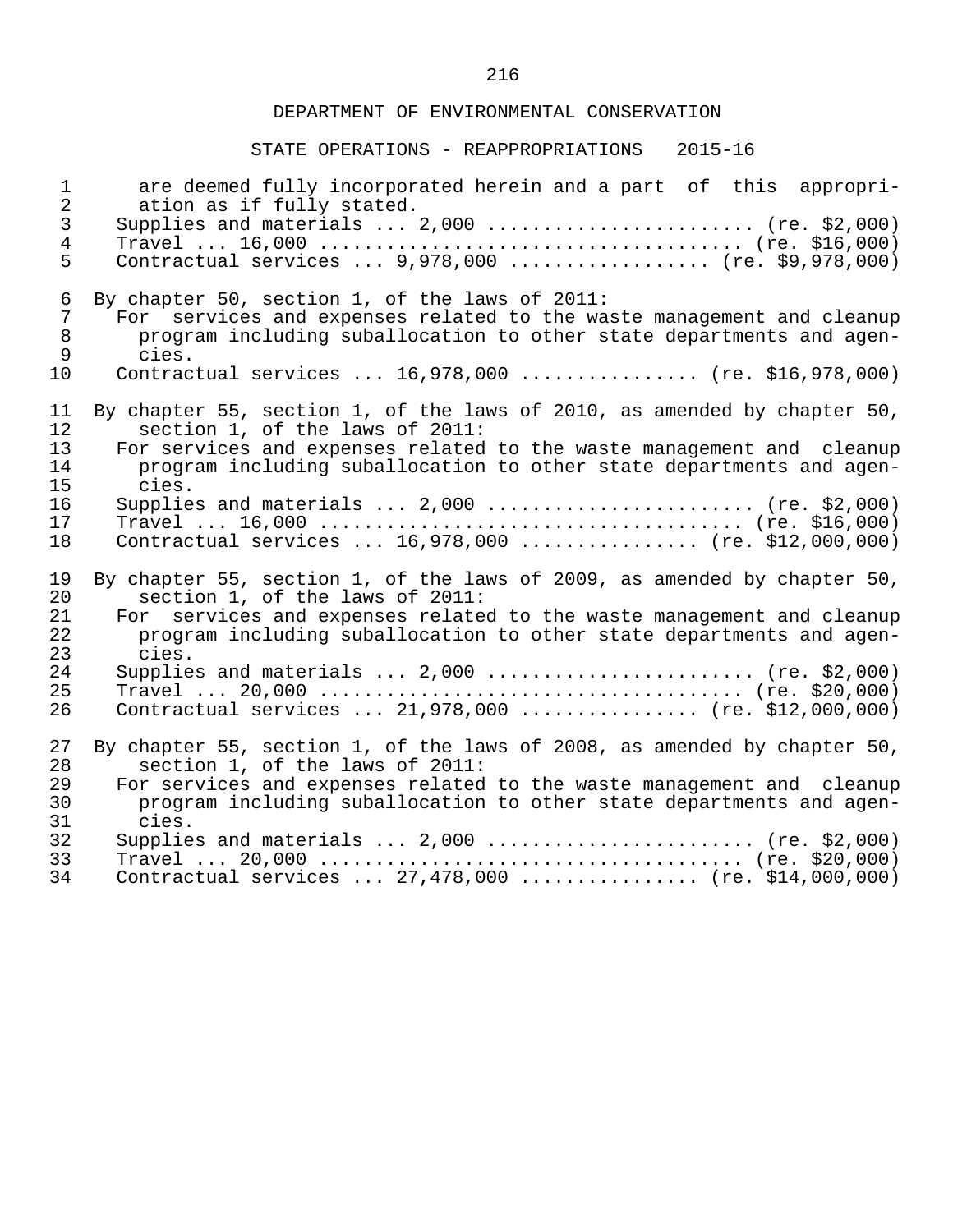#### EXECUTIVE CHAMBER

STATE OPERATIONS 2015-16

 1 For payment according to the following schedule: 2 APPROPRIATIONS REAPPROPRIATIONS 3 General Fund ....................... 17,854,000 0 4 ---------------- ---------------- 5 All Funds ........................ 17,854,000 0 6 ================ ================ 7 SCHEDULE 8 ADMINISTRATION PROGRAM ...................................... 17,854,000 9 -------------- 10 General Fund<br>11 State Purpose State Purposes Account - 10050 12 Notwithstanding any other provision of law<br>13 to the contrary, the OGS Interchange and 13 to the contrary, the OGS Interchange and<br>14 Transfer Authority and the IT Interchange 14 Transfer Authority and the IT Interchange<br>15 and Transfer Authority as defined in the and Transfer Authority as defined in the 16 2015-16 state fiscal year state operations<br>17 appropriation for the budget division 17 appropriation for the budget division<br>18 program of the division of the budget, are 18 program of the division of the budget, are<br>19 deemed fully incorporated herein and a 19 deemed fully incorporated herein and a<br>20 part of this appropriation as if fully 20 part of this appropriation as if fully<br>21 stated. stated. 22 PERSONAL SERVICE 23 Personal service--regular .......................... 13,011,000<br>24 Temporary service 24 Temporary service ................................ 180,000 25 Holiday/overtime compensation .................... 180,000 26<br>27 Amount available for personal service ....... 13.371.000 27 Amount available for personal service ....... 13,371,000 28 -------------- 29 NONPERSONAL SERVICE 30 Supplies and materials ........................... 180,000 31 Travel ........................................... 450,000 32 Contractual services ........................... 3,673,000 33 Equipment ........................................ 180,000 34<br>35 Amount available for nonpersonal service ..... 4.483.000 35 Amount available for nonpersonal service ..... 4,483,000 36 --------------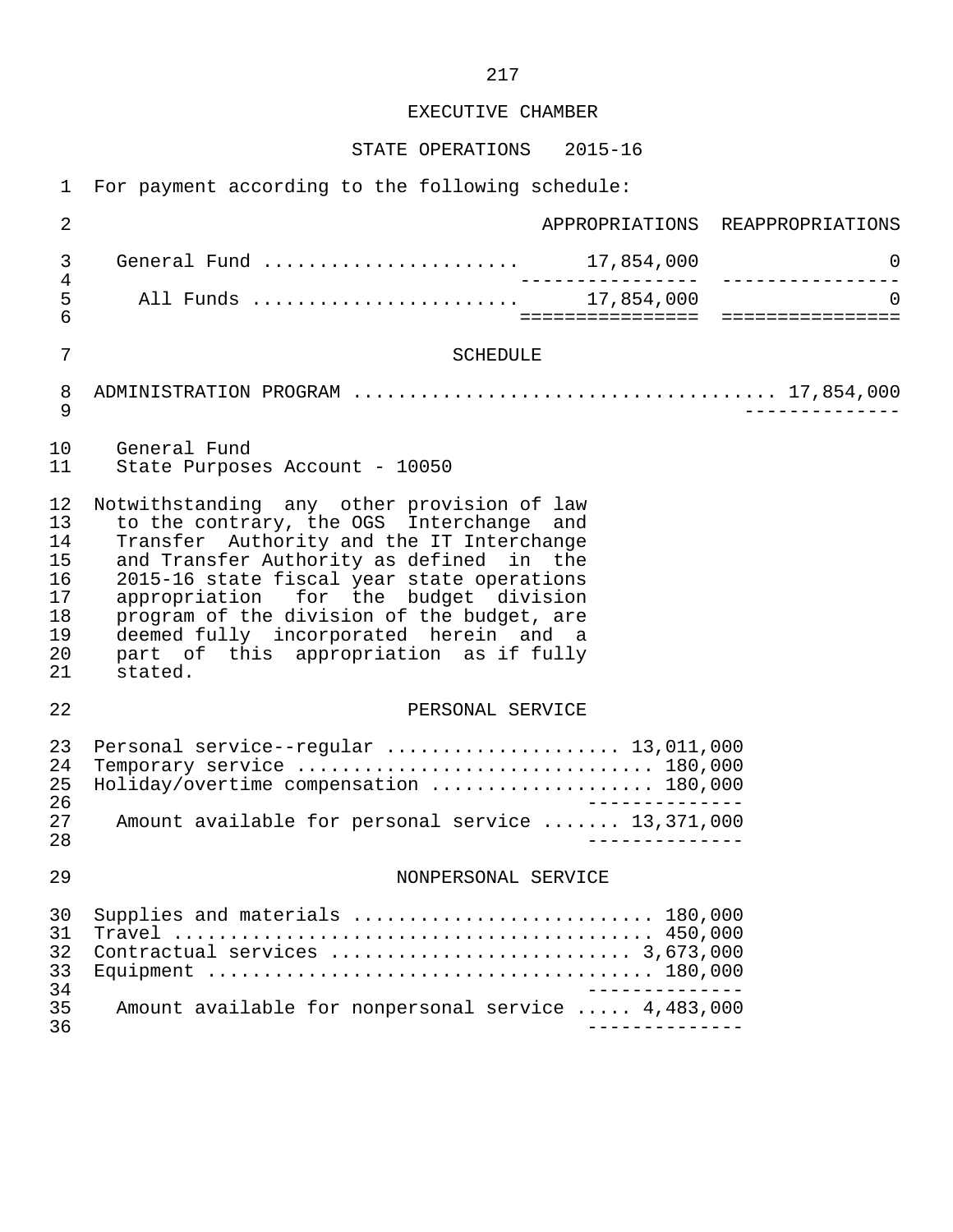OFFICE OF THE LIEUTENANT GOVERNOR

STATE OPERATIONS 2015-16

1 For payment according to the following schedule:

| $\overline{2}$                                           | APPROPRIATIONS REAPPROPRIATIONS                                                                                                                                                                                                                                                                                                                                                                                     |
|----------------------------------------------------------|---------------------------------------------------------------------------------------------------------------------------------------------------------------------------------------------------------------------------------------------------------------------------------------------------------------------------------------------------------------------------------------------------------------------|
| 3<br>4                                                   | 0<br>__________________<br>________________                                                                                                                                                                                                                                                                                                                                                                         |
| 5<br>6                                                   | $\Omega$<br>====================================                                                                                                                                                                                                                                                                                                                                                                    |
| 7                                                        | <b>SCHEDULE</b>                                                                                                                                                                                                                                                                                                                                                                                                     |
| 8<br>9                                                   |                                                                                                                                                                                                                                                                                                                                                                                                                     |
| 10<br>11                                                 | General Fund<br>State Purposes Account - 10050                                                                                                                                                                                                                                                                                                                                                                      |
| 12<br>13<br>14<br>15<br>16<br>17<br>18<br>19<br>20<br>21 | Notwithstanding any other provision of law<br>to the contrary, the OGS Interchange and<br>Transfer Authority and the IT Interchange<br>and Transfer Authority as defined in the<br>2015-16 state fiscal year state operations<br>appropriation for the budget division<br>program of the division of the budget, are<br>deemed fully incorporated herein and a<br>part of this appropriation as if fully<br>stated. |
| 22                                                       | PERSONAL SERVICE                                                                                                                                                                                                                                                                                                                                                                                                    |
| 23<br>24<br>25<br>26<br>27<br>28                         | Personal service--regular  488,000<br>Holiday/overtime compensation  3,000<br>Amount available for personal service  495,000                                                                                                                                                                                                                                                                                        |
| 29                                                       | NONPERSONAL SERVICE                                                                                                                                                                                                                                                                                                                                                                                                 |
| 30<br>31<br>32<br>33<br>34<br>35<br>36                   | Contractual services  81,000<br>Amount available for nonpersonal service  135,000<br>---------------                                                                                                                                                                                                                                                                                                                |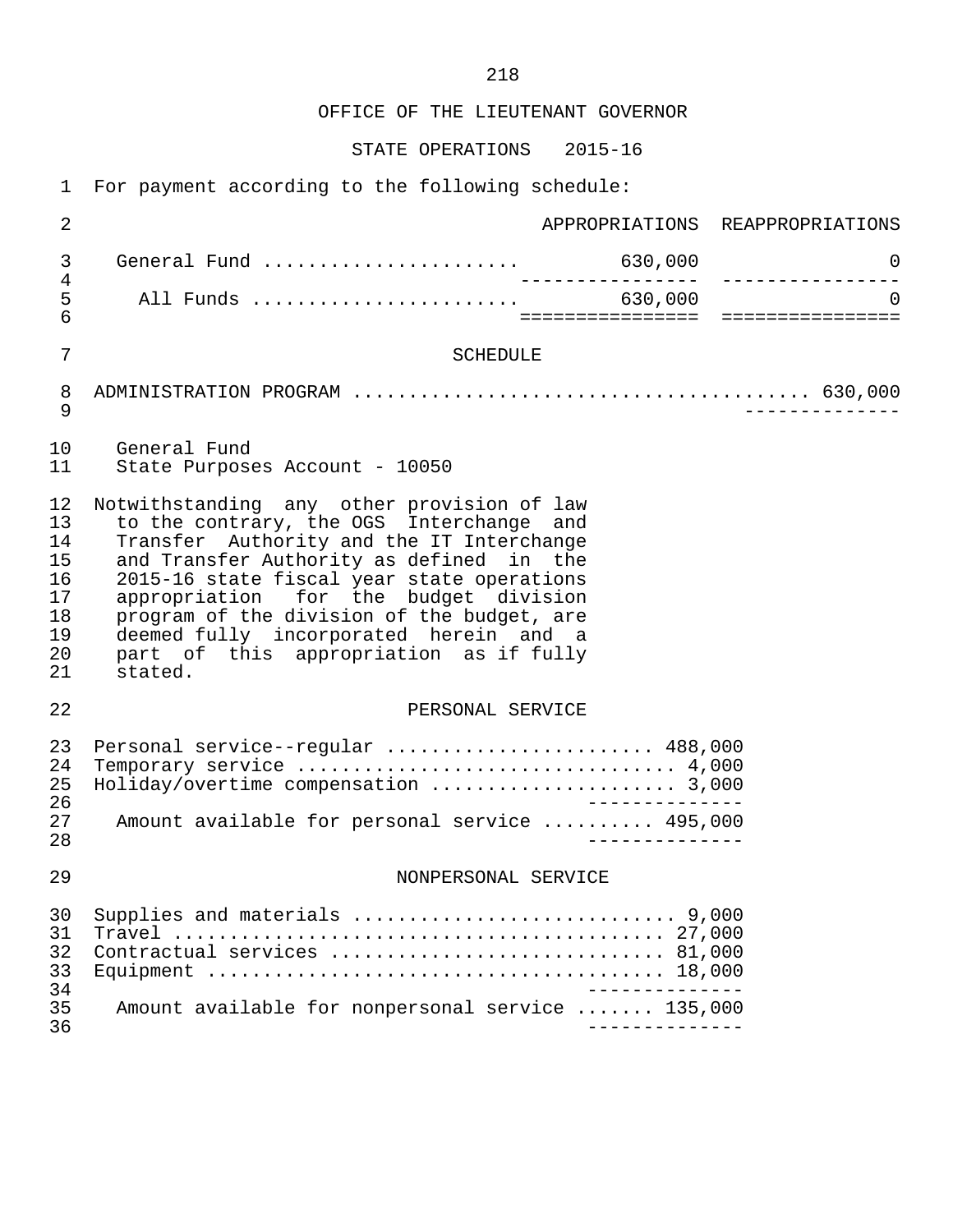STATE OPERATIONS 2015-16

1 For payment according to the following schedule:

| 2                                                                                                                                                                          |                                                                                                                                                                                                                                                                                                                                                                                                                                                                                                                                                                                                                                                                                                                                                                                                                                                                                                                                                                                                                                                                                                                                                                                                                                                                                                                             |                                 | APPROPRIATIONS REAPPROPRIATIONS       |
|----------------------------------------------------------------------------------------------------------------------------------------------------------------------------|-----------------------------------------------------------------------------------------------------------------------------------------------------------------------------------------------------------------------------------------------------------------------------------------------------------------------------------------------------------------------------------------------------------------------------------------------------------------------------------------------------------------------------------------------------------------------------------------------------------------------------------------------------------------------------------------------------------------------------------------------------------------------------------------------------------------------------------------------------------------------------------------------------------------------------------------------------------------------------------------------------------------------------------------------------------------------------------------------------------------------------------------------------------------------------------------------------------------------------------------------------------------------------------------------------------------------------|---------------------------------|---------------------------------------|
| 3<br>4<br>5<br>$\epsilon$<br>$\sqrt{ }$<br>$\,8\,$                                                                                                                         | General Fund<br>Special Revenue Funds - Federal<br>Special Revenue Funds - Other  60,046,000 121,605,000<br>Enterprise Funds  475,000 121,605,000<br>Internal Service Funds  13,577,000 13,577,000 0                                                                                                                                                                                                                                                                                                                                                                                                                                                                                                                                                                                                                                                                                                                                                                                                                                                                                                                                                                                                                                                                                                                        | 266,715,000<br>---------------- | 36,139,000<br>137,938,000 286,962,000 |
| $\mathsf 9$<br>10                                                                                                                                                          | All Funds  478,751,000 444,906,000                                                                                                                                                                                                                                                                                                                                                                                                                                                                                                                                                                                                                                                                                                                                                                                                                                                                                                                                                                                                                                                                                                                                                                                                                                                                                          |                                 |                                       |
| 11                                                                                                                                                                         | <b>SCHEDULE</b>                                                                                                                                                                                                                                                                                                                                                                                                                                                                                                                                                                                                                                                                                                                                                                                                                                                                                                                                                                                                                                                                                                                                                                                                                                                                                                             |                                 |                                       |
| 12<br>13                                                                                                                                                                   | CENTRAL ADMINISTRATION PROGRAM  47,295,000                                                                                                                                                                                                                                                                                                                                                                                                                                                                                                                                                                                                                                                                                                                                                                                                                                                                                                                                                                                                                                                                                                                                                                                                                                                                                  |                                 | ______________                        |
| 14<br>15                                                                                                                                                                   | General Fund<br>State Purposes Account - 10050                                                                                                                                                                                                                                                                                                                                                                                                                                                                                                                                                                                                                                                                                                                                                                                                                                                                                                                                                                                                                                                                                                                                                                                                                                                                              |                                 |                                       |
| 16<br>17<br>18<br>19<br>20<br>21<br>22<br>23<br>24<br>25<br>26<br>27<br>28<br>29<br>30<br>31<br>32<br>33<br>34<br>35<br>36<br>37<br>38<br>39<br>40<br>41<br>42<br>43<br>44 | Notwithstanding section 51 of the state<br>finance law and any other provision of law<br>to the contrary, the director of the budg-<br>et may, upon the advice of the commission-<br>er of children and family services,<br>authorize the transfer or interchange of<br>moneys appropriated herein with any other<br>state operations - general fund appropri-<br>ation within the office of children and<br>family services except where transfer or<br>interchange of appropriations is prohibit-<br>ed or otherwise restricted by law.<br>Notwithstanding any other provision of law,<br>money hereby appropriated may be<br>the<br>interchanged or transferred, without<br>limit, to local assistance and/or any<br>appropriation of the office of children<br>and family services, and may be increased<br>or decreased without limit by transfer or<br>suballocation between these appropriated<br>amounts and appropriations of any depart-<br>agency or public authority related<br>ment,<br>to the operation of the justice center for<br>the protection of people with special<br>needs with the approval of the director of<br>budget who shall file such approval<br>the<br>with the department of audit and control<br>copies thereof with the chairman of<br>and<br>finance committee<br>the<br>senate<br>and | the                             |                                       |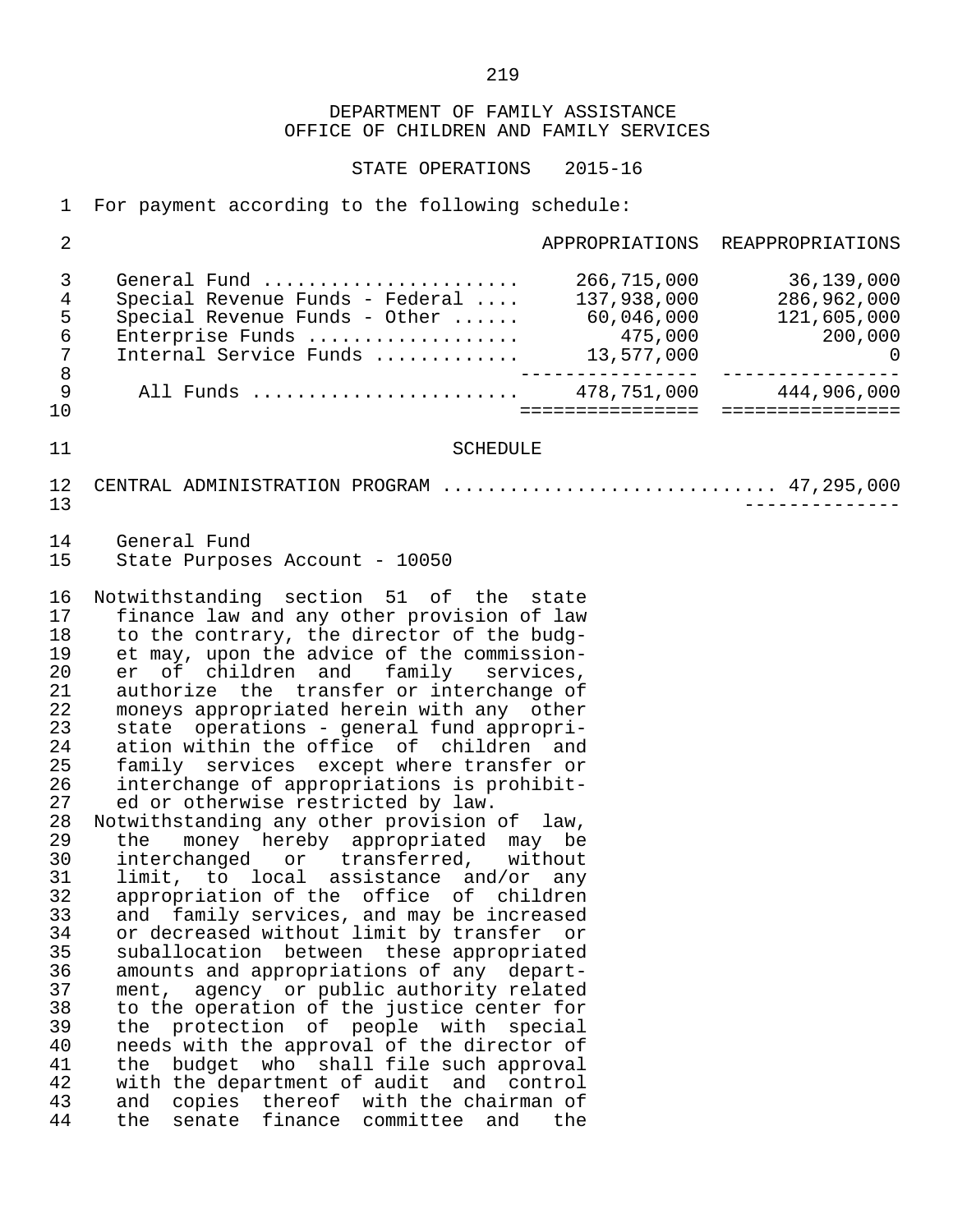|                      | UI LIUTI IUINU                                                                                               |
|----------------------|--------------------------------------------------------------------------------------------------------------|
| $\mathbf 1$          | chairman of the assembly ways and means                                                                      |
| $\overline{2}$       | committee.                                                                                                   |
| $\mathsf{3}$         | Notwithstanding any other provision of law                                                                   |
| $\overline{4}$       | to the contrary, the OGS Interchange and                                                                     |
| 5                    | Transfer Authority, the IT Interchange and                                                                   |
| 6                    | Transfer Authority, the Alignment Inter-                                                                     |
| $\overline{7}$       | change and Transfer Authority and the Lean                                                                   |
| $\,8\,$              | Certification Bonus Authority as defined                                                                     |
| 9                    | in the 2015-16 state fiscal year state                                                                       |
| 10                   | operations appropriation for the budget                                                                      |
| 11                   | division program of the division of the                                                                      |
| 12                   | budget, are deemed fully incorporated                                                                        |
| 13                   | herein and a part of this appropriation as                                                                   |
| 14                   | if fully stated.                                                                                             |
| 15                   | PERSONAL SERVICE                                                                                             |
| 16                   | Personal service--regular  21,656,000                                                                        |
| 17                   | Temporary service  308,000                                                                                   |
| 18                   | Holiday/overtime compensation  73,000                                                                        |
| 19                   | ______________                                                                                               |
| 20                   | Amount available for personal service  22,037,000                                                            |
| 21                   | ____________                                                                                                 |
| 22                   | NONPERSONAL SERVICE                                                                                          |
| 23                   | Supplies and materials  432,000                                                                              |
| 24                   |                                                                                                              |
| 25                   | Contractual services  4,464,000                                                                              |
| 26                   |                                                                                                              |
| 27                   | ____________.                                                                                                |
| 28<br>29<br>30<br>31 | Amount available for nonpersonal service  7,619,000<br>_____________<br>Program account subtotal  29,656,000 |
| 32                   | Special Revenue Funds - Federal                                                                              |
| 33                   | Federal Health and Human Services Fund                                                                       |
| 34                   | Head Start Grant Account - 25181                                                                             |
| 35                   | For services and expenses related to the                                                                     |
| 36                   | head start collaboration project grant                                                                       |
| 37                   | program.                                                                                                     |
| 38                   | Personal service  215,000                                                                                    |
| 39                   | Nonpersonal service  211,000                                                                                 |
| 40                   | Fringe benefits  94,000                                                                                      |
| 41                   |                                                                                                              |
| 42                   | ______________                                                                                               |
| 43                   | Program account subtotal  528,000                                                                            |
| 44                   | _______________                                                                                              |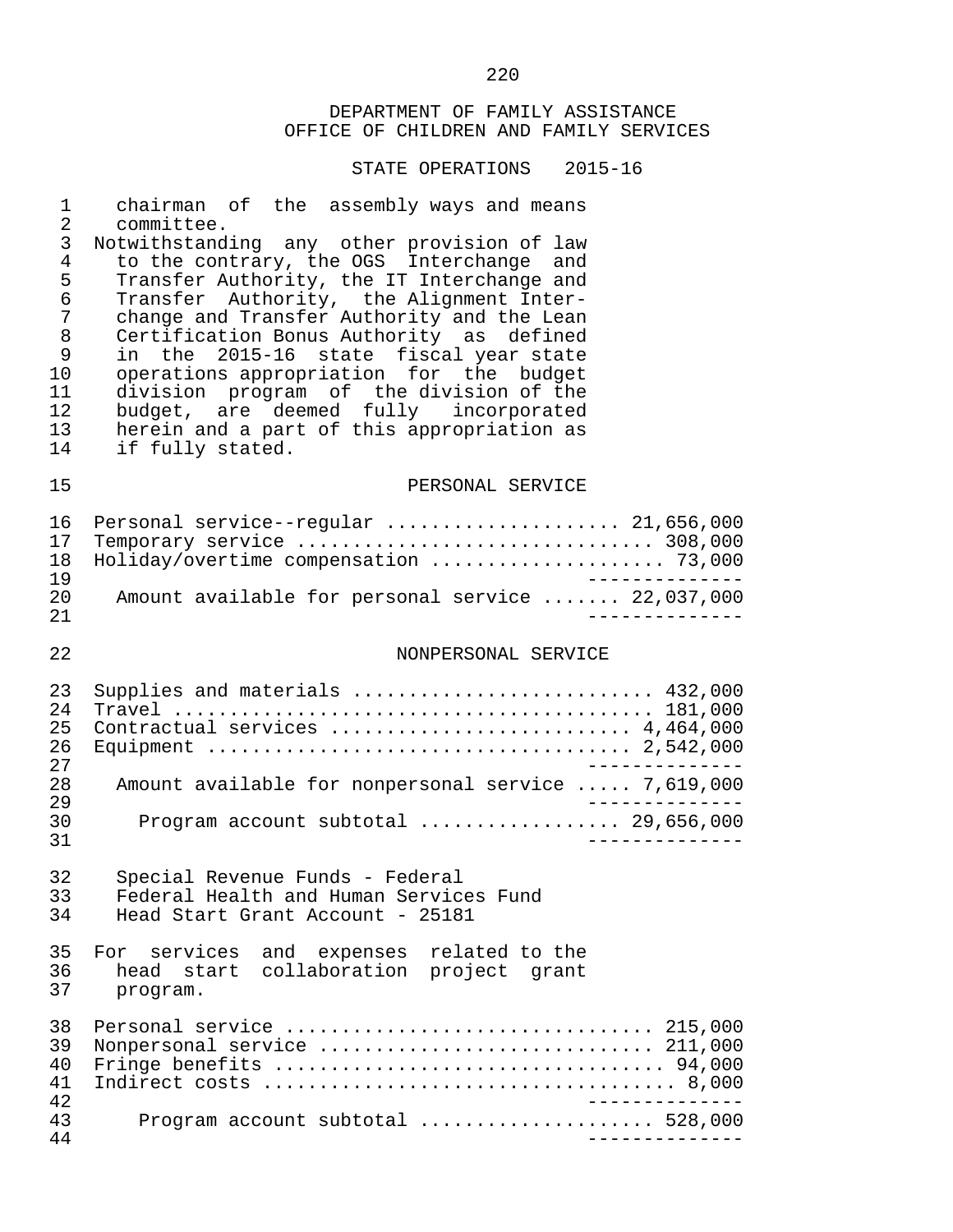|                                                    | DEPARTMENT OF FAMILY ASSISTANCE<br>OFFICE OF CHILDREN AND FAMILY SERVICES                                                                                                                                                                                                                                                                                                                  |
|----------------------------------------------------|--------------------------------------------------------------------------------------------------------------------------------------------------------------------------------------------------------------------------------------------------------------------------------------------------------------------------------------------------------------------------------------------|
|                                                    | STATE OPERATIONS 2015-16                                                                                                                                                                                                                                                                                                                                                                   |
| 1<br>2<br>3                                        | Special Revenue Funds - Other<br>Combined Expendable Trust Fund<br>Grants and Bequests Account - 20145                                                                                                                                                                                                                                                                                     |
| 4<br>5<br>6                                        | For services and expenses<br>related to<br>research, evaluation and demonstration<br>projects, including fringe benefits.                                                                                                                                                                                                                                                                  |
| 7                                                  | PERSONAL SERVICE                                                                                                                                                                                                                                                                                                                                                                           |
| 8<br>9                                             | Personal service--regular  36,000                                                                                                                                                                                                                                                                                                                                                          |
| 10                                                 | NONPERSONAL SERVICE                                                                                                                                                                                                                                                                                                                                                                        |
| 11<br>12<br>13<br>14<br>15<br>16<br>17<br>18<br>19 | Supplies and materials  100,000<br>Contractual services  121,000<br>Fringe benefits  17,000<br>Amount available for nonpersonal service  273,000<br>$- - - - - - -$                                                                                                                                                                                                                        |
| 20<br>21                                           | Program account subtotal  309,000                                                                                                                                                                                                                                                                                                                                                          |
| 22<br>23<br>24                                     | Special Revenue Funds - Other<br>Combined Expendable Trust Fund<br>Youth Gifts, Grants and Bequests Account - 20142                                                                                                                                                                                                                                                                        |
| 25<br>26<br>27<br>28<br>29<br>30<br>31<br>32<br>33 | For<br>services and expenses<br>related to<br>studies, research, demonstration projects,<br>recreation programs and other activities<br>including payment for tuition, fees and<br>books for approved post-secondary courses<br>and vocational programs directly related<br>current or emerging vocations,<br>to.<br>for<br>youth in office of children and family<br>services facilities. |
| 34                                                 | NONPERSONAL SERVICE                                                                                                                                                                                                                                                                                                                                                                        |
| 35<br>36<br>37<br>38<br>39                         | Supplies and materials  60,000<br>Contractual services  2,880,000                                                                                                                                                                                                                                                                                                                          |
| 40<br>41                                           | Special Revenue Funds - Other                                                                                                                                                                                                                                                                                                                                                              |

221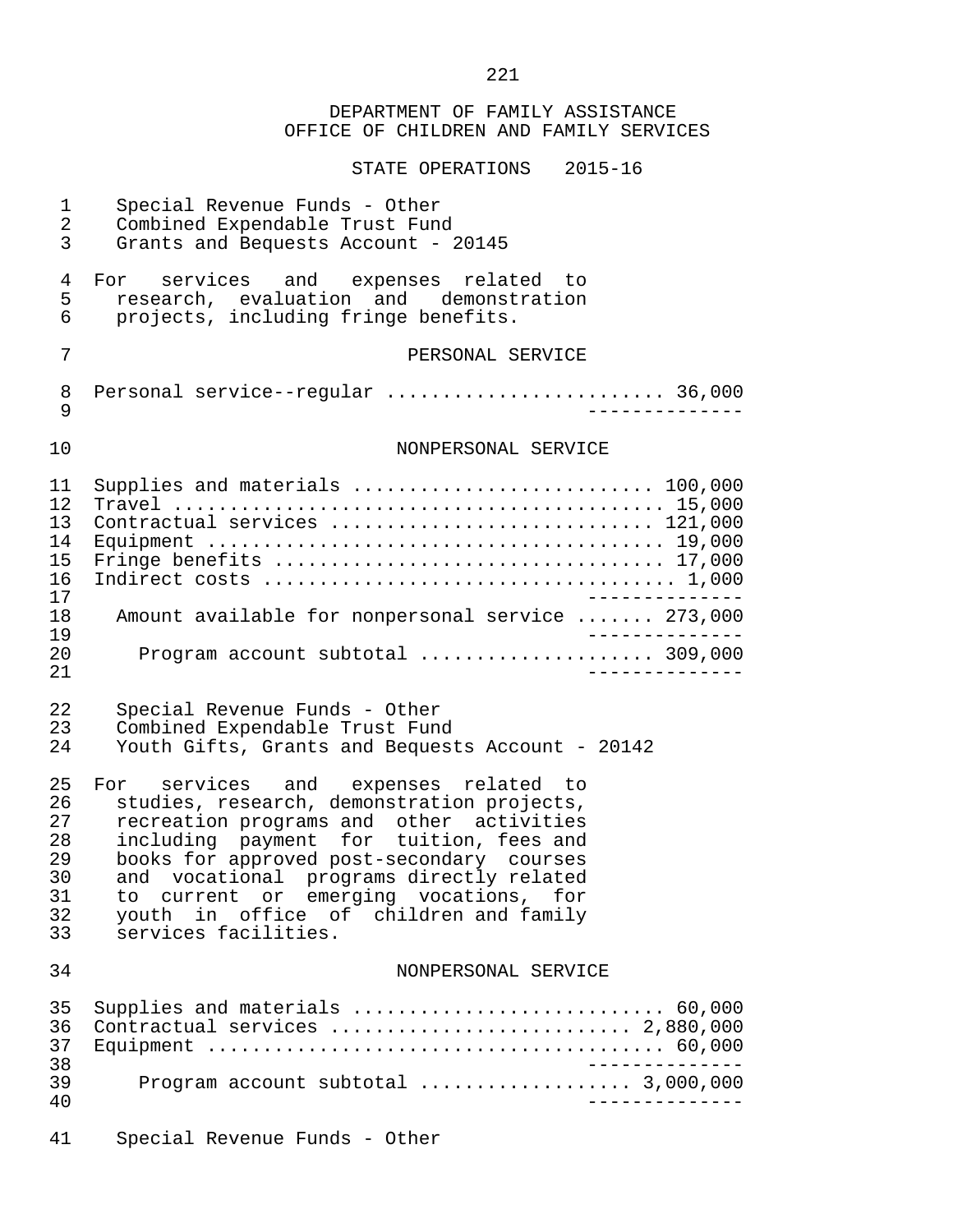| $\mathbf 1$          | Equipment Loan Fund for the Disabled                |
|----------------------|-----------------------------------------------------|
| $\overline{a}$       | Equipment Loan Fund Account - 21351                 |
| 3                    | For services and expenses related to the            |
| 4                    | implementation of an equipment loan fund            |
| 5                    | for the disabled pursuant to chapter 609            |
| 6                    | of the laws of 1985.                                |
| $7\phantom{.0}$      | Notwithstanding any other provision of law          |
| $\,8\,$              | to the contrary, the OGS Interchange and            |
| 9                    | Transfer Authority, the IT Interchange and          |
| 10                   | Transfer Authority, the Alignment Inter-            |
| 11                   | change and Transfer Authority and the Lean          |
| 12                   | Certification Bonus Authority as defined            |
| 13                   | in the 2015-16 state fiscal year state              |
| 14                   | operations appropriation for the budget             |
| 15                   | division program of the division of the             |
| 16                   | budget, are deemed fully incorporated               |
| 17                   | herein and a part of this appropriation as          |
| 18                   | if fully stated.                                    |
| 19                   | NONPERSONAL SERVICE                                 |
| 20<br>21<br>22<br>23 | ______________<br>Program account subtotal  225,000 |
| 24                   | Internal Service Funds                              |
| 25                   | Agencies Internal Service Account                   |
| 26                   | Human Services Contact Center - 55072               |
| 27                   | For payments related to the planning, devel-        |
| 28                   | opment and establishment of a new state-            |
| 29                   | wide contact center within the department           |
| 30                   | of tax and finance, the office of children          |
| 31                   | and family services and the department of           |
| 32                   | labor on behalf of customer state agen-             |
| 33                   | cies.                                               |
| 34                   | Notwithstanding any other provision of law          |
| 35                   | to the contrary, for the purpose of plan-           |
| 36                   | ning, developing and/or implementing the            |
| 37                   | consolidation of administration, business           |
| 38                   | services, procurement, information tech-            |
| 39                   | nology and/or other functions shared among          |
| 40                   | agencies to improve the efficiency and              |
| 41                   | effectiveness of government operations,             |
| 42                   | the amounts appropriated herein may be (i)          |
| 43                   | interchanged without limit, (ii) trans-             |
| 44                   | ferred between any other state operations           |
| 45                   | appropriations within this agency or to             |
| 46                   | any other state operations appropriations           |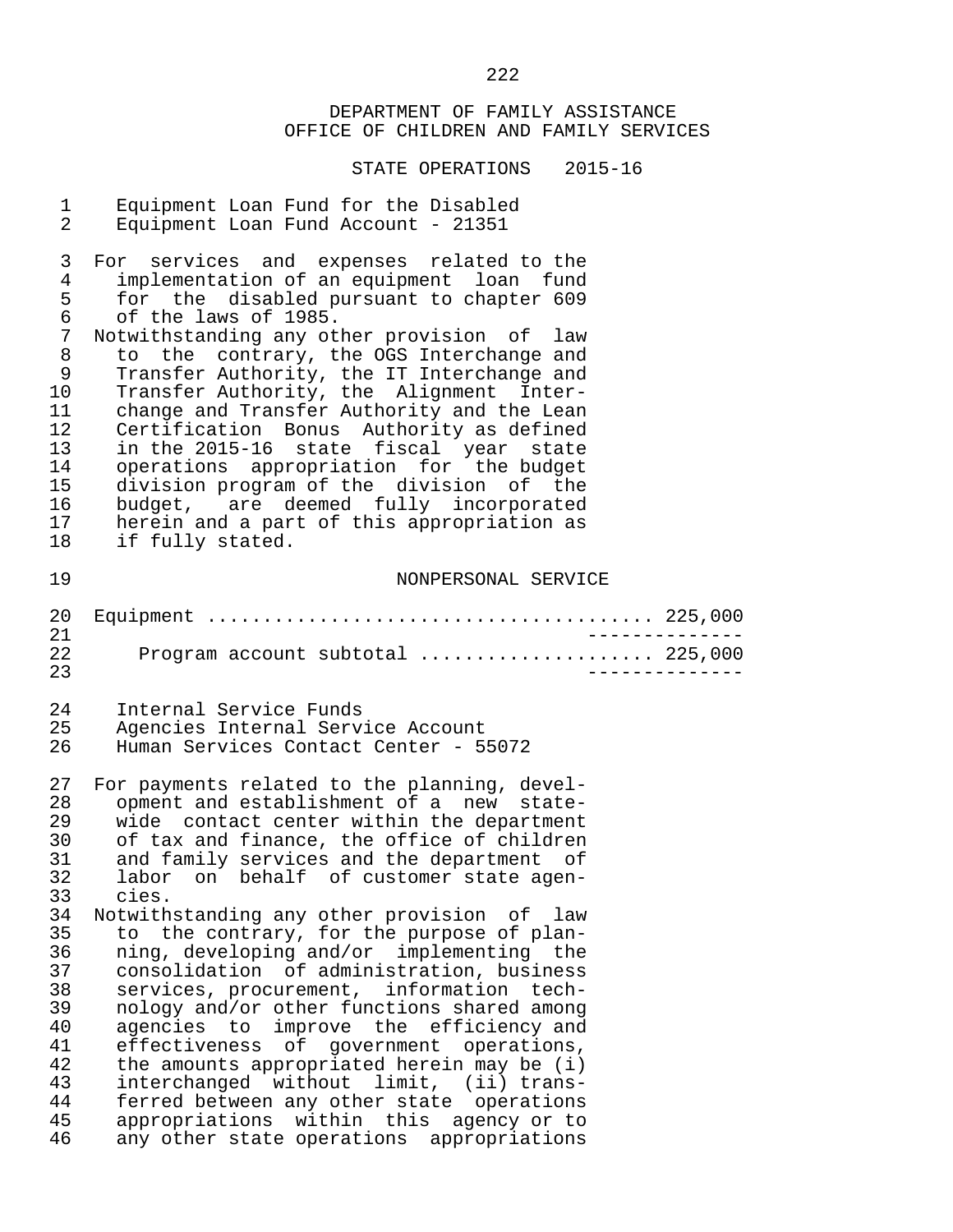| 1                                                                                | of any state department, agency or public                                                                                                                                                                                                                                                                                                                                                                                                                                                                                                                                                                       |
|----------------------------------------------------------------------------------|-----------------------------------------------------------------------------------------------------------------------------------------------------------------------------------------------------------------------------------------------------------------------------------------------------------------------------------------------------------------------------------------------------------------------------------------------------------------------------------------------------------------------------------------------------------------------------------------------------------------|
| 2                                                                                | authority, and/or (iii) suballocated to                                                                                                                                                                                                                                                                                                                                                                                                                                                                                                                                                                         |
| 3                                                                                | any state department, agency or public                                                                                                                                                                                                                                                                                                                                                                                                                                                                                                                                                                          |
| 4                                                                                | authority with the approval of the direc-                                                                                                                                                                                                                                                                                                                                                                                                                                                                                                                                                                       |
| 5                                                                                | tor of the budget who shall file such                                                                                                                                                                                                                                                                                                                                                                                                                                                                                                                                                                           |
| 6                                                                                | approval with the department of audit and                                                                                                                                                                                                                                                                                                                                                                                                                                                                                                                                                                       |
| 7                                                                                | control and copies thereof with the chair-                                                                                                                                                                                                                                                                                                                                                                                                                                                                                                                                                                      |
| 8                                                                                | man of the senate finance committee and                                                                                                                                                                                                                                                                                                                                                                                                                                                                                                                                                                         |
| 9                                                                                | the chairman of the assembly ways and                                                                                                                                                                                                                                                                                                                                                                                                                                                                                                                                                                           |
| 10                                                                               | means committee.                                                                                                                                                                                                                                                                                                                                                                                                                                                                                                                                                                                                |
| 11                                                                               | PERSONAL SERVICE                                                                                                                                                                                                                                                                                                                                                                                                                                                                                                                                                                                                |
| 12 <sub>1</sub>                                                                  | Personal service--regular  6,000,000                                                                                                                                                                                                                                                                                                                                                                                                                                                                                                                                                                            |
| 13                                                                               | $- - - - - -$                                                                                                                                                                                                                                                                                                                                                                                                                                                                                                                                                                                                   |
| 14                                                                               | NONPERSONAL SERVICE                                                                                                                                                                                                                                                                                                                                                                                                                                                                                                                                                                                             |
| 15                                                                               | Supplies and materials  462,000                                                                                                                                                                                                                                                                                                                                                                                                                                                                                                                                                                                 |
| 16                                                                               |                                                                                                                                                                                                                                                                                                                                                                                                                                                                                                                                                                                                                 |
| 17                                                                               | Contractual services  2,663,000                                                                                                                                                                                                                                                                                                                                                                                                                                                                                                                                                                                 |
| 18                                                                               |                                                                                                                                                                                                                                                                                                                                                                                                                                                                                                                                                                                                                 |
| 19                                                                               |                                                                                                                                                                                                                                                                                                                                                                                                                                                                                                                                                                                                                 |
| 20                                                                               |                                                                                                                                                                                                                                                                                                                                                                                                                                                                                                                                                                                                                 |
| 21                                                                               | __________                                                                                                                                                                                                                                                                                                                                                                                                                                                                                                                                                                                                      |
| 22                                                                               | Amount available for nonpersonal service  7,477,000                                                                                                                                                                                                                                                                                                                                                                                                                                                                                                                                                             |
| 23                                                                               | $- - - - -$                                                                                                                                                                                                                                                                                                                                                                                                                                                                                                                                                                                                     |
| 24                                                                               | Program account subtotal  13,477,000                                                                                                                                                                                                                                                                                                                                                                                                                                                                                                                                                                            |
| 25                                                                               | -------------                                                                                                                                                                                                                                                                                                                                                                                                                                                                                                                                                                                                   |
| 26                                                                               | Internal Service Funds                                                                                                                                                                                                                                                                                                                                                                                                                                                                                                                                                                                          |
| 27                                                                               | Youth Vocational Education Account                                                                                                                                                                                                                                                                                                                                                                                                                                                                                                                                                                              |
| 28                                                                               | DFY Account - 55150                                                                                                                                                                                                                                                                                                                                                                                                                                                                                                                                                                                             |
| 29<br>30<br>31<br>32<br>33<br>34<br>35<br>36<br>37<br>38<br>39<br>40<br>41<br>42 | For services and expenses related to voca-<br>tional programs at office facilities.<br>Notwithstanding any other provision of law<br>to the contrary, the OGS Interchange<br>and<br>Transfer Authority, the IT Interchange and<br>Transfer Authority, the Alignment Inter-<br>change and Transfer Authority and the Lean<br>Certification Bonus Authority as defined<br>in the 2015-16 state fiscal year state<br>operations appropriation for the budget<br>division program of the division of the<br>budget, are deemed fully incorporated<br>herein and a part of this appropriation as<br>if fully stated. |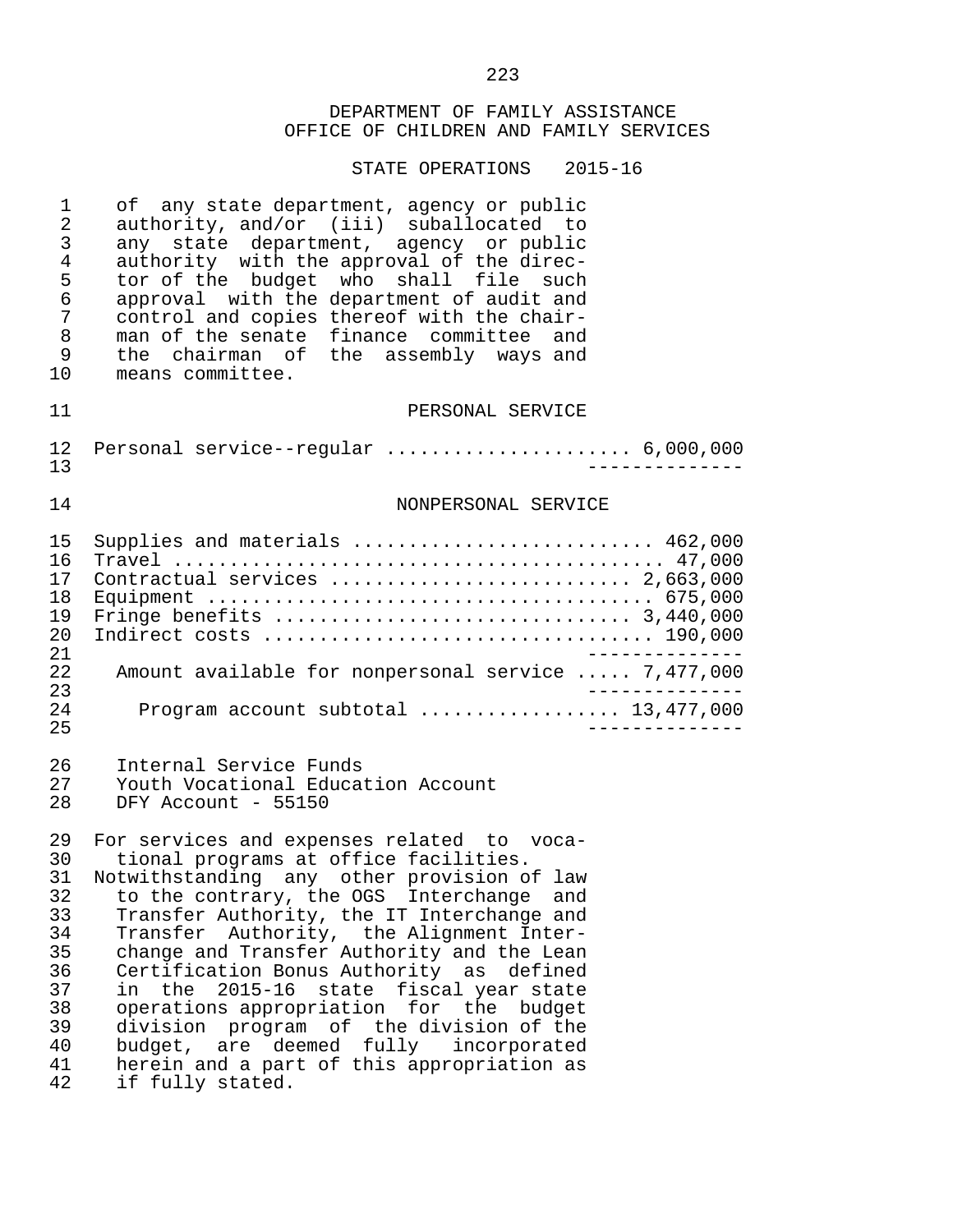STATE OPERATIONS 2015-16

## 1 NONPERSONAL SERVICE

| 2<br>3<br>$\overline{4}$<br>5<br>$\epsilon$<br>7                                                                                                                                                               | Supplies and materials  25,000<br>Contractual services  25,000<br>_______________<br>Program account subtotal  100,000<br>_______________                                                                                                                                                                                                                                                                                                                                                                                                                                                                                                                                                                                                                                                                                                                                                                                                                                                                                                                                                                                                                                                                                                                                                                                                                                                                                                                                                                               |  |  |
|----------------------------------------------------------------------------------------------------------------------------------------------------------------------------------------------------------------|-------------------------------------------------------------------------------------------------------------------------------------------------------------------------------------------------------------------------------------------------------------------------------------------------------------------------------------------------------------------------------------------------------------------------------------------------------------------------------------------------------------------------------------------------------------------------------------------------------------------------------------------------------------------------------------------------------------------------------------------------------------------------------------------------------------------------------------------------------------------------------------------------------------------------------------------------------------------------------------------------------------------------------------------------------------------------------------------------------------------------------------------------------------------------------------------------------------------------------------------------------------------------------------------------------------------------------------------------------------------------------------------------------------------------------------------------------------------------------------------------------------------------|--|--|
| 8<br>9                                                                                                                                                                                                         |                                                                                                                                                                                                                                                                                                                                                                                                                                                                                                                                                                                                                                                                                                                                                                                                                                                                                                                                                                                                                                                                                                                                                                                                                                                                                                                                                                                                                                                                                                                         |  |  |
| 10<br>11<br>12                                                                                                                                                                                                 | Special Revenue Funds - Federal<br>Federal Health and Human Services Fund<br>Federal Day Care Account - 25175                                                                                                                                                                                                                                                                                                                                                                                                                                                                                                                                                                                                                                                                                                                                                                                                                                                                                                                                                                                                                                                                                                                                                                                                                                                                                                                                                                                                           |  |  |
| 13<br>14<br>15<br>16<br>17<br>18<br>19<br>20<br>21<br>22<br>23<br>24<br>25<br>26<br>27<br>28<br>29<br>30<br>31<br>32<br>33<br>34<br>35<br>36<br>37<br>38<br>39<br>40<br>41<br>42<br>43<br>44<br>45<br>46<br>47 | Funds appropriated herein shall be available<br>for aid to municipalities, for services<br>and expenses related to administering<br>activities under the child care block<br>grant and for payments to the federal<br>government for expenditures made pursuant<br>to the social services law and the state<br>plan for individual and family grant<br>program under the disaster relief act of<br>1974.<br>Such funds are to be available for payment<br>of aid, services and expenses heretofore<br>accrued or hereafter to accrue to munici-<br>palities. Subject to the approval of the<br>director of the budget, such funds shall<br>be available to the office net of disal-<br>lowances, refunds, reimbursements, and<br>credits.<br>Notwithstanding any inconsistent provision<br>of law, the amount herein appropriated may<br>be transferred to any other appropriation<br>within the office of children and family<br>services and/or the office of temporary<br>and disability assistance and/or suballo-<br>cated to the office of temporary and disa-<br>bility assistance for the purpose of<br>paying local social services districts'<br>costs of the above program and may be<br>increased or decreased by interchange with<br>any other appropriation or with any other<br>item or items within the amounts appropri-<br>ated within the office of children and<br>family services general fund -<br>local<br>assistance account or special<br>revenue<br>funds federal / aid to localities federal |  |  |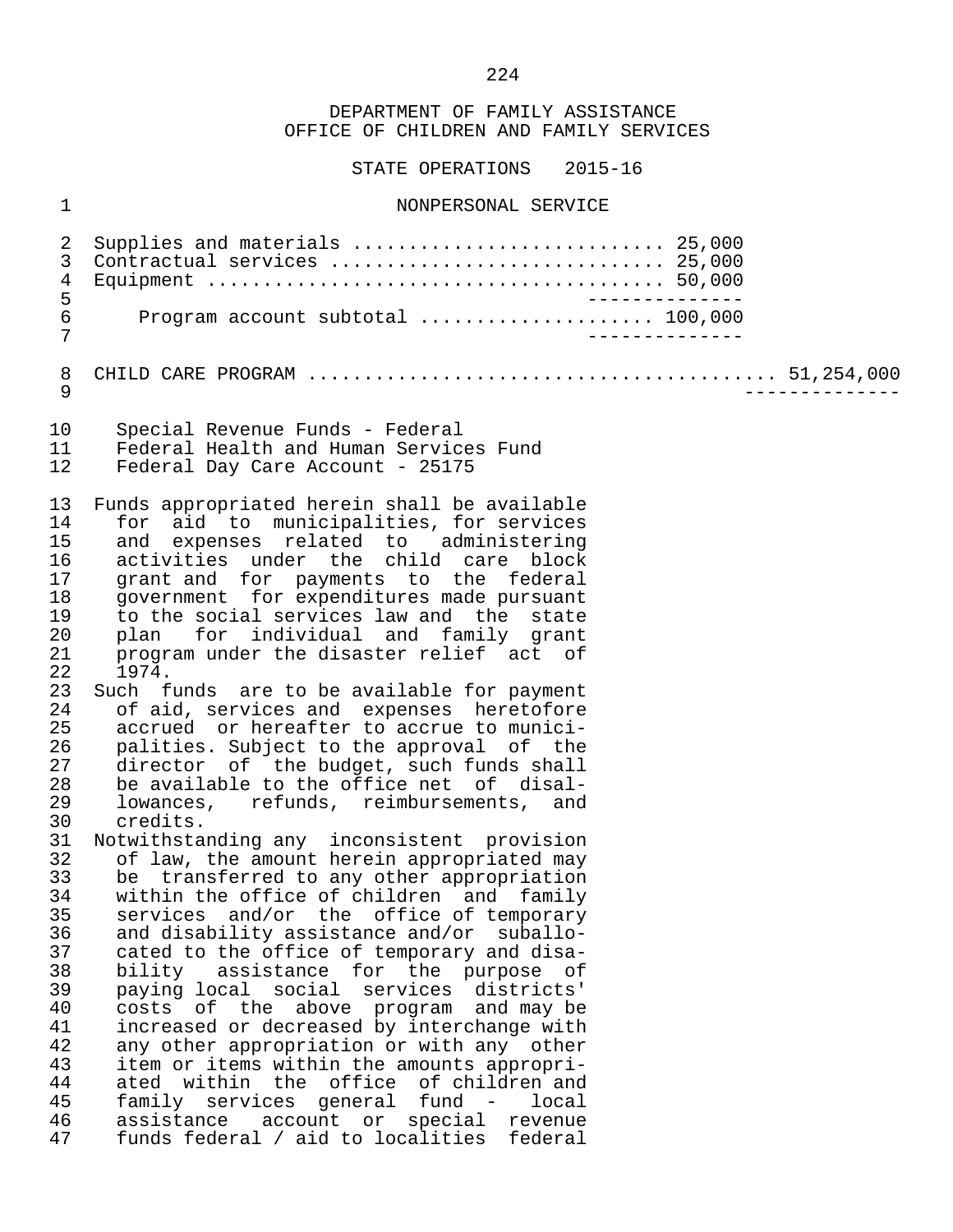#### STATE OPERATIONS 2015-16

1 day care account with the approval of the<br>2 director of the budget who shall file such 2 director of the budget who shall file such<br>3 approval with the department of audit and 3 approval with the department of audit and<br>4 control and copies thereof with the chair-4 control and copies thereof with the chair-<br>5 man of the senate finance committee and 5 man of the senate-finance-committee-and<br>6 the chairman of the assembly ways and 6 the chairman of the assembly ways and 7 means committee.<br>8 Notwithstanding am 8 Notwithstanding any other provision of law,<br>9 the money hereby appropriated including 9 the money hereby appropriated including<br>10 any funds transferred by the office of 10 any funds transferred by the office of<br>11 temporary and disability assistance 11 temporary and disability assistance<br>12 special revenue funds - federal / aid-to 12 special revenue funds - federal / aid to<br>13 localities federal health and human 13 localities federal health and human<br>14 services fund, federal-temporary-assist-14 services fund, federal temporary assist-<br>15 ance to needy families block grant funds 15 ance to needy families block grant funds<br>16 at the request of the local social 16 at the request of the local social<br>17 services-districts-and, upon approval of 17 services districts and, upon approval of<br>18 the director of the budget, transfer of 18 the director of the-budget, transfer of<br>19 federal temporary assistance for needy 19 federal temporary assistance for needy<br>20 families block-grant-funds-made-available 20 families block grant funds made available<br>21 from the New York works compliance fund 21 from the New York works compliance fund<br>22 program or otherwise specifically appro-22 program or otherwise specifically appro-<br>23 priated therefor, in combination with the 23 priated therefor, in combination with the<br>24 money appropriated in the general fund / 24 money appropriated in the general fund /<br>25 aid to localities local assistance 25 aid to localities local assistance<br>26 account, appropriated for the state block 26 account, appropriated for the state block<br>27 arant for child care shall constitute the 27 grant for child care shall constitute the<br>28 state block grant for child care. Pursuant 28 state block grant for child care. Pursuant<br>29 to title 5-C of article 6 of the social 29 to title 5-C of article 6 of the social<br>30 services law, the state block grant for 30 services law, the state block grant for<br>31 child care shall be used for child care 31 child care shall be used for child care<br>32 assistance and for activities to increase 32 assistance and for activities to increase<br>33 the availability and/or quality of child 33 the availability and/or quality of child care programs. 35 Personal service .............................. 16,780,000 36 Nonpersonal service ........................... 24,785,300 37 Fringe benefits ................................ 9,260,700 38 Indirect costs ................................... 428,000 39 -------------- 40 FAMILY AND CHILDREN'S SERVICES PROGRAM ......................... 64,967,000<br>41 41 -------------- 42 General Fund State Purposes Account - 10050 44 Notwithstanding section 51 of the state<br>45 finance law and any other provision of law 45 finance law and any other provision of law 46 to the contrary, the director of the budg-<br>47 et may, upon the advice of the commissionet may, upon the advice of the commission-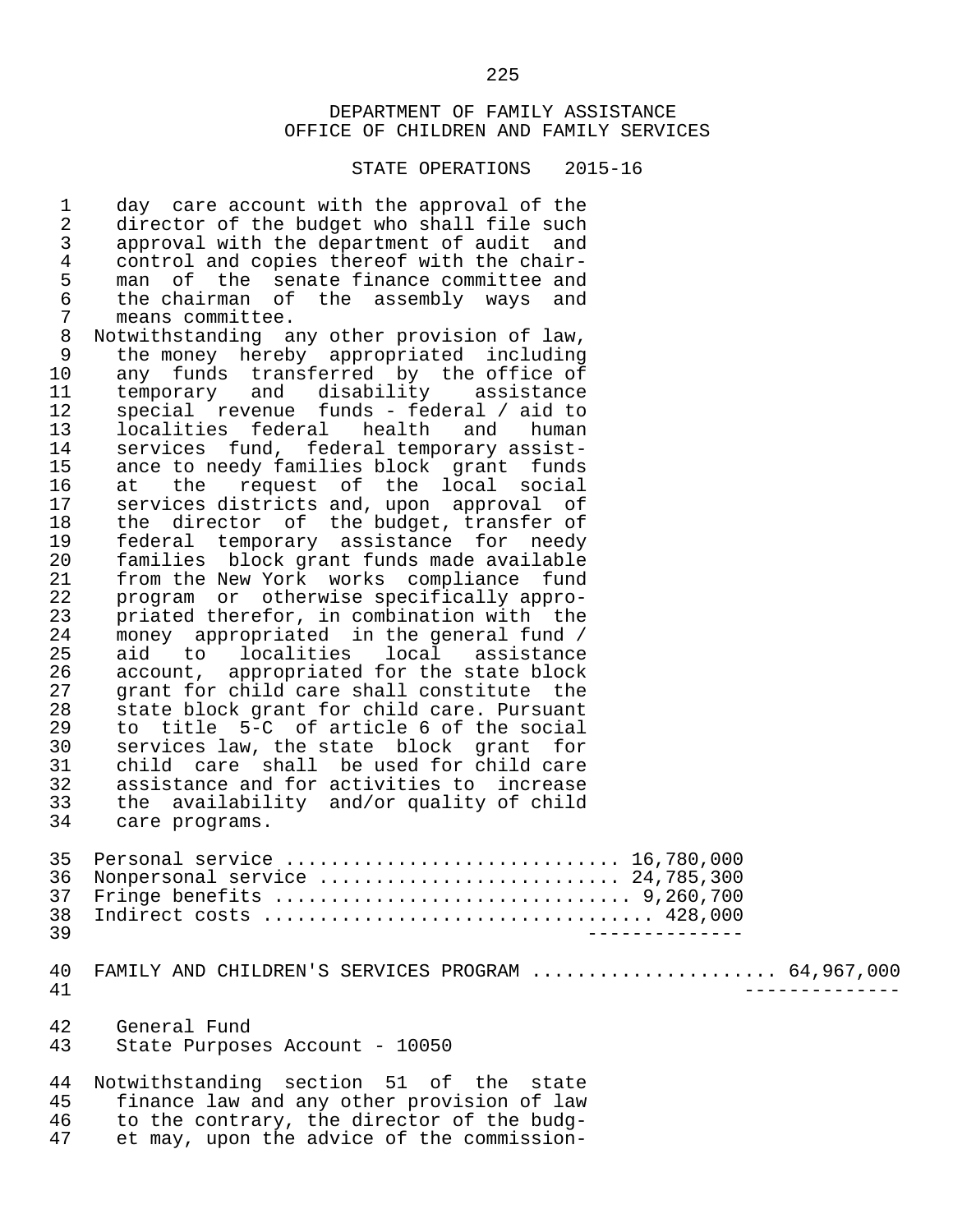| $\mathbf 1$<br>$\sqrt{2}$<br>$\mathsf 3$<br>4<br>5<br>$\epsilon$<br>$\overline{7}$<br>$\, 8$<br>9<br>10<br>11<br>12<br>13<br>14<br>15<br>16<br>17<br>18<br>19<br>20<br>21<br>22<br>23<br>24<br>25<br>26<br>27<br>28<br>29<br>30<br>31<br>32<br>33<br>34<br>35<br>36<br>37 | of children and family services,<br>er<br>authorize the transfer or interchange of<br>moneys appropriated herein with any other<br>state operations - general fund appropri-<br>ation within the office of children and<br>family services except where transfer or<br>interchange of appropriations is prohibit-<br>ed or otherwise restricted by law.<br>Notwithstanding any other provision of law,<br>money hereby appropriated may be<br>the<br>interchanged or transferred, without<br>limit, to local assistance and/or any<br>appropriation of the office of children<br>and family services, and may be increased<br>or decreased without limit by transfer or<br>suballocation between these appropriated<br>amounts and appropriations of any depart-<br>ment, agency or public authority related<br>to the operation of the justice center for<br>the protection of people with special<br>needs with the approval of the director of<br>the budget who shall file such approval<br>with the department of audit and control<br>and copies thereof with the chairman of<br>senate finance committee and the<br>the<br>chairman of the assembly ways and means<br>committee.<br>Notwithstanding any other provision of law<br>to the contrary, the OGS Interchange and<br>Transfer Authority, the IT Interchange and<br>Transfer Authority, and the Alignment<br>Interchange and Transfer Authority as<br>defined in the 2015-16 state fiscal year<br>state operations appropriation for the<br>budget division program of the division of<br>the budget, are deemed fully incorporated<br>herein and a part of this appropriation as |
|---------------------------------------------------------------------------------------------------------------------------------------------------------------------------------------------------------------------------------------------------------------------------|--------------------------------------------------------------------------------------------------------------------------------------------------------------------------------------------------------------------------------------------------------------------------------------------------------------------------------------------------------------------------------------------------------------------------------------------------------------------------------------------------------------------------------------------------------------------------------------------------------------------------------------------------------------------------------------------------------------------------------------------------------------------------------------------------------------------------------------------------------------------------------------------------------------------------------------------------------------------------------------------------------------------------------------------------------------------------------------------------------------------------------------------------------------------------------------------------------------------------------------------------------------------------------------------------------------------------------------------------------------------------------------------------------------------------------------------------------------------------------------------------------------------------------------------------------------------------------------------------------------------------------------------------|
| 38                                                                                                                                                                                                                                                                        | if fully stated.                                                                                                                                                                                                                                                                                                                                                                                                                                                                                                                                                                                                                                                                                                                                                                                                                                                                                                                                                                                                                                                                                                                                                                                                                                                                                                                                                                                                                                                                                                                                                                                                                                 |
| 39                                                                                                                                                                                                                                                                        | PERSONAL SERVICE                                                                                                                                                                                                                                                                                                                                                                                                                                                                                                                                                                                                                                                                                                                                                                                                                                                                                                                                                                                                                                                                                                                                                                                                                                                                                                                                                                                                                                                                                                                                                                                                                                 |
| 40<br>41<br>42                                                                                                                                                                                                                                                            | Personal service--regular  26,683,000<br>Holiday/overtime compensation  2,448,000                                                                                                                                                                                                                                                                                                                                                                                                                                                                                                                                                                                                                                                                                                                                                                                                                                                                                                                                                                                                                                                                                                                                                                                                                                                                                                                                                                                                                                                                                                                                                                |
| 43<br>44                                                                                                                                                                                                                                                                  | Amount available for personal service  29,131,000                                                                                                                                                                                                                                                                                                                                                                                                                                                                                                                                                                                                                                                                                                                                                                                                                                                                                                                                                                                                                                                                                                                                                                                                                                                                                                                                                                                                                                                                                                                                                                                                |
| 45                                                                                                                                                                                                                                                                        | NONPERSONAL SERVICE                                                                                                                                                                                                                                                                                                                                                                                                                                                                                                                                                                                                                                                                                                                                                                                                                                                                                                                                                                                                                                                                                                                                                                                                                                                                                                                                                                                                                                                                                                                                                                                                                              |
| 46                                                                                                                                                                                                                                                                        | Supplies and materials  329,000                                                                                                                                                                                                                                                                                                                                                                                                                                                                                                                                                                                                                                                                                                                                                                                                                                                                                                                                                                                                                                                                                                                                                                                                                                                                                                                                                                                                                                                                                                                                                                                                                  |
| 47                                                                                                                                                                                                                                                                        |                                                                                                                                                                                                                                                                                                                                                                                                                                                                                                                                                                                                                                                                                                                                                                                                                                                                                                                                                                                                                                                                                                                                                                                                                                                                                                                                                                                                                                                                                                                                                                                                                                                  |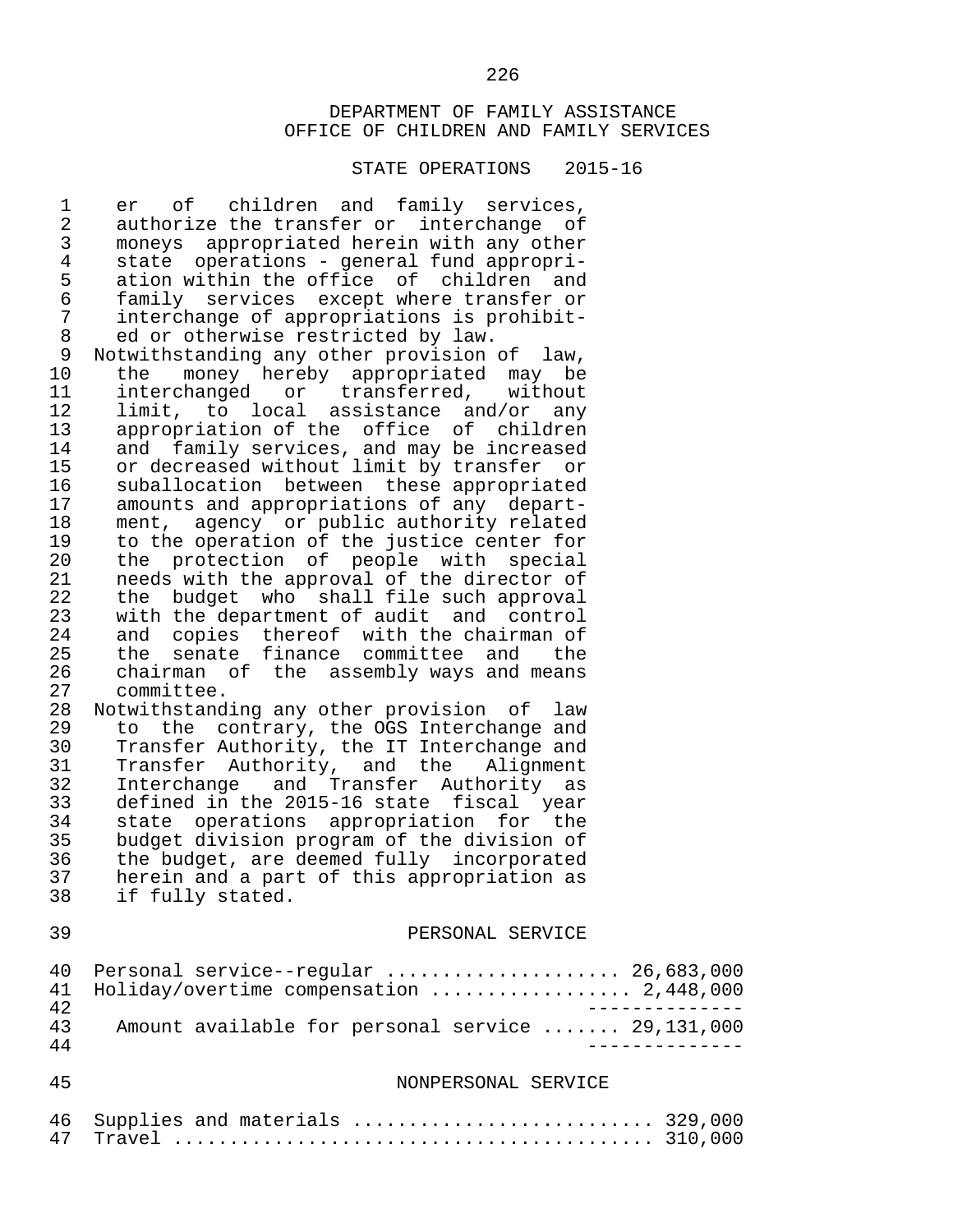STATE OPERATIONS 2015-16

 1 Contractual services .......................... 10,836,000 2 Equipment ......................................... 60,000 3<br>Amount available for nonpersonal service .... 11,535,000 4 Amount available for nonpersonal service .... 11,535,000<br>5 5 -------------- 6 Program account subtotal .................. 40,666,000 7 -------------- 8 Special Revenue Funds - Federal 9 Federal Health and Human Services Fund<br>10 Discretionary Demonstration Account - 2 Discretionary Demonstration Account - 25103 11 For services and expenses related to admin-<br>12 istering federal health and human services 12 istering federal health and human services<br>13 discretionary demonstration program grants 13 discretionary demonstration program grants<br>14 and grants from the national center on 14 and grants from the national center on<br>15 child abuse and neglect. child abuse and neglect. 16 Personal service ............................... 2,350,000 17 Nonpersonal service ........................... 10,155,000 18 Fringe benefits ................................ 1,017,000 19 Indirect costs .................................... 25,000 20 -------------- 21 Program account subtotal .................. 13,547,000 22 -------------- 23 Special Revenue Funds - Federal 24 Federal Health and Human Services Fund<br>25 Youth Rehabilitation Account - 25135 Youth Rehabilitation Account - 25135 26 For services and expenses related to<br>27 studies research demonstration projects 27 studies, research, demonstration projects<br>28 and other activities in accordance with 28 and other activities in accordance with<br>29 articles 19-G and 19-H of the executive 29 articles 19-G and 19-H of the executive<br>30 law and articles 2 and 6 of the social 30 law and articles 2 and 6 of the social<br>31 services law. services law. 32 Personal service ............................... 1,668,000 33 Nonpersonal service .............................. 896,000 34 Fringe benefits .................................. 722,000 35 Indirect costs .................................... 50,000 36 -------------- 37 Program account subtotal ................... 3,336,000 38 -------------- 39 Special Revenue Funds - Federal 40 Federal Miscellaneous Operating Grants Fund<br>41 Youth Projects Account - 25479 Youth Projects Account - 25479 42 For services and expenses related to<br>43 studies, research, demonstration-projects

studies, research, demonstration projects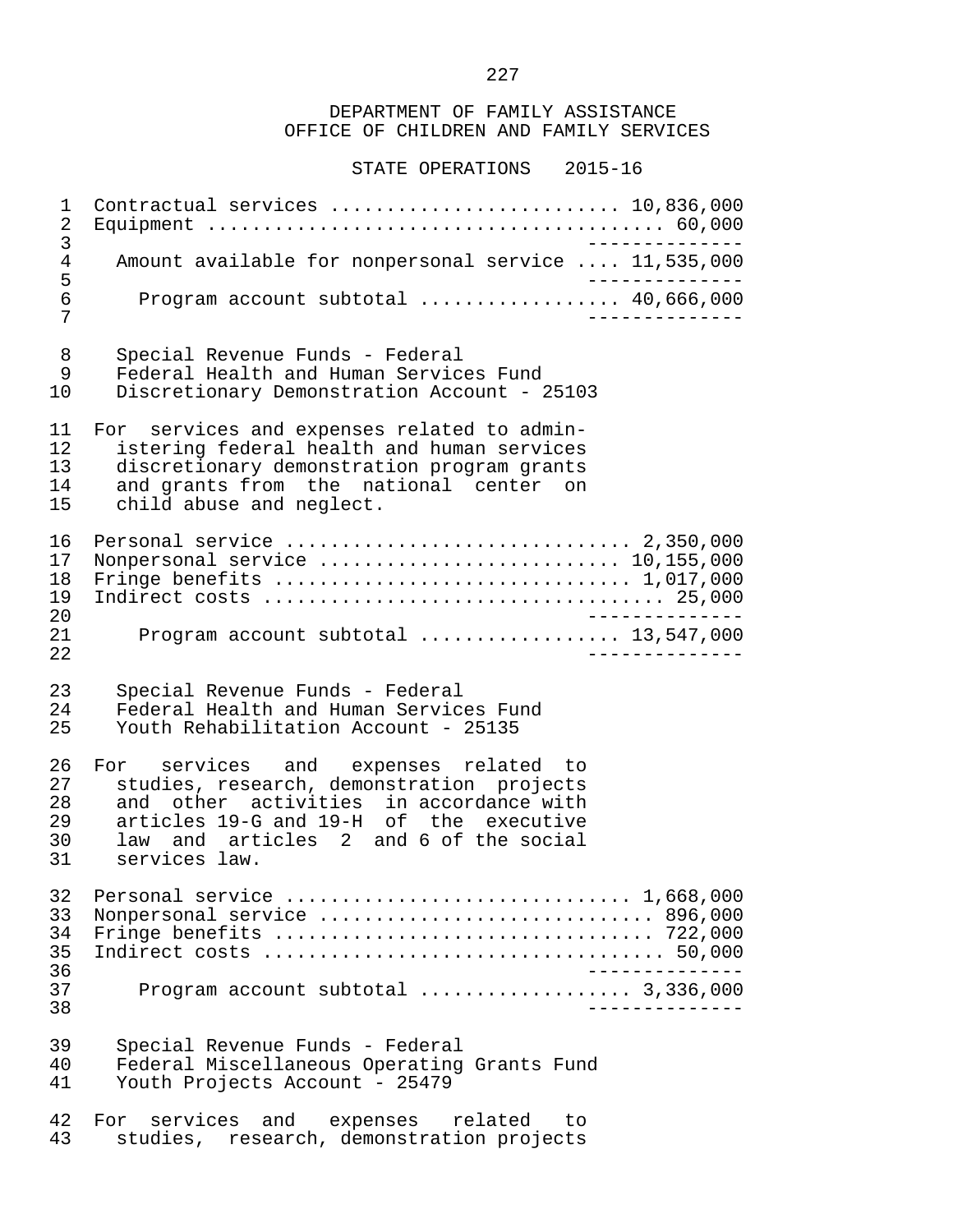| $\mathbf 1$<br>$\sqrt{2}$<br>$\mathsf{3}$<br>4                                         | and other activities in accordance with<br>articles 19-G and 19-H of the executive<br>law and articles 2 and 6 of the social<br>services law.                                                                                                                                                                                                                                                                                                                                                                                                                                                                                                       |
|----------------------------------------------------------------------------------------|-----------------------------------------------------------------------------------------------------------------------------------------------------------------------------------------------------------------------------------------------------------------------------------------------------------------------------------------------------------------------------------------------------------------------------------------------------------------------------------------------------------------------------------------------------------------------------------------------------------------------------------------------------|
| 5<br>6<br>7<br>8<br>9<br>10                                                            | Nonpersonal service  1,632,000<br>Fringe benefits $\ldots \ldots \ldots \ldots \ldots \ldots \ldots \ldots \ldots \ldots \ldots 1,314,000$<br>$- - - - - - - - -$<br>Program account subtotal $\ldots \ldots \ldots \ldots \ldots$ 6,075,000                                                                                                                                                                                                                                                                                                                                                                                                        |
| 11<br>12<br>13<br>14                                                                   | $\frac{1}{2}$<br>Special Revenue Funds - Other<br>Miscellaneous Special Revenue Fund<br>State Central Register Account - 22028                                                                                                                                                                                                                                                                                                                                                                                                                                                                                                                      |
| 15<br>16<br>17<br>18<br>19<br>20<br>21<br>22<br>23<br>24<br>25<br>26<br>27<br>28<br>29 | For services and expenses related to admin-<br>istration of the state central register<br>employment screening activities.<br>Notwithstanding any other provision of law<br>to the contrary, the OGS Interchange and<br>Transfer Authority, the IT Interchange and<br>Transfer Authority, the Alignment Inter-<br>change and Transfer Authority and the Lean<br>Certification Bonus Authority as defined<br>in the 2015-16 state fiscal year state<br>operations appropriation for the budget<br>division program of the division of the<br>budget, are deemed fully incorporated<br>herein and a part of this appropriation as<br>if fully stated. |
| 30                                                                                     | PERSONAL SERVICE                                                                                                                                                                                                                                                                                                                                                                                                                                                                                                                                                                                                                                    |
| 31<br>32<br>33<br>34                                                                   | Personal service--regular  106,000<br>Holiday/overtime compensation  5,000<br>Amount available for personal service  111,000                                                                                                                                                                                                                                                                                                                                                                                                                                                                                                                        |
| 35<br>36                                                                               | NONPERSONAL SERVICE                                                                                                                                                                                                                                                                                                                                                                                                                                                                                                                                                                                                                                 |
| 37<br>38<br>39                                                                         | Contractual services  1,179,000<br>Fringe benefits $\ldots \ldots \ldots \ldots \ldots \ldots \ldots \ldots \ldots \ldots \ldots$ 53,000                                                                                                                                                                                                                                                                                                                                                                                                                                                                                                            |
| 40<br>41                                                                               | Amount available for nonpersonal service  1,232,000                                                                                                                                                                                                                                                                                                                                                                                                                                                                                                                                                                                                 |
| 42<br>43                                                                               | Program account subtotal  1,343,000                                                                                                                                                                                                                                                                                                                                                                                                                                                                                                                                                                                                                 |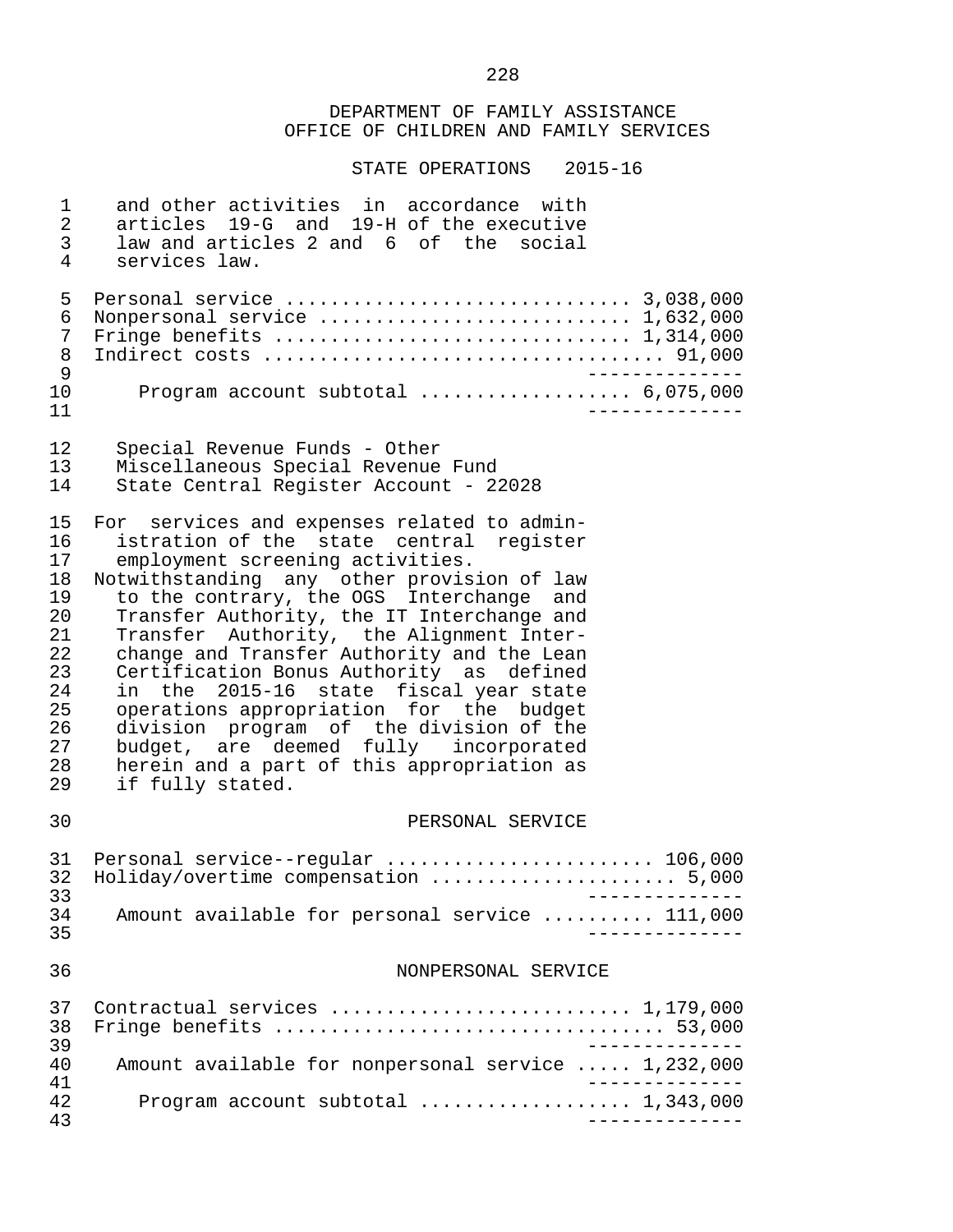STATE OPERATIONS 2015-16

1 NEW YORK STATE COMMISSION FOR THE BLIND PROGRAM ............. 42,713,000 2 --------------

3 General Fund<br>4 State Purpose

State Purposes Account - 10050

5 For services and expenses of service and<br>6 training programs for the blind, includ- 6 training programs for the blind, includ- 7 ing, but not limited to, state match of 8 federal funds made available under various 9 provisions of the federal vocational reha- 10 bilitation act and the federal randolph<br>11 sheppard act and supportive services for 11 sheppard act and supportive services for<br>12 blind children and blind elderly persons. 12 blind children and blind elderly persons.<br>13 Notwithstanding section 51 of the state 13 Notwithstanding section 51 of the state<br>14 finance law and any other provision of law 14 finance law and any other provision of law<br>15 to the contrary, the director of the budg-15 to the contrary, the director of the budg-<br>16 et may, upon the advice of the commission-16 et may, upon the advice of the commission-<br>17 er of children and family services. 17 er of children and family services,<br>18 authorize-the-transfer-or interchange of 18 authorize the transfer or interchange of<br>19 moneys appropriated herein with any other 19 moneys appropriated herein with any other<br>20 state operations - general fund appropri-20 state operations - general fund appropri-<br>21 ation within the office of children and 21 ation within the office of children and<br>22 family services except where transfer or 22 family services except where transfer or<br>23 interchange of appropriations is prohibit-23 interchange of appropriations is prohibit-<br>24 ed or otherwise restricted by law.

24 ed or otherwise restricted by law.<br>25 Notwithstanding any other provisio 25 Notwithstanding any other provision of law<br>26 to the contrary, the OGS Interchange and 26 to the contrary, the OGS Interchange and<br>27 Transfer Authority, the IT Interchange and 27 Transfer Authority, the IT Interchange and<br>28 Transfer Authority, the Alignment Inter-28 Transfer Authority, the Alignment Inter-<br>29 change and Transfer Authority and the Lean 29 change and Transfer Authority and the Lean<br>30 Certification Bonus Authority as defined 30 Certification Bonus Authority as defined 31 in the 2015-16 state fiscal year state 32 operations appropriation for the budget<br>33 division program of the division of the 33 division program of the division of the 34 budget, are deemed fully incorporated<br>35 herein and a part of this appropriation as 35 herein and a part of this appropriation as<br>36 if fully stated. if fully stated.

#### 37 PERSONAL SERVICE

|     | 38 Personal service--regular  1,661,000          |
|-----|--------------------------------------------------|
|     | 39 Holiday/overtime compensation  12,000         |
| 4 N |                                                  |
| 41  | Amount available for personal service  1,673,000 |
| 42  |                                                  |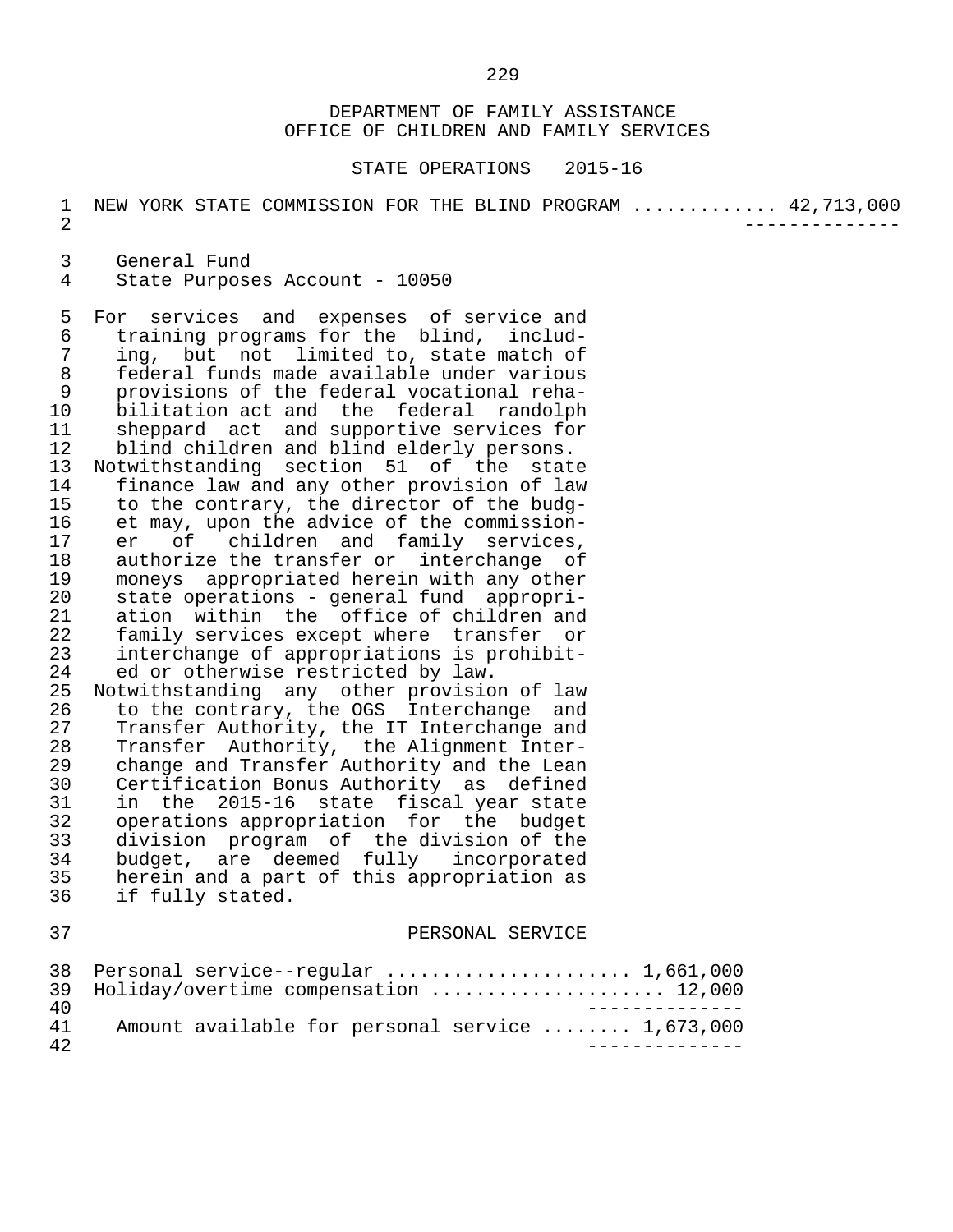#### STATE OPERATIONS 2015-16

#### 1 NONPERSONAL SERVICE

|    | 3 Contractual services  6,507,000                                       |  |
|----|-------------------------------------------------------------------------|--|
|    |                                                                         |  |
| .5 | Amount available for nonpersonal service  6,515,000                     |  |
| 6  |                                                                         |  |
| 7  | Program account subtotal $\ldots \ldots \ldots \ldots \ldots$ 8,188,000 |  |
|    |                                                                         |  |

- 9 Special Revenue Funds Federal<br>10 Federal Education Fund
- 10 Federal Education Fund<br>11 Rehabilitation Services
- Rehabilitation Services/Basic Support Account 25213

12 For services and expenses related to the New<br>13 York state commission for the blind 13 York state commission for the blind<br>14 including transfer\_or\_suballocation\_to\_the 14 including transfer or suballocation to the<br>15 state education department. A portion of 15 state education department. A portion of<br>16 the funds appropriated herein may be 16 the funds appropriated herein may be<br>17 suballocated to the dormitory authority of 17 suballocated to the dormitory authority of<br>18 the state of New York, in accordance with 18 the state of New York, in accordance with<br>19 a plan approved by the division of the 19 a plan approved by the division of the<br>20 budget, to design, construct, reconstruct, 20 budget, to design, construct, reconstruct,<br>21 rehabilitate, renovate, furnish, equip or 21 rehabilitate, renovate, furnish, equip or<br>22 otherwise improve vending stands for the 22 otherwise improve vending stands for the<br>23 blind enterprise program pursuant to an 23 blind enterprise program pursuant to an<br>24 agreement between the New York state 24 agreement between the New York state<br>25 commission for the blind and the dormitory 25 commission for the blind and the dormitory<br>26 authority, which may contain such other 26 authority, which may contain such other<br>27 terms and conditions as may be agreed upon 27 terms and conditions as may be agreed upon<br>28 by the parties thereto, including 28 by the parties thereto,<br>29 provisions related to indemni 29 provisions related to indemnities. All 30 contracts for construction awarded by the 31 dormitory authority pursuant to this 32 appropriation shall be governed by article<br>33 8 of the labor law and shall be awarded in 33 8 of the labor law and shall be awarded in 34 accordance with the authority's procure-<br>35 ment contract quidelines adopted pursuant 35 ment contract guidelines adopted pursuant 36 to section 2879 of the public authorities law. 38 Personal service ............................... 8,440,000

|    | 30 Personal Service  0,440,000               |
|----|----------------------------------------------|
|    | 39 Nonpersonal service  20,353,000           |
|    |                                              |
|    |                                              |
| 42 |                                              |
| 43 | Program account subtotal $\ldots$ 32,605,000 |
| 44 |                                              |
|    |                                              |

| 45. | Special Revenue Funds - Other  |  |  |
|-----|--------------------------------|--|--|
| 46  | Combined Expendable Trust Fund |  |  |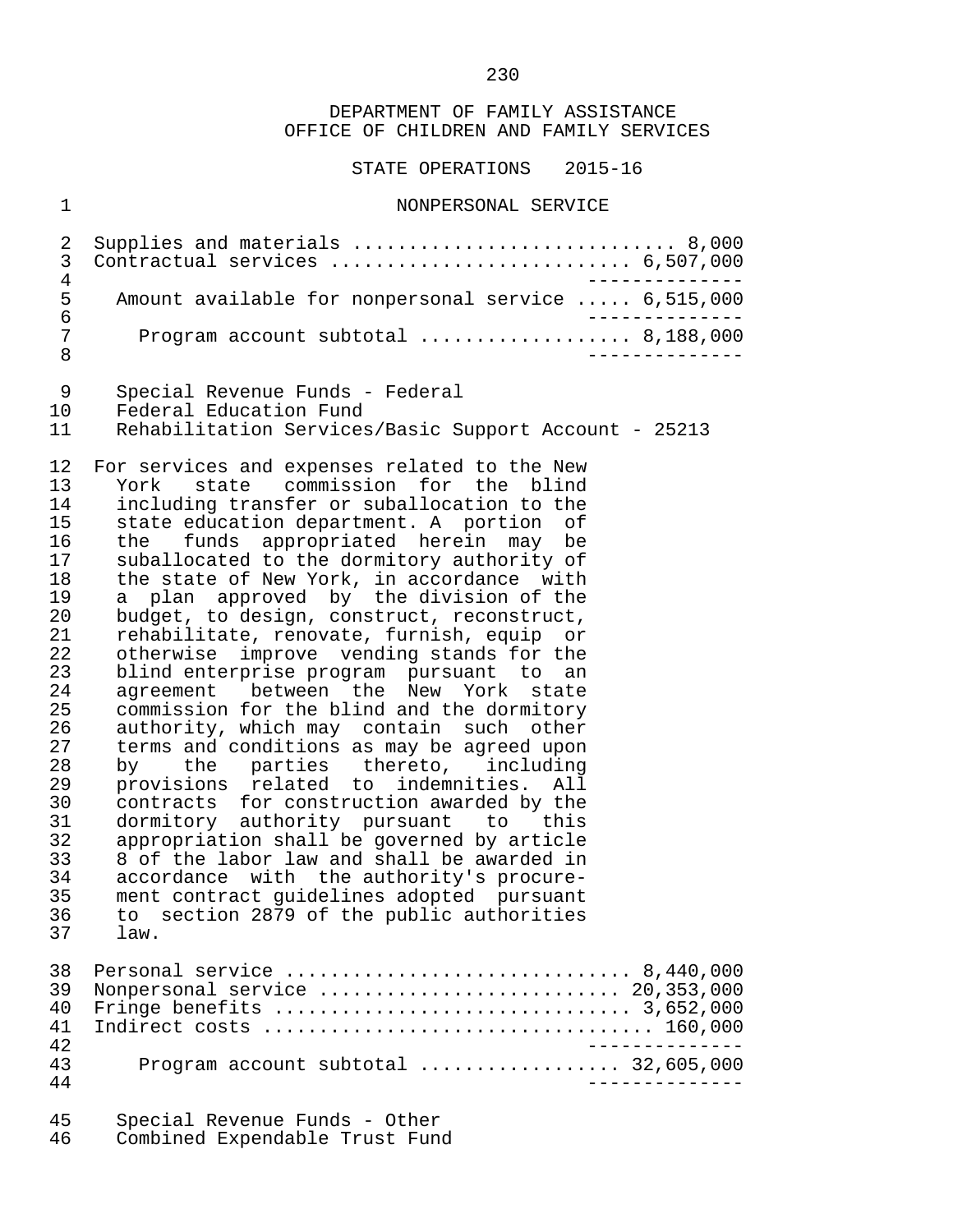DEPARTMENT OF FAMILY ASSISTANCE OFFICE OF CHILDREN AND FAMILY SERVICES STATE OPERATIONS 2015-16 1 CBVH Gifts and Bequests Account - 20129 2 For services and expenses related to the New<br>3 York state commission for the blind. York state commission for the blind. 4 NONPERSONAL SERVICE 5 Supplies and materials ............................. 5,000 6 Contractual services .............................. 20,000 7 Equipment .......................................... 2,000 8 -------------- 9 Program account subtotal ...................... 27,000 10 -------------- 11 Special Revenue Funds - Other<br>12 Combined Expendable Trust Fung 12 Combined Expendable Trust Fund<br>13 CBVH-Vending Stand Account - 2 CBVH-Vending Stand Account - 20126 14 For services and expenses related to the<br>15 vending stand program and pension plan and vending stand program and pension plan and 16 establishing food service sites.<br>17 Notwithstanding any other provisio 17 Notwithstanding any other provision of law<br>18 to the contrary, the OGS Interchange and 18 to the contrary, the OGS Interchange and<br>19 Transfer Authority, the IT Interchange and 19 Transfer Authority, the IT Interchange and<br>20 Transfer Authority, the Alignment Inter-20 Transfer Authority, the Alignment Inter-<br>21 change and Transfer Authority and the Lean 21 change and Transfer Authority and the Lean<br>22 Certification Bonus Authority as defined 22 Certification Bonus Authority as defined<br>23 in the 2015-16 state fiscal year state 23 in the 2015-16 state fiscal year state 24 operations appropriation for the budget 25 division program of the division of the<br>26 budget, are deemed fully incorporated budget, are deemed fully incorporated 27 herein and a part of this appropriation as<br>28 if fully stated. if fully stated. 29 PERSONAL SERVICE 30 Personal service--regular ......................... 50,000 31 Holiday/overtime compensation ...................... 1,000 32<br>33 Amount available for personal service ........... 51.000 33 Amount available for personal service ........... 51,000 34 -------------- 35 NONPERSONAL SERVICE 36 Supplies and materials ........................... 215,000 37 Travel ............................................. 4,000 38 Contractual services ............................. 598,000 39 Fringe benefits .................................. 470,000 40 Indirect costs .................................... 55,000 41 --------------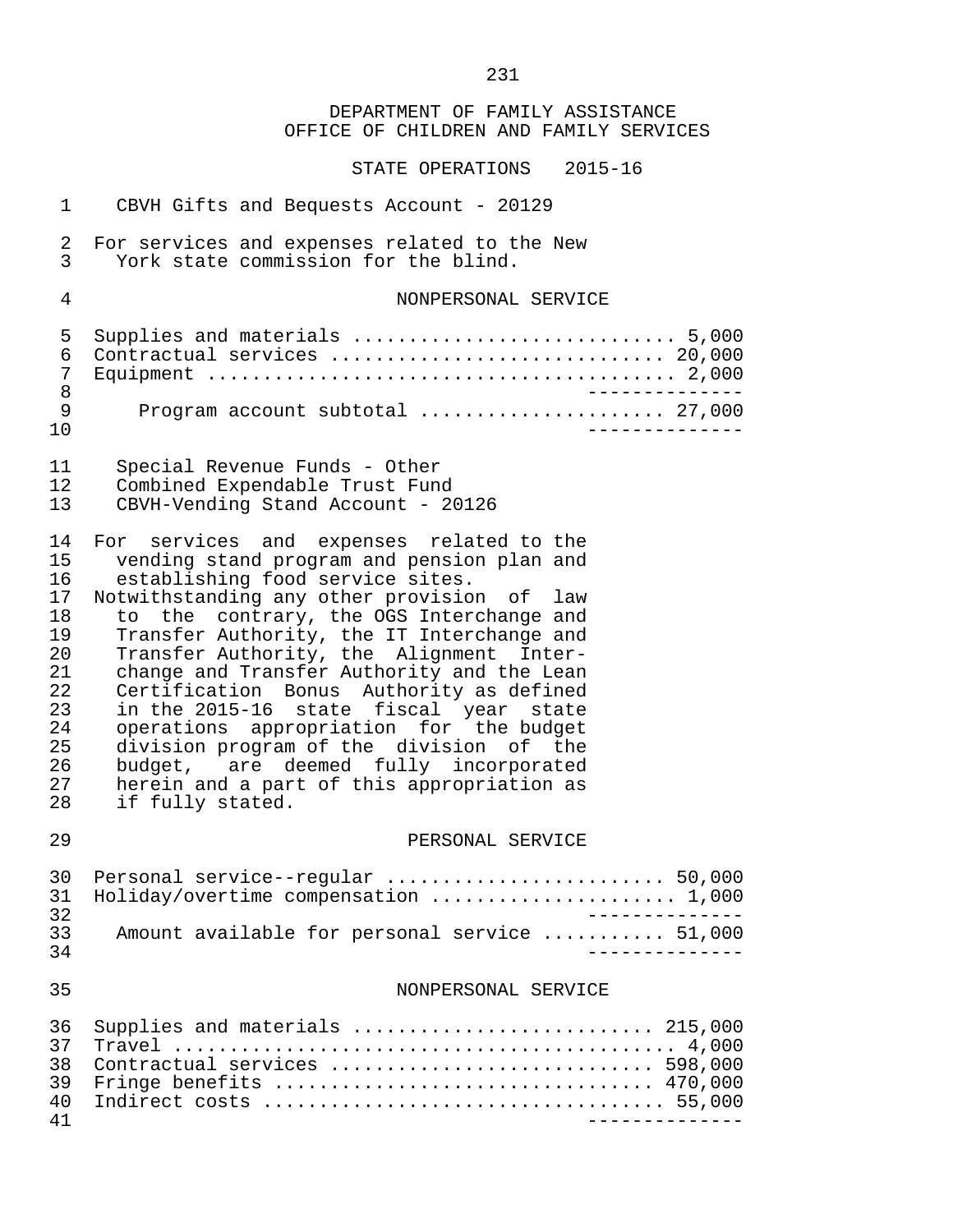| $\mathbf 1$<br>$\overline{a}$                                                    | Amount available for nonpersonal service  1,342,000                                                                                                                                                                                                                                                                                                                                                                                                                                                                                                                                                                                       |
|----------------------------------------------------------------------------------|-------------------------------------------------------------------------------------------------------------------------------------------------------------------------------------------------------------------------------------------------------------------------------------------------------------------------------------------------------------------------------------------------------------------------------------------------------------------------------------------------------------------------------------------------------------------------------------------------------------------------------------------|
| $\mathsf{3}$<br>4                                                                |                                                                                                                                                                                                                                                                                                                                                                                                                                                                                                                                                                                                                                           |
| 5                                                                                | Special Revenue Funds - Other                                                                                                                                                                                                                                                                                                                                                                                                                                                                                                                                                                                                             |
| 6                                                                                | Miscellaneous Special Revenue Fund                                                                                                                                                                                                                                                                                                                                                                                                                                                                                                                                                                                                        |
| 7                                                                                | CBVH Highway Revenue Account - 22108                                                                                                                                                                                                                                                                                                                                                                                                                                                                                                                                                                                                      |
| 8                                                                                | For services and expenses of programs that                                                                                                                                                                                                                                                                                                                                                                                                                                                                                                                                                                                                |
| 9                                                                                | support the blind.                                                                                                                                                                                                                                                                                                                                                                                                                                                                                                                                                                                                                        |
| 10                                                                               | Notwithstanding any other provision of law                                                                                                                                                                                                                                                                                                                                                                                                                                                                                                                                                                                                |
| 11                                                                               | to the contrary, the OGS Interchange and                                                                                                                                                                                                                                                                                                                                                                                                                                                                                                                                                                                                  |
| 12                                                                               | Transfer Authority, the IT Interchange and                                                                                                                                                                                                                                                                                                                                                                                                                                                                                                                                                                                                |
| 13                                                                               | Transfer Authority, the Alignment Inter-                                                                                                                                                                                                                                                                                                                                                                                                                                                                                                                                                                                                  |
| 14                                                                               | change and Transfer Authority and the Lean                                                                                                                                                                                                                                                                                                                                                                                                                                                                                                                                                                                                |
| 15                                                                               | Certification Bonus Authority as defined                                                                                                                                                                                                                                                                                                                                                                                                                                                                                                                                                                                                  |
| 16                                                                               | in the 2015-16 state fiscal year state                                                                                                                                                                                                                                                                                                                                                                                                                                                                                                                                                                                                    |
| 17                                                                               | operations appropriation for the budget                                                                                                                                                                                                                                                                                                                                                                                                                                                                                                                                                                                                   |
| 18                                                                               | division program of the division of the                                                                                                                                                                                                                                                                                                                                                                                                                                                                                                                                                                                                   |
| 19                                                                               | budget, are deemed fully incorporated                                                                                                                                                                                                                                                                                                                                                                                                                                                                                                                                                                                                     |
| 20                                                                               | herein and a part of this appropriation as                                                                                                                                                                                                                                                                                                                                                                                                                                                                                                                                                                                                |
| 21                                                                               | if fully stated.                                                                                                                                                                                                                                                                                                                                                                                                                                                                                                                                                                                                                          |
| 22                                                                               | NONPERSONAL SERVICE                                                                                                                                                                                                                                                                                                                                                                                                                                                                                                                                                                                                                       |
| 23                                                                               | Contractual services  500,000                                                                                                                                                                                                                                                                                                                                                                                                                                                                                                                                                                                                             |
| 24                                                                               | _______________                                                                                                                                                                                                                                                                                                                                                                                                                                                                                                                                                                                                                           |
| 25                                                                               | Program account subtotal  500,000                                                                                                                                                                                                                                                                                                                                                                                                                                                                                                                                                                                                         |
| 26                                                                               | $- - - - - - - -$                                                                                                                                                                                                                                                                                                                                                                                                                                                                                                                                                                                                                         |
| 27<br>28                                                                         |                                                                                                                                                                                                                                                                                                                                                                                                                                                                                                                                                                                                                                           |
| 29                                                                               | General Fund                                                                                                                                                                                                                                                                                                                                                                                                                                                                                                                                                                                                                              |
| 30                                                                               | State Purposes Account - 10050                                                                                                                                                                                                                                                                                                                                                                                                                                                                                                                                                                                                            |
| 31<br>32<br>33<br>34<br>35<br>36<br>37<br>38<br>39<br>40<br>41<br>42<br>43<br>44 | Notwithstanding section 51 of the state<br>finance law and any other provision of law<br>to the contrary, the director of the budg-<br>et may, upon the advice of the commission-<br>children and family services,<br>of<br>er<br>authorize the transfer or interchange of<br>moneys appropriated herein with any other<br>state operations - general fund appropri-<br>ation within the office of children and<br>family services except where transfer or<br>interchange of appropriations is prohibit-<br>ed or otherwise restricted by law.<br>Notwithstanding any other provision of law,<br>the money hereby appropriated may<br>be |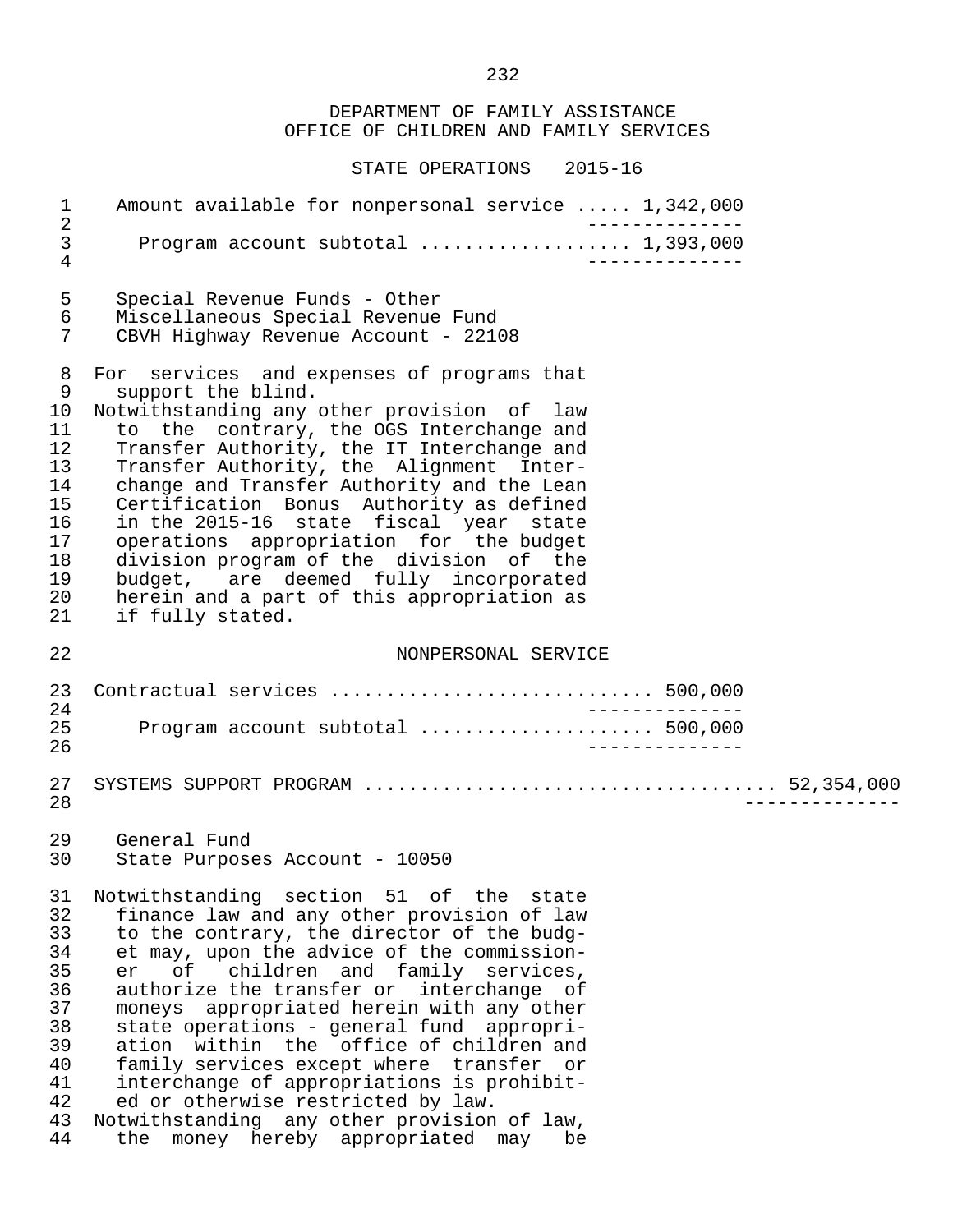#### STATE OPERATIONS 2015-16

1 interchanged or transferred, without<br>2 limit, to local assistance and/or any 2 limit, to local assistance and/or any 3 appropriation of the office of children 4 and family services, and may be increased<br>5 or decreased without limit by transfer or 5 or decreased without limit by transfer or<br>6 suballocation between these appropriated 6 suballocation between these appropriated 7 amounts and appropriations of any depart-<br>8 ment, agency or public authority related 8 ment, agency or public authority related<br>9 to the operation of the justice center for 9 to the operation of the justice center for<br>10 the protection of people with special 10 the protection of people with special<br>11 needs\_with\_the\_approval\_of\_the\_director\_of 11 needs with the approval of the director of<br>12 the budget who shall file such approval 12 the budget who shall file such approval<br>13 with the department of audit and control 13 with the department of audit and control<br>14 and copies thereof with the chairman of 14 and copies thereof with the chairman of<br>15 the senate finance committee and the 15 the senate finance committee and the<br>16 chairman of the assembly ways and means 16 chairman of the assembly ways and means<br>17 committee. 17 committee.<br>18 Notwithstand Notwithstanding any other provision of law 19 to the contrary, the OGS Interchange and<br>20 Transfer Authority, the IT Interchange and Transfer Authority, the IT Interchange and 21 Transfer Authority, the Alignment Inter- 22 change and Transfer Authority and the Lean<br>23 Certification Bonus Authority as defined 23 Certification Bonus Authority as defined 24 in the 2015-16 state fiscal year state<br>25 operations appropriation for the budget 25 operations appropriation for the budget<br>26 division-program-of-the-division of the 26 division program of the division of the<br>27 budget, are deemed fully incorporated 27 budget, are deemed fully incorporated<br>28 herein and a part of this appropriation as 28 herein and a part of this appropriation as<br>29 if fully stated. if fully stated. 30 NONPERSONAL SERVICE 31 Supplies and materials ........................... 207,000

|                 |                             | <u>JI DUPPILED ANU MALELIAID IIIIIIIIIIIIIII OLONNA AUTIOUU</u>              |
|-----------------|-----------------------------|------------------------------------------------------------------------------|
|                 |                             |                                                                              |
|                 |                             | 33 Contractual services  3,638,000                                           |
|                 |                             |                                                                              |
|                 | २८                          |                                                                              |
|                 | 36 $\overline{\phantom{0}}$ | Total amount available $\ldots, \ldots, \ldots, \ldots, \ldots, 4, 108, 000$ |
| $\overline{27}$ |                             |                                                                              |

38 For the non-federal share of services and<br>39 expenses for the continued maintenance of expenses for the continued maintenance of 40 the statewide automated child welfare<br>41 information system; to operate the state-41 information system; to operate the state-<br>42 wide automated child welfare information 42 wide automated child welfare information<br>43 system; and for the continued development 43 system; and for the continued development<br>44 of the statewide automated child welfare 44 of the statewide automated child welfare<br>45 information system. Of the amounts appro- 45 information system. Of the amounts appro- 46 priated herein, a portion may be available<br>47 for suballocation to the office of infor-47 for suballocation to the office of infor-<br>48 mation technology services for the adminmation technology services for the admin-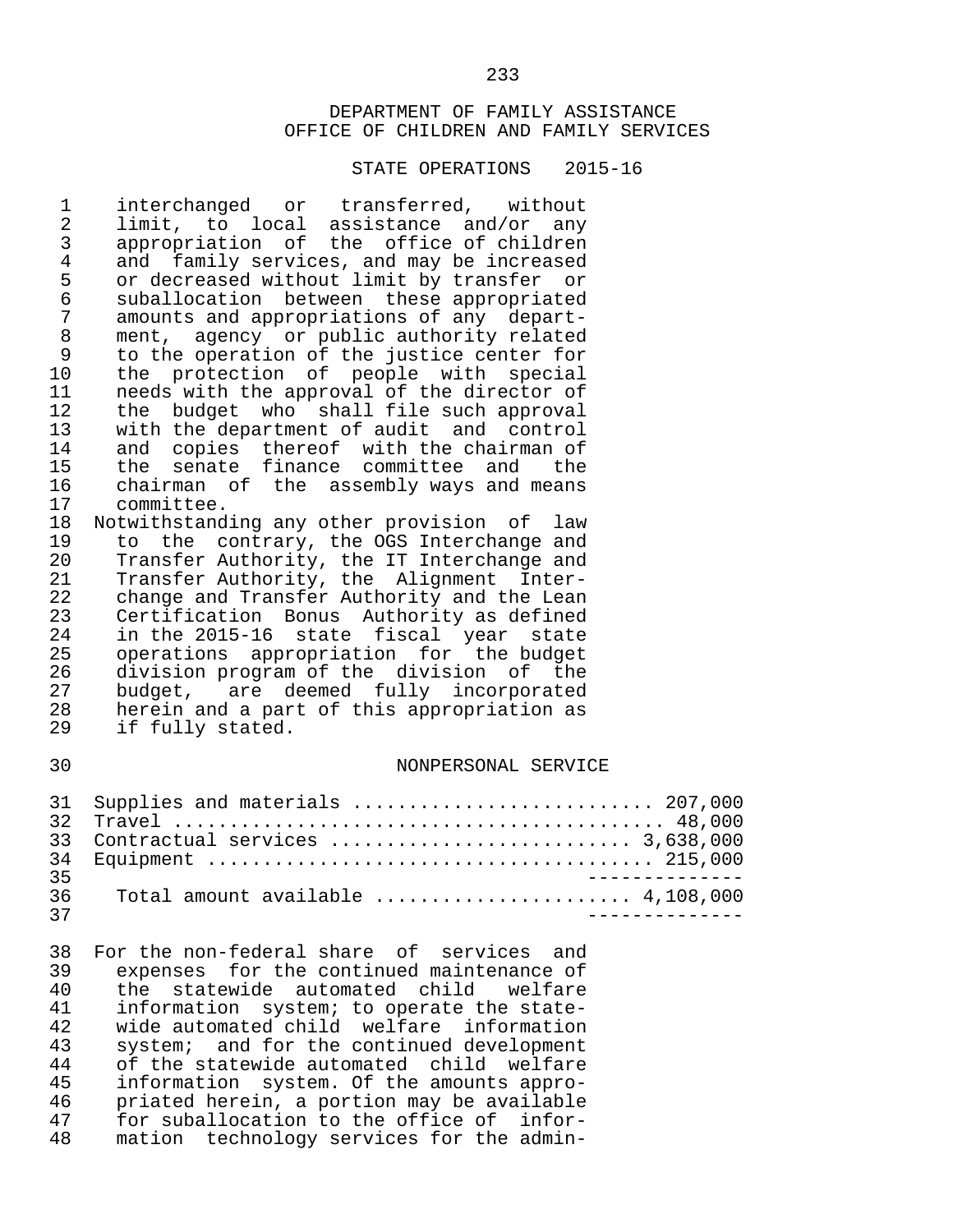#### STATE OPERATIONS 2015-16

1 istration of independent verification and<br>2 validation services for child welfare 2 validation services for child welfare<br>3 systems operated or developed by the 3 systems operated or developed by the<br>4 office of children and family services. 4 office of children and family services.<br>5 Notwithstanding any provision of law to 5 Notwithstanding any provision of law to the 6 contrary, funds appropriated herein shall 7 only be available upon approval of an 8 expenditure plan by the director of the<br>9 budget 9 budget.<br>10 Notwithst 10 Notwithstanding section 51 of the state<br>11 finance law and any other provision of law 11 finance law and any other provision of law<br>12 to the contrary, the director of the budg-12 to the contrary, the director of the budg-<br>13 et may, upon the advice of the commission-13 et may, upon the advice of the commission-<br>14 er of children and family services, 14 er of children and family services,<br>15 authorize the transfer\_or\_interchange\_of 15 authorize the transfer or interchange of<br>16 moneys appropriated herein with any other 16 moneys appropriated herein with any other<br>17 state operations - general fund appropri-17 state operations - general fund appropri-<br>18 ation within the office of children and 18 ation within the office of children and<br>19 family services except where transfer or 19 family services except where transfer or<br>20 interchange of appropriations is prohibitinterchange of appropriations is prohibit-21 ed or otherwise restricted by law.<br>22 Notwithstanding any other provision 22 Notwithstanding any other provision of law,<br>23 the money hereby appropriated may be 23 the money hereby appropriated may be<br>24 interchanged or transferred, without 24 interchanged or transferred,<br>25 limit to local assistance and 25 limit, to local assistance and/or any<br>26 appropriation of the office of children 26 appropriation of the office of children<br>27 and family services, and may be increased 27 and family services, and may be increased<br>28 or decreased without limit by transfer or 28 or decreased without limit by transfer or<br>29 suballocation between these appropriated 29 suballocation between these appropriated<br>30 amounts and appropriations of any depart-30 amounts and appropriations of any depart-<br>31 ment, agency or public authority related 31 ment, agency or public authority related<br>32 to the operation of the justice center for 32 to the operation of the justice center for<br>33 the protection of people with special 33 the protection of people with special 34 needs with the approval of the director of<br>35 the budget who shall file such approval 35 the budget who shall file such approval<br>36 with the department of audit and control 36 with the department of audit and control<br>37 and copies thereof with the chairman of 37 and copies thereof with the chairman of<br>38 the senate finance committee and the 38 the senate finance committee and<br>39 chairman of the assembly-ways-and 39 chairman of the assembly ways and means 40 committee.<br>41 Notwithstand 41 Notwithstanding any other provision of law<br>42 to the contrary, the OGS Interchange and 42 to the contrary, the OGS Interchange and<br>43 Transfer Authority, the IT Interchange and 43 Transfer Authority, the IT Interchange and<br>44 Transfer Authority, the Alignment Inter- 44 Transfer Authority, the Alignment Inter- 45 change and Transfer Authority and the Lean 46 Certification Bonus Authority as defined<br>47 in the 2015-16 state fiscal year state 47 in the 2015-16 state fiscal year state 48 operations appropriation for the budget

49 division program of the division of the<br>50 budget, are deemed fully incorporated

budget, are deemed fully incorporated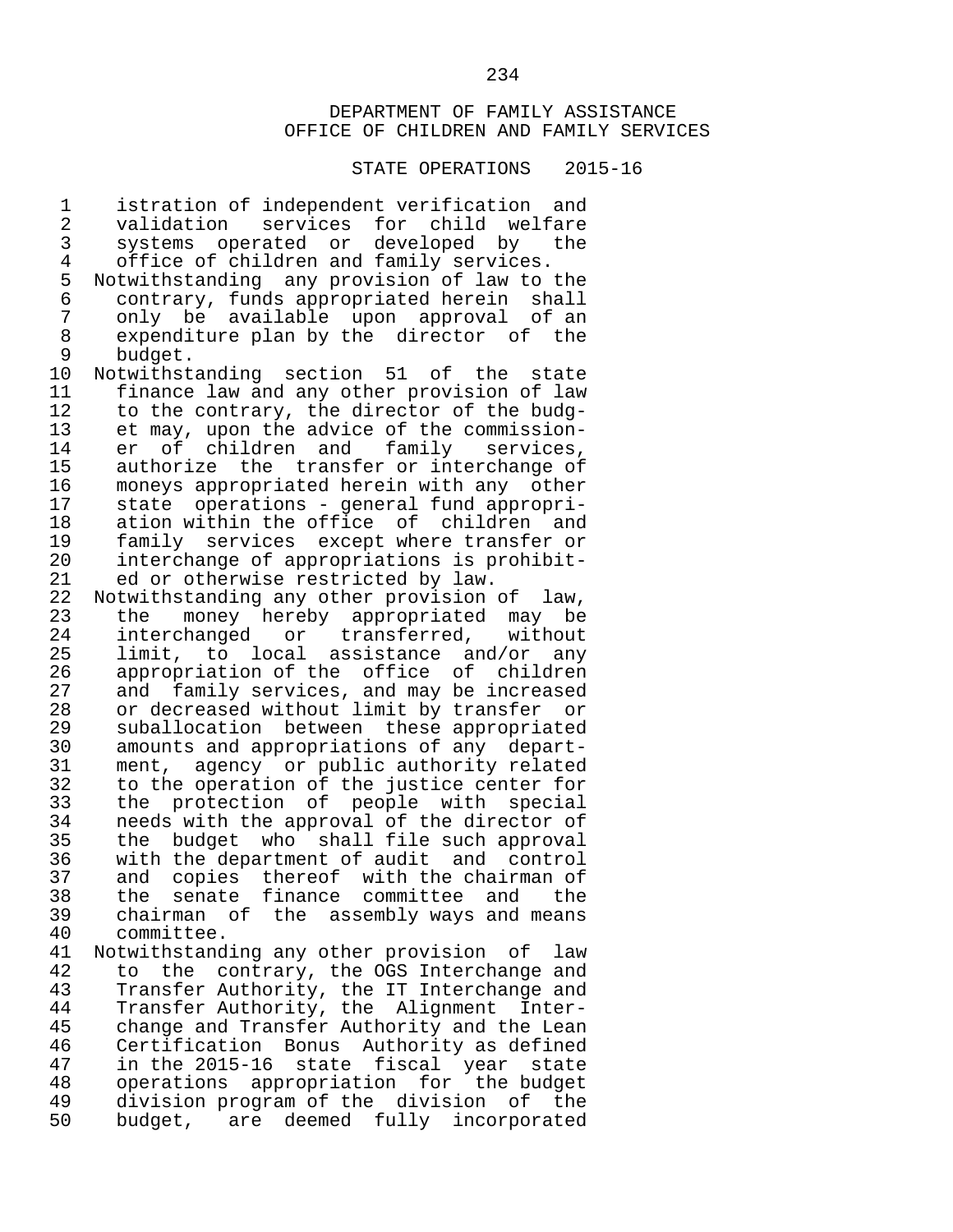STATE OPERATIONS 2015-16

| $\mathbf{1}$<br>$\overline{2}$                                                         | herein and a part of this appropriation as<br>if fully stated.                                                                                                                                                                                                                                                                                                                                                                                                                                                                                                                                                                             |
|----------------------------------------------------------------------------------------|--------------------------------------------------------------------------------------------------------------------------------------------------------------------------------------------------------------------------------------------------------------------------------------------------------------------------------------------------------------------------------------------------------------------------------------------------------------------------------------------------------------------------------------------------------------------------------------------------------------------------------------------|
| 3                                                                                      | NONPERSONAL SERVICE                                                                                                                                                                                                                                                                                                                                                                                                                                                                                                                                                                                                                        |
| 4<br>5<br>6<br>7<br>$\,8\,$<br>9<br>10<br>11                                           | Supplies and materials  129,000<br>Contractual services  16,252,000<br>Total amount available  17,653,000<br>Program account subtotal  21,761,000                                                                                                                                                                                                                                                                                                                                                                                                                                                                                          |
| 12<br>13<br>14<br>15                                                                   | Special Revenue Funds - Federal<br>Federal Health and Human Services Fund<br>Connections Account - 25175                                                                                                                                                                                                                                                                                                                                                                                                                                                                                                                                   |
| 16<br>17<br>18<br>19<br>20<br>21<br>22<br>23<br>24<br>25<br>26<br>27<br>28<br>29<br>30 | For services and expenses for the statewide<br>automated child welfare information system<br>including related administrative expenses<br>provided pursuant to title IV-e of the<br>federal social security act.<br>Such funds are to be available heretofore<br>accrued and hereafter to accrue for<br>liabilities associated with the continued<br>maintenance, operation, and development of<br>the statewide automated child welfare<br>information system. Subject to the<br>approval of the director of the budget,<br>such funds shall be available to the<br>office net of disallowances, refunds,<br>reimbursements, and credits. |
| 31<br>32<br>33<br>34                                                                   | Nonpersonal service  30,593,000<br>Program account subtotal  30,593,000                                                                                                                                                                                                                                                                                                                                                                                                                                                                                                                                                                    |
| 35<br>36                                                                               | TRAINING AND DEVELOPMENT PROGRAM  58,748,000                                                                                                                                                                                                                                                                                                                                                                                                                                                                                                                                                                                               |
| 37<br>38                                                                               | General Fund<br>State Purposes Account - 10050                                                                                                                                                                                                                                                                                                                                                                                                                                                                                                                                                                                             |
| 39<br>40<br>41<br>42                                                                   | For the non-federal share of training<br>contracts, including but not limited to,<br>child welfare, public assistance and<br>medical assistance training contracts with                                                                                                                                                                                                                                                                                                                                                                                                                                                                    |

43 not-for-profit agencies or other govern-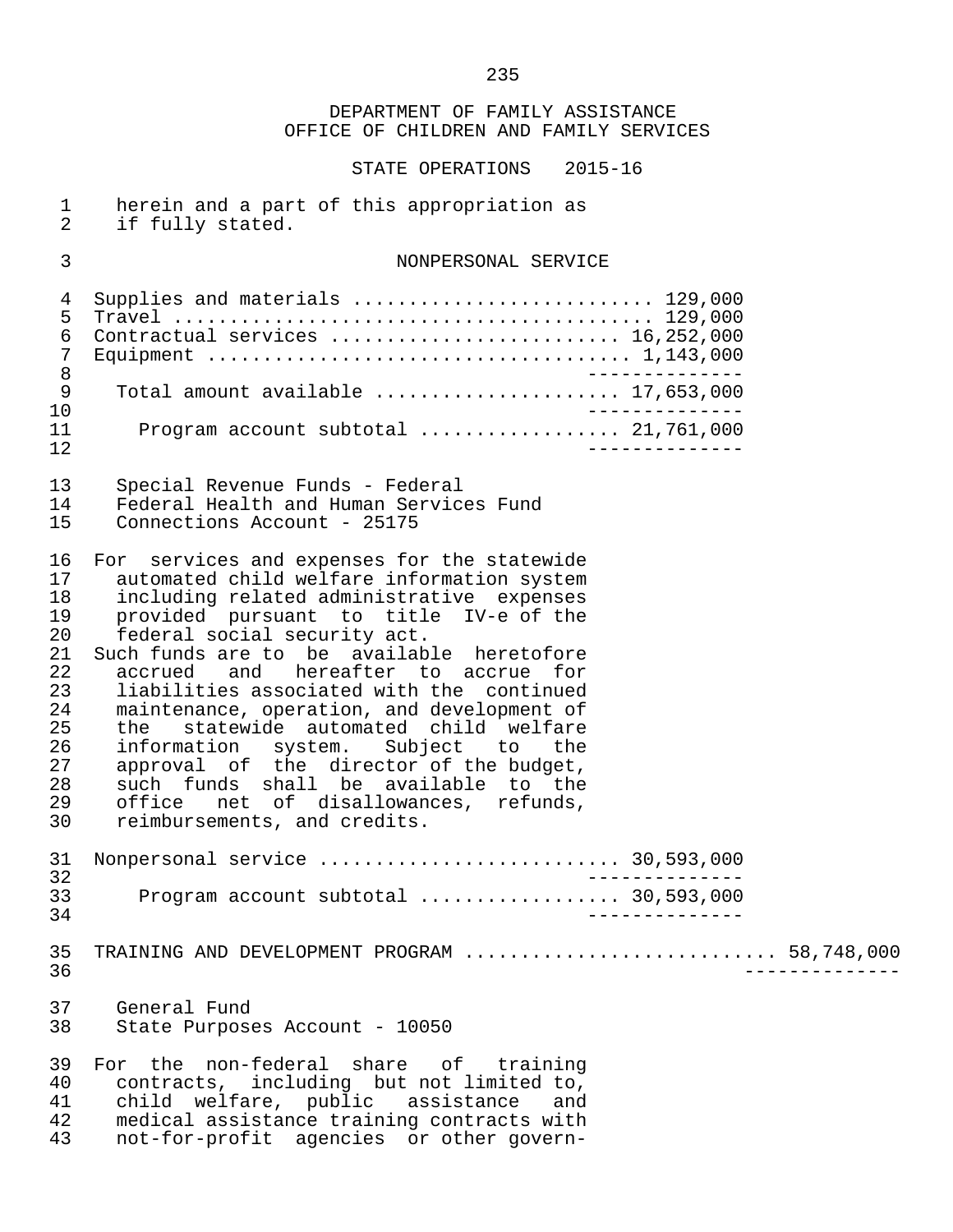#### STATE OPERATIONS 2015-16

1 mental entities. Funds available under<br>2 this appropriation may be used only after 2 this appropriation may be used only after<br>3 all available funding from other revenue 3 all available funding from other revenue<br>4 sources, as determined by the director of 4 sources, as determined by the director of<br>5 the budget and including, but not limited 5 the budget and including, but not limited<br>6 to the special revenue funds - other 6 to the special revenue funds - other 7 office of children and family services<br>8 training, management and evaluation 8 training, management and evaluation<br>9 account and the special revenue fund -9 account and the special revenue fund<br>10 other office of children and fami 10 other office of children and family<br>11 services\_state\_match\_account\_have\_been 11 services state match account have been<br>12 fully expended.

12 fully expended.<br>13 Notwithstanding 13 Notwithstanding section 51 of the state<br>14 finance law and any other provision of law 14 finance law and any other provision of law<br>15 to the contrary, the director of the budg-15 to the contrary, the director of the budg-<br>16 et may, upon the advice of the commission-16 et may, upon the advice of the commission-<br>17 er of the office of temporary and disabil-17 er of the office of temporary and disabil-<br>18 ity assistance and the commissioner of the 18 ity assistance and the commissioner of the<br>19 office of children and family services. 19 office of children and family services,<br>20 transfer or suballocate any of the amounts transfer or suballocate any of the amounts 21 appropriated herein, or made available<br>22 through interchange to the office of 22 through interchange to the office of<br>23 temporary and disability assistance-for 23 temporary and disability assistance for<br>24 the non-federal share of training 24 the non-federal share<br>25 contracts.

25 contracts.<br>26 Notwithstand 26 Notwithstanding section 51 of the state<br>27 finance law and any other provision of law 27 finance law and any other provision of law<br>28 to the contrary, the director of the budg-28 to the contrary, the director of the budg-<br>29 et may, upon the advice of the commission-29 et may, upon the advice of the commission-<br>30 er of children and family services. 30 er of children and family services,<br>31 authorize the transfer\_or\_interchange\_of authorize the transfer or interchange of 32 moneys appropriated herein with any other<br>33 state operations - general fund appropri- 33 state operations - general fund appropri- 34 ation within the office of children and<br>35 family services except where transfer or 35 family services except where transfer or 36 interchange of appropriations is prohibit- 37 ed or otherwise restricted by law.<br>38 Notwithstanding any other provision

 38 Notwithstanding any other provision of law, 39 the money hereby appropriated may be<br>40 interchanged or transferred, without 40 interchanged or transferred,<br>41 limit, to local assistance and 41 limit, to local assistance and/or any<br>42 appropriation of the office of children 42 appropriation of the office of children<br>43 and family services, and may be increased 43 and family services, and may be increased<br>44 or decreased without limit by transfer or 44 or decreased without limit by transfer or<br>45 suballocation between these appropriated 45 suballocation between these appropriated<br>46 amounts and appropriations of any depart-46 amounts and appropriations of any depart-<br>47 ment, agency or public authority related 47 ment, agency or public authority related<br>48 to the operation of the justice center for 48 to the operation of the justice center for<br>49 the protection of people with special 49 the protection of people with special<br>50 needs with the approval of the director of 50 needs with the approval of the director of<br>51 the budget who shall file such approval the budget who shall file such approval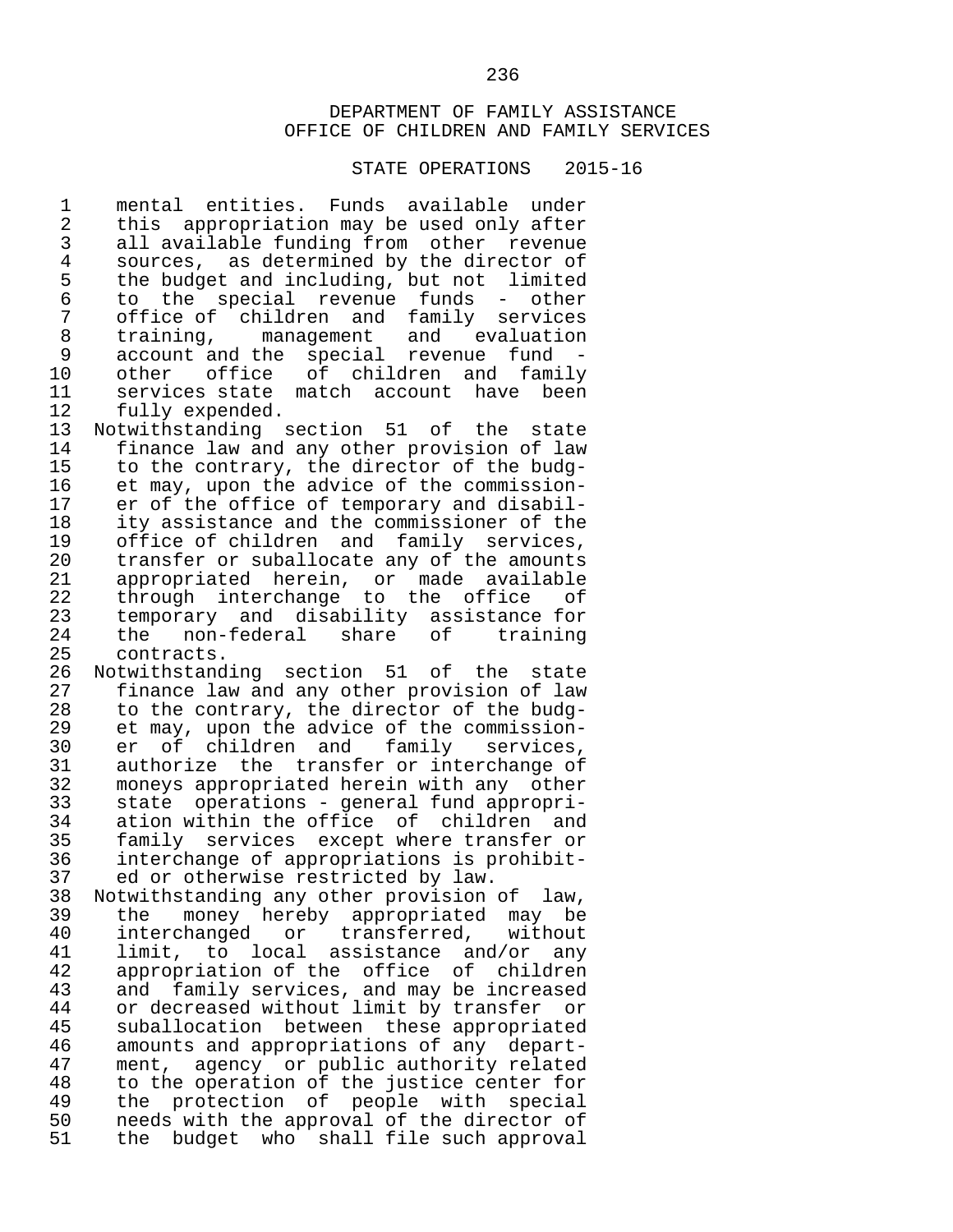| $\mathbf 1$<br>$\overline{a}$<br>$\mathsf{3}$ | with the department of audit and control<br>copies thereof with the chairman of<br>and<br>senate finance committee and<br>the<br>the |
|-----------------------------------------------|--------------------------------------------------------------------------------------------------------------------------------------|
| $\overline{4}$                                | chairman of the assembly ways and means                                                                                              |
| 5                                             | committee.                                                                                                                           |
| $\epsilon$                                    | Notwithstanding any other provision of law                                                                                           |
| 7                                             | the contrary, the OGS Interchange and<br>to                                                                                          |
| $\,8\,$                                       | Transfer Authority, the IT Interchange and                                                                                           |
| 9                                             | Transfer Authority, the Alignment Inter-                                                                                             |
| 10                                            | change and Transfer Authority and the Lean                                                                                           |
| 11                                            | Certification Bonus Authority as defined                                                                                             |
| 12                                            | in the 2015-16 state fiscal year<br>state                                                                                            |
| 13                                            | operations appropriation for the budget                                                                                              |
| 14                                            | division program of the division of the                                                                                              |
| 15                                            | budget, are deemed fully incorporated                                                                                                |
| 16                                            | herein and a part of this appropriation as                                                                                           |
| 17                                            | if fully stated.                                                                                                                     |
| 18                                            | NONPERSONAL SERVICE                                                                                                                  |
|                                               |                                                                                                                                      |
| 19                                            | Contractual services  2,960,000                                                                                                      |
| 20                                            |                                                                                                                                      |
|                                               |                                                                                                                                      |
| 21                                            | For the required state match of training                                                                                             |
| 22                                            | contracts including, but not limited to,                                                                                             |
| 23                                            | child welfare and public assistance train-                                                                                           |
| 24                                            | ing contracts with not-for-profit agencies                                                                                           |
| 25                                            | other governmental entities.<br>or<br>This                                                                                           |
| 26<br>27                                      | appropriation shall only be used to reduce                                                                                           |
| 28                                            | required state match incurred by the<br>the<br>office of children and family services,                                               |
| 29                                            | office of temporary and disability<br>the                                                                                            |
| 30                                            | assistance, the department of health and                                                                                             |
| 31                                            | department of labor funded through<br>the                                                                                            |
| 32                                            | other sources, provided, however, that the                                                                                           |
| 33                                            | state match requirement of each agency                                                                                               |
| 34                                            | shall be reduced in an amount proportional                                                                                           |
| 35                                            | to.<br>the use of these moneys to reduce the                                                                                         |
| 36                                            | match<br>requirement.<br>overall<br>state<br>Funds                                                                                   |
| 37                                            | appropriated herein shall not be available                                                                                           |
| 38                                            | personal services costs of the office<br>for                                                                                         |
| 39                                            | and family services,<br>of<br>children<br>the                                                                                        |
| 40                                            | office of temporary and disability assist-                                                                                           |
| 41                                            | department<br>of health and the<br>ance, the                                                                                         |
| 42                                            | department of<br>labor.<br>Funds<br>available                                                                                        |
| 43                                            | pursuant to this appropriation may be used                                                                                           |
| 44                                            | only after all available<br>funding<br>from                                                                                          |
| 45                                            | other revenue sources, as determined<br>by                                                                                           |
| 46                                            | the director of the budget, and including,                                                                                           |
| 47                                            | not limited to, the special revenue<br>but                                                                                           |
| 48                                            | fund - other office of children and family                                                                                           |
|                                               |                                                                                                                                      |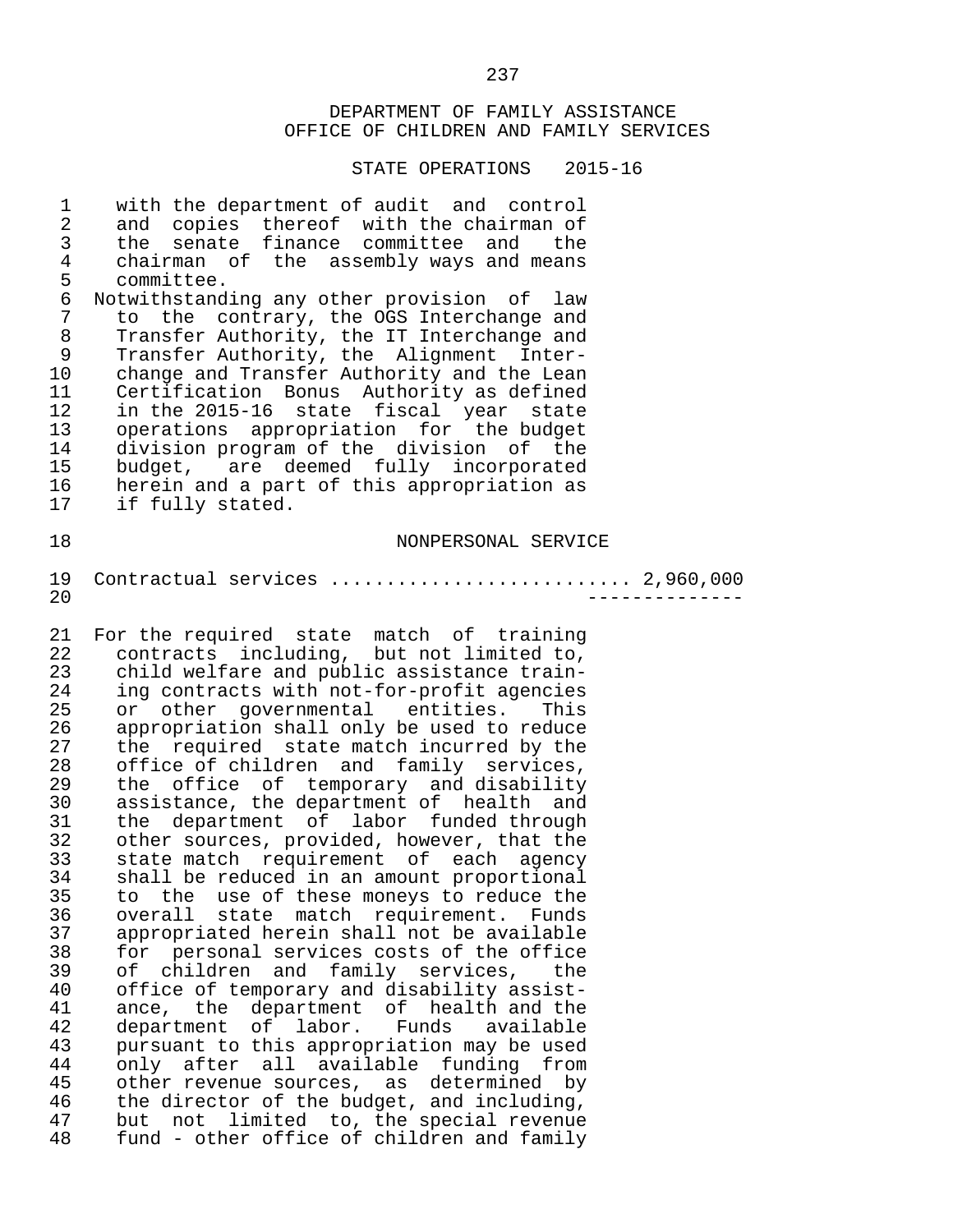#### STATE OPERATIONS 2015-16

1 services training, management, and evalu-<br>2 ation account and the special revenue fund 2 ation account and the special revenue fund<br>3 - other office of children and family 3 - other office of children and family 4 services state match account have-been<br>5 fully-expended. Notwithstanding-section-51 5 fully expended. Notwithstanding section 51 6 of the state finance law and any other 7 provision of law to the contrary, the 8 director of the budget may upon the advice<br>9 of the commissioner of the office of 9 of the commissioner of the office of 10 temporary and disability assistance and<br>11 the commissioner of the office of children 11 the commissioner of the office of children<br>12 and family services, transfer or suballo-12 and family services, transfer or suballo-<br>13 cate any of the amounts appropriated here-13 cate any of the amounts appropriated here-<br>14 in, or made available through interchange 14 in, or made available through interchange<br>15 to the office of temporary and disability 15 to the office of temporary and disability<br>16 assistance for the required state match of 16 assistance for the required state match of<br>17 training contracts. 17 training contracts.<br>18 Notwithstanding sect

18 Notwithstanding section 51 of the state<br>19 finance law and any other provision of law 19 finance law and any other provision of law to the contrary, the director of the budg-21 et may, upon the advice of the commission-<br>22 er of children and family services. 22 er of children and family services,<br>23 authorize the transfer\_or\_interchange\_of 23 authorize the transfer or interchange of<br>24 moneys appropriated herein with any other 24 moneys appropriated herein with any other<br>25 state operations - general fund appropri-25 state operations - general fund appropri-<br>26 ation within the office of children and 26 ation within the office of children and<br>27 family services except where transfer or 27 family services except where transfer or<br>28 interchange of appropriations is prohibit-28 interchange of appropriations is prohibit-<br>29 ed or otherwise restricted by law. 29 ed or otherwise restricted by law.<br>30 Notwithstanding any other provision

 30 Notwithstanding any other provision of law, 31 the money hereby appropriated may be<br>32 interchanged or transferred, without 32 interchanged or transferred, without 33 limit, to local assistance and/or any<br>34 appropriation of the office of children 34 appropriation of the office of children<br>35 and family services, and may be increased 35 and family services, and may be increased<br>36 or decreased without limit by transfer or 36 or decreased without limit by transfer or<br>37 suballocation between these appropriated 37 suballocation between these appropriated<br>38 amounts and appropriations of any depart-38 amounts and appropriations of any depart-<br>39 ment, agency or public authority related 39 ment, agency or public authority related<br>40 to the operation of the justice center for 40 to the operation of the justice center for<br>41 the protection of people with special 41 the protection of people with special<br>42 needs with the approval of the director of 42 needs with the approval of the director of<br>43 the budget who shall file such approval 43 the budget who shall-file-such-approval-<br>44 with-the-department-of-audit-and-control-44 with the department of audit and control<br>45 and copies thereof with the chairman of 45 and copies thereof with the chairman of<br>46 the senate finance committee and the 46 the senate finance committee and the<br>47 chairman of the assembly ways and means 47 chairman of the assembly ways and means 48 committee.<br>49 Notwithstand

49 Notwithstanding any other provision of law<br>50 to the contrary, the OGS Interchange and 50 to the contrary, the OGS Interchange and<br>51 Transfer Authority, the IT Interchange and Transfer Authority, the IT Interchange and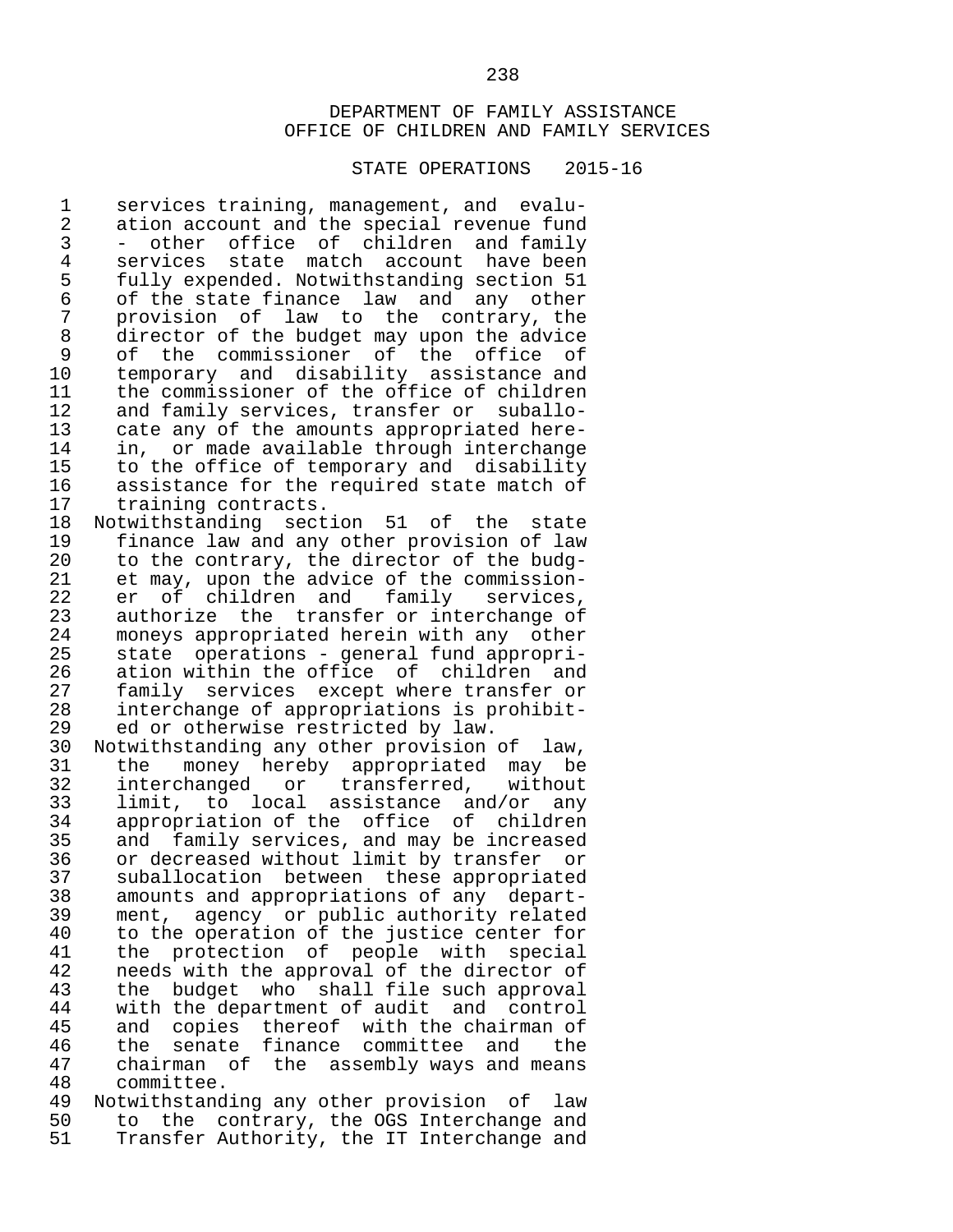STATE OPERATIONS 2015-16

1 Transfer Authority, the Alignment Inter-<br>2 change and Transfer Authority and the Lean 2 change and Transfer Authority and the Lean<br>3 Certification Bonus Authority as defined 3 Certification Bonus Authority as defined 4 in the 2015-16 state fiscal year state<br>5 operations appropriation for the budget 5 operations appropriation for the budget<br>6 division program of the division of the 6 division program of the division of the 7 budget, are deemed fully incorporated<br>8 herein and a part of this appropriation as 8 herein and a part of this appropriation as<br>9 if fully stated if fully stated.

10 NONPERSONAL SERVICE

 11 Contractual services ........................... 2,082,000 12 --------------

13 For services and expenses for the prevention<br>14 of domestic violence and expenses related 14 of domestic violence and expenses related<br>15 hereto. Of the amount appropriated, 15 hereto. Of the amount appropriated,<br>16 \$135.000 may be used to contract with the 16 \$135,000 may be used to contract with the<br>17 office for the prevention of domestic office for the prevention of domestic 18 violence to develop and implement a train- 19 ing program on the dynamics of domestic 20 violence and its relationship to child 21 abuse and neglect with particular emphasis<br>22 on alternatives to out-of home-placement. 22 on alternatives to out-of home-placement.<br>23 Notwithstanding section 51 of the stat 23 Notwithstanding section 51 of the state<br>24 finance law and any other provision of law

24 finance law and any other provision of law<br>25 to the contrary, the director of the budg-25 to the contrary, the director of the budg-<br>26 et may, upon the advice of the commission-26 et may, upon the advice of the commission-<br>27 er of children and family services. 27 er of children and family services,<br>28 authorize the transfer\_or\_interchange\_of 28 authorize the transfer or interchange of<br>29 moneys appropriated herein with any other 29 moneys appropriated herein with any other<br>30 state operations - general fund appropri- 30 state operations - general fund appropri- 31 ation within the office of children and<br>32 family services except where transfer or 32 family services except where transfer or 33 interchange of appropriations is prohibit- 34 ed or otherwise restricted by law.<br>35 Notwithstanding any other provision

35 Notwithstanding any other provision of law,<br>36 the money hereby appropriated may be 36 the money hereby appropriated may be<br>37 interchanged or transferred, without 37 interchanged or transferred, without 38 limit, to local assistance and/or any 39 appropriation of the office of children 40 and family services, and may be increased<br>41 or decreased without limit by transfer or 41 or decreased without limit by transfer or<br>42 suballocation between these appropriated 42 suballocation between these appropriated<br>43 amounts and appropriations of any depart-43 amounts and appropriations of any depart-<br>44 ment, agency or public authority related 44 ment, agency or public authority related<br>45 to the operation of the justice center for 45 to the operation of the justice center for<br>46 the protection of people with special 46 the protection of people with special<br>47 needs with the approval of the director of 47 needs with the approval of the director of<br>48 the budget who shall file such approval the budget who shall file such approval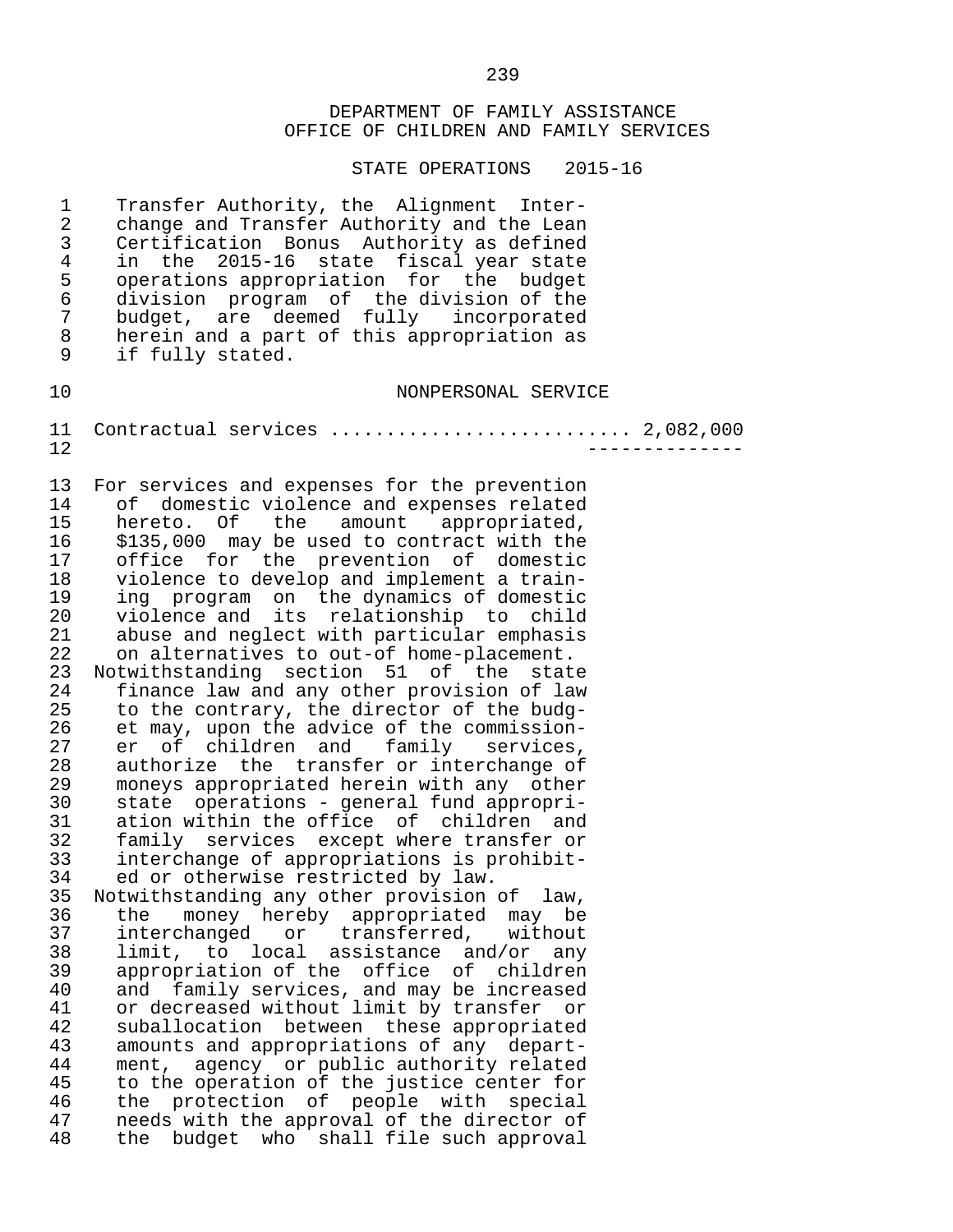| $\mathbf 1$<br>$\sqrt{2}$<br>$\mathsf 3$<br>$\overline{4}$<br>5<br>$\epsilon$<br>$\overline{7}$<br>$\,8\,$<br>9<br>10<br>11<br>12<br>13<br>14<br>15<br>16<br>17 | with the department of audit and control<br>and copies thereof with the chairman of<br>senate finance committee and the<br>the<br>chairman of the assembly ways and means<br>committee.<br>Notwithstanding any other provision of law<br>to the contrary, the OGS Interchange and<br>Transfer Authority, the IT Interchange and<br>Transfer Authority, the Alignment Inter-<br>change and Transfer Authority and the Lean<br>Certification Bonus Authority as defined<br>in the 2015-16 state fiscal year state<br>operations appropriation for the budget<br>division program of the division of the<br>budget, are deemed fully incorporated<br>herein and a part of this appropriation as<br>if fully stated.                                                                                                                                                                                                      |                       |
|-----------------------------------------------------------------------------------------------------------------------------------------------------------------|-----------------------------------------------------------------------------------------------------------------------------------------------------------------------------------------------------------------------------------------------------------------------------------------------------------------------------------------------------------------------------------------------------------------------------------------------------------------------------------------------------------------------------------------------------------------------------------------------------------------------------------------------------------------------------------------------------------------------------------------------------------------------------------------------------------------------------------------------------------------------------------------------------------------------|-----------------------|
| 18                                                                                                                                                              | NONPERSONAL SERVICE                                                                                                                                                                                                                                                                                                                                                                                                                                                                                                                                                                                                                                                                                                                                                                                                                                                                                                   |                       |
| 19                                                                                                                                                              | Contractual services  257,000                                                                                                                                                                                                                                                                                                                                                                                                                                                                                                                                                                                                                                                                                                                                                                                                                                                                                         |                       |
| 20<br>21<br>22                                                                                                                                                  | _____________<br>Program account subtotal  5,299,000                                                                                                                                                                                                                                                                                                                                                                                                                                                                                                                                                                                                                                                                                                                                                                                                                                                                  | $- - - - - - - - - -$ |
| 23<br>24<br>25                                                                                                                                                  | Special Revenue Funds - Other<br>Miscellaneous Special Revenue Fund<br>Multiagency Training Contract Account - 21989                                                                                                                                                                                                                                                                                                                                                                                                                                                                                                                                                                                                                                                                                                                                                                                                  |                       |
| 26<br>27<br>28<br>29<br>30<br>31<br>32<br>33<br>34<br>35<br>36<br>37<br>38<br>39<br>40<br>41<br>42<br>43<br>44<br>45<br>46                                      | For services and expenses related to the<br>operation of the training and development<br>program including, but not limited to,<br>personal service, fringe benefits and<br>nonpersonal service. To the extent that<br>costs incurred through payment from this<br>appropriation result from training activ-<br>ities performed on behalf of the office of<br>children and family services, the office<br>of temporary and disability assistance,<br>the department of health, the department<br>of labor or any other state or local agen-<br>cy, expenditures made from this appropri-<br>ation shall be reduced by any federal,<br>state, or local funding available for such<br>purpose in accordance with a cost allo-<br>cation plan submitted to the federal<br>government. No expenditure shall be made<br>from this account until an expenditure<br>plan has been approved by the director of<br>the budget. |                       |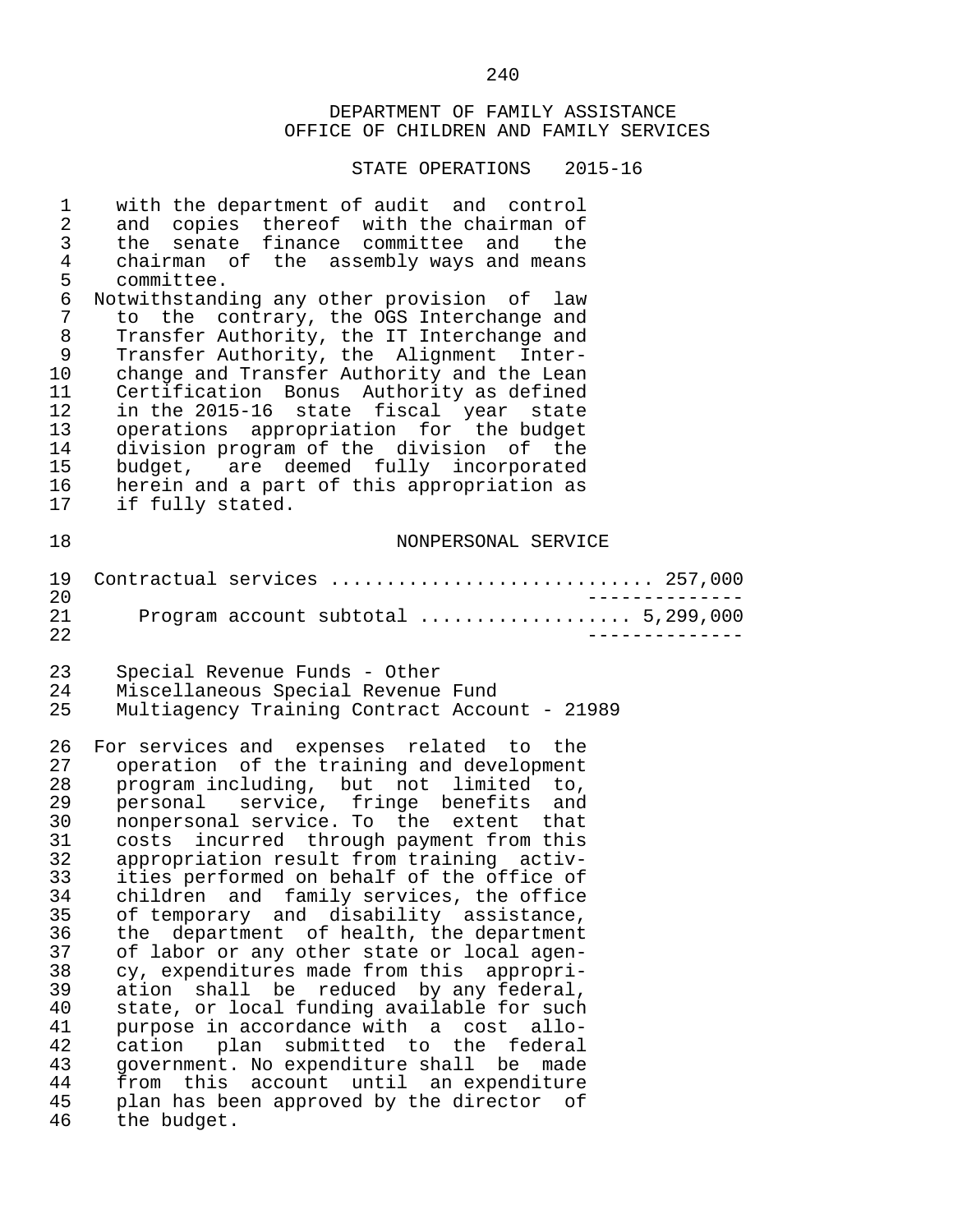#### STATE OPERATIONS 2015-16

1 Notwithstanding any other provision of law<br>2 to the contrary, the OGS Interchange and 2 to the contrary, the OGS Interchange and<br>3 Transfer Authority, the IT Interchange and 3 Transfer Authority, the IT Interchange and 4 Transfer Authority, the Alignment Inter-<br>5 change and Transfer Authority and the Lean 5 change and Transfer Authority and the Lean<br>6 Certification Bonus Authority as defined 6 Certification Bonus Authority as defined<br>7 in the 2015-16 state fiscal vear state 7 in the 2015-16 state fiscal year state 8 operations appropriation for the budget 9 division program of the division of the 10 budget, are deemed fully incorporated<br>11 herein and a part of this appropriation as 11 herein and a part of this appropriation as<br>12 if fully stated. if fully stated. 13 PERSONAL SERVICE 14 Personal service--regular ...................... 2,330,000 15 -------------- 16 NONPERSONAL SERVICE 17 Contractual services .......................... 36,014,000 18 Fringe benefits .................................. 970,000 19 Indirect costs .................................... 65,000 20<br>21 Amount available for nonpersonal service .... 37.049.000 21 Amount available for nonpersonal service .... 37,049,000 22 -------------- 23 Program account subtotal .................. 39,379,000 24 -------------- 25 Special Revenue Funds - Other Miscellaneous Special Revenue Fund 27 State Match Account - 21967 28 For services and expenses related to the<br>29 training and development program. Of the 29 training and development program. Of the<br>30 amount appropriated herein, \$1,500,000 may 30 amount appropriated herein, \$1,500,000 may<br>31 be used only to provide state match for 31 be used only to provide state match for 32 federal training funds in accordance with 33 an agreement with social services<br>34 districts including, but not limited to, 34 districts including, but not limited to, 35 the city of New York. Any agreement with a 36 social services district is subject to the 37 approval of the director of the budget. No<br>38 expenditure shall be made from this 38 expenditure shall be made from this 39 account for personal service costs. No 40 expenditure shall be made from this<br>41 account until an expenditure plan for this 41 account until an expenditure plan for this<br>42 purpose has been approved by the director 42 purpose has been approved by the director<br>43 of the budget. 43 of the budget.<br>44 Notwithstanding 44 Notwithstanding any other provision of law<br>45 to the contrary, the OGS Interchange and 45 to the contrary, the OGS Interchange and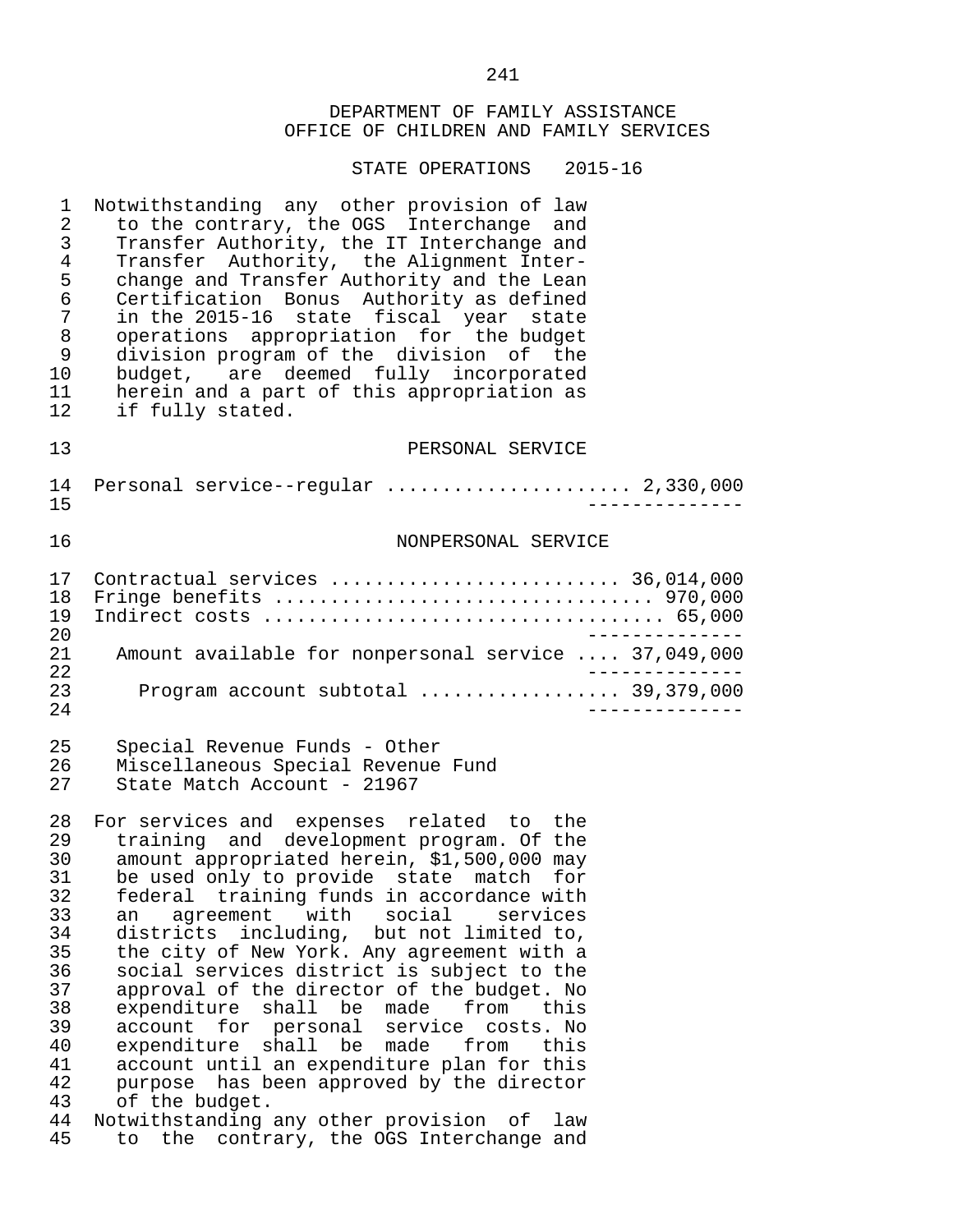| $\mathbf 1$<br>$\mathbf{2}$<br>3<br>$\overline{4}$<br>5<br>6<br>7<br>8<br>9<br>10                                                      | Transfer Authority, the IT Interchange and<br>Transfer Authority, the Alignment Inter-<br>change and Transfer Authority and the Lean<br>Certification Bonus Authority as defined<br>in the 2015-16 state fiscal year state<br>operations appropriation for the budget<br>division program of the division of the<br>budget, are deemed fully incorporated<br>herein and a part of this appropriation as<br>if fully stated.                                                                                                                                                                                                                                                                                                                                                                                                                                                                                                                                                                 |
|----------------------------------------------------------------------------------------------------------------------------------------|---------------------------------------------------------------------------------------------------------------------------------------------------------------------------------------------------------------------------------------------------------------------------------------------------------------------------------------------------------------------------------------------------------------------------------------------------------------------------------------------------------------------------------------------------------------------------------------------------------------------------------------------------------------------------------------------------------------------------------------------------------------------------------------------------------------------------------------------------------------------------------------------------------------------------------------------------------------------------------------------|
| 11                                                                                                                                     | NONPERSONAL SERVICE                                                                                                                                                                                                                                                                                                                                                                                                                                                                                                                                                                                                                                                                                                                                                                                                                                                                                                                                                                         |
| 12<br>13                                                                                                                               |                                                                                                                                                                                                                                                                                                                                                                                                                                                                                                                                                                                                                                                                                                                                                                                                                                                                                                                                                                                             |
| 14<br>15                                                                                                                               | Program account subtotal  7,000,000                                                                                                                                                                                                                                                                                                                                                                                                                                                                                                                                                                                                                                                                                                                                                                                                                                                                                                                                                         |
| 16                                                                                                                                     | Special Revenue Funds - Other                                                                                                                                                                                                                                                                                                                                                                                                                                                                                                                                                                                                                                                                                                                                                                                                                                                                                                                                                               |
| 17<br>18                                                                                                                               | Miscellaneous Special Revenue Fund<br>Training, Management and Evaluation Account - 21961                                                                                                                                                                                                                                                                                                                                                                                                                                                                                                                                                                                                                                                                                                                                                                                                                                                                                                   |
|                                                                                                                                        |                                                                                                                                                                                                                                                                                                                                                                                                                                                                                                                                                                                                                                                                                                                                                                                                                                                                                                                                                                                             |
| 19<br>20<br>21<br>22<br>23<br>24<br>25<br>26<br>27<br>28<br>29<br>30<br>31<br>32<br>33<br>34<br>35<br>36<br>37<br>38<br>39<br>40<br>41 | For services and expenses related to the<br>training and development program. Of the<br>amount appropriated herein, the office<br>shall expend not less than \$359,000 for<br>services and expenses of child abuse<br>prevention training pursuant to chapters<br>676 and 677 of the laws of 1985. No<br>shall be made from this<br>expenditure<br>account for any purpose until an expendi-<br>ture plan has been approved by the direc-<br>tor of the budget.<br>Notwithstanding any other provision of<br>law<br>to the contrary, the OGS Interchange and<br>Transfer Authority, the IT Interchange and<br>Transfer Authority, the Alignment Inter-<br>change and Transfer Authority and the Lean<br>Certification Bonus Authority as defined<br>in the 2015-16 state fiscal year state<br>operations appropriation for the budget<br>division program of the division of the<br>budget, are deemed fully incorporated<br>herein and a part of this appropriation as<br>if fully stated. |
| 42                                                                                                                                     | PERSONAL SERVICE                                                                                                                                                                                                                                                                                                                                                                                                                                                                                                                                                                                                                                                                                                                                                                                                                                                                                                                                                                            |
| 43<br>44                                                                                                                               |                                                                                                                                                                                                                                                                                                                                                                                                                                                                                                                                                                                                                                                                                                                                                                                                                                                                                                                                                                                             |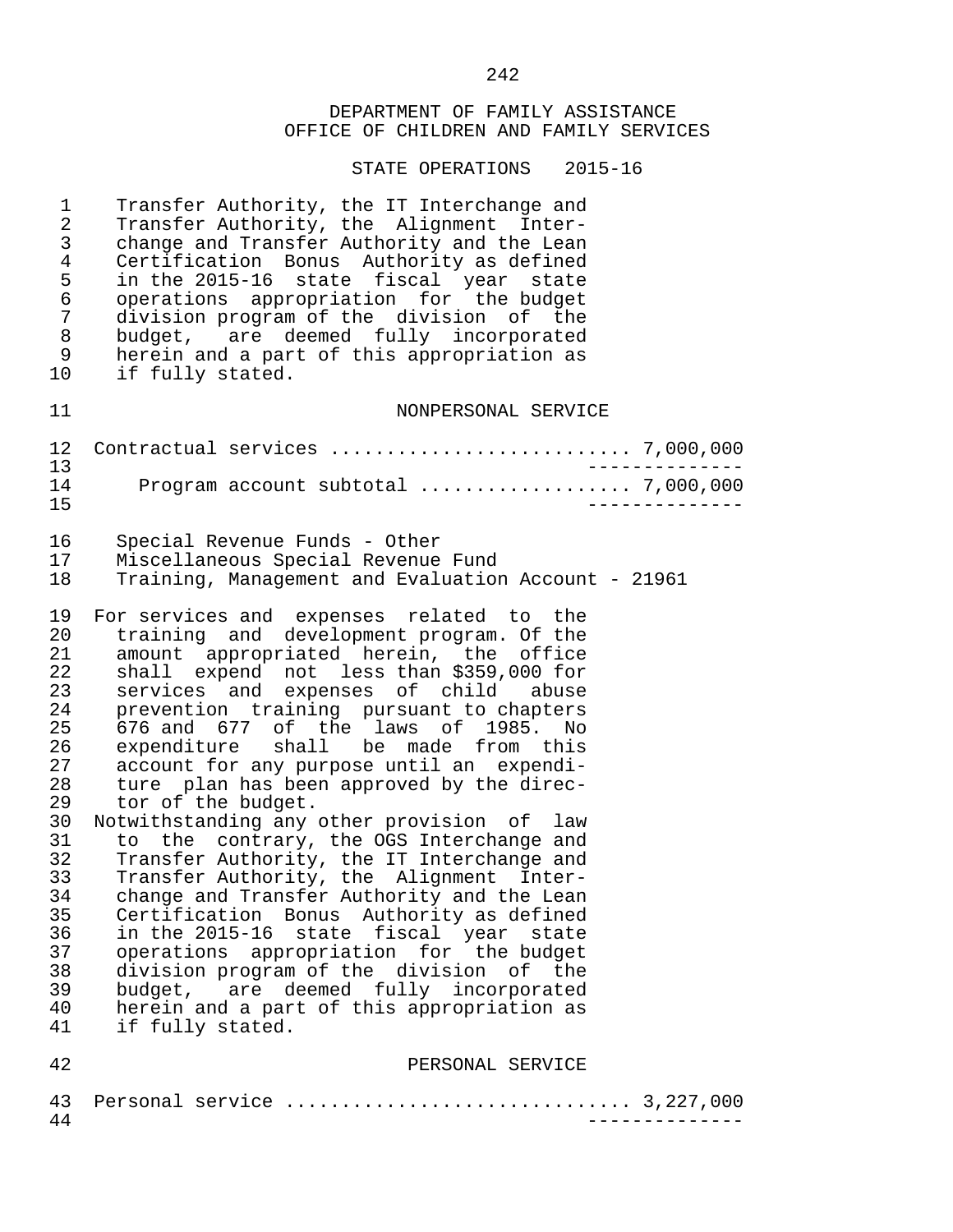STATE OPERATIONS 2015-16

#### 1 NONPERSONAL SERVICE

 2 Supplies and materials ............................ 20,000 3 Travel ............................................ 12,000 4 Contractual services ........................... 1,854,000 5 Equipment ........................................ 100,000 6 Fringe benefits ................................ 1,555,000 7 Indirect costs ................................... 102,000 8<br>9 Amount available for nonpersonal service ..... 3.643.000 9 Amount available for nonpersonal service ..... 3,643,000<br>10 ------------- 10 -------------- 11 Program account subtotal ................... 6,870,000 12 -------------- 13 Enterprise Funds<br>14 Agencies Enterpr 14 Agencies Enterprise Fund<br>15 Training Materials Accou 15 Training Materials Account - 50306 16 For services and expenses related to publi-<br>17 cation and sale of training materials. cation and sale of training materials. 18 Notwithstanding any other provision of law<br>19 to the contrary, the OGS Interchange and 19 to the contrary, the OGS Interchange and<br>20 Transfer Authority, the IT Interchange and 20 Transfer Authority, the IT Interchange and<br>21 Transfer Authority, the Alignment Inter-21 Transfer Authority, the Alignment Inter-<br>22 change and Transfer Authority and the Lean 22 change and Transfer Authority and the Lean<br>23 Certification Bonus Authority as defined 23 Certification Bonus Authority as defined 24 in the 2015-16 state fiscal year state 25 operations appropriation for the budget<br>26 division program of the division of the 26 division program of the division of the<br>27 budget, are deemed fully incorporated 27 budget, are deemed fully incorporated<br>28 herein and a part of this appropriation as 28 herein and a part of this appropriation as<br>29 if fully stated. if fully stated. 30 Contractual services ............................. 200,000 31<br>32 Drogram account subtotal (1990) 1990-1990 (200.000 32 Program account subtotal ..................... 200,000 33 -------------- 34 YOUTH FACILITIES PROGRAM ................................... 161,420,000 35 -------------- 36 General Fund 37 State Purposes Account - 10050 38 Notwithstanding section 51 of the state<br>39 finance law and any other provision of law 39 finance law and any other provision of law<br>40 to the contrary, the director of the budg-40 to the contrary, the director of the budg-<br>41 et may, upon the advice of the commission-41 et may, upon the advice of the commission-<br>42 er of children and family services. 42 er of children and family services,<br>43 authorize-the-transfer-or interchange of 43 authorize the transfer or interchange of<br>44 moneys appropriated herein with any other moneys appropriated herein with any other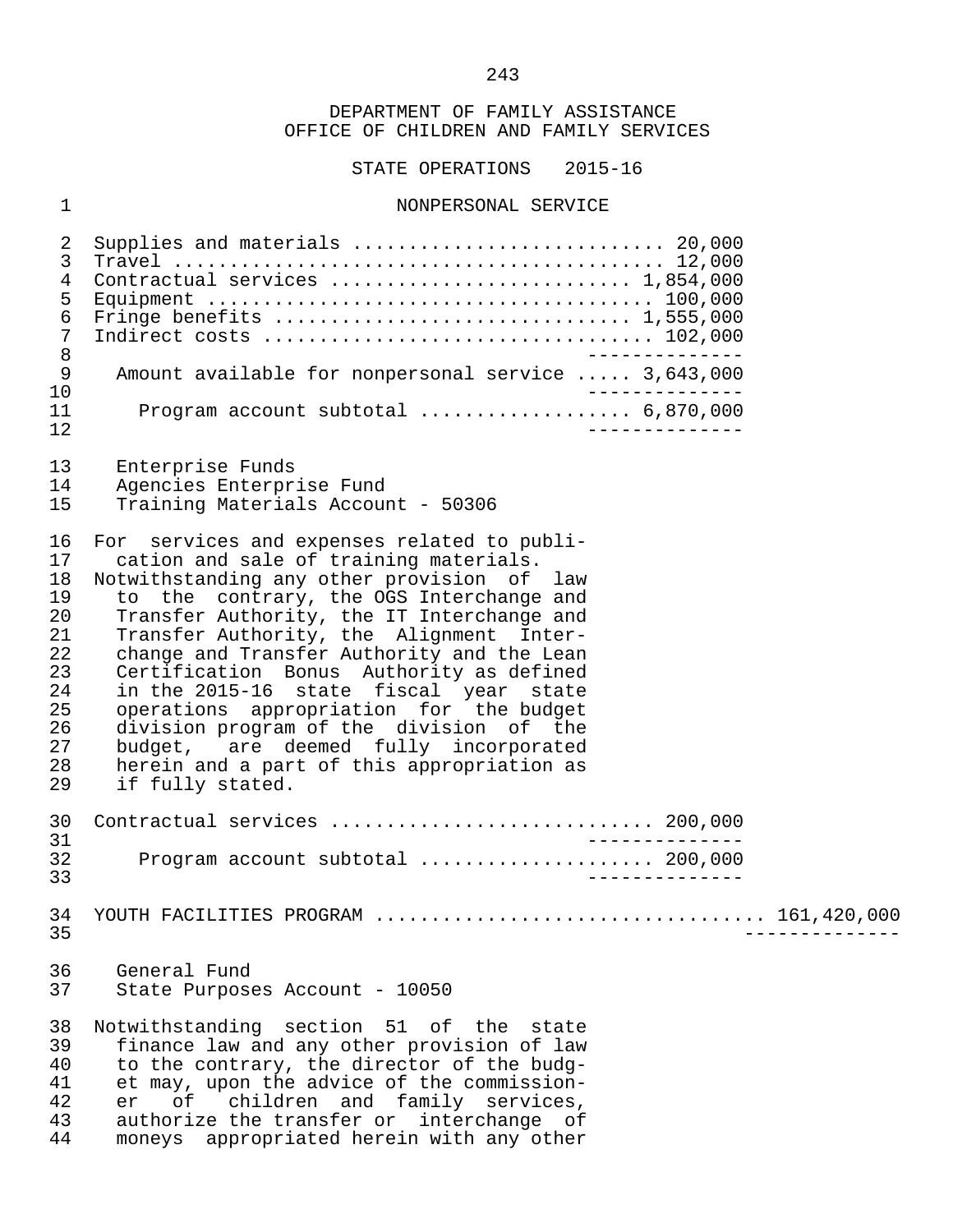#### STATE OPERATIONS 2015-16

1 state operations - general fund appropri-<br>2 ation within the office of children and 2 ation within the office of children and<br>3 family services except where transfer or 3 family services except where transfer or 4 interchange of appropriations is prohibit-<br>5 ed or otherwise restricted by law. 5 ed or otherwise restricted by law.<br>6 Notwithstanding any other provision 6 Notwithstanding any other provision of law, 7 the money hereby appropriated may be 8 interchanged or transferred, without<br>9 limit, to local assistance and/or any 9 limit, to local assistance and/or any 10 appropriation of the office of children<br>11 and family services, and may be increased 11 and family services, and may be increased<br>12 or decreased without limit by transfer or 12 or decreased without limit by transfer or<br>13 suballocation between these appropriated 13 suballocation between these appropriated<br>14 amounts and appropriations of any depart-14 amounts and appropriations of any depart-<br>15 ment, agency or public authority related 15 ment, agency or public authority related<br>16 to the operation of the justice center for 16 to the operation of the justice center for<br>17 the protection of people with special 17 the protection of people with special<br>18 needs with the approval of the director of 18 needs with the approval of the director of<br>19 the budget who shall file such approval 19 the budget who shall file such approval<br>20 with the department of audit and control with the department of audit and control 21 and copies thereof with the chairman of<br>22 the senate finance committee and the 22 the senate finance committee and the<br>23 chairman of the assembly ways and means 23 chairman of the assembly ways and means<br>24 committee. 24 committee.<br>25 Notwithstand Notwithstanding any other provision of law 26 to the contrary, the director of the budg-<br>27 et is authorized to waive the 50 percent 27 et is authorized to waive the 50 percent<br>28 local share of youth facility costs 28 local share of youth facility costs<br>29 required\_under\_subdivision 2 of section 29 required under subdivision 2 of section<br>30 529 of the executive law, as necessary, 30 529 of the executive law, as necessary,<br>31 for bills issued in calendar vear 2015 and 31 for bills issued in calendar year 2015 and 32 thereafter, to limit total billings to 33 local social services districts in a 34 calendar year including any billings for<br>35 services provided in any prior calendar 35 services provided in any prior calendar 36 year to no more than<br>37 Provided, however, that for 37 Provided, however, that for the city of<br>38 New York, a waiver of any reimbursement 38 New York, a waiver of any reimbursement<br>39 due to the state above the city of New 39 due to the state above the city of New<br>40 York's pro-rata share of the \$55,000,000 40 York's pro-rata share of the \$55,000,000 41 shall only be granted to the extent that<br>42 the director of the budget certifies that 42 the director of the budget certifies that<br>43 the city of New York has spent a minimum 43 the city of New York has spent a minimum<br>44 amount of additional resources, as deter-44 amount of additional resources, as deter-<br>45 mined by the director of the budget, on 45 mined by the director of the budget, on<br>46 eligible homeless assistance and services 46 eligible homeless assistance and services<br>47 for the period January 1, 2015 through 47 for the period January 1, 2015 through<br>48 December 31, 2015 and annually thereafter 48 December 31, 2015 and annually thereafter<br>49 through December 31, 2018, and provided 49 through December 31, 2018, and provided<br>50 further that state funds shall not be used 50 further that state funds shall not be used<br>51 to supplant any of the city of New York's to supplant any of the city of New York's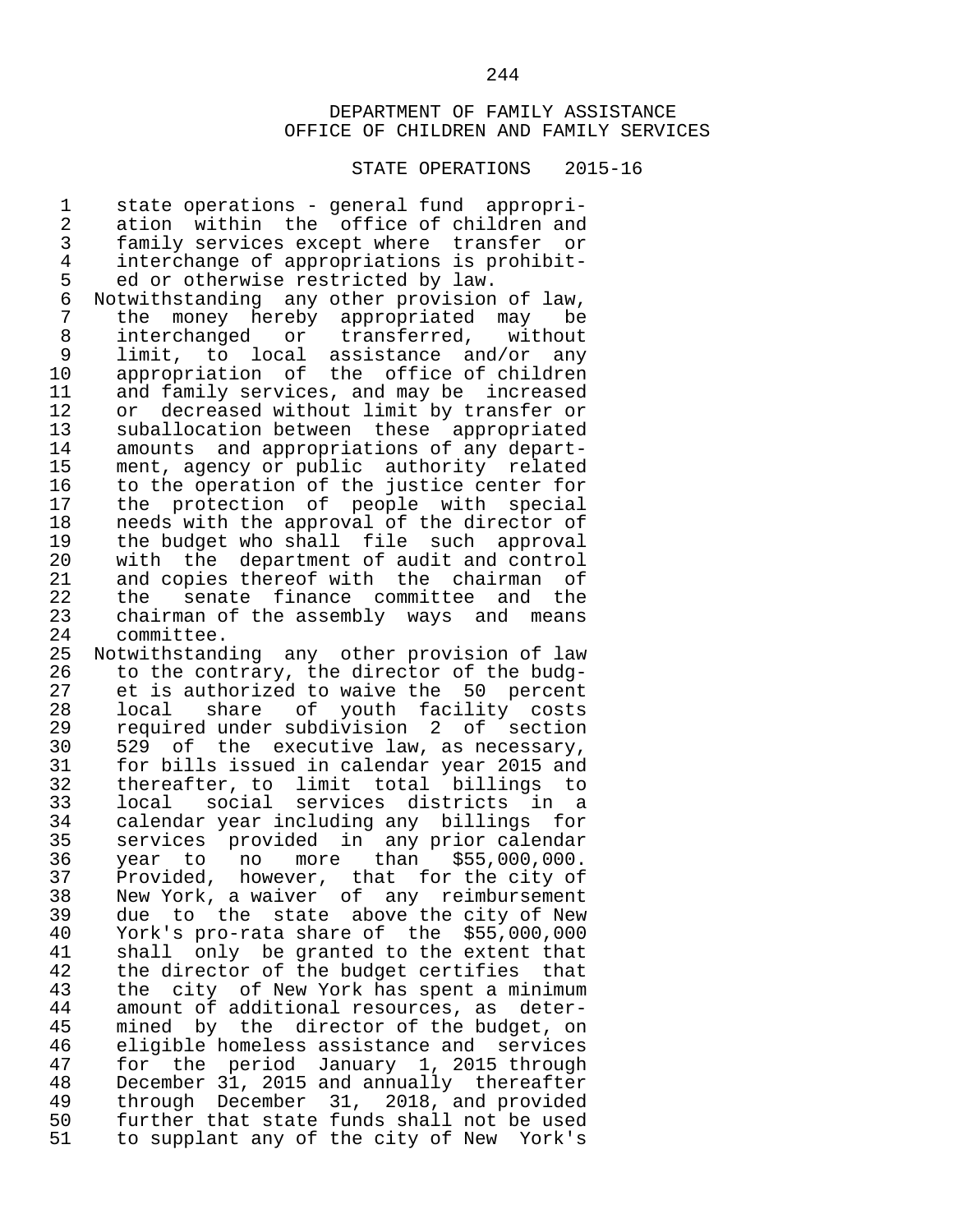#### STATE OPERATIONS 2015-16

1 funds for such services, as determined by<br>2 the director of the budget. Such eligible 2 the director of the budget. Such eligible<br>3 homeless assistance and services shall be 3 homeless assistance and services shall be 4 limited to the city of New York's costs<br>5 for living in communities (LINC) 3, LINC 5 for living in communities (LINC) 3,<br>6 4, and LINC 5 rental assistance prop 6 4, and LINC 5 rental assistance programs<br>7 and/or any other new rental assistance or 7 and/or any other new rental assistance or<br>8 homeless services program implemented 8 homeless services program implemented 9 after January 1, 2015, pursuant to a plan 10 submitted by the city of New York and<br>11 approved by the office of temporary and 11 approved by the office of temporary and<br>12 disability assistance and the director of 12 disability assistance and the director of<br>13 the budget. The city of New York shall 13 the budget. The city of New York shall<br>14 submit monthly reports to the director of 14 submit monthly reports to the director of<br>15 the budget and the office of temporary and 15 the budget and the office of temporary and<br>16 disability assistance indicating the 16 disability assistance indicating the<br>17 number of recipients served under-each 17 number of recipients served undereach<br>18 program and the amount spent on each 18 program and the amount spent on each<br>19 program for the given month, and shall 19 program for the given month, and shall<br>20 submit a vear-end report with cumulative 20 submit a year-end report with cumulative<br>21 calendar vear costs by March 31, 2016 and 21 calendar year costs by March 31, 2016 and<br>22 annually thereafter through March 31, 22 annually thereafter through March<br>23, 2019. 23 2019.<br>24 Notwith 24 Notwithstanding any other provision of law<br>25 to the contrary, the OGS Interchange and 25 to the contrary, the OGS Interchange and<br>26 Transfer Authority, the IT Interchange and 26 Transfer Authority, the IT Interchange and<br>27 Transfer Authority, the Alignment Inter-27 Transfer Authority, the Alignment Inter-<br>28 change and Transfer Authority and the Lean 28 change and Transfer Authority and the Lean<br>29 Certification Bonus Authority as defined 29 Certification Bonus Authority as defined 30 in the 2015-16 state fiscal year state<br>31 operations appropriation for the budget operations appropriation for the budget 32 division program of the division of the 33 budget, are deemed fully incorporated<br>34 herein and a part of this appropriation as

34 herein and a part of this appropriation as<br>35 if fully stated.

if fully stated.

#### 36 PERSONAL SERVICE

|    | 37 Personal service--reqular  83,176,000          |
|----|---------------------------------------------------|
|    |                                                   |
|    | 39 Holiday/overtime compensation  7,386,000       |
| 40 |                                                   |
| 41 | Amount available for personal service  93,286,000 |
| 42 |                                                   |

#### 43 NONPERSONAL SERVICE

| 44 Supplies and materials  9,581,000 |  |
|--------------------------------------|--|
|                                      |  |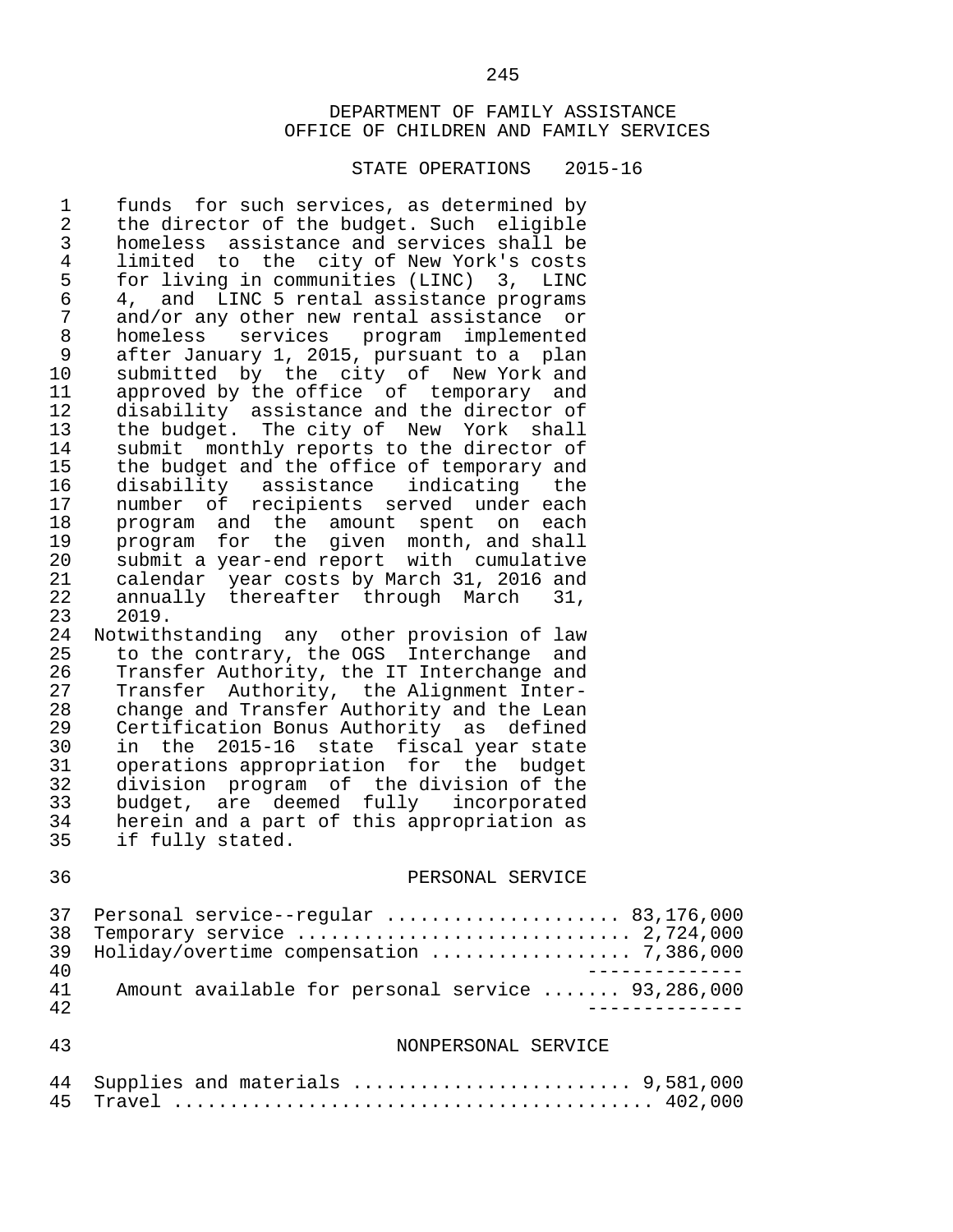#### STATE OPERATIONS 2015-16

 1 Contractual services .......................... 15,582,000 2 Equipment ........................................ 430,000 3<br>4 Amount available for nonpersonal service .... 25.995.000 4 Amount available for nonpersonal service .... 25,995,000 5<br>6 Total amount available .................... 119.281.000 6 Total amount available ................... 119,281,000 7 --------------

8 For services and expenses related to remedi-<br>9 ation or improvement of iuvenile justice 9 ation or improvement of juvenile justice 10 practices, including implementation of a<br>11 New York model treatment program for youth 11 New York model treatment program for youth<br>12 in the care of the office of children and 12 in the care of the office of children and<br>13 family services, in office of children and 13 family services, in office of children and 14 family services facilities and in the<br>15 community Funds appropriated herein shall 15 community. Funds appropriated herein shall 16 be made available subject to the approval<br>17 of an expenditure plan by the director of 17 of an expenditure plan by the director of<br>18 the budget. 18 the budget.<br>19 Notwithstandi

Notwithstanding section 51 of the state 20 finance law and any other provision of law 21 to the contrary, the director of the budg-<br>22 et may, upon the advice of the commission-22 et may, upon the advice of the commission-<br>23 er of children and family services, 23 er of children and family services,<br>24 authorize the transfer\_or\_interchange\_of 24 authorize the transfer or interchange of<br>25 moneys appropriated herein with any other 25 moneys appropriated herein with any other<br>26 state operations - general fund appropri-26 state operations - general fund appropri-<br>27 ation within the office of children and 27 ation within the office of children and<br>28 family services except where transfer or 28 family services except where transfer or<br>29 interchange of appropriations is prohibit-29 interchange of appropriations is prohibit-<br>30 ed or otherwise restricted by law. ed or otherwise restricted by law.

 31 Notwithstanding any other provision of law 32 to the contrary, the director of the budg- 33 et is authorized to waive the 50 percent<br>34 Iocal share of youth facility costs 34 local share of youth facility costs<br>35 required under subdivision 2 of section 35 required under subdivision 2 of section<br>36 529 of the executive law, as necessary, 36 529 of the executive law, as necessary,<br>37 for bills issued in calendar year 2015 and 37 for bills issued in calendar year 2015 and 38 thereafter, to limit total billings to<br>39 local social services districts in a 39 local social services districts in a<br>40 calendar vear including any billings for 40 calendar year including any billings for<br>41 services provided in any prior calendar services provided in any prior calendar 42 year to no more than \$55,000,000.<br>43 Provided,however,thatfor the city of 43 Provided, however, that for the city of<br>44 New York, a waiver of any reimbursement 44 New York, a waiver of any reimbursement<br>45 due to the state above the city of New 45 due to the state above the city of New<br>46 York's pro-rata share of the \$55,000,000 46 York's pro-rata share of the \$55,000,000 47 shall only be granted to the extent that<br>48 the director of the budget certifies that 48 the director of the budget certifies that<br>49 the city of New York has spent a minimum 49 the city of New York has spent a minimum<br>50 amount of additional resources, as deteramount of additional resources, as deter-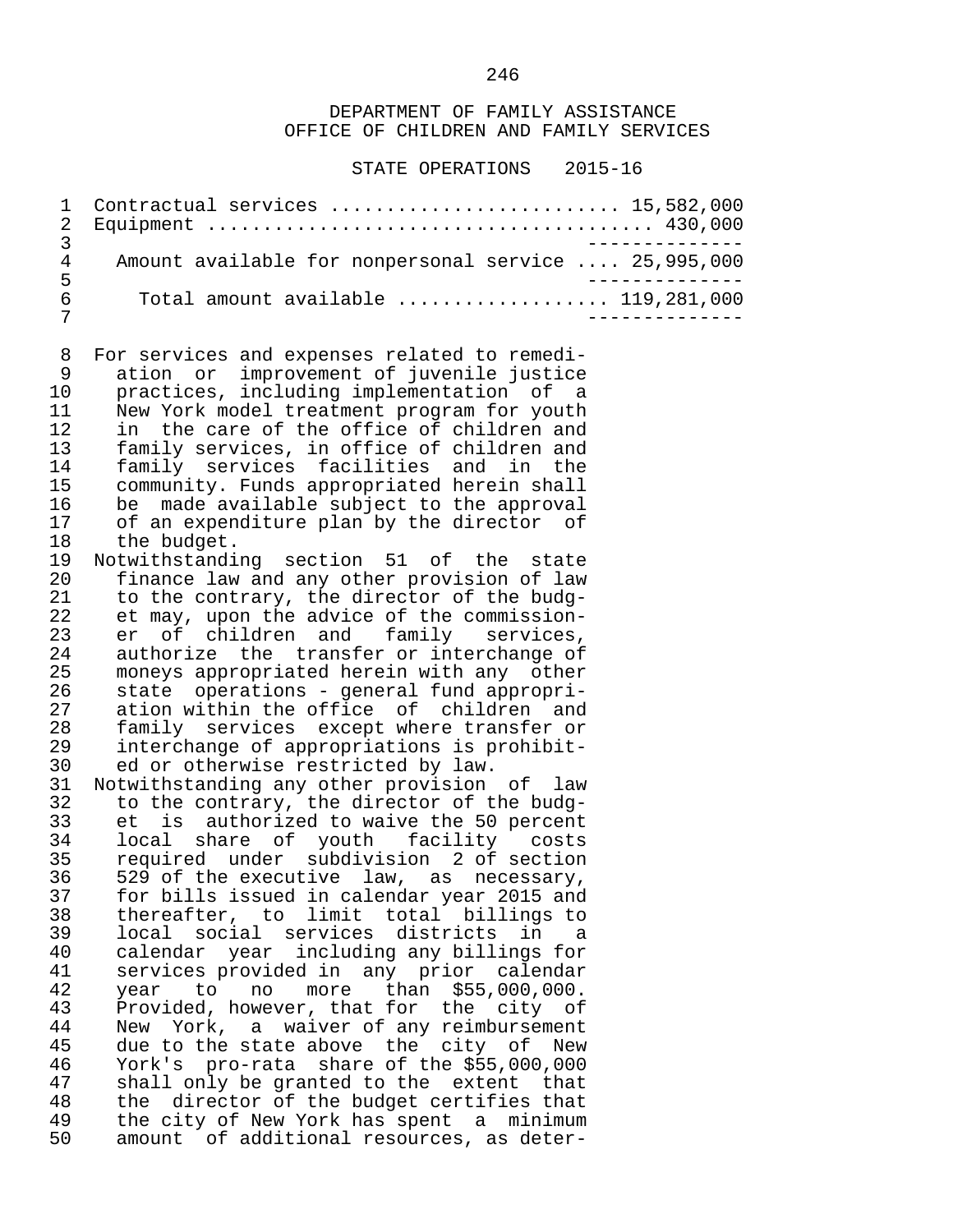#### STATE OPERATIONS 2015-16

1 mined by the director of the budget, on<br>2 eligible homeless assistance and services 2 eligible homeless assistance and services<br>3 for the period January 1, 2015 through 3 for the period January 1, 2015 through<br>4 December 31, 2015 and annually thereafter 4 December 31, 2015 and annually thereafter<br>5 through December 31, 2018, and provided 5 through December 31, 2018, and provided 6 further that state funds shall not be used<br>7 to supplant any of the city of New York's 7 to supplant any of the city of New York's<br>8 funds for such services, as determined by 8 funds for such services, as determined by<br>9 the director of the budget. Such eligible 9 the director of the budget. Such eligible<br>10 homeless assistance and services shall be 10 homeless assistance and services shall be<br>11 limited to the city of New York's costs 11 limited to the city of New York's costs<br>12 for living in communications (LINC) 3. 12 for living in communications (LINC) 3,<br>13 LINC 4, and LINC 5 rental assistance 13 LINC 4, and LINC 5 rental assistance<br>14 programs and/or any other new rental 14 programs and/or any other new rental<br>15 assistance or homeless services. 15 assistance or homeless services program<br>16 implemented after January 1, 2015, pursu-16 implemented after January 1, 2015, pursu-<br>17 ant to a plan submitted by the city of New 17 ant to a plan submitted by the city of New<br>18 York and approved by the office of tempo-18 York and approved by the office of tempo-<br>19 rary and disability assistance and the 19 rary and disability assistance and the<br>20 director of the budget. The city of New 20 director of the budget. The city of New<br>21 York shall submit monthly reports to the 21 York shall submit monthly reports to the<br>22 director of the budget and the office of 22 director of the budget and the office of<br>23 temporary and disability assistance indi-23 temporary and disability assistance indi-<br>24 cating the number of recipients served 24 cating the number of recipients served<br>25 under each program and the amount spent on 25 under each program and the amount spent on<br>26 each program for the given month, and 26 each program for the given month, and<br>27 shall submit a year-end report with cumu-27 shall submit a year-end report with cumu-<br>28 lative calendar year costs by March 31, 28 lative calendar year costs by March 31,<br>29 2016 and annually thereafter through March 29 2016 and annually thereafter through March<br>30 31, 2019. 30 31, 2019.

#### 31 PERSONAL SERVICE

|      | 32 Personal service--reqular  25,209,000          |
|------|---------------------------------------------------|
|      | 33 Temporary service  850,000                     |
|      | 34 Holiday/overtime compensation  2,266,000       |
| 35   |                                                   |
| 36   | Amount available for personal service  28,325,000 |
| - 27 |                                                   |

#### 38 NONPERSONAL SERVICE

| 39  | Supplies and materials $\ldots \ldots \ldots \ldots \ldots \ldots \ldots$ 4,874,000 |
|-----|-------------------------------------------------------------------------------------|
| 40  |                                                                                     |
| 41  | Contractual services $8,123,000$                                                    |
| 42. |                                                                                     |
| 43  |                                                                                     |
| 44  | Amount available for nonpersonal service  13,539,000                                |
| 45  |                                                                                     |
| 46  | Total amount available $\ldots \ldots \ldots \ldots \ldots \ldots$ 41,864,000       |
| 47  |                                                                                     |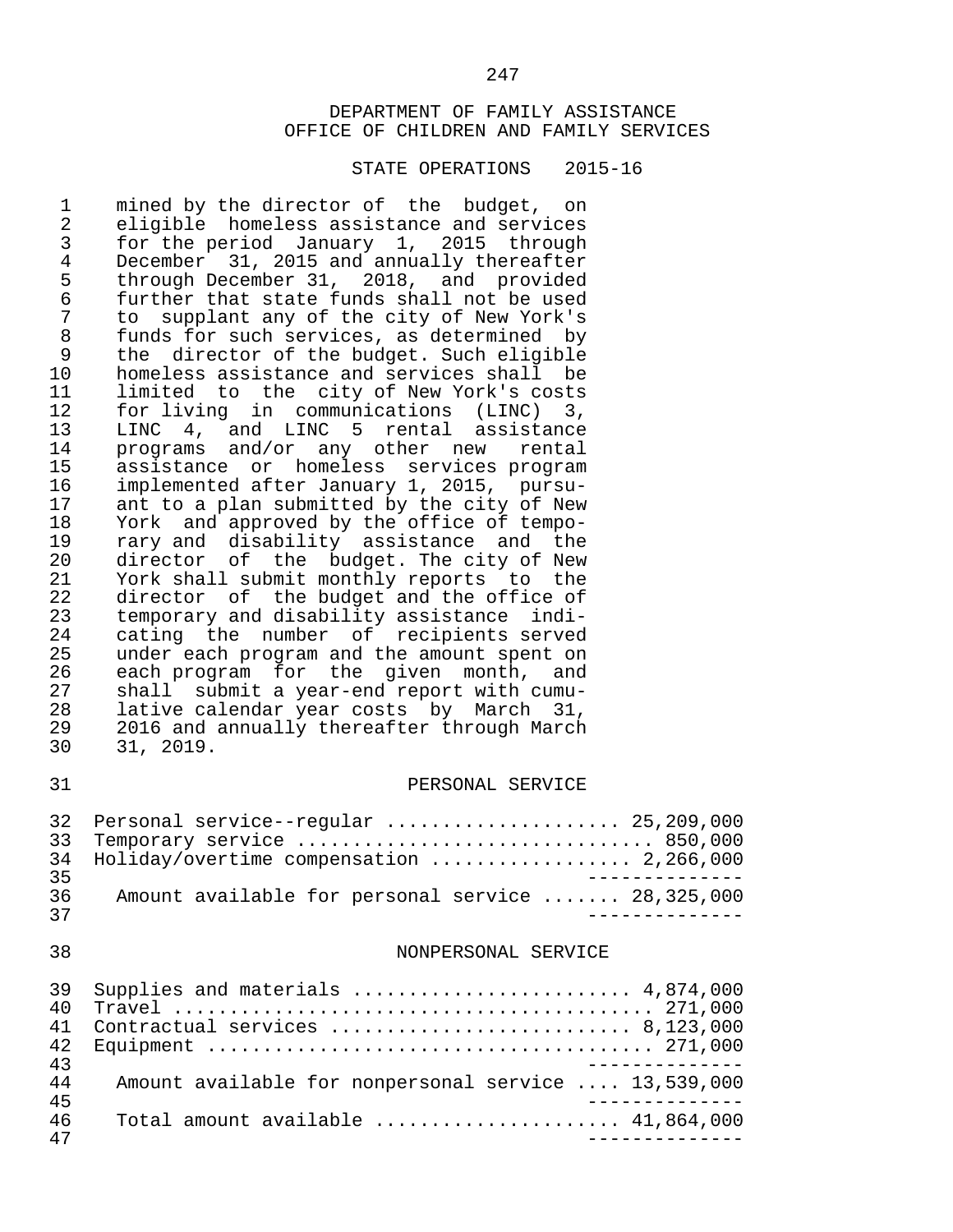| $\mathbf{1}$<br>$\overline{2}$                                               | Program account subtotal  161,145,000                                                                                                                                                                                                                                                                                                                                                                                                                                                                                                                                                            |
|------------------------------------------------------------------------------|--------------------------------------------------------------------------------------------------------------------------------------------------------------------------------------------------------------------------------------------------------------------------------------------------------------------------------------------------------------------------------------------------------------------------------------------------------------------------------------------------------------------------------------------------------------------------------------------------|
| 3<br>4<br>5                                                                  | Enterprise Funds<br>Youth Commissary Account<br>DFY Account - 50000                                                                                                                                                                                                                                                                                                                                                                                                                                                                                                                              |
| 6<br>7<br>8<br>9<br>10<br>11<br>12<br>13<br>14<br>15<br>16<br>17<br>18<br>19 | For services and expenses related to facili-<br>ty commissary supplies.<br>Notwithstanding any other provision of law<br>to the contrary, the OGS Interchange and<br>Transfer Authority, the IT Interchange and<br>Transfer Authority, the Alignment Inter-<br>change and Transfer Authority and the Lean<br>Certification Bonus Authority as defined<br>in the 2015-16 state fiscal year state<br>operations appropriation for the budget<br>division program of the division of the<br>budget, are deemed fully incorporated<br>herein and a part of this appropriation as<br>if fully stated. |
| 20                                                                           | NONPERSONAL SERVICE                                                                                                                                                                                                                                                                                                                                                                                                                                                                                                                                                                              |
| 21<br>22<br>23<br>24<br>25                                                   | Supplies and materials  155,000<br>Contractual services  40,000<br>Program account subtotal  275,000                                                                                                                                                                                                                                                                                                                                                                                                                                                                                             |
| 26                                                                           |                                                                                                                                                                                                                                                                                                                                                                                                                                                                                                                                                                                                  |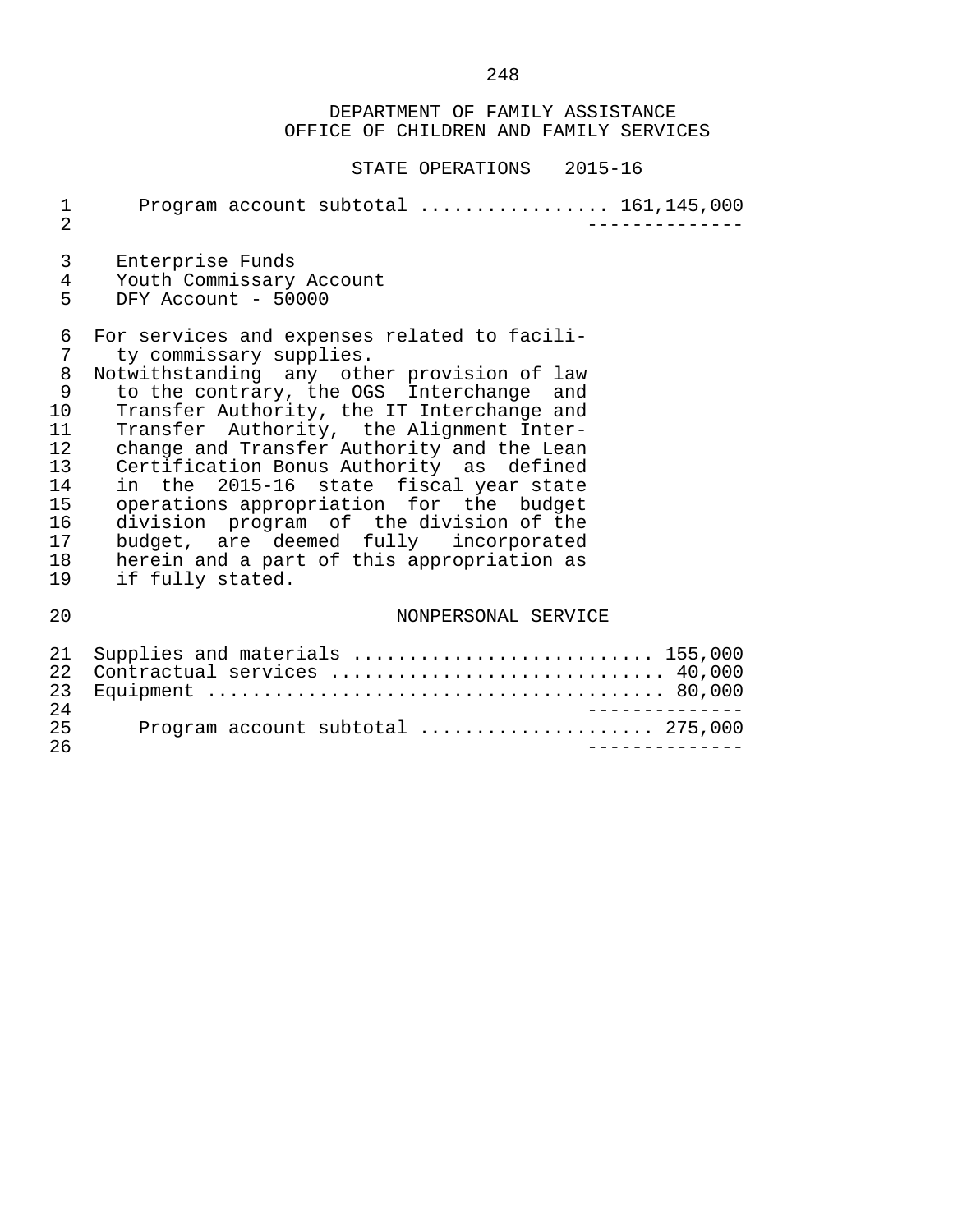STATE OPERATIONS - REAPPROPRIATIONS 2015-16

#### 1 CENTRAL ADMINISTRATION PROGRAM

 2 Special Revenue Funds - Federal 3 Federal Health and Human Services Fund<br>4 Head Start Grant Account - 25181 Head Start Grant Account - 25181 5 By chapter 50, section 1, of the laws of 2014:<br>6 For services and expenses related to th 6 For services and expenses related to the head start collaboration 7 project grant program.<br>8 Personal service ... 215 8 Personal service ... 215,000 ........................... (re. \$199,000)<br>9 Nonpersonal service ... 211,000 ....................... (re. \$211,000) 9 Nonpersonal service ... 211,000 ........................ (re. \$211,000) 10 Fringe benefits ... 94,000 ............................. (re. \$94,000) 11 Indirect costs ... 8,000 ................................ (re. \$8,000) 12 By chapter 50, section 1, of the laws of 2013:<br>13 For services and expenses related to the 13 For services and expenses related to the head start collaboration 14 project grant program.<br>15 Personal service ... 215 15 Personal service ... 215,000 .......................... (re. \$111,000)<br>16 Nonpersonal service ... 211.000 ........................ (re. \$167.000) 16 Nonpersonal service ... 211,000 ....................... (re. \$167,000) 17 Fringe benefits ... 94,000 ............................. (re. \$49,000) 18 Indirect costs ... 8,000 ................................ (re. \$6,000) 19 Special Revenue Funds - Other<br>20 Combined Expendable Trust Fun 20 Combined Expendable Trust Fund<br>21 Grants and Bequests Account -Grants and Bequests Account - 20145 22 By chapter 50, section 1, of the laws of 2014:<br>23 For services and expenses related to resea 23 For services and expenses related to research, evaluation and demon-<br>24 Stration projects, including fringe benefits. 24 stration projects, including fringe benefits.<br>25 Personal service--regular ... 36.000 .......... 25 Personal service--regular ... 36,000 ................... (re. \$36,000) Supplies and materials  $\ldots$  100,000  $\ldots$ ................... (re. \$100,000) 27 Contractual services ... 121,000 ...................... (re. \$121,000) 28 Travel ... 15,000 ...................................... (re. \$15,000) 29 Equipment ... 19,000 ................................... (re. \$19,000) 30 Fringe benefits ... 17,000 ............................. (re. \$17,000) 31 Indirect costs ... 1,000 ................................ (re. \$1,000) 32 By chapter 50, section 1, of the laws of 2013:<br>33 For services and expenses related to researc 33 For services and expenses related to research, evaluation and demon-<br>34 Stration projects, including fringe benefits. 34 stration projects, including fringe benefits.<br>35 Personal service--reqular ... 36,000 .......... 35 Personal service--regular ... 36,000 .................... (re. \$22,000)<br>36 Supplies and materials ... 222,000 ....................... (re. \$93,000) Supplies and materials  $\ldots$  222,000  $\ldots$ ..................... (re. \$93,000) 37 Travel ... 15,000 ...................................... (re. \$13,000) 38 Equipment ... 19,000 ................................... (re. \$18,000) 39 Fringe benefits ... 17,000 ............................. (re. \$10,000) 40 Special Revenue Funds - Other 41 Miscellaneous Special Revenue Fund OCFS Program Account - 22111 43 By chapter 53, section 1, of the laws of 2008: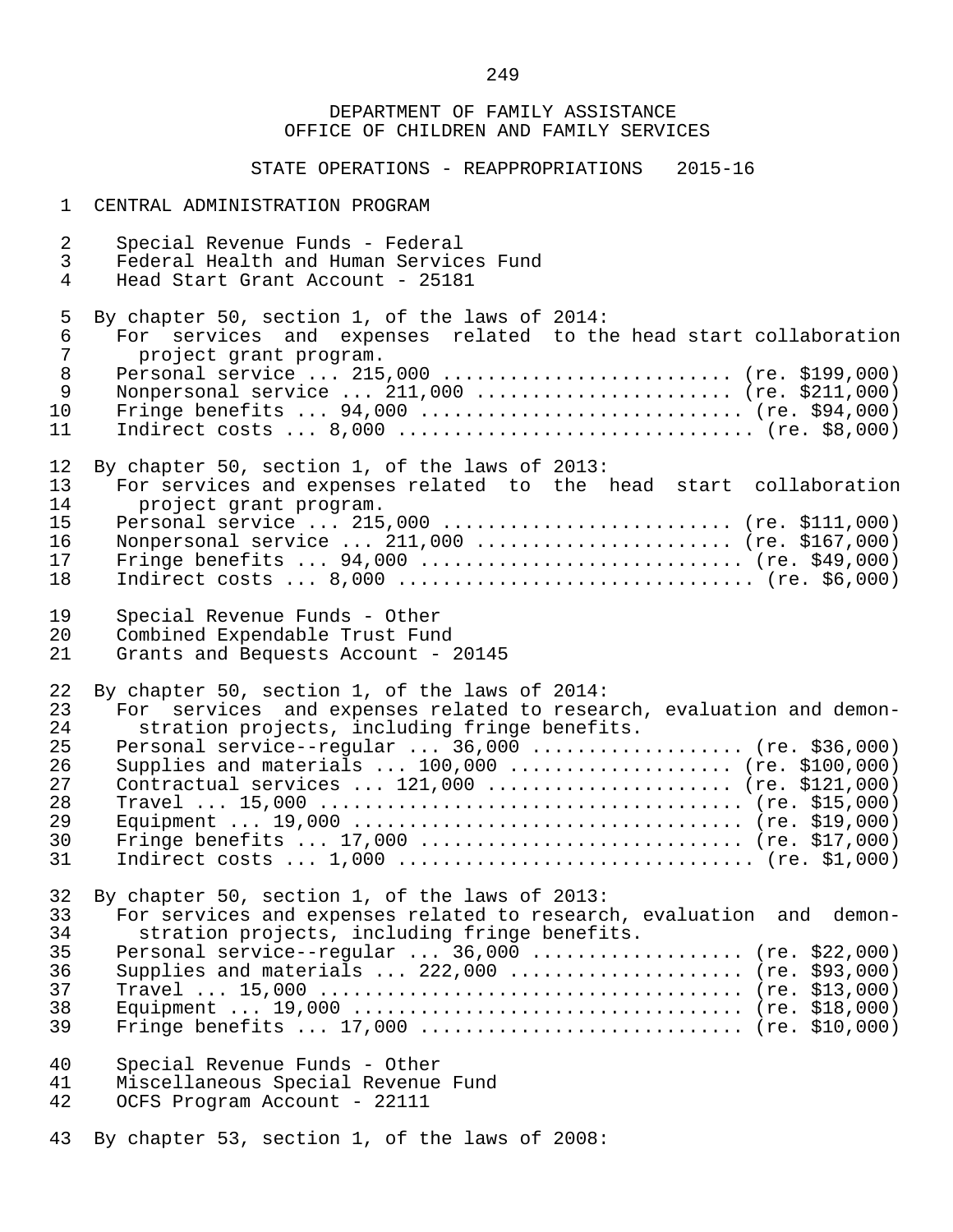STATE OPERATIONS - REAPPROPRIATIONS 2015-16

- 1 For services and expenses related to the support of health and social<br>2 services programs.
- 2 services programs.<br>3 Contractual services Contractual services  $\ldots$  5,000,000  $\ldots$ ................ (re. \$1,385,000)
- 4 CHILD CARE PROGRAM
- 5 Special Revenue Funds Federal
- 6 Federal Health and Human Services Fund

Federal Day Care Account - 25175

8 By chapter 50, section 1, of the laws of 2014:

- 9 Funds appropriated herein shall be available for aid to munici-<br>10 palities, for services and expenses related to administering activ-10 palities, for services and expenses related to administering activ-<br>11 ities under the child care block grant and for payments to the 11 ities under the child care block grant and for payments to the 12 federal government for expenditures made pursuant to the social<br>13 services law and the state plan-for-individual and-family-grant 13 services law and the state plan-for-individual and family grant<br>14 serogram under the disaster relief act of 1974. 14 program under the disaster relief act of 1974.<br>15 Such funds are to be available for payment o
- 15 Such funds are to be available for payment of aid, services and 16 expenses heretofore accrued or hereafter to accrue to munici- 17 palities. Subject to the approval of the director of the budget,<br>18 such funds shall be available to the office net of disallowances. 18 such funds shall be available to the office net of disallowances,<br>19 sefunds, reimbursements, and credits. 19 refunds, reimbursements, and credits.<br>20 Notwithstanding any inconsistent provis
	- 20 Notwithstanding any inconsistent provision of law, the amount herein<br>21 appropriated may be transferred to any other appropriation within 21 appropriated may be transferred to any other appropriation within<br>22 the office of children and family services and/or the office of 22 the office of children and family services and/or the office of<br>23 temporary and disability assistance and/or suballocated to the 23 temporary and disability assistance and/or suballocated to the<br>24 office of temporary and disability assistance for the purpose of 24 office of temporary and disability assistance for the purpose of<br>25 paying local social services districts' costs of the above program 25 paying local social services districts' costs of the above program<br>26 and may be increased or decreased by interchange with any other 26 and may be increased or decreased by interchange with any other<br>27 appropriation or with any other item or items within the amounts 27 appropriation or with any other item or items within the amounts<br>28 appropriated within the office of children and family services 28 appropriated within the office of children and family services 29 general fund - local assistance account or special revenue funds 30 federal / aid to localities federal day care account with the 31 approval of the director of the budget who shall file such approval<br>32 with the department of audit and control and copies thereof with the 32 with the department of audit and control and copies thereof with the<br>33 chairman of the senate finance committee and the chairman of the 33 chairman of the senate finance committee and the chairman of the 34 assembly ways and means committee.<br>35 Notwithstanding any other provision
- 35 Notwithstanding any other provision of law, the money hereby appropri- 36 ated including any funds transferred by the office of temporary and<br>37 alisability assistance special revenue funds - federal / aid to 37 disability assistance special revenue funds - federal / aid to 38 localities federal health and human services fund, federal temporary assistance to needy families block grant funds at the request of the 40 local social services districts and, upon approval of the director 41 of the budget, transfer of federal temporary assistance for needy 42 families block grant funds made available from the New York works 43 compliance fund program or otherwise specifically appropriated<br>44 therefor, in combination with the money appropriated in the general 44 therefor, in combination with the money appropriated in the general<br>45 fund / aid to localities local assistance account, appropriated for 45 fund / aid to localities local assistance account, appropriated for 46 the state block grant for child care-shall-constitute-the-state<br>47 block-grant-for-child-care, Pursuant-to-title-5-C of article-6 of 47 block grant for child care. Pursuant to title 5-C of article 6 of<br>48 the social services law, the state block grant for child care shall the social services law, the state block grant for child care shall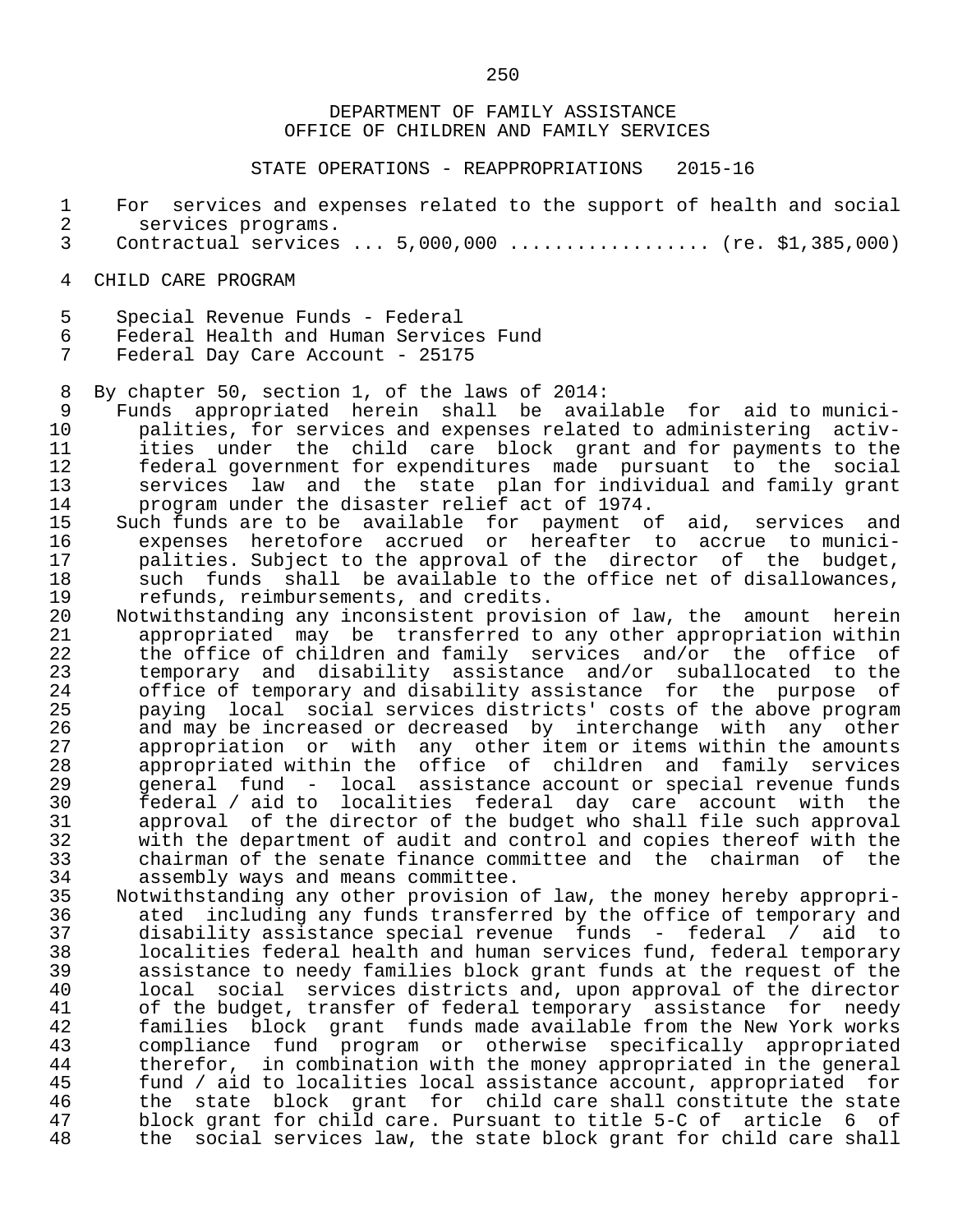STATE OPERATIONS - REAPPROPRIATIONS 2015-16

|    | be used for child care assistance and for activities to increase the |
|----|----------------------------------------------------------------------|
|    | availability and/or quality of child care programs.                  |
|    | Personal service $16,780,000$ (re. \$13,865,000)                     |
| 4  | Nonpersonal service $26,911,300$ (re. \$22,100,000)                  |
| Б. | Fringe benefits  7,260,700  (re. \$3,861,000)                        |
|    | Indirect costs $302,000$ (re. \$148,000)                             |

- 
- 7 By chapter 50, section 1, of the laws of 2013: 8 Funds appropriated herein shall be available for aid to munici- 9 palities, for services and expenses related to administering activ- 10 ities under the child care block grant and for payments to the 11 federal government for expenditures made pursuant to the social 12 services law and the state plan-for-individual and family grant<br>13 serogram under the disaster relief act of 1974.
- 13 program under the disaster relief act of 1974. 14 Such funds are to be available for payment of aid, services and 15 expenses heretofore accrued or hereafter to accrue to munici- 16 palities. Subject to the approval of the director of the budget,<br>17 such funds shall be available to the office net of disallowances, 17 such funds shall be available to the office net of disallowances,<br>18 refunds, reimbursements, and credits. 18 refunds, reimbursements, and credits.<br>19 Notwithstanding any inconsistent provis
	- 19 Notwithstanding any inconsistent provision of law, the amount herein<br>20 appropriated may be transferred to any other appropriation within 20 appropriated may be transferred to any other appropriation within<br>21 the office of children and family services and/or the office of 21 the office of children and family services and/or the office of<br>22 temporary and disability assistance and/or suballocated to the 22 temporary and disability assistance and/or suballocated to the 23 office of temporary and disability assistance for the purpose of<br>24 . paving local social services districts' costs of the above program 24 paying local social services districts' costs of the above program<br>25 and may be increased or decreased by interchange with any other 25 and may be increased or decreased by interchange with any other<br>26 appropriation or with any other item or items within the amounts 26 appropriation or with any other item or items within the amounts<br>27 appropriated within the office of children and family services 27 appropriated within the office of children and family services 28 general fund - local assistance account or special revenue funds<br>29 federal/aid to localities federal day care account with the approval 29 federal/aid to localities federal day care account with the approval<br>30 fine director of the budget who shall file such approval with the 30 of the director of the budget who shall file such approval with the<br>31 odepartment of audit and control and copies thereof with the chairman 31 department of audit and control and copies thereof with the chairman 32 of the senate finance committee and the chairman of the assembly<br>33 ways and means committee. 33 ways and means committee.<br>34 Notwithstanding any other p:
	- 34 Notwithstanding any other provision of law, the money hereby appropri- 35 ated including any funds transferred by the office of temporary and 36 disability assistance special revenue funds - federal / aid to<br>37 – localities federal health and human services fund. federal temporary 37 localities federal health and human services fund, federal temporary<br>38 assistance to needy families block grant funds at the request of the 38 assistance to needy families block grant funds at the request of the 39 local social services districts and, upon approval of the director 40 of the budget, transfer of federal temporary assistance for needy<br>41 Samilies block grant funds made available from the New York works 41 families block grant funds made available from the New York works 42 compliance fund program or otherwise specifically appropriated 43 therefor, in combination with the money appropriated in the general<br>44 fund / aid to localities local assistance account, appropriated for 44 fund / aid to localities local assistance account, appropriated for<br>45 the state block grant for child care shall constitute the state 45 the state block grant for child care shall constitute the state 46 block grant for child care. Pursuant to title 5-C of article 6 of 47 the social services law, the state block grant for child care shall<br>48 be used for child care assistance and for activities to increase the 48 be used for child care assistance and for activities to increase the<br>49 availability and/or quality of child care programs. availability and/or quality of child care programs.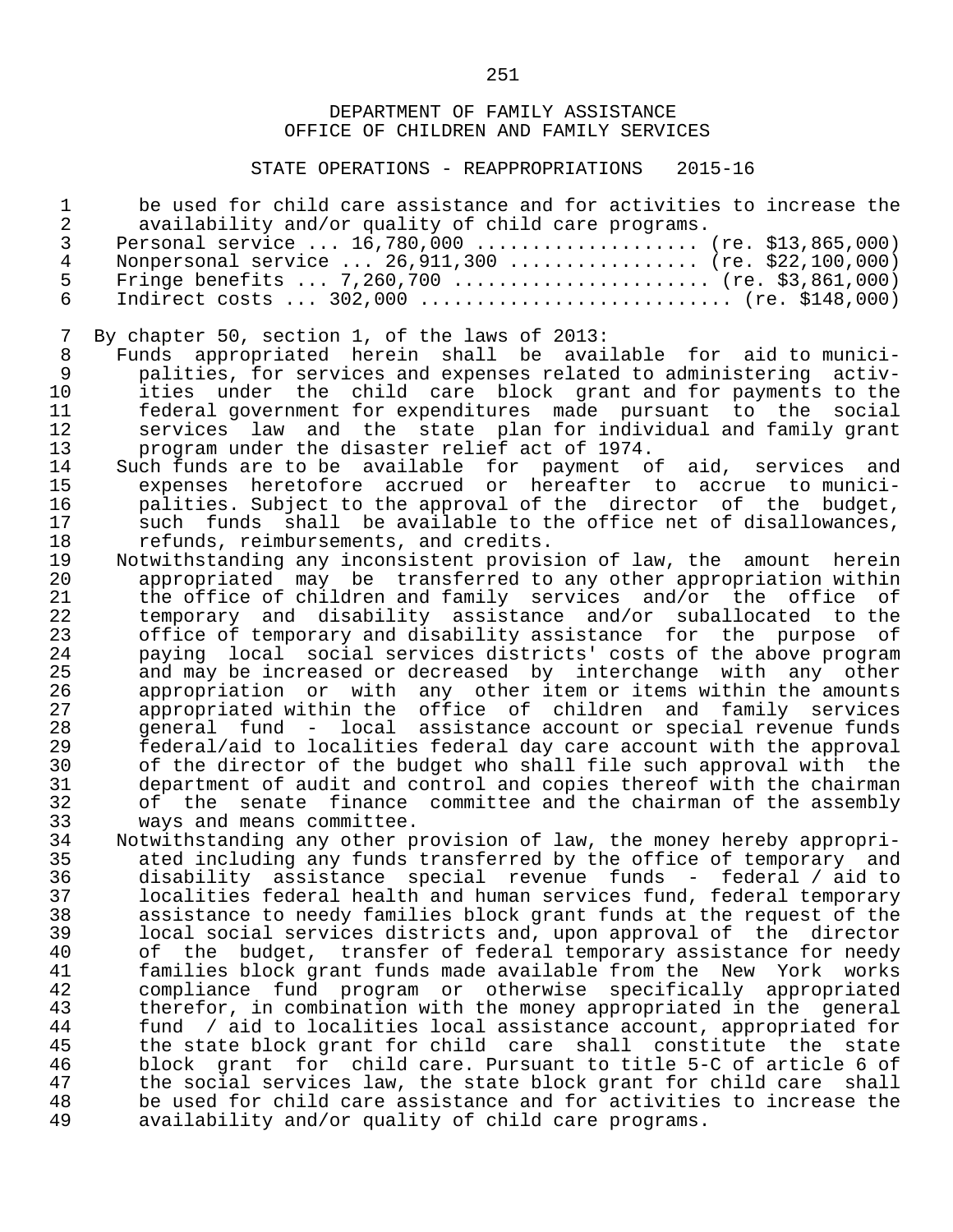#### STATE OPERATIONS - REAPPROPRIATIONS 2015-16

1 Notwithstanding any provision of articles 153, 154 and 163 of the<br>2 education law, there shall be an exemption from the professional 2 education law, there shall be an exemption from the professional<br>3 licensure requirements of such articles, and nothing contained in 3 licensure requirements of such articles, and nothing contained in 4 such articles, or in any other provisions of law related to the<br>5 licensure requirements of persons licensed under those articles. 5 licensure requirements of persons licensed under those articles,<br>6 shall prohibit or limit the activities or services of any person in 6 shall prohibit or limit the activities or services of any person in<br>7 the employ of a program or service operated, certified, regulated, 7 the employ of a program or service operated, certified, regulated,<br>8 funded or approved by the office of children and family services, a 8 funded or approved by the office of children and family services, a<br>9 and one the such term is defined in article 41 of the 9 local governmental unit as such term is defined in article 41 of the<br>10 mental hygiene law, and/or a local social services district as 10 mental hygiene law, and/or a local social services district as 11 defined in section 61 of the social services law, and all such enti- 12 ties shall be considered to be approved settings for the receipt of<br>13 supervised experience for the professions governed by articles 153, 13 supervised experience for the professions governed by articles 153,<br>14 154 and 163 of the education law, and furthermore, no such entity 14 154 and 163 of the education law, and furthermore, no such entity<br>15 shall be required to apply for nor be required to receive a waiver 15 shall be required to apply for nor be required to receive a waiver<br>16 Bursuant to section 6503-a of the education law in order to perform 16 pursuant to section 6503-a of the education law in order to perform<br>17 any activities or provide any services. 17 any activities or provide any services.<br>18 Personal service ... 16,780,000 .........

18 Personal service ... 16,780,000 ......................... (re. \$698,000)<br>19 Nonpersonal service ... 26.911.300 .................. (re. \$14.904.000) 19 Nonpersonal service ... 26,911,300 ................. (re. \$14,904,000)<br>20 Fringe benefits ... 7,260,700 ........................... (re. \$254,000) 20 Fringe benefits ... 7,260,700 ......................... (re. \$254,000) Indirect costs ... 302,000 ............................... (re. \$86,000)

- 22 By chapter 50, section 1, of the laws of 2012:<br>23 Funds appropriated herein shall be avai 23 Funds appropriated herein shall be available for aid to munici- 24 palities, for services and expenses related to administering activ- 25 ities under the child care block grant and for-payments to the<br>26 federal government for-expenditures made pursuant to the social 26 federal government for expenditures made pursuant to the social 27 services law and the state plan-for-individual and family grant<br>28 program under the disaster relief act of 1974. 28 program under the disaster relief act of 1974.<br>29 Such funds are to be available for payment o
- 29 Such funds are to be available for payment of aid, services and<br>30 expenses heretofore accrued or hereafter to accrue to munici- 30 expenses heretofore accrued or hereafter to accrue to munici- 31 palities. Subject to the approval of the director of the budget,<br>32 such funds shall be available to the office net of disallowances, 32 such funds shall be available to the office net of disallowances,<br>33 refunds, reimbursements, and credits. 33 refunds, reimbursements, and credits.<br>34 Notwithstanding any inconsistent provis
- 34 Notwithstanding any inconsistent provision of law, the amount herein 35 appropriated may be transferred to any other appropriation within<br>36 the office of children and family services and/or the office of 36 the office of children and family services and/or the office of<br>37 temporary and disability assistance and/or suballocated to the 37 temporary and disability assistance and/or suballocated to the 38 office of temporary and disability assistance for the purpose of<br>39 paying local social services districts' costs of the above program 39 paying local social services districts' costs of the above program 40 and may be increased or decreased by interchange with any other<br>41 appropriation or with any other item or items within the amounts 41 appropriation or with any other item or items within the amounts<br>42 appropriated within the office of children and family services 42 appropriated within the office of children and family services<br>43 general fund - local assistance account or special revenue funds 43 general fund - local assistance account or special revenue funds<br>44 federal/aid to localities federal day care account with the approval 44 federal/aid to localities federal day care account with the approval<br>45 of the director of the budget who shall file such approval with the 45 of the director of the budget who shall file such approval with the<br>46 department of audit and control and copies thereof with the chairman 46 department of audit and control and copies thereof with the chairman<br>47 of the senate finance committee and the chairman of the assembly 47 of the senate finance committee and the chairman of the assembly<br>48 ways and means committee. 48 ways and means committee.<br>49 Notwithstanding any other p
- 49 Notwithstanding any other provision of law, the money hereby appropri-<br>50 ated including any funds transferred by the office of temporary and ated including any funds transferred by the office of temporary and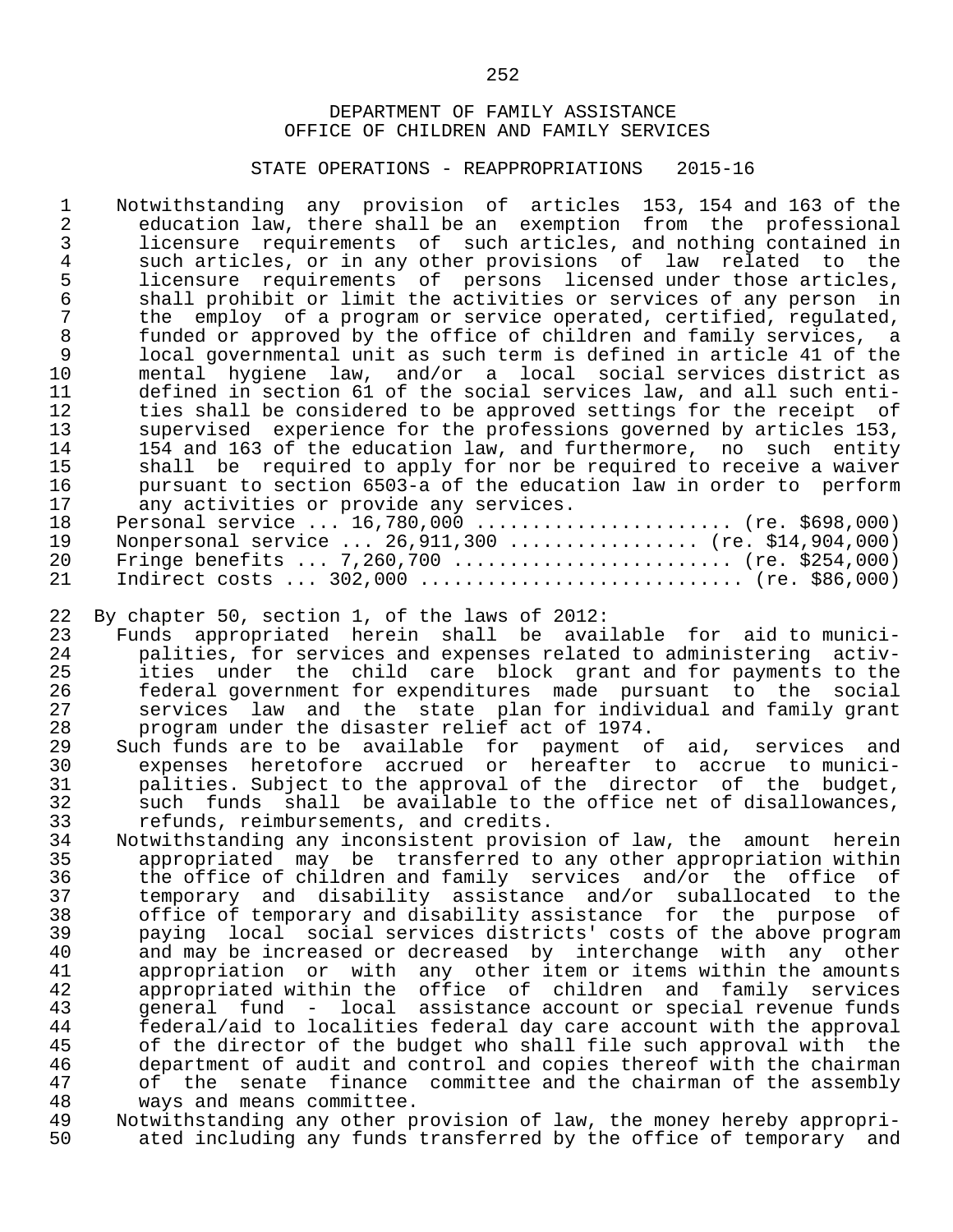#### STATE OPERATIONS - REAPPROPRIATIONS 2015-16

 1 disability assistance special revenue funds - federal / aid to 2 localities federal health and human services fund, federal temporary<br>3 assistance to needy families block grant funds at the request of the 3 assistance to needy families block grant funds at the request of the 4 local social services districts and, upon approval of the director 5 of the budget, transfer of federal temporary assistance for needy<br>6 families block grant funds made available from the New York works 6 families block grant funds made available from the New York works 7 compliance fund program or otherwise specifically appropriated<br>8 therefor, in combination with the money appropriated in the general 8 therefor, in combination with the money appropriated in the general<br>9 fund / aid to localities local assistance account, appropriated for 9 fund / aid to localities local assistance account, appropriated for 10 the state block grant for child care shall constitute the state 11 block grant for child care. Pursuant to title 5-C of article 6 of<br>12 the social services law, the state block grant for child care shall 12 the social services law, the state block grant for child care shall<br>13 be used for child care assistance and for activities to increase the 13 be used for child care assistance and for activities to increase the<br>14 availability and/or quality of child care programs. 14 availability and/or quality of child care programs.<br>15 Notwithstanding any other provision of law to the co

15 Notwithstanding any other provision of law to the contrary, the OGS<br>16 11 Interchange and Transfer Authority, the IT Interchange and Transfer 16 10 Interchange and Transfer Authority, the IT Interchange and Transfer<br>17 12 Authority, the Call Center Interchange and Transfer Authority and 17 Muthority, the Call Center Interchange and Transfer Authority and<br>18 the Alignment Interchange and Transfer Authority as defined in the 18 the Alignment Interchange and Transfer Authority as defined in the 19 2012-13 state fiscal year state operations appropriation for the<br>20 budget division program of the division of the budget, are deemed budget division program of the division of the budget, are deemed 21 fully incorporated herein and a part of this appropriation as if<br>22 fully stated. fully stated.

|    | 23 Nonpersonal service  26,911,300  (re. \$2,002,000) |  |
|----|-------------------------------------------------------|--|
| 24 | Fringe benefits  7,260,700  (re. \$1,261,000)         |  |
|    | 25 Indirect costs  302,000  (re. \$152,000)           |  |

26 FAMILY AND CHILDREN'S SERVICES PROGRAM

| 27 | Special Revenue Funds - Federal |
|----|---------------------------------|
|----|---------------------------------|

- 28 Federal Health and Human Services Fund
- Discretionary Demonstration Account 25103

30 By chapter 50, section 1, of the laws of 2014:

| 31 | For services and expenses related to administering federal health and |
|----|-----------------------------------------------------------------------|
| 32 | human services discretionary demonstration program grants and grants  |
| 33 | from the national center on child abuse and neglect.                  |
| 34 | Personal service $2,350,000$ (re. \$2,334,000)                        |
| 35 | Nonpersonal service $10,155,000$ (re. \$10,155,000)                   |
| 36 | Fringe benefits $1,017,000$ (re. \$1,016,000)                         |
| 37 | Indirect costs $25,000$ (re. \$25,000)                                |
|    |                                                                       |

38 By chapter 50, section 1, of the laws of 2013:

39 For services and expenses related to administering federal health and<br>30 Thuman services discretionary demonstration program grants and grants 40 human services discretionary demonstration program grants and grants<br>41 from the national center on child abuse and neglect. from the national center on child abuse and neglect.

| 42. | Personal service  2,350,000  (re. \$2,307,000)     |
|-----|----------------------------------------------------|
| 43  | Nonpersonal service $10,155,000$ (re. \$9,939,000) |
| 44  | Fringe benefits $1,017,000$ (re. \$984,000)        |
| 45  | Indirect costs $25,000$ (re. \$24,000)             |

46 Special Revenue Funds - Federal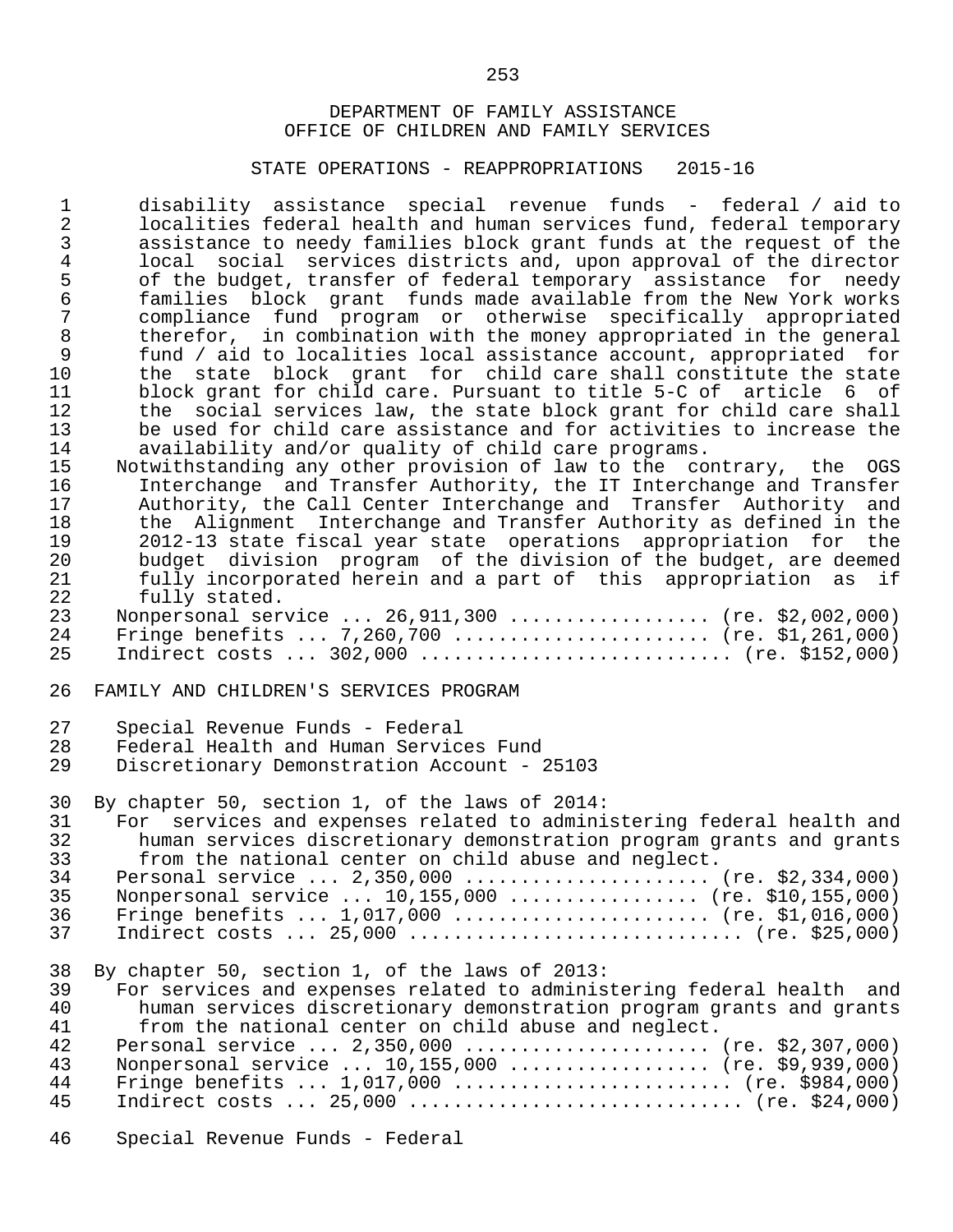#### STATE OPERATIONS - REAPPROPRIATIONS 2015-16

- 1 Federal Health and Human Services Fund<br>2 Discretionary Demonstration Account
- Discretionary Demonstration Account

3 By chapter 50, section 1, of the laws of 2012:

- 4 For services and expenses related to administering federal health and<br>5 human services discretionary demonstration program grants and grants 5 human services discretionary demonstration program grants and grants<br>6 from the national center on child abuse and neglect. 6 from the national center on child abuse and neglect.
- 7 Notwithstanding any other provision of law to the contrary, the OGS<br>8 Interchange and Transfer Authority, the IT Interchange and Transfer 8 Interchange and Transfer Authority, the IT Interchange and Transfer<br>9 Authority, the Call Center Interchange and Transfer Authority and 9 Authority, the Call Center Interchange and Transfer Authority and<br>10 the Alignment Interchange and Transfer Authority as defined in the 10 the Alignment Interchange and Transfer Authority as defined in the 11 2012-13 state fiscal year state operations appropriation for the<br>12 budget division program of the division of the budget, are deemed 12 budget division program of the division of the budget, are deemed<br>13 fully incorporated herein and a part of this appropriation as if 13 fully incorporated herein and a part of this appropriation as if fully stated.

|      | 15 Personal service  2,350,000  (re. \$1,214,000)  |
|------|----------------------------------------------------|
| 16   | Nonpersonal service $10,155,000$ (re. \$8,563,000) |
| 17   | Fringe benefits $1,017,000$ (re. \$477,000)        |
| 18 — | Indirect costs $25,000$ (re. \$23,000)             |

- 
- 19 By chapter 50, section 1, of the laws of 2011: 20 For services and expenses related to administering federal health and<br>21 human services discretionary demonstration program grants and grants 21 human services discretionary demonstration program grants and grants<br>22 from the national center on child abuse and neglect. 22 from the national center on child abuse and neglect.<br>23 Personal service ... 2.350.000 23 Personal service ... 2,350,000 ........................... (re. \$648,000)

|    | 24 Nonpersonal service  10,155,000  (re. \$5,613,000) |
|----|-------------------------------------------------------|
|    | 25 Fringe benefits  1,017,000  (re. \$410,000)        |
| 26 | Indirect costs  25,000  (re. \$16,000)                |

- 27 By chapter 53, section 1, of the laws of 2010:<br>28 For services and expenses related to adminis 28 For services and expenses related to administering federal health and<br>29 human services discretionary demonstration program grants and grants 29 human services discretionary demonstration program grants and grants 30 from the national center on child abuse and neglect ................ 31 13,547,000 ........................................ (re. \$6,234,000)
- 32 NEW YORK STATE COMMISSION FOR THE BLIND PROGRAM
- 33 General Fund<br>34 State Purpos State Purposes Account - 10050

35 By chapter 50, section 1, of the laws of 2014:<br>36 For services and expenses of service and 36 For services and expenses of service and training programs for the<br>37 blind, including, but not limited to, state match of federal funds 37 blind, including, but not limited to, state match of federal funds<br>38 made available under various provisions of the federal vocational 38 made available under various provisions of the federal vocational 39 rehabilitation act and the federal randolph sheppard act and<br>40 supportive services for blind children and blind elderly persons. 40 supportive services for blind children and blind elderly persons.<br>41 Notwithstanding section 51 of the state finance law and any otl 41 Notwithstanding section 51 of the state-finance-law and any other<br>42 The provision of law to the contrary, the director of the budget may, 42 provision of law to the contrary, the director of the budget may,<br>43 The advice of the commissioner of children and family services. 43 upon the advice of the commissioner of children and family services,<br>44 authorize the transfer or interchange of moneys appropriated herein 44 authorize the transfer or interchange of moneys appropriated herein<br>45 with any other state operations - general fund appropriation within with any other state operations - general fund appropriation within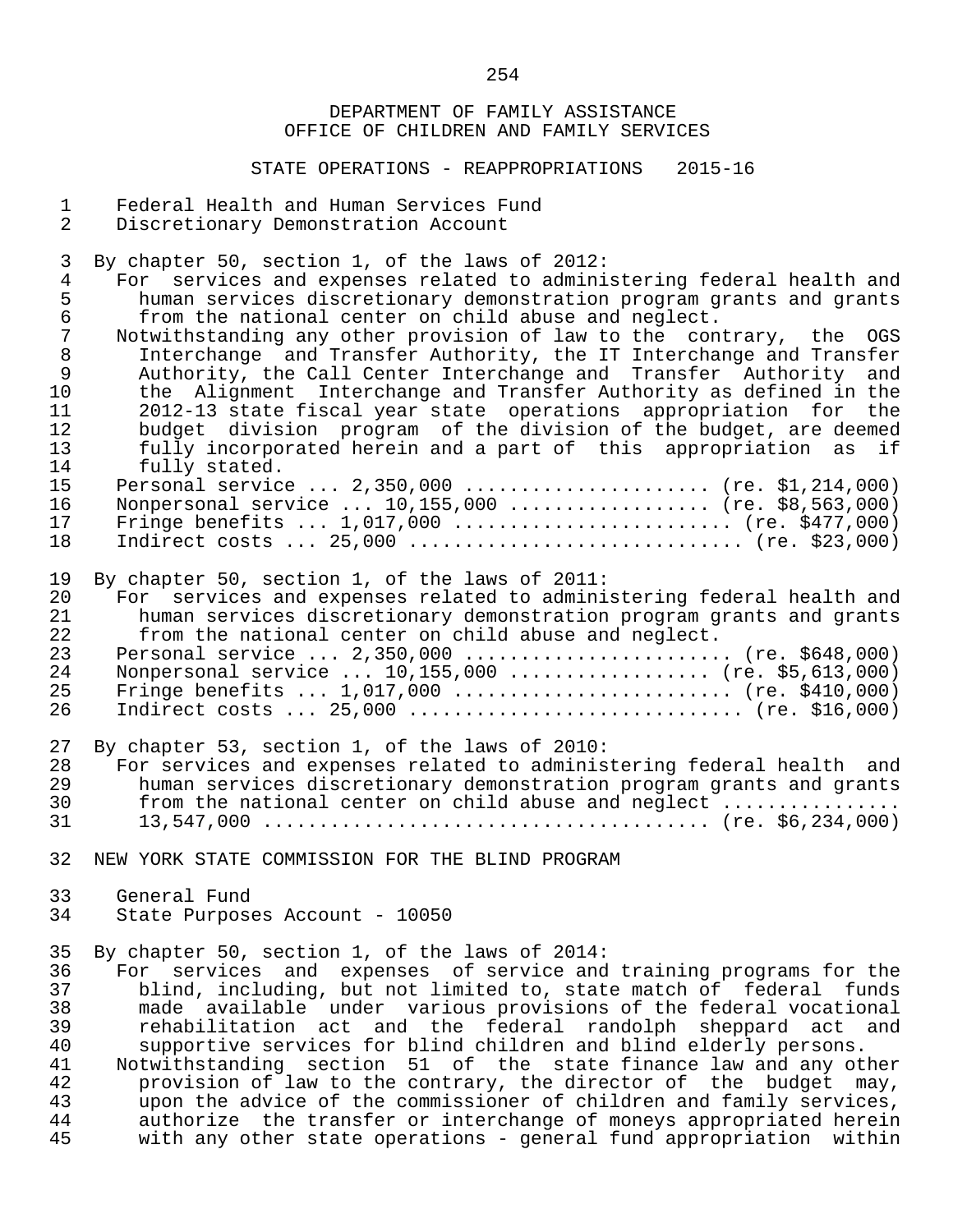| $\mathbf{1}$<br>$\overline{2}$ | the office of children and family services except where transfer or<br>interchange of appropriations is prohibited or otherwise restricted |
|--------------------------------|--------------------------------------------------------------------------------------------------------------------------------------------|
| 3                              | by law.                                                                                                                                    |
| $\overline{4}$                 | Notwithstanding any other provision of law to the contrary, the OGS                                                                        |
| 5                              | Interchange and Transfer Authority, the IT Interchange and Transfer                                                                        |
| $\epsilon$                     | Authority, and the Alignment Interchange and Transfer Authority as                                                                         |
| $\overline{7}$                 | defined in the 2014-15 state fiscal year state operations appropri-                                                                        |
| $\,8\,$                        | ation for the budget division program of the division of the budget,                                                                       |
| $\mathsf 9$                    | are deemed fully incorporated herein and a part of this appropri-                                                                          |
| 10                             | ation as if fully stated.                                                                                                                  |
| 11                             |                                                                                                                                            |
|                                | Personal service--regular $1,661,000$ (re. \$192,000)                                                                                      |
| 12                             | $Holiday/overtime$ compensation $12,000$ (re. \$5,000)                                                                                     |
| 13                             | Supplies and materials $\ldots$ 8,000 $\ldots$ (re. \$8,000)                                                                               |
| 14                             | Contractual services $6,507,000$ (re. \$4,056,000)                                                                                         |
| 15                             | By chapter 50, section 1, of the laws of 2013, as amended by chapter 50,                                                                   |
| 16                             | section 1, of the laws of 2014:                                                                                                            |
| 17                             | For services and expenses of service and training programs for the                                                                         |
| 18                             | including, but not limited to, state match of federal funds<br>blind,                                                                      |
| 19                             | made available under various provisions of the federal vocational                                                                          |
| 20                             | rehabilitation act and the federal randolph sheppard act<br>and                                                                            |
| 21                             | supportive services for blind children and blind elderly persons.                                                                          |
| 22                             | Notwithstanding section 51 of the state finance law and any other                                                                          |
| 23                             | provision of law to the contrary, the director of the budget may,                                                                          |
| 24                             | upon the advice of the commissioner of children and family services,                                                                       |
| 25                             | authorize the transfer or interchange of moneys appropriated herein                                                                        |
| 26                             | with any other state operations - general fund appropriation within                                                                        |
| 27                             | the office of children and family services except where transfer or                                                                        |
| 28                             | interchange of appropriations is prohibited or otherwise restricted                                                                        |
| 29                             | by law.                                                                                                                                    |
| 30                             | Notwithstanding any other provision of law to the contrary, the OGS                                                                        |
| 31                             | Interchange and Transfer Authority, the IT Interchange and Transfer                                                                        |
| 32                             | Authority, and the Alignment Interchange and Transfer Authority as                                                                         |
| 33                             | defined in the 2013-14 state fiscal year state operations appropri-                                                                        |
| 34                             | ation for the budget division program of the division of the budget,                                                                       |
| 35                             | are deemed fully incorporated herein and a part of this<br>appropri-                                                                       |
| 36                             | ation as if fully stated.                                                                                                                  |
| 37                             | Personal service--regular $1,661,000$ (re. \$151,000)                                                                                      |
| 38                             | Supplies and materials $\ldots$ 8,000 $\ldots$ (re. \$8,000)                                                                               |
| 39                             | Contractual services $6,507,000$ (re. \$1,145,000)                                                                                         |
| 40                             | By chapter 50, section 1, of the laws of 2012, as amended by chapter 50,                                                                   |
| 41                             | section 1, of the laws of 2014:                                                                                                            |
| 42                             | services and expenses of service and training programs for the<br>For                                                                      |
| 43                             | blind, including, but not limited to, state match of federal funds                                                                         |
| 44                             | made available under various provisions of the federal vocational                                                                          |
| 45                             | rehabilitation act and the federal randolph sheppard act and                                                                               |
| 46                             | supportive services for blind children and blind elderly persons.                                                                          |
| 47                             | Notwithstanding section 51 of the state finance law and any other                                                                          |
| 48                             | provision of law to the contrary, the director of the budget<br>may,                                                                       |
| 49                             | upon the advice of the commissioner of children and family services,                                                                       |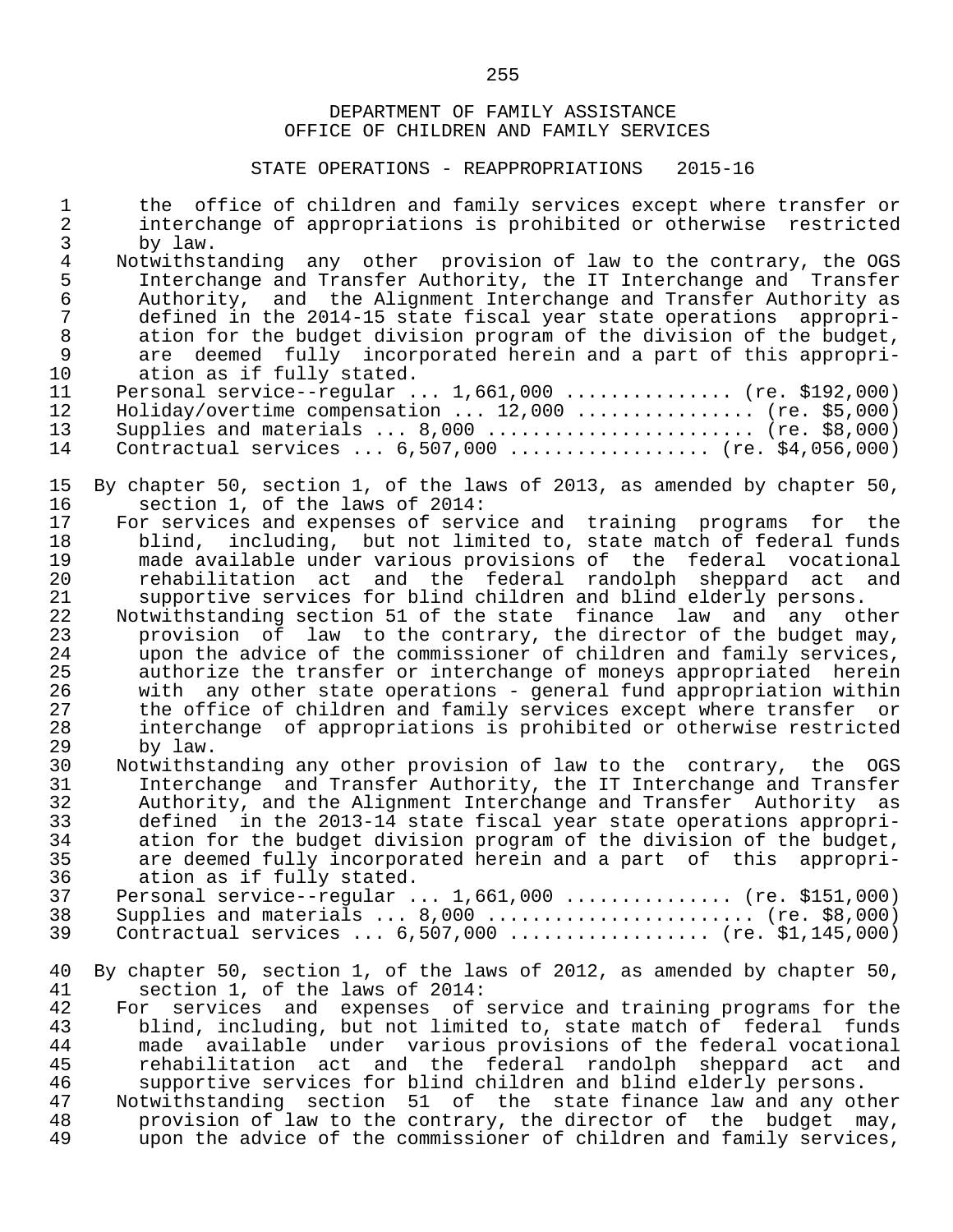#### STATE OPERATIONS - REAPPROPRIATIONS 2015-16

1 authorize the transfer or interchange of moneys appropriated herein<br>2 with any other state operations - general fund appropriation within 2 with any other state operations - general fund appropriation within<br>3 the office of children and family services except where transfer or 3 the office of children and family services except where transfer or 4 interchange of appropriations is prohibited or otherwise restricted 5 by law.<br>6 Notwithst

- 6 Notwithstanding any other provision of law to the contrary, the OGS<br>7 Interchange and Transfer Authority, the IT Interchange and Transfer 7 Interchange and Transfer Authority, the IT Interchange and Transfer<br>8 Authority, the Call Center Interchange and Transfer Authority and Entertaining the Call Center Interchange and Transfer Authority and<br>8 The Alignment Interchange and Transfer Authority as defined in the 9 the Alignment Interchange and Transfer Authority as defined in the<br>10 2012-13 state fiscal vear state operations appropriation for the 10 2012-13 state fiscal year state operations appropriation for the 11 budget division program of the division of the budget, are deemed<br>12 fully incorporated herein and a part of this appropriation as if 12 fully incorporated herein and a part of this appropriation as if the fully stated. 13 fully stated.<br>14 Supplies and may
- 14 Supplies and materials ... 8,000 ........................ (re. \$3,000)

# 15 Special Revenue Funds - Federal<br>16 Federal Education Fund

- 16 Federal Education Fund<br>17 Rehabilitation Services
- 17 Rehabilitation Services/Basic Support Account 25213

# 18 By chapter 50, section 1, of the laws of 2014:<br>19 For services and expenses related to the New

19 For services and expenses related to the New York state commission for<br>20 the blind including transfer or suballocation to the state education 20 the blind including transfer or suballocation to the state education<br>21 department. A portion of the funds appropriated herein may be subal- 21 department. A portion of the funds appropriated herein may be subal- 22 located to the dormitory authority of the state of New York, in<br>23 accordance with a plan approved by the division of the budget, to 23 accordance with a plan approved by the division of the budget, to<br>24 design, construct, reconstruct, rehabilitate, renovate, furnish, 24 design, construct, reconstruct, rehabilitate, renovate, furnish,<br>25 equip or otherwise improve vending stands for the blind enterprise 25 equip or otherwise improve vending stands for the blind enterprise<br>26 program pursuant to an agreement between the New York state commis-26 program pursuant to an agreement between the New York state commis-<br>27 Sion for the blind and the dormitory authority, which may contain 27 alon for the blind and the dormitory authority, which may contain<br>28 along the terms and conditions as may be agreed upon by the parties 28 such other terms and conditions as may be agreed upon by the parties<br>29 thereto, including provisions related to indemnities. All contracts 29 thereto, including provisions related to indemnities. All contracts<br>30 for construction awarded by the dormitory authority pursuant to this 30 for construction awarded by the dormitory authority pursuant to this<br>31 appropriation shall be governed by article 8 of the labor law and 31 appropriation shall be governed by article 8 of the labor law and 32 shall be awarded in accordance with the authority's procurement 33 contract guidelines adopted pursuant to section 2879 of the public 34 authorities law.<br>35 Dersonal service  $35$  Personal service  $.8,440,000$  ...  $.000$  ...  $.000$  ...  $.000$  ...  $.000$  ...

|    | ן FELSUIIAL SELVICE  0, ITU, UUU  (IE. 20, ITU, UUU    |
|----|--------------------------------------------------------|
|    | 36 Nonpersonal service  20,353,000  (re. \$20,353,000) |
|    | 37 Fringe benefits  3,652,000  (re. \$3,652,000)       |
| 38 | Indirect costs  160,000  (re. \$160,000)               |
|    |                                                        |

- 39 By chapter 50, section 1, of the laws of 2013, as amended by chapter 50, 40<br>40 section 1, of the laws of 2014: 40 section 1, of the laws of 2014:<br>41 For services and expenses related
- 41 For services and expenses related to the New York state commission for<br>42 the blind including transfer or suballocation to the state education 42 the blind including transfer or suballocation to the state education<br>43 department. A portion of the funds appropriated herein may be subal-43 department. A portion of the funds appropriated herein may be subal-<br>44 located to the dormitory authority of the state of New York, in 44 located to the dormitory authority of the state of New York, in<br>45 accordance with a plan approved by the division of the budget, to 45 accordance with a plan approved by the division of the budget, to<br>46 design, construct, reconstruct, rehabilitate, renovate, furnish, 46 design, construct, reconstruct, rehabilitate, renovate, furnish,<br>47 equip or otherwise improve vending stands for the blind enterprise 47 equip or otherwise improve vending stands for the blind enterprise<br>48 brogram pursuant to an agreement between the New York state commis-48 program pursuant to an agreement between the New York state commis-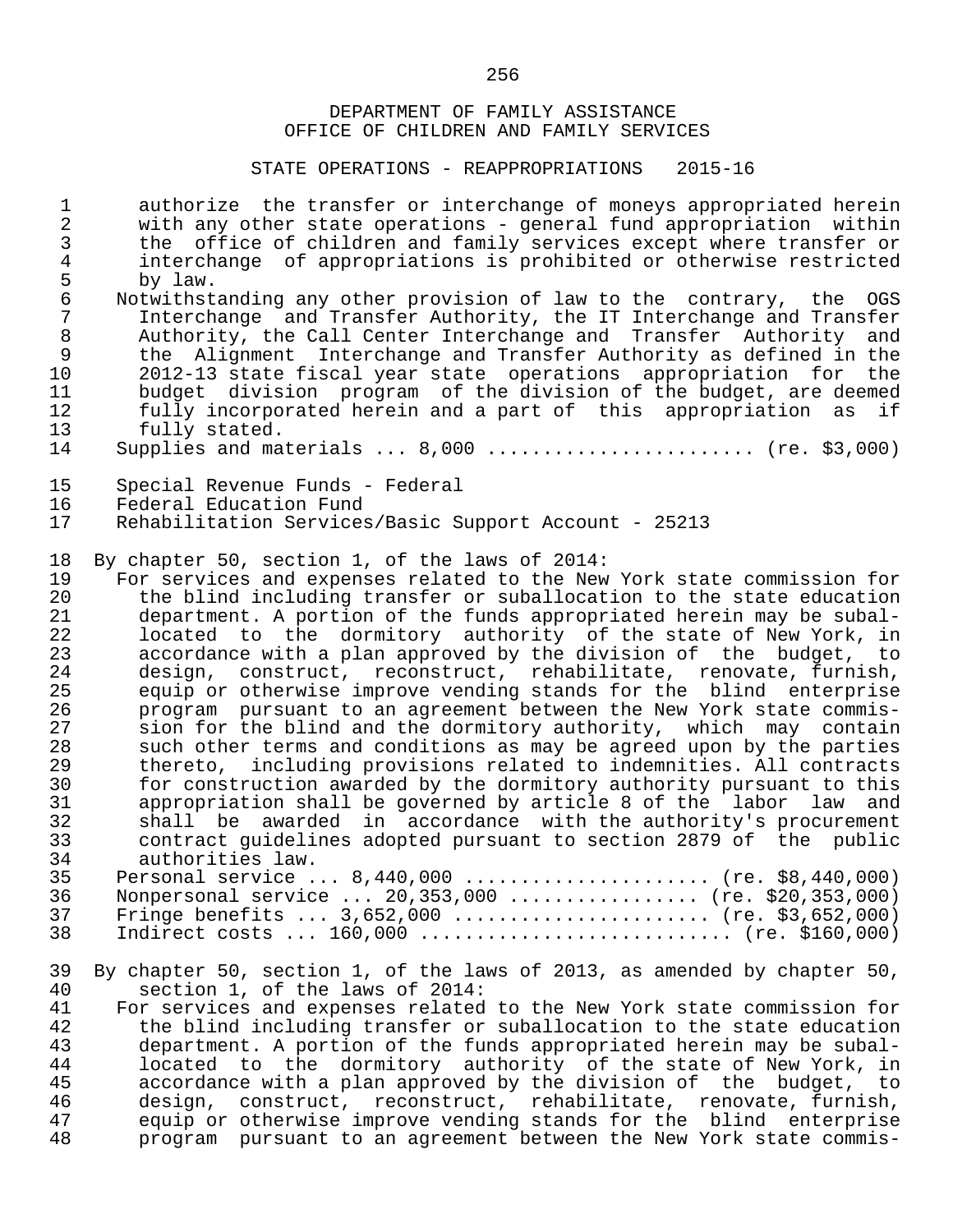#### STATE OPERATIONS - REAPPROPRIATIONS 2015-16

1 sion for the blind and the dormitory authority, which may contain<br>2 such other terms and conditions as may be agreed upon by the parties 2 such other terms and conditions as may be agreed upon by the parties<br>3 thereto, including provisions related to indemnities. All contracts 3 thereto, including provisions related to indemnities. All contracts 4 for construction awarded by the dormitory authority pursuant to this<br>5 appropriation shall be governed by article 8 of the labor law and 5 appropriation shall be governed by article 8 of the labor law and<br>6 shall be awarded in accordance with the authority's procurement 6 shall be awarded in accordance with the authority's procurement 7 contract guidelines adopted pursuant to section 2879 of the public 8 authorities law.<br>9 Personal service Personal service ... 8,440,000 ...................... (re. \$8,440,000)

|    | 10 Nonpersonal service  20,353,000  (re. \$11,364,000) |  |
|----|--------------------------------------------------------|--|
|    | 11 Fringe benefits  3,652,000  (re. \$3,652,000)       |  |
| 12 | Indirect costs  160,000  (re. \$160,000)               |  |

- 13 By chapter 50, section 1, of the laws of 2012, as amended by chapter 50, 14 section 1, of the laws of 2014: 14 section 1, of the laws of 2014:<br>15 For services and expenses related
- 15 For services and expenses related to the New York state commission for<br>16 the blind including transfer or suballocation to the state education 16 the blind including transfer or suballocation to the state education<br>17 department. A portion of the funds appropriated herein may be subal-17 department. A portion of the funds appropriated herein may be subal-<br>18 10 cated to the dormitory authority of the state of New York, in 18 located to the dormitory authority of the state of New York, in<br>19 accordance with a plan-approved by the division of the budget, to 19 accordance with a plan-approved by the division of the budget, to<br>20 design, construct, reconstruct, rehabilitate, renovate, furnish, 20 design, construct, reconstruct, rehabilitate, renovate, furnish,<br>21 equip or otherwise improve vending stands for the blind enterprise 21 equip or otherwise improve vending stands for the blind enterprise<br>22 brogram pursuant to an agreement between the New York state commis-22 program pursuant to an agreement between the New York state commis-<br>23 sion for the blind and the dormitory authority, which may contain 23 sion for the blind and the dormitory authority, which may contain<br>24 such other terms and conditions as may be agreed upon by the parties 24 such other terms and conditions as may be agreed upon by the parties<br>25 thereto, including provisions related to indemnities. All contracts 25 thereto, including provisions related to indemnities. All contracts<br>26 for construction awarded by the dormitory authority pursuant to this 26 for construction awarded by the dormitory authority pursuant to this<br>27 appropriation shall be governed by article 8 of the labor law and 27 appropriation shall be governed by article 8 of the labor law and<br>28 shall be awarded in accordance with the authority's procurement 28 shall be awarded in accordance with the authority's procurement<br>29 contract quidelines adopted pursuant to section 2879 of the public 29 contract guidelines adopted pursuant to section 2879 of the public<br>30 authorities law 30 authorities law.<br>31 Notwithstanding an
- 31 Notwithstanding any other provision of law to the contrary, the OGS<br>32 Interchange and Transfer Authority, the IT Interchange and Transfer 32 Interchange and Transfer Authority, the IT Interchange and Transfer 33 Authority, the Call Center Interchange and Transfer Authority and 34 the Alignment Interchange and Transfer Authority as defined in the 35 2012-13 state fiscal year state operations appropriation for the 36 budget division program of the division of the budget, are deemed<br>37 fully incorporated herein and a part of this appropriation as if 37 fully incorporated herein and a part of this appropriation as if 38 fully stated.<br>39 Nonpersonal ser
	- 39 Nonpersonal service ... 20,353,000 ..................... (re. \$656,000)<br>40 Fringe benefits ... 3,652,000 ......................... (re. \$2,957,000) 40 Fringe benefits ... 3,652,000 ....................... (re. \$2,957,000) 41 Indirect costs ... 160,000 ............................ (re. \$160,000)
	- 42 Special Revenue Funds Other<br>43 Combined Expendable Trust Fund
	- 43 Combined Expendable Trust Fund<br>44 CBVH Gifts and Bequests Account
	- CBVH Gifts and Bequests Account 20129

45 By chapter 50, section 1, of the laws of 2014:<br>46 For services and expenses related to the New

- 46 For services and expenses related to the New York state commission for 47 47 the blind.<br>48 Supplies and
- 48 Supplies and materials ... 5,000 ........................ (re. \$5,000)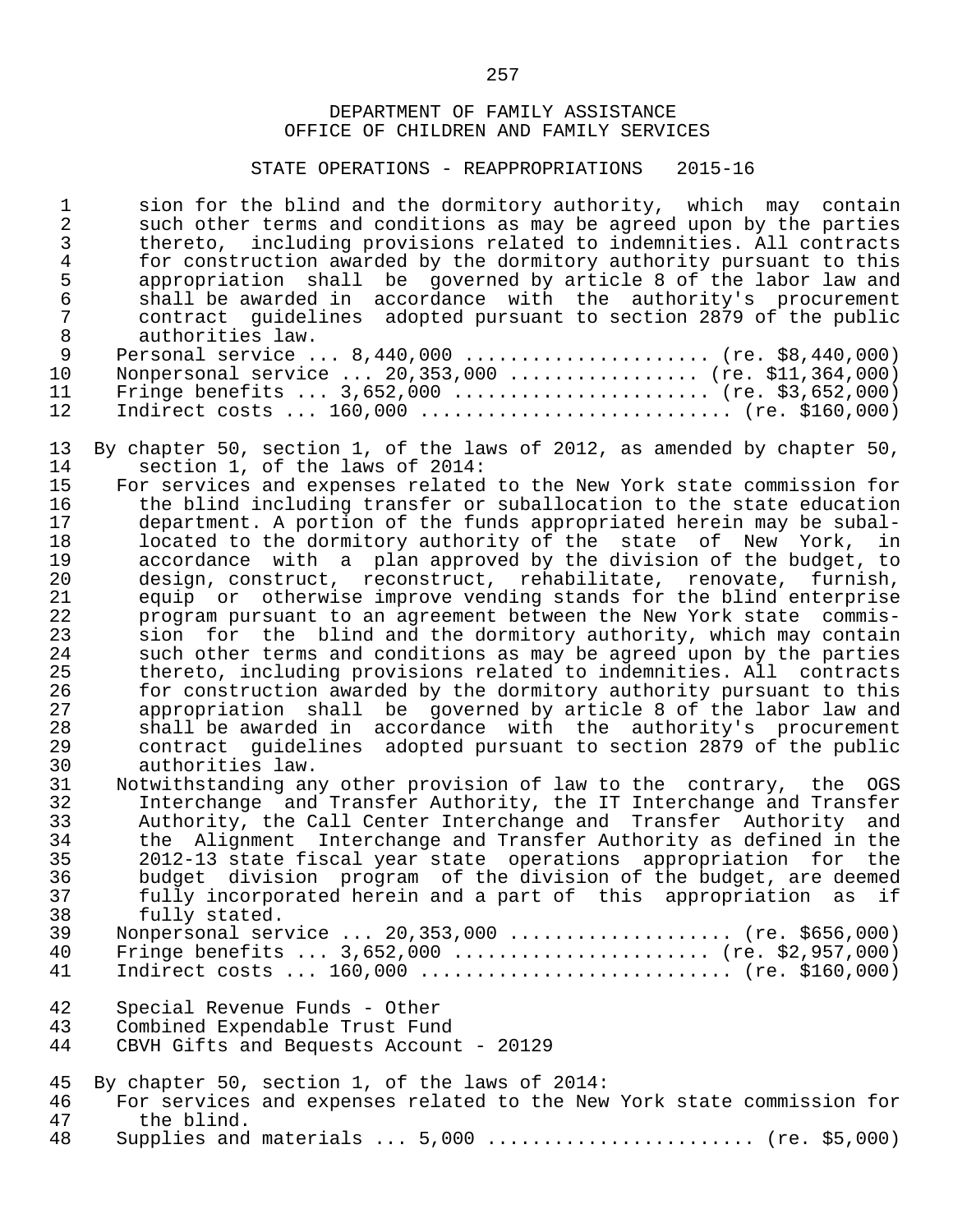#### STATE OPERATIONS - REAPPROPRIATIONS 2015-16

 1 Contractual services ... 20,000 ........................ (re. \$20,000) 2 Equipment ... 2,000 ..................................... (re. \$2,000) 3 By chapter 50, section 1, of the laws of 2013, as amended by chapter 50,<br>4 section 1, of the laws of 2014: 4 section 1, of the laws of 2014:<br>5 For services and expenses related 5 For services and expenses related to the New York state commission for<br>6 the blind. 6 the blind.<br>7 Supplies and 7 Supplies and materials ... 5,000 ........................ (re. \$5,000)<br>8 Contractual services ... 20.000 .......................... (re. \$20.000) 8 Contractual services ... 20,000 ........................ (re. \$20,000) 9 Equipment ... 2,000 ..................................... (re. \$2,000) 10 By chapter 50, section 1, of the laws of 2012, as amended by chapter 50, 11 section 1, of the laws of 2014: 11 section 1, of the laws of 2014:<br>12 For services and expenses related 12 For services and expenses related to the New York state commission for<br>13 the blind. 13 the blind.<br>14 Notwithstand 14 Notwithstanding any other provision of law to the contrary, the OGS<br>15 11 Interchange and Transfer Authority, the IT Interchange and Transfer 15 Interchange and Transfer Authority, the IT Interchange and Transfer<br>16 Authority, the Call Center Interchange and Transfer Authority and 16 Authority, the Call Center Interchange and Transfer Authority and<br>17 the Alignment Interchange and Transfer Authority as defined in the 17 the Alignment Interchange and Transfer Authority as defined in the<br>18 18 2012-13 state fiscal vear state operations appropriation for the 18 2012-13 state fiscal year state operations appropriation for the 19 budget division program of the division of the budget, are deemed<br>20 fully incorporated herein and a part of this appropriation as if 20 fully incorporated herein and a part of this appropriation as if<br>21 fully stated. 21 fully stated.<br>22 Supplies and ma 22 Supplies and materials ... 5,000 ........................ (re. \$5,000) 23 Contractual services ... 20,000 ......................... (re. \$5,000) 24 Equipment ... 2,000 ..................................... (re. \$2,000) 25 Special Revenue Funds - Other<br>26 Combined Expendable Trust Fund 26 Combined Expendable Trust Fund<br>27 CBVH-Vending Stand Account - 20 27 CBVH-Vending Stand Account - 20126 28 By chapter 50, section 1, of the laws of 2014:<br>29 For services and expenses related to the ve 29 For services and expenses related to the vending stand program and 30 pension plan and establishing food service sites.<br>31 Notwithstanding any other provision of law to th 31 Notwithstanding any other provision of law to the contrary, the OGS<br>32 Interchange and Transfer Authority, the IT Interchange and Transfer 32 Interchange and Transfer Authority, the IT Interchange and Transfer<br>33 Authority, and the Alignment Interchange and Transfer Authority as 33 Authority, and the Alignment Interchange and Transfer Authority as<br>34 Gefined in the 2014-15 state fiscal vear state operations appropri- 34 defined in the 2014-15 state fiscal year state operations appropri- 35 ation for the budget division program of the division of the budget,<br>36 are deemed fully incorporated herein and a part of this appropri-36 are deemed fully incorporated herein and a part of this appropri-<br>37 ation as if fully stated. 37 ation as if fully stated.<br>38 Personal service--regular. 38 Personal service--regular ... 50,000 .................... (re. \$50,000)<br>39 Holiday/overtime compensation ... 1,000 .................. (re. \$1,000) 39 Holiday/overtime compensation ... 1,000 .................. (re. \$1,000)<br>40 Supplies and materials ... 215,000 ..................... (re. \$215,000) 40 Supplies and materials ... 215,000 .................... (re. \$215,000) 41 Travel ... 4,000 ........................................ (re. \$4,000) 42 Contractual services ... 598,000 ...................... (re. \$598,000) 43 Fringe benefits ... 470,000 ........................... (re. \$470,000) 44 Indirect costs ... 55,000 .............................. (re. \$55,000)

45 By chapter 50, section 1, of the laws of 2013: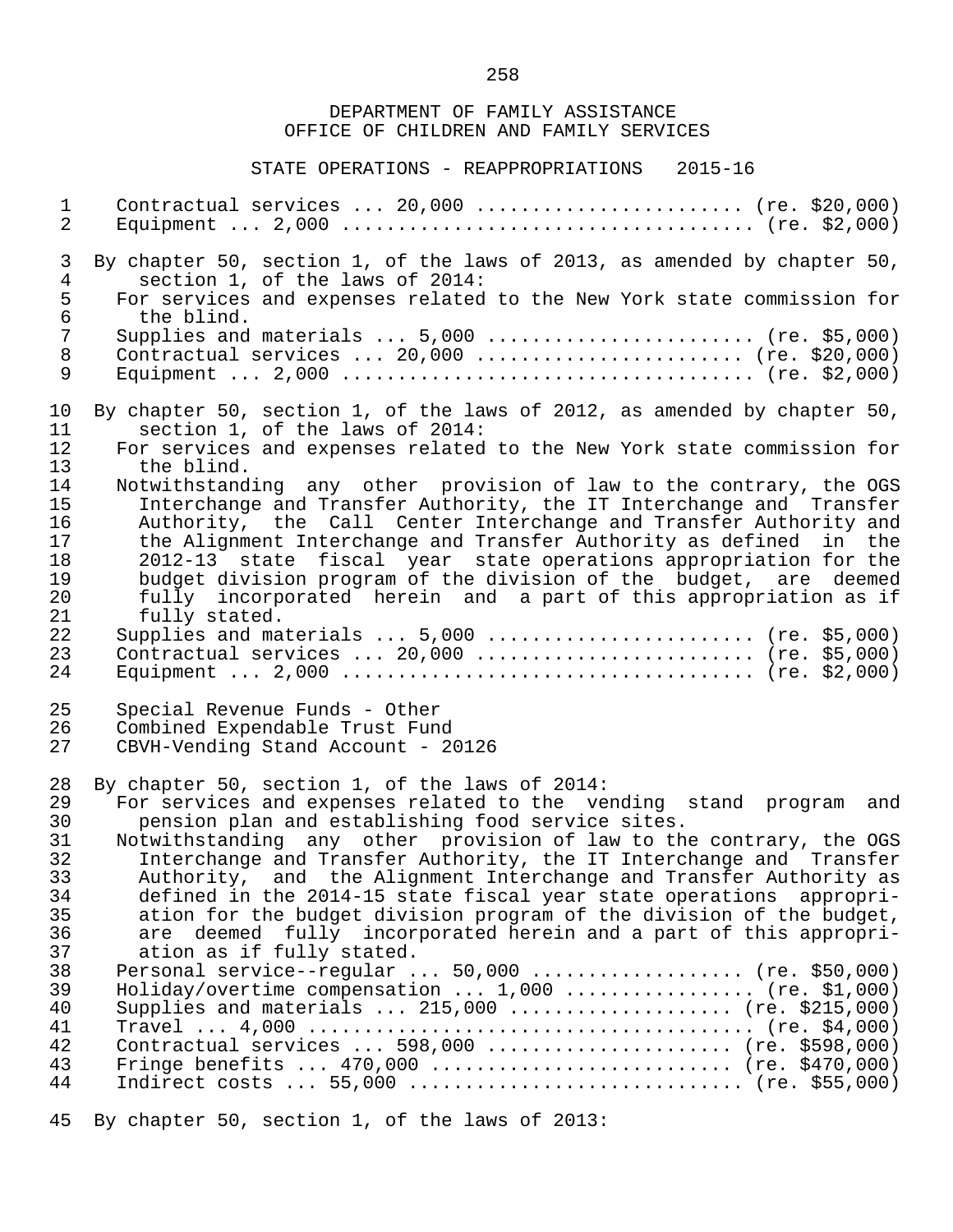| $\mathbf{1}$<br>$\overline{2}$<br>3<br>$\overline{4}$<br>$\frac{5}{6}$<br>$\overline{7}$<br>$\,8\,$<br>$\mathsf{S}$<br>10<br>11<br>12 | For services and expenses related to the vending stand program and<br>pension plan and establishing food service sites.<br>Notwithstanding any other provision of law to the contrary, the OGS<br>Interchange and Transfer Authority, the IT Interchange and Transfer<br>Authority, and the Alignment Interchange and Transfer Authority as<br>defined in the 2013-14 state fiscal year state operations appropri-<br>ation for the budget division program of the division of the budget,<br>are deemed fully incorporated herein and a part of this appropri-<br>ation as if fully stated.<br>Personal service--regular $50,000$ (re. \$40,000)<br>Supplies and materials  215,000  (re. \$170,000) |
|---------------------------------------------------------------------------------------------------------------------------------------|-------------------------------------------------------------------------------------------------------------------------------------------------------------------------------------------------------------------------------------------------------------------------------------------------------------------------------------------------------------------------------------------------------------------------------------------------------------------------------------------------------------------------------------------------------------------------------------------------------------------------------------------------------------------------------------------------------|
| 13                                                                                                                                    | Contractual services  598,000  (re. \$458,000)                                                                                                                                                                                                                                                                                                                                                                                                                                                                                                                                                                                                                                                        |
| 14                                                                                                                                    | Fringe benefits $470,000$ (re. \$470,000)                                                                                                                                                                                                                                                                                                                                                                                                                                                                                                                                                                                                                                                             |
| 15                                                                                                                                    |                                                                                                                                                                                                                                                                                                                                                                                                                                                                                                                                                                                                                                                                                                       |
| 16                                                                                                                                    | By chapter 50, section 1, of the laws of 2012:                                                                                                                                                                                                                                                                                                                                                                                                                                                                                                                                                                                                                                                        |
| 17                                                                                                                                    | For services and expenses related to the vending stand program and                                                                                                                                                                                                                                                                                                                                                                                                                                                                                                                                                                                                                                    |
| 18                                                                                                                                    | pension plan and establishing food service sites.                                                                                                                                                                                                                                                                                                                                                                                                                                                                                                                                                                                                                                                     |
| 19                                                                                                                                    | Notwithstanding any other provision of law to the contrary, the OGS                                                                                                                                                                                                                                                                                                                                                                                                                                                                                                                                                                                                                                   |
| 20                                                                                                                                    | Interchange and Transfer Authority, the IT Interchange and Transfer                                                                                                                                                                                                                                                                                                                                                                                                                                                                                                                                                                                                                                   |
| 21                                                                                                                                    | Authority, the Call Center Interchange and Transfer Authority and                                                                                                                                                                                                                                                                                                                                                                                                                                                                                                                                                                                                                                     |
| 22                                                                                                                                    | the Alignment Interchange and Transfer Authority as defined in the                                                                                                                                                                                                                                                                                                                                                                                                                                                                                                                                                                                                                                    |
| 23                                                                                                                                    | 2012-13 state fiscal year state operations appropriation for the                                                                                                                                                                                                                                                                                                                                                                                                                                                                                                                                                                                                                                      |
| 24                                                                                                                                    | budget division program of the division of the budget, are deemed                                                                                                                                                                                                                                                                                                                                                                                                                                                                                                                                                                                                                                     |
| 25                                                                                                                                    | fully incorporated herein and a part of this appropriation as if                                                                                                                                                                                                                                                                                                                                                                                                                                                                                                                                                                                                                                      |
| 26                                                                                                                                    | fully stated.                                                                                                                                                                                                                                                                                                                                                                                                                                                                                                                                                                                                                                                                                         |
| 27                                                                                                                                    | Personal service--regular  50,000  (re. \$28,000)                                                                                                                                                                                                                                                                                                                                                                                                                                                                                                                                                                                                                                                     |
| 28                                                                                                                                    | Supplies and materials $215,000$ (re. \$79,000)                                                                                                                                                                                                                                                                                                                                                                                                                                                                                                                                                                                                                                                       |
| 29                                                                                                                                    |                                                                                                                                                                                                                                                                                                                                                                                                                                                                                                                                                                                                                                                                                                       |
| 30                                                                                                                                    | Contractual services  598,000  (re. \$149,000)                                                                                                                                                                                                                                                                                                                                                                                                                                                                                                                                                                                                                                                        |
| 31                                                                                                                                    | Fringe benefits $470,000$ (re. \$400,000)                                                                                                                                                                                                                                                                                                                                                                                                                                                                                                                                                                                                                                                             |
| 32                                                                                                                                    |                                                                                                                                                                                                                                                                                                                                                                                                                                                                                                                                                                                                                                                                                                       |
| 33                                                                                                                                    | Special Revenue Funds - Other                                                                                                                                                                                                                                                                                                                                                                                                                                                                                                                                                                                                                                                                         |
| 34                                                                                                                                    | Miscellaneous Special Revenue Fund                                                                                                                                                                                                                                                                                                                                                                                                                                                                                                                                                                                                                                                                    |
| 35                                                                                                                                    | CBVH Highway Revenue Account - 22108                                                                                                                                                                                                                                                                                                                                                                                                                                                                                                                                                                                                                                                                  |
| 36                                                                                                                                    | By chapter 50, section 1, of the laws of 2014:                                                                                                                                                                                                                                                                                                                                                                                                                                                                                                                                                                                                                                                        |
| 37                                                                                                                                    | For services and expenses of programs that support the blind.                                                                                                                                                                                                                                                                                                                                                                                                                                                                                                                                                                                                                                         |
| 38                                                                                                                                    | Notwithstanding any other provision of law to the contrary, the OGS                                                                                                                                                                                                                                                                                                                                                                                                                                                                                                                                                                                                                                   |
| 39                                                                                                                                    | Interchange and Transfer Authority, the IT Interchange and Transfer                                                                                                                                                                                                                                                                                                                                                                                                                                                                                                                                                                                                                                   |
| 40                                                                                                                                    | Authority, and the Alignment Interchange and Transfer Authority as                                                                                                                                                                                                                                                                                                                                                                                                                                                                                                                                                                                                                                    |
| 41                                                                                                                                    | defined in the 2014-15 state fiscal year state operations appropri-                                                                                                                                                                                                                                                                                                                                                                                                                                                                                                                                                                                                                                   |
| 42                                                                                                                                    | ation for the budget division program of the division of the budget,                                                                                                                                                                                                                                                                                                                                                                                                                                                                                                                                                                                                                                  |
| 43                                                                                                                                    | are deemed fully incorporated herein and a part of this appropri-                                                                                                                                                                                                                                                                                                                                                                                                                                                                                                                                                                                                                                     |
| 44                                                                                                                                    | ation as if fully stated.                                                                                                                                                                                                                                                                                                                                                                                                                                                                                                                                                                                                                                                                             |
| 45                                                                                                                                    | Contractual services $500,000$ (re. \$500,000)                                                                                                                                                                                                                                                                                                                                                                                                                                                                                                                                                                                                                                                        |
| 46                                                                                                                                    | By chapter 50, section 1, of the laws of 2013, as amended by chapter 50,                                                                                                                                                                                                                                                                                                                                                                                                                                                                                                                                                                                                                              |
| 47                                                                                                                                    | section 1, of the laws of 2014:                                                                                                                                                                                                                                                                                                                                                                                                                                                                                                                                                                                                                                                                       |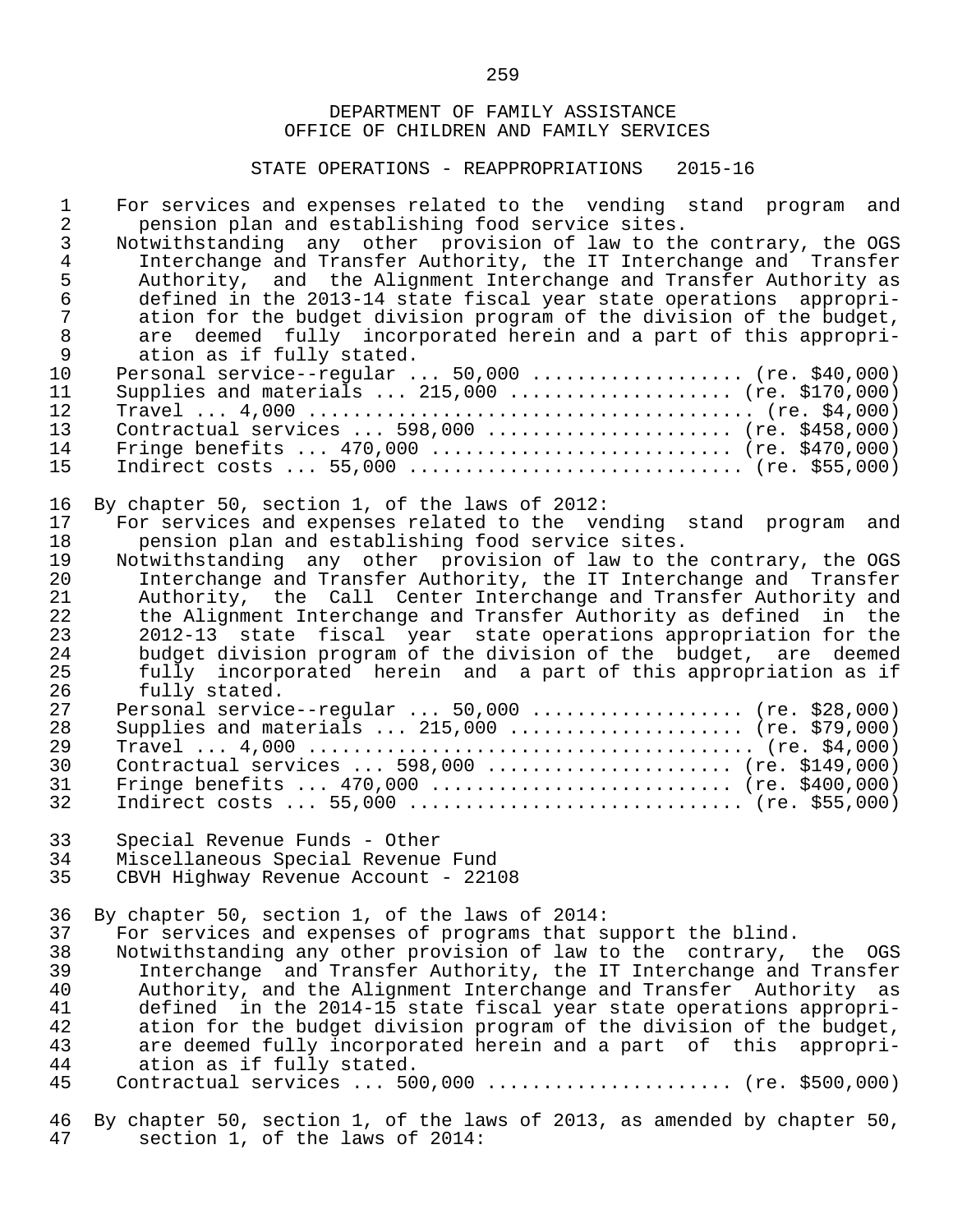STATE OPERATIONS - REAPPROPRIATIONS 2015-16

1 For services and expenses of programs that support the blind.<br>2 Notwithstanding any other provision of law to the contrary

2 Notwithstanding any other provision of law to the contrary, the OGS<br>3 Interchange and Transfer Authority, the IT Interchange and Transfer 3 Interchange and Transfer Authority, the IT Interchange and Transfer 4 Authority, and the Alignment Interchange and Transfer Authority as<br>5 defined in the 2013-14 state fiscal vear state operations appropri-5 defined in the 2013-14 state fiscal year state operations appropri-<br>6 ation for the budget division program of the division of the budget. 6 ation for the budget division program of the division of the budget,<br>7 are deemed fully incorporated herein and a part of this appropri-7 are deemed fully incorporated herein and a part of this appropri-<br>8 ation as if fully stated. 8 ation as if fully stated.<br>9 Contractual services ... 50

Contractual services ... 500,000 ....................... (re. \$500,000)

10 By chapter 50, section 1, of the laws of 2012, as amended by chapter 50, 11 section 1, of the laws of 2014: 11 section 1, of the laws of 2014:<br>12 For services and expenses of prog

12 For services and expenses of programs that support the blind.<br>13 Notwithstanding any other provision of law to the contrary.

 13 Notwithstanding any other provision of law to the contrary, the OGS 14 Interchange and Transfer Authority, the IT Interchange and Transfer<br>15 Authority, the Call Center Interchange and Transfer Authority and 15 Authority, the Call Center Interchange and Transfer Authority and<br>16 the Alignment Interchange and Transfer Authority as defined in the 16 the Alignment Interchange and Transfer Authority as defined in the<br>17 1012-13 state fiscal year state operations appropriation for the 17 2012-13 state fiscal year state operations appropriation for the 18 budget division program of the division of the budget, are deemed<br>19 fully incorporated herein and a part of this appropriation as if fully incorporated herein and a part of this appropriation as if 20 fully stated.<br>21 Contractual ser

- Contractual services ... 500,000 ........................ (re. \$2,000)
- 22 SYSTEMS SUPPORT PROGRAM
- 23 General Fund<br>24 State Purpos
- State Purposes Account 10050

25 By chapter 50, section 1, of the laws of 2014:

26 Notwithstanding section 51 of the state-finance-law-and-any-other<br>27 The provision of law to the contrary, the director of the budget may, 27 provision of law to the contrary, the director of the budget may,<br>28 a upon the advice of the commissioner of children and family services. 28 upon the advice of the commissioner of children and family services,<br>29 authorize the transfer or interchange of moneys appropriated herein 29 authorize the transfer or interchange of moneys appropriated herein<br>30 with any other state operations - general fund appropriation within 30 with any other state operations - general fund appropriation within<br>31 the office of children and family services except where transfer or 31 the office of children and family services except where transfer or<br>32 interchange of appropriations is prohibited or otherwise restricted 32 interchange of appropriations is prohibited or otherwise restricted

33 by law.<br>34 Notwithst 34 Notwithstanding any other provision of law, the money hereby appropri-<br>35 ated may be interchanged or transferred, without limit, to local 35 ated may be interchanged or transferred, without limit, to local 36 assistance and/or any appropriation of the office of children and<br>37 family services, and may be increased or decreased without limit by 37 family services, and may be increased or decreased without limit by 38 transfer or suballocation between these appropriated amounts and 39 appropriations of any department, agency or public authority related<br>40 to the operation of the justice center for the protection of people 40 to the operation of the justice center for the protection of people<br>41 with special needs with the approval of the director of the budget 41 with special needs with the approval of the director of the budget<br>42 who shall file such approval with the department of audit and 42 who shall file such approval with the department of audit and<br>43 control and copies thereof with the chairman of the senate finance 43 control and copies thereof with the chairman of the senate finance<br>44 committee and the chairman of the assembly ways and means committee. 44 committee and the chairman of the assembly ways and means committee.<br>45 Notwithstanding any other provision of law to the contrary, the OGS 45 Notwithstanding any other provision of law to the contrary, the OGS<br>46 11 Interchange and Transfer Authority, the IT Interchange and Transfer 46 Interchange and Transfer Authority, the IT Interchange and Transfer<br>47 Authority, and the Alignment Interchange and Transfer Authority as Authority, and the Alignment Interchange and Transfer Authority as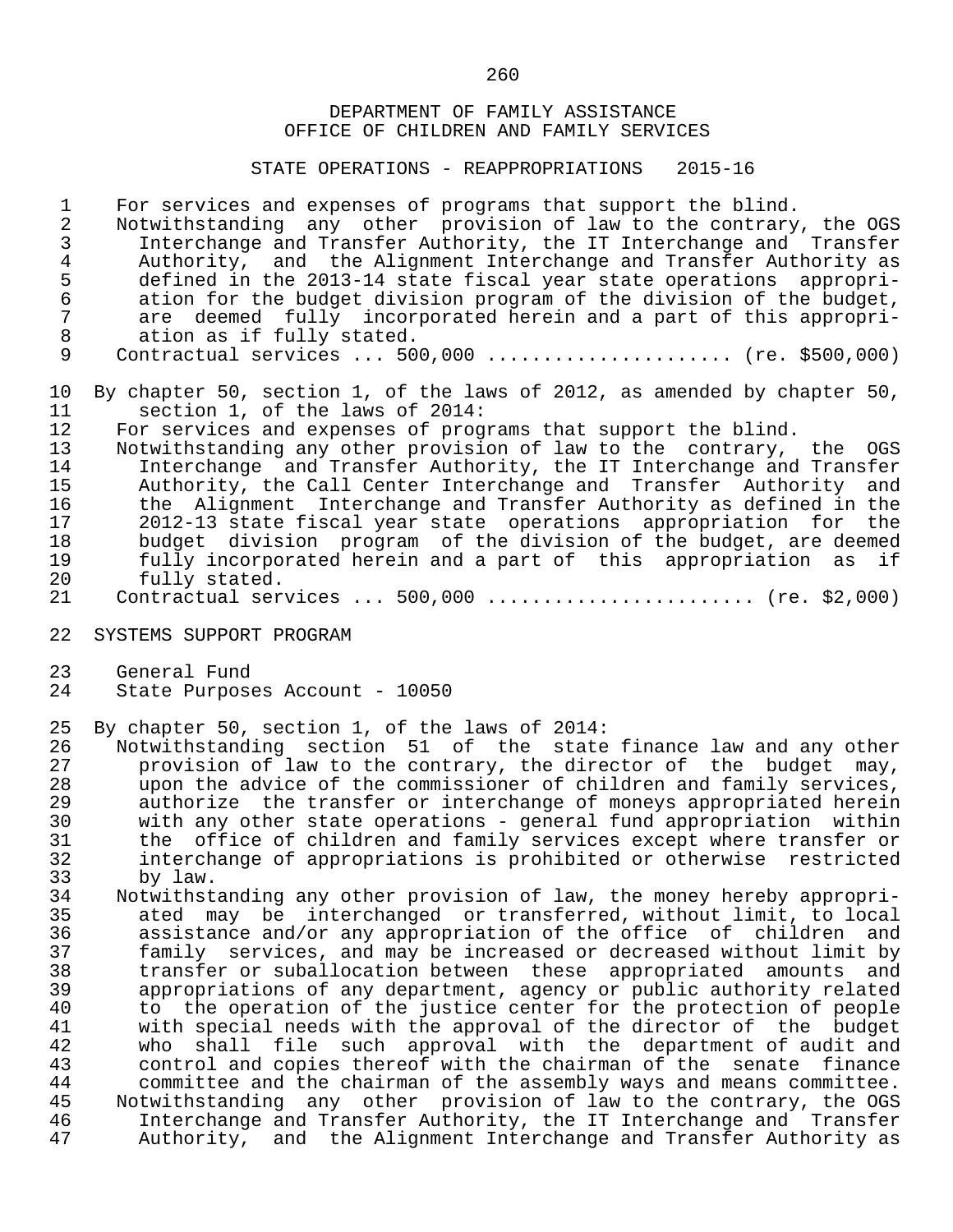| $\mathbf 1$    | defined in the 2014-15 state fiscal year state operations appropri-    |
|----------------|------------------------------------------------------------------------|
| $\overline{a}$ | ation for the budget division program of the division of the budget,   |
| 3              | are deemed fully incorporated herein and a part of this appropri-      |
| 4              | ation as if fully stated.                                              |
| 5              | Supplies and materials  207,000  (re. \$158,000)                       |
| $\epsilon$     |                                                                        |
| 7              | Contractual services $4,914,600$ (re. \$2,576,000)                     |
| $\, 8$         |                                                                        |
| 9              | For the non-federal share of services and expenses for the continued   |
| 10             | maintenance of the statewide automated child welfare information       |
| 11             | system; to operate the statewide automated child welfare information   |
| 12             | system; and for the continued development of the statewide automated   |
| 13             | child welfare information system. Of the amounts appropriated here-    |
| 14             | in, a portion may be available for suballocation to the office of      |
| 15             | information technology services for the administration of independ-    |
| 16             | ent verification and validation services for child welfare<br>systems  |
| 17             | operated or developed by the office of children and family services.   |
| 18             | Notwithstanding any provision of law to the contrary, funds appropri-  |
| 19             | ated herein shall only be available upon approval of an expenditure    |
| 20             | plan by the director of the budget.                                    |
| 21             | Notwithstanding section 51 of the state finance law and any other      |
| 22             | provision of law to the contrary, the director of the budget may,      |
| 23             | upon the advice of the commissioner of children and family services,   |
| 24             | authorize the transfer or interchange of moneys appropriated herein    |
| 25             | with any other state operations - general fund appropriation within    |
| 26             | office of children and family services except where transfer or<br>the |
| 27             | interchange of appropriations is prohibited or otherwise restricted    |
| 28             | by law.                                                                |
| 29             | Notwithstanding any other provision of law, the money hereby appropri- |
| 30             | ated may be interchanged or transferred, without limit, to local       |
| 31             | assistance and/or any appropriation of the office of children and      |
| 32             | family services, and may be increased or decreased without limit by    |
| 33             | transfer or suballocation between these appropriated amounts and       |
| 34             | appropriations of any department, agency or public authority related   |
| 35             | to the operation of the justice center for the protection of people    |
| 36             | with special needs with the approval of the director of the budget     |
| 37             | shall file such approval with the department of audit and<br>who       |
| 38             | control and copies thereof with the chairman of the senate finance     |
| 39             | committee and the chairman of the assembly ways and means committee.   |
| 40             | Notwithstanding any other provision of law to the contrary, the OGS    |
| 41             | Interchange and Transfer Authority, the IT Interchange and Transfer    |
| 42             | Authority, and the Alignment Interchange and Transfer Authority as     |
| 43             | defined in the 2014-15 state fiscal year state operations<br>appropri- |
| 44             | ation for the budget division program of the division of the budget,   |
| 45             | are deemed fully incorporated herein and a part of this appropri-      |
| 46             | ation as if fully stated.                                              |
| 47             | Supplies and materials  129,000  (re. \$98,000)                        |
| 48             |                                                                        |
| 49             | Contractual services  21,959,400  (re. \$16,497,000)                   |
| 50             | Equipment $1,143,000$ (re. \$1,124,000)                                |
|                |                                                                        |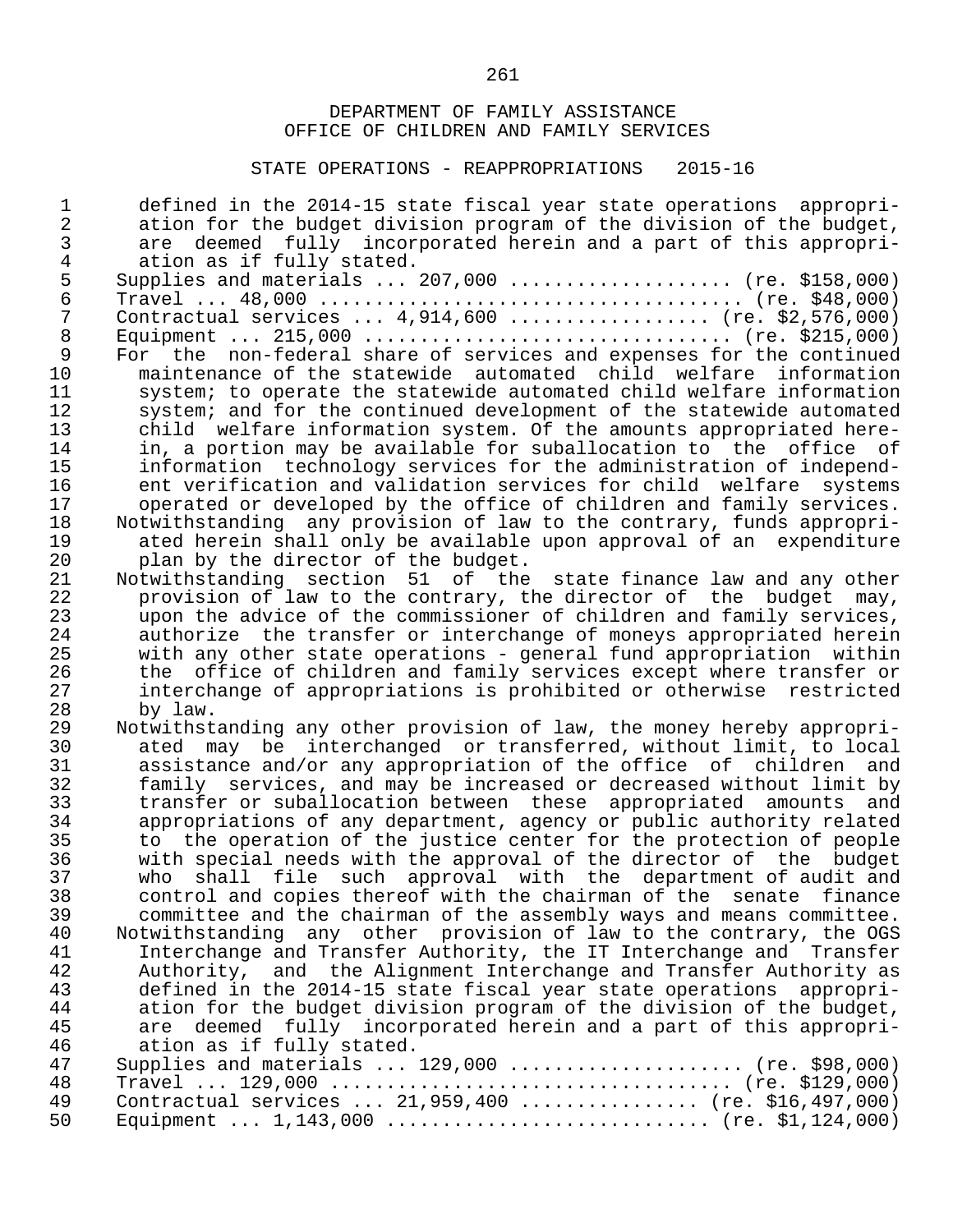STATE OPERATIONS - REAPPROPRIATIONS 2015-16

- 1 Special Revenue Funds Federal
- 2 Federal Health and Human Services Fund<br>3 Connections Account 25175
- 3 Connections Account 25175

4 By chapter 50, section 1, of the laws of 2014:<br>5 For services and expenses for the statewic

5 For services and expenses for the statewide automated child welfare<br>6 information system including related administrative expenses 6 information system including related administrative<br>7 provided-pursuant-to-title-IV-e-of-the-federal-social-secu 7 provided pursuant to title IV-e of the federal social security act. 8 Such funds are to be available heretofore accrued and hereafter to<br>9 accrue for liabilities associated with the continued maintenance. 9 accrue for liabilities associated with the continued maintenance,<br>10 operation, and development of the statewide automated child welfare 10 operation, and development of the statewide automated child welfare<br>11 information system. Subject to the approval of the director of the 11 information system. Subject to the approval of the director of the<br>12 budget, such funds shall be available to the office net of disallow-12 budget, such funds shall be available to the office net of disallow-<br>13 ances, refunds, reimbursements, and credits. 13 ances, refunds, reimbursements, and credits.<br>14 Nonpersonal service ... 30.593.000 ............ Nonpersonal service ... 30,593,000 ................. (re. \$30,593,000)

15 By chapter 50, section 1, of the laws of 2013:<br>16 For services and expenses for the statewi

 16 For services and expenses for the statewide automated child welfare 17 information system including related administrative expenses 18 provided pursuant to title IV-e of the federal social security act.<br>19 Such funds are to be available heretofore accrued and hereafter to 19 Such funds are to be available heretofore accrued and hereafter to<br>20 accrue for liabilities associated with the continued maintenance, 20 accrue for liabilities associated with the continued maintenance,<br>21 operation, and development of the statewide automated child welfare 21 operation, and development of the statewide automated child welfare<br>22 information system. Subject to the approval of the director of the 22 information system. Subject to the approval of the director of the<br>23 budget, such funds shall be available to the office net of disallow-23 budget, such funds shall be available to the office net of disallow-<br>24 ances, refunds, reimbursements, and credits. 24 ances, refunds, reimbursements, and credits.<br>25 Nonpersonal service ... 30.593.000 ............

Nonpersonal service ... 30,593,000 .................. (re. \$30,593,000)

- 26 Special Revenue Funds Federal<br>27 Federal Health and Human Servic
- 27 Federal Health and Human Services Fund<br>28 Connections Account
- Connections Account

29 By chapter 50, section 1, of the laws of 2012:<br>30 For services and expenses for the statewic

30 For services and expenses for the statewide automated child welfare<br>31 information system including related administrative expenses 31 information system including related administrative expenses<br>32 provided-pursuant-to-title-IV-e-of-the-federal-social-security-act. 32 provided pursuant to title IV-e of the federal social security act.

33 Such funds are to be available heretofore accrued and hereafter to<br>34 accrue for liabilities associated with the continued maintenance. 34 accrue for liabilities associated with the continued maintenance,<br>35 operation, and development of the statewide automated child welfare 35 operation, and development of the statewide automated child welfare<br>36 information system. Subject to the approval of the director of the 36 information system. Subject to the approval of the director of the 37 budget, such funds shall be available to the office net of disallow- 38 ances, refunds, reimbursements, and credits.<br>39 Notwithstanding any other provision of law

 39 Notwithstanding any other provision of law to the contrary, the OGS 40 Interchange and Transfer Authority, the IT Interchange and Transfer<br>41 Authority, the Call Center Interchange and Transfer Authority and 41 Authority, the Call Center Interchange and Transfer Authority and<br>42 the Alignment Interchange and Transfer Authority as defined in the 42 the Alignment Interchange and Transfer Authority as defined in the<br>43 2012-13 state fiscal vear state operations appropriation for the 43 2012-13 state fiscal year state operations appropriation for the 44 budget division program of the division of the budget, are deemed<br>45 fully incorporated herein and a part of this appropriation as if 45 fully incorporated herein and a part of this appropriation as if<br>46 fully stated. 46 fully stated.<br>47 Nonpersonal ser

Monpersonal service ... 30,593,000 ................. (re. \$30,305,000)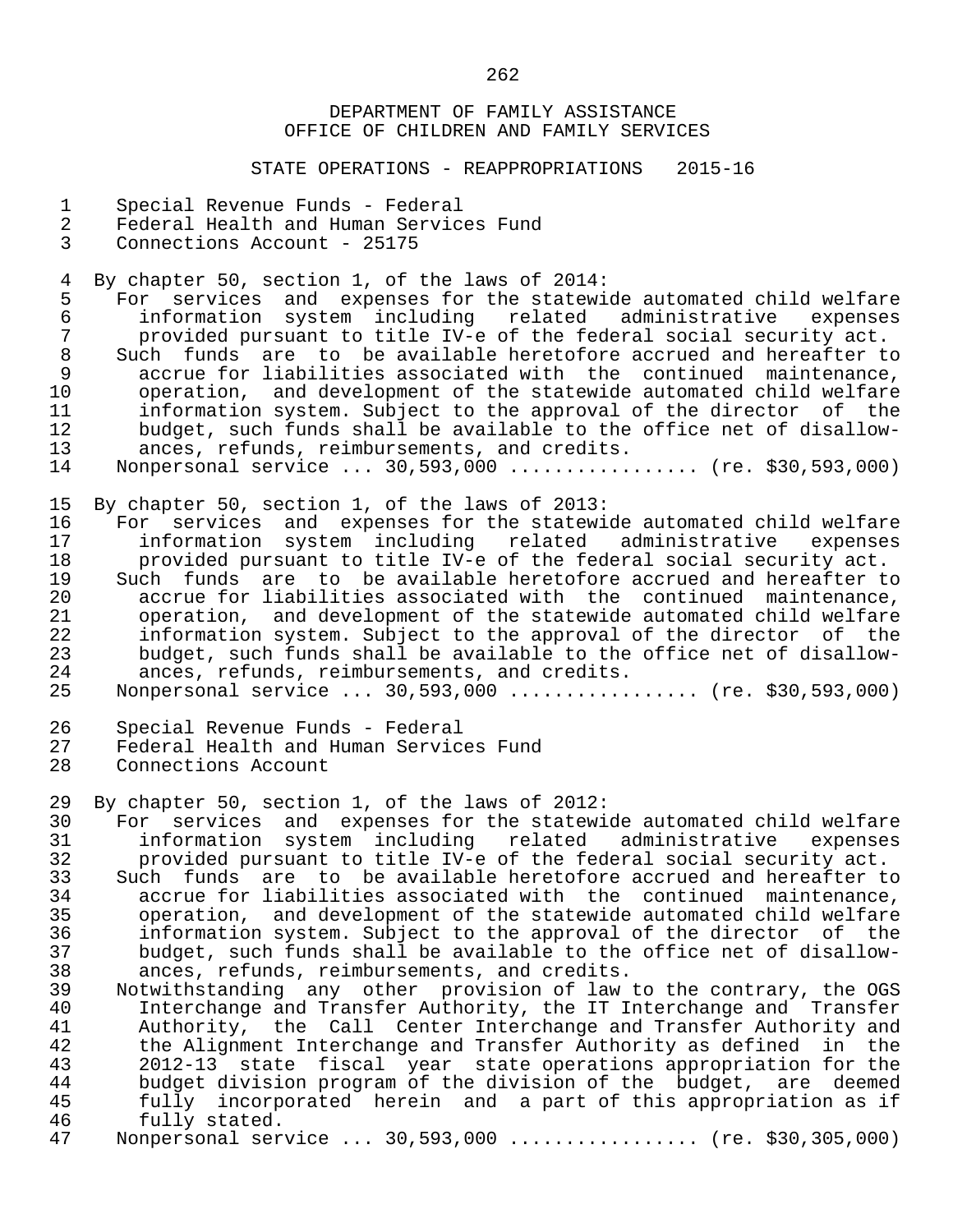STATE OPERATIONS - REAPPROPRIATIONS 2015-16

1 By chapter 50, section 1, of the laws of 2011:<br>2 For services and expenses for the statewi

2 For services and expenses for the statewide automated child welfare<br>3 information system including related administrative expenses 3 information system including related administrative expenses 4 provided pursuant to title IV-e of the federal social security act.<br>5 Such funds are to be available heretofore accrued and hereafter t 5 Such funds are to be available heretofore accrued and hereafter to<br>6 accrue for liabilities associated with the continued maintenance, 6 accrue for liabilities associated with the continued maintenance, 7 operation, and development of the statewide automated child welfare<br>8 information system. Subject to the approval of the director of the 8 information system. Subject to the approval of the director of the<br>9 budget, such funds shall be available to the office net of disallow-9 budget, such funds shall be available to the office net of disallow-<br>10 ances, refunds, reimbursements, and credits. 10 ances, refunds, reimbursements, and credits.<br>11 Nonpersonal service ... 30,593,000 ...........

Nonpersonal service ... 30,593,000 ................. (re. \$25,319,000)

- 12 TRAINING AND DEVELOPMENT PROGRAM
- 13 General Fund<br>14 State Purpos
- State Purposes Account 10050

15 By chapter 50, section 1, of the laws of 2014:

16 For the non-federal share of training contracts, including but not<br>17 1 limited to, child welfare, public assistance and medical assistance limited to, child welfare, public assistance and medical assistance 18 training contracts with not-for-profit agencies or other govern- 19 mental entities. Funds available under this appropriation may be 20 used only after all available funding from other revenue sources, as<br>21 determined by the director of the budget and including, but not 21 determined by the director of the budget and including, but not<br>22 limited to the special revenue funds - other office of children and 22 limited to the special revenue funds - other office of children and<br>23 family services training, management and evaluation account and the 23 family services training, management and evaluation account and the<br>24 Special revenue fund - other office of children and family services 24 special revenue fund - other office of children and family services<br>25 state match account have been fully expended. 25 state match account have been fully expended.<br>26 Notwithstanding section 51 of the state fi

26 Notwithstanding section 51 of the state-finance-law and any other<br>27 The provision of law to the contrary, the director of the budget may, 27 provision of law to the contrary, the director of the budget may,<br>28 a upon the advice of the commissioner of the office of temporary and 28 upon the advice of the commissioner of the office of temporary and<br>29 disability assistance and the commissioner of the office of children 29 disability assistance and the commissioner of the office of children 30 and family services, transfer or suballocate any of the amounts 31 appropriated herein, or made available through interchange to the<br>32 office of temporary and disability assistance for the non-federal 32 office of temporary and disability assistance for the non-federal 33 share of training contracts.<br>34 Notwithstanding section 51

 34 Notwithstanding section 51 of the state finance law and any other 35 provision of law to the contrary, the director of the budget may,<br>36 The advice of the commissioner of children and family services. 36 upon the advice of the commissioner of children and family services, 37 authorize the transfer or interchange of moneys appropriated herein 38 with any other state operations - general fund appropriation within 39 the office of children and family services except where transfer or<br>40 interchange of appropriations is prohibited or otherwise restricted 40 interchange of appropriations is prohibited or otherwise restricted<br>41 by law. 41 by law.<br>42 Notwithst

42 Notwithstanding any other provision of law, the money hereby appropri-<br>43 ated may be interchanged or transferred, without limit, to local 43 ated may be interchanged or transferred, without limit, to local<br>44 assistance and/or any appropriation of the office of children and 44 assistance and/or any appropriation of the office of children and 45 family services, and may be increased or decreased without limit by 46 transfer or suballocation between these appropriated amounts and<br>47 appropriations of any department, agency or public authority related 47 appropriations of any department, agency or public authority related<br>48 to the operation of the justice center for the protection of people to the operation of the justice center for the protection of people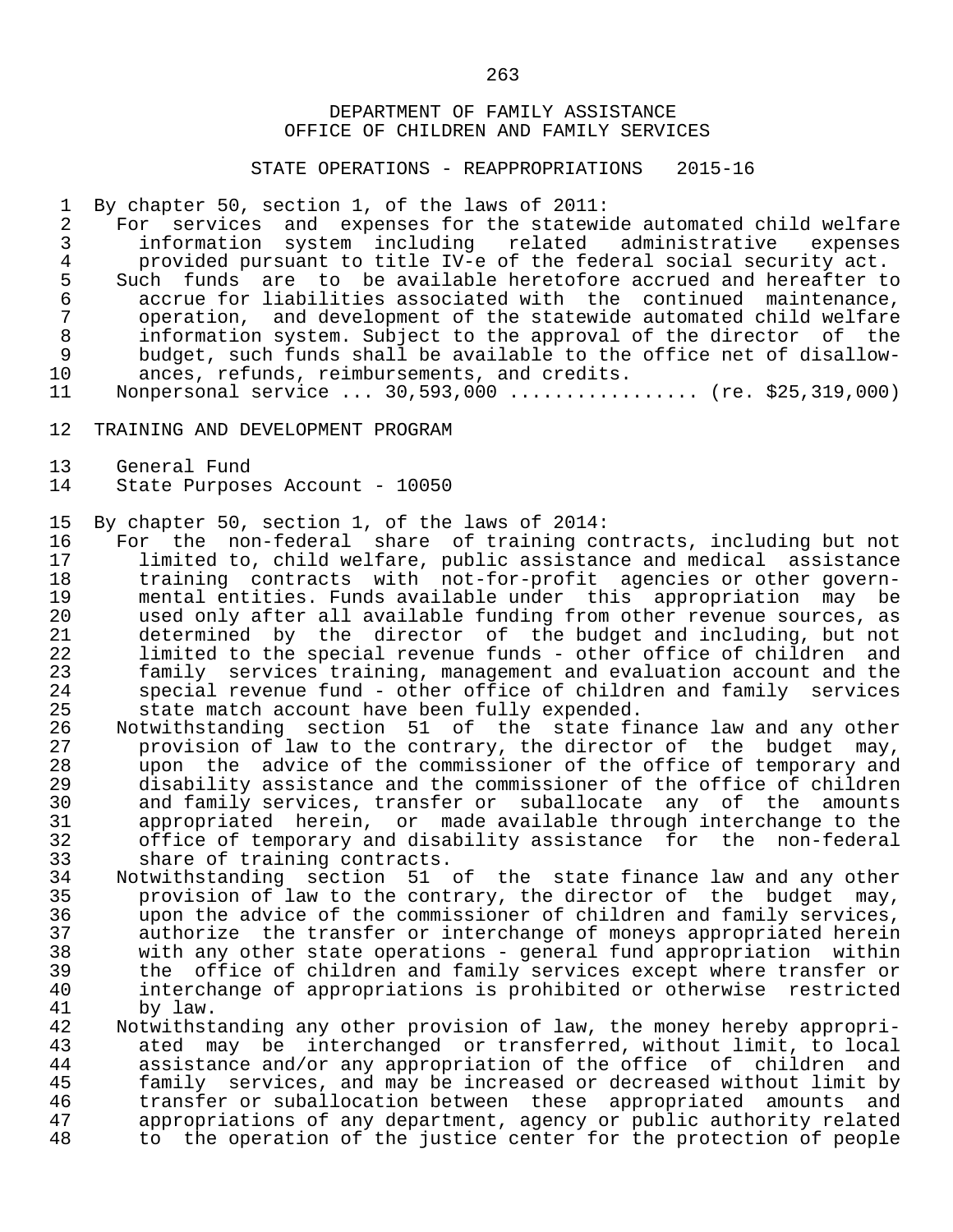#### STATE OPERATIONS - REAPPROPRIATIONS 2015-16

1 with special needs with the approval of the director of the budget<br>2 who shall file such approval with the department of audit and 2 who shall file such approval with the department of audit and<br>3 control and copies thereof with the chairman of the senate finance 3 control and copies thereof with the chairman of the senate finance<br>4 committee and the chairman of the assembly ways and means committee. 4 committee and the chairman of the assembly ways and means committee.<br>5 Notwithstanding any other provision of law to the contrary, the OGS 5 Notwithstanding any other provision of law to the contrary, the OGS<br>6 Interchange and Transfer Authority, the IT Interchange and Transfer 6 Interchange and Transfer Authority, the IT Interchange and Transfer<br>7 Authority, and the Alignment Interchange and Transfer Authority as 7 Authority, and the Alignment Interchange and Transfer Authority as<br>8 defined in the 2014-15 state fiscal vear state operations appropri-8 defined in the 2014-15 state fiscal year state operations appropri-<br>9 ation for the budget division program of the division of the budget. 9 ation for the budget division program of the division of the budget,<br>10 are deemed fully incorporated herein and a part of this appropri-10 are deemed fully incorporated herein and a part of this appropri-<br>11 ation as if fully stated. 11 ation as if fully stated.<br>12 Contractual services ... 2. 12 Contractual services ... 2,960,000 ................... (re. \$2,960,000)<br>13 For the required state match of training contracts including, but not 13 For the required state match of training contracts including, but not<br>14 a limited to, child welfare and public assistance training contracts 14 limited to, child welfare and public assistance training contracts<br>15 with not-for-profit agencies or other governmental entities. This 15 with not-for-profit agencies or other governmental entities. This<br>16 appropriation shall only be used to reduce the required state match 16 appropriation shall only be used to reduce the required state match<br>17 incurred by the office of children and family services, the office 17 incurred by the office of children and family services, the office<br>18 of temporary and disability assistance, the department of health and 18 of temporary and disability assistance, the department of health and<br>19 the department of labor funded through other sources, provided, 19 the department of labor funded through other sources, provided,<br>20 bowever, that the state match requirement of each agency shall be 20 however, that the state match requirement of each agency shall be<br>21 Teduced in an amount proportional to the use of these moneys to 21 reduced in an amount proportional to the use of these moneys to<br>22 reduce the overall state match requirement. Funds appropriated here-22 reduce the overall state match requirement. Funds appropriated here-<br>23 in shall not be available for personal services costs of the office 23 in shall not be available for personal services costs of the office<br>24 of children and family services, the office of temporary and disa-24 of children and family services, the office of temporary and disa-<br>25 bility assistance, the department of health and the department of 25 bility assistance, the department of health and the department of<br>26 1abor. Funds available pursuant to this appropriation may be used 26 1abor. Funds available pursuant to this appropriation may be used<br>27 0 only after all available funding from other revenue sources, as 27 only after all available funding from other revenue sources,<br>28 determined by the director of the budget, and including, but m 28 determined by the director of the budget, and including, but not<br>29 limited to, the special revenue fund - other office of children and 29 limited to, the special revenue fund - other office of children and<br>30 family services training, management, and evaluation account and the 30 family services training, management, and evaluation account and the<br>31 special revenue fund - other office of children and family services 31 special revenue fund - other office of children and family services<br>32 state match account have been fully expended. Notwithstanding 32 state match account have been fully expended. Notwithstanding 33 section 51 of the state finance law and any other provision of law<br>34 to the contrary, the director of the budget may upon the advice of 34 to the contrary, the director of the budget may upon the advice of<br>35 the commissioner of the office of temporary and disability assist-35 the commissioner of the office of temporary and disability assist-<br>36 ance and the commissioner of the office of children and family 36 ance and the commissioner of the office of children and family 37 services, transfer or suballocate any of the amounts appropriated<br>38 – herein or made available through interchange to the office of 38 herein, or made available through interchange to the office of 39 temporary and disability assistance for the required state match of 40 training contracts.<br>41 Notwithstanding secti 41 Notwithstanding section 51 of the state finance law and any other<br>42 provision of law to the contrary, the director of the budget may, 42 provision of law to the contrary, the director of the budget may,<br>43 a upon the advice of the commissioner of children and family services. 43 upon the advice of the commissioner of children and family services,<br>44 authorize the transfer or interchange of moneys appropriated herein 44 authorize the transfer or interchange of moneys appropriated herein<br>45 with any other state operations - general fund appropriation within 45 with any other state operations - general fund appropriation within<br>46 the office of children and family services except where transfer or 46 the office of children and family services except where transfer or<br>47 interchange of appropriations is prohibited or otherwise restricted

- 47 interchange of appropriations is prohibited or otherwise restricted 48 by law.<br>49 Notwithst 49 Notwithstanding any other provision of law, the money hereby appropri-<br>50 ated may be interchanged or transferred, without limit, to local 50 ated may be interchanged or transferred, without limit, to local<br>51 assistance and/or any appropriation of the office of children and
- assistance and/or any appropriation of the office of children and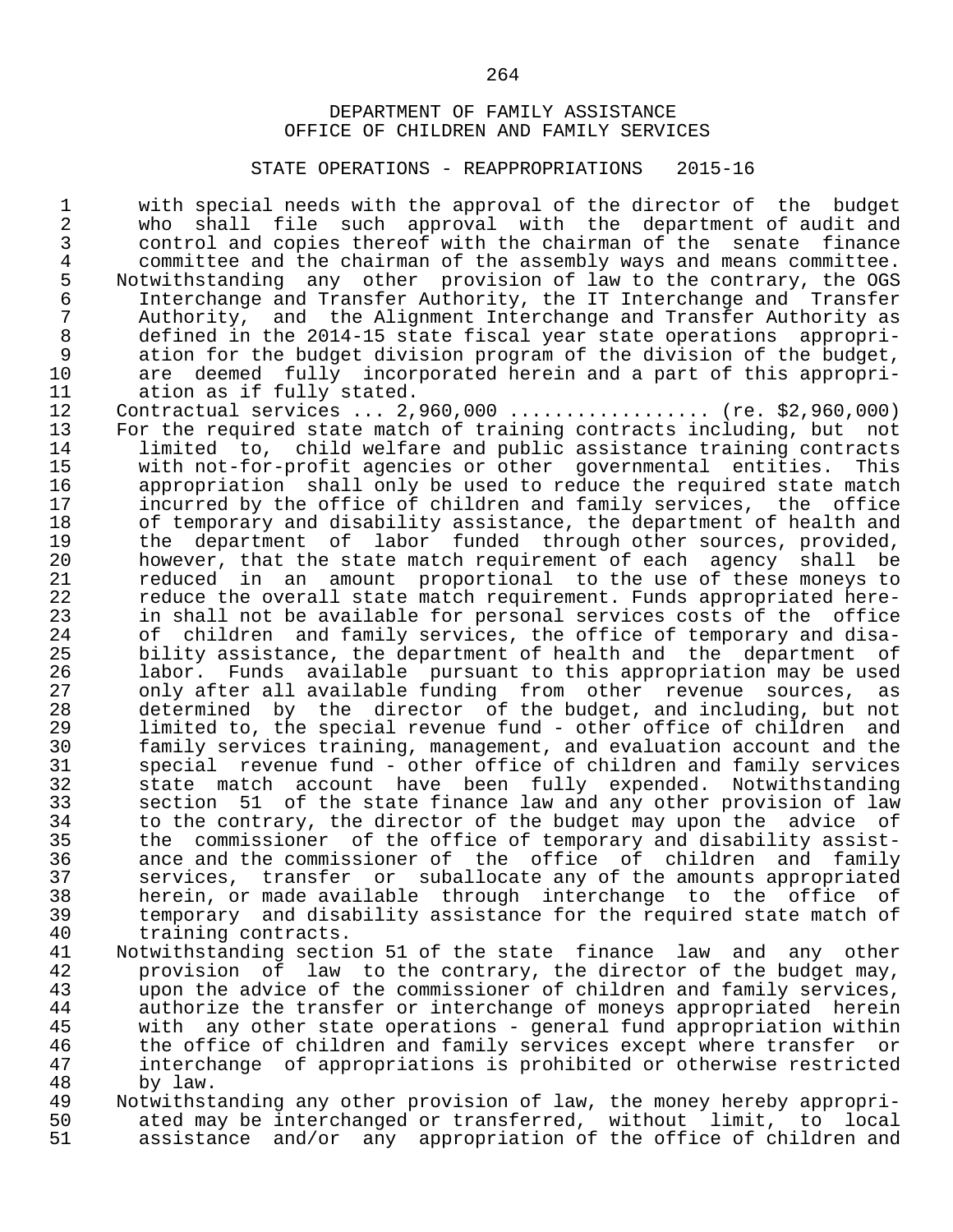#### STATE OPERATIONS - REAPPROPRIATIONS 2015-16

1 family services, and may be increased or decreased without limit by<br>2 transfer or suballocation between these appropriated amounts and 2 transfer or suballocation between these appropriated amounts and<br>3 appropriations of any department, agency or public authority related 3 appropriations of any department, agency or public authority related<br>4 to the operation of the justice center for the protection of people 4 to the operation of the justice center for the protection of people<br>5 with special needs with the approval of the director of the budget 5 with special needs with the approval of the director of the budget<br>6 who shall file such approval with the department of audit and 6 who shall file such approval with the department of audit and<br>7 control and copies thereof with the chairman of the senate finance 7 control and copies thereof with the chairman of the senate finance<br>8 committee and the chairman of the assembly ways and means committee. 8 committee and the chairman of the assembly ways and means committee.<br>8 Notwithstanding any other provision of law to the contrary, the OGS 9 Notwithstanding any other provision of law to the contrary, the OGS<br>10 Interchange and Transfer Authority, the IT Interchange and Transfer 10 Interchange and Transfer Authority, the IT Interchange and Transfer 11 Authority, and the Alignment Interchange and Transfer Authority as<br>12 defined in the 2014-15 state fiscal vear state operations appropri-12 defined in the 2014-15 state fiscal year state operations appropri-<br>13 ation for the budget division program of the division of the budget, 13 ation for the budget division program of the division of the budget,<br>14 are deemed fully incorporated herein and a part of this appropri-14 are deemed fully incorporated herein and a part of this appropri-<br>15 ation as if fully stated. 15 ation as if fully stated.<br>16 Contractual services ... 2.

- 16 Contractual services ... 2,082,000 .................. (re. \$2,082,000)<br>17 For services and expenses for the prevention of domestic violence and 17 For services and expenses for the prevention of domestic violence and<br>18 The expenses related hereto. Of the amount appropriated, \$135,000 may be 18 expenses related hereto. Of the amount appropriated, \$135,000 may be<br>19 aused to contract with the office for the prevention of domestic 19 used to contract with the office for the prevention of domestic 20 violence to develop and implement a training program on the dynamics 21 of domestic violence and its relationship to child abuse and neglect<br>22 with particular emphasis on alternatives to out-of home-placement. 22 with particular emphasis on alternatives to out-of home-placement.<br>23 Notwithstanding section 51 of the state finance law and any oth
- 23 Notwithstanding section 51 of the state finance law and any other<br>24 provision of law to the contrary, the director of the budget may, 24 provision of law to the contrary, the director of the budget may,<br>25 a upon the advice of the commissioner of children and family services. 25 upon the advice of the commissioner of children and family services,<br>26 authorize the transfer or interchange of moneys appropriated herein 26 authorize the transfer or interchange of moneys appropriated herein<br>27 with any other state operations - general fund appropriation within 27 with any other state operations - general fund appropriation within<br>28 the office of children and family services except where transfer or 28 the office of children and family services except where transfer or<br>29 the interchange of appropriations is prohibited or otherwise restricted 29 interchange of appropriations is prohibited or otherwise restricted
- 30 by law.<br>31 Notwithst 31 Notwithstanding any other provision of law, the money hereby appropri-<br>32 ated may be interchanged or transferred, without limit, to local 32 ated may be interchanged or transferred, without limit, to local 33 assistance and/or any appropriation of the office of children and<br>34 family services, and may be increased or decreased without limit by 34 family services, and may be increased or decreased without limit by 35 transfer or suballocation between these appropriated amounts and 36 appropriations of any department, agency or public authority related 37 to the operation of the justice center for the protection of people<br>38 with special needs with the approval of the director of the budget 38 with special needs with the approval of the director of the budget 39 who shall file such approval with the department of audit and 40 control and copies thereof with the chairman of the senate finance<br>41 committee and the chairman of the assembly ways and means committee. 41 committee and the chairman of the assembly ways and means committee.<br>42 Notwithstanding any other provision of law to the contrary, the OGS 42 Notwithstanding any other provision of law to the contrary, the OGS 43 Interchange and Transfer Authority, the IT Interchange and Transfer 44 Buthority, and the Alignment Interchange and Transfer Authority as<br>45 Sefined in the 2014-15 state fiscal year state operations appropri-45 defined in the 2014-15 state fiscal year state operations appropri-<br>46 ation for the budget division program of the division of the budget, 46 ation for the budget division program of the division of the budget,<br>47 are deemed fully incorporated herein and a part of this appropri-47 are deemed fully incorporated herein and a part of this appropri-<br>48 ation as if fully stated. 48 ation as if fully stated.<br>49 Contractual services ... 25

50 By chapter 50, section 1, of the laws of 2013: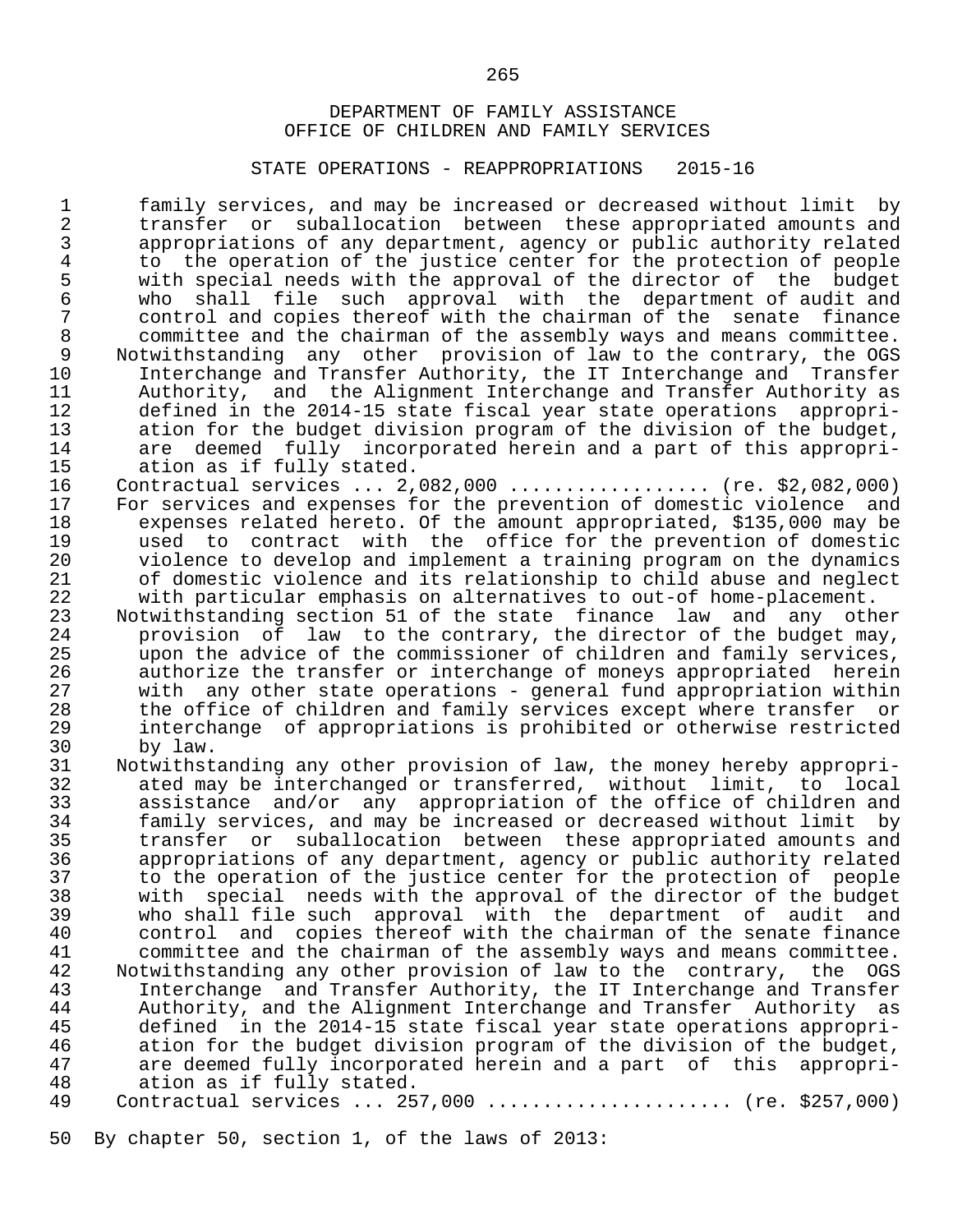#### STATE OPERATIONS - REAPPROPRIATIONS 2015-16

1 For the non-federal share of training contracts, including but not<br>2 limited to, child welfare, public assistance and medical assistance 2 limited to, child welfare, public assistance and medical assistance<br>3 training contracts with not-for-profit agencies or other govern- 3 training contracts with not-for-profit agencies or other govern- 4 mental entities. Funds available under this appropriation may be<br>5 used only after all available funding from other revenue sources, as 5 used only after all available funding from other revenue sources, as<br>6 determined by the director of the budget and including, but not 6 determined by the director of the budget and including, but not<br>7 limited to the special revenue funds - other office of children and 7 limited to the special revenue funds - other office of children and<br>8 family services training, management and evaluation account and the 8 family services training, management and evaluation account and the<br>9 special revenue fund - other office of children and family services 9 special revenue fund - other office of children and family services<br>10 state match account have been fully expended. 10 state match account have been fully expended.<br>11 Notwithstanding section 51 of the state fi

- 11 Notwithstanding section 51 of the state-finance-law-and-any-other<br>12 The provision of law to the contrary, the director of the budget may 12 provision of law to the contrary, the director of the budget may<br>13 upon the advice of the commissioner of the office of temporary and 13 upon the advice of the commissioner of the office of temporary and<br>14 adjaability assistance and the commissioner of the office of children 14 disability assistance and the commissioner of the office of children 15 and family services, transfer or suballocate any of the amounts<br>16 appropriated herein, or made available through interchange to the 16 appropriated herein, or made available through interchange to the<br>17 office of temporary and disability assistance for the non-federal 17 office of temporary and disability assistance for the non-federal<br>18 share of training contracts. 18 share of training contracts.<br>19 Notwithstanding section 51
- 19 Notwithstanding section 51 of the state-finance-law and any other<br>20 The provision of law to the contrary, the director of the budget may, 20 provision of law to the contrary, the director of the budget may,<br>21 a upon the advice of the commissioner of children and family services. 21 upon the advice of the commissioner of children and family services,<br>22 authorize the transfer or interchange of moneys appropriated herein 22 authorize the transfer or interchange of moneys appropriated herein<br>23 with any other state operations - general fund appropriation within 23 with any other state operations - general fund appropriation within<br>24 the office of children and family services except where transfer or 24 the office of children and family services except where transfer or<br>25 interchange of appropriations is prohibited or otherwise restricted 25 interchange of appropriations is prohibited or otherwise restricted
- 26 by law.<br>27 Notwithst 27 Notwithstanding any other provision of law, the money hereby appropri-<br>28 ated may be interchanged or transferred, without limit, to local 28 ated may be interchanged or transferred, without limit, to local 29 assistance and/or any appropriation of the office of children and<br>30 family services, and may be increased or decreased without limit by 30 family services, and may be increased or decreased without limit by 31 transfer or suballocation between these appropriated amounts and<br>32 appropriations of any department, agency or public authority related 32 appropriations of any department, agency or public authority related<br>33 to the operation of the justice center for the protection of people 33 to the operation of the justice center for the protection of people 34 with special needs with the approval of the director of the budget<br>35 who shall file such approval with the department of audit and 35 who shall file such approval with the department of audit and<br>36 control and copies thereof with the chairman of the senate finance 36 control and copies thereof with the chairman of the senate finance 37 committee and the chairman of the assembly ways and means committee. 38 Notwithstanding any other provision of law to the contrary, the OGS 39 Interchange and Transfer Authority, the IT Interchange and Transfer 40 Authority, and the Alignment Interchange and Transfer Authority as<br>41 defined in the 2013-14 state fiscal vear state operations appropri-41 defined in the 2013-14 state fiscal year state operations appropri-<br>42 ation for the budget division program of the division of the budget. 42 ation for the budget division program of the division of the budget,<br>43 are deemed fully incorporated herein and a part of this appropri- 43 are deemed fully incorporated herein and a part of this appropri- 44 ation as if fully stated.<br>45 Contractual services ... 2.

45 Contractual services ... 2,960,000 ................... (re. \$1,653,000)<br>46 For the required state match of training contracts including, but not 46 For the required state match of training contracts including, but not<br>47 1 limited to, child welfare and public assistance training contracts 47 limited to, child welfare and public assistance training contracts<br>48 with not-for-profit agencies or other governmental entities. This 48 with not-for-profit agencies or other governmental entities. This<br>49 appropriation shall only be used to reduce the required state match 49 appropriation shall only be used to reduce the required state match<br>50 incurred by the office of children and family services, the office 50 incurred by the office of children and family services, the office<br>51 of temporary and disability assistance, the department of health and of temporary and disability assistance, the department of health and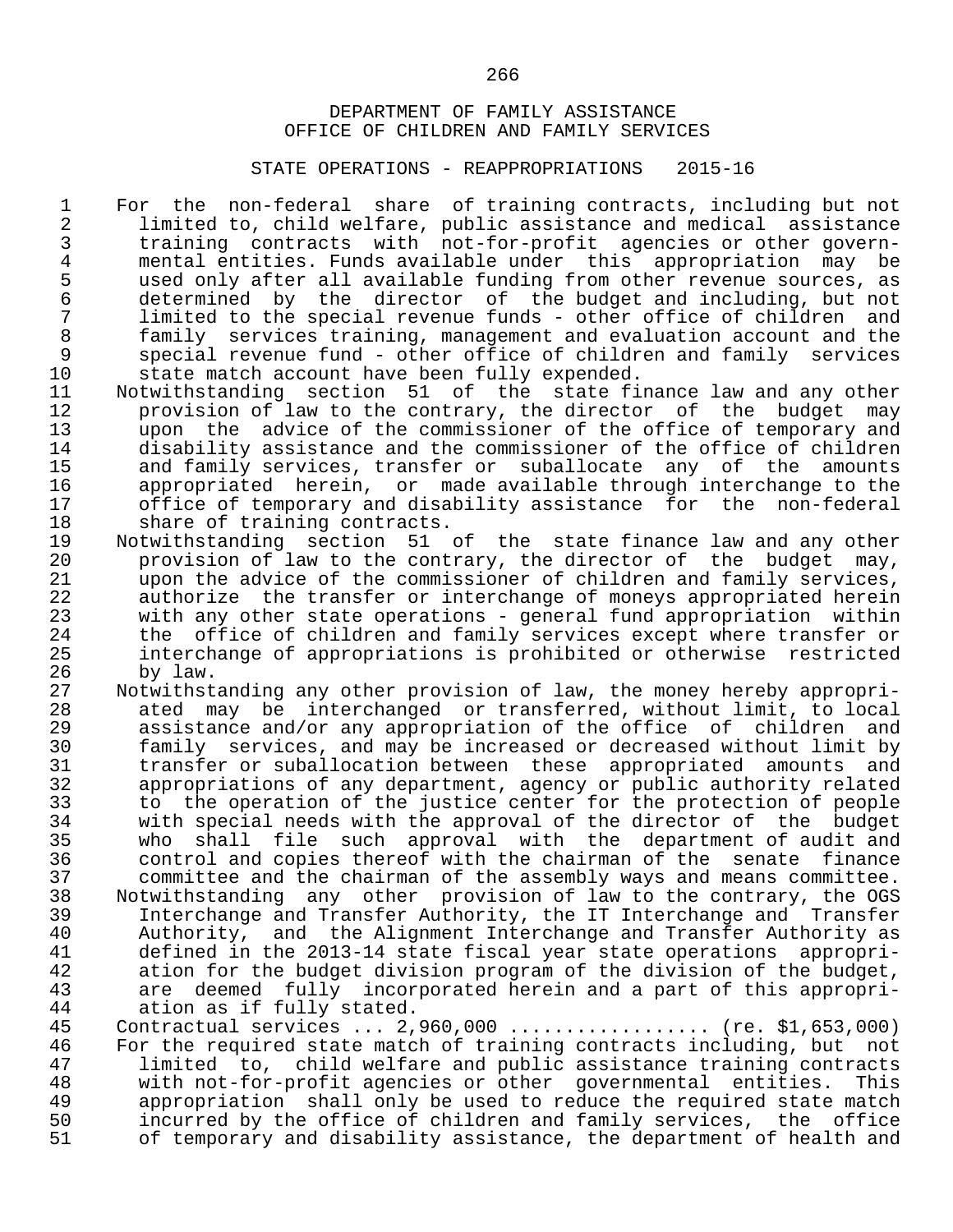#### STATE OPERATIONS - REAPPROPRIATIONS 2015-16

1 the department of labor funded through other sources, provided,<br>2 however, that the state match requirement of each agency shall be 2 however, that the state match requirement of each agency shall be<br>3 reduced in an amount proportional to the use of these monevs to 3 reduced in an amount proportional to the use of these moneys to<br>4 reduce the overall state match requirement. Funds appropriated here-4 reduce the overall state match requirement. Funds appropriated here-<br>5 in shall not be available for personal services costs of the office 5 in shall not be available for personal services costs of the office<br>6 of children and family services, the office of temporary and disa-6 of children and family services, the office of temporary and disa-<br>7 bility assistance, the department of health and the department of 7 bility assistance, the department of health and the department of<br>8 1abor. Funds available pursuant to this appropriation may be used 8 labor. Funds available pursuant to this appropriation may be used<br>9 only after all available funding from other revenue sources, as 9 only after all available funding from other revenue sources, as<br>10 determined by the director of the budget, and including, but not 10 determined by the director of the budget, and including, but not<br>11 limited to, the special revenue fund - other office of children and 11 limited to, the special revenue fund - other office of children and<br>12 family services training, management, and evaluation account and the 12 family services training, management, and evaluation account and the<br>13 special revenue fund - other office of children and family services 13 special revenue fund - other office of children and family services<br>14 state match account have been fully expended. Notwithstanding 14 state match account have been fully expended.<br>15 section 51 of the state finance law and any other m 15 section 51 of the state finance law and any other provision of law<br>16 to the contrary, the director of the budget may upon the advice of 16 to the contrary, the director of the budget may upon the advice of<br>17 the commissioner of the office of temporary and disability assist-17 the commissioner of the office of temporary and disability assist-<br>18 ance and the commissioner of the office of children and family 18 ance and the commissioner of the office of children and family<br>19 services, transfer or suballocate any of the amounts appropriated 19 services, transfer or suballocate any of the amounts appropriated<br>20 berein, or made available through interchange to the office of 20 herein, or made available through interchange to the office of<br>21 temporary and disability assistance for the required state match of 21 temporary and disability assistance for the required state match of<br>22 training contracts. 22 training contracts.<br>23 Notwithstanding sect

23 Notwithstanding section 51 of the state-finance-law and any other<br>24 The provision of law to the contrary, the director of the budget may, 24 provision of law to the contrary, the director of the budget may,<br>25 a upon the advice of the commissioner of children and family services. 25 upon the advice of the commissioner of children and family services,<br>26 authorize the transfer or interchange of moneys appropriated herein 26 authorize the transfer or interchange of moneys appropriated herein<br>27 with any other state operations - general fund appropriation within 27 with any other state operations - general fund appropriation within<br>28 the office of children and family services except where transfer or 28 the office of children and family services except where transfer or<br>29 the interchange of appropriations is prohibited or otherwise restricted 29 interchange of appropriations is prohibited or otherwise restricted

- 30 by law.<br>31 Notwithst 31 Notwithstanding any other provision of law, the money hereby appropri-<br>32 ated may be interchanged or transferred, without limit, to local 32 ated may be interchanged or transferred, without limit, to local 33 assistance and/or any appropriation of the office of children and 34 family services, and may be increased or decreased without limit by 35 transfer or suballocation between these appropriated amounts and 36 appropriations of any department, agency or public authority related<br>37 to the operation of the justice center for the protection of people 37 to the operation of the justice center for the protection of people<br>38 with special needs with the approval of the director of the budget 38 with special needs with the approval of the director of the budget 39 who shall file such approval with the department of audit and 40 control and copies thereof with the chairman of the senate finance<br>41 committee and the chairman of the assembly ways and means committee. 41 committee and the chairman of the assembly ways and means committee.<br>42 Notwithstanding any other provision of law to the contrary, the OGS 42 Notwithstanding any other provision of law to the contrary, the OGS<br>43 Interchange and Transfer Authority, the IT Interchange and Transfer 43 Interchange and Transfer Authority, the IT Interchange and Transfer 44 Authority, and the Alignment Interchange and Transfer Authority as<br>45 defined in the 2013-14 state fiscal vear state operations appropri-45 defined in the 2013-14 state fiscal year state operations appropri-<br>46 ation for the budget division program of the division of the budget, 46 ation for the budget division program of the division of the budget,<br>47 are deemed fully incorporated herein and a part of this appropri-47 are deemed fully incorporated herein and a part of this appropri-<br>48 ation as if fully stated. 48 ation as if fully stated.<br>49 Contractual services ... 2.
- 49 Contractual services ... 2,082,000 .................. (re. \$2,082,000)<br>50 For services and expenses for the prevention of domestic violence and 50 For services and expenses for the prevention of domestic violence and<br>51 Sexpenses related hereto. Of the amount appropriated, \$135,000 may be expenses related hereto. Of the amount appropriated, \$135,000 may be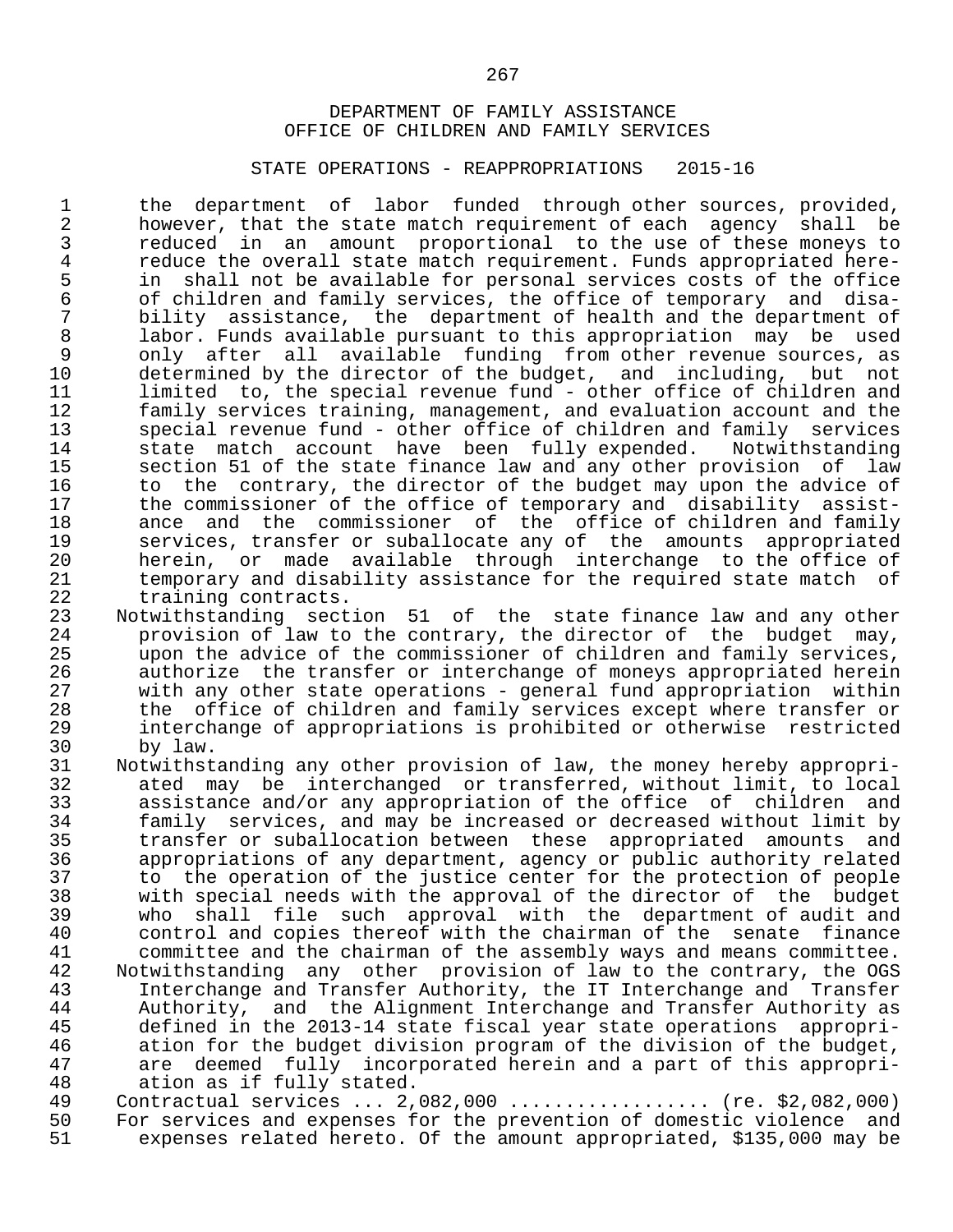#### STATE OPERATIONS - REAPPROPRIATIONS 2015-16

1 used to contract with the office for the prevention of domestic<br>2 violence to develop and implement a training program on the dynamics 2 violence to develop and implement a training program on the dynamics<br>3 of domestic violence and its relationship to child abuse and neglect 3 of domestic violence and its relationship to child abuse and neglect<br>4 with particular emphasis on alternatives to out-of home-placement. 4 with particular emphasis on alternatives to out-of home-placement.<br>5 Notwithstanding section 51 of the state finance law and any oth

5 Notwithstanding section 51 of the state-finance-law and any other<br>6 . Provision of law to the contrary, the director of the budget may, 6 provision of law to the contrary, the director of the budget may,<br>7 upon the advice of the commissioner of children and family services. 7 upon the advice of the commissioner of children and family services,<br>8 authorize the transfer or interchange of moneys appropriated herein 8 authorize the transfer or interchange of moneys appropriated herein<br>9 with any other state operations - general fund appropriation within 9 with any other state operations - general fund appropriation within<br>10 the office of children and family services except where transfer or 10 the office of children and family services except where transfer or<br>11 interchange of appropriations is prohibited or otherwise restricted 11 interchange of appropriations is prohibited or otherwise restricted<br>12 by law. 12 by law.<br>13 Notwithst

- 13 Notwithstanding any other provision of law, the money hereby appropri-<br>14 ated may be interchanged or transferred, without limit, to local 14 ated may be interchanged or transferred, without limit, to local<br>15 assistance and/or any appropriation of the office of children and 15 assistance and/or any appropriation of the office of children and<br>16 family services, and may be increased or decreased without limit by 16 family services, and may be increased or decreased without limit by<br>17 transfer or suballocation between these appropriated amounts and 17 transfer or suballocation between these appropriated amounts and<br>18 appropriations of any department, agency or public authority related 18 appropriations of any department, agency or public authority related<br>19 to the operation of the justice center for the protection of people 19 to the operation of the justice center for the protection of people<br>20 with special needs with the approval of the director of the budget 20 with special needs with the approval of the director of the budget<br>21 who shall file such approval with the department of audit and 21 who shall file such approval with the department of audit and 22 control and copies thereof with the chairman of the senate finance<br>23 committee and the chairman of the assembly ways and means committee. 23 committee and the chairman of the assembly ways and means committee.<br>24 Notwithstanding any other provision of law to the contrary, the OGS 24 Notwithstanding any other provision of law to the contrary, the OGS<br>25 1nterchange and Transfer Authority, the IT Interchange and Transfer 25 1nterchange and Transfer Authority, the IT Interchange and Transfer<br>26 11 Authority, and the Alignment Interchange and Transfer Authority as 26 Authority, and the Alignment Interchange and Transfer Authority as<br>27 defined in the 2013-14 state fiscal vear state operations appropri- 27 defined in the 2013-14 state fiscal year state operations appropri- 28 ation for the budget division program of the division of the budget,<br>29 are deemed fully incorporated herein and a part of this appropri-29 are deemed fully incorporated herein and a part of this appropri-<br>30 ation as if fully stated. 30 ation as if fully stated.<br>31 Contractual services ... 25
	- Contractual services ... 257,000 ...................... (re. \$257,000)
- 32 By chapter 50, section 1, of the laws of 2012:

33 For the non-federal share of training contracts, including but not<br>34 1 limited to, child welfare, public assistance and medical assistance 34 limited to, child welfare, public assistance and medical assistance 35 training contracts with not-for-profit agencies or other govern- 36 mental entities. Funds available under this appropriation may be 37 used only after all available funding from other revenue sources, as 38 determined by the director of the budget and including, but not 39 limited to the special revenue funds - other office of children and<br>40 family services training, management and evaluation account and the 40 family services training, management and evaluation account and the 41 special revenue fund - other office of children and family services<br>42 state match account have been fully expended. 42 state match account have been fully expended.<br>43 Notwithstanding section 51 of the state financ

43 Notwithstanding section 51 of the state finance law and any other<br>44 provision of law to the contrary, the director of the budget may end the contrary of the contrary, the director of the budget may<br>45 a upon the advice of the commissioner of the office of temporary and 45 upon the advice of the commissioner of the office of temporary and<br>46 disability assistance and the commissioner of the office of children 46 disability assistance and the commissioner of the office of children 47 and family services, transfer or suballocate any of the amounts<br>48 appropriated herein, or made available through interchange to the 48 appropriated herein, or made available through interchange to the 49 office of temporary and disability assistance for the non-federal<br>50 share of training contracts. share of training contracts.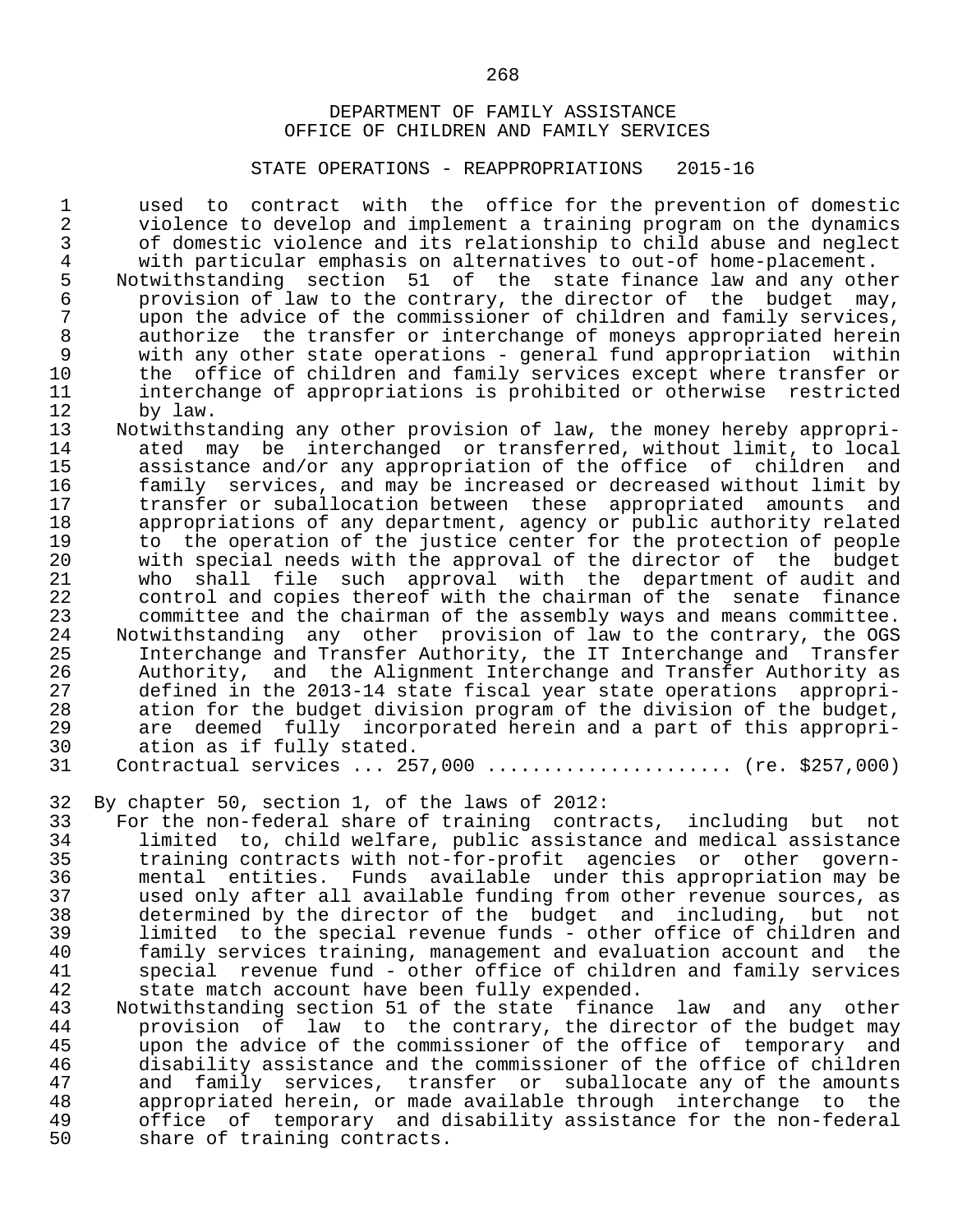#### STATE OPERATIONS - REAPPROPRIATIONS 2015-16

1 Notwithstanding section 51 of the state finance law and any other<br>2 provision of law to the contrary, the director of the budget may, 2 provision of law to the contrary, the director of the budget may,<br>3 upon the advice of the commissioner of children and family services. 3 upon the advice of the commissioner of children and family services,<br>4 authorize the transfer or interchange of moneys appropriated herein 4 authorize the transfer or interchange of moneys appropriated herein<br>5 with any other state operations - general fund appropriation within 5 with any other state operations - general fund appropriation within<br>6 the office of children and family services except where transfer or 6 the office of children and family services except where transfer or<br>7 interchange of appropriations is prohibited or otherwise restricted 7 interchange of appropriations is prohibited or otherwise restricted

8 by law.<br>9 Notwithst 9 Notwithstanding any other provision of law to the contrary, the OGS<br>10 Interchange and Transfer Authority, the IT Interchange and Transfer 10 Interchange and Transfer Authority, the IT Interchange and Transfer 11 Authority, the Call Center Interchange and Transfer Authority and<br>12 the Alignment Interchange and Transfer Authority as defined in the 12 the Alignment Interchange and Transfer Authority as defined in the<br>13 1012-13 state fiscal year state operations appropriation for the 13 2012-13 state fiscal year state operations appropriation for the 14 budget division program of the division of the budget, are deemed<br>15 fully incorporated herein and a part of this appropriation as if 15 fully incorporated herein and a part of this appropriation as if

16 fully stated.<br>17 Contractual ser 17 Contractual services ... 2,960,000 ...................... (re. \$26,000)<br>18 For the required state match of training contracts including, but not 18 For the required state match of training contracts including, but not<br>19 1 11 limited to, child welfare and public assistance training contracts 19 limited to, child welfare and public assistance training contracts 20 with not-for-profit agencies or other governmental entities. This 21 appropriation shall only be used to reduce the required state match<br>22 incurred by the office of children and family services, the office 22 incurred by the office of children and family services, the office<br>23 of temporary and disability assistance, the department of health and 23 of temporary and disability assistance, the department of health and<br>24 the department of labor funded through other sources, provided, 24 the department of labor funded through other sources, provided,<br>25 however, that the state-match-requirement of each-agency-shall-be 25 however, that the state-match-requirement of each agency shall be<br>26 Teduced in an amount-proportional to the use of these moneys to 26 reduced in an amount proportional to the use of these moneys to<br>27 reduce the overall state match requirement. Funds appropriated here-27 a reduce the overall state match requirement. Funds appropriated here-<br>28 a in shall not be available for personal services costs of the office 28 in shall not be available for personal services costs of the office<br>29 of children and family services, the office of temporary and disa-29 of children and family services, the office of temporary and disa-<br>30 bility assistance, the department of health and the department of 30 bility assistance, the department of health and the department of<br>31 1 abor. Funds available pursuant to this appropriation may be used 31 labor. Funds available pursuant to this appropriation may be used 32 only after all available funding from other revenue sources, as 33 determined by the director of the budget, and including, but not 34 limited to, the special revenue fund - other office of children and<br>35 family services training, management, and evaluation account and the 35 family services training, management, and evaluation account and the 36 special revenue fund - other office of children and family services 37 state match account have been fully expended. Notwithstanding<br>38 section 51 of the state finance law and any other provision of law 38 section 51 of the state finance law and any other provision of<br>39 to the contrary, the director of the budget may upon the advio 39 to the contrary, the director of the budget may upon the advice of<br>40 the commissioner of the office of temporary and disability assist-40 the commissioner of the office of temporary and disability assist-<br>41 ance and the commissioner of the office of children and family 41 ance and the commissioner of the office of children and family<br>42 services, transfer or suballocate any of the amounts appropriated 42 services, transfer or suballocate any of the amounts appropriated<br>43 berein, or made available through interchange to the office of 43 herein, or made available through interchange to the office of<br>44 temporary and disability assistance for the required state match of 44 temporary and disability assistance for the required state match of<br>45 training contracts.

45 training contracts.<br>46 Notwithstanding sect 46 Notwithstanding section 51 of the state-finance-law and any other<br>47 The provision of law to the contrary, the director of the budget may, 47 provision of law to the contrary, the director of the budget may,<br>48 a upon the advice of the commissioner of children and family services. 48 upon the advice of the commissioner of children and family services,<br>49 authorize the transfer or interchange of moneys appropriated herein 49 authorize the transfer or interchange of moneys appropriated herein<br>50 with any other state operations - general fund appropriation within 50 with any other state operations - general fund appropriation within<br>51 the office of children and family services except where transfer or the office of children and family services except where transfer or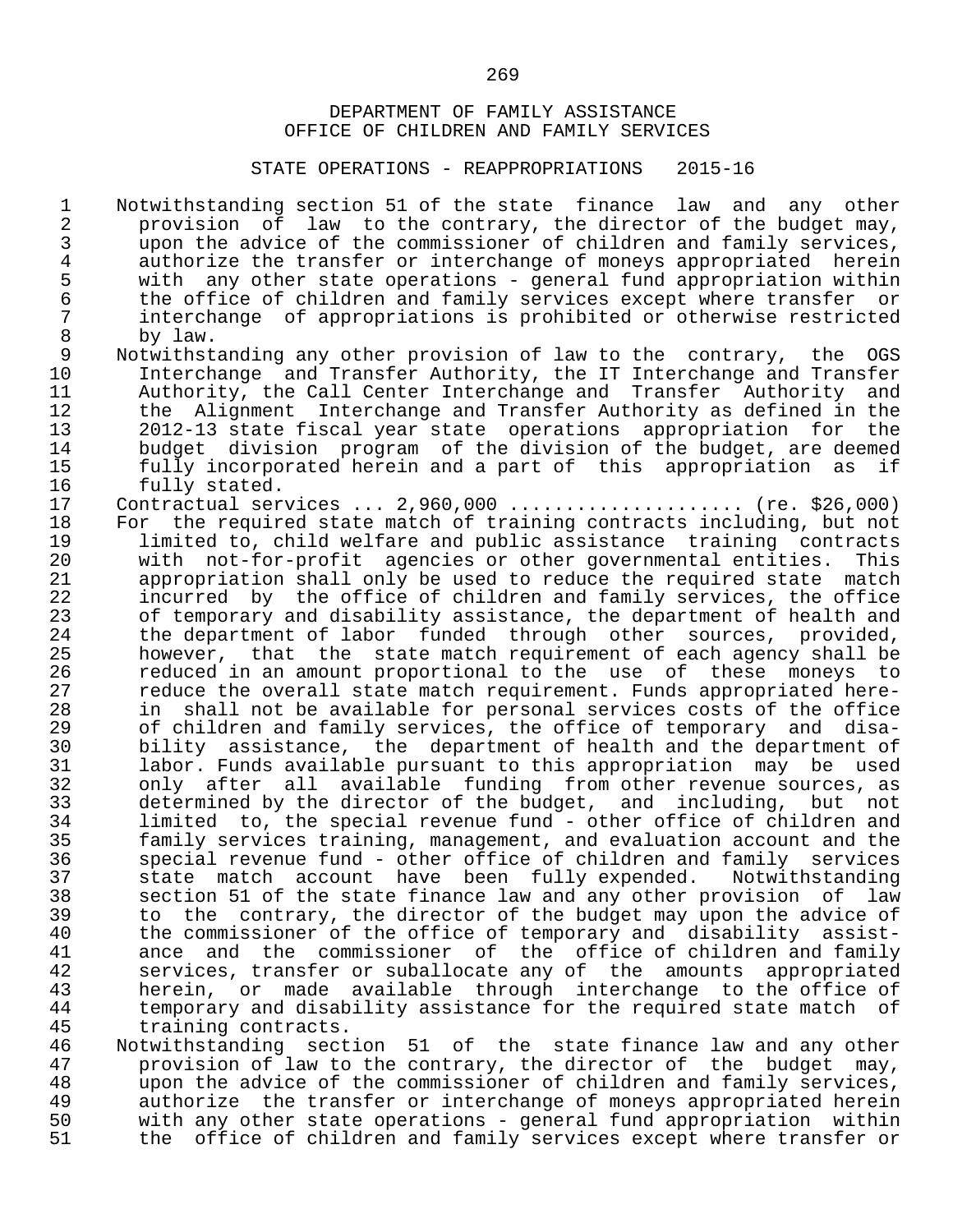| 3<br>Notwithstanding any other provision of law to the contrary, the OGS<br>$\overline{4}$<br>Interchange and Transfer Authority, the IT Interchange and Transfer<br>5<br>Authority, the Call Center Interchange and Transfer Authority and<br>$\sqrt{6}$<br>the Alignment Interchange and Transfer Authority as defined in the<br>$\sqrt{ }$<br>2012-13 state fiscal year state operations appropriation for the<br>$\,8\,$<br>budget division program of the division of the budget, are deemed<br>$\mathsf 9$<br>fully incorporated herein and a part of this appropriation as if<br>10<br>fully stated.<br>11<br>Contractual services $2,082,000$ (re. \$163,000)<br>12<br>For services and expenses for the prevention of domestic violence and<br>expenses related hereto. Of the amount appropriated, \$135,000 may be<br>13<br>14<br>used to contract with the office for the prevention of domestic<br>15<br>violence to develop and implement a training program on the dynamics<br>16<br>of domestic violence and its relationship to child abuse and neglect<br>17<br>with particular emphasis on alternatives to out-of home-placement.<br>18<br>Notwithstanding section 51 of the state finance law and any other<br>19<br>provision of law to the contrary, the director of the budget may,<br>20<br>upon the advice of the commissioner of children and family services,<br>21<br>authorize the transfer or interchange of moneys appropriated herein<br>22<br>with any other state operations - general fund appropriation within<br>23<br>the office of children and family services except where transfer or<br>24<br>interchange of appropriations is prohibited or otherwise restricted<br>25<br>by law.<br>26<br>Notwithstanding any other provision of law to the contrary, the OGS<br>Interchange and Transfer Authority, the IT Interchange and Transfer<br>27<br>28<br>Authority, the Call Center Interchange and Transfer Authority and<br>29<br>the Alignment Interchange and Transfer Authority as defined in the<br>30<br>2012-13 state fiscal year state operations appropriation for the<br>31<br>budget division program of the division of the budget, are deemed<br>32<br>fully incorporated herein and a part of this appropriation as if<br>33<br>fully stated.<br>Contractual services  257,000  (re. \$246,000)<br>34<br>35<br>Special Revenue Funds - Other<br>Miscellaneous Special Revenue Fund<br>36<br>37<br>Multiagency Training Contract Account - 21989<br>38<br>By chapter 50, section 1, of the laws of 2014:<br>39<br>For services and expenses related to the operation of the training and<br>40<br>development program including, but not limited to, personal service,<br>41<br>fringe benefits and nonpersonal service. To the extent that costs<br>42<br>incurred through payment from this appropriation result from train-<br>ing activities performed on behalf of the office of children and<br>43<br>44<br>family services, the office of temporary and disability assistance,<br>45<br>the department of health, the department of labor or any other state<br>46<br>or local agency, expenditures made from this appropriation shall be<br>47<br>reduced by any federal, state, or local funding available for such<br>48<br>purpose in accordance with a cost allocation plan submitted to the | $\mathbf{1}$<br>$\overline{2}$ | interchange of appropriations is prohibited or otherwise restricted<br>by law. |
|----------------------------------------------------------------------------------------------------------------------------------------------------------------------------------------------------------------------------------------------------------------------------------------------------------------------------------------------------------------------------------------------------------------------------------------------------------------------------------------------------------------------------------------------------------------------------------------------------------------------------------------------------------------------------------------------------------------------------------------------------------------------------------------------------------------------------------------------------------------------------------------------------------------------------------------------------------------------------------------------------------------------------------------------------------------------------------------------------------------------------------------------------------------------------------------------------------------------------------------------------------------------------------------------------------------------------------------------------------------------------------------------------------------------------------------------------------------------------------------------------------------------------------------------------------------------------------------------------------------------------------------------------------------------------------------------------------------------------------------------------------------------------------------------------------------------------------------------------------------------------------------------------------------------------------------------------------------------------------------------------------------------------------------------------------------------------------------------------------------------------------------------------------------------------------------------------------------------------------------------------------------------------------------------------------------------------------------------------------------------------------------------------------------------------------------------------------------------------------------------------------------------------------------------------------------------------------------------------------------------------------------------------------------------------------------------------------------------------------------------------------------------------------------------------------------------------------------------------------------------------------------------------------------------------------------------------------------------------------------------------------------------------------------------------------------------------------------------------------------------------------------------------------------------------------------------------------------------------------------------------------------------------------------------------------------------------------------------------------------|--------------------------------|--------------------------------------------------------------------------------|
|                                                                                                                                                                                                                                                                                                                                                                                                                                                                                                                                                                                                                                                                                                                                                                                                                                                                                                                                                                                                                                                                                                                                                                                                                                                                                                                                                                                                                                                                                                                                                                                                                                                                                                                                                                                                                                                                                                                                                                                                                                                                                                                                                                                                                                                                                                                                                                                                                                                                                                                                                                                                                                                                                                                                                                                                                                                                                                                                                                                                                                                                                                                                                                                                                                                                                                                                                                |                                |                                                                                |
|                                                                                                                                                                                                                                                                                                                                                                                                                                                                                                                                                                                                                                                                                                                                                                                                                                                                                                                                                                                                                                                                                                                                                                                                                                                                                                                                                                                                                                                                                                                                                                                                                                                                                                                                                                                                                                                                                                                                                                                                                                                                                                                                                                                                                                                                                                                                                                                                                                                                                                                                                                                                                                                                                                                                                                                                                                                                                                                                                                                                                                                                                                                                                                                                                                                                                                                                                                |                                |                                                                                |
|                                                                                                                                                                                                                                                                                                                                                                                                                                                                                                                                                                                                                                                                                                                                                                                                                                                                                                                                                                                                                                                                                                                                                                                                                                                                                                                                                                                                                                                                                                                                                                                                                                                                                                                                                                                                                                                                                                                                                                                                                                                                                                                                                                                                                                                                                                                                                                                                                                                                                                                                                                                                                                                                                                                                                                                                                                                                                                                                                                                                                                                                                                                                                                                                                                                                                                                                                                |                                |                                                                                |
|                                                                                                                                                                                                                                                                                                                                                                                                                                                                                                                                                                                                                                                                                                                                                                                                                                                                                                                                                                                                                                                                                                                                                                                                                                                                                                                                                                                                                                                                                                                                                                                                                                                                                                                                                                                                                                                                                                                                                                                                                                                                                                                                                                                                                                                                                                                                                                                                                                                                                                                                                                                                                                                                                                                                                                                                                                                                                                                                                                                                                                                                                                                                                                                                                                                                                                                                                                |                                |                                                                                |
|                                                                                                                                                                                                                                                                                                                                                                                                                                                                                                                                                                                                                                                                                                                                                                                                                                                                                                                                                                                                                                                                                                                                                                                                                                                                                                                                                                                                                                                                                                                                                                                                                                                                                                                                                                                                                                                                                                                                                                                                                                                                                                                                                                                                                                                                                                                                                                                                                                                                                                                                                                                                                                                                                                                                                                                                                                                                                                                                                                                                                                                                                                                                                                                                                                                                                                                                                                |                                |                                                                                |
|                                                                                                                                                                                                                                                                                                                                                                                                                                                                                                                                                                                                                                                                                                                                                                                                                                                                                                                                                                                                                                                                                                                                                                                                                                                                                                                                                                                                                                                                                                                                                                                                                                                                                                                                                                                                                                                                                                                                                                                                                                                                                                                                                                                                                                                                                                                                                                                                                                                                                                                                                                                                                                                                                                                                                                                                                                                                                                                                                                                                                                                                                                                                                                                                                                                                                                                                                                |                                |                                                                                |
|                                                                                                                                                                                                                                                                                                                                                                                                                                                                                                                                                                                                                                                                                                                                                                                                                                                                                                                                                                                                                                                                                                                                                                                                                                                                                                                                                                                                                                                                                                                                                                                                                                                                                                                                                                                                                                                                                                                                                                                                                                                                                                                                                                                                                                                                                                                                                                                                                                                                                                                                                                                                                                                                                                                                                                                                                                                                                                                                                                                                                                                                                                                                                                                                                                                                                                                                                                |                                |                                                                                |
|                                                                                                                                                                                                                                                                                                                                                                                                                                                                                                                                                                                                                                                                                                                                                                                                                                                                                                                                                                                                                                                                                                                                                                                                                                                                                                                                                                                                                                                                                                                                                                                                                                                                                                                                                                                                                                                                                                                                                                                                                                                                                                                                                                                                                                                                                                                                                                                                                                                                                                                                                                                                                                                                                                                                                                                                                                                                                                                                                                                                                                                                                                                                                                                                                                                                                                                                                                |                                |                                                                                |
|                                                                                                                                                                                                                                                                                                                                                                                                                                                                                                                                                                                                                                                                                                                                                                                                                                                                                                                                                                                                                                                                                                                                                                                                                                                                                                                                                                                                                                                                                                                                                                                                                                                                                                                                                                                                                                                                                                                                                                                                                                                                                                                                                                                                                                                                                                                                                                                                                                                                                                                                                                                                                                                                                                                                                                                                                                                                                                                                                                                                                                                                                                                                                                                                                                                                                                                                                                |                                |                                                                                |
|                                                                                                                                                                                                                                                                                                                                                                                                                                                                                                                                                                                                                                                                                                                                                                                                                                                                                                                                                                                                                                                                                                                                                                                                                                                                                                                                                                                                                                                                                                                                                                                                                                                                                                                                                                                                                                                                                                                                                                                                                                                                                                                                                                                                                                                                                                                                                                                                                                                                                                                                                                                                                                                                                                                                                                                                                                                                                                                                                                                                                                                                                                                                                                                                                                                                                                                                                                |                                |                                                                                |
|                                                                                                                                                                                                                                                                                                                                                                                                                                                                                                                                                                                                                                                                                                                                                                                                                                                                                                                                                                                                                                                                                                                                                                                                                                                                                                                                                                                                                                                                                                                                                                                                                                                                                                                                                                                                                                                                                                                                                                                                                                                                                                                                                                                                                                                                                                                                                                                                                                                                                                                                                                                                                                                                                                                                                                                                                                                                                                                                                                                                                                                                                                                                                                                                                                                                                                                                                                |                                |                                                                                |
|                                                                                                                                                                                                                                                                                                                                                                                                                                                                                                                                                                                                                                                                                                                                                                                                                                                                                                                                                                                                                                                                                                                                                                                                                                                                                                                                                                                                                                                                                                                                                                                                                                                                                                                                                                                                                                                                                                                                                                                                                                                                                                                                                                                                                                                                                                                                                                                                                                                                                                                                                                                                                                                                                                                                                                                                                                                                                                                                                                                                                                                                                                                                                                                                                                                                                                                                                                |                                |                                                                                |
|                                                                                                                                                                                                                                                                                                                                                                                                                                                                                                                                                                                                                                                                                                                                                                                                                                                                                                                                                                                                                                                                                                                                                                                                                                                                                                                                                                                                                                                                                                                                                                                                                                                                                                                                                                                                                                                                                                                                                                                                                                                                                                                                                                                                                                                                                                                                                                                                                                                                                                                                                                                                                                                                                                                                                                                                                                                                                                                                                                                                                                                                                                                                                                                                                                                                                                                                                                |                                |                                                                                |
|                                                                                                                                                                                                                                                                                                                                                                                                                                                                                                                                                                                                                                                                                                                                                                                                                                                                                                                                                                                                                                                                                                                                                                                                                                                                                                                                                                                                                                                                                                                                                                                                                                                                                                                                                                                                                                                                                                                                                                                                                                                                                                                                                                                                                                                                                                                                                                                                                                                                                                                                                                                                                                                                                                                                                                                                                                                                                                                                                                                                                                                                                                                                                                                                                                                                                                                                                                |                                |                                                                                |
|                                                                                                                                                                                                                                                                                                                                                                                                                                                                                                                                                                                                                                                                                                                                                                                                                                                                                                                                                                                                                                                                                                                                                                                                                                                                                                                                                                                                                                                                                                                                                                                                                                                                                                                                                                                                                                                                                                                                                                                                                                                                                                                                                                                                                                                                                                                                                                                                                                                                                                                                                                                                                                                                                                                                                                                                                                                                                                                                                                                                                                                                                                                                                                                                                                                                                                                                                                |                                |                                                                                |
|                                                                                                                                                                                                                                                                                                                                                                                                                                                                                                                                                                                                                                                                                                                                                                                                                                                                                                                                                                                                                                                                                                                                                                                                                                                                                                                                                                                                                                                                                                                                                                                                                                                                                                                                                                                                                                                                                                                                                                                                                                                                                                                                                                                                                                                                                                                                                                                                                                                                                                                                                                                                                                                                                                                                                                                                                                                                                                                                                                                                                                                                                                                                                                                                                                                                                                                                                                |                                |                                                                                |
|                                                                                                                                                                                                                                                                                                                                                                                                                                                                                                                                                                                                                                                                                                                                                                                                                                                                                                                                                                                                                                                                                                                                                                                                                                                                                                                                                                                                                                                                                                                                                                                                                                                                                                                                                                                                                                                                                                                                                                                                                                                                                                                                                                                                                                                                                                                                                                                                                                                                                                                                                                                                                                                                                                                                                                                                                                                                                                                                                                                                                                                                                                                                                                                                                                                                                                                                                                |                                |                                                                                |
|                                                                                                                                                                                                                                                                                                                                                                                                                                                                                                                                                                                                                                                                                                                                                                                                                                                                                                                                                                                                                                                                                                                                                                                                                                                                                                                                                                                                                                                                                                                                                                                                                                                                                                                                                                                                                                                                                                                                                                                                                                                                                                                                                                                                                                                                                                                                                                                                                                                                                                                                                                                                                                                                                                                                                                                                                                                                                                                                                                                                                                                                                                                                                                                                                                                                                                                                                                |                                |                                                                                |
|                                                                                                                                                                                                                                                                                                                                                                                                                                                                                                                                                                                                                                                                                                                                                                                                                                                                                                                                                                                                                                                                                                                                                                                                                                                                                                                                                                                                                                                                                                                                                                                                                                                                                                                                                                                                                                                                                                                                                                                                                                                                                                                                                                                                                                                                                                                                                                                                                                                                                                                                                                                                                                                                                                                                                                                                                                                                                                                                                                                                                                                                                                                                                                                                                                                                                                                                                                |                                |                                                                                |
|                                                                                                                                                                                                                                                                                                                                                                                                                                                                                                                                                                                                                                                                                                                                                                                                                                                                                                                                                                                                                                                                                                                                                                                                                                                                                                                                                                                                                                                                                                                                                                                                                                                                                                                                                                                                                                                                                                                                                                                                                                                                                                                                                                                                                                                                                                                                                                                                                                                                                                                                                                                                                                                                                                                                                                                                                                                                                                                                                                                                                                                                                                                                                                                                                                                                                                                                                                |                                |                                                                                |
|                                                                                                                                                                                                                                                                                                                                                                                                                                                                                                                                                                                                                                                                                                                                                                                                                                                                                                                                                                                                                                                                                                                                                                                                                                                                                                                                                                                                                                                                                                                                                                                                                                                                                                                                                                                                                                                                                                                                                                                                                                                                                                                                                                                                                                                                                                                                                                                                                                                                                                                                                                                                                                                                                                                                                                                                                                                                                                                                                                                                                                                                                                                                                                                                                                                                                                                                                                |                                |                                                                                |
|                                                                                                                                                                                                                                                                                                                                                                                                                                                                                                                                                                                                                                                                                                                                                                                                                                                                                                                                                                                                                                                                                                                                                                                                                                                                                                                                                                                                                                                                                                                                                                                                                                                                                                                                                                                                                                                                                                                                                                                                                                                                                                                                                                                                                                                                                                                                                                                                                                                                                                                                                                                                                                                                                                                                                                                                                                                                                                                                                                                                                                                                                                                                                                                                                                                                                                                                                                |                                |                                                                                |
|                                                                                                                                                                                                                                                                                                                                                                                                                                                                                                                                                                                                                                                                                                                                                                                                                                                                                                                                                                                                                                                                                                                                                                                                                                                                                                                                                                                                                                                                                                                                                                                                                                                                                                                                                                                                                                                                                                                                                                                                                                                                                                                                                                                                                                                                                                                                                                                                                                                                                                                                                                                                                                                                                                                                                                                                                                                                                                                                                                                                                                                                                                                                                                                                                                                                                                                                                                |                                |                                                                                |
|                                                                                                                                                                                                                                                                                                                                                                                                                                                                                                                                                                                                                                                                                                                                                                                                                                                                                                                                                                                                                                                                                                                                                                                                                                                                                                                                                                                                                                                                                                                                                                                                                                                                                                                                                                                                                                                                                                                                                                                                                                                                                                                                                                                                                                                                                                                                                                                                                                                                                                                                                                                                                                                                                                                                                                                                                                                                                                                                                                                                                                                                                                                                                                                                                                                                                                                                                                |                                |                                                                                |
|                                                                                                                                                                                                                                                                                                                                                                                                                                                                                                                                                                                                                                                                                                                                                                                                                                                                                                                                                                                                                                                                                                                                                                                                                                                                                                                                                                                                                                                                                                                                                                                                                                                                                                                                                                                                                                                                                                                                                                                                                                                                                                                                                                                                                                                                                                                                                                                                                                                                                                                                                                                                                                                                                                                                                                                                                                                                                                                                                                                                                                                                                                                                                                                                                                                                                                                                                                |                                |                                                                                |
|                                                                                                                                                                                                                                                                                                                                                                                                                                                                                                                                                                                                                                                                                                                                                                                                                                                                                                                                                                                                                                                                                                                                                                                                                                                                                                                                                                                                                                                                                                                                                                                                                                                                                                                                                                                                                                                                                                                                                                                                                                                                                                                                                                                                                                                                                                                                                                                                                                                                                                                                                                                                                                                                                                                                                                                                                                                                                                                                                                                                                                                                                                                                                                                                                                                                                                                                                                |                                |                                                                                |
|                                                                                                                                                                                                                                                                                                                                                                                                                                                                                                                                                                                                                                                                                                                                                                                                                                                                                                                                                                                                                                                                                                                                                                                                                                                                                                                                                                                                                                                                                                                                                                                                                                                                                                                                                                                                                                                                                                                                                                                                                                                                                                                                                                                                                                                                                                                                                                                                                                                                                                                                                                                                                                                                                                                                                                                                                                                                                                                                                                                                                                                                                                                                                                                                                                                                                                                                                                |                                |                                                                                |
|                                                                                                                                                                                                                                                                                                                                                                                                                                                                                                                                                                                                                                                                                                                                                                                                                                                                                                                                                                                                                                                                                                                                                                                                                                                                                                                                                                                                                                                                                                                                                                                                                                                                                                                                                                                                                                                                                                                                                                                                                                                                                                                                                                                                                                                                                                                                                                                                                                                                                                                                                                                                                                                                                                                                                                                                                                                                                                                                                                                                                                                                                                                                                                                                                                                                                                                                                                |                                |                                                                                |
|                                                                                                                                                                                                                                                                                                                                                                                                                                                                                                                                                                                                                                                                                                                                                                                                                                                                                                                                                                                                                                                                                                                                                                                                                                                                                                                                                                                                                                                                                                                                                                                                                                                                                                                                                                                                                                                                                                                                                                                                                                                                                                                                                                                                                                                                                                                                                                                                                                                                                                                                                                                                                                                                                                                                                                                                                                                                                                                                                                                                                                                                                                                                                                                                                                                                                                                                                                |                                |                                                                                |
|                                                                                                                                                                                                                                                                                                                                                                                                                                                                                                                                                                                                                                                                                                                                                                                                                                                                                                                                                                                                                                                                                                                                                                                                                                                                                                                                                                                                                                                                                                                                                                                                                                                                                                                                                                                                                                                                                                                                                                                                                                                                                                                                                                                                                                                                                                                                                                                                                                                                                                                                                                                                                                                                                                                                                                                                                                                                                                                                                                                                                                                                                                                                                                                                                                                                                                                                                                |                                |                                                                                |
|                                                                                                                                                                                                                                                                                                                                                                                                                                                                                                                                                                                                                                                                                                                                                                                                                                                                                                                                                                                                                                                                                                                                                                                                                                                                                                                                                                                                                                                                                                                                                                                                                                                                                                                                                                                                                                                                                                                                                                                                                                                                                                                                                                                                                                                                                                                                                                                                                                                                                                                                                                                                                                                                                                                                                                                                                                                                                                                                                                                                                                                                                                                                                                                                                                                                                                                                                                |                                |                                                                                |
|                                                                                                                                                                                                                                                                                                                                                                                                                                                                                                                                                                                                                                                                                                                                                                                                                                                                                                                                                                                                                                                                                                                                                                                                                                                                                                                                                                                                                                                                                                                                                                                                                                                                                                                                                                                                                                                                                                                                                                                                                                                                                                                                                                                                                                                                                                                                                                                                                                                                                                                                                                                                                                                                                                                                                                                                                                                                                                                                                                                                                                                                                                                                                                                                                                                                                                                                                                |                                |                                                                                |
|                                                                                                                                                                                                                                                                                                                                                                                                                                                                                                                                                                                                                                                                                                                                                                                                                                                                                                                                                                                                                                                                                                                                                                                                                                                                                                                                                                                                                                                                                                                                                                                                                                                                                                                                                                                                                                                                                                                                                                                                                                                                                                                                                                                                                                                                                                                                                                                                                                                                                                                                                                                                                                                                                                                                                                                                                                                                                                                                                                                                                                                                                                                                                                                                                                                                                                                                                                |                                |                                                                                |
|                                                                                                                                                                                                                                                                                                                                                                                                                                                                                                                                                                                                                                                                                                                                                                                                                                                                                                                                                                                                                                                                                                                                                                                                                                                                                                                                                                                                                                                                                                                                                                                                                                                                                                                                                                                                                                                                                                                                                                                                                                                                                                                                                                                                                                                                                                                                                                                                                                                                                                                                                                                                                                                                                                                                                                                                                                                                                                                                                                                                                                                                                                                                                                                                                                                                                                                                                                |                                |                                                                                |
|                                                                                                                                                                                                                                                                                                                                                                                                                                                                                                                                                                                                                                                                                                                                                                                                                                                                                                                                                                                                                                                                                                                                                                                                                                                                                                                                                                                                                                                                                                                                                                                                                                                                                                                                                                                                                                                                                                                                                                                                                                                                                                                                                                                                                                                                                                                                                                                                                                                                                                                                                                                                                                                                                                                                                                                                                                                                                                                                                                                                                                                                                                                                                                                                                                                                                                                                                                |                                |                                                                                |
|                                                                                                                                                                                                                                                                                                                                                                                                                                                                                                                                                                                                                                                                                                                                                                                                                                                                                                                                                                                                                                                                                                                                                                                                                                                                                                                                                                                                                                                                                                                                                                                                                                                                                                                                                                                                                                                                                                                                                                                                                                                                                                                                                                                                                                                                                                                                                                                                                                                                                                                                                                                                                                                                                                                                                                                                                                                                                                                                                                                                                                                                                                                                                                                                                                                                                                                                                                |                                |                                                                                |
|                                                                                                                                                                                                                                                                                                                                                                                                                                                                                                                                                                                                                                                                                                                                                                                                                                                                                                                                                                                                                                                                                                                                                                                                                                                                                                                                                                                                                                                                                                                                                                                                                                                                                                                                                                                                                                                                                                                                                                                                                                                                                                                                                                                                                                                                                                                                                                                                                                                                                                                                                                                                                                                                                                                                                                                                                                                                                                                                                                                                                                                                                                                                                                                                                                                                                                                                                                |                                |                                                                                |
|                                                                                                                                                                                                                                                                                                                                                                                                                                                                                                                                                                                                                                                                                                                                                                                                                                                                                                                                                                                                                                                                                                                                                                                                                                                                                                                                                                                                                                                                                                                                                                                                                                                                                                                                                                                                                                                                                                                                                                                                                                                                                                                                                                                                                                                                                                                                                                                                                                                                                                                                                                                                                                                                                                                                                                                                                                                                                                                                                                                                                                                                                                                                                                                                                                                                                                                                                                |                                |                                                                                |
|                                                                                                                                                                                                                                                                                                                                                                                                                                                                                                                                                                                                                                                                                                                                                                                                                                                                                                                                                                                                                                                                                                                                                                                                                                                                                                                                                                                                                                                                                                                                                                                                                                                                                                                                                                                                                                                                                                                                                                                                                                                                                                                                                                                                                                                                                                                                                                                                                                                                                                                                                                                                                                                                                                                                                                                                                                                                                                                                                                                                                                                                                                                                                                                                                                                                                                                                                                |                                |                                                                                |
|                                                                                                                                                                                                                                                                                                                                                                                                                                                                                                                                                                                                                                                                                                                                                                                                                                                                                                                                                                                                                                                                                                                                                                                                                                                                                                                                                                                                                                                                                                                                                                                                                                                                                                                                                                                                                                                                                                                                                                                                                                                                                                                                                                                                                                                                                                                                                                                                                                                                                                                                                                                                                                                                                                                                                                                                                                                                                                                                                                                                                                                                                                                                                                                                                                                                                                                                                                |                                |                                                                                |
|                                                                                                                                                                                                                                                                                                                                                                                                                                                                                                                                                                                                                                                                                                                                                                                                                                                                                                                                                                                                                                                                                                                                                                                                                                                                                                                                                                                                                                                                                                                                                                                                                                                                                                                                                                                                                                                                                                                                                                                                                                                                                                                                                                                                                                                                                                                                                                                                                                                                                                                                                                                                                                                                                                                                                                                                                                                                                                                                                                                                                                                                                                                                                                                                                                                                                                                                                                |                                |                                                                                |
|                                                                                                                                                                                                                                                                                                                                                                                                                                                                                                                                                                                                                                                                                                                                                                                                                                                                                                                                                                                                                                                                                                                                                                                                                                                                                                                                                                                                                                                                                                                                                                                                                                                                                                                                                                                                                                                                                                                                                                                                                                                                                                                                                                                                                                                                                                                                                                                                                                                                                                                                                                                                                                                                                                                                                                                                                                                                                                                                                                                                                                                                                                                                                                                                                                                                                                                                                                |                                |                                                                                |
|                                                                                                                                                                                                                                                                                                                                                                                                                                                                                                                                                                                                                                                                                                                                                                                                                                                                                                                                                                                                                                                                                                                                                                                                                                                                                                                                                                                                                                                                                                                                                                                                                                                                                                                                                                                                                                                                                                                                                                                                                                                                                                                                                                                                                                                                                                                                                                                                                                                                                                                                                                                                                                                                                                                                                                                                                                                                                                                                                                                                                                                                                                                                                                                                                                                                                                                                                                |                                |                                                                                |
|                                                                                                                                                                                                                                                                                                                                                                                                                                                                                                                                                                                                                                                                                                                                                                                                                                                                                                                                                                                                                                                                                                                                                                                                                                                                                                                                                                                                                                                                                                                                                                                                                                                                                                                                                                                                                                                                                                                                                                                                                                                                                                                                                                                                                                                                                                                                                                                                                                                                                                                                                                                                                                                                                                                                                                                                                                                                                                                                                                                                                                                                                                                                                                                                                                                                                                                                                                | 49                             | federal government. No expenditure shall be made from this account             |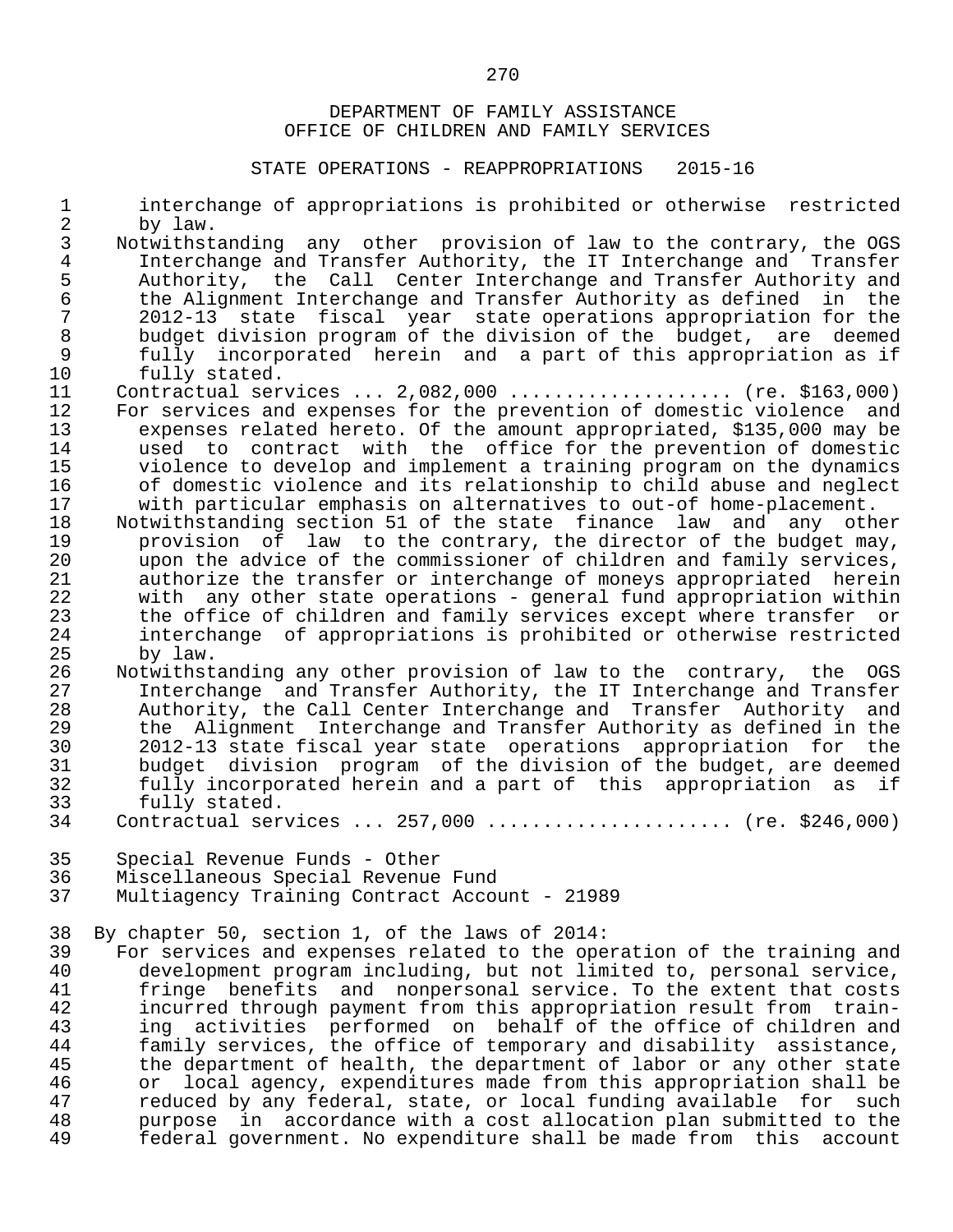| $\mathbf 1$<br>$\overline{a}$ | until an expenditure plan has been approved by the director of the                                                                       |
|-------------------------------|------------------------------------------------------------------------------------------------------------------------------------------|
| 3                             | budget.<br>Notwithstanding any other provision of law to the contrary, the OGS                                                           |
| $\overline{4}$                | Interchange and Transfer Authority, the IT Interchange and Transfer                                                                      |
| 5                             | Authority, and the Alignment Interchange and Transfer Authority as                                                                       |
| $\sqrt{6}$                    | defined in the 2014-15 state fiscal year state operations appropri-                                                                      |
| $\overline{7}$                | ation for the budget division program of the division of the budget,                                                                     |
| $\,8\,$                       | are deemed fully incorporated herein and a part of this appropri-                                                                        |
| $\mathsf 9$                   | ation as if fully stated.                                                                                                                |
| 10                            | Personal service--regular $2,330,000$ (re. \$2,330,000)                                                                                  |
| 11                            | Contractual services $36,014,000$ (re. \$36,014,000)                                                                                     |
| 12                            | Fringe benefits $970,000$ (re. \$970,000)                                                                                                |
| 13                            | Indirect costs $65,000$ (re. \$65,000)                                                                                                   |
|                               |                                                                                                                                          |
| 14                            | By chapter 50, section 1, of the laws of 2013:                                                                                           |
| 15                            | For services and expenses related to the operation of the training and                                                                   |
| 16                            | development program including, but not limited to, personal service,                                                                     |
| 17                            | fringe benefits and nonpersonal service. To the extent that costs                                                                        |
| 18                            | incurred through payment from this appropriation result from train-                                                                      |
| 19                            | ing activities performed on behalf of the office of children and                                                                         |
| 20                            | family services, the office of temporary and disability assistance,                                                                      |
| 21                            | the department of health, the department of labor or any other state                                                                     |
| 22                            | or local agency, expenditures made from this appropriation shall be                                                                      |
| 23                            | reduced by any federal, state, or local funding available for such                                                                       |
| 24<br>25                      | purpose in accordance with a cost allocation plan submitted to the<br>federal government. No expenditure shall be made from this account |
| 26                            | until an expenditure plan has been approved by the director<br>of the                                                                    |
| 27                            | budget.                                                                                                                                  |
| 28                            | Notwithstanding any other provision of law to the contrary, the OGS                                                                      |
| 29                            | Interchange and Transfer Authority, the IT Interchange and Transfer                                                                      |
| 30                            | Authority, and the Alignment Interchange and Transfer Authority as                                                                       |
| 31                            | defined in the 2013-14 state fiscal year state operations appropri-                                                                      |
| 32                            | ation for the budget division program of the division of the budget,                                                                     |
| 33                            | are deemed fully incorporated herein and a part of this appropri-                                                                        |
| 34                            | ation as if fully stated.                                                                                                                |
| 35                            | Personal service--regular $2,330,000$ (re. \$2,330,000)                                                                                  |
| 36                            | Contractual services  36,014,000  (re. \$25,007,000)                                                                                     |
| 37                            | Fringe benefits $970,000$ (re. \$970,000)                                                                                                |
| 38                            | Indirect costs $65,000$ (re. \$65,000)                                                                                                   |
| 39                            | By chapter 50, section 1, of the laws of 2012:                                                                                           |
| 40                            | For services and expenses related to the operation of the training and                                                                   |
| 41                            | development program including, but not limited to, personal service,                                                                     |
| 42                            | fringe benefits and nonpersonal service. To the extent that<br>costs                                                                     |
| 43                            | incurred through payment from this appropriation result from train-                                                                      |
| 44                            | ing activities performed on behalf of the office of children<br>and                                                                      |
| 45                            | family services, the office of temporary and disability assistance,                                                                      |
| 46                            | the department of health, the department of labor or any other state                                                                     |
| 47                            | or local agency, expenditures made from this appropriation shall be                                                                      |
| 48                            | reduced by any federal, state, or local funding available for such                                                                       |
| 49                            | purpose in accordance with a cost allocation plan submitted to<br>the                                                                    |
|                               |                                                                                                                                          |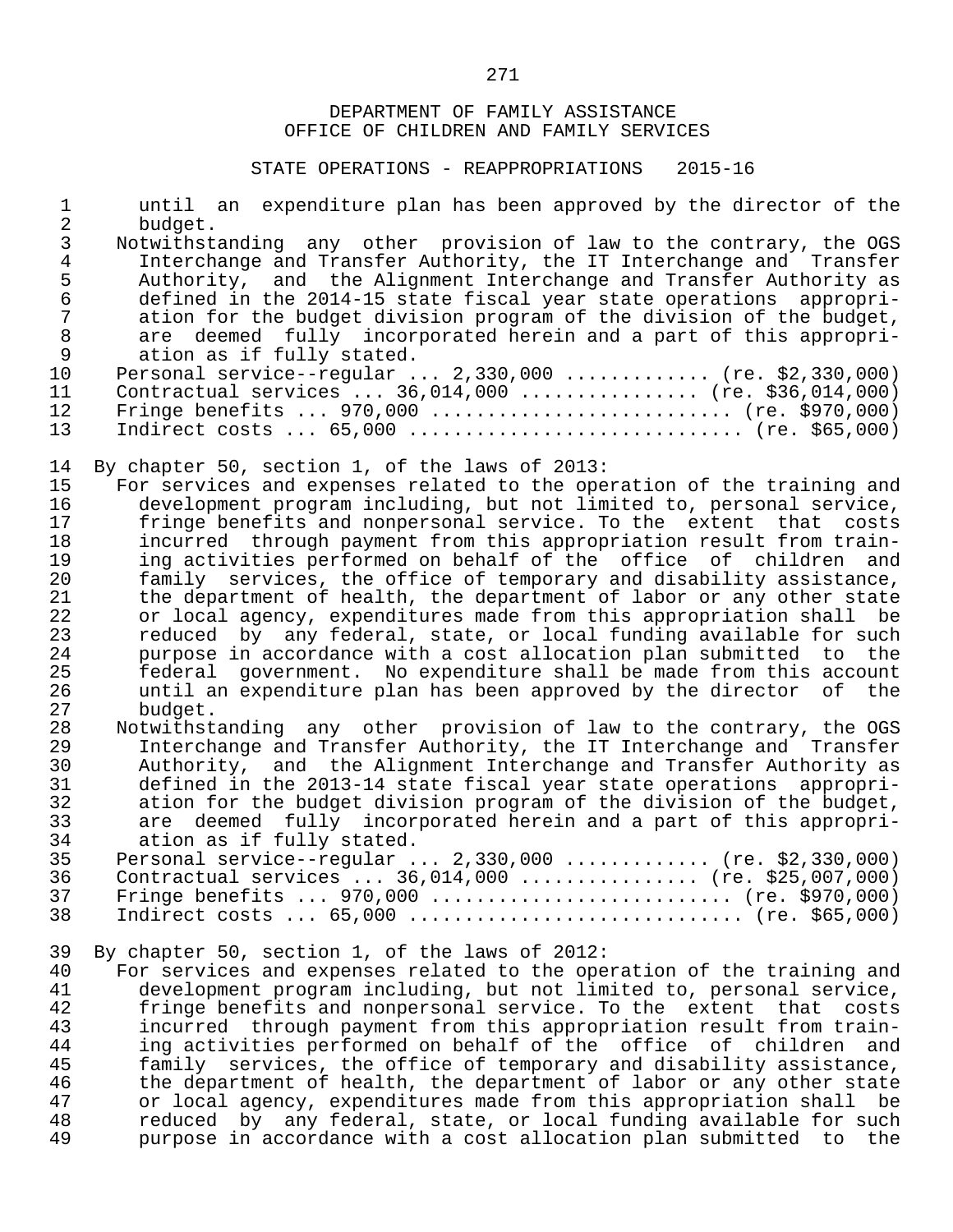| $\mathbf 1$    | federal government. No expenditure shall be made from this account                                                  |
|----------------|---------------------------------------------------------------------------------------------------------------------|
| $\overline{2}$ | until an expenditure plan has been approved by the director of the                                                  |
| 3              | budget.                                                                                                             |
| $\overline{4}$ | Notwithstanding any other provision of law to the contrary, the OGS                                                 |
| 5              | Interchange and Transfer Authority, the IT Interchange and Transfer                                                 |
| $\epsilon$     | Authority, the Call Center Interchange and Transfer Authority and                                                   |
| $\overline{7}$ | the Alignment Interchange and Transfer Authority as defined in the                                                  |
| $\,8\,$        | 2012-13 state fiscal year state operations appropriation for the                                                    |
| $\mathsf 9$    | budget division program of the division of the budget, are deemed                                                   |
| 10             | fully incorporated herein and a part of this appropriation as if                                                    |
| 11             | fully stated.                                                                                                       |
| 12             | Personal service--regular  2,330,000  (re. \$2,330,000)                                                             |
| 13             | Contractual services $36,014,000$ (re. \$19,433,000)                                                                |
| 14             | Fringe benefits  970,000  (re. \$299,000)                                                                           |
| 15             | Indirect costs $65,000$ (re. \$33,000)                                                                              |
|                |                                                                                                                     |
| 16             | Special Revenue Funds - Other                                                                                       |
| 17             | Miscellaneous Special Revenue Fund                                                                                  |
| 18             | State Match Account - 21967                                                                                         |
| 19             |                                                                                                                     |
| 20             | By chapter 50, section 1, of the laws of 2014:<br>For services and expenses related to the training and development |
| 21             | program. Of the amount appropriated herein, \$1,500,000 may be used                                                 |
| 22             | only to provide state match for federal training funds in accordance                                                |
| 23             | with an agreement with social services districts including, but not                                                 |
| 24             | limited to, the city of New York. Any agreement with a social                                                       |
| 25             | services district is subject to the approval of the director of the                                                 |
| 26             | budget. No expenditure shall be made from this account for personal                                                 |
| 27             | service costs. No expenditure shall be made from this account until                                                 |
| 28             | an expenditure plan for this purpose has been approved by the direc-                                                |
| 29             | tor of the budget.                                                                                                  |
| 30             | Notwithstanding any other provision of law to the contrary, the OGS                                                 |
| 31             | Interchange and Transfer Authority, the IT Interchange and Transfer                                                 |
| 32             | Authority, and the Alignment Interchange and Transfer Authority as                                                  |
| 33             | defined in the 2014-15 state fiscal year state operations appropri-                                                 |
| 34             | ation for the budget division program of the division of the budget,                                                |
| 35             | are deemed fully incorporated herein and a part of this appropri-                                                   |
| 36             | ation as if fully stated.                                                                                           |
| 37             | Contractual services $7,000,000$ (re. \$7,000,000)                                                                  |
|                |                                                                                                                     |
| 38             | By chapter 50, section 1, of the laws of 2013:                                                                      |
| 39             | For services and expenses related to the training and development                                                   |
| 40             | program. Of the amount appropriated herein, \$1,500,000 may be used                                                 |
| 41             | only to provide state match for federal training funds in accordance                                                |
| 42             | with an agreement with social services districts including, but not                                                 |
| 43             | limited to, the city of New York. Any agreement with a social                                                       |
| 44             | services district is subject to the approval of the director of the                                                 |
| 45             | budget. No expenditure shall be made from this account for personal                                                 |
| 46             | service costs. No expenditure shall be made from this account until                                                 |
| 47             | an expenditure plan for this purpose has been approved by the direc-                                                |
| 48             | tor of the budget.                                                                                                  |
|                |                                                                                                                     |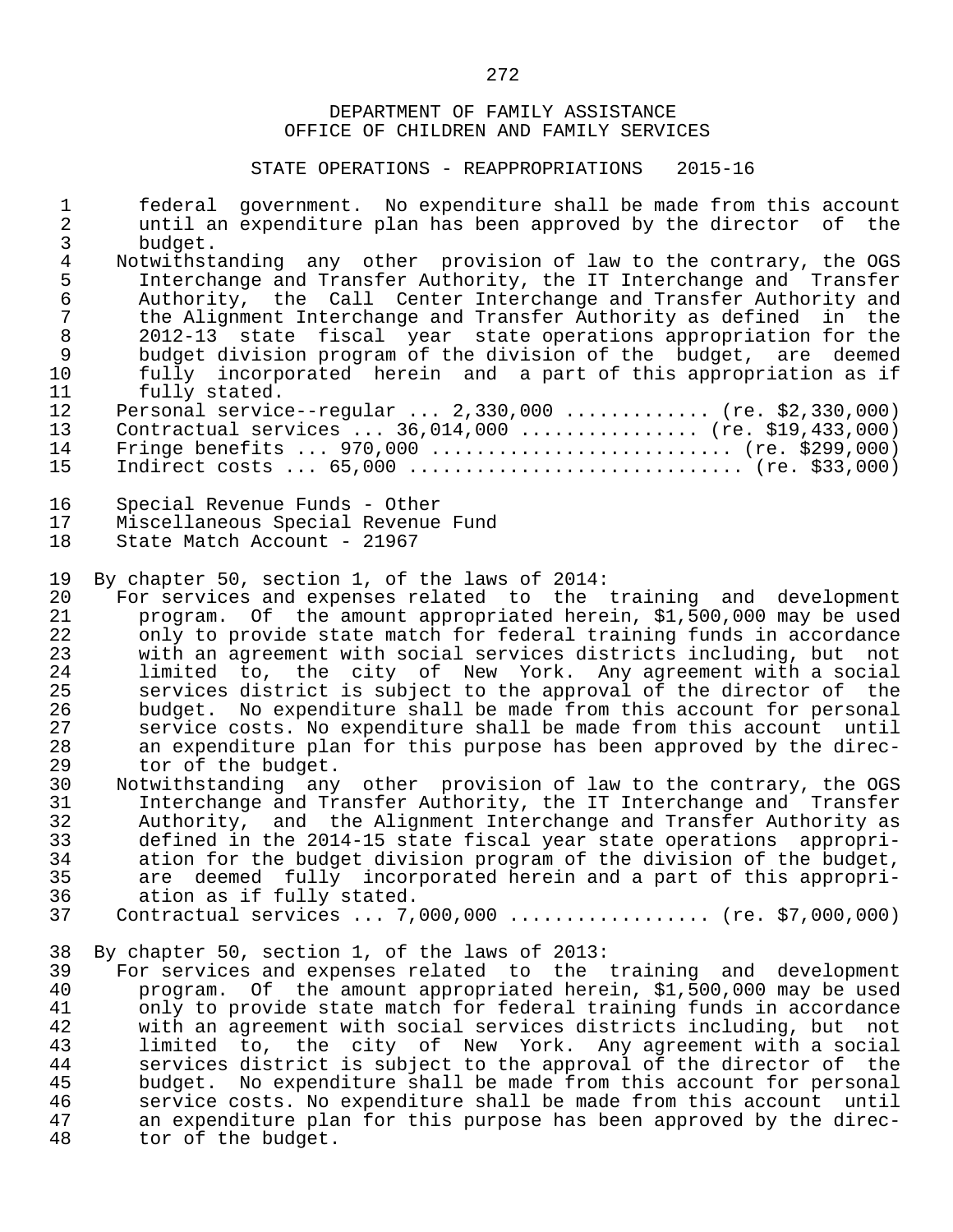STATE OPERATIONS - REAPPROPRIATIONS 2015-16

1 Notwithstanding any other provision of law to the contrary, the OGS<br>2 Interchange and Transfer Authority, the IT Interchange and Transfer 2 Interchange and Transfer Authority, the IT Interchange and Transfer<br>3 Authority, and the Alignment Interchange and Transfer Authority as 3 Authority, and the Alignment Interchange and Transfer Authority as<br>4 defined in the 2013-14 state fiscal vear state operations appropridefined in the 2013-14 state fiscal year state operations appropri-<br>5 ation for the budget division program of the division of the budget. 5 ation for the budget division program of the division of the budget,<br>6 are deemed fully incorporated herein and a part of this appropri-6 are deemed fully incorporated herein and a part of this appropri-<br>7 ation as if fully stated. 7 ation as if fully stated.<br>8 Contractual services ... 7.

Contractual services ... 7,000,000 .................. (re. \$4,315,000)

9 By chapter 50, section 1, of the laws of 2012:<br>10 For services and expenses related to the

10 For services and expenses related to the training and development<br>11 The program. Of the amount appropriated herein, \$1,500,000 may be used 11 program. Of the amount appropriated herein, \$1,500,000 may be used<br>12 only to provide state match for federal training funds in accordance 12 only to provide state match for federal training funds in accordance<br>13 with an agreement with social services districts including, but not 13 with an agreement with social services districts including, but not 14 limited to, the city of New York. Any agreement with a social 15 services district is subject to the approval of the director of the 16 budget. No expenditure shall be made from this account for personal<br>17 Service costs. No expenditure shall be made from this account until 17 service costs. No expenditure shall be made from this account until<br>18 an expenditure plan for this purpose has been approved by the direc-18 an expenditure plan for this purpose has been approved by the direc-<br>19 tor of the budget. 19 tor of the budget.<br>20 Notwithstanding any

20 Notwithstanding any other provision of law to the contrary, the OGS<br>21 Interchange and Transfer Authority, the IT Interchange and Transfer 21 Interchange and Transfer Authority, the IT Interchange and Transfer<br>22 Authority, the Call Center Interchange and Transfer Authority and 22 Authority, the Call Center Interchange and Transfer Authority and<br>23 the Alignment Interchange and Transfer Authority as defined in the 23 the Alignment Interchange and Transfer Authority as defined in the<br>24 2012-13 state fiscal vear state operations appropriation for the 24 2012-13 state fiscal year state operations appropriation for the 25 budget division program of the division of the budget, are deemed<br>26 fully incorporated herein and a part of this appropriation as if 26 fully incorporated herein and a part of this appropriation as if<br>27 fully stated. 27 fully stated.<br>28 Contractual ser

Contractual services ... 7,000,000 .................... (re. \$336,000)

- 29 Special Revenue Funds Other
- 30 Miscellaneous Special Revenue Fund<br>31 Training, Management and Evaluation

Training, Management and Evaluation Account - 21961

32 By chapter 50, section 1, of the laws of 2014:<br>33 For services and expenses related to the

33 For services and expenses related to the training and development<br>34 The program. Of the amount appropriated herein, the office shall expend 34 program. Of the amount appropriated herein, the office shall expend<br>35 not less than \$359,000 for services and expenses of child abuse 35 not less than \$359,000 for services and expenses of child abuse 36 prevention training pursuant to chapters 676 and 677 of the laws of<br>37 1985. No expenditure shall be made from this account for any purpose 37 1985. No expenditure shall be made from this account for any purpose<br>38 11 until an expenditure plan has been approved by the director of the 38 until an expenditure plan has been approved by the director of the 39 budget.<br>40 Notwithst

40 Notwithstanding any other provision of law to the contrary, the OGS<br>41 Interchange and Transfer Authority, the IT Interchange and Transfer 41 Interchange and Transfer Authority, the IT Interchange and Transfer<br>42 Authority, and the Alignment Interchange and Transfer Authority as 42 Authority, and the Alignment Interchange and Transfer Authority as<br>43 defined in the 2014-15 state fiscal year state operations appropri-43 defined in the 2014-15 state fiscal year state operations appropri-<br>44 ation for the budget division program of the division of the budget. 44 ation for the budget division program of the division of the budget,<br>45 are deemed fully incorporated herein and a part of this appropri-45 are deemed fully incorporated herein and a part of this appropri-<br>46 ation as if fully stated. 46 ation as if fully stated.<br>47 Personal service ... 3,227, 47 Personal service ... 3,227,000 ...................... (re. \$1,883,000)<br>48 Supplies and materials ... 20,000 ....................... (re. \$20,000) Supplies and materials  $\ldots$  20,000  $\ldots$ ...................... (re. \$20,000)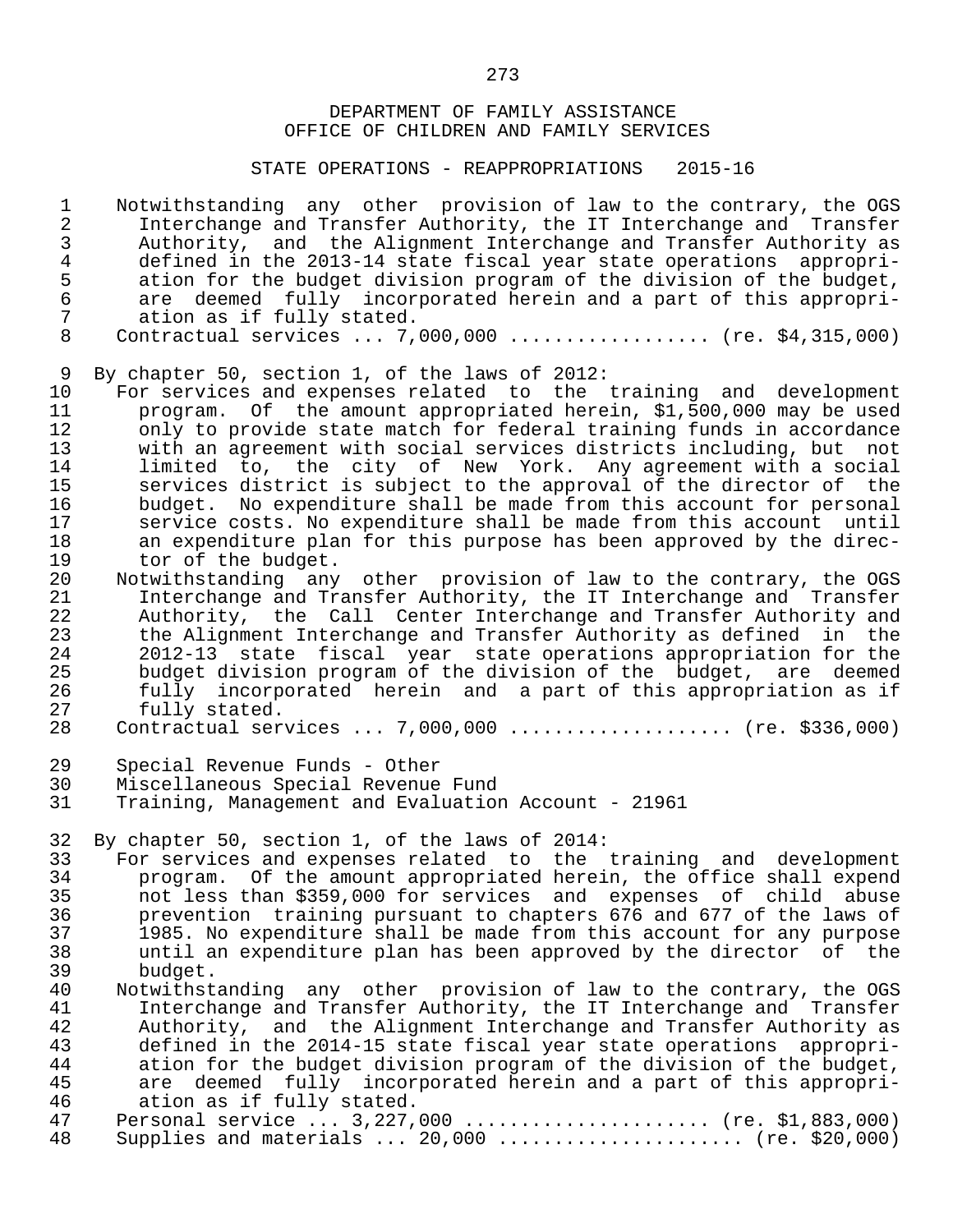| $\mathbf 1$                                  |                                                                                                                                                                                                                                                                                                                                                                                                                                                                                                                  |
|----------------------------------------------|------------------------------------------------------------------------------------------------------------------------------------------------------------------------------------------------------------------------------------------------------------------------------------------------------------------------------------------------------------------------------------------------------------------------------------------------------------------------------------------------------------------|
| $\overline{2}$                               | Contractual services $1,854,000$ (re. \$1,854,000)                                                                                                                                                                                                                                                                                                                                                                                                                                                               |
| 3                                            |                                                                                                                                                                                                                                                                                                                                                                                                                                                                                                                  |
| $\overline{4}$                               | Fringe benefits $1,555,000$ (re. \$1,555,000)                                                                                                                                                                                                                                                                                                                                                                                                                                                                    |
| 5                                            | Indirect costs $102,000$ (re. \$102,000)                                                                                                                                                                                                                                                                                                                                                                                                                                                                         |
| 6                                            | By chapter 50, section 1, of the laws of 2013:                                                                                                                                                                                                                                                                                                                                                                                                                                                                   |
| 7                                            | For services and expenses related to the training and development                                                                                                                                                                                                                                                                                                                                                                                                                                                |
| $\,8\,$                                      | program. Of the amount appropriated herein, the office shall expend                                                                                                                                                                                                                                                                                                                                                                                                                                              |
| $\mathsf 9$                                  | not less than \$359,000 for services and expenses of child abuse                                                                                                                                                                                                                                                                                                                                                                                                                                                 |
| 10                                           | prevention training pursuant to chapters 676 and 677 of the laws of                                                                                                                                                                                                                                                                                                                                                                                                                                              |
| 11                                           | 1985. No expenditure shall be made from this account for any purpose                                                                                                                                                                                                                                                                                                                                                                                                                                             |
| 12                                           | until an expenditure plan has been approved by the director of the                                                                                                                                                                                                                                                                                                                                                                                                                                               |
| 13                                           | budget.                                                                                                                                                                                                                                                                                                                                                                                                                                                                                                          |
| 14                                           | Notwithstanding any other provision of law to the contrary, the OGS                                                                                                                                                                                                                                                                                                                                                                                                                                              |
| 15                                           | Interchange and Transfer Authority, the IT Interchange and Transfer                                                                                                                                                                                                                                                                                                                                                                                                                                              |
| 16                                           | Authority, and the Alignment Interchange and Transfer Authority as                                                                                                                                                                                                                                                                                                                                                                                                                                               |
| 17                                           | defined in the 2013-14 state fiscal year state operations appropri-                                                                                                                                                                                                                                                                                                                                                                                                                                              |
| 18                                           | ation for the budget division program of the division of the budget,                                                                                                                                                                                                                                                                                                                                                                                                                                             |
| 19                                           | are deemed fully incorporated herein and a part of this appropri-                                                                                                                                                                                                                                                                                                                                                                                                                                                |
| 20                                           | ation as if fully stated.                                                                                                                                                                                                                                                                                                                                                                                                                                                                                        |
| 21                                           | Personal service $3,227,000$ (re. \$2,613,000)                                                                                                                                                                                                                                                                                                                                                                                                                                                                   |
| 22                                           | Supplies and materials $20,000$ (re. \$16,000)                                                                                                                                                                                                                                                                                                                                                                                                                                                                   |
| 23                                           |                                                                                                                                                                                                                                                                                                                                                                                                                                                                                                                  |
| 24                                           | Contractual services $1,854,000$ (re. \$1,802,000)                                                                                                                                                                                                                                                                                                                                                                                                                                                               |
| 25                                           |                                                                                                                                                                                                                                                                                                                                                                                                                                                                                                                  |
| 26                                           | Fringe benefits $1,555,000$ (re. \$1,527,000)                                                                                                                                                                                                                                                                                                                                                                                                                                                                    |
| 27                                           | Indirect costs $102,000$ (re. \$102,000)                                                                                                                                                                                                                                                                                                                                                                                                                                                                         |
| 28<br>29<br>30<br>31<br>32<br>33<br>34<br>35 | By chapter 50, section 1, of the laws of 2012:<br>For services and expenses related to the training and development<br>program. Of the amount appropriated herein, the office shall expend<br>not less than \$359,000 for services and expenses of child abuse<br>prevention training pursuant to chapters 676 and 677 of the laws of<br>1985. No expenditure shall be made from this account for any purpose<br>until an expenditure plan has been approved by the director of the                              |
| 36<br>37<br>38<br>39<br>40<br>41<br>42<br>43 | budget.<br>Notwithstanding any other provision of law to the contrary, the OGS<br>Interchange and Transfer Authority, the IT Interchange and Transfer<br>Authority, the Call Center Interchange and Transfer Authority and<br>the Alignment Interchange and Transfer Authority as defined in the<br>2012-13 state fiscal year state operations appropriation for<br>the<br>budget division program of the division of the budget, are deemed<br>fully incorporated herein and a part of this appropriation as if |
| 44<br>45<br>46<br>47<br>48                   | fully stated.<br>Personal service $3,227,000$ (re. \$728,000)<br>Supplies and Materials $20,000$ (re. \$20,000)<br>Fringe benefits $1,555,000$ (re. \$1,237,000)<br>Indirect costs $102,000$ (re. \$102,000)                                                                                                                                                                                                                                                                                                     |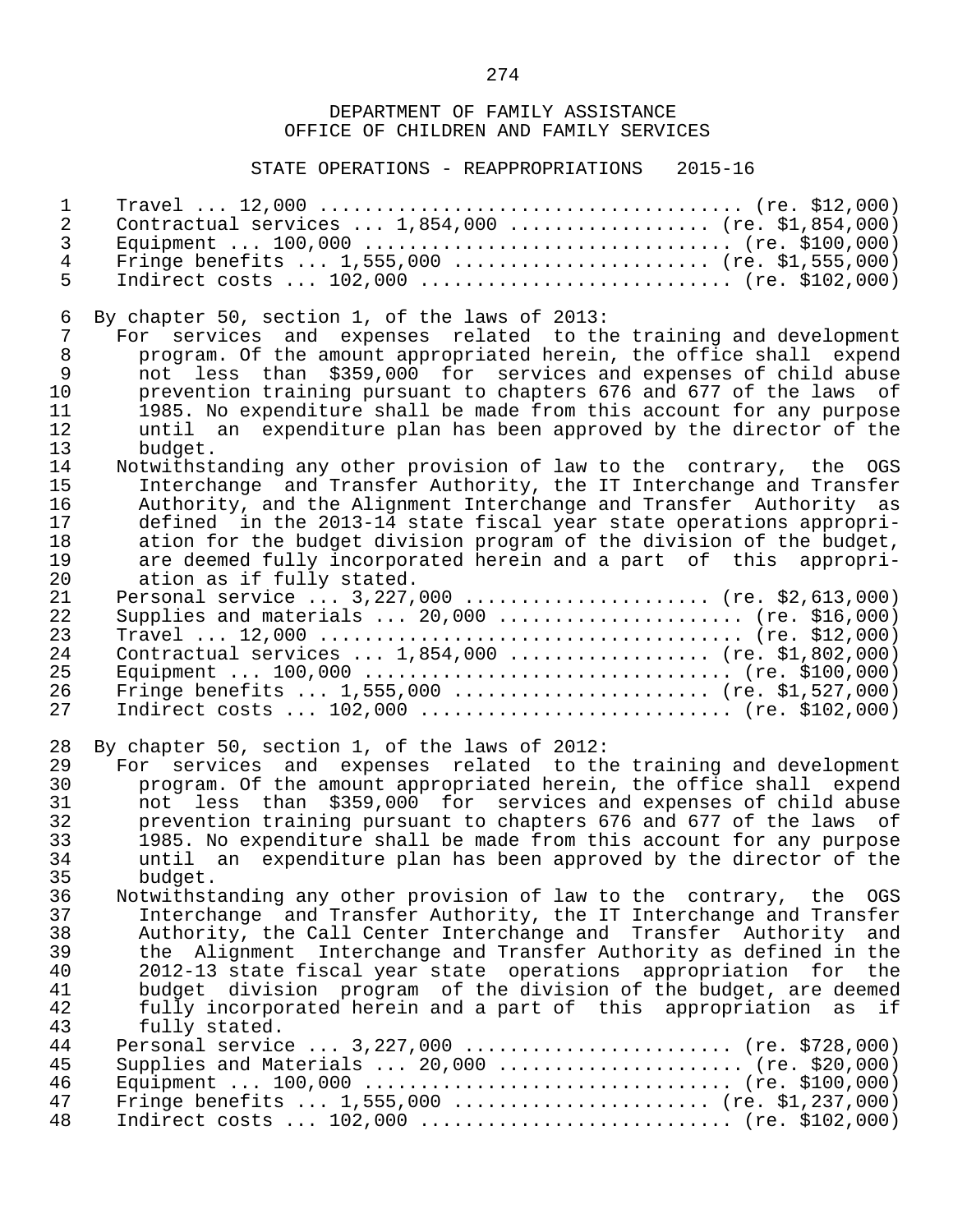- 1 Enterprise Funds<br>2 Agencies Enterpr
- 2 Agencies Enterprise Fund<br>3 Training Materials Accoun
- 3 Training Materials Account 50306

- 4 By chapter 50, section 1, of the laws of 2014:<br>5 For services and expenses related to public 5 For services and expenses related to publication and sale of training<br>6 materials. 6 materials.<br>7 Notwithstand
- 7 Notwithstanding any other provision of law to the contrary, the OGS<br>8 Interchange and Transfer Authority, the IT Interchange and Transfer 8 Interchange and Transfer Authority, the IT Interchange and Transfer<br>9 Authority, and the Alignment Interchange and Transfer Authority as 9 Authority, and the Alignment Interchange and Transfer Authority as<br>10 defined in the 2014-15 state fiscal year state operations appropri-10 defined in the 2014-15 state fiscal year state operations appropri-<br>11 ation for the budget division program of the division of the budget, 11 ation for the budget division program of the division of the budget,<br>12 are deemed fully incorporated herein and a part of this appropri-12 are deemed fully incorporated herein and a part of this appropri-<br>13 ation as if fully stated. 13 ation as if fully stated.<br>14 Contractual services ... 20
- Contractual services ... 200,000 ...................... (re. \$200,000)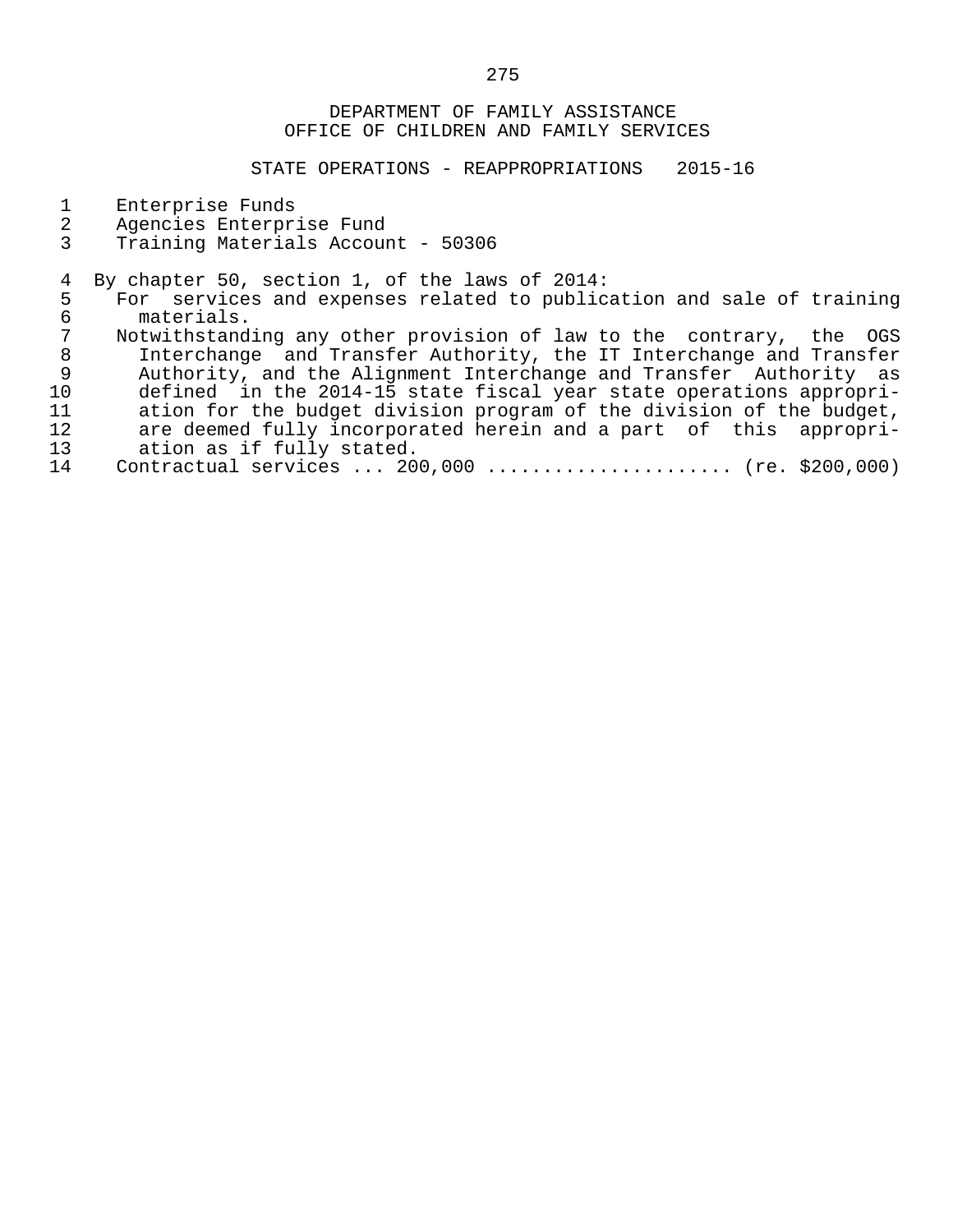| $\mathbf 1$                                                                                                                                                                                  | For payment according to the following schedule:                                                                                                                                                                                                                                                                                                                                                                                                                                                                                                                                                                                                                                                                                                                                                                                                                                                                                                                                                                                                                                                                                                                                                                                                                                                                                                                                                                                             |                   |                                 |
|----------------------------------------------------------------------------------------------------------------------------------------------------------------------------------------------|----------------------------------------------------------------------------------------------------------------------------------------------------------------------------------------------------------------------------------------------------------------------------------------------------------------------------------------------------------------------------------------------------------------------------------------------------------------------------------------------------------------------------------------------------------------------------------------------------------------------------------------------------------------------------------------------------------------------------------------------------------------------------------------------------------------------------------------------------------------------------------------------------------------------------------------------------------------------------------------------------------------------------------------------------------------------------------------------------------------------------------------------------------------------------------------------------------------------------------------------------------------------------------------------------------------------------------------------------------------------------------------------------------------------------------------------|-------------------|---------------------------------|
| $\sqrt{2}$                                                                                                                                                                                   |                                                                                                                                                                                                                                                                                                                                                                                                                                                                                                                                                                                                                                                                                                                                                                                                                                                                                                                                                                                                                                                                                                                                                                                                                                                                                                                                                                                                                                              |                   | APPROPRIATIONS REAPPROPRIATIONS |
| 3<br>4<br>$\frac{5}{6}$                                                                                                                                                                      | General Fund  166,979,000 29,466,000<br>Special Revenue Funds - Federal  244,775,000 209,559,000                                                                                                                                                                                                                                                                                                                                                                                                                                                                                                                                                                                                                                                                                                                                                                                                                                                                                                                                                                                                                                                                                                                                                                                                                                                                                                                                             |                   |                                 |
| 7<br>$\,8\,$                                                                                                                                                                                 | All Funds  414,254,000 239,025,000                                                                                                                                                                                                                                                                                                                                                                                                                                                                                                                                                                                                                                                                                                                                                                                                                                                                                                                                                                                                                                                                                                                                                                                                                                                                                                                                                                                                           | ================  | ================                |
| 9                                                                                                                                                                                            | <b>SCHEDULE</b>                                                                                                                                                                                                                                                                                                                                                                                                                                                                                                                                                                                                                                                                                                                                                                                                                                                                                                                                                                                                                                                                                                                                                                                                                                                                                                                                                                                                                              |                   |                                 |
| 10<br>11                                                                                                                                                                                     |                                                                                                                                                                                                                                                                                                                                                                                                                                                                                                                                                                                                                                                                                                                                                                                                                                                                                                                                                                                                                                                                                                                                                                                                                                                                                                                                                                                                                                              |                   |                                 |
| 12<br>13                                                                                                                                                                                     | General Fund<br>State Purposes Account - 10050                                                                                                                                                                                                                                                                                                                                                                                                                                                                                                                                                                                                                                                                                                                                                                                                                                                                                                                                                                                                                                                                                                                                                                                                                                                                                                                                                                                               |                   |                                 |
| 14<br>15<br>16<br>17<br>18<br>19<br>20<br>21<br>22<br>23<br>24<br>25<br>26<br>27<br>28<br>29<br>30<br>31<br>32<br>33<br>34<br>35<br>36<br>37<br>38<br>39<br>40<br>41<br>42<br>43<br>44<br>45 | This amount is appropriated to pay for OTDA<br>personal service and nonpersonal service<br>expenses including the payment of liabil-<br>ities incurred prior to April 1, 2015.<br>The office is authorized to chargeback New<br>York city human resources administration<br>for their contributed share of costs for<br>the training resource system.<br>Notwithstanding section 153 of the social<br>services law or any other inconsistent<br>provision of law, the office shall reduce<br>reimbursement otherwise payable to social<br>services<br>districts to recover 50 percent<br>of the non-federal share of costs incurred<br>by the office for the operation of the<br>automated finger imaging system (AFIS).<br>Notwithstanding any other inconsistent<br>provision of law, the office shall reduce<br>reimbursement otherwise payable to social<br>services districts to recover 100 percent<br>costs incurred by the office for<br>οf<br>the<br>employment verification<br>services.<br>office is<br>authorized to chargeback New<br>York city human resources administration<br>for their contributed share of occupancy<br>costs at 14 Boerum Place.<br>Notwithstanding any other provision of<br>to the<br>contrary, the OGS Interchange and<br>Transfer Authority, IT Interchange<br>Authority and the Lean Certif-<br>Transfer<br>ication Bonus Authority as defined in the<br>2015-16 state fiscal year state operations | The<br>law<br>and |                                 |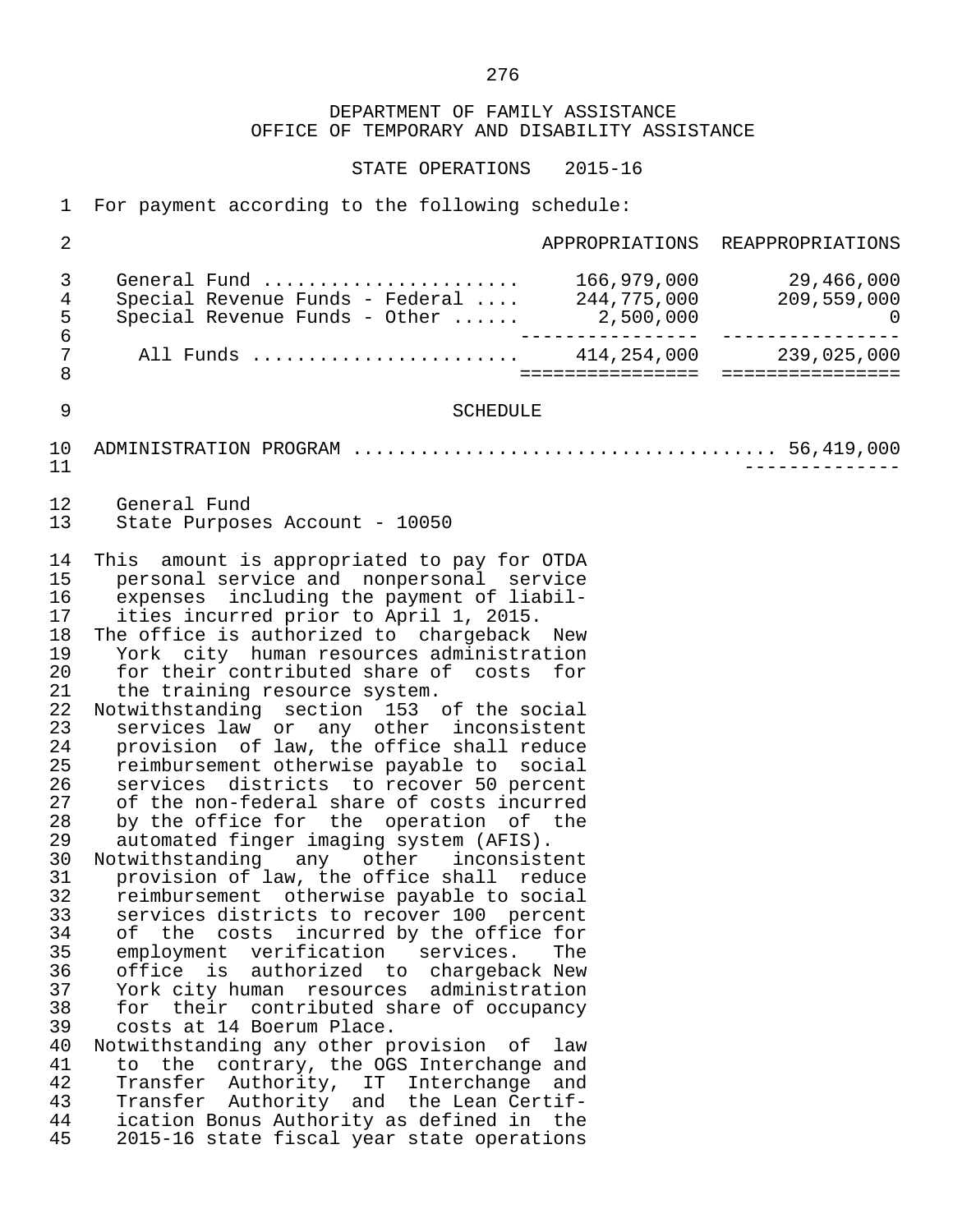| 1<br>2<br>3<br>4<br>5                                                            | appropriation for the budget division<br>program of the division of the budget, are<br>deemed fully incorporated herein and a<br>part of this appropriation as if fully<br>stated.                                                                                                                                                                                                                                                                                                                                                                                 |
|----------------------------------------------------------------------------------|--------------------------------------------------------------------------------------------------------------------------------------------------------------------------------------------------------------------------------------------------------------------------------------------------------------------------------------------------------------------------------------------------------------------------------------------------------------------------------------------------------------------------------------------------------------------|
| 6                                                                                | PERSONAL SERVICE                                                                                                                                                                                                                                                                                                                                                                                                                                                                                                                                                   |
| 7<br>8<br>9<br>10<br>11<br>12                                                    | Personal service--regular  25,509,000<br>Holiday/overtime compensation  44,000<br>-------------<br>Amount available for personal service  25,569,000                                                                                                                                                                                                                                                                                                                                                                                                               |
| 13                                                                               | NONPERSONAL SERVICE                                                                                                                                                                                                                                                                                                                                                                                                                                                                                                                                                |
| 14<br>15<br>16<br>17<br>18<br>19<br>20                                           | Supplies and materials  815,000<br>Contractual services  27,094,000<br>Amount available for nonpersonal service  28,350,000                                                                                                                                                                                                                                                                                                                                                                                                                                        |
| 21<br>22                                                                         | Program account subtotal  53,919,000                                                                                                                                                                                                                                                                                                                                                                                                                                                                                                                               |
| 23<br>24<br>25                                                                   | Special Revenue Funds - Other<br>Miscellaneous Special Revenue Fund<br>OTDA Program Account - 21980                                                                                                                                                                                                                                                                                                                                                                                                                                                                |
| 26<br>27<br>28<br>29<br>30<br>31<br>32<br>33<br>34<br>35<br>36<br>37<br>38<br>39 | For services and expenses related to the<br>support of health and social services<br>programs.<br>Notwithstanding section 153 of the<br>social<br>law or any other inconsistent<br>services<br>provision of law, the office shall reduce<br>reimbursement otherwise payable to social<br>services districts to recover 100 percent<br>costs incurred by the office on behalf<br>оf<br>of social services districts, including<br>the costs incurred for electronic access<br>to federal systems to verify alien status<br>for entitlements.<br>NONPERSONAL SERVICE |
| 40<br>41                                                                         | Contractual services  2,500,000                                                                                                                                                                                                                                                                                                                                                                                                                                                                                                                                    |
| 42<br>43                                                                         | _______________                                                                                                                                                                                                                                                                                                                                                                                                                                                                                                                                                    |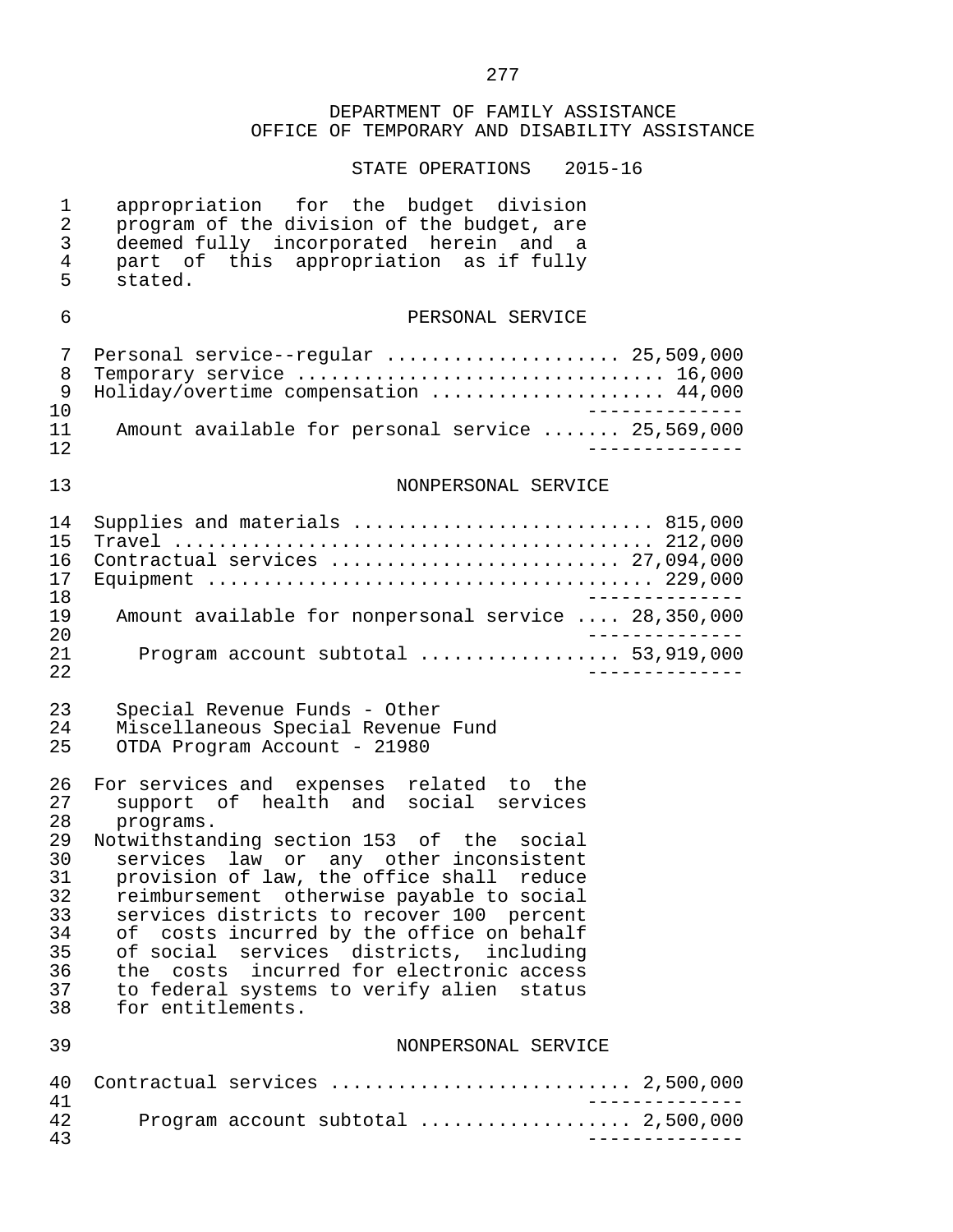| 1<br>$\overline{2}$                                                                                                                                                                   | ADMINISTRATIVE HEARINGS PROGRAM  20, 445, 000                                                                                                                                                                                                                                                                                                                                                                                                                                                                                                                                                                                                                                                                                                                                                                                                                                                                                                                                                                                                                                                                                                                                                                                 |  |
|---------------------------------------------------------------------------------------------------------------------------------------------------------------------------------------|-------------------------------------------------------------------------------------------------------------------------------------------------------------------------------------------------------------------------------------------------------------------------------------------------------------------------------------------------------------------------------------------------------------------------------------------------------------------------------------------------------------------------------------------------------------------------------------------------------------------------------------------------------------------------------------------------------------------------------------------------------------------------------------------------------------------------------------------------------------------------------------------------------------------------------------------------------------------------------------------------------------------------------------------------------------------------------------------------------------------------------------------------------------------------------------------------------------------------------|--|
| 3<br>$\overline{4}$                                                                                                                                                                   | General Fund<br>State Purposes Account - 10050                                                                                                                                                                                                                                                                                                                                                                                                                                                                                                                                                                                                                                                                                                                                                                                                                                                                                                                                                                                                                                                                                                                                                                                |  |
| 5<br>$\epsilon$<br>$\overline{7}$<br>8<br>9<br>10<br>11<br>12<br>13<br>14<br>15<br>16<br>17<br>18<br>19<br>20<br>21<br>22<br>23<br>24<br>25<br>26<br>27<br>28<br>29<br>30<br>31<br>32 | This amount is appropriated to pay for OTDA<br>personal service and nonpersonal service<br>expenses including the payment of liabil-<br>ities incurred prior to April 1, 2015.<br>Notwithstanding section 51 of the state<br>finance law and any other provision of law<br>to the contrary, the director of the budg-<br>et may, upon the advice of the commission-<br>er of the office of temporary and disabil-<br>ity assistance, authorize the transfer or<br>interchange of moneys appropriated herein<br>with any other state operations - general<br>fund appropriation within the office of<br>temporary and disability assistance except<br>where transfer or interchange of appropri-<br>is prohibited or otherwise<br>ations<br>restricted by law.<br>Notwithstanding any other provision of law<br>to the contrary, the OGS Interchange and<br>Transfer Authority, IT Interchange and<br>Transfer Authority and the Lean Certif-<br>ication Bonus Authority as defined in the<br>2015-16 state fiscal year state operations<br>appropriation for the budget division<br>program of the division of the budget, are<br>deemed fully incorporated herein and a<br>part of this appropriation as if fully<br>stated. |  |
| 33                                                                                                                                                                                    | PERSONAL SERVICE                                                                                                                                                                                                                                                                                                                                                                                                                                                                                                                                                                                                                                                                                                                                                                                                                                                                                                                                                                                                                                                                                                                                                                                                              |  |
| 34<br>35<br>36<br>37<br>38                                                                                                                                                            | Personal service--regular  15,073,000<br>Holiday/overtime compensation  463,000<br>Amount available for personal service  15,536,000<br>______________                                                                                                                                                                                                                                                                                                                                                                                                                                                                                                                                                                                                                                                                                                                                                                                                                                                                                                                                                                                                                                                                        |  |
| 39                                                                                                                                                                                    | NONPERSONAL SERVICE                                                                                                                                                                                                                                                                                                                                                                                                                                                                                                                                                                                                                                                                                                                                                                                                                                                                                                                                                                                                                                                                                                                                                                                                           |  |
| 40<br>41<br>42<br>43<br>44                                                                                                                                                            | Supplies and materials  354,000<br>_______________                                                                                                                                                                                                                                                                                                                                                                                                                                                                                                                                                                                                                                                                                                                                                                                                                                                                                                                                                                                                                                                                                                                                                                            |  |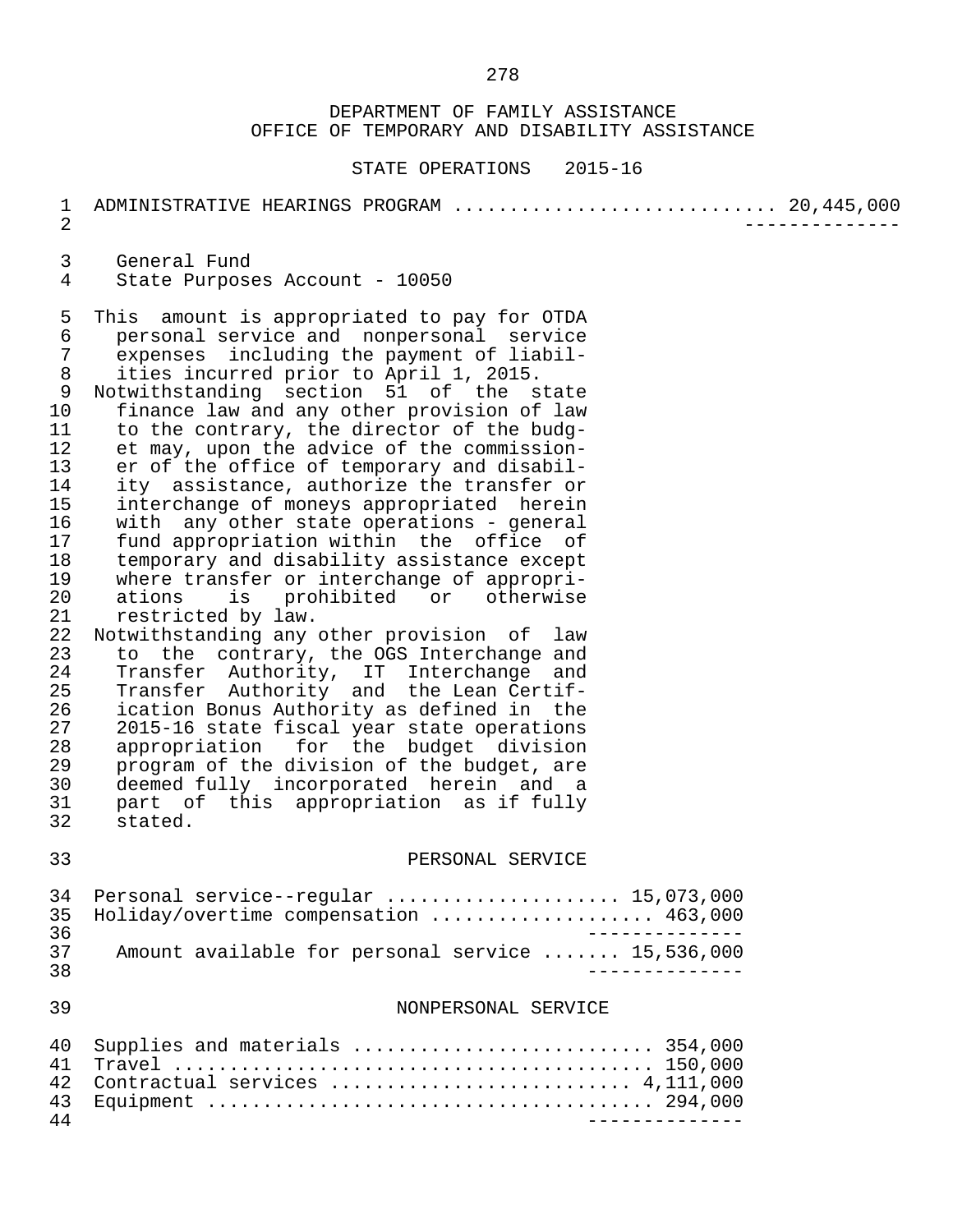DEPARTMENT OF FAMILY ASSISTANCE OFFICE OF TEMPORARY AND DISABILITY ASSISTANCE STATE OPERATIONS 2015-16 1 Amount available for nonpersonal service ..... 4,909,000 2 -------------- 3 CHILD WELL BEING PROGRAM .................................... 48,275,000 4 -------------- 5 General Fund<br>6 State Purpos State Purposes Account - 10050 7 This amount is appropriated to pay for OTDA 8 personal service and nonpersonal service 9 expenses including the payment of liabil-<br>10 ities incurred prior to April 1, 2015. 10 ities incurred prior to April 1, 2015.<br>11 Amounts appropriated herein may be mat 11 Amounts appropriated herein may be matched<br>12 with available federal funds and without 12 with available federal funds and without<br>13 local financial participation. Subject to 13 local financial participation. Subject to 14 the approval of the director of the budg-<br>15 et, funds may be used by the office either 15 et, funds may be used by the office either<br>16 directly or through one or more contracts 16 directly or through one or more contracts<br>17 with private or public organizations, for with private or public organizations, for 18 services designed to strengthen child 19 support enforcement activities including<br>20 but not necessarily limited to instate 20 but not necessarily limited to instate<br>21 bank match services; a paternity media 21 bank match services; a paternity media<br>22 campaign; a medical support unit; payments 22 campaign; a medical support unit; payments<br>23 to hospitals and other eligible entities 23 to hospitals and other eligible entities<br>24 for obtaining voluntary paternity acknowl-24 for obtaining voluntary paternity acknowl-<br>25 edgments; joint enforcement teams; remedi-25 edgments; joint enforcement teams; remedi-<br>26 ation of hard-to-collect cases; location 26 ation of hard-to-collect cases; location<br>27 services; website services; child support 27 services; website services; child support<br>28 quidelines review; and operation of a 28 guidelines review; and operation of a<br>29 centralized support collection unit. 29 centralized support collection unit, 30 including the cost of banking services and<br>31 an automated voice response system and 31 an automated voice response system and<br>32 customer service unit. 32 customer service unit.<br>33 Notwithstanding section 33 Notwithstanding section 153 of the social 34 services law or any other inconsistent<br>35 provision of law, the office shall reduce 35 provision of law, the office shall reduce<br>36 reimbursement otherwise pavable to social 36 reimbursement otherwise payable to social<br>37 services districts to recover 50 percent 37 services districts to recover 50 percent<br>38 of the non-federal share of costs incurred 38 of the non-federal share of costs incurred<br>39 by the office for the operation of a by the office for the operation of a 40 centralized support collection unit,<br>41 including the cost of banking-services and 41 including the cost of banking services and<br>42 an automated voice response system and 42 an automated voice response system and<br>43 customer service unit. Such reduction 43 customer service unit. Such reduction 44 shall be prorated among districts based on 45 the number of collections and disburse-<br>46 ments processed or on an alternative meth- 46 ments processed or on an alternative meth- 47 odology deemed appropriate by the commis-<br>48 sioner. sioner.

279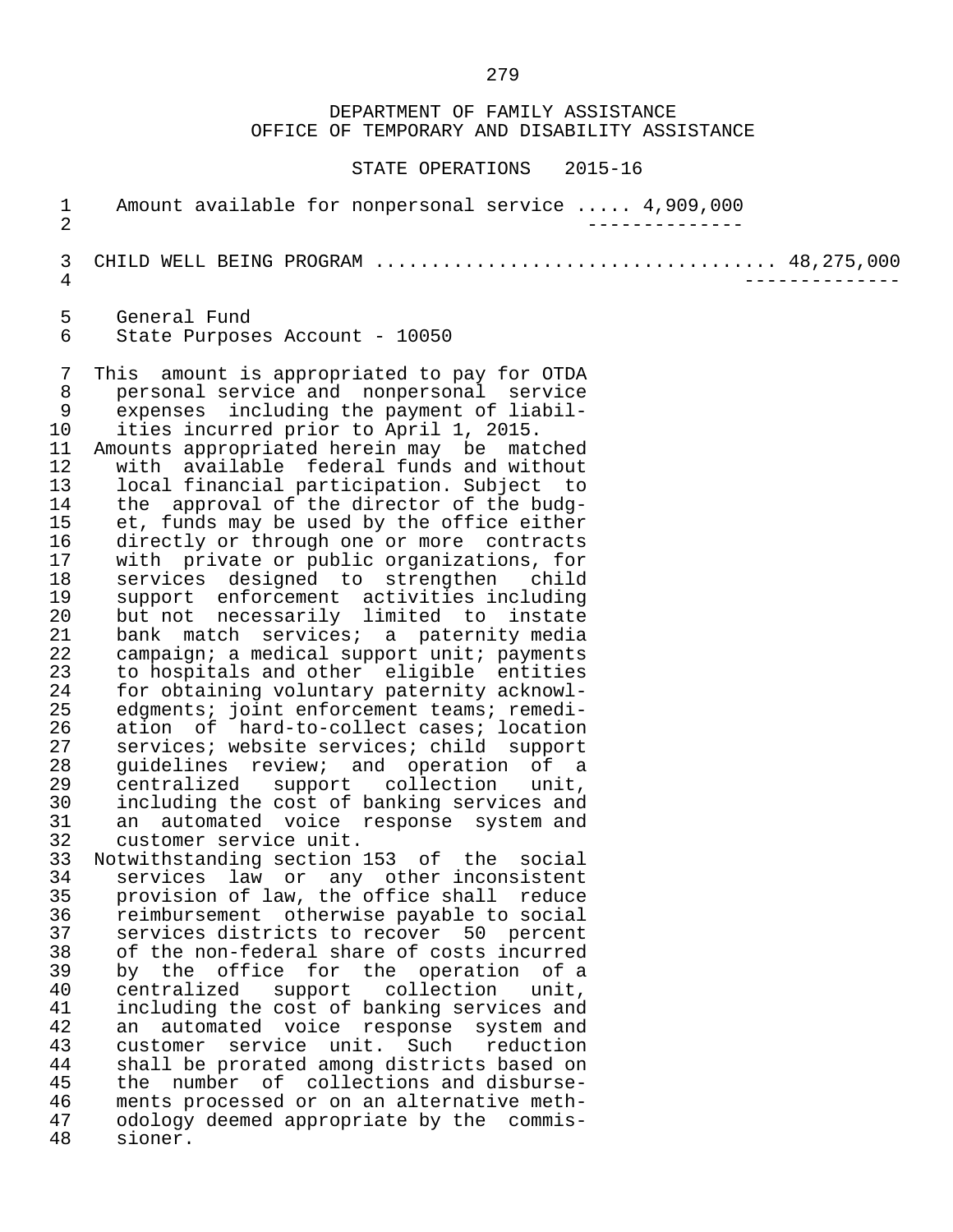#### STATE OPERATIONS 2015-16

1 Notwithstanding any inconsistent provision<br>2 of law, amounts appropriated herein may be 2 of law, amounts appropriated herein may be<br>3 used, as matched by federal funds, pursu- 3 used, as matched by federal funds, pursu- 4 ant to a plan approved by the director of<br>5 the budget, for the planning, development 5 the budget, for the planning, development<br>6 and operation of an automated system 6 and operation of an automated<br>7 designed to meet the requirement 7 designed to meet the requirements of the<br>8 family support act of 1988, the personal 8 family support act of 1988, the personal<br>9 responsibility and work opportunity recon- 9 responsibility and work opportunity recon- 10 ciliation act of 1996 and to facilitate<br>11 and improve local districts operations 11 and improve local districts operations<br>12 related to child support enforcement. 12 related to child support enforcement.<br>13 Notwithstanding any inconsistent prov 13 Notwithstanding any inconsistent provision<br>14 of the law to the contrary, pursuant to 14 of the law to the contrary, pursuant to<br>15 memoranda of understanding and subject to 15 memoranda of understanding and subject to<br>16 the approval of the director of the budg-16 the approval of the director of the budg-<br>17 et, a portion of the amount appropriated 17 et, a portion of the amount appropriated<br>18 herein may be available for expenditures 18 herein may be available for expenditures<br>19 of the department of taxation and finance. 19 of the department of taxation and finance,<br>20 the department of motor vehicles, and the 20 the department of motor vehicles, and the<br>21 department of labor for reimbursement of 21 department of labor for reimbursement of<br>22 administrative costs of these departments 22 administrative costs of these departments 23 associated with efforts to increase child 24 support collections.<br>25 Notwithstanding any 25 Notwithstanding any other provision of law<br>26 to the contrary, the OGS Interchange and 26 to the contrary, the OGS Interchange and 27 Transfer Authority, IT Interchange and 28 Transfer Authority and the Lean Certif-<br>29 ication Bonus Authority as defined in the 29 ication Bonus Authority as defined in the<br>30 2015-16 state fiscal vear state operations 30 2015-16 state fiscal year state operations<br>31 appropriation for the budget division 31 appropriation for the budget division<br>32 program of the division of the budget, are 32 program of the division of the budget, are<br>33 deemed fully incorporated herein and a 33 deemed fully incorporated herein and a 34 part of this appropriation as if fully 35 stated. 36 PERSONAL SERVICE 37 Personal service--regular ......................... 2,099,000<br>38 Holiday/overtime compensation ....................... 79,000 38 Holiday/overtime compensation ..................... 79,000 39 -------------- 40 Amount available for personal service ........ 2,178,000 41 -------------- 42 NONPERSONAL SERVICE 43 Supplies and materials ............................. 231,000

 44 Travel ........................................... 153,000 45 Contractual services ........................... 8,767,000 46 Equipment ......................................... 46,000 47 --------------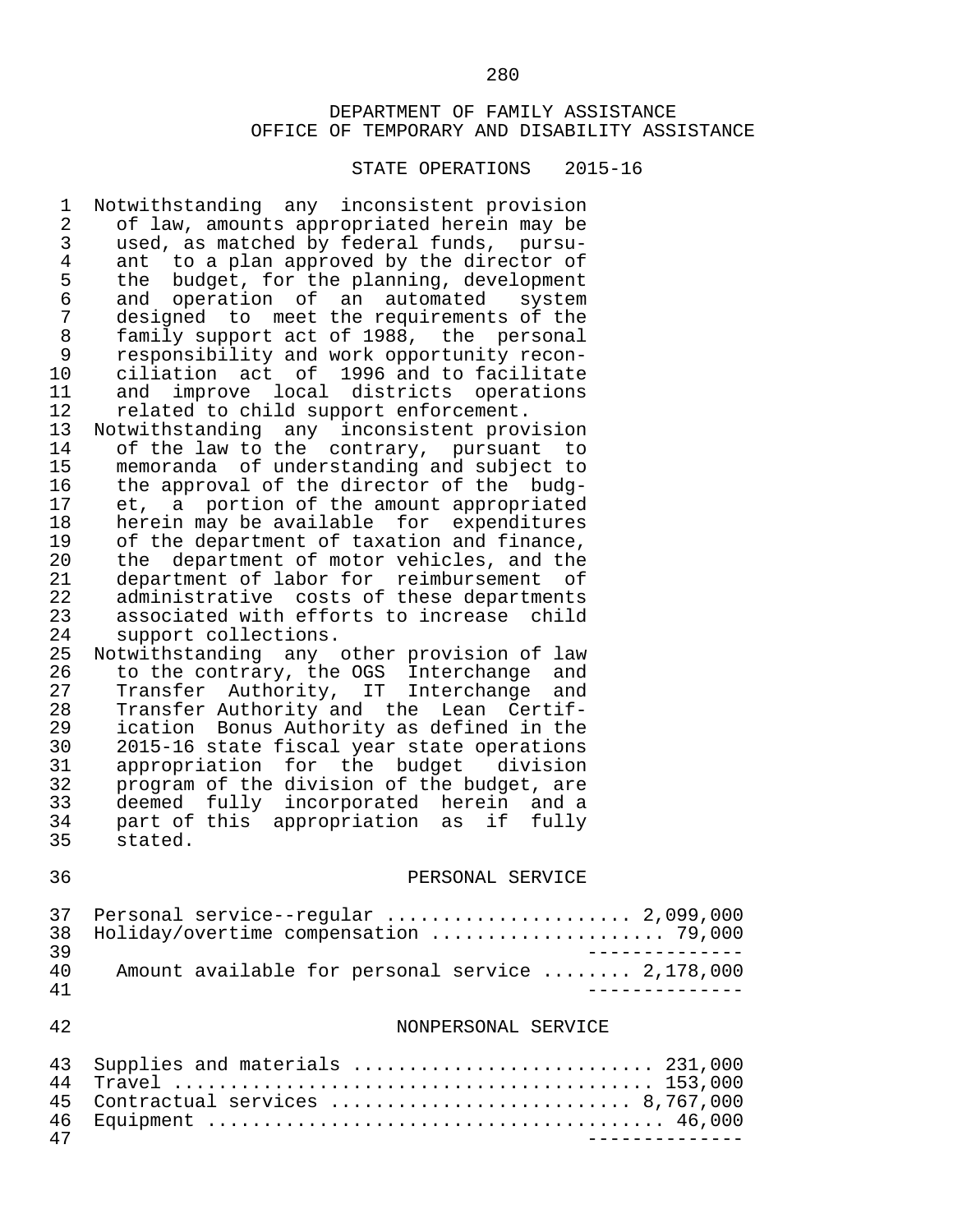STATE OPERATIONS 2015-16

|               | Amount available for nonpersonal service  9,197,000 |
|---------------|-----------------------------------------------------|
| $\mathcal{A}$ | Program account subtotal $11,375,000$               |
|               |                                                     |

 5 Special Revenue Funds - Federal 6 Federal Health and Human Services Fund Child Support Account - 25178

- 8 For services and expenses related to the 9 administration of the child support<br>10 enforcement program. 10 enforcement program.<br>11 A portion of the fund:
- 11 A portion of the funds appropriated herein,<br>12 subject to the approval of the director of 12 subject to the approval of the director of<br>13 the budget, may be used as the federal 13 the budget, may be used as the federal<br>14 match for services designed to strengthen 14 match for services designed to strengthen<br>15 child support enforcement activities 15 child support enforcement activities<br>16 including but not-necessarily-limited-to 16 including but not necessarily limited to<br>17 instate bank match services; a paternity 17 instate bank match services; a paternity<br>18 media campaign; a medical support unit; 18 media campaign; a medical-support-unit;<br>19 payments to hospitals and other eligible 19 payments to hospitals and other eligible<br>20 entities for obtaining voluntary paternity 20 entities for obtaining voluntary paternity<br>21 acknowledgments; ioint enforcement teams; 21 acknowledgments; joint enforcement teams;<br>22 remediation of hard-to-collect cases; 22 remediation of hard-to-collect cases;<br>23 location\_services; website\_services; child 23 location services; website services; child<br>24 support quidelines review; and operation 24 support guidelines review; and operation<br>25 of a centralized support collection unit. 25 of a centralized support collection unit,<br>26 including the cost of banking services and 26 including the cost of banking services and<br>27 an automated voice response system and 27 an automated voice response system and<br>28 customer service unit. 28 customer service unit.<br>29 Notwithstanding any inc
- 29 Notwithstanding any inconsistent provision<br>30 of law, amounts appropriated herein may be 30 of law, amounts appropriated herein may be 31 used, pursuant to a plan approved by the<br>32 director of the budget, for the planning, 32 director of the budget, for the planning,<br>33 development and operation of an automated 33 development and operation of an automated 34 system designed to meet the requirements<br>35 of the family support act of 1988, the 35 of the family support act of 1988, the<br>36 personal responsibility and work opportu- 36 personal responsibility and work opportu- 37 nity reconciliation act of 1996 and to<br>38 facilitate and improve local districts 38 facilitate and improve local districts 39 operations related to child support enforcement.
- 41 Notwithstanding any inconsistent provision<br>42 of the law to the contrary, pursuant to 42 of the law to the contrary, pursuant to<br>43 memoranda of understanding and subject to 43 memoranda of understanding and subject to<br>44 the approval of the director of the budg-44 the approval of the director of the budg-<br>45 et, a portion of the amount appropriated 45 et, a portion of the amount appropriated<br>46 herein may be available for expenditures 46 herein may be available for expenditures<br>47 of the department of taxation and finance. 47 of the department of taxation and finance,<br>48 the department of motor vehicles, and the 48 the department of motor vehicles, and the<br>49 department of labor for reimbursement of department of labor for reimbursement of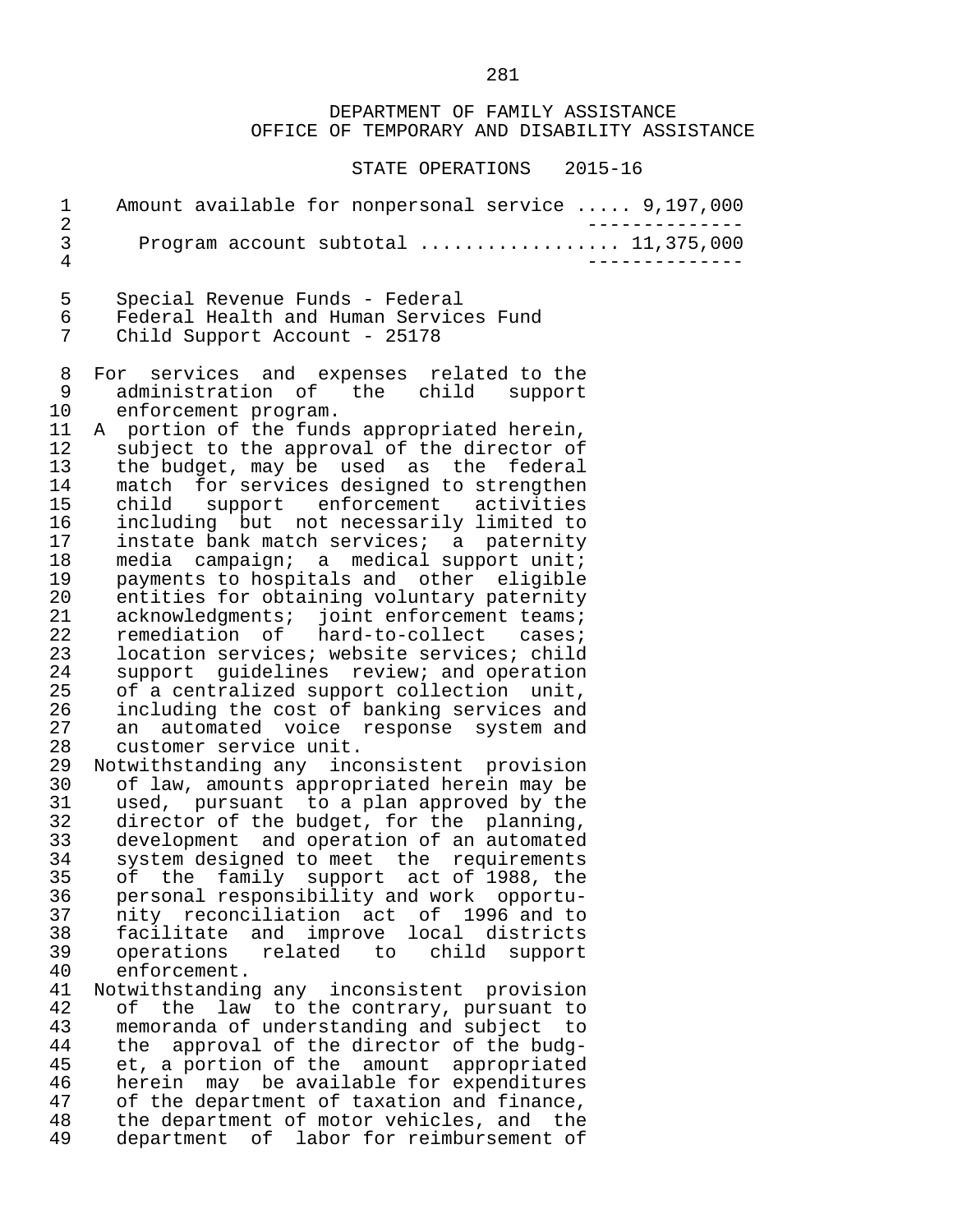DEPARTMENT OF FAMILY ASSISTANCE OFFICE OF TEMPORARY AND DISABILITY ASSISTANCE STATE OPERATIONS 2015-16 1 administrative costs of these departments<br>2 associated with efforts to increase child 2 associated with efforts to increase child<br>3 support collections. support collections. 4 Personal service ............................... 5,700,000 5 Nonpersonal service ........................... 27,000,000 6 Fringe benefits ................................ 3,100,000 7 Indirect costs ................................. 1,100,000 8 -------------- 9 Program account subtotal .................. 36,900,000 10 -------------- 11 DISABILITY DETERMINATIONS PROGRAM ............................. 181,000,000<br>12 12 -------------- 13 Special Revenue Funds - Federal 14 Federal Health and Human Services Fund<br>15 Disability Determinations Account - 25 Disability Determinations Account - 25153 16 For services and expenses related to the<br>17 office of disability determinations. office of disability determinations. 18 Personal service .............................. 72,000,000 19 Nonpersonal service ........................... 56,000,000 20 Fringe benefits ............................... 39,000,000 21 Indirect costs ................................ 14,000,000 22 -------------- 23 EMPLOYMENT AND ECONOMIC SUPPORT PROGRAM ..................... 66,776,000 24 -------------- 25 General Fund State Purposes Account - 10050 27 This amount is appropriated to pay for OTDA<br>28 personal service and nonpersonal service 28 personal service and nonpersonal service<br>29 expenses including the payment of liabil-29 expenses including the payment of liabil-<br>30 ities incurred prior to April 1, 2015. 30 ities incurred prior to April 1, 2015.<br>31 The agency is authorized to charge 31 The agency is authorized to chargeback<br>32 social services districts for 100 percent 32 social services districts for 100 percent<br>33 of costs incurred by the agency on their 33 of costs incurred by the agency on their<br>34 behalf for disability related consultative 34 behalf for disability related consultative<br>35 examination contracts. 35 examination contracts.<br>36 Notwithstanding section 36 Notwithstanding section 153 of the social 37 services law or any other inconsistent<br>38 provision of law, the office shall reduce 38 provision of law, the office shall reduce<br>39 reimbursement otherwise pavable to social 39 reimbursement otherwise payable to social 40 services districts to recover 50 percent<br>41 of the non-federal share of costs incurred 41 of the non-federal share of costs incurred<br>42 by the office for the operation of the 42 by the office for the operation of the<br>43 statewide electronic benefit transfer statewide electronic benefit transfer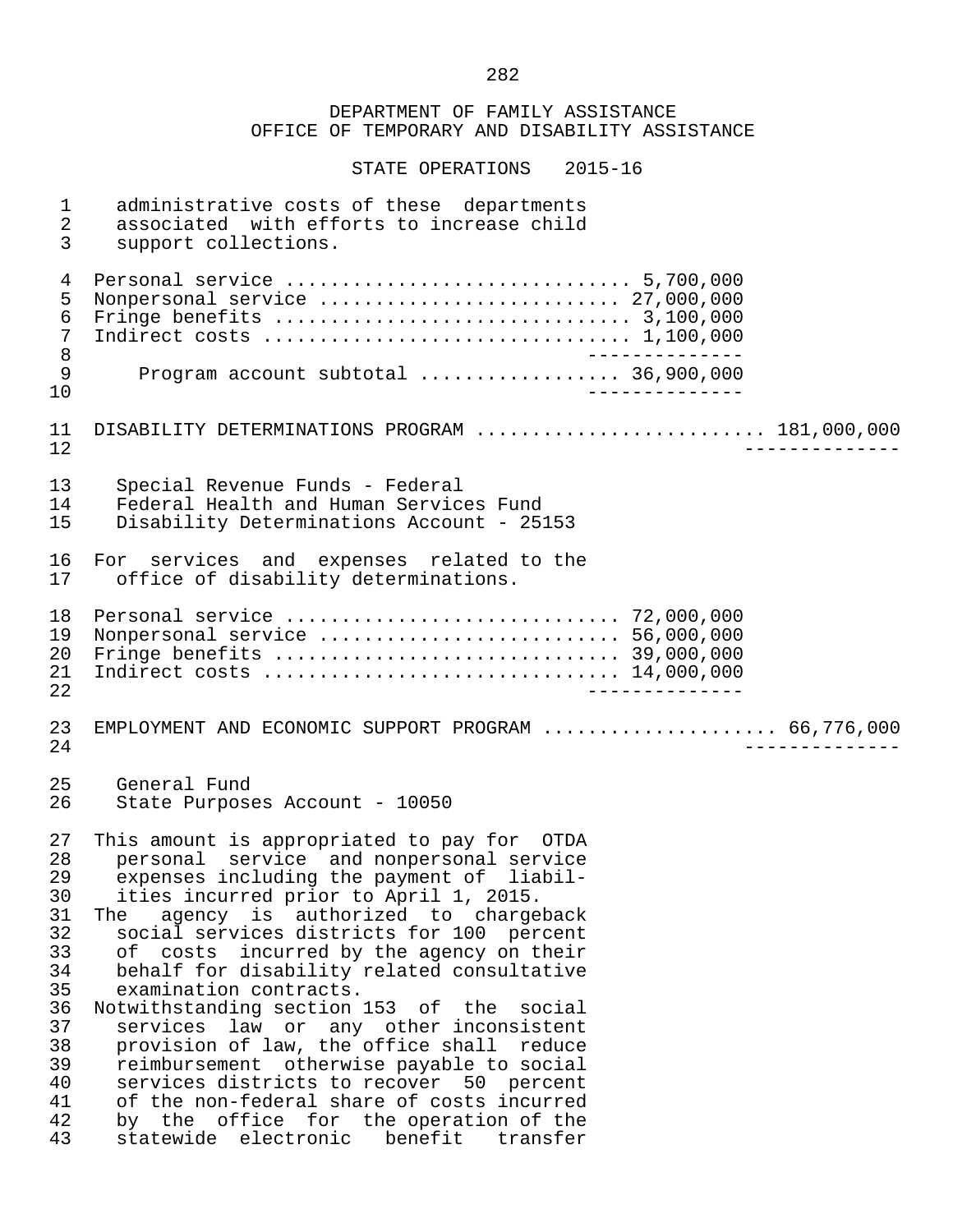| $\mathbf 1$<br>$\overline{2}$<br>3<br>$\overline{4}$<br>5<br>6<br>$\overline{7}$<br>$\, 8$<br>9<br>10<br>11<br>12<br>13<br>14<br>15<br>16<br>17<br>18<br>19<br>20<br>21<br>22<br>23<br>24<br>25<br>26<br>27 | (EBT) system and the common benefit iden-<br>tification card (CBIC).<br>For services and expenses of the client<br>notices system including but not limited<br>to personal service costs, postage, other<br>nonpersonal services costs, and contractor<br>costs paid directly by the office includ-<br>ing but not limited to costs for mail<br>processing. Notwithstanding any other<br>inconsistent provision of law, the office<br>shall reduce reimbursement otherwise paya-<br>ble to social services districts to<br>recover 50 percent of the non-federal<br>share of costs, including prior period<br>costs, incurred by the office for these<br>purposes.<br>Notwithstanding any other provision of law<br>to the contrary, the OGS Interchange and<br>Transfer Authority, IT Interchange and<br>Transfer Authority and the Lean Certif-<br>ication Bonus Authority as defined in the<br>2015-16 state fiscal year state operations<br>appropriation for the budget division<br>program of the division of the budget, are<br>deemed fully incorporated herein and a<br>part of this appropriation as if fully<br>stated. |
|-------------------------------------------------------------------------------------------------------------------------------------------------------------------------------------------------------------|------------------------------------------------------------------------------------------------------------------------------------------------------------------------------------------------------------------------------------------------------------------------------------------------------------------------------------------------------------------------------------------------------------------------------------------------------------------------------------------------------------------------------------------------------------------------------------------------------------------------------------------------------------------------------------------------------------------------------------------------------------------------------------------------------------------------------------------------------------------------------------------------------------------------------------------------------------------------------------------------------------------------------------------------------------------------------------------------------------------------------------|
| 28                                                                                                                                                                                                          | PERSONAL SERVICE                                                                                                                                                                                                                                                                                                                                                                                                                                                                                                                                                                                                                                                                                                                                                                                                                                                                                                                                                                                                                                                                                                                   |
| 29<br>30<br>31<br>32<br>33<br>34                                                                                                                                                                            | Personal service--regular  15,558,000<br>Temporary service  160,000<br>Holiday/overtime compensation  50,000<br>Amount available for personal service  15,768,000                                                                                                                                                                                                                                                                                                                                                                                                                                                                                                                                                                                                                                                                                                                                                                                                                                                                                                                                                                  |
| 35                                                                                                                                                                                                          | NONPERSONAL SERVICE                                                                                                                                                                                                                                                                                                                                                                                                                                                                                                                                                                                                                                                                                                                                                                                                                                                                                                                                                                                                                                                                                                                |
| 36<br>37<br>38<br>39<br>40<br>41<br>42<br>43<br>44                                                                                                                                                          | Supplies and materials  10,132,000<br>Contractual services  21,301,000<br>Amount available for nonpersonal service  31,608,000<br>Total amount available $\ldots, \ldots, \ldots, \ldots, \ldots, 47, 376, 000$                                                                                                                                                                                                                                                                                                                                                                                                                                                                                                                                                                                                                                                                                                                                                                                                                                                                                                                    |
| 45<br>46                                                                                                                                                                                                    | This amount is appropriated to pay for OTDA<br>personal service and nonpersonal service                                                                                                                                                                                                                                                                                                                                                                                                                                                                                                                                                                                                                                                                                                                                                                                                                                                                                                                                                                                                                                            |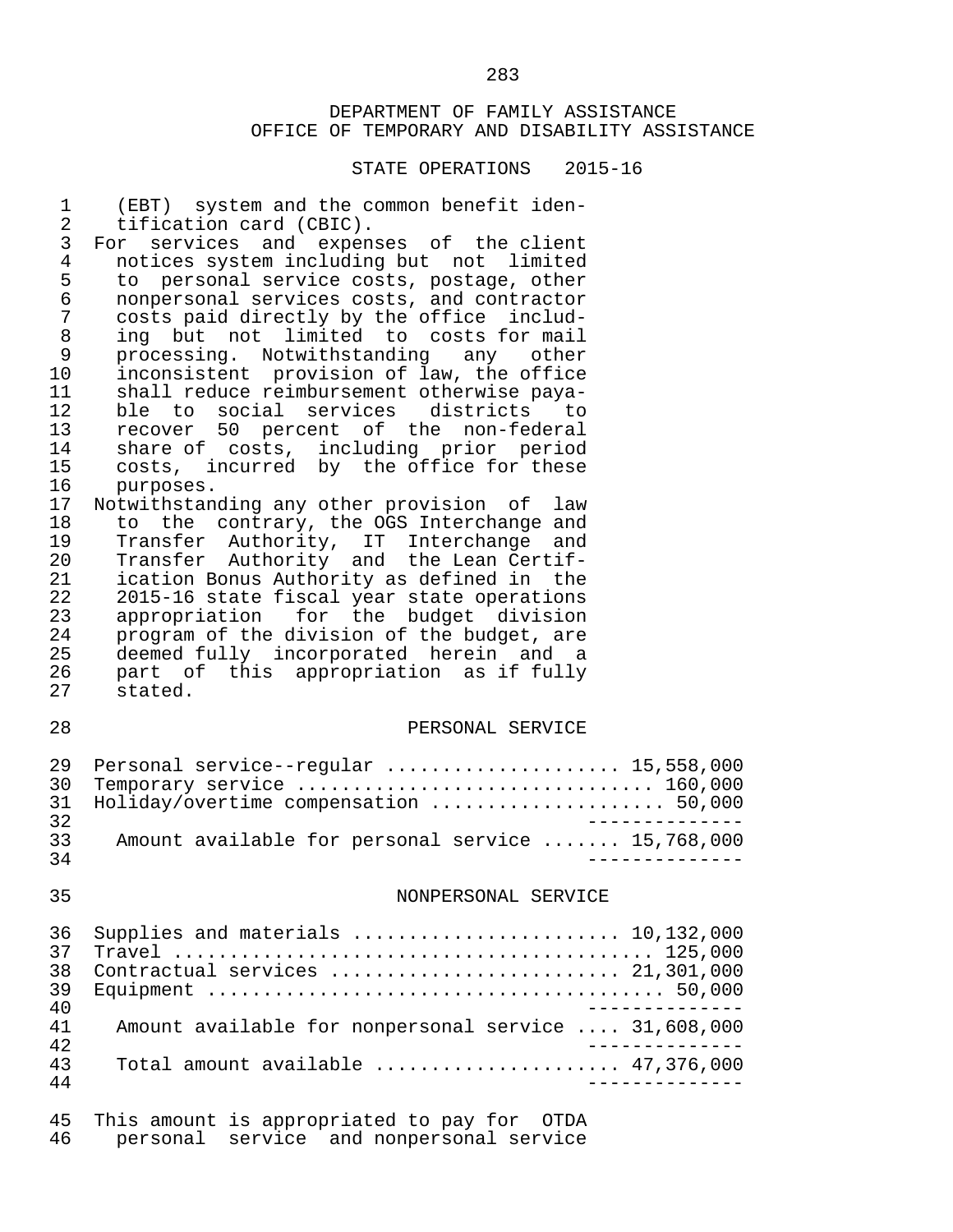STATE OPERATIONS 2015-16

| $\mathbf 1$<br>$\sqrt{2}$<br>3<br>$\overline{4}$<br>5<br>6<br>7<br>8 | expenses incurred by the office's division<br>of disability determinations, including<br>payments to the social security adminis-<br>tration, in making determinations<br>and<br>re-determinations regarding blindness and<br>disability in accordance with title XVI of<br>the social security act for the New York<br>state supplement program.                                                                                          |  |
|----------------------------------------------------------------------|--------------------------------------------------------------------------------------------------------------------------------------------------------------------------------------------------------------------------------------------------------------------------------------------------------------------------------------------------------------------------------------------------------------------------------------------|--|
| 9                                                                    | PERSONAL SERVICE                                                                                                                                                                                                                                                                                                                                                                                                                           |  |
| $10 \,$<br>11                                                        | Personal service--regular  600,000                                                                                                                                                                                                                                                                                                                                                                                                         |  |
| 12                                                                   | NONPERSONAL SERVICE                                                                                                                                                                                                                                                                                                                                                                                                                        |  |
| 13<br>14                                                             | Contractual services  600,000                                                                                                                                                                                                                                                                                                                                                                                                              |  |
| 15                                                                   | Total amount available  1,200,000                                                                                                                                                                                                                                                                                                                                                                                                          |  |
| 16<br>17<br>18                                                       | Program account subtotal  48,576,000                                                                                                                                                                                                                                                                                                                                                                                                       |  |
| 19<br>20<br>21                                                       | Special Revenue Funds - Federal<br>Federal Health and Human Services Fund<br>Home Energy Assistance Program Account - 25123                                                                                                                                                                                                                                                                                                                |  |
| 22<br>23<br>24<br>25<br>26<br>27<br>28<br>29<br>30<br>31             | For services and expenses related to the<br>administration of the low income home<br>energy assistance program. Pursuant to<br>provisions of the federal omnibus budget<br>reconciliation act of 1981, and with the<br>approval of the director of the budget, a<br>portion of the funds appropriated herein<br>may be transferred or suballocated to<br>other state agencies for administration of<br>the home energy assistance program. |  |
| 32<br>33<br>34<br>35<br>36                                           | Nonpersonal service  1,375,000<br>Indirect costs  400,000                                                                                                                                                                                                                                                                                                                                                                                  |  |
| 37<br>38                                                             | Program account subtotal  5,000,000                                                                                                                                                                                                                                                                                                                                                                                                        |  |
| 39<br>40<br>41                                                       | Special Revenue Funds - Federal<br>Federal USDA-Food and Nutrition Services Fund<br>Federal Food and Nutrition Services Account - 25024                                                                                                                                                                                                                                                                                                    |  |

284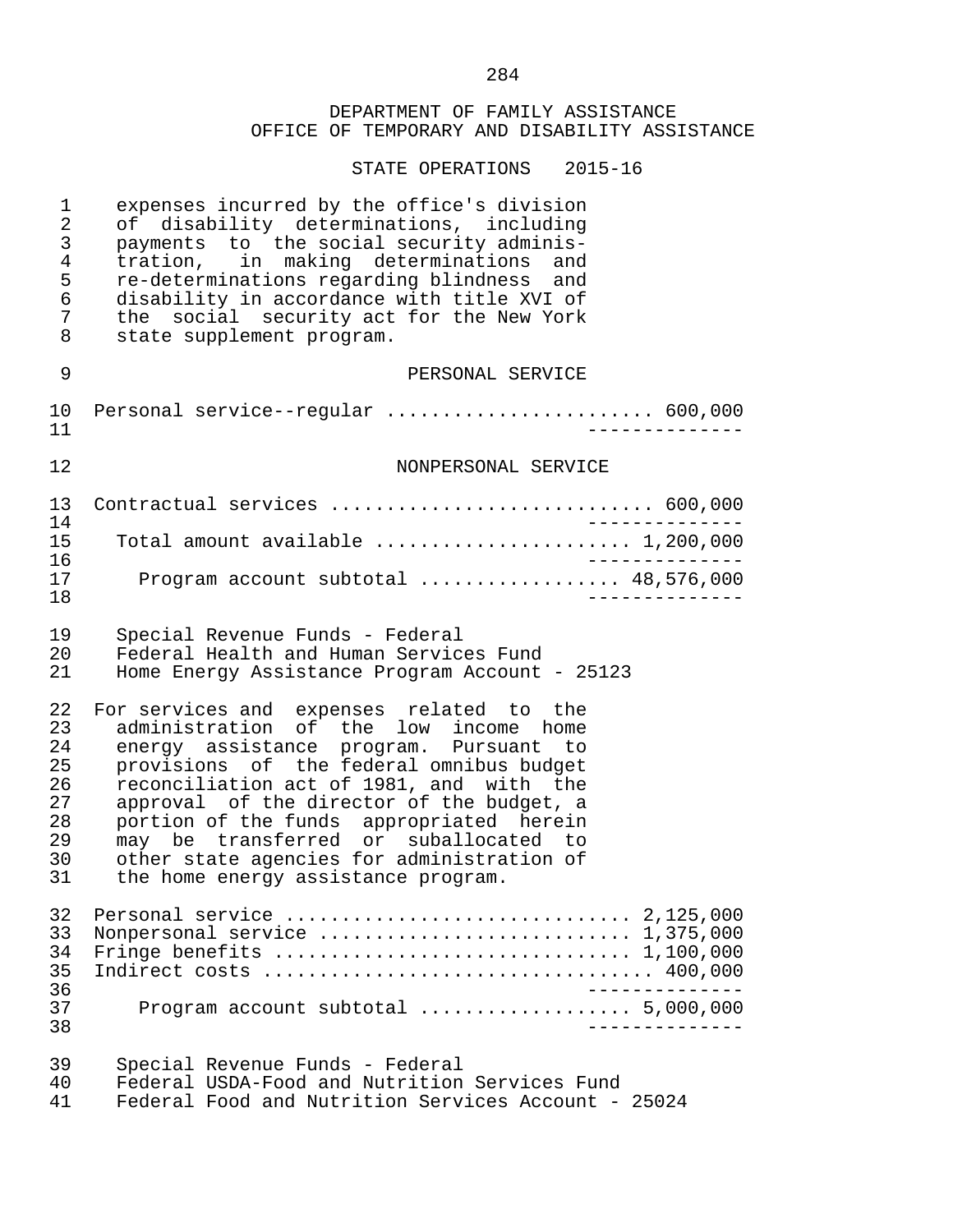STATE OPERATIONS 2015-16

1 For services and expenses related to the<br>2 administration of the supplemental nutri-2 administration of the supplemental nutri-<br>3 tion assistance program, Amounts appropri- 3 tion assistance program. Amounts appropri- 4 ated herein may be used for the expenses<br>5 associated with the operation of the 5 associated with the operation of the 6 statewide electronic<br>7 (EBT) system; the comm 7 (EBT) system; the common benefit identifi-<br>8 cation card (CBIC); and the automated 8 cation card (CBIC); and the automated<br>9 finger imaging system (AFIS), With the 9 finger imaging system (AFIS). With the 10 approval of the director of budget, a<br>11 portion-of-the-funds appropriated herein 11 portion of the funds appropriated herein<br>12 may be transferred or suballocated to 12 may be transferred or suballocated to<br>13 other state agencies for the adminis-13 other state agencies for the adminis-<br>14 tration of supplemental nutrition assist-14 tration of supplemental nutrition assist-<br>15 ance program. ance program. 16 Personal service ................................. 315,000 17 Nonpersonal service ........................... 12,585,000 18 Fringe benefits .................................. 200,000 19 Indirect costs ................................... 100,000 20 -------------- 21 Program account subtotal .................. 13,200,000 22 -------------- 23 INFORMATION TECHNOLOGY PROGRAM .............................. 32,514,000 24 -------------- 25 General Fund<br>26 State Purpos State Purposes Account - 10050 27 This amount is appropriated to pay for OTDA 28 nonpersonal service expenses including 29 services and expenses of operating the<br>30 welfare management system, costs of the 30 welfare management system, costs of the<br>31 imaging and enterprise document repository 31 imaging and enterprise document repository<br>32 system, and the phone messaging system 32 system, and the phone messaging system<br>33 including the payment of liabilities 33 including the payment of liabilities 34 incurred prior to April 1, 2015. 35 Notwithstanding any provision of law to the<br>36 contrary, and subject to the approval of 36 contrary, and subject to the approval of<br>37 the director of the budget the city of New 37 the director of the budget the city of New<br>38 York shall be charged back for costs. York shall be charged back for costs, 39 including prior period costs, related to<br>40 Mapper and the operation of the New York 40 Mapper and the operation of the New York<br>41 city welfare management system. 41 city welfare management system.<br>42 No expenditure shall be made 42 No expenditure shall be made from this<br>43 appropriation without approval by the 43 appropriation without approval by the<br>44 director of the budget of a comprehensive 44 director of the budget of a comprehensive<br>45 expenditure plan, Notwithstanding section 45 expenditure plan. Notwithstanding section<br>46 51 of the state finance law and any other 46 51 of the state finance law and any other<br>47 provision of law to the contrary, the provision of law to the contrary, the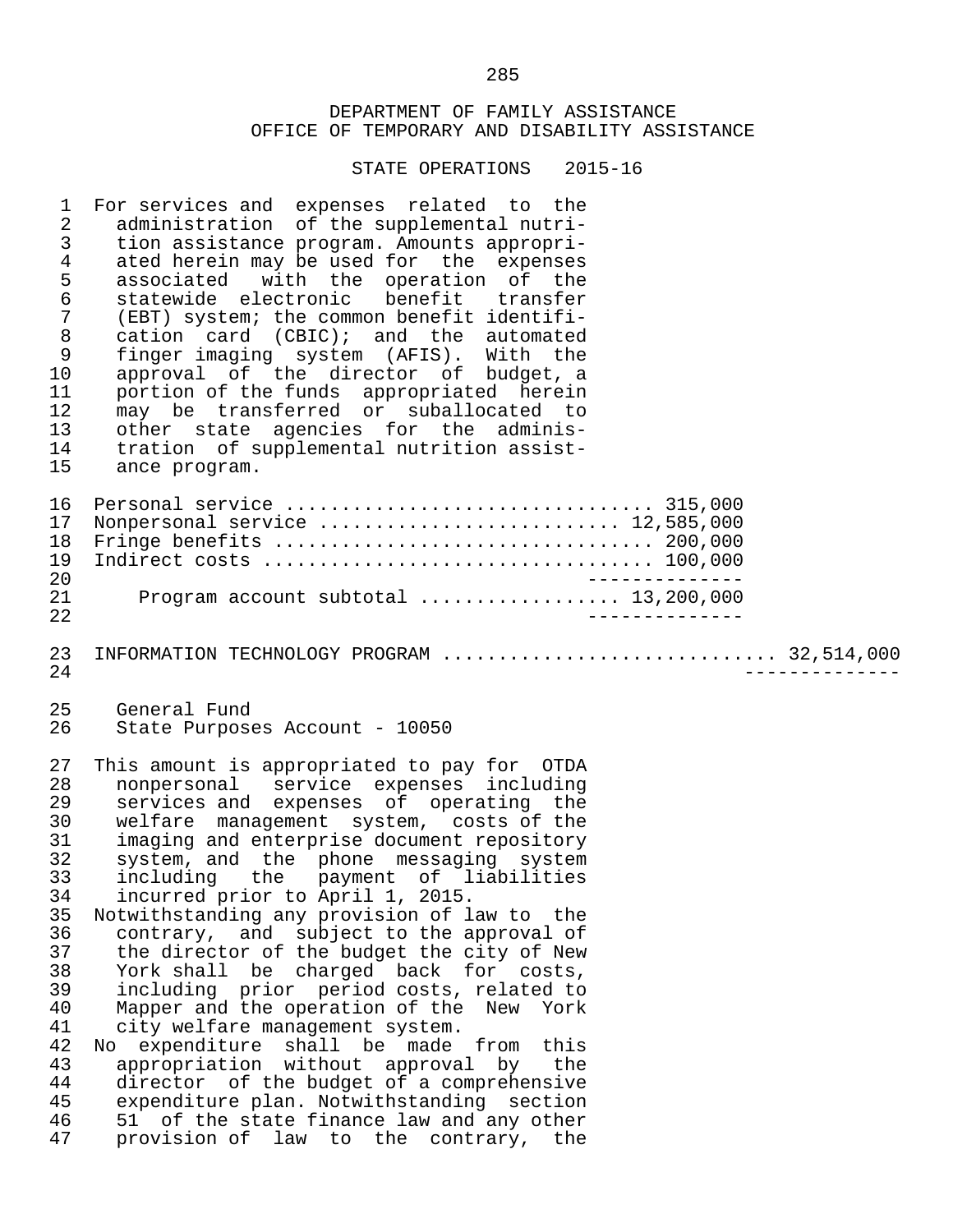#### STATE OPERATIONS 2015-16

1 director of the budget may, upon the<br>2 advice of the commissioner of the office 2 advice of the commissioner of the office<br>3 of temporary and disability assistance. 3 of temporary and disability assistance,<br>4 authorize the transfer or interchange of 4 authorize the transfer or interchange of<br>5 moneys appropriated herein with any other 5 moneys appropriated herein with any other<br>6 state operations - general fund appropri- 6 state operations - general fund appropri- 7 ation within the office of temporary and<br>8 disability assistance except where trans-8 disability assistance except where trans-<br>9 fer or interchange of appropriations is 9 fer or interchange of appropriations is 10 prohibited or otherwise restricted by law.<br>11 Notwithstanding any other provision of law 11 Notwithstanding any other provision of law<br>12 to the contrary, the OGS Interchange and 12 to the contrary, the OGS Interchange and<br>13 Transfer Authority, IT Interchange and 13 Transfer Authority, IT Interchange and<br>14 Transfer-Authority-and the Lean Certif-14 Transfer Authority and the Lean Certif-<br>15 ication Bonus Authority as defined in the 15 ication Bonus Authority as defined in the<br>16 2015-16 state fiscal vear state operations 16 2015-16 state fiscal year state operations<br>17 appropriation for the budget division 17 appropriation for the budget division<br>18 program of the division of the budget, are 18 program of the division of the budget, are<br>19 deemed fully incorporated herein and a 19 deemed fully incorporated herein and a<br>20 part of this appropriation as if fully part of this appropriation as if fully 21 stated.

#### 22 NONPERSONAL SERVICE

|    | 23 Supplies and materials  40,000                                           |
|----|-----------------------------------------------------------------------------|
| 24 |                                                                             |
|    | 25 Contractual services  18,888,000                                         |
|    |                                                                             |
| 27 |                                                                             |
| 28 | Total amount available $\ldots, \ldots, \ldots, \ldots, \ldots, 19,131,000$ |
| 29 |                                                                             |

30 For the non-federal share of the design and<br>31 implementation of modifications and 31 implementation of modifications and<br>32 enhancements to the-welfare-to-work-case 32 enhancements to the welfare-to-work case 33 management system, the welfare management 34 system, the child support management<br>35 system and other related systems operated 35 system and other related systems operated<br>36 by the office of temporary and disability 36 by the office of temporary and disability<br>37 assistance, the office of children and 37 assistance, the office of children and<br>38 family services, the department of labor, 38 family services, the department of labor,<br>39 or the department of health necessary for or the department of health necessary for 40 the successful implementation of the<br>41 personal-responsibility and work opportu- 41 personal responsibility and work opportu- 42 nity reconciliation act of 1996 (P.L. 43 104-193) and the New York state welfare 44 reform act of 1997 (chapter 436 of the 45 laws of 1997) including the payment of<br>46 liabilities incurred prior to April 1, 46 liabilities incurred prior to April 1, 47 2015. Funds may only be made available<br>48 pursuant to a cost allocation plan submitpursuant to a cost allocation plan submit-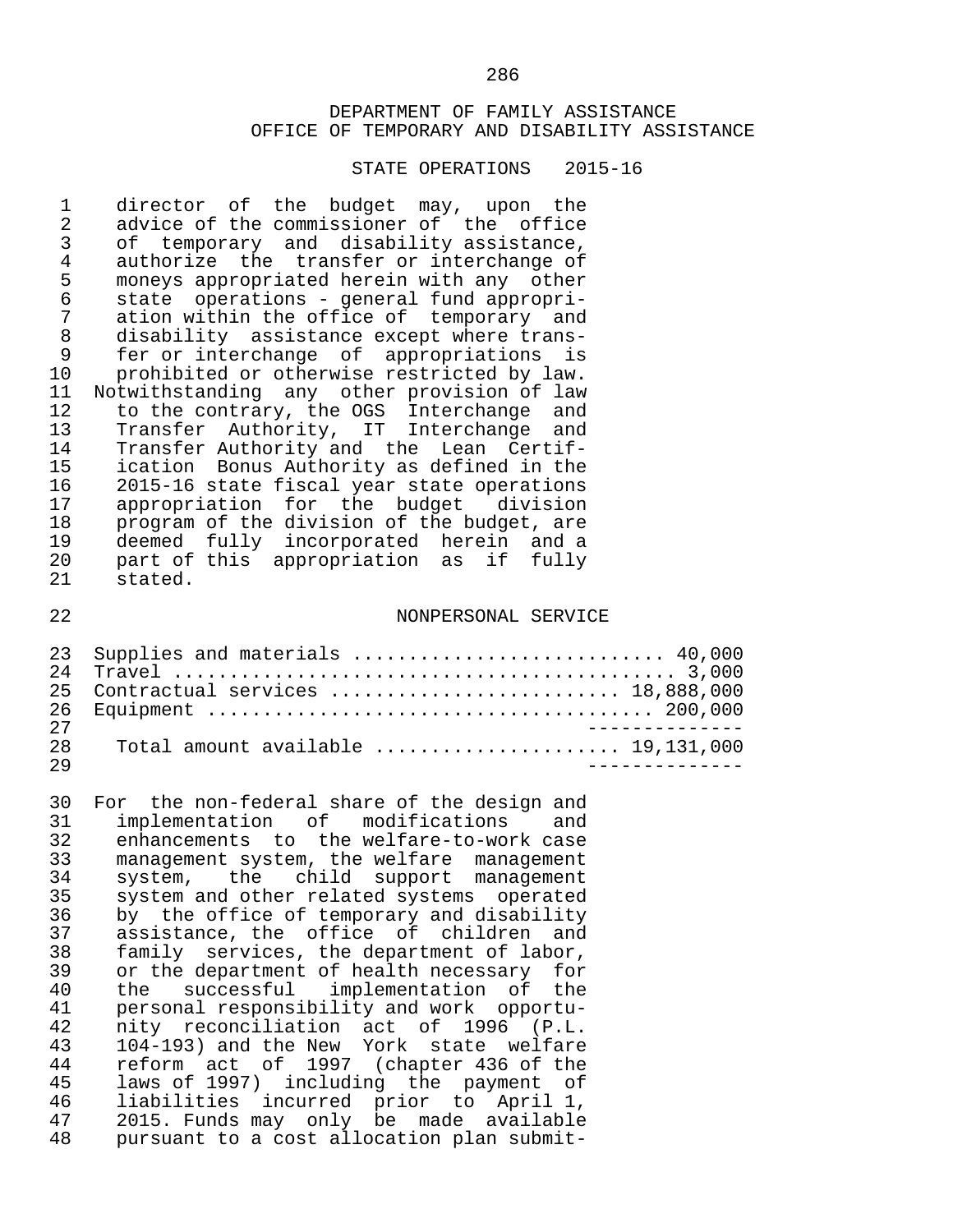#### STATE OPERATIONS 2015-16

2 services, the United States department of<br>3 agriculture and any other applicable 3 agriculture and any other applicable 4 federal agency to the extent that such 5 approvals are required by federal statute<br>6 or regulations or upon determination by 6 or regulations or upon-determination by<br>7 the director of the budget that expendi-7 the director of the budget that expendi-<br>8 ture of these funds is necessary to meet 8 ture of these funds is necessary to meet<br>9 the purposes defined herein. This appro-9 the purposes defined herein. This appro-<br>10 priation shall only be available upon 10 priation shall only be available upon<br>11 approval\_of\_an\_expenditure\_plan\_by\_the 11 approval of an expenditure plan by the<br>12 director of the budget. 12 director of the budget.<br>13 Notwithstanding any oth 13 Notwithstanding any other provision of law<br>14 to the contrary, the OGS Interchange and 14 to the contrary, the OGS Interchange and<br>15 Transfer Authority, IT Interchange and 15 Transfer Authority, IT Interchange and<br>16 Transfer Authority and the Lean Certif-16 Transfer Authority and the Lean Certif-<br>17 ication Bonus Authority as defined in the 17 ication Bonus Authority as defined in the<br>18 2015-16 state fiscal year state operations 18 2015-16 state fiscal year state operations<br>19 appropriation for the budget division 19 appropriation for the budget division<br>20 program of the division of the budget, are 20 program of the division of the budget, are<br>21 deemed fully incorporated herein and a 21 deemed fully incorporated herein and a<br>22 part of this appropriation as if fully 22 part of this appropriation as if fully<br>23 stated. stated. 24 NONPERSONAL SERVICE 25 Contractual services ........................... 8,383,000 26 -------------- 27 Program account subtotal .................. 27,514,000 28 -------------- 29 Special Revenue Funds - Federal<br>30 Federal USDA-Food and Nutrition 30 Federal USDA-Food and Nutrition Services Fund Federal Food and Nutrition Services Account - 25024 32 For the federal share of the-designand<br>33 implementation of modifications and 33 implementation of modifications and 34 enhancements to the welfare-to-work case 35 management system, the welfare management<br>36 system, the child support management 36 system, the child support management<br>37 system, the electronic benefit transfer 37 system, the electronic benefit transfer<br>38 system, costs associated with New York 38 system, costs associated with New-York<br>39 city facilities management, and other 39 city facilities management, and other<br>40 related systems operated by the office of 40 related systems operated by the office of<br>41 temporary and disability assistance, the 41 temporary and disability assistance, the<br>42 office of children and family services, 42 office of children and family services,<br>43 the department of labor, or the department 43 the department of labor, or the department<br>44 of health necessary for the successful 44 of health necessary for the successful<br>45 implementation of the personal responsi-45 implementation of the personal responsi-<br>46 bility and work opportunity reconciliation 46 bility and work opportunity reconciliation<br>47 act of 1996 (P.L. 104-193) and the New act of 1996  $(P.L. 104-193)$  and the New

1 ted to the department of health and human<br>2 services, the United States department of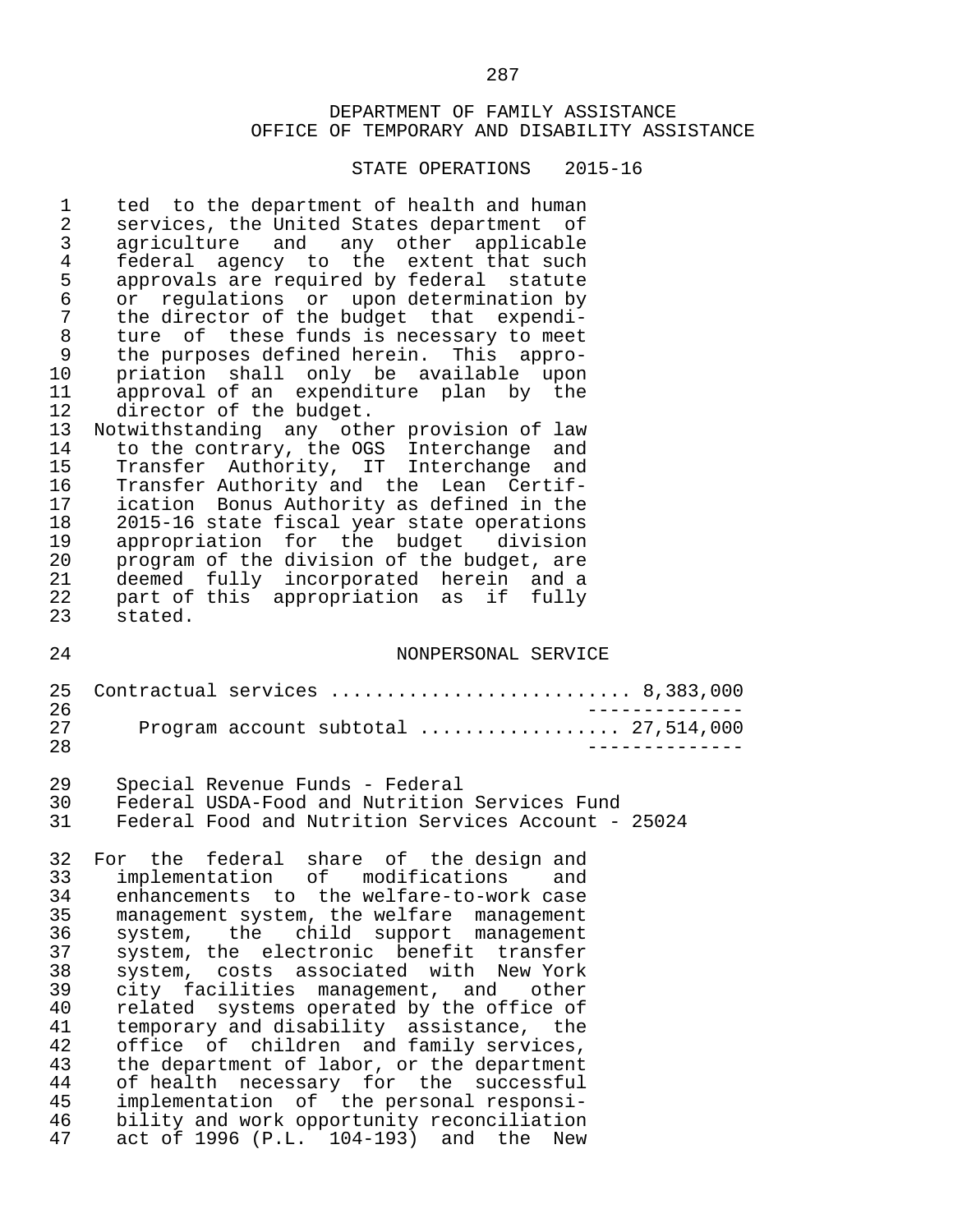STATE OPERATIONS 2015-16

 1 York state welfare reform act of 1997 2 (chapter 436 of the laws of 1997).<br>3 Notwithstanding any inconsistent provision 3 Notwithstanding any inconsistent provision<br>4 of law, this appropriation shall be avail-4 of law, this appropriation shall be avail-<br>5 able for costs heretofore and hereafter to 5 able for costs heretofore and hereafter to<br>6 be accrued and to be supported with feder- 6 be accrued and to be supported with feder- 7 al funds including any department of agri-<br>8 culture food and nutrition services grant 8 culture food and nutrition services grant<br>9 award properly received by the state 9 award properly received by the state<br>10 during or for a federal-fiscal-year-in 10 during or for a federal fiscal year in<br>11 which costs can be properly submitted for 11 which costs can be properly submitted for<br>12 reimbursement to the department of agri-12 reimbursement to the department of agri-<br>13 culture. A portion of the amount appropri-13 culture. A portion of the amount appropri-<br>14 ated herein may be transferred or inter-14 ated herein may be transferred or inter-<br>15 changed with any office of temporary and 15 changed with any office of temporary and<br>16 disability assistance federal department 16 disability assistance federal department<br>17 of agriculture food and nutrition services 17 of agriculture food and nutrition services<br>18 funds. Funds may only be made available 18 funds. Funds may only be made available<br>19 pursuant to a cost allocation plan submit-19 pursuant to a cost allocation plan submit-<br>20 ted to the department of health and human 20 ted to the department of health and human<br>21 services, the United States department of 21 services, the United States department of<br>22 agriculture and any other applicable 22 agriculture and any other applicable<br>23 federal agency to the extent-that-such 23 federal agency to the extent that such<br>24 approvals are required by federal statute 24 approvals are required by federal statute<br>25 or regulations. This appropriation shall 25 or regulations. This appropriation shall<br>26 only be available upon approval of an 26 only be available upon approval of an<br>27 expenditure plan by the-director of the 27 expenditure plan by the director of the<br>28 budget for the purposes defined herein. budget for the purposes defined herein. 29 Nonpersonal service ............................ 5,000,000 30 -------------- 31 Program account subtotal ................... 5,000,000 32 -------------- 33 SPECIALIZED SERVICES PROGRAM ................................. 8,825,000 34 -------------- 35 General Fund<br>36 State Purpos State Purposes Account - 10050 37 This amount is appropriated to pay for OTDA 38 personal service and nonpersonal service 39 expenses including the payment of liabil-<br>40 ities incurred prior to April 1, 2015. 40 ities incurred prior to April 1, 2015. 41 Notwithstanding any other provision of law<br>42 to the contrary, the OGS Interchange and 42 to the contrary, the OGS Interchange and<br>43 Transfer Authority, IT Interchange and 43 Transfer Authority, IT Interchange and 44 Transfer Authority and the Lean Certif-<br>45 ication Bonus Authority as defined in the 45 ication Bonus Authority as defined in the<br>46 2015-16 state fiscal year state operations 46 2015-16 state fiscal year state operations<br>47 appropriation for the budget division appropriation for the budget division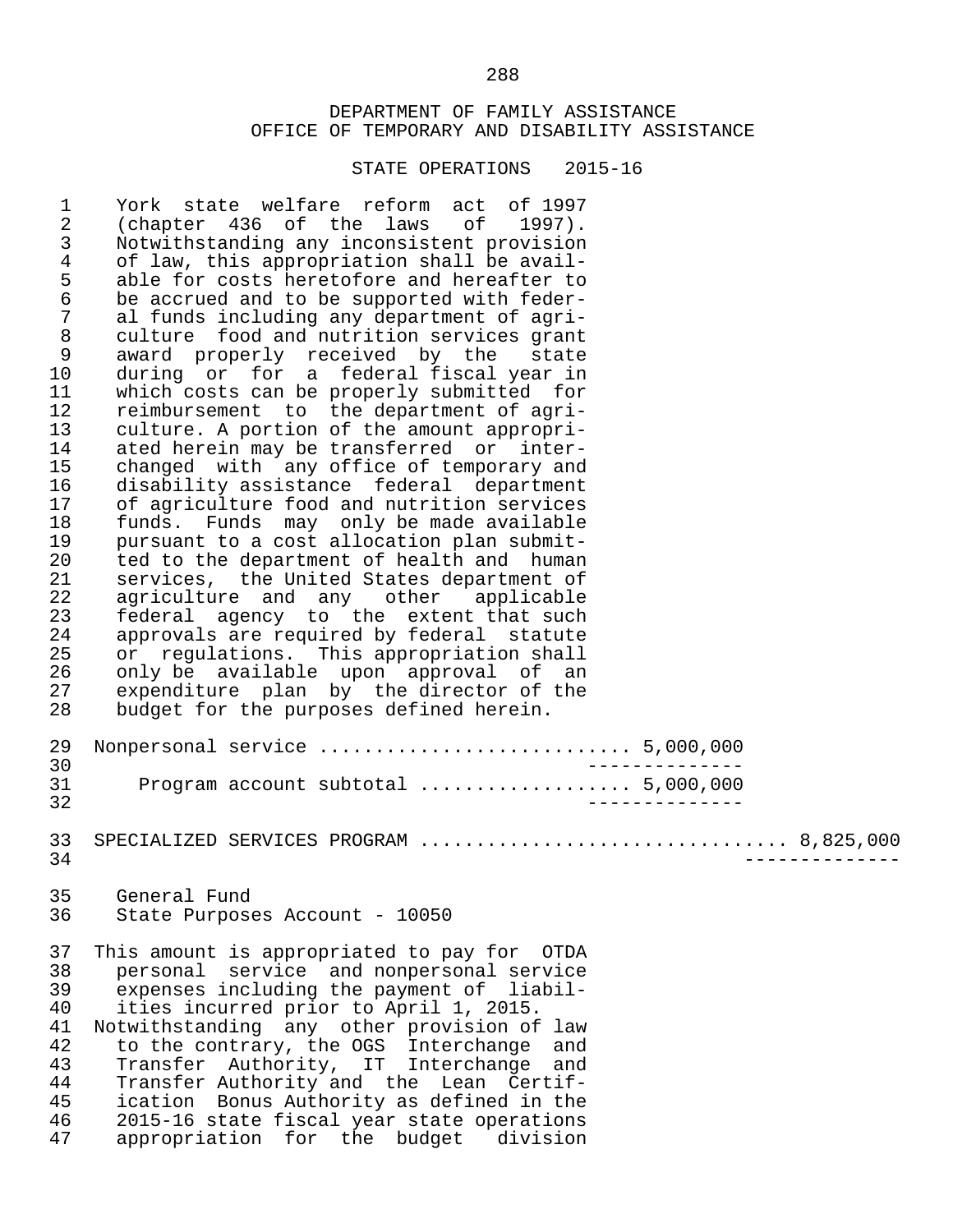| $\mathbf 1$<br>$\overline{2}$<br>3<br>4                                          | program of the division of the budget, are<br>deemed fully incorporated herein and a<br>part of this appropriation as if fully<br>stated.                                                                                                                                                                                                                                                                                                                                                                                                                                                                 |
|----------------------------------------------------------------------------------|-----------------------------------------------------------------------------------------------------------------------------------------------------------------------------------------------------------------------------------------------------------------------------------------------------------------------------------------------------------------------------------------------------------------------------------------------------------------------------------------------------------------------------------------------------------------------------------------------------------|
| 5                                                                                | PERSONAL SERVICE                                                                                                                                                                                                                                                                                                                                                                                                                                                                                                                                                                                          |
| 6<br>7<br>8<br>9                                                                 | Personal service--regular  3,677,000<br>Holiday/overtime compensation  14,000<br>Amount available for personal service  3,691,000                                                                                                                                                                                                                                                                                                                                                                                                                                                                         |
| 10                                                                               | - – – – – – – – – – .                                                                                                                                                                                                                                                                                                                                                                                                                                                                                                                                                                                     |
| 11                                                                               | NONPERSONAL SERVICE                                                                                                                                                                                                                                                                                                                                                                                                                                                                                                                                                                                       |
| 12<br>13<br>14<br>15<br>16                                                       | Supplies and materials  27,000<br>Contractual services  1,339,000                                                                                                                                                                                                                                                                                                                                                                                                                                                                                                                                         |
| 17<br>18                                                                         | Amount available for nonpersonal service  1,459,000                                                                                                                                                                                                                                                                                                                                                                                                                                                                                                                                                       |
| 19<br>20                                                                         | Program account subtotal  5,150,000<br>______________                                                                                                                                                                                                                                                                                                                                                                                                                                                                                                                                                     |
| 21<br>22<br>23                                                                   | Special Revenue Funds - Federal<br>Federal Health and Human Services Fund<br>Refugee Resettlement Account - 25160                                                                                                                                                                                                                                                                                                                                                                                                                                                                                         |
| 24<br>25<br>26<br>27<br>28<br>29<br>30<br>31<br>32<br>33<br>34<br>35<br>36<br>37 | For services and expenses related to the<br>administration of refugee programs includ-<br>ing but not limited to the Cuban-Haitian<br>refugee resettlement program and the<br>and<br>Cuban-Haitian and refugee targeted assist-<br>ance program. Notwithstanding any incon-<br>sistent provision of law, and subject to<br>the approval of the director of the budg-<br>et, funds appropriated herein may be<br>transferred or suballocated to the depart-<br>ment of health for services and expenses<br>related to the administration of the refu-<br>resettlement health assessment<br>gee<br>program. |
| 38<br>39<br>40<br>41<br>42<br>43<br>44                                           | Nonpersonal service  500,000<br>Fringe benefits  825,000<br>Program account subtotal  3,165,000<br>___________                                                                                                                                                                                                                                                                                                                                                                                                                                                                                            |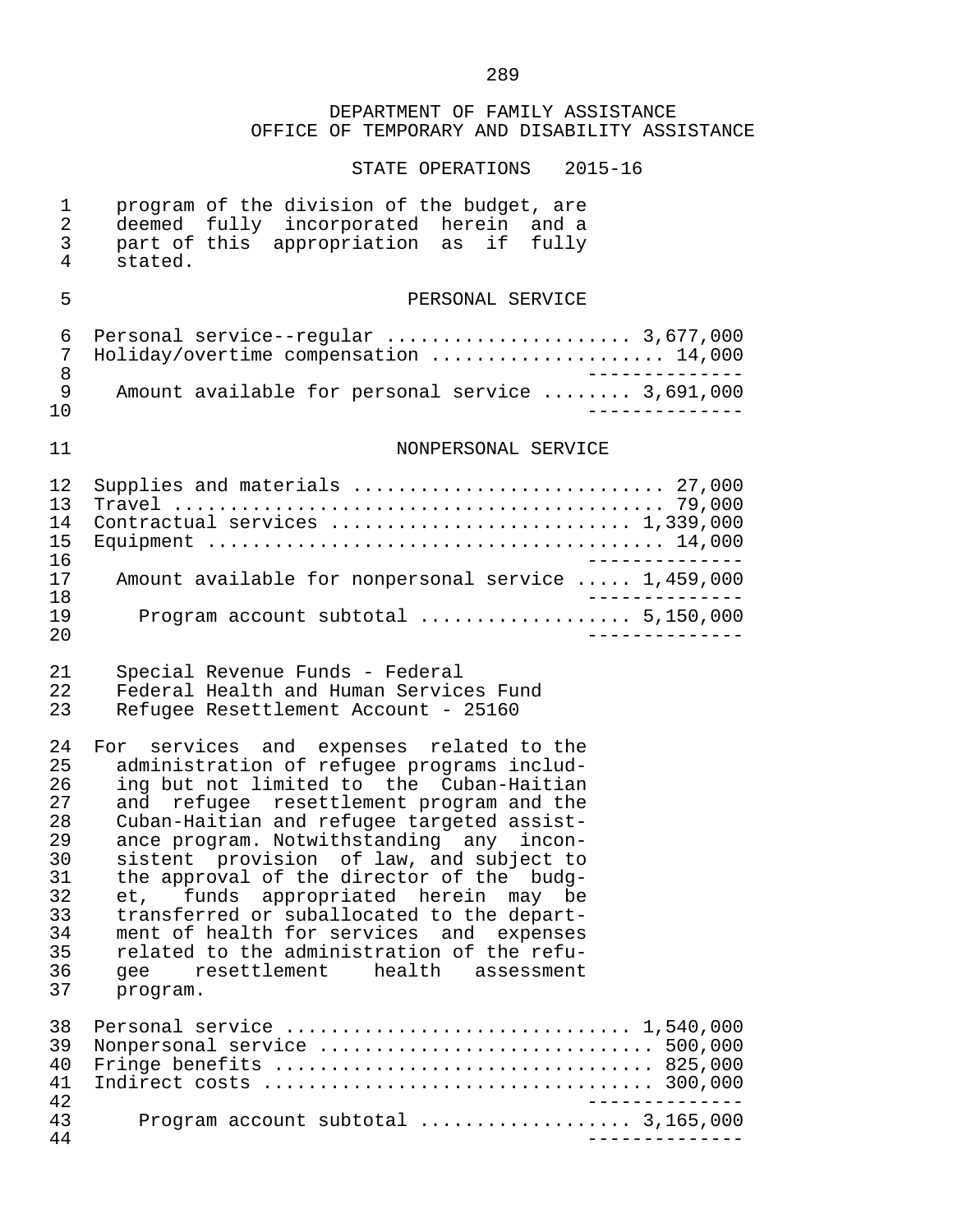STATE OPERATIONS 2015-16

1 Special Revenue Funds - Federal<br>2 Federal Miscellaneous Operating 2 Federal Miscellaneous Operating Grants Fund<br>3 Homeless Housing Account - 25390 Homeless Housing Account - 25390 4 For services and expenses related to the<br>5 administration of federal homeless and 5 administration of federal homeless and<br>6 other support services grants. 6 other support services grants.<br>7 Notwithstanding section 51 of 7 Notwithstanding section 51 of the state<br>8 finance law and any other provision of law 8 finance law and any other provision of law<br>9 to the contrary, the director of the budg-9 to the contrary, the director of the budg-<br>10 et may, upon the advice of the commission-10 et may, upon the advice of the commission-<br>11 er of the office of temporary and disabil-11 er of the office of temporary and disabil-<br>12 ity assistance, make an amount 12 ity assistance, make an amount<br>13 appropriated herein available through 13 appropriated herein available through<br>14 interchange-to-any other fund in which 14 interchange to any other fund in which<br>15 federal homeless grants are received, for 15 federal homeless grants are received, for<br>16 services and expenses related to federal 16 services and expenses related to federal<br>17 homeless and other federal support 17 homeless and other federal<br>18 services grants. services grants. 19 Personal service ................................. 245,000 20 Nonpersonal service ............................... 85,000 21 Fringe benefits .................................. 131,000 22 Indirect costs .................................... 49,000 23 -------------- 24 Program account subtotal ..................... 510,000 25 --------------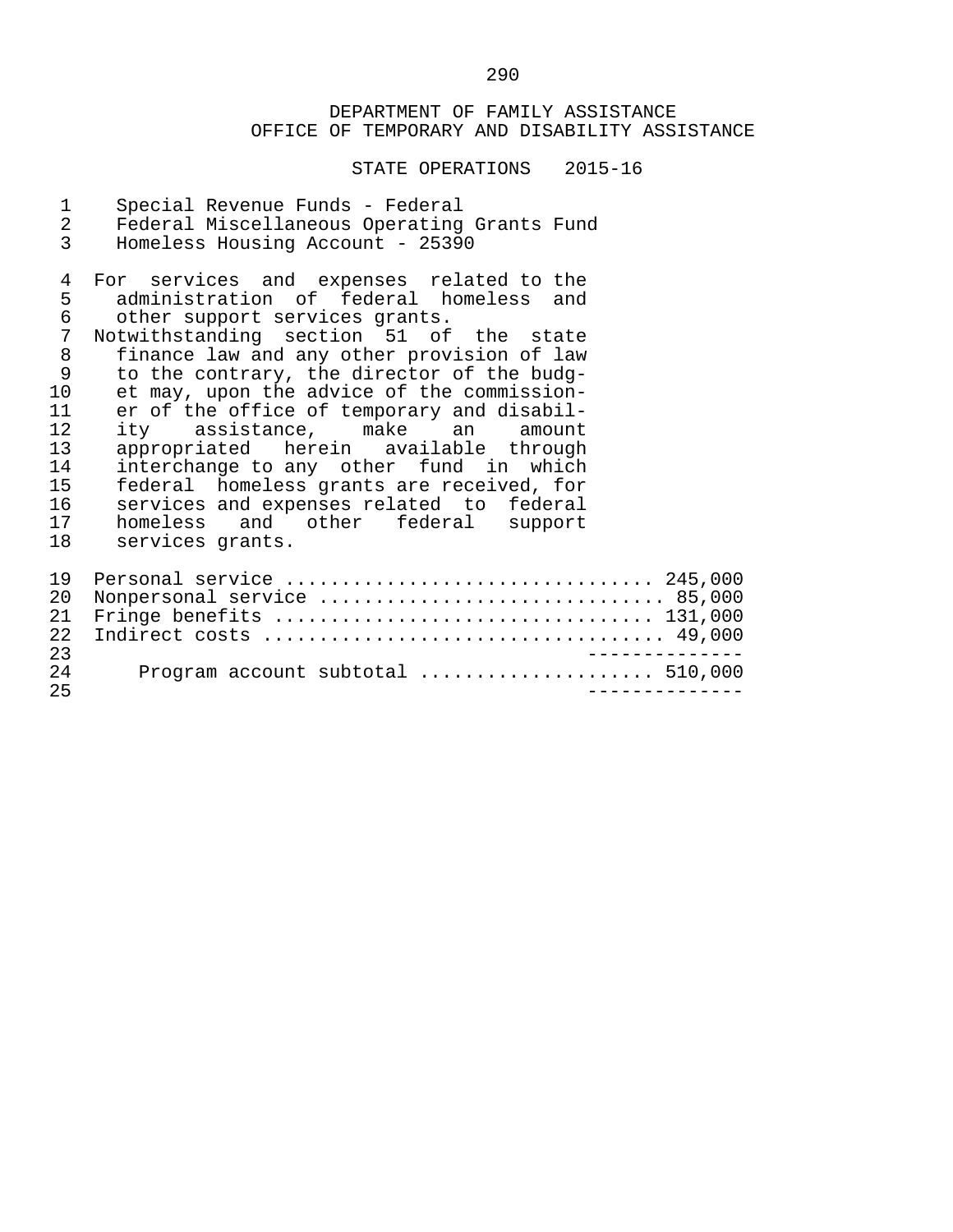STATE OPERATIONS - REAPPROPRIATIONS 2015-16

1 CHILD WELL BEING PROGRAM

- 2 Special Revenue Funds Federal
- 3 Federal Health and Human Services Fund<br>4 Child Support Account 25178
- Child Support Account 25178

5 By chapter 50, section 1, of the laws of 2014:

- 6 For services and expenses related to the administration of the child<br>7 Support enforcement program. 7 support enforcement program.<br>8 A portion of the funds appropr
- 8 A portion of the funds appropriated herein, subject to the approval of<br>9 the director of the budget, may be used as the federal match for 9 the director of the budget, may be used as the federal match for<br>10 services designed to strengthen child support enforcement activities 10 services designed to strengthen child support enforcement activities 11 including but not necessarily limited to instate bank match<br>12 services; a paternity media campaign; a medical support unit; 12 services; a paternity media campaign; a medical support unit;<br>13 services to hospitals and other eligible entities for obtaining 13 payments to hospitals and other eligible entities for obtaining<br>14 voluntary paternity acknowledgments; joint enforcement teams; reme-14 voluntary paternity acknowledgments; joint enforcement teams; reme-<br>15 diation of hard-to-collect cases; location services; website 15 diation of hard-to-collect cases; location services; website<br>16 services; child support quidelines review; and operation of a 16 services; child support guidelines review; and operation of a<br>17 sentralized support collection unit, including the cost of banking 17 centralized support collection unit, including the cost of banking<br>18 services and an automated voice response system and customer service 18 services and an automated voice response system and customer service 19 unit.<br>20 Notwith
- 20 Notwithstanding any inconsistent provision of law, amounts appropri-<br>21 ated herein may be used, pursuant to a plan approved by the director 21 ated herein may be used, pursuant to a plan approved by the director<br>22 of the budget, for the planning, development and operation of an 22 of the budget, for the planning, development and operation of an<br>23 automated system designed to meet the requirements of the family 23 automated system designed to meet the requirements of the family<br>24 support act of 1988, the personal responsibility and work opportu-24 support act of 1988, the personal responsibility and work opportu-<br>25 mity reconciliation act of 1996 and to facilitate and improve local 25 mity reconciliation act of 1996 and to facilitate and improve local<br>26 districts operations related to child support enforcement. 26 districts operations related to child support enforcement.<br>27 Motwithstanding any inconsistent provision of the law to the
- 27 Notwithstanding any inconsistent provision of the law to the contrary,<br>28 The pursuant to memoranda of understanding and subject to the approval 28 pursuant to memoranda of understanding and subject to the approval<br>29 of the director of the budget, a portion of the amount appropriated 29 of the director of the budget, a portion of the amount appropriated<br>30 berein may be available for expenditures of the department of taxa- 30 herein may be available for expenditures of the department of taxa- 31 tion and finance, the department of motor vehicles, and the depart-<br>32 ment of labor for reimbursement of administrative costs of these 32 ment of labor for reimbursement of administrative costs of these<br>33 departments associated with efforts to increase child support 33 departments associated with efforts to increase child support 34 collections.<br>35 Nonpersonal se
- Nonpersonal service ... 27,400,000 ................. (re. \$18,695,000)
- 36 DISABILITY DETERMINATIONS PROGRAM
- 37 Special Revenue Funds Federal<br>38 Federal Health and Human Servic
- 38 Federal Health and Human Services Fund
- Disability Determinations Account 25153

|  |  |  |  | 40 By chapter 50, section 1, of the laws of 2014: |  |  |  |  |  |  |  |
|--|--|--|--|---------------------------------------------------|--|--|--|--|--|--|--|
|--|--|--|--|---------------------------------------------------|--|--|--|--|--|--|--|

- 41 For services and expenses related to the office of disability determi-<br>42 mations 42 nations.<br>43 Personal s 43 Personal service ... 72,000,000 .................... (re. \$31,973,000)<br>44 Nonpersonal service ... 55,000,000 .................. (re. \$35,880,000) 44 Nonpersonal service ... 55,000,000 .................. (re. \$35,880,000)<br>45 Fringe benefits ... 39,000,000 ...................... (re. \$21,566,000)
- Fringe benefits ... 39,000,000 ...................... (re. \$21,566,000)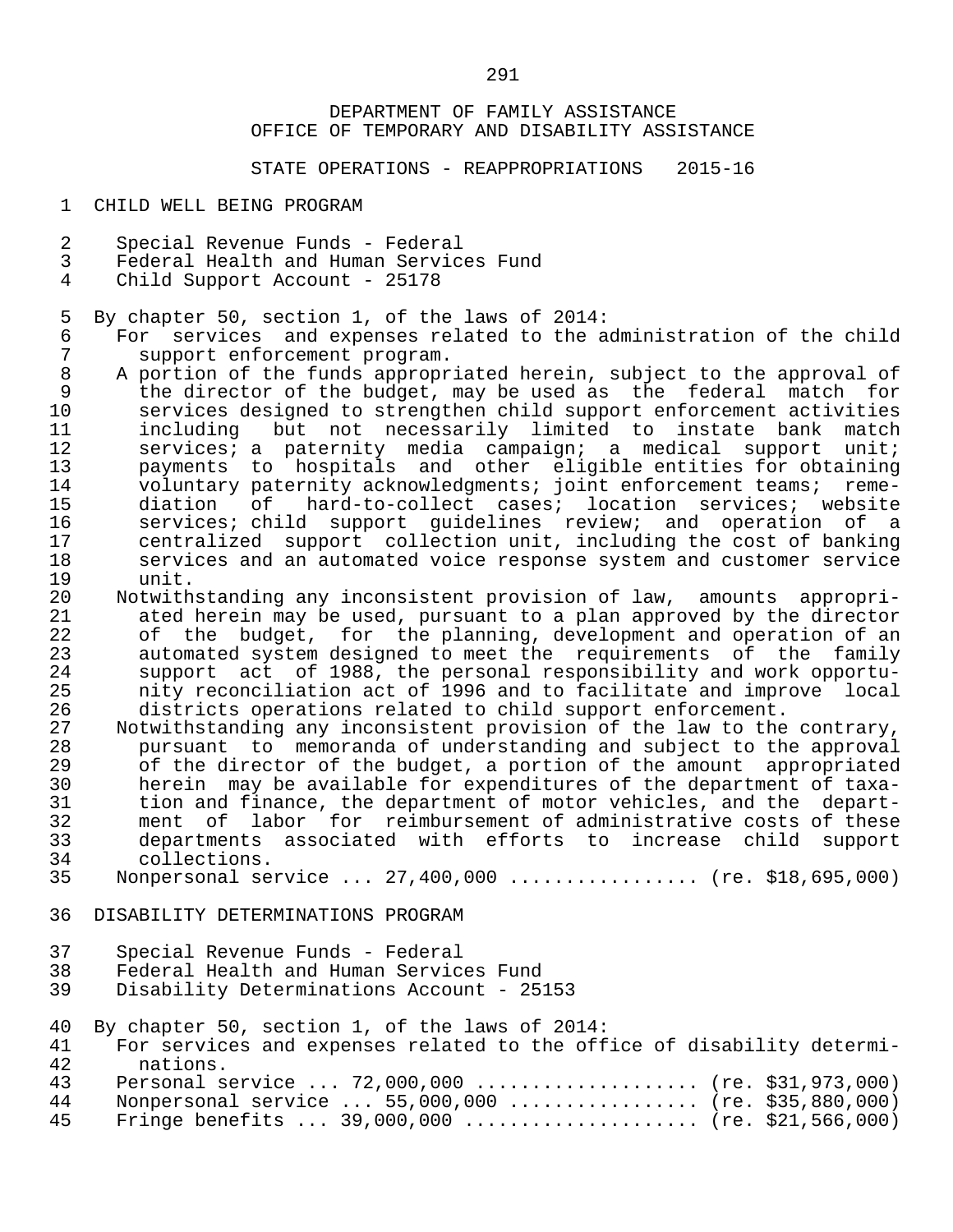DEPARTMENT OF FAMILY ASSISTANCE OFFICE OF TEMPORARY AND DISABILITY ASSISTANCE STATE OPERATIONS - REAPPROPRIATIONS 2015-16 1 By chapter 50, section 1, of the laws of 2013:<br>2 For services and expenses related to the off 2 For services and expenses related to the office of disability determi-<br>3 mations. 3 nations.<br>4 Personal s 4 Personal service ... 79,000,000 ................... (re. \$12,043,000)<br>5 Nonpersonal service ... 54,000,000 ................ (re. \$15,053,000) 5 Nonpersonal service ... 54,000,000 ................ (re. \$15,053,000) Fringe benefits ...  $47,000,000$  ...................... (re. \$7,800,000) 7 By chapter 50, section 1, of the laws of 2012:<br>8 For services and expenses related to the off 8 For services and expenses related to the office of disability determi-<br>9 mations. 9 nations.<br>10 Notwithsta 10 Notwithstanding any other provision of law to the contrary, the OGS<br>11 Interchange and Transfer Authority, the IT Interchange and Transfer 11 Interchange and Transfer Authority, the IT Interchange and Transfer<br>12 Authority, and the Call Center Interchange and Transfer Authority as 12 Authority, and the Call Center Interchange and Transfer Authority as<br>13 defined in the 2012-13 state fiscal vear state operations appropri- 13 defined in the 2012-13 state fiscal year state operations appropri- 14 ation for the budget division program of the division of the budget,<br>15 are deemed fully incorporated herein and a part of this appropri-15 are deemed fully incorporated herein and a part of this appropri-<br>16 ation as if fully stated. 16 ation as if fully stated.<br>17 Personal service ... 83,000 17 Personal service ... 83,000,000 .................... (re. \$10,339,000)<br>18 Nonpersonal service ... 54,828,000 .................. (re. \$18,554,000) 18 Nonpersonal service ... 54,828,000 ................. (re. \$18,554,000) 19 Fringe benefits ... 42,172,000 .................... (re. \$11,806,000) 20 By chapter 50, section 1, of the laws of 2011:<br>21 For services and expenses related to the off 21 For services and expenses related to the office of disability determi-<br>22 mations. 22 nations.<br>23 Nonpersona 23 Monpersonal service ... 52,000,000 .................. (re. \$5,089,000)<br>24 Fringe benefits ... 34,631,000 ........................ (re. \$2,018,000) Fringe benefits ...  $34,631,000$  ....................... (re. \$2,018,000) 25 EMPLOYMENT AND ECONOMIC SUPPORT PROGRAM 26 Special Revenue Funds - Federal<br>27 Federal Health and Human Servic Federal Health and Human Services Fund 28 Home Energy Assistance Program Account - 25123 29 By chapter 50, section 1, of the laws of 2014:<br>30 For services and expenses related to the 30 For services and expenses related to the administration of the low<br>31 Throme home energy assistance program. Pursuant to provisions of the 31 income home energy assistance program. Pursuant to provisions of the 32 federal omnibus budget reconciliation act of 1981, and with the<br>33 approval of the director of the budget, a portion of the funds 33 approval of the director of the budget, a portion of the funds<br>34 appropriated herein may be transferred or suballocated to other 34 appropriated herein may be transferred or suballocated to other 35 state agencies for administration of the home energy assistance 36 program.<br>37 Personal s Personal service ... 1,575,000 ......................... (re. \$722,000) 38 Nonpersonal service ... 2,546,000 ................... (re. \$2,223,000) 39 Fringe benefits ... 842,000 ........................... (re. \$345,000) Indirect costs ... 37,000 ................................. (re. \$29,000) 41 Special Revenue Funds - Federal 42 Federal USDA-Food and Nutrition Services Fund<br>43 Federal Food and Nutrition Services Account -Federal Food and Nutrition Services Account - 25024 44 By chapter 50, section 1, of the laws of 2014:

<u>292</u>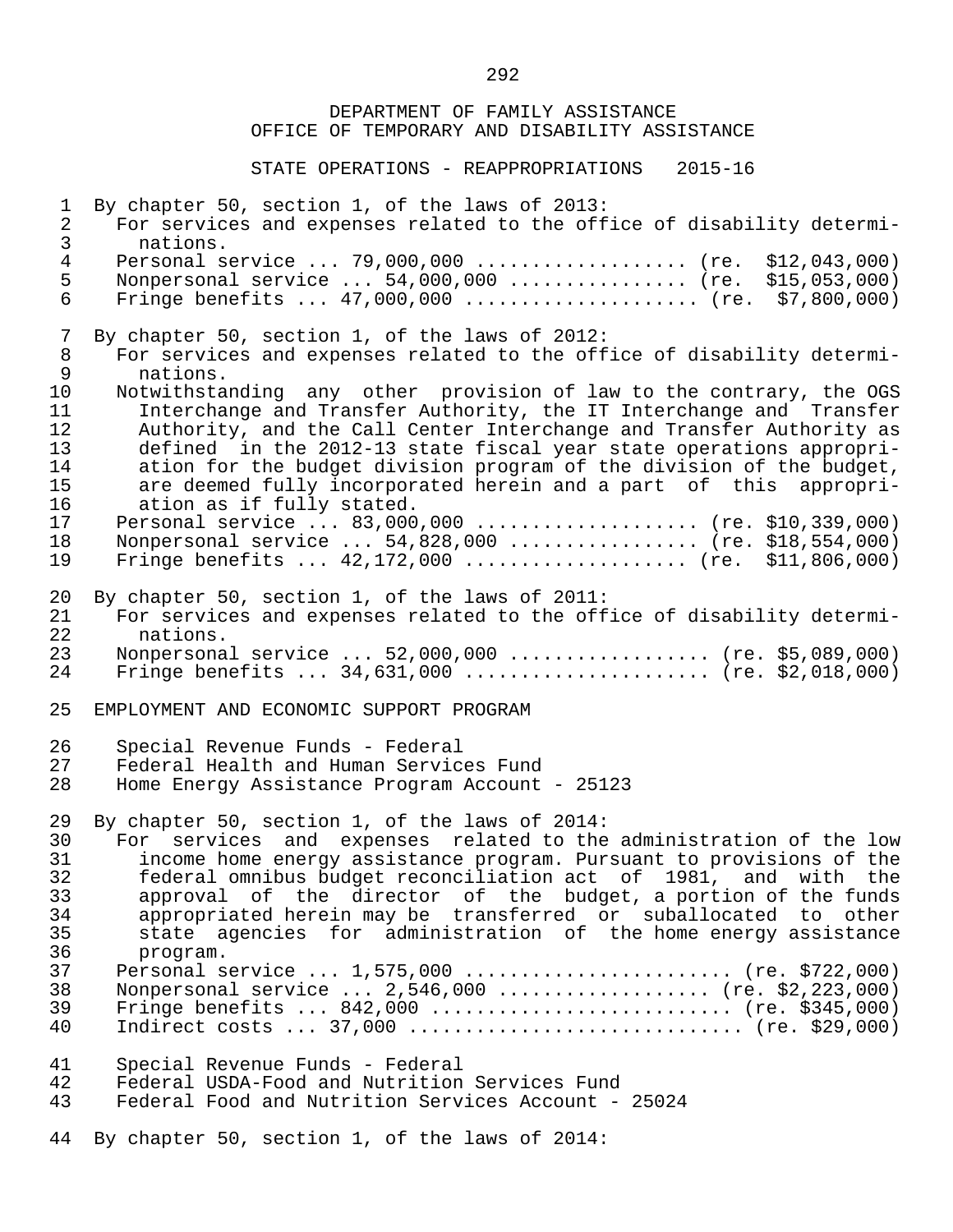STATE OPERATIONS - REAPPROPRIATIONS 2015-16

1 For services and expenses related to the administration of the supple-<br>2 mental nutrition assistance program. Amounts appropriated herein may 2 mental nutrition assistance program. Amounts appropriated herein may<br>3 be used for the expenses associated with the operation of the state-3 be used for the expenses associated with the operation of the state-<br>4 wide electronic benefit transfer (EBT) system; the common benefit 4 wide electronic benefit transfer (EBT) system; the common benefit<br>5 identification card (CBIC); and the automated finger imaging system 5 identification card (CBIC); and the automated finger imaging system<br>6 (AFIS). With the approval of the director of budget, a portion of 6 (AFIS). With the approval of the director of budget, a portion of 7 the funds appropriated herein may be transferred or suballocated to<br>8 other state agencies for the administration of supplemental nutri-8 other state agencies for the administration of supplemental nutri-<br>9 tion assistance program. 9 tion assistance program.<br>10 Personal service ... 312.0 10 Personal service ... 312,000 ........................... (re. \$237,000)<br>11 Nonpersonal service ... 12.691.000 .................. (re. \$ 7.675.000) 11 Nonpersonal service ... 12,691,000 ................. (re. \$ 7,675,000) 12 Fringe benefits ... 167,000 ........................... (re. \$167,000) 13 Indirect costs ... 22,000 .............................. (re. \$22,000)

- 14 INFORMATION TECHNOLOGY PROGRAM
- 15 General Fund<br>16 State Purpos
- State Purposes Account 10050

17 By chapter 50, section 1, of the laws of 2014:

- 18 This amount is appropriated to pay for OTDA nonpersonal service 19 expenses including services and expenses of operating the welfare<br>20 management system, costs of the imaging and enterprise document 20 management system, costs of the imaging and enterprise document<br>21 merository system, and the phone messaging system including the 21 repository system, and the phone messaging system including the<br>22 payment of liabilities incurred prior to April 1, 2014. 22 payment of liabilities incurred prior to April 1, 2014.
- 23 Notwithstanding any provision of law to the contrary, and subject to<br>24 the approval of the director of the budget the city of New York 24 the approval of the director of the budget the city of New York<br>25 shall be charged back for costs, including prior period costs, 25 shall be charged back for costs, including prior period costs,<br>26 shalated to Mapper and the operation of the New York city welfare 26 related to Mapper and the operation of the New York city welfare<br>27 management system. 27 management system.<br>28 No expenditure shal
- 28 No expenditure shall be made from this appropriation without approval<br>29 by the director of the budget of a comprehensive expenditure plan. 29 by the director of the budget of a comprehensive expenditure plan.<br>30 Motwithstanding section 51 of the state finance law and any other 30 Notwithstanding section 51 of the state finance law and any other<br>31 provision of law to the contrary, the director of the budget may, 31 provision of law to the contrary, the director of the budget may,<br>32 upon the advice of the commissioner of the office of temporary and 32 upon the advice of the commissioner of the office of temporary and<br>33 disability assistance, authorize the transfer or interchange of 33 disability assistance, authorize the transfer or interchange of 34 moneys appropriated herein with any other state operations - general<br>35 fund appropriation within the office of temporary and disability 35 fund appropriation within the office of temporary and disability 36 assistance except where transfer or interchange of appropriations is 37 brohibited or otherwise restricted by law.<br>38 Notwithstanding any other provision of law t
- 38 Notwithstanding any other provision of law to the contrary, the OGS 39 Interchange and Transfer Authority and the IT Interchange and Trans- 40 fer Authority as defined in the 2014-15 state fiscal year state<br>41 operations appropriation for the budget division program of the 41 operations appropriation for the budget division program of the<br>42 division of the budget, are deemed fully incorporated herein and a 42 division of the budget, are deemed fully incorporated herein and a<br>43 part of this appropriation as if fully stated. 43 part of this appropriation as if fully stated.<br>44 Contractual services ... 18.925.000 ............

44 Contractual services ... 18,925,000 ................. (re. \$12,700,000)<br>45 For the non-federal share of the design and implementation of modifi-45 For the non-federal share of the design and implementation of modifi-<br>46 (cations and enhancements to the welfare-to-work case management 46 cations and enhancements to the welfare-to-work case management 47 system, the welfare management system, the child support management<br>48 system and other related systems operated by the office of temporary system and other related systems operated by the office of temporary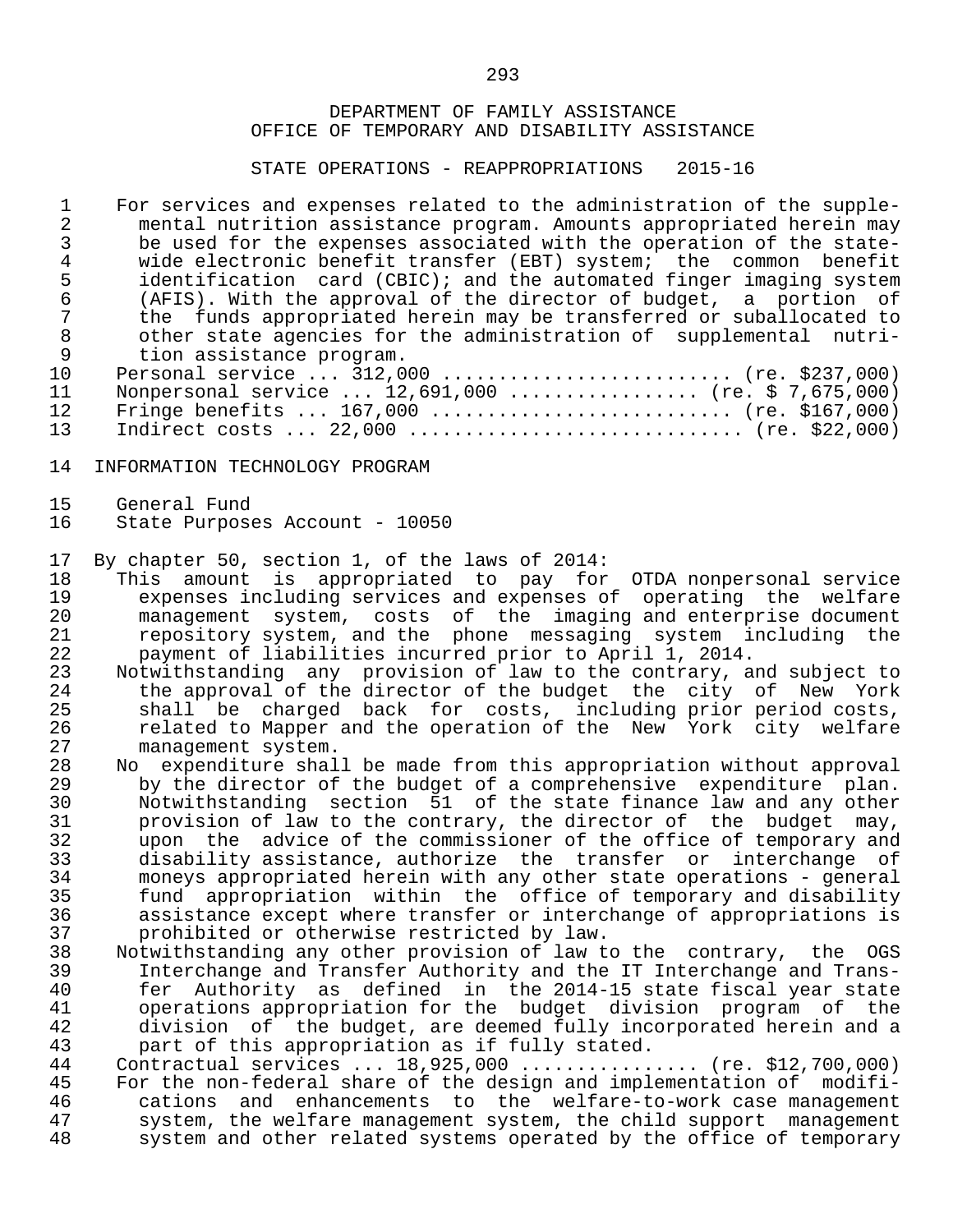#### STATE OPERATIONS - REAPPROPRIATIONS 2015-16

 1 and disability assistance, the office of children and family 2 services, the department of labor, or the department of health 3 necessary for the successful implementation of the personal respon- 4 sibility and work opportunity reconciliation act of 1996 (P.L. 5 104-193) and the New York state welfare reform act of 1997 (chapter 6 436 of the laws of 1997) including the payment of liabilities 7 incurred prior to April 1, 2014. Funds may only be made available 8 pursuant to a cost allocation plan submitted to the department of 9 health and human services, the United States department of agricul-<br>10 ture and any other applicable federal agency to the extent that such 10 ture and any other applicable federal agency to the extent that such<br>11 approvals are required by federal statute or requlations or upon 11 approvals are required by federal statute or regulations or upon<br>12 determination by the director of the budget that expenditure of 12 determination by the director of the budget that expenditure of<br>13 these funds is necessary to meet the purposes defined herein. This 13 these funds is necessary to meet the purposes defined herein.<br>14 appropriation shall only be available upon approval of an expe 14 appropriation shall only be available upon approval of an expendi-<br>15 ture plan by the director of the budget. 15 ture plan by the director of the budget.<br>16 Notwithstanding any other provision of

- 16 Notwithstanding any other provision of law to the contrary, the OGS<br>17 11 Interchange and Transfer Authority and the IT Interchange and Trans-17 Interchange and Transfer Authority and the IT Interchange and Trans-<br>18 18 16 Fer Authority as defined in the 2014-15 state fiscal year state 18 fer Authority as defined in the 2014-15 state fiscal year state<br>19 operations appropriation for the budget division-program of the 19 11 operations appropriation for the budget division-program-of-the-<br>19 operations appropriation for the budget division-program-of-the-<br>20 division-of-the-budget, are-deemed-fully-incorporated-herein-and-a 20 division of the budget, are deemed fully incorporated herein and a<br>21 o part of this appropriation as if fully stated. 21 part of this appropriation as if fully stated.<br>22 Contractual services ... 8.383.000 .............. Contractual services ... 8,383,000 ................... (re. \$8,383,000)
- 

23 By chapter 50, section 1, of the laws of 2013:<br>24 For the non-federal share of the design and

24 For the non-federal share of the design and implementation of modifi-<br>25 cations and enhancements to the welfare-to-work case management 25 cations and enhancements to the welfare-to-work case management 26 system, the welfare management system, the child support management<br>27 system and other related systems operated by the office of temporary 27 system and other related systems operated by the office of temporary<br>28 and disability assistance, the office of children and family 28 and disability assistance, the office of children and family 29 services, the department of labor, or the department of health 30 necessary for the successful implementation of the personal respon-<br>31 sibility and work opportunity reconciliation act of 1996 (P.L. 104- 31 sibility and work opportunity reconciliation act of 1996 (P.L. 104- 32 193) and the New York state welfare reform act of 1997 (chapter 436 33 of the laws of 1997) including the payment of liabilities incurred<br>34 opior to April 1, 2013. Funds may only be made available pursuant to 34 prior to April 1, 2013. Funds may only be made available pursuant to<br>35 a cost allocation plan submitted to the department of health and 35 a cost allocation plan submitted to the department of health and<br>36 human services, the United States department of agriculture and any 36 human services, the United States department of agriculture and any<br>37 other applicable federal agency to the extent that such approvals 37 other applicable federal agency to the extent that such approvals 38 are required by federal statute or regulations or upon determination<br>39 by the director of the budget that expenditure of these funds is 39 by the director of the budget that expenditure of these funds is<br>40 mecessary to meet the purposes defined herein. This appropriation 40 necessary to meet the purposes defined herein. This appropriation<br>41 shall only be available upon approval of an expenditure plan by the 41 shall only be available upon approval of an expenditure plan by the<br>42 director of the budget. 42 director of the budget.<br>43 Notwithstanding any other

43 Notwithstanding any other provision of law to the contrary, the OGS<br>44 Interchange and Transfer Authority and the IT Interchange and Trans-44 Interchange and Transfer Authority and the IT Interchange and Trans-<br>45 fer Authority as defined in the 2013-14 state fiscal year state 45 fer Authority as defined in the 2013-14 state fiscal year state<br>46 operations appropriation for the budget division program of the 46 operations appropriation for the budget division program of the 47 division of the budget, are deemed fully incorporated herein and a<br>48 part of this appropriation as if fully stated. 48 part of this appropriation as if fully stated.<br>49 Supplies and materials ... 18,000 .............. 49 Supplies and materials ... 18,000 ...................... (re. \$18,000) 50 Travel ... 9,000 ........................................ (re. \$9,000)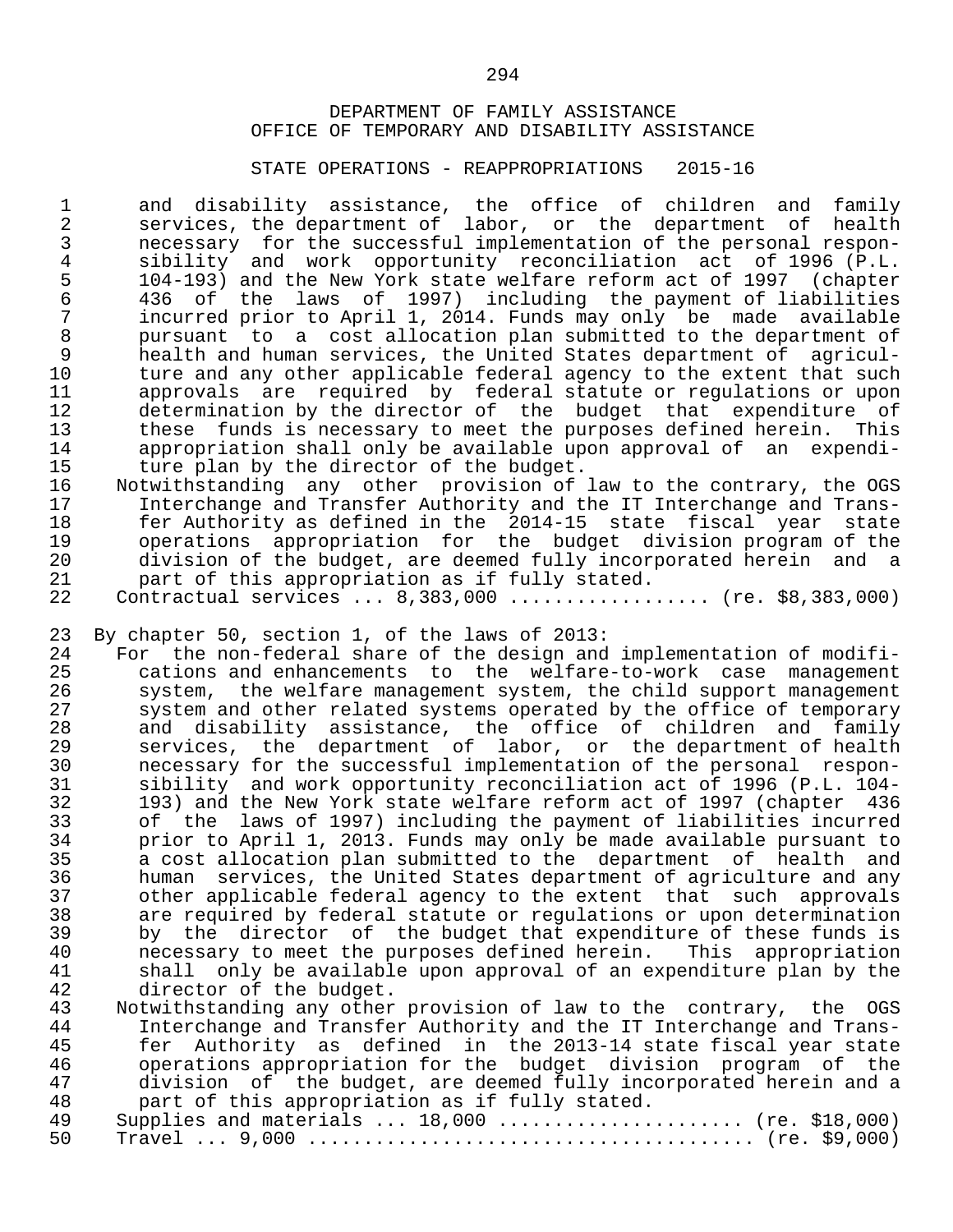STATE OPERATIONS - REAPPROPRIATIONS 2015-16

 1 Contractual services ... 7,393,000 .................. (re. \$7,393,000) 2 Equipment ... 963,000 ................................. (re. \$963,000) 3 Special Revenue Funds - Federal 4 Federal USDA-Food and Nutrition Services Fund<br>5 Federal Food and Nutrition Services Account - 5 Federal Food and Nutrition Services Account - 25024 6 By chapter 50, section 1, of the laws of 2014:<br>7 For the federal share of the design and i 7 For the federal share of the design and implementation of modifica-<br>8 tions and enhancements to the welfare-to-work case management 8 tions and enhancements to the welfare-to-work case management<br>9 system, the welfare management system, the child support management 9 system, the welfare management system, the child support management<br>10 system, the electronic benefit transfer system, costs associated 10 system, the electronic benefit transfer system, costs associated<br>11 with New York city facilities management, and other related systems 11 with New York city facilities management, and other related systems<br>12 operated by the office of temporary and disability assistance, the 12 operated by the office of temporary and disability assistance, the<br>13 office of children and family services, the department of labor, or 13 office of children and family services, the department of labor, or<br>14 the department of health necessary for the successful implementation 14 the department of health necessary for the successful implementation<br>15 of the personal responsibility and work opportunity reconciliation 15 of the personal responsibility and work opportunity reconciliation<br>16 act of 1996 (P.L. 104-193) and the New York state welfare reform act 16 act of 1996 (P.L. 104-193) and the New York state welfare reform act<br>17 of 1997 (chapter 436 of the laws of 1997). Notwithstanding any 17 of 1997 (chapter 436 of the laws of 1997). Notwithstanding any<br>18 inconsistent provision of law, this appropriation shall be available

 18 inconsistent provision of law, this appropriation shall be available 19 for costs heretofore and hereafter to be accrued and to be supported<br>20 with federal funds including any department of agriculture food and 20 with federal funds including any department of agriculture food and<br>21 anticlous envices grant award properly received by the state during 21 nutrition services grant award properly received by the state during<br>22 or for a federal fiscal year in which costs can be properly submit-22 or for a federal fiscal year in which costs can be properly submit-<br>23 ted for reimbursement to the department of agriculture. A portion of 23 ted for reimbursement to the department of agriculture. A portion of<br>24 the amount appropriated herein may be transferred or interchanged 24 the amount appropriated herein may be transferred or interchanged 25 with any office of temporary and disability assistance federal 26 department of agriculture food and nutrition services funds. Funds<br>27 may only be made available pursuant to a cost allocation plan 27 may only be made available pursuant to a cost-allocation-plan<br>28 Submitted to the department of health-and-human-services, the United 28 submitted to the department of health and human services, the United<br>29 States department of agriculture and any other applicable federal 29 States department of agriculture and any other applicable federal<br>20 agency to the extent that such approvals are required by federal 30 agency to the extent that such approvals are required by federal<br>31 statute or requlations. This appropriation shall only be available 31 statute or regulations. This appropriation shall only be available<br>32 a upon approval of an expenditure plan by the director of the budget 32 upon approval of an expenditure plan by the director of the budget<br>33 for the purposes defined herein. 33 for the purposes defined herein.<br>34 Nonpersonal service ... 5.000.000

- Nonpersonal service ... 5,000,000 .................... (re. \$5,000,000)
- 35 SPECIALIZED SERVICES PROGRAM
- 36 Special Revenue Funds Federal
- 37 Federal Health and Human Services Fund
- 38 U009P 27000 OTDA-Refugee Resettlement Account 25160

39 By chapter 50, section 1, of the laws of 2014:

40 For services and expenses related to the administration of refugee<br>41 programs including but not limited to the Cuban-Haitian and refugee 41 programs including but not limited to the Cuban-Haitian and refugee<br>42 Presettlement program and the Cuban-Haitian and refugee targeted 42 resettlement program and the Cuban-Haitian and refugee targeted 43 assistance program. Notwithstanding any inconsistent provision of<br>44 law, and subject to the approval of the director of the budget, 44 law, and subject to the approval of the director of the budget,<br>45 funds appropriated herein may be transferred or suballocated to the funds appropriated herein may be transferred or suballocated to the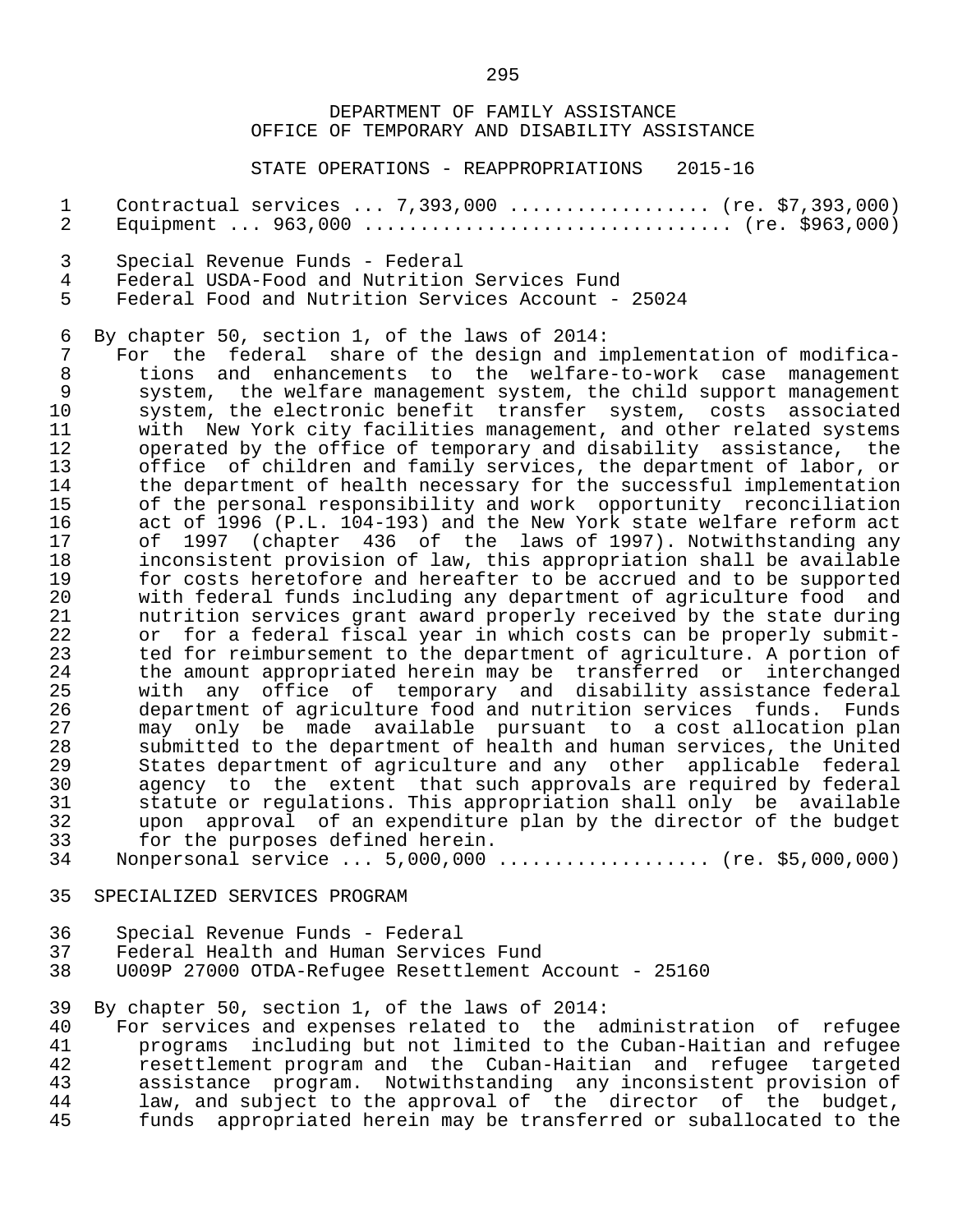STATE OPERATIONS - REAPPROPRIATIONS 2015-16

|     | department of health for services and expenses related to the admin- |
|-----|----------------------------------------------------------------------|
|     | istration of the refugee resettlement health assessment program.     |
|     | Personal service $1,533,000$ (re. \$1,082,000)                       |
| 4   | Nonpersonal service $586,000$ (re. \$560,000)                        |
| Б.  | Fringe benefits  820,000  (re. \$652,000)                            |
| რ — | Indirect costs $36,000$ (re. \$29,000)                               |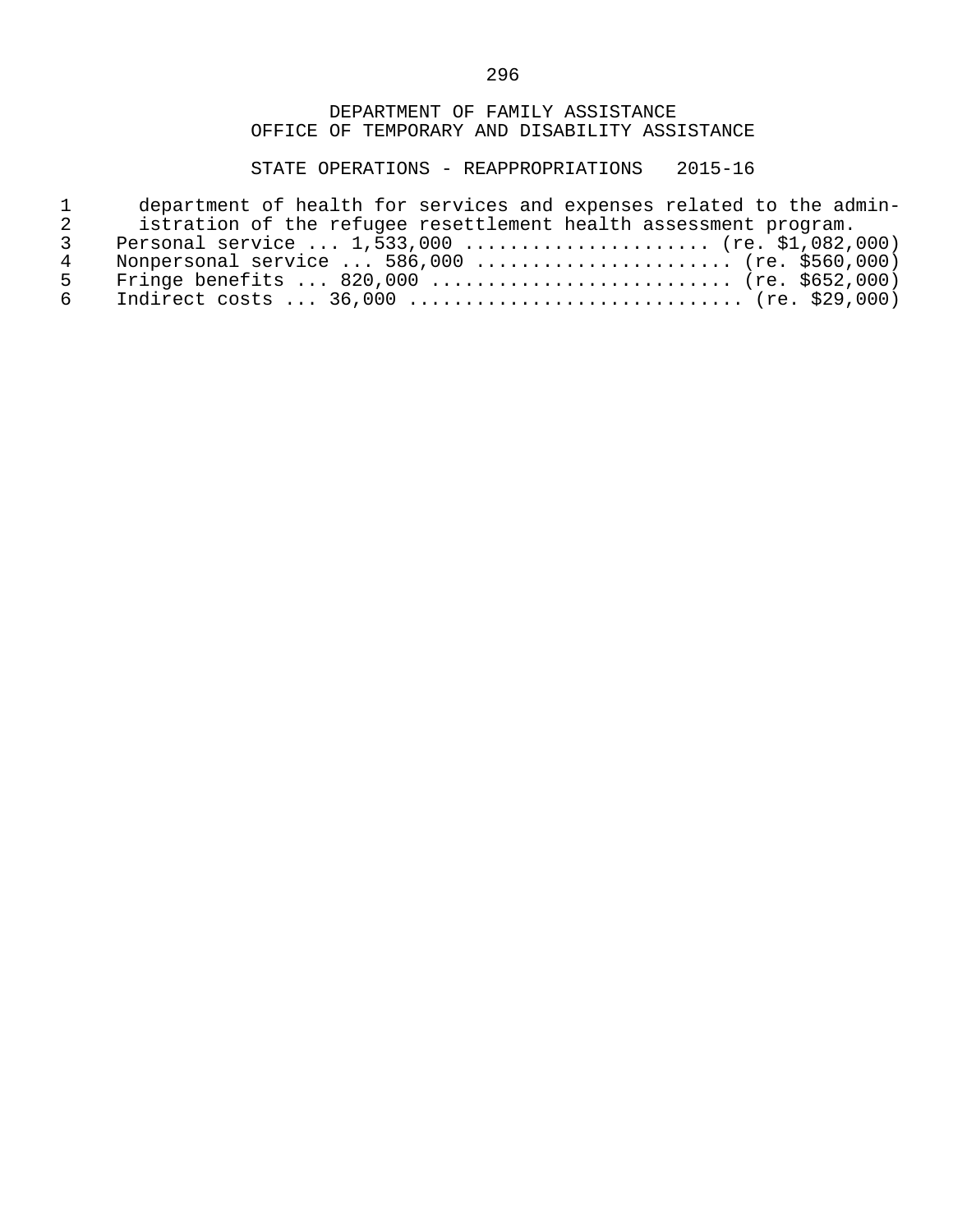NEW YORK STATE FINANCIAL CONTROL BOARD

STATE OPERATIONS 2015-16

1 For payment according to the following schedule:

| $\overline{2}$                                                 |                                                                                                                                                                                                                                                                                                                                                                                                                                                              | APPROPRIATIONS REAPPROPRIATIONS |
|----------------------------------------------------------------|--------------------------------------------------------------------------------------------------------------------------------------------------------------------------------------------------------------------------------------------------------------------------------------------------------------------------------------------------------------------------------------------------------------------------------------------------------------|---------------------------------|
| 3                                                              | Special Revenue Funds - Other $\ldots$ . 3,131,700                                                                                                                                                                                                                                                                                                                                                                                                           | 0<br>_________________          |
| $\overline{4}$<br>5<br>$6\phantom{1}$                          |                                                                                                                                                                                                                                                                                                                                                                                                                                                              | $\Omega$                        |
| $\overline{7}$                                                 | <b>SCHEDULE</b>                                                                                                                                                                                                                                                                                                                                                                                                                                              |                                 |
| 8<br>9                                                         | NEW YORK STATE FINANCIAL CONTROL BOARD  3,131,700                                                                                                                                                                                                                                                                                                                                                                                                            |                                 |
| 10<br>11<br>12                                                 | Special Revenue Funds - Other<br>Miscellaneous Special Revenue Fund<br>NYS Financial Control Board Account - 21911                                                                                                                                                                                                                                                                                                                                           |                                 |
| 13<br>14<br>15<br>16<br>17<br>18<br>19<br>20<br>21<br>22<br>23 | Notwithstanding any other provision of law<br>to the contrary, the OGS Interchange and<br>Transfer Authority, IT Interchange and<br>Transfer Authority and the Lean Certif-<br>ication Bonus Authority as defined in the<br>2015-16 state fiscal year state operations<br>appropriation for the budget division<br>program of the division of the budget, are<br>deemed fully incorporated herein and a<br>part of this appropriation as if fully<br>stated. |                                 |
| 24                                                             | PERSONAL SERVICE                                                                                                                                                                                                                                                                                                                                                                                                                                             |                                 |
| 25<br>26                                                       | Personal service--regular  1,500,000                                                                                                                                                                                                                                                                                                                                                                                                                         |                                 |
| 27                                                             | NONPERSONAL SERVICE                                                                                                                                                                                                                                                                                                                                                                                                                                          |                                 |
| 28<br>29<br>30<br>31<br>32<br>33<br>34<br>35<br>36             | Supplies and materials  100,000<br>Contractual services  625,000<br>Amount available for nonpersonal service  1,631,700                                                                                                                                                                                                                                                                                                                                      |                                 |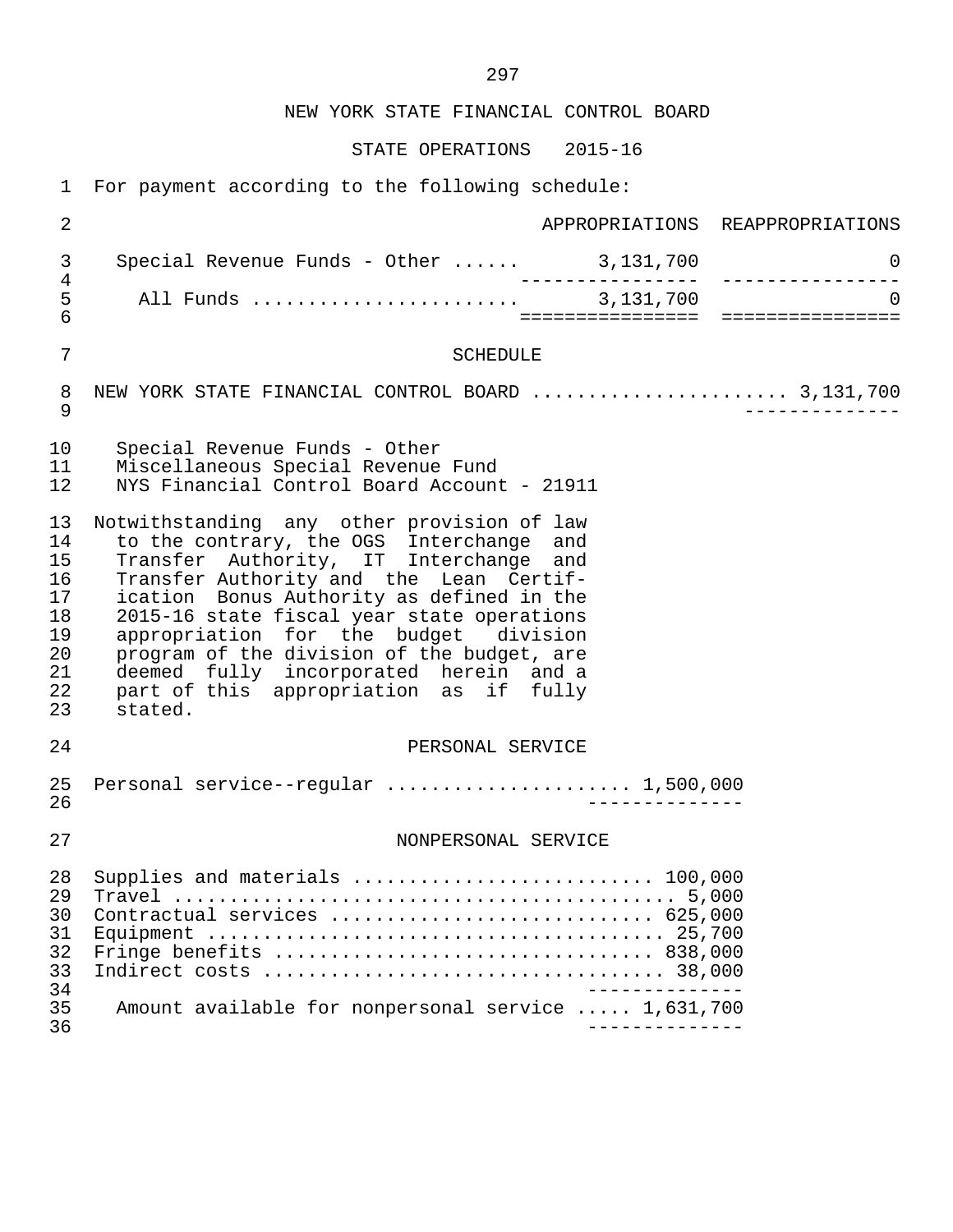STATE OPERATIONS 2015-16

1 For payment according to the following schedule:

| $\overline{2}$                                                                               |                                                                                                                                                                                                                                                                                                                                                                                                                                                                                                                                                                                                                                                                                                       |                    | APPROPRIATIONS REAPPROPRIATIONS |
|----------------------------------------------------------------------------------------------|-------------------------------------------------------------------------------------------------------------------------------------------------------------------------------------------------------------------------------------------------------------------------------------------------------------------------------------------------------------------------------------------------------------------------------------------------------------------------------------------------------------------------------------------------------------------------------------------------------------------------------------------------------------------------------------------------------|--------------------|---------------------------------|
| 3<br>$\overline{4}$                                                                          | Special Revenue Funds - Federal<br>Special Revenue Funds - Other  340,188,963                                                                                                                                                                                                                                                                                                                                                                                                                                                                                                                                                                                                                         | $\overline{0}$     | 1,000,000<br>1,422,000          |
| 5<br>$\epsilon$<br>7                                                                         |                                                                                                                                                                                                                                                                                                                                                                                                                                                                                                                                                                                                                                                                                                       | ================   | ================                |
| 8                                                                                            | <b>SCHEDULE</b>                                                                                                                                                                                                                                                                                                                                                                                                                                                                                                                                                                                                                                                                                       |                    |                                 |
| 9<br>10                                                                                      |                                                                                                                                                                                                                                                                                                                                                                                                                                                                                                                                                                                                                                                                                                       |                    |                                 |
| 11<br>12<br>13<br>14                                                                         | Special Revenue Funds - Other<br>Combined Expendable Trust Fund<br>State Transmitter of Money Insurance Fund Account -<br>20130                                                                                                                                                                                                                                                                                                                                                                                                                                                                                                                                                                       |                    |                                 |
| 15<br>16<br>17<br>18                                                                         | For services and expenses related to the<br>state transmitter of money insurance fund<br>in accordance with article 13-C of the<br>banking law.                                                                                                                                                                                                                                                                                                                                                                                                                                                                                                                                                       |                    |                                 |
| 19                                                                                           | NONPERSONAL SERVICE                                                                                                                                                                                                                                                                                                                                                                                                                                                                                                                                                                                                                                                                                   |                    |                                 |
| 20<br>21<br>22<br>23                                                                         | Contractual services  14,000,000<br>Program account subtotal  14,000,000                                                                                                                                                                                                                                                                                                                                                                                                                                                                                                                                                                                                                              | _______________    |                                 |
| 24<br>25<br>26                                                                               | Special Revenue Funds - Other<br>Miscellaneous Special Revenue Fund<br>Banking Department Account - 21970                                                                                                                                                                                                                                                                                                                                                                                                                                                                                                                                                                                             |                    |                                 |
| 27<br>28<br>29<br>30<br>31<br>32<br>33<br>34<br>35<br>36<br>37<br>38<br>39<br>40<br>41<br>42 | For services and expenses related to the<br>administration and operation of the<br>department of financial services.<br>Notwithstanding section 51 of the<br>finance law, the money hereby appropriated<br>may be increased or decreased by inter-<br>change with any other appropriation within<br>the department of financial services. Such<br>annual interchanges made between banking<br>department account<br>appropriations and<br>insurance department account<br>ations may not, in the aggregate, total<br>more than five million dollars. The super-<br>intendent of the department of financial<br>shall report quarterly to the<br>services<br>governor, the speaker of the assembly and | state<br>appropri- |                                 |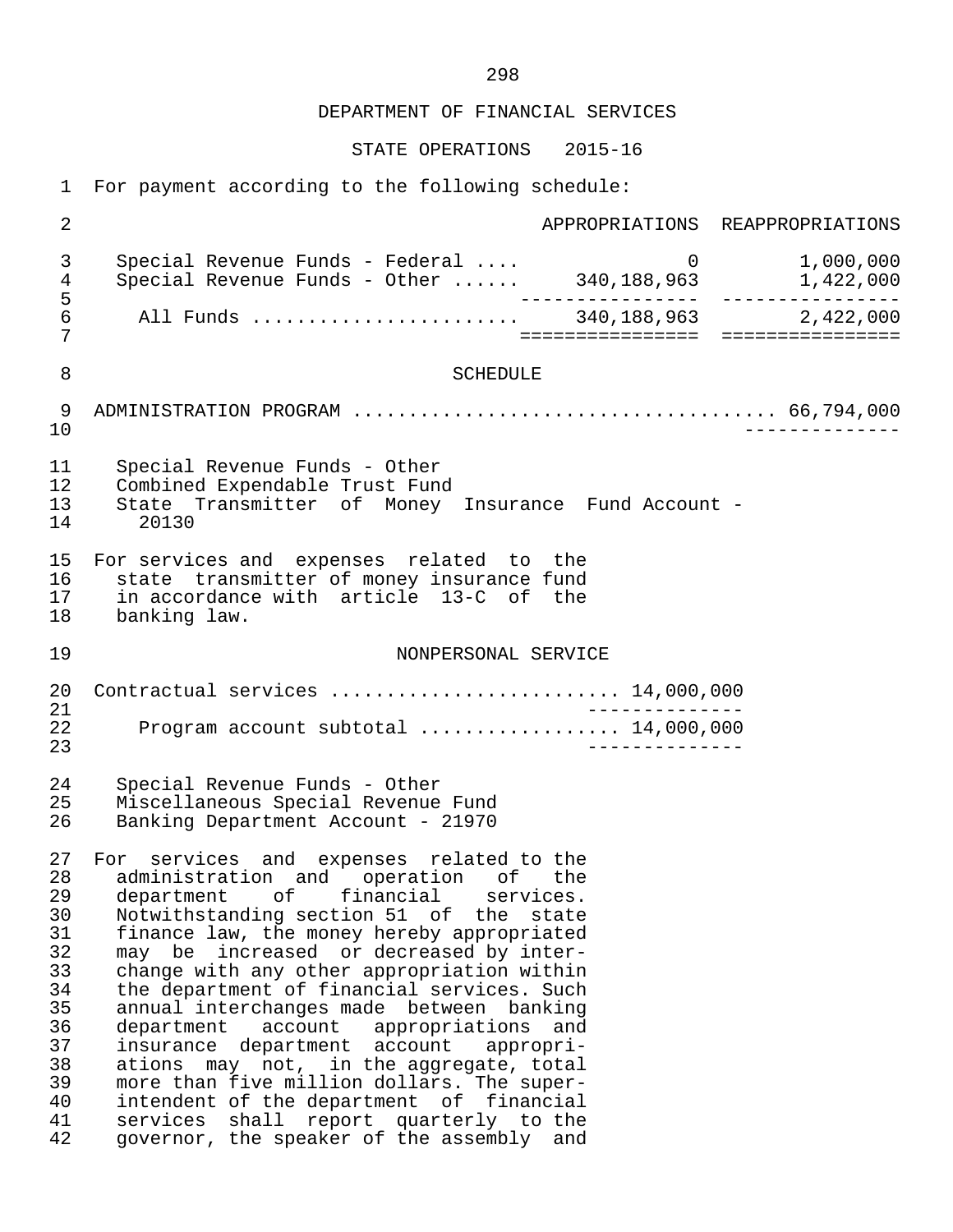| 1<br>$\overline{2}$<br>$\mathsf{3}$<br>$\overline{4}$<br>5<br>6<br>7 | majority leader of the senate regard-<br>the<br>ing any interchanges made pursuant to this<br>provision.<br>Such report<br>shall specify the amount of<br>moneys so interchanged and detail the<br>funded as a result of such<br>expenditures<br>interchange. |
|----------------------------------------------------------------------|---------------------------------------------------------------------------------------------------------------------------------------------------------------------------------------------------------------------------------------------------------------|
| 8                                                                    | PERSONAL SERVICE                                                                                                                                                                                                                                              |
| 9<br>10<br>11<br>12<br>13                                            | Holiday/overtime compensation  14,000<br>Amount available for personal service  7,114,000                                                                                                                                                                     |
| 14                                                                   | NONPERSONAL SERVICE                                                                                                                                                                                                                                           |
| 15<br>16<br>17<br>18<br>19<br>20<br>21<br>22<br>23                   | Supplies and materials  985,000<br>Amount available for nonpersonal service  13,616,000                                                                                                                                                                       |
| 24<br>25                                                             | Program account subtotal  20,730,000                                                                                                                                                                                                                          |
| 26<br>27<br>28                                                       | Special Revenue Funds - Other<br>Miscellaneous Special Revenue Fund<br>Financial Services Seized Assets Account - 21973                                                                                                                                       |
| 29                                                                   | NONPERSONAL SERVICE                                                                                                                                                                                                                                           |
| 30<br>31<br>32<br>33                                                 | Contractual services  25,000<br>Program account subtotal  500,000                                                                                                                                                                                             |
| 34<br>35<br>36<br>37                                                 | Special Revenue Funds - Other<br>Miscellaneous Special Revenue Fund<br>Insurance Department Account - 21994                                                                                                                                                   |
| 38<br>39<br>40<br>41<br>42<br>43                                     | For services and expenses related to the<br>administration and operation of the<br>department of<br>financial services.<br>Notwithstanding section 51 of the state<br>finance law, the money hereby appropriated<br>may be increased or decreased by inter-   |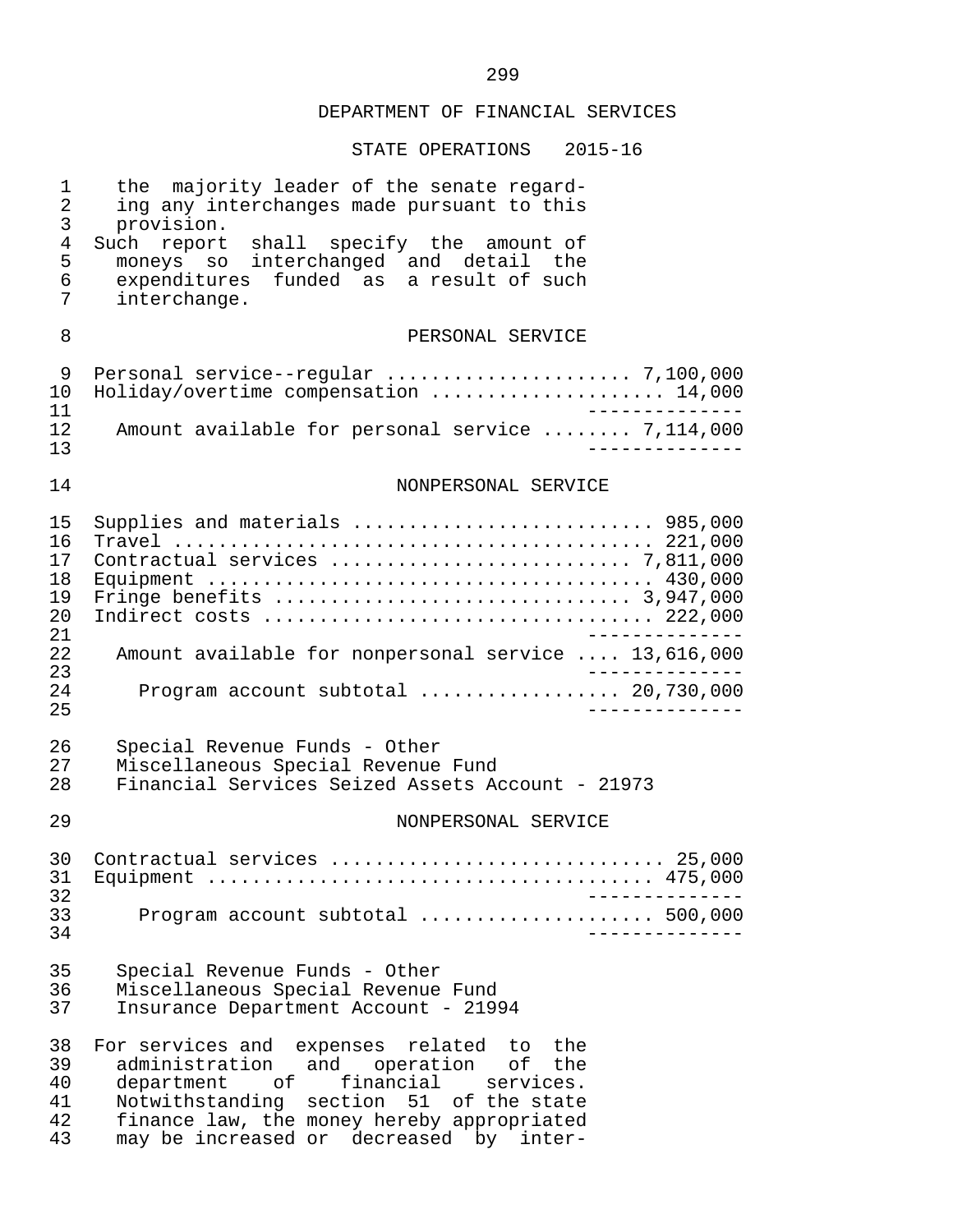| $\mathbf 1$<br>$\overline{2}$<br>3<br>$\overline{4}$<br>5<br>6<br>7<br>8<br>9<br>10<br>11<br>12<br>13<br>14<br>15<br>16<br>17 | change with any other appropriation within<br>the department of financial services. Such<br>annual interchanges made between banking<br>department account appropriations and<br>insurance department account appropri-<br>may not, in the aggregate, total<br>ations<br>more than five million dollars. The super-<br>intendent of the department of financial<br>services shall report quarterly to the<br>governor, the speaker of the assembly and<br>majority leader of the senate regard-<br>the<br>ing any interchanges made pursuant to this<br>provision.<br>Such report<br>shall specify the amount<br>оf<br>moneys so interchanged and detail the<br>expenditures funded as a result of such<br>interchange. |
|-------------------------------------------------------------------------------------------------------------------------------|-------------------------------------------------------------------------------------------------------------------------------------------------------------------------------------------------------------------------------------------------------------------------------------------------------------------------------------------------------------------------------------------------------------------------------------------------------------------------------------------------------------------------------------------------------------------------------------------------------------------------------------------------------------------------------------------------------------------------|
| 18                                                                                                                            | PERSONAL SERVICE                                                                                                                                                                                                                                                                                                                                                                                                                                                                                                                                                                                                                                                                                                        |
| 19<br>20<br>21<br>22<br>23                                                                                                    | Personal service--regular  10,600,000<br>Holiday/overtime compensation  21,000<br>Amount available for personal service  10,621,000                                                                                                                                                                                                                                                                                                                                                                                                                                                                                                                                                                                     |
| 24                                                                                                                            | NONPERSONAL SERVICE                                                                                                                                                                                                                                                                                                                                                                                                                                                                                                                                                                                                                                                                                                     |
| 25<br>26<br>27<br>28<br>29<br>30<br>31<br>32<br>33<br>34<br>35                                                                | Supplies and materials  1,477,000<br>Contractual services  12,216,000<br>Amount available for nonpersonal service  20,893,000<br>Program account subtotal  31,514,000                                                                                                                                                                                                                                                                                                                                                                                                                                                                                                                                                   |
| 36<br>37<br>38                                                                                                                | Special Revenue Funds - Other<br>Miscellaneous Special Revenue Fund<br>Settlement Account - 22045                                                                                                                                                                                                                                                                                                                                                                                                                                                                                                                                                                                                                       |
| 39<br>40<br>41<br>42<br>43<br>44<br>45<br>46                                                                                  | services<br>and expenses related to the<br>For<br>enforcement actions in accordance with the<br>purpose outlined in the settlement<br>under<br>which funding is obtained. Notwithstanding<br>any inconsistent provision of law, all or<br>a portion of this appropriation<br>$may$ ,<br>subject to the approval of the director of<br>the budget, be transferred to the special                                                                                                                                                                                                                                                                                                                                         |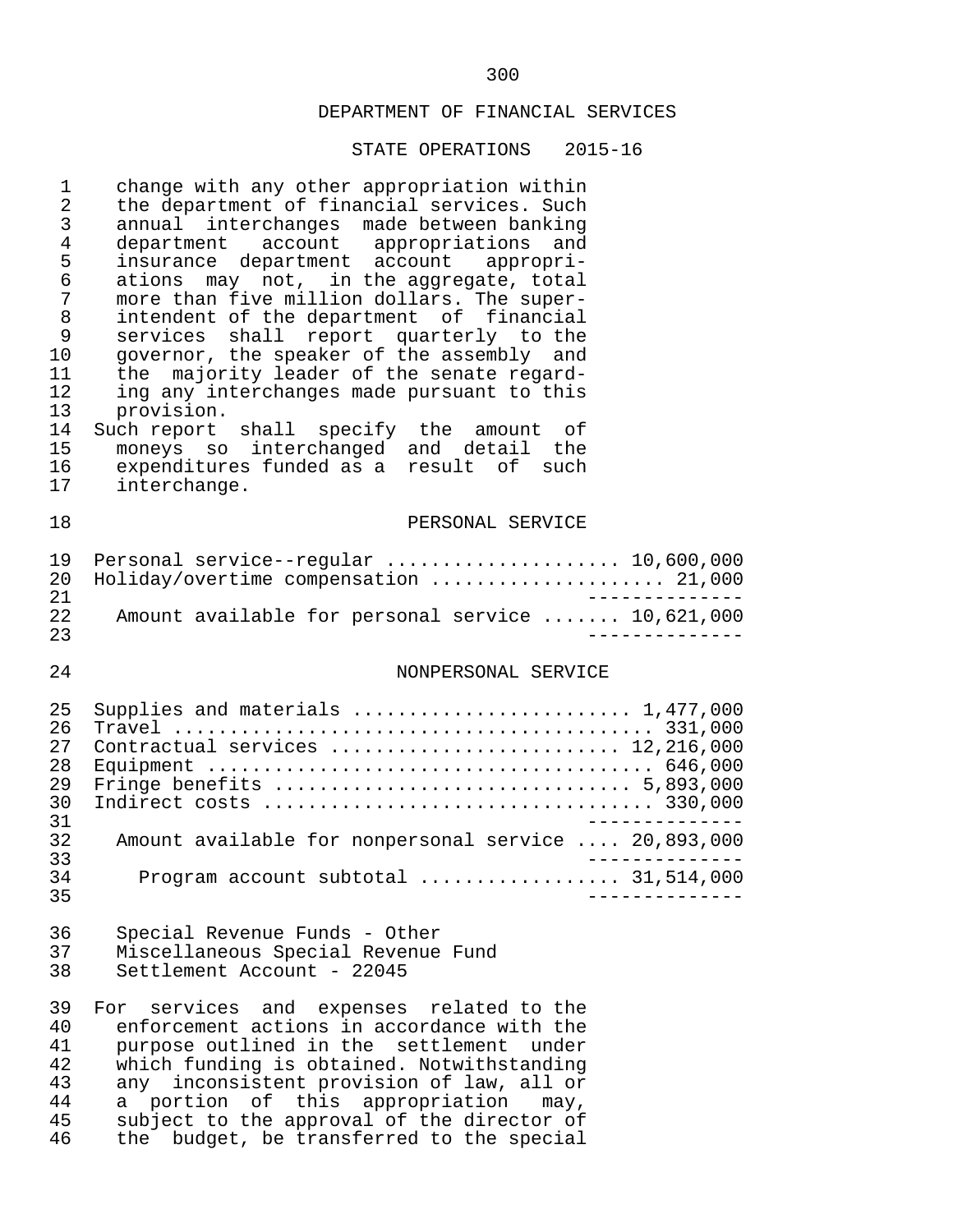| $\mathbf 1$<br>2<br>3<br>$\overline{4}$<br>5<br>6<br>7<br>8                                                                | revenue funds - other / aid to localities,<br>miscellaneous special revenue fund - other<br>/ aid to localities, banking department<br>settlement account. Notwithstanding any<br>inconsistent provision of law, the direc-<br>tor of the budget may suballocate up to<br>the full amount of this appropriation to<br>any department, agency or authority.                                                                                                                                                                                                                                                                                                                                                                                                                                                                                                                                                            |
|----------------------------------------------------------------------------------------------------------------------------|-----------------------------------------------------------------------------------------------------------------------------------------------------------------------------------------------------------------------------------------------------------------------------------------------------------------------------------------------------------------------------------------------------------------------------------------------------------------------------------------------------------------------------------------------------------------------------------------------------------------------------------------------------------------------------------------------------------------------------------------------------------------------------------------------------------------------------------------------------------------------------------------------------------------------|
| 9                                                                                                                          | NONPERSONAL SERVICE                                                                                                                                                                                                                                                                                                                                                                                                                                                                                                                                                                                                                                                                                                                                                                                                                                                                                                   |
| 10<br>11                                                                                                                   | Contractual services  50,000                                                                                                                                                                                                                                                                                                                                                                                                                                                                                                                                                                                                                                                                                                                                                                                                                                                                                          |
| 12<br>13                                                                                                                   | Program account subtotal  50,000                                                                                                                                                                                                                                                                                                                                                                                                                                                                                                                                                                                                                                                                                                                                                                                                                                                                                      |
| 14<br>15                                                                                                                   |                                                                                                                                                                                                                                                                                                                                                                                                                                                                                                                                                                                                                                                                                                                                                                                                                                                                                                                       |
| 16<br>17<br>18                                                                                                             | Special Revenue Funds - Other<br>Miscellaneous Special Revenue Fund<br>Banking Department Account - 21970                                                                                                                                                                                                                                                                                                                                                                                                                                                                                                                                                                                                                                                                                                                                                                                                             |
| 19<br>20<br>21<br>22<br>23<br>24<br>25<br>26<br>27<br>28<br>29<br>30<br>31<br>32<br>33<br>34<br>35<br>36<br>37<br>38<br>39 | For services and expenses related to consum-<br>er protection activities. Notwithstanding<br>section 51 of the state finance law, the<br>money hereby appropriated may be increased<br>or decreased by interchange with any other<br>appropriation within the department of<br>financial services. Such annual inter-<br>changes made between banking department<br>account appropriations and insurance<br>department account appropriations may not,<br>in the aggregate, total more than five<br>million dollars. The superintendent of the<br>department of financial services shall<br>report quarterly to the governor, the<br>speaker of the assembly and the majority<br>leader of the senate regarding any inter-<br>changes made pursuant to this provision.<br>Such report shall specify the amount of<br>moneys so interchanged and detail the<br>expenditures funded as a result of such<br>interchange. |
| 40                                                                                                                         | PERSONAL SERVICE                                                                                                                                                                                                                                                                                                                                                                                                                                                                                                                                                                                                                                                                                                                                                                                                                                                                                                      |
| 41<br>42<br>43                                                                                                             | Personal service--regular  8,400,000<br>Holiday/overtime compensation  13,000                                                                                                                                                                                                                                                                                                                                                                                                                                                                                                                                                                                                                                                                                                                                                                                                                                         |
| 44<br>45                                                                                                                   | Amount available for personal service  8,413,000                                                                                                                                                                                                                                                                                                                                                                                                                                                                                                                                                                                                                                                                                                                                                                                                                                                                      |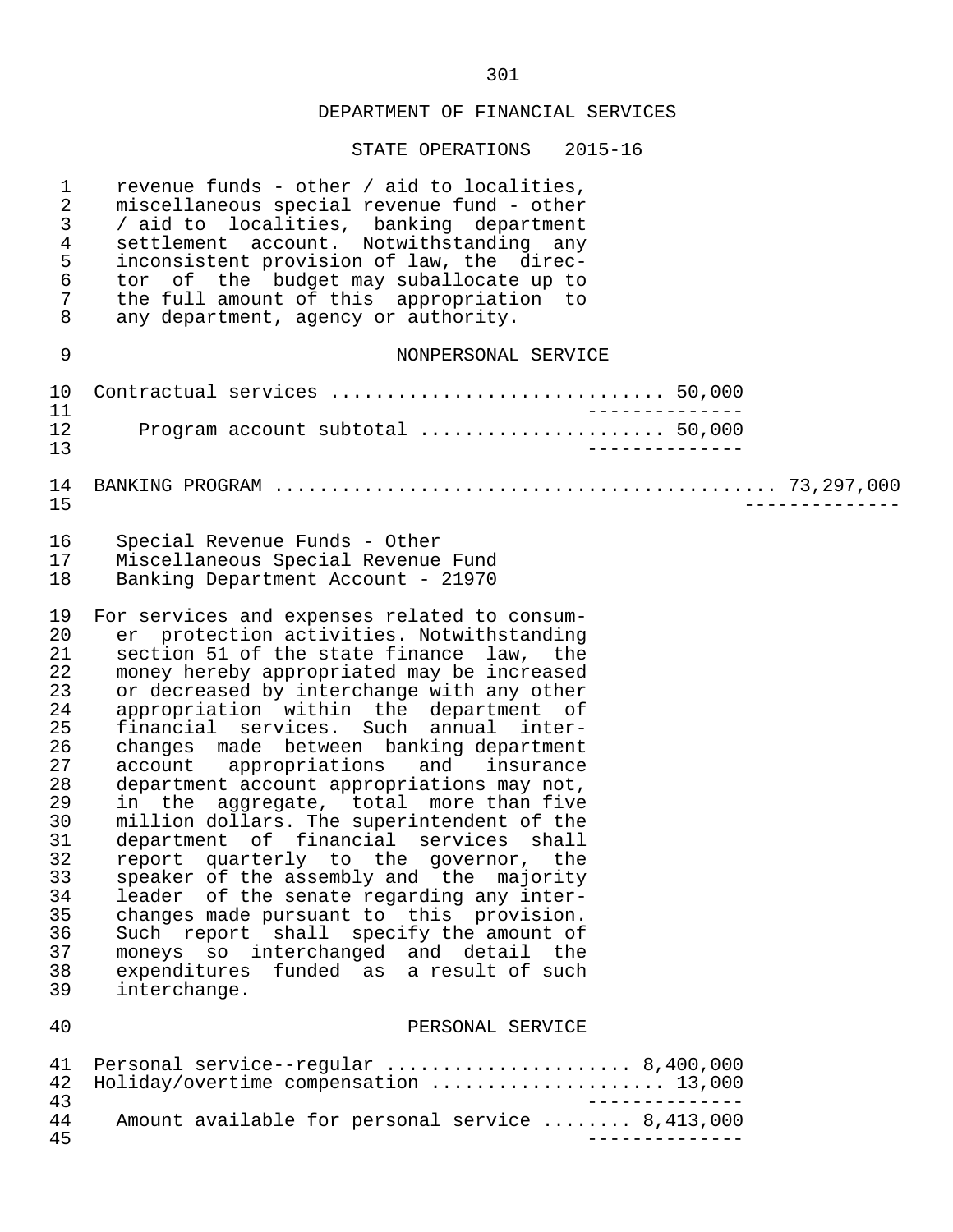STATE OPERATIONS 2015-16

#### 1 NONPERSONAL SERVICE

| 5.  |                                                                             |
|-----|-----------------------------------------------------------------------------|
|     | 6 Fringe benefits  4,667,000                                                |
| 7   |                                                                             |
| 8   |                                                                             |
| 9   | Amount available for nonpersonal service  5,529,000                         |
| 10  |                                                                             |
| 11  | Total amount available $\ldots, \ldots, \ldots, \ldots, \ldots, 13,942,000$ |
| 12. |                                                                             |

13 For services and expenses related to the<br>14 regulatory activities of the department of 14 regulatory activities of the department of<br>15 financial services. Notwithstanding 15 financial services. Notwithstanding<br>16 section 51 of the state finance law, the 16 section 51 of the state finance law, the<br>17 money hereby appropriated may be increased 17 money hereby appropriated may be increased<br>18 or decreased by interchange with any other 18 or decreased by interchange with any other<br>19 appropriation within the department of 19 appropriation within the department of<br>20 financial services. Such annual inter- 20 financial services. Such annual inter- 21 changes made between banking department<br>22 account appropriations and insurance 22 account appropriations and insurance<br>23 department\_account\_appropriations\_may\_not, 23 department account appropriations may not,<br>24 in the aggregate, total more than five 24 in the aggregate, total more than five<br>25 million dollars. The superintendent of the 25 million dollars. The superintendent of the 26 department of financial services shall 27 report quarterly to the governor, the<br>28 speaker of the assembly and the majority 28 speaker of the assembly and the majority<br>29 leader of the senate regarding any inter-29 leader of the senate regarding any inter-<br>30 changes made pursuant to this provision. 30 changes made pursuant to this provision.<br>31 Such report shall specify the amount of 31 Such report shall specify the amount of<br>32 moneys so interchanged and detail the 32 moneys so interchanged and detail the 33 expenditures funded as a result of such 34 interchange.

#### 35 PERSONAL SERVICE

|     | 36 Personal service-regular  34,002,000           |  |
|-----|---------------------------------------------------|--|
|     | 37 Holiday/overtime compensation  68,000          |  |
| 3 R |                                                   |  |
| 39. | Amount available for personal service  34,070,000 |  |
| 4 N |                                                   |  |

#### 41 NONPERSONAL SERVICE

| 42 Supplies and materials  11,000  |
|------------------------------------|
|                                    |
| 44 Contractual services  2,389,000 |
|                                    |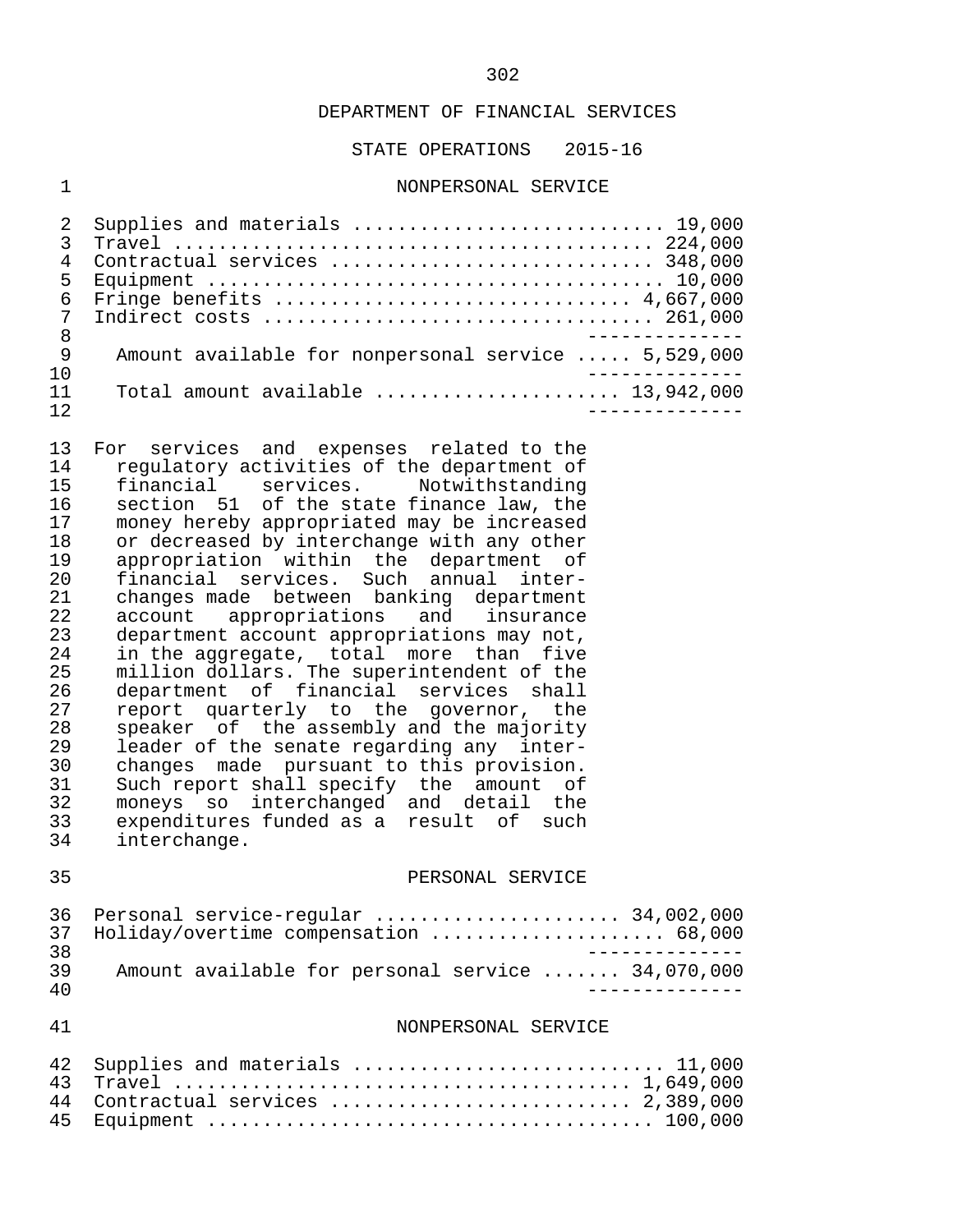#### STATE OPERATIONS 2015-16

 1 Fringe benefits ............................... 18,919,000 2 Indirect costs ................................. 1,052,000 3 -------------- 4 Amount available for nonpersonal service .... 24,120,000 5 -------------- 6 Total amount available ...................... 58,190,000 7 -------------- 8 For suballocation to the office of the<br>9 inspector general for services and 9 inspector general for services and<br>10 expenses. expenses. 11 NONPERSONAL SERVICE 12 Supplies and materials ............................ 55,000 13 Contractual services .............................. 55,000 14 Travel ............................................ 55,000 15 Equipment ......................................... 62,000 16 -------------- 17 Total amount available ......................... 227,000 18 -------------- 19 For services and expenses related to the<br>20 crime proceeds task force. All or a 20 crime proceeds task force. All or a<br>21 portion of these funds may be suballocated 21 portion of these funds may be suballocated<br>22 to the departments of law and taxation and 22 to the departments of law and taxation and<br>23 finance for services and expenses incurred 23 finance for services and expenses incurred<br>24 on behalf of the crime proceeds task force 24 on behalf of the crime proceeds task force<br>25 pursuant to an allocation plan developed 25 pursuant to an allocation plan developed<br>26 by the superintendent of the department of 26 by the superintendent of the department of<br>27 financial services, the attorney general 27 financial services, the attorney general<br>28 and the commissioner of taxation and 28 and the commissioner of taxation and<br>29 finance as appropriate, subject to the 29 finance, as appropriate, subject to the<br>30 approval of the director of the budget. approval of the director of the budget. 31 PERSONAL SERVICE 32 Personal service--regular ........................ 400,000 33 -------------- 34 NONPERSONAL SERVICE 35 Contractual services ............................. 340,000 36 Fringe benefits .................................. 182,000 37 Indirect costs .................................... 16,000 -------------<br>39 Amount available for nonpersonal service ....... 538,000 39 Amount available for nonpersonal service ....... 538,000 40 -------------- 41 Total amount available ......................... 938,000 42 --------------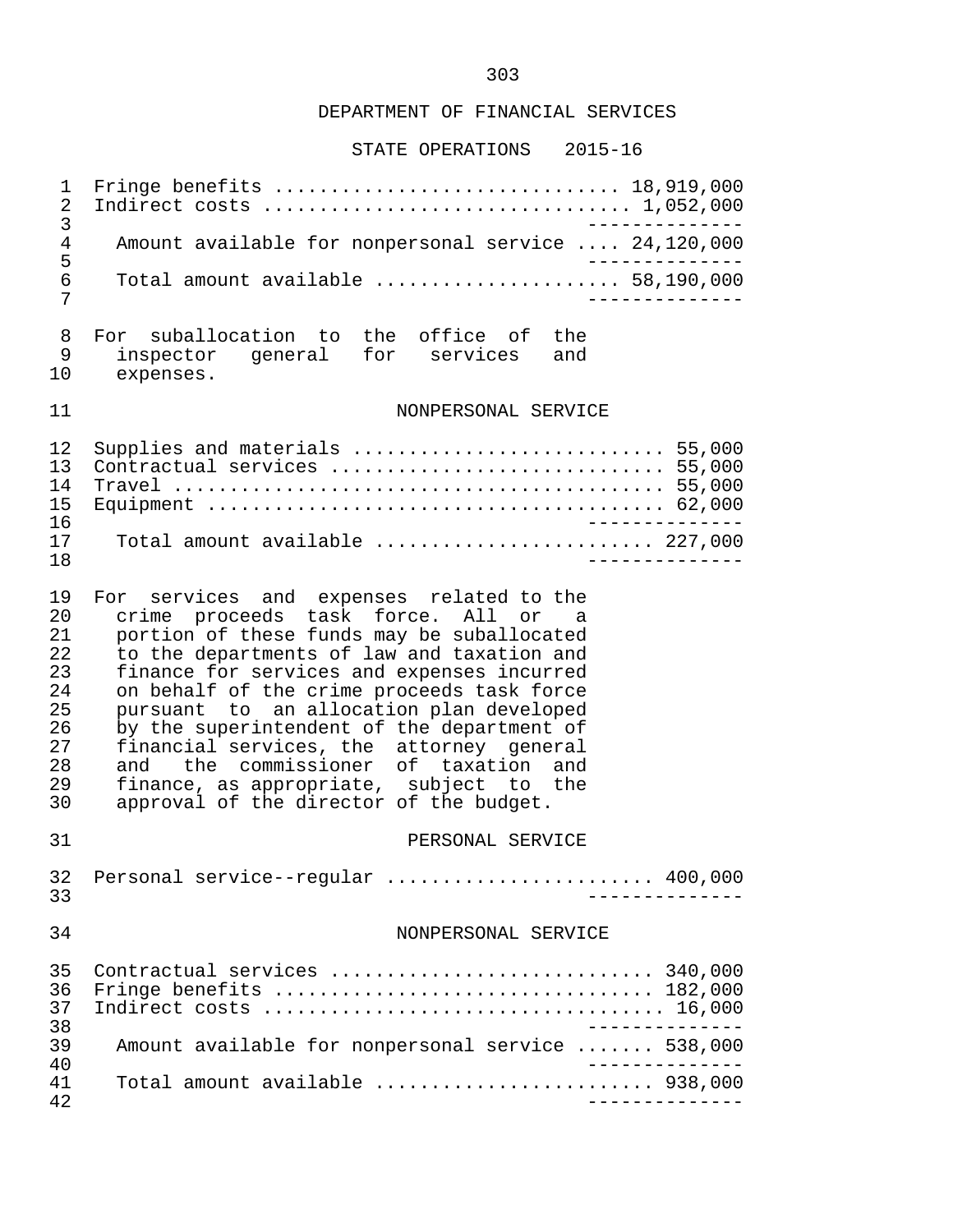#### STATE OPERATIONS 2015-16

 1 INSURANCE PROGRAM .......................................... 200,097,963 2 -------------- 3 Special Revenue Funds - Other 4 Miscellaneous Special Revenue Fund<br>5 Insurance Department Account - 219 5 Insurance Department Account - 21994 6 For services and expenses related to consum- 7 er services activities. Notwithstanding<br>8 section 51 of the state finance law, the 8 section 51 of the state finance law, the<br>9 money hereby appropriated may be increased 9 money hereby appropriated may be increased<br>10 or decreased by interchange with any other 10 or decreased by interchange with any other<br>11 appropriation within the department of 11 appropriation within the department of<br>12 financial services. Such annual inter-12 financial services. Such annual inter-<br>13 changes may not, in the aggregate, total 13 changes may not, in the aggregate, total<br>14 more than five million dollars. The super-14 more than five million dollars. The super-<br>15 intendent of the department of financial 15 intendent of the department of financial<br>16 services shall report quarterly to the 16 services shall report quarterly to the<br>17 qovernor, the speaker of the assembly and 17 governor, the speaker of the assembly and<br>18 the majority leader of the senate regard-18 the majority leader of the senate regard-<br>19 ing any interchanges made pursuant to this ing any interchanges made pursuant to this 20 provision. Such report shall specify the<br>21 amount of moneys so interchanged and 21 amount of moneys so interchanged and<br>22 detail the expenditures funded as a result 22 detail the expenditures funded as a result<br>23 of such interchange. of such interchange. 24 PERSONAL SERVICE 25 Personal service--regular ....................... 12,600,000<br>26 Holiday/overtime compensation ..................... 19,000 26 Holiday/overtime compensation ..................... 19,000 27<br>28 Amount available for personal service ....... 12.619.000 28 Amount available for personal service ....... 12,619,000 29 -------------- 30 NONPERSONAL SERVICE 31 Supplies and materials ............................ 29,000 32 Travel ........................................... 336,000 33 Contractual services ............................. 522,000 34 Equipment ......................................... 16,000 35 Fringe benefits ................................ 7,001,000 36 Indirect costs ................................... 393,000 37 -------------- 38 Amount available for nonpersonal service ..... 8,297,000 39 -------------- 40 Total amount available ...................... 20,916,000 41 -------------- 42 For services and expenses related to the<br>43 requiatory activities of the department of 43 regulatory activities of the department of<br>44 financial services. Notwithstanding 44 financial services. Notwithstanding<br>45 section 51 of the state-finance law, the

section 51 of the state finance law, the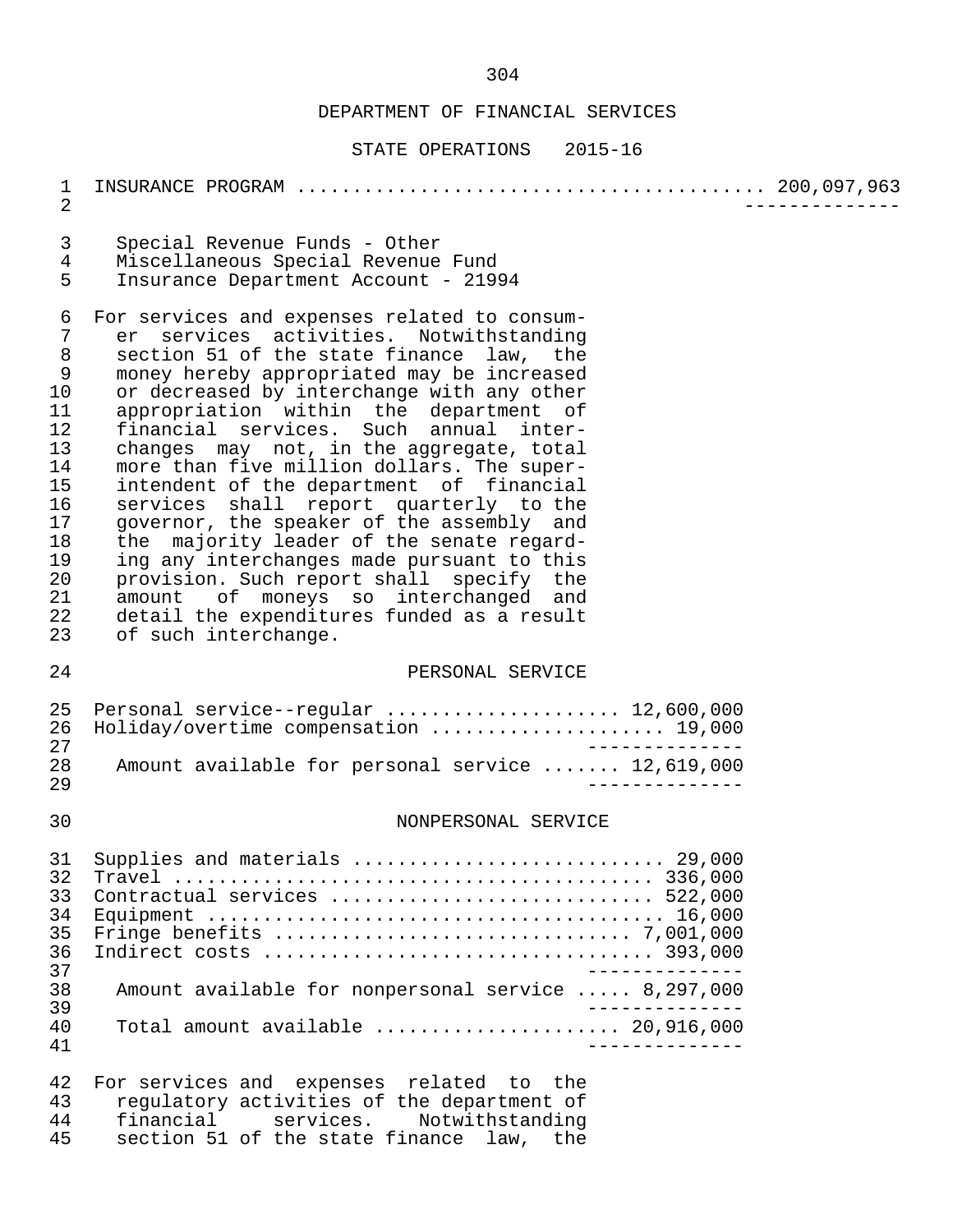#### STATE OPERATIONS 2015-16

1 money hereby appropriated may be increased<br>2 or decreased by interchange with any other 2 or decreased by interchange with any other<br>3 appropriation within the department of 3 appropriation within the department of<br>4 financial services. Such annual inter- 4 financial services. Such annual inter- 5 changes may not, in the aggregate, total<br>6 more than five million dollars. The super- 6 more than five million dollars. The super- 7 intendent of the department of financial<br>8 services shall report quarterly to the 8 services shall report quarterly to the<br>9 governor, the speaker of the assembly and 9 governor, the speaker of the assembly and<br>10 the majority leader of the senate regard-10 the majority leader of the senate regard-<br>11 ing any interchanges made pursuant to this 11 ing any interchanges made pursuant to this<br>12 provision. Such report shall specify the 12 provision. Such report shall specify the 13 amount of moneys so interchanged and 14 detail the expenditures funded as a result<br>15 of such interchange. of such interchange.

#### 16 PERSONAL SERVICE

|      | 17 Personal service--regular  55,236,000          |  |
|------|---------------------------------------------------|--|
|      | 18 Temporary service  18,000                      |  |
|      | 19 Holiday/overtime compensation  135,000         |  |
| 2.0  |                                                   |  |
| 21   | Amount available for personal service  55,389,000 |  |
| 2.2. |                                                   |  |

#### 23 NONPERSONAL SERVICE

| 2.4 | Supplies and materials  372,000                                             |
|-----|-----------------------------------------------------------------------------|
| 25  |                                                                             |
| 26  | Contractual services  4,986,000                                             |
| 27  |                                                                             |
| 28  |                                                                             |
| 29  |                                                                             |
| 30  |                                                                             |
| 31  | Amount available for nonpersonal service  39,764,000                        |
| 32  |                                                                             |
| 33  | Total amount available $\ldots, \ldots, \ldots, \ldots, \ldots, 95,153,000$ |
| 34  |                                                                             |

|    | 35 For suballocation to the department of state |
|----|-------------------------------------------------|
| 36 | for expenses incurred in the enforcement,       |
| 37 | development and maintenance of the state        |
| 38 | building code.                                  |

#### 39 PERSONAL SERVICE

|  | 40 Personal service--regular  4,422,222 |  |
|--|-----------------------------------------|--|
|  |                                         |  |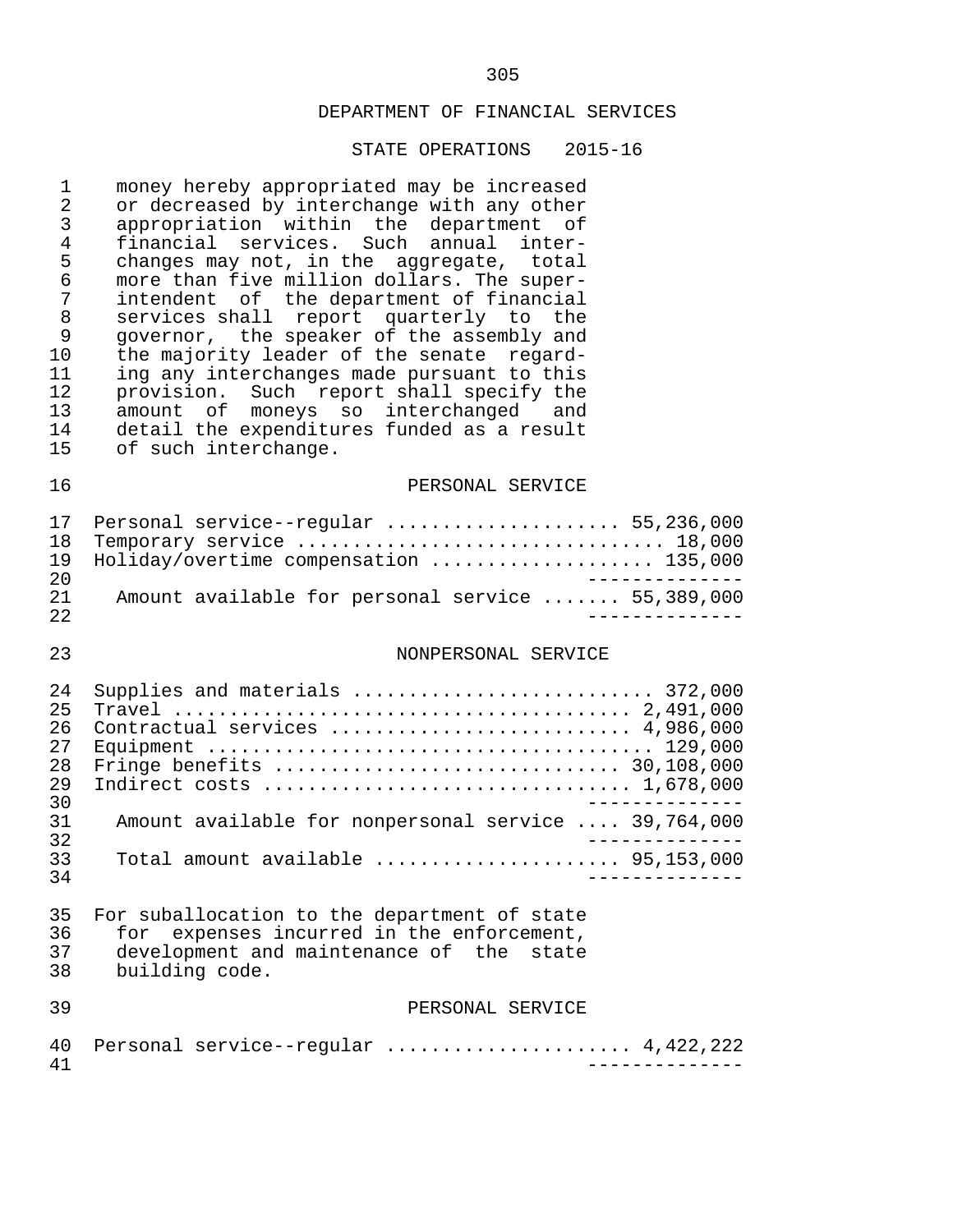STATE OPERATIONS 2015-16

#### 1 NONPERSONAL SERVICE

 2 Supplies and materials ........................... 571,000 3 Travel ........................................... 300,000 4 Contractual services ........................... 1,026,000 5 Equipment ........................................ 201,000 6 Fringe benefits ................................ 1,813,291 7 Indirect costs ................................... 154,000 8 -------------- 9 Amount available for nonpersonal service ..... 4,065,291<br>10 10 -------------- 11 Total amount available ....................... 8,487,513 12 -------------- 13 For suballocation to the department of<br>14 health for expenses incurred in the 14 health for expenses incurred in the<br>15 certification of managed care programs. certification of managed care programs. 16 PERSONAL SERVICE 17 Personal service--regular ........................ 150,000 18 -------------- 19 NONPERSONAL SERVICE 20 Supplies and materials ............................ 20,000 21 Travel ............................................ 10,000 22 Contractual services .............................. 35,000 23 Equipment ......................................... 10,000 24 Fringe benefits ................................... 69,000 25 Indirect costs ..................................... 6,000 26<br>27 Amount available for nonpersonal service ....... 150.000 27 Amount available for nonpersonal service ....... 150,000 28 -------------- 29 Total amount available ......................... 300,000 30 -------------- 31 For suballocation to the department of 32 health for expenses incurred in the 33 approval of managed care implementation plans. 35 PERSONAL SERVICE 36 Personal service--regular ........................ 150,000 37 -------------- 38 NONPERSONAL SERVICE 39 Supplies and materials ............................ 20,000 40 Travel ............................................ 10,000 41 Contractual services .............................. 35,000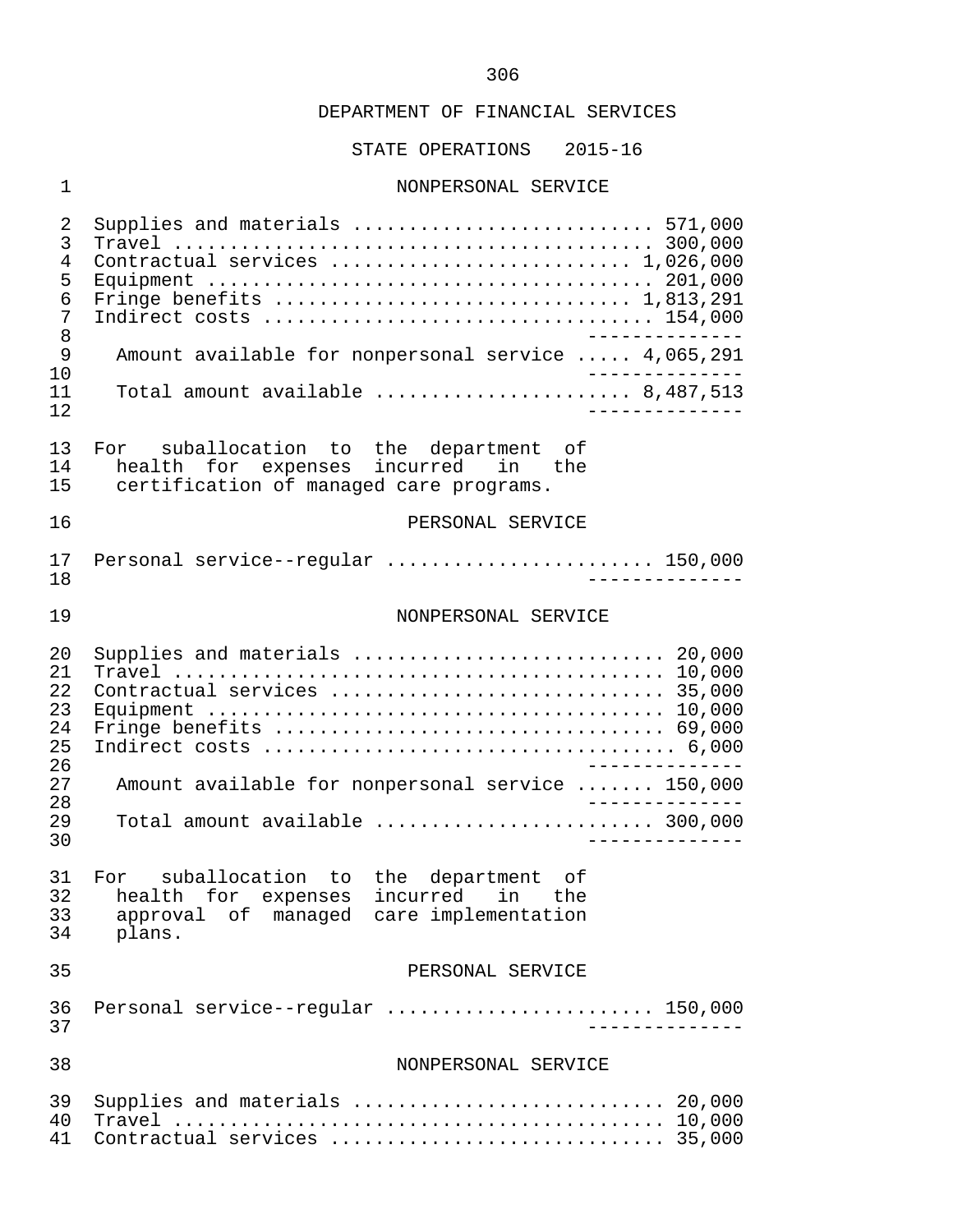STATE OPERATIONS 2015-16

 1 Equipment ......................................... 10,000 2 Fringe benefits ................................... 69,000 3 Indirect costs ..................................... 6,000 -------------<br>150,000.5 Amount available for nonpersonal service ....... 150 5 Amount available for nonpersonal service ....... 150,000<br>6 ------------- 6 -------------- 7 Total amount available ......................... 300,000 8 -------------- 9 For suballocation to the division of home-<br>10 1and security and emergency services for 10 land security and emergency services for<br>11 expenses related to the urban search and 11 expenses related to the urban search and<br>12 rescue program. rescue program. 13 PERSONAL SERVICE 14 Personal service-regular ............................. 161,596<br>15 1<u>5 -------------</u> 16 NONPERSONAL SERVICE 17 Supplies and materials ............................ 75,000 18 Travel ............................................ 50,000 19 Contractual services ............................. 100,000 20 Equipment ......................................... 61,000 21 Fringe benefits ................................... 45,705 22 Indirect costs ..................................... 4,000 23<br>24 Amount available for nonpersonal service ....... 335.705 24 Amount available for nonpersonal service ....... 335,705 25<br>26 Total amount available ............................ 497.301 26 Total amount available ............................... 497,301 27 -------------- 28 For suballocation to the division of home-<br>29 Iand security and emergency services for 29 land security and emergency services for<br>30 services and expenses related to the fire 30 services and expenses related to the fire<br>31 prevention and control program and the 31 prevention and control program and the<br>32 state fire reporting system. state fire reporting system. 33 PERSONAL SERVICE 34 Personal service--regular ...................... 12,342,274<br>35 Holiday/overtime compensation ..................... 64.000 35 Holiday/overtime compensation ..................... 64,000 -------------<br>37 Amount available for personal service ....... 12.406.274 37 Amount available for personal service ....... 12,406,274 38 -------------- 39 NONPERSONAL SERVICE 40 Supplies and materials ......................... 1,000,000 41 Travel ......................................... 1,315,000 42 Contractual services ........................... 1,034,000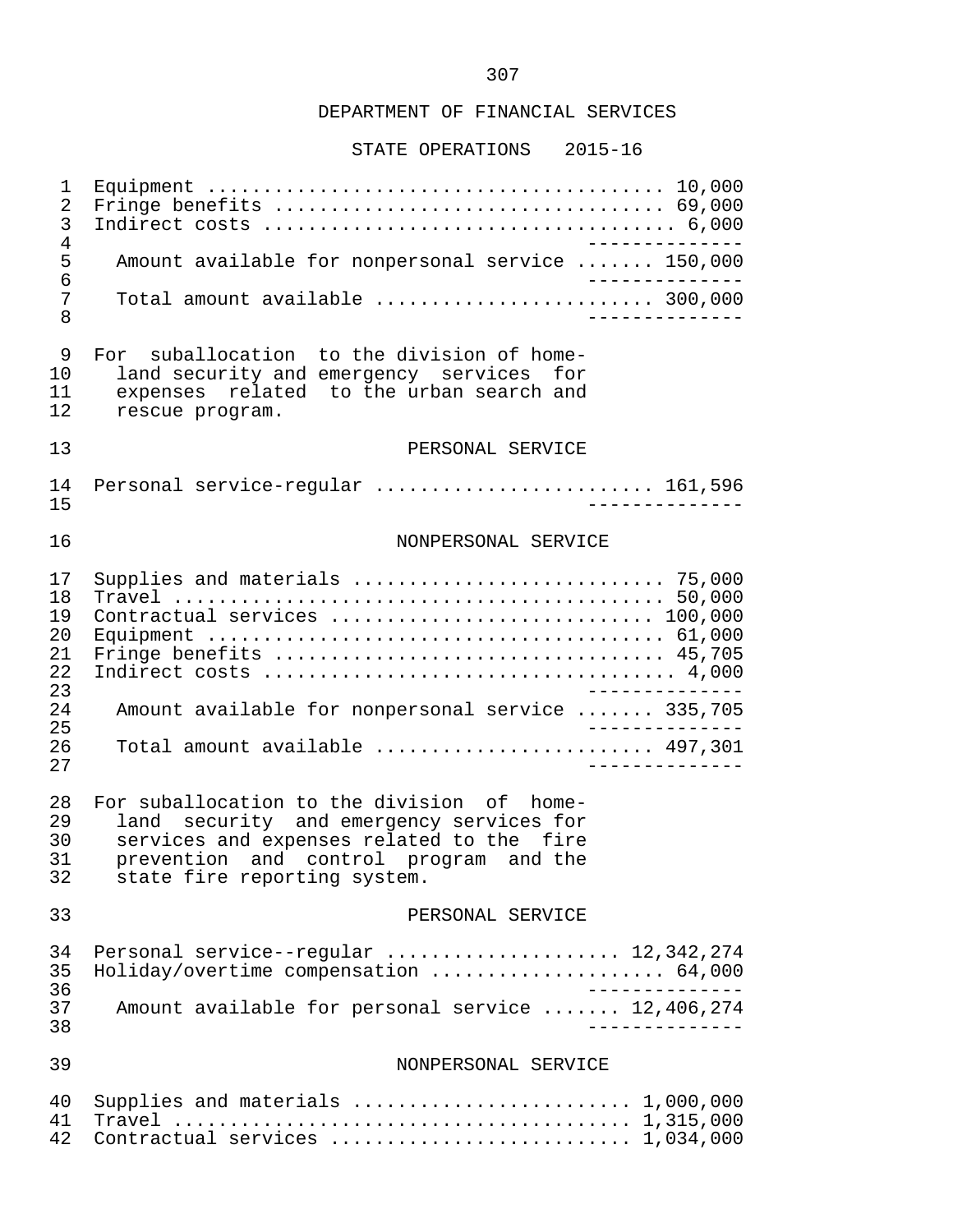STATE OPERATIONS 2015-16

 1 Equipment ...................................... 1,860,000 2 Fringe benefits ................................ 4,934,465 3 Indirect costs ................................... 332,000 4<br>5 Amount available for nonpersonal service .... 10,475,465 5 Amount available for nonpersonal service .... 10,475,465<br>6 --------------6<br>7 Total amount available ........................ 22.881.739 7 Total amount available .......................... 22,881,739<br>8 8 -------------- 9 For suballocation to the office of the 10 inspector general for services and<br>11 expenses. expenses. 12 NONPERSONAL SERVICE 13 Supplies and materials ............................ 60,000 14 Travel ............................................ 60,000 15 Contractual services .............................. 60,000 16 Equipment ......................................... 70,000 17 -------------- Total amount available ........................... 250,000 19 -------------- 20 For suballocation to the division of home-<br>21 Iand security and emergency services for 21 land security and emergency services for<br>22 services and expenses of developing and 22 services and expenses of developing and<br>23 promulgating fire safety standards for 23 promulgating fire safety standards for<br>24 cigarettes pursuant to section 156-c of 24 cigarettes pursuant to section 156-c of the executive law. 26 PERSONAL SERVICE 27 Personal service--regular ........................ 301,647 28 -------------- 29 NONPERSONAL SERVICE 30 Supplies and materials ........................... 232,658 31 Travel ........................................... 157,658 32 Contractual services ............................. 139,595 33 Equipment ......................................... 62,818 34 Fringe benefits .................................. 105,405 35 Indirect costs .................................... 20,000 -------------<br>37 Amount available for nonpersonal service ....... 718,134 37 Amount available for nonpersonal service ....... 718,134 38 -------------- 39 Total amount available ....................... 1,019,781 40 -------------- 41 For suballocation to the division of home-<br>42 land security and emergency services for

42 land security and emergency services for<br>43 services and expenses related to the services and expenses related to the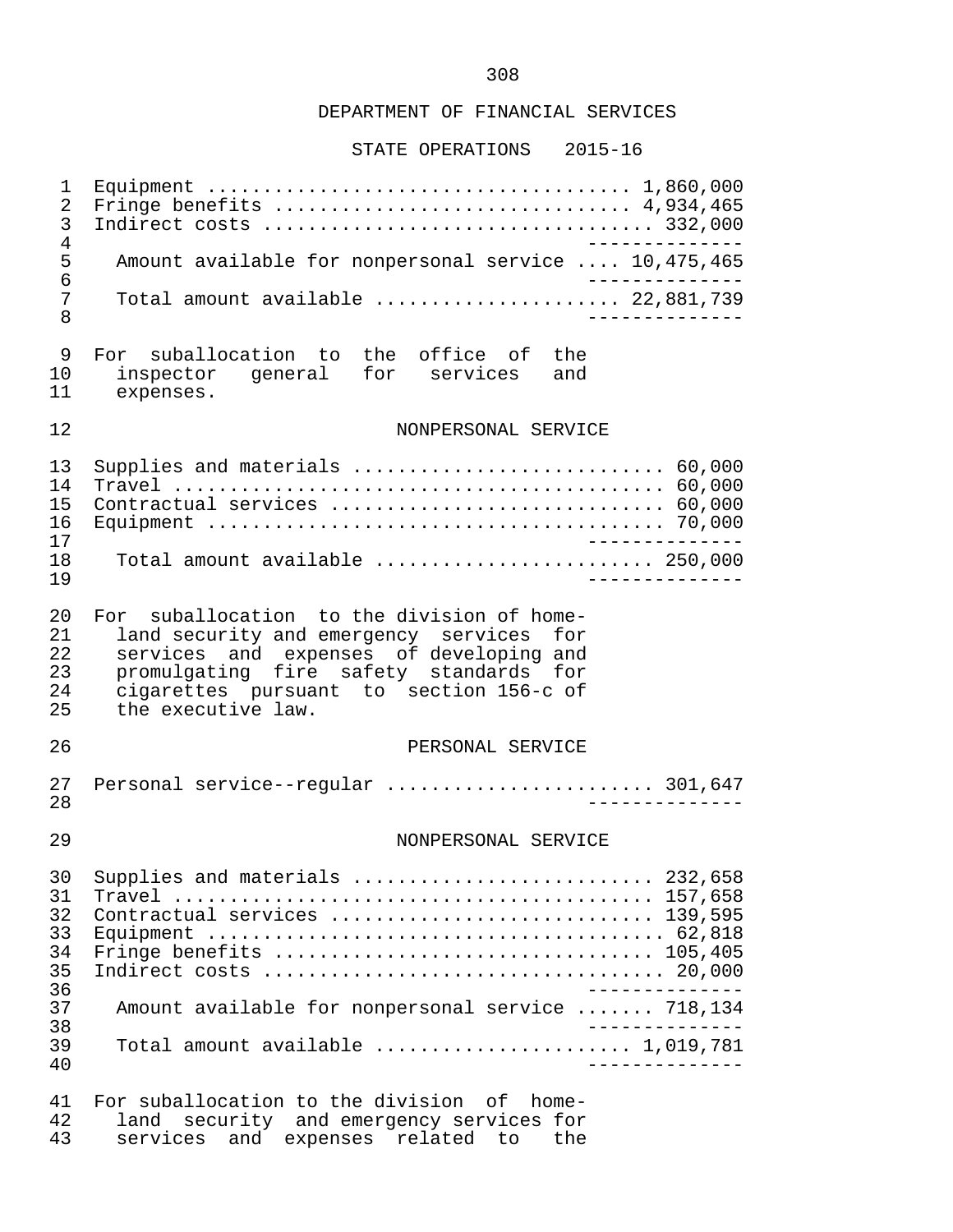| 1<br>$\overline{2}$                                            | repair and rehabilitation of the state<br>fire training academy.                                                                                                                                                                                    |
|----------------------------------------------------------------|-----------------------------------------------------------------------------------------------------------------------------------------------------------------------------------------------------------------------------------------------------|
| 3                                                              | NONPERSONAL SERVICE                                                                                                                                                                                                                                 |
| 4<br>5<br>6<br>7                                               | Contractual services  500,000<br>$\frac{1}{2}$<br>Total amount available $\ldots, \ldots, \ldots, \ldots, \ldots, \ldots, \ldots, \ldots, \ldots, \ldots)$<br>$- - - - - - - -$                                                                     |
| 8<br>9<br>10<br>11<br>12<br>13                                 | For suballocation to the division of home-<br>land security and emergency services<br>for<br>related to fire inspections and<br>expenses<br>fire safety training programs at privately<br>operated colleges and universities in New<br>York state.  |
| 14                                                             | PERSONAL SERVICE                                                                                                                                                                                                                                    |
| 15<br>16                                                       | Personal service--regular  541,939<br>-----------                                                                                                                                                                                                   |
| 17                                                             | NONPERSONAL SERVICE                                                                                                                                                                                                                                 |
| 18<br>19<br>20<br>21<br>22<br>23<br>24<br>25<br>26<br>27<br>28 | Supplies and materials  126,000<br>Contractual services  100,000<br>Fringe benefits  181,826<br>______________<br>Amount available for nonpersonal service  627,826<br>______________<br>Total amount available  1,169,765<br>$- - - - - - - - - -$ |
| 29<br>30<br>31<br>32<br>33<br>34                               | For suballocation to the department of law<br>for services and expenses associated with<br>implementation of executive order 109<br>the<br>appointing the attorney general as special<br>prosecutor for no-fault auto insurance<br>fraud.           |
| 35                                                             | PERSONAL SERVICE                                                                                                                                                                                                                                    |
| 36<br>37                                                       | Personal service--regular  2,599,396<br>__________                                                                                                                                                                                                  |
| 38                                                             | NONPERSONAL SERVICE                                                                                                                                                                                                                                 |
| 39<br>40                                                       | Supplies and materials  324,705                                                                                                                                                                                                                     |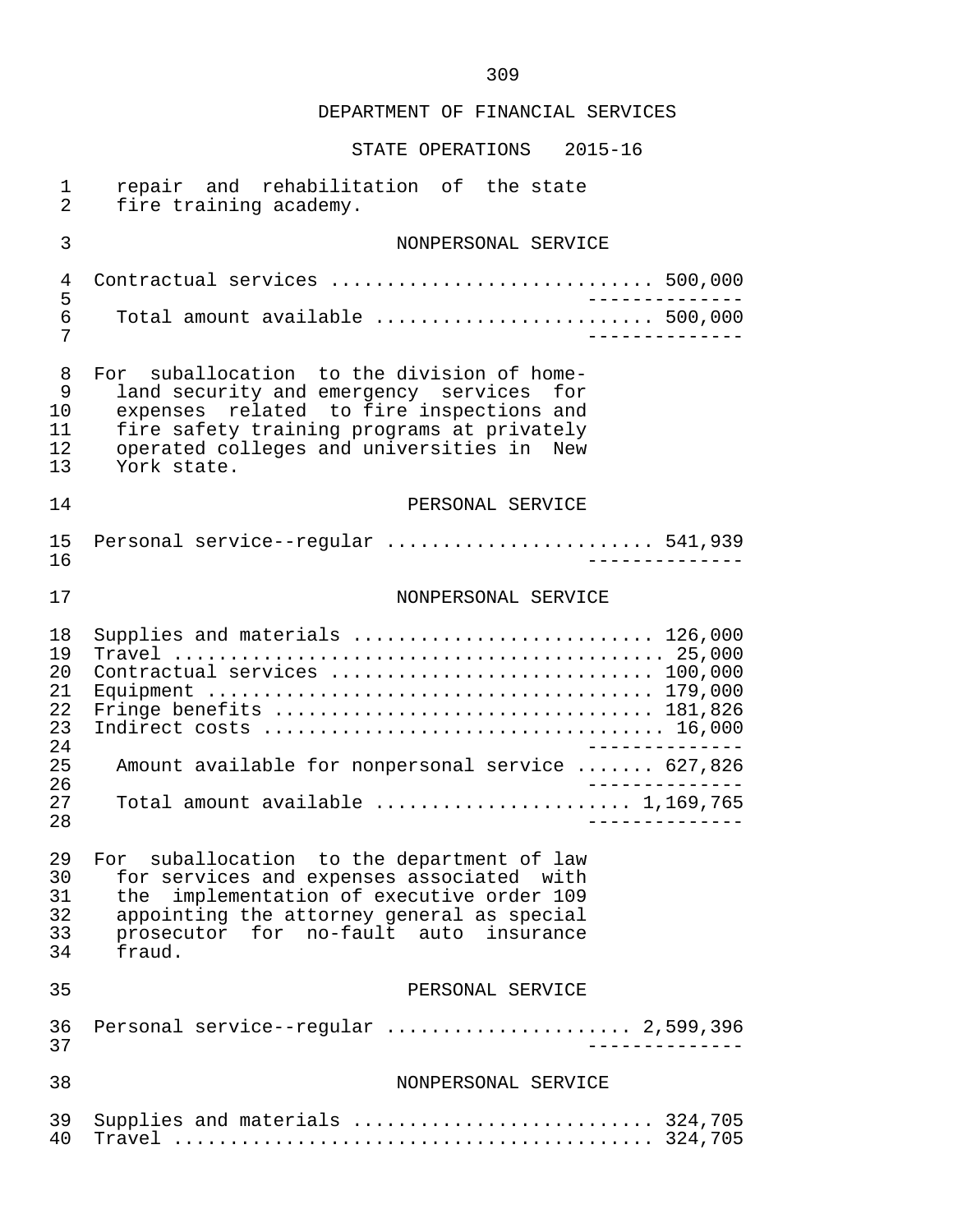#### STATE OPERATIONS 2015-16

 1 Contractual services ............................. 324,705 2 Equipment ........................................ 360,426 3 Fringe benefits ................................ 1,194,476 4 Indirect costs ................................... 125,000 -------------<br>17.654.017. 6 Amount available for nonpersonal service 6 Amount available for nonpersonal service ..... 2,654,017 7<br>8 Total amount available ........................ 5.253.413 8 Total amount available ....................... 5,253,413 9 -------------- 10 For suballocation to the department of<br>11 bealth-for-services-and expenses of the 11 health for services and expenses of the<br>12 center for community health program. center for community health program. 13 PERSONAL SERVICE 14 Personal service--regular ...................... 5,230,000 15 -------------- 16 NONPERSONAL SERVICE 17 Supplies and materials ......................... 1,250,000 18 Travel ......................................... 1,500,000 19 Contractual services ............................. 900,000 20 Equipment ...................................... 1,386,000 21 Fringe benefits ................................ 2,733,000 22 Indirect costs ................................... 231,000 23<br>24 Amount available for nonpersonal service ..... 8.000.000 24 Amount available for nonpersonal service ..... 8,000,000 25 -------------- 26 Total amount available ...................... 13,230,000 27 -------------- 28 For suballocation to the department of law<br>29 for services and expenses associated with 29 for services and expenses associated with<br>30 investigating broker/insurer practices in 30 investigating broker/insurer practices in<br>31 the insurance industry. the insurance industry. 32 PERSONAL SERVICE 33 Personal service--regular ........................ 585,938 34 -------------- 35 NONPERSONAL SERVICE 36 Supplies and materials ........................... 178,419 37 Travel ........................................... 327,102 38 Contractual services ............................. 178,419 39 Equipment ........................................ 211,131 40 Fringe benefits .................................. 269,442 41 Indirect costs .................................... 39,000 42 --------------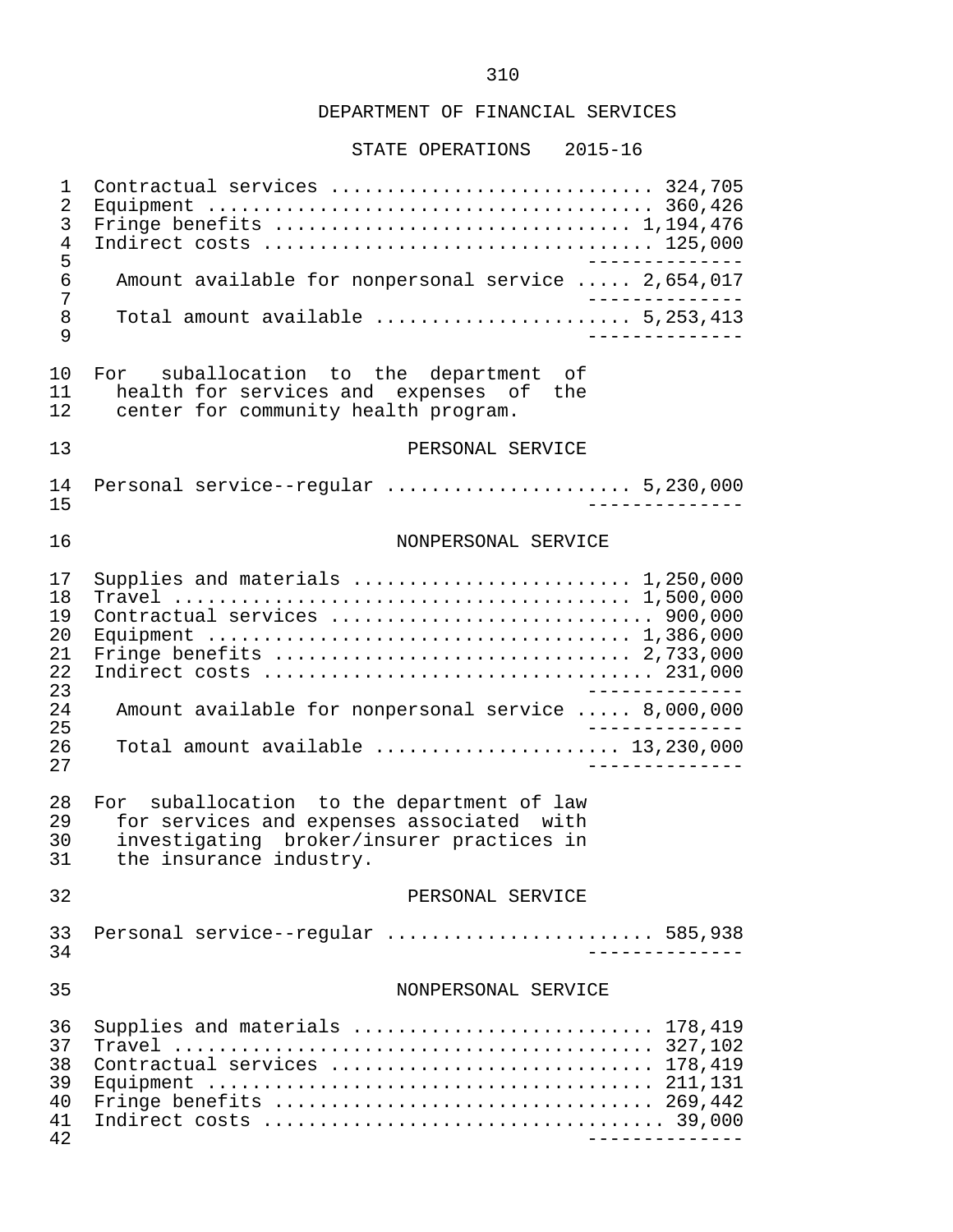## STATE OPERATIONS 2015-16

| 1                                                          | Amount available for nonpersonal service  1,203,513                                                                                                                                                                                                                                                                                                                      |
|------------------------------------------------------------|--------------------------------------------------------------------------------------------------------------------------------------------------------------------------------------------------------------------------------------------------------------------------------------------------------------------------------------------------------------------------|
| $\overline{2}$<br>3<br>4                                   | Total amount available  1,789,451                                                                                                                                                                                                                                                                                                                                        |
| 5<br>6<br>7<br>8<br>9<br>10<br>11<br>12 <sub>1</sub><br>13 | For suballocation to the division of crimi-<br>justice services for services and<br>nal<br>expenses associated with the traffic and<br>criminal software (TraCS) project.<br>Notwithstanding any inconsistent provision<br>funds may be used to support<br>of law,<br>grants with localities or to support state<br>operations expenses associated with this<br>program. |
| 14                                                         | NONPERSONAL SERVICE                                                                                                                                                                                                                                                                                                                                                      |
| 15<br>16<br>17<br>18<br>19                                 | Supplies and materials $\ldots \ldots \ldots \ldots \ldots \ldots \ldots \ldots \ldots 100,000$<br>Contractual services  100,000                                                                                                                                                                                                                                         |
| 20<br>21                                                   | Total amount available $\ldots \ldots \ldots \ldots \ldots \ldots \ldots$ 1,950,000                                                                                                                                                                                                                                                                                      |
| 22<br>23<br>24<br>25                                       | suballocation to the department of<br>For<br>health for services and expenses incurred<br>implementation of a forge-proof phar-<br>for<br>maceutical prescription program.                                                                                                                                                                                               |
| 26                                                         | PERSONAL SERVICE                                                                                                                                                                                                                                                                                                                                                         |
| 27<br>28                                                   | Personal service--regular  2,288,372                                                                                                                                                                                                                                                                                                                                     |
| 29                                                         | NONPERSONAL SERVICE                                                                                                                                                                                                                                                                                                                                                      |
| 30<br>31<br>32<br>33<br>34<br>35<br>36<br>37<br>38<br>39   | Supplies and materials  375,293<br>Contractual services  10,304,651<br>Fringe benefits $\ldots \ldots \ldots \ldots \ldots \ldots \ldots \ldots \ldots \ldots 1,042,735$<br>______________<br>Amount available for nonpersonal service  12,211,628<br>Total amount available $\ldots, \ldots, \ldots, \ldots, 14,500,000$                                                |
| 40                                                         | _____________                                                                                                                                                                                                                                                                                                                                                            |
| 41<br>42                                                   | suballocation to the department of<br>For<br>health for services and expenses related                                                                                                                                                                                                                                                                                    |

43 to the enhanced newborn screening program.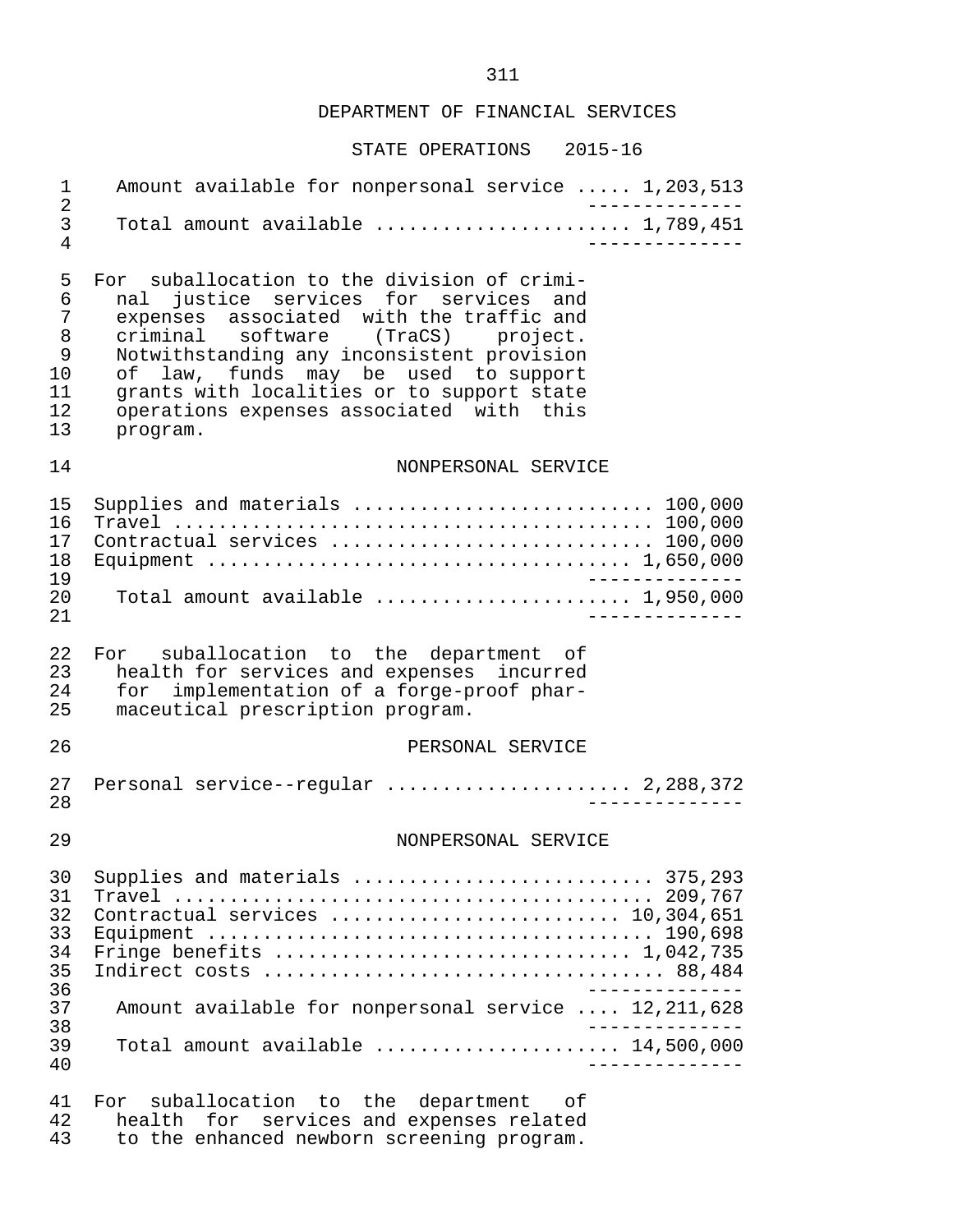## STATE OPERATIONS 2015-16

## 1 PERSONAL SERVICE

|            | 2 Personal service-regular  4,326,000            |  |
|------------|--------------------------------------------------|--|
|            | 3 Holiday/overtime compensation  15,000          |  |
|            |                                                  |  |
| h          | Amount available for personal service  4,341,000 |  |
| $\epsilon$ |                                                  |  |

# 7 NONPERSONAL SERVICE

| 8  | Supplies and materials $\ldots \ldots \ldots \ldots \ldots \ldots \ldots$ 3,691,000 |
|----|-------------------------------------------------------------------------------------|
| 9  |                                                                                     |
|    | Contractual services  899,000                                                       |
|    |                                                                                     |
| 12 |                                                                                     |
| 13 |                                                                                     |
| 14 |                                                                                     |
| 15 | Amount available for nonpersonal service  7,559,000                                 |
| 16 |                                                                                     |
| 17 | Total amount available $\ldots \ldots \ldots \ldots \ldots \ldots 11,900,000$       |
| 18 |                                                                                     |

## 312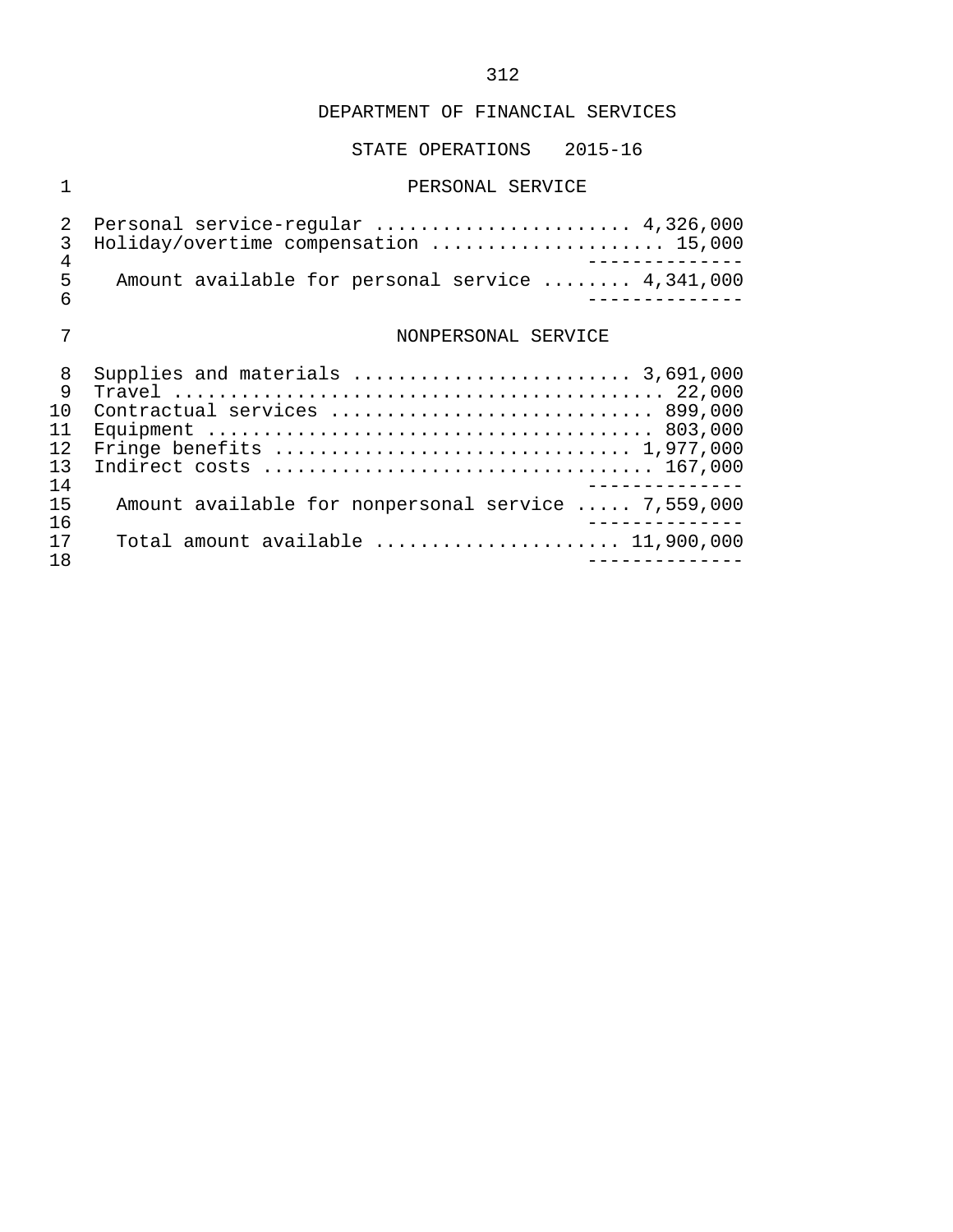### STATE OPERATIONS - REAPPROPRIATIONS 2015-16

#### 1 BANKING PROGRAM

- 2 Special Revenue Funds Federal
- 3 Federal Miscellaneous Operating Grants Fund
- Banking Department Account

5 By chapter 55, section 1, of the laws of 2010, as transferred by chapter<br>6 50, section 1, of the laws of 2011: 6 50, section 1, of the laws of 2011: 7 For services and expenses of the holocaust claims processing office. 8 Personal service ... 575,700 ........................... (re. \$575,700)<br>8 Nonpersonal service ... 151.900 ......................... (re. \$151.900) 9 Nonpersonal service ... 151,900 ........................ (re. \$151,900)<br>10 Fringe benefits ... 252,600 ............................. (re. \$252,600) 10 Fringe benefits ... 252,600 ............................ (re. \$252,600)<br>11 Indirect costs ... 19.800 ................................. (re. \$19.800) Indirect costs ... 19,800 ................................ (re. \$19,800)

#### 12 INSURANCE PROGRAM

- 13 Special Revenue Funds Other
- 14 Miscellaneous Special Revenue Fund<br>15 Insurance Department Account 2199
- 15 Insurance Department Account 21994

 16 By chapter 50, section 1, of the laws of 2014: 17 For suballocation to the division of homeland security and emergency<br>18 Services for services and expenses related to the repair and reha-18 services for services and expenses related to the repair and reha-<br>19 bilitation of the state fire training academy. 19 bilitation of the state fire training academy.<br>20 Contractual services ... 500,000 ............... 20 Contractual services ... 500,000 ...................... (re. \$500,000)

21 By chapter 50, section 1, of the laws of 2013:<br>22 For suballocation to the division of homel

- 22 For suballocation to the division of homeland security and emergency<br>23 Services for services and expenses related to the repair and reha-23 services for services and expenses related to the repair and reha-<br>24 bilitation of the state fire training academy. 24 bilitation of the state fire training academy.<br>25 Contractual services ... 500.000 ................
- Contractual services ... 500,000 ....................... (re. \$500,000)

26 By chapter 50, section 1, of the laws of 2012:<br>27 For suballocation to the division of homel

- 27 For suballocation to the division of homeland security and emergency<br>28 Services for services and expenses related to the repair and reha-28 services for services and expenses related to the repair and reha-<br>29 bilitation of the state fire training academy. 29 bilitation of the state fire training academy.<br>30 Contractual services ... 500.000 ................
- Contractual services ... 500,000 ....................... (re. \$422,000)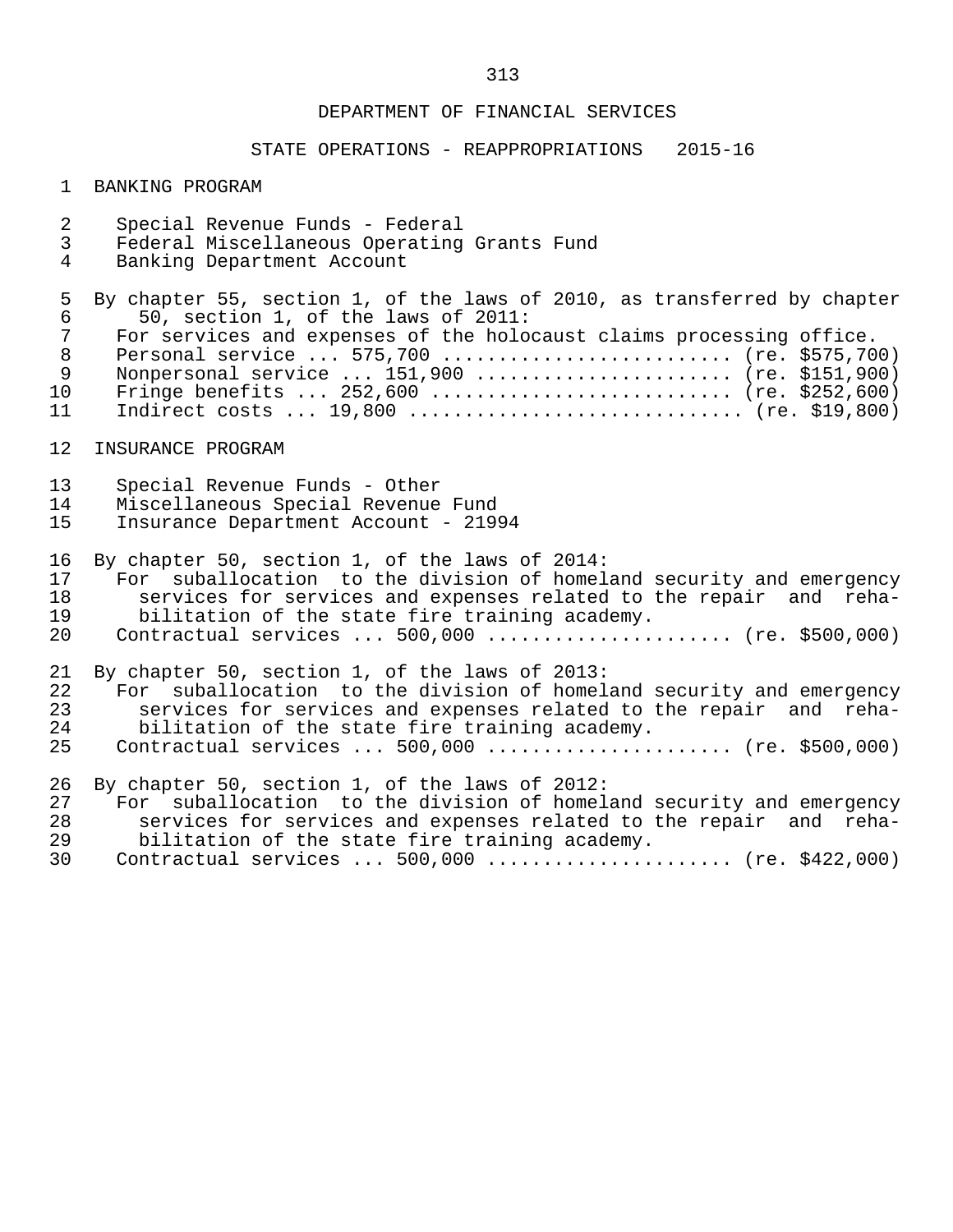STATE OPERATIONS 2015-16

1 For payment according to the following schedule:

| $\overline{a}$                                                 | APPROPRIATIONS REAPPROPRIATIONS                                                                                                                                                                                                                                                                                                                                                                                                                              |
|----------------------------------------------------------------|--------------------------------------------------------------------------------------------------------------------------------------------------------------------------------------------------------------------------------------------------------------------------------------------------------------------------------------------------------------------------------------------------------------------------------------------------------------|
| 3<br>4                                                         | General Fund  6,971,000<br>0<br>Special Revenue Funds - Other $\dots \dots$ 105,062,000<br>$\overline{0}$                                                                                                                                                                                                                                                                                                                                                    |
| 5<br>$\sqrt{6}$<br>7                                           | All Funds  112,033,000<br>$\Omega$<br>======================================                                                                                                                                                                                                                                                                                                                                                                                 |
| 8                                                              | <b>SCHEDULE</b>                                                                                                                                                                                                                                                                                                                                                                                                                                              |
| 9<br>10                                                        |                                                                                                                                                                                                                                                                                                                                                                                                                                                              |
| 11<br>12                                                       | General Fund<br>State Purposes Account - 10050                                                                                                                                                                                                                                                                                                                                                                                                               |
| 13<br>14<br>15<br>16<br>17<br>18<br>19<br>20<br>21<br>22<br>23 | Notwithstanding any other provision of law<br>to the contrary, the OGS Interchange and<br>Transfer Authority, IT Interchange and<br>Transfer Authority and the Lean Certif-<br>ication Bonus Authority as defined in the<br>2015-16 state fiscal year state operations<br>appropriation for the budget division<br>program of the division of the budget, are<br>deemed fully incorporated herein and a<br>part of this appropriation as if fully<br>stated. |
| 24                                                             | PERSONAL SERVICE                                                                                                                                                                                                                                                                                                                                                                                                                                             |
| 25<br>26<br>27<br>28<br>29<br>30                               | Personal service--regular  4,329,000<br>Temporary service  22,000<br>Holiday/overtime compensation  131,000<br>______________<br>Amount available for personal service  4,482,000                                                                                                                                                                                                                                                                            |
| 31                                                             | NONPERSONAL SERVICE                                                                                                                                                                                                                                                                                                                                                                                                                                          |
| 32<br>33<br>34<br>35<br>36<br>37<br>38                         | Supplies and materials  684,000<br>Contractual services  1,716,000<br>Amount available for nonpersonal service  2,489,000                                                                                                                                                                                                                                                                                                                                    |
| 39<br>40                                                       | ADMINISTRATION OF THE LOTTERY PROGRAM  69,042,800                                                                                                                                                                                                                                                                                                                                                                                                            |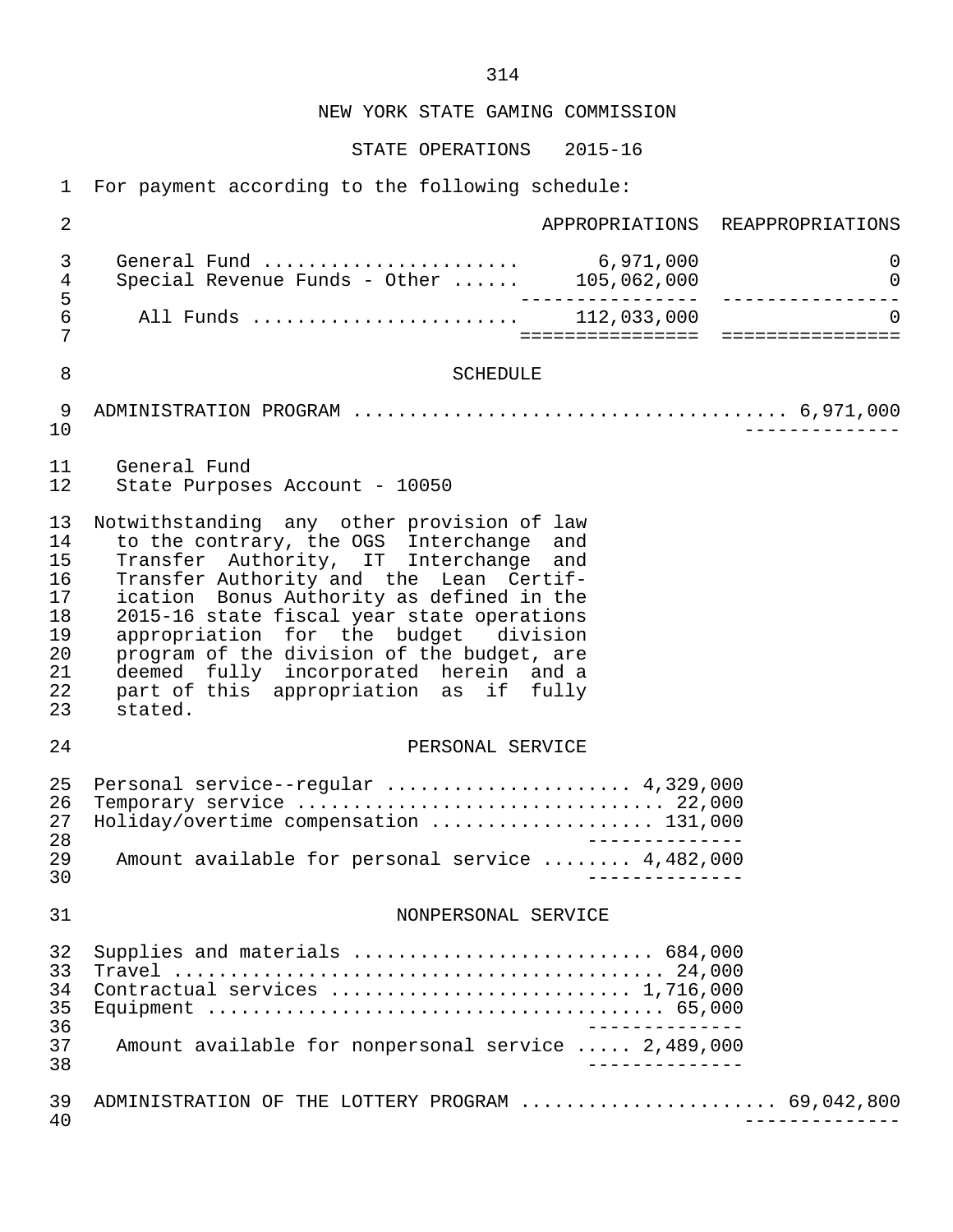#### STATE OPERATIONS 2015-16

- 1 Special Revenue Funds Other
- 
- 2 State Lottery Fund<br>3 State Lottery Accou State Lottery Account - 20902

4 For services and expenses related to the<br>5 administration and operation of the 5 administration and operation<br>6 lottery program, providing th 6 lottery program, providing that moneys 7 hereby appropriated shall be available to<br>8 the program net of refunds, rebates, 8 the program net of refunds, rebates,<br>9 reimbursements and credits. A portion of 9 reimbursements and credits. A portion of<br>10 this appropriation may be used for subal-10 this appropriation may be used for subal-<br>11 Iocation to the office of the inspector 11 location to the office of the inspector<br>12 general and/or other state departments or 12 general and/or other state departments or<br>13 agencies for services and expenses, 13 agencies for services and expenses,<br>14 including-fringe-benefits. 14 including fringe benefits.<br>15 Notwithstanding any provisi

- 15 Notwithstanding any provision of law to the 16 contrary, the money hereby appropriated<br>17 may not be, in whole or in part, inter-17 may not be, in whole or in part, inter-<br>18 changed with any other appropriation with-18 changed with any other appropriation with-<br>19 in the state gaming commission, except 19 in the state gaming commission, except<br>20 those appropriations that fund activities 20 those appropriations that fund activities<br>21 related to the state lottery program.
- 21 related to the state lottery program.<br>22 Notwithstanding any other provision of 22 Notwithstanding any other provision of law<br>23 to the contrary, the OGS Interchange and 23 to the contrary, the OGS Interchange and<br>24 Transfer Authority, IT Interchange and 24 Transfer Authority, IT Interchange and<br>25 Transfer Authority and the Lean-Certif-25 Transfer Authority and the Lean Certif-<br>26 ication Bonus Authority as defined in the 26 ication Bonus Authority as defined in the<br>27 2015-16 state fiscal year state operations 27 2015-16 state fiscal year state operations<br>28 appropriation for the budget division 28 appropriation for the budget division<br>29 program of the division of the budget, are 29 program of the division of the budget, are<br>30 deemed fully incorporated herein and a 30 deemed fully incorporated herein and a<br>31 part of this appropriation as if fully 31 part of this appropriation as if fully<br>32 stated, provided, however, that any such 32 stated, provided, however, that any such 33 transfer or interchange made pursuant to<br>34 such authority shall be in accordance with 34 such authority shall be in accordance with<br>35 article I, section 9 of the state consti-35 article I, section 9 of the state consti-<br>36 tution. tution.

#### 37 PERSONAL SERVICE

|     | 38 Personal service--reqular  16,265,000          |
|-----|---------------------------------------------------|
|     | 39 Temporary service  382,000                     |
|     | 40 Holiday/overtime compensation  594,000         |
| 41  |                                                   |
| 42. | Amount available for personal service  17,241,000 |
| 43  |                                                   |

#### 44 NONPERSONAL SERVICE

| 45 Supplies and materials  580,000  |  |
|-------------------------------------|--|
|                                     |  |
| 47 Contractual services  39,228,800 |  |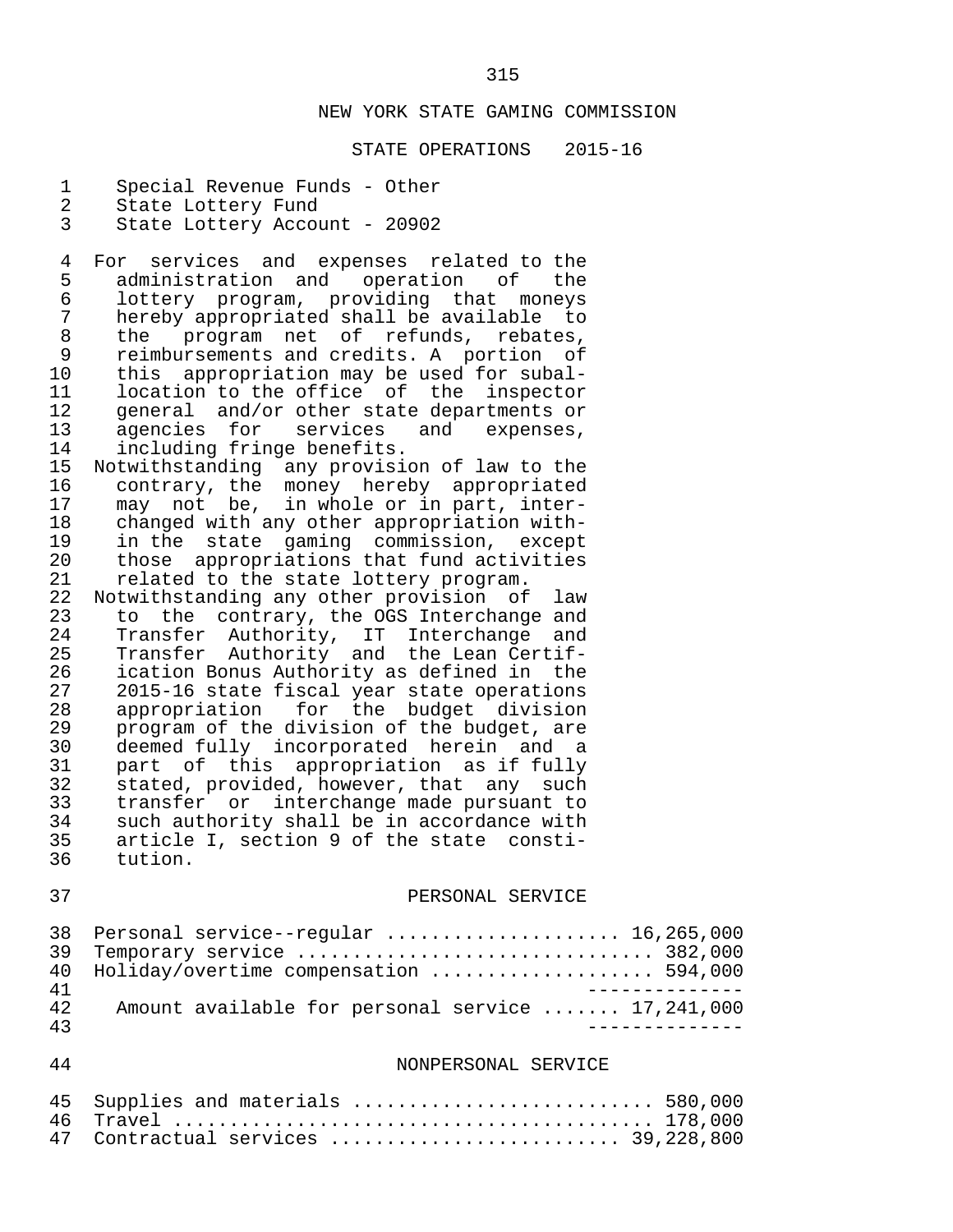STATE OPERATIONS 2015-16

 1 Equipment ...................................... 1,496,000 2 Fringe benefits ................................ 9,829,000 3 Indirect costs ................................... 490,000 -------------<br>5 Amount available for nonpersonal service .... 51,801,800 5 Amount available for nonpersonal service .... 51,801,800 6 -------------- 7 CHARITABLE GAMING PROGRAM .................................... 1,154,300 8 -------------- 9 Special Revenue Funds - Other 10 Miscellaneous Special Revenue Fund Bell Jar Collection Account - 22003 12 For services and expenses related to the<br>13 administration and operation of the chari-13 administration and operation of the chari-<br>14 table gaming program, providing that 14 table gaming program, providing<br>15 moneys hereby appropriated shall be 15 moneys hereby appropriated shall be avail-<br>16 able to the program net of refunds. 16 able to the program net of refunds,<br>17 rebates, reimbursements and credits. 17 rebates, reimbursements and credits.<br>18 Notwithstanding any provision of law t Notwithstanding any provision of law to the 19 contrary, the money hereby appropriated<br>20 may not be, in whole or in part, inter-20 may not be, in whole or in part, inter-<br>21 changed with any other appropriation with-21 changed with any other appropriation with-<br>22 in the state gaming commission, except 22 in the state gaming commission, except<br>23 those appropriations that fund activities 23 those appropriations that fund activities<br>24 related to the state charitable gaming 24 related to the state charitable gaming<br>25 program. 25 program.<br>26 Notwithstal 26 Notwithstanding any other provision of law<br>27 to the contrary, the OGS Interchange and 27 to the contrary, the OGS Interchange and<br>28 Transfer Authority, IT Interchange and 28 Transfer Authority, IT Interchange and 29 Transfer Authority and the Lean Certif- 30 ication Bonus Authority as defined in the<br>31 2015-16 state fiscal year state operations 31 2015-16 state fiscal year state operations<br>32 appropriation for the budget division 32 appropriation for the budget division<br>33 program of the division of the budget, are 33 program of the division of the budget, are<br>34 deemed fully incorporated berein and a 34 deemed fully incorporated herein and a 35 part of this appropriation as if fully  $36$  stated. stated. 37 PERSONAL SERVICE 38 Personal service--regular ........................ 649,000 39 -------------- 40 NONPERSONAL SERVICE 41 Supplies and materials ............................... 15,000 42 Travel ............................................ 38,000 43 Contractual services .............................. 52,300 44 Equipment .......................................... 9,000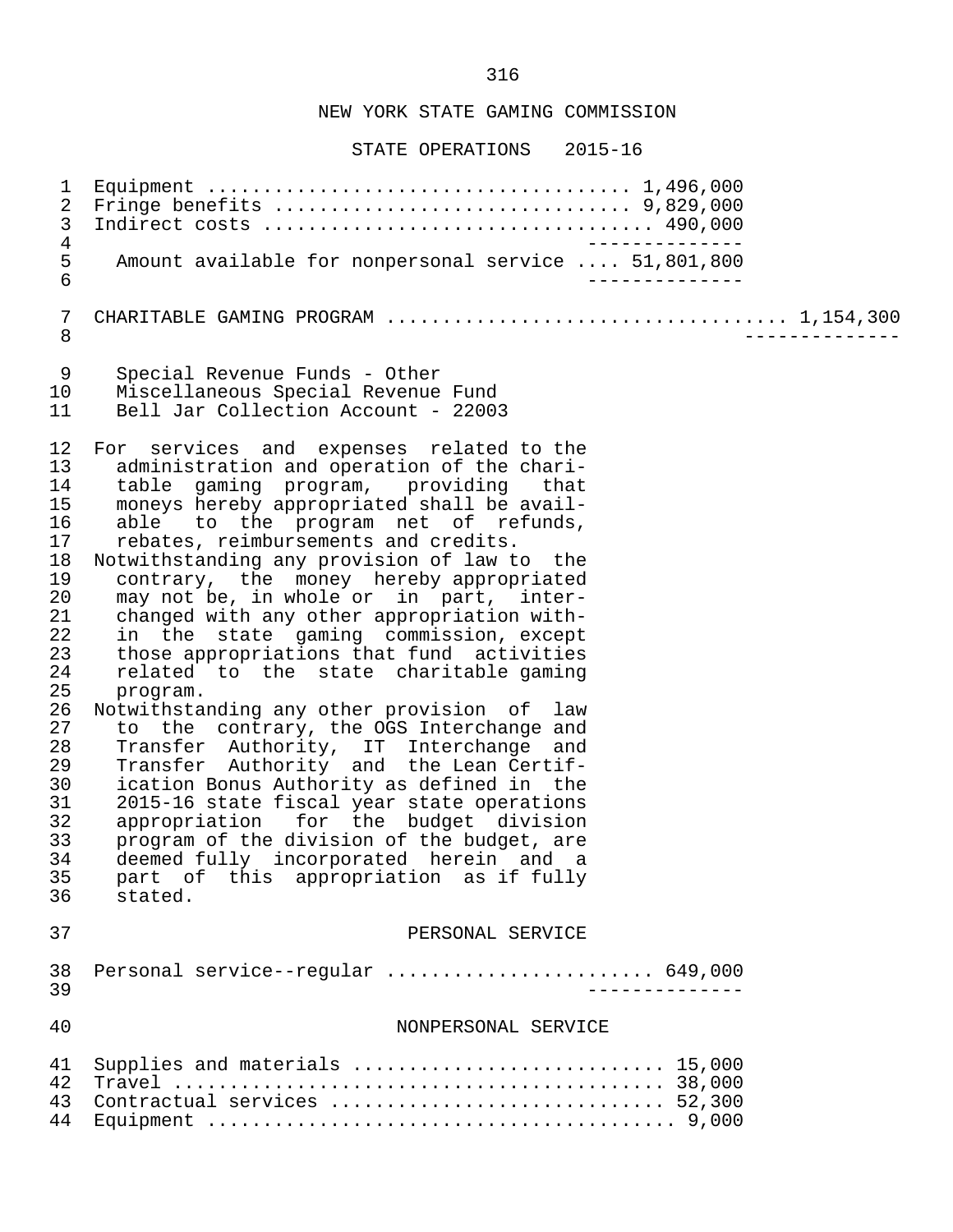STATE OPERATIONS 2015-16

 1 Fringe benefits .................................. 372,000 2 Indirect costs .................................... 19,000 3<br>4 Amount available for nonpersonal service ....... 505.300 4 Amount available for nonpersonal service ....... 505,300 5 -------------- 6 GAMING PROGRAM .............................................. 21,628,400 7 -------------- 8 Special Revenue Funds - Other<br>9 NYS Commercial Gaming Fund 9 NYS Commercial Gaming Fund 10 Commercial Gaming Regulation Account - 23702 11 For services and expenses related to the<br>12 administration and operation of the 12 administration and operation of the<br>13 commercial gaming revenue\_account, provid-13 commercial gaming revenue account, provid-<br>14 ing that moneys hereby appropriated shall 14 ing that moneys hereby appropriated shall<br>15 be available to the program net of 15 be available to the program net of<br>16 refunds, rebates, reimbursements and cred-16 refunds, rebates, reimbursements and cred-<br>17 its. A portion of this appropriation shall 17 its. A portion of this appropriation shall<br>18 be made available pursuant to a memorandum 18 be made available pursuant to a memorandum<br>19 of understanding between the New York 19 of understanding between the New York<br>20 state-gaming-commission-and the division 20 state gaming commission and the division<br>21 of state police. Funds appropriated herein 21 of state police. Funds appropriated herein<br>22 may be suballocated to the division of 22 may be suballocated to the division of<br>23 state police. 23 state police.<br>24 Notwithstanding 24 Notwithstanding any provision of law to the 25 contrary, the money hereby appropriated<br>26 may not be, in whole or in part, inter-26 may not be, in whole or in part, inter-<br>27 changed with any other appropriation with-27 changed with any other appropriation with-<br>28 in the state gaming commission, except 28 in the state gaming commission, except<br>29 those-appropriations-that-fund activities 29 those appropriations that fund activities<br>30 related to the administration of gaming 30 related to the administration of gaming<br>31 commission program. 31 commission program.<br>32 Notwithstanding any o 32 Notwithstanding any other provision of law<br>33 to the contrary, the OGS Interchange and 33 to the contrary, the OGS Interchange and<br>34 Transfer Authority, IT Interchange and 34 Transfer Authority, IT Interchange and<br>35 Transfer Authority and the Lean-Certif-35 Transfer Authority and the Lean Certif-<br>36 ication Bonus Authority as defined in the 36 ication Bonus Authority as defined in the 37 2015-16 state fiscal year state operations<br>38 appropriation for the budget division 38 appropriation for the budget division<br>39 program of the division of the budget, are 39 program of the division of the budget, are<br>40 deemed fully incorporated herein and a deemed fully incorporated herein and a 41 part of this appropriation as if fully stated. 43 PERSONAL SERVICE

|     | 44 Personal service--reqular  1,232,000 |  |
|-----|-----------------------------------------|--|
|     | 45 Holiday/overtime compensation  4,000 |  |
| -46 |                                         |  |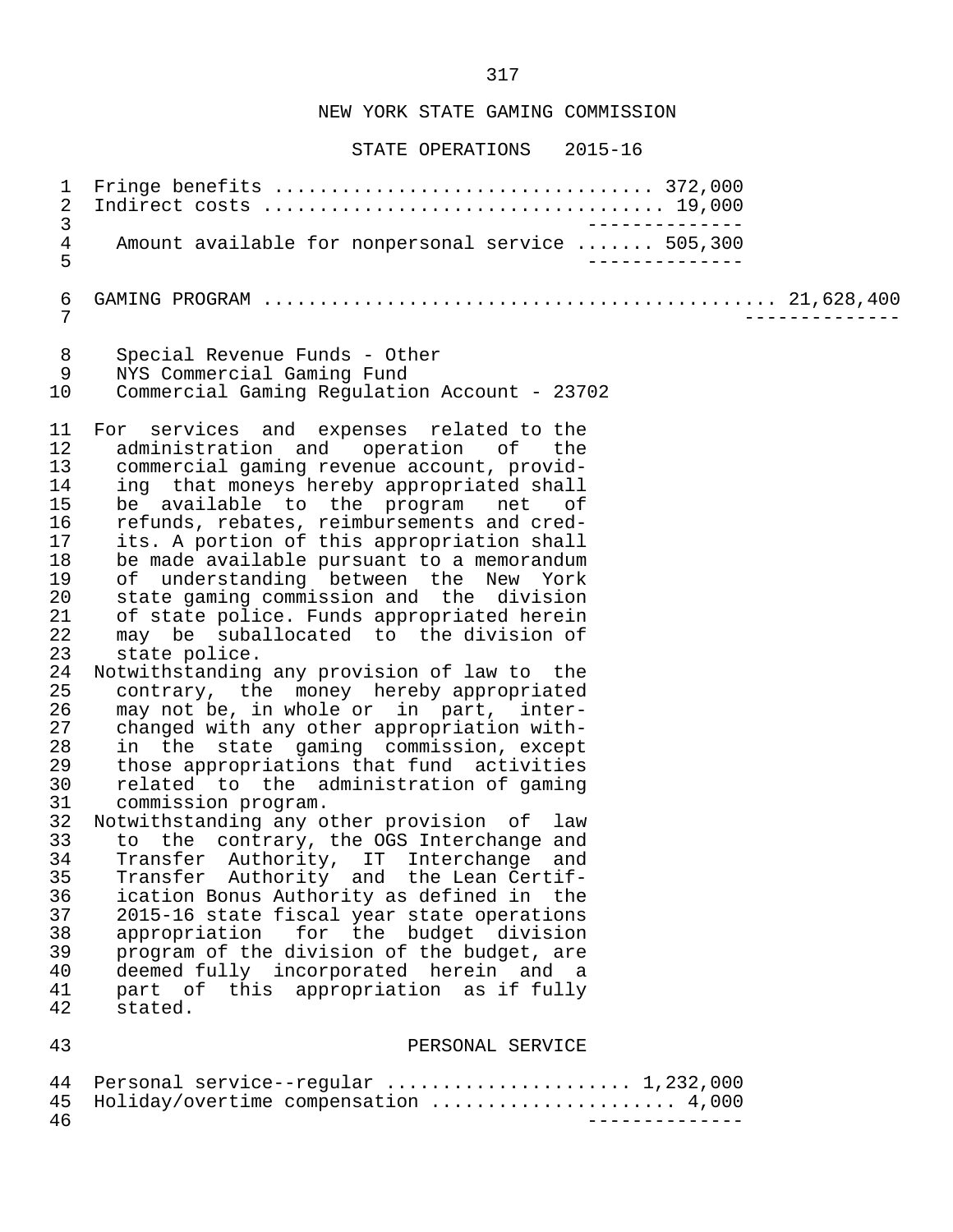| $\mathbf 1$<br>$\overline{2}$                                                                                                                      | Amount available for personal service  1,236,000                                                                                                                                                                                                                                                                                                                                                                                                                                                                                                                                                                                                                                                                                                                                                                                                                                                                                                                                                                                                                           |
|----------------------------------------------------------------------------------------------------------------------------------------------------|----------------------------------------------------------------------------------------------------------------------------------------------------------------------------------------------------------------------------------------------------------------------------------------------------------------------------------------------------------------------------------------------------------------------------------------------------------------------------------------------------------------------------------------------------------------------------------------------------------------------------------------------------------------------------------------------------------------------------------------------------------------------------------------------------------------------------------------------------------------------------------------------------------------------------------------------------------------------------------------------------------------------------------------------------------------------------|
| 3                                                                                                                                                  | NONPERSONAL SERVICE                                                                                                                                                                                                                                                                                                                                                                                                                                                                                                                                                                                                                                                                                                                                                                                                                                                                                                                                                                                                                                                        |
| 4<br>5<br>6<br>7<br>8<br>9<br>10                                                                                                                   | Supplies and materials  27,000<br>Fringe benefits  704,000                                                                                                                                                                                                                                                                                                                                                                                                                                                                                                                                                                                                                                                                                                                                                                                                                                                                                                                                                                                                                 |
| 11<br>12                                                                                                                                           | Amount available for nonpersonal service  8,269,300                                                                                                                                                                                                                                                                                                                                                                                                                                                                                                                                                                                                                                                                                                                                                                                                                                                                                                                                                                                                                        |
| 13<br>14                                                                                                                                           | Program account subtotal  9,505,300                                                                                                                                                                                                                                                                                                                                                                                                                                                                                                                                                                                                                                                                                                                                                                                                                                                                                                                                                                                                                                        |
| 15<br>16<br>17                                                                                                                                     | Special Revenue Funds - Other<br>Miscellaneous Special Revenue Fund<br>Regulation of Indian Gaming Account - 22046                                                                                                                                                                                                                                                                                                                                                                                                                                                                                                                                                                                                                                                                                                                                                                                                                                                                                                                                                         |
| 18<br>19<br>20<br>21<br>22<br>23<br>24<br>25<br>26<br>27<br>28<br>29<br>30<br>31<br>32<br>33<br>34<br>35<br>36<br>37<br>38<br>39<br>40<br>41<br>42 | For services and expenses related to the<br>administration and operation of the regu-<br>lation of Indian gaming program, providing<br>that moneys hereby appropriated shall be<br>available to the program net of refunds,<br>rebates, reimbursements and credits.<br>Notwithstanding any provision of law to the<br>contrary, the money hereby appropriated<br>may not be, in whole or in part, inter-<br>changed with any other appropriation with-<br>in the state gaming commission, except<br>those appropriations that fund activities<br>related to the regulation of Indian gaming<br>program.<br>Notwithstanding any other provision of<br>law<br>to the contrary, the OGS Interchange and<br>Transfer Authority, IT Interchange and<br>Transfer Authority and the Lean Certif-<br>ication Bonus Authority as defined in the<br>2015-16 state fiscal year state operations<br>appropriation for the budget division<br>program of the division of the budget, are<br>deemed fully incorporated herein and a<br>part of this appropriation as if fully<br>stated. |
| 43                                                                                                                                                 | PERSONAL SERVICE                                                                                                                                                                                                                                                                                                                                                                                                                                                                                                                                                                                                                                                                                                                                                                                                                                                                                                                                                                                                                                                           |

|     | 44 Personal service--reqular  3,266,000  |  |
|-----|------------------------------------------|--|
|     | 45 Holiday/overtime compensation  62,000 |  |
| -46 |                                          |  |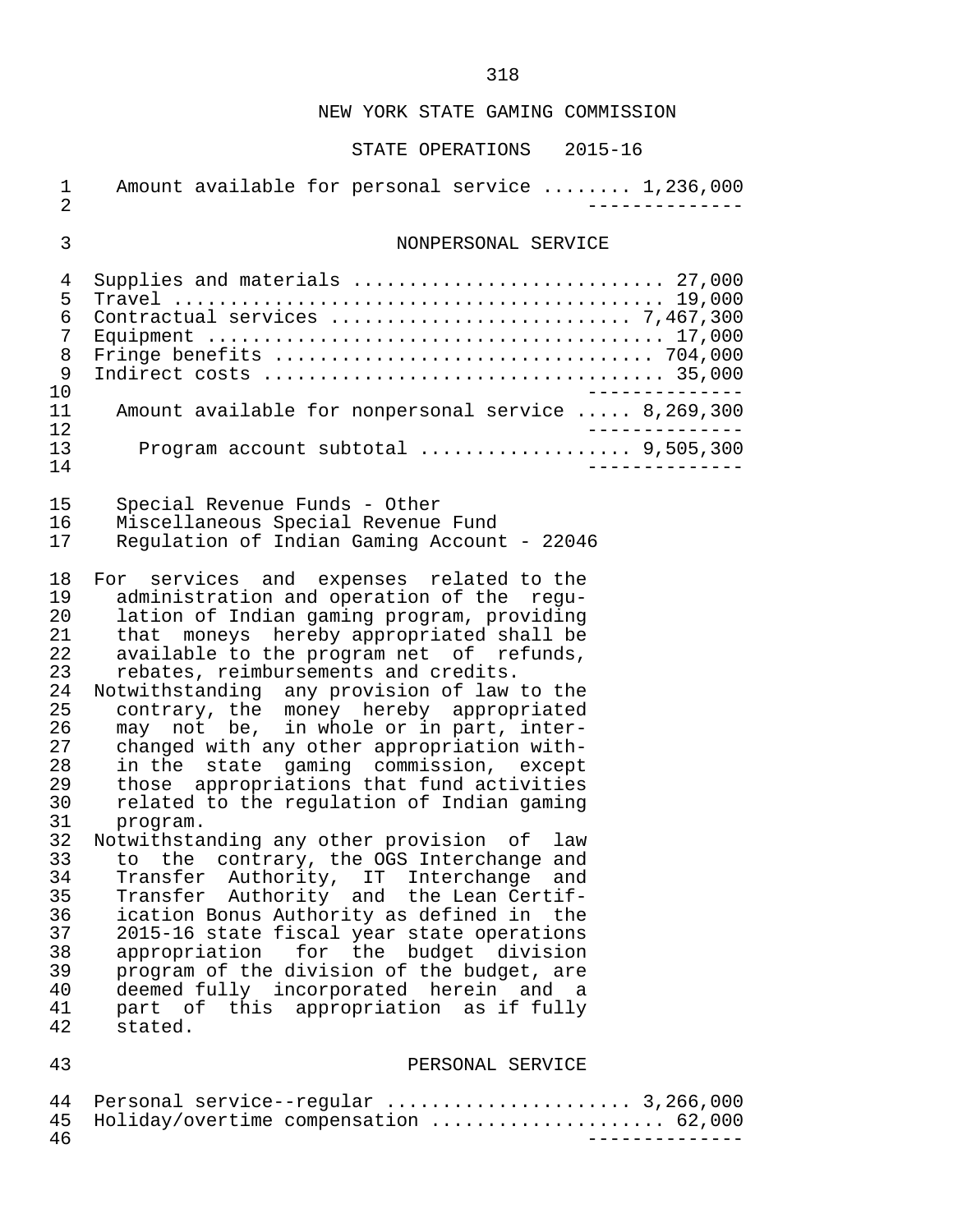# STATE OPERATIONS 2015-16

| $\mathbf 1$<br>$\overline{2}$                                                                                                                      | Amount available for personal service  3,328,000                                                                                                                                                                                                                                                                                                                                                                                                                                                                                                                                                                                                                                                                                                                                                                                                                                                                                                                                                                                                                        |  |
|----------------------------------------------------------------------------------------------------------------------------------------------------|-------------------------------------------------------------------------------------------------------------------------------------------------------------------------------------------------------------------------------------------------------------------------------------------------------------------------------------------------------------------------------------------------------------------------------------------------------------------------------------------------------------------------------------------------------------------------------------------------------------------------------------------------------------------------------------------------------------------------------------------------------------------------------------------------------------------------------------------------------------------------------------------------------------------------------------------------------------------------------------------------------------------------------------------------------------------------|--|
| 3                                                                                                                                                  | NONPERSONAL SERVICE                                                                                                                                                                                                                                                                                                                                                                                                                                                                                                                                                                                                                                                                                                                                                                                                                                                                                                                                                                                                                                                     |  |
| 4<br>5<br>6<br>7<br>8<br>9<br>10<br>11                                                                                                             | Supplies and materials  4,000<br>Contractual services  98,400<br>Fringe benefits  1,859,000<br>Amount available for nonpersonal service  2,055,400                                                                                                                                                                                                                                                                                                                                                                                                                                                                                                                                                                                                                                                                                                                                                                                                                                                                                                                      |  |
| 12<br>13                                                                                                                                           | Program account subtotal  5,383,400                                                                                                                                                                                                                                                                                                                                                                                                                                                                                                                                                                                                                                                                                                                                                                                                                                                                                                                                                                                                                                     |  |
| 14<br>15<br>16                                                                                                                                     | Special Revenue Funds - Other<br>State Lottery Fund<br>VLT Administration Account - 20903                                                                                                                                                                                                                                                                                                                                                                                                                                                                                                                                                                                                                                                                                                                                                                                                                                                                                                                                                                               |  |
| 17<br>18<br>19<br>20<br>21<br>22<br>23<br>24<br>25<br>26<br>27<br>28<br>29<br>30<br>31<br>32<br>33<br>34<br>35<br>36<br>37<br>38<br>39<br>40<br>41 | For services and expenses related to the<br>state's administration of video lottery<br>gaming program, providing that such moneys<br>appropriated herein shall be available to<br>the program net of refunds, rebates,<br>reimbursements and credits.<br>Notwithstanding any provision of law to the<br>contrary, the money hereby appropriated<br>may not be, in whole or in part, inter-<br>changed with any other appropriation with-<br>in the state gaming commission, except<br>those appropriations that fund activities<br>related to the state video lottery gaming<br>program.<br>Notwithstanding any other provision of law<br>to the contrary, the OGS Interchange and<br>Transfer Authority, IT Interchange and<br>Transfer Authority and the Lean Certif-<br>ication Bonus Authority as defined in the<br>2015-16 state fiscal year state operations<br>appropriation for the budget<br>division<br>program of the division of the budget, are<br>deemed fully incorporated herein<br>and a<br>part of this appropriation<br>if<br>fully<br>as<br>stated. |  |
| 42                                                                                                                                                 | PERSONAL SERVICE                                                                                                                                                                                                                                                                                                                                                                                                                                                                                                                                                                                                                                                                                                                                                                                                                                                                                                                                                                                                                                                        |  |
|                                                                                                                                                    |                                                                                                                                                                                                                                                                                                                                                                                                                                                                                                                                                                                                                                                                                                                                                                                                                                                                                                                                                                                                                                                                         |  |

### 43 Personal service--regular ...................... 3,303,000 44 Temporary service ................................. 23,000 45 Holiday/overtime compensation ...................... 9,000 46 --------------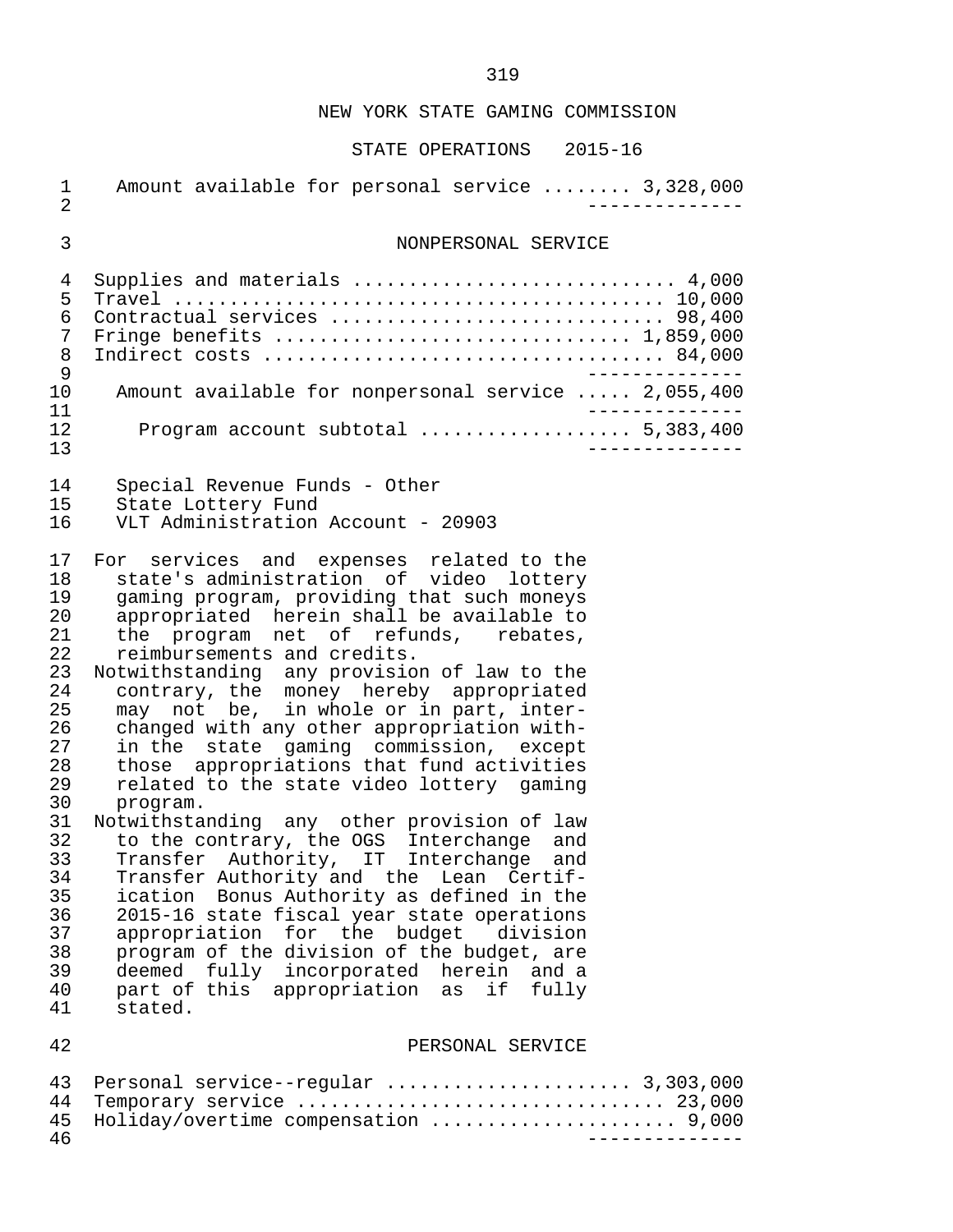| $\mathbf 1$<br>$\overline{2}$                                                                                                                            | Amount available for personal service  3,335,000                                                                                                                                                                                                                                                                                                                                                                                                                                                                                                                                                                                                                                                                                                                                                                                                                                                                                                                                                                                                                                                            |
|----------------------------------------------------------------------------------------------------------------------------------------------------------|-------------------------------------------------------------------------------------------------------------------------------------------------------------------------------------------------------------------------------------------------------------------------------------------------------------------------------------------------------------------------------------------------------------------------------------------------------------------------------------------------------------------------------------------------------------------------------------------------------------------------------------------------------------------------------------------------------------------------------------------------------------------------------------------------------------------------------------------------------------------------------------------------------------------------------------------------------------------------------------------------------------------------------------------------------------------------------------------------------------|
| 3                                                                                                                                                        | NONPERSONAL SERVICE                                                                                                                                                                                                                                                                                                                                                                                                                                                                                                                                                                                                                                                                                                                                                                                                                                                                                                                                                                                                                                                                                         |
| 4<br>5<br>6<br>7<br>8<br>$\mathsf 9$<br>10<br>11<br>12<br>13<br>14                                                                                       | Supplies and materials  21,000<br>Contractual services  1,301,700<br>Amount available for nonpersonal service  3,404,700<br>Program account subtotal $6,739,700$<br>$- - - - - - - -$                                                                                                                                                                                                                                                                                                                                                                                                                                                                                                                                                                                                                                                                                                                                                                                                                                                                                                                       |
| 15<br>16                                                                                                                                                 | HORSE RACING AND PARI-MUTUEL WAGERING PROGRAM  13,236,500                                                                                                                                                                                                                                                                                                                                                                                                                                                                                                                                                                                                                                                                                                                                                                                                                                                                                                                                                                                                                                                   |
| 17<br>18<br>19                                                                                                                                           | Special Revenue Funds - Other<br>Miscellaneous Special Revenue Fund<br>Regulation of Racing Account - 21912                                                                                                                                                                                                                                                                                                                                                                                                                                                                                                                                                                                                                                                                                                                                                                                                                                                                                                                                                                                                 |
| 20<br>21<br>22<br>23<br>24<br>25<br>26<br>27<br>28<br>29<br>30<br>31<br>32<br>33<br>34<br>35<br>36<br>37<br>38<br>39<br>40<br>41<br>42<br>43<br>44<br>45 | For services and expenses related to the<br>administration and operation of the regu-<br>lation of horse racing and pari-mutuel<br>wagering program, providing that moneys<br>hereby appropriated shall be available to<br>the program net of refunds, rebates,<br>reimbursements and credits.<br>Notwithstanding any provision of law to the<br>contrary, the money hereby appropriated<br>may not be, in whole or in part, inter-<br>changed with any other appropriation with-<br>in the state gaming commission, except<br>those appropriations that fund activities<br>related to the horse racing and parimutuel<br>wagering program.<br>Notwithstanding any other provision of law<br>to the contrary, the OGS Interchange and<br>Transfer Authority, IT Interchange and<br>Transfer Authority and the Lean Certif-<br>ication Bonus Authority as defined in the<br>2015-16 state fiscal year state operations<br>appropriation for the budget division<br>program of the division of the budget, are<br>deemed fully incorporated herein and a<br>part of this appropriation as if fully<br>stated. |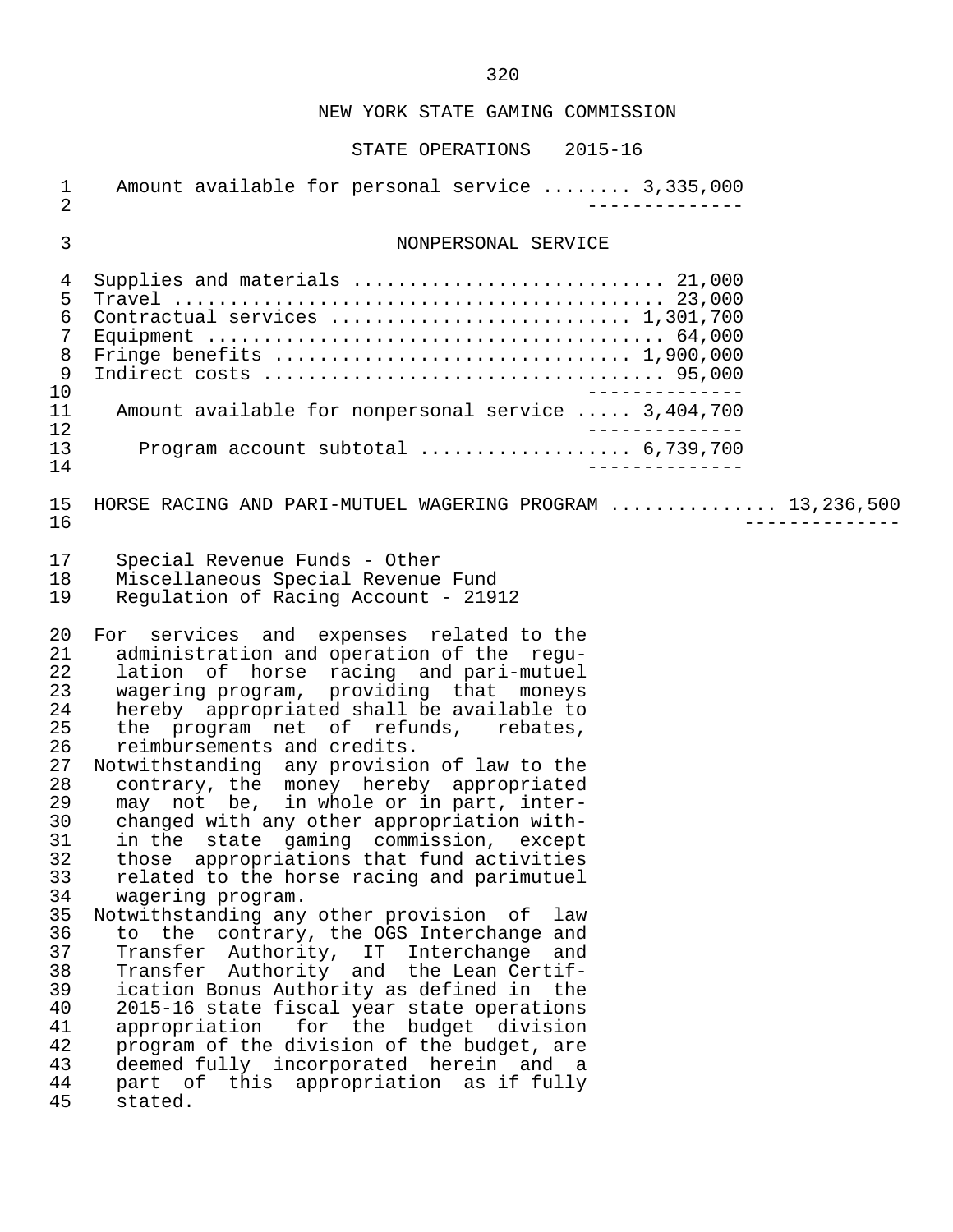## STATE OPERATIONS 2015-16

## 1 PERSONAL SERVICE

|     | 2 Personal service--regular  2,057,000           |  |
|-----|--------------------------------------------------|--|
|     | 3 Temporary service  4,620,000                   |  |
|     | 4 Holiday/overtime compensation  84,000          |  |
| ᄃ   |                                                  |  |
| რ — | Amount available for personal service  6,761,000 |  |
|     |                                                  |  |

# 8 NONPERSONAL SERVICE

|     | 9 Supplies and materials  112,000                   |
|-----|-----------------------------------------------------|
| 1 O |                                                     |
|     |                                                     |
|     |                                                     |
|     |                                                     |
| 14  |                                                     |
| 15  |                                                     |
| 16  | Amount available for nonpersonal service  6,475,500 |
|     |                                                     |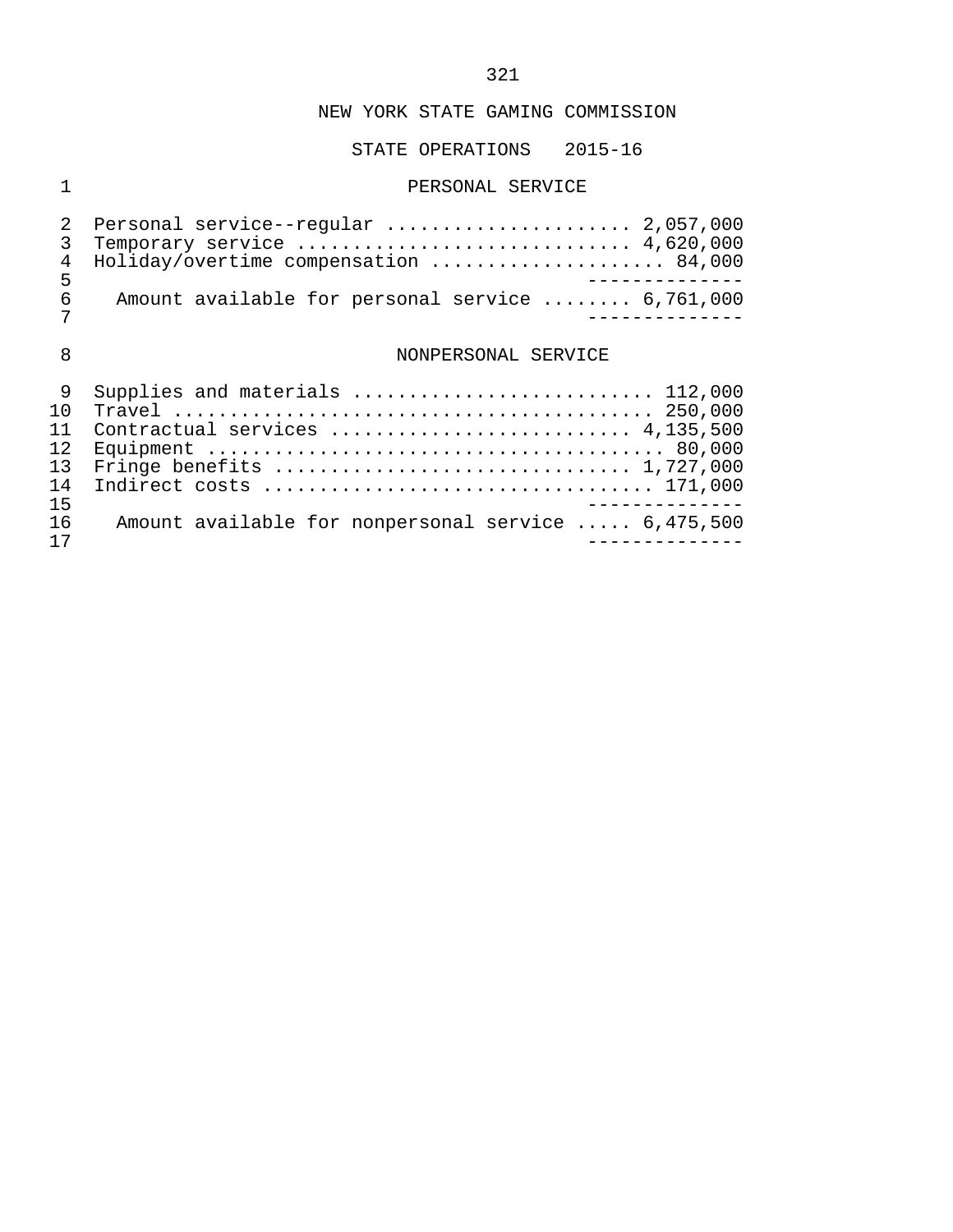## OFFICE OF GENERAL SERVICES

STATE OPERATIONS 2015-16

1 For payment according to the following schedule:

| $\sqrt{2}$                                                                                                                                                                       |                                                                                                                                                                                                                                                                                                                                                                                                                                                                                                                                                                                                                                                                                                                                                                                                                                                                                                                                                                                                                                                                                                                                                                                                                             |                                        | APPROPRIATIONS REAPPROPRIATIONS                                                             |
|----------------------------------------------------------------------------------------------------------------------------------------------------------------------------------|-----------------------------------------------------------------------------------------------------------------------------------------------------------------------------------------------------------------------------------------------------------------------------------------------------------------------------------------------------------------------------------------------------------------------------------------------------------------------------------------------------------------------------------------------------------------------------------------------------------------------------------------------------------------------------------------------------------------------------------------------------------------------------------------------------------------------------------------------------------------------------------------------------------------------------------------------------------------------------------------------------------------------------------------------------------------------------------------------------------------------------------------------------------------------------------------------------------------------------|----------------------------------------|---------------------------------------------------------------------------------------------|
| $\mathfrak{Z}$<br>$\,4$<br>5<br>$\epsilon$<br>$\sqrt{ }$<br>$\,8\,$<br>$\mathsf 9$                                                                                               | General Fund<br>Special Revenue Funds - Federal<br>Special Revenue Funds - Other<br>Enterprise Service Funds  1,766,000<br>Internal Service Funds  830,186,000<br>Fiduciary Funds $\ldots \ldots \ldots \ldots \ldots$ 750,000                                                                                                                                                                                                                                                                                                                                                                                                                                                                                                                                                                                                                                                                                                                                                                                                                                                                                                                                                                                              | 156,730,000<br>8,230,000<br>30,194,000 | $\mathbf 0$<br>11,365,000<br>$\overline{0}$<br>$\mathbf 0$<br>$\mathbf 0$<br>$\overline{0}$ |
| 10<br>11                                                                                                                                                                         | All Funds  1,027,856,000 11,365,000                                                                                                                                                                                                                                                                                                                                                                                                                                                                                                                                                                                                                                                                                                                                                                                                                                                                                                                                                                                                                                                                                                                                                                                         | ================                       | ================                                                                            |
| 12                                                                                                                                                                               | <b>SCHEDULE</b>                                                                                                                                                                                                                                                                                                                                                                                                                                                                                                                                                                                                                                                                                                                                                                                                                                                                                                                                                                                                                                                                                                                                                                                                             |                                        |                                                                                             |
| 13<br>14                                                                                                                                                                         | BUSINESS SERVICES CENTER PROGRAM  44,616,000                                                                                                                                                                                                                                                                                                                                                                                                                                                                                                                                                                                                                                                                                                                                                                                                                                                                                                                                                                                                                                                                                                                                                                                |                                        |                                                                                             |
| 15<br>16                                                                                                                                                                         | General Fund<br>State Purposes Account - 10050                                                                                                                                                                                                                                                                                                                                                                                                                                                                                                                                                                                                                                                                                                                                                                                                                                                                                                                                                                                                                                                                                                                                                                              |                                        |                                                                                             |
| 17<br>18<br>19<br>20<br>21<br>22<br>23<br>24<br>25<br>26<br>27<br>28<br>29<br>30<br>31<br>32<br>33<br>34<br>35<br>36<br>37<br>38<br>39<br>40<br>41<br>42<br>43<br>44<br>45<br>46 | Notwithstanding any other provision of law<br>to the contrary, the OGS Interchange<br>Transfer Authority, IT Interchange<br>Transfer Authority and the Lean Certif-<br>ication Bonus Authority as defined in the<br>2015-16 state fiscal year state operations<br>appropriation for the budget division<br>program of the division of the budget, are<br>deemed fully incorporated herein and a<br>part of this appropriation as if fully<br>stated.<br>Notwithstanding any other provision of law<br>to the contrary, in the event that consol-<br>idations of administrative services,<br>payroll administration, time and attend-<br>ance, benefits administration and/or other<br>transactional human resources functions do<br>not occur due to delays in implementation,<br>the office of general services<br>subject to the approval of the director of<br>the budget, transfer, interchange, and/or<br>suballocate funds in accordance with the<br>following schedule:<br>Up to \$60,000 to the department of economic<br>development<br>Up to \$240,000 to the office of information<br>technology services;<br>Up to \$46,000 to the department of civil<br>service;<br>Up to \$46,000 to the division of budget; | and<br>and<br>may,                     |                                                                                             |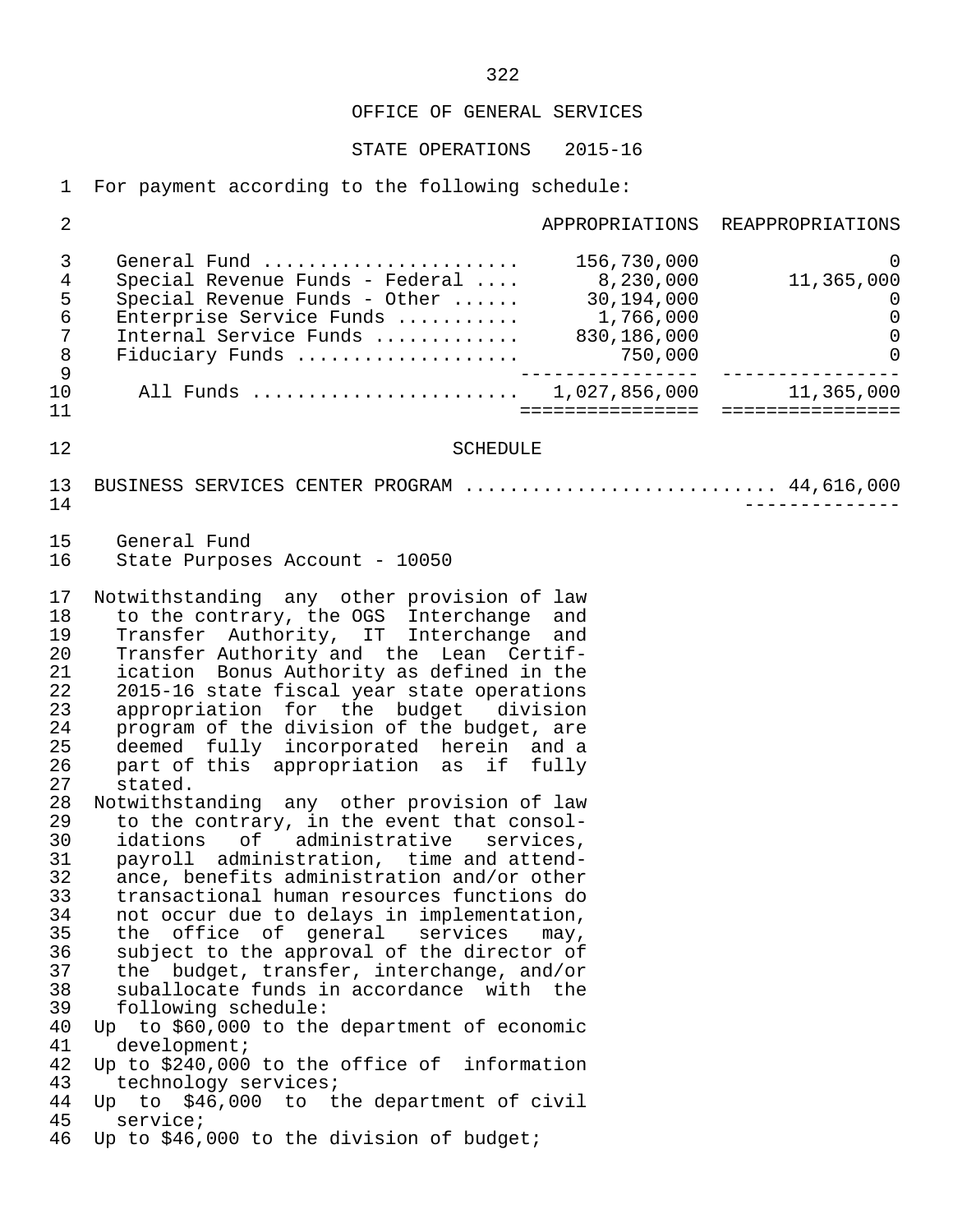# OFFICE OF GENERAL SERVICES

| $\mathbf 1$                                              | Up to \$185,000 to the department of motor                                                                                                                                                                                                                                                                                                                                                                    |
|----------------------------------------------------------|---------------------------------------------------------------------------------------------------------------------------------------------------------------------------------------------------------------------------------------------------------------------------------------------------------------------------------------------------------------------------------------------------------------|
| 2                                                        | vehicles;                                                                                                                                                                                                                                                                                                                                                                                                     |
| 3                                                        | Up to \$277,000 to the office of children and                                                                                                                                                                                                                                                                                                                                                                 |
| $\overline{4}$                                           | family services;                                                                                                                                                                                                                                                                                                                                                                                              |
| 5                                                        | Up to \$46,000 to the department of state;                                                                                                                                                                                                                                                                                                                                                                    |
| 6                                                        | Up to \$432,000 to the division of state                                                                                                                                                                                                                                                                                                                                                                      |
| 7                                                        | police;                                                                                                                                                                                                                                                                                                                                                                                                       |
| 8                                                        | Up to \$138,000 to the office of temporary                                                                                                                                                                                                                                                                                                                                                                    |
| 9                                                        | and disability assistance;                                                                                                                                                                                                                                                                                                                                                                                    |
| 10                                                       | Up to \$312,000 to the department of taxation                                                                                                                                                                                                                                                                                                                                                                 |
| 11                                                       | and finance;                                                                                                                                                                                                                                                                                                                                                                                                  |
| 12                                                       | Up to \$346,000 to the department of health;                                                                                                                                                                                                                                                                                                                                                                  |
| 13<br>14<br>15<br>16<br>17<br>18<br>19<br>20<br>21<br>22 | Up to \$21,000 to the department of agricul-<br>ture and markets; and/or<br>Up to \$268,000 to the department<br>оf<br>corrections and community supervision.<br>The director of the budget shall file such<br>approval with the department of audit and<br>control and copies thereof with the chair-<br>man of the senate finance committee and<br>the chairman of the assembly ways and<br>means committee |
| 23                                                       | PERSONAL SERVICE                                                                                                                                                                                                                                                                                                                                                                                              |
| 24                                                       | Personal service--regular  22,416,000                                                                                                                                                                                                                                                                                                                                                                         |
| 25                                                       | -----------                                                                                                                                                                                                                                                                                                                                                                                                   |
| 26                                                       | NONPERSONAL SERVICE                                                                                                                                                                                                                                                                                                                                                                                           |
| 27                                                       | Contractual services  997,000                                                                                                                                                                                                                                                                                                                                                                                 |
| 28                                                       |                                                                                                                                                                                                                                                                                                                                                                                                               |
| 29                                                       | Program account subtotal  23,413,000                                                                                                                                                                                                                                                                                                                                                                          |
| 30                                                       | -----------                                                                                                                                                                                                                                                                                                                                                                                                   |
| 31                                                       | Internal Service Funds                                                                                                                                                                                                                                                                                                                                                                                        |
| 32                                                       | Centralized Services Account                                                                                                                                                                                                                                                                                                                                                                                  |
| 33                                                       | Business Services Center Account - 55022                                                                                                                                                                                                                                                                                                                                                                      |
| 34                                                       | Notwithstanding any other provision of law                                                                                                                                                                                                                                                                                                                                                                    |
| 35                                                       | to the contrary, the OGS Interchange and                                                                                                                                                                                                                                                                                                                                                                      |
| 36                                                       | Transfer Authority, IT Interchange                                                                                                                                                                                                                                                                                                                                                                            |
| 37                                                       | and                                                                                                                                                                                                                                                                                                                                                                                                           |
| 38                                                       | Transfer Authority and the Lean Certif-                                                                                                                                                                                                                                                                                                                                                                       |
| 39                                                       | ication Bonus Authority as defined in the                                                                                                                                                                                                                                                                                                                                                                     |
| 40                                                       | 2015-16 state fiscal year state operations                                                                                                                                                                                                                                                                                                                                                                    |
| 41                                                       | appropriation for the budget division                                                                                                                                                                                                                                                                                                                                                                         |
| 42                                                       | program of the division of the budget, are                                                                                                                                                                                                                                                                                                                                                                    |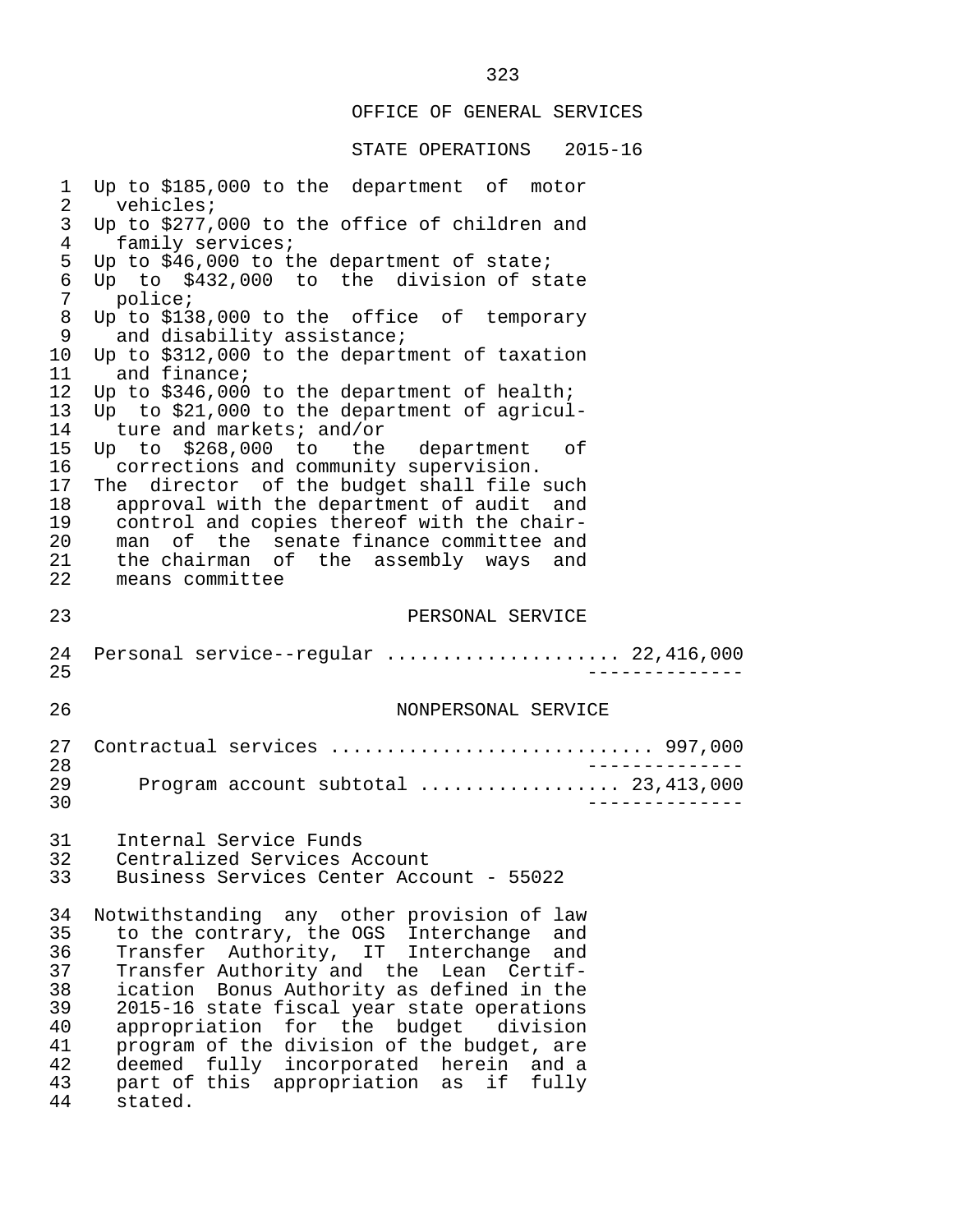STATE OPERATIONS 2015-16 1 PERSONAL SERVICE 2 Personal service--regular ...................... 8,654,000 3 -------------- 4 NONPERSONAL SERVICE 5 Contractual services ........................... 5,000,000 6 Fringe benefits ................................ 7,195,000 7 Indirect costs ................................... 354,000 8<br>200, 281, 281 .... 2016 Amount available for nonpersonal service .... 12 9 Amount available for nonpersonal service .... 12,549,000<br>10 10 -------------- 11 Program account subtotal .................. 21,203,000 12 -------------- 13 CURATORIAL SERVICES PROGRAM .................................... 750,000 14 -------------- 15 Fiduciary Funds<br>16 Miscellaneous N 16 Miscellaneous New York State Agency Fund<br>17 Empire State Plaza Art Commission Account Empire State Plaza Art Commission Account - 60600 18 For services and expenses related to the<br>19 operation of the empire state plaza art 19 operation of the empire state plaza art<br>20 commission in accordance with article 4 of 20 commission in accordance with article 4 of<br>21 the arts and cultural affairs law. the arts and cultural affairs law. 22 NONPERSONAL SERVICE 23 Contractual services ............................. 500,000 24 -------------- 25 Program account subtotal ..................... 500,000 26 -------------- 27 Fiduciary Funds<br>28 Miscellaneous N 28 Miscellaneous New York State Agency Fund<br>29 Executive Mansion Trust Account - 60600 Executive Mansion Trust Account -  $60600$ 30 For services and expenses related to the<br>31 operation of the executive mansion trust 31 operation of the executive mansion trust<br>32 in accordance with article 54 of the arts  $32$  in accordance with article 54 of the arts<br>33 and cultural affairs law. and cultural affairs law. 34 NONPERSONAL SERVICE 35 Contractual services ............................. 250,000 36 -------------- 37 Program account subtotal ..................... 250,000 38 --------------

324

OFFICE OF GENERAL SERVICES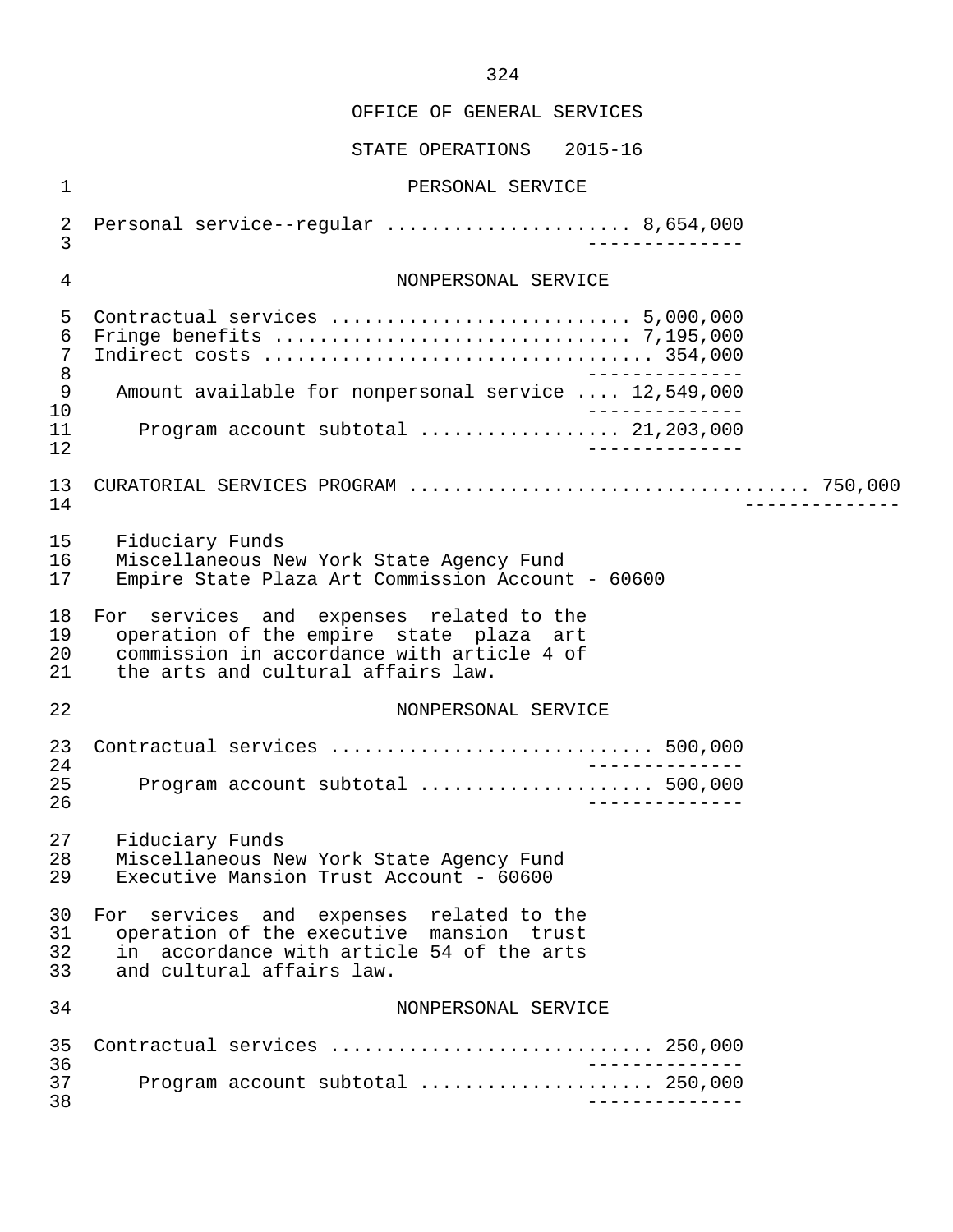| $\mathbf 1$<br>$\overline{2}$                                                     | DESIGN AND CONSTRUCTION PROGRAM  74,061,000                                                                                                                                                                                                                                                                                                                                                                                                                  |
|-----------------------------------------------------------------------------------|--------------------------------------------------------------------------------------------------------------------------------------------------------------------------------------------------------------------------------------------------------------------------------------------------------------------------------------------------------------------------------------------------------------------------------------------------------------|
| 3<br>$\overline{4}$<br>5                                                          | Internal Service Funds<br>Centralized Services Account<br>Design and Construction Account - 55010                                                                                                                                                                                                                                                                                                                                                            |
| 6<br>$\overline{7}$<br>8<br>$\mathsf 9$<br>10<br>11<br>12<br>13<br>14<br>15<br>16 | Notwithstanding any other provision of law<br>to the contrary, the OGS Interchange and<br>Transfer Authority, IT Interchange and<br>Transfer Authority and the Lean Certif-<br>ication Bonus Authority as defined in the<br>2015-16 state fiscal year state operations<br>appropriation for the budget division<br>program of the division of the budget, are<br>deemed fully incorporated herein and a<br>part of this appropriation as if fully<br>stated. |
| 17                                                                                | PERSONAL SERVICE                                                                                                                                                                                                                                                                                                                                                                                                                                             |
| 18<br>19<br>20<br>21<br>22<br>23                                                  | Personal service--regular  27,381,000<br>Temporary service  14,000<br>Holiday/overtime compensation  223,000<br>$\frac{1}{2}$<br>Amount available for personal service  27,618,000                                                                                                                                                                                                                                                                           |
| 24                                                                                | NONPERSONAL SERVICE                                                                                                                                                                                                                                                                                                                                                                                                                                          |
| 25<br>26<br>27<br>28<br>29<br>30<br>31<br>32<br>33<br>34<br>35                    | Supplies and materials  494,000<br>Contractual services  27,566,000<br>Amount available for nonpersonal service  46,443,000<br>Program account subtotal $\ldots \ldots \ldots \ldots \ldots$ 74,061,000                                                                                                                                                                                                                                                      |
| 36<br>37                                                                          | EXECUTIVE DIRECTION PROGRAM  208,078,000                                                                                                                                                                                                                                                                                                                                                                                                                     |
| 38<br>39                                                                          | General Fund<br>State Purposes Account - 10050                                                                                                                                                                                                                                                                                                                                                                                                               |
| 40<br>41<br>42<br>43                                                              | Notwithstanding any other provision of law<br>to the contrary, the OGS Interchange<br>and<br>Transfer Authority, IT Interchange and<br>Transfer Authority and the Lean Certif-                                                                                                                                                                                                                                                                               |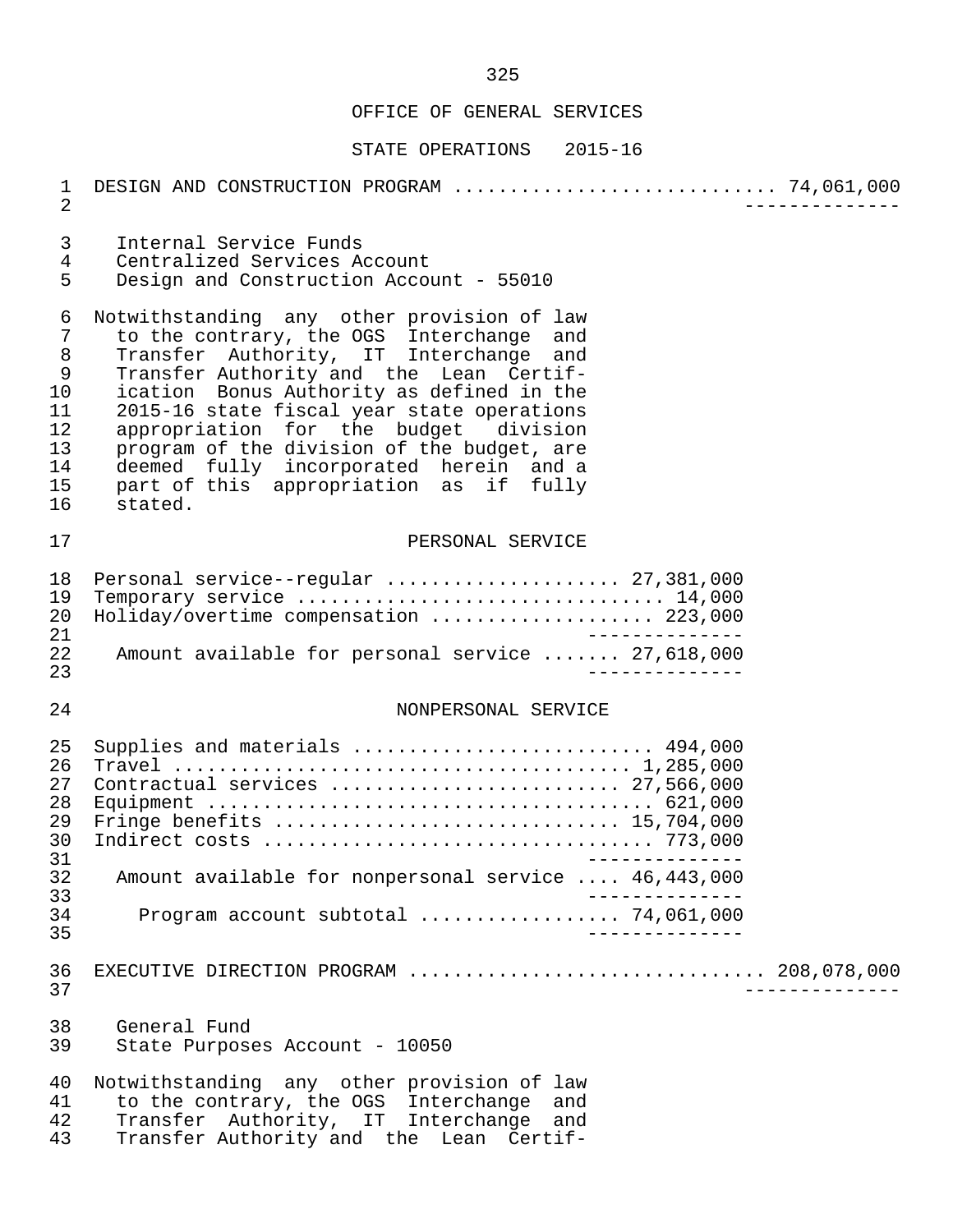| $\mathbf 1$<br>$\overline{2}$<br>3<br>$\overline{4}$<br>5<br>6<br>7                                | ication Bonus Authority as defined in the<br>2015-16 state fiscal year state operations<br>appropriation for the budget division<br>program of the division of the budget, are<br>deemed fully incorporated herein and a<br>part of this appropriation as if fully<br>stated.                                                                                                                                                                                                                                                                                                                                                                                                                         |
|----------------------------------------------------------------------------------------------------|-------------------------------------------------------------------------------------------------------------------------------------------------------------------------------------------------------------------------------------------------------------------------------------------------------------------------------------------------------------------------------------------------------------------------------------------------------------------------------------------------------------------------------------------------------------------------------------------------------------------------------------------------------------------------------------------------------|
| 8                                                                                                  | PERSONAL SERVICE                                                                                                                                                                                                                                                                                                                                                                                                                                                                                                                                                                                                                                                                                      |
| 9<br>10<br>11<br>12                                                                                | Personal service--regular  5,685,000<br>Temporary service  50,000<br>Holiday/overtime compensation  100,000                                                                                                                                                                                                                                                                                                                                                                                                                                                                                                                                                                                           |
| 13<br>14                                                                                           | Amount available for personal service  5,835,000                                                                                                                                                                                                                                                                                                                                                                                                                                                                                                                                                                                                                                                      |
| 15                                                                                                 | NONPERSONAL SERVICE                                                                                                                                                                                                                                                                                                                                                                                                                                                                                                                                                                                                                                                                                   |
| 16<br>17<br>18<br>19<br>20                                                                         | Supplies and materials  85,000<br>Contractual services  5,033,000                                                                                                                                                                                                                                                                                                                                                                                                                                                                                                                                                                                                                                     |
| 21<br>22                                                                                           | Amount available for nonpersonal service  5,216,000                                                                                                                                                                                                                                                                                                                                                                                                                                                                                                                                                                                                                                                   |
| 23<br>24                                                                                           | Total amount available $\ldots, \ldots, \ldots, \ldots, 11,051,000$                                                                                                                                                                                                                                                                                                                                                                                                                                                                                                                                                                                                                                   |
| 25<br>26<br>27<br>28<br>29<br>30<br>31<br>32<br>33<br>34<br>35<br>36<br>37<br>38<br>39<br>40<br>41 | For payments related to the new headquarters<br>for the department of audit and control,<br>the New York state and local employees'<br>retirement system and the New York state<br>and local police and fire retirement<br>system.<br>Notwithstanding any other provision of law<br>to the contrary, the OGS Interchange and<br>Transfer Authority, IT Interchange and<br>Transfer Authority and the<br>Lean Certif-<br>ication Bonus Authority as defined in the<br>2015-16 state fiscal year state operations<br>appropriation for the budget division<br>program of the division of the budget, are<br>deemed fully incorporated herein and a<br>part of this appropriation as if fully<br>stated. |
| 42                                                                                                 | NONPERSONAL SERVICE                                                                                                                                                                                                                                                                                                                                                                                                                                                                                                                                                                                                                                                                                   |
| 43<br>44                                                                                           | Contractual services  1,168,000                                                                                                                                                                                                                                                                                                                                                                                                                                                                                                                                                                                                                                                                       |
|                                                                                                    |                                                                                                                                                                                                                                                                                                                                                                                                                                                                                                                                                                                                                                                                                                       |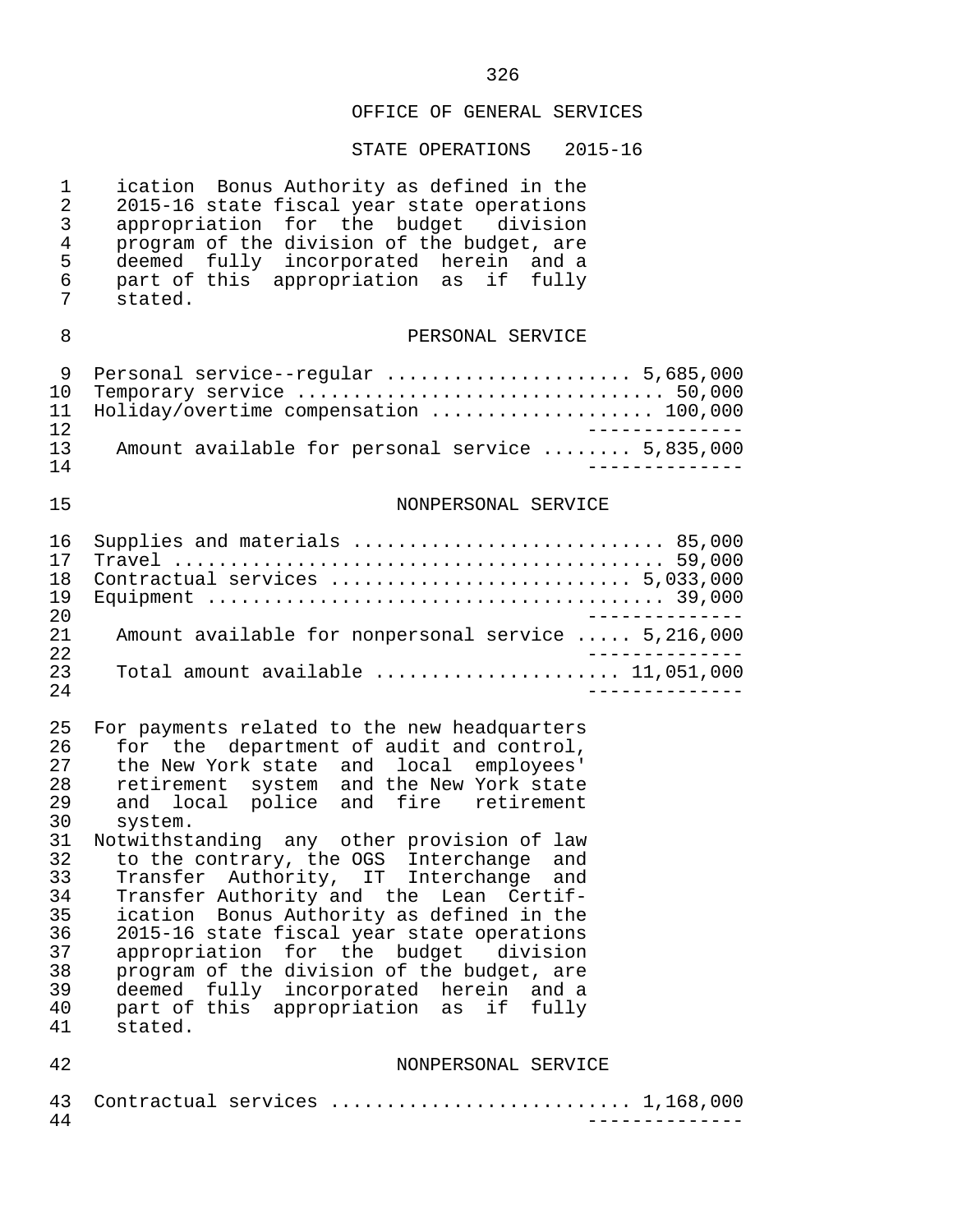STATE OPERATIONS 2015-16 1 For services and expenses related to a 2 centralized risk management function with- 3 in state government. 4 PERSONAL SERVICE 5 Personal service--regular ........................ 250,000 6 -------------- 7 NONPERSONAL SERVICE 8 Contractual services ............................. 100,000 ـ-------------<br>10 Total amount available ........................... 350.000 10 Total amount available ......................... 350,000 11 -------------- 12 Program account subtotal .................. 12,569,000 13 -------------- 14 Special Revenue Funds - Other<br>15 Combined Expendable Trust Fund 15 Combined Expendable Trust Fund<br>16 Plaza Special Events Account - 16 Plaza Special Events Account - 20120 17 PERSONAL SERVICE 18 Temporary service ................................ 200,000 19 -------------- 20 NONPERSONAL SERVICE 21 Supplies and materials ............................ 12,000 22 Travel ............................................. 8,000 23 Contractual services ............................. 963,000 24 Equipment .......................................... 9,000 25 Fringe benefits .................................. 114,000 26 Indirect costs ..................................... 6,000 27 -------------- 28 Amount available for nonpersonal service ..... 1,112,000 29 -------------- 30 Program account subtotal ................... 1,312,000 31 -------------- 32 Special Revenue Funds - Other Miscellaneous Special Revenue Fund 34 Cuba Lake Management Account - 22124 35 NONPERSONAL SERVICE 36 Contractual services ............................. 386,000 -------------<br>38 Program account subtotal 38 Program account subtotal ..................... 386,000 39 --------------

327

#### OFFICE OF GENERAL SERVICES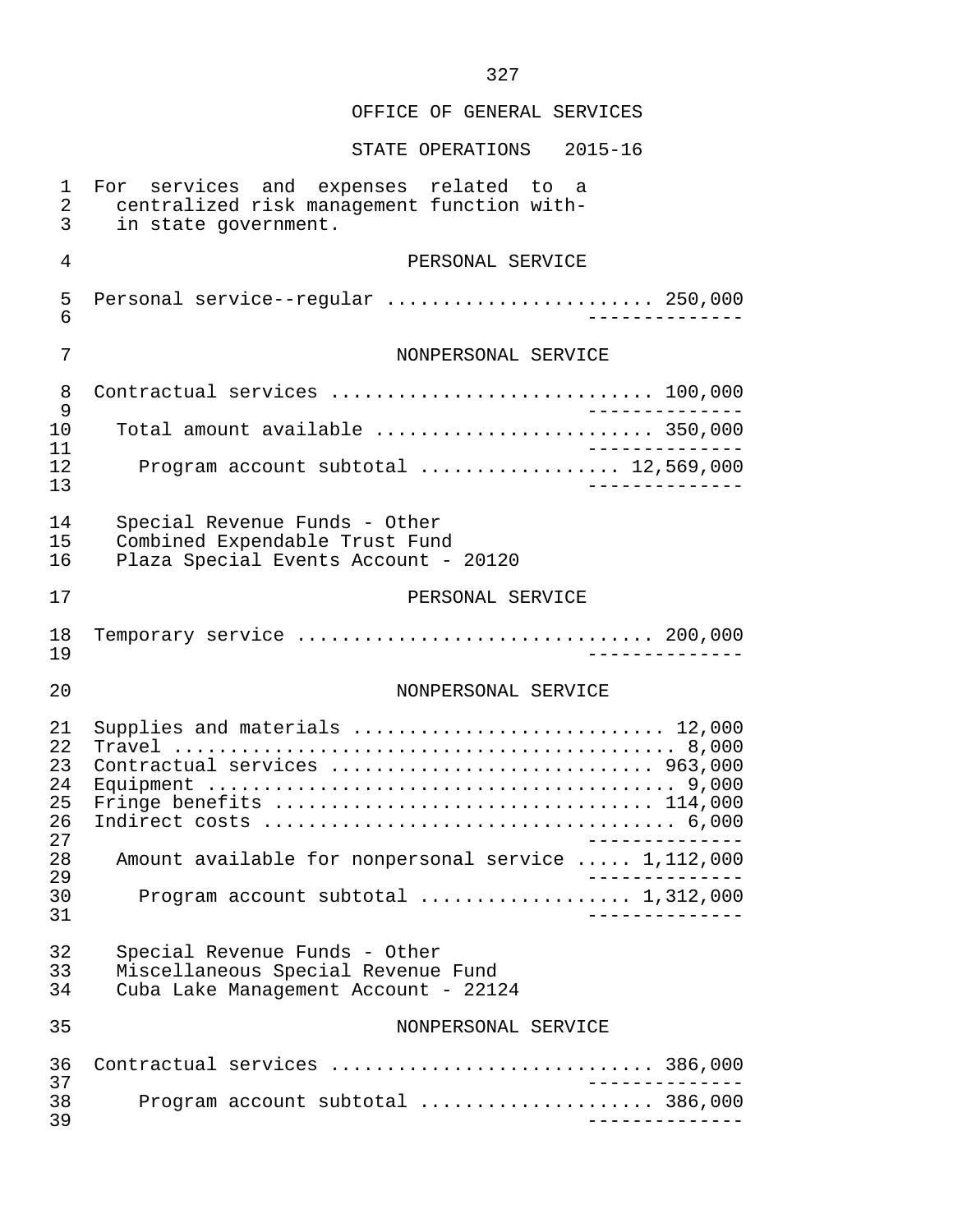| $\mathbf 1$<br>$\overline{a}$<br>$\mathfrak{Z}$                | Enterprise Funds<br>Agencies Enterprise Fund<br>Asset Preservation Account - 50322                                                                                                                                                                                                                                                                                                                                                                           |
|----------------------------------------------------------------|--------------------------------------------------------------------------------------------------------------------------------------------------------------------------------------------------------------------------------------------------------------------------------------------------------------------------------------------------------------------------------------------------------------------------------------------------------------|
| $\overline{4}$                                                 | NONPERSONAL SERVICE                                                                                                                                                                                                                                                                                                                                                                                                                                          |
| 5<br>6<br>7<br>$\,8\,$<br>9                                    | Supplies and materials  16,000<br>Contractual services  9,000<br>$\frac{1}{2}$<br>Program account subtotal  25,000                                                                                                                                                                                                                                                                                                                                           |
| 10<br>11<br>12                                                 | Internal Service Funds<br>Centralized Services Account<br>Executive Direction Account                                                                                                                                                                                                                                                                                                                                                                        |
| 13<br>14<br>15<br>16<br>17<br>18<br>19<br>20<br>21<br>22<br>23 | Notwithstanding any other provision of law<br>to the contrary, the OGS Interchange and<br>Transfer Authority, IT Interchange and<br>Transfer Authority and the Lean Certif-<br>ication Bonus Authority as defined in the<br>2015-16 state fiscal year state operations<br>appropriation for the budget division<br>program of the division of the budget, are<br>deemed fully incorporated herein and a<br>part of this appropriation as if fully<br>stated. |
| 24                                                             | PERSONAL SERVICE                                                                                                                                                                                                                                                                                                                                                                                                                                             |
| 25<br>26                                                       | Personal service--regular  4,271,000                                                                                                                                                                                                                                                                                                                                                                                                                         |
| 27                                                             | NONPERSONAL SERVICE                                                                                                                                                                                                                                                                                                                                                                                                                                          |
| 28<br>29<br>30<br>31<br>32<br>33<br>34<br>35<br>36<br>37<br>38 | Contractual services  44,343,000<br>Amount available for nonpersonal service  99,515,000<br>Program account subtotal $\ldots$ 103,786,000                                                                                                                                                                                                                                                                                                                    |
| 39<br>40<br>41                                                 | Internal Service Funds<br>Centralized Services Account<br>Energy Account - 55008                                                                                                                                                                                                                                                                                                                                                                             |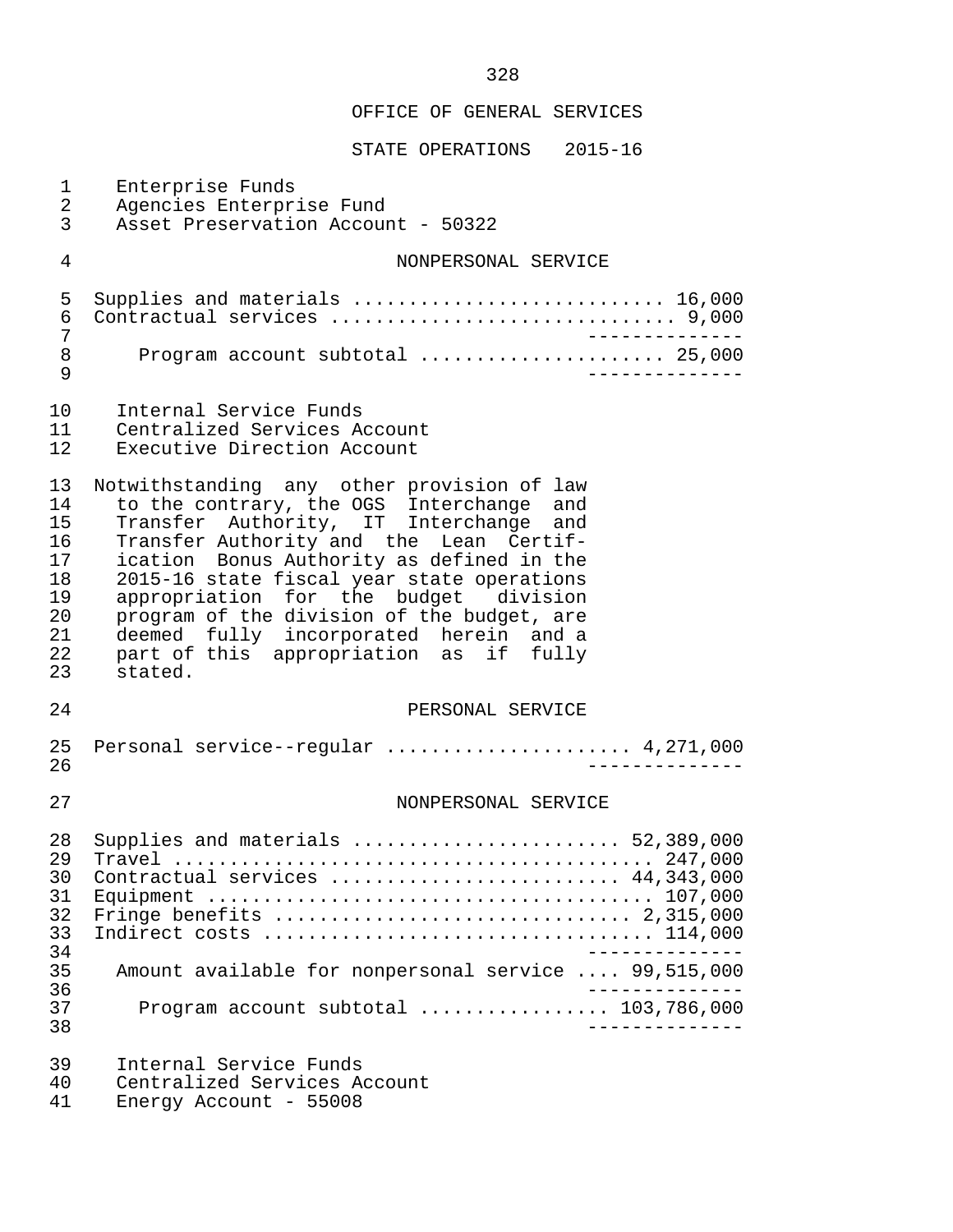OFFICE OF GENERAL SERVICES STATE OPERATIONS 2015-16 1 For services and expenses related to the<br>2 purchase and delivery of energy for state 2 purchase and delivery of energy for state<br>3 agencies, pursuant to chapter 410 of the 3 agencies, pursuant to chapter 410 of the<br>4 laws of 2009 laws of 2009. 5 NONPERSONAL SERVICE 6 Supplies and materials ........................ 90,000,000 7 -------------- 8 Program account subtotal .................. 90,000,000 9 -------------- 10 PROCUREMENT PROGRAM ........................................ 535,217,000 11 -------------- 12 General Fund State Purposes Account - 10050 14 Notwithstanding any other provision of law<br>15 to the contrary, the OGS Interchange and 11 is to the contrary, the OGS Interchange and<br>16 Transfer Authority, IT Interchange and 16 Transfer Authority, IT Interchange and<br>17 Transfer-Authority-and the Lean Certif-17 Transfer Authority and the Lean Certif-<br>18 ication Bonus Authority as defined in the 18 ication Bonus Authority as defined in the<br>19 2015-16 state fiscal vear state operations 19 2015-16 state fiscal year state operations<br>20 appropriation for the budget division 20 appropriation for the budget division<br>21 program of the division of the budget, are 21 program of the division of the budget, are<br>22 deemed fully incorporated herein and a 22 deemed fully incorporated herein and a 23 part of this appropriation as if fully 24 stated. 25 PERSONAL SERVICE 26 Personal service--regular ...................... 5,808,000 27 Holiday/overtime compensation ............................ 27,000<br>28 -------------<br>29 Amount available for personal service ........ 5,835,000 29 Amount available for personal service ........ 5,835,000 30 -------------- 31 NONPERSONAL SERVICE 32 Supplies and materials ............................ 28,000 33 Travel ............................................ 39,000 34 Contractual services ........................... 1,311,000 35 Equipment ......................................... 60,000 36 -------------- 37 Amount available for nonpersonal service ..... 1,438,000 28 --------------<br>39 Program account subtotal expressions of 273,000 39 Program account subtotal ................... 7,273,000 40 -------------- 41 Special Revenue Funds - Federal Federal Miscellaneous Operating Grants Funds

329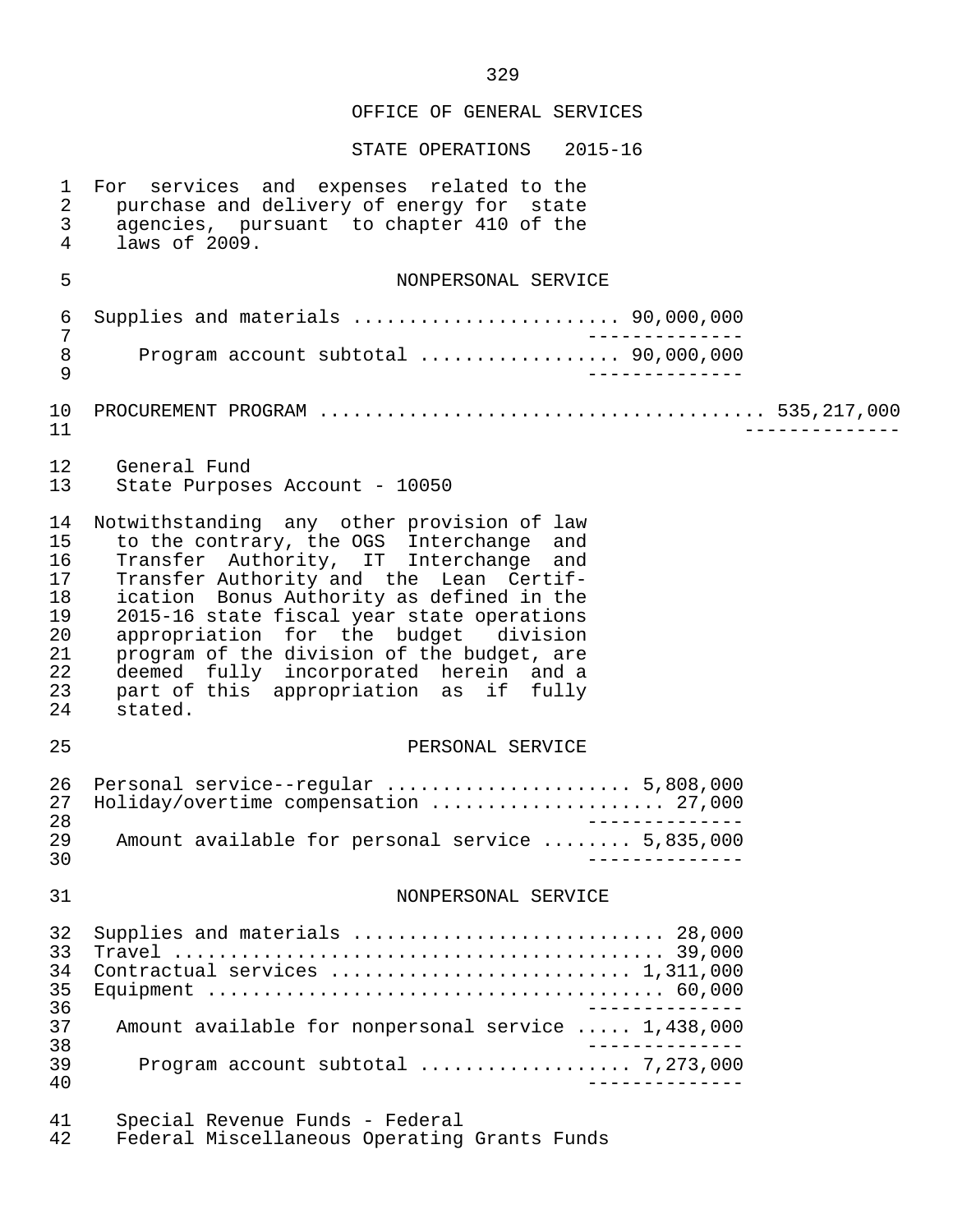STATE OPERATIONS 2015-16

 1 Environmental Projects Account - 25300 2 For services and expenses related to envi-<br>3 ronmental projects, including but not 3 ronmental projects, including but not 4 limited to training, research and techni- 5 cal assistance and demonstration projects,<br>6 personal services, fringe benefits and 6 personal services, fringe benefits and<br>7 indirect costs. indirect costs. 8 Nonpersonal service .............................. 500,000 9 -------------- 10 Program account subtotal ..................... 500,000 11 -------------- 12 Special Revenue Funds - Federal<br>13 Federal USDA-Food and Nutrition 13 Federal USDA-Food and Nutrition Services Fund<br>14 Emergency Assistance-OGS-9461 Account - 25025 Emergency Assistance-OGS-9461 Account - 25025 15 For services and expenses related to the<br>16 temporary emergency feeding assistance 16 temporary emergency feeding assistance<br>17 program. 17 program. 18 Nonpersonal service ............................ 5,865,000 19<br>20 Program account subtotal .................... 5,865,000 20 Program account subtotal ................... 5,865,000 21 -------------- 22 Special Revenue Funds - Federal<br>23 Federal USDA-Food and Nutrition 23 Federal USDA-Food and Nutrition Services Fund<br>24 Federal Food and Nutrition Services Account -Federal Food and Nutrition Services Account - 25025 25 For services and expenses related to state 26 administrative costs for the national<br>27 lunch\_program. lunch program. 28 Nonpersonal service ............................ 1,865,000 29<br>30 - Program account subtotal expressions of the 1.865.000 30 Program account subtotal ................... 1,865,000 31 -------------- 32 Special Revenue Funds - Other 33 Miscellaneous Special Revenue Fund<br>34 Standards and Purchase Account Standards and Purchase Account 35 Notwithstanding any other provision of law 36 to the contrary, the OGS Interchange and 37 Transfer Authority, IT Interchange and 38 Transfer Authority and the Lean Certif- 39 ication Bonus Authority as defined in the<br>40 2015-16 state fiscal vear state operations 40 2015-16 state fiscal year state operations 41 appropriation for the budget division<br>42 program of the division of the budget, are program of the division of the budget, are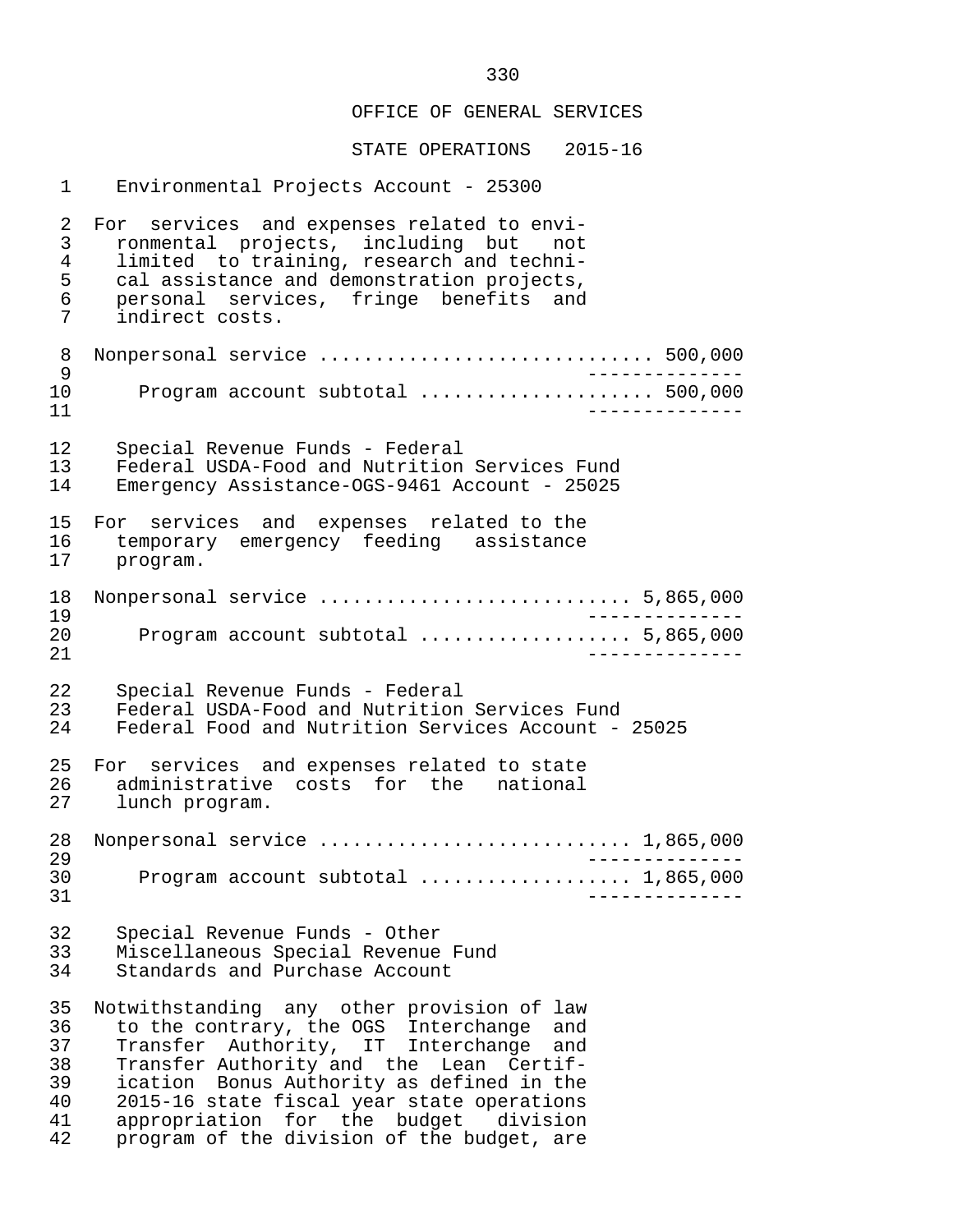| $\mathbf 1$                                                    | deemed fully incorporated herein and a                                                                                                                           |
|----------------------------------------------------------------|------------------------------------------------------------------------------------------------------------------------------------------------------------------|
| $\overline{2}$                                                 | part of this appropriation as if fully                                                                                                                           |
| 3                                                              | stated.                                                                                                                                                          |
| 4                                                              | PERSONAL SERVICE                                                                                                                                                 |
| 5                                                              | Personal service--regular  746,000                                                                                                                               |
| 6                                                              | Temporary service  10,000                                                                                                                                        |
| 7                                                              | Holiday/overtime compensation  10,000                                                                                                                            |
| 8                                                              | ______________                                                                                                                                                   |
| 9                                                              | Amount available for personal service  766,000                                                                                                                   |
| 10                                                             | - - - - - - - - - -                                                                                                                                              |
| 11                                                             | NONPERSONAL SERVICE                                                                                                                                              |
| 12<br>13<br>14<br>15<br>16<br>17<br>18<br>19<br>20<br>21<br>22 | Supplies and materials  320,000<br>Contractual services  4,101,000<br>Amount available for nonpersonal service  4,985,000<br>Program account subtotal  5,751,000 |
| 23                                                             | Internal Service Funds                                                                                                                                           |
| 24                                                             | Centralized Services Account                                                                                                                                     |
| 25                                                             | Enterprise Contracting - 55020                                                                                                                                   |
| 26                                                             | Notwithstanding any other provision of law                                                                                                                       |
| 27                                                             | to the contrary, the OGS Interchange and<br>Transfer Authority, IT Interchange and                                                                               |
| 28                                                             | Transfer Authority and the Lean Certif-                                                                                                                          |
| 29                                                             | ication Bonus Authority as defined in the                                                                                                                        |
| 30                                                             | 2015-16 state fiscal year state operations                                                                                                                       |
| 31                                                             | appropriation for the budget division                                                                                                                            |
| 32                                                             | program of the division of the budget, are                                                                                                                       |
| 33                                                             | deemed fully incorporated herein and a                                                                                                                           |
| 34                                                             | part of this appropriation as                                                                                                                                    |
| 35                                                             | if fully                                                                                                                                                         |
| 36                                                             | stated.                                                                                                                                                          |
| 37                                                             | PERSONAL SERVICE                                                                                                                                                 |
| 38                                                             | Personal service--regular  600,000                                                                                                                               |
| 39                                                             | <u> - - - - - - - - - -</u>                                                                                                                                      |
| 40                                                             | NONPERSONAL SERVICE                                                                                                                                              |
| 41                                                             | Supplies and materials  1,000,000                                                                                                                                |
| 42                                                             |                                                                                                                                                                  |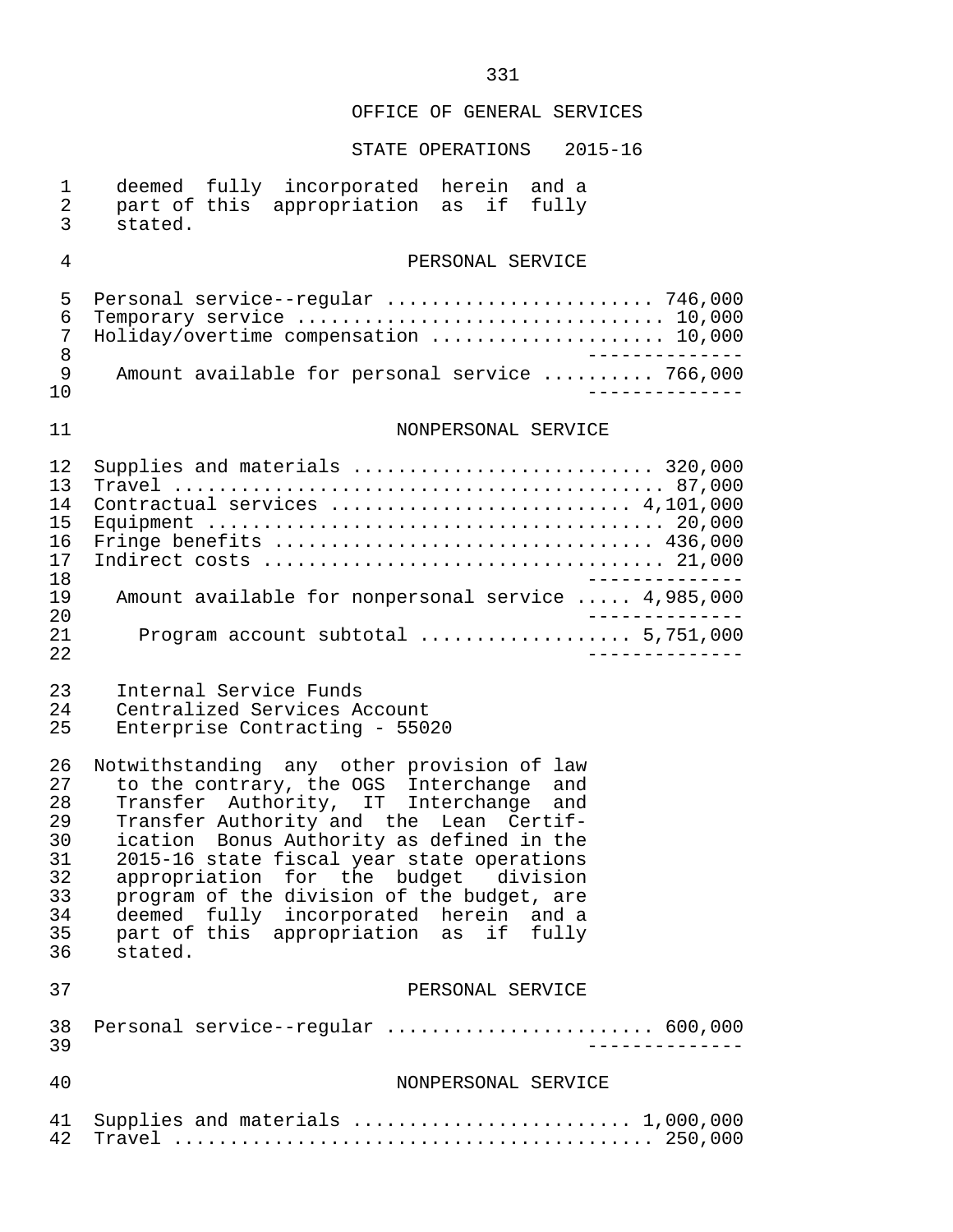STATE OPERATIONS 2015-16

| 5      | 1 Contractual services  485,824,000                   |
|--------|-------------------------------------------------------|
| 6<br>7 | Amount available for nonpersonal service  489,432,000 |
| 8<br>a | Program account subtotal $\ldots$ 490,032,000         |

- 10 Internal Service Funds<br>11 Centralized Services A
- 11 Centralized Services Account<br>12 Standards and Purchase Accou
- Standards and Purchase Account

13 Notwithstanding any other provision of law<br>14 to the contrary, the OGS Interchange and 14 to the contrary, the OGS Interchange and 15 Transfer Authority, IT Interchange and 16 Transfer Authority and the Lean Certif-<br>17 ication Bonus Authority as defined in the 17 ication Bonus Authority as defined in the<br>18 2015-16 state fiscal vear state operations 18 2015-16 state fiscal year state operations<br>19 appropriation for the budget division appropriation for the budget division 20 program of the division of the budget, are 21 deemed fully incorporated herein and a 22 part of this appropriation as if fully 23 stated.

### 24 PERSONAL SERVICE

|     | 25 Personal service--regular  3,068,000          |
|-----|--------------------------------------------------|
|     | 26 Temporary service  180,000                    |
| 27  | Holiday/overtime compensation  58,000            |
| 28  |                                                  |
| 29  | Amount available for personal service  3,306,000 |
| 3 U |                                                  |

#### 31 NONPERSONAL SERVICE

| 32 | Supplies and materials $\ldots \ldots \ldots \ldots \ldots \ldots \ldots \ldots 1,215,000$ |
|----|--------------------------------------------------------------------------------------------|
| 33 |                                                                                            |
| 34 | Contractual services  14,910,000                                                           |
| 35 |                                                                                            |
| 36 |                                                                                            |
| 37 |                                                                                            |
| 38 |                                                                                            |
| 39 | Amount available for nonpersonal service  20,625,000                                       |
| 40 |                                                                                            |
| 41 | Program account subtotal $\ldots$ 23,931,000                                               |
| 42 |                                                                                            |

43 REAL PROPERTY MANAGEMENT AND DEVELOPMENT PROGRAM .......... 165,134,000<br>44 44 --------------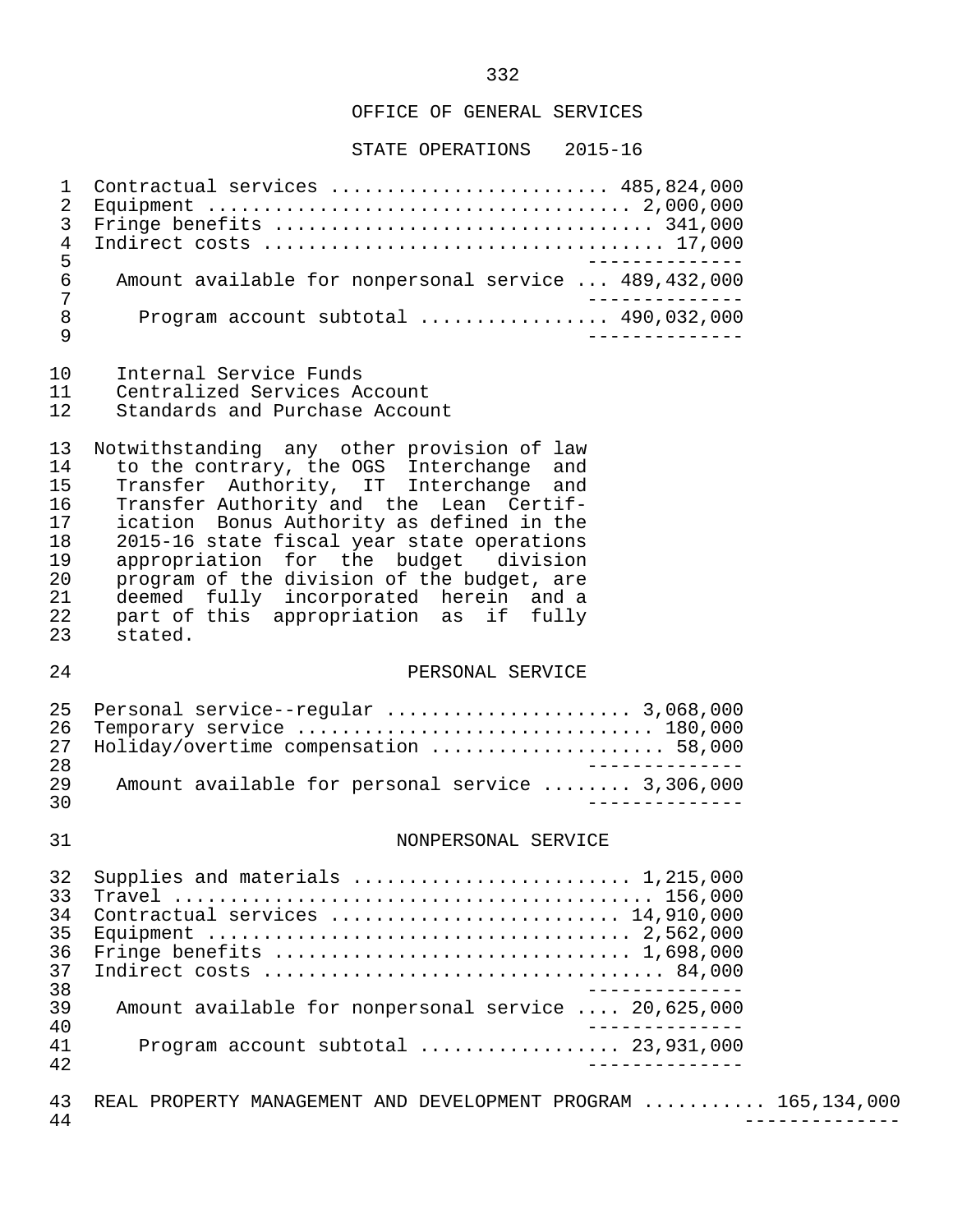#### STATE OPERATIONS 2015-16

# 1 General Fund<br>2 State Purpose

#### State Purposes Account - 10050

3 Notwithstanding any other provision of law<br>4 to the contrary, the OGS Interchange and 4 to the contrary, the OGS Interchange and 5 Transfer Authority, IT Interchange and 6 Transfer Authority and the Lean Certif- 7 ication Bonus Authority as defined in the 8 2015-16 state fiscal year state operations<br>9 appropriation for the budget division 9 appropriation for the budget<br>10 program of the division of the b 10 program of the division of the budget, are<br>11 deemed fully incorporated herein and a 11 deemed fully incorporated herein and a 12 part of this appropriation as if fully 13 stated.

### 14 **PERSONAL SERVICE**

|     | 15 Personal service--regular  34,761,000          |
|-----|---------------------------------------------------|
|     |                                                   |
|     | 17 Holiday/overtime compensation  1,319,000       |
| 1 R |                                                   |
| 19  | Amount available for personal service  38,301,000 |
| 20  |                                                   |

## 21 NONPERSONAL SERVICE

| 2.2 <sub>1</sub> | Supplies and materials  37,677,000                   |
|------------------|------------------------------------------------------|
| 23               |                                                      |
| 24               | Contractual services  36,842,000                     |
| 25.              |                                                      |
| 26               |                                                      |
| 27               | Amount available for nonpersonal service  75,174,000 |
| 28               |                                                      |
| 29               | Program account subtotal $\ldots$ 113,475,000        |
| 30               |                                                      |

# 31 Special Revenue Funds - Other 32 Miscellaneous Special Revenue Fund<br>33 Building Administration Account

Building Administration Account

34 Notwithstanding any other provision of law<br>35 to the contrary, the OGS Interchange and 35 to the contrary, the OGS Interchange and<br>36 Transfer Authority, IT Interchange and 36 Transfer Authority, IT Interchange and 37 Transfer Authority and the Lean Certif-<br>38 ication Bonus Authority as defined in the 38 ication Bonus Authority as defined in the<br>39 2015-16 state fiscal year state operations 39 2015-16 state fiscal year state operations<br>40 appropriation for the budget division 40 appropriation for the budget division<br>41 program of the division of the budget, are 41 program of the division of the budget, are<br>42 deemed fully incorporated herein and a 42 deemed fully incorporated herein and a<br>43 part of this appropriation as if fully 43 part of this appropriation as if fully stated.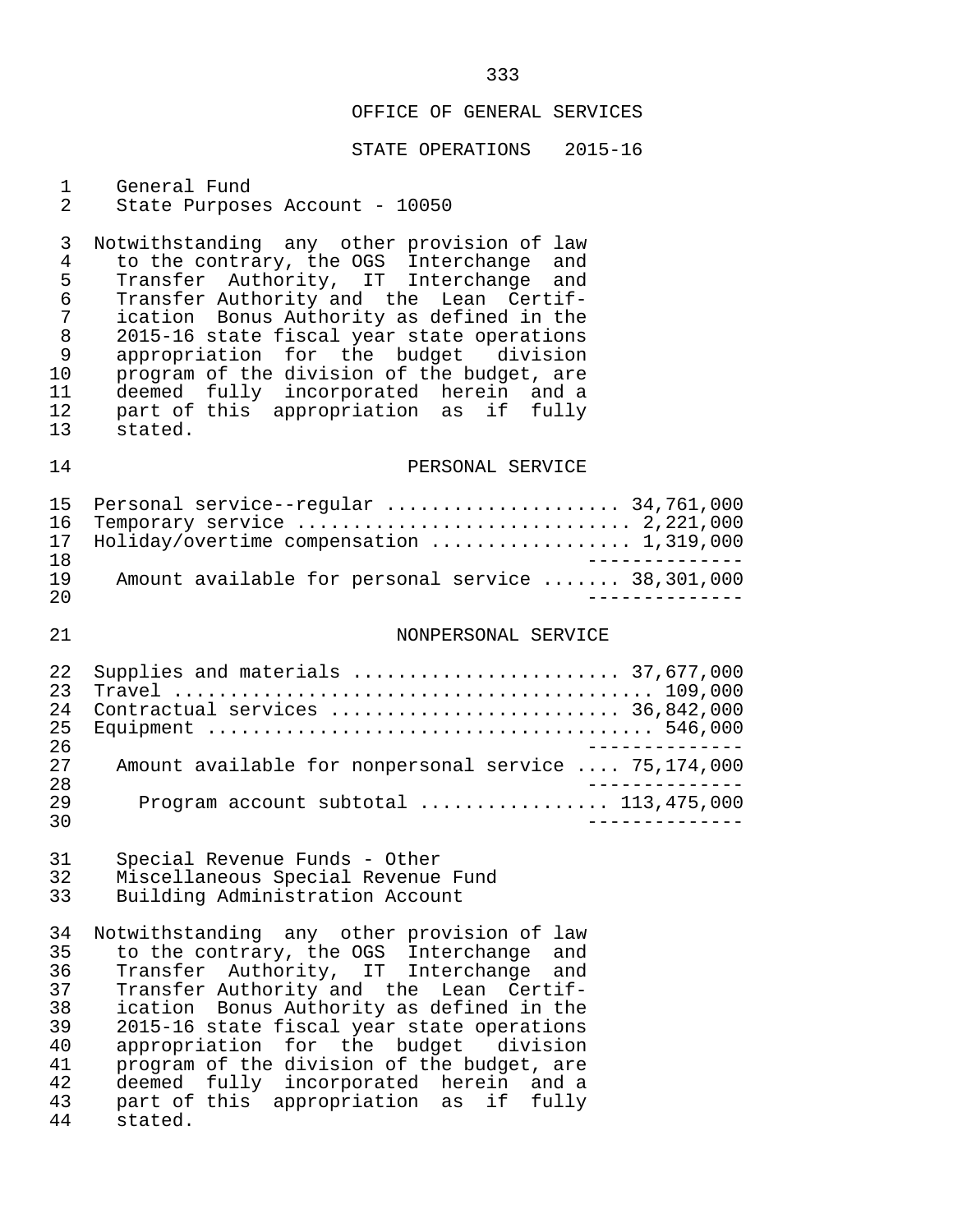### STATE OPERATIONS 2015-16

#### 1 PERSONAL SERVICE

|        | 2 Personal service--regular  2,013,000<br>4 Holiday/overtime compensation  348,000 |  |
|--------|------------------------------------------------------------------------------------|--|
| ᄃ<br>6 | Amount available for personal service  3,126,000                                   |  |

# 8 NONPERSONAL SERVICE

|     | Supplies and materials  158,000                      |
|-----|------------------------------------------------------|
| 1 N |                                                      |
|     | Contractual services  17,459,000                     |
| 12. |                                                      |
| 13  |                                                      |
| 14  |                                                      |
| 15  |                                                      |
| 16  | Amount available for nonpersonal service  19,619,000 |
| 17  |                                                      |
| 1 R | Program account subtotal  22,745,000                 |
| 1 9 |                                                      |

- 20 Enterprise Funds<br>21 Agencies Enterpr
- 21 Agencies Enterprise Fund<br>22 Convention Center Account
- 22 Convention Center Account 50318
- 

### 23 PERSONAL SERVICE

|     | 24 Personal service--regular  499,000          |
|-----|------------------------------------------------|
|     | 25 Temporary service  60,000                   |
|     | 26 Holiday/overtime compensation  65,000       |
| つワ  | ----------                                     |
| 28. | Amount available for personal service  624,000 |
| 29  |                                                |

#### 30 NONPERSONAL SERVICE

| 31 |                                                   |
|----|---------------------------------------------------|
| 32 |                                                   |
| 33 | Contractual services  343,000                     |
| 34 |                                                   |
| 35 |                                                   |
| 36 |                                                   |
| 37 |                                                   |
| 38 | Amount available for nonpersonal service  817,000 |
| 39 |                                                   |
| 40 |                                                   |
| 41 |                                                   |

- 42 Enterprise Funds<br>43 Agencies Enterpr
- Agencies Enterprise Fund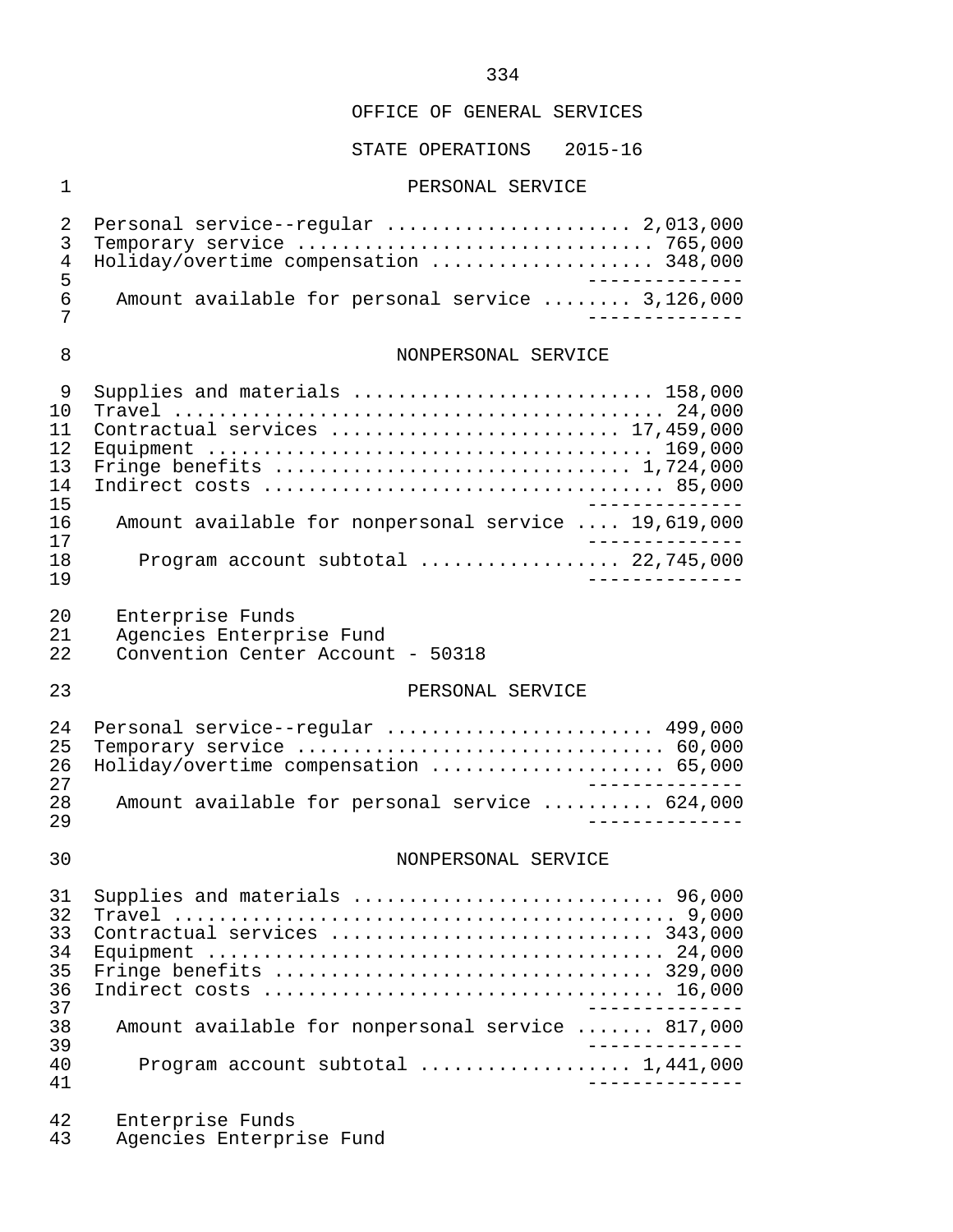| $\mathbf{1}$                                                   | Empire State Plaza Visitors Center and Gift Shop                                                                                                                                                                                                                                                                                                                                                                                                             |
|----------------------------------------------------------------|--------------------------------------------------------------------------------------------------------------------------------------------------------------------------------------------------------------------------------------------------------------------------------------------------------------------------------------------------------------------------------------------------------------------------------------------------------------|
| 2                                                              | PERSONAL SERVICE                                                                                                                                                                                                                                                                                                                                                                                                                                             |
| 3<br>4<br>5                                                    | Personal service--regular  40,000<br>Temporary service  65,000                                                                                                                                                                                                                                                                                                                                                                                               |
| $\epsilon$<br>7                                                | Amount available for personal service  105,000                                                                                                                                                                                                                                                                                                                                                                                                               |
| 8                                                              | NONPERSONAL SERVICE                                                                                                                                                                                                                                                                                                                                                                                                                                          |
| 9<br>10<br>11<br>12                                            | Supplies and materials  1,000<br>Contractual services  130,000<br>Fringe benefits  61,000                                                                                                                                                                                                                                                                                                                                                                    |
| 13<br>14                                                       | Amount available for nonpersonal service  195,000                                                                                                                                                                                                                                                                                                                                                                                                            |
| 15<br>16<br>17                                                 | _____________<br>Program account subtotal  300,000<br>____________                                                                                                                                                                                                                                                                                                                                                                                           |
| 18<br>19<br>20                                                 | Internal Service Funds<br>Centralized Services Account<br>Building Administration Account                                                                                                                                                                                                                                                                                                                                                                    |
| 21<br>22<br>23<br>24<br>25<br>26<br>27<br>28<br>29<br>30<br>31 | Notwithstanding any other provision of law<br>to the contrary, the OGS Interchange and<br>Transfer Authority, IT Interchange and<br>Transfer Authority and the Lean Certif-<br>ication Bonus Authority as defined in the<br>2015-16 state fiscal year state operations<br>appropriation for the budget division<br>program of the division of the budget, are<br>deemed fully incorporated herein and a<br>part of this appropriation as if fully<br>stated. |
| 32                                                             | PERSONAL SERVICE                                                                                                                                                                                                                                                                                                                                                                                                                                             |
| 33<br>34<br>35<br>36                                           | Personal service--regular  1,925,000<br>Temporary service  119,000<br>Holiday/overtime compensation  213,000                                                                                                                                                                                                                                                                                                                                                 |
| 37<br>38                                                       | Amount available for personal service  2,257,000                                                                                                                                                                                                                                                                                                                                                                                                             |
| 39                                                             | NONPERSONAL SERVICE                                                                                                                                                                                                                                                                                                                                                                                                                                          |
| 40<br>41<br>42                                                 | Supplies and materials  2,783,000<br>Contractual services  20,616,000                                                                                                                                                                                                                                                                                                                                                                                        |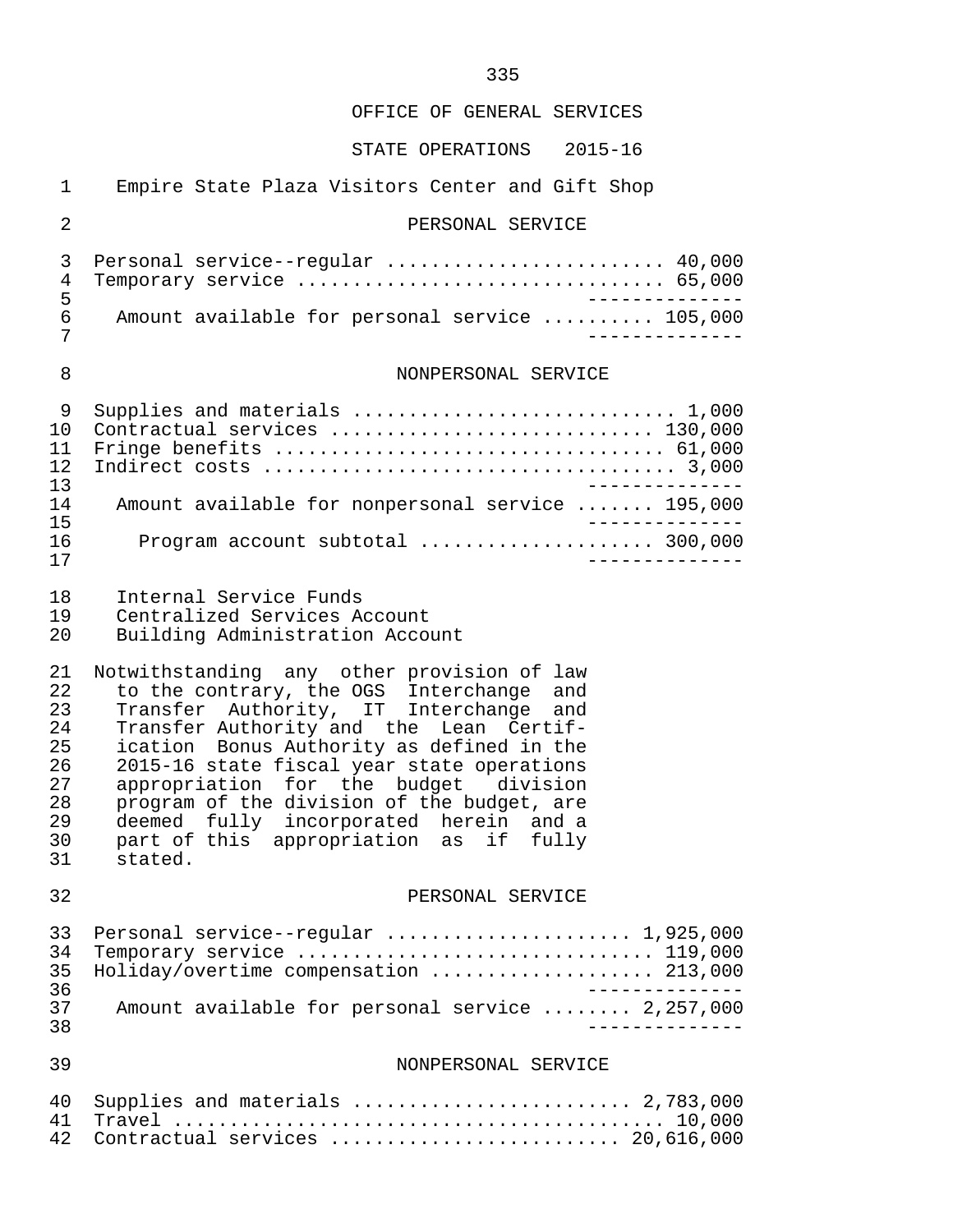| Δ |                                                      |
|---|------------------------------------------------------|
| 5 | Amount available for nonpersonal service  24,916,000 |
| 6 |                                                      |
| 7 | Program account subtotal $\ldots$ 27,173,000         |
|   |                                                      |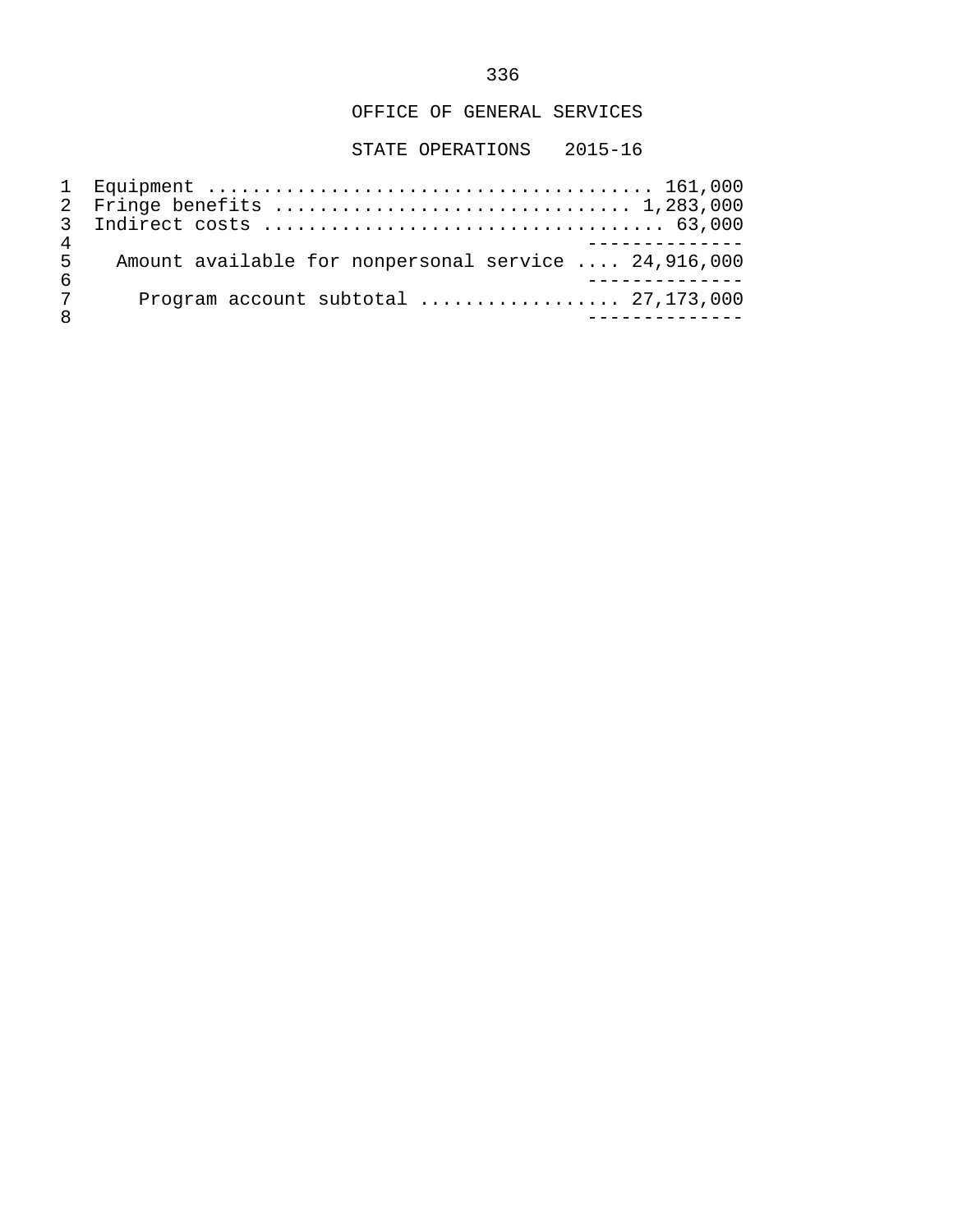### STATE OPERATIONS - REAPPROPRIATIONS 2015-16

#### 1 PROCUREMENT PROGRAM

2 Special Revenue Funds - Federal<br>3 Federal USDA-Food and Nutrition 3 Federal USDA-Food and Nutrition Services Fund Emergency Assistance-OGS-9461 Account - 25025 5 By chapter 50, section 1, of the laws of 2014:<br>6 For services and expenses related to the t 6 For services and expenses related to the temporary emergency feeding<br>7 assistance program. 7 assistance program.<br>8 Nonpersonal service. Nonpersonal service ... 6,865,000 ................... (re. \$6,865,000) 9 By chapter 50, section 1, of the laws of 2013:<br>10 For services and expenses related to the tem 10 For services and expenses related to the temporary emergency feeding<br>11 assistance program. 11 assistance program.<br>12 Nonpersonal service. Nonpersonal service ... 6,865,000 ................... (re. \$4,500,000)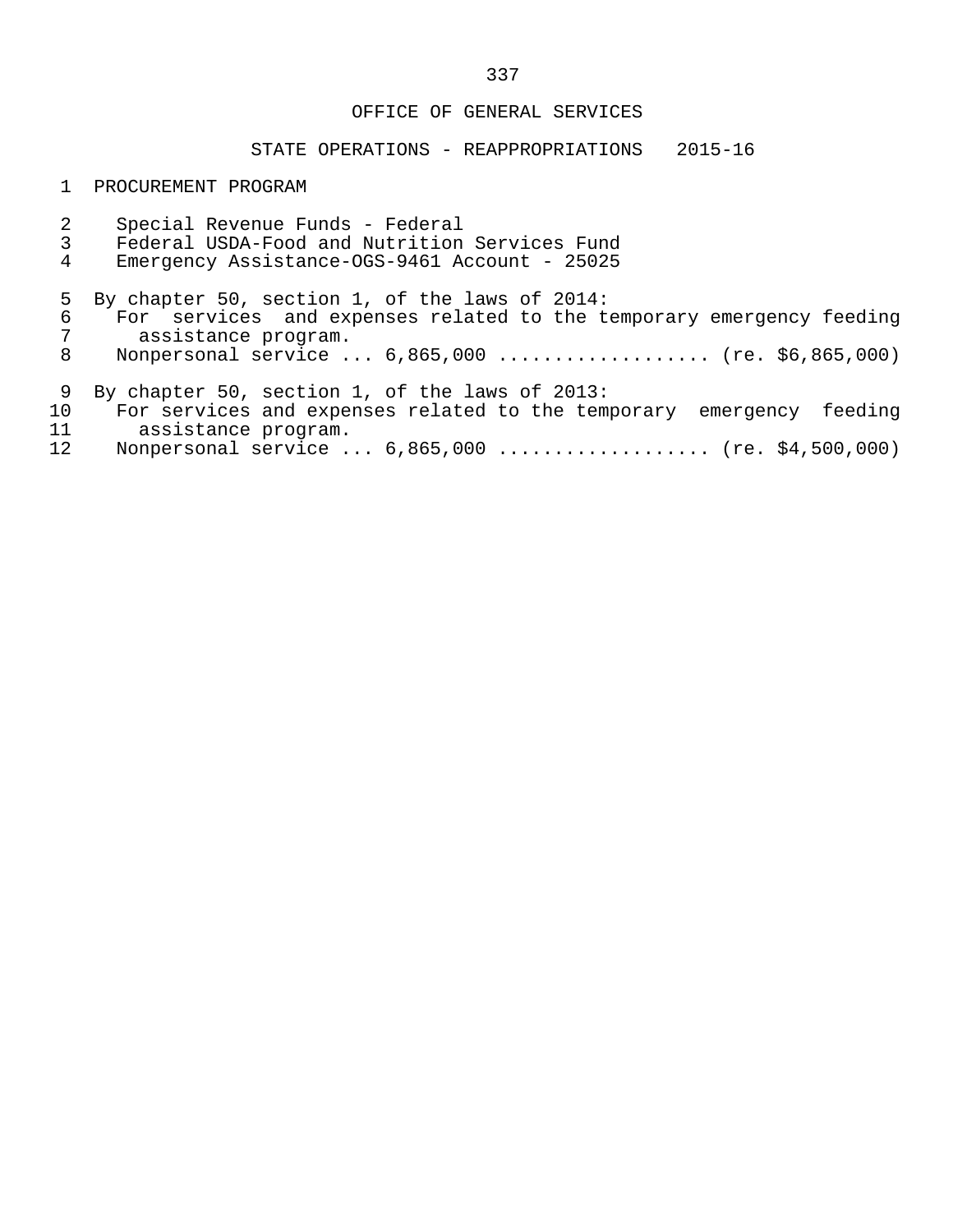STATE OPERATIONS 2015-16

1 For payment according to the following schedule:

| $\overline{2}$                                                                                                                                                                                     |                                                                                                                                                                                                                                                                                                                                                                                                                                                                                                                                                                                                                                                                                                                                                                                                                                                                                                                                                                                                                                                                                                                                                                                                                                                                                                                                                                                                                                                            |                  | APPROPRIATIONS REAPPROPRIATIONS |
|----------------------------------------------------------------------------------------------------------------------------------------------------------------------------------------------------|------------------------------------------------------------------------------------------------------------------------------------------------------------------------------------------------------------------------------------------------------------------------------------------------------------------------------------------------------------------------------------------------------------------------------------------------------------------------------------------------------------------------------------------------------------------------------------------------------------------------------------------------------------------------------------------------------------------------------------------------------------------------------------------------------------------------------------------------------------------------------------------------------------------------------------------------------------------------------------------------------------------------------------------------------------------------------------------------------------------------------------------------------------------------------------------------------------------------------------------------------------------------------------------------------------------------------------------------------------------------------------------------------------------------------------------------------------|------------------|---------------------------------|
| 3<br>4<br>$\frac{5}{6}$                                                                                                                                                                            | General Fund  677,443,000<br>Special Revenue Funds - Federal  1,885,904,000 4,870,009,920<br>Special Revenue Funds - Other $462,516,000$ 250,491,000                                                                                                                                                                                                                                                                                                                                                                                                                                                                                                                                                                                                                                                                                                                                                                                                                                                                                                                                                                                                                                                                                                                                                                                                                                                                                                       | . <u>.</u>       | 0                               |
| 7<br>$\,8\,$                                                                                                                                                                                       | All Funds  3,025,863,000 4,425,940,920                                                                                                                                                                                                                                                                                                                                                                                                                                                                                                                                                                                                                                                                                                                                                                                                                                                                                                                                                                                                                                                                                                                                                                                                                                                                                                                                                                                                                     | ================ | ================                |
| $\mathsf 9$                                                                                                                                                                                        | <b>SCHEDULE</b>                                                                                                                                                                                                                                                                                                                                                                                                                                                                                                                                                                                                                                                                                                                                                                                                                                                                                                                                                                                                                                                                                                                                                                                                                                                                                                                                                                                                                                            |                  |                                 |
| 10<br>11                                                                                                                                                                                           |                                                                                                                                                                                                                                                                                                                                                                                                                                                                                                                                                                                                                                                                                                                                                                                                                                                                                                                                                                                                                                                                                                                                                                                                                                                                                                                                                                                                                                                            |                  |                                 |
| 12<br>13                                                                                                                                                                                           | General Fund<br>State Purposes Account - 10050                                                                                                                                                                                                                                                                                                                                                                                                                                                                                                                                                                                                                                                                                                                                                                                                                                                                                                                                                                                                                                                                                                                                                                                                                                                                                                                                                                                                             |                  |                                 |
| 14<br>15<br>16<br>17<br>18<br>19<br>20<br>21<br>22<br>23<br>24<br>25<br>26<br>27<br>28<br>29<br>30<br>31<br>32<br>33<br>34<br>35<br>36<br>37<br>38<br>39<br>40<br>41<br>42<br>43<br>44<br>45<br>46 | Notwithstanding any other provision of law,<br>the money hereby appropriated may<br>increased or decreased by interchange,<br>with any appropriation of the department<br>health, and may be increased or<br>οf<br>decreased by transfer or suballocation<br>between these appropriated amounts and<br>appropriations of the medicaid inspector<br>general, office of mental health, office<br>for people with developmental disabilities<br>and office of alcoholism and substance<br>abuse services with the approval of the<br>director of the budget, who shall file<br>such approval with the department of audit<br>and control and copies thereof with the<br>chairman of the senate finance committee<br>and the chairman of the assembly ways and<br>means committee. For services and expenses<br>for payment of liabilities accrued hereto-<br>fore and hereafter to accrue. Up to<br>\$375,000 of this amount may be used for<br>the department of health's share of costs<br>related to the services of a monitor<br>appointed pursuant to a remedial order of<br>federal district court, in the 2009<br>a<br>case, Disability Advocates, Inc. v. Pater-<br>son.<br>Notwithstanding any other provision of<br>to the<br>contrary, the OGS Interchange and<br>Transfer Authority, the IT Interchange and<br>Transfer Authority, the Alignment Inter-<br>change and Transfer Authority and the Lean<br>Certification Bonus Authority as defined | be<br>law        |                                 |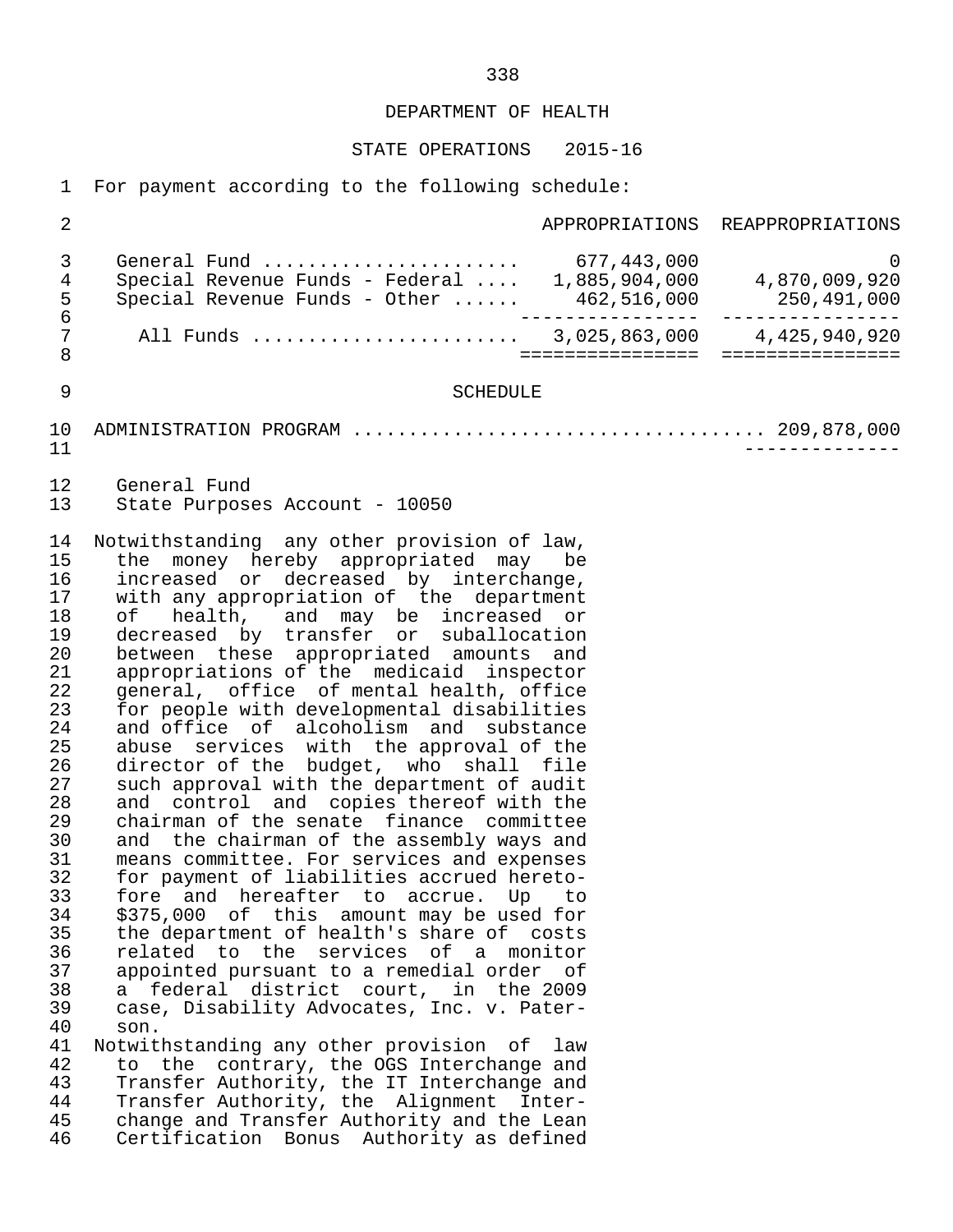| 1<br>$\sqrt{2}$<br>3<br>$\overline{4}$<br>5<br>6 | in the 2015-16 state fiscal year state<br>operations appropriation for the budget<br>division program of the division of the<br>budget, are deemed fully incorporated<br>herein and a part of this appropriation as<br>if fully stated. |
|--------------------------------------------------|-----------------------------------------------------------------------------------------------------------------------------------------------------------------------------------------------------------------------------------------|
| 7                                                | PERSONAL SERVICE                                                                                                                                                                                                                        |
| 8<br>9<br>10<br>11                               | Personal service--regular  85,721,000<br>Holiday/overtime compensation  1,893,000<br>_____________                                                                                                                                      |
| 12<br>13                                         | Amount available for personal service  94,943,000<br>. _ _ _ _ _ _ _ _ .                                                                                                                                                                |
| 14                                               | NONPERSONAL SERVICE                                                                                                                                                                                                                     |
| 15<br>16<br>17<br>18<br>19                       | Contractual services  63,034,800                                                                                                                                                                                                        |
| 20<br>21                                         | Amount available for nonpersonal service  74,387,800                                                                                                                                                                                    |
| 22<br>23                                         | Total amount available $162,330,800$<br>. _ _ _ _ _ _ _ _ _                                                                                                                                                                             |
| 24<br>25                                         | For services and expenses related to the New<br>York State Donor Registry.                                                                                                                                                              |
| 26                                               | PERSONAL SERVICE                                                                                                                                                                                                                        |
| 27<br>28                                         | Personal service--regular  82,000                                                                                                                                                                                                       |
| 29                                               | NONPERSONAL SERVICE                                                                                                                                                                                                                     |
| 30<br>31<br>32                                   | Supplies and materials  40,000<br>Contractual services  28,000<br>-------------                                                                                                                                                         |
| 33<br>34<br>35<br>36                             | Amount available for nonpersonal service  68,000<br>_____________                                                                                                                                                                       |
|                                                  | Total amount available  150,000<br>____________                                                                                                                                                                                         |
| 37<br>38<br>39<br>40<br>41                       | For suballocation to the office of children<br>family services through a memorandum<br>and<br>of understanding with the AIDS institute,<br>for services and expenses related to HIV<br>policy development and training.                 |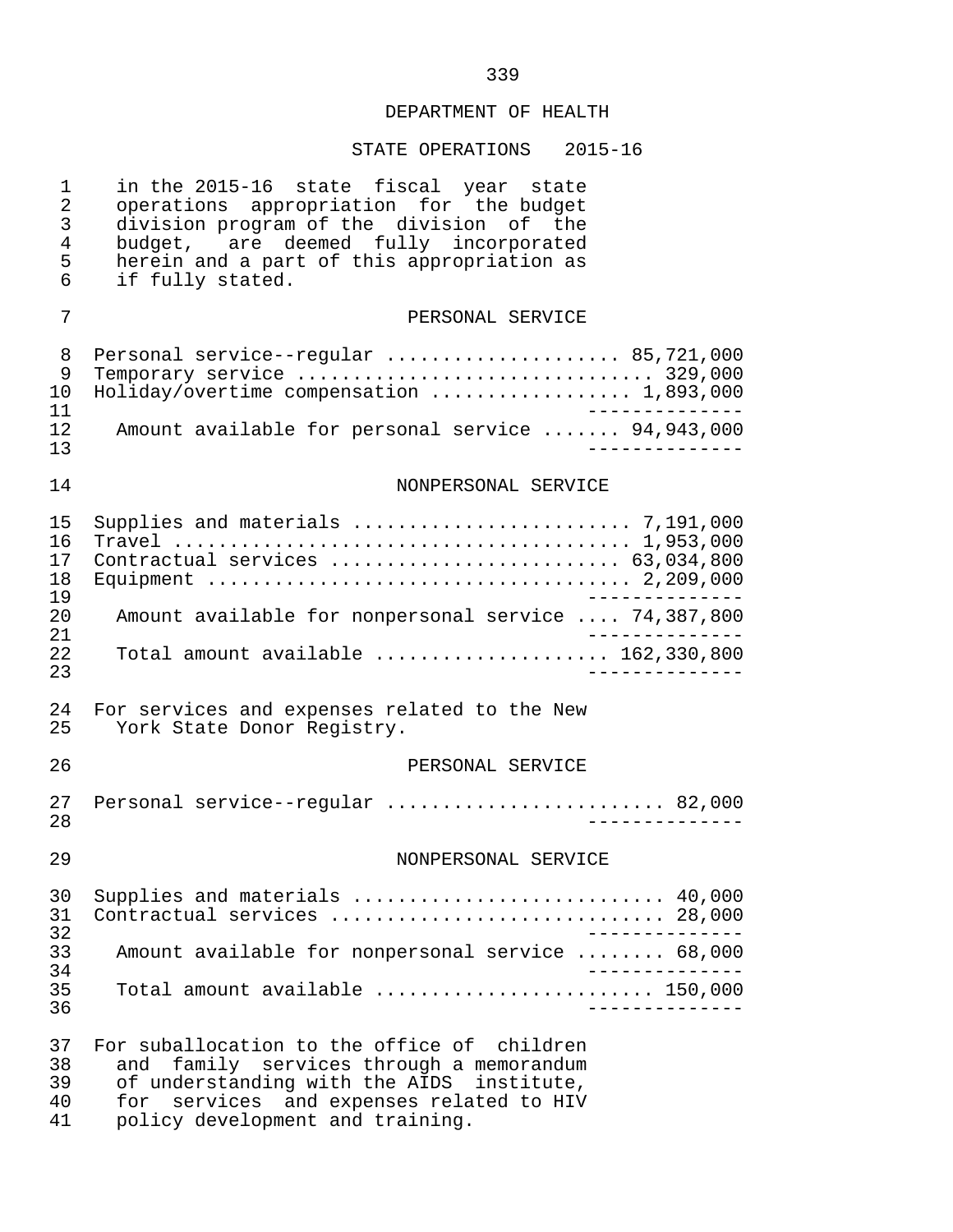| 1                                      | PERSONAL SERVICE                                                                                                                                                                                                                                                                                             |
|----------------------------------------|--------------------------------------------------------------------------------------------------------------------------------------------------------------------------------------------------------------------------------------------------------------------------------------------------------------|
| 2<br>3                                 | Personal service--regular  135,000                                                                                                                                                                                                                                                                           |
| 4<br>5<br>6<br>7<br>$\,8\,$<br>9<br>10 | For suballocation to the state education<br>department through a memorandum of under-<br>standing with the AIDS institute,<br>for<br>services and expenses of the provision of<br>HIV/AIDS/sexual health education<br>by<br>regional training coordinators for staff<br>in elementary and secondary schools. |
| 11                                     | NONPERSONAL SERVICE                                                                                                                                                                                                                                                                                          |
| 12<br>13                               | Contractual services  180,000                                                                                                                                                                                                                                                                                |
| 14<br>15<br>16<br>17<br>18             | For suballocation to the division of human<br>rights through a memorandum of understand-<br>ing with the AIDS institute, for services<br>and expenses of the office of AIDS<br>discrimination investigation.                                                                                                 |
| 19                                     | PERSONAL SERVICE                                                                                                                                                                                                                                                                                             |
| 20<br>21                               | Personal service--regular  87,000                                                                                                                                                                                                                                                                            |
| 22                                     | NONPERSONAL SERVICE                                                                                                                                                                                                                                                                                          |
| 23<br>24<br>25                         | Supplies and materials  2,000                                                                                                                                                                                                                                                                                |
| 26<br>27                               | Amount available for nonpersonal service  3,000                                                                                                                                                                                                                                                              |
| 28<br>29                               | Total amount available  90,000                                                                                                                                                                                                                                                                               |
| 30<br>31                               | For services and expenses related to the<br>emergency preparedness - stockpile.                                                                                                                                                                                                                              |
| 32                                     | NONPERSONAL SERVICE                                                                                                                                                                                                                                                                                          |
| 33<br>34                               | Contractual services  1,200,000                                                                                                                                                                                                                                                                              |
| 35<br>36                               | For services and expenses related to osteo-<br>porosis prevention.                                                                                                                                                                                                                                           |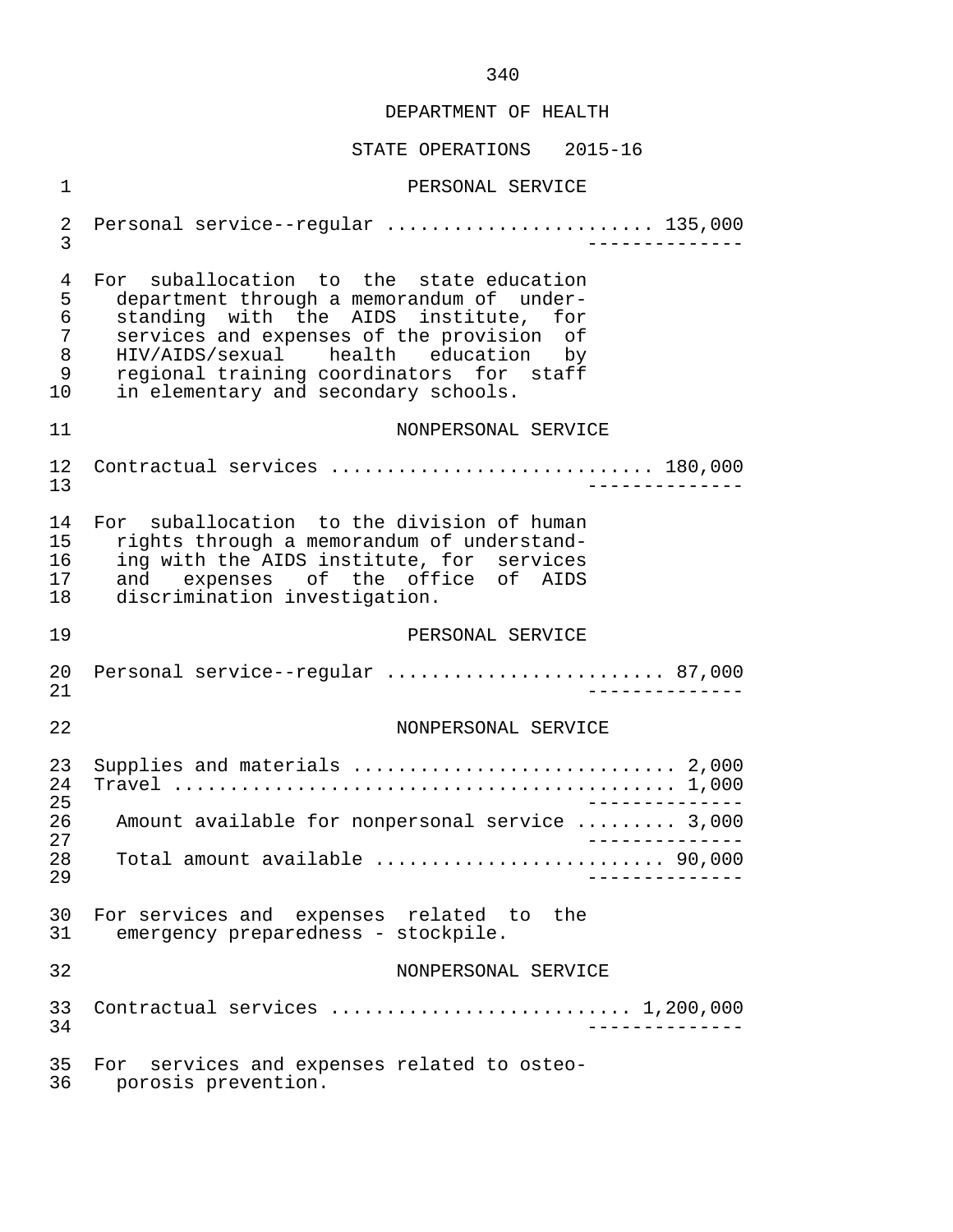STATE OPERATIONS 2015-16

 1 NONPERSONAL SERVICE 2 Contractual services .............................. 30,700 3 -------------- 4 For grants to a New York state based not-<br>5 for-profit organization with expertise in 5 for-profit organization with expertise in<br>6 the New York state medicaid program for 6 the New York state-medicaid-program-for<br>7 studies, reviews and analysis, to be 7 studies, reviews and analysis, to be 8 performed in conjunction with the depart- 9 ment of health, on medicaid policy, opera-<br>10 tional and other issues as defined by the 10 tional and other issues as defined by the<br>11 department. department. 12 NONPERSONAL SERVICE 13 Contractual services ............................. 695,600 14 -------------- 15 For services and expenses related to health<br>16 information technology program. information technology program. 17 NONPERSONAL SERVICE 18 Contractual services ................................. 166,200<br>19 19 -------------- 20 For services and expenses for a statewide<br>21 campaign to promote awareness of the New 21 campaign to promote awareness of the New<br>22 York state donor registry to increase 22 York state donor registry to increase<br>23 organ and tissue-donation. organ and tissue donation. 24 NONPERSONAL SERVICE 25 Contractual services ............................. 115,700 26 -------------- 27 For services and expenses related to the to<br>28 the operation of the incident reporting 28 the operation of the incident reporting<br>29 system (NYPORTS). system (NYPORTS). 30 NONPERSONAL SERVICE 31 Contractual services ............................. 590,300 32 -------------- 33 For services and expenses for patient health<br>34 information and quality improvement initi- 34 information and quality improvement initi atives.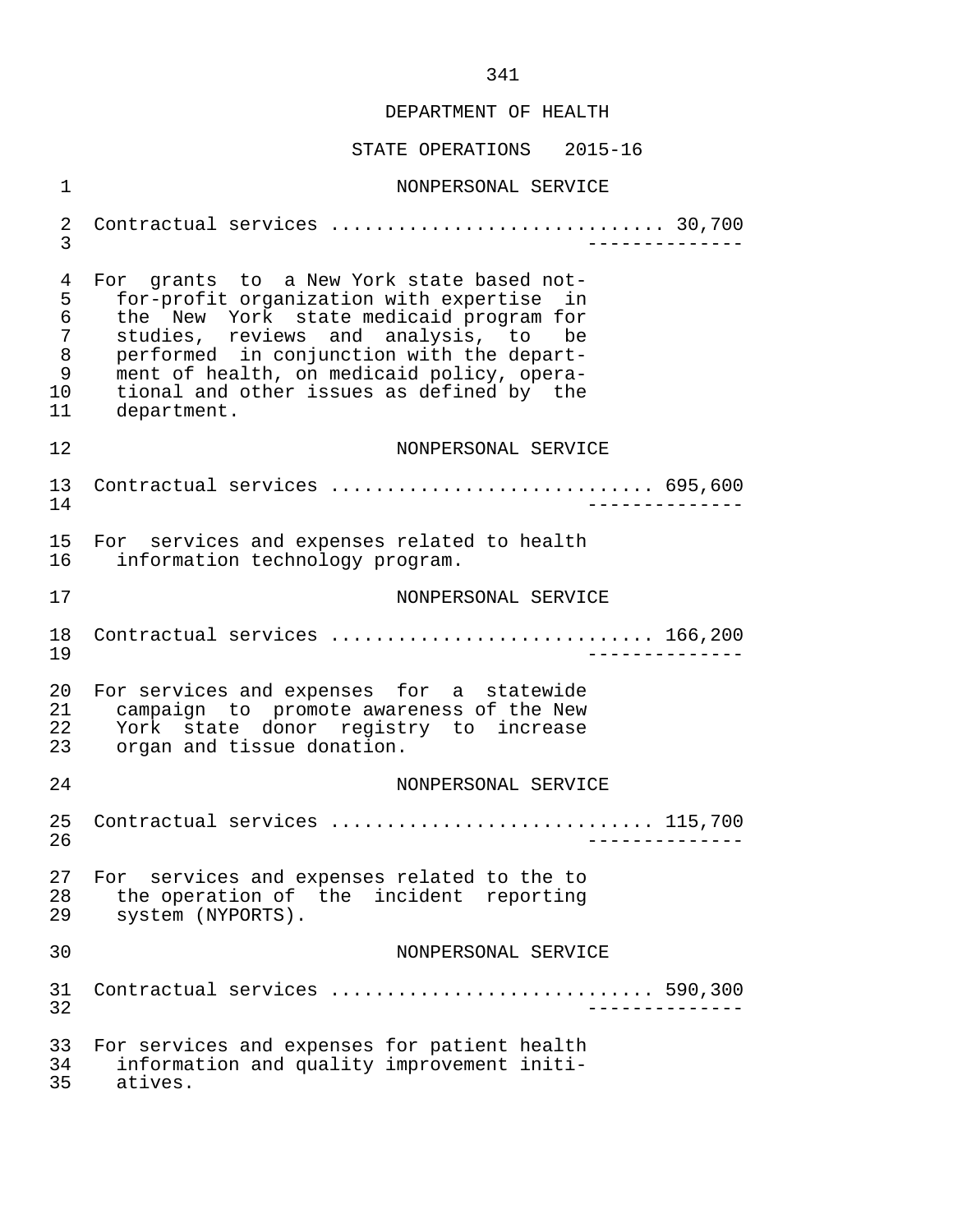| $\mathbf 1$                | NONPERSONAL SERVICE                                                                                                                                |
|----------------------------|----------------------------------------------------------------------------------------------------------------------------------------------------|
| 2<br>3                     | Contractual services  173,700                                                                                                                      |
| 4<br>5                     | For services and expenses related to testing<br>for adrenoleukodystrophy (ALD).                                                                    |
| 6                          | NONPERSONAL SERVICE                                                                                                                                |
| 7<br>8                     | Contractual services  110,000                                                                                                                      |
| 9<br>10<br>11<br>12        | For suballocation to the office of mental<br>health for services and expenses for<br>surveys of psychiatric residential treat-<br>ment facilities. |
| 13                         | PERSONAL SERVICE                                                                                                                                   |
| 14<br>15                   | Personal service--regular  115,000                                                                                                                 |
| 16                         | NONPERSONAL SERVICE                                                                                                                                |
| 17<br>18<br>19<br>20       | Supplies and materials  16,000                                                                                                                     |
| 21<br>22                   | Amount available for nonpersonal service  131,000<br>$\frac{1}{2}$                                                                                 |
| 23<br>24                   | Total amount available  246,000<br>$- - - - - - - -$                                                                                               |
| 25<br>26                   | For services and expenses related to the<br>home health aide registry.                                                                             |
| 27                         | PERSONAL SERVICE                                                                                                                                   |
| 28<br>29                   | Personal service--regular  270,000<br>__________                                                                                                   |
| 30                         | NONPERSONAL SERVICE                                                                                                                                |
| 31<br>32<br>33<br>34<br>35 | Supplies and materials  1,000<br>Contractual services  1,512,000                                                                                   |
| 36<br>37                   | Amount available for nonpersonal service  1,530,000                                                                                                |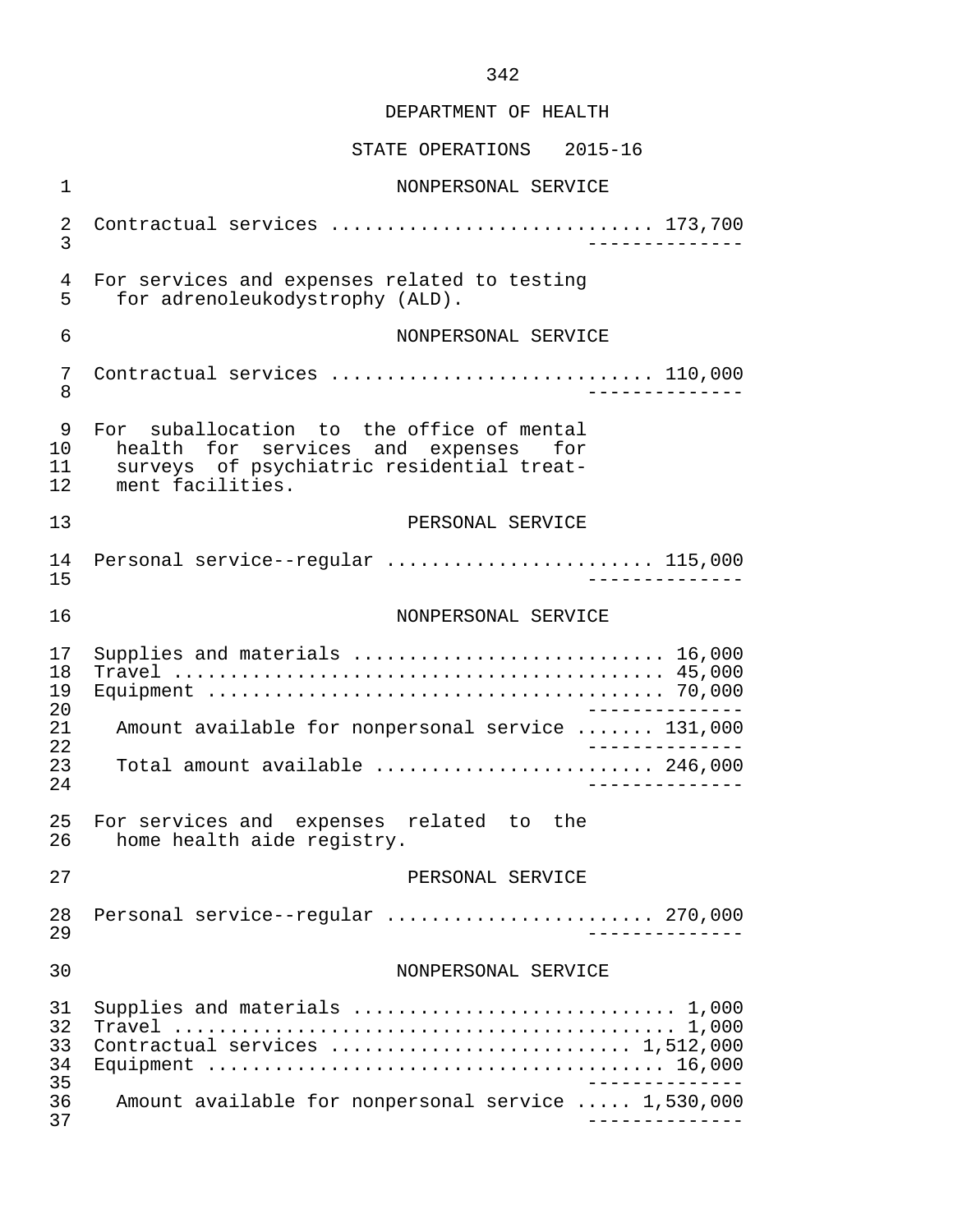#### STATE OPERATIONS 2015-16

 1 Total amount available ....................... 1,800,000 2 -------------- 3 For services and expenses related to the<br>4 assessment and transition of individuals 4 assessment and transition of individuals<br>5 with serious mental illness from adult 5 with serious mental illness from adult<br>6 homes to supported housing. homes to supported housing. 7 NONPERSONAL SERVICE 8 Contractual services ........................... 3,266,000 9 -------------- 10 For services and expenses related to crimi-<br>11 and history background checks for adult 11 nal history background checks for adult<br>12 care facilities. care facilities. 13 NONPERSONAL SERVICE 14 Contractual services ........................... 1,300,000 15 -------------- 16 Program account subtotal ................. 172,580,000 17 -------------- 18 Special Revenue Funds - Federal<br>19 Federal Health and Human Servic 19 Federal Health and Human Services Fund<br>20 Federal Block Grant Account - 25183 Federal Block Grant Account - 25183 21 For various health prevention, diagnostic,<br>22 detection and treatment services. detection and treatment services. 23 Personal service ............................... 3,195,000 24 Nonpersonal service ............................ 1,703,000 25 Fringe benefits ................................ 1,534,000 26 Indirect costs ................................... 224,000 27<br>28 - Program account subtotal expressions of 6.656.000 28 Program account subtotal ................... 6,656,000 29 -------------- 30 Special Revenue Funds - Federal<br>31 Federal Health and Human Service 31 Federal Health and Human Services Fund<br>32 National Health Services Corps Account National Health Services Corps Account - 25144 33 For administration of the national health<br>34 services corps. Notwithstanding any incon- 34 services corps. Notwithstanding any incon- 35 sistent provision of law, and subject to<br>36 the approval of the director of the budg-36 the approval of the director of the budg-<br>37 et, moneys hereby appropriated may be 37 et, moneys hereby appropriated may be 38 suballocated to the higher education 39 services corporation.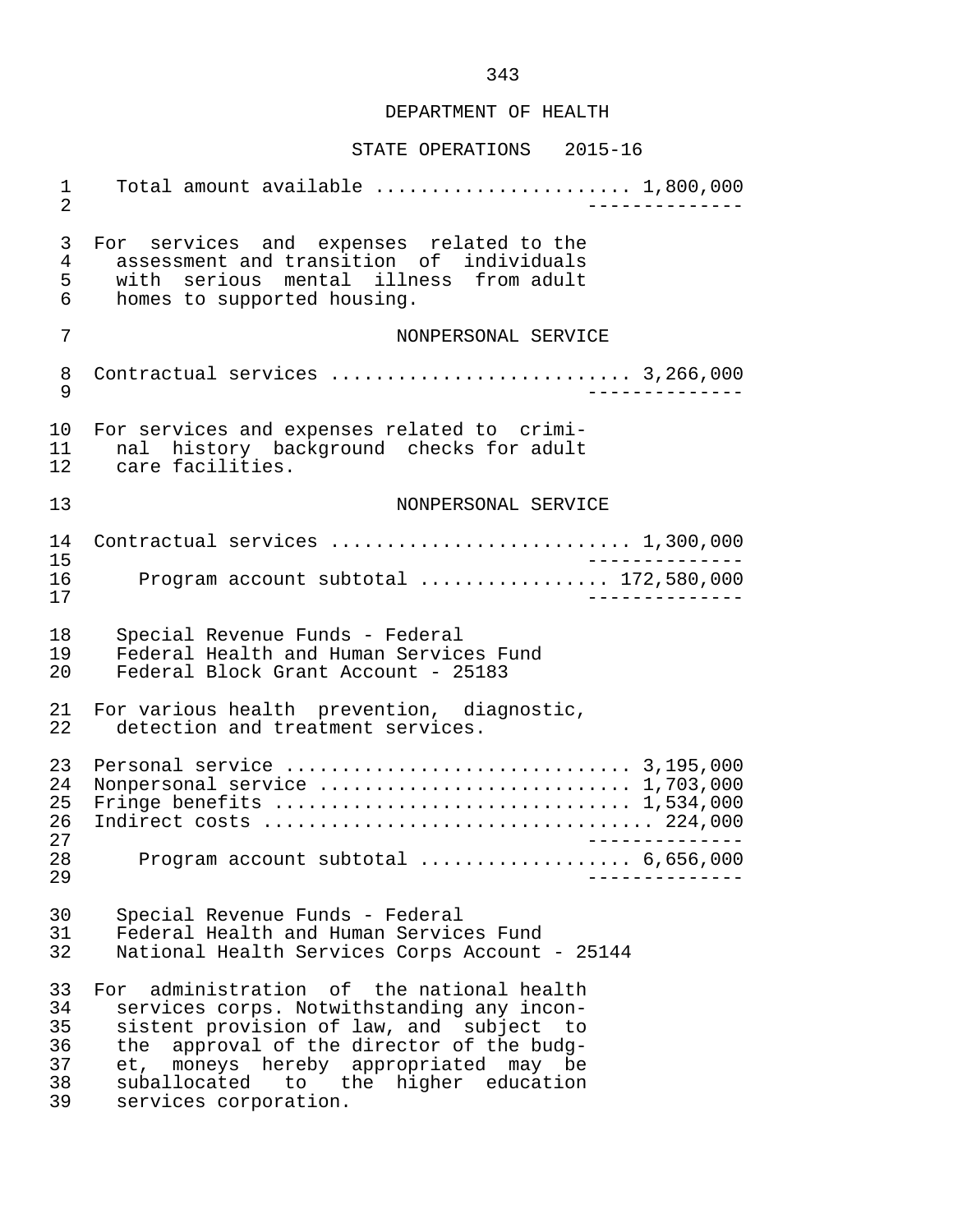#### STATE OPERATIONS 2015-16

 1 Personal service ................................. 230,000 2 Nonpersonal service ............................... 63,000 3 Fringe benefits .................................. 110,000 4 Indirect costs .................................... 16,000 5<br>6 Program account subtotal ...................... 419.000 6 Program account subtotal ..................... 419,000 7 -------------- 8 Special Revenue Funds - Federal<br>9 Federal USDA-Food and Nutrition 9 Federal USDA-Food and Nutrition Services Fund<br>10 Child and Adult Care Food Account - 25022 10 Child and Adult Care Food Account - 25022 11 For various food and nutritional services. 12 Personal service ................................. 497,000 13 Nonpersonal service .............................. 264,000 14 Fringe benefits .................................. 239,000 15 Indirect costs .................................... 35,000 16 -------------- 17 Program account subtotal ................... 1,035,000 18 -------------- 19 Special Revenue Funds - Federal<br>20 Federal USDA-Food and Nutrition 20 Federal USDA-Food and Nutrition Services Fund<br>21 Federal Food and Nutrition Services Account -Federal Food and Nutrition Services Account - 25022 22 For various food and nutritional services. 23 Personal service ............................... 1,200,000 24 Nonpersonal service .............................. 640,000 25 Fringe benefits .................................. 576,000 26 Indirect costs .................................... 84,000 27 -------------- 28 Program account subtotal ................... 2,500,000 29 -------------- 30 Special Revenue Funds - Other<br>31 Combined Expendable Trust Fung 31 Combined Expendable Trust Fund Technology Transfer Account - 20118 33 For services and expenses related to the<br>34 department of health's patent and technol-34 department of health's patent and technol-<br>35 ogy transfer program. The department of ogy transfer program. The department of 36 health may receive and deposit revenue<br>37 from the sale and licensing of inventions 37 from the sale and licensing of inventions<br>38 pursuant to a technology and patent trans-38 pursuant to a technology and patent trans-<br>39 fer policy established in accordance with  $39$  fer policy established in accordance with<br>40 section 64-a of the public officers law. 40 section 64-a of the public officers law. 41 Notwithstanding any other provision of law,<br>42 these funds may be used for payments to 42 these funds may be used for payments to<br>43 Health Research, Inc. as reimbursement for 43 Health Research, Inc. as reimbursement for<br>44 expenses incurred in its patent and techexpenses incurred in its patent and tech-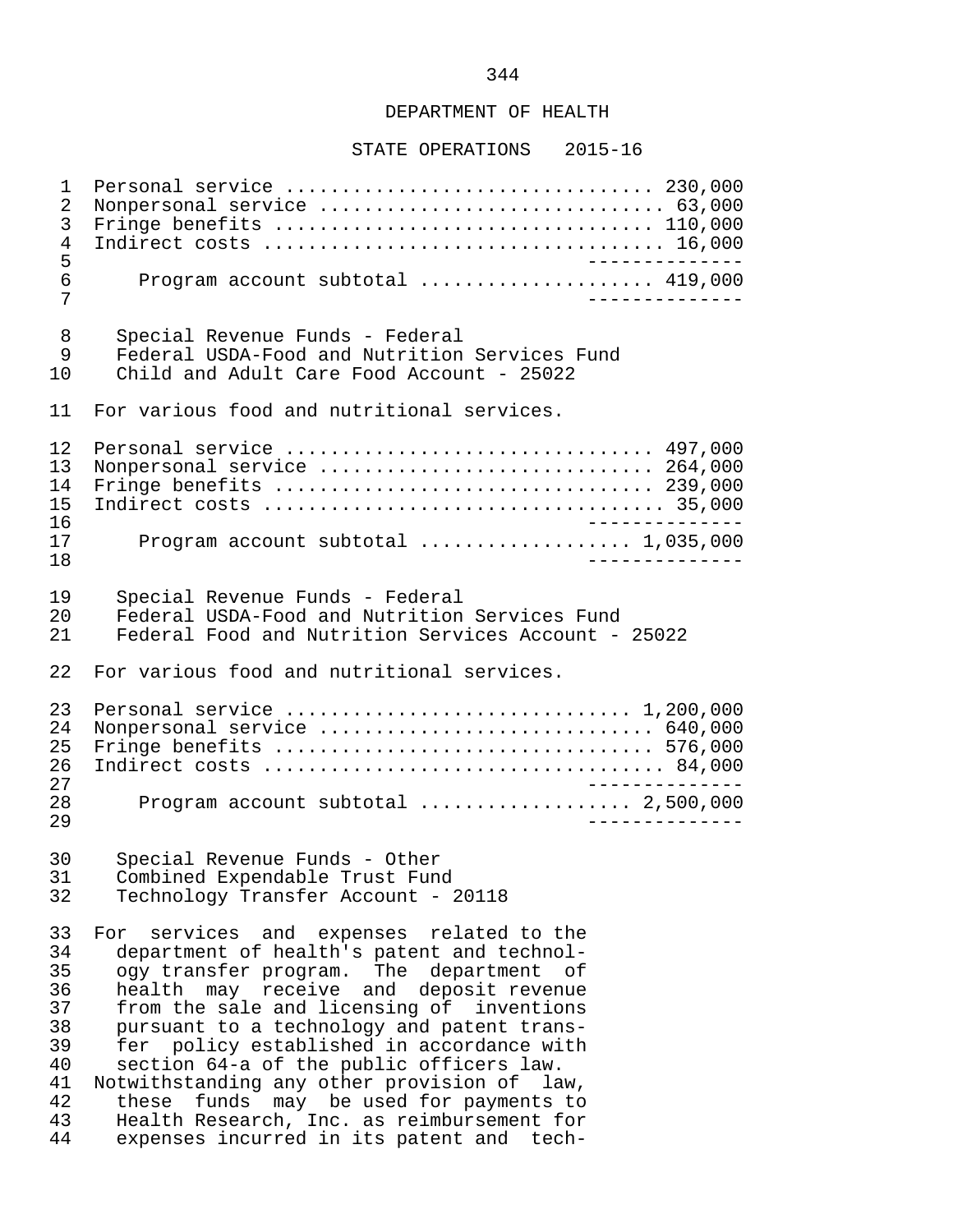STATE OPERATIONS 2015-16

| $\mathbf 1$                | nology transfer operations, to support                             |
|----------------------------|--------------------------------------------------------------------|
| $\overline{a}$             | research, training, and infrastructure                             |
| 3                          | development in the department's research                           |
| $\overline{4}$             | facilities, and for payments to inventors.                         |
| 5                          | The moneys hereby appropriated shall be                            |
| 6                          | available for liabilities heretofore and                           |
| 7                          | hereafter to accrue.                                               |
| 8                          | NONPERSONAL SERVICE                                                |
| 9<br>10<br>11<br>12        | Contractual services  496,000<br>Program account subtotal  496,000 |
| 13                         | Special Revenue Funds - Other                                      |
| 14                         | Miscellaneous Special Revenue Fund                                 |
| 15                         | Administration Program Account - 21982                             |
| 16                         | For services and expenses, including indi-                         |
| 17                         | rect costs, related to the administration                          |
| 18                         | program.                                                           |
| 19                         | Notwithstanding any other provision of law                         |
| 20                         | to the contrary, the OGS Interchange and                           |
| 21                         | Transfer Authority, the IT Interchange and                         |
| 22                         | Transfer Authority, the Alignment Inter-                           |
| 23                         | change and Transfer Authority and the Lean                         |
| 24                         | Certification Bonus Authority as defined                           |
| 25                         | in the 2015-16 state fiscal year state                             |
| 26                         | operations appropriation for the budget                            |
| 27                         | division program of the division of the                            |
| 28                         | budget, are deemed fully incorporated                              |
| 29                         | herein and a part of this appropriation as                         |
| 30                         | if fully stated.                                                   |
| 31                         | PERSONAL SERVICE                                                   |
| 33                         | 32 Personal service--regular  6,051,000                            |
| 34                         | Holiday/overtime compensation  170,000                             |
| 35                         | Amount available for personal service  6,221,000                   |
| 36                         | ______________                                                     |
| 37                         | NONPERSONAL SERVICE                                                |
| 38<br>39<br>40<br>41<br>42 | Supplies and materials  3,000<br>Contractual services  2,735,000   |
| 43                         | Amount available for nonpersonal service  5,273,000                |
| 44                         | ______________                                                     |

345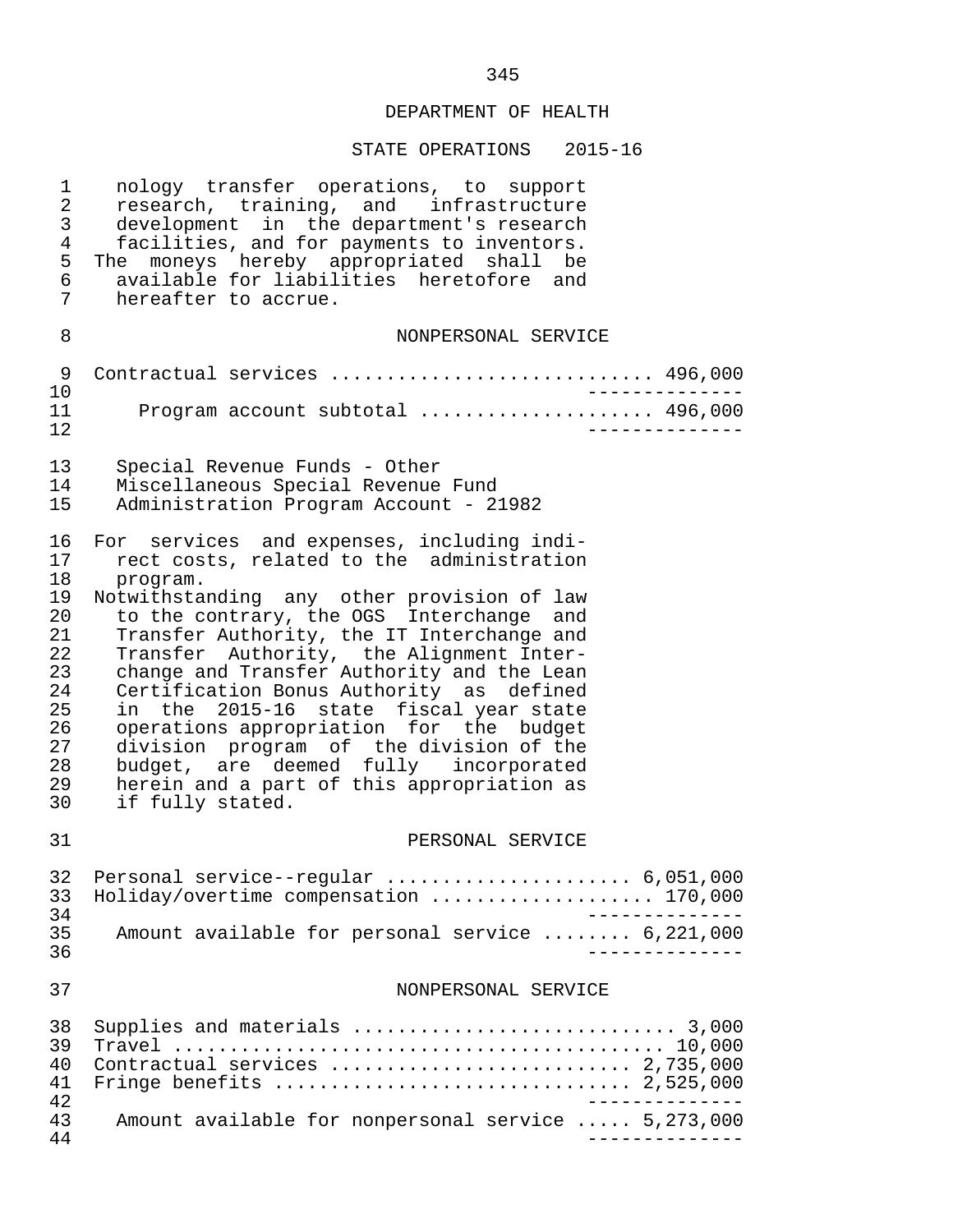| $\mathbf 1$<br>$\overline{2}$                                                      | Program account subtotal  11,494,000                                                                                                                                                                                                                                                                                                                                                                                                                                                                                                                                                                                                                       |
|------------------------------------------------------------------------------------|------------------------------------------------------------------------------------------------------------------------------------------------------------------------------------------------------------------------------------------------------------------------------------------------------------------------------------------------------------------------------------------------------------------------------------------------------------------------------------------------------------------------------------------------------------------------------------------------------------------------------------------------------------|
| 3<br>$\overline{4}$<br>5                                                           | Special Revenue Funds - Other<br>Miscellaneous Special Revenue Fund<br>Health-SPARCS Account - 21902                                                                                                                                                                                                                                                                                                                                                                                                                                                                                                                                                       |
| 6<br>7<br>8<br>9<br>10<br>11<br>12<br>13<br>14<br>15<br>16<br>17<br>18<br>19<br>20 | For all services and expenses, including<br>indirect costs, related to the statewide<br>planning and research cooperative system.<br>Notwithstanding any other provision of law<br>to the contrary, the OGS Interchange and<br>Transfer Authority, the IT Interchange and<br>Transfer Authority, the Alignment Inter-<br>change and Transfer Authority and the Lean<br>Certification Bonus Authority as defined<br>in the 2015-16 state fiscal year state<br>operations appropriation for the budget<br>division program of the division of the<br>budget, are deemed fully incorporated<br>herein and a part of this appropriation as<br>if fully stated. |
| 21                                                                                 | PERSONAL SERVICE                                                                                                                                                                                                                                                                                                                                                                                                                                                                                                                                                                                                                                           |
| 22<br>23<br>24<br>25<br>26                                                         | Personal service--regular  1,711,000<br>Holiday/overtime compensation  30,000<br>_____________<br>Amount available for personal service  1,741,000                                                                                                                                                                                                                                                                                                                                                                                                                                                                                                         |
| 27                                                                                 | NONPERSONAL SERVICE                                                                                                                                                                                                                                                                                                                                                                                                                                                                                                                                                                                                                                        |
| 28<br>29<br>30<br>31<br>32<br>33<br>34                                             | Supplies and materials  20,000<br>Contractual services  2,843,000<br>Fringe benefits  404,000                                                                                                                                                                                                                                                                                                                                                                                                                                                                                                                                                              |
| 35<br>36                                                                           | Amount available for nonpersonal service  4,124,000                                                                                                                                                                                                                                                                                                                                                                                                                                                                                                                                                                                                        |
| 37<br>38                                                                           |                                                                                                                                                                                                                                                                                                                                                                                                                                                                                                                                                                                                                                                            |
| 39<br>40<br>41                                                                     | Special Revenue Funds - Other<br>Miscellaneous Special Revenue Fund<br>Professional Medical Conduct Account - 22088                                                                                                                                                                                                                                                                                                                                                                                                                                                                                                                                        |
| 42<br>43<br>44                                                                     | For services and expenses, including indi-<br>rect costs, related to the professional<br>medical conduct program.                                                                                                                                                                                                                                                                                                                                                                                                                                                                                                                                          |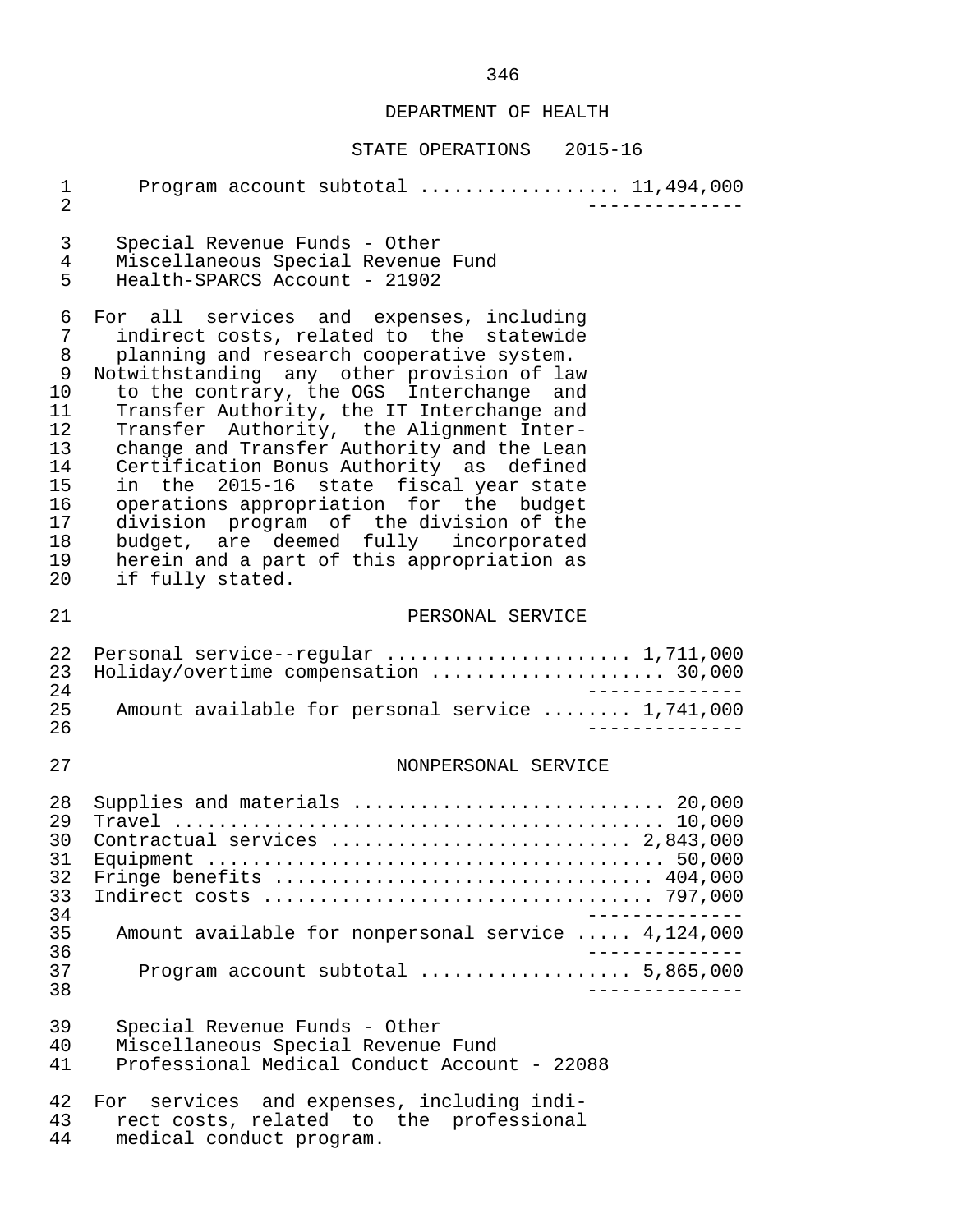#### STATE OPERATIONS 2015-16

1 Notwithstanding any other provision of law<br>2 to the contrary, the OGS Interchange and 2 to the contrary, the OGS Interchange and<br>3 Transfer Authority, the IT Interchange and 3 Transfer Authority, the IT Interchange and<br>4 Transfer Authority, the Alignment Inter-4 Transfer Authority, the Alignment Inter-<br>5 change and Transfer Authority and the Lean 5 change and Transfer Authority and the Lean<br>6 Certification Bonus Authority as defined 6 Certification Bonus Authority as defined 7 in the 2015-16 state fiscal year state 8 operations appropriation for the budget 9 division program of the division of the<br>10 budget, are deemed fully incorporated budget, are deemed fully incorporated 11 herein and a part of this appropriation as<br>12 if fully stated. if fully stated.

#### 13 PERSONAL SERVICE

|     | 14 Personal service--regular  4,157,000          |  |
|-----|--------------------------------------------------|--|
|     | 15 Holiday/overtime compensation  10,000         |  |
| 16  |                                                  |  |
| 17  | Amount available for personal service  4,167,000 |  |
| 1 R |                                                  |  |

#### 19 NONPERSONAL SERVICE

| 20               | Supplies and materials  45,000                      |
|------------------|-----------------------------------------------------|
| 2.1              |                                                     |
| 2.2 <sub>1</sub> | Contractual services  901,000                       |
| 23               |                                                     |
| 2.4              |                                                     |
| 25               |                                                     |
| 2.6              | Amount available for nonpersonal service  2,606,000 |
| 2.7              |                                                     |
| 2.8              |                                                     |
| 29               |                                                     |

30 Special Revenue Funds - Other

31 Miscellaneous Special Revenue Fund

Vital Records Management Account - 22103

33 For services and expenses including the<br>34 collection of increased fees-related-to 34 collection of increased fees related to<br>35 the vital records program. 35 the vital records program.<br>36 Notwithstanding any other pre 36 Notwithstanding any other provision of law<br>37 to the contrary, the OGS Interchange and to the contrary, the OGS Interchange and 38 Transfer Authority, the IT Interchange and<br>39 Transfer Authority, the Alignment Inter- 39 Transfer Authority, the Alignment Inter- 40 change and Transfer Authority and the Lean 41 Certification Bonus Authority as defined<br>42 in the 2015-16 state fiscal year state 42 in the 2015-16 state fiscal year state 43 operations appropriation for the budget 44 division program of the division of the<br>45 budget, are deemed fully incorporated budget, are deemed fully incorporated

# 347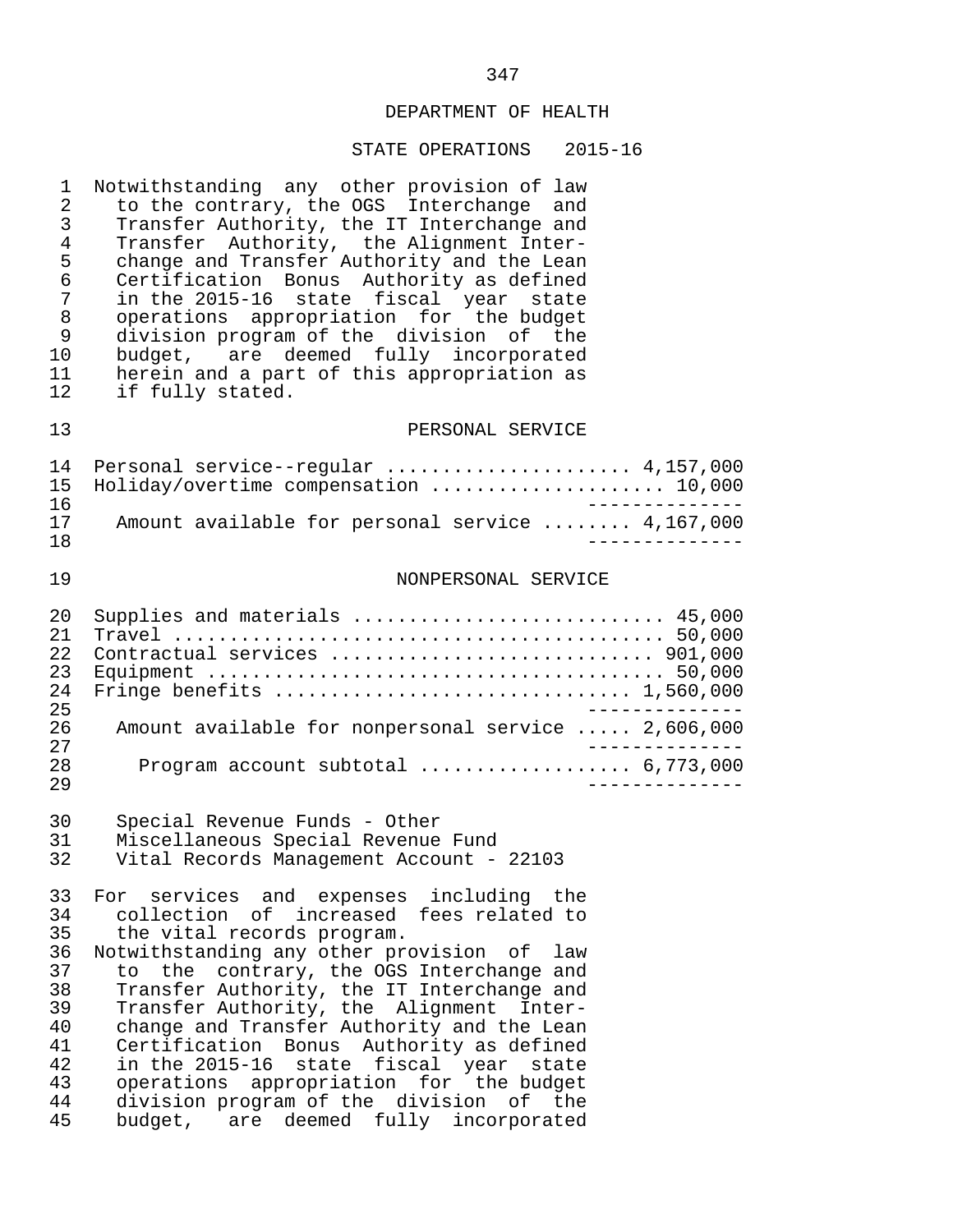| $\mathbf 1$<br>$\overline{2}$                                                                                              | herein and a part of this appropriation as<br>if fully stated.                                                                                                                                                                                                                                                                                                                                                                                                                                                                                                                                                                                                                                                                                                                                                                                                                                    |
|----------------------------------------------------------------------------------------------------------------------------|---------------------------------------------------------------------------------------------------------------------------------------------------------------------------------------------------------------------------------------------------------------------------------------------------------------------------------------------------------------------------------------------------------------------------------------------------------------------------------------------------------------------------------------------------------------------------------------------------------------------------------------------------------------------------------------------------------------------------------------------------------------------------------------------------------------------------------------------------------------------------------------------------|
| 3                                                                                                                          | PERSONAL SERVICE                                                                                                                                                                                                                                                                                                                                                                                                                                                                                                                                                                                                                                                                                                                                                                                                                                                                                  |
| $\overline{4}$<br>5<br>$\epsilon$<br>$\overline{7}$                                                                        | Personal service--regular  809,000<br>Holiday/overtime compensation  35,000<br>________<br>Amount available for personal service  844,000                                                                                                                                                                                                                                                                                                                                                                                                                                                                                                                                                                                                                                                                                                                                                         |
| 8                                                                                                                          | ______________                                                                                                                                                                                                                                                                                                                                                                                                                                                                                                                                                                                                                                                                                                                                                                                                                                                                                    |
| $\mathsf 9$                                                                                                                | NONPERSONAL SERVICE                                                                                                                                                                                                                                                                                                                                                                                                                                                                                                                                                                                                                                                                                                                                                                                                                                                                               |
| 10<br>11<br>12<br>13<br>14<br>15<br>16<br>17                                                                               | Supplies and materials  40,000<br>Contractual services  562,000<br>Amount available for nonpersonal service  1,216,000                                                                                                                                                                                                                                                                                                                                                                                                                                                                                                                                                                                                                                                                                                                                                                            |
| 18<br>19<br>20                                                                                                             | Program account subtotal  2,060,000                                                                                                                                                                                                                                                                                                                                                                                                                                                                                                                                                                                                                                                                                                                                                                                                                                                               |
| 21<br>22                                                                                                                   |                                                                                                                                                                                                                                                                                                                                                                                                                                                                                                                                                                                                                                                                                                                                                                                                                                                                                                   |
| 23<br>24                                                                                                                   | General Fund<br>State Purposes Account - 10050                                                                                                                                                                                                                                                                                                                                                                                                                                                                                                                                                                                                                                                                                                                                                                                                                                                    |
| 25<br>26<br>27<br>28<br>29<br>30<br>31<br>32<br>33<br>34<br>35<br>36<br>37<br>38<br>39<br>40<br>41<br>42<br>43<br>44<br>45 | For services and expenses to support the<br>administration of the basic health plan<br>program.<br>Notwithstanding any inconsistent provision<br>of law, the moneys hereby appropriated may<br>be increased or decreased by interchange<br>or transfer with any appropriation of the<br>department of health.<br>Notwithstanding any inconsistent provision<br>of law, the moneys hereby appropriated may<br>increased or decreased by interchange<br>be<br>or transfer with any appropriation of the<br>department of health.<br>Notwithstanding any other provision of law<br>to the contrary, the OGS Interchange and<br>Transfer Authority, the IT Interchange and<br>Transfer Authority, the Alignment Inter-<br>change and Transfer Authority and the Lean<br>Certification Bonus Authority as defined<br>in the 2015-16 state fiscal year state<br>operations appropriation for the budget |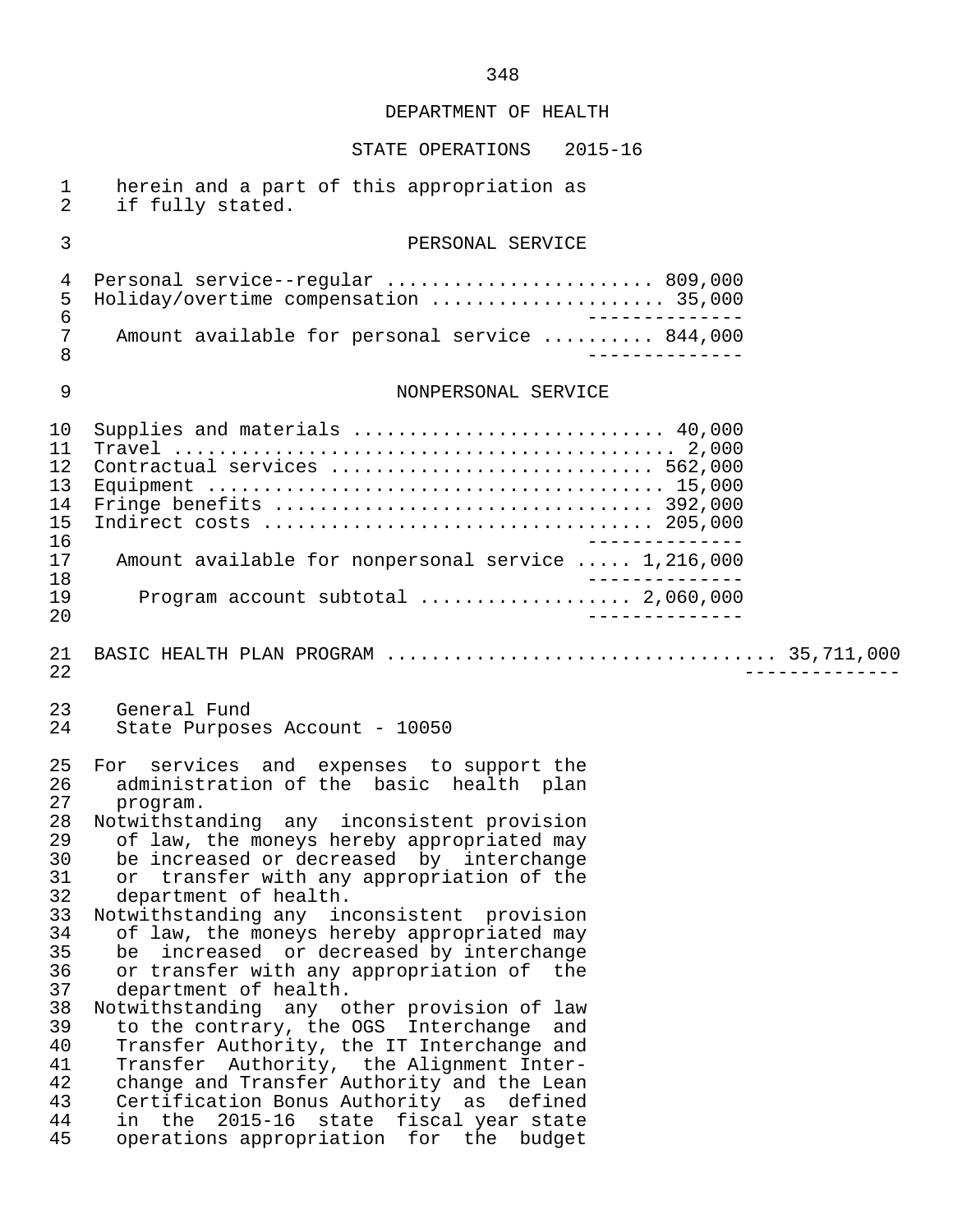| $\mathbf 1$<br>$\overline{2}$<br>3<br>4            | division program of the division of the<br>budget, are deemed fully incorporated<br>herein and a part of this appropriation as<br>if fully stated.                                                                                                                                                                                                                                     |  |
|----------------------------------------------------|----------------------------------------------------------------------------------------------------------------------------------------------------------------------------------------------------------------------------------------------------------------------------------------------------------------------------------------------------------------------------------------|--|
| 5                                                  | PERSONAL SERVICE                                                                                                                                                                                                                                                                                                                                                                       |  |
| 6<br>7                                             | Personal service--regular  683,000                                                                                                                                                                                                                                                                                                                                                     |  |
| 8                                                  | NONPERSONAL SERVICE                                                                                                                                                                                                                                                                                                                                                                    |  |
| 9<br>10<br>11<br>12<br>13                          | Contractual services  34,996,000                                                                                                                                                                                                                                                                                                                                                       |  |
| 14<br>15                                           | Amount available for nonpersonal service  35,028,000                                                                                                                                                                                                                                                                                                                                   |  |
| 16<br>17                                           | CENTER FOR COMMUNITY HEALTH PROGRAM  155,748,000                                                                                                                                                                                                                                                                                                                                       |  |
| 18<br>19<br>20                                     | Special Revenue Funds - Federal<br>Federal Education Fund<br>Individuals with Disabilities-Part C Account - 25214                                                                                                                                                                                                                                                                      |  |
| 21<br>22                                           | For activities related to a handicapped<br>infants and toddlers program.                                                                                                                                                                                                                                                                                                               |  |
| 23<br>24<br>25<br>26<br>27                         | Nonpersonal service  6,207,000                                                                                                                                                                                                                                                                                                                                                         |  |
| 28<br>29                                           |                                                                                                                                                                                                                                                                                                                                                                                        |  |
| 30<br>31<br>32                                     | Special Revenue Funds - Federal<br>Federal Health and Human Services Fund<br>Federal Block Grant Account - 25183                                                                                                                                                                                                                                                                       |  |
| 33<br>34<br>35<br>36<br>37<br>38<br>39<br>40<br>41 | For various health prevention, diagnostic,<br>detection<br>and treatment services.<br>The<br>amounts appropriated pursuant to<br>such<br>appropriation may be suballocated to other<br>state agencies or accounts for expendi-<br>tures incurred in<br>the<br>operation<br>оf<br>funded by such appropriation<br>programs<br>subject to the approval of the director of<br>the budget. |  |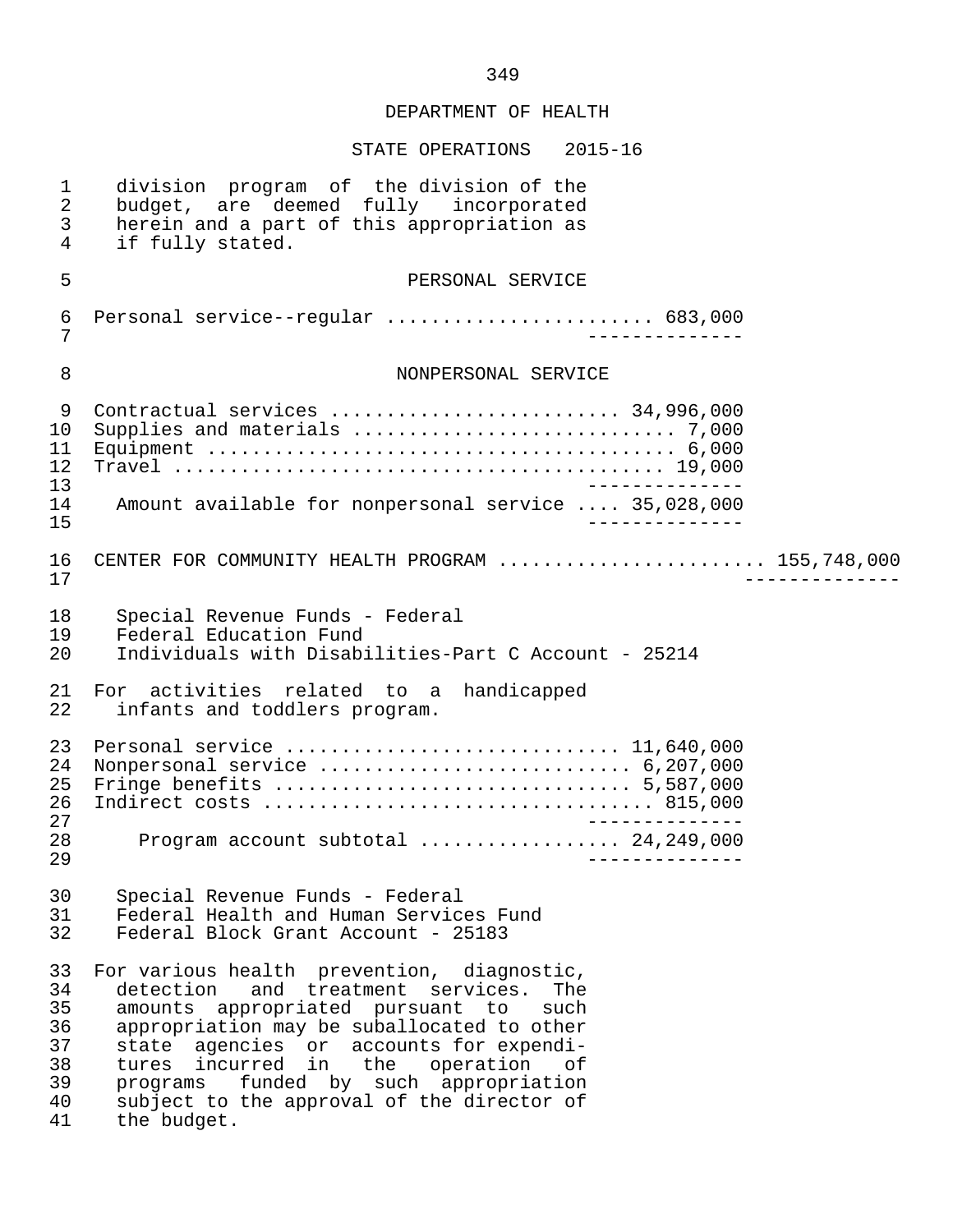#### STATE OPERATIONS 2015-16

1 Personal service ................................... 11,527,000<br>2 Nonpersonal service ............................... 6.147.000 2 Nonpersonal service ............................ 6,147,000 3 Fringe benefits ................................ 5,533,000 4 Indirect costs ................................... 807,000 -------------<br>5 Program account subtotal .................... 24.014.000 6 Program account subtotal ................... 24,014,000 7 -------------- 8 Special Revenue Funds - Federal<br>9 Federal Health and Human Servic 9 Federal Health and Human Services Fund<br>10 Federal Health, Education, and Human 10 Federal Health, Education, and Human Services Account - 25148 12 For various health prevention, diagnostic,<br>13 detection and treatment services. The 13 detection and treatment services. The<br>14 amounts appropriated pursuant to such 14 amounts appropriated pursuant to such<br>15 appropriation may be suballocated to other 15 appropriation may be suballocated to other<br>16 state agencies or accounts for expendi-16 state agencies or accounts for expendi-<br>17 tures incurred in the operation of 17 tures incurred in the operation of 18 programs funded by such appropriation 19 subject to the approval of the director of 20 the budget. 21 Personal service .............................. 15,372,000 22 Nonpersonal service ............................ 8,199,000 23 Fringe benefits ................................ 7,378,000 24 Indirect costs ................................. 1,076,000 25 -------------<br>26 Program account subtotal .................... 32.025.000 26 Program account subtotal .................. 32,025,000 27 -------------- 28 Special Revenue Funds - Federal<br>29 Federal USDA-Food and Nutrition 29 Federal USDA-Food and Nutrition Services Fund<br>30 Child and Adult Care Food Account - 25022 30 Child and Adult Care Food Account - 25022 31 For various food and nutritional services. 32 Personal service ............................... 4,848,000 33 Nonpersonal service ............................... 2,585,000<br>34 Fringe benefits ................................. 2,328,000 34 Fringe benefits ................................ 2,328,000 35 Indirect costs ................................... 339,000 -------------<br>37 Program account subtotal ...................... 10.100.000 37 Program account subtotal .................. 10,100,000 38 -------------- 39 Special Revenue Funds - Federal 40 Federal USDA-Food and Nutrition Services Fund<br>41 Federal Food and Nutrition Services Account -Federal Food and Nutrition Services Account - 25022 42 For various food and nutritional services.<br>43 A portion of this appropriation may be 43 A portion of this appropriation may be<br>44 suballocated to other state agencies. suballocated to other state agencies.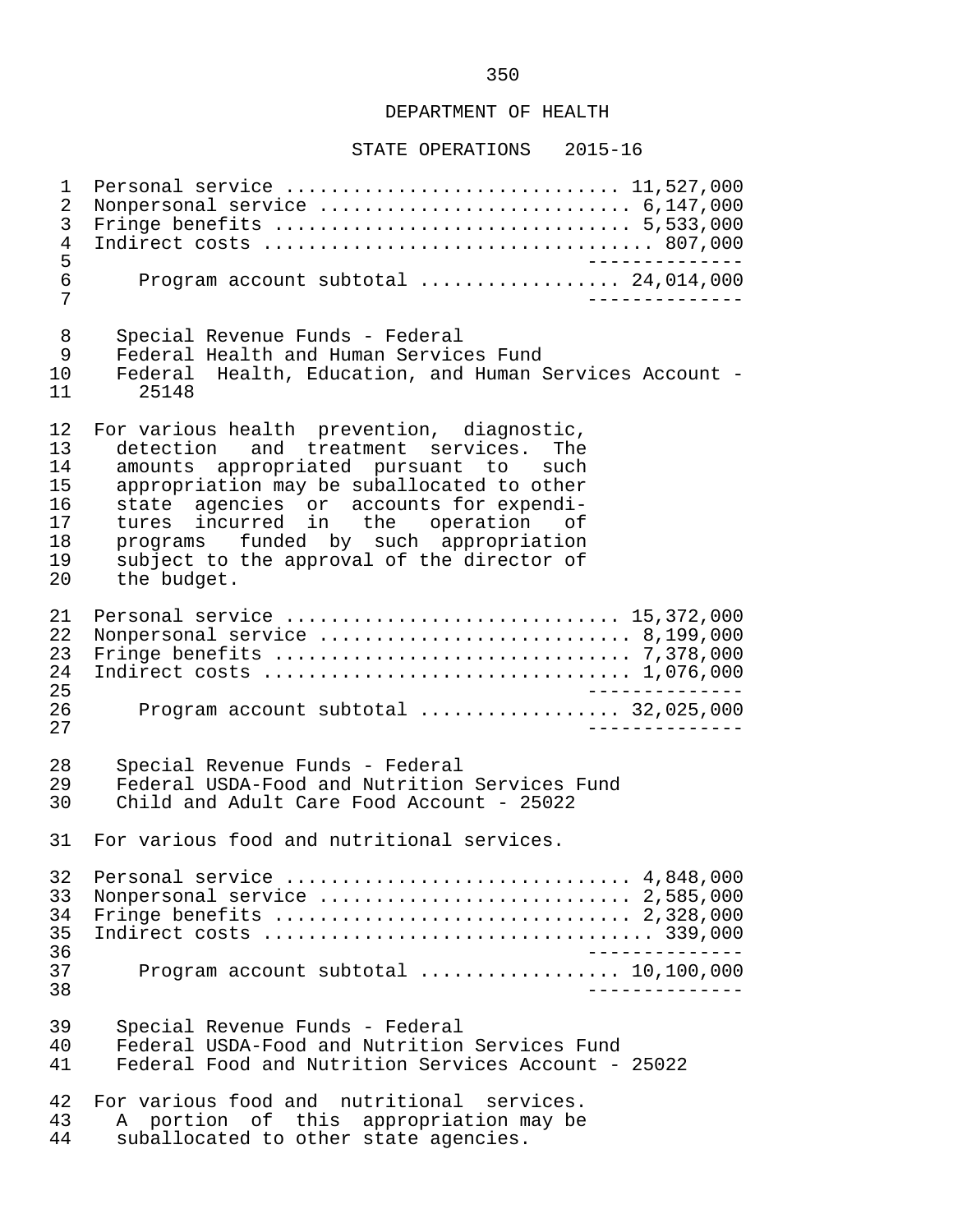STATE OPERATIONS 2015-16

 1 Personal service .............................. 26,284,000 2 Nonpersonal service ............................. 15,104,000<br>3 Fringe benefits .............................. 12,379,000 3 Fringe benefits ............................... 12,379,000 4 Indirect costs ................................. 1,982,000 5 -------------- 6 Program account subtotal .................. 55,749,000 7 -------------- 8 Special Revenue Funds - Federal<br>9 Federal USDA-Food and Nutrition 9 Federal USDA-Food and Nutrition Services Fund<br>10 Women, Infants, and Children (WIC) Civil 10 Women, Infants, and Children (WIC) Civil Monetary Account - 25035 12 For services and expenses of the department<br>13 of health related to the special supple-13 of health related to the special supple-<br>14 mental nutrition program for women. 14 mental nutrition program for women,<br>15 infants and children. infants and children. 16 Nonpersonal service ............................ 5,000,000 17 --------------<br>18 Program account subtotal expressions and 5,000,000 18 Program account subtotal ................... 5,000,000 19 -------------- 20 Special Revenue Funds - Other<br>21 Combined Expendable Trust Fung 21 Combined Expendable Trust Fund<br>22 Autism Awareness and Research 22 Autism Awareness and Research Account - 20149 23 For services and expenses related to autism<br>24 awareness and research pursuant to section 24 awareness and research pursuant to section<br>25 404-y of the vehicle and traffic law and 25 404-v of the vehicle and traffic law and<br>26 section 95-e of the state finance law, as 26 section 95-e of the state finance law, as<br>27 added by chapter 301 of the laws of 2004. added by chapter 301 of the laws of 2004. 28 Nonpersonal service ............................... 20,000 29 -------------- 30 Program account subtotal ...................... 20,000 31 -------------- 32 Special Revenue Funds - Other 33 HCRA Resources Fund<br>34 Tobacco Control and Tobacco Control and Cancer Services Account - 20801 35 For services and expenses related to the 36 tobacco control and cancer services<br>37 programs-authorized-pursuant to sections 37 programs authorized pursuant to sections<br>38 2807-r and 1399-ii of the public health 38 2807-r and 1399-ii of the public health 39 law.<br>40 Notwit 40 Notwithstanding any other provision of law<br>41 to the contrary, the OGS Interchange and 41 to the contrary, the OGS Interchange and<br>42 Transfer Authority, the IT Interchange and 42 Transfer Authority, the IT Interchange and<br>43 Transfer Authority, the Alignment Inter-43 Transfer Authority, the Alignment Inter-<br>44 change and Transfer Authority and the Lean change and Transfer Authority and the Lean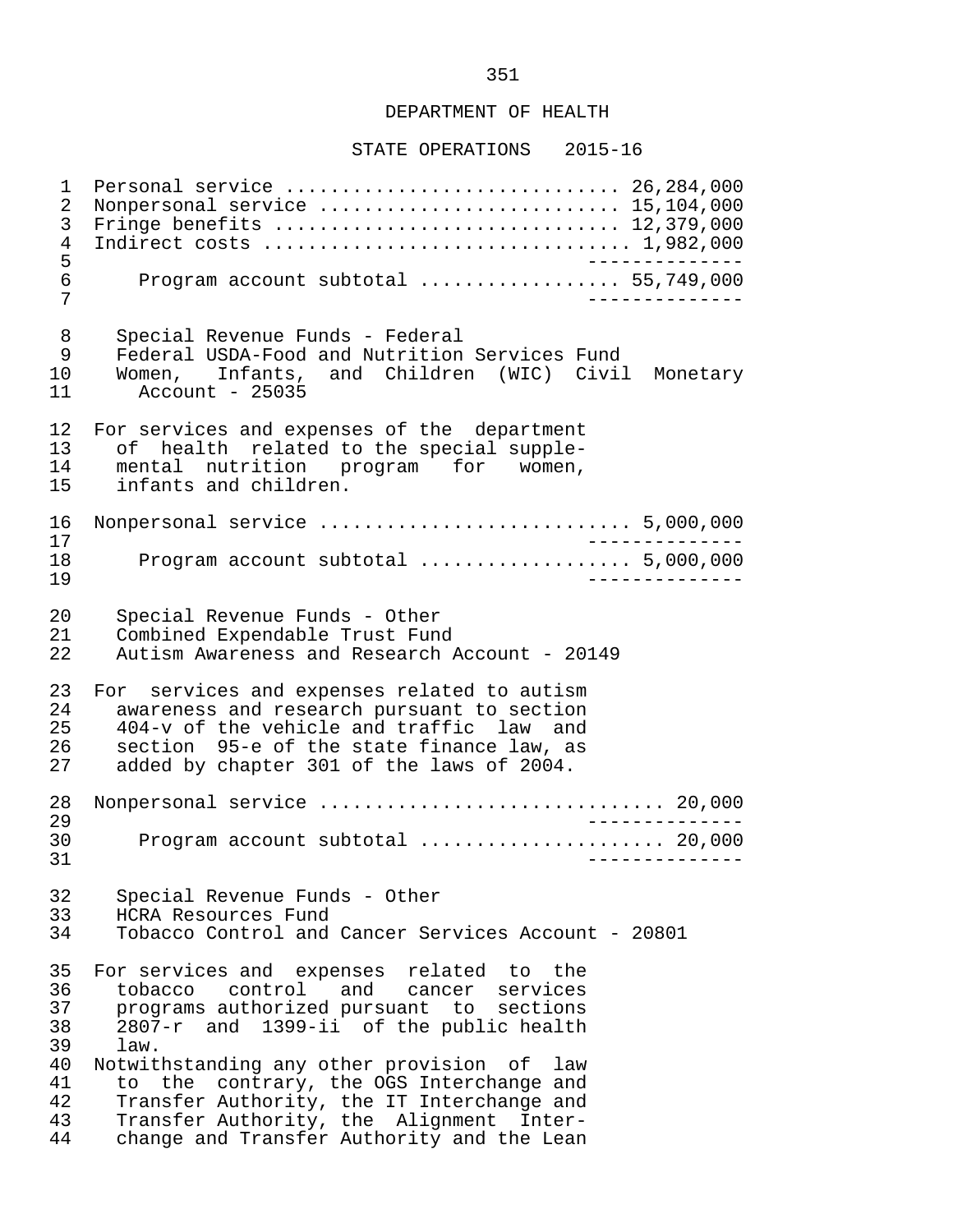# STATE OPERATIONS 2015-16

| $\mathbf{1}$<br>$\overline{2}$<br>3<br>$\overline{4}$<br>5<br>6<br>7                   | Certification Bonus Authority as defined<br>in the 2015-16 state fiscal year state<br>operations appropriation for the budget<br>division program of the division of the<br>budget, are deemed fully incorporated<br>herein and a part of this appropriation as<br>if fully stated.                                                                                                                                                                                                                                                                                                                                                                                 |
|----------------------------------------------------------------------------------------|---------------------------------------------------------------------------------------------------------------------------------------------------------------------------------------------------------------------------------------------------------------------------------------------------------------------------------------------------------------------------------------------------------------------------------------------------------------------------------------------------------------------------------------------------------------------------------------------------------------------------------------------------------------------|
| 8                                                                                      | PERSONAL SERVICE                                                                                                                                                                                                                                                                                                                                                                                                                                                                                                                                                                                                                                                    |
| 9<br>10<br>11                                                                          | Personal service--regular  2,159,000<br>Holiday/overtime compensation  6,000                                                                                                                                                                                                                                                                                                                                                                                                                                                                                                                                                                                        |
| 12<br>13                                                                               | Amount available for personal service  2,165,000                                                                                                                                                                                                                                                                                                                                                                                                                                                                                                                                                                                                                    |
| 14                                                                                     | NONPERSONAL SERVICE                                                                                                                                                                                                                                                                                                                                                                                                                                                                                                                                                                                                                                                 |
| 15<br>16<br>17<br>18<br>19<br>20<br>21                                                 | Supplies and materials  10,000<br>Contractual services  50,000<br>$- - - - - - - - - - -$                                                                                                                                                                                                                                                                                                                                                                                                                                                                                                                                                                           |
| 22<br>23                                                                               | Amount available for nonpersonal service  1,772,000                                                                                                                                                                                                                                                                                                                                                                                                                                                                                                                                                                                                                 |
| 24<br>25                                                                               | Program account subtotal  3,937,000<br>______________                                                                                                                                                                                                                                                                                                                                                                                                                                                                                                                                                                                                               |
| 26<br>27<br>28                                                                         | Special Revenue Funds - Other<br>Miscellaneous Special Revenue Fund<br>Cable Television Account - 21971                                                                                                                                                                                                                                                                                                                                                                                                                                                                                                                                                             |
| 29<br>30<br>31<br>32<br>33<br>34<br>35<br>36<br>37<br>38<br>39<br>40<br>41<br>42<br>43 | For services and expenses related to public<br>service education, with specific emphasis<br>on public health issues.<br>Notwithstanding any other provision of law<br>to the contrary, the OGS Interchange<br>and<br>Transfer Authority, the IT Interchange and<br>Transfer Authority, the Alignment Inter-<br>change and Transfer Authority and the Lean<br>Certification Bonus Authority as defined<br>$2015 - 16$<br>state fiscal year state<br>the<br>in<br>operations appropriation for the budget<br>division program of the division of the<br>budget, are deemed<br>fully<br>incorporated<br>herein and a part of this appropriation as<br>if fully stated. |

# 352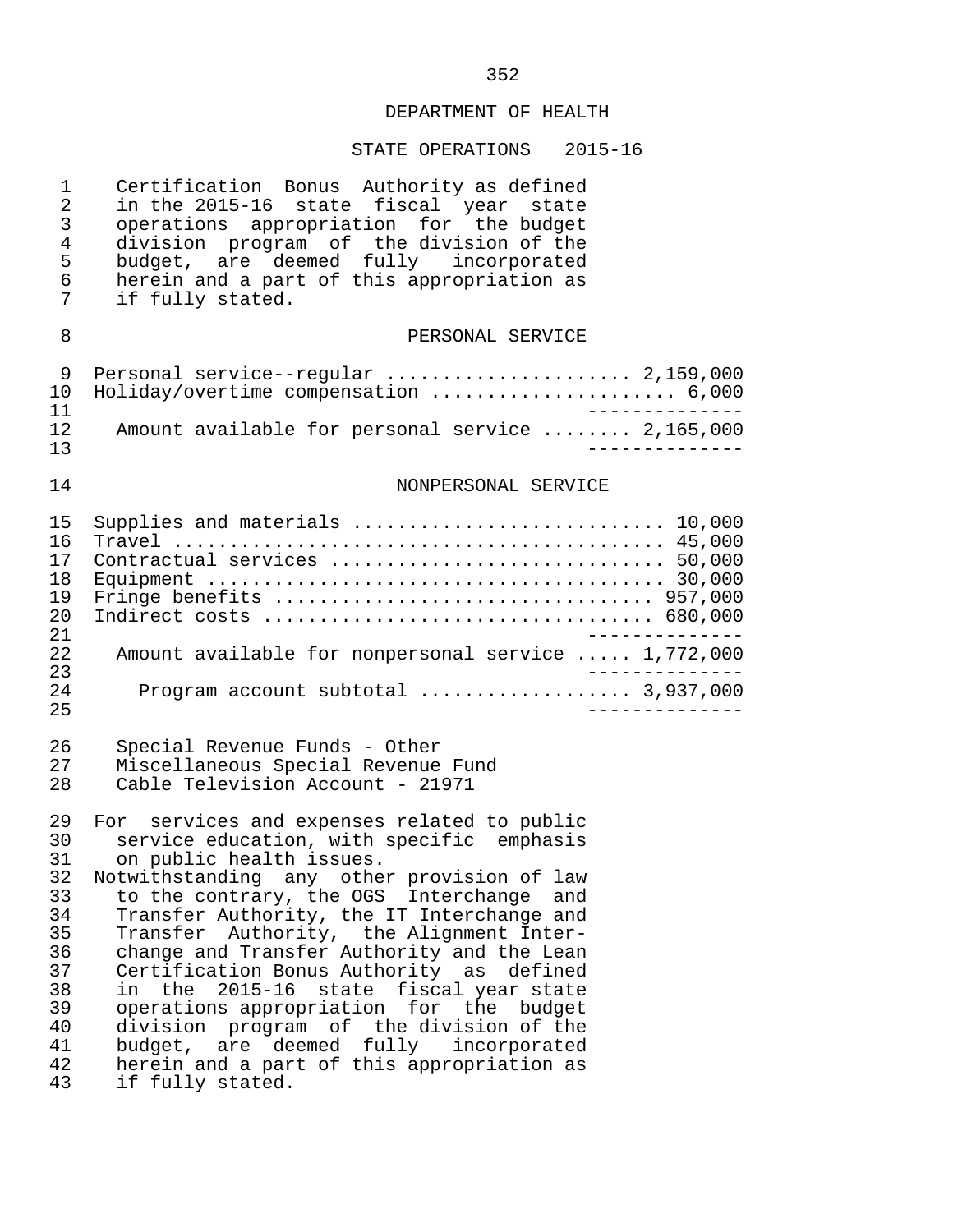| $\mathbf 1$                                                                           | NONPERSONAL SERVICE                                                                                                                                                                                                                                                                                                                                                                                                                                                                                                                                                                                                                        |  |
|---------------------------------------------------------------------------------------|--------------------------------------------------------------------------------------------------------------------------------------------------------------------------------------------------------------------------------------------------------------------------------------------------------------------------------------------------------------------------------------------------------------------------------------------------------------------------------------------------------------------------------------------------------------------------------------------------------------------------------------------|--|
| 2                                                                                     | Contractual services  454,000<br>_______________                                                                                                                                                                                                                                                                                                                                                                                                                                                                                                                                                                                           |  |
| 3<br>4<br>5                                                                           | Program account subtotal  454,000<br>___________                                                                                                                                                                                                                                                                                                                                                                                                                                                                                                                                                                                           |  |
| 6<br>7<br>8                                                                           | Special Revenue Funds - Other<br>Miscellaneous Special Revenue Fund<br>CSFP Salvage Account - 22159                                                                                                                                                                                                                                                                                                                                                                                                                                                                                                                                        |  |
| 9<br>10<br>11<br>12<br>13<br>14<br>15<br>16<br>17<br>18<br>19<br>20<br>21<br>22<br>23 | For services and expenses of the department<br>of health related to the commodity supple-<br>mental food program.<br>Notwithstanding any other provision of law<br>to the contrary, the OGS Interchange and<br>Transfer Authority, the IT Interchange and<br>Transfer Authority, the Alignment Inter-<br>change and Transfer Authority and the Lean<br>Certification Bonus Authority as defined<br>in the 2015-16 state fiscal year state<br>operations appropriation for the budget<br>division program of the division of the<br>budget, are deemed fully incorporated<br>herein and a part of this appropriation as<br>if fully stated. |  |
| 24                                                                                    | NONPERSONAL SERVICE                                                                                                                                                                                                                                                                                                                                                                                                                                                                                                                                                                                                                        |  |
| 25<br>26<br>27<br>28                                                                  | Contractual services  25,000<br>______________<br>Program account subtotal  25,000<br>______________                                                                                                                                                                                                                                                                                                                                                                                                                                                                                                                                       |  |
| 29<br>30<br>31<br>32                                                                  | Special Revenue Funds - Other<br>Miscellaneous Special Revenue Fund<br>Drive Out Diabetes Research and Education Account -<br>22035                                                                                                                                                                                                                                                                                                                                                                                                                                                                                                        |  |
| 33<br>34<br>35<br>36<br>37<br>38<br>39<br>40<br>41<br>42<br>43<br>44                  | For diabetes research and education pursuant<br>to chapter 339 of the laws of 2001.<br>Notwithstanding any other provision of law<br>to the contrary, the OGS Interchange and<br>Transfer Authority, the IT Interchange and<br>Transfer Authority, the Alignment Inter-<br>change and Transfer Authority and the Lean<br>Certification Bonus Authority as defined<br>$2015 - 16$<br>state fiscal year state<br>in the<br>operations appropriation for the budget<br>division program of the division of the<br>budget, are deemed fully<br>incorporated                                                                                    |  |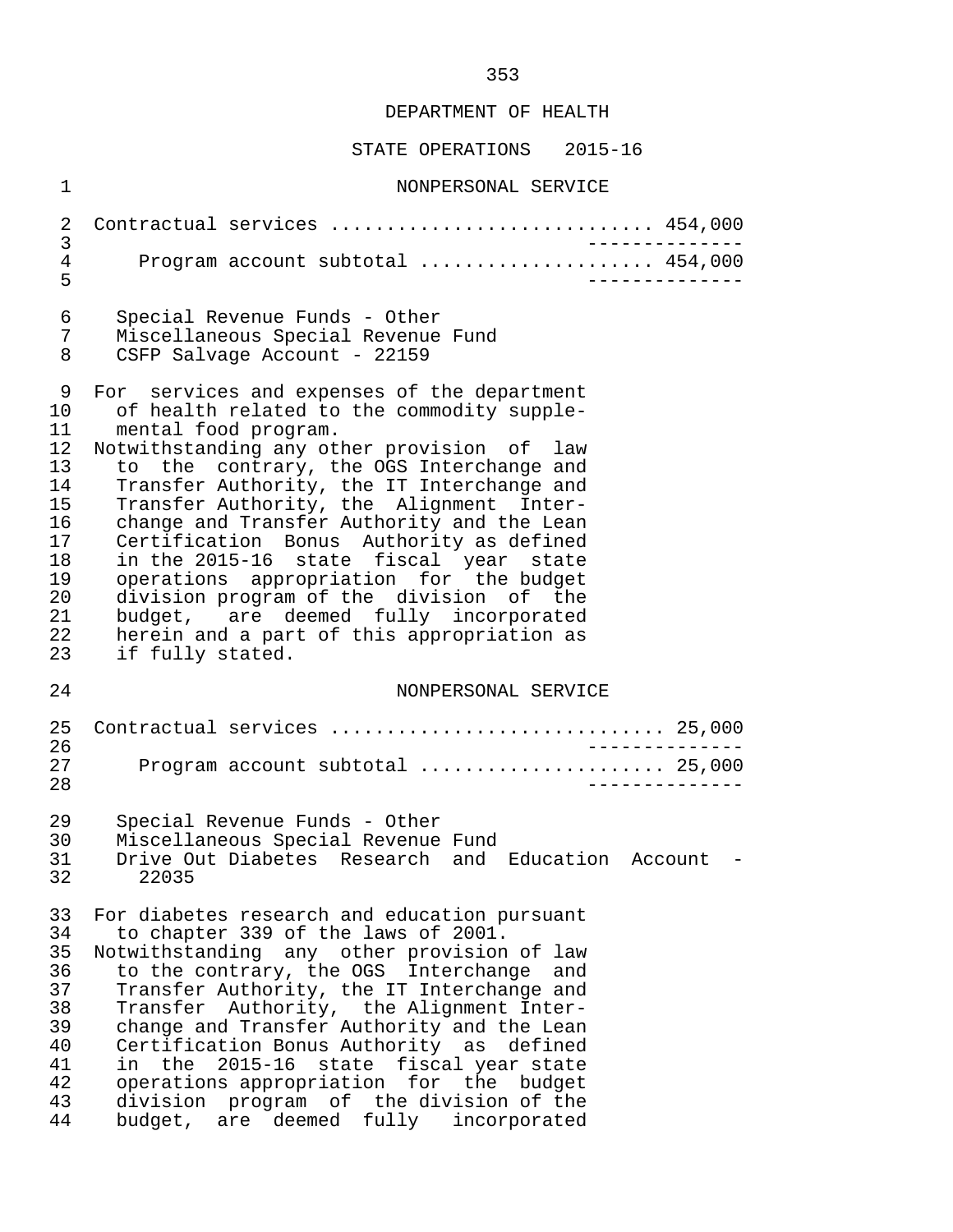| $\mathbf{1}$<br>$\overline{2}$                                                               | herein and a part of this appropriation as<br>if fully stated.                                                                                                                                                                                                                                                                                                                                                                                                                                                                                                                                                                                                               |  |
|----------------------------------------------------------------------------------------------|------------------------------------------------------------------------------------------------------------------------------------------------------------------------------------------------------------------------------------------------------------------------------------------------------------------------------------------------------------------------------------------------------------------------------------------------------------------------------------------------------------------------------------------------------------------------------------------------------------------------------------------------------------------------------|--|
| $\mathfrak{Z}$                                                                               | NONPERSONAL SERVICE                                                                                                                                                                                                                                                                                                                                                                                                                                                                                                                                                                                                                                                          |  |
| 4<br>5                                                                                       |                                                                                                                                                                                                                                                                                                                                                                                                                                                                                                                                                                                                                                                                              |  |
| $\sqrt{6}$<br>7                                                                              | Program account subtotal  100,000                                                                                                                                                                                                                                                                                                                                                                                                                                                                                                                                                                                                                                            |  |
| 8<br>9<br>10                                                                                 | Special Revenue Funds - Other<br>Miscellaneous Special Revenue Fund<br>Tobacco Enforcement and Education Account - 22105                                                                                                                                                                                                                                                                                                                                                                                                                                                                                                                                                     |  |
| 11<br>12<br>13<br>14<br>15<br>16<br>17<br>18<br>19<br>20<br>21<br>22<br>23<br>24<br>25<br>26 | For services and expenses related to tobacco<br>enforcement, education and related activ-<br>ities, pursuant to chapter 162 of the laws<br>of 2002.<br>Notwithstanding any other provision of law<br>to the contrary, the OGS Interchange and<br>Transfer Authority, the IT Interchange and<br>Transfer Authority, the Alignment Inter-<br>change and Transfer Authority and the Lean<br>Certification Bonus Authority as defined<br>in the 2015-16 state fiscal year state<br>operations appropriation for the budget<br>division program of the division of the<br>budget, are deemed fully incorporated<br>herein and a part of this appropriation as<br>if fully stated. |  |
| 27                                                                                           | NONPERSONAL SERVICE                                                                                                                                                                                                                                                                                                                                                                                                                                                                                                                                                                                                                                                          |  |
| 28<br>29                                                                                     |                                                                                                                                                                                                                                                                                                                                                                                                                                                                                                                                                                                                                                                                              |  |
| 30<br>31                                                                                     | Program account subtotal  75,000                                                                                                                                                                                                                                                                                                                                                                                                                                                                                                                                                                                                                                             |  |
| 32<br>33                                                                                     | CENTER FOR ENVIRONMENTAL HEALTH PROGRAM  42,571,000                                                                                                                                                                                                                                                                                                                                                                                                                                                                                                                                                                                                                          |  |
| 34<br>35<br>36                                                                               | Special Revenue Funds - Federal<br>Federal Health and Human Services Fund<br>Federal Block Grant CEH Account - 25170                                                                                                                                                                                                                                                                                                                                                                                                                                                                                                                                                         |  |
| 37<br>38                                                                                     | For various health prevention, diagnostic,<br>detection and treatment services.                                                                                                                                                                                                                                                                                                                                                                                                                                                                                                                                                                                              |  |
| 39<br>40                                                                                     | Nonpersonal service  429,000                                                                                                                                                                                                                                                                                                                                                                                                                                                                                                                                                                                                                                                 |  |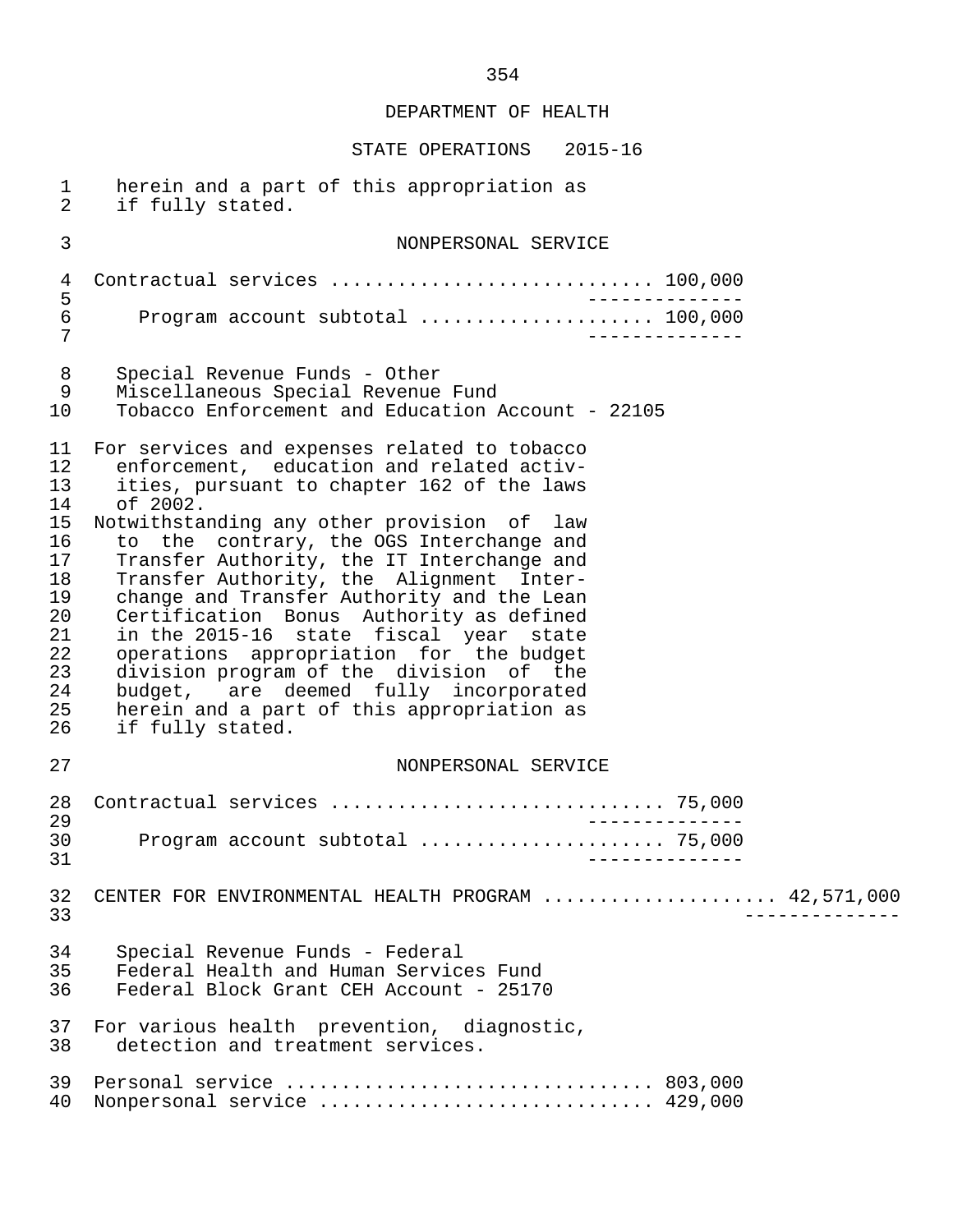#### STATE OPERATIONS 2015-16

 1 Fringe benefits .................................. 385,000 2 Indirect costs .................................... 56,000 3 -------------- 4 Program account subtotal ..................... 1,673,000 5 -------------- 6 Special Revenue Funds - Federal 7 Federal Health and Human Services Fund<br>8 Federal Grant Account - 25183 Federal Grant Account - 25183 9 For services and expenses of various health<br>10 prevention, diagnostic, detection and 10 prevention, diagnostic, detection<br>11 treatment services. treatment services. 12 Personal service ............................... 3,268,000 13 Nonpersonal service ............................ 1,742,000 14 Fringe benefits ................................ 1,569,000 15 Indirect costs ................................... 229,000 16 -------------- 17 Program account subtotal ................... 6,808,000 18 -------------- 19 Special Revenue Funds - Federal<br>20 Federal Miscellaneous Operating 20 Federal Miscellaneous Operating Grants Fund<br>21 Federal Environmental Protection Agency Gran 21 Federal Environmental Protection Agency Grants Account - 25467 23 For various environmental projects including<br>24 Suballocation for the department of envi-24 suballocation for the department of envi-<br>25 ronmental conservation. ronmental conservation. 26 Personal service ............................... 4,657,000 27 Nonpersonal service ............................ 2,485,000 28 Fringe benefits ................................ 2,235,000 29 Indirect costs ................................... 326,000 30 -------------- 31 Program account subtotal ................... 9,703,000 32 -------------- 33 Special Revenue Funds - Other<br>34 Clean Air Fund 34 Clean Air Fund<br>35 Operating Perm Operating Permit Program Account - 21451 36 For services and expenses of the department<br>37 of health in developing, implementing and 37 of health in developing, implementing and<br>38 operating the operating permit program. operating the operating permit program. 39 PERSONAL SERVICE 40 Personal service--regular .......................... 416,000<br>41 Holiday/overtime compensation ........................ 5.000 41 Holiday/overtime compensation ...................... 5,000 42 --------------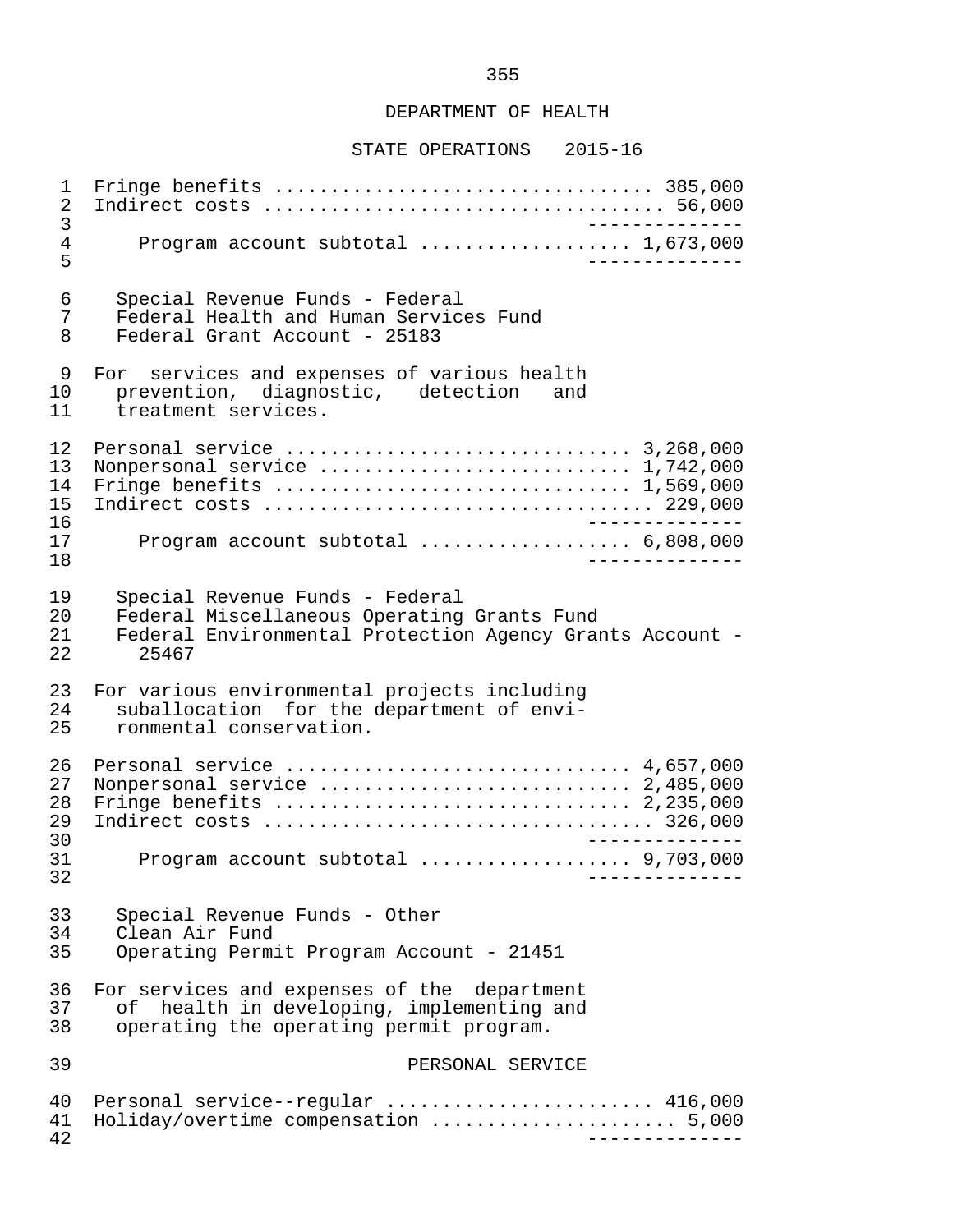| 1<br>$\overline{2}$                                                              | Amount available for personal service  421,000                                                                                                                                                                                                                                                                                                                                                                                                                                                                                                                                              |
|----------------------------------------------------------------------------------|---------------------------------------------------------------------------------------------------------------------------------------------------------------------------------------------------------------------------------------------------------------------------------------------------------------------------------------------------------------------------------------------------------------------------------------------------------------------------------------------------------------------------------------------------------------------------------------------|
| $\mathfrak{Z}$                                                                   | NONPERSONAL SERVICE                                                                                                                                                                                                                                                                                                                                                                                                                                                                                                                                                                         |
| 4<br>5<br>6<br>7<br>8<br>9<br>10<br>11<br>12<br>13<br>14                         | Supplies and materials  4,000<br>Contractual services  25,000<br>Fringe benefits  185,000<br>Amount available for nonpersonal service  353,000<br>Program account subtotal  774,000                                                                                                                                                                                                                                                                                                                                                                                                         |
| 15<br>16<br>17<br>18                                                             | Special Revenue Funds - Other<br>Drinking Water Program Management and Administration<br>Fund<br>Drinking Water Program Account - 23102                                                                                                                                                                                                                                                                                                                                                                                                                                                     |
| 19<br>20<br>21<br>22<br>23<br>24<br>25<br>26<br>27<br>28<br>29<br>30<br>31<br>32 | For services and expenses of the state<br>revolving funds program.<br>Notwithstanding any other provision of law<br>to the contrary, the OGS Interchange and<br>Transfer Authority, the IT Interchange and<br>Transfer Authority, the Alignment Inter-<br>change and Transfer Authority and the Lean<br>Certification Bonus Authority as defined<br>in the 2015-16 state fiscal year state<br>operations appropriation for the budget<br>division program of the division of the<br>budget, are deemed fully incorporated<br>herein and a part of this appropriation as<br>if fully stated. |
| 33                                                                               | PERSONAL SERVICE                                                                                                                                                                                                                                                                                                                                                                                                                                                                                                                                                                            |
| 34<br>35<br>36<br>37<br>38                                                       | Personal service--regular  3,663,000<br>Holiday/overtime compensation  11,000<br>Amount available for personal service  3,674,000                                                                                                                                                                                                                                                                                                                                                                                                                                                           |
| 39                                                                               | NONPERSONAL SERVICE                                                                                                                                                                                                                                                                                                                                                                                                                                                                                                                                                                         |
| 40<br>41<br>42                                                                   | Supplies and materials  89,000<br>Contractual services  1,147,000                                                                                                                                                                                                                                                                                                                                                                                                                                                                                                                           |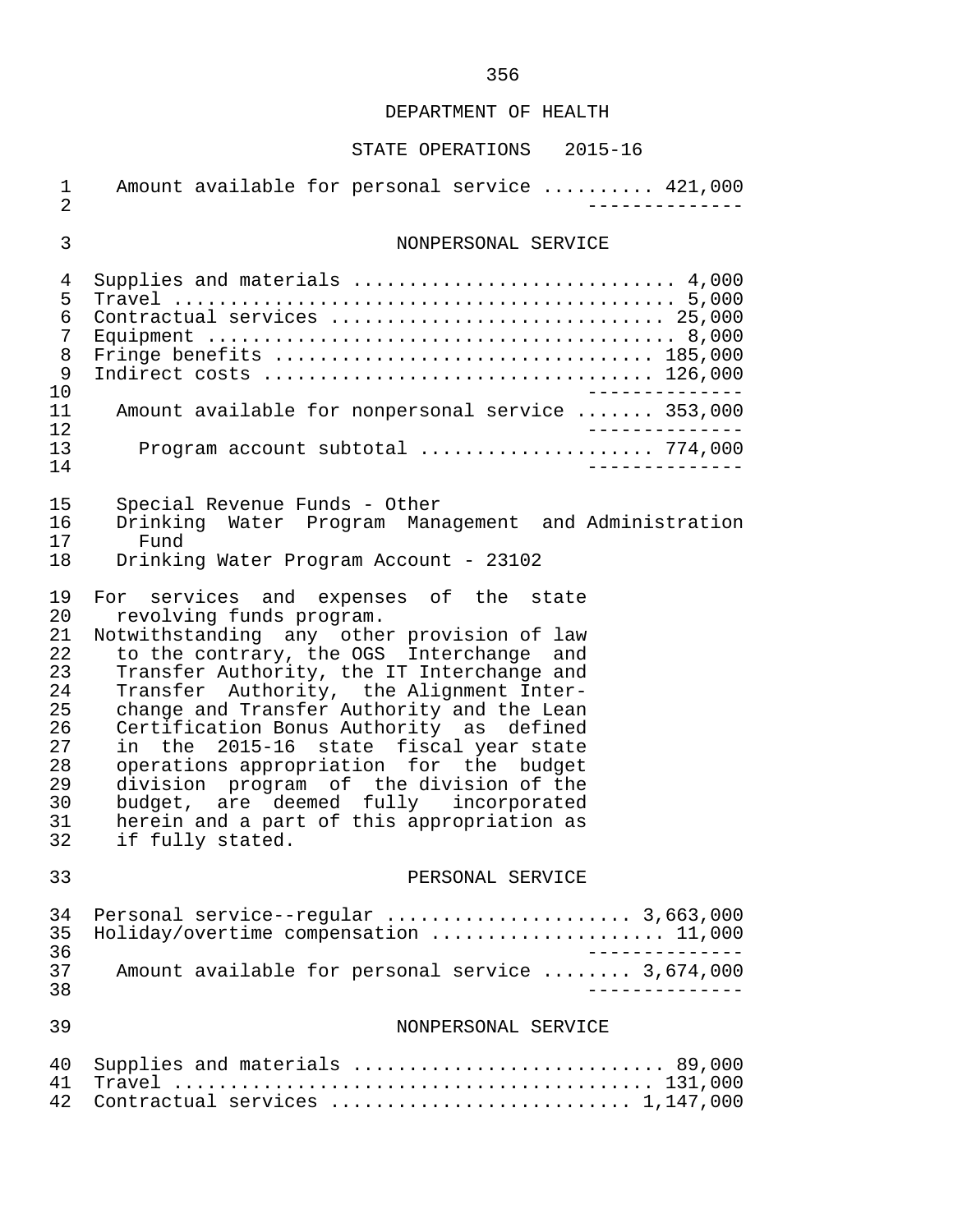# STATE OPERATIONS 2015-16

| 1<br>$\sqrt{2}$<br>$\mathfrak{Z}$                                                | Fringe benefits  1,522,000                                                                                                                                                                                                                                                                                                                                                                                                                                                                                                                                                                               |
|----------------------------------------------------------------------------------|----------------------------------------------------------------------------------------------------------------------------------------------------------------------------------------------------------------------------------------------------------------------------------------------------------------------------------------------------------------------------------------------------------------------------------------------------------------------------------------------------------------------------------------------------------------------------------------------------------|
| $\overline{4}$                                                                   | Amount available for nonpersonal service  3,007,000                                                                                                                                                                                                                                                                                                                                                                                                                                                                                                                                                      |
| 5<br>$\sqrt{6}$<br>7                                                             | Program account subtotal $\ldots$ 6,681,000                                                                                                                                                                                                                                                                                                                                                                                                                                                                                                                                                              |
| 8<br>9<br>10                                                                     | Special Revenue Funds - Other<br>Environmental Conservation Special Revenue Fund<br>Low Level Radioactive Waste Account - 21066                                                                                                                                                                                                                                                                                                                                                                                                                                                                          |
| 11<br>12<br>13<br>14<br>15<br>16<br>17<br>18<br>19<br>20<br>21<br>22<br>23<br>24 | For services and expenses of the low-level<br>radioactive waste siting program.<br>Notwithstanding any other provision of law<br>to the contrary, the OGS Interchange and<br>Transfer Authority, the IT Interchange and<br>Transfer Authority, the Alignment Inter-<br>change and Transfer Authority and the Lean<br>Certification Bonus Authority as defined<br>in the 2015-16 state fiscal year state<br>operations appropriation for the budget<br>division program of the division of the<br>budget, are deemed fully incorporated<br>herein and a part of this appropriation as<br>if fully stated. |
| 25                                                                               | PERSONAL SERVICE                                                                                                                                                                                                                                                                                                                                                                                                                                                                                                                                                                                         |
| 26<br>27<br>28                                                                   | Personal service--regular  669,000<br>Holiday/overtime compensation  6,000                                                                                                                                                                                                                                                                                                                                                                                                                                                                                                                               |
| 29<br>30                                                                         | Amount available for personal service  675,000                                                                                                                                                                                                                                                                                                                                                                                                                                                                                                                                                           |
| 31                                                                               | NONPERSONAL SERVICE                                                                                                                                                                                                                                                                                                                                                                                                                                                                                                                                                                                      |
| 32<br>33<br>34<br>35<br>36<br>37<br>38<br>39<br>40<br>41                         | Supplies and materials  45,000<br>Contractual services  95,000<br>Fringe benefits  298,000<br>Amount available for nonpersonal service  764,000<br>Total amount available $\ldots, \ldots, \ldots, \ldots, \ldots, 1,439,000$                                                                                                                                                                                                                                                                                                                                                                            |
| 42<br>43                                                                         | For suballocation to the energy research and                                                                                                                                                                                                                                                                                                                                                                                                                                                                                                                                                             |

44 development authority, pursuant to chapter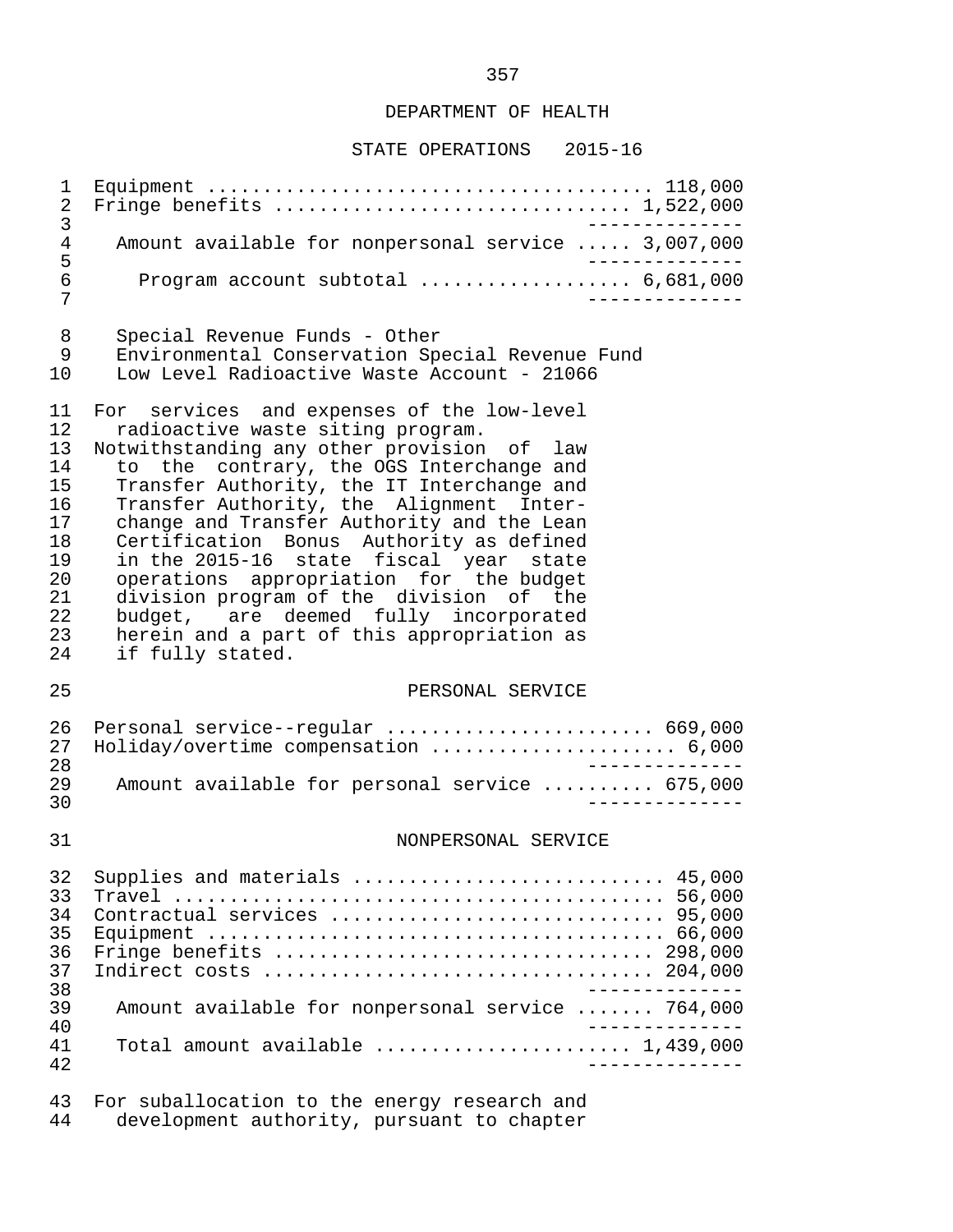#### STATE OPERATIONS 2015-16

1 673 of the laws of 1986, as amended by<br>2 chapters 368 and 913 of the laws of 1990. 2 chapters 368 and 913 of the laws of 1990.<br>3 Notwithstanding any other provision of law 3 Notwithstanding any other provision of law<br>4 to the contrary, the OGS Interchange and 4 to the contrary, the OGS Interchange and<br>5 Transfer Authority, the IT Interchange and 5 Transfer Authority, the IT Interchange and<br>6 Transfer Authority, the Alignment Inter- 6 Transfer Authority, the Alignment Inter- 7 change and Transfer Authority and the Lean<br>8 Certification Bonus Authority as defined 8 Certification Bonus Authority as defined 9 in the 2015-16 state fiscal year state 10 operations appropriation for the budget<br>11 division program of the division of the 11 division program of the division of the<br>12 budget, are deemed fully incorporated 12 budget, are deemed fully incorporated<br>13 herein and a part of this appropriation as 13 herein and a part of this appropriation as<br>14 if fully stated. if fully stated. 15 NONPERSONAL SERVICE

 16 Contractual services ............................. 150,000 17 -------------- 18 Program account subtotal ................... 1,589,000 19 --------------

20 Special Revenue Funds - Other<br>21 Environmental Protection and 21 Environmental Protection and Oil Spill Compensation Fund 22 Environmental Protection and Oil Spill Compensation

 $Account - 21202$ 

24 For services and expenses related to the oil<br>25 spill relocation network program. 25 spill relocation network program.<br>26 Notwithstanding any other provision

26 Notwithstanding any other provision of law<br>27 to the contrary, the OGS Interchange and 27 to the contrary, the OGS Interchange and<br>28 Transfer Authority, the IT Interchange and 28 Transfer Authority, the IT Interchange and<br>29 Transfer Authority, the Alignment Inter-29 Transfer Authority, the Alignment Inter-<br>30 change and Transfer Authority and the Lean 30 change and Transfer Authority and the Lean<br>31 Certification Bonus Authority as defined 31 Certification Bonus Authority as defined<br>32 in the 2015-16 state fiscal year state 32 in the 2015-16 state fiscal year state<br>33 operations appropriation for the budget 33 operations appropriation for the budget<br>34 division program of the division of the 34 division program of the division of the<br>35 budget, are deemed fully incorporated 35 budget, are deemed fully incorporated<br>36 herein and a part of this appropriation as 36 herein and a part of this appropriation as<br>37 if fully stated. if fully stated.

#### 38 PERSONAL SERVICE

|    | 39 Personal service--regular  174,000          |
|----|------------------------------------------------|
|    | 40 Holiday/overtime compensation  2,000        |
| 41 |                                                |
| 42 | Amount available for personal service  176,000 |
| 43 |                                                |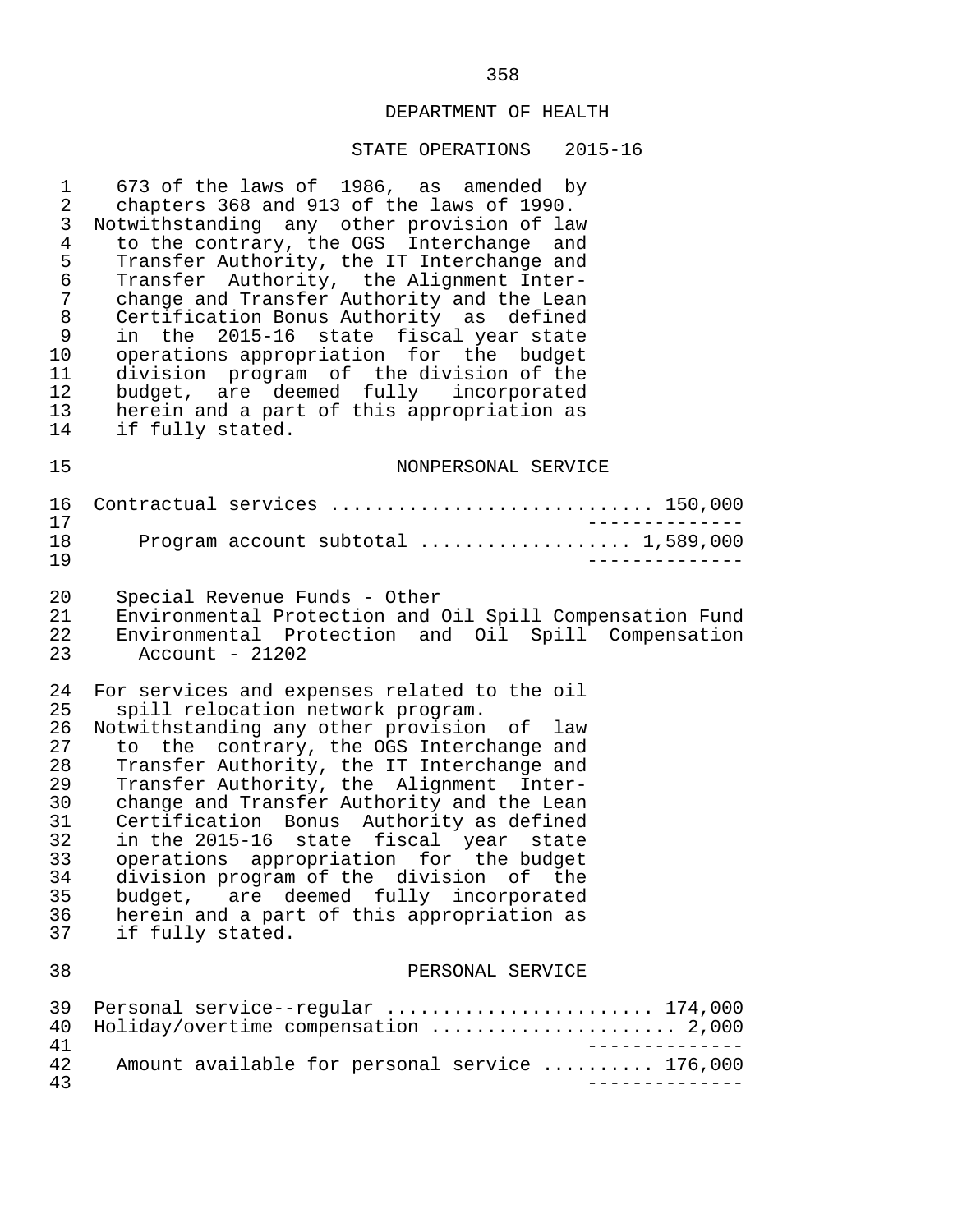# STATE OPERATIONS 2015-16

# 1 NONPERSONAL SERVICE

| 2<br>3<br>$\overline{4}$<br>5<br>6<br>7<br>8<br>9<br>10<br>11<br>12              | Contractual services  14,000<br>______________<br>Amount available for nonpersonal service  167,000<br>Program account subtotal  343,000                                                                                                                                                                                                                                                                                                                                                                                                                                                       |
|----------------------------------------------------------------------------------|------------------------------------------------------------------------------------------------------------------------------------------------------------------------------------------------------------------------------------------------------------------------------------------------------------------------------------------------------------------------------------------------------------------------------------------------------------------------------------------------------------------------------------------------------------------------------------------------|
| 13<br>14<br>15                                                                   | Special Revenue Funds - Other<br>Miscellaneous Special Revenue Fund<br>Asbestos Safety Training Account - 22009                                                                                                                                                                                                                                                                                                                                                                                                                                                                                |
| 16<br>17<br>18<br>19<br>20<br>21<br>22<br>23<br>24<br>25<br>26<br>27<br>28<br>29 | For services and expenses of the asbestos<br>safety training program.<br>Notwithstanding any other provision of law<br>to the contrary, the OGS Interchange and<br>Transfer Authority, the IT Interchange and<br>Transfer Authority, the Alignment Inter-<br>change and Transfer Authority and the Lean<br>Certification Bonus Authority as defined<br>in the 2015-16 state fiscal year state<br>operations appropriation for the budget<br>division program of the division of the<br>budget, are deemed fully incorporated<br>herein and a part of this appropriation as<br>if fully stated. |
| 30                                                                               | PERSONAL SERVICE                                                                                                                                                                                                                                                                                                                                                                                                                                                                                                                                                                               |
| 31<br>32<br>33<br>34<br>35                                                       | Personal service--regular  287,000<br>Holiday/overtime compensation  6,000<br>Amount available for personal service  293,000                                                                                                                                                                                                                                                                                                                                                                                                                                                                   |
| 36                                                                               | NONPERSONAL SERVICE                                                                                                                                                                                                                                                                                                                                                                                                                                                                                                                                                                            |
| 37<br>38<br>39<br>40<br>41<br>42<br>43<br>44<br>45                               | Supplies and materials  14,000<br>Contractual services  63,000<br>Fringe benefits $\ldots \ldots \ldots \ldots \ldots \ldots \ldots \ldots \ldots \ldots \ldots 129,000$<br>Amount available for nonpersonal service  325,000<br>_____________                                                                                                                                                                                                                                                                                                                                                 |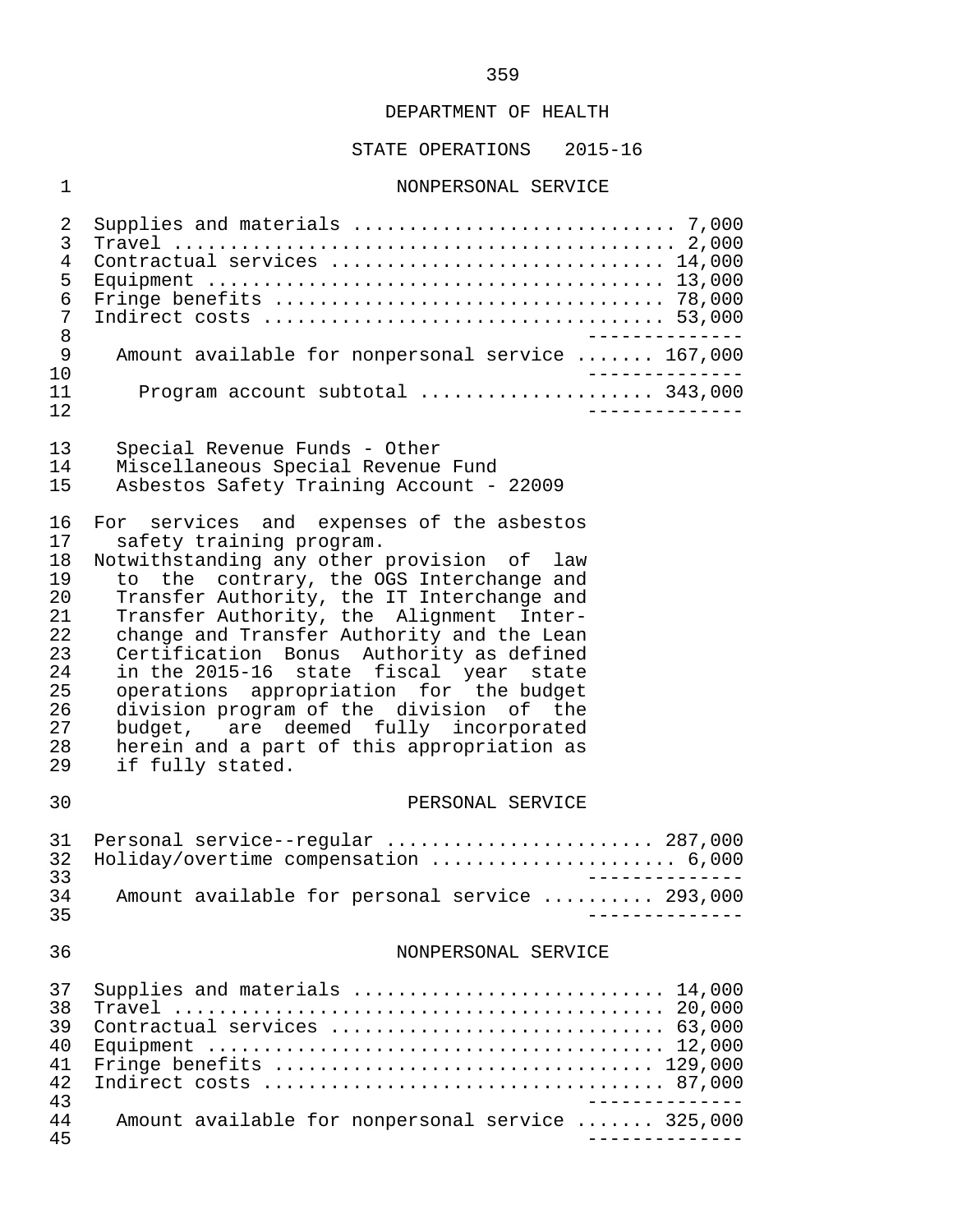| $\mathbf 1$<br>$\overline{2}$                                                                  | Program account subtotal  618,000                                                                                                                                                                                                                                                                                                                                                                                                                                                                                                                                                                                                                                                                                           |
|------------------------------------------------------------------------------------------------|-----------------------------------------------------------------------------------------------------------------------------------------------------------------------------------------------------------------------------------------------------------------------------------------------------------------------------------------------------------------------------------------------------------------------------------------------------------------------------------------------------------------------------------------------------------------------------------------------------------------------------------------------------------------------------------------------------------------------------|
| 3<br>4<br>5                                                                                    | Special Revenue Funds - Other<br>Miscellaneous Special Revenue Fund<br>Occupational Health Clinics Account - 22177                                                                                                                                                                                                                                                                                                                                                                                                                                                                                                                                                                                                          |
| 6<br>7<br>8<br>9<br>10<br>11<br>12<br>13<br>14<br>15<br>16<br>17<br>18<br>19<br>20<br>21<br>22 | For services and expenses of implementing<br>and operating a statewide network of occu-<br>pational health clinics for diagnostic,<br>screening, treatment, referral, and educa-<br>tion services.<br>Notwithstanding any other provision of law<br>to the contrary, the OGS Interchange and<br>Transfer Authority, the IT Interchange and<br>Transfer Authority, the Alignment Inter-<br>change and Transfer Authority and the Lean<br>Certification Bonus Authority as defined<br>in the 2015-16 state fiscal year state<br>operations appropriation for the budget<br>division program of the division of the<br>budget, are deemed fully incorporated<br>herein and a part of this appropriation as<br>if fully stated. |
| 23                                                                                             | PERSONAL SERVICE                                                                                                                                                                                                                                                                                                                                                                                                                                                                                                                                                                                                                                                                                                            |
| 24<br>25<br>26<br>27<br>28                                                                     | Personal service--regular  323,000<br>Holiday/overtime compensation  6,000<br>Amount available for personal service  329,000                                                                                                                                                                                                                                                                                                                                                                                                                                                                                                                                                                                                |
| 29                                                                                             | NONPERSONAL SERVICE                                                                                                                                                                                                                                                                                                                                                                                                                                                                                                                                                                                                                                                                                                         |
| 30<br>32<br>33<br>34<br>35<br>36<br>37<br>38                                                   | Supplies and materials  4,000<br>31 Contractual services  9,550,000<br>$- - - - - - - - - -$<br>Amount available for nonpersonal service  9,712,000<br>$- - - - -$<br>Program account subtotal $\ldots$ 10,041,000<br>___________                                                                                                                                                                                                                                                                                                                                                                                                                                                                                           |
| 39<br>40<br>41                                                                                 | Special Revenue Funds - Other<br>Miscellaneous Special Revenue Fund<br>Radiological Health Protection Program Account - 21965                                                                                                                                                                                                                                                                                                                                                                                                                                                                                                                                                                                               |
| 42<br>43                                                                                       | For services and expenses related to the<br>radiological health protection account.                                                                                                                                                                                                                                                                                                                                                                                                                                                                                                                                                                                                                                         |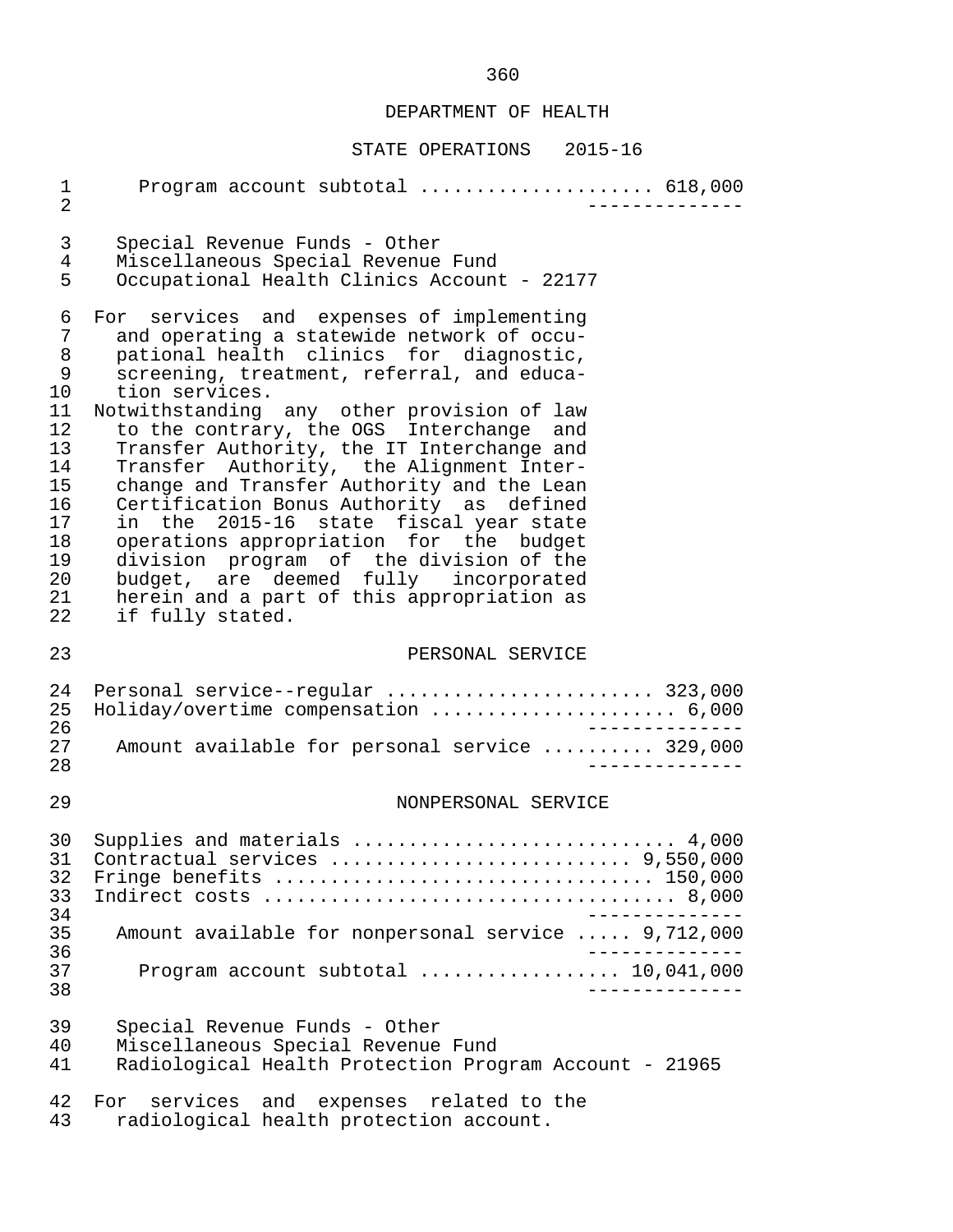#### STATE OPERATIONS 2015-16

1 Notwithstanding any other provision of law<br>2 to the contrary, the OGS Interchange and 2 to the contrary, the OGS Interchange and<br>3 Transfer Authority, the IT Interchange and 3 Transfer Authority, the IT Interchange and 4 Transfer Authority, the Alignment Inter-<br>5 change and Transfer Authority and the Lean 5 change and Transfer Authority and the Lean<br>6 Certification Bonus Authority as defined 6 Certification Bonus Authority as defined 7 in the 2015-16 state fiscal year state 8 operations appropriation for the budget 9 division program of the division of the<br>10 budget, are deemed fully incorporated budget, are deemed fully incorporated 11 herein and a part of this appropriation as<br>12 if fully stated. if fully stated.

## 13 PERSONAL SERVICE

|     | 14 Personal service--regular  2,184,000          |
|-----|--------------------------------------------------|
|     | 15 Temporary service  12,000                     |
|     | 16 Holiday/overtime compensation  8,000          |
| 17  |                                                  |
| 18  | Amount available for personal service  2,204,000 |
| 1 Q |                                                  |

#### 20 NONPERSONAL SERVICE

| 2.1  | Supplies and materials  46,000                      |
|------|-----------------------------------------------------|
| 2.2. |                                                     |
| 23   |                                                     |
| 2.4  |                                                     |
| 25   |                                                     |
| 26   |                                                     |
| 2.7  |                                                     |
| 2.8  | Amount available for nonpersonal service  1,937,000 |
| 29   |                                                     |
| 30   |                                                     |
| 31   |                                                     |

# 32 Special Revenue Funds - Other 33 Miscellaneous Special Revenue Fund<br>34 Radon Detection Device Account - 2

Radon Detection Device Account - 21993

35 For services and expenses of the radon<br>36 detection-device-distribution-program. 36 detection device distribution program.<br>37 Notwithstanding any other provision of Notwithstanding any other provision of law 38 to the contrary, the OGS Interchange and 39 Transfer Authority, the IT Interchange and<br>40 Transfer Authority, the Alignment Inter-40 Transfer Authority, the Alignment Inter-<br>41 change and Transfer Authority and the Lean 41 change and Transfer Authority and the Lean<br>42 Certification Bonus Authority as defined 42 Certification Bonus Authority as defined<br>43 in the 2015-16 state fiscal year state 43 in the 2015-16 state fiscal year state 44 operations appropriation for the budget<br>45 division program of the-division of the 45 division program of the-division of the<br>46 budget, are deemed fully incorporated 46 budget, are deemed fully incorporated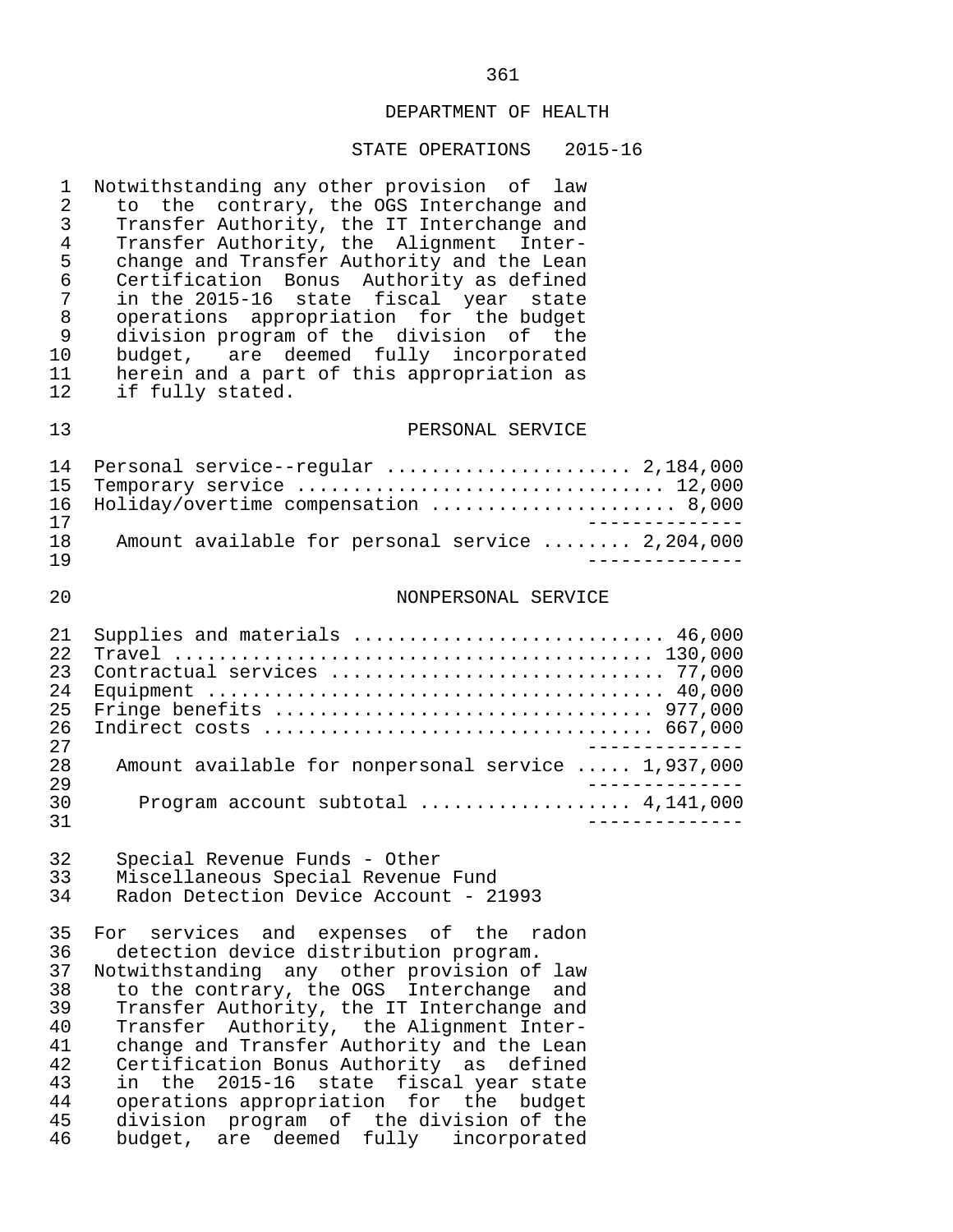| $\mathbf{1}$<br>2                                                                      | herein and a part of this appropriation as<br>if fully stated.                                                                                                                                                                                                                                                                                                                                                                                                                                                                                                                                                                                               |  |
|----------------------------------------------------------------------------------------|--------------------------------------------------------------------------------------------------------------------------------------------------------------------------------------------------------------------------------------------------------------------------------------------------------------------------------------------------------------------------------------------------------------------------------------------------------------------------------------------------------------------------------------------------------------------------------------------------------------------------------------------------------------|--|
| 3                                                                                      | NONPERSONAL SERVICE                                                                                                                                                                                                                                                                                                                                                                                                                                                                                                                                                                                                                                          |  |
| 4                                                                                      | ______________                                                                                                                                                                                                                                                                                                                                                                                                                                                                                                                                                                                                                                               |  |
| $\mathsf S$<br>$\epsilon$<br>7                                                         | Program account subtotal  200,000<br>___________                                                                                                                                                                                                                                                                                                                                                                                                                                                                                                                                                                                                             |  |
| 8<br>9                                                                                 | CHILD HEALTH INSURANCE PROGRAM  78,442,000                                                                                                                                                                                                                                                                                                                                                                                                                                                                                                                                                                                                                   |  |
| 10<br>11<br>12                                                                         | Special Revenue Funds - Federal<br>Federal Health and Human Services Fund<br>Children's Health Insurance Account - 25148                                                                                                                                                                                                                                                                                                                                                                                                                                                                                                                                     |  |
| 13<br>14<br>15<br>16<br>17<br>18<br>19                                                 | The money hereby appropriated is available<br>for payment of aid heretofore accrued or<br>hereafter accrued.<br>For services and expenses related to the<br>children's health insurance program<br>provided pursuant to title XXI of the<br>federal social security act.                                                                                                                                                                                                                                                                                                                                                                                     |  |
| 20<br>21<br>22<br>23<br>24<br>25<br>26                                                 | Nonpersonal service  16,411,000<br>Program account subtotal  64,108,000                                                                                                                                                                                                                                                                                                                                                                                                                                                                                                                                                                                      |  |
| 27<br>28<br>29                                                                         | Special Revenue Funds - Other<br>HCRA Resources Fund<br>Children's Health Insurance Account - 20810                                                                                                                                                                                                                                                                                                                                                                                                                                                                                                                                                          |  |
| 30<br>31<br>32<br>33<br>34<br>35<br>36<br>37<br>38<br>39<br>40<br>41<br>42<br>43<br>44 | The money hereby appropriated is available<br>for payment of aid heretofore accrued or<br>hereafter accrued.<br>For services and expenses related to the<br>health insurance<br>children's<br>program<br>authorized pursuant to title 1-A of<br>arti-<br>cle 25 of the public health law.<br>Notwithstanding any other provision of law<br>to the contrary, the OGS Interchange and<br>Transfer Authority, the IT Interchange and<br>Transfer Authority, the Alignment Inter-<br>change and Transfer Authority and the Lean<br>Certification Bonus Authority as defined<br>in the 2015-16 state fiscal year state<br>operations appropriation for the budget |  |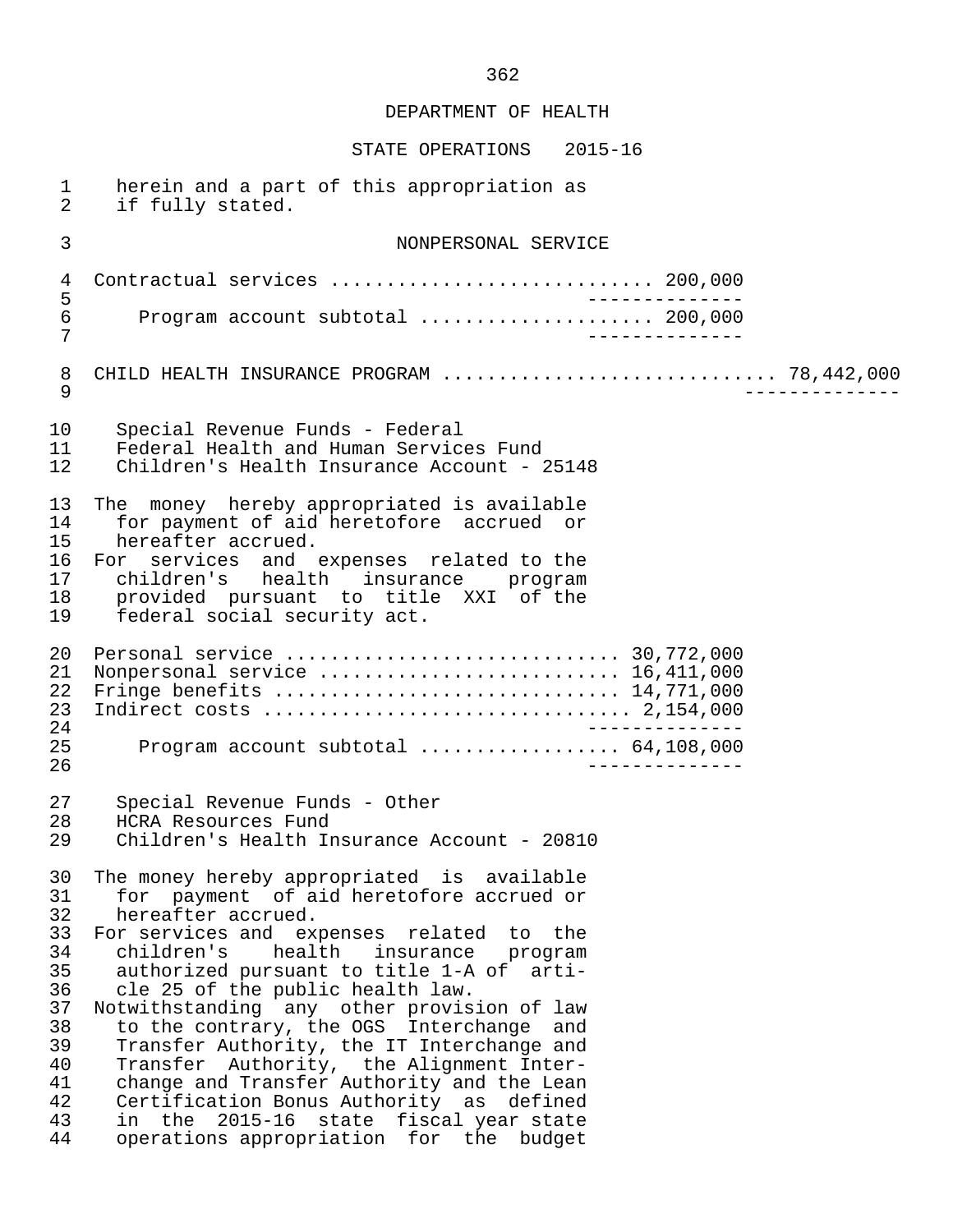| $\mathbf 1$<br>$\sqrt{2}$<br>$\mathfrak{Z}$<br>$\overline{4}$  | division program of the division of the<br>budget, are deemed fully incorporated<br>herein and a part of this appropriation as<br>if fully stated.                                           |
|----------------------------------------------------------------|----------------------------------------------------------------------------------------------------------------------------------------------------------------------------------------------|
| 5                                                              | PERSONAL SERVICE                                                                                                                                                                             |
| $\epsilon$<br>7<br>$\,8\,$<br>$\mathsf 9$<br>10<br>11          | Personal service--regular  3,023,000<br>Holiday/overtime compensation  45,000<br>Amount available for personal service  3,073,000                                                            |
| 12                                                             | NONPERSONAL SERVICE                                                                                                                                                                          |
| 13<br>14<br>15<br>16<br>17<br>18<br>19<br>20<br>21<br>22<br>23 | Supplies and materials  171,000<br>Contractual services  8,467,000<br>Amount available for nonpersonal service  11,261,000<br>Program account subtotal  14,334,000                           |
| 24<br>25                                                       | ELDERLY PHARMACEUTICAL INSURANCE COVERAGE PROGRAM  13,000,000                                                                                                                                |
| 26<br>27<br>28                                                 | Special Revenue Funds - Other<br>HCRA Resources Fund<br>EPIC Premium Account - 20818                                                                                                         |
| 29                                                             | PERSONAL SERVICE                                                                                                                                                                             |
| 30<br>31                                                       | Personal service--regular  2,050,000                                                                                                                                                         |
| 32                                                             | NONPERSONAL SERVICE                                                                                                                                                                          |
| 33<br>34<br>35<br>36<br>37<br>38<br>39<br>40<br>41             | Supplies and materials  22,000<br>Contractual services  10,107,000<br>Fringe benefits  567,000<br>Amount available for nonpersonal service  10,725,000<br>Total amount available  12,775,000 |
| 42                                                             |                                                                                                                                                                                              |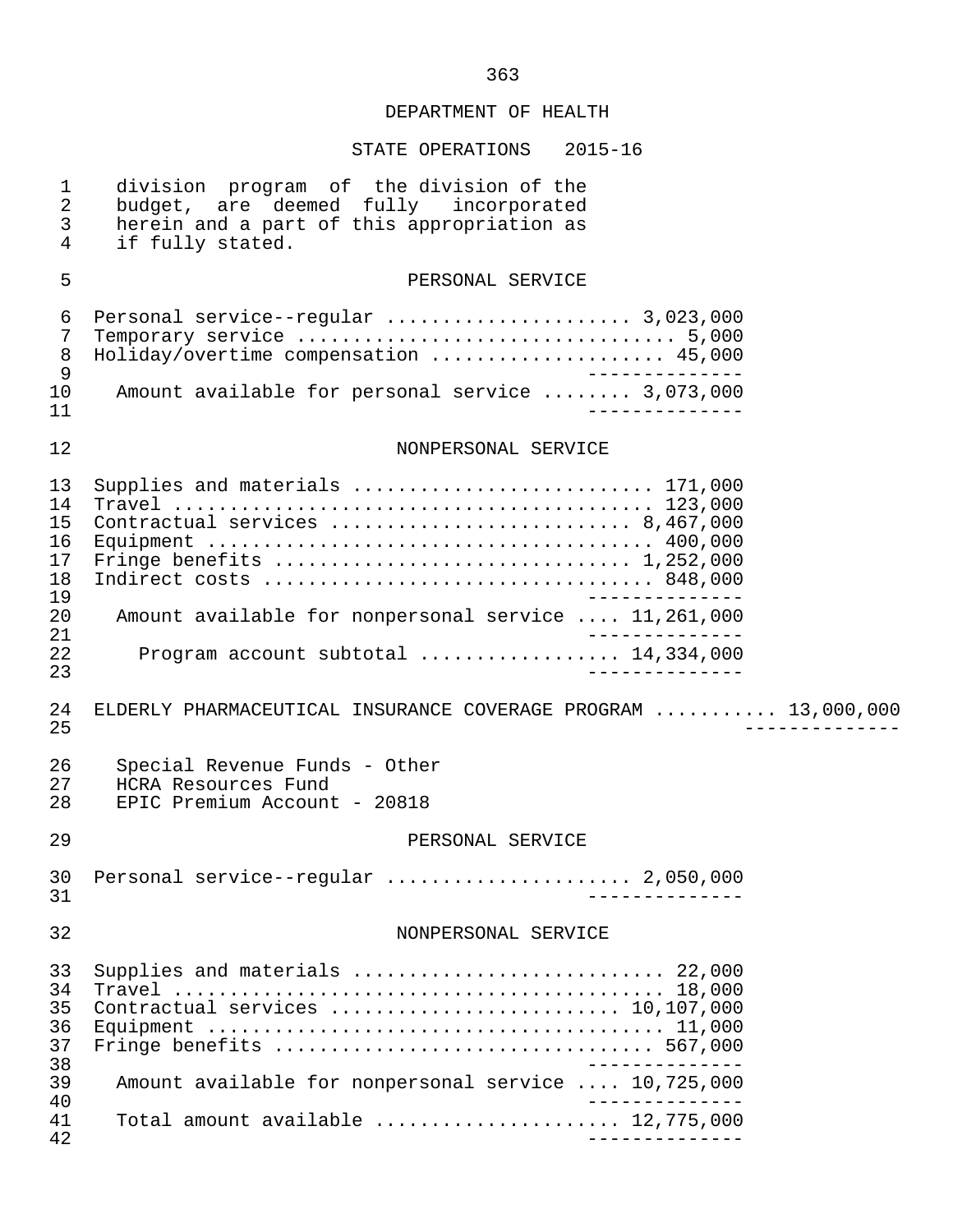| $\mathbf{1}$<br>$\overline{a}$<br>3<br>$\overline{4}$<br>5<br>$\epsilon$<br>$\overline{7}$<br>8<br>9<br>10<br>11<br>12<br>13<br>14<br>15<br>16 | For suballocation to the state office for<br>the aging for the administration of the<br>elderly pharmaceutical insurance coverage<br>program.<br>Notwithstanding any other provision of law<br>to the contrary, the OGS Interchange and<br>Transfer Authority, the IT Interchange and<br>Transfer Authority, the Alignment Inter-<br>change and Transfer Authority and the Lean<br>Certification Bonus Authority as defined<br>in the 2015-16 state fiscal year state<br>operations appropriation for the budget<br>division program of the division of the<br>budget, are deemed fully incorporated<br>herein and a part of this appropriation as<br>if fully stated. |
|------------------------------------------------------------------------------------------------------------------------------------------------|------------------------------------------------------------------------------------------------------------------------------------------------------------------------------------------------------------------------------------------------------------------------------------------------------------------------------------------------------------------------------------------------------------------------------------------------------------------------------------------------------------------------------------------------------------------------------------------------------------------------------------------------------------------------|
| 17                                                                                                                                             | PERSONAL SERVICE                                                                                                                                                                                                                                                                                                                                                                                                                                                                                                                                                                                                                                                       |
| 18<br>19                                                                                                                                       | Personal service--regular  225,000                                                                                                                                                                                                                                                                                                                                                                                                                                                                                                                                                                                                                                     |
| 20<br>21                                                                                                                                       | Program account subtotal  13,000,000                                                                                                                                                                                                                                                                                                                                                                                                                                                                                                                                                                                                                                   |
| 22<br>23                                                                                                                                       | HEALTH CARE REFORM ACT PROGRAM  14,200,000<br>_____________                                                                                                                                                                                                                                                                                                                                                                                                                                                                                                                                                                                                            |
| 24<br>25<br>26                                                                                                                                 | Special Revenue Funds - Other<br>HCRA Resources Fund<br>HCRA Program Account - 20807                                                                                                                                                                                                                                                                                                                                                                                                                                                                                                                                                                                   |
| 27<br>28<br>29<br>30                                                                                                                           | For services and expenses related to audit-<br>ing or payment of audit contracts to<br>determine payor and provider compliance<br>requirements.                                                                                                                                                                                                                                                                                                                                                                                                                                                                                                                        |
| 31                                                                                                                                             | NONPERSONAL SERVICE                                                                                                                                                                                                                                                                                                                                                                                                                                                                                                                                                                                                                                                    |
| 32<br>33                                                                                                                                       | Contractual services  10,000,000                                                                                                                                                                                                                                                                                                                                                                                                                                                                                                                                                                                                                                       |
| 34<br>35                                                                                                                                       | For services and expenses related to the<br>pool administration.                                                                                                                                                                                                                                                                                                                                                                                                                                                                                                                                                                                                       |
| 36                                                                                                                                             | NONPERSONAL SERVICE                                                                                                                                                                                                                                                                                                                                                                                                                                                                                                                                                                                                                                                    |
| 37<br>38                                                                                                                                       | Contractual services  4,200,000<br>$- - - - - - - -$                                                                                                                                                                                                                                                                                                                                                                                                                                                                                                                                                                                                                   |
| 39<br>40                                                                                                                                       | INSTITUTIONAL MANAGEMENT PROGRAM  148,347,000                                                                                                                                                                                                                                                                                                                                                                                                                                                                                                                                                                                                                          |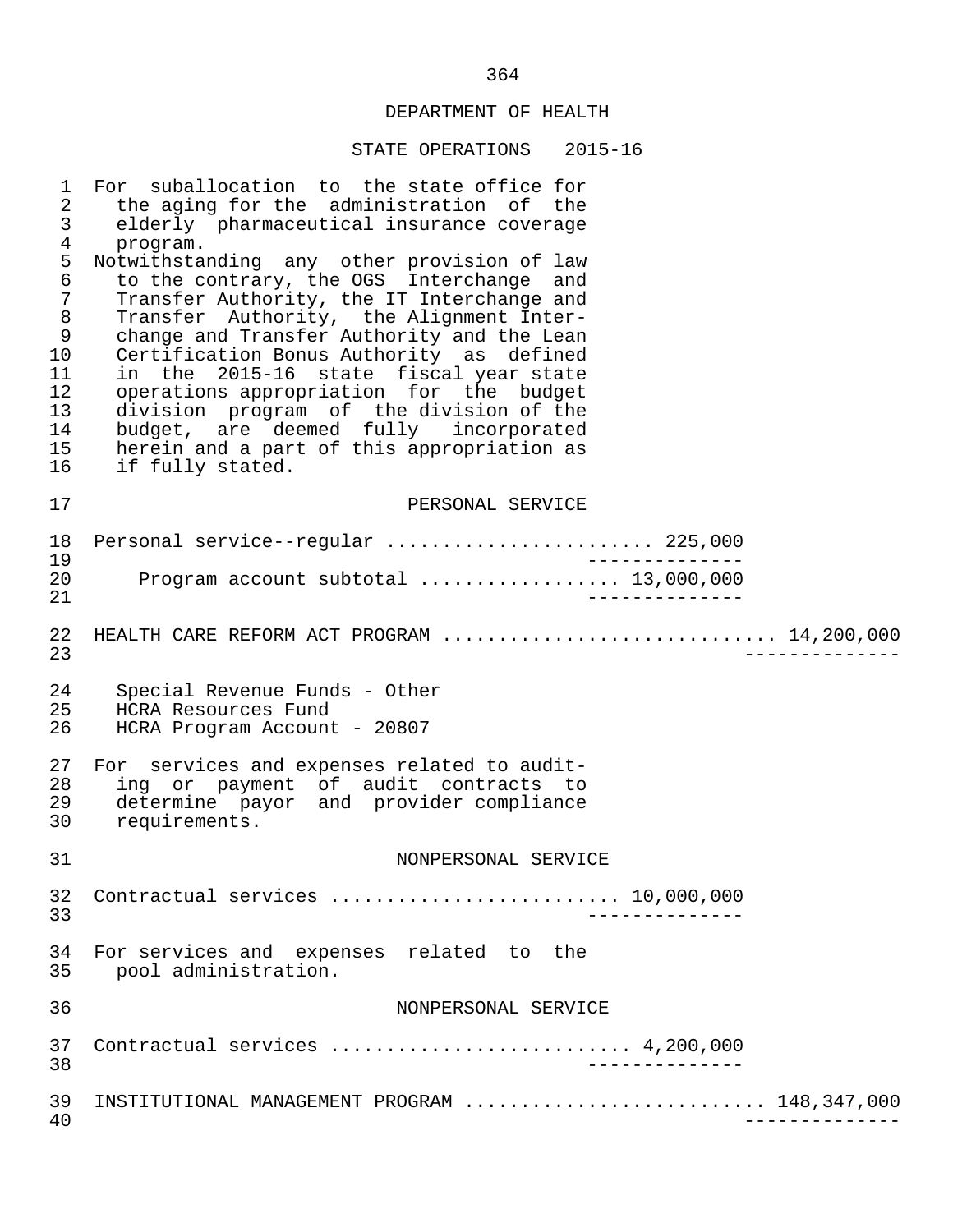| 1<br>2<br>3    | Special Revenue Funds - Other<br>Combined Expendable Trust Fund<br>Batavia Home Donation Account - 20113                              |  |
|----------------|---------------------------------------------------------------------------------------------------------------------------------------|--|
| 4<br>5<br>6    | For services and expenses of patient bene-<br>fits and other activities<br>and<br>other<br>services as funded by gifts and donations. |  |
| 7              | NONPERSONAL SERVICE                                                                                                                   |  |
| 8<br>9         | Supplies and materials  50,000<br>$\qquad \qquad - - - - - -$                                                                         |  |
| 10<br>11       | Program account subtotal  50,000                                                                                                      |  |
| 12<br>13<br>14 | Special Revenue Funds - Other<br>Combined Expendable Trust Fund<br>Helen Hayes Hospital Account - 20109                               |  |
| 15<br>16<br>17 | For services and expenses of patient bene-<br>fits and other activities and services<br>as<br>funded by gifts and donations.          |  |
| 18             | NONPERSONAL SERVICE                                                                                                                   |  |
| 19             | Supplies and materials  35,000                                                                                                        |  |
| 20<br>21<br>22 | Program account subtotal  35,000<br>---------                                                                                         |  |
| 23<br>24<br>25 | Special Revenue Funds - Other<br>Combined Expendable Trust Fund<br>St. Albans Donation Account - 20111                                |  |
| 26<br>27<br>28 | For services and expenses of patient bene-<br>fits and other activities<br>and other<br>services as funded by gifts and donations.    |  |
| 29             | NONPERSONAL SERVICE                                                                                                                   |  |
| 30<br>31       | Supplies and materials  50,000<br>___________                                                                                         |  |
| 32<br>33       | Program account subtotal  50,000<br>----------                                                                                        |  |
| 34<br>35<br>36 | Special Revenue Funds - Other<br>Combined Expendable Trust Fund<br>Montrose Donation Account - 20114                                  |  |
| 37<br>38<br>39 | For services and expenses of patient bene-<br>fits and other activities and other<br>services as funded by gifts and donations.       |  |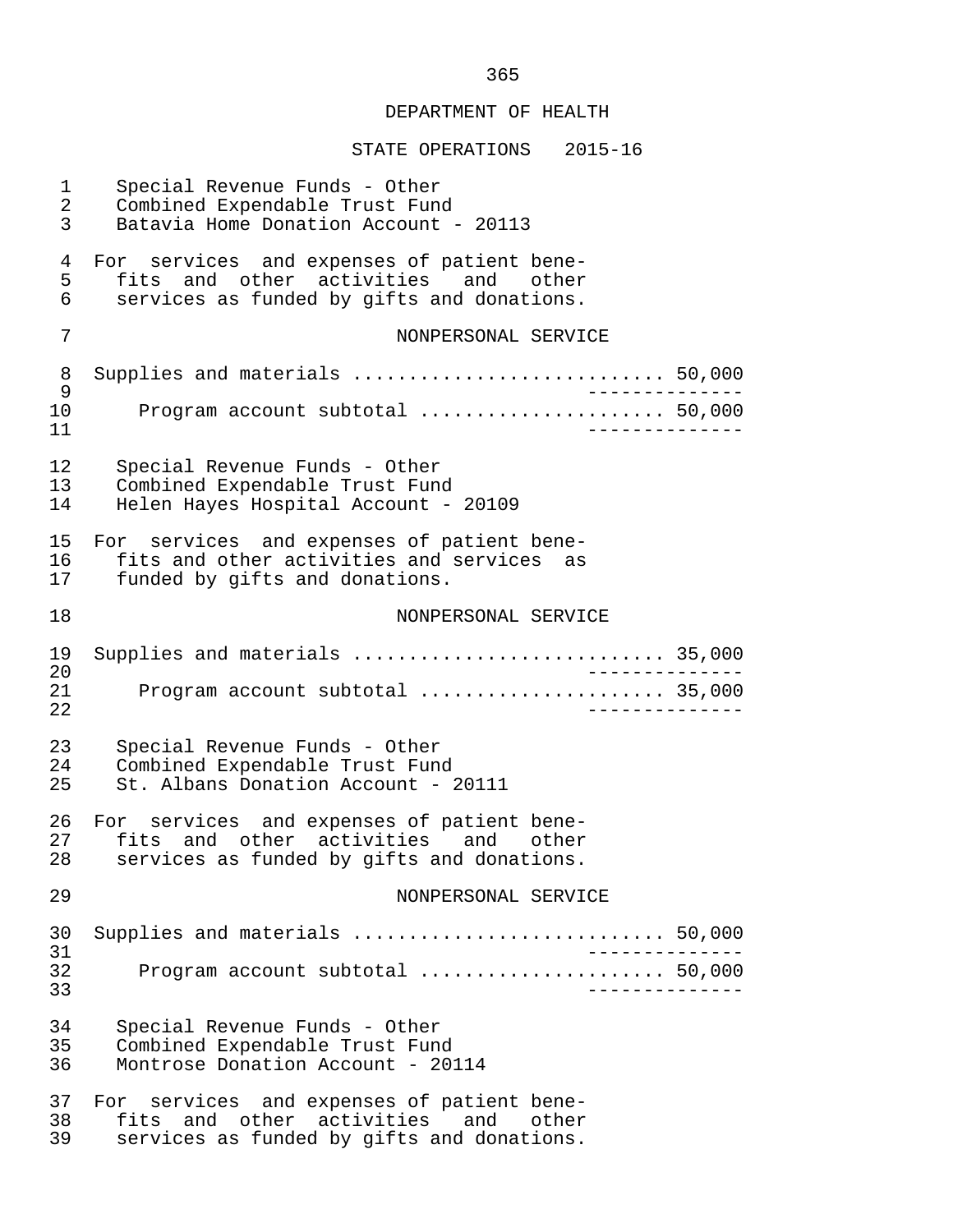#### STATE OPERATIONS 2015-16

42 --------------

 1 NONPERSONAL SERVICE 2 Supplies and materials ............................ 50,000 3 -------------- 4 Program account subtotal ...................... 50,000 5 -------------- 6 Special Revenue Funds - Other 7 Combined Expendable Trust Fund Oxford Gifts and Donations Account - 20110 9 For services and expenses of patient bene- 10 fits and other activities and services as<br>11 funded by gifts and donations. funded by gifts and donations. 12 NONPERSONAL SERVICE 13 Supplies and materials ........................... 200,000 14 --------------<br>15 Program account subtotal ............................ 200.000 15 Program account subtotal ..................... 200,000 16 -------------- 17 Special Revenue Funds - Other 18 Miscellaneous Special Revenue Fund<br>19 Helen Hayes Hospital Account - 221 Helen Hayes Hospital Account - 22140 20 For services and expenses of the Helen Hayes 21 hospital including an affiliation agree-<br>22 ment.contract. Up to \$273.846 of this 22 ment contract. Up to \$273,846 of this<br>23 amount may be suballocated to the depart-23 amount may be suballocated to the depart-<br>24 ment of law for services and expenses of a 24 ment of law for services and expenses of a<br>25 collection unit at Helen Haves hospital. collection unit at Helen Hayes hospital. 26 Notwithstanding any other provision of law<br>27 to the contrary, the OGS Interchange and 27 to the contrary, the OGS Interchange and<br>28 Transfer Authority, the IT Interchange and 28 Transfer Authority, the IT Interchange and<br>29 Transfer Authority, the Alignment Inter-29 Transfer Authority, the Alignment Inter-<br>30 change and Transfer Authority and the Lean 30 change and Transfer Authority and the Lean<br>31 Certification Bonus Authority as defined 31 Certification Bonus Authority as defined<br>32 in the 2015-16 state fiscal vear state 32 in the 2015-16 state fiscal year state<br>33 operations appropriation for the budget 33 operations appropriation for the budget<br>34 division program of the division of the 34 division program of the division of the<br>35 budget, are deemed fully incorporated 35 budget, are deemed fully incorporated<br>36 herein and a part of this appropriation as herein and a part of this appropriation as 37 if fully stated. 38 PERSONAL SERVICE 39 Personal service--regular ..................... 30,985,000 40 Temporary service .............................. 3,052,000 41 Holiday/overtime compensation ....................... 941,000<br>42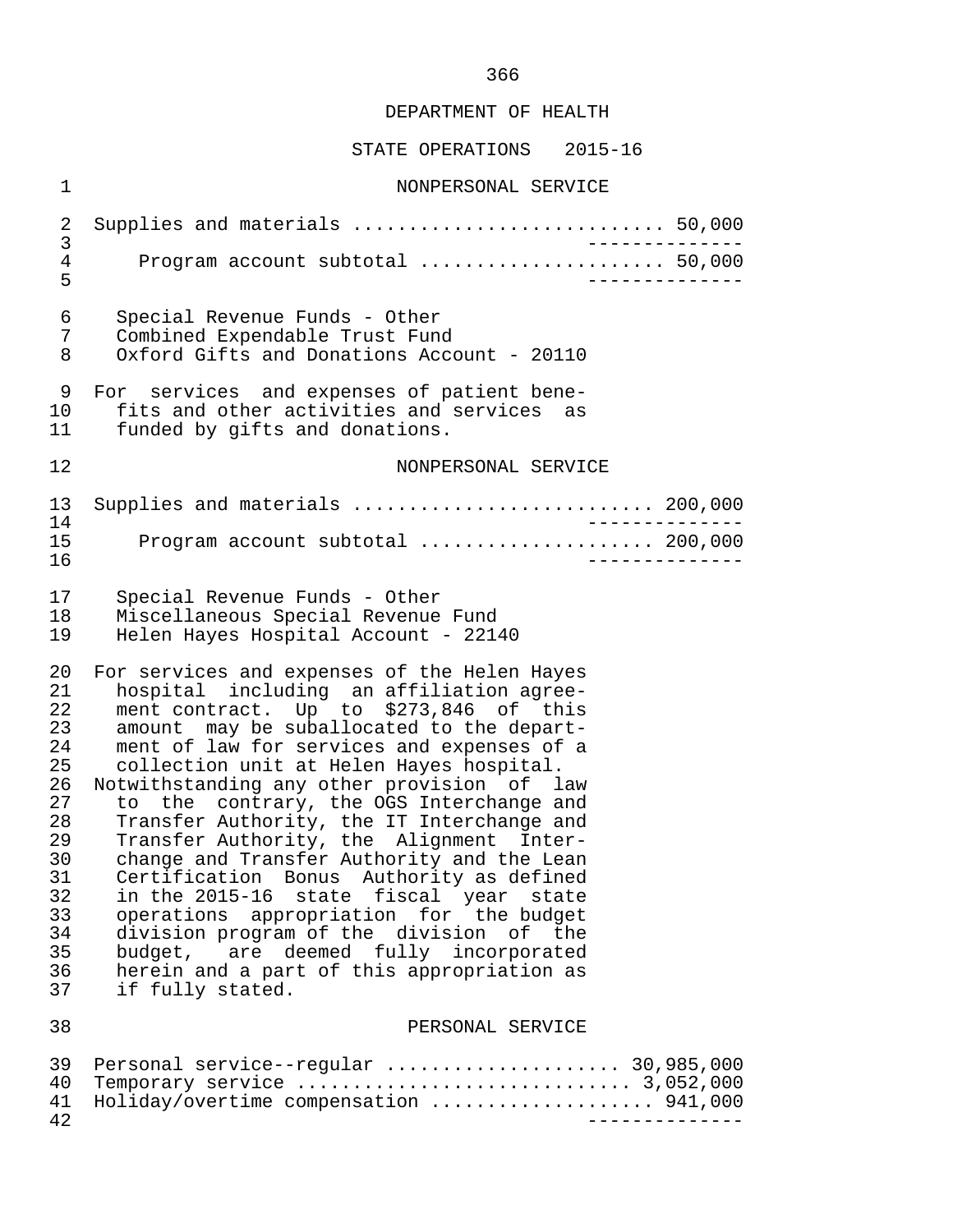# STATE OPERATIONS 2015-16

| 1<br>$\overline{2}$                                                                                                                    | Amount available for personal service  34,978,000                                                                                                                                                                                                                                                                                                                                                                                                                                                                                                                                                                                                                                                                                                                                                                                                                                                                                                                                                                     |
|----------------------------------------------------------------------------------------------------------------------------------------|-----------------------------------------------------------------------------------------------------------------------------------------------------------------------------------------------------------------------------------------------------------------------------------------------------------------------------------------------------------------------------------------------------------------------------------------------------------------------------------------------------------------------------------------------------------------------------------------------------------------------------------------------------------------------------------------------------------------------------------------------------------------------------------------------------------------------------------------------------------------------------------------------------------------------------------------------------------------------------------------------------------------------|
| 3                                                                                                                                      | NONPERSONAL SERVICE                                                                                                                                                                                                                                                                                                                                                                                                                                                                                                                                                                                                                                                                                                                                                                                                                                                                                                                                                                                                   |
| 4<br>5<br>6<br>7<br>8<br>9<br>10<br>11<br>12<br>13<br>14                                                                               | Supplies and materials  2,625,000<br>Contractual services  17,412,000<br>Amount available for nonpersonal service  20,894,000<br>Program account subtotal  55,872,000                                                                                                                                                                                                                                                                                                                                                                                                                                                                                                                                                                                                                                                                                                                                                                                                                                                 |
| 15<br>16<br>17                                                                                                                         | Special Revenue Funds - Other<br>Miscellaneous Special Revenue Fund<br>New York City Veterans' Home Account - 22141                                                                                                                                                                                                                                                                                                                                                                                                                                                                                                                                                                                                                                                                                                                                                                                                                                                                                                   |
| 18<br>19<br>20<br>21<br>22<br>23<br>24<br>25<br>26<br>27<br>28<br>29<br>30<br>31<br>32<br>33<br>34<br>35<br>36<br>37<br>38<br>39<br>40 | For services and expenses of the New York<br>city veterans' home. Up to \$360,000 of<br>amount may be suballocated to the<br>this<br>department of law for services<br>and<br>expenses of a collection unit at the New<br>York city veterans' home for the New York<br>state home for veterans and their depen-<br>dents at Oxford, the New York city veter-<br>home, the Western New York veterans'<br>ans'<br>home and New York state veterans' home at<br>Montrose.<br>Notwithstanding any other provision of law<br>to the contrary, the OGS Interchange<br>and<br>Transfer Authority, the IT Interchange and<br>Transfer Authority, the Alignment Inter-<br>change and Transfer Authority and the Lean<br>Certification Bonus Authority as defined<br>$2015 - 16$<br>fiscal year state<br>the<br>state<br>in<br>operations appropriation for the budget<br>division program of the division of the<br>budget, are deemed fully<br>incorporated<br>herein and a part of this appropriation as<br>if fully stated. |
| 41                                                                                                                                     | PERSONAL SERVICE                                                                                                                                                                                                                                                                                                                                                                                                                                                                                                                                                                                                                                                                                                                                                                                                                                                                                                                                                                                                      |
| 42<br>43<br>44<br>45                                                                                                                   | Personal service--regular  11,691,000<br>Temporary service  1,902,000<br>Holiday/overtime compensation  2,100,000                                                                                                                                                                                                                                                                                                                                                                                                                                                                                                                                                                                                                                                                                                                                                                                                                                                                                                     |

367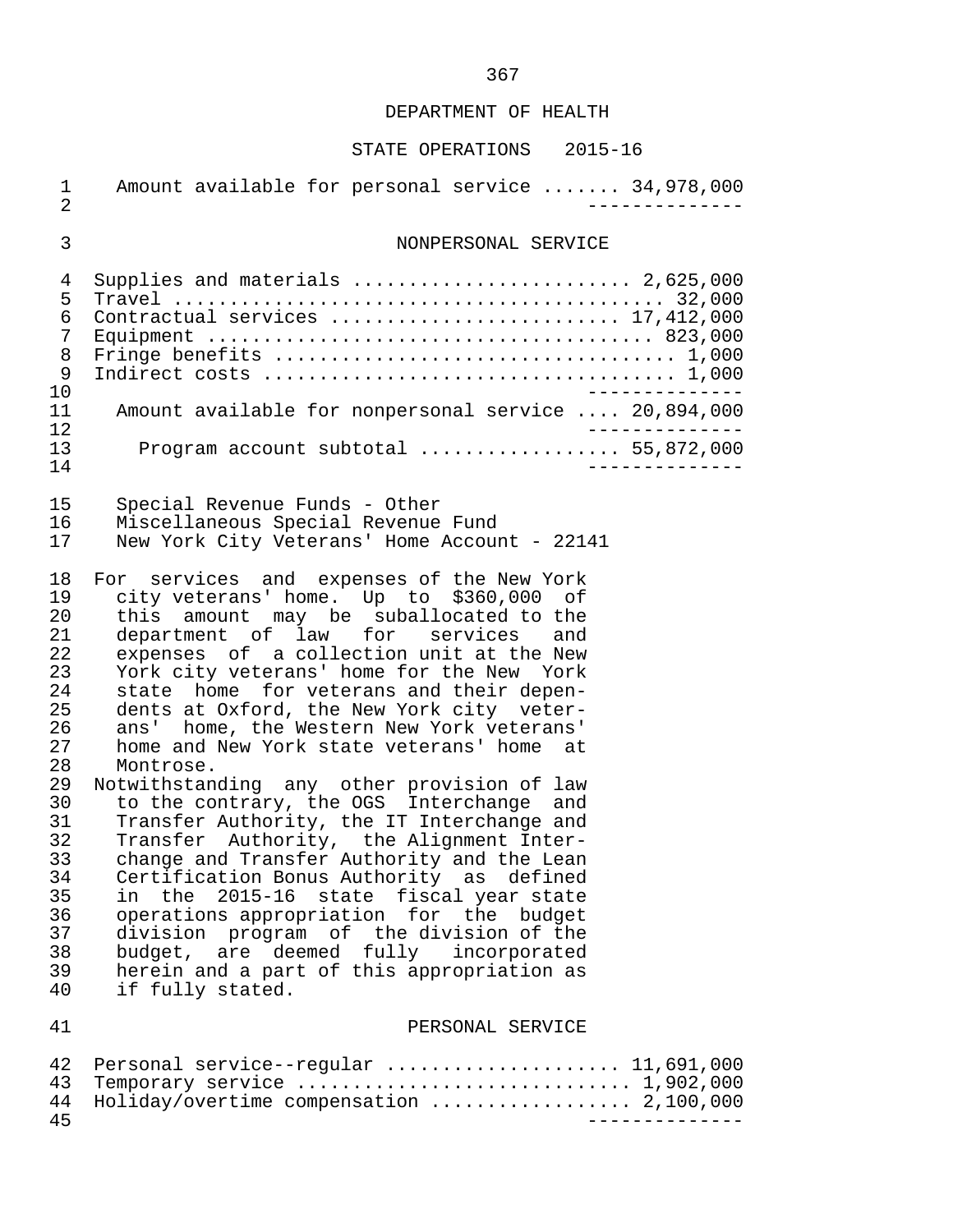| $\mathbf 1$<br>$\overline{2}$                                                          | Amount available for personal service  15,693,000                                                                                                                                                                                                                                                                                                                                                                                                                                                                                                                                                                                  |
|----------------------------------------------------------------------------------------|------------------------------------------------------------------------------------------------------------------------------------------------------------------------------------------------------------------------------------------------------------------------------------------------------------------------------------------------------------------------------------------------------------------------------------------------------------------------------------------------------------------------------------------------------------------------------------------------------------------------------------|
| $\mathfrak{Z}$                                                                         | NONPERSONAL SERVICE                                                                                                                                                                                                                                                                                                                                                                                                                                                                                                                                                                                                                |
| 4<br>5<br>6<br>7<br>8<br>9<br>10<br>11<br>12<br>13<br>14                               | Supplies and materials $\ldots \ldots \ldots \ldots \ldots \ldots \ldots 1,105,000$<br>Contractual services  6,816,000<br>Amount available for nonpersonal service  15,684,000<br>Program account subtotal  31,377,000                                                                                                                                                                                                                                                                                                                                                                                                             |
| 15<br>16<br>17<br>18                                                                   | Special Revenue Funds - Other<br>Miscellaneous Special Revenue Fund<br>New York State Home for Veterans and Their Dependents at<br>Oxford Account - 22142                                                                                                                                                                                                                                                                                                                                                                                                                                                                          |
| 19<br>20<br>21<br>22<br>23<br>24<br>25<br>26<br>27<br>28<br>29<br>30<br>31<br>32<br>33 | For services and expenses of the New York<br>state home for veterans and their depen-<br>dents at Oxford.<br>Notwithstanding any other provision of law<br>to the contrary, the OGS Interchange and<br>Transfer Authority, the IT Interchange and<br>Transfer Authority, the Alignment Inter-<br>change and Transfer Authority and the Lean<br>Certification Bonus Authority as defined<br>in the 2015-16 state fiscal year state<br>operations appropriation for the budget<br>division program of the division of the<br>budget, are deemed fully incorporated<br>herein and a part of this appropriation as<br>if fully stated. |
| 34                                                                                     | PERSONAL SERVICE                                                                                                                                                                                                                                                                                                                                                                                                                                                                                                                                                                                                                   |
| 35<br>36<br>37<br>38<br>39<br>40                                                       | Personal service--regular  14,265,000<br>Holiday/overtime compensation  1,551,000<br>Amount available for personal service  16,611,000                                                                                                                                                                                                                                                                                                                                                                                                                                                                                             |
| 41                                                                                     | NONPERSONAL SERVICE                                                                                                                                                                                                                                                                                                                                                                                                                                                                                                                                                                                                                |
| 42<br>43<br>44                                                                         | Supplies and materials $\ldots \ldots \ldots \ldots \ldots \ldots \ldots$ 3,420,000<br>Contractual services  2,222,000                                                                                                                                                                                                                                                                                                                                                                                                                                                                                                             |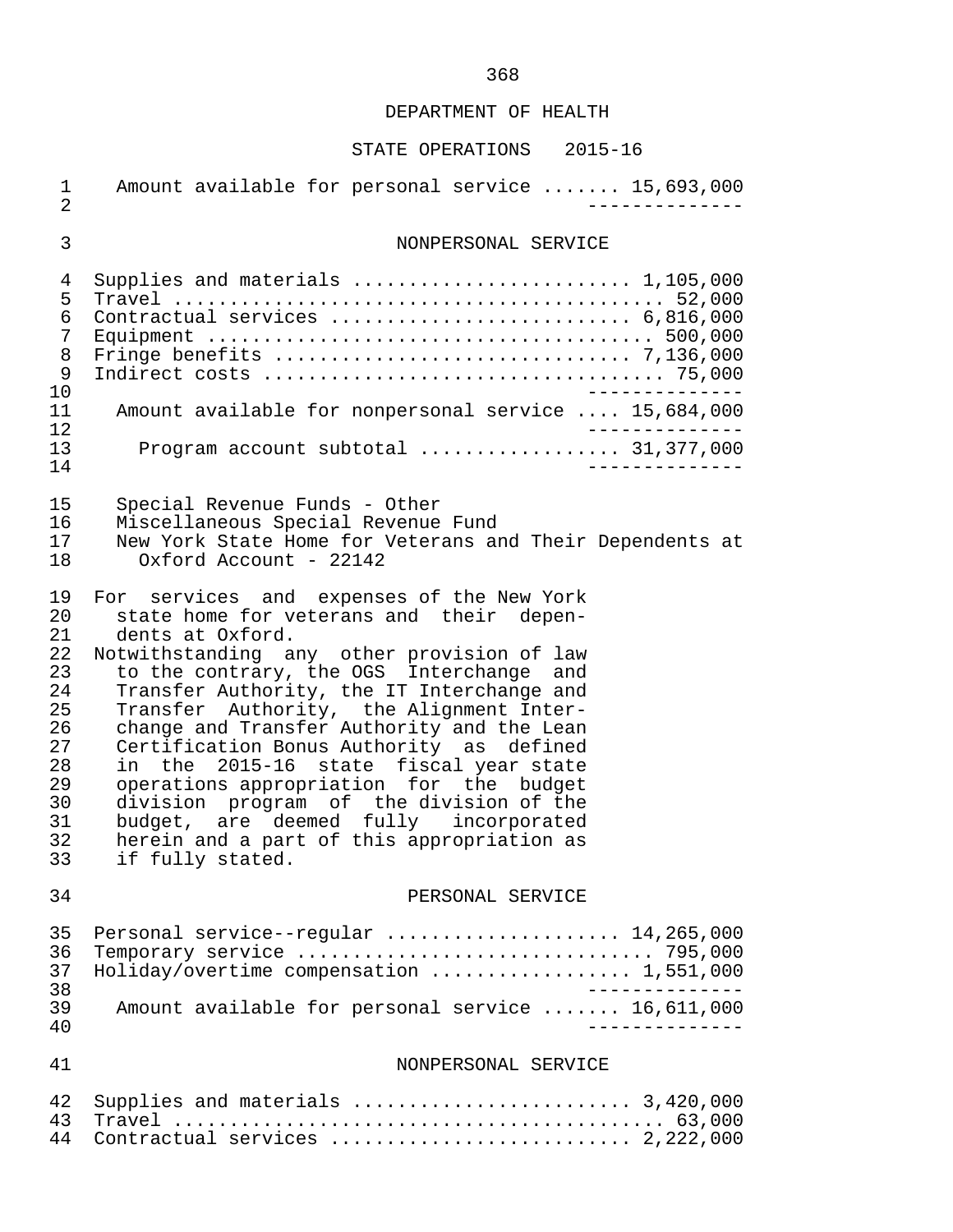#### STATE OPERATIONS 2015-16

 1 Equipment ........................................ 498,000 2 Fringe benefits ................................ 1,003,000 3 Indirect costs .................................... 58,000 4<br>5 Amount available for nonpersonal service ..... 7,264,000 5 Amount available for nonpersonal service ..... 7,264,000 6<br>7 Program account subtotal ................. 23,875,000 7 Program account subtotal .................. 23,875,000 8 -------------- 9 Special Revenue Funds - Other 10 Miscellaneous Special Revenue Fund<br>11 New York State Home for Veteral 11 New York State Home for Veterans in the Lower-Hudson<br>12 Valley Account - 22144 Valley Account - 22144 13 For services and expenses of the New York<br>14 state home for veterans in the lower-Hud-14 state home for veterans in the lower-Hud-<br>15 son Valley account. 15 son Valley account.<br>16 Notwithstanding any o 16 Notwithstanding any other provision of law<br>17 to the contrary, the OGS Interchange and 17 to the contrary, the OGS Interchange and<br>18 Transfer Authority, the IT Interchange and 18 Transfer Authority, the IT Interchange and<br>19 Transfer Authority, the Alignment Inter-19 Transfer Authority, the Alignment Inter-<br>20 change and Transfer Authority and the Lean 20 change and Transfer Authority and the Lean<br>21 Certification Bonus Authority as defined 21 Certification Bonus Authority as defined 22 in the 2015-16 state fiscal year state 23 operations appropriation for the budget<br>24 division-program of the division of the 24 division program of the division of the<br>25 budget, are deemed fully incorporated 25 budget, are deemed fully incorporated<br>26 herein and a part of this appropriation as 26 herein and a part of this appropriation as<br>27 if fully stated. if fully stated. 28 PERSONAL SERVICE 29 Personal service--regular ..................... 13,342,000 30 Temporary service .................................. 1,469,000<br>31 Holiday/overtime compensation .................... 1.800.000 31 Holiday/overtime compensation .................. 1,800,000 32 -------------- 33 Amount available for personal service ....... 16,611,000 34 -------------- 35 NONPERSONAL SERVICE 36 Supplies and materials ......................... 2,453,000 37 Travel ............................................ 23,000 38 Contractual services ........................... 4,990,000 39 Equipment ........................................ 118,000 40 Indirect costs .................................... 14,000 41 --------------<br>42 Amount available for nonpersonal service ..... 7.598.000 42 Amount available for nonpersonal service ..... 7,598,000 43<br>44 Program account subtotal ..................... 24.209.000 44 Program account subtotal .................. 24,209,000 45 --------------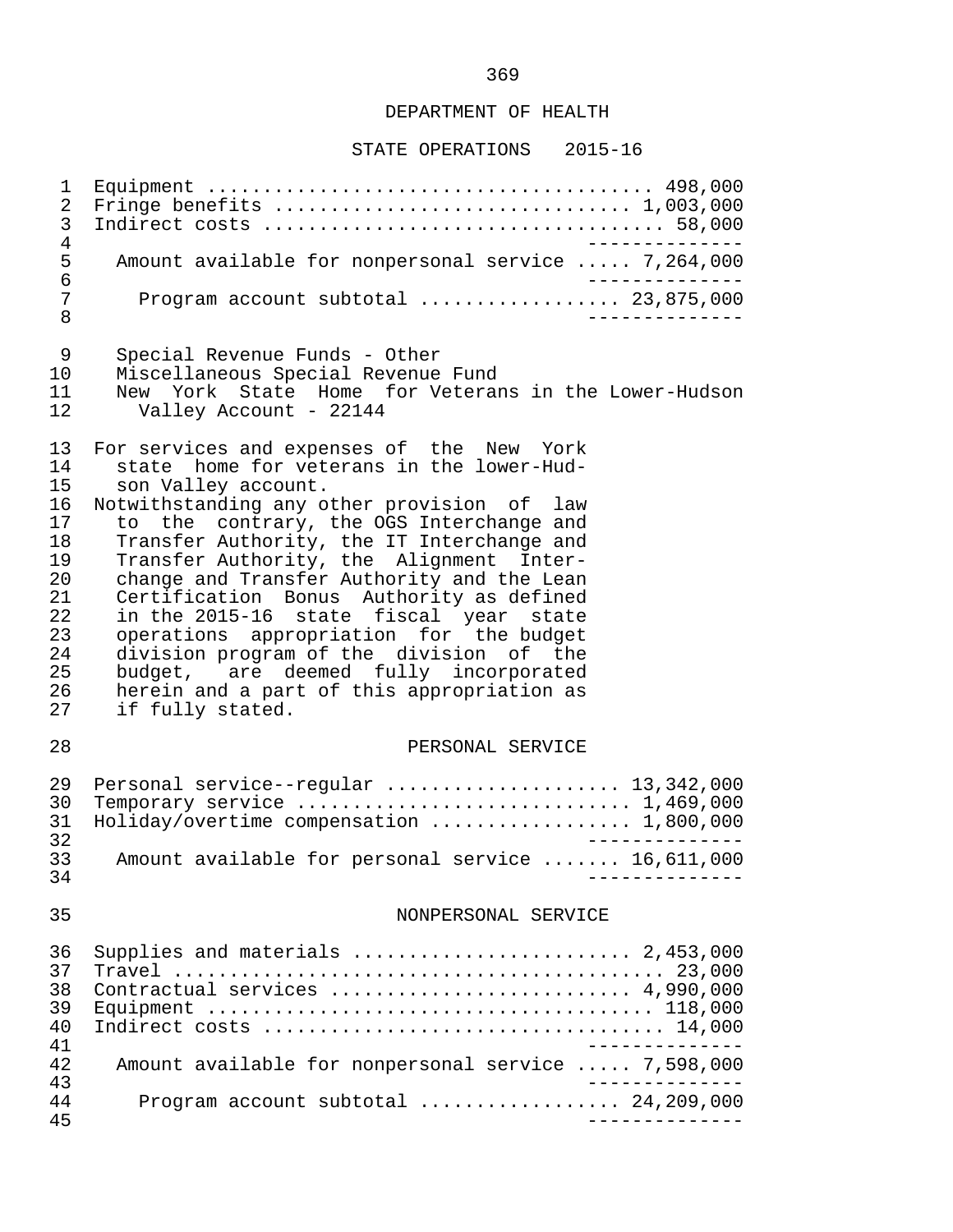| $\mathbf{1}$<br>$\overline{2}$                                                            | Special Revenue Funds - Other<br>Miscellaneous Special Revenue Fund                                                                                                                                                                                                                                                                                                                                                                                                                                                                                                                           |
|-------------------------------------------------------------------------------------------|-----------------------------------------------------------------------------------------------------------------------------------------------------------------------------------------------------------------------------------------------------------------------------------------------------------------------------------------------------------------------------------------------------------------------------------------------------------------------------------------------------------------------------------------------------------------------------------------------|
| $\mathbf{3}$                                                                              | Western New York Veterans' Home Account - 22143                                                                                                                                                                                                                                                                                                                                                                                                                                                                                                                                               |
| 4<br>5<br>$\epsilon$<br>7<br>$\,8\,$<br>9<br>10<br>11<br>12<br>13<br>14<br>15<br>16<br>17 | For services and expenses of the Western New<br>York veterans' home.<br>Notwithstanding any other provision of law<br>to the contrary, the OGS Interchange and<br>Transfer Authority, the IT Interchange and<br>Transfer Authority, the Alignment Inter-<br>change and Transfer Authority and the Lean<br>Certification Bonus Authority as defined<br>in the 2015-16 state fiscal year state<br>operations appropriation for the budget<br>division program of the division of the<br>budget, are deemed fully incorporated<br>herein and a part of this appropriation as<br>if fully stated. |
| 18                                                                                        | PERSONAL SERVICE                                                                                                                                                                                                                                                                                                                                                                                                                                                                                                                                                                              |
| 19<br>20<br>21<br>22<br>23<br>24                                                          | Holiday/overtime compensation  844,000<br>_______________<br>Amount available for personal service  8,355,000                                                                                                                                                                                                                                                                                                                                                                                                                                                                                 |
| 25                                                                                        | NONPERSONAL SERVICE                                                                                                                                                                                                                                                                                                                                                                                                                                                                                                                                                                           |
| 26<br>27<br>28<br>29<br>30<br>31<br>32<br>33                                              | Supplies and materials  1,016,000<br>_______________<br>Amount available for nonpersonal service  4,274,000                                                                                                                                                                                                                                                                                                                                                                                                                                                                                   |
| 34<br>35                                                                                  | Program account subtotal $\ldots \ldots \ldots \ldots \ldots 12,629,000$<br>______________                                                                                                                                                                                                                                                                                                                                                                                                                                                                                                    |
| 36<br>37                                                                                  | MEDICAL ASSISTANCE ADMINISTRATION PROGRAM  1,474,547,000                                                                                                                                                                                                                                                                                                                                                                                                                                                                                                                                      |
| 38<br>39                                                                                  | General Fund<br>State Purposes Account - 10050                                                                                                                                                                                                                                                                                                                                                                                                                                                                                                                                                |
| 40<br>41<br>42<br>43<br>44                                                                | Notwithstanding section 40 of the state<br>finance law or any other law to the<br>contrary, all medical assistance appropri-<br>ations made from this account shall remain<br>in full force and effect in accordance, in                                                                                                                                                                                                                                                                                                                                                                      |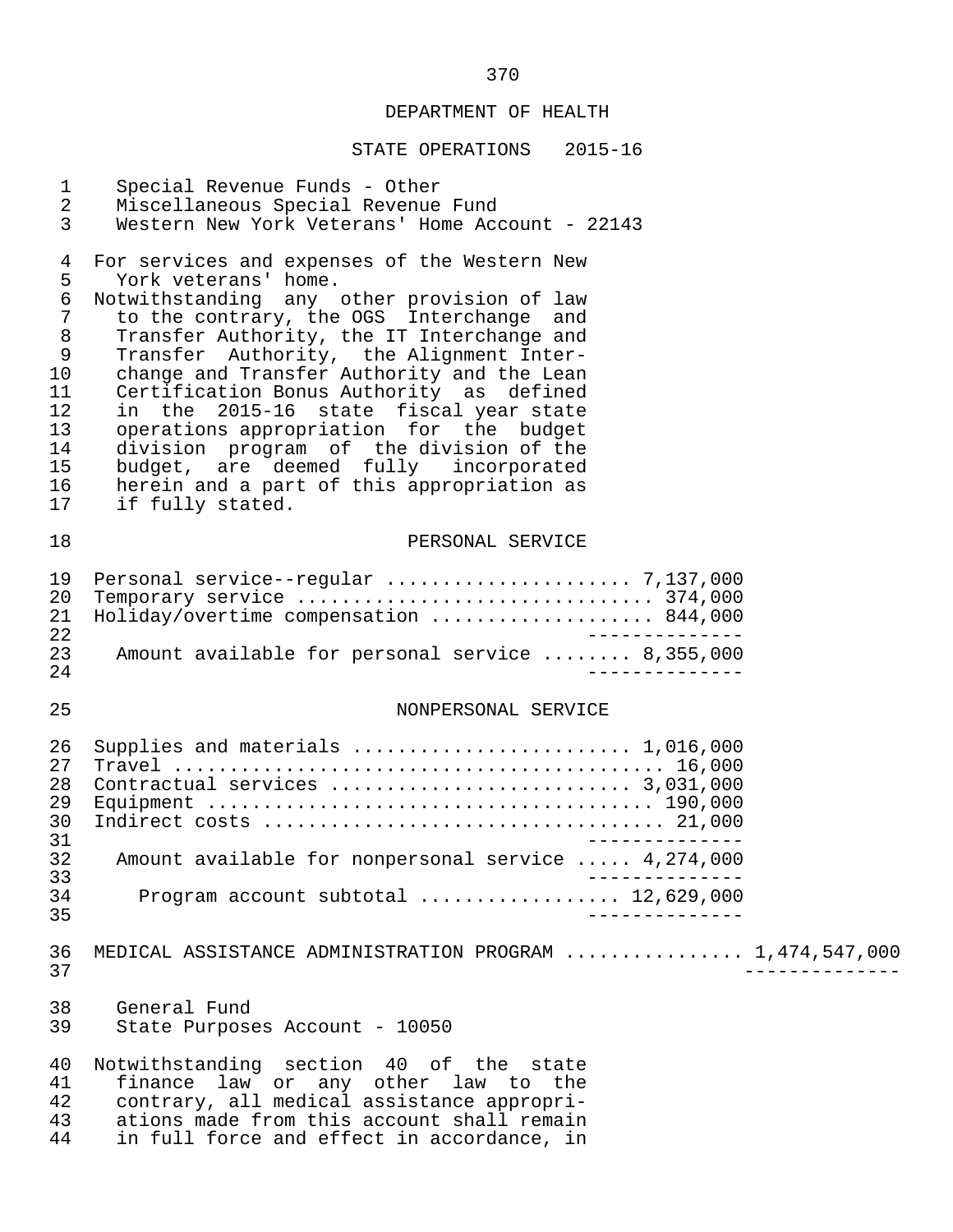## STATE OPERATIONS 2015-16

1 the aggregate, with the following sched-<br>2 ule: not more than 48 percent for the 2 ule: not more than 48 percent for the<br>3 period April 1, 2015 to March 31, 2016; 3 period April 1, 2015 to March 31, 2016; 4 and the remaining amount for the period<br>5 April 1, 2016 to March 31, 2017. 5 April 1, 2016 to March 31, 2017.<br>6 Notwithstanding section 40 of 6 Notwithstanding section 40 of the state<br>7 finance law or any provision of law to the 7 finance law or any provision of law to the<br>8 contrary, subject to federal approval, 8 contrary, subject to federal approval, 9 department of health state funds medicaid<br>10 spending, excluding payments for medical 10 spending, excluding payments for medical<br>11 services provided at state facilities 11 services provided at state facilities<br>12 operated by the office of mental-health, 12 operated by the office of mental health,<br>13 the office for people with developmental 13 the office for people with developmental<br>14 disabilities and the office of alcoholism 14 disabilities and the office of alcoholism<br>15 and substance abuse services and further 15 and substance abuse services and further<br>16 excluding any payments which are not 16 excluding any payments which are not<br>17 appropriated within the department of 17 appropriated within the department<br>18 health, in the-aggregate, for the pe 18 health, in the aggregate, for the period<br>19 April 1, 2015 through March 31, 2016, 19 April 1, 2015 through March 31, 2016, 20 shall not exceed \$17,937,867,000 except as<br>21 provided below and state share medicaid 21 provided below and state share medicaid<br>22 spending, in the aggregate, for the period 22 spending, in the aggregate, for the period<br>23 April 1, 2016 through March 31, 2017, 23 April 1, 2016 through March 31,<br>24 shall not exceed \$18,720,468,000, b 24 shall not exceed \$18,720,468,000, but in<br>25 no event shall department of health state 25 no event shall department of health state<br>26 funds medicaid spending for the period 26 funds medicaid spending for the period<br>27 April 1, 2015 through March 31, 2017 27 April 1, 2015 through March 31, 2017 28 exceed \$36,658,335,000 provided, however, 29 such aggregate limits may be adjusted by<br>30 the director of the budget to account for 30 the director of the budget to account for<br>31 any changes in the New York state federal 31 any changes in the New York state federal 32 medical assistance percentage amount 33 established pursuant to the federal social 34 security act, increases in provider reven-<br>35 ues, reductions in local social services 35 ues, reductions in local social services 36 district payments for medical assistance 37 administration and beginning April 1, 2013 38 the operational costs of the New York<br>39 state medical indemnity fund, pursuant to 39 state medical indemnity fund, pursuant to<br>40 a chapter establishing such fund, and 40 a chapter establishing such fund, and<br>41 state costs or savings from the basic 41 state costs or savings from the basic<br>42 health\_plan\_program. Such\_projections\_may 42 health plan program. Such projections may<br>43 be adjusted by the director of the budget 43 be adjusted by the director of the budget<br>44 to account for increased or expedited 44 to account for increased or expedited 45 department of health state funds medicaid<br>46 expenditures as a result of a natural or 46 expenditures as a result of a natural or<br>47 other type of disaster, including a 47 other type of disaster, including a<br>48 governmental-declaration-of-emergency. The 48 governmental declaration of emergency. The<br>49 director of the budget, in consultation 49 director of the budget, in consultation<br>50 with the commissioner of health, shall 50 with the commissioner of health, shall<br>51 assess on a monthly basis known and 51 assess on a monthly basis known and<br>52 projected medicaid expenditures by categoprojected medicaid expenditures by catego-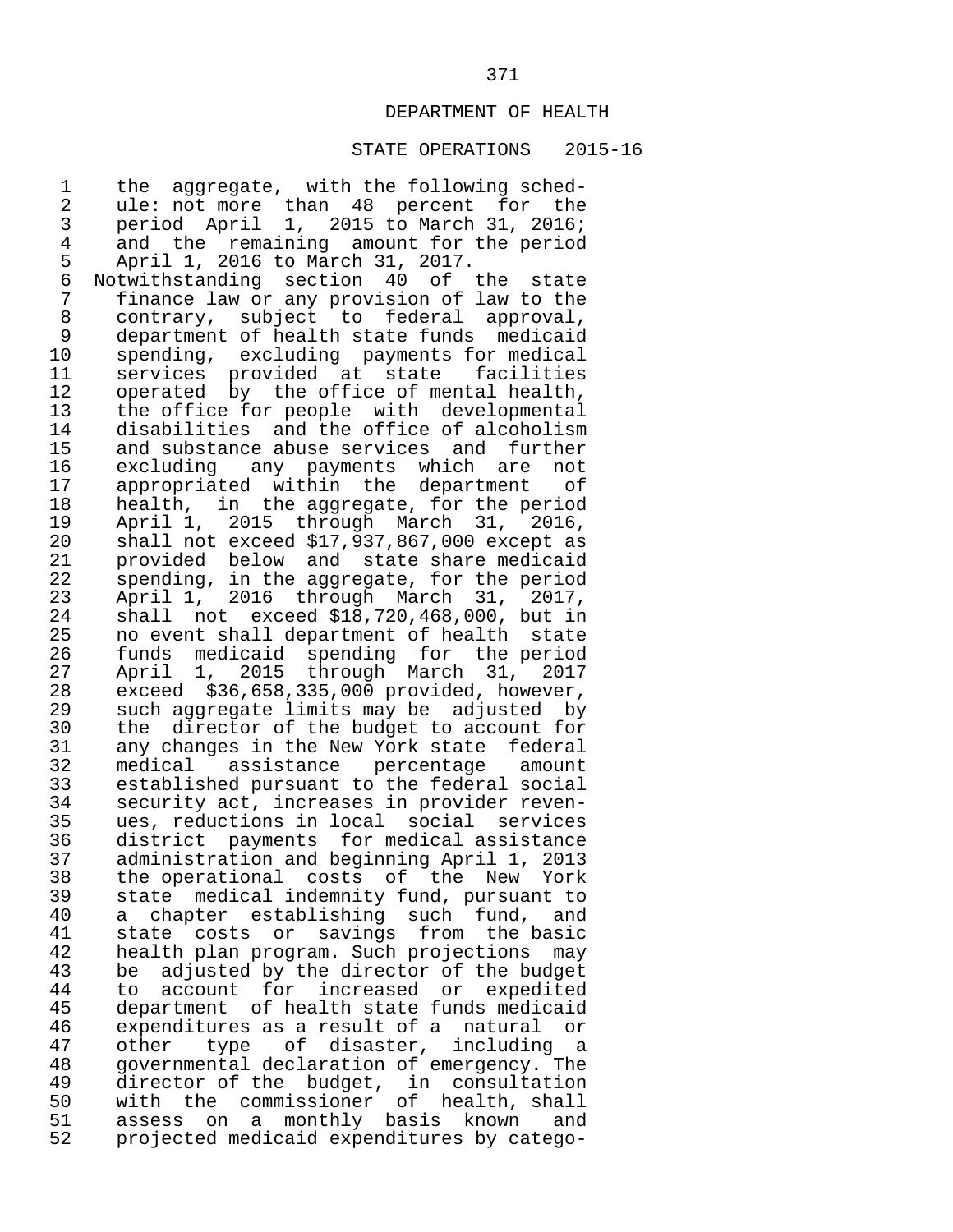## STATE OPERATIONS 2015-16

1 ry of service and by geographic region, as<br>2 determined by the commissioner of health. 2 determined by the commissioner of health,<br>3 incurred both prior to and subsequent to 3 incurred both prior to and subsequent to 4 such assessment for each such period, and<br>5 if the director of the budget determines 5 if the director of the budget determines<br>6 that such expenditures are expected to 6 that such expenditures are expected to 7 cause medicaid spending for such period to 8 exceed the aggregate limit specified here-<br>9 in for such period, the state medicaid 9 in for such period, the state medicaid<br>10 director, in consultation with the direc-10 director, in consultation with the direc-<br>11 tor of the budget and the commissioner of 11 tor of the budget and the commissioner of<br>12 health, shall develop a medicaid savings 12 health, shall develop a medicaid savings<br>13 allocation plan to limit such spending to 13 allocation plan to limit such spending to<br>14 the aggregate limit specified herein for 14 the aggregate limit specified herein for<br>15 such period. 15 such period.<br>16 Such medicaid

16 Such medicaid savings allocation plan shall<br>17 be designed, to reduce the expenditures 17 be designed, to reduce the expenditures<br>18 authorized by the appropriations herein in 18 authorized by the appropriations herein in<br>19 compliance with the following quidelines: 19 compliance with the following guidelines:<br>20 (1) reductions shall be made in compliance 20 (1) reductions shall be made in compliance<br>21 with applicable federal law, including the 21 with applicable federal law, including the<br>22 provisions of the Patient Protection and 22 provisions of the Patient-Protection and<br>23 Affordable Care Act, Public Law No. 23 Affordable Care Act, Public<br>24 111-148, and the Health Care an 24 111-148, and the Health Care and Education<br>25 Reconciliation Act of 2010, Public Law No. 25 Reconciliation Act of 2010, Public Law No.<br>26 111-152 (collectively "Affordable Care 26 111-152 (collectively "Affordable Care 27 Act") and any subsequent amendments there-<br>28 to or regulations promulgated thereunder; 28 to or regulations promulgated thereunder;<br>29 (2) reductions shall be made in a manner 29 (2) reductions shall be made in a manner<br>30 that complies with the state medicaid plan 30 that complies with the state medicaid plan<br>31 approved by the federal centers for medi-31 approved by the federal centers for medi-<br>32 care and medicaid services, provided, 32 care and medicaid services, provided,<br>33 however, that the commissioner of health 33 however, that the commissioner of health 34 is authorized to submit any state plan<br>35 amendment or seek other federal approval. 35 amendment or seek other federal approval,<br>36 including waiver authority, to implement 36 including waiver authority, to implement<br>37 the provisions of the medicaid savings 37 the provisions of the medicaid savings<br>38 allocation plan that meets the other 38 allocation plan that meets the other<br>39 criteria-set-forth-herein; (3) reductions 39 criteria set forth herein; (3) reductions<br>40 shall be made in a manner that maximizes 40 shall be made in a manner that maximizes<br>41 federal financial participation, to the 41 federal financial participation, to the<br>42 extent practicable, including any federal 42 extent practicable, including any federal<br>43 financial participation that is available 43 financial participation that is available 44 or is reasonably expected to become avail- 45 able, in the discretion of the commission-<br>46 er, under the Affordable Care Act; (4) 46 er, under the Affordable Care Act; (4)<br>47 reductions shall be made uniformly among 47 reductions shall be made uniformly among<br>48 categories of services and geographic 48 categories of services and geographic 49 regions of the state, to the extent prac-<br>50 ticable, and shall be made uniformly with-50 ticable, and shall be made uniformly with-<br>51 in a category of service, to the extent 51 in a category of service, to the extent<br>52 practicable, except where the commissioner practicable, except where the commissioner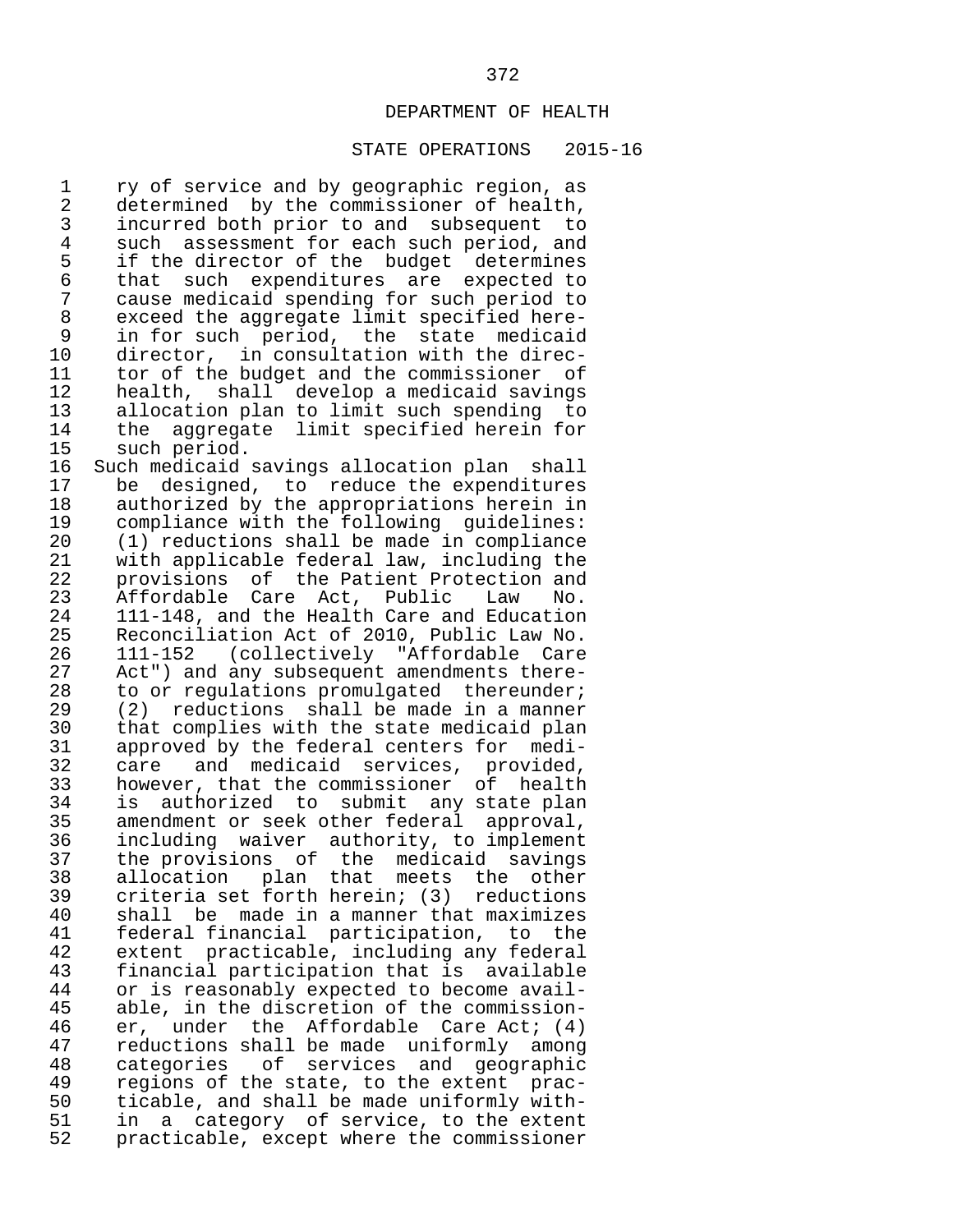## STATE OPERATIONS 2015-16

1 determines that there are sufficient<br>2 grounds for non-uniformity, including but 2 grounds for non-uniformity, including but<br>3 not limited to: the extent to which 3 not limited to: the extent to which<br>4 specific categories of services contrib-4 specific categories of services contrib-<br>5 uted to department of health medicaid 5 uted to department of health medicaid<br>6 state funds spending in excess of the 6 state funds spending in excess of the 7 limits specified herein; the need to main- 8 tain safety net services in underserved<br>9 communities; or the potential benefits of 9 communities; or the potential benefits of<br>10 pursuing innovative payment models contem-10 pursuing innovative payment models contem-<br>11 plated by the Affordable Care Act, in 11 plated by the Affordable Care Act, in<br>12 which case such grounds shall be set forth 12 which case such grounds shall be set forth<br>13 in the medicaid savings allocation plan; 13 in the medicaid savings allocation plan;<br>14 and (5) reductions shall be made in a 14 and (5) reductions shall be made in a<br>15 manner that does not unnecessarily create 15 manner that does not unnecessarily create<br>16 administrative burdens to medicaid appli-16 administrative burdens to medicaid appli-<br>17 cants and recipients or providers. 17 cants and recipients or providers.<br>18 The commissioner shall seek the inpu

18 The commissioner shall seek the input of the<br>19 1eqislature, as well as organizations 19 legislature, as well as organizations<br>20 representing health care providers, 20 representing health care providers,<br>21 consumers, businesses, workers, health 21 consumers, businesses, workers, health<br>22 insurers, and others with relevant exper-22 insurers, and others with relevant exper-<br>23 tise, in developing such medicaid savings 23 tise, in developing such medicaid savings<br>24 allocation plan, to the extent that all or 24 allocation plan, to the extent that all or<br>25 part of such plan, in the discretion of 25 part of such plan, in the discretion of<br>26 the commissioner, is likely to have a 26 the commissioner, is likely to have a<br>27 material impact on the overall medicaid 27 material impact on the overall medicaid<br>28 program, particular categories of service 28 program, particular categories of service 29 or particular geographic regions of the  $30$  state.<br> $31$  (a) The

- 31 (a) The commissioner shall post the medicaid 32 savings allocation plan on the department<br>33 of health's website and shall provide 33 of health's website and shall provide<br>34 written copies of such plan to the chairs 34 written copies of such plan to the chairs<br>35 of the senate finance and the assembly 35 of the senate finance and the assembly<br>36 ways and means committees at least 30 days 36 ways and means committees at least 30 days 37 before the date on which implementation is<br>38 expected to begin. 38 expected to begin.<br>39 (b) The commissioner
- 39 (b) The commissioner may revise the medicaid 40 savings allocation plan subsequent to the<br>41 provisions of notice and prior to imple-41 provisions of notice and prior to imple-<br>42 mentation but need provide a new notice 42 mentation but need provide a new notice<br>43 pursuant to subparagraph (i) of this para- 43 pursuant to subparagraph (i) of this para- 44 graph only if the commissioner determines,<br>45 in his or her discretion, that such  $45$  in his or her discretion, that such<br>46 revisions materially alter the plan. 46 revisions materially alter the plan.<br>47 Notwithstanding the provisions of para

 47 Notwithstanding the provisions of paragraphs 48 (a) and (b) of this subdivision, the 49 commissioner need not seek the input<br>50 described in paragraph (a) of this subdi-50 described in paragraph (a) of this subdi-<br>51 vision or provide notice pursuant to para-51 vision or provide notice pursuant to para-<br>52 graph (b) of this paragraph if, in the graph (b) of this paragraph if, in the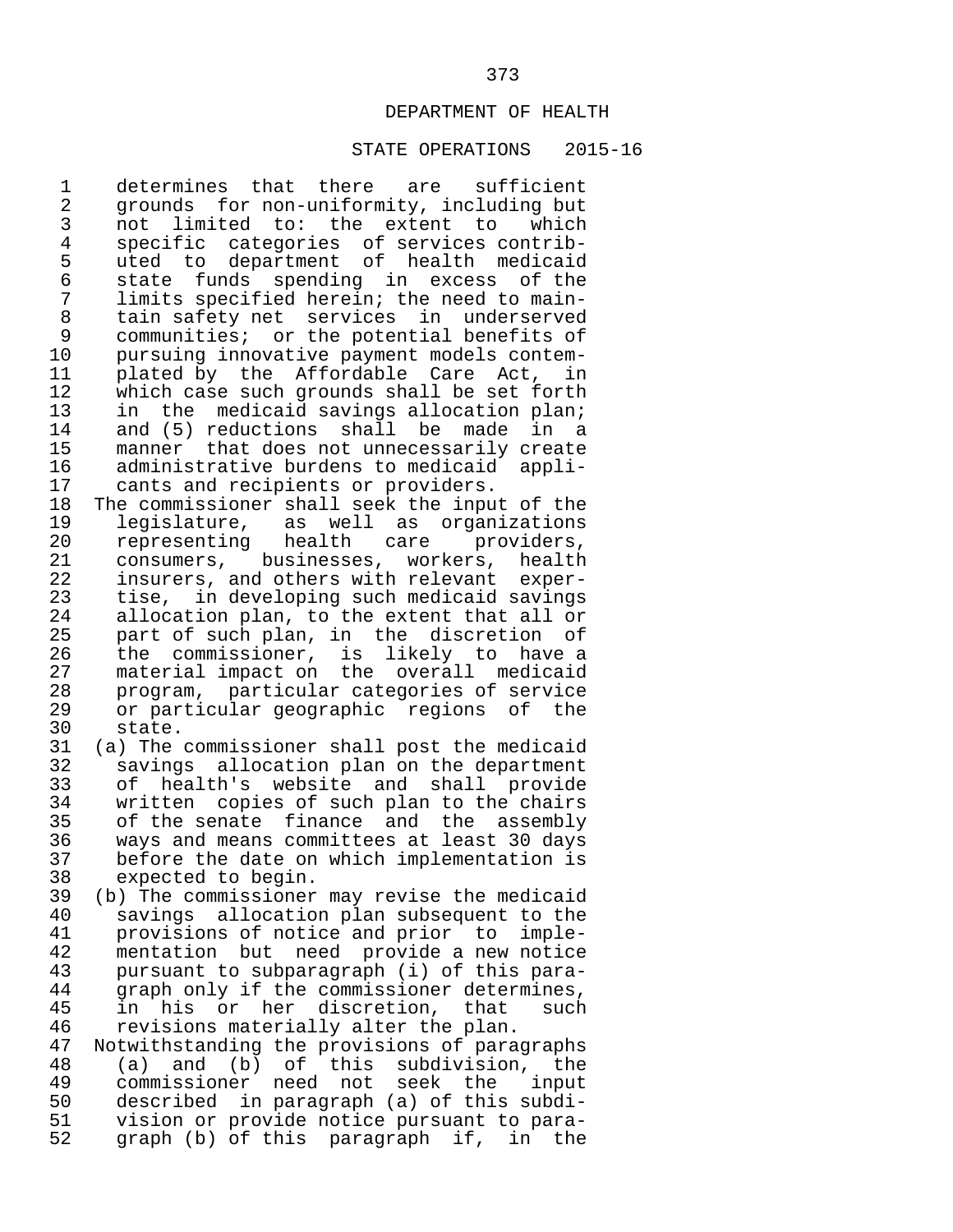## STATE OPERATIONS 2015-16

 1 discretion of the commissioner, expedited 2 development and implementation of a medi- 3 caid savings allocation plan is necessary<br>4 due to a public health emergency. 4 due to a public health emergency.<br>5 For purposes of this section, 5 For purposes of this section, a public<br>6 healthemergency is defined as: (i) a 6 health emergency is defined as: (i) a 7 disaster, natural or otherwise, that 8 significantly increases the immediate need 9 for health care personnel in an area of<br>10 the state; (ii) an event or condition that 10 the state; (ii) an event or condition that<br>11 creates a widespread risk of exposure to a 11 creates a widespread risk of exposure to a 12 serious communicable disease, or the<br>13 potential for such widespread risk of 13 potential for such widespread risk<br>14 exposure; or (iii) any other event 14 exposure; or (iii) any other event or<br>15 condition-determined-by the commissioner 15 condition determined by the commissioner<br>16 to constitute an imminent threat to public 16 to constitute an imminent threat to public<br>17 health. 17 health.<br>18 Nothing i 18 Nothing in this paragraph shall be deemed to 19 prevent all or part of such medicaid 20 savings allocation plan from taking effect<br>21 retroactively to the extent permitted by 21 retroactively to the extent permitted by<br>22 the federal centers for medicare and medi-22 the federal centers for medicare and medi-<br>23 caid services. 23 caid services.<br>24 In accordance 24 In accordance with the medicaid savings<br>25 allocation plan, the commissioner of the 25 allocation plan, the commissioner of the<br>26 department of health shall reduce depart-26 department of health shall reduce depart-<br>27 ment of health state funds medicaid spend-27 ment of health state funds medicaid spend-<br>28 ing by the amount of the projected over-28 ing by the amount of the projected over-<br>29 spending through, actions including, but 29 spending through, actions including, but<br>30 not limited to modifying or suspending 30 not limited to modifying or suspending<br>31 reimbursement methods, including but not 31 reimbursement methods, including but not<br>32 limited to all fees, premium levels and 32 limited to all fees, premium levels and<br>33 rates of payment, notwithstanding any 33 rates of payment, notwithstanding any 34 provision of law that sets a specific<br>35 amount or methodology for any such 35 amount or methodology for any such<br>36 payments or rates of payment; modifying 36 payments or rates of payment; modifying<br>37 medicaid program benefits; seeking all 37 medicaid program benefits; seeking all<br>38 necessary federal approvals, including, 38 necessary federal approvals, including,<br>39 but not limited to waivers and waiver 39 but not limited to waivers, and waiver<br>40 amendments; and suspending time frames for 40 amendments; and suspending time frames for<br>41 ontice, approval or certification of rate 41 notice, approval or certification of rate 42 requirements, notwithstanding any provi- 43 sion of law, rule or regulation to the<br>44 contrary, including but not limited to 44 contrary, including but not limited to 45 sections 2807 and 3614 of the public<br>46 health law, section 18 of chapter 2 of the 46 health law, section 18 of chapter 2 of the 47 laws of 1988, and 18 NYCRR 505.14(h). 47 laws of 1988, and 18 NYCRR 505.14(h).<br>48 The department of health shall prep 48 The department of health shall prepare a<br>49 monthly report that sets forth: (a) known 49 monthly report that sets forth: (a) known<br>50 and projected department of health medi-50 and projected department of health medi-<br>51 caid expenditures as described in subdivi-51 caid expenditures as described in subdivi-<br>52 sion 1 of this section, and factors that sion 1 of this section, and factors that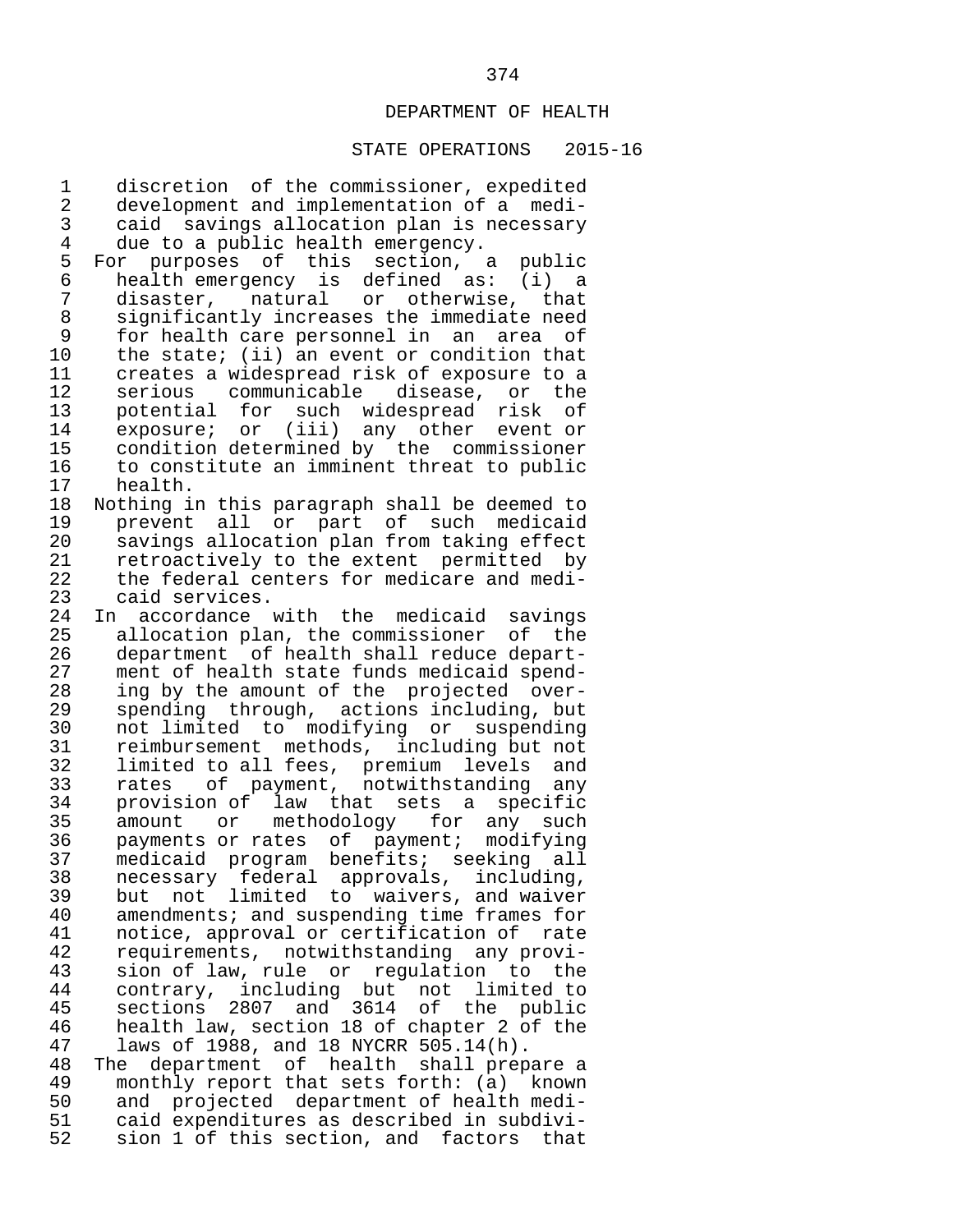#### STATE OPERATIONS 2015-16

 1 could result in medicaid disbursements for 2 the relevant state fiscal year to exceed<br>3 the projected department of health state 3 the projected department of health state<br>4 funds disbursements in the enacted budget 4 funds disbursements in the enacted budget<br>5 financial plan pursuant to subdivision 3 5 financial plan pursuant to subdivision 3 6 of section 23 of the state finance law, 7 including spending increases or decreases 8 due to: enrollment fluctuations, rate<br>9 changes, utilization-changes, MRT invest- 9 changes, utilization changes, MRT invest- 10 ments, and shift of beneficiaries to<br>11 managed-care; and variations in offline 11 managed care; and variations in offline<br>12 medicaid payments; and (b) the actions 12 medicaid payments; and (b) the actions<br>13 taken to implement any medicaid savings 13 taken to implement any medicaid savings<br>14 allocation plan implemented pursuant to 14 allocation plan implemented pursuant to<br>15 subdivision 4 of this section, including 15 subdivision 4 of this section, including 16 information concerning the impact of such<br>17 actions on each category of service and 17 actions on each category of service and<br>18 each geographic region of the state. Each 18 each geographic region of the state. Each<br>19 such monthly report shall be provided to 19 such monthly report shall be provided to<br>20 the chairs of the senate finance and the 20 the chairs of the senate finance and the<br>21 assembly ways and means committees and 21 assembly ways and means committees and<br>22 shall be posted on the department of 22 shall be posted on the department of<br>23 health's website in a timely manner. 23 health's website in a timely manner.<br>24 The money hereby appropriated is ava

24 The money hereby appropriated is available<br>25 for payment of aid heretofore and hereaft-25 for payment of aid heretofore and hereaft-<br>26 er accrued to municipalities, and to 26 er accrued to municipalities, and to<br>27 providers of medical services pursuant to 27 providers of medical services pursuant to<br>28 section 367-b of the social services law. 28 section 367-b of the social services law,<br>29 and shall be available to the department 29 and shall be available to the department<br>30 net of disallowances, refunds, reimburse-30 net of disallowances, refunds, reimburse-<br>31 ments, and credits. 31 ments, and credits.<br>32 Notwithstanding any o

 32 Notwithstanding any other provision of law, 33 the money hereby appropriated may be<br>34 increased or decreased by interchange, 34 increased or decreased by interchange,<br>35 with any appropriation of the department 35 with any appropriation of the department<br>36 of health, and may be increased or 36 of health, and may be increased or<br>37 decreased by transfer or suballocation 37 decreased by transfer or suballocation<br>38 between these appropriated amounts and 38 between these appropriated amounts and<br>39 appropriations of the office of mental 39 appropriations of the office of mental 40 health, the office for people with devel-<br>41 opmental disabilities, the office of alco- 41 opmental disabilities, the office of alco- 42 holism and substance abuse services, the<br>43 department of family assistance office of 43 department of family assistance office of<br>44 temporary and disability assistance, and 44 temporary and disability-assistance, and<br>45 office-of-children and family-services 45 office of children and family services<br>46 with the approval of the director of the 46 with the approval of the director of the<br>47 budget, who shall file such approval with 47 budget, who shall file such approval with<br>48 the department of audit and control and 48 the department of audit and control and<br>49 copies thereof with the chairman of the 49 copies thereof with the chairman of the<br>50 senate finance committee and the chairman 50 senate finance committee and the chairman<br>51 of the assembly ways and means committee. of the assembly ways and means committee.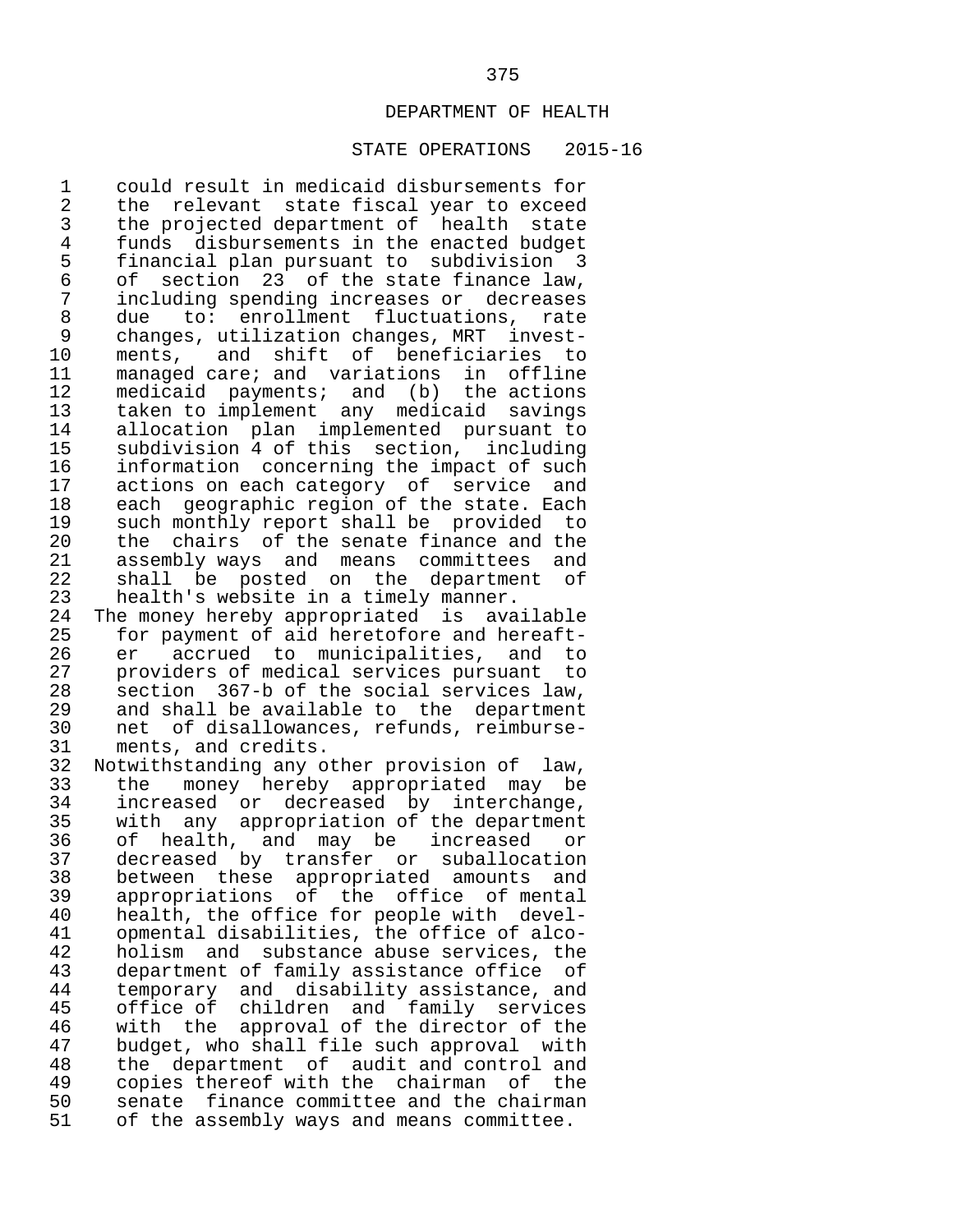#### STATE OPERATIONS 2015-16

1 Notwithstanding any inconsistent provision<br>2 of law to the contrary, funds may be used 2 of law to the contrary, funds may be used<br>3 by the department for outside legal 3 by the department for outside legal<br>4 assistance on issues involving the federal 4 assistance on issues involving the federal<br>5 qovernment, the conduct of preadmission 5 government, the conduct of preadmission<br>6 screening and annual resident reviews 6 screening and annual resident<br>7 required by the state's medicaid 7 required by the state's medicaid program,<br>8 computer matching with insurance carriers 8 computer matching with insurance carriers<br>9 to insure that medicaid is the paver of 9 to insure that medicaid is the payer of<br>10 last resort and activities related to the 10 last resort and activities related to the<br>11 management of the pharmacy benefit avail-11 management of the pharmacy benefit avail-<br>12 able under the medicaid program. 12 able under the medicaid program.<br>13 Notwithstanding any other provisio 13 Notwithstanding any other provision of law<br>14 to the contrary, the OGS Interchange and 14 to the contrary, the OGS Interchange and<br>15 Transfer Authority, the IT Interchange and

15 Transfer Authority, the IT Interchange and<br>16 Transfer Authority, the Alignment Inter- 16 Transfer Authority, the Alignment Inter- 17 change and Transfer Authority and the Lean 18 Certification Bonus Authority as defined<br>19 in the 2015-16 state fiscal year state 19 in the 2015-16 state fiscal year state 20 operations appropriation for the budget 21 division program of the division of the<br>22 budget, are deemed fully incorporated 22 budget, are deemed fully incorporated<br>23 herein and a part of this appropriation as 23 herein and a part of this appropriation as<br>24 if fully stated. if fully stated.

#### 25 PERSONAL SERVICE

|     | 26 Personal service--regular  99,897,000           |
|-----|----------------------------------------------------|
|     | 27 Temporary service  130,000                      |
|     | 28 Holiday/overtime compensation  490,000          |
| 29  |                                                    |
| 30. | Amount available for personal service  100,517,000 |
| -21 |                                                    |

### 32 NONPERSONAL SERVICE

|    | 33 Supplies and materials 720,000                     |
|----|-------------------------------------------------------|
| 34 |                                                       |
| 35 | Contractual services  350,161,000                     |
|    |                                                       |
| 37 |                                                       |
| 38 | Amount available for nonpersonal service  351,535,000 |
| 39 |                                                       |
| 40 | Total amount available $452,052,000$                  |
| 41 |                                                       |

42 Notwithstanding any other provision of law,<br>43 the money herein appropriated together 43 the money herein appropriated, together<br>44 with any available federal matching funds. 44 with any available federal matching funds,<br>45 is available for transfer or suballocation 45 is available for transfer or suballocation<br>46 to the state university of New York and 46 to the state university of New York and<br>47 its subsidiaries, or to contract without its subsidiaries, or to contract without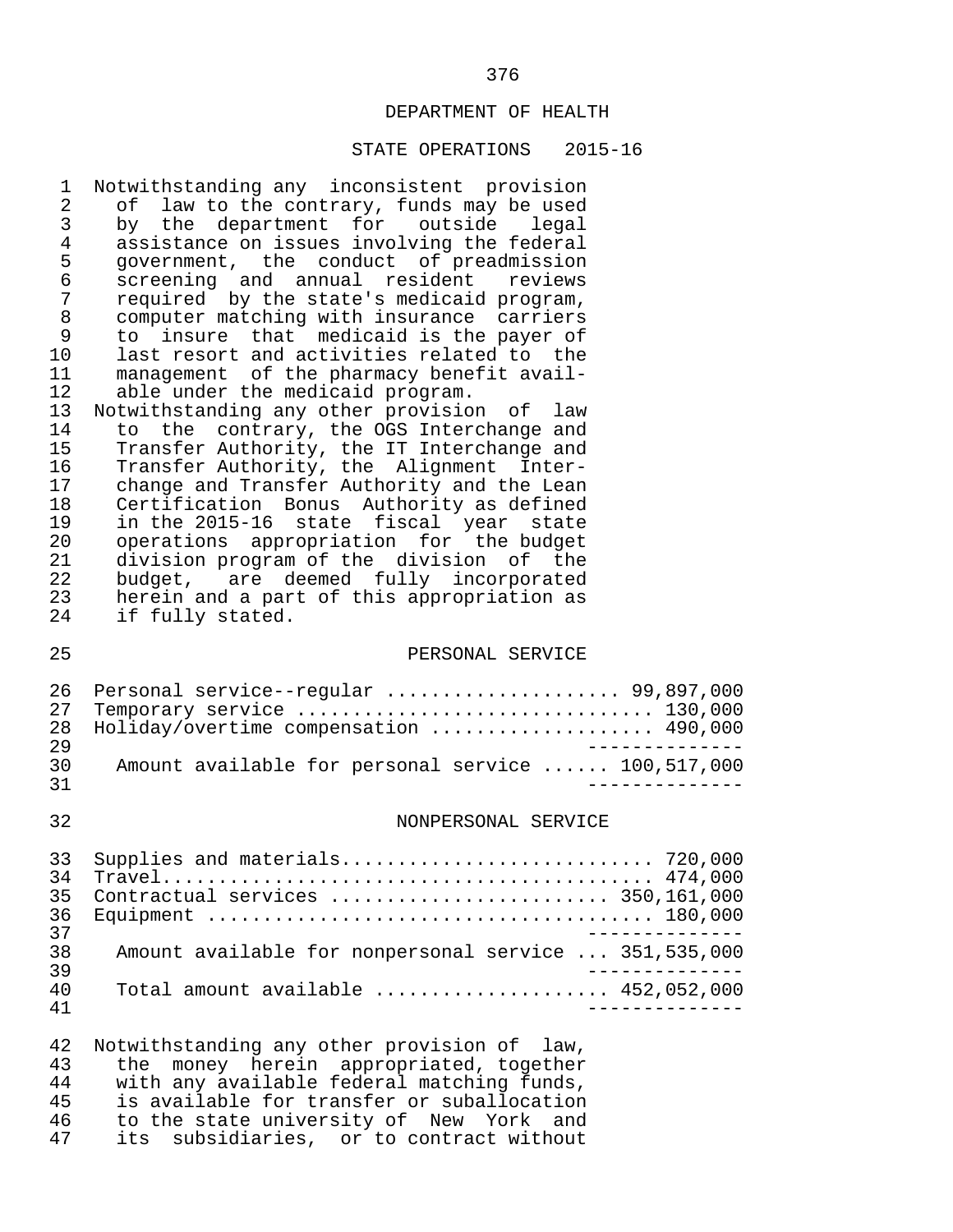#### STATE OPERATIONS 2015-16

 1 competition for services with the state 2 university of New York research founda-<br>3 tion, to provide support for the adminis-3 tion, to provide support for the adminis-<br>4 tration of the medical assistance program 4 tration of the medical assistance program<br>5 including activities such as dental prior 5 including activities such as dental prior<br>6 approval, retrospective and prospective 6 approval, retrospective and prospective 7 drug utilization review, development of<br>8 evidence based utilization thresholds, 8 evidence based utilization thresholds,<br>9 data-analysis, clinical consultation and 9 data analysis, clinical consultation and<br>10 peer review, clinical support for the 10 peer review, clinical support for the 11 pharmacy and therapeutic committee, and 12 other activities related to utilization<br>13 management and for health information 13 management and for health information<br>14 technology support for the medicaid 14 technology support for the medicaid<br>15 program. 15 program.<br>16 Notwithstar 16 Notwithstanding any provision of law to the<br>17 contrary, the portion of this appropri-17 contrary, the portion of this appropri-<br>18 ation covering fiscal year 2015-16 shall 18 ation covering fiscal year 2015-16 shall<br>19 supersede and replace any duplicative (i) 19 supersede and replace any duplicative (i)<br>20 reappropriation for this item covering 20 reappropriation for this item covering 21 fiscal year 2015-16, and (ii) appropri- 22 ation for this item covering fiscal year<br>23 2015-16 set forth in chapter 50 of the 23 2015-16 set forth in chapter 50 of the laws of 2014. 25 NONPERSONAL SERVICE 26 Contractual services ........................... 9,500,000 27 -------------- 28 For services and expenses for conducting<br>29 audits of disproportionate share hospital 29 audits of disproportionate share hospital<br>30 bayments made by the state of New York to 30 payments made by the state of New York to 31 general hospitals and for the purpose of<br>32 conducting audits of hospital cost reports 32 conducting audits of hospital cost reports<br>33 as submitted to the state of New York in 33 as submitted to the state of New York in<br>34 accordance with article 28 of the public 34 accordance with article 28 of the public<br>35 health law. health law. 36 Notwithstanding any provision of law to the<br>37 contrary, the portion of this appropri-37 contrary, the portion of this appropri-<br>38 ation covering fiscal year 2015-16 shall 38 ation covering fiscal year 2015-16 shall<br>39 supersede and replace any duplicative (i) 39 supersede and replace any duplicative (i)<br>40 reappropriation for this item covering 40 reappropriation for this item covering<br>41 fiscal year 2015-16, and (ii) appropri-41 fiscal year 2015-16, and (ii) appropri-<br>42 ation for this item covering fiscal year 42 ation for this item covering fiscal year<br>43 2015-16 set forth in chapter 50 of the 43 2015-16 set forth in chapter 50 of the laws of 2014. 45 NONPERSONAL SERVICE 46 Contractual services ................................. 4,600,000<br>47

47 --------------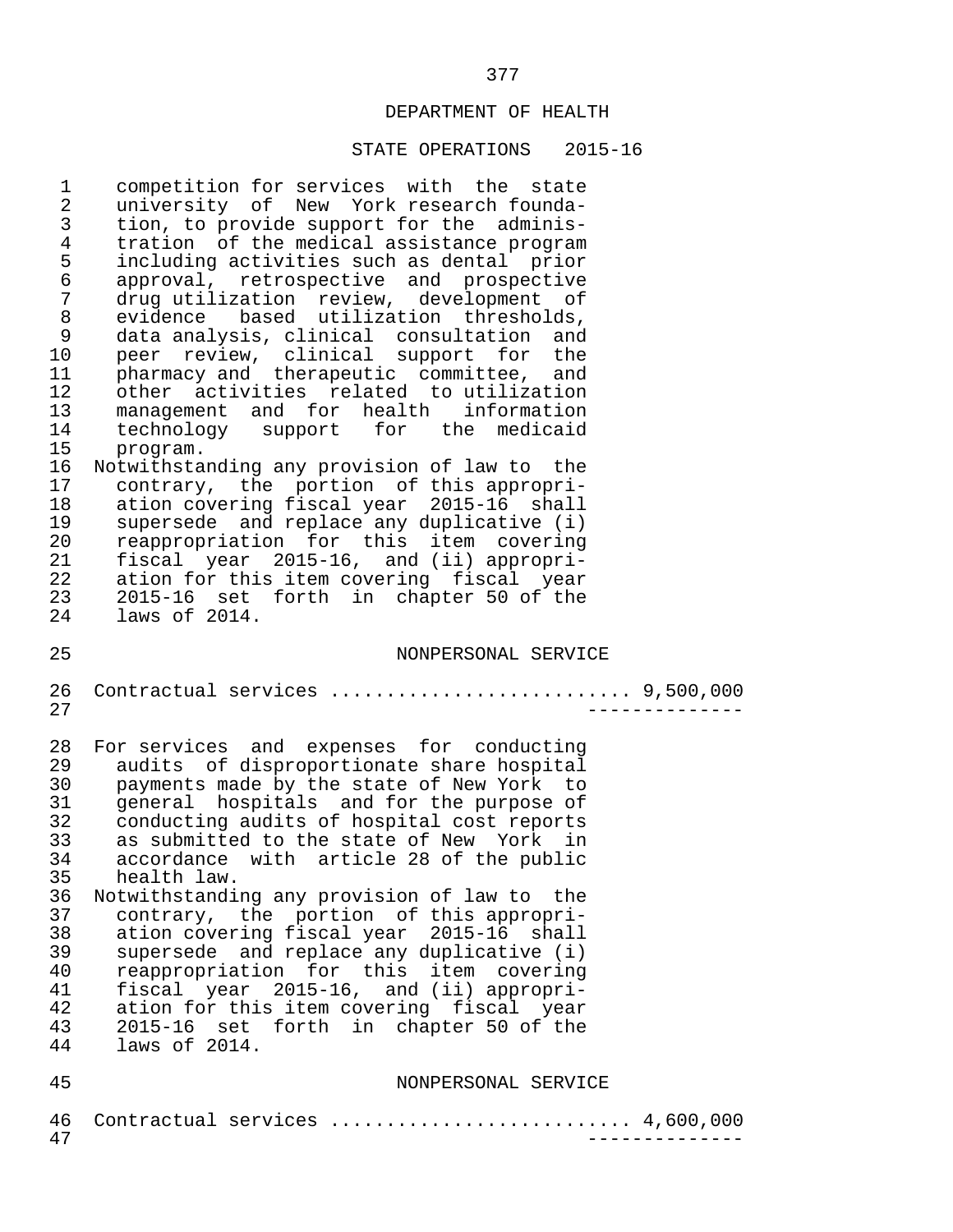| $\mathbf{1}$<br>2<br>3<br>$\overline{4}$<br>5<br>6<br>$\sqrt{ }$<br>$\,8\,$<br>9<br>10<br>11<br>12<br>13<br>14<br>15<br>16<br>17<br>18<br>19<br>20<br>21<br>22 | Notwithstanding any inconsistent provision<br>of law, subject to the approval of the<br>director of the budget, up to the amount<br>appropriated herein, together with any<br>available federal matching funds, may be<br>interchanged to support personal service<br>related to required criminal back-<br>costs<br>ground checks for non-licensed long-term<br>care employees including employees of<br>nursing homes, certified home health agen-<br>cies, long term home health care provid-<br>ers, AIDS home care providers, and<br>licensed home care service agencies.<br>Notwithstanding any provision of law to the<br>contrary, the portion of this appropri-<br>ation covering fiscal year 2015-16 shall<br>supersede and replace any duplicative (i)<br>reappropriation for this item covering<br>fiscal year 2015-16, and (ii) appropri-<br>ation for this item covering fiscal year<br>2015-16 set forth in chapter 50 of the<br>laws of 2014. |
|----------------------------------------------------------------------------------------------------------------------------------------------------------------|---------------------------------------------------------------------------------------------------------------------------------------------------------------------------------------------------------------------------------------------------------------------------------------------------------------------------------------------------------------------------------------------------------------------------------------------------------------------------------------------------------------------------------------------------------------------------------------------------------------------------------------------------------------------------------------------------------------------------------------------------------------------------------------------------------------------------------------------------------------------------------------------------------------------------------------------------------------|
| 23                                                                                                                                                             | NONPERSONAL SERVICE                                                                                                                                                                                                                                                                                                                                                                                                                                                                                                                                                                                                                                                                                                                                                                                                                                                                                                                                           |
| 24<br>25<br>26<br>27                                                                                                                                           | Contractual services  3,000,000<br>Program account subtotal  469,152,000                                                                                                                                                                                                                                                                                                                                                                                                                                                                                                                                                                                                                                                                                                                                                                                                                                                                                      |
| 28<br>29<br>30                                                                                                                                                 | Special Revenue Funds - Federal<br>Federal Health and Human Services Fund<br>Electronic Medicaid System Account - 25107                                                                                                                                                                                                                                                                                                                                                                                                                                                                                                                                                                                                                                                                                                                                                                                                                                       |
| 31<br>32<br>33<br>34<br>35<br>36<br>37<br>38<br>39<br>40<br>41<br>42<br>43<br>44<br>45<br>46<br>47                                                             | Notwithstanding section 40 of the state<br>finance law or any other law to the<br>contrary, all medical assistance appropri-<br>ations made from this account shall remain<br>in full force and effect in accordance, in<br>the aggregate, with the following sched-<br>ule: not more than 50 percent for the<br>period April 1, 2015 to March 31, 2016;<br>and the remaining amount for the period<br>April 1, 2016 to March 31, 2017.<br>For services and expenses related to the<br>operation of an electronic medicaid eligi-<br>bility verification system and operation<br>of a medicaid override application system,<br>and operation of a medicaid management<br>information system, and development and                                                                                                                                                                                                                                              |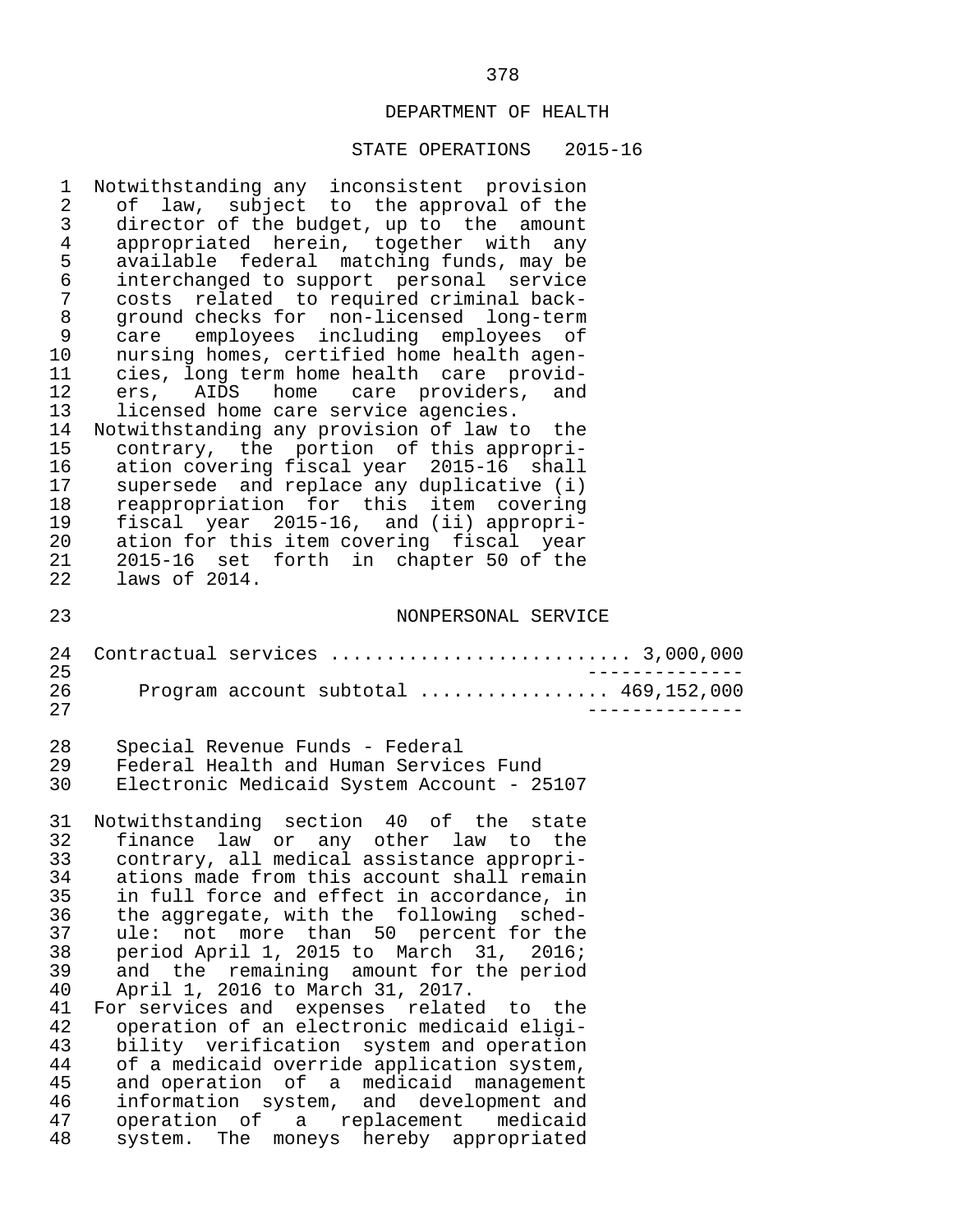| 1               | shall be available for payment of liabil-                                               |
|-----------------|-----------------------------------------------------------------------------------------|
| 2               | ities heretofore accrued and hereafter to                                               |
| 3               | accrue.                                                                                 |
| $\overline{4}$  | Notwithstanding any inconsistent provision                                              |
| 5<br>$\epsilon$ | of law and subject to the approval of the                                               |
|                 | director of the budget, the amount appro-                                               |
| 7               | priated herein may be increased<br>or                                                   |
| $\,8\,$         | decreased by interchange with any other                                                 |
| $\mathsf 9$     | appropriation or with any other item or                                                 |
| 10              | items within the amounts appropriated                                                   |
| 11              | within the department of health special                                                 |
| 12              | revenue funds - federal with the approval                                               |
| 13              | of the director of the budget who shall                                                 |
| 14<br>15        | file such approval with the department of                                               |
| 16              | audit and control and copies thereof with<br>the chairman of the senate finance commit- |
| 17              | tee and the chairman of the assembly ways                                               |
| 18              | and means committee.                                                                    |
|                 |                                                                                         |
| 19              | NONPERSONAL SERVICE                                                                     |
| 20              | Contractual services  404,000,000                                                       |
| 21              |                                                                                         |
| 22              | Program account subtotal  404,000,000                                                   |
| 23              |                                                                                         |
| 24              | Special Revenue Funds - Federal                                                         |
| 25              | Federal Health and Human Services Fund                                                  |
| 26              | Medical Administration Transfer Account - 25107                                         |
| 27              | Notwithstanding section 40 of the state                                                 |
| 28              | finance law or any other law to the                                                     |
| 29              | contrary, all medical assistance appropri-                                              |
| 30              | ations made from this account shall remain                                              |
| 31              | in full force and effect in accordance, in                                              |
| 32              | the aggregate, with the following sched-                                                |
| 33              | ule: not more than 47 percent for the                                                   |
| 34              | period April 1, 2015 to March 31, 2016;                                                 |
| 35              | remaining amount for the period<br>the<br>and                                           |
| 36              | April 1, 2016 to March 31, 2017.                                                        |
| 37              | Notwithstanding any inconsistent provision                                              |
| 38              | law and subject to the approval of the<br>оf                                            |
| 39              | the budget, moneys<br>director<br>of<br>hereby                                          |
| 40              | appropriated may be increased or decreased                                              |
| 41              | by transfer or suballocation between these                                              |
| 42              | appropriated amounts and appropriations of                                              |
| 43              | other state agencies and appropriations of                                              |
| 44              | department of health. Notwithstanding<br>the                                            |
| 45              | inconsistent provision of<br>law<br>any<br>and                                          |
| 46              | subject to approval of the director of the                                              |
| 47              | budget, moneys hereby appropriated may be                                               |
| 48              | transferred or suballocated to other state                                              |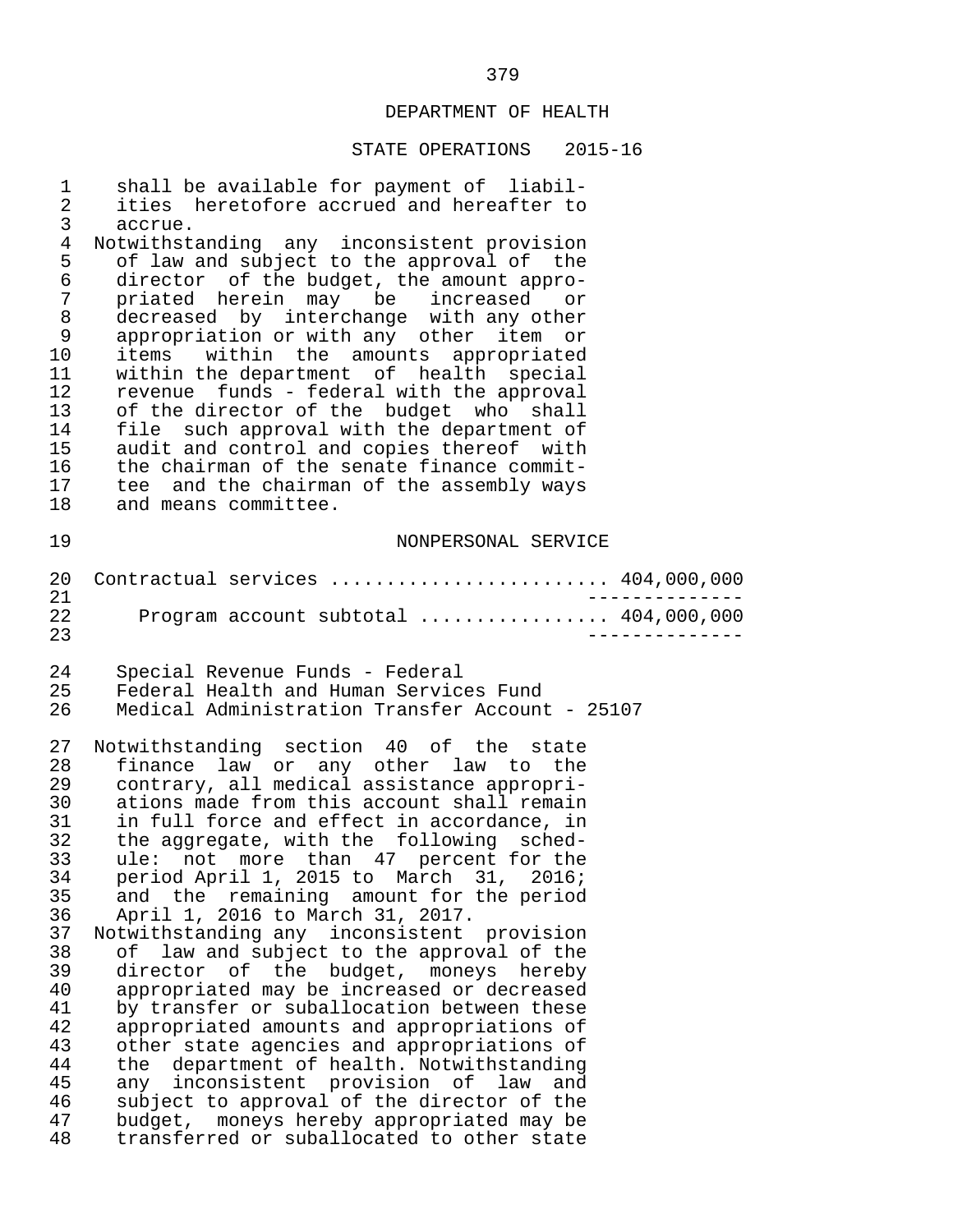STATE OPERATIONS 2015-16

| 1<br>$\overline{a}$<br>$\mathfrak{Z}$<br>$\overline{4}$                                | agencies for reimbursement to local<br>government entities for services and<br>expenses related to administration of the<br>medical assistance program.                                                                                                                                                                                                                                                                                                                                                                                                                                                                                         |
|----------------------------------------------------------------------------------------|-------------------------------------------------------------------------------------------------------------------------------------------------------------------------------------------------------------------------------------------------------------------------------------------------------------------------------------------------------------------------------------------------------------------------------------------------------------------------------------------------------------------------------------------------------------------------------------------------------------------------------------------------|
| 5<br>6<br>$\overline{7}$<br>$\,8\,$<br>$\mathsf 9$<br>10                               | Personal service  100,612,000<br>Nonpersonal service  443,901,000<br>Program account subtotal $\ldots$ 601,395,000                                                                                                                                                                                                                                                                                                                                                                                                                                                                                                                              |
| 11<br>12<br>13                                                                         |                                                                                                                                                                                                                                                                                                                                                                                                                                                                                                                                                                                                                                                 |
| 14<br>15<br>16                                                                         | Special Revenue Fund - Other<br>Medical Marihuana Trust Fund<br>Medical Marihuana - DOH Account - 23755                                                                                                                                                                                                                                                                                                                                                                                                                                                                                                                                         |
| 17<br>18<br>19<br>20<br>21<br>22<br>23<br>24<br>25<br>26<br>27<br>28<br>29<br>30<br>31 | For services and expenses related to chapter<br>90 of the laws of 2014, establishing the<br>medical marihuana program.<br>Notwithstanding any other provision of law<br>to the contrary, the OGS Interchange and<br>Transfer Authority, the IT Interchange and<br>Transfer Authority, the Alignment Inter-<br>change and Transfer Authority and the Lean<br>Certification Bonus Authority as defined<br>in the 2015-16 state fiscal year state<br>operations appropriation for the budget<br>division program of the division of the<br>budget, are deemed fully incorporated<br>herein and a part of this appropriation as<br>if fully stated. |
| 32                                                                                     | PERSONAL SERVICE                                                                                                                                                                                                                                                                                                                                                                                                                                                                                                                                                                                                                                |
| 33<br>34                                                                               | Personal service--regular  1,992,000                                                                                                                                                                                                                                                                                                                                                                                                                                                                                                                                                                                                            |
| 35                                                                                     | NONPERSONAL SERVICE                                                                                                                                                                                                                                                                                                                                                                                                                                                                                                                                                                                                                             |
| 36<br>37<br>38<br>39<br>40<br>41                                                       | Contractual services  3,559,000<br>Fringe benefits $\ldots \ldots \ldots \ldots \ldots \ldots \ldots \ldots \ldots \ldots 1,133,000$<br>Amount available for nonpersonal service  4,748,000                                                                                                                                                                                                                                                                                                                                                                                                                                                     |
| 42<br>43                                                                               | NEW YORK STATE OF HEALTH PROGRAM  69,000,000                                                                                                                                                                                                                                                                                                                                                                                                                                                                                                                                                                                                    |

380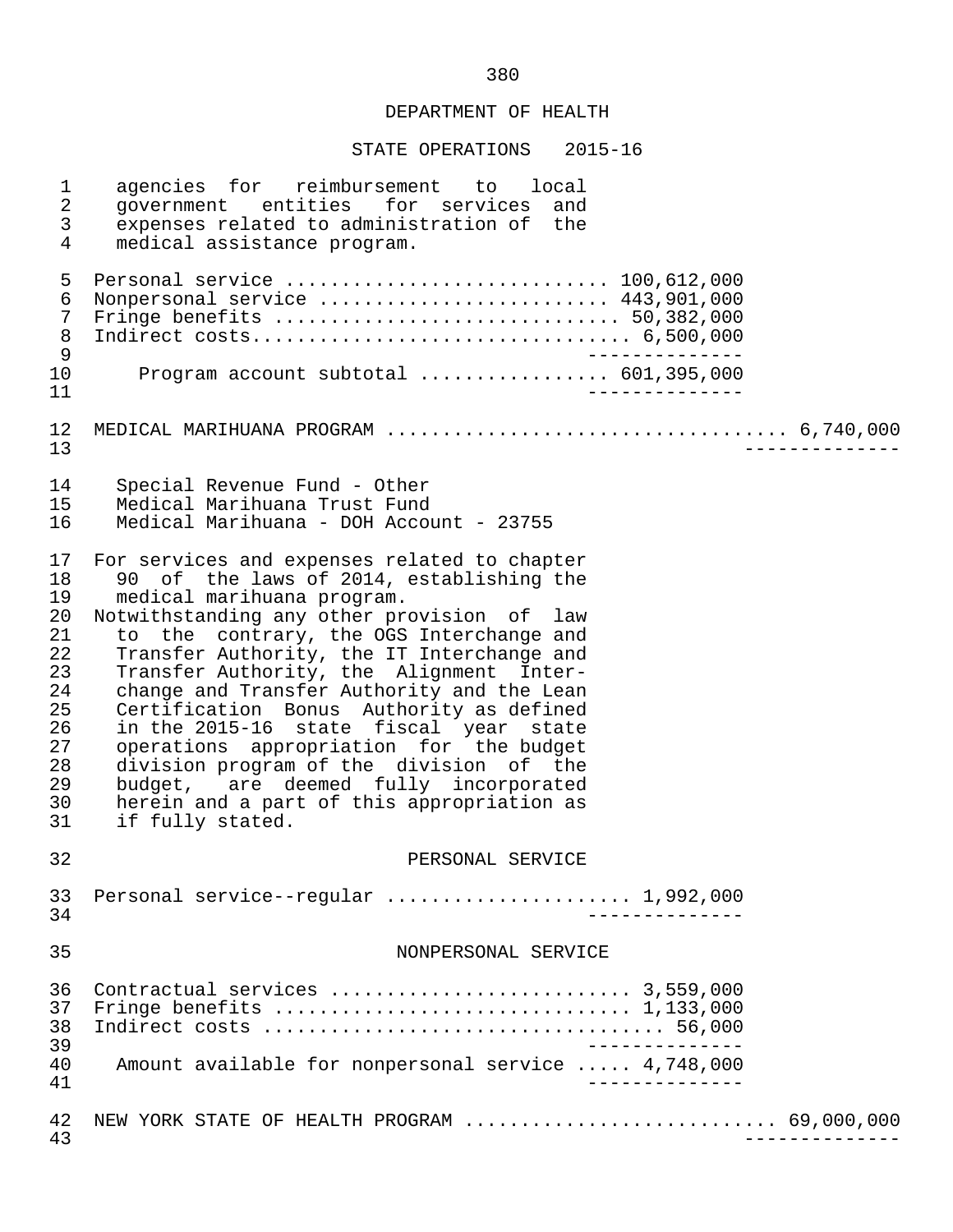#### STATE OPERATIONS 2015-16

 1 Special Revenue Funds - Other 2 HCRA Resources Fund<br>3 New York State of He New York State of Health Account 4 For services and expenses to support the<br>5 administration of the New York state of 5 administration of the New York state of<br>6 health program. 6 health program.<br>7 Notwithstanding 7 Notwithstanding any inconsistent provision<br>8 of law, the moneys hereby appropriated may 8 of law, the moneys hereby appropriated may<br>8 of law, the moneys hereby appropriated may<br>9 be increased or decreased by interchange 9 be increased or decreased by interchange<br>10 or transfer with any appropriation of the 10 or transfer with any appropriation of the<br>11 department of health or by transfer or 11 department of health or by transfer or<br>12 suballocation to any appropriation of the 12 suballocation to any appropriation of the<br>13 department of financial services. department of financial services. 14 PERSONAL SERVICE 15 Personal service--regular ...................... 3,600,000 16 -------------- 17 NONPERSONAL SERVICE 18 Contractual services .......................... 62,200,000 19 Fringe benefits ................................ 1,700,000 20 Indirect costs ................................. 1,500,000 21 -------------<br>22 Amount available for nonpersonal service .... 65.400.000 22 Amount available for nonpersonal service .... 65,400,000 23 -------------- 24 OFFICE OF HEALTH INSURANCE PROGRAM ......................... 634,268,000 25 -------------- 26 Special Revenue Funds - Federal 27 Federal Health and Human Services Fund Medical Assistance and Survey Account - 25107 29 For services and expenses for the medical<br>30 assistance program and administration of 30 assistance program and administration of 31 the medical assistance program and survey 32 and certification program, provided pursu-<br>33 ant to title XIX and title XVIII of the 33 ant to title XIX and title XVIII of the<br>34 federal social security act. 34 federal social security act.<br>35 Notwithstanding any inconsist Notwithstanding any inconsistent provision 36 of law and subject to the approval of the<br>37 director of the budget, moneys hereby 37 director of the budget, moneys hereby<br>38 appropriated may be increased or decreased 38 appropriated may be increased or decreased<br>39 by transfer or suballocation between these 39 by transfer or suballocation between these<br>40 appropriated amounts and appropriations of 40 appropriated amounts and appropriations of<br>41 other state agencies and appropriations of 41 other state agencies and appropriations of<br>42 the department of health. Notwithstanding 42 the department of health. Notwithstanding<br>43 any inconsistent provision of law and 43 any inconsistent provision of law and<br>44 subject to approval of the director of the subject to approval of the director of the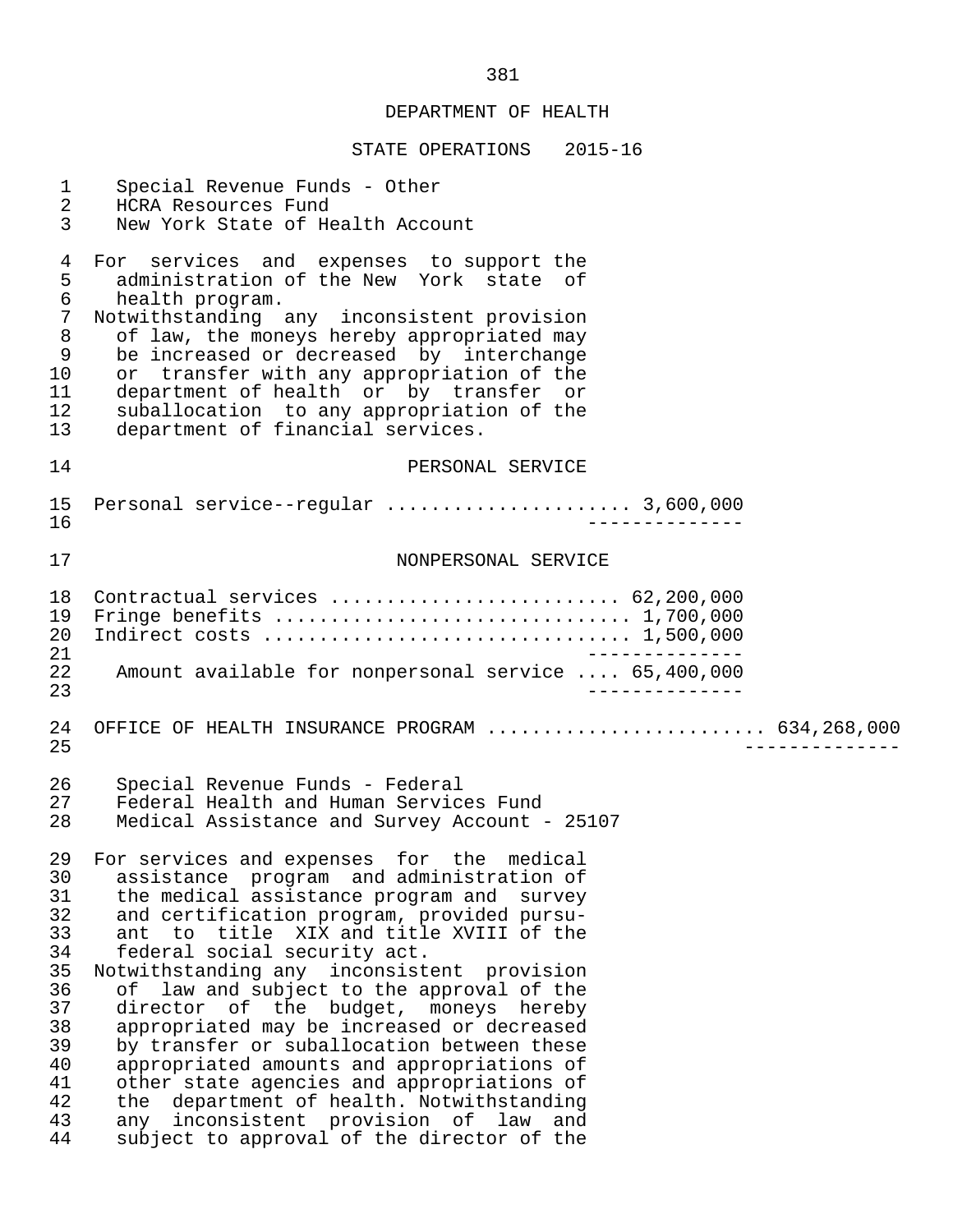| 1<br>2<br>3<br>4<br>5<br>6                                                                                                                               | budget, moneys hereby appropriated may be<br>transferred or suballocated to other state<br>agencies for reimbursement to local<br>government entities for services and<br>expenses related to administration of the<br>medical assistance program.                                                                                                                                                                                                                                                                                                                                                                                                                                                                                                                                                                                                                                                                                                                                                                                                                                                                                                     |
|----------------------------------------------------------------------------------------------------------------------------------------------------------|--------------------------------------------------------------------------------------------------------------------------------------------------------------------------------------------------------------------------------------------------------------------------------------------------------------------------------------------------------------------------------------------------------------------------------------------------------------------------------------------------------------------------------------------------------------------------------------------------------------------------------------------------------------------------------------------------------------------------------------------------------------------------------------------------------------------------------------------------------------------------------------------------------------------------------------------------------------------------------------------------------------------------------------------------------------------------------------------------------------------------------------------------------|
| 7<br>8<br>9<br>$10 \,$<br>11                                                                                                                             | Personal service  67,000,000<br>Nonpersonal service  409,141,000<br>Indirect costs  16,000,000                                                                                                                                                                                                                                                                                                                                                                                                                                                                                                                                                                                                                                                                                                                                                                                                                                                                                                                                                                                                                                                         |
| 12<br>13                                                                                                                                                 | Program account subtotal  526,141,000                                                                                                                                                                                                                                                                                                                                                                                                                                                                                                                                                                                                                                                                                                                                                                                                                                                                                                                                                                                                                                                                                                                  |
| 14<br>15<br>16                                                                                                                                           | Special Revenue Funds - Federal<br>Federal Health and Human Services Fund<br>Healthcare and Insurance Reform Account - 25148                                                                                                                                                                                                                                                                                                                                                                                                                                                                                                                                                                                                                                                                                                                                                                                                                                                                                                                                                                                                                           |
| 17<br>18<br>19<br>20<br>21<br>22<br>23<br>24<br>25<br>26<br>27<br>28<br>29<br>30<br>31<br>32<br>33<br>34<br>35<br>36<br>37<br>38<br>39<br>40<br>41<br>42 | For services and expenses of the department<br>of health for planning and implementing<br>various healthcare and insurance reform<br>initiatives authorized by federal legis-<br>lation, including, but not limited to, the<br>Patient Protection and Affordable Care Act<br>(P.L. 111-148) and the Health Care and<br>Education Reconciliation Act of 2010 (P.L.<br>111-152) in accordance with the following<br>sub-schedule. Notwithstanding any other<br>provision of law, money hereby appropri-<br>ated may be increased or decreased by<br>interchange, transfer, or suballocation<br>within a program, account or subschedule<br>or with any appropriation of any state<br>agency or transferred to health research<br>incorporated or distributed to localities<br>with the approval of the director of the<br>budget, who shall file such approval with<br>the department of audit and control and<br>copies thereof with the chairman of the<br>senate finance committee and the chairman<br>of the assembly ways and means committee.<br>portion of this appropriation may be<br>A<br>transferred to local assistance appropri-<br>ations. |
| 43<br>44<br>45                                                                                                                                           | Ombudsman; Resource Centers; Home Visitation<br>Medicaid Psychiatric<br>Programs;<br>Demo,<br>Chronic Disease Incentive Program                                                                                                                                                                                                                                                                                                                                                                                                                                                                                                                                                                                                                                                                                                                                                                                                                                                                                                                                                                                                                        |
| 46                                                                                                                                                       | Nonpersonal service  20,000,000                                                                                                                                                                                                                                                                                                                                                                                                                                                                                                                                                                                                                                                                                                                                                                                                                                                                                                                                                                                                                                                                                                                        |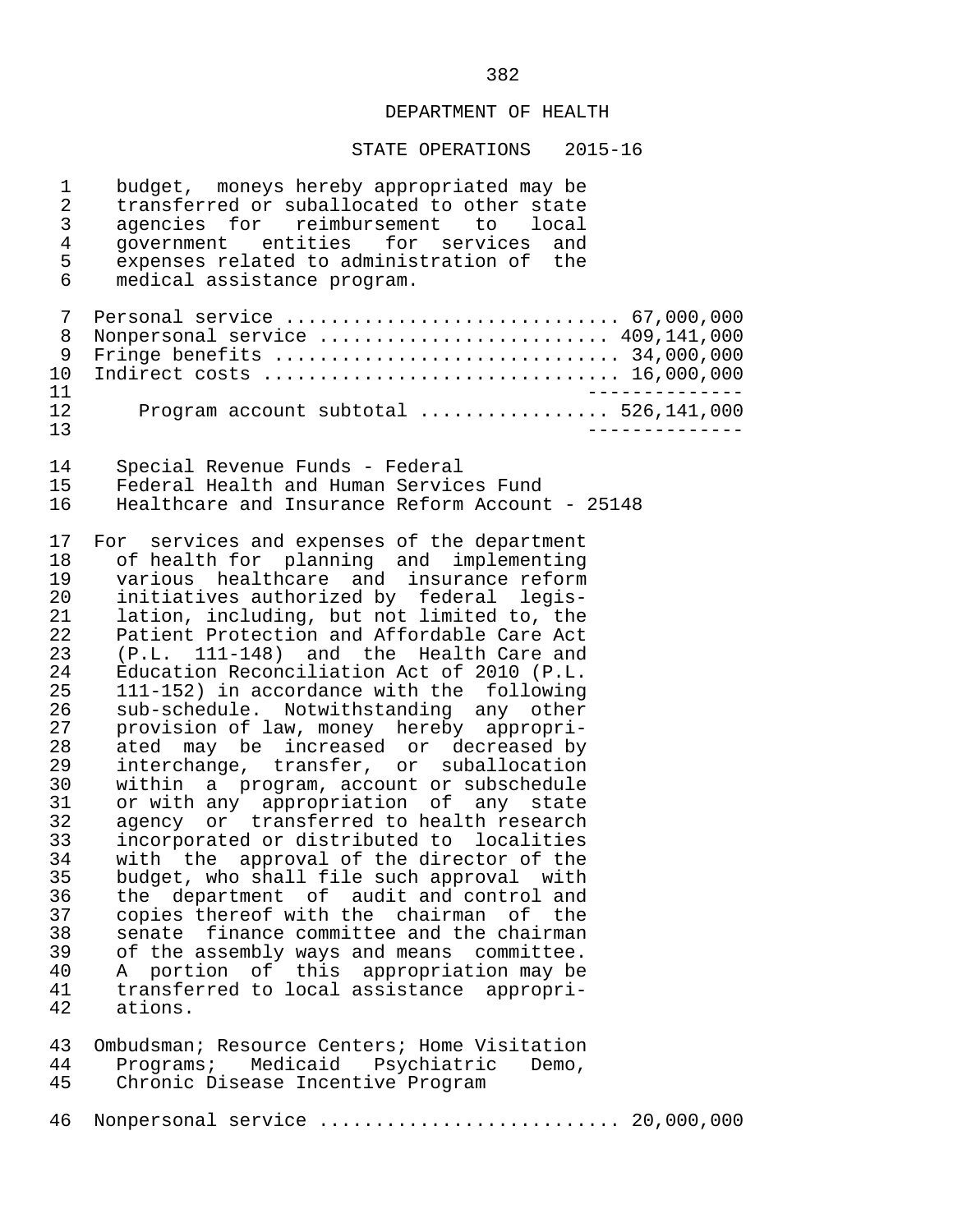## STATE OPERATIONS 2015-16

1 Personal Responsibility Education Grant<br>2 Program Program 3 Nonpersonal service ............................ 4,000,000 4 Abstinence Education 5 Nonpersonal service ............................ 3,000,000 6 Insurance Exchange 7 Personal service ............................... 6,800,000 8 Nonpersonal service ........................... 56,200,000 9 Consumer Assistance -- Independent Health 10 Insurance Consumer Assistance Designee<br>11 Community Service Society of New York 11 Community Service Society of New York<br>12 (CSS) for Community Health Advocates (CHA) 12 (CSS) for Community Health Advocates (CHA)<br>13 statewide consortium. statewide consortium. 14 Nonpersonal service ............................ 2,500,000 15 Other purposes pursuant to the Patient<br>16 Protection and Affordable-Care-Act (P.L. 16 Protection and Affordable Care Act (P.L.<br>17 111-148) and the Health Care and Education 17 111-148) and the Health Care and Education<br>18 Reconciliation Act of 2010 (P.L. 111-152) Reconciliation Act of 2010 (P.L. 111-152). 19 Nonpersonal service ............................ 4,000,000 20 -------------- 21 Program account subtotal .................. 96,500,000 22 -------------- 23 Special Revenue Funds - Other<br>24 Combined Expendable Trust Fund 24 Combined Expendable Trust Fund<br>25 Alzheimer's Research Account - 25 Alzheimer's Research Account - 20143 26 For Alzheimer's disease research and assist-<br>27 ance pursuant to chapter 590 of the laws 27 ance pursuant to chapter 590 of the laws<br>28 of 1999. 28 of 1999. 29 Notwithstanding any other provision of law<br>30 to the contrary, the OGS Interchange and 30 to the contrary, the OGS Interchange and<br>31 Transfer Authority, the IT Interchange and 31 Transfer Authority, the IT Interchange and<br>32 Transfer Authority, the Alignment Inter- 32 Transfer Authority, the Alignment Inter- 33 change and Transfer Authority and the Lean<br>34 Certification Bonus Authority as defined 34 Certification Bonus Authority as defined<br>35 in the 2015-16 state fiscal vear-state 35 in the 2015-16 state fiscal year state<br>36 operations appropriation for the budget 36 operations appropriation for the budget<br>37 division program of the division of the 37 division program of the division of the 38 budget, are deemed fully incorporated<br>39 herein and a part of this appropriation as 39 herein and a part of this appropriation as<br>40 if fully stated. if fully stated.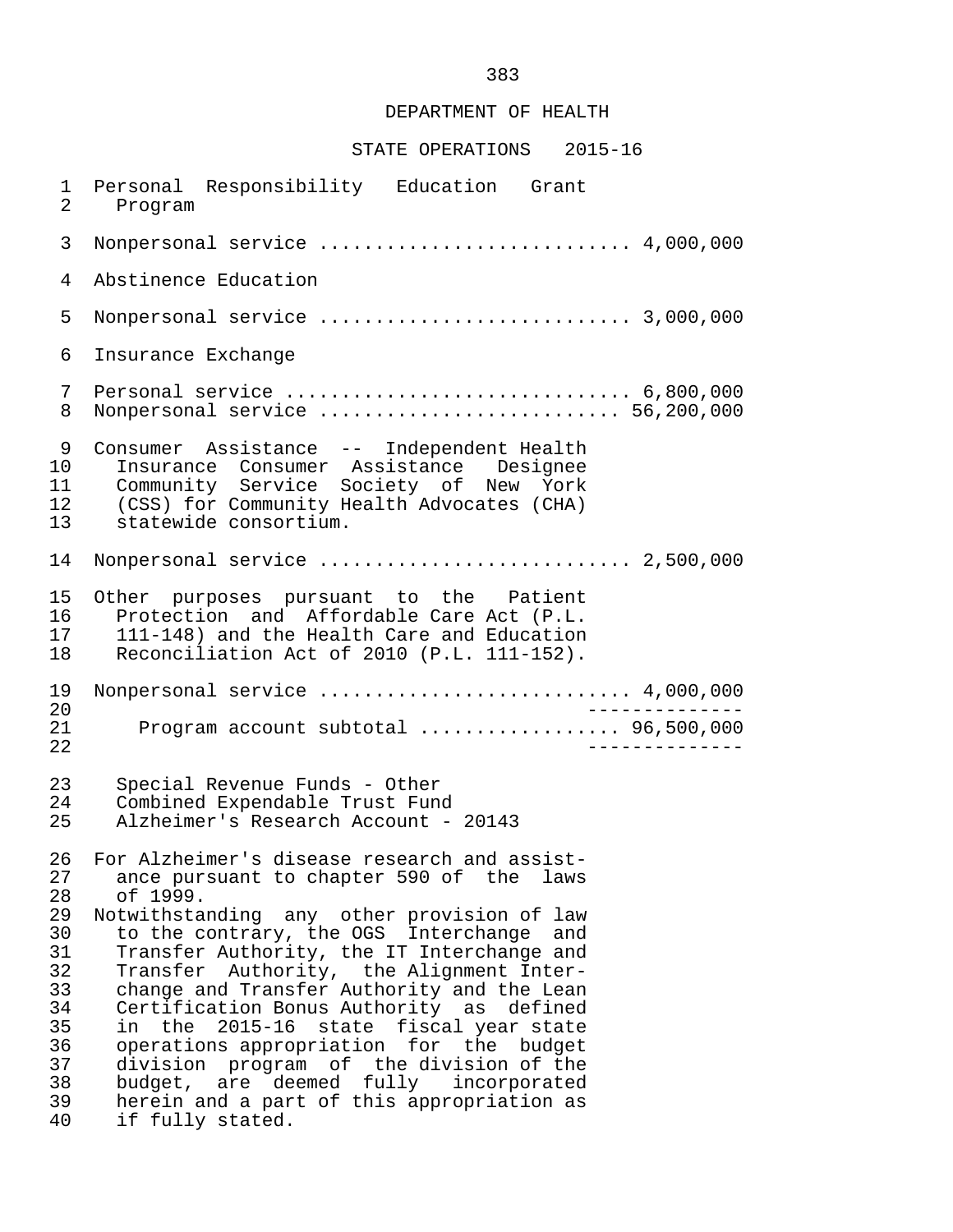| $\mathbf{1}$                                                                                             | NONPERSONAL SERVICE                                                                                                                                                                                                                                                                                                                                                                                                                                                                                                                                                                                                                                                                                                                                                                          |
|----------------------------------------------------------------------------------------------------------|----------------------------------------------------------------------------------------------------------------------------------------------------------------------------------------------------------------------------------------------------------------------------------------------------------------------------------------------------------------------------------------------------------------------------------------------------------------------------------------------------------------------------------------------------------------------------------------------------------------------------------------------------------------------------------------------------------------------------------------------------------------------------------------------|
| $\overline{2}$<br>3                                                                                      | Contractual services  1,000,000                                                                                                                                                                                                                                                                                                                                                                                                                                                                                                                                                                                                                                                                                                                                                              |
| $\overline{4}$<br>5                                                                                      | Program account subtotal  1,000,000                                                                                                                                                                                                                                                                                                                                                                                                                                                                                                                                                                                                                                                                                                                                                          |
| 6<br>7<br>8<br>9                                                                                         | Special Revenue Funds - Other<br>HCRA Resources Fund<br>Medicaid Fraud Hotline and Medicaid Administration<br>Account - 20803                                                                                                                                                                                                                                                                                                                                                                                                                                                                                                                                                                                                                                                                |
| 10<br>11<br>12<br>13<br>14<br>15<br>16<br>17<br>18<br>19<br>20<br>21<br>22<br>23<br>24<br>25<br>26<br>27 | For services and expenses related to the<br>medicaid fraud hotline established pursu-<br>ant to chapter 1 of the laws of 1999 and<br>administrative expenses related to the<br>family health plus program pursuant to<br>section 369-ee of the social services law.<br>Notwithstanding any other provision of law<br>to the contrary, the OGS Interchange and<br>Transfer Authority, the IT Interchange and<br>Transfer Authority, the Alignment Inter-<br>change and Transfer Authority and the Lean<br>Certification Bonus Authority as defined<br>in the 2015-16 state fiscal year state<br>operations appropriation for the budget<br>division program of the division of the<br>budget, are deemed fully incorporated<br>herein and a part of this appropriation as<br>if fully stated. |
| 28                                                                                                       | PERSONAL SERVICE                                                                                                                                                                                                                                                                                                                                                                                                                                                                                                                                                                                                                                                                                                                                                                             |
| 29<br>30                                                                                                 | Personal service--regular  228,000                                                                                                                                                                                                                                                                                                                                                                                                                                                                                                                                                                                                                                                                                                                                                           |
| 31                                                                                                       | NONPERSONAL SERVICE                                                                                                                                                                                                                                                                                                                                                                                                                                                                                                                                                                                                                                                                                                                                                                          |
| 32<br>33<br>34<br>35<br>36<br>37<br>38<br>39<br>40                                                       | Supplies and materials  25,000<br>Contractual services  494,000<br>Fringe benefits  88,000<br>Amount available for nonpersonal service  689,000<br>Program account subtotal  917,000<br>$\frac{1}{2}$                                                                                                                                                                                                                                                                                                                                                                                                                                                                                                                                                                                        |
| 41<br>42<br>43                                                                                           | Special Revenue Funds - Other<br>HCRA Resources Fund<br>Provider Collection Monitoring Account - 20815                                                                                                                                                                                                                                                                                                                                                                                                                                                                                                                                                                                                                                                                                       |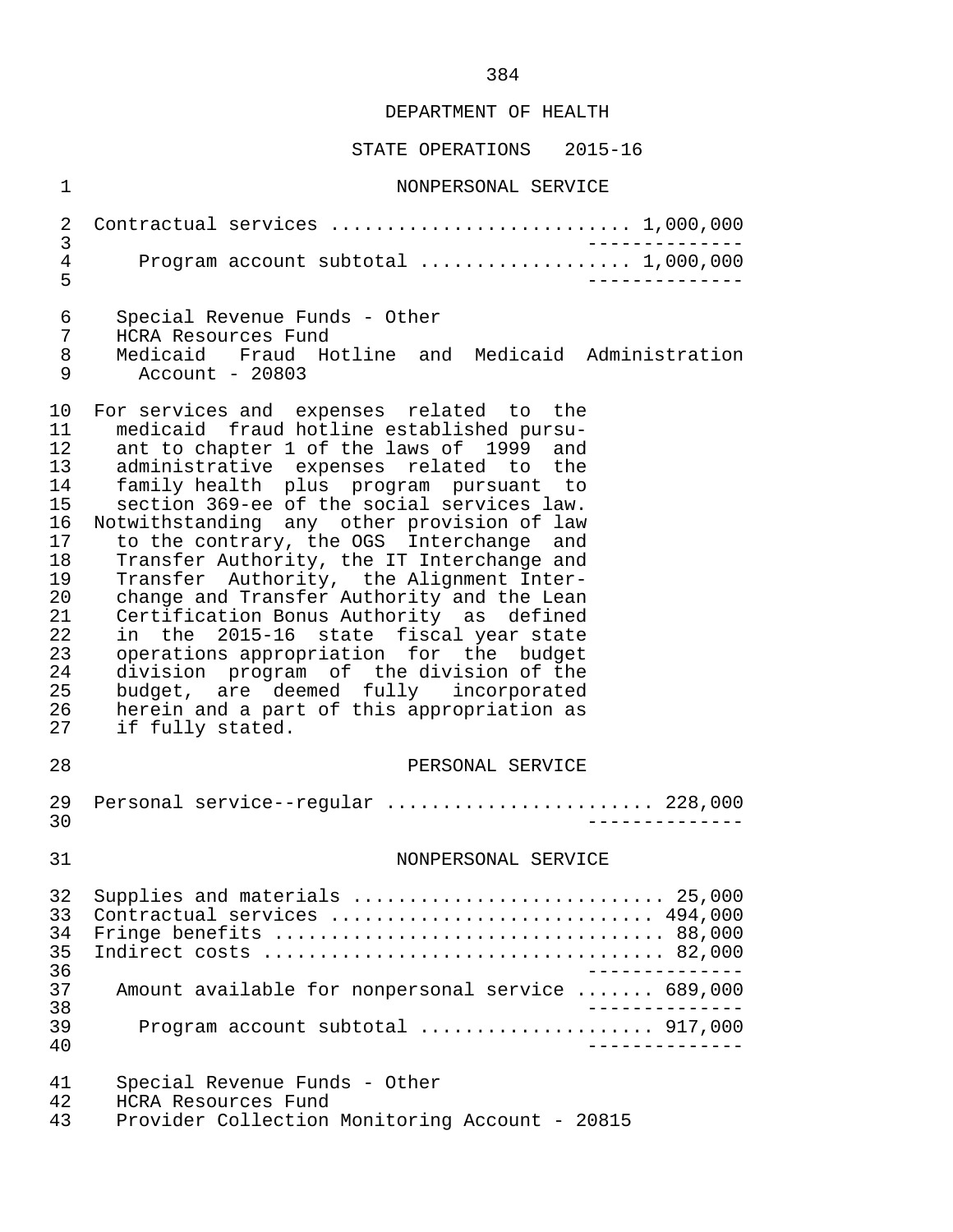| 1<br>2<br>3<br>4<br>5<br>6<br>$\boldsymbol{7}$<br>8<br>9<br>10<br>11<br>12<br>13<br>14<br>15<br>16<br>17<br>18<br>19<br>20<br>21 | For services and expenses related to admin-<br>istration of statutory duties for the<br>collections authorized by sections 2807-j,<br>2807-s, 2807-t and 2807-v of the public<br>health law and the assessments authorized<br>by sections $2807-d$ , $3614-a$ and $3614-b$ of<br>the public health law and section 367-i of<br>the social services law pursuant to chap-<br>ter 41 of the laws of 1992.<br>Notwithstanding any other provision of law<br>to the contrary, the OGS Interchange and<br>Transfer Authority, the IT Interchange and<br>Transfer Authority, the Alignment Inter-<br>change and Transfer Authority and the Lean<br>Certification Bonus Authority as defined<br>in the 2015-16 state fiscal year state<br>operations appropriation for the budget<br>division program of the division of the<br>budget, are deemed fully incorporated<br>herein and a part of this appropriation as<br>if fully stated. |
|----------------------------------------------------------------------------------------------------------------------------------|----------------------------------------------------------------------------------------------------------------------------------------------------------------------------------------------------------------------------------------------------------------------------------------------------------------------------------------------------------------------------------------------------------------------------------------------------------------------------------------------------------------------------------------------------------------------------------------------------------------------------------------------------------------------------------------------------------------------------------------------------------------------------------------------------------------------------------------------------------------------------------------------------------------------------------|
| 22                                                                                                                               | PERSONAL SERVICE                                                                                                                                                                                                                                                                                                                                                                                                                                                                                                                                                                                                                                                                                                                                                                                                                                                                                                                 |
| 23<br>24<br>25<br>26<br>27                                                                                                       | Personal service--regular  1,006,000<br>Holiday/overtime compensation  10,000<br>_____________<br>Amount available for personal service  1,016,000<br>$- - - - - - - -$                                                                                                                                                                                                                                                                                                                                                                                                                                                                                                                                                                                                                                                                                                                                                          |
| 28                                                                                                                               | NONPERSONAL SERVICE                                                                                                                                                                                                                                                                                                                                                                                                                                                                                                                                                                                                                                                                                                                                                                                                                                                                                                              |
| 29<br>30<br>31<br>32<br>33<br>34<br>35                                                                                           | Supplies and materials  62,000<br>Fringe benefits  499,000                                                                                                                                                                                                                                                                                                                                                                                                                                                                                                                                                                                                                                                                                                                                                                                                                                                                       |
| 36<br>37                                                                                                                         | Amount available for nonpersonal service  984,000                                                                                                                                                                                                                                                                                                                                                                                                                                                                                                                                                                                                                                                                                                                                                                                                                                                                                |
| 38<br>39                                                                                                                         |                                                                                                                                                                                                                                                                                                                                                                                                                                                                                                                                                                                                                                                                                                                                                                                                                                                                                                                                  |
| 40<br>41<br>42<br>43                                                                                                             | Special Revenue Funds - Other<br>Miscellaneous Special Revenue Fund<br>Assisted Living Residence Quality Oversight Account<br>22110                                                                                                                                                                                                                                                                                                                                                                                                                                                                                                                                                                                                                                                                                                                                                                                              |
| 44<br>45<br>46                                                                                                                   | For services and expenses related to the<br>oversight and licensing activities for<br>assisted living facilities. Subject to the                                                                                                                                                                                                                                                                                                                                                                                                                                                                                                                                                                                                                                                                                                                                                                                                 |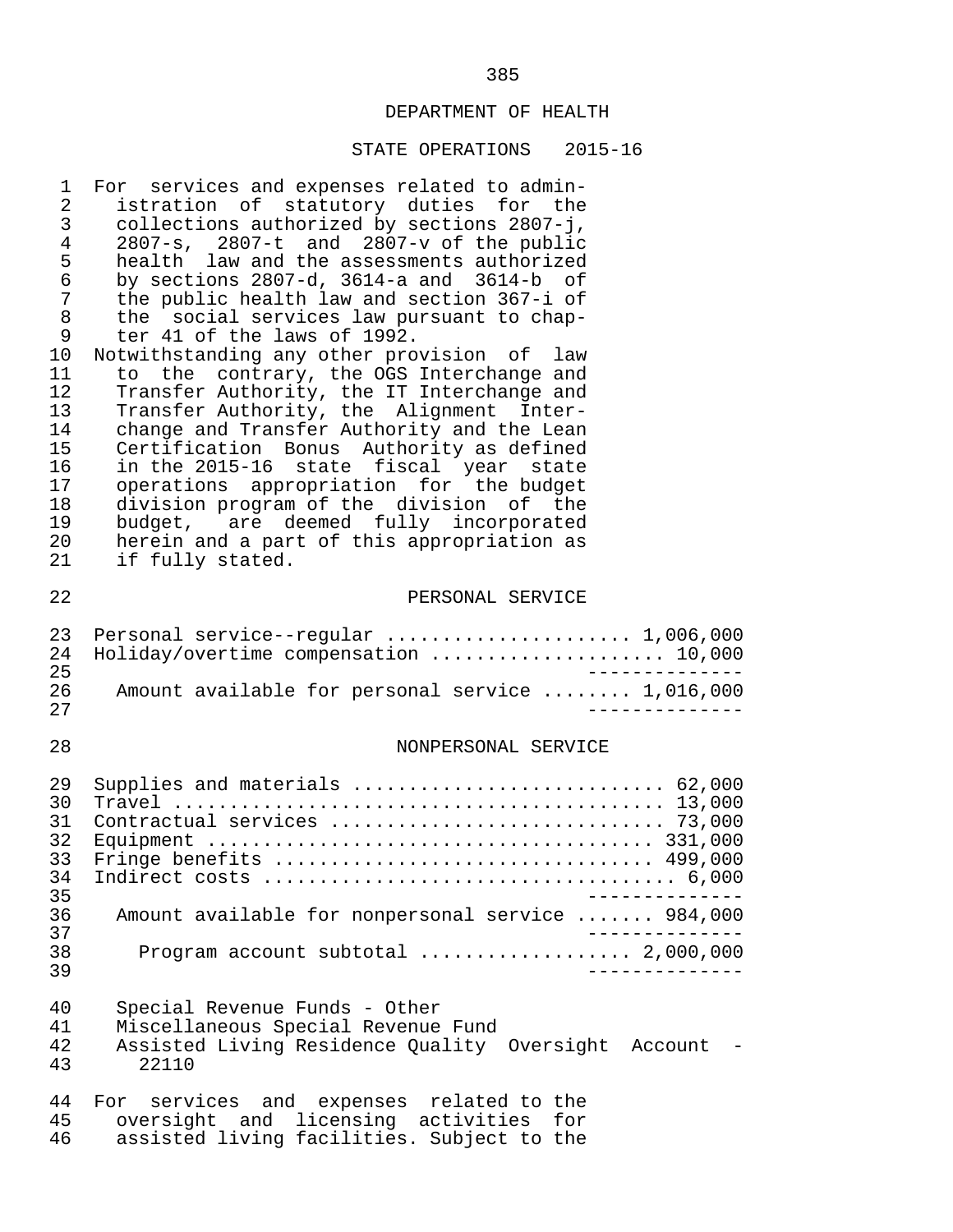| $\mathbf 1$<br>$\sqrt{2}$<br>$\mathbf{3}$<br>$\,4\,$<br>5<br>$\epsilon$<br>7<br>8<br>9<br>10<br>11<br>12<br>13<br>14<br>15<br>16<br>17 | approval of the director of the budget,<br>moneys appropriated herein may be suballo-<br>cated to the state office for the aging, a<br>portion of which may be transferred to<br>state operations and aid to localities.<br>Notwithstanding any other provision of law<br>the contrary, the OGS Interchange and<br>to<br>Transfer Authority, the IT Interchange and<br>Transfer Authority, the Alignment Inter-<br>change and Transfer Authority and the Lean<br>Certification Bonus Authority as defined<br>in the 2015-16 state fiscal year state<br>operations appropriation for the budget<br>division program of the division of the<br>budget, are deemed fully incorporated<br>herein and a part of this appropriation as<br>if fully stated. |
|----------------------------------------------------------------------------------------------------------------------------------------|------------------------------------------------------------------------------------------------------------------------------------------------------------------------------------------------------------------------------------------------------------------------------------------------------------------------------------------------------------------------------------------------------------------------------------------------------------------------------------------------------------------------------------------------------------------------------------------------------------------------------------------------------------------------------------------------------------------------------------------------------|
| 18                                                                                                                                     | PERSONAL SERVICE                                                                                                                                                                                                                                                                                                                                                                                                                                                                                                                                                                                                                                                                                                                                     |
| 19<br>20<br>21                                                                                                                         | Personal service--regular  1,094,000<br>Holiday/overtime compensation  35,000                                                                                                                                                                                                                                                                                                                                                                                                                                                                                                                                                                                                                                                                        |
| 22<br>23                                                                                                                               | Amount available for personal service  1,129,000                                                                                                                                                                                                                                                                                                                                                                                                                                                                                                                                                                                                                                                                                                     |
| 24                                                                                                                                     | NONPERSONAL SERVICE                                                                                                                                                                                                                                                                                                                                                                                                                                                                                                                                                                                                                                                                                                                                  |
| 25<br>26<br>27<br>28<br>29<br>30<br>31<br>32<br>33<br>34                                                                               | Supplies and materials  9,000<br>Contractual services  131,000<br>Fringe benefits  442,000<br>Amount available for nonpersonal service  981,000<br>Program account subtotal $\ldots \ldots \ldots \ldots \ldots$ 2,110,000                                                                                                                                                                                                                                                                                                                                                                                                                                                                                                                           |
| 35<br>36<br>37                                                                                                                         | Special Revenue Funds - Other<br>Miscellaneous Special Revenue Fund                                                                                                                                                                                                                                                                                                                                                                                                                                                                                                                                                                                                                                                                                  |
| 38<br>39<br>40<br>41<br>42<br>43<br>44                                                                                                 | Disease Management Account - 22031<br>For services and expenses related to disease<br>management.<br>Notwithstanding any other provision of law<br>the contrary, the OGS Interchange and<br>to<br>Transfer Authority, the IT Interchange and<br>Transfer Authority, the Alignment Inter-                                                                                                                                                                                                                                                                                                                                                                                                                                                             |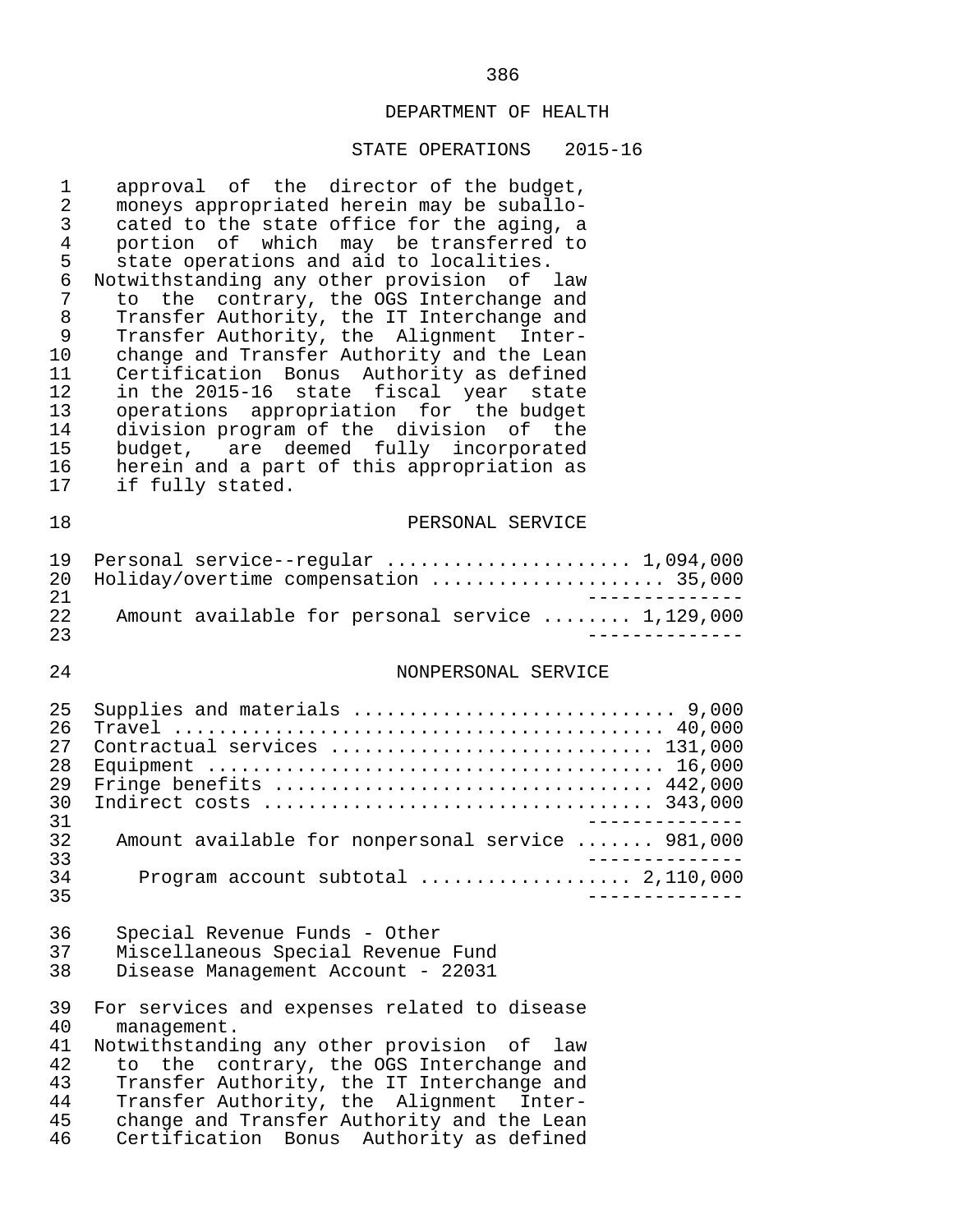| $\mathbf 1$<br>$\overline{a}$<br>$\mathsf{3}$<br>$\overline{4}$<br>5<br>$6\overline{6}$      | in the 2015-16 state fiscal year state<br>operations appropriation for the budget<br>division program of the division of the<br>budget, are deemed fully incorporated<br>herein and a part of this appropriation as<br>if fully stated.                                                                                                                                                                                                                                                                                                                                                                                                                                             |
|----------------------------------------------------------------------------------------------|-------------------------------------------------------------------------------------------------------------------------------------------------------------------------------------------------------------------------------------------------------------------------------------------------------------------------------------------------------------------------------------------------------------------------------------------------------------------------------------------------------------------------------------------------------------------------------------------------------------------------------------------------------------------------------------|
| 7                                                                                            | NONPERSONAL SERVICE                                                                                                                                                                                                                                                                                                                                                                                                                                                                                                                                                                                                                                                                 |
| $\,8\,$                                                                                      | Contractual services  5,000,000                                                                                                                                                                                                                                                                                                                                                                                                                                                                                                                                                                                                                                                     |
| 9<br>10<br>11                                                                                | Program account subtotal  5,000,000                                                                                                                                                                                                                                                                                                                                                                                                                                                                                                                                                                                                                                                 |
| 12<br>13<br>14                                                                               | Special Revenue Funds - Other<br>Miscellaneous Special Revenue Fund<br>Medicaid Research Projects Account - 22177                                                                                                                                                                                                                                                                                                                                                                                                                                                                                                                                                                   |
| 15<br>16<br>17<br>18<br>19<br>20<br>21<br>22<br>23<br>24<br>25<br>26<br>27<br>28<br>29<br>30 | For services and expenses related to improv-<br>ing services to medical assistance recipi-<br>ents and other medical assistance research<br>activities.<br>Notwithstanding any other provision of law<br>to the contrary, the OGS Interchange and<br>Transfer Authority, the IT Interchange and<br>Transfer Authority, the Alignment Inter-<br>change and Transfer Authority and the Lean<br>Certification Bonus Authority as defined<br>in the 2015-16 state fiscal year<br>state<br>operations appropriation for the budget<br>division program of the division of the<br>budget, are deemed fully incorporated<br>herein and a part of this appropriation as<br>if fully stated. |
| 31                                                                                           | NONPERSONAL SERVICE                                                                                                                                                                                                                                                                                                                                                                                                                                                                                                                                                                                                                                                                 |
| 32<br>33                                                                                     | Contractual services  600,000                                                                                                                                                                                                                                                                                                                                                                                                                                                                                                                                                                                                                                                       |
| 34<br>35                                                                                     | Program account subtotal  600,000<br>----------                                                                                                                                                                                                                                                                                                                                                                                                                                                                                                                                                                                                                                     |
| 36<br>37<br>38                                                                               | OFFICE OF PRIMARY CARE AND HEALTH SYSTEMS MANAGEMENT                                                                                                                                                                                                                                                                                                                                                                                                                                                                                                                                                                                                                                |
| 39<br>40<br>41                                                                               | Special Revenue Funds - Federal<br>Federal Health and Human Services Fund<br>SAMHSA Account - 25170                                                                                                                                                                                                                                                                                                                                                                                                                                                                                                                                                                                 |
| 42<br>43                                                                                     | expenses incurred in the administration<br>For<br>prescription drug monitoring<br>of the                                                                                                                                                                                                                                                                                                                                                                                                                                                                                                                                                                                            |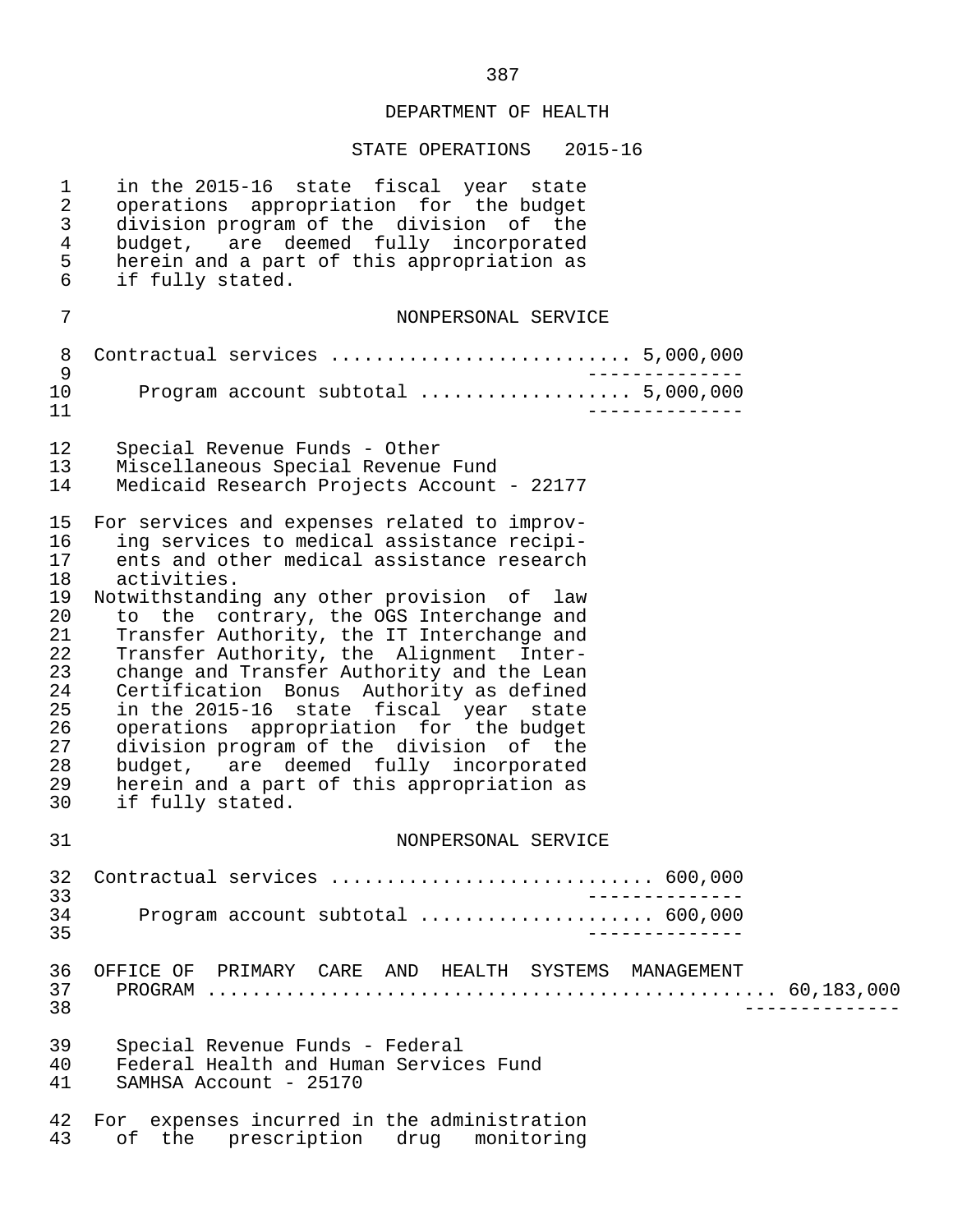| 1<br>$\overline{2}$<br>$\mathsf{3}$<br>$\overline{4}$<br>5<br>6<br>7<br>8<br>9<br>10<br>11<br>12<br>13<br>14 | program relating to the prescribing and<br>dispensing of controlled substances.<br>Notwithstanding any other provision of law<br>to the contrary, the OGS Interchange and<br>Transfer Authority, the IT Interchange and<br>Transfer Authority, the Alignment Inter-<br>change and Transfer Authority and the Lean<br>Certification Bonus Authority as defined<br>in the 2015-16 state fiscal year state<br>operations appropriation for the budget<br>division program of the division of the<br>budget, are deemed fully incorporated<br>herein and a part of this appropriation as<br>if fully stated. |
|--------------------------------------------------------------------------------------------------------------|----------------------------------------------------------------------------------------------------------------------------------------------------------------------------------------------------------------------------------------------------------------------------------------------------------------------------------------------------------------------------------------------------------------------------------------------------------------------------------------------------------------------------------------------------------------------------------------------------------|
| 15<br>16<br>17<br>18<br>19                                                                                   | Personal service  240,000<br>Nonpersonal service  128,000<br>Fringe benefits  115,000                                                                                                                                                                                                                                                                                                                                                                                                                                                                                                                    |
| 20<br>21                                                                                                     | Program account subtotal  500,000                                                                                                                                                                                                                                                                                                                                                                                                                                                                                                                                                                        |
| 22<br>23<br>24                                                                                               | Special Revenue Funds - Federal<br>Federal Miscellaneous Operating Grants Fund<br>United States Department of Justice Account - 25300                                                                                                                                                                                                                                                                                                                                                                                                                                                                    |
| 25<br>26<br>27<br>28                                                                                         | For expenses incurred in the administration<br>of the prescription drug monitoring<br>program relating to the prescribing and<br>dispensing of controlled substances.                                                                                                                                                                                                                                                                                                                                                                                                                                    |
| 29                                                                                                           | NONPERSONAL SERVICE                                                                                                                                                                                                                                                                                                                                                                                                                                                                                                                                                                                      |
| 30<br>31                                                                                                     | Contractual services  400,000                                                                                                                                                                                                                                                                                                                                                                                                                                                                                                                                                                            |
| 32<br>33                                                                                                     | Program account subtotal  400,000                                                                                                                                                                                                                                                                                                                                                                                                                                                                                                                                                                        |
| 34<br>35<br>36                                                                                               | Special Revenue Funds - Other<br>Combined Expendable Trust Fund<br>Life Pass It On Trust Fund Account - 20174                                                                                                                                                                                                                                                                                                                                                                                                                                                                                            |
| 37<br>38<br>39<br>40                                                                                         | For services and expenses related to organ<br>donation and transplant research<br>and<br>educational projects promoting organ<br>and<br>tissue donation.                                                                                                                                                                                                                                                                                                                                                                                                                                                 |
| 41                                                                                                           | NONPERSONAL SERVICE                                                                                                                                                                                                                                                                                                                                                                                                                                                                                                                                                                                      |
| 42<br>43                                                                                                     | Contractual services  200,000                                                                                                                                                                                                                                                                                                                                                                                                                                                                                                                                                                            |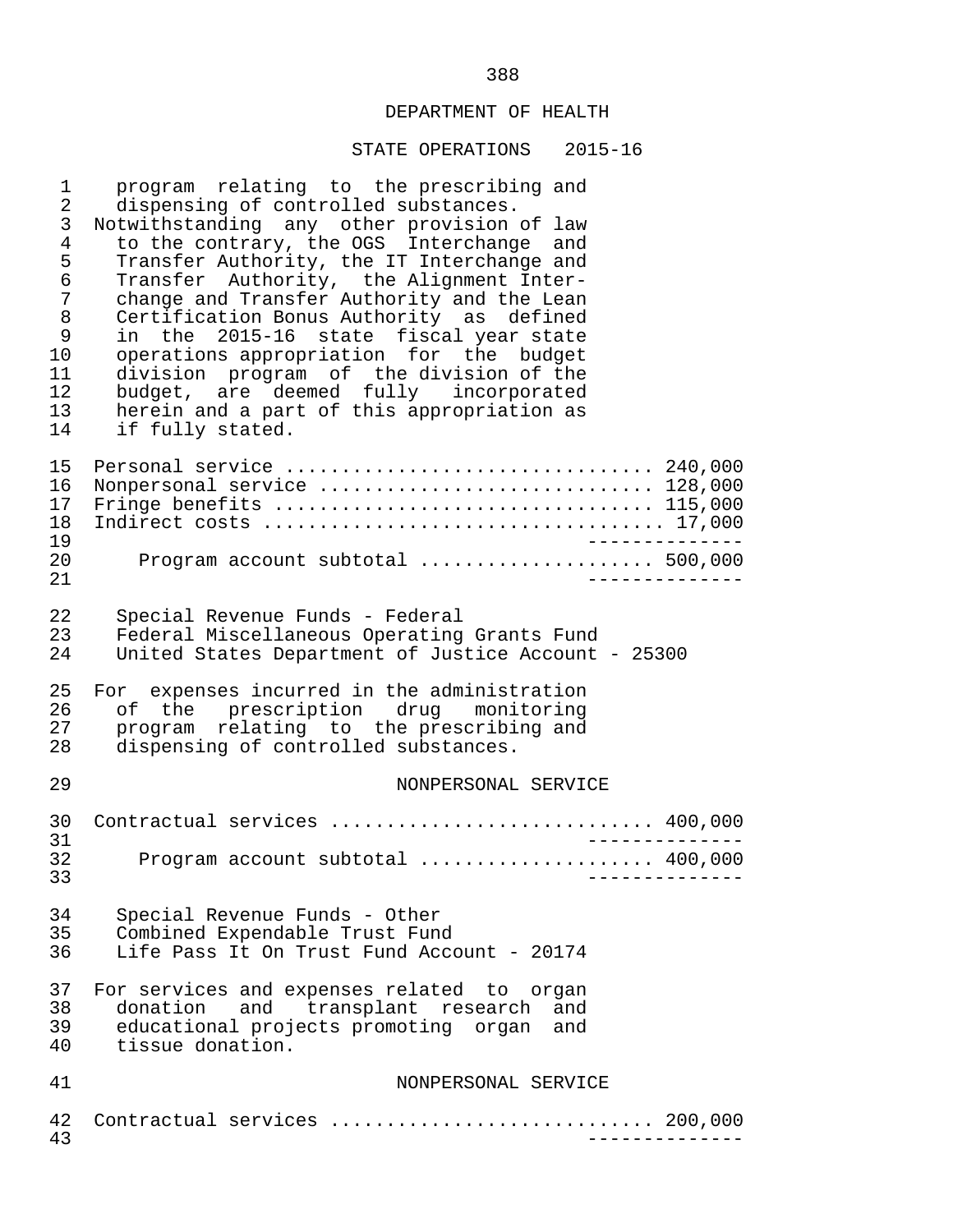| 1<br>$\overline{2}$                                                                                                    | Program account subtotal  200,000                                                                                                                                                                                                                                                                                                                                                                                                                                                                                                                                                                                                                                                                                                                                                                                                                                                                           |
|------------------------------------------------------------------------------------------------------------------------|-------------------------------------------------------------------------------------------------------------------------------------------------------------------------------------------------------------------------------------------------------------------------------------------------------------------------------------------------------------------------------------------------------------------------------------------------------------------------------------------------------------------------------------------------------------------------------------------------------------------------------------------------------------------------------------------------------------------------------------------------------------------------------------------------------------------------------------------------------------------------------------------------------------|
| 3<br>4<br>5                                                                                                            | Special Revenue Funds - Other<br>HCRA Resources Fund<br>Emergency Medical Services Account - 20809                                                                                                                                                                                                                                                                                                                                                                                                                                                                                                                                                                                                                                                                                                                                                                                                          |
| 6<br>7<br>8<br>9<br>10<br>11<br>12<br>13<br>14<br>15<br>16<br>17<br>18<br>19<br>20<br>21<br>22<br>23<br>24<br>25<br>26 | For services and expenses related to emer-<br>gency medical services (EMS) adminis-<br>tration including but not limited to,<br>expenses related to training courses and<br>instructor development, expenses of the<br>state EMS council, expenses of the EMS<br>regional councils and program agencies,<br>and expenses of the general public health<br>work - EMS reimbursement.<br>Notwithstanding any other provision of law<br>to the contrary, the OGS Interchange and<br>Transfer Authority, the IT Interchange and<br>Transfer Authority, the Alignment Inter-<br>change and Transfer Authority and the Lean<br>Certification Bonus Authority as defined<br>in the 2015-16 state fiscal year state<br>operations appropriation for the budget<br>division program of the division of the<br>budget, are deemed fully incorporated<br>herein and a part of this appropriation as<br>if fully stated. |
| 27                                                                                                                     | PERSONAL SERVICE                                                                                                                                                                                                                                                                                                                                                                                                                                                                                                                                                                                                                                                                                                                                                                                                                                                                                            |
| 28<br>29<br>30<br>31<br>32                                                                                             | Personal service--regular  2,591,000<br>Holiday/overtime compensation  75,000<br>Amount available for personal service  2,671,000                                                                                                                                                                                                                                                                                                                                                                                                                                                                                                                                                                                                                                                                                                                                                                           |
| 33                                                                                                                     |                                                                                                                                                                                                                                                                                                                                                                                                                                                                                                                                                                                                                                                                                                                                                                                                                                                                                                             |
| 34                                                                                                                     | NONPERSONAL SERVICE                                                                                                                                                                                                                                                                                                                                                                                                                                                                                                                                                                                                                                                                                                                                                                                                                                                                                         |
| 35<br>36<br>37<br>38<br>39<br>40<br>41<br>42<br>43<br>44                                                               | Supplies and materials  110,000<br>Travel<br>Contractual services  14,493,000<br>Fringe benefits $\ldots \ldots \ldots \ldots \ldots \ldots \ldots \ldots \ldots \ldots \ldots 1,087,000$<br>Amount available for nonpersonal service  16,989,000<br>Program account subtotal $\ldots$ 19,660,000                                                                                                                                                                                                                                                                                                                                                                                                                                                                                                                                                                                                           |
| 45                                                                                                                     |                                                                                                                                                                                                                                                                                                                                                                                                                                                                                                                                                                                                                                                                                                                                                                                                                                                                                                             |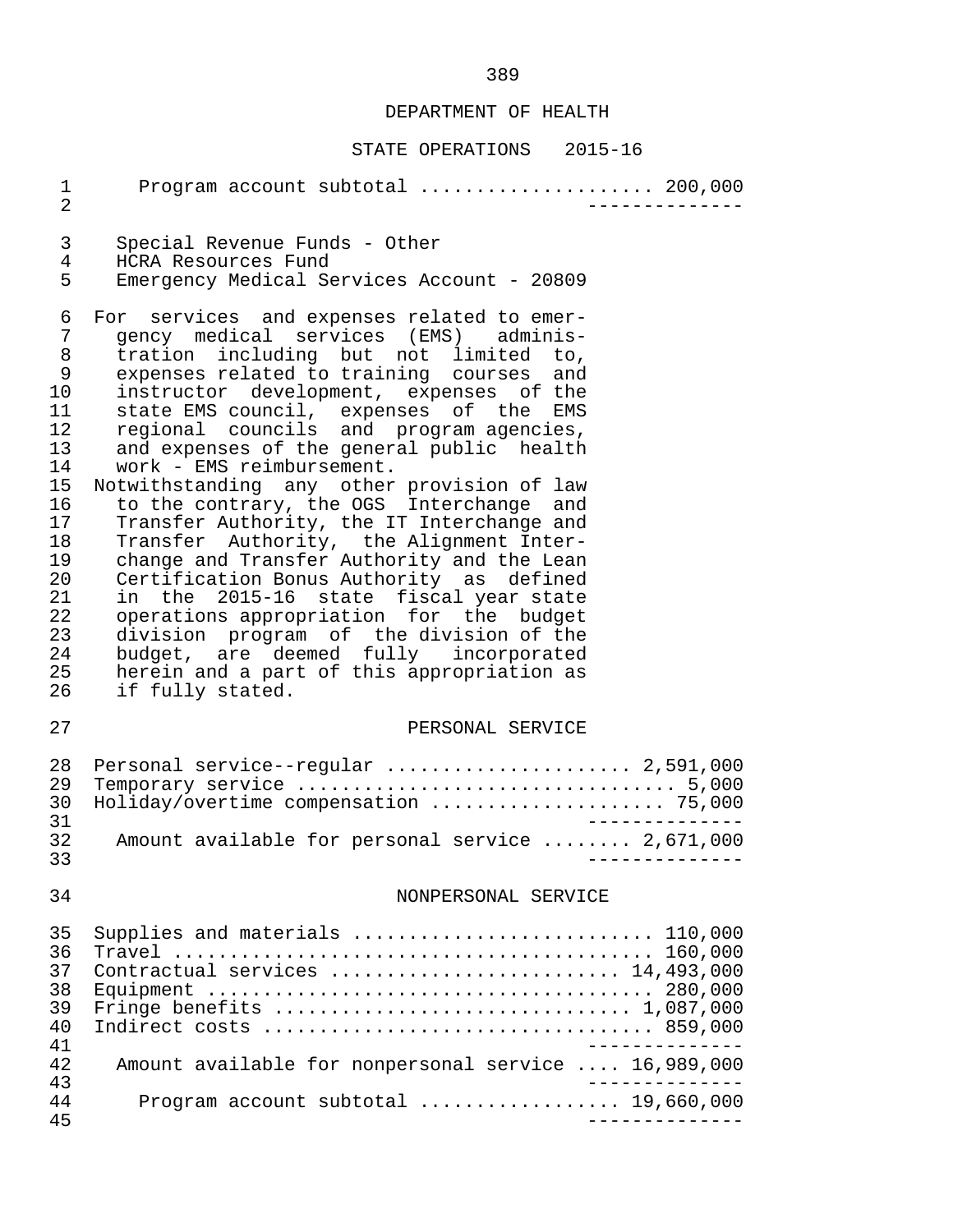| $\mathbf 1$<br>$\overline{2}$<br>$\mathfrak{Z}$                                        | Special Revenue Funds - Other<br>HCRA Resources Fund<br>Health Care Delivery Administration Account - 20821                                                                                                                                                                                                                                                                                                                                                                                                                                                                                                                                                                                       |
|----------------------------------------------------------------------------------------|---------------------------------------------------------------------------------------------------------------------------------------------------------------------------------------------------------------------------------------------------------------------------------------------------------------------------------------------------------------------------------------------------------------------------------------------------------------------------------------------------------------------------------------------------------------------------------------------------------------------------------------------------------------------------------------------------|
| 4<br>5<br>6<br>7<br>8<br>9<br>10<br>11<br>12<br>13<br>14<br>15<br>16<br>17<br>18<br>19 | For services and expenses related to admin-<br>istration of the health care and cancer<br>initiative programs pursuant to section<br>2807-1 of the public health law.<br>Notwithstanding any other provision of law<br>the contrary, the OGS Interchange and<br>to<br>Transfer Authority, the IT Interchange and<br>Transfer Authority, the Alignment Inter-<br>change and Transfer Authority and the Lean<br>Certification Bonus Authority as defined<br>in the 2015-16 state fiscal year state<br>operations appropriation for the budget<br>division program of the division of the<br>budget, are deemed fully incorporated<br>herein and a part of this appropriation as<br>if fully stated. |
| 20                                                                                     | PERSONAL SERVICE                                                                                                                                                                                                                                                                                                                                                                                                                                                                                                                                                                                                                                                                                  |
| 21<br>22<br>23<br>24<br>25                                                             | Personal service--regular  298,000<br>Amount available for personal service  303,000                                                                                                                                                                                                                                                                                                                                                                                                                                                                                                                                                                                                              |
| 26                                                                                     | NONPERSONAL SERVICE                                                                                                                                                                                                                                                                                                                                                                                                                                                                                                                                                                                                                                                                               |
| 27<br>28<br>29<br>30<br>31<br>32<br>33<br>34                                           | Supplies and materials  20,000<br>Contractual services  171,000<br>Fringe benefits  130,000<br>Amount available for nonpersonal service  517,000                                                                                                                                                                                                                                                                                                                                                                                                                                                                                                                                                  |
| 35<br>36                                                                               | Program account subtotal  820,000                                                                                                                                                                                                                                                                                                                                                                                                                                                                                                                                                                                                                                                                 |
| 37                                                                                     |                                                                                                                                                                                                                                                                                                                                                                                                                                                                                                                                                                                                                                                                                                   |
| 38<br>39<br>40<br>41                                                                   | Special Revenue Funds - Other<br>HCRA Resources Fund<br>Health Occupation Development and Workplace Demo Account<br>$-20819$                                                                                                                                                                                                                                                                                                                                                                                                                                                                                                                                                                      |
| 42<br>43<br>44<br>45                                                                   | For services and expenses related to<br>admin-<br>istration of the health occupation devel-<br>opment and workplace demonstration program<br>established pursuant to sections<br>$2807 - q$                                                                                                                                                                                                                                                                                                                                                                                                                                                                                                       |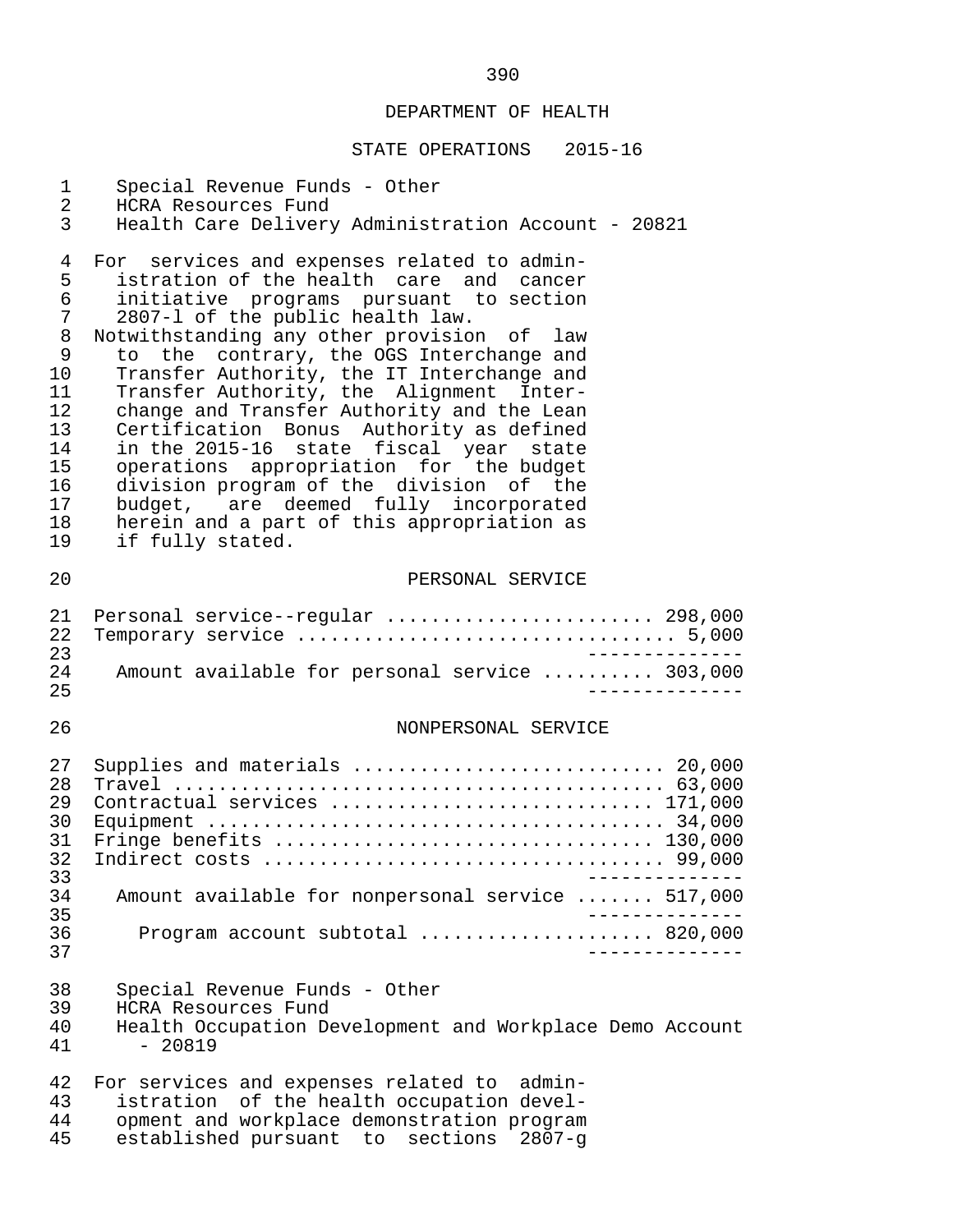#### STATE OPERATIONS 2015-16

1 and 2807-h of the public health law. Up to<br>2 50 percent of this appropriation may be 2 50 percent of this appropriation may be<br>3 suballocated to the department of labor. 3 suballocated to the department of labor.<br>4 Notwithstanding any other provision of la 4 Notwithstanding any other provision of law<br>5 to the contrary, the OGS Interchange and 5 to the contrary, the OGS Interchange and<br>6 Transfer Authority, the IT Interchange and 6 Transfer Authority, the IT Interchange and 7 Transfer Authority, the Alignment Inter-<br>8 change and Transfer Authority and the Lean 8 change and Transfer Authority and the Lean<br>9 Certification Bonus Authority as defined 9 Certification Bonus Authority as defined<br>10 in the 2015-16 state fiscal vear state 10 in the 2015-16 state fiscal year state<br>11 operations appropriation for the budget 11 operations appropriation for the budget<br>12 division program of the division of the 12 division program of the division of the 13 budget, are deemed fully incorporated 14 herein and a part of this appropriation as<br>15 if fully stated. if fully stated. 16 PERSONAL SERVICE 17 Personal service--regular ........................ 501,000 18 Temporary service ................................. 40,000 19<br>20 Amount available for personal service ......... 541.000 20 Amount available for personal service .......... 541,000 21 -------------- 22 NONPERSONAL SERVICE 23 Supplies and materials ............................. 5,000 24 Travel ............................................ 11,000 25 Contractual services ........................... 1,177,000 26 Equipment ......................................... 10,000 27 Fringe benefits .................................. 261,000 28 Indirect costs ................................... 161,000 29<br>30 Amount available for nonpersonal service ..... 1.625.000 30 Amount available for nonpersonal service ..... 1,625,000 --------------<br>32 Program account subtotal .................... 2,166,000 32 Program account subtotal ................... 2,166,000 33 -------------- 34 Special Revenue Funds - Other<br>35 HCRA Resources Fund 35 HCRA Resources Fund<br>36 Primary Care Initiat 36 Primary Care Initiatives Account - 20814 37 For services and expenses related to the 38 administration of the program authorized<br>39 by section 2807-1 of the public health 39 by section 2807-l of the public health 40 law.<br>41 Notwitl 41 Notwithstanding any other provision of law<br>42 to the contrary, the OGS Interchange and 42 to the contrary, the OGS Interchange and<br>43 Transfer Authority, the IT Interchange and 43 Transfer Authority, the IT Interchange and 44 Transfer Authority, the Alignment Inter- 45 change and Transfer Authority and the Lean<br>46 Certification Bonus Authority as defined Certification Bonus Authority as defined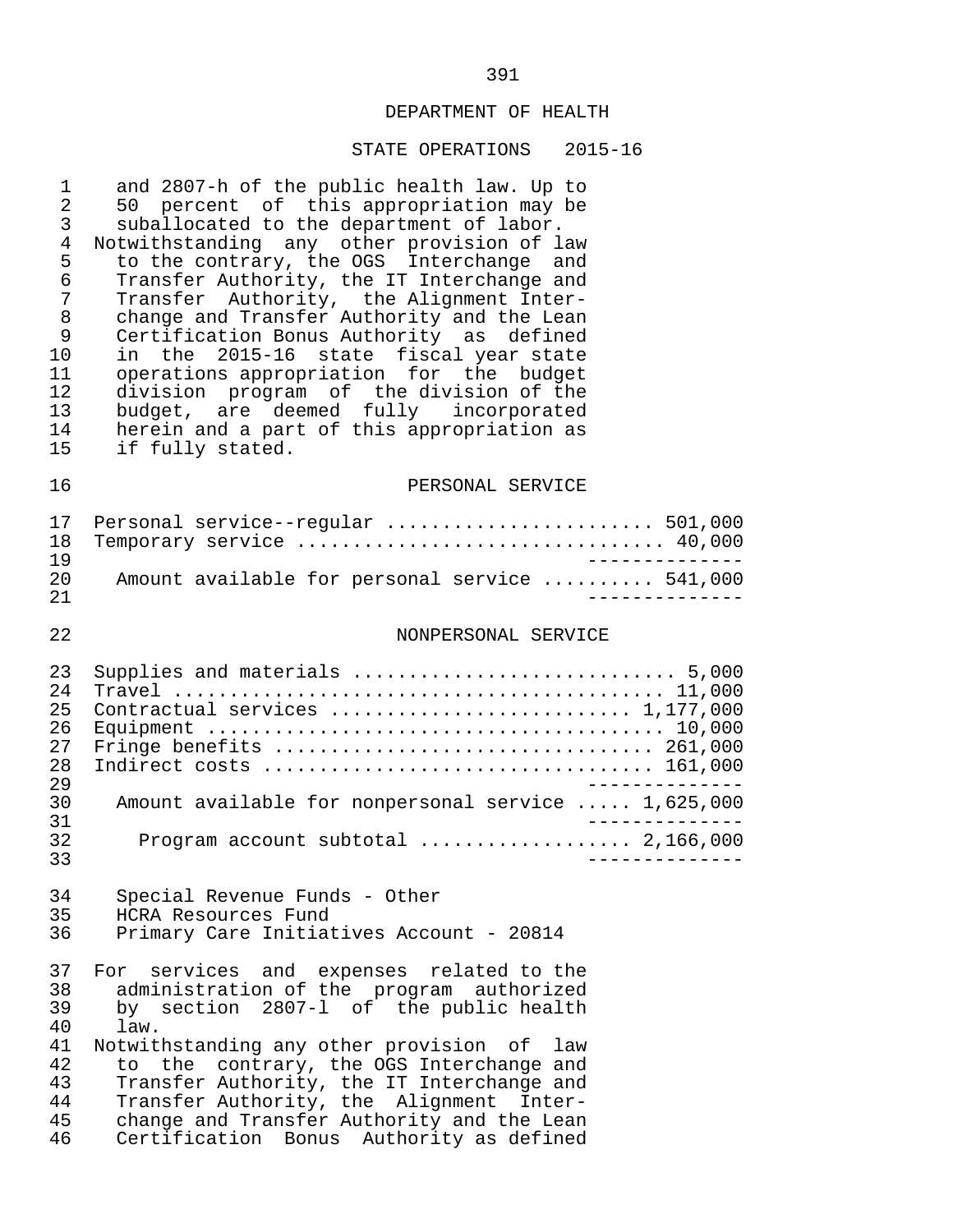| $\mathbf 1$<br>$\overline{2}$<br>3<br>$\overline{4}$<br>5<br>6                         | in the 2015-16 state fiscal year state<br>operations appropriation for the budget<br>division program of the division of the<br>budget, are deemed fully incorporated<br>herein and a part of this appropriation as<br>if fully stated.                                                                                                                                                                                                                                                                                                                                                                                                                           |
|----------------------------------------------------------------------------------------|-------------------------------------------------------------------------------------------------------------------------------------------------------------------------------------------------------------------------------------------------------------------------------------------------------------------------------------------------------------------------------------------------------------------------------------------------------------------------------------------------------------------------------------------------------------------------------------------------------------------------------------------------------------------|
| 7                                                                                      | PERSONAL SERVICE                                                                                                                                                                                                                                                                                                                                                                                                                                                                                                                                                                                                                                                  |
| 8<br>9<br>10<br>11                                                                     | Personal service--regular  450,000<br>Holiday/overtime compensation  5,000                                                                                                                                                                                                                                                                                                                                                                                                                                                                                                                                                                                        |
| 12<br>13                                                                               | Amount available for personal service  460,000<br>- - - - - - - - -                                                                                                                                                                                                                                                                                                                                                                                                                                                                                                                                                                                               |
| 14                                                                                     | NONPERSONAL SERVICE                                                                                                                                                                                                                                                                                                                                                                                                                                                                                                                                                                                                                                               |
| 15<br>16<br>17<br>18<br>19<br>20<br>21                                                 | Supplies and materials  6,000<br>Contractual services  15,000                                                                                                                                                                                                                                                                                                                                                                                                                                                                                                                                                                                                     |
| 22<br>23                                                                               | Amount available for nonpersonal service  421,000<br>_____________<br>Program account subtotal  881,000                                                                                                                                                                                                                                                                                                                                                                                                                                                                                                                                                           |
| 24<br>25                                                                               | ______________                                                                                                                                                                                                                                                                                                                                                                                                                                                                                                                                                                                                                                                    |
| 26<br>27<br>28                                                                         | Special Revenue Funds - Other<br>Miscellaneous Special Revenue Fund<br>Adult Home Quality Enhancement Account - 22091                                                                                                                                                                                                                                                                                                                                                                                                                                                                                                                                             |
| 29<br>30<br>31<br>32<br>33<br>34<br>35<br>36<br>37<br>38<br>39<br>40<br>41<br>42<br>43 | For services and expenses to promote<br>programs to improve the quality of care<br>for residents in adult homes.<br>Notwithstanding any other provision of law<br>contrary, the OGS Interchange and<br>the<br>to<br>Transfer Authority, the IT Interchange and<br>Transfer Authority, the Alignment<br>Inter-<br>change and Transfer Authority and the Lean<br>Certification Bonus Authority as defined<br>in the 2015-16<br>fiscal year<br>state<br>state<br>appropriation for the budget<br>operations<br>division program of the division of the<br>are deemed fully incorporated<br>budget,<br>herein and a part of this appropriation as<br>if fully stated. |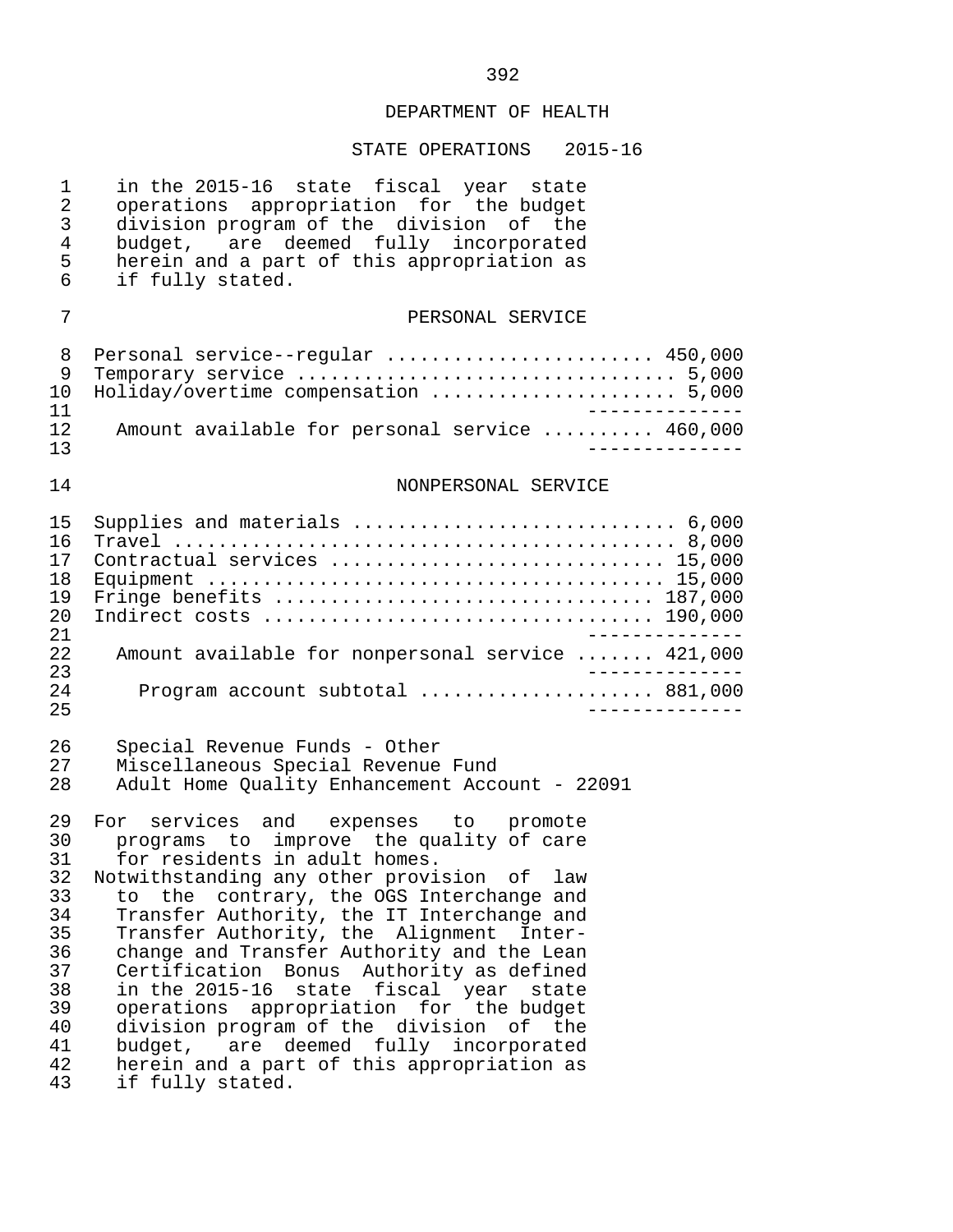STATE OPERATIONS 2015-16

 1 NONPERSONAL SERVICE 2 Contractual services ............................. 500,000 3 -------------- 4 Program account subtotal ..................... 500,000 5 -------------- 6 Special Revenue Funds - Other 7 Miscellaneous Special Revenue Fund<br>8 Certificate of Need Account - 21920 Certificate of Need Account - 21920 9 For services and expenses, including indi-<br>10 rect costs, related to the certificate of 10 rect costs, related to the certificate of<br>11 need program. 11 need program.<br>12 Notwithstanding 12 Notwithstanding any other provision of law<br>13 to the contrary, the OGS Interchange and 13 to the contrary, the OGS Interchange and<br>14 Transfer Authority, the IT Interchange and 14 Transfer Authority, the IT Interchange and<br>15 Transfer Authority, the Alignment Inter-15 Transfer Authority, the Alignment Inter-<br>16 change and Transfer Authority and the Lean 16 change and Transfer Authority and the Lean<br>17 Certification Bonus Authority as defined 17 Certification Bonus Authority as defined<br>18 in the 2015-16 state fiscal vear-state 18 in the 2015-16 state fiscal-year-state<br>19 operations-appropriation for the budget 19 operations appropriation for the budget<br>20 division program of the division of the 20 division program of the division of the 21 budget, are deemed fully incorporated 22 herein and a part of this appropriation as<br>23 if fully stated. if fully stated. 24 PERSONAL SERVICE 25 Personal service--regular ........................ 2,818,000<br>26 Holidav/overtime compensation ..................... 10,000 26 Holiday/overtime compensation ..................... 10,000 27 -------------- 28 Amount available for personal service ........ 2,828,000 29 -------------- 30 NONPERSONAL SERVICE 31 Supplies and materials ............................ 21,000 32 Travel ............................................ 33,000 33 Contractual services ........................... 1,899,000 34 Equipment ......................................... 33,000 35 Fringe benefits ................................ 1,215,000 36 Indirect costs ................................... 915,000 -------------<br>38 Amount available for nonpersonal service ..... 4,116,000 38 Amount available for nonpersonal service ..... 4,116,000 39 -------------- 40 Program account subtotal ................... 6,944,000 41 -------------- 42 Special Revenue Funds - Other 43 Miscellaneous Special Revenue Fund<br>44 Continuing Care Retirement Communit Continuing Care Retirement Community Account - 21922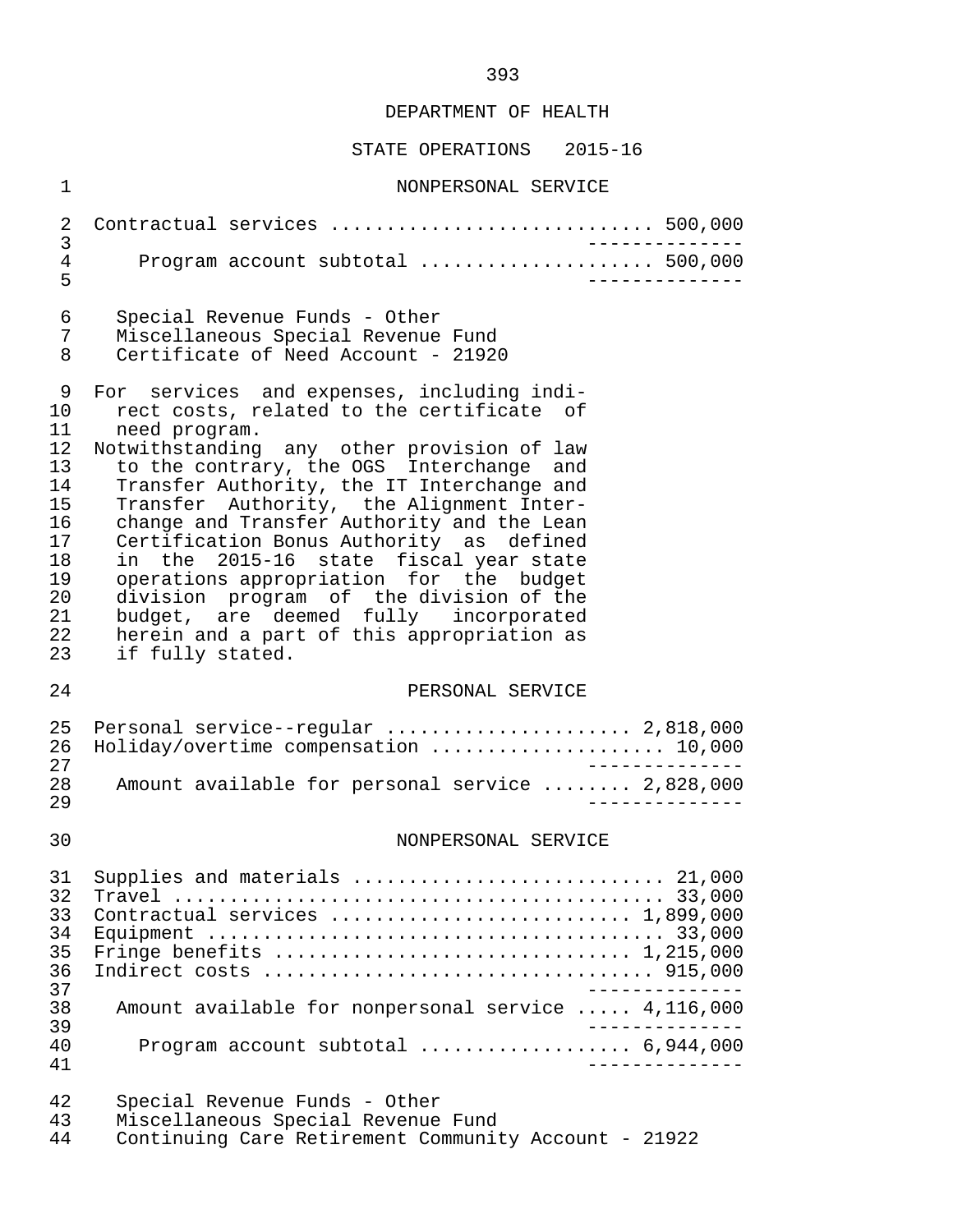| 1<br>2<br>3<br>4<br>5<br>$\epsilon$<br>7<br>$\,8\,$<br>9<br>10<br>11<br>12<br>13<br>14<br>15<br>16 | For services and expenses related to the<br>establishment of continuing care retire-<br>ment communities including expenses of the<br>life care community council.<br>Notwithstanding any other provision of law<br>to the contrary, the OGS Interchange and<br>Transfer Authority, the IT Interchange and<br>Transfer Authority, the Alignment Inter-<br>change and Transfer Authority and the Lean<br>Certification Bonus Authority as defined<br>state fiscal year state<br>in the 2015-16<br>operations appropriation for the budget<br>division program of the division of the<br>budget, are deemed fully incorporated<br>herein and a part of this appropriation as<br>if fully stated. |
|----------------------------------------------------------------------------------------------------|------------------------------------------------------------------------------------------------------------------------------------------------------------------------------------------------------------------------------------------------------------------------------------------------------------------------------------------------------------------------------------------------------------------------------------------------------------------------------------------------------------------------------------------------------------------------------------------------------------------------------------------------------------------------------------------------|
| 17                                                                                                 | PERSONAL SERVICE                                                                                                                                                                                                                                                                                                                                                                                                                                                                                                                                                                                                                                                                               |
| $18\,$<br>19                                                                                       | Personal service--regular  34,000                                                                                                                                                                                                                                                                                                                                                                                                                                                                                                                                                                                                                                                              |
| 20                                                                                                 | NONPERSONAL SERVICE                                                                                                                                                                                                                                                                                                                                                                                                                                                                                                                                                                                                                                                                            |
| 21<br>22<br>23<br>24<br>25                                                                         | Supplies and materials  3,000<br>Contractual services  158,000<br>Fringe benefits  15,000                                                                                                                                                                                                                                                                                                                                                                                                                                                                                                                                                                                                      |
| 26<br>27<br>28                                                                                     | Amount available for nonpersonal service  214,000<br>________                                                                                                                                                                                                                                                                                                                                                                                                                                                                                                                                                                                                                                  |
| 29<br>30                                                                                           | Program account subtotal  248,000                                                                                                                                                                                                                                                                                                                                                                                                                                                                                                                                                                                                                                                              |
| 31<br>32<br>33                                                                                     | Special Revenue Funds - Other<br>Miscellaneous Special Revenue Fund<br>Funeral Directing Account - 22075                                                                                                                                                                                                                                                                                                                                                                                                                                                                                                                                                                                       |
| 34<br>35<br>36<br>37<br>38<br>39<br>40<br>41<br>42<br>43<br>44<br>45<br>46                         | For services and expenses of a statewide<br>program, including indirect costs, related<br>to the funeral direction administration<br>program.<br>Notwithstanding any other provision of law<br>to the contrary, the OGS Interchange<br>and<br>Transfer Authority, the IT Interchange and<br>Transfer Authority, the Alignment Inter-<br>change and Transfer Authority and the Lean<br>Certification Bonus Authority as defined<br>state fiscal year state<br>$2015 - 16$<br>in the<br>operations appropriation for the budget<br>division program of the division of the                                                                                                                       |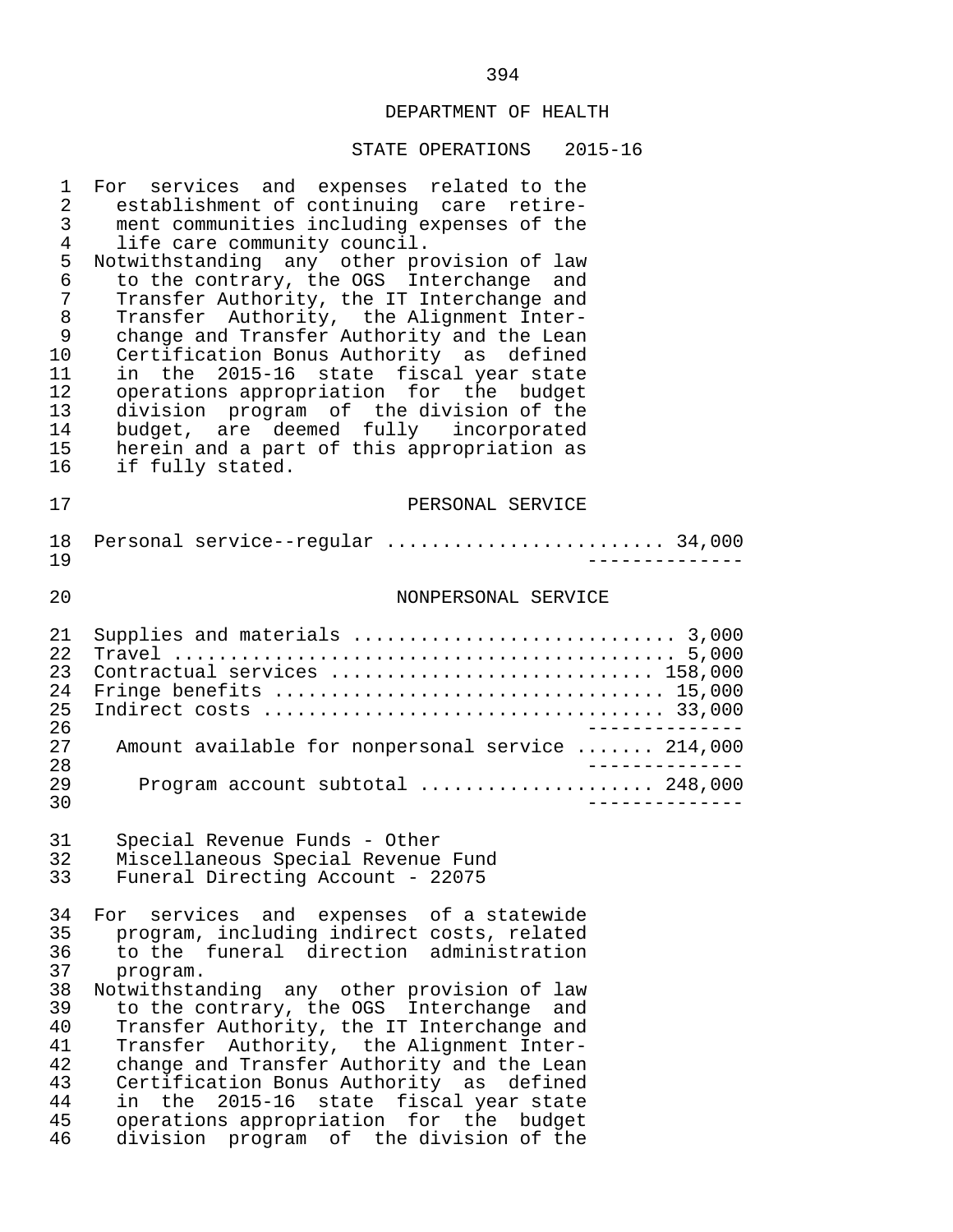| $\mathbf 1$<br>$\overline{2}$<br>3                                                     | budget, are deemed fully incorporated<br>herein and a part of this appropriation as<br>if fully stated.                                                                                                                                                                                                                                                                                                                                                                                                                                                                                                                                                 |              |
|----------------------------------------------------------------------------------------|---------------------------------------------------------------------------------------------------------------------------------------------------------------------------------------------------------------------------------------------------------------------------------------------------------------------------------------------------------------------------------------------------------------------------------------------------------------------------------------------------------------------------------------------------------------------------------------------------------------------------------------------------------|--------------|
| 4                                                                                      | PERSONAL SERVICE                                                                                                                                                                                                                                                                                                                                                                                                                                                                                                                                                                                                                                        |              |
| 5<br>6<br>7                                                                            | Personal service--regular  222,000<br>Holiday/overtime compensation  10,000<br>$- - - - - - - -$                                                                                                                                                                                                                                                                                                                                                                                                                                                                                                                                                        |              |
| 8<br>9                                                                                 | Amount available for personal service  232,000                                                                                                                                                                                                                                                                                                                                                                                                                                                                                                                                                                                                          |              |
| 10                                                                                     | NONPERSONAL SERVICE                                                                                                                                                                                                                                                                                                                                                                                                                                                                                                                                                                                                                                     |              |
| 11<br>12<br>13<br>14<br>15<br>16<br>17                                                 | Supplies and materials  14,000<br>Contractual services  45,000<br>Fringe benefits  130,000                                                                                                                                                                                                                                                                                                                                                                                                                                                                                                                                                              |              |
| 18<br>19                                                                               | Amount available for nonpersonal service  287,000                                                                                                                                                                                                                                                                                                                                                                                                                                                                                                                                                                                                       |              |
| 20<br>21                                                                               | Program account subtotal  519,000<br>----------                                                                                                                                                                                                                                                                                                                                                                                                                                                                                                                                                                                                         |              |
| 22<br>23<br>24                                                                         | Special Revenue Funds - Other<br>Miscellaneous Special Revenue Fund<br>Patient Safety Center Account - 22139                                                                                                                                                                                                                                                                                                                                                                                                                                                                                                                                            |              |
| 25<br>26<br>27<br>28<br>29<br>30<br>31<br>32<br>33<br>34<br>35<br>36<br>37<br>38<br>39 | services and expenses of the patient<br>For<br>safety center created by title 2 of arti-<br>cle 29-D of the public health law.<br>Notwithstanding any other provision of law<br>to the contrary, the OGS Interchange and<br>Transfer Authority, the IT Interchange and<br>Transfer Authority, the Alignment Inter-<br>change and Transfer Authority and the Lean<br>Certification Bonus Authority as defined<br>in the 2015-16 state fiscal year state<br>operations appropriation for the budget<br>division program of the division of the<br>budget, are deemed fully incorporated<br>herein and a part of this appropriation as<br>if fully stated. |              |
| 40                                                                                     | NONPERSONAL SERVICE                                                                                                                                                                                                                                                                                                                                                                                                                                                                                                                                                                                                                                     |              |
| 41<br>42                                                                               | Contractual services  949,000                                                                                                                                                                                                                                                                                                                                                                                                                                                                                                                                                                                                                           |              |
| 43<br>44                                                                               | Program account subtotal  949,000                                                                                                                                                                                                                                                                                                                                                                                                                                                                                                                                                                                                                       | ____________ |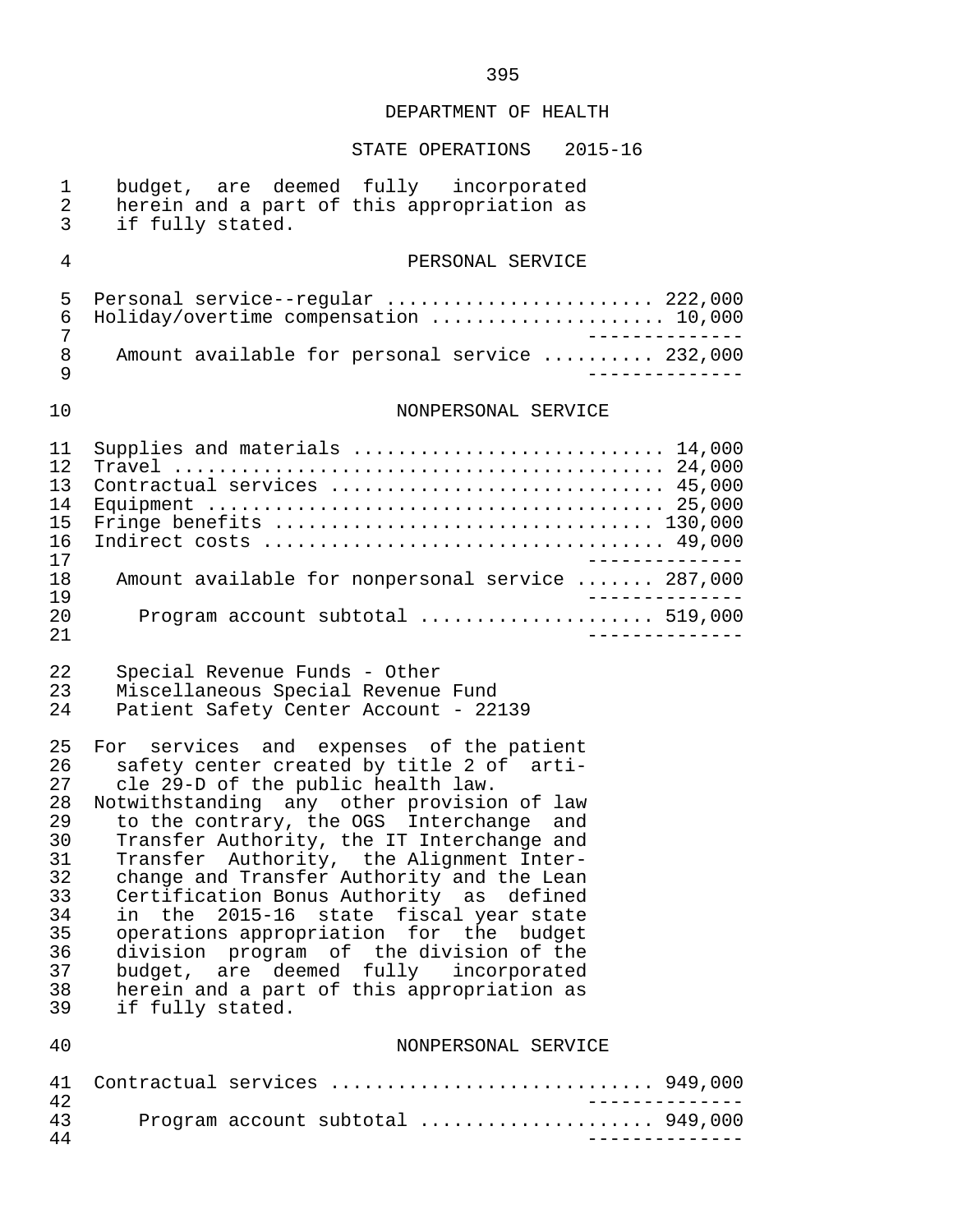| $\mathbf 1$<br>$\overline{a}$<br>3                                                            | Special Revenue Funds - Other<br>Miscellaneous Special Revenue Fund<br>Professional Medical Conduct Account - 22088                                                                                                                                                                                                                                                                                                                                                                                                                                                                                                                        |
|-----------------------------------------------------------------------------------------------|--------------------------------------------------------------------------------------------------------------------------------------------------------------------------------------------------------------------------------------------------------------------------------------------------------------------------------------------------------------------------------------------------------------------------------------------------------------------------------------------------------------------------------------------------------------------------------------------------------------------------------------------|
| $\overline{4}$<br>5<br>6<br>7<br>8<br>9<br>10<br>11<br>12<br>13<br>14<br>15<br>16<br>17<br>18 | For services and expenses, including indi-<br>rect costs, related to the professional<br>medical conduct program.<br>Notwithstanding any other provision of law<br>to the contrary, the OGS Interchange and<br>Transfer Authority, the IT Interchange and<br>Transfer Authority, the Alignment Inter-<br>change and Transfer Authority and the Lean<br>Certification Bonus Authority as defined<br>in the 2015-16 state fiscal year state<br>operations appropriation for the budget<br>division program of the division of the<br>budget, are deemed fully incorporated<br>herein and a part of this appropriation as<br>if fully stated. |
| 19                                                                                            | PERSONAL SERVICE                                                                                                                                                                                                                                                                                                                                                                                                                                                                                                                                                                                                                           |
| 20<br>21<br>22<br>23<br>24<br>25                                                              | Personal service--regular  9,934,000<br>Temporary service  340,000<br>Holiday/overtime compensation  49,000<br>_____________<br>Amount available for personal service  10,323,000                                                                                                                                                                                                                                                                                                                                                                                                                                                          |
| 26                                                                                            | NONPERSONAL SERVICE                                                                                                                                                                                                                                                                                                                                                                                                                                                                                                                                                                                                                        |
| 27<br>28<br>29<br>30                                                                          | Supplies and materials  154,000<br>Contractual services  4,347,000                                                                                                                                                                                                                                                                                                                                                                                                                                                                                                                                                                         |
| 31<br>32<br>33<br>34<br>35                                                                    | Fringe benefits $\ldots \ldots \ldots \ldots \ldots \ldots \ldots \ldots \ldots \ldots$ 4,501,000<br>Amount available for nonpersonal service  13,065,000                                                                                                                                                                                                                                                                                                                                                                                                                                                                                  |
| 36<br>37                                                                                      | Total amount available $\ldots \ldots \ldots \ldots \ldots \ldots$ 23,378,000                                                                                                                                                                                                                                                                                                                                                                                                                                                                                                                                                              |
| 38<br>39<br>40                                                                                | For services and expenses of the medical<br>society contract authorized pursuant to<br>chapter 582 of the laws of 1984.                                                                                                                                                                                                                                                                                                                                                                                                                                                                                                                    |
| 41                                                                                            | NONPERSONAL SERVICE                                                                                                                                                                                                                                                                                                                                                                                                                                                                                                                                                                                                                        |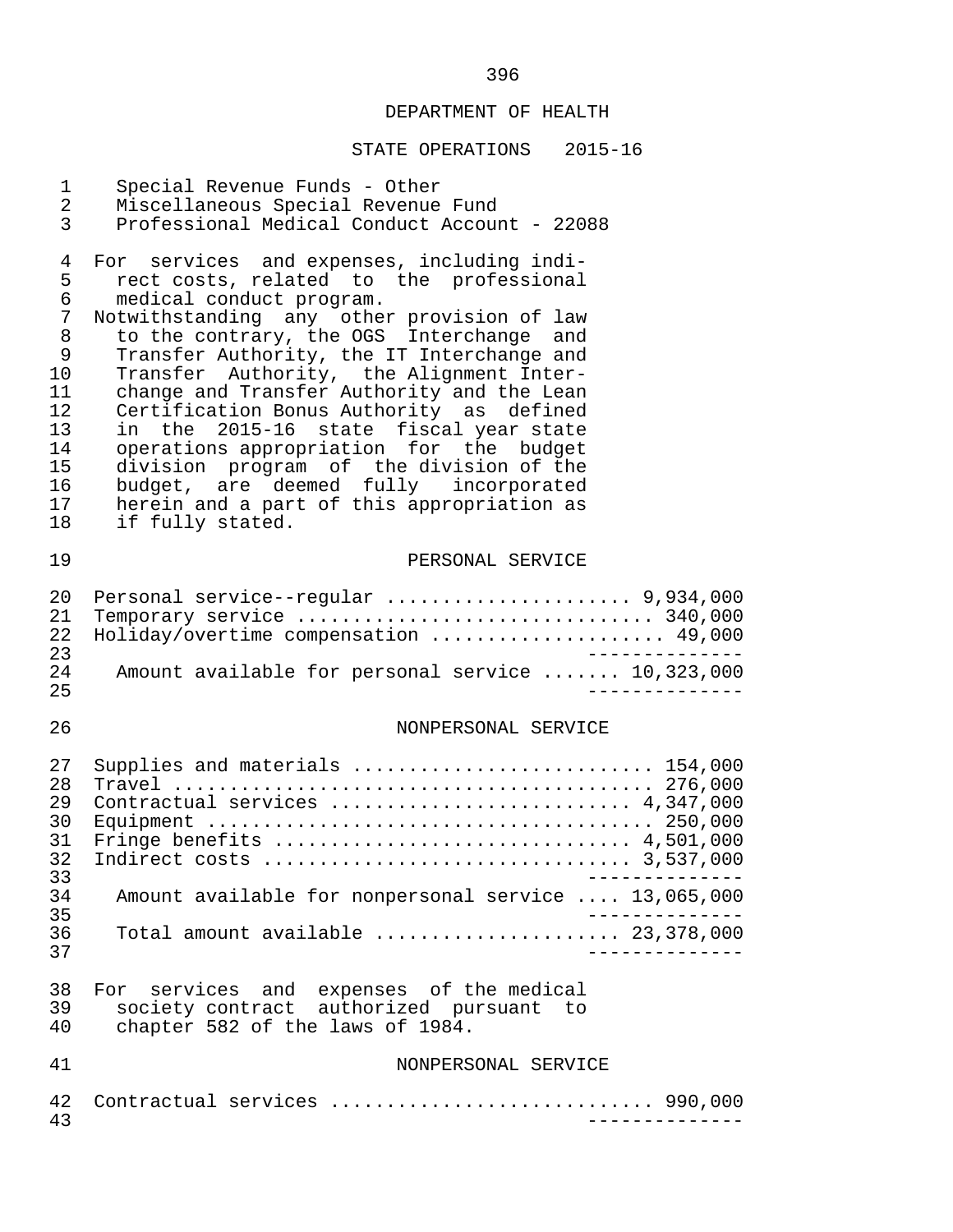| $\mathbf 1$<br>$\overline{2}$                                                                                          | Program account subtotal  24,378,000                                                                                                                                                                                                                                                                                                                                                                                                                                                                                                                                                                                                                                                                                                                                                                                                                                                                               |
|------------------------------------------------------------------------------------------------------------------------|--------------------------------------------------------------------------------------------------------------------------------------------------------------------------------------------------------------------------------------------------------------------------------------------------------------------------------------------------------------------------------------------------------------------------------------------------------------------------------------------------------------------------------------------------------------------------------------------------------------------------------------------------------------------------------------------------------------------------------------------------------------------------------------------------------------------------------------------------------------------------------------------------------------------|
| 3<br>4<br>5                                                                                                            | Special Revenue Funds - Other<br>Miscellaneous Special Revenue Fund<br>Quality of Care Improvement Account - 22147                                                                                                                                                                                                                                                                                                                                                                                                                                                                                                                                                                                                                                                                                                                                                                                                 |
| 6<br>7<br>8<br>9<br>10<br>11<br>12<br>13<br>14<br>15<br>16<br>17<br>18<br>19<br>20<br>21<br>22<br>23<br>24<br>25<br>26 | For services and expenses related to the<br>protection of the health or property of<br>residents of residential health care<br>facilities that are found to be deficient<br>including, but not limited to, payment for<br>the cost of relocation of residents to<br>other facilities and the maintenance and<br>operation of a facility pending correction<br>of deficiencies or closure.<br>Notwithstanding any other provision of law<br>to the contrary, the OGS Interchange and<br>Transfer Authority, the IT Interchange and<br>Transfer Authority, the Alignment Inter-<br>change and Transfer Authority and the Lean<br>Certification Bonus Authority as defined<br>in the 2015-16 state fiscal year state<br>operations appropriation for the budget<br>division program of the division of the<br>budget, are deemed fully incorporated<br>herein and a part of this appropriation as<br>if fully stated. |
| 27                                                                                                                     | PERSONAL SERVICE                                                                                                                                                                                                                                                                                                                                                                                                                                                                                                                                                                                                                                                                                                                                                                                                                                                                                                   |
| 28<br>29<br>30<br>31                                                                                                   | Personal service--regular  148,000<br>Holiday/overtime compensation  20,000<br>Amount available for personal service  168,000                                                                                                                                                                                                                                                                                                                                                                                                                                                                                                                                                                                                                                                                                                                                                                                      |
| 32                                                                                                                     |                                                                                                                                                                                                                                                                                                                                                                                                                                                                                                                                                                                                                                                                                                                                                                                                                                                                                                                    |
| 33                                                                                                                     | NONPERSONAL SERVICE                                                                                                                                                                                                                                                                                                                                                                                                                                                                                                                                                                                                                                                                                                                                                                                                                                                                                                |
| 34<br>35<br>36<br>37<br>38<br>39<br>40                                                                                 | Supplies and materials  33,000<br>Contractual services  1,528,000                                                                                                                                                                                                                                                                                                                                                                                                                                                                                                                                                                                                                                                                                                                                                                                                                                                  |
| 41                                                                                                                     | Amount available for nonpersonal service  1,850,000                                                                                                                                                                                                                                                                                                                                                                                                                                                                                                                                                                                                                                                                                                                                                                                                                                                                |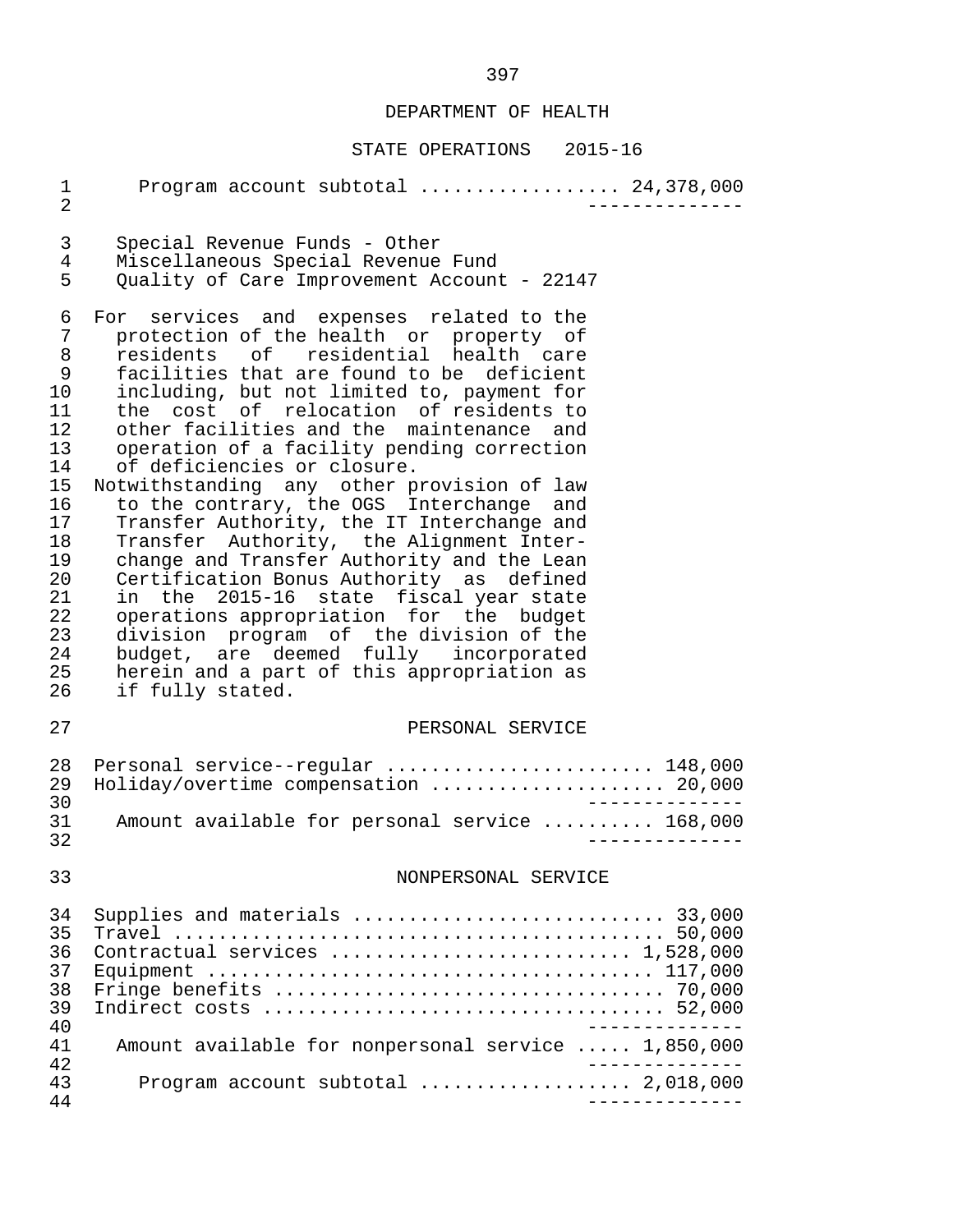#### STATE OPERATIONS 2015-16

 1 WADSWORTH CENTER FOR LABORATORIES AND RESEARCH PROGRAM ...... 83,228,000 2 -------------- 3 Special Revenue Funds - Federal 4 Federal Health and Human Services Fund<br>5 Federal Block Grant Account - 25183 5 Federal Block Grant Account - 25183 6 For health prevention, diagnostic, detection<br>7 and treatment services. and treatment services. 8 Personal service ............................... 5,459,000 9 Nonpersonal service ............................ 2,912,000 10 Fringe benefits ................................ 2,620,000 11 Indirect costs ................................... 382,000 12 -------------- 13 Program account subtotal ..................... 11,373,000<br>14 14 -------------- 15 Special Revenue Funds - Federal 16 Federal Health and Human Services Fund<br>17 Federal Grant WCLR Account - 25170 Federal Grant WCLR Account - 25170 18 For health prevention, diagnostic, detection<br>19 and treatment services. and treatment services. 20 Personal service ................................. 747,000 21 Nonpersonal service .............................. 398,000 22 Fringe benefits .................................. 359,000 23 Indirect costs .................................... 52,000 24 -------------- 25 Program account subtotal ................... 1,556,000 26 -------------- 27 Special Revenue Funds - Other<br>28 Combined Expendable Trust Fung 28 Combined Expendable Trust Fund<br>29 Breast Cancer Research and Educ Breast Cancer Research and Education Account - 20155 30 For breast cancer research and education<br>31 pursuant to section 97-vy of the state 31 pursuant to section 97-yy of the state 32 finance law as amended by chapter 550 of<br>33 the laws of 2000. the laws of 2000. 34 NONPERSONAL SERVICE 35 Contractual services ........................... 1,277,000 36 -------------- 37 Program account subtotal ................... 1,277,000 38 -------------- 39 Special Revenue Funds - Other 40 Combined Expendable Trust Fund<br>41 Multiple Sclerosis Research Ace Multiple Sclerosis Research Account - 20178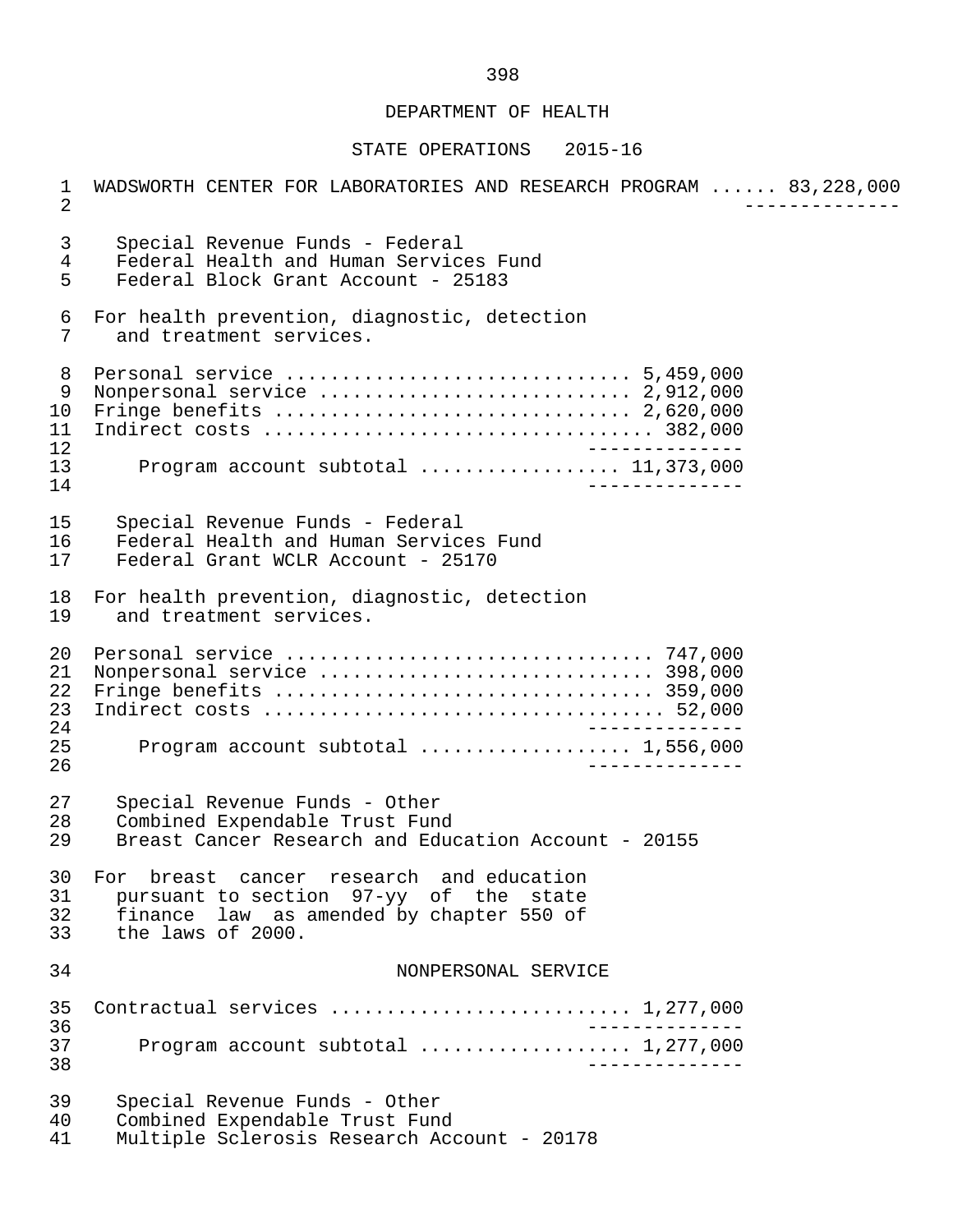| 1<br>2<br>3                                                                      | For research into the causes and treatment<br>of pediatric multiple sclerosis pursuant<br>to section 95-d of the state finance law.                                                                                                                                                                                                                                                                                                                                                                                                                   |
|----------------------------------------------------------------------------------|-------------------------------------------------------------------------------------------------------------------------------------------------------------------------------------------------------------------------------------------------------------------------------------------------------------------------------------------------------------------------------------------------------------------------------------------------------------------------------------------------------------------------------------------------------|
| $\overline{4}$                                                                   | NONPERSONAL SERVICE                                                                                                                                                                                                                                                                                                                                                                                                                                                                                                                                   |
| 5<br>6                                                                           | Contractual services  20,000                                                                                                                                                                                                                                                                                                                                                                                                                                                                                                                          |
| 7<br>8                                                                           | Program account subtotal  20,000                                                                                                                                                                                                                                                                                                                                                                                                                                                                                                                      |
| 9<br>10 <sub>o</sub><br>11<br>12 <sub>1</sub>                                    | Special Revenue Funds - Other<br>Miscellaneous Special Revenue Fund<br>Clinical Laboratory Reference System Assessment Account<br>$-21962$                                                                                                                                                                                                                                                                                                                                                                                                            |
| 13<br>14                                                                         | For services and expenses of the clinical<br>laboratory reference and accreditation                                                                                                                                                                                                                                                                                                                                                                                                                                                                   |
| 15<br>16<br>17<br>18<br>19<br>20<br>21<br>22<br>23<br>24<br>25<br>26<br>27<br>28 | program.<br>Notwithstanding any other provision of law<br>to the contrary, the OGS Interchange and<br>Transfer Authority, the IT Interchange and<br>Transfer Authority, the Alignment Inter-<br>change and Transfer Authority and the Lean<br>Certification Bonus Authority as defined<br>in the 2015-16 state fiscal year state<br>operations appropriation for the budget<br>division program of the division of the<br>budget, are deemed fully incorporated<br>herein and a part of this appropriation as<br>if fully stated.<br>PERSONAL SERVICE |
| 29<br>30<br>31                                                                   | Holiday/overtime compensation  100,000                                                                                                                                                                                                                                                                                                                                                                                                                                                                                                                |
| 32<br>33                                                                         | Amount available for personal service  7,748,000                                                                                                                                                                                                                                                                                                                                                                                                                                                                                                      |
| 34                                                                               | NONPERSONAL SERVICE                                                                                                                                                                                                                                                                                                                                                                                                                                                                                                                                   |
| 35<br>36<br>37<br>38<br>39<br>40<br>41<br>42                                     | Supplies and materials  846,000<br>Contractual services  1,665,000<br>Amount available for nonpersonal service  11,998,000                                                                                                                                                                                                                                                                                                                                                                                                                            |
| 43                                                                               | ______________                                                                                                                                                                                                                                                                                                                                                                                                                                                                                                                                        |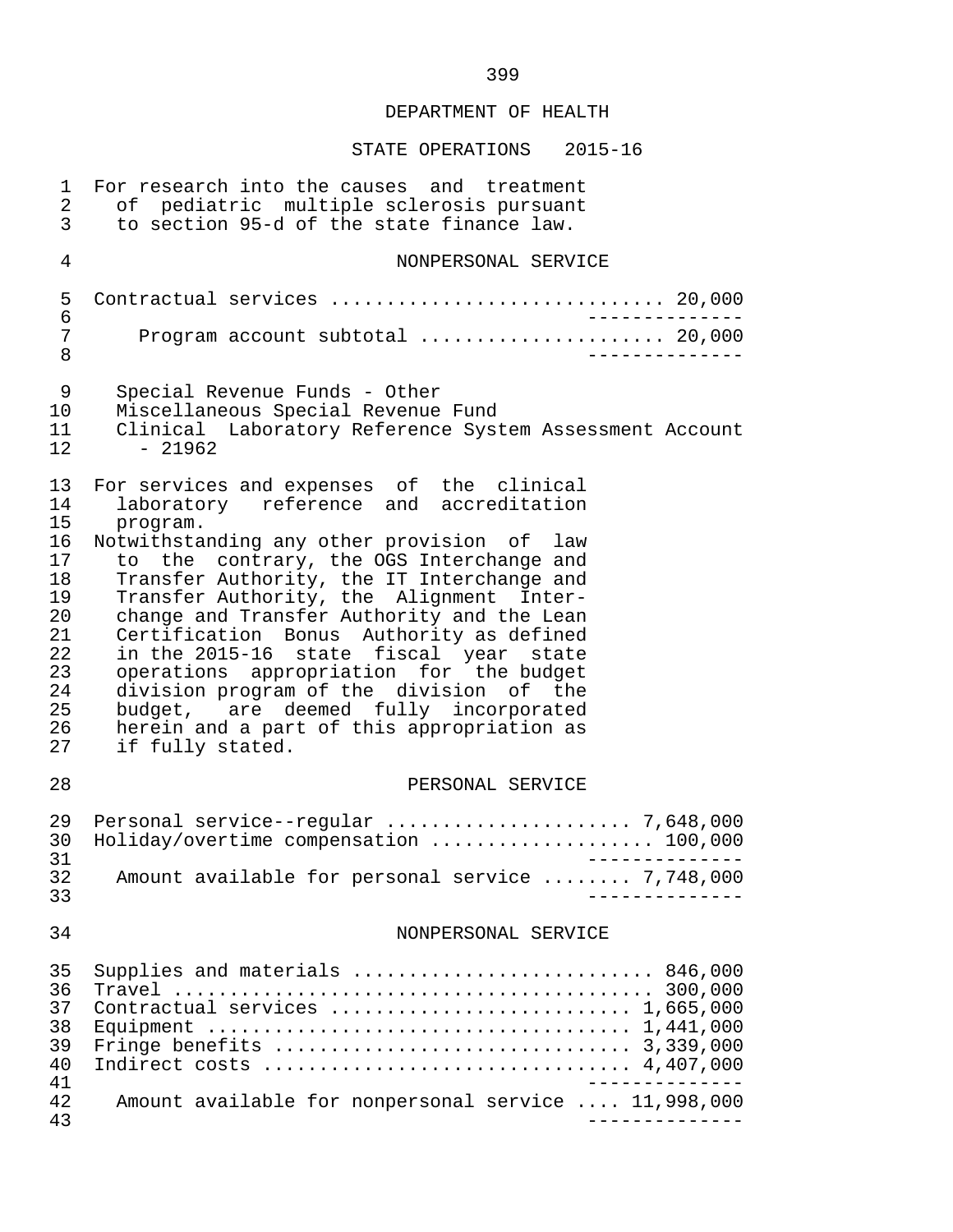| 1<br>$\overline{2}$                                                                     | Program account subtotal  19,746,000                                                                                                                                                                                                                                                                                                                                                                                                                                                                                                                                                                                                                  |
|-----------------------------------------------------------------------------------------|-------------------------------------------------------------------------------------------------------------------------------------------------------------------------------------------------------------------------------------------------------------------------------------------------------------------------------------------------------------------------------------------------------------------------------------------------------------------------------------------------------------------------------------------------------------------------------------------------------------------------------------------------------|
| 3<br>4<br>5                                                                             | Special Revenue Funds - Other<br>Miscellaneous Special Revenue Fund<br>Empire State Stem Cell Research Account - 22161                                                                                                                                                                                                                                                                                                                                                                                                                                                                                                                                |
| 6<br>7<br>8<br>9<br>$10 \,$<br>11<br>12<br>13<br>14<br>15<br>16<br>17<br>18<br>19<br>20 | For services and expenses, including grants,<br>related to stem cell research pursuant to<br>chapter 58 of the laws of 2007.<br>Notwithstanding any other provision of law<br>to the contrary, the OGS Interchange and<br>Transfer Authority, the IT Interchange and<br>Transfer Authority, the Alignment Inter-<br>change and Transfer Authority and the Lean<br>Certification Bonus Authority as defined<br>in the 2015-16 state fiscal year state<br>operations appropriation for the budget<br>division program of the division of the<br>budget, are deemed fully incorporated<br>herein and a part of this appropriation as<br>if fully stated. |
| 21                                                                                      | NONPERSONAL SERVICE                                                                                                                                                                                                                                                                                                                                                                                                                                                                                                                                                                                                                                   |
| 22<br>23<br>24<br>25                                                                    | Contractual services  44,800,000<br>Program account subtotal  44,800,000                                                                                                                                                                                                                                                                                                                                                                                                                                                                                                                                                                              |
| 26<br>27<br>28                                                                          | Special Revenue Funds - Other<br>Miscellaneous Special Revenue Fund<br>Environmental Laboratory Fee Account - 21959                                                                                                                                                                                                                                                                                                                                                                                                                                                                                                                                   |
| 29<br>30<br>31                                                                          | For services and expenses hereafter<br>to to<br>for the environmental laboratory<br>accrue<br>reference and accreditation program.                                                                                                                                                                                                                                                                                                                                                                                                                                                                                                                    |
| 32                                                                                      | PERSONAL SERVICE                                                                                                                                                                                                                                                                                                                                                                                                                                                                                                                                                                                                                                      |
| 33<br>34<br>35<br>36<br>37                                                              | Holiday/overtime compensation  20,000<br>Amount available for personal service  1,887,000                                                                                                                                                                                                                                                                                                                                                                                                                                                                                                                                                             |
| 38                                                                                      | NONPERSONAL SERVICE                                                                                                                                                                                                                                                                                                                                                                                                                                                                                                                                                                                                                                   |
| 39<br>40<br>41<br>42                                                                    | Supplies and materials  215,000<br>Contractual services  170,000                                                                                                                                                                                                                                                                                                                                                                                                                                                                                                                                                                                      |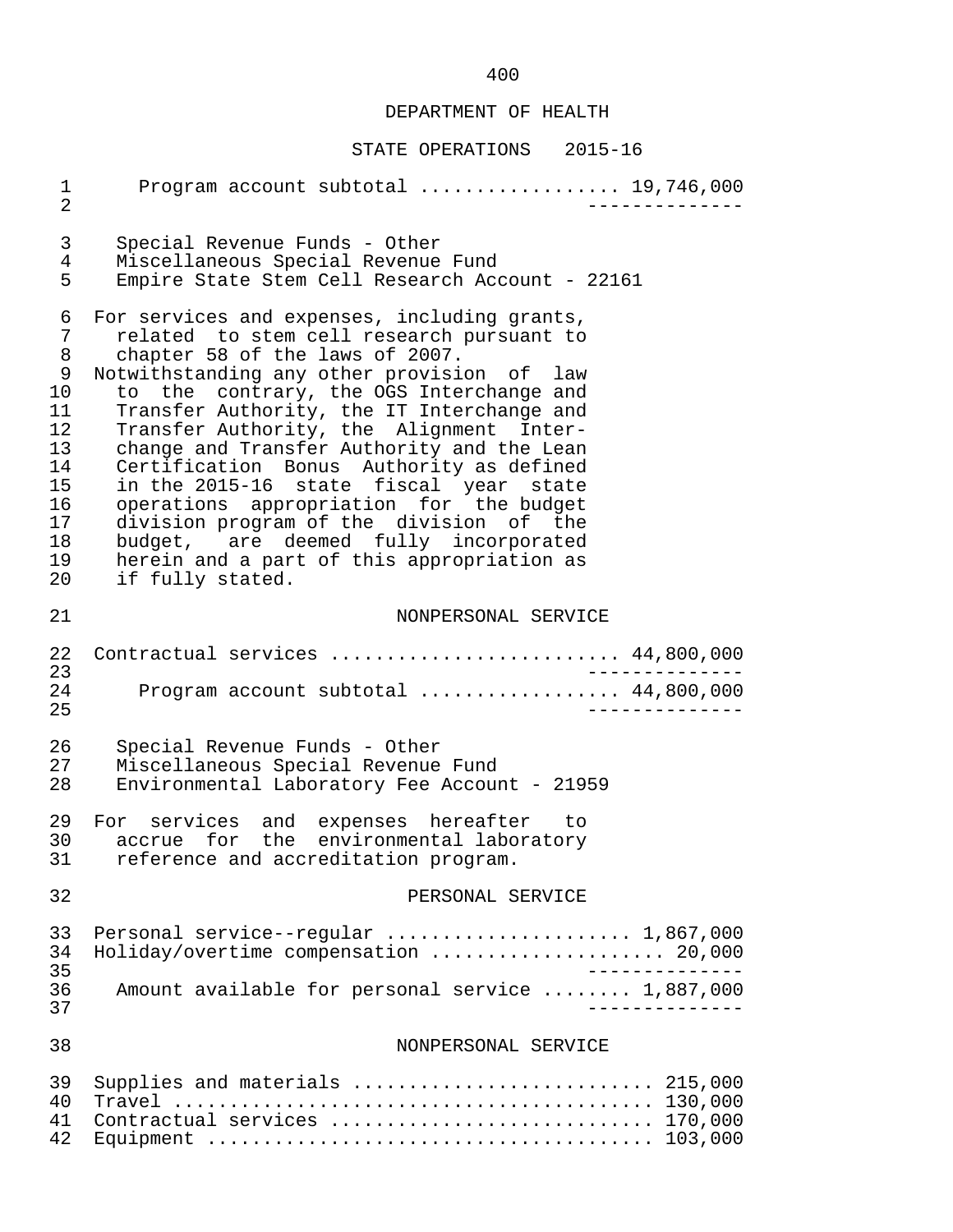| $\overline{4}$ | Amount available for nonpersonal service  2,569,000 |  |
|----------------|-----------------------------------------------------|--|
| . 5            |                                                     |  |
| 6              | Program account subtotal $\ldots$ 4,456,000         |  |
|                |                                                     |  |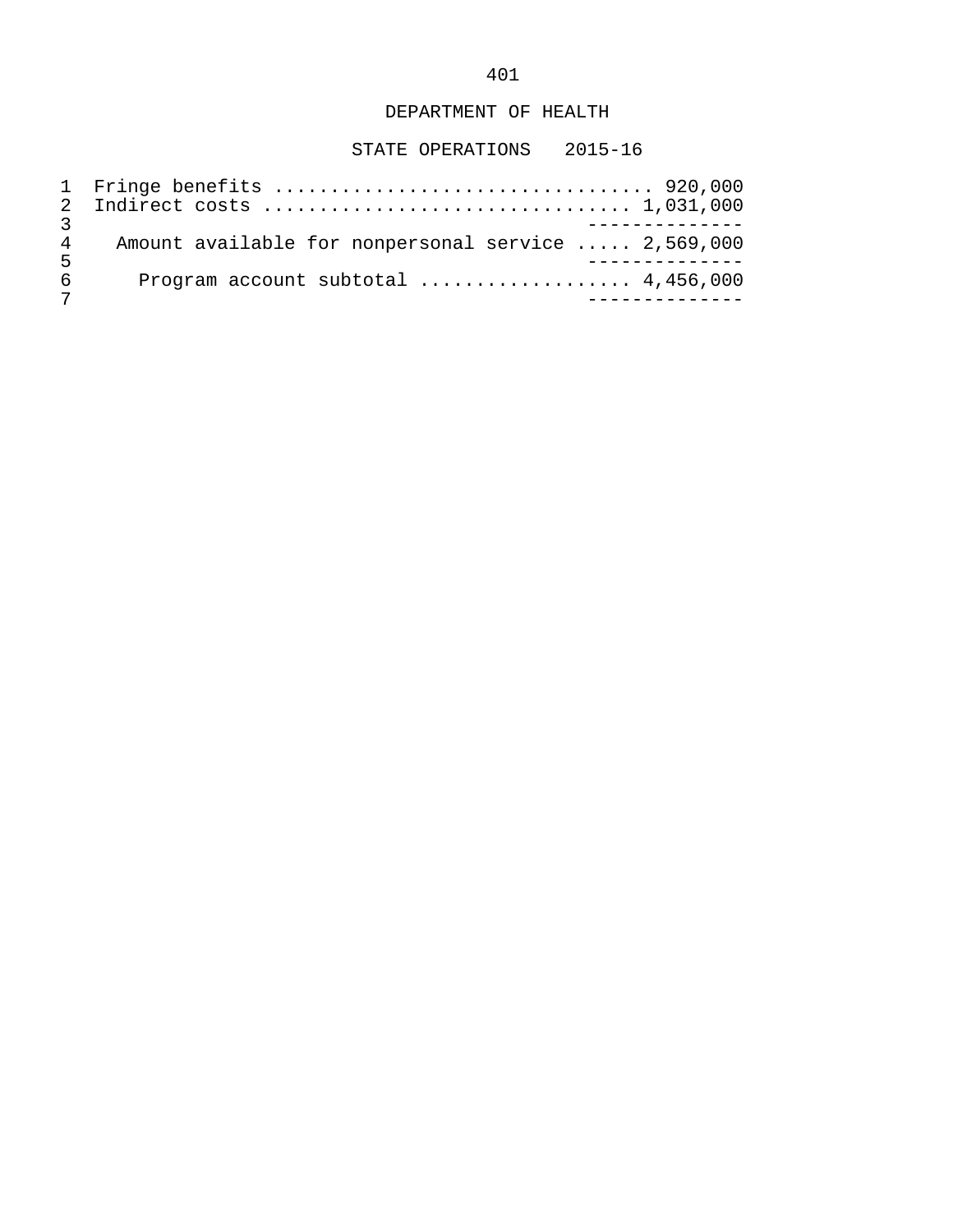# STATE OPERATIONS - REAPPROPRIATIONS 2015-16

### 1 ADMINISTRATION PROGRAM

| $\overline{a}$ | Special Revenue Funds - Federal                                       |
|----------------|-----------------------------------------------------------------------|
| $\mathsf{3}$   | Federal Health and Human Services Fund                                |
| $\overline{4}$ | Federal Block Grant Account - 25183                                   |
|                |                                                                       |
| 5              | By chapter 50, section 1, of the laws of 2014:                        |
|                |                                                                       |
| $\epsilon$     | For various health prevention, diagnostic, detection and treatment    |
| $\overline{7}$ | services.                                                             |
| $\,8\,$        | Personal service  3,195,000  (re. \$3,195,000)                        |
| $\mathsf 9$    | Nonpersonal service  1,703,000  (re. \$1,703,000)                     |
| 10             | Fringe benefits $1,534,000$ (re. \$1,534,000)                         |
| 11             |                                                                       |
|                |                                                                       |
| 12             | By chapter 50, section 1, of the laws of 2013:                        |
| 13             | For various health prevention, diagnostic, detection and treatment    |
|                |                                                                       |
| 14             | services.                                                             |
| 15             | Personal service  3,195,000  (re. \$1,884,000)                        |
| 16             | Nonpersonal service  1,703,000  (re. \$1,703,000)                     |
| 17             | Fringe benefits $1,534,000$ (re. \$1,534,000)                         |
| 18             |                                                                       |
|                |                                                                       |
| 19             | By chapter 50, section 1, of the laws of 2012:                        |
| 20             | For various health prevention, diagnostic, detection and treatment    |
| 21             | services.                                                             |
| 22             | Notwithstanding any other provision of law to the contrary, the OGS   |
| 23             | Interchange and Transfer Authority, the IT Interchange and Transfer   |
| 24             |                                                                       |
|                | Authority, the Call Center Interchange and Transfer Authority and     |
| 25             | the Alignment Interchange and Transfer Authority as defined in the    |
| 26             | 2012-13 state fiscal year state operations appropriation for the      |
| 27             | budget division program of the division of the budget, are deemed     |
| 28             | fully incorporated herein and a part of this appropriation as if      |
| 29             | fully stated.                                                         |
| 30             | Personal service $3,195,000$ (re. \$1,654,000)                        |
| 31             | Nonpersonal service  1,703,000  (re. \$1,702,000)                     |
| 32             | Fringe benefits $1,534,000$ (re. \$1,434,000)                         |
| 33             |                                                                       |
|                |                                                                       |
| 34             |                                                                       |
|                | Special Revenue Funds - Federal                                       |
|                | 35 Federal Health and Human Services Fund                             |
| 36             | National Health Services Corps Account - 25144                        |
|                |                                                                       |
| 37             | By chapter 50, section 1, of the laws of 2014:                        |
| 38             | For administration of the national health services corps.             |
| 39             | Notwithstanding any inconsistent provision of law, and subject to the |
| 40             | approval of the director of the budget, moneys hereby appropriated    |
| 41             | may be suballocated to the higher education services corporation.     |
| 42             | Personal service  230,000  (re. \$230,000)                            |
| 43             | Nonpersonal service  63,000  (re. \$63,000)                           |
| 44             | Fringe benefits $110,000$ (re. \$110,000)                             |
|                |                                                                       |
| 45             | Indirect costs $16,000$ (re. \$16,000)                                |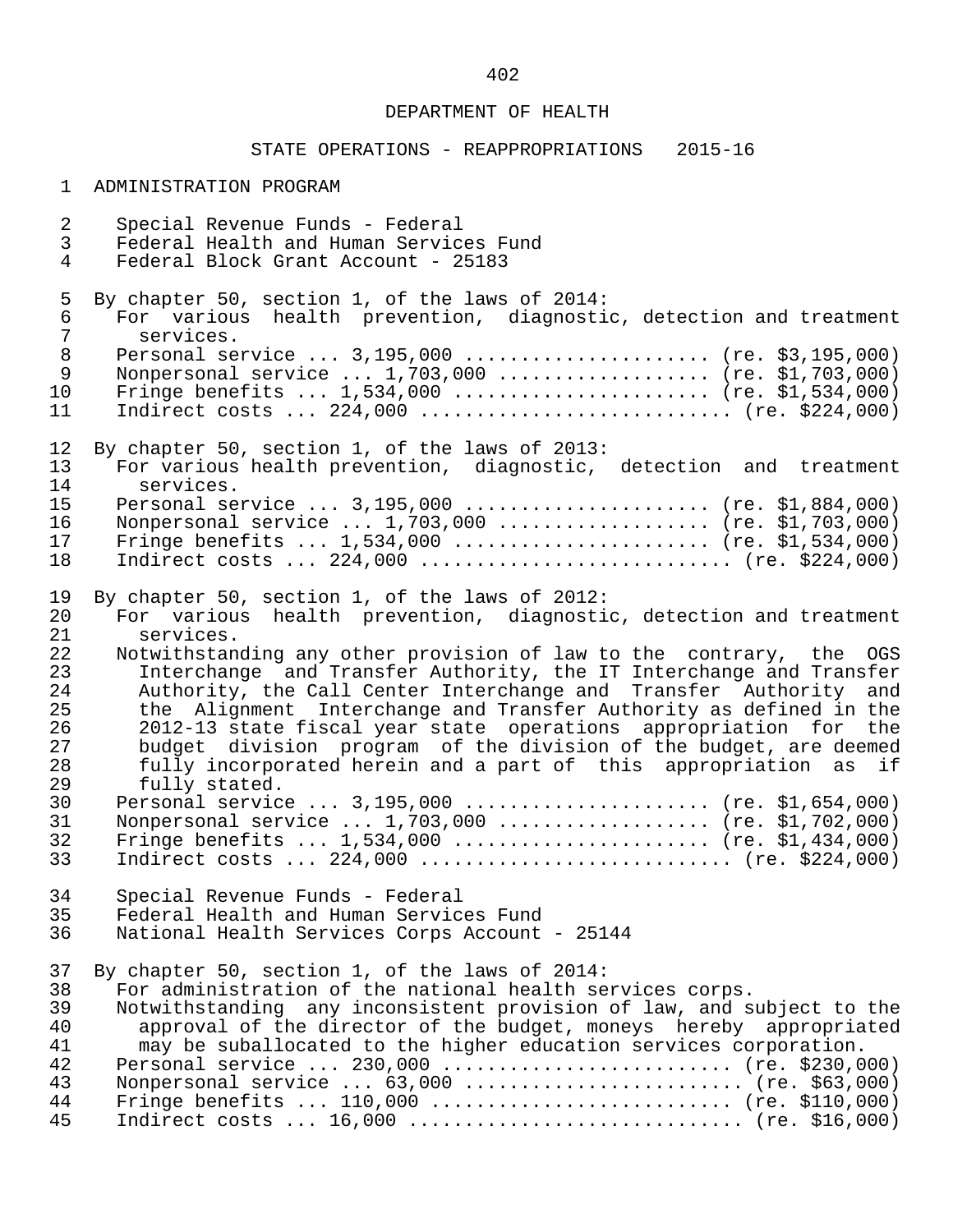## STATE OPERATIONS - REAPPROPRIATIONS 2015-16

| $\mathbf{1}$<br>$\overline{2}$<br>$\mathfrak{Z}$<br>$\overline{4}$<br>$\frac{5}{6}$<br>$\overline{7}$<br>$\,8\,$<br>9 | By chapter 50, section 1, of the laws of 2013:<br>For administration of the national health services corps.<br>Notwithstanding any inconsistent provision of law, and subject to the<br>approval of the director of the budget, moneys hereby appropriated<br>may be suballocated to the higher education services corporation.<br>Personal service  230,000  (re. \$114,000)<br>Nonpersonal service  63,000  (re. \$58,000)<br>Fringe benefits $110,000$ (re. \$56,000)<br>Indirect costs $16,000$ (re. \$16,000) |
|-----------------------------------------------------------------------------------------------------------------------|--------------------------------------------------------------------------------------------------------------------------------------------------------------------------------------------------------------------------------------------------------------------------------------------------------------------------------------------------------------------------------------------------------------------------------------------------------------------------------------------------------------------|
| 10                                                                                                                    | By chapter 50, section 1, of the laws of 2012:                                                                                                                                                                                                                                                                                                                                                                                                                                                                     |
| 11                                                                                                                    | For administration of the national health services corps.                                                                                                                                                                                                                                                                                                                                                                                                                                                          |
| 12                                                                                                                    | Notwithstanding any inconsistent provision of law, and subject to the                                                                                                                                                                                                                                                                                                                                                                                                                                              |
| 13                                                                                                                    | approval of the director of the budget, moneys hereby appropriated                                                                                                                                                                                                                                                                                                                                                                                                                                                 |
| 14                                                                                                                    | may be suballocated to the higher education services corporation.                                                                                                                                                                                                                                                                                                                                                                                                                                                  |
| 15                                                                                                                    | Notwithstanding any other provision of law to the contrary, the OGS                                                                                                                                                                                                                                                                                                                                                                                                                                                |
| 16                                                                                                                    | Interchange and Transfer Authority, the IT Interchange and Transfer                                                                                                                                                                                                                                                                                                                                                                                                                                                |
| 17                                                                                                                    | Authority, the Call Center Interchange and Transfer Authority and                                                                                                                                                                                                                                                                                                                                                                                                                                                  |
| 18                                                                                                                    | the Alignment Interchange and Transfer Authority as defined in the                                                                                                                                                                                                                                                                                                                                                                                                                                                 |
| 19                                                                                                                    | 2012-13 state fiscal year state operations appropriation for the                                                                                                                                                                                                                                                                                                                                                                                                                                                   |
| 20                                                                                                                    | budget division program of the division of the budget, are deemed                                                                                                                                                                                                                                                                                                                                                                                                                                                  |
| 21                                                                                                                    | fully incorporated herein and a part of this appropriation as if                                                                                                                                                                                                                                                                                                                                                                                                                                                   |
| 22                                                                                                                    | fully stated.                                                                                                                                                                                                                                                                                                                                                                                                                                                                                                      |
| 23                                                                                                                    | Personal service  230,000  (re. \$28,000)                                                                                                                                                                                                                                                                                                                                                                                                                                                                          |
| 24                                                                                                                    | Nonpersonal service $63,000$ (re. \$5,000)                                                                                                                                                                                                                                                                                                                                                                                                                                                                         |
| 25                                                                                                                    | Fringe benefits $110,000$ (re. \$15,000)                                                                                                                                                                                                                                                                                                                                                                                                                                                                           |
| 26                                                                                                                    | Indirect costs $16,000$ (re. \$2,000)                                                                                                                                                                                                                                                                                                                                                                                                                                                                              |
| 27                                                                                                                    | Special Revenue Funds - Federal                                                                                                                                                                                                                                                                                                                                                                                                                                                                                    |
| 28                                                                                                                    | Federal USDA-Food and Nutrition Services Fund                                                                                                                                                                                                                                                                                                                                                                                                                                                                      |
| 29                                                                                                                    | Child and Adult Care Food Account - 25022                                                                                                                                                                                                                                                                                                                                                                                                                                                                          |
| 30                                                                                                                    | By chapter 50, section 1, of the laws of 2014:                                                                                                                                                                                                                                                                                                                                                                                                                                                                     |
| 31                                                                                                                    | For various food and nutritional services.                                                                                                                                                                                                                                                                                                                                                                                                                                                                         |
| 32                                                                                                                    | Personal service  497,000  (re. \$497,000)                                                                                                                                                                                                                                                                                                                                                                                                                                                                         |
| 33                                                                                                                    | Nonpersonal service $264,000$ (re. \$264,000)                                                                                                                                                                                                                                                                                                                                                                                                                                                                      |
| 34                                                                                                                    | Fringe benefits  239,000  (re. \$239,000)                                                                                                                                                                                                                                                                                                                                                                                                                                                                          |
| 35                                                                                                                    | Indirect costs $35,000$ (re. \$35,000)                                                                                                                                                                                                                                                                                                                                                                                                                                                                             |
| 36                                                                                                                    | By chapter 50, section 1, of the laws of 2013:                                                                                                                                                                                                                                                                                                                                                                                                                                                                     |
| 37                                                                                                                    | For various food and nutritional services.                                                                                                                                                                                                                                                                                                                                                                                                                                                                         |
| 38                                                                                                                    | Personal service $497,000$ (re. \$150,000)                                                                                                                                                                                                                                                                                                                                                                                                                                                                         |
| 39                                                                                                                    | Nonpersonal service $264,000$ (re. \$264,000)                                                                                                                                                                                                                                                                                                                                                                                                                                                                      |
| 40                                                                                                                    | Fringe benefits  239,000  (re. \$155,000)                                                                                                                                                                                                                                                                                                                                                                                                                                                                          |
| 41                                                                                                                    | Indirect costs $35,000$ (re. \$35,000)                                                                                                                                                                                                                                                                                                                                                                                                                                                                             |
| 42<br>43<br>44<br>45<br>46                                                                                            | By chapter 50, section 1, of the laws of 2012:<br>For various food and nutritional services.<br>Notwithstanding any other provision of law to the contrary, the<br>OGS<br>Interchange and Transfer Authority, the IT Interchange and Transfer<br>Authority, the Call Center Interchange and Transfer Authority and                                                                                                                                                                                                 |

47 the Alignment Interchange and Transfer Authority as defined in the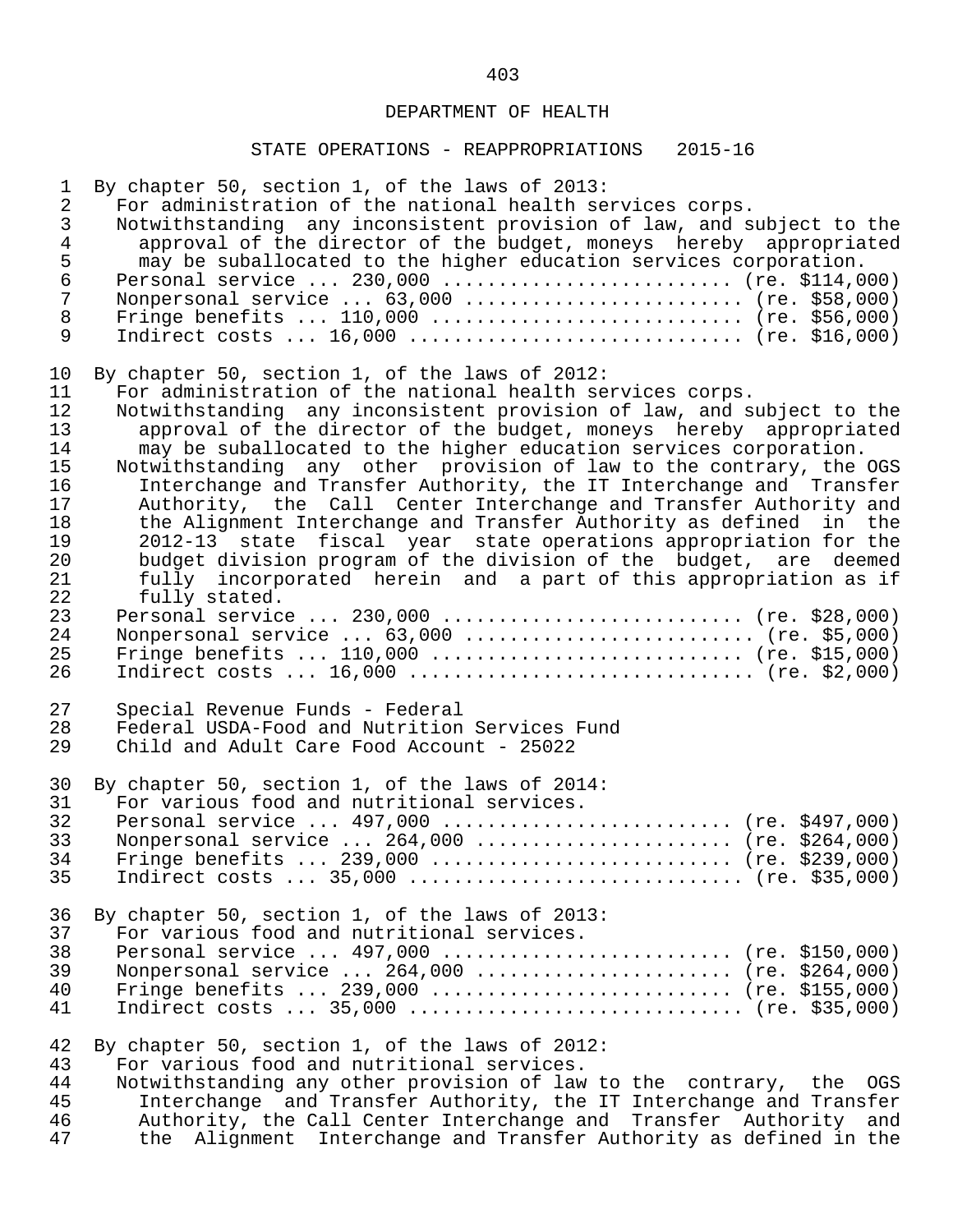| $\mathbf 1$                          | 2012-13 state fiscal year state operations appropriation for the                                                                                                                  |
|--------------------------------------|-----------------------------------------------------------------------------------------------------------------------------------------------------------------------------------|
| $\overline{2}$                       | budget division program of the division of the budget, are deemed                                                                                                                 |
| $\mathfrak{Z}$                       | fully incorporated herein and a part of this appropriation as if                                                                                                                  |
| $\overline{4}$                       | fully stated.                                                                                                                                                                     |
| $\frac{5}{6}$<br>$\overline{7}$<br>8 | Personal service  497,000  (re. \$202,000)<br>Nonpersonal service $264,000$ (re. \$140,000)<br>Fringe benefits  239,000  (re. \$54,000)<br>Indirect costs $35,000$ (re. \$19,000) |
| 9                                    | Special Revenue Funds - Federal                                                                                                                                                   |
| 10                                   | Federal USDA-Food and Nutrition Services Fund                                                                                                                                     |
| 11                                   | Federal Food and Nutrition Services Account - 25022                                                                                                                               |
| 12                                   | By chapter 50, section 1, of the laws of 2014:                                                                                                                                    |
| 13                                   | For various food and nutritional services.                                                                                                                                        |
| 14                                   | Personal service $1,200,000$ (re. \$1,200,000)                                                                                                                                    |
| 15                                   | Nonpersonal service  640,000  (re. \$640,000)                                                                                                                                     |
| 16                                   | Fringe benefits  576,000  (re. \$576,000)                                                                                                                                         |
| 17                                   |                                                                                                                                                                                   |
| 18                                   | By chapter 50, section 1, of the laws of 2013:                                                                                                                                    |
| 19                                   | For various food and nutritional services.                                                                                                                                        |
| 20                                   | Personal service $1,200,000$ (re. \$184,000)                                                                                                                                      |
| 21                                   | Nonpersonal service  640,000  (re. \$613,000)                                                                                                                                     |
| 22                                   | Fringe benefits  576,000  (re. \$324,000)                                                                                                                                         |
| 23                                   | Indirect costs $84,000$ (re. \$84,000)                                                                                                                                            |
| 24                                   | By chapter 50, section 1, of the laws of 2012:                                                                                                                                    |
| 25                                   | For various food and nutritional services.                                                                                                                                        |
| 26                                   | Notwithstanding any other provision of law to the contrary, the OGS                                                                                                               |
| 27                                   | Interchange and Transfer Authority, the IT Interchange and Transfer                                                                                                               |
| 28                                   | Authority, the Call Center Interchange and Transfer Authority and                                                                                                                 |
| 29                                   | the Alignment Interchange and Transfer Authority as defined in the                                                                                                                |
| 30                                   | 2012-13 state fiscal year state operations appropriation for the                                                                                                                  |
| 31                                   | budget division program of the division of the budget, are deemed                                                                                                                 |
| 32                                   | fully incorporated herein and a part of this appropriation as if                                                                                                                  |
| 33                                   | fully stated.                                                                                                                                                                     |
| 34                                   | Personal service  1,200,000  (re. \$203,000)                                                                                                                                      |
| 35                                   | Nonpersonal service $640,000$ (re. \$307,000)                                                                                                                                     |
| 36                                   | Fringe benefits  576,000  (re. \$277,000)                                                                                                                                         |
| 37                                   | Indirect costs $84,000$ (re. \$40,000)                                                                                                                                            |
| 38                                   | CENTER FOR COMMUNITY HEALTH PROGRAM                                                                                                                                               |
| 39                                   | Special Revenue Funds - Federal                                                                                                                                                   |
| 40                                   | Federal Education Fund                                                                                                                                                            |
| 41                                   | Individuals with Disabilities-Part C Account - 25214                                                                                                                              |
| 42                                   | By chapter 50, section 1, of the laws of 2014:                                                                                                                                    |
| 43                                   | For activities related to a handicapped infants and toddlers program.                                                                                                             |
| 44                                   | Personal service $11,640,000$ (re. \$4,920,000)                                                                                                                                   |
| 45                                   | Nonpersonal service  6,207,000  (re. \$6,207,000)                                                                                                                                 |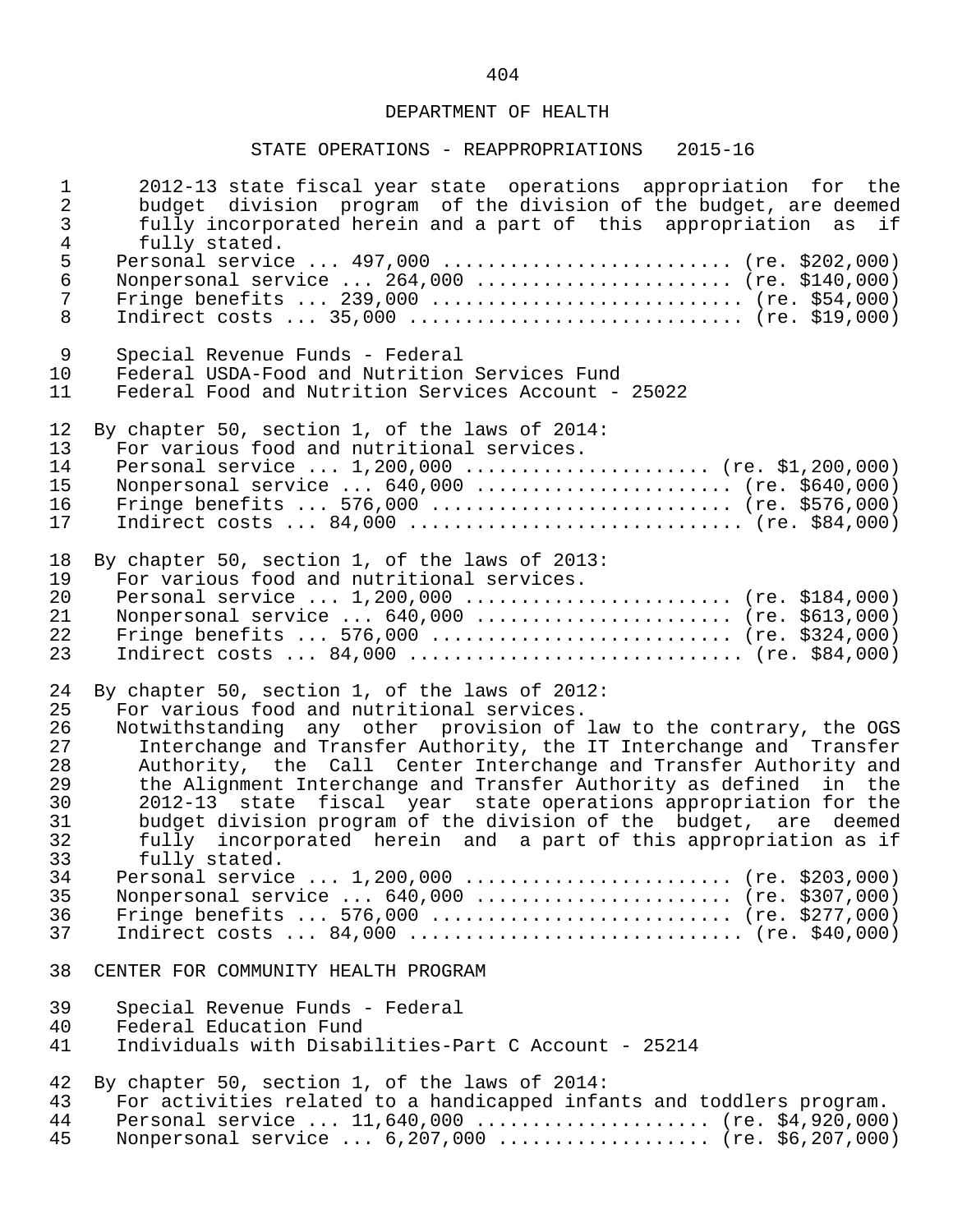| $\mathbf{1}$   | Fringe benefits $5,587,000$ (re. \$4,087,000)                         |
|----------------|-----------------------------------------------------------------------|
| $\overline{a}$ |                                                                       |
| 3              | By chapter 50, section 1, of the laws of 2013:                        |
| $\overline{4}$ | For activities related to a handicapped infants and toddlers program. |
| 5              | Personal service  11,640,000  (re. \$4,920,000)                       |
| $\epsilon$     | Nonpersonal service  6,207,000  (re. \$6,207,000)                     |
| $\overline{7}$ | Fringe benefits $5,587,000$ (re. \$4,087,000)                         |
| 8              |                                                                       |
| 9              | By chapter 50, section 1, of the laws of 2012:                        |
| 10             | For activities related to a handicapped infants and toddlers program. |
| 11             | Notwithstanding any other provision of law to the contrary, the OGS   |
| 12             | Interchange and Transfer Authority, the IT Interchange and Transfer   |
| 13             | Authority, the Call Center Interchange and Transfer Authority and     |
| 14             | the Alignment Interchange and Transfer Authority as defined in the    |
| 15             | 2012-13 state fiscal year state operations appropriation for the      |
| 16             | budget division program of the division of the budget, are deemed     |
| 17             | fully incorporated herein and a part of this appropriation as if      |
| 18             | fully stated.                                                         |
| 19             | Personal service  11,640,000  (re. \$3,800,000)                       |
| 20             | Nonpersonal service  6,207,000  (re. \$3,400,000)                     |
| 21             | Fringe benefits $5,587,000$ (re. \$5,123,000)                         |
| 22             | Indirect costs $815,000$ (re. \$767,000)                              |
| 23             | Special Revenue Funds - Federal                                       |
| 24             | Federal Health and Human Services Fund                                |
| 25             | Federal Block Grant Account - 25183                                   |
| 26             | By chapter 50, section 1, of the laws of 2014:                        |
| 27             | For various health prevention, diagnostic, detection and treatment    |
| 28             | services. The amounts appropriated pursuant to such appropriation     |
| 29             | may be suballocated to other state agencies or accounts for expendi-  |
| 30             | tures incurred in the operation of programs funded by such appropri-  |
| 31             | ation subject to the approval of the director of the budget.          |
| 32             | Personal service  11,527,000  (re. \$11,527,000)                      |
| 33             | Nonpersonal service  6,147,000  (re. \$6,147,000)                     |
| 34             | Fringe benefits $5,533,000$ (re. \$5,533,000)                         |
| 35             |                                                                       |
| 36             | By chapter 50, section 1, of the laws of 2013:                        |
| 37             | For various health prevention, diagnostic, detection and treatment    |
| 38             | services. The amounts appropriated pursuant to such appropriation     |
| 39             | may be suballocated to other state agencies or accounts for expendi-  |
| 40             | tures incurred in the operation of programs funded by such appropri-  |
| 41             | ation subject to the approval of the director of the budget.          |
| 42             | Personal service  11,527,000  (re. \$5,562,000)                       |
| 43             | Nonpersonal service  6,147,000  (re. \$5,674,000)                     |
| 44             | Fringe benefits $5,533,000$ (re. \$5,533,000)                         |
| 45             |                                                                       |
| 46             | By chapter 50, section 1, of the laws of 2012:                        |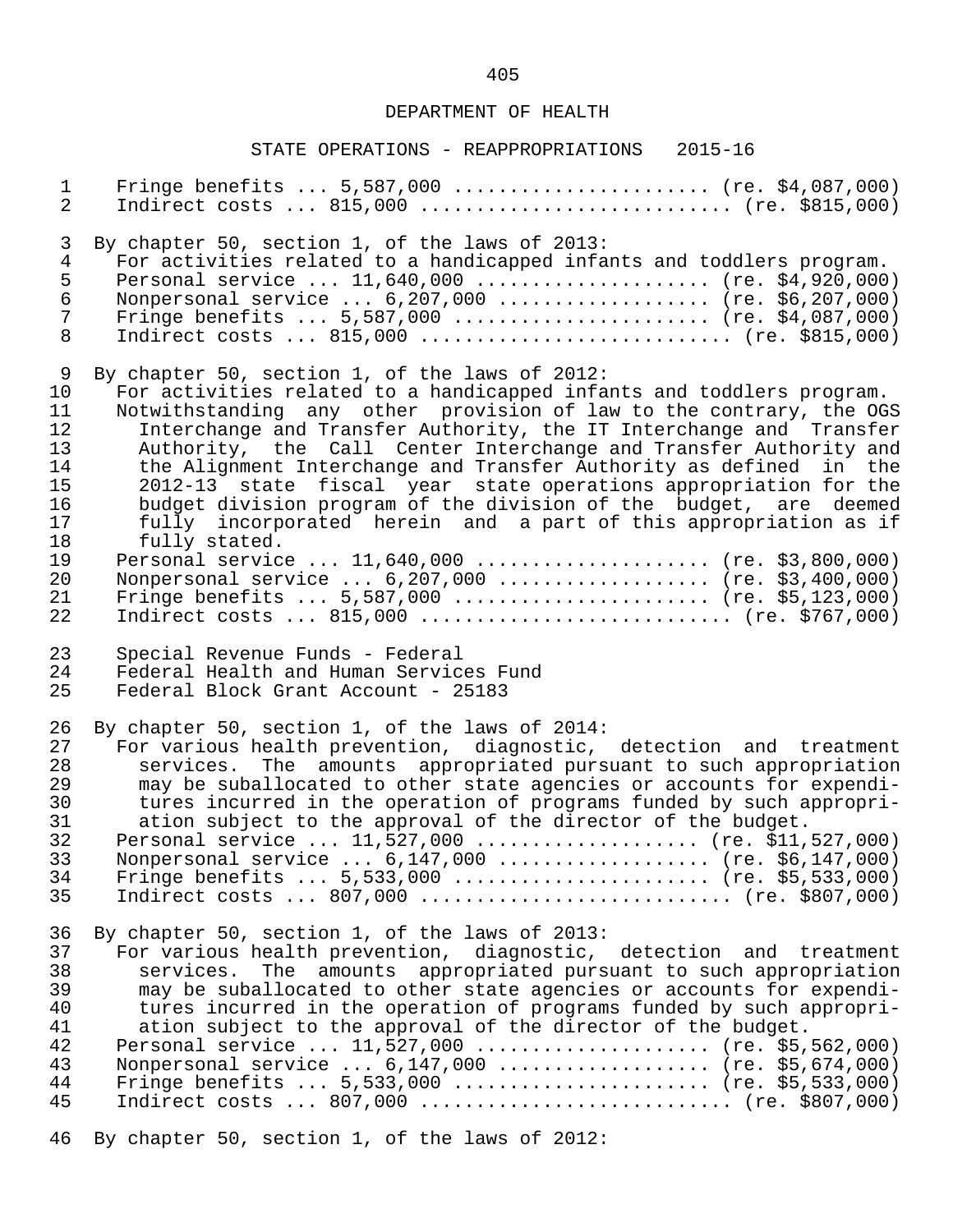| $\mathbf{1}$                                 | For various health prevention, diagnostic, detection and treatment                                                                                                                                                                                                                                                                                                                                                                                                                                                                                         |
|----------------------------------------------|------------------------------------------------------------------------------------------------------------------------------------------------------------------------------------------------------------------------------------------------------------------------------------------------------------------------------------------------------------------------------------------------------------------------------------------------------------------------------------------------------------------------------------------------------------|
| $\overline{2}$                               | services. The amounts appropriated pursuant to such appropriation                                                                                                                                                                                                                                                                                                                                                                                                                                                                                          |
| $\mathfrak{Z}$                               | may be suballocated to other state agencies or accounts for expendi-                                                                                                                                                                                                                                                                                                                                                                                                                                                                                       |
| $\overline{4}$                               | tures incurred in the operation of programs funded by such appropri-                                                                                                                                                                                                                                                                                                                                                                                                                                                                                       |
| 5                                            | ation subject to the approval of the director of the budget.                                                                                                                                                                                                                                                                                                                                                                                                                                                                                               |
| $\epsilon$                                   | Notwithstanding any other provision of law to the contrary, the OGS                                                                                                                                                                                                                                                                                                                                                                                                                                                                                        |
| $\overline{7}$                               | Interchange and Transfer Authority, the IT Interchange and Transfer                                                                                                                                                                                                                                                                                                                                                                                                                                                                                        |
| $\,8\,$                                      | Authority, the Call Center Interchange and Transfer Authority and                                                                                                                                                                                                                                                                                                                                                                                                                                                                                          |
| $\mathsf 9$                                  | the Alignment Interchange and Transfer Authority as defined in the                                                                                                                                                                                                                                                                                                                                                                                                                                                                                         |
| 10                                           | 2012-13 state fiscal year state operations appropriation for the                                                                                                                                                                                                                                                                                                                                                                                                                                                                                           |
| 11                                           | budget division program of the division of the budget, are deemed                                                                                                                                                                                                                                                                                                                                                                                                                                                                                          |
| 12                                           | fully incorporated herein and a part of this appropriation as if                                                                                                                                                                                                                                                                                                                                                                                                                                                                                           |
| 13                                           | fully stated.                                                                                                                                                                                                                                                                                                                                                                                                                                                                                                                                              |
| 14                                           | Personal service  11,527,000  (re. \$5,905,000)                                                                                                                                                                                                                                                                                                                                                                                                                                                                                                            |
| 15                                           | Nonpersonal service $6,147,000$ (re. \$6,147,000)                                                                                                                                                                                                                                                                                                                                                                                                                                                                                                          |
| 16                                           | Fringe benefits $5,533,000$ (re. \$5,302,000)                                                                                                                                                                                                                                                                                                                                                                                                                                                                                                              |
| 17                                           | Indirect costs  807,000  (re. \$807,000)                                                                                                                                                                                                                                                                                                                                                                                                                                                                                                                   |
| 18                                           | Special Revenue Funds - Federal                                                                                                                                                                                                                                                                                                                                                                                                                                                                                                                            |
| 19                                           | Federal Health and Human Services Fund                                                                                                                                                                                                                                                                                                                                                                                                                                                                                                                     |
| 20                                           | Federal Health, Education and Human Services Account - 25148                                                                                                                                                                                                                                                                                                                                                                                                                                                                                               |
| 21                                           | By chapter 50, section 1, of the laws of 2014:                                                                                                                                                                                                                                                                                                                                                                                                                                                                                                             |
| 22                                           | For various health prevention, diagnostic, detection and treatment                                                                                                                                                                                                                                                                                                                                                                                                                                                                                         |
| 23                                           | services. The amounts appropriated pursuant to such appropriation                                                                                                                                                                                                                                                                                                                                                                                                                                                                                          |
| 24                                           | may be suballocated to other state agencies or accounts for expendi-                                                                                                                                                                                                                                                                                                                                                                                                                                                                                       |
| 25                                           | tures incurred in the operation of programs funded by such appropri-                                                                                                                                                                                                                                                                                                                                                                                                                                                                                       |
| 26                                           | ation subject to the approval of the director of the budget.                                                                                                                                                                                                                                                                                                                                                                                                                                                                                               |
| 27                                           | Personal service $15,372,000$ (re. \$14,089,000)                                                                                                                                                                                                                                                                                                                                                                                                                                                                                                           |
| 28                                           | Nonpersonal service  8,199,074  (re. \$8,082,000)                                                                                                                                                                                                                                                                                                                                                                                                                                                                                                          |
| 29                                           | Fringe benefits  7,378,380  (re. \$7,321,000)                                                                                                                                                                                                                                                                                                                                                                                                                                                                                                              |
| 30                                           | Indirect costs $1,075,546$ (re. \$1,075,546)                                                                                                                                                                                                                                                                                                                                                                                                                                                                                                               |
| 31                                           | By chapter 50, section 1, of the laws of 2013:                                                                                                                                                                                                                                                                                                                                                                                                                                                                                                             |
| 32                                           | For various health prevention, diagnostic, detection and treatment                                                                                                                                                                                                                                                                                                                                                                                                                                                                                         |
| 33                                           | services. The amounts appropriated pursuant to such appropriation                                                                                                                                                                                                                                                                                                                                                                                                                                                                                          |
| 34                                           | may be suballocated to other state agencies or accounts for expendi-                                                                                                                                                                                                                                                                                                                                                                                                                                                                                       |
| 35                                           | tures incurred in the operation of programs funded by such appropri-                                                                                                                                                                                                                                                                                                                                                                                                                                                                                       |
| 36                                           | ation subject to the approval of the director of the budget.                                                                                                                                                                                                                                                                                                                                                                                                                                                                                               |
| 37                                           | Personal service  13,692,000  (re. \$8,924,000)                                                                                                                                                                                                                                                                                                                                                                                                                                                                                                            |
| 38                                           | Nonpersonal service  7,303,000  (re. \$5,596,000)                                                                                                                                                                                                                                                                                                                                                                                                                                                                                                          |
| 39                                           | Fringe benefits $6,572,000$ (re. \$6,040,000)                                                                                                                                                                                                                                                                                                                                                                                                                                                                                                              |
| 40                                           | Indirect costs $958,000$ (re. \$958,000)                                                                                                                                                                                                                                                                                                                                                                                                                                                                                                                   |
| 41<br>42<br>43<br>44<br>45<br>46<br>47<br>48 | By chapter 50, section 1, of the laws of 2012:<br>For various health prevention, diagnostic, detection and treatment<br>The amounts appropriated pursuant to such appropriation<br>services.<br>may be suballocated to other state agencies or accounts for expendi-<br>tures incurred in the operation of programs funded by such appropri-<br>ation subject to the approval of the director of the budget.<br>Notwithstanding any other provision of law to the contrary, the OGS<br>Interchange and Transfer Authority, the IT Interchange and Transfer |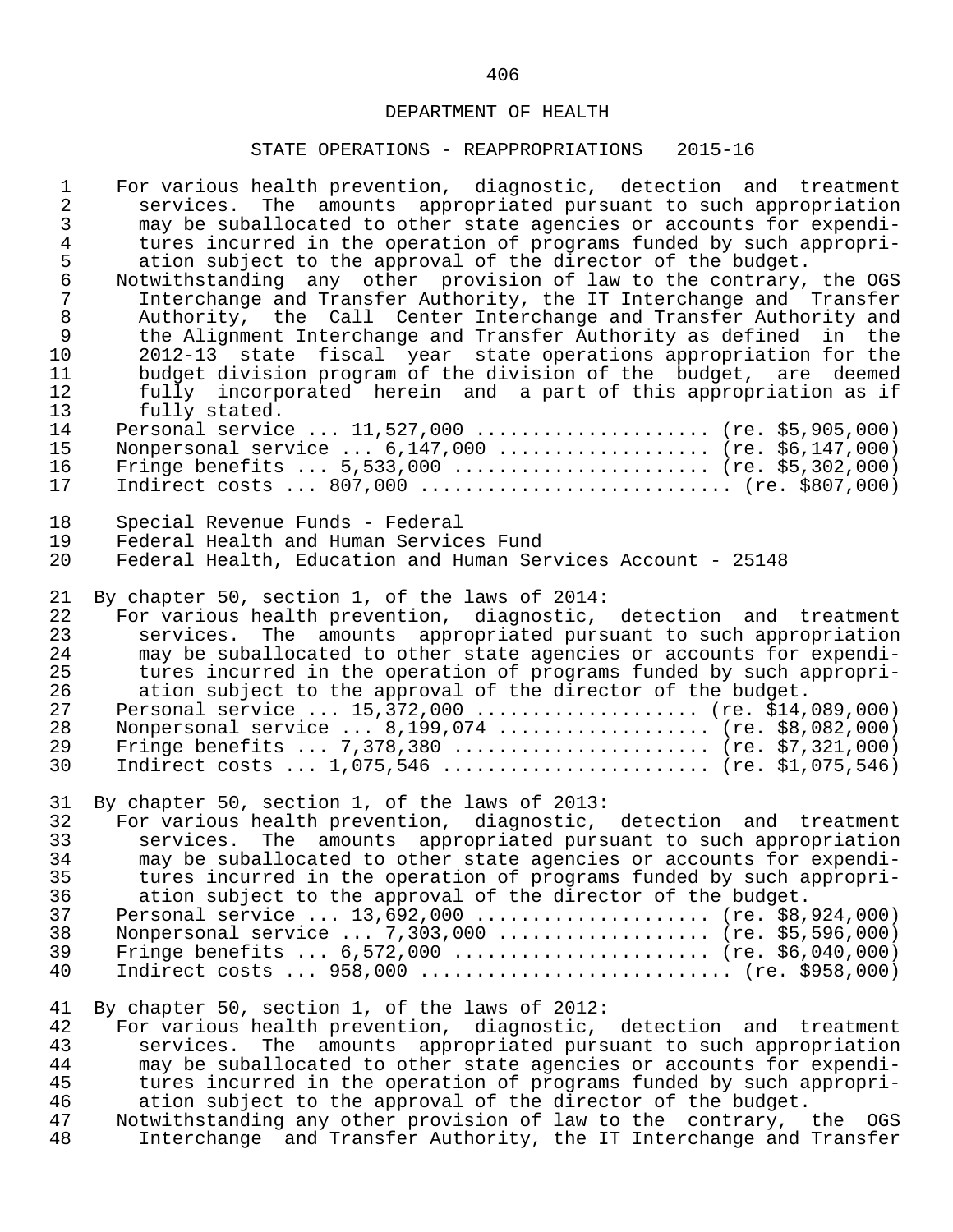### STATE OPERATIONS - REAPPROPRIATIONS 2015-16

1 authority, the Call Center Interchange and Transfer Authority and<br>2 the Alignment Interchange and Transfer Authority as defined in the 2 the Alignment Interchange and Transfer Authority as defined in the<br>3 2012-13 state fiscal year state operations appropriation for the 3 2012-13 state fiscal year state operations appropriation for<br>4 budget division program of the division of the budget, are deally 4 budget division program of the division of the budget, are deemed<br>5 fully incorporated herein and a part of this appropriation as if 5 fully incorporated herein and a part of this appropriation as if 6 fully stated.<br>7 Personal servic 7 Personal service ... 13,692,000 ...................... (re. \$6,084,000)<br>8 Nonpersonal service ... 7.303.000 .................... (re. \$2.120.000) 8 Nonpersonal service ... 7,303,000 ................... (re. \$2,120,000)<br>9 Fringe benefits ... 6,572,000 ........................ (re. \$3,072,000) 9 Fringe benefits ... 6,572,000 ........................ (re. \$3,072,000)<br>10 Indirect costs ... 958,000 .............................. (re. \$158,000) Indirect costs ... 958,000 ............................. (re. \$158,000) 11 Special Revenue Funds - Federal<br>12 Federal USDA-Food and Nutrition 12 Federal USDA-Food and Nutrition Services Fund<br>13 Child and Adult Care Food Account - 25022 13 Child and Adult Care Food Account - 25022 14 By chapter 50, section 1, of the laws of 2014:<br>15 For various food and nutritional services. 15 For various food and nutritional services.<br>16 Personal service ... 4.848.042 ............ 16 Personal service ... 4,848,042 ...................... (re. \$4,713,000)<br>17 Nonpersonal service ... 2,585,274 .................... (re. \$2,585,274) 17 Nonpersonal service ... 2,585,274 ................... (re. \$2,585,274)<br>18 Fringe benefits ... 2,327,478 ......................... (re. \$2,327,478) 18 Fringe benefits ... 2,327,478 ....................... (re. \$2,327,478) Indirect costs ... 339,206 ............................. (re. \$339,206) 20 By chapter 50, section 1, of the laws of 2013:<br>21 For various food and nutritional services. 21 For various food and nutritional services.<br>22 Personal service ... 4.645.000 ............ 22 Personal service ... 4,645,000 ........................ (re. \$425,000) 23 Nonpersonal service ... 2,477,000 .................... (re. \$1,693,000)<br>24 Fringe benefits ... 2,230,000 .......................... (re. \$1,020,000) 24 Fringe benefits ... 2,230,000 ....................... (re. \$1,020,000) 25 Indirect costs ... 325,000 ............................. (re. \$44,000) 26 By chapter 50, section 1, of the laws of 2012:<br>27 For various food and nutritional services. 27 For various food and nutritional services.<br>28 Notwithstanding any other provision of 28 Notwithstanding any other provision of law to the contrary, the OGS<br>29 11 Interchange and Transfer Authority, the IT Interchange and Transfer 29 Interchange and Transfer Authority, the IT Interchange and Transfer<br>30 Authority, the Call Center Interchange and Transfer Authority and 30 Authority, the Call Center Interchange and Transfer Authority and 31 the Alignment Interchange and Transfer Authority as defined in the<br>32 1012-13 state fiscal year state operations appropriation for the 32 2012-13 state fiscal year state operations appropriation for the 33 budget division program of the division of the budget, are deemed  $34$  fully incorporated herein and a part of this appropriation as if  $35$ 35 fully stated.<br>36 Personal servic 36 Personal service ... 4,645,000 ......................... (re. \$539,000)<br>37 Nonpersonal service ... 2.477.000 ...................... (re. \$640.000) 37 Nonpersonal service ... 2,477,000 ...................... (re. \$640,000)<br>38 Fringe benefits ... 2,230,000 ........................... (re. \$464,000) 38 Fringe benefits ... 2,230,000 ......................... (re. \$464,000) 39 Indirect costs ... 325,000 ............................. (re. \$44,000) 40 Special Revenue Funds - Federal 41 Federal USDA-Food and Nutrition Services Fund<br>42 Federal Food and Nutrition Services Account -Federal Food and Nutrition Services Account - 25022 43 By chapter 50, section 1, of the laws of 2014:<br>44 For various food and nutritional services. A 44 For various food and nutritional services. A portion of this appropri-<br>45 ation may be suballocated to other state agencies. 45 ation may be suballocated to other state agencies.<br>46 Personal service ... 26.284.000 .................... Personal service ... 26,284,000 ..................... (re. \$26,284,000)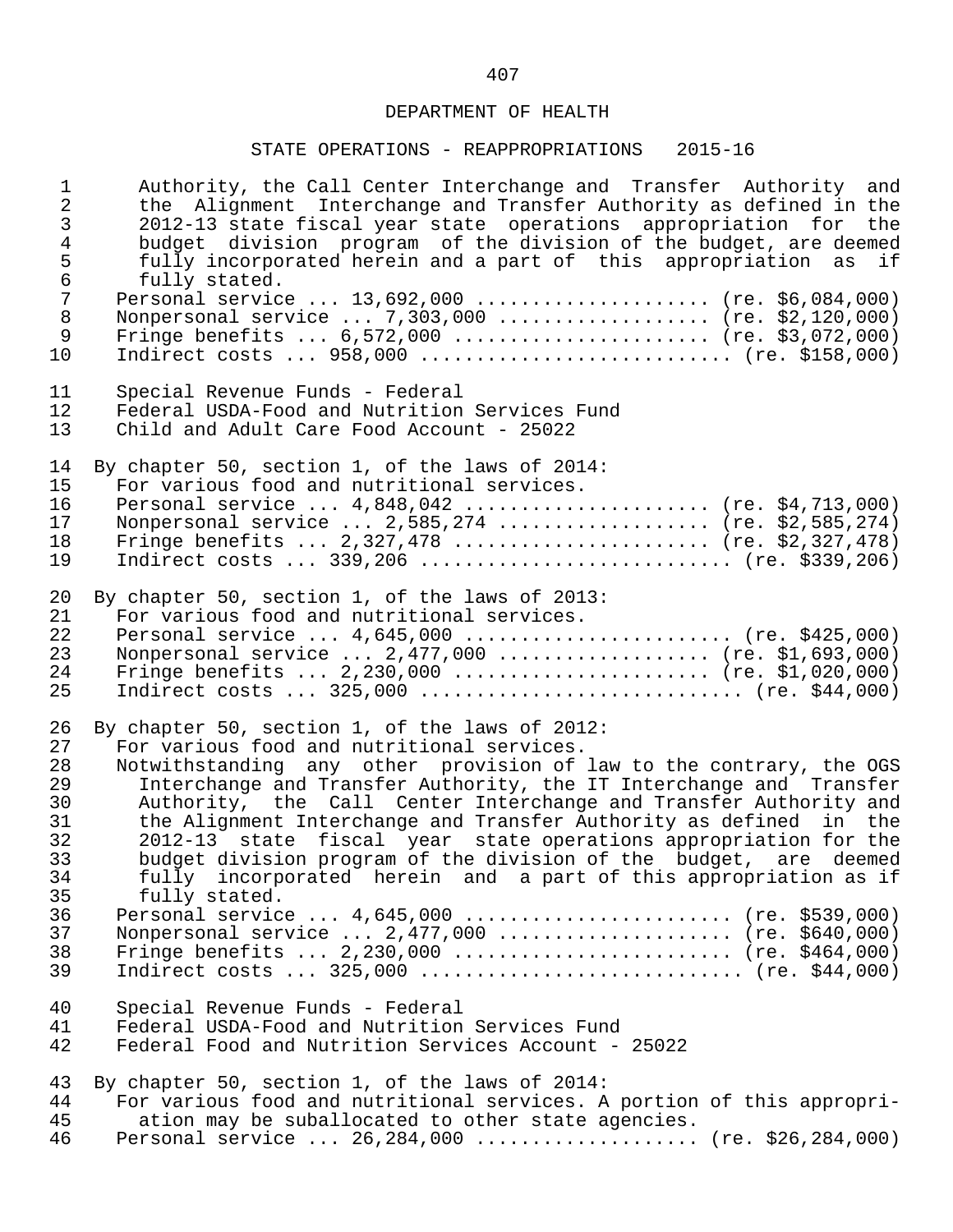| $\mathbf{1}$   | Nonpersonal service  15,104,000  (re. \$15,104,000)                    |
|----------------|------------------------------------------------------------------------|
| $\overline{2}$ | Fringe benefits $12,379,000$ (re. \$12,379,000)                        |
| $\mathsf{3}$   | Indirect costs $1,982,000$ (re. \$1,982,000)                           |
| $\overline{4}$ | By chapter 50, section 1, of the laws of 2013:                         |
| 5              | For various food and nutritional services. A portion of this appropri- |
| $\epsilon$     | ation may be suballocated to other state agencies.                     |
| $\overline{7}$ | Personal service  28,320,000  (re. \$18,093,000)                       |
| $\,8\,$        | Nonpersonal service  15,104,000  (re. \$6,909,000)                     |
| 9              | Fringe benefits $13,594,000$ (re. \$9,041,000)                         |
| 10             | Indirect costs $1,982,000$ (re. \$1,982,000)                           |
| 11             | Special Revenue Funds - Federal                                        |
| 12             | Federal USDA - Food and Nutrition Services Fund                        |
| 13             | Women, Infants, and Children (WIC) Civil Monetary Account - 25035      |
| 14             | By chapter 50, section 1, of the laws of 2014:                         |
| 15             | For services and expenses of the department of health related to the   |
| 16             | special supplemental nutrition program for women, infants and chil-    |
| 17             | dren.                                                                  |
| 18             | Nonpersonal service  5,000,000  (re. \$5,000,000)                      |
| 19             | By chapter 50, section 1, of the laws of 2013:                         |
| 20             | For services and expenses of the department of health related to the   |
| 21             | special supplemental nutrition program for women, infants and chil-    |
| 22             | dren.                                                                  |
| 23             | Nonpersonal service $5,000,000$ (re. \$4,511,000)                      |
| 24             | By chapter 50, section 1, of the laws of 2012:                         |
| 25             | For services and expenses of the department of health related to the   |
| 26             | special supplemental nutrition program for women, infants and chil-    |
| 27             | dren.                                                                  |
| 28             | Notwithstanding any other provision of law to the contrary, the OGS    |
| 29             | Interchange and Transfer Authority, the IT Interchange and Transfer    |
| 30             | Authority, the Call Center Interchange and Transfer Authority and      |
| 31             | the Alignment Interchange and Transfer Authority as defined in the     |
| 32             | 2012-13 state fiscal year state operations appropriation for the       |
| 33             | budget division program of the division of the budget, are deemed      |
| 34             | fully incorporated herein and a part of this appropriation as if       |
| 35             | fully stated.                                                          |
| 36             | Nonpersonal service  5,000,000  (re. \$1,506,416)                      |
| 37             | CENTER FOR ENVIRONMENTAL HEALTH PROGRAM                                |
| 38             | Special Revenue Funds - Federal                                        |
| 39             | Federal Health and Human Services Fund                                 |
| 40             | Federal Grant Account - 25183                                          |
| 41             | By chapter 50, section 1, of the laws of 2014:                         |
| 42             | For services and expenses of various health prevention, diagnostic,    |
| 43             | detection and treatment services.                                      |
| 44             | Personal service $3,268,000$ (re. \$3,268,000)                         |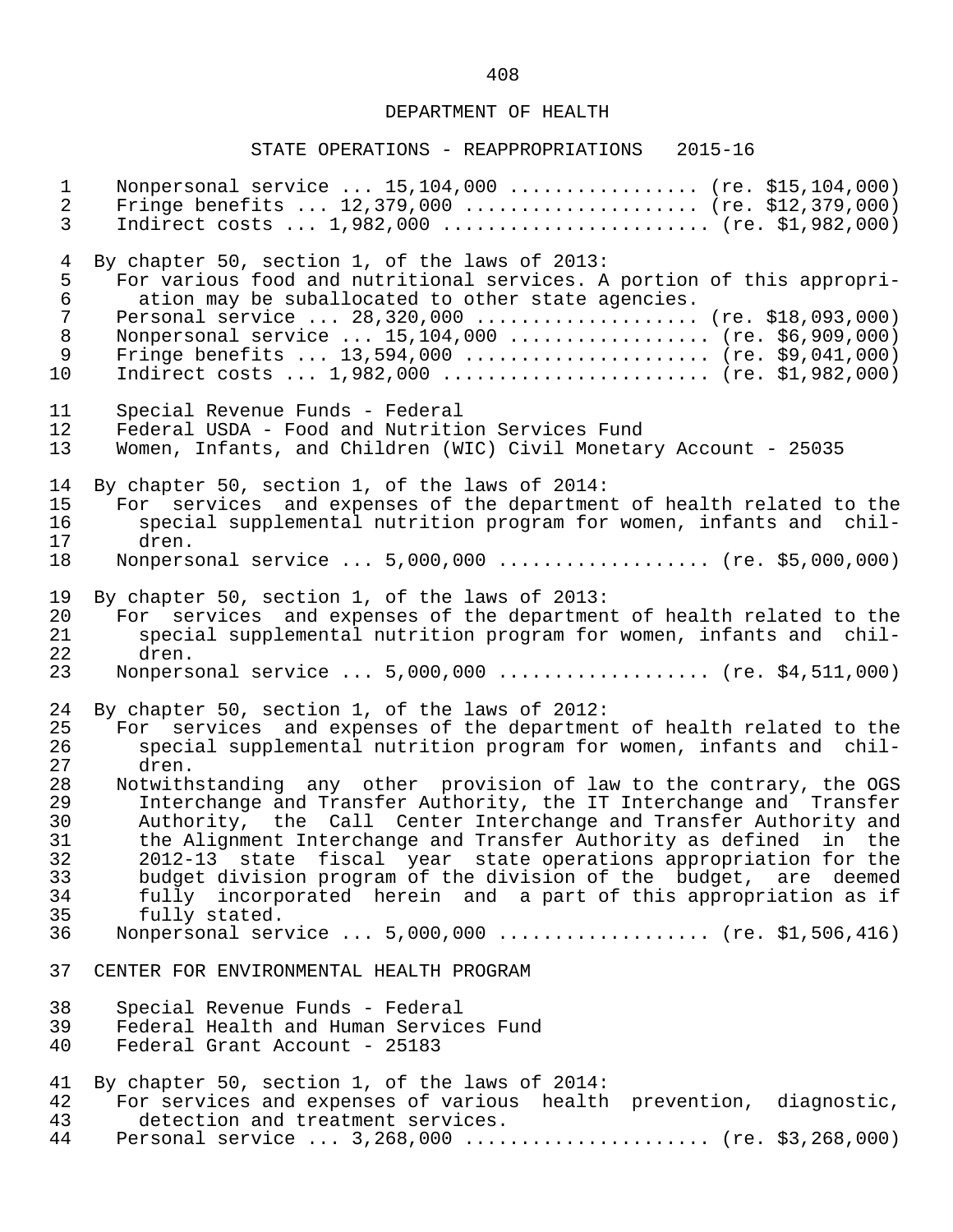#### STATE OPERATIONS - REAPPROPRIATIONS 2015-16

1 Nonpersonal service ... 1,742,000 ................... (re. \$1,742,000)<br>2 Fringe benefits ... 1,569,000 ........................ (re. \$1,569,000) 2 Fringe benefits ... 1,569,000 ........................ (re. \$1,569,000)<br>3 Indirect costs ... 229,000 .............................. (re. \$229,000) 3 Indirect costs ... 229,000 ............................ (re. \$229,000) 4 [Special Revenue Funds - Federal 5 Federal Health and Human Services Fund Federal Block Grant CEH Account - 25170] 7 By chapter 50, section 1, of the laws of 2013:<br>8 For various health prevention, diagnosti 8 For various health prevention, diagnostic, detection and treatment<br>9 services. 9 services.<br>10 Personal se 10 Personal service ... 3,268,000 ...................... (re. \$3,268,000)<br>11 Nonpersonal service ... 1,742,000 .................... (re. \$1,742,000) 11 Nonpersonal service ... 1,742,000 .................... (re. \$1,742,000)<br>12 Fringe benefits ... 1,569,000 ........................ (re. \$1,569,000) 12 Fringe benefits ... 1,569,000 ....................... (re. \$1,569,000) 13 Indirect costs ... 229,000 ............................ (re. \$229,000) 14 [Special Revenue Funds - Federal 15 Federal Health and Human Services Fund<br>16 Federal Grant Accountl Federal Grant Account] 17 By chapter 50, section 1, of the laws of 2012:<br>18 For services and expenses of various health 18 For services and expenses of various health prevention, diagnostic,<br>19 detection and treatment services. 19 detection and treatment services.<br>20 Notwithstanding any other provis 20 Notwithstanding any other provision of law to the contrary, the OGS<br>21 Interchange and Transfer Authority, the IT Interchange and Transfer 21 Interchange and Transfer Authority, the IT Interchange and Transfer<br>22 Authority, the Call Center Interchange and Transfer Authority and 22 Authority, the Call Center Interchange and Transfer Authority and<br>23 the Alignment Interchange and Transfer Authority as defined in the 23 the Alignment Interchange and Transfer Authority as defined in the<br>24 1012-13 state fiscal year state operations appropriation for the 24 2012-13 state fiscal year state operations appropriation for the 25 budget division program of the division of the budget, are deemed<br>26 fully incorporated herein and a part of this appropriation as if 26 fully incorporated herein and a part of this appropriation as if<br>27 fully stated. 27 fully stated.<br>28 Personal servic 28 Personal service ... 3,268,000 .......................... (re. \$799,000)<br>29 Nonpersonal service ... 1.742.000 ..................... (re. \$1.611.000) 29 Nonpersonal service ... 1,742,000 .................... (re. \$1,611,000)<br>30 Fringe benefits ... 1,569,000 ........................... (re. \$363,000) 30 Fringe benefits ... 1,569,000 .......................... (re. \$363,000)<br>31 Indirect costs ... 229,000 .............................. (re. \$229,000) Indirect costs ... 229,000 .............................. (re. \$229,000) 32 Special Revenue Funds - Federal 33 Federal Health and Human Services Fund<br>34 Federal Block Grant CEH Account - 2517 Federal Block Grant CEH Account - 25170 35 By chapter 50, section 1, of the laws of 2014:<br>36 For various health prevention, diagnostic. 36 For various health prevention, diagnostic, detection and treatment<br>37 Services. services. 38 Personal service ... 803,000 ............................ (re. \$803,000)<br>39 Nonpersonal service ... 429,000 ........................ (re. \$429,000) 39 Nonpersonal service ... 429,000 ........................ (re. \$429,000)<br>40 Fringe benefits ... 385,000 ............................. (re. \$385,000) 40 Fringe benefits ... 385,000 ........................... (re. \$385,000) 41 Indirect costs ... 56,000 .............................. (re. \$56,000) 42 [Special Revenue Funds - Federal<br>43 Federal Health and Human Service 43 Federal Health and Human Services Fund<br>44 Federal Grant Account - 251831 Federal Grant Account - 25183]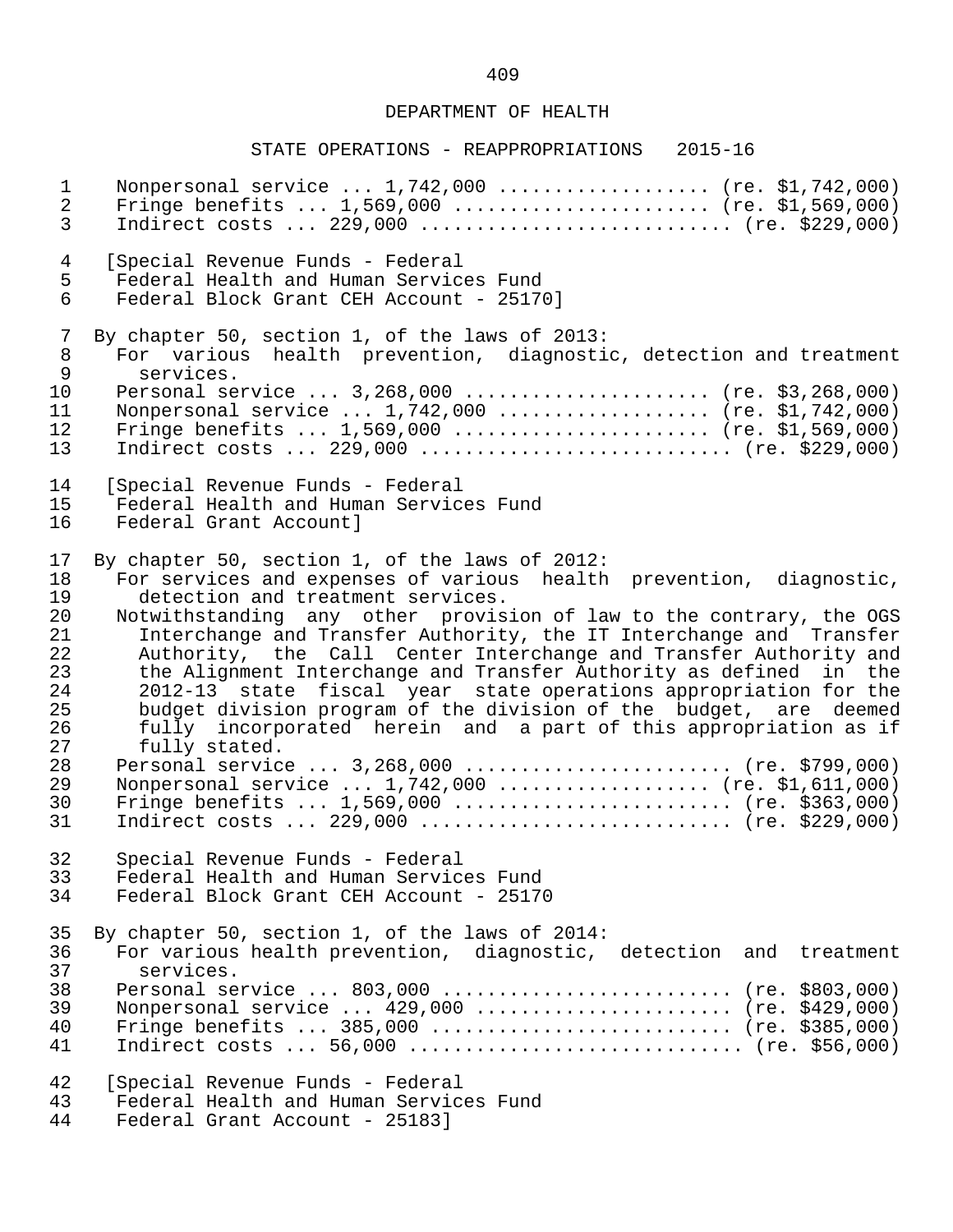| $\mathbf 1$                                                                            | By chapter 50, section 1, of the laws of 2013:                                                                                                                                                                                                                                                                                                                                                                                                                                                                                                                                                                                                                                                                                                                                                                                                   |
|----------------------------------------------------------------------------------------|--------------------------------------------------------------------------------------------------------------------------------------------------------------------------------------------------------------------------------------------------------------------------------------------------------------------------------------------------------------------------------------------------------------------------------------------------------------------------------------------------------------------------------------------------------------------------------------------------------------------------------------------------------------------------------------------------------------------------------------------------------------------------------------------------------------------------------------------------|
| $\overline{2}$                                                                         | For services and expenses of various health prevention, diagnostic,                                                                                                                                                                                                                                                                                                                                                                                                                                                                                                                                                                                                                                                                                                                                                                              |
| 3                                                                                      | detection and treatment services.                                                                                                                                                                                                                                                                                                                                                                                                                                                                                                                                                                                                                                                                                                                                                                                                                |
| $\overline{4}$                                                                         | Personal service  803,000  (re. \$639,000)                                                                                                                                                                                                                                                                                                                                                                                                                                                                                                                                                                                                                                                                                                                                                                                                       |
| 5                                                                                      | Nonpersonal service $429,000$ (re. \$428,000)                                                                                                                                                                                                                                                                                                                                                                                                                                                                                                                                                                                                                                                                                                                                                                                                    |
| $\epsilon$                                                                             | Fringe benefits $385,000$ (re. \$385,000)                                                                                                                                                                                                                                                                                                                                                                                                                                                                                                                                                                                                                                                                                                                                                                                                        |
| 7                                                                                      | Indirect costs  56,000  (re. \$56,000)                                                                                                                                                                                                                                                                                                                                                                                                                                                                                                                                                                                                                                                                                                                                                                                                           |
| 8                                                                                      | [Special Revenue Funds - Federal                                                                                                                                                                                                                                                                                                                                                                                                                                                                                                                                                                                                                                                                                                                                                                                                                 |
| 9                                                                                      | Federal Health and Human Services Fund                                                                                                                                                                                                                                                                                                                                                                                                                                                                                                                                                                                                                                                                                                                                                                                                           |
| 10                                                                                     | Federal Grant CEH Account]                                                                                                                                                                                                                                                                                                                                                                                                                                                                                                                                                                                                                                                                                                                                                                                                                       |
| 11<br>12<br>13<br>14<br>15<br>16<br>17<br>18<br>19<br>20<br>21<br>22<br>23<br>24<br>25 | By chapter 50, section 1, of the laws of 2012:<br>For various health prevention, diagnostic, detection and treatment<br>services.<br>Notwithstanding any other provision of law to the contrary, the OGS<br>Interchange and Transfer Authority, the IT Interchange and Transfer<br>Authority, the Call Center Interchange and Transfer Authority and<br>the Alignment Interchange and Transfer Authority as defined<br>in the<br>2012-13 state fiscal year state operations appropriation for the<br>budget division program of the division of the budget, are deemed<br>fully incorporated herein and a part of this appropriation as if<br>fully stated.<br>Personal service  803,000  (re. \$185,000)<br>Nonpersonal service $429,000$ (re. \$273,000)<br>Fringe benefits $385,000$ (re. \$253,000)<br>Indirect costs  56,000  (re. \$7,000) |
| 26                                                                                     | Special Revenue Funds - Federal                                                                                                                                                                                                                                                                                                                                                                                                                                                                                                                                                                                                                                                                                                                                                                                                                  |
| 27                                                                                     | Federal Miscellaneous Operating Grants Fund                                                                                                                                                                                                                                                                                                                                                                                                                                                                                                                                                                                                                                                                                                                                                                                                      |
| 28                                                                                     | Federal Environmental Protection Agency Grants Account - 25467                                                                                                                                                                                                                                                                                                                                                                                                                                                                                                                                                                                                                                                                                                                                                                                   |
| 29                                                                                     | By chapter 50, section 1, of the laws of 2014:                                                                                                                                                                                                                                                                                                                                                                                                                                                                                                                                                                                                                                                                                                                                                                                                   |
| 30                                                                                     | For various environmental projects including suballocation for the                                                                                                                                                                                                                                                                                                                                                                                                                                                                                                                                                                                                                                                                                                                                                                               |
| 31                                                                                     | department of environmental conservation.                                                                                                                                                                                                                                                                                                                                                                                                                                                                                                                                                                                                                                                                                                                                                                                                        |
| 32                                                                                     | Personal service  4,657,000  (re. \$4,657,000)                                                                                                                                                                                                                                                                                                                                                                                                                                                                                                                                                                                                                                                                                                                                                                                                   |
| 33                                                                                     | Nonpersonal service  2,485,000  (re. \$2,473,000)                                                                                                                                                                                                                                                                                                                                                                                                                                                                                                                                                                                                                                                                                                                                                                                                |
| 34                                                                                     | Fringe benefits $2,235,000$ (re. \$2,235,000)                                                                                                                                                                                                                                                                                                                                                                                                                                                                                                                                                                                                                                                                                                                                                                                                    |
| 35                                                                                     | Indirect costs $326,000$ (re. \$326,000)                                                                                                                                                                                                                                                                                                                                                                                                                                                                                                                                                                                                                                                                                                                                                                                                         |
| 36                                                                                     | By chapter 50, section 1, of the laws of 2013:                                                                                                                                                                                                                                                                                                                                                                                                                                                                                                                                                                                                                                                                                                                                                                                                   |
| 37                                                                                     | For various environmental projects including suballocation for the                                                                                                                                                                                                                                                                                                                                                                                                                                                                                                                                                                                                                                                                                                                                                                               |
| 38                                                                                     | department of environmental conservation.                                                                                                                                                                                                                                                                                                                                                                                                                                                                                                                                                                                                                                                                                                                                                                                                        |
| 39                                                                                     | Personal service $4,657,000$ (re. \$2,361,000)                                                                                                                                                                                                                                                                                                                                                                                                                                                                                                                                                                                                                                                                                                                                                                                                   |
| 40                                                                                     | Nonpersonal service $2,485,000$ (re. \$2,311,000)                                                                                                                                                                                                                                                                                                                                                                                                                                                                                                                                                                                                                                                                                                                                                                                                |
| 41                                                                                     | Fringe benefits $2,235,000$ (re. \$1,136,000)                                                                                                                                                                                                                                                                                                                                                                                                                                                                                                                                                                                                                                                                                                                                                                                                    |
| 42                                                                                     | Indirect costs $326,000$ (re. \$325,000)                                                                                                                                                                                                                                                                                                                                                                                                                                                                                                                                                                                                                                                                                                                                                                                                         |
| 43<br>44<br>45                                                                         | By chapter 50, section 1, of the laws of 2012:<br>For various environmental projects including<br>suballocation for<br>the<br>department of environmental conservation.                                                                                                                                                                                                                                                                                                                                                                                                                                                                                                                                                                                                                                                                          |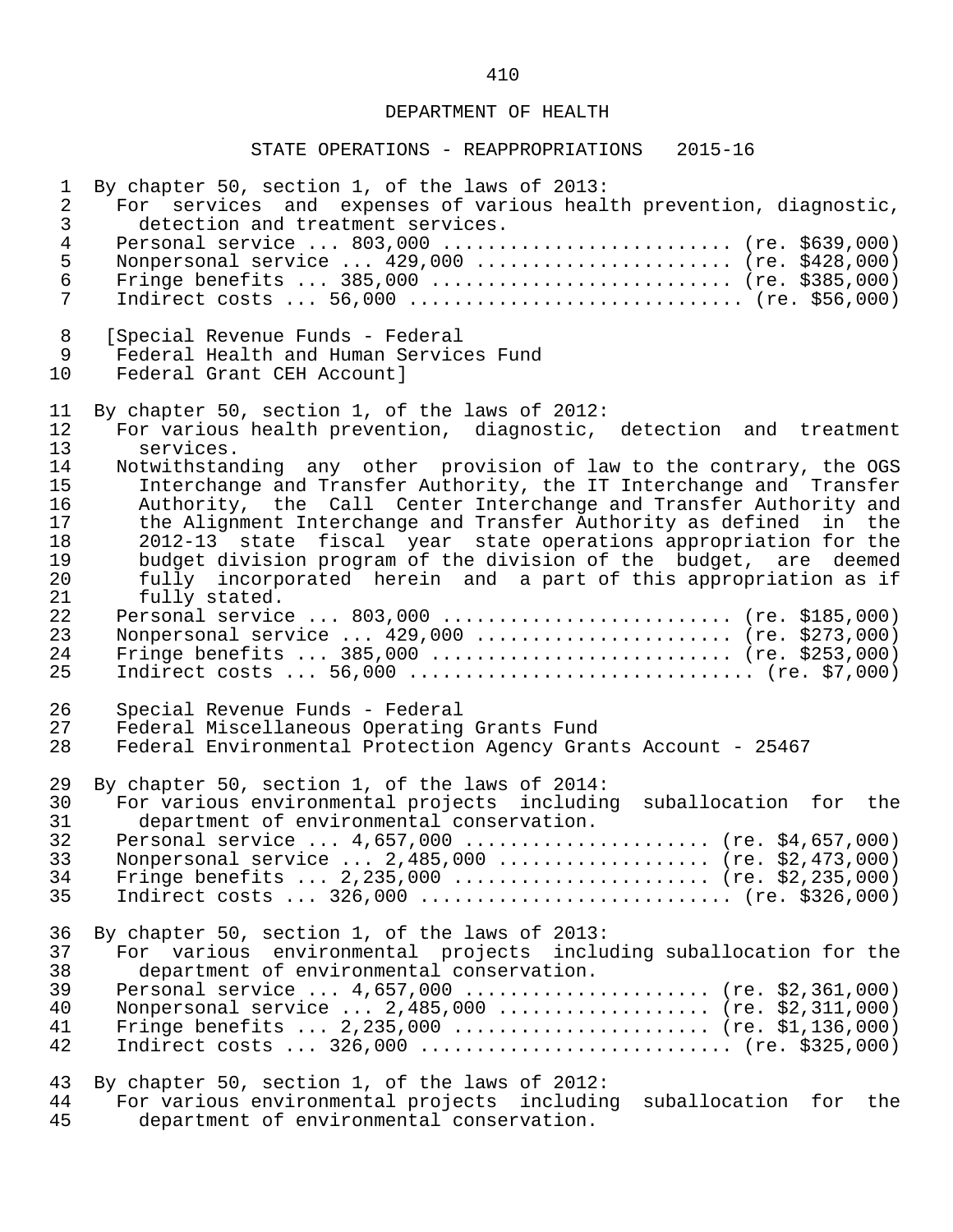| $\mathbf{1}$<br>$\overline{2}$<br>$\mathfrak{Z}$<br>$\overline{4}$<br>5<br>$\sqrt{6}$<br>$\overline{7}$<br>$\,8\,$ | Notwithstanding any other provision of law to the contrary, the OGS<br>Interchange and Transfer Authority, the IT Interchange and Transfer<br>Authority, the Call Center Interchange and Transfer Authority and<br>the Alignment Interchange and Transfer Authority as defined in the<br>2012-13 state fiscal year state operations appropriation for the<br>budget division program of the division of the budget, are deemed<br>fully incorporated herein and a part of this appropriation as if |
|--------------------------------------------------------------------------------------------------------------------|----------------------------------------------------------------------------------------------------------------------------------------------------------------------------------------------------------------------------------------------------------------------------------------------------------------------------------------------------------------------------------------------------------------------------------------------------------------------------------------------------|
| $\mathsf 9$<br>10<br>11<br>12                                                                                      | fully stated.<br>Personal service $4,657,000$ (re. \$1,438,000)<br>Nonpersonal service $2,485,000$ (re. \$2,259,000)<br>Fringe benefits $2,235,000$ (re. \$1,644,000)<br>Indirect costs  326,000  (re. \$120,000)                                                                                                                                                                                                                                                                                  |
| 13                                                                                                                 | By chapter 50, section 1, of the laws of 2011:                                                                                                                                                                                                                                                                                                                                                                                                                                                     |
| 14                                                                                                                 | For various environmental projects including suballocation for the                                                                                                                                                                                                                                                                                                                                                                                                                                 |
| 15                                                                                                                 | department of environmental conservation.                                                                                                                                                                                                                                                                                                                                                                                                                                                          |
| 16                                                                                                                 | Personal service  4,657,000  (re. \$943,000)                                                                                                                                                                                                                                                                                                                                                                                                                                                       |
| 17                                                                                                                 | Nonpersonal service $2,485,000$ (re. \$54,000)                                                                                                                                                                                                                                                                                                                                                                                                                                                     |
| 18                                                                                                                 | Fringe benefits $2,235,000$ (re. \$381,000)                                                                                                                                                                                                                                                                                                                                                                                                                                                        |
| 19                                                                                                                 | Indirect costs $326,000$ (re. \$326,000)                                                                                                                                                                                                                                                                                                                                                                                                                                                           |
| 20                                                                                                                 | By chapter 54, section 1, of the laws of 2010:                                                                                                                                                                                                                                                                                                                                                                                                                                                     |
| 21                                                                                                                 | For various environmental projects including suballocation for the                                                                                                                                                                                                                                                                                                                                                                                                                                 |
| 22                                                                                                                 | department of environmental conservation                                                                                                                                                                                                                                                                                                                                                                                                                                                           |
| 23                                                                                                                 |                                                                                                                                                                                                                                                                                                                                                                                                                                                                                                    |
| 24                                                                                                                 | CHILD HEALTH INSURANCE PROGRAM                                                                                                                                                                                                                                                                                                                                                                                                                                                                     |
| 25                                                                                                                 | Special Revenue Funds - Federal                                                                                                                                                                                                                                                                                                                                                                                                                                                                    |
| 26                                                                                                                 | Federal Health and Human Services Fund                                                                                                                                                                                                                                                                                                                                                                                                                                                             |
| 27                                                                                                                 | Children's Health Insurance Account - 25148                                                                                                                                                                                                                                                                                                                                                                                                                                                        |
| 28                                                                                                                 | By chapter 50, section 1, of the laws of 2014:                                                                                                                                                                                                                                                                                                                                                                                                                                                     |
| 29                                                                                                                 | The money hereby appropriated is available for payment of aid hereto-                                                                                                                                                                                                                                                                                                                                                                                                                              |
| 30                                                                                                                 | fore accrued or hereafter accrued.                                                                                                                                                                                                                                                                                                                                                                                                                                                                 |
| 31                                                                                                                 | For services and expenses related to the children's health insurance                                                                                                                                                                                                                                                                                                                                                                                                                               |
| 32                                                                                                                 | program provided pursuant to title XXI of the federal social securi-                                                                                                                                                                                                                                                                                                                                                                                                                               |
| 33                                                                                                                 | ty act.                                                                                                                                                                                                                                                                                                                                                                                                                                                                                            |
| 34                                                                                                                 | Personal service  30,772,000  (re. \$30,772,000)                                                                                                                                                                                                                                                                                                                                                                                                                                                   |
| 35                                                                                                                 | Nonpersonal service $16,411,000$ (re. \$16,411,000)                                                                                                                                                                                                                                                                                                                                                                                                                                                |
| 36                                                                                                                 | Fringe benefits $14,771,000$ (re. \$14,771,000)                                                                                                                                                                                                                                                                                                                                                                                                                                                    |
| 37                                                                                                                 | Indirect costs $2,154,000$ (re. \$2,154,000)                                                                                                                                                                                                                                                                                                                                                                                                                                                       |
| 38                                                                                                                 | HEALTH CARE FINANCING PROGRAM                                                                                                                                                                                                                                                                                                                                                                                                                                                                      |
| 39                                                                                                                 | Special Revenue Funds - Other                                                                                                                                                                                                                                                                                                                                                                                                                                                                      |
| 40                                                                                                                 | Miscellaneous Special Revenue Fund                                                                                                                                                                                                                                                                                                                                                                                                                                                                 |
| 41                                                                                                                 | Nursing Home Receivership Account - 21925                                                                                                                                                                                                                                                                                                                                                                                                                                                          |
| 42                                                                                                                 | By chapter 50, section 1, of the laws of 1986:                                                                                                                                                                                                                                                                                                                                                                                                                                                     |
| 43                                                                                                                 | For purposes of making payments pursuant to subdivision 3 of section                                                                                                                                                                                                                                                                                                                                                                                                                               |
| 44                                                                                                                 | 2810 of the public health law  2,000,000  (re. \$2,000,000)                                                                                                                                                                                                                                                                                                                                                                                                                                        |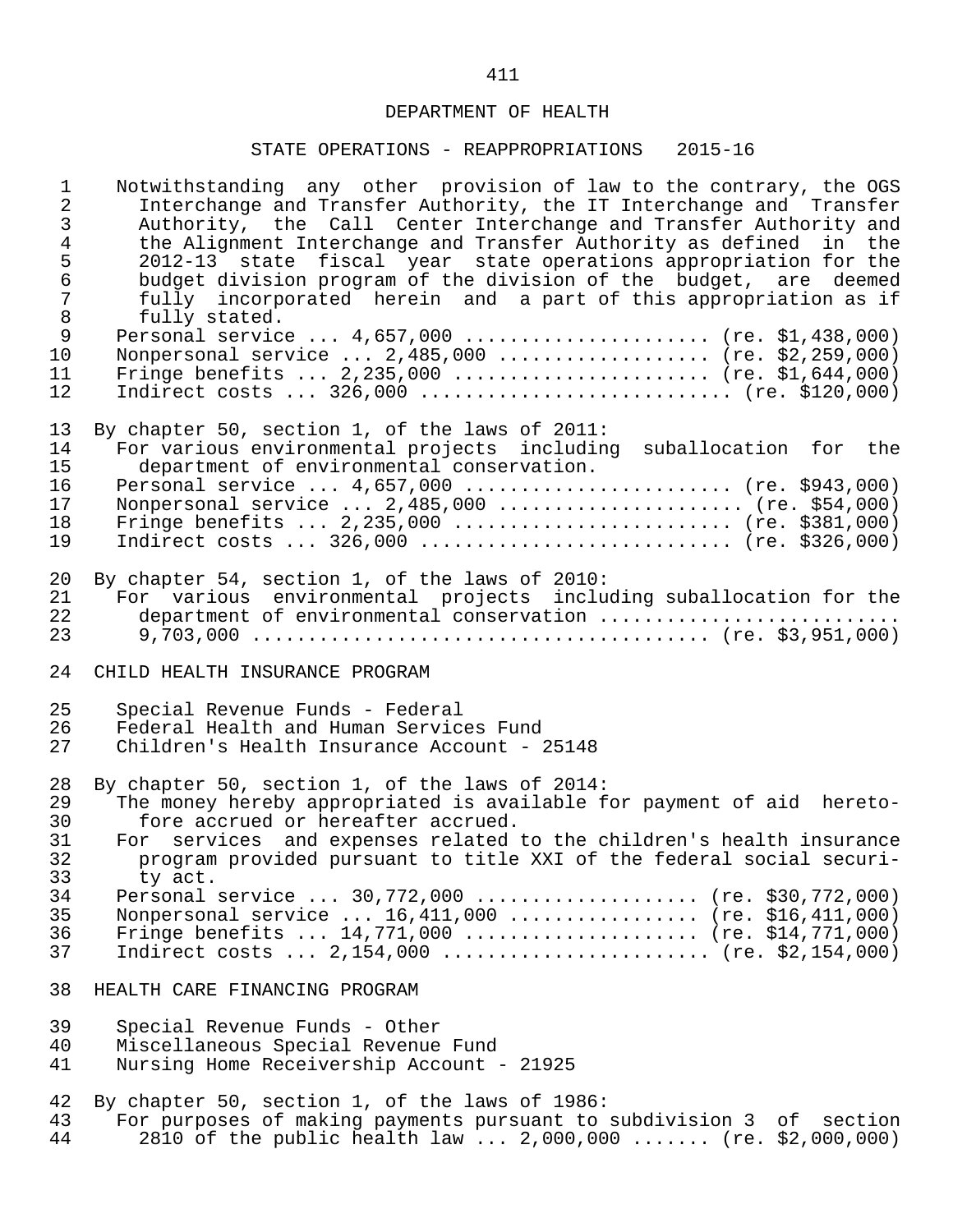- 1 MEDICAL ASSISTANCE ADMINISTRATION PROGRAM
- 2 Special Revenue Funds Federal
- 3 Federal Health and Human Services Fund
- Electronic Medicaid System Account 25107
- 5 The appropriation made by chapter 50, section 1, of the laws of 2014, is<br>6 hereby amended and reappropriated to read: 6 hereby amended and reappropriated to read:<br>7 Notwithstanding section 40 of the state fir
- 7 Notwithstanding section 40 of the state finance law or any other law<br>8 to the contrary, all medical assistance appropriations made from 8 to the contrary, all medical assistance appropriations made from<br>9 this account shall remain in full force and effect in accordance, in 9 this account shall remain in full force and effect in accordance, in<br>10 the aggregate, with the following schedule: not more than 50 percent 10 the aggregate, with the following schedule: not more than 50 percent<br>11 for the period April 1, 2014 to March 31, 2015; and the remaining 11 for the period April 1, 2014 to March 31, 2015; and the remaining<br>12 amount for the period April 1, 2015 to [March 31] JUNE 30, 2016. 12 amount for the period April 1, 2015 to [March 31] JUNE 30, 2016.<br>13 For services and expenses related to the operation of an electr
- 13 For services and expenses related to the operation of an electronic<br>14 medicaid eligibility verification system and operation of a medicaid 14 medicaid eligibility verification system and operation of a medicaid<br>15 override application system, and operation of a medicaid management 15 override application system, and operation of a medicaid management<br>16 information system, and development and operation of a replacement 16 information system, and development and operation of a replacement<br>17 medicaid system. The moneys hereby appropriated shall be available 17 medicaid system. The moneys hereby appropriated shall be available<br>18 18 for payment of liabilities heretofore accrued and hereafter to 18 for payment of liabilities heretofore accrued and hereafter to 19 accrue.<br>20 Notwithst
- 20 Notwithstanding any inconsistent provision of law and subject to the<br>21 approval of the director of the budget, the amount appropriated 21 approval of the director of the budget, the amount appropriated 22 herein may be increased or decreased by interchange with any other 23 appropriation or with any other item or items within the amounts<br>24 appropriated within the department of health special revenue funds -24 appropriated within the department of health special revenue funds -<br>25 federal with the approval of the director of the budget who shall 25 federal with the approval of the director of the budget who shall<br>26 file such approval with the department of audit and control and 26 file such approval with the department of audit and control and<br>27 copies thereof with the chairman of the senate finance committee and 27 copies thereof with the chairman of the senate finance committee and<br>28 the chairman of the assembly ways and means committee. 28 the chairman of the assembly ways and means committee.
	- 29 Contractual services ... 404,000,000 .............. (re. \$404,000,000)
	- 30 Special Revenue Funds Federal
	- 31 Federal Health and Human Services Fund
	- Medical Administration Transfer Account 25107
	- 33 The appropriation made by chapter 50, section 1, of the laws of 2014, is 34 thereby amended and reappropriated to read: 34 hereby amended and reappropriated to read:<br>35 Notwithstanding section 40 of the state fi
	- 35 Notwithstanding section 40 of the state finance law or any other law 36 to the contrary, all medical assistance appropriations made from 37 this account shall remain in full force and effect in accordance, in<br>38 the aggregate, with the following schedule: not more than 47 percent 38 the aggregate, with the following schedule: not more than 47 percent<br>39 for the period April 1, 2014 to March 31, 2015; and the remaining 39 for the period April 1, 2014 to March 31, 2015; and the remaining<br>40 amount for the period April 1, 2015 to [March 31] JUNE 30, 2016. 40 amount for the period April 1, 2015 to [March 31] JUNE 30, 2016.
	- 41 Notwithstanding any inconsistent provision of law and subject to the 42 approval of the director of the budget, moneys hereby appropriated<br>43 may be increased or decreased by transfer or suballocation between 43 may be increased or decreased by transfer or suballocation between<br>44 these appropriated amounts and appropriations of other state agen-44 these appropriated amounts and appropriations of other state agen-<br>45 cies and appropriations of the department of health. Notwithstanding 45 cies and appropriations of the department of health. Notwithstanding<br>46 any inconsistent provision of law and subject to approval of the 46 any inconsistent provision of law and subject to approval of the<br>47 director of the budget, moneys hereby appropriated may be trans-47 director of the budget, moneys-hereby-appropriated-may-be-trans-<br>48 ferred or suballocated to other state agencies for reimbursement to ferred or suballocated to other state agencies for reimbursement to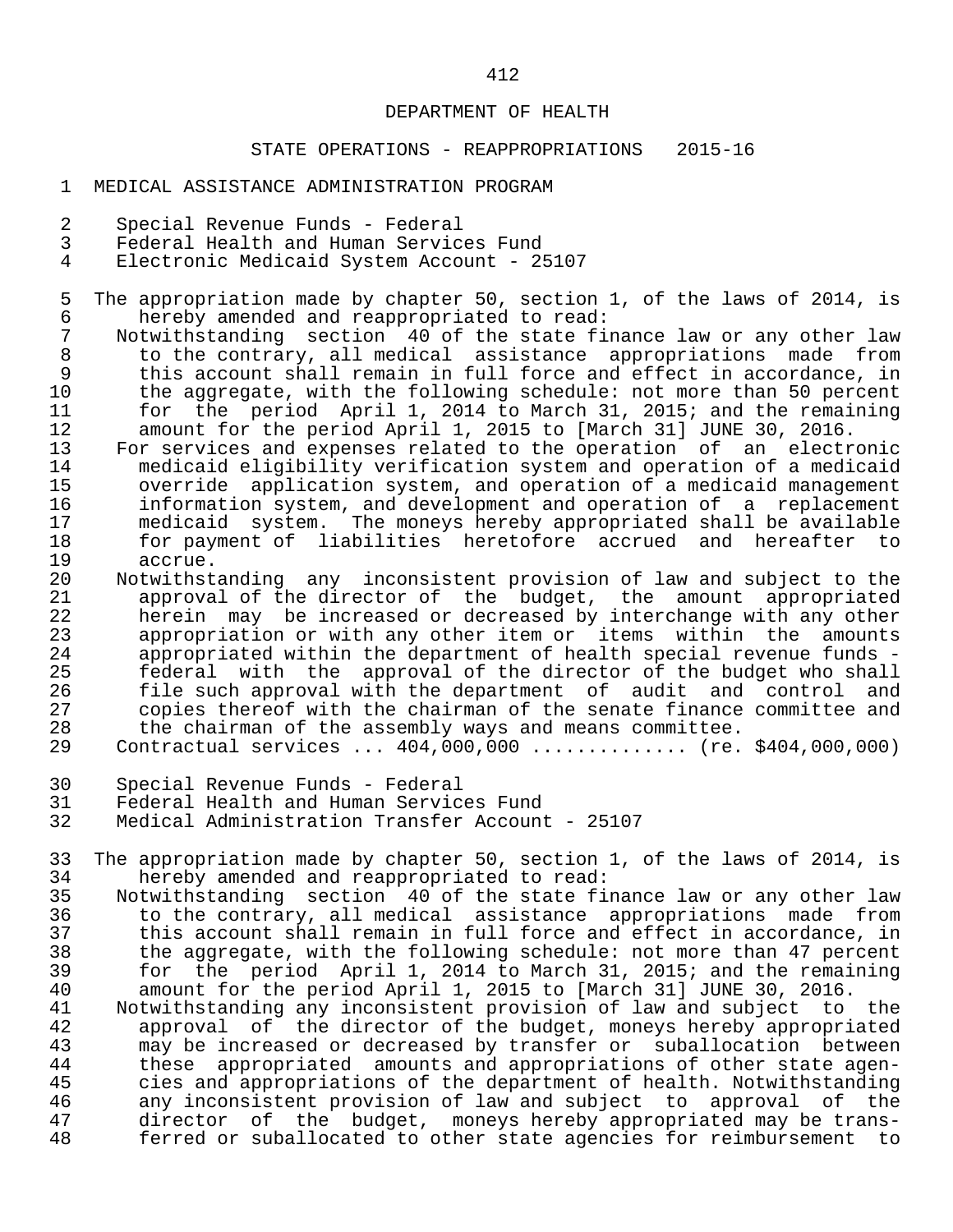| $\mathbf 1$                    | local government entities for services and expenses related to                                                                      |
|--------------------------------|-------------------------------------------------------------------------------------------------------------------------------------|
| $\overline{c}$<br>$\mathsf{3}$ | administration of the medical assistance program.                                                                                   |
| $\overline{4}$                 | Personal service  94,208,000  (re. \$94,208,000)<br>Nonpersonal service  305,902,000  (re. \$305,902,000)                           |
| 5                              | Fringe benefits $50,382,000$ (re. \$50,382,000)                                                                                     |
| $6\overline{6}$                | Indirect costs $6,500,000$ (re. \$6,500,000)                                                                                        |
|                                |                                                                                                                                     |
| 7                              | By chapter 50, section 1, of the laws of 2013:                                                                                      |
| $\,8\,$                        | The money hereby appropriated herein, together with any available                                                                   |
| 9                              | federal matching funds, is available for the services and expenses                                                                  |
| 10                             | related to the balancing incentive program.                                                                                         |
| 11                             | Notwithstanding any other provision of law, the money hereby appropri-                                                              |
| 12                             | ated may be increased or decreased by interchange or transfer, with                                                                 |
| 13                             | any appropriation of the department of health, and may be<br>increased                                                              |
| 14                             | or decreased by transfer or suballocation between these appropriated                                                                |
| 15                             | amounts and appropriations of state office for the aging with the                                                                   |
| 16<br>17                       | approval of the director of the budget.<br>Contractual services  10,000,000  (re. \$10,000,000)                                     |
|                                |                                                                                                                                     |
| 18                             | OFFICE OF HEALTH INSURANCE PROGRAM                                                                                                  |
| 19                             | Special Revenue Funds - Federal                                                                                                     |
| 20                             | Federal Health and Human Services Fund                                                                                              |
| 21                             | Healthcare and Insurance Reform Account - 25148                                                                                     |
|                                |                                                                                                                                     |
| 22<br>23                       | By chapter 50, section 1, of the laws of 2014:<br>For services and expenses of the department of health for planning and            |
| 24                             | implementing various healthcare and insurance reform initiatives                                                                    |
| 25                             | authorized by federal legislation, including, but not limited to,                                                                   |
|                                |                                                                                                                                     |
|                                |                                                                                                                                     |
| 26<br>27                       | the Patient Protection and Affordable Care Act (P.L. 111-148) and<br>the Health Care and Education Reconciliation Act of 2010 (P.L. |
| 28                             | 111-152) in accordance with the following sub-schedule. Notwith-                                                                    |
| 29                             | standing any other provision of law, money hereby appropriated may                                                                  |
| 30                             | be increased or decreased by interchange, transfer, or suballocation                                                                |
| 31                             | within a program, account or subschedule or with any appropriation                                                                  |
| 32                             | any state agency or transferred to health research incorporated<br>of                                                               |
| 33                             | or distributed to localities with the approval of the director of                                                                   |
| 34                             | the budget, who shall file such approval with the department of                                                                     |
| 35                             | audit and control and copies thereof with the chairman of the senate                                                                |
| 36                             | finance committee and the chairman of the assembly ways<br>and means                                                                |
| 37                             | committee.                                                                                                                          |
| 38<br>39                       | A portion of this appropriation may be transferred to local assistance<br>appropriations.                                           |
| 40                             | Ombudsman;<br>Resource Centers; Home Visitation Programs; Medicaid                                                                  |
| 41                             | Psychiatric Demo, Chronic Disease Incentive Program                                                                                 |
| 42                             | Nonpersonal service  20,000,000  (re. \$20,000,000)                                                                                 |
| 43                             | Personal Responsibility Education Grant Program                                                                                     |
| 44                             | Nonpersonal service $4,000,000$ (re. \$4,000,000)                                                                                   |
| 45                             | Abstinence Education                                                                                                                |
| 46                             | Nonpersonal service  3,000,000  (re. \$3,000,000)                                                                                   |
| 47<br>48                       | Insurance Exchange<br>Nonpersonal service  190,000,000  (re. \$189,993,000)                                                         |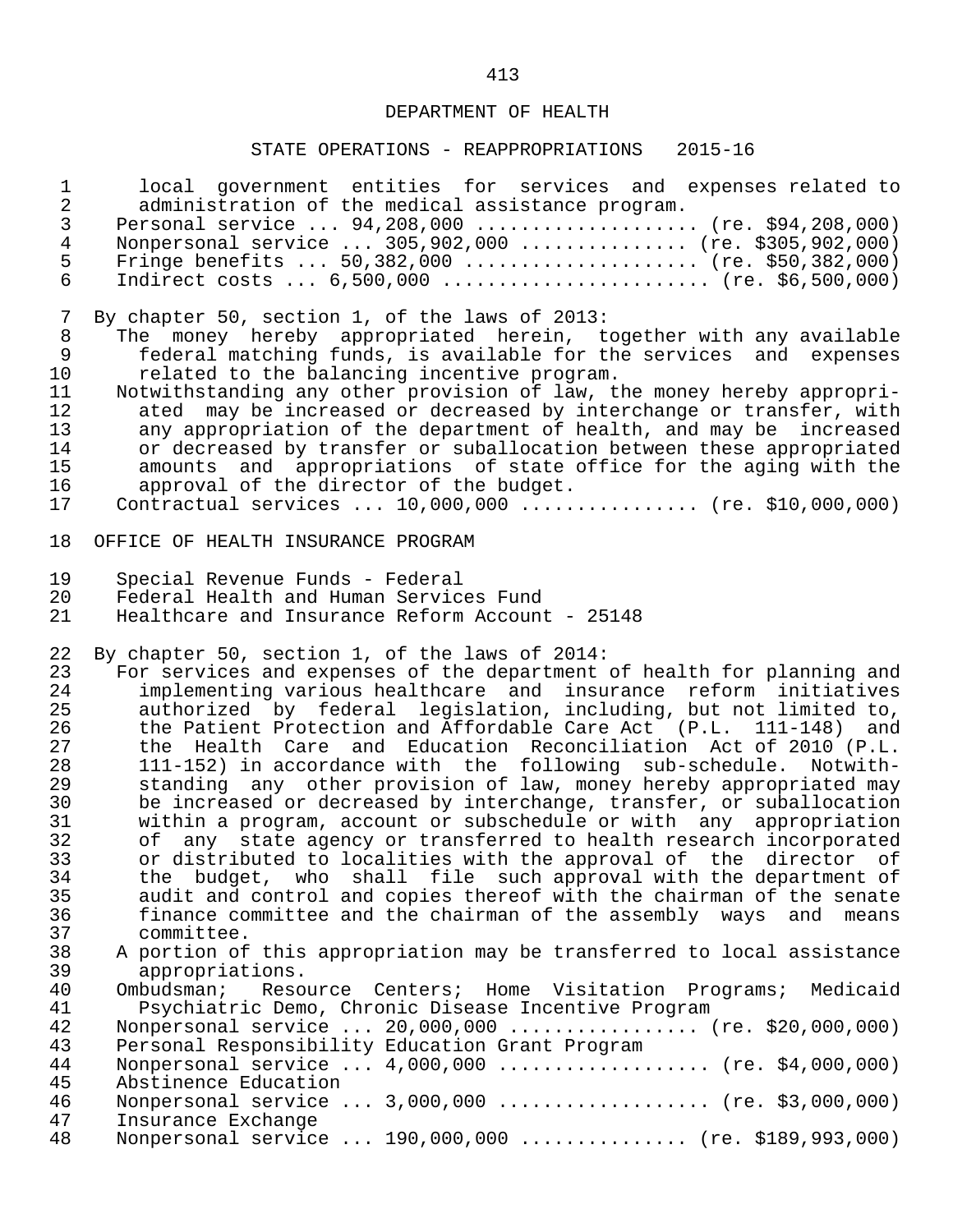### STATE OPERATIONS - REAPPROPRIATIONS 2015-16

| $\mathbf 1$    | Consumer Assistance -- Independent Health Insurance Consumer Assist-     |
|----------------|--------------------------------------------------------------------------|
| $\overline{a}$ | ance Designee Community Service Society of New York (CSS) for Commu-     |
| $\mathsf{3}$   | nity Health Advocates (CHA) statewide consortium.                        |
| $\overline{4}$ | Nonpersonal service  2,500,000  (re. \$2,500,000)                        |
| 5              | Other purposes pursuant to the Patient Protection and Affordable Care    |
| 6              | Act (P.L. 111-148) and the Health Care and Education Reconciliation      |
| $\overline{7}$ | Act of 2010 (P.L. 111-152).                                              |
| 8              | Nonpersonal service  4,000,000  (re. \$4,000,000)                        |
| 9              | Special Revenue Funds - Federal                                          |
| 10             | Federal Health and Human Services Fund                                   |
| 11             | Medical Assistance and Survey Account - 25107                            |
| 12             | By chapter 50, section 1, of the laws of 2014:                           |
| 13             | For services and expenses for the medical assistance program and         |
| 14             | administration of the medical assistance program and survey and          |
| 15             | certification program, provided pursuant to title XIX and title          |
| 16             | XVIII of the federal social security act.                                |
| 17             | Notwithstanding any inconsistent provision of law and subject to the     |
| 18             | approval of the director of the budget, moneys hereby appropriated       |
| 19             | may be increased or decreased by transfer or suballocation between       |
| 20             | these appropriated amounts and appropriations of other state agen-       |
| 21             | cies and appropriations of the department of health. Notwithstanding     |
| 22             | any inconsistent provision of law and subject to approval of the         |
| 23             | director of the budget, moneys hereby appropriated may be trans-         |
| 24             | ferred or suballocated to other state agencies for reimbursement to      |
| 25             | local government entities for services and expenses related to           |
| 26             | administration of the medical assistance program.                        |
| 27             | Personal service  406,279,000  (re. \$345,596,000)                       |
| 28             | Nonpersonal service  216,681,000  (re. \$216,391,000)                    |
| 29             | Fringe benefits $195,014,000$ (re. \$195,014,000)                        |
| 30             | Indirect costs $28,440,000$ (re. \$28,440,000)                           |
| 31             | Special Revenue Funds - Federal                                          |
| 32             | Federal Health and Human Services Fund                                   |
| 33             | Medical Assistance and Survey Account                                    |
| 34             | The appropriation made by chapter 50, section 1, of the laws of 2013, is |
| 35             | hereby amended by transferring \$48,975,000 to aid to localities:        |
| 36             | For services and expenses for the medical assistance program and         |
| 37             | administration of the medical assistance program and survey and          |
| 38             | certification program, provided pursuant to title XIX of the federal     |
| 39             | social security act.                                                     |
| 40             | Notwithstanding any inconsistent provision of law and subject to the     |
| 41             | approval of the director of the budget, moneys hereby appropriated       |
| 42             | may be increased or decreased by transfer or suballocation between       |
| 43             | appropriated amounts and appropriations of other state agen-<br>these    |
| 44             | cies and appropriations of the department of health. Notwithstanding     |

 45 any inconsistent provision of law and subject to approval of the 46 director of the budget, moneys hereby appropriated may be trans- 47 ferred or suballocated to other state agencies for reimbursement to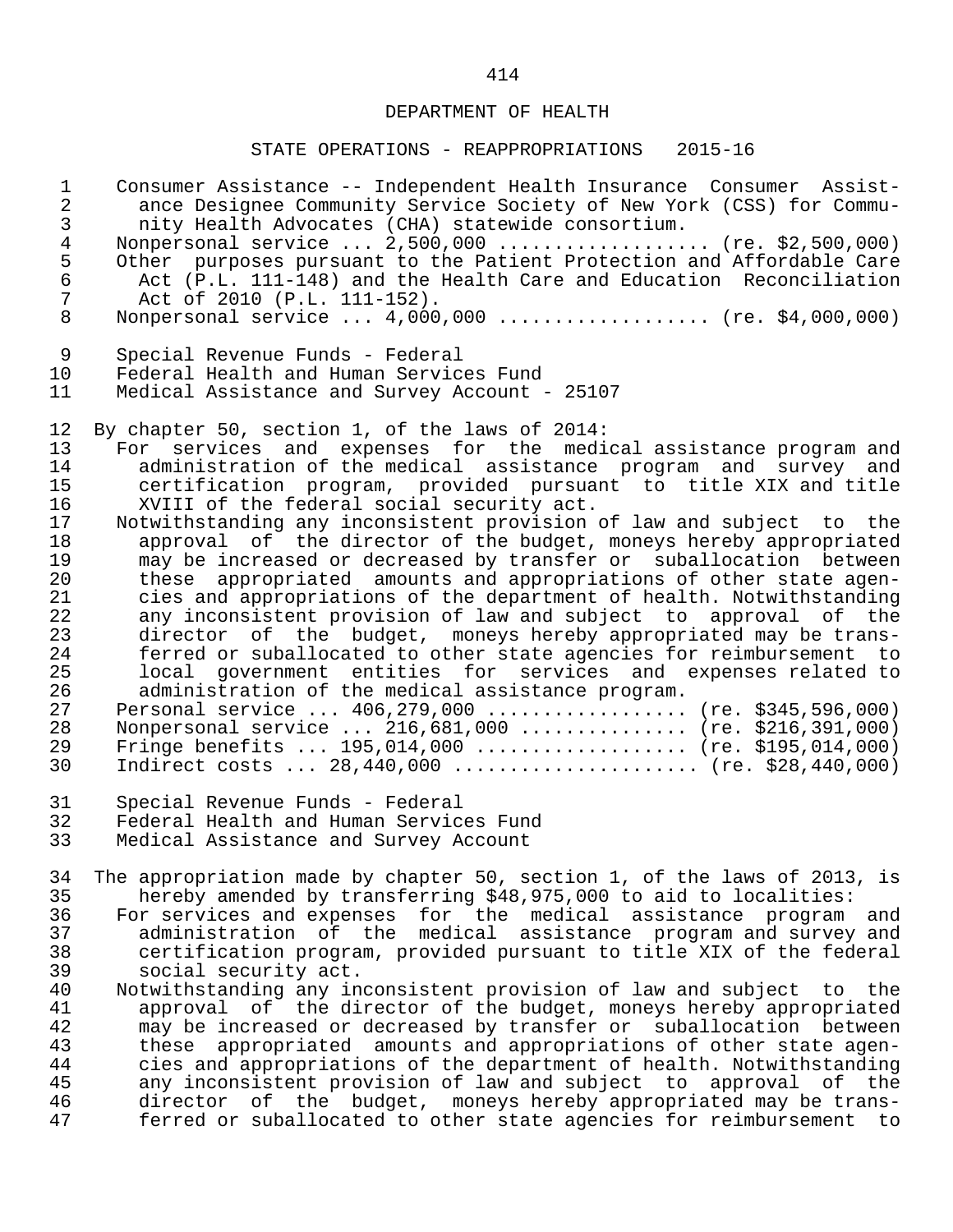### STATE OPERATIONS - REAPPROPRIATIONS 2015-16

| $\mathbf{1}$   | local government entities for services and expenses related to         |
|----------------|------------------------------------------------------------------------|
| $\overline{2}$ | administration of the medical assistance program.                      |
| 3              | Personal service  [406,279,000] 357,304,000  (re. \$113,307,000)       |
| 4              | Nonpersonal service  216,681,000  (re. \$165,595,000)                  |
| 5              | Fringe benefits  195,014,000  (re. \$194,938,000)                      |
| $\epsilon$     | Indirect costs $28,440,000$ (re. \$21,853,000)                         |
| 7              | For services and expenses of the department of health for planning and |
| $\,8\,$        | implementing various healthcare and insurance reform initiatives       |
| 9              | authorized by federal legislation, including, but not limited to,      |
| 10             | the Patient Protection and Affordable Care Act (P.L. 111-148) and      |
| 11             | the Health Care and Education Reconciliation Act of 2010 (P.L.         |
| 12             | 111-152) in accordance with the following sub-schedule. Notwith-       |
| 13             | standing any other provision of law, money hereby appropriated may     |
| 14             | be increased or decreased by interchange, transfer, or suballocation   |
| 15             | within a program, account or subschedule or with any appropriation     |
| 16             | of any state agency or transferred to health research incorporated     |
| 17             | or distributed to localities with the approval of the director of      |
| 18             | the budget, who shall file such approval with the department of        |
| 19             | audit and control and copies thereof with the chairman of the senate   |
| 20             | finance committee and the chairman of the assembly ways and means      |
| 21             | committee. A portion of this appropriation may be transferred to       |
| 22             | local assistance appropriations.                                       |
| 23             | Ombudsman; Resource Centers; Home Visitation Programs; Medicaid        |
| 24             | Psychiatric Demo, Chronic Disease Incentive Program                    |
| 25             |                                                                        |
| 26             | Personal Responsibility Education Grant Program                        |
| 27             |                                                                        |
| 28             | Abstinence Education  3,000,000  (re. \$3,000,000)                     |
| 29             | Insurance Exchange  190,000,000  (re. \$51,937,000)                    |
| 30             | Other purposes pursuant to the Patient Protection and Affordable Care  |
| 31             | Act (P.L. 111-148) and the Health Care and Education Reconciliation    |
| 32             | Act of 2010 (P.L. 111-152) $4,000,000$ (re. \$2,922,000)               |

 33 By chapter 50, section 1, of the laws of 2012: 34 For services and expenses of the department of health for planning and<br>35 implementing various healthcare and insurance reform initiatives 35 implementing various healthcare and insurance reform initiatives 36 authorized by federal legislation, including, but not limited to, 37 the Patient Protection and Affordable Care Act (P.L. 111-148) and<br>38 the Health Care and Education Reconciliation Act of 2010 (P.L. 38 the Health Care and Education Reconciliation Act of 2010 (P.L. 39 111-152) in accordance with the following sub-schedule. Notwith- 40 standing any other provision of law, money hereby appropriated may<br>41 be increased or decreased by interchange, transfer, or suballocation 41 be increased or decreased by interchange, transfer, or suballocation<br>42 within a program, account or subschedule or with any appropriation 42 within a program, account or subschedule or with any appropriation<br>43 of any state agency or transferred to health research incorporated 43 of any state agency or transferred to health research incorporated<br>44 or distributed to localities with the approval of the director of 44 or distributed to localities with the approval of the director of<br>45 the budget, who shall file such approval with the department of 45 the budget, who shall file such approval with the department of<br>46 audit and control and copies thereof with the chairman of the senate 46 audit and control and copies thereof with the chairman of the senate<br>47 finance committee and the chairman of the assembly ways and means 47 finance committee and the chairman of the assembly ways and means<br>48 committee. A portion of this appropriation may be transferred to 48 committee. A portion of this appropriation may be transferred to<br>49 1 local assistance appropriations. 49 local assistance appropriations.<br>50 Notwithstanding any other provisio

50 Notwithstanding any other provision of law to the contrary, the OGS<br>51 Interchange and Transfer Authority, the IT Interchange and Transfer 51 Interchange and Transfer Authority, the IT Interchange and Transfer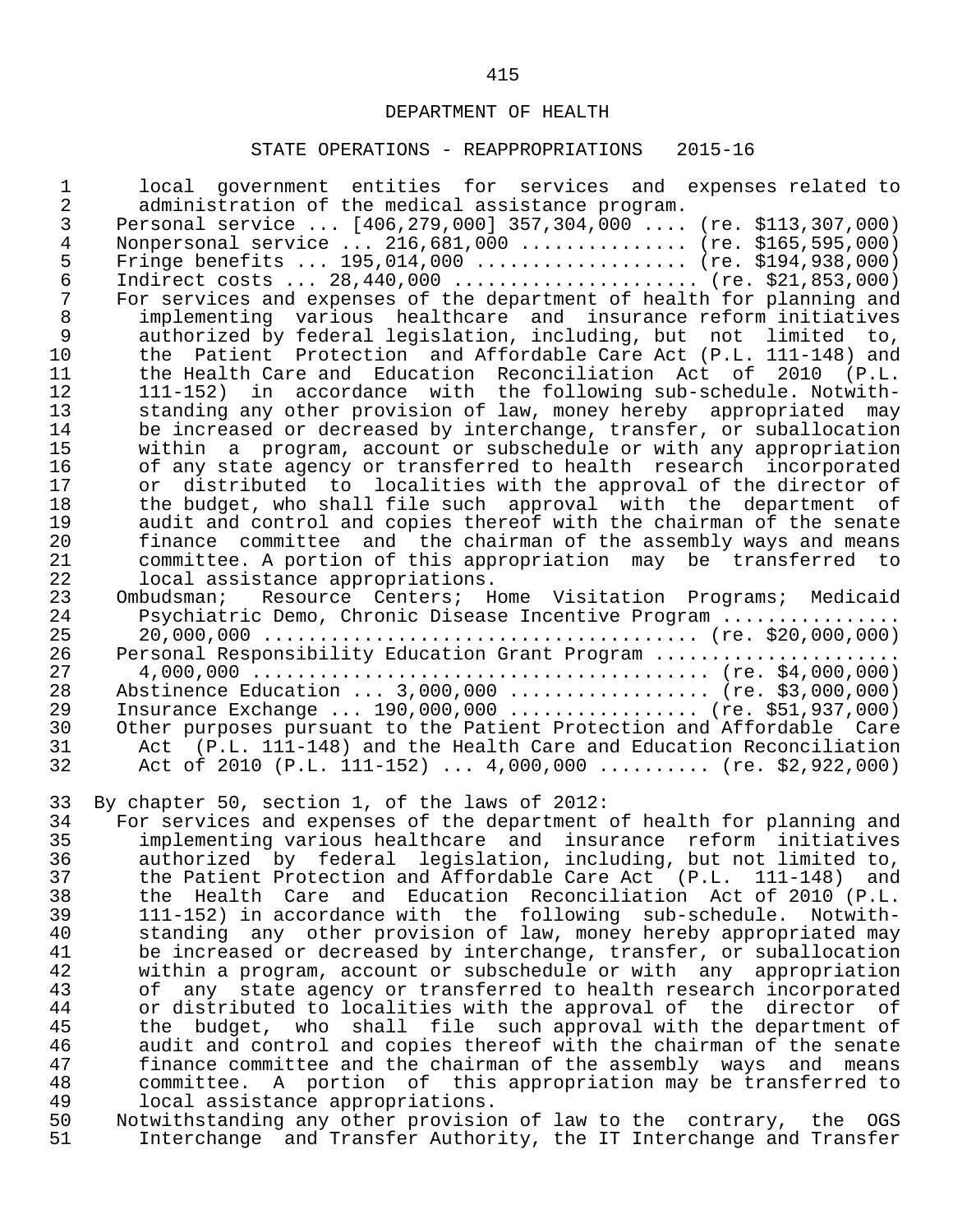| $\overline{2}$<br>the Alignment Interchange and Transfer Authority as defined in the<br>3<br>2012-13 state fiscal year state operations appropriation for the<br>$\overline{4}$<br>budget division program of the division of the budget, are deemed<br>5<br>fully incorporated herein and a part of this appropriation as if<br>$\sqrt{6}$<br>fully stated.<br>$7\phantom{.}$<br>Ombudsman; Resource Centers; Home Visitation Programs; Medicaid<br>$\,8\,$<br>Psychiatric Demo, Chronic Disease Incentive Program<br>9<br>10<br>Personal Responsibility Education Grant Program<br>11<br>Abstinence Education  3,000,000  (re. \$3,000,000)<br>12<br>13<br>Early Innovators Grant $60,000,000$ (re. \$4,984,000)<br>14<br>Consumer Assistance -- Independent Health Insurance Consumer Assist-<br>15<br>ance Designee Community Service Society of New York (CSS) for Commu-<br>16<br>nity Health Advocates (CHA) statewide consortium<br>17<br>18<br>Other purposes pursuant to the Patient Protection and Affordable Care<br>19<br>Act (P.L. 111-148) and the Health Care and Education Reconciliation<br>Act of 2010 (P.L. 111-152). $4,000,000$ (re. \$2,910,000)<br>20<br>21<br>By chapter 50, section 1, of the laws of 2012, as amended by chapter 50,<br>22<br>section 1, of the laws of 2013:<br>Insurance Exchange $96,000,000$ (re. \$29,850,000)<br>23<br>24<br>By chapter 50, section 1, of the laws of 2012, as amended by chapter 50,<br>25<br>section 1, of the laws of 2013:<br>26<br>For services and expenses for the medical assistance program and<br>administration of the medical assistance program and survey and<br>27<br>28<br>certification program, provided pursuant to title XIX of the federal<br>29<br>social security act.<br>30<br>Notwithstanding any inconsistent provision of law and subject to the<br>31<br>approval of the director of the budget, moneys hereby appropriated<br>32<br>may be increased or decreased by transfer or suballocation between<br>33<br>these appropriated amounts and appropriations of other state agen-<br>34<br>cies and appropriations of the department of health.<br>35<br>Notwithstanding any inconsistent provision of law and subject to<br>approval of the director of the budget, moneys hereby appropriated<br>36<br>37<br>may be transferred or suballocated to other state agencies for<br>38<br>reimbursement to local government entities for services and expenses<br>39<br>related to administration of the medical assistance program.<br>40<br>Notwithstanding any other provision of law to the contrary, the OGS<br>41<br>Interchange and Transfer Authority, the IT Interchange and Transfer<br>42<br>Authority, the Call Center Interchange and Transfer Authority and<br>43<br>the Alignment Interchange and Transfer Authority as defined in the<br>44<br>2012-13 state fiscal year state operations appropriation for the<br>45<br>budget division program of the division of the budget, are deemed<br>46<br>fully incorporated herein and a part of this appropriation as if<br>47<br>fully stated.<br>48<br>Personal service  331,279,000  (re. \$222,989,000)<br>49<br>Nonpersonal service  216,681,000  (re. \$176,305,000) | $\mathbf{1}$ | Authority, the Call Center Interchange and Transfer Authority and |
|------------------------------------------------------------------------------------------------------------------------------------------------------------------------------------------------------------------------------------------------------------------------------------------------------------------------------------------------------------------------------------------------------------------------------------------------------------------------------------------------------------------------------------------------------------------------------------------------------------------------------------------------------------------------------------------------------------------------------------------------------------------------------------------------------------------------------------------------------------------------------------------------------------------------------------------------------------------------------------------------------------------------------------------------------------------------------------------------------------------------------------------------------------------------------------------------------------------------------------------------------------------------------------------------------------------------------------------------------------------------------------------------------------------------------------------------------------------------------------------------------------------------------------------------------------------------------------------------------------------------------------------------------------------------------------------------------------------------------------------------------------------------------------------------------------------------------------------------------------------------------------------------------------------------------------------------------------------------------------------------------------------------------------------------------------------------------------------------------------------------------------------------------------------------------------------------------------------------------------------------------------------------------------------------------------------------------------------------------------------------------------------------------------------------------------------------------------------------------------------------------------------------------------------------------------------------------------------------------------------------------------------------------------------------------------------------------------------------------------------------------------------------------------------------------------------------------------------------------------------------------------------------------------------------------------------------------------------------------------------------------------------------------------------------------------------------------------------------------------------------------------------------------------------------------------------------------------------------------------|--------------|-------------------------------------------------------------------|
|                                                                                                                                                                                                                                                                                                                                                                                                                                                                                                                                                                                                                                                                                                                                                                                                                                                                                                                                                                                                                                                                                                                                                                                                                                                                                                                                                                                                                                                                                                                                                                                                                                                                                                                                                                                                                                                                                                                                                                                                                                                                                                                                                                                                                                                                                                                                                                                                                                                                                                                                                                                                                                                                                                                                                                                                                                                                                                                                                                                                                                                                                                                                                                                                                                    |              |                                                                   |
|                                                                                                                                                                                                                                                                                                                                                                                                                                                                                                                                                                                                                                                                                                                                                                                                                                                                                                                                                                                                                                                                                                                                                                                                                                                                                                                                                                                                                                                                                                                                                                                                                                                                                                                                                                                                                                                                                                                                                                                                                                                                                                                                                                                                                                                                                                                                                                                                                                                                                                                                                                                                                                                                                                                                                                                                                                                                                                                                                                                                                                                                                                                                                                                                                                    |              |                                                                   |
|                                                                                                                                                                                                                                                                                                                                                                                                                                                                                                                                                                                                                                                                                                                                                                                                                                                                                                                                                                                                                                                                                                                                                                                                                                                                                                                                                                                                                                                                                                                                                                                                                                                                                                                                                                                                                                                                                                                                                                                                                                                                                                                                                                                                                                                                                                                                                                                                                                                                                                                                                                                                                                                                                                                                                                                                                                                                                                                                                                                                                                                                                                                                                                                                                                    |              |                                                                   |
|                                                                                                                                                                                                                                                                                                                                                                                                                                                                                                                                                                                                                                                                                                                                                                                                                                                                                                                                                                                                                                                                                                                                                                                                                                                                                                                                                                                                                                                                                                                                                                                                                                                                                                                                                                                                                                                                                                                                                                                                                                                                                                                                                                                                                                                                                                                                                                                                                                                                                                                                                                                                                                                                                                                                                                                                                                                                                                                                                                                                                                                                                                                                                                                                                                    |              |                                                                   |
|                                                                                                                                                                                                                                                                                                                                                                                                                                                                                                                                                                                                                                                                                                                                                                                                                                                                                                                                                                                                                                                                                                                                                                                                                                                                                                                                                                                                                                                                                                                                                                                                                                                                                                                                                                                                                                                                                                                                                                                                                                                                                                                                                                                                                                                                                                                                                                                                                                                                                                                                                                                                                                                                                                                                                                                                                                                                                                                                                                                                                                                                                                                                                                                                                                    |              |                                                                   |
|                                                                                                                                                                                                                                                                                                                                                                                                                                                                                                                                                                                                                                                                                                                                                                                                                                                                                                                                                                                                                                                                                                                                                                                                                                                                                                                                                                                                                                                                                                                                                                                                                                                                                                                                                                                                                                                                                                                                                                                                                                                                                                                                                                                                                                                                                                                                                                                                                                                                                                                                                                                                                                                                                                                                                                                                                                                                                                                                                                                                                                                                                                                                                                                                                                    |              |                                                                   |
|                                                                                                                                                                                                                                                                                                                                                                                                                                                                                                                                                                                                                                                                                                                                                                                                                                                                                                                                                                                                                                                                                                                                                                                                                                                                                                                                                                                                                                                                                                                                                                                                                                                                                                                                                                                                                                                                                                                                                                                                                                                                                                                                                                                                                                                                                                                                                                                                                                                                                                                                                                                                                                                                                                                                                                                                                                                                                                                                                                                                                                                                                                                                                                                                                                    |              |                                                                   |
|                                                                                                                                                                                                                                                                                                                                                                                                                                                                                                                                                                                                                                                                                                                                                                                                                                                                                                                                                                                                                                                                                                                                                                                                                                                                                                                                                                                                                                                                                                                                                                                                                                                                                                                                                                                                                                                                                                                                                                                                                                                                                                                                                                                                                                                                                                                                                                                                                                                                                                                                                                                                                                                                                                                                                                                                                                                                                                                                                                                                                                                                                                                                                                                                                                    |              |                                                                   |
|                                                                                                                                                                                                                                                                                                                                                                                                                                                                                                                                                                                                                                                                                                                                                                                                                                                                                                                                                                                                                                                                                                                                                                                                                                                                                                                                                                                                                                                                                                                                                                                                                                                                                                                                                                                                                                                                                                                                                                                                                                                                                                                                                                                                                                                                                                                                                                                                                                                                                                                                                                                                                                                                                                                                                                                                                                                                                                                                                                                                                                                                                                                                                                                                                                    |              |                                                                   |
|                                                                                                                                                                                                                                                                                                                                                                                                                                                                                                                                                                                                                                                                                                                                                                                                                                                                                                                                                                                                                                                                                                                                                                                                                                                                                                                                                                                                                                                                                                                                                                                                                                                                                                                                                                                                                                                                                                                                                                                                                                                                                                                                                                                                                                                                                                                                                                                                                                                                                                                                                                                                                                                                                                                                                                                                                                                                                                                                                                                                                                                                                                                                                                                                                                    |              |                                                                   |
|                                                                                                                                                                                                                                                                                                                                                                                                                                                                                                                                                                                                                                                                                                                                                                                                                                                                                                                                                                                                                                                                                                                                                                                                                                                                                                                                                                                                                                                                                                                                                                                                                                                                                                                                                                                                                                                                                                                                                                                                                                                                                                                                                                                                                                                                                                                                                                                                                                                                                                                                                                                                                                                                                                                                                                                                                                                                                                                                                                                                                                                                                                                                                                                                                                    |              |                                                                   |
|                                                                                                                                                                                                                                                                                                                                                                                                                                                                                                                                                                                                                                                                                                                                                                                                                                                                                                                                                                                                                                                                                                                                                                                                                                                                                                                                                                                                                                                                                                                                                                                                                                                                                                                                                                                                                                                                                                                                                                                                                                                                                                                                                                                                                                                                                                                                                                                                                                                                                                                                                                                                                                                                                                                                                                                                                                                                                                                                                                                                                                                                                                                                                                                                                                    |              |                                                                   |
|                                                                                                                                                                                                                                                                                                                                                                                                                                                                                                                                                                                                                                                                                                                                                                                                                                                                                                                                                                                                                                                                                                                                                                                                                                                                                                                                                                                                                                                                                                                                                                                                                                                                                                                                                                                                                                                                                                                                                                                                                                                                                                                                                                                                                                                                                                                                                                                                                                                                                                                                                                                                                                                                                                                                                                                                                                                                                                                                                                                                                                                                                                                                                                                                                                    |              |                                                                   |
|                                                                                                                                                                                                                                                                                                                                                                                                                                                                                                                                                                                                                                                                                                                                                                                                                                                                                                                                                                                                                                                                                                                                                                                                                                                                                                                                                                                                                                                                                                                                                                                                                                                                                                                                                                                                                                                                                                                                                                                                                                                                                                                                                                                                                                                                                                                                                                                                                                                                                                                                                                                                                                                                                                                                                                                                                                                                                                                                                                                                                                                                                                                                                                                                                                    |              |                                                                   |
|                                                                                                                                                                                                                                                                                                                                                                                                                                                                                                                                                                                                                                                                                                                                                                                                                                                                                                                                                                                                                                                                                                                                                                                                                                                                                                                                                                                                                                                                                                                                                                                                                                                                                                                                                                                                                                                                                                                                                                                                                                                                                                                                                                                                                                                                                                                                                                                                                                                                                                                                                                                                                                                                                                                                                                                                                                                                                                                                                                                                                                                                                                                                                                                                                                    |              |                                                                   |
|                                                                                                                                                                                                                                                                                                                                                                                                                                                                                                                                                                                                                                                                                                                                                                                                                                                                                                                                                                                                                                                                                                                                                                                                                                                                                                                                                                                                                                                                                                                                                                                                                                                                                                                                                                                                                                                                                                                                                                                                                                                                                                                                                                                                                                                                                                                                                                                                                                                                                                                                                                                                                                                                                                                                                                                                                                                                                                                                                                                                                                                                                                                                                                                                                                    |              |                                                                   |
|                                                                                                                                                                                                                                                                                                                                                                                                                                                                                                                                                                                                                                                                                                                                                                                                                                                                                                                                                                                                                                                                                                                                                                                                                                                                                                                                                                                                                                                                                                                                                                                                                                                                                                                                                                                                                                                                                                                                                                                                                                                                                                                                                                                                                                                                                                                                                                                                                                                                                                                                                                                                                                                                                                                                                                                                                                                                                                                                                                                                                                                                                                                                                                                                                                    |              |                                                                   |
|                                                                                                                                                                                                                                                                                                                                                                                                                                                                                                                                                                                                                                                                                                                                                                                                                                                                                                                                                                                                                                                                                                                                                                                                                                                                                                                                                                                                                                                                                                                                                                                                                                                                                                                                                                                                                                                                                                                                                                                                                                                                                                                                                                                                                                                                                                                                                                                                                                                                                                                                                                                                                                                                                                                                                                                                                                                                                                                                                                                                                                                                                                                                                                                                                                    |              |                                                                   |
|                                                                                                                                                                                                                                                                                                                                                                                                                                                                                                                                                                                                                                                                                                                                                                                                                                                                                                                                                                                                                                                                                                                                                                                                                                                                                                                                                                                                                                                                                                                                                                                                                                                                                                                                                                                                                                                                                                                                                                                                                                                                                                                                                                                                                                                                                                                                                                                                                                                                                                                                                                                                                                                                                                                                                                                                                                                                                                                                                                                                                                                                                                                                                                                                                                    |              |                                                                   |
|                                                                                                                                                                                                                                                                                                                                                                                                                                                                                                                                                                                                                                                                                                                                                                                                                                                                                                                                                                                                                                                                                                                                                                                                                                                                                                                                                                                                                                                                                                                                                                                                                                                                                                                                                                                                                                                                                                                                                                                                                                                                                                                                                                                                                                                                                                                                                                                                                                                                                                                                                                                                                                                                                                                                                                                                                                                                                                                                                                                                                                                                                                                                                                                                                                    |              |                                                                   |
|                                                                                                                                                                                                                                                                                                                                                                                                                                                                                                                                                                                                                                                                                                                                                                                                                                                                                                                                                                                                                                                                                                                                                                                                                                                                                                                                                                                                                                                                                                                                                                                                                                                                                                                                                                                                                                                                                                                                                                                                                                                                                                                                                                                                                                                                                                                                                                                                                                                                                                                                                                                                                                                                                                                                                                                                                                                                                                                                                                                                                                                                                                                                                                                                                                    |              |                                                                   |
|                                                                                                                                                                                                                                                                                                                                                                                                                                                                                                                                                                                                                                                                                                                                                                                                                                                                                                                                                                                                                                                                                                                                                                                                                                                                                                                                                                                                                                                                                                                                                                                                                                                                                                                                                                                                                                                                                                                                                                                                                                                                                                                                                                                                                                                                                                                                                                                                                                                                                                                                                                                                                                                                                                                                                                                                                                                                                                                                                                                                                                                                                                                                                                                                                                    |              |                                                                   |
|                                                                                                                                                                                                                                                                                                                                                                                                                                                                                                                                                                                                                                                                                                                                                                                                                                                                                                                                                                                                                                                                                                                                                                                                                                                                                                                                                                                                                                                                                                                                                                                                                                                                                                                                                                                                                                                                                                                                                                                                                                                                                                                                                                                                                                                                                                                                                                                                                                                                                                                                                                                                                                                                                                                                                                                                                                                                                                                                                                                                                                                                                                                                                                                                                                    |              |                                                                   |
|                                                                                                                                                                                                                                                                                                                                                                                                                                                                                                                                                                                                                                                                                                                                                                                                                                                                                                                                                                                                                                                                                                                                                                                                                                                                                                                                                                                                                                                                                                                                                                                                                                                                                                                                                                                                                                                                                                                                                                                                                                                                                                                                                                                                                                                                                                                                                                                                                                                                                                                                                                                                                                                                                                                                                                                                                                                                                                                                                                                                                                                                                                                                                                                                                                    |              |                                                                   |
|                                                                                                                                                                                                                                                                                                                                                                                                                                                                                                                                                                                                                                                                                                                                                                                                                                                                                                                                                                                                                                                                                                                                                                                                                                                                                                                                                                                                                                                                                                                                                                                                                                                                                                                                                                                                                                                                                                                                                                                                                                                                                                                                                                                                                                                                                                                                                                                                                                                                                                                                                                                                                                                                                                                                                                                                                                                                                                                                                                                                                                                                                                                                                                                                                                    |              |                                                                   |
|                                                                                                                                                                                                                                                                                                                                                                                                                                                                                                                                                                                                                                                                                                                                                                                                                                                                                                                                                                                                                                                                                                                                                                                                                                                                                                                                                                                                                                                                                                                                                                                                                                                                                                                                                                                                                                                                                                                                                                                                                                                                                                                                                                                                                                                                                                                                                                                                                                                                                                                                                                                                                                                                                                                                                                                                                                                                                                                                                                                                                                                                                                                                                                                                                                    |              |                                                                   |
|                                                                                                                                                                                                                                                                                                                                                                                                                                                                                                                                                                                                                                                                                                                                                                                                                                                                                                                                                                                                                                                                                                                                                                                                                                                                                                                                                                                                                                                                                                                                                                                                                                                                                                                                                                                                                                                                                                                                                                                                                                                                                                                                                                                                                                                                                                                                                                                                                                                                                                                                                                                                                                                                                                                                                                                                                                                                                                                                                                                                                                                                                                                                                                                                                                    |              |                                                                   |
|                                                                                                                                                                                                                                                                                                                                                                                                                                                                                                                                                                                                                                                                                                                                                                                                                                                                                                                                                                                                                                                                                                                                                                                                                                                                                                                                                                                                                                                                                                                                                                                                                                                                                                                                                                                                                                                                                                                                                                                                                                                                                                                                                                                                                                                                                                                                                                                                                                                                                                                                                                                                                                                                                                                                                                                                                                                                                                                                                                                                                                                                                                                                                                                                                                    |              |                                                                   |
|                                                                                                                                                                                                                                                                                                                                                                                                                                                                                                                                                                                                                                                                                                                                                                                                                                                                                                                                                                                                                                                                                                                                                                                                                                                                                                                                                                                                                                                                                                                                                                                                                                                                                                                                                                                                                                                                                                                                                                                                                                                                                                                                                                                                                                                                                                                                                                                                                                                                                                                                                                                                                                                                                                                                                                                                                                                                                                                                                                                                                                                                                                                                                                                                                                    |              |                                                                   |
|                                                                                                                                                                                                                                                                                                                                                                                                                                                                                                                                                                                                                                                                                                                                                                                                                                                                                                                                                                                                                                                                                                                                                                                                                                                                                                                                                                                                                                                                                                                                                                                                                                                                                                                                                                                                                                                                                                                                                                                                                                                                                                                                                                                                                                                                                                                                                                                                                                                                                                                                                                                                                                                                                                                                                                                                                                                                                                                                                                                                                                                                                                                                                                                                                                    |              |                                                                   |
|                                                                                                                                                                                                                                                                                                                                                                                                                                                                                                                                                                                                                                                                                                                                                                                                                                                                                                                                                                                                                                                                                                                                                                                                                                                                                                                                                                                                                                                                                                                                                                                                                                                                                                                                                                                                                                                                                                                                                                                                                                                                                                                                                                                                                                                                                                                                                                                                                                                                                                                                                                                                                                                                                                                                                                                                                                                                                                                                                                                                                                                                                                                                                                                                                                    |              |                                                                   |
|                                                                                                                                                                                                                                                                                                                                                                                                                                                                                                                                                                                                                                                                                                                                                                                                                                                                                                                                                                                                                                                                                                                                                                                                                                                                                                                                                                                                                                                                                                                                                                                                                                                                                                                                                                                                                                                                                                                                                                                                                                                                                                                                                                                                                                                                                                                                                                                                                                                                                                                                                                                                                                                                                                                                                                                                                                                                                                                                                                                                                                                                                                                                                                                                                                    |              |                                                                   |
|                                                                                                                                                                                                                                                                                                                                                                                                                                                                                                                                                                                                                                                                                                                                                                                                                                                                                                                                                                                                                                                                                                                                                                                                                                                                                                                                                                                                                                                                                                                                                                                                                                                                                                                                                                                                                                                                                                                                                                                                                                                                                                                                                                                                                                                                                                                                                                                                                                                                                                                                                                                                                                                                                                                                                                                                                                                                                                                                                                                                                                                                                                                                                                                                                                    |              |                                                                   |
|                                                                                                                                                                                                                                                                                                                                                                                                                                                                                                                                                                                                                                                                                                                                                                                                                                                                                                                                                                                                                                                                                                                                                                                                                                                                                                                                                                                                                                                                                                                                                                                                                                                                                                                                                                                                                                                                                                                                                                                                                                                                                                                                                                                                                                                                                                                                                                                                                                                                                                                                                                                                                                                                                                                                                                                                                                                                                                                                                                                                                                                                                                                                                                                                                                    |              |                                                                   |
|                                                                                                                                                                                                                                                                                                                                                                                                                                                                                                                                                                                                                                                                                                                                                                                                                                                                                                                                                                                                                                                                                                                                                                                                                                                                                                                                                                                                                                                                                                                                                                                                                                                                                                                                                                                                                                                                                                                                                                                                                                                                                                                                                                                                                                                                                                                                                                                                                                                                                                                                                                                                                                                                                                                                                                                                                                                                                                                                                                                                                                                                                                                                                                                                                                    |              |                                                                   |
|                                                                                                                                                                                                                                                                                                                                                                                                                                                                                                                                                                                                                                                                                                                                                                                                                                                                                                                                                                                                                                                                                                                                                                                                                                                                                                                                                                                                                                                                                                                                                                                                                                                                                                                                                                                                                                                                                                                                                                                                                                                                                                                                                                                                                                                                                                                                                                                                                                                                                                                                                                                                                                                                                                                                                                                                                                                                                                                                                                                                                                                                                                                                                                                                                                    |              |                                                                   |
|                                                                                                                                                                                                                                                                                                                                                                                                                                                                                                                                                                                                                                                                                                                                                                                                                                                                                                                                                                                                                                                                                                                                                                                                                                                                                                                                                                                                                                                                                                                                                                                                                                                                                                                                                                                                                                                                                                                                                                                                                                                                                                                                                                                                                                                                                                                                                                                                                                                                                                                                                                                                                                                                                                                                                                                                                                                                                                                                                                                                                                                                                                                                                                                                                                    |              |                                                                   |
|                                                                                                                                                                                                                                                                                                                                                                                                                                                                                                                                                                                                                                                                                                                                                                                                                                                                                                                                                                                                                                                                                                                                                                                                                                                                                                                                                                                                                                                                                                                                                                                                                                                                                                                                                                                                                                                                                                                                                                                                                                                                                                                                                                                                                                                                                                                                                                                                                                                                                                                                                                                                                                                                                                                                                                                                                                                                                                                                                                                                                                                                                                                                                                                                                                    |              |                                                                   |
|                                                                                                                                                                                                                                                                                                                                                                                                                                                                                                                                                                                                                                                                                                                                                                                                                                                                                                                                                                                                                                                                                                                                                                                                                                                                                                                                                                                                                                                                                                                                                                                                                                                                                                                                                                                                                                                                                                                                                                                                                                                                                                                                                                                                                                                                                                                                                                                                                                                                                                                                                                                                                                                                                                                                                                                                                                                                                                                                                                                                                                                                                                                                                                                                                                    |              |                                                                   |
|                                                                                                                                                                                                                                                                                                                                                                                                                                                                                                                                                                                                                                                                                                                                                                                                                                                                                                                                                                                                                                                                                                                                                                                                                                                                                                                                                                                                                                                                                                                                                                                                                                                                                                                                                                                                                                                                                                                                                                                                                                                                                                                                                                                                                                                                                                                                                                                                                                                                                                                                                                                                                                                                                                                                                                                                                                                                                                                                                                                                                                                                                                                                                                                                                                    |              |                                                                   |
|                                                                                                                                                                                                                                                                                                                                                                                                                                                                                                                                                                                                                                                                                                                                                                                                                                                                                                                                                                                                                                                                                                                                                                                                                                                                                                                                                                                                                                                                                                                                                                                                                                                                                                                                                                                                                                                                                                                                                                                                                                                                                                                                                                                                                                                                                                                                                                                                                                                                                                                                                                                                                                                                                                                                                                                                                                                                                                                                                                                                                                                                                                                                                                                                                                    |              |                                                                   |
|                                                                                                                                                                                                                                                                                                                                                                                                                                                                                                                                                                                                                                                                                                                                                                                                                                                                                                                                                                                                                                                                                                                                                                                                                                                                                                                                                                                                                                                                                                                                                                                                                                                                                                                                                                                                                                                                                                                                                                                                                                                                                                                                                                                                                                                                                                                                                                                                                                                                                                                                                                                                                                                                                                                                                                                                                                                                                                                                                                                                                                                                                                                                                                                                                                    |              |                                                                   |
|                                                                                                                                                                                                                                                                                                                                                                                                                                                                                                                                                                                                                                                                                                                                                                                                                                                                                                                                                                                                                                                                                                                                                                                                                                                                                                                                                                                                                                                                                                                                                                                                                                                                                                                                                                                                                                                                                                                                                                                                                                                                                                                                                                                                                                                                                                                                                                                                                                                                                                                                                                                                                                                                                                                                                                                                                                                                                                                                                                                                                                                                                                                                                                                                                                    |              |                                                                   |
|                                                                                                                                                                                                                                                                                                                                                                                                                                                                                                                                                                                                                                                                                                                                                                                                                                                                                                                                                                                                                                                                                                                                                                                                                                                                                                                                                                                                                                                                                                                                                                                                                                                                                                                                                                                                                                                                                                                                                                                                                                                                                                                                                                                                                                                                                                                                                                                                                                                                                                                                                                                                                                                                                                                                                                                                                                                                                                                                                                                                                                                                                                                                                                                                                                    |              |                                                                   |
|                                                                                                                                                                                                                                                                                                                                                                                                                                                                                                                                                                                                                                                                                                                                                                                                                                                                                                                                                                                                                                                                                                                                                                                                                                                                                                                                                                                                                                                                                                                                                                                                                                                                                                                                                                                                                                                                                                                                                                                                                                                                                                                                                                                                                                                                                                                                                                                                                                                                                                                                                                                                                                                                                                                                                                                                                                                                                                                                                                                                                                                                                                                                                                                                                                    |              |                                                                   |
|                                                                                                                                                                                                                                                                                                                                                                                                                                                                                                                                                                                                                                                                                                                                                                                                                                                                                                                                                                                                                                                                                                                                                                                                                                                                                                                                                                                                                                                                                                                                                                                                                                                                                                                                                                                                                                                                                                                                                                                                                                                                                                                                                                                                                                                                                                                                                                                                                                                                                                                                                                                                                                                                                                                                                                                                                                                                                                                                                                                                                                                                                                                                                                                                                                    |              |                                                                   |
|                                                                                                                                                                                                                                                                                                                                                                                                                                                                                                                                                                                                                                                                                                                                                                                                                                                                                                                                                                                                                                                                                                                                                                                                                                                                                                                                                                                                                                                                                                                                                                                                                                                                                                                                                                                                                                                                                                                                                                                                                                                                                                                                                                                                                                                                                                                                                                                                                                                                                                                                                                                                                                                                                                                                                                                                                                                                                                                                                                                                                                                                                                                                                                                                                                    |              |                                                                   |
|                                                                                                                                                                                                                                                                                                                                                                                                                                                                                                                                                                                                                                                                                                                                                                                                                                                                                                                                                                                                                                                                                                                                                                                                                                                                                                                                                                                                                                                                                                                                                                                                                                                                                                                                                                                                                                                                                                                                                                                                                                                                                                                                                                                                                                                                                                                                                                                                                                                                                                                                                                                                                                                                                                                                                                                                                                                                                                                                                                                                                                                                                                                                                                                                                                    |              |                                                                   |
|                                                                                                                                                                                                                                                                                                                                                                                                                                                                                                                                                                                                                                                                                                                                                                                                                                                                                                                                                                                                                                                                                                                                                                                                                                                                                                                                                                                                                                                                                                                                                                                                                                                                                                                                                                                                                                                                                                                                                                                                                                                                                                                                                                                                                                                                                                                                                                                                                                                                                                                                                                                                                                                                                                                                                                                                                                                                                                                                                                                                                                                                                                                                                                                                                                    |              |                                                                   |
|                                                                                                                                                                                                                                                                                                                                                                                                                                                                                                                                                                                                                                                                                                                                                                                                                                                                                                                                                                                                                                                                                                                                                                                                                                                                                                                                                                                                                                                                                                                                                                                                                                                                                                                                                                                                                                                                                                                                                                                                                                                                                                                                                                                                                                                                                                                                                                                                                                                                                                                                                                                                                                                                                                                                                                                                                                                                                                                                                                                                                                                                                                                                                                                                                                    |              |                                                                   |
|                                                                                                                                                                                                                                                                                                                                                                                                                                                                                                                                                                                                                                                                                                                                                                                                                                                                                                                                                                                                                                                                                                                                                                                                                                                                                                                                                                                                                                                                                                                                                                                                                                                                                                                                                                                                                                                                                                                                                                                                                                                                                                                                                                                                                                                                                                                                                                                                                                                                                                                                                                                                                                                                                                                                                                                                                                                                                                                                                                                                                                                                                                                                                                                                                                    |              |                                                                   |
|                                                                                                                                                                                                                                                                                                                                                                                                                                                                                                                                                                                                                                                                                                                                                                                                                                                                                                                                                                                                                                                                                                                                                                                                                                                                                                                                                                                                                                                                                                                                                                                                                                                                                                                                                                                                                                                                                                                                                                                                                                                                                                                                                                                                                                                                                                                                                                                                                                                                                                                                                                                                                                                                                                                                                                                                                                                                                                                                                                                                                                                                                                                                                                                                                                    | 50           | Fringe benefits  195,014,000  (re. \$194,500,000)                 |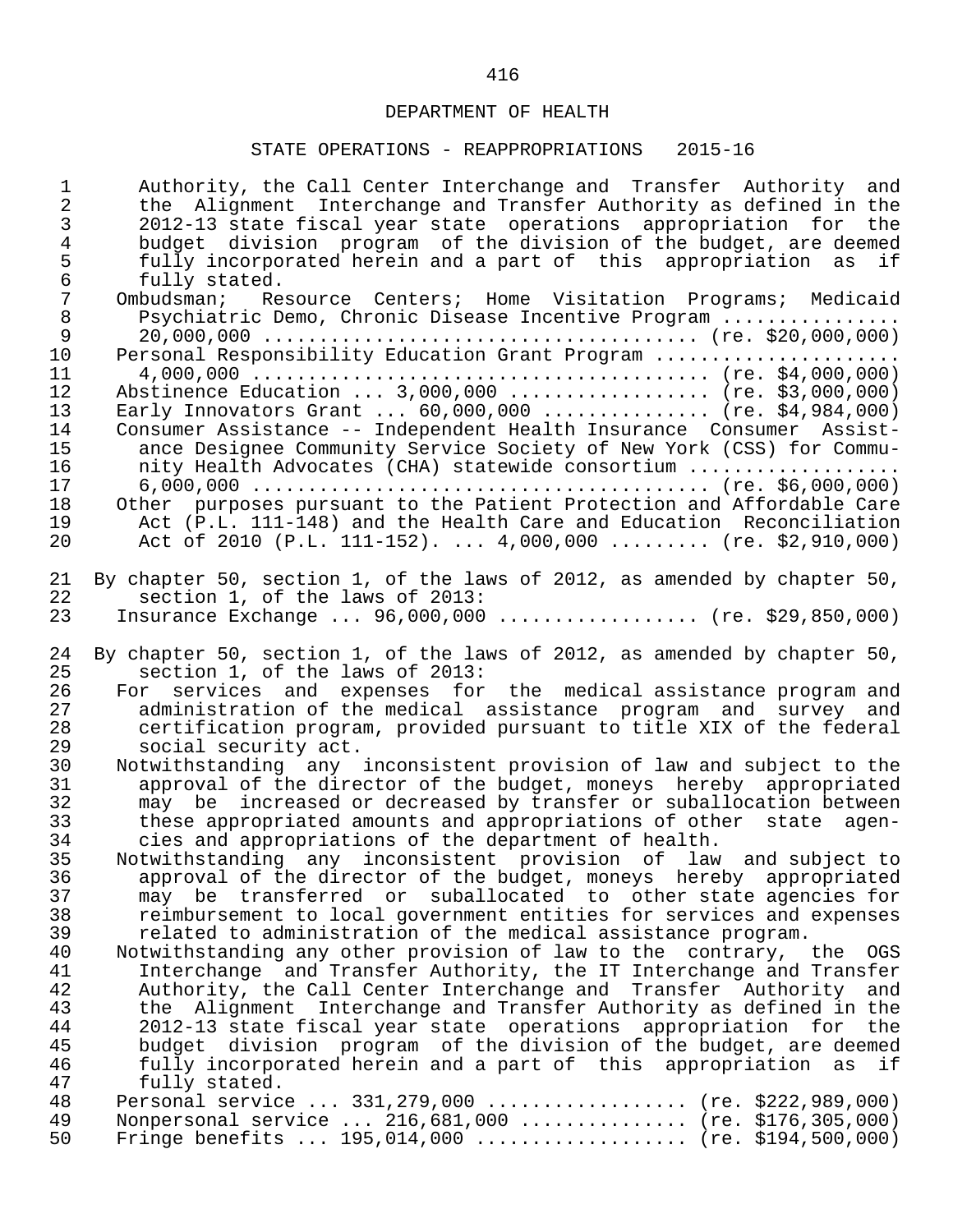1 Indirect costs ... 28,440,000 ....................... (re. \$27,359,000)

#### STATE OPERATIONS - REAPPROPRIATIONS 2015-16

2 By chapter 50, section 1, of the laws of 2011, as amended by chapter 50,<br>3 section 1, of the laws of 2012: 3 section 1, of the laws of 2012:<br>4 For services and expenses of the 4 For services and expenses of the department of health for planning and<br>5 implementing various healthcare and insurance reform initiatives 5 implementing various healthcare and insurance reform initiatives 6 authorized by federal legislation, including, but not limited to, 7 the Patient Protection and Affordable Care Act (P.L. 111-148) and 8 the Health Care and Education Reconciliation Act of 2010 (P.L. 111-<br>9 152) in accordance with the following sub-schedule. Notwithstanding 9 152) in accordance with the following sub-schedule. Notwithstanding<br>10 any other provision of law, money hereby appropriated may be 10 any other provision of law, money hereby appropriated may be 11 increased or decreased by interchange, transfer, or suballocation<br>12 within a program, account or subschedule or with any appropriation 12 within a program, account or subschedule or with any appropriation<br>13 of any state agency or transferred to health research incorporated 13 of any state agency or transferred to health research incorporated<br>14 or distributed to localities with the approval of the director of 14 or distributed to localities with the approval of the director of<br>15 the budget, who shall file such approval with the department of 15 the budget, who shall file such approval with the department of 16 audit and control and copies thereof with the chairman of the senate 17 finance committee and the chairman of the assembly ways and means<br>18 committee. A portion of this appropriation may be transferred to 18 committee. A portion of this appropriation may be transferred to<br>19 10 cal assistance appropriations. 19 10 local assistance appropriations.<br>20 0mbudsman: Resource Centers: Ho 20 Ombudsman; Resource Centers; Home Visitation Programs; Medicaid 21 Psychiatric Demo, Chronic Disease Incentive Program ................ 22 20,000,000 ....................................... (re. \$14,060,000) 23 Personal Responsibility Education Grant Program ...................... 24 4,000,000 ......................................... (re. \$4,000,000) 25 Medicare Outreach for low income beneficiaries ....................... 26 600,000 ............................................. (re. \$600,000) 27 Prevention and Public Health Fund ... 20,000,000 ... (re. \$20,000,000)<br>28 Abstinence Education ... 3,000,000 .................. (re. \$3,000,000) 28 Abstinence Education ... 3,000,000 ................... (re. \$3,000,000)<br>29 Workforce demo for low income health care workers .................... 29 Workforce demo for low income health care workers .................... 30 3,000,000 ......................................... (re. \$3,000,000) 31 Demonstration Project to Develop Training and Certification .......... 32 2,000,000 ......................................... (re. \$2,000,000) 33 Pregnancy Assessment Fund ... 1,000,000 ............. (re. \$1,000,000)<br>34 Program for Early Detection of Certain Medical Conditions Related to Program for Early Detection of Certain Medical Conditions Related to<br>35 Environmental Health Hazards ... 400,000 ............ (re. \$400,000) 35 Environmental Health Hazards ... 400,000 ............ (re. \$400,000)<br>36 Long Term Care Grants ... 1,000,000 .................. (re. \$1,000,000) 36 Long Term Care Grants ... 1,000,000 ................. (re. \$1,000,000)<br>37 Early Innovators Grant ... 30,000,000 ............... (re. \$30,000,000) 37 Early Innovators Grant ... 30,000,000 .............. (re. \$30,000,000) 38 Consumer Assistance -- Independent Health Insurance Consumer Assist- 39 ance Designee Community Service Society of New York (CSS) for Commu-<br>40 nity Health Advocates (CHA) statewide consortium ................... 40 nity Health Advocates (CHA) statewide consortium ................... 41 5,000,000 ......................................... (re. \$2,594,000) 42 Premium Rate Review ... 5,000,000 ................... (re. \$5,000,000)<br>43 Insurance Exchange ... 70.000.000 ................... (re. \$14.764.000) 43 Insurance Exchange ... 70,000,000 .................. (re. \$14,764,000) 44 Aging Grants ... 3,000,000 .......................... (re. \$3,000,000) 45 Other purposes pursuant to the Patient Protection and Affordable Care<br>46 Act (P.L. 111-148) and the Health Care and Education Reconciliation 46 Act (P.L. 111-148) and the Health Care and Education Reconciliation<br>47 Act of 2010 (P.L. 111-152) ... 4,000,000 .......... (re. \$3,210,000) 47 Act of 2010 (P.L. 111-152) ... 4,000,000 .......... (re. \$3,210,000)<br>48 For services and expenses for the medical assistance program and 48 For services and expenses for the medical assistance program and<br>49 administration of the medical assistance program and survey and 49 administration of the medical assistance program and survey and<br>50 certification program, provided pursuant to title XIX of the federal 50 certification program, provided pursuant to title XIX of the federal social security act.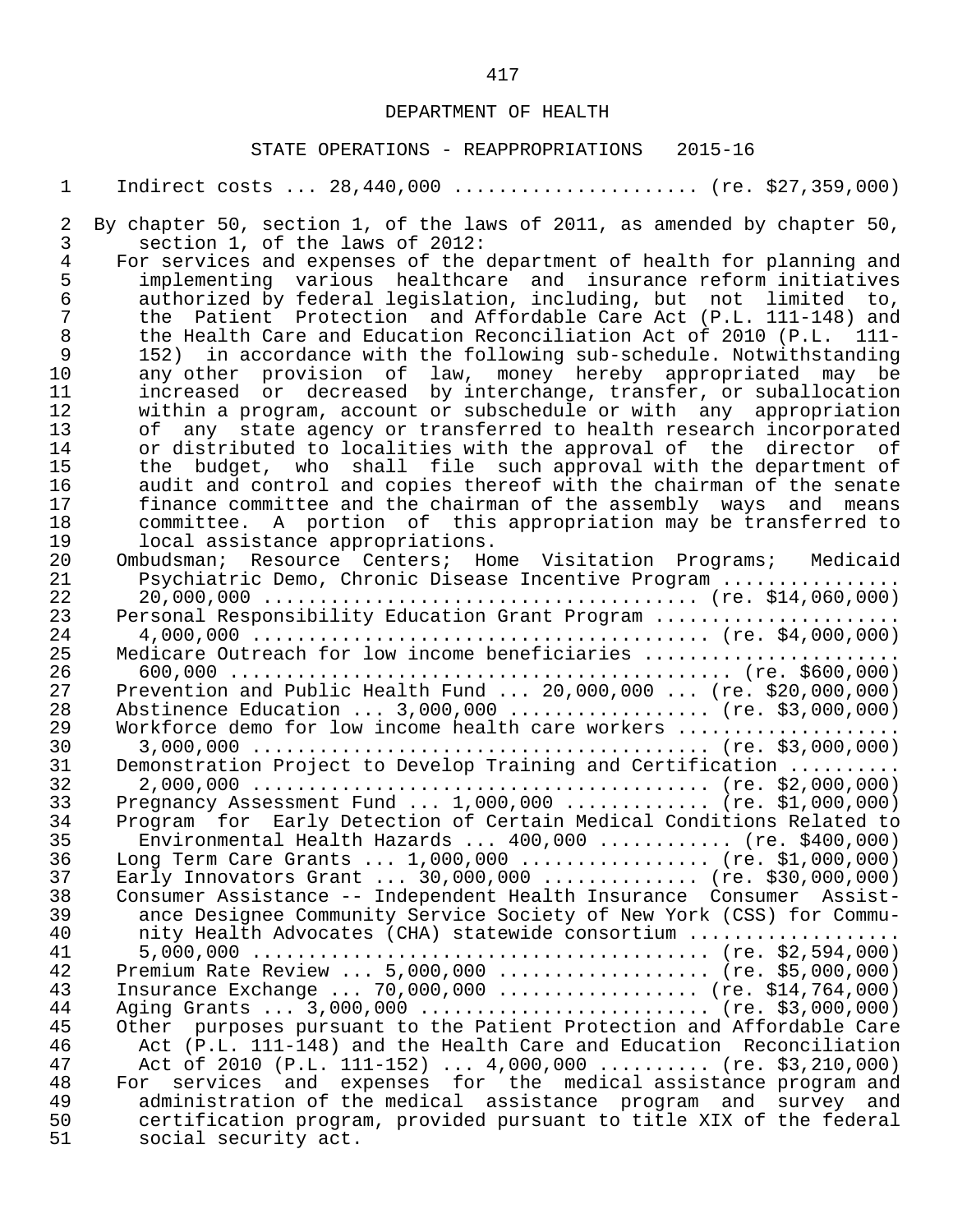| $\mathbf{1}$                                                                                             | Notwithstanding any inconsistent provision of law and subject to the                                                                                                                                                                                                                                                                                                                                                                                                                                                                                                                                                                                                                                                                                                                                                                                                                                                                                                                                                                                                                                                                                                                                                                                               |
|----------------------------------------------------------------------------------------------------------|--------------------------------------------------------------------------------------------------------------------------------------------------------------------------------------------------------------------------------------------------------------------------------------------------------------------------------------------------------------------------------------------------------------------------------------------------------------------------------------------------------------------------------------------------------------------------------------------------------------------------------------------------------------------------------------------------------------------------------------------------------------------------------------------------------------------------------------------------------------------------------------------------------------------------------------------------------------------------------------------------------------------------------------------------------------------------------------------------------------------------------------------------------------------------------------------------------------------------------------------------------------------|
| $\overline{2}$                                                                                           | approval of the director of the budget, moneys hereby appropriated                                                                                                                                                                                                                                                                                                                                                                                                                                                                                                                                                                                                                                                                                                                                                                                                                                                                                                                                                                                                                                                                                                                                                                                                 |
| 3                                                                                                        | may be increased or decreased by transfer or suballocation between                                                                                                                                                                                                                                                                                                                                                                                                                                                                                                                                                                                                                                                                                                                                                                                                                                                                                                                                                                                                                                                                                                                                                                                                 |
| $\overline{4}$                                                                                           | these appropriated amounts and appropriations of other state agen-                                                                                                                                                                                                                                                                                                                                                                                                                                                                                                                                                                                                                                                                                                                                                                                                                                                                                                                                                                                                                                                                                                                                                                                                 |
| 5                                                                                                        | cies and appropriations of the department of health. Notwithstanding                                                                                                                                                                                                                                                                                                                                                                                                                                                                                                                                                                                                                                                                                                                                                                                                                                                                                                                                                                                                                                                                                                                                                                                               |
| $\epsilon$                                                                                               | any inconsistent provision of law and subject to approval of the                                                                                                                                                                                                                                                                                                                                                                                                                                                                                                                                                                                                                                                                                                                                                                                                                                                                                                                                                                                                                                                                                                                                                                                                   |
| $\sqrt{ }$                                                                                               | director of the budget, moneys hereby appropriated may be trans-                                                                                                                                                                                                                                                                                                                                                                                                                                                                                                                                                                                                                                                                                                                                                                                                                                                                                                                                                                                                                                                                                                                                                                                                   |
| $\, 8$                                                                                                   | ferred or suballocated to other state agencies for reimbursement to                                                                                                                                                                                                                                                                                                                                                                                                                                                                                                                                                                                                                                                                                                                                                                                                                                                                                                                                                                                                                                                                                                                                                                                                |
| $\mathsf 9$                                                                                              | local government entities for services and expenses related to                                                                                                                                                                                                                                                                                                                                                                                                                                                                                                                                                                                                                                                                                                                                                                                                                                                                                                                                                                                                                                                                                                                                                                                                     |
| 10                                                                                                       | administration of the medical assistance program.                                                                                                                                                                                                                                                                                                                                                                                                                                                                                                                                                                                                                                                                                                                                                                                                                                                                                                                                                                                                                                                                                                                                                                                                                  |
| 11                                                                                                       | Personal service  331, 279, 000  (re. \$326, 838, 000)                                                                                                                                                                                                                                                                                                                                                                                                                                                                                                                                                                                                                                                                                                                                                                                                                                                                                                                                                                                                                                                                                                                                                                                                             |
| 12                                                                                                       | Nonpersonal service  216,681,000  (re. \$2,590,000)                                                                                                                                                                                                                                                                                                                                                                                                                                                                                                                                                                                                                                                                                                                                                                                                                                                                                                                                                                                                                                                                                                                                                                                                                |
| 13                                                                                                       | Fringe benefits $195,014,000$ (re. \$1,186,000)                                                                                                                                                                                                                                                                                                                                                                                                                                                                                                                                                                                                                                                                                                                                                                                                                                                                                                                                                                                                                                                                                                                                                                                                                    |
| 14                                                                                                       | Indirect costs $28,440,000$ (re. \$27,329,000)                                                                                                                                                                                                                                                                                                                                                                                                                                                                                                                                                                                                                                                                                                                                                                                                                                                                                                                                                                                                                                                                                                                                                                                                                     |
| 15                                                                                                       | By chapter 50, section 1, of the laws of 2011, as amended by chapter 50,                                                                                                                                                                                                                                                                                                                                                                                                                                                                                                                                                                                                                                                                                                                                                                                                                                                                                                                                                                                                                                                                                                                                                                                           |
| 16                                                                                                       | section 1, of the laws of 2013:                                                                                                                                                                                                                                                                                                                                                                                                                                                                                                                                                                                                                                                                                                                                                                                                                                                                                                                                                                                                                                                                                                                                                                                                                                    |
| 17                                                                                                       | Health Insurance Consumer Information                                                                                                                                                                                                                                                                                                                                                                                                                                                                                                                                                                                                                                                                                                                                                                                                                                                                                                                                                                                                                                                                                                                                                                                                                              |
| 18                                                                                                       |                                                                                                                                                                                                                                                                                                                                                                                                                                                                                                                                                                                                                                                                                                                                                                                                                                                                                                                                                                                                                                                                                                                                                                                                                                                                    |
| 19<br>20<br>21<br>22<br>23<br>24<br>25<br>26<br>27<br>28<br>29<br>30<br>31<br>32<br>33<br>34<br>35<br>36 | By chapter 54, section 1, of the laws of 2010, as amended by chapter 50,<br>section 1, of the laws of 2012:<br>For services and expenses of the department of health for planning and<br>implementing various healthcare and insurance reform initiatives<br>authorized by federal legislation, including, but not limited to,<br>the Patient Protection and Affordable Care Act (P.L. 111-148) and<br>the Health Care and Education Reconciliation Act of 2010 (P.L. 111-<br>in accordance with the following sub-schedule. Notwithstanding<br>152)<br>any other provision of law, money hereby appropriated may be<br>increased or decreased by interchange, transfer, or suballocation<br>within a program, account or subschedule or with any appropriation<br>of any state agency or transferred to health research incorporated<br>or distributed to localities with the approval of the director of<br>the budget, who shall file such approval with the department of<br>audit and control and copies thereof with the chairman of the senate<br>finance committee and the chairman of the assembly ways and means<br>committee. A portion of this appropriation may be transferred to<br>local assistance appropriations  123,400,000  (re. \$99,655,000) |
| 37                                                                                                       | sub-schedule                                                                                                                                                                                                                                                                                                                                                                                                                                                                                                                                                                                                                                                                                                                                                                                                                                                                                                                                                                                                                                                                                                                                                                                                                                                       |
| 38                                                                                                       | Ombudsman; Resource Centers; Home Visitation                                                                                                                                                                                                                                                                                                                                                                                                                                                                                                                                                                                                                                                                                                                                                                                                                                                                                                                                                                                                                                                                                                                                                                                                                       |
| 39                                                                                                       | Programs; Medicaid Psychiatric Demo,                                                                                                                                                                                                                                                                                                                                                                                                                                                                                                                                                                                                                                                                                                                                                                                                                                                                                                                                                                                                                                                                                                                                                                                                                               |
| 40                                                                                                       | Chronic Disease Incentive Program  20,000,000                                                                                                                                                                                                                                                                                                                                                                                                                                                                                                                                                                                                                                                                                                                                                                                                                                                                                                                                                                                                                                                                                                                                                                                                                      |
| 41                                                                                                       | Personal Responsibility Education Grant                                                                                                                                                                                                                                                                                                                                                                                                                                                                                                                                                                                                                                                                                                                                                                                                                                                                                                                                                                                                                                                                                                                                                                                                                            |
| 42                                                                                                       |                                                                                                                                                                                                                                                                                                                                                                                                                                                                                                                                                                                                                                                                                                                                                                                                                                                                                                                                                                                                                                                                                                                                                                                                                                                                    |
| 43                                                                                                       | Medicare Outreach for low income benefici-                                                                                                                                                                                                                                                                                                                                                                                                                                                                                                                                                                                                                                                                                                                                                                                                                                                                                                                                                                                                                                                                                                                                                                                                                         |
| 44                                                                                                       |                                                                                                                                                                                                                                                                                                                                                                                                                                                                                                                                                                                                                                                                                                                                                                                                                                                                                                                                                                                                                                                                                                                                                                                                                                                                    |
| 45                                                                                                       | Prevention and Public Health Fund  20,000,000                                                                                                                                                                                                                                                                                                                                                                                                                                                                                                                                                                                                                                                                                                                                                                                                                                                                                                                                                                                                                                                                                                                                                                                                                      |
| 46                                                                                                       | Incentives for Prevention of Chronic Disease                                                                                                                                                                                                                                                                                                                                                                                                                                                                                                                                                                                                                                                                                                                                                                                                                                                                                                                                                                                                                                                                                                                                                                                                                       |
| 47                                                                                                       | in Medicaid  4,000,000                                                                                                                                                                                                                                                                                                                                                                                                                                                                                                                                                                                                                                                                                                                                                                                                                                                                                                                                                                                                                                                                                                                                                                                                                                             |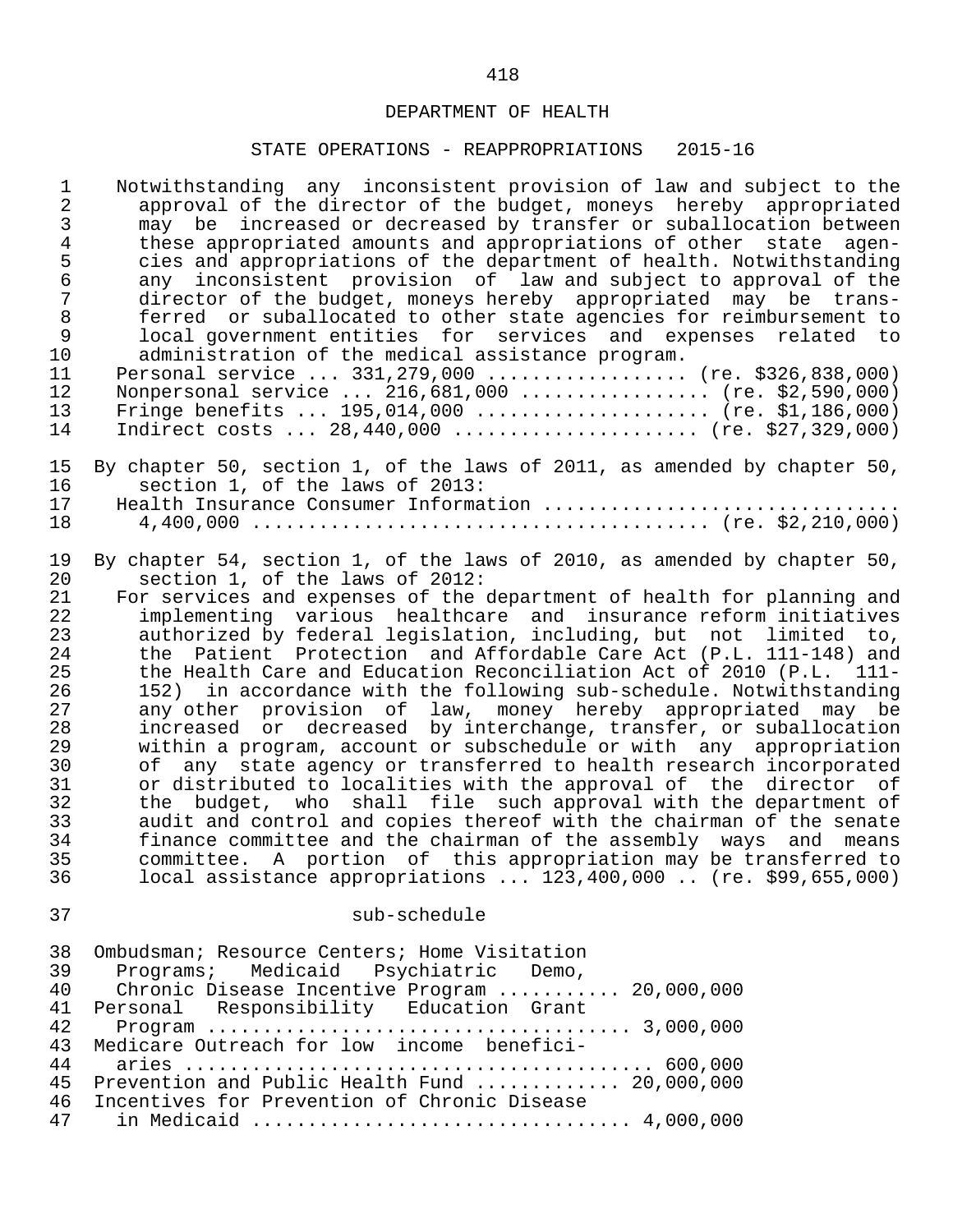#### STATE OPERATIONS - REAPPROPRIATIONS 2015-16

 1 Workforce demo for low income health care 2 workers ...................................... 3,000,000 3 Demonstration Project to Develop Training 4 and Certification ............................ 2,000,000 5 Program for background checks on patient<br>6 contact personnel in Long Term Care facil- 6 contact personnel in Long Term Care facil- 7 ities ........................................ 2,000,000 8 Pregnancy Assessment Fund ........................ 1,000,000<br>9 Program for Early Detection of Certain 9 Program for Early Detection of Certain<br>10 Medical Conditions Related to Environ-10 Medical Conditions Related to Environ-<br>11 mental Health Hazards ................... 11 mental Health Hazards ............................ 400,000<br>12 Long Term Care Grants .......................... 4.000.000 12 Long Term Care Grants .......................... 4,000,000 13 High Risk Pools ............................... 59,400,000 14 Other purposes pursuant to the Patient<br>15 Protection and Affordable Care Act (P.L. 15 Protection and Affordable Care Act (P.L.<br>16 111-148) and the Health Care and Education 16 111-148) and the Health Care and Education<br>17 Reconciliation Act of 2010 (P.L. 111-152) Reconciliation Act of 2010 (P.L. 111-152) .... 4,000,000 18 By chapter 54, section 1, of the laws of 2009, as amended by chapter 54,<br>19 section 1, of the laws of 2010: 19 section 1, of the laws of 2010:<br>20 For services and expenses for 20 For services and expenses for the medical-assistance-program-and<br>21 - administration-of-the-medical-assistance-program and survey and 21 administration of the medical assistance program and survey and<br>22 certification program, provided pursuant to title XIX of the federal 22 certification program, provided pursuant to title XIX of the federal<br>23 social security act. 23 social security act.<br>24 Notwithstanding any 24 Notwithstanding any inconsistent provision of law and subject to the<br>25 approval of the director of the budget, moneys, hereby, appropriated 25 approval of the director of the budget, moneys hereby appropriated<br>26 and the increased or decreased by transfer or suballocation between 26 may be increased or decreased by transfer or suballocation between<br>27 these appropriated amounts and appropriations of other state agen-27 these appropriated amounts and appropriations of other state agen-<br>28 cies and appropriations of the department of health. 28 cies and appropriations of the department of health.<br>29 Motwithstanding any inconsistent provision of law 29 Notwithstanding any inconsistent provision of law and subject to 30 approval of the director of the budget, moneys hereby appropriated 31 may be transferred or suballocated to other state agencies for 32 reimbursement to local government entities for services and expenses<br>33 related to administration of the medical assistance program ....... 33 related to administration of the medical assistance program ........ 34 771,697,000 ..................................... (re. \$699,886,000) 35 Special Revenue Funds - Other 36 Combined Expendable Trust Fund<br>37 Alzheimer's Research Account -Alzheimer's Research Account - 20143 38 By chapter 50, section 1, of the laws of 2014:<br>39 For Alzheimer's disease research and assista 39 For Alzheimer's disease research and assistance pursuant to chapter<br>40 590 of the laws of 1999. 40 590 of the laws of 1999.<br>41 Notwithstanding any othe 41 Notwithstanding any other provision of law to the contrary, the OGS<br>42 Interchange and Transfer Authority, the IT Interchange and Transfer 42 Interchange and Transfer Authority, the IT Interchange and Transfer<br>43 Authority, the Call Center Interchange and Transfer Authority and 43 Authority, the Call Center Interchange and Transfer Authority and<br>44 the Alignment Interchange and Transfer Authority as defined in the 44 the Alignment Interchange and Transfer Authority as defined in the<br>45 2014-15 state fiscal vear state operations appropriation for the 45 2014-15 state fiscal year state operations appropriation for the 46 budget division program of the division of the budget, are deemed<br>47 fully incorporated herein and a part of this appropriation as if 47 fully incorporated herein and a part of this appropriation as if<br>48 fully stated. 48 fully stated.<br>49 Contractual ser Contractual services ... 2,531,000 .................. (re. \$2,531,000)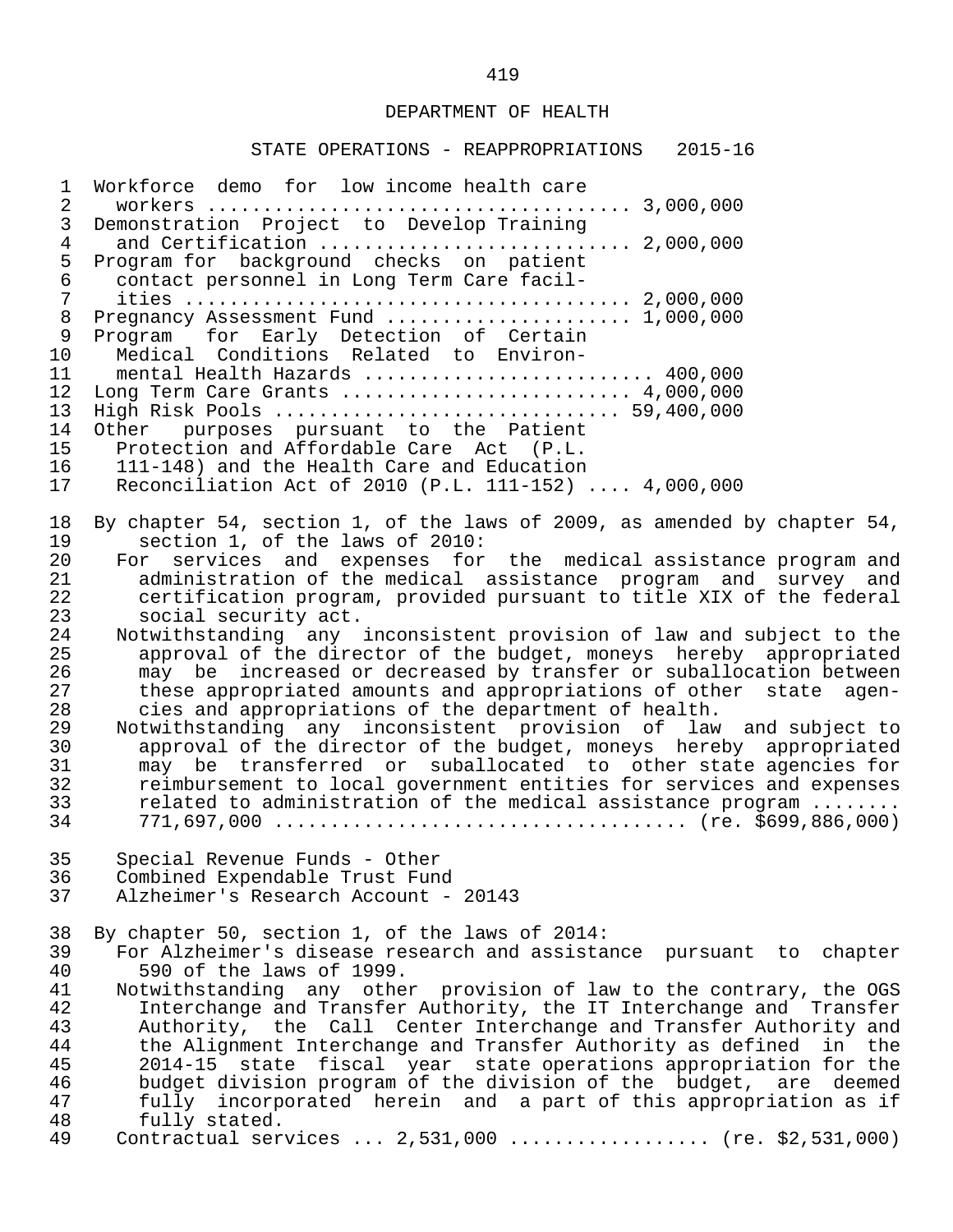#### STATE OPERATIONS - REAPPROPRIATIONS 2015-16

 1 OFFICE OF HEALTH SYSTEMS MANAGEMENT PROGRAM 2 Special Revenue Funds - Federal<br>3 Federal Health and Human Servic 3 Federal Health and Human Services Fund<br>4 SAMHSA Account - [25100] 25170 SAMHSA Account - [25100] 25170 5 By chapter 50, section 1, of the laws of 2014: 6 For expenses incurred in the administration of the prescription drug 7 monitoring program relating to the prescribing and dispensing of 8 controlled substances.<br>9 Notwithstanding any ot 9 Notwithstanding any other provision of law to the contrary, the OGS<br>10 Interchange and Transfer Authority, the IT Interchange and Transfer 10 Interchange and Transfer Authority, the IT Interchange and Transfer 11 Authority, and the Alignment Interchange and Transfer Authority as<br>12 defined in the 2014-15 state fiscal year state operations appropri-12 defined in the 2014-15 state fiscal year state operations appropri-<br>13 ation for the budget division program of the division of the budget. 13 ation for the budget division program of the division of the budget,<br>14 are deemed fully incorporated herein and a part of this appropri-14 are deemed fully incorporated herein and a part of this appropri-<br>15 ation as if fully stated. 15 ation as if fully stated.<br>16 Personal service ... 240.00 16 Personal service ... 240,000 ........................... (re. \$240,000)<br>17 Nonpersonal service ... 128,000 ........................ (re. \$128,000) 17 Nonpersonal service ... 128,000 ....................... (re. \$128,000) 18 Fringe benefits ... 115,000 ............................ (re. \$115,000) 19 Indirect costs ... 17,000 ............................... (re. \$17,000) 20 Special Revenue Funds - Federal 21 Federal Miscellaneous Operating Grants Fund United States Department of Justice Account - 25300 23 By chapter 50, section 1, of the laws of 2014:<br>24 For expenses incurred in the administration 24 For expenses incurred in the administration of the prescription drug<br>25 a monitoring program relating to the prescribing and dispensing of 25 monitoring program relating to the prescribing and dispensing of 26 controlled substances.<br>27 Contractual services... Contractual services ... 400,000 ...................... (re. \$395,000) 28 Special Revenue Funds - Other 29 Combined Expendable Trust Fund<br>30 Life Pass It On Trust Fund Acco Life Pass It On Trust Fund Account - 20174 31 By chapter 50, section 1, of the laws of 2014: 32 For services and expenses related to organ donation and transplant<br>33 Tesearch and educational projects promoting organ and tissue 33 research and educational projects promoting organ and tissue 34 donation.<br>35 Contractual Contractual services ... 200,000 ....................... (re. \$200,000) 36 Special Revenue Funds - Other 37 HCRA Resources Fund<br>38 Emergency Medical Se Emergency Medical Services Account - 20809 39 By chapter 50, section 1, of the laws of 2014:<br>40 For services and expenses related to emergen 40 For services and expenses related to emergency medical services (EMS)<br>41 administration including but not limited to, expenses related to 41 administration including but not limited to, expenses related to<br>42 training courses and instructor development, expenses of the state 42 training courses and instructor development, expenses of the state<br>43 EMS council, expenses of the EMS regional councils and program agen-EMS council, expenses of the EMS regional councils and program agen-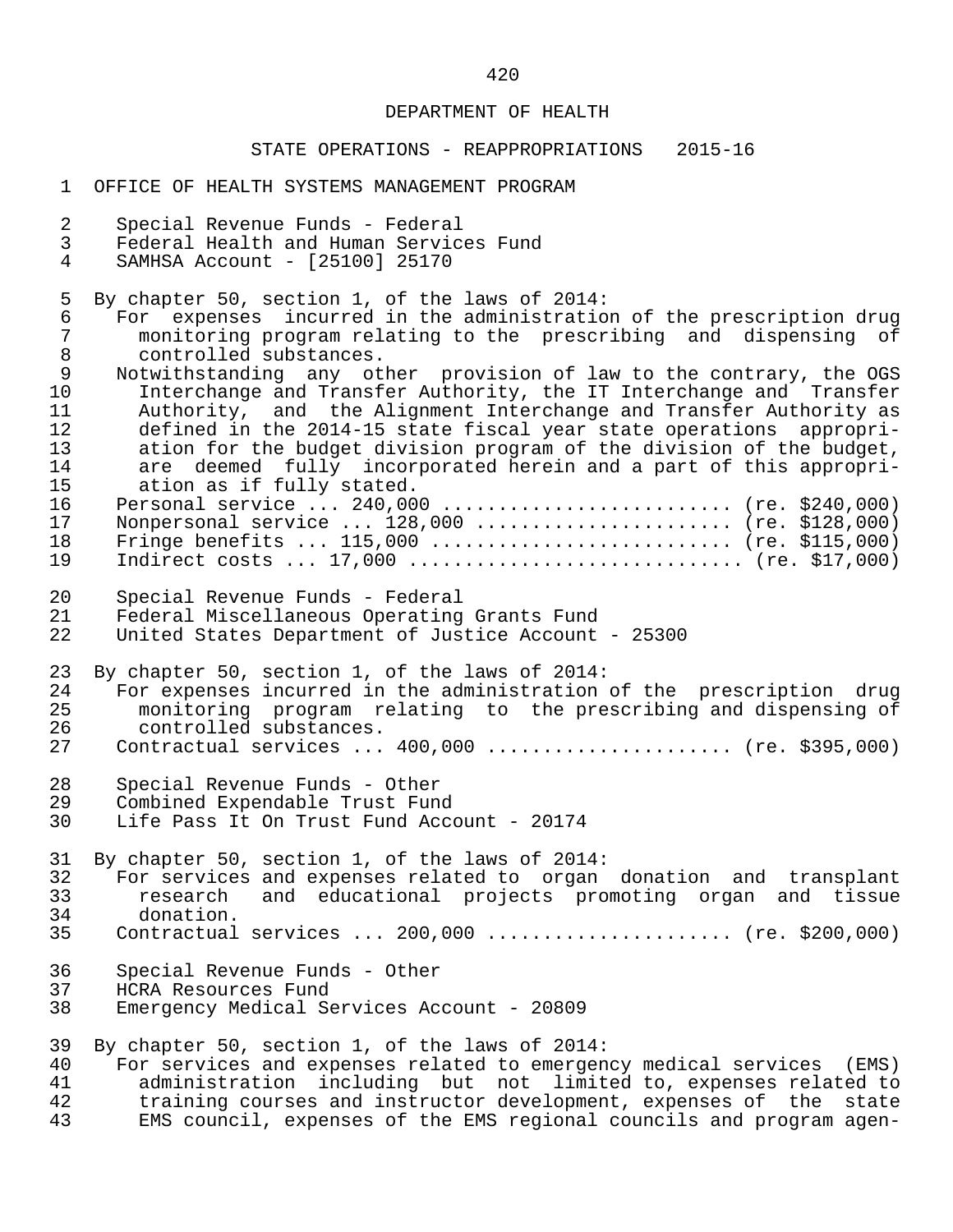| $\mathbf 1$                                                            | cies, and expenses of the general public health work - EMS                                                                                                                                                                                                                                                                                                                                                                                                        |
|------------------------------------------------------------------------|-------------------------------------------------------------------------------------------------------------------------------------------------------------------------------------------------------------------------------------------------------------------------------------------------------------------------------------------------------------------------------------------------------------------------------------------------------------------|
| $\overline{2}$                                                         | reimbursement.                                                                                                                                                                                                                                                                                                                                                                                                                                                    |
| $\frac{3}{4}$<br>$\frac{5}{6}$<br>$\sqrt{ }$<br>$\,8\,$<br>$\mathsf 9$ | Notwithstanding any other provision of law to the contrary, the OGS<br>Interchange and Transfer Authority, the IT Interchange and Transfer<br>Authority, and the Alignment Interchange and Transfer Authority as<br>defined in the 2014-15 state fiscal year state operations appropri-<br>ation for the budget division program of the division of the budget,<br>are deemed fully incorporated herein and a part of this appropri-<br>ation as if fully stated. |
| 10                                                                     | Contractual services  14,494,000  (re. \$1,000,000)                                                                                                                                                                                                                                                                                                                                                                                                               |
| 11                                                                     | Special Revenue Funds - Other                                                                                                                                                                                                                                                                                                                                                                                                                                     |
| 12                                                                     | Miscellaneous Special Revenue Fund                                                                                                                                                                                                                                                                                                                                                                                                                                |
| 13                                                                     | Certificate of Need Account - 21920                                                                                                                                                                                                                                                                                                                                                                                                                               |
| 14                                                                     | By chapter 50, section 1, of the laws of 2014:                                                                                                                                                                                                                                                                                                                                                                                                                    |
| 15                                                                     | For services and expenses, including indirect costs, related to the                                                                                                                                                                                                                                                                                                                                                                                               |
| 16                                                                     | certificate of need program.                                                                                                                                                                                                                                                                                                                                                                                                                                      |
| 17                                                                     | Notwithstanding any other provision of law to the contrary, the OGS                                                                                                                                                                                                                                                                                                                                                                                               |
| 18                                                                     | Interchange and Transfer Authority, the IT Interchange and Transfer                                                                                                                                                                                                                                                                                                                                                                                               |
| 19                                                                     | Authority, and the Alignment Interchange and Transfer Authority as                                                                                                                                                                                                                                                                                                                                                                                                |
| 20                                                                     | defined in the 2014-15 state fiscal year state operations appropri-                                                                                                                                                                                                                                                                                                                                                                                               |
| 21                                                                     | ation for the budget division program of the division of the budget,                                                                                                                                                                                                                                                                                                                                                                                              |
| 22                                                                     | are deemed fully incorporated herein and a part of this appropri-                                                                                                                                                                                                                                                                                                                                                                                                 |
| 23                                                                     | ation as if fully stated.                                                                                                                                                                                                                                                                                                                                                                                                                                         |
| 24                                                                     | Contractual services  1,899,000  (re. \$1,000,000)                                                                                                                                                                                                                                                                                                                                                                                                                |
| 25                                                                     | WADSWORTH CENTER FOR LABORATORIES AND RESEARCH PROGRAM                                                                                                                                                                                                                                                                                                                                                                                                            |
| 26                                                                     | Special Revenue Funds - Federal                                                                                                                                                                                                                                                                                                                                                                                                                                   |
| 27                                                                     | Federal Health and Human Services Fund                                                                                                                                                                                                                                                                                                                                                                                                                            |
| 28                                                                     | Federal Block Grant Account - 25183                                                                                                                                                                                                                                                                                                                                                                                                                               |
| 29                                                                     | By chapter 50, section 1, of the laws of 2014:                                                                                                                                                                                                                                                                                                                                                                                                                    |
| 30                                                                     | For health prevention, diagnostic, detection and treatment services.                                                                                                                                                                                                                                                                                                                                                                                              |
| 31                                                                     | Personal service  5,459,000  (re. \$5,459,000)                                                                                                                                                                                                                                                                                                                                                                                                                    |
| 32                                                                     | Nonpersonal service  2,912,000  (re. \$2,912,000)                                                                                                                                                                                                                                                                                                                                                                                                                 |
| 33                                                                     | Fringe benefits $2,620,000$ (re. \$2,620,000)                                                                                                                                                                                                                                                                                                                                                                                                                     |
| 34                                                                     |                                                                                                                                                                                                                                                                                                                                                                                                                                                                   |
| 35                                                                     | By chapter 50, section 1, of the laws of 2013:                                                                                                                                                                                                                                                                                                                                                                                                                    |
| 36                                                                     | For health prevention, diagnostic, detection and treatment services.                                                                                                                                                                                                                                                                                                                                                                                              |
| 37                                                                     | Personal service $5,459,000$ (re. \$2,411,000)                                                                                                                                                                                                                                                                                                                                                                                                                    |
| 38                                                                     | Nonpersonal service $2,912,000$ (re. \$2,912,000)                                                                                                                                                                                                                                                                                                                                                                                                                 |
| 39                                                                     | Fringe benefits $2,620,000$ (re. \$2,620,000)                                                                                                                                                                                                                                                                                                                                                                                                                     |
| 40                                                                     |                                                                                                                                                                                                                                                                                                                                                                                                                                                                   |
| 41                                                                     | Special Revenue Funds - Federal                                                                                                                                                                                                                                                                                                                                                                                                                                   |
| 42                                                                     | Federal Health and Human Services Fund                                                                                                                                                                                                                                                                                                                                                                                                                            |
| 43                                                                     | Federal Block Grant Account                                                                                                                                                                                                                                                                                                                                                                                                                                       |
| 44                                                                     | By chapter 50, section 1, of the laws of 2012:                                                                                                                                                                                                                                                                                                                                                                                                                    |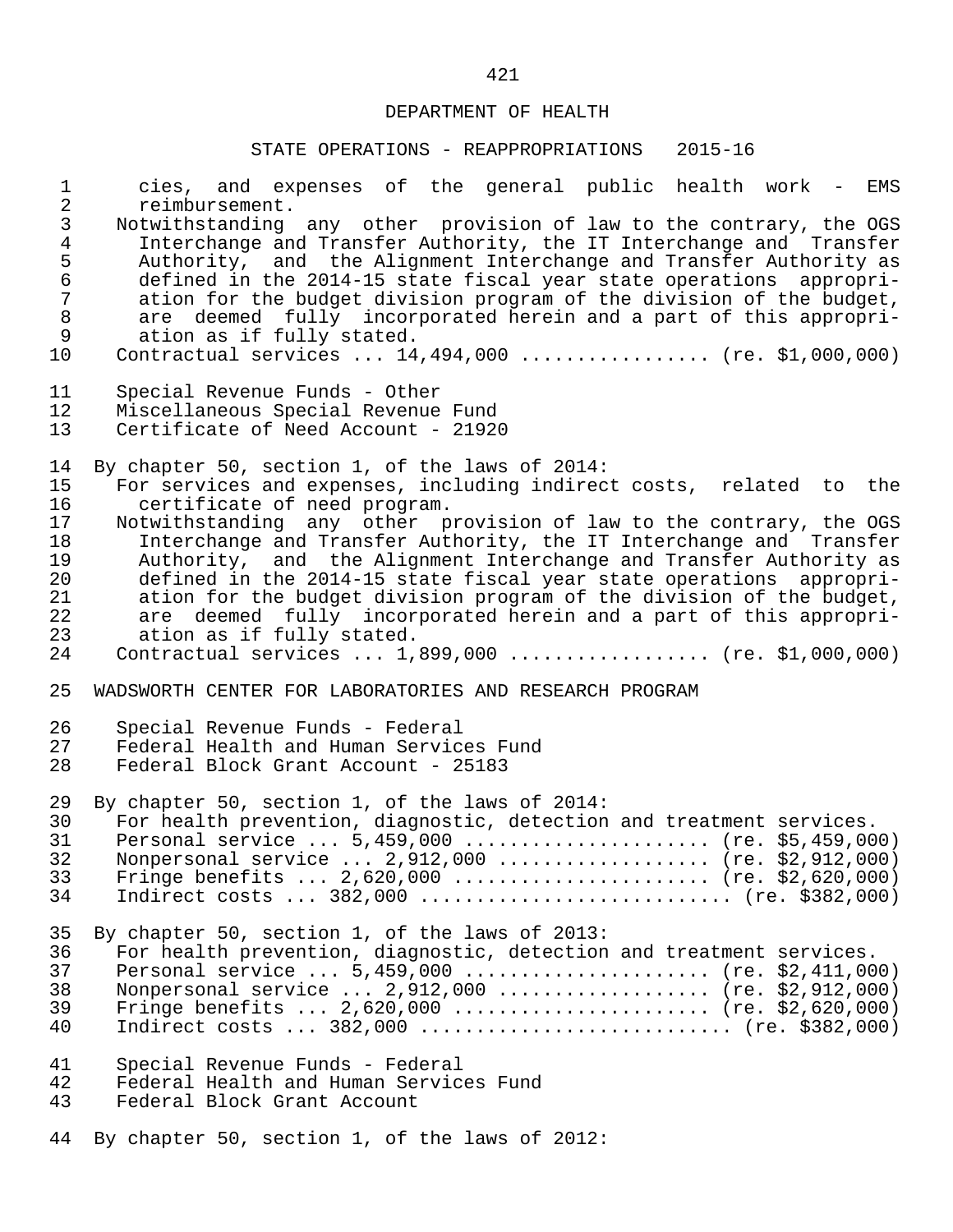| $\mathbf{1}$     | For health prevention, diagnostic, detection and treatment services. |
|------------------|----------------------------------------------------------------------|
| $\overline{a}$   | Notwithstanding any other provision of law to the contrary, the OGS  |
| 3                | Interchange and Transfer Authority, the IT Interchange and Transfer  |
| $\overline{4}$   | Authority, the Call Center Interchange and Transfer Authority and    |
| $\mathsf S$      | the Alignment Interchange and Transfer Authority as defined in the   |
| $\epsilon$       | 2012-13 state fiscal year state operations appropriation for the     |
| $\boldsymbol{7}$ | budget division program of the division of the budget, are deemed    |
| $\,8\,$          | fully incorporated herein and a part of this appropriation as if     |
| $\mathsf 9$      | fully stated.                                                        |
| 10               | Personal service  5,459,000  (re. \$2,732,000)                       |
| 11               | Nonpersonal service $2,912,000$ (re. \$2,725,000)                    |
| 12               | Fringe benefits $2,620,000$ (re. \$2,130,000)                        |
| 13               | Indirect costs $382,000$ (re. \$382,000)                             |
| 14               | By chapter 50, section 1, of the laws of 2011:                       |
| 15               | For health prevention, diagnostic, detection and treatment services. |
| 16               | Personal service  5,459,000  (re. \$213,000)                         |
| 17               | Nonpersonal service $2,912,000$ (re. \$3,000)                        |
| 18               | Fringe benefits $2,620,000$ (re. \$289,000)                          |
| 19               | Indirect costs $382,000$ (re. \$10,000)                              |
| 20               | Special Revenue Funds - Federal                                      |
| 21               | Federal Health and Human Services Fund                               |
| 22               | Federal Grant WCLR Account - 25170                                   |
| 23               | By chapter 50, section 1, of the laws of 2014:                       |
| 24               | For health prevention, diagnostic, detection and treatment services. |
| 25               | Personal service  747,000  (re. \$747,000)                           |
| 26               | Nonpersonal service  398,000  (re. \$398,000)                        |
| 27               | Fringe benefits  359,000  (re. \$359,000)                            |
| 28               | Indirect costs  52,000  (re. \$52,000)                               |
| 29               | By chapter 50, section 1, of the laws of 2013:                       |
| 30               | For health prevention, diagnostic, detection and treatment services. |
| 31               | Personal service $747,000$ (re. \$15,000)                            |
| 32               | Nonpersonal service  398,000  (re. \$36,000)                         |
| 33               | Fringe benefits  359,000  (re. \$322,000)                            |
| 34               | Indirect costs  52,000  (re. \$52,000)                               |
| 35               | By chapter 50, section 1, of the laws of 2012:                       |
| 36               | For health prevention, diagnostic, detection and treatment services. |
| 37               | Notwithstanding any other provision of law to the contrary, the OGS  |
| 38               | Interchange and Transfer Authority, the IT Interchange and Transfer  |
| 39               | Authority, the Call Center Interchange and Transfer Authority and    |
| 40               | the Alignment Interchange and Transfer Authority as defined in the   |
| 41               | 2012-13 state fiscal year state operations appropriation for the     |
| 42               | budget division program of the division of the budget, are deemed    |
| 43               | fully incorporated herein and a part of this appropriation as if     |
| 44               | fully stated.                                                        |
| 45               | Personal service  747,000  (re. \$170,000)                           |
| 46               | Nonpersonal service  398,000  (re. \$22,000)                         |
| 47               | Fringe benefits  359,000  (re. \$88,000)                             |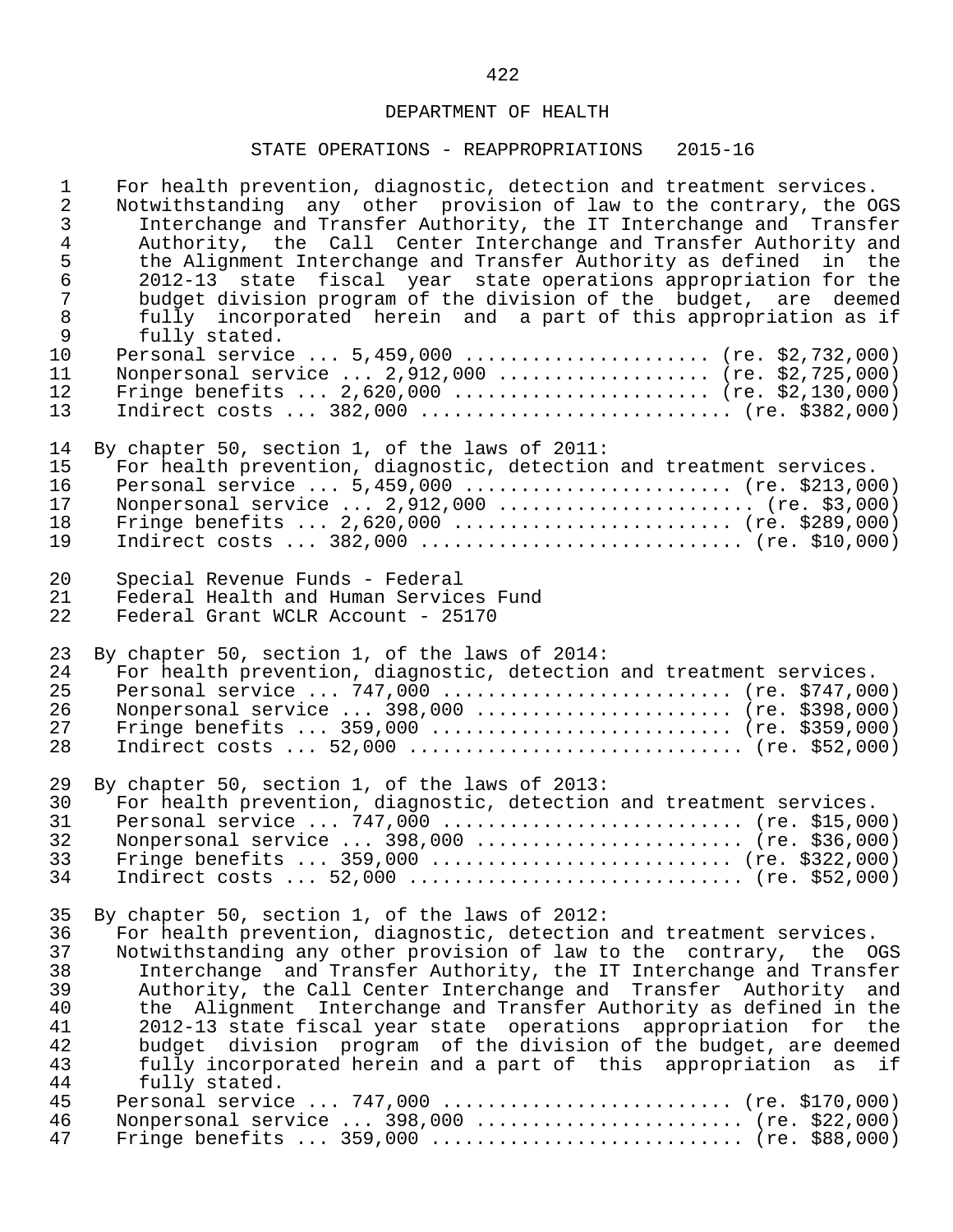| $\mathbf{1}$                                                   | Indirect costs  52,000  (re. \$52,000)                                                                                                                                                                                                                                                                                                                                                                                                                                                                                                                                                                                                                                                                      |
|----------------------------------------------------------------|-------------------------------------------------------------------------------------------------------------------------------------------------------------------------------------------------------------------------------------------------------------------------------------------------------------------------------------------------------------------------------------------------------------------------------------------------------------------------------------------------------------------------------------------------------------------------------------------------------------------------------------------------------------------------------------------------------------|
| $\overline{2}$                                                 | Special Revenue Funds - Other                                                                                                                                                                                                                                                                                                                                                                                                                                                                                                                                                                                                                                                                               |
| $\mathfrak{Z}$                                                 | Combined Expendable Trust Fund                                                                                                                                                                                                                                                                                                                                                                                                                                                                                                                                                                                                                                                                              |
| $\overline{4}$                                                 | Breast Cancer Research and Education Account - 20155                                                                                                                                                                                                                                                                                                                                                                                                                                                                                                                                                                                                                                                        |
| 5                                                              | By chapter 50, section 1, of the laws of 2014:                                                                                                                                                                                                                                                                                                                                                                                                                                                                                                                                                                                                                                                              |
| 6                                                              | For breast cancer research and education pursuant to section 97-yy of                                                                                                                                                                                                                                                                                                                                                                                                                                                                                                                                                                                                                                       |
| $\overline{7}$                                                 | the state finance law as amended by chapter 550 of the laws of 2000.                                                                                                                                                                                                                                                                                                                                                                                                                                                                                                                                                                                                                                        |
| 8                                                              | Contractual services  9,737,000  (re. \$9,737,000)                                                                                                                                                                                                                                                                                                                                                                                                                                                                                                                                                                                                                                                          |
| 9                                                              | By chapter 50, section 1, of the laws of 2013:                                                                                                                                                                                                                                                                                                                                                                                                                                                                                                                                                                                                                                                              |
| 10                                                             | For breast cancer research and education pursuant to section 97-yy of                                                                                                                                                                                                                                                                                                                                                                                                                                                                                                                                                                                                                                       |
| 11                                                             | the state finance law as amended by chapter 550 of the laws of 2000.                                                                                                                                                                                                                                                                                                                                                                                                                                                                                                                                                                                                                                        |
| 12                                                             | Contractual services  2,536,000  (re. \$1,386,000)                                                                                                                                                                                                                                                                                                                                                                                                                                                                                                                                                                                                                                                          |
| 13                                                             | By chapter 50, section 1, of the laws of 2012:                                                                                                                                                                                                                                                                                                                                                                                                                                                                                                                                                                                                                                                              |
| 14                                                             | For breast cancer research and education pursuant to section 97-yy of                                                                                                                                                                                                                                                                                                                                                                                                                                                                                                                                                                                                                                       |
| 15                                                             | the state finance law as amended by chapter 550 of the laws of 2000.                                                                                                                                                                                                                                                                                                                                                                                                                                                                                                                                                                                                                                        |
| 16                                                             | Notwithstanding any other provision of law to the contrary, the OGS                                                                                                                                                                                                                                                                                                                                                                                                                                                                                                                                                                                                                                         |
| 17                                                             | Interchange and Transfer Authority, the IT Interchange and Transfer                                                                                                                                                                                                                                                                                                                                                                                                                                                                                                                                                                                                                                         |
| 18                                                             | Authority, the Call Center Interchange and Transfer Authority and                                                                                                                                                                                                                                                                                                                                                                                                                                                                                                                                                                                                                                           |
| 19                                                             | the Alignment Interchange and Transfer Authority as defined in the                                                                                                                                                                                                                                                                                                                                                                                                                                                                                                                                                                                                                                          |
| 20                                                             | 2012-13 state fiscal year state operations appropriation for the                                                                                                                                                                                                                                                                                                                                                                                                                                                                                                                                                                                                                                            |
| 21                                                             | budget division program of the division of the budget, are deemed                                                                                                                                                                                                                                                                                                                                                                                                                                                                                                                                                                                                                                           |
| 22                                                             | fully incorporated herein and a part of this appropriation as if                                                                                                                                                                                                                                                                                                                                                                                                                                                                                                                                                                                                                                            |
| 23                                                             | fully stated.                                                                                                                                                                                                                                                                                                                                                                                                                                                                                                                                                                                                                                                                                               |
| 24                                                             | Contractual services  2,536,000  (re. \$1,939,000)                                                                                                                                                                                                                                                                                                                                                                                                                                                                                                                                                                                                                                                          |
| 25                                                             | Special Revenue Fund - Other                                                                                                                                                                                                                                                                                                                                                                                                                                                                                                                                                                                                                                                                                |
| 26                                                             | Miscellaneous Special Revenue Fund                                                                                                                                                                                                                                                                                                                                                                                                                                                                                                                                                                                                                                                                          |
| 27                                                             | Empire State Stem Cell Research Account - 22161                                                                                                                                                                                                                                                                                                                                                                                                                                                                                                                                                                                                                                                             |
| 28<br>29<br>30<br>31<br>32<br>33<br>34<br>35<br>36<br>37<br>38 | By chapter 50, section 1, of the laws of 2014:<br>For services and expenses, including grants, related to stem cell<br>research pursuant to chapter 58 of the laws of 2007.<br>Notwithstanding any other provision of law to the contrary, the<br>OGS<br>Interchange and Transfer Authority, the IT Interchange and Transfer<br>Authority, and the Alignment Interchange and Transfer Authority as<br>defined in the 2014-15 state fiscal year state operations appropri-<br>ation for the budget division program of the division of the budget,<br>are deemed fully incorporated herein and a part of this appropri-<br>ation as if fully stated.<br>Contractual services  44,800,000  (re. \$44,022,000) |
| 39<br>40<br>41<br>42<br>43<br>44<br>45                         | By chapter 50, section 1, of the laws of 2013:<br>For services and expenses, including grants, related to stem cell<br>research pursuant to chapter 58 of the laws of 2007.<br>Notwithstanding any other provision of law to the contrary, the<br>OGS<br>Interchange and Transfer Authority, the IT Interchange and Transfer<br>Authority, and the Alignment Interchange and Transfer Authority as<br>defined in the 2013-14 state fiscal year state operations appropri-                                                                                                                                                                                                                                   |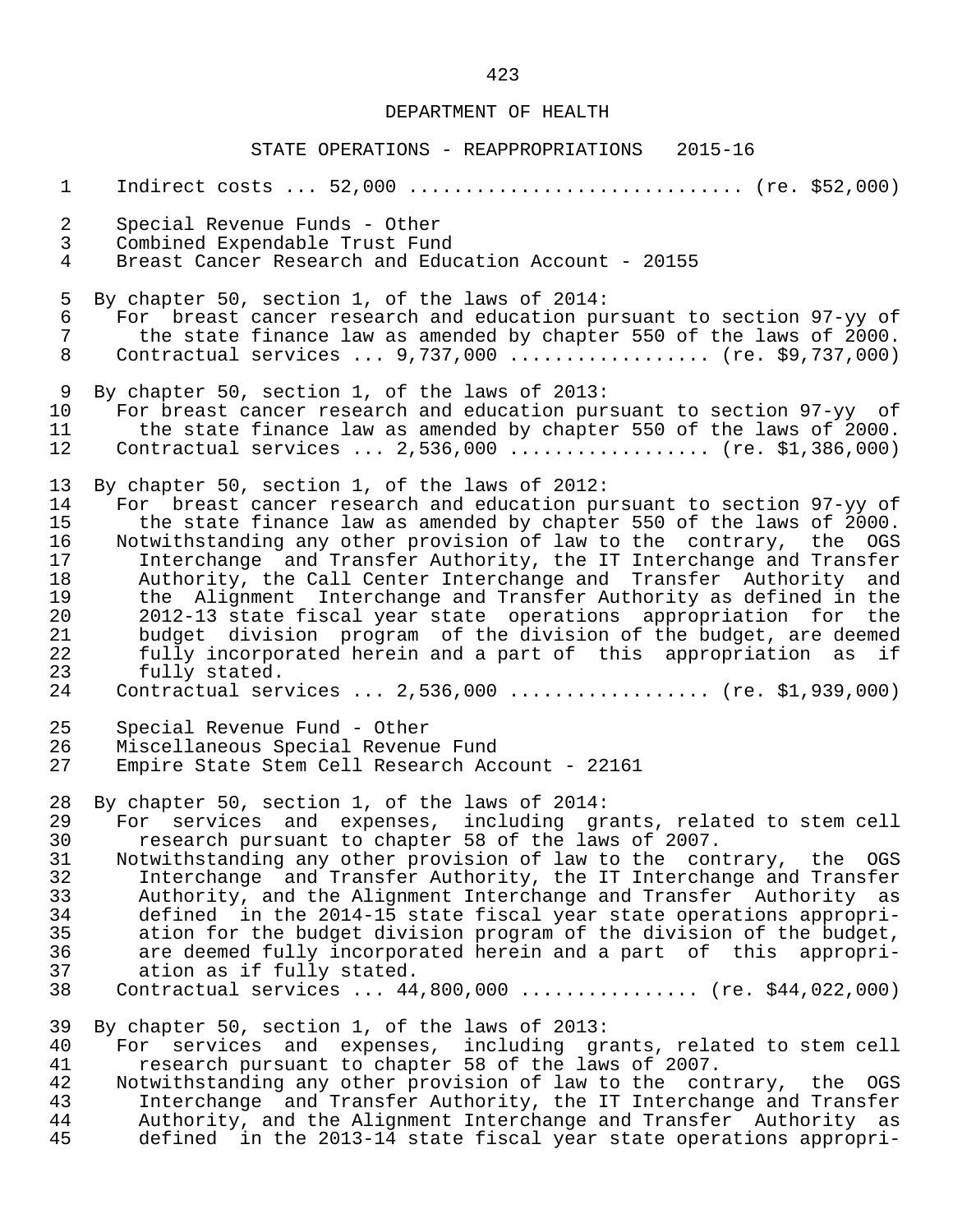| $\mathbf{1}$                                                                              | ation for the budget division program of the division of the budget,                                                                                                                                                                                                                                                                                                                                                                                                                                                                                                                                                                                                                                                                                          |
|-------------------------------------------------------------------------------------------|---------------------------------------------------------------------------------------------------------------------------------------------------------------------------------------------------------------------------------------------------------------------------------------------------------------------------------------------------------------------------------------------------------------------------------------------------------------------------------------------------------------------------------------------------------------------------------------------------------------------------------------------------------------------------------------------------------------------------------------------------------------|
| $\overline{a}$                                                                            | are deemed fully incorporated herein and a part of this appropri-                                                                                                                                                                                                                                                                                                                                                                                                                                                                                                                                                                                                                                                                                             |
| $\overline{3}$                                                                            | ation as if fully stated.                                                                                                                                                                                                                                                                                                                                                                                                                                                                                                                                                                                                                                                                                                                                     |
| $\overline{4}$                                                                            | Contractual services  44,800,000  (re. \$43,935,000)                                                                                                                                                                                                                                                                                                                                                                                                                                                                                                                                                                                                                                                                                                          |
| 5<br>$\epsilon$<br>$\overline{7}$<br>$8\,$<br>9<br>10<br>11<br>12<br>13<br>14<br>15<br>16 | By chapter 50, section 1, of the laws of 2012:<br>For services and expenses, including grants, related to stem cell<br>research pursuant to chapter 58 of the laws of 2007.<br>Notwithstanding any other provision of law to the contrary, the OGS<br>Interchange and Transfer Authority, the IT Interchange and Transfer<br>Authority, the Call Center Interchange and Transfer Authority and<br>the Alignment Interchange and Transfer Authority as defined in the<br>2012-13 state fiscal year state operations appropriation for<br>the<br>budget division program of the division of the budget, are deemed<br>fully incorporated herein and a part of this appropriation as if<br>fully stated.<br>Contractual services  44,800,000  (re. \$41,015,000) |
| 17<br>18<br>19<br>20                                                                      | By chapter 50, section 1, of the laws of 2011:<br>services and expenses, including grants, related to stem cell<br>For<br>research pursuant to chapter 58 of the laws of 2007:<br>Contractual services  44,800,000  (re. \$35,735,000)                                                                                                                                                                                                                                                                                                                                                                                                                                                                                                                        |
| 21                                                                                        | By chapter 54, section 1, of the laws of 2010:                                                                                                                                                                                                                                                                                                                                                                                                                                                                                                                                                                                                                                                                                                                |
| 22                                                                                        | For services and expenses, including grants, related to stem cell                                                                                                                                                                                                                                                                                                                                                                                                                                                                                                                                                                                                                                                                                             |
| 23                                                                                        | research pursuant to chapter 58 of the laws of 2007:                                                                                                                                                                                                                                                                                                                                                                                                                                                                                                                                                                                                                                                                                                          |
| 24                                                                                        | Contractual services  44,800,000  (re. \$31,043,000)                                                                                                                                                                                                                                                                                                                                                                                                                                                                                                                                                                                                                                                                                                          |
| 25                                                                                        | By chapter 54, section 1, of the laws of 2009:                                                                                                                                                                                                                                                                                                                                                                                                                                                                                                                                                                                                                                                                                                                |
| 26                                                                                        | For services and expenses, including grants, related to stem cell                                                                                                                                                                                                                                                                                                                                                                                                                                                                                                                                                                                                                                                                                             |
| 27                                                                                        | research pursuant to chapter 58 of the laws of 2007:                                                                                                                                                                                                                                                                                                                                                                                                                                                                                                                                                                                                                                                                                                          |
| 28                                                                                        | Contractual services $50,000,000$ (re. \$20,490,000)                                                                                                                                                                                                                                                                                                                                                                                                                                                                                                                                                                                                                                                                                                          |
| 29                                                                                        | By chapter 54, section 1, of the laws of 2008:                                                                                                                                                                                                                                                                                                                                                                                                                                                                                                                                                                                                                                                                                                                |
| 30                                                                                        | For services and expenses, including grants, related to stem cell                                                                                                                                                                                                                                                                                                                                                                                                                                                                                                                                                                                                                                                                                             |
| 31                                                                                        | research pursuant to chapter 58 of the laws of 2007:                                                                                                                                                                                                                                                                                                                                                                                                                                                                                                                                                                                                                                                                                                          |
| 32                                                                                        | Contractual services $50,000,000$ (re. \$6,692,000)                                                                                                                                                                                                                                                                                                                                                                                                                                                                                                                                                                                                                                                                                                           |
| 33<br>34<br>35<br>36<br>37                                                                | By chapter 54, section 1, of the laws of 2007, as amended by chapter 54,<br>section 1, of the laws of 2008:<br>services and expenses, including grants, related to stem cell<br>For<br>research pursuant to chapter 58 of the laws of 2007:<br>Contractual services  100,000,000  (re. \$7,766,000)                                                                                                                                                                                                                                                                                                                                                                                                                                                           |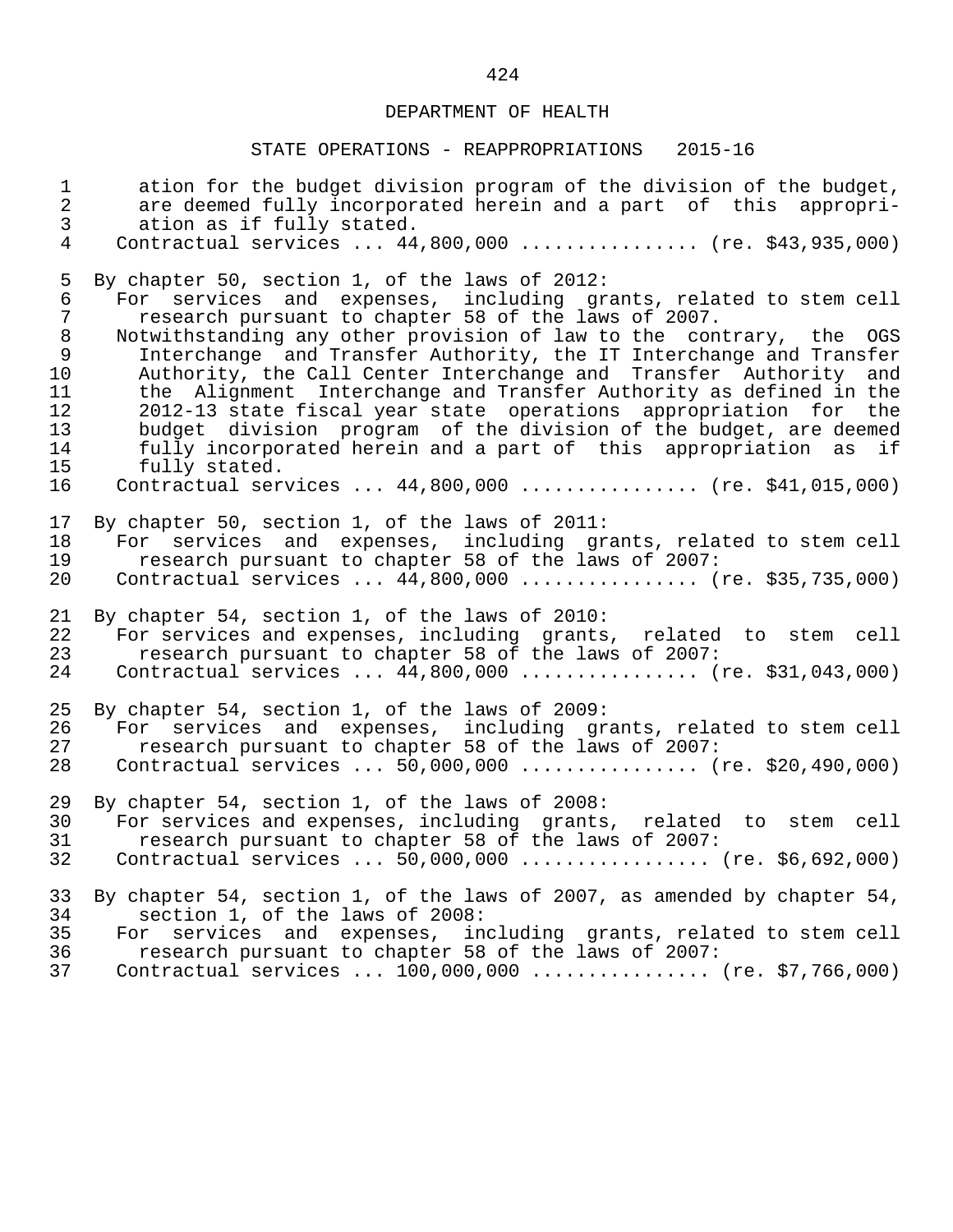DEPARTMENT OF HEALTH OFFICE OF MEDICAID INSPECTOR GENERAL

STATE OPERATIONS 2015-16

1 For payment according to the following schedule:

| $\overline{2}$                                                                                           |                                                                                                                                                                                                                                                                                                                                                                                                                                                                                                                                                                                                                                                                                                                                                                                                |                  | APPROPRIATIONS REAPPROPRIATIONS |
|----------------------------------------------------------------------------------------------------------|------------------------------------------------------------------------------------------------------------------------------------------------------------------------------------------------------------------------------------------------------------------------------------------------------------------------------------------------------------------------------------------------------------------------------------------------------------------------------------------------------------------------------------------------------------------------------------------------------------------------------------------------------------------------------------------------------------------------------------------------------------------------------------------------|------------------|---------------------------------|
| 3<br>4                                                                                                   | General Fund $\ldots \ldots \ldots \ldots \ldots \ldots$ 21,893,000<br>Special Revenue Funds - Federal  33,062,000 33,942,000                                                                                                                                                                                                                                                                                                                                                                                                                                                                                                                                                                                                                                                                  |                  | $\Omega$                        |
| 5<br>$\epsilon$<br>7                                                                                     |                                                                                                                                                                                                                                                                                                                                                                                                                                                                                                                                                                                                                                                                                                                                                                                                | ================ | ================                |
| 8                                                                                                        | <b>SCHEDULE</b>                                                                                                                                                                                                                                                                                                                                                                                                                                                                                                                                                                                                                                                                                                                                                                                |                  |                                 |
| 9<br>10                                                                                                  | MEDICAID AUDIT AND FRAUD PREVENTION PROGRAM  54,955,000                                                                                                                                                                                                                                                                                                                                                                                                                                                                                                                                                                                                                                                                                                                                        |                  |                                 |
| 11<br>12                                                                                                 | General Fund<br>State Purposes Account - 10050                                                                                                                                                                                                                                                                                                                                                                                                                                                                                                                                                                                                                                                                                                                                                 |                  |                                 |
| 13<br>14<br>15<br>16<br>17<br>18<br>19<br>20<br>21<br>22<br>23<br>24<br>25<br>26<br>27<br>28<br>29<br>30 | Notwithstanding any other provision of law,<br>the money hereby appropriated may be<br>increased or decreased by interchange,<br>with any appropriation of the office of<br>medicaid inspector general, and may be<br>increased or decreased by transfer or<br>suballocation between these appropriated<br>amounts and appropriations of the depart-<br>ment of health, office of mental health,<br>office for people with developmental disa-<br>bilities and office of alcoholism and<br>substance abuse services with the approval<br>of the director of the budget, who shall<br>file such approval with the department of<br>audit and control and copies thereof with<br>the chairman of the senate finance commit-<br>tee and the chairman of the assembly ways<br>and means committee. |                  |                                 |
| 31                                                                                                       | PERSONAL SERVICE                                                                                                                                                                                                                                                                                                                                                                                                                                                                                                                                                                                                                                                                                                                                                                               |                  |                                 |
| 32<br>33<br>34<br>35<br>36<br>37                                                                         | Personal service--regular  16,741,000<br>Holiday/overtime compensation  75,000<br>Amount available for personal service  16,844,000                                                                                                                                                                                                                                                                                                                                                                                                                                                                                                                                                                                                                                                            |                  |                                 |
| 38                                                                                                       | NONPERSONAL SERVICE                                                                                                                                                                                                                                                                                                                                                                                                                                                                                                                                                                                                                                                                                                                                                                            |                  |                                 |
| 39<br>40<br>41                                                                                           | Supplies and materials  164,000<br>Contractual services  4,490,000                                                                                                                                                                                                                                                                                                                                                                                                                                                                                                                                                                                                                                                                                                                             |                  |                                 |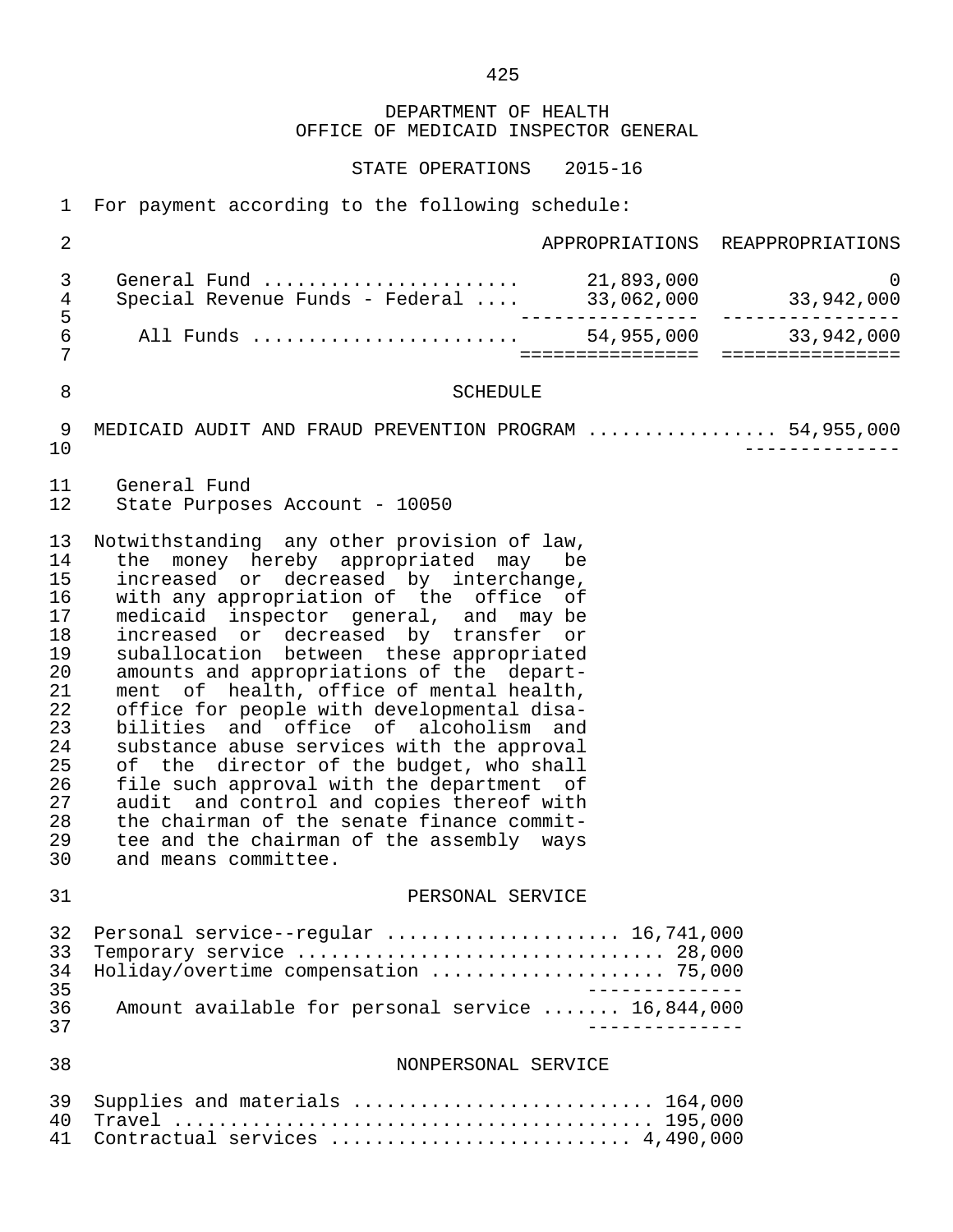DEPARTMENT OF HEALTH OFFICE OF MEDICAID INSPECTOR GENERAL

| 1                                                                                                                    |                                                                                                                                                                                                                                                                                                                                                                                                                                                                                                                                                                                                                                                                                                                                                                                                                                                                                    |  |
|----------------------------------------------------------------------------------------------------------------------|------------------------------------------------------------------------------------------------------------------------------------------------------------------------------------------------------------------------------------------------------------------------------------------------------------------------------------------------------------------------------------------------------------------------------------------------------------------------------------------------------------------------------------------------------------------------------------------------------------------------------------------------------------------------------------------------------------------------------------------------------------------------------------------------------------------------------------------------------------------------------------|--|
| $\overline{2}$<br>$\mathfrak{Z}$<br>$\overline{4}$                                                                   | Amount available for nonpersonal service  5,049,000                                                                                                                                                                                                                                                                                                                                                                                                                                                                                                                                                                                                                                                                                                                                                                                                                                |  |
| 5<br>6                                                                                                               | Program account subtotal $\ldots$ 21,893,000                                                                                                                                                                                                                                                                                                                                                                                                                                                                                                                                                                                                                                                                                                                                                                                                                                       |  |
| 7<br>8<br>9                                                                                                          | Special Revenue Funds - Federal<br>Federal Health and Human Services Fund<br>Medicaid Fraud and Abuse Account - 25107                                                                                                                                                                                                                                                                                                                                                                                                                                                                                                                                                                                                                                                                                                                                                              |  |
| 10<br>11<br>12<br>13<br>14<br>15<br>16<br>17<br>18<br>19<br>20<br>21<br>22<br>23<br>24<br>25<br>26<br>27<br>28<br>29 | For services and expenses related to the<br>medicaid fraud and abuse program.<br>Notwithstanding any other provision of law,<br>money hereby appropriated may be<br>the<br>increased or decreased by interchange,<br>with any appropriation of the office of<br>medicaid inspector general, and may be<br>increased or decreased by transfer or<br>suballocation between these appropriated<br>amounts and appropriations of the depart-<br>ment of health, office of mental health,<br>office for people with developmental disa-<br>bilities and office of alcoholism and<br>substance abuse services with the approval<br>of the director of the budget, who shall<br>file such approval with the department of<br>audit and control and copies thereof with<br>the chairman of the senate finance commit-<br>tee and the chairman of the assembly ways<br>and means committee. |  |
| 30<br>31<br>32<br>33<br>34                                                                                           | Personal service  16,844,000<br>Nonpersonal service  5,551,000                                                                                                                                                                                                                                                                                                                                                                                                                                                                                                                                                                                                                                                                                                                                                                                                                     |  |
| 35<br>36                                                                                                             | Program account subtotal  33,062,000                                                                                                                                                                                                                                                                                                                                                                                                                                                                                                                                                                                                                                                                                                                                                                                                                                               |  |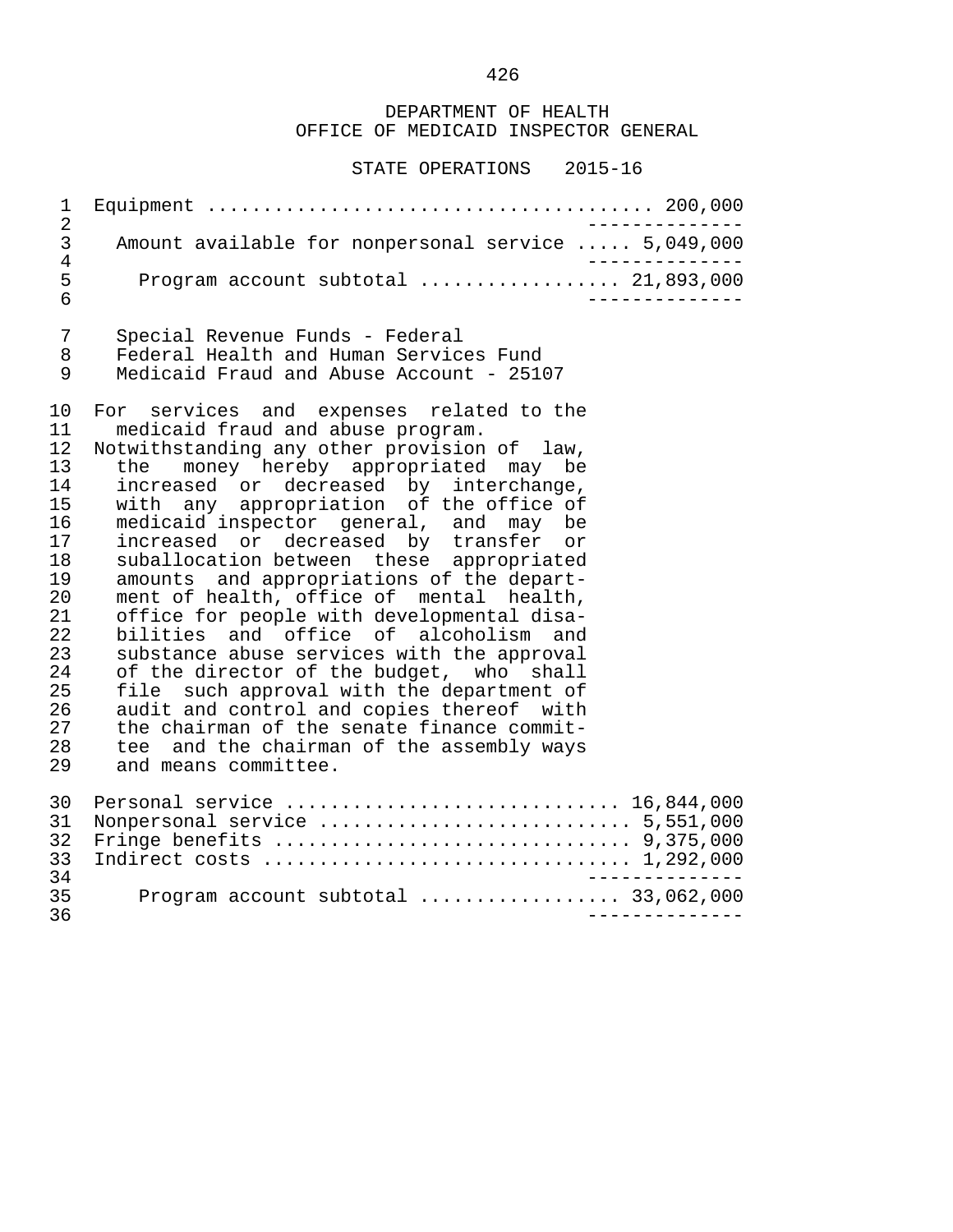### DEPARTMENT OF HEALTH OFFICE OF MEDICAID INSPECTOR GENERAL

STATE OPERATIONS - REAPPROPRIATIONS 2015-16

#### 1 MEDICAID AUDIT AND FRAUD PREVENTION PROGRAM

- 2 Special Revenue Funds Federal
- 3 Federal Health and Human Services Fund<br>4 Medicaid Fraud and Abuse Account 251
- Medicaid Fraud and Abuse Account 25107
- 5 By chapter 50, section 1, of the laws of 2014:<br>6 For services and expenses related to th
- 6 For services and expenses related to the medicaid fraud and abuse<br>7 program. 7 program.<br>8 Notwithsta
- 8 Notwithstanding any other provision of law, the money hereby appropri-<br>9 ated may be increased or decreased by interchange, with any appro-9 ated may be increased or decreased by interchange, with any appro-<br>10 briation of the office of medicaid inspector general, and may be 10 priation of the office of medicaid inspector general, and may be<br>11 increased or decreased by transfer or suballocation between these 11 increased or decreased by transfer or suballocation between these<br>12 appropriated amounts and appropriations of the department of health. 12 appropriated amounts and appropriations of the department of health,<br>13 office of mental health, office for people with developmental disa-13 office of mental health, office for people with developmental disa-<br>14 bilities and office of alcoholism and substance abuse services with 14 bilities and office of alcoholism and substance abuse services with<br>15 the approval of the director of the budget, who shall file such 15 the approval of the director of the budget, who shall file such<br>16 approval with the department of audit and control and copies thereof 16 approval with the department of audit and control and copies thereof<br>17 antith the chairman of the senate finance committee and the chairman 17 with the chairman of the senate finance committee and the chairman<br>18 of the assembly ways and means committee. 18 of the assembly ways and means committee.<br>19 Personal service ... 17.724.000 ............ 19 Personal service ... 17,724,000 ..................... (re. \$17,724,000)<br>20 Nonpersonal service ... 5,551,000 ................... (re. \$5,551,000) 20 Nonpersonal service ... 5,551,000 .................... (re. \$5,551,000)<br>21 Fringe benefits ... 9.375.000 ......................... (re. \$9.375.000) 21 Fringe benefits ... 9,375,000 ......................... (re. \$9,375,000)<br>22 Indirect costs ... 1,292,000 .......................... (re. \$1,292,000) 22 Indirect costs ... 1,292,000 ........................ (re. \$1,292,000)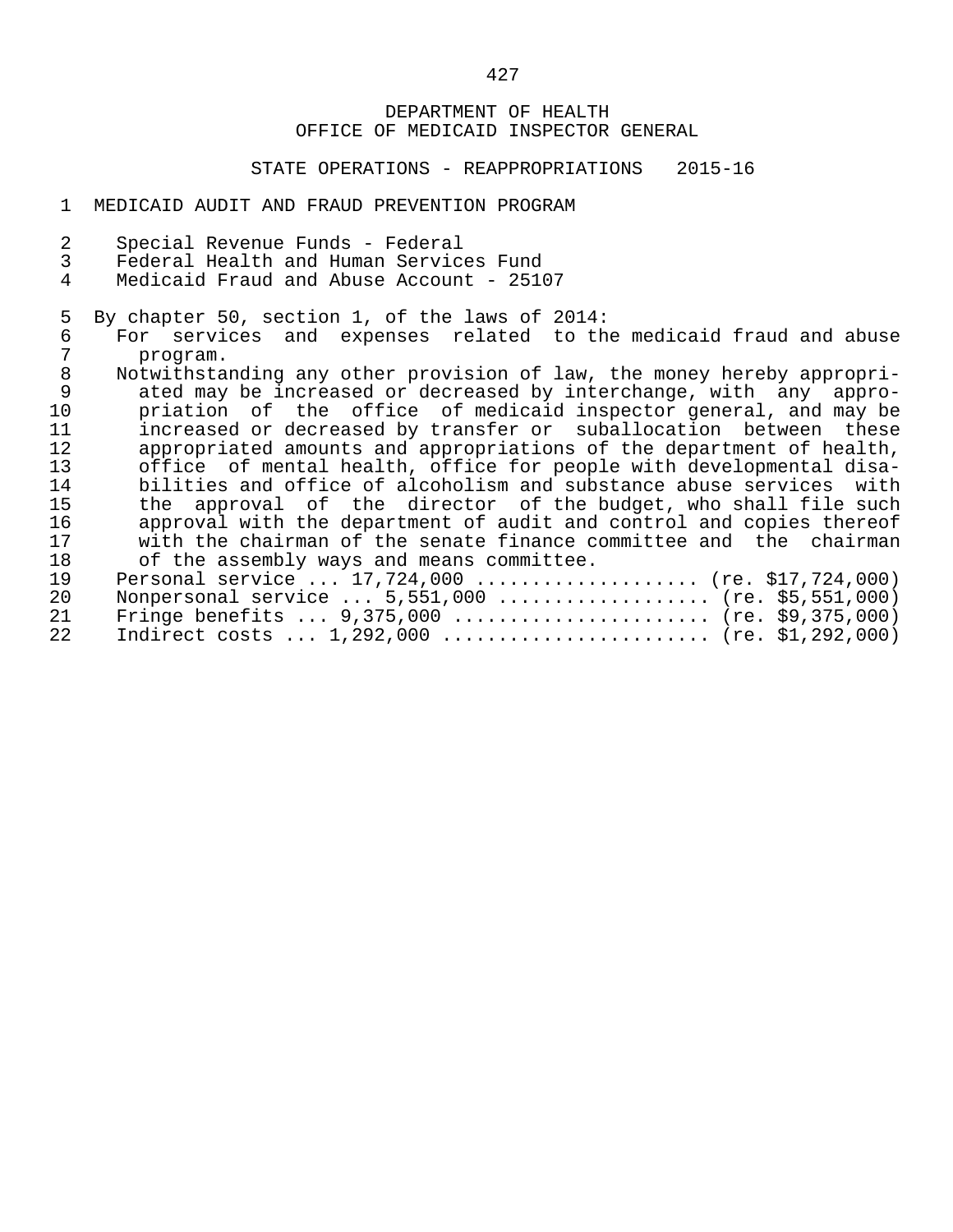HIGHER EDUCATION SERVICES CORPORATION

STATE OPERATIONS 2015-16

 1 For payment according to the following schedule: 2 APPROPRIATIONS REAPPROPRIATIONS 3 Special Revenue Funds - Federal .... 10,009,000 11,036,000 4 Special Revenue Funds - Other ...... 63,142,000 0 5 ---------------- ---------------- 6 All Funds ........................ 73,151,000 11,036,000 7 ================ ================ 8 SCHEDULE 9 ADMINISTRATION PROGRAM ...................................... 63,142,000 10 -------------- 11 Special Revenue Funds - Other<br>12 Miscellaneous Special Revenue 12 Miscellaneous Special Revenue Fund 13 HESC-Insurance Premium Payments Account - 21960 14 Notwithstanding any other provision of law<br>15 to the contrary, the OGS Interchange and 15 to the contrary, the OGS Interchange and<br>16 Transfer Authority, IT Interchange and 16 Transfer Authority, IT Interchange and<br>17 Transfer-Authority-and the Lean Certif-17 Transfer Authority and the Lean Certif-<br>18 ication Bonus Authority as defined in the 18 ication Bonus Authority as defined in the<br>19 2015-16 state fiscal year state operations 19 2015-16 state fiscal year state operations<br>20 appropriation for the budget division 20 appropriation for the budget division<br>21 program of the division of the budget, are 21 program of the division of the budget, are<br>22 deemed fully incorporated herein and a 22 deemed fully incorporated herein and a<br>23 part of this appropriation as if fully 23 part of this appropriation as if<br>24 stated. stated. 25 PERSONAL SERVICE 26 Personal service--regular ....................... 17,086,000<br>27 Holiday/overtime compensation ....................... 5.000 27 Holiday/overtime compensation ...................... 5,000 28 -------------- 29 Amount available for personal service ....... 17,091,000 30 -------------- 31 NONPERSONAL SERVICE 32 Supplies and materials ........................... 523,000 33 Travel ........................................... 397,000 34 Contractual services .......................... 34,223,000 35 Equipment ........................................ 926,000 36 Fringe benefits ................................ 9,550,000 37 Indirect costs ................................... 432,000 -------------<br>39 Amount available for nonpersonal service .... 46.051.000 39 Amount available for nonpersonal service .... 46,051,000 40 --------------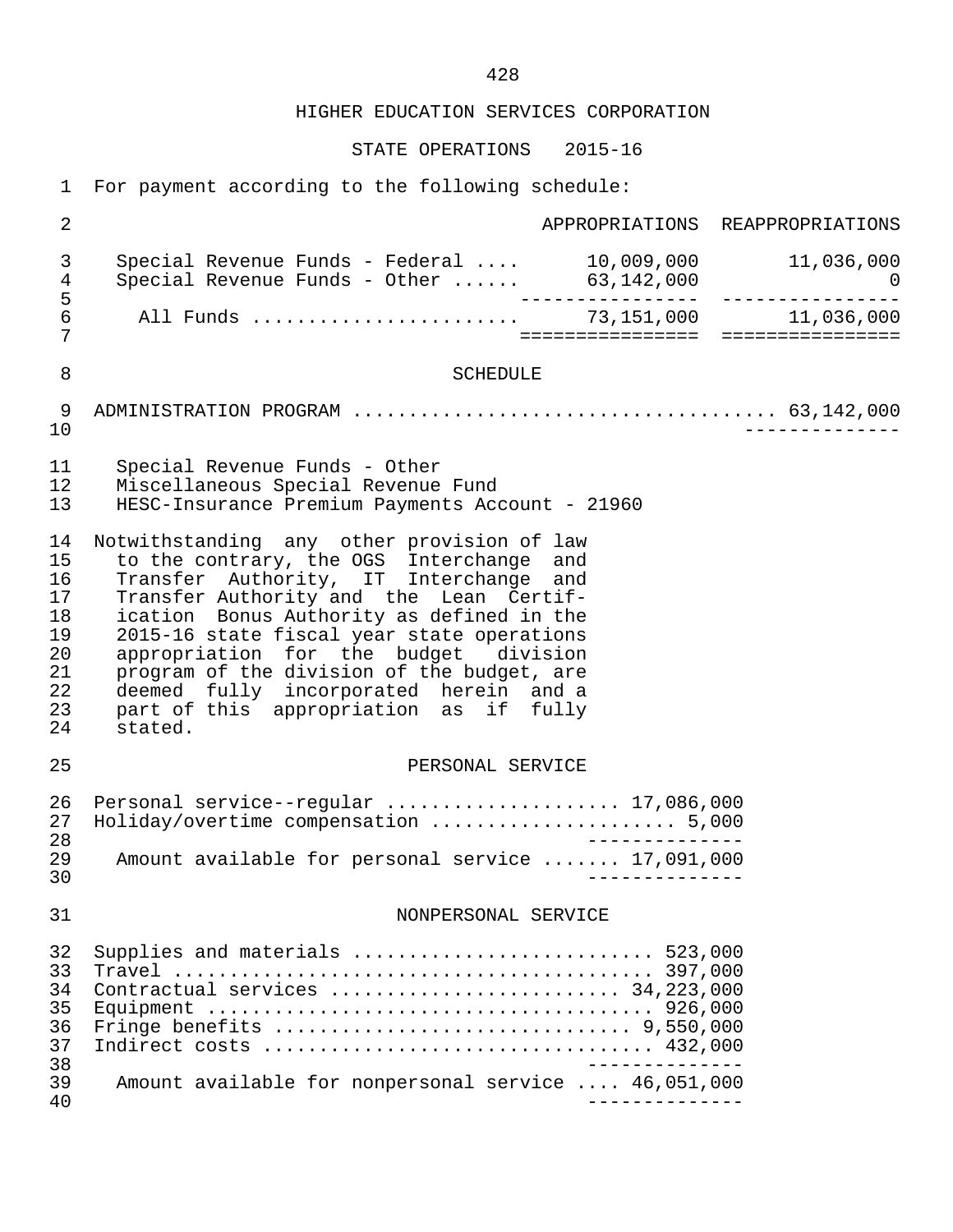## HIGHER EDUCATION SERVICES CORPORATION

#### STATE OPERATIONS 2015-16

 1 STUDENT GRANT AND AWARD PROGRAMS ............................ 10,009,000 2 -------------- 3 Special Revenue Funds - Federal 4 Federal Education Fund<br>5 HESC-College Access Cha 5 HESC-College Access Challenge Grant Account - 25219 6 For services and expenses of the college<br>7 access challenge grant program. 7 access challenge grant program.<br>8 Notwithstanding any law to the c 8 Notwithstanding any law to the contrary, a<br>9 portion of these funds may be transferred 9 portion of these funds may be transferred<br>10 or suballocated, subject to the approval 10 or suballocated, subject to the approval<br>11 of the director of the budget, to other 11 of the director of the budget, to other<br>12 state agencies. state agencies. 13 Personal service ................................. 250,000 14 Nonpersonal service ............................ 6,139,000 15 Fringe benefits .................................. 105,000 16 Indirect costs .................................... 15,000 17<br>18 Program account subtotal ..................... 6.509.000 18 Program account subtotal ................... 6,509,000 19 -------------- 20 Special Revenue Funds - Federal<br>21 Federal Department of Education 21 Federal Department of Education Fund<br>22 HESC-Gaining Early Awareness and Rea 22 HESC-Gaining Early Awareness and Readiness for Under graduate Programs (GEAR UP) Account - 25219 24 For services and expenses related to the<br>25 gaining early awareness and readiness for 25 gaining early awareness and readiness for<br>26 undergraduate program. Notwithstanding any 26 undergraduate program. Notwithstanding any<br>27 inconsistent provision of law, a portion inconsistent provision of law, a portion 28 of these funds may be transferred or<br>29 suballocated, subject to the-approval-of 29 suballocated, subject to the approval of<br>30 the director of the budget, to other state 30 the director of the budget, to other state<br>31 agencies. agencies. 32 Nonpersonal service ............................ 3,500,000 33 -------------- 34 Program account subtotal ................... 3,500,000 35 --------------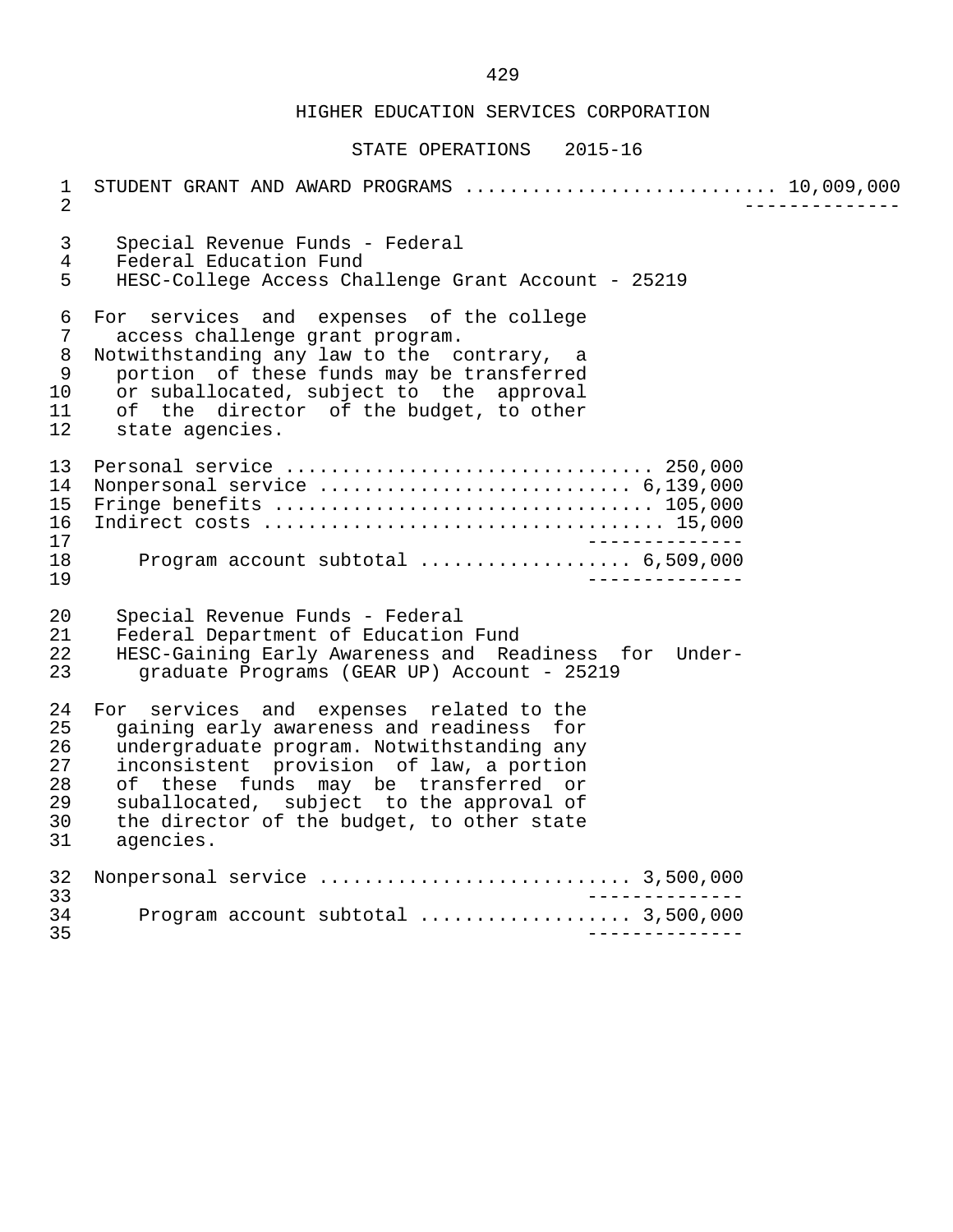#### HIGHER EDUCATION SERVICES CORPORATION

### STATE OPERATIONS - REAPPROPRIATIONS 2015-16

- 1 STUDENT GRANT AND AWARD PROGRAMS
- 2 Special Revenue Funds Federal<br>3 Federal Education Fund
- 3 Federal Education Fund<br>4 HESC-College Access Cha
- 4 HESC-College Access Challenge Grant Account 25219

5 By chapter 50, section 1, of the laws of 2014:<br>6 For services and expenses of the colle

- 6 For services and expenses of the college access challenge grant 7 program.<br>8 Notwithsta
- 8 Notwithstanding any law to the contrary, a portion of these funds may<br>8 be transferred or suballocated, subject to the approval of the 9 be transferred or suballocated, subject to the approval of the<br>10 director of the budget, to other state agencies. director of the budget, to other state agencies.
- 11 Personal service ... 240,000 ........................... (re. \$240,000)<br>12 Nonpersonal service ... 6.370.000 ..................... (re. \$5.659.000) 12 Nonpersonal service ... 6,370,000 ................... (re. \$5,659,000) 13 Fringe benefits ... 122,000 ............................ (re. \$122,000)<br>14 Indirect costs ... 15,000 ................................. (re. \$15,000) Indirect costs ... 15,000 ................................. (re. \$15,000)
- 15 Special Revenue Funds Federal
- 16 Federal Department of Education Fund<br>17 HESC-Gaining Early Awareness and Rea
- HESC-Gaining Early Awareness and Readiness for Under-18 graduate Programs (GEAR UP) Account

19 By chapter 50, section 1, of the laws of 2014:<br>20 For services and expenses related to the q

20 For services and expenses related to the gaining early awareness and<br>21 Teadiness for undergraduate program. Notwithstanding any inconsist-21 readiness for undergraduate program. Notwithstanding any inconsist-<br>22 ent provision of law, a portion of these funds may be transferred or 22 ent provision of law, a portion of these funds may be transferred or<br>23 Suballocated, subject to the approval of the director of the budget, 23 suballocated, subject to the approval of the director of the budget,<br>24 to other state agencies ... 5,000,000 .............. (re. \$5,000,000) to other state agencies ...  $5,000,000$  .............. (re. \$5,000,000)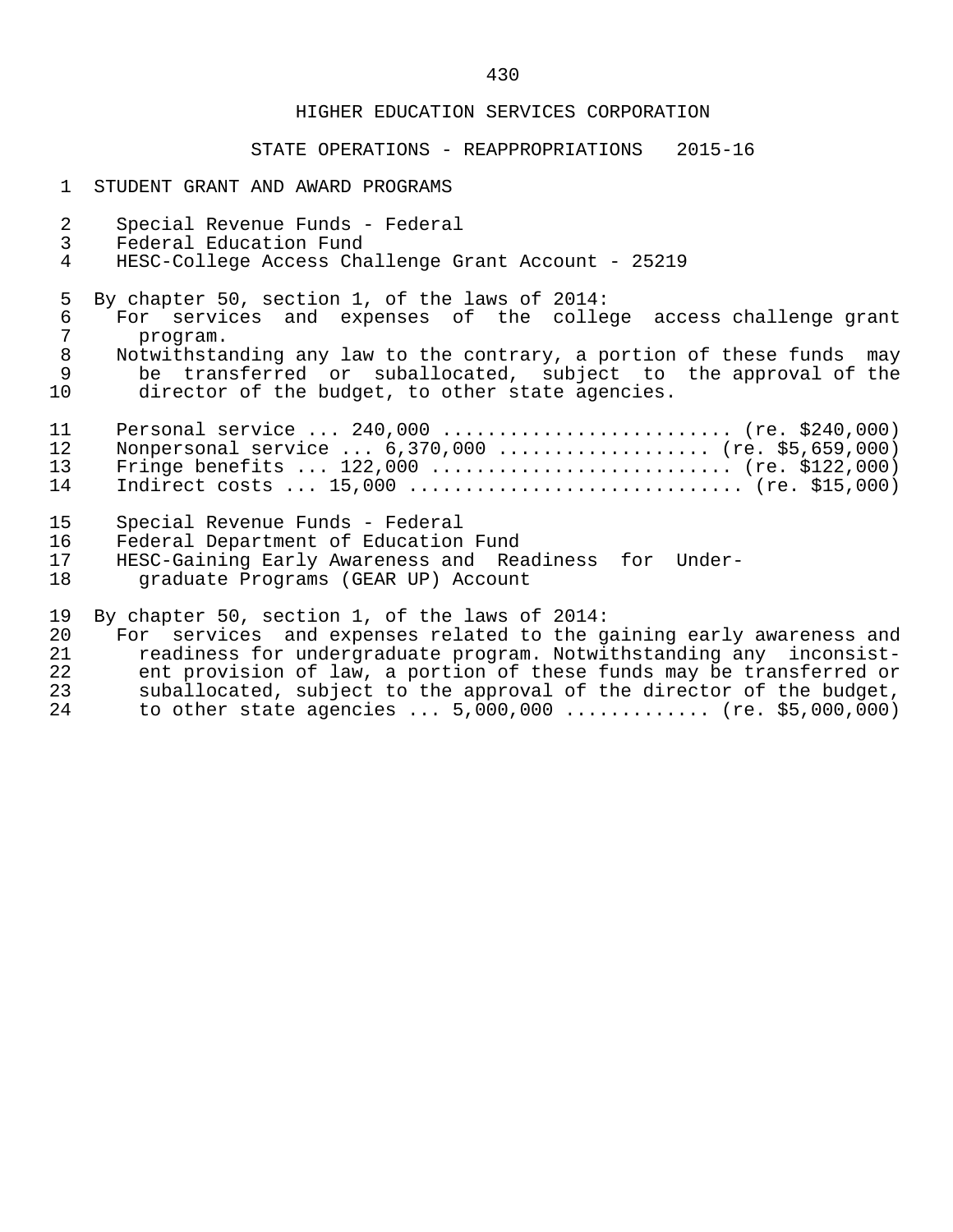DIVISION OF HOMELAND SECURITY AND EMERGENCY SERVICES

STATE OPERATIONS 2015-16

1 For payment according to the following schedule:

| $\overline{2}$                                                 |                                                                                                                                                                                                                                                                                                                                                                                                                                                              |  | APPROPRIATIONS REAPPROPRIATIONS |
|----------------------------------------------------------------|--------------------------------------------------------------------------------------------------------------------------------------------------------------------------------------------------------------------------------------------------------------------------------------------------------------------------------------------------------------------------------------------------------------------------------------------------------------|--|---------------------------------|
| $\mathfrak{Z}$<br>$\overline{4}$<br>5<br>$\epsilon$            | General Fund  4,800,000                                                                                                                                                                                                                                                                                                                                                                                                                                      |  | $\mathsf{O}$                    |
| 7<br>8                                                         |                                                                                                                                                                                                                                                                                                                                                                                                                                                              |  |                                 |
| $\mathsf 9$                                                    | <b>SCHEDULE</b>                                                                                                                                                                                                                                                                                                                                                                                                                                              |  |                                 |
| 10<br>11                                                       |                                                                                                                                                                                                                                                                                                                                                                                                                                                              |  |                                 |
| 12<br>13<br>14                                                 | Special Revenue Funds - Other<br>Miscellaneous Special Revenue Fund<br>Public Safety Communications Account - 22123                                                                                                                                                                                                                                                                                                                                          |  |                                 |
| 15<br>16<br>17<br>18<br>19<br>20<br>21<br>22<br>23<br>24<br>25 | Notwithstanding any other provision of law<br>to the contrary, the OGS Interchange and<br>Transfer Authority, IT Interchange and<br>Transfer Authority and the Lean Certif-<br>ication Bonus Authority as defined in the<br>2015-16 state fiscal year state operations<br>appropriation for the budget division<br>program of the division of the budget, are<br>deemed fully incorporated herein and a<br>part of this appropriation as if fully<br>stated. |  |                                 |
| 26                                                             | PERSONAL SERVICE                                                                                                                                                                                                                                                                                                                                                                                                                                             |  |                                 |
| 27<br>28<br>29<br>30<br>31<br>32                               | Personal service--regular  6,452,000<br>Holiday/overtime compensation  118,000<br>Amount available for personal service  6,865,000                                                                                                                                                                                                                                                                                                                           |  |                                 |
| 33                                                             | NONPERSONAL SERVICE                                                                                                                                                                                                                                                                                                                                                                                                                                          |  |                                 |
| 34<br>35<br>36<br>37<br>38<br>39<br>40                         | Supplies and materials  1,500,000<br>Contractual services  4,787,000<br>Amount available for nonpersonal service  6,607,000                                                                                                                                                                                                                                                                                                                                  |  |                                 |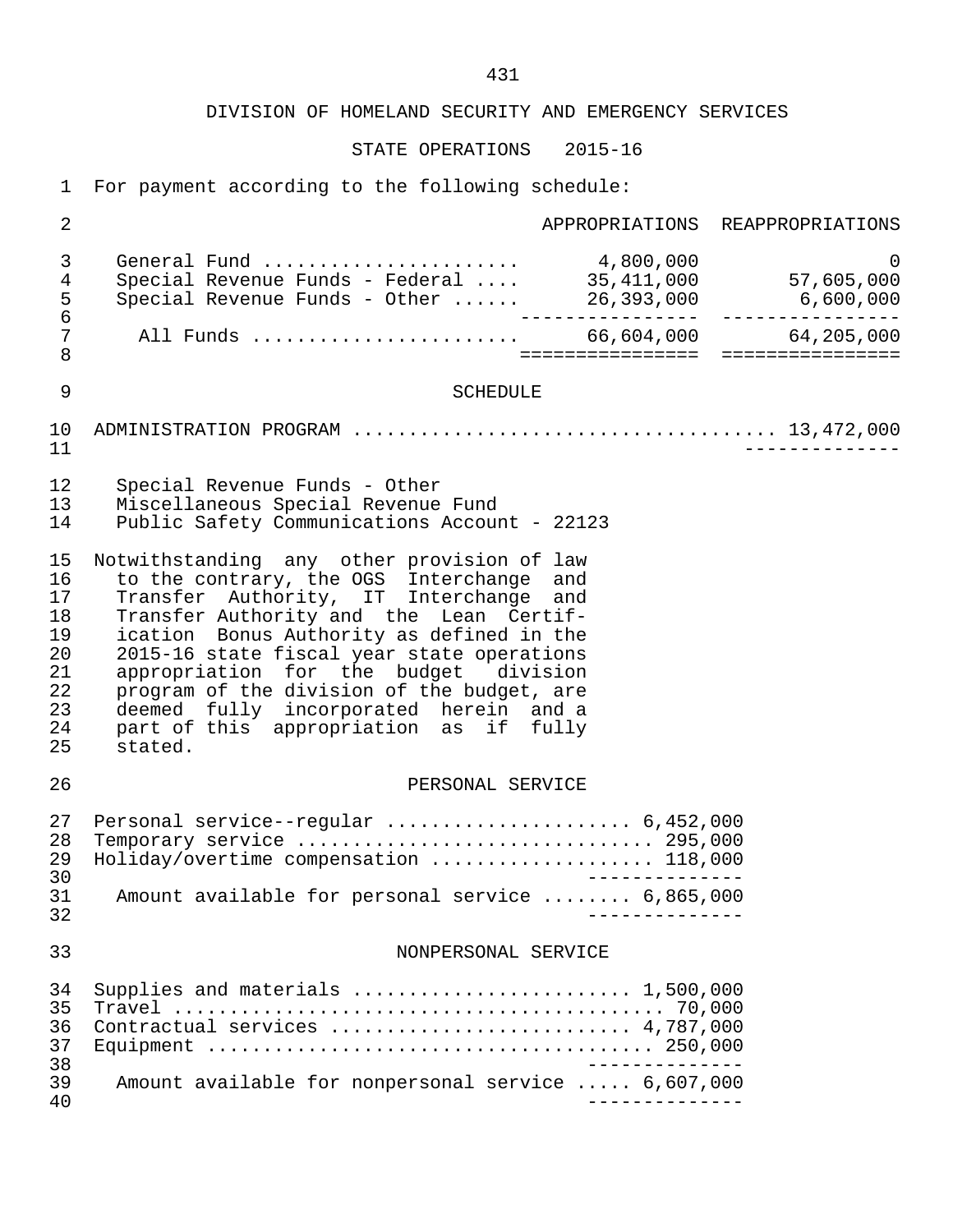DIVISION OF HOMELAND SECURITY AND EMERGENCY SERVICES STATE OPERATIONS 2015-16 1 DISASTER ASSISTANCE PROGRAM ................................. 23,086,000 2 -------------- 3 Special Revenue Funds - Federal 4 Federal Miscellaneous Operating Grants Fund<br>5 Federal Grants for Disaster Assistance Accou 5 Federal Grants for Disaster Assistance Account - 25325 6 Personal service .............................. 14,000,000 7 Nonpersonal service ............................ 1,586,000 8 Fringe benefits ................................ 7,500,000 9 -------------- 10 EMERGENCY MANAGEMENT PROGRAM ................................ 22,454,000 11 -------------- 12 General Fund<br>13 State Purpose State Purposes Account - 10050 14 A portion of these funds may be suballocated<br>15 to the division of military and naval 15 to the division of military and naval<br>16 affairs. affairs. 17 PERSONAL SERVICE 18 Temporary service .............................. 1,000,000 19 -------------- 20 NONPERSONAL SERVICE 21 Supplies and materials ......................... 3,200,000 22 <sup>--</sup><br>23 Program account subtotal expresses expenses 4.200.000 23 Program account subtotal ................... 4,200,000 24 -------------- 25 Special Revenue Funds - Federal 26 Federal Miscellaneous Operating Grants Fund<br>27 Federal Grants for Emergency Management 27 Federal Grants for Emergency Management Performance  $Account - 25516$ 29 For services and expenses of state emergency<br>30 management activities, including suballo-30 management activities, including suballo-<br>31 cation to other state departments and 31 cation to other state departments and<br>32 agencies agencies. 33 Personal service ............................... 3,385,000 34 Nonpersonal service ............................ 3,950,000 35 Fringe benefits ................................ 1,690,000 36 -------------- 37 Program account subtotal ................... 9,025,000 38 -------------- 39 Special Revenue Funds - Other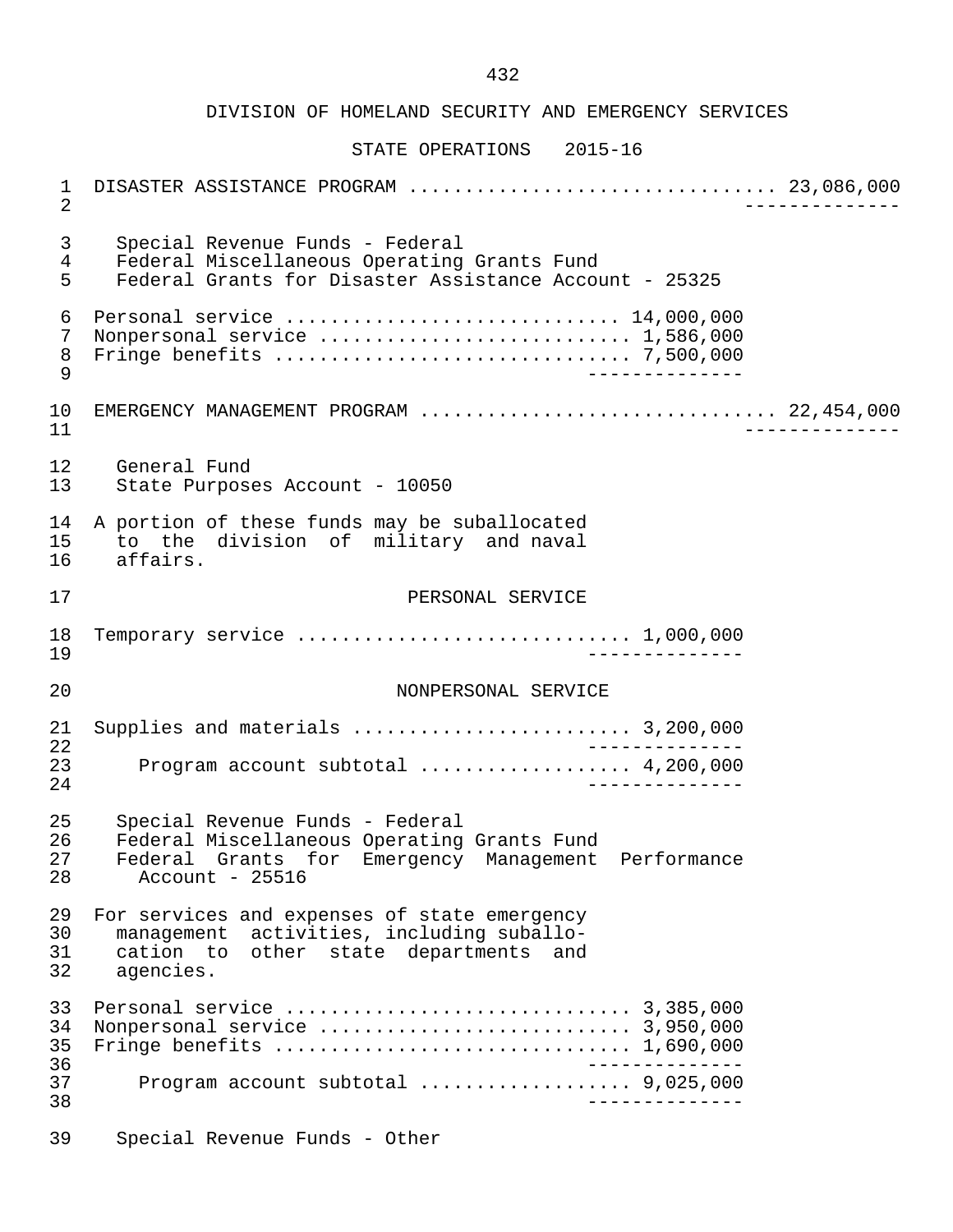| $\mathbf 1$<br>$\overline{2}$    | Miscellaneous Special Revenue Fund<br>Public Safety Communications Account - 22123                                         |
|----------------------------------|----------------------------------------------------------------------------------------------------------------------------|
| 3                                | PERSONAL SERVICE                                                                                                           |
| 4<br>5<br>$\epsilon$<br>7        | Personal service--regular  2,507,000<br>Holiday/overtime compensation  83,000                                              |
| $\,8\,$<br>9                     | Amount available for personal service  3,176,000                                                                           |
| 10                               | NONPERSONAL SERVICE                                                                                                        |
| 11<br>12<br>13<br>14<br>15       | Supplies and materials  170,000                                                                                            |
| 16<br>17                         | Amount available for nonpersonal service  3,100,000                                                                        |
| 18<br>19                         | Program account subtotal  6,276,000                                                                                        |
| 20<br>21<br>22                   | Special Revenue Funds - Other<br>Miscellaneous Special Revenue Fund<br>Radiological Emergency Preparedness Account - 21944 |
| 23                               | PERSONAL SERVICE                                                                                                           |
| 24<br>25                         | Personal service--regular  1,639,000                                                                                       |
| 26                               | NONPERSONAL SERVICE                                                                                                        |
| 27<br>28<br>29<br>30<br>31<br>32 | Supplies and materials  10,000<br>Contractual services  292,000<br>Fringe benefits  805,000                                |
| 33<br>34                         | Amount available for nonpersonal service  1,314,000                                                                        |
| 35<br>36<br>37                   | Program account subtotal  2,953,000<br>____________                                                                        |
| 38<br>39                         | FIRE PREVENTION AND CONTROL PROGRAM  5,592,000                                                                             |
| 40<br>41                         | General Fund<br>State Purposes Account - 10050                                                                             |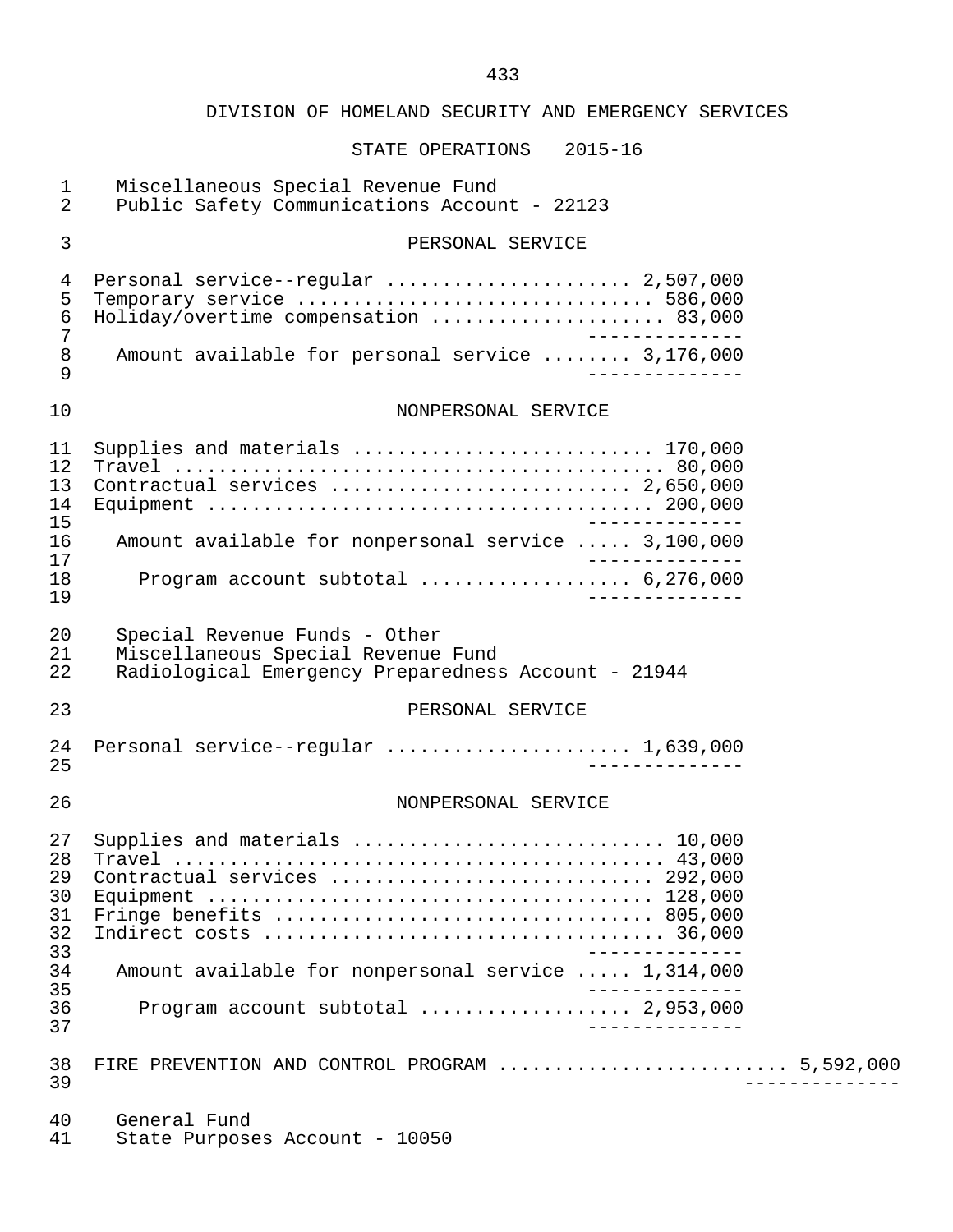| $\mathbf 1$                           | PERSONAL SERVICE                                                                                                                                  |
|---------------------------------------|---------------------------------------------------------------------------------------------------------------------------------------------------|
| $\sqrt{2}$                            | Personal service--regular  600,000                                                                                                                |
| $\mathfrak{Z}$<br>$\overline{4}$<br>5 | ______________<br>Program account subtotal  600,000                                                                                               |
| 6<br>7<br>8                           | Special Revenue Funds - Federal<br>Federal Miscellaneous Operating Grants Fund<br>Fire Prevention and Control Account - 25382                     |
| 9<br>10<br>11<br>12                   | For services and expenses of the office of<br>fire prevention and control, including<br>suballocation to other state departments<br>and agencies. |
| 13                                    |                                                                                                                                                   |
| 14<br>15<br>16                        | Program account subtotal  3,300,000                                                                                                               |
| 17<br>18<br>19                        | Special Revenue Funds - Other<br>Combined Expendable Trust Fund<br>Emergency Services Revolving Loan Account - 20150                              |
| 20                                    | PERSONAL SERVICE                                                                                                                                  |
| 21<br>22                              | Personal service--regular  157,000                                                                                                                |
| 23                                    | NONPERSONAL SERVICE                                                                                                                               |
| 24<br>25<br>26<br>27<br>28<br>29      | Supplies and materials  1,000<br>Contractual services  2,000                                                                                      |
| 30                                    | Amount available for nonpersonal service  81,000<br>-----------                                                                                   |
| 31<br>32<br>33                        | Program account subtotal  238,000<br>$- - - - - - - - -$                                                                                          |
| 34<br>35<br>36                        | Special Revenue Funds - Other<br>Miscellaneous Special Revenue Fund<br>Cigarette Fire Safety Act Account - 22018                                  |
| 37<br>38<br>39<br>40                  | For services and expenses of the cigarette<br>fire safety program, including suballo-<br>cation to other state departments or agen-<br>cies.      |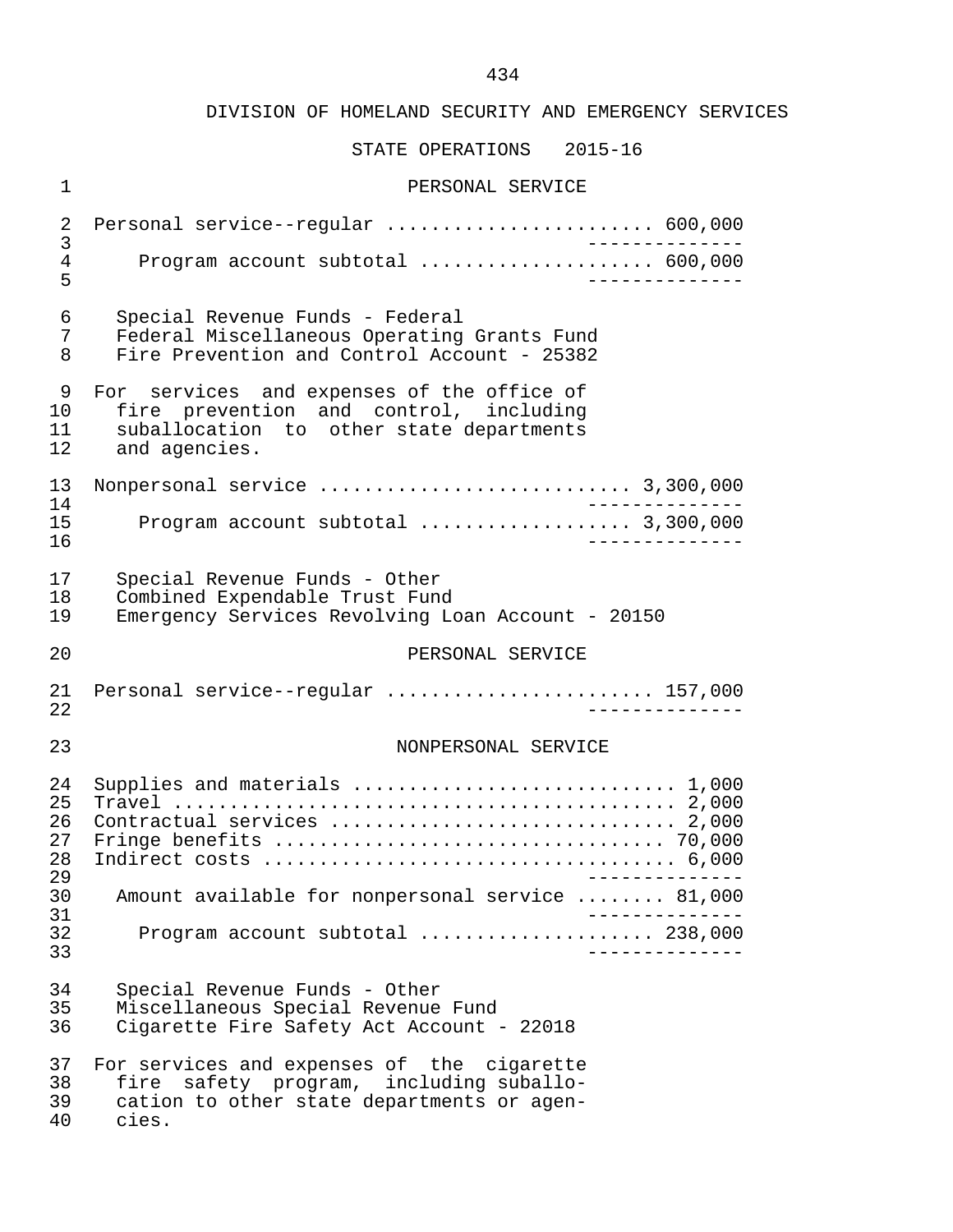STATE OPERATIONS 2015-16

# 1 NONPERSONAL SERVICE

| 2<br>3<br>4<br>5<br>6<br>7<br>8  | Supplies and materials  20,000<br>Contractual services  171,000<br>_______________<br>Program account subtotal  231,000<br>___________ |
|----------------------------------|----------------------------------------------------------------------------------------------------------------------------------------|
| 9<br>10<br>11                    | Special Revenue Funds - Other<br>Miscellaneous Special Revenue Fund<br>Fire Protection Account - 21996                                 |
| 12<br>13<br>14<br>15             | For services and expenses of the fire<br>protection program, including suballo-<br>cation to other state departments or agen-<br>cies. |
| 16                               | NONPERSONAL SERVICE                                                                                                                    |
| 17<br>18<br>19<br>20<br>21<br>22 | Supplies and materials  2,000<br>Contractual services  40,000<br>Fringe benefits  21,000<br>_______________                            |
| 23<br>24                         | Program account subtotal  66,000<br>____________                                                                                       |
| 25<br>26<br>27                   | Special Revenue Funds - Other<br>Miscellaneous Special Revenue Fund<br>New York Fire Academy Account - 21953                           |
| 28                               | PERSONAL SERVICE                                                                                                                       |
| 29<br>30<br>31<br>32             | Personal service--regular  260,000<br>Temporary service  87,000<br>Holiday/overtime compensation  1,000                                |
| 33<br>34                         | Amount available for personal service  348,000                                                                                         |
| 35                               | NONPERSONAL SERVICE                                                                                                                    |
| 36<br>37<br>38<br>39<br>40       | Supplies and materials  172,000<br>Contractual services  509,000<br>Fringe benefits  117,000                                           |
| 41<br>42                         | Amount available for nonpersonal service  809,000                                                                                      |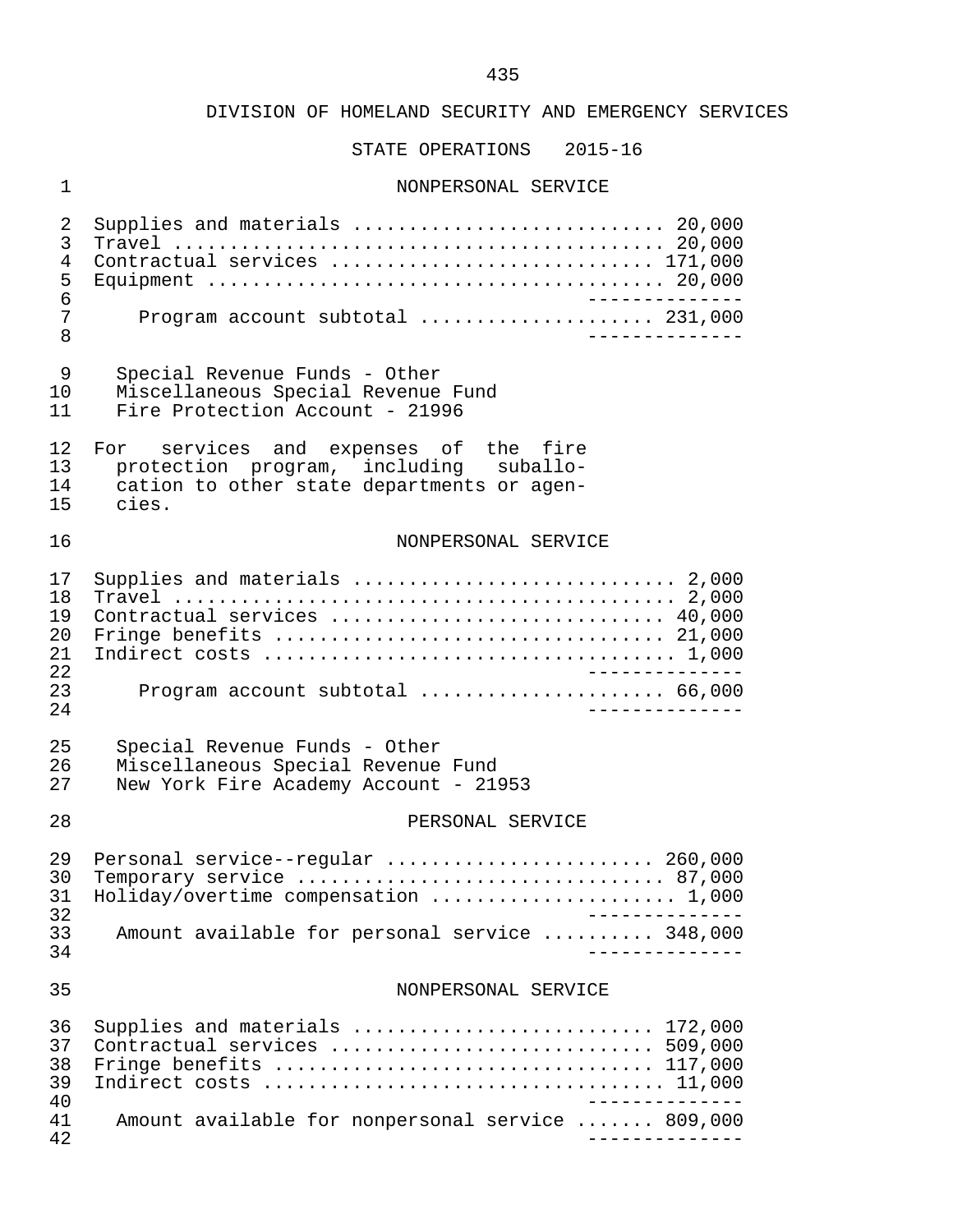| 1<br>$\overline{2}$              | Program account subtotal  1,157,000                                                                                   |
|----------------------------------|-----------------------------------------------------------------------------------------------------------------------|
| 3<br>$\overline{4}$              | INTEROPERABLE COMMUNICATIONS PROGRAM  2,000,000                                                                       |
| 5<br>6<br>7                      | Special Revenue Funds - Other<br>Miscellaneous Special Revenue Fund<br>Public Safety Communications Account - 22123   |
| 8                                | PERSONAL SERVICE                                                                                                      |
| 9<br>10                          |                                                                                                                       |
| 11                               | NONPERSONAL SERVICE                                                                                                   |
| 12<br>13<br>14<br>15<br>16<br>17 | Supplies and materials  100,000<br>Contractual services  200,000<br>Amount available for nonpersonal service  700,000 |
| 18                               |                                                                                                                       |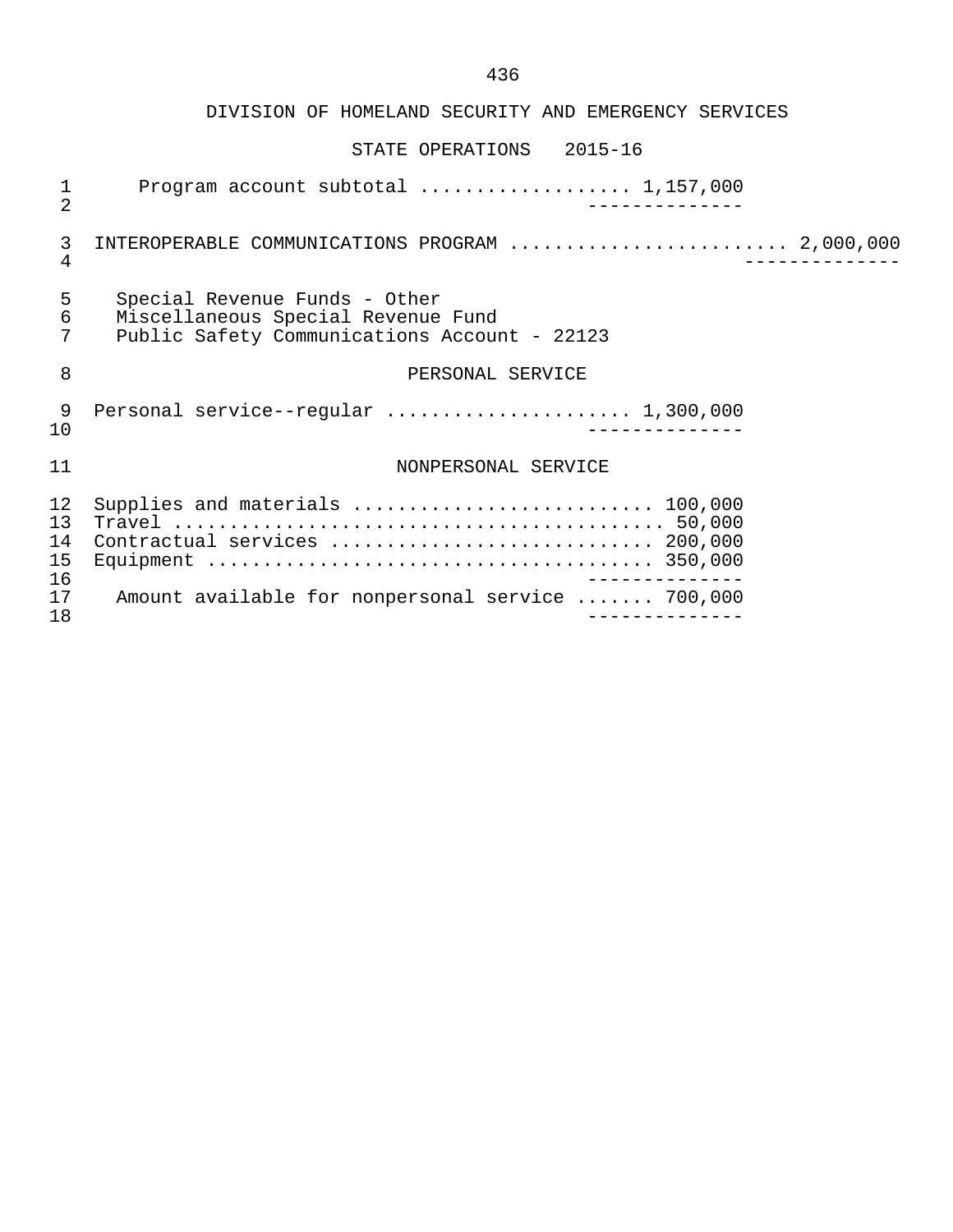# STATE OPERATIONS - REAPPROPRIATIONS 2015-16

#### 1 DISASTER ASSISTANCE PROGRAM

| $\overline{a}$<br>$\mathsf{3}$<br>$\overline{4}$               | Special Revenue Funds - Federal<br>Federal Miscellaneous Operating Grants Fund<br>Federal Grants for Disaster Assistance Account - 25325                                                                                                                                                                                                                                                                                                                                                                                                                                                                                                                                      |
|----------------------------------------------------------------|-------------------------------------------------------------------------------------------------------------------------------------------------------------------------------------------------------------------------------------------------------------------------------------------------------------------------------------------------------------------------------------------------------------------------------------------------------------------------------------------------------------------------------------------------------------------------------------------------------------------------------------------------------------------------------|
| 5<br>6<br>$7\phantom{.}$<br>8                                  | By chapter 50, section 1, of the laws of 2014:<br>Personal service  2,200,000  (re. \$2,200,000)<br>Nonpersonal service  1,586,000  (re. \$1,586,000)<br>Fringe benefits $1,000,000$ (re. \$1,000,000)                                                                                                                                                                                                                                                                                                                                                                                                                                                                        |
| 9<br>10<br>11<br>12                                            | By chapter 50, section 1, of the laws of 2013:<br>Personal service  2,200,000  (re. \$2,200,000)<br>Nonpersonal service  1,586,000  (re. \$1,586,000)<br>Fringe benefits $1,000,000$ (re. \$1,000,000)                                                                                                                                                                                                                                                                                                                                                                                                                                                                        |
| 13<br>14<br>15<br>16<br>17<br>18<br>19<br>20<br>21<br>22<br>23 | By chapter 50, section 1, of the laws of 2012:<br>Notwithstanding any other provision of law to the contrary, the OGS<br>Interchange and Transfer Authority, the IT Interchange and Transfer<br>Authority, and the Call Center Interchange and Transfer Authority as<br>defined in the 2012-13 state fiscal year state operations appropri-<br>ation for the budget division program of the division of the budget,<br>are deemed fully incorporated herein and a part of this appropri-<br>ation as if fully stated.<br>Personal service  2,200,000  (re. \$2,200,000)<br>Nonpersonal service  1,586,000  (re. \$1,586,000)<br>Fringe benefits $1,000,000$ (re. \$1,000,000) |
| 24<br>25<br>26<br>27                                           | By chapter 50, section 1, of the laws of 2011:<br>Personal service  2,200,000  (re. \$2,200,000)<br>Nonpersonal service  1,586,000  (re. \$1,586,000)<br>Fringe benefits $1,000,000$ (re. \$1,000,000)                                                                                                                                                                                                                                                                                                                                                                                                                                                                        |
| 28<br>29<br>30<br>31                                           | By chapter 50, section 1, of the laws of 2010:<br>Personal service  2,200,000  (re. \$2,200,000)<br>Nonpersonal service  1,586,000  (re. \$1,586,000)<br>Fringe benefits $1,000,000$ (re. \$1,000,000)                                                                                                                                                                                                                                                                                                                                                                                                                                                                        |
| 32                                                             | EMERGENCY MANAGEMENT PROGRAM                                                                                                                                                                                                                                                                                                                                                                                                                                                                                                                                                                                                                                                  |
| 33<br>34<br>35                                                 | Special Revenue Funds - Federal<br>Federal Miscellaneous Operating Grants Fund<br>Federal Grants for Emergency Management Performance Account - 25516                                                                                                                                                                                                                                                                                                                                                                                                                                                                                                                         |
| 36<br>37<br>38<br>39<br>40<br>41                               | By chapter 50, section 1, of the laws of 2014:<br>For services and expenses of state emergency management activities,<br>including suballocation to other state departments and agencies.<br>Personal service  3,385,000  (re. \$3,385,000)<br>Nonpersonal service  3,950,000  (re. \$3,950,000)<br>Fringe benefits $1,690,000$ (re. \$1,690,000)                                                                                                                                                                                                                                                                                                                             |
| 42                                                             | By chapter 50, section 1, of the laws of 2013:                                                                                                                                                                                                                                                                                                                                                                                                                                                                                                                                                                                                                                |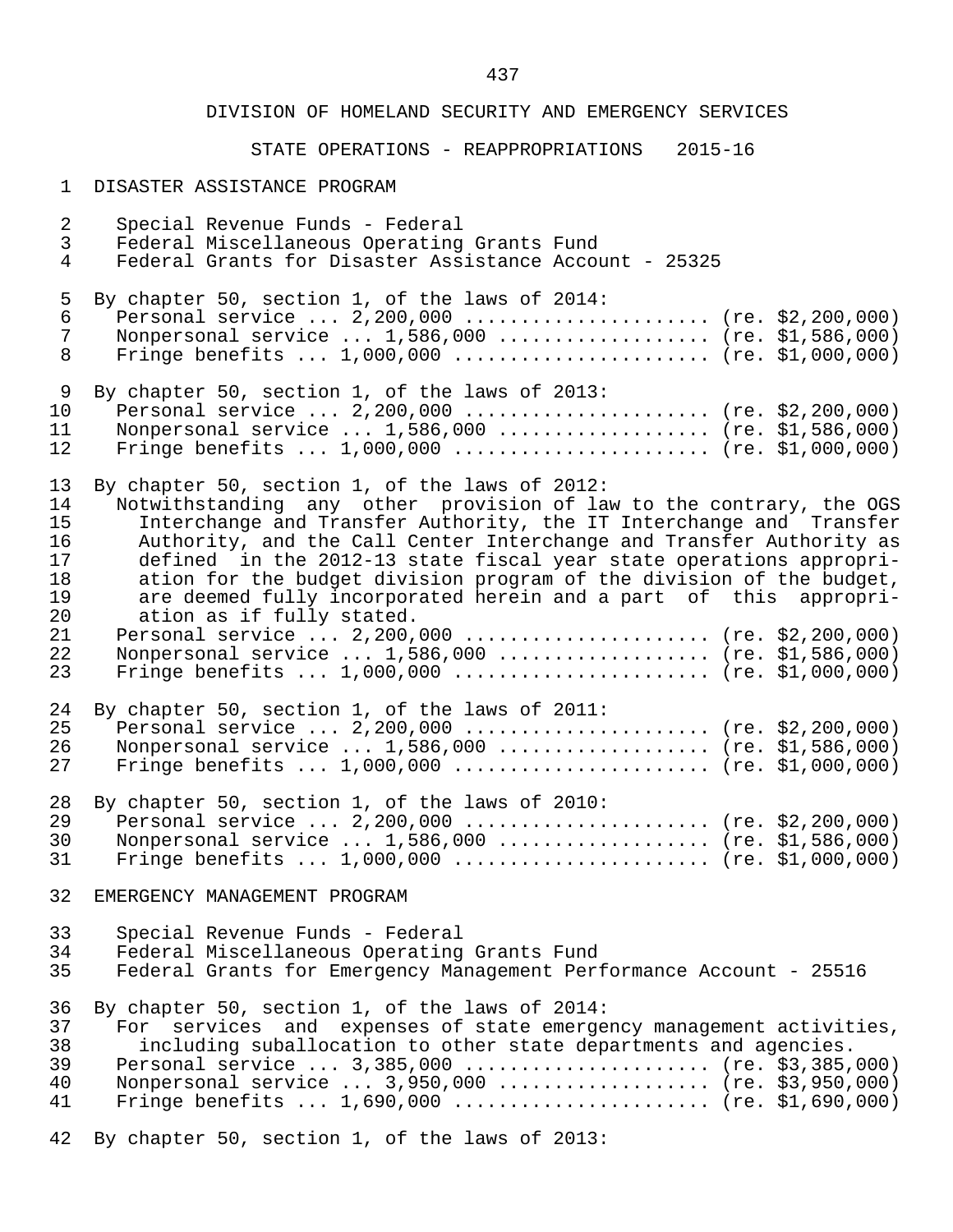| $\mathbf 1$    | For services and expenses of state emergency management activities,   |
|----------------|-----------------------------------------------------------------------|
| $\sqrt{2}$     | including suballocation to other state departments and agencies.      |
| $\mathfrak{Z}$ | Personal service  3,385,000  (re. \$3,385,000)                        |
| $\overline{4}$ | Nonpersonal service  3,950,000  (re. \$3,950,000)                     |
| 5              | Fringe benefits $1,690,000$ (re. \$1,690,000)                         |
| 6              | By chapter 50, section 1, of the laws of 2012:                        |
| $\overline{7}$ | Notwithstanding any other provision of law to the contrary, the OGS   |
| $\,8\,$        | Interchange and Transfer Authority, the IT Interchange and Transfer   |
| $\mathsf 9$    | Authority, and the Call Center Interchange and Transfer Authority as  |
| 10             | defined in the 2012-13 state fiscal year state operations appropri-   |
| 11             | ation for the budget division program of the division of the budget,  |
| 12             | are deemed fully incorporated herein and a part of this appropri-     |
| 13             | ation as if fully stated.                                             |
| 14             | For services and expenses of state emergency management activities,   |
| 15             | including suballocation to other state departments and agencies.      |
| 16             | Personal service  3,385,000  (re. \$3,385,000)                        |
| 17             | Nonpersonal service  3,950,000  (re. \$3,950,000)                     |
| 18             | Fringe benefits $1,690,000$ (re. \$1,690,000)                         |
| 19             | FIRE PREVENTION AND CONTROL PROGRAM                                   |
| 20             | Special Revenue Funds - Federal                                       |
| 21             | Federal Miscellaneous Operating Grants Fund                           |
| 22             | Fire Prevention and Control Account - 25382                           |
| 23             | By chapter 50, section 1, of the laws of 2014:                        |
| 24             | For services and expenses of the office of fire prevention and        |
| 25             | control, including suballocation to other state departments and       |
| 26             | agencies.                                                             |
| 27             | Nonpersonal service  3,300,000  (re. \$3,300,000)                     |
| 28             | By chapter 50, section 1, of the laws of 2013:                        |
| 29             | For services and expenses of the office of fire prevention and        |
| 30             | control, including suballocation to other state departments and       |
| 31             | agencies.                                                             |
| 32             | Nonpersonal service  3,300,000  (re. \$3,300,000)                     |
| 33             | INTEROPERABLE COMMUNICATIONS PROGRAM                                  |
| 34             | Special Revenue Funds - Other                                         |
| 35             | Miscellaneous Special Revenue Fund                                    |
| 36             | Statewide Public Safety Communications Account - 22123                |
| 37             | By chapter 50, section 1, of the laws of 2011:                        |
| 38             | For services and expenses related to the purchase of emergency commu- |
| 39             | nications equipment for state departments or agencies. The amounts    |
| 40             | appropriated herein may be transferred to any other state department  |
| 41             | or agency pursuant to a plan submitted by the division of homeland    |
| 42             | security and emergency services and approved by the director of the   |
| 43             | budget.                                                               |
| 44             |                                                                       |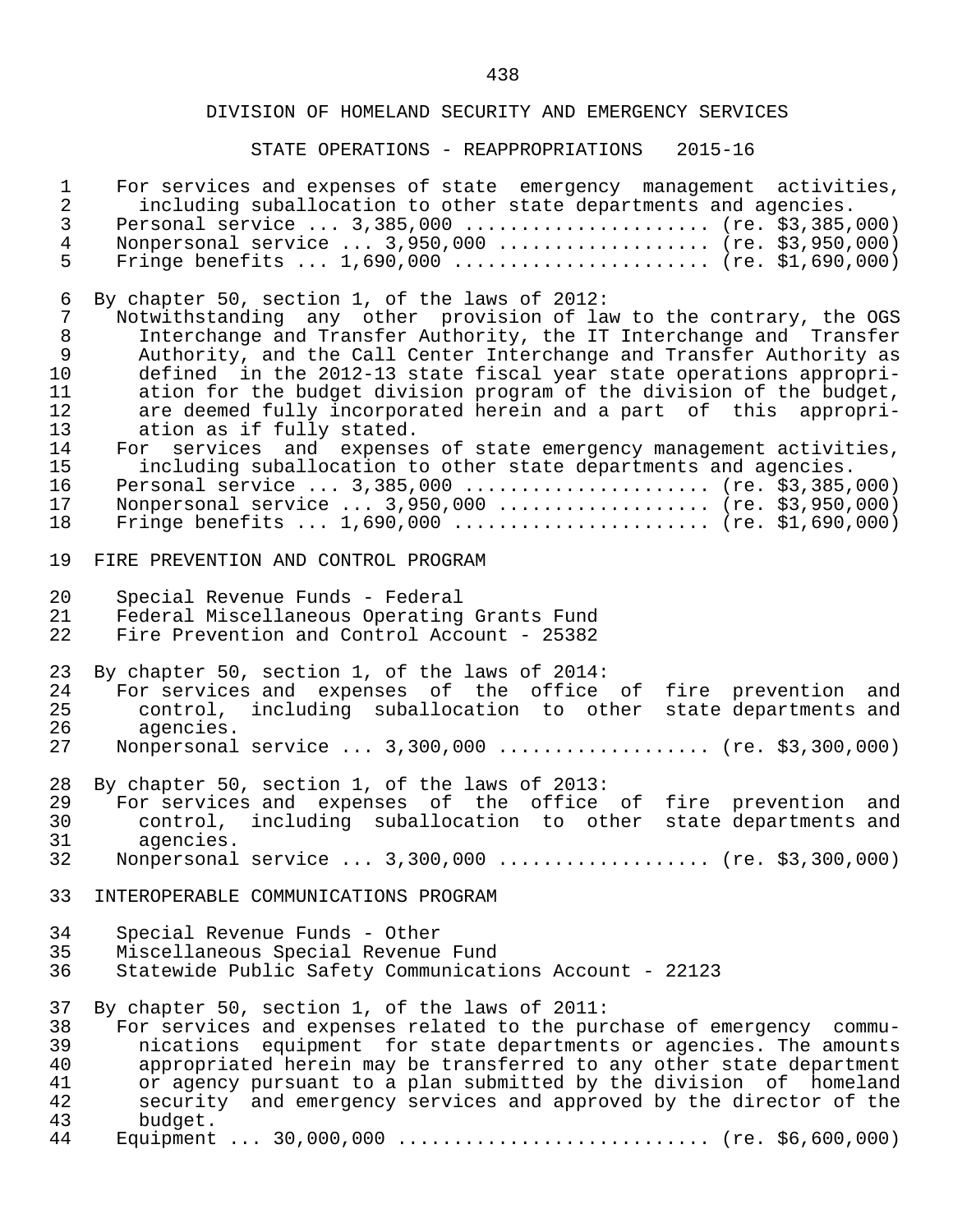STATE OPERATIONS 2015-16

1 For payment according to the following schedule:

| $\overline{2}$             |                                                                                                                                      |                  | APPROPRIATIONS REAPPROPRIATIONS |
|----------------------------|--------------------------------------------------------------------------------------------------------------------------------------|------------------|---------------------------------|
| 3<br>4<br>5<br>6           | General Fund $\ldots \ldots \ldots \ldots \ldots \ldots \ldots$ 12,418,000<br>Special Revenue Funds - Federal  14,269,000 27,813,000 |                  | 200,000                         |
| 7<br>8                     |                                                                                                                                      | ================ | ================                |
| 9                          | <b>SCHEDULE</b>                                                                                                                      |                  |                                 |
| 10                         | OFFICE OF FINANCE AND DEVELOPMENT (F&D)                                                                                              |                  |                                 |
| 11<br>12                   | F&D-COMMUNITY DEVELOPMENT PROGRAM  8,505,000                                                                                         |                  |                                 |
| 13<br>14                   | General Fund<br>State Purposes Account - 10050                                                                                       |                  |                                 |
| 15                         | PERSONAL SERVICE                                                                                                                     |                  |                                 |
| 16<br>17<br>18<br>19<br>20 | Personal service--regular  674,000<br>Holiday/overtime compensation  10,000<br>Amount available for personal service  684,000        |                  |                                 |
| 21                         | NONPERSONAL SERVICE                                                                                                                  |                  |                                 |
| 22<br>23<br>24<br>25<br>26 | Supplies and materials  1,000                                                                                                        |                  |                                 |
| 27<br>28                   | Amount available for nonpersonal service  5,000                                                                                      |                  |                                 |
| 29<br>30                   | Program account subtotal  689,000                                                                                                    |                  |                                 |
| 31<br>32<br>33             | Special Revenue Funds - Other<br>Miscellaneous Special Revenue Fund<br>DHCR-HCA Application Fee Account - 22100                      |                  |                                 |
| 34<br>35<br>36             | For services and expenses related to the<br>administration of the federal low-income<br>housing tax credit program.                  |                  |                                 |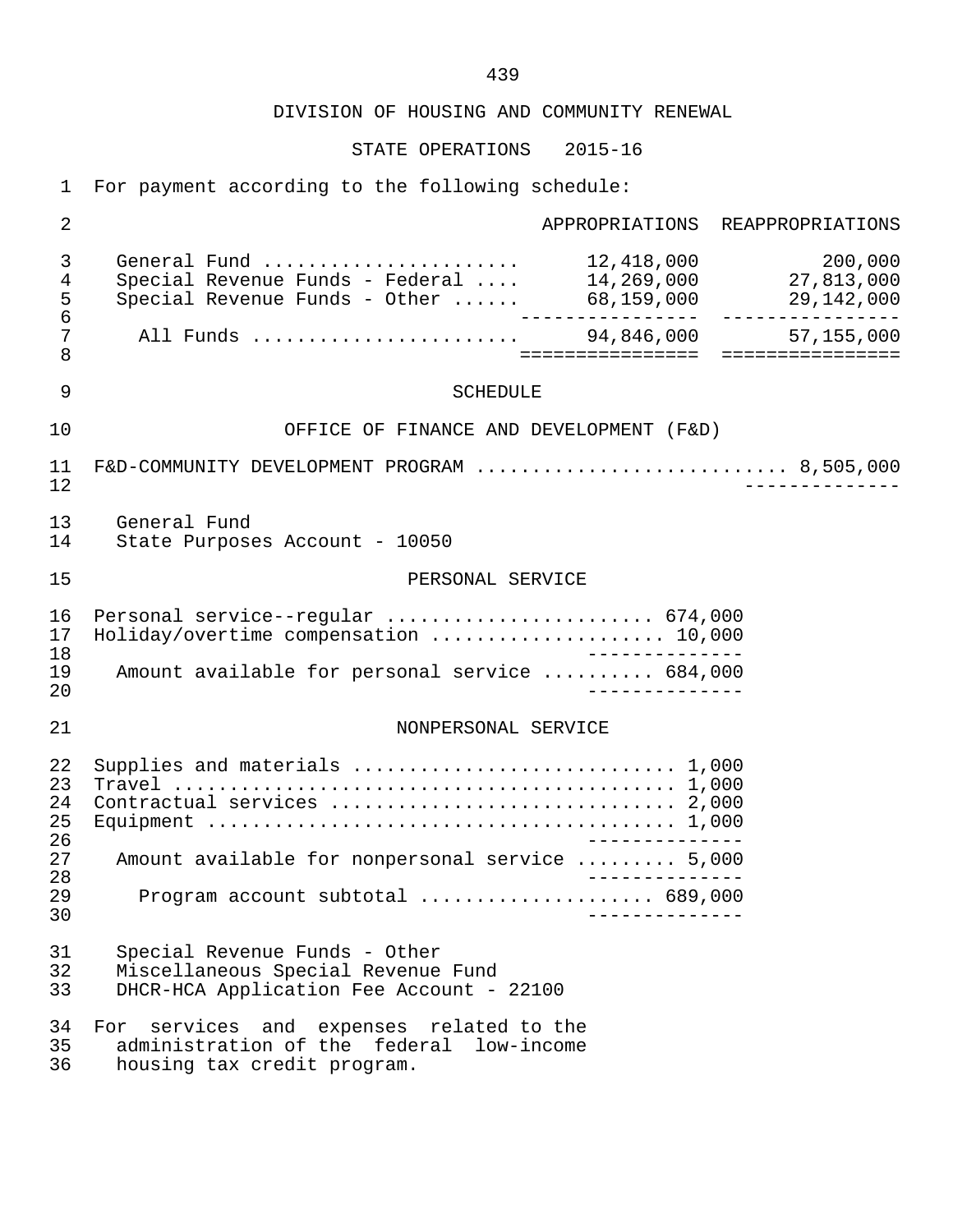# STATE OPERATIONS 2015-16

# 1 PERSONAL SERVICE

| $\overline{2}$<br>3<br>4<br>5<br>6                     | Personal service--regular  4,196,000<br>Holiday/overtime compensation  4,000<br>Amount available for personal service  4,200,000                              |
|--------------------------------------------------------|---------------------------------------------------------------------------------------------------------------------------------------------------------------|
| $\overline{7}$                                         | NONPERSONAL SERVICE                                                                                                                                           |
| 8<br>9<br>10<br>11<br>12<br>13<br>14<br>15<br>16<br>17 | Supplies and materials  61,000<br>Contractual services  490,000<br>Amount available for nonpersonal service  3,616,000<br>Program account subtotal  7,816,000 |
| 18<br>19                                               | OFFICE OF COMMUNITY RENEWAL (OCR)                                                                                                                             |
| 20<br>21                                               |                                                                                                                                                               |
| 22<br>23                                               | General Fund<br>State Purposes Account - 10050                                                                                                                |
| 24                                                     | PERSONAL SERVICE                                                                                                                                              |
| 25<br>26<br>27<br>28<br>29                             | Personal service--regular  315,000<br>______________<br>Amount available for personal service  322,000                                                        |
| 30                                                     | NONPERSONAL SERVICE                                                                                                                                           |
| 31<br>32<br>33<br>34<br>35<br>36<br>37                 | Supplies and materials  1,000<br>______________<br>Amount available for nonpersonal service  5,000<br>______________                                          |
| 38                                                     | OFFICE OF HOUSING PRESERVATION (OHP)                                                                                                                          |
| 39<br>40                                               |                                                                                                                                                               |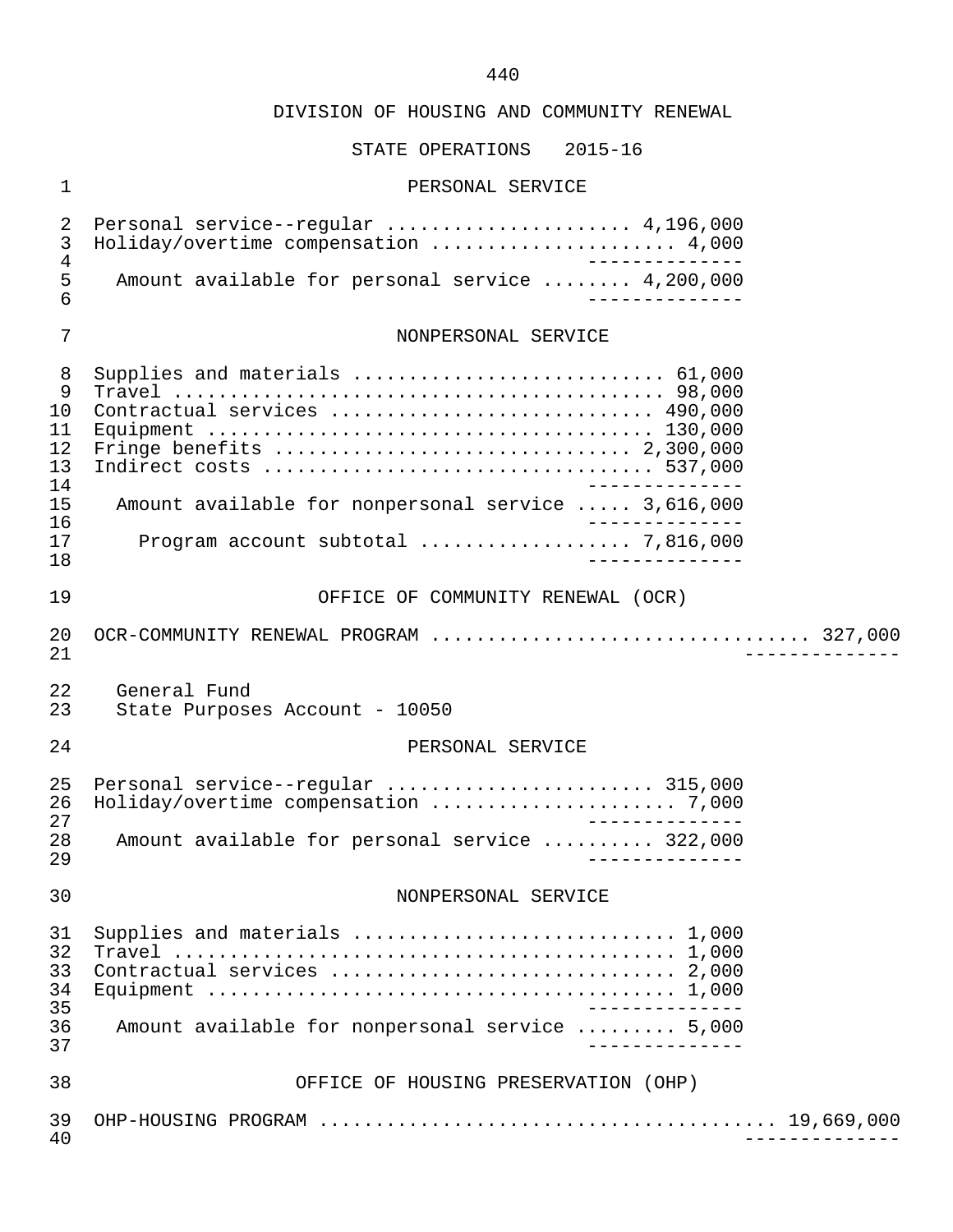| 1<br>$\overline{2}$                                      | General Fund<br>State Purposes Account - 10050                                                                                                                                                                                                                                                                                                                                                                                        |
|----------------------------------------------------------|---------------------------------------------------------------------------------------------------------------------------------------------------------------------------------------------------------------------------------------------------------------------------------------------------------------------------------------------------------------------------------------------------------------------------------------|
| 3                                                        | PERSONAL SERVICE                                                                                                                                                                                                                                                                                                                                                                                                                      |
| 4<br>5<br>6                                              | Personal service--regular  855,000<br>Holiday/overtime compensation  4,000                                                                                                                                                                                                                                                                                                                                                            |
| 7<br>8                                                   | Amount available for personal service  859,000                                                                                                                                                                                                                                                                                                                                                                                        |
| 9                                                        | NONPERSONAL SERVICE                                                                                                                                                                                                                                                                                                                                                                                                                   |
| 10<br>11<br>12<br>13<br>14<br>15<br>16<br>17             | Supplies and materials  1,000<br>Contractual services  2,000<br>Amount available for nonpersonal service  5,000<br>Program account subtotal  864,000                                                                                                                                                                                                                                                                                  |
| 18<br>19<br>20<br>21                                     | Special Revenue Funds - Federal<br>Federal Miscellaneous Operating Grants Fund<br>Housing and Urban Development Section 8 Account - 25315                                                                                                                                                                                                                                                                                             |
| 22<br>23                                                 | For expenditures related to administering<br>federal section 8 program grants.                                                                                                                                                                                                                                                                                                                                                        |
| 24<br>25<br>26<br>27<br>28                               | Personal service  5,500,000<br>Nonpersonal service  2,018,000                                                                                                                                                                                                                                                                                                                                                                         |
| 29<br>30                                                 | Program account subtotal  10,197,000                                                                                                                                                                                                                                                                                                                                                                                                  |
| 31<br>32<br>33                                           | Special Revenue Funds - Other<br>Miscellaneous Special Revenue Fund<br>DHCR Mortgage Servicing Account - 22085                                                                                                                                                                                                                                                                                                                        |
| 34<br>35<br>36<br>37<br>38<br>39<br>40<br>41<br>42<br>43 | For services and expenses related to asset<br>management activities performed by the<br>division of housing and community renewal<br>New York state housing finance<br>for<br>the<br>agency and the urban development corpo-<br>ration.<br>Notwithstanding any other provision of law<br>to the contrary, the OGS Interchange<br>and<br>Authority, IT Interchange<br>Transfer<br>and<br>Transfer Authority and the<br>Certif-<br>Lean |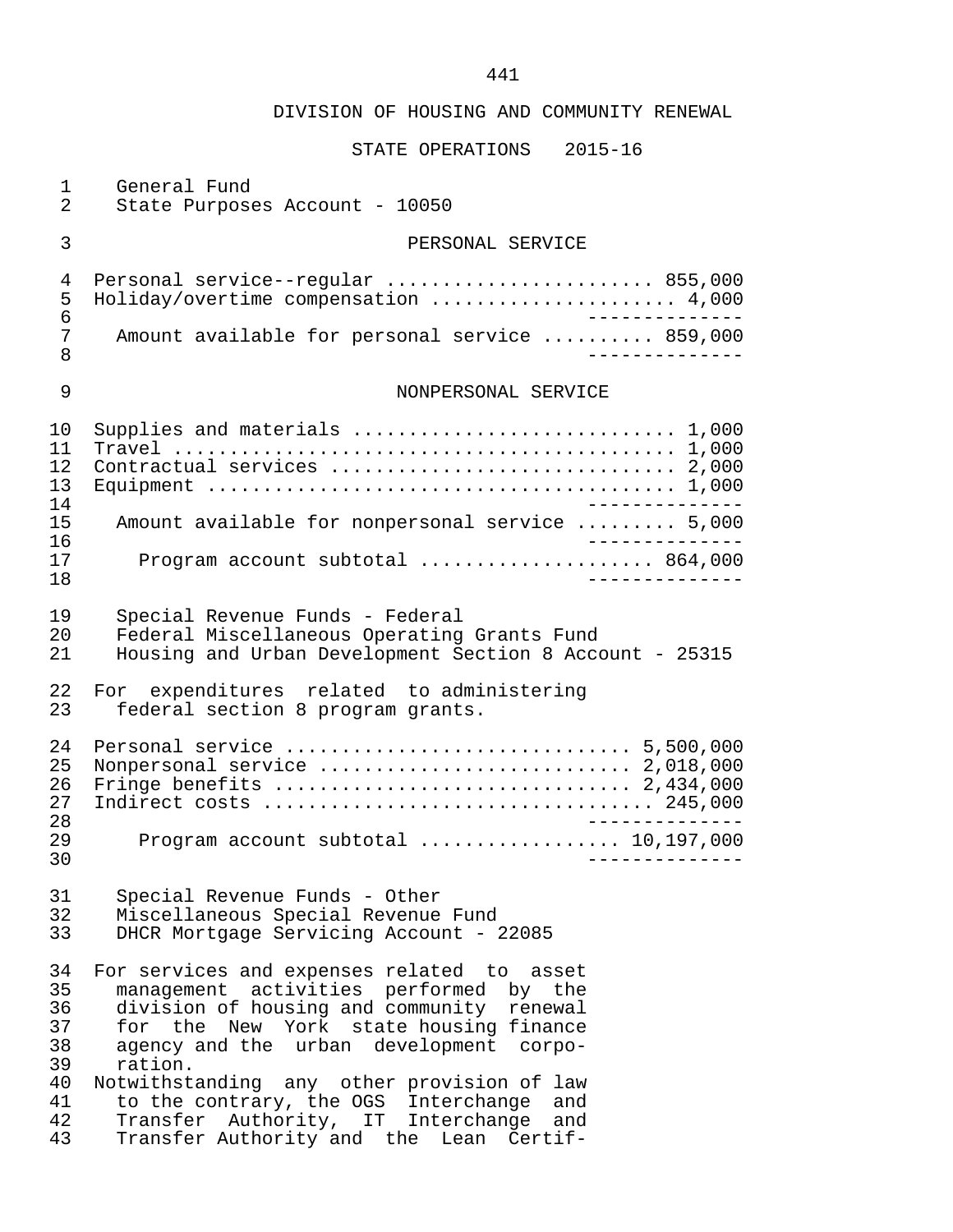| $\mathbf 1$<br>$\overline{2}$<br>$\mathsf{3}$<br>$\overline{4}$<br>5<br>6<br>7 | ication Bonus Authority as defined in the<br>2015-16 state fiscal year state operations<br>appropriation for the budget division<br>program of the division of the budget, are<br>deemed fully incorporated herein and a<br>part of this appropriation as if fully<br>stated. |
|--------------------------------------------------------------------------------|-------------------------------------------------------------------------------------------------------------------------------------------------------------------------------------------------------------------------------------------------------------------------------|
| 8                                                                              | PERSONAL SERVICE                                                                                                                                                                                                                                                              |
| 9<br>10<br>11<br>12<br>13                                                      | Personal service--regular  3,340,000<br>Holiday/overtime compensation  10,000<br>Amount available for personal service  3,350,000                                                                                                                                             |
| 14                                                                             | NONPERSONAL SERVICE                                                                                                                                                                                                                                                           |
| 15<br>16<br>17<br>18<br>19<br>20<br>21<br>22<br>23                             | Supplies and materials  23,000<br>Contractual services  346,000<br>Amount available for nonpersonal service  693,000<br>Program account subtotal  4,043,000                                                                                                                   |
| 24<br>25<br>26                                                                 | Special Revenue Funds - Other<br>Miscellaneous Special Revenue Fund<br>Low Income Housing Monitoring Account - 22130                                                                                                                                                          |
| 27<br>28<br>29<br>30                                                           | For services and expenses related to the<br>monitoring of housing projects constructed<br>under low-income housing tax credit<br>programs.                                                                                                                                    |
| 31                                                                             | PERSONAL SERVICE                                                                                                                                                                                                                                                              |
| 32<br>33<br>34<br>35<br>36                                                     | Personal service--regular  2,554,000<br>Holiday/overtime compensation  50,000<br>Amount available for personal service  2,604,000<br>____________                                                                                                                             |
| 37                                                                             | NONPERSONAL SERVICE                                                                                                                                                                                                                                                           |
| 38<br>39<br>40<br>41                                                           | Supplies and materials  5,000<br>Contractual services  215,000                                                                                                                                                                                                                |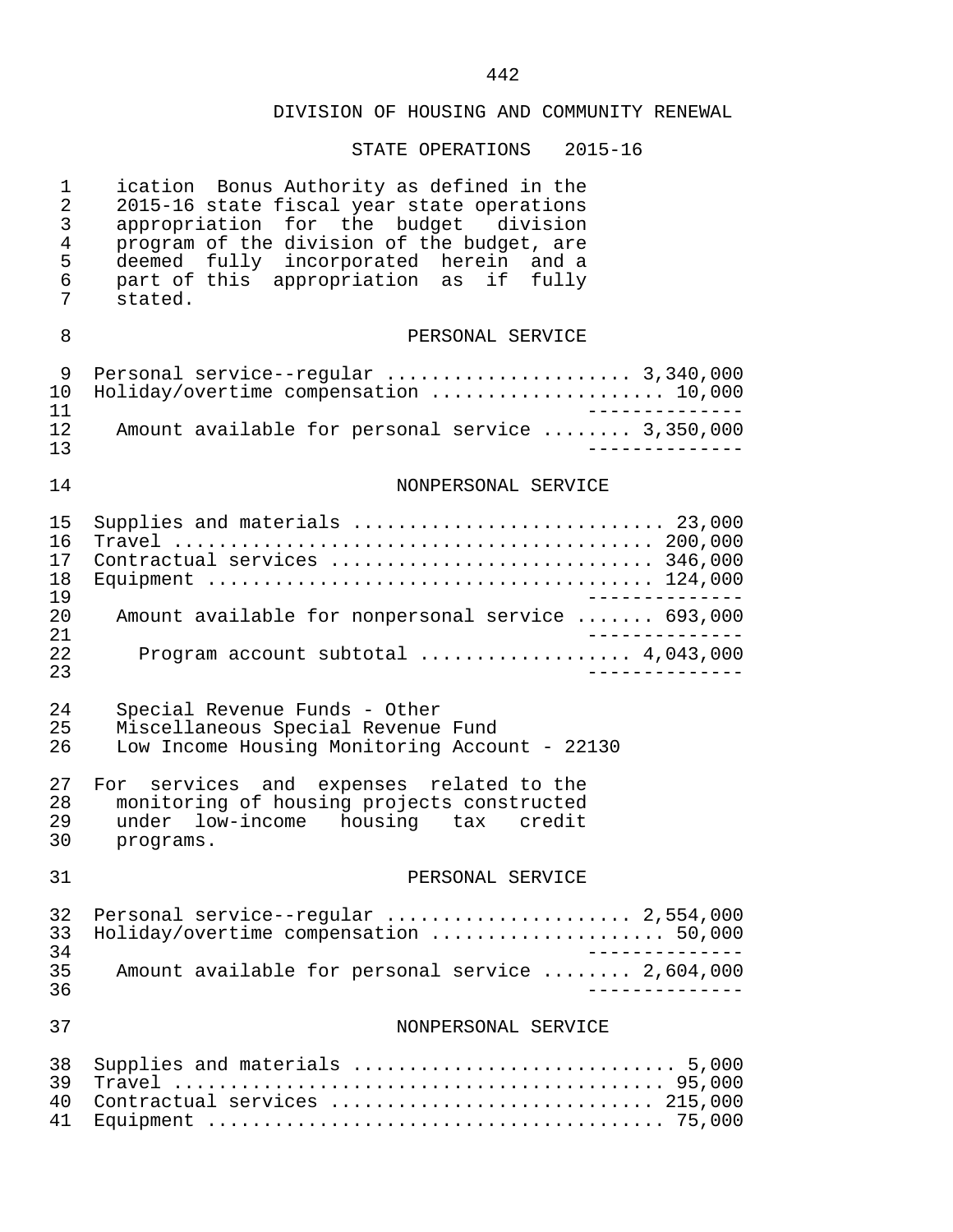STATE OPERATIONS 2015-16

 1 Fringe benefits ................................ 1,500,000 2 Indirect costs .................................... 71,000 3 -------------- 4 Amount available for nonpersonal service ..... 1,961,000<br>5 -------------<br>6 Program account subtotal .................... 4.565.000 6 Program account subtotal ................... 4,565,000 7 -------------- 8 OHP-LOW INCOME WEATHERIZATION PROGRAM .......................... 4,072,000<br>9 9 -------------- 10 Special Revenue Funds - Federal 11 Federal Miscellaneous Operating Grants Fund<br>12 Department of Energy Weatherization Account Department of Energy Weatherization Account - 25499 13 For services and expenses related to admin-<br>14 istering low income weatherization grants. istering low income weatherization grants. 15 Personal service ............................... 2,500,000 16 Nonpersonal service .............................. 378,000 Fringe benefits  $\ldots \ldots \ldots \ldots \ldots \ldots \ldots \ldots \ldots \ldots \ldots$  1,082,000 18 Indirect costs ................................... 112,000 19 -------------- 20 OHP-RENT ADMINISTRATION PROGRAM ............................... 48,877,000<br>21 21 -------------- 22 General Fund<br>23 State Purpos State Purposes Account - 10050 24 PERSONAL SERVICE 25 Personal service--regular ......................... 1,578,000<br>26 Holiday/overtime compensation .......................... 3.000 26 Holiday/overtime compensation ...................... 3,000 27<br>28 Amount available for personal service ........ 1,581,000 28 Amount available for personal service ........ 1,581,000 29 -------------- 30 NONPERSONAL SERVICE 31 Supplies and materials ............................ 27,000 32 Travel ............................................. 2,000 Contractual services ................................. 166,000 34 Equipment ......................................... 59,000 35 -------------- 36 Amount available for nonpersonal service ....... 254,000 37<br>38 - Program account subtotal expressions of the 1.835.000 38 Program account subtotal ................... 1,835,000 39 -------------- 40 Special Revenue Funds - Other

Miscellaneous Special Revenue Fund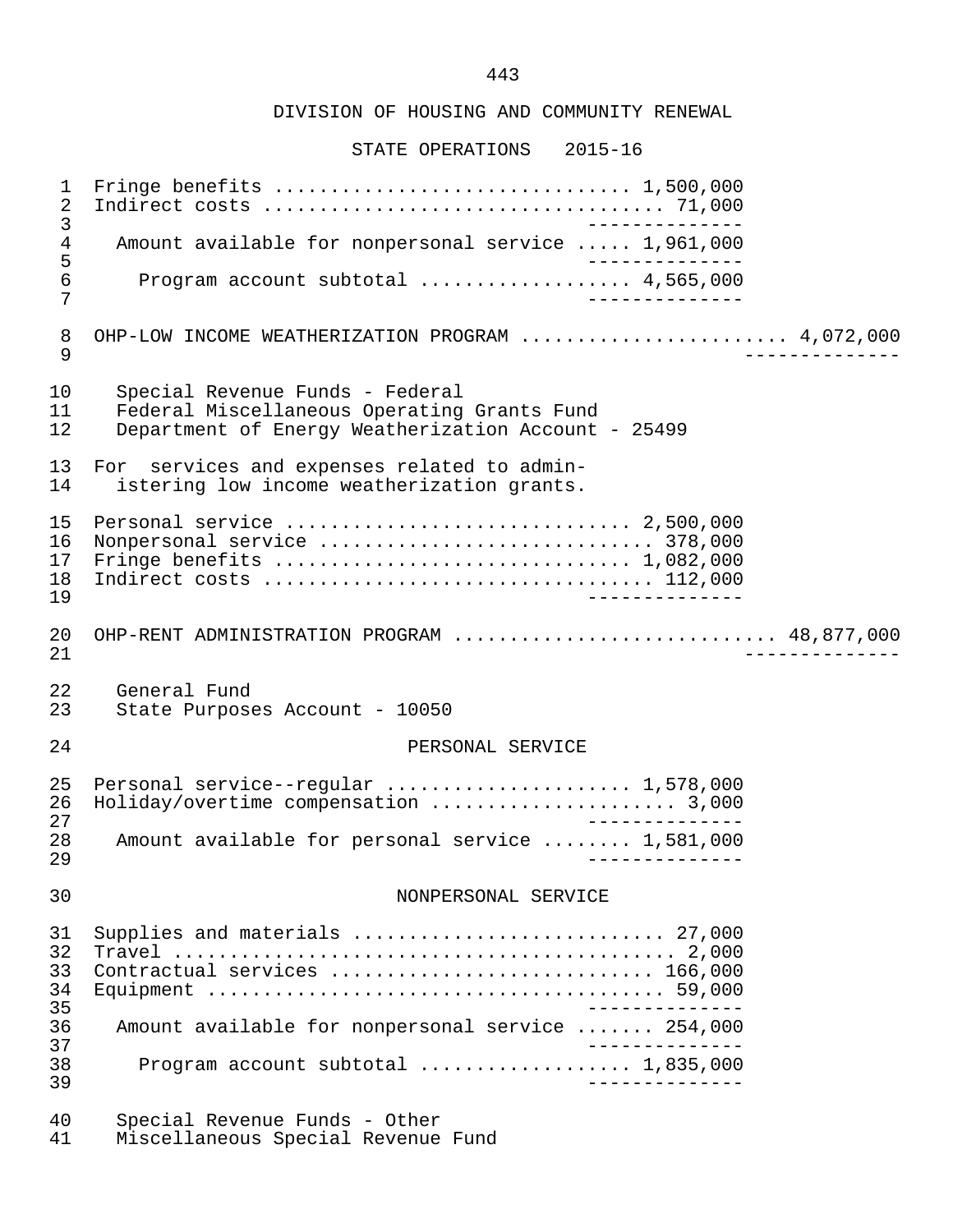| $\mathbf{1}$                                                                                 | Rent Revenue Account - 22158                                                                                                                                                                                                                                                                                                                                                                                                                                                                                                                                                                                                                        |
|----------------------------------------------------------------------------------------------|-----------------------------------------------------------------------------------------------------------------------------------------------------------------------------------------------------------------------------------------------------------------------------------------------------------------------------------------------------------------------------------------------------------------------------------------------------------------------------------------------------------------------------------------------------------------------------------------------------------------------------------------------------|
| 2<br>3<br>4<br>5<br>6                                                                        | For services and expenses related to the<br>division of housing and community<br>renewal's administration and enforcement<br>of New York state's system of rent regu-<br>lation.                                                                                                                                                                                                                                                                                                                                                                                                                                                                    |
| 7                                                                                            | PERSONAL SERVICE                                                                                                                                                                                                                                                                                                                                                                                                                                                                                                                                                                                                                                    |
| 8<br>9                                                                                       | Personal service--regular  533,000                                                                                                                                                                                                                                                                                                                                                                                                                                                                                                                                                                                                                  |
| 10                                                                                           | NONPERSONAL SERVICE                                                                                                                                                                                                                                                                                                                                                                                                                                                                                                                                                                                                                                 |
| 11<br>12<br>13                                                                               | Fringe benefits  288,000                                                                                                                                                                                                                                                                                                                                                                                                                                                                                                                                                                                                                            |
| 14<br>15                                                                                     | Amount available for nonpersonal service  305,000<br>______________                                                                                                                                                                                                                                                                                                                                                                                                                                                                                                                                                                                 |
| 16<br>17                                                                                     | Program account subtotal  838,000                                                                                                                                                                                                                                                                                                                                                                                                                                                                                                                                                                                                                   |
| 18<br>19<br>20                                                                               | Special Revenue Funds - Other<br>Miscellaneous Special Revenue Fund<br>Rent Revenue Other Account - 22156                                                                                                                                                                                                                                                                                                                                                                                                                                                                                                                                           |
| 21<br>22<br>23<br>24<br>25<br>26<br>27<br>28<br>29<br>30<br>31<br>32<br>33<br>34<br>35<br>36 | For services and expenses related to the<br>division of housing and community<br>renewal's administration and enforcement<br>of New York state's system of rent regu-<br>lation.<br>Notwithstanding any other provision of law<br>to the contrary, the OGS Interchange and<br>Transfer Authority, IT Interchange and<br>Transfer Authority and the Lean Certif-<br>ication Bonus Authority as defined in the<br>2015-16 state fiscal year state operations<br>appropriation for the budget division<br>program of the division of the budget, are<br>deemed fully incorporated herein and a<br>part of this appropriation as<br>if fully<br>stated. |
| 37                                                                                           | PERSONAL SERVICE                                                                                                                                                                                                                                                                                                                                                                                                                                                                                                                                                                                                                                    |
| 38<br>39<br>40                                                                               | Personal service--regular  22,292,000<br>Holiday/overtime compensation  30,000<br>$- - - - - - - - - -$                                                                                                                                                                                                                                                                                                                                                                                                                                                                                                                                             |
| 41<br>42                                                                                     | Amount available for personal service  22,322,000                                                                                                                                                                                                                                                                                                                                                                                                                                                                                                                                                                                                   |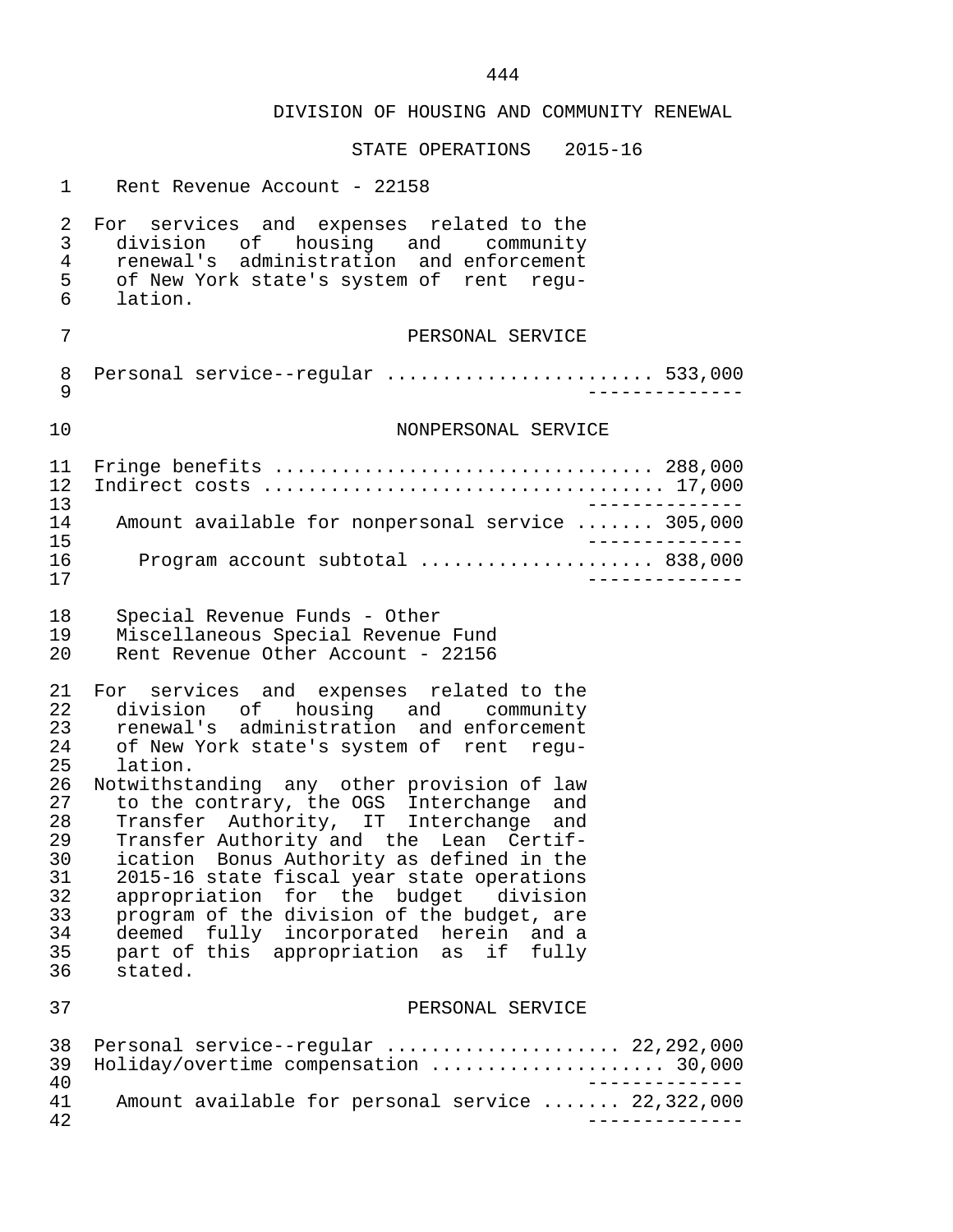STATE OPERATIONS 2015-16

## 1 NONPERSONAL SERVICE

| 2<br>3<br>4<br>5<br>$\epsilon$<br>$\overline{7}$<br>$\,8\,$<br>$\mathsf 9$<br>10<br>11<br>12 | Supplies and materials  471,000<br>Contractual services  10,548,000<br>Amount available for nonpersonal service  23,882,000<br>Program account subtotal  46,204,000                                                                                                                                                                                                                                                                                          |
|----------------------------------------------------------------------------------------------|--------------------------------------------------------------------------------------------------------------------------------------------------------------------------------------------------------------------------------------------------------------------------------------------------------------------------------------------------------------------------------------------------------------------------------------------------------------|
| 13                                                                                           | OFFICE OF PROFESSIONAL SERVICES (OPS)                                                                                                                                                                                                                                                                                                                                                                                                                        |
| 14<br>15                                                                                     |                                                                                                                                                                                                                                                                                                                                                                                                                                                              |
| 16<br>17                                                                                     | General Fund<br>State Purposes Account - 10050                                                                                                                                                                                                                                                                                                                                                                                                               |
| 18<br>19<br>20<br>21<br>22<br>23<br>24<br>25<br>26<br>27<br>28                               | Notwithstanding any other provision of law<br>to the contrary, the OGS Interchange and<br>Transfer Authority, IT Interchange and<br>Transfer Authority and the Lean Certif-<br>ication Bonus Authority as defined in the<br>2015-16 state fiscal year state operations<br>appropriation for the budget division<br>program of the division of the budget, are<br>deemed fully incorporated herein and a<br>part of this appropriation as if fully<br>stated. |
| 29                                                                                           | PERSONAL SERVICE                                                                                                                                                                                                                                                                                                                                                                                                                                             |
| 30<br>31<br>32<br>33<br>34                                                                   | Personal service--regular  1,956,000<br>Holiday/overtime compensation  15,000<br>________<br>Amount available for personal service  1,971,000                                                                                                                                                                                                                                                                                                                |
| 35                                                                                           | NONPERSONAL SERVICE                                                                                                                                                                                                                                                                                                                                                                                                                                          |
| 36<br>37<br>38<br>39<br>40                                                                   | Supplies and materials  185,000<br>Contractual services  4,675,000                                                                                                                                                                                                                                                                                                                                                                                           |
| 41<br>42                                                                                     | Amount available for nonpersonal service  5,370,000                                                                                                                                                                                                                                                                                                                                                                                                          |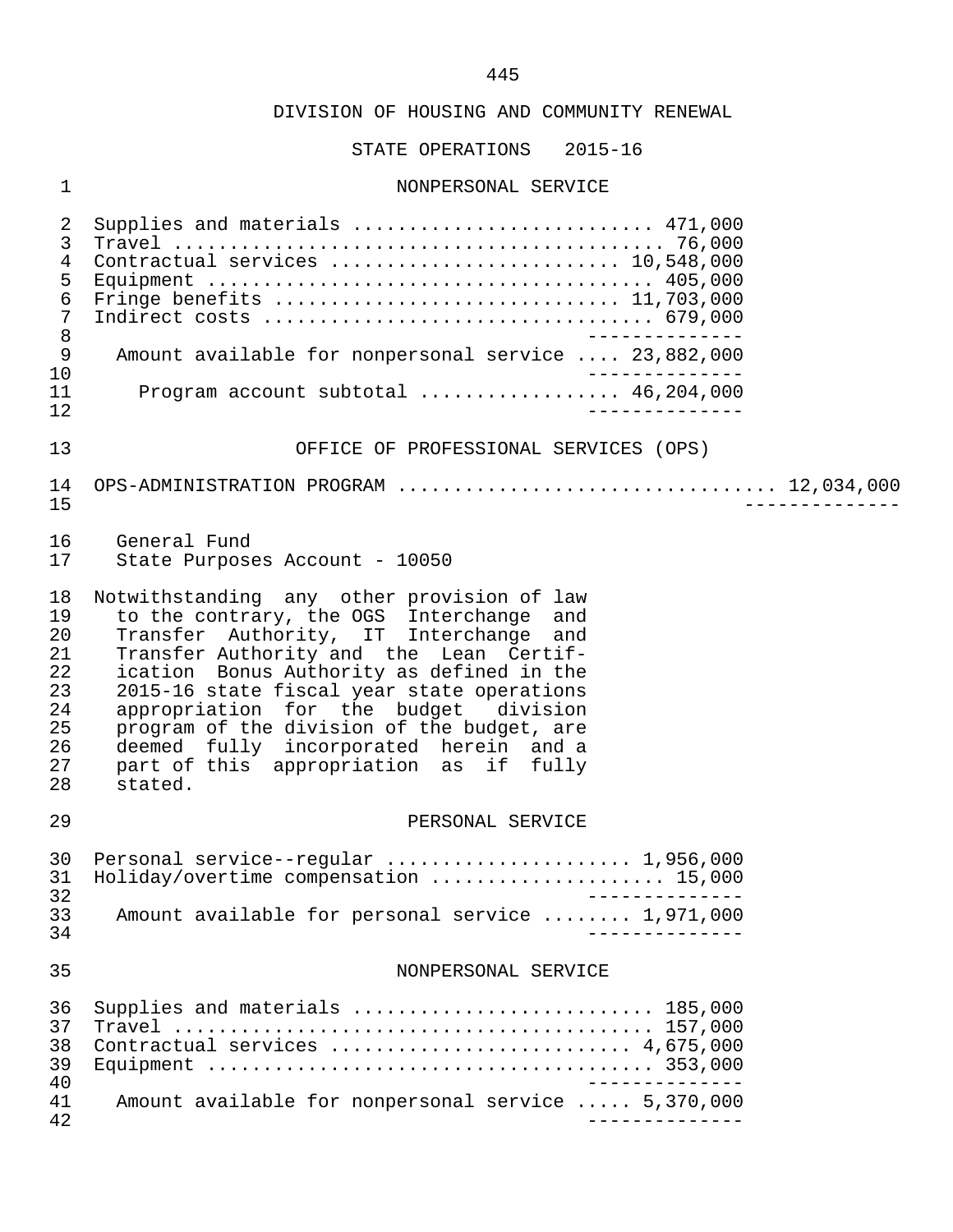| $\mathbf 1$<br>$\overline{2}$                                                |                                                                                                                                                                                                                                                                                                                                                                                                                                                                                                                                                                                                           |
|------------------------------------------------------------------------------|-----------------------------------------------------------------------------------------------------------------------------------------------------------------------------------------------------------------------------------------------------------------------------------------------------------------------------------------------------------------------------------------------------------------------------------------------------------------------------------------------------------------------------------------------------------------------------------------------------------|
| 3<br>4<br>5                                                                  | Special Revenue Funds - Other<br>Miscellaneous Special Revenue Fund<br>Housing Indirect Cost Recovery Account - 22090                                                                                                                                                                                                                                                                                                                                                                                                                                                                                     |
| 6<br>7<br>8<br>9<br>10<br>11<br>12<br>13<br>14<br>15<br>16<br>17<br>18<br>19 | For services and expenses related to the<br>administration of special revenue funds -<br>other and special revenue funds - federal.<br>Notwithstanding any other provision of law<br>to the contrary, the OGS Interchange<br>and<br>Transfer Authority, IT Interchange<br>and<br>Transfer Authority and the Lean Certif-<br>ication Bonus Authority as defined in the<br>2015-16 state fiscal year state operations<br>appropriation for the budget division<br>program of the division of the budget, are<br>deemed fully incorporated herein and a<br>part of this appropriation as if fully<br>stated. |
| 20                                                                           | PERSONAL SERVICE                                                                                                                                                                                                                                                                                                                                                                                                                                                                                                                                                                                          |
| 21<br>22<br>23<br>24<br>25                                                   | Personal service--regular  2,680,000<br>Holiday/overtime compensation  20,000<br>Amount available for personal service  2,700,000                                                                                                                                                                                                                                                                                                                                                                                                                                                                         |
| 26                                                                           | NONPERSONAL SERVICE                                                                                                                                                                                                                                                                                                                                                                                                                                                                                                                                                                                       |
| 27<br>28<br>29<br>30<br>31<br>32<br>33<br>34<br>35                           | Supplies and materials  40,000<br>Contractual services  1,818,000<br>Amount available for nonpersonal service  1,993,000<br>Program account subtotal $\ldots$ 4,693,000                                                                                                                                                                                                                                                                                                                                                                                                                                   |
| 36<br>37                                                                     | OPS-HOUSING INFORMATION SYSTEM PROGRAM  1,362,000                                                                                                                                                                                                                                                                                                                                                                                                                                                                                                                                                         |
| 38<br>39                                                                     | General Fund<br>State Purposes Account - 10050                                                                                                                                                                                                                                                                                                                                                                                                                                                                                                                                                            |
| 40<br>41<br>42<br>43                                                         | Notwithstanding any other provision of law<br>to the contrary, the OGS Interchange<br>and<br>Transfer Authority, IT Interchange<br>and<br>Transfer Authority and the Lean Certif-                                                                                                                                                                                                                                                                                                                                                                                                                         |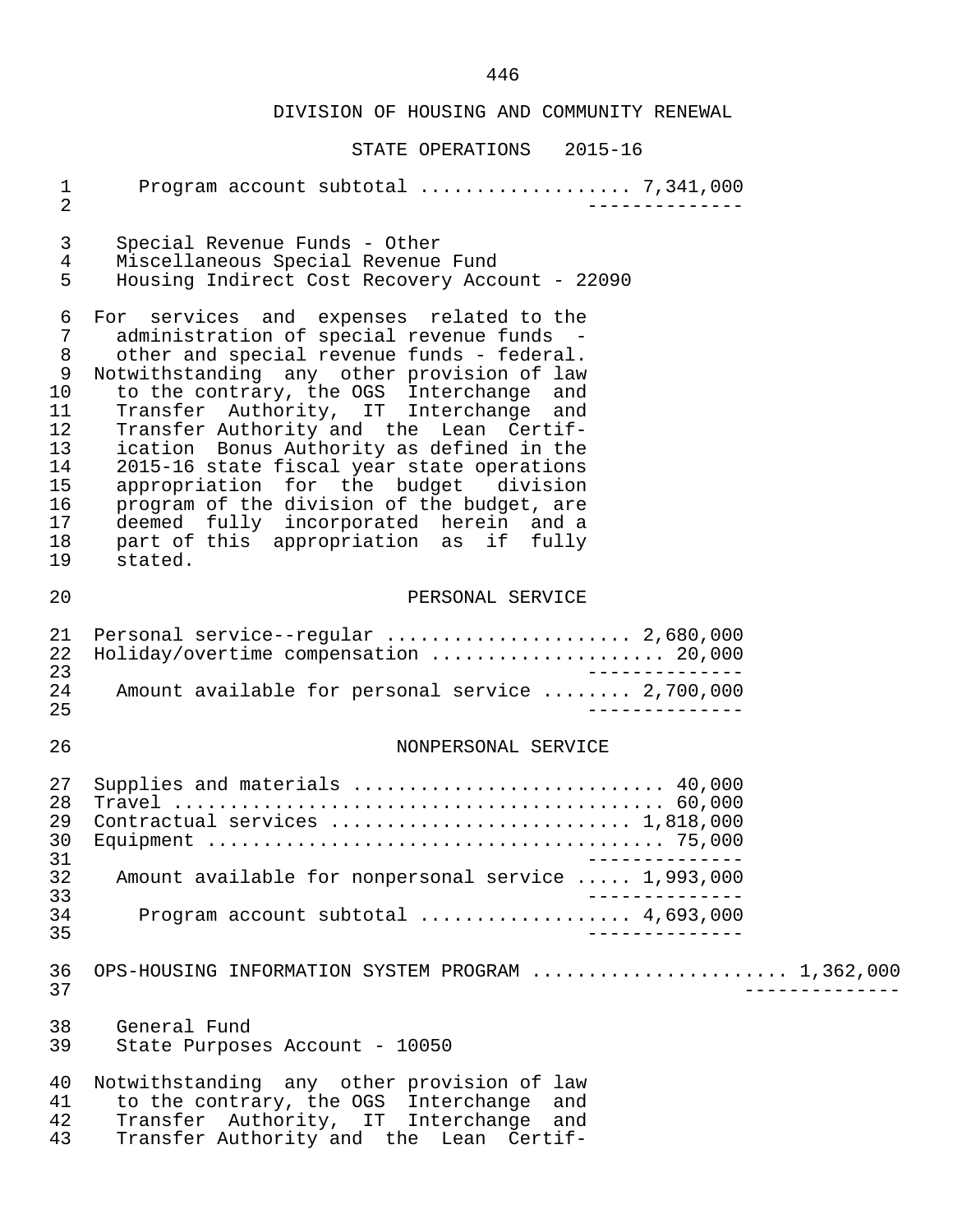| 1<br>2<br>3<br>$\overline{4}$<br>5<br>6<br>7 | ication Bonus Authority as defined in the<br>2015-16 state fiscal year state operations<br>appropriation for the budget division<br>program of the division of the budget, are<br>deemed fully incorporated herein and a<br>part of this appropriation as if fully<br>stated. |
|----------------------------------------------|-------------------------------------------------------------------------------------------------------------------------------------------------------------------------------------------------------------------------------------------------------------------------------|
| 8                                            | NONPERSONAL SERVICE                                                                                                                                                                                                                                                           |
| 9<br>1 O<br>11<br>12<br>13                   | Supplies and materials  13,000<br>Contractual services  609,000                                                                                                                                                                                                               |
| 14<br>15                                     | Amount available for nonpersonal service  1,362,000                                                                                                                                                                                                                           |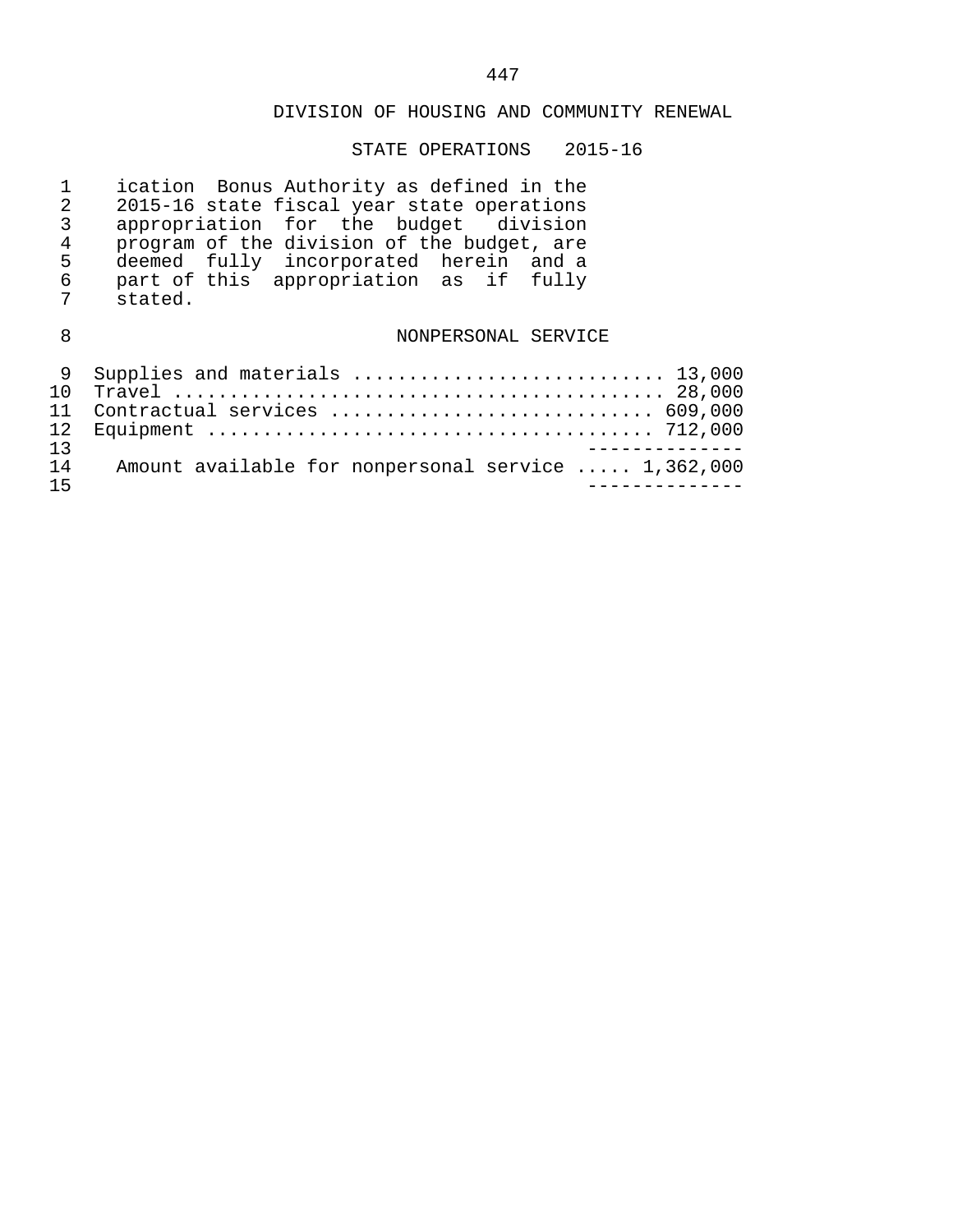#### STATE OPERATIONS - REAPPROPRIATIONS 2015-16

#### 1 F&D-COMMUNITY DEVELOPMENT PROGRAM

- 2 General Fund<br>3 State Purpose
- State Purposes Account 10050
- 4 The appropriation made by chapter 50, section 1, of the laws of 2014, is<br>5 hereby amended and reappropriated to read: 5 hereby amended and reappropriated to read:<br>6 For services and expenses of a grandparent
- 6 For services and expenses of a grandparent housing study pursuant to [a] chapter 58 of the laws of 2014 ... 200,000 ...... (re. \$200,000)
- 8 Special Revenue Funds Other
- 9 Miscellaneous Special Revenue Fund<br>10 DHCR-HCA Application Fee Account -
- DHCR-HCA Application Fee Account 22100

11 By chapter 50, section 1, of the laws of 2014:

| 12 | For services and expenses related to the administration of the federal |
|----|------------------------------------------------------------------------|
| 13 | low-income housing tax credit program.                                 |
| 14 | Personal service--regular $4,196,000$ (re. \$2,666,000)                |
| 15 | Holiday/overtime compensation $4,000$ (re. \$4,000)                    |
| 16 | Supplies and materials $61,000$ (re. \$61,000)                         |
| 17 |                                                                        |
| 18 | Contractual services $490,000$ (re. \$240,000)                         |
| 19 |                                                                        |
| 20 | Fringe benefits $2,300,000$ (re. \$1,665,000)                          |
| 21 | Indirect costs  537,000  (re. \$537,000)                               |

22 By chapter 50, section 1, of the laws of 2012:<br>23 For services and expenses related to the adm

- 23 For services and expenses related to the administration of the federal<br>24 Iow-income housing tax credit program. 24 low-income housing tax credit program.<br>25 Notwithstanding any other provision of 1
- 25 Notwithstanding any other provision of law to the contrary, the OGS<br>26 11 Interchange and Transfer Authority, the IT Interchange and Transfer 26 1nterchange and Transfer Authority, the IT Interchange and Transfer<br>27 1 Authority, and the Call Center Interchange and Transfer Authority as 27 Authority, and the Call Center Interchange and Transfer Authority as<br>28 defined in the 2012-13 state fiscal vear state operations appropri- 28 defined in the 2012-13 state fiscal year state operations appropri- 29 ation for the budget division program of the division of the budget,<br>30 are deemed fully incorporated herein and a part of this appropri-30 are deemed fully incorporated herein and a part of this appropri-<br>31 ation as if fully stated. 31 ation as if fully stated.<br>32 Travel ... 98.000
- 32 Travel ... 98,000 ...................................... (re. \$91,000)
- 33 By chapter 53, section 1, of the laws of 2010:
- 34 For services and expenses related to the administration of the federal 35 low-income housing tax credit program.
- Supplies and materials  $\ldots$  48,000  $\ldots$ ...................... (re. \$10,000)
- 37 OHP-HOUSING PROGRAM
- 38 Special Revenue Funds Federal
- 39 Federal Miscellaneous Operating Grants Fund
- 40 Housing and Urban Development Section 8 Account 25315
- 41 By chapter 50, section 1, of the laws of 2014:<br>42 For expenditures related to administering fee
- 42 For expenditures related to administering federal section 8 program<br>43 erants. grants.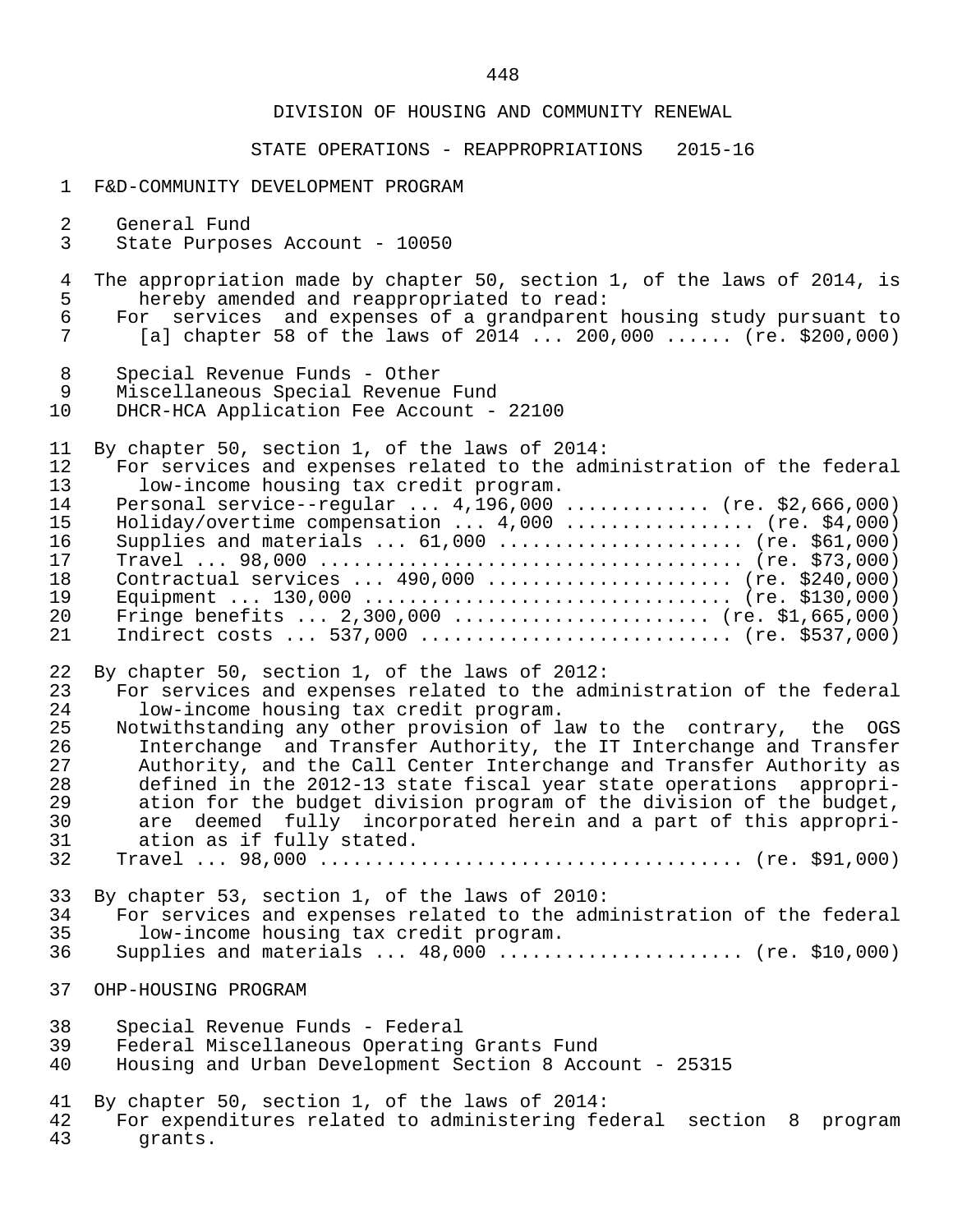| $\mathbf{1}$                                 | Personal service  5,500,000  (re. \$2,502,000)                                                                                                                                                                                                                                                                                                                                                                                                                                                   |
|----------------------------------------------|--------------------------------------------------------------------------------------------------------------------------------------------------------------------------------------------------------------------------------------------------------------------------------------------------------------------------------------------------------------------------------------------------------------------------------------------------------------------------------------------------|
| $\overline{2}$                               | Nonpersonal service  2,018,000  (re. \$1,987,000)                                                                                                                                                                                                                                                                                                                                                                                                                                                |
| 3                                            | Fringe benefits $2,434,000$ (re. \$1,795,000)                                                                                                                                                                                                                                                                                                                                                                                                                                                    |
| 4                                            | Indirect costs $245,000$ (re. \$245,000)                                                                                                                                                                                                                                                                                                                                                                                                                                                         |
| 5                                            | By chapter 50, section 1, of the laws of 2013:                                                                                                                                                                                                                                                                                                                                                                                                                                                   |
| 6                                            | For expenditures related to administering federal section 8 program                                                                                                                                                                                                                                                                                                                                                                                                                              |
| 7                                            | grants.                                                                                                                                                                                                                                                                                                                                                                                                                                                                                          |
| 8                                            | Personal service  5,500,000  (re. \$2,223,000)                                                                                                                                                                                                                                                                                                                                                                                                                                                   |
| 9                                            | Nonpersonal service  2,018,000  (re. \$1,745,000)                                                                                                                                                                                                                                                                                                                                                                                                                                                |
| 10                                           | Fringe benefits $2,434,000$ (re. \$520,000)                                                                                                                                                                                                                                                                                                                                                                                                                                                      |
| 11                                           | Indirect costs $245,000$ (re. \$242,000)                                                                                                                                                                                                                                                                                                                                                                                                                                                         |
| 12                                           | By chapter 50, section 1, of the laws of 2012:                                                                                                                                                                                                                                                                                                                                                                                                                                                   |
| 13                                           | For expenditures related to administering federal section 8 program                                                                                                                                                                                                                                                                                                                                                                                                                              |
| 14                                           | grants.                                                                                                                                                                                                                                                                                                                                                                                                                                                                                          |
| 15                                           | Notwithstanding any other provision of law to the contrary, the OGS                                                                                                                                                                                                                                                                                                                                                                                                                              |
| 16                                           | Interchange and Transfer Authority, the IT Interchange and Transfer                                                                                                                                                                                                                                                                                                                                                                                                                              |
| 17                                           | Authority, and the Call Center Interchange and Transfer Authority as                                                                                                                                                                                                                                                                                                                                                                                                                             |
| 18                                           | defined in the 2012-13 state fiscal year state operations appropri-                                                                                                                                                                                                                                                                                                                                                                                                                              |
| 19                                           | ation for the budget division program of the division of the budget,                                                                                                                                                                                                                                                                                                                                                                                                                             |
| 20                                           | are deemed fully incorporated herein and a part of this appropri-                                                                                                                                                                                                                                                                                                                                                                                                                                |
| 21                                           | ation as if fully stated.                                                                                                                                                                                                                                                                                                                                                                                                                                                                        |
| 22                                           | Personal service  5,500,000  (re. \$2,080,000)                                                                                                                                                                                                                                                                                                                                                                                                                                                   |
| 23                                           | Nonpersonal service  2,018,000  (re. \$1,684,000)                                                                                                                                                                                                                                                                                                                                                                                                                                                |
| 24                                           | Fringe benefits $2,434,000$ (re. \$65,000)                                                                                                                                                                                                                                                                                                                                                                                                                                                       |
| 25                                           | Indirect costs $245,000$ (re. \$163,000)                                                                                                                                                                                                                                                                                                                                                                                                                                                         |
| 26                                           | By chapter 50, section 1, of the laws of 2011:                                                                                                                                                                                                                                                                                                                                                                                                                                                   |
| 27                                           | For expenditures related to administering federal section 8 program                                                                                                                                                                                                                                                                                                                                                                                                                              |
| 28                                           | grants.                                                                                                                                                                                                                                                                                                                                                                                                                                                                                          |
| 29                                           | Nonpersonal service  2,018,000  (re. \$1,038,000)                                                                                                                                                                                                                                                                                                                                                                                                                                                |
| 30                                           | Indirect costs $245,000$ (re. \$27,000)                                                                                                                                                                                                                                                                                                                                                                                                                                                          |
| 31                                           | By chapter 53, section 1, of the laws of 2010:                                                                                                                                                                                                                                                                                                                                                                                                                                                   |
| 32                                           | For expenditures related to administering federal section 8 program                                                                                                                                                                                                                                                                                                                                                                                                                              |
| 33                                           | grants.                                                                                                                                                                                                                                                                                                                                                                                                                                                                                          |
| 34                                           | Personal service  6,382,000  (re. \$708,000)                                                                                                                                                                                                                                                                                                                                                                                                                                                     |
| 35                                           | Nonpersonal service $4,697,000$ (re. \$49,000)                                                                                                                                                                                                                                                                                                                                                                                                                                                   |
| 36                                           | Special Revenue Funds - Other                                                                                                                                                                                                                                                                                                                                                                                                                                                                    |
| 37                                           | Miscellaneous Special Revenue Fund                                                                                                                                                                                                                                                                                                                                                                                                                                                               |
| 38                                           | DHCR Mortgage Servicing Account - 22085                                                                                                                                                                                                                                                                                                                                                                                                                                                          |
| 39<br>40<br>41<br>42<br>43<br>44<br>45<br>46 | By chapter 50, section 1, of the laws of 2014:<br>services and expenses related to asset management activities<br>For<br>performed by the division of housing and community renewal for the<br>New York state housing finance agency and the urban development<br>corporation.<br>Notwithstanding any other provision of law to the contrary, the OGS<br>Interchange and Transfer Authority and the IT Interchange and Trans-<br>fer Authority as defined in the 2014-15 state fiscal year state |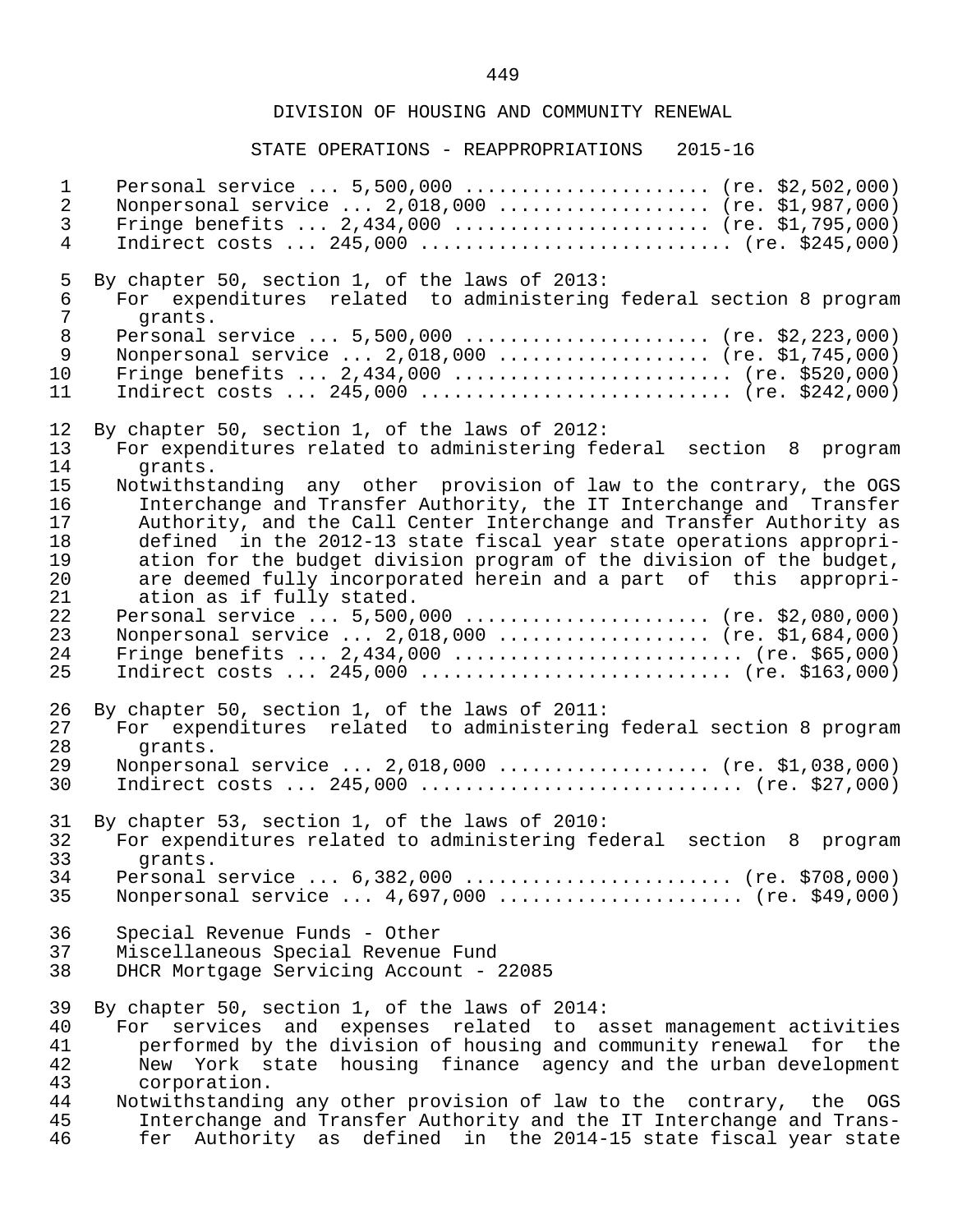| $\mathbf 1$  | operations appropriation for the budget division program of the      |
|--------------|----------------------------------------------------------------------|
| $\sqrt{2}$   | division of the budget, are deemed fully incorporated herein and a   |
| $\mathsf{3}$ | part of this appropriation as if fully stated.                       |
| $\bf 4$      | Personal service--regular $3,340,000$ (re. \$520,000)                |
| 5            | Holiday/overtime compensation $10,000$ (re. \$10,000)                |
| $\epsilon$   | Supplies and materials  23,000  (re. \$23,000)                       |
| $\sqrt{ }$   |                                                                      |
| $\,8\,$      | Contractual services  346,000  (re. \$346,000)                       |
| $\mathsf 9$  |                                                                      |
| 10           | By chapter 50, section 1, of the laws of 2013:                       |
| 11           | For services and expenses related to asset management activities     |
| 12           | performed by the division of housing and community renewal for the   |
| 13           | New York state housing finance agency and the urban development      |
| 14           | corporation.                                                         |
| 15           | Notwithstanding any other provision of law to the contrary, the OGS  |
| 16           | Interchange and Transfer Authority and the IT Interchange and Trans- |
| 17           | fer Authority as defined in the 2013-14 state fiscal year state      |
| 18           | operations appropriation for the budget division program of the      |
| 19           | division of the budget, are deemed fully incorporated herein and a   |
| 20           | part of this appropriation as if fully stated.                       |
| 21           | Personal service--regular $4,081,000$ (re. \$352,000)                |
| 22           | Holiday/overtime compensation $10,000$ (re. \$9,000)                 |
| 23           | Supplies and materials  23,000  (re. \$23,000)                       |
| 24           |                                                                      |
| 25           | Contractual services  193,000  (re. \$193,000)                       |
| 26           |                                                                      |
| 27           | Special Revenue Funds - Other                                        |
| 28           | Miscellaneous Special Revenue Fund                                   |
| 29           | Low Income Housing Monitoring Account - 22130                        |
| 30           | By chapter 50, section 1, of the laws of 2014:                       |
| 31           | For services and expenses related to the monitoring of housing       |
| 32           | projects constructed under low-income housing tax credit programs.   |
| 33           | Personal service--regular $2,554,000$ (re. \$1,110,000)              |
| 34           | Holiday/overtime compensation  50,000  (re. \$50,000)                |
| 35           | Supplies and materials $5,000$ (re. \$5,000)                         |
| 36           |                                                                      |
| 37           | Contractual services  215,000  (re. \$215,000)                       |
| 38           |                                                                      |
| 39           | Fringe benefits $1,500,000$ (re. \$1,299,000)                        |
| 40           |                                                                      |
| 41           | OHP-LOW INCOME WEATHERIZATION PROGRAM                                |
| 42           | Special Revenue Funds - Federal                                      |
| 43           | Federal Miscellaneous Operating Grants Fund                          |
| 44           | Department of Energy Weatherization Account - 25499                  |
| 45           | By chapter 50, section 1, of the laws of 2014:                       |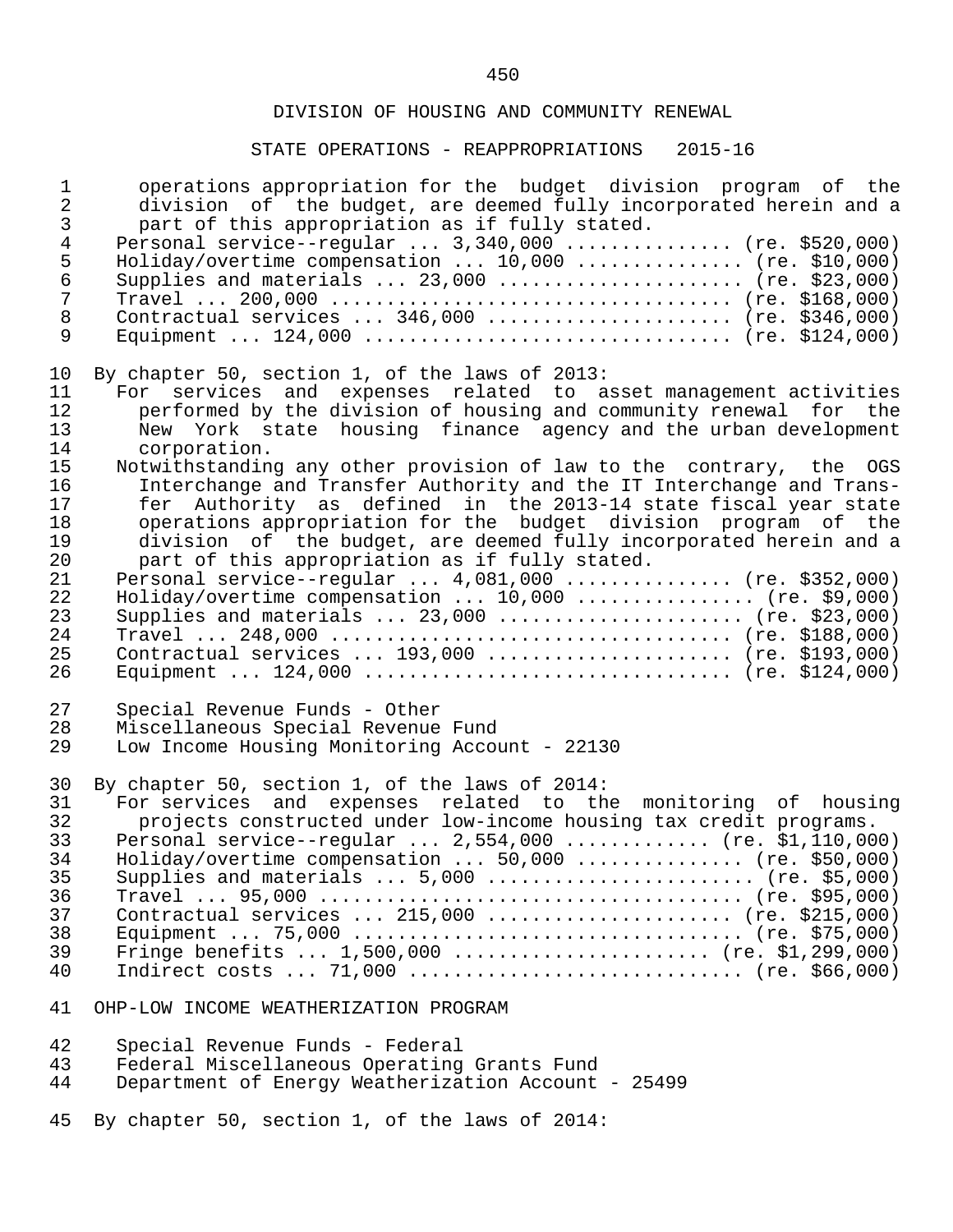| $\mathbf 1$<br>$\mathbf{2}$            | For services and expenses related to administering low income weather-<br>ization grants.                                                                                                                                                                                                                                                                                                                                                                           |
|----------------------------------------|---------------------------------------------------------------------------------------------------------------------------------------------------------------------------------------------------------------------------------------------------------------------------------------------------------------------------------------------------------------------------------------------------------------------------------------------------------------------|
| $\mathsf{3}$<br>$\overline{4}$<br>5    | Personal service $2,500,000$ (re. \$2,365,000)<br>Nonpersonal service  378,000  (re. \$362,000)<br>Fringe benefits $1,082,000$ (re. \$1,064,000)                                                                                                                                                                                                                                                                                                                    |
| $6\phantom{.}6$                        | Indirect costs $112,000$ (re. \$112,000)                                                                                                                                                                                                                                                                                                                                                                                                                            |
| 7<br>$\, 8$<br>$\mathsf 9$             | By chapter 50, section 1, of the laws of 2013:<br>For services and expenses related to administering low income weather-<br>ization grants.                                                                                                                                                                                                                                                                                                                         |
| 10<br>11<br>12<br>13                   | Personal service  2,500,000  (re. \$2,136,000)<br>Nonpersonal service  378,000  (re. \$357,000)<br>Fringe benefits $1,082,000$ (re. \$868,000)<br>Indirect costs $112,000$ (re. \$108,000)                                                                                                                                                                                                                                                                          |
| 14<br>15<br>16                         | By chapter 50, section 1, of the laws of 2012:<br>For services and expenses related to administering low income weather-<br>ization grants.                                                                                                                                                                                                                                                                                                                         |
| 17<br>18<br>19<br>20<br>21<br>22<br>23 | Notwithstanding any other provision of law to the contrary, the OGS<br>Interchange and Transfer Authority, the IT Interchange and Transfer<br>Authority, and the Call Center Interchange and Transfer Authority as<br>defined in the 2012-13 state fiscal year state operations appropri-<br>ation for the budget division program of the division of the budget,<br>are deemed fully incorporated herein and a part of this appropri-<br>ation as if fully stated. |
| 24<br>25<br>26<br>27                   | Personal service  2,500,000  (re. \$2,112,000)<br>Nonpersonal service  378,000  (re. \$266,000)<br>Fringe benefits $1,082,000$ (re. \$887,000)<br>Indirect costs $112,000$ (re. \$103,000)                                                                                                                                                                                                                                                                          |
| 28                                     | OHP-RENT ADMINISTRATION PROGRAM                                                                                                                                                                                                                                                                                                                                                                                                                                     |
| 29<br>30<br>31                         | Special Revenue Funds - Other<br>Miscellaneous Special Revenue Fund<br>Rent Revenue Other Account - 22156                                                                                                                                                                                                                                                                                                                                                           |
| 32                                     | By chapter 50, section 1, of the laws of 2014:                                                                                                                                                                                                                                                                                                                                                                                                                      |
| 33<br>34                               | For services and expenses related to the division of housing and<br>community renewal's administration and enforcement of New York                                                                                                                                                                                                                                                                                                                                  |
| 35                                     | state's system of rent regulation.                                                                                                                                                                                                                                                                                                                                                                                                                                  |
| 36                                     | Notwithstanding any other provision of law to the contrary, the OGS                                                                                                                                                                                                                                                                                                                                                                                                 |
| 37                                     | Interchange and Transfer Authority and the IT Interchange and Trans-                                                                                                                                                                                                                                                                                                                                                                                                |
| 38                                     | fer Authority as defined in the 2014-15 state fiscal year state                                                                                                                                                                                                                                                                                                                                                                                                     |
| 39<br>40                               | operations appropriation for the budget division program of the<br>division of the budget, are deemed fully incorporated herein and a                                                                                                                                                                                                                                                                                                                               |
| 41                                     | part of this appropriation as if fully stated.                                                                                                                                                                                                                                                                                                                                                                                                                      |
| 42                                     | Personal service--regular  22,220,000  (re. \$8,815,000)                                                                                                                                                                                                                                                                                                                                                                                                            |
| 43                                     | Supplies and materials $\ldots$ 471,000 $\ldots$ (re. \$243,000)                                                                                                                                                                                                                                                                                                                                                                                                    |
| 44                                     |                                                                                                                                                                                                                                                                                                                                                                                                                                                                     |
| 45                                     | Contractual services $2,548,000$ (re. \$1,229,000)                                                                                                                                                                                                                                                                                                                                                                                                                  |
| 46<br>47                               | Fringe benefits  11,660,000  (re. \$2,913,000)                                                                                                                                                                                                                                                                                                                                                                                                                      |
|                                        |                                                                                                                                                                                                                                                                                                                                                                                                                                                                     |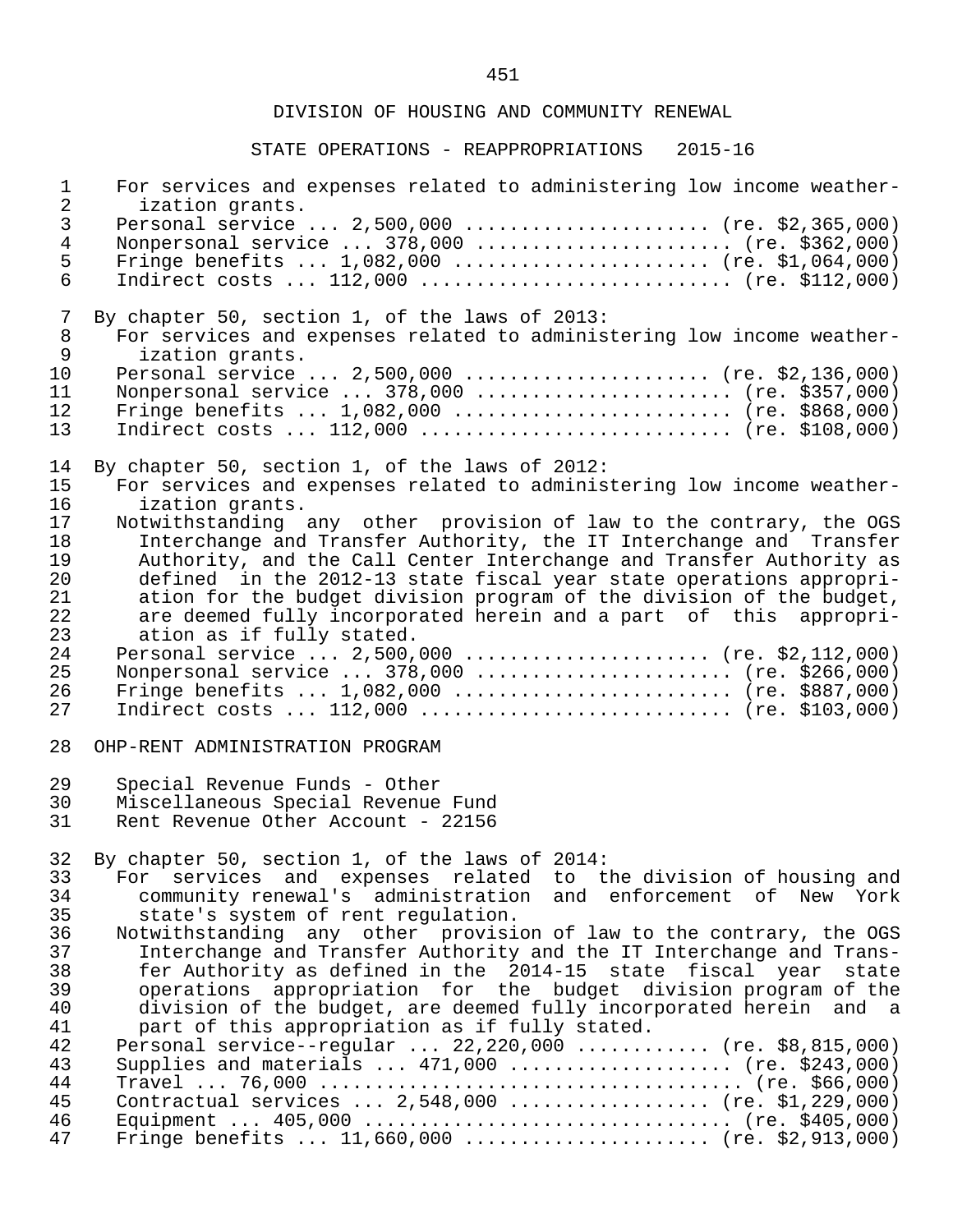#### STATE OPERATIONS - REAPPROPRIATIONS 2015-16

1 Indirect costs ... 679,000 ............................. (re. \$302,000)

2 By chapter 50, section 1, of the laws of 2013:<br>3 For services and expenses related to tl 3 For services and expenses related to the-division-of-housing-and-<br>4 community-renewal's administration and enforcement of New York 4 community renewal's administration and enforcement of New York<br>5 state's system of rent regulation. 5 state's system of rent regulation.<br>6 Notwithstanding any other provisi 6 Notwithstanding any other provision of law to the contrary, the OGS<br>7 Interchange and Transfer Authority and the IT Interchange and Trans- 7 Interchange and Transfer Authority and the IT Interchange and Trans- 8 fer Authority as defined in the 2013-14 state fiscal year state<br>9 operations appropriation for the budget division program of the 9 operations appropriation for the budget division-program-of-the<br>10 division-of-the-budget, are-deemed-fully-incorporated-herein and a 10 division of the budget, are deemed fully incorporated herein and a<br>11 o part of this appropriation as if fully stated. 11 part of this appropriation as if fully stated.<br>12 Personal service--regular ... 22.220.000 ....... 12 Personal service--regular ... 22,220,000 ............... (re. \$232,000)<br>13 Supplies and materials ... 471,000 ...................... (re. \$90,000) 13 Supplies and materials ... 471,000 ..................... (re. \$90,000) 14 Travel ... 76,000 ...................................... (re. \$54,000) 15 Contractual services ... 2,548,000 ..................... (re. \$64,000) 16 Equipment ... 405,000 ................................. (re. \$376,000) 17 By chapter 50, section 1, of the laws of 2012:<br>18 For services and expenses related to the 18 For services and expenses related to the division of housing and 19 community renewal's administration and enforcement of New York 20 state's system of rent regulation.<br>21 Notwithstanding any other provisi 21 Notwithstanding any other provision of law to the contrary, the OGS<br>22 Interchange and Transfer Authority, the IT Interchange and Transfer 22 Interchange and Transfer Authority, the IT Interchange and Transfer<br>23 Authority, and the Call Center Interchange and Transfer Authority as 23 Authority, and the Call Center Interchange and Transfer Authority as<br>24 The defined in the 2012-13 state fiscal year state operations appropri- 24 defined in the 2012-13 state fiscal year state operations appropri- 25 ation for the budget division program of the division of the budget,<br>26 are deemed fully incorporated herein and a part of this appropri-26 are deemed fully incorporated herein and a part of this appropri-<br>27 ation as if fully stated. 27 ation as if fully stated.<br>28 Supplies and materials ... 28 Supplies and materials ... 471,000 ...................... (re. \$8,000) 29 Travel ... 76,000 ....................................... (re. \$2,000) 30 Contractual services ... 2,548,000 .................... (re. \$792,000) 31 Equipment ... 405,000 .................................. (re. \$39,000) 32 By chapter 50, section 1, of the laws of 2011:<br>33 For services and expenses related to t 33 For services and expenses related to the-division of housing and<br>34 The community renewalls administration and enforcement of New York 34 community renewal's administration and enforcement of New York 35 state's system of rent regulation.<br>36 Supplies and materials ... 471.000. 36 Supplies and materials ... 471,000 ...................... (re. \$7,000) 37 Equipment ... 405,000 ................................... (re. \$4,000) 38 By chapter 53, section 1, of the laws of 2009:<br>39 For services and expenses related to t 39 For services and expenses related to the-division-of-housing-and-<br>30 community-renewal's administration and enforcement of New York 40 community renewal's administration and enforcement of New York 41 state's system of rent regulation.<br>42 Travel ... 66.000 ................... 42 Travel ... 66,000 ...................................... (re. \$30,000) Contractual services  $\ldots$  3,048,000  $\ldots$ ................... (re. \$145,000) 44 OPS-ADMINISTRATION PROGRAM

- 45 Special Revenue Funds Other<br>46 Miscellaneous Special Revenue
- Miscellaneous Special Revenue Fund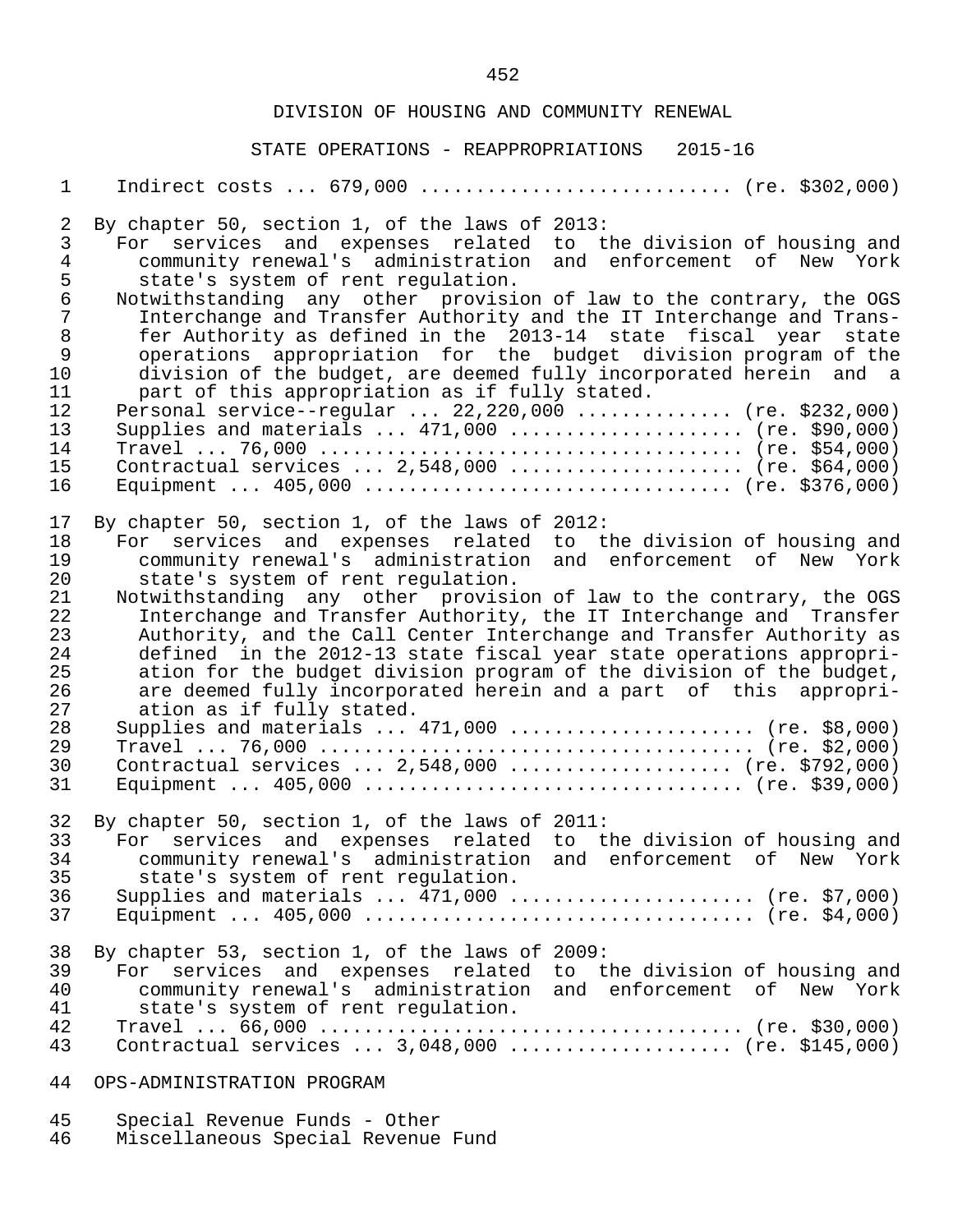## STATE OPERATIONS - REAPPROPRIATIONS 2015-16

1 Housing Indirect Cost Recovery Account - 22090

2 By chapter 50, section 1, of the laws of 2014:<br>3 For services and expenses related to the 3 For services and expenses related to the administration of special<br>4 Tevenue funds - other and special revenue funds - federal. ence the control of the revenue funds - federal.<br>4 The revenue funds - other and special revenue funds - federal.<br>5 Notwithstanding any other provision of law to the contrary, 5 Notwithstanding any other provision of law to the contrary, the OGS<br>6 1nterchange and Transfer Authority and the IT Interchange and Trans- 6 Interchange and Transfer Authority and the IT Interchange and Trans- 7 fer Authority as defined in the 2014-15 state fiscal year state 8 operations appropriation for the budget division program of the 9 division of the budget, are deemed fully incorporated herein and a<br>10 part of this appropriation as if fully stated. 10 part of this appropriation as if fully stated.<br>11 Personal service--reqular ... 2,680,000 ........ 11 Personal service--regular ... 2,680,000 ............... (re. \$931,000)<br>12 Holiday/overtime compensation ... 20.000 ................. (re. \$16.000) 12 Holiday/overtime compensation ... 20,000 ................ (re. \$16,000)<br>13 Supplies and materials ... 40,000 ....................... (re. \$21,000) 13 Supplies and materials ... 40,000 ...................... (re. \$21,000) 14 Travel ... 60,000 ...................................... (re. \$58,000) 15 Contractual services ... 1,818,000 .................. (re. \$1,753,000) 16 Equipment ... 75,000 ................................... (re. \$75,000)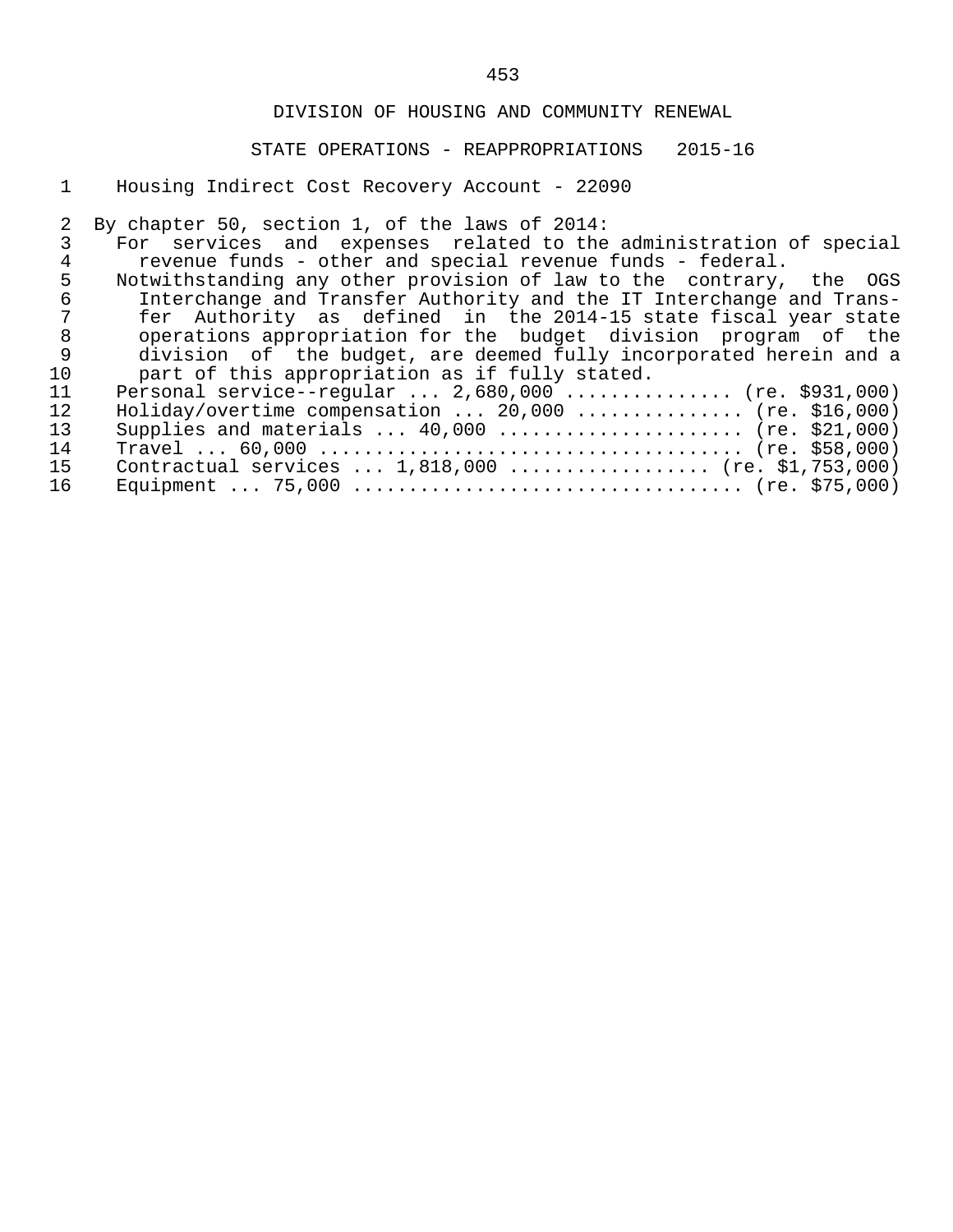STATE OF NEW YORK MORTGAGE AGENCY

STATE OPERATIONS 2015-16

1 For payment according to the following schedule:

 2 APPROPRIATIONS REAPPROPRIATIONS 3 General Fund ....................... 76,800,800 0 4 ---------------- ---------------- 5 All Funds ........................ 76,800,800 0 6 ================ ================ 7 SCHEDULE 8 HOMEOWNER MORTGAGE REVENUES REIMBURSEMENT PROGRAM ............ 61,800,000<br>9 9 -------------- 10 General Fund<br>11 State Purpos State Purposes Account - 10050 12 For deposit to the appropriate account or<br>13 accounts of the homeowner mortgage revenue 13 accounts of the homeowner mortgage revenue<br>14 bonds general resolution pursuant to chap-14 bonds general resolution pursuant to chap-<br>15 ter 261 of the laws of 1988. Notwithter 261 of the laws of 1988. Notwith-16 standing section 40 of the state finance<br>17 law, this appropriation shall remain in 17 law, this appropriation shall remain in 18 effect until a subsequent appropriation is<br>19 made available ............................ 19 made available .............................. 39,800,000 20 The sum of \$22,000,000 is hereby appropri-<br>21 ated to the state of New York mortgage 21 ated to the state of New York mortgage 22 agency, for deposit in the appropriate 23 account or fund of the homeowner mortgage<br>24 revenue bonds general resolution. Such 24 revenue bonds general resolution. Such<br>25 appropriation\_shall\_only\_be\_made\_avail-25 appropriation shall only be made avail-<br>26 able, upon certification by the director 26 able, upon certification by the director<br>27 of the budget, to the state of New York 27 of the budget, to the state of New York<br>28 mortgage agency when and to the extent 28 mortgage agency when and to the extent<br>29 that the agency certifies to the director 29 that the agency certifies to the director<br>30 of the budget that monies available to the 30 of the budget that monies available to the<br>31 agency are not sufficient to meet the 31 agency are not sufficient to meet the<br>32 agency's obligations with respect to all 32 agency's obligations with respect to all<br>33 bonds issued under the homeowner mortgage 33 bonds issued under the homeowner mortgage 34 revenue bonds general resolution dated 35 September 10, 1987 as amended. Copies of<br>36 the certification made by the director of 36 the certification made by the director of<br>37 the budget shall be filed with the chairs the budget shall be filed with the chairs 38 of the senate finance committee and the<br>39 assembly ways and means committee. 39 assembly ways and means committee.<br>40 Notwithstanding section 40 of the 40 Notwithstanding section 40 of the state<br>41 finance law, this appropriation shall 41 finance law, this appropriation shall<br>42 remain in effect until a subsequent appro- 42 remain in effect until a subsequent appro- 43 priation is made available ..................... 22,000,000<br>44 44 --------------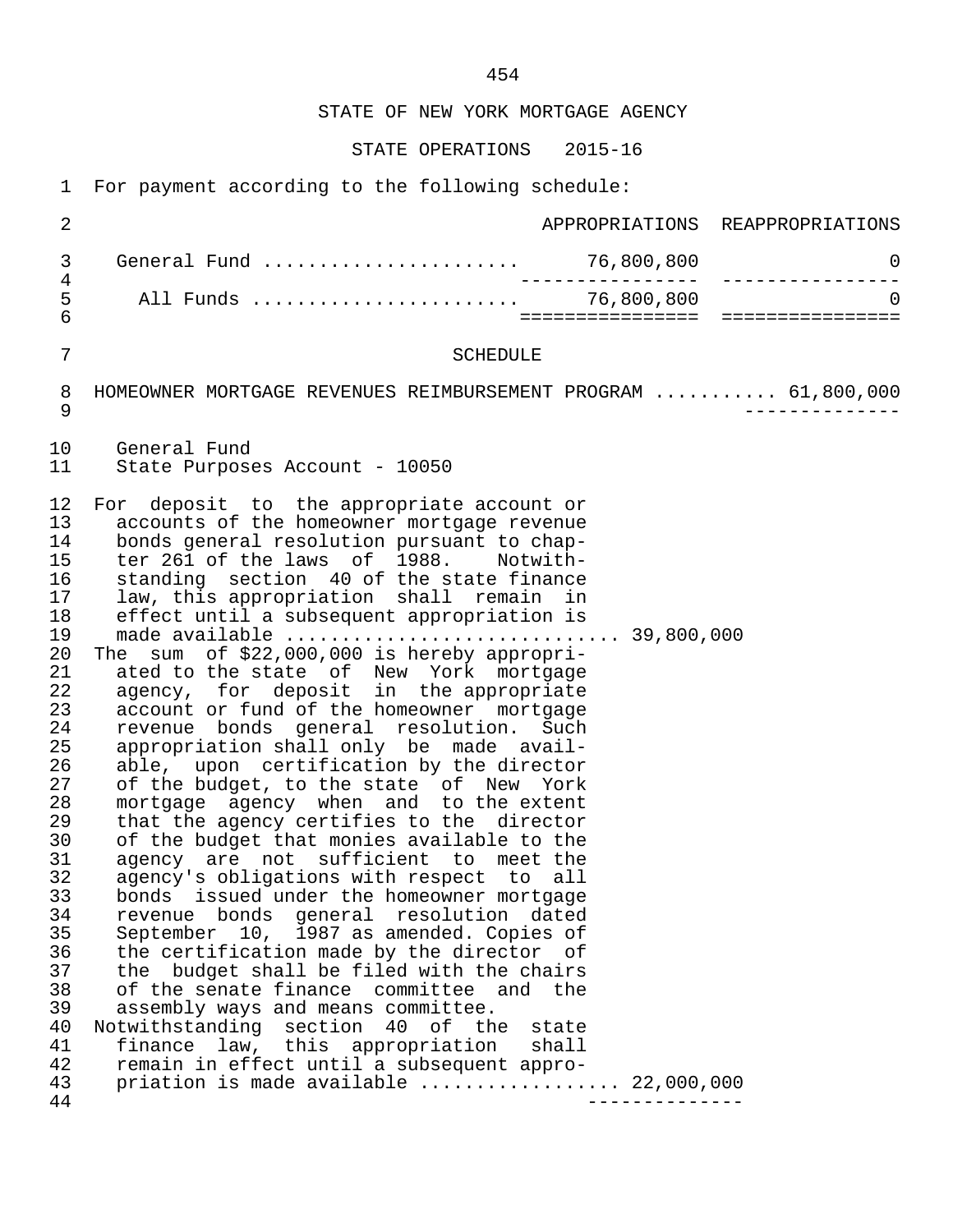#### STATE OF NEW YORK MORTGAGE AGENCY

#### STATE OPERATIONS 2015-16

|  |  |  | MORTGAGE INSURANCE FUND REIMBURSEMENT PROGRAM  15,000,000 |  |
|--|--|--|-----------------------------------------------------------|--|
|  |  |  |                                                           |  |

3 General Fund<br>4 State Purpose

State Purposes Account - 10050

5 The sum of fifteen million dollars<br>6 (\$15,000,000), or so much thereof as may 6 (\$15,000,000), or so much thereof as may 7 be necessary and available, is hereby 8 appropriated from the state purposes 9 account of the general fund to the state<br>10 of New York mortgage agency, for deposit 10 of New York mortgage agency, for deposit<br>11 in the mortgage insurance fund established 11 in the mortgage insurance fund established<br>12 by section 2429-b of the public authori-12 by section 2429-b of the public authori-<br>13 ties law as the aggregate reserve amount 13 ties law as the aggregate reserve amount<br>14 of the mortgage insurance fund. Any moneys 14 of the mortgage insurance fund. Any moneys<br>15 expended pursuant to the provisions of 15 expended pursuant to the provisions of<br>16 this appropriation shall forthwith be 16 this appropriation shall forthwith be<br>17 transferred to the general-fund, to the 17 transferred to the general fund, to the<br>18 extent moneys are available, from the 18 extent moneys are available, from the<br>19 housing reserve account of the New York 19 housing reserve account of the New York<br>20 state infrastructure trust fund estab- 20 state infrastructure trust fund estab- 21 lished pursuant to section 88 of the state<br>22 finance law. Such appropriation shall only 22 finance law. Such appropriation shall only<br>23 be made available, upon certification by 23 be made available, upon certification by<br>24 the director of the budget, to the state 24 the director of the budget, to the state<br>25 of New York mortgage agency to the extent 25 of New York mortgage agency to the extent<br>26 and if the agency requires the use of the 26 and if the agency requires the use of the<br>27 aggregate reserve amount of the mortgage 27 aggregate reserve amount of the mortgage<br>28 insurance fund. Copies of such certif-28 insurance fund. Copies of such certif-<br>29 ication shall be filed with the chairs of 29 ication shall be filed with the chairs of<br>30 the senate finance committee and the the senate finance committee and the 31 assembly ways and means committee.<br>32 Notwithstanding section 40 of th 32 Notwithstanding section 40 of the state<br>33 finance law, this appropriation shall 33 finance law, this appropriation shall<br>34 remain in effect until a subsequent appro- 34 remain in effect until a subsequent appro- 35 priation is made available .................. 15,000,000 36 --------------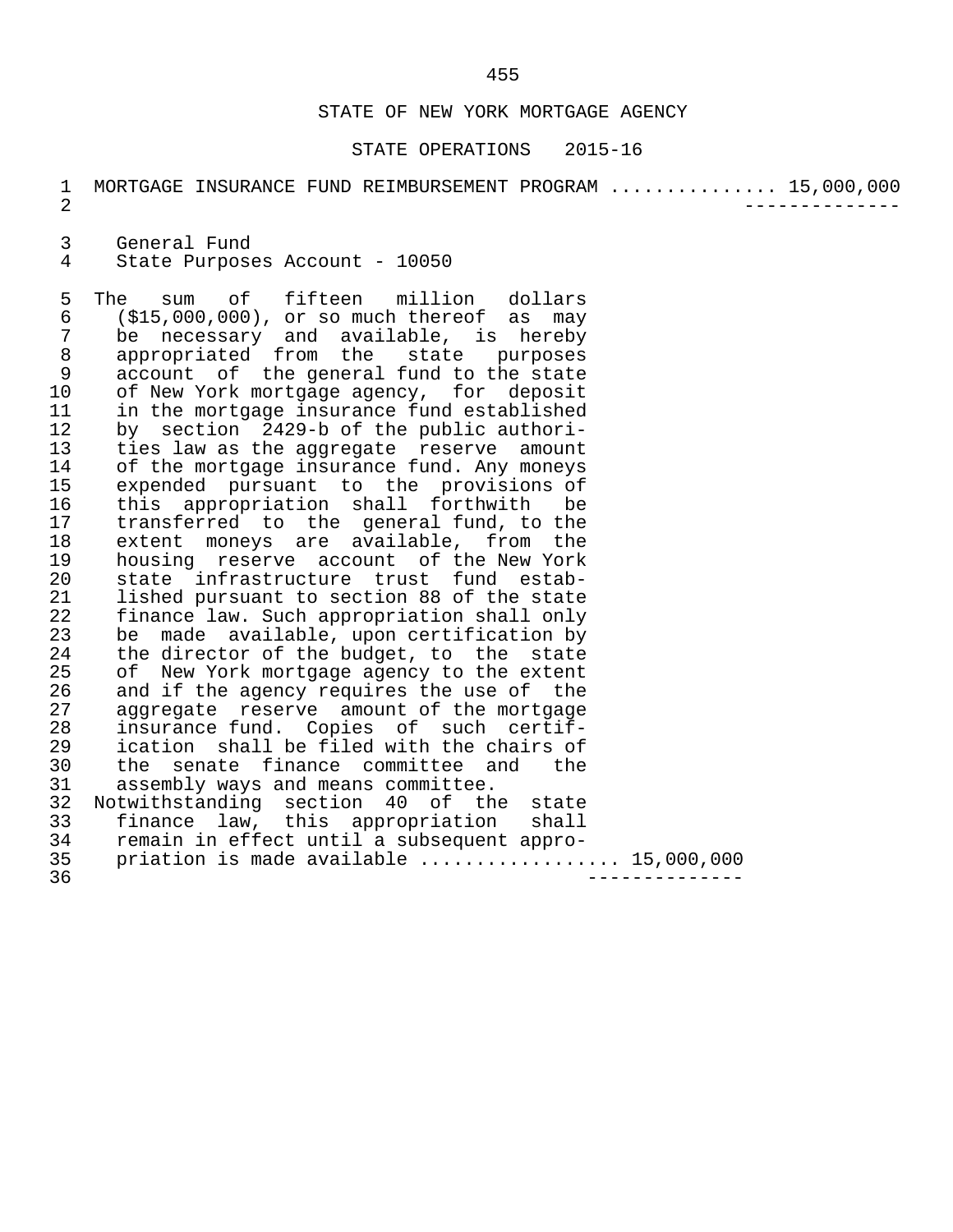DIVISION OF HUMAN RIGHTS

STATE OPERATIONS 2015-16

1 For payment according to the following schedule:

| $\overline{2}$                                                 |                                                                                                                                                                                                                                                                                                                                                                                                                                                              |  | APPROPRIATIONS REAPPROPRIATIONS           |  |  |  |
|----------------------------------------------------------------|--------------------------------------------------------------------------------------------------------------------------------------------------------------------------------------------------------------------------------------------------------------------------------------------------------------------------------------------------------------------------------------------------------------------------------------------------------------|--|-------------------------------------------|--|--|--|
| 3<br>$\overline{4}$                                            | General Fund $\ldots \ldots \ldots \ldots \ldots \ldots \ldots$ 12,010,000<br>Special Revenue Funds - Federal                                                                                                                                                                                                                                                                                                                                                |  | $\overline{0}$<br>$6,000,000$ $6,000,000$ |  |  |  |
| 5<br>6<br>7                                                    | All Funds  18,010,000 6,000,000                                                                                                                                                                                                                                                                                                                                                                                                                              |  |                                           |  |  |  |
| 8                                                              | <b>SCHEDULE</b>                                                                                                                                                                                                                                                                                                                                                                                                                                              |  |                                           |  |  |  |
| 9<br>10                                                        |                                                                                                                                                                                                                                                                                                                                                                                                                                                              |  |                                           |  |  |  |
| 11<br>12                                                       | General Fund<br>State Purposes Account - 10050                                                                                                                                                                                                                                                                                                                                                                                                               |  |                                           |  |  |  |
| 13<br>14<br>15<br>16<br>17<br>18<br>19<br>20<br>21<br>22<br>23 | Notwithstanding any other provision of law<br>to the contrary, the OGS Interchange and<br>Transfer Authority, IT Interchange and<br>Transfer Authority and the Lean Certif-<br>ication Bonus Authority as defined in the<br>2015-16 state fiscal year state operations<br>appropriation for the budget division<br>program of the division of the budget, are<br>deemed fully incorporated herein and a<br>part of this appropriation as if fully<br>stated. |  |                                           |  |  |  |
| 24                                                             | PERSONAL SERVICE                                                                                                                                                                                                                                                                                                                                                                                                                                             |  |                                           |  |  |  |
| 25<br>26<br>27<br>28<br>29<br>30                               | Personal service--regular  9,295,000<br>Holiday/overtime compensation  17,000<br>Amount available for personal service  9,604,000                                                                                                                                                                                                                                                                                                                            |  |                                           |  |  |  |
| 31                                                             | NONPERSONAL SERVICE                                                                                                                                                                                                                                                                                                                                                                                                                                          |  |                                           |  |  |  |
| 32<br>33<br>34<br>35<br>36                                     | Supplies and materials  136,000                                                                                                                                                                                                                                                                                                                                                                                                                              |  |                                           |  |  |  |
| 37<br>38                                                       | Amount available for nonpersonal service  2,406,000                                                                                                                                                                                                                                                                                                                                                                                                          |  |                                           |  |  |  |
| 39<br>40                                                       | Program account subtotal $\ldots$ 12,010,000                                                                                                                                                                                                                                                                                                                                                                                                                 |  |                                           |  |  |  |
| 41                                                             | Special Revenue Funds - Federal                                                                                                                                                                                                                                                                                                                                                                                                                              |  |                                           |  |  |  |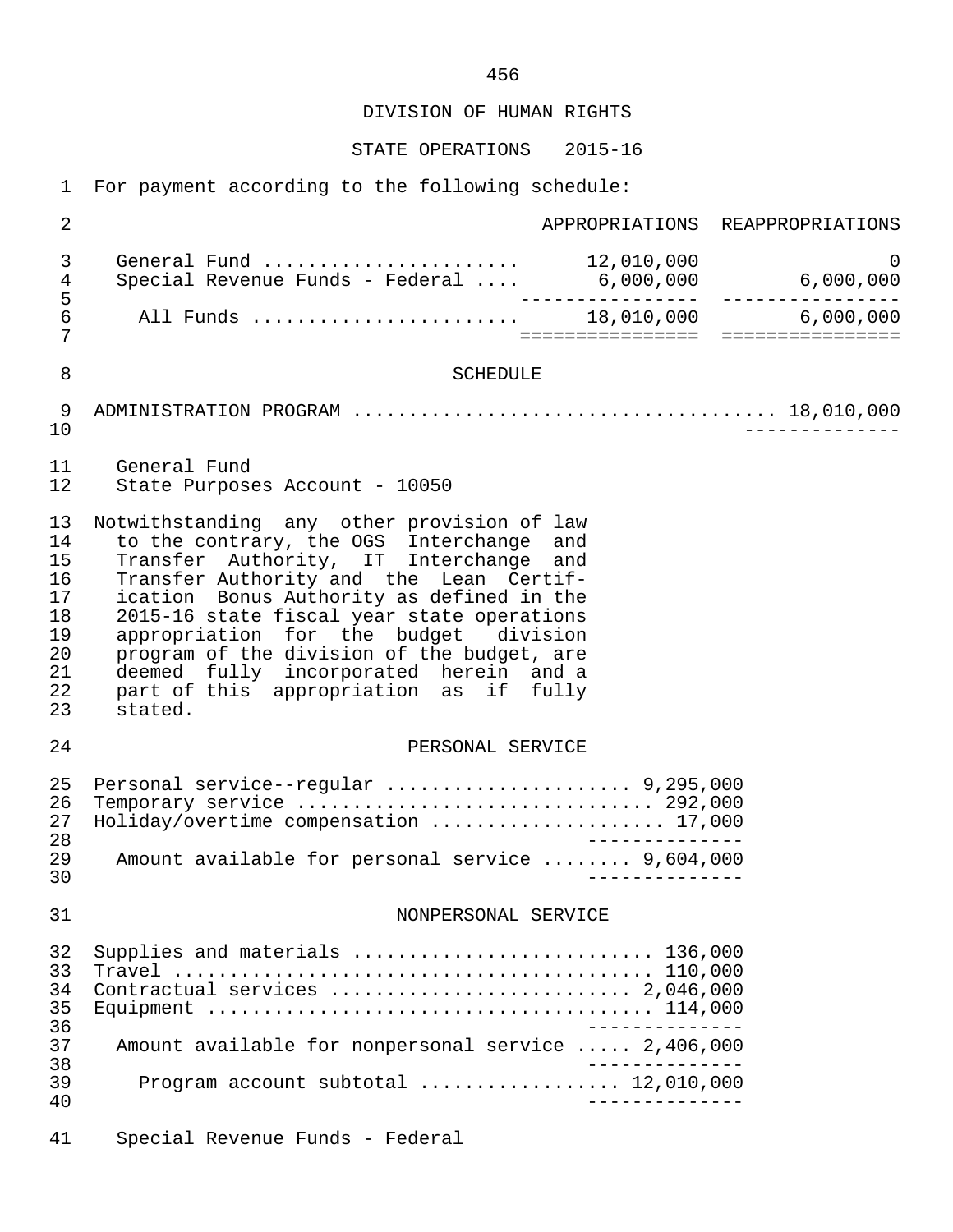# DIVISION OF HUMAN RIGHTS

| 1                          | Federal Miscellaneous Operating Grants Fund                 |
|----------------------------|-------------------------------------------------------------|
| $\overline{2}$             | Federal Equal Employment Opportunity Account - 25447        |
| 3                          | For services and expenses related to equal                  |
| 4                          | employment opportunity program enforcement                  |
| 5                          | activities.                                                 |
| 6<br>7<br>8<br>9<br>10     | Nonpersonal service  140,000                                |
| 11                         | Program account subtotal  3,464,000                         |
| 12                         | $- - - - - - - - -$                                         |
| 13                         | Special Revenue Funds - Federal                             |
| 14                         | Federal Miscellaneous Operating Grants Fund                 |
| 15                         | FHAP-Type I Account - 25308                                 |
| 16                         | For services and expenses related to fair                   |
| 17                         | housing assistance program enforcement                      |
| 18                         | activities.                                                 |
| 19<br>20<br>21<br>22<br>23 | Personal service  683,000<br>Nonpersonal service  1,428,000 |
| 24<br>25                   |                                                             |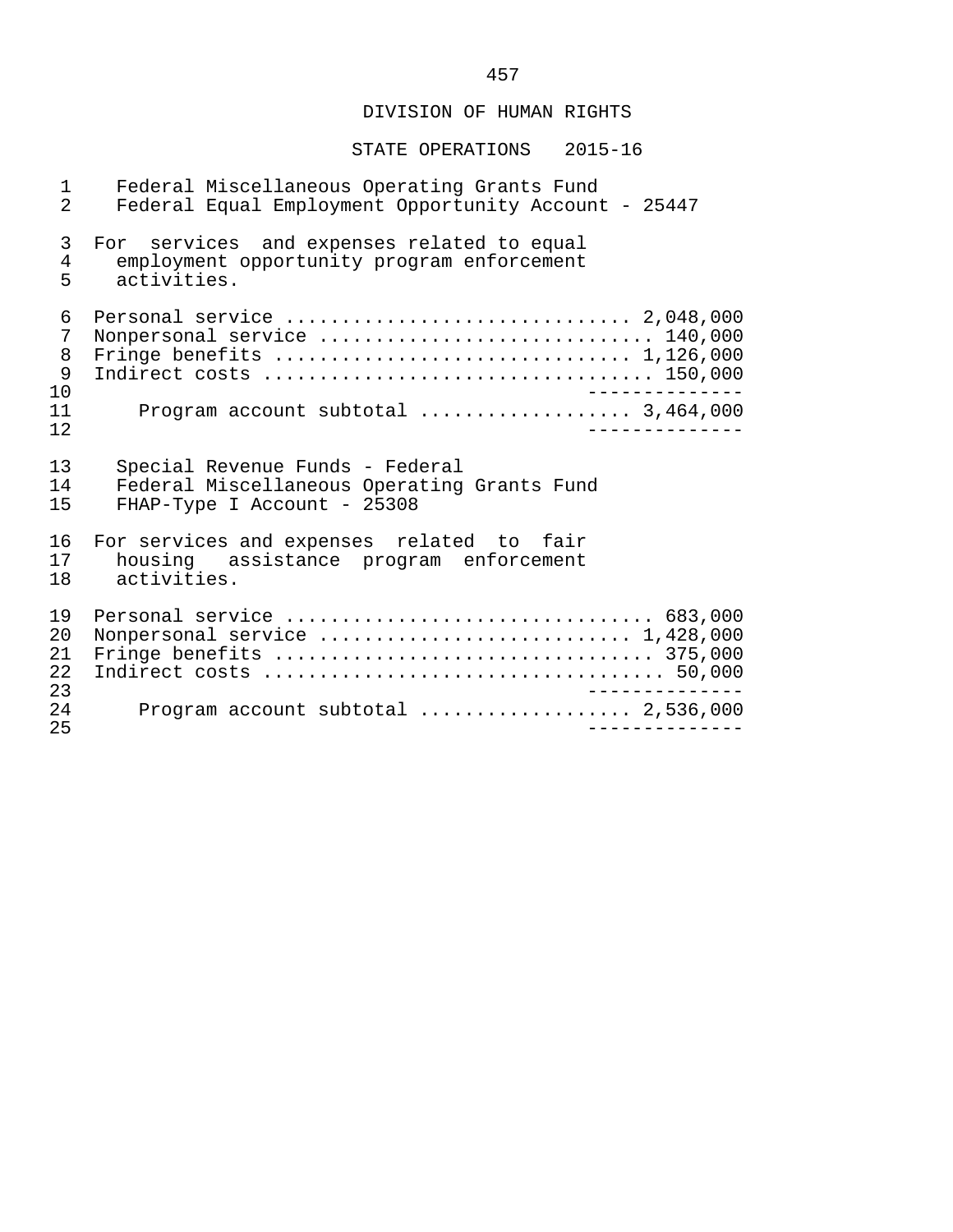# DIVISION OF HUMAN RIGHTS

# STATE OPERATIONS - REAPPROPRIATIONS 2015-16

# 1 ADMINISTRATION PROGRAM

| $\overline{a}$               | Special Revenue Funds - Federal                                                                                                                                                                                                                                                                                                                        |
|------------------------------|--------------------------------------------------------------------------------------------------------------------------------------------------------------------------------------------------------------------------------------------------------------------------------------------------------------------------------------------------------|
| $\mathfrak{Z}$               | Federal Miscellaneous Operating Grants Fund                                                                                                                                                                                                                                                                                                            |
| $\overline{4}$               | Federal Equal Employment Opportunity Account - 25447                                                                                                                                                                                                                                                                                                   |
| 5<br>6<br>8<br>9<br>10<br>11 | By chapter 50, section 1, of the laws of 2014:<br>For services and expenses related to equal employment opportunity<br>program enforcement activities.<br>Personal service $2,048,000$ (re. \$2,048,000)<br>Nonpersonal service  140,000  (re. \$140,000)<br>Fringe benefits $1,126,000$ (re. \$1,126,000)<br>Indirect costs $150,000$ (re. \$150,000) |
| 12 <sup>°</sup>              | Special Revenue Funds - Federal                                                                                                                                                                                                                                                                                                                        |
| 13                           | Federal Miscellaneous Operating Grants Fund                                                                                                                                                                                                                                                                                                            |
| 14                           | FHAP-Type I Account - 25308                                                                                                                                                                                                                                                                                                                            |
| 15                           | By chapter 50, section 1, of the laws of 2014:                                                                                                                                                                                                                                                                                                         |
| 16                           | For services and expenses related to fair housing assistance program                                                                                                                                                                                                                                                                                   |
| 17                           | enforcement activities.                                                                                                                                                                                                                                                                                                                                |
| 18                           | Personal service  683,000  (re. \$683,000)                                                                                                                                                                                                                                                                                                             |
| 19                           | Nonpersonal service $1,428,000$ (re. \$1,428,000)                                                                                                                                                                                                                                                                                                      |
| 20                           | Fringe benefits $375,000$ (re. \$375,000)                                                                                                                                                                                                                                                                                                              |
| 21                           |                                                                                                                                                                                                                                                                                                                                                        |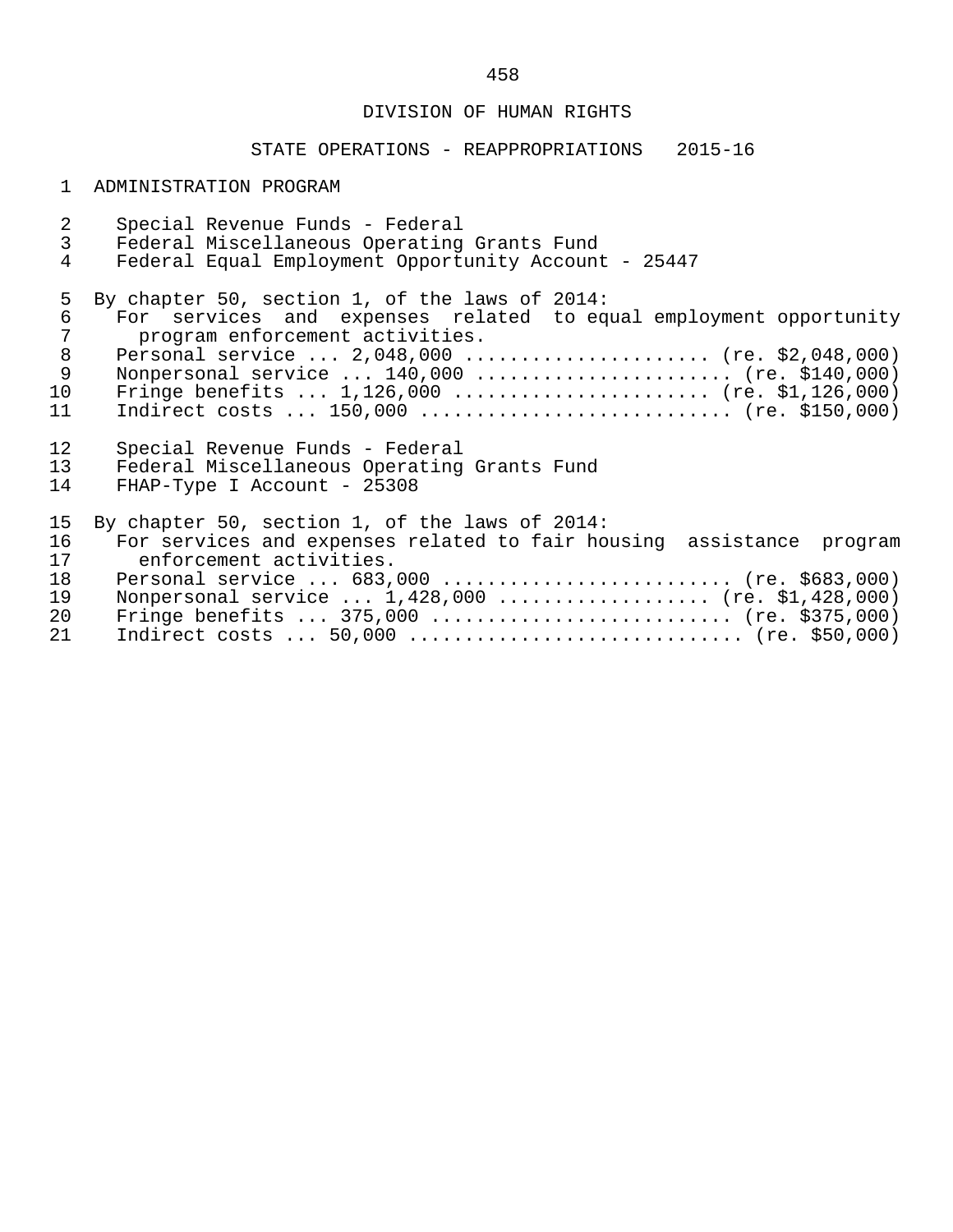OFFICE OF INDIGENT LEGAL SERVICES

STATE OPERATIONS 2015-16

1 For payment according to the following schedule:

| 2                                                  | APPROPRIATIONS REAPPROPRIATIONS                                                                                                                                                                                                                                                                                                                                                      |
|----------------------------------------------------|--------------------------------------------------------------------------------------------------------------------------------------------------------------------------------------------------------------------------------------------------------------------------------------------------------------------------------------------------------------------------------------|
| 3<br>4                                             | Special Revenue Funds - Other $\ldots$ . 2,900,000<br>0                                                                                                                                                                                                                                                                                                                              |
| 5<br>6                                             | $\Omega$                                                                                                                                                                                                                                                                                                                                                                             |
| $\overline{7}$                                     | <b>SCHEDULE</b>                                                                                                                                                                                                                                                                                                                                                                      |
| 8<br>9                                             | INDIGENT LEGAL SERVICES PROGRAM  2,900,000                                                                                                                                                                                                                                                                                                                                           |
| 10<br>11<br>12                                     | Special Revenue Funds - Other<br>Indigent Legal Services Fund<br>Indigent Legal Services Account - 23551                                                                                                                                                                                                                                                                             |
| 13                                                 | PERSONAL SERVICE                                                                                                                                                                                                                                                                                                                                                                     |
| 14<br>15<br>16                                     | Personal service--regular  1,019,000                                                                                                                                                                                                                                                                                                                                                 |
| 17<br>18                                           | Amount available for personal service  1,025,000                                                                                                                                                                                                                                                                                                                                     |
| 19                                                 | NONPERSONAL SERVICE                                                                                                                                                                                                                                                                                                                                                                  |
| 20<br>21<br>22<br>23<br>24<br>25<br>26             | Supplies and materials  50,000<br>Contractual services  80,000                                                                                                                                                                                                                                                                                                                       |
| 27                                                 | Amount available for nonpersonal service  875,000                                                                                                                                                                                                                                                                                                                                    |
| 28<br>29<br>30                                     | Total amount available  1,900,000                                                                                                                                                                                                                                                                                                                                                    |
| 31<br>32<br>33<br>34<br>35<br>36<br>37<br>38<br>39 | For services and expenses related to the<br>implementation of the settlement agreement<br>in the matter of Hurrell-Harring, et al,<br>v. State of New York. Of the amounts<br>appropriated herein, up to \$500,000 shall<br>be made available for the purposes of<br>paying costs associated with the obli-<br>gations contained in paragraph IV(A) of<br>such settlement agreement. |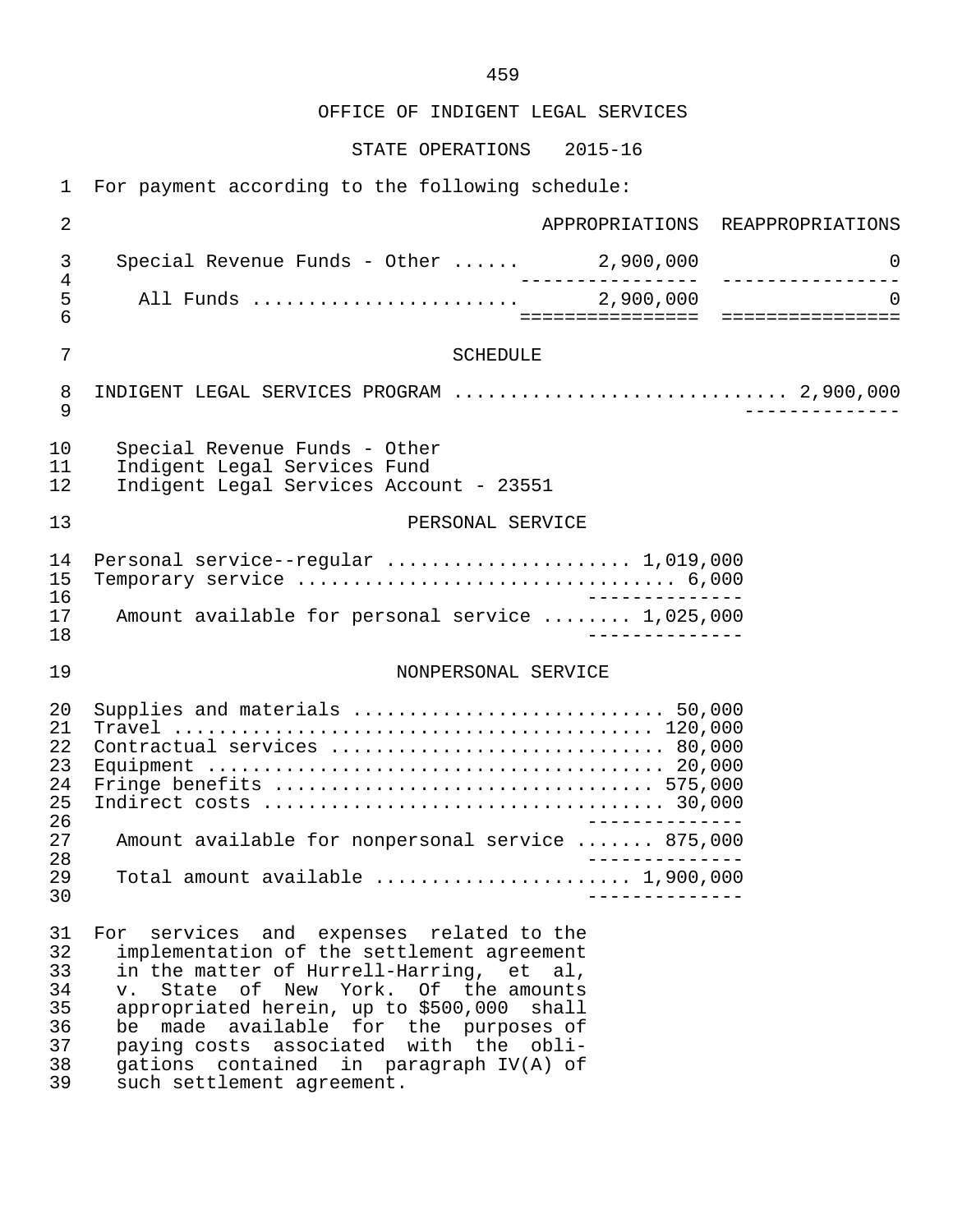OFFICE OF INDIGENT LEGAL SERVICES

|                  | PERSONAL SERVICE                                                                    |
|------------------|-------------------------------------------------------------------------------------|
| 2<br>3           | Personal service--regular  315,000                                                  |
| 4                | NONPERSONAL SERVICE                                                                 |
| 5<br>6<br>7<br>8 | Contractual services  500,000<br>Fringe benefits  175,000                           |
| 9<br>1 O         | Amount available for nonpersonal service  685,000                                   |
|                  | Total amount available $\ldots \ldots \ldots \ldots \ldots \ldots \ldots 1,000,000$ |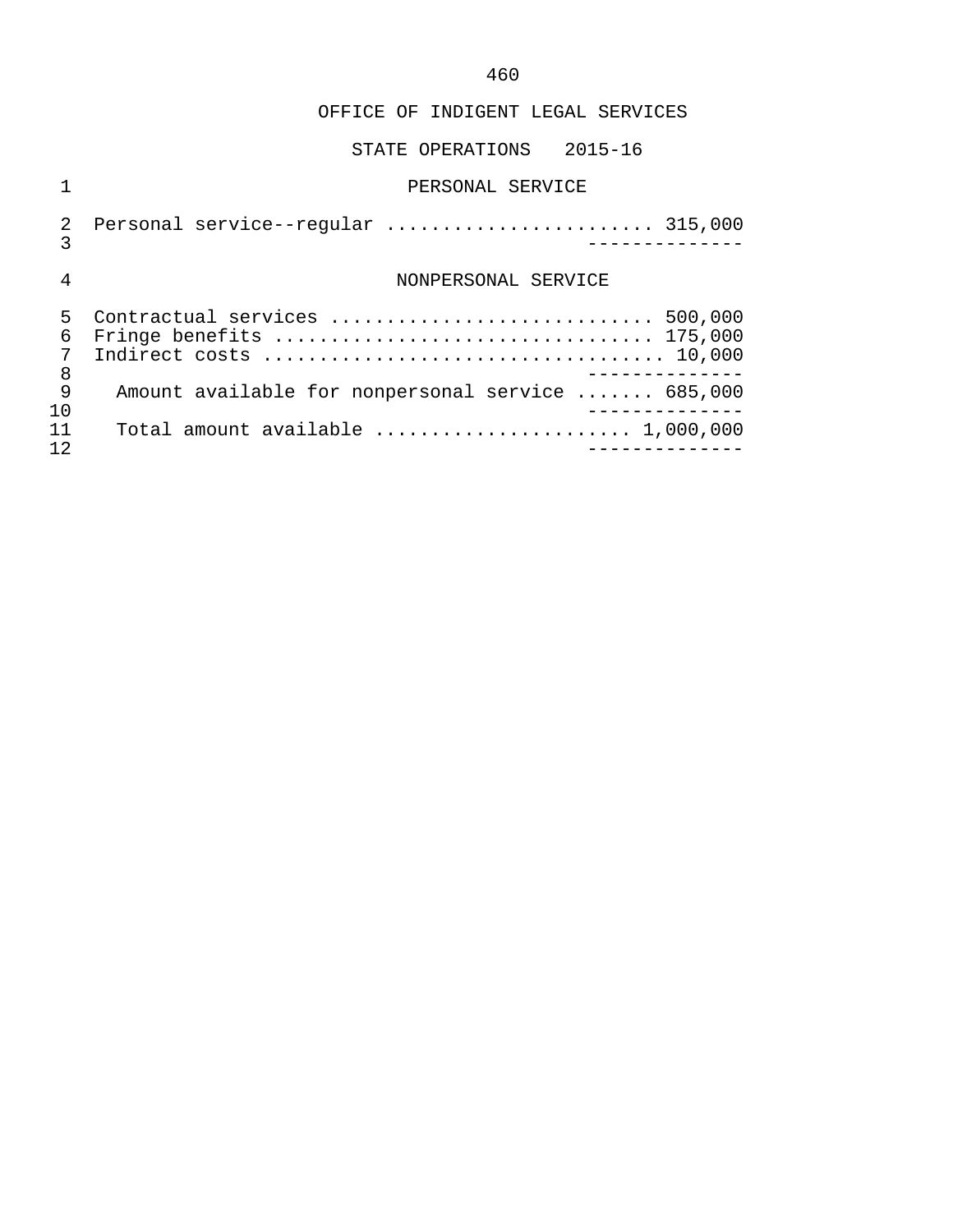STATE OPERATIONS 2015-16

1 For payment according to the following schedule:

| $\overline{2}$                                                                                                                   |                                                                                                                                                                                                                                                                                                                                                                                                                                                                                                                                                                                                                                                                                                                                                                                                                                                                                                                      |                   | APPROPRIATIONS REAPPROPRIATIONS |
|----------------------------------------------------------------------------------------------------------------------------------|----------------------------------------------------------------------------------------------------------------------------------------------------------------------------------------------------------------------------------------------------------------------------------------------------------------------------------------------------------------------------------------------------------------------------------------------------------------------------------------------------------------------------------------------------------------------------------------------------------------------------------------------------------------------------------------------------------------------------------------------------------------------------------------------------------------------------------------------------------------------------------------------------------------------|-------------------|---------------------------------|
| $\mathsf{3}$<br>$\overline{4}$<br>5<br>$\epsilon$<br>$\boldsymbol{7}$<br>$\,8\,$                                                 | General Fund  513,167,000<br>All Funds  848, 231, 000 149, 203, 000                                                                                                                                                                                                                                                                                                                                                                                                                                                                                                                                                                                                                                                                                                                                                                                                                                                  | _________________ | $\overline{0}$<br>------------- |
| 9                                                                                                                                |                                                                                                                                                                                                                                                                                                                                                                                                                                                                                                                                                                                                                                                                                                                                                                                                                                                                                                                      |                   |                                 |
| 10                                                                                                                               | <b>SCHEDULE</b>                                                                                                                                                                                                                                                                                                                                                                                                                                                                                                                                                                                                                                                                                                                                                                                                                                                                                                      |                   |                                 |
| 11<br>12                                                                                                                         | OFFICE OF TECHNOLOGY SERVICES PROGRAM  848, 231, 000                                                                                                                                                                                                                                                                                                                                                                                                                                                                                                                                                                                                                                                                                                                                                                                                                                                                 |                   |                                 |
| 13<br>14                                                                                                                         | General Fund<br>State Purposes Account - 10050                                                                                                                                                                                                                                                                                                                                                                                                                                                                                                                                                                                                                                                                                                                                                                                                                                                                       |                   |                                 |
| 15<br>16<br>17<br>18<br>19<br>20<br>21<br>22<br>23<br>24<br>25<br>26<br>27<br>28<br>29<br>30<br>31<br>32<br>33<br>34<br>35<br>36 | Notwithstanding any other provision of law<br>to the contrary, the OGS Interchange and<br>Transfer Authority, IT Interchange and<br>Transfer Authority and the Lean Certif-<br>ication Bonus Authority as defined in the<br>2015-16 state fiscal year state operations<br>appropriation for the budget division<br>program of the division of the budget, are<br>deemed fully incorporated herein and a<br>part of this appropriation as if fully<br>stated.<br>Any contracts which were previously funded<br>in other agencies, but which are now, due<br>to the consolidation of information tech-<br>nology services, paid for using amounts<br>appropriated for state operations herein<br>shall be deemed assigned from the agency<br>which previously funded such contracts to<br>the office of information technology<br>services.<br>services and expenses of central admin-<br>For<br>istrative activities. |                   |                                 |
| 37                                                                                                                               | PERSONAL SERVICE                                                                                                                                                                                                                                                                                                                                                                                                                                                                                                                                                                                                                                                                                                                                                                                                                                                                                                     |                   |                                 |
| 38<br>39<br>40<br>41<br>42                                                                                                       | Personal service--regular  14,439,000<br>Temporary service  219,000<br>Holiday/overtime compensation  539,000<br>Amount available for personal service  15,197,000                                                                                                                                                                                                                                                                                                                                                                                                                                                                                                                                                                                                                                                                                                                                                   |                   |                                 |
| 43                                                                                                                               |                                                                                                                                                                                                                                                                                                                                                                                                                                                                                                                                                                                                                                                                                                                                                                                                                                                                                                                      |                   |                                 |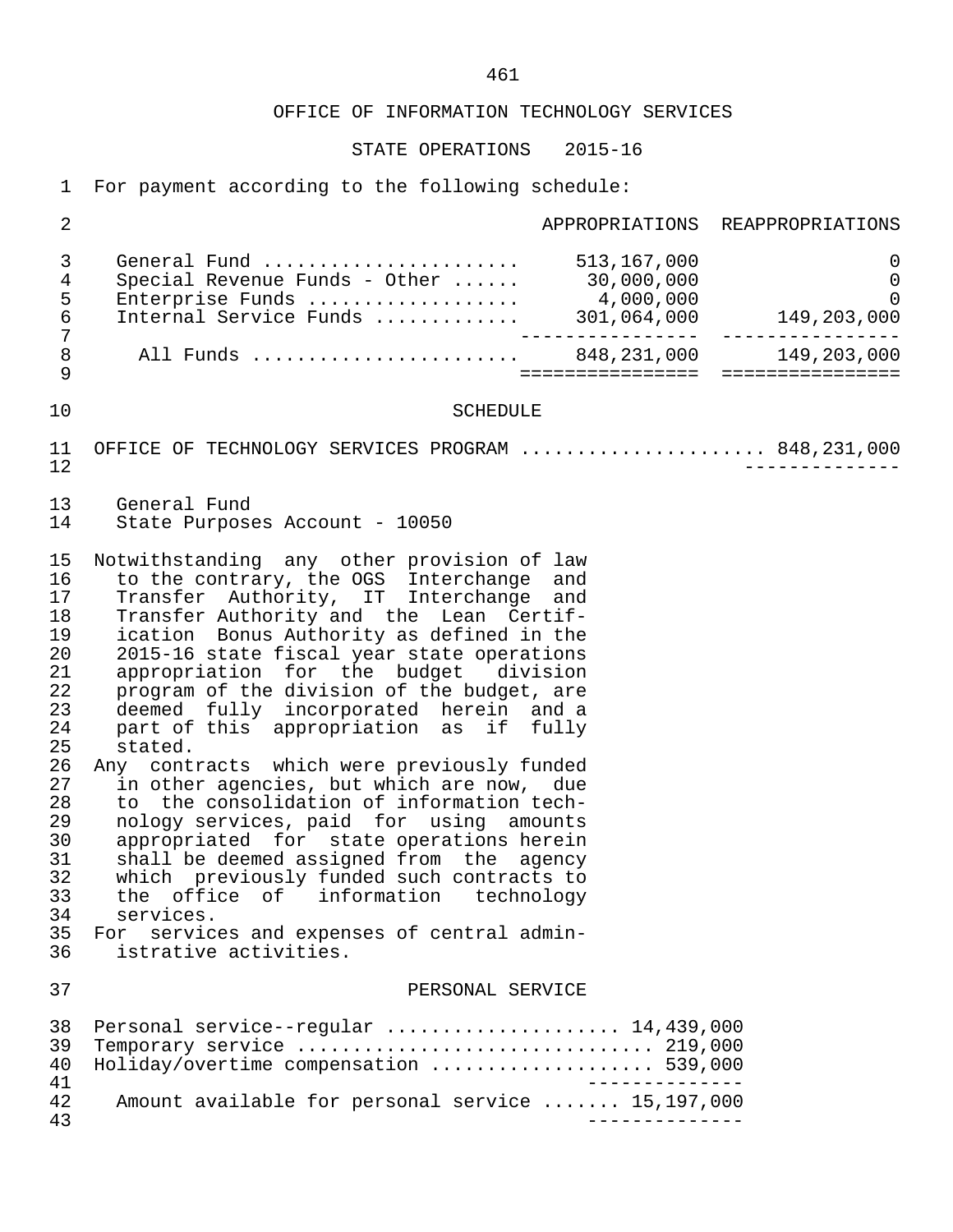STATE OPERATIONS 2015-16

#### 1 NONPERSONAL SERVICE

 2 Supplies and materials ........................... 243,000 3 Travel ........................................... 223,000 4 Contractual services ........................... 5,013,000 5 Equipment ........................................ 908,000 6 -------------- 7 Amount available for nonpersonal service ..... 6,387,000<br>8 8<br>9 Total amount available 9 Total amount available ...................... 21,584,000 10 -------------- 11 For services and expenses of state-data<br>12 centers. centers. 13 PERSONAL SERVICE 14 Personal service--regular ...................... 42,597,000<br>15 Temporary service ................................. 14.000 15 Temporary service ................................. 14,000 16 Holiday/overtime compensation .................... 370,000 17<br>18 Amount available for personal service ....... 42.981.000 18 Amount available for personal service ....... 42,981,000 19 -------------- 20 NONPERSONAL SERVICE 21 Supplies and materials ........................ 13,028,000 22 Travel ............................................. 2,000 23 Contractual services .......................... 38,563,000 24 Equipment ...................................... 8,552,000 25 -------------- 26 Amount available for nonpersonal service .... 60,145,000 27 -------------- 28 Total amount available ..................... 103,126,000 29 -------------- 30 For services and expenses of programs<br>31 providing-services-to-end-users. providing services to end users. 32 PERSONAL SERVICE 33 Personal service--regular ..................... 31,537,000 34 Temporary service ................................. 94,000 35 Holiday/overtime compensation ...................... 413,000<br>36 36 -------------- 37 Amount available for personal service ....... 32,044,000 38 -------------- 39 NONPERSONAL SERVICE 40 Supplies and materials ......................... 1,119,000 41 Travel ............................................ 39,000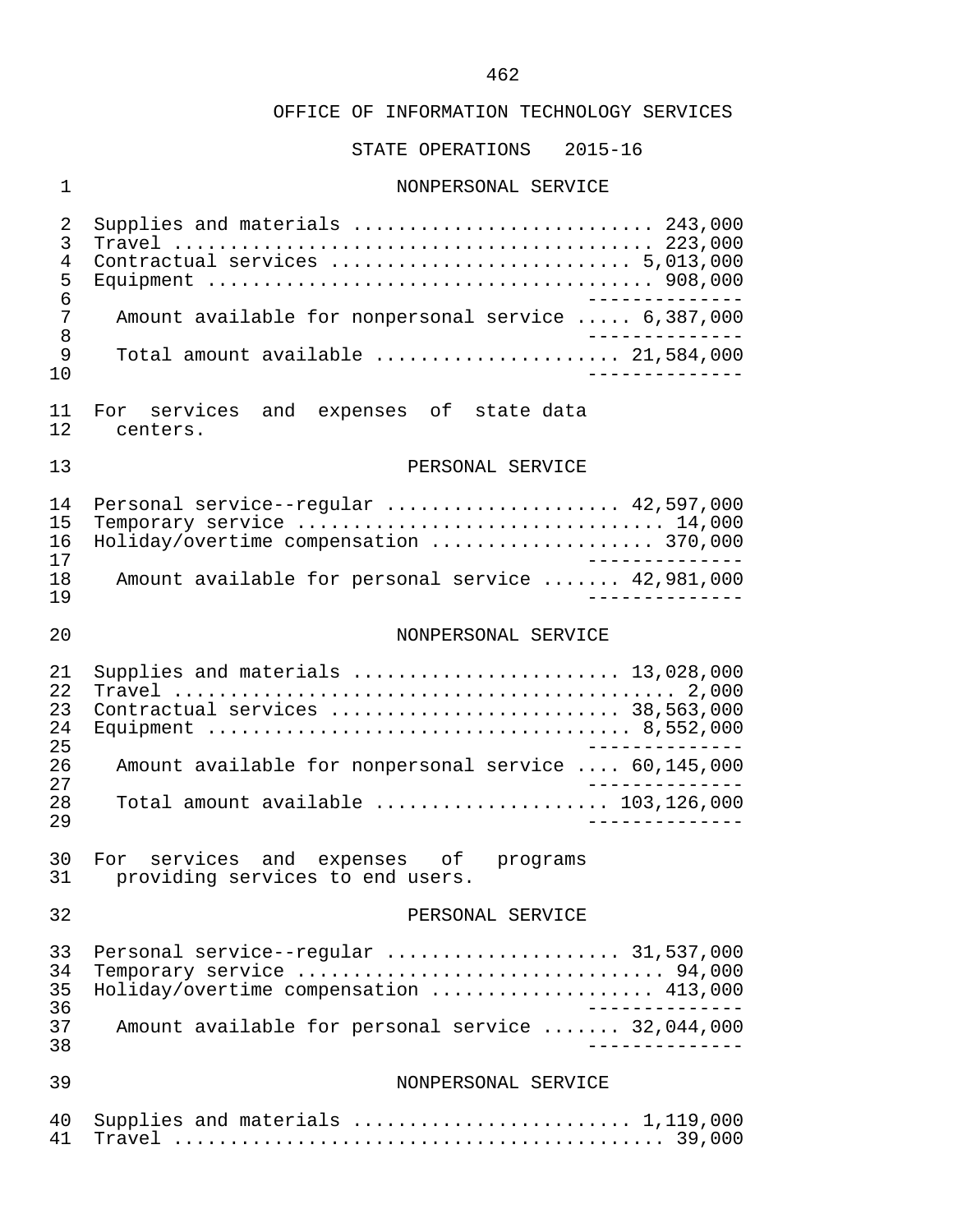| 1<br>2<br>3                |                                                                                                                                  |
|----------------------------|----------------------------------------------------------------------------------------------------------------------------------|
| 4<br>5                     | Amount available for nonpersonal service  67,948,000                                                                             |
| 6<br>7                     | Total amount available  99,992,000                                                                                               |
| 8<br>9<br>10               | For services and expenses related to<br>supporting and maintaining state computer<br>applications.                               |
| 11                         | PERSONAL SERVICE                                                                                                                 |
| 12<br>13<br>14<br>15       | Personal service--regular  179,518,000<br>Temporary service  539,000<br>Holiday/overtime compensation  428,000                   |
| 16<br>17                   | Amount available for personal service  180,485,000                                                                               |
| 18                         | NONPERSONAL SERVICE                                                                                                              |
| 19<br>20<br>21<br>22<br>23 | Supplies and materials  551,000<br>Contractual services  50,403,000                                                              |
| 24<br>25                   | Amount available for nonpersonal service  51,664,000                                                                             |
| 26<br>27                   | Total amount available  232,149,000                                                                                              |
| 28<br>29<br>30             | For services and expenses related to provid-<br>security and quality control services<br>ina<br>for state applications and data. |
| 31                         | PERSONAL SERVICE                                                                                                                 |
| 32<br>33<br>34<br>35       | Personal service--regular  2,654,000<br>Holiday/overtime compensation  1,000<br>______________                                   |
| 36<br>37                   | Amount available for personal service  2,656,000<br>______________                                                               |
| 38                         | NONPERSONAL SERVICE                                                                                                              |
| 39<br>40<br>41             | Supplies and materials  56,000<br>Contractual services  14,891,000                                                               |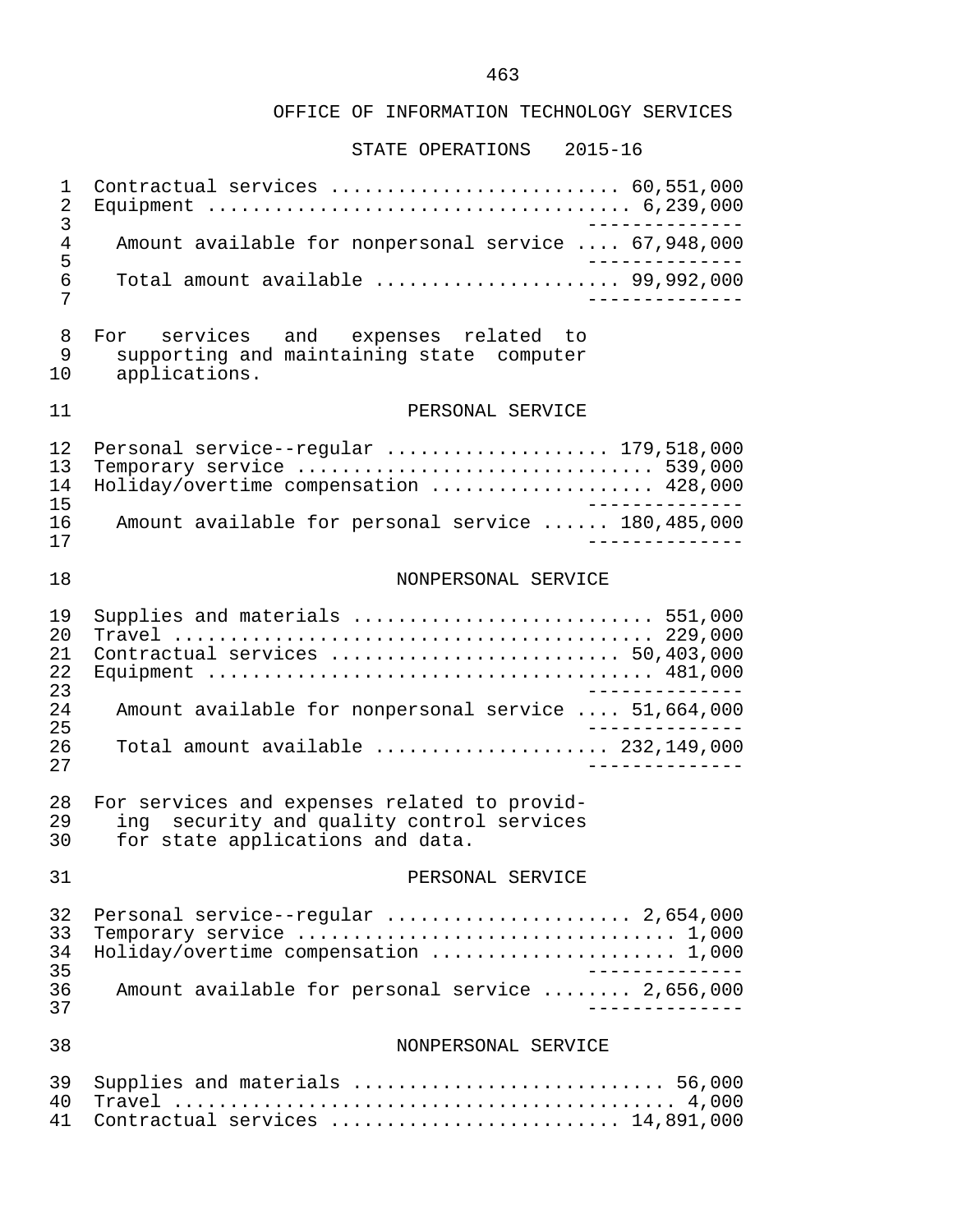| 1<br>2                                                                                                                     |                                                                                                                                                                                                                                                                                                                                                                                                                                                                                                                                                                                                                                                                                                                                                                                                                                                                                                                                                                        |
|----------------------------------------------------------------------------------------------------------------------------|------------------------------------------------------------------------------------------------------------------------------------------------------------------------------------------------------------------------------------------------------------------------------------------------------------------------------------------------------------------------------------------------------------------------------------------------------------------------------------------------------------------------------------------------------------------------------------------------------------------------------------------------------------------------------------------------------------------------------------------------------------------------------------------------------------------------------------------------------------------------------------------------------------------------------------------------------------------------|
| 3<br>4                                                                                                                     | Amount available for nonpersonal service  15,433,000                                                                                                                                                                                                                                                                                                                                                                                                                                                                                                                                                                                                                                                                                                                                                                                                                                                                                                                   |
| 5<br>6                                                                                                                     | Total amount available $\ldots, \ldots, \ldots, \ldots, \ldots, \ldots, \ldots, \ldots, \ldots)$                                                                                                                                                                                                                                                                                                                                                                                                                                                                                                                                                                                                                                                                                                                                                                                                                                                                       |
| 7<br>8                                                                                                                     | For services and expenses related to network<br>services.                                                                                                                                                                                                                                                                                                                                                                                                                                                                                                                                                                                                                                                                                                                                                                                                                                                                                                              |
| 9                                                                                                                          | PERSONAL SERVICE                                                                                                                                                                                                                                                                                                                                                                                                                                                                                                                                                                                                                                                                                                                                                                                                                                                                                                                                                       |
| 10<br>11<br>12<br>13<br>14<br>15                                                                                           | Personal service--regular  19,413,000<br>Temporary service $\ldots \ldots \ldots \ldots \ldots \ldots \ldots \ldots \ldots 128,000$<br>Holiday/overtime compensation  314,000<br>Amount available for personal service  19,855,000                                                                                                                                                                                                                                                                                                                                                                                                                                                                                                                                                                                                                                                                                                                                     |
| 16                                                                                                                         | NONPERSONAL SERVICE                                                                                                                                                                                                                                                                                                                                                                                                                                                                                                                                                                                                                                                                                                                                                                                                                                                                                                                                                    |
| 17<br>18<br>19<br>20<br>21                                                                                                 | Supplies and materials  252,000<br>Contractual services  15,491,000                                                                                                                                                                                                                                                                                                                                                                                                                                                                                                                                                                                                                                                                                                                                                                                                                                                                                                    |
| 22<br>23                                                                                                                   | Amount available for nonpersonal service  16,372,000<br>$- - -$                                                                                                                                                                                                                                                                                                                                                                                                                                                                                                                                                                                                                                                                                                                                                                                                                                                                                                        |
| 24<br>25                                                                                                                   | Total amount available $\ldots, \ldots, \ldots, \ldots, \ldots, 36, 227, 000$                                                                                                                                                                                                                                                                                                                                                                                                                                                                                                                                                                                                                                                                                                                                                                                                                                                                                          |
| 26<br>27<br>28<br>29<br>30<br>31<br>32<br>33<br>34<br>35<br>36<br>37<br>38<br>39<br>40<br>41<br>42<br>43<br>44<br>45<br>46 | For services and expenses related to train-<br>ing.<br>Notwithstanding any provision of law, rule<br>regulation to the contrary, of the<br>or<br>amounts appropriated herein, up to<br>\$1,000,000 may be available for the<br>payment of<br>one-time annual<br>bonuses<br>to<br>eligible state employees of the office who<br>certified in specific high-demand<br>are<br>technology skills; provided, however,<br>(i)<br>such<br>shall be developed<br>payments<br>and<br>administered<br>solely by the<br>office<br>and<br>оf<br>these payments shall be subject<br>terms<br>only to consultation with the department<br>civil<br>service and<br>approval by<br>of<br>the<br>director of the budget; (ii) such payments<br>shall be used to promote recruitment<br>and<br>retention of highly skilled employees and<br>foster continuous<br>learning to<br>the<br>meet<br>workforce demands of<br>emerging technolo-<br>gies, and that subject to funding<br>avail- |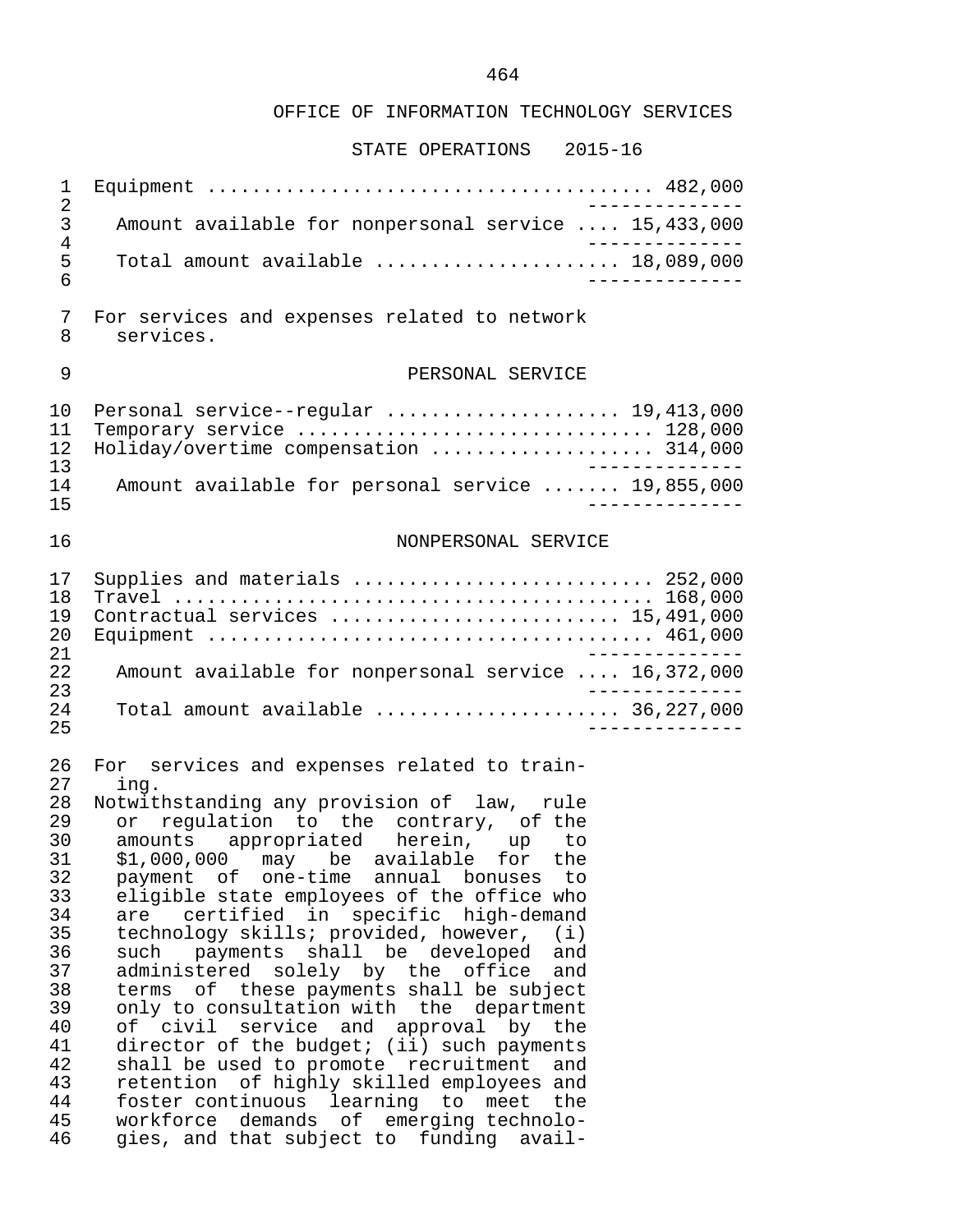#### STATE OPERATIONS 2015-16

1 ability, the training required for such<br>2 certifications will be provided free of 2 certifications will be provided free of<br>3 charge to eligible employees provided such 3 charge to eligible employees provided such 4 employees have demonstrated necessary<br>5 prerequisite skills and experience to 5 prerequisite skills and experience to<br>6 benefit from such training; (iii) certif- 6 benefit from such training; (iii) certif- 7 ications eligible for bonus payment will 8 be identified in a plan developed by the<br>9 office and approved by the director of the 9 office and approved by the director of the<br>10 budget, and that such plan shall also 10 budget, and that such plan shall also<br>11 contain, but not be limited to, for each 11 contain, but not be limited to, for each<br>12 certification: bonus amount; number of 12 certification: bonus amount; number of<br>13 current emplovees and consultants with 13 current employees and consultants with<br>14 such certification; number of additional 14 such certification; number of additional<br>15 emplovees ideally having such certif-15 employees ideally having such certif-<br>16 ication; and description of supporting 16 ication; and description of supporting<br>17 training programs; (iv) any certification 17 training programs; (iv) any certification<br>18 included in the plan must be beyond the 18 included in the plan must be beyond the<br>19 minimum qualifications of the employee's 19 minimum qualifications of the employee's<br>20 classified position; (v) to be eligible 20 classified position; (v) to be eligible<br>21 for bonus payment, employees must be in a 21 for bonus payment, employees must be in a<br>22 position, as demonstrated by the office, 22 position, as demonstrated by the office,<br>23 using such certified skills for not less 23 using such certified skills for not less<br>24 than 80 percent of work time; (vi) the 24 than 80 percent of work time; (vi) the<br>25 bonus payment authorized by this appropri-25 bonus payment authorized by this appropri-<br>26 ation shall be in addition to, and shall 26 ation shall be in addition to, and shall<br>27 and be part of, an emplovee's basic annual 27 not be part of, an employee's basic annual<br>28 salary, and shall not affect or impair any 28 salary, and shall not affect or impair any<br>29 performance advancement payments, perform- 29 performance advancement payments, perform- 30 ance awards, longevity payments, salary 31 differentials or benefits to which an<br>32 employee may be entitled, provided, howev- 32 employee may be entitled, provided, howev- 33 er, that any amount payable pursuant to 34 this appropriation shall not be included<br>35 as compensation for overtime or retirement 35 as compensation for overtime or retirement<br>36 calculation purposes; (vii) all employees 36 calculation purposes; (vii) all employees<br>37 who are equally skilled, as certified by 37 who are equally skilled, as certified by<br>38 the office, and eligible for a bonus 38 the office, and eligible for a bonus<br>39 payment shall be treated-uniformly; and 39 payment shall be treated uniformly; and<br>40 (viii) the payment of bonuses are made 40 (viii) the payment of bonuses are made<br>41 solely pursuant to this appropriation and 41 solely pursuant to this appropriation and<br>42 shall in no way result in an obligation or 42 shall in no way result in an obligation or<br>43 expectation of continued or similar expectation of continued or similar 44 payments in subsequent years.

#### 45 PERSONAL SERVICE

|      | 46 Personal service--regular  1,590,000          |
|------|--------------------------------------------------|
|      |                                                  |
|      | 48 Holiday/overtime compensation  7,000          |
| 49.  |                                                  |
| 50 L | Amount available for personal service  1,600,000 |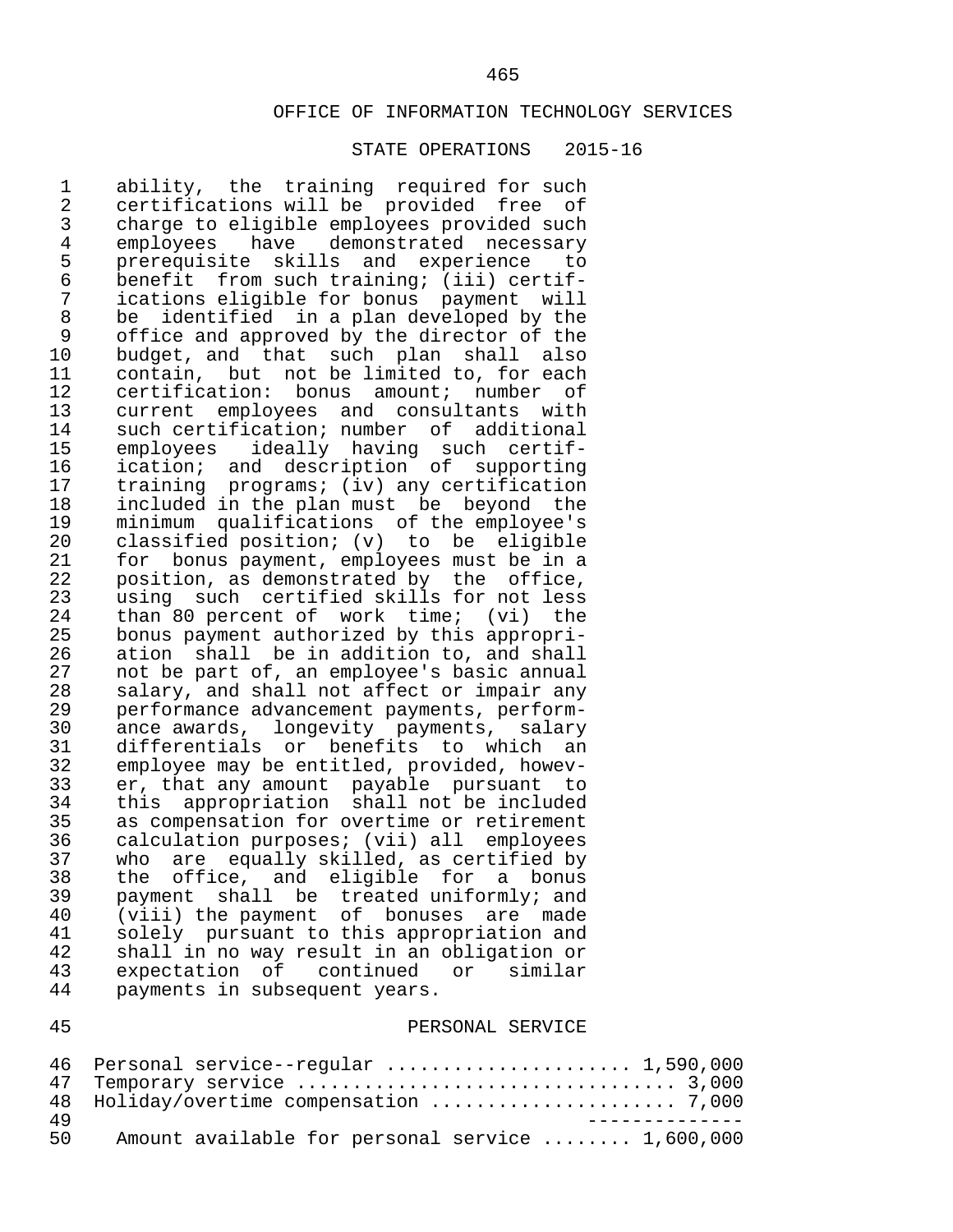| $\mathbf 1$                                                                                        |                                                                                                                                                                                                                                                                                                                                                                                                                                                                                                                                                                                                                                                                                                           |
|----------------------------------------------------------------------------------------------------|-----------------------------------------------------------------------------------------------------------------------------------------------------------------------------------------------------------------------------------------------------------------------------------------------------------------------------------------------------------------------------------------------------------------------------------------------------------------------------------------------------------------------------------------------------------------------------------------------------------------------------------------------------------------------------------------------------------|
| $\overline{a}$                                                                                     | NONPERSONAL SERVICE                                                                                                                                                                                                                                                                                                                                                                                                                                                                                                                                                                                                                                                                                       |
| 3<br>4<br>5<br>6<br>7                                                                              | Supplies and materials  27,000<br>Contractual services  313,000                                                                                                                                                                                                                                                                                                                                                                                                                                                                                                                                                                                                                                           |
| 8<br>9                                                                                             | Amount available for nonpersonal service  400,000                                                                                                                                                                                                                                                                                                                                                                                                                                                                                                                                                                                                                                                         |
| 10<br>11<br>12<br>13                                                                               | Total amount available $\ldots, \ldots, \ldots, \ldots, \ldots, 2,000,000$<br>Program account subtotal  513,167,000                                                                                                                                                                                                                                                                                                                                                                                                                                                                                                                                                                                       |
| 14<br>15<br>16                                                                                     | Special Revenue Funds - Other<br>Miscellaneous Special Revenue Fund<br>Technology Financing Account - 22207                                                                                                                                                                                                                                                                                                                                                                                                                                                                                                                                                                                               |
| 17<br>18<br>19<br>20<br>21<br>22<br>23<br>24<br>25<br>26<br>27<br>28<br>29<br>30<br>31<br>32<br>33 | For services and expenses related to infor-<br>mation technology including,<br>but<br>not<br>to, services and expenses on<br>limited<br>behalf of state agencies which have trans-<br>ferred funding to this account for such<br>purpose.<br>Notwithstanding any other provision of law<br>to the contrary, the OGS Interchange and<br>Transfer Authority, IT Interchange and<br>Transfer Authority and the Lean Certif-<br>ication Bonus Authority as defined in the<br>2015-16 state fiscal year state operations<br>appropriation for the budget division<br>program of the division of the budget, are<br>deemed fully incorporated herein and a<br>part of this appropriation as if fully<br>stated. |
| 34                                                                                                 | NONPERSONAL SERVICE                                                                                                                                                                                                                                                                                                                                                                                                                                                                                                                                                                                                                                                                                       |
| 35<br>36<br>37<br>38<br>39                                                                         | Contractual services  25,000,000<br>Program account subtotal  30,000,000                                                                                                                                                                                                                                                                                                                                                                                                                                                                                                                                                                                                                                  |
| 40<br>41<br>42                                                                                     | Enterprise Funds<br>Agencies Enterprise Fund<br>New York Alert Account - 50326                                                                                                                                                                                                                                                                                                                                                                                                                                                                                                                                                                                                                            |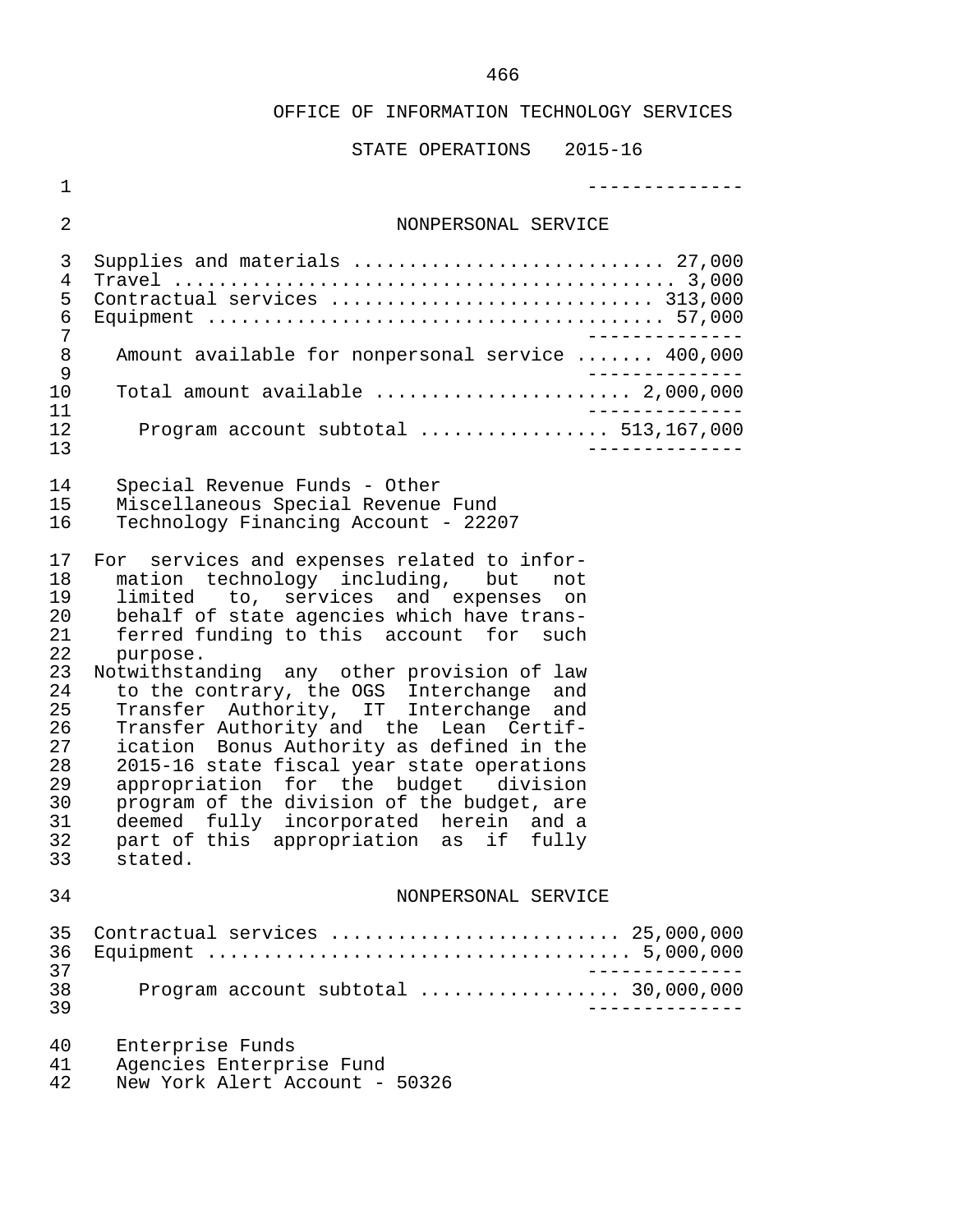# STATE OPERATIONS 2015-16

#### 1 PERSONAL SERVICE

| 2<br>3<br>$\overline{4}$<br>5                                  | Personal service--regular  600,000<br>Holiday/overtime compensation  30,000<br>______________<br>Amount available for personal service  630,000                                                                                                                                                                                                                                                                                                              |
|----------------------------------------------------------------|--------------------------------------------------------------------------------------------------------------------------------------------------------------------------------------------------------------------------------------------------------------------------------------------------------------------------------------------------------------------------------------------------------------------------------------------------------------|
| 6                                                              | ______________                                                                                                                                                                                                                                                                                                                                                                                                                                               |
| 7                                                              | NONPERSONAL SERVICE                                                                                                                                                                                                                                                                                                                                                                                                                                          |
| 8<br>9<br>10<br>11                                             | Fringe benefits $\ldots \ldots \ldots \ldots \ldots \ldots \ldots \ldots \ldots \ldots \ldots$ 350,000<br>-------------                                                                                                                                                                                                                                                                                                                                      |
| 12<br>13                                                       | Amount available for nonpersonal service  3,370,000<br>____________.                                                                                                                                                                                                                                                                                                                                                                                         |
| 14<br>15                                                       | Program account subtotal  4,000,000<br>$- - - - - - - - - - -$                                                                                                                                                                                                                                                                                                                                                                                               |
| 16<br>17<br>18                                                 | Internal Service Funds<br>Agencies Internal Service Fund<br>Centralized Technology Services Account - 55069                                                                                                                                                                                                                                                                                                                                                  |
| 19<br>20<br>21<br>22<br>23<br>24<br>25<br>26<br>27<br>28<br>29 | Notwithstanding any other provision of law<br>to the contrary, the OGS Interchange and<br>Transfer Authority, IT Interchange and<br>Transfer Authority and the Lean Certif-<br>ication Bonus Authority as defined in the<br>2015-16 state fiscal year state operations<br>appropriation for the budget division<br>program of the division of the budget, are<br>deemed fully incorporated herein and a<br>part of this appropriation as if fully<br>stated. |
| 30                                                             | PERSONAL SERVICE                                                                                                                                                                                                                                                                                                                                                                                                                                             |
| 31<br>32                                                       | Personal service--regular  2,250,000<br>____________________                                                                                                                                                                                                                                                                                                                                                                                                 |
| 33                                                             | NONPERSONAL SERVICE                                                                                                                                                                                                                                                                                                                                                                                                                                          |
| 34<br>35<br>36<br>37                                           | Contractual services  121,452,000                                                                                                                                                                                                                                                                                                                                                                                                                            |
| 38                                                             | Amount available for nonpersonal service  122,784,000                                                                                                                                                                                                                                                                                                                                                                                                        |
| 39<br>40<br>41                                                 | Program account subtotal $\ldots$ 125,034,000                                                                                                                                                                                                                                                                                                                                                                                                                |
| 42                                                             | Internal Service Funds                                                                                                                                                                                                                                                                                                                                                                                                                                       |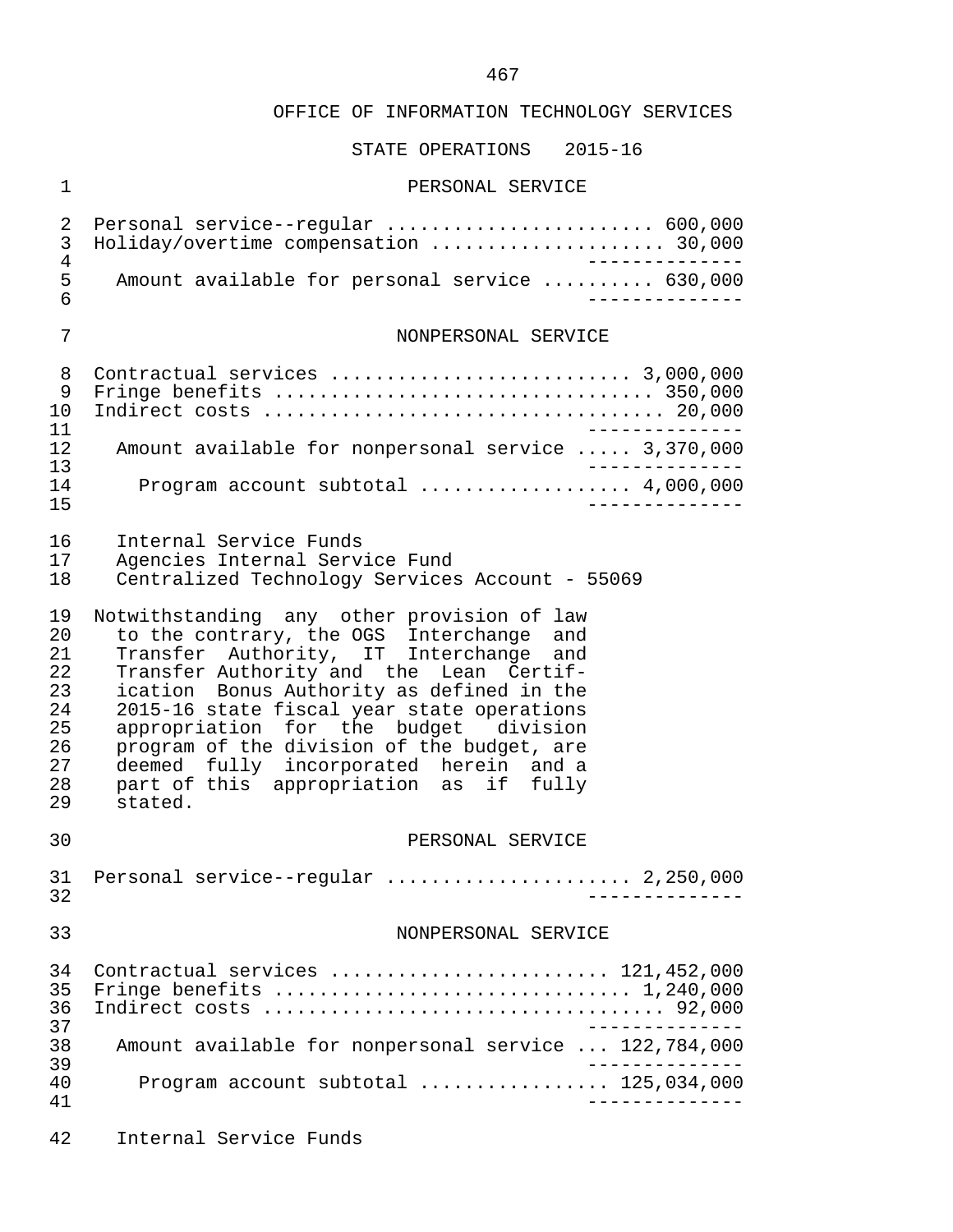#### STATE OPERATIONS 2015-16

|  | Agencies Internal Service Fund |  |  |  |
|--|--------------------------------|--|--|--|
|--|--------------------------------|--|--|--|

2 NYT Account - 55061

3 Notwithstanding any other provision of law<br>4 to the contrary, the OGS Interchange and 4 to the contrary, the OGS Interchange and 5 Transfer Authority, IT Interchange and 6 Transfer Authority and the Lean Certif- 7 ication Bonus Authority as defined in the 8 2015-16 state fiscal year state operations 9 appropriation for the budget<br>10 program of the division of the b 10 program of the division of the budget, are<br>11 deemed fully incorporated herein and a 11 deemed fully incorporated herein and a 12 part of this appropriation as if fully 13 stated.

### 14 PERSONAL SERVICE

|     | 16 Holiday/overtime compensation  35,000         |
|-----|--------------------------------------------------|
| 17  |                                                  |
| 1 R | Amount available for personal service  7,308,000 |
| 1 Q |                                                  |

### 20 NONPERSONAL SERVICE

| 2.1  |                                                                                                   |
|------|---------------------------------------------------------------------------------------------------|
| 2.2. |                                                                                                   |
| 23   | Contractual services  59,581,000                                                                  |
| 2.4  |                                                                                                   |
| 25   | Fringe benefits $\ldots \ldots \ldots \ldots \ldots \ldots \ldots \ldots \ldots \ldots$ 3,612,000 |
| 26   |                                                                                                   |
| 2.7  |                                                                                                   |
| 2.8  | Amount available for nonpersonal service  79,128,000                                              |
| 2.9  |                                                                                                   |
| 30   | Program account subtotal $\ldots$ 86,436,000                                                      |
| 31   |                                                                                                   |

32 Internal Service Funds<br>33 Agencies Internal Serv 33 Agencies Internal Service Fund<br>34 State Data Center Account - 55 State Data Center Account - 55062

35 Notwithstanding any other provision of law<br>36 to the contrary, the OGS Interchange and 36 to the contrary, the OGS Interchange and<br>37 Transfer Authority, IT Interchange and 37 Transfer Authority, IT Interchange and<br>38 Transfer-Authority-and the Lean Certif-38 Transfer Authority and the Lean Certif-<br>39 ication Bonus Authority as defined in the 39 ication Bonus Authority as defined in the<br>40 2015-16 state fiscal year state operations 40 2015-16 state fiscal year state operations<br>41 appropriation for the budget division 41 appropriation for the budget division<br>42 program of the division of the budget, are 42 program of the division of the budget, are<br>43 deemed fully incorporated herein and a 43 deemed fully incorporated herein and a<br>44 part of this appropriation as if fully 44 part of this appropriation as if fully stated.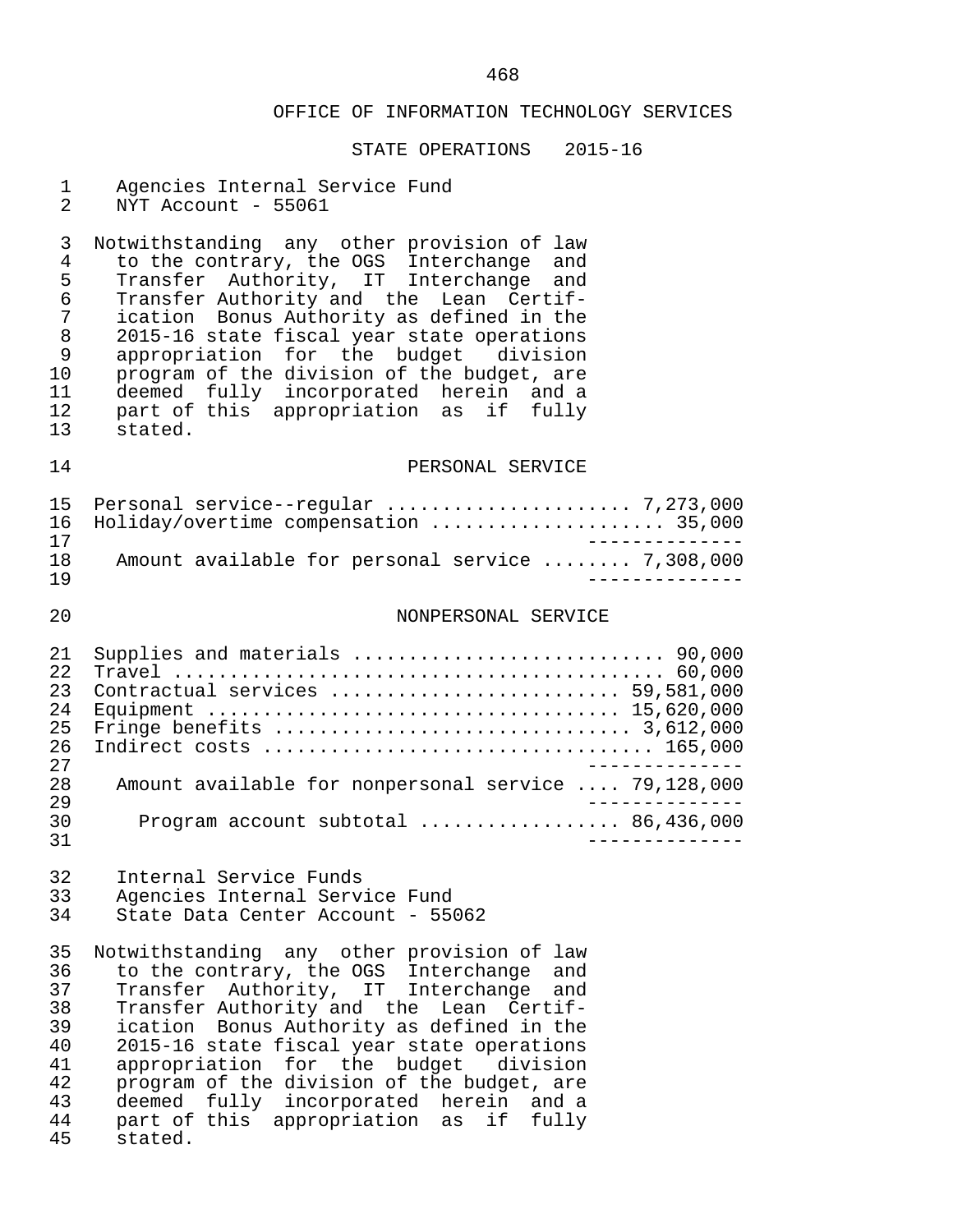## OFFICE OF INFORMATION TECHNOLOGY SERVICES

## STATE OPERATIONS 2015-16

## 1 PERSONAL SERVICE

|   | 2 Personal service--regular  21,341,000           |
|---|---------------------------------------------------|
|   | 3 Temporary service  96,000                       |
|   | 4 Holiday/overtime compensation  150,000          |
| 5 |                                                   |
| 6 | Amount available for personal service  21,587,000 |
|   |                                                   |

## 8 NONPERSONAL SERVICE

|     | Supplies and materials  1,533,000                    |
|-----|------------------------------------------------------|
| 1 N |                                                      |
|     | Contractual services  30,237,000                     |
| 12. |                                                      |
| 13  |                                                      |
| 14  |                                                      |
| 15  |                                                      |
| 16  | Amount available for nonpersonal service  68,007,000 |
| 17  |                                                      |
| 18  | Program account subtotal $\ldots$ 89,594,000         |
| 1 9 |                                                      |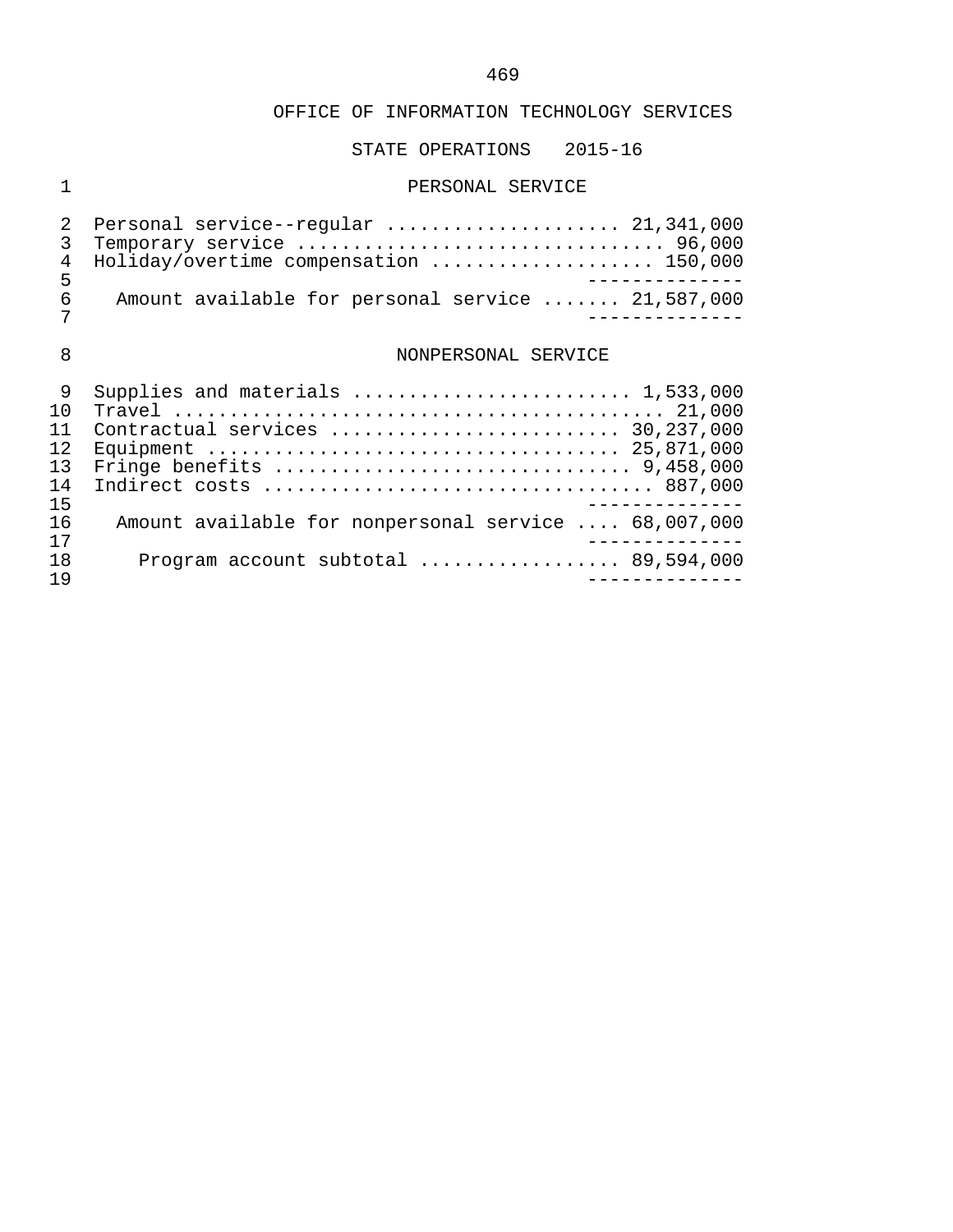## OFFICE OF INFORMATION TECHNOLOGY SERVICES

### STATE OPERATIONS - REAPPROPRIATIONS 2015-16

#### 1 OFFICE OF TECHNOLOGY SERVICES PROGRAM

- 2 Internal Service Funds<br>3 Agencies Internal Servi
- 3 Agencies Internal Service Fund
- 4 Centralized Technology Services Account 55069

5 By chapter 50, section 1, of the laws of 2014:<br>6 Notwithstanding any other provision of la

- 6 Notwithstanding any other provision of law to the contrary, the OGS<br>7 Interchange and Transfer Authority and the IT Interchange and Trans- 7 Interchange and Transfer Authority and the IT Interchange and Trans- 8 fer Authority as defined in the 2014-15 state fiscal year state 9 operations appropriation for the budget division program of the 10 division of the budget, are deemed fully incorporated herein and a<br>11 o part of this appropriation as if fully stated. 11 part of this appropriation as if fully stated.<br>12 Contractual services ... 122,036,000 ...........
- 12 Contractual services ... 122,036,000 ............... (re. \$85,989,000)

13 By chapter 50, section 1, of the laws of 2013:

- 14 Notwithstanding any other provision of law to the contrary, the OGS<br>15 15 Interchange and Transfer Authority and the IT Interchange and Trans-15 Interchange and Transfer Authority and the IT Interchange and Trans-<br>16 16 16 Eer Authority as defined in the 2013-14 state fiscal year state 16 fer Authority as defined in the 2013-14 state fiscal year state<br>17 operations appropriation for the budget division-program of the 17 operations appropriation for the budget division program of the<br>18 division of the budget, are deemed fully incorporated herein and a 18 division of the budget, are deemed fully incorporated herein and a<br>19 mart of this appropriation as if fully stated. 19 part of this appropriation as if fully stated.<br>20 Contractual services ... 122,036,000 ...........
- 20 Contractual services ... 122,036,000 ............... (re. \$63,214,000)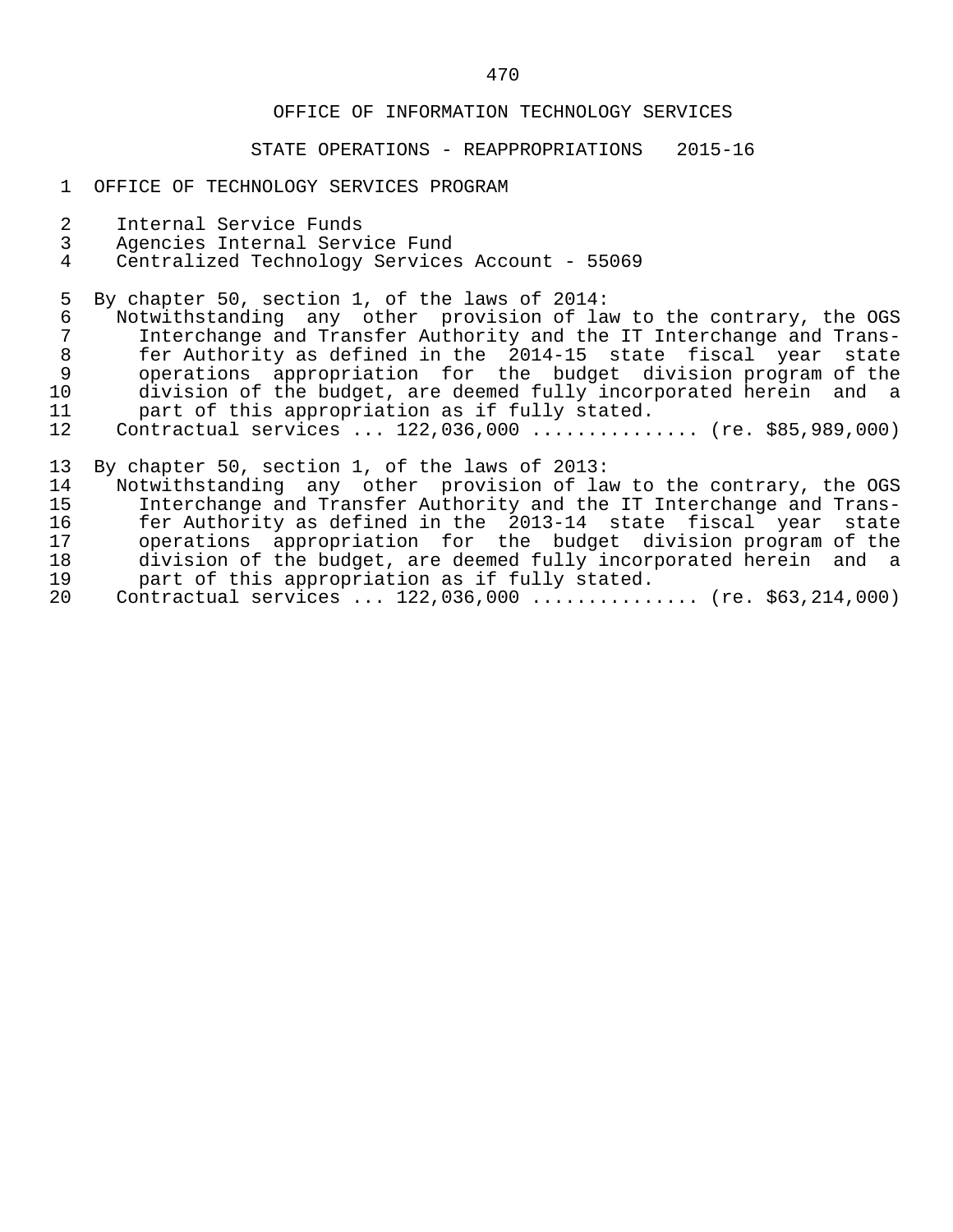OFFICE OF THE STATE INSPECTOR GENERAL

STATE OPERATIONS 2015-16

| 2                                                                                      |                                                                                                                                                                                                                                                                                                                                                                                                                                                                                                                                                                                                                                                 |         | APPROPRIATIONS REAPPROPRIATIONS |
|----------------------------------------------------------------------------------------|-------------------------------------------------------------------------------------------------------------------------------------------------------------------------------------------------------------------------------------------------------------------------------------------------------------------------------------------------------------------------------------------------------------------------------------------------------------------------------------------------------------------------------------------------------------------------------------------------------------------------------------------------|---------|---------------------------------|
| $\mathsf{3}$<br>4                                                                      | General Fund  6,794,000<br>Special Revenue Funds - Other                                                                                                                                                                                                                                                                                                                                                                                                                                                                                                                                                                                        | 100,000 | $\mathsf{O}$<br>$\mathsf{O}$    |
| 5<br>$\epsilon$<br>7                                                                   |                                                                                                                                                                                                                                                                                                                                                                                                                                                                                                                                                                                                                                                 |         | $\Omega$                        |
| 8                                                                                      | <b>SCHEDULE</b>                                                                                                                                                                                                                                                                                                                                                                                                                                                                                                                                                                                                                                 |         |                                 |
| 9<br>10                                                                                |                                                                                                                                                                                                                                                                                                                                                                                                                                                                                                                                                                                                                                                 |         |                                 |
| 11<br>12                                                                               | General Fund<br>State Purposes Account - 10050                                                                                                                                                                                                                                                                                                                                                                                                                                                                                                                                                                                                  |         |                                 |
| 13<br>14<br>15<br>16<br>17<br>18<br>19<br>20<br>21<br>22<br>23<br>24<br>25<br>26<br>27 | Notwithstanding any law to the contrary, the<br>money hereby appropriated may be increased<br>or decreased by transfer with any other<br>appropriation within any other agency.<br>Notwithstanding any other provision of law<br>to the contrary, the OGS Interchange and<br>Transfer Authority, IT Interchange and<br>Transfer Authority and the Lean Certif-<br>ication Bonus Authority as defined in the<br>2015-16 state fiscal year state operations<br>appropriation for the budget division<br>program of the division of the budget, are<br>deemed fully incorporated herein and a<br>part of this appropriation as if fully<br>stated. |         |                                 |
| 28                                                                                     | PERSONAL SERVICE                                                                                                                                                                                                                                                                                                                                                                                                                                                                                                                                                                                                                                |         |                                 |
| 29<br>30<br>31<br>32<br>33<br>34                                                       | Personal service--regular  5,764,000<br>Holiday/overtime compensation  3,000<br>Amount available for personal service  6,267,000                                                                                                                                                                                                                                                                                                                                                                                                                                                                                                                |         |                                 |
| 35                                                                                     | NONPERSONAL SERVICE                                                                                                                                                                                                                                                                                                                                                                                                                                                                                                                                                                                                                             |         |                                 |
| 36<br>37<br>38<br>39<br>40                                                             | Supplies and materials  20,000<br>Contractual services  448,000                                                                                                                                                                                                                                                                                                                                                                                                                                                                                                                                                                                 |         |                                 |
| 41<br>42                                                                               | Amount available for nonpersonal service  527,000                                                                                                                                                                                                                                                                                                                                                                                                                                                                                                                                                                                               |         |                                 |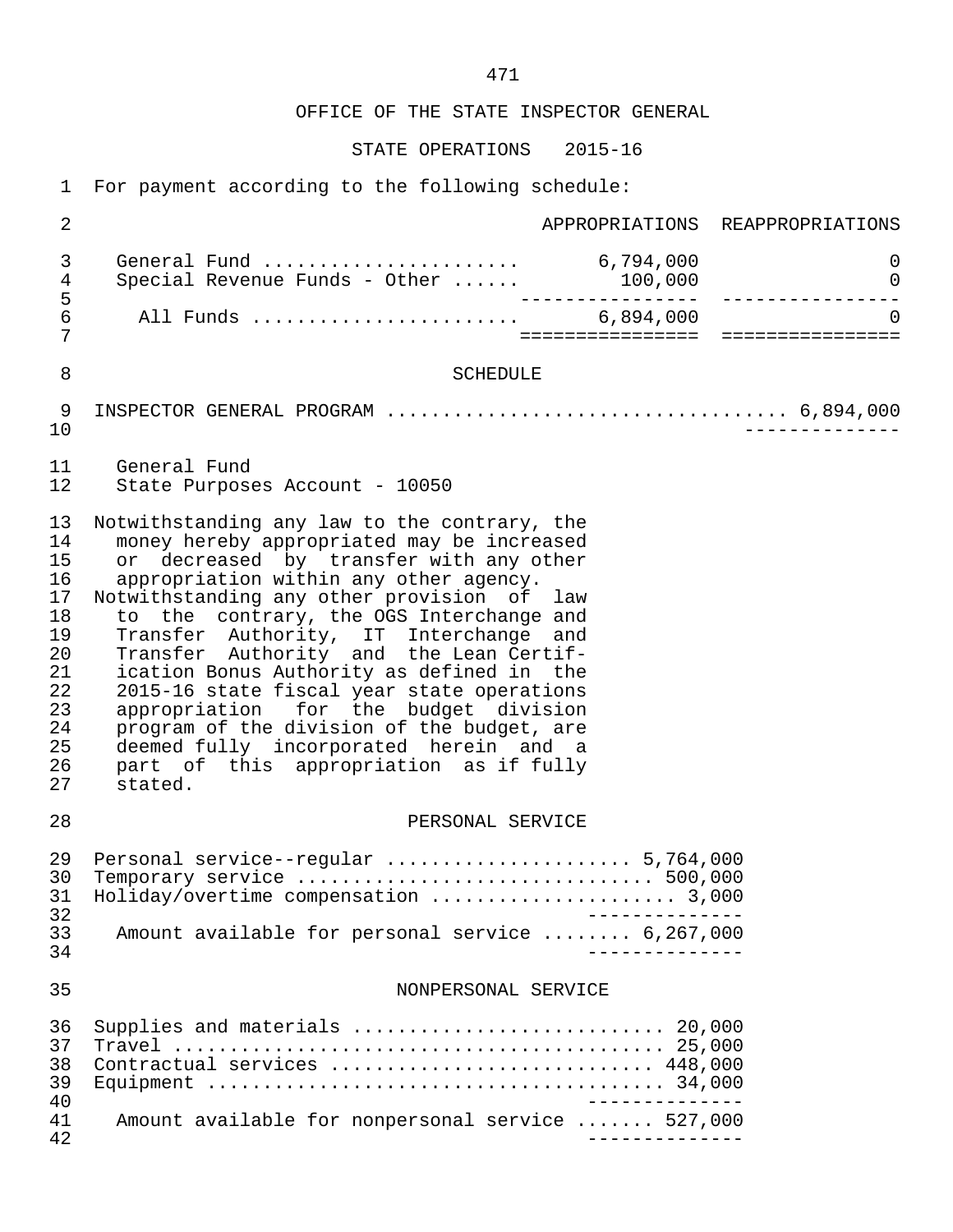## OFFICE OF THE STATE INSPECTOR GENERAL

## STATE OPERATIONS 2015-16

| $\mathbf{1}$<br>$\mathfrak{D}$ | Program account subtotal $\ldots \ldots \ldots \ldots \ldots$ 6,794,000                                                                                                         |
|--------------------------------|---------------------------------------------------------------------------------------------------------------------------------------------------------------------------------|
| 3<br>$\overline{4}$<br>5       | Special Revenue Funds - Other<br>Miscellaneous Special Revenue Fund<br>Inspector General Seized Assets Account - 22095                                                          |
| 6<br>7<br>8<br>9               | Notwithstanding any law to the contrary, the<br>money hereby appropriated may be increased<br>or decreased by transfer with any other<br>appropriation within any other agency. |
| 10                             | NONPERSONAL SERVICE                                                                                                                                                             |
| 11<br>12                       | Contractual services  100,000                                                                                                                                                   |
| 13<br>14                       | Program account subtotal  100,000                                                                                                                                               |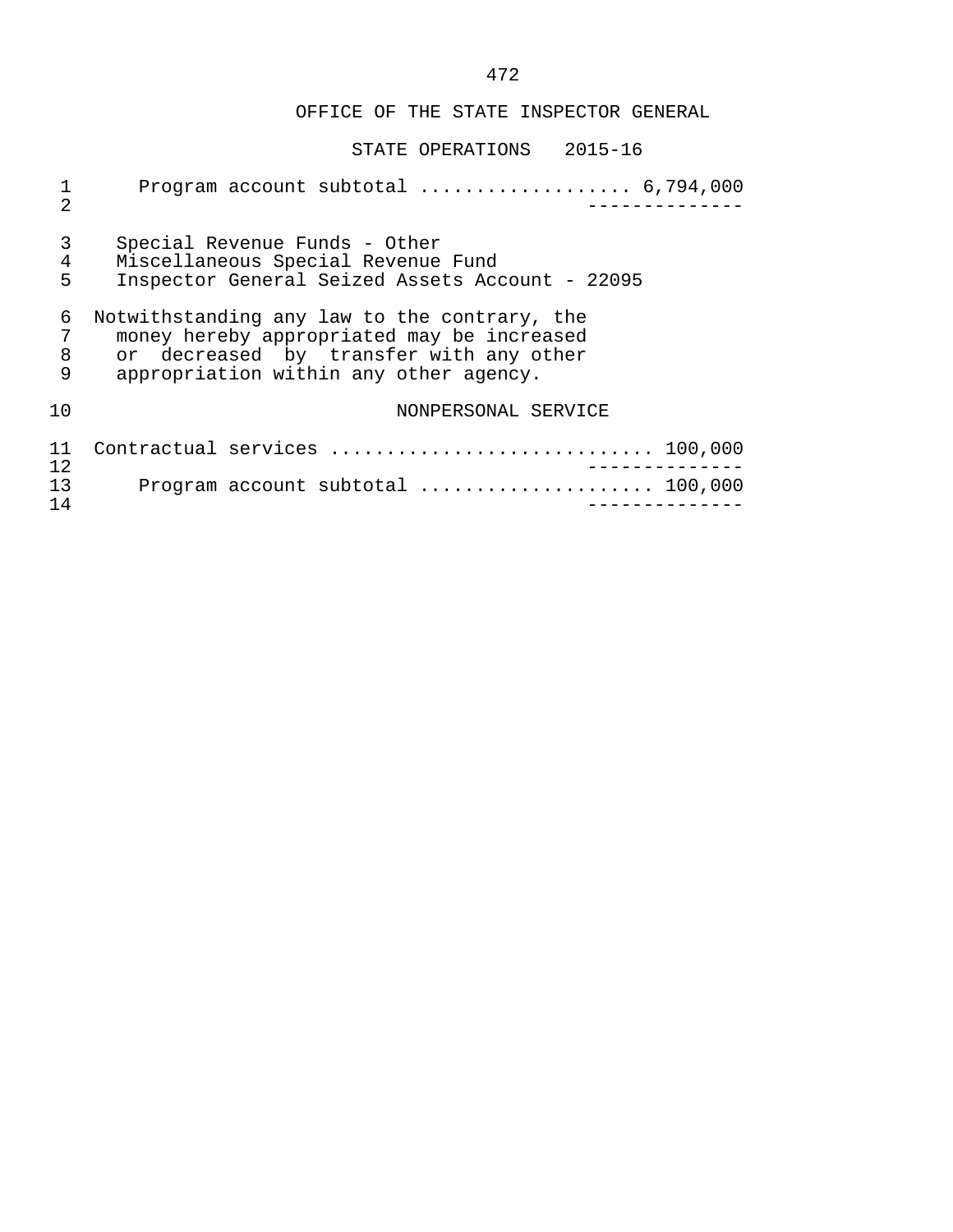INTEREST ON LAWYER ACCOUNT

STATE OPERATIONS 2015-16

| $\overline{2}$                                                                         |                                                                                                                                                                                                                                                                                                                                                                                                                                                                                                                                                                                                                          | APPROPRIATIONS REAPPROPRIATIONS                       |
|----------------------------------------------------------------------------------------|--------------------------------------------------------------------------------------------------------------------------------------------------------------------------------------------------------------------------------------------------------------------------------------------------------------------------------------------------------------------------------------------------------------------------------------------------------------------------------------------------------------------------------------------------------------------------------------------------------------------------|-------------------------------------------------------|
| $\mathfrak{Z}$                                                                         | Special Revenue Funds - Other $\ldots$ . 1,841,000                                                                                                                                                                                                                                                                                                                                                                                                                                                                                                                                                                       | $\mathbf 0$                                           |
| $\,4$<br>5<br>$6\overline{6}$                                                          |                                                                                                                                                                                                                                                                                                                                                                                                                                                                                                                                                                                                                          | $\overline{0}$<br>=================================== |
| $\overline{7}$                                                                         | <b>SCHEDULE</b>                                                                                                                                                                                                                                                                                                                                                                                                                                                                                                                                                                                                          |                                                       |
| 8<br>$\mathsf 9$                                                                       | NEW YORK INTEREST ON LAWYER ACCOUNT  1,841,000                                                                                                                                                                                                                                                                                                                                                                                                                                                                                                                                                                           |                                                       |
| 10<br>11<br>12                                                                         | Special Revenue Funds - Other<br>New York Interest on Lawyer Fund<br>IOLA Private Contribution Account - 20301                                                                                                                                                                                                                                                                                                                                                                                                                                                                                                           |                                                       |
| 13<br>14<br>15<br>16<br>17<br>18<br>19<br>20<br>21<br>22<br>23<br>24<br>25<br>26<br>27 | For administrative services and expenses of<br>the interest on lawyer account fund in<br>support of the provision of grants by the<br>board of trustees.<br>Notwithstanding any other provision of law<br>to the contrary, the OGS Interchange and<br>Transfer Authority, IT Interchange and<br>Transfer Authority and the Lean Certifica-<br>tion Bonus Authority as defined in the<br>2015-16 state fiscal year state operations<br>appropriation for the budget division<br>program of the division of the budget, are<br>deemed fully incorporated herein and a<br>part of this appropriation as if fully<br>stated. |                                                       |
| 28                                                                                     | PERSONAL SERVICE                                                                                                                                                                                                                                                                                                                                                                                                                                                                                                                                                                                                         |                                                       |
| 29<br>30                                                                               | Personal service--regular  719,000                                                                                                                                                                                                                                                                                                                                                                                                                                                                                                                                                                                       |                                                       |
| 31                                                                                     | NONPERSONAL SERVICE                                                                                                                                                                                                                                                                                                                                                                                                                                                                                                                                                                                                      |                                                       |
| 32<br>33<br>34<br>35<br>36<br>37<br>38<br>39<br>40                                     | Contractual services  562,000<br>Amount available for nonpersonal service  1,122,000                                                                                                                                                                                                                                                                                                                                                                                                                                                                                                                                     |                                                       |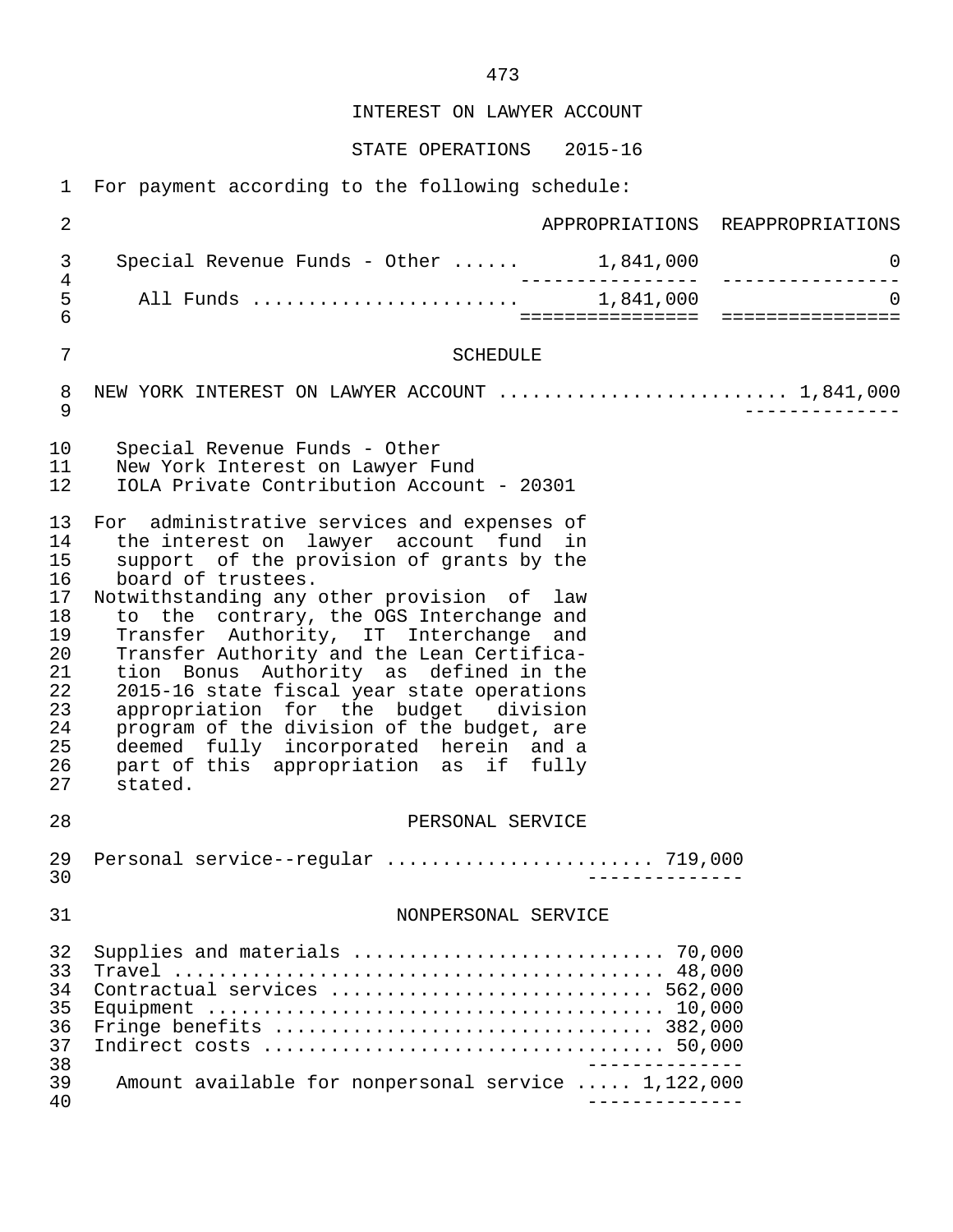COMMISSION ON JUDICIAL CONDUCT

STATE OPERATIONS 2015-16

| $\overline{2}$                                                 |                                                                                                                                                                                                                                                                                                                                                                                                                                                              |                 | APPROPRIATIONS REAPPROPRIATIONS |
|----------------------------------------------------------------|--------------------------------------------------------------------------------------------------------------------------------------------------------------------------------------------------------------------------------------------------------------------------------------------------------------------------------------------------------------------------------------------------------------------------------------------------------------|-----------------|---------------------------------|
| 3                                                              |                                                                                                                                                                                                                                                                                                                                                                                                                                                              | . _ _ _ _ _ _ _ | 0<br>________________           |
| 4<br>5<br>6                                                    |                                                                                                                                                                                                                                                                                                                                                                                                                                                              |                 | $\Omega$                        |
| 7                                                              | <b>SCHEDULE</b>                                                                                                                                                                                                                                                                                                                                                                                                                                              |                 |                                 |
| 8<br>9                                                         |                                                                                                                                                                                                                                                                                                                                                                                                                                                              |                 |                                 |
| 10<br>11                                                       | General Fund<br>State Purposes Account - 10050                                                                                                                                                                                                                                                                                                                                                                                                               |                 |                                 |
| 12<br>13<br>14<br>15<br>16<br>17<br>18<br>19<br>20<br>21<br>22 | Notwithstanding any other provision of law<br>to the contrary, the OGS Interchange and<br>Transfer Authority, IT Interchange and<br>Transfer Authority and the Lean Certifica-<br>tion Bonus Authority as defined in the<br>2015-16 state fiscal year state operations<br>appropriation for the budget division<br>program of the division of the budget, are<br>deemed fully incorporated herein and a<br>part of this appropriation as if fully<br>stated. |                 |                                 |
| 23                                                             | PERSONAL SERVICE                                                                                                                                                                                                                                                                                                                                                                                                                                             |                 |                                 |
| 24<br>25<br>26<br>27<br>28                                     | Personal service--regular  4,157,000<br>Amount available for personal service  4,193,000                                                                                                                                                                                                                                                                                                                                                                     | $\frac{1}{2}$   |                                 |
| 29                                                             | NONPERSONAL SERVICE                                                                                                                                                                                                                                                                                                                                                                                                                                          |                 |                                 |
| 30<br>31<br>32<br>33<br>34                                     | Supplies and materials  43,000<br>Contractual services  1,122,000                                                                                                                                                                                                                                                                                                                                                                                            |                 |                                 |
| 35<br>36                                                       | Amount available for nonpersonal service  1,291,000                                                                                                                                                                                                                                                                                                                                                                                                          |                 |                                 |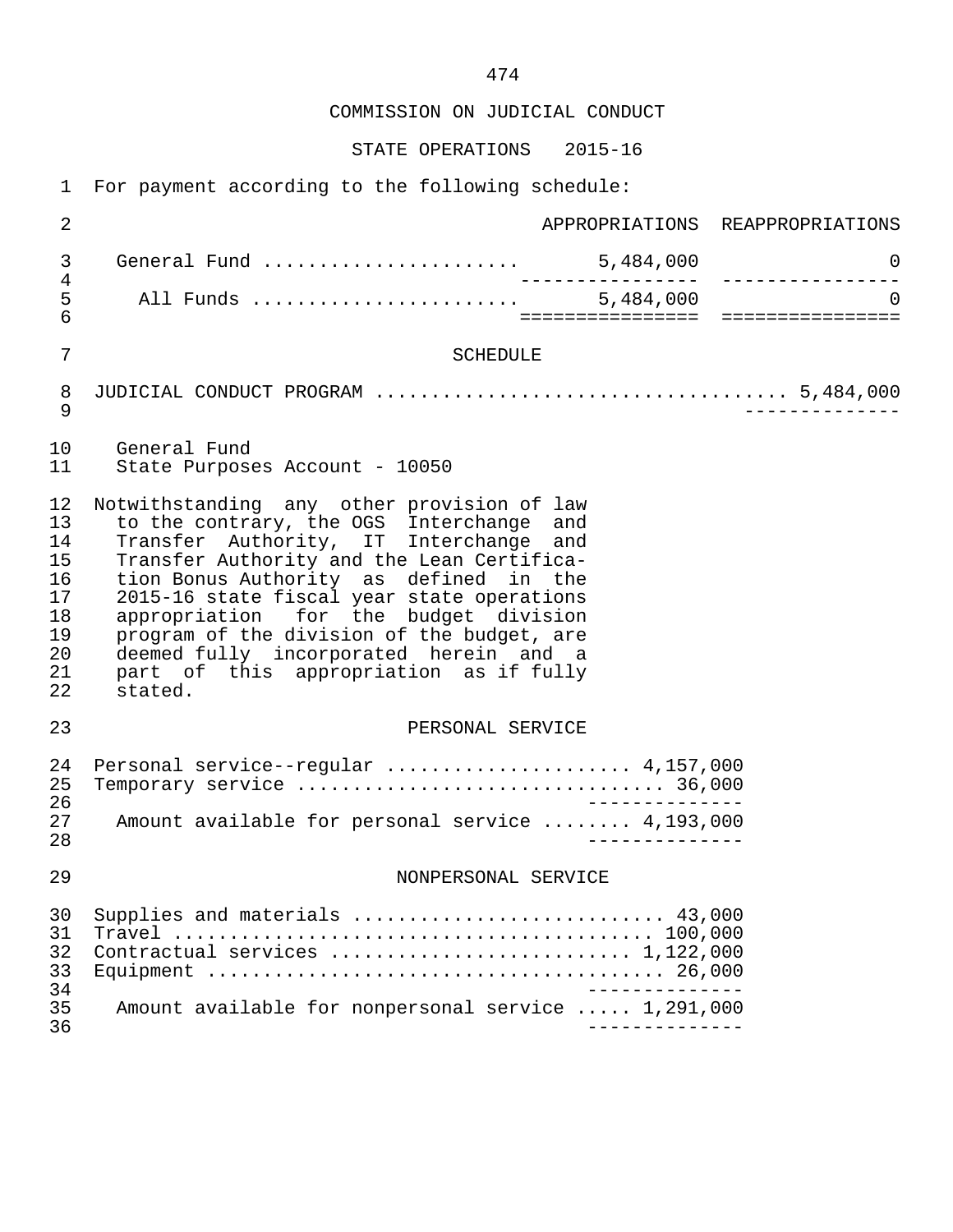COMMISSION ON JUDICIAL NOMINATION

STATE OPERATIONS 2015-16

| $\overline{2}$                                                 |                                                                                                                                                                                                                                                                                                                                                                                                                                                              | APPROPRIATIONS REAPPROPRIATIONS                  |
|----------------------------------------------------------------|--------------------------------------------------------------------------------------------------------------------------------------------------------------------------------------------------------------------------------------------------------------------------------------------------------------------------------------------------------------------------------------------------------------------------------------------------------------|--------------------------------------------------|
| 3                                                              |                                                                                                                                                                                                                                                                                                                                                                                                                                                              | $\overline{0}$                                   |
| 4<br>5<br>6                                                    |                                                                                                                                                                                                                                                                                                                                                                                                                                                              | $\Omega$<br>==================================== |
| 7                                                              | <b>SCHEDULE</b>                                                                                                                                                                                                                                                                                                                                                                                                                                              |                                                  |
| $\,8\,$<br>9                                                   |                                                                                                                                                                                                                                                                                                                                                                                                                                                              |                                                  |
| 10<br>11                                                       | General Fund<br>State Purposes Account - 10050                                                                                                                                                                                                                                                                                                                                                                                                               |                                                  |
| 12<br>13<br>14<br>15<br>16<br>17<br>18<br>19<br>20<br>21<br>22 | Notwithstanding any other provision of law<br>to the contrary, the OGS Interchange and<br>Transfer Authority, IT Interchange and<br>Transfer Authority and the Lean Certifica-<br>tion Bonus Authority as defined in the<br>2015-16 state fiscal year state operations<br>appropriation for the budget division<br>program of the division of the budget, are<br>deemed fully incorporated herein and a<br>part of this appropriation as if fully<br>stated. |                                                  |
| 23                                                             | NONPERSONAL SERVICE                                                                                                                                                                                                                                                                                                                                                                                                                                          |                                                  |
| 24<br>25                                                       |                                                                                                                                                                                                                                                                                                                                                                                                                                                              |                                                  |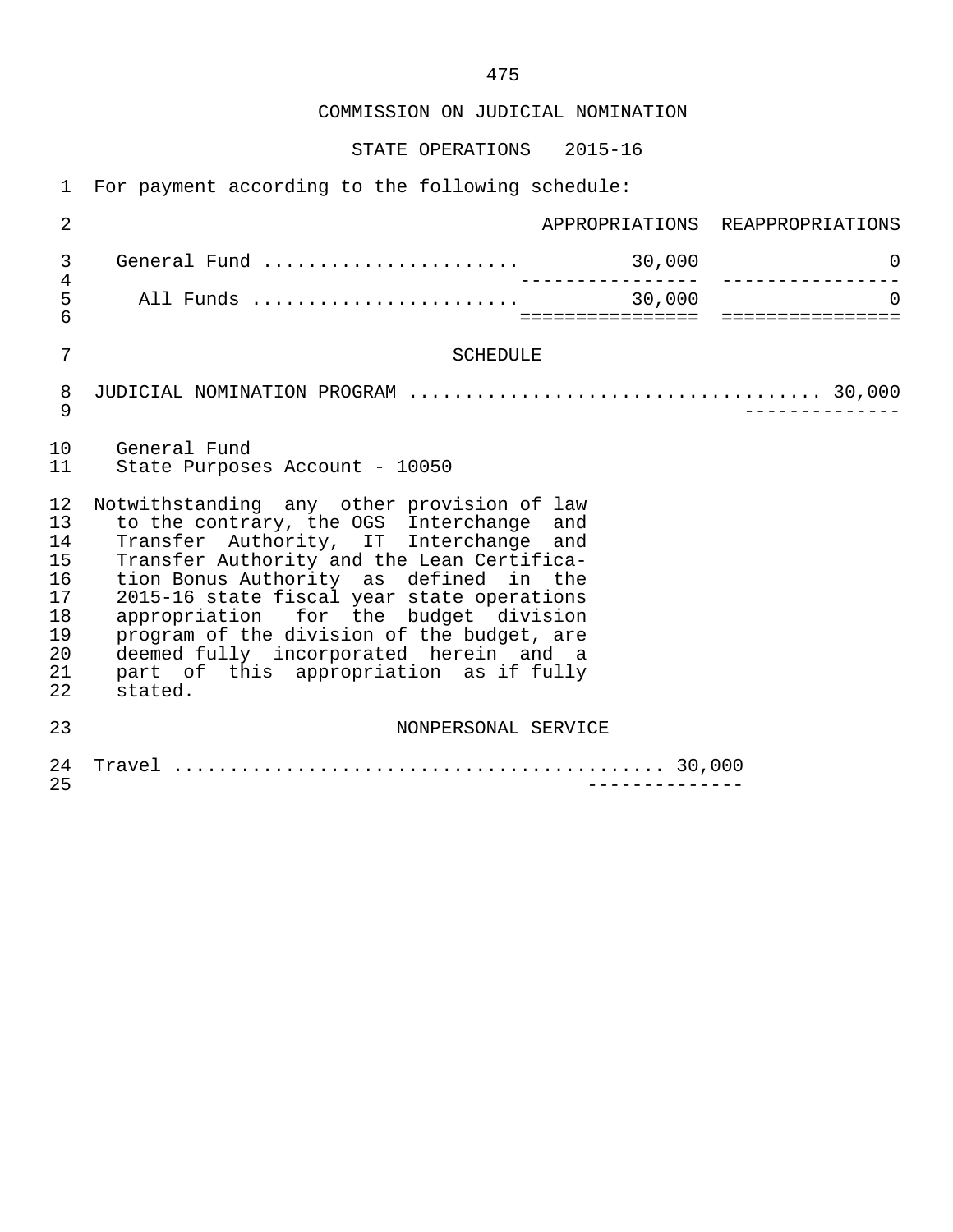JUDICIAL SCREENING COMMITTEES

STATE OPERATIONS 2015-16

| $\overline{2}$                                                 |                                                                                                                                                                                                                                                                                                                                                                                                                                                              |                   | APPROPRIATIONS REAPPROPRIATIONS   |
|----------------------------------------------------------------|--------------------------------------------------------------------------------------------------------------------------------------------------------------------------------------------------------------------------------------------------------------------------------------------------------------------------------------------------------------------------------------------------------------------------------------------------------------|-------------------|-----------------------------------|
| $\mathsf{3}$                                                   | General Fund $\ldots \ldots \ldots \ldots \ldots \ldots$ 38,000                                                                                                                                                                                                                                                                                                                                                                                              | _________________ | $\mathsf{O}$<br>_________________ |
| 4<br>5<br>6                                                    |                                                                                                                                                                                                                                                                                                                                                                                                                                                              |                   |                                   |
| 7                                                              | <b>SCHEDULE</b>                                                                                                                                                                                                                                                                                                                                                                                                                                              |                   |                                   |
| 8<br>9                                                         |                                                                                                                                                                                                                                                                                                                                                                                                                                                              |                   |                                   |
| 10<br>11                                                       | General Fund<br>State Purposes Account - 10050                                                                                                                                                                                                                                                                                                                                                                                                               |                   |                                   |
| 12<br>13<br>14<br>15<br>16<br>17<br>18<br>19<br>20<br>21<br>22 | Notwithstanding any other provision of law<br>to the contrary, the OGS Interchange and<br>Transfer Authority, IT Interchange and<br>Transfer Authority and the Lean Certifica-<br>tion Bonus Authority as defined in the<br>2015-16 state fiscal year state operations<br>appropriation for the budget division<br>program of the division of the budget, are<br>deemed fully incorporated herein and a<br>part of this appropriation as if fully<br>stated. |                   |                                   |
| 23                                                             | PERSONAL SERVICE                                                                                                                                                                                                                                                                                                                                                                                                                                             |                   |                                   |
| 24<br>25                                                       | Personal service--regular  13,000                                                                                                                                                                                                                                                                                                                                                                                                                            |                   |                                   |
| 26                                                             | NONPERSONAL SERVICE                                                                                                                                                                                                                                                                                                                                                                                                                                          |                   |                                   |
| 27<br>28<br>29                                                 | Contractual services  15,000                                                                                                                                                                                                                                                                                                                                                                                                                                 |                   |                                   |
| 30<br>31                                                       | Amount available for nonpersonal service  25,000                                                                                                                                                                                                                                                                                                                                                                                                             |                   |                                   |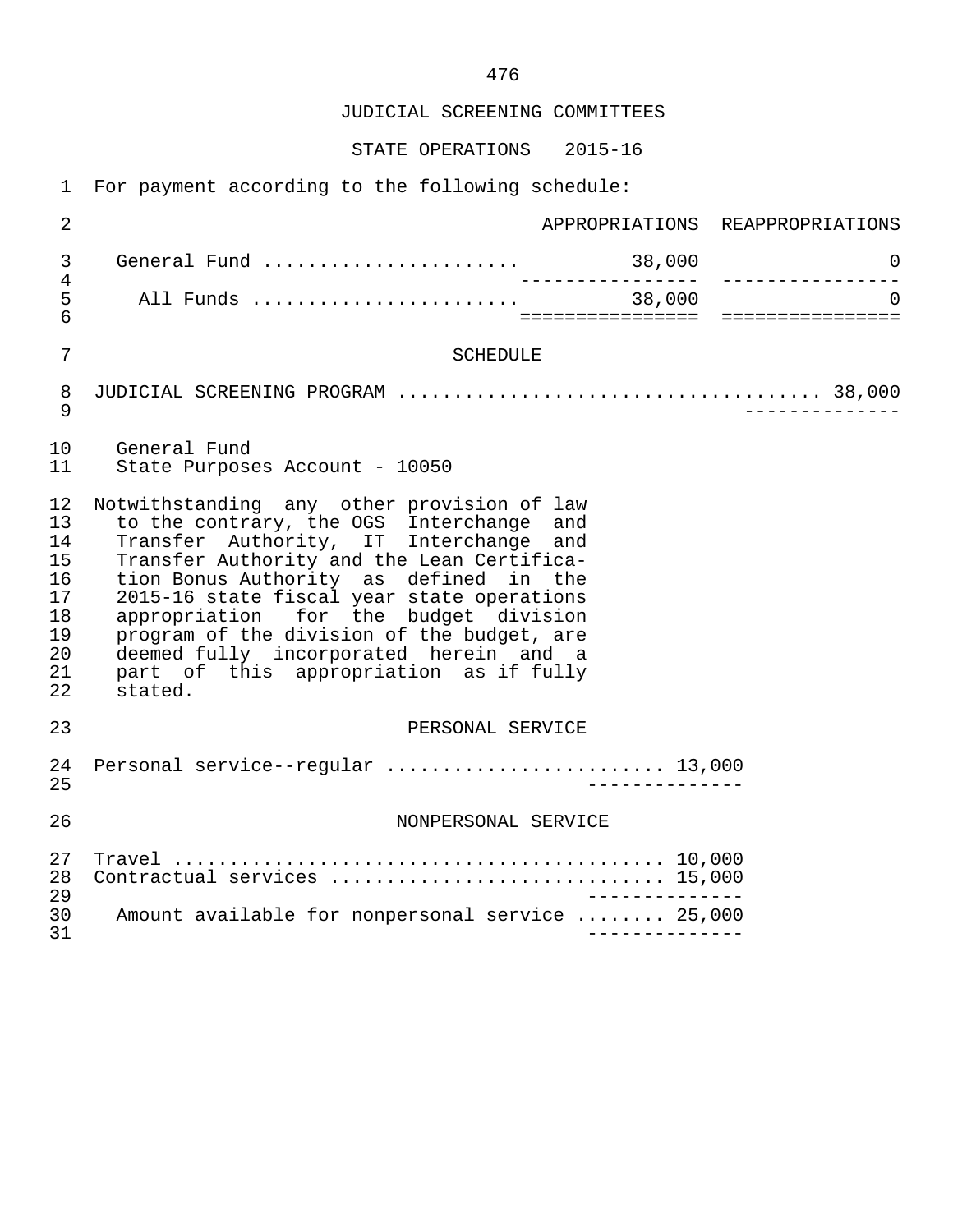STATE OPERATIONS 2015-16

 1 For payment according to the following schedule: 2 **APPROPRIATIONS** REAPPROPRIATIONS 3 General Fund ....................... 41,685,000 0 4 Special Revenue Funds - Federal .... 1,921,000 2,086,000 5 Special Revenue Funds - Other ...... 9,789,000 0 6 Enterprise Funds ................... 500,000 0 7 ---------------- ---------------- 8 All Funds ........................ 53,895,000 2,086,000 9 ================ ================ 10 SCHEDULE 11 PROGRAM OVERSIGHT PROGRAM ................................... 53,895,000 12 -------------- 13 General Fund<br>14 State Purpose State Purposes Account - 10050 15 Notwithstanding any other provision of law, 16 the money hereby appropriated may be<br>17 increased or decreased by interchange. 17 increased or decreased by interchange, 18 with any appropriation of the justice 19 center for the protection of people with<br>20 special needs, and may be increased or 20 special needs, and may be increased or 21 decreased by transfer or suballocation 22 between these appropriated amounts and<br>23 appropriations of the office of mental 23 appropriations of the office of mental 24 health, office for people with develop- 25 mental disabilities, office of alcoholism 26 and substance abuse services, department<br>27 of health, and the office of children and 27 of health, and the office of children and<br>28 family services with the approval of the 28 family services with the approval of the<br>29 director of the budget who shall file such 29 director of the budget who shall file such<br>30 approval with the department of audit and 30 approval with the department of audit and<br>31 control and copies thereof with the chair-31 control and copies thereof with the chair-<br>32 man of the senate finance committee and 32 man of the senate finance committee and<br>33 the chairman of the assembly ways and 33 the chairman of the assembly ways and 34 means committee.<br>35 Notwithstanding any Notwithstanding any other provision of law 36 to the contrary, the OGS Interchange and 37 Transfer Authority, IT Interchange and<br>38 Transfer Authority and the Lean-Certif- 38 Transfer Authority and the Lean Certif- 39 ication Bonus Authority as defined in the 40 2015-16 state fiscal year state operations<br>41 appropriation for the budget division 41 appropriation for the budget division<br>42 program of the division of the budget, are 42 program of the division of the budget, are<br>43 deemed fully incorporated herein and a 43 deemed fully incorporated herein and a<br>44 part of this appropriation as if fully 44 part of this appropriation as if fully<br>45 stated. stated.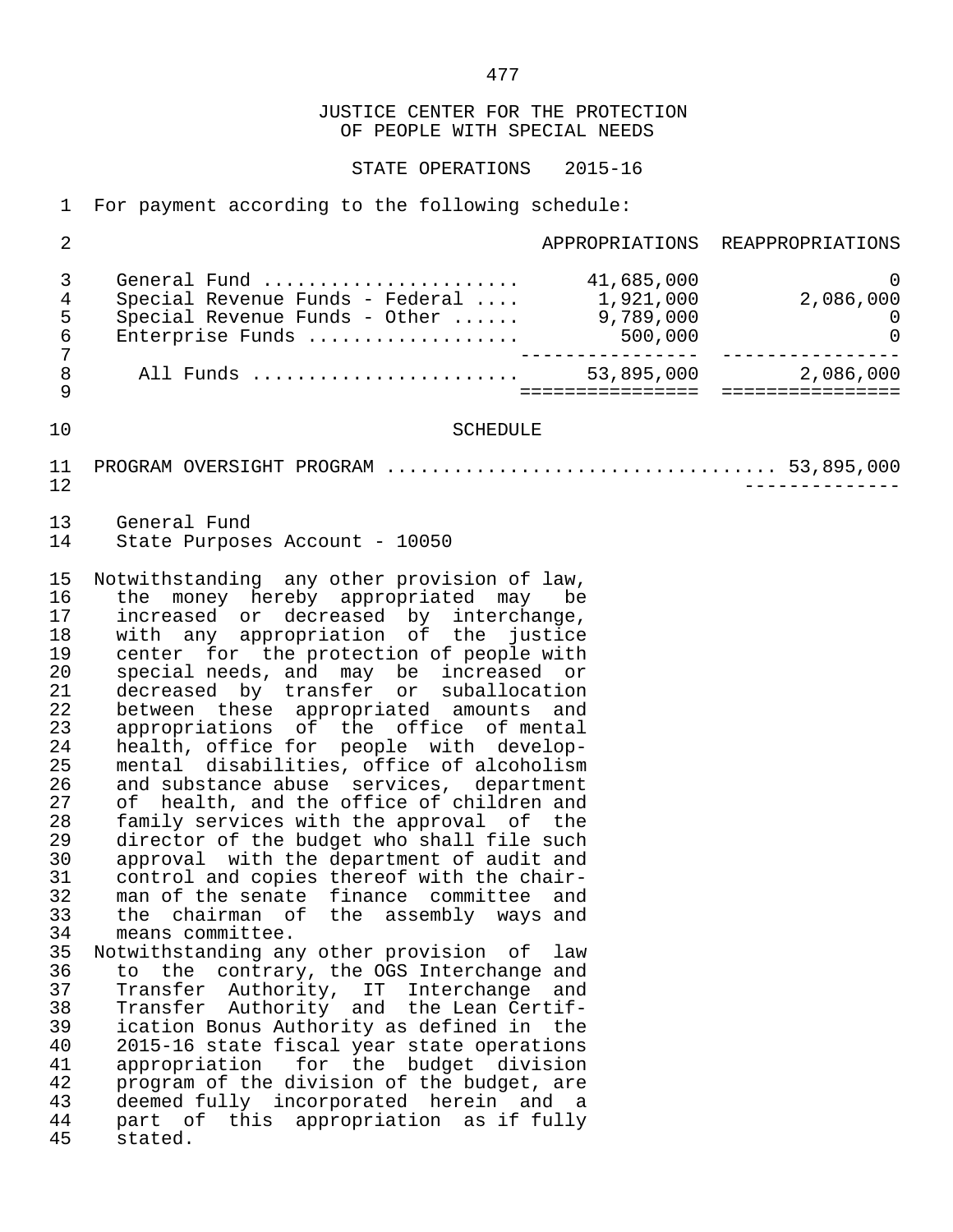STATE OPERATIONS 2015-16

#### 1 PERSONAL SERVICE

2 Personal service--regular ....................... 26,228,000<br>3 Holidav/overtime compensation ...................... 250.000 3 Holiday/overtime compensation .................... 250,000 4 -------------- 5 Amount available for personal service ....... 26,478,000<br>6 6 --------------

#### 7 NONPERSONAL SERVICE

| 9   | Supplies and materials  336,000                      |
|-----|------------------------------------------------------|
|     |                                                      |
|     | Contractual services  12,310,000                     |
| 11  |                                                      |
| 12  |                                                      |
| 13  | Amount available for nonpersonal service  15,207,000 |
| 14  |                                                      |
| 15  | Program account subtotal $41,685,000$                |
| 1 6 |                                                      |

- 17 Special Revenue Funds Federal<br>18 Federal Education Fund
- 18 Federal Education Fund<br>19 1031-OT-Education Accou
- 19 1031-OT-Education Account 25203

20 Notwithstanding any other provision of law,<br>21 the money hereby appropriated may be 21 the money hereby appropriated may be<br>22 increased or decreased by interchange. 22 increased or decreased by interchange,<br>23 with any appropriation of the justice 23 with any appropriation of the justice<br>24 center for the protection of people with 24 center for the protection of people with<br>25 special needs, and may be increased or 25 special needs, and may be increased or<br>26 decreased by transfer or suballocation 26 decreased by transfer or suballocation<br>27 between these appropriated amounts and 27 between these appropriated amounts and<br>28 appropriations of the office of mental 28 appropriations of the office of mental 29 health, office for people with develop- 30 mental disabilities, office of alcoholism<br>31 and substance abuse services, department 31 and substance abuse services, department<br>32 of health, and the office of children and 32 of health, and the office of children and<br>33 family services with the approval of the 33 family services with the approval of the 34 director of the budget who shall file such<br>35 approval with the department of audit and 35 approval with the department of audit and<br>36 control and copies thereof with the chair-36 control and copies thereof with the chair-<br>37 man of the senate finance committee and man of the senate finance committee and 38 the chairman of the assembly ways and 39 means committee.<br>40 For services and ex 40 For services and expenses related to TRAID<br>41 including for contract for the delivery of 41 including for contract for the delivery of<br>42 direct services to persons utilizing 42 direct services to persons utilizing

43 regional technology centers or other enti-<br>44 ties funded through the TRAID project. ties funded through the TRAID project.

45 Personal service ................................. 335,000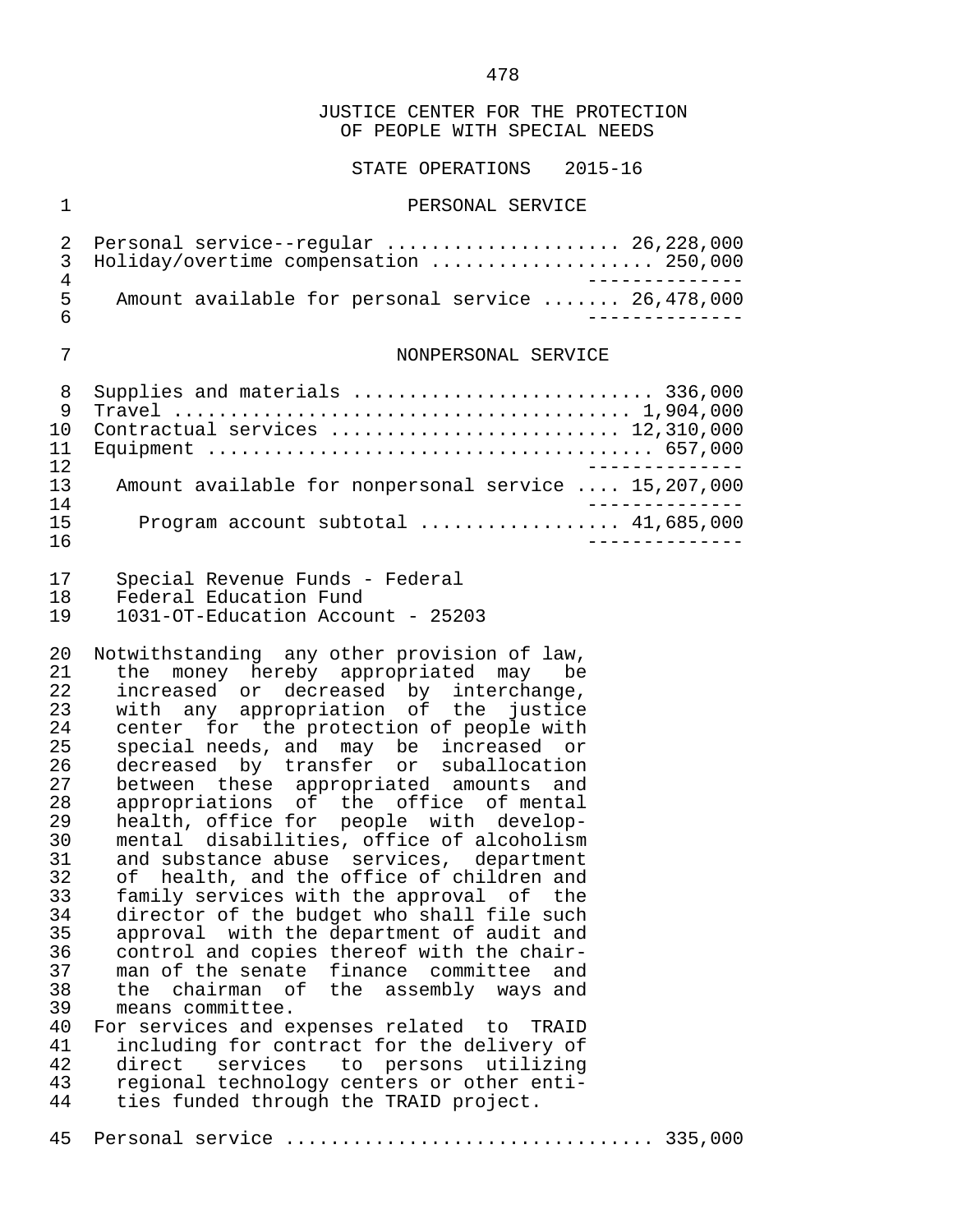STATE OPERATIONS 2015-16

 1 Nonpersonal service .............................. 897,000 2 Fringe benefits .................................. 181,000 3 Indirect costs ..................................... 8,000 4 -------------- 5 Program account subtotal ..................... 1,421,000 6 -------------- 7 Special Revenue Funds - Federal<br>8 Federal Health and Human Service 8 Federal Health and Human Services Fund Federal Health and Human Services Account - 25100 10 Notwithstanding any other provision of law,<br>11 the money hereby appropriated may be 11 the money hereby appropriated may be<br>12 increased or decreased by interchange. 12 increased or decreased by interchange, 13 with any appropriation of the justice 14 center for the protection of people with<br>15 special needs, and may be increased or 15 special needs, and may be increased or<br>16 decreased by transfer or suballocation 16 decreased by transfer or suballocation<br>17 between these appropriated amounts and 17 between these appropriated amounts and<br>18 appropriations of the office of mental 18 appropriations of the office of mental<br>19 health, office for people with develop-19 health, office for people with develop-<br>20 mental disabilities, office of alcoholism 20 mental disabilities, office of alcoholism<br>21 and substance abuse services, department 21 and substance abuse services, department<br>22 of health, and the office of children and 22 of health, and the office of children and<br>23 family services with the approval of the 23 family services with the approval of the<br>24 director of the budget who shall file such 24 director of the budget who shall file such<br>25 approval with the department of audit and 25 approval with the department of audit and<br>26 control and copies thereof with the chair-26 control and copies thereof with the chair-<br>27 man of the senate finance committee and 27 man of the senate finance committee and<br>28 the chairman of the assembly ways and 28 the chairman of the assembly ways and<br>29 means committee. means committee. 30 For services and expenses associated with<br>31 federal grant awards yet to be allocated. 31 federal grant awards yet to be allocated.<br>32 Notwithstanding any inconsistent provisio 32 Notwithstanding any inconsistent provision<br>33 of law, the director of the budget is 33 of law, the director of the budget is<br>34 hereby authorized to transfer\_appropri-34 hereby authorized to transfer-appropri-<br>35 ation-authority-contained herein to any 35 ation authority contained herein to any<br>36 other federal fund or program within the 36 other federal fund or program within the<br>37 iustice center for the protection of 37 justice center for the protection of<br>38 people with special needs. people with special needs. 39 Personal service ................................. 100,000 40 Nonpersonal service .............................. 342,000 41 Fringe benefits ................................... 54,000 42 Indirect costs ..................................... 4,000 43<br>44 - Program account subtotal expressions and the 500,000 44 Program account subtotal ..................... 500,000 45 --------------

46 Special Revenue Funds - Other<br>47 Combined Expendable Trust Fund Combined Expendable Trust Fund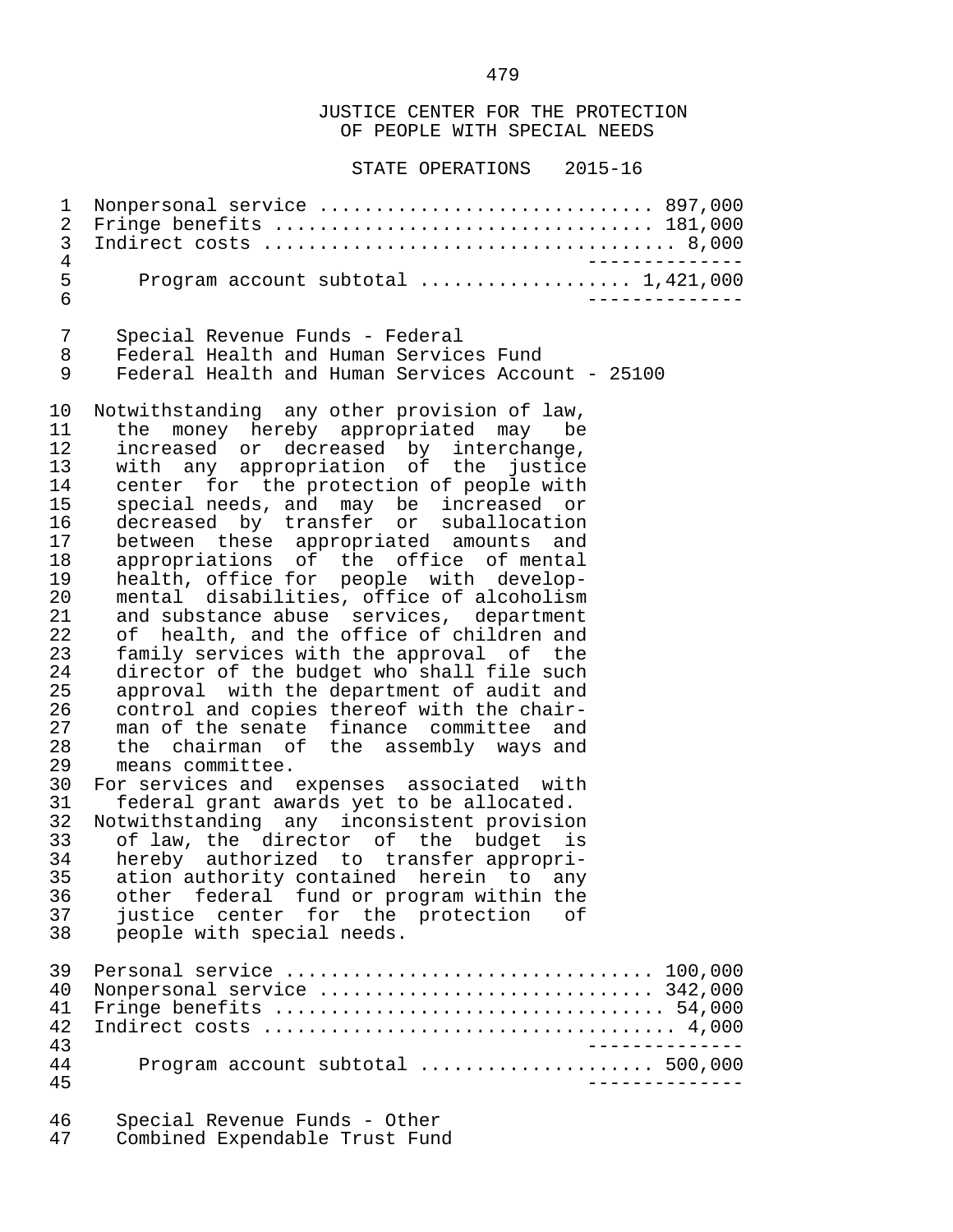JUSTICE CENTER FOR THE PROTECTION OF PEOPLE WITH SPECIAL NEEDS STATE OPERATIONS 2015-16 1 Justice Center Grants and Bequests - 20202 2 For services and expenses associated with<br>3 qifts, grants and bequests to the justice 3 gifts, grants and bequests to the justice<br>4 center for the protection of people with 4 center for the protection of people with<br>5 special needs. 5 special needs. 6 PERSONAL SERVICE 7 Personal service--regular ......................... 90,000 8 Holiday/overtime compensation ......................... 10,000<br>9 9<br>10 Amount available for personal service ......... 100,000 10 Amount available for personal service .......... 100,000<br>------------- 11 -------------- 12 NONPERSONAL SERVICE 13 Supplies and materials ............................ 45,000 14 Contractual services ............................. 250,000 Equipment  $\dots\dots\dots\dots\dots\dots\dots\dots\dots\dots\dots\dots\dots$ . 45,000 16 Fringe benefits ................................... 57,000 17 Indirect costs ..................................... 3,000 -------------<br>19 Amount available for nonpersonal service ...... 400,000 19 Amount available for nonpersonal service ....... 400,000<br>20 ------------- 20 -------------- 21 Program account subtotal ..................... 500,000 22 -------------- 23 Special Revenue Funds - Other 24 Miscellaneous Special Revenue Fund Federal Salary Sharing Account - 22056 26 Notwithstanding any other provision of law,<br>27 the money hereby appropriated may be 27 the money hereby appropriated may be<br>28 increased or decreased by interchange, 28 increased or decreased by interchange,<br>29 with any appropriation of the justice 29 with any appropriation of the justice<br>30 center for the protection of people with 30 center for the protection of people with<br>31 special needs, and may be increased or 31 special needs, and may be increased or 32 decreased by transfer or suballocation<br>33 between these appropriated amounts and 33 between these appropriated amounts and<br>34 appropriations of the office of mental 34 appropriations of the office of mental<br>35 health, office for people with develophealth, office for people with develop-36 mental disabilities, office of alcoholism<br>37 and substance abuse services, department 37 and substance abuse services, department<br>38 of health, and the office of children and 38 of health, and the office of children and<br>39 family services with the approval of the 39 family services with the approval of the<br>40 director of the budget who shall file such 40 director of the budget who shall file such<br>41 approval with the department of audit and 41 approval with the department of audit and<br>42 control and copies thereof with the chair-42 control and copies thereof with the chair-<br>43 man of the senate finance committee and man of the senate finance committee and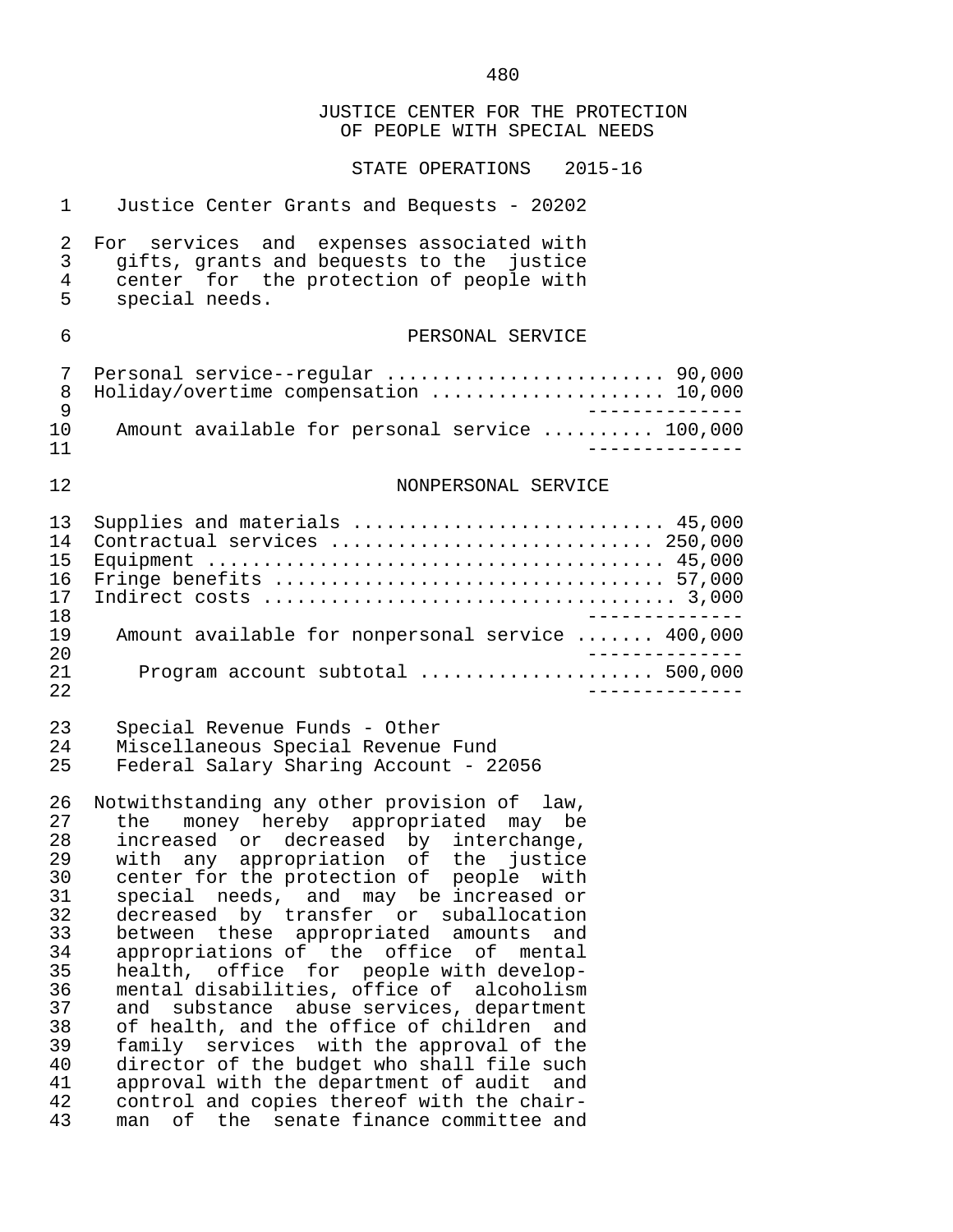STATE OPERATIONS 2015-16

| $\mathbf 1$<br>$\overline{2}$<br>3<br>$\overline{4}$<br>5<br>$\epsilon$<br>7<br>$\,8\,$<br>9<br>10<br>11<br>12<br>13 | the chairman of the assembly ways and<br>means committee.<br>Notwithstanding any other provision of law<br>to the contrary, the OGS Interchange<br>and<br>Transfer Authority, IT Interchange<br>and<br>Transfer Authority and the Lean Certif-<br>ication Bonus Authority as defined in the<br>2015-16 state fiscal year state operations<br>appropriation for the budget division<br>program of the division of the budget, are<br>deemed fully incorporated herein and a<br>part of this appropriation as if fully<br>stated. |
|----------------------------------------------------------------------------------------------------------------------|---------------------------------------------------------------------------------------------------------------------------------------------------------------------------------------------------------------------------------------------------------------------------------------------------------------------------------------------------------------------------------------------------------------------------------------------------------------------------------------------------------------------------------|
| 14                                                                                                                   | PERSONAL SERVICE                                                                                                                                                                                                                                                                                                                                                                                                                                                                                                                |
| 15<br>16<br>17<br>18<br>19                                                                                           | Personal service--regular  5,468,000<br>Holiday/overtime compensation  35,000<br>Amount available for personal service  5,503,000                                                                                                                                                                                                                                                                                                                                                                                               |
| 20                                                                                                                   | NONPERSONAL SERVICE                                                                                                                                                                                                                                                                                                                                                                                                                                                                                                             |
| 21<br>22<br>23<br>24<br>25<br>26<br>27<br>28<br>29                                                                   | Supplies and materials  5,000<br>Contractual services  315,000<br>Amount available for nonpersonal service  3,786,000                                                                                                                                                                                                                                                                                                                                                                                                           |
| 30<br>31                                                                                                             | Program account subtotal  9,289,000                                                                                                                                                                                                                                                                                                                                                                                                                                                                                             |
| 32<br>33<br>34                                                                                                       | Enterprise Funds<br>Agencies Enterprise Fund<br>Publications Account - 50301                                                                                                                                                                                                                                                                                                                                                                                                                                                    |
| 35<br>36<br>37<br>38<br>39<br>40<br>41<br>42<br>43<br>44<br>45                                                       | Notwithstanding any other provision of law,<br>money hereby appropriated may<br>the<br>be<br>decreased by interchange,<br>increased or<br>any appropriation of the justice<br>with<br>for the protection of people with<br>center<br>special needs, and may be<br>increased<br>or<br>decreased by transfer or<br>suballocation<br>between these appropriated amounts<br>and<br>appropriations of the office of mental<br>health, office for people with develop-<br>disabilities, office of alcoholism<br>mental                |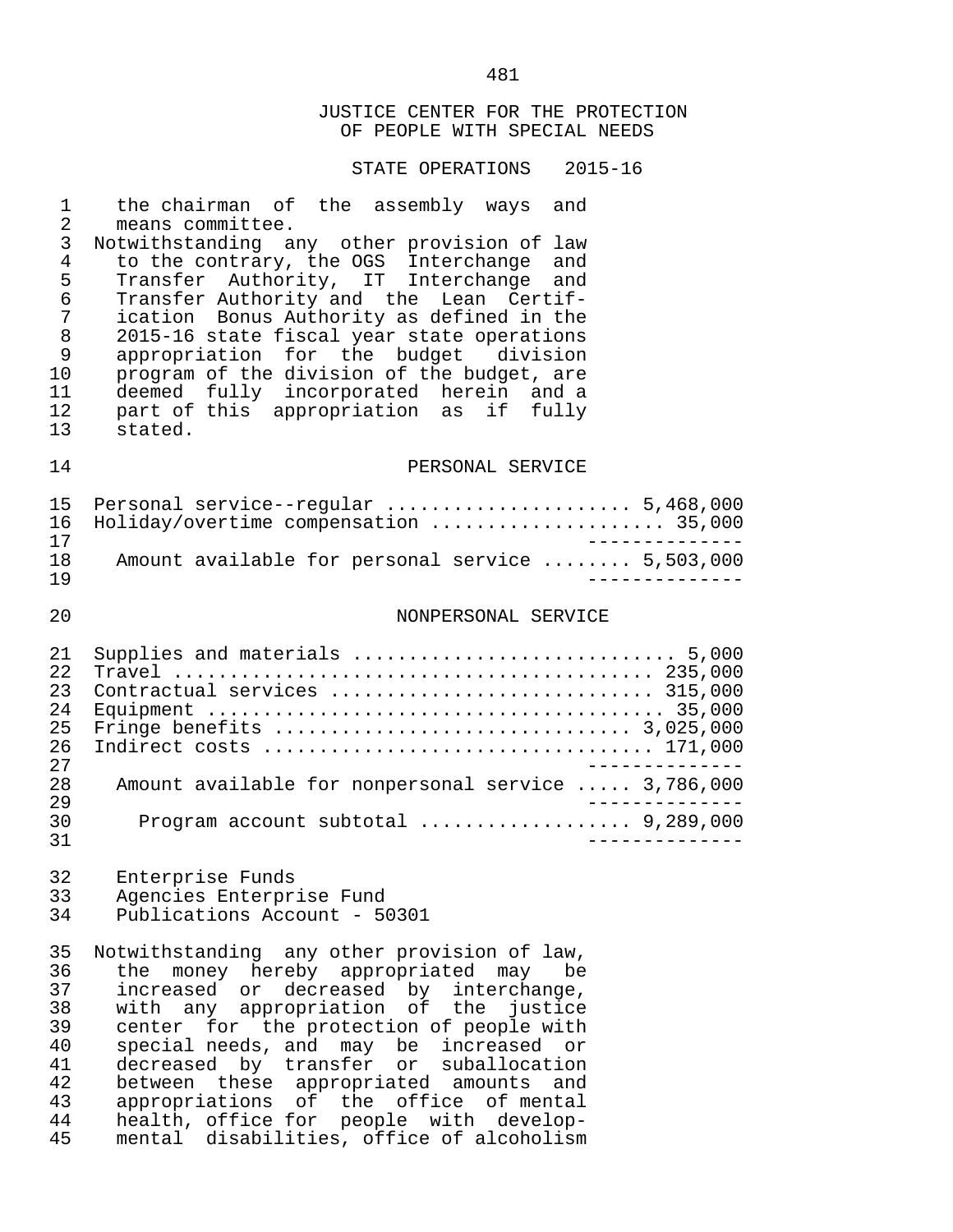## STATE OPERATIONS 2015-16

| 1<br>2          | and substance abuse services, department<br>of health, and the office of children and |
|-----------------|---------------------------------------------------------------------------------------|
| $\mathsf{3}$    | family services with the approval of the                                              |
| $\overline{4}$  | director of the budget who shall file such                                            |
| 5               | approval with the department of audit and                                             |
| $\epsilon$      | control and copies thereof with the chair-                                            |
| $\overline{7}$  | man of the senate finance committee and                                               |
| $\,8\,$         | the chairman of the assembly ways and                                                 |
| $\overline{9}$  | means committee.                                                                      |
| 10 <sub>o</sub> | For services and expenses associated with                                             |
| 11              | protection of vulnerable persons, includ-                                             |
| 12              | ing, but not limited to, the provision of                                             |
| 13              | investigative services, training, and the                                             |
| 14              | development, production and distribution                                              |
| 15              | of training materials, reports, promo-                                                |
| 16              | tional materials and other items. Notwith-                                            |
| 17              | standing any other inconsistent provision                                             |
| 18              | law, the justice center for the<br>of                                                 |
| 19              | protection of people with special needs                                               |
| 20              | may establish and charge fees for the                                                 |
| 21              | provision of such services.                                                           |
| 22              | NONPERSONAL SERVICE                                                                   |
| 23              | Supplies and materials  150,000                                                       |

|    | 26 Contractual services  150,000 |
|----|----------------------------------|
| フワ | - - - - - - - - - - - -          |
| 28 |                                  |
| 29 |                                  |
|    |                                  |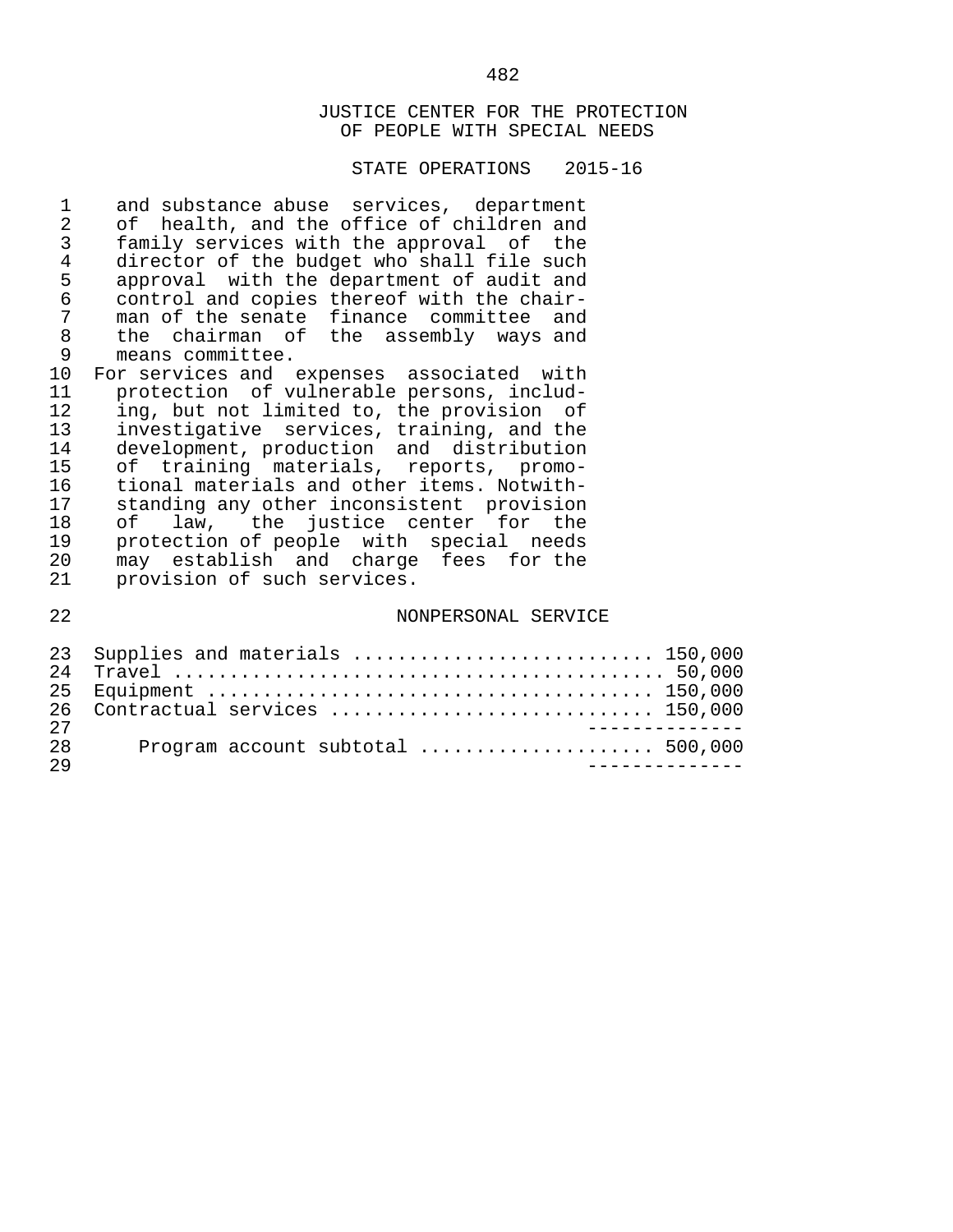#### STATE OPERATIONS - REAPPROPRIATIONS 2015-16

- 1 [JUSTICE CENTER] PROGRAM OVERSIGHT PROGRAM
- 2 Special Revenue Funds Federal
- 3 Federal Education Fund<br>4 1031-OT-Education Accou
- 4 1031-OT-Education Account 25203
- 5 By chapter 50, section 1, of the laws of 2014:<br>6 Notwithstanding any other provision of law.
- 6 Notwithstanding any other provision of law, the money hereby appropri-<br>7 ated may be increased or decreased by interchange, with any appro-7 ated may be increased or decreased by interchange, with any appro-<br>8 briation of the justice center for the protection of people with 8 priation of the justice center for the protection of people with<br>9 special needs, and may be increased or decreased by transfer or 9 special needs, and may be increased or decreased by transfer or<br>10 suballocation between these appropriated amounts and appropriations 10 suballocation between these appropriated amounts and appropriations<br>11 of the office of mental health, office for people with developmental 11 of the office of mental health, office for people with developmental<br>12 odisabilities, office of alcoholism, and substance abuse services. 12 disabilities, office of alcoholism and substance abuse services, 13 department of health, and the office of children and family services<br>14 with the approval of the director of the budget who shall file such 14 with the approval of the director of the budget who shall file<br>15 approval with the department of audit and control and copies the 15 approval with the department of audit and control and copies thereof<br>16 antith the chairman of the senate finance committee and the chairman 16 with the chairman of the senate finance committee and the chairman<br>17 of the assembly ways and means committee. 17 of the assembly ways and means committee.<br>18 For services and expenses related to TRAID
- 18 For services and expenses related to TRAID including for contract for<br>19 the delivery of direct services to persons utilizing regional tech-19 the delivery of direct services to persons utilizing regional tech-<br>20 nology centers or other entities funded through the TRAID project. 20 nology centers or other entities funded through the TRAID project. 21 Personal service ... 335,000 ........................... (re. \$335,000)<br>22 Nonpersonal service ... 897,000 ........................ (re. \$897,000) 22 Nonpersonal service ... 897,000 ....................... (re. \$897,000) 23 Fringe benefits ... 181,000 ........................... (re. \$181,000) 24 Indirect costs ... 8,000 ................................ (re. \$8,000)
- 25 By chapter 50, section 1, of the laws of 2013:<br>26 Notwithstanding any other provision of law,
- 26 Notwithstanding any other provision of law, the money hereby appropri-<br>27 ated may be increased or decreased by interchange, with any appro-27 ated may be increased or decreased by interchange, with any appro-<br>28 a priation of the justice center for the protection of people with 28 priation of the justice center for the protection of people with<br>29 special needs, and may be increased or decreased by transfer or 29 special needs, and may be increased or decreased by transfer or 30 suballocation between these appropriated amounts and appropriations 31 of the commission on quality of care and advocacy for persons with<br>32 disabilities, office of mental health, office for people with devel- 32 disabilities, office of mental health, office for people with devel- 33 opmental disabilities, office of alcoholism and substance abuse 34 services, department of health, and the office of children and fami-<br>35 1 arrylices with the approval of the director of the budget who 35 ly services with the approval of the director of the budget<br>36 shall file such approval with the department of audit and con 36 shall file such approval with the department of audit and control<br>37 and copies thereof with the chairman of the senate finance committee 37 and copies thereof with the chairman of the senate finance committee<br>38 and the chairman of the assembly ways and means committee. 38 and the chairman of the assembly ways and means committee.<br>39 For services and expenses related to TRAID including for con
- 39 For services and expenses related to TRAID including for contract for<br>40 the delivery of direct services to persons utilizing regional tech-40 the delivery of direct services to persons utilizing regional tech-<br>41 nology centers or other entities funded through the TRAID project. 41 nology centers or other entities funded through the TRAID project. 42 Personal service ... 142,000 .............................. (re. \$5,000)<br>43 Nonpersonal service ... 392,000 ........................ (re. \$149,000) 43 Nonpersonal service ... 392,000 ....................... (re. \$149,000) 44 Fringe benefits ... 71,000 ............................. (re. \$10,000) 45 Indirect costs ... 4,000 ................................ (re. \$1,000)
- 46 Special Revenue Funds Federal
- Federal Health and Human Services Fund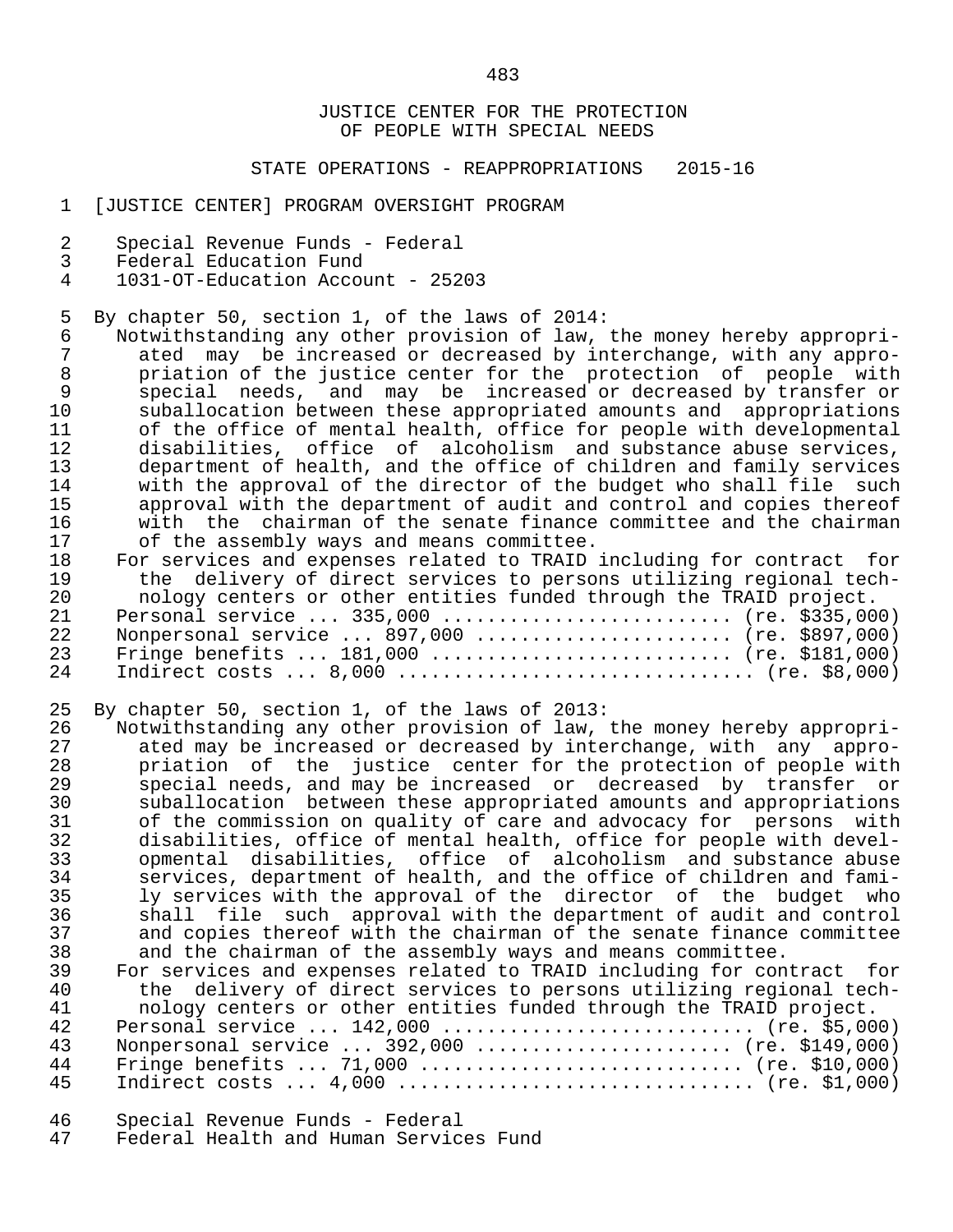#### STATE OPERATIONS - REAPPROPRIATIONS 2015-16

1 Federal Health and Human Services Account - 25100

2 By chapter 50, section 1, of the laws of 2014:<br>3 Notwithstanding any other provision of law,

3 Notwithstanding any other provision of law, the money hereby appropri-<br>4 ated may be increased or decreased by interchange, with any appro-4 ated may be increased or decreased by interchange, with any appro-<br>5 priation of the justice center for the protection of people with 5 priation of the justice center for the protection of people with<br>6 special needs, and may be increased or decreased by transfer or 6 special needs, and may be increased or decreased by transfer or 7 suballocation between these appropriated amounts and appropriations<br>8 of the office of mental health, office for people with developmental 8 of the office of mental health, office for people with developmental<br>9 disabilities, office of alcoholism and substance abuse services, 9 disabilities, office of alcoholism and substance abuse services, 10 department of health, and the office of children and family services 11 with the approval of the director of the budget who shall file such<br>12 approval with the department of audit and control and copies thereof 12 approval with the department of audit and control and copies thereof<br>13 with the chairman of the senate finance committee and the chairman 13 with the chairman of the senate finance committee and the chairman<br>14 of the assembly ways and means committee. 14 of the assembly ways and means committee.<br>15 For services and expenses associated with f 15 For services and expenses associated with federal grant awards yet to 16

- 16 be allocated.<br>17 Notwithstanding 17 Notwithstanding any inconsistent provision of law, the director of the<br>18 budget is hereby authorized to transfer appropriation authority 18 budget is hereby authorized to transfer appropriation authority 19 contained herein to any other federal fund or program within the<br>20 iustice center for the protection of people with special needs. 20 justice center for the protection of people with special needs. 21 Personal service ... 100,000 .......................... (re. \$100,000)
- 22 Nonpersonal service ... 342,000 ........................ (re. \$342,000)<br>23 Fringe benefits ... 54,000 ................................ (re. \$54,000) 23 Fringe benefits ... 54,000 ............................. (re. \$54,000) 24 Indirect costs ... 4,000 ................................ (re. \$4,000)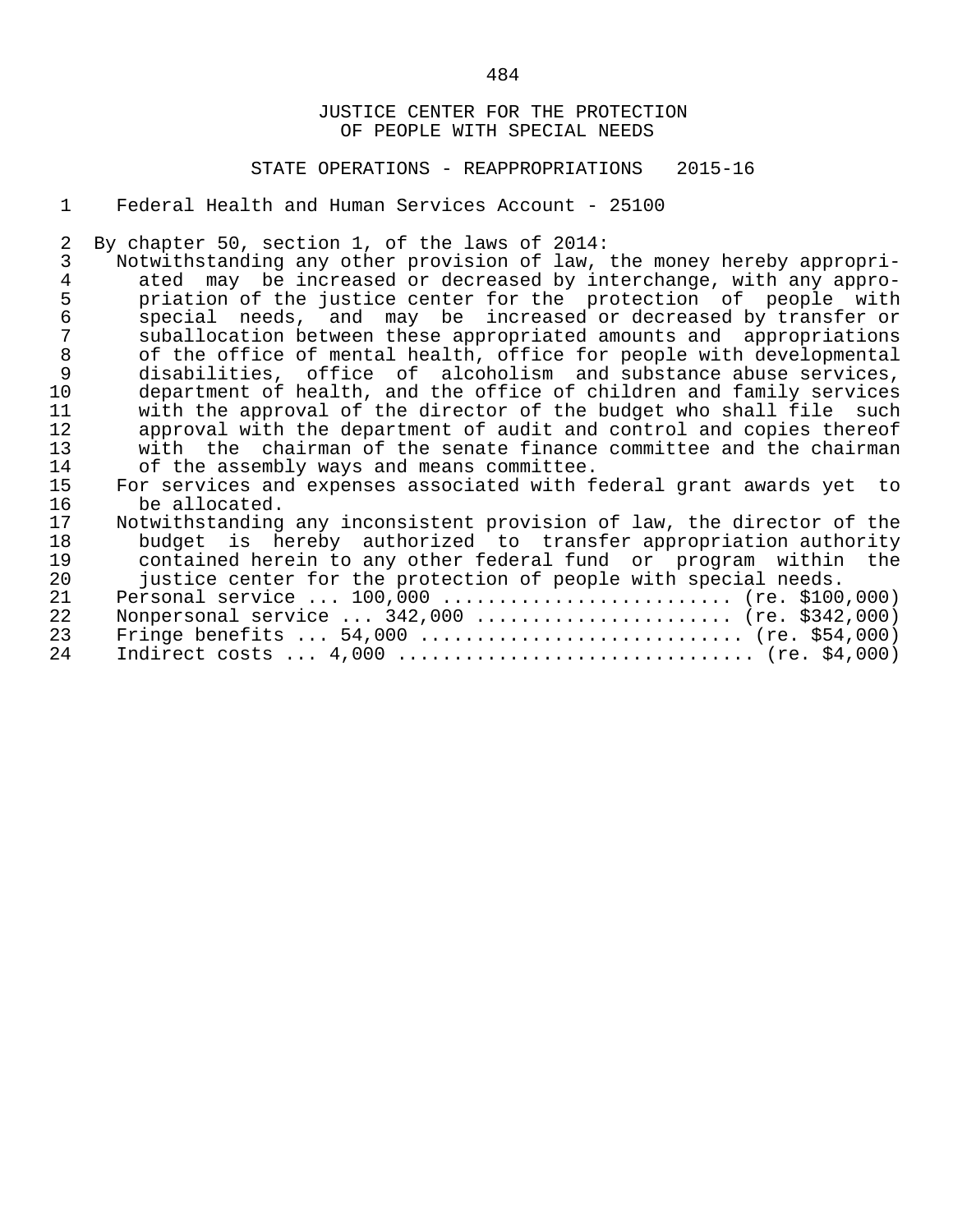STATE OPERATIONS 2015-16

1 For payment according to the following schedule:

 2 APPROPRIATIONS REAPPROPRIATIONS 3 General Fund ....................... 285,000 0 4 Special Revenue Funds - Federal .... 524,762,000 346,942,700 5 Special Revenue Funds - Other ...... 72,321,000<br>6 Enterprise Funds ................... 30,000,000 6 Enterprise Funds ................... 30,000,000 0 7 Internal Service Funds .............<br>8 8 ---------------- ---------------- 9 All Funds ........................ 631,706,000 358,419,700 10 ================ ================ 11 SCHEDULE 12 ADMINISTRATION PROGRAM ..................................... 468,574,000 13 -------------- 14 General Fund<br>15 State Purpose State Purposes Account - 10050 16 Notwithstanding any other provision of law 17 to the contrary, the New York state data<br>18 center is established in the department of 18 center is established in the department of<br>19 labor to be operated in cooperation with 19 labor to be operated in cooperation with<br>20 the United States bureau of the census in 20 the United States bureau of the census in<br>21 order to compile, analyze and disseminate 21 order to compile, analyze and disseminate<br>22 socio-economic information and data. socio-economic information and data. 23 For services and expenses of the state data<br>24 center pursuant to section 21 of the labor 24 center pursuant to section 21 of the labor<br>25 law.  $1$ aw. 26 PERSONAL SERVICE 27 Personal service--regular ......................... 85,000 28 -------------- 29 For contracted services for the state data<br>30 center program, Contractor will act as the 30 center program. Contractor will act as the 31 department of labor's agent for the 32 federal-state cooperative program for<br>33 population estimates (FSCPE). population estimates (FSCPE). 34 NONPERSONAL SERVICE 35 Contractual services ............................. 200,000 36 -------------- 37 Program account subtotal ..................... 285,000 38 -------------- 39 Special Revenue Funds - Federal Unemployment Insurance Administration Fund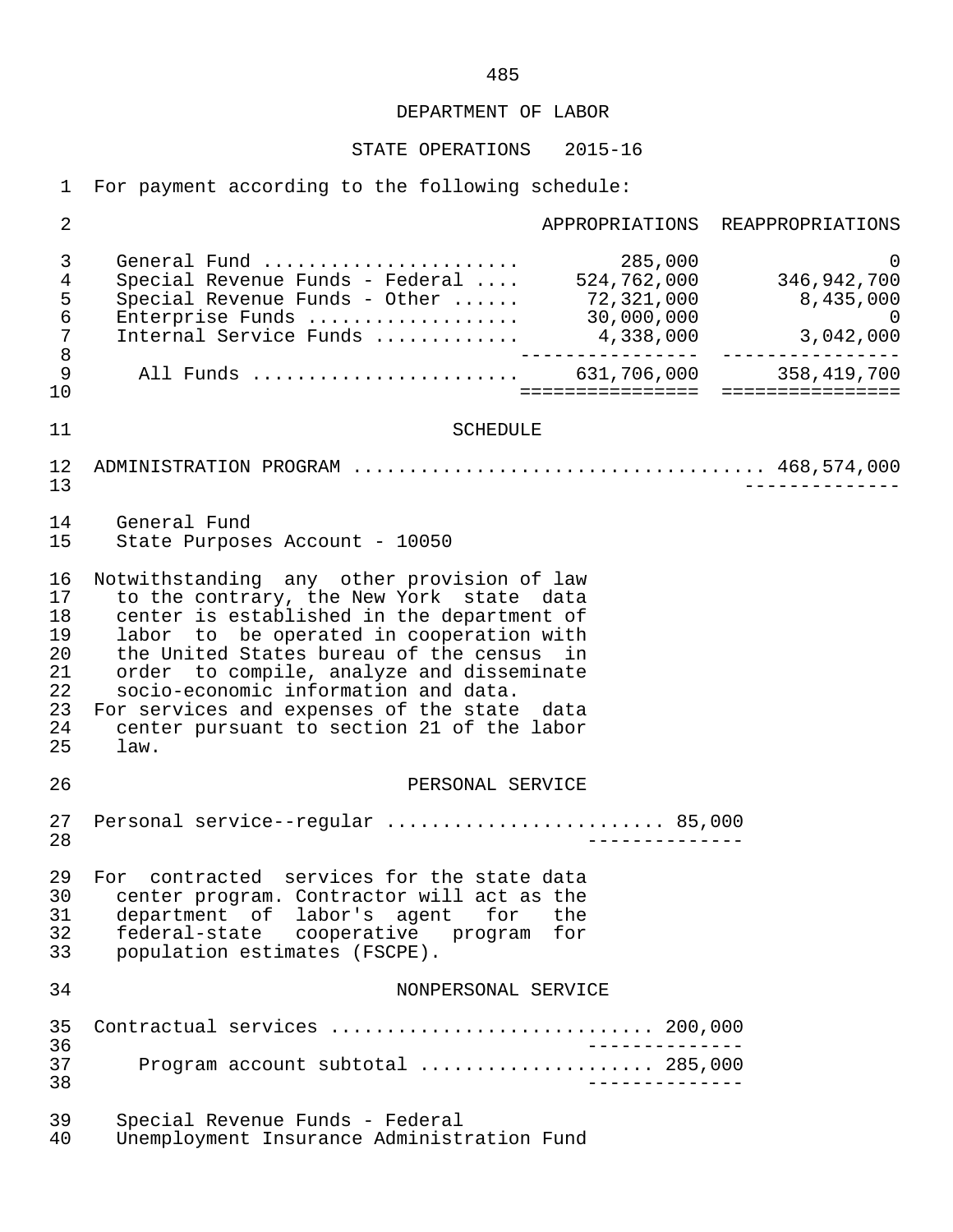#### STATE OPERATIONS 2015-16

1 Unemployment Insurance Administration Account - 25901

2 For services and expenses of administering<br>3 unemployment insurance programs, iob 3 unemployment insurance programs, job 4 service programs, workforce investment act<br>5 programs, employability development 5 programs, employability<br>6 programs, other miscellaned 6 programs, other miscellaneous programs,<br>7 and a reserve-for-unanticipated-funding. 7 and a reserve for unanticipated funding,<br>8 pursuant to federal grants and contracts. 8 pursuant to federal grants and contracts.<br>9 A portion of this appropriation may be 9 A portion of this appropriation may be<br>10 used to provide information and advice 10 used to provide information and advice 11 regarding unemployment insurance-benefit<br>12 appeals and hearing assistance. A portion 12 appeals and hearing assistance. A portion<br>13 of this appropriation may be transferred 13 of this appropriation may be transferred<br>14 to aid to localities.

14 to aid to localities.<br>15 Notwithstanding section 15 Notwithstanding section 135 of the civil 16 service law, the commissioner of the<br>17 department of labor, subject to approval 17 department of labor, subject to approval<br>18 of the director of the budget, is hereby 18 of the director of the budget, is hereby<br>19 authorized to grant additional compen-19 authorized to grant additional compen-<br>20 sation to employees of the department of 20 sation to employees of the department of<br>21 labor whose positions are funded in whole 21 labor whose positions are funded in whole<br>22 or in part by the disabled veterans' 22 or in part by the disabled veterans'<br>23 outreach-program-specialists-and/or local 23 outreach program specialists and/or local<br>24 veterans' employment representative grant 24 veterans' employment representative grant 25 or grants based on merit as determined<br>26 pursuant to the performance incentive 26 pursuant to the performance incentive<br>27 program provided for in the grant consist-27 program provided for in the grant consist-<br>28 ent with the terms of the grant and appli-28 ent with the terms of the grant and appli-<br>29 cable provisions of federal law. The 29 cable provisions of federal law. The 30 payment of such extra compensation shall<br>31 be in addition to and shall not be part of 31 be in addition to and shall not be part of<br>32 an emplovee's basic annual salary and 32 an employee's basic annual salary and 33 shall not affect or impair any performance 34 advancement payments, performance awards,<br>35 longevity payments or other rights or 35 longevity payments or other rights or 36 benefits to which an employee may be enti- 37 tled. Furthermore, any additional compen- 38 sation payable pursuant to this subdivi- 39 sion shall not be included as compensation<br>40 for retirement purposes. The amount appro-40 for retirement purposes. The amount appro-<br>41 priated herein shall also include any Reed 41 priated herein shall also include any Reed<br>42 act funds that may be made available to 42 act funds that may be made available to<br>43 this state under section 903 of the social 43 this state under section 903 of the social<br>44 security act as amended and in accordance 44 security act as amended and in accordance<br>45 with federal regulations, to be used under 45 with federal regulations, to be used under<br>46 the direction of the New York state 46 the direction of the New York state<br>47 department of labor subject to approval of 47 department of labor subject to approval of<br>48 the director of the budget to pay the 48 the director of the budget to pay the<br>49 administrative expenses of the employment 49 administrative expenses of the employment<br>50 security program, including the adminis-50 security program, including the adminis-<br>51 tration of the unemployment insurance law tration of the unemployment insurance law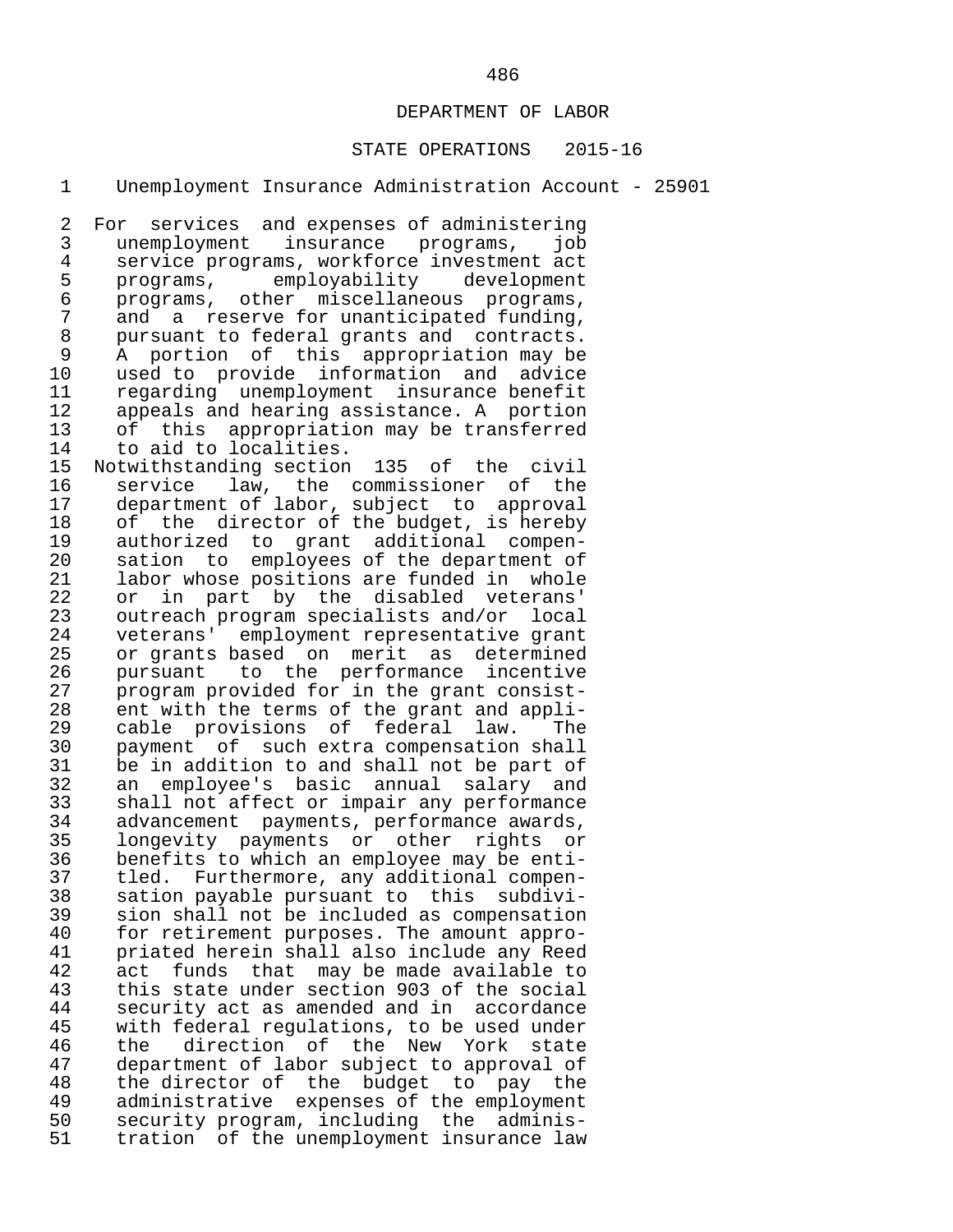#### STATE OPERATIONS 2015-16

1 and the administration of state public<br>2 employment offices. 2 employment offices.<br>3 Notwithstanding any 3 Notwithstanding any other provision of law<br>4 to the contrary, the OGS Interchange and 4 to the contrary, the OGS Interchange and<br>5 Transfer Authority, IT Interchange and 5 Transfer Authority, IT Interchange and<br>6 Transfer\_Authority\_and\_the\_Lean\_Certifica- 6 Transfer Authority and the Lean Certifica- 7 tion Bonus Authority as defined in the<br>8 2015-16 state fiscal vear state operations 8 2015-16 state fiscal year state operations<br>9 appropriation for the budget division 9 appropriation for the budget division<br>10 program of the division of the budget, are 10 program of the division of the budget, are<br>11 deemed fully incorporated herein and a 11 deemed fully incorporated herein and a<br>12 part of this appropriation as if fully 12 part of this appropriation as if fully<br>13 stated. stated. 14 Personal service ............................. 184,177,000 15 Nonpersonal service ........................... 80,707,000 16 Fringe benefits ............................... 98,682,000 17 Indirect costs ................................... 164,000 18 --------------<br>19 Program account subtotal ..................... 363.730.000 19 Program account subtotal ................. 363,730,000 20 -------------- 21 Special Revenue Funds - Federal 22 Unemployment Insurance Administration Fund<br>23 Unemployment Insurance Control Fund Account Unemployment Insurance Control Fund Account - 25903 24 For services and expenses of administering<br>25 the unemployment insurance control fund 25 the unemployment insurance control-fund<br>26 program, The amount appropriated herein 26 program. The amount appropriated herein<br>27 shall include up to \$16,000,000 credited 27 shall include up to \$16,000,000 credited<br>28 to the unemployment insurance control 28 to the unemployment insurance control<br>29 fund, created pursuant to chapter 5 of the fund, created pursuant to chapter 5 of the 30 laws of 2000, as costs are incurred for 31 allowable services pursuant to chapter 5<br>32 of the laws of 2000. of the laws of  $2000$ . 33 Personal service ............................... 2,456,000 34 Nonpersonal service .............................. 414,000 35 Fringe benefits ................................ 1,316,000 36 Indirect costs .................................... 35,000 -------------<br>38 Program account subtotal .................... 4.221.000 38 Program account subtotal ................... 4,221,000 39 -------------- 40 Special Revenue Funds - Federal 41 Unemployment Insurance Administration Fund<br>42 Unemployment Insurance Reemployment Servy 42 Unemployment Insurance Reemployment Services Account - 43 25902 44 For services and expenses of administering<br>45 the reemployment services program. A 45 the reemployment services program. A<br>46 portion of this appropriation may be portion of this appropriation may be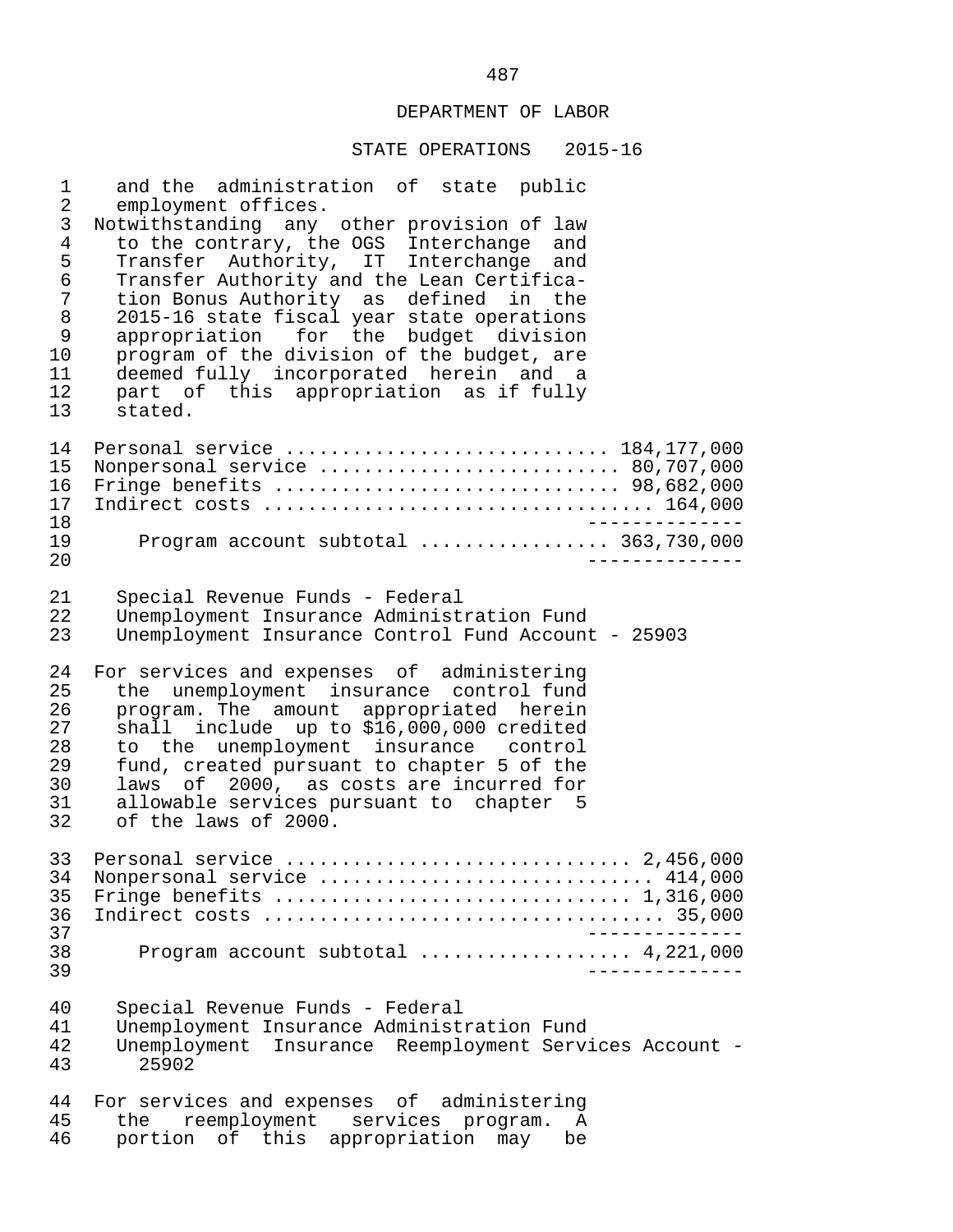#### STATE OPERATIONS 2015-16

1 transferred to aid to localities. The<br>2 amount appropriated herein shall include 2 amount appropriated herein shall include<br>3 any moneys credited to the reemployment 3 any moneys credited to the reemployment<br>4 service fund created pursuant to chapter 4 service fund, created pursuant to chapter<br>5 589 of the laws of 1998, as costs are 5 589 of the laws of 1998, as costs are<br>6 incurred for allowable services pursuant 6 incurred for allowable services pursuant 7 to chapter 589 of the laws of 1998.<br>8 Notwithstanding section 581-b of the labor 8 Notwithstanding section 581-b of the labor<br>9 law, or any other provision of law to the 9 law, or any other provision of law to the<br>10 contrary, when annual contributions paid 10 contrary, when annual contributions paid<br>11 into the reemployment services fund by all 11 into the reemployment services fund by all<br>12 eligible employers exceed \$35.000.000. 12 eligible employers exceed \$35,000,000,<br>13 excess contributions may be used for 13 excess contributions may be used for<br>14 services and expenses of the unemployment 14 services and expenses of the unemployment<br>15 insurance systems modernization project 15 insurance systems modernization project<br>16 and services and expenses of administering 16 and services and expenses of administering<br>17 the unemployment insurance program. the unemployment insurance program. 18 Personal service .............................. 26,570,000 19 Nonpersonal service ............................. 54,167,000<br>20 Fringe benefits .............................. 14,236,000 20 Fringe benefits ............................... 14,236,000 21 Indirect costs ................................... 377,000 22 -------------- 23 Program account subtotal .................. 95,350,000 24 -------------- 25 Special Revenue Funds - Federal<br>26 Unemployment Insurance Administ 26 Unemployment Insurance Administration Fund Unemployment Insurance Renovation Fund Account - 25904 28 For services and expenses of the unemploy-<br>29 ment insurance renovation fund. The amount 29 ment insurance renovation fund. The amount<br>30 appropriated herein shall include anv 30 appropriated herein shall include any 31 funds credited to the unemployment insur- 32 ance renovation sub fund as costs are<br>33 incurred. incurred. 34 Nonpersonal service .............................. 650,000 35 -------------- 36 Program account subtotal ..................... 650,000 37 -------------- 38 Internal Service Funds 39 Agencies Internal Service Account Labor Contact Center Account - 55071 41 For payments related to the planning, devel-<br>42 opment and establishment of a new state-42 opment and establishment of a new state-<br>43 wide contact center within the department 43 wide contact center within the department<br>44 of tax and finance, the office of children 44 of tax and finance, the office of children<br>45 and family services and the department of and family services and the department of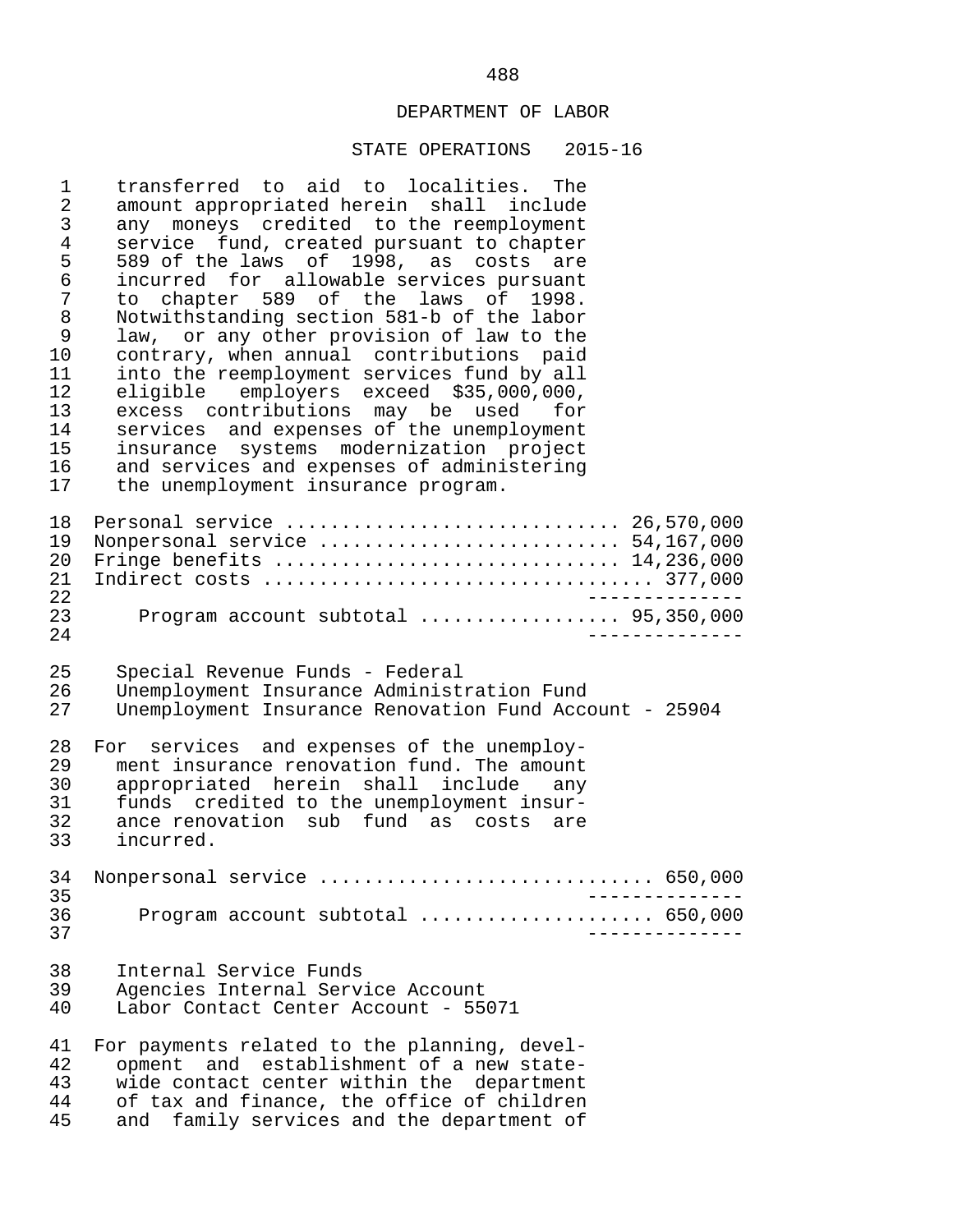## STATE OPERATIONS 2015-16

| $\mathbf 1$<br>$\overline{2}$ | labor on behalf of customer state agen-<br>cies.                                          |  |
|-------------------------------|-------------------------------------------------------------------------------------------|--|
| $\mathfrak{Z}$                | Notwithstanding any other provision of law                                                |  |
| $\overline{4}$                | to the contrary, for the purpose of plan-                                                 |  |
| 5                             | ning, developing and/or implementing the                                                  |  |
| $\epsilon$                    | consolidation of administration, business                                                 |  |
| $\overline{7}$                | services, procurement, information tech-                                                  |  |
| $\,8\,$                       | nology and/or other functions shared among                                                |  |
| 9                             | agencies to improve the efficiency and                                                    |  |
| 10                            | effectiveness of government operations,                                                   |  |
| 11                            | the amounts appropriated herein may be (i)                                                |  |
| 12                            | interchanged without limit, (ii) trans-                                                   |  |
| 13                            | ferred between any other state operations                                                 |  |
| 14                            | appropriations within this agency or to                                                   |  |
| 15                            | any other state operations appropriations                                                 |  |
| 16                            | of any state department, agency or public                                                 |  |
| 17                            | authority, and/or (iii) suballocated to                                                   |  |
| 18                            | any state department, agency or public                                                    |  |
| 19                            | authority with the approval of the direc-                                                 |  |
| 20                            | tor of the budget who shall file such                                                     |  |
| 21                            | approval with the department of audit and                                                 |  |
| 22                            | control and copies thereof with the chair-                                                |  |
| 23                            | man of the senate finance committee and                                                   |  |
| 24                            | the chairman of the assembly ways and                                                     |  |
| 25                            | means committee.                                                                          |  |
|                               |                                                                                           |  |
| 26                            | PERSONAL SERVICE                                                                          |  |
| 27                            | Personal service--regular  2,201,000                                                      |  |
| 28                            |                                                                                           |  |
|                               |                                                                                           |  |
| 29                            | NONPERSONAL SERVICE                                                                       |  |
|                               |                                                                                           |  |
| 30                            | Supplies and materials  161,000                                                           |  |
| 31                            |                                                                                           |  |
| 32                            | Contractual services  664,000                                                             |  |
| 33                            |                                                                                           |  |
| 34                            |                                                                                           |  |
| 35                            |                                                                                           |  |
| 36                            |                                                                                           |  |
| 37                            | Amount available for nonpersonal service  2,137,000                                       |  |
| 38                            |                                                                                           |  |
| 39                            | Program account subtotal  4,338,000                                                       |  |
| 40                            |                                                                                           |  |
|                               |                                                                                           |  |
| 41                            | EMPLOYMENT AND TRAINING PROGRAM  65,337,000                                               |  |
| 42                            |                                                                                           |  |
|                               |                                                                                           |  |
| 43                            | Special Revenue Funds - Federal                                                           |  |
|                               |                                                                                           |  |
| 44<br>45                      | Federal Emergency Employment Act Fund<br>Federal Workforce Investment Act Account - 26001 |  |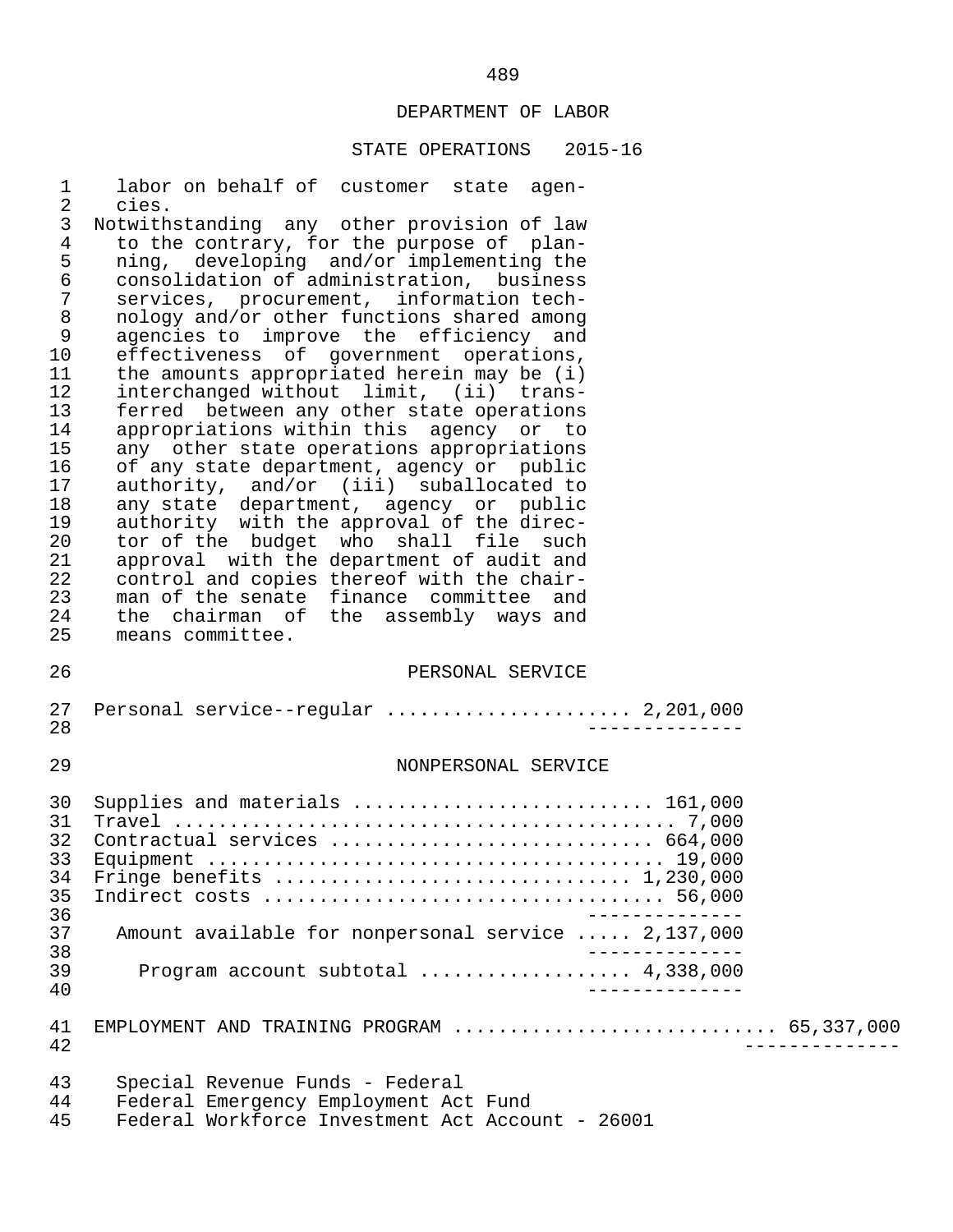#### STATE OPERATIONS 2015-16

1 For the administration and operation of<br>2 employment and training programs as funded 2 employment and training programs as funded<br>3 by grants under the workforce investment 3 by grants under the workforce investment<br>4 act, public law 105-220, and the workforce 4 act, public law 105-220, and the workforce<br>5 innovation and opportunity act, public law 5 innovation and opportunity act, public law 6 113-128, including grants to other govern- 7 mental units, community-based organiza- 8 tions, non-profit and for profit organiza-<br>9 tions, suballocations to state departments 9 tions, suballocations to state departments<br>10 and agencies and a portion may be trans-10 and agencies and a portion may be trans-<br>11 ferred to aid to localities, according to 11 ferred to aid to localities, according to<br>12 the following:

12 the following:<br>13 For services a 13 For services and expenses of statewide<br>14 activities, including but not limited to 14 activities, including but not limited to<br>15 state administration and technical assis-15 state administration and technical assis-<br>16 tance to local workforce investment areas. 16 tance to local workforce investment areas,<br>17 pursuant to an expenditure plan approved 17 pursuant to an expenditure plan approved<br>18 by the director of the budget. Of the 18 by the director of the budget. Of the<br>19 moneys appropriated herein for statewide 19 moneys appropriated herein for statewide<br>20 activities, the state workforce investment 20 activities, the state workforce investment<br>21 board shall assist the governor in devel-21 board shall assist the governor in devel-<br>22 oping programs and identifying activities 22 oping programs and identifying activities<br>23 to be funded through the statewide reserve 23 to be funded through the statewide reserve<br>24 pursuant to section 134 of the federal 24 pursuant to section 134 of the federal<br>25 workforce investment act, PL 105-220, and 25 workforce investment act, PL 105-220, and<br>26 section 134 of the workforce innovation 26 section 134 of the workforce innovation<br>27 and opportunity act, public law 113-128, 27 and opportunity act, public law 113-128,<br>28 and the commissioner of labor shall peri-28 and the commissioner of labor shall peri-<br>29 odically report to the state workforce 29 odically report to the state-workforce<br>30 investment board on such programs and 30 investment board on such programs and<br>31 activities which shall be developed giving 31 activities which shall be developed giving<br>32 consideration to the strategic training 32 consideration to the strategic training<br>33 alliance program and other existing 33 alliance program and other existing 34 programs.<br>35 Statewide e 35 Statewide employment and training activities 36 may include one-to-one business advisement 37 and training for qualified enrollees of<br>38 the self-employment assistance program

38 the self-employment assistance program<br>39 which may be operated by the state's small 39 which may be operated by the state's small<br>40 business development centers or the entre-40 business development centers or the entre-<br>41 preneurial assistance program. preneurial assistance program.

|    | 43 Nonpersonal service  11,400,000                                          |
|----|-----------------------------------------------------------------------------|
|    |                                                                             |
|    |                                                                             |
| 46 |                                                                             |
| 47 | Total amount available $\ldots, \ldots, \ldots, \ldots, \ldots, 20,638,000$ |
| 48 |                                                                             |
|    |                                                                             |

|    |  | 49 For services and expenses of adult, youth |  |  |
|----|--|----------------------------------------------|--|--|
| 50 |  | and dislocated worker employment and         |  |  |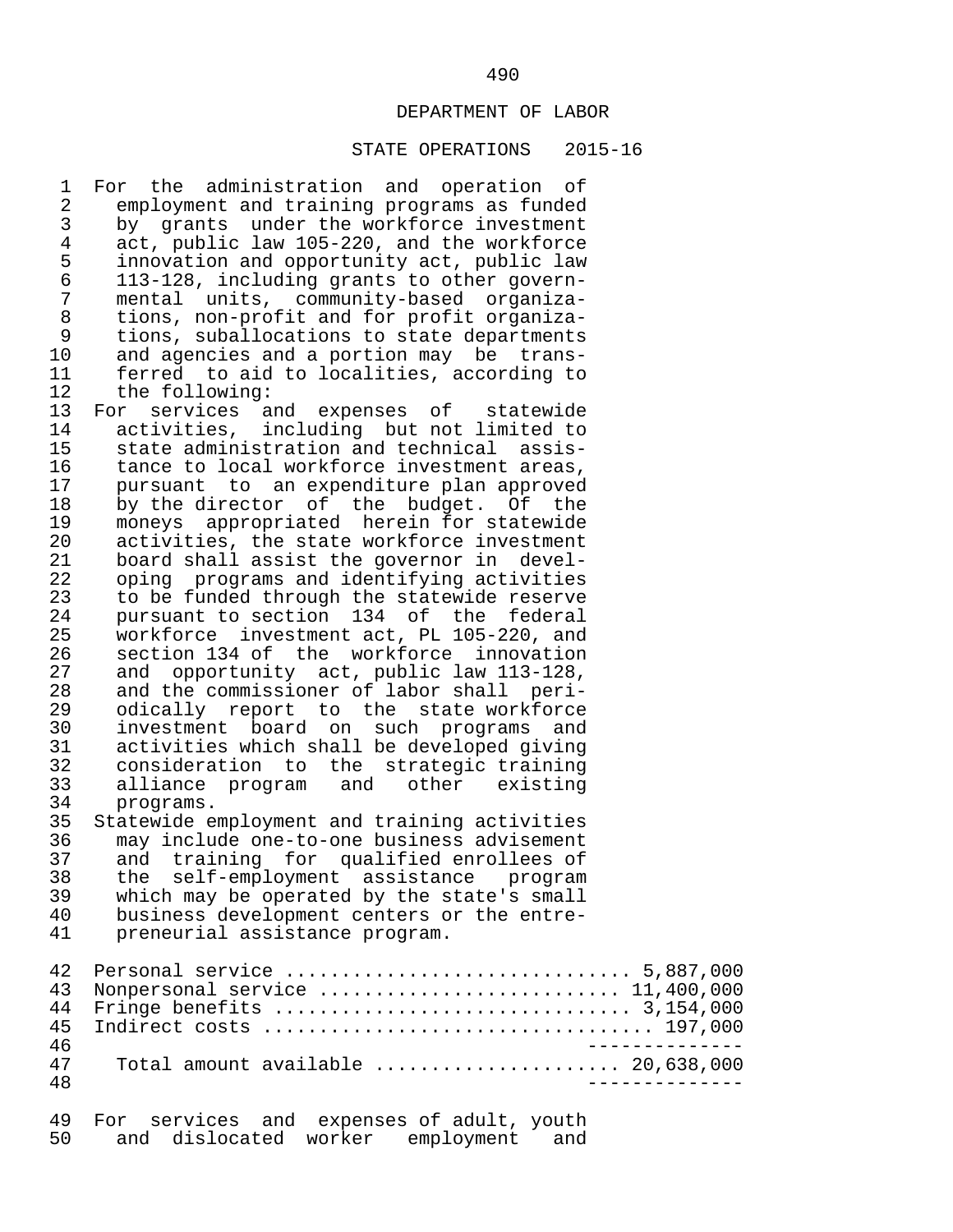STATE OPERATIONS 2015-16

 1 training local workforce investment area 2 programs and statewide rapid response<br>3 activities. activities. 4 Personal service ............................... 7,962,000 5 Nonpersonal service ............................ 7,945,000 6 Fringe benefits ................................ 4,266,000 7 -------------- 8 Total amount available ...................... 20,173,000 9 -------------- 10 For services and expenses of miscellaneous<br>11 workforce investment act, public law 105-11 workforce investment act, public law 105-<br>12 220, and workforce innovation and opportu-12 220, and workforce innovation and opportu-<br>13 mity act, public law 113-128, national 13 nity act, public law 113-128, national 14 reserve grants and other federal employ-<br>15 ment and training grants and federally 15 ment and training grants and federally<br>16 administered programs. administered programs. 17 Personal service ............................... 3,000,000 18 Nonpersonal service ........................... 15,350,000 19 Fringe benefits ................................ 1,607,000 20 Indirect costs .................................... 43,000 21 -------------- 22 Total amount available ...................... 20,000,000 23 -------------- 24 Program account subtotal .................. 60,811,000 25 -------------- 26 Special Revenue Funds - Other<br>27 Unemployment Insurance Interes 27 Unemployment Insurance Interest and Penalty Fund<br>28 Unemployment Insurance Interest and Penalty Acc 28 Unemployment Insurance Interest and Penalty Account -<br>29 23601 23601 30 For services and expenses of the department<br>31 of labor employment and training programs. of labor employment and training programs. 32 PERSONAL SERVICE 33 Personal service--regular ...................... 2,440,000 34 -------------- 35 NONPERSONAL SERVICE 36 Supplies and materials ........................... 143,000 37 Travel ............................................ 25,000 38 Contractual services ............................. 439,000 39 Equipment ......................................... 53,000 40 Fringe benefits ................................ 1,364,000 41 Indirect costs .................................... 62,000 42 --------------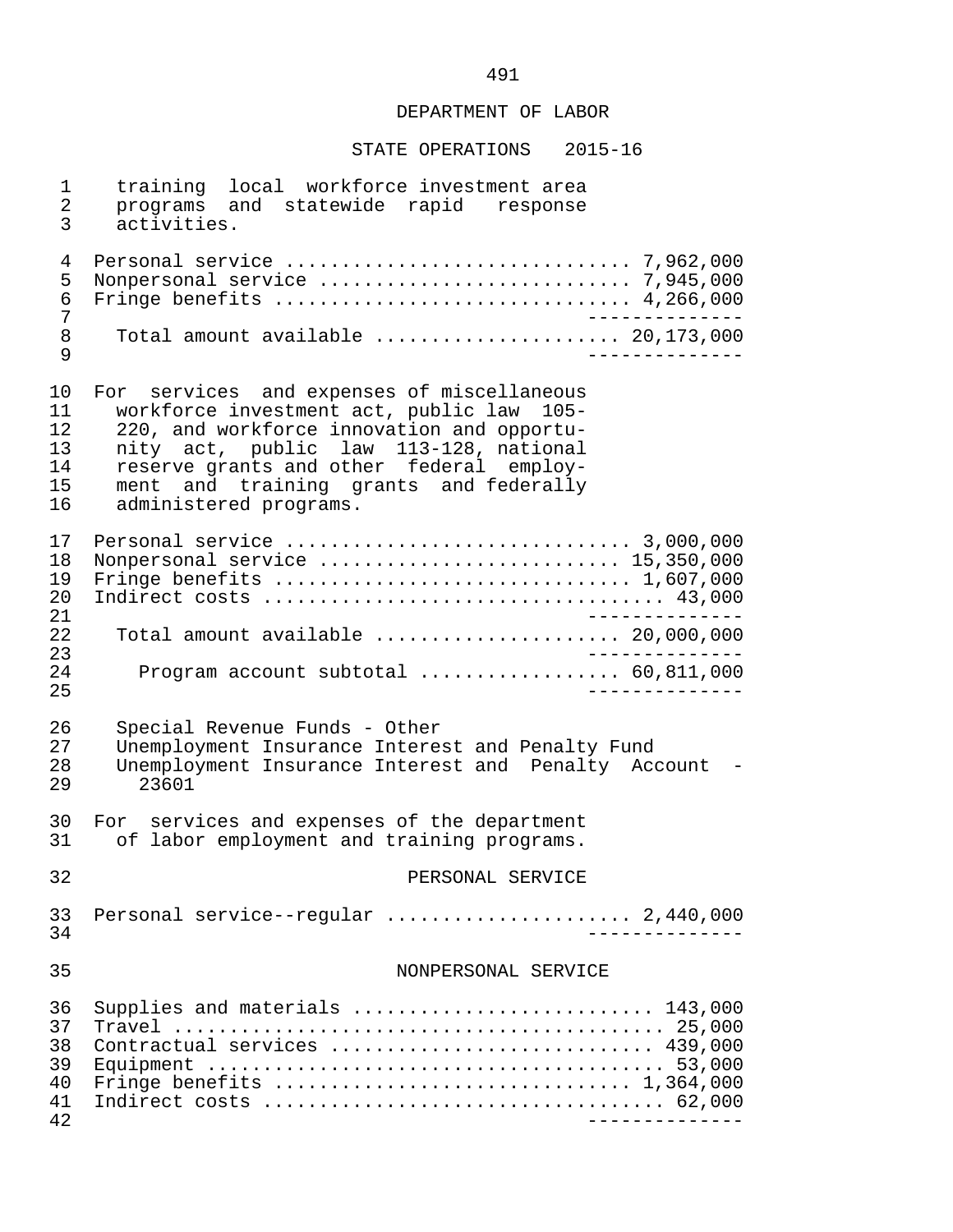#### STATE OPERATIONS 2015-16

 1 Amount available for nonpersonal service ..... 2,086,000 2 -------------- 3 Program account subtotal ................... 4,526,000 4 -------------- 5 LABOR STANDARDS PROGRAM ..................................... 31,706,000 6 -------------- 7 Special Revenue Funds - Other<br>8 Child Performer Protection Fu 8 Child Performer Protection Fund 9 DOL-Child Performer Protection Account - 20401 10 For services and expenses related to labor<br>11 standards program enforcement activities. standards program enforcement activities. 12 **PERSONAL SERVICE**  13 Personal service--regular ........................ 390,000 14 -------------- 15 NONPERSONAL SERVICE 16 Supplies and materials ............................ 13,000 17 Travel ............................................. 3,000 18 Contractual services .............................. 43,000 19 Equipment .......................................... 2,000 20 Fringe benefits .................................. 218,000 21 Indirect costs .................................... 10,000 22 -------------- 23 Amount available for nonpersonal service ....... 289,000 24<br>25 Program account subtotal ...................... 679,000 25 Program account subtotal ..................... 679,000 26 -------------- 27 Special Revenue Funds - Other<br>28 Miscellaneous Special Revenue 28 Miscellaneous Special Revenue Fund Public Work Enforcement Account - 21998 30 For services and expenses to implement chap- 31 ter 511 of the laws of 1995 as amended by<br>32 chapter 513 of the laws of 1997, chapter 32 chapter 513 of the laws of 1997, chapter<br>33 655 of the laws of 1999, chapter 376 of 33 655 of the laws of 1999, chapter 376 of<br>34 the laws of 2003 and chapter 407 of the 34 the laws of 2003 and chapter 407 of the laws of 2005. 36 PERSONAL SERVICE 37 Personal service--regular ...................... 2,150,000 38 --------------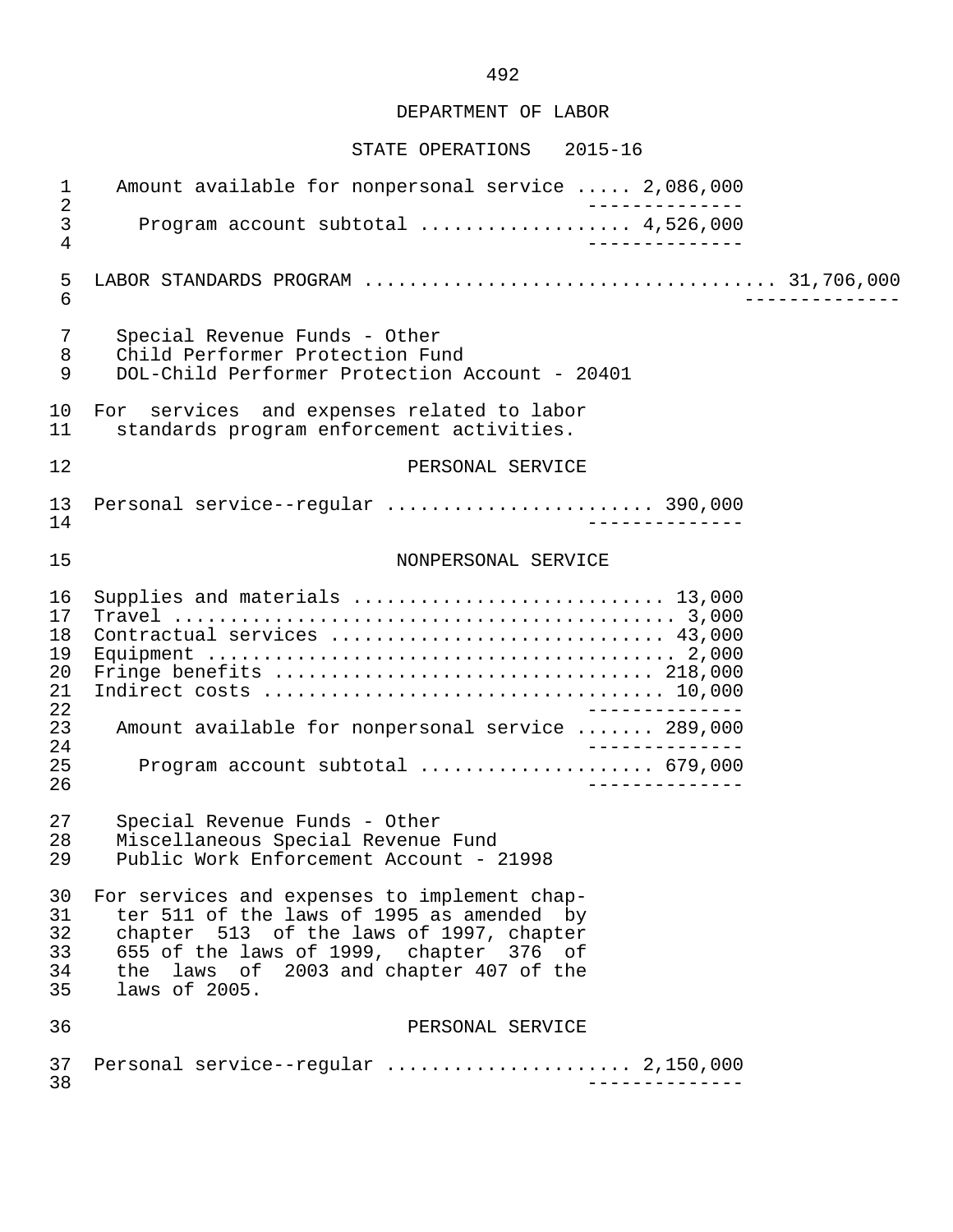## STATE OPERATIONS 2015-16

# 1 NONPERSONAL SERVICE

| 2<br>3<br>4<br>5<br>6<br>7                         | Supplies and materials  70,000<br>Contractual services  467,000<br>Fringe benefits  1,202,000                                                                                                                                                                                                                                          |
|----------------------------------------------------|----------------------------------------------------------------------------------------------------------------------------------------------------------------------------------------------------------------------------------------------------------------------------------------------------------------------------------------|
| 8<br>9<br>10                                       | Amount available for nonpersonal service  1,864,000                                                                                                                                                                                                                                                                                    |
| 11<br>12                                           | Program account subtotal  4,014,000                                                                                                                                                                                                                                                                                                    |
| 13<br>14<br>15                                     | Special Revenue Funds - Other<br>Miscellaneous Special Revenue Fund<br>DOL-Fee and Penalty Account - 21923                                                                                                                                                                                                                             |
| 16<br>17                                           | For<br>services and expenses related to labor<br>standards program enforcement activities.                                                                                                                                                                                                                                             |
| 18                                                 | PERSONAL SERVICE                                                                                                                                                                                                                                                                                                                       |
| 19<br>20                                           | Personal service--regular  7,100,000                                                                                                                                                                                                                                                                                                   |
| 21                                                 | NONPERSONAL SERVICE                                                                                                                                                                                                                                                                                                                    |
| 22<br>23<br>24<br>25<br>26<br>27<br>28<br>29<br>30 | Supplies and materials  65,000<br>Contractual services  1,199,000<br>Amount available for nonpersonal service  5,432,000<br>$- - - - -$                                                                                                                                                                                                |
| 31<br>32                                           | Program account subtotal  12,532,000<br>-----------                                                                                                                                                                                                                                                                                    |
| 33<br>34<br>35<br>36                               | Special Revenue Funds - Other<br>Training and Education Program on Occupational<br>Safety<br>and Health Fund<br>OSHA-Training and Education Account - 21251                                                                                                                                                                            |
| 37<br>38<br>39<br>40<br>41<br>42<br>43             | services and expenses related to labor<br>For<br>standards program enforcement activities.<br>Notwithstanding any other provision of<br>law<br>contrary, the OGS Interchange and<br>the<br>to.<br>Transfer Authority, IT Interchange<br>and<br>Transfer Authority and the Lean Certifica-<br>Bonus Authority as defined in the<br>tion |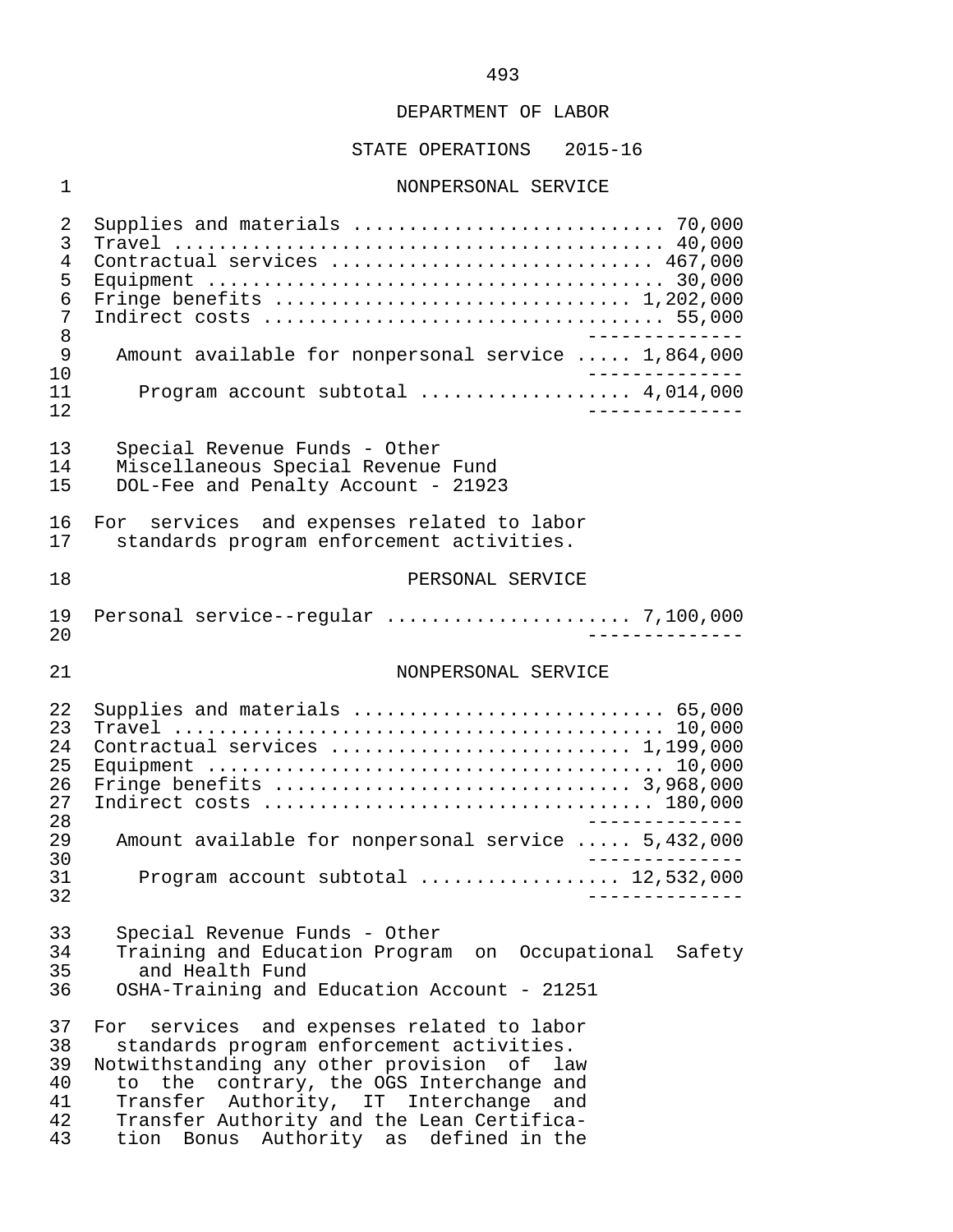## STATE OPERATIONS 2015-16

| $\mathbf 1$<br>$\overline{2}$<br>$\mathfrak{Z}$<br>$\overline{4}$<br>5<br>6 | 2015-16 state fiscal year state operations<br>appropriation for the budget division<br>program of the division of the budget, are<br>deemed fully incorporated herein and a<br>part of this appropriation as<br>if fully<br>stated. |
|-----------------------------------------------------------------------------|-------------------------------------------------------------------------------------------------------------------------------------------------------------------------------------------------------------------------------------|
| 7                                                                           | PERSONAL SERVICE                                                                                                                                                                                                                    |
| 8<br>9<br>10<br>11<br>12<br>13                                              | Temporary service  40,000<br>Holiday/overtime compensation  2,000<br>Amount available for personal service  7,628,000                                                                                                               |
| 14                                                                          | NONPERSONAL SERVICE                                                                                                                                                                                                                 |
| 15<br>16<br>17<br>18<br>19<br>20<br>21<br>22<br>23<br>24<br>25              | Supplies and materials  340,000<br>Contractual services  1,797,000<br>Amount available for nonpersonal service  6,853,000<br>Program account subtotal  14,481,000                                                                   |
| 26<br>27                                                                    | OCCUPATIONAL SAFETY AND HEALTH PROGRAM  36,089,000                                                                                                                                                                                  |
| 28<br>29<br>30                                                              | Special Revenue Funds - Other<br>Miscellaneous Special Revenue Fund<br>DOL-Fee and Penalty Account - 21923                                                                                                                          |
| 32<br>33                                                                    | 31 For services and expenses related to occupa-<br>safety and health program enforce-<br>tional<br>ment activities.                                                                                                                 |
| 34                                                                          | PERSONAL SERVICE                                                                                                                                                                                                                    |
| 35<br>36<br>37<br>38                                                        | Personal service--regular  1,960,000<br>Temporary service  24,000<br>Holiday/overtime compensation  24,000                                                                                                                          |
| 39<br>40                                                                    | Amount available for personal service  2,008,000                                                                                                                                                                                    |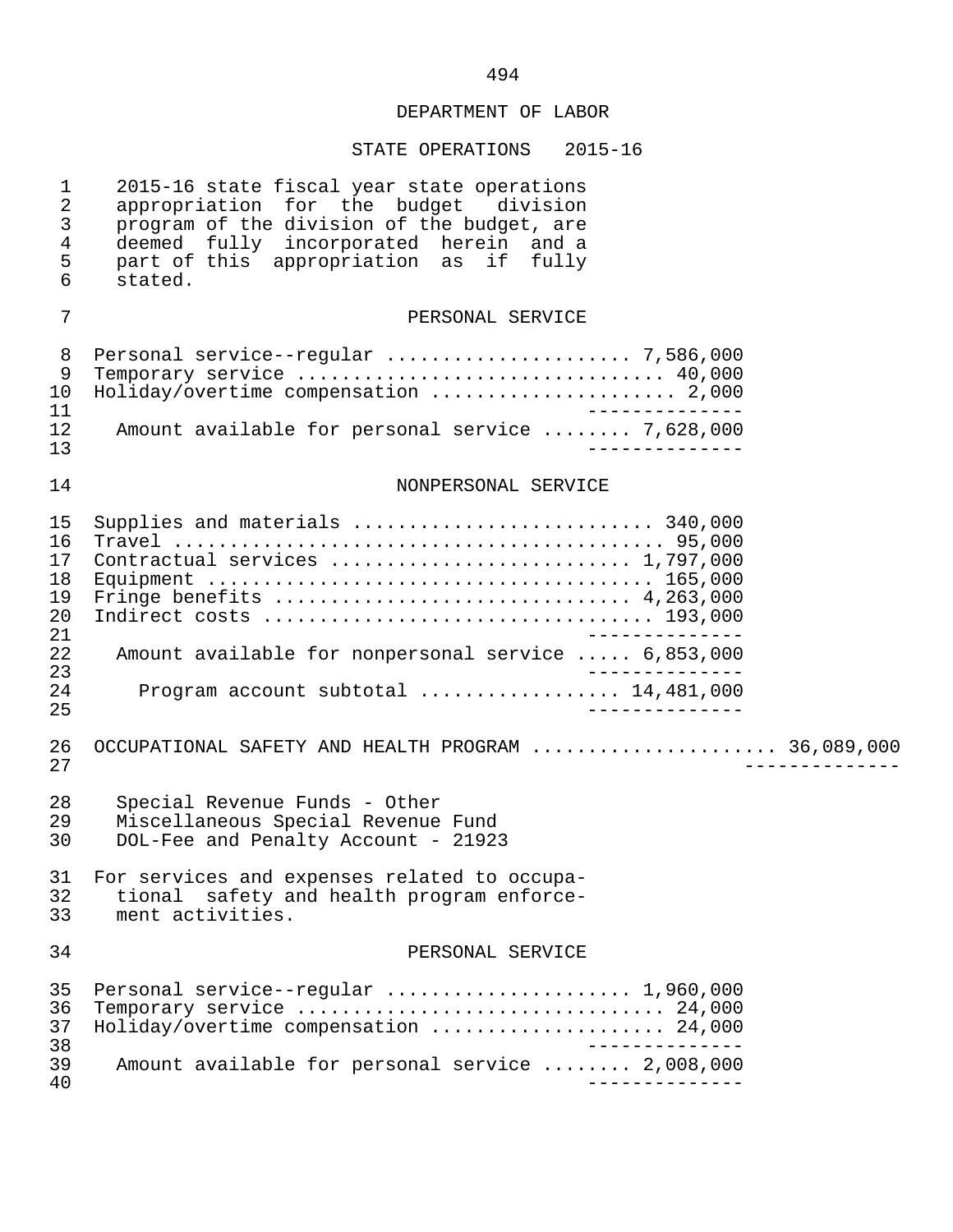## STATE OPERATIONS 2015-16

## 1 NONPERSONAL SERVICE

| 2<br>3<br>4<br>5<br>6<br>7<br>8<br>$\mathsf{9}$                                  | Supplies and materials  350,000<br>Contractual services  322,000<br>Amount available for nonpersonal service  2,146,000                                                                                                                                                                                                                                                                                                                                                                                                                                                          |
|----------------------------------------------------------------------------------|----------------------------------------------------------------------------------------------------------------------------------------------------------------------------------------------------------------------------------------------------------------------------------------------------------------------------------------------------------------------------------------------------------------------------------------------------------------------------------------------------------------------------------------------------------------------------------|
| 10<br>11<br>12                                                                   | Program account subtotal  4,154,000<br>$\frac{1}{2}$                                                                                                                                                                                                                                                                                                                                                                                                                                                                                                                             |
| 13<br>14<br>15<br>16<br>17                                                       | Special Revenue Funds - Other<br>Training and Education Program on Occupational Safety<br>and Health Fund<br>Occupational Safety and Health Inspection Account -<br>21252                                                                                                                                                                                                                                                                                                                                                                                                        |
| 18<br>19<br>20<br>21<br>22<br>23<br>24<br>25<br>26<br>27<br>28<br>29<br>30<br>31 | For services and expenses related to occupa-<br>tional safety and health program enforce-<br>ment activities.<br>Notwithstanding any other provision of<br>law<br>to the contrary, the OGS Interchange and<br>Transfer Authority, IT Interchange and<br>Transfer Authority and the Lean Certifica-<br>tion Bonus Authority as defined in the<br>2015-16 state fiscal year state operations<br>appropriation for the budget division<br>program of the division of the budget, are<br>deemed fully incorporated herein and a<br>part of this appropriation as if fully<br>stated. |
| 32                                                                               | PERSONAL SERVICE                                                                                                                                                                                                                                                                                                                                                                                                                                                                                                                                                                 |
| 33 <sup>3</sup><br>34                                                            | Personal service--regular  9,800,000<br>Holiday/overtime compensation  6,000                                                                                                                                                                                                                                                                                                                                                                                                                                                                                                     |
| 35<br>36<br>37                                                                   | Amount available for personal service  9,806,000<br>$- - - - - - - - - - - -$                                                                                                                                                                                                                                                                                                                                                                                                                                                                                                    |
| 38                                                                               | NONPERSONAL SERVICE                                                                                                                                                                                                                                                                                                                                                                                                                                                                                                                                                              |
| 39<br>40<br>41<br>42<br>43<br>44<br>45                                           | Supplies and materials  270,000<br>Contractual services  2,460,000<br>______________                                                                                                                                                                                                                                                                                                                                                                                                                                                                                             |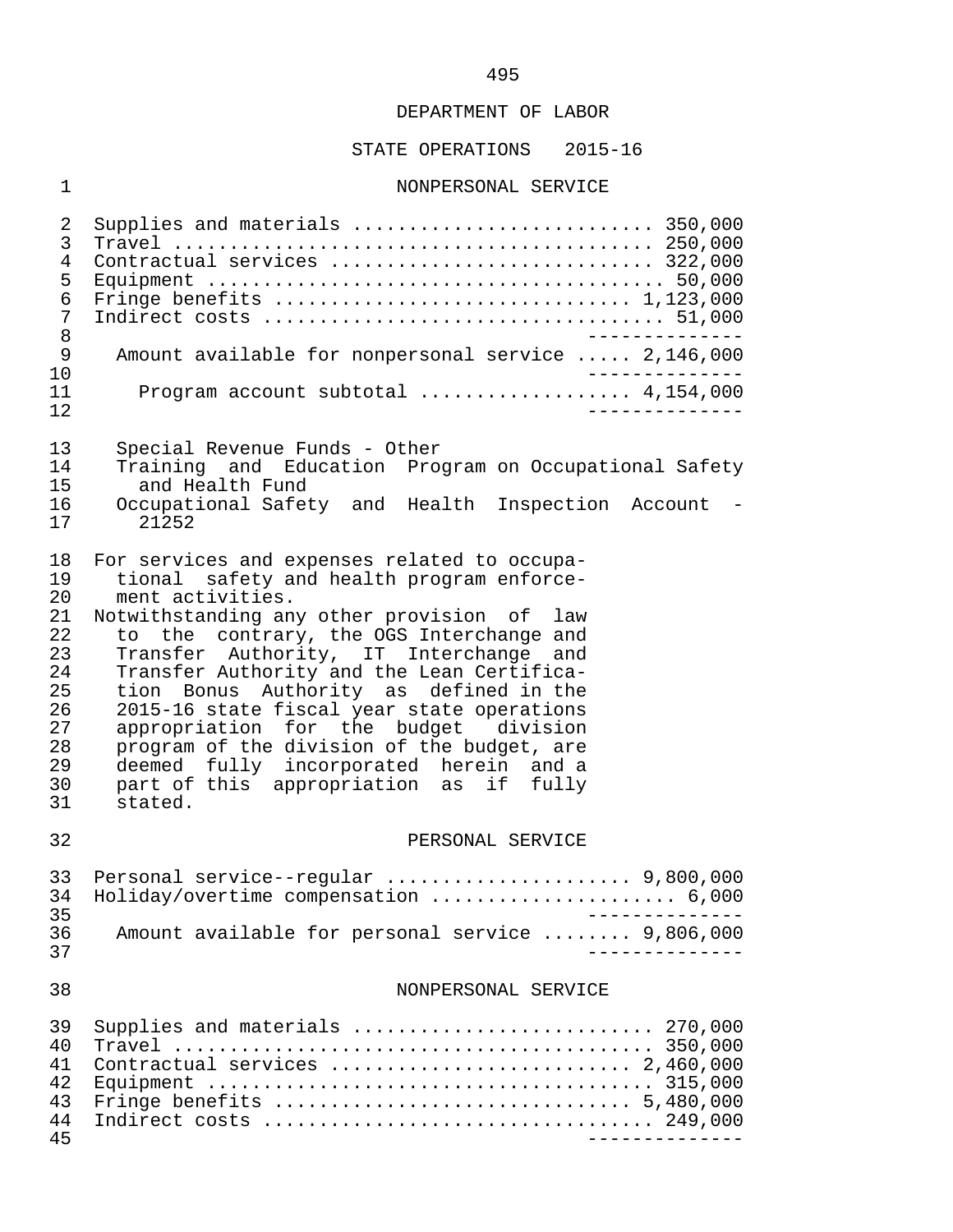## STATE OPERATIONS 2015-16

| $\mathbf{1}$<br>$\sqrt{2}$                                                                                          | Amount available for nonpersonal service  9,124,000                                                                                                                                                                                                                                                                                                                                                                                                                                                                                                                                                                                                                                                                                                                                                                                     |
|---------------------------------------------------------------------------------------------------------------------|-----------------------------------------------------------------------------------------------------------------------------------------------------------------------------------------------------------------------------------------------------------------------------------------------------------------------------------------------------------------------------------------------------------------------------------------------------------------------------------------------------------------------------------------------------------------------------------------------------------------------------------------------------------------------------------------------------------------------------------------------------------------------------------------------------------------------------------------|
| 3<br>$\overline{4}$                                                                                                 | Program account subtotal  18,930,000                                                                                                                                                                                                                                                                                                                                                                                                                                                                                                                                                                                                                                                                                                                                                                                                    |
| 5<br>6<br>7<br>8                                                                                                    | Special Revenue Funds - Other<br>Training and Education Program on Occupational Safety<br>and Health Fund<br>OSHA-Training and Education Account - 21251                                                                                                                                                                                                                                                                                                                                                                                                                                                                                                                                                                                                                                                                                |
| 9<br>10<br>11<br>12<br>13<br>14<br>15<br>16<br>17<br>18<br>19<br>20<br>21<br>22<br>23<br>24<br>25<br>26<br>27<br>28 | For services and expenses related to occupa-<br>tional safety and health program enforce-<br>ment activities, services and expenses<br>associated with reporting requirements<br>included in the workers' compensation<br>reform law of 2007 as well as activities<br>previously funded from the department of<br>labor general fund administration appro-<br>priation.<br>Notwithstanding any other provision of law<br>to the contrary, the OGS Interchange and<br>Transfer Authority, IT Interchange and<br>Transfer Authority and the Lean Certifica-<br>tion Bonus Authority as defined in the<br>2015-16 state fiscal year state operations<br>appropriation for the budget division<br>program of the division of the budget, are<br>deemed fully incorporated herein and a<br>part of this appropriation as if fully<br>stated. |
| 29                                                                                                                  | PERSONAL SERVICE                                                                                                                                                                                                                                                                                                                                                                                                                                                                                                                                                                                                                                                                                                                                                                                                                        |
| 30<br>31<br>32<br>33                                                                                                | Personal service--regular  3,628,000<br>Holiday/overtime compensation  1,000<br>--------------                                                                                                                                                                                                                                                                                                                                                                                                                                                                                                                                                                                                                                                                                                                                          |
| 34<br>35                                                                                                            | Amount available for personal service  3,663,000                                                                                                                                                                                                                                                                                                                                                                                                                                                                                                                                                                                                                                                                                                                                                                                        |
| 36                                                                                                                  | NONPERSONAL SERVICE                                                                                                                                                                                                                                                                                                                                                                                                                                                                                                                                                                                                                                                                                                                                                                                                                     |
| 37<br>38<br>39<br>40<br>41<br>42<br>43<br>44                                                                        | Supplies and materials  156,000<br>Contractual services  6,878,000<br>Amount available for nonpersonal service  9,342,000                                                                                                                                                                                                                                                                                                                                                                                                                                                                                                                                                                                                                                                                                                               |
| 45                                                                                                                  |                                                                                                                                                                                                                                                                                                                                                                                                                                                                                                                                                                                                                                                                                                                                                                                                                                         |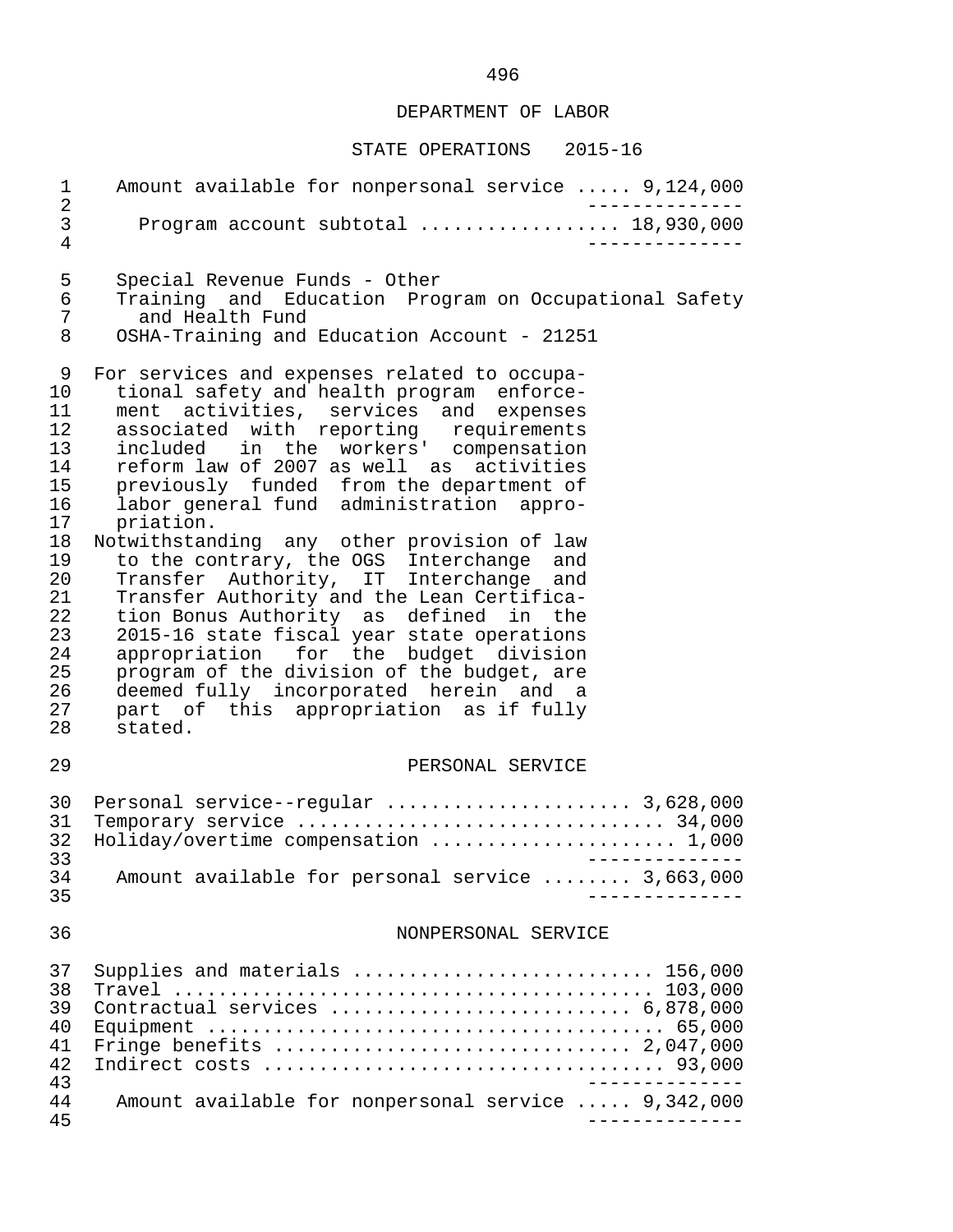## STATE OPERATIONS 2015-16

| $\frac{1}{2}$                                                            | Program account subtotal $\ldots$ 13,005,000                                                                                                                                                                                                                                                                                                                                                                                                                                                                                                       |
|--------------------------------------------------------------------------|----------------------------------------------------------------------------------------------------------------------------------------------------------------------------------------------------------------------------------------------------------------------------------------------------------------------------------------------------------------------------------------------------------------------------------------------------------------------------------------------------------------------------------------------------|
| 3<br>4                                                                   | UNEMPLOYMENT INSURANCE BENEFIT PROGRAM  30,000,000                                                                                                                                                                                                                                                                                                                                                                                                                                                                                                 |
| 5<br>6<br>7                                                              | Enterprise Funds<br>Unemployment Insurance Benefit Fund<br>Interest Assessment Account - 50651                                                                                                                                                                                                                                                                                                                                                                                                                                                     |
| 8<br>9<br>10<br>11<br>12<br>13<br>14<br>15<br>16<br>17<br>18<br>19<br>20 | For payment of interest costs due on<br>advances from the federal unemployment<br>account under title XII of the social<br>security act (42 U.S. code sections 1321-<br>1324). Funds appropriated herein shall not<br>be used in whole or in part for any<br>purpose or in any manner which would<br>permit substitution for, or reduction in,<br>federal funds for unemployment insurance<br>administration or would cause the United<br>States government to withhold any part of<br>an administrative grant which would other-<br>wise be made. |
| 21                                                                       | NONPERSONAL SERVICE                                                                                                                                                                                                                                                                                                                                                                                                                                                                                                                                |
| 22<br>23                                                                 | Contractual services  30,000,000                                                                                                                                                                                                                                                                                                                                                                                                                                                                                                                   |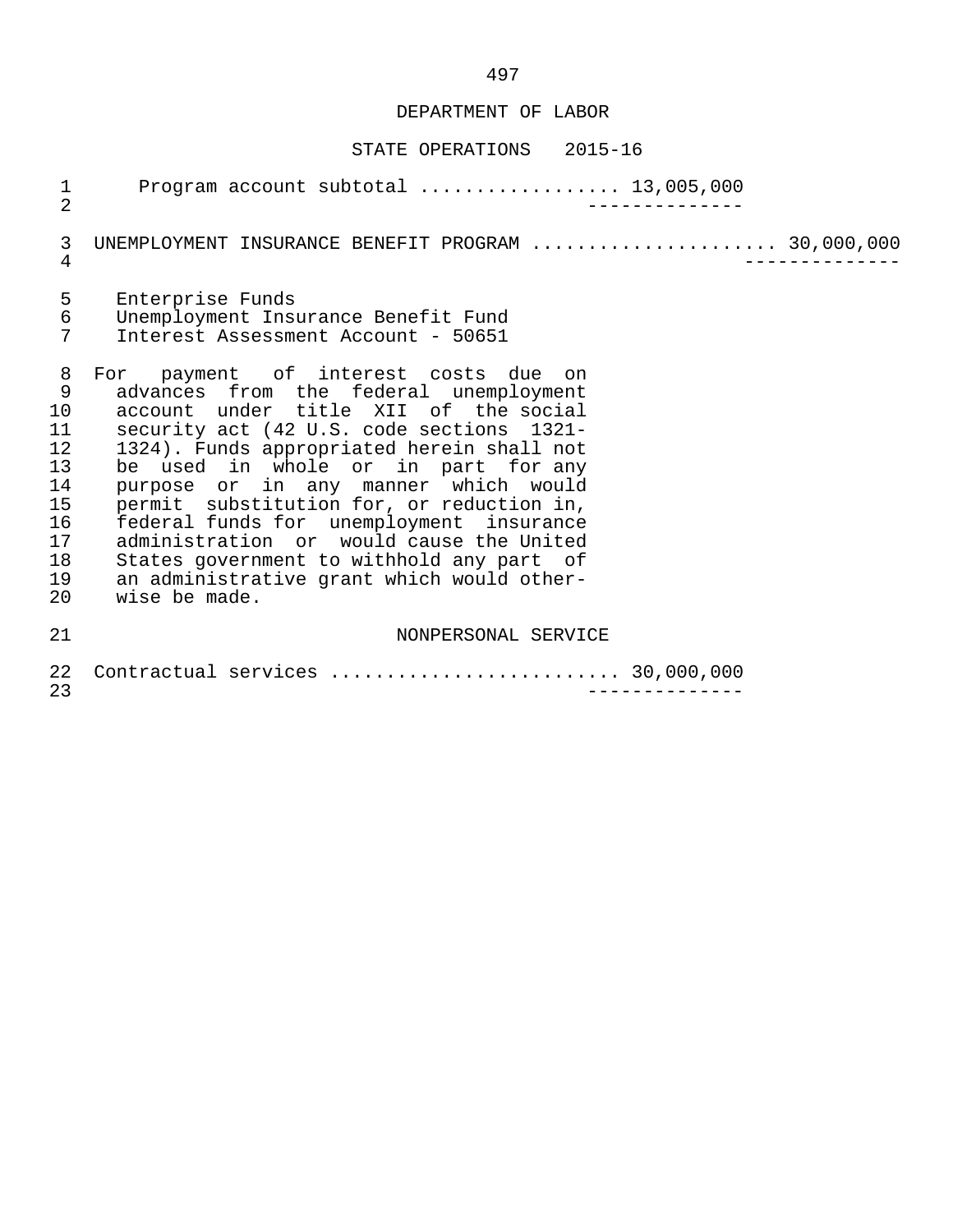## STATE OPERATIONS - REAPPROPRIATIONS 2015-16

#### 1 ADMINISTRATION PROGRAM

- 2 Special Revenue Funds Federal
- 3 Unemployment Insurance Administration Fund
- Unemployment Insurance Administration Account 25901

5 By chapter 50, section 1, of the laws of 2014:<br>6 For services and expenses of administer

- 6 For services and expenses of administering unemployment insurance 7 programs, job service programs, workforce investment act programs, 8 employability development programs, other-miscellaneous-programs,<br>8 and a reserve for unanticipated funding, pursuant to federal grants 9 and a reserve for unanticipated funding, pursuant to federal grants<br>10 and contracts. A portion of this appropriation may be used to 10 and contracts. A portion of this appropriation may be used to 11 provide information and advice regarding unemployment insurance 12 benefit appeals and hearing assistance. A portion of this appropri-<br>13 ation may be transferred to aid to localities. 13 ation may be transferred to aid to localities.<br>14 Notwithstanding section 135 of the civil service
	- 14 Notwithstanding section 135 of the civil service law, the commissioner<br>15 of the department of labor, subject to approval of the director of 15 of the department of labor, subject to approval of the director of<br>16 the budget, is hereby authorized to grant additional compensation to 16 the budget, is hereby authorized to grant additional compensation to<br>17 The employees of the department of labor whose positions are funded in 17 employees of the department of labor whose positions are funded in<br>18 whole or in part by the disabled veterans' outreach program special-18 whole or in part by the disabled veterans' outreach program special-<br>19 ists and/or local veterans' employment representative grant or 19 ists and/or local veterans' employment representative grant or 20 grants based on merit as determined pursuant to the performance 21 incentive program provided for in the grant consistent with the<br>22 terms of the grant and applicable provisions of federal law. The 22 terms of the grant and applicable provisions of federal law. The<br>23 payment of such extra compensation shall be in addition to and shall 23 payment of such extra compensation shall be in addition to and shall<br>24 anot be part of an employee's basic annual salary and shall not 24 not be part of an employee's basic annual salary and shall not 25 affect or impair any performance advancement payments, performance<br>26 awards, longevity payments or other rights or benefits to which an 26 awards, longevity payments or other rights or benefits to which an<br>27 employee may be entitled. Furthermore, any additional compensation 27 employee may be entitled. Furthermore, any additional compensation 28 payable pursuant to this subdivision shall not be included as 29 compensation for retirement purposes. The amount appropriated herein<br>30 shall also include any Reed act funds that may be made available to 30 shall also include any Reed act funds that may be made available to<br>31 this state under section 903 of the social security act as amended 31 this state under section 903 of the social security act as amended<br>32 and in accordance with federal requlations, to be used under the 32 and in accordance with federal-regulations, to be used under the<br>33 direction of the New York state department of labor subject to 33 direction of the New York state department of labor subject to<br>34 approval of the director of the budget to pay the administrative 34 approval of the director of the budget to pay the administrative<br>35 expenses of the employment security program, including the adminis- 35 expenses of the employment security program, including the adminis- 36 tration of the unemployment insurance law and the administration of<br>37 state public employment offices. 37 state public employment offices.<br>38 Personal service ... 210.308.000.
	- 38 Personal service ... 210,308,000 ................... (re. \$73,608,000) 39 Nonpersonal service ... 79,928,000 ................. (re. \$27,975,000)<br>40 Fringe benefits ... 111,989.000 ..................... (re. \$39.197.000) 40 Fringe benefits ... 111,989,000 .................... (re. \$39,197,000) 41 Indirect costs ... 222,000 ............................. (re. \$78,000)
	- 42 Special Revenue Funds Federal
	- 43 Unemployment Insurance Administration Fund<br>44 Unemployment Insurance Administration Acco
	- Unemployment Insurance Administration Account

45 By chapter 50, section 1, of the laws of 2013:

46 For services and expenses of administering unemployment insurance<br>47 programs, job service programs, workforce investment act programs, 47 programs, job service programs, workforce investment act programs,<br>48 emplovability development programs, other miscellaneous programs, employability development programs, other miscellaneous programs,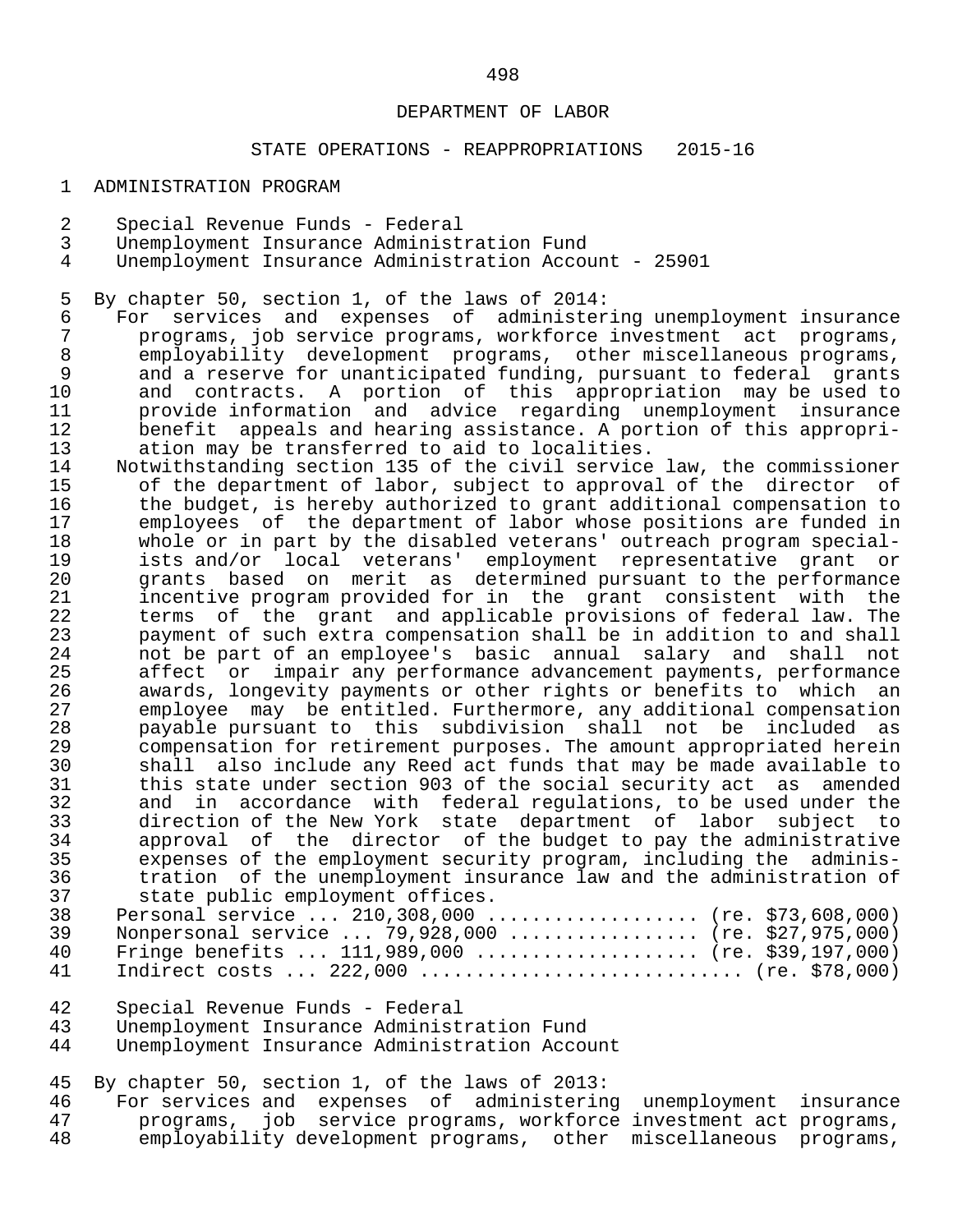### STATE OPERATIONS - REAPPROPRIATIONS 2015-16

1 and a reserve for unanticipated funding, pursuant to federal grants<br>2 and contracts. A portion of this appropriation may be used to 2 and contracts. A portion of this appropriation may be used to<br>3 brovide information and advice regarding unemployment insurance 3 provide information and advice regarding unemployment insurance<br>4 benefit appeals and hearing assistance. A portion of this appropri-4 benefit appeals and hearing assistance. A portion of this appropri-<br>5 ation may be transferred to aid to localities. 5 ation may be transferred to aid to localities.<br>6 Notwithstanding section 135 of the civil service

 6 Notwithstanding section 135 of the civil service law, the commissioner 7 of the department of labor, subject to approval of the director of<br>8 the budget, is hereby authorized to grant additional compensation to 8 the budget, is hereby authorized to grant additional compensation to<br>9 employees of the department of labor whose positions are funded in employees of the department of labor whose positions are funded in<br>10 whole or in part by the disabled veterans' outreach program special-10 whole or in part by the disabled veterans' outreach program special-<br>11 ists and/or local veterans' employment representative grant or 11 ists and/or local veterans' employment representative grant or 12 grants based on merit as determined pursuant to the performance<br>13 incentive program provided for in the grant consistent with the 13 incentive program provided for in the grant consistent with the<br>14 terms of the grant and applicable provisions of federal law. The 14 terms of the grant and applicable provisions of federal law. The<br>15 savment of such extra compensation shall be in addition to and shall 15 payment of such extra compensation shall be in addition to and shall 16 and the part of an employee's basic annual salary and shall not<br>17 affect or impair any performance advancement payments, performance 17 affect or impair any performance advancement payments, performance<br>18 awards, longevity payments or other rights or benefits to which an 18 awards, longevity payments or other rights or benefits to which an<br>19 employee may be entitled. Furthermore, any additional compensation 19 employee may be entitled. Furthermore, any additional compensation 20 payable pursuant to this subdivision shall not be included as 21 compensation for retirement purposes. The amount appropriated herein<br>22 Shall also include any Reed act funds that may be made available to 22 shall also include any Reed act funds that may be made available to<br>23 this state under section 903 of the social security act as amended 23 this state under section 903 of the social security act as amended<br>24 and in accordance with federal regulations, to be used under the 24 and in accordance with federal-regulations, to be used under the<br>25 a direction of the New York state department of labor subject to 25 direction of the New York state department of labor subject to<br>26 approval of the director of the budget to pay the administrative 26 approval of the director of the budget to pay the administrative<br>27 expenses of the employment security program, including the adminis-27 expenses of the employment security program, including the adminis-<br>28 tration of the unemployment insurance law and the administration of 28 tration of the unemployment insurance law and the administration of<br>29 state public employment offices. state public employment offices.

|    | $P^{\alpha} \sim 10^{-10}$ $\sim 10^{-10}$ $\sim 10^{-10}$            |
|----|-----------------------------------------------------------------------|
| 30 | Personal service  205,713,000  (re. \$30,857,000)                     |
| 31 | Nonpersonal service $77,630,000$ (re. \$11,645,000)                   |
| 32 | Fringe benefits $120,856,000$ (re. \$18,129,000)                      |
| 33 | Indirect costs $242,000$ (re. \$37,000)                               |
| 34 | For services and expenses of administering the Reemployment Services  |
| 35 | program. A portion of this appropriation may be transferred to aid    |
| 36 | to localities. The amount appropriated herein shall include any       |
| 37 | moneys credited to the reemployment service fund, created pursuant    |
| 38 | to chapter 589 of the laws of 1998, as costs are incurred for allow-  |
| 39 | able services pursuant to chapter 589 of the laws of 1998. Notwith-   |
| 40 | standing section 581-b of the labor law, or any other provision of    |
| 41 | law to the contrary, when annual contributions paid into the reem-    |
| 42 | ployment services fund by all eligible employers exceed \$35,000,000, |
| 43 | any further contributions for the remainder of such year may be used  |
| 44 | for services and expenses of the unemployment insurance systems       |
| 45 | modernization project.                                                |
| 46 | Personal service  21,247,000  (re. \$1,000)                           |
| 47 | Nonpersonal service $26,198,000$ (re. \$1,310,000)                    |
| 48 | Fringe benefits $12,483,000$ (re. \$625,000)                          |
| 49 | Indirect costs $368,000$ (re. \$19,000)                               |
| 50 | For services and expenses of administering the Unemployment Insurance |
| 51 | Control Fund program. The amount appropriated herein shall include    |

52 up to \$16,000,000 credited to the unemployment insurance control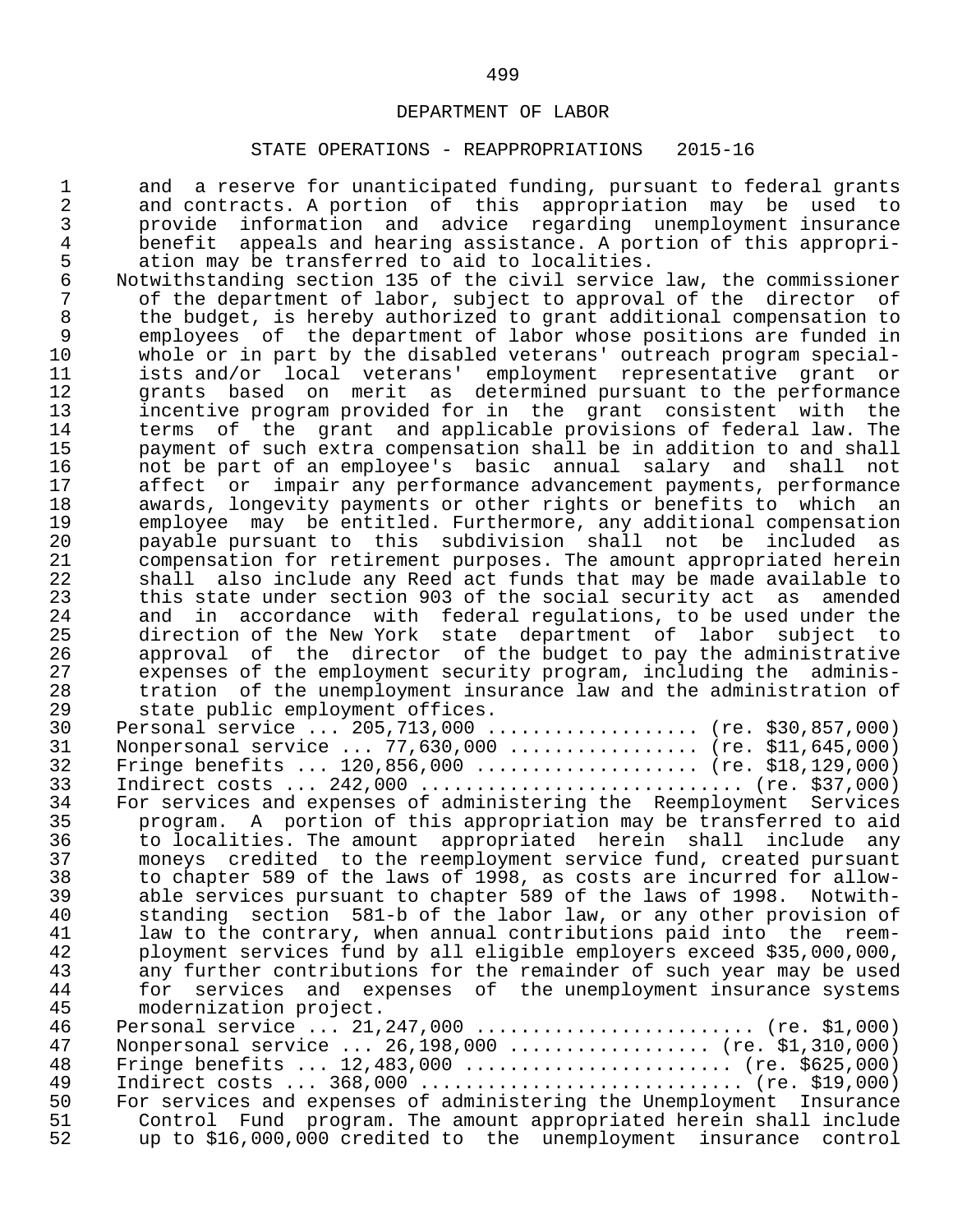#### STATE OPERATIONS - REAPPROPRIATIONS 2015-16

 1 fund, created pursuant to chapter 5 of the laws of 2000, as costs 2 are incurred for allowable services pursuant to chapter 5 of the 3 laws of 2000.<br>4 Personal servic 4 Personal service ... 4,183,000 ......................... (re. \$210,000)<br>5 Nonpersonal service ... 487,000 ......................... (re. \$25,000) 5 Nonpersonal service ... 487,000 ........................ (re. \$25,000) 6 Fringe benefits ... 2,458,000 ......................... (re. \$123,000) 7 Indirect costs ... 73,000 ................................. (re. \$3,700)<br>8 For services and expenses of the unemployment Insurance renovation 8 For services and expenses of the unemployment Insurance renovation<br>9 fund. The amount appropriated herein shall include any funds credit-9 fund. The amount appropriated herein shall include any funds credit-<br>10 ed to the unemployment insurance renovation sub fund as costs are 10 ed to the unemployment insurance renovation sub fund as costs are<br>11 incurred. 11 incurred.<br>12 Nonpersonal Nonpersonal service ... 4,000,000 ....................... (re. \$40,000) 13 By chapter 50, section 1, of the laws of 2012: 14 For services and expenses of administering unemployment insurance<br>15 programs, job service programs, workforce investment act programs, 15 programs, job service programs, workforce investment act programs,<br>16 emplovability development programs, other miscellaneous programs, 16 employability development programs, other miscellaneous programs,<br>17 and a reserve for unanticipated funding, pursuant to federal grants 17 and a reserve for unanticipated funding, pursuant to federal grants<br>18 and contracts. A portion of this appropriation may be used to 18 and contracts. A portion of this appropriation may be used to 19 provide information and advice regarding unemployment insurance 20 benefit appeals and hearing assistance. A portion of this appropri-<br>21 ation may be transferred to aid to localities. 21 ation may be transferred to aid to localities.<br>22 Notwithstanding section 135 of the civil service 22 Notwithstanding section 135 of the civil service law, the commissioner<br>23 of the department of labor, subject to approval of the director of 23 of the department of labor, subject to approval of the director of<br>24 the budget, is hereby authorized to grant additional compensation to 24 the budget, is hereby authorized to grant additional compensation to<br>25 emplovees of the department of labor whose positions are funded in 25 employees of the department of labor whose positions are funded in<br>26 whole or in part by the disabled veterans' outreach program special- 26 whole or in part by the disabled veterans' outreach program special- 27 ists and/or local veterans' employment representative grant or 28 grants based on merit as determined pursuant to the performance 29 incentive program provided for in the grant consistent with the 30 terms of the grant and applicable provisions of federal law. The<br>31 bayment of such extra compensation shall be in addition to and shall 31 payment of such extra compensation shall be in addition to and shall<br>32 and be part of an emplovee's basic annual salary and shall not 32 not be part of an employee's basic annual salary and shall not 33 affect or impair any performance advancement payments, performance 34 awards, longevity payments or other rights or benefits to which an 35 employee may be entitled. Furthermore, any additional compensation<br>36 payable pursuant to this subdivision shall not be included as 36 payable pursuant to this subdivision shall not be included as 37 compensation for retirement purposes. The amount appropriated herein<br>38 Shall also include any Reed act funds that may be made available to 38 shall also include any Reed act funds that may be made available to<br>39 this state under section 903 of the social security act as amended 39 this state under section 903 of the social security act as amended 40 and in accordance with federal regulations, to be used under the<br>41 direction of the New York state department of labor subject to 41 direction of the New York state department of labor subject to<br>42 approval of the director of the budget to pay the administrative 42 approval of the director of the budget to pay the administrative<br>43 expenses of the employment security program, including the adminis-43 expenses of the employment security program, including the adminis-<br>44 tration of the unemployment insurance law and the administration of 44 tration of the unemployment insurance law and the administration of<br>45 state public employment offices. 45 state public employment offices.<br>46 Notwithstanding any other provisio 46 Notwithstanding any other provision of law to the contrary, the OGS

 47 Interchange and Transfer Authority, the IT Interchange and Transfer 48 Authority, and the Call Center Interchange and Transfer Authority as<br>49 defined in the 2012-13 state fiscal year state operations appropri-49 defined in the 2012-13 state fiscal year state operations appropri-<br>50 ation for the budget division program of the division of the budget, ation for the budget division program of the division of the budget,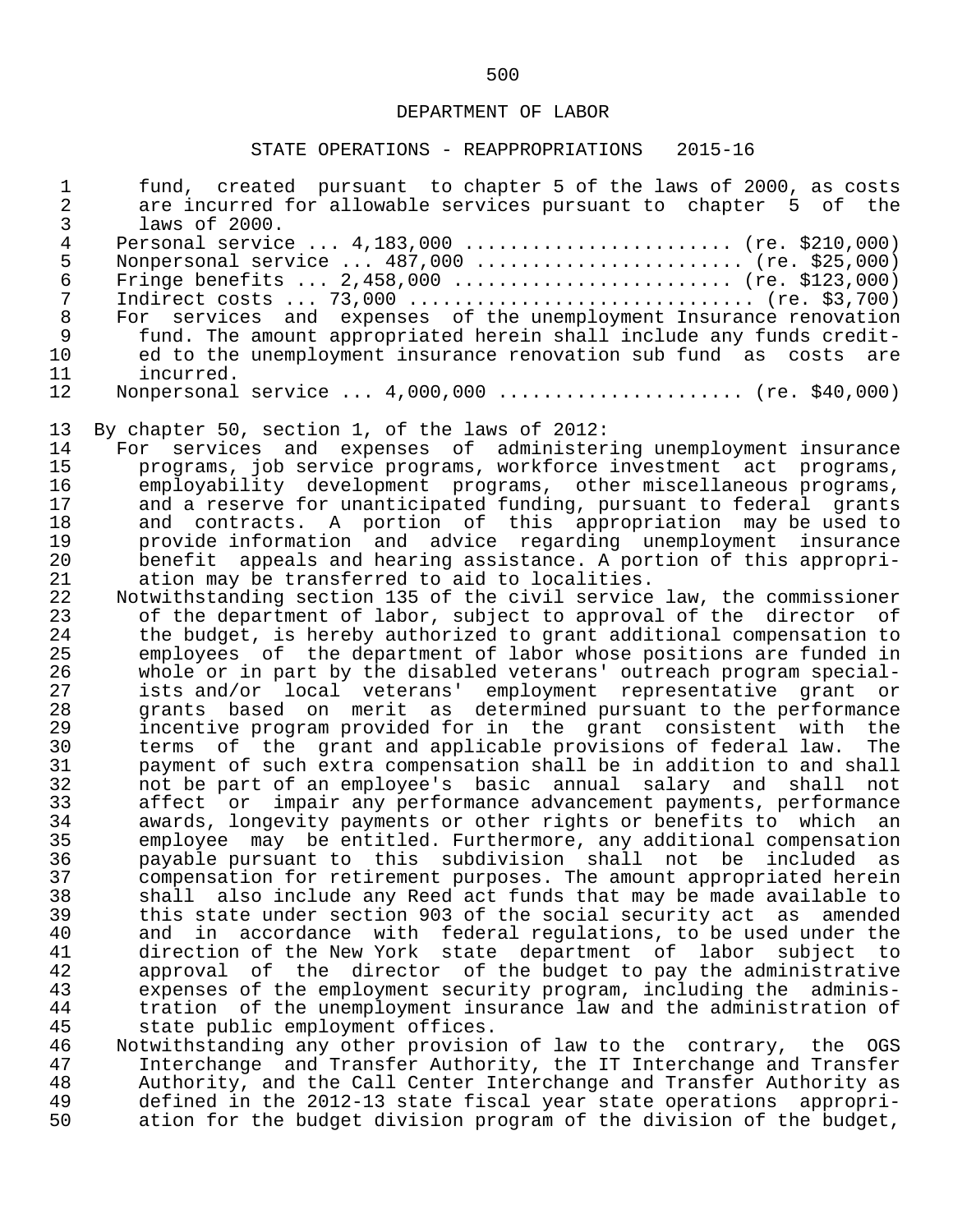# STATE OPERATIONS - REAPPROPRIATIONS 2015-16

| $\mathbf 1$<br>$\overline{c}$ | are deemed fully incorporated herein and a part of this appropri-<br>ation as if fully stated.              |
|-------------------------------|-------------------------------------------------------------------------------------------------------------|
| 3                             | Personal service  209,867,000  (re. \$10,494,000)                                                           |
| 4                             | Nonpersonal service  63,253,500  (re. \$3,163,000)                                                          |
| 5                             | Fringe benefits $106,130,000$ (re. \$5,307,000)                                                             |
| $\epsilon$                    |                                                                                                             |
| $\overline{7}$                | Indirect costs  516,500  (re. \$26,000)<br>services and expenses of administering the Reemployment Services |
|                               | For                                                                                                         |
| $\,8\,$                       | program. A portion of this appropriation may be transferred to aid                                          |
| 9                             | to localities. The amount appropriated herein shall include any                                             |
| 10                            | moneys credited to the reemployment service fund, created pursuant                                          |
| 11                            | to chapter 589 of the laws of 1998, as costs are incurred for allow-                                        |
| 12                            | able services pursuant to chapter 589 of the laws of 1998. Notwith-                                         |
| 13                            | standing section 581-b of the labor law, or any other provision of                                          |
| 14                            | law to the contrary, when annual contributions paid into the reem-                                          |
| 15                            | ployment services fund by all eligible employers exceed \$35,000,000,                                       |
| 16                            | any further contributions for the remainder of such year may be used                                        |
| 17                            | for services and expenses of the unemployment insurance<br>systems                                          |
| 18                            | modernization project.                                                                                      |
| 19                            | Notwithstanding any other provision of law to the contrary, the OGS                                         |
| 20                            | Interchange and Transfer Authority, the IT Interchange and Transfer                                         |
| 21                            | Authority, and the Call Center Interchange and Transfer Authority as                                        |
| 22                            | defined in the 2012-13 state fiscal year state operations appropri-                                         |
| 23                            | ation for the budget division program of the division of the budget,                                        |
| 24                            | are deemed fully incorporated herein and a part of this appropri-                                           |
| 25                            | ation as if fully stated.                                                                                   |
| 26                            | Personal service $22,029,000$ (re. \$1,102,000)                                                             |
| 27                            | Nonpersonal service  25, 219, 500  (re. \$1, 261, 000)                                                      |
| 28                            | Fringe benefits $11,140,000$ (re. \$557,000)                                                                |
| 29                            | Indirect costs  378,900  (re. \$19,000)                                                                     |
| 30                            | For services and expenses of administering the Unemployment Insurance                                       |
| 31                            | Control Fund program. The amount appropriated herein shall<br>include                                       |
| 32                            | \$16,000,000 credited to the unemployment insurance control<br>up to                                        |
| 33                            | fund, created pursuant to chapter 5 of the laws of 2000, as costs                                           |
| 34                            | incurred for allowable services pursuant to chapter 5 of the<br>are                                         |
| 35                            | laws of 2000.                                                                                               |
| 36                            | Notwithstanding any other provision of law to the contrary, the OGS                                         |
| 37                            | Interchange and Transfer Authority, the IT Interchange and Transfer                                         |
| 38                            | Authority, and the Call Center Interchange and Transfer Authority as                                        |
| 39                            | defined in the 2012-13 state fiscal year state operations<br>appropri-                                      |
| 40                            | ation for the budget division program of the division of the budget,                                        |
| 41                            | are deemed fully incorporated herein and a part of this appropri-                                           |
| 42                            | ation as if fully stated.                                                                                   |
| 43                            | Personal service $4,803,000$ (re. \$241,000)                                                                |
| 44                            | Nonpersonal service $359,000$ (re. \$18,000)                                                                |
| 45                            | Fringe benefits $2,429,000$ (re. \$122,000)                                                                 |
| 46                            | Indirect costs  82,600  (re. \$5,000)                                                                       |
| 47                            | For services and expenses of the unemployment Insurance renovation                                          |
| 48                            | fund. The amount appropriated herein shall include any funds credit-                                        |
| 49                            | ed to the unemployment insurance renovation sub fund as costs are                                           |
| 50                            | incurred.                                                                                                   |
| 51                            | Notwithstanding any other provision of law to the contrary, the OGS                                         |
| 52                            | Interchange and Transfer Authority, the IT Interchange and Transfer                                         |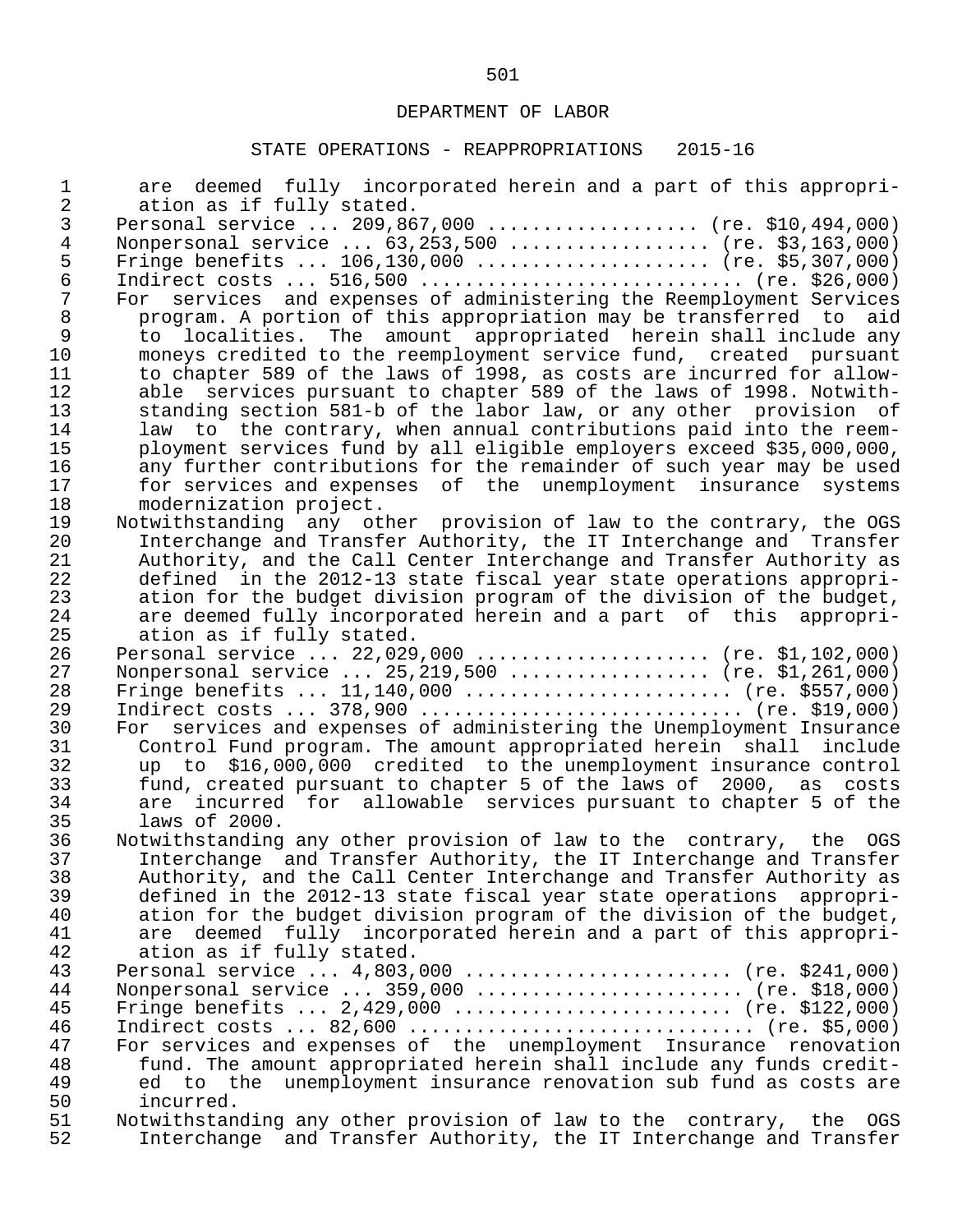#### STATE OPERATIONS - REAPPROPRIATIONS 2015-16

1 authority, and the Call Center Interchange and Transfer Authority as<br>2 defined in the 2012-13 state fiscal year state operations appropri-2 defined in the 2012-13 state fiscal year state operations appropri-<br>3 ation for the budget division program of the division of the budget, 3 ation for the budget division program of the division of the budget,<br>4 are deemed fully incorporated herein and a part of this appropri-4 are deemed fully incorporated herein and a part of this appropri-<br>5 ation as if fully stated. 5 ation as if fully stated.<br>6 Nonpersonal service ... 12. Monpersonal service ... 12,000,000 ..................... (re. \$120,000) 7 By chapter 50, section 1, of the laws of 2011:<br>8 For services and expenses of administering

8 For services and expenses of administering unemployment insurance<br>9 morograms, iob service-programs, workforce-investment-act-programs, 9 programs, job service programs, workforce investment act programs,<br>10 emplovability development programs, other miscellaneous programs, 10 employability development programs, other miscellaneous programs,<br>11 and a reserve for unanticipated funding, pursuant to federal grants 11 and a reserve for unanticipated funding, pursuant to federal grants<br>12 and contracts. A portion of this appropriation may be used to 12 and contracts. A portion of this appropriation may be used to<br>13 be provide information and advice regarding unemployment insurance 13 provide information and advice regarding unemployment insurance<br>14 benefit appeals and hearing assistance. A portion of this appropri-14 benefit appeals and hearing assistance. A portion of this appropri-<br>15 ation may be transferred to aid to localities. 15 ation may be transferred to aid to localities.<br>16 Notwithstanding section 135 of the civil service

16 Notwithstanding section 135 of the civil service law, the commissioner<br>17 of the department of labor, subject to approval of the director of 17 of the department of labor, subject to approval of the director of<br>18 the budget, is hereby authorized to grant additional compensation to 18 the budget, is hereby authorized to grant additional compensation to<br>19 The emplovees of the department of labor whose positions are funded in 19 employees of the department of labor whose positions are funded in<br>20 whole or in part by the disabled veterans' outreach program specialwhole or in part by the disabled veterans' outreach program special- 21 ists and/or local veterans' employment representative grant or 22 grants based on merit as determined pursuant to the performance<br>23 incentive program provided for in the grant consistent with the 23 incentive program provided for in the grant-consistent with the<br>24 terms of the grant and applicable provisions of federal law. The 24 terms of the grant and applicable provisions of federal law. The<br>25 servent of such extra compensation shall be in addition to and shall 25 payment of such extra compensation shall be in addition to and shall 26 mot be part of an employee's basic-annual-salary-and-shall-not<br>27 affect-or-impair-any-performance-advancement-payments, performance 27 affect or impair any performance advancement payments, performance<br>28 awards, longevity payments or other rights or benefits to which an 28 awards, longevity payments or other rights or benefits to which an<br>29 employee may be entitled. Furthermore, any additional compensation 29 employee may be entitled. Furthermore, any additional compensation 30 payable pursuant to this subdivision shall not be included as 31 compensation for retirement purposes. The amount appropriated herein<br>32 Shall also include any moneys credited to the reemployment service 32 shall also include any moneys credited to the reemployment service 33 fund, created pursuant to chapter 589 of the laws of 1998, as costs 34 are incurred for allowable services pursuant to chapter 589 of the<br>35 laws of 1998, up to \$16,000,000 credited to the unemployment insur- 35 laws of 1998, up to \$16,000,000 credited to the unemployment insur- 36 ance control fund, created pursuant to chapter 5 of the laws of<br>37 2000, as costs are incurred for allowable services pursuant to chap-37 2000, as costs are incurred for allowable services pursuant to chap-<br>38 ter 5 of the laws of 2000, any funds credited to the career resource 38 ter 5 of the laws of 2000, any funds credited to the career resource 39 metwork account, as costs are incurred, any funds credited to the<br>40 memployment insurance renovation sub fund as costs are incurred, 40 unemployment insurance renovation sub fund as costs are incurred,<br>41 and any Reed act funds that may be made available to this state 41 and any Reed act funds that may be made available to this state<br>42 and that the social security act as amended and in 42 under section 903 of the social security act as amended and in<br>43 accordance with federal regulations, to be used under the direction 43 accordance with federal regulations, to be used under the direction<br>44 of the New York state department of labor subject to approval of the 44 of the New York state department of labor subject to approval of the<br>45 director of the budget to pay the administrative expenses of the 45 director of the budget to pay the administrative expenses of the<br>46 employment security program, including the administration of the 46 employment security program, including the administration of the 47 unemployment insurance law and the administration of state public 48 employment offices. Notwithstanding section 581-b of the labor law,<br>49 or any other provision of law to the contrary, when annual contrib-49 or any other provision of law to the contrary, when annual contrib-<br>50 butions paid into the reemployment services fund by all eligible 50 butions paid into the reemployment services fund by all eligible<br>51 bemployers exceed \$35,000,000, any further contributions for the employers exceed \$35,000,000, any further contributions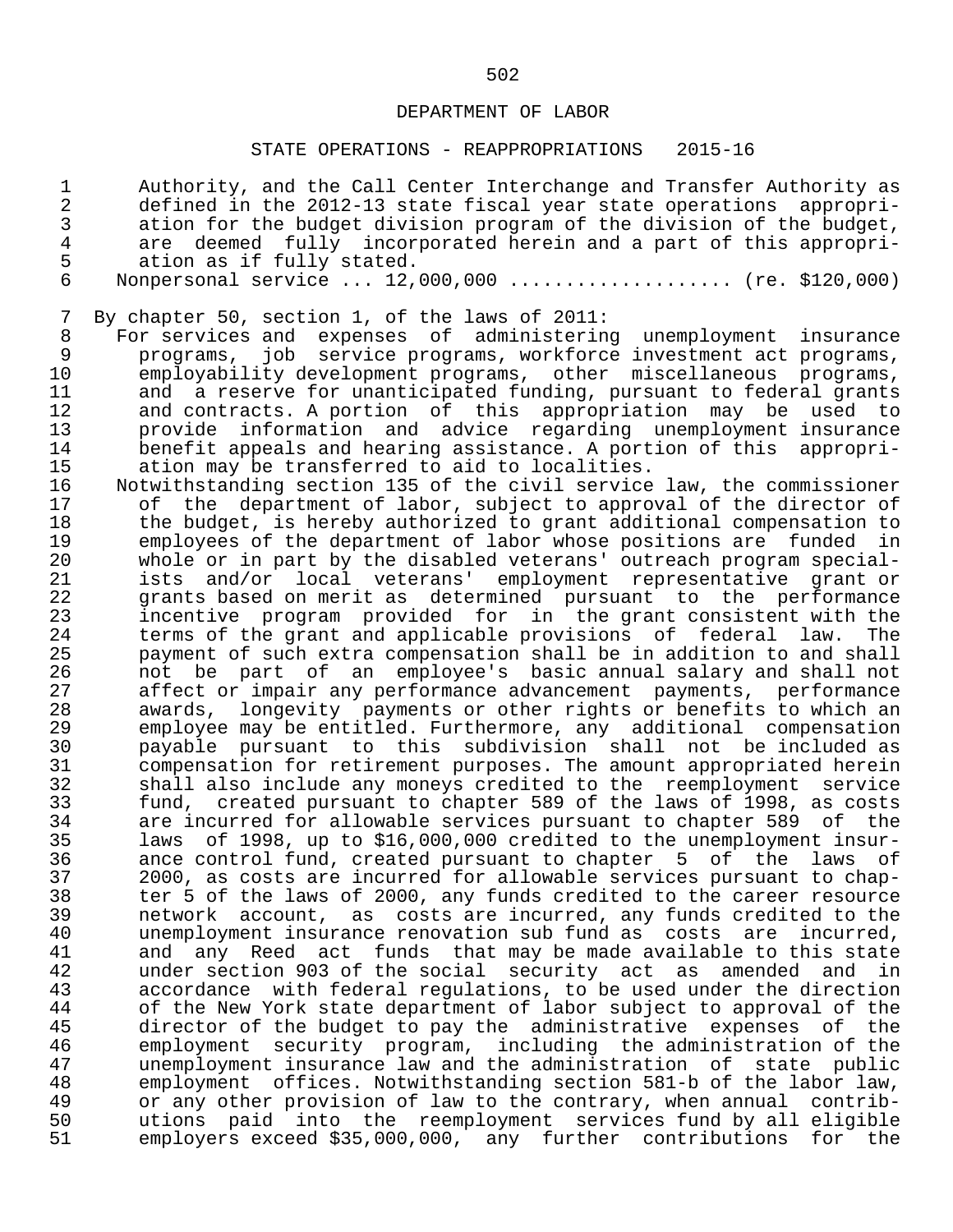# STATE OPERATIONS - REAPPROPRIATIONS 2015-16

| $\mathbf 1$    | remainder of such year may be used for services and expenses of the    |
|----------------|------------------------------------------------------------------------|
| $\overline{2}$ | unemployment insurance systems modernization project.                  |
| 3              | Personal service  232,000,000  (re. \$4,640,000)                       |
| $\overline{4}$ | Nonpersonal service  156,857,000  (re. \$3,138,000)                    |
| 5              | Fringe benefits $100,386,000$ (re. \$2,008,000)                        |
| 6              | Indirect costs $1,000,000$ (re. \$20,000)                              |
|                |                                                                        |
| 7              | By chapter 53, section 1, of the laws of 2010:                         |
| 8              | For services and expenses of administering unemployment insurance      |
| 9              | programs, job service programs, workforce investment act programs,     |
| 10             | employability development programs, other miscellaneous programs,      |
| 11             | and a reserve for unanticipated funding, pursuant to federal grants    |
| 12             | and contracts. A portion of this appropriation may be used to          |
| 13             | provide information and advice regarding unemployment insurance        |
| 14             | benefit appeals and hearing assistance. A portion of this appropri-    |
| 15             | ation may be transferred to aid to localities.                         |
| 16             | Notwithstanding section 135 of the civil service law, the commissioner |
| 17             | of the department of labor, subject to approval of the director of     |
| 18             |                                                                        |
|                | the budget, is hereby authorized to grant additional compensation to   |
| 19             | employees of the department of labor whose positions are funded in     |
| 20             | whole or in part by the disabled veterans' outreach program special-   |
| 21             | ists and/or local veterans' employment representative grant or         |
| 22             | grants based on merit as determined pursuant to the performance        |
| 23             | incentive program provided for in the grant consistent with the        |
| 24             | terms of the grant and applicable provisions of federal law. The       |
| 25             | payment of such extra compensation shall be in addition to and shall   |
| 26             | not be part of an employee's basic annual salary and shall not         |
| 27             | affect or impair any performance advancement payments, performance     |
| 28             | awards, longevity payments or other rights or benefits to which an     |
| 29             | employee may be entitled. Furthermore, any additional compensation     |
| 30             | payable pursuant to this subdivision shall not be included as          |
| 31             | compensation for retirement purposes. The amount appropriated herein   |
| 32             | shall also include any moneys credited to the reemployment service     |
| 33             | fund, created pursuant to chapter 589 of the laws of 1998, as costs    |
| 34             | incurred for allowable services pursuant to chapter 589 of the<br>are  |
| 35             | laws of 1998, up to \$16,000,000 credited to the unemployment insur-   |
| 36<br>37       | ance control fund, created pursuant to chapter 5 of the laws of        |
|                | 2000, as costs are incurred for allowable services pursuant to chap-   |
| 38             | ter 5 of the laws of 2000, any funds credited to the career resource   |
| 39             | network account, as costs are incurred, any funds credited to the      |
| 40             | unemployment insurance renovation sub fund as costs are incurred,      |
| 41             | and any Reed act funds that may be made available to this<br>state     |
| 42             | section 903 of the social security act as amended and in<br>under      |
| 43             | accordance with federal regulations, to be used under the direction    |
| 44             | of the New York state department of labor subject to approval of the   |
| 45             | director of the budget to pay the administrative expenses of the       |
| 46             | employment security program, including the administration of the       |
| 47             | unemployment insurance law and the administration of state public      |
| 48             | employment offices. Notwithstanding section 581-b of the labor<br>law, |
| 49             | any other provision of law to the contrary, when annual contrib-<br>or |
| 50             | utions paid into the reemployment services fund by all eligible        |
| 51             | employers exceed \$35,000,000, any further contributions for the       |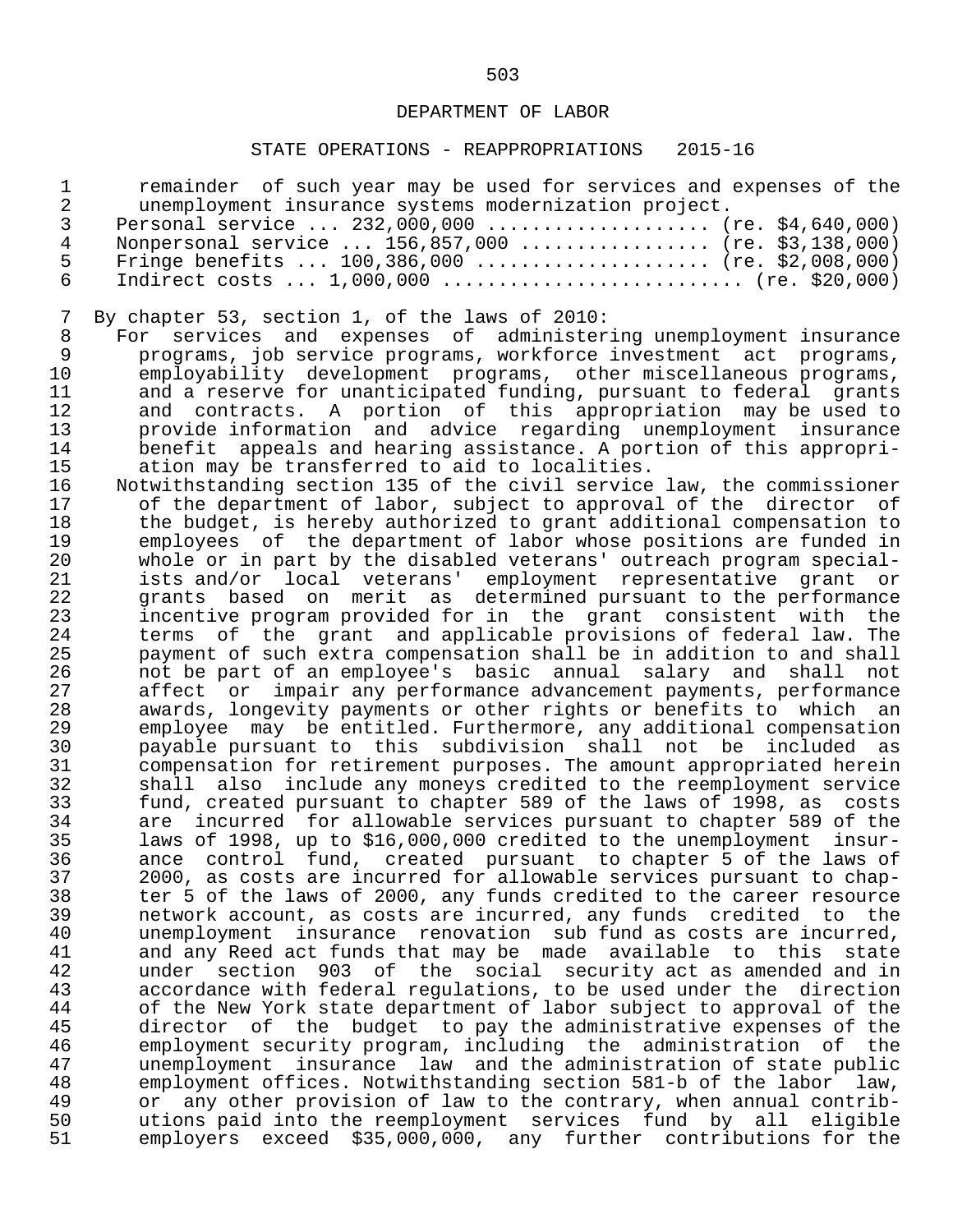# STATE OPERATIONS - REAPPROPRIATIONS 2015-16

| $\mathbf 1$<br>$\overline{2}$<br>$\overline{3}$ | remainder of such year may be used for services and expenses of the<br>unemployment insurance systems modernization project             |
|-------------------------------------------------|-----------------------------------------------------------------------------------------------------------------------------------------|
| 4                                               | By chapter 53, section 1, of the laws of 2009, as amended by chapter 53,                                                                |
| 5                                               | section 1, of the laws of 2010:                                                                                                         |
| $\epsilon$                                      | For services and expenses of administering unemployment insurance                                                                       |
| 7                                               | programs, job service programs, workforce investment act programs,                                                                      |
| $\,8\,$                                         | employability development programs, other miscellaneous programs,                                                                       |
| $\mathsf 9$                                     | and a reserve for unanticipated funding, pursuant to federal grants                                                                     |
| 10                                              | and contracts. A portion of this appropriation may be used to                                                                           |
| 11                                              | provide information and advice regarding unemployment insurance                                                                         |
| 12                                              | benefit appeals and hearing assistance. A portion of this appropri-                                                                     |
| 13                                              | ation may be transferred to aid to localities.                                                                                          |
| 14                                              | Notwithstanding section 135 of the civil service law, the commissioner                                                                  |
| 15                                              | of the department of labor, subject to approval of the director of                                                                      |
| 16                                              | the budget, is hereby authorized to grant additional compensation to                                                                    |
| 17                                              | employees of the department of labor whose positions are funded in                                                                      |
| 18                                              | whole or in part by the disabled veterans' outreach program special-                                                                    |
| 19                                              | ists and/or local veterans' employment representative grant or                                                                          |
| 20                                              | grants based on merit as determined pursuant to the performance                                                                         |
| 21<br>22                                        | incentive program provided for in the grant consistent with the<br>of the grant and applicable provisions of federal law. The           |
| 23                                              | terms<br>payment of such extra compensation shall be in addition to and shall                                                           |
| 24                                              | not be part of an employee's basic annual salary and<br>shall not                                                                       |
| 25                                              | impair any performance advancement payments, performance<br>affect or                                                                   |
| 26                                              | awards, longevity payments or other rights or benefits to which an                                                                      |
| 27                                              | employee may be entitled. Furthermore, any additional compensation                                                                      |
| 28                                              | payable pursuant to this subdivision shall not be<br>included as                                                                        |
| 29                                              | compensation for retirement purposes. The amount appropriated herein                                                                    |
| 30                                              | shall also include any moneys credited to the reemployment service                                                                      |
| 31                                              | fund, created pursuant to chapter 589 of the laws of 1998, as costs                                                                     |
| 32                                              | incurred for allowable services pursuant to chapter 589 of the<br>are                                                                   |
| 33                                              | laws of 1998, up to \$16,000,000 credited to the unemployment<br>insur-                                                                 |
| 34                                              | control fund, created pursuant to chapter 5 of the laws of<br>ance                                                                      |
| 35                                              | 2000, as costs are incurred for allowable services pursuant to chap-                                                                    |
| 36                                              | ter 5 of the laws of 2000, any funds credited to the career resource                                                                    |
| 37                                              | network account, as costs are incurred, any funds credited to the                                                                       |
| 38<br>39                                        | unemployment insurance renovation sub fund as costs are incurred,<br>and any Reed act funds that may be made available to this<br>state |
| 40                                              | under section 903 of the social security act as amended and in                                                                          |
| 41                                              | accordance with federal regulations, to be used under the direction                                                                     |
| 42                                              | of the New York state department of labor subject to approval of the                                                                    |
| 43                                              | director of the budget to pay the administrative expenses of the                                                                        |
| 44                                              | employment security program, including the administration of<br>the                                                                     |
| 45                                              | insurance law and the administration of state public<br>unemployment                                                                    |
| 46                                              | employment offices. Notwithstanding section 581-b of the labor<br>law,                                                                  |
| 47                                              | any other provision of law to the contrary, when annual contrib-<br>or                                                                  |
| 48                                              | utions paid into the reemployment services fund by all eligible                                                                         |
| 49                                              | employers exceed \$35,000,000, any further contributions for the                                                                        |
| 50                                              | remainder of such year may be used for services and expenses of<br>the                                                                  |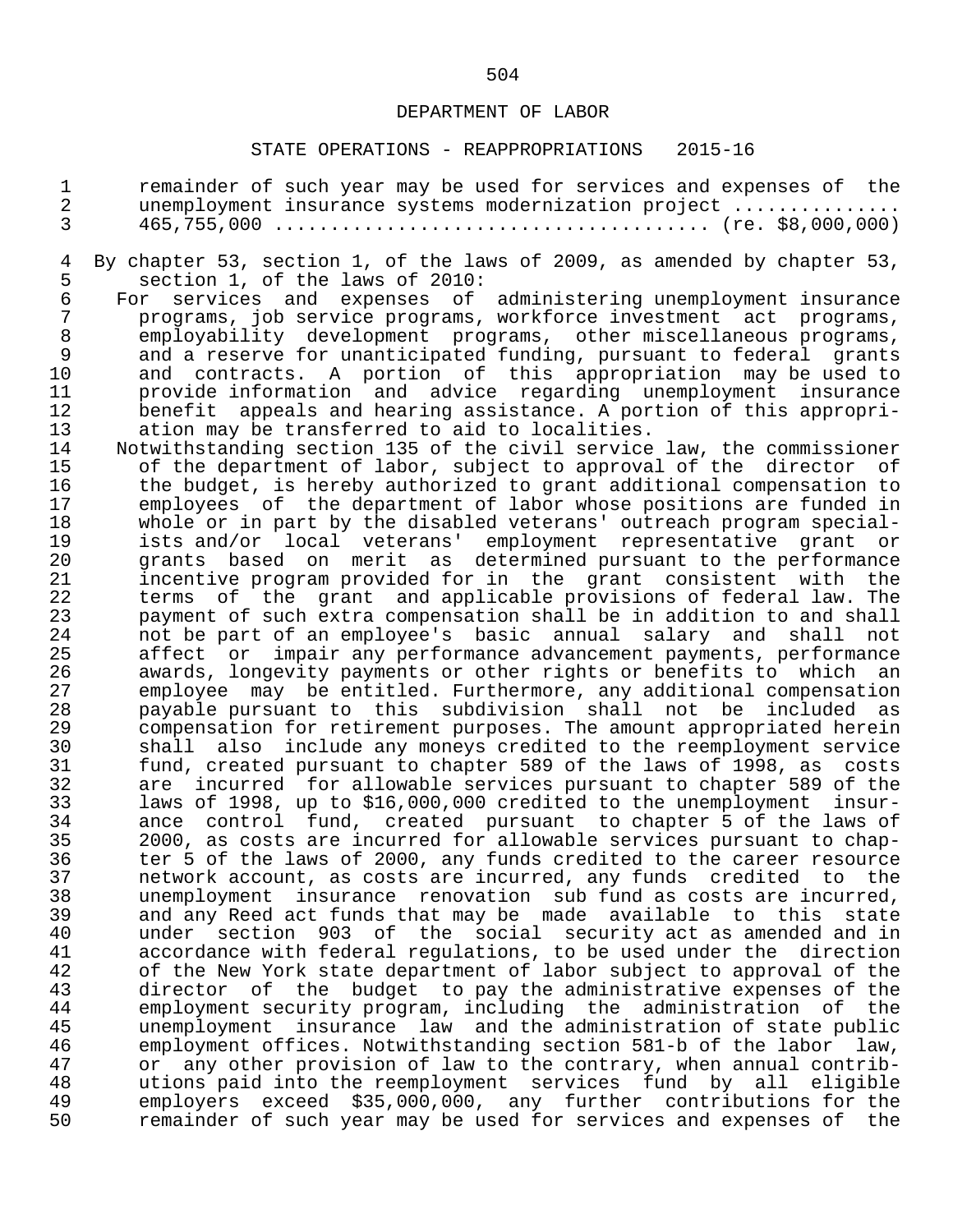| $\mathbf{1}$                                                    | unemployment insurance systems modernization project                                                                                                                                                                                                                                                                                                                                                                                                                                                                                                                                                                        |
|-----------------------------------------------------------------|-----------------------------------------------------------------------------------------------------------------------------------------------------------------------------------------------------------------------------------------------------------------------------------------------------------------------------------------------------------------------------------------------------------------------------------------------------------------------------------------------------------------------------------------------------------------------------------------------------------------------------|
| $\overline{2}$                                                  |                                                                                                                                                                                                                                                                                                                                                                                                                                                                                                                                                                                                                             |
| 3                                                               | Special Revenue Funds - Federal                                                                                                                                                                                                                                                                                                                                                                                                                                                                                                                                                                                             |
| $\overline{4}$                                                  | Unemployment Insurance Administration Fund                                                                                                                                                                                                                                                                                                                                                                                                                                                                                                                                                                                  |
| 5                                                               | Unemployment Insurance Control Fund Account - 25903                                                                                                                                                                                                                                                                                                                                                                                                                                                                                                                                                                         |
| 6<br>7<br>$\, 8$<br>9<br>10<br>11<br>12<br>13<br>14<br>15<br>16 | By chapter 50, section 1, of the laws of 2014:<br>For services and expenses of administering the unemployment insurance<br>control fund program. The amount appropriated herein shall<br>include<br>up to \$16,000,000 credited to the unemployment insurance control<br>fund, created pursuant to chapter 5 of the laws of 2000, as costs<br>are incurred for allowable services pursuant to chapter 5 of the<br>laws of 2000.<br>Personal service  3,949,000  (re. \$1,580,000)<br>Nonpersonal service  499,000  (re. \$200,000)<br>Fringe benefits $2,103,000$ (re. \$842,000)<br>Indirect costs $66,000$ (re. \$27,000) |
| 17                                                              | Special Revenue Funds - Federal                                                                                                                                                                                                                                                                                                                                                                                                                                                                                                                                                                                             |
| 18                                                              | Unemployment Insurance Administration Fund                                                                                                                                                                                                                                                                                                                                                                                                                                                                                                                                                                                  |
| 19                                                              | Unemployment Insurance Reemployment Services Account - 25902                                                                                                                                                                                                                                                                                                                                                                                                                                                                                                                                                                |
| 20                                                              | By chapter 50, section 1, of the laws of 2014:                                                                                                                                                                                                                                                                                                                                                                                                                                                                                                                                                                              |
| 21                                                              | For services and expenses of administering the reemployment services                                                                                                                                                                                                                                                                                                                                                                                                                                                                                                                                                        |
| 22                                                              | program. A portion of this appropriation may be transferred to aid                                                                                                                                                                                                                                                                                                                                                                                                                                                                                                                                                          |
| 23                                                              | to localities. The amount appropriated herein shall include any                                                                                                                                                                                                                                                                                                                                                                                                                                                                                                                                                             |
| 24                                                              | moneys credited to the reemployment service fund, created pursuant                                                                                                                                                                                                                                                                                                                                                                                                                                                                                                                                                          |
| 25                                                              | to chapter 589 of the laws of 1998, as costs are incurred for allow-                                                                                                                                                                                                                                                                                                                                                                                                                                                                                                                                                        |
| 26                                                              | able services pursuant to chapter 589 of the laws of 1998. Notwith-                                                                                                                                                                                                                                                                                                                                                                                                                                                                                                                                                         |
| 27                                                              | standing section 581-b of the labor law, or any other provision of                                                                                                                                                                                                                                                                                                                                                                                                                                                                                                                                                          |
| 28                                                              | law to the contrary, when annual contributions paid into the reem-                                                                                                                                                                                                                                                                                                                                                                                                                                                                                                                                                          |
| 29                                                              | ployment services fund by all eligible employers exceed \$35,000,000,                                                                                                                                                                                                                                                                                                                                                                                                                                                                                                                                                       |
| 30                                                              | any further contributions for the remainder of such year may be used                                                                                                                                                                                                                                                                                                                                                                                                                                                                                                                                                        |
| 31                                                              | for services and expenses of the unemployment insurance systems                                                                                                                                                                                                                                                                                                                                                                                                                                                                                                                                                             |
| 32                                                              | modernization project.                                                                                                                                                                                                                                                                                                                                                                                                                                                                                                                                                                                                      |
| 33                                                              | Personal service  25,102,000  (re. \$11,296,000)                                                                                                                                                                                                                                                                                                                                                                                                                                                                                                                                                                            |
| 34                                                              | Nonpersonal service  24,788,000  (re. \$11,155,000)                                                                                                                                                                                                                                                                                                                                                                                                                                                                                                                                                                         |
| 35                                                              | Fringe benefits  13,367,000  (re. \$6,016,000)                                                                                                                                                                                                                                                                                                                                                                                                                                                                                                                                                                              |
| 36                                                              |                                                                                                                                                                                                                                                                                                                                                                                                                                                                                                                                                                                                                             |
| 37                                                              | Special Revenue Funds - Federal                                                                                                                                                                                                                                                                                                                                                                                                                                                                                                                                                                                             |
| 38                                                              | Unemployment Insurance Administration Fund                                                                                                                                                                                                                                                                                                                                                                                                                                                                                                                                                                                  |
| 39                                                              | Unemployment Insurance Renovation Fund Account - 25904                                                                                                                                                                                                                                                                                                                                                                                                                                                                                                                                                                      |
| 40                                                              | By chapter 50, section 1, of the laws of 2014:                                                                                                                                                                                                                                                                                                                                                                                                                                                                                                                                                                              |
| 41                                                              | For services and expenses of the unemployment insurance renovation                                                                                                                                                                                                                                                                                                                                                                                                                                                                                                                                                          |
| 42                                                              | fund. The amount appropriated herein shall include any funds credit-                                                                                                                                                                                                                                                                                                                                                                                                                                                                                                                                                        |
| 43                                                              | ed to the unemployment insurance renovation sub fund as costs are                                                                                                                                                                                                                                                                                                                                                                                                                                                                                                                                                           |
| 44                                                              | incurred.                                                                                                                                                                                                                                                                                                                                                                                                                                                                                                                                                                                                                   |
| 45                                                              | Nonpersonal service  650,000  (re. \$65,000)                                                                                                                                                                                                                                                                                                                                                                                                                                                                                                                                                                                |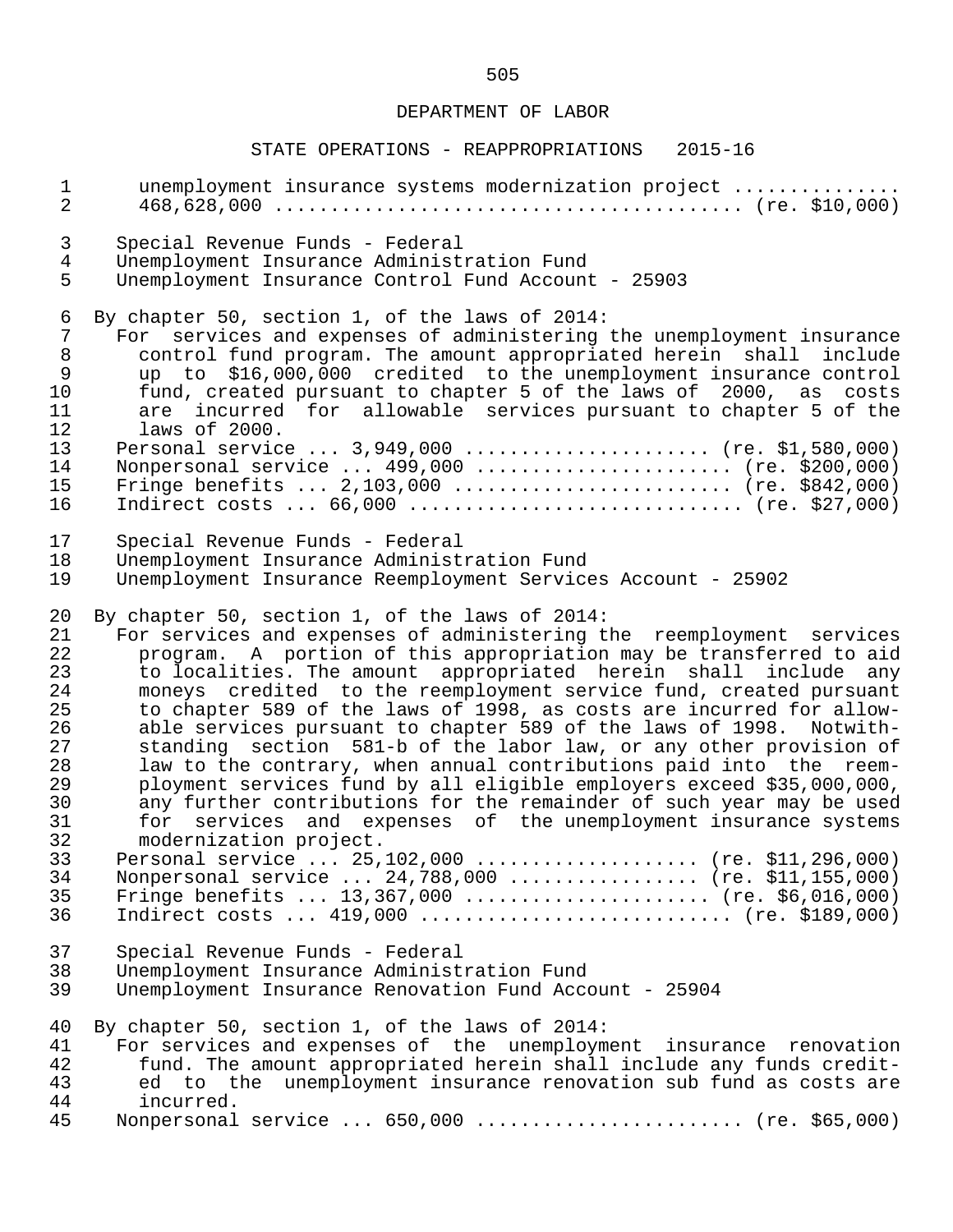#### STATE OPERATIONS - REAPPROPRIATIONS 2015-16

- 1 Internal Service Funds<br>2 Agency Internal Service
- 2 Agency Internal Services Fund<br>3 Labor Contact Center Account
- Labor Contact Center Account 55071

4 By chapter 50, section 1, of the laws of 2014:<br>5 For payments related to the planning, develo

- 5 For payments related to the planning, development and establishment of<br>6 a new statewide contact center within the department of tax and 6 a new statewide contact center within the department of tax and<br>7 finance, the office of children and family services and the depart-7 finance, the office of children and family services and the depart-<br>8 ment of labor on behalf of customer state agencies. 8 ment of labor on behalf of customer state agencies.<br>9 Notwithstanding any other provision of law to the
- 9 Notwithstanding any other provision of law to the contrary, for the<br>10 purpose of planning, developing and/or implementing the consol- 10 purpose of planning, developing and/or implementing the consol- 11 idation of administration, business services, procurement, informa-<br>12 tion technology and/or other functions shared among agencies to 12 tion technology and/or other functions shared among agencies to<br>13 improve the efficiency and effectiveness of government operations, 13 improve the efficiency and effectiveness of government operations,<br>14 the amounts appropriated herein may be (i) interchanged without 14 the amounts appropriated herein may be (i) interchanged without<br>15 1imit, (ii) transferred between any other state operations appropri-15 limit, (ii) transferred between any other state operations appropri-<br>16 ations within this agency or to any other state operations appropri-16 ations within this agency or to any other state operations appropri-<br>17 ations of any state department, agency or public authority, and/or 17 ations of any state department, agency or public authority, and/or<br>18 (iii) suballocated to any state department, agency or public author-18 (iii) suballocated to any state department, agency or public author-<br>19 ity with the approval of the director of the budget who shall file 19 ity with the approval of the director of the budget who shall file<br>20 such approval with the department of audit and control and copies 20 such approval with the department of audit and control and copies<br>21 thereof with the chairman of the senate finance committee and the 21 thereof with the chairman of the senate finance committee and the<br>22 chairman of the assembly ways and means committee. chairman of the assembly ways and means committee.

| Personal service--regular $2,180,000$ (re. \$1,108,000) |
|---------------------------------------------------------|
| Supplies and materials  297,000  (re. \$256,000)        |
|                                                         |
| Contractual services $811,000$ (re. \$642,000)          |
|                                                         |
| Fringe benefits $1,236,000$ (re. \$353,000)             |
| Indirect costs $61,000$ (re. \$19,000)                  |
| 23<br>2.4<br>25<br>26<br>27<br>28<br>29                 |

- 30 EMPLOYMENT AND TRAINING PROGRAM
- 31 Special Revenue Funds Federal
- 32 Federal Emergency Employment Act Fund<br>33 Federal Workforce Investment Act Accou
- Federal Workforce Investment Act Account 26001

34 By chapter 50, section 1, of the laws of 2014:<br>35 For the administration and operation of

- 35 For the administration and operation of employment and training<br>36 programs as funded by grants under the workforce investment act. 36 programs as funded by grants under the workforce investment act,<br>37 bublic law 105-220, including grants to other governmental units, 37 public law 105-220, including grants to other governmental units,<br>38 community-based organizations, non-profit and for profit organiza- 38 community-based organizations, non-profit and for profit organiza- 39 tions, suballocations to state departments and agencies and a 40 portion may be transferred to aid to localities, according to the 41 stollowing: 41 following:<br>42 For service
- 42 For services and expenses of statewide activities, including but not<br>43 1 limited to state administration and technical assistance to local 43 limited to state administration and technical assistance to local<br>44 workforce investment areas, pursuant to an expenditure plan approved 44 workforce investment areas, pursuant to an expenditure plan approved 45 by the director of the budget. Of the moneys appropriated herein for<br>46 Statewide activities, the state workforce investment board shall 46 statewide activities, the state workforce-investment-board-shall<br>47 assist-the-governor-in-developing-programs and identifying activ- 47 assist the governor in developing programs and identifying activ ities to be funded through the statewide reserve pursuant to section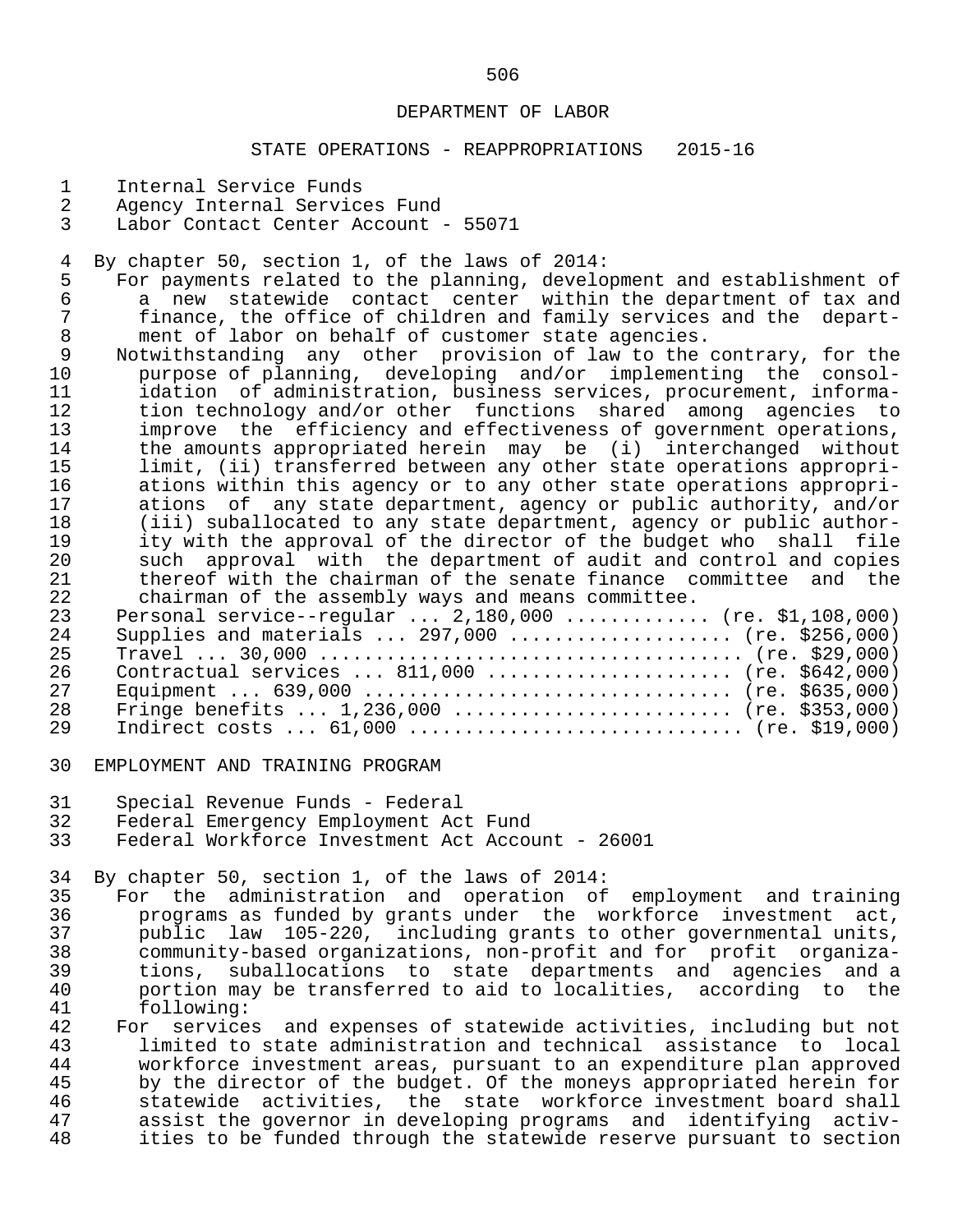| $\mathbf{1}$   | 134 of the federal workforce investment act, PL 105-220, and the      |
|----------------|-----------------------------------------------------------------------|
| $\overline{2}$ | commissioner of labor shall periodically report to the state work-    |
| $\mathfrak{Z}$ | force investment board on such programs and activities which shall    |
| $\overline{4}$ | be developed giving consideration to the strategic training alliance  |
| 5              | program and other existing programs.                                  |
| $\sqrt{6}$     | Statewide employment and training activities may include one-to-one   |
| $\overline{7}$ | business advisement and training for qualified enrollees of the       |
| $\,8\,$        | self-employment assistance program which may be operated by the       |
| 9              |                                                                       |
|                | state's small business development centers or the entrepreneurial     |
| 10             | assistance program.                                                   |
| 11             | Personal service  4,984,000  (re. \$3,987,000)                        |
| 12             | Nonpersonal service  13,486,000  (re. \$10,789,000)                   |
| 13             | Fringe benefits $2,654,000$ (re. \$2,123,000)                         |
| 14             | Indirect costs $207,000$ (re. \$166,000)                              |
| 15             | For services and expenses of adult, youth and dislocated worker       |
| 16             | employment and training local workforce investment area programs and  |
| 17             | statewide rapid response activities.                                  |
| 18             | Personal service $7,425,000$ (re. \$5,940,000)                        |
| 19             | Nonpersonal service  8,986,000  (re. \$7,189,000)                     |
| 20             | Fringe benefits $3,954,000$ (re. \$3,163,000)                         |
| 21             | For services and expenses of miscellaneous workforce investment act,  |
| 22             | public law 105-220 national reserve grants and other federal employ-  |
| 23             | ment and training grants and federally administered programs.         |
| 24             | Personal service $3,000,000$ (re. \$2,400,000)                        |
| 25             | Nonpersonal service  15,352,000  (re. \$12,282,000)                   |
| 26             | Fringe benefits $1,598,000$ (re. \$1,278,000)                         |
| 27             |                                                                       |
|                |                                                                       |
| 28             | By chapter 50, section 1, of the laws of 2013:                        |
| 29             | For the administration and operation of employment and training       |
| 30             | programs as funded by grants under the workforce investment act,      |
| 31             | public law 105-220, including grants to other governmental units,     |
| 32             | community-based organizations, non-profit and for profit organiza-    |
| 33             | suballocations to state departments and agencies and a<br>tions,      |
| 34             | portion may be transferred to aid to localities, according to the     |
| 35             | following:                                                            |
| 36             | For services and expenses of statewide activities, including but not  |
| 37             | limited to state administration and technical assistance to local     |
| 38             |                                                                       |
|                | workforce investment areas, pursuant to an expenditure plan approved  |
| 39             | by the director of the budget. Of the moneys appropriated herein for  |
| 40             |                                                                       |
|                | statewide activities, the state workforce investment board shall      |
| 41             | assist the governor in developing programs and identifying activ-     |
| 42             | ities to be funded through the statewide reserve pursuant to section  |
| 43             | 134 of the federal workforce investment act, PL 105-220, and the      |
| 44             | commissioner of labor shall periodically report to the state work-    |
| 45             | investment board on such programs and activities which shall<br>force |
| 46             | be developed giving consideration to the strategic training alliance  |
| 47             | program and other existing programs.                                  |
| 48             | Statewide employment and training activities may include one-to-one   |
| 49<br>50       | business advisement and training for qualified enrollees of the       |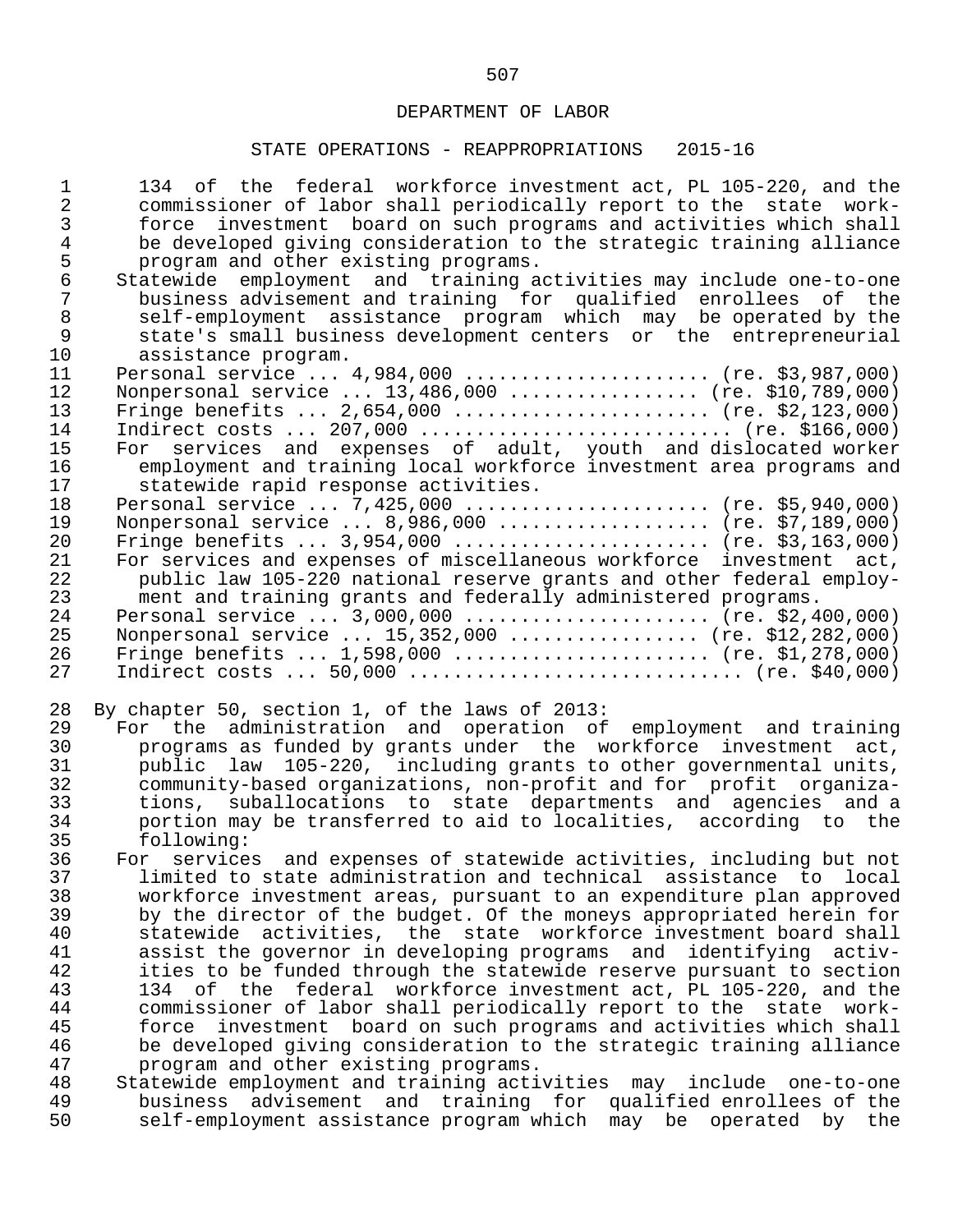| $\mathbf 1$<br>$\overline{a}$ | state's small business development centers or the entrepreneurial<br>assistance program.                                                  |
|-------------------------------|-------------------------------------------------------------------------------------------------------------------------------------------|
| $\mathsf{3}$                  | Personal service  6,565,000  (re. \$1,252,000)                                                                                            |
| $\bf 4$                       | Nonpersonal service $9,193,000$ (re. \$96,000)                                                                                            |
| 5                             | Fringe benefits $3,857,000$ (re. \$1,491,000)                                                                                             |
| $\epsilon$                    | Indirect costs  227,000  (re. \$83,000)                                                                                                   |
| $\overline{7}$                | For services and expenses of adult, youth and dislocated worker                                                                           |
| $\,8\,$                       | employment and training local workforce investment area programs and                                                                      |
| 9                             | statewide rapid response activities.                                                                                                      |
| 10                            | Personal service  6,508,000  (re. \$4,739,000)                                                                                            |
| 11                            | Nonpersonal service  8,807,000  (re. \$5,359,000)                                                                                         |
| 12                            | Fringe benefits $3,824,000$ (re. \$2,553,000)                                                                                             |
| 13                            | For services and expenses of miscellaneous workforce investment act,                                                                      |
| 14                            | public law 105-220 national reserve grants and other federal employ-                                                                      |
| 15                            | ment and training grants and federally administered programs.                                                                             |
| 16                            | Personal service $2,000,000$ (re. \$647,000)                                                                                              |
| 17                            | Nonpersonal service $16,791,000$ (re. \$1,415,000)                                                                                        |
| 18                            | Fringe benefits $1,175,000$ (re. \$384,000)                                                                                               |
| 19                            | Indirect costs $35,000$ (re. \$11,000)                                                                                                    |
| 20                            | By chapter 50, section 1, of the laws of 2012:                                                                                            |
| 21                            | For the administration and operation of employment and training                                                                           |
| 22                            | programs as funded by grants under the workforce investment act,                                                                          |
| 23<br>24                      | public law 105-220, including grants to other governmental units,                                                                         |
| 25                            | community-based organizations, non-profit and for profit organiza-<br>suballocations to state departments and agencies and a<br>tions,    |
| 26                            | portion may be transferred to aid to localities, according to the                                                                         |
| 27                            | following:                                                                                                                                |
| 28                            | For services and expenses of statewide activities, including but not                                                                      |
| 29                            | limited to state administration and technical assistance to local                                                                         |
| 30                            | workforce investment areas, pursuant to an expenditure plan approved                                                                      |
| 31                            | by the director of the budget. Of the moneys appropriated herein for                                                                      |
| 32                            | statewide activities, the state workforce investment board shall                                                                          |
| 33                            | assist the governor in developing programs and identifying activ-                                                                         |
| 34                            | ities to be funded through the statewide reserve pursuant to section                                                                      |
| 35                            | 134 of the federal workforce investment act, PL 105-220, and the                                                                          |
| 36                            | commissioner of labor shall periodically report to the state work-                                                                        |
| 37                            | investment board on such programs and activities which shall<br>force                                                                     |
| 38                            | be developed giving consideration to the strategic training alliance                                                                      |
| 39                            | program and other existing programs.                                                                                                      |
| 40<br>41                      | Statewide employment and training activities may include one-to-one<br>advisement and training for qualified enrollees of the<br>business |
| 42                            | self-employment assistance program which may be operated by the                                                                           |
| 43                            | business development centers or the entrepreneurial<br>small<br>state's                                                                   |
| 44                            | assistance program.                                                                                                                       |
| 45                            | Notwithstanding any other provision of law to the contrary, the OGS                                                                       |
| 46                            | Interchange and Transfer Authority, the IT Interchange and Transfer                                                                       |
| 47                            | Authority, and the Call Center Interchange and Transfer Authority as                                                                      |
| 48                            | defined in the 2012-13 state fiscal year state operations<br>appropri-                                                                    |
| 49                            | ation for the budget division program of the division of the budget,                                                                      |
| 50                            | deemed fully incorporated herein and a part of this appropri-<br>are                                                                      |
| 51                            | ation as if fully stated.                                                                                                                 |
|                               |                                                                                                                                           |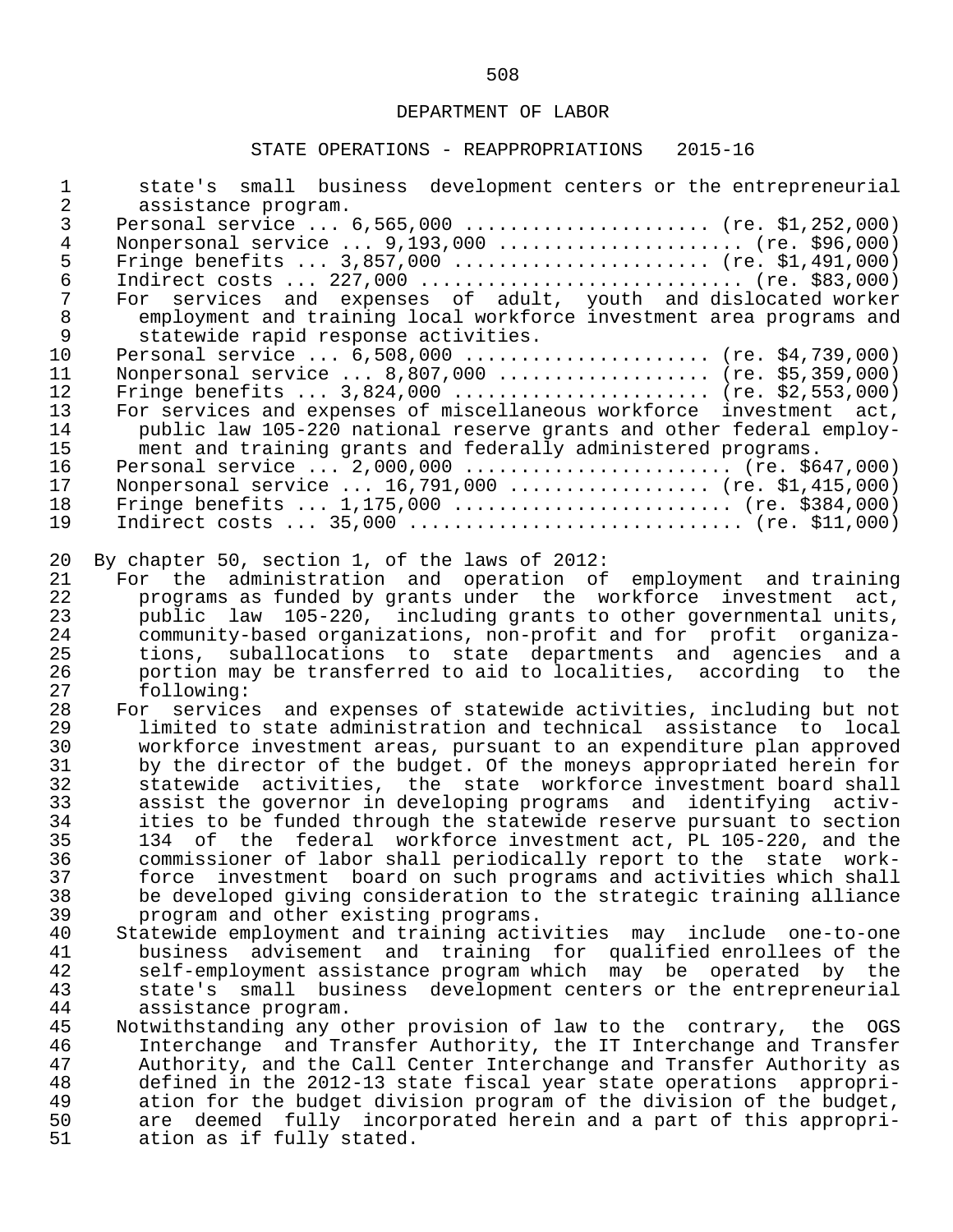| $\mathbf 1$<br>2<br>3<br>4<br>5<br>$\epsilon$<br>7 | Personal service $4,119,000$ (re. \$10,000)<br>Nonpersonal service $2,629,000$ (re. \$10,000)<br>Fringe benefits $2,083,000$ (re. \$10,000)<br>Indirect costs  179,000  (re. \$10,000)<br>For services and expenses of adult, youth and dislocated worker<br>employment and training local workforce investment area programs and<br>statewide rapid response activities. |
|----------------------------------------------------|---------------------------------------------------------------------------------------------------------------------------------------------------------------------------------------------------------------------------------------------------------------------------------------------------------------------------------------------------------------------------|
| $\,8\,$                                            | Notwithstanding any other provision of law to the contrary, the OGS                                                                                                                                                                                                                                                                                                       |
| 9                                                  | Interchange and Transfer Authority, the IT Interchange and Transfer                                                                                                                                                                                                                                                                                                       |
| 10                                                 | Authority, and the Call Center Interchange and Transfer Authority as                                                                                                                                                                                                                                                                                                      |
| 11                                                 | defined in the 2012-13 state fiscal year state operations appropri-                                                                                                                                                                                                                                                                                                       |
| 12                                                 | ation for the budget division program of the division of the budget,                                                                                                                                                                                                                                                                                                      |
| 13                                                 | are deemed fully incorporated herein and a part of this appropri-                                                                                                                                                                                                                                                                                                         |
| 14                                                 | ation as if fully stated.                                                                                                                                                                                                                                                                                                                                                 |
| 15                                                 | Personal service $6,242,000$ (re. \$10,000)                                                                                                                                                                                                                                                                                                                               |
| 16                                                 | Nonpersonal service  6,645,000  (re. \$2,633,000)                                                                                                                                                                                                                                                                                                                         |
| 17                                                 |                                                                                                                                                                                                                                                                                                                                                                           |
| 18                                                 | For services and expenses of miscellaneous workforce investment act,                                                                                                                                                                                                                                                                                                      |
| 19                                                 | public law 105-220 national reserve grants and other federal employ-                                                                                                                                                                                                                                                                                                      |
| 20                                                 | ment and training grants and federally administered programs.                                                                                                                                                                                                                                                                                                             |
| 21                                                 | Notwithstanding any other provision of law to the contrary, the OGS                                                                                                                                                                                                                                                                                                       |
| 22                                                 | Interchange and Transfer Authority, the IT Interchange and Transfer                                                                                                                                                                                                                                                                                                       |
| 23                                                 | Authority, and the Call Center Interchange and Transfer Authority as                                                                                                                                                                                                                                                                                                      |
| 24                                                 | defined in the 2012-13 state fiscal year state operations appropri-                                                                                                                                                                                                                                                                                                       |
| 25                                                 | ation for the budget division program of the division of the budget,                                                                                                                                                                                                                                                                                                      |
| 26                                                 | are deemed fully incorporated herein and a part of this appropri-                                                                                                                                                                                                                                                                                                         |
| 27                                                 | ation as if fully stated.                                                                                                                                                                                                                                                                                                                                                 |
| 28                                                 | Personal service $2,000,000$ (re. \$10,000)                                                                                                                                                                                                                                                                                                                               |
| 29                                                 | Nonpersonal service  16,955,000  (re. \$770,000)                                                                                                                                                                                                                                                                                                                          |
| 30                                                 | Fringe benefits $1,012,000$ (re. \$10,000)                                                                                                                                                                                                                                                                                                                                |
| 31                                                 | Indirect costs $35,000$ (re. \$10,000)                                                                                                                                                                                                                                                                                                                                    |
| 32                                                 | By chapter 50, section 1, of the laws of 2011:                                                                                                                                                                                                                                                                                                                            |
| 33                                                 | For the administration and operation of employment and training                                                                                                                                                                                                                                                                                                           |
| 34                                                 | programs as funded by grants under the workforce investment act,                                                                                                                                                                                                                                                                                                          |
| 35                                                 | public law 105-220, including grants to other governmental units,                                                                                                                                                                                                                                                                                                         |
| 36                                                 | community based organizations, non-profit and for profit organiza-                                                                                                                                                                                                                                                                                                        |
| 37                                                 | suballocations to state departments and agencies and a<br>tions,                                                                                                                                                                                                                                                                                                          |
| 38                                                 | portion may be transferred to aid to localities, according to the                                                                                                                                                                                                                                                                                                         |
| 39                                                 | following:                                                                                                                                                                                                                                                                                                                                                                |
| 40                                                 | services and expenses of statewide activities, including but not<br>For                                                                                                                                                                                                                                                                                                   |
| 41                                                 | limited to state administration and technical assistance to local                                                                                                                                                                                                                                                                                                         |
| 42                                                 | workforce investment areas, pursuant to an expenditure plan approved                                                                                                                                                                                                                                                                                                      |
| 43                                                 | by the director of the budget. Of the moneys appropriated herein for                                                                                                                                                                                                                                                                                                      |
| 44                                                 | statewide activities, the state workforce investment board shall                                                                                                                                                                                                                                                                                                          |
| 45                                                 | assist the governor in developing programs and identifying activ-                                                                                                                                                                                                                                                                                                         |
| 46                                                 | ities to be funded through the statewide reserve pursuant to section                                                                                                                                                                                                                                                                                                      |
| 47                                                 | of the federal workforce investment act, PL 105-220, and the<br>134                                                                                                                                                                                                                                                                                                       |
| 48                                                 | commissioner of labor shall periodically report to the state work-                                                                                                                                                                                                                                                                                                        |
| 49                                                 | investment board on such programs and activities which shall<br>force                                                                                                                                                                                                                                                                                                     |
| 50                                                 | be developed giving consideration to the strategic training alliance                                                                                                                                                                                                                                                                                                      |
| 51                                                 | program and other existing programs.                                                                                                                                                                                                                                                                                                                                      |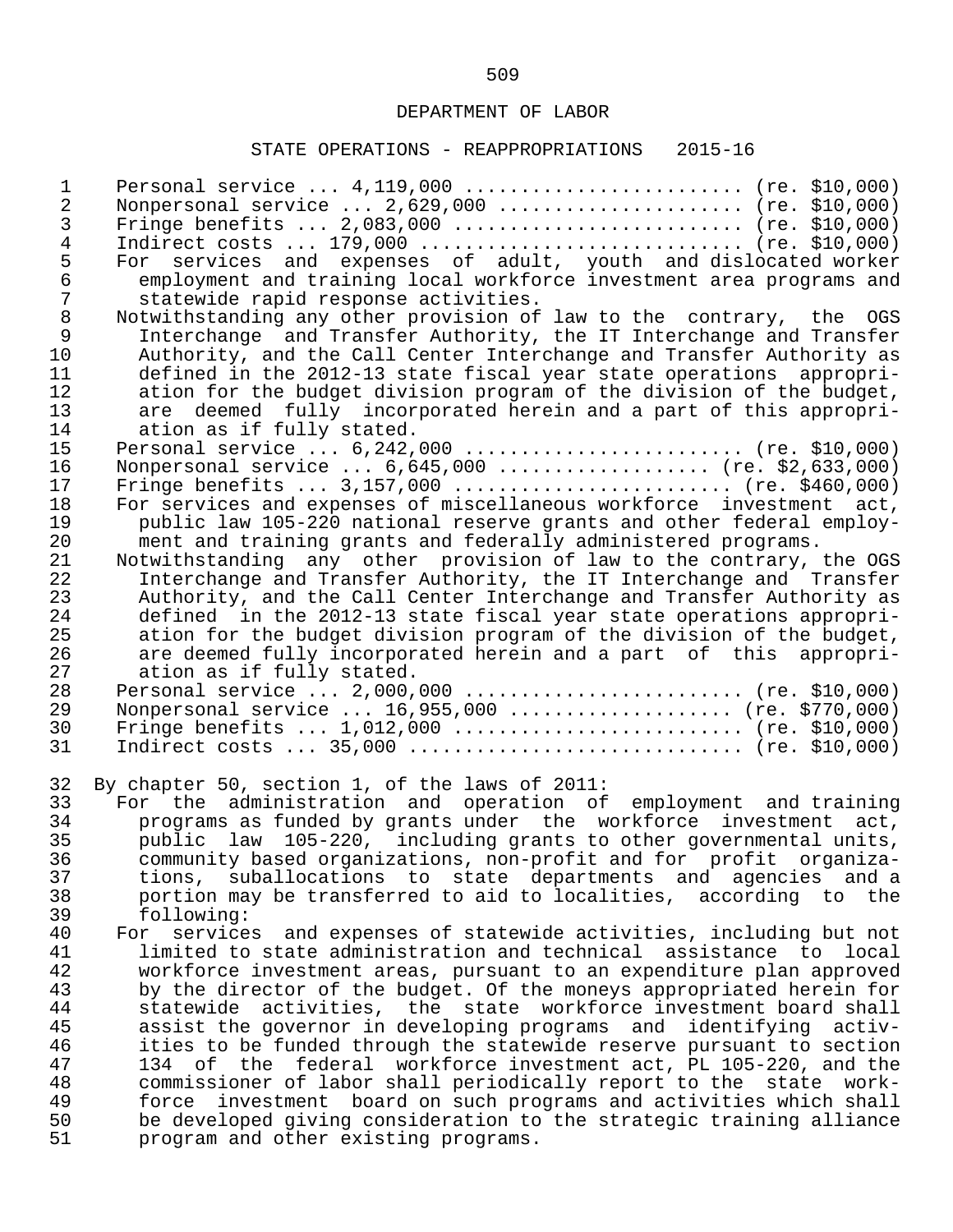| $\mathbf 1$    | Statewide employment and training activities may include one-to-one                                             |
|----------------|-----------------------------------------------------------------------------------------------------------------|
| $\overline{2}$ | business advisement and training for qualified enrollees of the                                                 |
| $\mathfrak{Z}$ | self-employment assistance program which may be operated by the                                                 |
| $\overline{4}$ | state's small business development centers or the entrepreneurial                                               |
| 5              | assistance program.                                                                                             |
| $\epsilon$     | Personal service  8,071,000  (re. \$10,000)                                                                     |
| $\overline{7}$ | Nonpersonal service  8,727,000  (re. \$10,000)                                                                  |
| 8              | Fringe benefits $3,492,000$ (re. \$10,000)                                                                      |
| 9              | Indirect costs $236,000$ (re. \$10,000)                                                                         |
| 10             | For services and expenses of adult, youth and dislocated worker                                                 |
| 11             | employment and training local workforce investment area programs and                                            |
| 12             | statewide rapid response activities.                                                                            |
| 13             | Personal service $7,643,000$ (re. \$10,000)                                                                     |
| 14             | Nonpersonal service  5,131,000  (re. \$10,000)                                                                  |
| 15             | Fringe benefits $3,308,000$ (re. \$10,000)                                                                      |
| 16             | For services and expenses of miscellaneous workforce investment act,                                            |
| 17             | public law 105-220 national reserve grants and other federal employ-                                            |
| 18             | ment and training grants and federally administered programs.                                                   |
| 19             | Personal service $1,123,000$ (re. \$10,000)                                                                     |
| 20             | Nonpersonal service  18,374,000  (re. \$10,000)                                                                 |
| 21             | Fringe benefits $486,000$ (re. \$10,000)                                                                        |
| 22             | Indirect costs $17,000$ (re. \$9,000)                                                                           |
| 23             | Special Revenue Funds - Other                                                                                   |
| 24<br>25       | Unemployment Insurance Interest and Penalty Fund<br>Unemployment Insurance Interest and Penalty Account - 23601 |
|                |                                                                                                                 |
| 26             | By chapter 50, section 1, of the laws of 2014:                                                                  |
| 27             | For services and expenses of the department of labor employment and                                             |
| 28             | training programs.                                                                                              |
| 29             | Personal service--regular $2,630,000$ (re. \$526,000)                                                           |
| 30             | Supplies and materials $80,000$ (re. \$17,000)                                                                  |
| 31             |                                                                                                                 |
| 32             | Contractual services  206,000  (re. \$46,000)                                                                   |
| 33             |                                                                                                                 |
| 34             | Fringe benefits $1,492,000$ (re. \$344,000)                                                                     |
| 35             | Indirect costs  75,000  (re. \$21,000)                                                                          |
| 36             | By chapter 50, section 1, of the laws of 2011, as amended by chapter 50,                                        |
| 37             | section 1, of the laws of 2014:                                                                                 |
| 38             | For services and expenses of the department of labor employment and                                             |
| 39             | training programs, including youth employment readiness training                                                |
| 40             | expenses and related stipends and up to \$300,000 of funds appropri-                                            |
| 41             | ated herein for expenses related to the next generation NY job link-                                            |
| 42             | age program where such training advances participation in the NY                                                |
| 43             | youth works program.                                                                                            |
| 44             | Contractual services  8,260,000  (re. \$300,000)                                                                |
| 45             | OCCUPATIONAL SAFETY AND HEALTH PROGRAM                                                                          |

- 46 Special Revenue Funds Other
- 47 Training and Education Program on Occupational Safety and Health Fund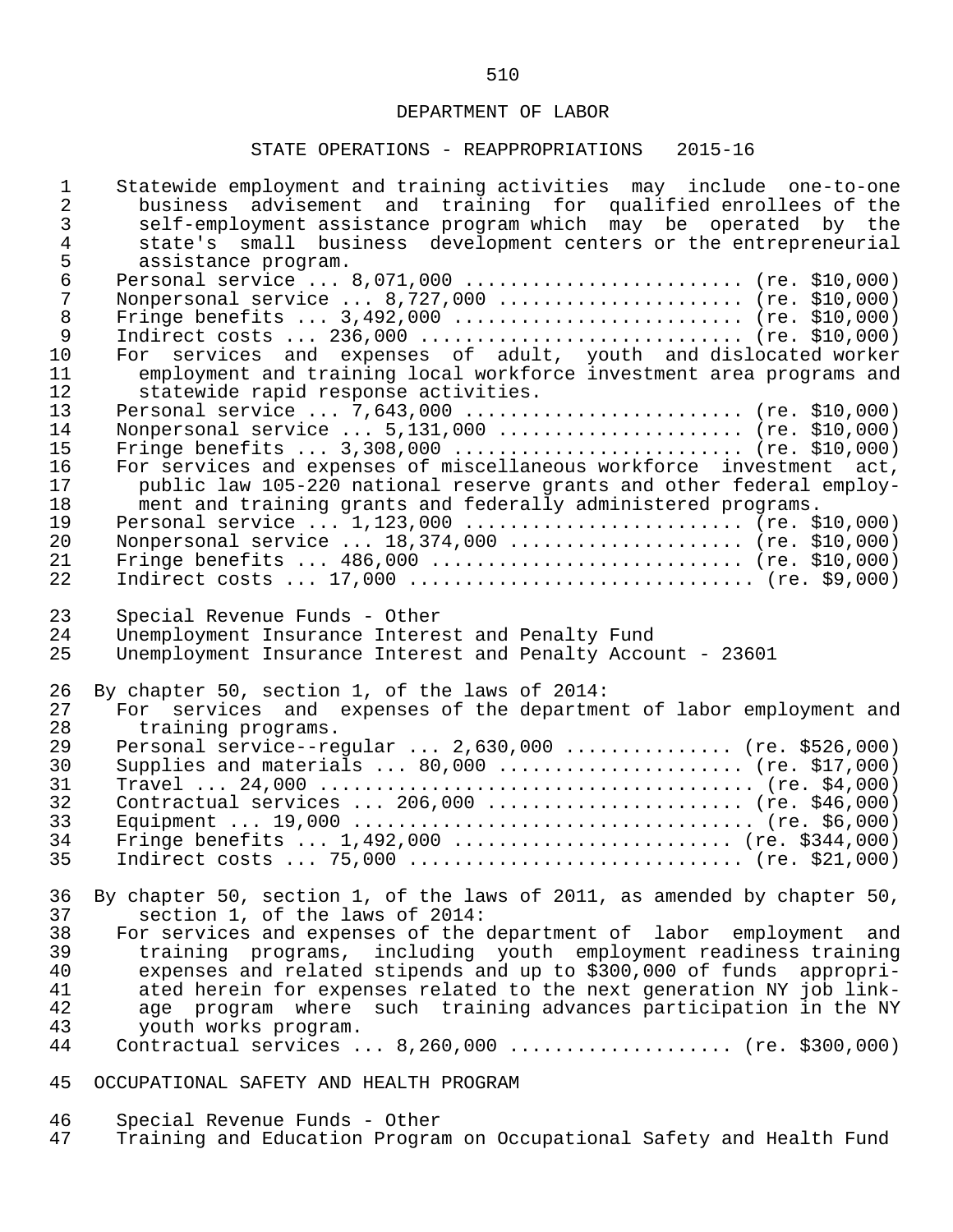#### STATE OPERATIONS - REAPPROPRIATIONS 2015-16

## 1 OSHA-Training and Education Account - 21251

2 By chapter 50, section 1, of the laws of 2014:

3 For services and expenses related to occupational safety and health<br>4 program enforcement activities, services and expenses associated 4 program enforcement activities, services and expenses associated 5 with reporting requirements included in the workers' compensation 6 reform law of 2007 as well as activities previously funded from the<br>7 department of labor general fund administration appropriation. 7 department of labor general fund administration appropriation.<br>8 Notwithstanding any other provision of law to the contrary, the

8 Notwithstanding any other provision of law to the contrary, the OGS<br>9 1nterchange and Transfer Authority and the IT Interchange and Trans-9 Interchange and Transfer Authority and the IT Interchange and Trans-<br>10 fer Authority as defined in the 2014-15 state fiscal year state 10 fer Authority as defined in the 2014-15 state fiscal year state 11 operations appropriation for the budget division-program- of the 12<br>12 division of the budget, are deemed fully incorporated herein and a 12 division of the budget, are deemed fully incorporated herein and a<br>13 part of this appropriation as if fully stated. 13 part of this appropriation as if fully stated.<br>14 Contractual services ... 6.712.000 .............

Contractual services ... 6,712,000 ................... (re. \$5,879,000)

15 By chapter 50, section 1, of the laws of 2013:<br>16 For services and expenses related to occu 16 For services and expenses related to occupational safety and health 17 program enforcement activities, services and expenses associated 18 with reporting requirements included in the workers' compensation<br>19 19 Feform law of 2007 as well as activities previously funded from the 19 reform law of 2007 as well as activities previously funded from the<br>20 department of labor general fund administration appropriation. 20 department of labor general fund administration appropriation.<br>21 Notwithstanding any other provision of law to the contrary, t 21 Notwithstanding any other provision of law to the contrary, the OGS<br>22 Interchange and Transfer Authority and the IT Interchange and Trans-

 22 Interchange and Transfer Authority and the IT Interchange and Trans- 23 fer Authority as defined in the 2013-14 state fiscal year state 24 operations appropriation for the budget division program of the 25 division of the budget, are deemed fully incorporated herein and a<br>26 part of this appropriation as if fully stated. 26 part of this appropriation as if fully stated.<br>27 Contractual services ... 6,943,000 .............

Contractual services ... 6,943,000 ................... (re. \$1,292,000)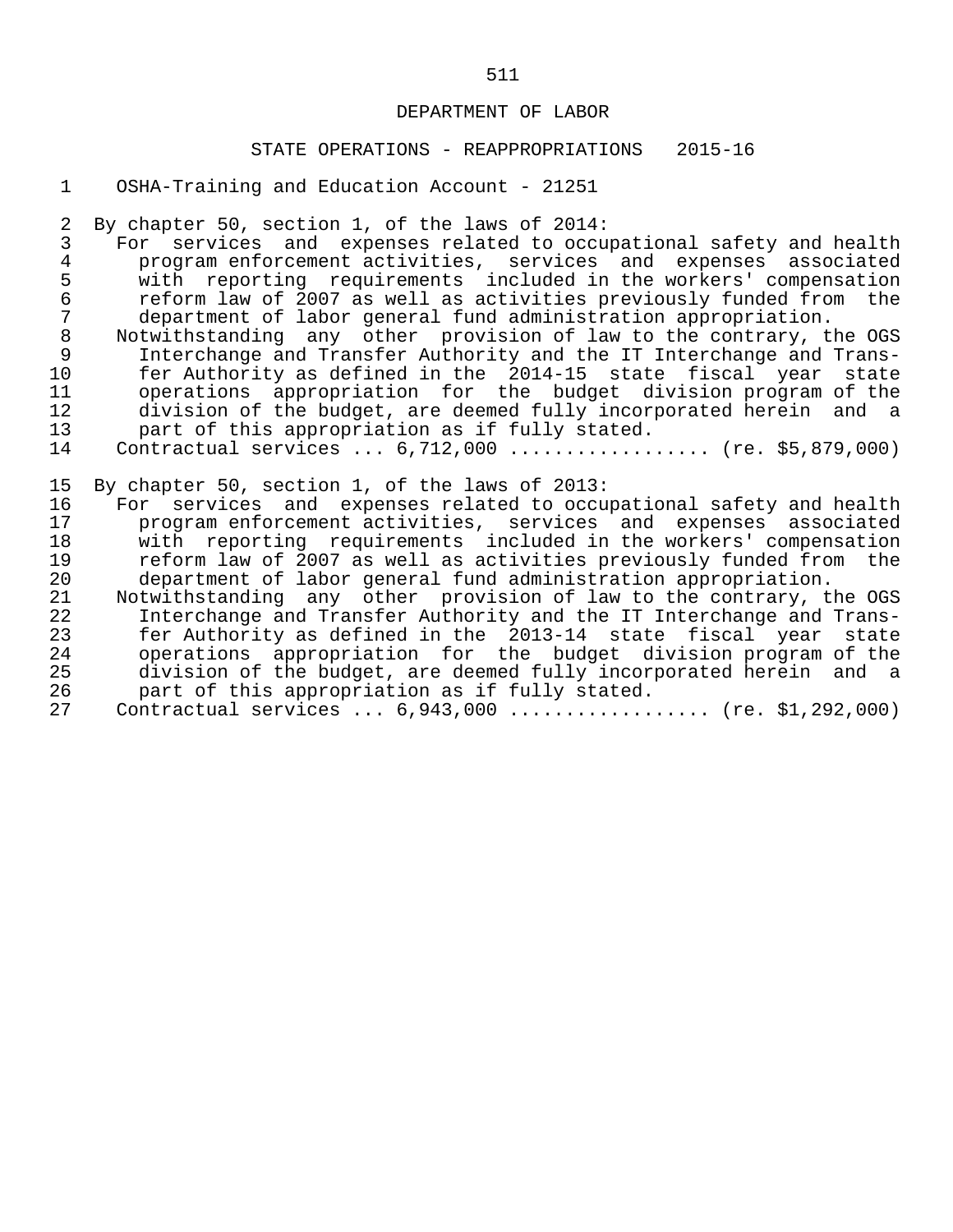STATE OPERATIONS 2015-16

1 For payment according to the following schedule:

 2 APPROPRIATIONS REAPPROPRIATIONS 3 General Fund ....................... 102,823,000 0 4 Special Revenue Funds - Federal .... 38,442,000 9,650,000 5 Special Revenue Funds - Other ...... 83,792,000 0 6 ---------------- ---------------- 7 All Funds ........................ 225,057,000 9,650,000 8 ================ ================ 9 SCHEDULE 10 ADMINISTRATION PROGRAM ...................................... 15,307,000 11 -------------- 12 General Fund State Purposes Account - 10050 14 Notwithstanding any law to the contrary, the<br>15 amounts herein appropriated may be interamounts herein appropriated may be inter-16 changed or transferred without limit to<br>17 any other appropriation in any other 17 any other appropriation in any other 18 program or fund within the department of 19 law, with the approval of the director of  $20$  the budget. the budget. 21 PERSONAL SERVICE 22 Personal service--regular ....................... 12,278,000<br>23 Temporary service ................................ 240.000 23 Temporary service ................................ 240,000 24 Holiday/overtime compensation ..................... 25,000 25<br>26 Amount available for personal service ....... 12.543.000 26 Amount available for personal service ....... 12,543,000 27 -------------- 28 NONPERSONAL SERVICE 29 Supplies and materials ........................... 881,000 30 Travel ........................................... 105,000 31 Contractual services ........................... 1,628,000 32 Equipment ........................................ 150,000 33 -------------- 34 Amount available for nonpersonal service ..... 2,764,000 35 -------------- 36 APPEALS AND OPINIONS PROGRAM ................................. 8,681,000 37 -------------- 38 General Fund<br>39 State Purpos State Purposes Account - 10050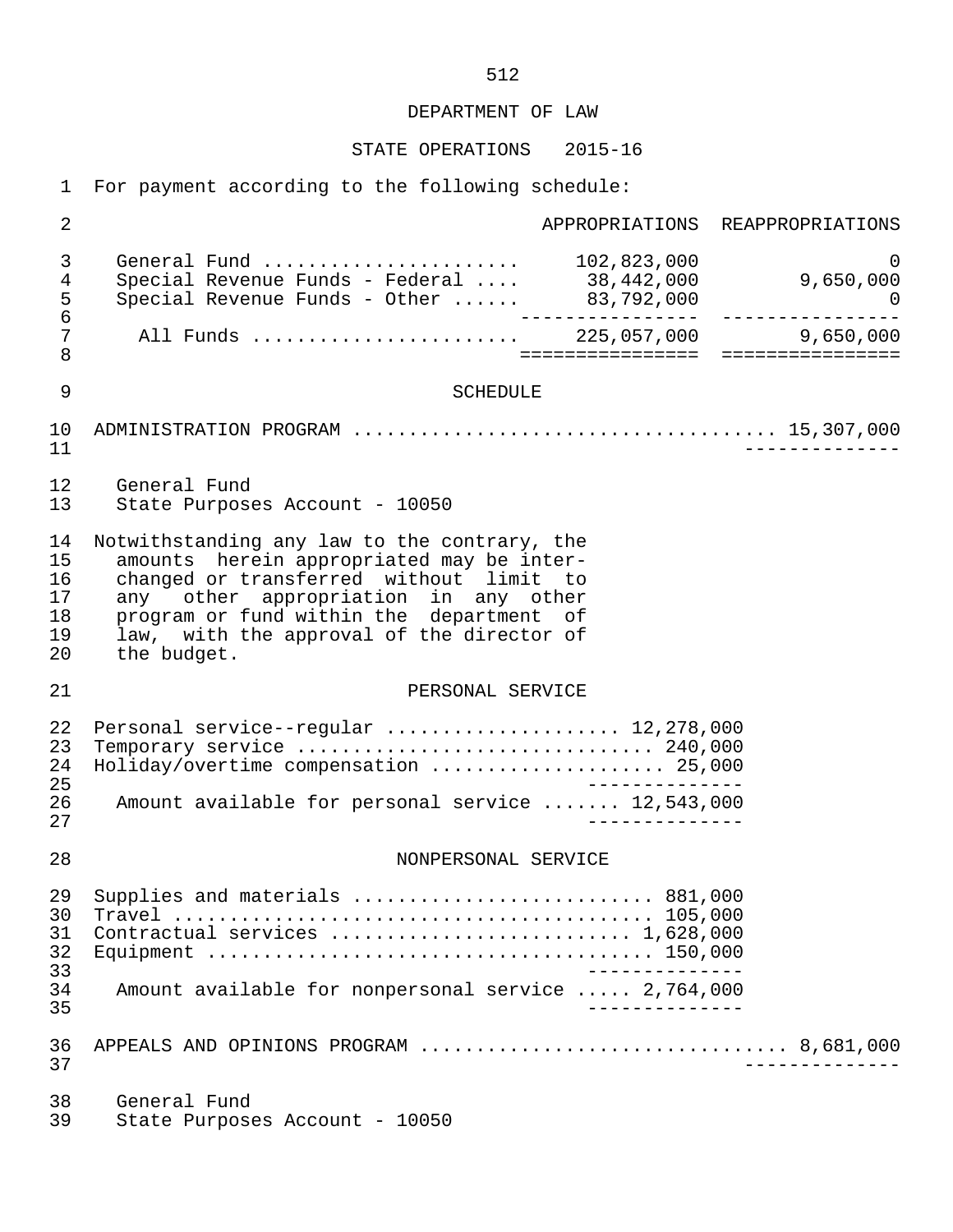| $\mathbf 1$<br>$\overline{2}$<br>$\mathfrak{Z}$<br>$\overline{4}$<br>5<br>6<br>7 | Notwithstanding any law to the contrary, the<br>amounts herein appropriated may be inter-<br>changed or transferred without limit to<br>any other appropriation in any other<br>program or fund within the department of<br>law, with the approval of the director of<br>the budget. |
|----------------------------------------------------------------------------------|--------------------------------------------------------------------------------------------------------------------------------------------------------------------------------------------------------------------------------------------------------------------------------------|
| 8                                                                                | PERSONAL SERVICE                                                                                                                                                                                                                                                                     |
| 9<br>10<br>11                                                                    | Personal service--regular  8,052,000<br>Holiday/overtime compensation  1,000                                                                                                                                                                                                         |
| 12<br>13                                                                         | Amount available for personal service  8,053,000                                                                                                                                                                                                                                     |
| 14                                                                               | NONPERSONAL SERVICE                                                                                                                                                                                                                                                                  |
| 15<br>16                                                                         | Contractual services  628,000                                                                                                                                                                                                                                                        |
| 17<br>18                                                                         | COUNSEL FOR THE STATE PROGRAM  60,522,000                                                                                                                                                                                                                                            |
| 19<br>20                                                                         | General Fund<br>State Purposes Account - 10050                                                                                                                                                                                                                                       |
| 21<br>22<br>23<br>24<br>25<br>26<br>27                                           | Notwithstanding any law to the contrary, the<br>amounts herein appropriated may be inter-<br>changed or transferred without limit to<br>any other appropriation in any other<br>program or fund within the department of<br>law, with the approval of the director of<br>the budget. |
| 28                                                                               | PERSONAL SERVICE                                                                                                                                                                                                                                                                     |
| 30<br>31                                                                         | 29 Personal service--regular  29,201,000<br>Temporary service  85,000<br>Holiday/overtime compensation  6,000                                                                                                                                                                        |
| 32<br>33<br>34                                                                   | Amount available for personal service  29,292,000                                                                                                                                                                                                                                    |
| 35                                                                               | NONPERSONAL SERVICE                                                                                                                                                                                                                                                                  |
| 36<br>37                                                                         | Contractual services  4,764,000                                                                                                                                                                                                                                                      |
| 38<br>39<br>40                                                                   | Amount available for nonpersonal service  4,901,000                                                                                                                                                                                                                                  |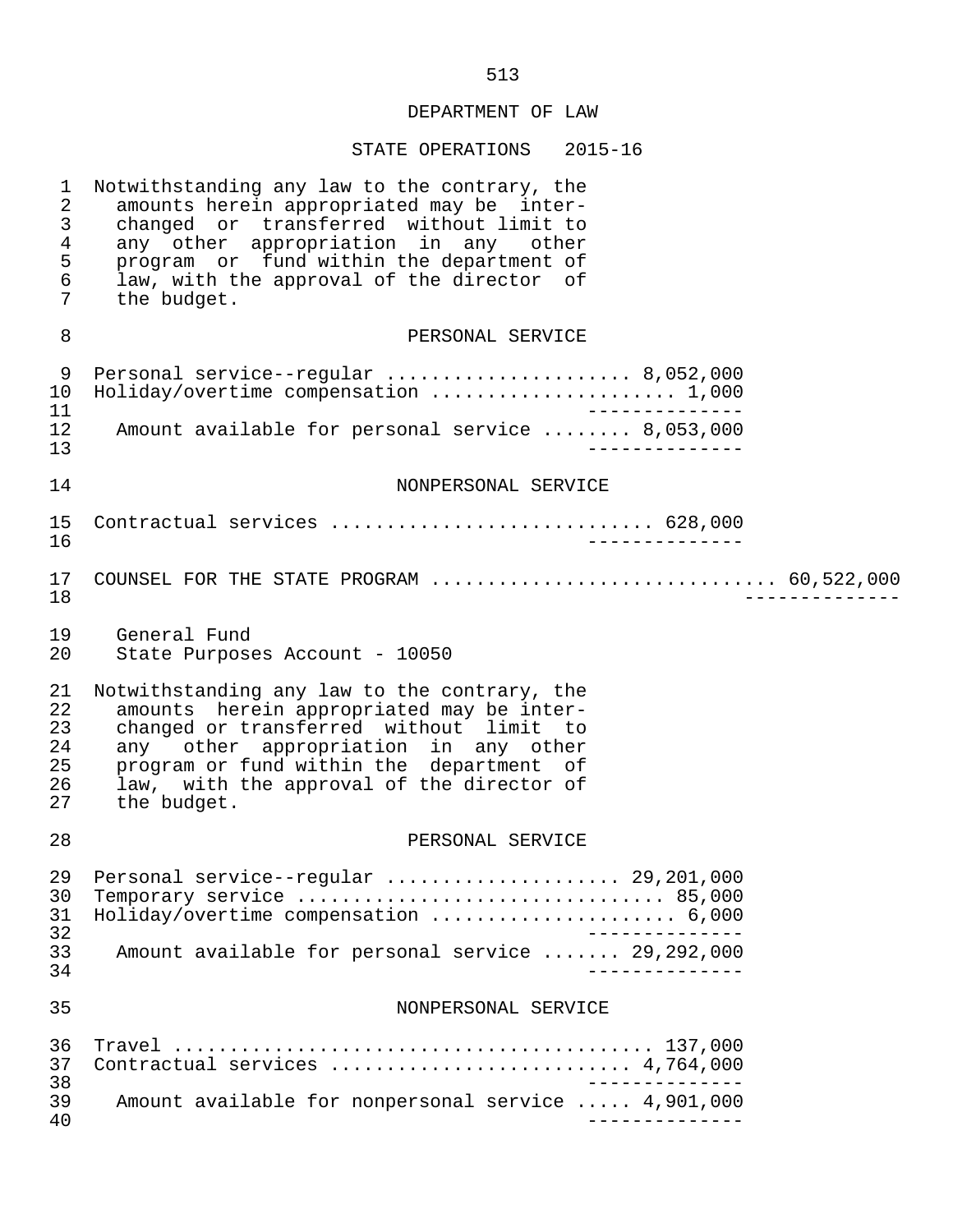| $\mathbf{1}$<br>$\overline{2}$                                                                     | Program account subtotal  34,193,000                                                                                                                                                                                                                                                                                                                                                                                                                                                                                                                                                                                                                  |
|----------------------------------------------------------------------------------------------------|-------------------------------------------------------------------------------------------------------------------------------------------------------------------------------------------------------------------------------------------------------------------------------------------------------------------------------------------------------------------------------------------------------------------------------------------------------------------------------------------------------------------------------------------------------------------------------------------------------------------------------------------------------|
| 3<br>$\overline{4}$<br>5                                                                           | Special Revenue Funds - Other<br>Miscellaneous Special Revenue Fund<br>Litigation Settlement and Civil Recovery Account - 22117                                                                                                                                                                                                                                                                                                                                                                                                                                                                                                                       |
| 6<br>7<br>$\,8\,$<br>$\mathsf 9$<br>10<br>11<br>12<br>13<br>14<br>15<br>16<br>17<br>18<br>19<br>20 | Notwithstanding any law to the contrary, the<br>amounts herein appropriated may be inter-<br>changed or transferred without limit to<br>any other appropriation in any other<br>program or fund within the department of<br>law, with the approval of the director of<br>the budget.<br>For payment according to the following sche-<br>dule, net of refunds, reimbursements, and<br>credits, which shall in no case total more<br>than \$5,700,000 in the aggregate across<br>all appropriations from the Litigation<br>Settlement and Civil Recovery Account and<br>the Department of Law Seized Asset<br>Account, from this and any other program. |
| 21                                                                                                 | PERSONAL SERVICE                                                                                                                                                                                                                                                                                                                                                                                                                                                                                                                                                                                                                                      |
| 22<br>23<br>24<br>25<br>26                                                                         | Personal service--regular  3,174,000<br>Holiday/overtime compensation  4,000<br>Amount available for personal service  3,178,000                                                                                                                                                                                                                                                                                                                                                                                                                                                                                                                      |
| 27                                                                                                 | NONPERSONAL SERVICE                                                                                                                                                                                                                                                                                                                                                                                                                                                                                                                                                                                                                                   |
| 28<br>29<br>30<br>31<br>32<br>33<br>34<br>35<br>36<br>37<br>38                                     | Supplies and materials  732,000<br>Contractual services  19,637,000<br>Amount available for nonpersonal service  23,151,000<br>Program account subtotal  26,329,000                                                                                                                                                                                                                                                                                                                                                                                                                                                                                   |
| 39<br>40                                                                                           | CRIMINAL INVESTIGATIONS PROGRAM  12,628,000                                                                                                                                                                                                                                                                                                                                                                                                                                                                                                                                                                                                           |
| 41<br>42                                                                                           | General Fund<br>State Purposes Account - 10050                                                                                                                                                                                                                                                                                                                                                                                                                                                                                                                                                                                                        |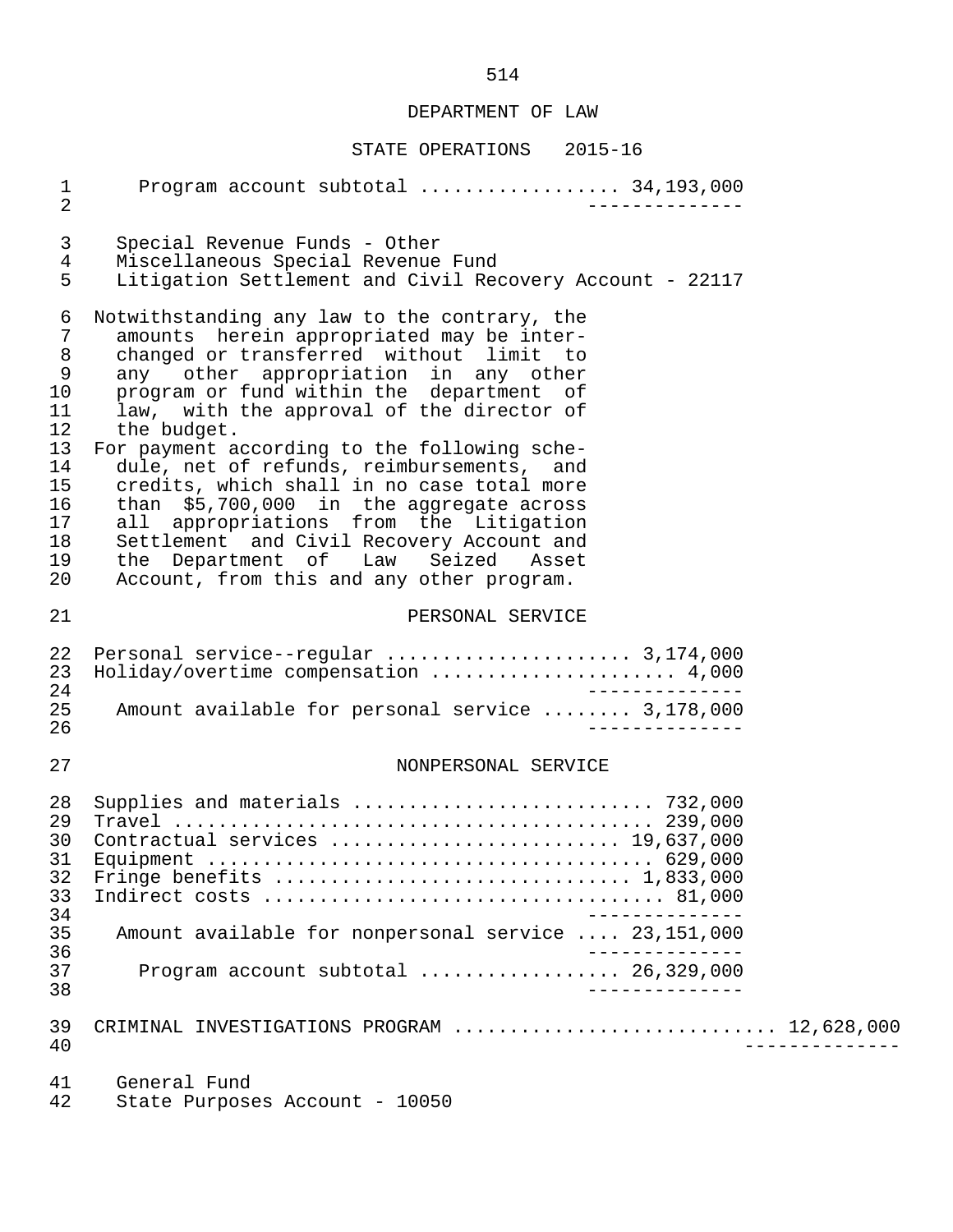| $\mathbf 1$<br>$\overline{2}$<br>$\mathfrak{Z}$<br>$\overline{4}$<br>5<br>6<br>7 | Notwithstanding any law to the contrary, the<br>amounts herein appropriated may be inter-<br>changed or transferred without limit to<br>any other appropriation in any other<br>program or fund within the department of<br>law, with the approval of the director of<br>the budget. |
|----------------------------------------------------------------------------------|--------------------------------------------------------------------------------------------------------------------------------------------------------------------------------------------------------------------------------------------------------------------------------------|
| 8                                                                                | PERSONAL SERVICE                                                                                                                                                                                                                                                                     |
| 9<br>10<br>11                                                                    | Personal service--regular  11,313,000<br>Holiday/overtime compensation  307,000                                                                                                                                                                                                      |
| 12<br>13                                                                         | Amount available for personal service  11,620,000                                                                                                                                                                                                                                    |
| 14                                                                               | NONPERSONAL SERVICE                                                                                                                                                                                                                                                                  |
| 15<br>16<br>17<br>18                                                             | Contractual services  294,000                                                                                                                                                                                                                                                        |
| 19<br>20                                                                         | Amount available for nonpersonal service  1,008,000                                                                                                                                                                                                                                  |
| 21<br>22                                                                         | CRIMINAL JUSTICE PROGRAM  11,734,000                                                                                                                                                                                                                                                 |
| 23<br>24                                                                         | General Fund<br>State Purposes Account - 10050                                                                                                                                                                                                                                       |
| 25<br>26<br>27<br>28<br>29<br>30<br>31                                           | Notwithstanding any law to the contrary, the<br>amounts herein appropriated may be inter-<br>changed or transferred without limit to<br>any other appropriation in any other<br>program or fund within the department of<br>law, with the approval of the director of<br>the budget. |
| 32                                                                               | PERSONAL SERVICE                                                                                                                                                                                                                                                                     |
| 33<br>34<br>35                                                                   | Personal service--regular  8,843,000<br>Holiday/overtime compensation  3,000                                                                                                                                                                                                         |
| 36<br>37                                                                         | Amount available for personal service  8,846,000                                                                                                                                                                                                                                     |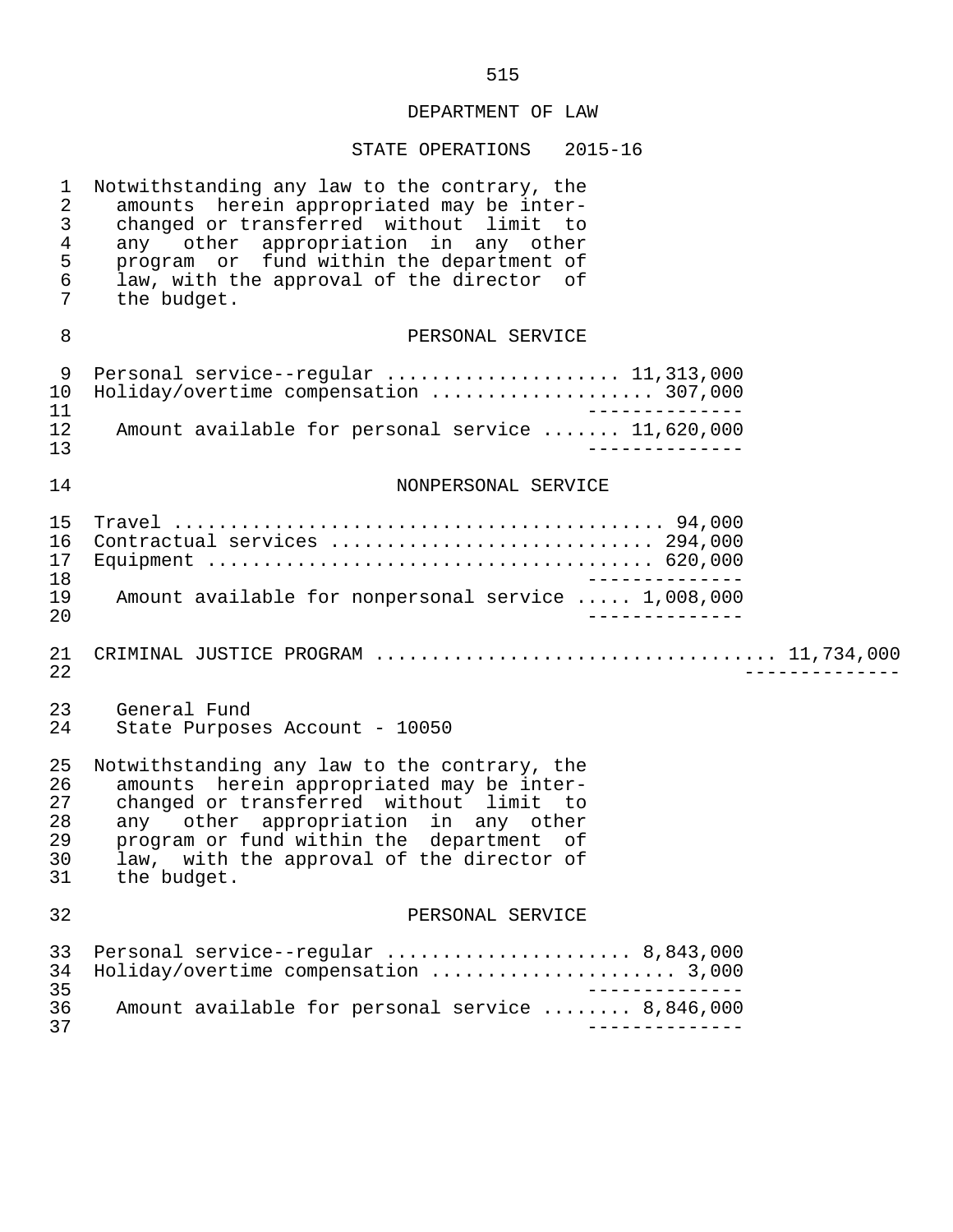#### STATE OPERATIONS 2015-16

#### 1 NONPERSONAL SERVICE

 2 Supplies and materials ............................. 5,000 3 Travel ............................................ 80,000 4 Contractual services ................................... 85,000<br>5 5<br>6 Amount available for nonpersonal service ....... 170.000 6 Amount available for nonpersonal service ....... 170,000 7 -------------- 8 Program account subtotal ................... 9,016,000 9 -------------- 10 Special Revenue Funds - Other<br>11 Miscellaneous Special Revenue 11 Miscellaneous Special Revenue Fund<br>12 Department of Law Seized Assets Acc Department of Law Seized Assets Account - 21990 13 Notwithstanding any law to the contrary, the<br>14 amounts herein appropriated may be inter-14 amounts herein appropriated may be inter-<br>15 changed or transferred without limit to 15 changed or transferred without limit to<br>16 any other appropriation in any other 16 any other appropriation in any other<br>17 program or fund within the department of 17 program or fund within the department of<br>18 law, with the approval of the director of 18 law, with the approval of the director of<br>19 the budget. 19 the budget.<br>20 For payment a 20 For payment according to the following sche-<br>21 dule, net of refunds, reimbursements, and 21 dule, net of refunds, reimbursements, and<br>22 credits, which shall in no case total more 22 credits, which shall in no case total more<br>23 than \$5,700,000 in the aggregate across 23 than \$5,700,000 in the aggregate across<br>24 all appropriations from the Litigation 24 all appropriations from the Litigation<br>25 Settlement and Civil Recovery Account and 25 Settlement and Civil Recovery Account and<br>26 the Department of Law Seized Asset 26 the Department of<br>27 Account, from this a Account, from this and any other program. 28 PERSONAL SERVICE 29 Personal service--regular ........................ 300,000 30 -------------- 31 NONPERSONAL SERVICE 32 Contractual services ........................... 1,236,000 33 Equipment ...................................... 1,000,000 34 Fringe benefits .................................. 173,000 35 Indirect costs ..................................... 9,000 -------------<br>37 Amount available for nonpersonal service ..... 2.418.000 37 Amount available for nonpersonal service ..... 2,418,000 38 -------------- 39 Program account subtotal ................... 2,718,000 40 -------------- 41 ECONOMIC JUSTICE PROGRAM .................................... 26,124,000 42 -------------- 43 General Fund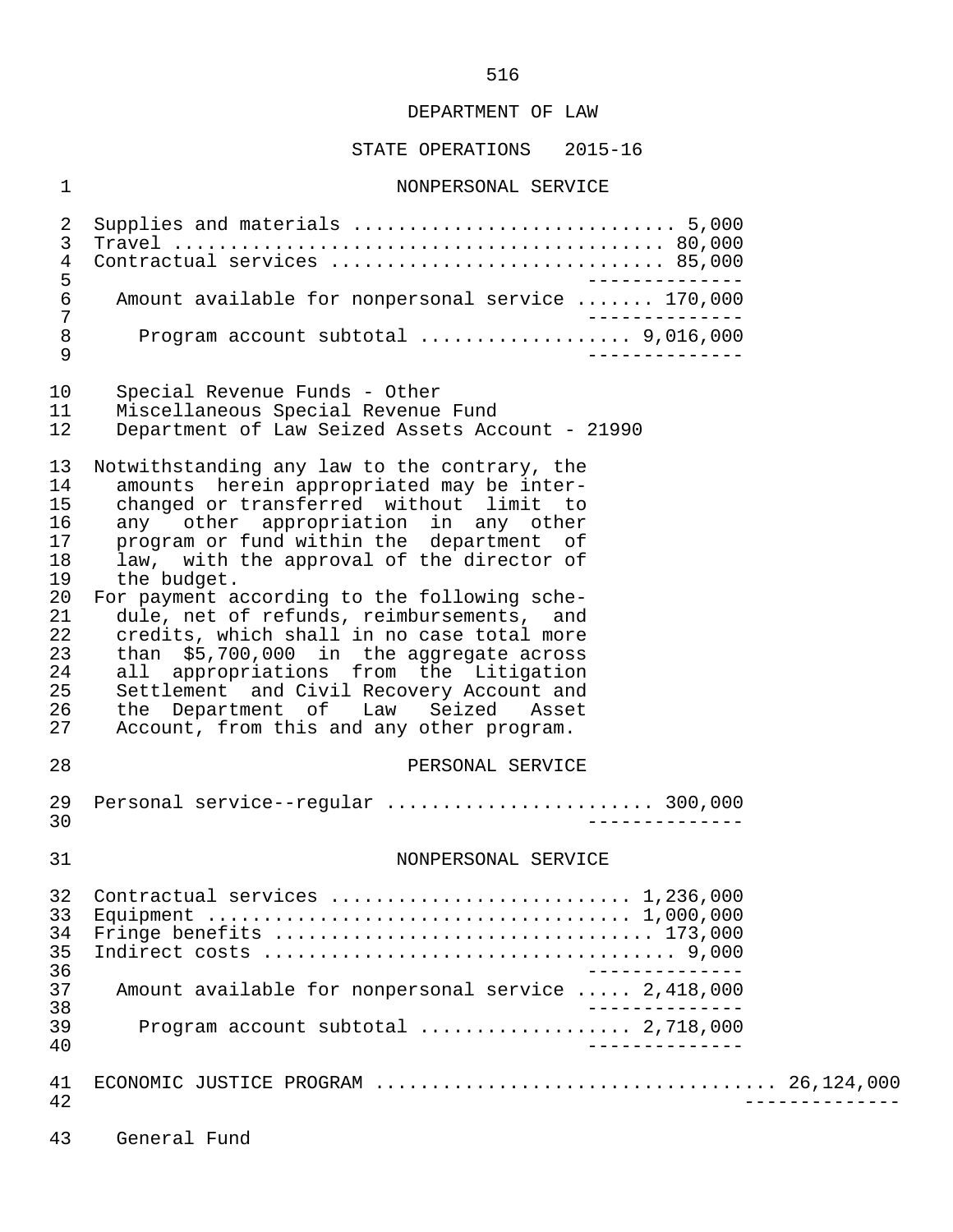| 1                                                                                      | State Purposes Account - 10050                                                                                                                                                                                                                                                                                                                                                                                                                                                                                                                                                                                                                           |
|----------------------------------------------------------------------------------------|----------------------------------------------------------------------------------------------------------------------------------------------------------------------------------------------------------------------------------------------------------------------------------------------------------------------------------------------------------------------------------------------------------------------------------------------------------------------------------------------------------------------------------------------------------------------------------------------------------------------------------------------------------|
| 2<br>3<br>$\overline{4}$<br>5<br>6<br>7<br>8                                           | Notwithstanding any law to the contrary, the<br>amounts herein appropriated may be inter-<br>changed or transferred without limit<br>to to<br>any other appropriation in any other<br>program or fund within the department of<br>law, with the approval of the director of<br>the budget.                                                                                                                                                                                                                                                                                                                                                               |
| 9                                                                                      | PERSONAL SERVICE                                                                                                                                                                                                                                                                                                                                                                                                                                                                                                                                                                                                                                         |
| 10<br>11<br>12<br>13                                                                   | Personal service--regular  553,000<br>$- - - - - - -$<br>Program account subtotal  553,000                                                                                                                                                                                                                                                                                                                                                                                                                                                                                                                                                               |
| 14<br>15<br>16                                                                         | Special Revenue Funds - Other<br>Miscellaneous Special Revenue Fund<br>Litigation Settlement and Civil Recovery Account - 22117                                                                                                                                                                                                                                                                                                                                                                                                                                                                                                                          |
| 17<br>18<br>19<br>20<br>21<br>22<br>23<br>24<br>25<br>26<br>27<br>28<br>29<br>30<br>31 | Notwithstanding any law to the contrary, the<br>amounts herein appropriated may be inter-<br>changed or transferred without limit to<br>any other appropriation in any<br>other<br>program or fund within the department of<br>law, with the approval of the director of<br>the budget.<br>For payment according to the following sche-<br>dule, net of refunds, reimbursements, and<br>credits, which shall in no case total more<br>than \$5,700,000 in the aggregate across<br>all appropriations from the Litigation<br>Settlement and Civil Recovery Account and<br>the Department of Law Seized Asset<br>Account, from this and any other program. |
| 32                                                                                     | PERSONAL SERVICE                                                                                                                                                                                                                                                                                                                                                                                                                                                                                                                                                                                                                                         |
| 33<br>34<br>35<br>36<br>37                                                             | Personal service--regular $11,161,000$<br>Holiday/overtime compensation  11,000<br>Amount available for personal service  11,172,000                                                                                                                                                                                                                                                                                                                                                                                                                                                                                                                     |
| 38                                                                                     | NONPERSONAL SERVICE                                                                                                                                                                                                                                                                                                                                                                                                                                                                                                                                                                                                                                      |
| 39<br>40<br>41                                                                         | Supplies and materials  55,000<br>Contractual services  4,800,000                                                                                                                                                                                                                                                                                                                                                                                                                                                                                                                                                                                        |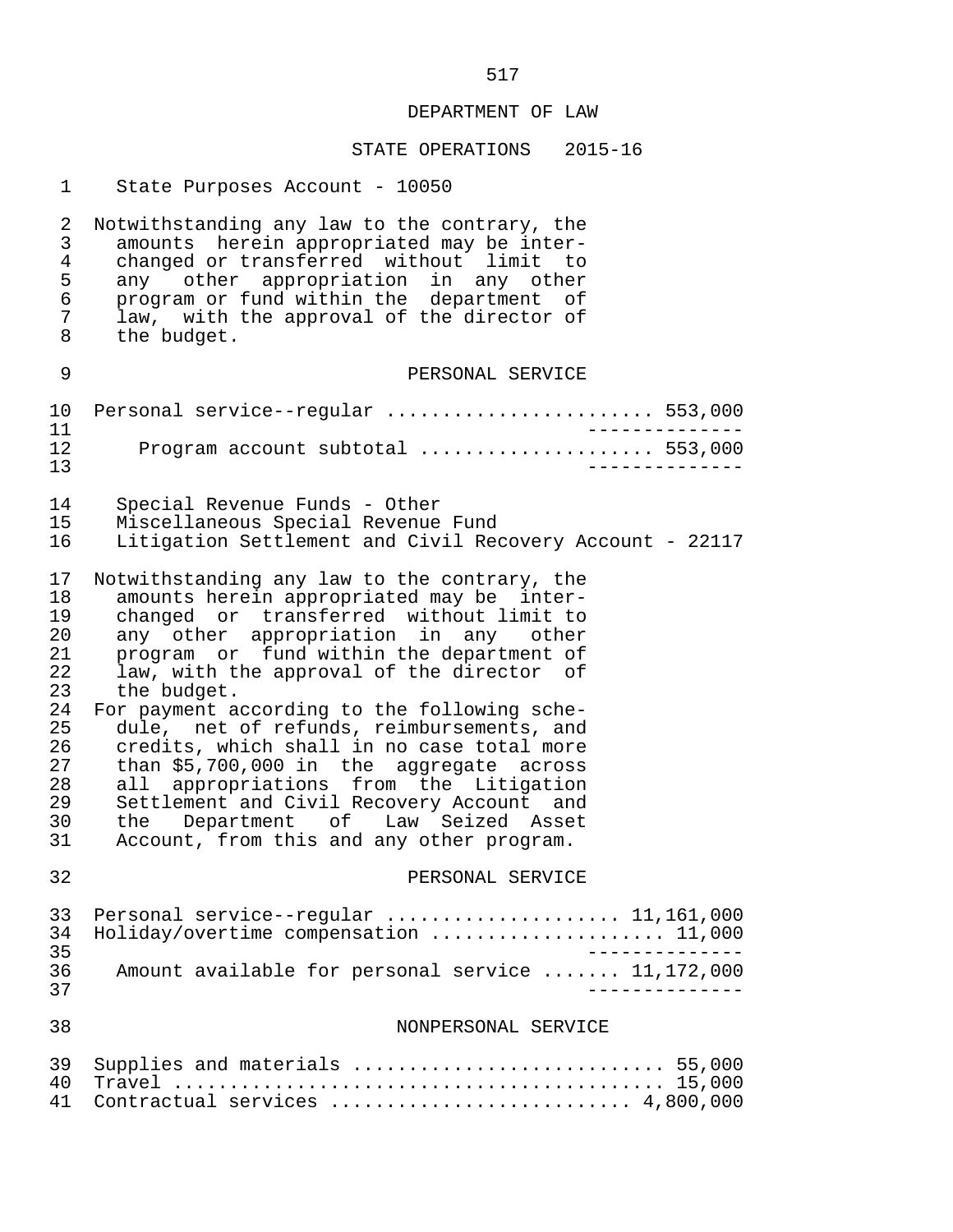#### STATE OPERATIONS 2015-16

 1 Fringe benefits ................................ 6,442,000 2 Indirect costs ................................... 283,000 3<br>4 Amount available for nonpersonal service .... 11.595.000 4 Amount available for nonpersonal service .... 11,595,000<br>5 5<br>6 Program account subtotal .................. 22.767.000 6 Program account subtotal .................. 22,767,000 7 -------------- 8 Special Revenue Funds - Other<br>9 Miscellaneous Special Revenue Miscellaneous Special Revenue Fund 10 Real Estate Finance Account - 22154 11 Notwithstanding any law to the contrary, the<br>12 amounts herein appropriated may be inter-12 amounts herein appropriated may be inter-<br>13 changed or transferred without limit to 13 changed or transferred without limit to<br>14 any other appropriation in any other 14 any other appropriation in any other 15 program or fund within the department of 16 law, with the approval of the director of<br>17 the budget. the budget. 18 PERSONAL SERVICE 19 Personal service--regular ........................ 822,000 20 -------------- 21 NONPERSONAL SERVICE 22 Supplies and materials ............................. 8,000 23 Contractual services ........................... 1,471,000 24 Equipment .......................................... 8,000 25 Fringe benefits .................................. 474,000 26 Indirect costs .................................... 21,000 27<br>28 Amount available for nonpersonal service ..... 1.982.000 28 Amount available for nonpersonal service ..... 1,982,000 -------------<br>20 Program account subtotal ................... 2,804,000 30 Program account subtotal ................... 2,804,000 31 -------------- 32 MEDICAID FRAUD CONTROL PROGRAM .............................. 51,494,000 33 -------------- 34 Special Revenue Funds - Federal Federal Health and Human Services Fund 36 Federal Health and Human Services Account - 25117 37 Notwithstanding any law to the contrary, the<br>38 amounts herein appropriated may be inter-38 amounts herein appropriated may be inter-<br>39 changed or transferred without limit to 39 changed or transferred without limit to<br>40 any other appropriation in any other 40 any other appropriation in any other 41 program or fund within the department of 42 law, with the approval of the director of<br>43 the budget. the budget.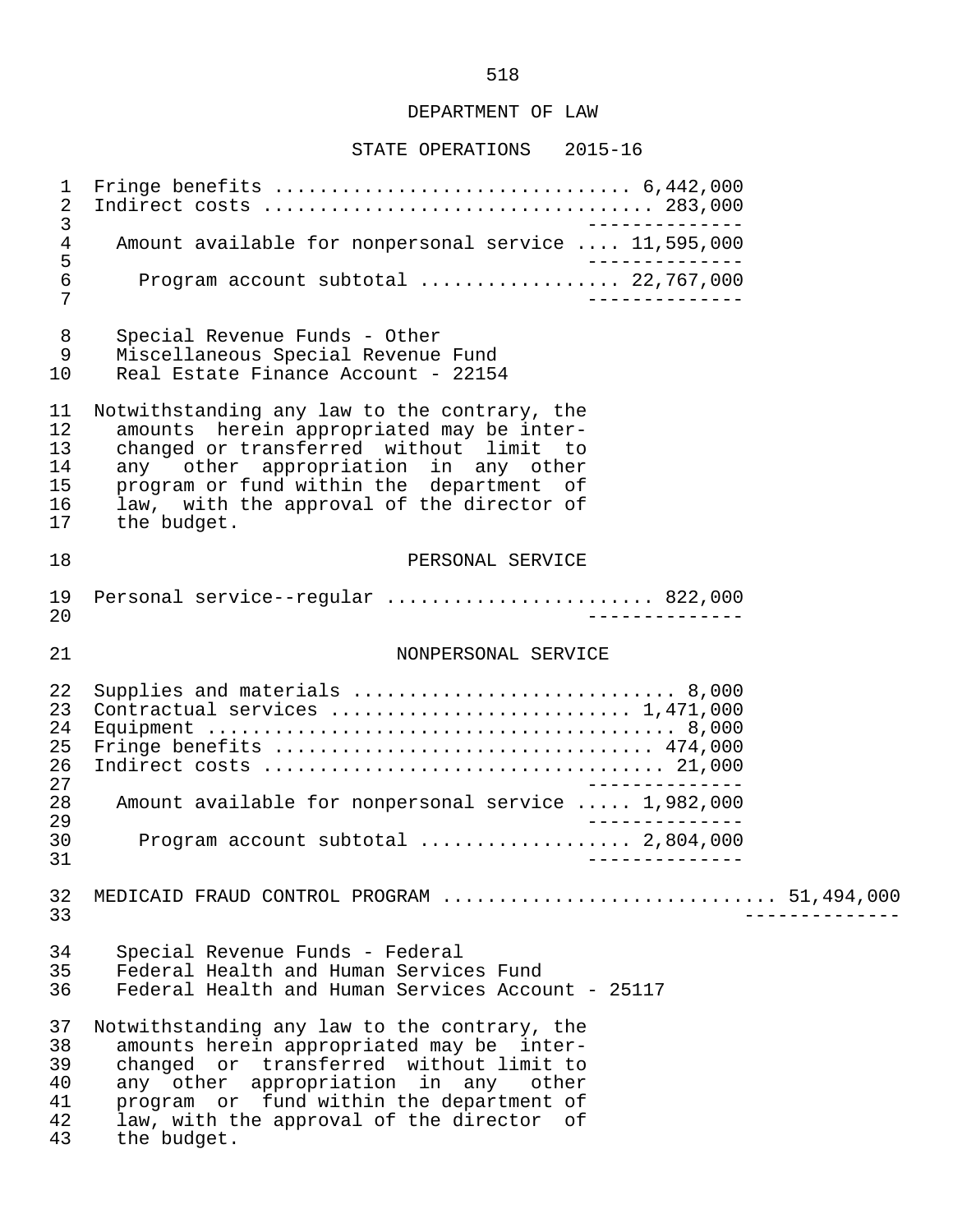| $\mathbf 1$                | For services and expenses related to grants                                   |
|----------------------------|-------------------------------------------------------------------------------|
| 2                          | for the investigation and prosecution of                                      |
| 3                          | medicaid fraud.                                                               |
| 4                          | Personal service  19,356,000                                                  |
| 5                          |                                                                               |
| 6                          | Fringe benefits  11,112,000                                                   |
| 7                          |                                                                               |
| $\, 8$                     | $- - - - - - - - - -$                                                         |
| $\mathsf 9$                | Program account subtotal  38,442,000                                          |
| 10                         | ------------                                                                  |
| 11                         | Special Revenue Funds - Other                                                 |
| 12                         | Miscellaneous Special Revenue Fund                                            |
| 13                         | Medicaid Fraud Seized Assets Account - 21917                                  |
| 14                         | Notwithstanding any law to the contrary, the                                  |
| 15                         | amounts herein appropriated may be inter-                                     |
| 16                         | changed or transferred without limit to                                       |
| 17                         | any other appropriation in any other                                          |
| 18                         | program or fund within the department of                                      |
| 19                         | law, with the approval of the director of                                     |
| 20                         | the budget.                                                                   |
| 21                         | NONPERSONAL SERVICE                                                           |
| 22<br>23<br>24<br>25<br>26 | Supplies and materials  17,000<br>Contractual services  104,000               |
| 27                         | Program account subtotal  238,000                                             |
| 28                         | ____________.                                                                 |
| 29                         | Special Revenue Funds - Other                                                 |
| 30                         | Miscellaneous Special Revenue Fund                                            |
| 31                         | Recoveries and Revenue Account - 22041                                        |
| 32                         | Notwithstanding any law to the contrary, the                                  |
| 33                         | amounts herein appropriated may be inter-                                     |
| 34                         | changed or transferred without limit to                                       |
| 35                         | any other appropriation in any other                                          |
| 36                         | program or fund within the department of                                      |
| 37                         | law, with the approval of the director of                                     |
| 38                         | the budget.                                                                   |
| 39                         | PERSONAL SERVICE                                                              |
| 40<br>41<br>42             | Personal service--regular  6,431,000<br>Holiday/overtime compensation  21,000 |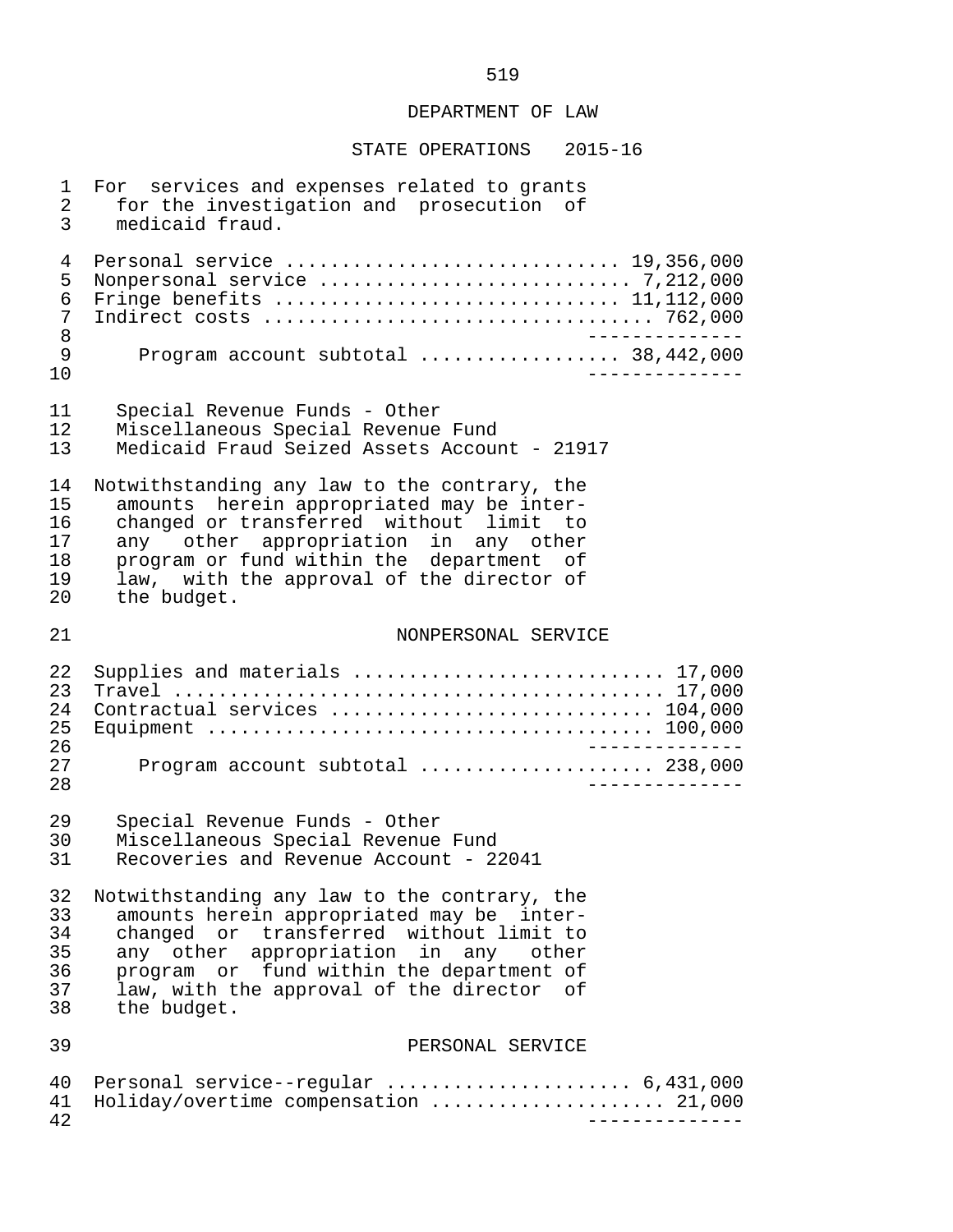| $\mathbf 1$<br>$\overline{2}$                                                   | Amount available for personal service  6,452,000                                                                                                                                                                                                                                     |
|---------------------------------------------------------------------------------|--------------------------------------------------------------------------------------------------------------------------------------------------------------------------------------------------------------------------------------------------------------------------------------|
| 3                                                                               | NONPERSONAL SERVICE                                                                                                                                                                                                                                                                  |
| 4<br>5<br>6<br>$\overline{7}$<br>8<br>$\mathsf 9$<br>10<br>11<br>12<br>13<br>14 | Supplies and materials  194,000<br>Contractual services  2,060,000<br>Amount available for nonpersonal service  6,362,000<br>Program account subtotal  12,814,000<br>______________                                                                                                  |
| 15<br>16                                                                        |                                                                                                                                                                                                                                                                                      |
| 17<br>18                                                                        | General Fund<br>State Purposes Account - 10050                                                                                                                                                                                                                                       |
| 19<br>20<br>21<br>22<br>23<br>24<br>25                                          | Notwithstanding any law to the contrary, the<br>amounts herein appropriated may be inter-<br>changed or transferred without limit to<br>any other appropriation in any other<br>program or fund within the department of<br>law, with the approval of the director of<br>the budget. |
| 26                                                                              | PERSONAL SERVICE                                                                                                                                                                                                                                                                     |
| 27<br>28<br>29<br>30<br>31<br>32                                                | Personal service--regular  12,205,000<br>______________<br>Amount available for personal service  12,302,000                                                                                                                                                                         |
| 33                                                                              | NONPERSONAL SERVICE                                                                                                                                                                                                                                                                  |
| 34<br>35<br>36                                                                  |                                                                                                                                                                                                                                                                                      |
| 37<br>38                                                                        | Amount available for nonpersonal service  3,289,000                                                                                                                                                                                                                                  |
| 39<br>40                                                                        |                                                                                                                                                                                                                                                                                      |
|                                                                                 |                                                                                                                                                                                                                                                                                      |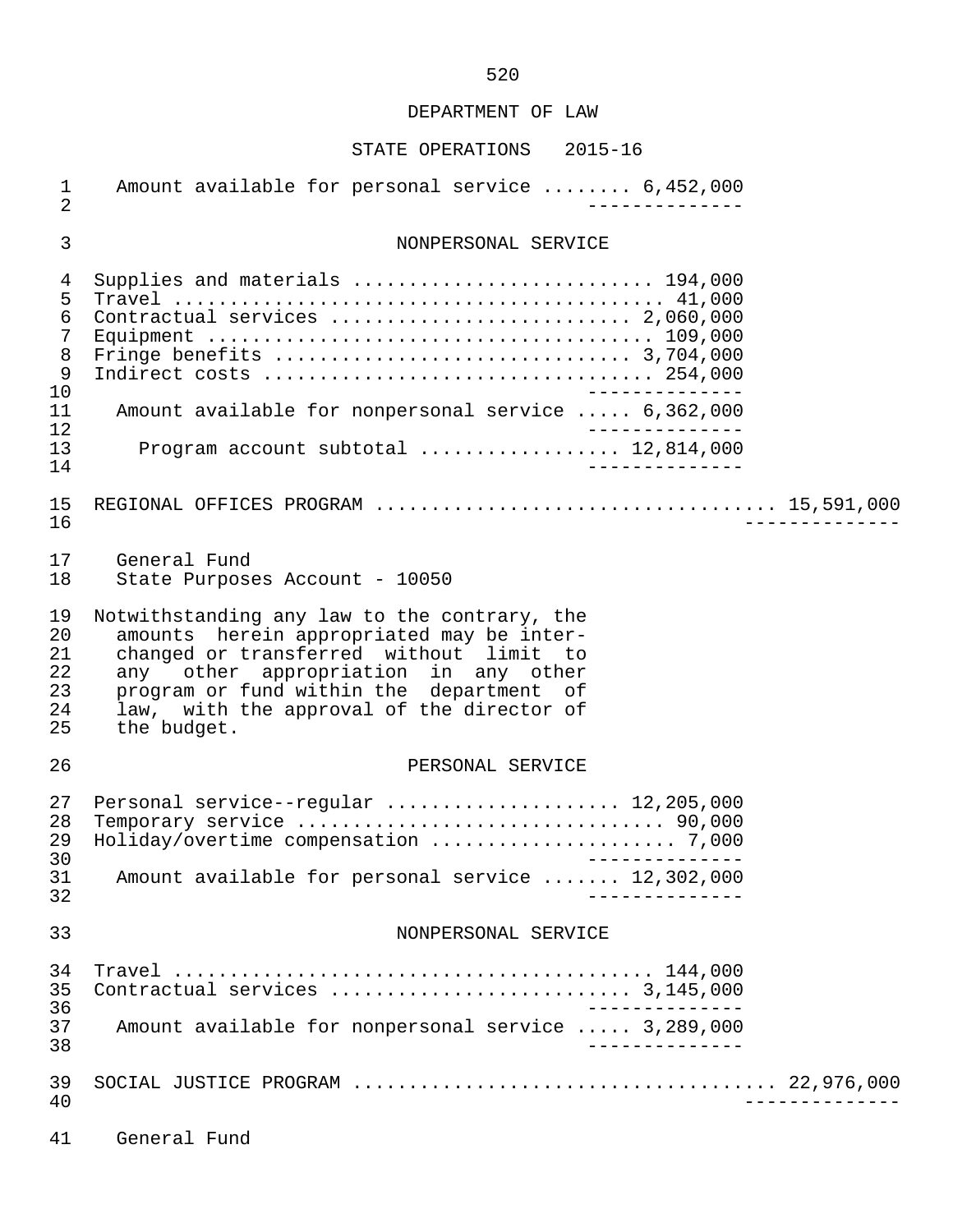| $\mathbf{1}$                                                                           | State Purposes Account - 10050                                                                                                                                                                                                                                                                                                                                                                                                                                                                                                                                                                                                                           |
|----------------------------------------------------------------------------------------|----------------------------------------------------------------------------------------------------------------------------------------------------------------------------------------------------------------------------------------------------------------------------------------------------------------------------------------------------------------------------------------------------------------------------------------------------------------------------------------------------------------------------------------------------------------------------------------------------------------------------------------------------------|
| 2<br>3<br>4<br>5<br>6<br>7<br>8                                                        | Notwithstanding any law to the contrary, the<br>amounts herein appropriated may be inter-<br>changed or transferred without limit to<br>any other appropriation in any other<br>program or fund within the department of<br>law, with the approval of the director of<br>the budget.                                                                                                                                                                                                                                                                                                                                                                     |
| 9                                                                                      | PERSONAL SERVICE                                                                                                                                                                                                                                                                                                                                                                                                                                                                                                                                                                                                                                         |
| 10<br>11<br>12                                                                         | Personal service--regular  6,180,000<br>Holiday/overtime compensation  19,000<br>___________.                                                                                                                                                                                                                                                                                                                                                                                                                                                                                                                                                            |
| 13<br>14                                                                               | Amount available for personal service  6,199,000                                                                                                                                                                                                                                                                                                                                                                                                                                                                                                                                                                                                         |
| 15                                                                                     | NONPERSONAL SERVICE                                                                                                                                                                                                                                                                                                                                                                                                                                                                                                                                                                                                                                      |
| 16<br>17<br>18<br>19<br>20<br>21<br>22                                                 | Supplies and materials  37,000<br>Contractual services  618,000<br>_____________<br>Amount available for nonpersonal service  655,000<br>Program account subtotal  6,854,000<br>____________                                                                                                                                                                                                                                                                                                                                                                                                                                                             |
| 23<br>24<br>25                                                                         | Special Revenue Funds - Other<br>Miscellaneous Special Revenue Fund<br>Litigation Settlement and Civil Recovery Account - 22117                                                                                                                                                                                                                                                                                                                                                                                                                                                                                                                          |
| 26<br>27<br>28<br>29<br>30<br>31<br>32<br>33<br>34<br>35<br>36<br>37<br>38<br>39<br>40 | Notwithstanding any law to the contrary, the<br>amounts herein appropriated may be inter-<br>changed or transferred without limit to<br>any other appropriation in any other<br>program or fund within the department of<br>law, with the approval of the director<br>оf<br>the budget.<br>For payment according to the following sche-<br>dule, net of refunds, reimbursements, and<br>credits, which shall in no case total more<br>than \$5,700,000 in the aggregate across<br>all appropriations from the Litigation<br>Settlement and Civil Recovery Account and<br>the Department of Law Seized Asset<br>Account, from this and any other program. |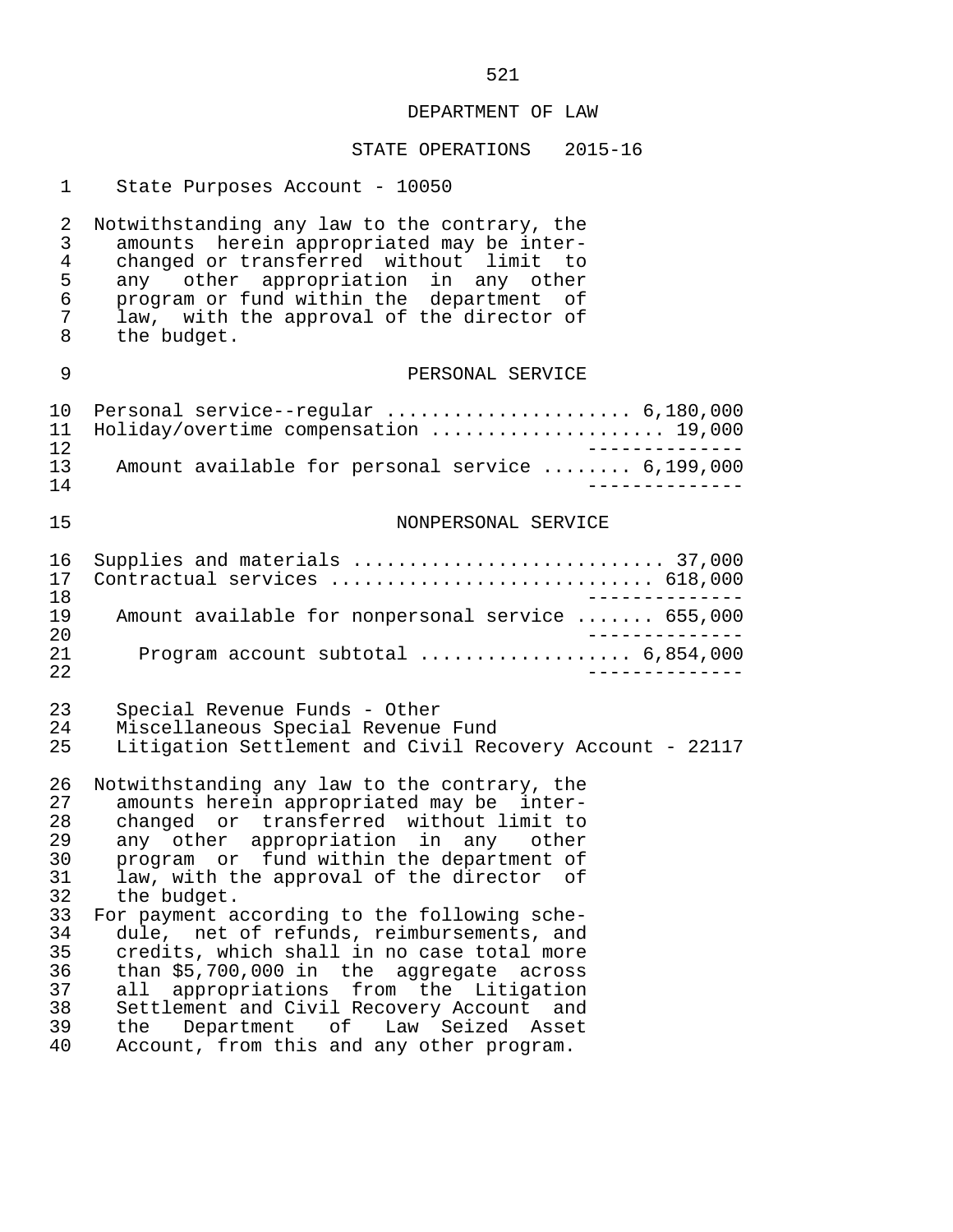## STATE OPERATIONS 2015-16

## 1 PERSONAL SERVICE

| 4      | 2 Personal service--regular  6,658,000<br>Holiday/overtime compensation  15,000 |
|--------|---------------------------------------------------------------------------------|
| 5<br>6 | Amount available for personal service  6,673,000                                |
|        | NONPERSONAL SERVICE                                                             |
| 8      | Contractual services  5,338,000                                                 |

|    | 9 Contractual services  5,338,000                   |
|----|-----------------------------------------------------|
|    |                                                     |
|    |                                                     |
| 12 |                                                     |
| 13 | Amount available for nonpersonal service  9,449,000 |
| 14 |                                                     |
| 15 | Program account subtotal $\ldots$ 16,122,000        |
| 16 |                                                     |
|    |                                                     |

## 522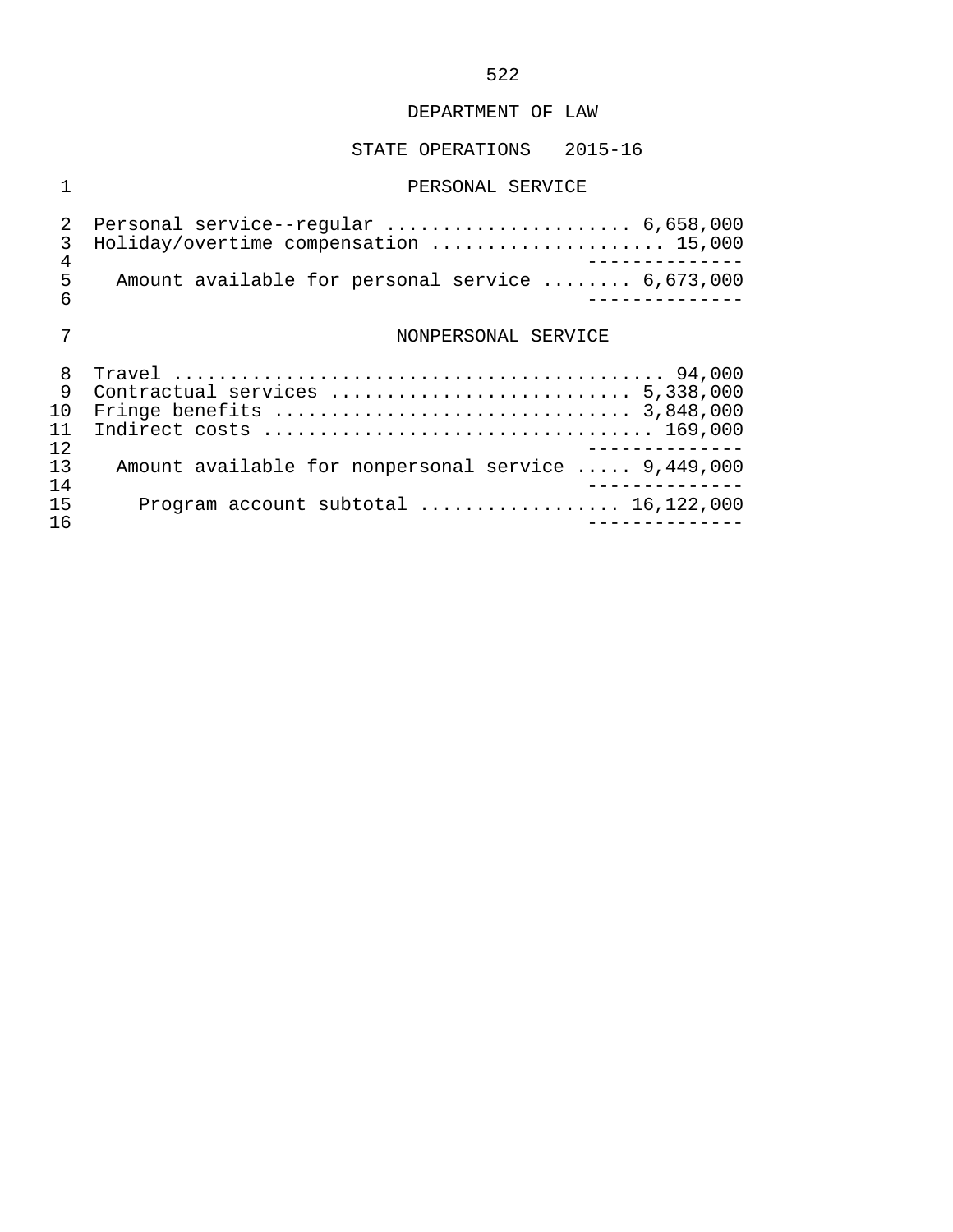## STATE OPERATIONS - REAPPROPRIATIONS 2015-16

1 MEDICAID FRAUD CONTROL PROGRAM

| $\overline{a}$<br>$\mathbf{3}$ | Special Revenue Funds - Federal<br>Federal Health and Human Services Fund                                                    |
|--------------------------------|------------------------------------------------------------------------------------------------------------------------------|
| $\overline{4}$                 | Federal Health and Human Services Account - 25117                                                                            |
| 5                              | By chapter 50, section 1, of the laws of 2014:                                                                               |
| 6                              | Notwithstanding any law to the contrary, the amounts herein appropri-                                                        |
| 7<br>$\,8\,$                   | ated may be interchanged or transferred without limit to any other                                                           |
| $\mathsf 9$                    | appropriation in any other program or fund within the department of<br>law, with the approval of the director of the budget. |
| 10                             | For services and expenses related to grants for the investigation and                                                        |
| 11                             | prosecution of medicaid fraud.                                                                                               |
| 12                             | Personal service $19,356,000$ (re. \$1,700,000)                                                                              |
| 13                             | Nonpersonal service $7,212,000$ (re. \$2,400,000)                                                                            |
| 14                             | Fringe benefits $11,214,000$ (re. \$1,000,000)                                                                               |
| 15                             | Indirect costs $660,000$ (re. \$100,000)                                                                                     |
| 16                             | By chapter 50, section 1, of the laws of 2013:                                                                               |
| 17                             | Notwithstanding any law to the contrary, the amounts herein appropri-                                                        |
| 18                             | ated may be interchanged or transferred without limit to any other                                                           |
| 19                             | appropriation in any other program or fund within the department of                                                          |
| 20                             | law, with the approval of the director of the budget.                                                                        |
| 21<br>22                       | For services and expenses related to grants for the investigation and<br>prosecution of medicaid fraud.                      |
| 23                             | Personal service $19,356,000$ (re. \$1,600,000)                                                                              |
| 24                             | Nonpersonal service  7,212,000  (re. \$950,000)                                                                              |
| 25                             | Fringe benefits $11,214,000$ (re. \$1,000,000)                                                                               |
| 26                             | Indirect costs $660,000$ (re. \$100,000)                                                                                     |
| 27                             | By chapter 50, section 1, of the laws of 2012:                                                                               |
| 28                             | Notwithstanding any law to the contrary, the amounts herein appropri-                                                        |
| 29                             | ated may be interchanged or transferred without limit to any other                                                           |
| 30                             | appropriation in any other program or fund within the department of                                                          |
| 31                             | law, with the approval of the director of the budget.                                                                        |
| 32                             | For services and expenses related to grants for the investigation and                                                        |
| 33                             | prosecution of medicaid fraud.                                                                                               |
| 34                             | Nonpersonal service  6,612,000  (re. \$800,000)                                                                              |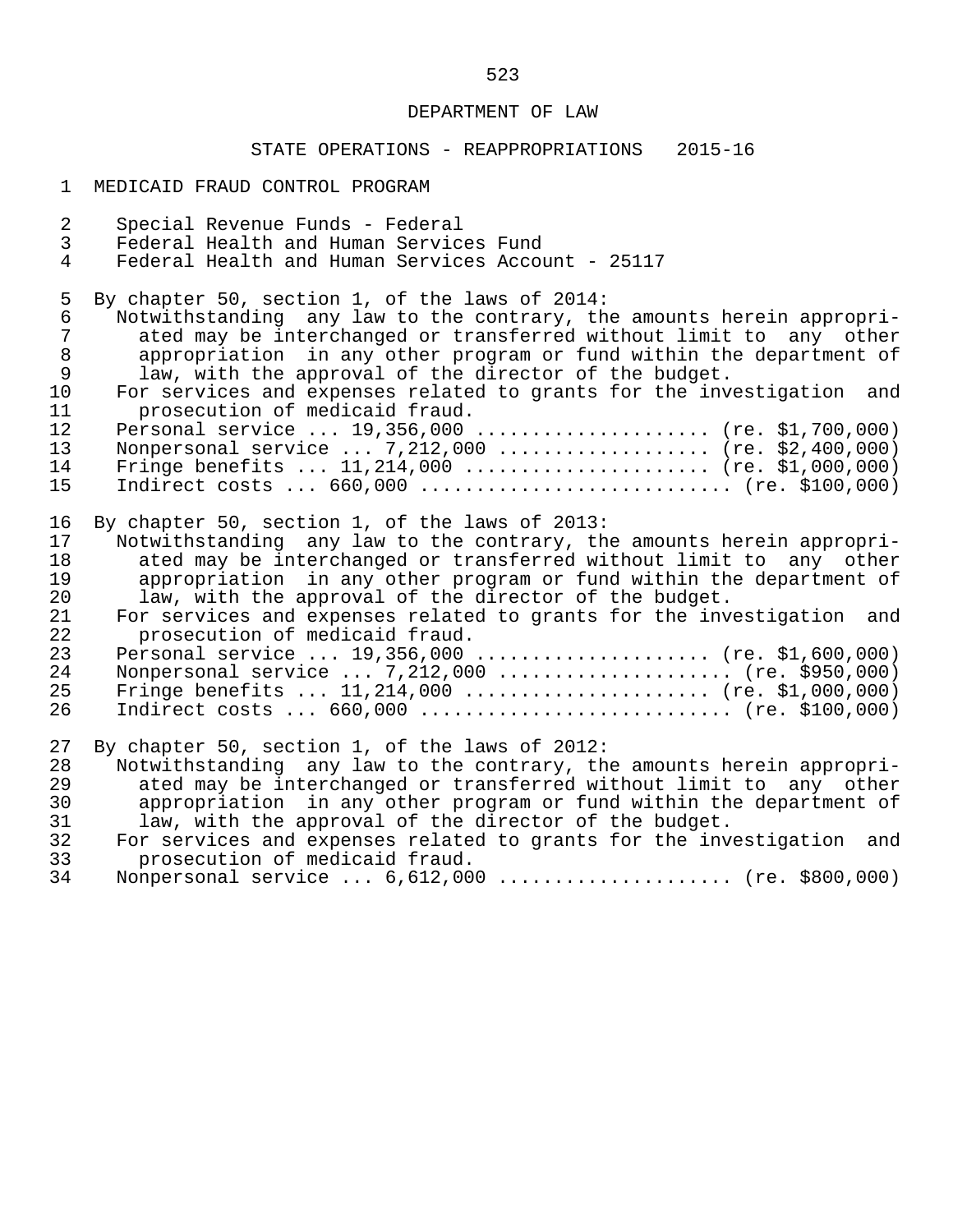STATE OPERATIONS 2015-16

1 For payment according to the following schedule:

| $\overline{2}$                                                                                                                                                                               |                                                                                                                                                                                                                                                                                                                                                                                                                                                                                                                                                                                                                                                                                                                                                                                                                                                                                                                                                                                                                                                                                                                                                                                                                                                                                   |                  | APPROPRIATIONS REAPPROPRIATIONS                 |
|----------------------------------------------------------------------------------------------------------------------------------------------------------------------------------------------|-----------------------------------------------------------------------------------------------------------------------------------------------------------------------------------------------------------------------------------------------------------------------------------------------------------------------------------------------------------------------------------------------------------------------------------------------------------------------------------------------------------------------------------------------------------------------------------------------------------------------------------------------------------------------------------------------------------------------------------------------------------------------------------------------------------------------------------------------------------------------------------------------------------------------------------------------------------------------------------------------------------------------------------------------------------------------------------------------------------------------------------------------------------------------------------------------------------------------------------------------------------------------------------|------------------|-------------------------------------------------|
| 3                                                                                                                                                                                            |                                                                                                                                                                                                                                                                                                                                                                                                                                                                                                                                                                                                                                                                                                                                                                                                                                                                                                                                                                                                                                                                                                                                                                                                                                                                                   |                  | 0                                               |
| $\overline{4}$<br>5<br>$\overline{6}$                                                                                                                                                        |                                                                                                                                                                                                                                                                                                                                                                                                                                                                                                                                                                                                                                                                                                                                                                                                                                                                                                                                                                                                                                                                                                                                                                                                                                                                                   | ================ | _______________<br>$\Omega$<br>eessessessessess |
| $\overline{7}$                                                                                                                                                                               | <b>SCHEDULE</b>                                                                                                                                                                                                                                                                                                                                                                                                                                                                                                                                                                                                                                                                                                                                                                                                                                                                                                                                                                                                                                                                                                                                                                                                                                                                   |                  |                                                 |
| $\,8\,$<br>9<br>10                                                                                                                                                                           | Special Revenue Funds - Other<br>Miscellaneous Special Revenue Fund<br>Mental Hygiene Patient Income Account - 21909                                                                                                                                                                                                                                                                                                                                                                                                                                                                                                                                                                                                                                                                                                                                                                                                                                                                                                                                                                                                                                                                                                                                                              |                  |                                                 |
| 11<br>12<br>13<br>14<br>15<br>16<br>17<br>18<br>19<br>20<br>21<br>22<br>23<br>24<br>25<br>26<br>27<br>28<br>29<br>30<br>31<br>32<br>33<br>34<br>35<br>36<br>37<br>38<br>39<br>40<br>41<br>42 | Amount appropriated for the various offices<br>of the department of mental hygiene and<br>for employee fringe benefits of any other<br>state agency. The director of the budget<br>is hereby authorized to transfer this<br>appropriation to state operations and/or<br>local assistance in the office of mental<br>health, office for people with develop-<br>mental disabilities, office of alcoholism<br>and substance abuse services and<br>the<br>justice center for the protection of<br>people with special needs or to the gener-<br>al fund from this appropriation by certif-<br>icate of approval.<br>Notwithstanding any other provision of law<br>to the contrary, the OGS Interchange and<br>Transfer Authority, the IT Interchange and<br>Transfer Authority, the Alignment Inter-<br>change and Transfer Authority and the Lean<br>Certification Bonus Authority as defined<br>in the 2015-16 state fiscal year state<br>operations appropriation for the budget<br>division program of the division of the<br>budget, are deemed fully incorporated<br>herein and a part of this appropriation as<br>Program account subtotal  300,000,000<br>Special Revenue Funds - Other<br>Miscellaneous Special Revenue Fund<br>Mental Hygiene Program Fund Account - 21907 |                  |                                                 |
| 43<br>44<br>45                                                                                                                                                                               | Amount appropriated for the various offices<br>of the department of mental hygiene and<br>for employee fringe benefits of any other                                                                                                                                                                                                                                                                                                                                                                                                                                                                                                                                                                                                                                                                                                                                                                                                                                                                                                                                                                                                                                                                                                                                               |                  |                                                 |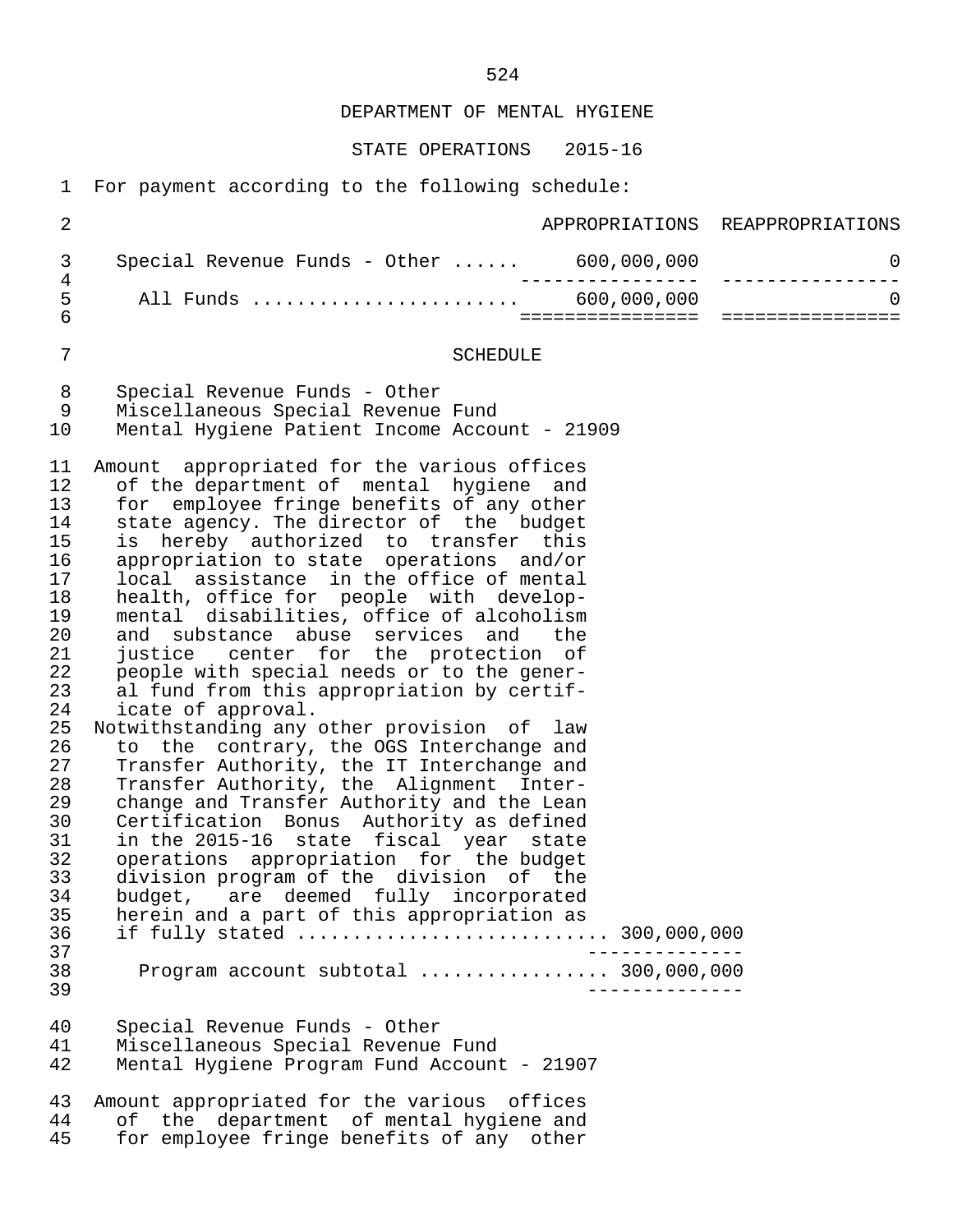| 1               | state agency. The director of the budget   |
|-----------------|--------------------------------------------|
| $\sqrt{2}$      | is hereby authorized to transfer this      |
| $\mathsf{3}$    | appropriation to state operations and/or   |
| 4               | local assistance in the office of mental   |
| 5               | health, office for people with develop-    |
| 6               | mental disabilities, office of alcoholism  |
| $\overline{7}$  | and substance abuse services and the       |
| $\,8\,$         | justice center for the protection of       |
| 9               | people with special needs, or to the       |
| 10 <sub>1</sub> | general fund from this appropriation by    |
| 11              | certificate of approval.                   |
| 12              | Notwithstanding any other provision of law |
| 13              | to the contrary, the OGS Interchange and   |
| 14              | Transfer Authority, the IT Interchange and |
| 15              | Transfer Authority, the Alignment Inter-   |
| 16              | change and Transfer Authority and the Lean |
| 17              | Certification Bonus Authority as defined   |
| 18              | in the 2015-16 state fiscal year state     |
| 19              | operations appropriation for the budget    |
| 20              | division program of the division of the    |
| 21              | budget, are deemed fully incorporated      |
| 22              | herein and a part of this appropriation as |
| 23              | if fully stated  300,000,000               |
| 24              |                                            |
| 25              | Program account subtotal  300,000,000      |
| 26              |                                            |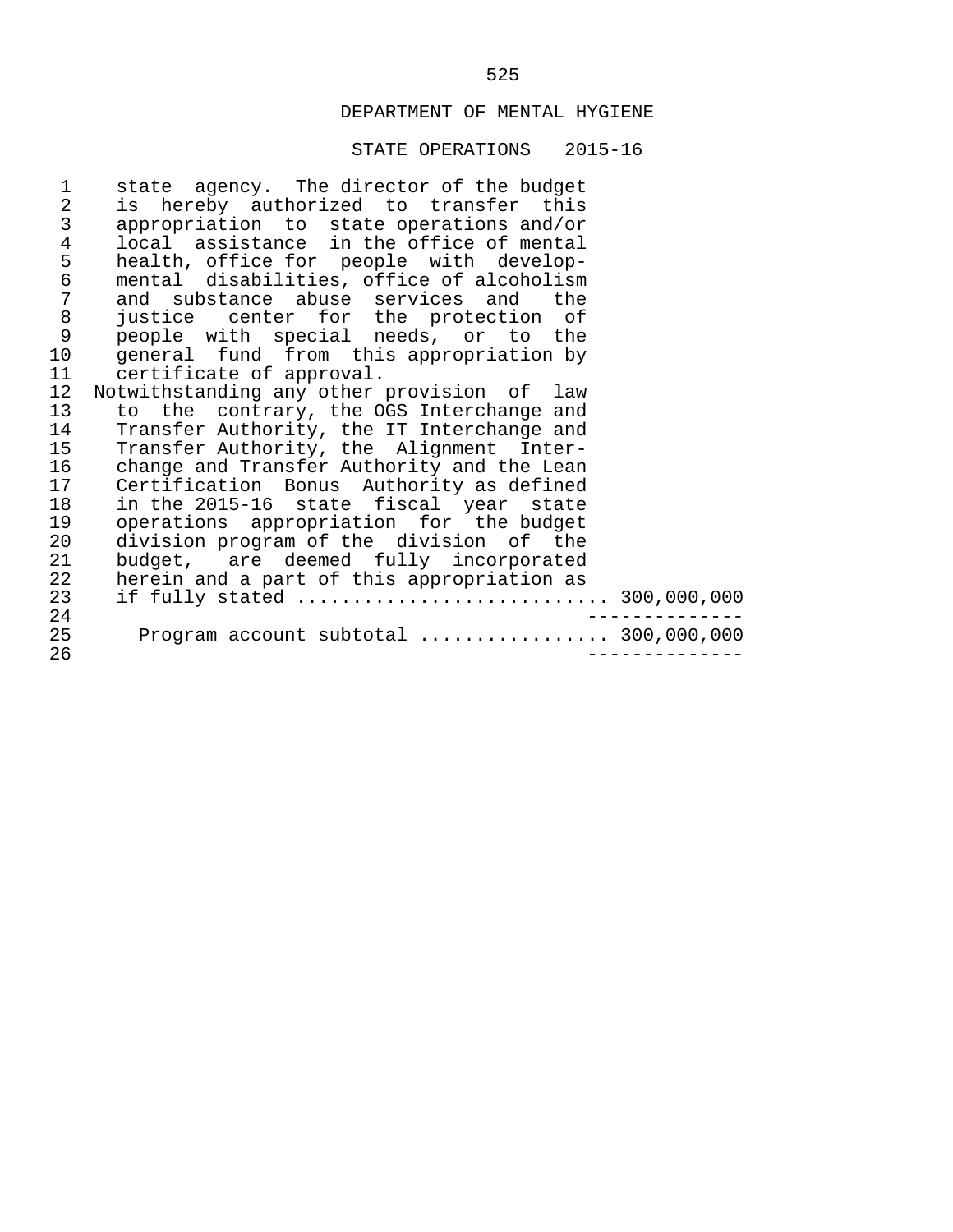## OFFICE OF ALCOHOLISM AND SUBSTANCE ABUSE SERVICES

| $\mathbf{1}$                                                               | For payment according to the following schedule:                                                                                                                                                                                                                                                                                                                                                                                                                                                                      |                   |                                      |
|----------------------------------------------------------------------------|-----------------------------------------------------------------------------------------------------------------------------------------------------------------------------------------------------------------------------------------------------------------------------------------------------------------------------------------------------------------------------------------------------------------------------------------------------------------------------------------------------------------------|-------------------|--------------------------------------|
| $\overline{2}$                                                             |                                                                                                                                                                                                                                                                                                                                                                                                                                                                                                                       |                   | APPROPRIATIONS REAPPROPRIATIONS      |
| 3<br>$\overline{4}$                                                        | Special Revenue Funds - Federal  6,170,000 3,529,000<br>Special Revenue Funds - Other  109,109,000 0                                                                                                                                                                                                                                                                                                                                                                                                                  |                   |                                      |
| 5<br>$\epsilon$<br>7                                                       | All Funds  115,279,000 3,529,000                                                                                                                                                                                                                                                                                                                                                                                                                                                                                      |                   | ==================================== |
| 8                                                                          | <b>SCHEDULE</b>                                                                                                                                                                                                                                                                                                                                                                                                                                                                                                       |                   |                                      |
| 9<br>10                                                                    |                                                                                                                                                                                                                                                                                                                                                                                                                                                                                                                       |                   |                                      |
| 11<br>12<br>13<br>14                                                       | Special Revenue Funds - Federal<br>Federal Health and Human Services Fund<br>Substance Abuse Prevention and Treatment (SAPT) Account<br>$-25147$                                                                                                                                                                                                                                                                                                                                                                      |                   |                                      |
| 15<br>16<br>17<br>18<br>19<br>20<br>21<br>22<br>23<br>24<br>25<br>26<br>27 | For services and expenses associated with<br>administering the substance abuse<br>prevention and treatment (SAPT) block<br>grant.<br>Notwithstanding any inconsistent provision<br>of law, a portion of the funds hereby<br>appropriated may, subject to the approval<br>of the director of the budget, be trans-<br>ferred to local assistance and/or any<br>appropriation of the office of alcoholism<br>and substance abuse services consistent<br>with the terms and conditions of the SAPT<br>block grant award. |                   |                                      |
| 28<br>29<br>30<br>31<br>32                                                 | Nonpersonal service  980,000<br>Program account subtotal  4,760,000                                                                                                                                                                                                                                                                                                                                                                                                                                                   | _ _ _ _ _ _ _ _ . |                                      |
| 33<br>34<br>35                                                             | Special Revenue Funds - Federal<br>Federal Miscellaneous Operating Grants Fund<br>Statewide Data Collection Account - 25388                                                                                                                                                                                                                                                                                                                                                                                           |                   |                                      |
| 36<br>37<br>38<br>39<br>40<br>41                                           | For services and expenses related to the<br>statewide data collection program<br>mandated in the 1988 federal anti-drug<br>abuse act.<br>Notwithstanding any inconsistent provision<br>of law, moneys hereby appropriated may,                                                                                                                                                                                                                                                                                        | as                |                                      |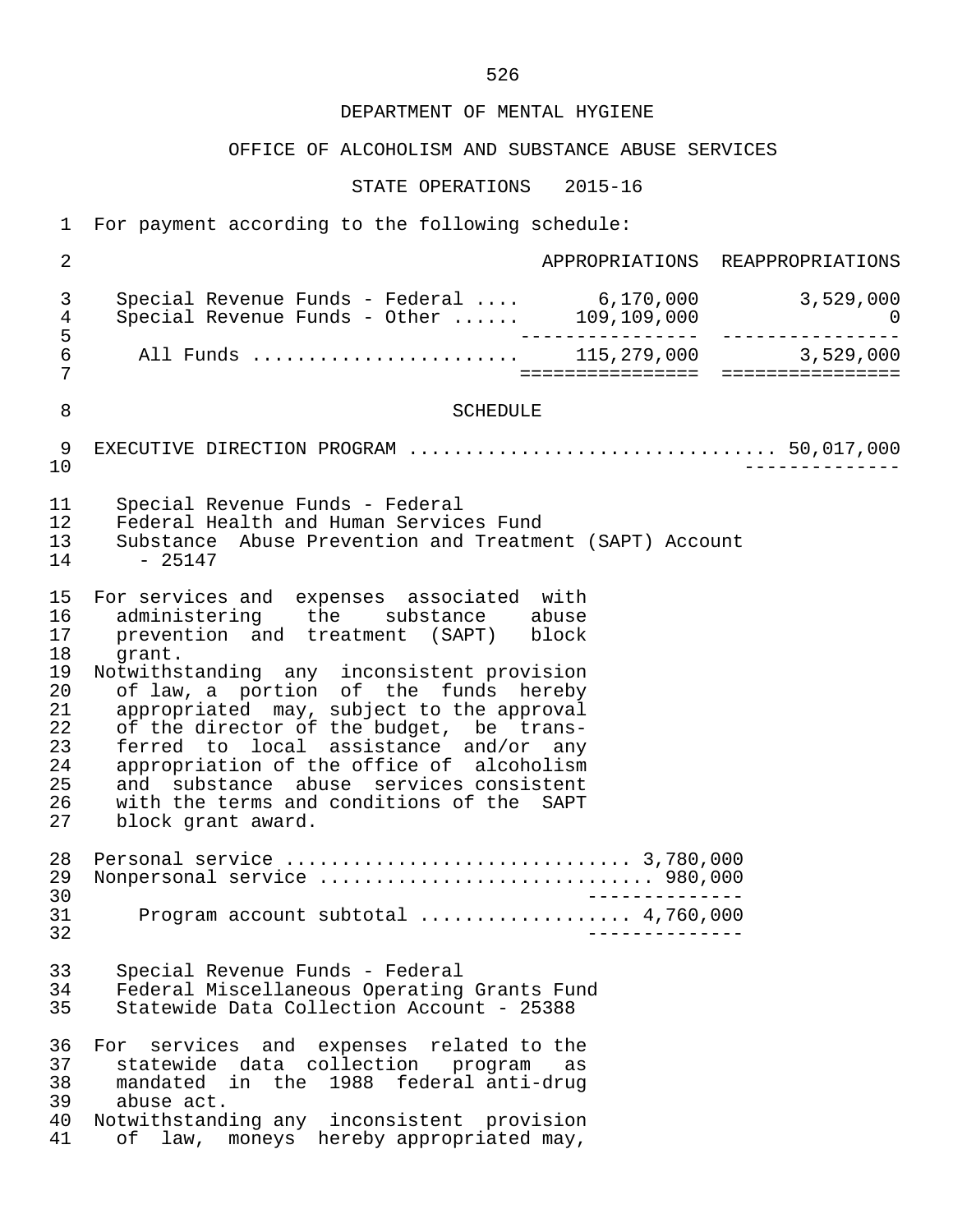## OFFICE OF ALCOHOLISM AND SUBSTANCE ABUSE SERVICES

| 1<br>2<br>3<br>$\overline{4}$<br>5                                                                             | subject to the approval of the director of<br>the budget, be transferred to<br>local<br>assistance and/or any appropriation of the<br>office of alcoholism and substance abuse<br>services.                                                                                                                                                                                                                                                                                                                                                                                                                                                                                                                                                                                                                         |
|----------------------------------------------------------------------------------------------------------------|---------------------------------------------------------------------------------------------------------------------------------------------------------------------------------------------------------------------------------------------------------------------------------------------------------------------------------------------------------------------------------------------------------------------------------------------------------------------------------------------------------------------------------------------------------------------------------------------------------------------------------------------------------------------------------------------------------------------------------------------------------------------------------------------------------------------|
| 6<br>7                                                                                                         | Personal service  200,000                                                                                                                                                                                                                                                                                                                                                                                                                                                                                                                                                                                                                                                                                                                                                                                           |
| 8<br>9                                                                                                         | Program account subtotal  200,000                                                                                                                                                                                                                                                                                                                                                                                                                                                                                                                                                                                                                                                                                                                                                                                   |
| 10<br>11<br>12                                                                                                 | Special Revenue Funds - Other<br>Miscellaneous Special Revenue Fund<br>Conference and Special Projects Account - 22109                                                                                                                                                                                                                                                                                                                                                                                                                                                                                                                                                                                                                                                                                              |
| 13<br>14                                                                                                       | For services and expenses related to special<br>projects.                                                                                                                                                                                                                                                                                                                                                                                                                                                                                                                                                                                                                                                                                                                                                           |
| 15<br>16<br>17<br>18<br>19<br>20<br>21<br>22<br>23<br>24<br>25<br>26<br>27<br>28<br>29<br>30<br>31<br>32<br>33 | Notwithstanding any inconsistent provision<br>law, moneys hereby appropriated may,<br>of<br>subject to the approval of the director of<br>the budget, be transferred to<br>local<br>assistance and/or any appropriation of the<br>office of alcoholism and substance abuse<br>services.<br>Notwithstanding any other provision of<br>law<br>to the contrary, the OGS Interchange and<br>Transfer Authority, the IT Interchange and<br>Transfer Authority, the Alignment Inter-<br>change and Transfer Authority and the Lean<br>Certification Bonus Authority as defined<br>in the 2015-16 state fiscal year state<br>operations appropriation for the budget<br>division program of the division of the<br>budget, are deemed fully incorporated<br>herein and a part of this appropriation as<br>if fully stated. |
| 34                                                                                                             | NONPERSONAL SERVICE                                                                                                                                                                                                                                                                                                                                                                                                                                                                                                                                                                                                                                                                                                                                                                                                 |
| 35<br>36                                                                                                       | Supplies and materials  130,000<br>____________                                                                                                                                                                                                                                                                                                                                                                                                                                                                                                                                                                                                                                                                                                                                                                     |
| 37<br>38                                                                                                       | Program account subtotal  130,000                                                                                                                                                                                                                                                                                                                                                                                                                                                                                                                                                                                                                                                                                                                                                                                   |
| 39<br>40<br>41                                                                                                 | Special Revenue Funds - Other<br>Miscellaneous Special Revenue Fund<br>Mental Hygiene Program Fund Account - 21907                                                                                                                                                                                                                                                                                                                                                                                                                                                                                                                                                                                                                                                                                                  |
| 42<br>43                                                                                                       | Notwithstanding any other provision of law,<br>money hereby appropriated may be<br>the                                                                                                                                                                                                                                                                                                                                                                                                                                                                                                                                                                                                                                                                                                                              |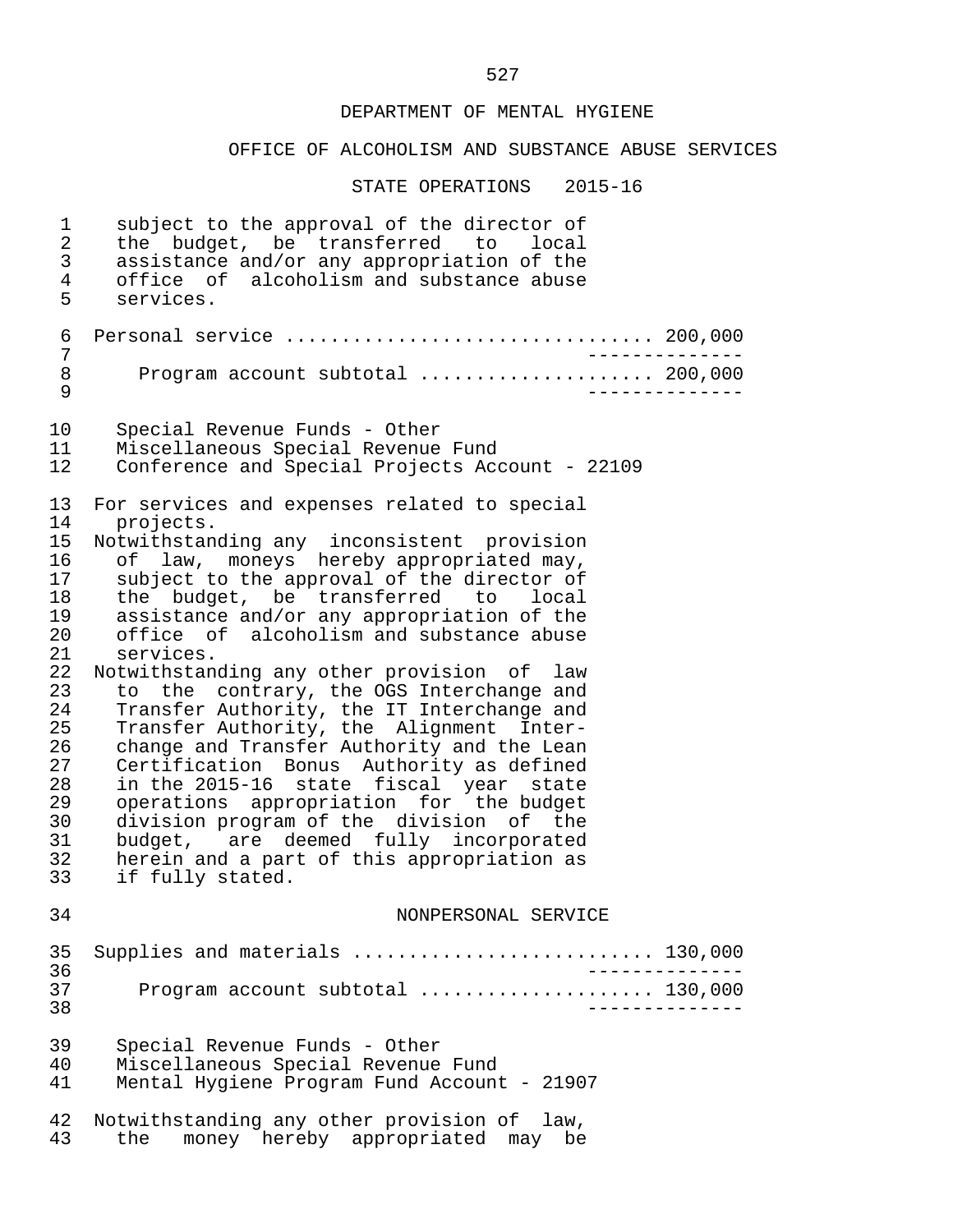#### OFFICE OF ALCOHOLISM AND SUBSTANCE ABUSE SERVICES

#### STATE OPERATIONS 2015-16

1 transferred to local assistance and/or any<br>2 appropriation of the office of alcoholism 2 appropriation of the office of alcoholism<br>3 and substance abuse services, and may be 3 and substance abuse services, and may be<br>4 increased or decreased by transfer or 4 increased or decreased by transfer or<br>5 suballocation-between these appropriated 5 suballocation between these appropriated<br>6 amounts and appropriations of the depart-6 amounts and appropriations of the depart-<br>7 ment of health, the office of medicaid 7 ment of health, the office of medicaid<br>8 inspector general, the office of mental 8 inspector general, the office of mental<br>9 health, the office for people with devel- 9 health, the office for people with devel- 10 opmental disabilities, and the justice<br>11 center for the protection of people with 11 center for the protection of people with<br>12 special needs with the approval of the 12 special needs with the approval of the<br>13 director of the budget who shall file such 13 director of the budget who shall file such<br>14 approval with the department of audit and 14 approval with the department of audit and<br>15 control and copies thereof with the chair-15 control and copies thereof with the chair-<br>16 man of the senate finance committee and 16 man of the senate-finance-committee-and-<br>17 the chairman of the assembly ways and 17 the chairman of the assembly ways and<br>18 means committee. 18 means committee.<br>19 Notwithstanding a

19 Notwithstanding any other provision of law<br>20 to the contrary, the OGS Interchange and 20 to the contrary, the OGS Interchange and<br>21 Transfer Authority, the IT Interchange and 21 Transfer Authority, the IT Interchange and<br>22 Transfer Authority, the Alignment Inter-22 Transfer Authority, the Alignment Inter-<br>23 change and Transfer Authority and the Lean 23 change and Transfer Authority and the Lean<br>24 Certification Bonus Authority as defined 24 Certification Bonus Authority as defined<br>25 in the 2015-16 state fiscal year state 25 in the 2015-16 state fiscal year state<br>26 operations appropriation for the budget 26 operations appropriation for the budget<br>27 division program of the division of the 27 division program of the division of the<br>28 budget, are deemed fully incorporated 28 budget, are deemed fully<br>29 herein and a part of this app 29 herein and a part of this appropriation as<br>30 if fully stated.

30 if fully stated.<br>31 Notwithstanding a 31 Notwithstanding any inconsistent provision<br>32 of law, funds hereby appropriated may, 32 of law, funds hereby appropriated may,<br>33 subject to the approval of the director of 33 subject to the approval of the director of<br>34 the budget, be used for services and 34 the budget, be used for services and<br>35 expenses related to the credentialing of 35 expenses related to the credentialing of<br>36 prevention, alcohol and substance abuse, 36 prevention, alcohol and substance abuse,<br>37 and problem gambling counselors. 37 and problem gambling counselors.<br>38 Notwithstanding any inconsistent

38 Notwithstanding any inconsistent provision<br>39 of law, funds hereby appropriated may, 39 of law, funds hereby appropriated may,<br>40 subject to the approval of the director of 40 subject to the approval of the director of<br>41 the budget, be used for services and 41 the budget, be used for services and<br>42 expenses related to the operation of 42 expenses related to the operation of<br>43 methadone-services and a patient registry, 43 methadone services and a patient registry,<br>44 pursuant to section 19.16 of the mental 44 pursuant to section 19.16 of the mental<br>45 hygiene law, that shall be used for the 45 hygiene law, that shall be used for the<br>46 prevention of simultaneous enrollment in 46 prevention of simultaneous enrollment in<br>47 multiple methadone treatment programs, as 47 multiple methadone treatment programs, as<br>48 well as maintaining accurate patient 48 well as maintaining<br>49 dosing information. T 49 dosing information. The state comptroller<br>50 is hereby authorized and directed to loan is hereby authorized and directed to loan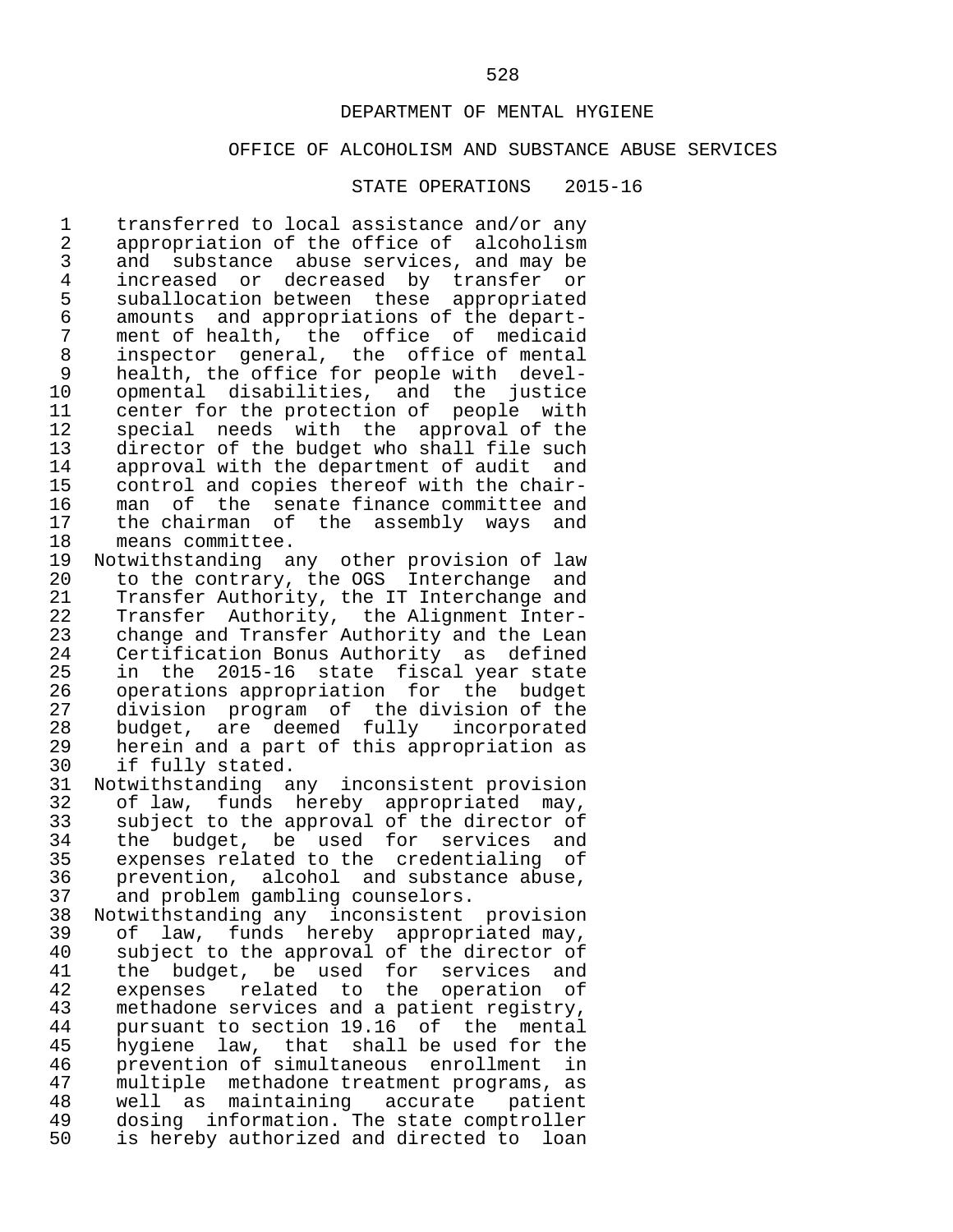## OFFICE OF ALCOHOLISM AND SUBSTANCE ABUSE SERVICES

| 1<br>$\overline{a}$<br>3<br>4                                              | money in accordance with the provisions<br>set forth in subdivision 5 of section 4 of<br>the state finance law to the<br>mental<br>hygiene program fund account.                                                                                                                                                                                                                                                                                                                                                               |
|----------------------------------------------------------------------------|--------------------------------------------------------------------------------------------------------------------------------------------------------------------------------------------------------------------------------------------------------------------------------------------------------------------------------------------------------------------------------------------------------------------------------------------------------------------------------------------------------------------------------|
| 5                                                                          | PERSONAL SERVICE                                                                                                                                                                                                                                                                                                                                                                                                                                                                                                               |
| 6<br>7<br>8                                                                | Personal service--regular  20,962,000<br>Holiday/overtime compensation  31,000                                                                                                                                                                                                                                                                                                                                                                                                                                                 |
| $\mathsf 9$<br>10                                                          | Amount available for personal service  20,993,000                                                                                                                                                                                                                                                                                                                                                                                                                                                                              |
| 11                                                                         | NONPERSONAL SERVICE                                                                                                                                                                                                                                                                                                                                                                                                                                                                                                            |
| 12<br>13<br>14<br>15<br>16<br>17                                           | Supplies and materials  340,000<br>Contractual services  6,880,000<br>Fringe benefits  15,151,000                                                                                                                                                                                                                                                                                                                                                                                                                              |
| 18<br>19<br>20                                                             | Amount available for nonpersonal service  23,934,000                                                                                                                                                                                                                                                                                                                                                                                                                                                                           |
| 21<br>22                                                                   | Program account subtotal  44,927,000<br>______________                                                                                                                                                                                                                                                                                                                                                                                                                                                                         |
| 23<br>24                                                                   |                                                                                                                                                                                                                                                                                                                                                                                                                                                                                                                                |
| 25<br>26<br>27<br>28                                                       | Special Revenue Funds - Federal<br>Federal Health and Human Services Fund<br>Substance Abuse Prevention and Treatment (SAPT) Account<br>$-25147$                                                                                                                                                                                                                                                                                                                                                                               |
| 29<br>30<br>31<br>32<br>33<br>34<br>35<br>36<br>37<br>38<br>39<br>40<br>41 | For services and expenses associated with<br>administering the substance<br>abuse<br>and treatment (SAPT)<br>prevention<br>block<br>grant.<br>Notwithstanding any inconsistent provision<br>of law, a portion of the funds hereby<br>appropriated may, subject to the approval<br>of the director of the budget, be trans-<br>ferred to local assistance and/or any<br>appropriation of the office of alcoholism<br>and substance abuse services consistent<br>with the terms and conditions of the SAPT<br>block grant award. |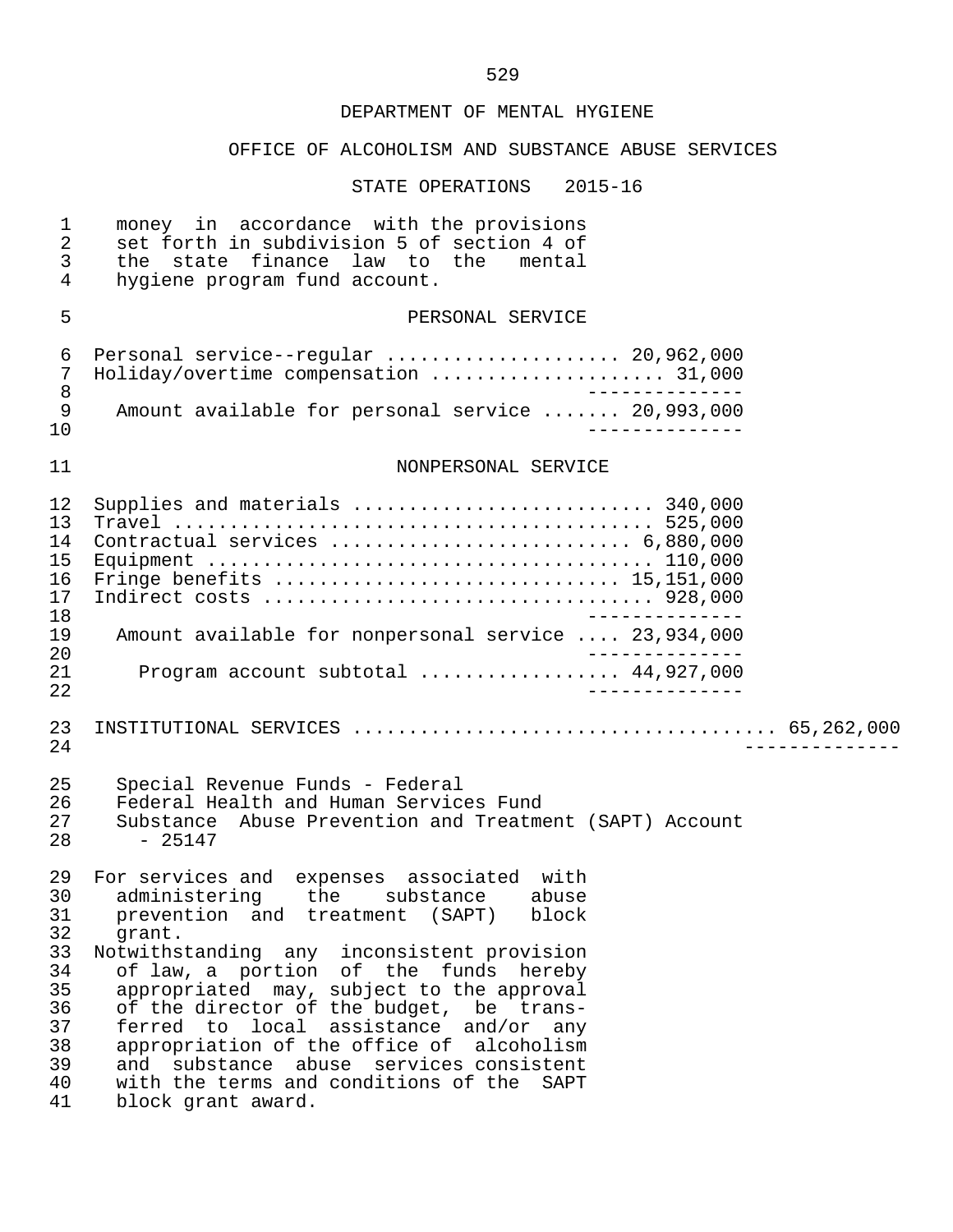#### OFFICE OF ALCOHOLISM AND SUBSTANCE ABUSE SERVICES

#### STATE OPERATIONS 2015-16

 1 Personal service ................................. 870,000 2 Nonpersonal service .............................. 340,000 3 -------------- 4 Program account subtotal ..................... 1,210,000 5 -------------- 6 Special Revenue Funds - Other 7 Miscellaneous Special Revenue Fund Mental Hygiene Patient Income Account - 21909 9 Notwithstanding any other provision of law,<br>10 the money hereby appropriated may be 10 the money hereby appropriated may be<br>11 transferred to local assistance and/or any 11 transferred to local assistance and/or any<br>12 appropriation of the office of alcoholism 12 appropriation of the office of alcoholism<br>13 and substance abuse services with the 13 and substance abuse services with the<br>14 approval of the director of the budget who 14 approval of the director of the budget who<br>15 shall file such approval with the depart-15 shall file such approval with the depart-<br>16 ment of audit and control and copies ther-16 ment of audit and control and copies ther-<br>17 eof with the chairman of the senate 17 eof with the chairman of the senate<br>18 finance committee and the chairman of the 18 finance committee and the chairman of the<br>19 assembly ways and means committee. The 19 assembly ways and means committee. The<br>20 state comptroller is hereby authorized and 20 state comptroller is hereby authorized and<br>21 directed to loan money in accordance with 21 directed to loan money in accordance with<br>22 the provisions set forth in subdivision 5 22 the provisions set forth in subdivision 5<br>23 of section 4 of the state finance law to 23 of section 4 of the state finance law to<br>24 the mental hygiene patient income account. 24 the mental hygiene patient income account.<br>25 Notwithstanding any other provision of law 25 Notwithstanding any other provision of law<br>26 to the contrary, the OGS Interchange and 26 to the contrary, the OGS Interchange and<br>27 Transfer Authority, the IT Interchange and 27 Transfer Authority, the IT Interchange and<br>28 Transfer Authority, the Alignment Inter-28 Transfer Authority, the Alignment Inter-<br>29 change and Transfer Authority and the Lean 29 change and Transfer Authority and the Lean<br>30 Certification Bonus Authority as defined 30 Certification Bonus Authority as defined 31 in the 2015-16 state fiscal year state 32 operations appropriation for the budget<br>33 division-program-of-the-division of the 33 division program of the division of the 34 budget, are deemed fully incorporated<br>35 herein and a part of this appropriation as 35 herein and a part of this appropriation as<br>36 if fully stated. if fully stated. 37 PERSONAL SERVICE 38 Personal service--regular ...................... 5,584,000 39 Temporary service .................................. 9,000 40 Holiday/overtime compensation ....................... 100,000<br>41 41<br>42 Amount available for personal service ........ 5.693.000 42 Amount available for personal service ........ 5,693,000 43 --------------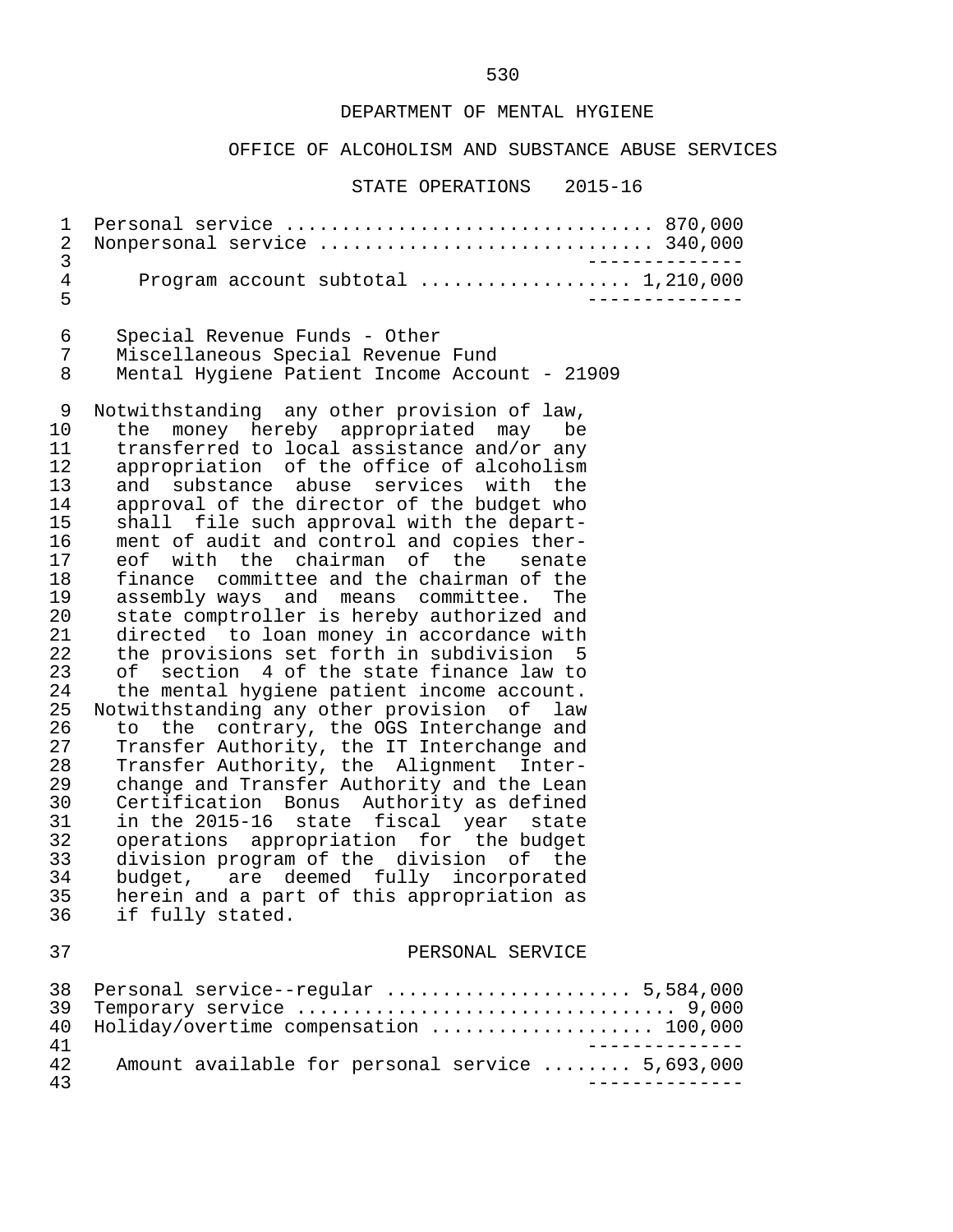#### OFFICE OF ALCOHOLISM AND SUBSTANCE ABUSE SERVICES

STATE OPERATIONS 2015-16

#### 1 NONPERSONAL SERVICE

| 5               | Amount available for nonpersonal service  3,549,000 |
|-----------------|-----------------------------------------------------|
| 6               |                                                     |
| $7\overline{ }$ |                                                     |
|                 |                                                     |

9 Special Revenue Funds - Other

# 10 Miscellaneous Special Revenue Fund

Mental Hygiene Program Fund Account - 21907

12 Notwithstanding any other provision of law,<br>13 the money hereby appropriated may be 13 the money hereby appropriated may be<br>14 transferred to local assistance and/or any 14 transferred to local assistance and/or any<br>15 appropriation of the office of alcoholism 15 appropriation of the office of alcoholism<br>16 and substance abuse services, with the 16 and substance abuse services, with the<br>17 approval of the director of the budget who 17 approval of the director of the budget who<br>18 shall file such approval with the depart-18 shall file such approval with the depart-<br>19 ment of audit and control and copies ther-19 ment of audit and control and copies ther-<br>20 eof with the chairman of the senate 20 eof with the chairman of the senate<br>21 finance committee and the chairman of the 21 finance committee and the chairman of the<br>22 assembly ways and means committee. The 22 assembly ways and means committee. The<br>23 state comptroller is hereby authorized and 23 state comptroller is hereby authorized and<br>24 directed to loan money in accordance with 24 directed to loan money in accordance with<br>25 the provisions set forth in subdivision 5 25 the provisions set forth in subdivision 5<br>26 of section 4 of the state finance law to 26 of section 4 of the state finance law to<br>27 the mental hygiene program fund account. the mental hygiene program fund account.

 28 Notwithstanding any other provision of law 29 to the contrary, the OGS Interchange and<br>30 Transfer Authority, the IT Interchange and 30 Transfer Authority, the IT Interchange and<br>31 Transfer Authority, the Alignment Inter-31 Transfer Authority, the Alignment Inter-<br>32 change and Transfer Authority and the Lean 32 change and Transfer Authority and the Lean<br>33 Certification Bonus Authority as defined 33 Certification Bonus Authority as defined 34 in the 2015-16 state fiscal year state<br>35 operations appropriation for the budget 35 operations appropriation for the budget<br>36 division program of the division of the 36 division program of the division of the<br>37 budget, are deemed fully incorporated 37 budget, are deemed fully incorporated<br>38 herein and a part of this appropriation as herein and a part of this appropriation as 39 if fully stated.

#### 40 PERSONAL SERVICE

|    | 41 Personal service--regular  25,904,000  |
|----|-------------------------------------------|
|    | 42 Temporary service  286,000             |
|    | 43 Holiday/overtime compensation  753,000 |
| 44 |                                           |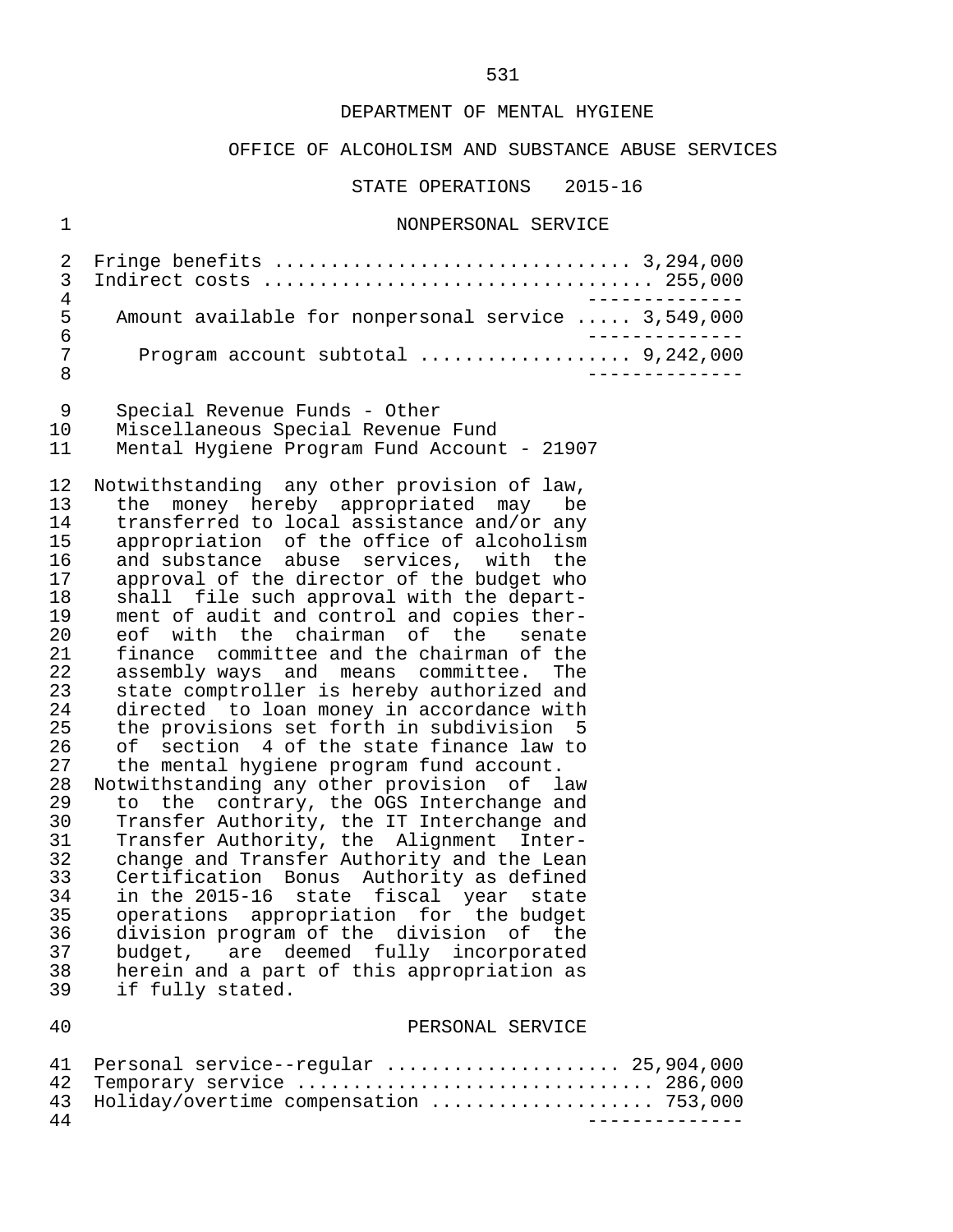## OFFICE OF ALCOHOLISM AND SUBSTANCE ABUSE SERVICES

#### STATE OPERATIONS 2015-16

1 Amount available for personal service ....... 26,943,000 2 --------------

## 3 NONPERSONAL SERVICE

|     | 4 Supplies and materials  4,006,000                  |
|-----|------------------------------------------------------|
| 5.  |                                                      |
|     |                                                      |
|     |                                                      |
| 8   |                                                      |
| 9   |                                                      |
| 1 O |                                                      |
| 11  | Amount available for nonpersonal service  27,867,000 |
| 12. |                                                      |
| 1 ว | Program account subtotal $\ldots$ 54,810,000         |
| 14  |                                                      |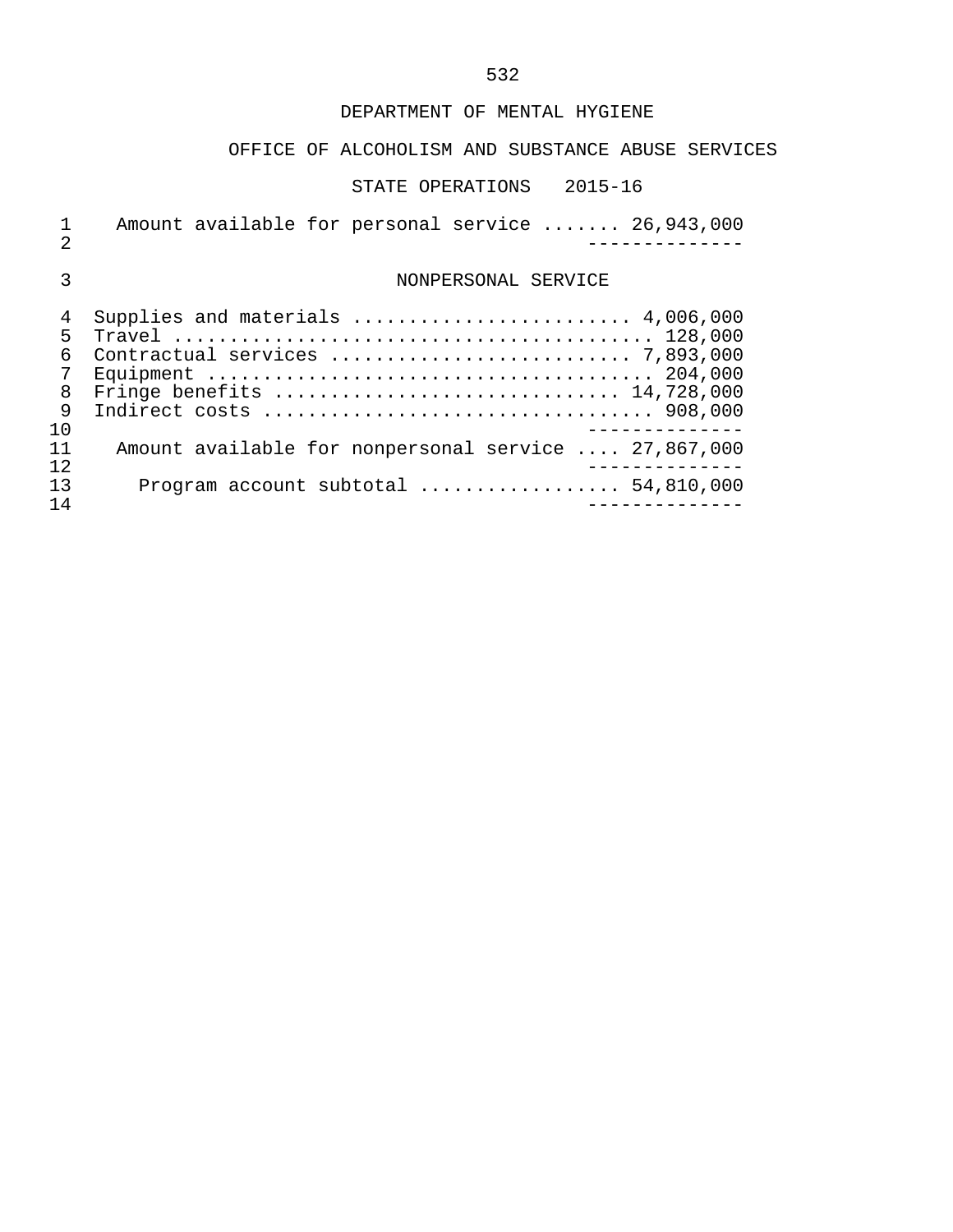#### OFFICE OF ALCOHOLISM AND SUBSTANCE ABUSE SERVICES

STATE OPERATIONS - REAPPROPRIATIONS 2015-16

- 1 EXECUTIVE DIRECTION PROGRAM
- 2 Special Revenue Funds Federal
- 3 Federal Health and Human Services Fund
- 4 Substance Abuse Prevention and Treatment (SAPT) Account<br>5 25147
- $25147$
- 6 By chapter 50, section 1, of the laws of 2014:
- 7 For services and expenses associated with administering the substance<br>8 abuse prevention and treatment (SAPT) block grant. 8 abuse prevention and treatment (SAPT) block grant.<br>9 Notwithstanding any inconsistent provision of law
- 9 Notwithstanding any inconsistent provision of law, a portion of the<br>10 funds hereby appropriated may, subject to the approval of the direc-10 funds hereby appropriated may, subject to the approval of the direc-<br>11 tor of the budget, be transferred to local assistance and/or any 11 tor of the budget, be transferred to local assistance and/or any<br>12 appropriation of the office of alcoholism and substance abuse 12 appropriation of the office of alcoholism and substance abuse<br>13 services consistent with the terms and conditions of the SAPT block 13 services consistent with the terms and conditions of the SAPT block<br>14 orant award. 14 grant award.<br>15 Personal servi
- 15 Personal service ... 3,780,000 ...................... (re. \$2,100,000)<br>16 Nonpersonal service ... 980.000 ........................ (re. \$800.000) Nonpersonal service ... 980,000 ....................... (re. \$800,000)
- 17 Special Revenue Funds Federal
- 18 Federal Miscellaneous Operating Grants Fund<br>19 Statewide Data Collection Account 25388
- Statewide Data Collection Account 25388

20 By chapter 50, section 1, of the laws of 2014:<br>21 For services and expenses related to the

- 21 For services and expenses related to the statewide data collection 22 program as mandated in the 1988 federal anti-drug abuse act.<br>23 Notwithstanding any inconsistent provision of law, moneys 23 Notwithstanding any inconsistent provision of law, moneys hereby<br>24 appropriated may, subject to the approval of the director of the 24 appropriated may, subject to the approval of the director of the<br>25 budget, be transferred to local assistance and/or any appropriation  $25$  budget, be transferred to local assistance and/or any appropriation<br>26 of the office of alcoholism and substance abuse services. 26 of the office of alcoholism and substance abuse services.
- 27 Personal service ... 200,000 .......................... (re. \$104,000)
- 28 INSTITUTIONAL SERVICES
- 29 Special Revenue Funds Federal<br>30 Federal Health and Human Servic
- 30 Federal Health and Human Services Fund<br>31 Substance Abuse Prevention and Treatmer
- Substance Abuse Prevention and Treatment (SAPT) Account 25147

32 By chapter 50, section 1, of the laws of 2014:<br>33 For services and expenses associated with a

33 For services and expenses associated with administering the substance<br>34 abuse prevention and treatment (SAPT) block grant. 34 abuse prevention and treatment (SAPT) block grant.<br>35 Notwithstanding any inconsistent provision of law, a

- 35 Notwithstanding any inconsistent provision of law, a portion of the<br>36 funds hereby appropriated may, subject to the approval of the direc-36 funds hereby appropriated may, subject to the approval of the direc-<br>37 tor of the budget, be transferred to local assistance and/or any 37 tor of the budget, be transferred to local assistance and/or any<br>38 appropriation of the office of alcoholism and substance abuse 38 appropriation of the office of alcoholism and substance abuse<br>39 services consistent with the terms and conditions of the SAPT block 39 services consistent with the terms and conditions of the SAPT block 40 grant award.<br>41 Personal servi
- 41 Personal service ... 870,000 .......................... (re. \$435,000) Monpersonal service ... 340,000 ........................ (re. \$90,000)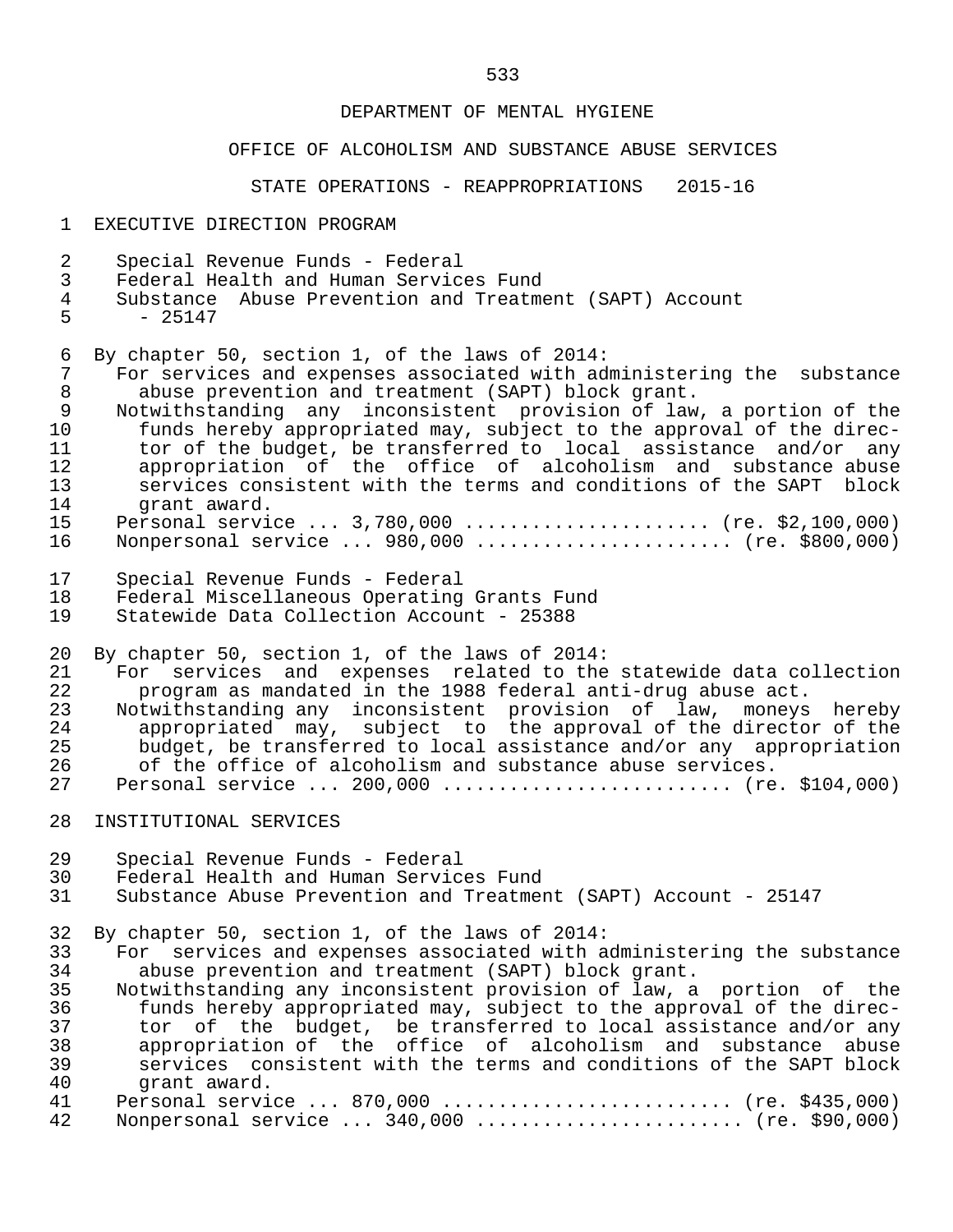#### OFFICE OF MENTAL HEALTH

#### STATE OPERATIONS 2015-16

1 For payment according to the following schedule:

2 **APPROPRIATIONS** REAPPROPRIATIONS 3 General Fund ....................... 796,000 0 4 Special Revenue Funds - Federal .... 1,538,000 3,076,000 5 Special Revenue Funds - Other ...... 2,183,465,000 0 6 Enterprise Funds ................... 8,606,000 0 7 Internal Service Funds .............<br>8 8 ---------------- ---------------- 9 All Funds ........................ 2,197,002,000 3,076,000 10 ================ ================ 11 SCHEDULE 12 ADMINISTRATION AND FINANCE PROGRAM ............................ 109,901,000<br>13 13 -------------- 14 Special Revenue Funds - Federal 15 Federal Health and Human Services Fund<br>16 Federal Health and Human Services Accou Federal Health and Human Services Account - 25180 17 For administration of the community services<br>18 block grant block grant. 19 Personal service ................................. 875,000 20 Nonpersonal service ................................ 5,000 21 Fringe benefits .................................. 468,000 22 Indirect costs .................................... 10,000 23 -------------- 24 Program account subtotal ................... 1,358,000 25 -------------- 26 Special Revenue Funds - Federal<br>27 Federal Health and Human Servic 27 Federal Health and Human Services Fund<br>28 PATH Account - 25124 PATH Account - 25124 29 For administration of programs to assist and<br>30 transition from homelessness(PATH) grants. transition from homelessness(PATH) grants. 31 Personal service ................................. 105,000 32 Nonpersonal service ............................... 17,000 33 Fringe benefits ................................... 56,000 34 Indirect costs ..................................... 2,000 35 -------------- 36 Program account subtotal ..................... 180,000 37 -------------- 38 Special Revenue Funds - Other Combined Expendable Trust Fund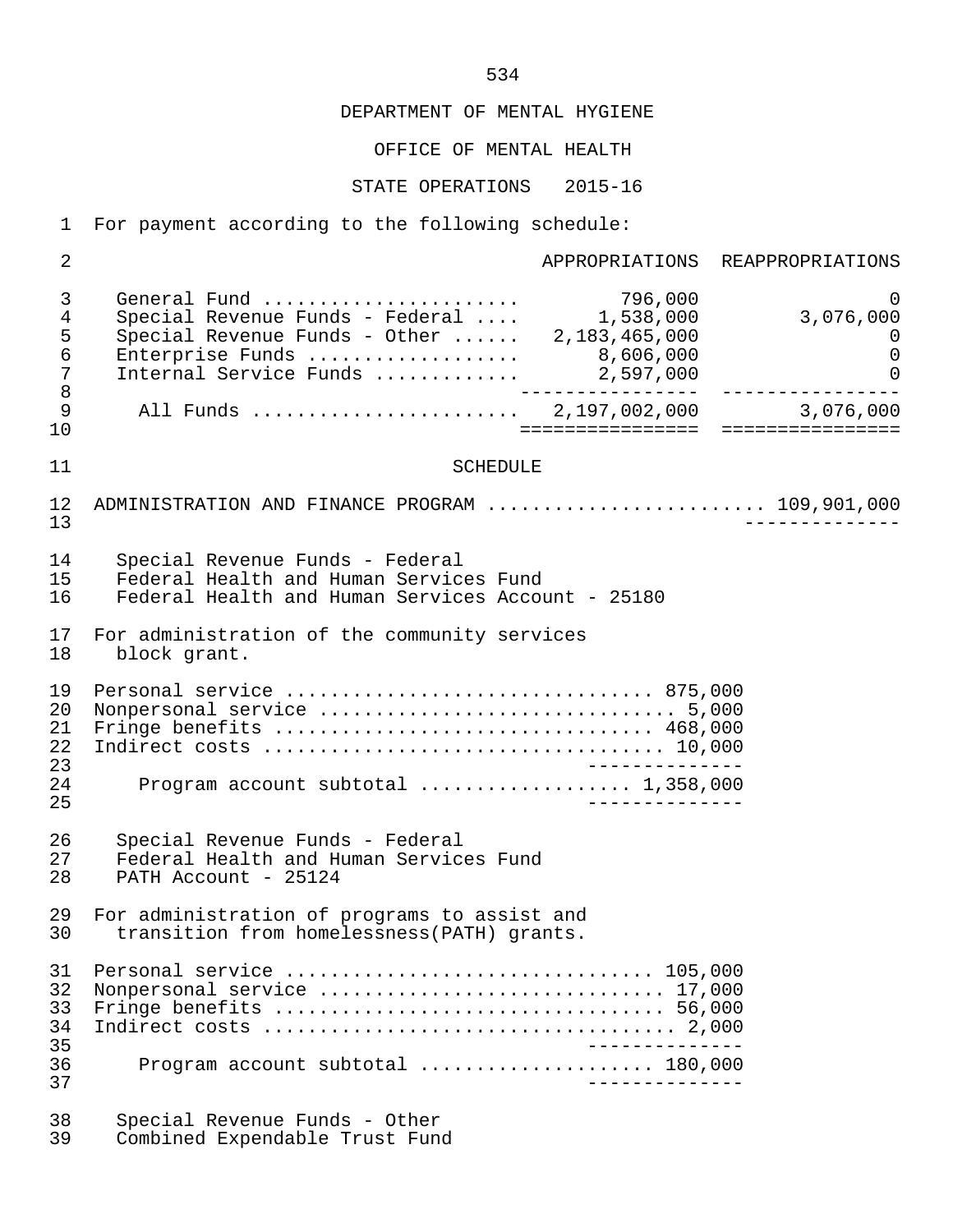## OFFICE OF MENTAL HEALTH

| $\mathbf{1}$<br>2                                                    | Office of Mental Health Grants and Bequests Account -<br>20100                                                                                                                                                                                                                                                                                                                                                                                                                                                                        |
|----------------------------------------------------------------------|---------------------------------------------------------------------------------------------------------------------------------------------------------------------------------------------------------------------------------------------------------------------------------------------------------------------------------------------------------------------------------------------------------------------------------------------------------------------------------------------------------------------------------------|
| 3<br>4<br>5                                                          | For nonpersonal service expenditures to<br>benefit patients from bequests from<br>patients' families.                                                                                                                                                                                                                                                                                                                                                                                                                                 |
| 6                                                                    | NONPERSONAL SERVICE                                                                                                                                                                                                                                                                                                                                                                                                                                                                                                                   |
| 7<br>8<br>9                                                          | Supplies and materials  30,000<br>Contractual services  140,000                                                                                                                                                                                                                                                                                                                                                                                                                                                                       |
| 10<br>11                                                             | Program account subtotal  170,000                                                                                                                                                                                                                                                                                                                                                                                                                                                                                                     |
| 12<br>13<br>14                                                       | Special Revenue Funds - Other<br>Mental Health Gifts and Donations Fund<br>Mental Hygiene Gifts and Donations Account - 20000                                                                                                                                                                                                                                                                                                                                                                                                         |
| 15<br>16<br>17<br>18                                                 | For nonpersonal service expenditures to<br>benefit patients or for other purposes<br>from investment income, private donations<br>and other contributions.                                                                                                                                                                                                                                                                                                                                                                            |
| 19                                                                   | NONPERSONAL SERVICE                                                                                                                                                                                                                                                                                                                                                                                                                                                                                                                   |
| 20<br>21<br>22<br>23<br>24<br>25<br>26                               | Supplies and materials  200,000<br>Contractual services  125,000<br>Program account subtotal  500,000                                                                                                                                                                                                                                                                                                                                                                                                                                 |
| 27<br>28<br>29                                                       | Special Revenue Fund - Other<br>Miscellaneous Special Revenue Fund<br>Cook/Chill Account - 22057                                                                                                                                                                                                                                                                                                                                                                                                                                      |
| 30<br>31<br>32<br>33<br>34<br>35<br>36<br>37<br>38<br>39<br>40<br>41 | For services and expenses related to the<br>operation of the cook/chill production<br>center at the Rockland psychiatric center.<br>Appropriations may be transferred to the<br>department of corrections and community<br>supervision for<br>expenses related<br>to<br>cook/chill production with the approval of<br>the director of the budget.<br>Notwithstanding any other provision of law<br>to the contrary, the OGS Interchange and<br>Transfer Authority, the IT Interchange and<br>Transfer Authority, the Alignment Inter- |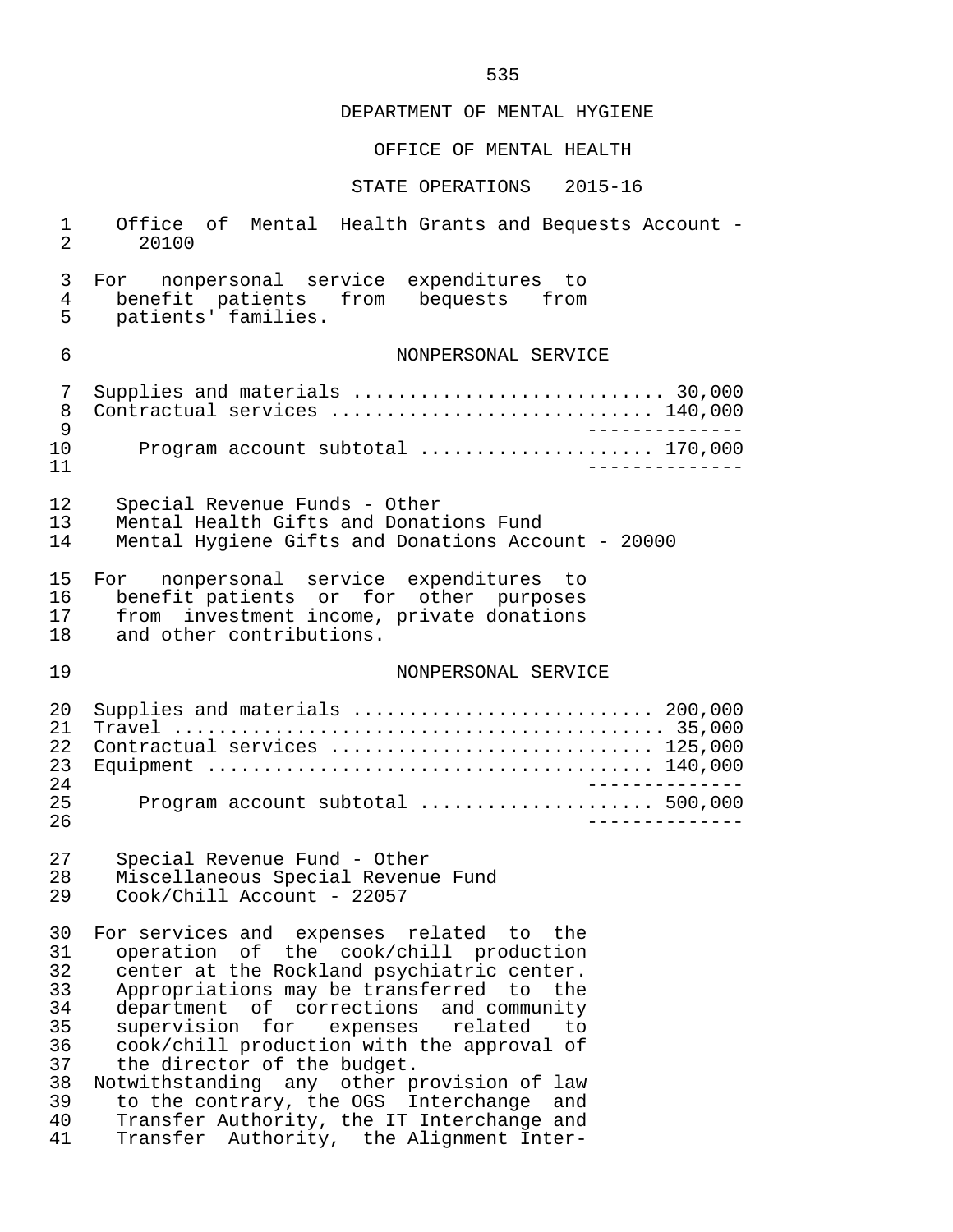#### OFFICE OF MENTAL HEALTH

#### STATE OPERATIONS 2015-16

1 change and Transfer Authority and the Lean<br>2 Certification Bonus Authority as defined 2 Certification Bonus Authority as defined<br>3 in the 2015-16 state fiscal year state 3 in the 2015-16 state fiscal year state 4 operations appropriation for the budget<br>5 division program of the division of the 5 division program of the division of the<br>6 budget, are deemed fully incorporated 6 budget, are deemed fully incorporated 7 herein and a part of this appropriation as<br>8 if fully stated. if fully stated.

#### 9 NONPERSONAL SERVICE

|    | 10 Supplies and materials  1,642,000 |  |
|----|--------------------------------------|--|
|    | 11 Contractual services  1,642,000   |  |
|    |                                      |  |
| 13 |                                      |  |
| 14 |                                      |  |

|    | Special Revenue Funds - Other               |
|----|---------------------------------------------|
|    | Miscellaneous Special Revenue Fund          |
| 17 | Mental Hygiene Program Fund Account - 21907 |

18 Notwithstanding any other provision of law,<br>19 the money hereby appropriated may be 19 the money hereby appropriated may be<br>20 increased or decreased by interchange. 20 increased or decreased by interchange,<br>21 with any appropriation of the office of 21 with any appropriation of the office of<br>22 mental health, and may be increased or 22 mental health, and may be increased or<br>23 decreased by transfer or suballocation 23 decreased by transfer or suballocation<br>24 between these appropriated amounts and 24 between these appropriated amounts and<br>25 appropriations of the department of 25 appropriations of the department of<br>26 health, the office of medicaid inspector 26 health, the office of medicaid inspector<br>27 general, the office for people with devel-27 general, the office for people with devel-<br>28 opmental disabilities, the justice center 28 opmental disabilities, the justice center<br>29 for the protection of people with special 29 for the protection of people with special<br>30 needs, and the office of alcoholism and 30 needs, and the office of alcoholism and<br>31 substance abuse services, with the 31 substance abuse services, with the<br>32 approval of the-director of the-budget who 32 approval of the director of the budget who<br>33 shall file such approval with the depart- 33 shall file such approval with the depart- 34 ment of audit and control and copies ther-<br>35 eof with the chairman of the senate 35 eof with the chairman of the senate<br>36 finance committee-and-the-chairman-of-the 36 finance committee and the chairman of the<br>37 assembly ways and means committee. assembly ways and means committee. 38 Notwithstanding any other provision of law 39 to the contrary, any of the amounts appro- 40 priated herein may be increased or<br>41 decreased-by-interchange-or-transfer-with-

41 decreased by interchange or transfer with-<br>42 out limit, with any appropriation of the 42 out limit, with any appropriation of the<br>43 office of mental health or by transfer or 43 office of mental health or by transfer or<br>44 suballocation to any department, agency or 44 suballocation to any department, agency or<br>45 public authority for expenditures incurred 45 public authority for expenditures incurred<br>46 in the operation of such programs with the in the operation of such programs with the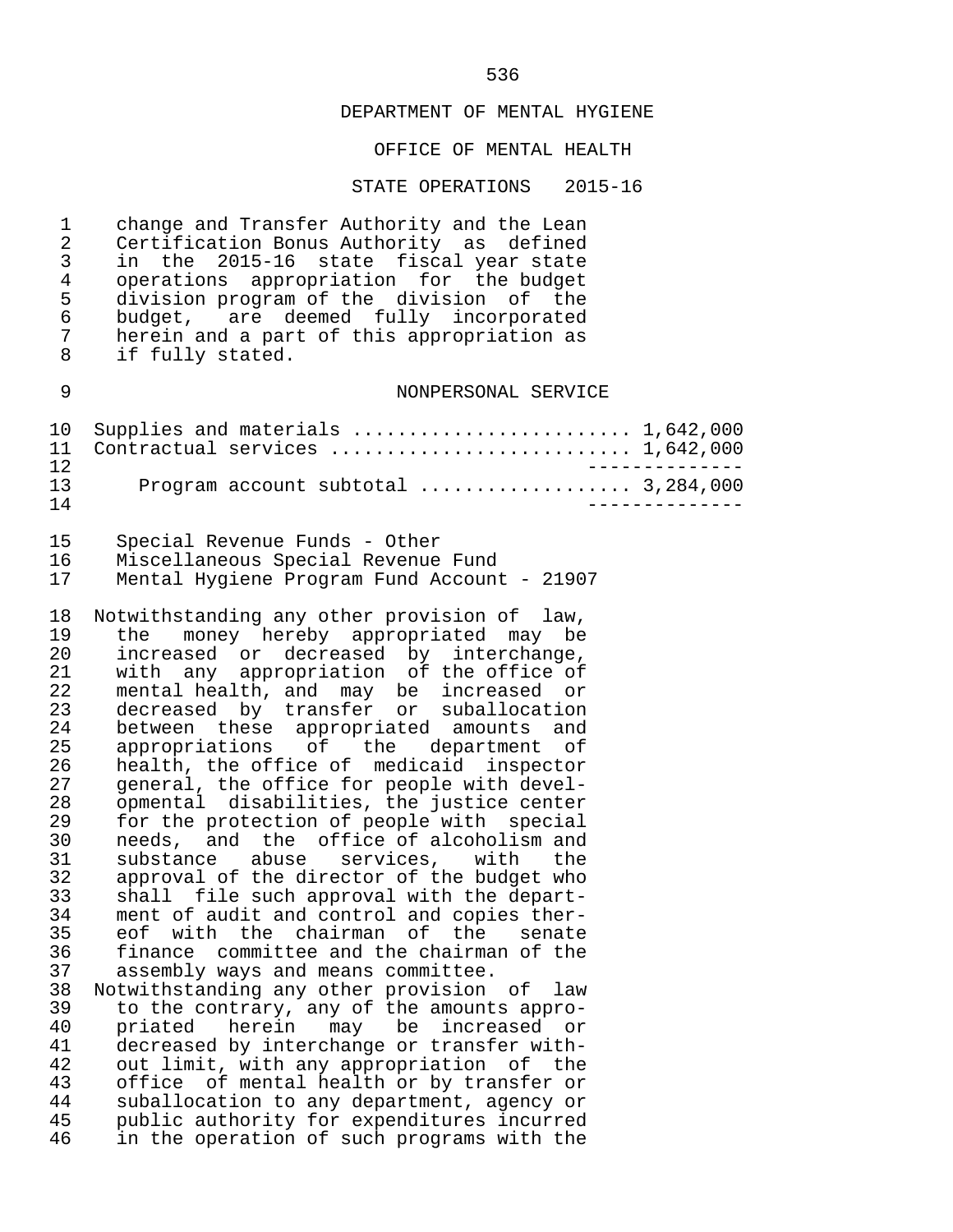## OFFICE OF MENTAL HEALTH

#### STATE OPERATIONS 2015-16

| $\mathbf{1}$   | approval of the director of the budget who        |
|----------------|---------------------------------------------------|
| $\overline{2}$ | shall file such approval with the depart-         |
| 3              | ment of audit and control and copies ther-        |
| $\overline{4}$ | eof with the chairman of the senate               |
| 5              | finance committee and the chairman of the         |
| $\epsilon$     | assembly ways and means committee.                |
| $\overline{7}$ | Notwithstanding any other provision of law        |
| $\, 8$         | to the contrary, the OGS Interchange and          |
| 9              | Transfer Authority, the IT Interchange and        |
| 10             | Transfer Authority, the Alignment Inter-          |
| 11             | change and Transfer Authority and the Lean        |
| 12             | Certification Bonus Authority as defined          |
| 13             | in the 2015-16 state fiscal year state            |
| 14             | operations appropriation for the budget           |
| 15             | division program of the division of the           |
| 16             | budget, are deemed fully incorporated             |
| 17             | herein and a part of this appropriation as        |
| 18             | if fully stated.                                  |
| 19             | Notwithstanding any other provision of law        |
| 20             | to the contrary, a portion of this appro-         |
| 21             | priation shall be available to the                |
| 22             | Research Foundation for Mental Hygiene,           |
| 23             | Inc. pursuant to a contract, subject to           |
| 24             | the approval of the director of the budg-         |
| 25             | et, to assist the office in restructuring         |
| 26             | the financing of community-based mental           |
| 27             | health programs.                                  |
| 28             | The state comptroller is hereby authorized        |
| 29             | and directed to loan money in accordance          |
| 30             | with the provisions set forth in subdivi-         |
| 31             | sion 5 of section 4 of the state finance          |
| 32             | law to the mental hygiene program fund            |
| 33             | account.                                          |
| 34             | PERSONAL SERVICE                                  |
| 35             | Personal service--regular  38,980,000             |
| 37             | 36 Temporary service  841,000                     |
| 38             | Holiday/overtime compensation  257,000            |
| 39             | Amount available for personal service  40,078,000 |
| 40             | -------------                                     |
| 41             | NONPERSONAL SERVICE                               |
| 42             | Supplies and materials  1,118,000                 |
| 43             |                                                   |
| 44             | Contractual services  26,300,000                  |

45 Equipment ........................................ 800,000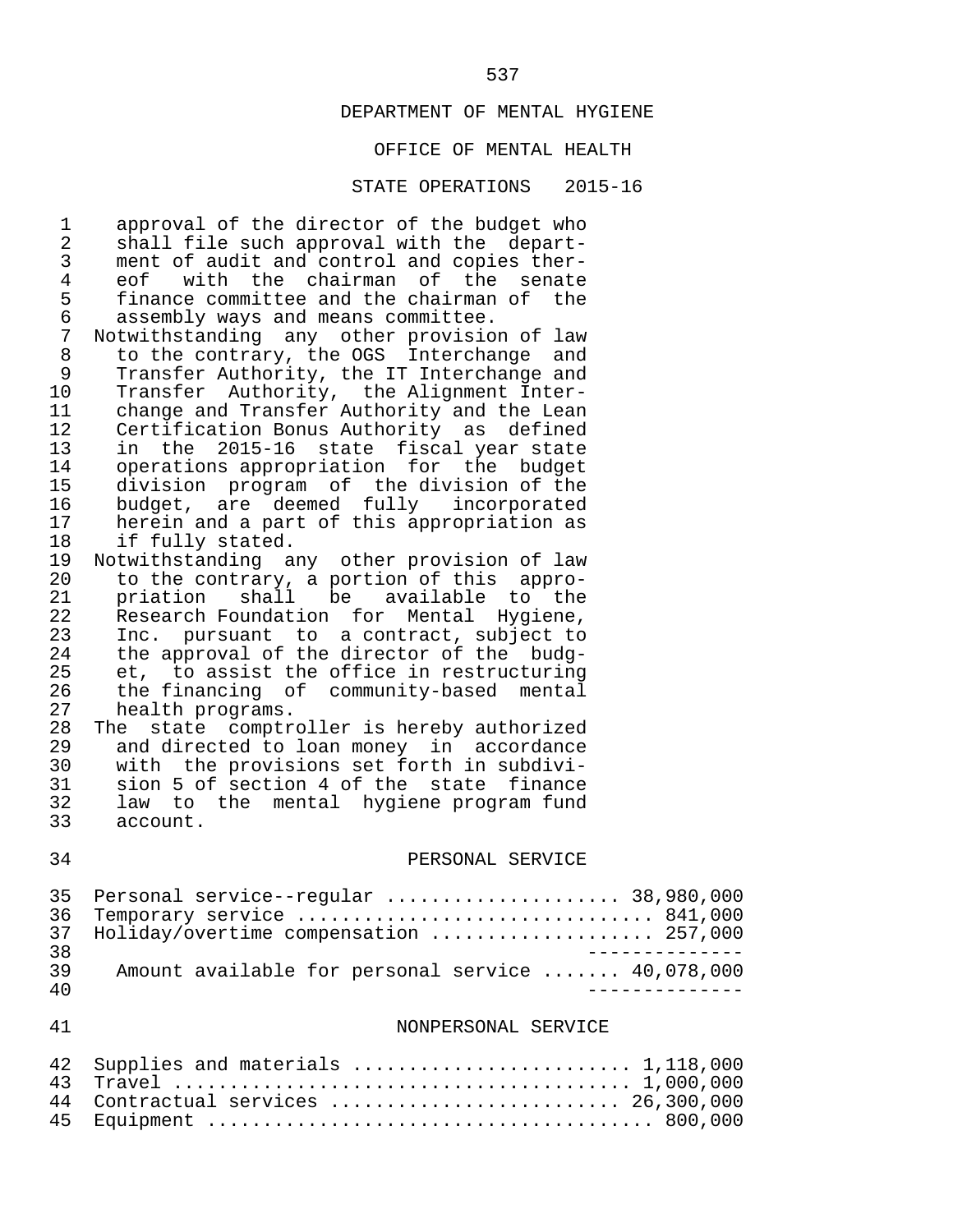#### OFFICE OF MENTAL HEALTH

STATE OPERATIONS 2015-16

 1 Fringe benefits ............................... 22,788,000 2 Indirect costs ................................. 1,122,000 3<br>4 Amount available for nonpersonal service ... 53.128.000 4 Amount available for nonpersonal service .... 53,128,000<br>5 5 -------------- 6 Program account subtotal .................. 93,206,000 7 -------------- 8 Enterprise Funds<br>9 Mental Hygiene Co 9 Mental Hygiene Community Stores Account<br>10 MH & MR Community Stores Fund Account -MH & MR Community Stores Fund Account - 50500 11 PERSONAL SERVICE 12 Personal service--regular ........................ 608,000 13 -------------- 14 NONPERSONAL SERVICE 15 Supplies and materials ......................... 1,679,000 16 Equipment ........................................ 154,000 17 Fringe benefits .................................. 309,000 18 Indirect costs .................................... 20,000 19<br>20 Amount available for nonpersonal service ..... 2.162.000 20 Amount available for nonpersonal service ..... 2,162,000 21 -------------- 22 Program account subtotal ................... 2,770,000 23 -------------- 24 Enterprise Funds<br>25 OMH Sheltered Wo 25 OMH Sheltered Workshop Fund<br>26 Mental Health Sheltered Work Mental Health Sheltered Workshop Fund Account - 50400 27 NONPERSONAL SERVICE 28 Supplies and materials ........................... 757,000 29 Travel ........................................... 123,000 30 Contractual services ........................... 4,699,000 31 Equipment ........................................ 257,000 32 -------------- 33 Program account subtotal ................... 5,836,000 34 -------------- 35 Internal Service Funds<br>36 Mental Hygiene Revolvi 36 Mental Hygiene Revolving Account<br>37 Mental Hygiene Internal Service Mental Hygiene Internal Service Fund Account - 55101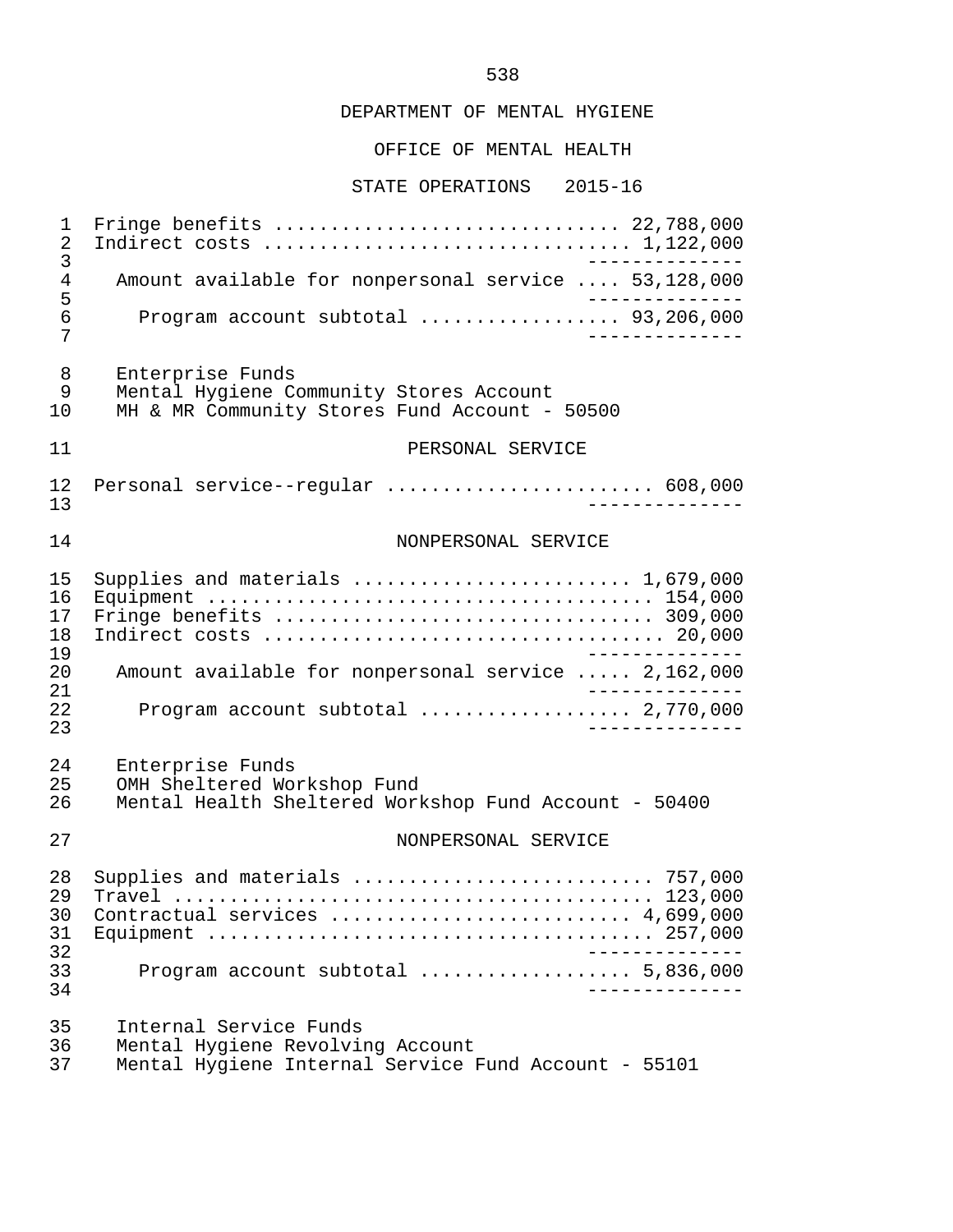#### OFFICE OF MENTAL HEALTH

STATE OPERATIONS 2015-16

#### 1 PERSONAL SERVICE

 2 Personal service--regular ........................ 981,000 3 -------------- 4 NONPERSONAL SERVICE 5 Supplies and materials ........................... 459,000 6 Travel ............................................. 7,000 7 Contractual services ............................. 386,000 8 Equipment ........................................ 235,000 9 Fringe benefits .................................. 511,000 10 Indirect costs .................................... 18,000 11 -------------- 12 Amount available for nonpersonal service ..... 1,616,000<br>13 13 -------------- 14 Program account subtotal ................... 2,597,000 15 -------------- 16 ADULT SERVICES PROGRAM ................................... 1,416,294,000 17 -------------- 18 General Fund<br>19 State Purpose State Purposes Account - 10050 20 Funds appropriated under this program are<br>21 available for the payment of tolls at the 21 available for the payment of tolls at the<br>22 Robert F. Kennedy bridge, for vehicles 22 Robert F. Kennedy bridge, for vehicles 23 driven by persons commuting to and from 24 work who are employed at facilities<br>25 located on Ward's island-operated by the 25 located on Ward's island operated by the<br>26 department of mental hygiene. 26 department of mental hygiene.<br>27 Notwithstanding any other pro 27 Notwithstanding any other provision of law<br>28 to the contrary, the OGS Interchange and 28 to the contrary, the OGS Interchange and<br>29 Transfer Authority, the IT Interchange and 29 Transfer Authority, the IT Interchange and<br>30 Transfer Authority, the Alignment Inter-30 Transfer Authority, the Alignment Inter-<br>31 change and Transfer Authority and the Lean 31 change and Transfer Authority and the Lean<br>32 Certification Bonus Authority as defined 32 Certification Bonus Authority as defined<br>33 in the 2015-16 state fiscal year state 33 in the 2015-16 state fiscal year state<br>34 operations appropriation for the budget 34 operations appropriation for the budget<br>35 division program of the division of the division program of the division of the 36 budget, are deemed fully incorporated<br>37 herein and a part of this appropriation as 37 herein and a part of this appropriation as<br>38 if fully stated. if fully stated. 39 NONPERSONAL SERVICE 40 Travel ........................................... 796,000

41 --------------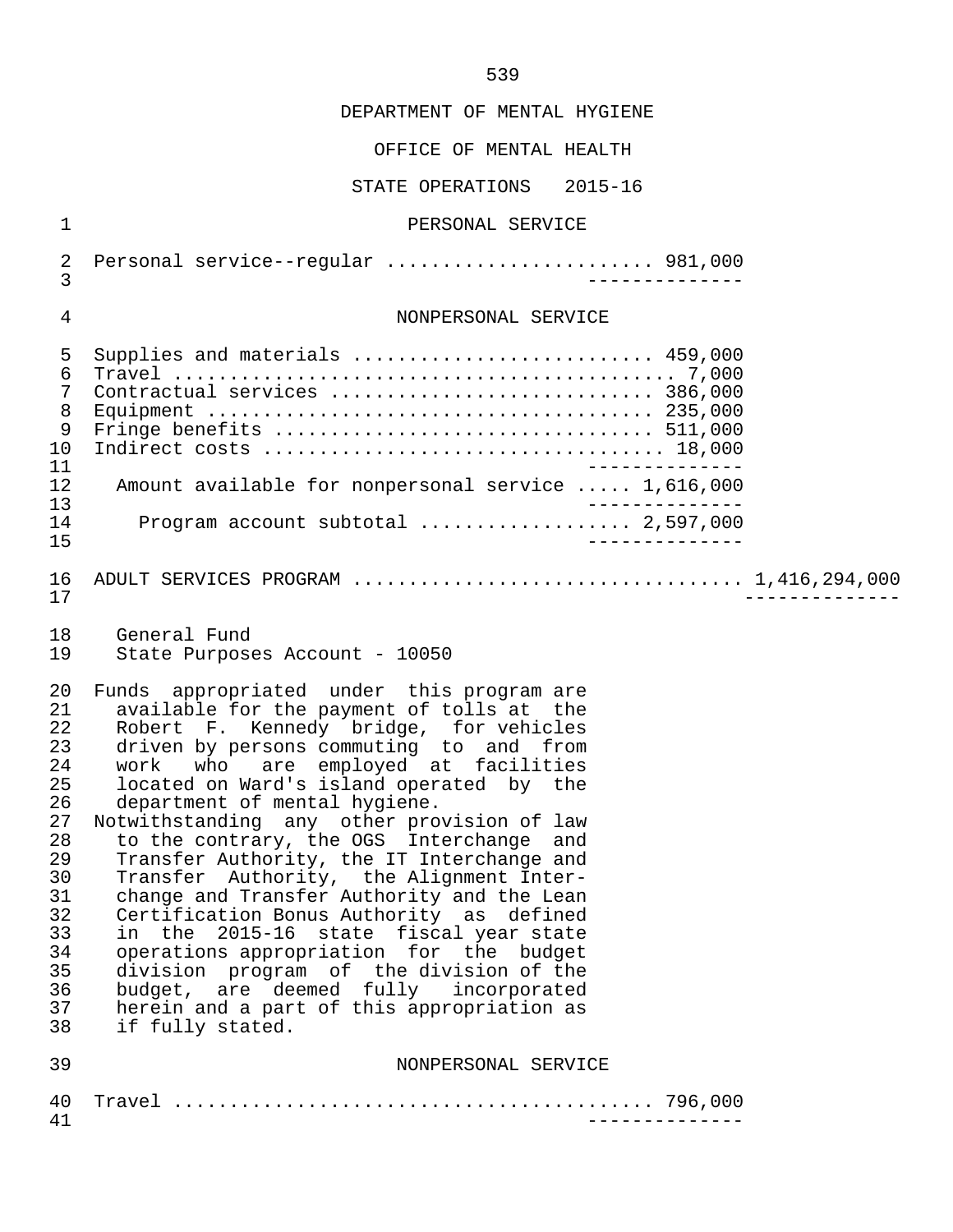## OFFICE OF MENTAL HEALTH

| 1<br>$\overline{2}$                                                                      | Program account subtotal  796,000                                                                                                                                                                                                                                                                                                                                                                                                                                                                                                                                                                                                                           |
|------------------------------------------------------------------------------------------|-------------------------------------------------------------------------------------------------------------------------------------------------------------------------------------------------------------------------------------------------------------------------------------------------------------------------------------------------------------------------------------------------------------------------------------------------------------------------------------------------------------------------------------------------------------------------------------------------------------------------------------------------------------|
| 3<br>4<br>5<br>6                                                                         | Special Revenue Funds - Other<br>Miscellaneous Special Revenue Fund<br>Emergency Preparedness Program (HEP) Account<br>Healthcare<br>$-22198$                                                                                                                                                                                                                                                                                                                                                                                                                                                                                                               |
| 7<br>8<br>9<br>$10 \,$<br>11<br>12<br>13<br>14<br>15<br>16<br>17<br>18<br>19<br>20<br>21 | For<br>services and expenses incurred by<br>psychiatric centers participating in the<br>healthcare emergency preparedness program.<br>Notwithstanding any other provision of law<br>to the contrary, the OGS Interchange and<br>Transfer Authority, the IT Interchange and<br>Transfer Authority, the Alignment Inter-<br>change and Transfer Authority and the Lean<br>Certification Bonus Authority as defined<br>in the 2015-16 state fiscal year state<br>operations appropriation for the budget<br>division program of the division of the<br>budget, are deemed fully incorporated<br>herein and a part of this appropriation as<br>if fully stated. |
| 22                                                                                       | NONPERSONAL SERVICE                                                                                                                                                                                                                                                                                                                                                                                                                                                                                                                                                                                                                                         |
| 23<br>24<br>25<br>26<br>27                                                               | Supplies and materials  199,000<br>Contractual services  45,000<br>___________                                                                                                                                                                                                                                                                                                                                                                                                                                                                                                                                                                              |
| 28<br>29                                                                                 | Program account subtotal  298,000                                                                                                                                                                                                                                                                                                                                                                                                                                                                                                                                                                                                                           |
| 30<br>31<br>32                                                                           | Special Revenue Fund - Other<br>Miscellaneous Special Revenue Fund<br>Mental Hygiene Patient Income Account - 21909                                                                                                                                                                                                                                                                                                                                                                                                                                                                                                                                         |
| 33<br>34<br>35<br>36<br>37<br>38<br>39<br>40<br>41<br>42<br>43<br>44                     | Notwithstanding any other provision of<br>law<br>to the contrary, any of the amounts appro-<br>herein<br>may be<br>priated<br>increased<br>or<br>decreased by interchange or transfer with-<br>out limit, with any appropriation of the<br>office of mental health or by transfer or<br>suballocation to any department, agency or<br>public authority for expenditures incurred<br>in the operation of such programs with the<br>approval of the director of the budget who<br>shall file such approval with the depart-<br>ment of audit and control and copies ther-                                                                                     |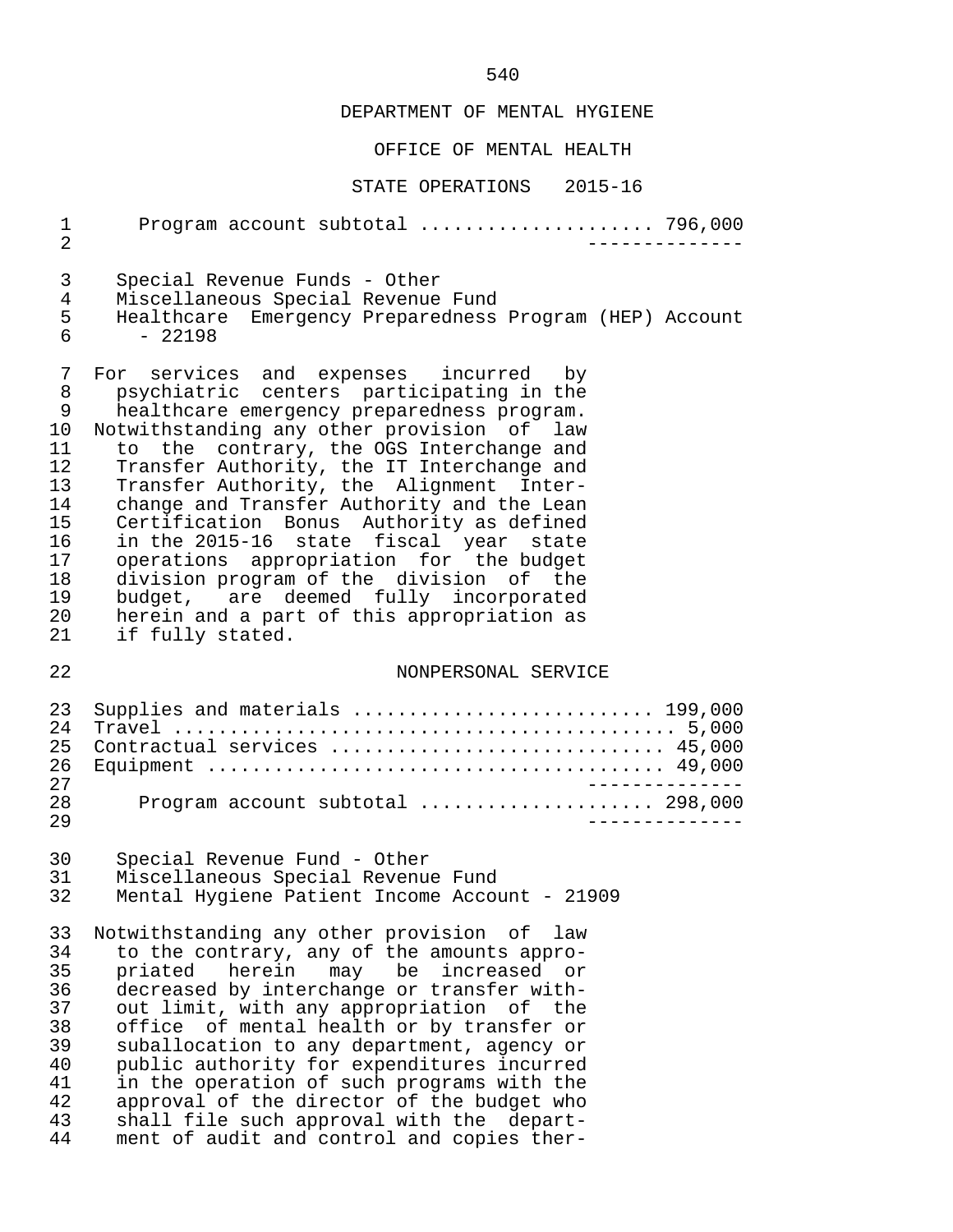# OFFICE OF MENTAL HEALTH

#### STATE OPERATIONS 2015-16

1 eof with the chairman of the senate<br>2 finance committee and the chairman of the 2 finance committee and the chairman of the<br>3 assembly ways and means committee. 3 assembly ways and means committee.<br>4 Notwithstanding any other provisio 4 Notwithstanding any other provision of law<br>5 to the contrary, and consistent with 5 to the contrary, and consistent with<br>6 section 33.07 of the mental hygiene law, 6 section  $33.07$  of the mental hygiene law,<br>7 the directors of facilities operated by 7 the directors of facilities operated by<br>8 the office of mental health who act as 8 the office of mental health-who-act-as<br>9 federally-appointed-representative payees 9 federally-appointed representative payees<br>10 and who assume management responsibility 10 and who assume management responsibility<br>11 over the funds of a resident may continue 11 over the funds of a resident may continue<br>12 to use such funds for the cost of the 12 to use such funds for the cost of the<br>13 resident's care and treatment, consistent 13 resident's care and treatment, consistent<br>14 with federal law and regulations. 14 with federal law and regulations.<br>15 Notwithstanding any other provisi 15 Notwithstanding any other provision of law<br>16 to the contrary, the commissioner of 16 to the contrary, the commissioner of<br>17 mental health is authorized to take 17 mental health is authorized to take<br>18 actions, as necessary, for efficient oper-18 actions, as necessary, for efficient oper-<br>19 ations provided that (i) a maximum net 19 ations provided that (i) a maximum net<br>20 reduction of 400 state-operated inpatient 20 reduction of 400 state-operated inpatient<br>21 beds could be implemented; (ii) there is a 21 beds could be implemented; (ii) there is a<br>22 consistent 90 day period of time that the 22 consistent 90 day period of time that the<br>23 inpatient beds remain vacant before any 23 inpatient beds remain vacant-before any<br>24 met reduction in overall funded capacity 24 net reduction in overall funded capacity<br>25 occurs; (iii) the office of mental health 25 occurs; (iii) the office of mental health<br>26 shall invest a minimum of \$110.000 for 26 shall invest a minimum of \$110,000 for<br>27 each net reduction of inpatient beds to 27 each net reduction of inpatient beds to<br>28 improve mental health services and (iv) 28 improve mental health services and (iv)<br>29 investments to improve mental health 29 investments to improve mental health<br>30 services shall begin prior to the 30 services shall begin prior to the<br>31 reduction in funding-for-inpatient-beds. 31 reduction in funding for inpatient beds.<br>32 The commissioner of mental health shall 32 The commissioner of mental health shall<br>33 provide monthly status reports to the 33 provide monthly status reports to the<br>34 chairs of the senate and assembly fiscal 34 chairs of the senate and assembly fiscal 35 committees which shall include state-oper- 36 ated inpatient census, admissions and 37 discharges, with an explanation of any 38 material census reductions when known;<br>39 rate of medicaid psychiatric inpatient 39 rate of medicaid psychiatric inpatient 40 readmissions to any hospital within 30<br>41 days of discharge; medicaid emergency room 41 days of discharge; medicaid emergency room 42 psychiatric visits and descriptions of new 43 community service investments.<br>44 Notwithstanding any other provis 44 Notwithstanding any other provision of law<br>45 to the contrary, the OGS Interchange and 45 to the contrary, the OGS Interchange and<br>46 Transfer Authority, the IT Interchange and 46 Transfer Authority, the IT Interchange and<br>47 Transfer Authority, the Alignment Inter-47 Transfer Authority, the Alignment Inter-<br>48 change and Transfer Authority and the Lean 48 change and Transfer Authority and the Lean<br>49 Certification Bonus Authority as defined 49 Certification Bonus Authority as defined<br>50 in the 2015-16 state fiscal year state in the 2015-16 state fiscal year state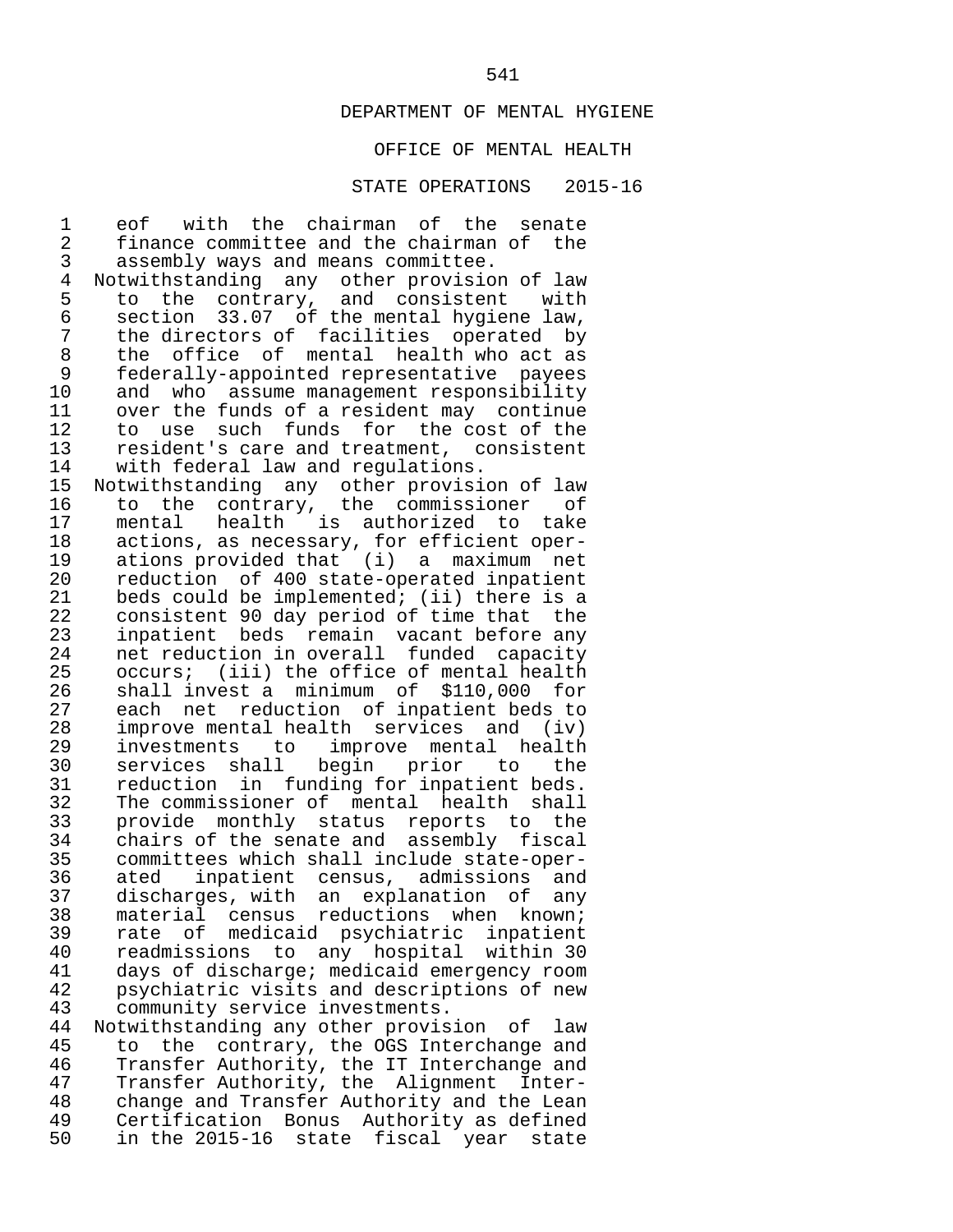## OFFICE OF MENTAL HEALTH

#### STATE OPERATIONS 2015-16

1 operations appropriation for the budget<br>2 division-program of the division of the 2 division program of the division of the<br>3 budget, are deemed fully incorporated 3 budget, are deemed fully incorporated<br>4 herein and a part of this appropriation as 4 herein and a part of this appropriation as<br>5 if fully stated. 5 if fully stated.<br>6 The state comptr 6 The state comptroller is hereby authorized<br>7 and directed to loan money in accordance 7 and directed to loan money in accordance 8 with the provisions set forth in subdivi- 9 sion 5 of section 4 of the state finance<br>10 law to the mental hygiene patient income 10 law to the mental hygiene patient income<br>11 account. account. 12 PERSONAL SERVICE 13 Personal service--regular .................... 618,400,000 14 Temporary service .............................. 3,864,000 15 Holiday/overtime compensation ................. 49,907,000 16 -------------- Amount available for personal service ...... 672,171,000 18 -------------- 19 NONPERSONAL SERVICE 20 Supplies and materials ........................ 87,000,000 21 Travel ........................................... 900,000 22 Contractual services .......................... 88,227,000 23 Equipment ...................................... 2,150,000 24 Fringe benefits .............................. 382,196,000 25 Indirect costs ................................ 18,821,000 26<br>27 Amount available for nonpersonal service ... 579.294.000 27 Amount available for nonpersonal service ... 579,294,000 28 -------------- 29 Program account subtotal ............... 1,251,465,000 30 -------------- 31 Special Revenue Funds - Other 32 Miscellaneous Special Revenue Fund Mental Hygiene Program Fund Account - 21907 34 Notwithstanding any other provision of law<br>35 to the contrary, any of the amounts approto the contrary, any of the amounts appro- 36 priated herein may be increased or 37 decreased by interchange or transfer with-<br>38 out limit, with any appropriation of the 38 out limit, with any appropriation of the<br>39 office of mental health or by transfer or 39 office of mental health or by transfer or<br>40 suballocation to any department, agency or 40 suballocation to any department, agency or<br>41 public authority for expenditures incurred 41 public authority for expenditures incurred<br>42 in the operation of such programs with the 42 in the operation of such programs with the<br>43 approval of the director of the budget who 43 approval of the director of the budget who<br>44 shall file such approval with the departshall file such approval with the depart-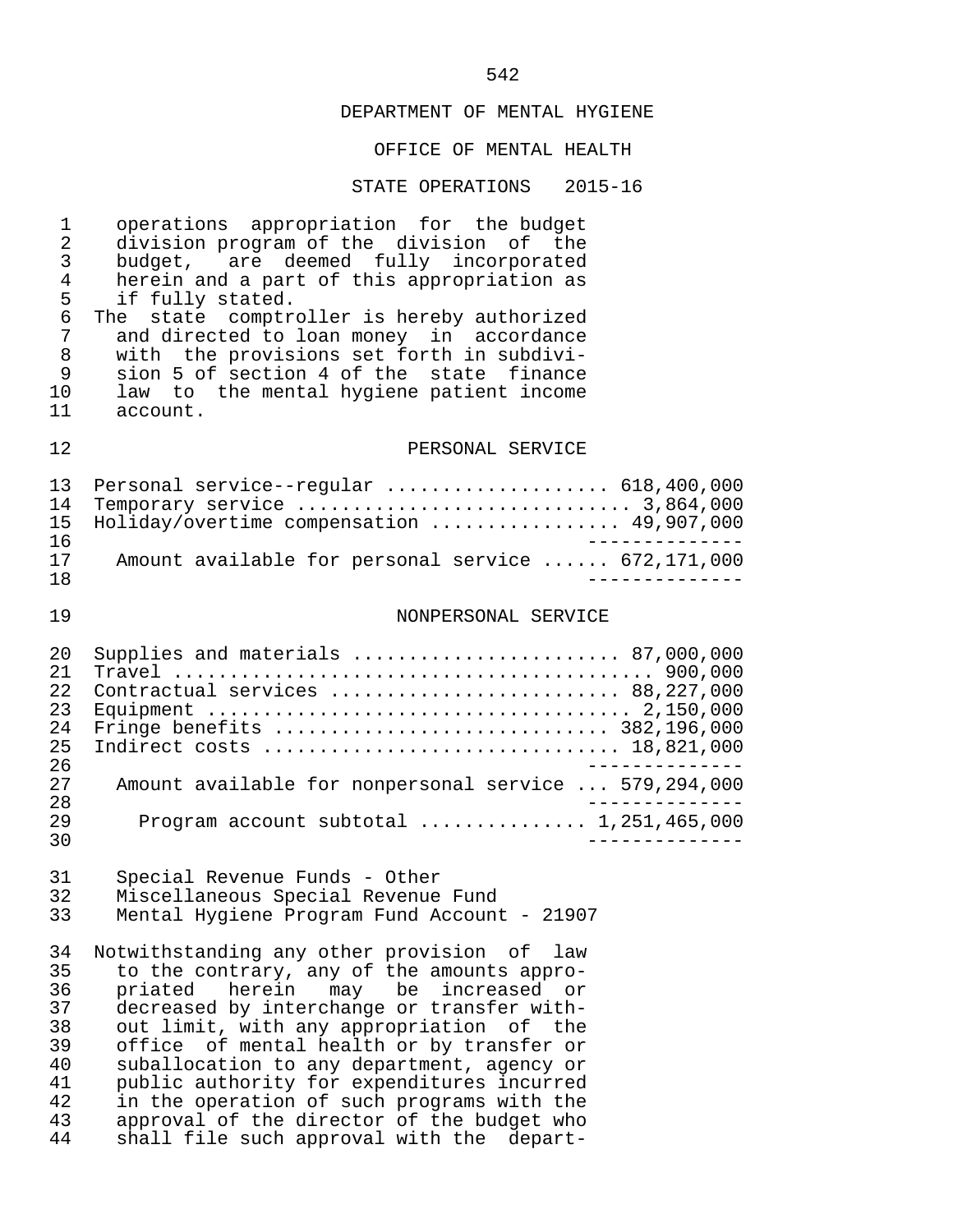# OFFICE OF MENTAL HEALTH

#### STATE OPERATIONS 2015-16

1 ment of audit and control and copies ther-<br>2 eof with the chairman of the senate 2 eof with the chairman of the senate<br>3 finance-committee-and-the-chairman-of-the 3 finance committee and the chairman of the<br>4 assembly ways and means committee. 4 assembly ways and means committee.<br>5 Notwithstanding any other provisio 5 Notwithstanding any other provision of law<br>6 to the contrary, and consistent with 6 to the contrary, and consistent with 7 section 33.07 of the mental hygiene law, 8 the directors of facilities operated by 9 the office of mental health who act as<br>10 federally-appointed representative payees 10 federally-appointed representative payees<br>11 and who assume management responsibility 11 and who assume management responsibility<br>12 over the funds of a resident may continue 12 over the funds of a resident may continue<br>13 to use such funds for the cost of the 13 to use such funds for the cost of the<br>14 resident's care and treatment, consistent 14 resident's care and treatment, consistent<br>15 with federal law and regulations. 15 with federal law and regulations.<br>16 Notwithstanding any other provisi 16 Notwithstanding any other provision of law<br>17 to the contrary, the commissioner of 17 to the contrary, the commissioner of<br>18 mental health is authorized to take 18 mental health is authorized to take<br>19 actions, as necessary, for efficient oper-19 actions, as necessary, for efficient oper-<br>20 ations provided that (i) a maximum net 20 ations provided that (i) a maximum net<br>21 reduction of 400 state-operated inpatient 21 reduction of 400 state-operated inpatient<br>22 beds could be implemented; (ii) there is a  $22$  beds could be implemented; (ii) there is a<br>23 consistent 90 day period of time that the 23 consistent 90 day period of time that the<br>24 inpatient beds remain yacant before any 24 inpatient beds remain vacant-before any<br>25 net reduction in overall funded capacity 25 net reduction in overall funded capacity<br>26 occurs; (iii) the office of mental health 26 occurs; (iii) the office of mental health<br>27 shall invest a minimum of \$110,000 for 27 shall invest a minimum of \$110,000 for<br>28 each net reduction of inpatient beds to 28 each net reduction of inpatient beds to<br>29 improve mental health services and (iv) 29 improve mental health services and (iv)<br>30 investments to improve mental health 30 investments to improve mental health<br>31 services shall begin prior to the 31 services shall begin prior to the<br>32 reduction in funding-for-inpatient-beds. 32 reduction in funding for inpatient beds.<br>33 The commissioner of mental health shall 33 The commissioner of mental health shall<br>34 provide monthly status reports to the 34 provide monthly status reports to the<br>35 chairs of the senate and assembly fiscal 35 chairs of the senate and assembly fiscal 36 committees which shall include state-oper- 37 ated inpatient census, admissions and 38 discharges, with an explanation of any<br>39 material census reductions when known; 39 material census reductions when known;<br>40 rate of medicaid psychiatric inpatient 40 rate of medicaid psychiatric inpatient<br>41 readmissions to any hospital within 30 41 readmissions to any hospital within 30<br>42 days of discharge; medicaid emergency room 42 days of discharge; medicaid emergency room 43 psychiatric visits and descriptions of new 44 community service investments.<br>45 Notwithstanding any other provis 45 Notwithstanding any other provision of law<br>46 to the contrary, the OGS Interchange and

46 to the contrary, the OGS Interchange and<br>47 Transfer Authority, the IT Interchange and 47 Transfer Authority, the IT Interchange and<br>48 Transfer Authority, the Alignment Inter- 48 Transfer Authority, the Alignment Inter- 49 change and Transfer Authority and the Lean<br>50 Certification Bonus Authority as defined Certification Bonus Authority as defined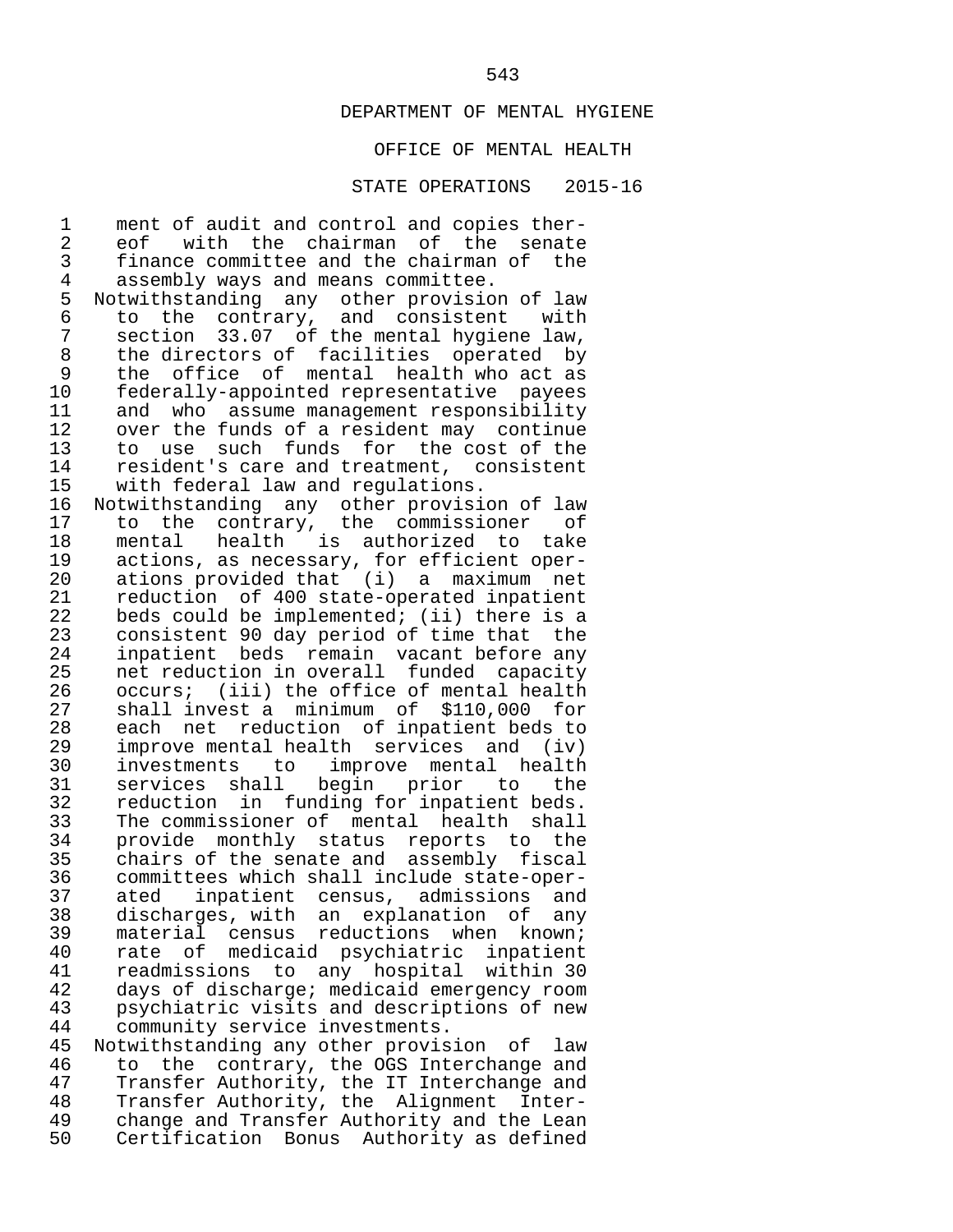#### OFFICE OF MENTAL HEALTH

#### STATE OPERATIONS 2015-16

 1 in the 2015-16 state fiscal year state 2 operations appropriation for the budget<br>3 division program of the division of the 3 division program of the division of the<br>4 budget, are deemed fully incorporated 4 budget, are deemed fully incorporated<br>5 herein and a part of this appropriation as 5 herein and a part of this appropriation as<br>6 if fully stated. 6 if fully stated.<br>7 The state comptrol 7 The state comptroller is hereby authorized<br>8 and directed to loan money in accordance 8 and directed to loan money in accordance<br>9 with the provisions set forth in subdivi-9 with the provisions set forth in subdivi-<br>10 sion 5 of section 4 of the state finance 10 sion 5 of section 4 of the state finance<br>11 law to the mental hygiene program fund 11 law to the mental hygiene program fund<br>12 account. account. 13 PERSONAL SERVICE 14 Personal service--regular ......................... 72,019,000<br>15 Temporary service ................................... 913,000 15 Temporary service ................................ 913,000 16 Holiday/overtime compensation .................. 3,438,000 ------------ 18 Amount available for personal service ....... 76,370,000 19 -------------- 20 NONPERSONAL SERVICE 21 Supplies and materials ......................... 7,500,000 22 Travel ........................................... 800,000 23 Contractual services .......................... 33,000,000 24 Equipment ........................................ 503,000 25 Fringe benefits ............................... 43,424,000 26 Indirect costs ................................. 2,138,000 --------------<br>28 Amount available for nonpersonal service .... 87,365,000 28 Amount available for nonpersonal service .... 87,365,000 -------------<br>20 Program account subtotal ................. 163,735,000 30 Program account subtotal ................. 163,735,000 31 -------------- 32 CHILDREN AND YOUTH SERVICES PROGRAM ........................... 248,263,000<br>33 33 -------------- 34 Special Revenue Funds - Other Miscellaneous Special Revenue Fund 36 Mental Hygiene Patient Income Account - 21909 37 Notwithstanding any other provision of law<br>38 to the contrary, any of the amounts appro-38 to the contrary, any of the amounts appro-<br>39 priated herein may be increased or 39 priated herein may be increased or<br>40 decreased-by-interchange-or-transfer-with-40 decreased by interchange or transfer with-<br>41 out limit, with any appropriation of the 41 out limit, with any appropriation of the<br>42 office of mental health or by transfer or 42 office of mental health or by transfer or<br>43 suballocation to any department, agency or suballocation to any department, agency or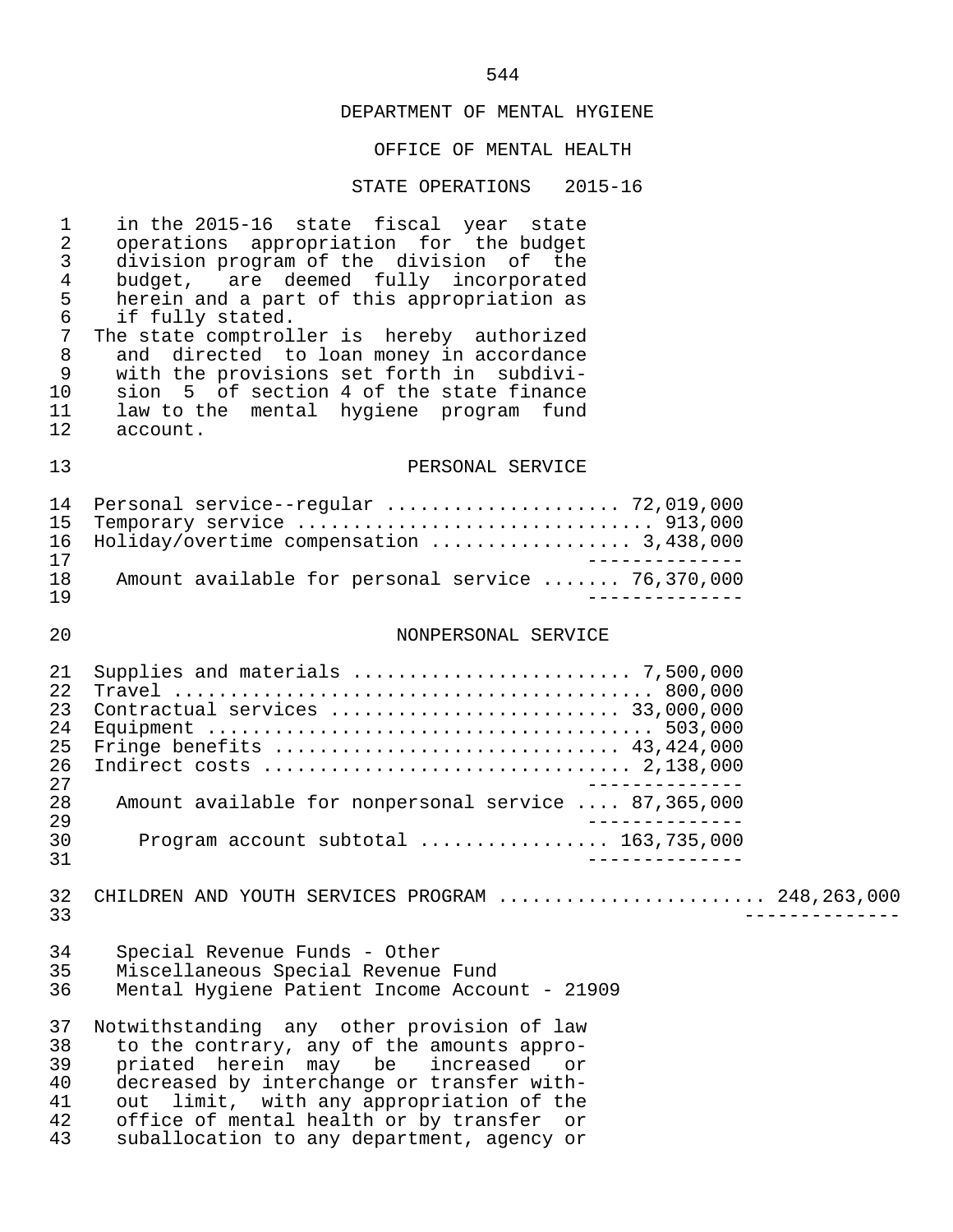# OFFICE OF MENTAL HEALTH

#### STATE OPERATIONS 2015-16

1 public authority for expenditures incurred<br>2 in the operation of such programs with the 2 in the operation of such programs with the<br>3 approval of the director of the budget who 3 approval of the director of the budget who<br>4 shall file such approval with the depart-4 shall file such approval with the depart-<br>5 ment of audit and control and copies ther-5 ment of audit and control and copies ther-<br>6 eof with the chairman of the senate 6 eof with the chairman of the senate 7 finance committee and the chairman of the<br>8 assembly ways and means committee. 8 assembly ways and means committee.<br>9 Notwithstanding any other provision

 9 Notwithstanding any other provision of law 10 to the contrary, the commissioner of<br>11 mental health is authorized to take 11 mental health is authorized to<br>12 actions, as necessary, for efficient 12 actions, as necessary, for efficient oper-<br>13 ations provided that (i) a maximum net 13 ations provided that (i) a maximum net<br>14 reduction of 400 state-operated inpatient 14 reduction of 400 state-operated inpatient<br>15 beds could be implemented; (ii) there is a 15 beds could be implemented; (ii) there is a<br>16 consistent 90 day period of time that the 16 consistent 90 day period of time that the<br>17 inpatient beds remain vacant before any 17 inpatient beds remain vacant before any<br>18 net reduction in overall funded capacity 18 net reduction in overall funded capacity<br>19 occurs; (iii) the office of mental health 19 occurs; (iii) the office of mental health<br>20 shall invest a minimum of \$110.000 for 20 shall invest a minimum of \$110,000 for<br>21 each net reduction of inpatient beds to 21 each net reduction of inpatient beds to<br>22 improve mental health services and (iv) 22 improve mental health services and (iv)<br>23 investments to improve mental health 23 investments to improve mental health<br>24 services shall begin prior to the 24 services shall begin prior to the<br>25 reduction in-funding-for inpatient beds. 25 reduction in funding for inpatient beds.<br>26 The commissioner of mental-health-shall 26 The commissioner of mental-health-shall<br>27 provide monthly status reports to the 27 provide monthly status reports to the<br>28 chairs of the senate and assembly fiscal 28 chairs of the senate and assembly fiscal 29 committees which shall include state-oper-<br>30 ated inpatient census, admissions and 30 ated inpatient census, admissions and<br>31 discharges, with an explanation of any 31 discharges, with an explanation of any<br>32 material census reductions when known; 32 material census reductions when known;<br>33 rate of medicaid psychiatric inpatient 33 rate of medicaid psychiatric inpatient<br>34 readmissions to any hospital within 30 34 readmissions to any hospital within 30 35 days of discharge; medicaid emergency room 36 psychiatric visits and descriptions of new<br>37 community service investments. 37 community service investments.<br>38 Notwithstanding any other prov

38 Notwithstanding any other provision of law<br>39 to the contrary, the OGS Interchange and 39 to the contrary, the OGS Interchange and<br>40 Transfer Authority, the IT Interchange and 40 Transfer Authority, the IT Interchange and<br>41 Transfer Authority, the Alignment Inter- 41 Transfer Authority, the Alignment Inter- 42 change and Transfer Authority and the Lean<br>43 Certification Bonus Authority as defined 43 Certification Bonus Authority as defined<br>44 in the 2015-16 state fiscal vear state 44 in the 2015-16 state fiscal year state<br>45 operations appropriation for the budget 45 operations appropriation for the budget<br>46 division program of the division of the 46 division program of the division of the 47 budget, are deemed fully incorporated<br>48 herein and a part of this appropriation as 48 herein and a part of this appropriation as<br>49 if fully stated. if fully stated.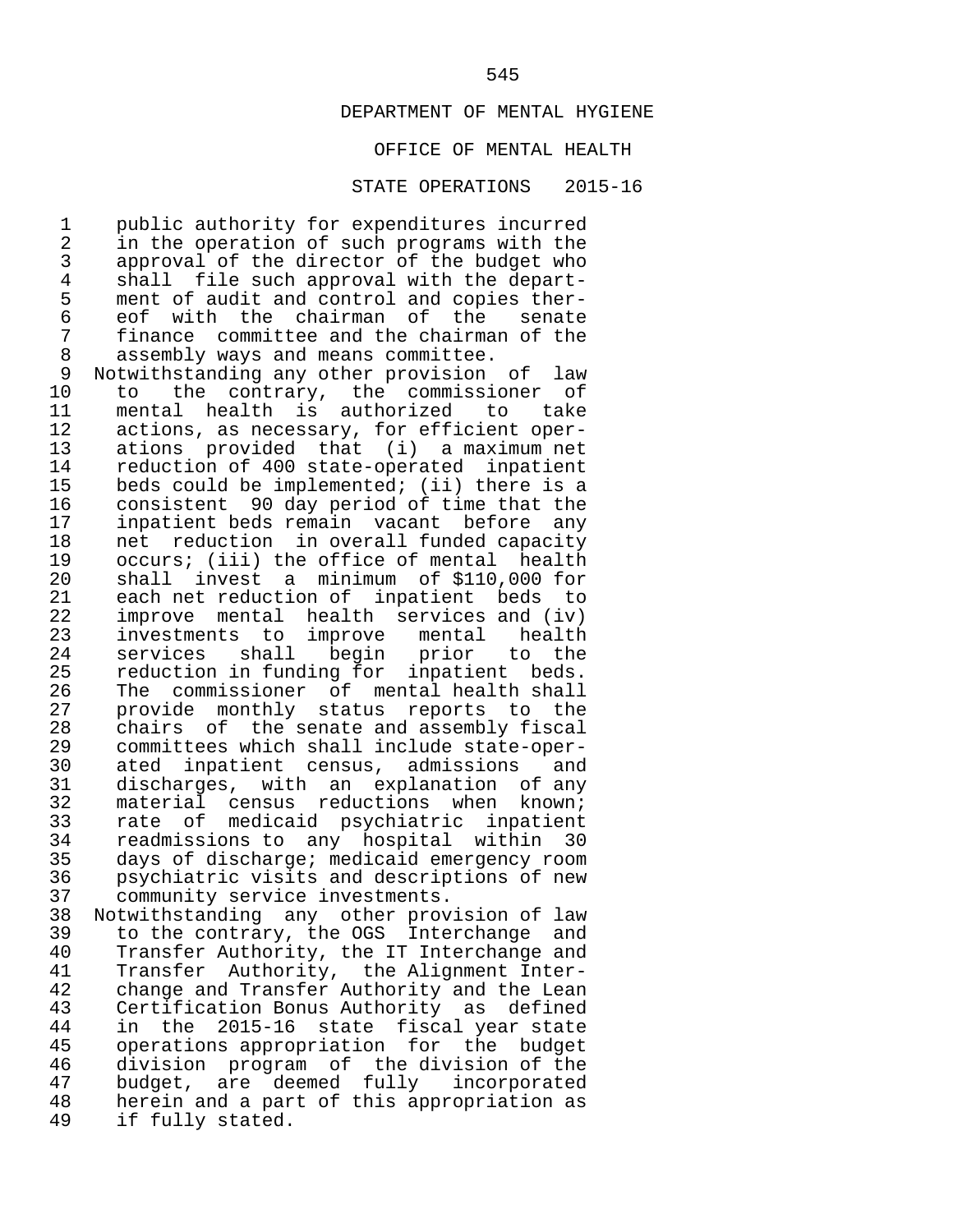# OFFICE OF MENTAL HEALTH

| $\mathbf 1$<br>$\overline{a}$<br>$\mathfrak{Z}$<br>$\overline{4}$<br>5<br>6            | The state comptroller is hereby authorized<br>and directed to loan money in accordance<br>with the provisions set forth in subdivi-<br>sion 5 of section 4 of the state finance<br>law to the mental hygiene patient income<br>account.                                                                                                                                                                                                                                                                                                                                                                                                                                                        |
|----------------------------------------------------------------------------------------|------------------------------------------------------------------------------------------------------------------------------------------------------------------------------------------------------------------------------------------------------------------------------------------------------------------------------------------------------------------------------------------------------------------------------------------------------------------------------------------------------------------------------------------------------------------------------------------------------------------------------------------------------------------------------------------------|
| 7                                                                                      | PERSONAL SERVICE                                                                                                                                                                                                                                                                                                                                                                                                                                                                                                                                                                                                                                                                               |
| 8<br>$\mathsf 9$<br>10<br>11<br>12<br>13                                               | Personal service--regular  125,452,000<br>Temporary service $\ldots \ldots \ldots \ldots \ldots \ldots \ldots \ldots \ldots 2,464,000$<br>Holiday/overtime compensation  9,583,000<br>Amount available for personal service  137,499,000                                                                                                                                                                                                                                                                                                                                                                                                                                                       |
| 14                                                                                     | NONPERSONAL SERVICE                                                                                                                                                                                                                                                                                                                                                                                                                                                                                                                                                                                                                                                                            |
| 15<br>16<br>17<br>18<br>19<br>20<br>21<br>22<br>23                                     | Supplies and materials  12,973,000<br>Contractual services  14,215,000<br>Amount available for nonpersonal service  110,764,000                                                                                                                                                                                                                                                                                                                                                                                                                                                                                                                                                                |
| 24<br>25                                                                               | FORENSIC SERVICES PROGRAM  325,072,000                                                                                                                                                                                                                                                                                                                                                                                                                                                                                                                                                                                                                                                         |
| 26<br>27<br>28                                                                         | Special Revenue Funds - Other<br>Miscellaneous Special Revenue Fund<br>Mental Hygiene Program Fund Account - 21907                                                                                                                                                                                                                                                                                                                                                                                                                                                                                                                                                                             |
| 29<br>30<br>31<br>32<br>33<br>34<br>35<br>36<br>37<br>38<br>39<br>40<br>41<br>42<br>43 | Notwithstanding any other provision of law<br>to the contrary, any of the amounts appro-<br>priated<br>herein<br>may be<br>increased or<br>decreased by interchange or transfer with-<br>out limit, with any appropriation of the<br>office of mental health or by transfer or<br>suballocation to any department, agency or<br>public authority for expenditures incurred<br>in the operation of such programs with the<br>approval of the director of the budget who<br>shall file such approval with the depart-<br>ment of audit and control and copies ther-<br>eof<br>with the chairman of the senate<br>finance committee and the chairman of the<br>assembly ways and means committee. |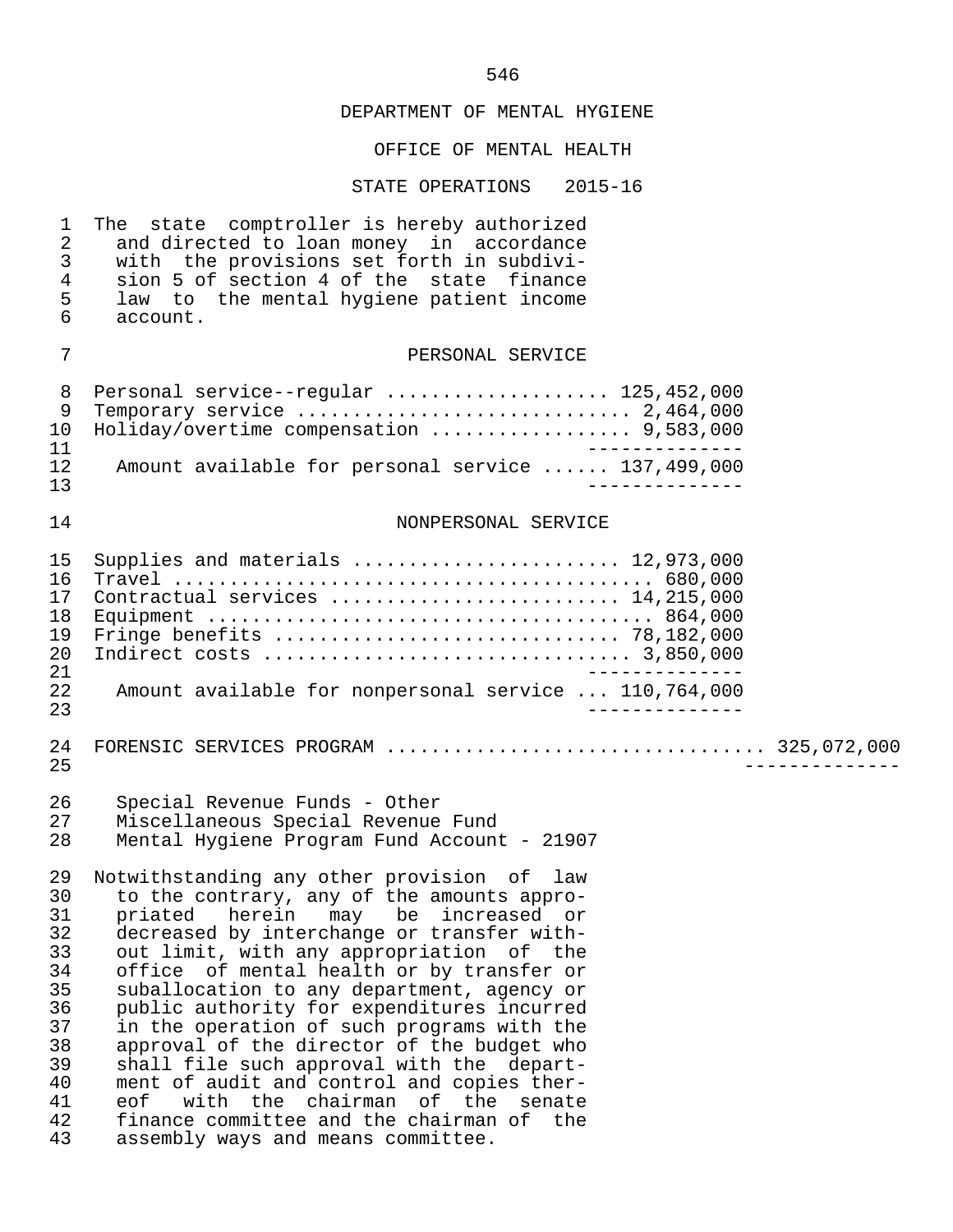# OFFICE OF MENTAL HEALTH

#### STATE OPERATIONS 2015-16

1 Notwithstanding any other provision of law<br>2 to the contrary, the commissioner of 2 to the contrary, the commissioner of<br>3 mental health is authorized to take 3 mental health is authorized to take 4 actions, as necessary, for efficient oper-<br>5 ations provided that (i) a maximum net 5 ations provided that (i) a maximum net 6 reduction of 400 state-operated inpatient 7 beds could be implemented; (ii) there is a<br>8 consistent 90 day period of time that the 8 consistent 90 day period of time that the 9 inpatient beds remain vacant before any 10 net reduction in overall funded capacity<br>11 occurs; (iii) the office of mental health 11 occurs; (iii) the office of mental health<br>12 shall invest a minimum of \$110,000 for 12 shall invest a minimum of \$110,000 for<br>13 each net reduction of inpatient beds to 13 each net reduction of inpatient beds to<br>14 improve mental health services and (iv) 14 improve mental health services and (iv)<br>15 investments to improve mental health 15 investments to improve mental<br>16 services shall begin prior 16 services shall begin prior to the<br>17 reduction-in-funding-for-inpatient-beds. 17 reduction in funding for inpatient beds.<br>18 The commissioner of mental-health-shall 18 The commissioner of mental-health-shall<br>19 provide monthly status reports to the 19 provide monthly status reports to the<br>20 chairs of the-senate-and-assembly-fiscal 20 chairs of the senate and assembly fiscal<br>21 committees which shall include state-oper-21 committees which shall include state-oper-<br>22 ated inpatient census, admissions and 22 ated inpatient census, admissions and<br>23 discharges, with an explanation of any 23 discharges, with an explanation of any<br>24 material census reductions when known; 24 material census reductions when known;<br>25 rate of medicaid psychiatric inpatient 25 rate of medicaid psychiatric inpatient<br>26 readmissions to any hospital within 30 26 readmissions to any hospital within 30<br>27 days of discharge; medicaid emergency room 27 days of discharge; medicaid emergency room<br>28 sporchiatric visits and descriptions of new 28 psychiatric visits and descriptions of new<br>29 community service investments. 29 community service investments.<br>30 Notwithstanding any other prov

30 Notwithstanding any other provision of law<br>31 to the contrary, the OGS Interchange and 31 to the contrary, the OGS Interchange and<br>32 Transfer Authority, the IT Interchange and 32 Transfer Authority, the IT Interchange and<br>33 Transfer Authority, the Alignment Inter-33 Transfer Authority, the Alignment Inter-<br>34 change and Transfer Authority and the Lean 34 change and Transfer Authority and the Lean<br>35 Certification Bonus Authority as defined 35 Certification Bonus Authority as defined<br>36 in the 2015-16 state fiscal vear state 36 in the 2015-16 state fiscal year state 37 operations appropriation for the budget<br>38 division program of the division of the 38 division program of the division of the 39 budget, are deemed fully incorporated<br>40 herein and a part of this appropriation as 40 herein and a part of this appropriation as<br>41 if fully stated. if fully stated.

42 Notwithstanding any other-provision of law<br>43 to the contrary, and consistent with 43 to the contrary, and consistent with 44 section 33.07 of the mental hygiene law, 45 the directors of facilities operated by<br>46 the office of mental health who act as 46 the office of mental health who act as<br>47 federally-appointed representative payees 47 federally-appointed representative payees<br>48 and who assume management responsibility 48 and who assume management responsibility<br>49 over the funds of a resident may continue 49 over the funds of a resident may continue<br>50 to use such funds for the cost of the 50 to use such funds for the cost of the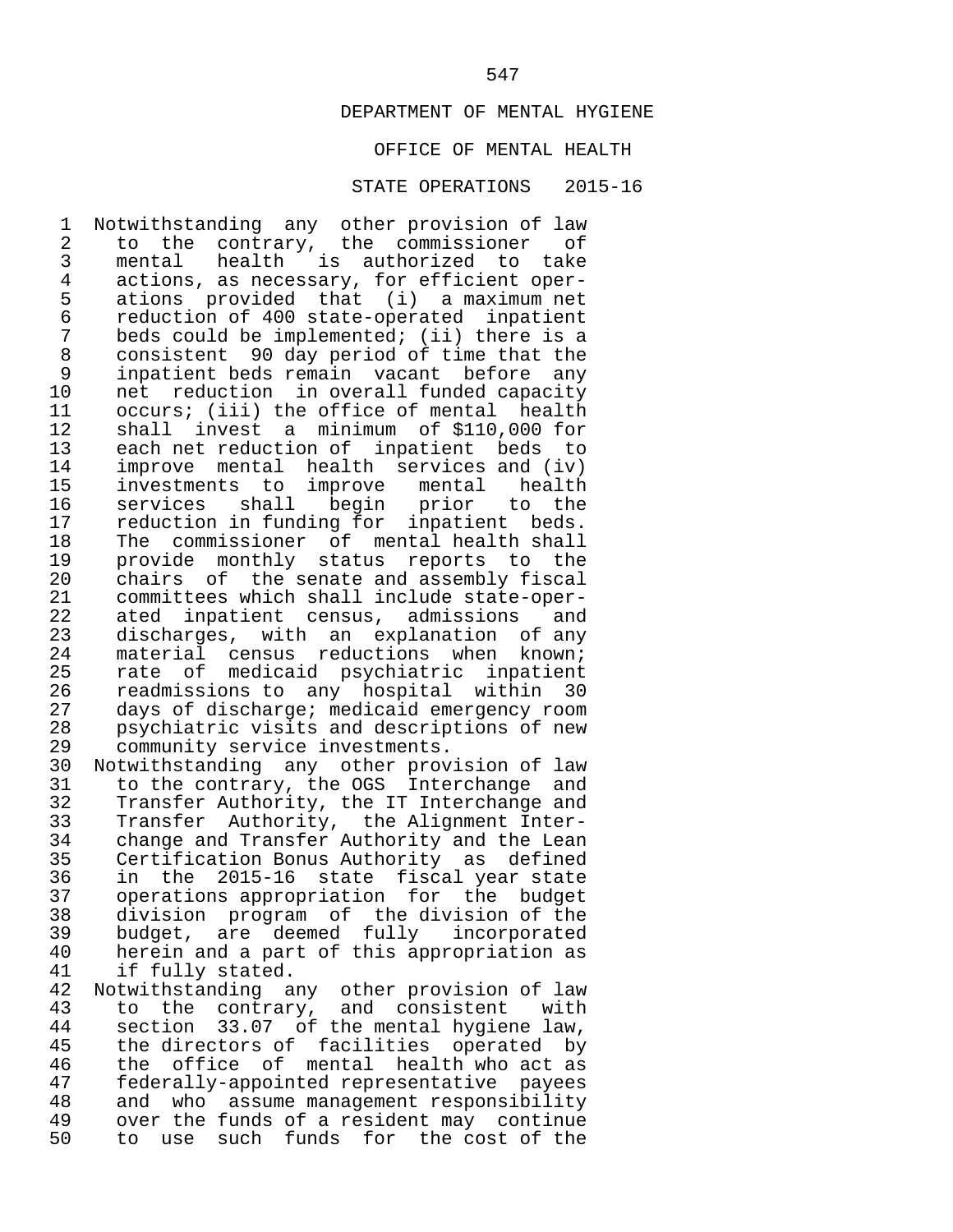|                                                                            | OFFICE OF MENTAL HEALTH                                                                                                                                                                                                                                                                                                                                                                                                                                                                                                                                                                                  |
|----------------------------------------------------------------------------|----------------------------------------------------------------------------------------------------------------------------------------------------------------------------------------------------------------------------------------------------------------------------------------------------------------------------------------------------------------------------------------------------------------------------------------------------------------------------------------------------------------------------------------------------------------------------------------------------------|
|                                                                            | STATE OPERATIONS 2015-16                                                                                                                                                                                                                                                                                                                                                                                                                                                                                                                                                                                 |
| $\mathbf 1$<br>2<br>3<br>4<br>5<br>6<br>7<br>8                             | resident's care and treatment, consistent<br>with federal law and regulations.<br>The state comptroller is hereby authorized<br>and directed to loan money in accordance<br>with the provisions set forth in subdivi-<br>sion 5 of section 4 of the state finance<br>law to the mental hygiene program fund<br>account.                                                                                                                                                                                                                                                                                  |
| 9                                                                          | PERSONAL SERVICE                                                                                                                                                                                                                                                                                                                                                                                                                                                                                                                                                                                         |
| 10<br>11<br>12<br>13                                                       | Personal service--regular  159,410,000<br>Temporary service $\ldots \ldots \ldots \ldots \ldots \ldots \ldots \ldots \ldots 2,396,000$<br>Holiday/overtime compensation  29,483,000                                                                                                                                                                                                                                                                                                                                                                                                                      |
| 14<br>15                                                                   | Amount available for personal service  191,289,000                                                                                                                                                                                                                                                                                                                                                                                                                                                                                                                                                       |
| 16                                                                         | NONPERSONAL SERVICE                                                                                                                                                                                                                                                                                                                                                                                                                                                                                                                                                                                      |
| 17<br>18<br>19<br>20<br>21<br>22<br>23<br>24<br>25                         | Supplies and materials  11,160,000<br>Contractual services  6,900,000<br>Fringe benefits  108,767,000<br>Amount available for nonpersonal service  133,783,000                                                                                                                                                                                                                                                                                                                                                                                                                                           |
| 26<br>27                                                                   | RESEARCH IN MENTAL ILLNESS PROGRAM  97,472,000                                                                                                                                                                                                                                                                                                                                                                                                                                                                                                                                                           |
| 28<br>29<br>30                                                             | Special Revenue Funds - Other<br>Miscellaneous Special Revenue Fund<br>Mental Hygiene Program Fund Account - 21907                                                                                                                                                                                                                                                                                                                                                                                                                                                                                       |
| 31<br>32<br>33<br>34<br>35<br>36<br>37<br>38<br>39<br>40<br>41<br>42<br>43 | Notwithstanding any other provision of law<br>to the contrary, any of the amounts appro-<br>priated herein<br>may<br>be increased or<br>decreased by interchange or transfer with-<br>out limit, with any appropriation of the<br>office of mental health or by transfer or<br>suballocation to any department, agency or<br>public authority for expenditures incurred<br>in the operation of such programs with the<br>approval of the director of the budget who<br>shall file such approval with the depart-<br>ment of audit and control and copies ther-<br>with the chairman of the senate<br>eof |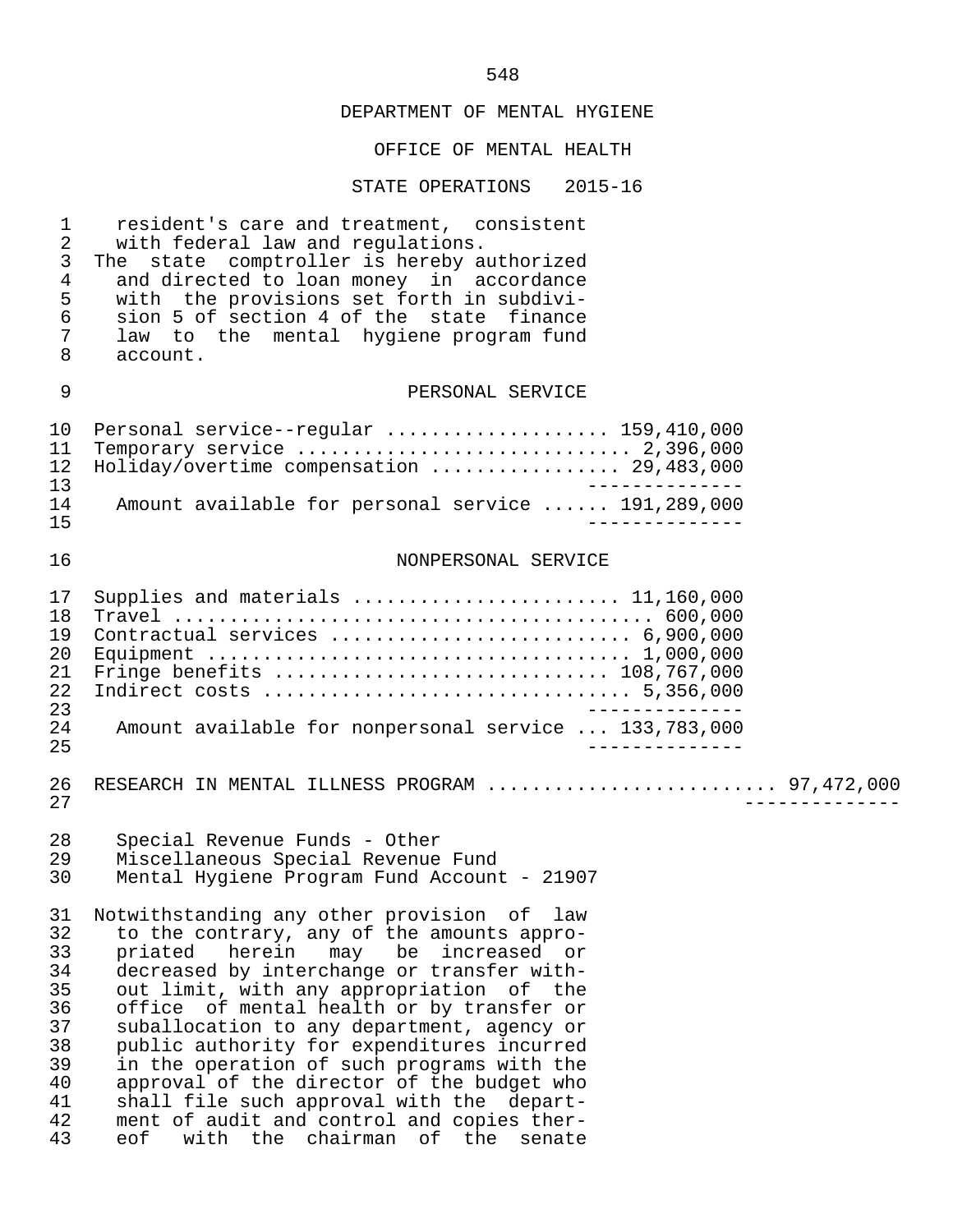# OFFICE OF MENTAL HEALTH

| 1<br>2<br>3<br>$\overline{4}$<br>5<br>6<br>7<br>$\,8\,$<br>$\mathsf 9$<br>10<br>11<br>12<br>13 | finance committee and the chairman of the<br>assembly ways and means committee.<br>Notwithstanding any other provision of law<br>to the contrary, and consistent with<br>section 33.07 of the mental hygiene law,<br>the directors of facilities operated by<br>the office of mental health who act as<br>federally-appointed representative payees<br>who assume management responsibility<br>and<br>over the funds of a resident may continue<br>to use such funds for the cost of the<br>resident's care and treatment, consistent<br>with federal law and regulations. |
|------------------------------------------------------------------------------------------------|----------------------------------------------------------------------------------------------------------------------------------------------------------------------------------------------------------------------------------------------------------------------------------------------------------------------------------------------------------------------------------------------------------------------------------------------------------------------------------------------------------------------------------------------------------------------------|
| 14<br>15<br>16<br>17<br>18<br>19<br>20<br>21<br>22<br>23<br>24<br>25<br>26                     | Notwithstanding any other provision of law<br>to the contrary, the OGS Interchange and<br>Transfer Authority, the IT Interchange and<br>Transfer Authority, the Alignment Inter-<br>change and Transfer Authority and the Lean<br>Certification Bonus Authority as defined<br>in the 2015-16 state fiscal year state<br>operations appropriation for the budget<br>division program of the division of the<br>budget, are deemed fully incorporated<br>herein and a part of this appropriation as<br>if fully stated.<br>state comptroller is hereby authorized<br>The     |
| 27<br>28<br>29<br>30<br>31<br>32                                                               | and directed to loan money in accordance<br>with the provisions set forth in subdivi-<br>sion 5 of section 4 of the state finance<br>law to the mental hygiene program fund<br>account.<br>PERSONAL SERVICE                                                                                                                                                                                                                                                                                                                                                                |
| 33<br>34<br>35<br>36                                                                           | Personal service--regular  47,965,000<br>Holiday/overtime compensation  873,000                                                                                                                                                                                                                                                                                                                                                                                                                                                                                            |
| 37<br>38                                                                                       | Amount available for personal service  48,916,000<br>____________                                                                                                                                                                                                                                                                                                                                                                                                                                                                                                          |
| 39                                                                                             | NONPERSONAL SERVICE                                                                                                                                                                                                                                                                                                                                                                                                                                                                                                                                                        |
| 40<br>41<br>42<br>43<br>44<br>45<br>46                                                         | Supplies and materials  3,787,000<br>Contractual services  8,025,000<br>Fringe benefits  27,814,000<br>--------------                                                                                                                                                                                                                                                                                                                                                                                                                                                      |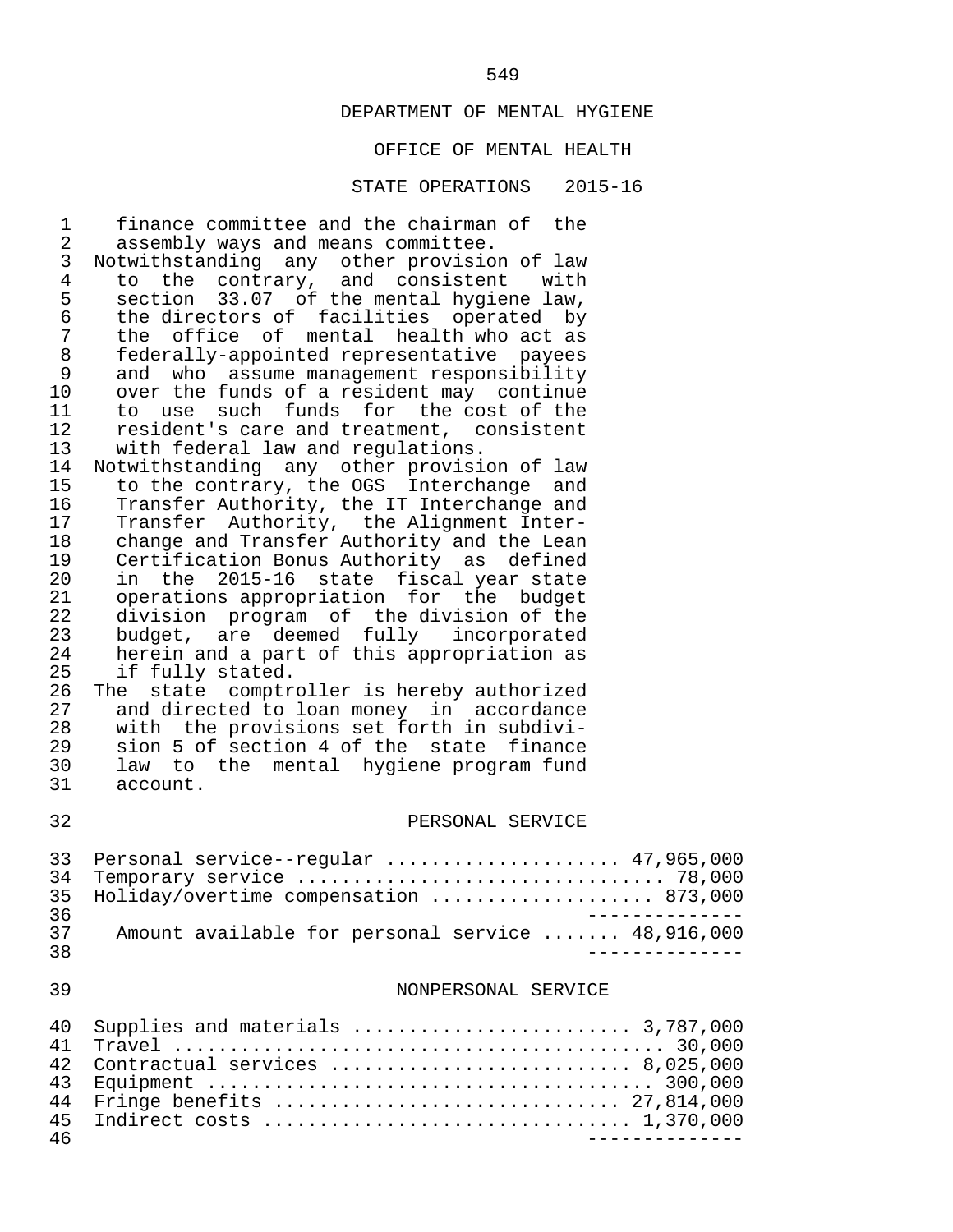OFFICE OF MENTAL HEALTH

STATE OPERATIONS 2015-16

 1 Amount available for nonpersonal service .... 41,326,000 2 -------------- 3 Program account subtotal .................. 90,242,000 4 -------------- 5 Special Revenue Funds - Other<br>6 Miscellaneous Special Revenue 6 Miscellaneous Special Revenue Fund<br>7 OMH-Research Recovery Account - 220 OMH-Research Recovery Account - 22086 8 For services and expenses to support central<br>9 administration, research associates, 9 administration, research associates,<br>10 equipment provided through external 10 equipment provided through external<br>11 grants, travel, conference expenses,

11 grants, travel, conference expenses,<br>12 including the annual research conference. 12 including the annual research conference, 13 contractual services, grant writers to 14 increase income from non-state sources,<br>15 and other research initiatives. Funding 15 and other research initiatives. Funding<br>16 will be provided through research founda-16 will be provided through research founda-<br>17 tion for mental hygiene, inc. resources, tion for mental hygiene, inc. resources, 18 including, but not limited to, indirect<br>19 costs recoveries, direct grant reimburse-19 costs recoveries, direct grant reimburse-<br>20 ment, interest earnings and operating 20 ment, interest earnings and operating balances. 22 Notwithstanding any other provision of law 23 to the contrary, the OGS Interchange and<br>24 Transfer Authority, the IT Interchange and 24 Transfer Authority, the IT Interchange and<br>25 Transfer Authority, the Alignment Inter-25 Transfer Authority, the Alignment Inter-<br>26 change and Transfer Authority and the Lean 26 change and Transfer Authority and the Lean<br>27 Certification Bonus Authority as defined 27 Certification Bonus Authority as defined<br>28 in the 2015-16 state fiscal vear-state 28 in the 2015-16 state fiscal year state<br>29 operations appropriation for the budget 29 operations appropriation for the budget<br>30 division program of the division of the 30 division program of the division of the 31 budget, are deemed fully incorporated 32 herein and a part of this appropriation as<br>33 if fully stated. if fully stated.

# 34 PERSONAL SERVICE 35 Personal service--regular ...................... 1,915,000 36 -------------- 37 NONPERSONAL SERVICE 38 Contractual services ............................. 4,665,000<br>39 Fringe benefits .................................. 650,000 39 Fringe benefits .................................. 650,000 40<br>41 Amount available for nonpersonal service ..... 5.315.000 41 Amount available for nonpersonal service ..... 5,315,000<br>42 42 --------------

43 Program account subtotal ................... 7,230,000

44 --------------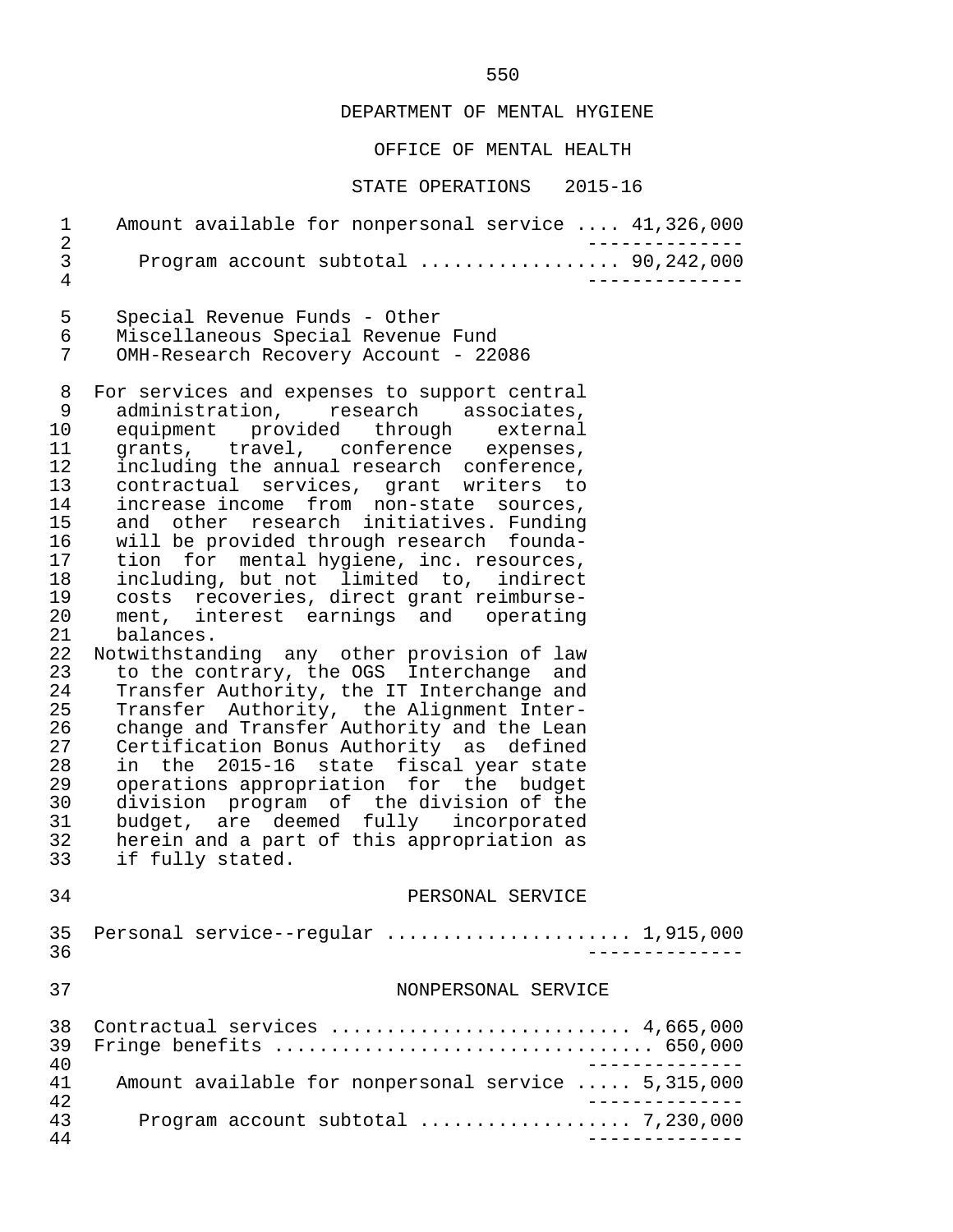#### OFFICE OF MENTAL HEALTH

#### STATE OPERATIONS - REAPPROPRIATIONS 2015-16

#### 1 ADMINISTRATION AND FINANCE PROGRAM

 2 Special Revenue Funds - Federal 3 Federal Health and Human Services Fund<br>4 Federal Health and Human Services Accou Federal Health and Human Services Account - 25180 5 By chapter 50, section 1, of the laws of 2014:<br>6 For administration of the community services 6 For administration of the community services block grant. 7 Personal service ... 875,000 ........................... (re. \$875,000)<br>8 Nonpersonal service ... 5,000 ............................ (re. \$5,000) 8 Nonpersonal service ... 5,000 ........................... (re. \$5,000) 9 Fringe benefits ... 468,000 ............................ (re. \$468,000) 10 Indirect costs ... 10,000 .............................. (re. \$10,000) 11 Special Revenue Funds - Federal<br>12 Federal Health and Human Servic 12 Federal Health and Human Services Fund<br>13 Federal Health and Human Services Accom Federal Health and Human Services Account 14 By chapter 50, section 1, of the laws of 2013:<br>15 For administration of the community services For administration of the community services block grant. 16 Personal service ... 814,000 ........................... (re. \$814,000)<br>17 Nonpersonal service ... 178,000 ........................ (re. \$178,000) 17 Nonpersonal service ... 178,000 ....................... (re. \$178,000) 18 Fringe benefits ... 366,000 ........................... (re. \$366,000) 19 For administration of programs to assist and transition from<br>20 bomelessness(PATH) grants 20 homelessness(PATH) grants.<br>21 Personal service ... 95.000 21 Personal service ... 95,000 ............................ (re. \$95,000) 22 Nonpersonal service ... 30,000 ......................... (re. \$30,000) 23 Fringe benefits ... 55,000 ............................. (re. \$55,000) 24 Special Revenue Funds - Federal<br>25 Federal Health and Human Service Federal Health and Human Services Fund 26 PATH Account - 25124 27 By chapter 50, section 1, of the laws of 2014:<br>28 For administration of programs to assis 28 For administration of programs to assist and transition from<br>29 bomelessness(PATH) grants 29 homelessness(PATH) grants.<br>30 Personal service ... 105.000 30 Personal service ... 105,000 ........................... (re. \$105,000)<br>31 Nonpersonal service ... 17,000 ........................... (re. \$17,000) 31 Nonpersonal service ... 17,000 ......................... (re. \$17,000) 32 Fringe benefits ... 56,000 ............................. (re. \$56,000) 33 Indirect costs ... 2,000 ................................ (re. \$2,000)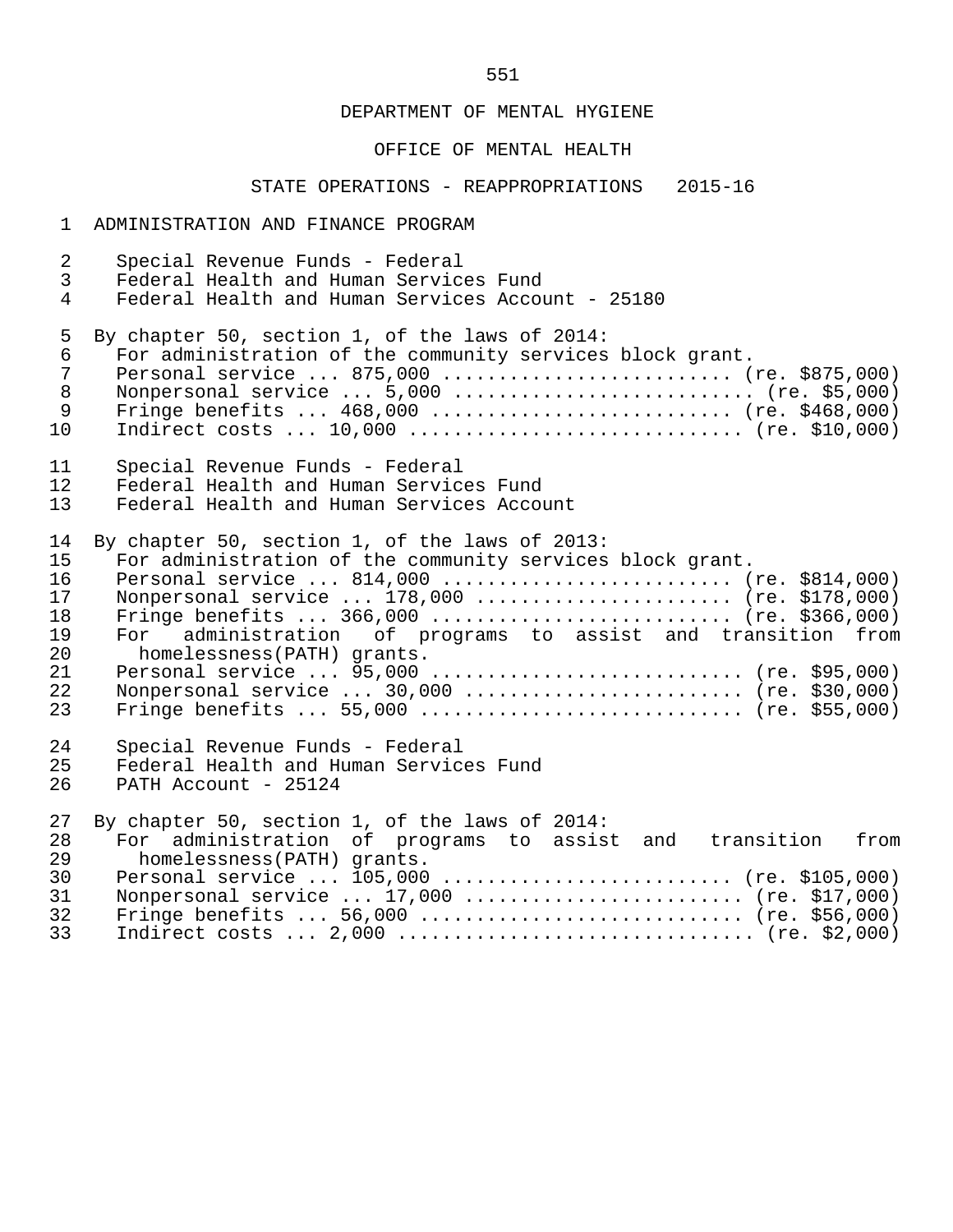#### OFFICE FOR PEOPLE WITH DEVELOPMENTAL DISABILITIES

STATE OPERATIONS 2015-16

 1 For payment according to the following schedule: 2 **APPROPRIATIONS** REAPPROPRIATIONS 3 Special Revenue Funds - Federal .... 751,000 599,000 4 Special Revenue Funds - Other ...... 2,128,055,000 0 5 Enterprise Funds ................... 2,657,000 0 6 Internal Service Funds ............. 348,000 0 7 ---------------- ---------------- 8 All Funds ........................ 2,131,811,000 599,000 9 ================ ================ 10 SCHEDULE 11 CENTRAL COORDINATION AND SUPPORT PROGRAM ..................... 106,089,000<br>12 12 -------------- 13 Special Revenue Funds - Federal 14 Federal Miscellaneous Operating Grants Fund<br>15 Housing Counseling Assistance and Training *i*  15 Housing Counseling Assistance and Training Account - 25350 16 For services and expenses associated with<br>17 housing counseling assistance and training 17 housing counseling assistance and training<br>18 programs. programs. 19 Nonpersonal service .............................. 418,000 20 -------------- 21 Program account subtotal ..................... 418,000 22 -------------- 23 Special Revenue Funds - Federal 24 Federal Miscellaneous Operating Grants Fund<br>25 Senior Companions Account - 25445 Senior Companions Account - 25445 26 Notwithstanding any other provision of law,<br>27 the money hereby appropriated may be 27 the money hereby appropriated may be 28 transferred to local assistance and/or any 29 appropriation of the office for people<br>30 with developmental disabilities, with the 30 with developmental disabilities, with the<br>31 approval of the director of the budget who 31 approval of the director of the budget who<br>32 shall file such approval with the depart-32 shall file such approval with the depart-<br>33 ment of audit and control and copies ther- 33 ment of audit and control and copies ther- 34 eof with the chairman of the senate<br>35 finance-committee-and-the-chairman-of-the 35 finance committee and the chairman of the<br>36 assembly ways and means committee. assembly ways and means committee. 37 For services and expenses related to the<br>38 administration of the federal senior 38 administration of the federal senior<br>39 companions program. companions program.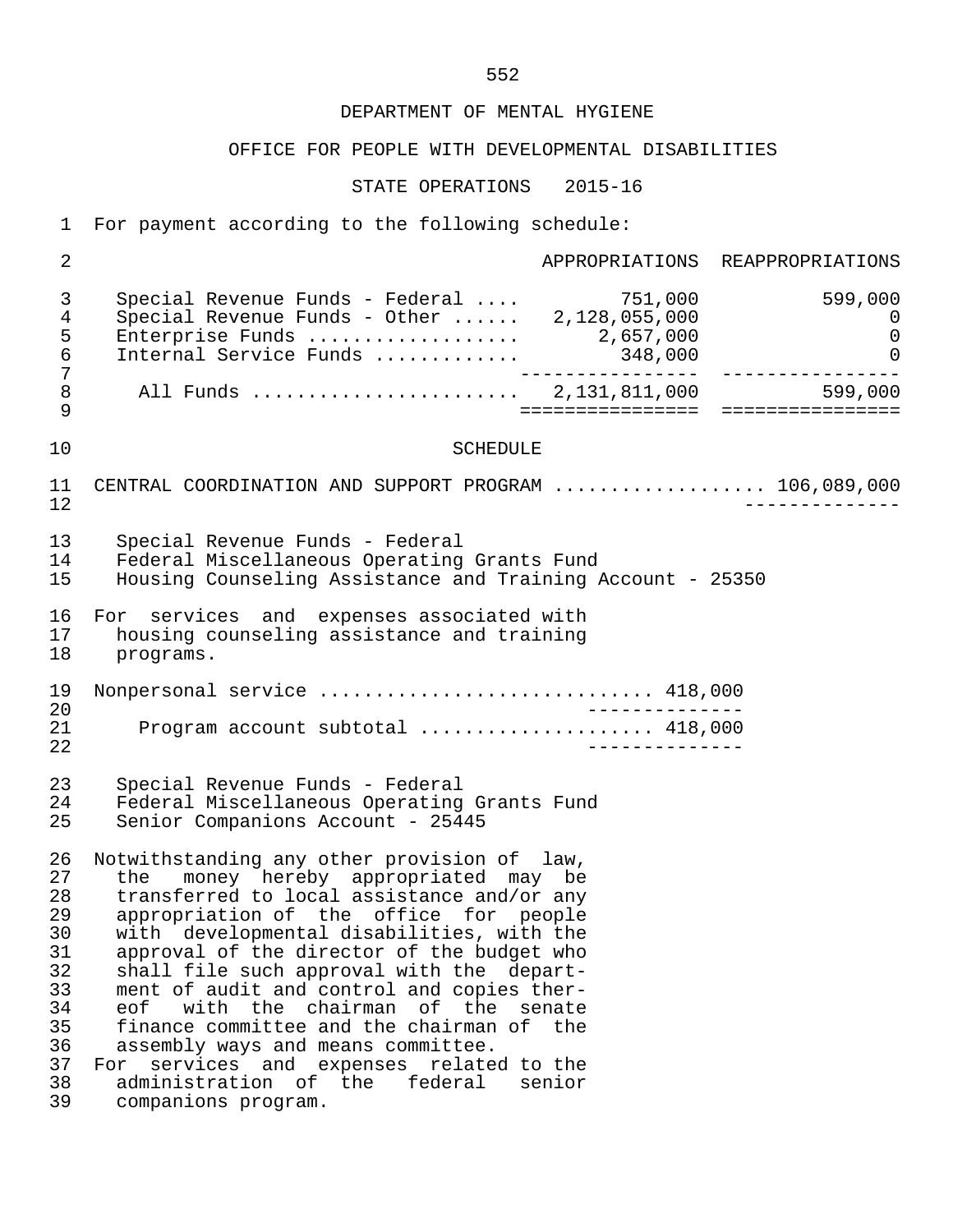#### OFFICE FOR PEOPLE WITH DEVELOPMENTAL DISABILITIES

#### STATE OPERATIONS 2015-16

|                               |  | 1 Nonpersonal service  333,000 |  |
|-------------------------------|--|--------------------------------|--|
| $\mathbf{3}$ and $\mathbf{3}$ |  |                                |  |
|                               |  |                                |  |

 5 Special Revenue Funds - Other 6 Miscellaneous Special Revenue Fund Mental Hygiene Patient Income Account - 21909

8 Notwithstanding any other provision of law,<br>9 the money hereby appropriated may be 9 the money hereby appropriated may be<br>10 transferred to local assistance and/or any 10 transferred to local assistance and/or any<br>11 appropriation of the office for people 11 appropriation of the office for people<br>12 with developmental disabilities, and may 12 with developmental disabilities, and may<br>13 be increased or decreased by transfer or 13 be increased or decreased by transfer or<br>14 suballocation between these appropriated 14 suballocation between these appropriated<br>15 amounts and appropriations of the depart-15 amounts and appropriations of the depart-<br>16 ment of health, the office of medicaid 16 ment of health, the office of medicaid<br>17 inspector general, the office of mental 17 inspector general, the office of mental<br>18 health, the justice center for the 18 health, the justice center for the<br>19 protection of people with-special-needs 19 protection of people with special needs<br>20 and the office of alcoholism and substance 20 and the office of alcoholism and substance<br>21 abuse services with the approval of the 21 abuse services with the approval of the<br>22 director of the budget who shall file such 22 director of the budget who shall file such<br>23 approval with the department of audit and 23 approval with the department of audit and<br>24 control and copies thereof with the chair-24 control and copies thereof with the chair-<br>25 man of the senate finance committee and 25 man of the senate finance committee and<br>26 the chairman of the assembly ways and 26 the chairman of the assembly ways and<br>27 means committee. The state comptroller is 27 means committee. The state comptroller is<br>28 hereby authorized and directed to loan 28 hereby authorized and directed to loan<br>29 money in accordance with the provisions 29 money in accordance with the provisions<br>30 set forth in subdivision 5 of section 4 of 30 set forth in subdivision 5 of section 4 of 31 the state finance law to the mental<br>32 hygiene patient income account. 32 hygiene patient income account.<br>33 Notwithstanding any other provisi

 33 Notwithstanding any other provision of law 34 to the contrary, and consistent with<br>35 section 33.07 of the mental hygiene law. 35 section 33.07 of the mental hygiene law, 36 the directors of facilities operated by<br>37 the office for people with developmental 37 the office for people with developmental<br>38 disabilities who act as federally-appoint- 38 disabilities who act as federally-appoint ed representative payees and who assume 40 management responsibility over the funds<br>41 of a resident may continue to use such 41 of a resident may continue to use such 42 funds for the cost of the resident's care 43 and treatment, consistent with federal law<br>44 and requiations. 44 and regulations.<br>45 Notwithstanding a

 45 Notwithstanding any other provision of law 46 to the contrary, the OGS Interchange and<br>47 Transfer Authority, the IT Interchange and 47 Transfer Authority, the IT Interchange and<br>48 Transfer Authority, the Alignment Inter-Transfer Authority, the Alignment Inter-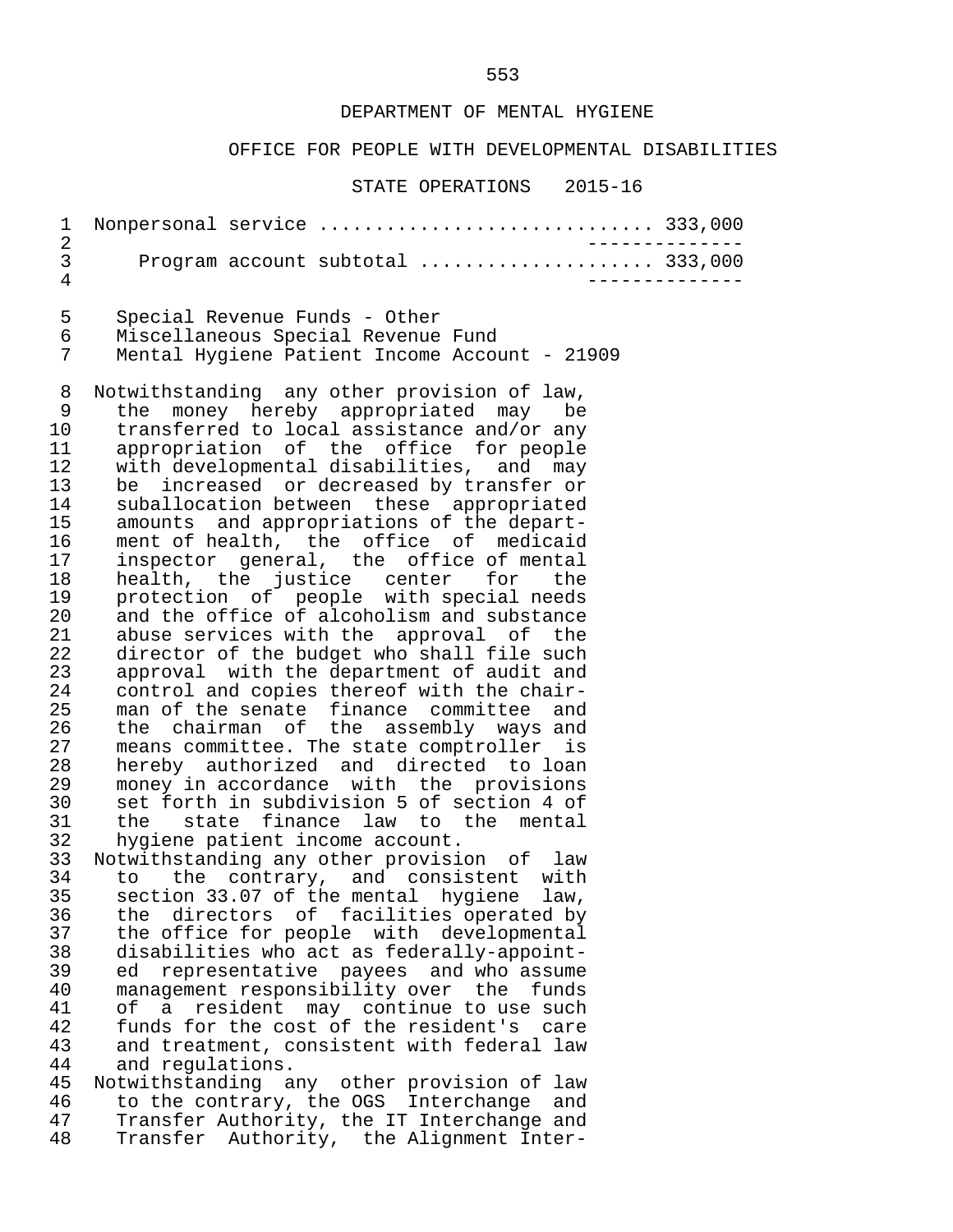# OFFICE FOR PEOPLE WITH DEVELOPMENTAL DISABILITIES

| 1<br>$\overline{2}$<br>3<br>$\overline{4}$<br>5<br>$\epsilon$<br>7<br>8 | change and Transfer Authority and the Lean<br>Certification Bonus Authority as defined<br>in the 2015-16 state fiscal year state<br>operations appropriation for the budget<br>division program of the division of the<br>budget, are deemed fully incorporated<br>herein and a part of this appropriation as<br>if fully stated.                                                                               |
|-------------------------------------------------------------------------|-----------------------------------------------------------------------------------------------------------------------------------------------------------------------------------------------------------------------------------------------------------------------------------------------------------------------------------------------------------------------------------------------------------------|
| 9                                                                       | PERSONAL SERVICE                                                                                                                                                                                                                                                                                                                                                                                                |
| 10<br>11<br>12<br>13                                                    | Personal service--regular  18,781,000<br>Temporary service  174,000<br>Holiday/overtime compensation  62,000<br>_____________                                                                                                                                                                                                                                                                                   |
| 14<br>15                                                                | Amount available for personal service  19,017,000<br>.                                                                                                                                                                                                                                                                                                                                                          |
| 16                                                                      | NONPERSONAL SERVICE                                                                                                                                                                                                                                                                                                                                                                                             |
| 17<br>18<br>19<br>20                                                    | Nonpersonal service, including for services<br>and expenses of the assets for independ-<br>ence program and other health and human<br>services programs.                                                                                                                                                                                                                                                        |
| 21<br>22<br>23<br>24<br>25<br>26<br>27                                  | Supplies and materials  327,000<br>Contractual services  10,300,000                                                                                                                                                                                                                                                                                                                                             |
| 28<br>29                                                                | Amount available for nonpersonal service  25,212,000                                                                                                                                                                                                                                                                                                                                                            |
| 30<br>31                                                                | Program account subtotal  44,229,000                                                                                                                                                                                                                                                                                                                                                                            |
| 32<br>33<br>34                                                          | Special Revenue Funds - Other<br>Miscellaneous Special Revenue Fund<br>Mental Hygiene Program Fund Account - 21907                                                                                                                                                                                                                                                                                              |
| 35<br>36<br>37<br>38<br>39<br>40<br>41<br>42<br>43                      | Notwithstanding any other provision of law,<br>money hereby appropriated may<br>be<br>the<br>transferred to local assistance and/or any<br>appropriation of the office for people<br>with developmental disabilities, and may<br>increased or decreased by transfer or<br>be<br>suballocation between these appropriated<br>amounts and appropriations of the depart-<br>ment of health, the office of medicaid |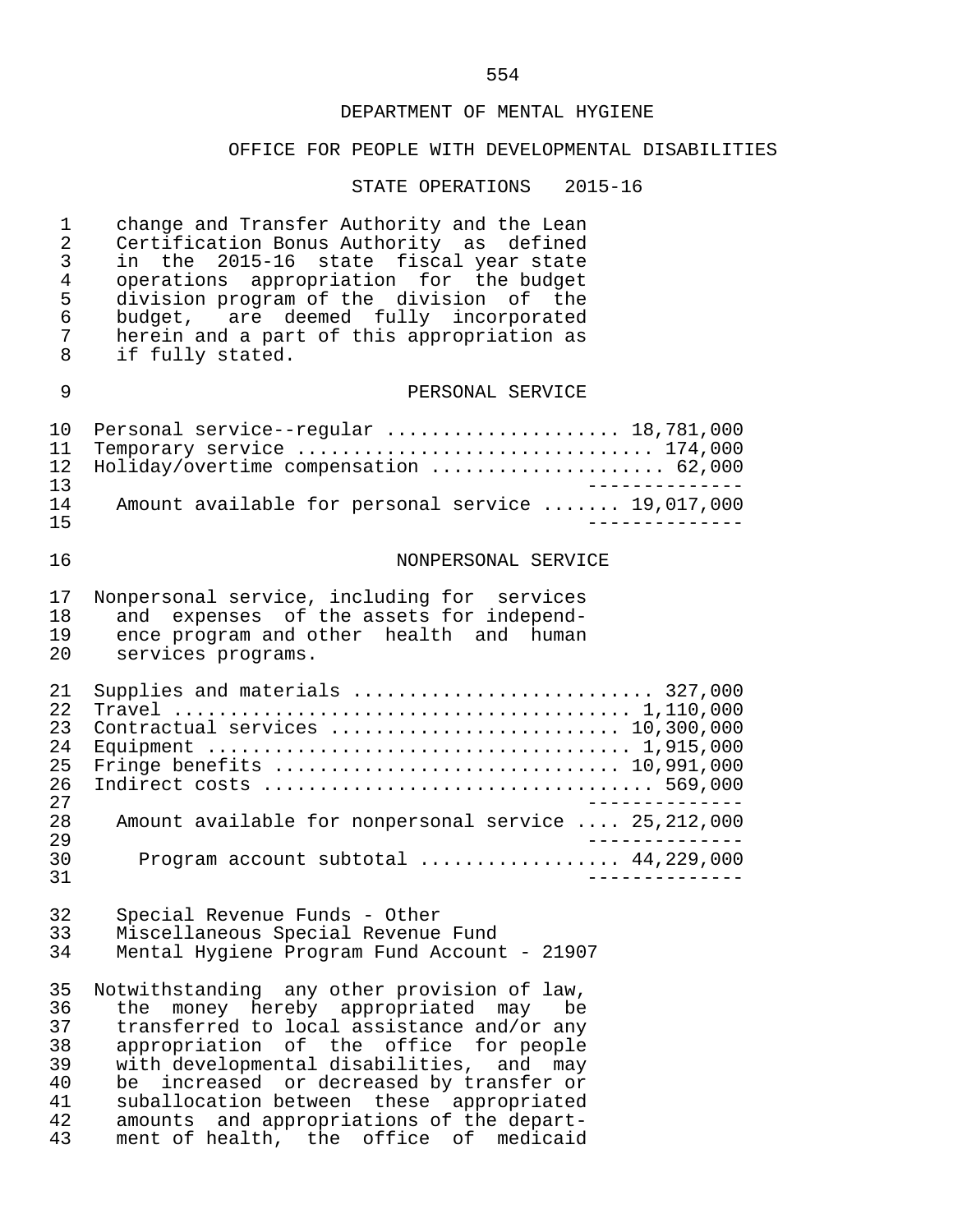#### OFFICE FOR PEOPLE WITH DEVELOPMENTAL DISABILITIES

#### STATE OPERATIONS 2015-16

1 inspector general, the office of mental<br>2 health, the justice center for the 2 health, the justice center for the<br>3 protection of people with-special-needs 3 protection of people with special needs<br>4 and the office of alcoholism and substance 4 and the office of alcoholism and substance<br>5 abuse services with the approval of the 5 abuse services with the approval of the<br>6 director of the budget who shall file such 6 director of the budget who shall file such<br>7 approval with the department of audit and 7 approval with the department of audit and<br>8 control and copies thereof with the chair-8 control and copies thereof with the chair-<br>9 man of the senate finance committee and 9 man of the senate-finance-committee-and<br>10 the-chairman of the assembly ways and 10 the chairman of the assembly ways and<br>11 means committee. The state comptroller is 11 means committee. The state comptroller is<br>12 hereby authorized and directed to loan 12 hereby authorized and directed to loan<br>13 money in accordance with the provisions 13 money in accordance with the provisions<br>14 set forth in subdivision 5 of section 4 of 14 set forth in subdivision 5 of section 4 of<br>15 the state finance law to the mental 15 the state finance law to the<br>16 hygiene program fund account. 16 hygiene program fund account.<br>17 Notwithstanding any other prop

17 Notwithstanding any other provision of law<br>18 to the contrary, and consistent with 18 to the contrary, and consistent with<br>19 section 33.07 of the mental hygiene law. 19 section 33.07 of the mental hygiene law,<br>20 the directors of facilities operated by 20 the directors of facilities operated by<br>21 the office for people with developmental 21 the office for people with developmental<br>22 disabilities who act as federally-appoint-22 disabilities who act as federally-appoint-<br>23 ed representative payees and who assume 23 ed representative payees and who assume<br>24 management responsibility over the funds 24 management responsibility over the funds<br>25 of a resident may continue to use such 25 of a resident may continue to use such<br>26 funds for the cost of the resident's care 26 funds for the cost of the resident's care<br>27 and treatment, consistent with federal law 27 and treatment, consistent with federal law<br>28 and regulations. 28 and regulations.<br>29 Notwithstanding an

29 Notwithstanding any other provision of law<br>30 to the contrary, the OGS Interchange and 30 to the contrary, the OGS Interchange and<br>31 Transfer Authority, the IT Interchange and 31 Transfer Authority, the IT Interchange and<br>32 Transfer Authority, the Alignment Inter- 32 Transfer Authority, the Alignment Inter- 33 change and Transfer Authority and the Lean 34 Certification Bonus Authority as defined<br>35 in the 2015-16 state fiscal vear state 35 in the 2015-16 state fiscal year state 36 operations appropriation for the budget 37 division program of the division of the<br>38 budget, are deemed fully incorporated 38 budget, are deemed fully incorporated<br>39 herein and a part of this appropriation as 39 herein and a part of this appropriation as<br>40 if fully stated. if fully stated.

#### 41 PERSONAL SERVICE

|    | 42 Personal service--regular  29,901,000          |
|----|---------------------------------------------------|
|    |                                                   |
|    | 44 Holiday/overtime compensation  97,000          |
| 45 |                                                   |
| 46 | Amount available for personal service  30,275,000 |
| 47 |                                                   |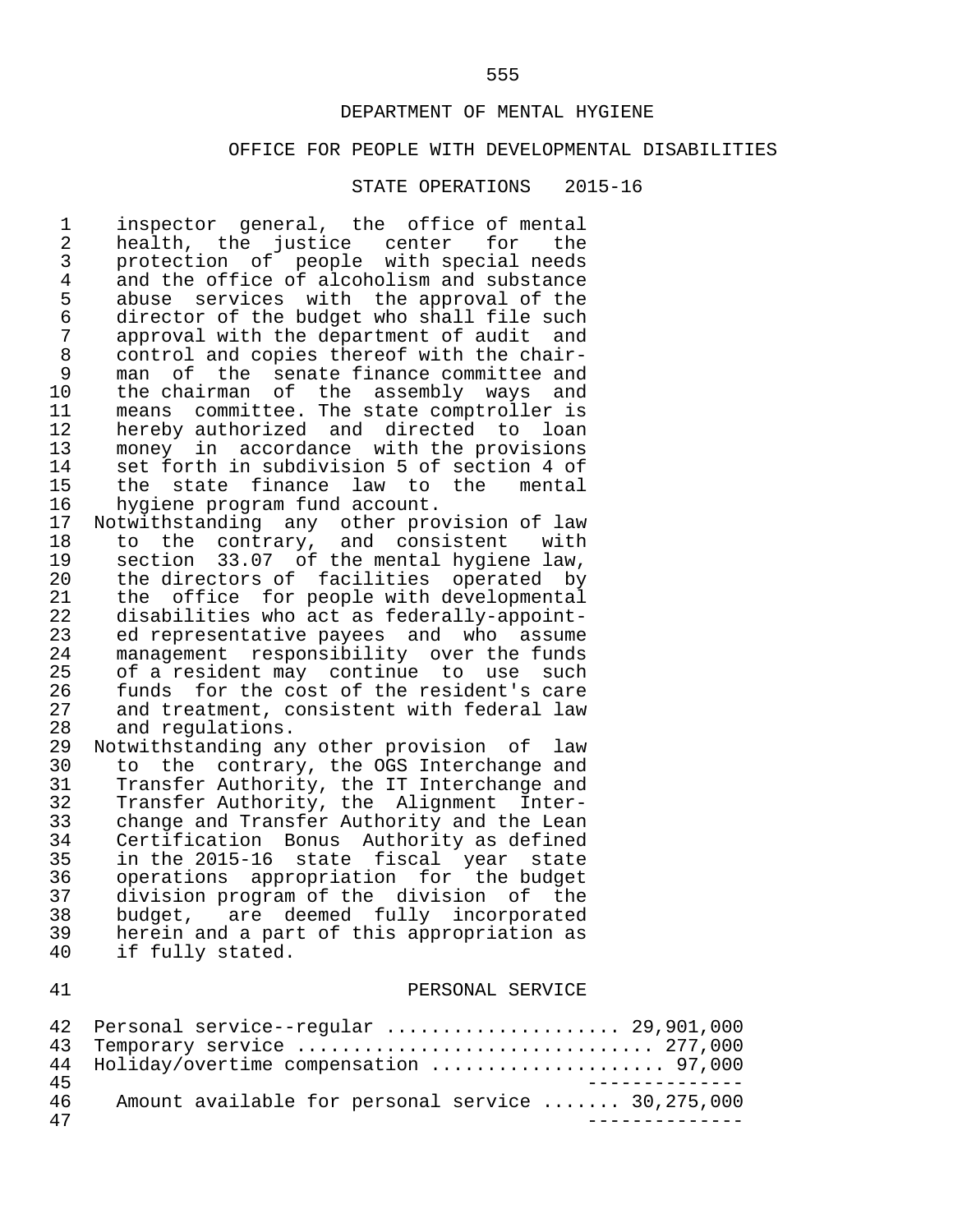# OFFICE FOR PEOPLE WITH DEVELOPMENTAL DISABILITIES

STATE OPERATIONS 2015-16

# 1 NONPERSONAL SERVICE

| 2<br>$\mathfrak{Z}$<br>$\overline{4}$<br>5                                             | Nonpersonal service, including for services<br>and expenses of the assets for independ-<br>ence program and other health and human<br>services programs.                                                                                                                                                                                                                                                                                                                                                                                                                                                                                       |  |
|----------------------------------------------------------------------------------------|------------------------------------------------------------------------------------------------------------------------------------------------------------------------------------------------------------------------------------------------------------------------------------------------------------------------------------------------------------------------------------------------------------------------------------------------------------------------------------------------------------------------------------------------------------------------------------------------------------------------------------------------|--|
| $\epsilon$<br>7<br>8<br>9<br>10<br>11<br>12                                            | Supplies and materials  281,000<br>Contractual services  8,839,000                                                                                                                                                                                                                                                                                                                                                                                                                                                                                                                                                                             |  |
| 13<br>14                                                                               | Amount available for nonpersonal service  30,486,000                                                                                                                                                                                                                                                                                                                                                                                                                                                                                                                                                                                           |  |
| 15<br>16                                                                               | Program account subtotal  60,761,000                                                                                                                                                                                                                                                                                                                                                                                                                                                                                                                                                                                                           |  |
| 17<br>18<br>19                                                                         | Internal Service Fund<br>Agencies Internal Service Fund<br>OPWDD Copy Center Account - 55065                                                                                                                                                                                                                                                                                                                                                                                                                                                                                                                                                   |  |
| 20<br>21<br>22<br>23<br>24<br>25<br>26<br>27<br>28<br>29<br>30<br>31<br>32<br>33<br>34 | For services and expenses associated with<br>the office for people with developmental<br>disabilities copy center.<br>Notwithstanding any other provision of law<br>to the contrary, the OGS Interchange<br>and<br>Transfer Authority, the IT Interchange and<br>Transfer Authority, the Alignment Inter-<br>change and Transfer Authority and the Lean<br>Certification Bonus Authority as defined<br>in the 2015-16 state fiscal year state<br>operations appropriation for the budget<br>division program of the division of the<br>budget, are deemed fully incorporated<br>herein and a part of this appropriation as<br>if fully stated. |  |
| 35                                                                                     | NONPERSONAL SERVICE                                                                                                                                                                                                                                                                                                                                                                                                                                                                                                                                                                                                                            |  |
| 36<br>37                                                                               | Contractual services  348,000<br>$- - - - - - -$                                                                                                                                                                                                                                                                                                                                                                                                                                                                                                                                                                                               |  |
| 38<br>39                                                                               | Program account subtotal  348,000<br>$- - - - - - - -$                                                                                                                                                                                                                                                                                                                                                                                                                                                                                                                                                                                         |  |
| 40<br>41                                                                               | COMMUNITY SERVICES PROGRAM  1,391,572,000                                                                                                                                                                                                                                                                                                                                                                                                                                                                                                                                                                                                      |  |
| 42                                                                                     | Special Revenue Funds - Other                                                                                                                                                                                                                                                                                                                                                                                                                                                                                                                                                                                                                  |  |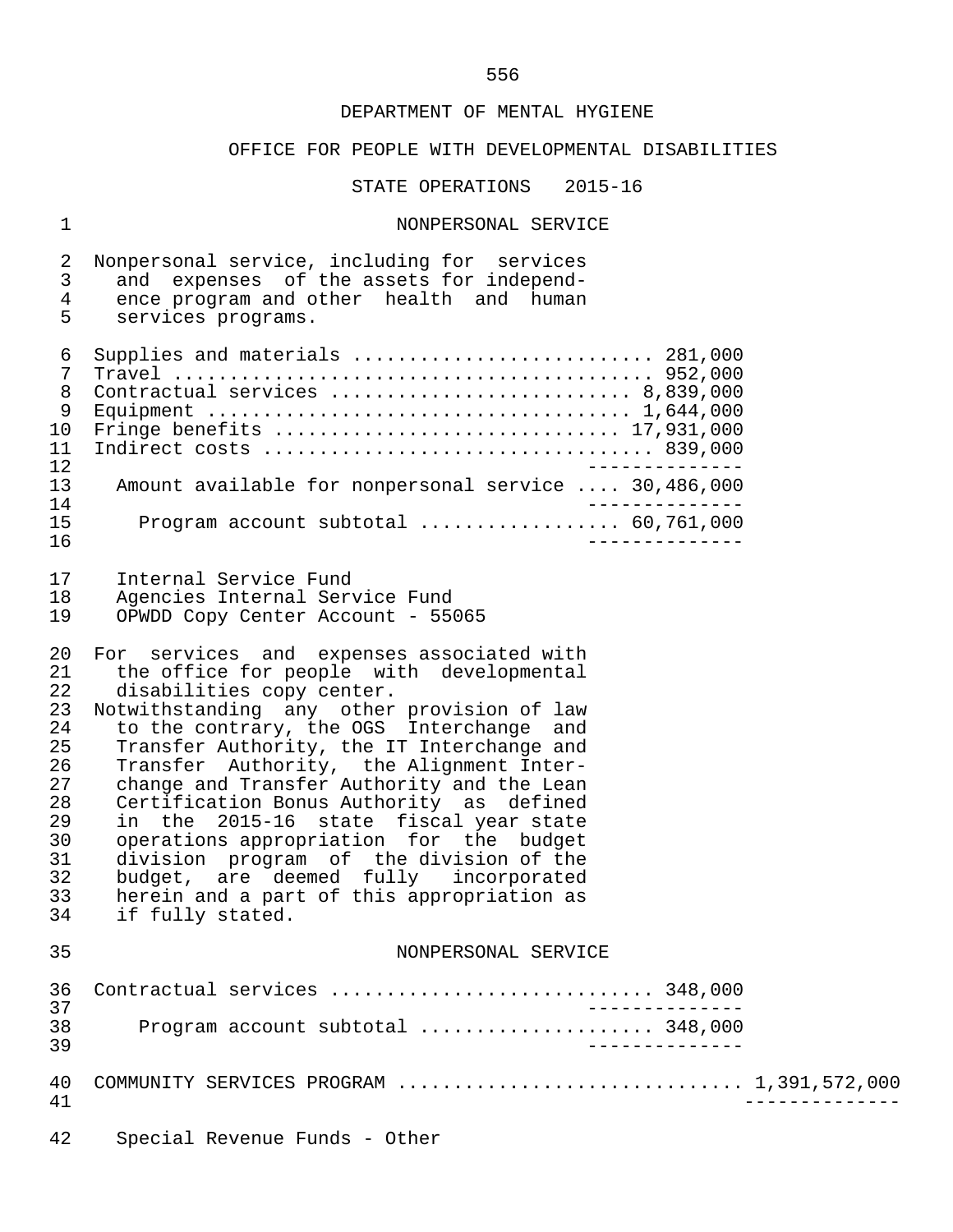#### OFFICE FOR PEOPLE WITH DEVELOPMENTAL DISABILITIES

STATE OPERATIONS 2015-16

1 Miscellaneous Special Revenue Fund<br>2 Mental Hygiene Patient Income Accou

Mental Hygiene Patient Income Account - 21909

3 Notwithstanding any inconsistent provision<br>4 of law, the state comptroller is hereby 4 of law, the state comptroller is hereby<br>5 authorized and directed to loan money in 5 authorized and directed to loan money in<br>6 accordance with the provisions set forth 6 accordance with the provisions set forth<br>7 in subdivision 5 of section 4 of the state 7 in subdivision 5 of section 4 of the state 8 finance law to the mental hygiene patient<br>9 income account. 9 income account.<br>10 Notwithstanding a

10 Notwithstanding any other provision of law,<br>11 the money hereby appropriated may be 11 the money hereby appropriated may be<br>12 transferred to local assistance and/or\_any 12 transferred to local assistance and/or any<br>13 appropriation of the office for people 13 appropriation of the office for people<br>14 with developmental disabilities, with the 14 with developmental disabilities, with the<br>15 approval of the director of the budget who 15 approval of the director of the budget who<br>16 shall file such approval with the depart-16 shall file such approval with the depart-<br>17 ment of audit and control and copies ther-17 ment of audit and control and copies ther-<br>18 eof with the chairman of the senate 18 eof with the chairman of the senate<br>19 finance-committee-and-the-chairman-of-the 19 finance committee and the chairman of the<br>20 assembly ways and means committee. 20 assembly ways and means committee.<br>21 Notwithstanding any other provisio

21 Notwithstanding any other provision of law<br>22 to the contrary, and consistent with 22 to the contrary, and consistent with<br>23 section 33.07 of the mental hygiene law. 23 section 33.07 of the mental hygiene law,<br>24 the directors of facilities operated by 24 the directors of facilities operated by<br>25 the office for people with developmental 25 the office for people with developmental<br>26 disabilities who act as federally-appoint-26 disabilities who act as federally-appoint-<br>27 ed representative payees and who assume 27 ed representative payees and who assume<br>28 management responsibility over the funds 28 management responsibility over the funds<br>29 of a resident may continue to use such 29 of a resident may continue to use such<br>30 funds for the cost of the resident's care 30 funds for the cost of the resident's care<br>31 and treatment, consistent with federal law 31 and treatment, consistent with federal law<br>32 and regulations. 32 and regulations.<br>33 Notwithstanding se

 33 Notwithstanding section 6908 of the educa- 34 tion law and any other provision of law,<br>35 rule or regulation to the contrary, direct <sup>25</sup> rule or regulation to the contrary, direct<br>36 support staff in programs certified or 36 support staff in programs certified or<br>37 approved by the office for people with 37 approved by the office for people with<br>38 developmental disabilities, including the 38 developmental disabilities, including the 39 home and community based services waiver<br>40 programs that the office for people with 40 programs that the office for people with<br>41 developmental disabilities is authorized 41 developmental disabilities is authorized 42 to administer with federal approval pursu- 43 ant to subdivision (c) of section 1915<br>44 the federal social security act, a 44 the federal social security act, are<br>45 authorized to provide such tasks as OPWDD 45 authorized to provide such tasks as OPWDD<br>46 may specify when performed under the 46 may specify when performed under the<br>47 supervision, training and periodic 47 supervision,<br>48 inspection of inspection of a registered professional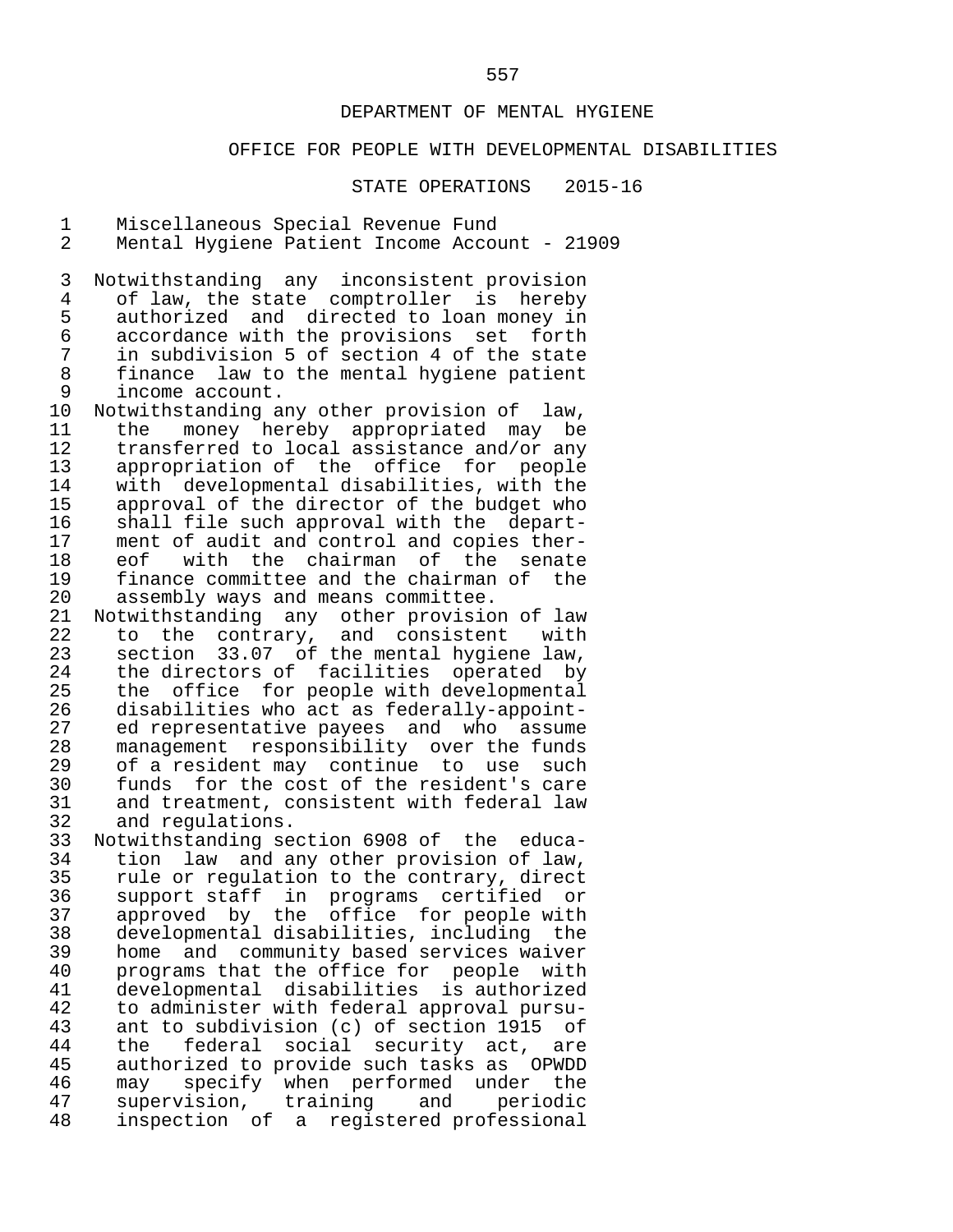# OFFICE FOR PEOPLE WITH DEVELOPMENTAL DISABILITIES

| 1<br>$\overline{2}$<br>$\mathsf{3}$<br>$\overline{4}$<br>5<br>$\sqrt{6}$<br>7<br>$\,8\,$<br>9<br>10<br>11<br>12<br>13<br>14 | nurse and in accordance with an authorized<br>practitioner's ordered care.<br>Notwithstanding any other provision of law<br>to the contrary, the OGS Interchange and<br>Transfer Authority, the IT Interchange and<br>Transfer Authority, the Alignment Inter-<br>change and Transfer Authority and the Lean<br>Certification Bonus Authority as defined<br>in the 2015-16 state fiscal year state<br>operations appropriation for the budget<br>division program of the division of the<br>budget, are deemed fully incorporated<br>herein and a part of this appropriation as<br>if fully stated. |
|-----------------------------------------------------------------------------------------------------------------------------|-----------------------------------------------------------------------------------------------------------------------------------------------------------------------------------------------------------------------------------------------------------------------------------------------------------------------------------------------------------------------------------------------------------------------------------------------------------------------------------------------------------------------------------------------------------------------------------------------------|
| 15                                                                                                                          | PERSONAL SERVICE                                                                                                                                                                                                                                                                                                                                                                                                                                                                                                                                                                                    |
| 16<br>17<br>18<br>19                                                                                                        | Personal service--regular  379,986,000<br>Temporary service  960,000<br>Holiday/overtime compensation  31,103,000                                                                                                                                                                                                                                                                                                                                                                                                                                                                                   |
| 20<br>21                                                                                                                    | Amount available for personal service  412,049,000                                                                                                                                                                                                                                                                                                                                                                                                                                                                                                                                                  |
| 22                                                                                                                          | NONPERSONAL SERVICE                                                                                                                                                                                                                                                                                                                                                                                                                                                                                                                                                                                 |
| 23<br>24<br>25<br>26<br>27<br>28<br>29<br>30                                                                                | Nonpersonal service, including moneys for<br>the community services program, net of<br>refunds, rebates, reimbursements and cred-<br>its, and expenses related to the payment<br>of a provider of services assessment for<br>the period April 1, 2015 through March 31,<br>2016 pursuant to section 43.04 of the<br>mental hygiene law.                                                                                                                                                                                                                                                             |
| 31<br>32<br>33<br>34<br>35<br>36<br>37                                                                                      | Supplies and materials  22,120,000<br>Contractual services  37,914,000<br>Fringe benefits  224,360,000<br>Indirect costs  16,922,000                                                                                                                                                                                                                                                                                                                                                                                                                                                                |
| 38<br>39                                                                                                                    | Amount available for nonpersonal service  315,838,000                                                                                                                                                                                                                                                                                                                                                                                                                                                                                                                                               |
| 40<br>41                                                                                                                    | Program account subtotal  727,887,000                                                                                                                                                                                                                                                                                                                                                                                                                                                                                                                                                               |
| 42<br>43<br>44                                                                                                              | Special Revenue Funds - Other<br>Miscellaneous Special Revenue Fund<br>Mental Hygiene Program Fund Account - 21907                                                                                                                                                                                                                                                                                                                                                                                                                                                                                  |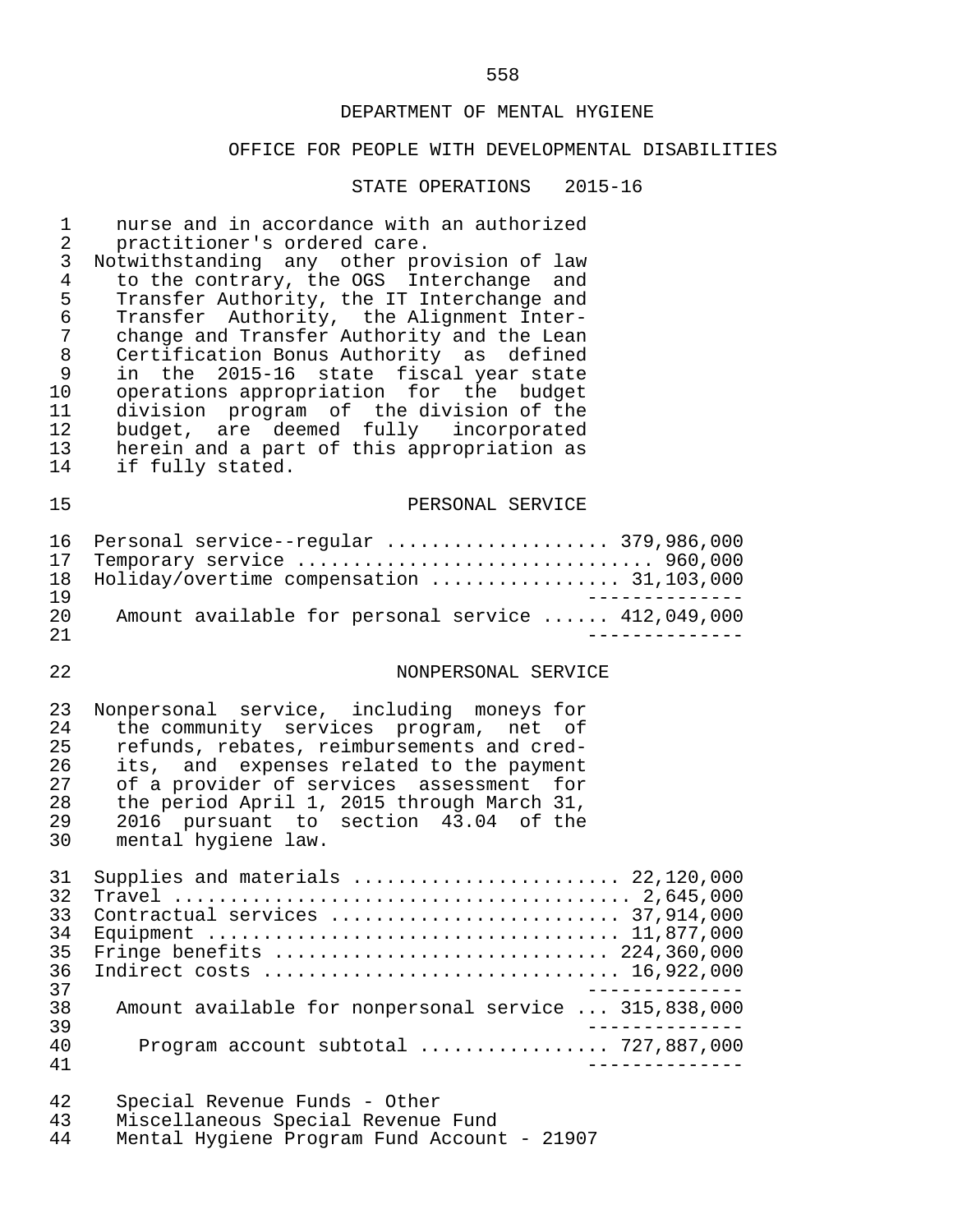### OFFICE FOR PEOPLE WITH DEVELOPMENTAL DISABILITIES

STATE OPERATIONS 2015-16

1 Notwithstanding any inconsistent provision<br>2 of law, the state comptroller is hereby 2 of law, the state comptroller is hereby<br>3 authorized and directed to loan money in 3 authorized and directed to loan money in<br>4 accordance with the provisions set forth 4 accordance with the provisions set forth<br>5 in subdivision 5 of section 4 of the state 5 in subdivision 5 of section 4 of the state 6 finance law to the mental hygiene program 7 fund account.<br>8 Notwithstanding 8 Notwithstanding any other provision of law,<br>9 the money hereby appropriated may be 9 the money hereby appropriated may be<br>10 transferred to local assistance and/or\_any 10 transferred to local assistance and/or any<br>11 appropriation of the office for people 11 appropriation of the office for people<br>12 with developmental disabilities, with the 12 with developmental disabilities, with the 13 approval of the director of the budget who<br>14 shall file such approval with the depart-14 shall file such approval with the depart-<br>15 ment of audit and control and copies ther-15 ment of audit and control and copies ther-<br>16 eof with the chairman of the senate 16 eof with the chairman of the senate<br>17 finance-committee-and-the-chairman-of-the 17 finance committee and the chairman of the<br>18 assembly ways and means committee. 18 assembly ways and means committee.<br>19 Notwithstanding any other provisio 19 Notwithstanding any other provision of law<br>20 to the contrary, and consistent with 20 to the contrary, and consistent with<br>21 section 33.07 of the mental hygiene law, 21 section  $33.07$  of the mental hygiene law,<br>22 the directors of facilities operated by 22 the directors of facilities operated by<br>23 the office for people with developmental 23 the office for people with developmental<br>24 disabilities who act as federally-appoint- 24 disabilities who act as federally-appoint- 25 ed representative payees and who assume<br>26 management responsibility over the funds 26 management responsibility over the funds<br>27 of a resident may continue to use such 27 of a resident may continue to use such<br>28 funds for the cost of the resident's care 28 funds for the cost of the resident's care<br>29 and treatment, consistent with federal law 29 and treatment, consistent with federal law<br>30 and regulations. 30 and regulations.<br>31 Notwithstanding se 31 Notwithstanding section 6908 of the educa- 32 tion law and any other provision of law,<br>33 rule or regulation to the contrary, direct 33 rule or regulation to the contrary, direct<br>34 support staff in programs certified or 34 support staff in programs certified or

35 approved by the office for people with<br>36 developmental disabilities, including the 36 developmental disabilities, including the<br>37 home and community based services waiver 37 home and community based services waiver<br>38 programs that the office for people with 38 programs that the office for people with<br>39 developmental disabilities is authorized 39 developmental disabilities is authorized 40 to administer with federal approval pursu- 41 ant to subdivision (c) of section 1915 of<br>42 the federal social security act, are 42 the federal social security act, are<br>43 authorized to provide such tasks as OPWDD 43 authorized to provide such tasks as OPWDD<br>44 may specify when performed under the 44 may specify when performed under the<br>45 supervision, training and periodic 45 supervision, training and periodic<br>46 inspection of a registered-professional 46 inspection of a registered professional<br>47 nurse and in accordance with an authorized 47 nurse and in accordance with an authorized<br>48 practitioner's ordered care. 48 practitioner's ordered care.<br>49 Notwithstanding any other prov

49 Notwithstanding any other provision of law<br>50 to the contrary, the OGS Interchange and 50 to the contrary, the OGS Interchange and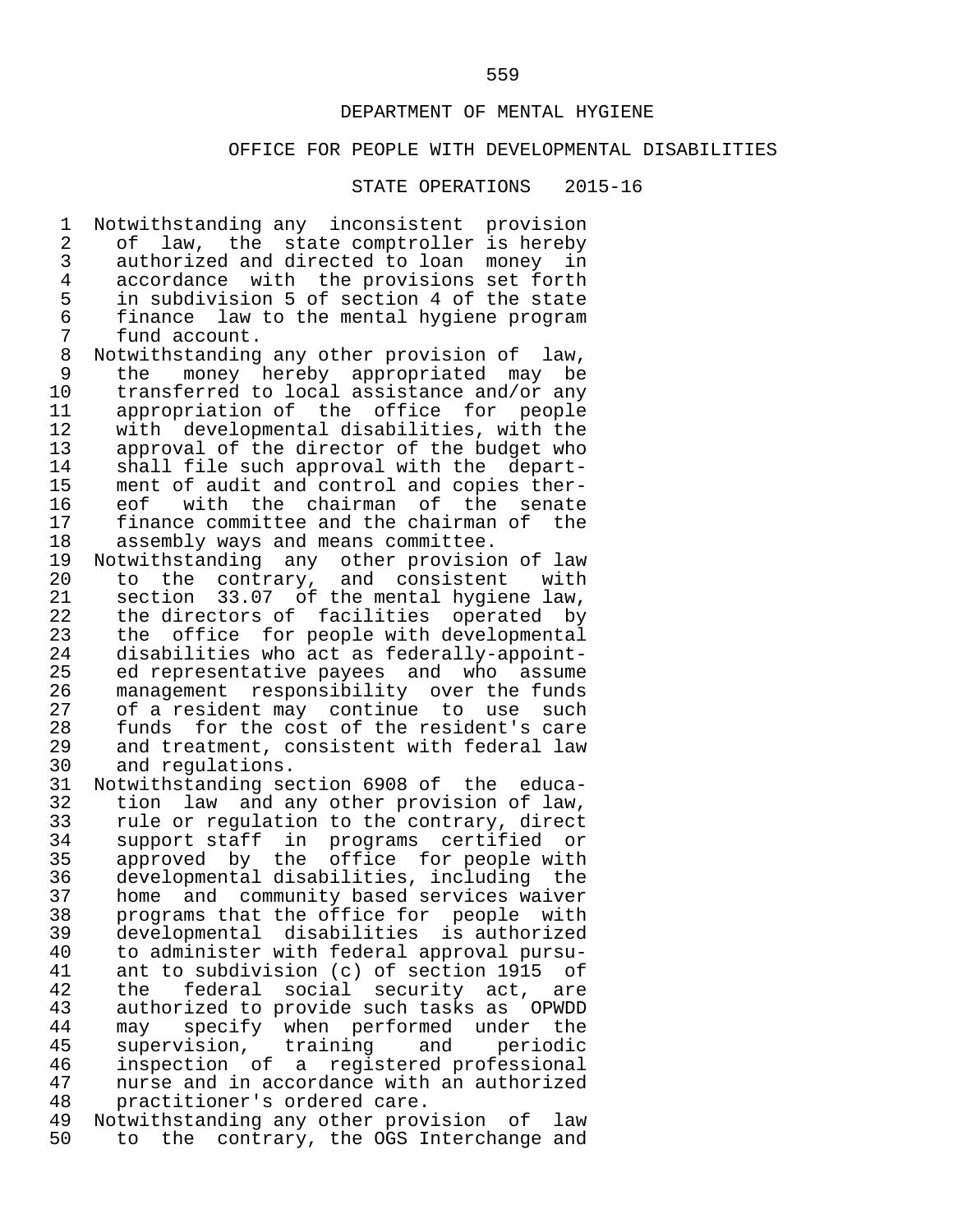### OFFICE FOR PEOPLE WITH DEVELOPMENTAL DISABILITIES

#### STATE OPERATIONS 2015-16

1 Transfer Authority, the IT Interchange and<br>2 Transfer Authority, the Alignment Inter-2 Transfer Authority, the Alignment Inter-<br>3 change and Transfer Authority and the Lean 3 change and Transfer Authority and the Lean<br>4 Certification Bonus Authority as defined 4 Certification Bonus Authority as defined<br>5 in the 2015-16 state fiscal year state 5 in the 2015-16 state fiscal year state 6 operations appropriation for the budget 7 division program of the division of the<br>8 budget, are deemed fully incorporated 8 budget, are deemed fully incorporated<br>9 herein and a part of this appropriation as 9 herein and a part of this appropriation as<br>10 if fully stated. if fully stated.

### 11 PERSONAL SERVICE

|    | 12 Personal service--regular  349,937,000          |
|----|----------------------------------------------------|
|    | 13 Temporary service  883,000                      |
|    | 14 Holiday/overtime compensation  28,643,000       |
| 15 |                                                    |
| 16 | Amount available for personal service  379,463,000 |
| 17 |                                                    |

#### 18 NONPERSONAL SERVICE

19 Nonpersonal service, including moneys for<br>20 the community services program, net of 20 the community services program, net of<br>21 refunds, rebates, reimbursements and cred-21 refunds, rebates, reimbursements and cred-<br>22 its, and expenses related to the payment 22 its, and expenses related to the payment<br>23 of a provider of services assessment for 23 of a provider of services assessment for<br>24 the period April 1, 2015 through March 31, 24 the period April 1, 2015 through March 31,<br>25 2016 pursuant to section 43.04 of the  $25$   $2016$  pursuant to section  $43.04$  of the<br>26 mental hygiene law. mental hygiene law.

| 27              | Supplies and materials $\ldots \ldots \ldots \ldots \ldots \ldots \ldots \ldots$ 19,260,000 |
|-----------------|---------------------------------------------------------------------------------------------|
| 28              |                                                                                             |
| 29              | Contractual services  33,008,000                                                            |
| 30              |                                                                                             |
| 31 <sup>-</sup> |                                                                                             |
| 32              |                                                                                             |
| 33              |                                                                                             |
| 34              | Amount available for nonpersonal service  284,222,000                                       |
| 35              |                                                                                             |
| 36              | Program account subtotal $\ldots$ 663,685,000                                               |
| 37              |                                                                                             |
|                 |                                                                                             |
| 38              | INSTITUTIONAL SERVICES PROGRAM  606,686,000                                                 |
| 39              |                                                                                             |
|                 |                                                                                             |
| 40              | Special Revenue Funds - Other                                                               |

|    | Special Revenue Funds - Other             |
|----|-------------------------------------------|
|    | Combined Nonexpendable Trust Fund         |
| 42 | OPWDD Nonexpendable Trust Account - 21654 |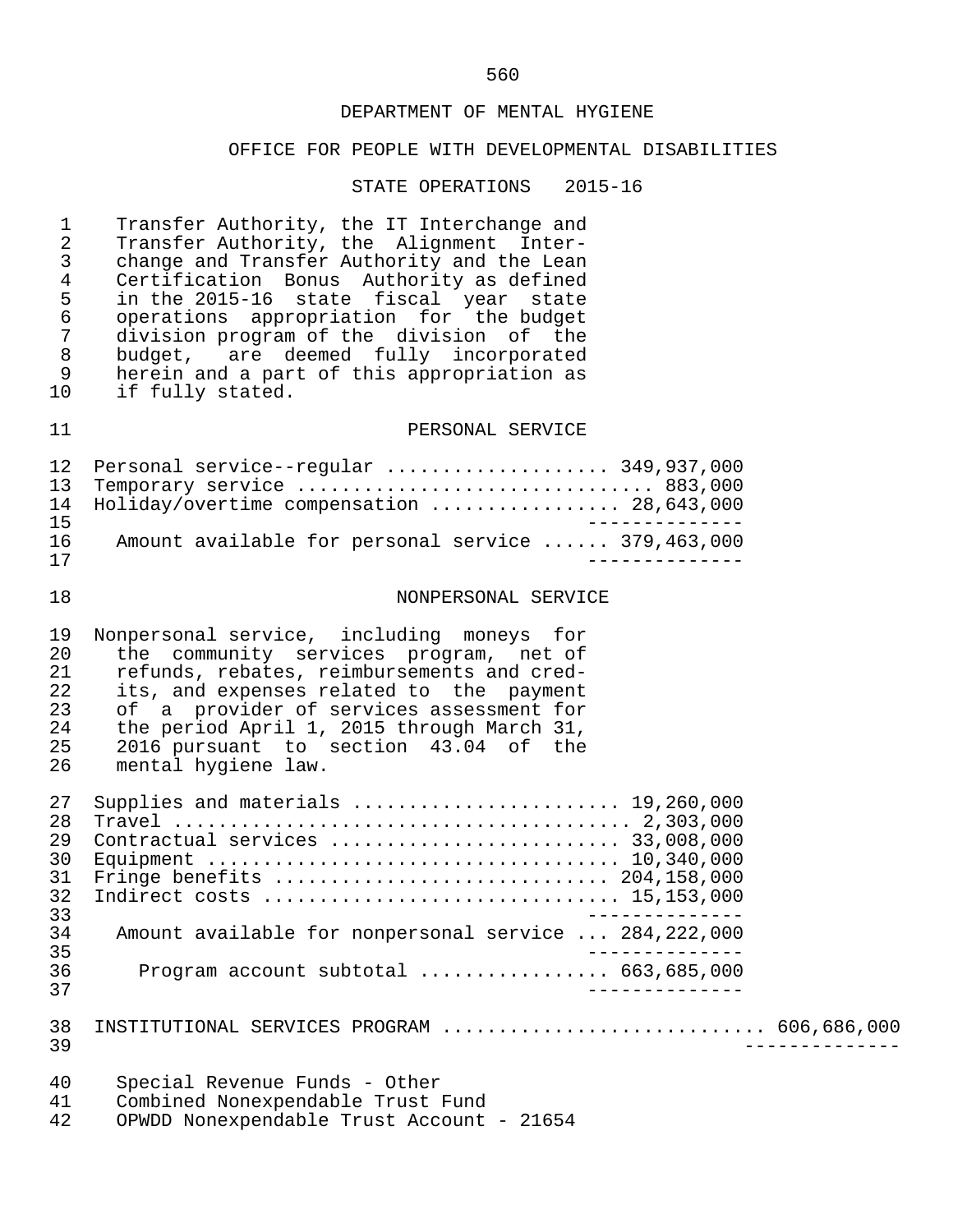#### OFFICE FOR PEOPLE WITH DEVELOPMENTAL DISABILITIES

STATE OPERATIONS 2015-16

1 For expenditures on behalf of individuals<br>2 from donated funds. Notwithstanding any 2 from donated funds. Notwithstanding any<br>3 other provision of law, the money hereby 3 other provision of law, the money hereby<br>4 appropriated may be transferred to local 4 appropriated may be transferred to local<br>5 assistance and/or any appropriation of the 5 assistance and/or any appropriation of the<br>6 office for people with developmental disa- 6 office for people with developmental disa- 7 bilities, with the approval of the direc-<br>8 tor of the budget who shall file such 8 tor of the budget who shall file such<br>9 approval with the department of audit and 9 approval with the department of audit and<br>10 control and copies thereof with the chair-10 control and copies thereof with the chair-<br>11 man of the senate finance committee and 11 man of the senate finance committee and<br>12 the chairman of the assembly ways and 12 the chairman of the assembly ways and<br>13 means committee. means committee. 14 NONPERSONAL SERVICE 15 Supplies and materials ............................. 4,000

|  | Program account subtotal $4,000$ |  |
|--|----------------------------------|--|
|  |                                  |  |

19 Special Revenue Funds - Other<br>20 Mental Health Gifts and Donat

20 Mental Health Gifts and Donations Fund<br>21 Office for People With Developmental Di 21 Office for People With Developmental Disabilities Gifts and Donations Account - 20000

23 For expenditures on behalf of individuals<br>24 from donated funds. Notwithstanding any 24 from donated funds. Notwithstanding any<br>25 other provision of law, the money hereby 25 other provision of law, the money hereby<br>26 appropriated may be transferred to local 26 appropriated may be transferred to local<br>27 assistance and/or any appropriation of the 27 assistance and/or any appropriation of the<br>28 office for people with developmental disa-28 office for people with developmental disa-<br>29 bilities, with the approval of the direc-29 bilities, with the approval of the direc-<br>30 tor of the budget who shall file such 30 tor of the budget who shall file such<br>31 approval with the department of audit and 31 approval with the department of audit and<br>32 control and copies thereof with the chair-32 control and copies thereof with the chair-<br>33 man of the senate finance committee and 33 man of the senate finance committee and<br>34 the chairman of the assembly ways and 34 the chairman of the assembly ways and<br>35 means committee. means committee.

#### 36 NONPERSONAL SERVICE

#### 37 Supplies and materials ............................. 498,000<br>38 38<br>39 Drogram account subtotal ....................... 498.000 39 Program account subtotal ..................... 498,000 40 --------------

- 41 Special Revenue Funds Other 42 Miscellaneous Special Revenue Fund<br>43 Mental Hygiene Patient Income Accou
- Mental Hygiene Patient Income Account 21909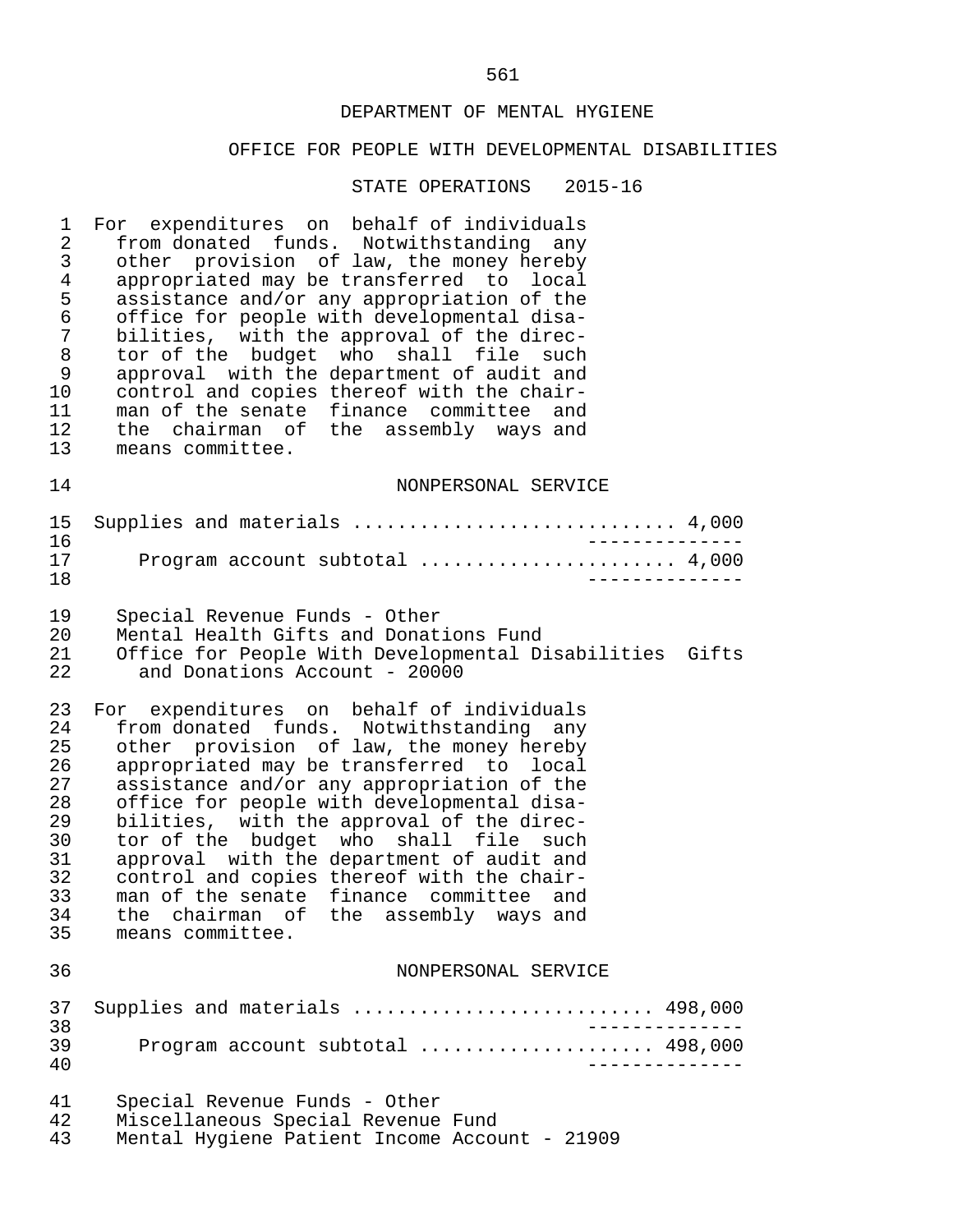#### OFFICE FOR PEOPLE WITH DEVELOPMENTAL DISABILITIES

#### STATE OPERATIONS 2015-16

1 Notwithstanding any other provision of law,<br>2 the money hereby appropriated may be 2 the money hereby appropriated may be<br>3 transferred to local assistance and/or\_any 3 transferred to local assistance and/or any<br>4 appropriation of the office for people 4 appropriation of the office for people<br>5 with developmental disabilities, with the 5 with developmental disabilities, with the 6 approval of the director of the budget who 7 shall file such approval with the depart-<br>8 ment of audit and control and copies ther-8 ment of audit and control and copies ther-<br>9 eof with the chairman of the senate 9 eof with the chairman of the senate<br>10 finance-committee-and-the-chairman-of-the 10 finance committee and the chairman of the<br>11 assembly ways and means committee. The 11 assembly ways and means committee. The<br>12 state comptroller is hereby authorized and 12 state comptroller is hereby authorized and<br>13 directed to loan money in accordance with 13 directed to loan money in accordance with<br>14 the provisions set forth in subdivision 5 14 the provisions set forth in subdivision 5<br>15 of section 4 of the state finance law to 15 of section 4 of the state finance law to<br>16 the mental hygiene patient income account. 16 the mental hygiene patient income account.<br>17 Notwithstanding any other provision of law 17 Notwithstanding any other provision of law<br>18 to the contrary, and consistent with 18 to the contrary, and consistent with<br>19 section 33.07 of the mental hygiene law. 19 section 33.07 of the mental hygiene law,<br>20 the directors of facilities operated by 20 the directors of facilities operated by<br>21 the office for people with developmental 21 the office for people with developmental<br>22 disabilities who act as federally-appoint-22 disabilities who act as federally-appoint-<br>23 ed representative payees and who assume 23 ed representative payees and who assume<br>24 management responsibility over the funds 24 management responsibility over the funds<br>25 of a resident may continue to use such 25 of a resident may continue to use such<br>26 funds for the cost of the resident's care 26 funds for the cost of the resident's care<br>27 and treatment, consistent with federal law 27 and treatment, consistent with federal law<br>28 and regulations. 28 and regulations.<br>29 Notwithstanding se 29 Notwithstanding section 6908 of the educa- 30 tion law and any other provision of law,<br>31 rule or regulation to the contrary, direct 31 rule or regulation to the contrary, direct<br>32 support staff in programs certified or 32 support staff in programs certified or 33 approved by the office for people with 34 developmental disabilities, including the<br>35 home and community based services waiver 35 home and community based services waiver<br>36 brograms that the office for people with <sup>36</sup> programs that the office for people with<br>37 developmental disabilities is authorized 37 developmental disabilities is authorized 38 to administer with federal approval pursu- 39 ant to subdivision (c) of section 1915 of<br>40 the federal social security act, are 40 the federal social security act, are<br>41 authorized to provide such tasks as OPWDD authorized to provide such tasks as OPWDD 42 may specify when performed under the<br>43 supervision, training and periodic 43 supervision, training and periodic<br>44 inspection of a registered-professional 44 inspection of a registered professional<br>45 nurse and in accordance with an authorized 45 nurse and in accordance with an authorized<br>46 practitioner's ordered care.

46 practitioner's ordered care.<br>47 Notwithstanding any other prov 47 Notwithstanding any other provision of law<br>48 to the contrary, the OGS Interchange and 48 to the contrary, the OGS Interchange and<br>49 Transfer Authority, the IT Interchange and 49 Transfer Authority, the IT Interchange and<br>50 Transfer Authority, the Alignment Inter-Transfer Authority, the Alignment Inter-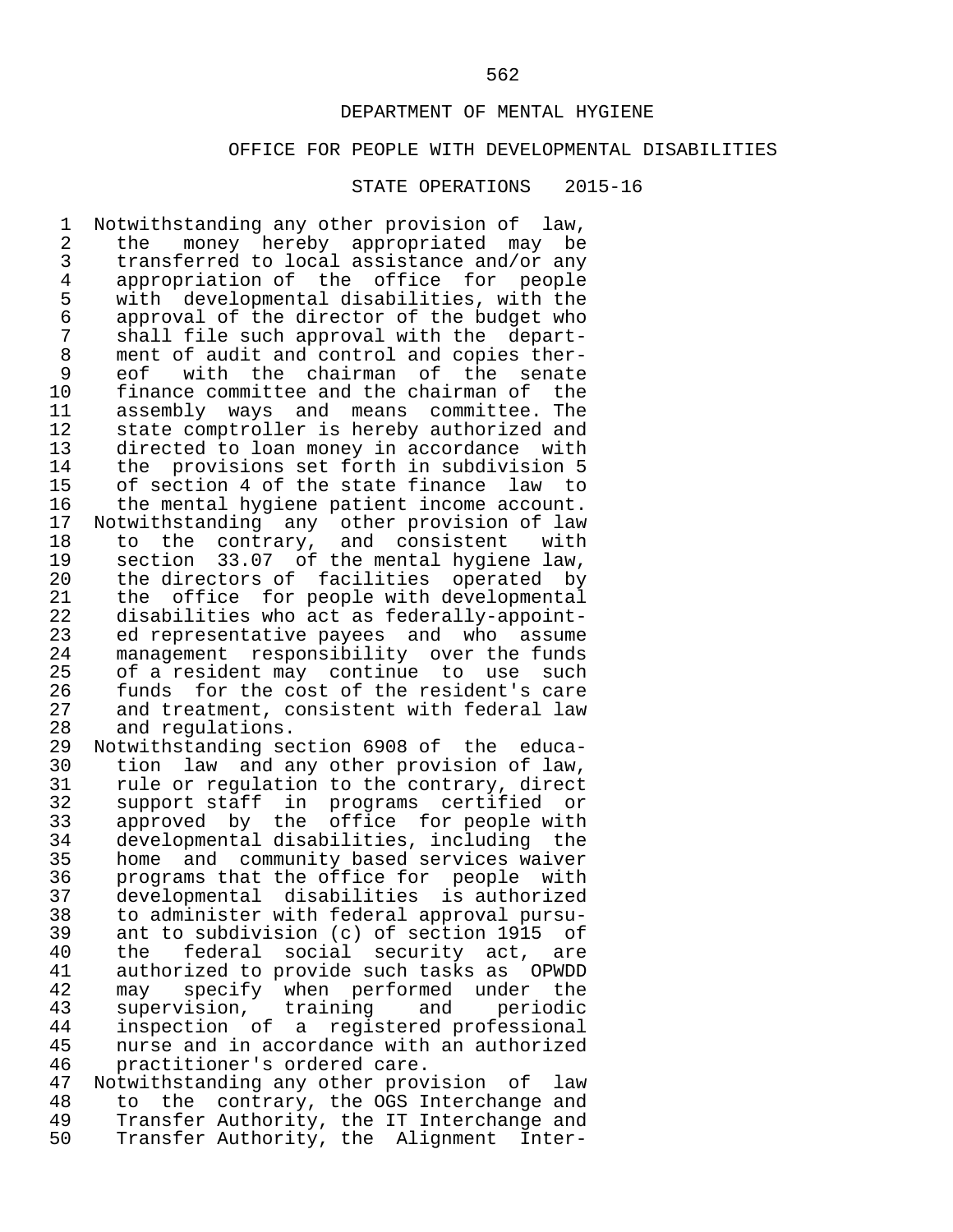### OFFICE FOR PEOPLE WITH DEVELOPMENTAL DISABILITIES

#### STATE OPERATIONS 2015-16

1 change and Transfer Authority and the Lean<br>2 Certification Bonus Authority as defined 2 Certification Bonus Authority as defined<br>3 in the 2015-16 state fiscal year state 3 in the 2015-16 state fiscal year state 4 operations appropriation for the budget 5 division program of the division of the<br>6 budget, are deemed fully incorporated 6 budget,  $ar^2$  deemed fully incorporated<br>7 herein and a part of this appropriation as 7 herein and a part of this appropriation as<br>8 if fully stated. if fully stated. 9 PERSONAL SERVICE 10 Personal service--regular ..................... 147,877,000<br>11 Temporary service .................................. 275.000 11 Temporary service ................................ 275,000 12 Holiday/overtime compensation ................. 11,914,000 13<br>14 Amount available for personal service ...... 160.066.000 14 Amount available for personal service ...... 160,066,000<br>15 15 -------------- 16 NONPERSONAL SERVICE 17 Nonpersonal service, including expenses<br>18 related to the payment of a provider of 18 related to the payment of a provider of<br>19 services assessment for the period April 19 services assessment for the period April<br>20 1.2015 through March 31, 2016 pursuant to 20 1, 2015 through March 31, 2016 pursuant to<br>21 section 43.04 of the mental hygiene law. section 43.04 of the mental hygiene law. 22 Supplies and materials ........................ 19,865,000 23 Travel ........................................... 747,000 24 Contractual services .......................... 18,816,000 25 Equipment ...................................... 5,613,000 26 Fringe benefits ............................... 97,358,000 27 Indirect costs ................................ 15,129,000 -------------<br>29 Amount available for nonpersonal service ... 157,528,000 29 Amount available for nonpersonal service ... 157,528,000 30 -------------- 31 Program account subtotal ................. 317,594,000 32 -------------- 33 Special Revenue Funds - Other 34 Miscellaneous Special Revenue Fund<br>35 Mental Hygiene Program Fund Account Mental Hygiene Program Fund Account - 21907 36 Notwithstanding any inconsistent provision 37 of law, the state comptroller is hereby 38 authorized and directed to loan money in<br>39 accordance with the provisions set forth 39 accordance with the provisions set forth 40 in subdivision 5 of section 4 of the state<br>41 finance law to the mental hygiene program 41 finance law to the mental hygiene program<br>42 fund account. fund account.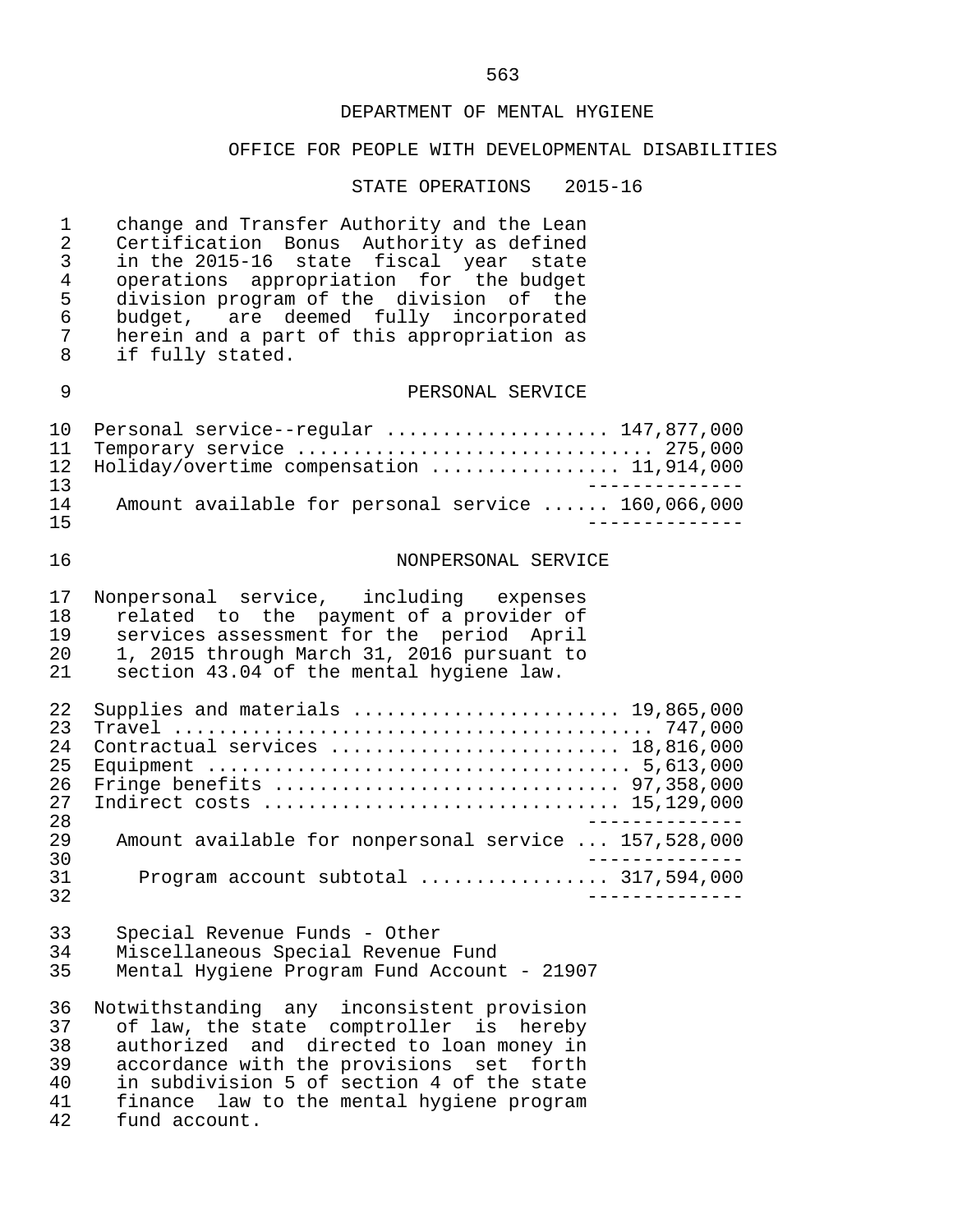#### OFFICE FOR PEOPLE WITH DEVELOPMENTAL DISABILITIES

#### STATE OPERATIONS 2015-16

1 Notwithstanding any other provision of law,<br>2 the money hereby appropriated may be 2 the money hereby appropriated may be<br>3 transferred to local assistance and/or\_any 3 transferred to local assistance and/or any<br>4 appropriation of the office for people 4 appropriation of the office for people<br>5 with developmental disabilities, with the 5 with developmental disabilities, with the 6 approval of the director of the budget who 7 shall file such approval with the depart-<br>8 ment of audit and control and copies ther-8 ment of audit and control and copies ther-<br>9 eof with the chairman of the senate 9 eof with the chairman of the senate<br>10 finance-committee-and-the-chairman-of-the 10 finance committee and the chairman of the<br>11 assembly ways and means committee.

11 assembly ways and means committee.<br>12 Notwithstanding any other provisio 12 Notwithstanding any other provision of law<br>13 to the contrary, and consistent with 13 to the contrary, and consistent with<br>14 section 33.07 of the mental hygiene law. 14 section 33.07 of the mental hygiene law,<br>15 the directors of facilities operated by 15 the directors of facilities operated by<br>16 the office for people with developmental 16 the office for people with developmental<br>17 disabilities who act as federally-appoint- 17 disabilities who act as federally-appoint- 18 ed representative payees and who assume 19 management responsibility over the funds<br>20 of a resident may continue to use such 20 of a resident may continue to use such<br>21 funds for the cost of the resident's care 21 funds for the cost of the resident's care<br>22 and treatment, consistent with federal law 22 and treatment, consistent with federal law<br>23 and regulations.

23 and regulations.<br>24 Notwithstanding se 24 Notwithstanding section 6908 of the educa- 25 tion law and any other provision of law,<br>26 yule or regulation to the contrary, direct 26 rule or regulation to the contrary, direct<br>27 support staff in programs certified or 27 support staff in programs certified or<br>28 approved by the office for people-with 28 approved by the office for people with<br>29 developmental-disabilities, including the 29 developmental disabilities, including the<br>30 home and community based services waiver 30 home and community based services waiver<br>31 brograms that the office for people with 31 programs that the office for people with<br>32 developmental disabilities is authorized 32 developmental disabilities is authorized 33 to administer with federal approval pursu-<br>34 ant to subdivision (c) of section 1915 of 34 ant to subdivision (c) of section 1915 of<br>35 the federal social security act, are 35 the federal social security act, are<br>36 authorized to provide such tasks as OPWDD 36 authorized to provide such tasks as OPWDD<br>37 may specify when performed under the 37 may specify when performed under the<br>38 supervision, training and periodic 38 supervision, training and periodic 39 inspection of a registered professional<br>40 nurse and in accordance with an authorized 40 nurse and in accordance with an authorized<br>41 practitioner's ordered care. practitioner's ordered care.

42 Notwithstanding any other provision of law<br>43 to the contrary, the OGS Interchange and 43 to the contrary, the OGS Interchange and<br>44 Transfer Authority, the IT Interchange and 44 Transfer Authority, the IT Interchange and<br>45 Transfer Authority, the Alignment Inter- 45 Transfer Authority, the Alignment Inter- 46 change and Transfer Authority and the Lean<br>47 Certification Bonus Authority as defined 47 Certification Bonus Authority as defined 48 in the 2015-16 state fiscal year state<br>49 operations appropriation for the budget 49 operations appropriation for the budget<br>50 division-program-of-the division of the division program of the division of the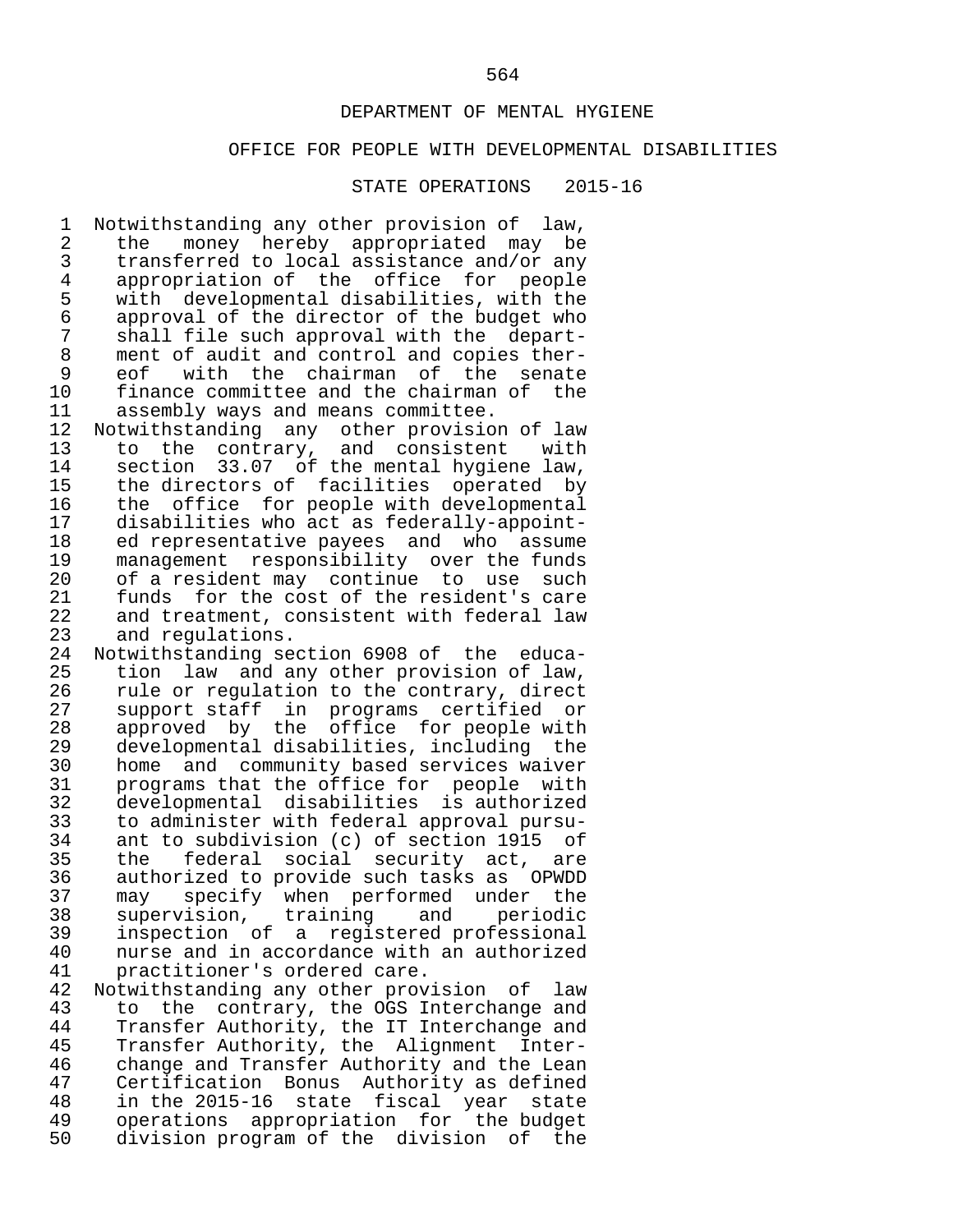# OFFICE FOR PEOPLE WITH DEVELOPMENTAL DISABILITIES

| $\mathbf{1}$<br>$\overline{2}$<br>3                            | budget, are deemed fully incorporated<br>herein and a part of this appropriation as<br>if fully stated.                                                                                                                                                                                                                                                                                                                                                                                                               |
|----------------------------------------------------------------|-----------------------------------------------------------------------------------------------------------------------------------------------------------------------------------------------------------------------------------------------------------------------------------------------------------------------------------------------------------------------------------------------------------------------------------------------------------------------------------------------------------------------|
| $\overline{4}$                                                 | PERSONAL SERVICE                                                                                                                                                                                                                                                                                                                                                                                                                                                                                                      |
| 5<br>6<br>7<br>8<br>9                                          | Personal service--regular  136,159,000<br>Temporary service  253,000<br>Holiday/overtime compensation  10,975,000<br>_____________<br>Amount available for personal service  147,387,000                                                                                                                                                                                                                                                                                                                              |
| 10                                                             | . _ _ _ _ _ _ _ .                                                                                                                                                                                                                                                                                                                                                                                                                                                                                                     |
| 11                                                             | NONPERSONAL SERVICE                                                                                                                                                                                                                                                                                                                                                                                                                                                                                                   |
| 12<br>13<br>14<br>15<br>16                                     | Nonpersonal service, including expenses<br>related to the payment of a provider of<br>services assessment for the period April<br>1, 2015 through March 31, 2016 pursuant to<br>section 43.04 of the mental hygiene law.                                                                                                                                                                                                                                                                                              |
| 17<br>18<br>19<br>20<br>21<br>22<br>23                         | Supplies and materials  18,764,000<br>Contractual services  17,772,000                                                                                                                                                                                                                                                                                                                                                                                                                                                |
| 24<br>25<br>26                                                 | Amount available for nonpersonal service  138,546,000<br>Program account subtotal  285,933,000                                                                                                                                                                                                                                                                                                                                                                                                                        |
| 27                                                             | -------------                                                                                                                                                                                                                                                                                                                                                                                                                                                                                                         |
| 28<br>29<br>30                                                 | Enterprise Funds<br>Mental Hygiene Community Stores Account<br>OPWDD Community Stores Fund Account - 50500                                                                                                                                                                                                                                                                                                                                                                                                            |
| 32<br>33<br>34<br>35<br>36<br>37<br>38<br>39<br>40<br>41<br>42 | 31 For services and expenses of community<br>stores located at various developmental<br>centers.<br>Notwithstanding any other provision of law,<br>money hereby appropriated may be<br>the<br>transferred to local assistance and/or any<br>appropriation of the office for people<br>with developmental disabilities, with the<br>approval of the director of the budget who<br>shall file such approval with the depart-<br>ment of audit and control and copies ther-<br>eof<br>with the chairman of the<br>senate |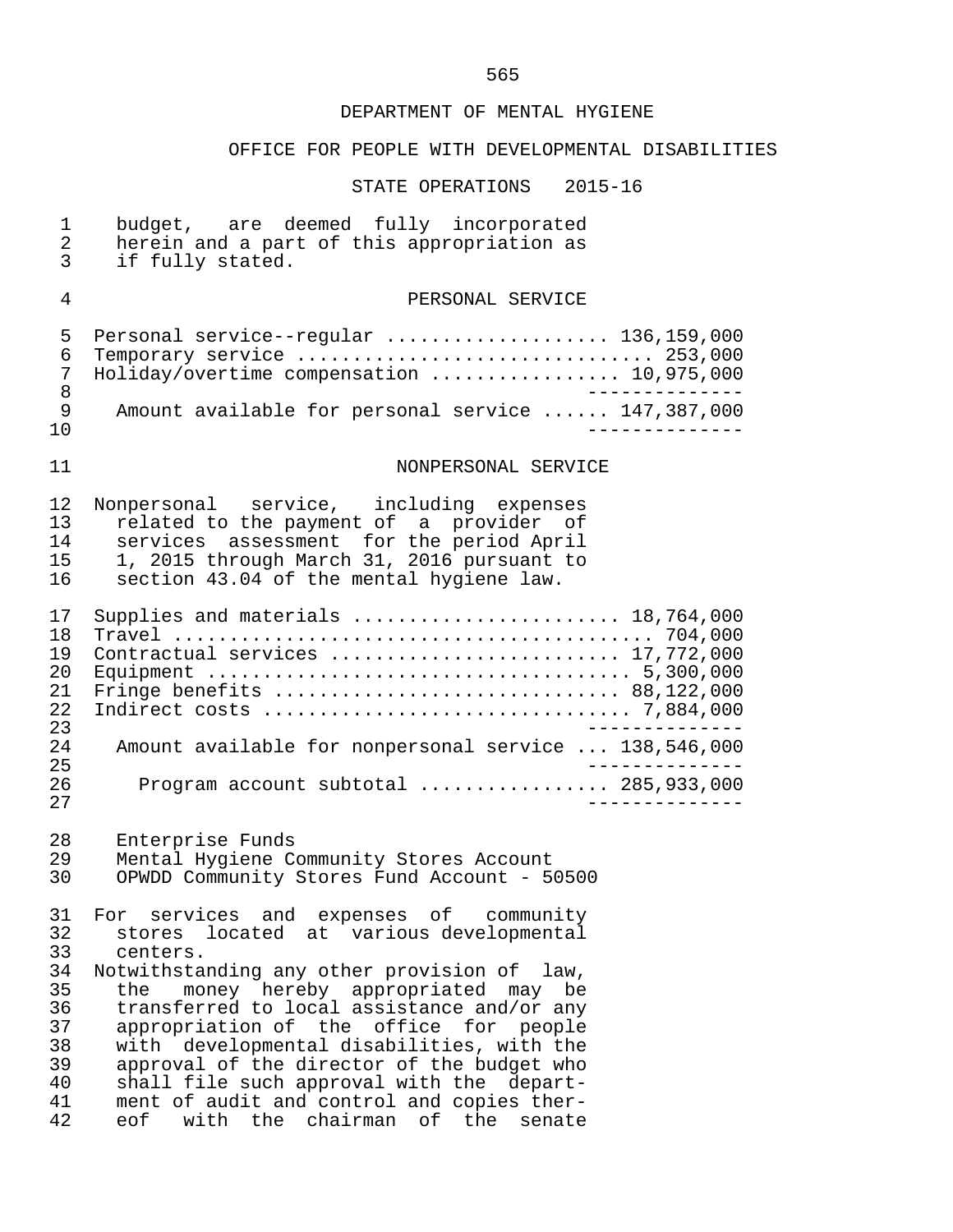# OFFICE FOR PEOPLE WITH DEVELOPMENTAL DISABILITIES

| 1<br>2<br>3<br>4<br>5<br>6<br>7<br>8<br>9<br>10<br>11                                  | finance committee and the chairman of the<br>assembly ways and means committee.<br>Notwithstanding any other provision of law<br>to the contrary, the OGS Interchange and<br>Transfer Authority, the IT Interchange and<br>Transfer Authority, the Alignment Inter-<br>change and Transfer Authority and the Lean<br>Certification Bonus Authority as defined<br>in the 2015-16<br>state fiscal year state<br>operations appropriation for the budget<br>division program of the division of the                                                                                                                                                                    |
|----------------------------------------------------------------------------------------|---------------------------------------------------------------------------------------------------------------------------------------------------------------------------------------------------------------------------------------------------------------------------------------------------------------------------------------------------------------------------------------------------------------------------------------------------------------------------------------------------------------------------------------------------------------------------------------------------------------------------------------------------------------------|
| $12 \,$                                                                                | budget, are deemed fully incorporated                                                                                                                                                                                                                                                                                                                                                                                                                                                                                                                                                                                                                               |
| 13                                                                                     | herein and a part of this appropriation as                                                                                                                                                                                                                                                                                                                                                                                                                                                                                                                                                                                                                          |
| 14                                                                                     | if fully stated.                                                                                                                                                                                                                                                                                                                                                                                                                                                                                                                                                                                                                                                    |
| 15                                                                                     | PERSONAL SERVICE                                                                                                                                                                                                                                                                                                                                                                                                                                                                                                                                                                                                                                                    |
| 16<br>17                                                                               | Personal service--regular  289,000                                                                                                                                                                                                                                                                                                                                                                                                                                                                                                                                                                                                                                  |
| 18                                                                                     | NONPERSONAL SERVICE                                                                                                                                                                                                                                                                                                                                                                                                                                                                                                                                                                                                                                                 |
| 19                                                                                     | Supplies and materials  719,000                                                                                                                                                                                                                                                                                                                                                                                                                                                                                                                                                                                                                                     |
| 20                                                                                     |                                                                                                                                                                                                                                                                                                                                                                                                                                                                                                                                                                                                                                                                     |
| 21                                                                                     |                                                                                                                                                                                                                                                                                                                                                                                                                                                                                                                                                                                                                                                                     |
| 22                                                                                     | ______________                                                                                                                                                                                                                                                                                                                                                                                                                                                                                                                                                                                                                                                      |
| 23                                                                                     | Amount available for nonpersonal service  825,000                                                                                                                                                                                                                                                                                                                                                                                                                                                                                                                                                                                                                   |
| 24                                                                                     | _______                                                                                                                                                                                                                                                                                                                                                                                                                                                                                                                                                                                                                                                             |
| 25                                                                                     | Program account subtotal $\ldots$ 1,114,000                                                                                                                                                                                                                                                                                                                                                                                                                                                                                                                                                                                                                         |
| 26                                                                                     | ___________                                                                                                                                                                                                                                                                                                                                                                                                                                                                                                                                                                                                                                                         |
| 27                                                                                     | Enterprise Funds                                                                                                                                                                                                                                                                                                                                                                                                                                                                                                                                                                                                                                                    |
| 28                                                                                     | OPWDD Sheltered Workshop Fund                                                                                                                                                                                                                                                                                                                                                                                                                                                                                                                                                                                                                                       |
| 29                                                                                     | Sheltered Workshop Fund OPWDD Account - 50450                                                                                                                                                                                                                                                                                                                                                                                                                                                                                                                                                                                                                       |
| 30<br>31<br>32<br>33<br>34<br>35<br>36<br>37<br>38<br>39<br>40<br>41<br>42<br>43<br>44 | For services and expenses including sala-<br>ries, supplies and materials of sheltered<br>workshops and vocational rehabilitation<br>work activities.<br>Notwithstanding any other provision of law,<br>money hereby appropriated may<br>the<br>be<br>transferred to local assistance and/or any<br>appropriation of the office for people<br>developmental disabilities, with the<br>with<br>approval of the director of the budget who<br>shall file such approval with the depart-<br>ment of audit and control and copies ther-<br>with the chairman of the<br>eof<br>senate<br>finance committee and the chairman of the<br>assembly ways and means committee. |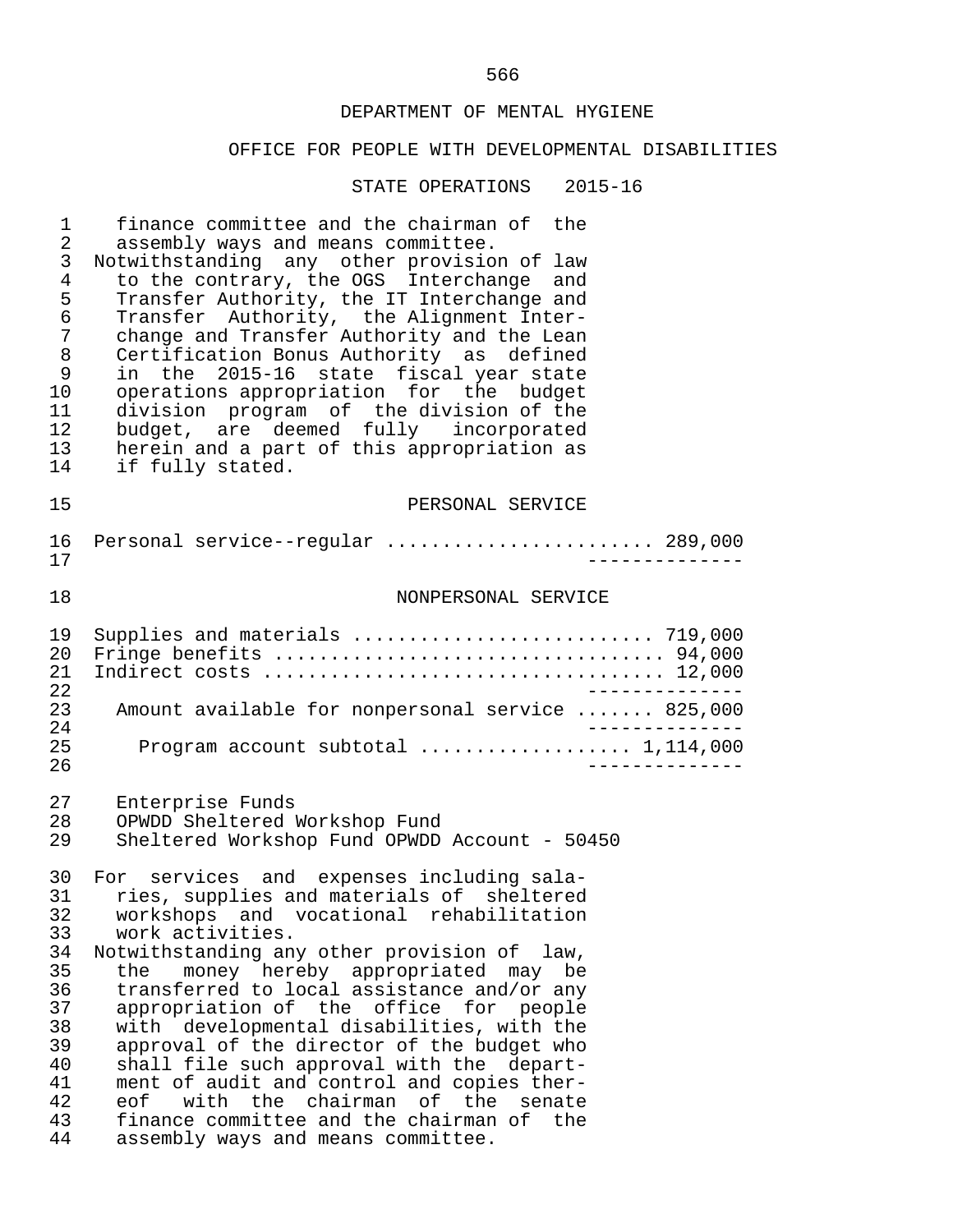#### OFFICE FOR PEOPLE WITH DEVELOPMENTAL DISABILITIES

STATE OPERATIONS 2015-16

1 Notwithstanding any other provision of law<br>2 to the contrary, the OGS Interchange and 2 to the contrary, the OGS Interchange and<br>3 Transfer Authority, the IT Interchange and 3 Transfer Authority, the IT Interchange and<br>4 Transfer Authority, the Alignment Inter-4 Transfer Authority, the Alignment Inter-<br>5 change and Transfer Authority and the Lean 5 change and Transfer Authority and the Lean<br>6 Certification Bonus Authority as defined 6 Certification Bonus Authority as defined<br>7 in the 2015-16 state fiscal vear state 7 in the 2015-16 state fiscal year state 8 operations appropriation for the budget 9 division program of the division of the<br>10 budget, are deemed fully incorporated 10 budget, are deemed fully incorporated<br>11 herein and a part of this appropriation as 11 herein and a part of this appropriation as<br>12 if fully stated. if fully stated. 13 NONPERSONAL SERVICE 14 Supplies and materials ........................... 697,000 15 Travel ............................................ 10,000 16 Contractual services ............................. 796,000 Equipment  $\dots\dots\dots\dots\dots\dots\dots\dots\dots\dots\dots\dots\dots\dots$ . 40,000 18 -------------- 19 Program account subtotal ................... 1,543,000 20 -------------- 21 RESEARCH IN DEVELOPMENTAL DISABILITIES PROGRAM .............. 27,464,000<br>22 22 -------------- 23 Special Revenue Funds - Other<br>24 Combined Expendable Trust Fung 24 Combined Expendable Trust Fund<br>25 Research in Developmental Disal 25 Research in Developmental Disabilities Account - 20116 26 Amount available for genetic counseling and 27 research from external grants and contrib- 28 utions.<br>29 Notwithst 29 Notwithstanding any other provision of law,<br>30 the money hereby appropriated may be 30 the money hereby appropriated may be<br>31 transferred to local assistance and/or any 31 transferred to local assistance and/or any<br>32 appropriation of the office for people 32 appropriation of the office for people<br>33 with developmental disabilities, with the 33 with developmental disabilities, with the 34 approval of the director of the budget who<br>35 shall file such approval with the depart-35 shall file such approval with the depart-<br>36 ment of audit and control and copies ther-36 ment of audit and control and copies ther-<br>37 eof with the chairman of the senate 37 eof with the chairman of the senate<br>38 finance committee and the chairman of the 38 finance committee and the chairman of the<br>39 assembly ways and means committee. 39 assembly ways and means committee.<br>40 Notwithstanding any other provision 40 Notwithstanding any other provision of law<br>41 to the contrary, the OGS Interchange and 41 to the contrary, the OGS Interchange and<br>42 Transfer Authority, the IT Interchange and 42 Transfer Authority, the IT Interchange and 43 Transfer Authority, the Alignment Inter- 44 change and Transfer Authority and the Lean<br>45 Certification Bonus Authority as defined Certification Bonus Authority as defined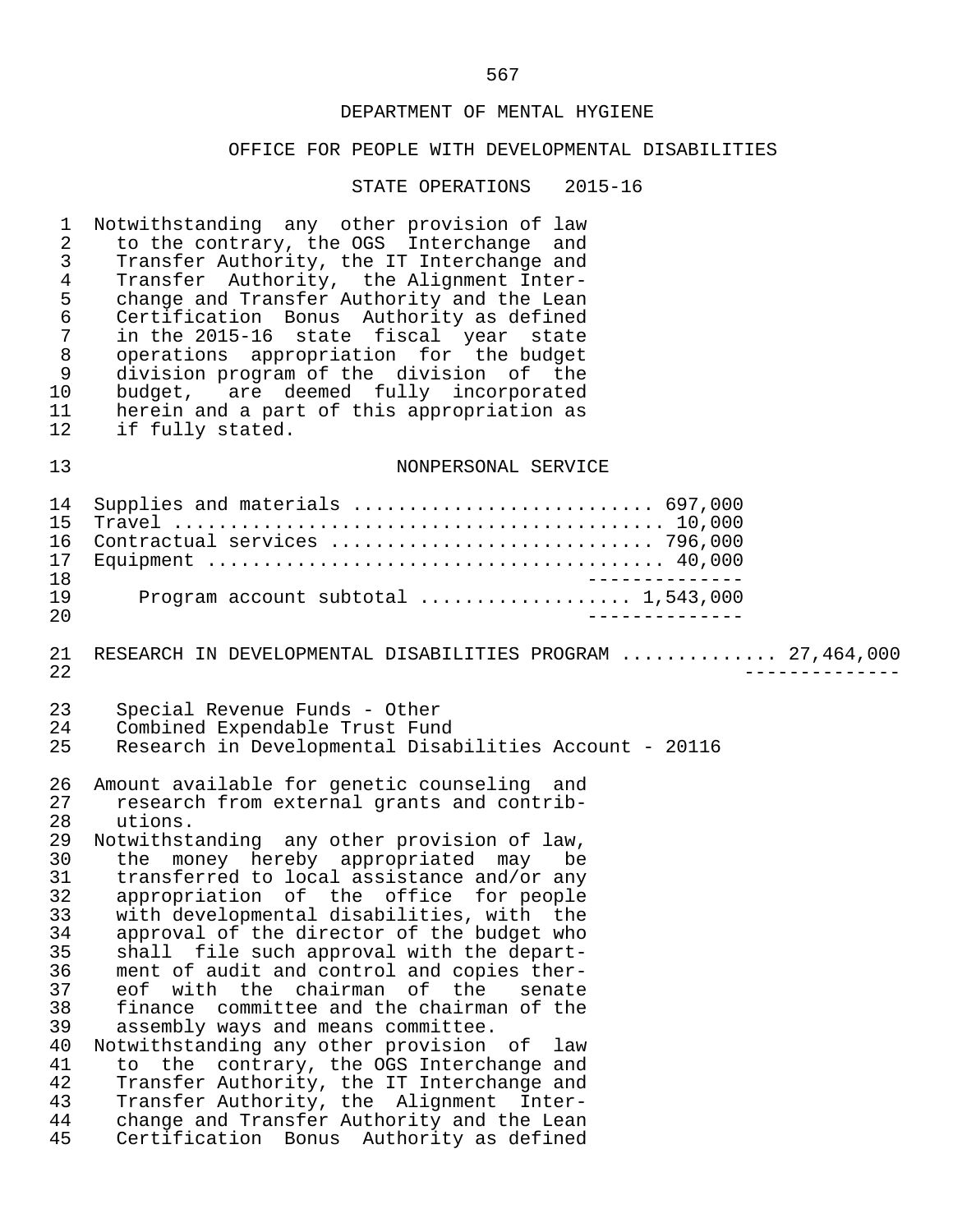# OFFICE FOR PEOPLE WITH DEVELOPMENTAL DISABILITIES

| $\mathbf 1$<br>$\overline{a}$<br>3<br>$\overline{4}$<br>5<br>6                                                                                                                               | in the 2015-16 state fiscal year state<br>operations appropriation for the budget<br>division program of the division of the<br>budget, are deemed fully incorporated<br>herein and a part of this appropriation as<br>if fully stated.                                                                                                                                                                                                                                                                                                                                                                                                                                                                                                                                                                                                                                                                                                                                                                                                                                                                                                                                                                                                                                                                                                                                                                                                                                                         |  |
|----------------------------------------------------------------------------------------------------------------------------------------------------------------------------------------------|-------------------------------------------------------------------------------------------------------------------------------------------------------------------------------------------------------------------------------------------------------------------------------------------------------------------------------------------------------------------------------------------------------------------------------------------------------------------------------------------------------------------------------------------------------------------------------------------------------------------------------------------------------------------------------------------------------------------------------------------------------------------------------------------------------------------------------------------------------------------------------------------------------------------------------------------------------------------------------------------------------------------------------------------------------------------------------------------------------------------------------------------------------------------------------------------------------------------------------------------------------------------------------------------------------------------------------------------------------------------------------------------------------------------------------------------------------------------------------------------------|--|
| 7                                                                                                                                                                                            | NONPERSONAL SERVICE                                                                                                                                                                                                                                                                                                                                                                                                                                                                                                                                                                                                                                                                                                                                                                                                                                                                                                                                                                                                                                                                                                                                                                                                                                                                                                                                                                                                                                                                             |  |
| 8<br>9                                                                                                                                                                                       | Contractual services  149,000                                                                                                                                                                                                                                                                                                                                                                                                                                                                                                                                                                                                                                                                                                                                                                                                                                                                                                                                                                                                                                                                                                                                                                                                                                                                                                                                                                                                                                                                   |  |
| 10<br>11                                                                                                                                                                                     | Program account subtotal  149,000                                                                                                                                                                                                                                                                                                                                                                                                                                                                                                                                                                                                                                                                                                                                                                                                                                                                                                                                                                                                                                                                                                                                                                                                                                                                                                                                                                                                                                                               |  |
| 12<br>13<br>14                                                                                                                                                                               | Special Revenue Funds - Other<br>Miscellaneous Special Revenue Fund<br>Mental Hygiene Patient Income Account - 21909                                                                                                                                                                                                                                                                                                                                                                                                                                                                                                                                                                                                                                                                                                                                                                                                                                                                                                                                                                                                                                                                                                                                                                                                                                                                                                                                                                            |  |
| 15<br>16<br>17<br>18<br>19<br>20<br>21<br>22<br>23<br>24<br>25<br>26<br>27<br>28<br>29<br>30<br>31<br>32<br>33<br>34<br>35<br>36<br>37<br>38<br>39<br>40<br>41<br>42<br>43<br>44<br>45<br>46 | Notwithstanding any other provision of law,<br>money hereby appropriated may be<br>the<br>transferred to local assistance and/or any<br>appropriation of the office for<br>people<br>with developmental disabilities, with the<br>approval of the director of the budget who<br>shall file such approval with the depart-<br>ment of audit and control and copies ther-<br>eof with the chairman of the senate<br>finance committee and the chairman of the<br>assembly ways and means committee. The<br>state comptroller is hereby authorized and<br>directed to loan money in accordance with<br>the provisions set forth in subdivision 5<br>of section 4 of the state finance law to<br>the mental hygiene patient income account.<br>Notwithstanding any other provision of law<br>to the contrary, and consistent with<br>section 33.07 of the mental hygiene law,<br>the directors of facilities operated<br>by<br>office<br>for people with developmental<br>the<br>disabilities who act as federally-appoint-<br>ed representative payees and<br>who<br>assume<br>responsibility over the funds<br>management<br>of a resident may continue<br>to<br>use<br>such<br>for the cost of the resident's care<br>funds<br>and treatment, consistent with federal law<br>and requlations.<br>Notwithstanding any other provision<br>оf<br>law<br>the<br>contrary, the OGS Interchange and<br>to<br>Transfer Authority, the IT Interchange and<br>Transfer Authority, the Alignment<br>Inter- |  |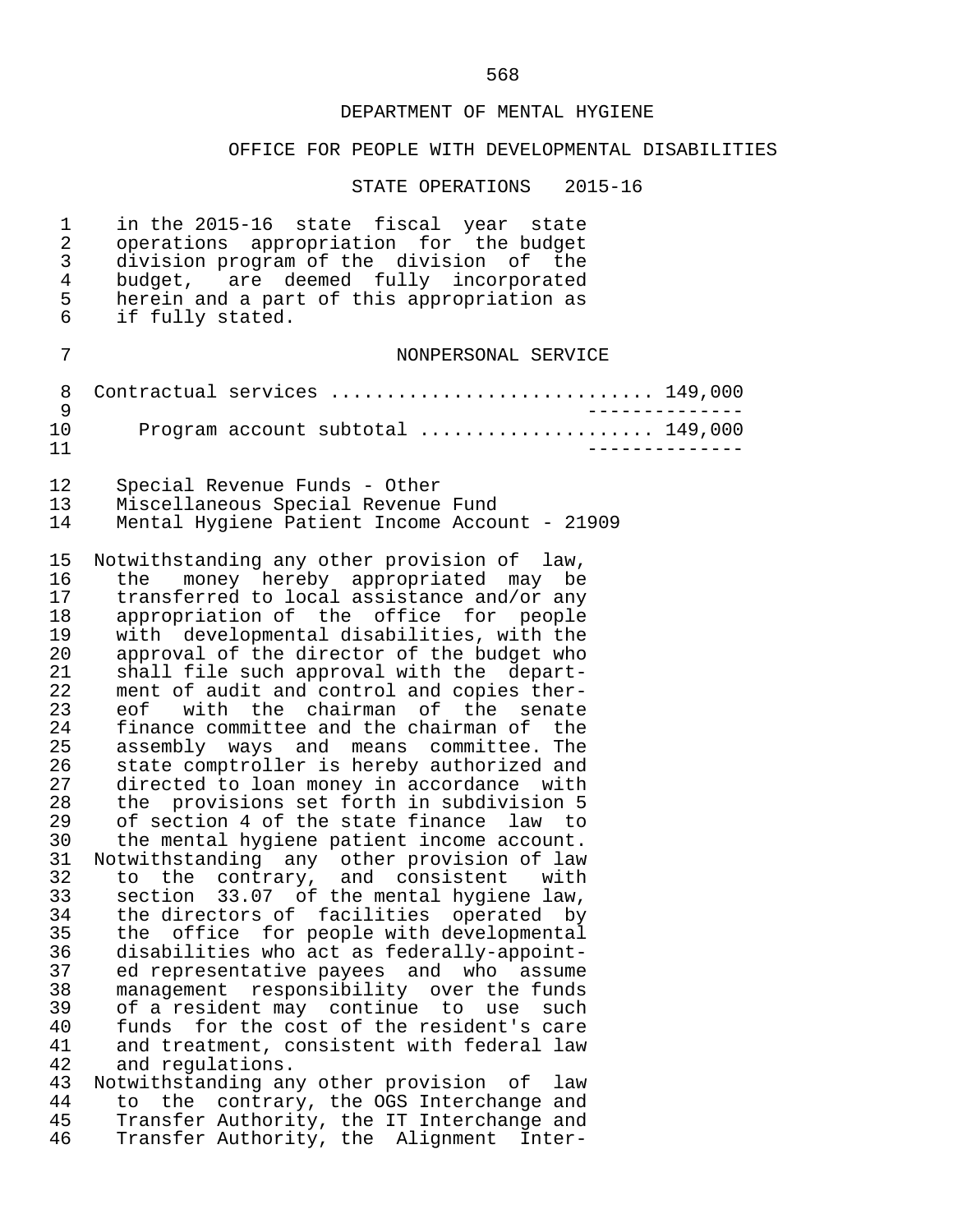# OFFICE FOR PEOPLE WITH DEVELOPMENTAL DISABILITIES

| $\mathbf 1$<br>$\overline{2}$<br>$\mathfrak{Z}$<br>$\overline{4}$<br>5<br>6<br>7<br>8 | change and Transfer Authority and the Lean<br>Certification Bonus Authority as defined<br>in the 2015-16 state fiscal year state<br>operations appropriation for the budget<br>division program of the division of the<br>budget, are deemed fully incorporated<br>herein and a part of this appropriation as<br>if fully stated.                                                                                                                                                                                                                                                                                                               |
|---------------------------------------------------------------------------------------|-------------------------------------------------------------------------------------------------------------------------------------------------------------------------------------------------------------------------------------------------------------------------------------------------------------------------------------------------------------------------------------------------------------------------------------------------------------------------------------------------------------------------------------------------------------------------------------------------------------------------------------------------|
| 9                                                                                     | PERSONAL SERVICE                                                                                                                                                                                                                                                                                                                                                                                                                                                                                                                                                                                                                                |
| 10<br>11<br>12<br>13<br>14                                                            | Holiday/overtime compensation  174,000<br>Amount available for personal service  8,156,000                                                                                                                                                                                                                                                                                                                                                                                                                                                                                                                                                      |
| 15                                                                                    | NONPERSONAL SERVICE                                                                                                                                                                                                                                                                                                                                                                                                                                                                                                                                                                                                                             |
| 16<br>17<br>18<br>19<br>20<br>21<br>22<br>23<br>24<br>25<br>26                        | Supplies and materials  421,000<br>Contractual services  568,000<br>Fringe benefits  4,894,000<br>Amount available for nonpersonal service  6,211,000<br>Program account subtotal  14,367,000                                                                                                                                                                                                                                                                                                                                                                                                                                                   |
| 27<br>28<br>29                                                                        | Special Revenue Funds - Other<br>Miscellaneous Special Revenue Fund<br>Mental Hygiene Program Fund Account - 21907                                                                                                                                                                                                                                                                                                                                                                                                                                                                                                                              |
| 30<br>31<br>32<br>33<br>34<br>35<br>36<br>37<br>38<br>39<br>40<br>41<br>42<br>43      | Notwithstanding any other provision of law,<br>money hereby appropriated may be<br>the<br>transferred to local assistance and/or any<br>appropriation of the office for people<br>with developmental disabilities, with the<br>approval of the director of the budget who<br>shall file such approval with the depart-<br>ment of audit and control and copies ther-<br>with the chairman of the senate<br>eof<br>finance committee and the chairman of the<br>assembly ways and means committee.The<br>state comptroller is hereby authorized and<br>directed to loan money in accordance with<br>provisions set forth in subdivision 5<br>the |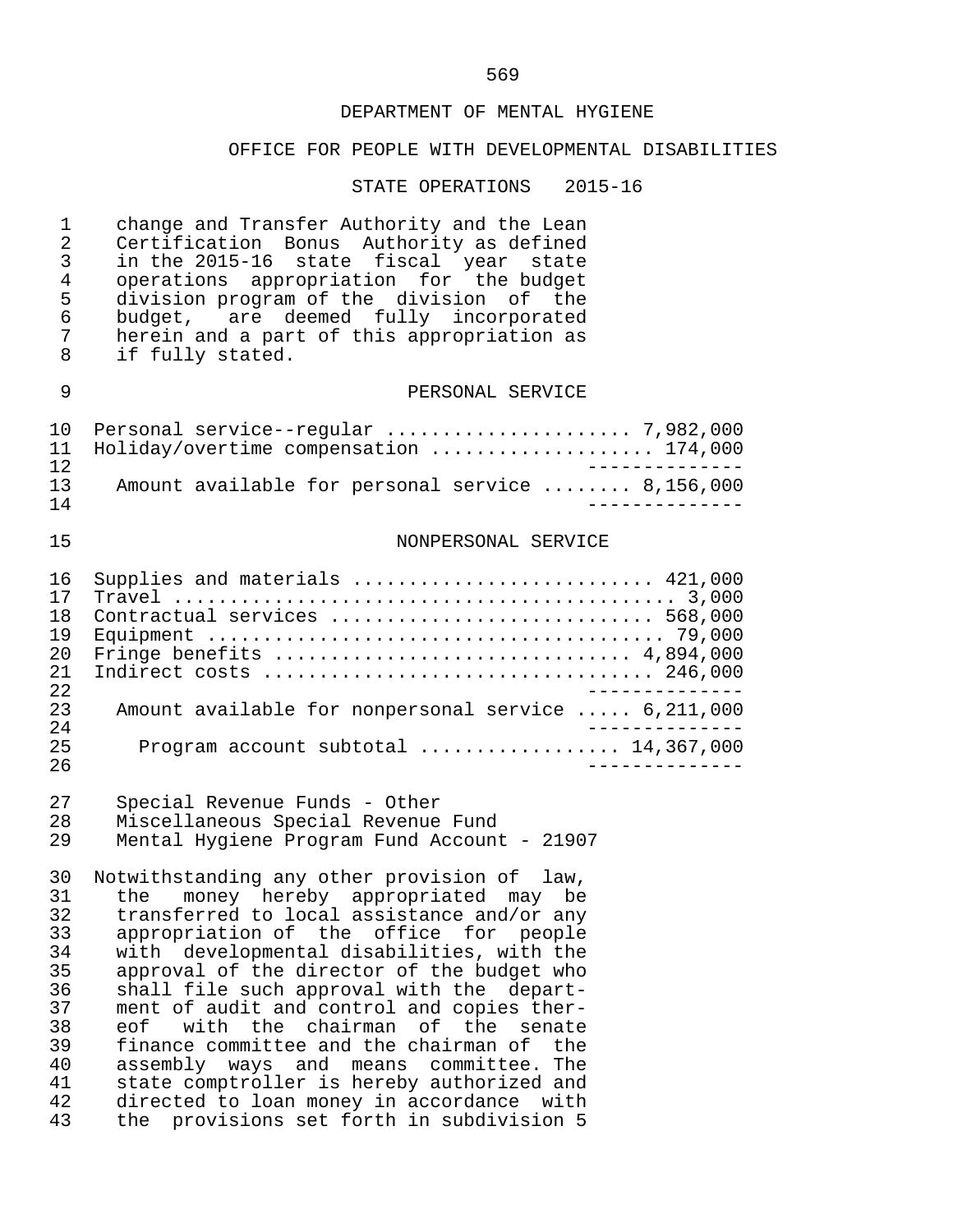# OFFICE FOR PEOPLE WITH DEVELOPMENTAL DISABILITIES

| $\overline{4}$<br>to the contrary, and consistent with<br>5<br>section 33.07 of the mental hygiene law, |  |
|---------------------------------------------------------------------------------------------------------|--|
| $\sqrt{6}$<br>the directors of facilities operated by<br>7                                              |  |
| the office for people with developmental<br>$\,8\,$<br>disabilities who act as federally-appoint-       |  |
| 9<br>ed representative payees and who assume                                                            |  |
| 10<br>management responsibility over the funds                                                          |  |
| of a resident may continue to use<br>11<br>such                                                         |  |
| 12<br>funds for the cost of the resident's care                                                         |  |
| 13<br>and treatment, consistent with federal law                                                        |  |
| 14<br>and regulations.                                                                                  |  |
| 15<br>Notwithstanding any other provision of law                                                        |  |
| 16<br>to the contrary, the OGS Interchange and                                                          |  |
| 17<br>Transfer Authority, the IT Interchange and                                                        |  |
| Transfer Authority, the Alignment Inter-<br>18                                                          |  |
| change and Transfer Authority and the Lean<br>19                                                        |  |
| 20<br>Certification Bonus Authority as defined<br>21<br>in the 2015-16 state fiscal year state          |  |
| 22<br>operations appropriation for the budget                                                           |  |
| 23<br>division program of the division of the                                                           |  |
| 24<br>budget, are deemed fully incorporated                                                             |  |
|                                                                                                         |  |
|                                                                                                         |  |
| 25<br>herein and a part of this appropriation as<br>26<br>if fully stated.                              |  |
|                                                                                                         |  |
| 27<br>PERSONAL SERVICE                                                                                  |  |
| 28<br>Holiday/overtime compensation  157,000<br>29                                                      |  |
| 30                                                                                                      |  |
| 31<br>Amount available for personal service  7,310,000                                                  |  |
| 32                                                                                                      |  |
|                                                                                                         |  |
| 33<br>NONPERSONAL SERVICE                                                                               |  |
| Supplies and materials  362,000<br>34                                                                   |  |
| 35<br>Travel                                                                                            |  |
| Contractual services  490,000<br>36                                                                     |  |
| 37                                                                                                      |  |
| Fringe benefits  4,494,000<br>38                                                                        |  |
| 39                                                                                                      |  |
| 40                                                                                                      |  |
| Amount available for nonpersonal service  5,638,000<br>41                                               |  |
| 42<br>Program account subtotal $\ldots$ 12,948,000<br>43                                                |  |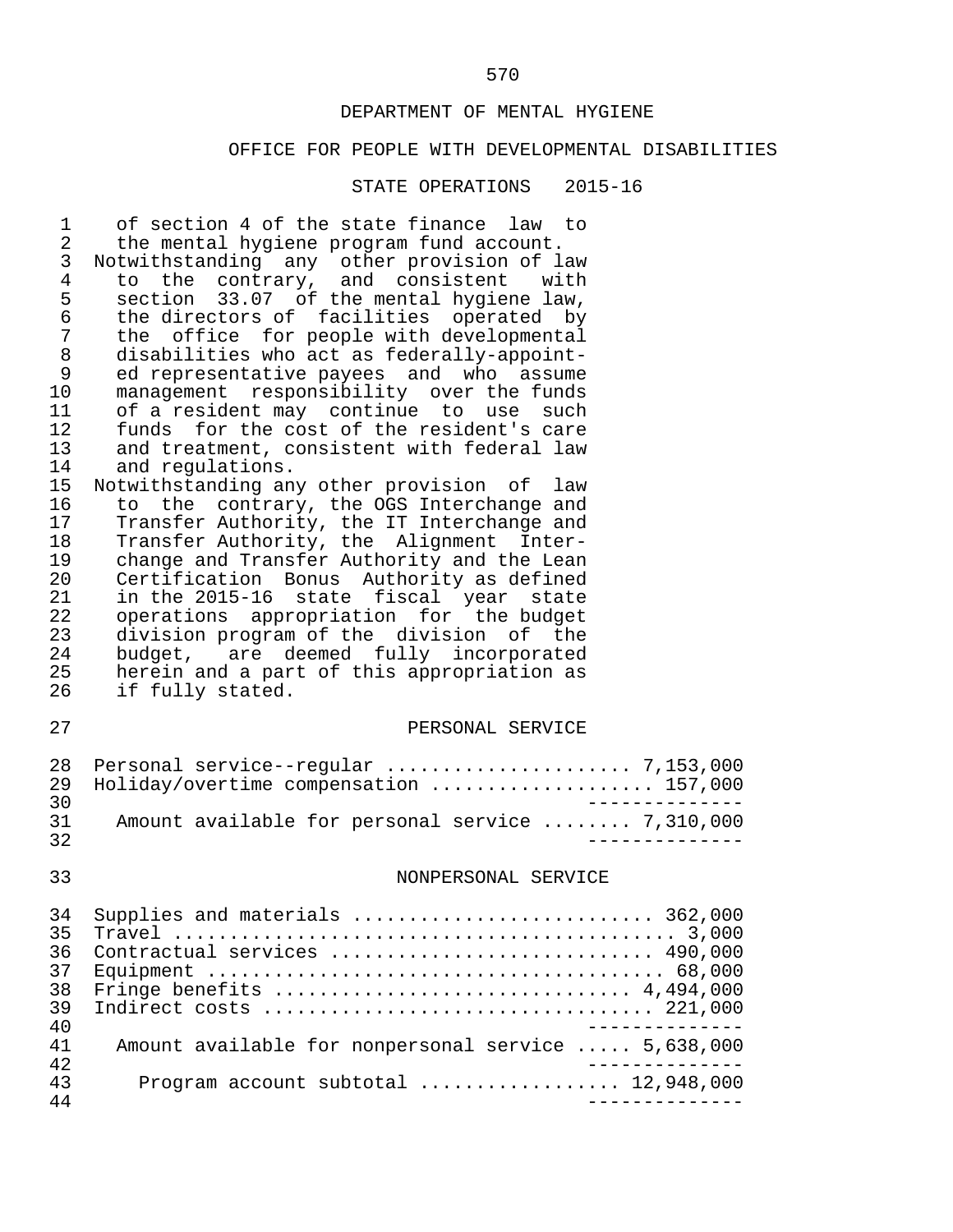# OFFICE FOR PEOPLE WITH DEVELOPMENTAL DISABILITIES

#### STATE OPERATIONS - REAPPROPRIATIONS 2015-16

#### 1 CENTRAL COORDINATION AND SUPPORT PROGRAM

| 2           | Special Revenue Funds - Federal                                                                                                                                                                        |
|-------------|--------------------------------------------------------------------------------------------------------------------------------------------------------------------------------------------------------|
| 3           | Federal Miscellaneous Operating Grants Fund                                                                                                                                                            |
| 4           | Housing Counseling Assistance and Training Account - 25350                                                                                                                                             |
| 5<br>6<br>8 | By chapter 50, section 1, of the laws of 2014:<br>For services and expenses associated with housing counseling assist-<br>ance and training programs.<br>Nonpersonal service $418,000$ (re. \$409,000) |
| 9           | Special Revenue Funds - Federal                                                                                                                                                                        |
| 10          | Federal Miscellaneous Operating Grants Fund                                                                                                                                                            |
| 11          | Senior Companions Account - 25445                                                                                                                                                                      |
| 12          | By chapter 50, section 1, of the laws of 2014:                                                                                                                                                         |
| 13          | Notwithstanding any other provision of law, the money hereby appropri-                                                                                                                                 |
| 14          | ated may be transferred to local assistance and/or any appropriation                                                                                                                                   |
| 15          | of the office for people with developmental disabilities, with the                                                                                                                                     |
| 16          | approval of the director of the budget who shall file such approval                                                                                                                                    |
| 17          | with the department of audit and control and copies thereof with the                                                                                                                                   |
| 18          | chairman of the senate finance committee and the chairman of the                                                                                                                                       |
| 19          | assembly ways and means committee.                                                                                                                                                                     |

# 19 assembly ways and means committee.<br>20 For services and expenses related to 20 For services and expenses related to the administration of the federal<br>21 Senior companions program. senior companions program.

|  |  |  |  | Nonpersonal service  333,000  (re. \$190,000) |  |  |  |
|--|--|--|--|-----------------------------------------------|--|--|--|
|--|--|--|--|-----------------------------------------------|--|--|--|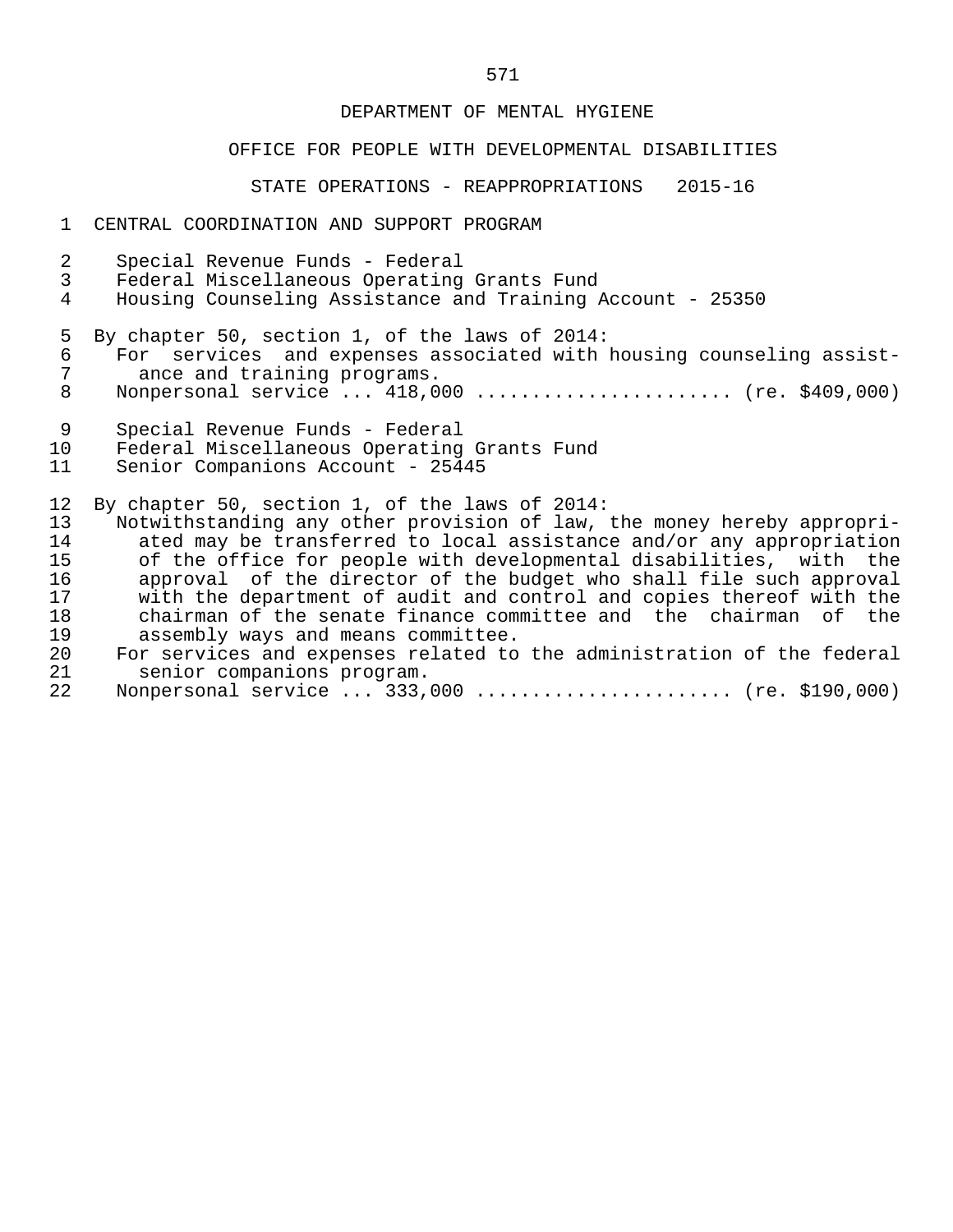STATE OPERATIONS 2015-16

1 For payment according to the following schedule:

| $\overline{2}$                                                 | APPROPRIATIONS REAPPROPRIATIONS                                                                                                                                                                                                                                                                                                                                                                                                                              |
|----------------------------------------------------------------|--------------------------------------------------------------------------------------------------------------------------------------------------------------------------------------------------------------------------------------------------------------------------------------------------------------------------------------------------------------------------------------------------------------------------------------------------------------|
| $\mathfrak{Z}$<br>4<br>5                                       | General Fund  25,354,000<br>$\Omega$<br>0 0 0 100, 354, 000 125, 354, 000 5<br>Special Revenue Funds - Federal  42, 780, 000 15, 700, 000                                                                                                                                                                                                                                                                                                                    |
| $\epsilon$<br>7<br>8                                           | =====================================                                                                                                                                                                                                                                                                                                                                                                                                                        |
| 9                                                              | <b>SCHEDULE</b>                                                                                                                                                                                                                                                                                                                                                                                                                                              |
| 10<br>11                                                       |                                                                                                                                                                                                                                                                                                                                                                                                                                                              |
| 12<br>13                                                       | General Fund<br>State Purposes Account - 10050                                                                                                                                                                                                                                                                                                                                                                                                               |
| 14<br>15<br>16<br>17<br>18<br>19<br>20<br>21<br>22<br>23<br>24 | Notwithstanding any other provision of law<br>to the contrary, the OGS Interchange and<br>Transfer Authority, IT Interchange and<br>Transfer Authority and the Lean Certif-<br>ication Bonus Authority as defined in the<br>2015-16 state fiscal year state operations<br>appropriation for the budget division<br>program of the division of the budget, are<br>deemed fully incorporated herein and a<br>part of this appropriation as if fully<br>stated. |
| 25                                                             | PERSONAL SERVICE                                                                                                                                                                                                                                                                                                                                                                                                                                             |
| 26<br>27<br>28<br>29<br>30<br>31                               | Personal service--regular  3,140,000<br>Temporary service  150,000<br>Holiday/overtime compensation  13,000<br>Amount available for personal service  3,303,000                                                                                                                                                                                                                                                                                              |
| 32                                                             | NONPERSONAL SERVICE                                                                                                                                                                                                                                                                                                                                                                                                                                          |
|                                                                |                                                                                                                                                                                                                                                                                                                                                                                                                                                              |
| 33<br>34<br>35<br>36<br>37<br>38<br>39                         | Supplies and materials $\ldots \ldots \ldots \ldots \ldots \ldots \ldots \ldots 140,000$<br>Contractual services  480,000<br>Amount available for nonpersonal service  663,000                                                                                                                                                                                                                                                                               |
| 40<br>41                                                       |                                                                                                                                                                                                                                                                                                                                                                                                                                                              |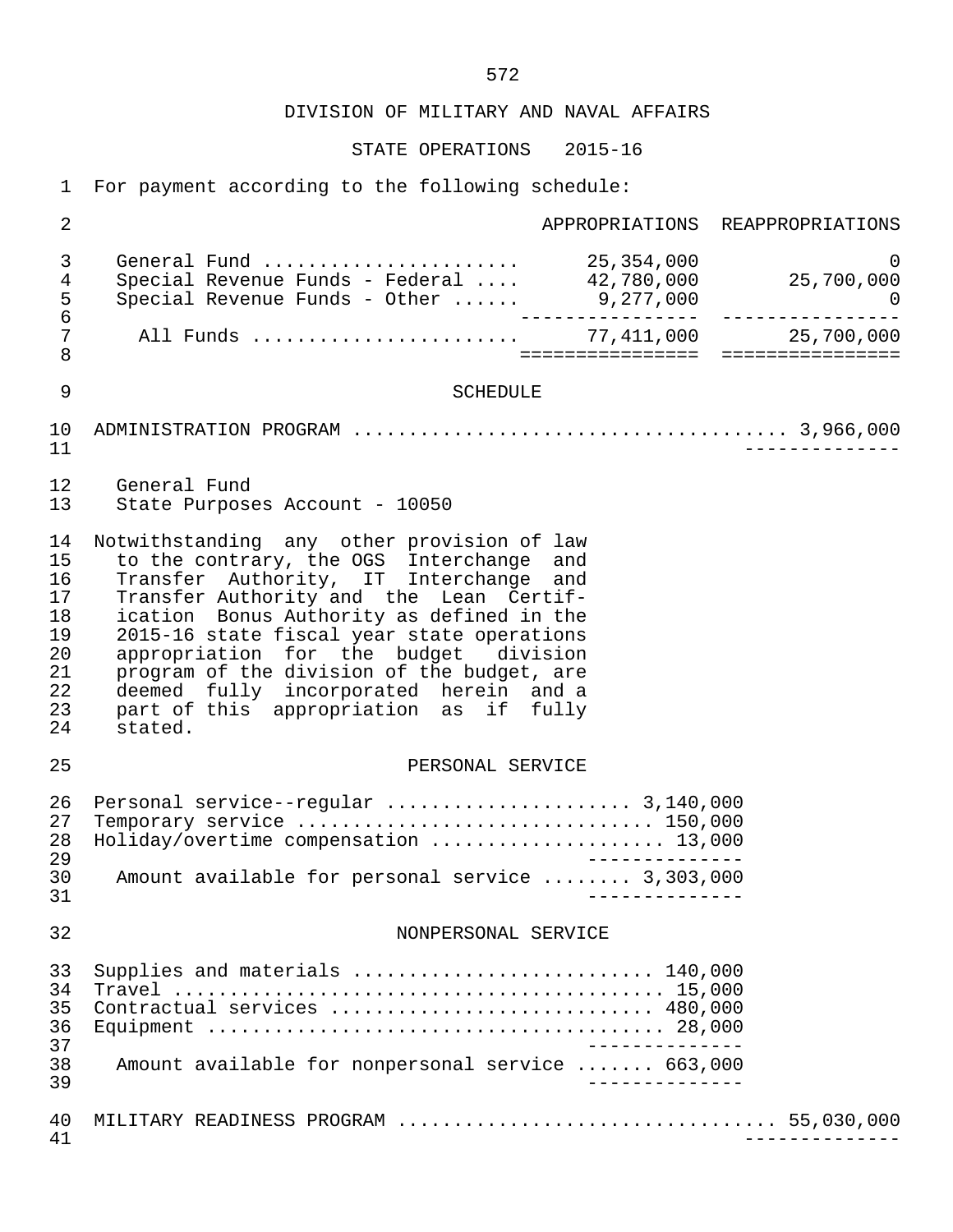# STATE OPERATIONS 2015-16

# 1 General Fund<br>2 State Purpose

State Purposes Account - 10050

3 Notwithstanding any other provision of law<br>4 to the contrary, the OGS Interchange and 4 to the contrary, the OGS Interchange and 5 Transfer Authority, IT Interchange and 6 Transfer Authority and the Lean Certif- 7 ication Bonus Authority as defined in the<br>8 2015-16 state fiscal vear state operations 8 2015-16 state fiscal year state operations<br>9 appropriation for the budget division 9 appropriation for the budget division<br>10 program of the division of the budget, are 10 program of the division of the budget, are<br>11 deemed fully incorporated herein and a 11 deemed fully incorporated herein and a 12 part of this appropriation as if fully 13 stated.

# 14 **PERSONAL SERVICE**

|     | 16 Temporary service  500,000                    |
|-----|--------------------------------------------------|
|     | 17 Holiday/overtime compensation  82,000         |
| 1 R |                                                  |
| 19  | Amount available for personal service  7,703,000 |
| 20  |                                                  |

#### 21 NONPERSONAL SERVICE

| 2.2 <sub>1</sub> | Supplies and materials $\ldots \ldots \ldots \ldots \ldots \ldots \ldots$ 2,322,000 |
|------------------|-------------------------------------------------------------------------------------|
| 23               |                                                                                     |
| 2.4              | Contractual services  2,038,000                                                     |
| 25               |                                                                                     |
| 2.6              |                                                                                     |
| 27               | Amount available for nonpersonal service  4,467,000                                 |
| 28               |                                                                                     |
| 29               | Total amount available  12,170,000                                                  |
| 30               |                                                                                     |

|    | 31 For services and expenses of the New York |  |  |  |  |                                         |  |
|----|----------------------------------------------|--|--|--|--|-----------------------------------------|--|
|    | 32 quard as directed and approved by the     |  |  |  |  |                                         |  |
| 33 |                                              |  |  |  |  | adjutant general of the national quard. |  |

#### 34 NONPERSONAL SERVICE

| 36. | 35 Supplies and materials  18,000            |  |
|-----|----------------------------------------------|--|
|     |                                              |  |
| 38  |                                              |  |
| 39  |                                              |  |
| 40  |                                              |  |
| 41  | Program account subtotal $\ldots$ 12,250,000 |  |
| 42  |                                              |  |

43 Special Revenue Funds - Federal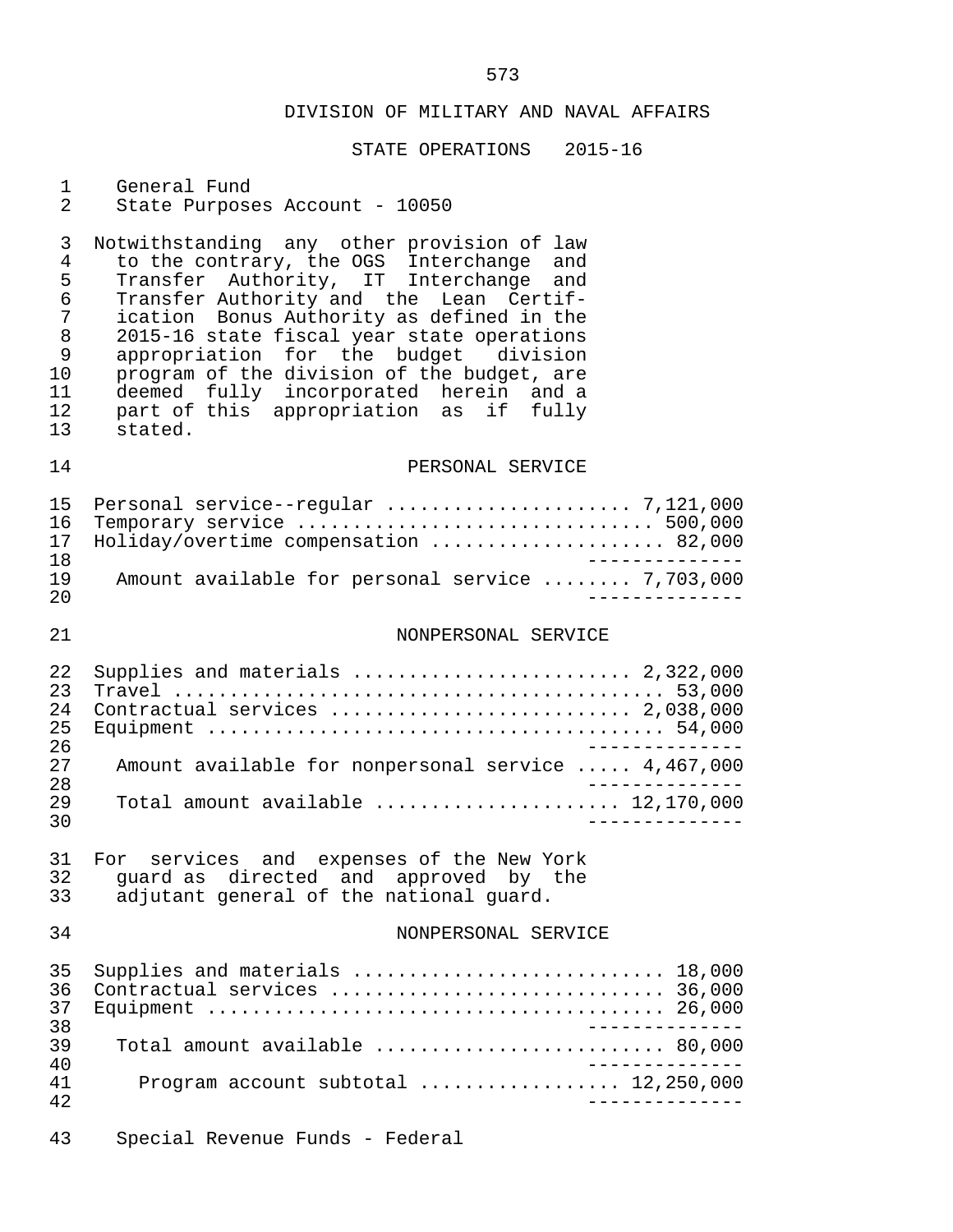STATE OPERATIONS 2015-16

| $\mathbf 1$<br>$\overline{2}$<br>$\mathfrak{Z}$<br>$\overline{4}$<br>5<br>$\epsilon$ | Federal Miscellaneous Operating Grants Fund<br>Federal Miscellaneous Grants Account - Air Force, Naval<br>Militia and Army - 25380<br>Personal service  14,166,000<br>Nonpersonal service  20,495,000                                                                                                                                                                                                                                                                                                                                                                         |
|--------------------------------------------------------------------------------------|-------------------------------------------------------------------------------------------------------------------------------------------------------------------------------------------------------------------------------------------------------------------------------------------------------------------------------------------------------------------------------------------------------------------------------------------------------------------------------------------------------------------------------------------------------------------------------|
| $\overline{7}$<br>$\,8\,$<br>9                                                       | Program account subtotal  42,780,000                                                                                                                                                                                                                                                                                                                                                                                                                                                                                                                                          |
| 10<br>11                                                                             |                                                                                                                                                                                                                                                                                                                                                                                                                                                                                                                                                                               |
| 12<br>13                                                                             | General Fund<br>State Purposes Account - 10050                                                                                                                                                                                                                                                                                                                                                                                                                                                                                                                                |
| 14<br>15<br>16<br>17<br>18<br>19<br>20<br>21<br>22<br>23<br>24<br>25<br>26<br>27     | For operating expenses associated with task<br>force empire shield and other homeland<br>security activities.<br>Notwithstanding any other provision of law<br>to the contrary, the OGS Interchange and<br>Transfer Authority, IT Interchange and<br>Transfer Authority and the Lean Certif-<br>ication Bonus Authority as defined in the<br>2015-16 state fiscal year state operations<br>appropriation for the budget division<br>program of the division of the budget, are<br>deemed fully incorporated herein and a<br>part of this appropriation as if fully<br>stated. |
| 28                                                                                   | PERSONAL SERVICE                                                                                                                                                                                                                                                                                                                                                                                                                                                                                                                                                              |
| 29<br>30                                                                             | Temporary service $\ldots \ldots \ldots \ldots \ldots \ldots \ldots \ldots \ldots \ldots$ 7,075,000                                                                                                                                                                                                                                                                                                                                                                                                                                                                           |
| 31                                                                                   | NONPERSONAL SERVICE                                                                                                                                                                                                                                                                                                                                                                                                                                                                                                                                                           |
| 32<br>33<br>34<br>35<br>36<br>37<br>38<br>39<br>40                                   | Supplies and materials  341,000<br>Amount available for nonpersonal service  1,822,000<br>Total amount available $\ldots, \ldots, \ldots, \ldots, \ldots, \ldots, \ldots, \ldots, \ldots, \ldots)$                                                                                                                                                                                                                                                                                                                                                                            |
| 41<br>42                                                                             | For operating expenses associated with the<br>New York state military museum and veter-                                                                                                                                                                                                                                                                                                                                                                                                                                                                                       |

43 ans research center.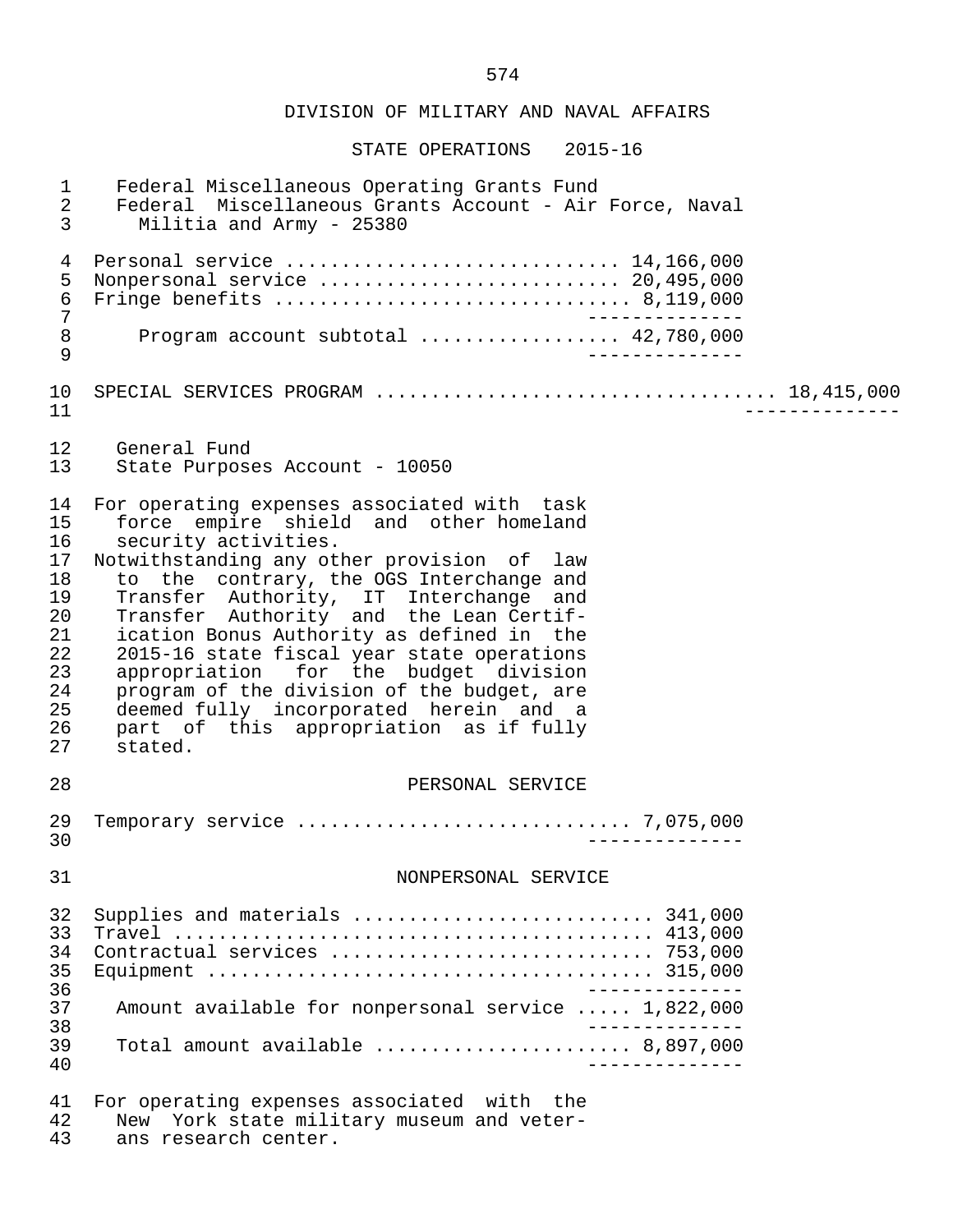STATE OPERATIONS 2015-16

# 1 NONPERSONAL SERVICE

 2 Supplies and materials ............................ 59,000 3 Travel ............................................ 11,000 4 Contractual services ............................. 108,000 5 Equipment ......................................... 63,000 6 -------------- 7 Total amount available ................................. 241,000<br>8 8 -------------- 9 Program account subtotal ................... 9,138,000 10 -------------- 11 Special Revenue Funds - Other<br>12 Combined Expendable Trust Fun 12 Combined Expendable Trust Fund<br>13 L.M. Josephthal Account - 2012 L.M. Josephthal Account - 20123 14 NONPERSONAL SERVICE 15 Contractual services ............................... 2,000 16<br>17 Drogram account subtotal (1990) 1990 (1990) 2000 Program account subtotal ......................... 2,000 18 -------------- 19 Special Revenue Funds - Other<br>20 Combined Expendable Trust Fun 20 Combined Expendable Trust Fund<br>21 Military Fund Account - 20127 Military Fund Account - 20127 22 For expenses from rentals and other funds<br>23 collected pursuant to sections 183 and 221 23 collected pursuant to sections 183 and 221<br>24 of the military law. of the military law. 25 NONPERSONAL SERVICE 26 Supplies and materials .................................. 10,000<br>27 Contractual services .................................. 10.000 27 Contractual services .............................. 10,000 28 -------------- 29 Program account subtotal ...................... 20,000 30 -------------- 31 Special Revenue Funds - Other<br>32 Combined Expendable Trust Fund 32 Combined Expendable Trust Fund<br>33 Youth, Bequests and Donations *P*  33 Youth, Bequests and Donations Account - 20165 34 For services and expenses related to youth<br>35 academic and drug demand reduction 35 academic and drug demand<br>36 programs, the New York guard, t 36 programs, the New York guard, the New York 37 naval militia, the New York state military<br>38 museum and veterans' research center and 38 museum and veterans' research center and 39 the preservation and restoration of 40 historic artifacts.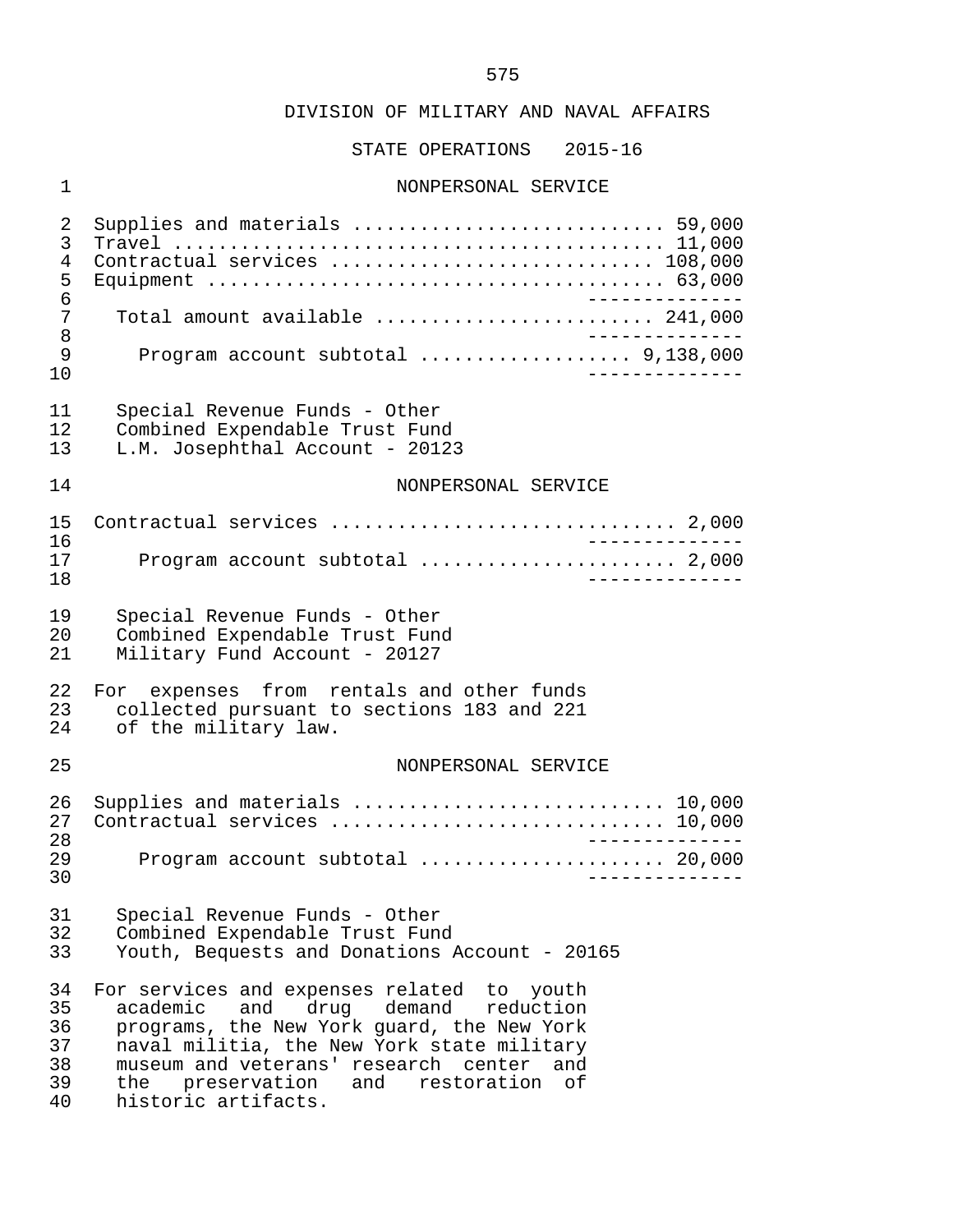# STATE OPERATIONS 2015-16

# 1 NONPERSONAL SERVICE

| 2<br>3         | Supplies and materials  720,000<br>Contractual services  180,000                                 |
|----------------|--------------------------------------------------------------------------------------------------|
| $\overline{4}$ |                                                                                                  |
| 5              | ________________                                                                                 |
| 6              | Program account subtotal  1,000,000                                                              |
| 7              | _______________                                                                                  |
| 8              | Special Revenue Funds - Other                                                                    |
| 9              | Miscellaneous Special Revenue Fund                                                               |
| 10             | Armory Rental Account - 22052                                                                    |
|                |                                                                                                  |
| 11             | PERSONAL SERVICE                                                                                 |
| 12             | Personal service--regular  163,000                                                               |
| 13             | Temporary service  440,000                                                                       |
| 14             | Holiday/overtime compensation  139,000                                                           |
| 15             | _______________                                                                                  |
| 16<br>17       | Amount available for personal service  742,000<br>______________                                 |
|                |                                                                                                  |
| 18             | NONPERSONAL SERVICE                                                                              |
|                |                                                                                                  |
| 19<br>20       | Supplies and materials  943,000                                                                  |
| 21             | Contractual services  1,151,000                                                                  |
| 22             |                                                                                                  |
| 23             |                                                                                                  |
| 24             |                                                                                                  |
| 25             |                                                                                                  |
| 26<br>27       | Amount available for nonpersonal service  2,384,000                                              |
| 28             | Program account subtotal  3,126,000                                                              |
| 29             | ______________                                                                                   |
| 30             | Special Revenue Funds - Other                                                                    |
| 31             | Miscellaneous Special Revenue Fund                                                               |
| 32             | Camp Smith Billeting Account - 22017                                                             |
| 33             | PERSONAL SERVICE                                                                                 |
|                |                                                                                                  |
| 34             | Personal service--regular  89,000                                                                |
| 35             | Temporary service $\ldots \ldots \ldots \ldots \ldots \ldots \ldots \ldots \ldots \ldots$ 28,000 |
| 36<br>37       | Amount available for personal service  117,000                                                   |
| 38             |                                                                                                  |
|                |                                                                                                  |
| 39             | NONPERSONAL SERVICE                                                                              |
| 40             | Supplies and materials  17,000                                                                   |
| 41             |                                                                                                  |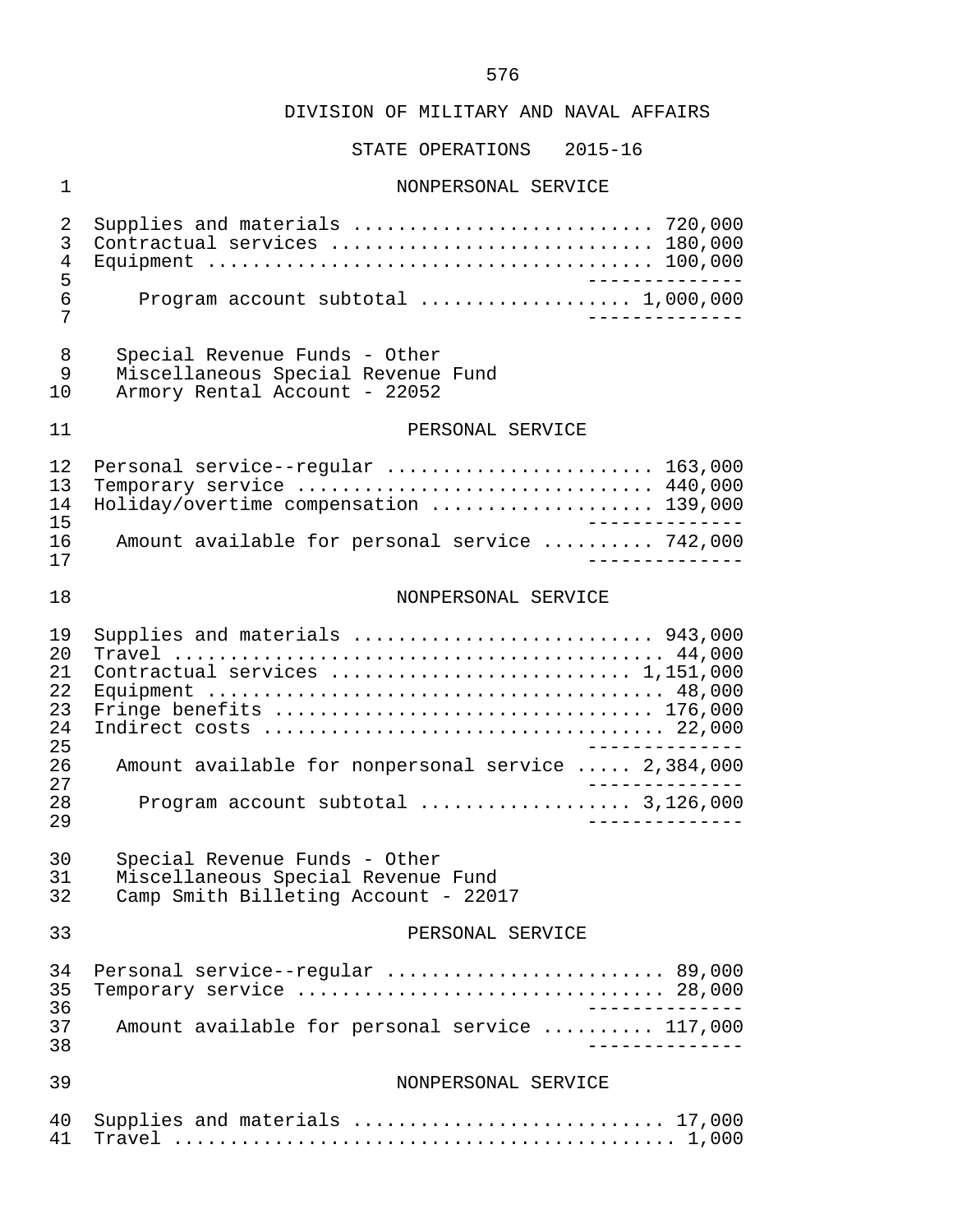#### DIVISION OF MILITARY AND NAVAL AFFAIRS

#### STATE OPERATIONS 2015-16

 1 Contractual services .............................. 36,000 2 Fringe benefits ................................... 54,000 3 Indirect costs ..................................... 4,000 -------------<br>5 Amount available for nonpersonal service ....... 112,000 5 Amount available for nonpersonal service ....... 112,000 6<br>7 Program account subtotal ......................... 229.000 7 Program account subtotal ..................... 229,000 8 -------------- 9 Special Revenue Funds - Other 10 Miscellaneous Special Revenue Fund Distance Learning Account - 22064 12 NONPERSONAL SERVICE 13 Equipment ........................................ 100,000 14 -------------- 15 Program account subtotal ..................... 100,000 16 -------------- 17 Special Revenue Funds - Other 18 Miscellaneous Special Revenue Fund<br>19 DMNA Seized Assets Account - 21991 DMNA Seized Assets Account - 21991 20 NONPERSONAL SERVICE 21 Supplies and materials ........................... 150,000 22 Travel ............................................ 21,000 23 Contractual services ............................. 846,000 24 Equipment ........................................ 483,000 25 -------------- 26 Program account subtotal ................... 1,500,000 27 -------------- 28 Special Revenue Funds - Other 29 Miscellaneous Special Revenue Fund<br>30 Recruitment Incentive Account - 22 Recruitment Incentive Account - 22171 31 For the payment of tuition benefits provided<br>32 to eligible members of the state's organ-32 to eligible members of the state's organ-<br>33 ized militia pursuant to section 669-b of 33 ized militia pursuant to section 669-b of<br>34 the education law. The moneys hereby 34 the education law. The moneys hereby<br>35 appropriated shall be available for appropriated shall 36 expenses already accrued or to accrue. 37 NONPERSONAL SERVICE 38 Contractual services ........................... 3,300,000 39 -------------- 40 Program account subtotal ................... 3,300,000 41 --------------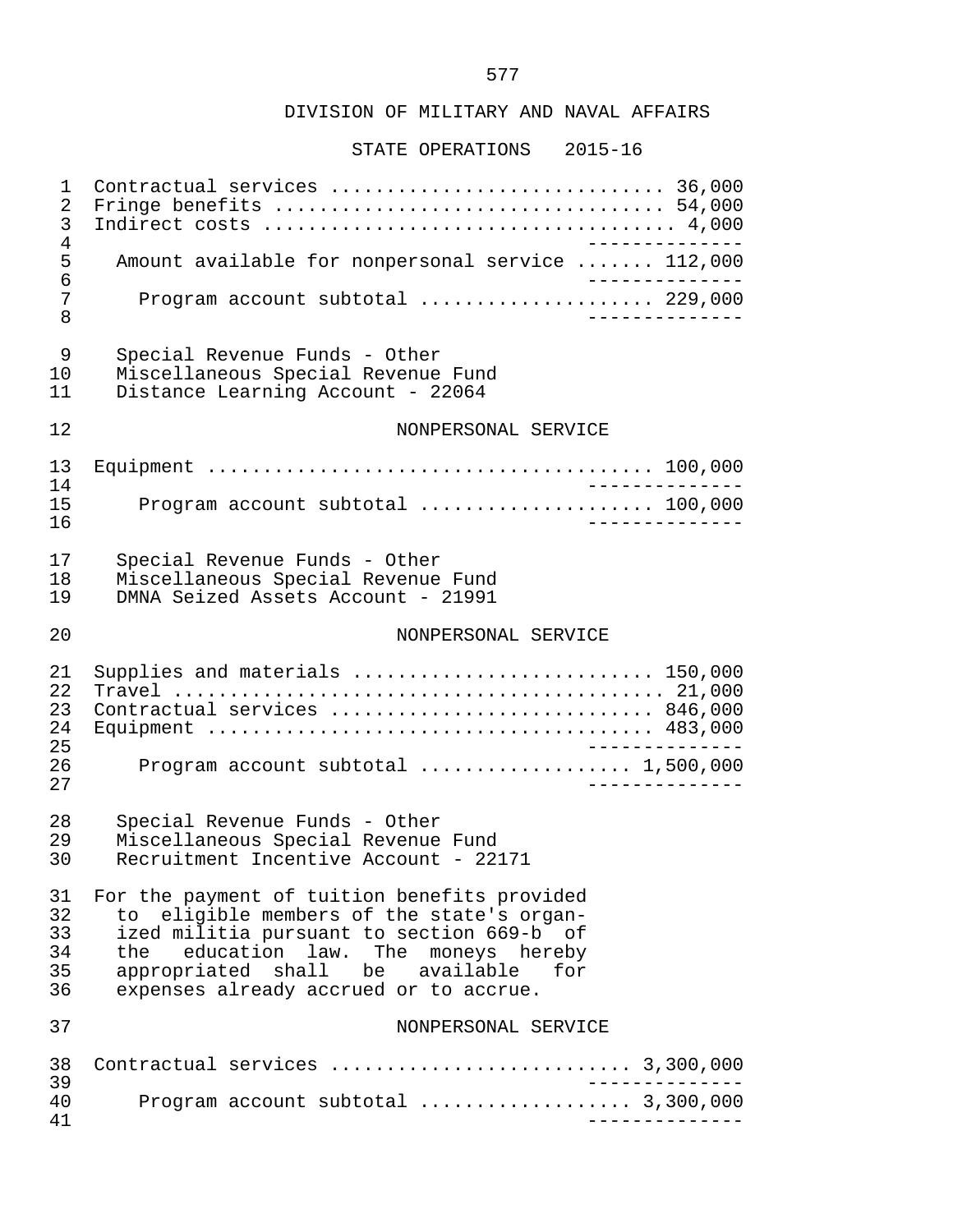### DIVISION OF MILITARY AND NAVAL AFFAIRS

STATE OPERATIONS - REAPPROPRIATIONS 2015-16

### 1 MILITARY READINESS PROGRAM

- 2 Special Revenue Funds Federal
- 
- 3 Federal Miscellaneous Operating Grants Fund 4 Federal Miscellaneous Grants Account - Air Force, Naval Militia and<br>5 Army - 25380 Army - 25380

6 By chapter 50, section 1, of the laws of 2014:

|  | 7 Personal service  14,166,000  (re. \$7,100,000)     |  |
|--|-------------------------------------------------------|--|
|  | 8 Nonpersonal service  20,495,000  (re. \$15,300,000) |  |
|  | 9 Fringe benefits  8,119,000  (re. \$3,300,000)       |  |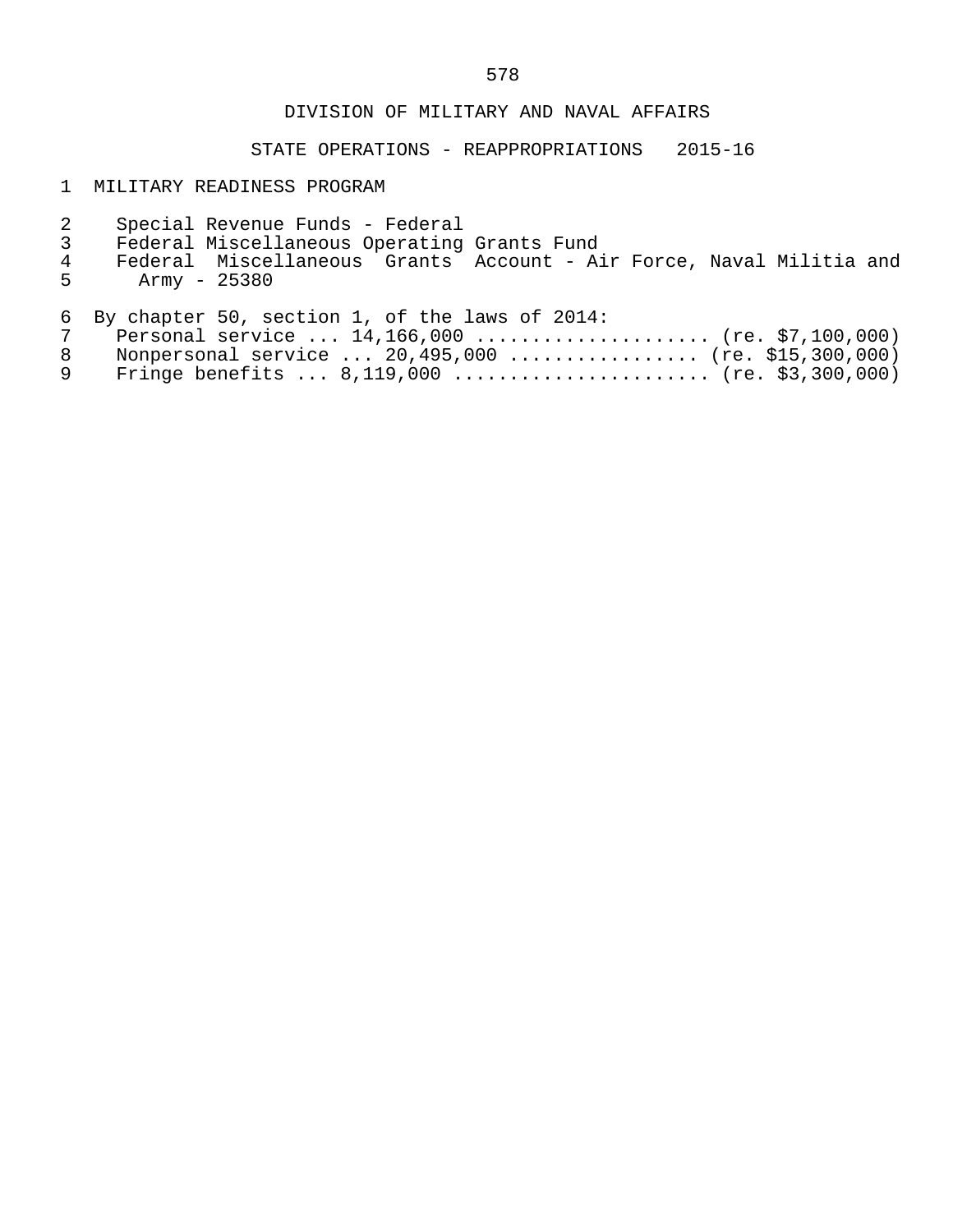STATE OPERATIONS 2015-16

1 For payment according to the following schedule:

 2 APPROPRIATIONS REAPPROPRIATIONS 3 Special Revenue Funds - Federal .... 19,339,000 83,911,900 erte of the Special Revenue Funds - Other ...... 79,649,000<br>5 Internal Service Funds ............. 5.300.000 5 Internal Service Funds ............. 5,300,000 0 6 ---------------- ---------------- 7 All Funds ........................ 104,288,000 83,911,900 8 ================ ================ 9 SCHEDULE 10 ADMINISTRATION PROGRAM ....................................... 6,700,000 11 -------------- 12 Special Revenue Funds - Other 13 Miscellaneous Special Revenue Fund<br>14 DMV-Federal Seized Assets Account 14 DMV-Federal Seized Assets Account - 22084 15 NONPERSONAL SERVICE 16 Supplies and materials ............................ 11,000 17 Contractual services .............................. 98,000 18 Equipment ........................................ 891,000 19 -------------- 20 Program account subtotal ................... 1,000,000 21 -------------- 22 Special Revenue Funds - Other<br>23 Miscellaneous Special Revenue 23 Miscellaneous Special Revenue Fund<br>24 DMV-Seized Assets Account - 21906 DMV-Seized Assets Account - 21906 25 NONPERSONAL SERVICE 26 Supplies and materials ............................ 28,000 27 Contractual services ............................. 257,000 28 Equipment ........................................ 115,000 29 -------------- 30 Program account subtotal ..................... 400,000 31 -------------- 32 Internal Service Funds<br>33 Agencies Internal Serv 33 Agencies Internal Service Fund Banking Services Account - 55057 35 For services and expenses in connection with<br>36 the purchase of banking services. the purchase of banking services. 37 Contractual services ........................... 5,300,000 38 --------------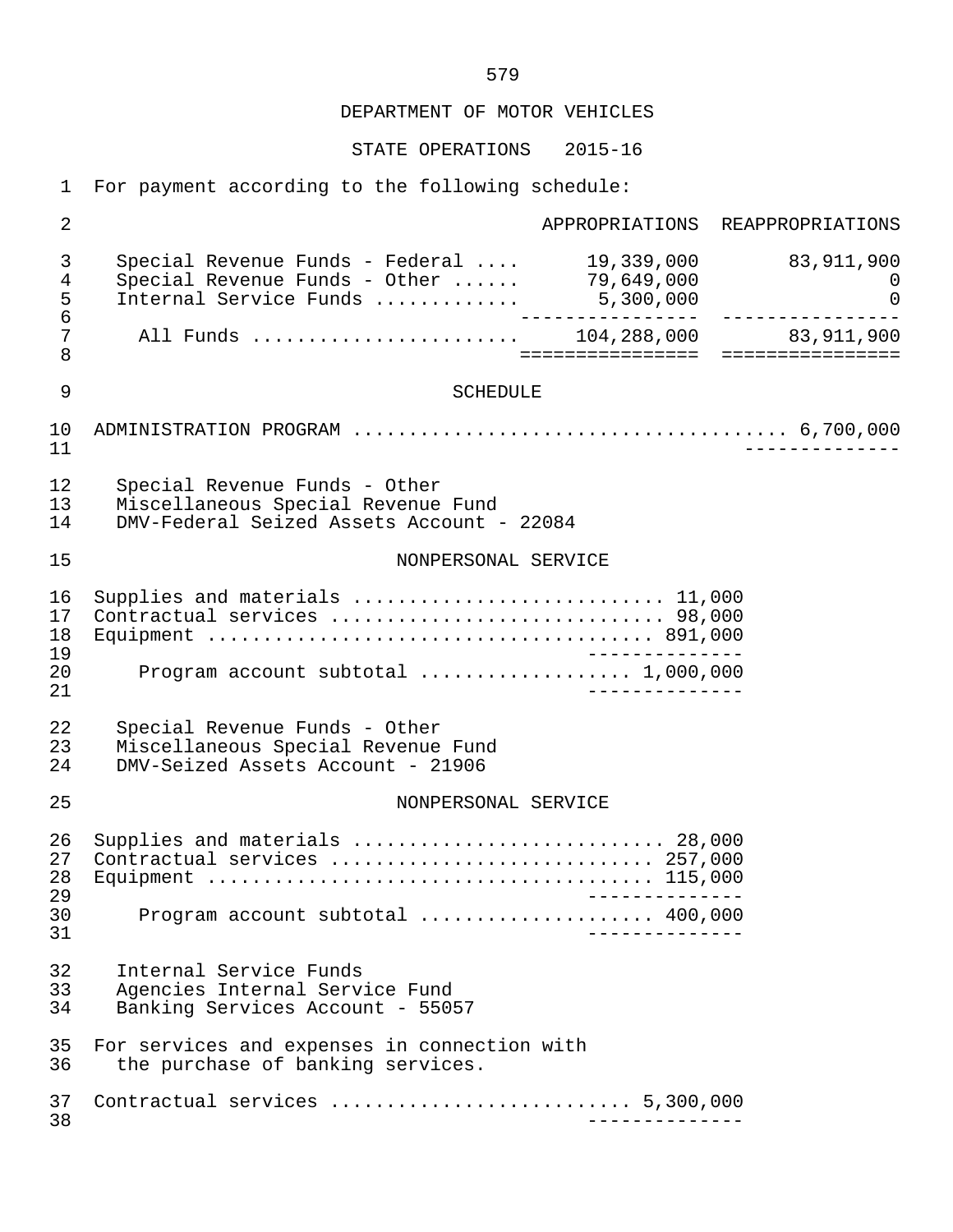# STATE OPERATIONS 2015-16

| $\mathbf 1$<br>$\overline{2}$                                                                  | Program account subtotal  5,300,000                                                                                                                                                                                                                                                                                                                                                                                                                                                                                                                                                                               |
|------------------------------------------------------------------------------------------------|-------------------------------------------------------------------------------------------------------------------------------------------------------------------------------------------------------------------------------------------------------------------------------------------------------------------------------------------------------------------------------------------------------------------------------------------------------------------------------------------------------------------------------------------------------------------------------------------------------------------|
| 3<br>4                                                                                         | ADMINISTRATIVE ADJUDICATION PROGRAM  42,189,000                                                                                                                                                                                                                                                                                                                                                                                                                                                                                                                                                                   |
| 5<br>6<br>7                                                                                    | Special Revenue Funds - Other<br>Miscellaneous Special Revenue Fund<br>Administrative Adjudication Account - 22055                                                                                                                                                                                                                                                                                                                                                                                                                                                                                                |
| 8<br>$\mathsf 9$<br>10<br>11<br>12<br>13<br>14<br>15<br>16<br>17<br>18<br>19<br>20<br>21<br>22 | For services and expenses for the adjudi-<br>cation of traffic infractions in accord-<br>ance with article 2-A of the vehicle and<br>traffic law.<br>Notwithstanding any other provision of law<br>to the contrary, the OGS Interchange and<br>Transfer Authority, IT Interchange and<br>Transfer Authority and the Lean Certif-<br>ication Bonus Authority as defined in the<br>2015-16 state fiscal year state operations<br>appropriation for the budget division<br>program of the division of the budget, are<br>deemed fully incorporated herein and a<br>part of this appropriation as if fully<br>stated. |
| 23                                                                                             | PERSONAL SERVICE                                                                                                                                                                                                                                                                                                                                                                                                                                                                                                                                                                                                  |
| 24<br>25<br>26<br>27<br>28<br>29                                                               | Personal service--regular  19,545,000<br>Holiday/overtime compensation  135,000<br>Amount available for personal service  20,635,000                                                                                                                                                                                                                                                                                                                                                                                                                                                                              |
| 30                                                                                             | NONPERSONAL SERVICE                                                                                                                                                                                                                                                                                                                                                                                                                                                                                                                                                                                               |
| 31<br>32                                                                                       | Supplies and materials $\ldots \ldots \ldots \ldots \ldots \ldots \ldots \ldots 1,308,000$                                                                                                                                                                                                                                                                                                                                                                                                                                                                                                                        |
| 33<br>34<br>35<br>36<br>37<br>38<br>39                                                         | Fringe benefits  11,531,000<br>______________<br>Amount available for nonpersonal service  21,554,000<br>--------------                                                                                                                                                                                                                                                                                                                                                                                                                                                                                           |
| 40<br>41                                                                                       |                                                                                                                                                                                                                                                                                                                                                                                                                                                                                                                                                                                                                   |

43 Clean Air Fund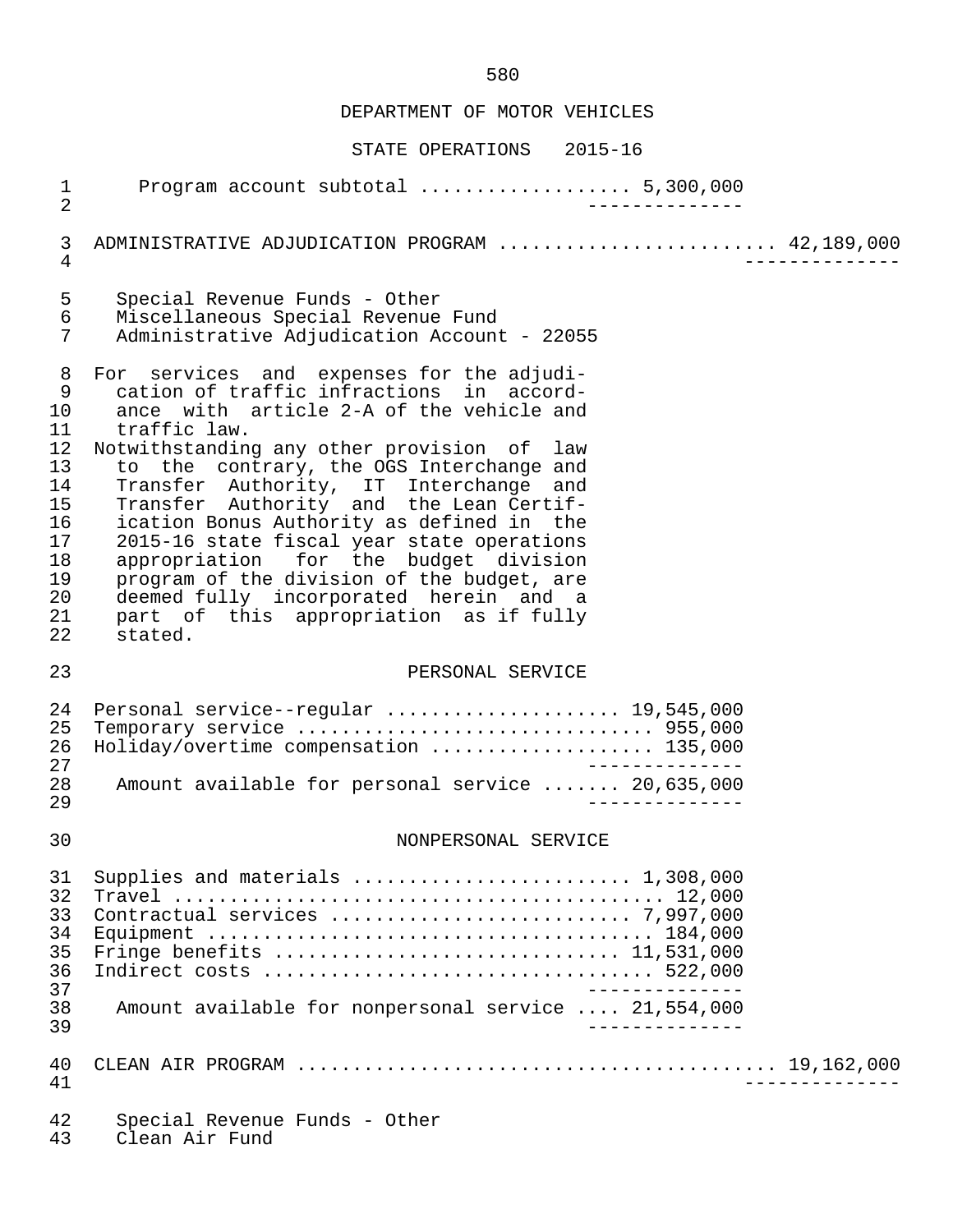#### STATE OPERATIONS 2015-16

#### 1 Mobile Source Account - 21452

2 For services and expenses related to devel-<br>3 oping, implementing and operating the 3 oping, implementing and operating the 4 emissions testing program.<br>5 Notwithstanding any other 5 Notwithstanding any other provision of law<br>6 to the contrary, the OGS Interchange and 6 to the contrary, the OGS Interchange and 7 Transfer Authority, IT Interchange and<br>8 Transfer-Authority-and the Lean Certif-8 Transfer Authority and the Lean Certif-<br>9 ication Bonus Authority as defined in the 9 ication Bonus Authority as defined in the<br>10 2015-16 state fiscal vear state operations 10 2015-16 state fiscal year state operations<br>11 appropriation for the budget division 11 appropriation for the budget division<br>12 program of the division of the budget, are 12 program of the division of the budget, are<br>13 deemed fully incorporated herein and a 13 deemed fully incorporated herein and a<br>14 part of this appropriation as if fully 14 part of this appropriation as if fully<br>15 stated. stated. 16 PERSONAL SERVICE 17 Personal service--regular ....................... 10,442,000<br>18 Temporary service ................................ 40.000 18 Temporary service ................................. 40,000 19 Holiday/overtime compensation .................... 135,000 20<br>21 Amount available for personal service ....... 10.617.000 21 Amount available for personal service ....... 10,617,000 22 -------------- 23 NONPERSONAL SERVICE 24 Supplies and materials ........................... 255,000 25 Travel ............................................ 25,000 26 Contractual services ........................... 1,885,000 Equipment  $\dots\dots\dots\dots\dots\dots\dots\dots\dots\dots\dots\dots\dots$ . 46,000 28 Fringe benefits ................................ 6,037,000 29 Indirect costs ................................... 297,000 -------------<br>31 Amount available for nonpersonal service ..... 8,545,000 31 Amount available for nonpersonal service ..... 8,545,000 32 -------------- 33 COMPULSORY INSURANCE PROGRAM ................................ 14,758,000 34 -------------- 35 Special Revenue Funds - Other Miscellaneous Special Revenue Fund 37 Compulsory Insurance Account - 22087 38 Notwithstanding any other provision of law<br>39 to the contrary, the OGS Interchange and 39 to the contrary, the OGS Interchange and<br>40 Transfer Authority, IT Interchange and 40 Transfer Authority, IT Interchange and 41 Transfer Authority and the Lean Certif-<br>42 ication Bonus Authority as defined in the 42 ication Bonus Authority as defined in the 43 2015-16 state fiscal year state operations<br>44 appropriation for the budget division appropriation for the budget division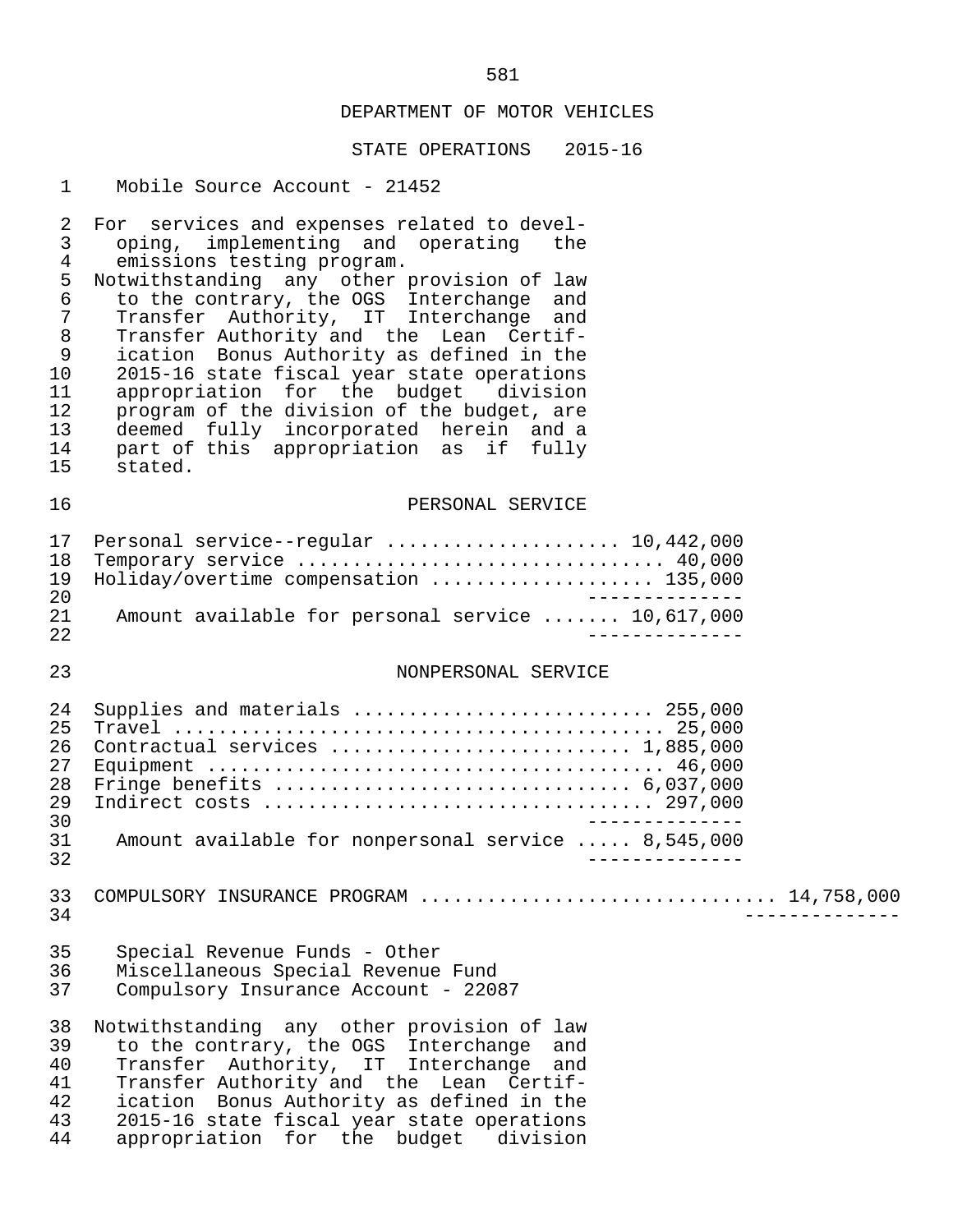| $\mathbf 1$<br>$\overline{2}$<br>$\mathfrak{Z}$<br>$\overline{4}$ | program of the division of the budget, are<br>deemed fully incorporated herein and a<br>part of this appropriation as<br>if<br>fully<br>stated.                                              |
|-------------------------------------------------------------------|----------------------------------------------------------------------------------------------------------------------------------------------------------------------------------------------|
| 5                                                                 | PERSONAL SERVICE                                                                                                                                                                             |
| 6<br>7<br>$\, 8$<br>$\mathsf 9$<br>10<br>11                       | Personal service--regular  8,274,000<br>Temporary service  41,000<br>Holiday/overtime compensation  162,000<br>Amount available for personal service  8,477,000                              |
| 12                                                                | NONPERSONAL SERVICE                                                                                                                                                                          |
| 13<br>14<br>15<br>16<br>17<br>18<br>19<br>20                      | Supplies and materials  630,000<br>Contractual services  609,000<br>Amount available for nonpersonal service  6,281,000                                                                      |
| 21<br>22<br>23                                                    | GOVERNOR'S TRAFFIC SAFETY COMMITTEE  19,339,000                                                                                                                                              |
| 24<br>25<br>26                                                    | Special Revenue Funds - Federal<br>Federal Miscellaneous Operating Grants Fund<br>Highway Safety Section 402 Account - 25319                                                                 |
| 27<br>28<br>29<br>30<br>31<br>32<br>33                            | Total amount available $\ldots, \ldots, \ldots, \ldots, \ldots, 1,038,000$                                                                                                                   |
| 34<br>35<br>36<br>37<br>38                                        | suballocation to other state agencies<br>For<br>for services and expenses related to high-<br>way safety programs. A portion of these<br>funds may be transferred to aid to locali-<br>ties. |
| 39<br>40<br>41<br>42<br>43                                        |                                                                                                                                                                                              |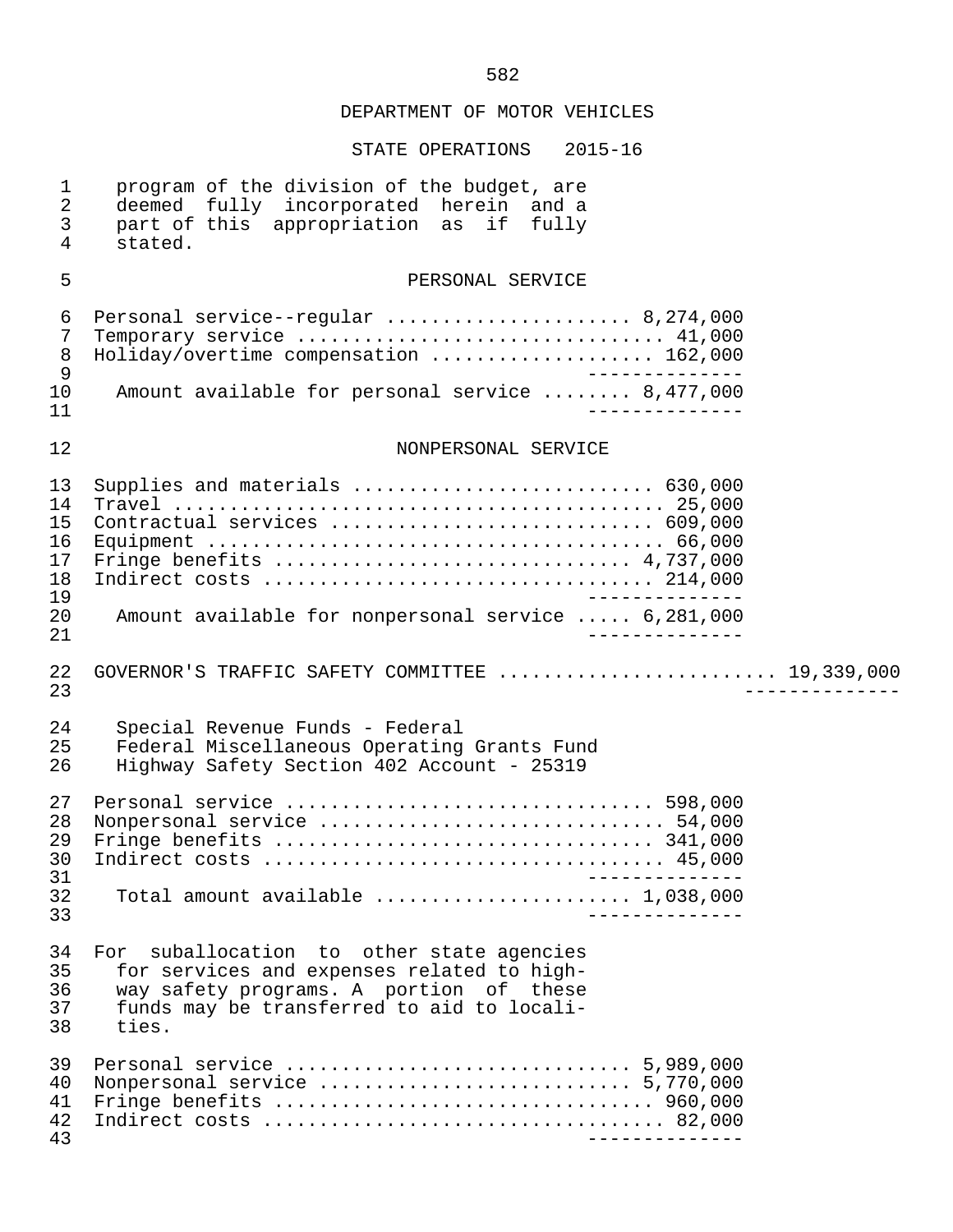#### STATE OPERATIONS 2015-16

 1 Total amount available ...................... 12,801,000 2<br>3 Program account subtotal .................. 13,839,000 3 Program account subtotal .................. 13,839,000 4 -------------- 5 Special Revenue Funds - Federal 6 Federal Miscellaneous Operating Grants Fund Highway Safety Section 403 Account - 25320 8 For suballocation to other state agencies<br>9 for services and expenses related to high-9 for services and expenses related to high-<br>10 way safety programs. A portion of these 10 way safety programs. A portion of these<br>11 funds may be transferred to aid to locali- 11 funds may be transferred to aid to locali ties. 13 Personal service ................................. 573,000 14 Nonpersonal service .............................. 4,546,000<br>15 Fringe benefits ................................... 336,000 15 Fringe benefits .................................. 336,000 16 Indirect costs .................................... 45,000 17<br>18 Drogram account subtotal (1990) 18 Drogram account subtotal (1990) 1990) 18 Program account subtotal ................... 5,500,000 19 -------------- 20 TRANSPORTATION SAFETY PROGRAM ................................ 2,140,000 21 -------------- 22 Special Revenue Funds - Other<br>23 Miscellaneous Special Revenue 23 Miscellaneous Special Revenue Fund Accident Prevention Course Program Account - 22094 25 For services and expenses related to the<br>26 accident prevention course internet tech-26 accident prevention course internet tech-<br>27 nology pilot program in accordance with 27 nology pilot program in accordance with<br>28 article 12-C of the vehicle and traffic 28 article  $12$ -C of the vehicle and traffic<br>29 law and section 89-g of the state finance 29 law and section 89-g of the state finance  $law.$  31 PERSONAL SERVICE 32 Personal service--regular .......................... 157,000<br>33 Holiday/overtime compensation ....................... 3,000 33 Holiday/overtime compensation ...................... 3,000 34<br>35 Amount available for personal service .......... 160.000 Amount available for personal service .......... 160,000 36 -------------- 37 NONPERSONAL SERVICE 38 Supplies and materials ............................ 47,000 39 Travel ............................................. 1,000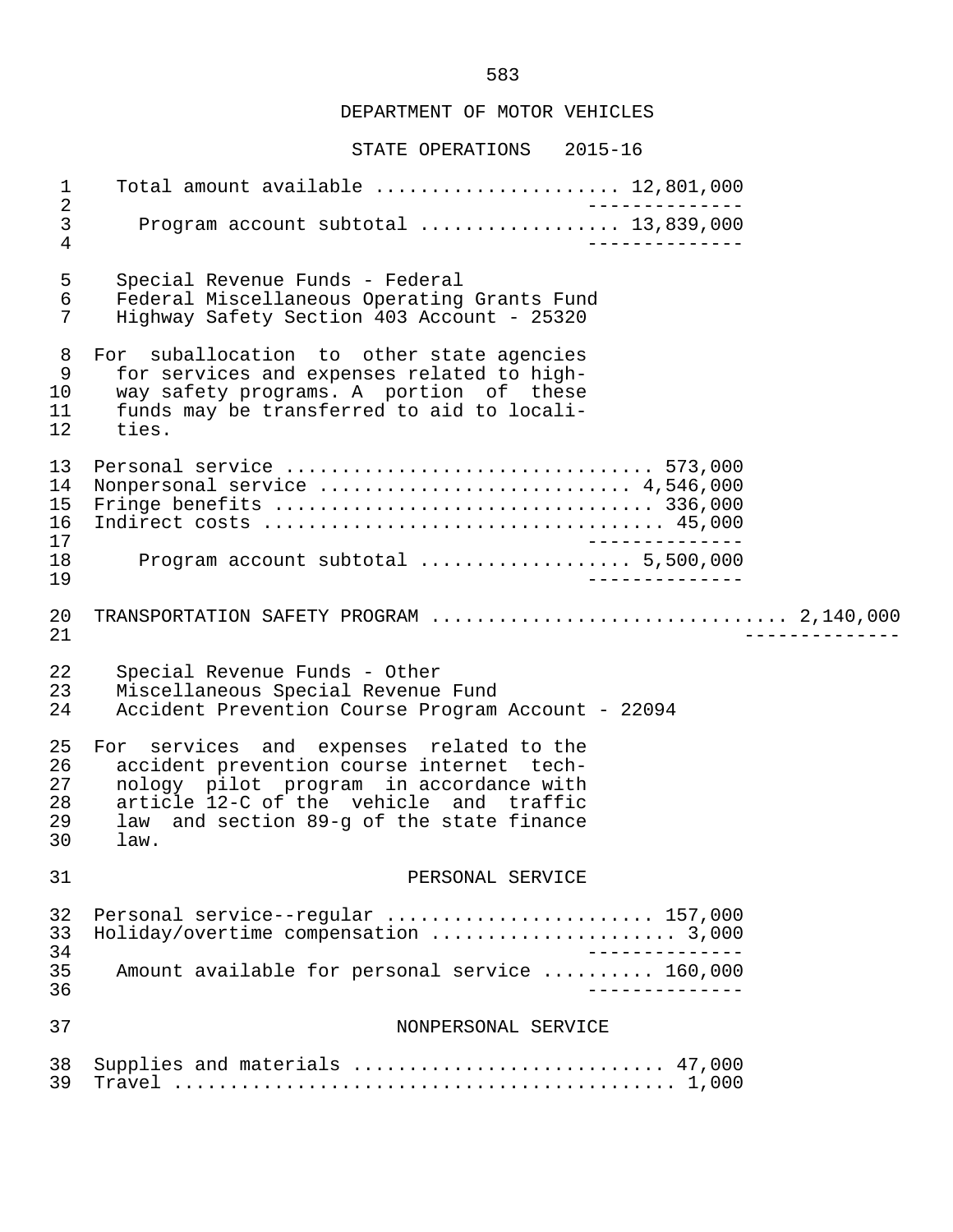STATE OPERATIONS 2015-16

 1 Contractual services ............................. 211,000 2 Fringe benefits ................................... 89,000 3 Indirect costs ..................................... 4,000 -------------<br>5 Amount available for nonpersonal service........ 352,000 5 Amount available for nonpersonal service........ 352,000<br>6 --------------6<br>7 Program account subtotal ...................... 512,000 7 Program account subtotal ..................... 512,000 8 -------------- 9 Special Revenue Funds - Other 10 Miscellaneous Special Revenue Fund<br>11 Motorcycle Safety Account - 21976 Motorcycle Safety Account - 21976 12 For services and expenses related to the<br>13 motorcycle\_safety\_program\_in\_accordance 13 motorcycle safety program in accordance 14 with section 92-g of the state finance law 15 and section 410-a of the vehicle and traf- 16 fic law. 17 PERSONAL SERVICE 18 Personal service--regular ......................... 91,000 19 -------------- 20 NONPERSONAL SERVICE 21 Supplies and materials ............................ 25,000 22 Travel ............................................. 2,000 23 Contractual services ........................... 1,457,000 24 Fringe benefits ................................... 51,000 25 Indirect costs ..................................... 2,000 26<br>27 Amount available for nonpersonal service ..... 1.537.000 27 Amount available for nonpersonal service ..... 1,537,000 28 -------------- 29 Program account subtotal ................... 1,628,000 30 --------------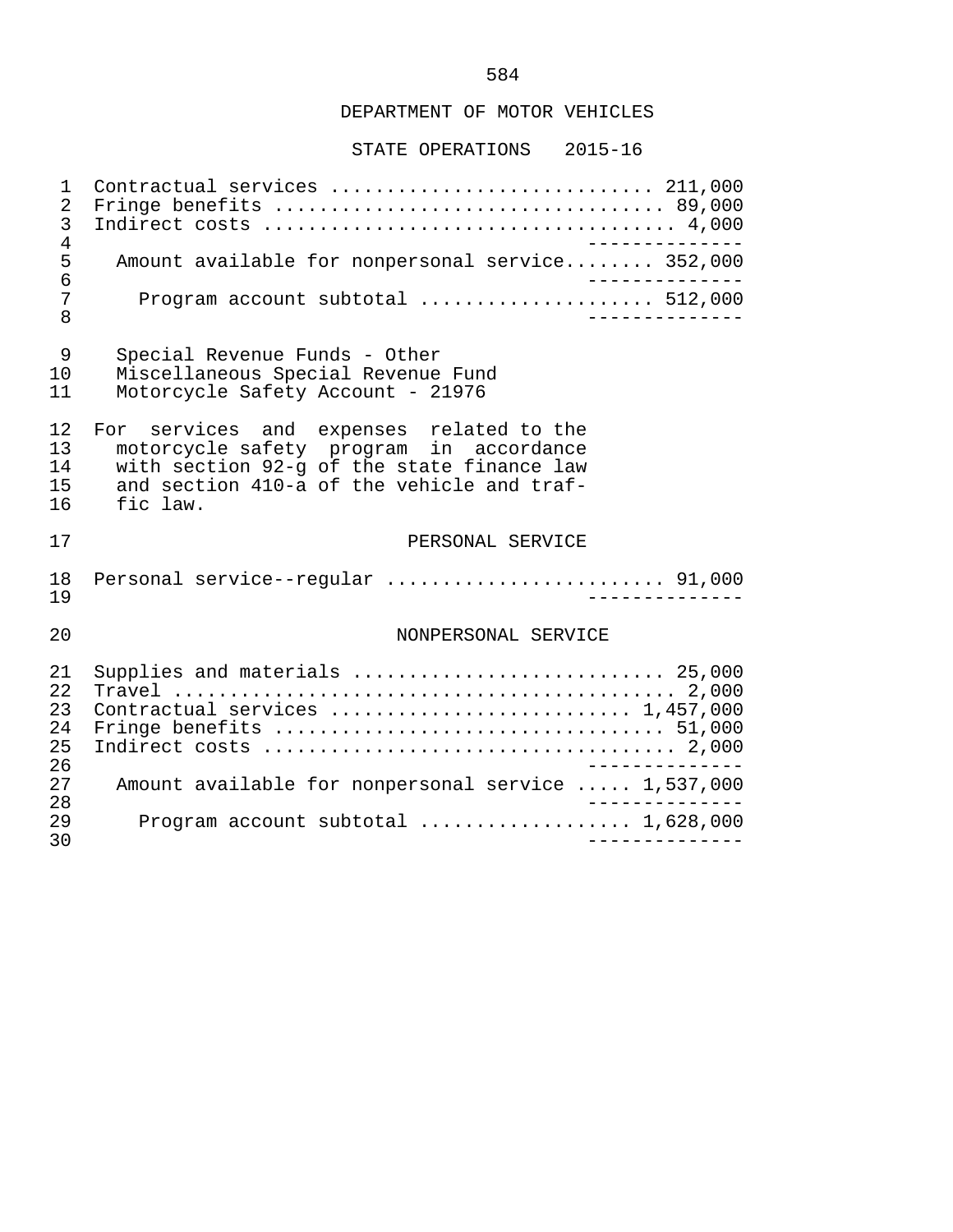### STATE OPERATIONS - REAPPROPRIATIONS 2015-16

#### 1 GOVERNOR'S TRAFFIC SAFETY COMMITTEE

 2 Special Revenue Funds - Federal 3 Federal Miscellaneous Operating Grants Fund 4 Highway Safety Section 402 Account - 25319 5 By chapter 50, section 1, of the laws of 2014:<br>6 Personal service ... 586.000 ............... 6 Personal service ... 586,000 .......................... (re. \$586,000) 7 Nonpersonal service ... 50,000 ......................... (re. \$50,000) 8 Fringe benefits ... 344,000 ........................... (re. \$344,000)<br>9 Indirect costs ... 46,000 ................................. (re. \$46,000) 9 Indirect costs ... 46,000 .............................. (re. \$46,000) 10 For suballocation to other state agencies for services and expenses<br>11 Thelated to highway safety programs. A portion of these funds may be 11 related to highway safety programs. A portion of these funds may be transferred to aid to localities. 12 transferred to aid to localities.<br>13 Personal service ... 5.894.000 13 Personal service ... 5,894,000 ....................... (re. \$5,894,000)<br>14 Nonpersonal service ... 5.680.000 ..................... (re. \$5.680.000) 14 Nonpersonal service ... 5,680,000 ................... (re. \$5,680,000) 15 Fringe benefits ... 945,000 ........................... (re. \$945,000) 16 Indirect costs ... 81,000 .............................. (re. \$81,000) 17 By chapter 50, section 1, of the laws of 2013:<br>18 Personal service ... 586.000 ............... 18 Personal service ... 586,000 .......................... (re. \$586,000) 19 Nonpersonal service ... 50,000 .......................... (re. \$50,000)<br>20 Fringe benefits ... 344,000 ............................ (re. \$344,000) 20 Fringe benefits ... 344,000 ............................ (re. \$344,000)<br>21 Indirect costs ... 46,000 ................................. (re. \$46,000) 21 Indirect costs ... 46,000 ................................ (re. \$46,000)<br>22 For suballocation to other state agencies for services and expenses 22 For suballocation to other state agencies for services and expenses<br>23 Telated to highway safety programs. A portion of these funds may be 23 related to highway safety programs. A portion of these funds may be 24 transferred to aid to localities. 24 transferred to aid to localities.<br>25 Personal service ... 5.694.000 ... 25 Personal service ... 5,694,000 ........................ (re. \$5,694,000)<br>26 Nonpersonal service ... 5.680.000 ..................... (re. \$5.680.000) 26 Nonpersonal service ... 5,680,000 .................... (re. \$5,680,000)<br>27 Fringe benefits ... 945,000 ............................. (re. \$945,000) 27 Fringe benefits ... 945,000 ............................ (re. \$945,000)<br>28 Indirect costs ... 81,000 ................................. (re. \$81,000) 28 Indirect costs ... 81,000 .............................. (re. \$81,000) 29 By chapter 50, section 1, of the laws of 2012:<br>30 For suballocation to other state agencies 30 For suballocation to other state agencies for services and expenses<br>31 Telated to highway safety programs. A portion of these funds may be 31 related to highway safety programs. A portion of these funds may be transferred to aid to localities. 32 transferred to aid to localities.<br>33 Notwithstanding any other provis 33 Notwithstanding any other provision of law to the contrary, the OGS<br>34 Interchange and Transfer Authority, the IT Interchange and Transfer 34 Interchange and Transfer Authority, the IT Interchange and Transfer<br>35 Authority, and the Call Center Interchange and Transfer Authority as 35 Authority, and the Call Center Interchange and Transfer Authority as 36 defined in the 2012-13 state fiscal year state operations appropri- 37 ation for the budget division program of the division of the budget,<br>38 are deemed fully incorporated herein and a part of this appropri-38 are deemed fully incorporated herein and a part of this appropri-<br>39 ation as if fully stated. 39 ation as if fully stated.<br>40 Personal service ... 1.805. 40 Personal service ... 1,805,000 ....................... (re. \$1,805,000)<br>41 Nonpersonal service ... 9,096,000 .................... (re. \$9,096,000) 41 Nonpersonal service ... 9,096,000 ................... (re. \$9,096,000) 42 Fringe benefits ... 905,000 ........................... (re. \$905,000) 43 Indirect costs ... 114,000 ............................ (re. \$114,000) 44 By chapter 50, section 1, of the laws of 2011: 45 For suballocation to other state agencies for services and expenses<br>46 The related to highway safety programs. A portion of these funds may be

46 related to highway safety programs. A portion of these funds may be 47 transferred to aid to localities. transferred to aid to localities.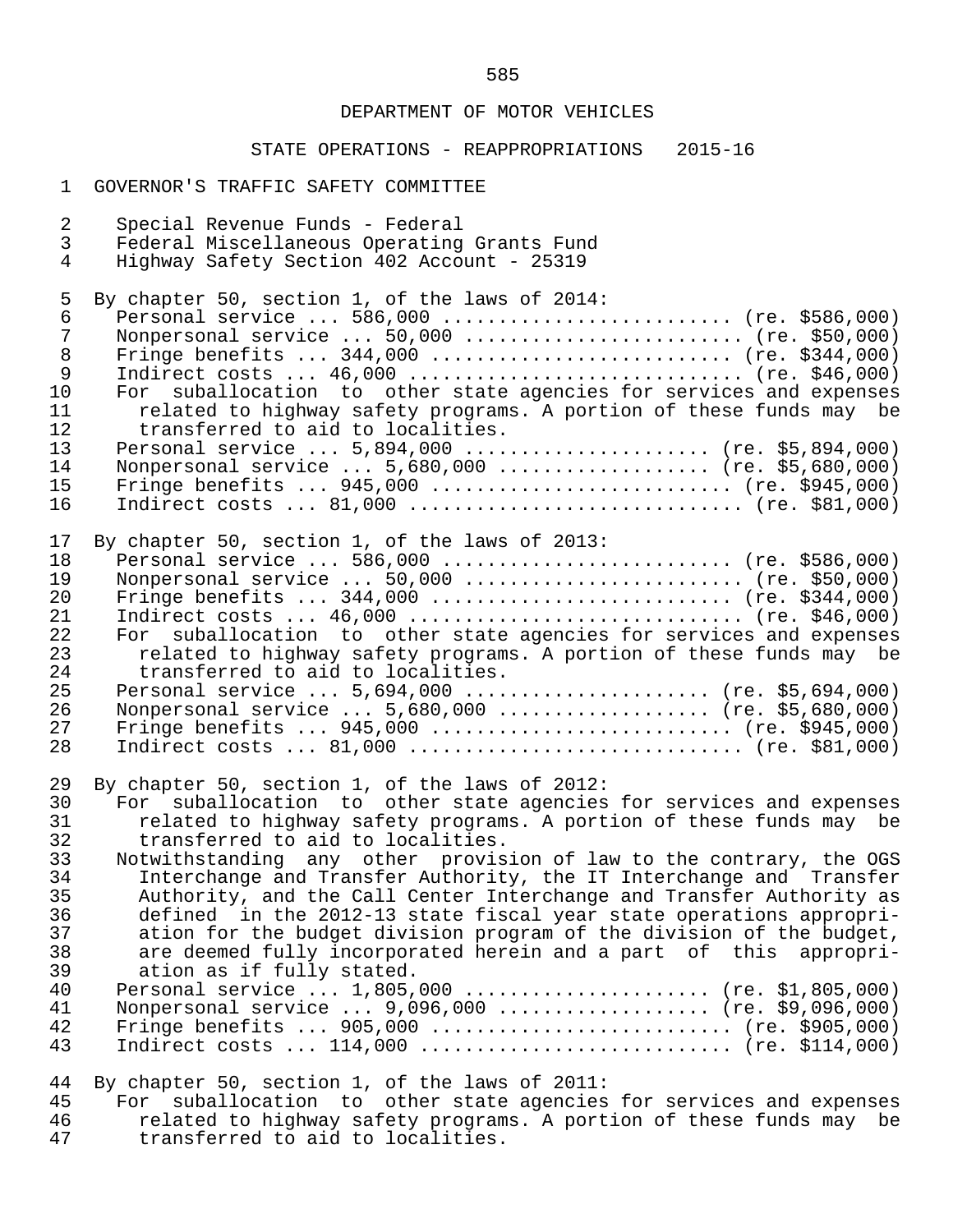#### STATE OPERATIONS - REAPPROPRIATIONS 2015-16

1 Personal service ... 1,805,000 ....................... (re. \$1,805,000)<br>2 Nonpersonal service ... 8,998,370 .................... (re. \$8,998,370) 2 Nonpersonal service ... 8,998,370 .................... (re. \$8,998,370)<br>3 Fringe benefits ... 750,000 ............................ (re. \$750,000) 3 Fringe benefits ... 750,000 ........................... (re. \$750,000) 4 Indirect costs ... 186,530 ............................ (re. \$186,530) 5 By chapter 55, section 1, of the laws of 2010, as amended by chapter 50,<br>6 section 1, of the laws of 2011: 6 section 1, of the laws of 2011: 7 For suballocation to other state agencies for services and expenses<br>8 Telated to highway safety programs. A portion of these funds may be 8 related to highway safety programs. A portion of these funds may be<br>9 transferred to aid to localities ... 11,541,530 .. (re. \$10,000,000) 9 transferred to aid to localities ... 11,541,530 .. (re. \$10,000,000) 10 Special Revenue Funds - Federal 11 Federal Miscellaneous Operating Grants Fund<br>12 Highway Safety Section 403 Account - 25320 12 Highway Safety Section 403 Account - 25320 13 By chapter 50, section 1, of the laws of 2014:<br>14 For suballocation to other state agencies 14 For suballocation to other state agencies for services and expenses<br>15 Thelated to highway safety programs. A portion of these funds may be 15 related to highway safety programs. A portion of these funds may be transferred to aid to localities. 16 transferred to aid to localities.<br>17 Personal service ... 500.000 ..... 17 Personal service ... 500,000 .......................... (re. \$500,000) 18 Monpersonal service ... 3,968,000 ................... (re. \$3,968,000)<br>19 Fringe benefits ... 293,000 ............................ (re. \$293,000) 19 Fringe benefits ... 293,000 ............................ (re. \$293,000)<br>20 Indirect costs ... 39,000 ................................ (re. \$39,000) Indirect costs ... 39,000 ................................ (re. \$39,000) 21 By chapter 50, section 1, of the laws of 2013:<br>22 For suballocation to other state agencies 22 For suballocation to other state agencies for services and expenses<br>23 Trelated to highway safety programs. A portion of these funds may be 23 related to highway safety programs. A portion of these funds may be 24 transferred to aid to localities. 24 transferred to aid to localities.<br>25 Personal service ... 500,000 ...... 25 Personal service ... 500,000 .......................... (re. \$500,000) 26 Nonpersonal service ... 3,968,000 .................... (re. \$3,968,000)<br>27 Fringe benefits ... 293.000 ............................. (re. \$293.000) 27 Fringe benefits ... 293,000 ............................ (re. \$293,000)<br>28 Indirect costs ... 39,000 ................................. (re. \$39,000) Indirect costs ... 39,000 ................................ (re. \$39,000) 29 By chapter 50, section 1, of the laws of 2012: 30 For suballocation to other state agencies for services and expenses<br>31 Telated to highway safety programs. A portion of these funds may be 31 related to highway safety programs. A portion of these funds may be transferred to aid to localities. 32 transferred to aid to localities.<br>33 Notwithstanding any other provis 33 Notwithstanding any other provision of law to the contrary, the OGS<br>34 Interchange and Transfer Authority, the IT Interchange and Transfer 34 Interchange and Transfer Authority, the IT Interchange and Transfer 35 Authority, and the Call Center Interchange and Transfer Authority as<br>36 defined in the 2012-13 state fiscal year state operations appropri-36 defined in the 2012-13 state fiscal year state operations appropri-<br>37 ation for the budget division program of the division of the budget. 37 ation for the budget division program of the division of the budget,<br>38 are deemed fully incorporated herein and a part of this appropri-38 are deemed fully incorporated herein and a part of this appropri-<br>39 ation as if fully stated. 39 ation as if fully stated.<br>40 Personal service ... 2,000, 40 Personal service ... 2,000,000 ...................... (re. \$2,000,000)<br>41 Nonpersonal service ... 1.671.000 .................... (re. \$1.671.000) 41 Monpersonal service ... 1,671,000 ................... (re. \$1,671,000)<br>42 Fringe benefits ... 1,003,000 ........................ (re. \$1,003,000) 42 Fringe benefits ... 1,003,000 ........................ (re. \$1,003,000)<br>43 Indirect costs ... 126,000 .............................. (re. \$126,000) 43 Indirect costs ... 126,000 ............................ (re. \$126,000) 44 By chapter 50, section 1, of the laws of 2011:

586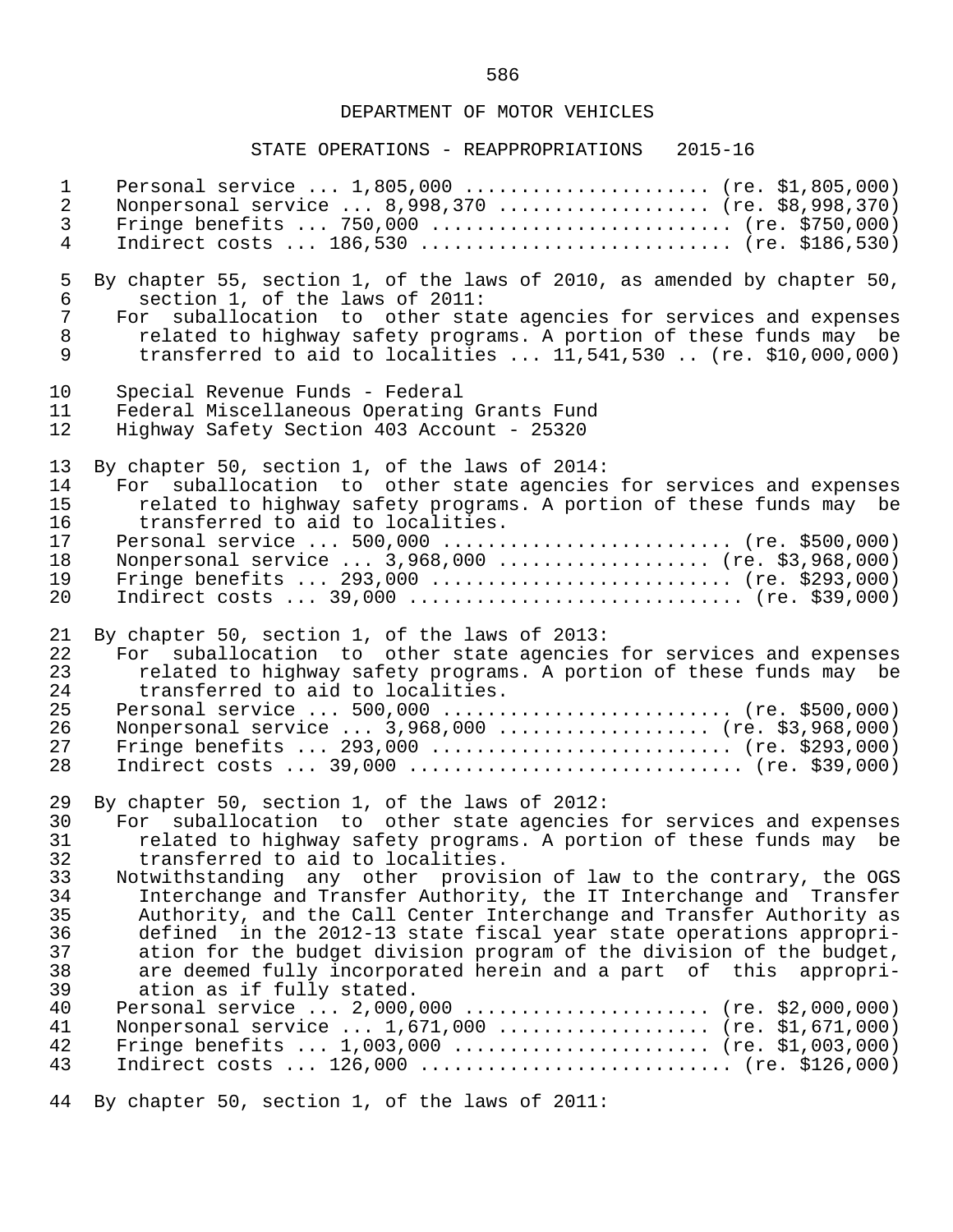|               | For suballocation to other state agencies for services and expenses      |
|---------------|--------------------------------------------------------------------------|
| $\mathcal{L}$ | related to highway safety programs. A portion of these funds may be      |
|               | transferred to aid to localities.                                        |
| 4             | Personal service $2,000,000$ (re. \$2,000,000)                           |
| 5             | Nonpersonal service $1,764,000$ (re. \$1,764,000)                        |
| 6             | Fringe benefits $830,000$ (re. \$830,000)                                |
| 7             | Indirect costs $206,000$ (re. \$206,000)                                 |
| 8             | By chapter 55, section 1, of the laws of 2010, as amended by chapter 50, |
| 9             | section 1, of the laws of 2011:                                          |
| 1 O           | For suballocation to other state agencies for services and expenses      |
| 11            | related to highway safety programs. A portion of these funds may be      |
| 12            | transferred to aid to localities $4,000,000$ (re. \$4,000,000)           |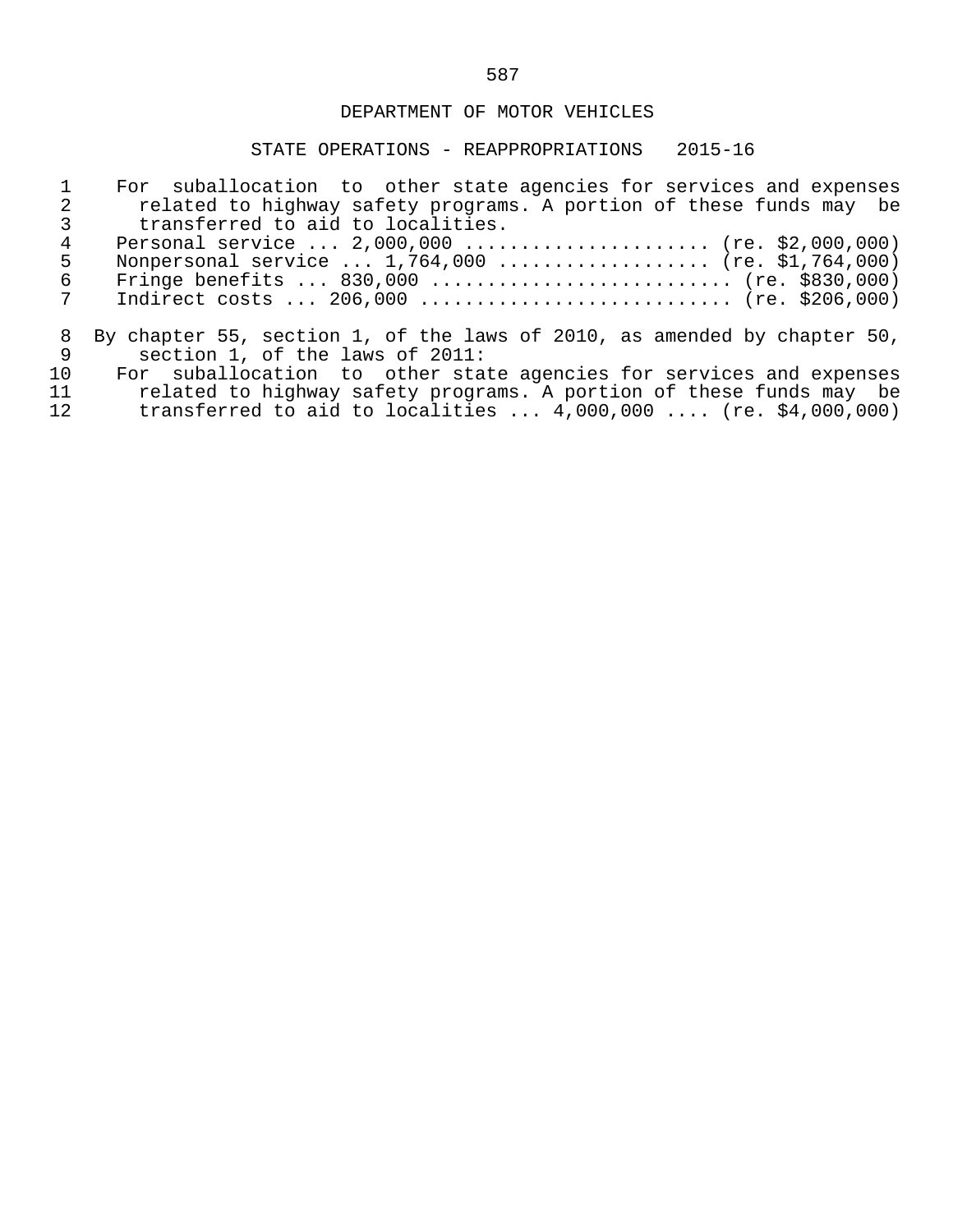OLYMPIC REGIONAL DEVELOPMENT AUTHORITY

STATE OPERATIONS 2015-16

1 For payment according to the following schedule:

 2 APPROPRIATIONS REAPPROPRIATIONS 3 General Fund ....................... 4,168,000 0 4 Special Revenue Funds - Other ...... 150,000 5 ---------------- ---------------- 6 All Funds ........................ 4,318,000 0 7 ================ ================ 8 SCHEDULE 9 OLYMPIC FACILITIES OPERATIONS PROGRAM ............................... 4,318,000<br>10 10 -------------- 11 General Fund State Purposes Account - 10050 13 For services and expenses related to opera-<br>14 tion and maintenance of olympic facili-14 tion and maintenance of olympic facili-<br>15 ties. ties. 16 PERSONAL SERVICE 17 Personal service--regular ...................... 2,548,000 18 -------------- 19 NONPERSONAL SERVICE 20 Supplies and materials ........................... 463,000 21 Fringe benefits ................................ 1,157,000 22<br>23 Amount available for nonpersonal service ..... 1.620.000 23 Amount available for nonpersonal service ..... 1,620,000 24 -------------- 25 Program account subtotal ................... 4,168,000 26 -------------- 27 Special Revenue Funds - Other<br>28 US Olympic Committee/Lake Plac 28 US Olympic Committee/Lake Placid Olympic Training Fund Lake Placid Training - DMV Account - 23501 30 For services and expenses of the Lake Placid<br>31 training account. training account. 32 PERSONAL SERVICE 33 Personal service--regular ......................... 20,000 34 --------------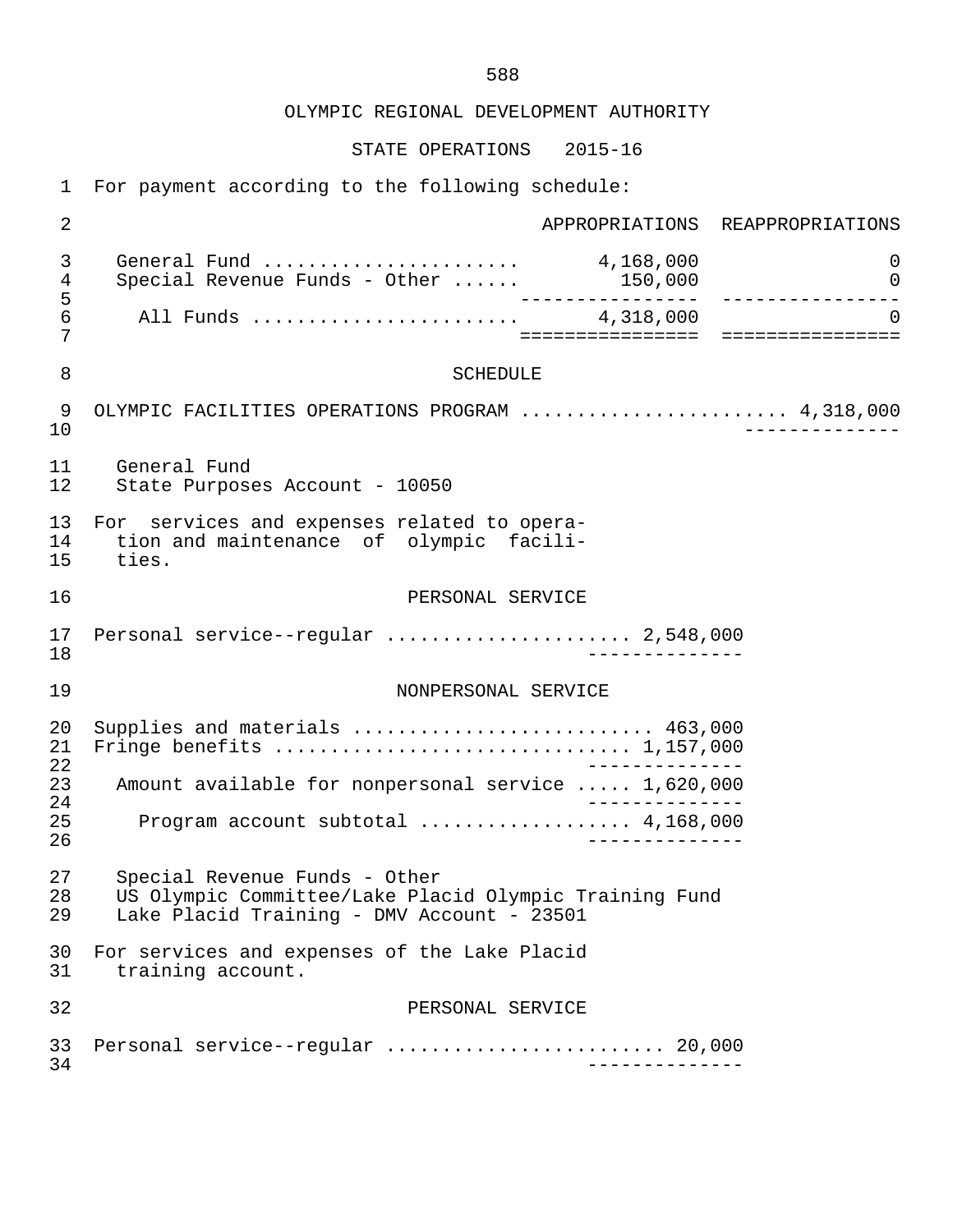#### OLYMPIC REGIONAL DEVELOPMENT AUTHORITY

#### STATE OPERATIONS 2015-16

# 1 NONPERSONAL SERVICE 2 Supplies and materials ............................ 20,000 3 Fringe benefits ................................... 10,000 4<br>5 Amount available for nonpersonal service ........ 30.000 5 Amount available for nonpersonal service ........ 30,000<br>6 ------------- 6 -------------- 7 Program account subtotal ...................... 50,000 8 -------------- 9 Special Revenue Funds - Other<br>10 US Olympic Committee/Lake Pla 10 US Olympic Committee/Lake Placid Olympic Training Fund Lake Placid Training - Tax Account - 23502 12 For services and expenses of the Lake Placid<br>13 training account. training account. 14 PERSONAL SERVICE 15 Personal service--regular ......................... 45,000 16 -------------- 17 NONPERSONAL SERVICE 18 Supplies and materials ............................ 35,000 19 Fringe benefits ................................... 20,000 20<br>21 Amount available for nonpersonal service ........ 55.000 21 Amount available for nonpersonal service ........ 55,000 22 -------------- 23 Program account subtotal ..................... 100,000 24 --------------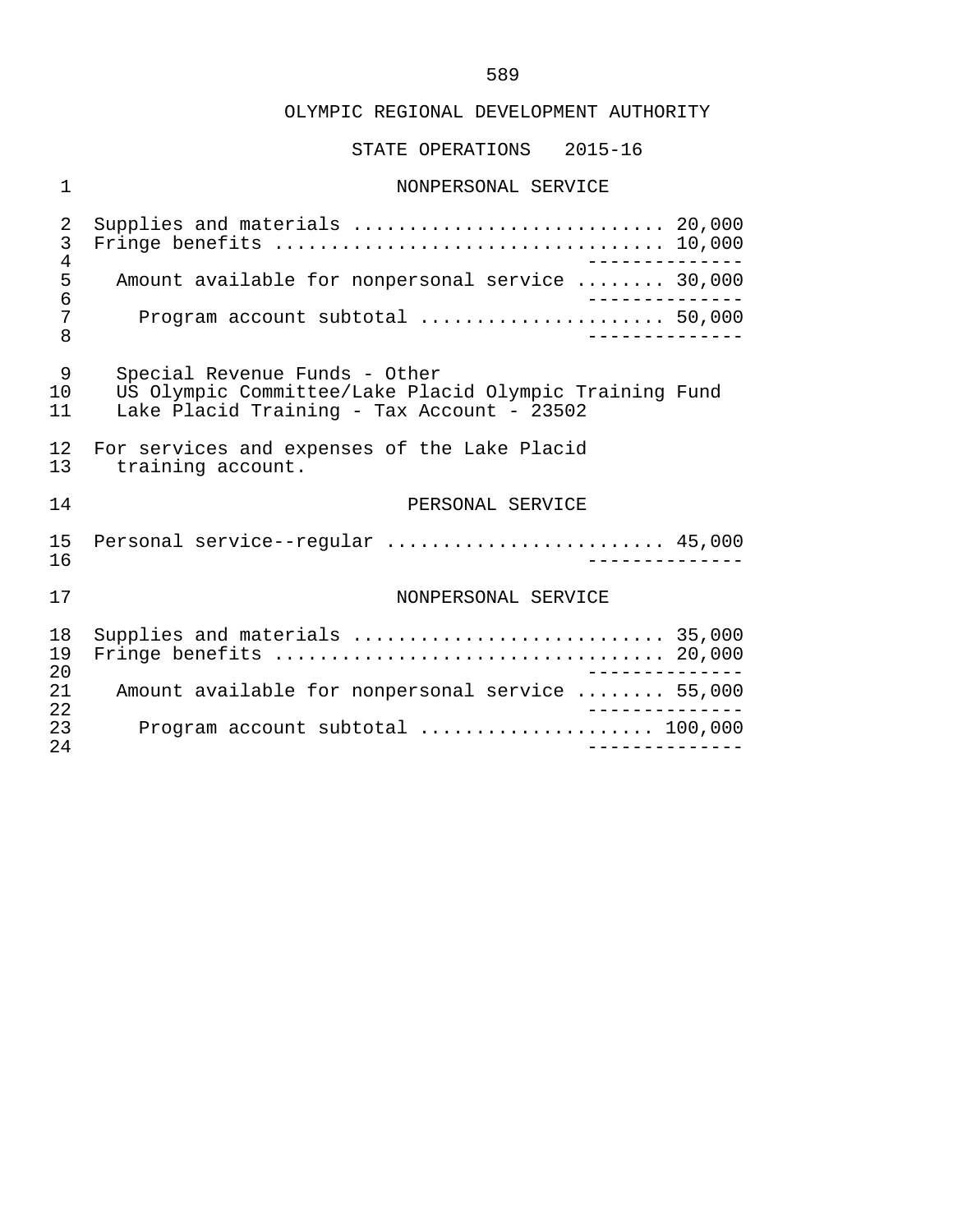STATE OPERATIONS 2015-16

1 For payment according to the following schedule:

| $\overline{2}$                                                 |                                                                                                                                                                                                                                                                                                                                                                                                                                                              |                | APPROPRIATIONS REAPPROPRIATIONS     |
|----------------------------------------------------------------|--------------------------------------------------------------------------------------------------------------------------------------------------------------------------------------------------------------------------------------------------------------------------------------------------------------------------------------------------------------------------------------------------------------------------------------------------------------|----------------|-------------------------------------|
| 3<br>4<br>5<br>$\overline{6}$                                  | General Fund  129,544,700<br>Special Revenue Funds - Federal  7,280,900 19,431,800<br>Special Revenue Funds - Other  87,831,900 8,244,000                                                                                                                                                                                                                                                                                                                    |                | $\Omega$                            |
| 7<br>$\,8\,$                                                   | All Funds  224,657,500 27,675,800                                                                                                                                                                                                                                                                                                                                                                                                                            |                | =================================== |
| 9                                                              | <b>SCHEDULE</b>                                                                                                                                                                                                                                                                                                                                                                                                                                              |                |                                     |
| 10<br>11                                                       |                                                                                                                                                                                                                                                                                                                                                                                                                                                              |                |                                     |
| 12<br>13                                                       | General Fund<br>State Purposes Account - 10050                                                                                                                                                                                                                                                                                                                                                                                                               |                |                                     |
| 14<br>15<br>16<br>17<br>18<br>19<br>20<br>21<br>22<br>23<br>24 | Notwithstanding any other provision of law<br>to the contrary, the OGS Interchange and<br>Transfer Authority, IT Interchange and<br>Transfer Authority and the Lean Certif-<br>ication Bonus Authority as defined in the<br>2015-16 state fiscal year state operations<br>appropriation for the budget division<br>program of the division of the budget, are<br>deemed fully incorporated herein and a<br>part of this appropriation as if fully<br>stated. |                |                                     |
| 25                                                             | PERSONAL SERVICE                                                                                                                                                                                                                                                                                                                                                                                                                                             |                |                                     |
| 26<br>27<br>28<br>29<br>30                                     | Personal service--regular  4,597,050<br>Holiday/overtime compensation  15,789<br>Amount available for personal service  4,612,839                                                                                                                                                                                                                                                                                                                            |                |                                     |
| 31                                                             | NONPERSONAL SERVICE                                                                                                                                                                                                                                                                                                                                                                                                                                          |                |                                     |
| 32<br>33<br>34<br>35<br>36                                     | Supplies and materials  141,300<br>Contractual services  817,261                                                                                                                                                                                                                                                                                                                                                                                             |                |                                     |
| 37<br>38                                                       | Amount available for nonpersonal service  1,081,361                                                                                                                                                                                                                                                                                                                                                                                                          |                |                                     |
| 39<br>40                                                       | Program account subtotal  5,694,200                                                                                                                                                                                                                                                                                                                                                                                                                          | ______________ |                                     |
| 41                                                             | Special Revenue Funds - Federal                                                                                                                                                                                                                                                                                                                                                                                                                              |                |                                     |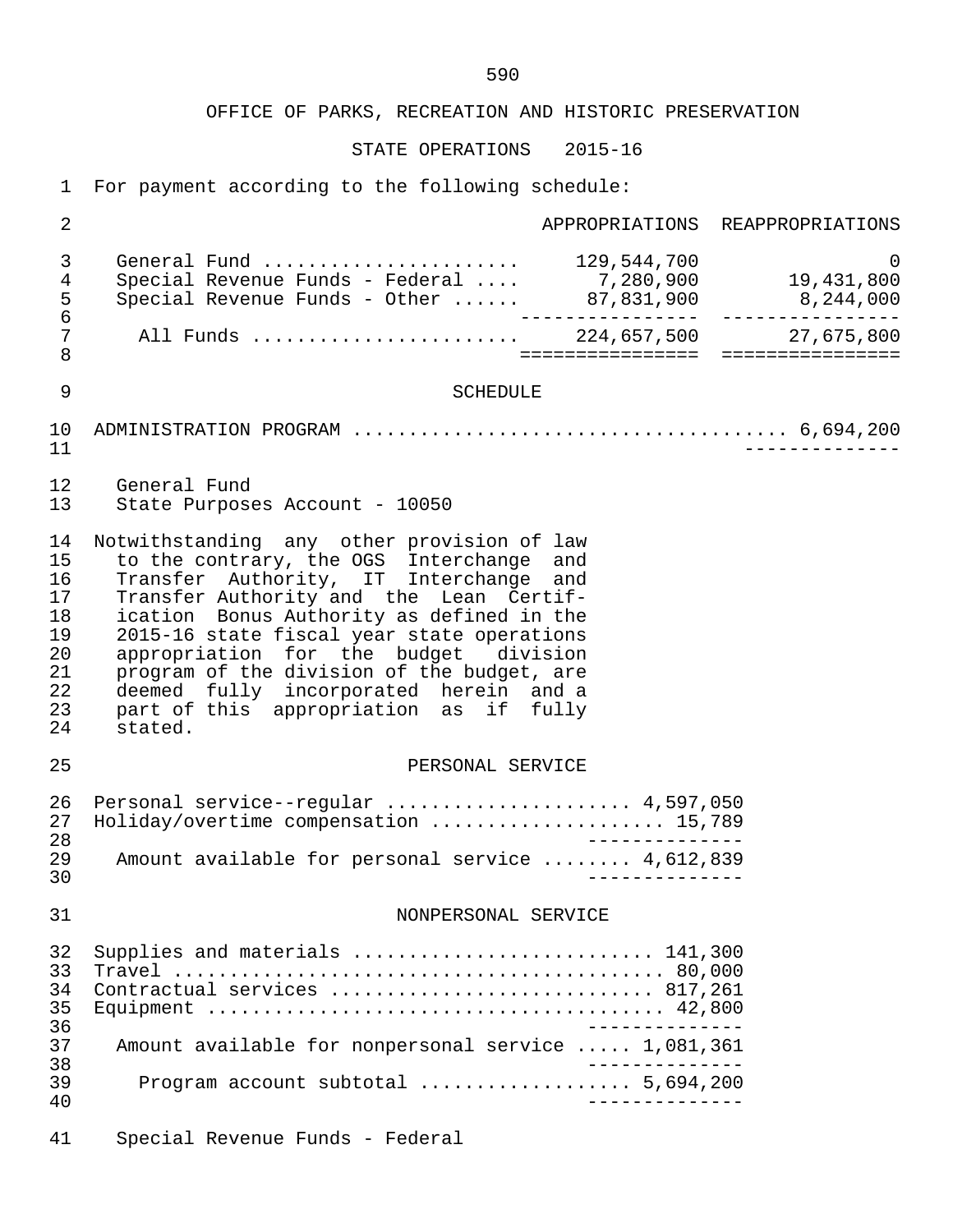| $\mathbf 1$<br>$\overline{2}$                                                                      | Federal Miscellaneous Operating Grants Fund<br>Federal Operating Grants Fund Account - 25383                                                                                                                                                                                                                                                                                                                                                                                                                                                                                                                                                                                                                                   |
|----------------------------------------------------------------------------------------------------|--------------------------------------------------------------------------------------------------------------------------------------------------------------------------------------------------------------------------------------------------------------------------------------------------------------------------------------------------------------------------------------------------------------------------------------------------------------------------------------------------------------------------------------------------------------------------------------------------------------------------------------------------------------------------------------------------------------------------------|
| 3<br>4<br>5<br>6                                                                                   | Nonpersonal service  350,000                                                                                                                                                                                                                                                                                                                                                                                                                                                                                                                                                                                                                                                                                                   |
| 7<br>8                                                                                             | Program account subtotal  500,000                                                                                                                                                                                                                                                                                                                                                                                                                                                                                                                                                                                                                                                                                              |
| 9<br>10 <sub>1</sub><br>11                                                                         | Special Revenue Funds - Other<br>Miscellaneous Special Revenue Fund<br>Federal Indirect Recovery Account - 22188                                                                                                                                                                                                                                                                                                                                                                                                                                                                                                                                                                                                               |
| 12<br>13<br>14<br>15<br>16<br>17<br>18<br>19<br>20<br>21<br>22<br>23<br>24<br>25<br>26<br>27<br>28 | For services and expenses related to the<br>administration of special revenue funds<br>other, special revenue funds - federal and<br>internal service funds and for services<br>provided to other state agencies, govern-<br>mental bodies and other entities.<br>Notwithstanding any other provision of law<br>to the contrary, the OGS Interchange and<br>Transfer Authority, IT Interchange and<br>Transfer Authority and the Lean Certif-<br>ication Bonus Authority as defined in the<br>2015-16 state fiscal year state operations<br>appropriation for the budget division<br>program of the division of the budget, are<br>deemed fully incorporated herein and a<br>part of this appropriation as if fully<br>stated. |
| 29                                                                                                 | PERSONAL SERVICE                                                                                                                                                                                                                                                                                                                                                                                                                                                                                                                                                                                                                                                                                                               |
| 30<br>31<br>32                                                                                     | Personal service--regular  50,000                                                                                                                                                                                                                                                                                                                                                                                                                                                                                                                                                                                                                                                                                              |
| 33<br>34                                                                                           | Amount available for personal service  75,000<br>-----------                                                                                                                                                                                                                                                                                                                                                                                                                                                                                                                                                                                                                                                                   |
| 35                                                                                                 | NONPERSONAL SERVICE                                                                                                                                                                                                                                                                                                                                                                                                                                                                                                                                                                                                                                                                                                            |
| 36<br>37<br>38<br>39<br>40<br>41<br>42                                                             | Supplies and materials  65,000<br>Contractual services  170,000                                                                                                                                                                                                                                                                                                                                                                                                                                                                                                                                                                                                                                                                |
| 43<br>44                                                                                           | Amount available for nonpersonal service  425,000                                                                                                                                                                                                                                                                                                                                                                                                                                                                                                                                                                                                                                                                              |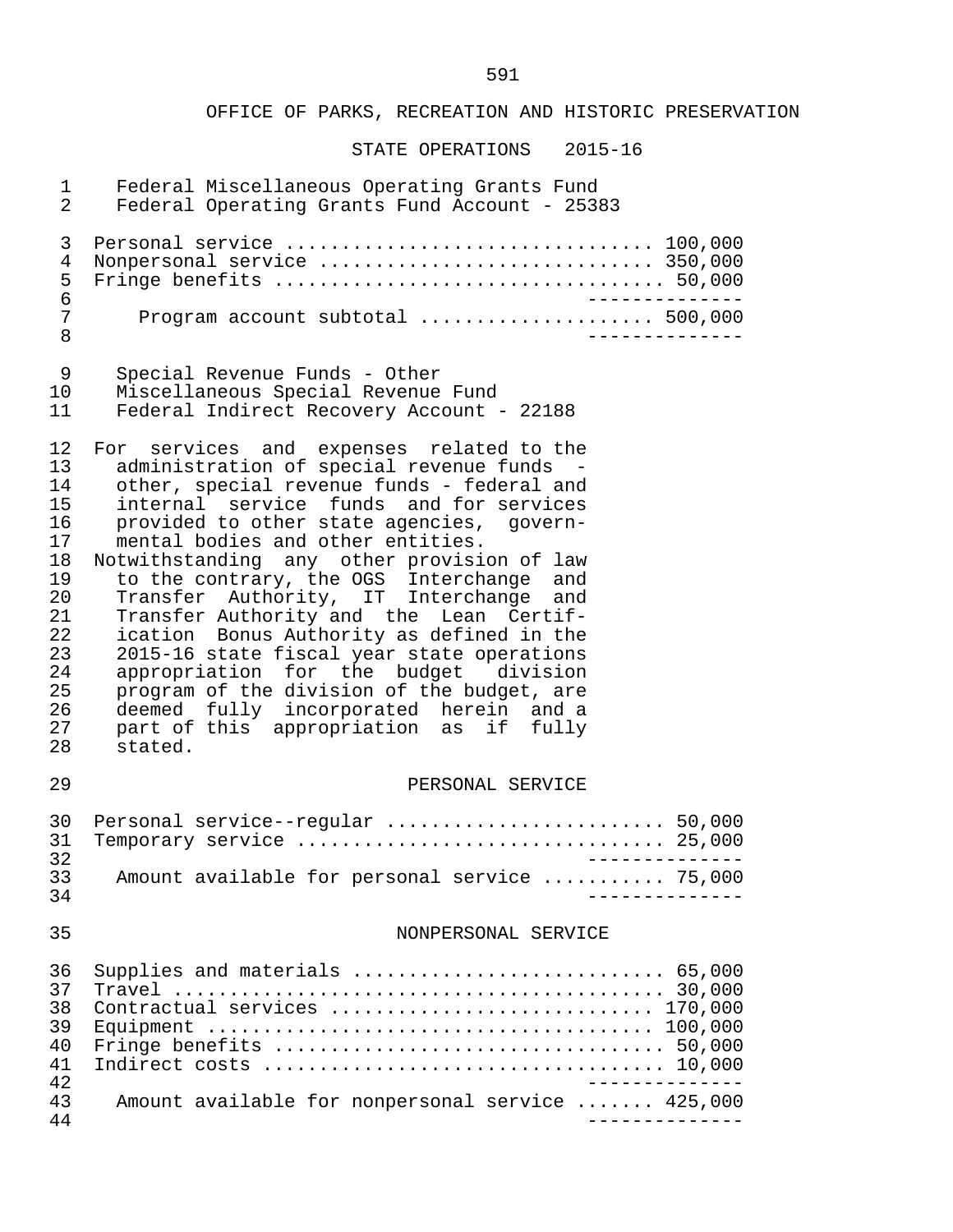| $\mathbf 1$                                        | Program account subtotal  500,000                                                                                                                                 |
|----------------------------------------------------|-------------------------------------------------------------------------------------------------------------------------------------------------------------------|
| $\overline{2}$                                     | ______________                                                                                                                                                    |
| 3<br>$\overline{4}$                                | HISTORIC PRESERVATION PROGRAM  10,703,600                                                                                                                         |
| 5                                                  | General Fund                                                                                                                                                      |
| $6\phantom{1}$                                     | State Purposes Account - 10050                                                                                                                                    |
| 7                                                  | Notwithstanding any other provision of law                                                                                                                        |
| $\, 8$                                             | to the contrary, the OGS Interchange and                                                                                                                          |
| $\mathsf 9$                                        | Transfer Authority, IT Interchange and                                                                                                                            |
| 10                                                 | Transfer Authority and the Lean Certif-                                                                                                                           |
| 11                                                 | ication Bonus Authority as defined in the                                                                                                                         |
| 12                                                 | 2015-16 state fiscal year state operations                                                                                                                        |
| 13                                                 | appropriation for the budget division                                                                                                                             |
| 14                                                 | program of the division of the budget, are                                                                                                                        |
| 15                                                 | deemed fully incorporated herein and a                                                                                                                            |
| 16                                                 | part of this appropriation as if fully                                                                                                                            |
| 17                                                 | stated.                                                                                                                                                           |
| 18                                                 | PERSONAL SERVICE                                                                                                                                                  |
| 19<br>20<br>21<br>22<br>23<br>24                   | Personal service--regular  6,310,100<br>Temporary service  1,836,750<br>Holiday/overtime compensation  86,650<br>Amount available for personal service  8,233,500 |
| 25                                                 | NONPERSONAL SERVICE                                                                                                                                               |
| 26<br>27<br>28<br>29<br>30<br>31<br>32<br>33<br>34 | Supplies and materials  198,000<br>Contractual services  385,200<br>Amount available for nonpersonal service  647,200<br>Program account subtotal  8,880,700      |
| 35                                                 | Special Revenue Funds - Federal                                                                                                                                   |
| 36                                                 | Federal Miscellaneous Operating Grants Fund                                                                                                                       |
| 37                                                 | Federal Operating Grants Fund Account - 25462                                                                                                                     |
| 38                                                 | For services and expenses related to grants                                                                                                                       |
| 39                                                 | for historic preservation projects includ-                                                                                                                        |
| 40                                                 | ing acquisition, research, development,                                                                                                                           |
| 41                                                 | education and rehabilitation of historic                                                                                                                          |
| 42                                                 | sites, programs and facilities.                                                                                                                                   |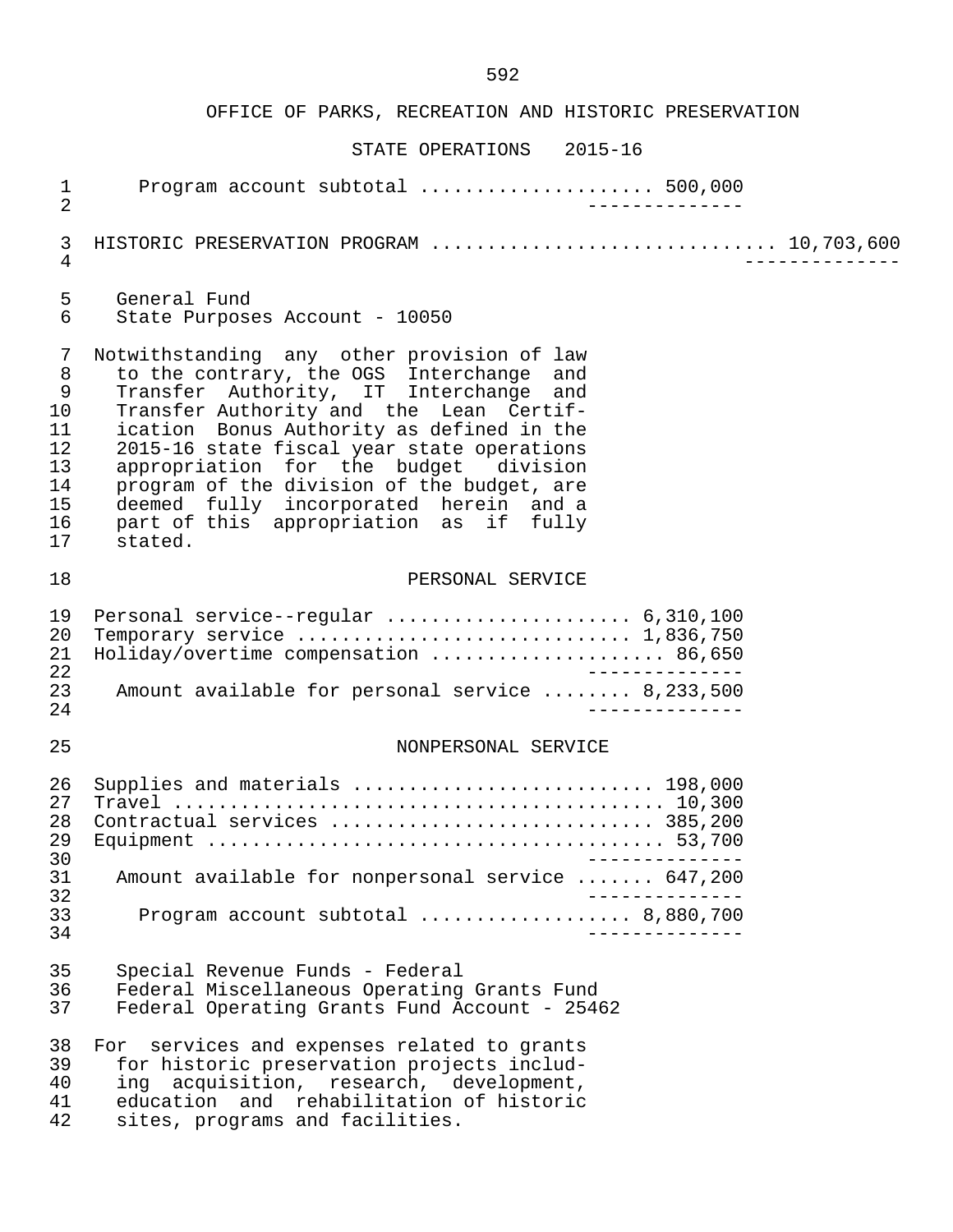| $\mathbf 1$<br>$\overline{2}$<br>$\mathsf{3}$<br>$\overline{4}$<br>5<br>6 | Nonpersonal service  600,900<br>_______________<br>Program account subtotal  1,780,900                                                                                                                                                                                                                                                                                                                                                                                   |
|---------------------------------------------------------------------------|--------------------------------------------------------------------------------------------------------------------------------------------------------------------------------------------------------------------------------------------------------------------------------------------------------------------------------------------------------------------------------------------------------------------------------------------------------------------------|
| 7<br>8<br>$\mathsf 9$                                                     | Special Revenue Funds - Other<br>Combined Expendable Trust Fund<br>Philipse Manor Hall Account - 20122                                                                                                                                                                                                                                                                                                                                                                   |
| 10<br>11<br>12<br>13<br>14<br>15<br>16<br>17<br>18<br>19<br>20            | Notwithstanding any other provision of law<br>to the contrary, the OGS Interchange and<br>Transfer Authority, IT Interchange<br>and<br>Transfer Authority and the Lean Certif-<br>ication Bonus Authority as defined in the<br>2015-16 state fiscal year state operations<br>appropriation for the budget division<br>program of the division of the budget, are<br>deemed fully incorporated herein and a<br>part of this appropriation as if fully<br>stated.          |
| 21                                                                        | NONPERSONAL SERVICE                                                                                                                                                                                                                                                                                                                                                                                                                                                      |
| 22<br>23<br>24                                                            | Contractual services  12,000<br>_______________                                                                                                                                                                                                                                                                                                                                                                                                                          |
| 25<br>26                                                                  | Program account subtotal  42,000<br>______________                                                                                                                                                                                                                                                                                                                                                                                                                       |
| 27<br>28                                                                  |                                                                                                                                                                                                                                                                                                                                                                                                                                                                          |
| 29<br>30                                                                  | General Fund<br>State Purposes Account - 10050                                                                                                                                                                                                                                                                                                                                                                                                                           |
| 31<br>32<br>33<br>34<br>35<br>36<br>37<br>38<br>39<br>40<br>41            | Notwithstanding any other provision of law<br>to the contrary, the OGS Interchange<br>and<br>Transfer Authority, IT Interchange<br>and<br>Transfer Authority and the Lean Certif-<br>ication Bonus Authority as defined in the<br>2015-16 state fiscal year state operations<br>appropriation for the budget division<br>program of the division of the budget, are<br>deemed fully incorporated herein and a<br>part of this appropriation as<br>if<br>fully<br>stated. |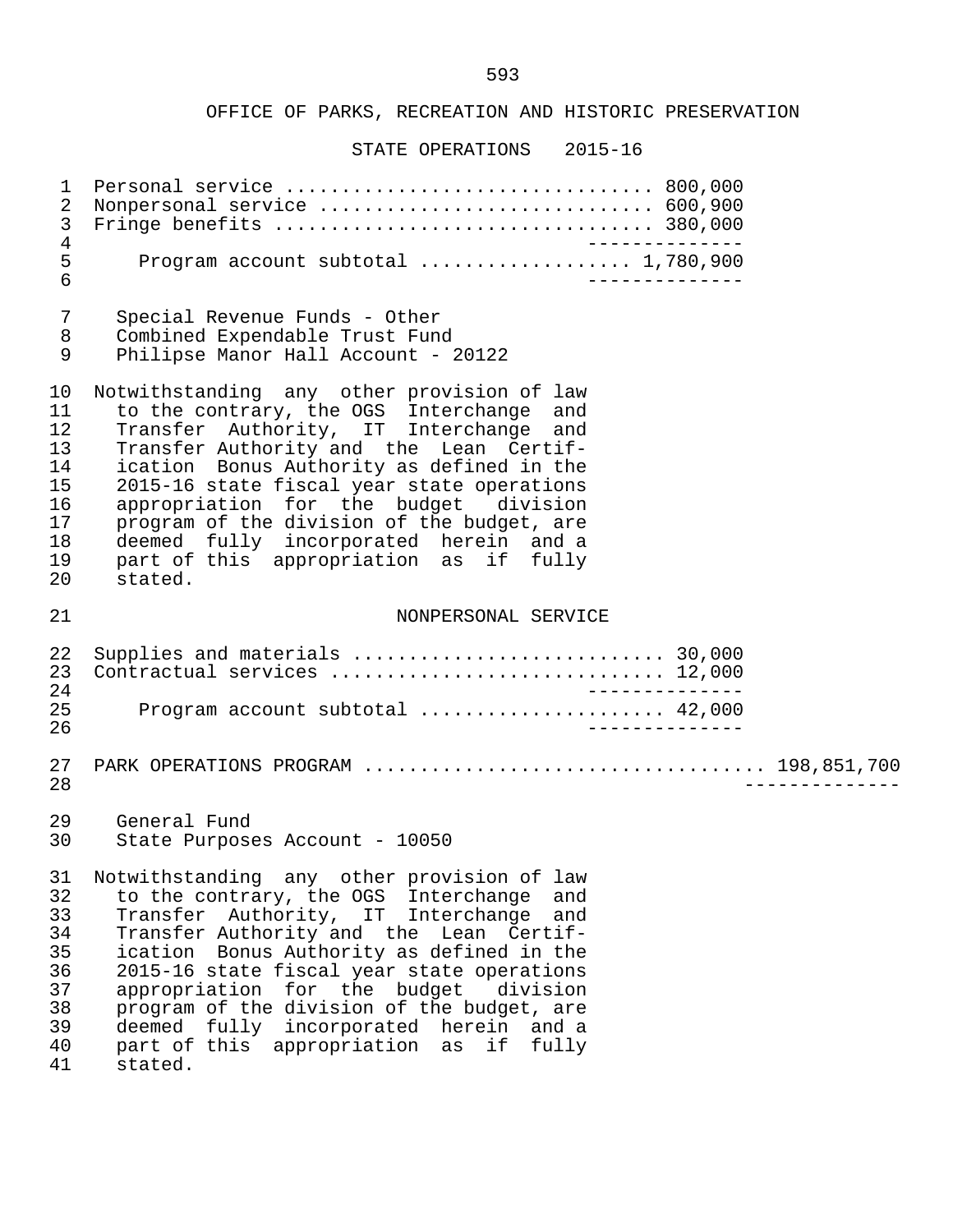#### STATE OPERATIONS 2015-16

#### 1 PERSONAL SERVICE

|     | 2 Personal service--regular  70,996,400           |
|-----|---------------------------------------------------|
|     | 3 Temporary service  22,804,900                   |
|     | 4 Holiday/overtime compensation  5,504,600        |
|     |                                                   |
| რ : | Amount available for personal service  99,305,900 |
|     |                                                   |

#### 8 NONPERSONAL SERVICE

| 1 N |                                                      |
|-----|------------------------------------------------------|
|     |                                                      |
|     |                                                      |
| 13  |                                                      |
| 14  | Amount available for nonpersonal service  15,663,900 |
| 15  |                                                      |
| 16  | Program account subtotal $\ldots$ 114,969,800        |
|     |                                                      |

- 18 Special Revenue Funds Other
- 19 Miscellaneous Special Revenue Fund<br>20 Detron Services Account 22163
- Patron Services Account 22163

21 For services and expenses related to the<br>22 administration and operation of the park 22 administration and operation of the park<br>23 operations program, providing that moneys 23 operations program, providing that moneys<br>24 hereby appropriated shall be available to 24 hereby appropriated shall be available to<br>25 the program net of refunds, rebates, 25 the program net of refunds, rebates,<br>26 reimbursements and credits. 26 reimbursements and credits.<br>27 Notwithstanding any other pro

27 Notwithstanding any other provision of law<br>28 to the contrary, the OGS Interchange and 28 to the contrary, the OGS Interchange and<br>29 Transfer Authority, IT Interchange and 29 Transfer Authority, IT Interchange and 30 Transfer Authority and the Lean Certif- 31 ication Bonus Authority as defined in the<br>32 2015-16 state fiscal year state operations 32 2015-16 state fiscal year state operations<br>33 appropriation for the budget division 33 appropriation for the budget division<br>34 program of the division of the budget, are 34 program of the division of the budget, are<br>35 deemed fully incorporated herein and a 35 deemed fully incorporated herein and a<br>36 part of this appropriation as if fully 36 part of this appropriation as if fully<br>37 stated. stated.

#### 38 PERSONAL SERVICE

|    | 40 Temporary service  21,345,200                  |
|----|---------------------------------------------------|
|    | 41 Holiday/overtime compensation  1,184,400       |
| 42 |                                                   |
| 43 | Amount available for personal service  30,095,100 |
| 44 |                                                   |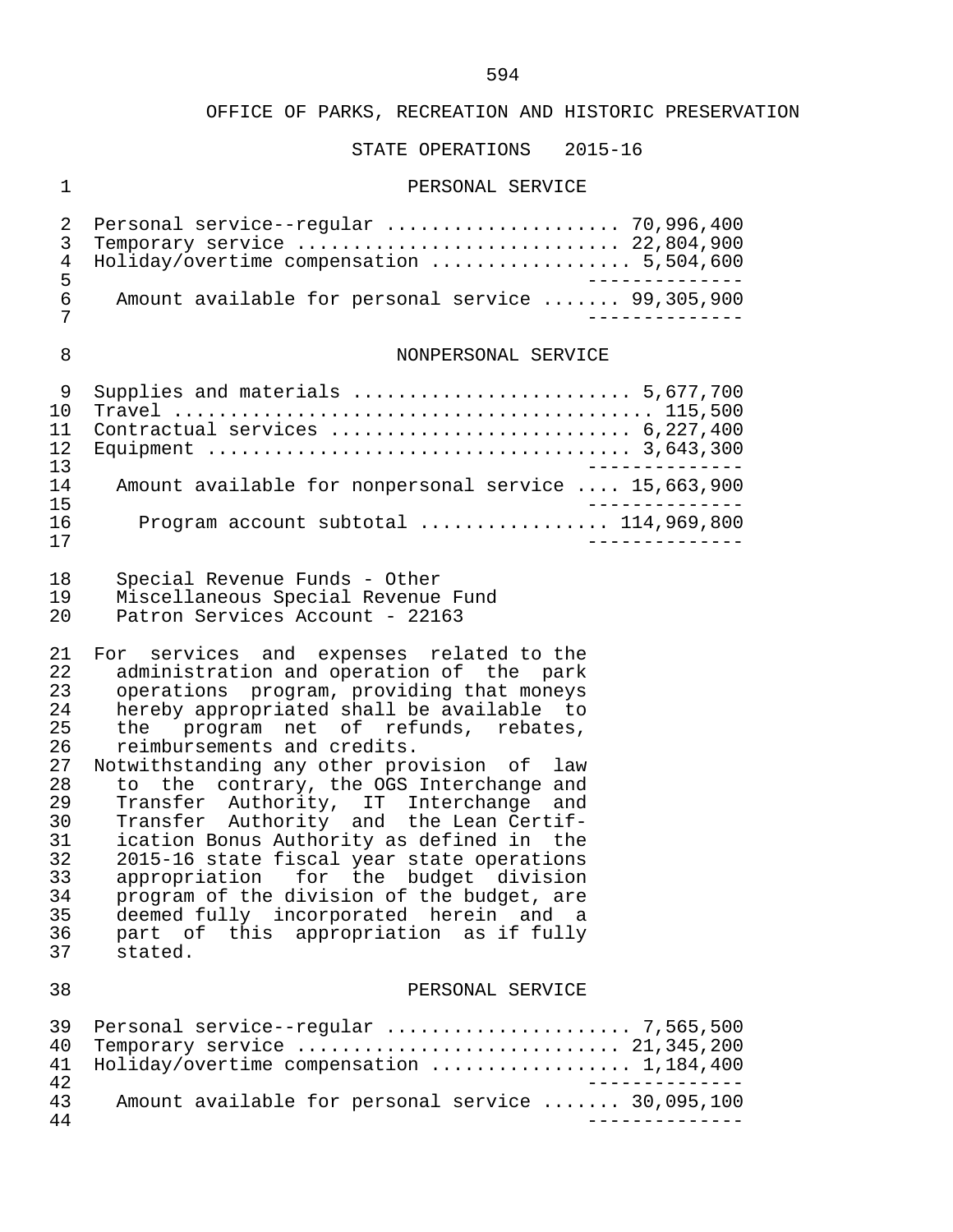STATE OPERATIONS 2015-16

#### 1 NONPERSONAL SERVICE

 2 Supplies and materials ........................ 27,093,200 3 Travel ........................................... 336,900 4 Contractual services .......................... 16,218,700 5 Equipment ...................................... 6,075,000 6 Fringe benefits ................................ 4,063,000 7 -------------- 8 Amount available for nonpersonal service .... 53,786,800<br>9 9<br>10 Program account subtotal ................... 83.881.900 10 Program account subtotal .................. 83,881,900 11 -------------- 12 RECREATION SERVICES PROGRAM .................................. 8,408,000 13 -------------- 14 Special Revenue Funds - Federal 15 Federal Miscellaneous Operating Grants Fund<br>16 Federal Operating Grants Fund Account - 2538 Federal Operating Grants Fund Account - 25383 17 For services and expenses related to grants<br>18 for park operations projects including 18 for park operations projects including<br>19 acquisition research development educa-19 acquisition, research, development, educa-<br>20 tion and rehabilitation of parklands. 20 tion and rehabilitation of parklands,<br>21 programs and facilities. programs and facilities. 22 Personal service ................................... 1,500,000<br>23 Nonpersonal service ............................. 2,550,000 23 Nonpersonal service ............................ 2,550,000 24 Fringe benefits .................................. 750,000 25 -------------- 26 Program account subtotal ................... 4,800,000 27 -------------- 28 Special Revenue Funds - Federal<br>29 Federal USDA-Food and Nutrition 29 Federal USDA-Food and Nutrition Services Fund USDA Forest Service - Parks Account - 25036 31 For services and expenses related to the 32 federal park lands and forest grants, 33 including suballocation to other state<br>34 departments and agencies. departments and agencies. 35 Personal service .................................. 50,000 36 Nonpersonal service ................................. 125,000<br>37 Fringe benefits .................................. 25,000 37 Fringe benefits ................................... 25,000 38 -------------- 39 Program account subtotal ..................... 200,000 40 -------------- 41 Special Revenue Funds - Other<br>42 Combined Expendable Trust Fung 42 Combined Expendable Trust Fund<br>43 Bavard Cutting Arboretum Fund 1 Bayard Cutting Arboretum Fund Account - 20121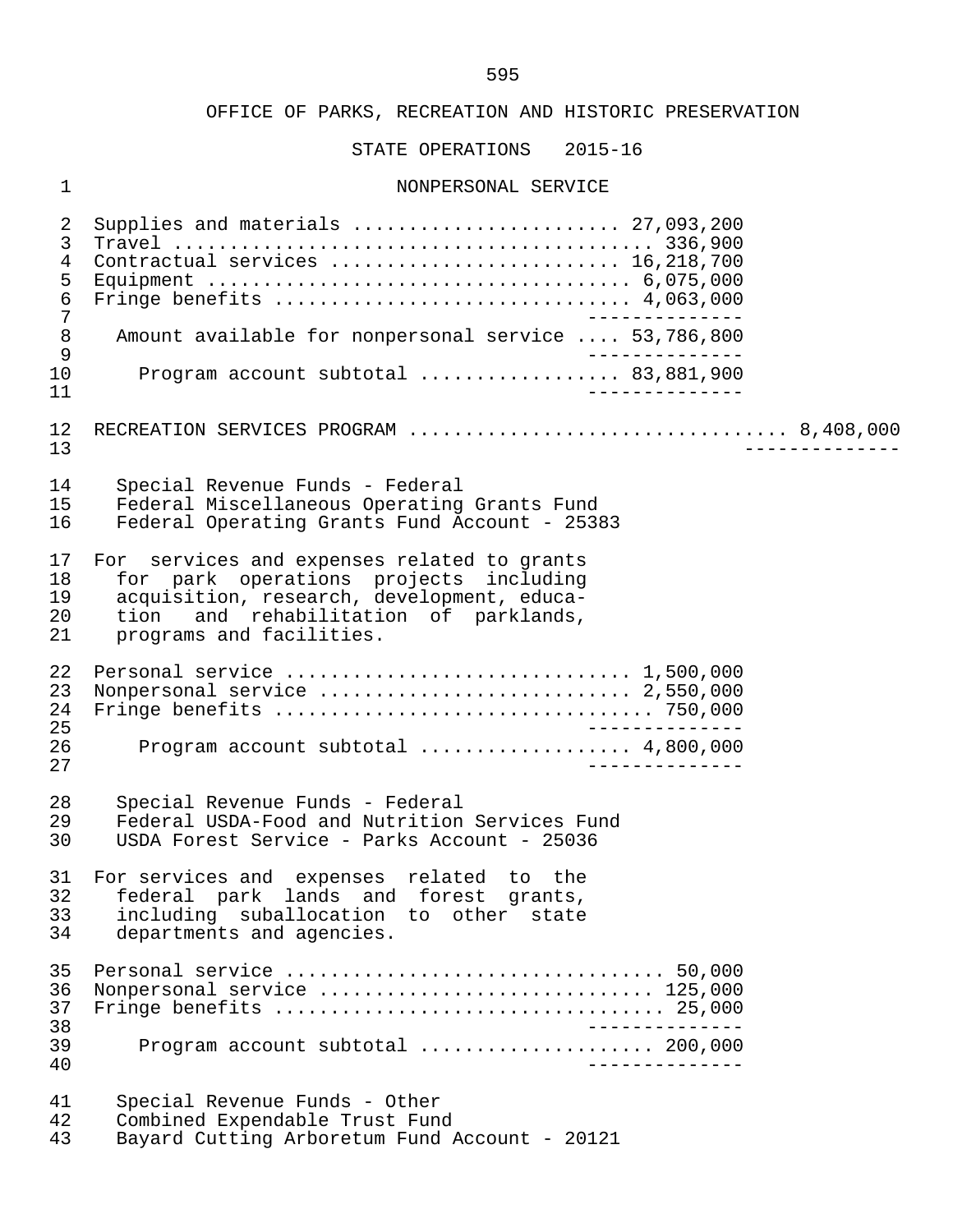| $\mathbf{1}$<br>$\overline{2}$<br>3<br>$\overline{4}$<br>5<br>$\sqrt{6}$<br>7<br>$\,8\,$<br>9<br>10<br>11 | Notwithstanding any other provision of law<br>to the contrary, the OGS Interchange and<br>Transfer Authority, IT Interchange and<br>Transfer Authority and the Lean Certif-<br>ication Bonus Authority as defined in the<br>2015-16 state fiscal year state operations<br>appropriation for the budget division<br>program of the division of the budget, are<br>deemed fully incorporated herein and a<br>part of this appropriation as if fully<br>stated.                                  |
|-----------------------------------------------------------------------------------------------------------|-----------------------------------------------------------------------------------------------------------------------------------------------------------------------------------------------------------------------------------------------------------------------------------------------------------------------------------------------------------------------------------------------------------------------------------------------------------------------------------------------|
| 12                                                                                                        | PERSONAL SERVICE                                                                                                                                                                                                                                                                                                                                                                                                                                                                              |
| 13<br>14<br>15<br>16<br>17                                                                                | Personal service--regular  40,000<br>Temporary service  10,000<br>Holiday/overtime compensation  1,000<br>_______________<br>Amount available for personal service  51,000                                                                                                                                                                                                                                                                                                                    |
| 18                                                                                                        |                                                                                                                                                                                                                                                                                                                                                                                                                                                                                               |
| 19                                                                                                        | NONPERSONAL SERVICE                                                                                                                                                                                                                                                                                                                                                                                                                                                                           |
| 20<br>21<br>22<br>23<br>24                                                                                | Supplies and materials  105,000<br>Contractual services  224,000                                                                                                                                                                                                                                                                                                                                                                                                                              |
| 25<br>26                                                                                                  | Amount available for nonpersonal service  361,000<br>______________                                                                                                                                                                                                                                                                                                                                                                                                                           |
| 27<br>28                                                                                                  | Program account subtotal  412,000                                                                                                                                                                                                                                                                                                                                                                                                                                                             |
| 29<br>30<br>31                                                                                            | Special Revenue Funds - Other<br>Combined Expendable Trust Fund<br>OPR-Miscellaneous Gifts Account - 20104                                                                                                                                                                                                                                                                                                                                                                                    |
| 33<br>34<br>35<br>36<br>37<br>38<br>39<br>40<br>41<br>42                                                  | 32 Notwithstanding any other provision of law<br>to the contrary, the OGS Interchange<br>and<br>Transfer Authority, IT<br>Interchange<br>and<br>Transfer Authority and the Lean Certif-<br>ication Bonus Authority as defined in the<br>2015-16 state fiscal year state operations<br>appropriation for the budget<br>division<br>program of the division of the budget, are<br>fully incorporated herein<br>deemed<br>and a<br>part of this<br>appropriation<br>if<br>fully<br>as<br>stated. |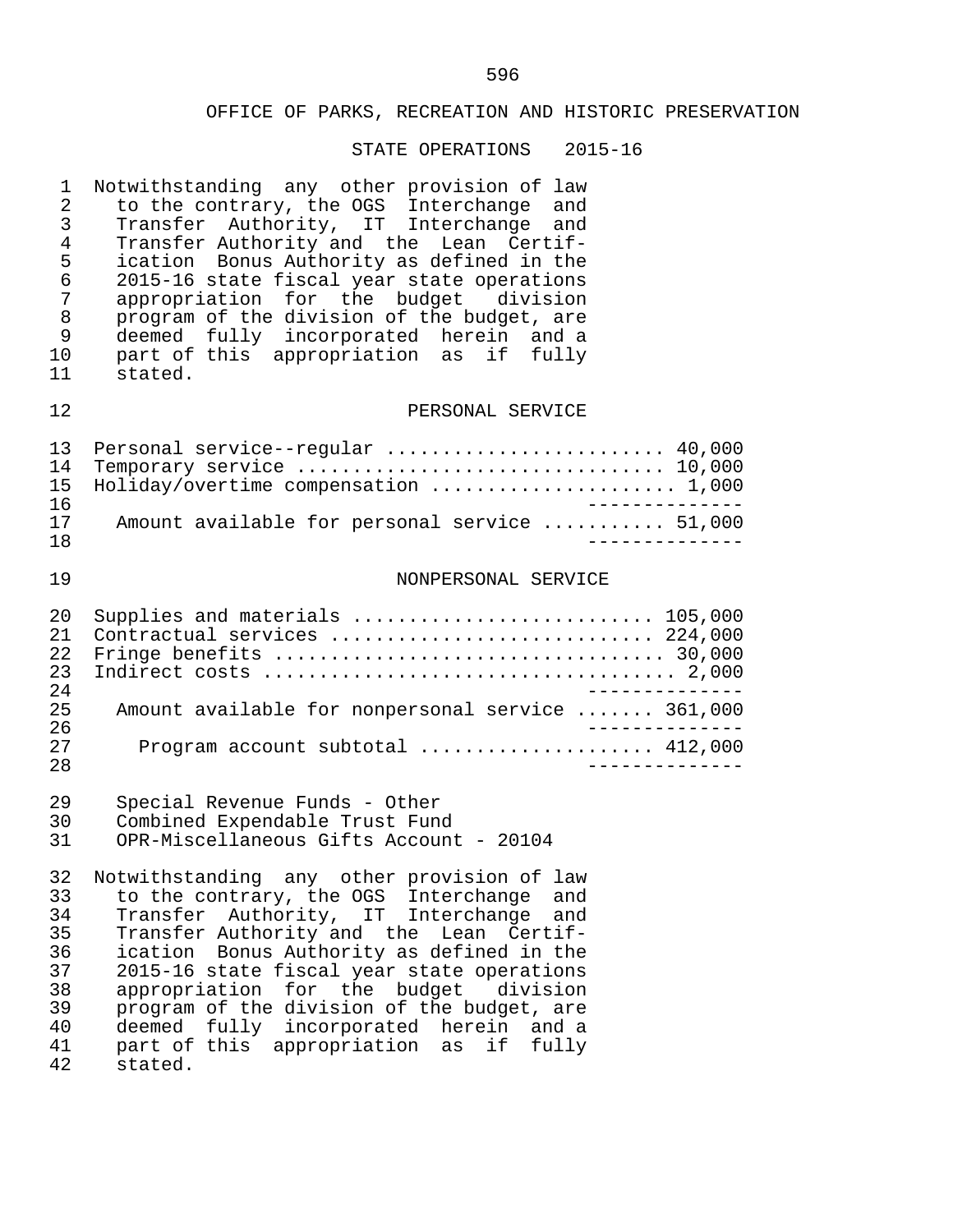| $\mathbf 1$                                                    | PERSONAL SERVICE                                                                                                                                                                                                                                                                                                                                                                                                                                             |
|----------------------------------------------------------------|--------------------------------------------------------------------------------------------------------------------------------------------------------------------------------------------------------------------------------------------------------------------------------------------------------------------------------------------------------------------------------------------------------------------------------------------------------------|
| 2<br>3                                                         | Temporary service  20,000                                                                                                                                                                                                                                                                                                                                                                                                                                    |
| $\overline{4}$                                                 | NONPERSONAL SERVICE                                                                                                                                                                                                                                                                                                                                                                                                                                          |
| 5<br>6<br>7<br>8<br>9<br>10<br>11                              | Supplies and materials  55,000<br>Contractual services  87,500<br>Amount available for nonpersonal service  150,000                                                                                                                                                                                                                                                                                                                                          |
| 12<br>13                                                       | Program account subtotal  170,000                                                                                                                                                                                                                                                                                                                                                                                                                            |
| 14<br>15<br>16                                                 | Special Revenue Funds - Other<br>Combined Expendable Trust Fund<br>Planting Fields Foundation and Friends Account - 20101                                                                                                                                                                                                                                                                                                                                    |
| 17<br>18<br>19<br>20<br>21<br>22<br>23<br>24<br>25<br>26<br>27 | Notwithstanding any other provision of law<br>to the contrary, the OGS Interchange and<br>Transfer Authority, IT Interchange and<br>Transfer Authority and the Lean Certif-<br>ication Bonus Authority as defined in the<br>2015-16 state fiscal year state operations<br>appropriation for the budget division<br>program of the division of the budget, are<br>deemed fully incorporated herein and a<br>part of this appropriation as if fully<br>stated. |
| 28                                                             | PERSONAL SERVICE                                                                                                                                                                                                                                                                                                                                                                                                                                             |
| 29<br>30<br>31<br>32<br>33<br>34                               | Personal service--regular  103,000<br>Holiday/overtime compensation  5,000<br>Amount available for personal service  203,000<br>--------------                                                                                                                                                                                                                                                                                                               |
| 35                                                             | NONPERSONAL SERVICE                                                                                                                                                                                                                                                                                                                                                                                                                                          |
| 36<br>37<br>38<br>39                                           | ______________                                                                                                                                                                                                                                                                                                                                                                                                                                               |
| 40<br>41                                                       | Amount available for nonpersonal service  41,000<br>______________                                                                                                                                                                                                                                                                                                                                                                                           |
| 42<br>43                                                       | Program account subtotal  244,000<br>______________                                                                                                                                                                                                                                                                                                                                                                                                          |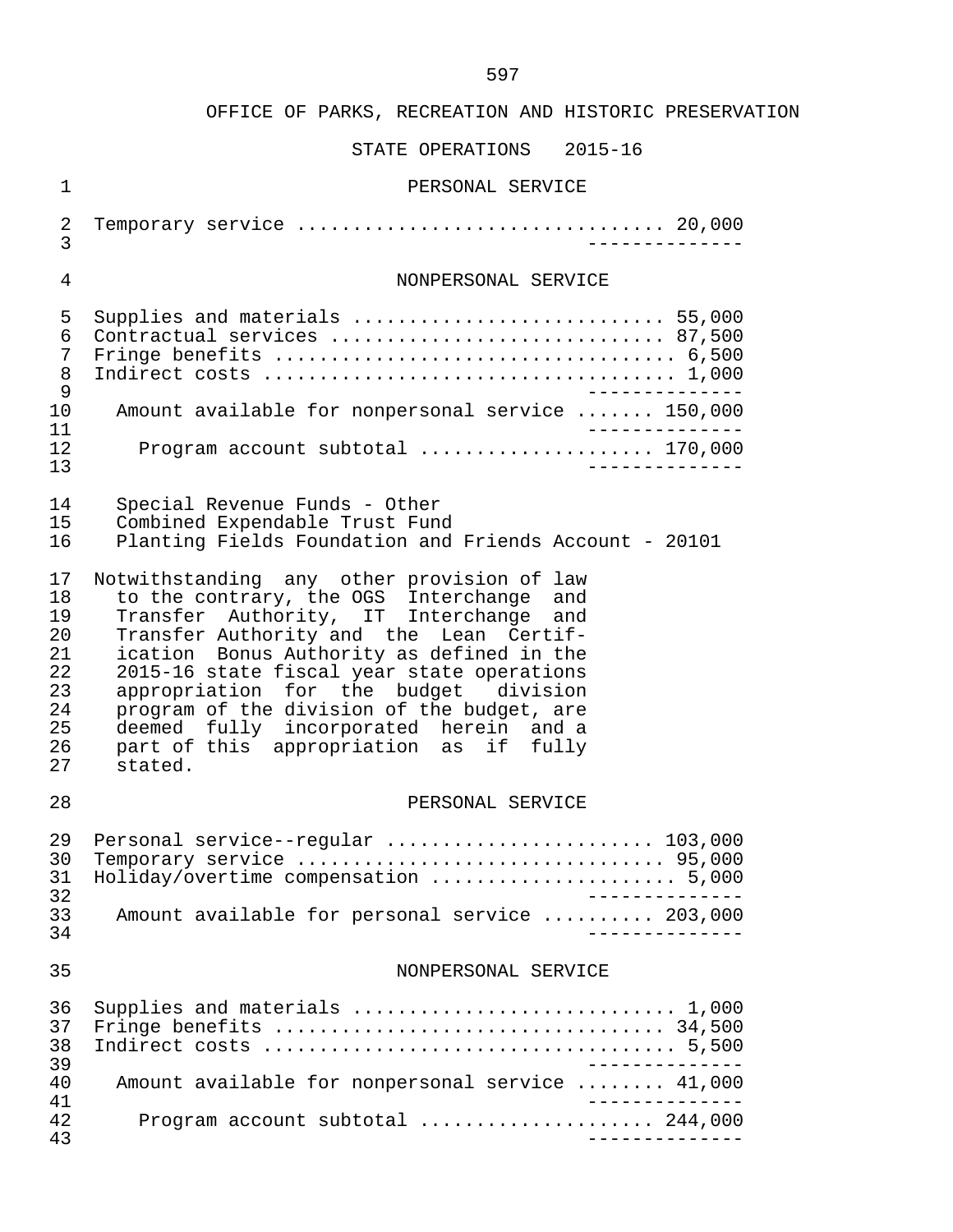| $\mathbf 1$    | Special Revenue Funds - Other                                                      |
|----------------|------------------------------------------------------------------------------------|
| $\overline{2}$ | Combined Nonexpendable Trust Fund                                                  |
| 3              | Rockefeller Trust-Cumulative Interest Account - 21653                              |
| 4              | Notwithstanding any other provision of law                                         |
| 5              | to the contrary, the OGS Interchange and                                           |
| 6              | Transfer Authority, IT Interchange and                                             |
| 7              | Transfer Authority and the Lean Certif-                                            |
| $\, 8$         | ication Bonus Authority as defined in the                                          |
| 9              | 2015-16 state fiscal year state operations                                         |
| 10             | appropriation for the budget division                                              |
| 11             | program of the division of the budget, are                                         |
| 12             | deemed fully incorporated herein and a                                             |
| 13             | part of this appropriation as if fully                                             |
| 14             | stated.                                                                            |
| 15             | NONPERSONAL SERVICE                                                                |
| 16             | Supplies and materials  19,000                                                     |
| 17             |                                                                                    |
| 18             | Contractual services  181,000                                                      |
| 19             | ______________                                                                     |
| 20<br>21       | Program account subtotal  202,000                                                  |
| 22             | Special Revenue Funds - Other                                                      |
| 23             | Miscellaneous Special Revenue Fund                                                 |
| 24             | I Love NY Water Account - 21930                                                    |
| 25             | Notwithstanding any other provision of law                                         |
| 26             | to the contrary, the OGS Interchange and<br>Transfer Authority, IT Interchange and |
| 27             | Transfer Authority and the Lean Certif-                                            |
| 28             | ication Bonus Authority as defined in the                                          |
| 29             | 2015-16 state fiscal year state operations                                         |
| 30             | appropriation for the budget division                                              |
| 31             | program of the division of the budget, are                                         |
| 32             | deemed fully incorporated herein and a                                             |
| 33             | part of this appropriation as                                                      |
| 34             | if fully                                                                           |
| 35             | stated.                                                                            |
| 36             | PERSONAL SERVICE                                                                   |
| 37             | Personal service--regular  110,000                                                 |
| 38             | $- - - - - - - - -$                                                                |
| 39             | NONPERSONAL SERVICE                                                                |
| 40             | Supplies and materials  65,000                                                     |
| 41             |                                                                                    |
| 42             | Contractual services  55,000                                                       |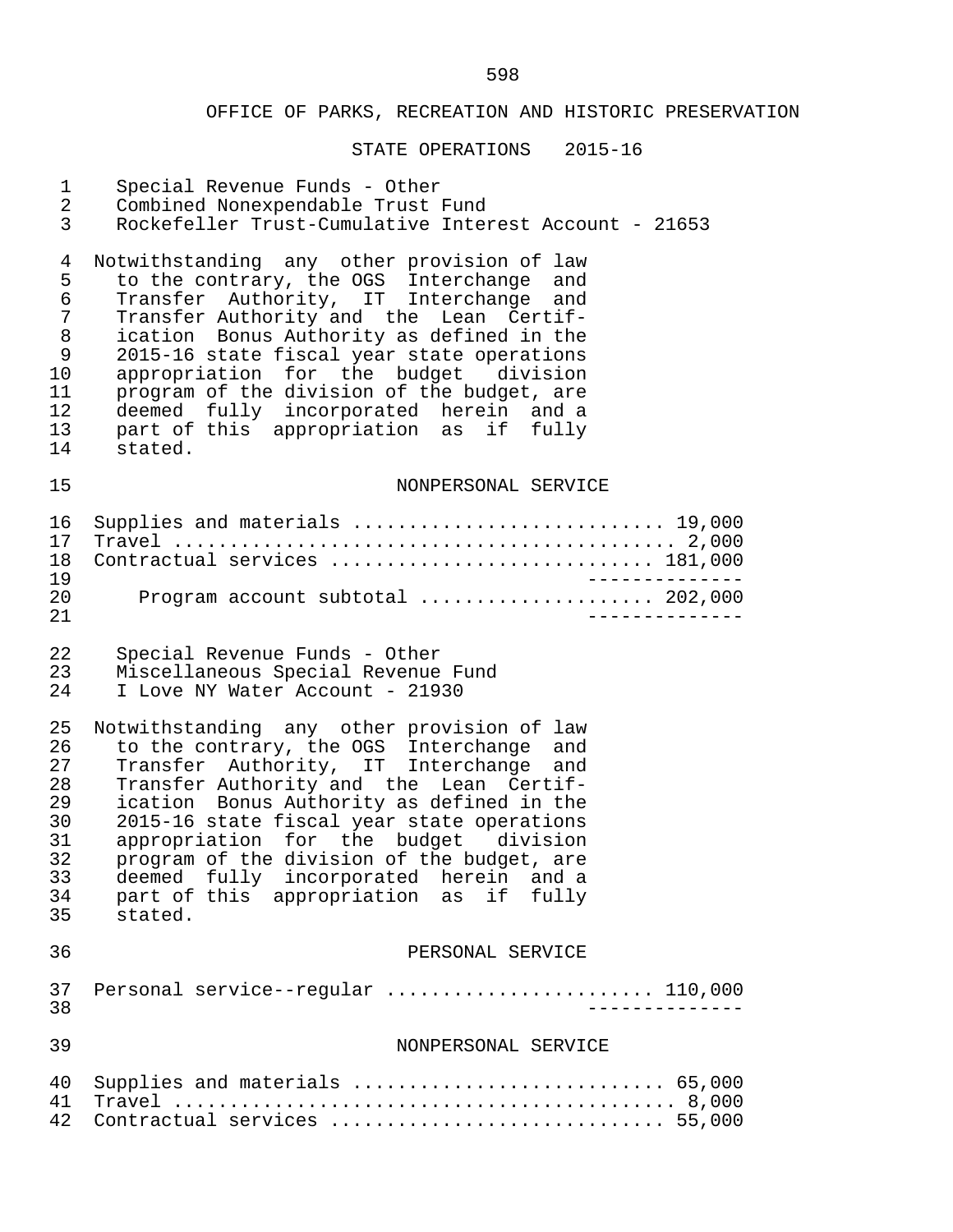| 1<br>2<br>$\mathfrak{Z}$<br>$\overline{4}$ |                                                                   |
|--------------------------------------------|-------------------------------------------------------------------|
| 5<br>6<br>7<br>$\,8\,$                     | Amount available for nonpersonal service  211,000                 |
|                                            | Total amount available  321,000                                   |
| 9                                          | For services and expenses related to boating                      |
| 10                                         | access and maintenance in accordance with                         |
| 11                                         | a plan to be approved by the director of                          |
| 12                                         | the budget. Notwithstanding any other                             |
| 13                                         | provision of law, the director of the                             |
| 14                                         | budget is hereby authorized to transfer                           |
| 15                                         | any or all of this appropriation to any                           |
| 16                                         | capital projects fund or aid to locali-                           |
| 17                                         | ties.                                                             |
| 18                                         | NONPERSONAL SERVICE                                               |
| 19                                         | Contractual services  1,300,000                                   |
| 20                                         | $- - - - - - -$                                                   |
| 21<br>22                                   | Program account subtotal  1,621,000                               |
| 23                                         | Special Revenue Funds - Other                                     |
| 24                                         | Miscellaneous Special Revenue Fund                                |
| 25                                         | NYS Water Rescue Team Awareness and Research Fund Account - 22181 |
| 26                                         | Notwithstanding any other provision of law                        |
| 27                                         | to the contrary, the OGS Interchange and                          |
| 28                                         | Transfer Authority, IT Interchange and                            |
| 29                                         | Transfer Authority and the Lean Certif-                           |
| 30                                         | ication Bonus Authority as defined in the                         |
| 31                                         | 2015-16 state fiscal year state operations                        |
| 32                                         | appropriation for the budget division                             |
| 33                                         | program of the division of the budget, are                        |
| 34                                         | deemed fully incorporated herein and a                            |
| 35                                         | part of this appropriation as if fully                            |
| 36                                         | stated.                                                           |
| 37                                         | NONPERSONAL SERVICE                                               |
| 38                                         |                                                                   |
| 39                                         | ______________                                                    |
| 40                                         | Program account subtotal  20,000                                  |
| 41                                         | ----------                                                        |
| 42                                         | Special Revenue Funds - Other                                     |
| 43                                         | Miscellaneous Special Revenue Fund                                |
| 44                                         | Seized Asset Account - 21986                                      |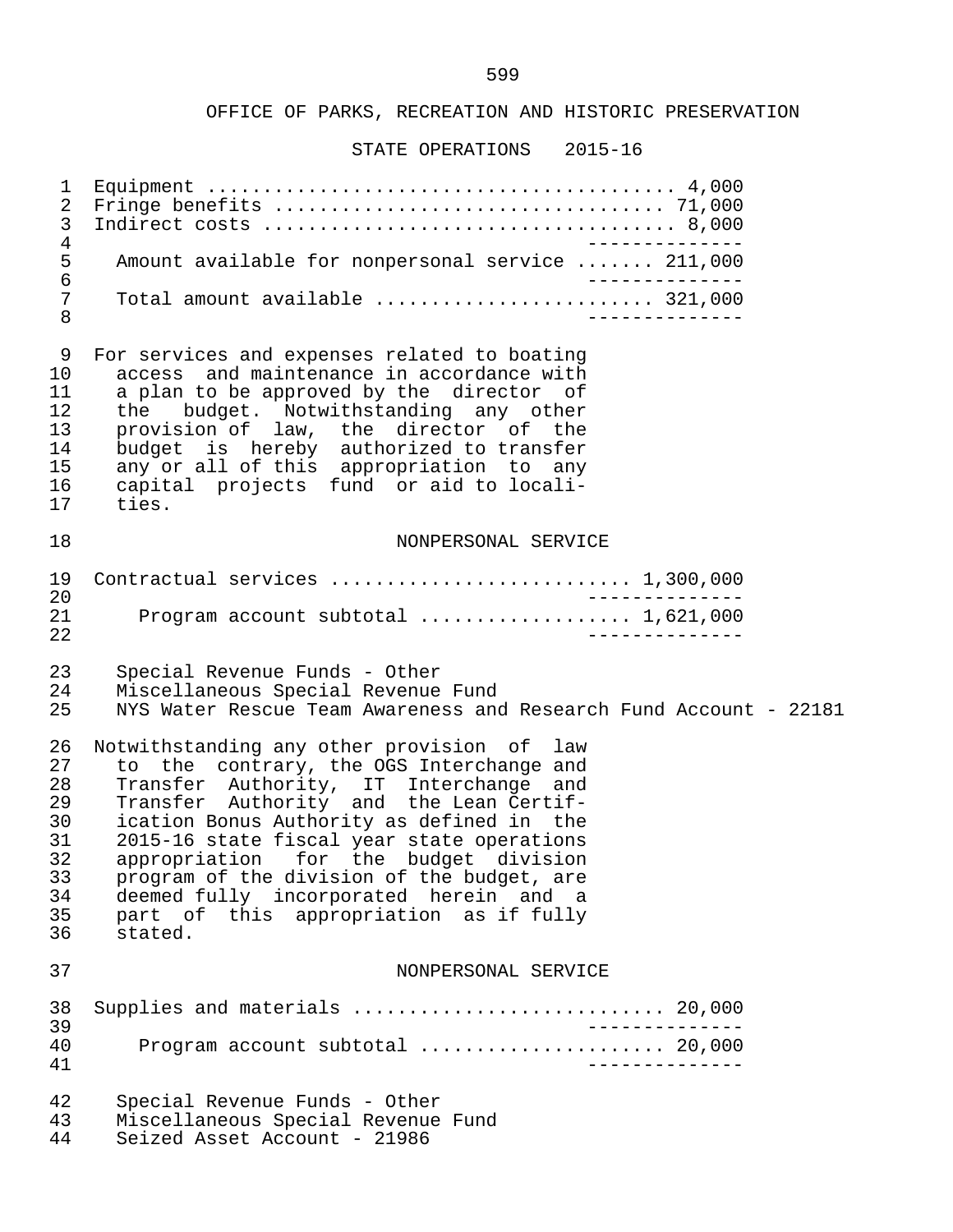| 1<br>2<br>3<br>$\overline{4}$<br>5<br>$\epsilon$<br>$\overline{7}$<br>$\,8\,$<br>9<br>10<br>11 | Notwithstanding any other provision of<br>law<br>to the contrary, the OGS Interchange and<br>Transfer Authority, IT Interchange<br>and<br>Transfer Authority and the Lean Certif-<br>ication Bonus Authority as defined in the<br>2015-16 state fiscal year state operations<br>appropriation for the budget division<br>program of the division of the budget, are<br>deemed fully incorporated herein and a<br>part of this appropriation as if fully<br>stated. |
|------------------------------------------------------------------------------------------------|--------------------------------------------------------------------------------------------------------------------------------------------------------------------------------------------------------------------------------------------------------------------------------------------------------------------------------------------------------------------------------------------------------------------------------------------------------------------|
| 12                                                                                             | NONPERSONAL SERVICE                                                                                                                                                                                                                                                                                                                                                                                                                                                |
| 13<br>14<br>15<br>16<br>17<br>18                                                               | Supplies and materials  50,000<br>Contractual services  50,000<br>Program account subtotal  106,000                                                                                                                                                                                                                                                                                                                                                                |
| 19<br>20<br>21<br>22                                                                           | Special Revenue Funds - Other<br>Miscellaneous Special Revenue Fund<br>Snowmobile Trail Development and Management Account -<br>21932                                                                                                                                                                                                                                                                                                                              |
| 23<br>24<br>25<br>26<br>27<br>28<br>29<br>30<br>31<br>32<br>33                                 | Notwithstanding any other provision of law<br>to the contrary, the OGS Interchange and<br>Transfer Authority, IT Interchange<br>and<br>Transfer Authority and the Lean Certif-<br>ication Bonus Authority as defined in the<br>2015-16 state fiscal year state operations<br>appropriation for the budget division<br>program of the division of the budget, are<br>deemed fully incorporated herein and a<br>part of this appropriation as if fully<br>stated.    |
| 34                                                                                             | PERSONAL SERVICE                                                                                                                                                                                                                                                                                                                                                                                                                                                   |
| 35<br>36<br>37<br>38<br>39<br>40                                                               | Personal service--regular  149,000<br>Temporary service  4,000<br>Holiday/overtime compensation  6,000<br>Amount available for personal service  159,000                                                                                                                                                                                                                                                                                                           |
| 41                                                                                             | NONPERSONAL SERVICE                                                                                                                                                                                                                                                                                                                                                                                                                                                |
| 42<br>43<br>44                                                                                 | Contractual services  1,600                                                                                                                                                                                                                                                                                                                                                                                                                                        |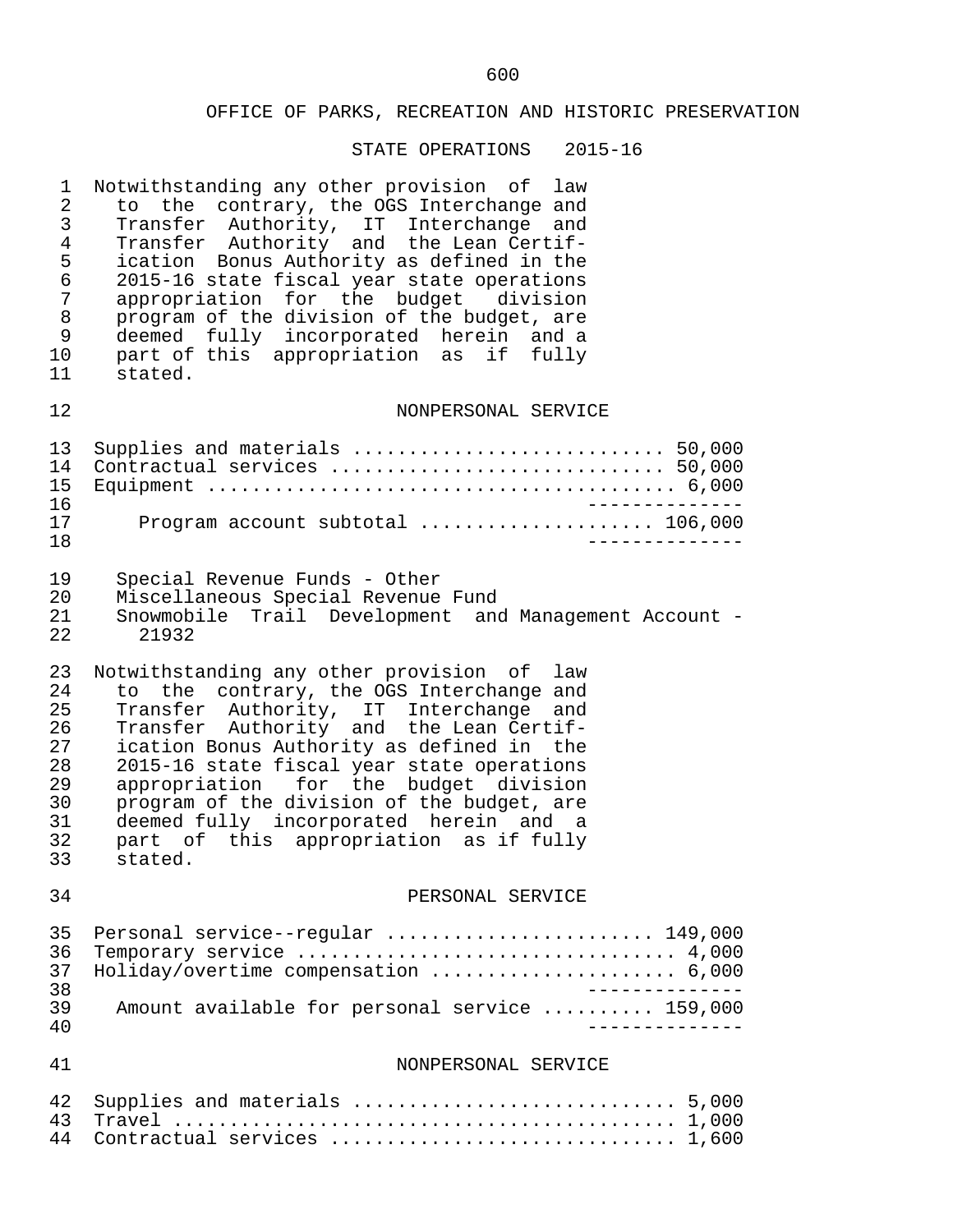#### STATE OPERATIONS 2015-16

 1 Equipment ......................................... 37,400 2 Fringe benefits ................................... 62,000 3 Indirect costs ..................................... 5,000 4<br>5 Amount available for nonpersonal service ....... 112,000 5 Amount available for nonpersonal service ....... 112,000 6 -------------- 7 Total amount available ......................... 271,000 8 -------------- 9 For services and expenses related to snowmo-<br>10 bile trail development and maintenance. 10 bile trail development and maintenance,<br>11 including suballocation to other state 11 including suballocation to other state<br>12 departments and agencies. departments and agencies. 13 PERSONAL SERVICE 14 Personal service--regular ......................... 63,000 15 -------------- 16 NONPERSONAL SERVICE 17 Supplies and materials ............................... 106,000<br>18 Contractual services ................................. 20.000 18 Contractual services .............................. 20,000 19 Equipment ........................................ 142,000 20 Fringe benefits ................................... 31,000 21 ------------<br>22 Amount available for nonpersonal service ....... 299.000 22 Amount available for nonpersonal service ....... 299,000 23 -------------- 24 Total amount available ......................... 362,000 25 -------------- 26 Program account subtotal ..................... 633,000 27 --------------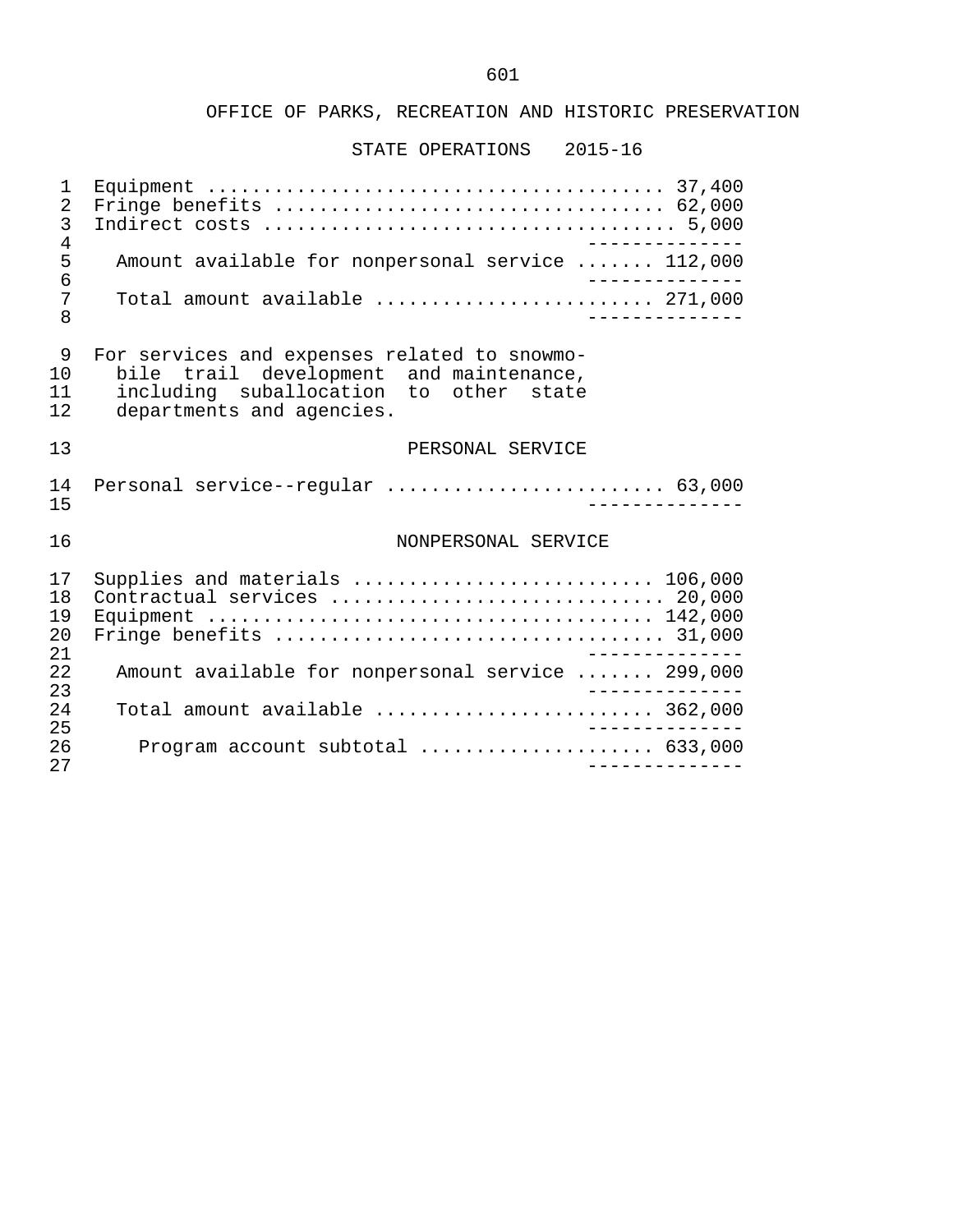# STATE OPERATIONS - REAPPROPRIATIONS 2015-16

### 1 ADMINISTRATION PROGRAM

| $\overline{a}$ | Special Revenue Funds - Federal                                      |
|----------------|----------------------------------------------------------------------|
| $\mathbf{3}$   | Federal Miscellaneous Operating Grants Fund                          |
| 4              | Federal Operating Grants Fund Account - 25383                        |
| 5              | By chapter 50, section 1, of the laws of 2014:                       |
| 6              | Personal service $100,000$ (re. \$100,000)                           |
| $\overline{7}$ | Nonpersonal service  350,000  (re. \$350,000)                        |
| 8              |                                                                      |
| 9              | By chapter 50, section 1, of the laws of 2013:                       |
| 10             | Personal service  100,000  (re. \$100,000)                           |
| 11             | Nonpersonal service  350,000  (re. \$350,000)                        |
| 12             | Fringe benefits $50,000$ (re. \$50,000)                              |
| 13             | Special Revenue Funds - Federal                                      |
| 14             | Federal Miscellaneous Operating Grants Fund                          |
| 15             | Federal Operating Grants Fund Account                                |
| 16             | By chapter 50, section 1, of the laws of 2012:                       |
| 17             | Notwithstanding any other provision of law to the contrary, the OGS  |
| 18             | Interchange and Transfer Authority, the IT Interchange and Transfer  |
| 19             | Authority, and the Call Center Interchange and Transfer Authority as |
| 20             | defined in the 2012-13 state fiscal year state operations appropri-  |
| 21             | ation for the budget division program of the division of the budget, |
| 22             | are deemed fully incorporated herein and a part of this appropri-    |
| 23             | ation as if fully stated.                                            |
| 24             | Personal service  100,000  (re. \$100,000)                           |
| 25             | Nonpersonal service  350,000  (re. \$350,000)                        |
| 26             |                                                                      |
| 27             | Special Revenue Funds - Other                                        |
| 28             | Miscellaneous Special Revenue Fund                                   |
| 29             | Federal Indirect Recovery Account - 22188                            |
| 30             | By chapter 50, section 1, of the laws of 2014:                       |
| 31             | For services and expenses related to the administration of special   |
| 32             | revenue funds - other, special revenue funds - federal and internal  |
| 33             | service funds and for services provided to other state agencies,     |
| 34             | governmental bodies and other entities.                              |
| 35             | Notwithstanding any other provision of law to the contrary, the OGS  |
| 36             | Interchange and Transfer Authority and the IT Interchange and Trans- |
| 37             | Authority as defined in the 2014-15 state fiscal year state<br>fer   |
| 38             | operations appropriation for the budget division program of the      |
| 39             | division of the budget, are deemed fully incorporated herein and a   |
| 40             | part of this appropriation as if fully stated.                       |
| 41             | Personal service--regular  50,000  (re. \$50,000)                    |
| 42             | Temporary service  25,000  (re. \$25,000)                            |
| 43             | Supplies and materials $65,000$ (re. \$65,000)                       |
| 44             |                                                                      |
| 45             | Contractual services  170,000  (re. \$170,000)                       |
|                |                                                                      |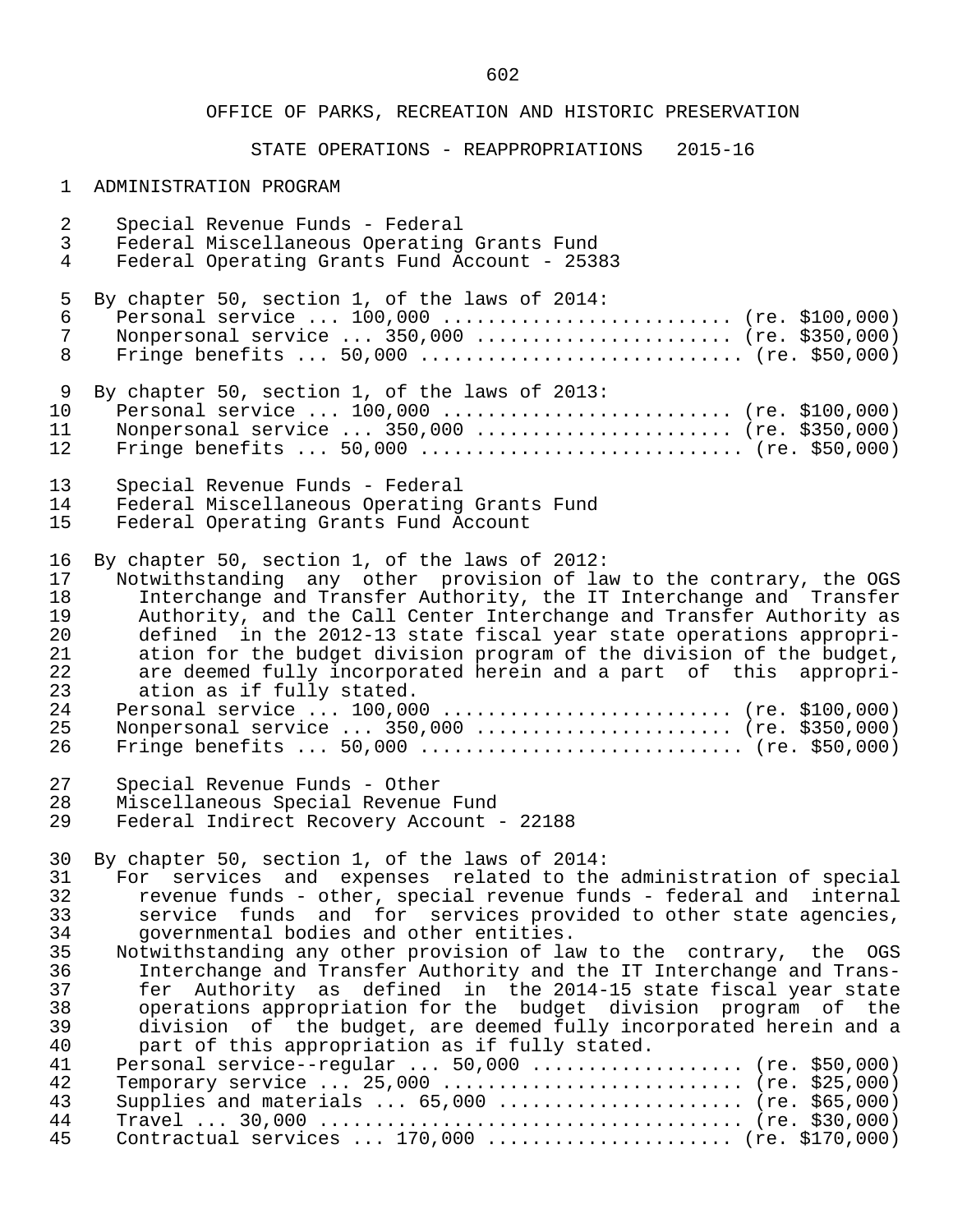### STATE OPERATIONS - REAPPROPRIATIONS 2015-16

| $\mathbf 1$    |                                                                      |
|----------------|----------------------------------------------------------------------|
| $\overline{2}$ |                                                                      |
| $\mathfrak{Z}$ | Indirect costs $10,000$ (re. \$10,000)                               |
| $\overline{4}$ | By chapter 50, section 1, of the laws of 2013:                       |
| 5              | For services and expenses related to the administration of special   |
| $\sqrt{6}$     | revenue funds - other, special revenue funds - federal and internal  |
| $\overline{7}$ | service funds and for services provided to other state agencies,     |
| $\,8\,$        | governmental bodies and other entities.                              |
| $\mathsf 9$    | Notwithstanding any other provision of law to the contrary, the OGS  |
| 10             | Interchange and Transfer Authority and the IT Interchange and Trans- |
| 11             | fer Authority as defined in the 2013-14 state fiscal year state      |
| 12             | operations appropriation for the budget division program of the      |
| 13             | division of the budget, are deemed fully incorporated herein and a   |
| 14             | part of this appropriation as if fully stated.                       |
| 15             | Personal service--regular  50,000  (re. \$50,000)                    |
| 16             | Temporary service  25,000  (re. \$25,000)                            |
| 17             | Supplies and materials $65,000$ (re. \$65,000)                       |
| 18             |                                                                      |
| 19             | Contractual services  170,000  (re. \$170,000)                       |
| 20             |                                                                      |
| 21             |                                                                      |
| 22             | Indirect costs $10,000$ (re. \$10,000)                               |
| 23             | By chapter 50, section 1, of the laws of 2012:                       |
| 24             | For services and expenses related to the administration of special   |
| 25             | revenue funds - other, special revenue funds - federal and internal  |
| 26             | service funds and for services provided to other state agencies,     |
| 27             | governmental bodies and other entities.                              |
| 28             | Notwithstanding any other provision of law to the contrary, the OGS  |
| 29             | Interchange and Transfer Authority, the IT Interchange and Transfer  |
| 30             | Authority, and the Call Center Interchange and Transfer Authority as |
| 31             | defined in the 2012-13 state fiscal year state operations appropri-  |
| 32             | ation for the budget division program of the division of the budget, |
| 33             | are deemed fully incorporated herein and a part of this appropri-    |
| 34             | ation as if fully stated.                                            |
| 35             | Personal service--regular $50,000$ (re. \$50,000)                    |
| 36             | Temporary service  25,000  (re. \$25,000)                            |
| 37             | Supplies and materials $65,000$ (re. \$65,000)                       |
| 38             |                                                                      |
| 39             | Contractual services  170,000  (re. \$170,000)                       |
| 40             |                                                                      |
| 41             |                                                                      |
| 42             | Indirect costs $10,000$ (re. \$10,000)                               |
| 43             | HISTORIC PRESERVATION PROGRAM                                        |

| 44 |  |  |  |  | Special Revenue Funds - Federal |
|----|--|--|--|--|---------------------------------|
|----|--|--|--|--|---------------------------------|

- 45 Federal Miscellaneous Operating Grants Fund
- 46 Federal Operating Grants Fund Account 25462

47 By chapter 50, section 1, of the laws of 2014: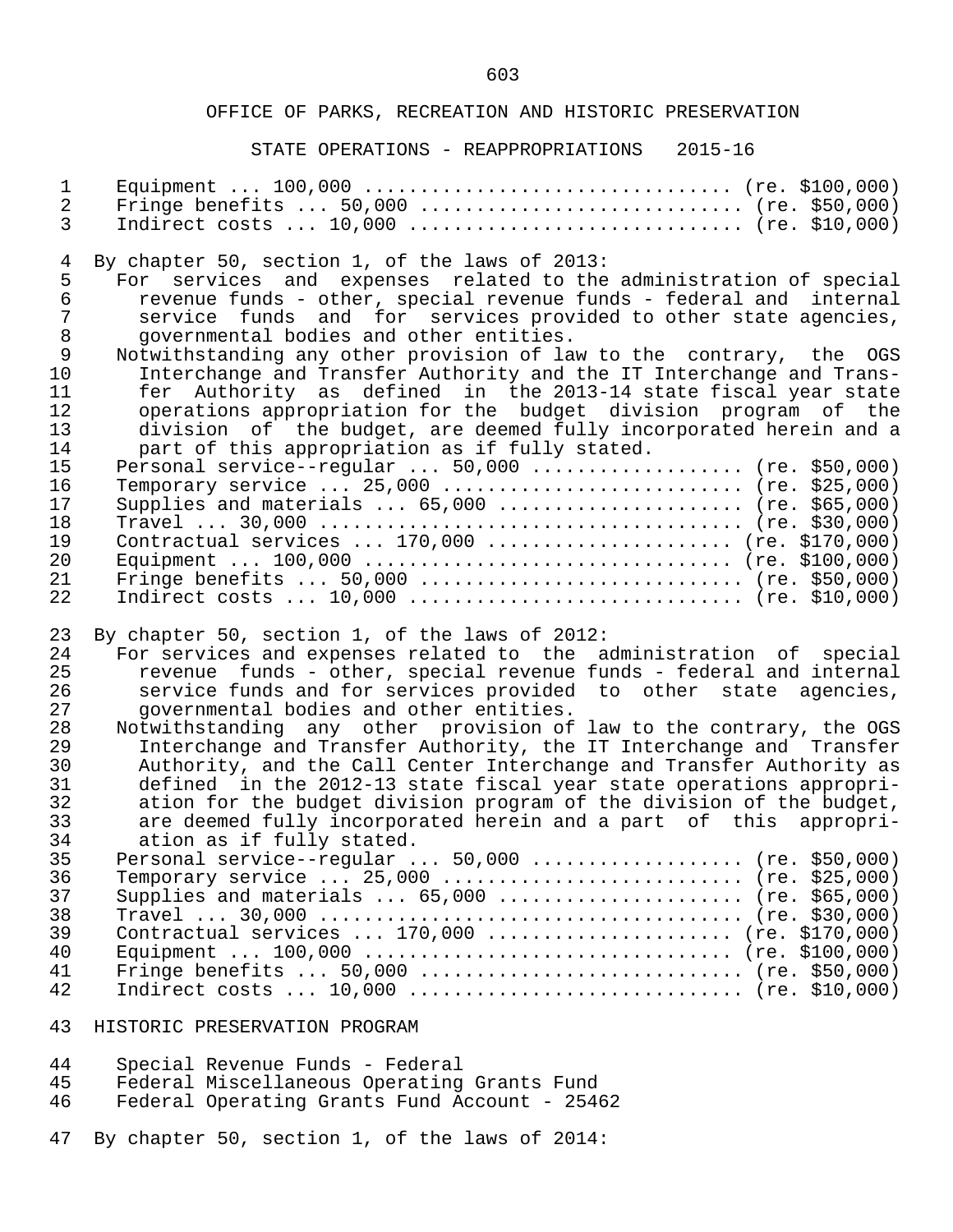| $\mathbf{1}$<br>$\overline{a}$<br>$\mathsf{3}$ | For services and expenses related to grants for historic preservation<br>projects including acquisition, research, development, education and<br>rehabilitation of historic sites, programs and facilities. |
|------------------------------------------------|-------------------------------------------------------------------------------------------------------------------------------------------------------------------------------------------------------------|
| $\overline{4}$                                 | Personal service  800,000  (re. \$800,000)                                                                                                                                                                  |
| 5                                              | Nonpersonal service  600,900  (re. \$600,900)                                                                                                                                                               |
| 6                                              | Fringe benefits $380,000$ (re. \$380,000)                                                                                                                                                                   |
| 7                                              | By chapter 50, section 1, of the laws of 2013:                                                                                                                                                              |
| $\,8\,$<br>$\overline{9}$                      | For services and expenses related to grants for historic preservation                                                                                                                                       |
| 10                                             | projects including acquisition, research, development, education and<br>rehabilitation of historic sites, programs and facilities.                                                                          |
| 11                                             |                                                                                                                                                                                                             |
| 12                                             | Nonpersonal service  600,900  (re. \$600,900)                                                                                                                                                               |
| 13                                             | Fringe benefits $250,000$ (re. \$250,000)                                                                                                                                                                   |
| 14                                             | RECREATION SERVICES PROGRAM                                                                                                                                                                                 |
| 15                                             | Special Revenue Funds - Federal                                                                                                                                                                             |
| 16                                             | Federal Miscellaneous Operating Grants Fund                                                                                                                                                                 |
| 17                                             | Federal Operating Grants Fund Account - 25383                                                                                                                                                               |
| 18                                             | By chapter 50, section 1, of the laws of 2014:                                                                                                                                                              |
| 19                                             | For services and expenses related to grants for park operations                                                                                                                                             |
| 20                                             | projects including acquisition, research, development, education and                                                                                                                                        |
| 21                                             | rehabilitation of parklands, programs and facilities.                                                                                                                                                       |
| 22                                             | Personal service  1,500,000  (re. \$1,500,000)                                                                                                                                                              |
| 23                                             | Nonpersonal service  2,550,000  (re. \$2,550,000)                                                                                                                                                           |
| 24                                             | Fringe benefits  750,000  (re. \$750,000)                                                                                                                                                                   |
| 25                                             | By chapter 50, section 1, of the laws of 2013:                                                                                                                                                              |
| 26                                             | For services and expenses related to grants for park operations                                                                                                                                             |
| 27                                             | projects including acquisition, research, development, education and                                                                                                                                        |
| 28                                             | rehabilitation of parklands, programs and facilities.                                                                                                                                                       |
| 29<br>30                                       | Personal service  1,500,000  (re. \$1,500,000)<br>Nonpersonal service  2,550,000  (re. \$2,550,000)                                                                                                         |
| 31                                             |                                                                                                                                                                                                             |
|                                                |                                                                                                                                                                                                             |
|                                                | 32 By chapter 50, section 1, of the laws of 2012:                                                                                                                                                           |
| 33                                             | For services and expenses related to grants for park operations                                                                                                                                             |
| 34                                             | projects including acquisition, research, development, education and                                                                                                                                        |
| 35<br>36                                       | rehabilitation of parklands, programs and facilities.<br>Notwithstanding any other provision of law to the contrary, the OGS                                                                                |
| 37                                             | Interchange and Transfer Authority, the IT Interchange and Transfer                                                                                                                                         |
| 38                                             | Authority, and the Call Center Interchange and Transfer Authority as                                                                                                                                        |
| 39                                             | defined in the 2012-13 state fiscal year state operations appropri-                                                                                                                                         |
| 40                                             | ation for the budget division program of the division of the budget,                                                                                                                                        |
| 41                                             | are deemed fully incorporated herein and a part of this appropri-                                                                                                                                           |
| 42                                             | ation as if fully stated.                                                                                                                                                                                   |
| 43                                             | Personal service  1,500,000  (re. \$1,500,000)                                                                                                                                                              |
| 44                                             | Nonpersonal service  2,550,000  (re. \$2,550,000)                                                                                                                                                           |
| 45                                             | Fringe benefits  750,000  (re. \$750,000)                                                                                                                                                                   |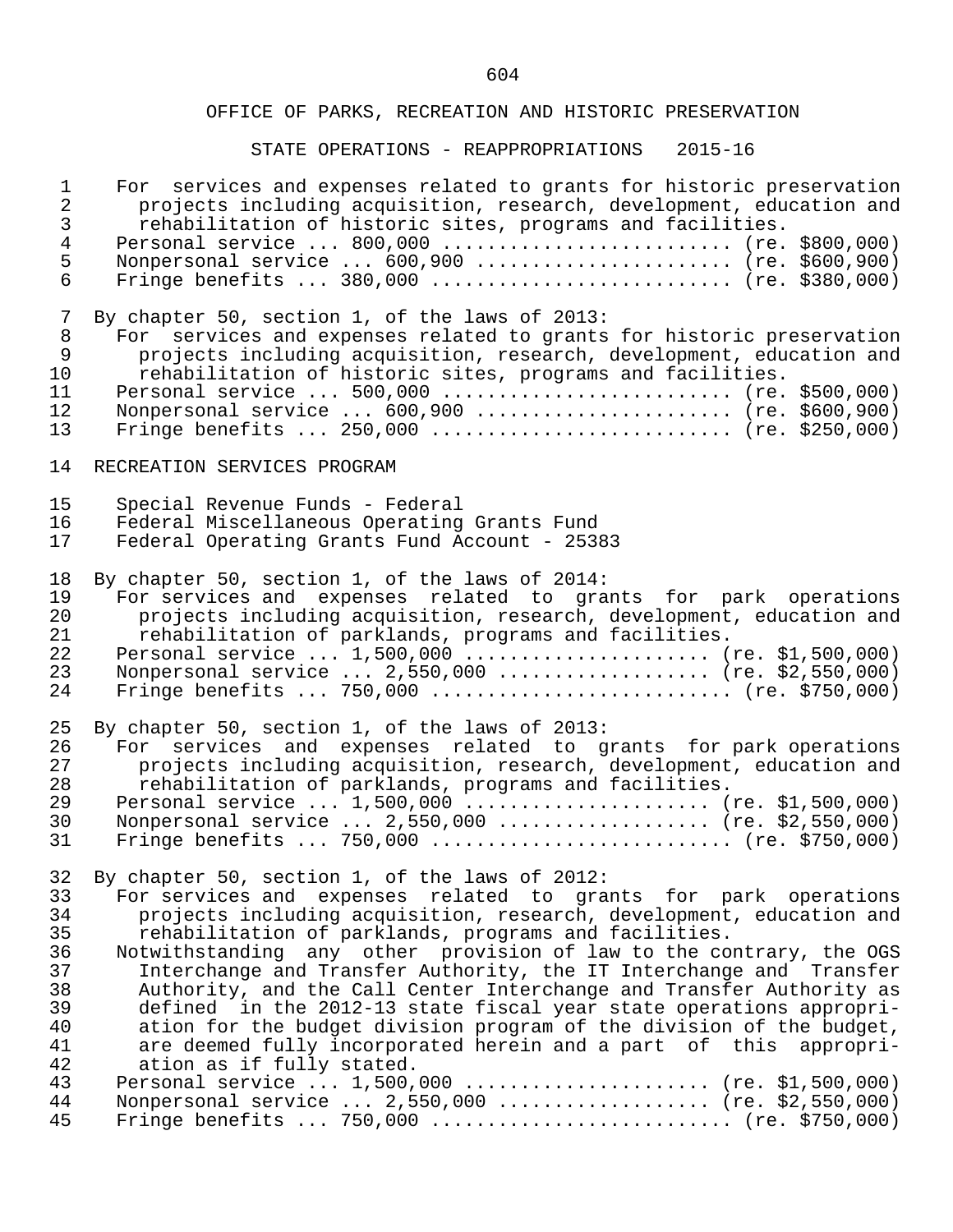### STATE OPERATIONS - REAPPROPRIATIONS 2015-16

| $\mathbf{1}$   | Special Revenue Funds - Federal                                                                                                 |
|----------------|---------------------------------------------------------------------------------------------------------------------------------|
| $\overline{2}$ | Federal USDA-Food and Nutrition Services Fund                                                                                   |
| $\mathfrak{Z}$ | USDA Forest Service - Parks Account - 25036                                                                                     |
| $\overline{4}$ | By chapter 50, section 1, of the laws of 2014:                                                                                  |
| 5              | For services and expenses related to the federal park lands and forest                                                          |
| $\epsilon$     | grants, including suballocation to other state departments and agen-                                                            |
| $\overline{7}$ | cies.                                                                                                                           |
| $\,8\,$        |                                                                                                                                 |
| $\overline{9}$ | Nonpersonal service  125,000  (re. \$125,000)                                                                                   |
| 10             | Fringe benefits $25,000$ (re. \$25,000)                                                                                         |
| 11             | By chapter 50, section 1, of the laws of 2013:                                                                                  |
| 12             | For services and expenses related to the federal park lands and forest                                                          |
| 13             | grants, including suballocation to other state departments and agen-                                                            |
| 14             | cies.                                                                                                                           |
| 15             |                                                                                                                                 |
| 16             | Nonpersonal service  125,000  (re. \$125,000)                                                                                   |
| 17             | Fringe benefits $25,000$ (re. \$25,000)                                                                                         |
| 18             | Special Revenue Funds - Other                                                                                                   |
| 19             | Miscellaneous Special Revenue Fund                                                                                              |
| 20             | I Love NY Water Account - 21930                                                                                                 |
| 21             | By chapter 50, section 1, of the laws of 2014:                                                                                  |
| 22             | Notwithstanding any other provision of law to the contrary, the OGS                                                             |
| 23             | Interchange and Transfer Authority and the IT Interchange and Trans-                                                            |
| 24             | fer Authority as defined in the 2014-15 state fiscal year state                                                                 |
| 25             | operations appropriation for the budget division program of the                                                                 |
| 26             | division of the budget, are deemed fully incorporated herein and a                                                              |
| 27             | part of this appropriation as if fully stated.                                                                                  |
| 28             | Personal service--regular $67,000$ (re. \$67,000)                                                                               |
| 29             |                                                                                                                                 |
| 30             | Supplies and materials $65,000$ (re. \$65,000)                                                                                  |
| 31             |                                                                                                                                 |
| 32             | Contractual services  78,000  (re. \$78,000)                                                                                    |
| 33             |                                                                                                                                 |
| 34             | Fringe benefits  71,000  (re. \$71,000)                                                                                         |
| 35             | Indirect costs $8,000$ (re. \$8,000)                                                                                            |
| 36             | For services and expenses related to boating access and maintenance in                                                          |
| 37             | accordance with a plan to be approved by the director of the budget.                                                            |
| 38             | Notwithstanding any other provision of law, the director of the                                                                 |
| 39             | budget is hereby authorized to transfer any or all of this appropri-                                                            |
| 40             | ation to any capital projects fund or aid to localities.                                                                        |
| 41             | Contractual services $1,300,000$ (re. \$1,300,000)                                                                              |
| 42<br>43       | By chapter 55, section 1, of the laws of 2013:<br>Notwithstanding any other provision of law to the contrary, the<br><b>OGS</b> |

 44 Interchange and Transfer Authority and the IT Interchange and Trans- 45 fer Authority as defined in the 2013-14 state fiscal year state 46 operations appropriation for the budget division program of the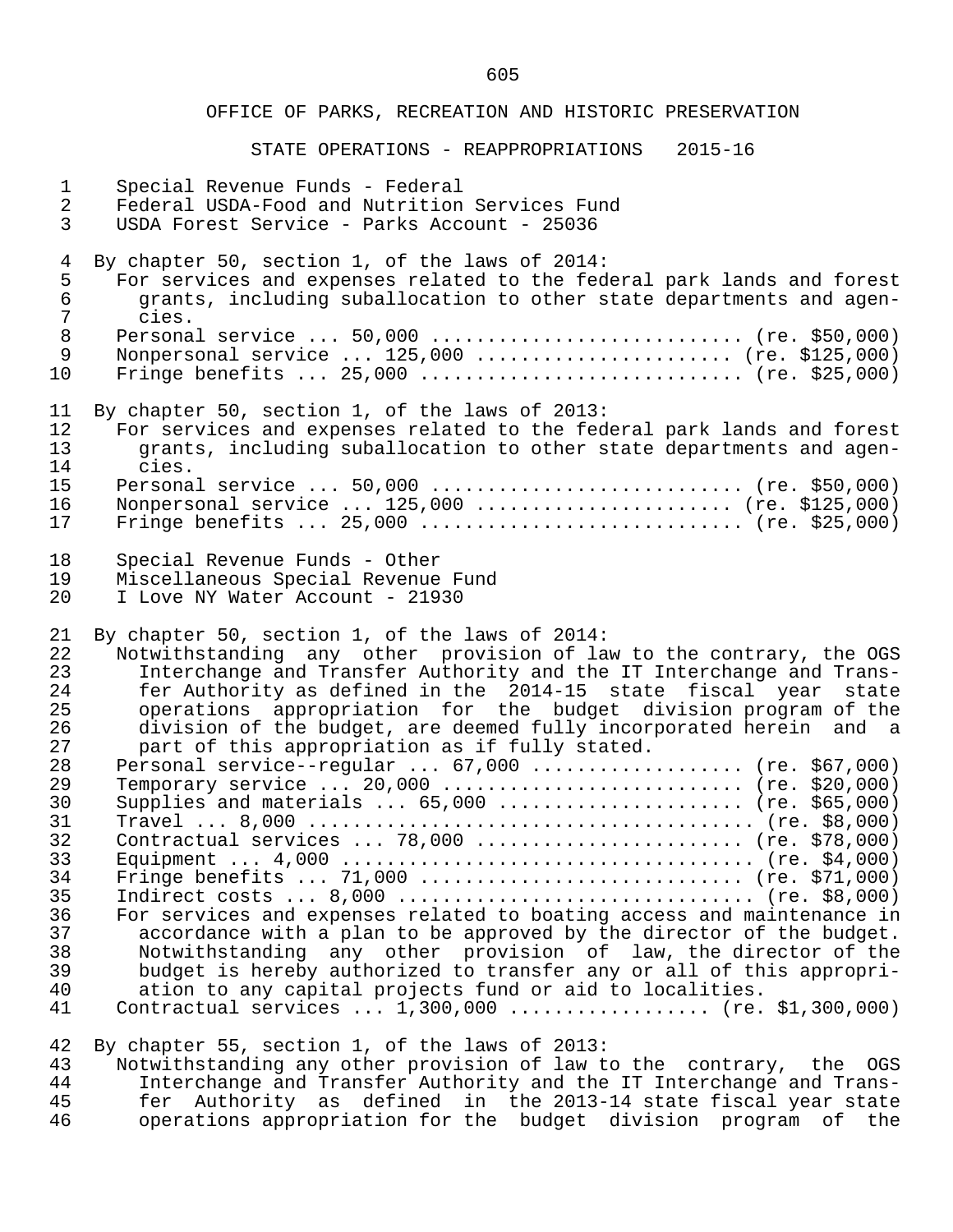| $\mathbf 1$<br>$\overline{2}$ | division of the budget, are deemed fully incorporated herein and a<br>part of this appropriation as if fully stated. |
|-------------------------------|----------------------------------------------------------------------------------------------------------------------|
| 3                             | Personal service--regular $67,000$ (re. \$67,000)                                                                    |
| $\overline{4}$                |                                                                                                                      |
| 5                             | Supplies and materials $65,000$ (re. \$65,000)                                                                       |
| $\epsilon$                    |                                                                                                                      |
| 7                             | Contractual services  78,000  (re. \$78,000)                                                                         |
| $\,8\,$                       |                                                                                                                      |
| 9                             | Fringe benefits  71,000  (re. \$71,000)                                                                              |
| 10                            |                                                                                                                      |
| 11                            | For services and expenses related to boating access and maintenance in                                               |
| 12                            | accordance with a plan to be approved by the director of the budget.                                                 |
| 13                            | Notwithstanding any other provision of law, the director of the                                                      |
| 14                            | budget is hereby authorized to transfer any or all of this appropri-                                                 |
| 15                            | ation to any capital projects fund or aid to localities.                                                             |
| 16                            | Contractual services $1,300,000$ (re. \$1,300,000)                                                                   |
|                               |                                                                                                                      |
| 17                            | By chapter 50, section 1, of the laws of 2012:                                                                       |
| 18                            | Notwithstanding any other provision of law to the contrary, the OGS                                                  |
| 19                            | Interchange and Transfer Authority, the IT Interchange and Transfer                                                  |
| 20                            | Authority, and the Call Center Interchange and Transfer Authority as                                                 |
| 21                            | defined in the 2012-13 state fiscal year state operations appropri-                                                  |
| 22                            | ation for the budget division program of the division of the budget,                                                 |
| 23                            | are deemed fully incorporated herein and a part of this appropri-                                                    |
| 24                            | ation as if fully stated.                                                                                            |
| 25<br>26                      | Personal service--regular  55,000  (re. \$55,000)                                                                    |
| 27                            |                                                                                                                      |
| 28                            | Supplies and materials $65,000$ (re. \$65,000)                                                                       |
| 29                            | Contractual services  78,000  (re. \$78,000)                                                                         |
| 30                            |                                                                                                                      |
| 31                            | Fringe benefits $65,000$ (re. \$65,000)                                                                              |
| 32                            |                                                                                                                      |
| 33                            | For services and expenses related to boating access and maintenance in                                               |
| 34                            | accordance with a plan to be approved by the director of the budget.                                                 |
| 35                            | Notwithstanding any other provision of law, the director of the                                                      |
| 36                            | budget is hereby authorized to transfer any or all of this appropri-                                                 |
| 37                            | ation to any capital projects fund or aid to localities.                                                             |
| 38                            | Contractual services $1,300,000$ (re. \$1,300,000)                                                                   |
| 39                            | Special Revenue Funds - Other                                                                                        |
| 40                            | Miscellaneous Special Revenue Fund                                                                                   |
| 41                            | Snowmobile Trail Development and Management Account - 21932                                                          |
| 42                            | By chapter 50, section 1, of the laws of 2014:                                                                       |
| 43                            | Notwithstanding any other provision of law to the contrary, the OGS                                                  |
| 44                            | Interchange and Transfer Authority and the IT Interchange and Trans-                                                 |
| 45                            | fer Authority as defined in the 2014-15 state fiscal year<br>state                                                   |
| 46                            | operations appropriation for the budget division program of the                                                      |
| 47                            | division of the budget, are deemed fully incorporated herein and a                                                   |
| 48                            | part of this appropriation as if fully stated.                                                                       |
| 49                            | Personal service--regular $149,000$ (re. \$149,000)                                                                  |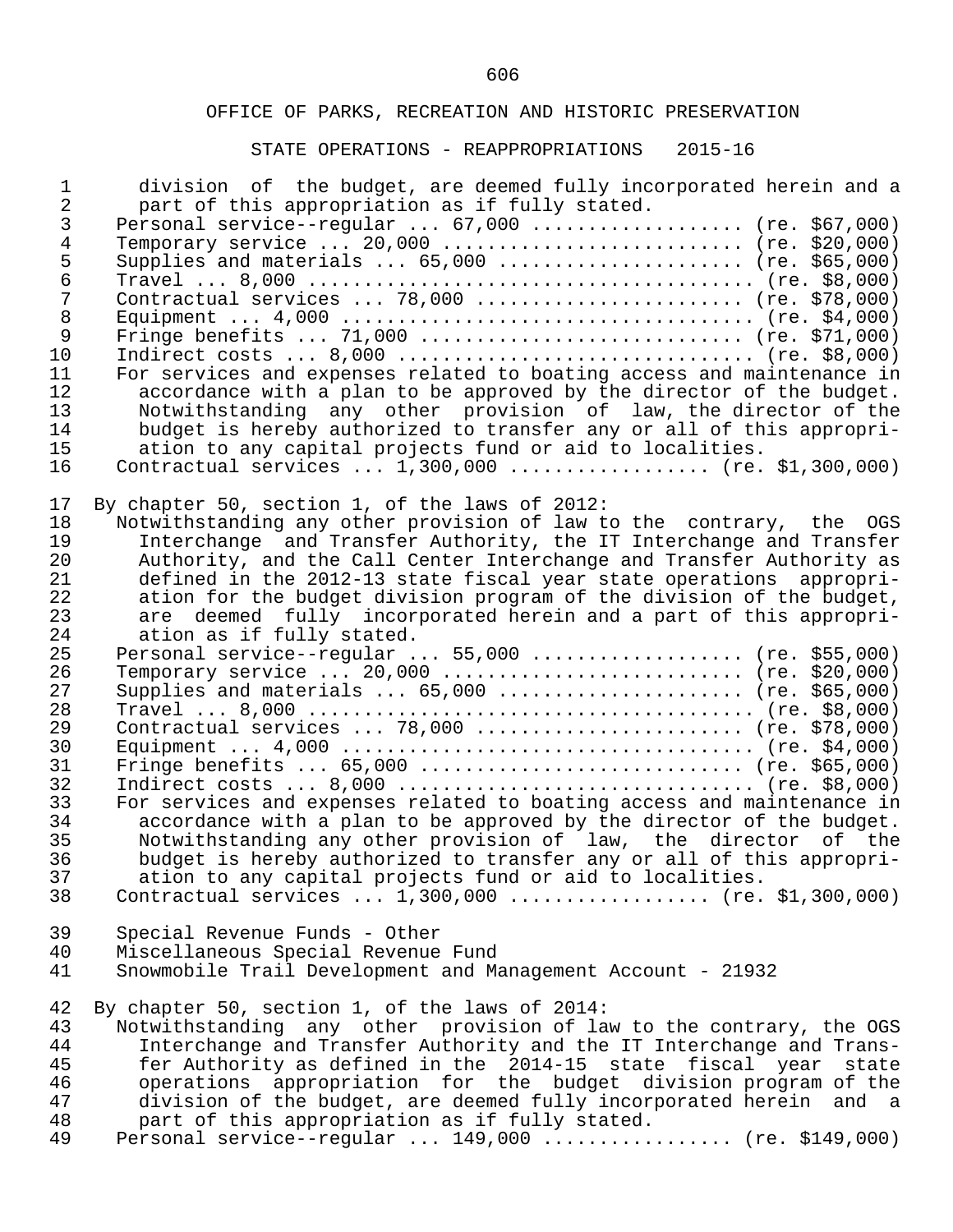| $\mathbf{1}$<br>2<br>3<br>$\overline{4}$<br>$\frac{5}{6}$<br>$\overline{7}$<br>$\,8\,$<br>$\mathsf{S}$<br>10<br>11<br>12 | Temporary service $4,000$ (re. \$4,000)<br>Holiday/overtime compensation $6,000$ (re. \$6,000)<br>Supplies and materials $5,000$ (re. \$5,000)<br>Contractual services $19,000$ (re. \$19,000)<br>Fringe benefits $60,500$ (re. \$60,500)<br>Indirect costs $6,500$ (re. \$6,500)<br>For services and expenses related to snowmobile trail development and<br>maintenance, including suballocation to other state departments and<br>agencies.<br>Personal service--regular $63,000$ (re. \$63,000) |
|--------------------------------------------------------------------------------------------------------------------------|-----------------------------------------------------------------------------------------------------------------------------------------------------------------------------------------------------------------------------------------------------------------------------------------------------------------------------------------------------------------------------------------------------------------------------------------------------------------------------------------------------|
| 13<br>14                                                                                                                 | Supplies and materials $106,000$ (re. \$106,000)<br>Contractual services  20,000  (re. \$20,000)                                                                                                                                                                                                                                                                                                                                                                                                    |
| 15<br>16                                                                                                                 | Fringe benefits $31,000$ (re. \$31,000)                                                                                                                                                                                                                                                                                                                                                                                                                                                             |
| 17                                                                                                                       | By chapter 50, section 1, of the laws of 2013:                                                                                                                                                                                                                                                                                                                                                                                                                                                      |
| 18                                                                                                                       | Notwithstanding any other provision of law to the contrary, the OGS                                                                                                                                                                                                                                                                                                                                                                                                                                 |
| 19                                                                                                                       | Interchange and Transfer Authority and the IT Interchange and Trans-                                                                                                                                                                                                                                                                                                                                                                                                                                |
| 20<br>21                                                                                                                 | fer Authority as defined in the 2013-14 state fiscal year state<br>operations appropriation for the budget division program of the                                                                                                                                                                                                                                                                                                                                                                  |
| 22                                                                                                                       | division of the budget, are deemed fully incorporated herein and a                                                                                                                                                                                                                                                                                                                                                                                                                                  |
| 23                                                                                                                       | part of this appropriation as if fully stated.                                                                                                                                                                                                                                                                                                                                                                                                                                                      |
| 24                                                                                                                       | Personal service--regular $149,000$ (re. \$149,000)                                                                                                                                                                                                                                                                                                                                                                                                                                                 |
| 25                                                                                                                       | Temporary service $4,000$ (re. \$4,000)                                                                                                                                                                                                                                                                                                                                                                                                                                                             |
| 26                                                                                                                       | Holiday/overtime compensation  6,000  (re. \$6,000)                                                                                                                                                                                                                                                                                                                                                                                                                                                 |
| 27                                                                                                                       | Supplies and materials $5,000$ (re. \$5,000)                                                                                                                                                                                                                                                                                                                                                                                                                                                        |
| 28                                                                                                                       |                                                                                                                                                                                                                                                                                                                                                                                                                                                                                                     |
| 29                                                                                                                       | Contractual services $19,000$ (re. \$19,000)                                                                                                                                                                                                                                                                                                                                                                                                                                                        |
| 30                                                                                                                       |                                                                                                                                                                                                                                                                                                                                                                                                                                                                                                     |
| 31                                                                                                                       | Fringe benefits $60,500$ (re. \$60,500)                                                                                                                                                                                                                                                                                                                                                                                                                                                             |
| 32<br>33                                                                                                                 | Indirect costs $6,500$ (re. \$6,500)<br>For services and expenses related to snowmobile trail development and                                                                                                                                                                                                                                                                                                                                                                                       |
| 34                                                                                                                       | maintenance, including suballocation to other state departments and                                                                                                                                                                                                                                                                                                                                                                                                                                 |
| 35                                                                                                                       | agencies.                                                                                                                                                                                                                                                                                                                                                                                                                                                                                           |
| 36                                                                                                                       | Personal service--regular $63,000$ (re. \$63,000)                                                                                                                                                                                                                                                                                                                                                                                                                                                   |
| 37                                                                                                                       | Supplies and materials $106,000$ (re. \$106,000)                                                                                                                                                                                                                                                                                                                                                                                                                                                    |
| 38                                                                                                                       | Contractual services  20,000  (re. \$20,000)                                                                                                                                                                                                                                                                                                                                                                                                                                                        |
| 39                                                                                                                       |                                                                                                                                                                                                                                                                                                                                                                                                                                                                                                     |
| 40                                                                                                                       | Fringe benefits $31,000$ (re. \$31,000)                                                                                                                                                                                                                                                                                                                                                                                                                                                             |
| 41                                                                                                                       | By chapter 50, section 1, of the laws of 2012:                                                                                                                                                                                                                                                                                                                                                                                                                                                      |
| 42                                                                                                                       | Notwithstanding any other provision of law to the contrary, the OGS                                                                                                                                                                                                                                                                                                                                                                                                                                 |
| 43                                                                                                                       | Interchange and Transfer Authority, the IT Interchange and Transfer                                                                                                                                                                                                                                                                                                                                                                                                                                 |
| 44                                                                                                                       | Authority, and the Call Center Interchange and Transfer Authority as                                                                                                                                                                                                                                                                                                                                                                                                                                |
| 45<br>46                                                                                                                 | defined in the 2012-13 state fiscal year state operations appropri-<br>ation for the budget division program of the division of the budget,                                                                                                                                                                                                                                                                                                                                                         |
| 47                                                                                                                       | are deemed fully incorporated herein and a part of this appropri-                                                                                                                                                                                                                                                                                                                                                                                                                                   |
| 48                                                                                                                       | ation as if fully stated.                                                                                                                                                                                                                                                                                                                                                                                                                                                                           |
| 49                                                                                                                       | Personal service--regular $149,000$ (re. \$149,000)                                                                                                                                                                                                                                                                                                                                                                                                                                                 |
| 50                                                                                                                       | Temporary service $4,000$ (re. \$4,000)                                                                                                                                                                                                                                                                                                                                                                                                                                                             |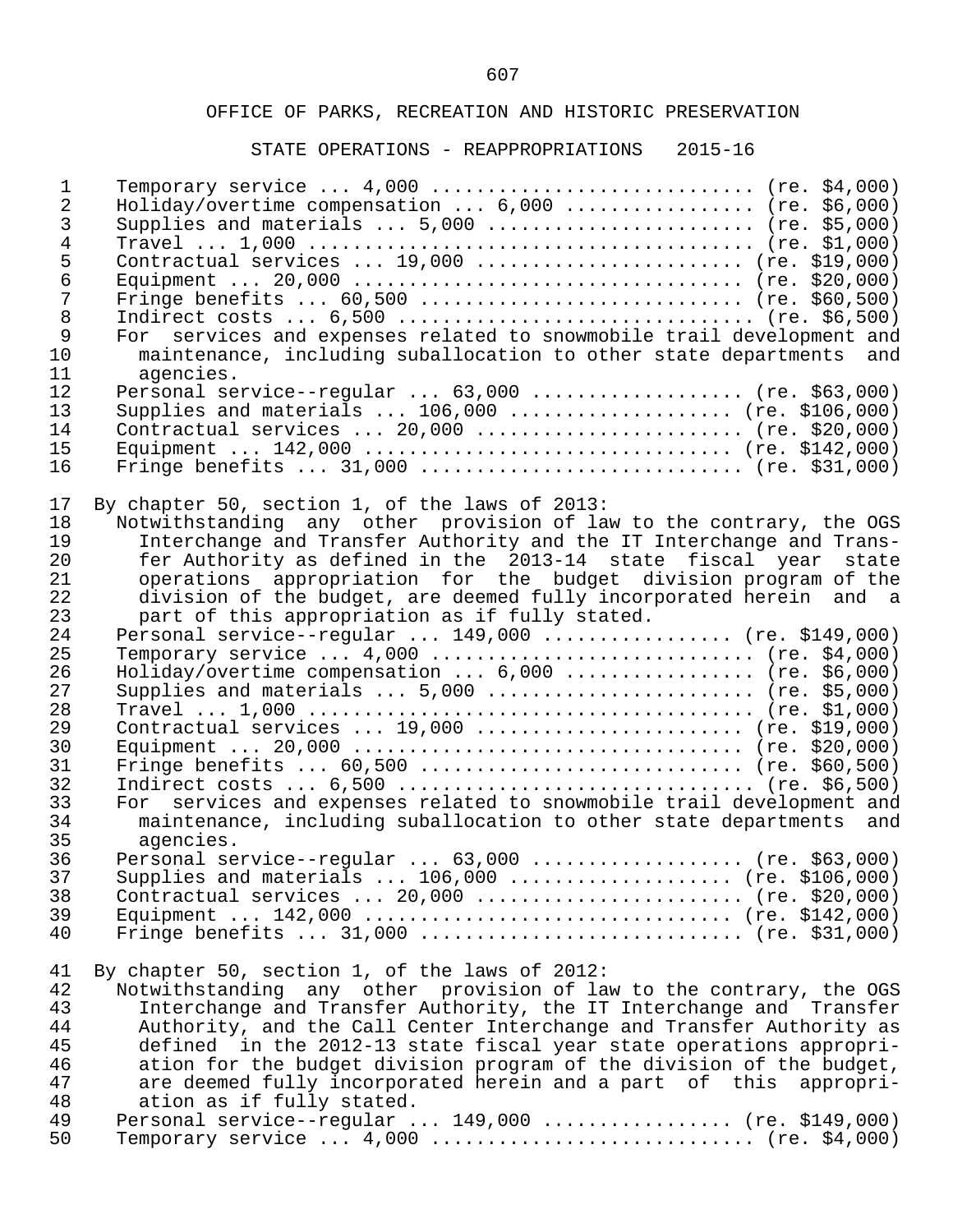|                   | Holiday/overtime compensation $6,000$ (re. \$6,000)                   |
|-------------------|-----------------------------------------------------------------------|
|                   | Supplies and materials $\ldots$ 5,000 $\ldots$ (re. \$5,000)          |
|                   |                                                                       |
| 4                 | Contractual services $19,000$ (re. \$19,000)                          |
| 5                 |                                                                       |
| 6                 | Fringe benefits $60,500$ (re. \$60,500)                               |
|                   | Indirect costs $6,500$ (re. \$6,500)                                  |
| 8                 | For services and expenses related to snowmobile trail development and |
| 9                 | maintenance, including suballocation to other state departments and   |
| 10                | agencies.                                                             |
| 11                | Personal service--regular $63,000$ (re. \$63,000)                     |
| $12 \overline{ }$ | Supplies and materials $106,000$ (re. \$106,000)                      |
| 13                | Contractual services $20,000$ (re. \$20,000)                          |
| 14                |                                                                       |
| 15                | Fringe benefits $31,000$ (re. \$31,000)                               |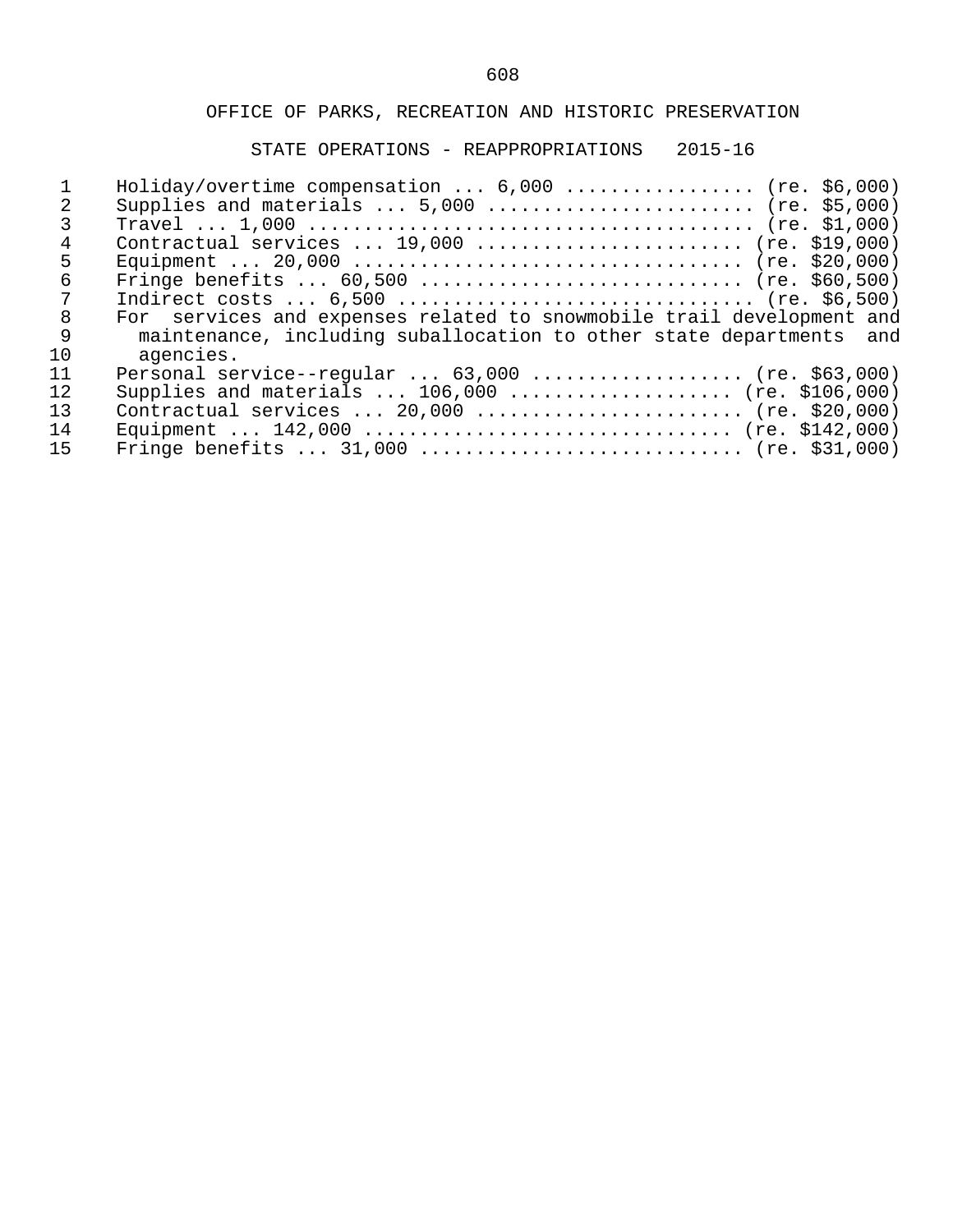# OFFICE FOR THE PREVENTION OF DOMESTIC VIOLENCE

STATE OPERATIONS 2015-16

1 For payment according to the following schedule:

| $\sqrt{2}$                                               |                                                                                                                                                                                                                                                                                                                                                                                                                     |                                   | APPROPRIATIONS REAPPROPRIATIONS                   |  |  |
|----------------------------------------------------------|---------------------------------------------------------------------------------------------------------------------------------------------------------------------------------------------------------------------------------------------------------------------------------------------------------------------------------------------------------------------------------------------------------------------|-----------------------------------|---------------------------------------------------|--|--|
| $\mathfrak{Z}$<br>$\overline{4}$<br>5<br>$\epsilon$<br>7 | General Fund<br>Special Revenue Funds - Federal $1,100,000$<br>Special Revenue Funds - Other $\ldots$ . 41,000<br>Internal Service Funds  890,000                                                                                                                                                                                                                                                                   | 1,728,000<br>--------             | $\mathbf 0$<br>$\mathbf 0$<br>0<br>0              |  |  |
| $\,8\,$<br>9                                             |                                                                                                                                                                                                                                                                                                                                                                                                                     |                                   | $\Omega$<br>===================================== |  |  |
| 10                                                       | <b>SCHEDULE</b>                                                                                                                                                                                                                                                                                                                                                                                                     |                                   |                                                   |  |  |
| 11<br>12                                                 |                                                                                                                                                                                                                                                                                                                                                                                                                     |                                   |                                                   |  |  |
| 13<br>14                                                 | General Fund<br>State Purposes Account - 10050                                                                                                                                                                                                                                                                                                                                                                      |                                   |                                                   |  |  |
| 15<br>16<br>17<br>18<br>19<br>20<br>21<br>22<br>23<br>24 | Notwithstanding any other provision of law<br>to the contrary, the OGS Interchange and<br>Transfer Authority and the IT Interchange<br>and Transfer Authority as defined in the<br>2015-16 state fiscal year state operations<br>appropriation for the budget division<br>program of the division of the budget, are<br>deemed fully incorporated herein and a<br>part of this appropriation as if fully<br>stated. |                                   |                                                   |  |  |
| 25                                                       | PERSONAL SERVICE                                                                                                                                                                                                                                                                                                                                                                                                    |                                   |                                                   |  |  |
| 26<br>27                                                 | Personal service--regular  1,478,000<br>$- - - - - - - -$                                                                                                                                                                                                                                                                                                                                                           |                                   |                                                   |  |  |
| 28                                                       | NONPERSONAL SERVICE                                                                                                                                                                                                                                                                                                                                                                                                 |                                   |                                                   |  |  |
| 29<br>30<br>31<br>32                                     | Supplies and materials  64,000<br>Contractual services  97,000                                                                                                                                                                                                                                                                                                                                                      |                                   |                                                   |  |  |
| 33<br>34                                                 | ______________<br>Amount available for nonpersonal service  250,000                                                                                                                                                                                                                                                                                                                                                 |                                   |                                                   |  |  |
| 35<br>36<br>37                                           | Program account subtotal  1,728,000                                                                                                                                                                                                                                                                                                                                                                                 | ______________<br>_______________ |                                                   |  |  |
| 38<br>39<br>40                                           | Special Revenue Funds - Federal<br>Federal Miscellaneous Operating Grants Fund<br>Research Demonstration Project Account - 25470                                                                                                                                                                                                                                                                                    |                                   |                                                   |  |  |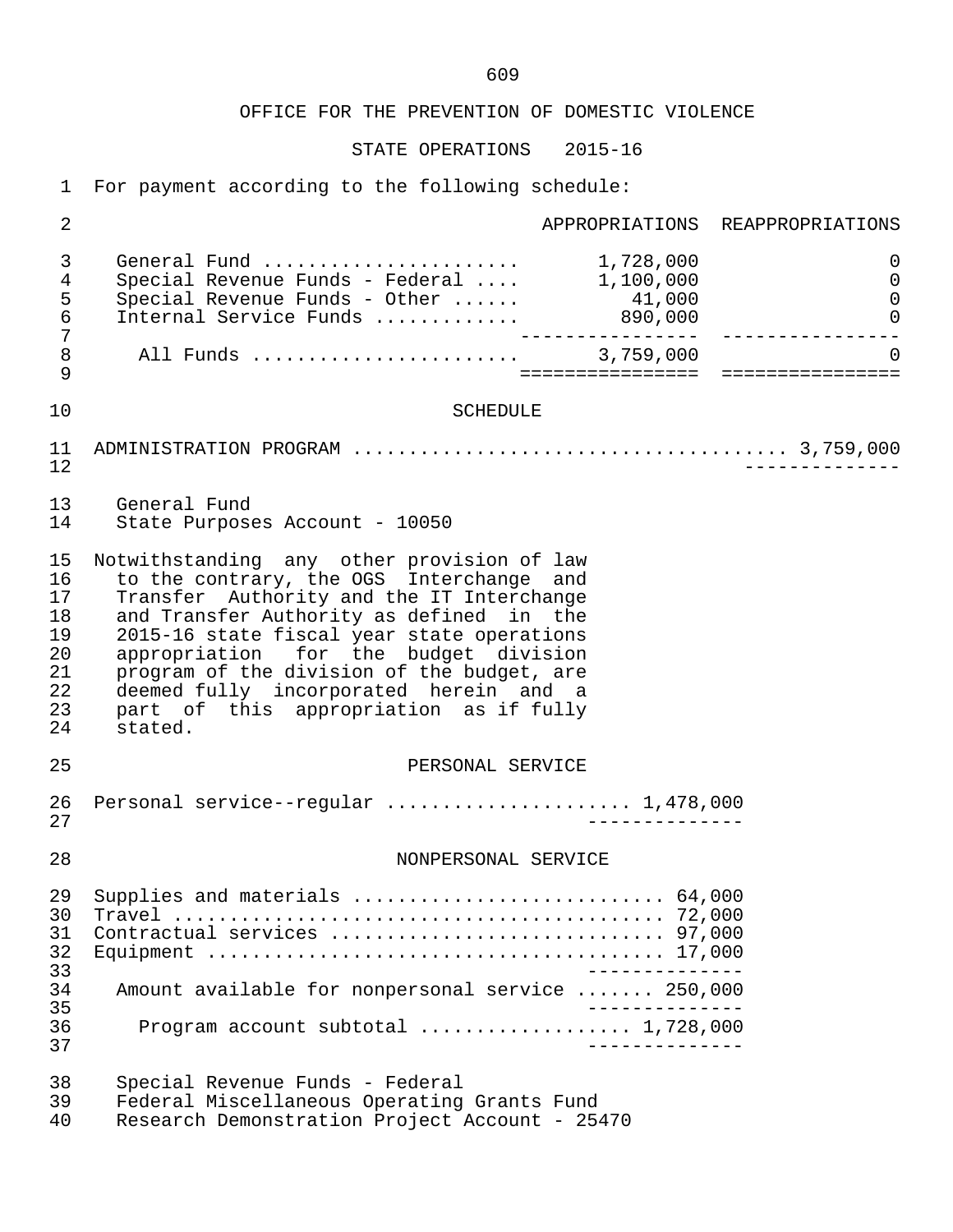### OFFICE FOR THE PREVENTION OF DOMESTIC VIOLENCE

| 1<br>$\overline{2}$<br>$\mathfrak{Z}$<br>$\overline{4}$<br>5<br>$\epsilon$<br>7 | For services and expenses related to federal<br>research, training and technical assist-<br>ance and demonstration projects, including<br>fringe benefits. A portion of these funds<br>may be transferred to aid to localities<br>and may be suballocated to other state<br>agencies. |  |
|---------------------------------------------------------------------------------|---------------------------------------------------------------------------------------------------------------------------------------------------------------------------------------------------------------------------------------------------------------------------------------|--|
| 8<br>9<br>10<br>11<br>12<br>13<br>14                                            | Personal service  500,000<br>Nonpersonal service  300,000<br>Program account subtotal $\ldots \ldots \ldots \ldots \ldots 1,100,000$                                                                                                                                                  |  |
| 15<br>16<br>17                                                                  | Special Revenue Funds - Other<br>Combined Expendable Trust Fund<br>Grants and Bequest Account - 20167                                                                                                                                                                                 |  |
| 18<br>19<br>20<br>21                                                            | For services and expenses related to demon-<br>stration projects, research, training,<br>technical assistance, and evaluation<br>activities.                                                                                                                                          |  |
| 22                                                                              | NONPERSONAL SERVICE                                                                                                                                                                                                                                                                   |  |
| 23<br>24<br>25<br>26<br>27                                                      | Contractual services  3,000<br>Program account subtotal  6,000                                                                                                                                                                                                                        |  |
| 28                                                                              |                                                                                                                                                                                                                                                                                       |  |
| 29<br>30                                                                        | Special Revenue Funds - Other<br>Miscellaneous Special Revenue Fund<br>Domestic Violence Training Account - 21958                                                                                                                                                                     |  |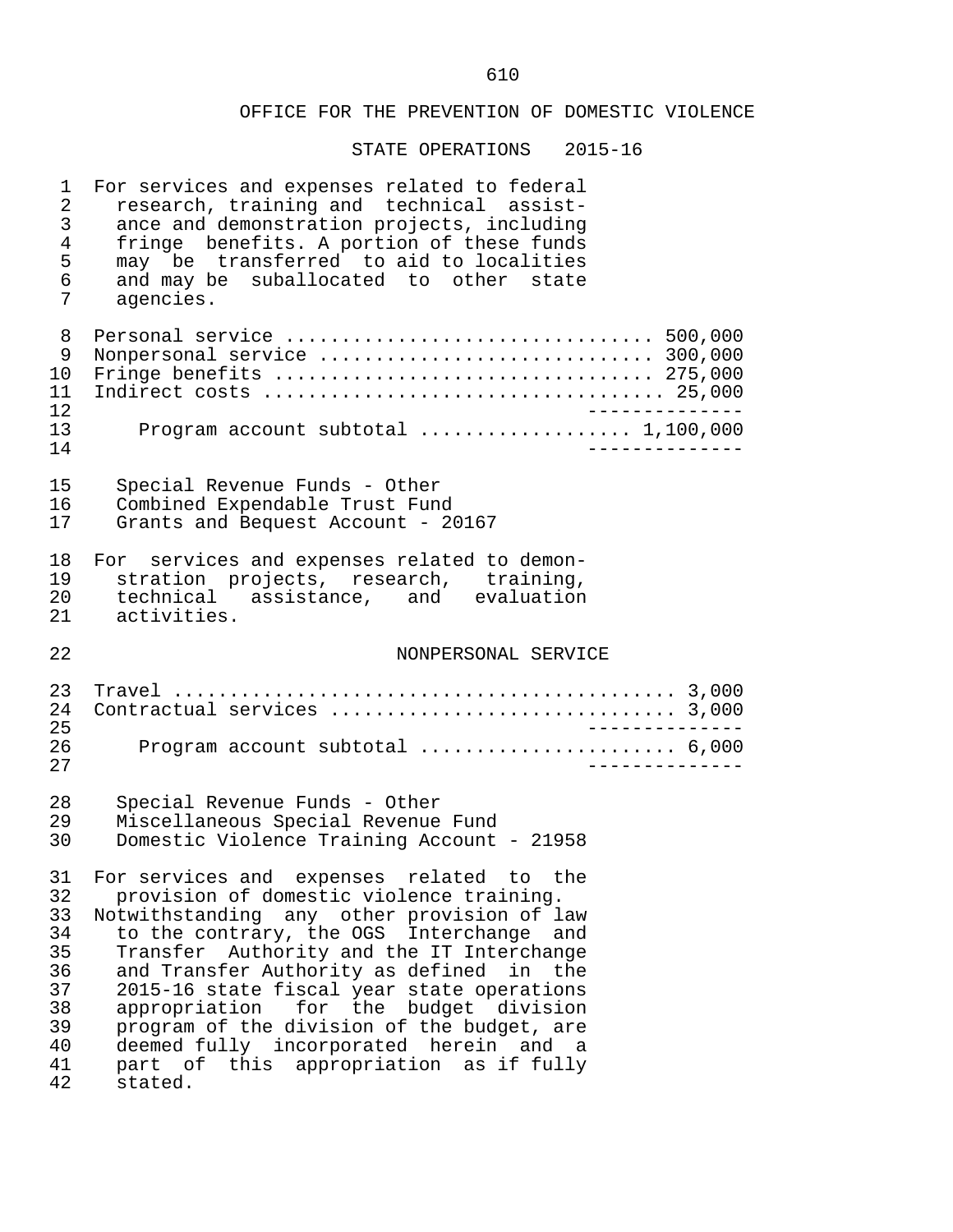#### OFFICE FOR THE PREVENTION OF DOMESTIC VIOLENCE

STATE OPERATIONS 2015-16

### 1 NONPERSONAL SERVICE

|                      | 4 Contractual services  28,000 |  |
|----------------------|--------------------------------|--|
| 5<br>$6\overline{6}$ | _________                      |  |

- 8 Internal Service Funds<br>9 Agencies Internal Serv
- 9 Agencies Internal Service Fund<br>10 Domestic Violence Grant Account
- 10 Domestic Violence Grant Account 55067

11 Notwithstanding any other provision of law<br>12 to the contrary, the OGS Interchange and 12 to the contrary, the OGS Interchange and<br>13 Transfer Authority and the IT Interchange 13 Transfer Authority and the IT Interchange 14 and Transfer Authority as defined in the 15 2015-16 state fiscal year state operations<br>16 appropriation for the budget division 16 appropriation for the budget division<br>17 program of the division of the budget, are 17 program of the division of the budget, are<br>18 deemed fully incorporated herein and a 18 deemed fully incorporated herein and a<br>19 part of this appropriation as if fully 19 part of this appropriation as if fully<br>20 stated. stated.

### 21 PERSONAL SERVICE

| 22<br>23       | Personal service--regular  770,000                                                      |
|----------------|-----------------------------------------------------------------------------------------|
| 2.4            | NONPERSONAL SERVICE                                                                     |
| 25<br>26<br>27 | Supplies and materials $\ldots \ldots \ldots \ldots \ldots \ldots \ldots \ldots$ 20,000 |
| 28<br>29       | Amount available for nonpersonal service  120,000                                       |
| 30<br>31       | Program account subtotal  890,000                                                       |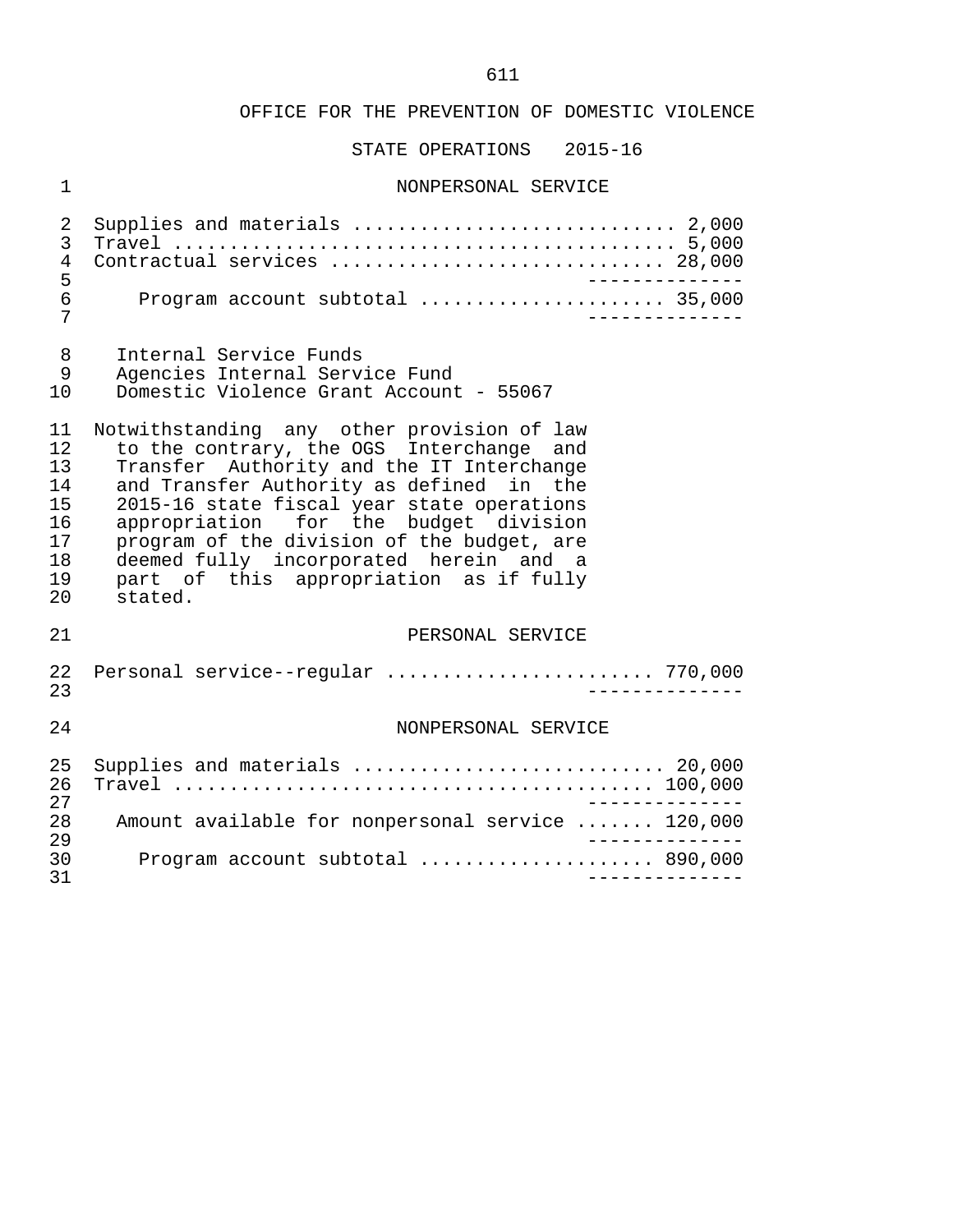PUBLIC EMPLOYMENT RELATIONS BOARD

STATE OPERATIONS 2015-16

1 For payment according to the following schedule:

| $\overline{a}$                                                 |                                                                                                                                                                                                                                                                                                                                                                                                                                                                    |  | APPROPRIATIONS REAPPROPRIATIONS                    |  |  |  |
|----------------------------------------------------------------|--------------------------------------------------------------------------------------------------------------------------------------------------------------------------------------------------------------------------------------------------------------------------------------------------------------------------------------------------------------------------------------------------------------------------------------------------------------------|--|----------------------------------------------------|--|--|--|
| 3<br>4<br>5<br>6<br>7                                          |                                                                                                                                                                                                                                                                                                                                                                                                                                                                    |  | 0<br>$\overline{0}$                                |  |  |  |
|                                                                |                                                                                                                                                                                                                                                                                                                                                                                                                                                                    |  | $\Omega$<br>====================================== |  |  |  |
| 8                                                              | SCHEDULE                                                                                                                                                                                                                                                                                                                                                                                                                                                           |  |                                                    |  |  |  |
| 9<br>10                                                        |                                                                                                                                                                                                                                                                                                                                                                                                                                                                    |  |                                                    |  |  |  |
| 11<br>12                                                       | General Fund<br>State Purposes Account - 10050                                                                                                                                                                                                                                                                                                                                                                                                                     |  |                                                    |  |  |  |
| 13<br>14<br>15<br>16<br>17<br>18<br>19<br>20<br>21<br>22<br>23 | Notwithstanding any other provision of law<br>to the contrary, the OGS Interchange<br>and<br>Transfer Authority, IT Interchange<br>and<br>Transfer Authority and the Lean Certif-<br>ication Bonus Authority as defined in the<br>2015-16 state fiscal year state operations<br>appropriation for the budget division<br>program of the division of the budget, are<br>deemed fully incorporated herein and a<br>part of this appropriation as if fully<br>stated. |  |                                                    |  |  |  |
| 24                                                             | PERSONAL SERVICE                                                                                                                                                                                                                                                                                                                                                                                                                                                   |  |                                                    |  |  |  |
| 25<br>26<br>27<br>28<br>29                                     | Amount available for personal service  3,403,000                                                                                                                                                                                                                                                                                                                                                                                                                   |  |                                                    |  |  |  |
| 30                                                             | NONPERSONAL SERVICE                                                                                                                                                                                                                                                                                                                                                                                                                                                |  |                                                    |  |  |  |
| 31<br>32<br>33<br>34<br>35                                     | Supplies and materials  36,000<br>Contractual services  8,000                                                                                                                                                                                                                                                                                                                                                                                                      |  |                                                    |  |  |  |
| 36<br>37                                                       | Amount available for nonpersonal service  197,000<br>______________                                                                                                                                                                                                                                                                                                                                                                                                |  |                                                    |  |  |  |
| 38<br>39                                                       |                                                                                                                                                                                                                                                                                                                                                                                                                                                                    |  |                                                    |  |  |  |
| 40<br>41                                                       | Special Revenue Funds - Other<br>Miscellaneous Special Revenue Fund                                                                                                                                                                                                                                                                                                                                                                                                |  |                                                    |  |  |  |

612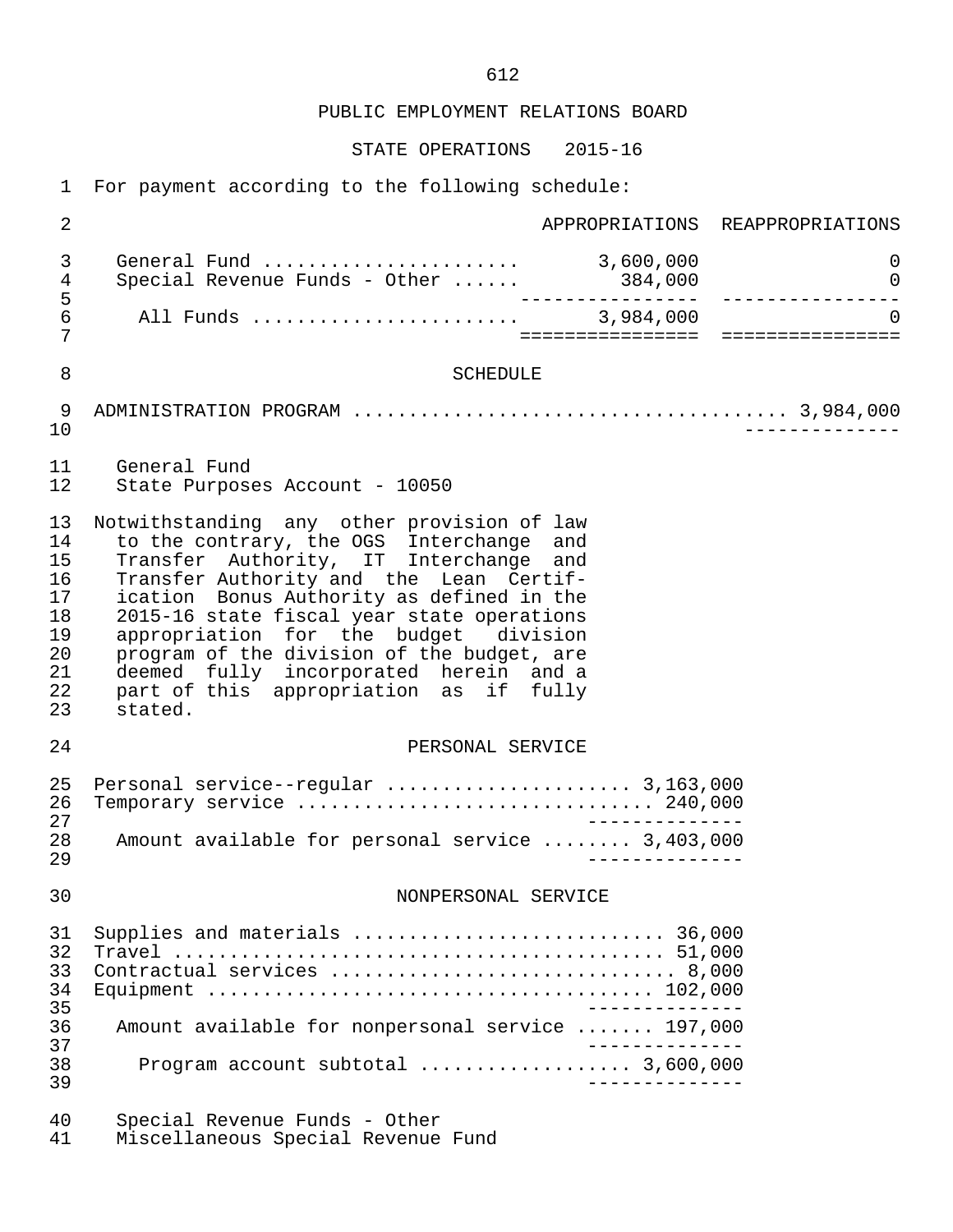## PUBLIC EMPLOYMENT RELATIONS BOARD

## STATE OPERATIONS 2015-16

| 1                          | Public Employment Relations Board Account - 21964              |
|----------------------------|----------------------------------------------------------------|
| $\mathfrak{D}$             | PERSONAL SERVICE                                               |
| 3<br>4<br>5                | Personal service--regular  35,000                              |
| 6<br>7                     | Amount available for personal service  275,000                 |
| 8                          | NONPERSONAL SERVICE                                            |
| 9<br>1 O<br>11<br>12<br>13 | Supplies and materials  13,000<br>Contractual services  69,000 |
| 14<br>15                   | Amount available for nonpersonal service  109,000              |
| 16<br>17                   | Program account subtotal  384,000                              |

## 613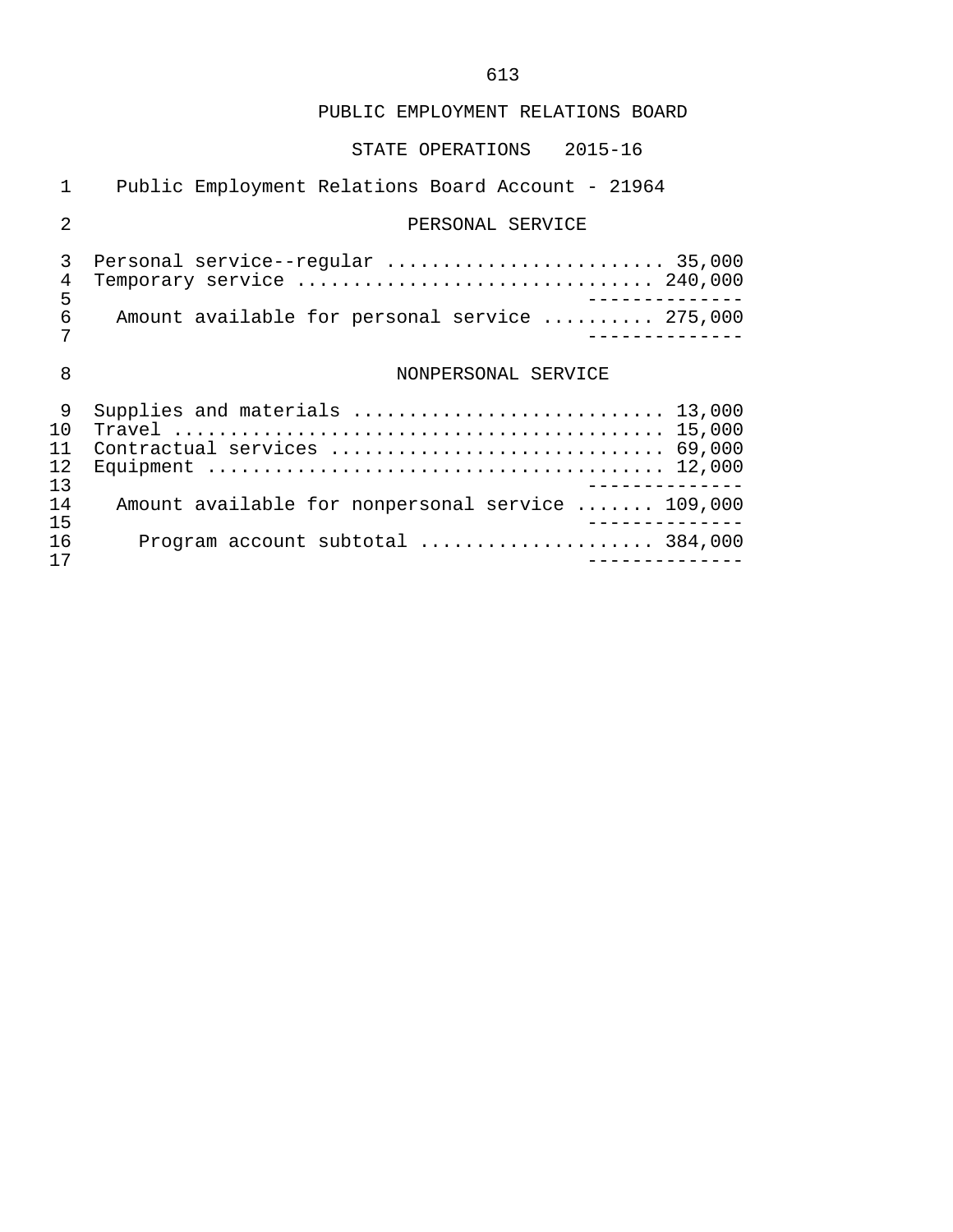JOINT COMMISSION ON PUBLIC ETHICS

STATE OPERATIONS 2015-16

1 For payment according to the following schedule:

| $\sqrt{2}$                                                                                               | APPROPRIATIONS REAPPROPRIATIONS                                                                                                                                                                                                                                                                                                                                                                                                                                                                                                                                                                                                                                                                                                                                 |                                  |
|----------------------------------------------------------------------------------------------------------|-----------------------------------------------------------------------------------------------------------------------------------------------------------------------------------------------------------------------------------------------------------------------------------------------------------------------------------------------------------------------------------------------------------------------------------------------------------------------------------------------------------------------------------------------------------------------------------------------------------------------------------------------------------------------------------------------------------------------------------------------------------------|----------------------------------|
| $\mathfrak{Z}$                                                                                           | General Fund  4,382,000                                                                                                                                                                                                                                                                                                                                                                                                                                                                                                                                                                                                                                                                                                                                         | $\mathsf{O}$<br>---------------- |
| $\,4$<br>5<br>$6\overline{6}$                                                                            | _________________                                                                                                                                                                                                                                                                                                                                                                                                                                                                                                                                                                                                                                                                                                                                               | $\Omega$                         |
| $\overline{7}$                                                                                           | SCHEDULE                                                                                                                                                                                                                                                                                                                                                                                                                                                                                                                                                                                                                                                                                                                                                        |                                  |
| 8<br>$\mathsf 9$                                                                                         |                                                                                                                                                                                                                                                                                                                                                                                                                                                                                                                                                                                                                                                                                                                                                                 |                                  |
| 10<br>11                                                                                                 | General Fund<br>State Purposes Account - 10050                                                                                                                                                                                                                                                                                                                                                                                                                                                                                                                                                                                                                                                                                                                  |                                  |
| 12<br>13<br>14<br>15<br>16<br>17<br>18<br>19<br>20<br>21<br>22<br>23<br>24<br>25<br>26<br>27<br>28<br>29 | Notwithstanding any other provision of law<br>to the contrary, the OGS Interchange and<br>Transfer Authority, IT Interchange and<br>Transfer Authority and the Lean Certif-<br>ication Bonus Authority as defined in the<br>2015-16 state fiscal year state operations<br>appropriation for the budget division<br>program of the division of the budget, are<br>deemed fully incorporated herein and a<br>part of this appropriation as if fully<br>stated.<br>Notwithstanding any other provision of law<br>to the contrary, \$200,000 from this appro-<br>priation may be used to operate a phone<br>hotline and website for the public to<br>report violations of public officers law,<br>including allegations by state employees<br>of sexual harassment. |                                  |
| 30                                                                                                       | PERSONAL SERVICE                                                                                                                                                                                                                                                                                                                                                                                                                                                                                                                                                                                                                                                                                                                                                |                                  |
| 31<br>32<br>33<br>34<br>35                                                                               | Personal service--regular  3,437,000<br>Holiday/overtime compensation  45,000<br>Amount available for personal service  3,482,000                                                                                                                                                                                                                                                                                                                                                                                                                                                                                                                                                                                                                               |                                  |
| 36                                                                                                       | NONPERSONAL SERVICE                                                                                                                                                                                                                                                                                                                                                                                                                                                                                                                                                                                                                                                                                                                                             |                                  |
| 37<br>38<br>39<br>40<br>41                                                                               | Supplies and materials  80,000                                                                                                                                                                                                                                                                                                                                                                                                                                                                                                                                                                                                                                                                                                                                  |                                  |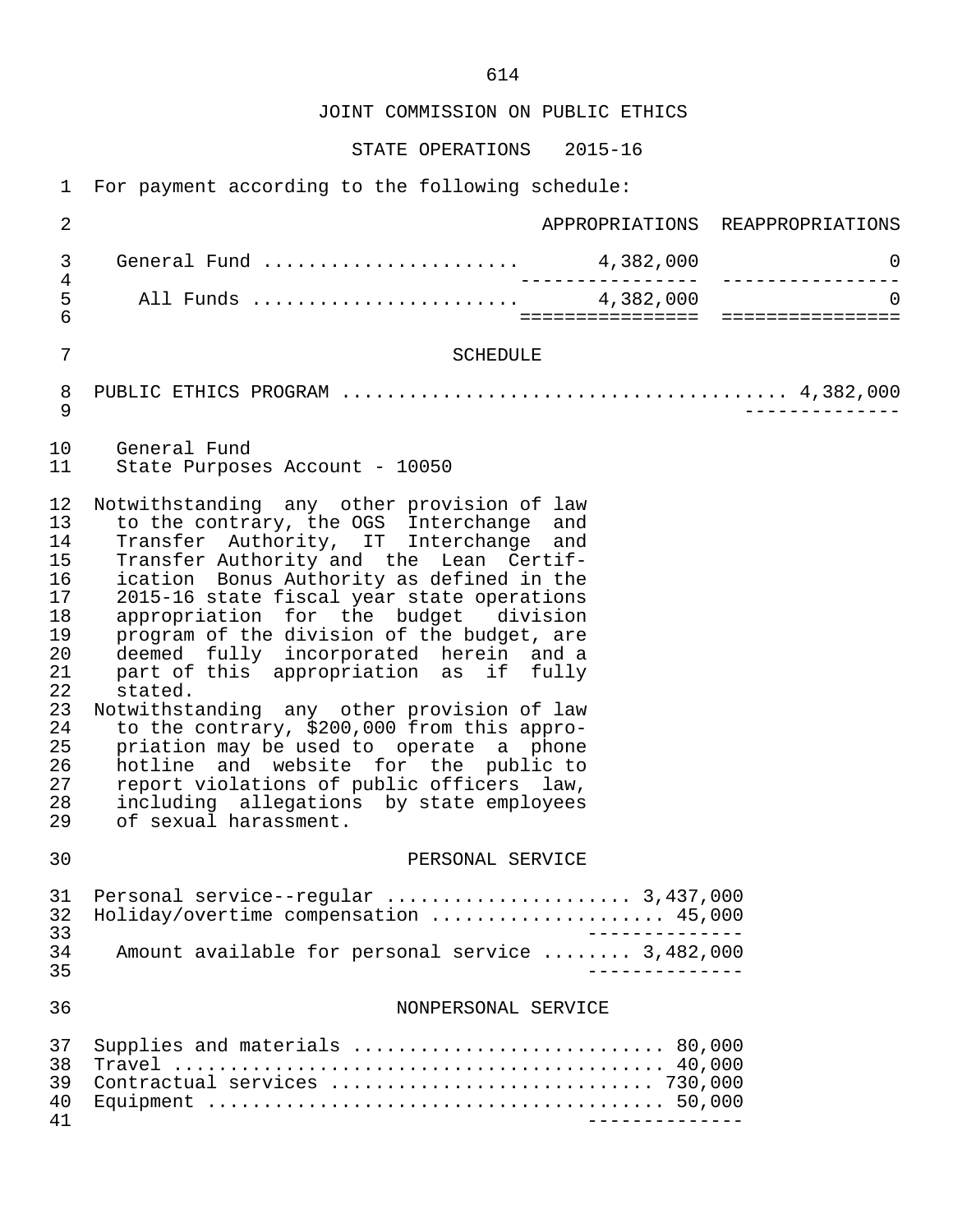615

JOINT COMMISSION ON PUBLIC ETHICS

STATE OPERATIONS 2015-16

1 Amount available for nonpersonal service ....... 900,000<br>2<br>--------------2 --------------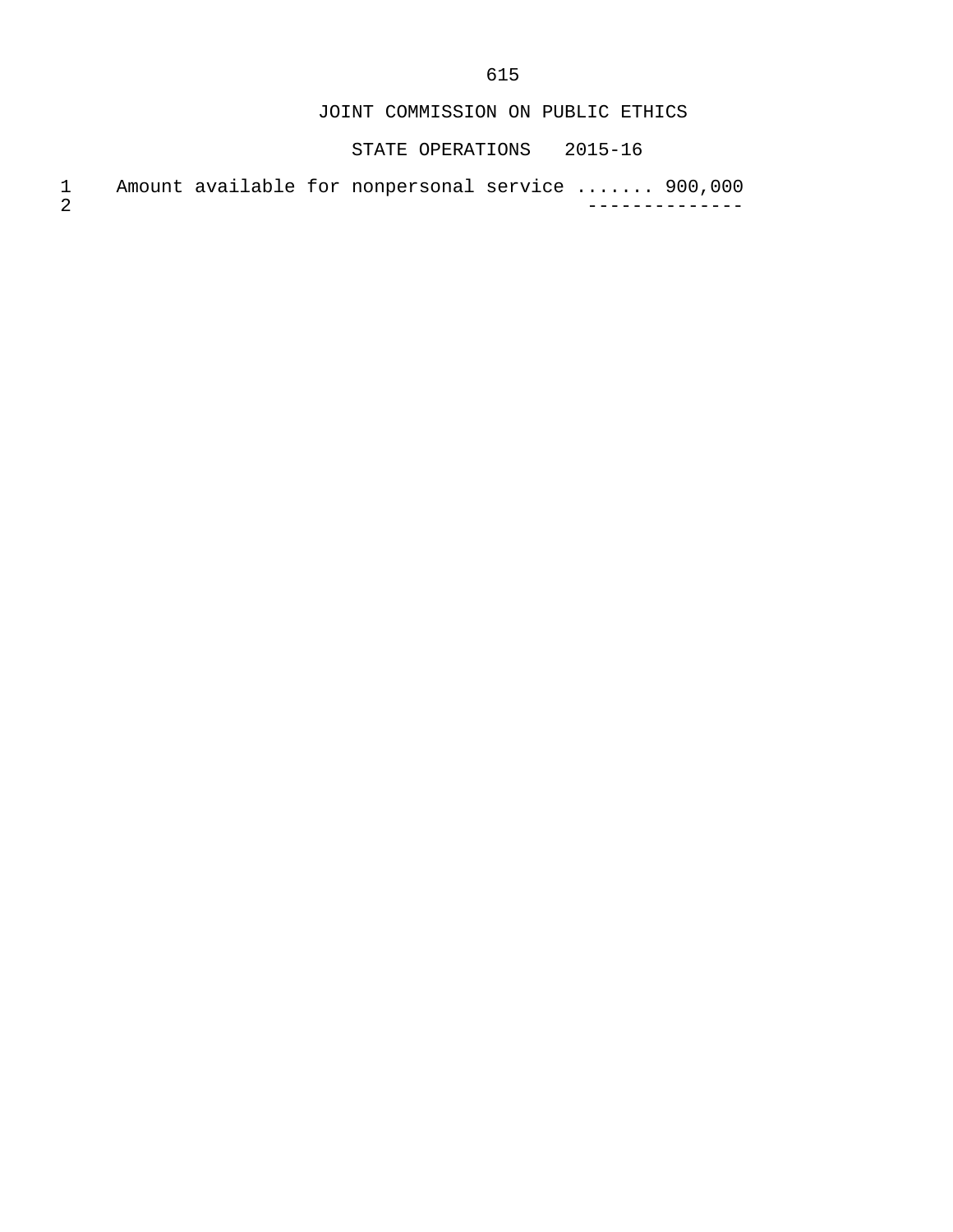DEPARTMENT OF PUBLIC SERVICE STATE OPERATIONS 2015-16 1 For payment according to the following schedule: 2 APPROPRIATIONS REAPPROPRIATIONS 3 Special Revenue Funds - Federal .... 3,500,000 3,500,000 4 Special Revenue Funds - Other ...... 80,912,000 0 5 ---------------- ---------------- 6 All Funds ........................ 84,412,000 3,500,000 7 ================ ================ 8 SCHEDULE 9 ADMINISTRATION PROGRAM ...................................... 12,761,000 10 -------------- 11 Special Revenue Funds - Other<br>12 Miscellaneous Special Revenue 12 Miscellaneous Special Revenue Fund<br>13 Dublic Service Account - 22011 Public Service Account - 22011 14 For services and expenses of the adminis-<br>15 tration program, including suballocation 15 tration program, including suballocation<br>16 to the office of the inspector general. 16 to the office of the inspector general.<br>17 Notwithstanding any other provision of 17 Notwithstanding any other provision of law<br>18 to the contrary, the OGS Interchange and 18 to the contrary, the OGS Interchange and 19 Transfer Authority, IT Interchange and 20 Transfer Authority and the Lean Certif-<br>21 ication Bonus Authority as defined in the 21 ication Bonus Authority as defined in the<br>22 2015-16 state fiscal vear state operations 22 2015-16 state fiscal year state operations<br>23 appropriation for the budget division 23 appropriation for the budget division<br>24 program of the division of the budget, are 24 program of the division of the budget, are<br>25 deemed fully incorporated herein and a 25 deemed fully incorporated herein and a<br>26 part of this appropriation as if fully 26 part of this appropriation as if fully<br>27 stated. stated. 28 PERSONAL SERVICE 29 Personal service--regular ...................... 7,147,000 30 Temporary service ................................. 28,000 31 Holiday/overtime compensation ..................... 59,000 32<br>33 Amount available for personal service ....... 7.234.000 33 Amount available for personal service ........ 7,234,000 34 -------------- 35 NONPERSONAL SERVICE 36 Supplies and materials ............................ 98,000 37 Travel ............................................ 97,000 38 Contractual services ............................. 836,000 39 Equipment ........................................ 177,000 40 Fringe benefits ................................ 4,116,000 41 Indirect costs ................................... 203,000 42 --------------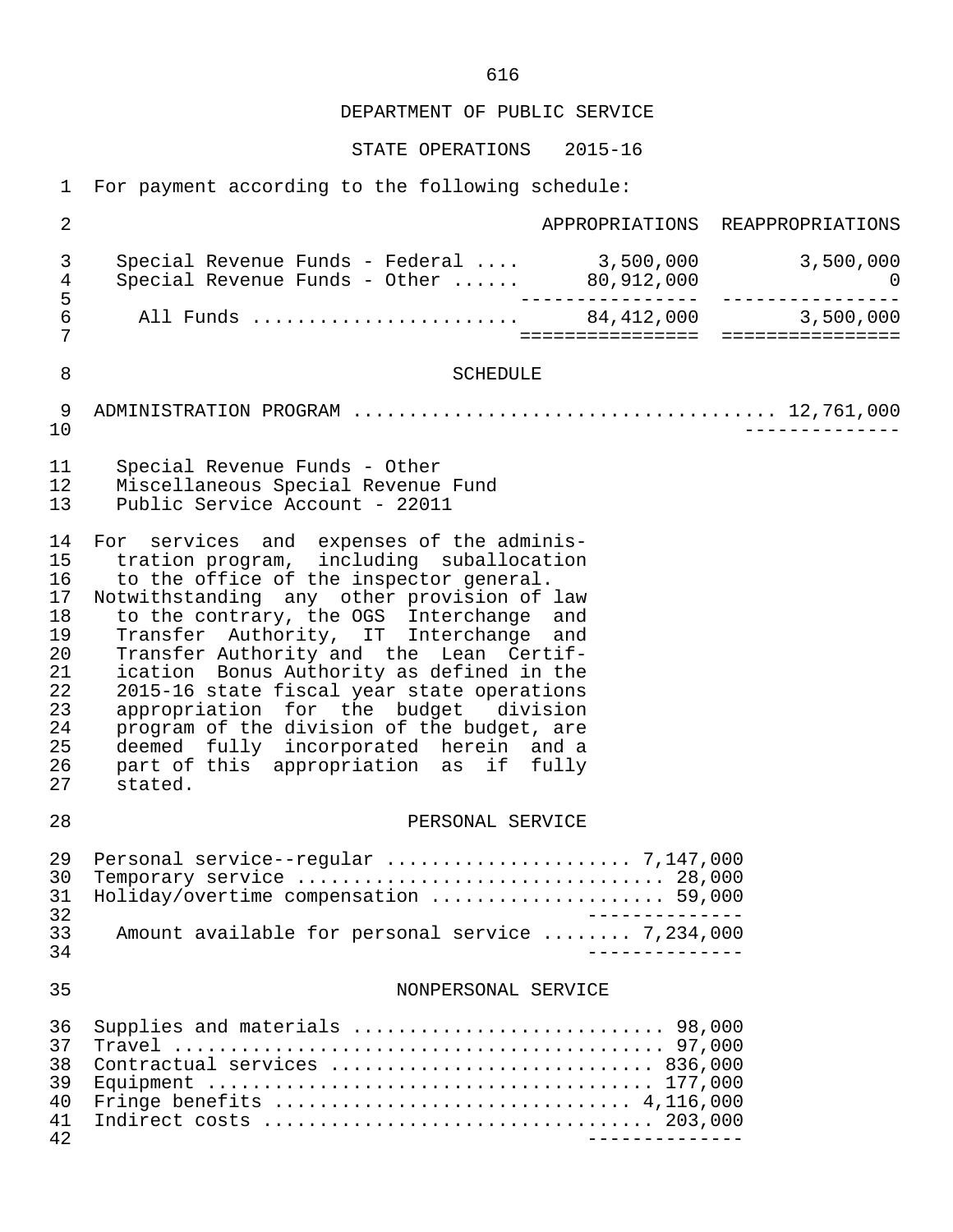DEPARTMENT OF PUBLIC SERVICE

#### STATE OPERATIONS 2015-16

 1 Amount available for nonpersonal service ..... 5,527,000 2 -------------- 3 REGULATION OF UTILITIES PROGRAM ............................. 71,651,000 4 -------------- 5 Special Revenue Funds - Federal 6 Federal Miscellaneous Operating Grants Fund<br>7 PSC-Pipeline Safety Grant Account - 25379 PSC-Pipeline Safety Grant Account - 25379 8 Personal service ............................... 1,900,000 9 Nonpersonal service .............................. 700,000 10 Fringe benefits .................................. 850,000 11 Indirect costs .................................... 50,000 12 -------------- 13 Program account subtotal ................... 3,500,000 14 -------------- 15 Special Revenue Funds - Other<br>16 Miscellaneous Special Revenue 16 Miscellaneous Special Revenue Fund<br>17 Cable Television Account - 21971 Cable Television Account - 21971 18 Notwithstanding any other provision of law<br>19 to the contrary, the OGS Interchange and 19 to the contrary, the OGS Interchange and 20 Transfer Authority, IT Interchange and 21 Transfer Authority and the Lean Certif-<br>22 ication Bonus Authority as defined in the 22 ication Bonus Authority as defined in the<br>23 2015-16 state fiscal vear state operations 23 2015-16 state fiscal year state operations<br>24 appropriation for the budget division 24 appropriation for the budget<br>25 program of the division of the b 25 program of the division of the budget, are<br>26 deemed fully incorporated herein and a 26 deemed fully incorporated herein and a<br>27 part of this appropriation as if fully 27 part of this appropriation as if fully<br>28 stated. stated. 29 PERSONAL SERVICE 30 Personal service--regular ......................... 1,776,000<br>31 Holiday/overtime compensation ........................ 14.000 31 Holiday/overtime compensation ..................... 14,000 32<br>33 Amount available for personal service ........ 1.790.000 33 Amount available for personal service ........ 1,790,000 34 -------------- 35 NONPERSONAL SERVICE 36 Supplies and materials ............................ 40,000 37 Travel ............................................ 35,000 38 Contractual services .............................. 94,000 39 Equipment ......................................... 22,000 40 Fringe benefits ................................ 1,002,000 41 Indirect costs .................................... 56,000 42 --------------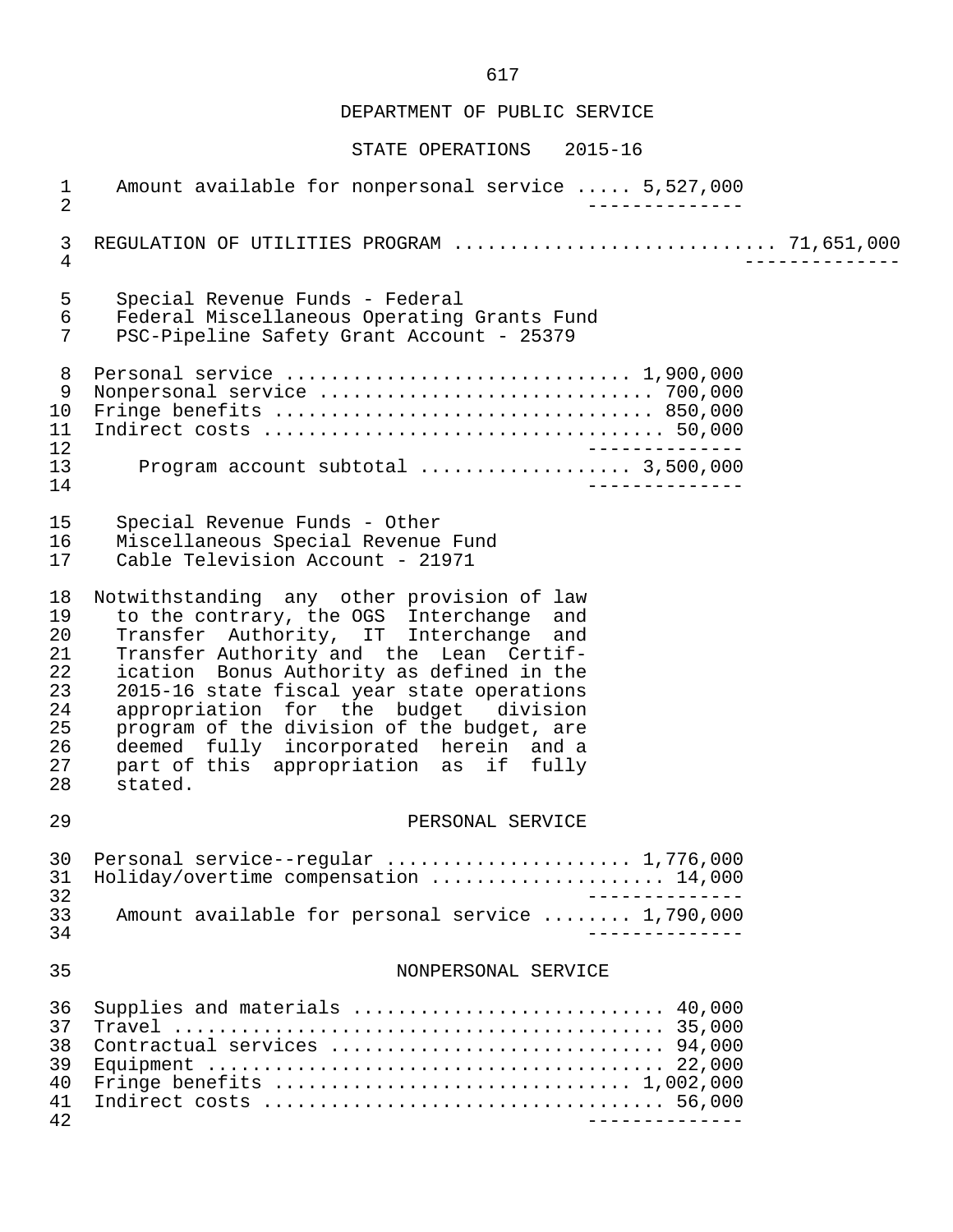## DEPARTMENT OF PUBLIC SERVICE

| $\mathbf 1$<br>$\overline{2}$                                  | Amount available for nonpersonal service  1,249,000                                                                                                                                                                                                                                                                                                                                                                                                          |
|----------------------------------------------------------------|--------------------------------------------------------------------------------------------------------------------------------------------------------------------------------------------------------------------------------------------------------------------------------------------------------------------------------------------------------------------------------------------------------------------------------------------------------------|
| $\mathfrak{Z}$<br>$\overline{4}$                               | Program account subtotal  3,039,000                                                                                                                                                                                                                                                                                                                                                                                                                          |
| 5<br>6<br>7                                                    | Special Revenue Funds - Other<br>Miscellaneous Special Revenue Fund<br>Public Service Account - 22011                                                                                                                                                                                                                                                                                                                                                        |
| 8<br>9<br>10<br>11<br>12<br>13<br>14<br>15<br>16<br>17<br>18   | Notwithstanding any other provision of law<br>to the contrary, the OGS Interchange and<br>Transfer Authority, IT Interchange and<br>Transfer Authority and the Lean Certif-<br>ication Bonus Authority as defined in the<br>2015-16 state fiscal year state operations<br>appropriation for the budget division<br>program of the division of the budget, are<br>deemed fully incorporated herein and a<br>part of this appropriation as if fully<br>stated. |
| 19                                                             | PERSONAL SERVICE                                                                                                                                                                                                                                                                                                                                                                                                                                             |
| 20<br>21<br>22<br>23                                           | Personal service--regular  36,132,000<br>Temporary service  184,000<br>Holiday/overtime compensation  142,000                                                                                                                                                                                                                                                                                                                                                |
| 24<br>25                                                       | Amount available for personal service  36,458,000                                                                                                                                                                                                                                                                                                                                                                                                            |
| 26                                                             | NONPERSONAL SERVICE                                                                                                                                                                                                                                                                                                                                                                                                                                          |
| 27<br>28<br>29<br>30<br>31<br>32<br>33<br>34<br>35<br>36<br>37 | Supplies and materials  232,000<br>Contractual services  6,322,000<br>Fringe benefits  20,209,000<br>Indirect costs  1,046,000<br>Amount available for nonpersonal service  28,654,000<br>Program account subtotal $\ldots$ 65,112,000                                                                                                                                                                                                                       |
|                                                                |                                                                                                                                                                                                                                                                                                                                                                                                                                                              |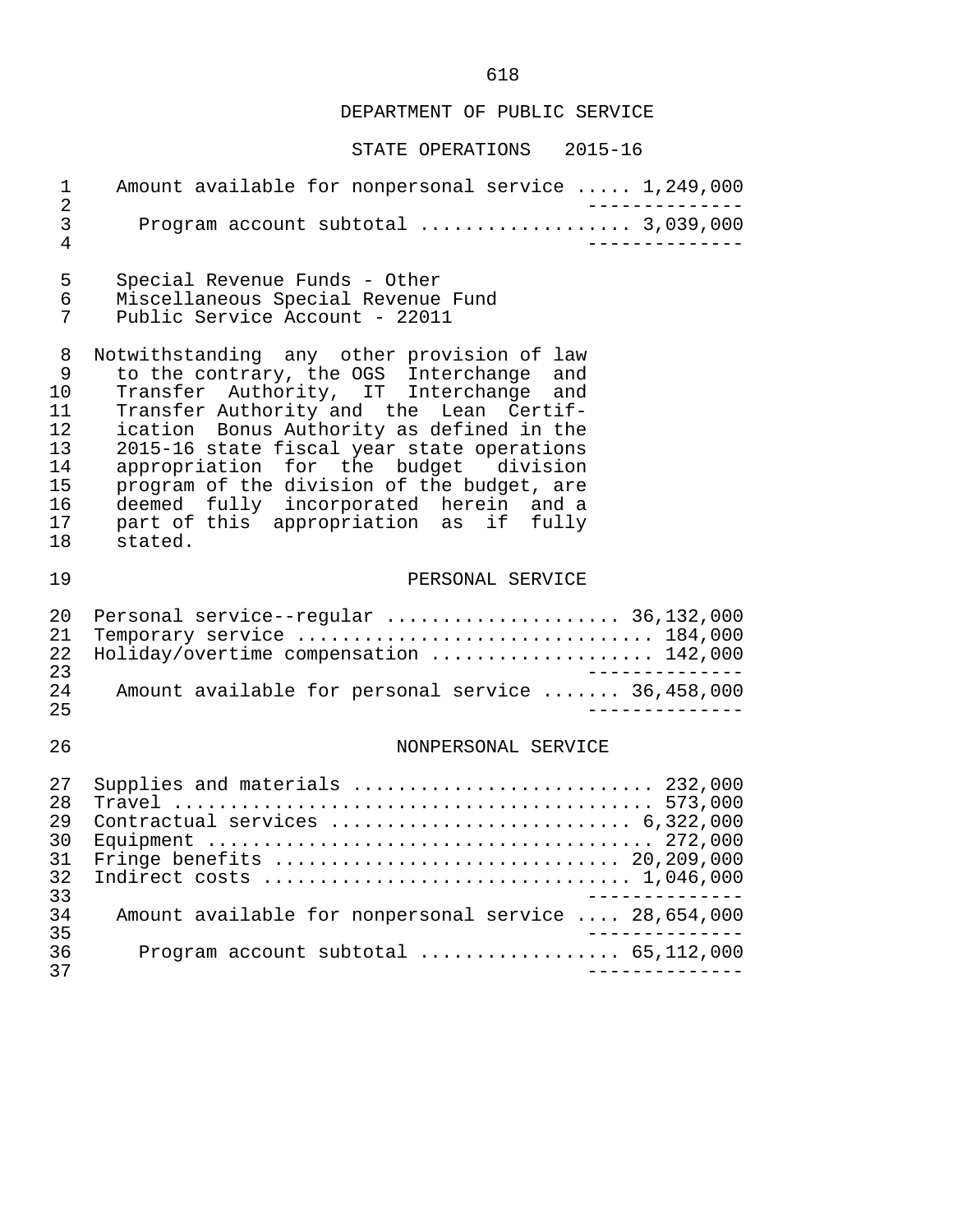#### DEPARTMENT OF PUBLIC SERVICE

## STATE OPERATIONS - REAPPROPRIATIONS 2015-16

#### 1 REGULATION OF UTILITIES PROGRAM

| 3 | Special Revenue Funds - Federal<br>Federal Miscellaneous Operating Grants Fund<br>PSC-Pipeline Safety Grant Account - 25379 |
|---|-----------------------------------------------------------------------------------------------------------------------------|
|   | 5 By chapter 50, section 1, of the laws of 2014:                                                                            |
|   | Personal service $1,900,000$ (re. \$1,900,000)                                                                              |
|   |                                                                                                                             |

| 7 Nonpersonal service  700,000  (re. \$700,000) |  |
|-------------------------------------------------|--|
| 8 Fringe benefits  850,000  (re. \$850,000)     |  |
|                                                 |  |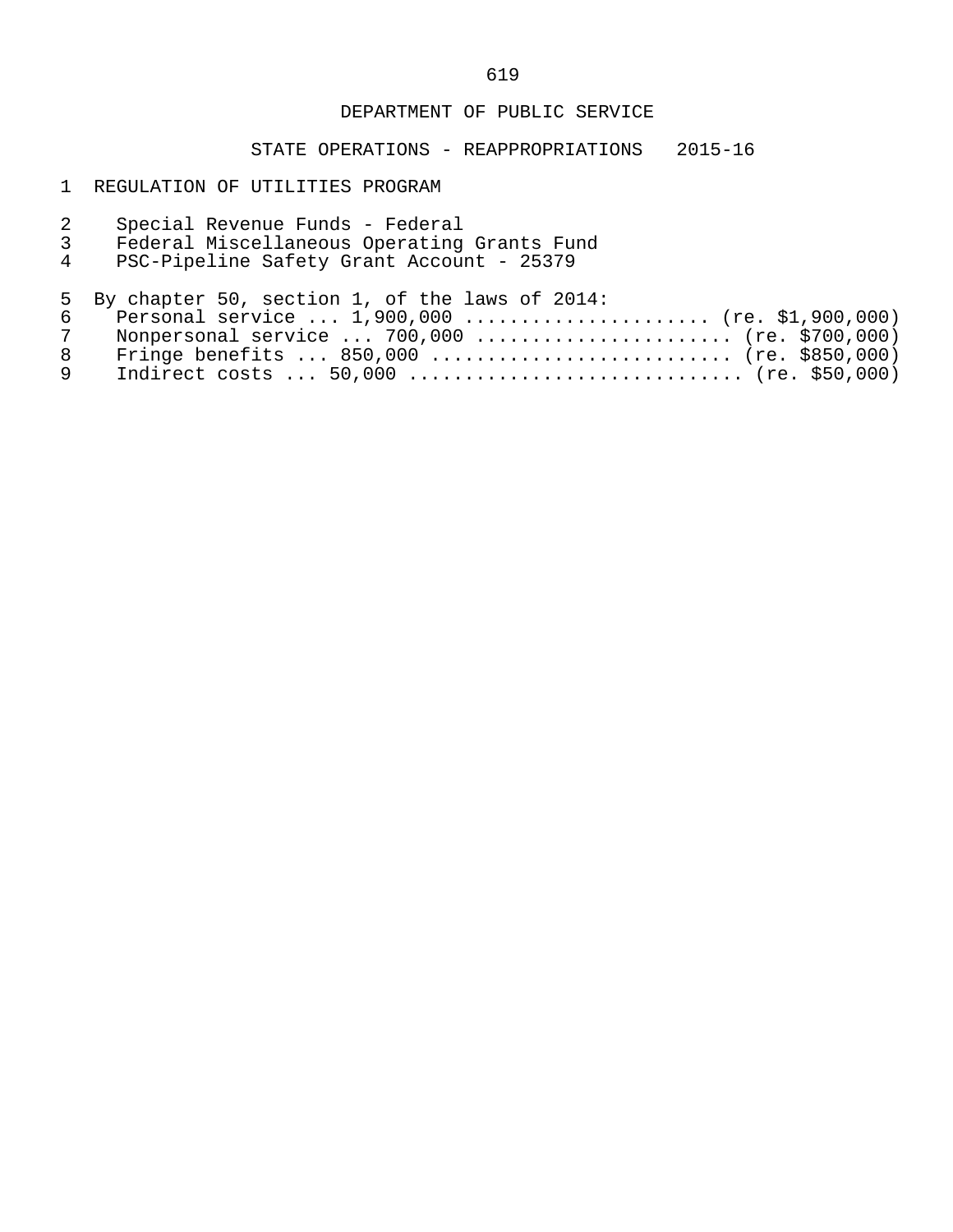STATE OPERATIONS 2015-16

1 For payment according to the following schedule:

 2 APPROPRIATIONS REAPPROPRIATIONS 3 General Fund ....................... 13,893,000 700,000 4 Special Revenue Funds - Federal .... 7,995,000 25,096,406 5 Special Revenue Funds - Other ...... 44,684,000 2,350,000 6 ---------------- ---------------- 7 All Funds ........................ 66,572,000 28,146,406 8 ================ ================ 9 SCHEDULE 10 ADMINISTRATION PROGRAM ....................................... 4,220,000 11 -------------- 12 General Fund<br>13 State Purpos State Purposes Account - 10050 14 Notwithstanding any other provision of law<br>15 to the contrary, the OGS Interchange and 15 to the contrary, the OGS Interchange and<br>16 Transfer Authority, IT Interchange and 16 Transfer Authority, IT Interchange and<br>17 Transfer-Authority-and the Lean Certif-17 Transfer Authority and the Lean Certif-<br>18 ication Bonus Authority as defined in the 18 ication Bonus Authority as defined in the<br>19 2015-16 state fiscal year state operations 19 2015-16 state fiscal year state operations<br>20 appropriation for the budget division 20 appropriation for the budget division<br>21 program of the division of the budget, are 21 program of the division of the budget, are<br>22 deemed fully incorporated herein and a 22 deemed fully incorporated herein and a<br>23 part of this appropriation as if fully 23 part of this appropriation as if fully<br>24 stated. stated. 25 PERSONAL SERVICE 26 Personal service--regular ...................... 4,179,000 27 Temporary service ................................. 36,000 28 Holiday/overtime compensation ...................... 5,000 29<br>30 Amount available for personal service ........ 4.220.000 30 Amount available for personal service ........ 4,220,000 31 -------------- 32 AUTHORITIES BUDGET OFFICE PROGRAM ............................ 1,815,000 33 -------------- 34 Special Revenue Funds - Other 35 Miscellaneous Special Revenue Fund Authority Budget Office Account - 22138 37 For services and expenses related to execut- 38 ing the functions and responsibilities of<br>39 the authorities budget office, including 39 the authorities budget office, including<br>40 but not limited to performing reviews and 40 but not limited to performing reviews and<br>41 analyses of the operations, finances, and analyses of the operations, finances, and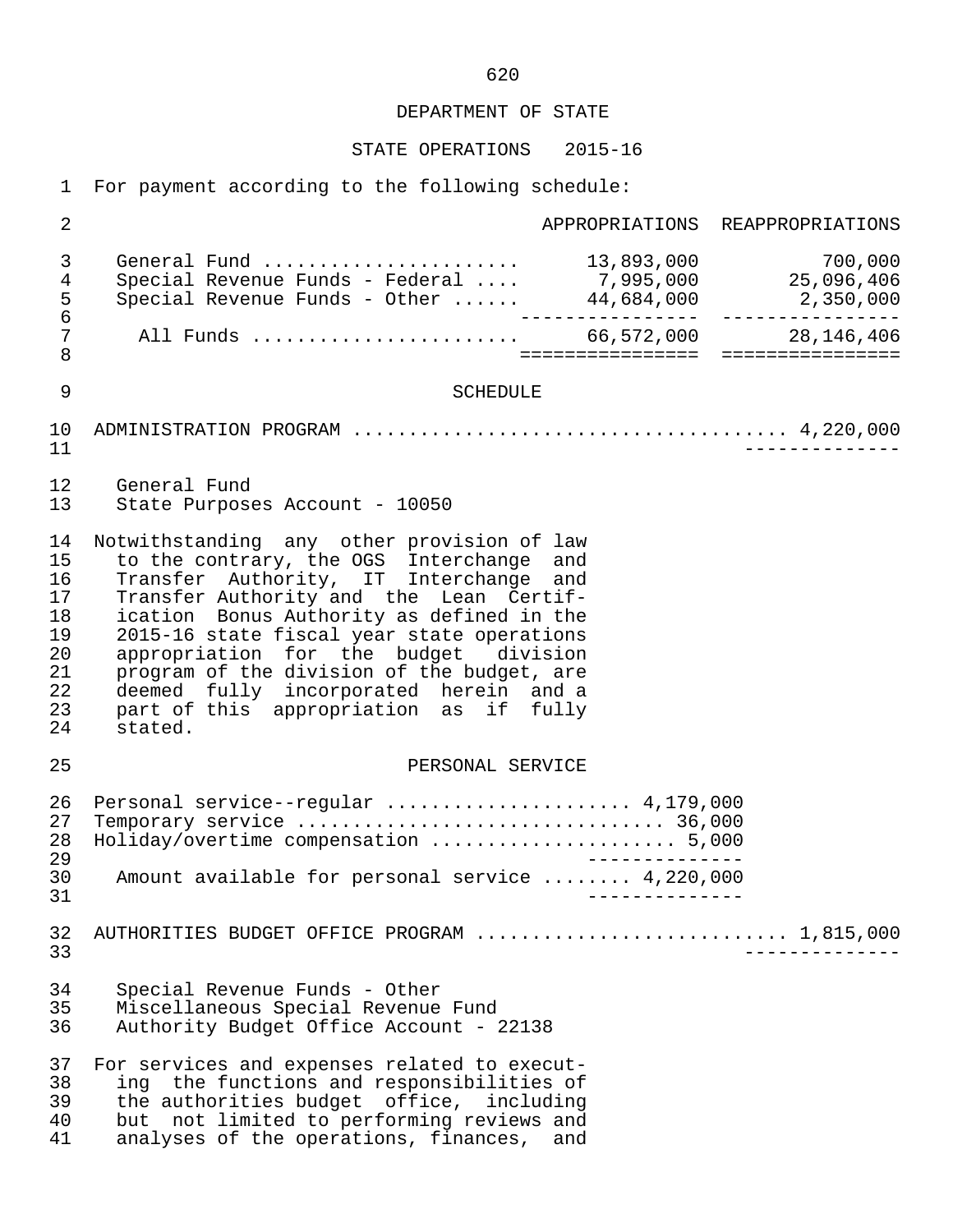#### STATE OPERATIONS 2015-16

 1 records of public authorities, supporting 2 and enhancing a consolidated public<br>3 authority information and reporting system 3 authority information and reporting system<br>4 in cooperation with the office of the 4 in cooperation with the office of the<br>5 state comptroller, assisting public 5 state comptroller, assisting public<br>6 authorities adopt\_and\_adhere\_to\_the\_prin- 6 authorities adopt and adhere to the prin- 7 ciples of accountability, transparency and<br>8 effective corporate governance, and 8 effective corporate governance, and 9 supporting the training of public authori- 10 ty directors. Up to  $$70,000$  of the amount 11 appropriated herein may be suballocated to 11 appropriated herein may be suballocated to<br>12 the city university of New York and to any 12 the city university of New York and to any<br>13 other state department or agency for 13 other state department or agency for<br>14 services and expenses related to the 14 services and expenses related to the<br>15 training of public authority board members 15 training of public authority board members<br>16 on their legal, ethical, fiduciary, and 16 on their legal, ethical, fiduciary, and<br>17 financial responsibilities. Monies appro- 17 financial responsibilities. Monies appro- 18 priated herein may also be suballocated to<br>19 the department of state for all necessary 19 the department of state for all necessary<br>20 expenses incurred on behalf of the author-20 expenses incurred on behalf of the author-<br>21 ities budget office. 21 ities budget office.<br>22 Notwithstanding any 22 Notwithstanding any other provision of law<br>23 to the contrary, the OGS Interchange and 23 to the contrary, the OGS Interchange and 24 Transfer Authority, IT Interchange and 25 Transfer Authority and the Lean Certif-<br>26 ication Bonus Authority as defined in the 26 ication Bonus Authority as defined in the 27 2015-16 state fiscal year state operations<br>28 appropriation for the budget division 28 appropriation for the budget division<br>29 program of the division of the budget, are 29 program of the division of the budget, are<br>30 deemed fully incorporated herein and a 30 deemed fully incorporated herein and a<br>31 part of this appropriation as if fully 31 part of this appropriation as if fully<br>32 stated.

stated.

#### 33 PERSONAL SERVICE

|     | 34 Personal service--regular  1,018,000          |
|-----|--------------------------------------------------|
|     | 35 Holiday/overtime compensation  3,000          |
| २६  |                                                  |
| マワ  | Amount available for personal service  1,021,000 |
| 3 R |                                                  |

#### 39 NONPERSONAL SERVICE

| 40 |                                                   |
|----|---------------------------------------------------|
| 41 |                                                   |
| 42 | Contractual services  176,000                     |
| 43 |                                                   |
| 44 | Fringe benefits  545,000                          |
| 45 |                                                   |
| 46 |                                                   |
| 47 | Amount available for nonpersonal service  794,000 |
| 48 |                                                   |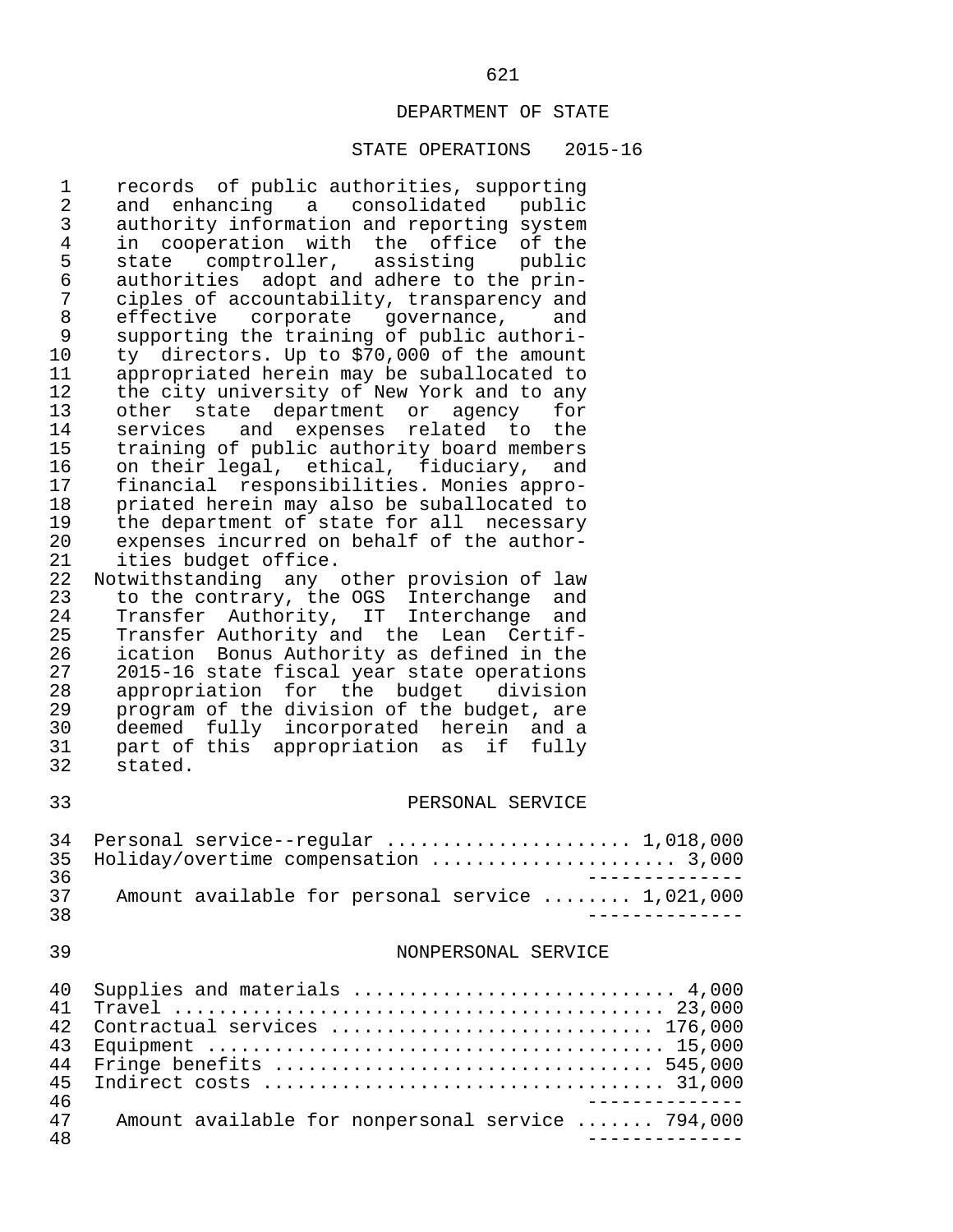| $\mathbf{1}$<br>$\overline{2}$                                                                          | BUSINESS AND LICENSING SERVICES PROGRAM  38,633,000                                                                                                                                                                                                                                                                                                                                                                                                                                                                                                                                                          |  |
|---------------------------------------------------------------------------------------------------------|--------------------------------------------------------------------------------------------------------------------------------------------------------------------------------------------------------------------------------------------------------------------------------------------------------------------------------------------------------------------------------------------------------------------------------------------------------------------------------------------------------------------------------------------------------------------------------------------------------------|--|
| $\mathsf{3}$<br>$\overline{4}$<br>5                                                                     | Special Revenue Funds - Other<br>Miscellaneous Special Revenue Fund<br>Business and Licensing Services Account - 21977                                                                                                                                                                                                                                                                                                                                                                                                                                                                                       |  |
| 6<br>$\boldsymbol{7}$<br>$\,8\,$<br>9<br>10<br>11<br>12<br>13<br>14<br>15<br>16<br>17<br>18<br>19<br>20 | For services and expenses related to the<br>business and licensing program, including<br>suballocation to other departments and<br>agencies.<br>Notwithstanding any other provision of law<br>to the contrary, the OGS Interchange and<br>Transfer Authority, IT Interchange and<br>Transfer Authority and the Lean Certif-<br>ication Bonus Authority as defined in the<br>2015-16 state fiscal year state operations<br>appropriation for the budget division<br>program of the division of the budget, are<br>deemed fully incorporated herein and a<br>part of this appropriation as if fully<br>stated. |  |
| 21                                                                                                      | PERSONAL SERVICE                                                                                                                                                                                                                                                                                                                                                                                                                                                                                                                                                                                             |  |
| 22<br>23                                                                                                | Personal service--regular  16,105,000                                                                                                                                                                                                                                                                                                                                                                                                                                                                                                                                                                        |  |
| 24                                                                                                      | NONPERSONAL SERVICE                                                                                                                                                                                                                                                                                                                                                                                                                                                                                                                                                                                          |  |
| 25<br>26<br>27<br>28<br>29<br>30<br>31<br>32<br>33                                                      | Supplies and materials  1,200,000<br>Contractual services  10,942,000<br>Amount available for nonpersonal service  22,528,000                                                                                                                                                                                                                                                                                                                                                                                                                                                                                |  |
| 34<br>35                                                                                                |                                                                                                                                                                                                                                                                                                                                                                                                                                                                                                                                                                                                              |  |
| 36<br>37                                                                                                | General Fund<br>State Purposes Account - 10050                                                                                                                                                                                                                                                                                                                                                                                                                                                                                                                                                               |  |
| 38<br>39<br>40<br>41<br>42<br>43                                                                        | Notwithstanding any other provision of law<br>to the contrary, the OGS Interchange and<br>Transfer Authority, IT Interchange and<br>Transfer Authority and the Lean Certif-<br>ication Bonus Authority as defined in the<br>2015-16 state fiscal year state operations                                                                                                                                                                                                                                                                                                                                       |  |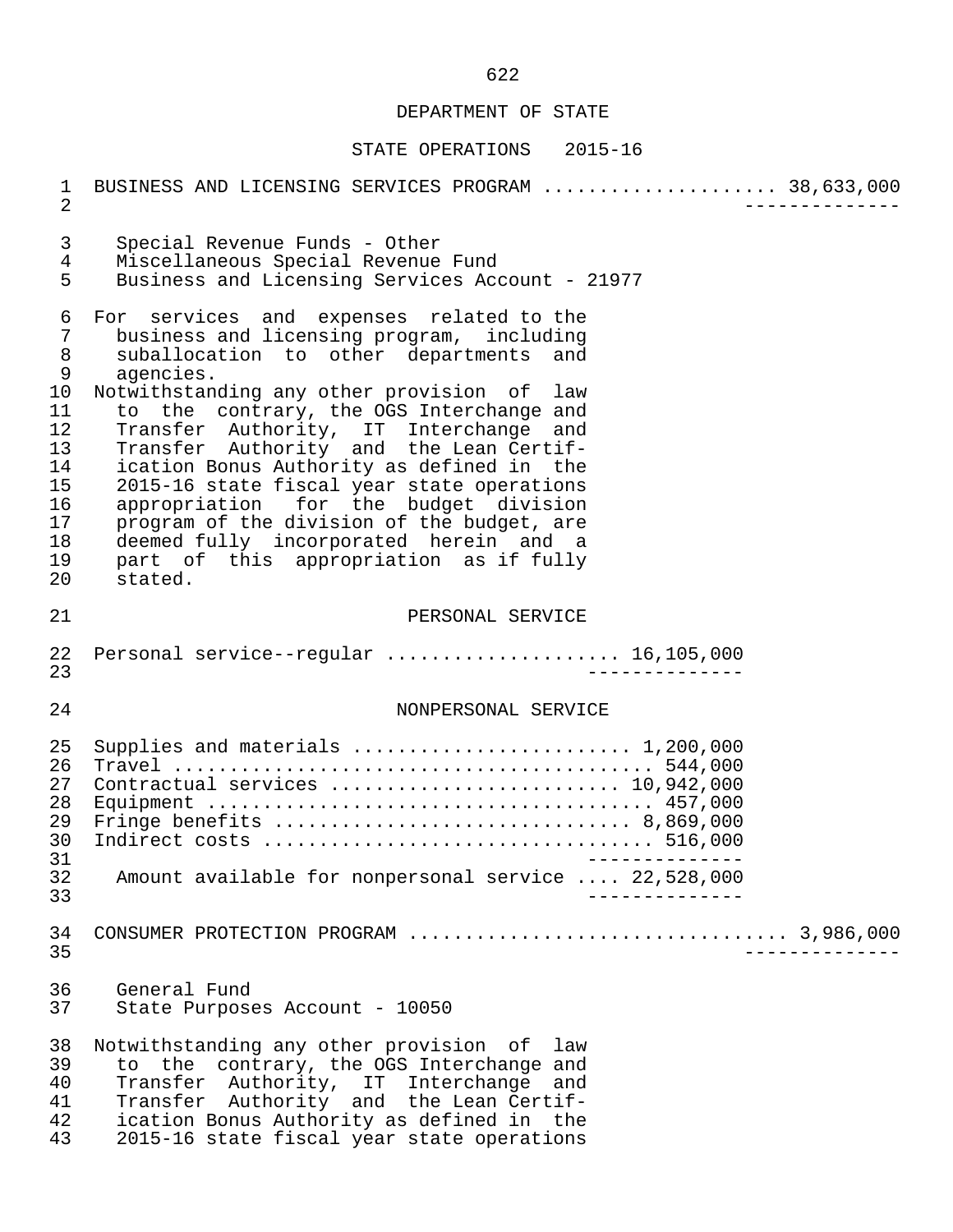# STATE OPERATIONS 2015-16

| 1<br>2<br>3<br>4<br>5                                                      | appropriation for the budget division<br>program of the division of the budget, are<br>deemed fully incorporated herein and a<br>part of this appropriation as if fully<br>stated.                                                                                                                                                                                                                                                                                                                                                        |
|----------------------------------------------------------------------------|-------------------------------------------------------------------------------------------------------------------------------------------------------------------------------------------------------------------------------------------------------------------------------------------------------------------------------------------------------------------------------------------------------------------------------------------------------------------------------------------------------------------------------------------|
| 6                                                                          | PERSONAL SERVICE                                                                                                                                                                                                                                                                                                                                                                                                                                                                                                                          |
| 7<br>8<br>9<br>10                                                          | Personal service--regular  1,986,000<br>Program account subtotal  1,986,000                                                                                                                                                                                                                                                                                                                                                                                                                                                               |
| 11<br>12<br>13                                                             | Special Revenue Funds - Other<br>Miscellaneous Special Revenue Fund<br>Consumer Protection Account - 21900                                                                                                                                                                                                                                                                                                                                                                                                                                |
| 14<br>15<br>16<br>17<br>18<br>19<br>20<br>21<br>22<br>23<br>24<br>25<br>26 | For services and expenses related to consum-<br>er protection activities.<br>Notwithstanding any other provision of law<br>to the contrary, the OGS Interchange and<br>Transfer Authority, IT Interchange and<br>Transfer Authority and the Lean Certif-<br>ication Bonus Authority as defined in the<br>2015-16 state fiscal year state operations<br>appropriation for the budget division<br>program of the division of the budget, are<br>deemed fully incorporated herein and a<br>part of this appropriation as if fully<br>stated. |
| 27                                                                         | PERSONAL SERVICE                                                                                                                                                                                                                                                                                                                                                                                                                                                                                                                          |
| 28<br>29                                                                   | Personal service--regular  650,000                                                                                                                                                                                                                                                                                                                                                                                                                                                                                                        |
| 30                                                                         | NONPERSONAL SERVICE                                                                                                                                                                                                                                                                                                                                                                                                                                                                                                                       |
| 31<br>32<br>33<br>34<br>35<br>36<br>37<br>38                               | Supplies and materials  6,000<br>Contractual services  6,000<br>Fringe benefits $\ldots \ldots \ldots \ldots \ldots \ldots \ldots \ldots \ldots \ldots \ldots$ 312,000<br>Amount available for nonpersonal service  350,000                                                                                                                                                                                                                                                                                                               |
| 39<br>40                                                                   | Program account subtotal  1,000,000                                                                                                                                                                                                                                                                                                                                                                                                                                                                                                       |
| 41<br>42                                                                   | Special Revenue Funds - Other<br>Miscellaneous Special Revenue Fund                                                                                                                                                                                                                                                                                                                                                                                                                                                                       |

43 Wholesale Market Consumer Advocacy Account - 22206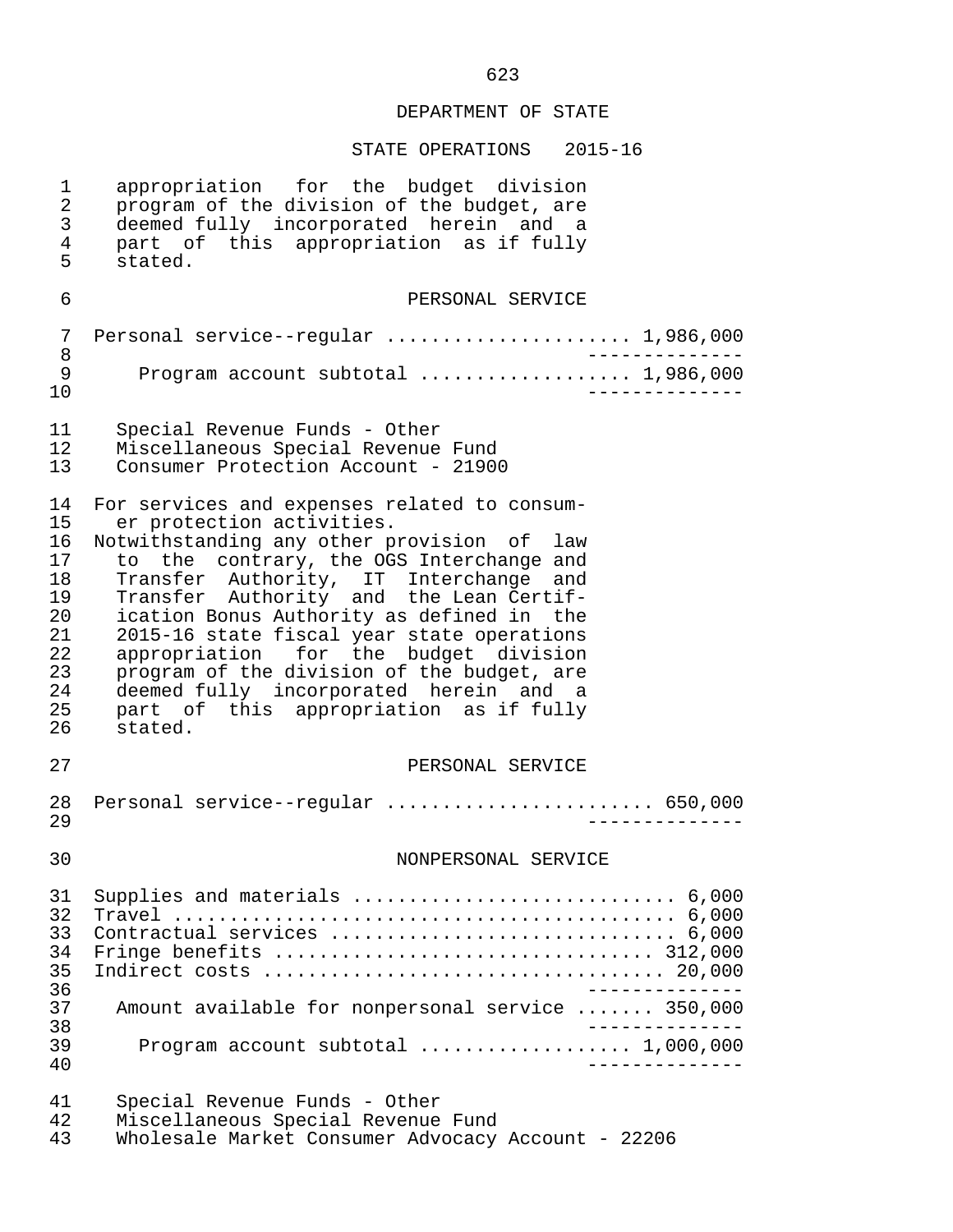| $\mathbf 1$      | For the implementation of a wholesale market   |
|------------------|------------------------------------------------|
| 2                | consumer advocacy project to supply            |
| 3                | comprehensive consumer advocacy in matters     |
| $\overline{4}$   | pending before the New York independent        |
| 5                | system operator and at the federal energy      |
| $\epsilon$       | regulatory commission. The funds hereby        |
| $\boldsymbol{7}$ | appropriated shall be spent in a manner        |
| $\,8\,$          | consistent with an allocation and distrib-     |
| $\mathsf 9$      | ution proposal as heretofore filed by the      |
| 10               | department of public service and approved      |
| 11               | by the federal energy regulatory commis-       |
| 12               | sion. All technical experts, consultants       |
| 13               | or other services funded from this appro-      |
| 14               | priation shall be acquired pursuant to the     |
| 15               | requirements of section 163 of the state       |
| 16               | finance law.                                   |
| 17               | NONPERSONAL SERVICE                            |
| 18               | Contractual services  1,000,000                |
| 19               | $\frac{1}{2}$                                  |
| 20               | Program account subtotal  1,000,000            |
| 21               |                                                |
| 22<br>23         | LAKE GEORGE PARK COMMISSION PROGRAM  2,032,000 |
| 24               | Special Revenue Funds - Other                  |
| 25               | Lake George Park Trust Fund                    |
| 26               | Lake George Park Account - 22751               |
| 27               | For services and expenses of the Lake George   |
| 28               | park commission, including suballocation       |
| 29               | to other state departments and agencies.       |
| 30               | Notwithstanding any other provision of law     |
| 31               | to the contrary, the OGS Interchange and       |
| 32               | Transfer Authority, IT Interchange and         |
| 33               | Transfer Authority and the Lean Certif-        |
| 34               | ication Bonus Authority as defined in the      |
| 35               | 2015-16 state fiscal year state operations     |
| 36               | appropriation for the budget division          |
| 37               | program of the division of the budget, are     |
| 38               | deemed fully incorporated herein and a         |
| 39               | part of this appropriation as if fully         |
| 40               | stated.                                        |
| 41               | PERSONAL SERVICE                               |
| 42               | Personal service--regular  506,000             |
| 43               | Temporary service  171,000                     |
| 44               | ______________                                 |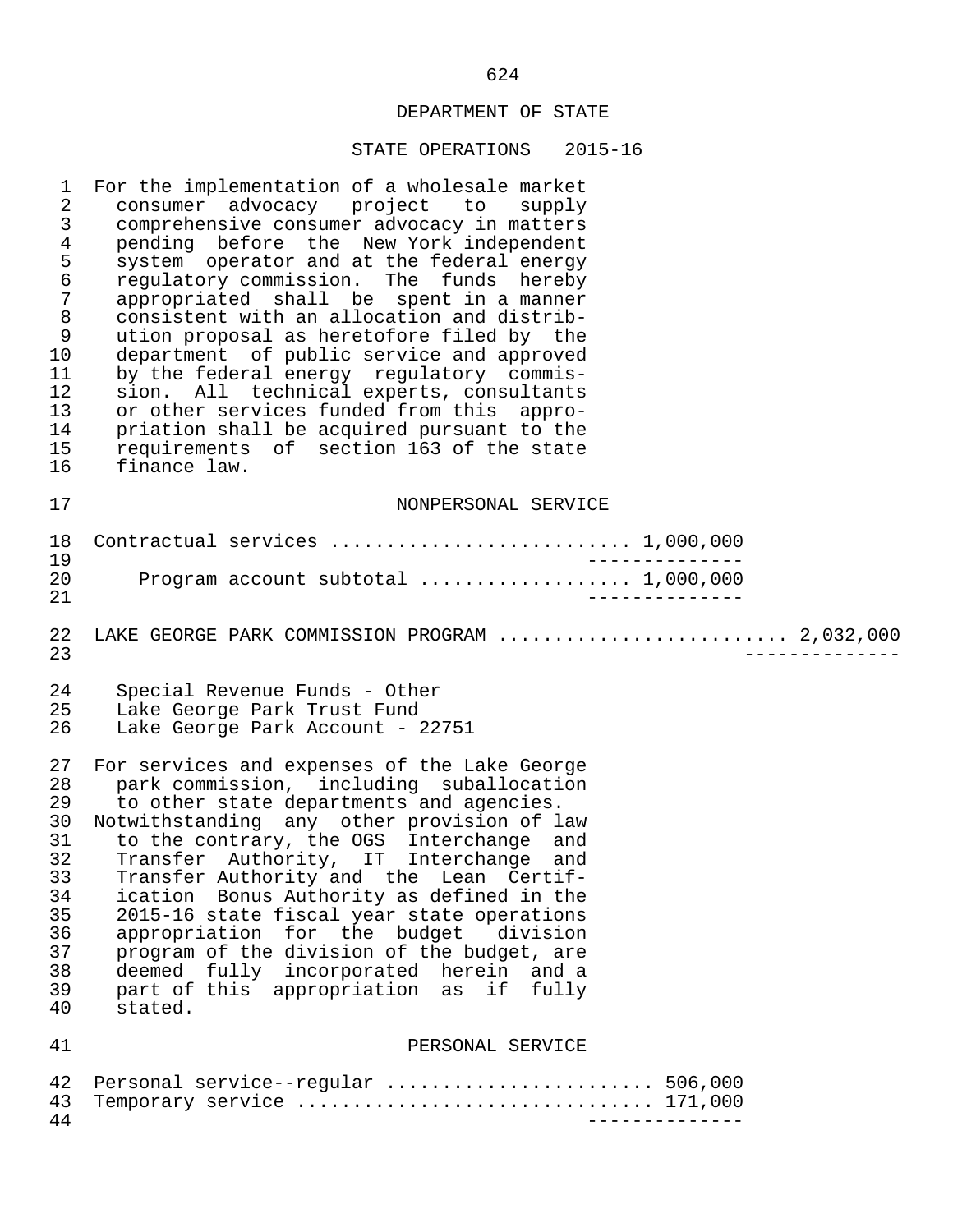| $\mathbf 1$<br>$\overline{2}$                          | Amount available for personal service  677,000                                                                                                                                                                                                                         |
|--------------------------------------------------------|------------------------------------------------------------------------------------------------------------------------------------------------------------------------------------------------------------------------------------------------------------------------|
| 3                                                      | NONPERSONAL SERVICE                                                                                                                                                                                                                                                    |
| 4<br>5<br>6<br>7<br>8<br>$\mathsf 9$<br>10<br>11<br>12 | Supplies and materials  40,000<br>Contractual services  506,000<br>Amount available for nonpersonal service  1,005,000                                                                                                                                                 |
| 13<br>14                                               | Program account subtotal  1,682,000<br>______________                                                                                                                                                                                                                  |
| 15<br>16<br>17                                         | Special Revenue Funds - Other<br>Miscellaneous Special Revenue Fund<br>Lake George Invasive Species Account - 22212                                                                                                                                                    |
| 18<br>19                                               | For services and expenses of administering<br>the invasive species program.                                                                                                                                                                                            |
| 20                                                     | PERSONAL SERVICE                                                                                                                                                                                                                                                       |
| 21<br>22                                               | Personal service--regular  35,000<br>______________                                                                                                                                                                                                                    |
| 23                                                     | NONPERSONAL SERVICE                                                                                                                                                                                                                                                    |
| 24<br>25<br>26<br>27                                   | Contractual services  285,000<br>______________                                                                                                                                                                                                                        |
| 28<br>29                                               | Amount available for nonpersonal service  315,000                                                                                                                                                                                                                      |
| 30<br>31                                               | Program account subtotal  350,000                                                                                                                                                                                                                                      |
| 32<br>33                                               | LOCAL GOVERNMENT AND COMMUNITY SERVICES PROGRAM  14,182,000                                                                                                                                                                                                            |
| 34<br>35                                               | General Fund<br>State Purposes Account - 10050                                                                                                                                                                                                                         |
| 36<br>37<br>38<br>39<br>40<br>41                       | Notwithstanding any other provision of law<br>to the contrary, the OGS Interchange and<br>Transfer Authority, IT Interchange and<br>Transfer Authority and the Lean Certif-<br>ication Bonus Authority as defined in the<br>2015-16 state fiscal year state operations |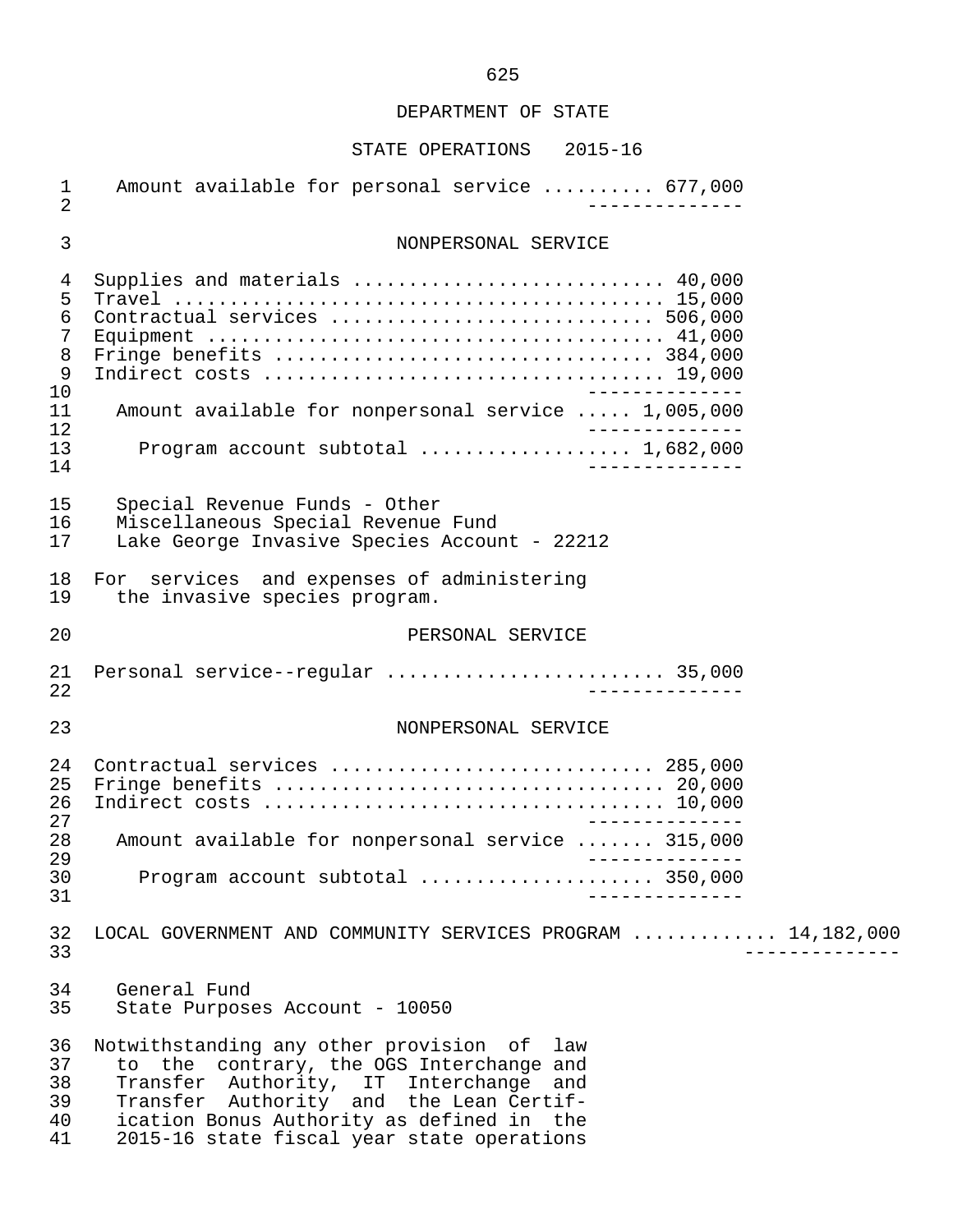| $\mathbf 1$                            | appropriation for the budget division                                                                                                            |
|----------------------------------------|--------------------------------------------------------------------------------------------------------------------------------------------------|
| $\overline{a}$                         | program of the division of the budget, are                                                                                                       |
| 3                                      | deemed fully incorporated herein and a                                                                                                           |
| $\overline{4}$                         | part of this appropriation as if fully                                                                                                           |
| 5                                      | stated.                                                                                                                                          |
| 6                                      | PERSONAL SERVICE                                                                                                                                 |
| 7<br>8<br>9<br>10<br>11<br>12          | Personal service--regular  5,999,000<br>Temporary service  30,000<br>Holiday/overtime compensation  4,000<br>Program account subtotal  6,033,000 |
| 13                                     | Special Revenue Funds - Federal                                                                                                                  |
| 14                                     | Federal Health and Human Services Fund                                                                                                           |
| 15                                     | Federal Health and Human Services Account - 25127                                                                                                |
| 16                                     | For services and expenses of administering                                                                                                       |
| 17                                     | community services block grants to commu-                                                                                                        |
| 18                                     | nity action agencies, including suballo-                                                                                                         |
| 19                                     | cation to other state departments and                                                                                                            |
| 20                                     | agencies.                                                                                                                                        |
| 21<br>22<br>23<br>24<br>25<br>26<br>27 | Nonpersonal service  608,000<br>Program account subtotal  3,165,000                                                                              |
| 28                                     | Special Revenue Funds - Federal                                                                                                                  |
| 29                                     | Federal Miscellaneous Operating Grants Fund                                                                                                      |
| 30                                     | Appalachian Technical Assistance Account - 25382                                                                                                 |
| 32                                     | 31 For services and expenses of administering<br>the appalachian regional grants program.                                                        |
| 33<br>34<br>35<br>36<br>37<br>38<br>39 | Personal service  137,000<br>Program account subtotal  280,000<br>__________                                                                     |
| 40                                     | Special Revenue Funds - Federal                                                                                                                  |
| 41                                     | Federal Miscellaneous Operating Grants Fund                                                                                                      |
| 42                                     | Coastal Zone Management Program Account - 25449                                                                                                  |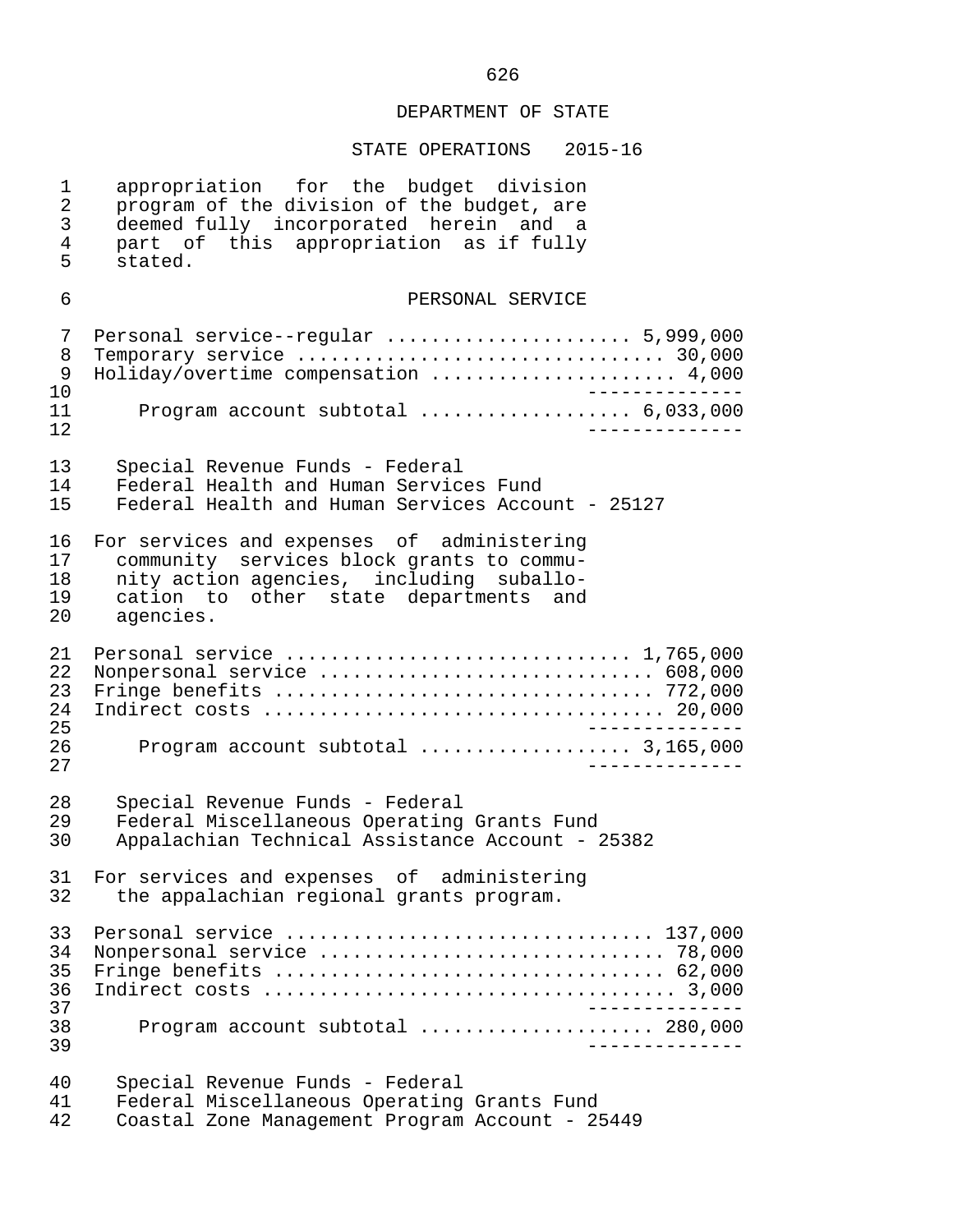STATE OPERATIONS 2015-16

 1 For services and expenses of the coastal 2 resources and waterfront revitalization 3 program, including suballocation to other<br>4 state departments and agencies. state departments and agencies. 5 Personal service ............................... 2,252,000 6 Nonpersonal service .............................. 538,000 7 Fringe benefits .................................. 985,000 8 Indirect costs .................................... 25,000 9 -------------- 10 Program account subtotal ................... 3,800,000 11 -------------- 12 Special Revenue Funds - Federal 13 Federal Miscellaneous Operating Grants Fund<br>14 Code Enforcement Program Account - 25416 Code Enforcement Program Account - 25416 15 For services and expenses of the code<br>16 enforcement program. enforcement program. 17 Personal service ................................. 300,000 18 Nonpersonal service ............................... 75,000 19 Fringe benefits .................................. 150,000 20 Indirect costs .................................... 75,000 21 --------------<br>22 Program account subtotal expressions assessed 600,000 22 Program account subtotal ..................... 600,000 23 -------------- 24 Special Revenue Funds - Federal 25 Federal Miscellaneous Operating Grants Fund<br>26 Local Government Federal Programs Account -Local Government Federal Programs Account - 25300 27 For services and expenses of the local<br>28 government federal programs. government federal programs. 29 Personal service .................................. 75,000 30 Nonpersonal service ............................... 27,000 31 Fringe benefits ................................... 38,000 32 Indirect costs .................................... 10,000 33 -------------- 34 Program account subtotal ..................... 150,000 35 -------------- 36 Special Revenue Funds - Other<br>37 Combined Expendable Trust Fun 37 Combined Expendable Trust Fund<br>38 Local Government and Communit 38 Local Government and Community Services Administrative  $Account - 20144$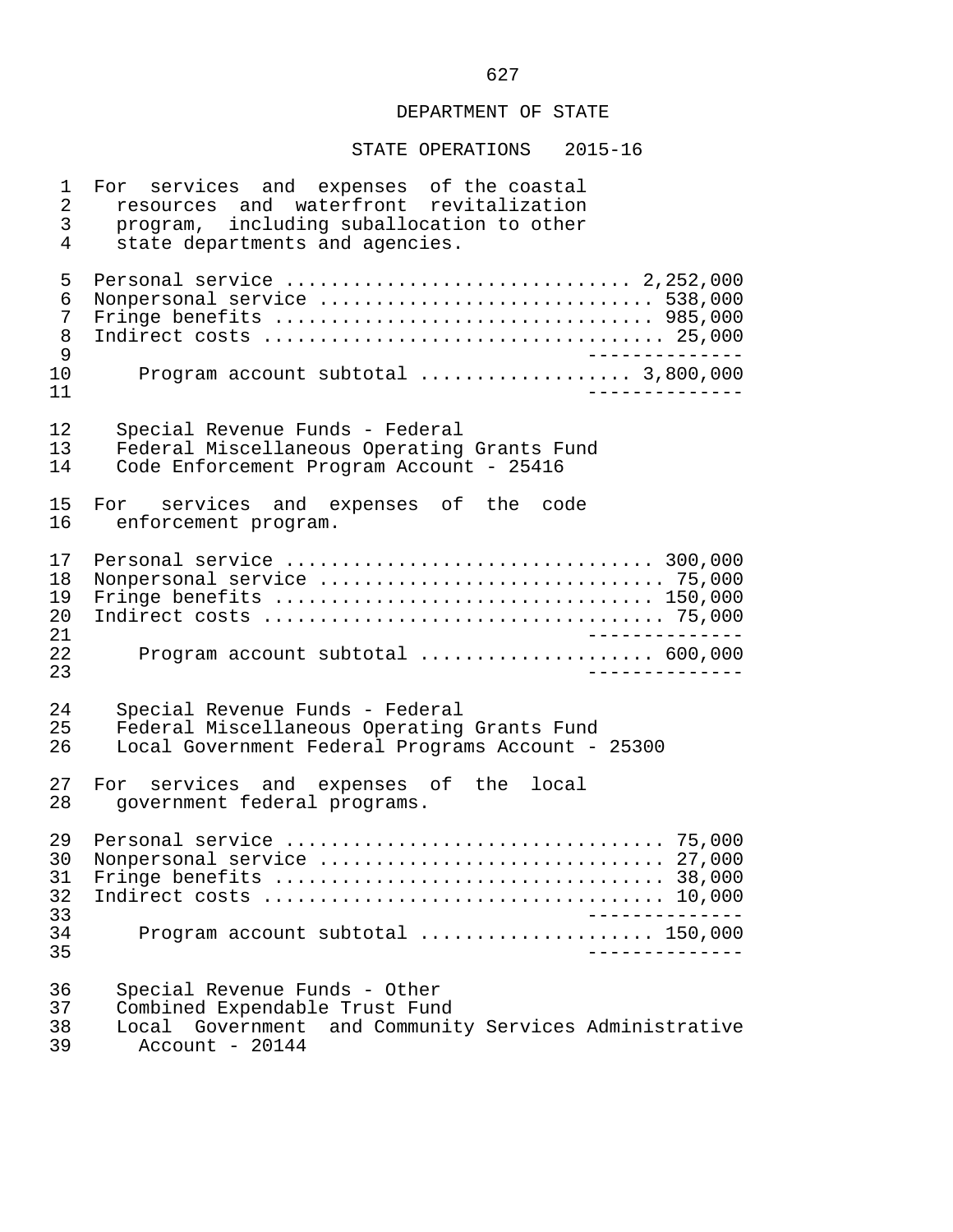#### STATE OPERATIONS 2015-16

#### 1 NONPERSONAL SERVICE

 2 Supplies and materials ............................ 25,000 3 Travel ............................................ 10,000 4 Contractual services ................................... 119,000<br>5 5<br>6 Program account subtotal ....................... 154.000 6 Program account subtotal ..................... 154,000 7 -------------- 8 OFFICE FOR NEW AMERICANS ....................................... 442,000 9 -------------- 10 General Fund<br>11 State Purpos State Purposes Account - 10050 12 Notwithstanding any other provision of law<br>13 to the contrary, the OGS Interchange and 13 to the contrary, the OGS Interchange and<br>14 Transfer Authority, IT Interchange and 14 Transfer Authority, IT Interchange and<br>15 Transfer-Authority-and the Lean Certif-15 Transfer Authority and the Lean Certif-<br>16 ication Bonus Authority as defined in the 16 ication Bonus Authority as defined in the<br>17 2015-16 state fiscal vear state operations 2015-16 state fiscal year state operations 18 appropriation for the budget division<br>19 program of the division of the budget, are 19 program of the division of the budget, are<br>20 deemed fully incorporated herein and a 20 deemed fully incorporated herein and a<br>21 part of this appropriation as if fully 21 part of this appropriation as if<br>22 stated stated. 23 PERSONAL SERVICE 24 Personal service--regular ........................ 442,000 25 -------------- 26 STATE OF NEW YORK COMMISSION ON UNIFORM STATE LAWS ............. 135,000<br>27 27 -------------- 28 General Fund<br>29 State Purpose State Purposes Account - 10050 30 NONPERSONAL SERVICE 31 Contractual services ............................. 135,000 32 -------------- 33 TUG HILL COMMISSION PROGRAM .................................. 1,127,000 34 -------------- 35 General Fund 36 State Purposes Account - 10050 37 For services and expenses of the Tug Hill<br>38 commission. 38 commission.

628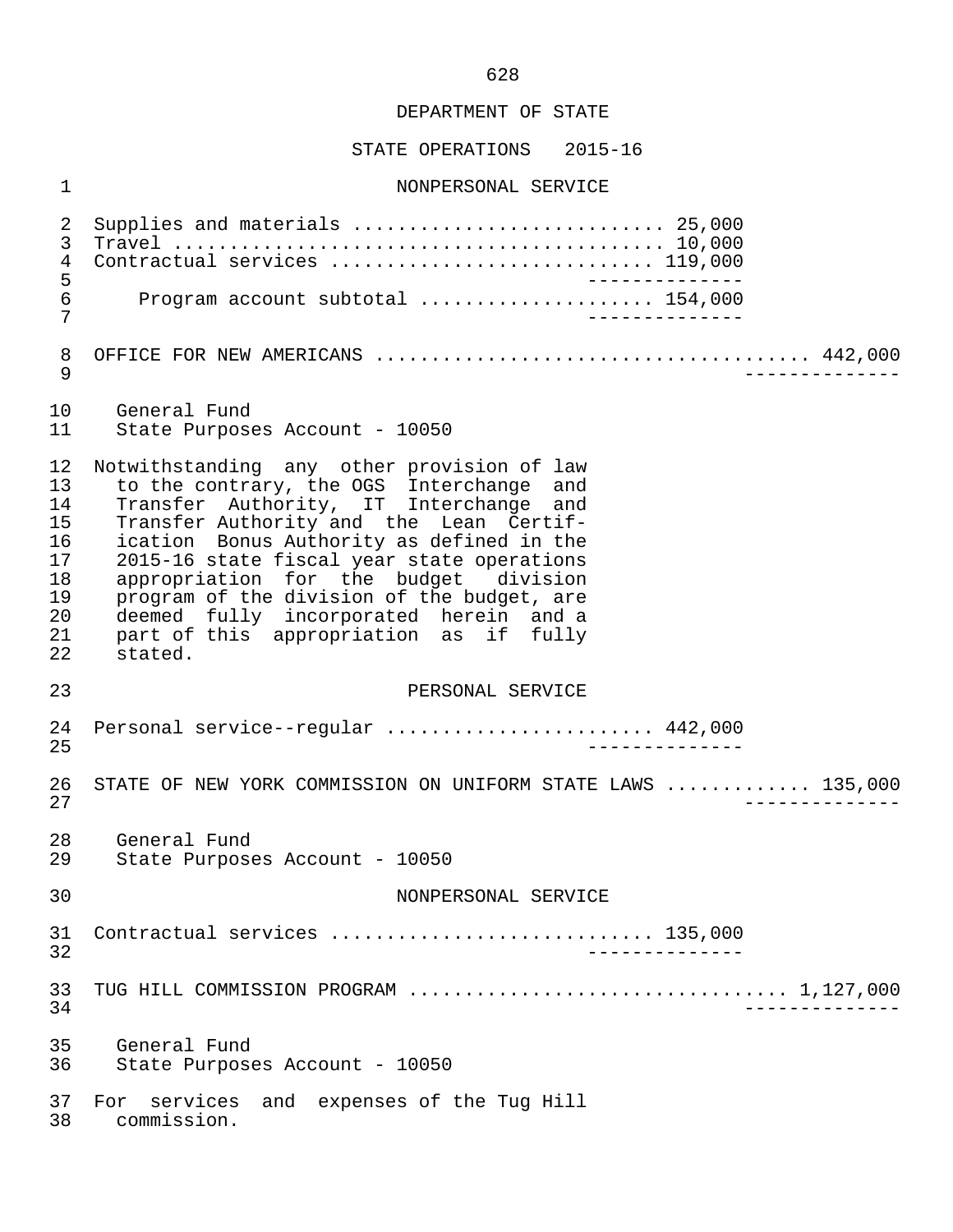| $\mathbf 1$<br>$\sqrt{2}$<br>$\mathfrak{Z}$<br>$\overline{4}$<br>5<br>$\epsilon$<br>7<br>8<br>9<br>10<br>11 | Notwithstanding any other provision of law<br>to the contrary, the OGS Interchange and<br>Transfer Authority, IT Interchange and<br>Transfer Authority and the Lean Certif-<br>ication Bonus Authority as defined in the<br>2015-16 state fiscal year state operations<br>appropriation for the budget division<br>program of the division of the budget, are<br>deemed fully incorporated herein and a<br>part of this appropriation as if fully<br>stated.    |
|-------------------------------------------------------------------------------------------------------------|-----------------------------------------------------------------------------------------------------------------------------------------------------------------------------------------------------------------------------------------------------------------------------------------------------------------------------------------------------------------------------------------------------------------------------------------------------------------|
| 12                                                                                                          | PERSONAL SERVICE                                                                                                                                                                                                                                                                                                                                                                                                                                                |
| 13<br>14                                                                                                    | Personal service--regular  969,000                                                                                                                                                                                                                                                                                                                                                                                                                              |
| 15                                                                                                          | NONPERSONAL SERVICE                                                                                                                                                                                                                                                                                                                                                                                                                                             |
| 16<br>17<br>18<br>19<br>20<br>21<br>22<br>23<br>24                                                          | Supplies and materials  13,000<br>Contractual services  85,000<br>Amount available for nonpersonal service  108,000<br>Program account subtotal  1,077,000                                                                                                                                                                                                                                                                                                      |
| 25<br>26<br>27                                                                                              | Special Revenue Funds - Other<br>Miscellaneous Special Revenue Fund<br>Tug Hill Administration Account - 22044                                                                                                                                                                                                                                                                                                                                                  |
| 28<br>29<br>30<br>31<br>32<br>33<br>34<br>35<br>36<br>37<br>38                                              | Notwithstanding any other provision of law<br>to the contrary, the OGS Interchange and<br>Transfer Authority, IT Interchange and<br>Transfer Authority and the Lean Certif-<br>ication Bonus Authority as defined in the<br>2015-16 state fiscal year state operations<br>appropriation for the budget division<br>program of the division of the budget, are<br>deemed fully incorporated herein and a<br>part of this appropriation as<br>if fully<br>stated. |
| 39                                                                                                          | NONPERSONAL SERVICE                                                                                                                                                                                                                                                                                                                                                                                                                                             |
| 40<br>41                                                                                                    | Contractual services  50,000                                                                                                                                                                                                                                                                                                                                                                                                                                    |
| 42<br>43                                                                                                    | Program account subtotal  50,000                                                                                                                                                                                                                                                                                                                                                                                                                                |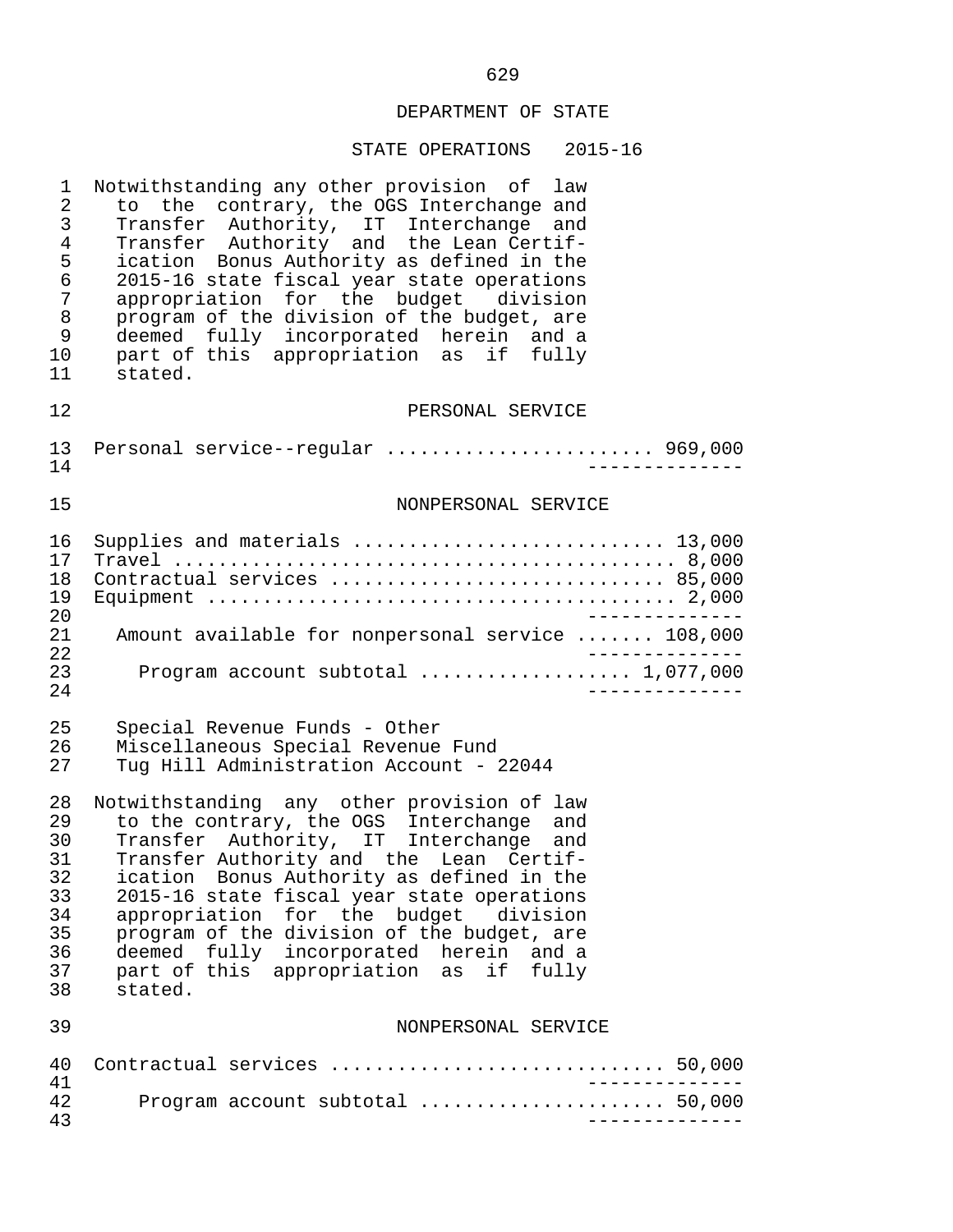#### STATE OPERATIONS - REAPPROPRIATIONS 2015-16

- 1 CONSUMER PROTECTION PROGRAM
- 2 Special Revenue Funds Other<br>3 Miscellaneous Special Revenue
- 3 Miscellaneous Special Revenue Fund
- Wholesale Market Consumer Advocacy Account 22206
- 5 By chapter 50, section 1, of the laws of 2014:<br>6 For the implementation of a wholesale market

 6 For the implementation of a wholesale market consumer advocacy project 7 to supply comprehensive consumer advocacy in matters pending before<br>8 the New York independent system operator and at the federal energy 8 the New York independent system operator and at the federal energy<br>9 regulatory commission. The funds hereby appropriated shall be spent 9 regulatory commission. The funds hereby appropriated shall be spent<br>10 in a manner consistent with an allocation and distribution proposal 10 in a manner consistent with an allocation and distribution proposal<br>11 as heretofore filed by the department of public service and approved 11 as heretofore filed by the department of public service and approved<br>12 by the federal energy requlatory commission. All technical experts, 12 by the federal energy regulatory commission. All technical experts,<br>13 consultants or other services funded from this appropriation shall 13 consultants or other services funded from this appropriation shall 14 be acquired pursuant to the requirements of section 163 of the state<br>15 finance law. 15 finance law.<br>16 Contractual se

Contractual services ... 1,000,000 .................. (re. \$1,000,000)

17 By chapter 50, section 1, of the laws of 2013:

18 For the implementation of a wholesale market consumer advocacy project<br>19 to supply comprehensive consumer advocacy in matters pending before 19 to supply comprehensive consumer advocacy in matters pending before<br>20 the New York independent system operator and at the federal energy 20 the New York independent system operator and at the federal energy<br>21 Tequlatory commission. The funds hereby appropriated shall be spent 21 regulatory commission. The funds hereby appropriated shall be spent<br>22 in a manner consistent with an allocation and distribution proposal 22 in a manner consistent with an allocation and distribution proposal<br>23 as heretofore filed by the department of public service and approved 23 as heretofore filed by the department of public service and approved<br>24 by the federal energy regulatory commission. All technical experts, 24 by the federal energy regulatory commission. All technical experts,<br>25 consultants or other services funded from this appropriation shall 25 consultants or other services funded from this appropriation shall 26 be acquired pursuant to the requirements of section 163 of the state<br>27 finance law. 27 finance law.<br>28 Contractual se

- Contractual services ... 1,000,000 ................... (re. \$1,000,000)
- 29 LAKE GEORGE PARK COMMISSION PROGRAM
- 30 [Enterprise Funds] SPECIAL REVENUE FUNDS OTHER<br>31 [Agencies Enterprise Fund] MISCELLANEOUS SPECIAL
- 31 [Agencies Enterprise Fund] MISCELLANEOUS SPECIAL REVENUE<br>32 FIND
- 
- 32 FUND<br>33 Lake Ge Lake George Invasive Species Account - 22212

34 The appropriation made by chapter 50, section 1, of the laws of 2014, to<br>35 the enterprise funds, agencies enterprise fund, is hereby trans-35 the enterprise funds, agencies enterprise-fund, is hereby trans-<br>36 terred and reappropriated to the special revenue funds - other. 36 ferred and reappropriated to the special revenue funds - other,<br>37 miscellaneous special revenue fund: miscellaneous special revenue fund:

| 38 |          |  | For services and expenses of administering the invasive-species |  |  |
|----|----------|--|-----------------------------------------------------------------|--|--|
|    | program. |  |                                                                 |  |  |

| 40 Personal service  35,000  (re. \$35,000)       |  |
|---------------------------------------------------|--|
| 41 Contractual services  285,000  (re. \$285,000) |  |
|                                                   |  |
|                                                   |  |

44 LOCAL GOVERNMENT AND COMMUNITY SERVICES PROGRAM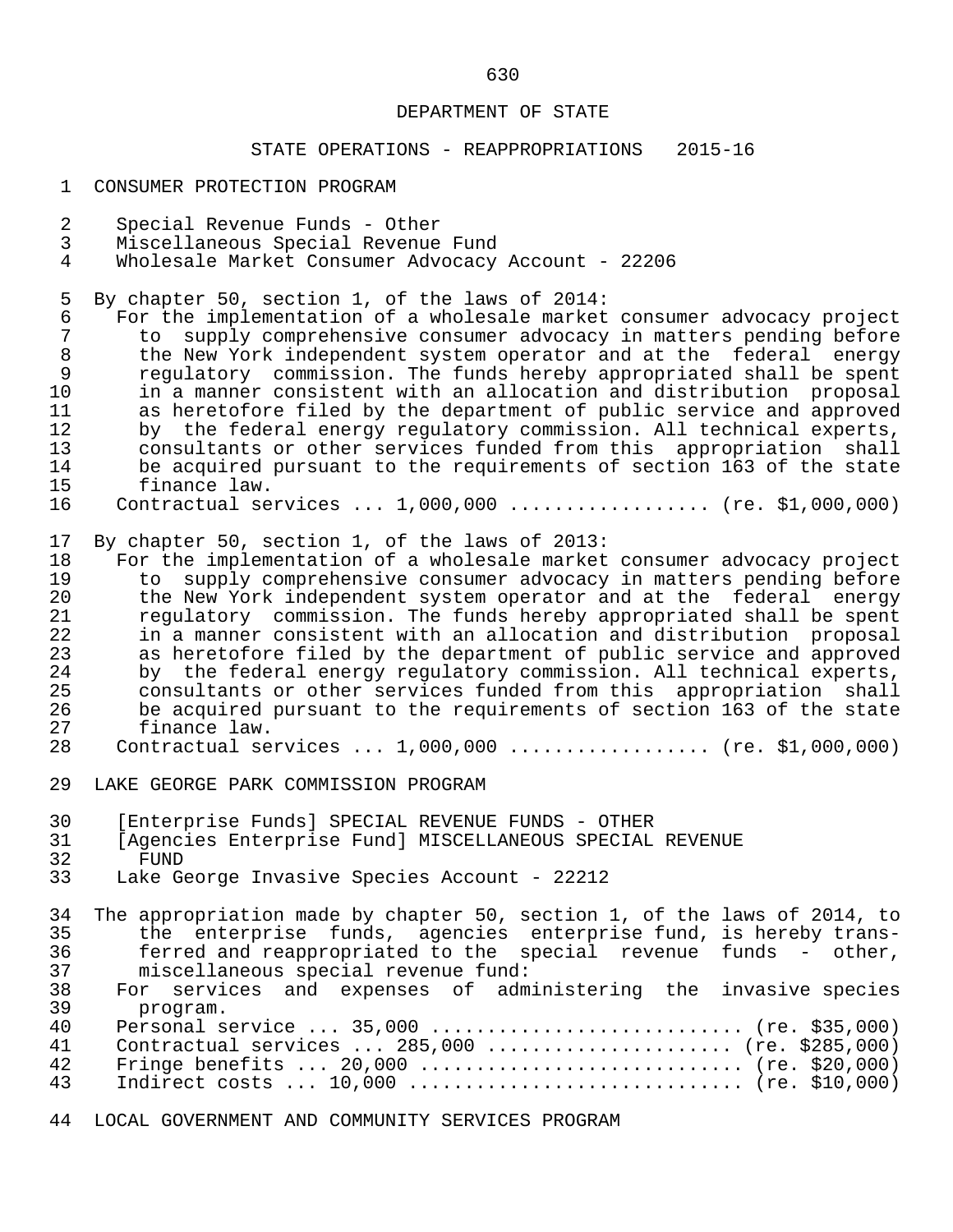| $\mathbf{1}$                     | Special Revenue Funds - Federal                                                                                                                                                                                                                                                                                          |
|----------------------------------|--------------------------------------------------------------------------------------------------------------------------------------------------------------------------------------------------------------------------------------------------------------------------------------------------------------------------|
| $\overline{2}$                   | Federal Health and Human Services Fund                                                                                                                                                                                                                                                                                   |
| $\mathbf{3}$                     | Federal Health and Human Services Account - 25127                                                                                                                                                                                                                                                                        |
| $\overline{4}$                   | By chapter 50, section 1, of the laws of 2014:                                                                                                                                                                                                                                                                           |
| 5                                | For services and expenses of administering community services block                                                                                                                                                                                                                                                      |
| $\epsilon$                       | grants to community action agencies, including suballocation to                                                                                                                                                                                                                                                          |
| $\overline{7}$                   | other state departments and agencies.                                                                                                                                                                                                                                                                                    |
| $\,8\,$                          | Personal service $1,765,000$ (re. \$1,765,000)                                                                                                                                                                                                                                                                           |
| $\mathsf 9$                      | Nonpersonal service  608,000  (re. \$608,000)                                                                                                                                                                                                                                                                            |
| 10                               | Fringe benefits  772,000  (re. \$772,000)                                                                                                                                                                                                                                                                                |
| 11                               | Indirect costs $20,000$ (re. \$20,000)                                                                                                                                                                                                                                                                                   |
| 12                               | By chapter 50, section 1, of the laws of 2013:                                                                                                                                                                                                                                                                           |
| 13                               | For services and expenses of administering community services block                                                                                                                                                                                                                                                      |
| 14                               | grants to community action agencies, including suballocation to                                                                                                                                                                                                                                                          |
| 15                               | other state departments and agencies.                                                                                                                                                                                                                                                                                    |
| 16                               | Personal service $1,765,000$ (re. \$1,765,000)                                                                                                                                                                                                                                                                           |
| 17                               | Nonpersonal service  608,000  (re. \$608,000)                                                                                                                                                                                                                                                                            |
| 18                               | Fringe benefits  772,000  (re. \$772,000)                                                                                                                                                                                                                                                                                |
| 19                               |                                                                                                                                                                                                                                                                                                                          |
| 20                               | Special Revenue Funds - Federal                                                                                                                                                                                                                                                                                          |
| 21                               | Federal Miscellaneous Operating Grants Fund                                                                                                                                                                                                                                                                              |
| 22                               | Appalachian Technical Assistance Account - 25382                                                                                                                                                                                                                                                                         |
| 23                               | By chapter 50, section 1, of the laws of 2014:                                                                                                                                                                                                                                                                           |
| 24                               | For services and expenses of administering the appalachian regional                                                                                                                                                                                                                                                      |
| 25                               | grants program.                                                                                                                                                                                                                                                                                                          |
| 26                               | Personal service  137,000  (re. \$137,000)                                                                                                                                                                                                                                                                               |
| 27                               | Nonpersonal service  78,000  (re. \$78,000)                                                                                                                                                                                                                                                                              |
| 28                               | Fringe benefits $62,000$ (re. \$62,000)                                                                                                                                                                                                                                                                                  |
| 29                               |                                                                                                                                                                                                                                                                                                                          |
| 30                               | By chapter 50, section 1, of the laws of 2013:                                                                                                                                                                                                                                                                           |
| 31                               | For services and expenses of administering the appalachian regional                                                                                                                                                                                                                                                      |
| 32                               | grants program.                                                                                                                                                                                                                                                                                                          |
| 33                               | Personal service  137,000  (re. \$137,000)                                                                                                                                                                                                                                                                               |
| 34                               | Nonpersonal service  78,000  (re. \$78,000)                                                                                                                                                                                                                                                                              |
| 35                               | Fringe benefits $62,000$ (re. \$62,000)                                                                                                                                                                                                                                                                                  |
| 36                               |                                                                                                                                                                                                                                                                                                                          |
| 37                               | Special Revenue Funds - Federal                                                                                                                                                                                                                                                                                          |
| 38                               | Federal Miscellaneous Operating Grants Fund                                                                                                                                                                                                                                                                              |
| 39                               | Coastal Zone Management Program Account - 25449                                                                                                                                                                                                                                                                          |
| 40<br>41<br>42<br>43<br>44<br>45 | By chapter 50, section 1, of the laws of 2014:<br>For services and expenses of the coastal resources and waterfront<br>revitalization program, including suballocation to other<br>state<br>departments and agencies.<br>Personal service $2,252,000$ (re. \$2,252,000)<br>Nonpersonal service  538,000  (re. \$538,000) |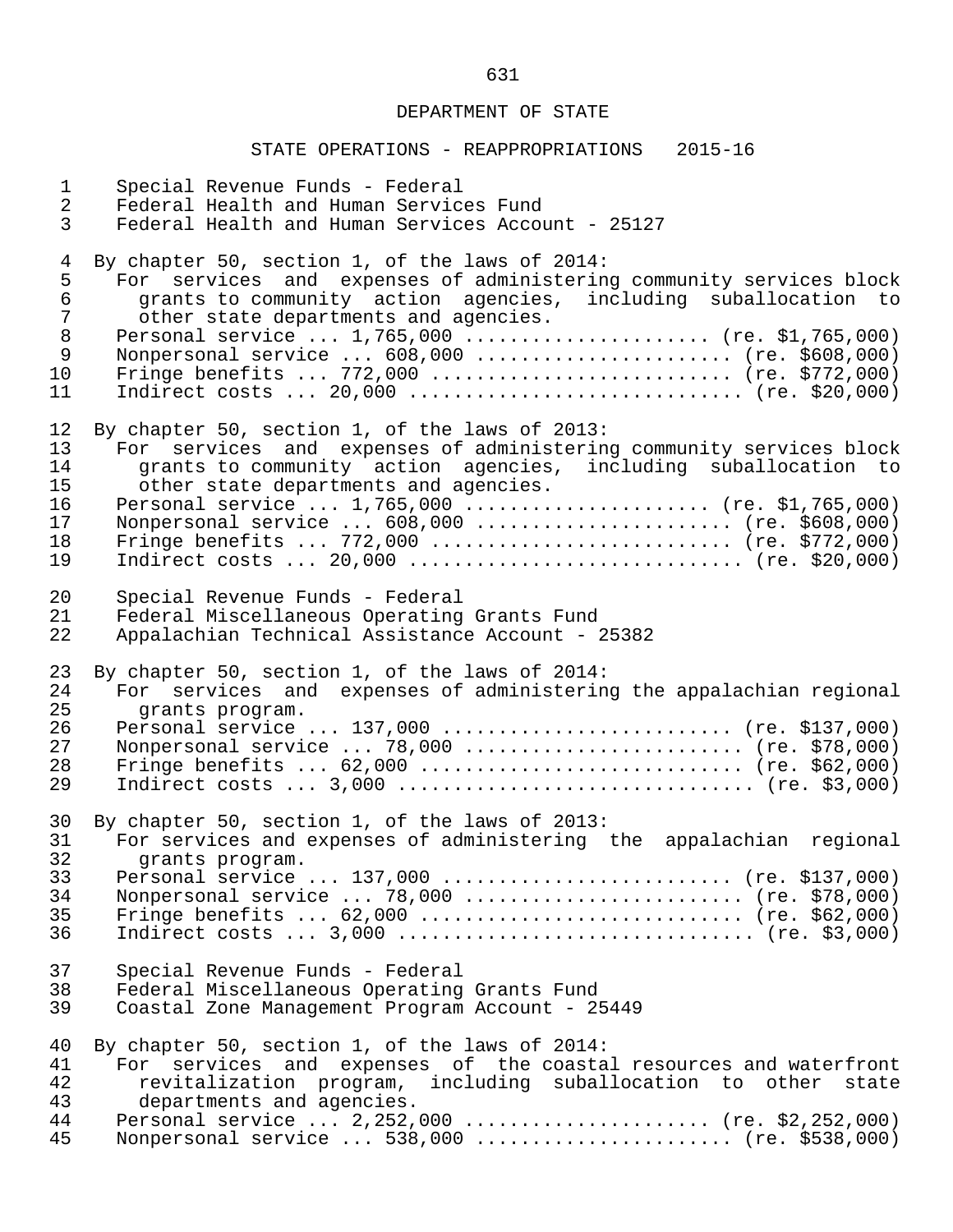| $\mathbf{1}$                                                                            | Fringe benefits $985,000$ (re. \$985,000)                                                                                                                                                                                                                                                                                                                                                                       |
|-----------------------------------------------------------------------------------------|-----------------------------------------------------------------------------------------------------------------------------------------------------------------------------------------------------------------------------------------------------------------------------------------------------------------------------------------------------------------------------------------------------------------|
| 2                                                                                       | Indirect costs $25,000$ (re. \$25,000)                                                                                                                                                                                                                                                                                                                                                                          |
| 3<br>$\overline{4}$<br>5<br>$\epsilon$<br>$\overline{7}$<br>$\, 8$<br>$\mathsf 9$<br>10 | By chapter 50, section 1, of the laws of 2013:<br>For services and expenses of the coastal resources and waterfront<br>revitalization program, including suballocation to other<br>state<br>departments and agencies.<br>Personal service $2,252,000$ (re. \$2,252,000)<br>Nonpersonal service  538,000  (re. \$538,000)<br>Fringe benefits  985,000  (re. \$985,000)<br>Indirect costs $25,000$ (re. \$25,000) |
| 11                                                                                      | By chapter 50, section 1, of the laws of 2012:                                                                                                                                                                                                                                                                                                                                                                  |
| 12                                                                                      | For services and expenses of the coastal resources and waterfront                                                                                                                                                                                                                                                                                                                                               |
| 13                                                                                      | revitalization program, including suballocation to other state                                                                                                                                                                                                                                                                                                                                                  |
| 14                                                                                      | departments and agencies.                                                                                                                                                                                                                                                                                                                                                                                       |
| 15                                                                                      | Notwithstanding any other provision of law to the contrary, the OGS                                                                                                                                                                                                                                                                                                                                             |
| 16                                                                                      | Interchange and Transfer Authority, the IT Interchange and Transfer                                                                                                                                                                                                                                                                                                                                             |
| 17                                                                                      | Authority, and the Call Center Interchange and Transfer Authority as                                                                                                                                                                                                                                                                                                                                            |
| 18                                                                                      | defined in the 2012-13 state fiscal year state operations appropri-                                                                                                                                                                                                                                                                                                                                             |
| 19                                                                                      | ation for the budget division program of the division of the budget,                                                                                                                                                                                                                                                                                                                                            |
| 20                                                                                      | are deemed fully incorporated herein and a part of this appropri-                                                                                                                                                                                                                                                                                                                                               |
| 21                                                                                      | ation as if fully stated.                                                                                                                                                                                                                                                                                                                                                                                       |
| 22                                                                                      | Personal service  2,252,008  (re. \$2,252,008)                                                                                                                                                                                                                                                                                                                                                                  |
| 23                                                                                      | Nonpersonal service  538,000  (re. \$538,000)                                                                                                                                                                                                                                                                                                                                                                   |
| 24                                                                                      | Fringe benefits  985,398  (re. \$985,398)                                                                                                                                                                                                                                                                                                                                                                       |
| 25                                                                                      | Indirect costs $25,000$ (re. \$25,000)                                                                                                                                                                                                                                                                                                                                                                          |
| 26                                                                                      | Special Revenue Funds - Federal                                                                                                                                                                                                                                                                                                                                                                                 |
| 27                                                                                      | Federal Miscellaneous Operating Grants Fund                                                                                                                                                                                                                                                                                                                                                                     |
| 28                                                                                      | Code Enforcement Program Account - 25416                                                                                                                                                                                                                                                                                                                                                                        |
| 29                                                                                      | By chapter 50, section 1, of the laws of 2014:                                                                                                                                                                                                                                                                                                                                                                  |
| 30                                                                                      | For services and expenses of the code enforcement program.                                                                                                                                                                                                                                                                                                                                                      |
| 31                                                                                      | Personal service $300,000$ (re. \$300,000)                                                                                                                                                                                                                                                                                                                                                                      |
| 32                                                                                      | Nonpersonal service  75,000  (re. \$75,000)                                                                                                                                                                                                                                                                                                                                                                     |
| 33                                                                                      | Fringe benefits $150,000$ (re. \$150,000)                                                                                                                                                                                                                                                                                                                                                                       |
| 34                                                                                      | Indirect costs  75,000  (re. \$75,000)                                                                                                                                                                                                                                                                                                                                                                          |
| 35                                                                                      | By chapter 50, section 1, of the laws of 2013:                                                                                                                                                                                                                                                                                                                                                                  |
| 36                                                                                      | For services and expenses of the code enforcement program.                                                                                                                                                                                                                                                                                                                                                      |
| 37                                                                                      | Personal service  300,000  (re. \$300,000)                                                                                                                                                                                                                                                                                                                                                                      |
| 38                                                                                      | Nonpersonal service  75,000  (re. \$75,000)                                                                                                                                                                                                                                                                                                                                                                     |
| 39                                                                                      | Fringe benefits $150,000$ (re. \$150,000)                                                                                                                                                                                                                                                                                                                                                                       |
| 40                                                                                      | Indirect costs  75,000  (re. \$75,000)                                                                                                                                                                                                                                                                                                                                                                          |
| 41                                                                                      | Special Revenue Funds - Federal                                                                                                                                                                                                                                                                                                                                                                                 |
| 42                                                                                      | Federal Miscellaneous Operating Grants Fund                                                                                                                                                                                                                                                                                                                                                                     |
| 43                                                                                      | Great Lakes Initiative Account                                                                                                                                                                                                                                                                                                                                                                                  |
| 44                                                                                      | By chapter 55, section 1, of the laws of 2010:                                                                                                                                                                                                                                                                                                                                                                  |
| 45                                                                                      | For services and expenses of the Great Lakes restoration initiative.                                                                                                                                                                                                                                                                                                                                            |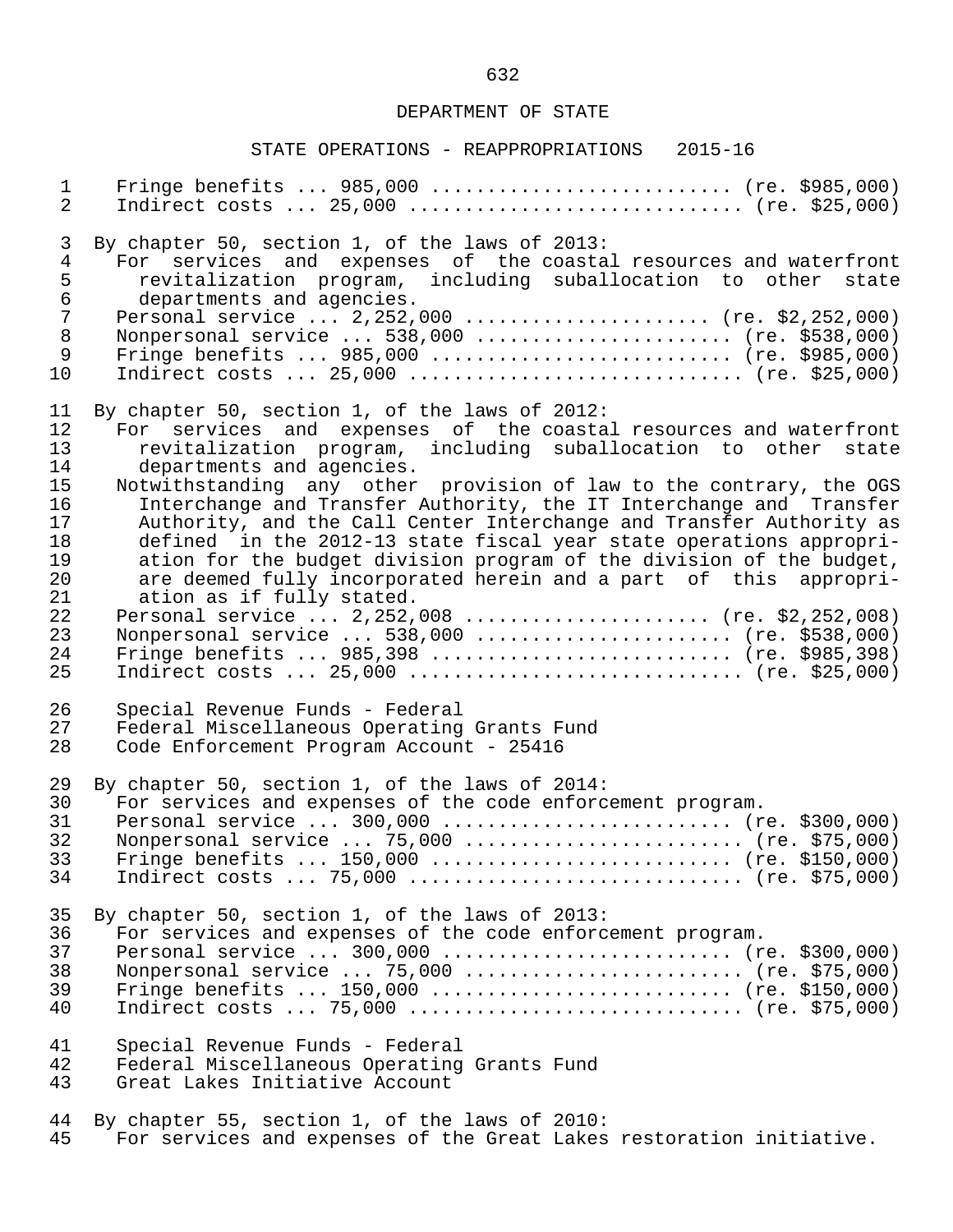| $\mathbf{1}$    | Personal service $1,718,000$ (re. \$1,718,000)                           |
|-----------------|--------------------------------------------------------------------------|
| $\overline{a}$  | Nonpersonal service $2,711,000$ (re. \$2,711,000)                        |
| $\mathfrak{Z}$  |                                                                          |
| $\overline{4}$  | Indirect costs $69,000$ (re. \$69,000)                                   |
| 5               | Special Revenue Funds - Federal                                          |
| $6\phantom{.}6$ | Federal Miscellaneous Operating Grants Fund                              |
| 7               | Local Government Federal Programs Account - 25300                        |
| 8               | By chapter 50, section 1, of the laws of 2014:                           |
| $\overline{9}$  | For services and expenses of the local government federal programs.      |
| 10              | Personal service  75,000  (re. \$75,000)                                 |
| 11              | Nonpersonal service  27,000  (re. \$27,000)                              |
| 12              | Fringe benefits $38,000$ (re. \$38,000)                                  |
| 13              | Indirect costs $10,000$ (re. \$10,000)                                   |
| 14              | By chapter 50, section 1, of the laws of 2013:                           |
| 15              | For services and expenses of the local government federal programs.      |
| 16              | Personal service  75,000  (re. \$75,000)                                 |
| 17              | Nonpersonal service $27,000$ (re. \$27,000)                              |
| 18              |                                                                          |
| 19              | Indirect costs $10,000$ (re. \$10,000)                                   |
| 20              | UNIFORM CODE ENFORCEMENT                                                 |
| 21              | General Fund                                                             |
| 22              | State Purposes Account - 10050                                           |
| 23              | The appropriation made by chapter 50, section 1, of the laws of 2014, is |
| 24              | hereby amended and reappropriated to read:                               |
| 25              | Notwithstanding any law to the contrary, \$700,000 shall be used for     |
| 26              | the purpose of preparing, printing, and providing local governments      |
| 27              | with Uniform Code Enforcement books.                                     |
| 28              | NONPERSONAL SERVICE  700,000  (re. \$700,000)                            |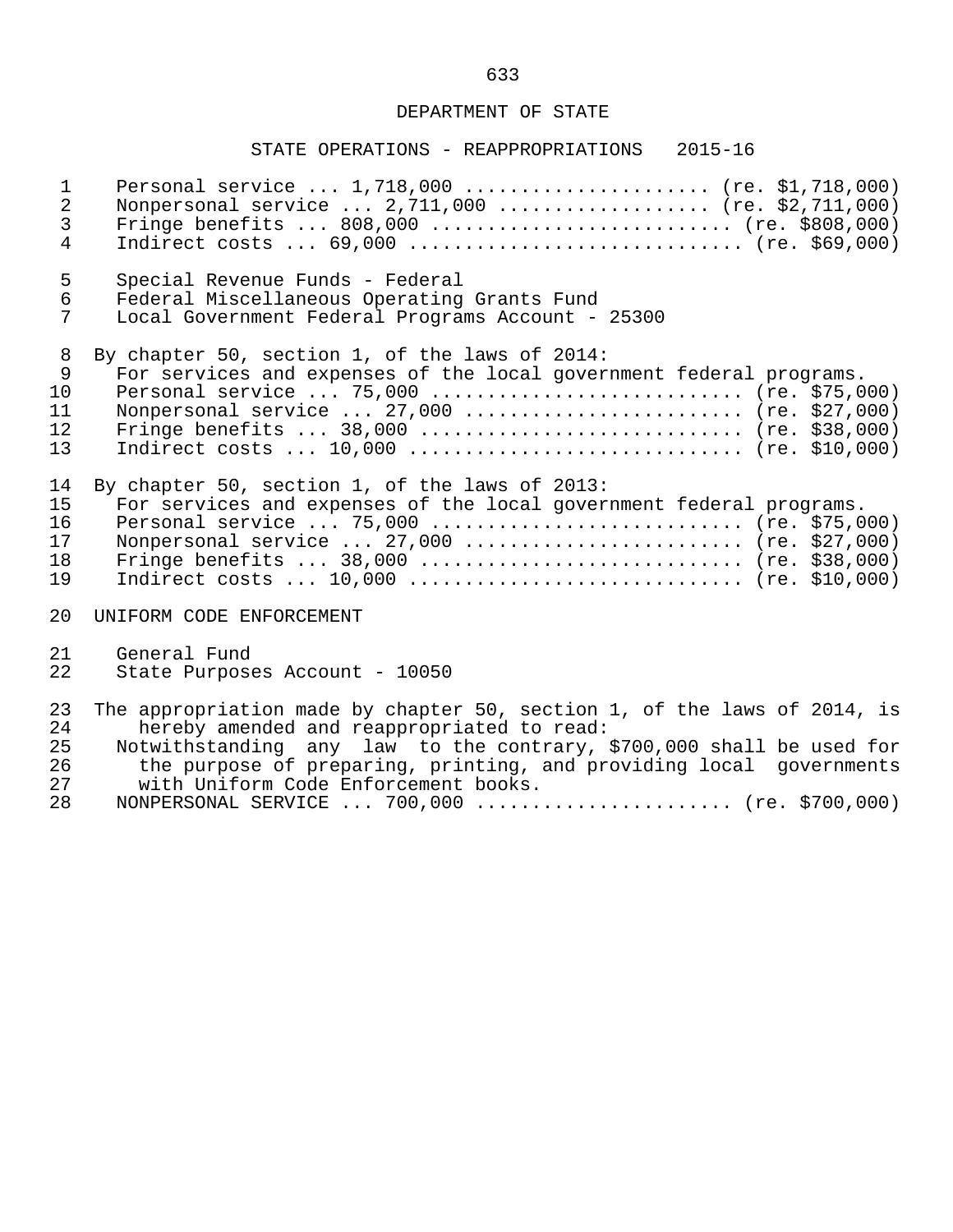STATE OPERATIONS 2015-16

1 For payment according to the following schedule:

 2 APPROPRIATIONS REAPPROPRIATIONS 3 General Fund ....................... 609,402,000 0 4 Special Revenue Funds - Federal .... 7,700,000 14,400,000 5 Special Revenue Funds - Other ...... 55,609,000 0 6 ---------------- ---------------- 7 All Funds ........................ 672,711,000 14,400,000 8 ================ ================ 9 SCHEDULE 10 ADMINISTRATION PROGRAM ...................................... 14,341,000 11 -------------- 12 General Fund<br>13 State Purpos State Purposes Account - 10050 14 Notwithstanding any other provision of law<br>15 to the contrary, the OGS Interchange and 15 to the contrary, the OGS Interchange and<br>16 Transfer Authority, IT Interchange and 16 Transfer Authority, IT Interchange and<br>17 Transfer-Authority-and the Lean Certif-17 Transfer Authority and the Lean Certif-<br>18 ication Bonus Authority as defined in the 18 ication Bonus Authority as defined in the<br>19 2015-16 state fiscal year state operations 19 2015-16 state fiscal year state operations<br>20 appropriation for the budget division 20 appropriation for the budget division<br>21 program of the division of the budget, are 21 program of the division of the budget, are<br>22 deemed fully incorporated herein and a 22 deemed fully incorporated herein and a<br>23 part of this appropriation as if fully 23 part of this appropriation as if<br>24 stated. stated. 25 PERSONAL SERVICE 26 Personal service--regular ..................... 13,377,000 27 Temporary service ................................. 34,000 28 Holiday/overtime compensation ...................... 415,000<br>29 --------------29<br>30 Amount available for personal service ....... 13.826.000 30 Amount available for personal service ....... 13,826,000 31 -------------- 32 NONPERSONAL SERVICE 33 Supplies and materials ............................ 77,000 34 Travel ............................................ 38,000 35 Contractual services .............................. 54,000 36 Equipment ......................................... 38,000 37<br>38 Amount available for nonpersonal service 38 Amount available for nonpersonal service ....... 207,000 39<br>40 Program account subtotal expressions of 14,033,000 40 Program account subtotal .................. 14,033,000 41 --------------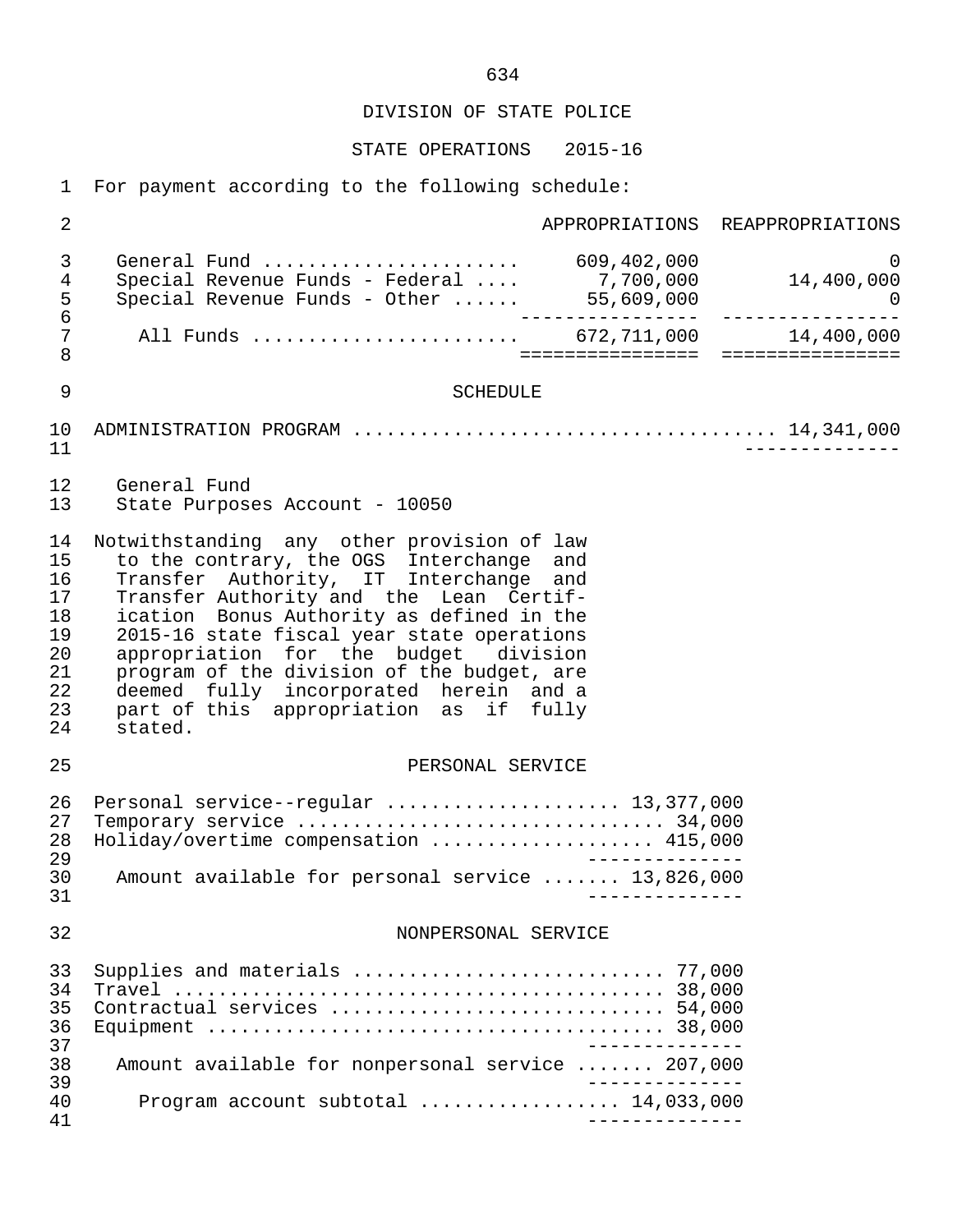| 1<br>2<br>3                      | Special Revenue Funds - Other<br>Combined Nonexpendable Trust Fund<br>Brummer Award Account - 21651                    |
|----------------------------------|------------------------------------------------------------------------------------------------------------------------|
| 4                                | NONPERSONAL SERVICE                                                                                                    |
| 5<br>6                           | Contractual services  8,000<br>______________                                                                          |
| 7<br>8                           | Program account subtotal  8,000<br>_______________                                                                     |
| 9<br>10<br>11                    | Special Revenue Funds - Other<br>Miscellaneous Special Revenue Fund<br>Training Academy Account - 22167                |
| 12                               | NONPERSONAL SERVICE                                                                                                    |
| 13<br>14<br>15<br>16<br>17<br>18 | Supplies and materials  5,000<br>Contractual services  290,000<br>Program account subtotal  300,000                    |
| 19                               | ______________                                                                                                         |
| 20<br>21                         | CRIMINAL INVESTIGATION ACTIVITIES PROGRAM  180,386,000                                                                 |
| 22<br>23                         | General Fund<br>State Purposes Account - 10050                                                                         |
| 24                               | PERSONAL SERVICE                                                                                                       |
| 25<br>26<br>27                   | Personal service--regular  156,399,000<br>Holiday/overtime compensation  5,264,000                                     |
| 28<br>29                         | Amount available for personal service  161,663,000                                                                     |
| 30                               | NONPERSONAL SERVICE                                                                                                    |
| 31<br>32<br>33<br>34             | Supplies and materials $\ldots \ldots \ldots \ldots \ldots \ldots \ldots$ 3,842,000<br>Contractual services  3,006,000 |
| 35<br>36                         | Amount available for nonpersonal service  7,199,000                                                                    |
| 37<br>38                         | Program account subtotal  168,862,000                                                                                  |
| 39<br>40                         | Special Revenue Funds - Federal<br>Federal Miscellaneous Operating Grants Fund                                         |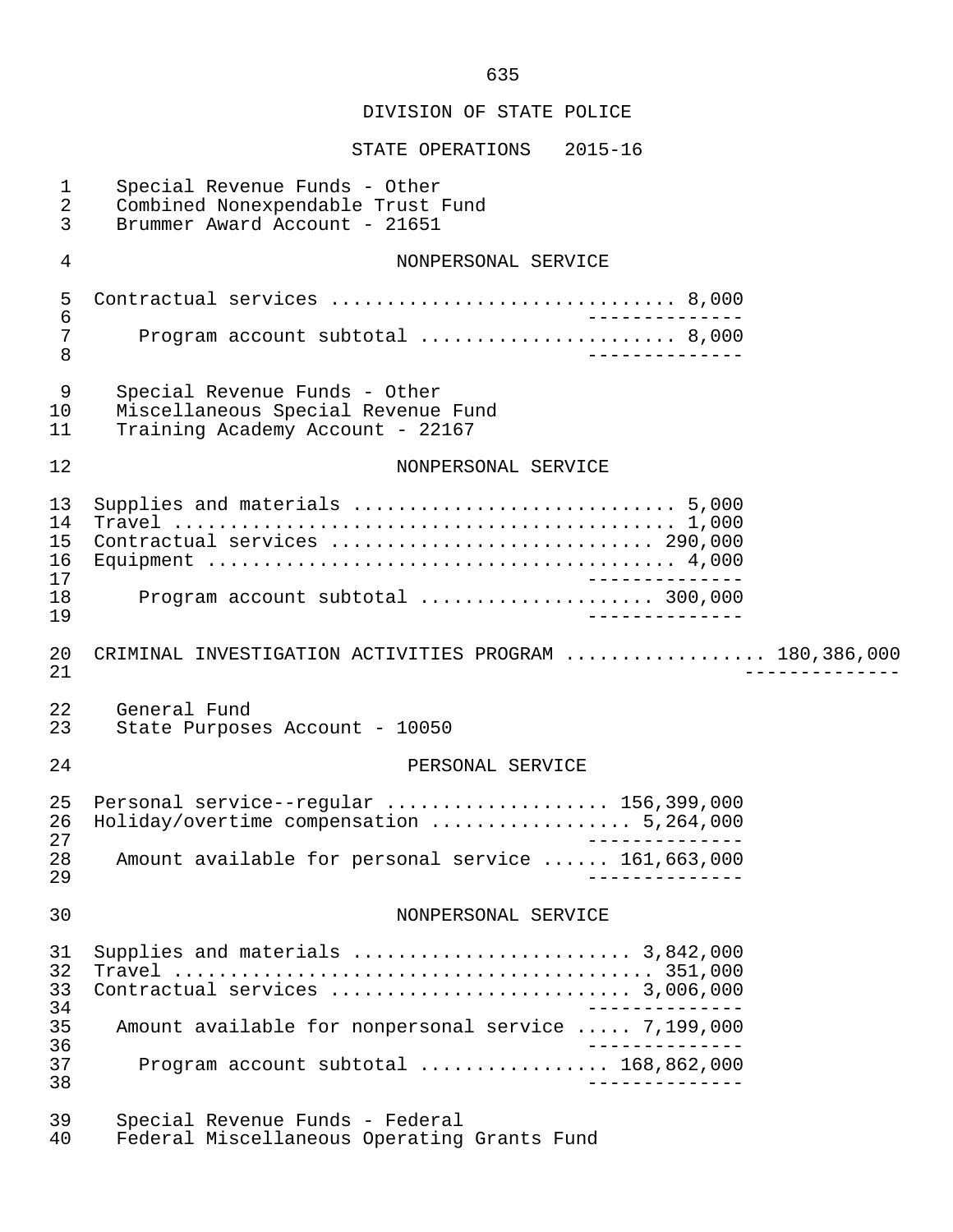| $\mathbf{1}$                           | State Police Account - 25362                                                                                       |  |
|----------------------------------------|--------------------------------------------------------------------------------------------------------------------|--|
| $\overline{2}$<br>$\overline{3}$       | For services and expenses related to combat-<br>ing internet crimes against children.                              |  |
| 4<br>5<br>$\epsilon$<br>7<br>$\,8\,$   | Personal service  150,000<br>Nonpersonal service  483,000                                                          |  |
| 9<br>10                                | Program account subtotal  700,000                                                                                  |  |
| 11<br>12<br>13                         | Special Revenue Funds - Other<br>Miscellaneous Special Revenue Fund<br>Regulation of Indian Gaming Account - 22046 |  |
| 14                                     | PERSONAL SERVICE                                                                                                   |  |
| 15<br>16<br>17                         | Personal service--regular  5,427,000<br>Holiday/overtime compensation  118,000                                     |  |
| 18<br>19                               | Amount available for personal service  5,545,000                                                                   |  |
| 20                                     | NONPERSONAL SERVICE                                                                                                |  |
| 21<br>22<br>23<br>24<br>25<br>26<br>27 | Supplies and materials  400,000<br>Contractual services  517,000                                                   |  |
| 28<br>29                               | Amount available for nonpersonal service  5,279,000                                                                |  |
| 30<br>31                               | Program account subtotal  10,824,000                                                                               |  |
| 32<br>33                               |                                                                                                                    |  |
| 34<br>35                               | General Fund<br>State Purposes Account - 10050                                                                     |  |
| 36                                     | PERSONAL SERVICE                                                                                                   |  |
| 37<br>38<br>39<br>40                   | Personal service--regular  345,859,000<br>Temporary service  254,000<br>Holiday/overtime compensation  17,100,000  |  |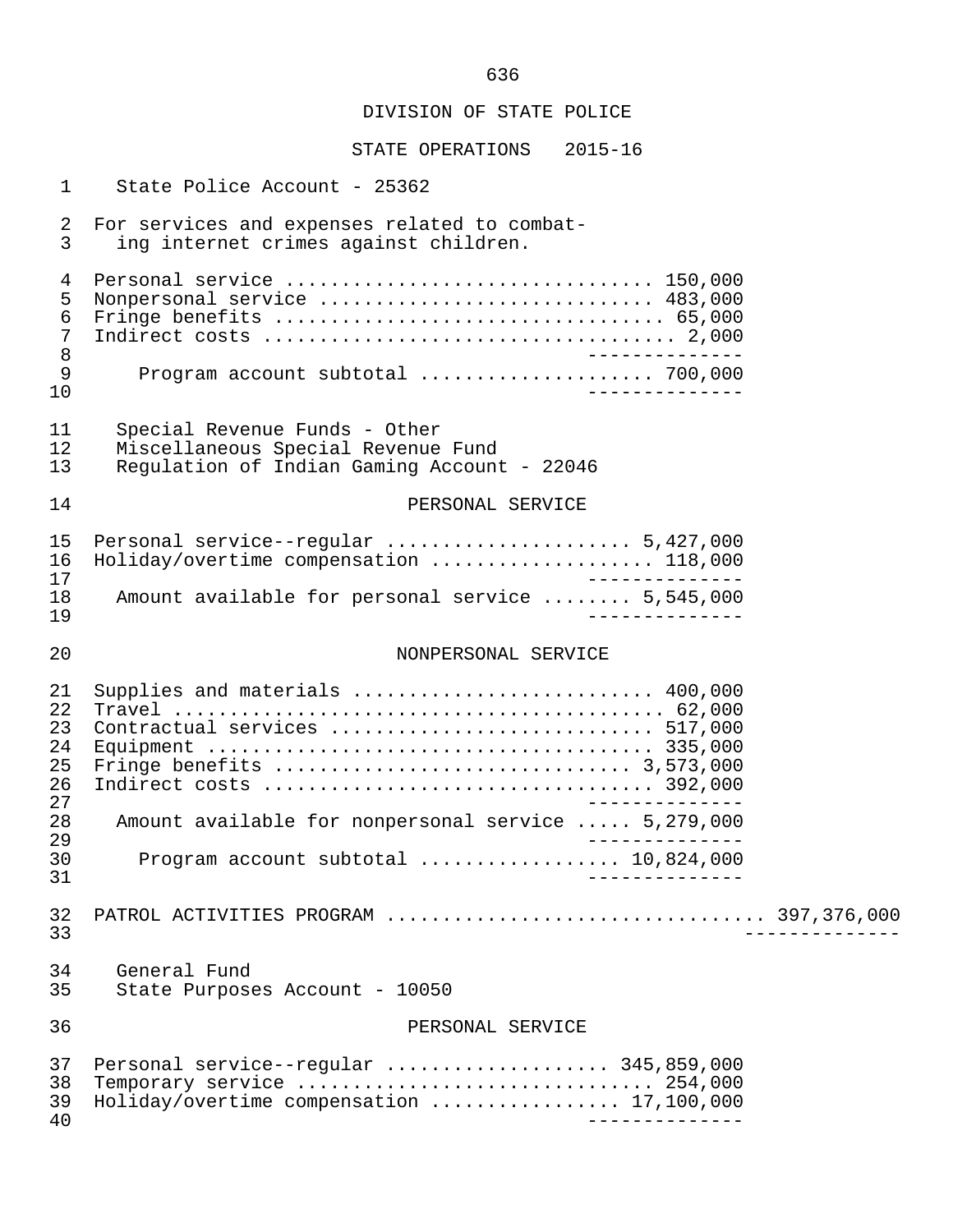| $\mathbf{1}$<br>$\overline{2}$ | Amount available for personal service  363,213,000      |
|--------------------------------|---------------------------------------------------------|
| 3                              | NONPERSONAL SERVICE                                     |
| 4                              | Supplies and materials  4,054,000                       |
| 5                              |                                                         |
| 6                              | Contractual services  1,024,000                         |
| 7                              |                                                         |
| 8                              | ____________                                            |
| 9<br>10                        | Amount available for nonpersonal service  9,036,000     |
| 11                             | For services and expenses of security                   |
| 12                             | services for the legislative office build-              |
| 13                             | ing.                                                    |
| 14                             | PERSONAL SERVICE                                        |
| 15                             | Personal service--regular  250,000                      |
| 16                             | _____________                                           |
| 17                             | Program account subtotal  372,499,000                   |
| 18                             | . _ _ _ _ _ _ _ _ .                                     |
| 19                             | Special Revenue Funds - Federal                         |
| 20                             | Federal Miscellaneous Operating Grants Fund             |
| 21                             | Motor Carrier Safety Assistance Program Account - 25316 |
| 22                             | For services and expenses related to commer-            |
| 23                             | cial vehicle safety enforcement and other               |
| 24                             | activities.                                             |
| 25<br>26<br>27<br>28<br>29     | Personal service  2,700,000<br>_____________            |
| 30<br>31                       | Program account subtotal  5,500,000                     |
| 32                             | Special Revenue Funds - Other                           |
| 33                             | Miscellaneous Special Revenue Fund                      |
| 34                             | State Police Seized Assets Account - 22054              |
| 35                             | Notwithstanding any inconsistent provision              |
| 36                             | of law, the money hereby appropriated may               |
| 37                             | be used for the payment of prior year                   |
| 38                             | liabilities.                                            |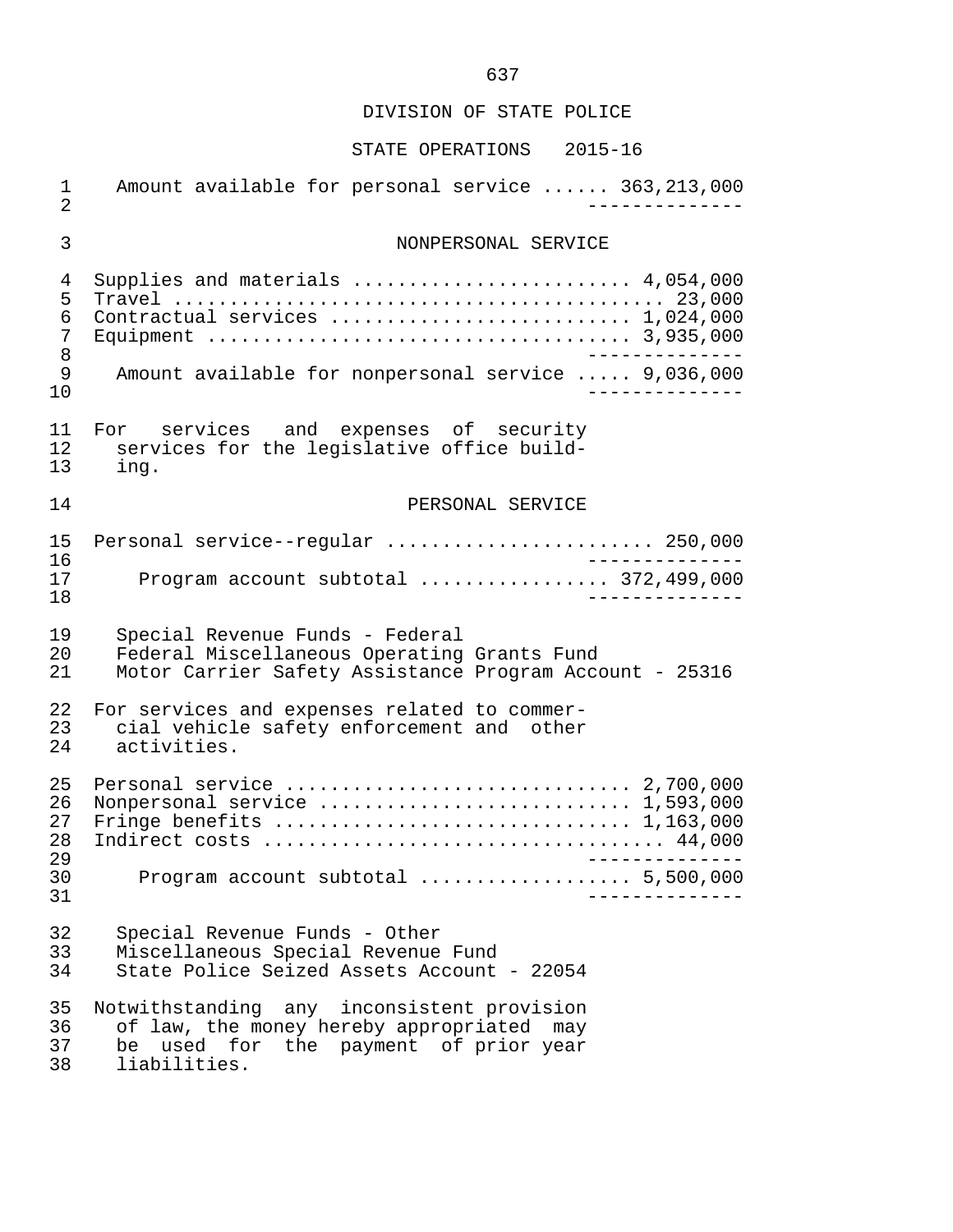#### STATE OPERATIONS 2015-16

 1 NONPERSONAL SERVICE 2 Equipment ..................................... 16,000,000 3<br>4 Program account subtotal ..................... 16.000.000 4 Program account subtotal .................. 16,000,000 5 -------------- 6 Special Revenue Funds - Other 7 NYS DOT Highway Safety Program Fund Highway Safety Account - 23001 9 PERSONAL SERVICE 10 Personal service--regular ......................... 2,572,000<br>11 Holiday/overtime compensation ..............................380.000 11 Holiday/overtime compensation .................... 380,000 12 -------------<br>13 Amount available for personal service ........ 2.952.000 13 Amount available for personal service ........ 2,952,000 14 -------------- 15 NONPERSONAL SERVICE 16 Supplies and materials ............................ 35,000 17 Travel ............................................. 2,000 18 Equipment ........................................ 388,000 19<br>20 Amount available for nonpersonal service ....... 425,000 20 Amount available for nonpersonal service ....... 425,000 21 -------------- 22 Program account subtotal ................... 3,377,000 23 -------------- 24 TECHNICAL POLICE SERVICES PROGRAM ............................... 80,608,000<br>25 25 -------------- 26 General Fund<br>27 State Purpose State Purposes Account - 10050 28 Notwithstanding any other provision of law<br>29 to the contrary, the OGS Interchange and 29 to the contrary, the OGS Interchange and 30 Transfer Authority, IT Interchange and 31 Transfer Authority and the Lean Certif-<br>32 ication Bonus Authority as defined in the 32 ication Bonus Authority as defined in the<br>33 2015-16 state fiscal year state operations 33 2015-16 state fiscal year state operations<br>34 appropriation for the budget division 34 appropriation for the budget<br>35 program of the division of the h 35 program of the division of the budget, are<br>36 deemed fully incorporated herein and a 36 deemed fully incorporated herein and a

37 part of this appropriation as if fully

38 stated.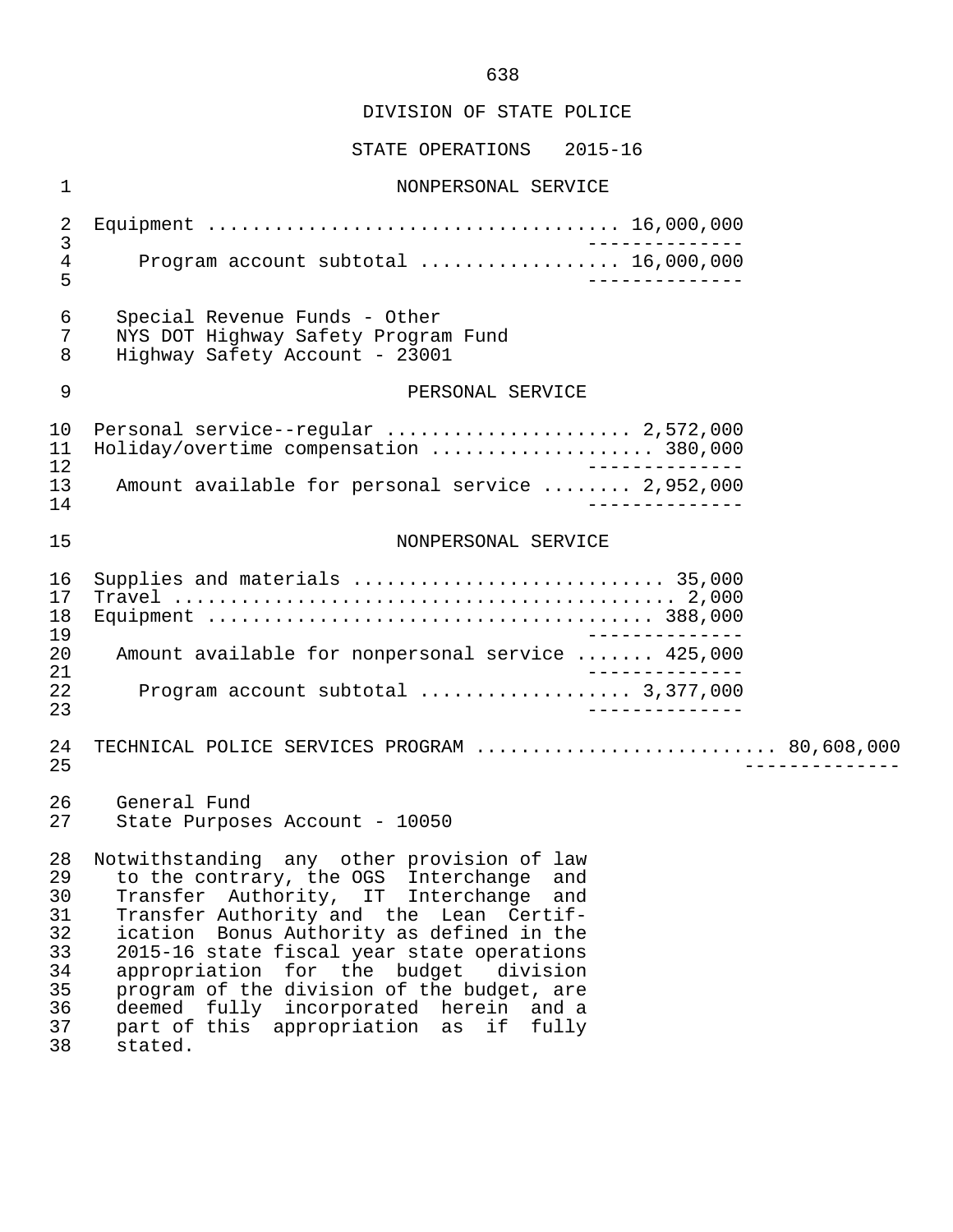#### STATE OPERATIONS 2015-16

#### 1 PERSONAL SERVICE

2 Personal service--regular ............................ 24,014,000<br>3 Temporary service 3 Temporary service .............................. 1,437,000 4 Holiday/overtime compensation .................. 2,313,000 5<br>6 Amount available for personal service ....... 27,764,000 6 Amount available for personal service ....... 27,764,000 7 -------------- 8 NONPERSONAL SERVICE 9 Supplies and materials ........................ 15,713,000 10 Travel ........................................... 979,000 11 Contractual services ........................... 8,970,000 12 Equipment ........................................ 382,000 --------------<br>14 Amount available for nonpersonal service ... 26.044.000 14 Amount available for nonpersonal service .... 26,044,000 15 -------------- 16 Total amount available ...................... 53,808,000 17 -------------- 18 Notwithstanding any provision of law to the 19 contrary, for the purchase of services 20 related to accessing highly secure infor- 21 mation and equipment from the center for<br>22 internet security. internet security. 23 NONPERSONAL SERVICE 24 Contractual services ............................. 200,000 25 -------------- 26 Program account subtotal .................. 54,008,000 27 -------------- 28 Special Revenue Funds - Federal 29 Federal Miscellaneous Operating Grants Fund<br>30 State Police Account - 25362 State Police Account - 25362 31 For services and expenses related to the<br>32 investigation of illicit activities asso- 32 investigation of illicit activities asso- 33 ciated with the manufacture and distrib-<br>34 ution of methamphetamine. ution of methamphetamine. 35 Personal service ................................. 155,000 36 Nonpersonal service .............................. 285,000 37 Fringe benefits ................................... 60,000 38<br>39 Total amount available 39 Total amount available ......................... 500,000 40 -------------- 41 For services and expenses related to grants<br>42 from the national institute of justice.

from the national institute of justice.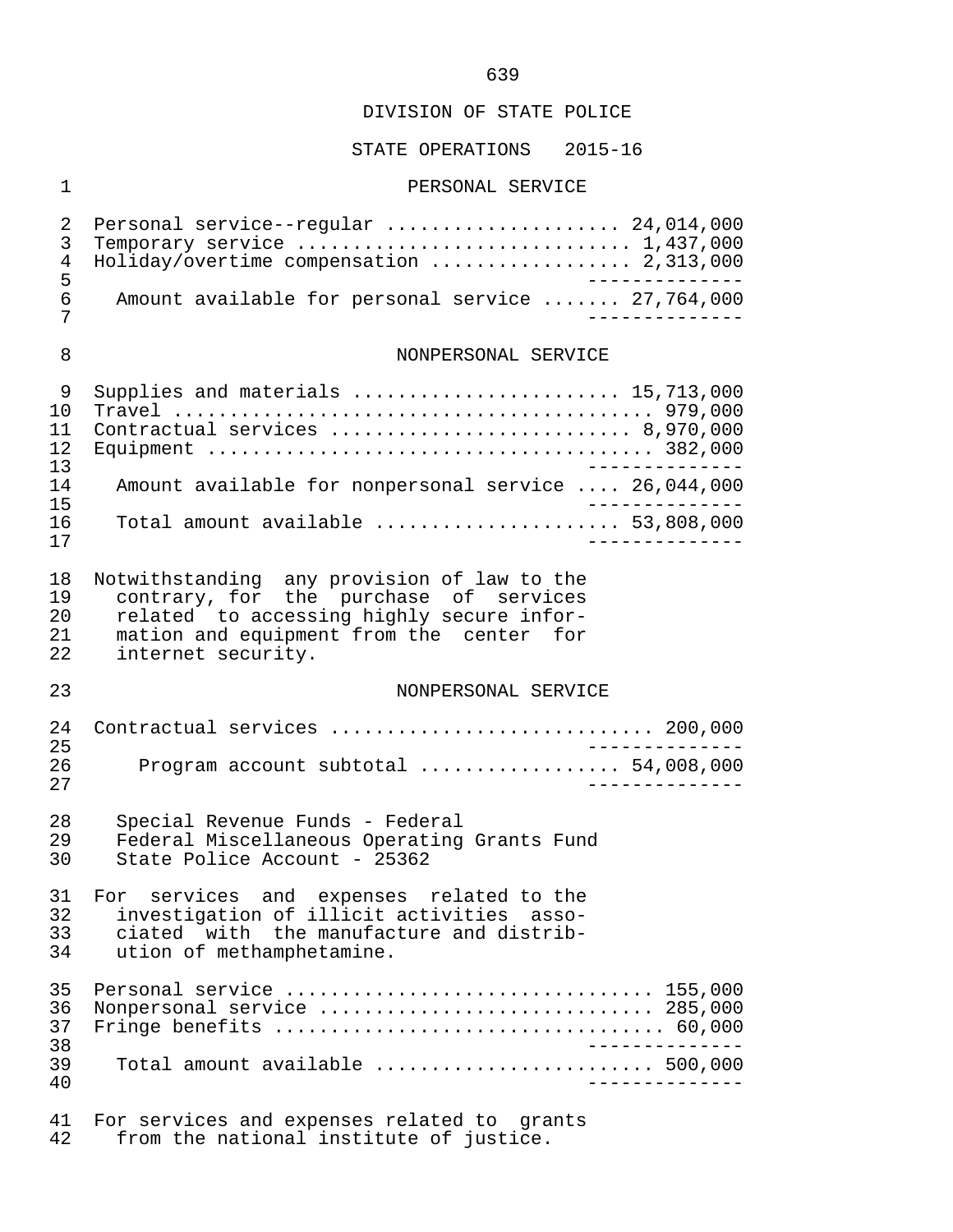STATE OPERATIONS 2015-16

 1 Personal service ................................. 250,000 2 Nonpersonal service .................................. 638,000<br>3 Fringe benefits ................................... 108,000 3 Fringe benefits .................................. 108,000 4 Indirect costs ..................................... 4,000 5 -------------- 6 Total amount available ....................... 1,000,000 7 -------------- 8 Program account subtotal ................... 1,500,000 9 -------------- 10 Special Revenue Funds - Other 11 Miscellaneous Special Revenue Fund Statewide Public Safety Communications Account - 22123 13 Supplies and materials ......................... 5,725,000 14 Contractual services .......................... 10,275,000 15 -------------- 16 Program account subtotal ..................... 16,000,000<br>17 17 -------------- 18 Special Revenue Funds - Other<br>19 State Police Motor Vehicle 19 State Police Motor Vehicle Law Enforcement and Motor<br>20 Staticle Theft and Insurance Fraud Prevention Fund 20 Vehicle Theft and Insurance Fraud Prevention Fund<br>21 State Police Motor Vehicle Law Enforcement Accour 21 State Police Motor Vehicle Law Enforcement Account -<br>22 22802 22 22802 23 PERSONAL SERVICE 24 Personal service--regular ...................... 4,000,000 25 -------------- 26 NONPERSONAL SERVICE 27 Supplies and materials ........................... 104,000 28 Travel ............................................. 6,000 29 Contractual services ........................... 4,490,000 30 Equipment ........................................ 500,000 31 -------------- 32 Amount available for nonpersonal service ..... 5,100,000 33 -------------- 34 Program account subtotal ................... 9,100,000 35 --------------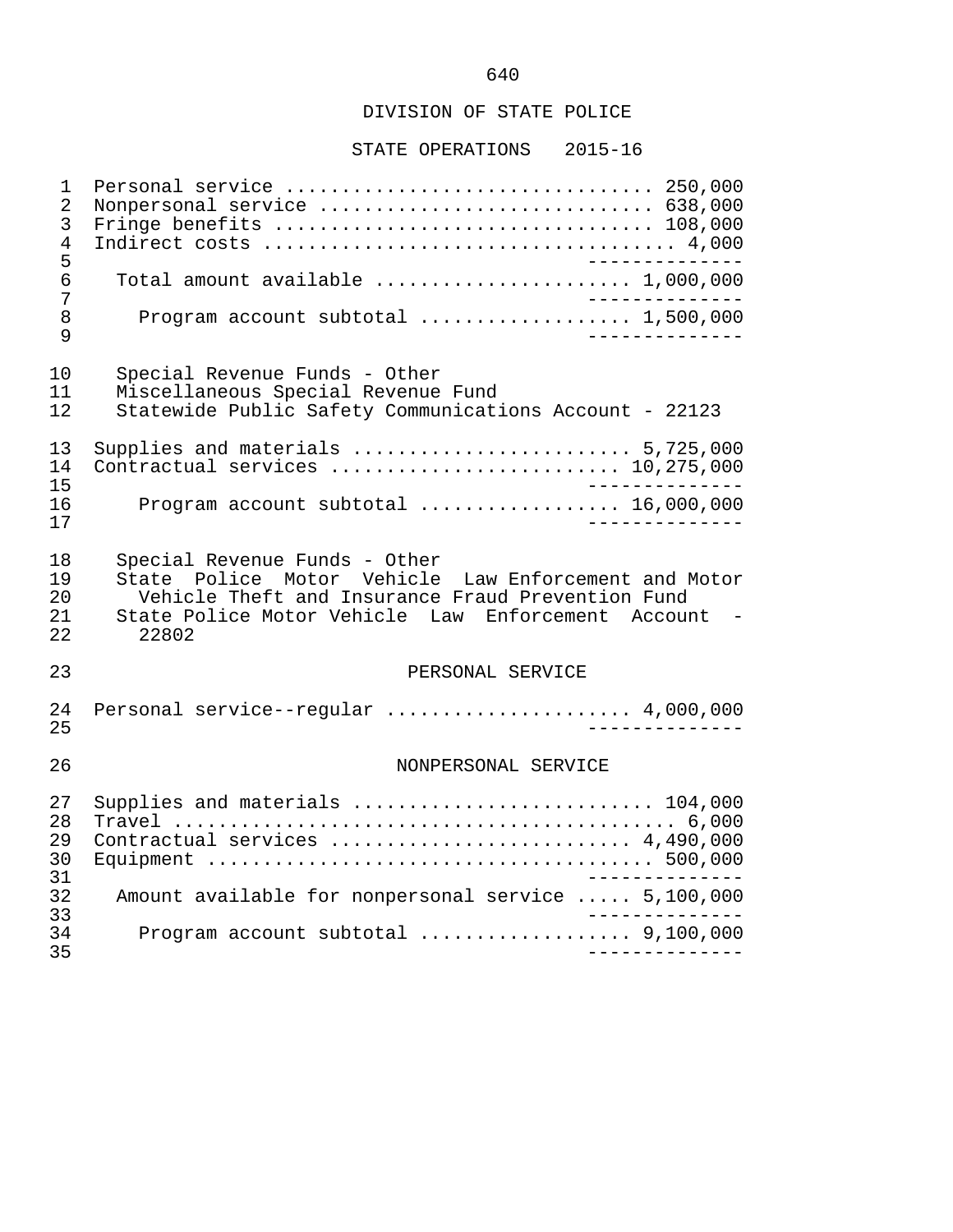| $\mathbf 1$    | CRIMINAL INVESTIGATION ACTIVITIES PROGRAM                              |
|----------------|------------------------------------------------------------------------|
| $\overline{2}$ | Special Revenue Funds - Federal                                        |
| 3              | Federal Miscellaneous Operating Grants Fund                            |
| 4              | State Police Account - 25362                                           |
| 5              | By chapter 50, section 1, of the laws of 2014:                         |
| 6              | For services and expenses related to combating internet crimes against |
| $\overline{7}$ | children.                                                              |
| $\,8\,$        | Personal service $150,000$ (re. \$150,000)                             |
| 9              | Nonpersonal service  483,000  (re. \$483,000)                          |
| 10             | Fringe benefits $65,000$ (re. \$65,000)                                |
| 11             |                                                                        |
| 12             | By chapter 50, section 1, of the laws of 2013:                         |
| 13             | For services and expenses related to combating internet crimes against |
| 14             | children.                                                              |
| 15             | Personal service  150,000  (re. \$150,000)                             |
| 16             | Nonpersonal service  483,000  (re. \$483,000)                          |
| 17             | Fringe benefits $65,000$ (re. \$65,000)                                |
| 18             |                                                                        |
| 19             | PATROL ACTIVITIES PROGRAM                                              |
| 20             | Special Revenue Funds - Federal                                        |
| 21             | Federal Miscellaneous Operating Grants Fund                            |
| 22             | Motor Carrier Safety Assistance Program Account - 25316                |
| 23             | By chapter 50, section 1, of the laws of 2014:                         |
| 24             | For services and expenses related to commercial vehicle safety         |
| 25             | enforcement and other activities.                                      |
| 26             | Personal service  2,700,000  (re. \$2,700,000)                         |
| 27             | Nonpersonal service  1,593,000  (re. \$1,593,000)                      |
| 28             | Fringe benefits $1,163,000$ (re. \$1,163,000)                          |
| 29             | Indirect costs $44,000$ (re. \$44,000)                                 |
| 30             | By chapter 50, section 1, of the laws of 2013:                         |
| 31             | For services and expenses related to commercial vehicle safety         |
| 32             | enforcement and other activities.                                      |
| 33             | Personal service $2,700,000$ (re. \$2,700,000)                         |
| 34             | Nonpersonal service  1,593,000  (re. \$1,593,000)                      |
| 35             | Fringe benefits $1,163,000$ (re. \$1,163,000)                          |
| 36             | Indirect costs $44,000$ (re. \$44,000)                                 |
| 37             | TECHNICAL POLICE SERVICES PROGRAM                                      |
| 38             | Special Revenue Funds - Federal                                        |
| 39             | Federal Miscellaneous Operating Grants Fund                            |
| 40             | State Police Account - 25362                                           |
| 41             | By chapter 50, section 1, of the laws of 2014:                         |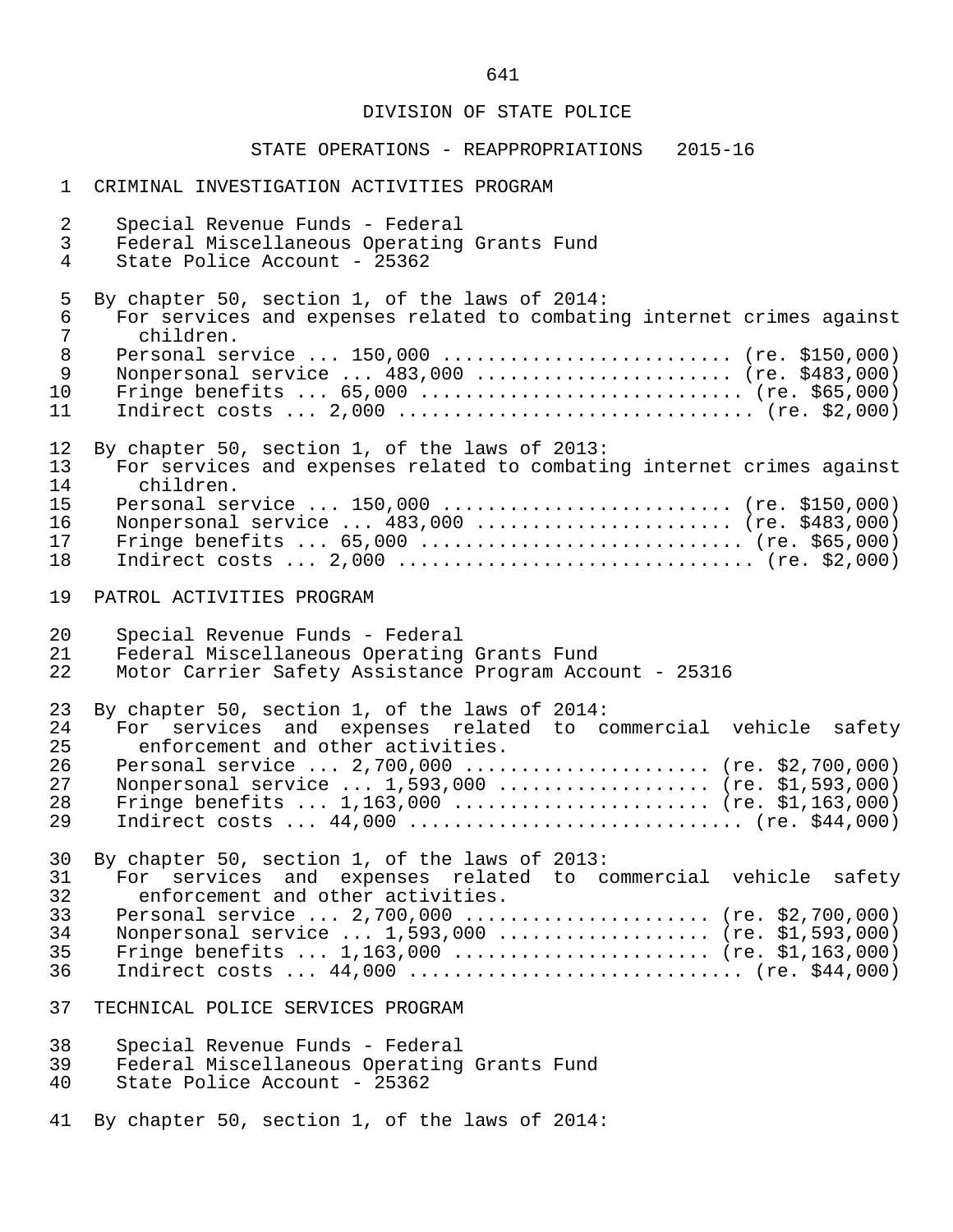|    | For services and expenses related to grants from the national insti-<br>tute of justice.    |
|----|---------------------------------------------------------------------------------------------|
| 4  | Personal service  250,000  (re. \$250,000)<br>Nonpersonal service $638,000$ (re. \$638,000) |
| 5  | Fringe benefits $108,000$ (re. \$108,000)                                                   |
| 6  |                                                                                             |
|    | By chapter 50, section 1, of the laws of 2013:                                              |
| 8  | For services and expenses related to grants from the national insti-                        |
| 9  | tute of justice.                                                                            |
| 10 | Personal service  250,000  (re. \$250,000)                                                  |
| 11 | Nonpersonal service  638,000  (re. \$638,000)                                               |
| 12 | Fringe benefits $108,000$ (re. \$108,000)                                                   |
| 13 |                                                                                             |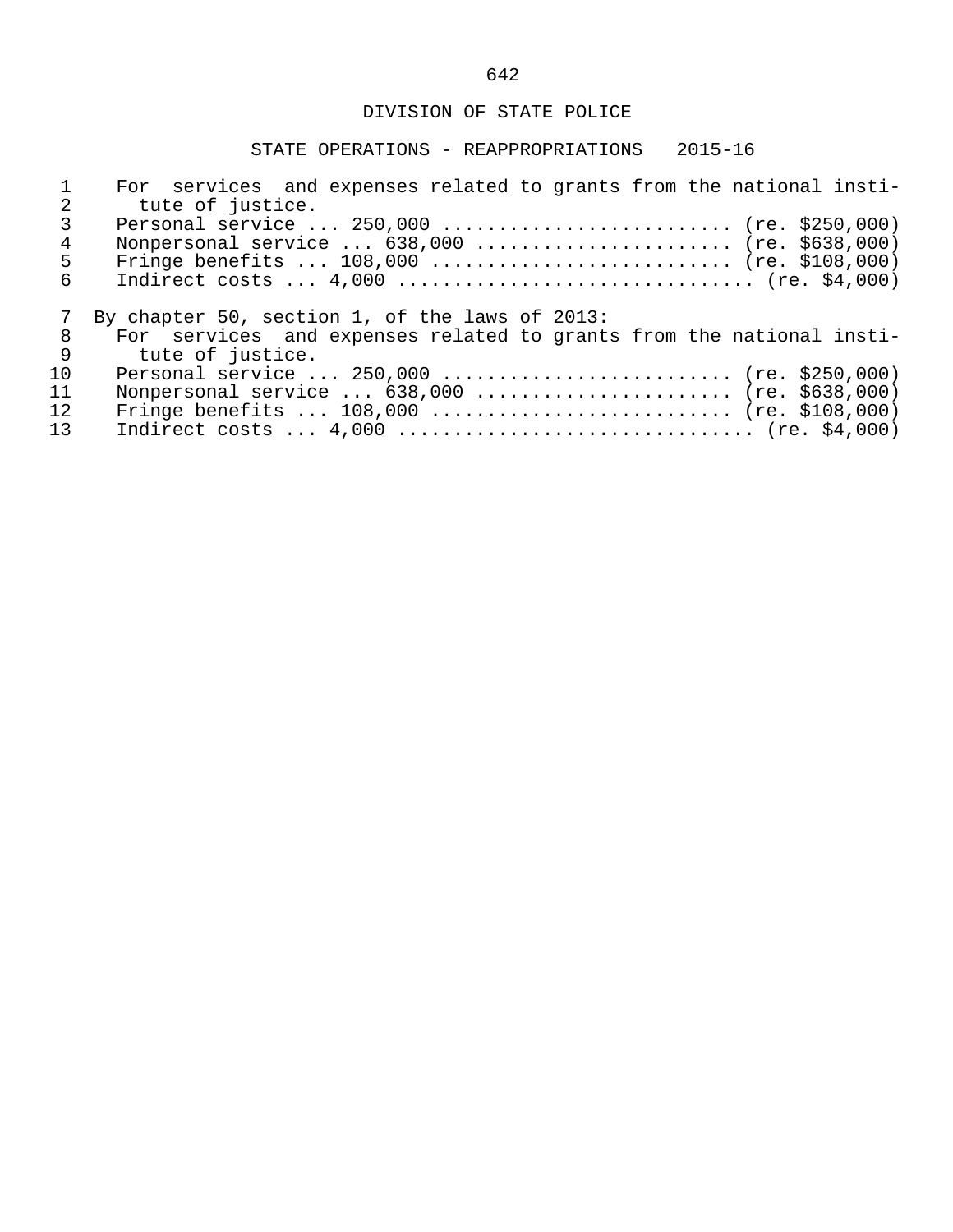STATE OPERATIONS 2015-16

1 For payment according to the following schedule:

| 2                                                                                                                    |                                                                                                                                                                                                                                                                                                                                                                                                                                                                                                                                                                                                                                                                                                                                                                                                                                                  |                           | APPROPRIATIONS REAPPROPRIATIONS                                                 |
|----------------------------------------------------------------------------------------------------------------------|--------------------------------------------------------------------------------------------------------------------------------------------------------------------------------------------------------------------------------------------------------------------------------------------------------------------------------------------------------------------------------------------------------------------------------------------------------------------------------------------------------------------------------------------------------------------------------------------------------------------------------------------------------------------------------------------------------------------------------------------------------------------------------------------------------------------------------------------------|---------------------------|---------------------------------------------------------------------------------|
| 3<br>4<br>5<br>$\epsilon$                                                                                            | General Fund  1,408,643,000<br>Internal Service Funds                                                                                                                                                                                                                                                                                                                                                                                                                                                                                                                                                                                                                                                                                                                                                                                            | __________________        | $\overline{0}$<br>20,600,000<br>-----------   ---------------<br>$\overline{0}$ |
| $\overline{7}$<br>$\,8\,$<br>9                                                                                       | All Funds  8,710,274,100 1,241,177,000                                                                                                                                                                                                                                                                                                                                                                                                                                                                                                                                                                                                                                                                                                                                                                                                           | ================          | ================                                                                |
| 10                                                                                                                   | <b>SCHEDULE</b>                                                                                                                                                                                                                                                                                                                                                                                                                                                                                                                                                                                                                                                                                                                                                                                                                                  |                           |                                                                                 |
| 11                                                                                                                   | GENERAL FUND                                                                                                                                                                                                                                                                                                                                                                                                                                                                                                                                                                                                                                                                                                                                                                                                                                     |                           |                                                                                 |
| 12<br>13                                                                                                             | General Fund<br>State Purposes Account - 10050                                                                                                                                                                                                                                                                                                                                                                                                                                                                                                                                                                                                                                                                                                                                                                                                   |                           |                                                                                 |
| 14<br>15                                                                                                             | EMPLOYEE FRINGE BENEFITS $\ldots \ldots \ldots \ldots \ldots \ldots \ldots \ldots \ldots \ldots \ldots 1,408,643,000$                                                                                                                                                                                                                                                                                                                                                                                                                                                                                                                                                                                                                                                                                                                            |                           |                                                                                 |
| 16<br>17<br>18<br>19<br>20<br>21<br>22<br>23<br>24<br>25<br>26<br>27<br>28<br>29<br>30<br>31<br>32<br>33<br>34<br>35 | For other employee fringe benefit programs<br>including, but not limited to, the state's<br>contributions to the health insurance<br>fund, the employees' retirement system<br>pension accumulation fund, the social<br>security contribution fund, employee bene-<br>fit fund programs, the dental insurance<br>plan, the vision care plan, the unemploy-<br>ment insurance fund, and for workers'<br>compensation benefits. Notwithstanding any<br>other law to the contrary, no expenditure<br>shall be made from this appropriation for<br>any other purpose and it may not be<br>reduced by interchange with any other<br>appropriation made to the state universi-<br>ty. This entire appropriation shall be<br>transferred to the miscellaneous -- all<br>state departments and agencies, general<br>state charges program  1,408,643,000 | . _ _ _ _ _ _ _ _ _ _ _   |                                                                                 |
| 36<br>37                                                                                                             | Total general fund support  1,408,643,000                                                                                                                                                                                                                                                                                                                                                                                                                                                                                                                                                                                                                                                                                                                                                                                                        | . _ _ _ _ _ _ _ _ _ _ _ _ |                                                                                 |
| 38                                                                                                                   | SPECIAL REVENUE FUNDS - FEDERAL                                                                                                                                                                                                                                                                                                                                                                                                                                                                                                                                                                                                                                                                                                                                                                                                                  |                           |                                                                                 |
| 39<br>40                                                                                                             |                                                                                                                                                                                                                                                                                                                                                                                                                                                                                                                                                                                                                                                                                                                                                                                                                                                  |                           | ____________.                                                                   |
| 41                                                                                                                   | Special Revenue Funds - Federal                                                                                                                                                                                                                                                                                                                                                                                                                                                                                                                                                                                                                                                                                                                                                                                                                  |                           |                                                                                 |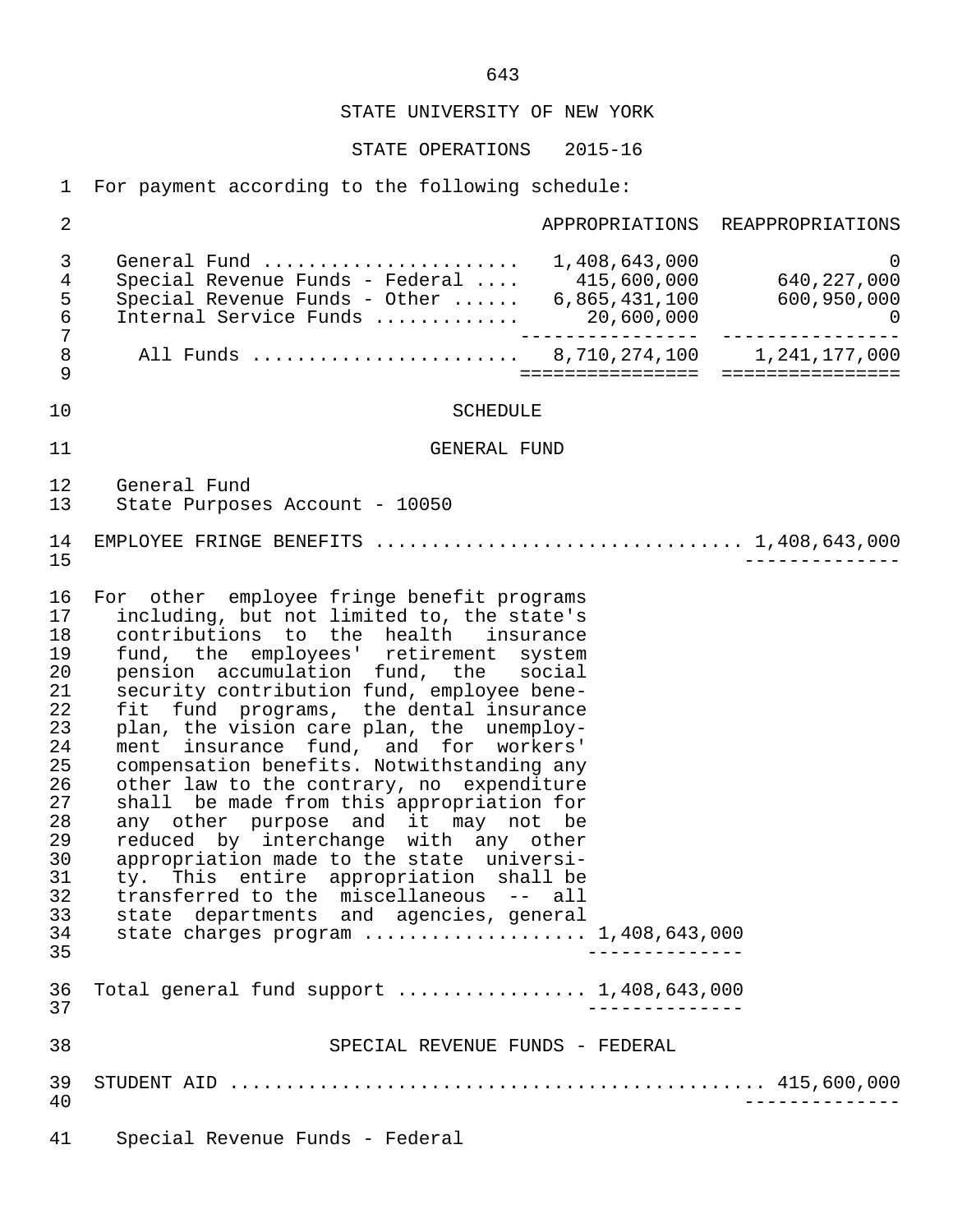STATE OPERATIONS 2015-16

1 Federal Education Fund<br>2 College Work Study Acco 2 College Work Study Account - 25218 3 For services and expenses, including grants, examplemental<br>4 relating to the federal supplemental<br>5 educational opportunity grant program.... 5 educational opportunity grant program ........ 7,000,000<br>6 For services and expenses related to the 6 For services and expenses related to the<br>7 federal college work study program 7 federal college work study program .......... 13,000,000<br>8 8 -------------- 9 Program account subtotal .................. 20,000,000 10 -------------- 11 Special Revenue Funds - Federal<br>12 Federal Education Fund 12 Federal Education Fund<br>13 Federal Teach Grant Aid Federal Teach Grant Aid Account - 25215 14 For services and expenses, including grants,<br>15 related to the federal teach grant aid 15 related to the federal teach grant aid<br>16 program ................................... 16 program ..................................... 20,000,000 17<br>18 - Program account subtotal expressions of 20,000,000 18 Program account subtotal .................. 20,000,000 19 -------------- 20 Special Revenue Funds - Federal<br>21 Federal Education Fund 21 Federal Education Fund<br>22 Trag and Afghanistan Se Iraq and Afghanistan Service Award Account - 25218 23 For services and expenses related to the<br>24 federal scholarship for individuals whose 24 federal scholarship for individuals whose<br>25 parents served in Irag or Afghanistan 25 parents served in Iraq or Afghanistan 26 after September 11, 2001 ....................... 100,000 27 -------------- 28 Program account subtotal ..................... 100,000 29 -------------- 30 Special Revenue Funds - Federal<br>31 Federal Education Fund 31 Federal Education Fund<br>32 SUNY Pell Program Accou 32 SUNY Pell Program Account - 25218 33 For services and expenses, including grants,<br>34 Trelated to the federal Pell grant program 34 related to the federal Pell grant program .. 375,000,000 35 -------------- 36 Program account subtotal ................. 375,000,000 37 -------------- 38 Special Revenue Funds - Federal 39 Federal Health and Human Services Fund<br>40 Federal Scholarship Account - 25114 Federal Scholarship Account - 25114 41 For services and expenses related to the<br>42 federal scholarship for disadvantaged 42 federal scholarship for disadvantaged<br>43 students program ......................... 43 students program ............................... 500,000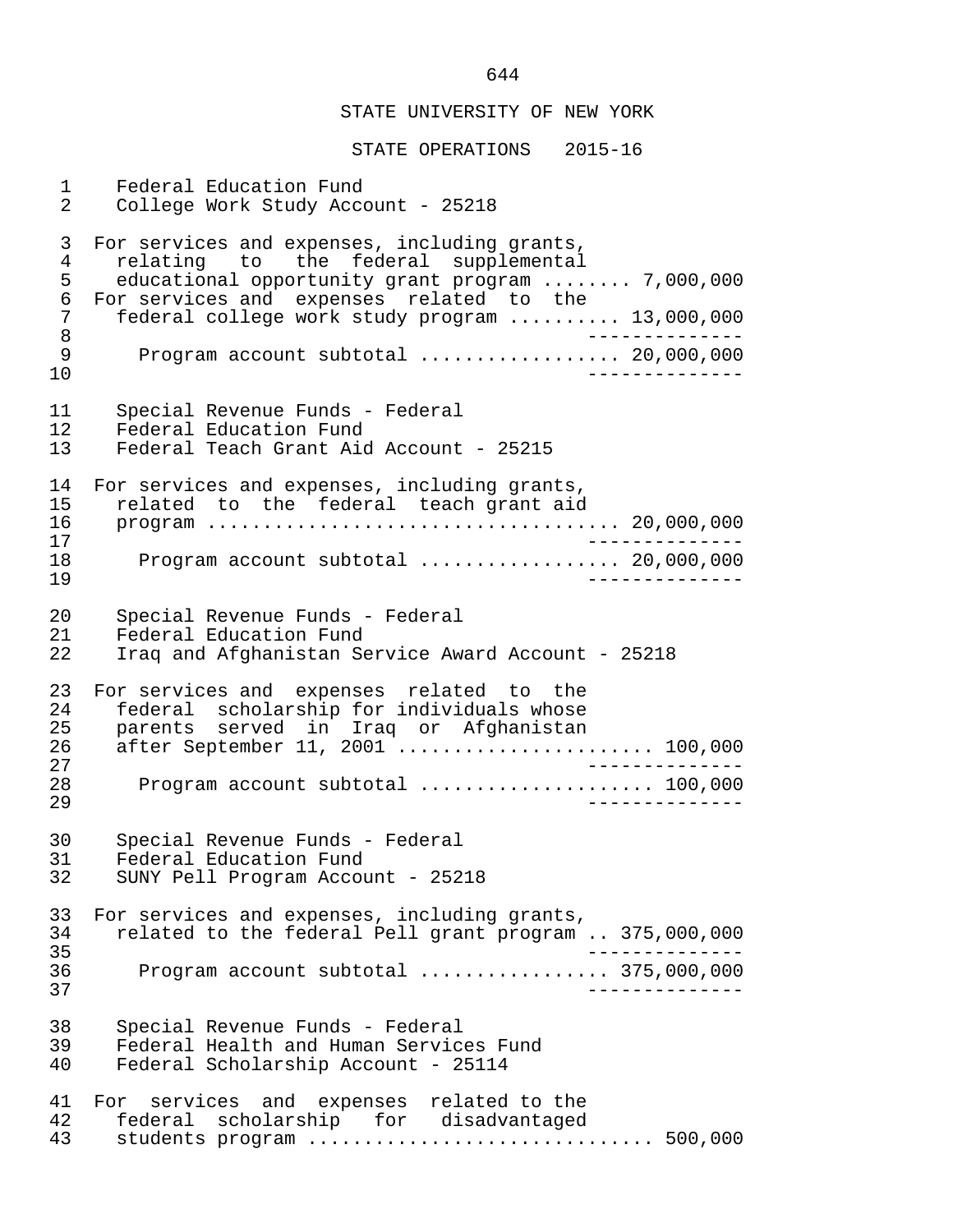STATE OPERATIONS 2015-16

 1 -------------- 2 Program account subtotal ..................... 500,000 3 -------------- 4 Total special revenue funds - federal ........ 415,600,000 5 -------------- 6 SPECIAL REVENUE FUNDS - OTHER 7 DORMITORY INCOME REIMBURSABLE ................................ 343,400,000 8 -------------- 9 Special Revenue Funds - Other 10 Miscellaneous Special Revenue Fund<br>11 State University Dormitory Income 1 11 State University Dormitory Income Reimbursable Account - 12 21937 13 For services and expenses of state universi-<br>14 ty dormitory operations. Of this amount, 14 ty dormitory operations. Of this amount,<br>15 up to \$5,000,000 may be used for the 11 by Sommacory<br>15 up to \$5,000,000 may be used for the<br>16 payment of claims subject to self-insured payment of claims subject to self-insured 17 retention pursuant to liability insurance<br>18 policies held by the dormitory authority 18 policies held by the dormitory authority<br>19 of the state of New York arising out of 19 of the state of New York arising out of<br>20 bodily injury or property damage for which 20 bodily injury or property damage for which<br>21 the state university of New York, the 21 the state university of New York, the 22 state of New York, and the dormitory 23 authority of the state of New York might<br>24 be liable, occurring upon, or about any 24 be liable, occurring upon, or about any<br>25 projects covered by agreements between the 25 projects covered by agreements between the<br>26 dormitory authority of the state of New 26 dormitory authority of the state of New<br>27 York, state university of New York, or York, state university of New York, or 28 state university construction fund, to be<br>29 financed from a transfer from the state 29 financed from a transfer from the state<br>30 university dorm income fund .............. 30 university dorm income fund ................ 343,400,000 31 -------------- 32 STUDENT LOANS ............................................... 34,000,000 33 -------------- 34 Special Revenue Funds - Other<br>35 Combined Student Loan Fund 35 Combined Student Loan Fund<br>36 Student Loan Account - 209! Student Loan Account - 20955 37 For services and expenses relating to low<br>38 interest loans made to students under the 38 interest loans made to students under the<br>39 federal perkins, nursing student and 39 federal perkins, nursing student and 40 health profession loan programs. Of this<br>41 appropriation, authority identified as 41 appropriation, authority identified as<br>42 related to federal drawdown will be trans-42 related to federal drawdown will be trans-<br>43 ferred to the appropriate federal approferred to the appropriate federal appro-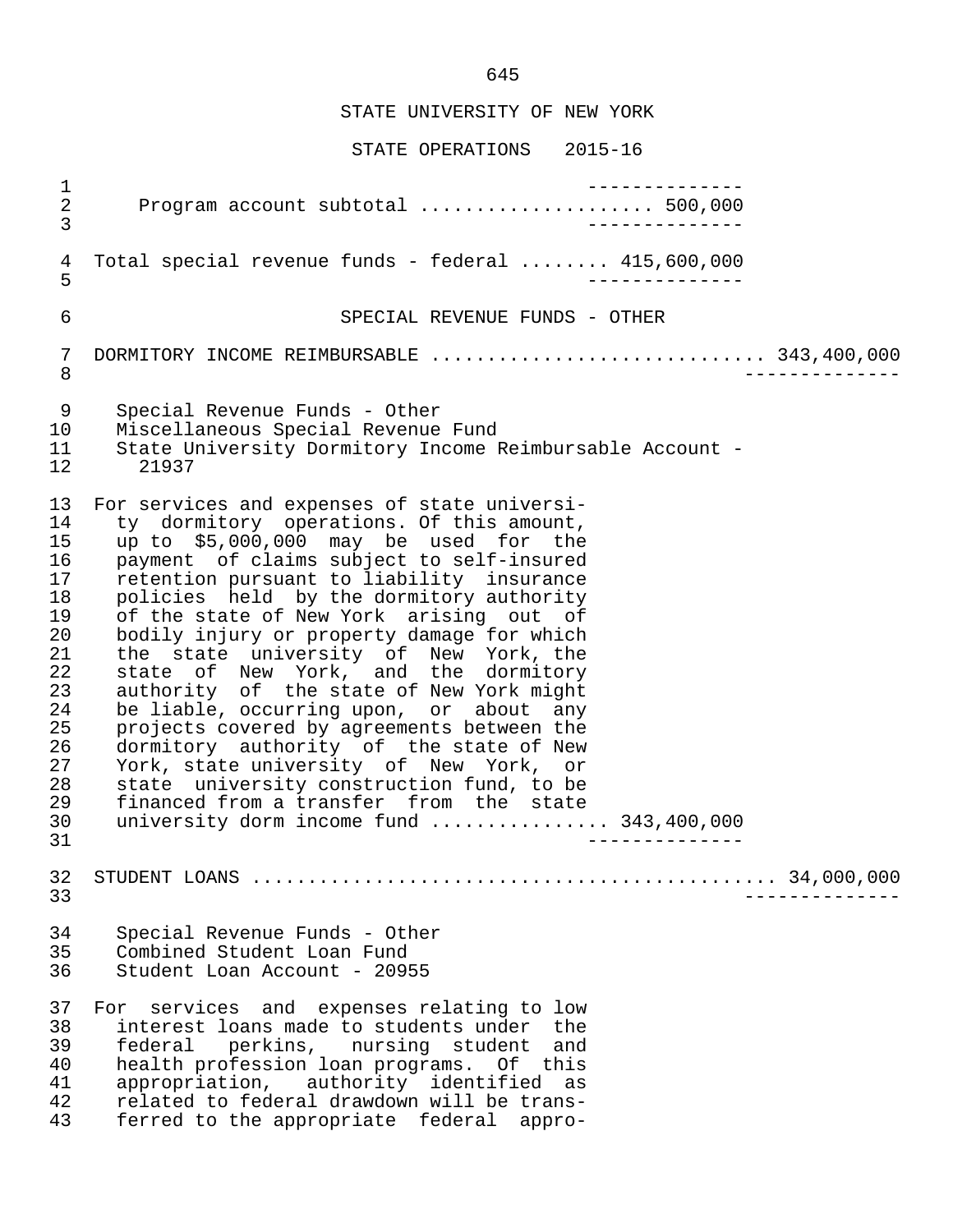#### STATE OPERATIONS 2015-16

1 priation upon direction of the state<br>2 university of New York ................... 2 university of New York ...................... 34,000,000 3 -------------- 4 STATE UNIVERSITY DOCTORAL AND STATE UNIVERSITY HEALTH 5 SCIENCE CAMPUSES ......................................... 470,906,200 6 -------------- 7 Special Revenue Funds - Other<br>8 State University Income Fund 8 State University Income Fund<br>9 State University Revenue Off State University Revenue Offset Account - 22655 10 Notwithstanding any other provision of law,<br>11 for the purpose of subdivision 4 of 11 for the purpose of subdivision 4 of<br>12 section 355 of the education law, the 12 section 355 of the education law, the<br>13 separate amounts appropriated herein for 13 separate amounts appropriated herein for 14 doctoral and health science campuses, 15 state university colleges, state universi-<br>16 ty colleges of technology and agriculture, 16 ty colleges of technology and agriculture,<br>17 shall be deemed to be amounts appropriated 17 shall be deemed to be amounts appropriated<br>18 to state-operated institutions and amounts 18 to state-operated institutions and amounts<br>19 appropriated to individual state-operated 19 appropriated to individual state-operated<br>20 institutions shall be deemed to be amounts 20 institutions shall be deemed to be amounts<br>21 appropriated for programs or purposes. 21 appropriated for programs or purposes.<br>22 Provided further, that a portion of 22 Provided further, that a portion of the<br>23 funds appropriated herein shall be used to 23 funds appropriated herein shall be used to<br>24 implement a plan to improve educator 24 implement a plan to improve educator<br>25 effectiveness by: 25 effectiveness by:<br>26 (1) increasing admi 26 (1) increasing admissions requirements for<br>27 all state university teacher preparation 27 all state university teacher preparation<br>28 programs; and 28 programs; and<br>29 (2) upgrading th 29 (2) upgrading the curriculum and require-<br>30 ments for these programs, which includes 30 ments for these-programs, which includes<br>31 increasing opportunities for in-school 31 increasing opportunities for in-school<br>32 experience to better prepare aspiring 32 experience to better prepare aspiring<br>33 teachers to enter the classroom upon grad- 33 teachers to enter the classroom upon grad- 34 uation.<br>35 Provided 35 Provided further, 10 percent of the funds<br>36 appropriated herein shall be allocated to 36 appropriated herein shall be allocated to 37 each campus upon completion of a perform-<br>38 ance improvement plan approved by the 38 ance improvement plan approved by the<br>39 board of trustees by December 31, 2015 to 39 board of trustees by December 31, 2015 to<br>40 serve as the basis for performance funding 40 serve as the basis for performance funding<br>41 allocations in future vears; provided 41 allocations in future years; provided<br>42 further, each-campus-performance improve-42 further, each campus performance improve-<br>43 ment plan shall include, but not be limit-43 ment plan shall include, but not be limit-<br>44 ed to: (i) criteria to improve access, 44 ed to: (i) criteria to improve access,<br>45 completion, academic and post-graduation 45 completion, academic and post-graduation<br>46 success, research, and community engage-46 success, research, and community engage-<br>47 ment; (ii) experiential learning as a 47 ment; (ii) experiential learning as a<br>48 requirement for graduation; (iii) a master 48 requirement for graduation; (iii) a master<br>49 researcher program in partnership with the researcher program in partnership with the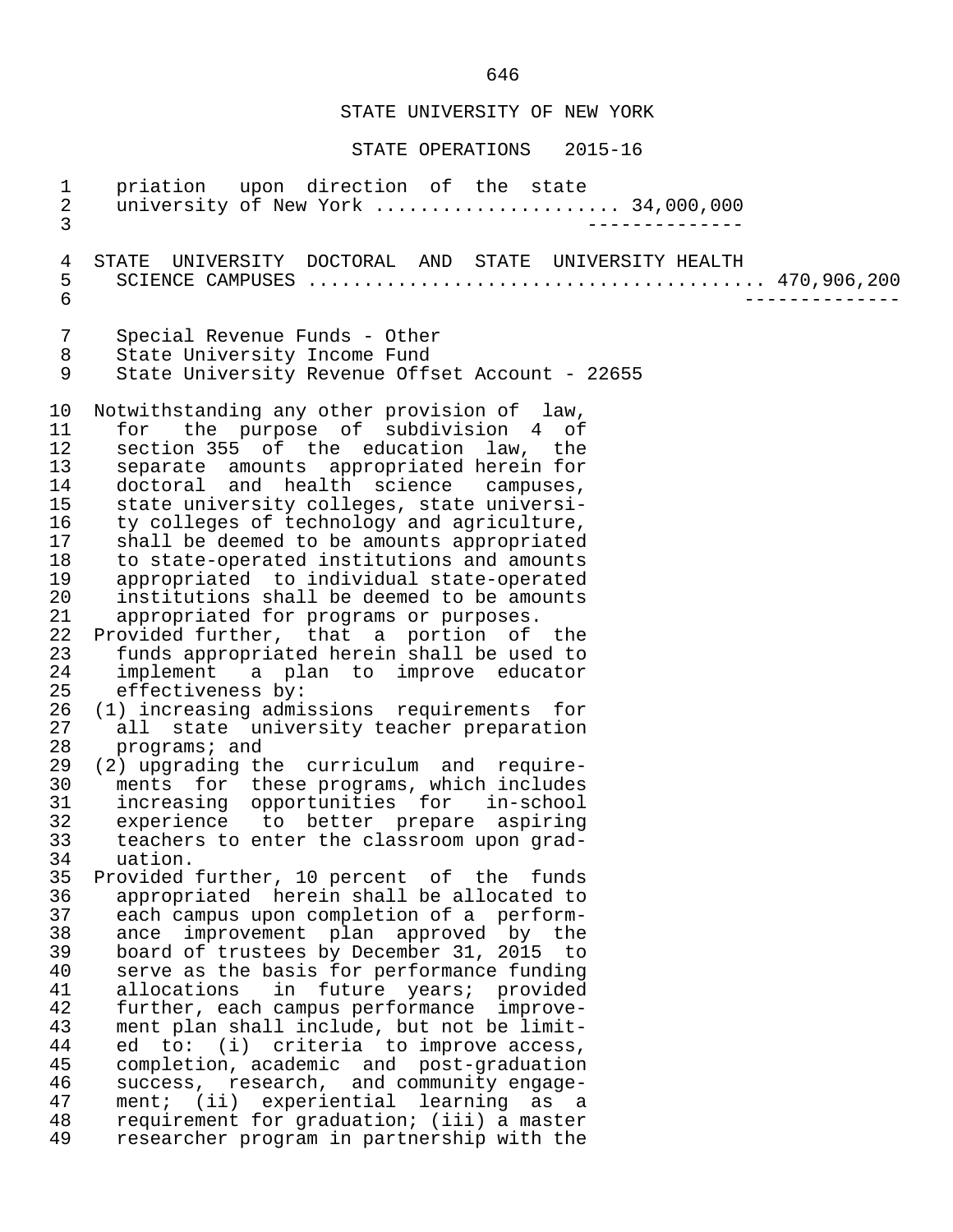#### STATE OPERATIONS 2015-16

1 state university research foundation to<br>2 pay bonuses to successful professors who 2 pay bonuses to successful professors who<br>3 qenerate the greatest research and devel-3 generate the greatest research and devel-<br>4 opment and commercialization opportu-4 opment and commercialization opportu-<br>5 nities; and (iv) financial incentives for 5 nities; and (iv) financial incentives for<br>6 campus presidents who provide proven lead- 6 campus presidents who provide proven lead- 7 ership resulting in commercialization of<br>8 research through the StartUp NY program. 8 research through the StartUp NY program.<br>9 For payment to the state university doctor 9 For payment to the state university doctoral<br>10 and health science campuses according to 10 and health science campuses according to<br>11 the following: 11 the following:<br>12 For services a 12 For services and expenses of the state<br>13 university of New York at Albany 13 university of New York at Albany ............ 49,157,700<br>14 For services and expenses of the state 14 For services and expenses of the state<br>15 university of New York at Binghamton ..... 15 university of New York at Binghamton ........ 39,712,700<br>16 For services and expenses of the state 16 For services and expenses of the state<br>17 university of New York at Buffalo, includ-17 university of New York at Buffalo, includ-<br>18 ing services and expenses of the research 18 ing services and expenses of the research<br>19 institute on addictions. Notwithstanding 19 institute on addictions. Notwithstanding<br>20 any inconsistent provision of law, rule or 20 any inconsistent provision of law, rule or<br>21 regulation to the contrary, so much of 21 regulation to the contrary, so much of<br>22 this appropriation as may be needed shall 22 this appropriation as may be needed shall<br>23 be available for transfer to the depart-23 be available for transfer to the depart-<br>24 ment of health, medical assistance 24 ment of health, medical assistance<br>25 program, local-assistance-account-for-the 25 program, local assistance account for the<br>26 purpose of reimbursing the non-federal 26 purpose of reimbursing the non-federal<br>27 share of any supplemental fee-payments for 27 share of any supplemental fee payments for<br>28 professional services provided by physi-28 professional services provided by physi-<br>29 cians, nurse practitioners and physician 29 cians, nurse practitioners and physician 30 assistants who are participating in a plan<br>31 for the management of clinical practice at 31 for the management of clinical practice at<br>32 the state university of New York while 32 the state university of New York while<br>33 acting in their capacity as a participant 33 acting in their capacity as a participant 34 in such plan, at levels approved by the<br>35 division of the budget, in accordance with 35 division of the budget, in accordance with<br>36 federal law and requlation and subject to 36 federal law and regulation and subject to 37 federal financial participation ............ 131,760,600<br>38 For services and expenses of the state 38 For services and expenses of the state<br>39 university of New York at Stony Brook. 39 university of New York at Stony Brook.<br>40 Notwithstanding any inconsistent provi 40 Notwithstanding any inconsistent provision<br>41 of law, rule or requlation to the contra-41 of law, rule or regulation to the contra-<br>42 rv, so much of this appropriation as may 42 ry, so much of this appropriation as may<br>43 be needed shall be available for transfer 43 be needed shall be available for transfer<br>44 to the department of health, medical 44 to the department of health, medical 45 assistance program,<br>46 account for the purpos 46 account for the purpose of reimbursing the<br>47 mon-federal share of any supplemental fee 47 non-federal share of any supplemental fee 48 payments for professional services<br>49 provided by-physicians, nurse-practition-49 provided by physicians, nurse practition-<br>50 ers and physician assistants who are 50 ers and physician assistants who are<br>51 participating in a plan for the management 51 participating in a plan for the management<br>52 of clinical practice at the state univerof clinical practice at the state univer-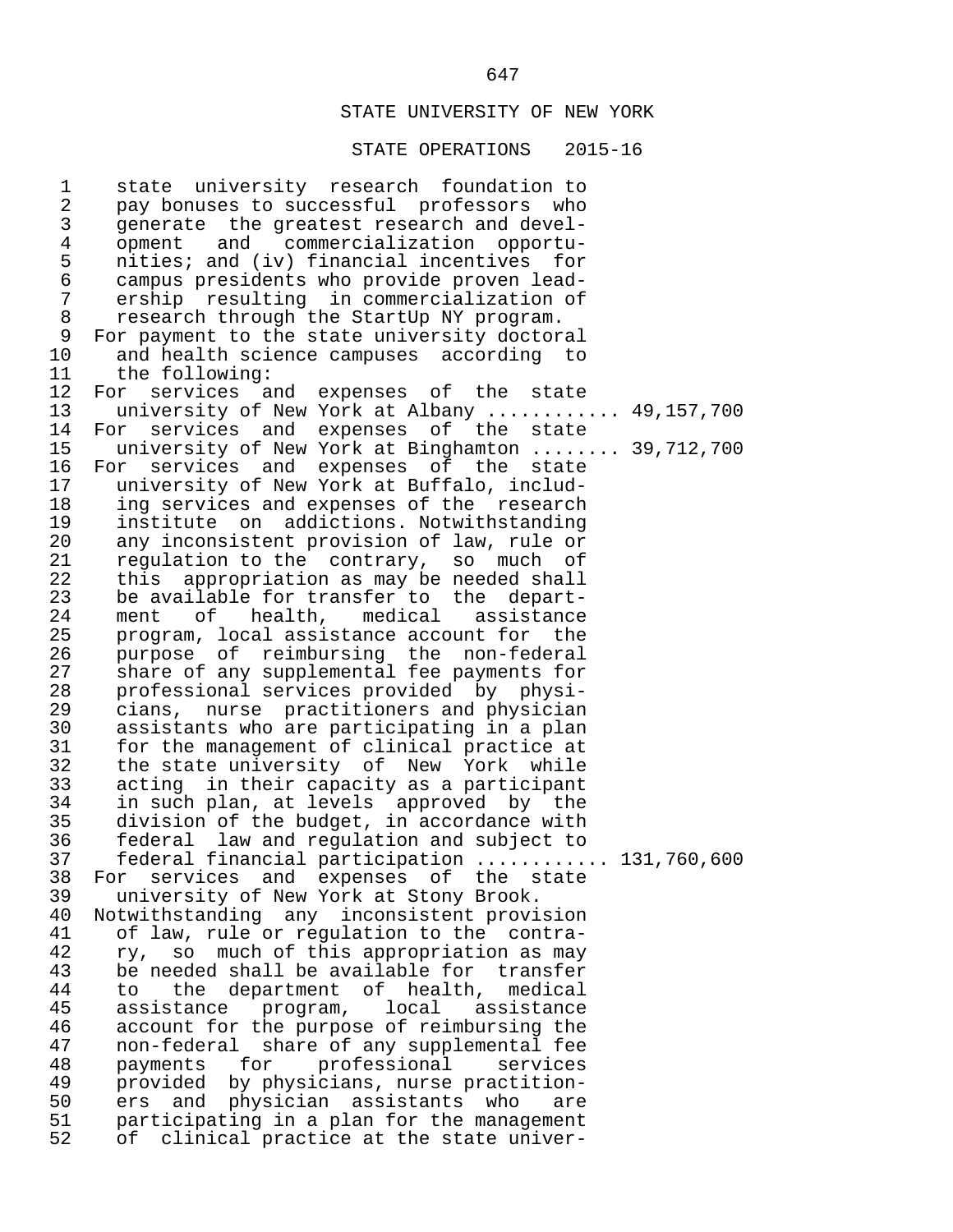| 1<br>$\sqrt{2}$ | sity of New York while acting in their<br>capacity as a participant in such plan, at |  |
|-----------------|--------------------------------------------------------------------------------------|--|
| $\mathsf{3}$    | levels approved by the division of the                                               |  |
| $\overline{4}$  | budget, in accordance with federal law and                                           |  |
| 5               | regulation and subject to federal finan-                                             |  |
| $\epsilon$      | cial participation  130,726,000                                                      |  |
| $\overline{7}$  | For services and expenses of the state                                               |  |
| 8               | university health science center at Brook-                                           |  |
| 9               | lyn. Notwithstanding any inconsistent                                                |  |
| 10              | provision of law, rule or regulation to                                              |  |
| 11              | the contrary, so much of this appropri-                                              |  |
| 12              | ation as may be needed shall be available                                            |  |
| 13              | for transfer to the department of health,                                            |  |
| 14              | medical assistance program, local assist-                                            |  |
| 15              | ance account for the purpose of reimburs-                                            |  |
| 16              | ing the non-federal share of any supple-<br>mental fee payments for professional     |  |
| 17<br>18        | services provided by physicians, nurse                                               |  |
| 19              | practitioners and physician assistants who                                           |  |
| 20              | are participating in a plan for the                                                  |  |
| 21              | management of clinical practice at the                                               |  |
| 22              | state university of New York while acting                                            |  |
| 23              | in their capacity as a participant in such                                           |  |
| 24              | plan, at levels approved by the division                                             |  |
| 25              | of the budget, in accordance with federal                                            |  |
| 26              | law and regulation and subject to federal                                            |  |
| 27              | financial participation  51,601,600                                                  |  |
| 28              | For services and expenses of the state                                               |  |
| 29              | university health science center at Syra-                                            |  |
| 30              | cuse. Notwithstanding any inconsistent                                               |  |
| 31              | provision of law, rule or regulation to                                              |  |
| 32              | the contrary, so much of this appropri-                                              |  |
| 33              | ation as may be needed shall be available                                            |  |
| 34              | for transfer to the department of health,                                            |  |
| 35              | medical assistance program, local assist-                                            |  |
| 36              | ance account for the purpose of reimburs-                                            |  |
| 37              | ing the non-federal share of any supple-                                             |  |
| 38              | mental fee payments for professional                                                 |  |
| 39<br>40        | services provided by physicians, nurse                                               |  |
| 41              | practitioners and physician assistants who<br>participating in a plan for the<br>are |  |
| 42              | management of clinical practice at the                                               |  |
| 43              | state university of New York while acting                                            |  |
| 44              | in their capacity as a participant in such                                           |  |
| 45              | plan, at levels approved by the division                                             |  |
| 46              | of budget, in accordance with federal law                                            |  |
| 47              | and regulation and subject to federal                                                |  |
| 48              | financial participation  37,959,800                                                  |  |
| 49              | For services and expenses of the state                                               |  |
| 50              | university college of environmental                                                  |  |
| 51              | science and forestry  19,979,700                                                     |  |
|                 |                                                                                      |  |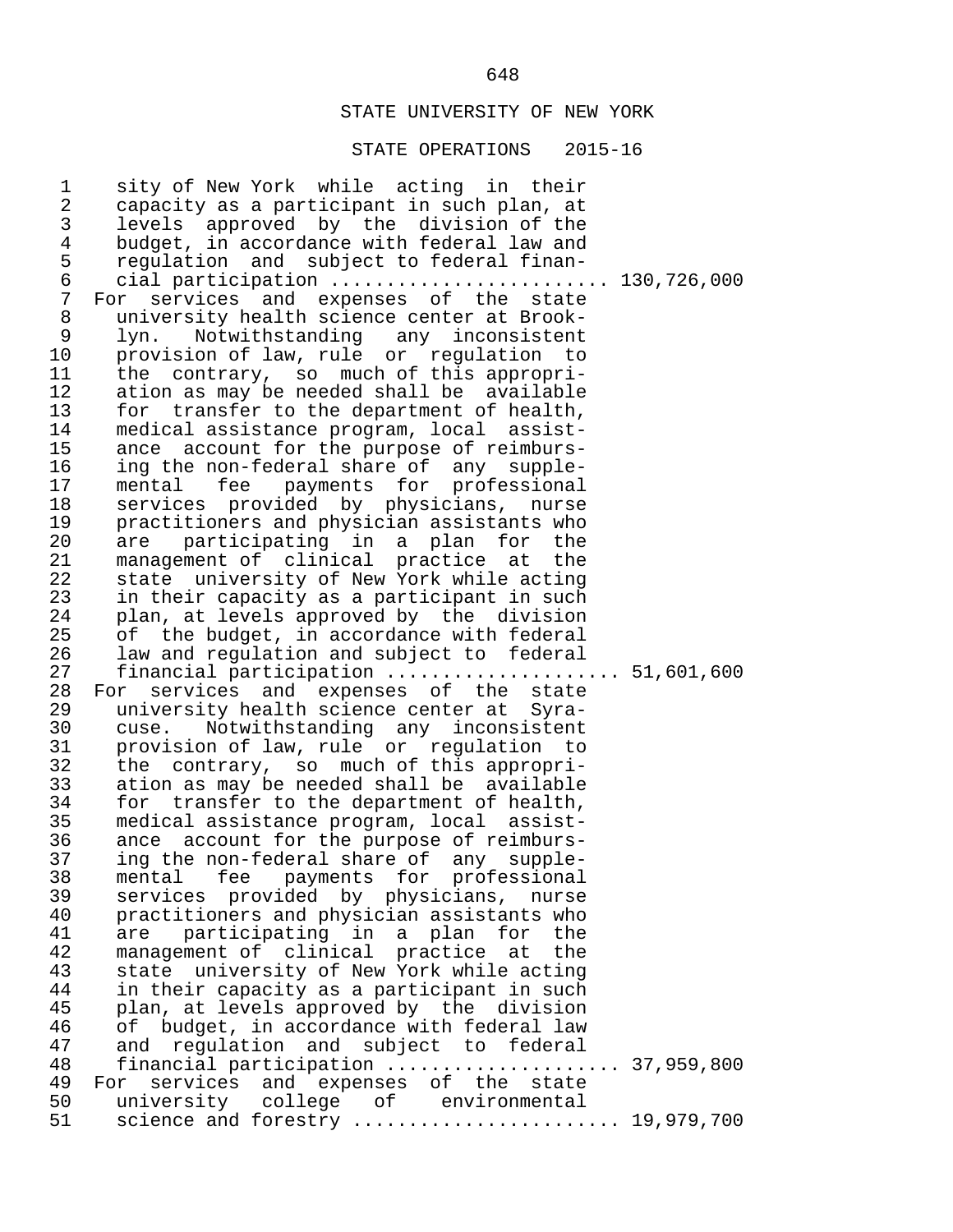STATE OPERATIONS 2015-16

1 For services and expenses of the state<br>2 university college of optometry ......... 2 university college of optometry .............. 10,008,100<br>3 3 -------------- 4 STATE UNIVERSITY COLLEGES .................................. 169,320,500 5 -------------- 6 Special Revenue Funds - Other 7 State University Income Fund<br>8 State University Revenue Offs 8 State University Revenue Offset Account - 22655 9 Notwithstanding any other provision of law,<br>10 for the purpose of subdivision 4 of 10 for the purpose of subdivision 4 of<br>11 section 355 of the education law, the 11 section 355 of the education law, the<br>12 separate amounts appropriated herein for 12 separate amounts appropriated herein for<br>13 doctoral and health science campuses. 13 doctoral and health science campuses,<br>14 state university colleges, state universi-14 state university colleges, state universi-<br>15 ty colleges of technology and agriculture, 15 ty colleges of technology and agriculture,<br>16 shall be deemed to be amounts appropriated 16 shall be deemed to be amounts appropriated<br>17 to state-operated institutions and amounts 17 to state-operated institutions and amounts<br>18 appropriated to individual state-operated 18 appropriated to individual state-operated<br>19 institutions shall be deemed to be amounts 19 institutions shall be deemed to be amounts<br>20 appropriated for programs or purposes. 20 appropriated for programs or purposes.<br>21 Provided further, that a portion of 21 Provided further, that a portion of the<br>22 funds appropriated herein shall be used to 22 funds appropriated herein shall be used to<br>23 implement a plan to improve educator 23 implement a plan to improve educator<br>24 effectiveness by: 24 effectiveness by:<br>25 (1) increasing ad 25 (1) increasing admissions requirements for<br>26 all state university teacher preparation 26 all state university teacher preparation<br>27 programs; and 27 programs; and<br>28 (2) upgrading 28 (2) upgrading the curriculum and require-<br>29 ments for these programs, which includes 29 ments for these programs, which includes<br>30 increasing opportunities for in-school 30 increasing opportunities for in-school 31 experience to better prepare aspiring<br>32 teachers to enter the classroom upon grad- 32 teachers to enter the classroom upon grad- 33 uation.<br>34 Provided 34 Provided further, 10 percent of the funds<br>35 appropriated herein shall be allocated to 35 appropriated herein shall be allocated to 36 each campus upon completion of a perform- 37 ance improvement plan approved by the<br>38 board of trustees by December 31, 2015 to 38 board of trustees by December 31, 2015 to<br>39 serve as the basis for performance funding 39 serve as the basis for performance funding<br>40 allocations in future vears; provided 40 allocations in future years; provided<br>41 further, each-campus-performance-improve- 41 further, each campus performance improve- 42 ment plan shall include, but not be limit-<br>43 ed to: (i) criteria to improve access. 43 ed to: (i) criteria to improve access,<br>44 completion, academic and post-graduation 44 completion, academic and post-graduation<br>45 success, research, and community engage-45 success, research, and community engage-<br>46 ment; (ii) experiential learning as a 46 ment; (ii) experiential learning as a<br>47 requirement for graduation; (iii) a master 47 requirement for graduation; (iii) a master 48 researcher program in partnership with the<br>49 state university research foundation to state university research foundation to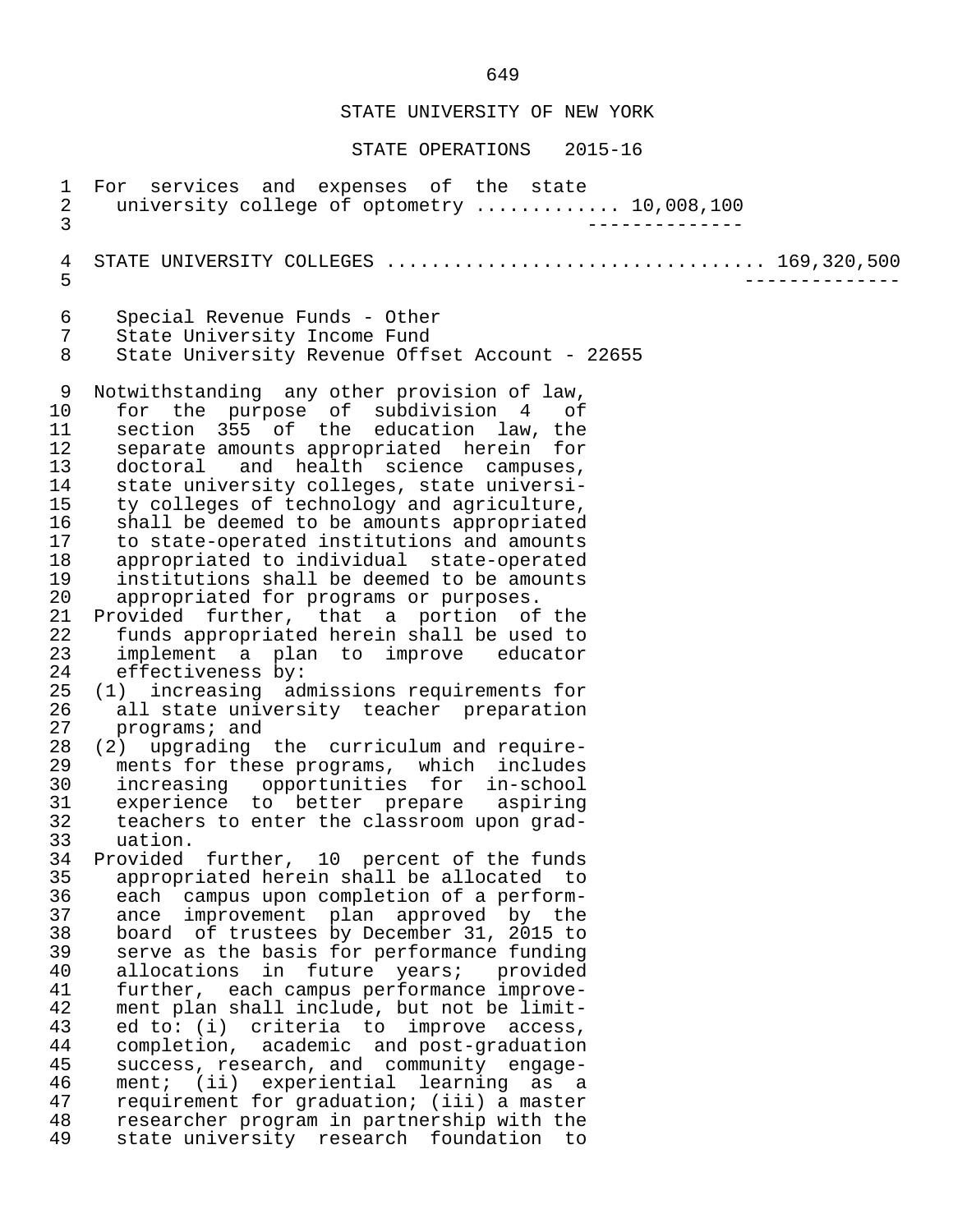#### STATE OPERATIONS 2015-16

1 pay bonuses to successful professors who<br>2 generate the greatest research and devel-2 generate the greatest research and devel-<br>3 opment and commercialization opportu-3 opment and commercialization opportu-<br>4 nities; and (iv) financial incentives for 4 nities; and (iv) financial incentives for<br>5 campus presidents who provide proven lead-5 campus presidents who provide proven lead-<br>6 ership resulting in commercialization of 6 ership resulting in commercialization of<br>7 research through the StartUp NY program. 7 research through the StartUp NY program.<br>8 For payment to the state university college 8 For payment to the state university colleges<br>9 according to the following: 9 according to the following:<br>10 For services and expenses 10 For services and expenses of the state<br>11 university college at Brockport .......... 11 university college at Brockport ............. 15,479,800<br>12 For services and expenses of the state 12 For services and expenses of the state<br>13 university college at Buffalo ............ 13 university college at Buffalo ............... 21,191,300<br>14 For services and expenses of the state 14 For services and expenses of the state<br>15 university college at Cortland ............ 15 university college at Cortland .............. 12,390,400<br>16 For services and expenses of the state 16 For services and expenses of the state<br>17 university-empire-state-college.......... 17 university empire state college ............... 7,686,500<br>18 For services and expenses of the state 18 For services and expenses of the state<br>19 university college at Fredonia ........... 19 university college at Fredonia ............... 11,580,300<br>20 For services and expenses of the state 20 For services and expenses of the state<br>21 university college at Geneseo 21 university college at Geneseo ............... 10,565,400<br>22 For services and expenses of the state 22 For services and expenses of the state<br>23 university college at New Paltz .......... 23 university college at New Paltz ............. 14,013,600<br>24 For services and expenses of the state 24 For services and expenses of the state<br>25 university college at Old Westbury ....... 25 university college at Old Westbury ........... 8,901,900<br>26 For services and expenses of the state 26 For services and expenses of the state<br>27 university college at Oneonta ............. 27 university college at Oneonta ................ 11,357,100<br>28 For services and expenses of the state 28 For services and expenses of the state<br>29 university college at Oswego .............. 29 university college at Oswego ................. 13,866,000<br>30 For services and expenses of the state 30 For services and expenses of the state<br>31 university college at Plattsburgh ........ 31 university college at Plattsburgh ........... 10,654,100<br>32 For services and expenses of the state 32 For services and expenses of the state<br>33 university college at Potsdam ............. 33 university college at Potsdam ................ 11,117,200<br>34 For services and expenses of the state 34 For services and expenses of the state<br>35 university college at Purchase ........... 35 university college at Purchase .............. 12,704,000<br>36 For services and expenses of the state 36 For services and expenses of the state<br>37 university maritime college ............... 37 university maritime college .................. 7,812,900 38 -------------- 39 STATE UNIVERSITY COLLEGES OF TECHNOLOGY AND AGRICULTURE ..... 53,967,900<br>40 40 -------------- 41 Special Revenue Funds - Other 42 State University Income Fund<br>43 State University Revenue Offs State University Revenue Offset Account - 22655 44 Notwithstanding any other provision of law,<br>45 for the purpose of subdivision 4 of 45 for the purpose of subdivision 4 of 46 section 355 of the education law, the<br>47 separate amounts appropriated herein for 47 separate amounts appropriated herein for<br>48 doctoral and health science campuses, 48 doctoral and health science campuses,<br>49 state university colleges, state universistate university colleges, state universi-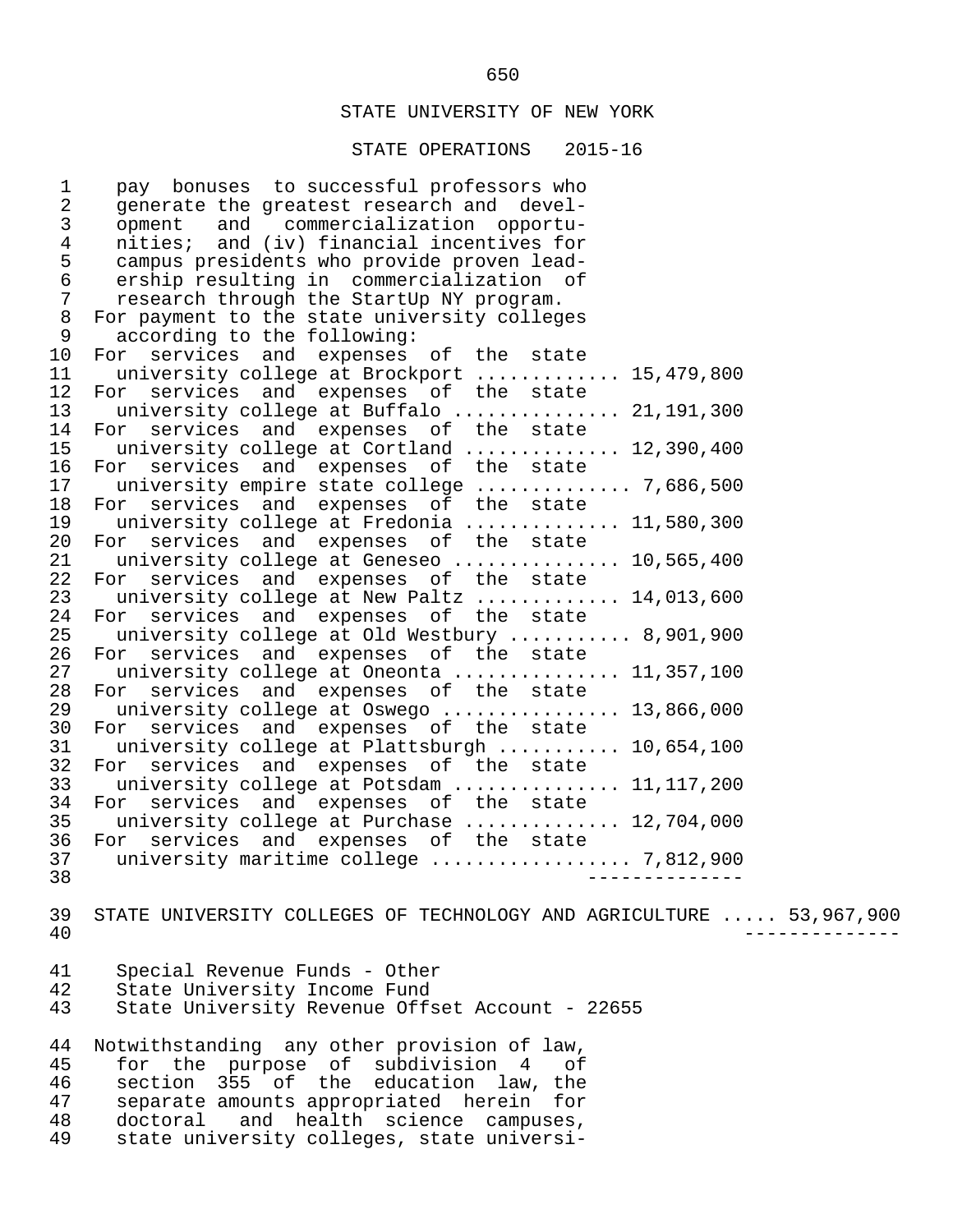#### STATE OPERATIONS 2015-16

1 ty colleges of technology and agriculture,<br>2 shall be deemed to be amounts appropriated 2 shall be deemed to be amounts appropriated<br>3 to state-operated institutions and amounts 3 to state-operated institutions and amounts<br>4 appropriated to individual state-operated 4 appropriated to individual state-operated<br>5 institutions shall be deemed to be amounts 5 institutions shall be deemed to be amounts<br>6 appropriated for programs or purposes. 6 appropriated for programs or purposes. 7 Provided further, that a portion of the 8 funds appropriated herein shall be used to 9 implement a plan to improve educator<br>10 effectiveness by: 10 effectiveness by:<br>11 (1) increasing admi 11 (1) increasing admissions requirements for 12 all state university teacher preparation<br>13 programs; and 13 programs; and<br>14 (2) upgrading th 14 (2) upgrading the curriculum and require-<br>15 ments for these programs, which includes 15 ments for these-programs, which includes<br>16 increasing opportunities for in-school 16 increasing opportunities for in-school<br>17 experience to better prepare aspiring 17 experience to better prepare aspiring<br>18 teachers to enter the classroom upon grad-18 teachers to enter the classroom upon grad-<br>19 uation. 19 uation.<br>20 Provided 20 Provided further, 10 percent of the funds<br>21 appropriated herein shall be allocated to 21 appropriated herein shall be allocated to<br>22 each campus upon completion of a perform-22 each campus upon completion of a perform-<br>23 ance improvement plan approved by the 23 ance improvement plan approved by the<br>24 board of trustees by December 31, 2015 to 24 board of trustees by December 31, 2015 to<br>25 serve as the basis for performance funding 25 serve as the basis for performance funding<br>26 allocations in future vears; provided 26 allocations in future years; provided<br>27 further, each-campus-performance improve-27 further, each campus performance improve-<br>28 ment plan shall include, but not be limit-28 ment plan shall include, but not be limit-<br>29 ed to: (i) criteria to improve access, 29 ed to: (i) criteria to improve access,<br>30 completion, academic and post-graduation 30 completion, academic and post-graduation<br>31 success, research, and community engage-31 success, research, and community engage-<br>32 ment; (ii) experiential learning as a 32 ment; (ii) experiential learning as a<br>33 requirement for graduation; (iii) a master 33 requirement for graduation; (iii) a master 34 researcher program in partnership with the<br>35 state university research foundation to 35 state university research foundation to<br>36 pay bonuses to successful professors who 36 pay bonuses to successful professors who<br>37 senerate the greatest research and devel-37 generate the greatest research and devel-<br>38 opment and commercialization opportu-38 opment and commercialization opportu-<br>39 nities; and (iv) financial incentives for 39 nities; and (iv) financial incentives for 40 campus presidents who provide proven lead-<br>41 ership resulting in commercialization of 41 ership resulting in commercialization of<br>42 research through the StartUp NY program. 42 research through the StartUp NY program.<br>43 For payment to the state university colleg 43 For payment to the state university colleges<br>44 of technology and agriculture according to 44 of technology and agriculture according to<br>45 the following: 45 the following:<br>46 For services a 46 For services and expenses of the state<br>47 university college of technology at Alfred 47 university college of technology at Alfred ... 7,325,600<br>48 For services and expenses of the state 48 For services and expenses of the state<br>49 university college of technology at Canton 49 university college of technology at Canton ... 5,522,100<br>50 For services and expenses of the state 50 For services and expenses of the state<br>51 university college of agriculture and 51 university college of agriculture and<br>52 technology at Cobleskill .................  $technology$  at  $Cobleskill$   $\dots\dots\dots\dots\dots\dots\dots$  6,029,300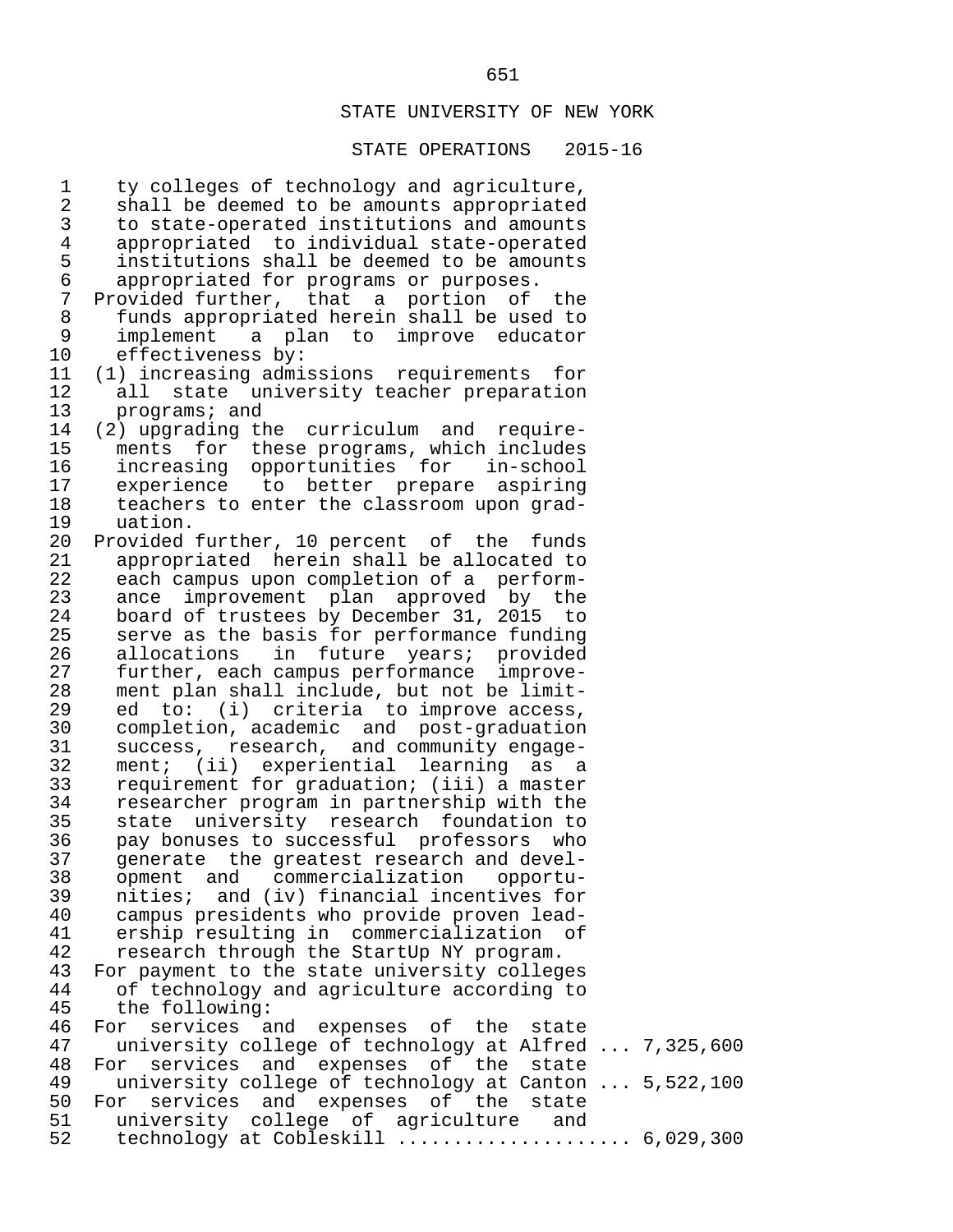| $\mathbf{1}$<br>$\sqrt{2}$<br>$\mathbf{3}$<br>$\,4$<br>5<br>$\epsilon$<br>$\sqrt{ }$<br>$\,8\,$<br>9<br>10<br>11<br>12<br>13 | For services and expenses of the state<br>university college of technology at Delhi  5,663,600<br>For services and expenses of the state<br>university college of technology at Farm-<br>For services and expenses of the state<br>university college of agriculture and<br>technology at Morrisville  7,142,100<br>For services and expenses of the state<br>university college of technology at Utica-<br>Rome/state university polytechnic insti-<br>______________                                                                                                                                                                                                                                                                                                          |
|------------------------------------------------------------------------------------------------------------------------------|---------------------------------------------------------------------------------------------------------------------------------------------------------------------------------------------------------------------------------------------------------------------------------------------------------------------------------------------------------------------------------------------------------------------------------------------------------------------------------------------------------------------------------------------------------------------------------------------------------------------------------------------------------------------------------------------------------------------------------------------------------------------------------|
| 14<br>15                                                                                                                     | UNIVERSITY-WIDE PROGRAMS  131,731,600                                                                                                                                                                                                                                                                                                                                                                                                                                                                                                                                                                                                                                                                                                                                           |
| 16<br>17<br>18                                                                                                               | Special Revenue Funds - Other<br>State University Income Fund<br>State University Revenue Offset Account - 22655                                                                                                                                                                                                                                                                                                                                                                                                                                                                                                                                                                                                                                                                |
| 19                                                                                                                           | STUDENT GRANTS AND LOANS                                                                                                                                                                                                                                                                                                                                                                                                                                                                                                                                                                                                                                                                                                                                                        |
| 20<br>21<br>22<br>23<br>24<br>25<br>26<br>27<br>28<br>29<br>30<br>31<br>32<br>33<br>34<br>35<br>36<br>37<br>38<br>39         | For empire state diversity honors scholar-<br>ships program subject to a university<br>match of equal amount for granting and<br>administration of honor scholarships  621,900<br>For tuition awards to recipients of the<br>Maritime appointments program at SUNY<br>For expenses of the federal Perkins, health<br>professions and nursing student loan<br>programs; the supplemental educational<br>opportunity grant program; and the college<br>For the payment of financial assistance to<br>certain categories of regularly enrolled<br>full-time students at state-operated<br>institutions of the state university of<br>For graduate diversity fellowships  6,039,300<br>services and expenses of providing<br>For<br>services to students with disabilities  544,100 |
| 40                                                                                                                           | OPPORTUNITY AND DIVERSITY PROGRAMS                                                                                                                                                                                                                                                                                                                                                                                                                                                                                                                                                                                                                                                                                                                                              |
| 41<br>42                                                                                                                     | For services and expenses related to the<br>office of diversity and educational equity  591,400                                                                                                                                                                                                                                                                                                                                                                                                                                                                                                                                                                                                                                                                                 |
| 43                                                                                                                           | For services and expenses of the Native                                                                                                                                                                                                                                                                                                                                                                                                                                                                                                                                                                                                                                                                                                                                         |
| 44                                                                                                                           |                                                                                                                                                                                                                                                                                                                                                                                                                                                                                                                                                                                                                                                                                                                                                                                 |
| 45                                                                                                                           | For services and expenses of the trustees                                                                                                                                                                                                                                                                                                                                                                                                                                                                                                                                                                                                                                                                                                                                       |
| 46                                                                                                                           | underrepresented faculty initiative  422,000                                                                                                                                                                                                                                                                                                                                                                                                                                                                                                                                                                                                                                                                                                                                    |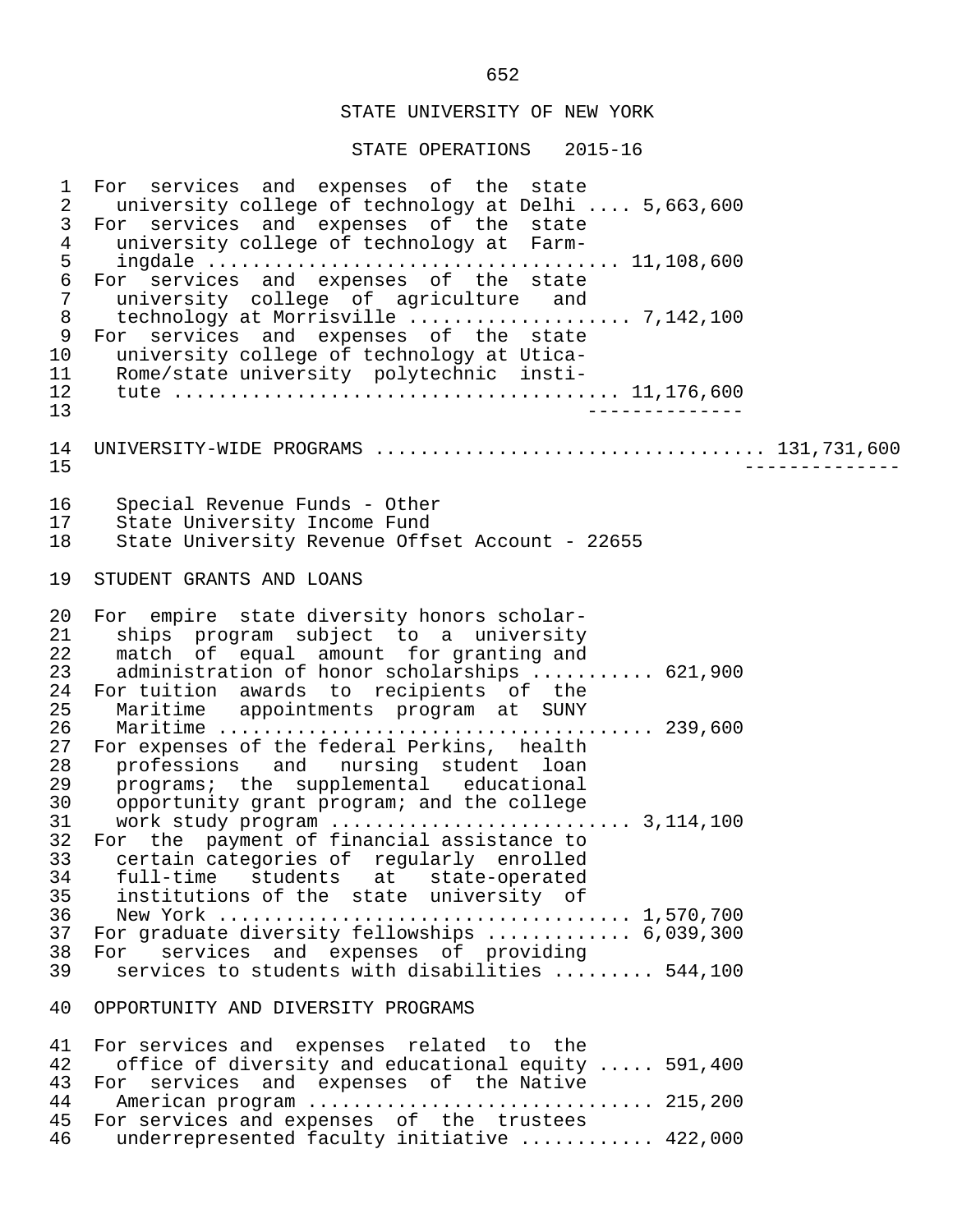| 1              | Educational opportunity programs, for                                                      |
|----------------|--------------------------------------------------------------------------------------------|
| $\overline{2}$ | services and expenses to expand opportu-                                                   |
| 3              | nities in institutions of higher learning                                                  |
| $\overline{4}$ | for the educationally and economically                                                     |
| 5              | disadvantaged in accordance with chapter                                                   |
| 6              | 917 of the laws of 1970, for educational                                                   |
| 7              | opportunity programs on state university                                                   |
| 8              | campuses, a summer program and educational                                                 |
| 9              | opportunity programs in state university                                                   |
| $10 \,$        | community colleges  21,080,000                                                             |
| 11             | For services and expenses related to the                                                   |
| 12             | operation of educational opportunity                                                       |
| 13             | centers and their outreach programs                                                        |
|                |                                                                                            |
| 14             | including, but not limited to, necessary                                                   |
| 15             | programs, services, and financial assist-                                                  |
| 16             | ance, for educationally and economically                                                   |
| 17             | disadvantaged adults, recipients of feder-                                                 |
| 18             | al temporary assistance to needy families                                                  |
| 19             | (TANF) and out-of-school youth who have                                                    |
| 20             | attained the age of 16 years. \$2,000,000                                                  |
| 21             | of this appropriation shall be used for                                                    |
| 22             | the services and expenses related to the                                                   |
| 23             | operation of the ATTAIN lab program. For                                                   |
| 24             | the purpose of this appropriation, the                                                     |
| 25             | term "economically disadvantaged" shall be                                                 |
| 26             | defined as set forth in regulations                                                        |
| 27             | promulgated by the state university  51,036,300                                            |
| 28             | STRATEGIC PRIORITIES AND SYSTEM-WIDE RESOURCES                                             |
|                |                                                                                            |
| 29             | For services and expenses of the empire                                                    |
| 30             | innovation program $\ldots \ldots \ldots \ldots \ldots \ldots \ldots \ldots$ 9,497,400     |
| 31             | For services and expenses of the strategic                                                 |
| 32             | partnership for industrial resurgence in                                                   |
|                | 33 accordance with a plan approved by the                                                  |
|                | 34 director of the budget  1,747,400                                                       |
|                | 35 For services and expenses to promote and                                                |
| 36             | coordinate energy reduction projects, to                                                   |
| 37             | provide an index of the health of New York                                                 |
| 38             | residents and to match health providers to                                                 |
| 39             | communities in need  279,300                                                               |
| 40             | For services and expenses of the Rockefeller                                               |
| 41             |                                                                                            |
| 42             | institute including \$62,400 for the Philip<br>Weinberg senior fellowship and \$82,000 for |
|                |                                                                                            |
| 43             | the statistical yearbook  1,104,200                                                        |
| 44<br>45       |                                                                                            |
|                | For the college of nanoscale science and                                                   |
|                |                                                                                            |
| 46             | For services and expenses of the sea grant                                                 |
| 47             |                                                                                            |
| 48<br>49       | services and expenses related to the<br>For<br>establishment of the central New York cord  |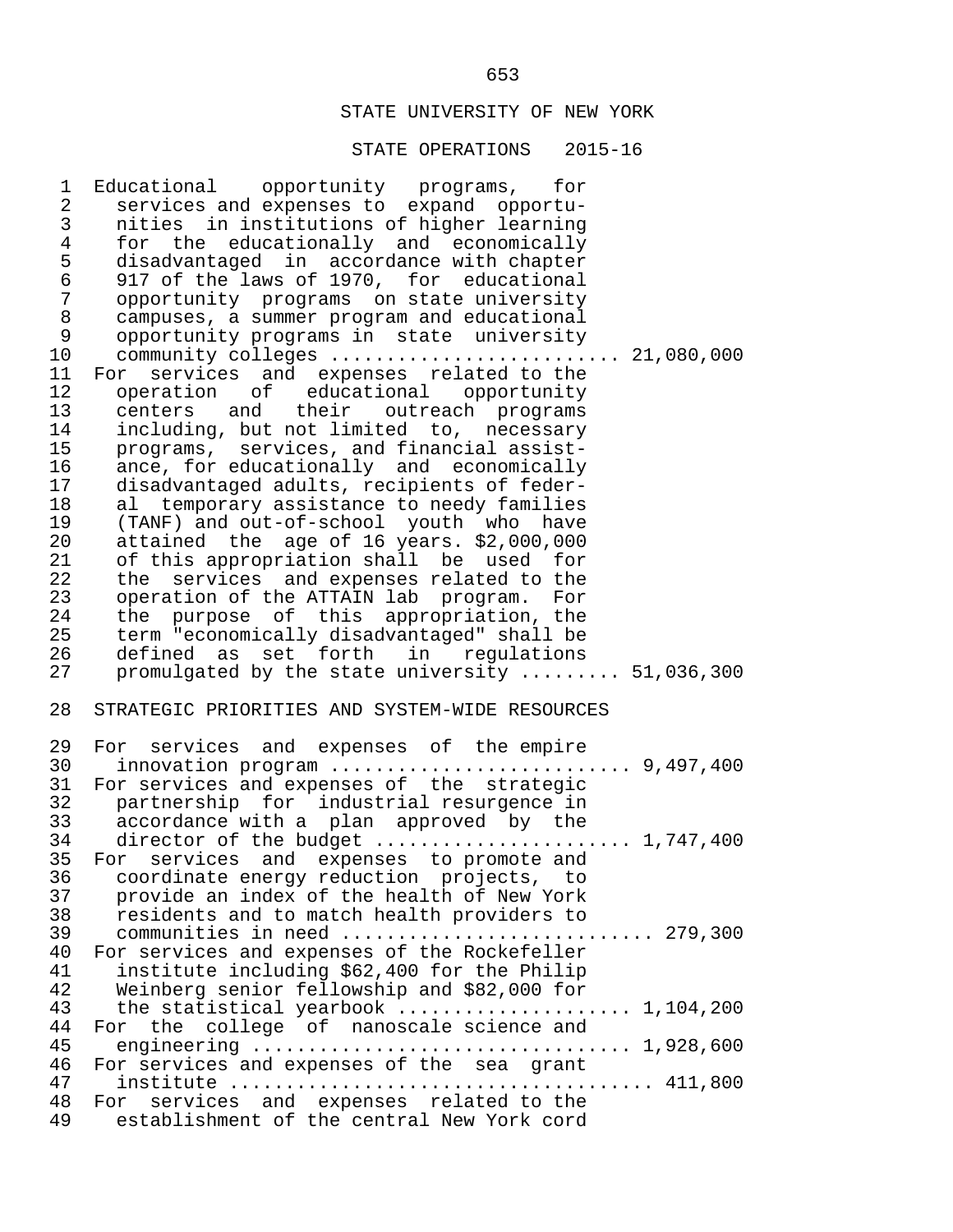#### STATE OPERATIONS 2015-16

1 blood center at the state university<br>2 health-science-center-at-Syracuse 2 health science center at Syracuse .............. 205,600<br>3 For services and expenses related to expand-3 For services and expenses related to expand-<br>4 ing capacity in campus programs for which 4 ing capacity in campus programs for which<br>5 there is a demonstrated economic develop- 5 there is a demonstrated economic develop- 6 ment or public health need ................... 3,164,300 7 For additional services and expenses related 8 to the high need program for expansion of 9 nursing programs. A portion of the funds<br>10 herein appropriated may be transferred to 10 herein appropriated may be transferred to<br>11 the general fund-local assistance account 11 the general fund-local assistance account 12 of the state university of New York to<br>13 accomplish the purposes of this appropri-13 accomplish the purposes of this appropri-<br>14 ation, in accordance with a plan approved 14 ation, in accordance with a plan approved<br>15 by the director of the budget 15 by the director of the budget ................. 1,663,600<br>16 For services and expenses of the small busi-16 For services and expenses of the small busi-<br>17 mess development centers ................ 17 ness development centers ....................... 1,973,200<br>18 For services and expenses to provide 18 For services and expenses to provide<br>19 system-wide-support-to-campuses-for-inter- 19 system-wide support to campuses for inter- 20 national education programs including 21 study abroad, international exchange and<br>22 recruiting international students to 22 recruiting international students to 23 provide additional revenue for campuses to<br>24 increase in-state resident enrollment .... 24 increase in-state resident enrollment ........ 1,800,000<br>25 For services and expenses to provide faculty 25 For services and expenses to provide faculty<br>26 and staff development for state-operated 26 and staff development for state-operated<br>27 and community colleges .................... 27 and community colleges ......................... 360,400 28 For expenses for the purpose of providing<br>29 students access to the benefits of use of 29 students access to the benefits of use of<br>30 computer technology to achieve academic 30 computer technology to achieve academic<br>31 excellence through innovative instruction, 31 excellence through innovative instruction,<br>32 including Open SUNY ....................... 32 including Open SUNY ............................... 1,607,700<br>33 For services and expenses to improve the 33 For services and expenses to improve the<br>34 educational pipeline, including the Urban 34 educational pipeline, including the Urban<br>35 Teacher Center in New York City 35 Teacher Center in New York City ................ 435,600<br>36 For academic equipment replacement ............ 4,373,200 36 For academic equipment replacement ............. 4,373,200<br>37 For services and expenses related to the 37 For services and expenses related to the<br>38 operation of child care-centers for the 38 operation of child care centers for the<br>39 benefit of students at the state operated 39 benefit of students at the state operated<br>40 campuses and programs of the state univer-40 campuses and programs of the state univer-<br>41 sity of New York, subject to a provision 41 sity of New York, subject to a provision<br>42 for matching funds of at least 35 percent 42 for matching funds of at least 35 percent<br>43 from non-state sources ................... from non-state sources  $\dots\dots\dots\dots\dots\dots\dots$ . 1,567,800 44 For tuition reimbursement for community<br>45 collegeemployees......................... 45 college employees .............................. 116,700 46 For teacher education and support, by<br>47 tuition reimbursement or otherexpendi-47 tuition reimbursement or other expendi-<br>48 tures in support of the clinical prepara- 48 tures in support of the clinical prepara- 49 tion of teachers ............................. 2,050,000 50 For services and expenses of the university<br>51 computer center, including the telecommu-51 computer center, including the telecommu-<br>52 nications network and Open SUNY ......... nications network and Open SUNY  $\ldots$ ........... 4,764,400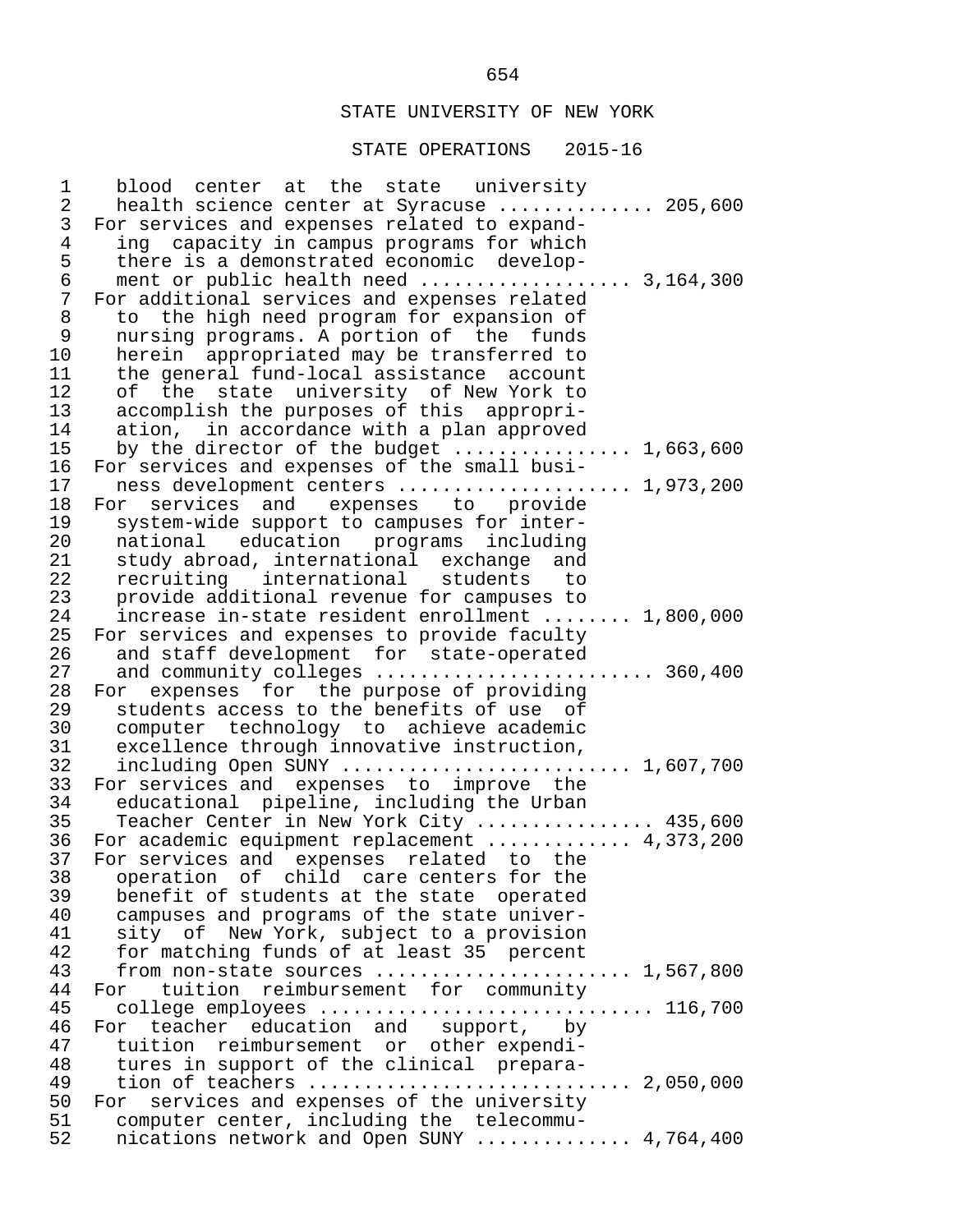| $\mathbf 1$<br>2<br>$\mathfrak{Z}$<br>$\overline{4}$<br>5<br>$\epsilon$<br>$\overline{7}$<br>8<br>9<br>10<br>11<br>12<br>13<br>14<br>15<br>16<br>17<br>18<br>19 | For services and expenses of the library and<br>educational technology programs, including<br>expenses of university-wide student<br>For<br>For services and expenses of the library<br>For services and expenses of the adminis-<br>tration of charter schools  848,600<br>For services and expenses of multimedia<br>services, including the New York Network  118,500<br>For services and expenses of the New York<br>state veterinary college at Cornell  250,000<br>For the services and expenses of staffing<br>and research faculty at the state univer-<br>sity polytechnic institute  500,000<br>___________<br>Subtotal - university-wide programs $131,731,600$<br>==============                                                                                                                                                                                                                                                                                                                                                                                                                                      |  |
|-----------------------------------------------------------------------------------------------------------------------------------------------------------------|-----------------------------------------------------------------------------------------------------------------------------------------------------------------------------------------------------------------------------------------------------------------------------------------------------------------------------------------------------------------------------------------------------------------------------------------------------------------------------------------------------------------------------------------------------------------------------------------------------------------------------------------------------------------------------------------------------------------------------------------------------------------------------------------------------------------------------------------------------------------------------------------------------------------------------------------------------------------------------------------------------------------------------------------------------------------------------------------------------------------------------------|--|
| 20<br>21                                                                                                                                                        |                                                                                                                                                                                                                                                                                                                                                                                                                                                                                                                                                                                                                                                                                                                                                                                                                                                                                                                                                                                                                                                                                                                                   |  |
| 22<br>23<br>24                                                                                                                                                  | Special Revenue Funds - Other<br>State University Income Fund<br>State University Revenue Offset Account - 22655                                                                                                                                                                                                                                                                                                                                                                                                                                                                                                                                                                                                                                                                                                                                                                                                                                                                                                                                                                                                                  |  |
| 25<br>26<br>27<br>28<br>29<br>30<br>31<br>32<br>33<br>34<br>35<br>36<br>37<br>38<br>39<br>40<br>41<br>42<br>43<br>44<br>45<br>46<br>47<br>48<br>49              | For services and expenses for system admin-<br>istration, including minority and women<br>business enterprise contracting<br>and<br>purchasing and the internal and independ-<br>ent audit programs.<br>Provided further, \$18,000,000 of this appro-<br>priation shall be allocated to campuses<br>upon completion of an approved performance<br>improvement plan and pursuant to a method-<br>ology approved by the board of trustees;<br>provided, further, the amount apportioned<br>under such methodology for a campus that<br>fails to complete an approved performance<br>improvement plan by December 31,<br>2015<br>shall be reallocated among campuses with<br>approved performance improvement plans in<br>both the state university of New York and<br>the city university of New York pursuant<br>to an allocation plan developed by the<br>director of the division of the budget.<br>Provided further, that a portion of the<br>amounts appropriated herein shall be used<br>establish regional state university of<br>to<br>New York community college councils to<br>align the operations of community colleges |  |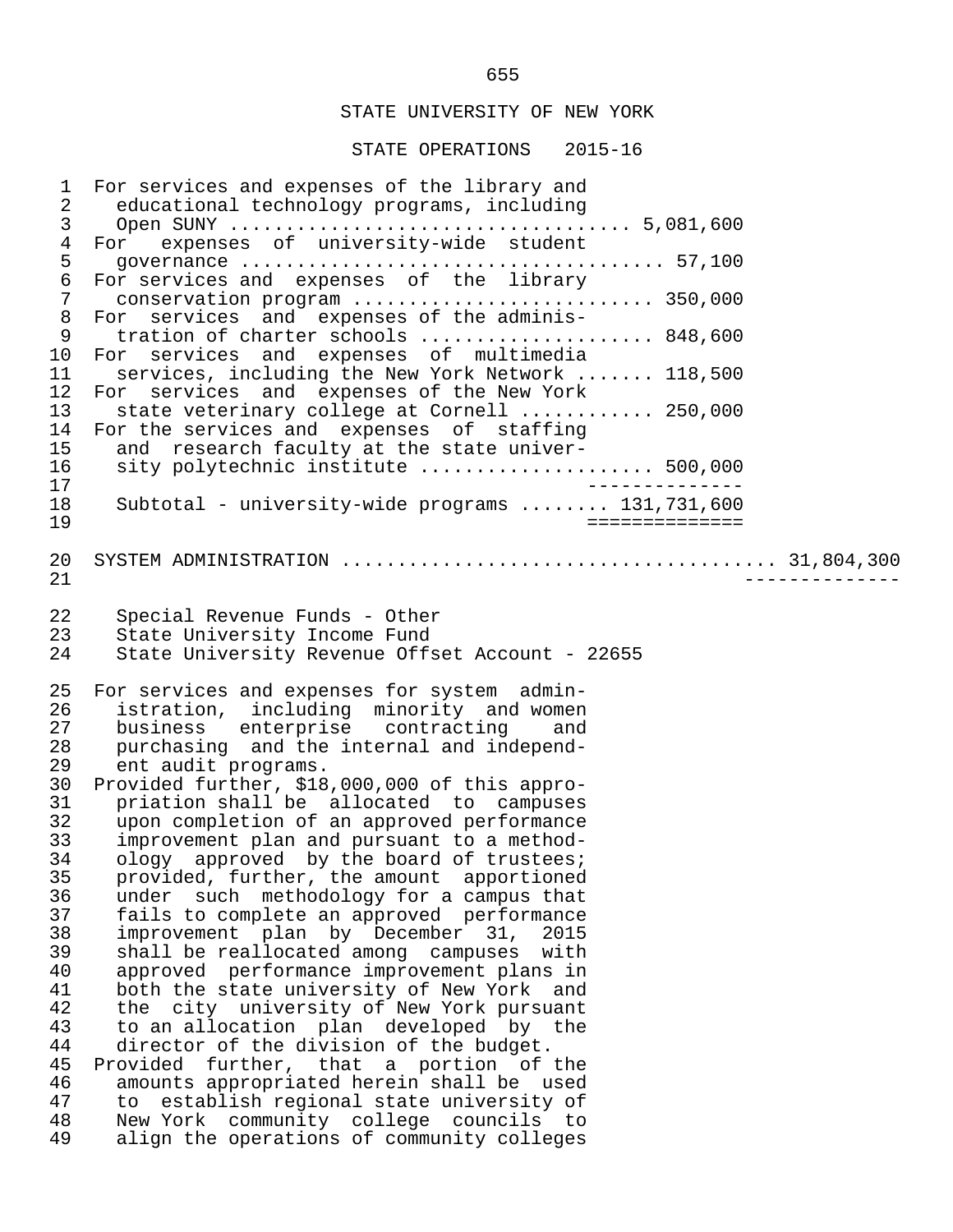#### STATE OPERATIONS 2015-16

1 outside of the city of New York within<br>2 each of the state economic development 2 each of the state economic development<br>3 regions; provided, further, that members 3 regions; provided, further, that members<br>4 of the councils shall be appointed by the 4 of the councils shall be appointed by the<br>5 chancellor of the state university of New 5 chancellor of the state university of New<br>6 York and the chair of each council will be 6 York and the chair of each council will be 7 one of the constituent community college<br>8 presidents; provided, further, under the 8 presidents; provided, further, under the<br>9 oversight of the chancellor, the work of 9 oversight of the chancellor, the work of<br>10 each council shall: (i) set program devel-10 each council shall: (i) set program devel-<br>11 opment and transfer goals on a regional 11 opment and transfer goals on a regional<br>12 basis; (ii) align education and training 12 basis; (ii) align education and training<br>13 program offerings to regional economic 13 program offerings to regional economic<br>14 development activities; and (iii) estab-14 development activities; and (iii) estab-<br>15 lish goals to improve student outcomes. 15 lish goals to improve student outcomes.<br>16 Provided further, the chancellor of 16 Provided further, the chancellor of the<br>17 state university of New York and the chan-17 state university of New York and the chan-<br>18 cellor of the city university of New York 18 cellor of the city university of New York<br>19 shall jointly develop a back office 19 shall jointly develop a back office 20 consolidation plan to expeditiously 21 combine administrative functions between<br>22 the two university systems including, but 22 the two university systems including, but<br>23 not limited to, human resources, financial 23 not limited to, human resources, financial<br>24 management, and information technology 24 management, and information technology<br>25 services and submit such plan, with imple-25 services and submit such plan, with imple-<br>26 mentation timelines, to the state univer-26 mentation timelines, to the state univer-<br>27 sity trustees, the city university trus-27 sity trustees, the city university trus-<br>28 tees, and shall submit the plan for 28 tees, and shall submit the plan for<br>29 approval by the director of the division 29 approval by the director of the division<br>30 of the budget on or before November 1, 30 of the budget on or before November 1, 31 2015 ........................................ 31,804,300 32 -------------- 33 Total of state-operated institutions general 34 operating schedule ............................. 857,730,500<br>-------------- 35 -------------- 36 Special Revenue Funds - Other 37 State University Income Fund<br>38 State University Revenue Offs State University Revenue Offset Account - 22655 39 For services and expenses of state universi-<br>40 ty operations supported in whole or in 40 ty operations supported in whole or in<br>41 part by tuition. Notwithstanding section 41 part by tuition. Notwithstanding section<br>42 23 of the public lands law, expenditures 42 23 of the public lands law, expenditures<br>43 from this appropriation may include the 43 from this appropriation may include the<br>44 proceeds deposited from the sale of 44 proceeds deposited from the sale of<br>45 surplus state university property ....... 45 surplus state university property ........ 1,823,158,800 46 -------------- 47 Total gross operating - state-operated<br>48 institutions support ..................... 48 institutions support ..................... 2,680,889,300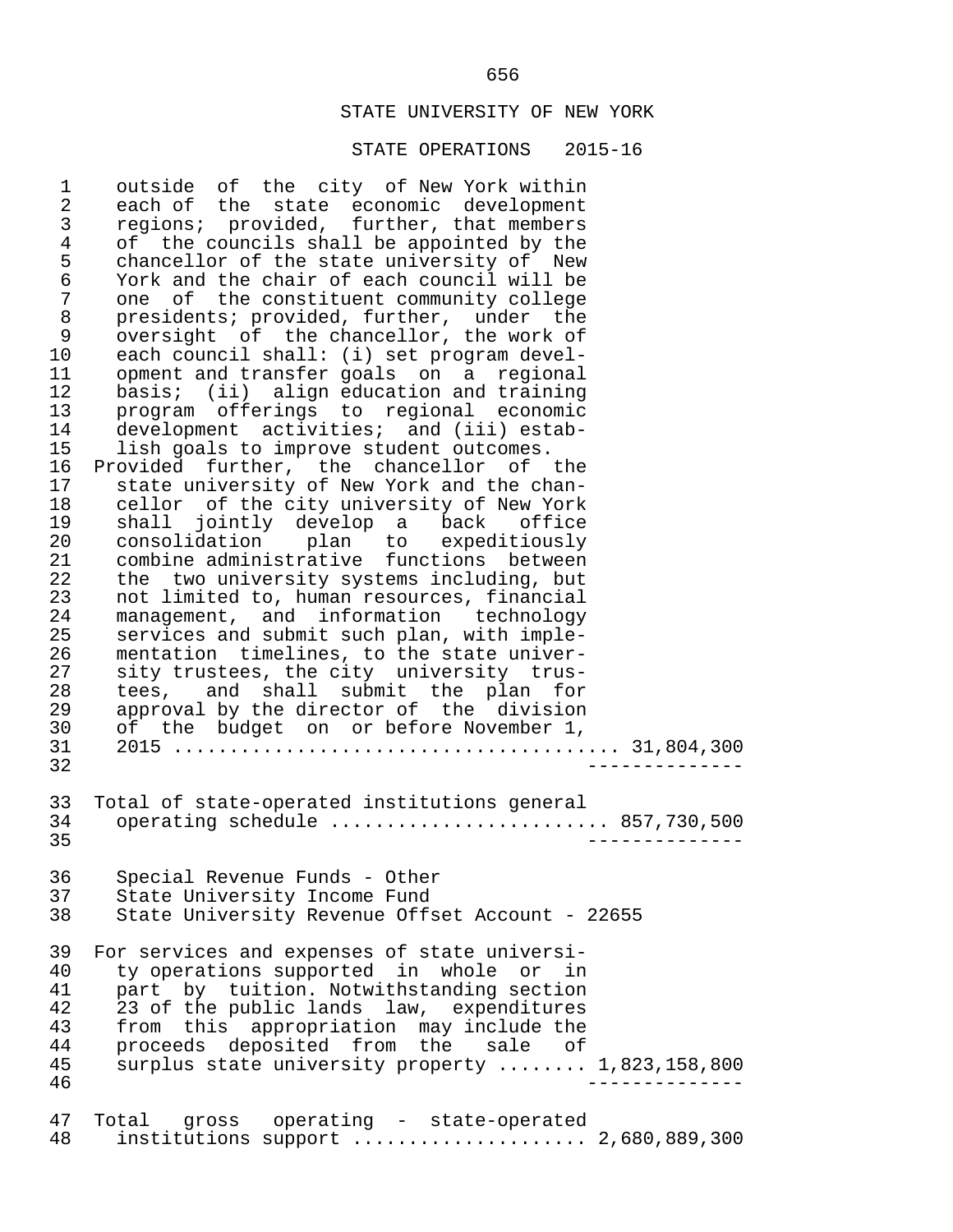STATE OPERATIONS 2015-16

 1 -------------- 2 STATE UNIVERSITY STATUTORY AND CONTRACT COLLEGES ........... 129,319,800 3 -------------- 4 Special Revenue Funds - Other<br>5 State University Income Fund 5 State University Income Fund<br>6 State University Revenue Off 6 State University Revenue Offset Account - 22655 7 For payment to the statutory or contract 8 colleges, as defined by subdivision 3 of<br>9 section 350 of the education law. 9 section 350 of the education law.<br>10 Notwithstanding any law-to-the-contrary. 10 Notwithstanding any law to the contrary,<br>11 the separate amounts appropriated herein 11 the separate amounts appropriated herein<br>12 for the statutory and contract colleges 12 for the statutory and contract colleges<br>13 may not be decreased by transfer or inter-13 may not be decreased by transfer or inter-<br>14 change with appropriations made for 14 change with appropriations made for<br>15 doctoral and health science campuses, 15 doctoral and health science campuses,<br>16 state university colleges, state universi-16 state university colleges, state universi-<br>17 ty colleges of technology and agriculture 17 ty colleges of technology and agriculture<br>18 or system administration. 18 or system administration.<br>19 For services and expenses of 19 For services and expenses of the New York<br>20 state college of Ceramics - Alfred Univer- 20 state college of Ceramics - Alfred Univer- 21 sity ......................................... 8,088,100 22 For services and expenses of the New York<br>23 state statutory colleges - Cornell univer- 23 state statutory colleges - Cornell univer- 24 sity ........................................ 78,913,000 25 For services and expenses to support<br>26 research conducted at the-New-York-state 26 research conducted at the New York state<br>27 veterinary college at Cornell into canine 27 veterinary college at Cornell into canine<br>28 diseases affecting humans and animals .... 28 diseases affecting humans and animals .......... 138,000<br>29 For Cornell land scrip ............................ 35.000 For Cornell land scrip .................................. 35,000 30 For services and expenses related to<br>31 programs that support-Cornell-university's 31 programs that support Cornell university's 32 federal land grant mission .................. 42,145,700 33 -------------- 34 Amount available - New York statutory 35 colleges - Cornell University ............ 121,231,700 36 -------------- 37 Total of statutory and contract colleges<br>38 Support ................................. 38 support .................................... 129,319,800 39 -------------- 40 Total gross operating - state-operated<br>41 institutions and statutory and contract 41 institutions and statutory and contract<br>42 college support 42 college support .......................... 2,810,209,100 43 -------------- 44 GENERAL INCOME REIMBURSABLE ................................ 837,800,000 45 --------------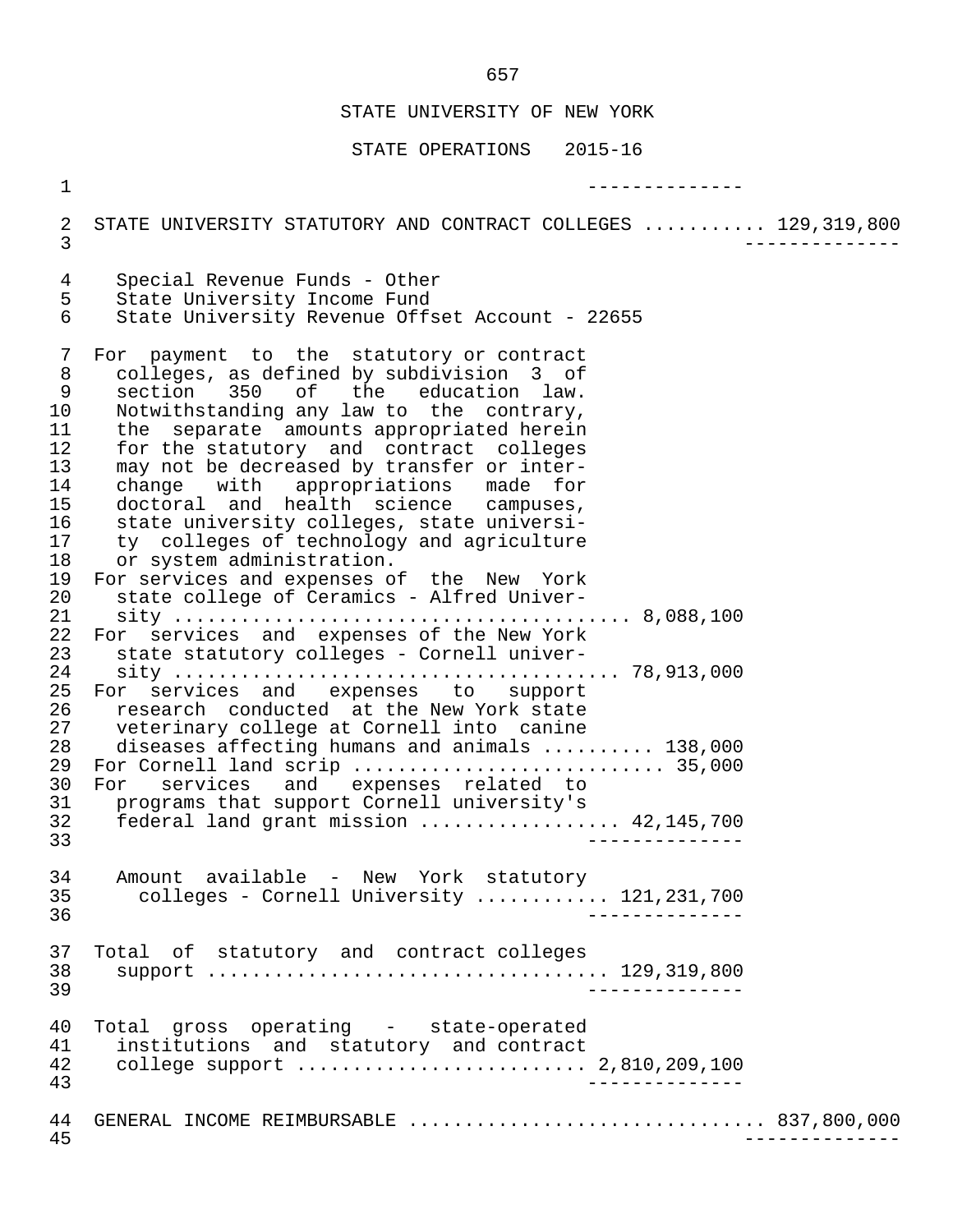STATE OPERATIONS 2015-16

 1 Special Revenue Funds - Other 2 State University Income Fund<br>3 State University General In 3 State University General Income Reimbursable Account - 22653 5 For services and expenses of activities<br>6 supported in whole or in part by user fees 6 supported in whole or in part by user fees 7 and other charges ................................ 837,800,000<br>8 8 -------------- 9 HOSPITAL INCOME REIMBURSABLE ............................. 2,641,500,000 10 -------------- 11 Special Revenue Funds - Other<br>12 State University Income Fund 12 State University Income Fund<br>13 State University Hospitals In 13 State University Hospitals Income Reimbursable Account -  $14$  22656 22656 15 For services and expenses of the state<br>16 university of New York hospitals at Stony 16 university of New York hospitals at Stony<br>17 Brook, Brooklyn, and Syracuse, including 17 Brook, Brooklyn, and Syracuse, including<br>18 fringe benefits and other operational 18 fringe benefits and other operational 19 expenses ................................. 2,541,500,000 20 -------------- 21 Program account subtotal ............... 2,541,500,000 22 -------------- 23 Special Revenue Funds - Other<br>24 State University Income Fund 24 State University Income Fund<br>25 State University-wide Hospi 25 State University-wide Hospital Reimbursable Account - 26 22658 27 For services and expenses of hospital activ-<br>28 ities supported in whole or in part by 28 ities supported in whole or in part by<br>29 user fees and other charges 29 user fees and other charges ................... 100,000,000<br>--------------30<br>31 - Program account subtotal expressions of the 000,000 31 Program account subtotal ................. 100,000,000 32 -------------- 33 LONG ISLAND VETERANS' HOME REIMBURSABLE ...................... 46,622,000<br>34 34 -------------- 35 Special Revenue Funds - Other 36 State University Income Fund<br>37 Long Island Veterans' Home A Long Island Veterans' Home Account - 22652 38 For services and expenses related to opera- 39 tion of the Long Island veterans' home ...... 46,622,000 40 -------------- 41 TUITION REIMBURSABLE ....................................... 151,900,000 42 --------------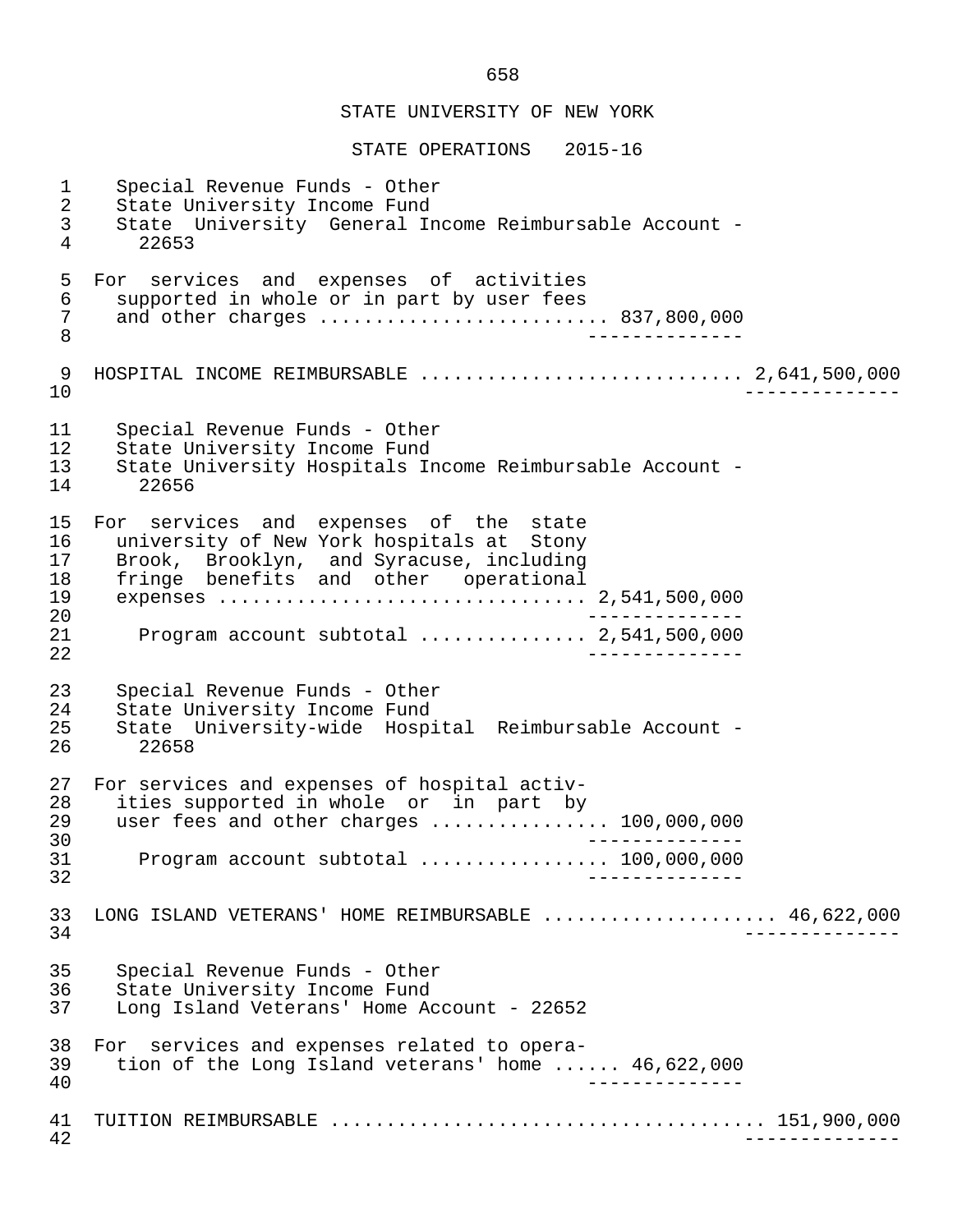| $\mathbf{1}$<br>$\overline{2}$<br>$\overline{3}$                                                        | Special Revenue Funds - Other<br>State University Income Fund<br>SUNY Tuition Reimbursable Account - 22659                                                                                                                                                                                                                                                                                                                                                     |
|---------------------------------------------------------------------------------------------------------|----------------------------------------------------------------------------------------------------------------------------------------------------------------------------------------------------------------------------------------------------------------------------------------------------------------------------------------------------------------------------------------------------------------------------------------------------------------|
| $\overline{4}$<br>5<br>$\epsilon$<br>$\sqrt{ }$<br>$\,8\,$<br>$\mathsf 9$<br>10<br>11<br>12<br>13<br>14 | For services and expenses of activities<br>supported in whole or in part by tuition<br>and related academic fees. This appropri-<br>ation shall be available for expenditure<br>upon approval by the director of the budg-<br>et of an annual plan submitted by the<br>university to the director of the budget<br>and the chairmen of the senate finance<br>committee and the assembly ways and means<br>committee on or before October 15, 2015  151,900,000 |
| 15<br>16                                                                                                | Total special revenue funds - other $6,865,431,100$                                                                                                                                                                                                                                                                                                                                                                                                            |
| 17                                                                                                      | INTERNAL SERVICE FUNDS                                                                                                                                                                                                                                                                                                                                                                                                                                         |
| 18<br>19                                                                                                |                                                                                                                                                                                                                                                                                                                                                                                                                                                                |
| 20<br>21<br>22                                                                                          | Internal Service Fund<br>Agencies Internal Service Fund<br>Banking Services Account - 55057                                                                                                                                                                                                                                                                                                                                                                    |
| 23<br>24<br>25                                                                                          | For services and expenses in connection with<br>the purchase of banking services  20,600,000                                                                                                                                                                                                                                                                                                                                                                   |
| 26<br>27                                                                                                | Total internal service fund  20,600,000                                                                                                                                                                                                                                                                                                                                                                                                                        |
|                                                                                                         |                                                                                                                                                                                                                                                                                                                                                                                                                                                                |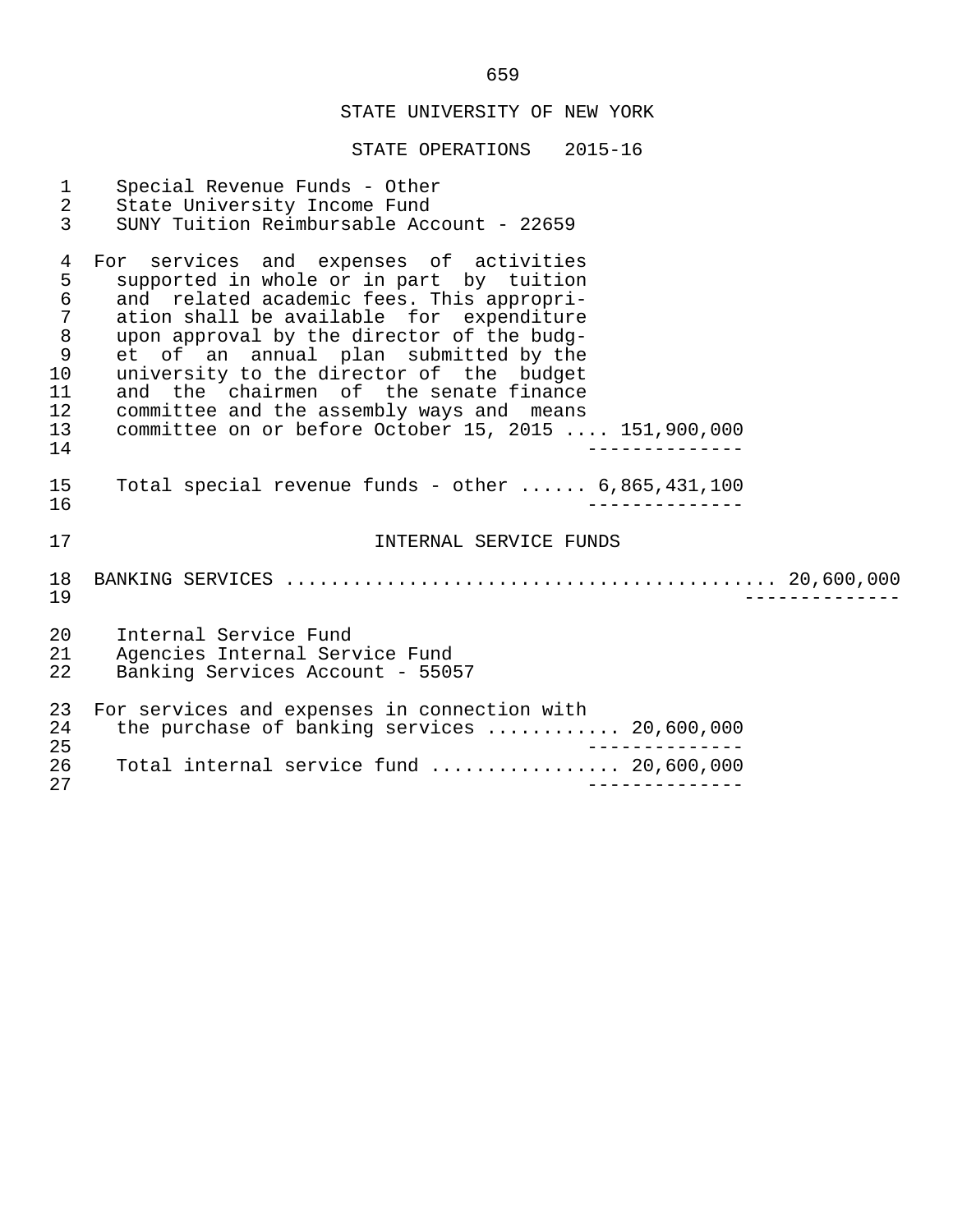# STATE OPERATIONS - REAPPROPRIATIONS 2015-16

| $\mathbf 1$                      | STUDENT AID                                                                                                                                                                                                                                                                                    |
|----------------------------------|------------------------------------------------------------------------------------------------------------------------------------------------------------------------------------------------------------------------------------------------------------------------------------------------|
| $\overline{a}$<br>3<br>4         | Special Revenue Funds - Federal<br>Federal Education Fund<br>College Work Study Account - 25218                                                                                                                                                                                                |
| 5<br>6<br>7<br>8<br>9<br>10      | By chapter 50, section 1, of the laws of 2014:<br>For services and expenses, including grants, relating to the federal<br>supplemental educational opportunity grant program<br>For services and expenses related to the federal college work study<br>program $13,000,000$ (re. \$10,218,000) |
| 11<br>12<br>13<br>14<br>15<br>16 | By chapter 50, section 1, of the laws of 2013:<br>For services and expenses, including grants, relating to the federal<br>supplemental educational opportunity grant program<br>For services and expenses related to the federal college work study<br>program $15,000,000$ (re. \$5,696,000)  |
| 17<br>18<br>19                   | Special Revenue Funds - Federal<br>Federal Education Fund<br>College Work Study Account                                                                                                                                                                                                        |
| 20<br>21<br>22<br>23<br>24<br>25 | By chapter 50, section 1, of the laws of 2012:<br>For services and expenses, including grants, relating to the federal<br>supplemental educational opportunity grant program<br>For services and expenses related to the federal college work study<br>program $15,000,000$ (re. \$4,947,000)  |
| 26<br>27<br>28<br>29<br>30<br>31 | By chapter 50, section 1, of the laws of 2011:<br>For services and expenses, including grants, relating to the federal<br>supplemental educational opportunity grant program<br>For services and expenses related to the federal college work study<br>program $15,000,000$ (re. \$4,869,000)  |
| 32<br>33<br>34<br>35<br>36<br>37 | By chapter 53, section 1, of the laws of 2010:<br>For services and expenses, including grants, relating to the federal<br>supplemental educational opportunity grant program<br>For services and expenses related to the federal college work study<br>program $15,000,000$ (re. \$4,557,000)  |
| 38<br>39<br>40                   | Special Revenue Funds - Federal<br>Federal Education Fund<br>Federal Teach Grant Aid Account - 25215                                                                                                                                                                                           |
| 41<br>42<br>43                   | By chapter 50, section 1, of the laws of 2014:<br>For services and expenses, including grants, related to the federal<br>teach grant aid program $20,000,000$ (re. \$18,230,000)                                                                                                               |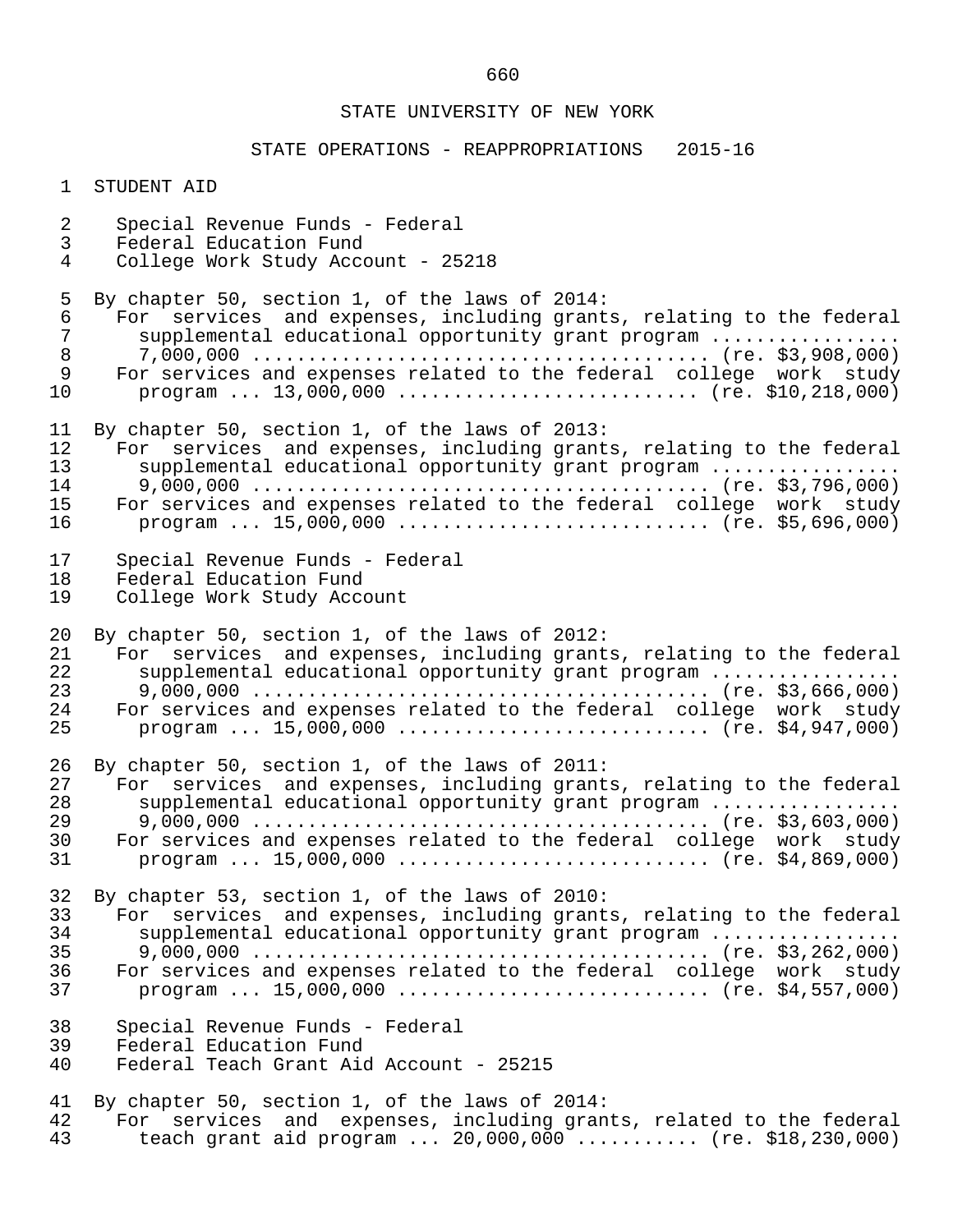#### STATE OPERATIONS - REAPPROPRIATIONS 2015-16

1 By chapter 50, section 1, of the laws of 2013:<br>2 For services and expenses, including gran 2 For services and expenses, including grants, related to the federal<br>3 teach grant aid program ... 28,000,000 ........... (re. \$24,082,000) teach grant aid program ...  $28,000,000$  ........... (re. \$24,082,000) 4 Special Revenue Funds - Federal 5 Federal Education Fund<br>6 Federal Teach Grant Aio Federal Teach Grant Aid Account 7 By chapter 50, section 1, of the laws of 2012: 8 For services and expenses, including grants, related to the federal<br>9 teach grant aid program ... 28.000.000 .......... (re. \$23.549.000) teach grant aid program ... 28,000,000 ........... (re. \$23,549,000) 10 By chapter 50, section 1, of the laws of 2011:<br>11 For services and expenses, including gran 11 For services and expenses, including grants, related to the federal<br>12 teach grant aid program ... 28.000.000 ........... (re. \$22.444.000) teach grant aid program ...  $28,000,000$  ........... (re. \$22,444,000) 13 By chapter 53, section 1, of the laws of 2010:<br>14 For services and expenses, including grants, 14 For services and expenses, including grants, related to the federal<br>15 teach grant aid program ... 28,000,000 ........... (re. \$22,357,000) teach grant aid program ...  $28,000,000$  ........... (re. \$22,357,000) 16 Special Revenue Funds - Federal 17 Federal Education Fund<br>18 Irag and Afghanistan Se Iraq and Afghanistan Service Award Account - 25218 19 By chapter 50, section 1, of the laws of 2014: 20 For services and expenses related to the federal scholarship for indi-<br>21 Siduals whose parents served in Irag or Afghanistan after September 21 viduals whose parents served in Iraq or Afghanistan after September 22 11, 2001 ... 100,000 ................................ (re. \$100,000) 23 Special Revenue Funds - Federal 24 Federal Education Fund<br>25 SUNY Academic Competit: SUNY Academic Competitiveness Grants Program Account 26 By chapter 53, section 1, of the laws of 2010:<br>27 For services and expenses, including grants, 27 For services and expenses, including grants, related to the federal<br>28 academic competitiveness grant program .............................. 28 academic competitiveness grant program ............................. 29 15,000,000 ........................................ (re. \$2,808,000) 30 For services and expenses, including grants, related to the federal<br>31 Thational science and mathematics access to retain talent (SMART) 31 national science and mathematics access to retain talent (SMART)<br>32 qrant program ... 15,000,000 ....................... (re. \$2,590,000) grant program ... 15,000,000 ........................ (re. \$2,590,000) 33 Special Revenue Funds - Federal<br>34 Federal Education Fund 34 Federal Education Fund 35 SUNY Pell Program Account - 25218 36 By chapter 50, section 1, of the laws of 2014:<br>37 For services and expenses, including gran 37 For services and expenses, including grants, related to the federal<br>38 Pell grant program ... 375,000,000 .............. (re. \$222,769,000) Pell grant program ... 375,000,000 .............. (re. \$222,769,000) 39 By chapter 50, section 1, of the laws of 2013:<br>40 For services and expenses, including grants, 40 For services and expenses, including grants, related to the federal<br>41 Pell grant program ... 375,000,000 ............... (re. \$96,045,000) Pell grant program ... 375,000,000 ............... (re. \$96,045,000)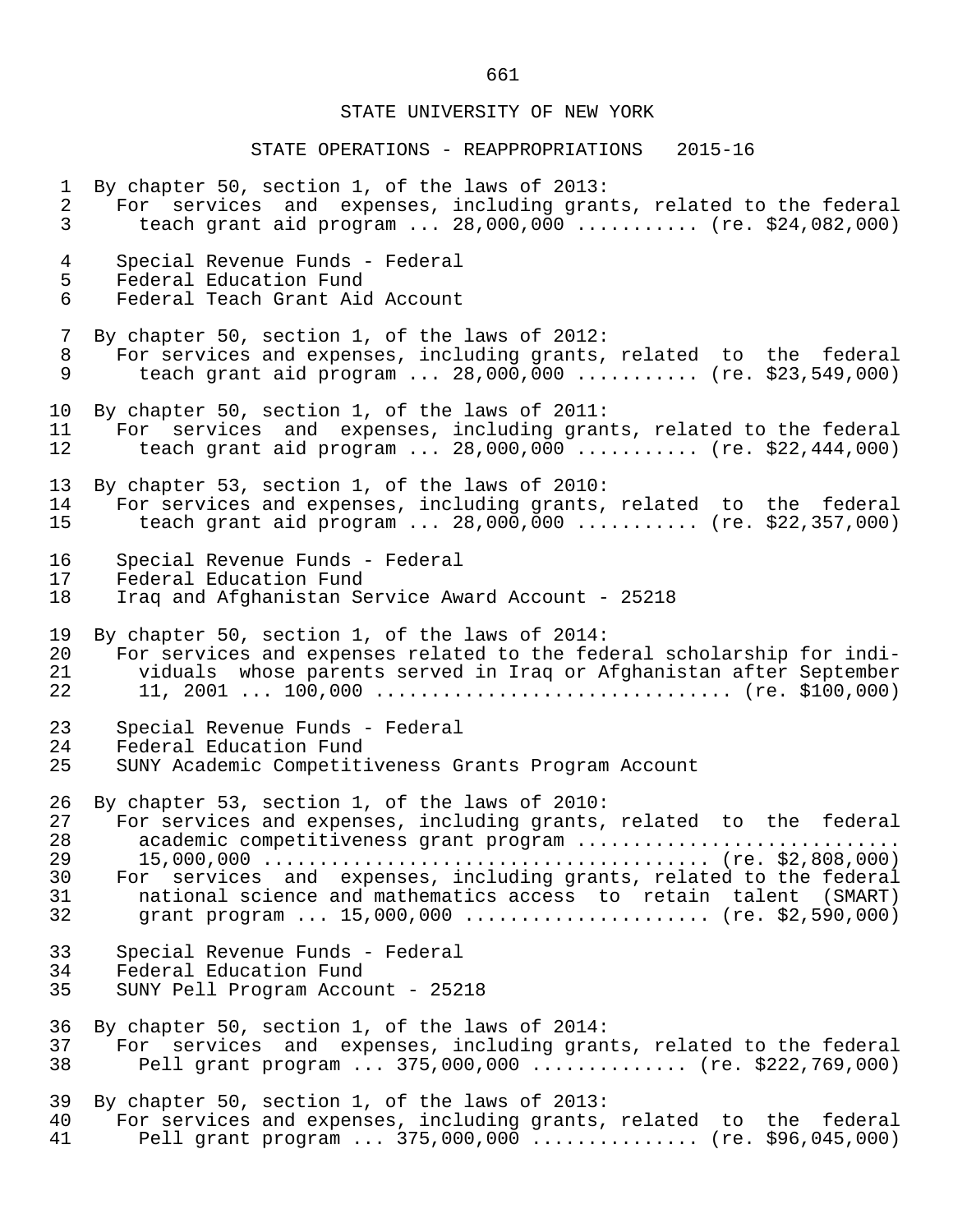# STATE OPERATIONS - REAPPROPRIATIONS 2015-16

| $\mathbf 1$    | By chapter 50, section 1, of the laws of 2012:                        |
|----------------|-----------------------------------------------------------------------|
| $\overline{a}$ | For services and expenses, including grants, related to the federal   |
| $\mathsf{3}$   | Pell grant program $375,000,000$ (re. \$105,320,000)                  |
| $\overline{4}$ | By chapter 50, section 1, of the laws of 2011:                        |
| 5              | For services and expenses, including grants, related to the federal   |
| 6              | Pell grant program  310,000,000  (re. \$43,839,000)                   |
| 7              | By chapter 53, section 1, of the laws of 2010:                        |
| 8              | For services and expenses, including grants, related to the federal   |
| 9              | Pell grant program  235,000,000  (re. \$1,854,000)                    |
| 10             | Special Revenue Funds - Federal                                       |
| 11             | Federal Health and Human Services Fund                                |
| 12             | Federal Scholarship Account - 25114                                   |
| 13             | By chapter 50, section 1, of the laws of 2014:                        |
| 14             | For services and expenses related to the federal scholarship for      |
| 15             | disadvantaged students program  500,000  (re. \$500,000)              |
| 16             | By chapter 50, section 1, of the laws of 2013:                        |
| 17             | For services and expenses related to the federal scholarship for      |
| 18             | disadvantaged students program $1,500,000$ (re. \$1,500,000)          |
| 19             | Special Revenue Funds - Federal                                       |
| 20             | Federal Health and Human Services Fund                                |
| 21             | Federal Scholarship Account                                           |
| 22             | By chapter 50, section 1, of the laws of 2012:                        |
| 23             | For services and expenses related to the federal scholarship for      |
| 24             | disadvantaged students program $1,500,000$ (re. \$1,487,000)          |
| 25             | By chapter 50, section 1, of the laws of 2011:                        |
| 26             | For services and expenses related to the federal scholarship for      |
| 27             | disadvantaged students program $1,500,000$ (re. \$1,238,000)          |
| 28             | By chapter 53, section 1, of the laws of 2010:                        |
| 29             | For services and expenses related to the federal scholarship for      |
| 30             | disadvantaged students program $1,500,000$ (re. \$993,000)            |
| 31             | GENERAL INCOME REIMBURSABLE                                           |
| 32             | Special Revenue Funds - Other                                         |
| 33             | State University Income Fund                                          |
| 34             | State University General Income Reimbursable Account - 22653          |
| 35             | By chapter 50, section 1, of the laws of 2014:                        |
| 36             | For services and expenses of activities supported in whole or in part |
| 37             | by user fees and other charges                                        |
| 38             |                                                                       |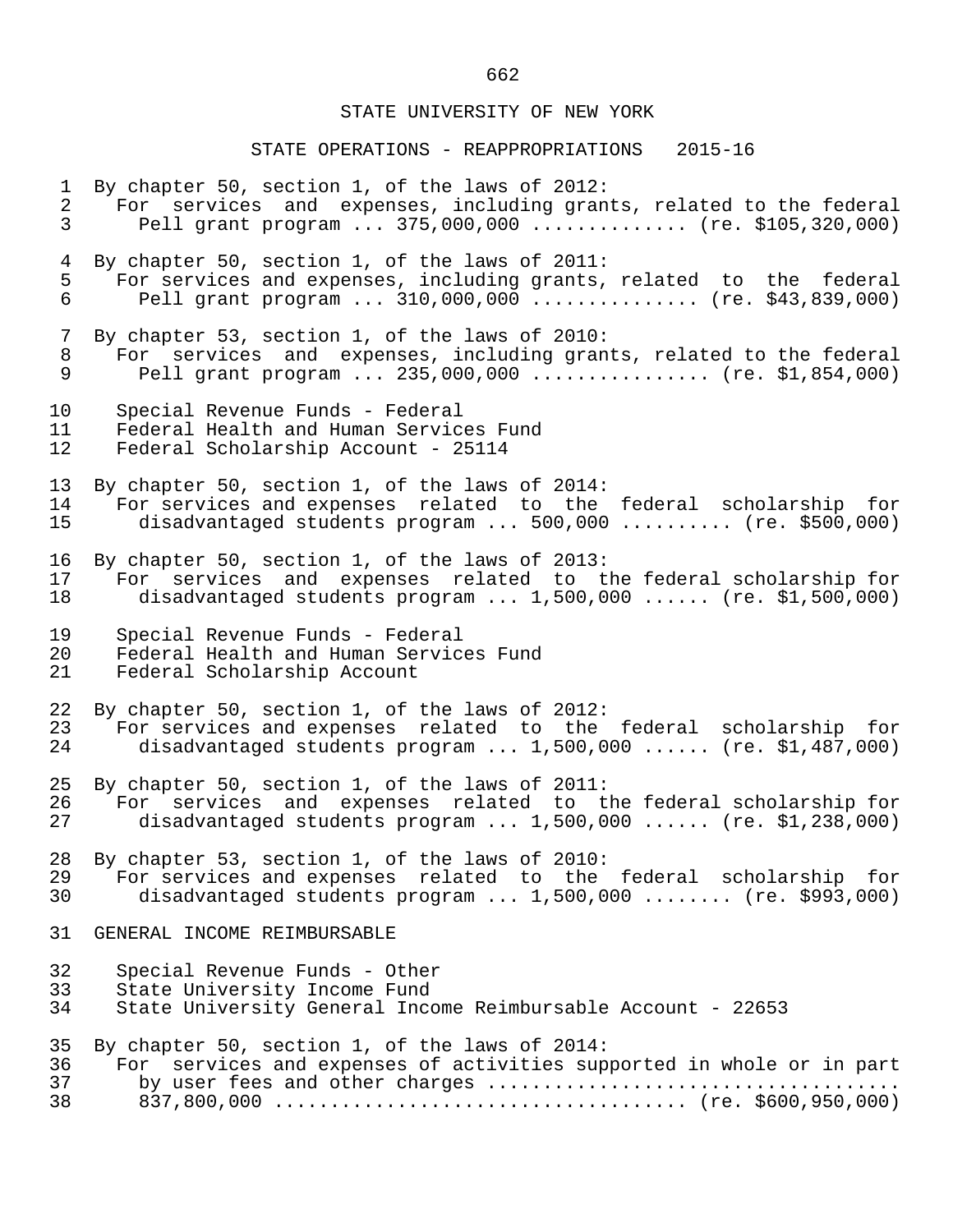STATEWIDE FINANCIAL SYSTEM

STATE OPERATIONS 2015-16

1 For payment according to the following schedule:

| 2                                                                                |                                                                                                                                                                                                                                                                                                                                                                                                                                                                                                                                                                                                                     |                                 | APPROPRIATIONS REAPPROPRIATIONS   |
|----------------------------------------------------------------------------------|---------------------------------------------------------------------------------------------------------------------------------------------------------------------------------------------------------------------------------------------------------------------------------------------------------------------------------------------------------------------------------------------------------------------------------------------------------------------------------------------------------------------------------------------------------------------------------------------------------------------|---------------------------------|-----------------------------------|
| 3                                                                                | General Fund                                                                                                                                                                                                                                                                                                                                                                                                                                                                                                                                                                                                        | . 30,137,000<br>--------------- | $\overline{0}$<br>--------------- |
| 4<br>5<br>6                                                                      |                                                                                                                                                                                                                                                                                                                                                                                                                                                                                                                                                                                                                     | ====================            | $\Omega$<br>================      |
| 7                                                                                | <b>SCHEDULE</b>                                                                                                                                                                                                                                                                                                                                                                                                                                                                                                                                                                                                     |                                 |                                   |
| 8<br>9                                                                           | STATEWIDE FINANCIAL SYSTEM PROGRAM  30,137,000                                                                                                                                                                                                                                                                                                                                                                                                                                                                                                                                                                      |                                 |                                   |
| 10<br>11                                                                         | General Fund<br>State Purposes Account - 10050                                                                                                                                                                                                                                                                                                                                                                                                                                                                                                                                                                      |                                 |                                   |
| 12<br>13<br>14<br>15<br>16<br>17<br>18<br>19<br>20<br>21<br>22<br>23<br>24<br>25 | For services and expenses related to the<br>development of enterprise technology<br>solutions. Funds appropriated herein may<br>be suballocated to any other state depart-<br>ment, agency or public benefit corporation<br>to achieve this purpose; provided however,<br>these funds shall only be available upon<br>the mutual agreement of the director of<br>the budget and the state comptroller on a<br>joint implementation plan for the inte-<br>grated development of statewide financial<br>system to be utilized by agencies, the<br>division of the budget, and the office of<br>the state comptroller. |                                 |                                   |
| 26                                                                               | PERSONAL SERVICE                                                                                                                                                                                                                                                                                                                                                                                                                                                                                                                                                                                                    |                                 |                                   |
| 27<br>28<br>29<br>30<br>31<br>32                                                 | Personal service--regular  10,681,000<br>Holiday/overtime compensation  71,000<br>Amount available for personal service  11,112,000                                                                                                                                                                                                                                                                                                                                                                                                                                                                                 |                                 |                                   |
| 33                                                                               | NONPERSONAL SERVICE                                                                                                                                                                                                                                                                                                                                                                                                                                                                                                                                                                                                 |                                 |                                   |
| 34<br>35<br>36<br>37<br>38                                                       | Contractual services  18,817,000                                                                                                                                                                                                                                                                                                                                                                                                                                                                                                                                                                                    |                                 |                                   |
| 39<br>40                                                                         | Amount available for nonpersonal service  19,025,000                                                                                                                                                                                                                                                                                                                                                                                                                                                                                                                                                                |                                 |                                   |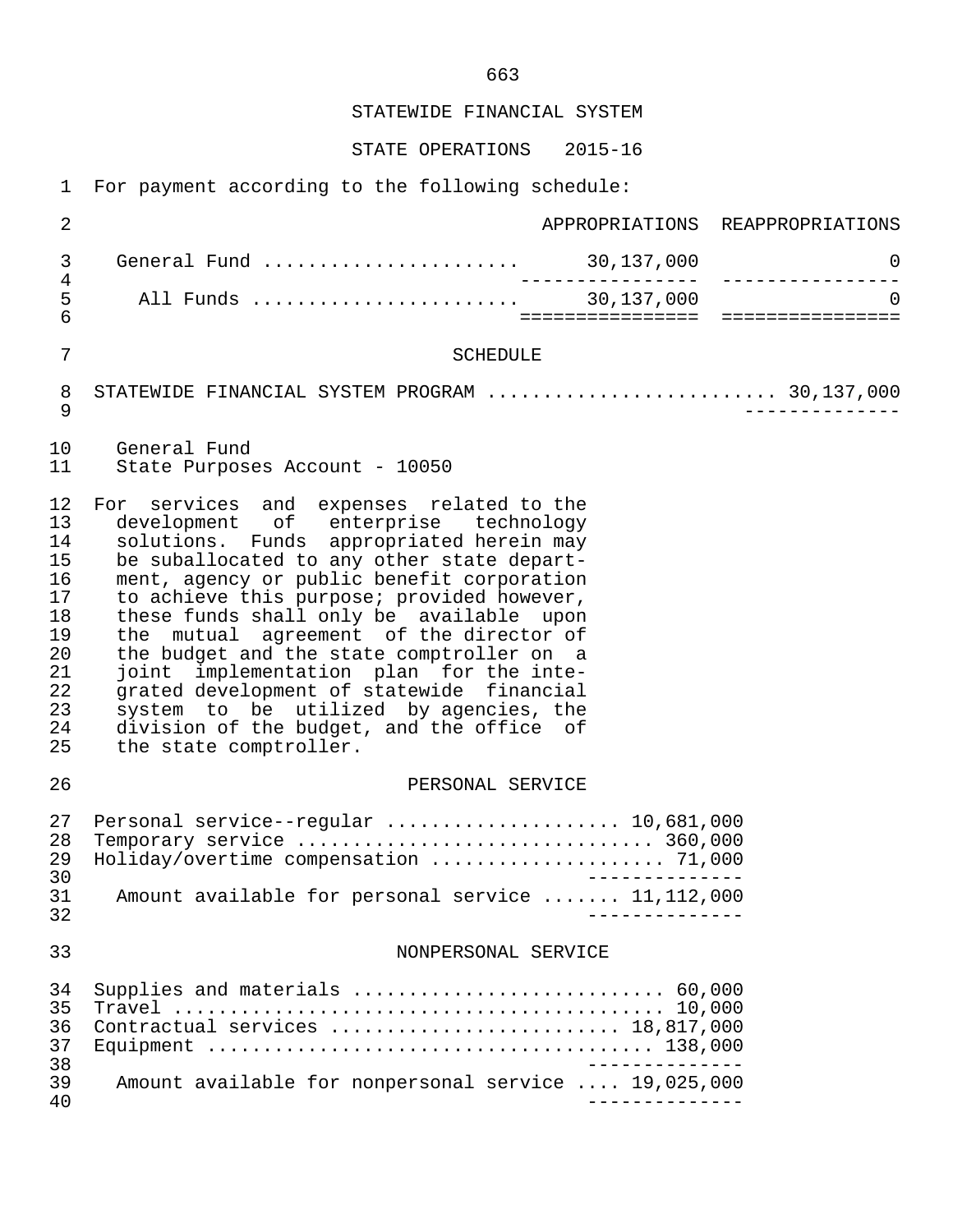STATE OPERATIONS 2015-16

1 For payment according to the following schedule:

| $\overline{2}$                                                 |                                                                                                                                                                                                                                                                                                                                                                                                                                                              |                           | APPROPRIATIONS REAPPROPRIATIONS               |
|----------------------------------------------------------------|--------------------------------------------------------------------------------------------------------------------------------------------------------------------------------------------------------------------------------------------------------------------------------------------------------------------------------------------------------------------------------------------------------------------------------------------------------------|---------------------------|-----------------------------------------------|
| $\mathfrak{Z}$<br>4<br>5<br>$\epsilon$<br>$\overline{7}$       | General Fund  270,452,000<br>Special Revenue Funds - Federal  5,000,000<br>Special Revenue Funds - Other  106,477,000                                                                                                                                                                                                                                                                                                                                        |                           | $\mathsf{O}$<br>$\mathbf 0$<br>$\overline{0}$ |
| $\,8\,$<br>9                                                   | All Funds  459,371,400 3,000,000                                                                                                                                                                                                                                                                                                                                                                                                                             |                           | ====================================          |
| 10                                                             | <b>SCHEDULE</b>                                                                                                                                                                                                                                                                                                                                                                                                                                              |                           |                                               |
| 11<br>12                                                       | AUDIT, COLLECTION, AND ENFORCEMENT PROGRAM  197,735,000                                                                                                                                                                                                                                                                                                                                                                                                      |                           |                                               |
| 13<br>14                                                       | General Fund<br>State Purposes Account - 10050                                                                                                                                                                                                                                                                                                                                                                                                               |                           |                                               |
| 15<br>16<br>17<br>18<br>19<br>20<br>21<br>22<br>23<br>24<br>25 | Notwithstanding any other provision of law<br>to the contrary, the OGS Interchange and<br>Transfer Authority, IT Interchange and<br>Transfer Authority and the Lean Certif-<br>ication Bonus Authority as defined in the<br>2015-16 state fiscal year state operations<br>appropriation for the budget division<br>program of the division of the budget, are<br>deemed fully incorporated herein and a<br>part of this appropriation as if fully<br>stated. |                           |                                               |
| 26                                                             | PERSONAL SERVICE                                                                                                                                                                                                                                                                                                                                                                                                                                             |                           |                                               |
| 27<br>28<br>29<br>30<br>31                                     | Personal service--regular  168,316,000<br>Holiday/overtime compensation  750,000<br>Amount available for personal service  169,270,000                                                                                                                                                                                                                                                                                                                       |                           |                                               |
| 32                                                             |                                                                                                                                                                                                                                                                                                                                                                                                                                                              |                           |                                               |
| 33                                                             | NONPERSONAL SERVICE                                                                                                                                                                                                                                                                                                                                                                                                                                          |                           |                                               |
| 34<br>35<br>36<br>37<br>38                                     | Supplies and materials  421,000                                                                                                                                                                                                                                                                                                                                                                                                                              |                           |                                               |
| 39<br>40                                                       | Amount available for nonpersonal service  5,370,000                                                                                                                                                                                                                                                                                                                                                                                                          |                           |                                               |
| 41<br>42                                                       | Program account subtotal  174,640,000                                                                                                                                                                                                                                                                                                                                                                                                                        | . _ _ _ _ _ _ _ _ _ _ _ _ |                                               |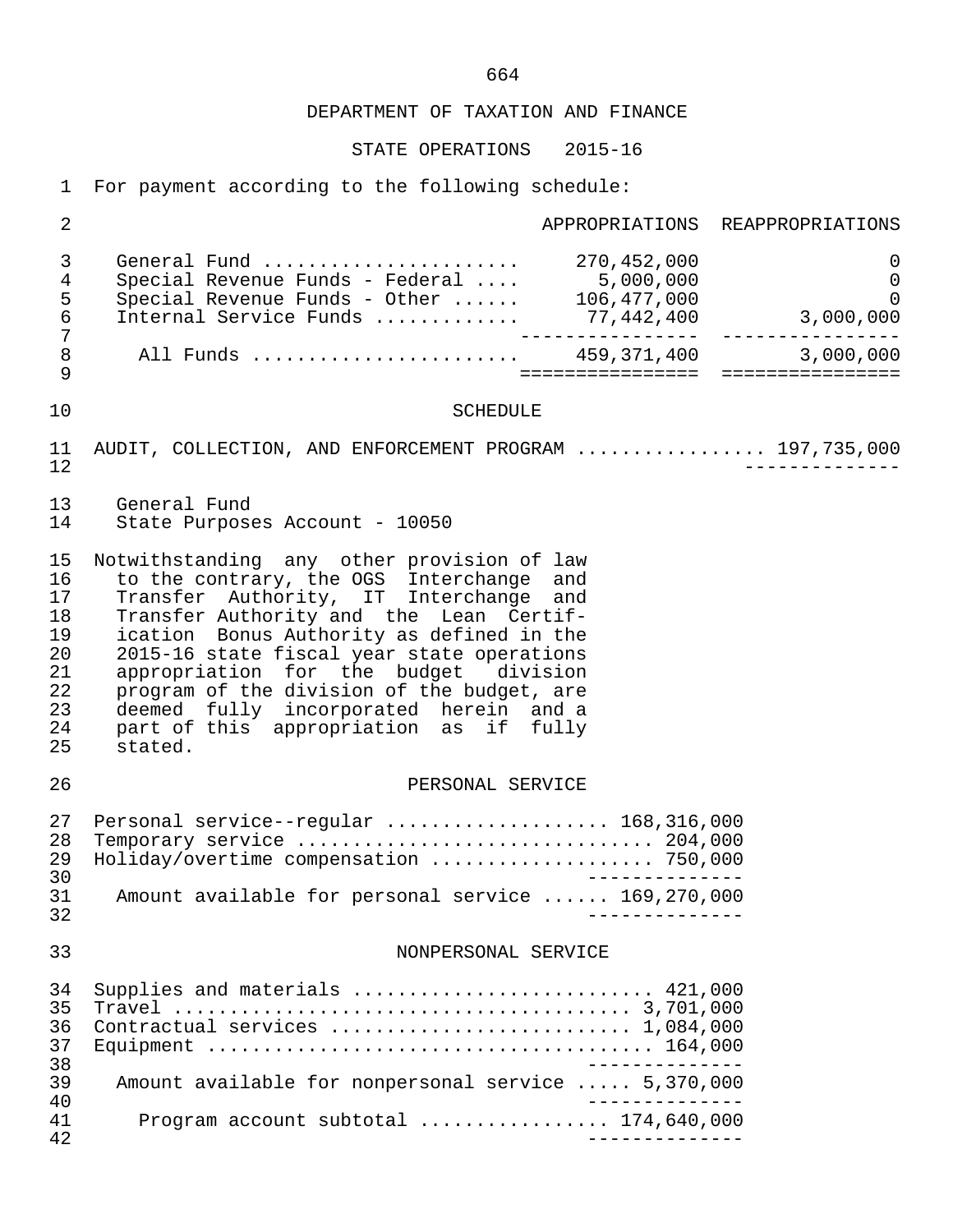| $\mathbf 1$    | Special Revenue Funds - Federal                          |
|----------------|----------------------------------------------------------|
| $\overline{2}$ | Federal Miscellaneous Operating Grants Fund              |
| 3              | Federal Equitable Sharing Agreement - Justice Account -  |
| 4              | 25406                                                    |
| 5              | For moneys to the department of taxation and             |
| 6              | finance for the justice department federal               |
| 7              | equitable sharing agreement to be used for               |
| 8              | law enforcement purposes.                                |
| 9              | Nonpersonal service  2,500,000                           |
| 10<br>11<br>12 | Program account subtotal $\ldots$ 2,500,000              |
| 13             | Special Revenue Funds - Federal                          |
| 14             | Federal Miscellaneous Operating Grants Fund              |
| 15             | Federal Equitable Sharing Agreement - Treasury Account - |
| 16             | 25524                                                    |
| 17             | For moneys to the department of taxation and             |
| 18             | finance for the treasury department feder-               |
| 19             | al equitable sharing agreement to be used                |
| 20             | for law enforcement purposes.                            |
| 21<br>22       | Nonpersonal service  2,500,000                           |
| 23<br>24       | Program account subtotal  2,500,000                      |
| 25             | Special Revenue Funds - Other                            |
| 26             | Miscellaneous Special Revenue Fund                       |
| 27             | Cigarette Strike Task Force Account                      |
| 28             | For services and expenses related to the                 |
| 29             | investigation and prosecution of criminal                |
| 30             | activity associated with the sale and                    |
| 31             | trafficking of illegal cigarettes.                       |
| 32             | PERSONAL SERVICE                                         |
| 33             | Personal service--regular $1,572,000$                    |
| 34             | _____________                                            |
| 35             | NONPERSONAL SERVICE                                      |
| 36             | Supplies and materials  500,000                          |
| 37             |                                                          |
| 38             | Contractual services  1,000,000                          |
| 39             |                                                          |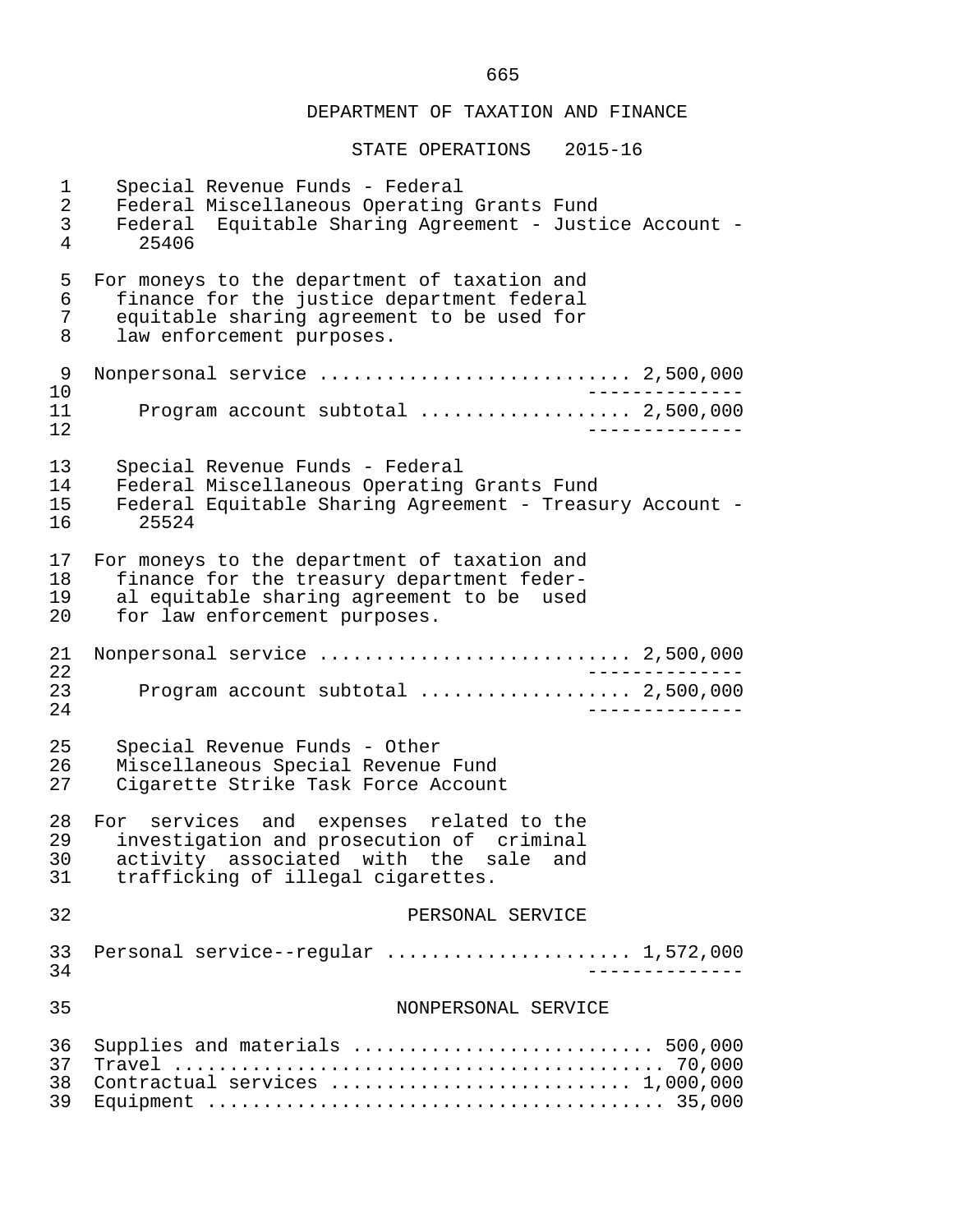#### STATE OPERATIONS 2015-16

 1 Fringe benefits .................................. 878,000 2 Indirect costs .................................... 40,000 3<br>Amount available for nonpersonal service ..... 2.523.000 4 Amount available for nonpersonal service ..... 2,523,000<br>5 5<br>6 Program account subtotal .................... 4.095.000 6 Program account subtotal ................... 4,095,000 7 -------------- 8 Special Revenue Funds - Other<br>9 Miscellaneous Special Revenue 9 Miscellaneous Special Revenue Fund 10 Equitable Sharing Agreement Account - 22195 11 For moneys to the department of taxation and<br>12 finance for various equitable sharing 12 finance for various equitable sharing<br>13 agreements to be used for law enforcement 13 agreements to be used for law enforcement<br>14 purposes. 14 purposes.<br>15 Notwithstan 15 Notwithstanding any other provision of law<br>16 to the contrary, the OGS Interchange and 16 to the contrary, the OGS Interchange and<br>17 Transfer Authority, IT Interchange and 17 Transfer Authority, IT Interchange and<br>18 Transfer-Authority-and the Lean Certif-18 Transfer Authority and the Lean Certif-<br>19 ication Bonus Authority as defined in the ication Bonus Authority as defined in the 20 2015-16 state fiscal year state operations<br>21 appropriation for the budget division 21 appropriation for the budget division<br>22 program of the division of the budget, are 22 program of the division of the budget, are<br>23 deemed fully incorporated herein and a 23 deemed fully incorporated herein and a<br>24 part of this appropriation as if fully 24 part of this appropriation as if fully<br>25 stated. stated. 26 NONPERSONAL SERVICE 27 Supplies and materials ......................... 1,050,000 28 Travel ........................................... 200,000 29 Contractual services ............................. 200,000 30 Equipment ...................................... 1,050,000 31 -------------- 32 Program account subtotal ................... 2,500,000 33 -------------- 34 Special Revenue Funds - Other 35 Miscellaneous Special Revenue Fund Tax Revenue Arrearage Account - 22168 37 For services and expenses related to the 38 administration and collection of outstand- 39 ing tax liabilities through the use of<br>40 contractual services. 40 contractual services.<br>41 Notwithstanding any o 41 Notwithstanding any other provision of law<br>42 to the contrary, the OGS Interchange and 42 to the contrary, the OGS Interchange and<br>43 Transfer Authority, IT Interchange and 43 Transfer Authority, IT Interchange and<br>44 Transfer\_Authority\_and\_the\_Lean\_Certif-44 Transfer Authority and the Lean Certif-<br>45 ication Bonus Authority as defined in the 45 ication Bonus Authority as defined in the<br>46 2015-16 state fiscal year state operations 46 2015-16 state fiscal year state operations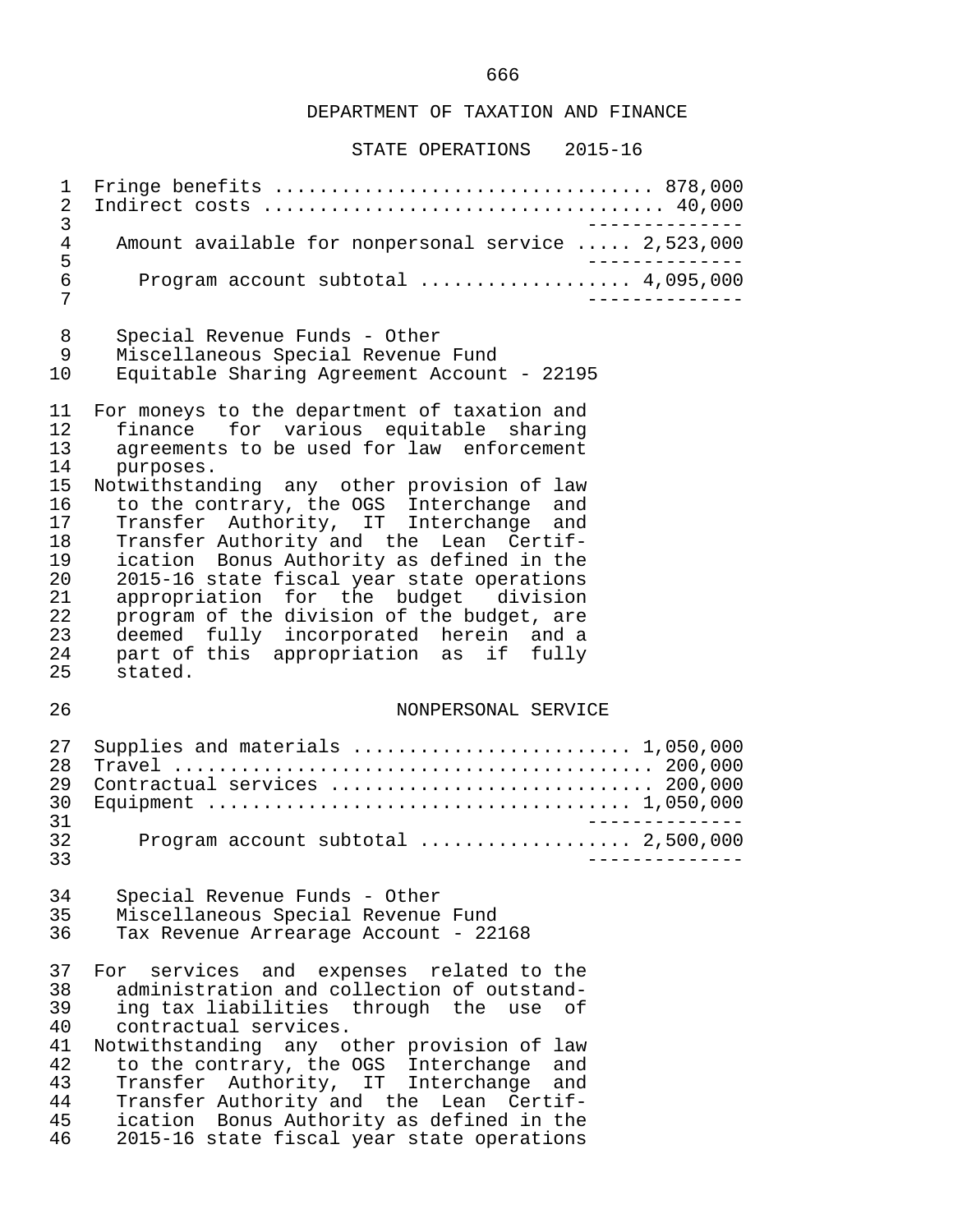| $\mathbf 1$<br>2<br>$\mathfrak{Z}$<br>4<br>5                   | appropriation for the budget division<br>program of the division of the budget, are<br>deemed fully incorporated herein and a<br>part of this appropriation as if fully<br>stated.                                                                                                                                                                                                                                                                           |
|----------------------------------------------------------------|--------------------------------------------------------------------------------------------------------------------------------------------------------------------------------------------------------------------------------------------------------------------------------------------------------------------------------------------------------------------------------------------------------------------------------------------------------------|
| 6                                                              | NONPERSONAL SERVICE                                                                                                                                                                                                                                                                                                                                                                                                                                          |
| 7<br>$\,8\,$<br>$\mathsf 9$<br>10                              | Contractual services  11,500,000<br>Program account subtotal  11,500,000<br>______________                                                                                                                                                                                                                                                                                                                                                                   |
| 11<br>12                                                       | CENTRALIZED OPERATIONS SUPPORT PROGRAM  18,815,000                                                                                                                                                                                                                                                                                                                                                                                                           |
| 13<br>14                                                       | General Fund<br>State Purposes Account - 10050                                                                                                                                                                                                                                                                                                                                                                                                               |
| 15<br>16<br>17<br>18<br>19<br>20<br>21<br>22<br>23<br>24<br>25 | Notwithstanding any other provision of law<br>to the contrary, the OGS Interchange and<br>Transfer Authority, IT Interchange and<br>Transfer Authority and the Lean Certif-<br>ication Bonus Authority as defined in the<br>2015-16 state fiscal year state operations<br>appropriation for the budget division<br>program of the division of the budget, are<br>deemed fully incorporated herein and a<br>part of this appropriation as if fully<br>stated. |
| 26                                                             | PERSONAL SERVICE                                                                                                                                                                                                                                                                                                                                                                                                                                             |
| 27<br>28<br>29<br>30<br>31<br>32                               | Personal service--regular  4,118,000<br>Holiday/overtime compensation  50,000<br>______________<br>Amount available for personal service  4,278,000                                                                                                                                                                                                                                                                                                          |
| 33                                                             | NONPERSONAL SERVICE                                                                                                                                                                                                                                                                                                                                                                                                                                          |
| 34<br>35<br>36<br>37<br>38<br>39<br>40                         | Supplies and materials $\ldots \ldots \ldots \ldots \ldots \ldots \ldots$ 2,920,000<br>Contractual services  10,965,000<br>Amount available for nonpersonal service  14,537,000                                                                                                                                                                                                                                                                              |
| 41<br>42                                                       | CONCILIATION AND MEDIATION PROGRAM  1,629,000                                                                                                                                                                                                                                                                                                                                                                                                                |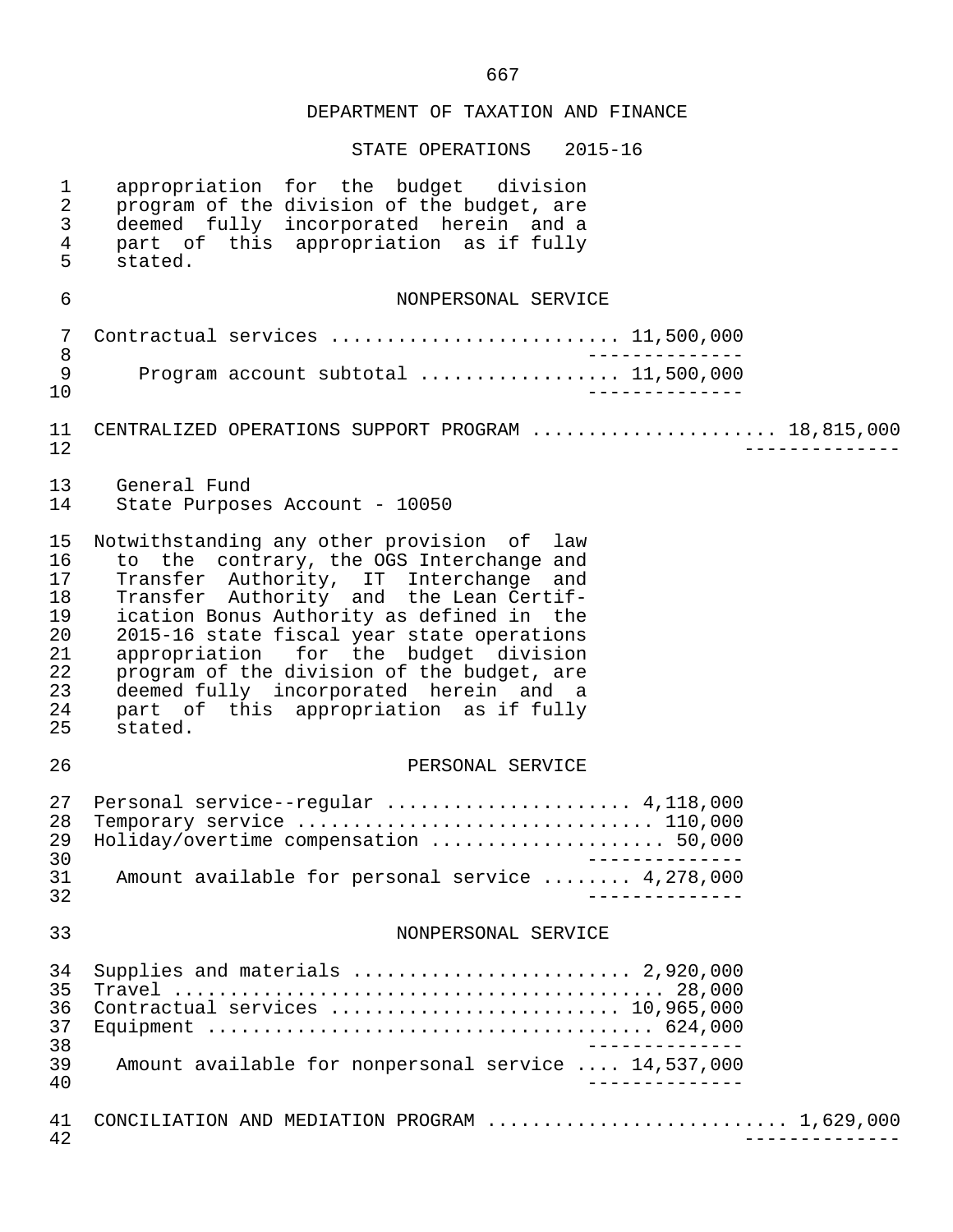| $\mathbf{1}$<br>$\overline{2}$                                                                   | General Fund<br>State Purposes Account - 10050                                                                                                                                                                                                                                                                                                                                                                                                                                    |
|--------------------------------------------------------------------------------------------------|-----------------------------------------------------------------------------------------------------------------------------------------------------------------------------------------------------------------------------------------------------------------------------------------------------------------------------------------------------------------------------------------------------------------------------------------------------------------------------------|
| 3<br>$\overline{4}$<br>5<br>$\epsilon$<br>$\overline{7}$<br>$\,8\,$<br>9<br>10<br>11<br>12<br>13 | Notwithstanding any other provision of law<br>to the contrary, the OGS Interchange and<br>Transfer Authority, IT Interchange<br>and<br>Transfer Authority and the Lean Certif-<br>ication Bonus Authority as defined in the<br>2015-16 state fiscal year state operations<br>appropriation for the budget division<br>program of the division of the budget, are<br>deemed fully incorporated herein and a<br>part of this appropriation as if fully<br>stated.                   |
| 14                                                                                               | PERSONAL SERVICE                                                                                                                                                                                                                                                                                                                                                                                                                                                                  |
| 15<br>16                                                                                         | Personal service--regular  1,551,000                                                                                                                                                                                                                                                                                                                                                                                                                                              |
| 17                                                                                               | NONPERSONAL SERVICE                                                                                                                                                                                                                                                                                                                                                                                                                                                               |
| 18<br>19<br>20<br>21<br>22<br>23<br>24                                                           | Supplies and materials  4,000<br>Contractual services  4,000<br>Amount available for nonpersonal service  78,000                                                                                                                                                                                                                                                                                                                                                                  |
| 25<br>26                                                                                         | MANAGEMENT, ADMINISTRATION, AND COUNSEL PROGRAM  14,927,000                                                                                                                                                                                                                                                                                                                                                                                                                       |
| 27<br>28                                                                                         | General Fund<br>State Purposes Account - 10050                                                                                                                                                                                                                                                                                                                                                                                                                                    |
| 29<br>31<br>32<br>33<br>34<br>35<br>36<br>37<br>38<br>39                                         | Notwithstanding any other provision of law<br>30 to the contrary, the OGS Interchange and<br>Transfer Authority, IT Interchange<br>and<br>Transfer Authority and the Lean Certif-<br>ication Bonus Authority as defined in the<br>2015-16 state fiscal year state operations<br>appropriation for the budget<br>division<br>program of the division of the budget, are<br>deemed fully incorporated herein<br>and a<br>part of this appropriation<br>if<br>fully<br>as<br>stated. |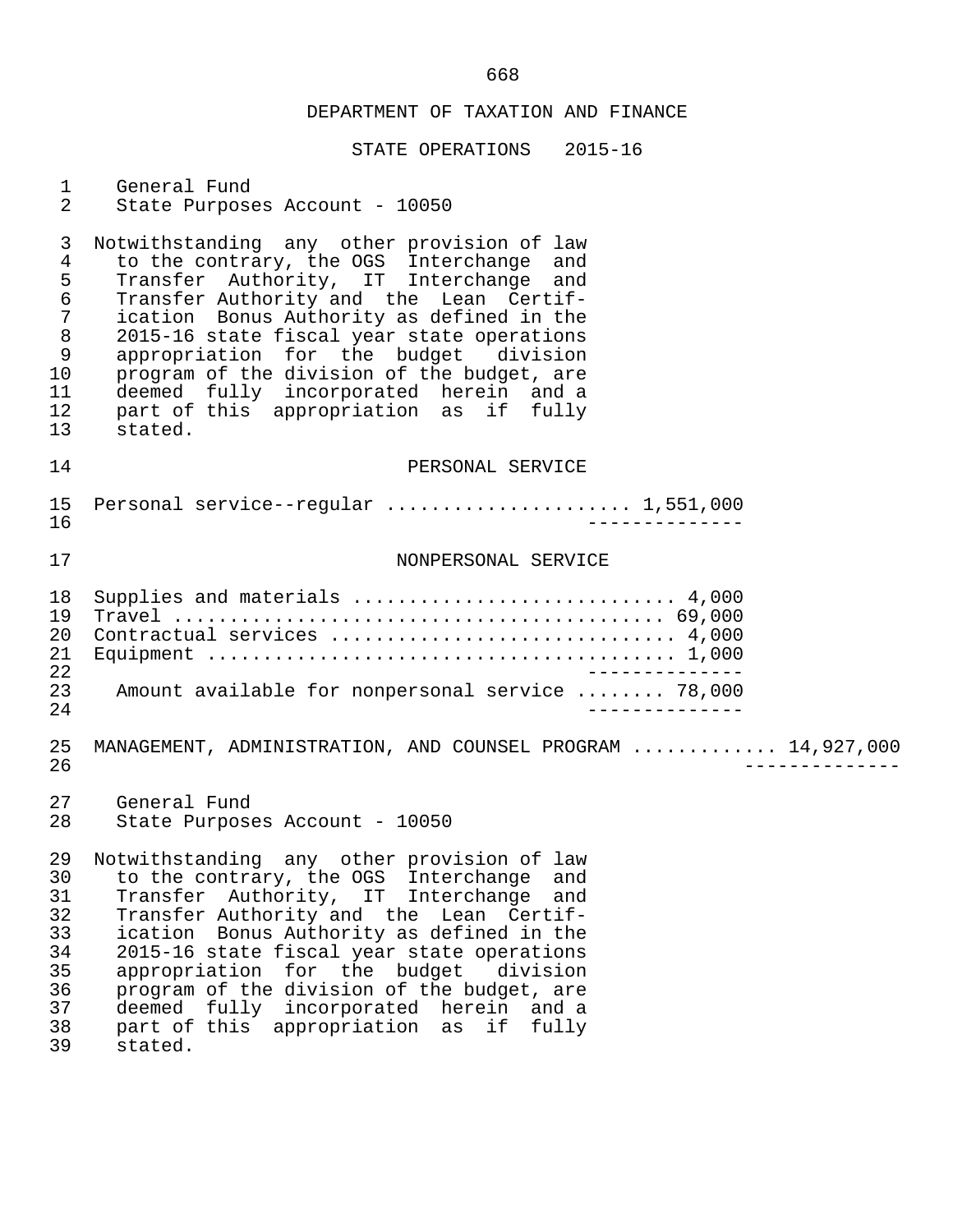#### STATE OPERATIONS 2015-16

#### 1 PERSONAL SERVICE

 2 Personal service--regular ..................... 13,630,000 3 Temporary service ................................. 32,000 4 Holiday/overtime compensation ........................ 10,000<br>5 5<br>6 Amount available for personal service ....... 13,672,000 6 Amount available for personal service ....... 13,672,000 7 -------------- 8 NONPERSONAL SERVICE 9 Supplies and materials ............................ 98,000 10 Travel ........................................... 112,000 11 Contractual services ............................. 778,000 12 Equipment ........................................ 267,000 13<br>14 Amount available for nonpersonal service ..... 1.255.000 14 Amount available for nonpersonal service ..... 1,255,000 15 -------------- 16 NEW YORK STATE IS OPEN FOR BUSINESS PROGRAM ..................... 250,000<br>17 17 -------------- 18 General Fund<br>19 State Purpose State Purposes Account - 10050 20 **PERSONAL SERVICE**  21 Personal service--regular ........................ 250,000 22 -------------- 23 OFFICE OF REAL PROPERTY TAX SERVICES PROGRAM ................ 17,926,000<br>24 24 -------------- 25 General Fund<br>26 State Purpose State Purposes Account - 10050 27 Notwithstanding any other provision of law<br>28 to the contrary, the OGS Interchange and 28 to the contrary, the OGS Interchange and 29 Transfer Authority, IT Interchange and 30 Transfer Authority and the Lean Certif-<br>31 ication Bonus Authority as defined in the 31 ication Bonus Authority as defined in the<br>32 2015-16 state fiscal vear state operations 32 2015-16 state fiscal year state operations<br>33 appropriation for the budget division appropriation for the budget 34 program of the division of the budget, are<br>35 deemed fully incorporated herein and a 35 deemed fully incorporated herein and a 36 part of this appropriation as if fully 37 stated. 38 PERSONAL SERVICE 39 Personal service--regular ..................... 11,635,000 40 --------------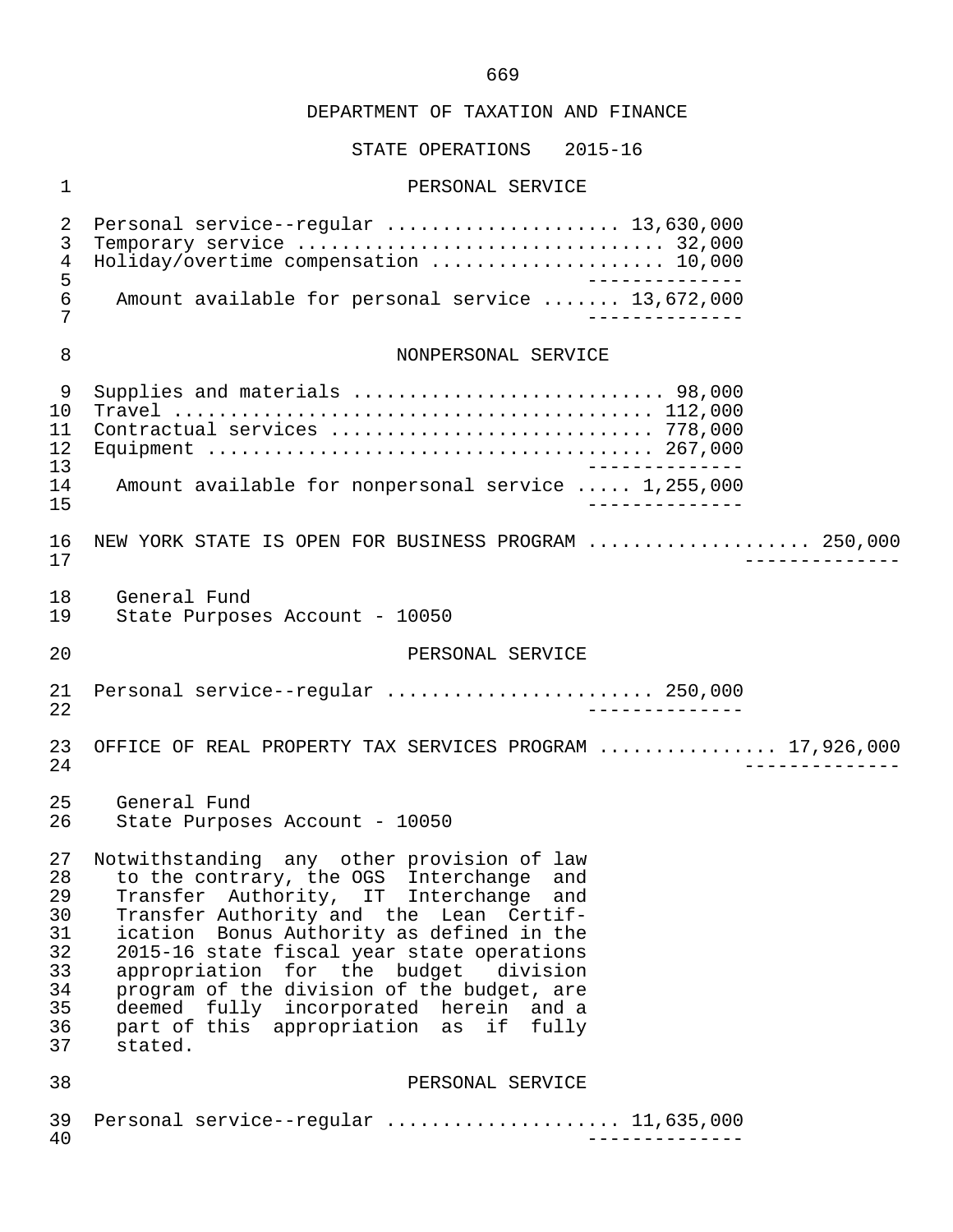STATE OPERATIONS 2015-16

#### 1 NONPERSONAL SERVICE

 2 Supplies and materials ........................... 100,000 3 Travel ........................................... 200,000 4 Contractual services ........................... 1,700,000 5 Equipment ........................................ 100,000 6<br>7 Amount available for nonpersonal service ..... 2.100.000 7 Amount available for nonpersonal service ..... 2,100,000<br>8 8<br>9 Program account subtotal (1990) 13,735,000 9 Program account subtotal .................. 13,735,000 10 -------------- 11 Special Revenue Funds - Other<br>12 Miscellaneous Special Revenue 12 Miscellaneous Special Revenue Fund 13 Industrial and Utility Service Account - 22004 14 For services and expenses related to the<br>15 preparation of appraisals on special fran-15 preparation of appraisals on special fran-<br>16 chises, unit of production values of oil 16 chises, unit of production values of oil<br>17 and gas rights and assessment ceilings on 17 and gas rights and assessment ceilings on<br>18 railroad properties. railroad properties. 19 Notwithstanding any other provision of law<br>20 to the contrary, the OGS Interchange and 20 to the contrary, the OGS Interchange and<br>21 Transfer Authority, IT Interchange and 21 Transfer Authority, IT Interchange and<br>22 Transfer Authority and the Lean-Certif-22 Transfer Authority and the Lean Certif-<br>23 ication Bonus Authority as defined in the 23 ication Bonus Authority as defined in the 24 2015-16 state fiscal year state operations<br>25 appropriation for the budget division 25 appropriation for the budget division<br>26 program of the division of the budget, are 26 program of the division of the budget, are<br>27 deemed fully incorporated herein and a 27 deemed fully incorporated herein and a<br>28 part of this appropriation as if fully 28 part of this appropriation as if fully<br>29 stated stated. 30 PERSONAL SERVICE 31 Personal service--regular ...................... 1,896,000 32 -------------- 33 NONPERSONAL SERVICE 34 Contractual services ............................. 100,000 35 Fringe benefits .................................. 980,000 36 Indirect costs .................................... 51,000 -------------<br>38 Amount available for nonpersonal service ..... 1,131,000 38 Amount available for nonpersonal service ..... 1,131,000 39 -------------- 40 Program account subtotal ................... 3,027,000 41 -------------- 42 Special Revenue Funds - Other 43 Miscellaneous Special Revenue Fund<br>44 Local Services Account - 22078

Local Services Account - 22078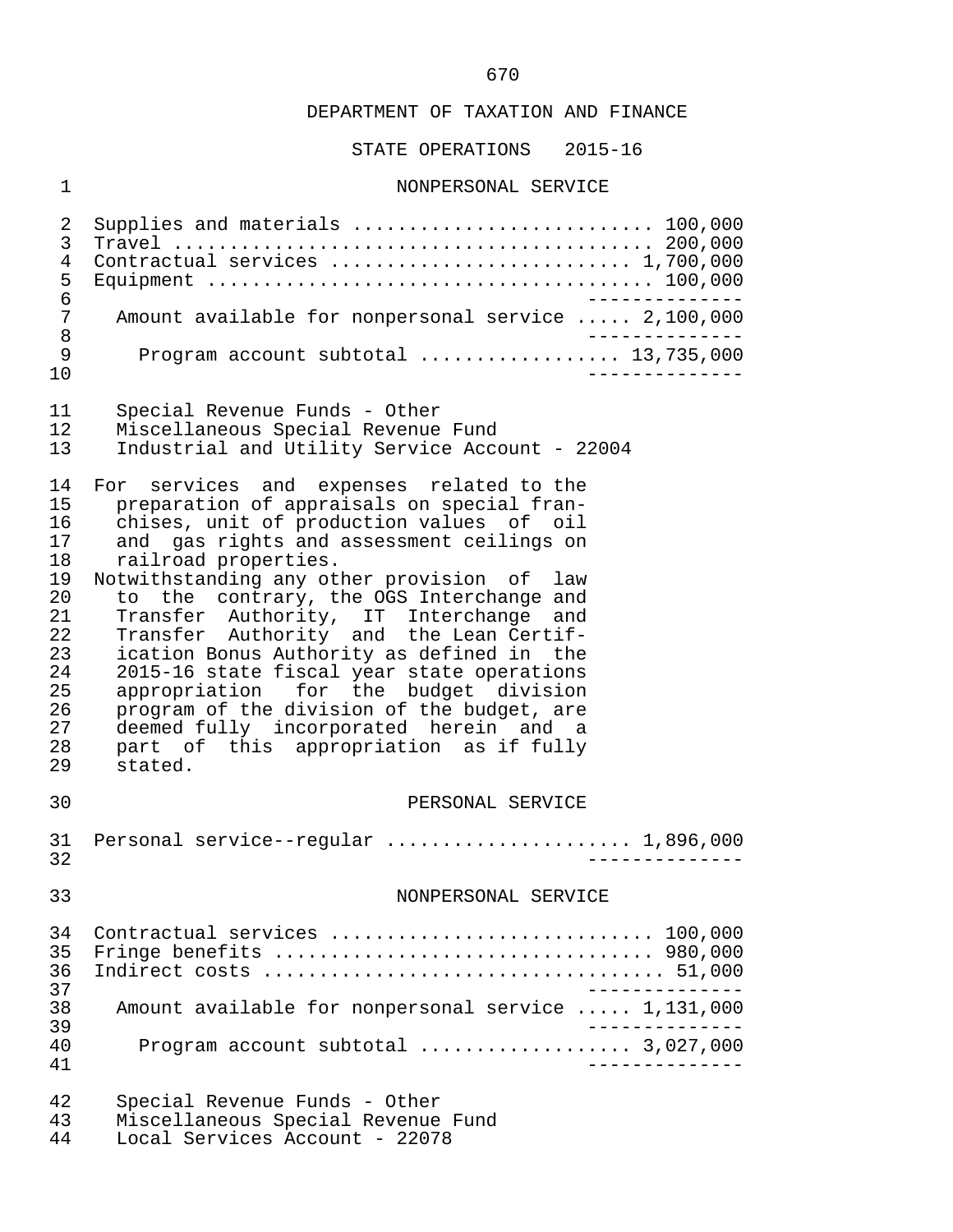| 1<br>$\sqrt{2}$<br>$\mathsf{3}$<br>$\,4$<br>$\frac{5}{6}$<br>$\overline{7}$<br>$\,8\,$<br>9<br>10<br>11 | Notwithstanding any other provision of law<br>to the contrary, the OGS Interchange and<br>Transfer Authority, IT Interchange and<br>Transfer Authority and the Lean Certif-<br>ication Bonus Authority as defined in the<br>2015-16 state fiscal year state operations<br>appropriation for the budget division<br>program of the division of the budget, are<br>deemed fully incorporated herein and a<br>part of this appropriation as if fully<br>stated.                |
|---------------------------------------------------------------------------------------------------------|-----------------------------------------------------------------------------------------------------------------------------------------------------------------------------------------------------------------------------------------------------------------------------------------------------------------------------------------------------------------------------------------------------------------------------------------------------------------------------|
| 12                                                                                                      | PERSONAL SERVICE                                                                                                                                                                                                                                                                                                                                                                                                                                                            |
| 13<br>14                                                                                                | Personal service--regular  722,000                                                                                                                                                                                                                                                                                                                                                                                                                                          |
| 15                                                                                                      | NONPERSONAL SERVICE                                                                                                                                                                                                                                                                                                                                                                                                                                                         |
| 16<br>17<br>18<br>19                                                                                    | Contractual services  50,000                                                                                                                                                                                                                                                                                                                                                                                                                                                |
| 20<br>21                                                                                                | Amount available for nonpersonal service  442,000<br>$\qquad \qquad - - - - - - -$                                                                                                                                                                                                                                                                                                                                                                                          |
| 22<br>23                                                                                                | Program account subtotal  1,164,000                                                                                                                                                                                                                                                                                                                                                                                                                                         |
| 24<br>25                                                                                                | REVENUE PROCESSING AND RECONCILIATION PROGRAM  193,468,400                                                                                                                                                                                                                                                                                                                                                                                                                  |
| 26<br>27                                                                                                | General Fund<br>State Purposes Account - 10050                                                                                                                                                                                                                                                                                                                                                                                                                              |
| 28<br>29<br>30<br>31<br>32<br>33<br>34<br>35<br>36<br>37<br>38                                          | Notwithstanding any other provision of law<br>to the contrary, the OGS Interchange<br>and<br>Transfer Authority, IT Interchange<br>and<br>Transfer Authority and the Lean Certif-<br>ication Bonus Authority as defined in the<br>2015-16 state fiscal year state operations<br>appropriation for the budget division<br>program of the division of the budget, are<br>deemed<br>fully incorporated herein and a<br>part of this appropriation as<br>if<br>fully<br>stated. |
| 39                                                                                                      | PERSONAL SERVICE                                                                                                                                                                                                                                                                                                                                                                                                                                                            |
| 40<br>41<br>42<br>43                                                                                    | Personal service--regular  32,895,000<br>Holiday/overtime compensation  375,000                                                                                                                                                                                                                                                                                                                                                                                             |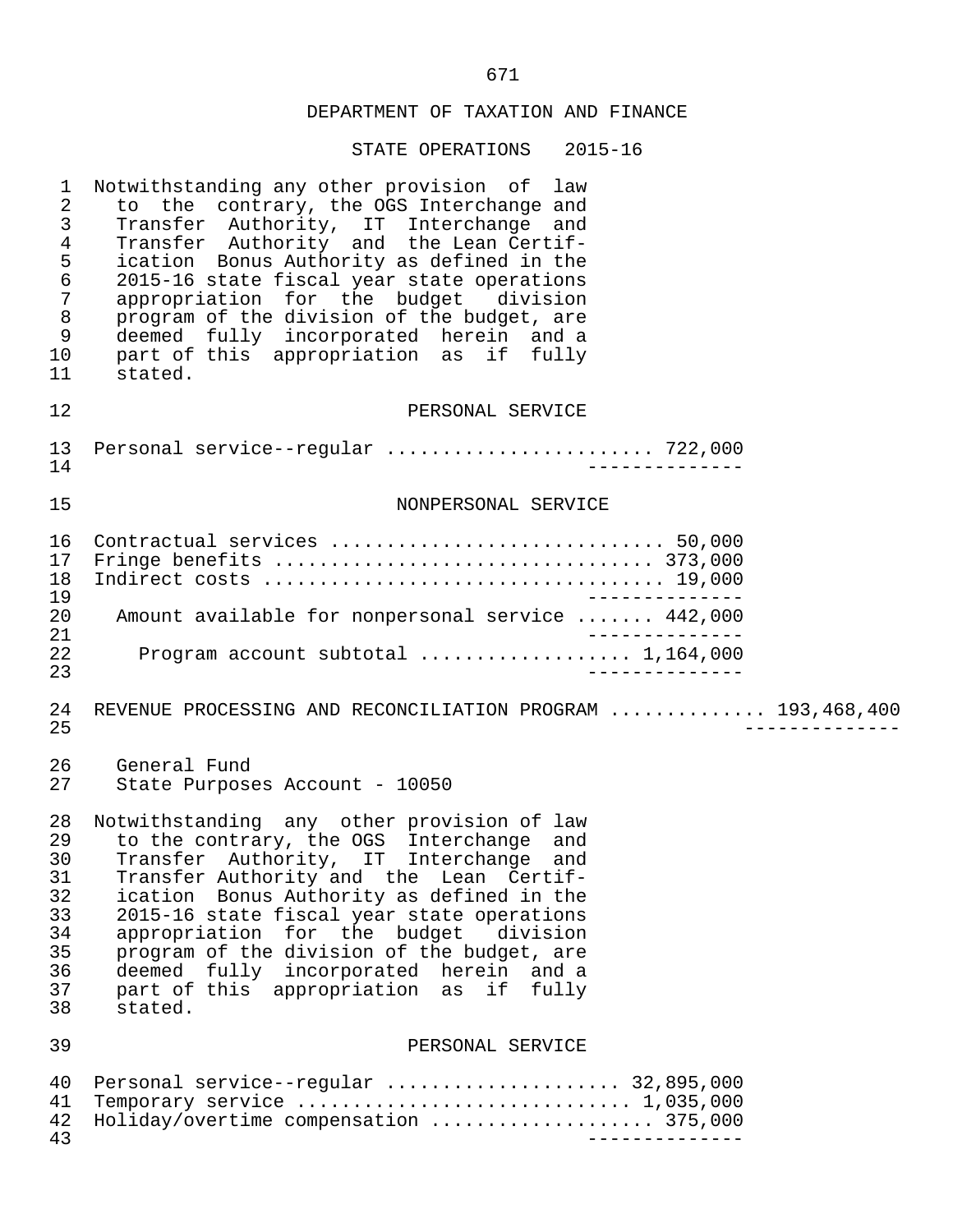| 1<br>$\overline{2}$                                                                    | Amount available for personal service  34,305,000                                                                                                                                                                                                                                                                                                                                                                                                                                                                                                                                                            |
|----------------------------------------------------------------------------------------|--------------------------------------------------------------------------------------------------------------------------------------------------------------------------------------------------------------------------------------------------------------------------------------------------------------------------------------------------------------------------------------------------------------------------------------------------------------------------------------------------------------------------------------------------------------------------------------------------------------|
| 3                                                                                      | NONPERSONAL SERVICE                                                                                                                                                                                                                                                                                                                                                                                                                                                                                                                                                                                          |
| 4<br>5<br>6<br>7<br>8<br>9<br>10<br>11<br>12                                           | Supplies and materials  814,000<br>Contractual services  1,012,000<br>Amount available for nonpersonal service  2,068,000<br>Program account subtotal  36,373,000                                                                                                                                                                                                                                                                                                                                                                                                                                            |
| 13<br>14<br>15                                                                         | Special Revenue Funds - Other<br>Miscellaneous Special Revenue Fund<br>New York City Assessment Account - 22062                                                                                                                                                                                                                                                                                                                                                                                                                                                                                              |
| 16<br>17<br>18<br>19<br>20<br>21<br>22<br>23<br>24<br>25<br>26<br>27<br>28<br>29<br>30 | For services and expenses related to the<br>administration, collection, and distrib-<br>ution of the New York city personal income<br>taxes.<br>Notwithstanding any other provision of law<br>to the contrary, the OGS Interchange and<br>Transfer Authority, IT Interchange and<br>Transfer Authority and the Lean Certif-<br>ication Bonus Authority as defined in the<br>2015-16 state fiscal year state operations<br>appropriation for the budget division<br>program of the division of the budget, are<br>deemed fully incorporated herein and a<br>part of this appropriation as if fully<br>stated. |
| 31                                                                                     | PERSONAL SERVICE                                                                                                                                                                                                                                                                                                                                                                                                                                                                                                                                                                                             |
| 32<br>33<br>34<br>35<br>36                                                             | Personal service--regular  35,566,000<br>Temporary service $\ldots \ldots \ldots \ldots \ldots \ldots \ldots \ldots \ldots 1,315,000$<br>Amount available for personal service  36,881,000                                                                                                                                                                                                                                                                                                                                                                                                                   |
| 37                                                                                     | NONPERSONAL SERVICE                                                                                                                                                                                                                                                                                                                                                                                                                                                                                                                                                                                          |
| 38<br>39<br>40<br>41<br>42<br>43<br>44                                                 | Supplies and materials  2,553,000<br>Contractual services  18,000,000<br>Fringe benefits  16,799,000<br>Indirect costs  1,420,000<br>______________                                                                                                                                                                                                                                                                                                                                                                                                                                                          |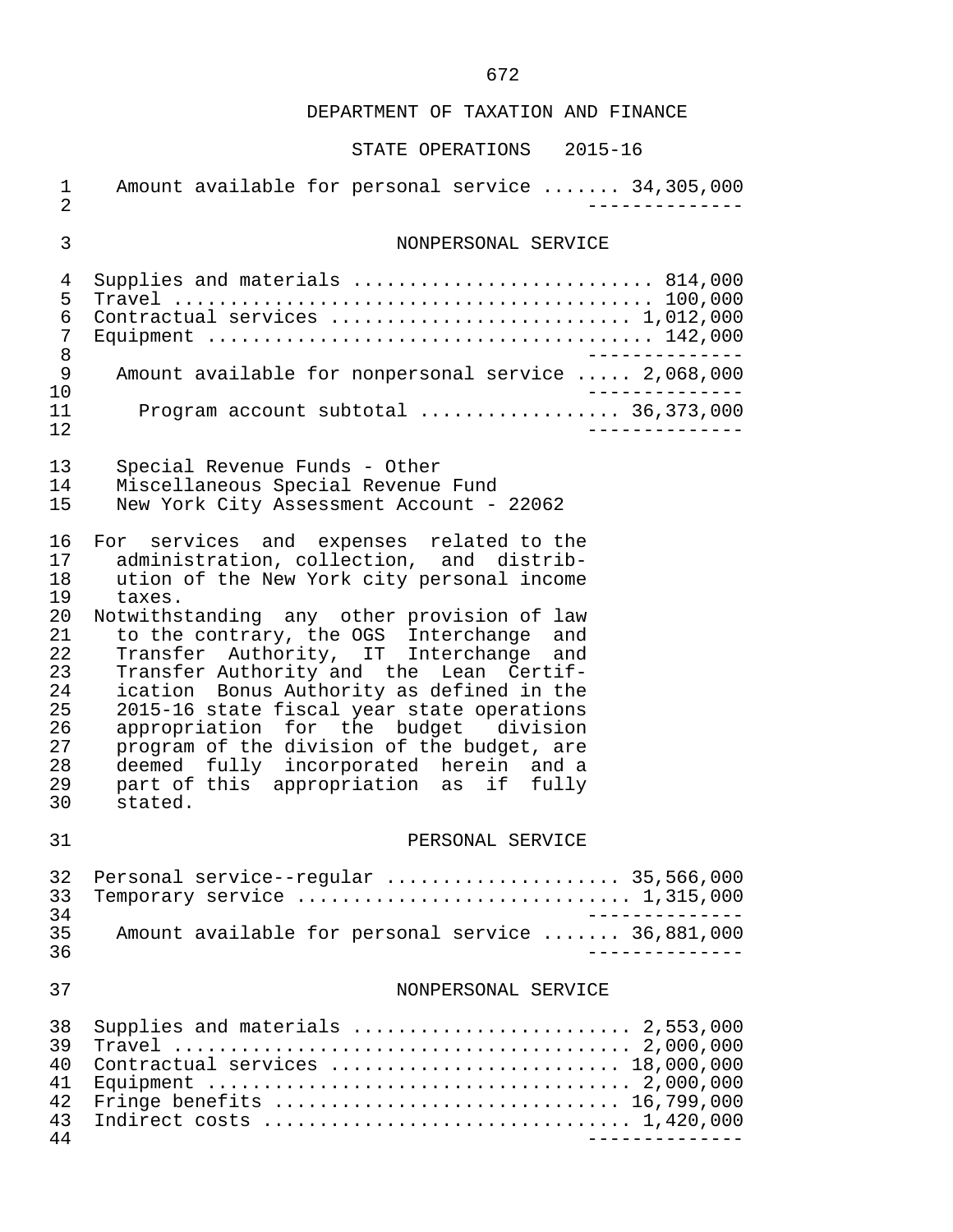| $\mathbf 1$<br>$\sqrt{2}$                                                                    | Amount available for nonpersonal service  42,772,000                                                                                                                                                                                                                                                                                                                                                                                                                                                                                                                                                                                                                                                  |  |
|----------------------------------------------------------------------------------------------|-------------------------------------------------------------------------------------------------------------------------------------------------------------------------------------------------------------------------------------------------------------------------------------------------------------------------------------------------------------------------------------------------------------------------------------------------------------------------------------------------------------------------------------------------------------------------------------------------------------------------------------------------------------------------------------------------------|--|
| $\mathsf{3}$<br>$\overline{4}$                                                               | Program account subtotal  79,653,000                                                                                                                                                                                                                                                                                                                                                                                                                                                                                                                                                                                                                                                                  |  |
| 5<br>6<br>7                                                                                  | Internal Service Funds<br>Agencies Internal Service Fund<br>Banking Services Account - 55057                                                                                                                                                                                                                                                                                                                                                                                                                                                                                                                                                                                                          |  |
| 8<br>9<br>10<br>11<br>12<br>13<br>14<br>15<br>16<br>17<br>18<br>19<br>20<br>21<br>22         | For services and expenses in connection with<br>the purchase of banking services, as well<br>as for tax return processing within the<br>department of taxation and finance.<br>Notwithstanding any other provision of law<br>to the contrary, the OGS Interchange and<br>Transfer Authority, IT Interchange and<br>Transfer Authority and the Lean Certif-<br>ication Bonus Authority as defined in the<br>2015-16 state fiscal year state operations<br>appropriation for the budget division<br>program of the division of the budget, are<br>deemed fully incorporated herein and a<br>part of this appropriation as if fully<br>stated.                                                           |  |
| 23                                                                                           | NONPERSONAL SERVICE                                                                                                                                                                                                                                                                                                                                                                                                                                                                                                                                                                                                                                                                                   |  |
| 24<br>25<br>26<br>27                                                                         | Contractual services  25,380,000<br>Program account subtotal  25,380,000                                                                                                                                                                                                                                                                                                                                                                                                                                                                                                                                                                                                                              |  |
| 28<br>29<br>30                                                                               | Internal Service Funds<br>Agencies Internal Service Fund<br>Tax Contact Center Account - 55073                                                                                                                                                                                                                                                                                                                                                                                                                                                                                                                                                                                                        |  |
| 31<br>32<br>33<br>34<br>35<br>36<br>37<br>38<br>39<br>40<br>41<br>42<br>43<br>44<br>45<br>46 | For payments related to the planning, devel-<br>opment and establishment of a new state-<br>wide contact center within the department<br>of tax and finance, the office of children<br>and family services and the department of<br>labor on behalf of customer state agen-<br>cies.<br>Notwithstanding any other provision of law<br>to the contrary, for the purpose of plan-<br>ning, developing and/or implementing the<br>consolidation of administration, business<br>services, procurement, information tech-<br>nology and/or other functions shared among<br>agencies to improve the efficiency and<br>effectiveness of government operations,<br>the amounts appropriated herein may be (i) |  |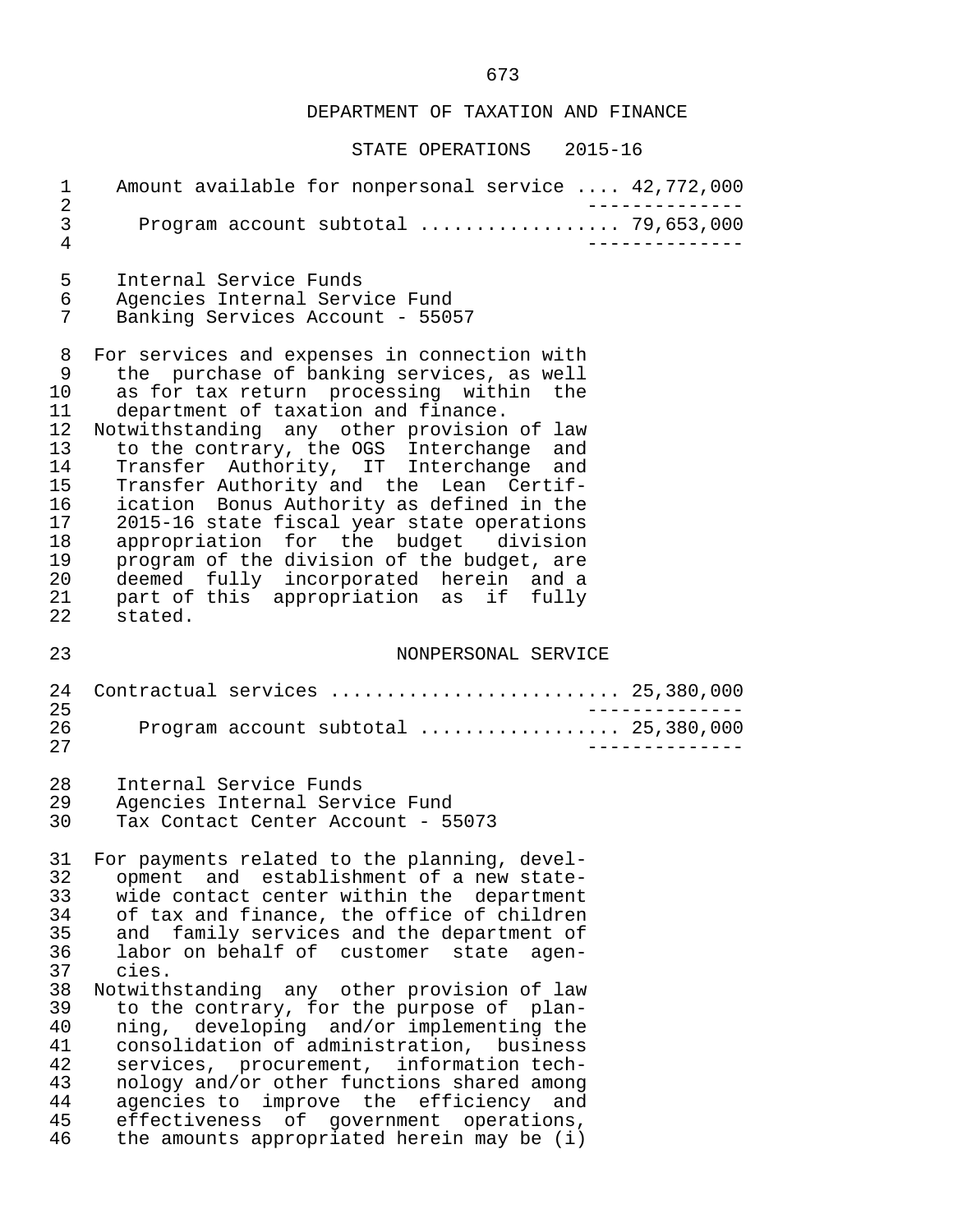| $\mathbf 1$<br>$\overline{2}$<br>3<br>4<br>5<br>6<br>$\overline{7}$<br>$\,8\,$<br>$\mathsf 9$<br>10<br>11<br>12<br>13<br>14 | interchanged without limit, (ii) trans-<br>ferred between any other state operations<br>appropriations within this agency or to<br>any other state operations appropriations<br>of any state department, agency or public<br>authority, and/or (iii) suballocated to<br>any state department, agency or public<br>authority with the approval of the direc-<br>tor of the budget who shall file such<br>approval with the department of audit and<br>control and copies thereof with the chair-<br>man of the senate finance committee and<br>the chairman of the assembly ways and<br>means committee. |
|-----------------------------------------------------------------------------------------------------------------------------|---------------------------------------------------------------------------------------------------------------------------------------------------------------------------------------------------------------------------------------------------------------------------------------------------------------------------------------------------------------------------------------------------------------------------------------------------------------------------------------------------------------------------------------------------------------------------------------------------------|
| 15                                                                                                                          | PERSONAL SERVICE                                                                                                                                                                                                                                                                                                                                                                                                                                                                                                                                                                                        |
| 16<br>17                                                                                                                    | Personal service--regular  31,367,600                                                                                                                                                                                                                                                                                                                                                                                                                                                                                                                                                                   |
| 18                                                                                                                          | NONPERSONAL SERVICE                                                                                                                                                                                                                                                                                                                                                                                                                                                                                                                                                                                     |
| 19<br>20<br>21<br>22<br>23<br>24<br>25<br>26                                                                                | Contractual services  1,789,600<br>Fringe benefits  18,820,600<br>Amount available for nonpersonal service  20,694,800<br>Program account subtotal  52,062,400                                                                                                                                                                                                                                                                                                                                                                                                                                          |
| 27<br>28<br>29                                                                                                              | TAX POLICY, REVENUE ACCOUNTING, AND TAXPAYER GUIDANCE                                                                                                                                                                                                                                                                                                                                                                                                                                                                                                                                                   |
| 30<br>31                                                                                                                    | General Fund<br>State Purposes Account - 10050                                                                                                                                                                                                                                                                                                                                                                                                                                                                                                                                                          |
| 32<br>33<br>34<br>35<br>36<br>37<br>38<br>39<br>40<br>41<br>42                                                              | Notwithstanding any other provision of law<br>to the contrary, the OGS Interchange<br>and<br>Authority, IT Interchange and<br>Transfer<br>Transfer Authority and the Lean Certif-<br>ication Bonus Authority as defined in the<br>2015-16 state fiscal year state operations<br>appropriation for the budget<br>division<br>program of the division of the budget, are<br>deemed fully incorporated herein and a<br>part of this appropriation as<br>if<br>fully<br>stated.                                                                                                                             |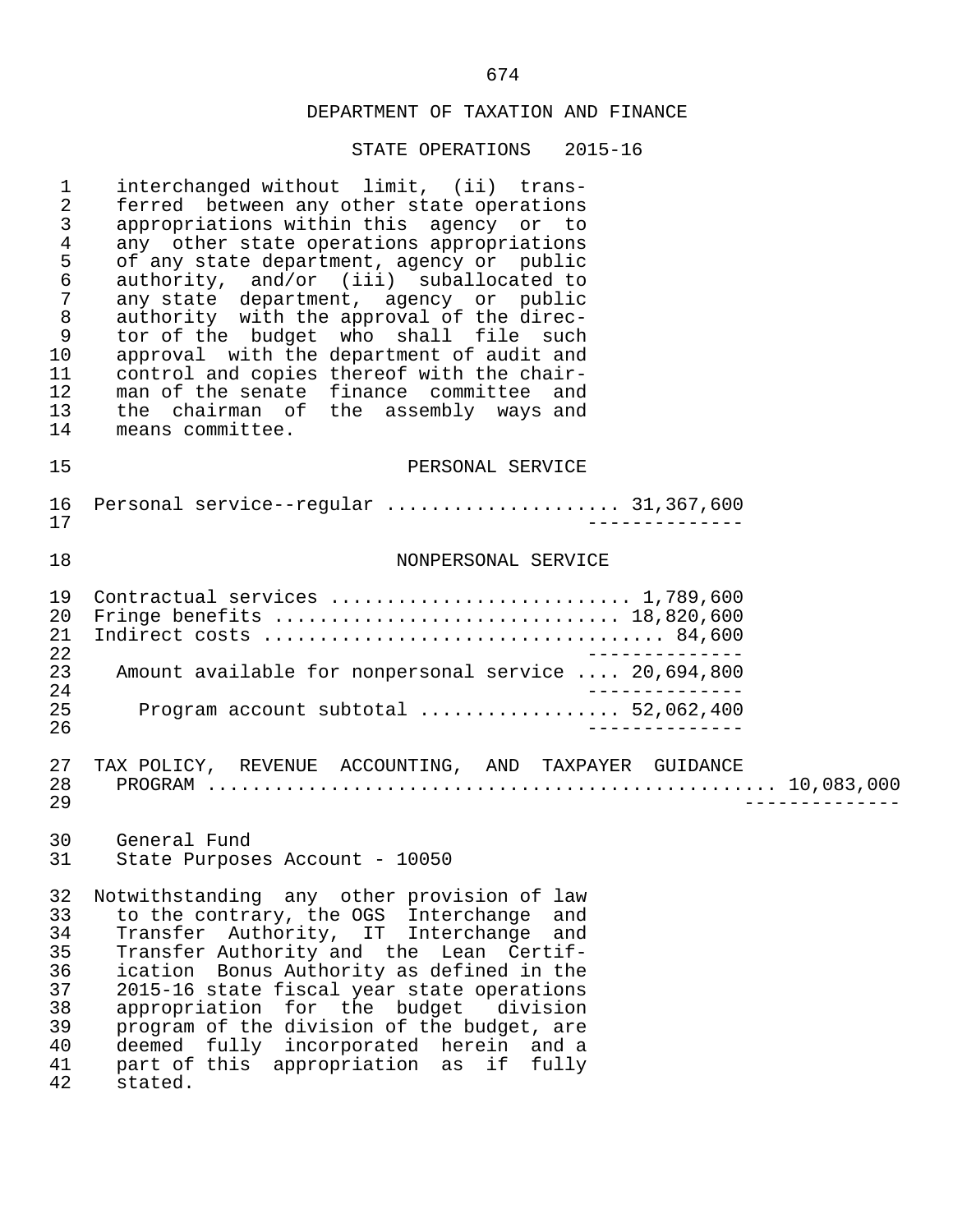# STATE OPERATIONS 2015-16

# 1 PERSONAL SERVICE

| $\overline{2}$<br>3<br>$\,4\,$<br>5<br>$\epsilon$<br>7                                       | Personal service--regular  9,673,000<br>Holiday/overtime compensation  65,000<br>Amount available for personal service  9,746,000                                                                                                                                                                                                                                                                                                                                                                                                                                                                                                                               |
|----------------------------------------------------------------------------------------------|-----------------------------------------------------------------------------------------------------------------------------------------------------------------------------------------------------------------------------------------------------------------------------------------------------------------------------------------------------------------------------------------------------------------------------------------------------------------------------------------------------------------------------------------------------------------------------------------------------------------------------------------------------------------|
| 8                                                                                            | NONPERSONAL SERVICE                                                                                                                                                                                                                                                                                                                                                                                                                                                                                                                                                                                                                                             |
| 9<br>10<br>11<br>12<br>13<br>14                                                              | Supplies and materials  44,000<br>Contractual services  260,000<br>Amount available for nonpersonal service  337,000<br>______________                                                                                                                                                                                                                                                                                                                                                                                                                                                                                                                          |
| 15<br>16<br>17                                                                               | ____________                                                                                                                                                                                                                                                                                                                                                                                                                                                                                                                                                                                                                                                    |
| 18<br>19<br>20                                                                               | Special Revenue Funds - Other<br>Miscellaneous Special Revenue Fund<br>Investment Services Account - 22034                                                                                                                                                                                                                                                                                                                                                                                                                                                                                                                                                      |
| 21<br>22<br>23<br>24<br>25<br>26<br>27<br>28<br>29<br>30<br>31<br>32<br>33<br>34<br>35<br>36 | For services and expenses relating to the<br>performance of certain fiduciary responsi-<br>bilities on behalf of certain agencies,<br>public benefit corporations and public<br>authorities.<br>Notwithstanding any other provision of law<br>to the contrary, the OGS Interchange and<br>Transfer Authority, IT Interchange<br>and<br>Transfer Authority and the Lean Certif-<br>ication Bonus Authority as defined in the<br>2015-16 state fiscal year state operations<br>appropriation for the budget division<br>program of the division of the budget, are<br>deemed fully incorporated herein and a<br>part of this appropriation as if fully<br>stated. |
| 37                                                                                           | PERSONAL SERVICE                                                                                                                                                                                                                                                                                                                                                                                                                                                                                                                                                                                                                                                |
| 38<br>39<br>40<br>41<br>42                                                                   | Personal service--regular  2,070,000<br>Amount available for personal service  2,075,000                                                                                                                                                                                                                                                                                                                                                                                                                                                                                                                                                                        |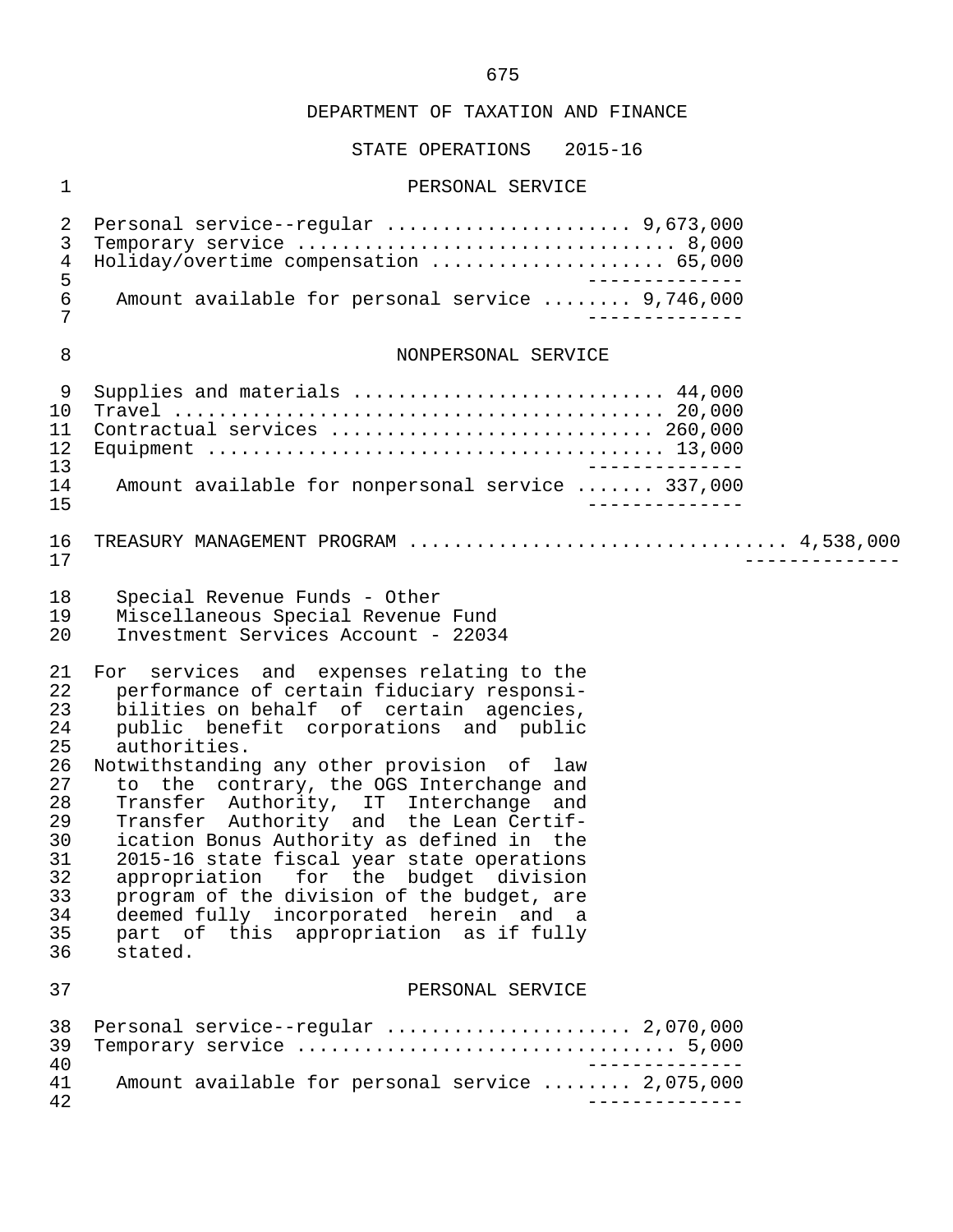STATE OPERATIONS 2015-16

# 1 NONPERSONAL SERVICE

|                 | 4 Contractual services  1,300,000                   |
|-----------------|-----------------------------------------------------|
|                 |                                                     |
|                 |                                                     |
| $7\overline{ }$ |                                                     |
| 8               |                                                     |
| 9               | Amount available for nonpersonal service  2,463,000 |
|                 |                                                     |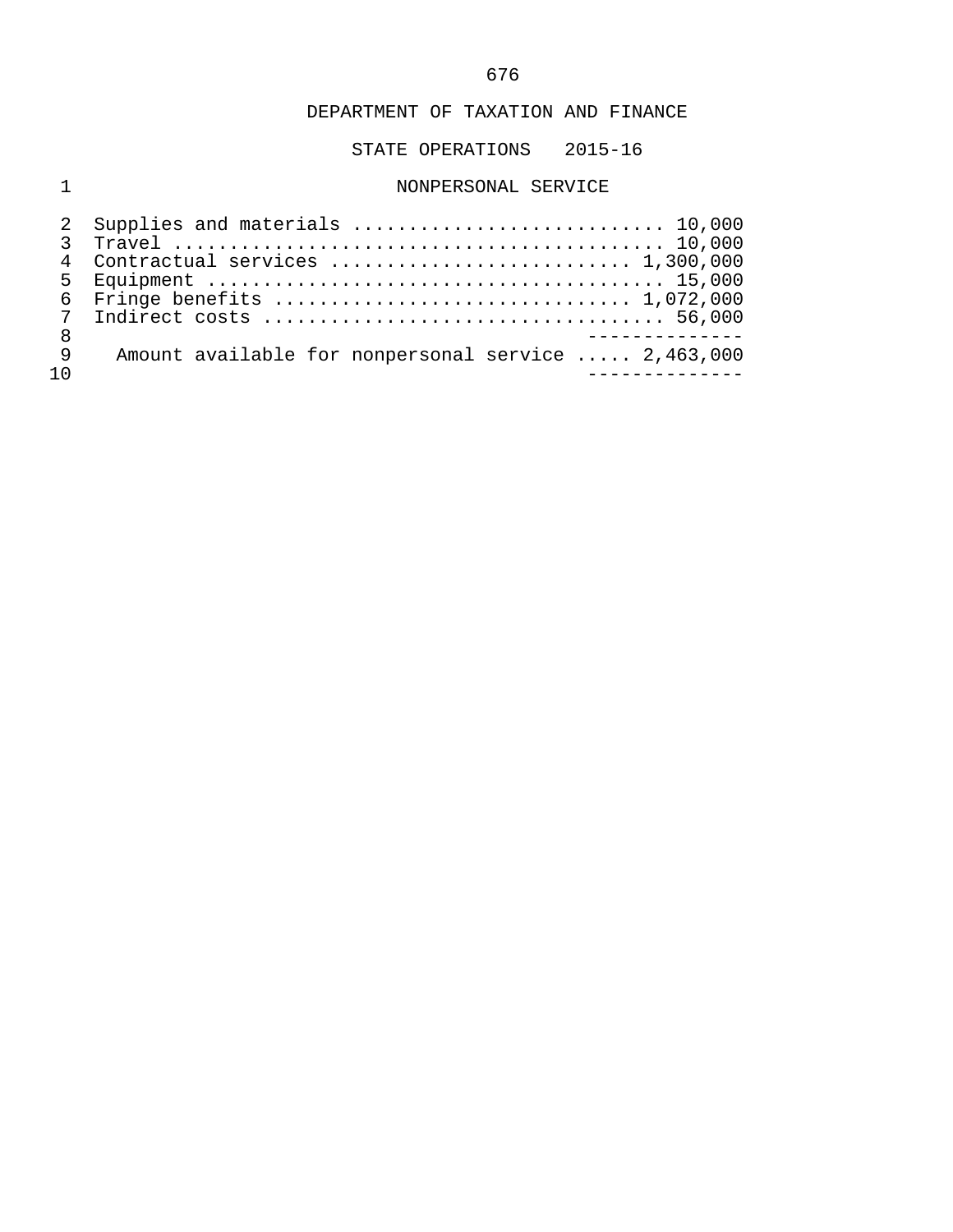#### STATE OPERATIONS - REAPPROPRIATIONS 2015-16

#### 1 REVENUE PROCESSING AND RECONCILIATION PROGRAM

- 2 Internal Service Funds<br>3 Agencies Internal Servi
- 3 Agencies Internal Service Fund
- Banking Services Account 55057

5 By chapter 50, section 1, of the laws of 2014:<br>6 For services and expenses in connection wi 6 For services and expenses in connection with the purchase of banking<br>7 Services, as well as for tax return processing within the department 7 services, as well as for tax return processing within the department<br>8 of taxation and finance. 8 of taxation and finance.<br>9 Notwithstanding any other

9 Notwithstanding any other provision of law to the contrary, the OGS<br>10 Interchange and Transfer Authority and the IT Interchange and Trans- 10 Interchange and Transfer Authority and the IT Interchange and Trans- 11 fer Authority as defined in the 2014-15 state fiscal year state<br>12 operations appropriation for the budget division program of the 12 operations appropriation for the budget division program of the<br>13 division of the budget, are deemed fully incorporated herein and a 13 division of the budget, are deemed fully incorporated herein and a<br>14 opert of this appropriation as if fully stated. 14 part of this appropriation as if fully stated.<br>15 Contractual services ... 25,380,000 ............

```
Contractual services ... 25,380,000 .................. (re. $3,000,000)
```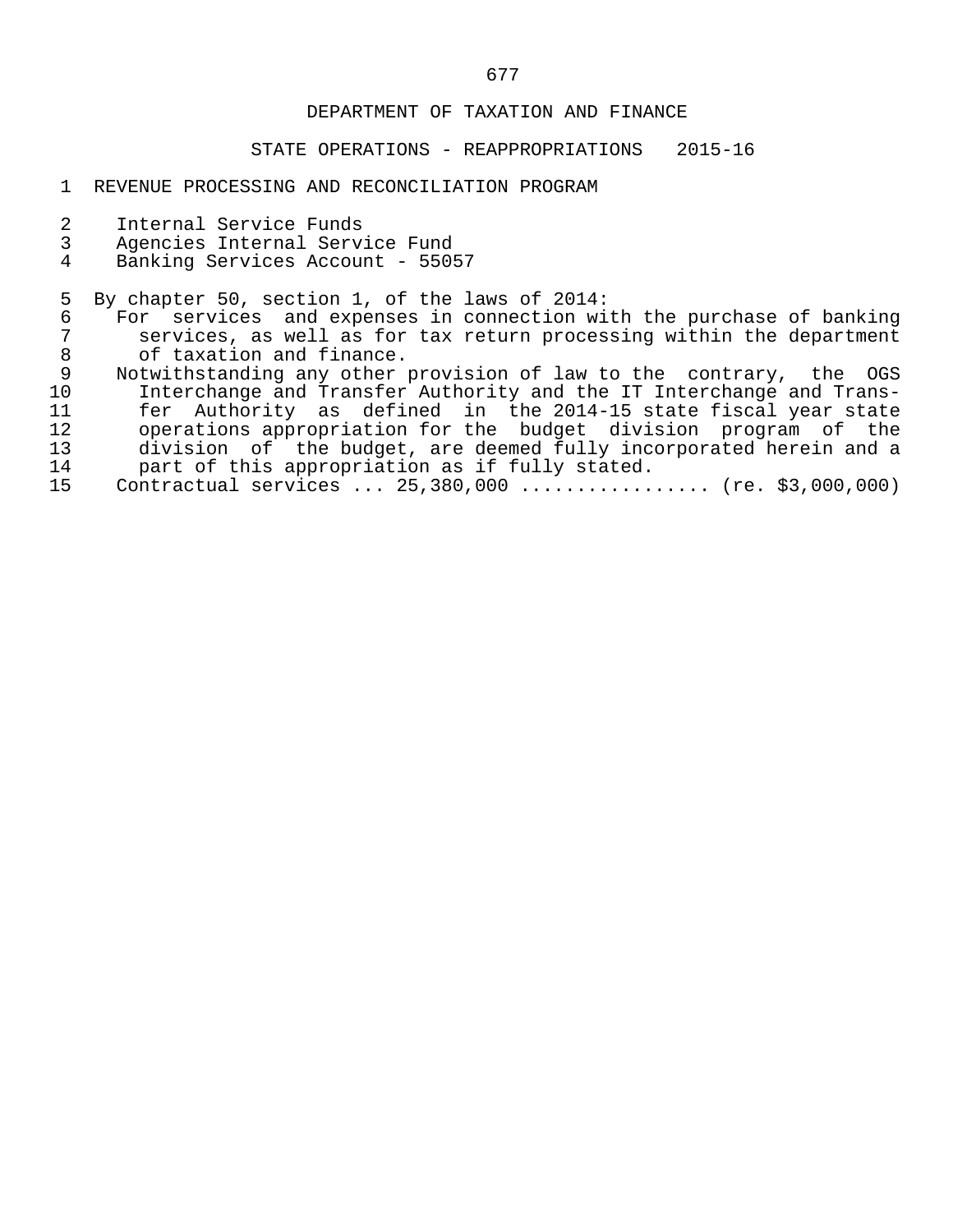DIVISION OF TAX APPEALS

STATE OPERATIONS 2015-16

1 For payment according to the following schedule:

| $\overline{2}$             |                                                                |            | APPROPRIATIONS REAPPROPRIATIONS                 |
|----------------------------|----------------------------------------------------------------|------------|-------------------------------------------------|
| 3<br>$\overline{4}$        |                                                                | ---------- | $\overline{0}$<br>______________.               |
| 5<br>6                     |                                                                |            | $\Omega$<br>=================================== |
| 7                          | <b>SCHEDULE</b>                                                |            |                                                 |
| 8<br>9                     |                                                                |            |                                                 |
| 10<br>11                   | General Fund<br>State Purposes Account - 10050                 |            |                                                 |
| 12                         | PERSONAL SERVICE                                               |            |                                                 |
| 13<br>14                   | Personal service--regular  2,810,000                           |            |                                                 |
| 15<br>16<br>17             | Amount available for personal service  2,870,000               |            |                                                 |
| 18                         | NONPERSONAL SERVICE                                            |            |                                                 |
| 19<br>20<br>21<br>22<br>23 | Supplies and materials  32,000<br>Contractual services  81,000 |            |                                                 |
| 24<br>25                   | Amount available for nonpersonal service  170,000              |            |                                                 |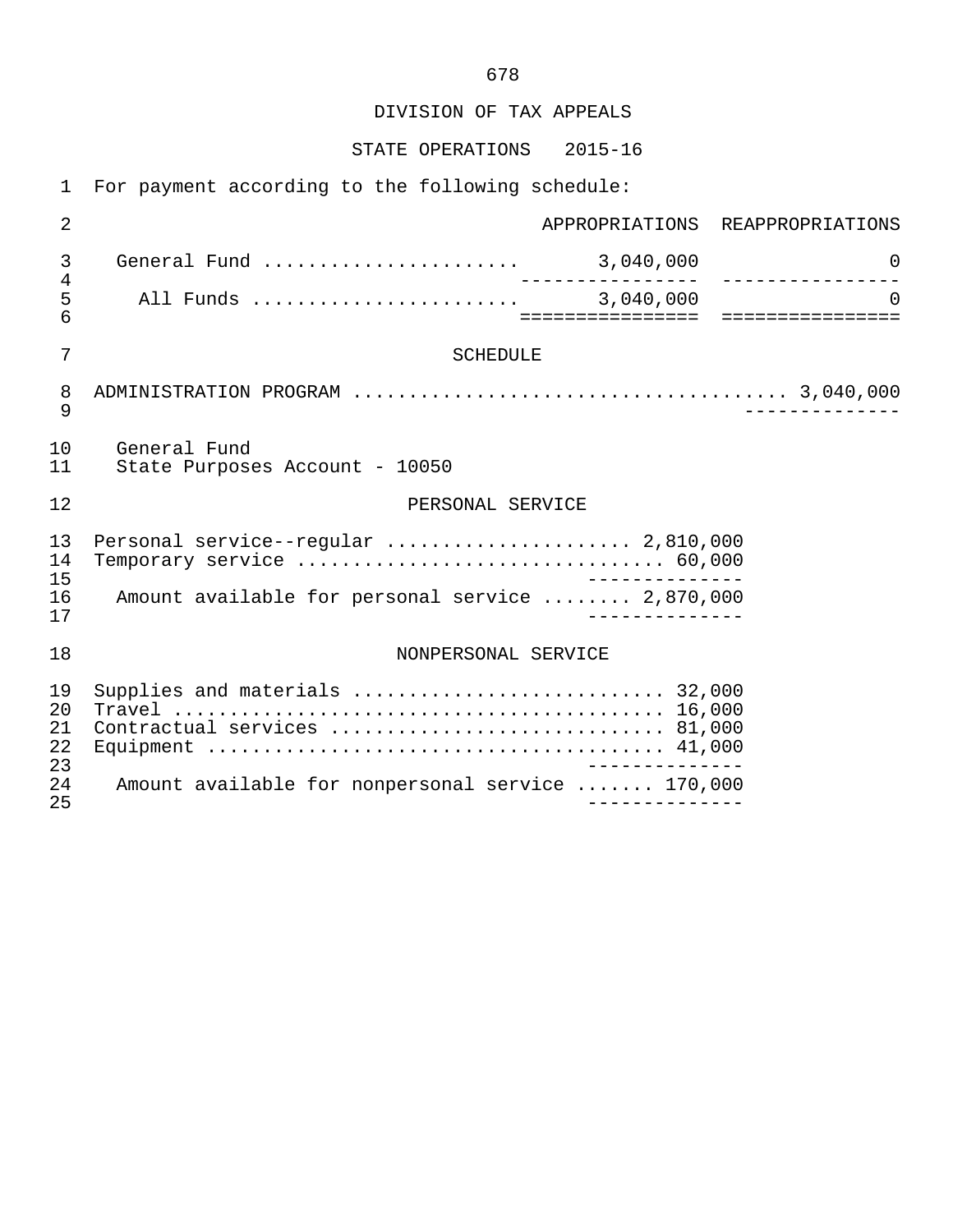#### THRUWAY AUTHORITY

#### STATE OPERATIONS 2015-16

 1 For payment according to the following schedule: 2 APPROPRIATIONS REAPPROPRIATIONS 3 General Fund ....................... 21,500,000 0 4 ---------------- ---------------- 5 All Funds ........................ 21,500,000 0 6 ================ ================ 7 SCHEDULE 8 THRUWAY ASSISTANCE PROGRAM .................................. 21,500,000 9 -------------- 10 General Fund<br>11 State Purpose State Purposes Account - 10050 12 For the cost of goods and services incurred<br>13 after December 31, 2014 by the New York 13 after December 31, 2014 by the New York<br>14 state thruway authority on behalf of the 14 state thruway authority on behalf of the<br>15 state of New York, pursuant to an agreestate of New York, pursuant to an agree-16 ment as provided for by subdivision 2 of<br>17 section 357-a of public authorities law. section 357-a of public authorities law. 18 NONPERSONAL SERVICE

| 19  |                                                      |
|-----|------------------------------------------------------|
| 20  |                                                      |
| 21  |                                                      |
|     |                                                      |
| 23  |                                                      |
| 2.4 |                                                      |
| 25  |                                                      |
| 26  | Amount available for nonpersonal service  21,500,000 |
| 27  |                                                      |
|     |                                                      |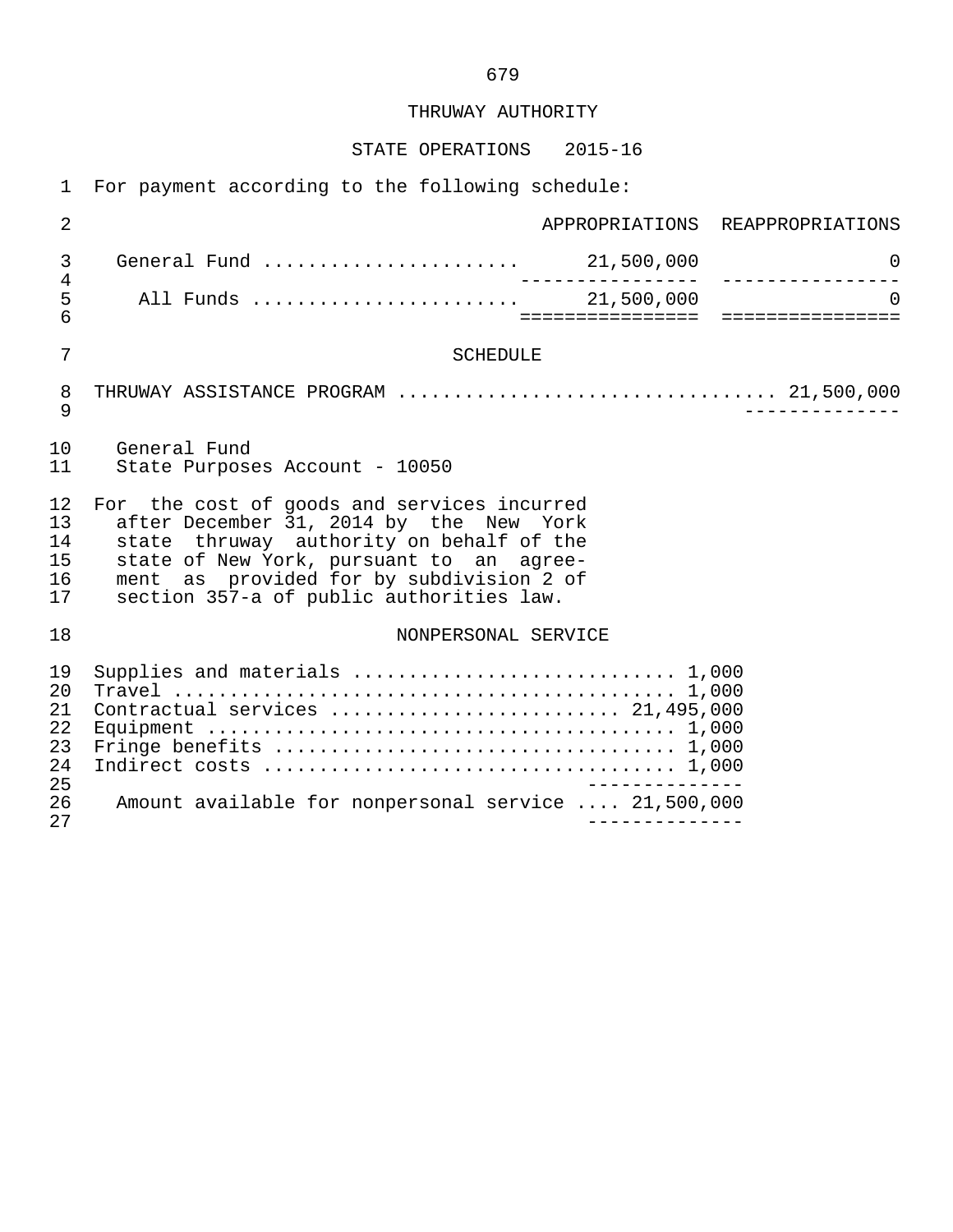STATE OPERATIONS 2015-16

1 For payment according to the following schedule:

 2 APPROPRIATIONS REAPPROPRIATIONS 3 Special Revenue Funds - Federal .... 18,918,000 63,062,000 4 Special Revenue Funds - Other ...... 14,189,000 9,212,000 5 ---------------- ---------------- 6 All Funds ........................ 33,107,000 72,274,000 7 ================ ================ 8 SCHEDULE 9 OFFICE OF PASSENGER AND FREIGHT TRANSPORTATION PROGRAM ...... 29,897,000<br>--------------- 10 -------------- 11 Special Revenue Funds - Federal 12 Federal Miscellaneous Operating Grants Fund<br>13 Federal Aviation Administration Planning Ace 13 Federal Aviation Administration Planning Account - 25303 14 Nonpersonal service ............................ 1,060,000 15 -------------- 16 Program account subtotal ................... 1,060,000 17 -------------- 18 Special Revenue Funds - Federal 19 Federal Miscellaneous Operating Grants Fund<br>20 FTA Program Management Account - 25446 FTA Program Management Account - 25446 21 Personal service ............................... 2,447,000 22 Nonpersonal service ............................ 4,072,000 23 Fringe benefits ................................ 1,311,000 24 Indirect costs ................................... 119,000 25 -------------- 26 Program account subtotal ................... 7,949,000 27 -------------- 28 Special Revenue Funds - Federal 29 Federal Miscellaneous Operating Grants Fund<br>30 Motor Carrier Safety Account - 25397 Motor Carrier Safety Account - 25397 31 Personal service ............................... 3,427,000 32 Nonpersonal service ............................ 4,480,000 33 Fringe benefits ................................ 1,836,000 34 Indirect costs ................................... 166,000 35 -------------- 36 Program account subtotal ................... 9,909,000 37 -------------- 38 Special Revenue Funds - Other<br>39 Clean Air Fund 39 Clean Air Fund<br>40 Mobile Source *P* Mobile Source Account - 21452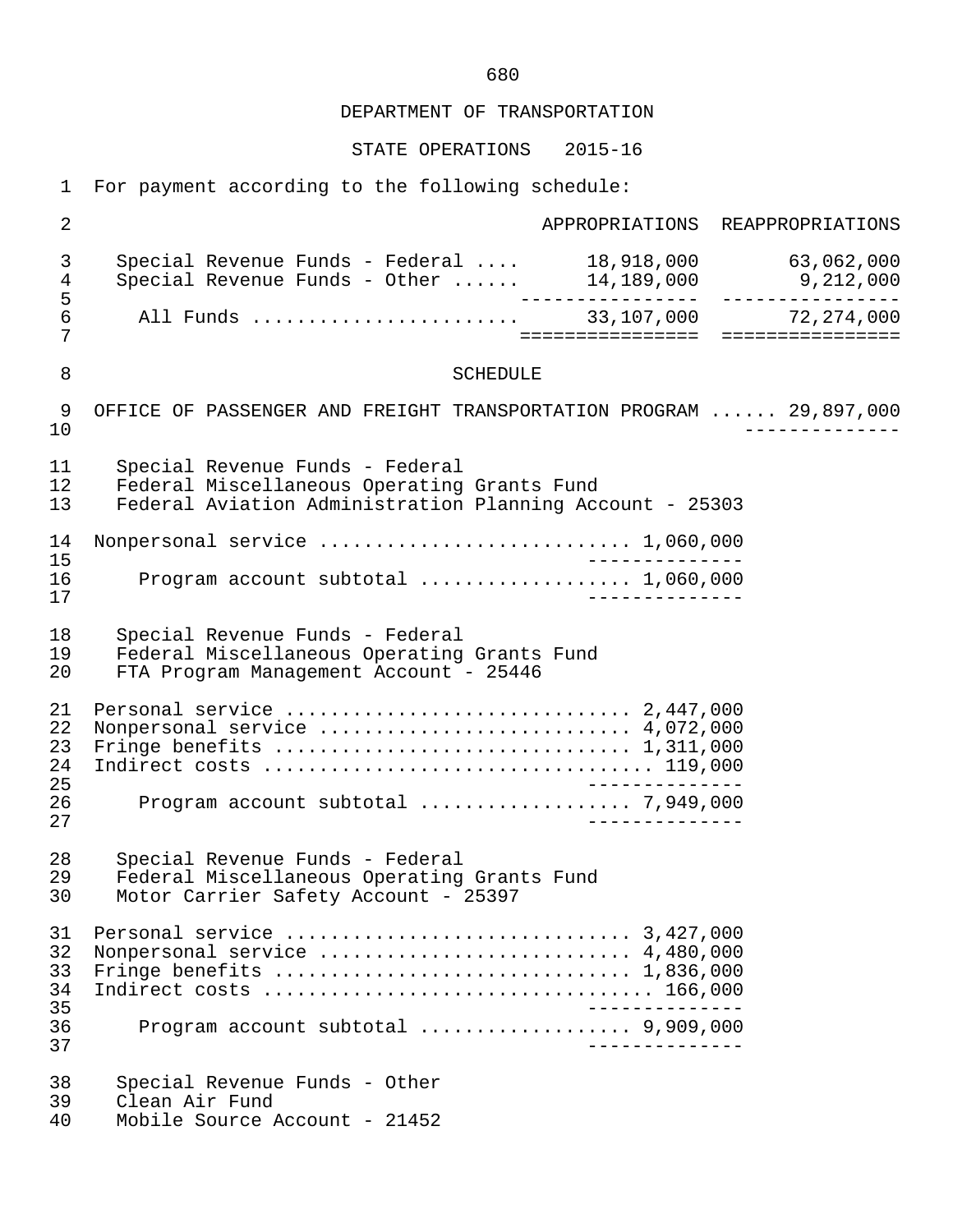| 1<br>2<br>3<br>$\overline{4}$<br>5<br>6<br>7<br>8<br>9<br>10<br>11<br>12<br>13<br>14<br>15<br>16<br>17 | For the expenses of the department of trans-<br>portation, including liabilities incurred<br>prior to April 1, 2015, relating to the<br>implementation and administration of the<br>heavy duty vehicle emissions inspection<br>program.<br>Notwithstanding any other provision of<br>law<br>to the contrary, the OGS Interchange and<br>Transfer Authority, IT Interchange<br>and<br>Transfer Authority and the Lean Certif-<br>ication Bonus Authority as defined in the<br>2015-16 state fiscal year state operations<br>appropriation for the budget division<br>program of the division of the budget, are<br>deemed fully incorporated herein and a<br>part of this appropriation as if fully<br>stated. |
|--------------------------------------------------------------------------------------------------------|---------------------------------------------------------------------------------------------------------------------------------------------------------------------------------------------------------------------------------------------------------------------------------------------------------------------------------------------------------------------------------------------------------------------------------------------------------------------------------------------------------------------------------------------------------------------------------------------------------------------------------------------------------------------------------------------------------------|
| 18                                                                                                     | PERSONAL SERVICE                                                                                                                                                                                                                                                                                                                                                                                                                                                                                                                                                                                                                                                                                              |
| 19<br>20<br>21<br>22<br>23                                                                             | Personal service--regular  410,000<br>Holiday/overtime compensation  125,000<br>_______________<br>Amount available for personal service  535,000<br>-----------                                                                                                                                                                                                                                                                                                                                                                                                                                                                                                                                              |
| 24                                                                                                     | NONPERSONAL SERVICE                                                                                                                                                                                                                                                                                                                                                                                                                                                                                                                                                                                                                                                                                           |
| 25<br>26<br>27<br>28<br>29<br>30<br>31<br>32<br>33<br>34<br>35                                         | Supplies and materials  181,000<br>Contractual services  53,000<br>Amount available for nonpersonal service  652,000<br>___________<br>Program account subtotal  1,187,000                                                                                                                                                                                                                                                                                                                                                                                                                                                                                                                                    |
| 36<br>37<br>38<br>39                                                                                   | Special Revenue Funds - Other<br>Mass Transportation Operating Assistance Fund<br>Metropolitan Mass Transportation Operating Assistance<br>Account - $21402$                                                                                                                                                                                                                                                                                                                                                                                                                                                                                                                                                  |
| 40<br>41<br>42<br>43<br>44<br>45<br>46                                                                 | services and expenses related to the<br>For<br>administration of the mass transportation<br>operating assistance program including bus<br>inspections primarily within the metropol-<br>commuter transportation<br>itan<br>district.<br>Provided, however, notwithstanding<br>any<br>other provision of law, \$100,000 of this                                                                                                                                                                                                                                                                                                                                                                                |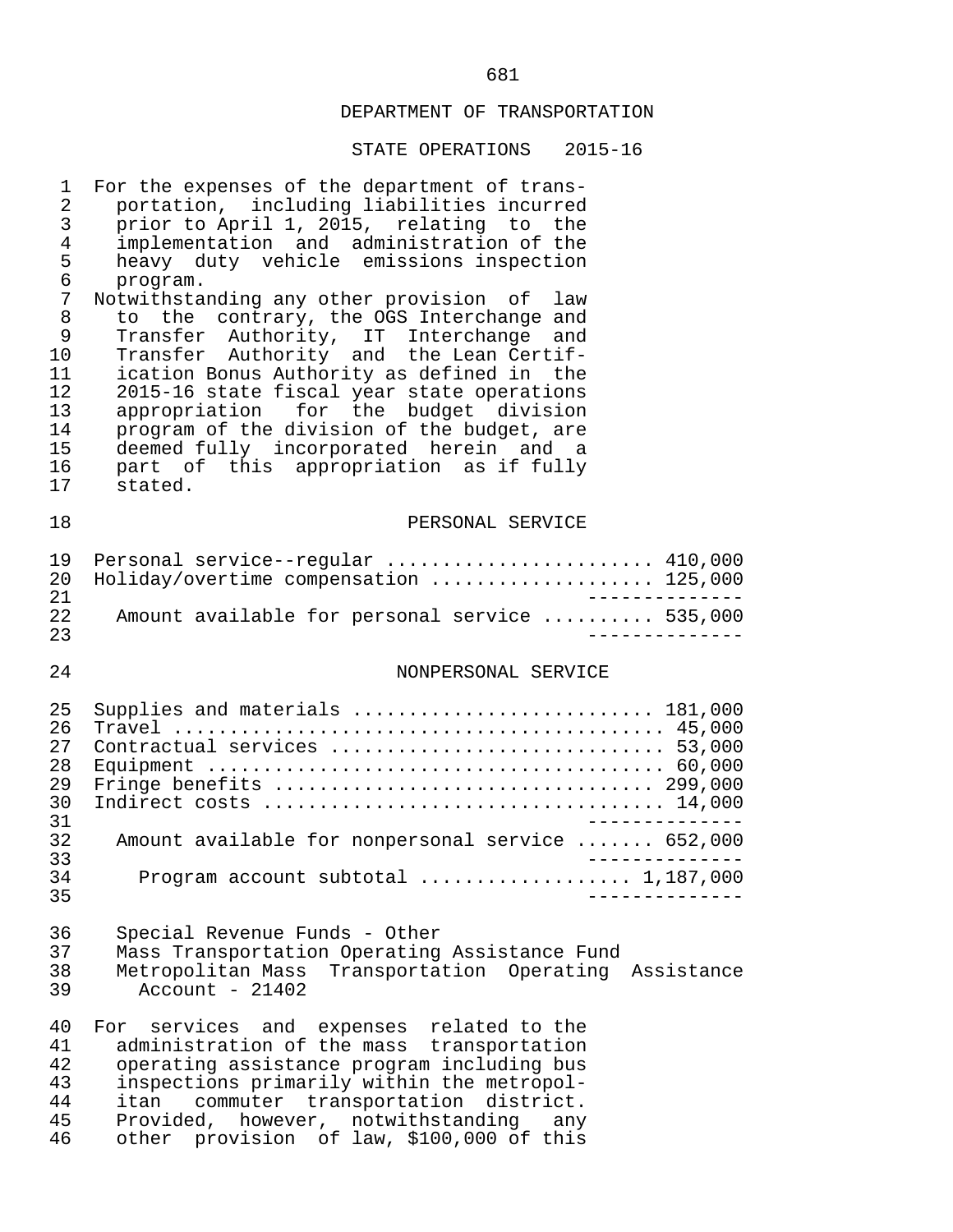#### STATE OPERATIONS 2015-16

1 appropriation shall be made available for<br>2 contractual services for the purpose of 2 contractual services for the purpose of<br>3 auditing and examining the accounts, 3 auditing and examining the accounts,<br>4 books, records, documents, and papers of 4 books, records, documents, and papers of<br>5 transportation operators receiving mass 5 transportation operators receiving mass<br>6 transportation operating assistance 6 transportation operating assistance 7 payments serving primarily within the<br>8 metropolitan commuter transportation 8 metropolitan commuter transportation<br>9 district\_when\_the\_commissioner\_of\_trans-9 district when the commissioner of trans-<br>10 portation deems such audits necessary. 10 portation deems such audits necessary.<br>11 Such contracts may also include, but no 11 Such contracts may also include, but not be<br>12 limited to, recommendations to achieve 12 limited to, recommendations to achieve<br>13 economies and efficiencies in the state 13 economies and efficiencies in the state<br>14 transportation operating assistance 14 transportation operating assistance<br>15 program. program.

#### 16 PERSONAL SERVICE

|     | 17 Personal service--regular  2,084,000          |
|-----|--------------------------------------------------|
|     | 18 Holiday/overtime compensation  298,000        |
| 1 Q |                                                  |
| 20  | Amount available for personal service  2,382,000 |
| -21 |                                                  |

#### 22 NONPERSONAL SERVICE

| 23  | Supplies and materials  26,000                      |
|-----|-----------------------------------------------------|
| 2.4 |                                                     |
| 25  | Contractual services  177,000                       |
| 26  |                                                     |
| 27  |                                                     |
| 2.8 |                                                     |
| 29  |                                                     |
| 30  | Amount available for nonpersonal service  1,801,000 |
| 31  |                                                     |
| 32  |                                                     |
| 33  |                                                     |

# 34 Special Revenue Funds - Other

35 Mass Transportation Operating Assistance Fund<br>36 Public Transportation Systems Operating 36 Public Transportation Systems Operating Assistance  $Account - 21401$ 

38 For services and expenses related to the<br>39 administration of the mass transportation 39 administration of the mass transportation<br>40 operating assistance program including bus 40 operating assistance program including bus<br>41 inspections primarily outside of the 41 inspections primarily outside<br>42 metropolitan commuter tran 42 metropolitan commuter transportation<br>43 district Provided however notwithstand-43 district. Provided, however, notwithstand-<br>44 ing any other provision of law, \$100,000 44 ing any other provision of law, \$100,000<br>45 of this appropriation shall be made avail-45 of this appropriation shall be made avail-<br>46 able for contractual services for the able for contractual services for the

# <u>682</u>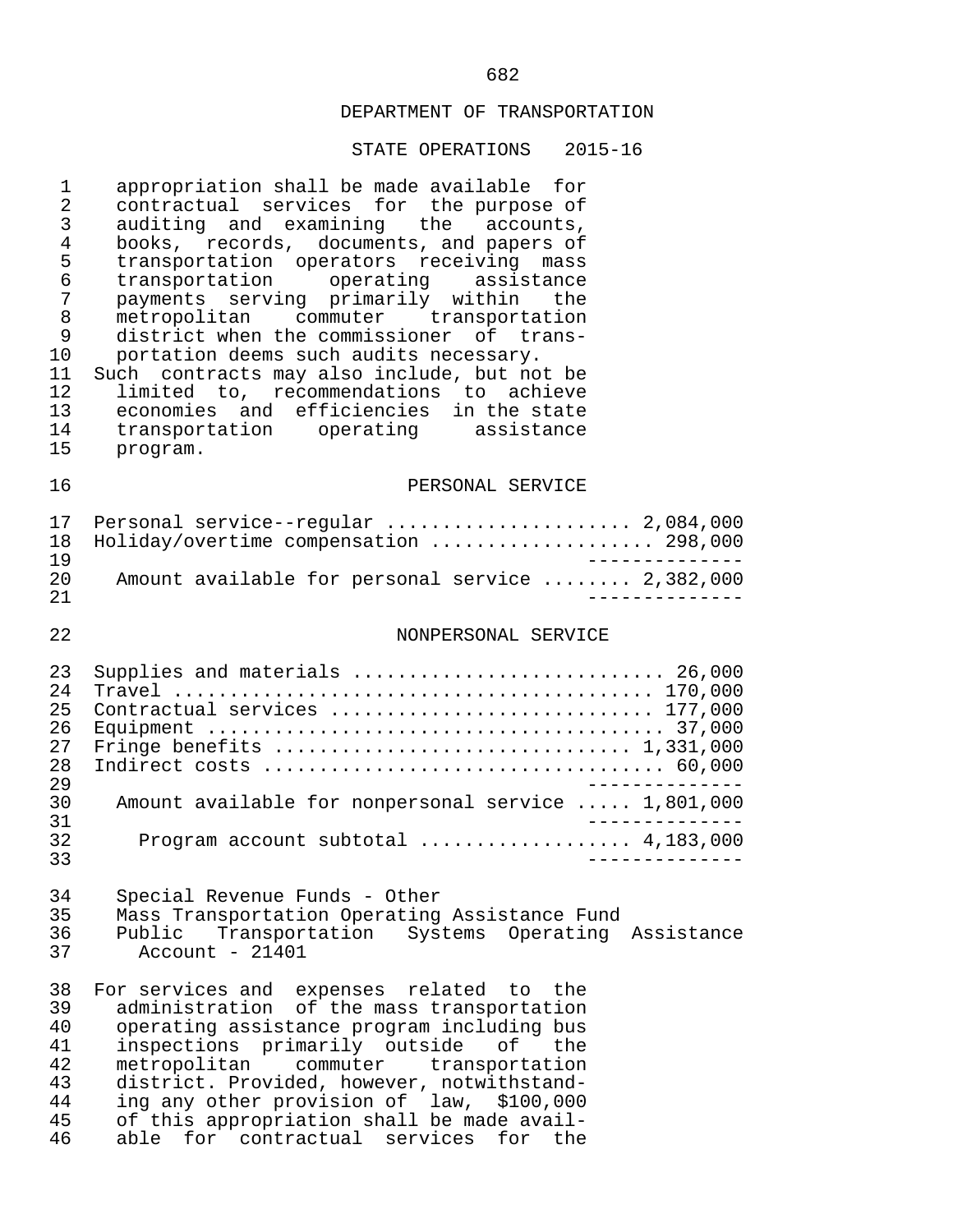| $\mathbf 1$<br>$\overline{2}$<br>$\mathfrak{Z}$<br>$\overline{4}$<br>5<br>6<br>7<br>$\,8\,$<br>9<br>10<br>11<br>12<br>13 | purpose of auditing and examining the<br>accounts, books, records, documents, and<br>papers of transportation operators receiv-<br>ing mass transportation operating assist-<br>ance payments serving primarily outside of<br>the metropolitan commuter transportation<br>district when the commissioner of trans-<br>portation deems such audits necessary.<br>Such contracts may also include, but not be<br>limited to, recommendations to achieve<br>economies and efficiencies in the state<br>transportation operating assistance<br>program. |
|--------------------------------------------------------------------------------------------------------------------------|-----------------------------------------------------------------------------------------------------------------------------------------------------------------------------------------------------------------------------------------------------------------------------------------------------------------------------------------------------------------------------------------------------------------------------------------------------------------------------------------------------------------------------------------------------|
| 14                                                                                                                       | PERSONAL SERVICE                                                                                                                                                                                                                                                                                                                                                                                                                                                                                                                                    |
| 15<br>16<br>17<br>18<br>19                                                                                               | Personal service--regular  617,000<br>Holiday/overtime compensation  13,000<br>Amount available for personal service  630,000                                                                                                                                                                                                                                                                                                                                                                                                                       |
| 20                                                                                                                       | NONPERSONAL SERVICE                                                                                                                                                                                                                                                                                                                                                                                                                                                                                                                                 |
| 21<br>22<br>23<br>24<br>25<br>26<br>27<br>28<br>29<br>30                                                                 | Supplies and materials  23,000<br>Contractual services  102,000<br>Amount available for nonpersonal service  872,000<br>Program account subtotal $\ldots$ 1,502,000                                                                                                                                                                                                                                                                                                                                                                                 |
| 31                                                                                                                       |                                                                                                                                                                                                                                                                                                                                                                                                                                                                                                                                                     |
| 32<br>33<br>34                                                                                                           | Special Revenue Funds - Other<br>Miscellaneous Special Revenue Fund<br>Transportation Aviation Account - 22165                                                                                                                                                                                                                                                                                                                                                                                                                                      |
| 35<br>36                                                                                                                 | For payment of expenses related to operation<br>of Stewart and Republic airports.                                                                                                                                                                                                                                                                                                                                                                                                                                                                   |
| 37                                                                                                                       | PERSONAL SERVICE                                                                                                                                                                                                                                                                                                                                                                                                                                                                                                                                    |
| 38<br>39                                                                                                                 | Personal service--regular  126,000                                                                                                                                                                                                                                                                                                                                                                                                                                                                                                                  |
| 40                                                                                                                       | NONPERSONAL SERVICE                                                                                                                                                                                                                                                                                                                                                                                                                                                                                                                                 |
| 41<br>42                                                                                                                 | Contractual services  3,897,000                                                                                                                                                                                                                                                                                                                                                                                                                                                                                                                     |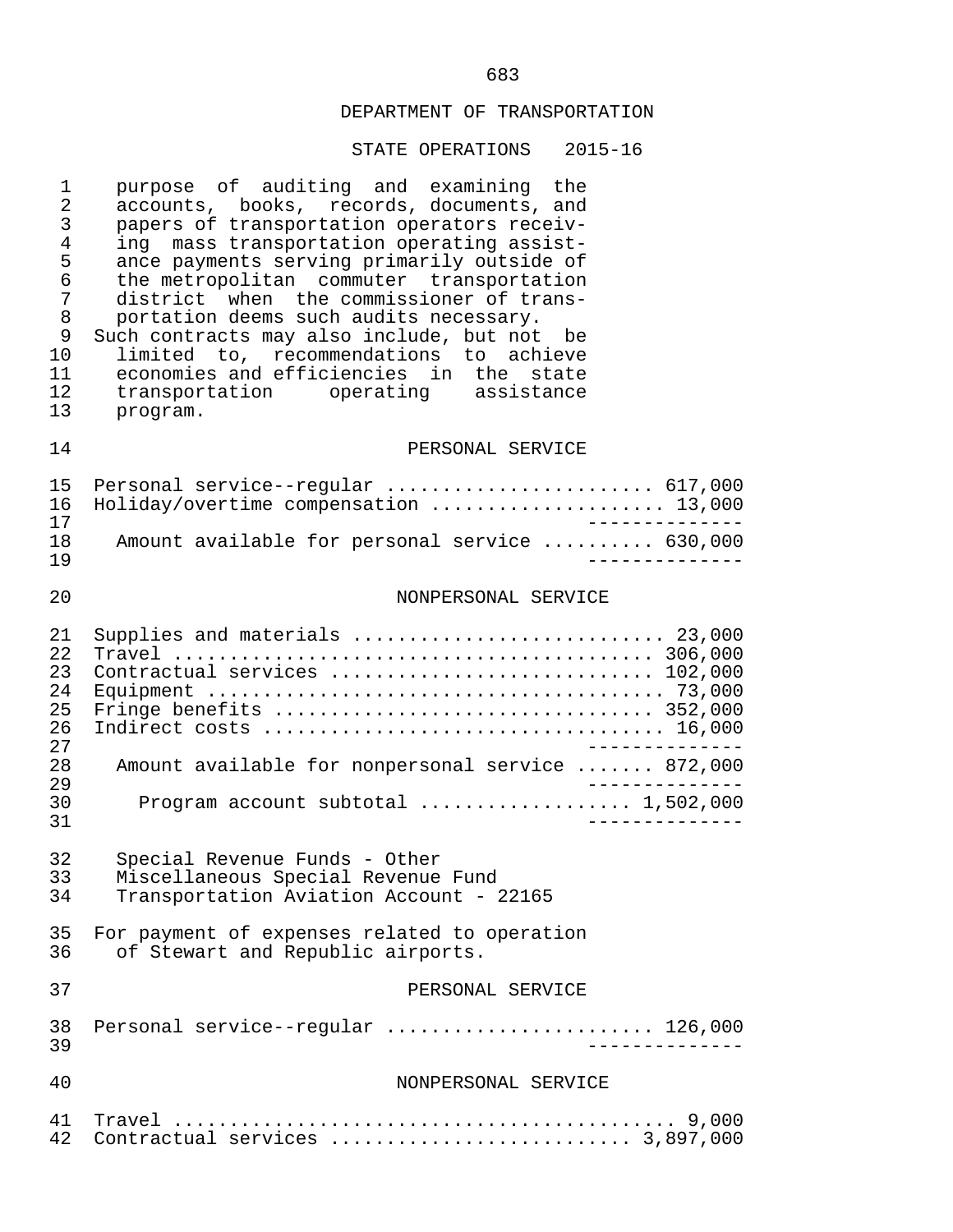STATE OPERATIONS 2015-16

 1 Fringe benefits ................................... 71,000 2 Indirect costs ..................................... 4,000 3<br>Amount available for nonpersonal service ..... 3.981.000 4 Amount available for nonpersonal service ..... 3,981,000<br>5 5<br>6 Program account subtotal .................... 4.107.000 6 Program account subtotal ................... 4,107,000 7 -------------- 8 OPERATIONS PROGRAM ........................................... 3,210,000 9 -------------- 10 Special Revenue Funds - Other 11 Miscellaneous Special Revenue Fund<br>12 Highway Construction and Mainter 12 Highway Construction and Maintenance Safety Education<br>13 Account - 22089  $Account - 22089$  14 NONPERSONAL SERVICE 15 Supplies and materials ............................ 73,000 16 Contractual services .............................. 68,000 17 Equipment ......................................... 69,000 18 -------------- 19 Program account subtotal ..................... 210,000 20 -------------- 21 Special Revenue Funds - Other 22 Miscellaneous Special Revenue Fund<br>23 Transportation Surplus Property Acc Transportation Surplus Property Account - 21933 24 Notwithstanding any other provision of law<br>25 to the contrary, the OGS Interchange and 25 to the contrary, the OGS Interchange and<br>26 Transfer Authority, IT Interchange and 26 Transfer Authority, IT Interchange and<br>27 Transfer Authority and the Lean-Certif-27 Transfer Authority and the Lean Certif-<br>28 ication Bonus Authority as defined in the 28 ication Bonus Authority as defined in the<br>29 2015-16 state fiscal vear state operations 29 2015-16 state fiscal year state operations<br>30 appropriation for the budget division 30 appropriation for the budget division<br>31 program of the division of the budget, are 31 program of the division of the budget, are 32 deemed fully incorporated herein and a<br>33 part of this appropriation as if fully 33 part of this appropriation as if fully stated. 35 NONPERSONAL SERVICE 36 Supplies and materials ............................ 1,000,000<br>37 Contractual services ............................. 1,000,000 37 Contractual services ........................... 1,000,000 38 Equipment ...................................... 1,000,000 39 -------------- 40 Program account subtotal ................... 3,000,000 41 --------------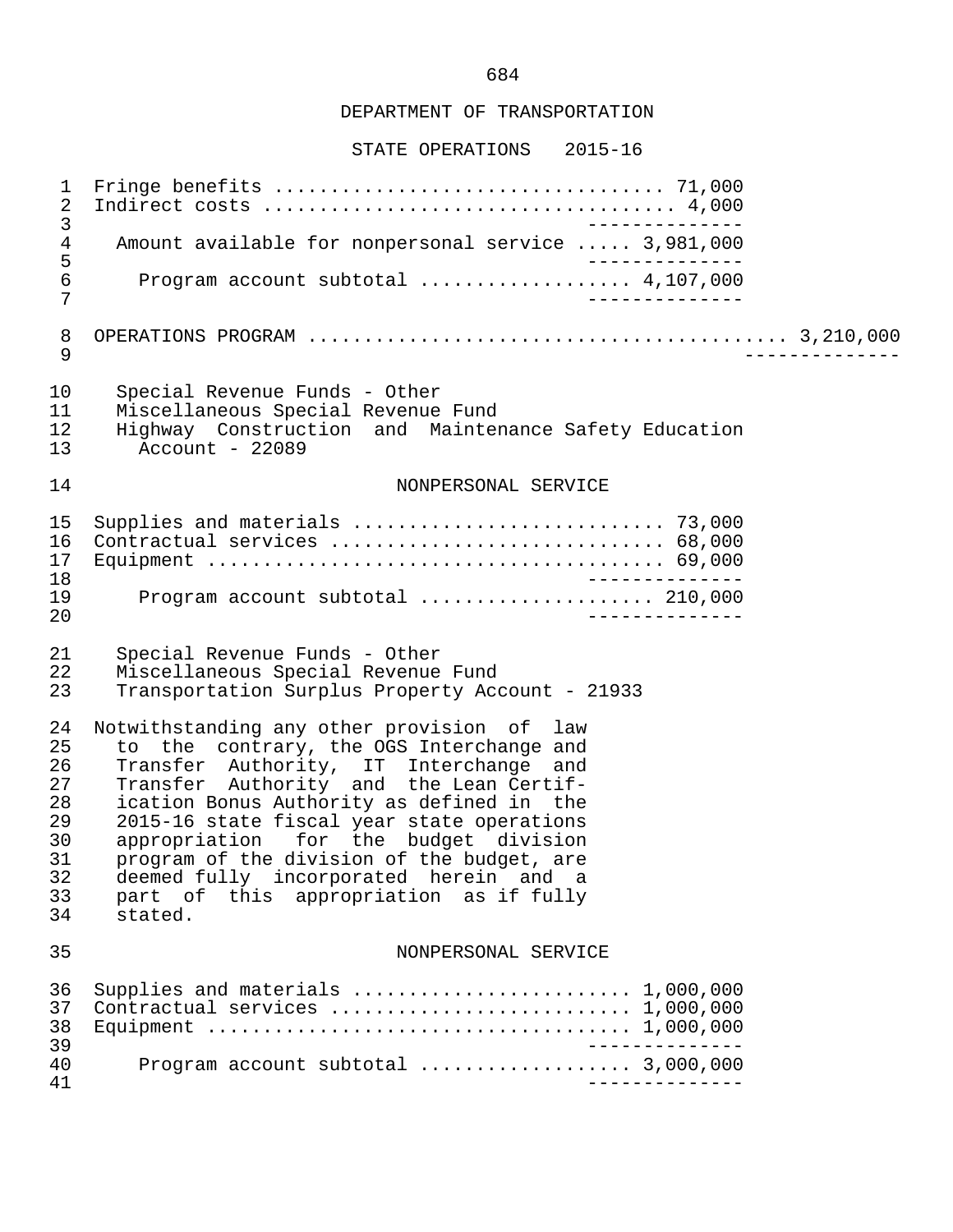#### STATE OPERATIONS - REAPPROPRIATIONS 2015-16

 1 OFFICE OF PASSENGER AND FREIGHT TRANSPORTATION PROGRAM 2 Special Revenue Funds - Federal 3 Federal Miscellaneous Operating Grants Fund 4 Federal Aviation Administration Planning Account - 25303 5 By chapter 50, section 1, of the laws of 2014:<br>6 Nonpersonal service ... 1,060,000 .......... Monpersonal service ... 1,060,000 ................... (re. \$1,060,000) 7 By chapter 50, section 1, of the laws of 2013: 8 Nonpersonal service ... 1,060,000 ................... (re. \$1,060,000) 9 By chapter 50, section 1, of the laws of 2012:<br>10 Notwithstanding any other provision of law 10 Notwithstanding any other provision of law to the contrary, the OGS<br>11 Interchange and Transfer Authority, the IT Interchange and Transfer 11 Interchange and Transfer Authority, the IT Interchange and Transfer<br>12 Authority, and the Call Center Interchange and Transfer Authority as 12 Authority, and the Call Center Interchange and Transfer Authority as<br>13 defined in the 2012-13 state fiscal vear state operations appropri-13 defined in the 2012-13 state fiscal year state operations appropri-<br>14 ation for the budget division program of the division of the budget. 14 ation for the budget division program of the division of the budget,<br>15 are deemed fully incorporated herein and a part of this appropri-15 are deemed fully incorporated herein and a part of this appropri-<br>16 ation as if fully stated. 16 ation as if fully stated.<br>17 Nonpersonal service ... 1.0 Nonpersonal service ... 1,060,000 ................... (re. \$1,055,000) 18 By chapter 50, section 1, of the laws of 2011:<br>19 Nonpersonal service ... 1,060,000 .......... Nonpersonal service ... 1,060,000 ................... (re. \$1,060,000) 20 By chapter 55, section 1, of the laws of 2010:<br>21 Maintenance undistributed ... 1,060,000 .... Maintenance undistributed  $\ldots$  1,060,000  $\ldots$ ............. (re. \$661,000) 22 Special Revenue Funds - Federal 23 Federal Miscellaneous Operating Grants Fund<br>24 FTA Program Management Account - 25446 FTA Program Management Account - 25446 25 By chapter 50, section 1, of the laws of 2014: 26 Personal service ... 2,399,000 ...................... (re. \$2,399,000)<br>27 Nonpersonal service ... 4,170,000 .................... (re. \$4,170,000) 27 Nonpersonal service ... 4,170,000 ................... (re. \$4,170,000)<br>28 Fringe benefits ... 1,283,000 ......................... (re. \$1,283,000) 28 Fringe benefits ... 1,283,000 ........................ (re. \$1,283,000)<br>29 Indirect costs ... 97,000 ................................. (re. \$97,000) Indirect costs  $\ldots$  97,000  $\ldots$ ................................ (re. \$97,000) 30 By chapter 50, section 1, of the laws of 2013: 31 Personal service ... 1,399,000 ....................... (re. \$1,399,000)<br>32 Nonpersonal service ... 3,070,000 .................... (re. \$3,070,000) 32 Nonpersonal service ... 3,070,000 ................... (re. \$3,070,000) 33 Fringe benefits ... 822,000 ........................... (re. \$822,000) 34 Indirect costs ... 55,000 .............................. (re. \$55,000) 35 By chapter 50, section 1, of the laws of 2012: 36 Wotwithstanding any other provision of law to the contrary, the OGS<br>37 1. Interchange and Transfer Authority, the IT Interchange and Transfer 37 Interchange and Transfer Authority, the IT Interchange and Transfer<br>38 Authority, and the Call Center Interchange and Transfer Authority as 38 Authority, and the Call Center Interchange and Transfer Authority as 39 defined in the 2012-13 state fiscal year state operations appropri-<br>40 ation for the budget division program of the division of the budget. 40 ation for the budget division program of the division of the budget,<br>41 are deemed fully incorporated herein and a part of this appropri-41 are deemed fully incorporated herein and a part of this appropri-<br>42 ation as if fully stated. ation as if fully stated.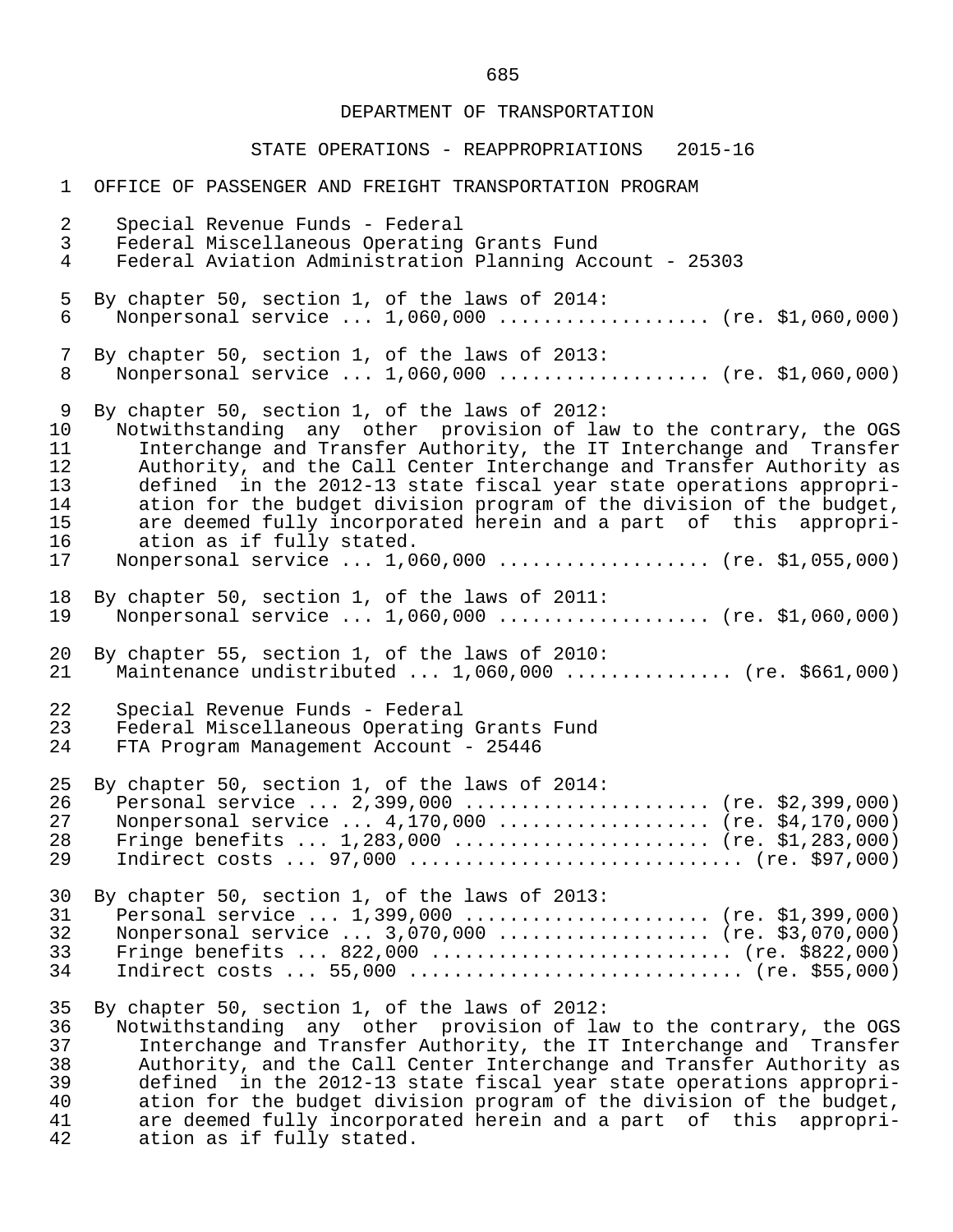| $\mathbf{1}$   | Personal service $1,282,000$ (re. \$1,282,000)              |
|----------------|-------------------------------------------------------------|
| $\overline{2}$ | Nonpersonal service  3,374,000  (re. \$3,374,000)           |
| $\mathfrak{Z}$ | Fringe benefits $643,000$ (re. \$643,000)                   |
| $\overline{4}$ | Indirect costs $47,000$ (re. \$47,000)                      |
| 5              | By chapter 50, section 1, of the laws of 2011:              |
| $\epsilon$     | Personal service $1,415,000$ (re. \$1,229,000)              |
| $\overline{7}$ | Nonpersonal service  3,253,000  (re. \$2,098,000)           |
| $\,8\,$        | Fringe benefits $613,000$ (re. \$459,000)                   |
| 9              | Indirect costs $65,000$ (re. \$54,000)                      |
| 10             | By chapter 55, section 1, of the laws of 2010:              |
| 11             | Personal service $1,962,000$ (re. \$1,047,000)              |
| 12             | Nonpersonal service  253,000  (re. \$253,000)               |
| 13             | Fringe benefits  865,000  (re. \$602,000)                   |
| 14             |                                                             |
| 15             | Maintenance undistributed  3,000,000  (re. \$3,000,000)     |
| 16             | By chapter 55, section 1, of the laws of 2009:              |
| 17             | Personal service  1,767,000  (re. \$454,000)                |
| 18             | Nonpersonal service  253,000  (re. \$253,000)               |
| 19             | Fringe benefits  765,000  (re. \$374,000)                   |
| 20             | Maintenance undistributed  3,000,000  (re. \$3,000,000)     |
| 21             | By chapter 55, section 1, of the laws of 2008:              |
| 22             | Nonpersonal service  253,000  (re. \$253,000)               |
| 23             | Fringe benefits  765,000  (re. \$121,000)                   |
| 24             | Maintenance undistributed  3,000,000  (re. \$3,000,000)     |
| 25             | By chapter 55, section 1, of the laws of 2007:              |
| 26             | For the grant period October 1, 2006 to September 30, 2007: |
| 27             | Nonpersonal service  253,000  (re. \$101,000)               |
| 28             | Fringe benefits  836,000  (re. \$836,000)                   |
| 29             | Maintenance undistributed  3,000,000  (re. \$3,000,000)     |
| 30             | By chapter 55, section 1, of the laws of 2006:              |
| 31             | For the grant period October 1, 2005 to September 30, 2006: |
| 32             |                                                             |
| 33             | Special Revenue Funds - Federal                             |
| 34             | Federal Miscellaneous Operating Grants Fund                 |
| 35             | Motor Carrier Safety Account - 25397                        |
| 36             | By chapter 50, section 1, of the laws of 2014:              |
| 37             | Personal service $3,427,000$ (re. \$2,368,000)              |
| 38             | Nonpersonal service  4,511,000  (re. \$4,444,000)           |
| 39             | Fringe benefits $1,833,000$ (re. \$1,439,000)               |
| 40             |                                                             |
| 41             | By chapter 50, section 1, of the laws of 2013:              |
| 42             | Personal service  3,427,000  (re. \$1,111,000)              |
| 43             | Nonpersonal service  4,333,000  (re. \$3,913,000)           |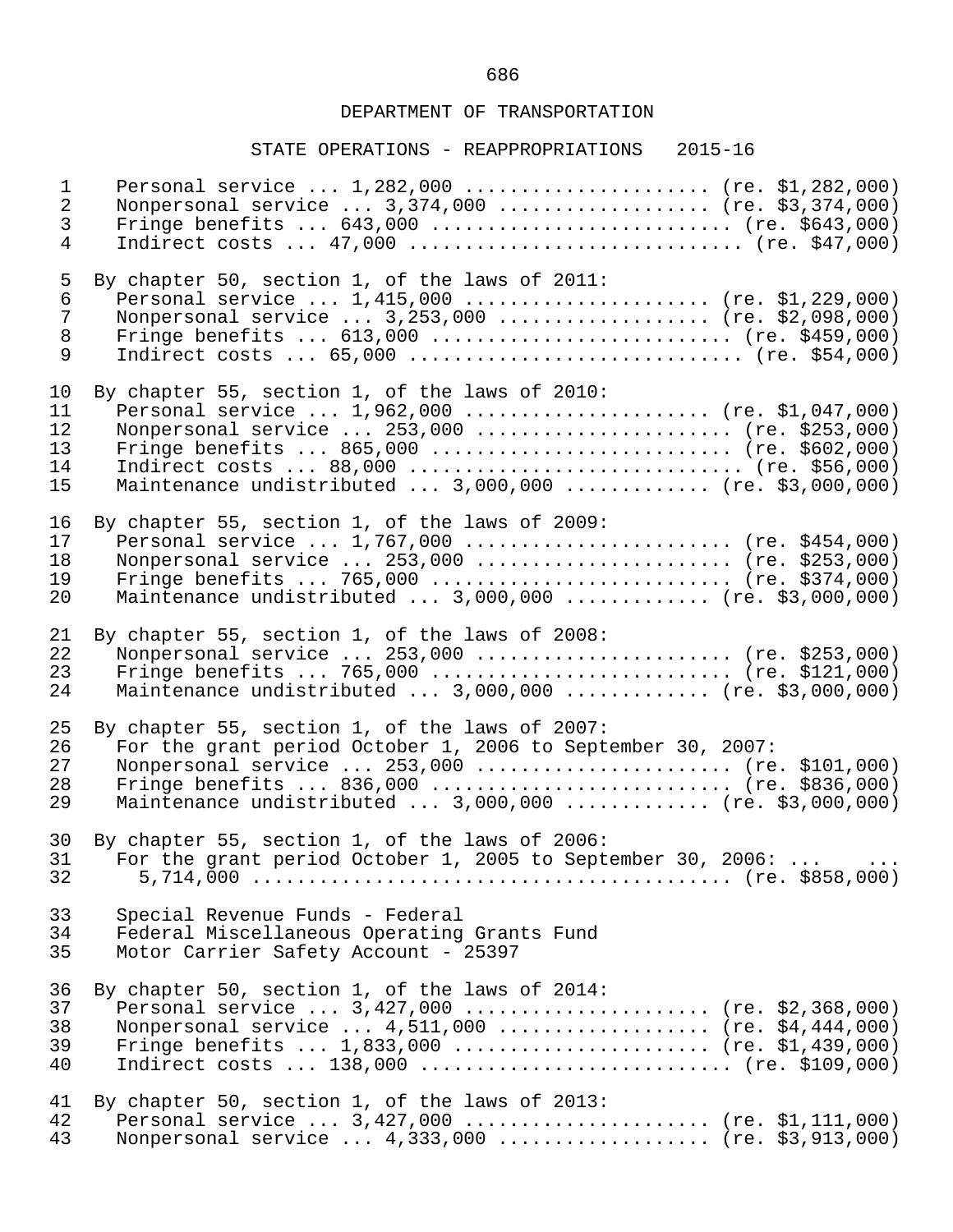| $\mathbf{1}$                     | Fringe benefits $2,014,000$ (re. \$162,000)                                                                                                                                                                                                                                                                                                             |
|----------------------------------|---------------------------------------------------------------------------------------------------------------------------------------------------------------------------------------------------------------------------------------------------------------------------------------------------------------------------------------------------------|
| $\overline{2}$                   | Indirect costs $135,000$ (re. \$22,000)                                                                                                                                                                                                                                                                                                                 |
| $\mathfrak{Z}$                   | By chapter 50, section 1, of the laws of 2012:                                                                                                                                                                                                                                                                                                          |
| $\overline{4}$                   | Notwithstanding any other provision of law to the contrary, the OGS                                                                                                                                                                                                                                                                                     |
| 5                                | Interchange and Transfer Authority, the IT Interchange and Transfer                                                                                                                                                                                                                                                                                     |
| $\epsilon$                       | Authority, and the Call Center Interchange and Transfer Authority as                                                                                                                                                                                                                                                                                    |
| $\overline{7}$                   | defined in the 2012-13 state fiscal year state operations appropri-                                                                                                                                                                                                                                                                                     |
| $\,8\,$                          | ation for the budget division program of the division of the budget,                                                                                                                                                                                                                                                                                    |
| $\mathsf 9$                      | are deemed fully incorporated herein and a part of this appropri-                                                                                                                                                                                                                                                                                       |
| 10                               | ation as if fully stated.                                                                                                                                                                                                                                                                                                                               |
| 11                               | Personal service  3,294,000  (re. \$369,000)                                                                                                                                                                                                                                                                                                            |
| 12                               | Nonpersonal service $4,842,000$ (re. \$4,471,000)                                                                                                                                                                                                                                                                                                       |
| 13                               | Fringe benefits $1,652,000$ (re. \$19,000)                                                                                                                                                                                                                                                                                                              |
| 14                               | Indirect costs $121,000$ (re. \$50,000)                                                                                                                                                                                                                                                                                                                 |
| 15                               | Special Revenue Funds - Other                                                                                                                                                                                                                                                                                                                           |
| 16                               | Clean Air Fund                                                                                                                                                                                                                                                                                                                                          |
| 17                               | Mobile Source Account - 21452                                                                                                                                                                                                                                                                                                                           |
| 18                               | By chapter 50, section 1, of the laws of 2014:                                                                                                                                                                                                                                                                                                          |
| 19                               | For the expenses of the department of transportation, including                                                                                                                                                                                                                                                                                         |
| 20                               | liabilities incurred prior to April 1, 2014, relating to the imple-                                                                                                                                                                                                                                                                                     |
| 21                               | mentation and administration of the heavy duty vehicle emissions                                                                                                                                                                                                                                                                                        |
| 22                               | inspection program.                                                                                                                                                                                                                                                                                                                                     |
| 23                               | Notwithstanding any other provision of law to the contrary, the OGS                                                                                                                                                                                                                                                                                     |
| 24                               | Interchange and Transfer Authority and the IT Interchange and Trans-                                                                                                                                                                                                                                                                                    |
| 25                               | fer Authority as defined in the 2014-15 state fiscal year state                                                                                                                                                                                                                                                                                         |
| 26                               | operations appropriation for the budget division program of the                                                                                                                                                                                                                                                                                         |
| 27                               | division of the budget, are deemed fully incorporated herein and a                                                                                                                                                                                                                                                                                      |
| 28                               | part of this appropriation as if fully stated.                                                                                                                                                                                                                                                                                                          |
| 29                               | Supplies and materials $175,000$ (re. \$168,000)                                                                                                                                                                                                                                                                                                        |
| 30                               |                                                                                                                                                                                                                                                                                                                                                         |
| 31                               | Contractual services  49,000  (re. \$48,000)                                                                                                                                                                                                                                                                                                            |
| 32                               |                                                                                                                                                                                                                                                                                                                                                         |
| 33                               | Fringe benefits  313,000  (re. \$248,000)                                                                                                                                                                                                                                                                                                               |
| 34                               | Indirect costs $16,000$ (re. \$13,000)                                                                                                                                                                                                                                                                                                                  |
| 35                               | By chapter 50, section 1, of the laws of 2013:                                                                                                                                                                                                                                                                                                          |
| 36                               | For the expenses of the department of transportation, including                                                                                                                                                                                                                                                                                         |
| 37                               | liabilities incurred prior to April 1, 2013, relating to the imple-                                                                                                                                                                                                                                                                                     |
| 38                               | mentation and administration of the heavy duty vehicle emissions                                                                                                                                                                                                                                                                                        |
| 39                               | inspection program.                                                                                                                                                                                                                                                                                                                                     |
| 40<br>41<br>42<br>43<br>44<br>45 | Notwithstanding any other provision of law to the contrary, the OGS<br>Interchange and Transfer Authority and the IT Interchange and Trans-<br>fer Authority as defined in the 2013-14 state fiscal year state<br>operations appropriation for the budget division program of the<br>division of the budget, are deemed fully incorporated herein and a |
| 46<br>47<br>48                   | part of this appropriation as if fully stated.<br>Supplies and materials $166,000$ (re. \$150,000)<br>Contractual services  215,000  (re. \$82,000)                                                                                                                                                                                                     |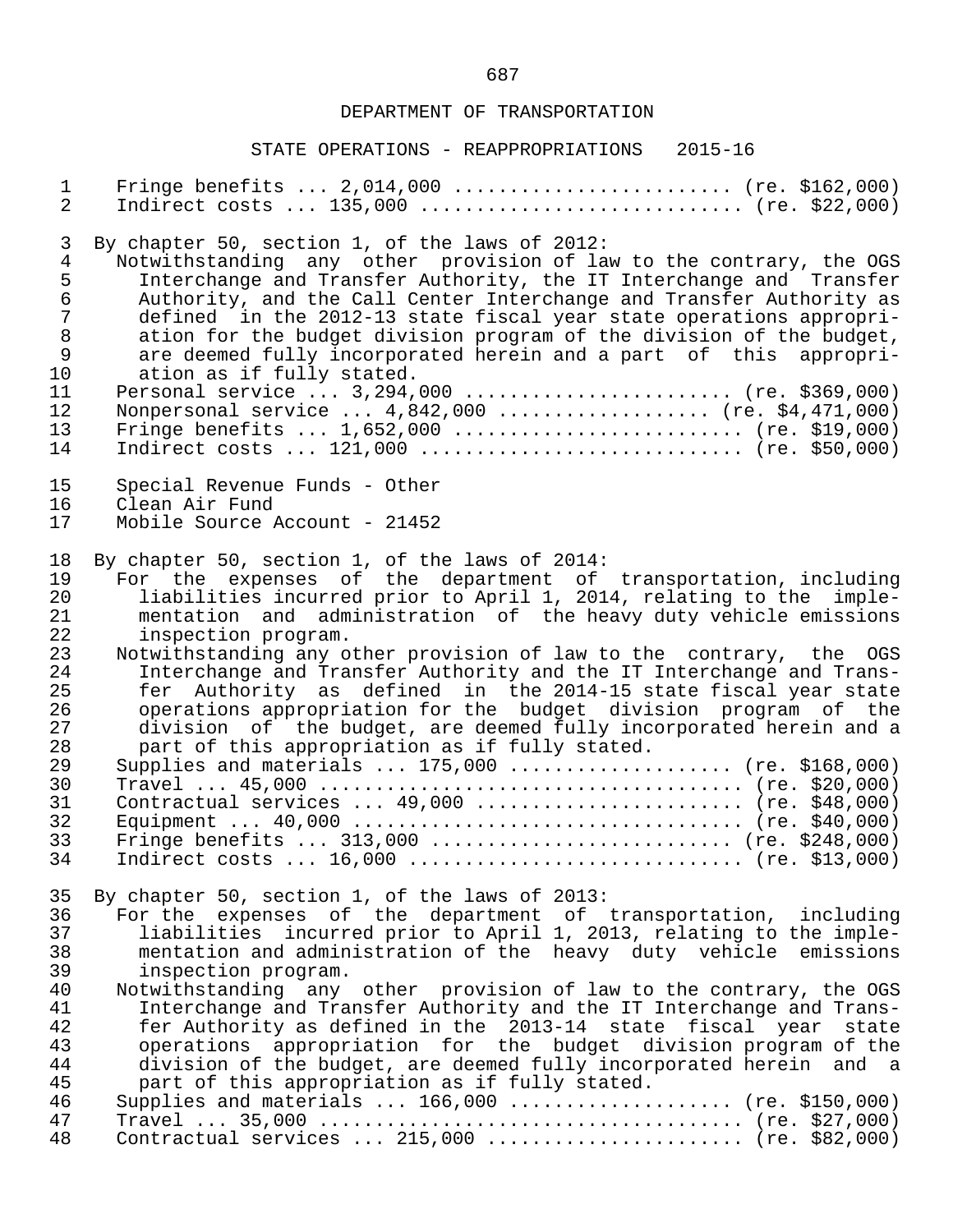| $\mathbf{1}$   |                                                                       |
|----------------|-----------------------------------------------------------------------|
| $\overline{a}$ | Fringe benefits $265,000$ (re. \$43,000)                              |
| 3              | Indirect costs $15,000$ (re. \$3,000)                                 |
| 4              | By chapter 50, section 1, of the laws of 2012:                        |
| 5              | For the expenses of the department of transportation, including       |
| $\epsilon$     | liabilities incurred prior to April 1, 2012, relating to the imple-   |
| $\overline{7}$ | mentation and administration of the heavy duty vehicle emissions      |
| 8              | inspection program.                                                   |
| 9              | Notwithstanding any other provision of law to the contrary, the OGS   |
| 10             | Interchange and Transfer Authority, the IT Interchange and Transfer   |
| 11             | Authority, and the Call Center Interchange and Transfer Authority as  |
| 12             | defined in the 2012-13 state fiscal year state operations appropri-   |
| 13             | ation for the budget division program of the division of the budget,  |
| 14             | are deemed fully incorporated herein and a part of this appropri-     |
| 15             | ation as if fully stated.                                             |
| 16             | Supplies and materials  221,000  (re. \$12,000)                       |
| 17             |                                                                       |
| 18             | Contractual services  274,000  (re. \$220,000)                        |
| 19             |                                                                       |
| 20             | Fringe benefits $218,000$ (re. \$162,000)                             |
| 21             |                                                                       |
| 22             | By chapter 50, section 1, of the laws of 2011:                        |
| 23             | For the expenses of the department of transportation, including       |
| 24             | liabilities incurred prior to April 1, 2011, relating to the imple-   |
| 25             | mentation and administration of the heavy duty vehicle emissions      |
| 26             | inspection program.                                                   |
| 27             | Supplies and materials  321,000  (re. \$57,000)                       |
| 28             |                                                                       |
| 29             | Contractual services  274,000  (re. \$260,000)                        |
| 30             |                                                                       |
| 31             | Fringe benefits $175,000$ (re. \$19,000)                              |
| 32             | Indirect costs $12,000$ (re. \$1,000)                                 |
| 33             | By chapter 55, section 1, of the laws of 2010:                        |
| 34             | For the expenses of the department of transportation, including       |
| 35             | liabilities incurred prior to April 1, 2010, relating to the imple-   |
| 36             | mentation and administration of the heavy duty vehicle emissions      |
| 37             | inspection program.                                                   |
| 38             | Supplies and materials $321,000$ (re. \$32,000)                       |
| 39             |                                                                       |
| 40             | Contractual services  274,000  (re. \$274,000)                        |
| 41             |                                                                       |
| 42             | Fringe benefits $201,000$ (re. \$18,000)                              |
| 43             | Indirect costs  13,000  (re. \$3,000)                                 |
| 44             | Special Revenue Funds - Other                                         |
| 45             | Mass Transportation Operating Assistance Fund                         |
| 46             | Metropolitan Mass Transportation Operating Assistance Account - 21402 |
| 47             | By chapter 50, section 1, of the laws of 2014:                        |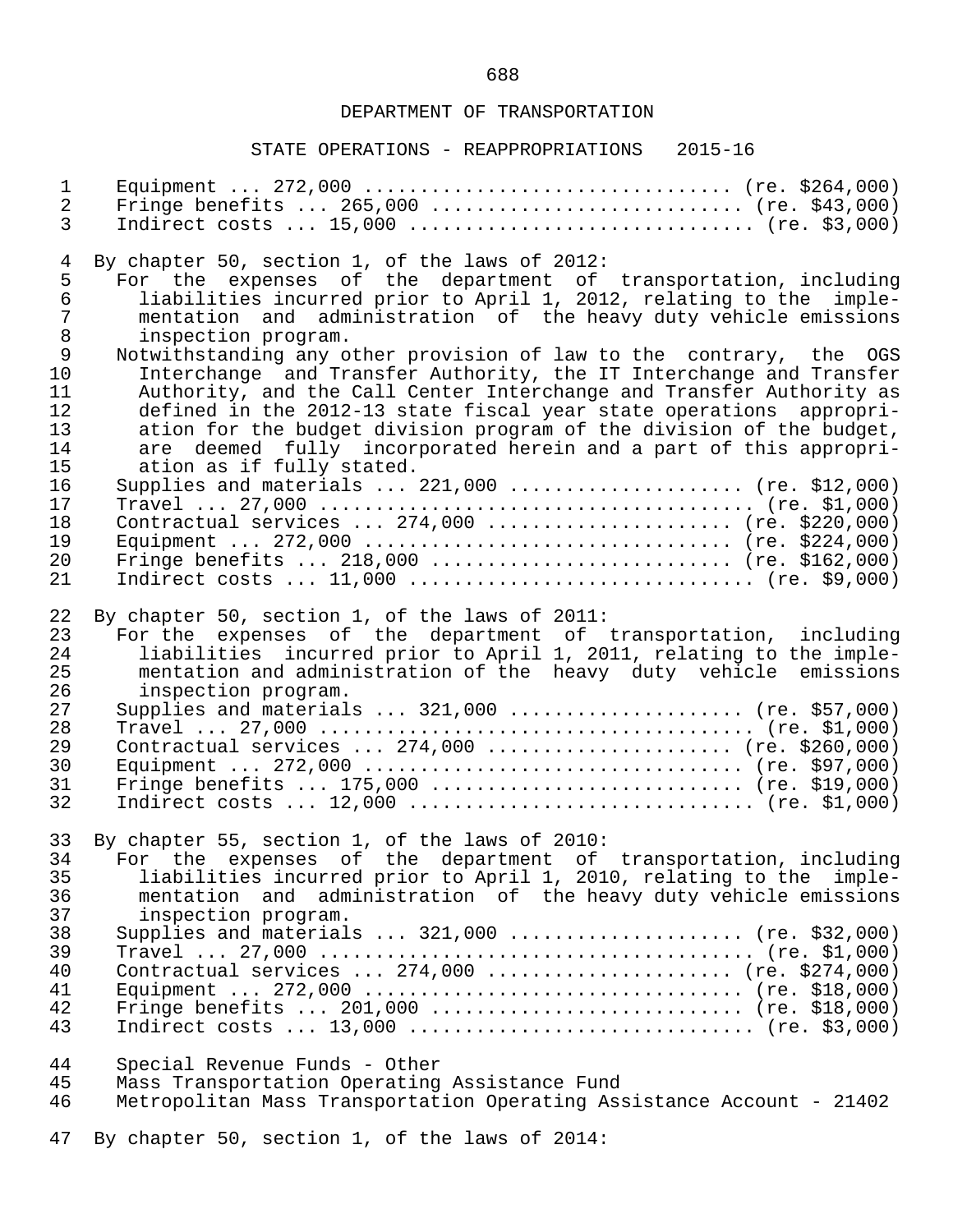- 1 For services and expenses related to the administration of the mass<br>2 transportation operating assistance program including bus 2 transportation operating assistance program including<br>3 inspections primarily within the metropolitan commuter transpo: 3 inspections primarily within the metropolitan commuter transporta- 4 tion district. Provided, however, notwithstanding any other<br>5 provision of law, \$100,000 of this appropriation-shall-be-made provision of law, \$100,000 of this appropriation shall be made<br>6 available for contractual services for the purpose of auditing and 6 available for contractual services for the purpose of auditing and<br>7 examining the accounts, books, records, documents, and papers of 7 examining the accounts, books, records, documents, and papers of 8 transportation operators receiving mass transportation operating<br>9 assistance payments serving primarily within the metropolitan commu-9 assistance payments serving primarily within the metropolitan commu-<br>10 ter transportation district when the commissioner of transportation 10 ter transportation district when the commissioner of transportation<br>11 deems such audits necessary. 11 deems such audits necessary.<br>12 Such contracts may also includ 12 Such contracts may also include, but not be limited to, recommenda-<br>13 tions to achieve economies and efficiencies in the state transporta-13 tions to achieve economies and efficiencies in the state transporta-<br>14 tion operating assistance program. 14 tion operating assistance program.<br>15 Contractual services ... 177.000 ... Contractual services ... 177,000 ....................... (re. \$134,000) 16 By chapter 50, section 1, of the laws of 2013:<br>17 For services and expenses related to the 17 For services and expenses related to the administration of the mass<br>18 transportation operating assistance program including bus 18 transportation operating assistance program including bus<br>19 inspections primarily within-the-metropolitan-commuter-transporta- 19 inspections primarily within the metropolitan commuter transporta- 20 tion district. Provided, however, notwithstanding any other 21 provision of law, \$100,000 of this appropriation shall be made 22 available for contractual services for the purpose of auditing and<br>23 examining the accounts, books, records, documents, and papers of 23 examining the accounts, books, records, documents, and papers of<br>24 transportation operators receiving mass transportation operating 24 transportation operators receiving mass transportation operating<br>25 assistance payments serving primarily within the metropolitan commu- 25 assistance payments serving primarily within the metropolitan commu- 26 ter transportation district when the commissioner of transportation<br>27 deems such audits necessary. 27 deems such audits necessary.<br>28 Such contracts may also includ 28 Such contracts may also include, but not be limited to, recommenda-<br>29 tions to achieve economies and efficiencies in the state transporta-29 tions to achieve economies and efficiencies in the state transporta-<br>30 tion operating assistance program. 30 tion operating assistance program.<br>31 Contractual services ... 125.000 ... Contractual services ... 125,000 ........................ (re. \$24,000) 32 By chapter 50, section 1, of the laws of 2012: 33 For services and expenses related to the administration of the mass<br>34 transportation operating assistance program including bus 34 transportation operating assistance program including bus<br>35 inspections primarily within the metropolitan-commuter-transporta- 35 inspections primarily within the metropolitan commuter transporta- 36 tion district. Provided, however, notwithstanding any other 37 provision of law, \$100,000 of this appropriation shall be made 38 available for contractual services for the purpose of auditing and 39 examining the accounts, books, records, documents, and papers of 40 transportation operators receiving mass transportation operating 41 assistance payments serving primarily within the metropolitan commu- 42 ter transportation district when the commissioner of transportation<br>43 deems such audits necessary. 43 deems such audits necessary.<br>44 Such contracts may also includ 44 Such contracts may also include, but not be limited to, recommenda-<br>45 tions to achieve economies and efficiencies in the state transporta-45 tions to achieve economies and efficiencies in the state transporta-<br>46 tion operating assistance program. 46 tion operating assistance program.<br>47 Notwithstanding any other provisi 47 Notwithstanding any other provision of law to the contrary, the OGS<br>48 11 Interchange and Transfer Authority, the IT Interchange and Transfer 48 Interchange and Transfer Authority, the IT Interchange and Transfer<br>49 Authority, and the Call Center Interchange and Transfer Authority as
	- 49 Authority, and the Call Center Interchange and Transfer Authority as<br>50 defined in the 2012-13 state fiscal year state operations appropri-50 defined in the 2012-13 state fiscal year state operations appropri-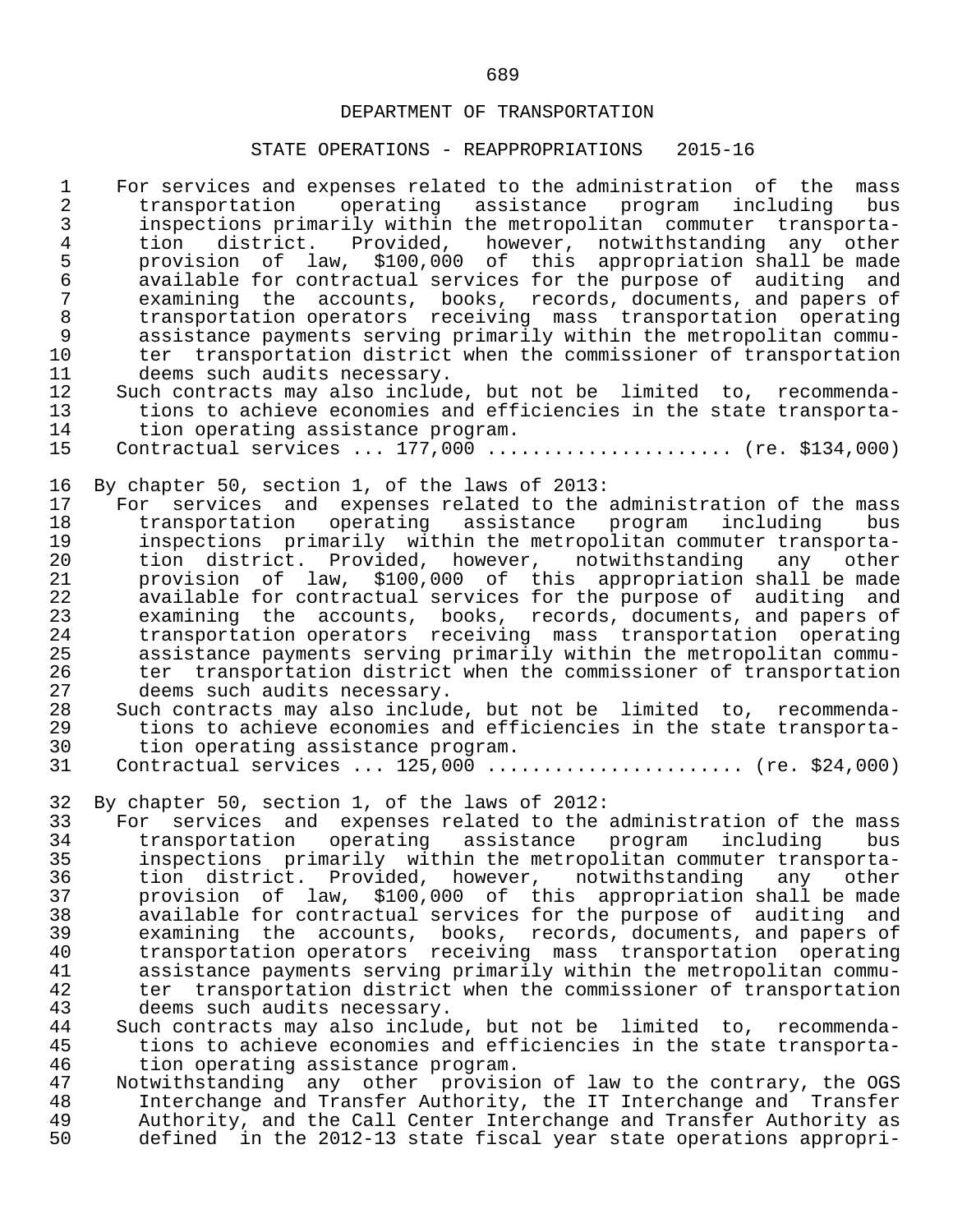| $\mathbf 1$    | ation for the budget division program of the division of the budget, |
|----------------|----------------------------------------------------------------------|
| $\overline{a}$ | are deemed fully incorporated herein and a part of this appropri-    |
| $\mathfrak{Z}$ |                                                                      |
|                | ation as if fully stated.                                            |
| $\overline{4}$ | Contractual services $146,000$ (re. \$15,000)                        |
|                |                                                                      |
| 5              | By chapter 50, section 1, of the laws of 2011:                       |
| $\epsilon$     | For services and expenses related to the administration of the mass  |
| $\overline{7}$ | transportation operating assistance program including<br>bus         |
| 8              | inspections primarily within the metropolitan commuter transporta-   |
|                |                                                                      |
| $\mathsf 9$    | tion district. Provided, however, notwithstanding<br>any<br>other    |
| 10             | provision of law, \$100,000 of this appropriation shall be made      |
| 11             | available for contractual services for the purpose of auditing and   |
| 12             | examining the accounts, books, records, documents, and papers of     |
| 13             | transportation operators receiving mass transportation operating     |
| 14             | assistance payments serving primarily within the metropolitan commu- |
| 15             | ter transportation district when the commissioner of transportation  |
|                |                                                                      |
| 16             | deems such audits necessary.                                         |
| 17             | Such contracts may also include, but not be limited to, recommenda-  |
| 18             | tions to achieve economies and efficiencies in the state transporta- |
| 19             | tion operating assistance program.                                   |
| 20             | Contractual services  75,000 $\ldots$ (re. \$29,000)                 |
|                |                                                                      |
| 21             | By chapter 55, section 1, of the laws of 2010:                       |
| 22             | For services and expenses related to the administration of the mass  |
| 23             | transportation operating assistance program including<br>bus         |
|                |                                                                      |
| 24             | inspections primarily within the metropolitan commuter transporta-   |
| 25             | tion district. Provided, however, notwithstanding<br>any<br>other    |
| 26             | provision of law, \$100,000 of this appropriation shall be made      |
| 27             | available for contractual services for the purpose of auditing and   |
| 28             | examining the accounts, books, records, documents, and papers of     |
| 29             | transportation operators receiving mass transportation operating     |
| 30             | assistance payments serving primarily within the metropolitan commu- |
| 31             |                                                                      |
|                | ter transportation district when the commissioner of transportation  |
| 32             | deems such audits necessary.                                         |
| 33             | Such contracts may also include, but not be limited to, recommenda-  |
| 34             | tions to achieve economies and efficiencies in the state transporta- |
| 35             | tion operating assistance program.                                   |
| 36             | Contractual services $100,000$ (re. \$14,000)                        |
|                |                                                                      |
| 37             | Special Revenue Funds - Other                                        |
| 38             | Mass Transportation Operating Assistance Fund                        |
| 39             | Public Transportation Systems Operating Assistance Account - 21401   |
|                |                                                                      |
|                |                                                                      |
| 40             | By chapter 50, section 1, of the laws of 2014:                       |
| 41             | For services and expenses related to the administration of the mass  |
| 42             | transportation operating assistance program<br>including<br>bus      |
| 43             | inspections primarily outside of the metropolitan commuter transpor- |
| 44             | district. Provided, however, notwithstanding any<br>tation<br>other  |
| 45             | provision of law, \$100,000 of this appropriation shall be made      |
| 46             | available for contractual services for the purpose of auditing and   |
| 47             | examining the accounts, books, records, documents, and papers of     |
| 48             | transportation operators receiving mass transportation operating     |
|                |                                                                      |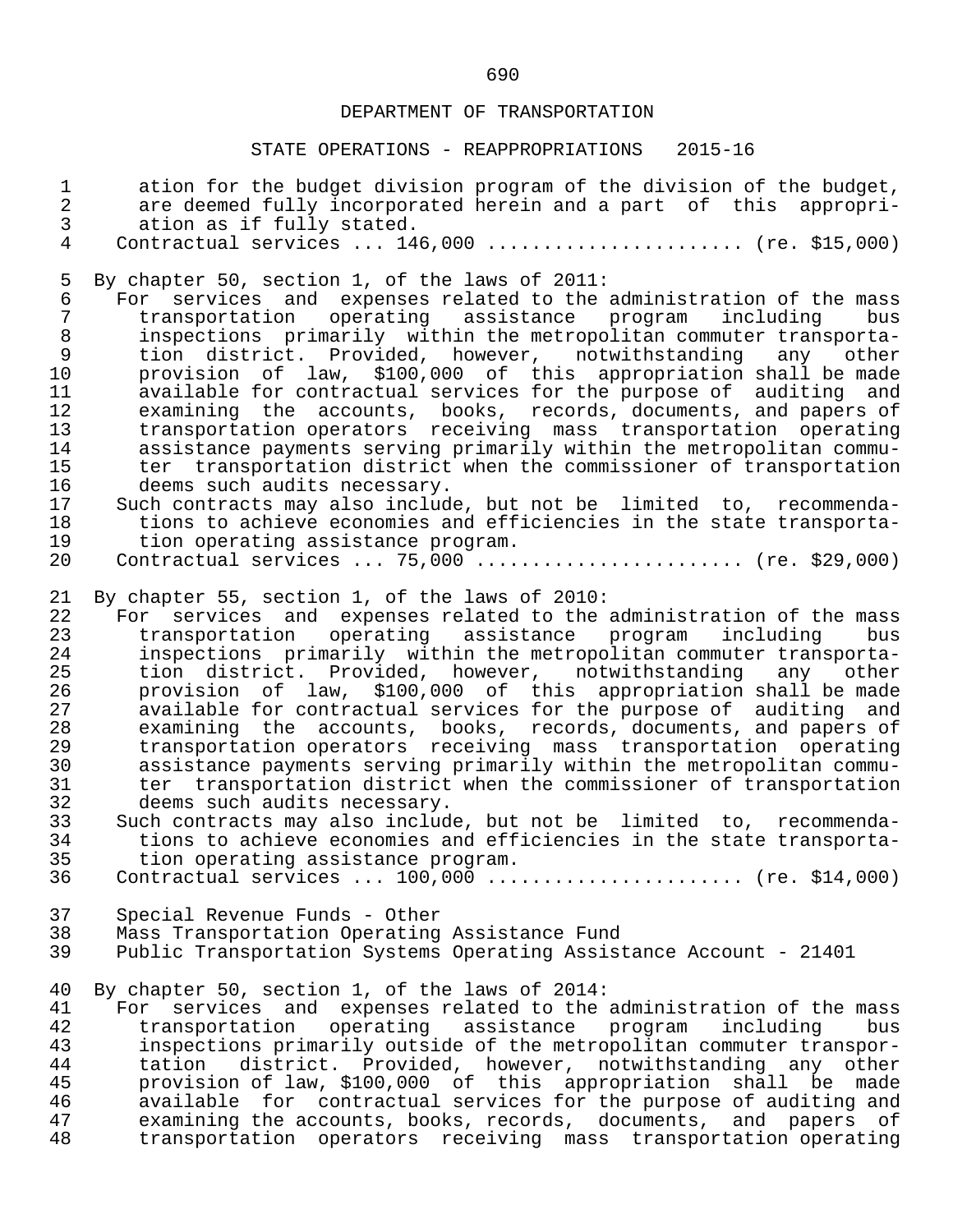| $\mathbf 1$<br>$\overline{2}$<br>$\mathsf{3}$ | assistance payments serving primarily outside of the metropolitan<br>commuter transportation district when the commissioner of transpor-<br>tation deems such audits necessary.   |
|-----------------------------------------------|-----------------------------------------------------------------------------------------------------------------------------------------------------------------------------------|
| $\overline{4}$<br>5<br>$6\overline{6}$        | Such contracts may also include, but not be limited to, recommenda-<br>tions to achieve economies and efficiencies in the state transporta-<br>tion operating assistance program. |
| 7                                             | Contractual services  102,000  (re. \$100,000)                                                                                                                                    |
| 8<br>9                                        | By chapter 50, section 1, of the laws of 2013:                                                                                                                                    |
| 10                                            | For services and expenses related to the administration of the mass                                                                                                               |
| 11                                            | transportation<br>operating assistance program including<br>bus<br>inspections primarily outside of the metropolitan commuter transpor-                                           |
| 12                                            | tation district. Provided, however, notwithstanding any<br>other                                                                                                                  |
| 13                                            | provision of law, \$100,000 of this appropriation shall be made                                                                                                                   |
| 14                                            | available for contractual services for the purpose of auditing and                                                                                                                |
| 15                                            | examining the accounts, books, records, documents, and papers of                                                                                                                  |
| 16                                            | transportation operators receiving mass transportation operating                                                                                                                  |
| 17                                            | assistance payments serving primarily outside of the metropolitan                                                                                                                 |
| 18                                            | commuter transportation district when the commissioner of transpor-                                                                                                               |
| 19                                            | tation deems such audits necessary.                                                                                                                                               |
| 20                                            | Such contracts may also include, but not be limited to, recommenda-                                                                                                               |
| 21                                            | tions to achieve economies and efficiencies in the state transporta-                                                                                                              |
| 22                                            | tion operating assistance program.                                                                                                                                                |
| 23                                            | Contractual services  100,000  (re. \$100,000)                                                                                                                                    |
| 24                                            | By chapter 50, section 1, of the laws of 2012:                                                                                                                                    |
| 25                                            | For services and expenses related to the administration of the mass                                                                                                               |
| 26                                            | transportation operating assistance program including<br>bus                                                                                                                      |
| 27                                            | inspections primarily outside of the metropolitan commuter transpor-                                                                                                              |
| 28                                            | tation district. Provided, however, notwithstanding any<br>other                                                                                                                  |
| 29                                            | provision of law, \$100,000 of this appropriation shall be made                                                                                                                   |
| 30                                            | available for contractual services for the purpose of auditing and                                                                                                                |
| 31<br>32                                      | examining the accounts, books, records, documents, and papers of<br>transportation operators receiving mass transportation operating                                              |
| 33                                            | assistance payments serving primarily outside of the metropolitan                                                                                                                 |
| 34                                            | commuter transportation district when the commissioner of transpor-                                                                                                               |
| 35                                            | tation deems such audits necessary.                                                                                                                                               |
| 36                                            | Such contracts may also include, but not be limited to, recommenda-                                                                                                               |
| 37                                            | tions to achieve economies and efficiencies in the state transporta-                                                                                                              |
| 38                                            | tion operating assistance program.                                                                                                                                                |
| 39                                            | Notwithstanding any other provision of law to the contrary, the OGS                                                                                                               |
| 40                                            | Interchange and Transfer Authority, the IT Interchange and Transfer                                                                                                               |
| 41                                            | Authority, and the Call Center Interchange and Transfer Authority as                                                                                                              |
| 42                                            | defined in the 2012-13 state fiscal year state operations appropri-                                                                                                               |
| 43                                            | ation for the budget division program of the division of the budget,                                                                                                              |
| 44                                            | are deemed fully incorporated herein and a part of this appropri-                                                                                                                 |
| 45                                            | ation as if fully stated.                                                                                                                                                         |
| 46                                            | Contractual services $256,000$ (re. \$100,000)                                                                                                                                    |
| 47                                            | By chapter 50, section 1, of the laws of 2011:                                                                                                                                    |
| 48                                            | For services and expenses related to the administration of the<br>mass <sub>s</sub>                                                                                               |
| 49                                            | transportation operating assistance program<br>including<br>bus                                                                                                                   |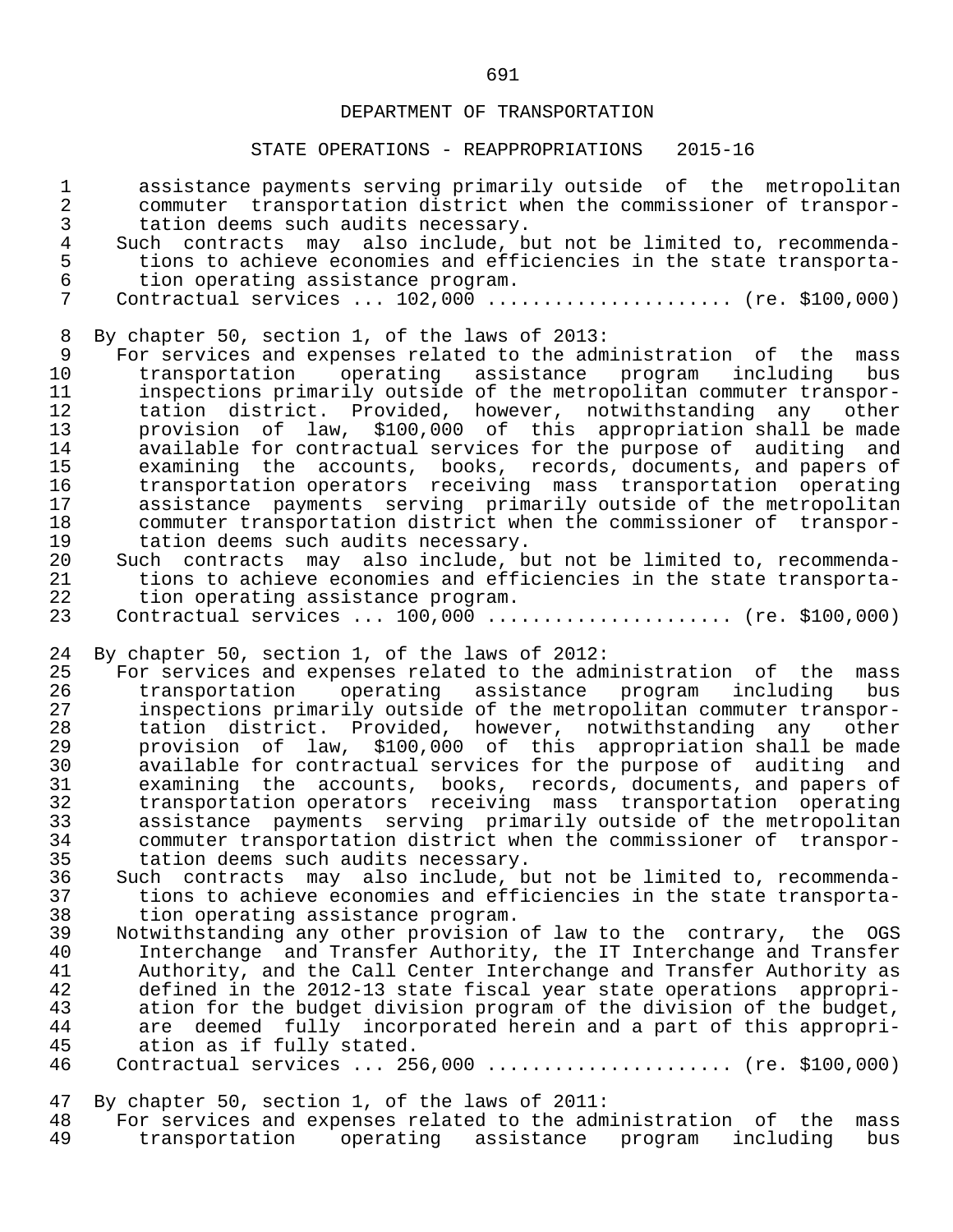| $1\,$<br>$\overline{2}$<br>$\mathfrak{Z}$<br>$\overline{4}$<br>5<br>$\epsilon$<br>$\overline{7}$<br>$\,8\,$<br>$\mathsf 9$<br>10<br>11<br>12 | inspections primarily outside of the metropolitan commuter transpor-<br>tation district. Provided, however, notwithstanding any<br>other<br>provision of law, \$100,000 of this appropriation shall be made<br>available for contractual services for the purpose of auditing and<br>examining the accounts, books, records, documents, and papers of<br>transportation operators receiving mass transportation operating<br>assistance payments serving primarily outside of the metropolitan<br>commuter transportation district when the commissioner of transpor-<br>tation deems such audits necessary.<br>Such contracts may also include, but not be limited to, recommenda-<br>tions to achieve economies and efficiencies in the state transporta-<br>tion operating assistance program.                                                                                                                                                                                                                                                 |
|----------------------------------------------------------------------------------------------------------------------------------------------|---------------------------------------------------------------------------------------------------------------------------------------------------------------------------------------------------------------------------------------------------------------------------------------------------------------------------------------------------------------------------------------------------------------------------------------------------------------------------------------------------------------------------------------------------------------------------------------------------------------------------------------------------------------------------------------------------------------------------------------------------------------------------------------------------------------------------------------------------------------------------------------------------------------------------------------------------------------------------------------------------------------------------------------------------|
| 13                                                                                                                                           | Contractual services $272,000$ (re. \$100,000)                                                                                                                                                                                                                                                                                                                                                                                                                                                                                                                                                                                                                                                                                                                                                                                                                                                                                                                                                                                                    |
| 14<br>15<br>16<br>17<br>18<br>19<br>20<br>21<br>22<br>23<br>24<br>25<br>26<br>27<br>28<br>29                                                 | By chapter 55, section 1, of the laws of 2010:<br>For services and expenses related to the administration of the mass<br>transportation operating assistance program<br>bus<br>including<br>inspections primarily outside of the metropolitan commuter transpor-<br>district. Provided, however, notwithstanding any<br>tation<br>other<br>provision of law, \$100,000 of this appropriation shall be made<br>available for contractual services for the purpose of auditing and<br>examining the accounts, books, records, documents, and papers of<br>transportation operators receiving mass transportation operating<br>assistance payments serving primarily outside of the metropolitan<br>commuter transportation district when the commissioner of transpor-<br>tation deems such audits necessary.<br>Such contracts may also include, but not be limited to, recommenda-<br>tions to achieve economies and efficiencies in the state transporta-<br>tion operating assistance program.<br>Contractual services $272,000$ (re. \$97,000) |
| 30                                                                                                                                           | Special Revenue Funds - Other                                                                                                                                                                                                                                                                                                                                                                                                                                                                                                                                                                                                                                                                                                                                                                                                                                                                                                                                                                                                                     |
| 31                                                                                                                                           | Miscellaneous Special Revenue Fund                                                                                                                                                                                                                                                                                                                                                                                                                                                                                                                                                                                                                                                                                                                                                                                                                                                                                                                                                                                                                |
| 32                                                                                                                                           | Transportation Aviation Account - 22165                                                                                                                                                                                                                                                                                                                                                                                                                                                                                                                                                                                                                                                                                                                                                                                                                                                                                                                                                                                                           |
| 33                                                                                                                                           | By chapter 50, section 1, of the laws of 2014:                                                                                                                                                                                                                                                                                                                                                                                                                                                                                                                                                                                                                                                                                                                                                                                                                                                                                                                                                                                                    |
| 34                                                                                                                                           | For payment of expenses related to operation of Stewart and Republic                                                                                                                                                                                                                                                                                                                                                                                                                                                                                                                                                                                                                                                                                                                                                                                                                                                                                                                                                                              |
| 35                                                                                                                                           | airports.                                                                                                                                                                                                                                                                                                                                                                                                                                                                                                                                                                                                                                                                                                                                                                                                                                                                                                                                                                                                                                         |
| 36                                                                                                                                           | Contractual services $3,904,000$ (re. \$3,710,000)                                                                                                                                                                                                                                                                                                                                                                                                                                                                                                                                                                                                                                                                                                                                                                                                                                                                                                                                                                                                |
| 37                                                                                                                                           | By chapter 50, section 1, of the laws of 2013:                                                                                                                                                                                                                                                                                                                                                                                                                                                                                                                                                                                                                                                                                                                                                                                                                                                                                                                                                                                                    |
| 38                                                                                                                                           | For payment of expenses related to operation of Stewart and Republic                                                                                                                                                                                                                                                                                                                                                                                                                                                                                                                                                                                                                                                                                                                                                                                                                                                                                                                                                                              |
| 39                                                                                                                                           | airports.                                                                                                                                                                                                                                                                                                                                                                                                                                                                                                                                                                                                                                                                                                                                                                                                                                                                                                                                                                                                                                         |
| 40                                                                                                                                           |                                                                                                                                                                                                                                                                                                                                                                                                                                                                                                                                                                                                                                                                                                                                                                                                                                                                                                                                                                                                                                                   |
| 41                                                                                                                                           | Contractual services  3,910,000  (re. \$362,000)                                                                                                                                                                                                                                                                                                                                                                                                                                                                                                                                                                                                                                                                                                                                                                                                                                                                                                                                                                                                  |
| 42                                                                                                                                           | By chapter 50, section 1, of the laws of 2011:                                                                                                                                                                                                                                                                                                                                                                                                                                                                                                                                                                                                                                                                                                                                                                                                                                                                                                                                                                                                    |
| 43                                                                                                                                           | For payment of expenses related to operation of Stewart and Republic                                                                                                                                                                                                                                                                                                                                                                                                                                                                                                                                                                                                                                                                                                                                                                                                                                                                                                                                                                              |
| 44                                                                                                                                           | airports.                                                                                                                                                                                                                                                                                                                                                                                                                                                                                                                                                                                                                                                                                                                                                                                                                                                                                                                                                                                                                                         |
| 45                                                                                                                                           |                                                                                                                                                                                                                                                                                                                                                                                                                                                                                                                                                                                                                                                                                                                                                                                                                                                                                                                                                                                                                                                   |
| 46                                                                                                                                           | Contractual services $3,915,000$ (re. \$105,000)                                                                                                                                                                                                                                                                                                                                                                                                                                                                                                                                                                                                                                                                                                                                                                                                                                                                                                                                                                                                  |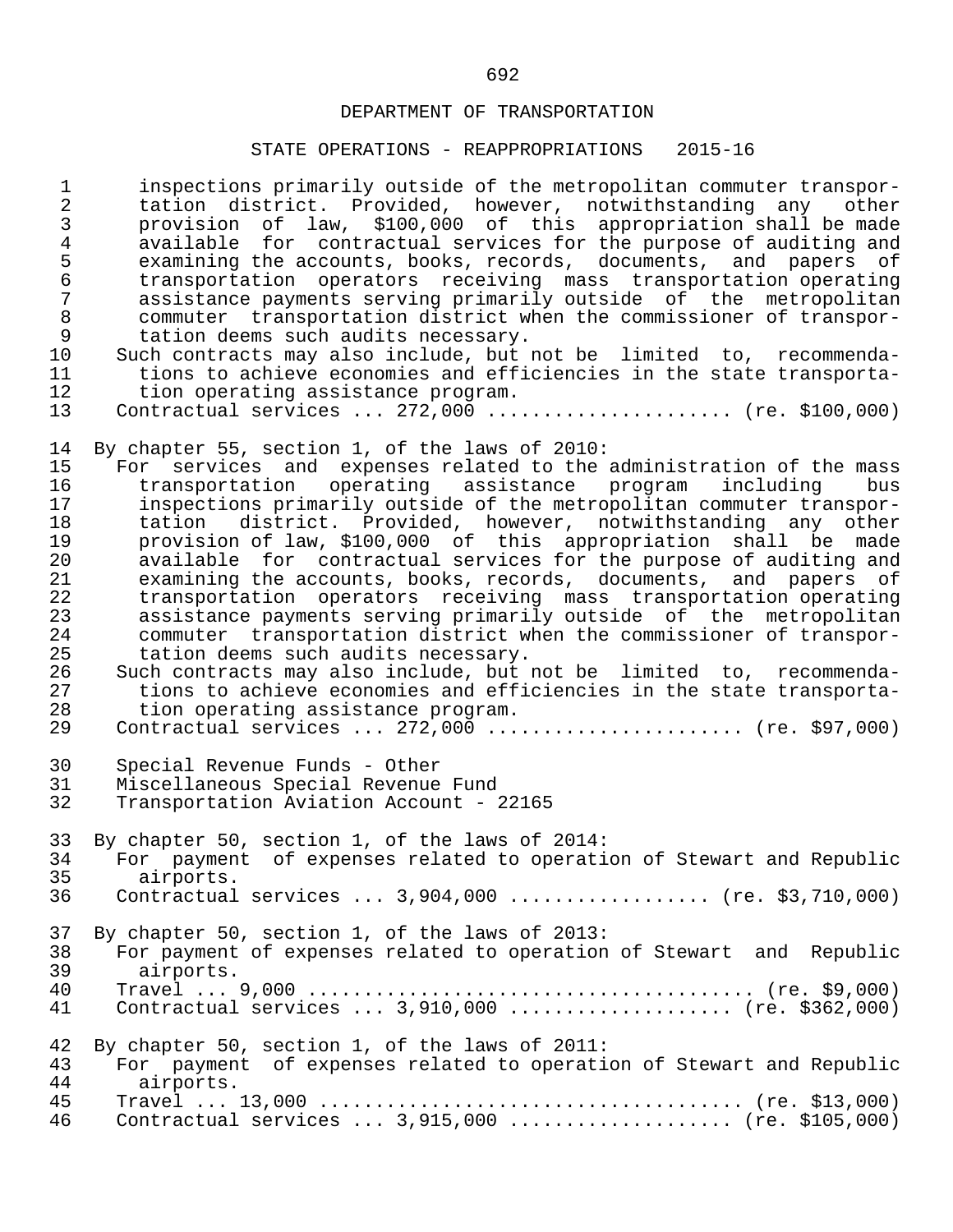| $\mathbf 1$                                                    | By chapter 55, section 1, of the laws of 2010:                                                                                                                                                                                                                                                                                                                                                                                                                                                                                                                                                                             |
|----------------------------------------------------------------|----------------------------------------------------------------------------------------------------------------------------------------------------------------------------------------------------------------------------------------------------------------------------------------------------------------------------------------------------------------------------------------------------------------------------------------------------------------------------------------------------------------------------------------------------------------------------------------------------------------------------|
| $\sqrt{2}$                                                     | For payment of expenses related to operation of Stewart and Republic                                                                                                                                                                                                                                                                                                                                                                                                                                                                                                                                                       |
| $\mathfrak{Z}$                                                 | airports.                                                                                                                                                                                                                                                                                                                                                                                                                                                                                                                                                                                                                  |
| $\overline{4}$                                                 |                                                                                                                                                                                                                                                                                                                                                                                                                                                                                                                                                                                                                            |
| 5                                                              | Contractual services $3,915,000$ (re. \$98,000)                                                                                                                                                                                                                                                                                                                                                                                                                                                                                                                                                                            |
| 6                                                              | By chapter 55, section 1, of the laws of 2009:                                                                                                                                                                                                                                                                                                                                                                                                                                                                                                                                                                             |
| 7                                                              | For payment of expenses related to operation of Stewart and Republic                                                                                                                                                                                                                                                                                                                                                                                                                                                                                                                                                       |
| 8                                                              | airports.                                                                                                                                                                                                                                                                                                                                                                                                                                                                                                                                                                                                                  |
| 9                                                              |                                                                                                                                                                                                                                                                                                                                                                                                                                                                                                                                                                                                                            |
| 10                                                             | Contractual services  3,915,000  (re. \$109,000)                                                                                                                                                                                                                                                                                                                                                                                                                                                                                                                                                                           |
| 11                                                             | By chapter 55, section 1, of the laws of 2005:                                                                                                                                                                                                                                                                                                                                                                                                                                                                                                                                                                             |
| 12                                                             | For payment of expenses related to operation of Stewart and Republic                                                                                                                                                                                                                                                                                                                                                                                                                                                                                                                                                       |
| 13                                                             | airports   3, 211, 000  (re. \$448, 000)                                                                                                                                                                                                                                                                                                                                                                                                                                                                                                                                                                                   |
| 14                                                             | OPERATIONS PROGRAM                                                                                                                                                                                                                                                                                                                                                                                                                                                                                                                                                                                                         |
| 15                                                             | Special Revenue Funds - Other                                                                                                                                                                                                                                                                                                                                                                                                                                                                                                                                                                                              |
| 16                                                             | Miscellaneous Special Revenue Fund                                                                                                                                                                                                                                                                                                                                                                                                                                                                                                                                                                                         |
| 17                                                             | Highway Construction and Maintenance Safety Education Account - 22089                                                                                                                                                                                                                                                                                                                                                                                                                                                                                                                                                      |
| 18                                                             | By chapter 50, section 1, of the laws of 2014:                                                                                                                                                                                                                                                                                                                                                                                                                                                                                                                                                                             |
| 19                                                             | Supplies and materials $73,000$ (re. \$73,000)                                                                                                                                                                                                                                                                                                                                                                                                                                                                                                                                                                             |
| 20                                                             | Contractual services $68,000$ (re. \$68,000)                                                                                                                                                                                                                                                                                                                                                                                                                                                                                                                                                                               |
| 21                                                             |                                                                                                                                                                                                                                                                                                                                                                                                                                                                                                                                                                                                                            |
| 22                                                             | By chapter 50, section 1, of the laws of 2013:                                                                                                                                                                                                                                                                                                                                                                                                                                                                                                                                                                             |
| 23                                                             | Supplies and materials $73,000$ (re. \$73,000)                                                                                                                                                                                                                                                                                                                                                                                                                                                                                                                                                                             |
| 24                                                             | Contractual services  68,000  (re. \$68,000)                                                                                                                                                                                                                                                                                                                                                                                                                                                                                                                                                                               |
| 25                                                             |                                                                                                                                                                                                                                                                                                                                                                                                                                                                                                                                                                                                                            |
| 26<br>27<br>28<br>29<br>30<br>31<br>32<br>33<br>34<br>35<br>36 | By chapter 50, section 1, of the laws of 2012:<br>Notwithstanding any other provision of law to the contrary, the OGS<br>Interchange and Transfer Authority, the IT Interchange and Transfer<br>Authority, and the Call Center Interchange and Transfer Authority as<br>defined in the 2012-13 state fiscal year state operations appropri-<br>ation for the budget division program of the division of the budget,<br>deemed fully incorporated herein and a part of this appropri-<br>are<br>ation as if fully stated.<br>Supplies and materials  73,000  (re. \$73,000)<br>Contractual services  68,000  (re. \$68,000) |
| 37                                                             | By chapter 50, section 1, of the laws of 2011:                                                                                                                                                                                                                                                                                                                                                                                                                                                                                                                                                                             |
| 38                                                             | Supplies and materials  73,000  (re. \$73,000)                                                                                                                                                                                                                                                                                                                                                                                                                                                                                                                                                                             |
| 39                                                             | Contractual services $68,000$ (re. \$68,000)                                                                                                                                                                                                                                                                                                                                                                                                                                                                                                                                                                               |
| 40                                                             |                                                                                                                                                                                                                                                                                                                                                                                                                                                                                                                                                                                                                            |
| 41                                                             | By chapter 55, section 1, of the laws of 2010:                                                                                                                                                                                                                                                                                                                                                                                                                                                                                                                                                                             |
| 42                                                             | Supplies and materials  73,000  (re. \$73,000)                                                                                                                                                                                                                                                                                                                                                                                                                                                                                                                                                                             |
| 43                                                             | Contractual services $68,000$ (re. \$68,000)                                                                                                                                                                                                                                                                                                                                                                                                                                                                                                                                                                               |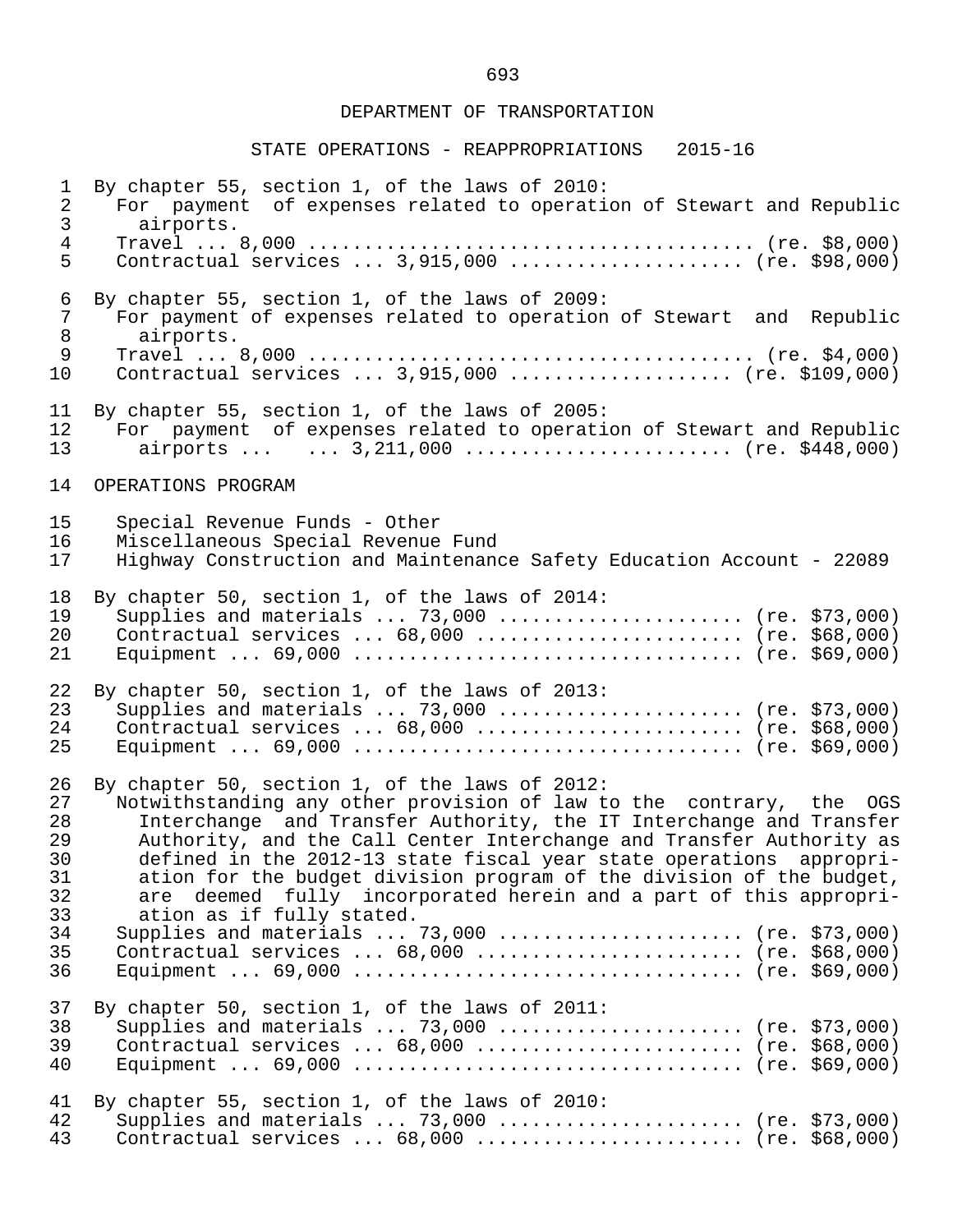- 1 Equipment ... 69,000 ................................... (re. \$69,000)
- 2 By chapter 55, section 1, of the laws of 2008:<br>3 Contractual services ... 68.000 .............
- Contractual services ... 68,000 ......................... (re. \$68,000)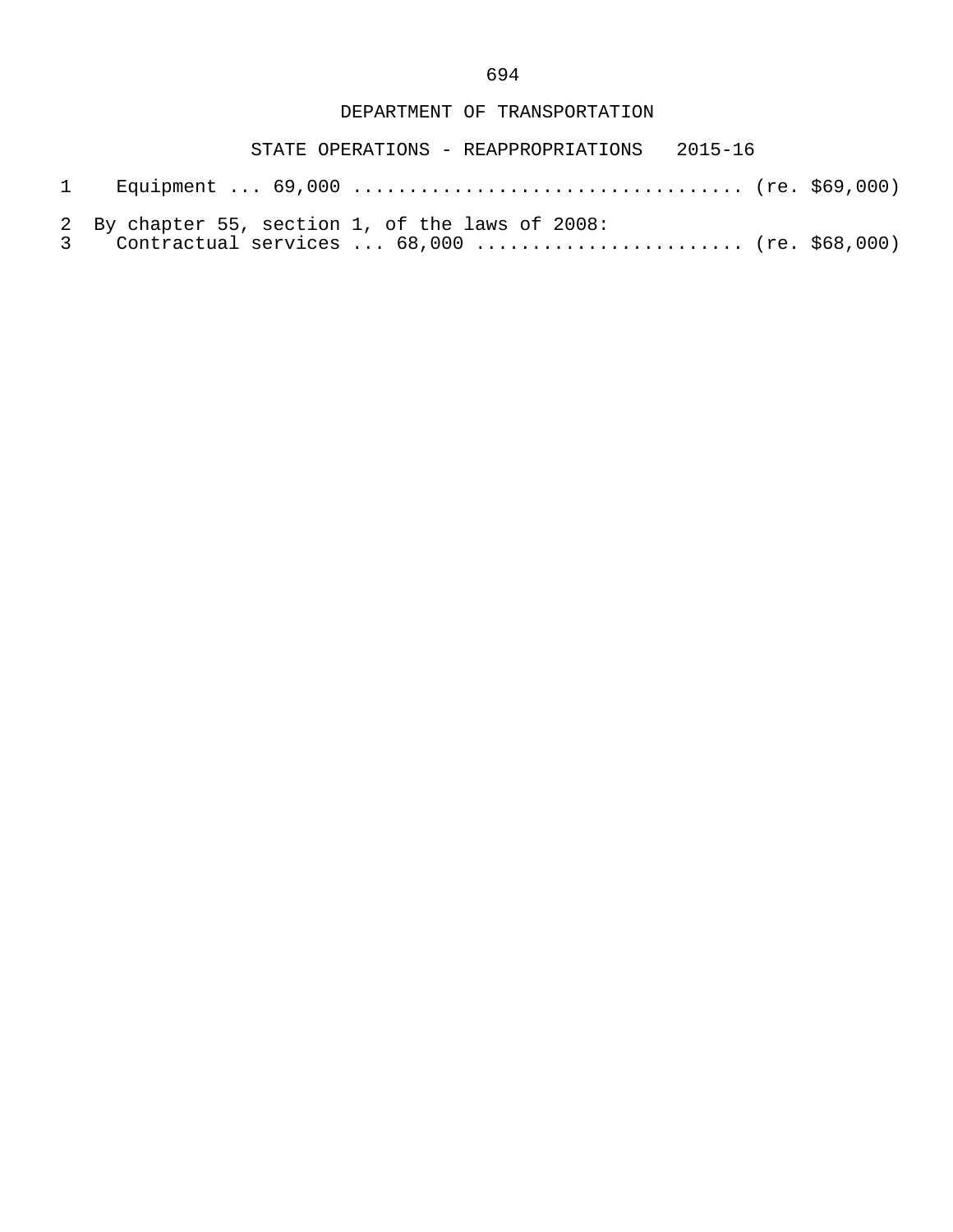DIVISION OF VETERANS' AFFAIRS

STATE OPERATIONS 2015-16

1 For payment according to the following schedule:

 2 APPROPRIATIONS REAPPROPRIATIONS 3 General Fund ....................... 6,259,000 500,000 4 Special Revenue Funds - Federal .... 1,966,000 4,468,000 5 ---------------- ---------------- 6 All Funds ........................ 8,225,000 4,968,000 7 ================ ================ 8 SCHEDULE 9 ADMINISTRATION PROGRAM ......................................... 480,000 10 -------------- 11 General Fund State Purposes Account - 10050 13 Notwithstanding any other provision of law<br>14 to the contrary, the OGS Interchange and 14 to the contrary, the OGS Interchange and<br>15 Transfer Authority, IT Interchange and Transfer Authority, IT Interchange and 16 Transfer Authority and the Lean Certif-<br>17 ication Bonus Authority as defined in the 17 ication Bonus Authority as defined in the<br>18 2015-16 state fiscal vear state operations 18 2015-16 state fiscal year state operations<br>19 appropriation for the budget division 19 appropriation for the budget division<br>20 program of the division of the budget, are 20 program of the division of the budget, are<br>21 deemed fully incorporated herein and a 21 deemed fully incorporated herein and a 22 part of this appropriation as if fully 23 stated. 24 PERSONAL SERVICE 25 Personal service--regular ........................ 367,000 26 -------------- 27 NONPERSONAL SERVICE 28 Supplies and materials ............................ 10,000 29 Travel ............................................ 14,000 30 Contractual services .............................. 70,000 31 Equipment ......................................... 19,000 32 -------------<br>33 Amount available for nonpersonal service ....... 113,000 33 Amount available for nonpersonal service ....... 113,000 34 -------------- 35 VETERANS' COUNSELING SERVICES PROGRAM ........................ 5,779,000 36 -------------- 37 General Fund<br>38 State Purpose

State Purposes Account - 10050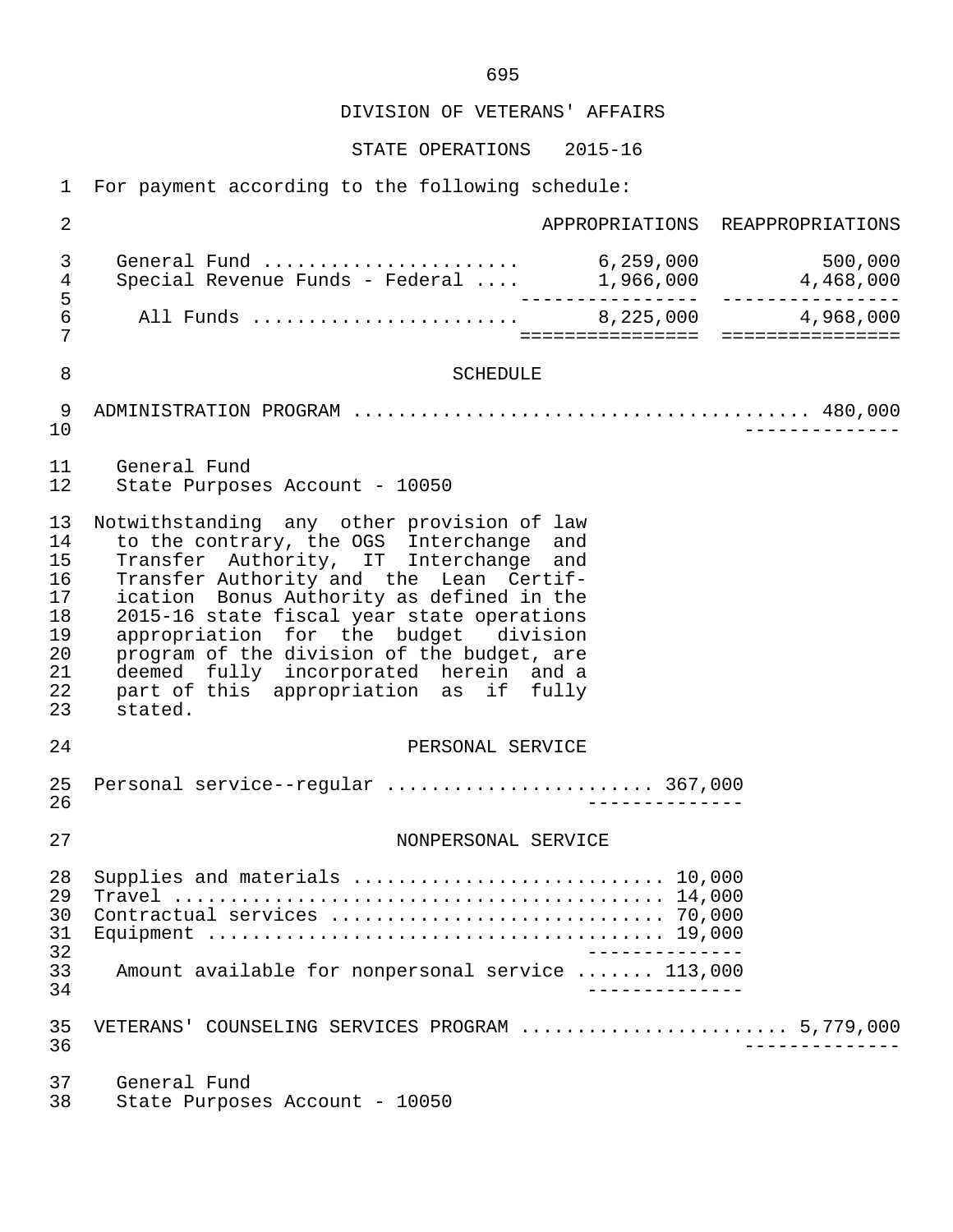# DIVISION OF VETERANS' AFFAIRS

| $\mathbf 1$<br>$\overline{2}$<br>3<br>$\overline{4}$<br>5<br>$\epsilon$<br>$\overline{7}$<br>$\,8\,$<br>9<br>10<br>11 | Notwithstanding any other provision of law<br>to the contrary, the OGS Interchange<br>and<br>Transfer Authority, IT Interchange and<br>Transfer Authority and the Lean Certif-<br>ication Bonus Authority as defined in the<br>2015-16 state fiscal year state operations<br>appropriation for the budget division<br>program of the division of the budget, are<br>deemed fully incorporated herein and a<br>part of this appropriation as if fully<br>stated. |
|-----------------------------------------------------------------------------------------------------------------------|-----------------------------------------------------------------------------------------------------------------------------------------------------------------------------------------------------------------------------------------------------------------------------------------------------------------------------------------------------------------------------------------------------------------------------------------------------------------|
| 12                                                                                                                    | PERSONAL SERVICE                                                                                                                                                                                                                                                                                                                                                                                                                                                |
| 13<br>14<br>15<br>16<br>17                                                                                            | Personal service--regular  5,488,000<br>Holiday/overtime compensation  23,000<br>______________<br>Amount available for personal service  5,471,000                                                                                                                                                                                                                                                                                                             |
| 18                                                                                                                    | NONPERSONAL SERVICE                                                                                                                                                                                                                                                                                                                                                                                                                                             |
| 19<br>20<br>21<br>22<br>23<br>24<br>25                                                                                | Supplies and materials  63,000<br>Contractual services  51,000<br>Amount available for nonpersonal service  308,000                                                                                                                                                                                                                                                                                                                                             |
| 26<br>27                                                                                                              |                                                                                                                                                                                                                                                                                                                                                                                                                                                                 |
| 28<br>29<br>30                                                                                                        | Special Revenue Funds - Federal<br>Federal Miscellaneous Operating Grants Fund<br>Federal Operating Grant Account - 25386                                                                                                                                                                                                                                                                                                                                       |
| 31<br>32<br>33<br>34<br>35                                                                                            | Nonpersonal service  208,000                                                                                                                                                                                                                                                                                                                                                                                                                                    |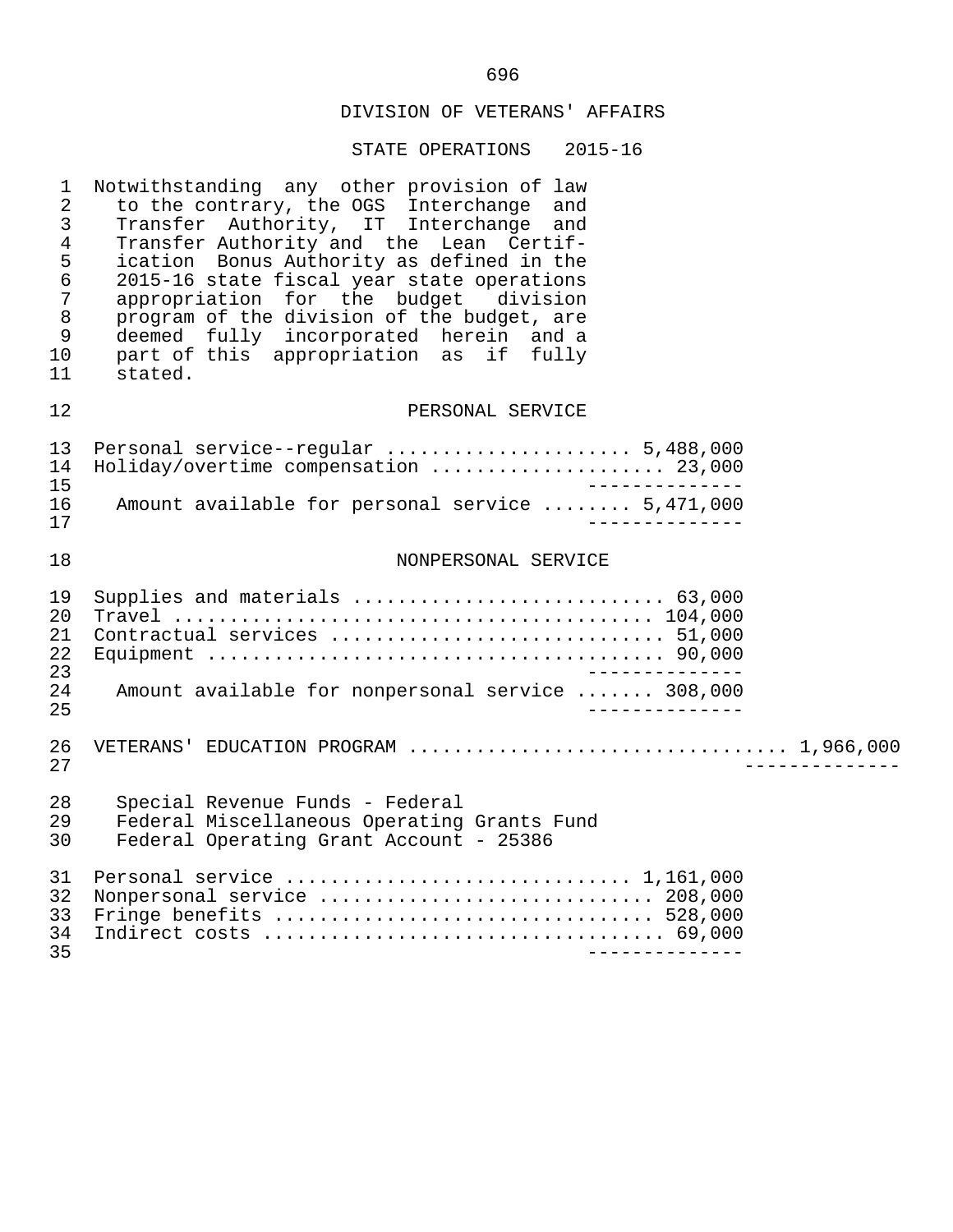#### DIVISION OF VETERANS' AFFAIRS

### STATE OPERATIONS - REAPPROPRIATIONS 2015-16

#### 1 ADMINISTRATION PROGRAM

- 2 General Fund<br>3 State Purpose
- 3 State Purposes Account 10050
- 4 By chapter 50, section 1, of the laws of 2011, as amended by chapter 50,<br>5 section 1, of the laws of 2014: 5 section 1, of the laws of 2014:<br>6 For services and expenses relat
- 6 For services and expenses related to a federally funded state veter-<br>7 ans' cemetery, pursuant to chapter 57 of the laws of 2013, and 7 ans' cemetery, pursuant to chapter 57 of the laws of 2013, and<br>8 oursuant to a project approved by the United States department of 8 pursuant to a project approved by the United States department of<br>9 veterans' affairs ... 500.000 ....................... (re. \$500.000) veterans' affairs ... 500,000 ......................... (re. \$500,000)
- 10 VETERANS' EDUCATION PROGRAM
- 11 Special Revenue Funds Federal
- 12 Federal Miscellaneous Operating Grants Fund<br>13 Federal Operating Grant Account 25386
- Federal Operating Grant Account 25386

|    | 14 By chapter 50, section 1, of the laws of 2014: |
|----|---------------------------------------------------|
|    | 15 Personal service  1,161,000  (re. \$1,119,000) |
| 16 | Nonpersonal service  208,000  (re. \$207,000)     |
| 17 | Fringe benefits  528,000  (re. \$528,000)         |
|    | 18 Indirect costs  69,000  (re. \$69,000)         |

- 19 Special Revenue Funds Federal<br>20 Federal Miscellaneous Operating 20 Federal Miscellaneous Operating Grants Fund<br>21 Federal Operating Account - 25386
- Federal Operating Account 25386

|     | 22 By chapter 50, section 1, of the laws of 2013: |  |
|-----|---------------------------------------------------|--|
|     | 23 Personal service  1,161,000  (re. \$752,000)   |  |
| 2.4 | Nonpersonal service  208,000  (re. \$146,000)     |  |
| 25  | Fringe benefits  528,000  (re. \$256,000)         |  |
|     | 26 Indirect costs  69,000  (re. \$52,000)         |  |

27 By chapter 50, section 1, of the laws of 2012:<br>28 Notwithstanding any other provision of law t

28 Interthetanding any other provision of law to the contrary, the OGS<br>29 Interchange and Transfer Authority, the IT Interchange and Transfer 29 Interchange and Transfer Authority, the IT Interchange and Transfer<br>30 Authority, and the Call Center Interchange and Transfer Authority as 30 Authority, and the Call Center Interchange and Transfer Authority as<br>31 defined in the 2012-13 state fiscal vear state operations appropri-31 defined in the 2012-13 state fiscal year state operations appropri-<br>32 ation for the budget division program of the division of the budget, 32 ation for the budget division program of the division of the budget,<br>33 are deemed fully incorporated herein and a part of this appropri-33 are deemed fully incorporated herein and a part of this appropri-<br>34 ation as if fully stated. 34 ation as if fully stated.<br>35 Personal service ... 1.161. Personal service ... 1,161,000 .......................... (re. \$819,000) 36 Nonpersonal service ... 208,000 ........................ (re. \$117,000)<br>37 Fringe benefits ... 528,000 ............................. (re. \$353,000) 37 Fringe benefits ... 528,000 ........................... (re. \$353,000) Indirect costs ... 69,000 ................................. (re. \$50,000)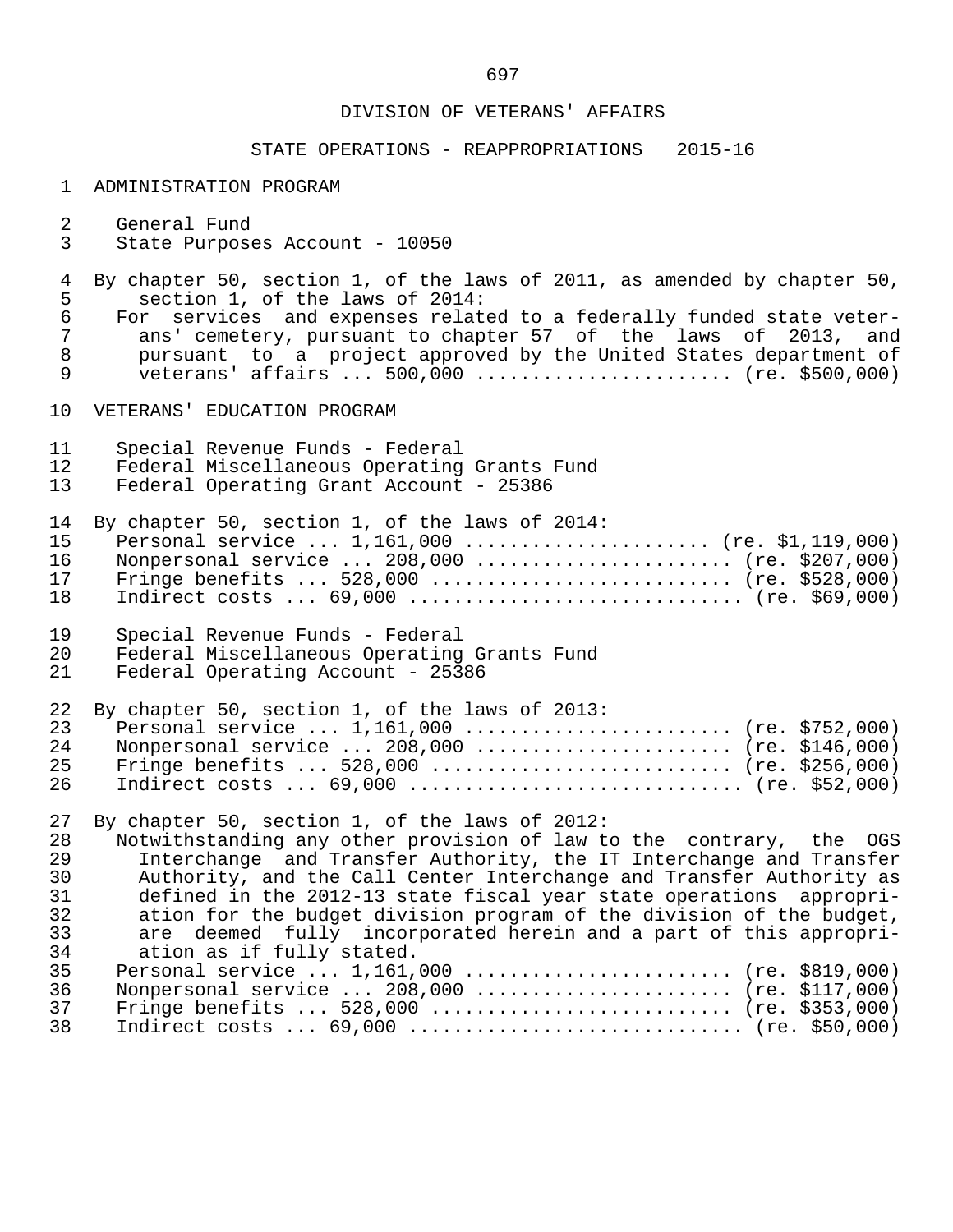STATE OPERATIONS 2015-16

1 For payment according to the following schedule:

 2 APPROPRIATIONS REAPPROPRIATIONS 3 Special Revenue Funds - Federal .... 4,212,000 2,651,000 4 Special Revenue Funds - Other ...... 6,446,000 175,000 5 ---------------- ---------------- 6 All Funds ........................ 10,658,000 2,826,000 7 ================ ================ 8 SCHEDULE 9 ADMINISTRATION PROGRAM ....................................... 9,196,000 10 -------------- 11 Special Revenue Funds - Federal 12 Federal Miscellaneous Operating Grants Fund<br>13 Crime Victims Assistance Account - 25370 Crime Victims Assistance Account - 25370 14 Personal service ............................... 1,416,000 15 Nonpersonal service .............................. 518,000 16 -------------- 17 Program account subtotal ................... 1,934,000 18 -------------- 19 Special Revenue Funds - Federal 20 Federal Miscellaneous Operating Grants Fund<br>21 Crime Victims - Compensation Account - 25370 Crime Victims - Compensation Account - 25370 22 Personal service ................................. 333,000 23 Nonpersonal service .............................. 274,000 24 -------------<br>25 - Program account subtotal expressions expenses 607,000 25 Program account subtotal ..................... 607,000 26 -------------- 27 Special Revenue Funds - Federal 28 Federal Miscellaneous Operating Grants Fund<br>29 Crime Victims Legal Assistance Account - 25 Crime Victims Legal Assistance Account - 25370 30 Personal service .................................. 10,000 31 Nonpersonal service .............................. 492,000 32 -------------- 33 Program account subtotal ..................... 502,000 34 -------------- 35 Special Revenue Funds - Other / State Operations 36 Miscellaneous Special Revenue Fund - 339 37 CVB-Conference Fees Account - 22050 38 NONPERSONAL SERVICE 39 Supplies and materials ............................ 15,000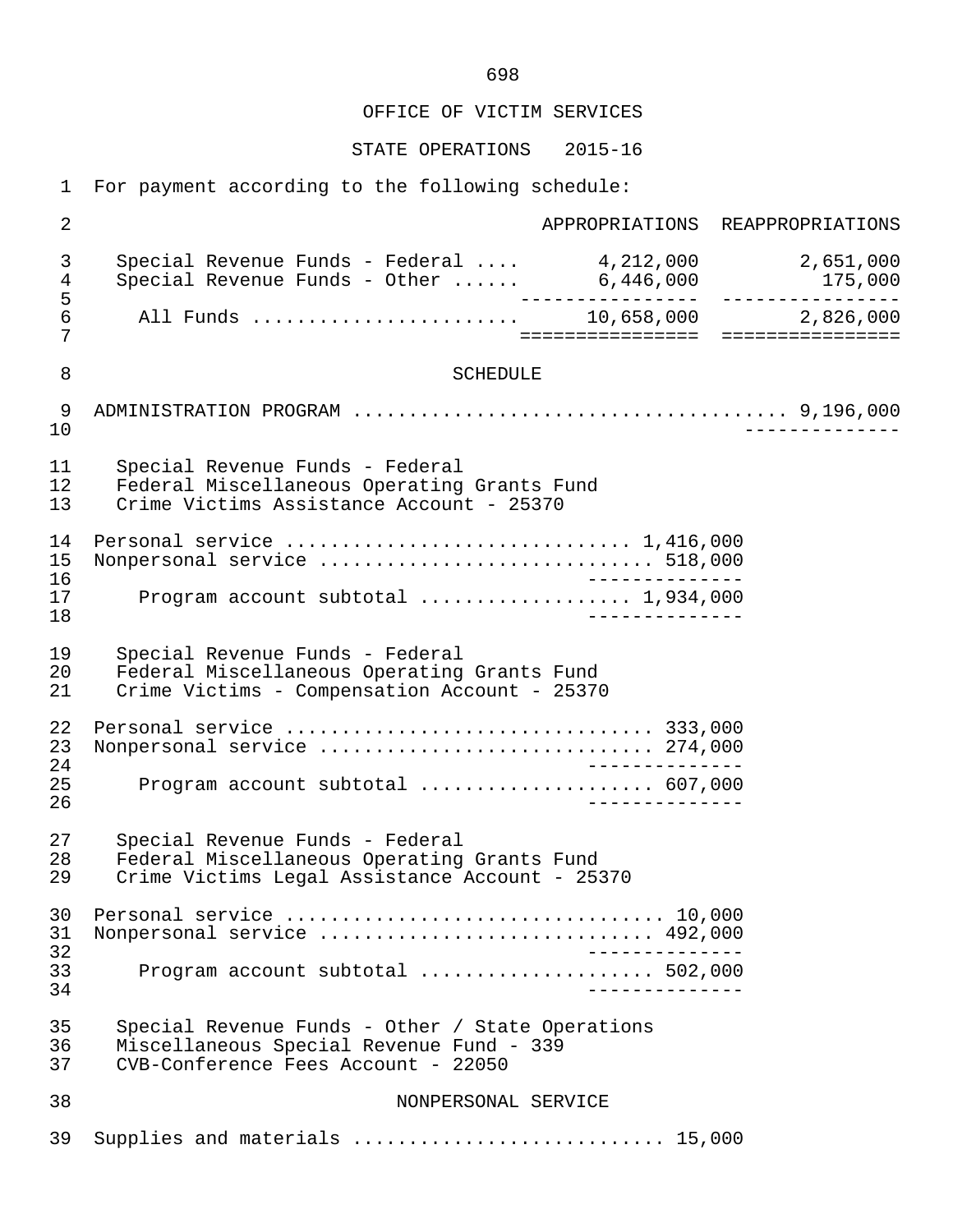| 1<br>2<br>3                                                   | Contractual services  80,000                                                                                                                                                                                                                                                                                                                                                                                                                                    |
|---------------------------------------------------------------|-----------------------------------------------------------------------------------------------------------------------------------------------------------------------------------------------------------------------------------------------------------------------------------------------------------------------------------------------------------------------------------------------------------------------------------------------------------------|
| 4<br>5                                                        | Program account subtotal  105,000                                                                                                                                                                                                                                                                                                                                                                                                                               |
| 6<br>7<br>8                                                   | Special Revenue Funds - Other<br>Miscellaneous Special Revenue Fund<br>Criminal Justice Improvement Account - 21945                                                                                                                                                                                                                                                                                                                                             |
| 9<br>10<br>11<br>12<br>13<br>14<br>15<br>16<br>17<br>18<br>19 | Notwithstanding any other provision of law<br>to the contrary, the OGS Interchange<br>and<br>Transfer Authority, IT Interchange and<br>Transfer Authority and the Lean Certif-<br>ication Bonus Authority as defined in the<br>2015-16 state fiscal year state operations<br>appropriation for the budget division<br>program of the division of the budget, are<br>deemed fully incorporated herein and a<br>part of this appropriation as if fully<br>stated. |
| 20                                                            | PERSONAL SERVICE                                                                                                                                                                                                                                                                                                                                                                                                                                                |
| 21<br>22                                                      | Personal service--regular  2,978,000                                                                                                                                                                                                                                                                                                                                                                                                                            |
| 23                                                            | NONPERSONAL SERVICE                                                                                                                                                                                                                                                                                                                                                                                                                                             |
| 24                                                            |                                                                                                                                                                                                                                                                                                                                                                                                                                                                 |
| 25<br>26<br>27<br>28<br>29<br>30<br>31<br>32<br>33<br>34      | Supplies and materials  33,000<br>Contractual services  348,000<br>Fringe benefits  1,698,000<br>Amount available for nonpersonal service  2,202,000                                                                                                                                                                                                                                                                                                            |
| 35<br>36<br>37                                                | Special Revenue Funds - Other<br>Miscellaneous Special Revenue Fund<br>OVS Restitution Account - 22134                                                                                                                                                                                                                                                                                                                                                          |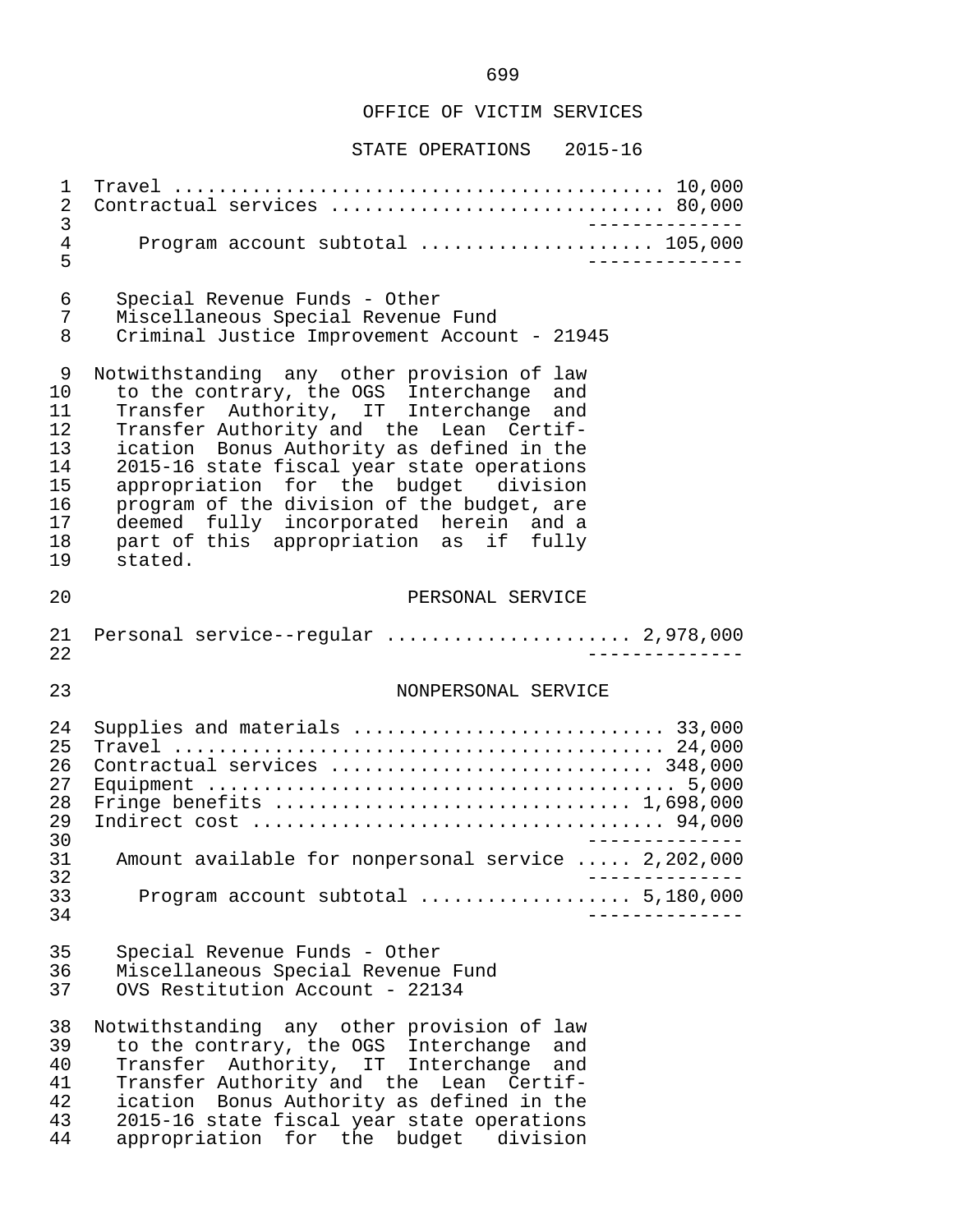| $\mathbf 1$<br>$\overline{a}$<br>$\mathfrak{Z}$<br>$\overline{4}$ | program of the division of the budget, are<br>deemed fully incorporated herein and a<br>part of this appropriation as<br>if fully<br>stated.                                                                                                                            |
|-------------------------------------------------------------------|-------------------------------------------------------------------------------------------------------------------------------------------------------------------------------------------------------------------------------------------------------------------------|
| 5                                                                 | PERSONAL SERVICE                                                                                                                                                                                                                                                        |
| $\epsilon$<br>7                                                   | Personal service--regular  498,000                                                                                                                                                                                                                                      |
| 8                                                                 | NONPERSONAL SERVICE                                                                                                                                                                                                                                                     |
| 9<br>10<br>11<br>12<br>13                                         | Supplies and materials  98,000<br>Contractual services  102,000                                                                                                                                                                                                         |
| 14                                                                | Amount available for nonpersonal service  370,000                                                                                                                                                                                                                       |
| 15<br>16<br>17                                                    | Program account subtotal  868,000                                                                                                                                                                                                                                       |
| 18<br>19                                                          | VICTIM AND WITNESS ASSISTANCE PROGRAM  1,462,000                                                                                                                                                                                                                        |
| 20<br>21<br>22                                                    | Special Revenue Funds - Federal<br>Federal Miscellaneous Operating Grants Fund<br>Crime Victims Assistance Account - 25370                                                                                                                                              |
| 23<br>24<br>25<br>26<br>27<br>28                                  | For victim and witness assistance in accord-<br>ance with the federal crime control act of<br>1984, distributed through a competitive<br>process. A portion of these funds may be<br>transferred, suballocated, or otherwise<br>made available to other state agencies. |
| 29<br>30<br>31<br>32                                              | Nonpersonal service  230,000<br>_____________                                                                                                                                                                                                                           |
| 33<br>34                                                          | Program account subtotal  1,169,000                                                                                                                                                                                                                                     |
| 35<br>36<br>37                                                    | Special Revenue Funds - Other<br>Miscellaneous Special Revenue Fund<br>Criminal Justice Improvement Account - 21945                                                                                                                                                     |
| 38<br>39<br>40<br>41<br>42                                        | For services and expenses of programs<br>providing services to crime victims and<br>witnesses, distributed through a compet-<br>itive process. A portion of these funds<br>may be transferred, suballocated,<br>or                                                      |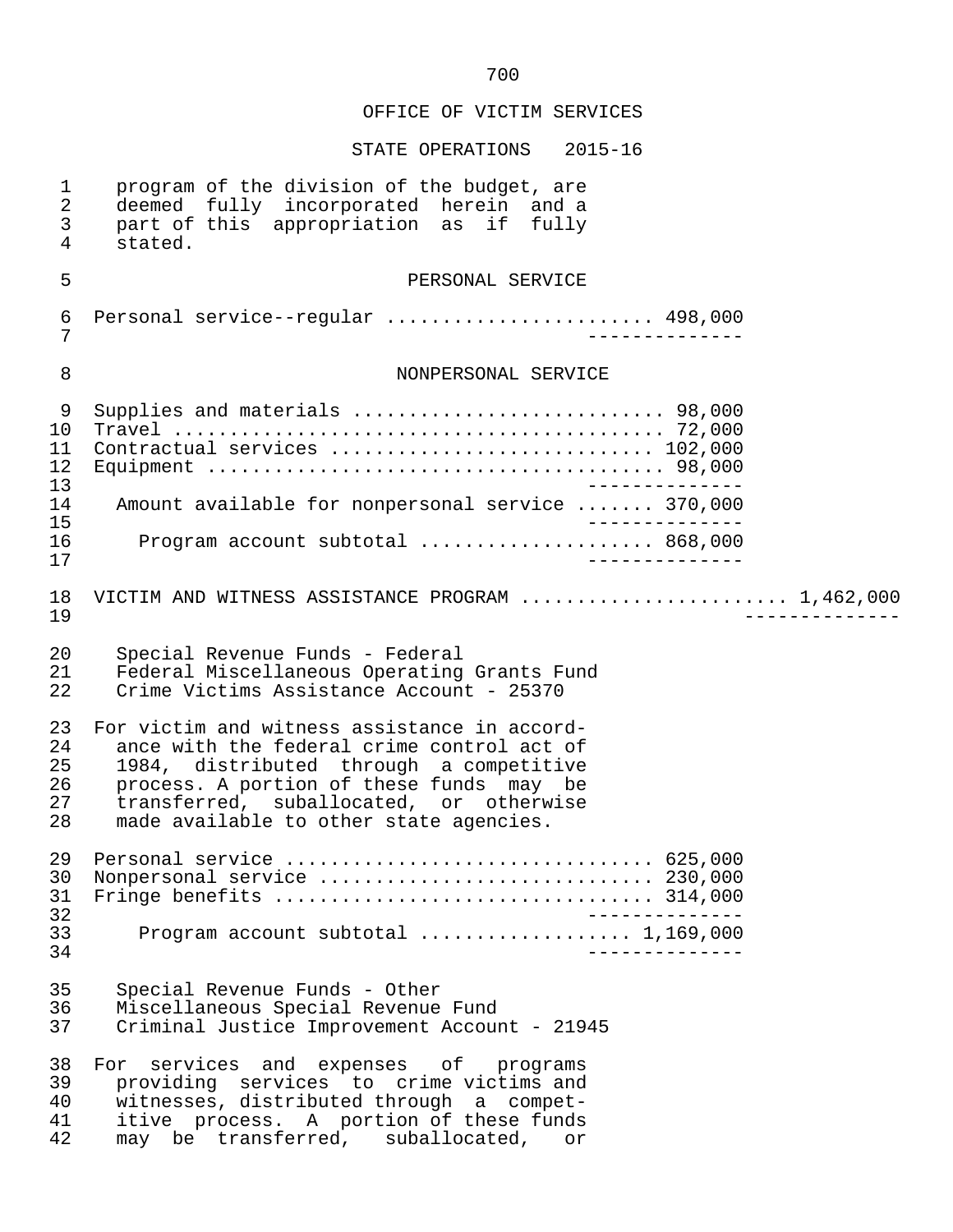| 1               | otherwise made available to other state           |
|-----------------|---------------------------------------------------|
| $\overline{2}$  | agencies.                                         |
| 3               | Notwithstanding any other provision of law        |
| $\overline{4}$  | to the contrary, the OGS Interchange and          |
| 5               | Transfer Authority, IT Interchange and            |
| 6               | Transfer Authority and the Lean Certif-           |
| 7               | ication Bonus Authority as defined in the         |
| $\,8\,$         | 2015-16 state fiscal year state operations        |
| 9               | appropriation for the budget division             |
| 10              | program of the division of the budget, are        |
| 11              | deemed fully incorporated herein and a            |
| 12 <sup>°</sup> | part of this appropriation as if fully            |
| 13              | stated.                                           |
| 14              | PERSONAL SERVICE                                  |
|                 |                                                   |
| 15 <sub>1</sub> | Personal service--regular  154,000                |
| 16              | -----------                                       |
|                 |                                                   |
| 17              | NONPERSONAL SERVICE                               |
|                 |                                                   |
| 18              | Supplies and materials  10,000                    |
| 19              |                                                   |
| 20              |                                                   |
| 21              |                                                   |
| 22              |                                                   |
| 23              | Amount available for nonpersonal service  139,000 |
| 24              |                                                   |
| 25              | Program account subtotal  293,000                 |
| 26              | -----------                                       |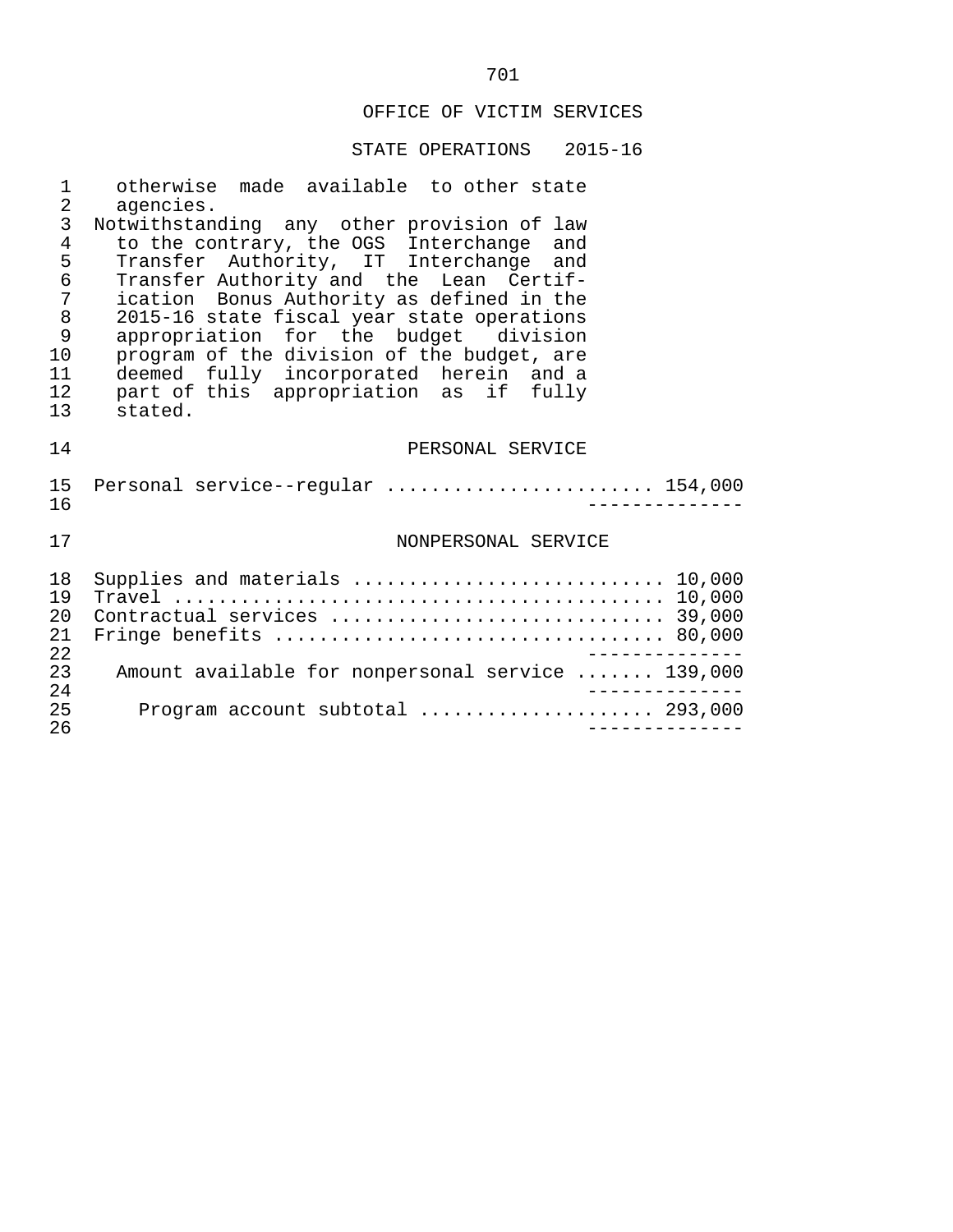# STATE OPERATIONS - REAPPROPRIATIONS 2015-16

# 1 ADMINISTRATION PROGRAM

| $\overline{a}$                               | Special Revenue Funds - Federal                                                                                                                                                                                                                                                                                                                                                                                                                                                                                                                                                                   |
|----------------------------------------------|---------------------------------------------------------------------------------------------------------------------------------------------------------------------------------------------------------------------------------------------------------------------------------------------------------------------------------------------------------------------------------------------------------------------------------------------------------------------------------------------------------------------------------------------------------------------------------------------------|
| 3                                            | Federal Miscellaneous Operating Grants Fund                                                                                                                                                                                                                                                                                                                                                                                                                                                                                                                                                       |
| 4                                            | Crime Victims Assistance Account - 25370                                                                                                                                                                                                                                                                                                                                                                                                                                                                                                                                                          |
| 5                                            | By chapter 50, section 1, of the laws of 2014:                                                                                                                                                                                                                                                                                                                                                                                                                                                                                                                                                    |
| 6                                            | Personal service $1,156,000$ (re. \$1,156,000)                                                                                                                                                                                                                                                                                                                                                                                                                                                                                                                                                    |
| 7                                            | Nonpersonal service  268,000  (re. \$268,000)                                                                                                                                                                                                                                                                                                                                                                                                                                                                                                                                                     |
| 8                                            | Special Revenue Funds - Federal                                                                                                                                                                                                                                                                                                                                                                                                                                                                                                                                                                   |
| 9                                            | Federal Miscellaneous Operating Grants Fund                                                                                                                                                                                                                                                                                                                                                                                                                                                                                                                                                       |
| 10                                           | Crime Victims - Compensation Account - 25370                                                                                                                                                                                                                                                                                                                                                                                                                                                                                                                                                      |
| 11                                           | By chapter 50, section 1, of the laws of 2014:                                                                                                                                                                                                                                                                                                                                                                                                                                                                                                                                                    |
| 12                                           | Personal service  333,000  (re. \$333,000)                                                                                                                                                                                                                                                                                                                                                                                                                                                                                                                                                        |
| 13                                           | Nonpersonal service  274,000  (re. \$274,000)                                                                                                                                                                                                                                                                                                                                                                                                                                                                                                                                                     |
| 14                                           | VICTIM AND WITNESS ASSISTANCE PROGRAM                                                                                                                                                                                                                                                                                                                                                                                                                                                                                                                                                             |
| 15                                           | Special Revenue Funds - Federal                                                                                                                                                                                                                                                                                                                                                                                                                                                                                                                                                                   |
| 16                                           | Federal Miscellaneous Operating Grants Fund                                                                                                                                                                                                                                                                                                                                                                                                                                                                                                                                                       |
| 17                                           | Crime Victims Assistance Account - 25370                                                                                                                                                                                                                                                                                                                                                                                                                                                                                                                                                          |
| 18                                           | By chapter 50, section 1, of the laws of 2014:                                                                                                                                                                                                                                                                                                                                                                                                                                                                                                                                                    |
| 19                                           | For victim and witness assistance in accordance with the federal crime                                                                                                                                                                                                                                                                                                                                                                                                                                                                                                                            |
| 20                                           | control act of 1984, distributed through a competitive process, to                                                                                                                                                                                                                                                                                                                                                                                                                                                                                                                                |
| 21                                           | be suballocated to the division of state police, the department of                                                                                                                                                                                                                                                                                                                                                                                                                                                                                                                                |
| 22                                           | corrections and community supervision, the office for the prevention                                                                                                                                                                                                                                                                                                                                                                                                                                                                                                                              |
| 23                                           | of domestic violence, and the office of victim services for associ-                                                                                                                                                                                                                                                                                                                                                                                                                                                                                                                               |
| 24                                           | ated operating expenses.                                                                                                                                                                                                                                                                                                                                                                                                                                                                                                                                                                          |
| 25                                           | Personal service  625,000  (re. \$350,000)                                                                                                                                                                                                                                                                                                                                                                                                                                                                                                                                                        |
| 26                                           | Nonpersonal service  150,000  (re. \$80,000)                                                                                                                                                                                                                                                                                                                                                                                                                                                                                                                                                      |
| 27                                           | Fringe benefits $314,000$ (re. \$190,000)                                                                                                                                                                                                                                                                                                                                                                                                                                                                                                                                                         |
| 28                                           | Special Revenue Funds - Other                                                                                                                                                                                                                                                                                                                                                                                                                                                                                                                                                                     |
| 29                                           | Miscellaneous Special Revenue Fund                                                                                                                                                                                                                                                                                                                                                                                                                                                                                                                                                                |
| 30                                           | Criminal Justice Improvement Account - 21945                                                                                                                                                                                                                                                                                                                                                                                                                                                                                                                                                      |
| 32<br>33<br>34<br>35<br>36<br>37<br>38<br>39 | 31 By chapter 50, section 1, of the laws of 2014:<br>For services and expenses of programs providing services to crime<br>victims and witnesses, distributed through a competitive process, to<br>suballocated to the division of state police, the department of<br>be<br>corrections and community supervision, the office for the prevention<br>of domestic violence, and the office of victim services for associ-<br>ated operating expenses.<br>Notwithstanding any other provision of law to the contrary, the OGS<br>Interchange and Transfer Authority and the IT Interchange and Trans- |
| 40<br>41<br>42<br>43                         | fer Authority as defined in the 2014-15 state fiscal year<br>state<br>appropriation for the budget division program of the<br>operations<br>division of the budget, are deemed fully incorporated herein<br>and a<br>part of this appropriation as if fully stated.                                                                                                                                                                                                                                                                                                                               |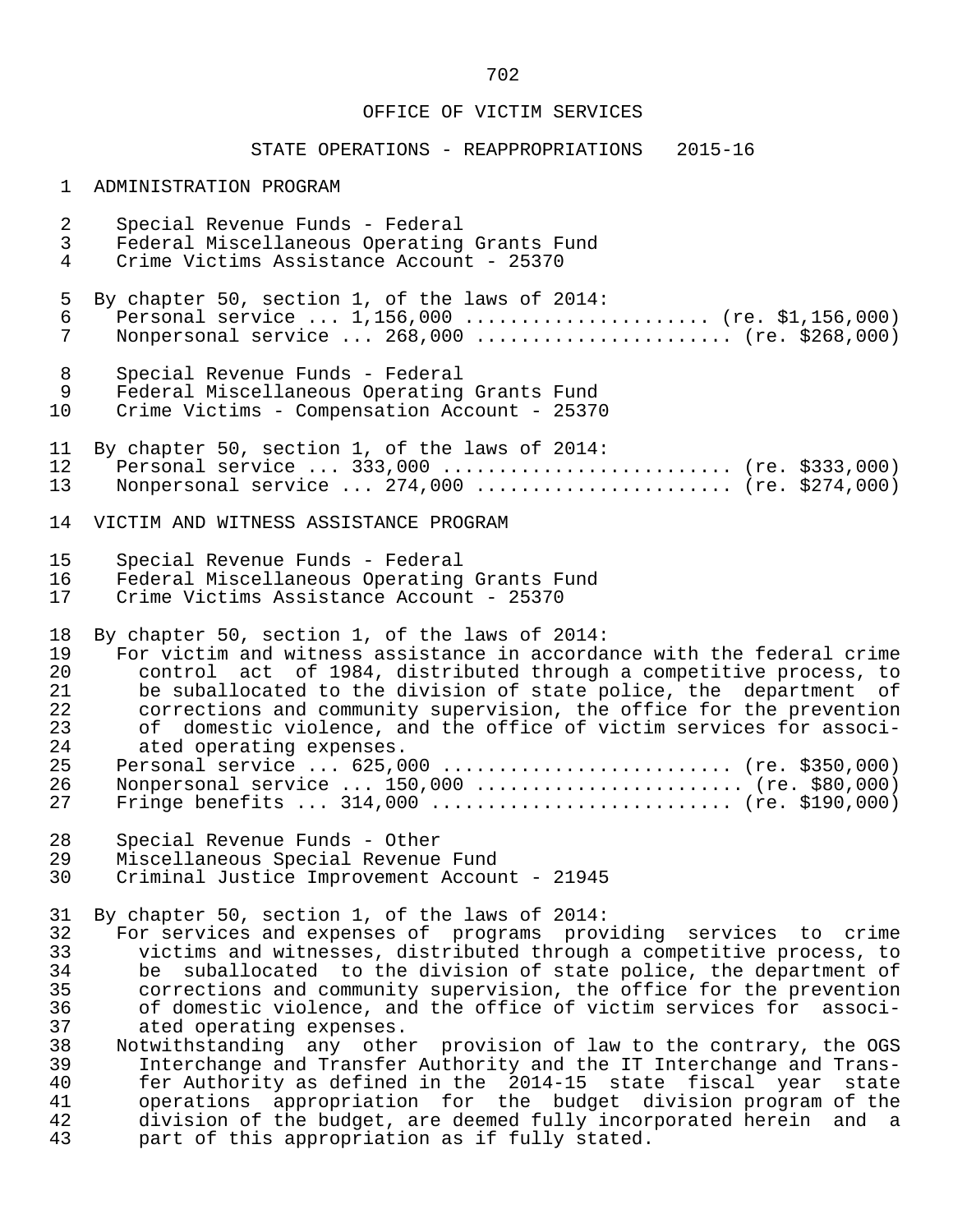| $\sim$ 1      | Personal service--regular $154,000$ (re. \$95,000) |  |
|---------------|----------------------------------------------------|--|
| $\mathcal{P}$ | Supplies and materials $10,000$ (re. \$10,000)     |  |
| $\mathcal{R}$ |                                                    |  |
|               | Contractual services $19,000$ (re. \$10,000)       |  |
|               |                                                    |  |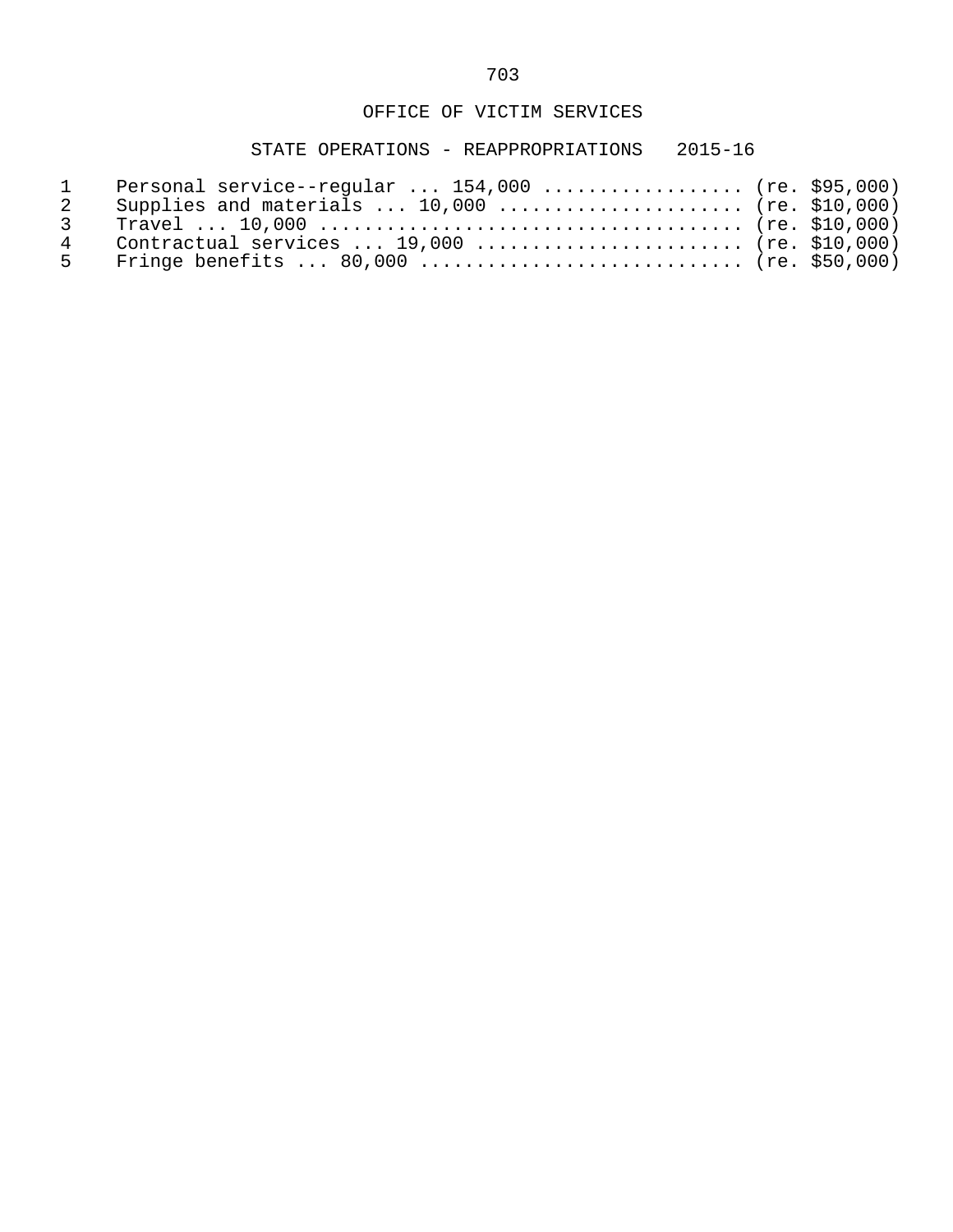OFFICE OF WELFARE INSPECTOR GENERAL

STATE OPERATIONS 2015-16

1 For payment according to the following schedule:

| 2                                                                                                              |                                                                                                                                                                                                                                                                                                                                                                                                                                                                                                                                                                                                                                                                                                                                                                                                            |                  | APPROPRIATIONS REAPPROPRIATIONS |
|----------------------------------------------------------------------------------------------------------------|------------------------------------------------------------------------------------------------------------------------------------------------------------------------------------------------------------------------------------------------------------------------------------------------------------------------------------------------------------------------------------------------------------------------------------------------------------------------------------------------------------------------------------------------------------------------------------------------------------------------------------------------------------------------------------------------------------------------------------------------------------------------------------------------------------|------------------|---------------------------------|
| 3                                                                                                              | General Fund  1,162,000                                                                                                                                                                                                                                                                                                                                                                                                                                                                                                                                                                                                                                                                                                                                                                                    |                  | 0                               |
| $\overline{4}$<br>5<br>$\overline{6}$                                                                          |                                                                                                                                                                                                                                                                                                                                                                                                                                                                                                                                                                                                                                                                                                                                                                                                            | ================ | $\Omega$                        |
| $\overline{7}$                                                                                                 | <b>SCHEDULE</b>                                                                                                                                                                                                                                                                                                                                                                                                                                                                                                                                                                                                                                                                                                                                                                                            |                  |                                 |
| 8<br>9                                                                                                         | OFFICE OF WELFARE INSPECTOR GENERAL PROGRAM  1,162,000                                                                                                                                                                                                                                                                                                                                                                                                                                                                                                                                                                                                                                                                                                                                                     |                  |                                 |
| 10<br>11                                                                                                       | General Fund<br>State Purposes Account - 10050                                                                                                                                                                                                                                                                                                                                                                                                                                                                                                                                                                                                                                                                                                                                                             |                  |                                 |
| 12<br>13<br>14<br>15<br>16<br>17<br>18<br>19<br>20<br>21<br>22<br>23<br>24<br>25<br>26<br>27<br>28<br>29<br>30 | For services and expenses associated with<br>the office of the welfare inspector gener-<br>al.<br>Notwithstanding any other provision of law<br>to the contrary, the OGS Interchange and<br>Transfer Authority, the IT Interchange and<br>Transfer Authority, the Alignment Inter-<br>change and Transfer Authority and the Lean<br>Certification Bonus Authority as defined<br>in the 2015-16 state fiscal year state<br>operations appropriation for the budget<br>division program of the division of the<br>budget, are deemed fully incorporated<br>herein and a part of this appropriation as<br>if fully stated.<br>Notwithstanding any law to the contrary, the<br>money hereby appropriated may be increased<br>or decreased by transfer with any other<br>appropriation within any other agency. |                  |                                 |
| 31                                                                                                             | PERSONAL SERVICE                                                                                                                                                                                                                                                                                                                                                                                                                                                                                                                                                                                                                                                                                                                                                                                           |                  |                                 |
| 32<br>33                                                                                                       | Personal service--regular  750,000                                                                                                                                                                                                                                                                                                                                                                                                                                                                                                                                                                                                                                                                                                                                                                         |                  |                                 |
| 34                                                                                                             | NONPERSONAL SERVICE                                                                                                                                                                                                                                                                                                                                                                                                                                                                                                                                                                                                                                                                                                                                                                                        |                  |                                 |
| 35<br>36<br>37<br>38<br>39                                                                                     | Supplies and materials  25,000                                                                                                                                                                                                                                                                                                                                                                                                                                                                                                                                                                                                                                                                                                                                                                             |                  |                                 |
| 40<br>41                                                                                                       | Amount available for nonpersonal service  412,000                                                                                                                                                                                                                                                                                                                                                                                                                                                                                                                                                                                                                                                                                                                                                          |                  |                                 |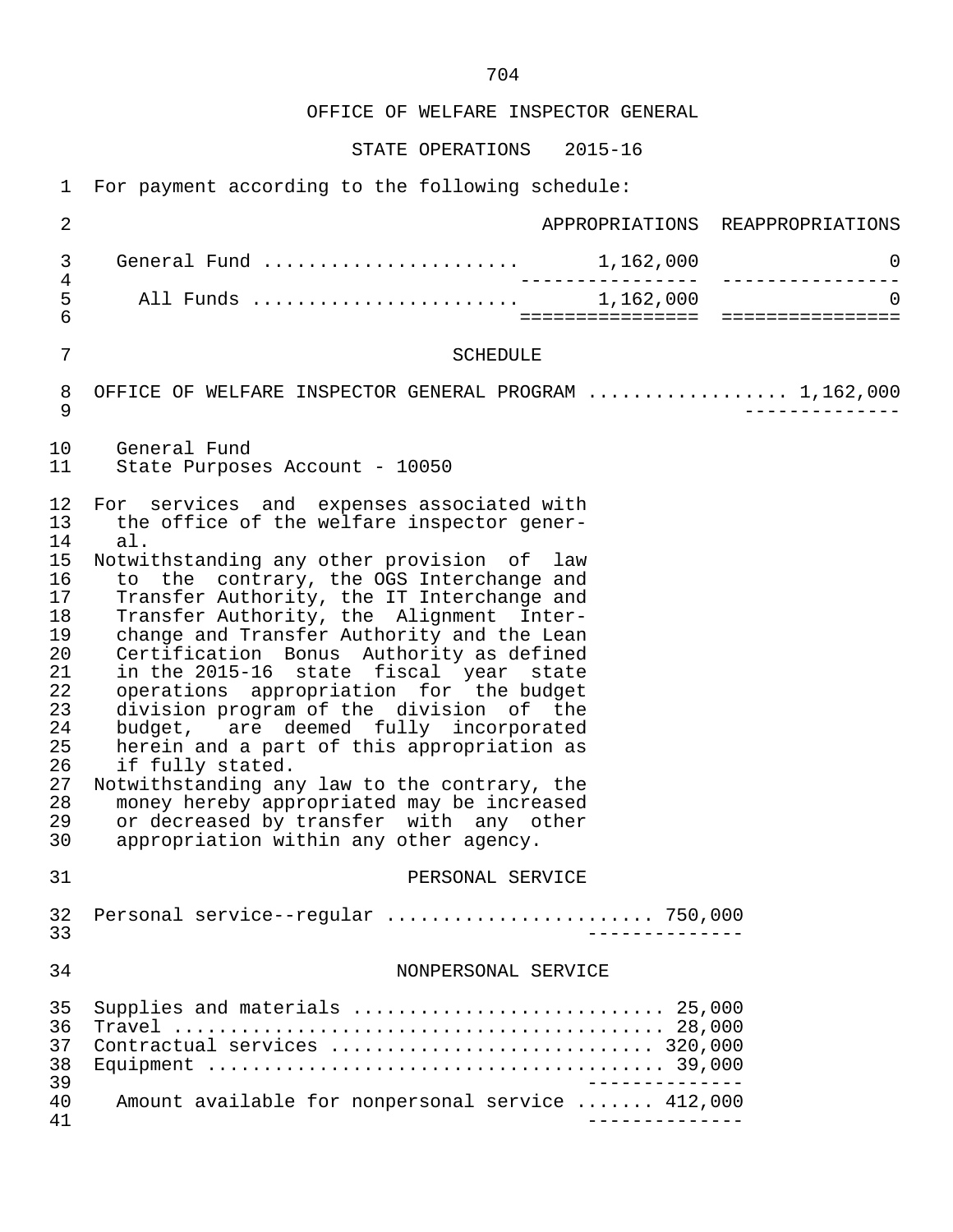WORKERS' COMPENSATION BOARD

STATE OPERATIONS 2015-16

1 For payment according to the following schedule:

| $\overline{2}$                                                                               |                                                                                                                                                                                                                                                                                                                                                                                                                                                                                                                                                                                                                                                                                    | APPROPRIATIONS REAPPROPRIATIONS    |  |
|----------------------------------------------------------------------------------------------|------------------------------------------------------------------------------------------------------------------------------------------------------------------------------------------------------------------------------------------------------------------------------------------------------------------------------------------------------------------------------------------------------------------------------------------------------------------------------------------------------------------------------------------------------------------------------------------------------------------------------------------------------------------------------------|------------------------------------|--|
| 3                                                                                            | Special Revenue Funds - Other  187,237,000                                                                                                                                                                                                                                                                                                                                                                                                                                                                                                                                                                                                                                         | 0<br>------------ ---------------- |  |
| $\,4$<br>5<br>$6\overline{6}$                                                                |                                                                                                                                                                                                                                                                                                                                                                                                                                                                                                                                                                                                                                                                                    | $\overline{0}$                     |  |
| 7                                                                                            | <b>SCHEDULE</b>                                                                                                                                                                                                                                                                                                                                                                                                                                                                                                                                                                                                                                                                    |                                    |  |
| 8<br>9                                                                                       | WORKERS' COMPENSATION PROGRAM  187,237,000                                                                                                                                                                                                                                                                                                                                                                                                                                                                                                                                                                                                                                         |                                    |  |
| 10<br>11<br>12                                                                               | Special Revenue Funds - Other<br>Miscellaneous Special Revenue Fund<br>Workers' Compensation Account - 21995                                                                                                                                                                                                                                                                                                                                                                                                                                                                                                                                                                       |                                    |  |
| 13<br>14<br>15<br>16<br>17<br>18<br>19<br>20<br>21<br>22<br>23<br>24<br>25<br>26<br>27<br>28 | Notwithstanding any other provision of law<br>to the contrary, the OGS Interchange<br>and<br>Transfer Authority, IT Interchange<br>and<br>Transfer Authority and the Lean Certif-<br>ication Bonus Authority as defined in the<br>2015-16 state fiscal year state operations<br>appropriation for the budget division<br>program of the division of the budget, are<br>deemed fully incorporated herein and a<br>part of this appropriation as if fully<br>stated.<br>A portion of these funds may be suballocated<br>to the department of law.<br>Up to \$3,300,000 of these funds may be used<br>by the workers compensation board inspec-<br>tor general for expenses incurred. |                                    |  |
| 29                                                                                           | PERSONAL SERVICE                                                                                                                                                                                                                                                                                                                                                                                                                                                                                                                                                                                                                                                                   |                                    |  |
| 30<br>31<br>32<br>33<br>34<br>35                                                             | Personal service--regular  80,841,000<br>Temporary service $\ldots \ldots \ldots \ldots \ldots \ldots \ldots \ldots \ldots \ldots 173,000$<br>Holiday/overtime compensation  402,000<br>Amount available for personal service  81,416,000                                                                                                                                                                                                                                                                                                                                                                                                                                          |                                    |  |
| 36                                                                                           | NONPERSONAL SERVICE                                                                                                                                                                                                                                                                                                                                                                                                                                                                                                                                                                                                                                                                |                                    |  |
| 37<br>38<br>39<br>40                                                                         | Supplies and materials $\ldots \ldots \ldots \ldots \ldots \ldots \ldots$ 4,097,000<br>Contractual services  49,480,000                                                                                                                                                                                                                                                                                                                                                                                                                                                                                                                                                            |                                    |  |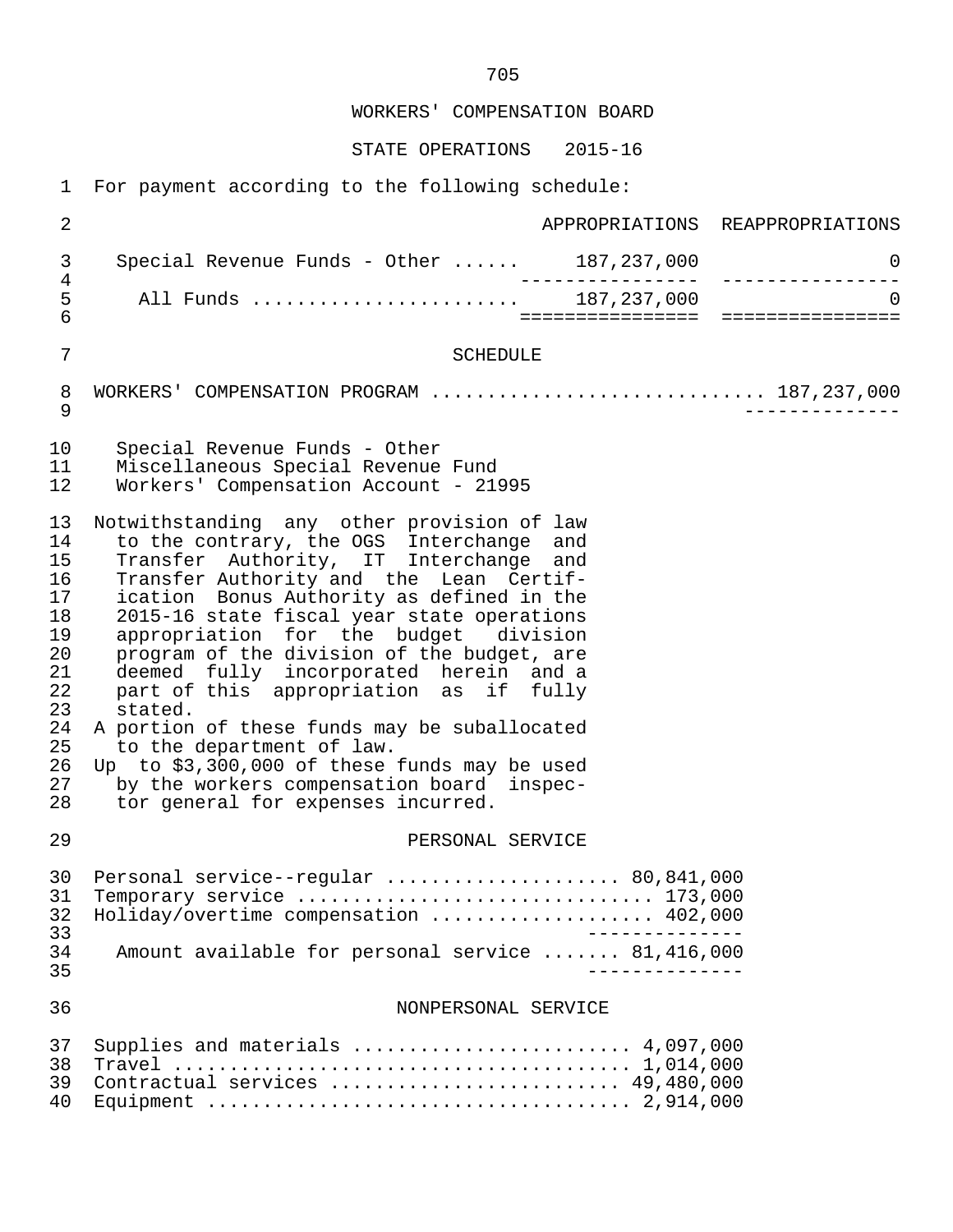# WORKERS' COMPENSATION BOARD

#### STATE OPERATIONS 2015-16

 1 Fringe benefits ............................... 44,987,000 2 Indirect costs ................................. 2,970,000 3 -------------- 4 Amount available for nonpersonal service ... 105,462,000 5 -------------- 6 Total amount available ..................... 186,878,000 7 -------------- 8 For suballocation to the department of<br>9 health for expenses incurred in the devel-9 health for expenses incurred in the devel-<br>10 opment of inpatient hospital rates for 10 opment of inpatient hospital rates for<br>11 workers' compensation benefit payments. workers' compensation benefit payments. 12 PERSONAL SERVICE 13 Personal service--regular ............................ 187,000<br>14 14 -------------- 15 NONPERSONAL SERVICE 16 Supplies and materials ............................. 5,000 17 Travel ............................................. 1,000 18 Equipment .......................................... 5,000 19 Fringe benefits ................................... 84,000 20 Indirect costs .................................... 77,000 21 ------------<br>22 Amount available for nonpersonal service ....... 172.000 22 Amount available for nonpersonal service ....... 172,000 23 -------------- 24 Total amount available ......................... 359,000 25 --------------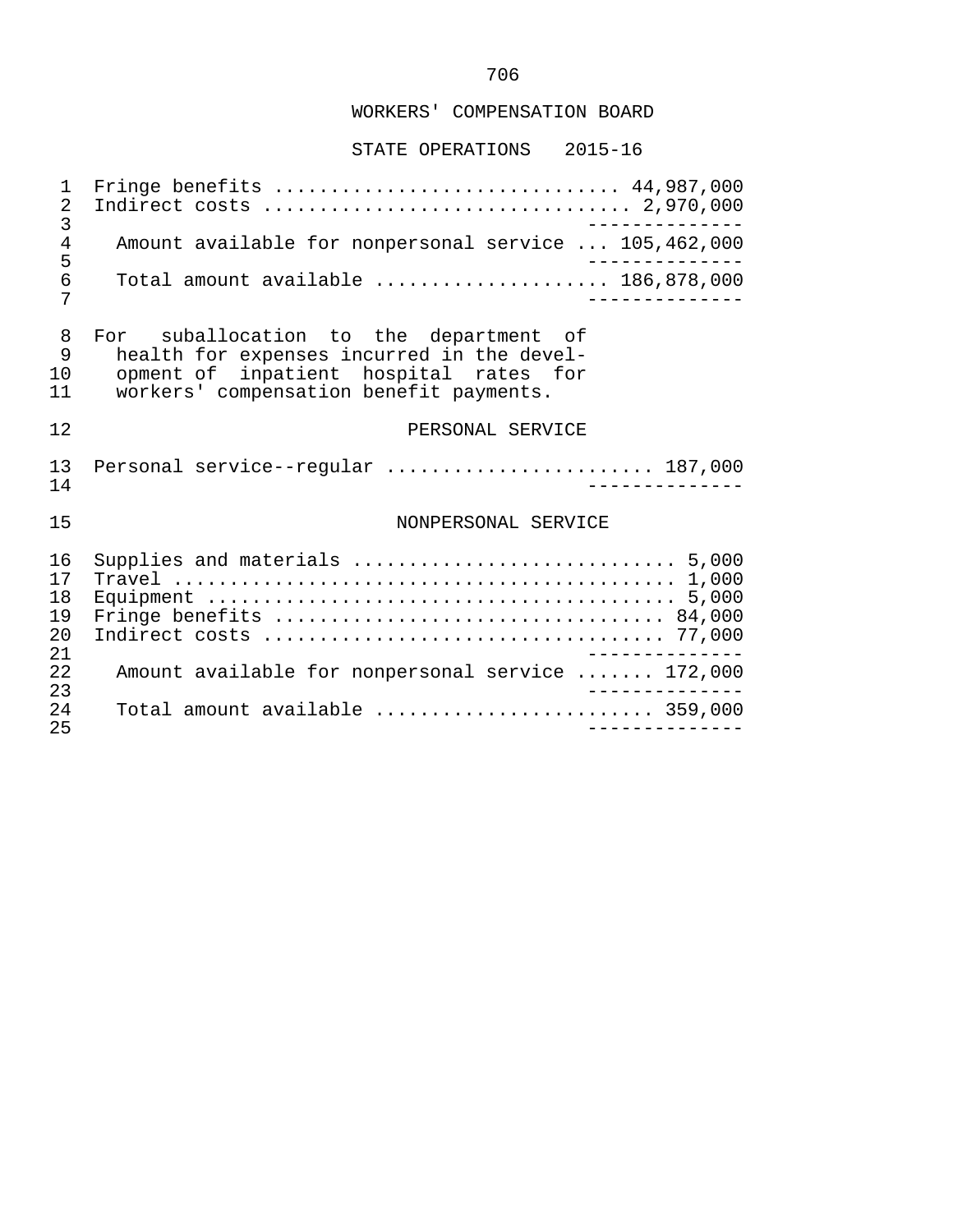# ABANDONED PROPERTY CONTINGENCY RESERVE

STATE OPERATIONS 2015-16

1 General Fund<br>2 State Purpose

State Purposes Account - 10050

|   | 3 Notwithstanding any provision of law to the contrary, for |
|---|-------------------------------------------------------------|
|   | payment to the abandoned property fund of an amount, not    |
| 5 | to exceed \$100,000,000, set forth in a certification       |
| 6 | provided by the comptroller in accordance with and that     |
| 7 | meets the requirements of section 1407 of the abandoned     |
| 8 |                                                             |
|   |                                                             |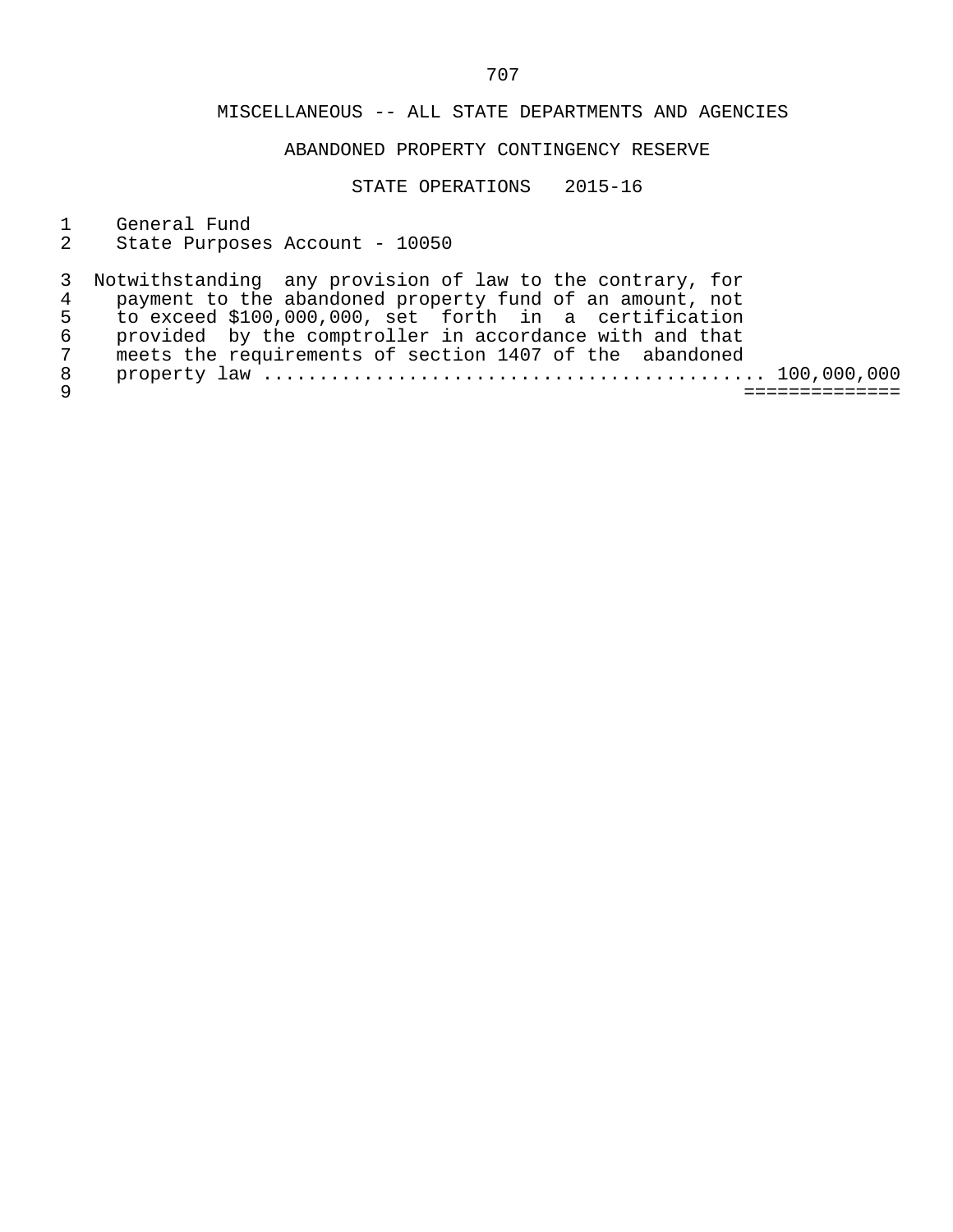DEFERRED COMPENSATION BOARD

| $\mathbf{1}$                           | For payment according to the following schedule:                                                                            |                 |                                 |  |  |
|----------------------------------------|-----------------------------------------------------------------------------------------------------------------------------|-----------------|---------------------------------|--|--|
| $\overline{2}$                         |                                                                                                                             |                 | APPROPRIATIONS REAPPROPRIATIONS |  |  |
| 3<br>$\overline{4}$                    | General Fund<br>Special Revenue Funds - Other $\ldots$ . 781,000                                                            | 111,000         | $\mathbf 0$<br>$\mathbf 0$      |  |  |
| 5<br>$\epsilon$<br>7                   |                                                                                                                             |                 | $\overline{0}$                  |  |  |
| 8                                      | <b>SCHEDULE</b>                                                                                                             |                 |                                 |  |  |
| 9<br>10                                |                                                                                                                             |                 | $- - - - - - - - - -$           |  |  |
| 11<br>12                               | General Fund<br>State Purposes Account - 10050                                                                              |                 |                                 |  |  |
| 13<br>14<br>15                         | For services and expenses of the deferred<br>compensation board pursuant to section 5<br>of the state finance law.          |                 |                                 |  |  |
| 16                                     | NONPERSONAL SERVICE                                                                                                         |                 |                                 |  |  |
| 17<br>18<br>19<br>20                   | Contractual services  111,000<br>________<br>Program account subtotal  111,000<br>______________                            |                 |                                 |  |  |
| 21<br>22<br>23                         | Special Revenue Funds - Other<br>Miscellaneous Special Revenue Fund<br>Deferred Compensation Administration Account - 22151 |                 |                                 |  |  |
| 24                                     | PERSONAL SERVICE                                                                                                            |                 |                                 |  |  |
| 25<br>26<br>27<br>28<br>29             | Personal service--regular  353,000<br>Temporary service  28,000<br>Amount available for personal service  381,000           |                 |                                 |  |  |
| 30                                     | NONPERSONAL SERVICE                                                                                                         |                 |                                 |  |  |
| 31<br>32<br>33<br>34<br>35<br>36<br>37 | Supplies and materials  22,000<br>Contractual services  109,000                                                             | _______________ |                                 |  |  |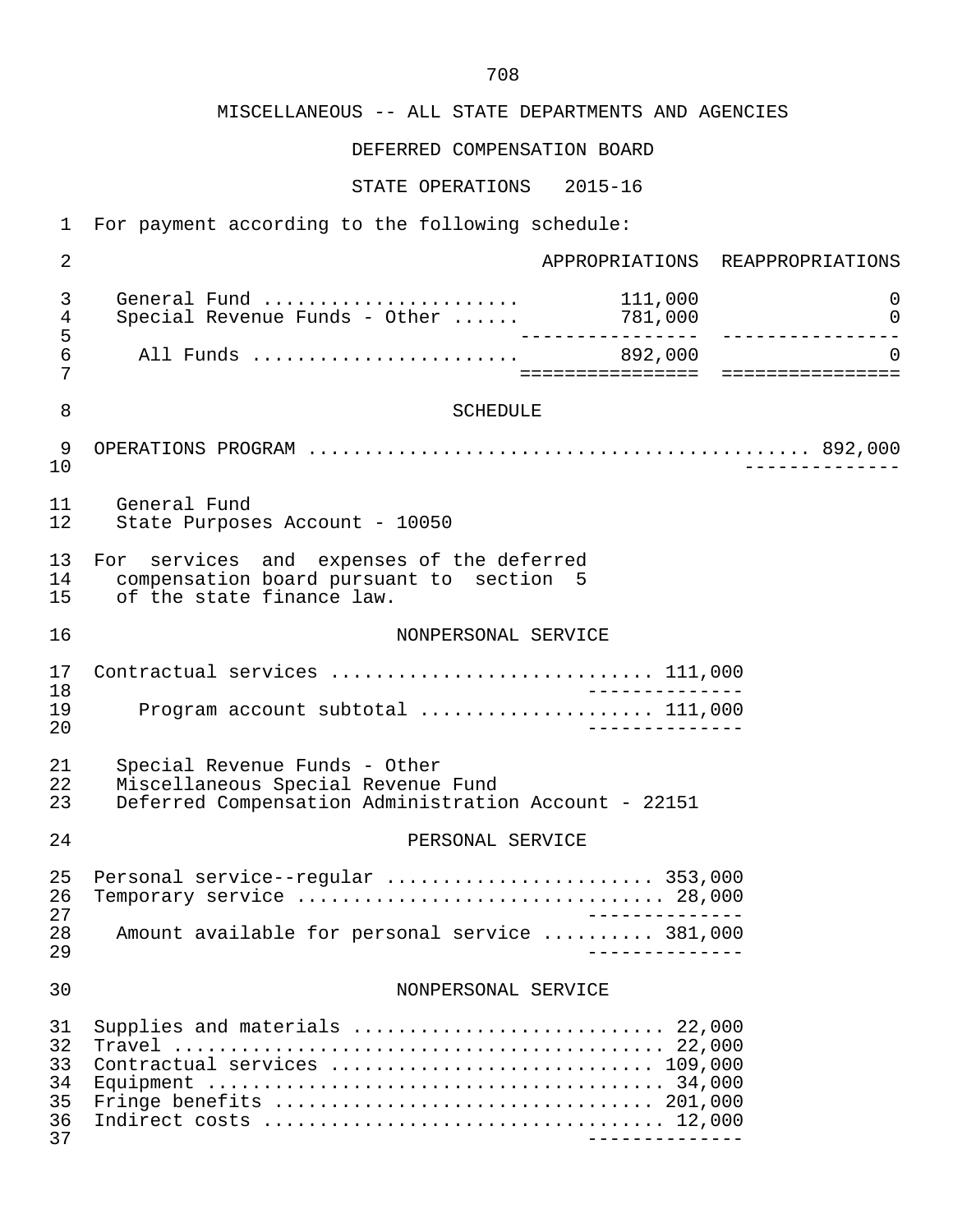DEFERRED COMPENSATION BOARD

| Amount available for nonpersonal service  400,000 |
|---------------------------------------------------|
|                                                   |
| Program account subtotal  781,000                 |
|                                                   |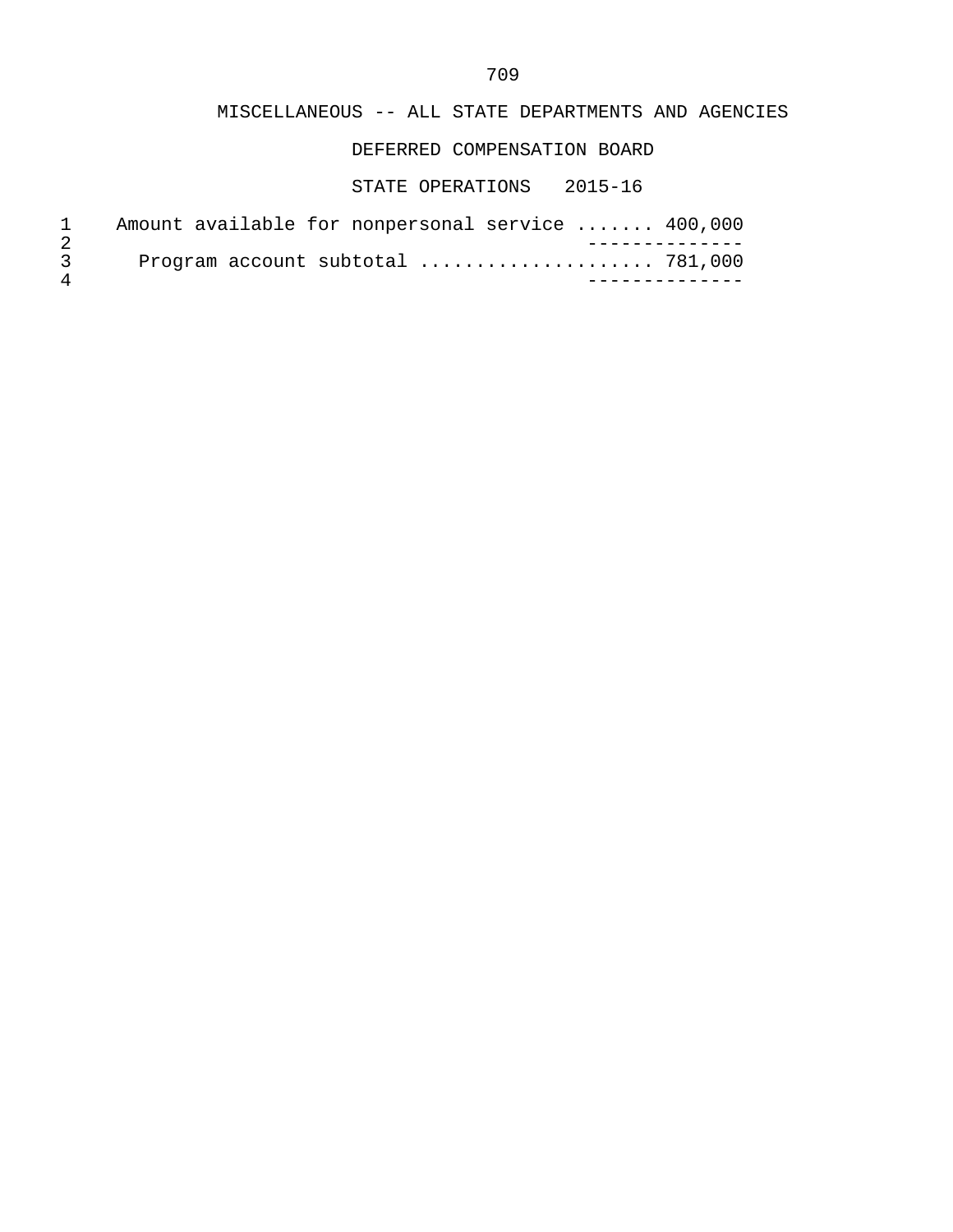GENERAL STATE CHARGES

| $\mathbf{1}$                                                                                                                                                                                 | For payment according to the following schedule:                                                                                                                                                                                                                                                                                                                                                                                                                                                                                                                                                                                                                                                                                                                                                                                                                                                                                                                                                                                                                                                                                                                                                                                                                                                                                                                                                              |                  |                                 |
|----------------------------------------------------------------------------------------------------------------------------------------------------------------------------------------------|---------------------------------------------------------------------------------------------------------------------------------------------------------------------------------------------------------------------------------------------------------------------------------------------------------------------------------------------------------------------------------------------------------------------------------------------------------------------------------------------------------------------------------------------------------------------------------------------------------------------------------------------------------------------------------------------------------------------------------------------------------------------------------------------------------------------------------------------------------------------------------------------------------------------------------------------------------------------------------------------------------------------------------------------------------------------------------------------------------------------------------------------------------------------------------------------------------------------------------------------------------------------------------------------------------------------------------------------------------------------------------------------------------------|------------------|---------------------------------|
| $\overline{2}$                                                                                                                                                                               |                                                                                                                                                                                                                                                                                                                                                                                                                                                                                                                                                                                                                                                                                                                                                                                                                                                                                                                                                                                                                                                                                                                                                                                                                                                                                                                                                                                                               |                  | APPROPRIATIONS REAPPROPRIATIONS |
| 3<br>4                                                                                                                                                                                       | General Fund  3,298,289,000<br>$Fiduciary$ Funds  300,500,000                                                                                                                                                                                                                                                                                                                                                                                                                                                                                                                                                                                                                                                                                                                                                                                                                                                                                                                                                                                                                                                                                                                                                                                                                                                                                                                                                 |                  | 0<br>0                          |
| 5<br>6<br>7                                                                                                                                                                                  | All Funds  3,598,789,000                                                                                                                                                                                                                                                                                                                                                                                                                                                                                                                                                                                                                                                                                                                                                                                                                                                                                                                                                                                                                                                                                                                                                                                                                                                                                                                                                                                      | ================ | ================                |
| 8                                                                                                                                                                                            | <b>SCHEDULE</b>                                                                                                                                                                                                                                                                                                                                                                                                                                                                                                                                                                                                                                                                                                                                                                                                                                                                                                                                                                                                                                                                                                                                                                                                                                                                                                                                                                                               |                  |                                 |
| 9<br>10                                                                                                                                                                                      |                                                                                                                                                                                                                                                                                                                                                                                                                                                                                                                                                                                                                                                                                                                                                                                                                                                                                                                                                                                                                                                                                                                                                                                                                                                                                                                                                                                                               |                  |                                 |
| 11<br>12                                                                                                                                                                                     | General Fund<br>State Purposes Account - 10050                                                                                                                                                                                                                                                                                                                                                                                                                                                                                                                                                                                                                                                                                                                                                                                                                                                                                                                                                                                                                                                                                                                                                                                                                                                                                                                                                                |                  |                                 |
| 13<br>14<br>15<br>16<br>17<br>18<br>19<br>20<br>21<br>22<br>23<br>24<br>25<br>26<br>27<br>28<br>29<br>30<br>31<br>32<br>33<br>34<br>35<br>36<br>37<br>38<br>39<br>40<br>41<br>42<br>43<br>44 | employee fringe benefits, net of<br>For<br>receipts to the fringe benefit escrow<br>accounts, including costs for those bene-<br>fits which are related to employees paid<br>from funds, accounts, or programs where<br>the division of the budget has issued<br>waivers.<br>For the state's contribution to the employ-<br>ees' retirement system pension accumu-<br>lation fund, the police and fire retire-<br>ment system pension accumulation fund, and<br>the New York state public employees group<br>life insurance plan  1,736,800,000<br>Less: an amount to be paid to offset the New<br>York state and local employees' retirement<br>systems costs, the New York state public<br>employees' group life insurance plan<br>costs, and the police and fire retirement<br>system costs from the retirement account<br>of the fringe benefit escrow account $\ldots$ . (751,727,000)<br>the state's pension obligations associ-<br>For<br>ated with certain state employees who are<br>members of the teachers' retirement system<br>and the optional retirement program  2,369,000<br>state's share of contributions to<br>the<br>For<br>the voluntary defined contribution plan<br>on behalf of eligible<br>made<br>pursuant to chapter 18 of the laws of 2012<br>who elect to participate in such plan and<br>who are not otherwise eligible to partic-<br>in the SUNY optional retirement<br>ipate | employees        |                                 |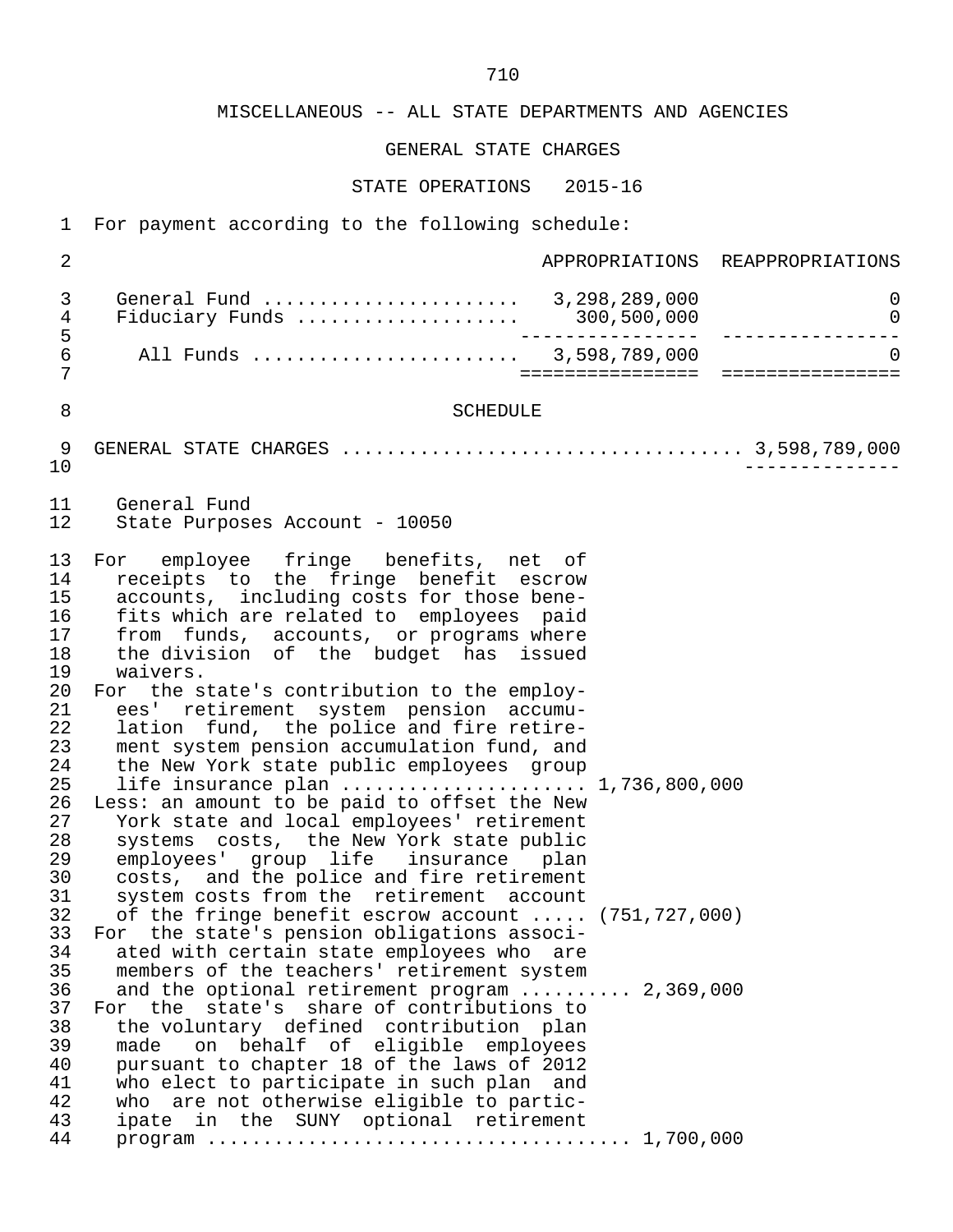#### GENERAL STATE CHARGES

#### STATE OPERATIONS 2015-16

1 For the state's contribution to the health<br>2 insurance fund, net of anticipated savings 2 insurance fund, net of anticipated savings 3 associated with a dependent eligibility<br>4 audit of the New York state health insur- 4 audit of the New York state health insur- 5 ance program in 2015-16. The state's share 6 of the health insurance program dividends 7 shall be available to pay for the premiums 8 in 2015-16 ............................... 2,121,227,000 9 For the state's contribution to the social<br>10 security contribution fund ................ 10 security contribution fund ................. 535,427,000 11 For the state's contribution to the dental<br>12 insurance plan ............................ 12 insurance plan .............................. 40,400,000 13 For the state's contribution to employee 14 benefit fund programs ........................... 42,875,000<br>15 For the state's contribution to the vision 15 For the state's contribution to the vision<br>16 care plan ................................. 16 care plan .................................... 5,410,000 17 For payments to the state insurance fund for<br>18 vorkers' compensation benefits and other 18 workers' compensation benefits and other<br>19 related workers' compensation costs prior 19 related workers' compensation costs prior<br>20 to or after they become incurred including 20 to or after they become incurred including<br>21 but not limited to the benefits defined in 21 but not limited to the benefits defined in<br>22 chapters 302 and 303 of the laws of 1985. 22 chapters 302 and 303 of the laws of 1985 ... 267,309,000<br>23 For payments associated with the accident 23 For payments associated with the accident<br>24 reporting system .......................... 24 reporting system ............................... 600,000 25 For reimbursement to the unemployment insur-<br>26 ance fund for payments made to claimants 26 ance fund for payments made to claimants<br>27 formerly employed by the state of New York 27 formerly employed by the state of New York .. 12,792,000<br>28 For the state's contribution for supple-28 For the state's contribution for supple-<br>29 mental pension-payments in accordance with 29 mental pension payments in accordance with<br>30 the provisions of article 4 and article 6 30 the provisions of article 4 and article 6<br>31 of the retirement and social security law 31 of the retirement and social security law<br>32 and retirement benefits paid under 32 and retirement benefits paid under<br>33 sections 214 and 215 of the military law. 33 sections 214 and 215 of the military law ....... 255,000<br>34 To the survivors' benefit fund for payments 34 To the survivors' benefit fund for payments<br>35 to the survivors of state emplovees and 35 to the survivors of state employees and 36 retired state employees ...................... 7,725,000 37 For payments for the income protection plans<br>38 of current and prior vears ............... 38 of current and prior years ................... 3,020,000 39 For payments for accidental death benefits<br>40 pursuant to collective bargaining agree- 40 pursuant to collective bargaining agree- 41 ments .......................................... 150,000 42 For payments for tuition reimbursement<br>43 pursuant to collective-bargaining-agree- 43 pursuant to collective bargaining agree- 44 ments ........................................... 50,000 For the payment of the metropolitan commuter 46 transportation mobility tax pursuant to<br>47 article 23 of tax law as amended by chap- 47 article 23 of tax law as amended by chap- 48 ter 25 of the laws of 2009 on behalf of<br>49 the state employees employed in the metro-49 the state employees employed in the metro-<br>50 politan commuter transportation district. 50 politan commuter transportation district .... 16,963,000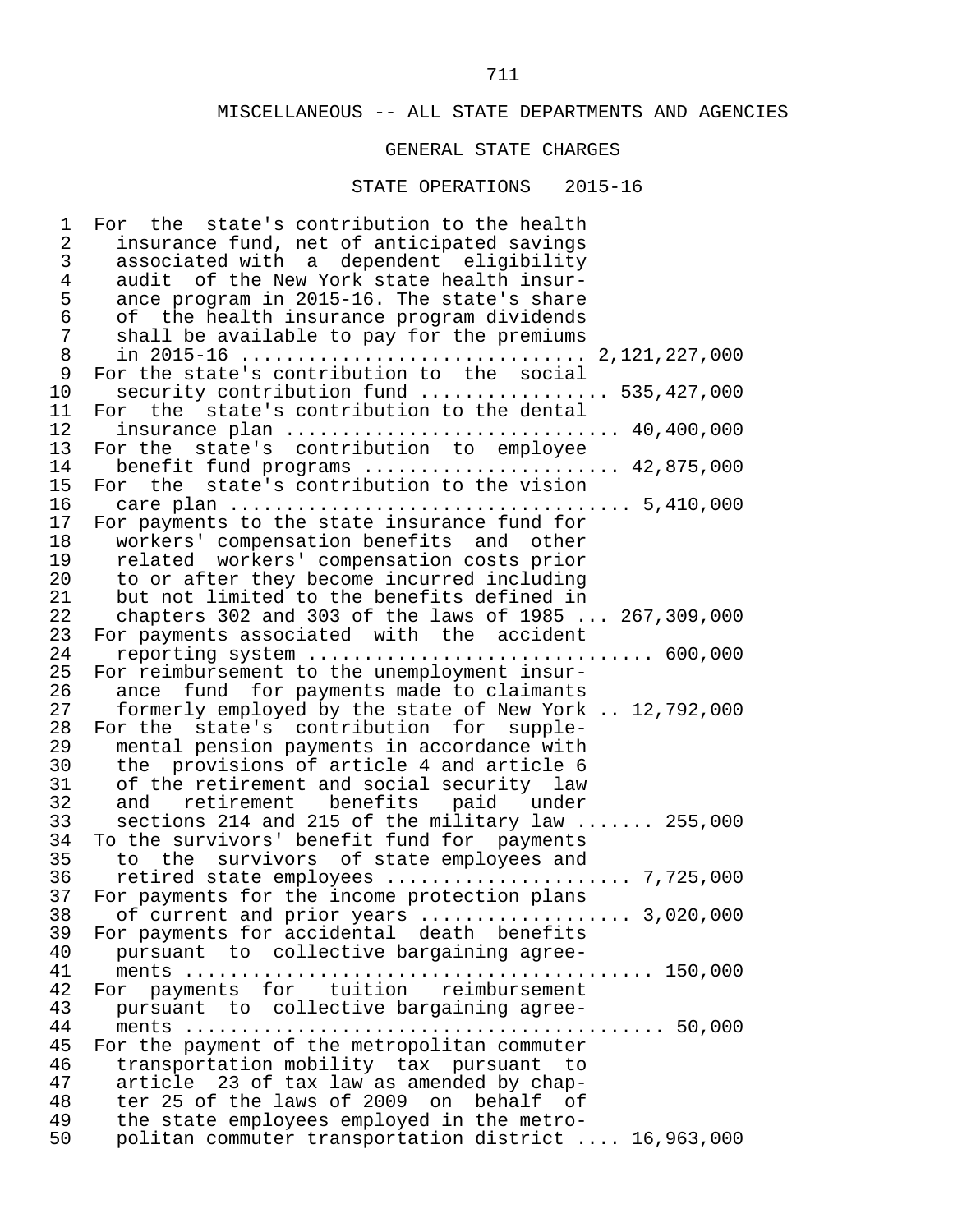# GENERAL STATE CHARGES

| $\mathsf{3}$<br>2016 on behalf of the state university of<br>$\overline{4}$<br>New York to the teachers' retirement<br>5<br>system for eligible state university<br>$\sqrt{6}$<br>$\overline{7}$<br>For payment during the period July 1, 2015<br>$\,8\,$<br>to June 30, 2016 of the state's share to<br>9<br>the teachers insurance and annuity associ-<br>10<br>ation and the college retirement equities<br>11<br>fund for state university faculty in<br>12<br>accordance with chapter 337 of the laws of<br>13<br>Reimbursement of liabilities heretofore<br>14<br>15<br>accrued or hereafter to accrue during the<br>16<br>period July 1, 2015 to June 30, 2016 to<br>17<br>Cornell university and Alfred university<br>for unemployment for employees of the<br>18<br>19<br>statutory colleges  500,000<br>20<br>For payment of liabilities incurred during<br>21<br>the period July 1, 2015 to June 30, 2016<br>22<br>specific to federal retirement costs of<br>23<br>Cornell cooperative extension professional<br>24<br>employees who are now participating in the<br>25<br>federal retirement system  200,000<br>26<br>For expenses incurred during the period July<br>1, 2015 to June 30, 2016 specific to the<br>27<br>group disability insurance program for<br>28<br>employees in the professional service in<br>29<br>30<br>order to provide disability benefits for<br>31<br>32<br>For expenses incurred during the period July<br>33<br>1, 2015 to June 30, 2016 specific to the<br>34<br>health insurance program provided for<br>35<br>graduate student employees  25,000<br>For payment of liabilities incurred during<br>36<br>the period July 1, 2015 to June 30, 2016<br>37<br>38 specific to the metropolitan commuter<br>39<br>transportation mobility tax pursuant to<br>40<br>article 23 of the tax law as<br>amended<br>by<br>chapter 25 of the laws of 2009 on behalf<br>41<br>42<br>of the state university teaching hospitals<br>43<br>employees at Stony Brook and downstate<br>44<br>medical employed in the commuter transpor-<br>45<br>46<br>taxes on public lands and payments<br>For<br>47<br>pursuant to sections 532 through 546 of<br>48<br>real property tax law. The moneys<br>the<br>hereby appropriated are available<br>49<br>for | $\mathbf 1$    | For payment of liabilities incurred during |
|----------------------------------------------------------------------------------------------------------------------------------------------------------------------------------------------------------------------------------------------------------------------------------------------------------------------------------------------------------------------------------------------------------------------------------------------------------------------------------------------------------------------------------------------------------------------------------------------------------------------------------------------------------------------------------------------------------------------------------------------------------------------------------------------------------------------------------------------------------------------------------------------------------------------------------------------------------------------------------------------------------------------------------------------------------------------------------------------------------------------------------------------------------------------------------------------------------------------------------------------------------------------------------------------------------------------------------------------------------------------------------------------------------------------------------------------------------------------------------------------------------------------------------------------------------------------------------------------------------------------------------------------------------------------------------------------------------------------------------------------------------------------------------------------------------------------------------------------------------------------------------------------------------------------------------------------------------------------------------------------------------------------------------------------------------------------------------------------------------------------------------------------------------------------------------------------------------------------------------------------------------------------------------|----------------|--------------------------------------------|
|                                                                                                                                                                                                                                                                                                                                                                                                                                                                                                                                                                                                                                                                                                                                                                                                                                                                                                                                                                                                                                                                                                                                                                                                                                                                                                                                                                                                                                                                                                                                                                                                                                                                                                                                                                                                                                                                                                                                                                                                                                                                                                                                                                                                                                                                                  | $\overline{2}$ | the period July 1, 2015 through June 30,   |
|                                                                                                                                                                                                                                                                                                                                                                                                                                                                                                                                                                                                                                                                                                                                                                                                                                                                                                                                                                                                                                                                                                                                                                                                                                                                                                                                                                                                                                                                                                                                                                                                                                                                                                                                                                                                                                                                                                                                                                                                                                                                                                                                                                                                                                                                                  |                |                                            |
|                                                                                                                                                                                                                                                                                                                                                                                                                                                                                                                                                                                                                                                                                                                                                                                                                                                                                                                                                                                                                                                                                                                                                                                                                                                                                                                                                                                                                                                                                                                                                                                                                                                                                                                                                                                                                                                                                                                                                                                                                                                                                                                                                                                                                                                                                  |                |                                            |
|                                                                                                                                                                                                                                                                                                                                                                                                                                                                                                                                                                                                                                                                                                                                                                                                                                                                                                                                                                                                                                                                                                                                                                                                                                                                                                                                                                                                                                                                                                                                                                                                                                                                                                                                                                                                                                                                                                                                                                                                                                                                                                                                                                                                                                                                                  |                |                                            |
|                                                                                                                                                                                                                                                                                                                                                                                                                                                                                                                                                                                                                                                                                                                                                                                                                                                                                                                                                                                                                                                                                                                                                                                                                                                                                                                                                                                                                                                                                                                                                                                                                                                                                                                                                                                                                                                                                                                                                                                                                                                                                                                                                                                                                                                                                  |                |                                            |
|                                                                                                                                                                                                                                                                                                                                                                                                                                                                                                                                                                                                                                                                                                                                                                                                                                                                                                                                                                                                                                                                                                                                                                                                                                                                                                                                                                                                                                                                                                                                                                                                                                                                                                                                                                                                                                                                                                                                                                                                                                                                                                                                                                                                                                                                                  |                |                                            |
|                                                                                                                                                                                                                                                                                                                                                                                                                                                                                                                                                                                                                                                                                                                                                                                                                                                                                                                                                                                                                                                                                                                                                                                                                                                                                                                                                                                                                                                                                                                                                                                                                                                                                                                                                                                                                                                                                                                                                                                                                                                                                                                                                                                                                                                                                  |                |                                            |
|                                                                                                                                                                                                                                                                                                                                                                                                                                                                                                                                                                                                                                                                                                                                                                                                                                                                                                                                                                                                                                                                                                                                                                                                                                                                                                                                                                                                                                                                                                                                                                                                                                                                                                                                                                                                                                                                                                                                                                                                                                                                                                                                                                                                                                                                                  |                |                                            |
|                                                                                                                                                                                                                                                                                                                                                                                                                                                                                                                                                                                                                                                                                                                                                                                                                                                                                                                                                                                                                                                                                                                                                                                                                                                                                                                                                                                                                                                                                                                                                                                                                                                                                                                                                                                                                                                                                                                                                                                                                                                                                                                                                                                                                                                                                  |                |                                            |
|                                                                                                                                                                                                                                                                                                                                                                                                                                                                                                                                                                                                                                                                                                                                                                                                                                                                                                                                                                                                                                                                                                                                                                                                                                                                                                                                                                                                                                                                                                                                                                                                                                                                                                                                                                                                                                                                                                                                                                                                                                                                                                                                                                                                                                                                                  |                |                                            |
|                                                                                                                                                                                                                                                                                                                                                                                                                                                                                                                                                                                                                                                                                                                                                                                                                                                                                                                                                                                                                                                                                                                                                                                                                                                                                                                                                                                                                                                                                                                                                                                                                                                                                                                                                                                                                                                                                                                                                                                                                                                                                                                                                                                                                                                                                  |                |                                            |
|                                                                                                                                                                                                                                                                                                                                                                                                                                                                                                                                                                                                                                                                                                                                                                                                                                                                                                                                                                                                                                                                                                                                                                                                                                                                                                                                                                                                                                                                                                                                                                                                                                                                                                                                                                                                                                                                                                                                                                                                                                                                                                                                                                                                                                                                                  |                |                                            |
|                                                                                                                                                                                                                                                                                                                                                                                                                                                                                                                                                                                                                                                                                                                                                                                                                                                                                                                                                                                                                                                                                                                                                                                                                                                                                                                                                                                                                                                                                                                                                                                                                                                                                                                                                                                                                                                                                                                                                                                                                                                                                                                                                                                                                                                                                  |                |                                            |
|                                                                                                                                                                                                                                                                                                                                                                                                                                                                                                                                                                                                                                                                                                                                                                                                                                                                                                                                                                                                                                                                                                                                                                                                                                                                                                                                                                                                                                                                                                                                                                                                                                                                                                                                                                                                                                                                                                                                                                                                                                                                                                                                                                                                                                                                                  |                |                                            |
|                                                                                                                                                                                                                                                                                                                                                                                                                                                                                                                                                                                                                                                                                                                                                                                                                                                                                                                                                                                                                                                                                                                                                                                                                                                                                                                                                                                                                                                                                                                                                                                                                                                                                                                                                                                                                                                                                                                                                                                                                                                                                                                                                                                                                                                                                  |                |                                            |
|                                                                                                                                                                                                                                                                                                                                                                                                                                                                                                                                                                                                                                                                                                                                                                                                                                                                                                                                                                                                                                                                                                                                                                                                                                                                                                                                                                                                                                                                                                                                                                                                                                                                                                                                                                                                                                                                                                                                                                                                                                                                                                                                                                                                                                                                                  |                |                                            |
|                                                                                                                                                                                                                                                                                                                                                                                                                                                                                                                                                                                                                                                                                                                                                                                                                                                                                                                                                                                                                                                                                                                                                                                                                                                                                                                                                                                                                                                                                                                                                                                                                                                                                                                                                                                                                                                                                                                                                                                                                                                                                                                                                                                                                                                                                  |                |                                            |
|                                                                                                                                                                                                                                                                                                                                                                                                                                                                                                                                                                                                                                                                                                                                                                                                                                                                                                                                                                                                                                                                                                                                                                                                                                                                                                                                                                                                                                                                                                                                                                                                                                                                                                                                                                                                                                                                                                                                                                                                                                                                                                                                                                                                                                                                                  |                |                                            |
|                                                                                                                                                                                                                                                                                                                                                                                                                                                                                                                                                                                                                                                                                                                                                                                                                                                                                                                                                                                                                                                                                                                                                                                                                                                                                                                                                                                                                                                                                                                                                                                                                                                                                                                                                                                                                                                                                                                                                                                                                                                                                                                                                                                                                                                                                  |                |                                            |
|                                                                                                                                                                                                                                                                                                                                                                                                                                                                                                                                                                                                                                                                                                                                                                                                                                                                                                                                                                                                                                                                                                                                                                                                                                                                                                                                                                                                                                                                                                                                                                                                                                                                                                                                                                                                                                                                                                                                                                                                                                                                                                                                                                                                                                                                                  |                |                                            |
|                                                                                                                                                                                                                                                                                                                                                                                                                                                                                                                                                                                                                                                                                                                                                                                                                                                                                                                                                                                                                                                                                                                                                                                                                                                                                                                                                                                                                                                                                                                                                                                                                                                                                                                                                                                                                                                                                                                                                                                                                                                                                                                                                                                                                                                                                  |                |                                            |
|                                                                                                                                                                                                                                                                                                                                                                                                                                                                                                                                                                                                                                                                                                                                                                                                                                                                                                                                                                                                                                                                                                                                                                                                                                                                                                                                                                                                                                                                                                                                                                                                                                                                                                                                                                                                                                                                                                                                                                                                                                                                                                                                                                                                                                                                                  |                |                                            |
|                                                                                                                                                                                                                                                                                                                                                                                                                                                                                                                                                                                                                                                                                                                                                                                                                                                                                                                                                                                                                                                                                                                                                                                                                                                                                                                                                                                                                                                                                                                                                                                                                                                                                                                                                                                                                                                                                                                                                                                                                                                                                                                                                                                                                                                                                  |                |                                            |
|                                                                                                                                                                                                                                                                                                                                                                                                                                                                                                                                                                                                                                                                                                                                                                                                                                                                                                                                                                                                                                                                                                                                                                                                                                                                                                                                                                                                                                                                                                                                                                                                                                                                                                                                                                                                                                                                                                                                                                                                                                                                                                                                                                                                                                                                                  |                |                                            |
|                                                                                                                                                                                                                                                                                                                                                                                                                                                                                                                                                                                                                                                                                                                                                                                                                                                                                                                                                                                                                                                                                                                                                                                                                                                                                                                                                                                                                                                                                                                                                                                                                                                                                                                                                                                                                                                                                                                                                                                                                                                                                                                                                                                                                                                                                  |                |                                            |
|                                                                                                                                                                                                                                                                                                                                                                                                                                                                                                                                                                                                                                                                                                                                                                                                                                                                                                                                                                                                                                                                                                                                                                                                                                                                                                                                                                                                                                                                                                                                                                                                                                                                                                                                                                                                                                                                                                                                                                                                                                                                                                                                                                                                                                                                                  |                |                                            |
|                                                                                                                                                                                                                                                                                                                                                                                                                                                                                                                                                                                                                                                                                                                                                                                                                                                                                                                                                                                                                                                                                                                                                                                                                                                                                                                                                                                                                                                                                                                                                                                                                                                                                                                                                                                                                                                                                                                                                                                                                                                                                                                                                                                                                                                                                  |                |                                            |
|                                                                                                                                                                                                                                                                                                                                                                                                                                                                                                                                                                                                                                                                                                                                                                                                                                                                                                                                                                                                                                                                                                                                                                                                                                                                                                                                                                                                                                                                                                                                                                                                                                                                                                                                                                                                                                                                                                                                                                                                                                                                                                                                                                                                                                                                                  |                |                                            |
|                                                                                                                                                                                                                                                                                                                                                                                                                                                                                                                                                                                                                                                                                                                                                                                                                                                                                                                                                                                                                                                                                                                                                                                                                                                                                                                                                                                                                                                                                                                                                                                                                                                                                                                                                                                                                                                                                                                                                                                                                                                                                                                                                                                                                                                                                  |                |                                            |
|                                                                                                                                                                                                                                                                                                                                                                                                                                                                                                                                                                                                                                                                                                                                                                                                                                                                                                                                                                                                                                                                                                                                                                                                                                                                                                                                                                                                                                                                                                                                                                                                                                                                                                                                                                                                                                                                                                                                                                                                                                                                                                                                                                                                                                                                                  |                |                                            |
|                                                                                                                                                                                                                                                                                                                                                                                                                                                                                                                                                                                                                                                                                                                                                                                                                                                                                                                                                                                                                                                                                                                                                                                                                                                                                                                                                                                                                                                                                                                                                                                                                                                                                                                                                                                                                                                                                                                                                                                                                                                                                                                                                                                                                                                                                  |                |                                            |
|                                                                                                                                                                                                                                                                                                                                                                                                                                                                                                                                                                                                                                                                                                                                                                                                                                                                                                                                                                                                                                                                                                                                                                                                                                                                                                                                                                                                                                                                                                                                                                                                                                                                                                                                                                                                                                                                                                                                                                                                                                                                                                                                                                                                                                                                                  |                |                                            |
|                                                                                                                                                                                                                                                                                                                                                                                                                                                                                                                                                                                                                                                                                                                                                                                                                                                                                                                                                                                                                                                                                                                                                                                                                                                                                                                                                                                                                                                                                                                                                                                                                                                                                                                                                                                                                                                                                                                                                                                                                                                                                                                                                                                                                                                                                  |                |                                            |
|                                                                                                                                                                                                                                                                                                                                                                                                                                                                                                                                                                                                                                                                                                                                                                                                                                                                                                                                                                                                                                                                                                                                                                                                                                                                                                                                                                                                                                                                                                                                                                                                                                                                                                                                                                                                                                                                                                                                                                                                                                                                                                                                                                                                                                                                                  |                |                                            |
|                                                                                                                                                                                                                                                                                                                                                                                                                                                                                                                                                                                                                                                                                                                                                                                                                                                                                                                                                                                                                                                                                                                                                                                                                                                                                                                                                                                                                                                                                                                                                                                                                                                                                                                                                                                                                                                                                                                                                                                                                                                                                                                                                                                                                                                                                  |                |                                            |
|                                                                                                                                                                                                                                                                                                                                                                                                                                                                                                                                                                                                                                                                                                                                                                                                                                                                                                                                                                                                                                                                                                                                                                                                                                                                                                                                                                                                                                                                                                                                                                                                                                                                                                                                                                                                                                                                                                                                                                                                                                                                                                                                                                                                                                                                                  |                |                                            |
|                                                                                                                                                                                                                                                                                                                                                                                                                                                                                                                                                                                                                                                                                                                                                                                                                                                                                                                                                                                                                                                                                                                                                                                                                                                                                                                                                                                                                                                                                                                                                                                                                                                                                                                                                                                                                                                                                                                                                                                                                                                                                                                                                                                                                                                                                  |                |                                            |
|                                                                                                                                                                                                                                                                                                                                                                                                                                                                                                                                                                                                                                                                                                                                                                                                                                                                                                                                                                                                                                                                                                                                                                                                                                                                                                                                                                                                                                                                                                                                                                                                                                                                                                                                                                                                                                                                                                                                                                                                                                                                                                                                                                                                                                                                                  |                |                                            |
|                                                                                                                                                                                                                                                                                                                                                                                                                                                                                                                                                                                                                                                                                                                                                                                                                                                                                                                                                                                                                                                                                                                                                                                                                                                                                                                                                                                                                                                                                                                                                                                                                                                                                                                                                                                                                                                                                                                                                                                                                                                                                                                                                                                                                                                                                  |                |                                            |
|                                                                                                                                                                                                                                                                                                                                                                                                                                                                                                                                                                                                                                                                                                                                                                                                                                                                                                                                                                                                                                                                                                                                                                                                                                                                                                                                                                                                                                                                                                                                                                                                                                                                                                                                                                                                                                                                                                                                                                                                                                                                                                                                                                                                                                                                                  |                |                                            |
|                                                                                                                                                                                                                                                                                                                                                                                                                                                                                                                                                                                                                                                                                                                                                                                                                                                                                                                                                                                                                                                                                                                                                                                                                                                                                                                                                                                                                                                                                                                                                                                                                                                                                                                                                                                                                                                                                                                                                                                                                                                                                                                                                                                                                                                                                  |                |                                            |
|                                                                                                                                                                                                                                                                                                                                                                                                                                                                                                                                                                                                                                                                                                                                                                                                                                                                                                                                                                                                                                                                                                                                                                                                                                                                                                                                                                                                                                                                                                                                                                                                                                                                                                                                                                                                                                                                                                                                                                                                                                                                                                                                                                                                                                                                                  |                |                                            |
|                                                                                                                                                                                                                                                                                                                                                                                                                                                                                                                                                                                                                                                                                                                                                                                                                                                                                                                                                                                                                                                                                                                                                                                                                                                                                                                                                                                                                                                                                                                                                                                                                                                                                                                                                                                                                                                                                                                                                                                                                                                                                                                                                                                                                                                                                  |                |                                            |
|                                                                                                                                                                                                                                                                                                                                                                                                                                                                                                                                                                                                                                                                                                                                                                                                                                                                                                                                                                                                                                                                                                                                                                                                                                                                                                                                                                                                                                                                                                                                                                                                                                                                                                                                                                                                                                                                                                                                                                                                                                                                                                                                                                                                                                                                                  |                |                                            |
|                                                                                                                                                                                                                                                                                                                                                                                                                                                                                                                                                                                                                                                                                                                                                                                                                                                                                                                                                                                                                                                                                                                                                                                                                                                                                                                                                                                                                                                                                                                                                                                                                                                                                                                                                                                                                                                                                                                                                                                                                                                                                                                                                                                                                                                                                  |                |                                            |
|                                                                                                                                                                                                                                                                                                                                                                                                                                                                                                                                                                                                                                                                                                                                                                                                                                                                                                                                                                                                                                                                                                                                                                                                                                                                                                                                                                                                                                                                                                                                                                                                                                                                                                                                                                                                                                                                                                                                                                                                                                                                                                                                                                                                                                                                                  |                |                                            |
|                                                                                                                                                                                                                                                                                                                                                                                                                                                                                                                                                                                                                                                                                                                                                                                                                                                                                                                                                                                                                                                                                                                                                                                                                                                                                                                                                                                                                                                                                                                                                                                                                                                                                                                                                                                                                                                                                                                                                                                                                                                                                                                                                                                                                                                                                  |                |                                            |
|                                                                                                                                                                                                                                                                                                                                                                                                                                                                                                                                                                                                                                                                                                                                                                                                                                                                                                                                                                                                                                                                                                                                                                                                                                                                                                                                                                                                                                                                                                                                                                                                                                                                                                                                                                                                                                                                                                                                                                                                                                                                                                                                                                                                                                                                                  |                |                                            |
|                                                                                                                                                                                                                                                                                                                                                                                                                                                                                                                                                                                                                                                                                                                                                                                                                                                                                                                                                                                                                                                                                                                                                                                                                                                                                                                                                                                                                                                                                                                                                                                                                                                                                                                                                                                                                                                                                                                                                                                                                                                                                                                                                                                                                                                                                  | 50             | payment of any liabilities or obligations  |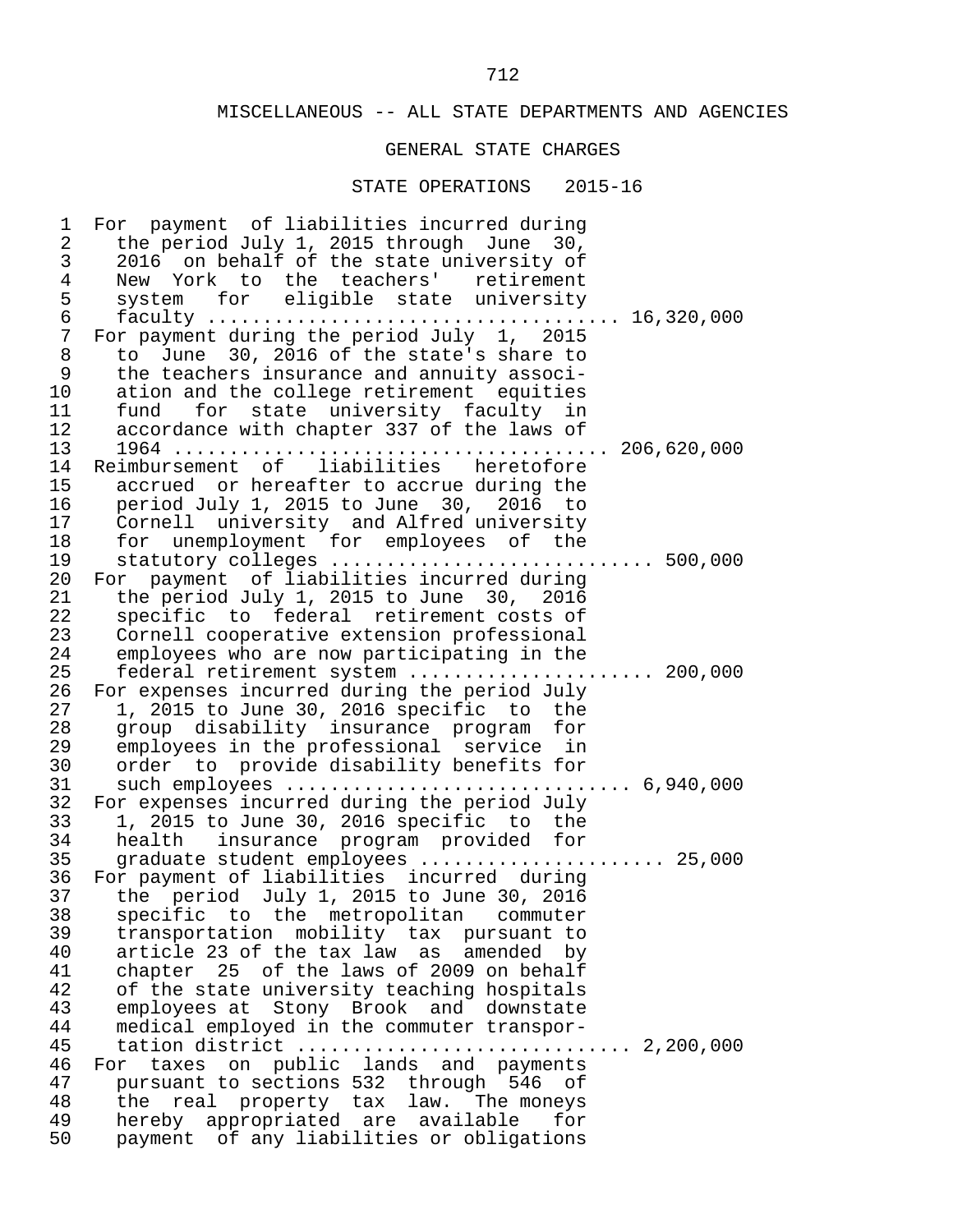#### GENERAL STATE CHARGES

#### STATE OPERATIONS 2015-16

 1 incurred prior to April 1, 2015 in addi- 2 tion to current liabilities ................. 232,010,000<br>3 For payments in accordance with section 19-a 3 For payments in accordance with section 19-a 4 of the public lands law .......................... 15,466,000<br>5 For payments in accordance with section 19-b 5 For payments in accordance with section 19-b 6 of the public lands law ........................ 500,000 7 For payments in accordance with section 3 of<br>8 chapter 774 of the laws of 1989 ......... 8 chapter 774 of the laws of 1989 .................. 300,000<br>9 For the state's share of assessments issued 9 For the state's share of assessments issued<br>10 by the Hudson River-Black River requlating 10 by the Hudson River-Black River regulating<br>11 district pursuant to subdivisions 2 and 3 11 district pursuant to subdivisions 2 and 3<br>12 of section 15-2121 of the environmental 12 of section 15-2121 of the environmental<br>13 conservation law ......................... 13 conservation law ............................. 1,000,000 14 For assessments for local improvements. The<br>15 moneys hereby appropriated are available 15 moneys hereby appropriated are available<br>16 for payment of any liabilities or obli-16 for payment of any liabilities or obli-<br>17 gations incurred prior to April 1, 2015 in 17 gations incurred prior to April 1, 2015 in 18 addition to current liabilities .............. 4,000,000<br>19 For judgments against the state pursuant to 19 For judgments against the state pursuant to<br>20 section 20 of the court of claims act and 20 section 20 of the court of claims act and<br>21 for judgments pursuant to actions brought 21 for judgments pursuant to actions brought<br>22 in the court of claims against public 22 in the court of claims against public<br>23 benefit corporations indemnified by the 23 benefit corporations indemnified by the<br>24 state, exclusive of the payment of any 24 state, exclusive of the payment of any<br>25 iudgments arising out of actions or 25 judgments arising out of actions or<br>26 proceedings-brought-to-obtain-payment for 26 proceedings brought to obtain payment for<br>27 wages, salaries or other employee bene-27 wages, salaries or otheremployee bene-<br>28 fits. The moneys hereby appropriated are 28 fits. The moneys hereby appropriated are 29 available for payment of any liabilities 30 or obligations incurred prior to April 1, 31 2015 in addition to current liabilities .... 129,800,000<br>32 For the payment of the defense by private 32 For the payment of the defense by private<br>33 counsel and the indemnification or payment 33 counsel and the indemnification or payment<br>34 on behalf of state officers and employees 34 on behalf of state officers and employees<br>35 in civil judicial proceedings in accord- 35 in civil judicial proceedings in accord- 36 ance with the provisions of section 17 of<br>37 the public officers law; the payment on 37 the public officers law; the payment on<br>38 behalf of the state, exclusive of the 38 behalf of the state, exclusive of the<br>39 payment for wages, salaries or other 39 payment for wages, salaries or other<br>40 emplovee benefits, in civil judicial 40 employee benefits, in civil judicial<br>41 proceedings where a state officer or 41 proceedings where a state officer or<br>42 employee entitled to a defense in accord- 42 employee entitled to a defense in accord- 43 ance with public officers law section 17<br>44 was dismissed from the civil judicial 44 was dismissed from the civil judicial<br>45 proceeding; the payment on behalf of the 45 proceeding; the payment on behalf of the<br>46 state, exclusive of the payment for wages, 46 state, exclusive of the payment for wages,<br>47 salaries or other employment benefits, and 47 salaries or other employment benefits, and<br>48 in civil judicial proceedings brought 48 in civil judicial proceedings brought<br>49 pursuant to Title-VI of the-Civil-Rights 49 pursuant to Title VI of the Civil Rights<br>50 Act of 1964, 42 USC S 2000d et seq., Title Act of 1964, 42 USC S 2000d et seq., Title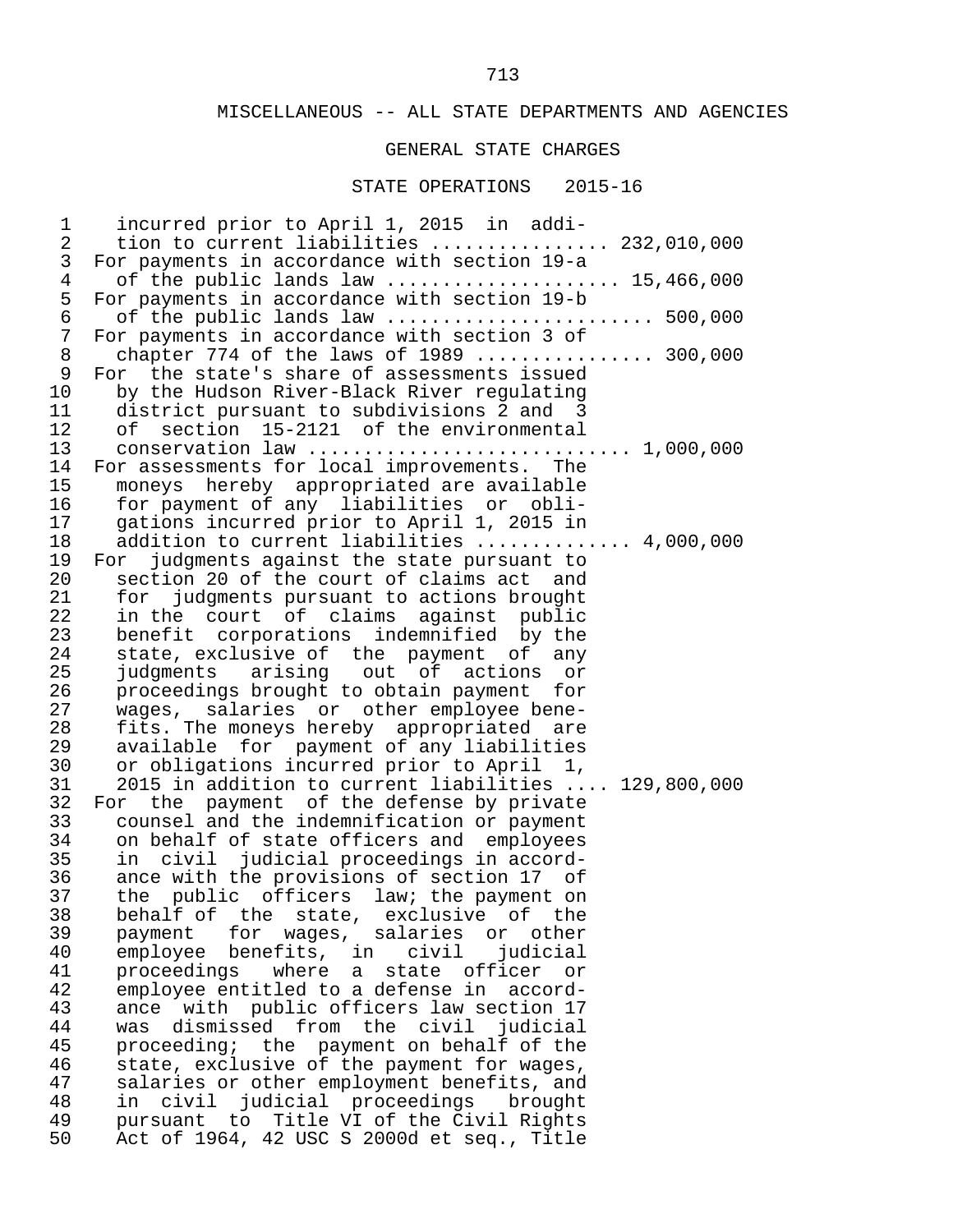#### GENERAL STATE CHARGES

#### STATE OPERATIONS 2015-16

1 VII of the Civil Rights Act of 1964, 42<br>2 IISC S 2000e et seq. Title IX of the 2 USC S 2000e et seq., Title IX of the<br>3 Education Amendments of 1972, 20 USC S 3 Education Amendments of 1972, 20 USC S 4 1681 et seq., Titles II, III, and/or V of 5 the Americans With Disabilities Act of<br>6 1990, 42 USC S 12101 et seq., of the Reha- 6 1990, 42 USC S 12101 et seq., of the Reha- 7 bilitation Act of 1973, 29 USC S 791 et<br>8 seg., the state human rights law and other 8 seq., the state human rights law and other 9 employment related causes of action; and<br>10 in criminal proceedings in accordance with 10 in criminal proceedings in accordance with<br>11 the provisions of section 19 of the public 11 the provisions of section 19 of the public<br>12 officers law. The moneys hereby appropri-12 officers law. The moneys hereby appropri-<br>13 ated are available for payment of any 13 ated are available for payment of any<br>14 liabilities or obligations incurred prior 14 liabilities or obligations incurred prior 15 to April 1, 2015 in addition to current 16 liabilities ................................. 34,100,000 17 For the payment on behalf of the state in<br>18 connection with the resolution of Merton 18 connection with the resolution of Merton<br>19 Simpson et al. v. New York State Depart-19 Simpson et al. v. New York State Depart-<br>20 ment of Civil Service et al. and associ- 20 ment of Civil Service et al. and associ- 21 ated United States District Court Northern<br>22 District of New York Order dated April 25. 22 District of New York Order dated April 25, 23 2011 ........................................ 10,200,000 24 For the reissuance of checks which were not<br>25 presented for payment within the time 25 presented for payment within the time<br>26 limits contained in section 102 of the 26 limits contained in section 102 of the<br>27 state finance law or for which payment has 27 state finance law or for which payment has<br>28 been authorized by specific legislation.. 28 been authorized by specific legislation ......... 23,000<br>29 For transfer to the property casualty insur-29 For transfer to the property casualty insur-<br>30 ance security fund in accordance with the ance security fund in accordance with the 31 terms of the settlement between the state<br>32 and the plaintiffs in accordance with the 32 and the plaintiffs in accordance with the<br>33 Court of Appeals' opinion in Alliance of 33 Court of Appeals' opinion in Alliance of<br>34 American Insurers v. Chu, 77 NY2d 573 34 American Insurers v. Chu, 77 NY2d 573 35 (1991) ......................................... 201,000 36 For services and expenses-associated-with<br>37 Iegal and other fees related to Indian 37 legal and other fees related to Indian<br>38 land claims litigation involving the state 38 land claims litigation involving the state<br>39 of New York, local governments and private 39 of New York, local governments and private<br>40 land owners who are named as defendants in 40 land owners who are named as defendants in<br>41 these lawsuits, including liabilities these lawsuits, including liabilities 42 incurred prior to April 1, 2015 .............. 1,250,000<br>43 For payment of claims for damage to personal 43 For payment of claims for damage to personal<br>44 or real property or for bodily injuries or 44 or real property or for bodily injuries or<br>45 wrongful death caused by officers, employ- 45 wrongful death caused by officers, employ- 46 ees, or other authorized persons providing<br>47 service to state government while provid-47 service to state government while provid-<br>48 ing such service, and the state university 48 ing such service, and the state university<br>49 construction fund while acting within the 49 construction fund while acting within the<br>50 scope of their employment, and while operscope of their employment, and while oper-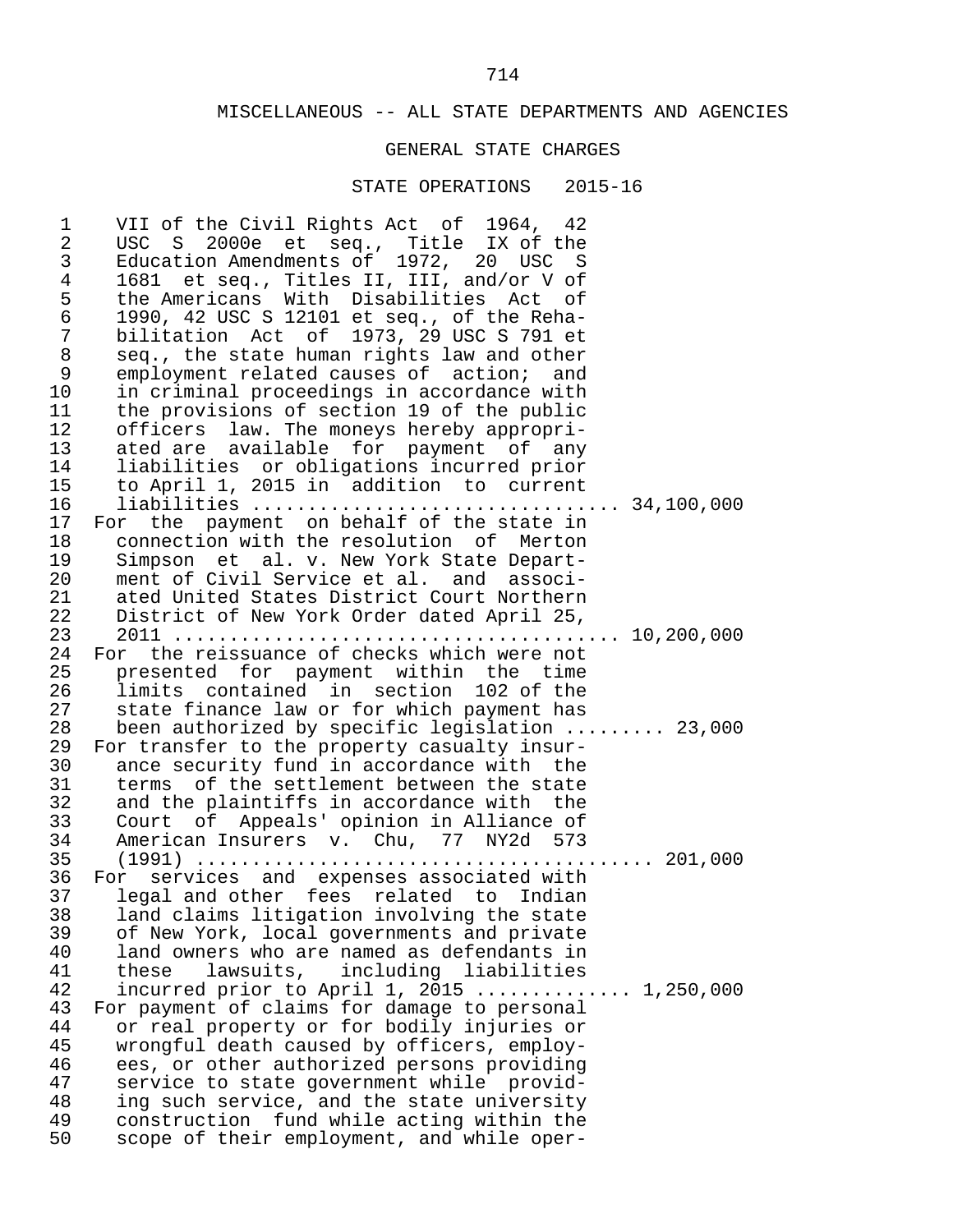#### GENERAL STATE CHARGES

#### STATE OPERATIONS 2015-16

1 ating motor vehicles, and for any individ-<br>2 uals operating motor vehicles which are 2 uals operating motor vehicles which are<br>3 assigned on a permanent basis with unre-3 assigned on a permanent basis with unre-<br>4 stricted use to state officers and employ-4 stricted use to state officers and employ-<br>5 ees when the person is permanently 5 ees when the person is permanently<br>6 assigned the motor vehicle ............... 6 assigned the motor vehicle ................... 1,932,000 7 Less the amount appropriated to the state<br>8 university of New York for suballocation 8 university of New York for suballocation<br>9 to the miscellaneous -- all state depart-9 to the miscellaneous -- all state depart-<br>10 ments and agencies, general state charges 10 ments and agencies, general state charges<br>11 program for payment of emplovee fringe 11 program for payment of employee fringe 12 benefits ............................... (1,408,643,000) 13 -------------- 14 Program account subtotal ............... 3,298,289,000 15 -------------- 16 Fiduciary Funds<br>17 Emplovees Dental 17 Employees Dental Insurance Fund<br>18 Dental Insurance Interest Accour Dental Insurance Interest Account - 60402 19 For additional state expenditures in<br>20 relation-to the New York state dental 20 relation to the New York state dental<br>21 insurance fund ........................... 21 insurance fund ................................. 500,000 22 -------------- 23 Program account subtotal ..................... 500,000 24 -------------- 25 Fiduciary Funds<br>26 Emplovees Healt 26 Employees Health Insurance Fund<br>27 Reserve for Rate Fluctuations Ao Reserve for Rate Fluctuations Account - 60202 28 For additional state expenditures in<br>29 relation-to the New York state health 29 relation to the New York state health<br>30 insurance program ........................ 30 insurance program .......................... 300,000,000 31 -------------- 32 Program account subtotal ................. 300,000,000 33 --------------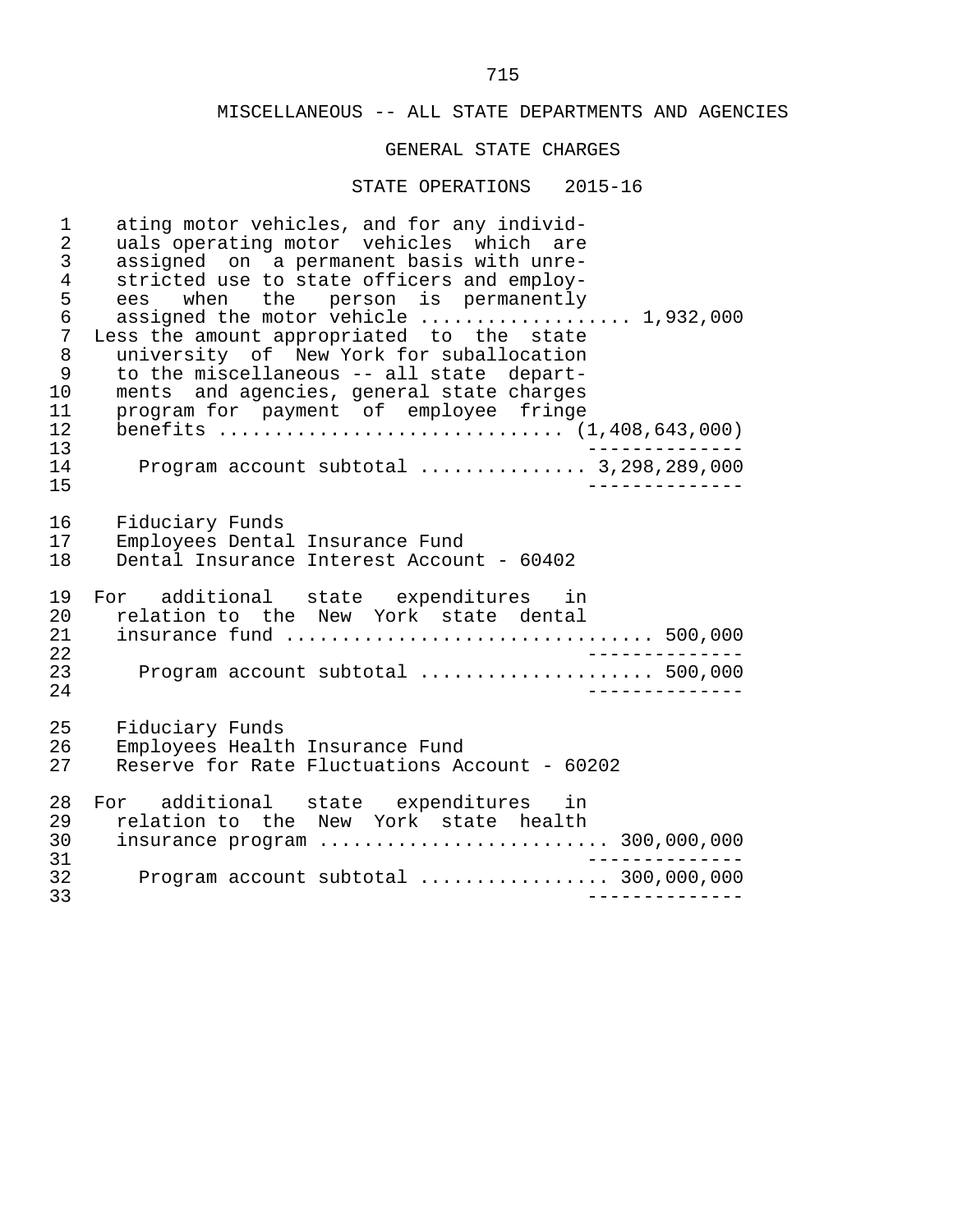# GREEN THUMB PROGRAM

# STATE OPERATIONS 2015-16

1 For payment according to the following schedule:

| 2              |                                                                                                                           |                                 | APPROPRIATIONS REAPPROPRIATIONS |  |
|----------------|---------------------------------------------------------------------------------------------------------------------------|---------------------------------|---------------------------------|--|
| 3<br>4         |                                                                                                                           | . _ _ _ _ _ _ _ _ _ _ _ _ _ _ _ | $\Omega$                        |  |
| 5<br>6         |                                                                                                                           | . = = = = = = = = = = = = = = = | $\Omega$                        |  |
| 7              | SCHEDULE                                                                                                                  |                                 |                                 |  |
| 8<br>9         |                                                                                                                           |                                 |                                 |  |
| 10<br>11       | General Fund<br>State Purposes Account - 10050                                                                            |                                 |                                 |  |
| 12<br>13<br>14 | For services and expenses of the green thumb<br>program, including allocation to other<br>state departments and agencies. |                                 |                                 |  |
| 15             | NONPERSONAL SERVICE                                                                                                       |                                 |                                 |  |
| 16<br>17       |                                                                                                                           |                                 |                                 |  |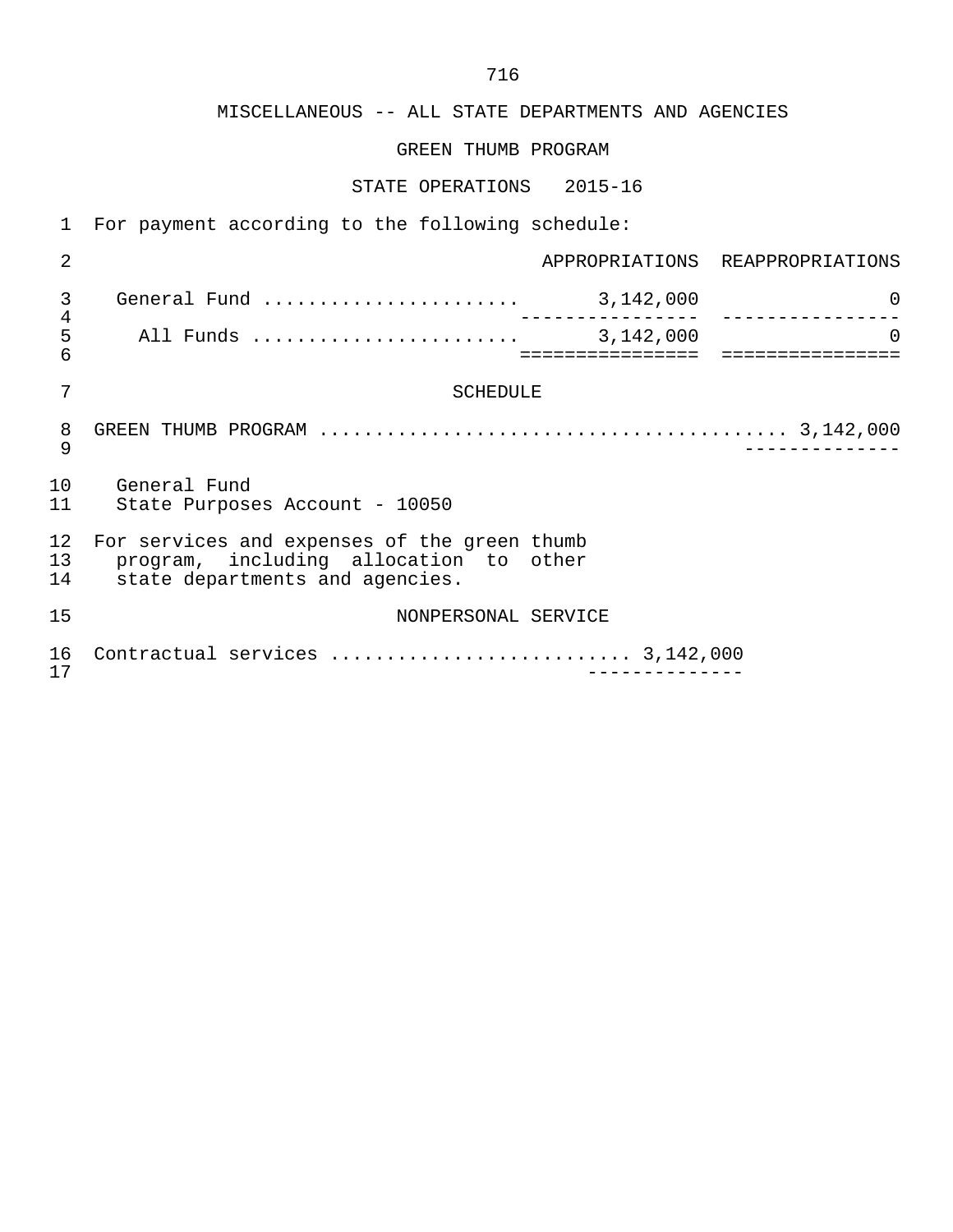# GREENWAY HERITAGE CONSERVANCY FOR THE HUDSON RIVER VALLEY

STATE OPERATIONS 2015-16

 1 For payment according to the following schedule: 2 APPROPRIATIONS REAPPROPRIATIONS 3 General Fund ....................... 166,000 0 4 ---------------- ---------------- 5 All Funds ........................ 166,000 0 6 ================ ================ 7 SCHEDULE 8 OPERATIONS PROGRAM ............................................. 166,000 9 -------------- 10 General Fund<br>11 State Purpose State Purposes Account - 10050 12 PERSONAL SERVICE 13 Personal service--regular ........................... 132,000<br>14 14 -------------- 15 NONPERSONAL SERVICE 16 Fringe benefits ................................... 34,000 17 --------------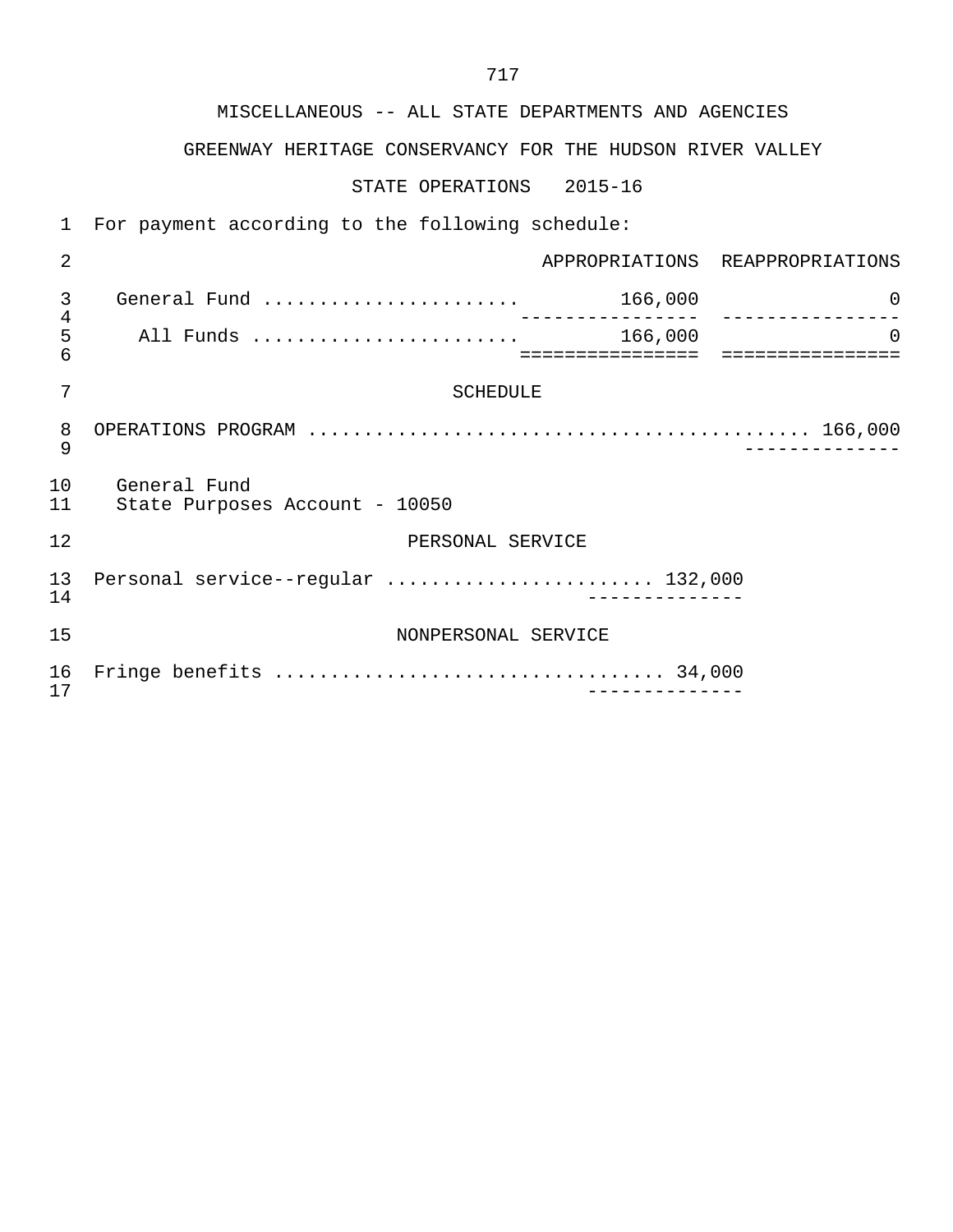# HEALTH INSURANCE CONTINGENCY RESERVE

STATE OPERATIONS 2015-16

1 General Fund<br>2 State Purpose

State Purposes Account - 10050

 3 For payments to those insurance companies participating in 4 the New York state government employees health insurance<br>5 plan in the event of termination of the contractual 5 plan in the event of termination of the contractual<br>6 agreement between such insurance companies and the New 6 agreement between such insurance companies and the New<br>7 York state department of civil service, or in the event 7 York state department of civil service, or in the event<br>8 of termination of the contractual agreement between the 8 of termination of the contractual agreement between the<br>9 New York state department of civil service and such 9 New York state department of civil service and such<br>10 municipalities or school districts which have elected to 10 municipalities or school districts which have elected to<br>11 receive distributions from the health insurance reserve 11 receive distributions from the health insurance reserve<br>12 receipts fund, and for payments to the health insurance 12 receipts fund, and for payments to the health insurance<br>13 reserve receipts fund as required to fulfill contractual 13 reserve receipts fund as required to fulfill contractual<br>14 agreements between the New York state department of 14 agreements between the New York state department of<br>15 civil service and those insurance companies participat-15 civil service and those insurance companies participat-<br>16 ing in the New York state governmental employees health 16 ing in the New York state governmental employees health<br>17 insurance plan. 17 insurance plan.<br>18 The moneys here The moneys hereby appropriated shall be available for 19 payments to the health insurance reserve receipts fund

| 19 | payments to the health insurance reserve receipts fund |  |  |
|----|--------------------------------------------------------|--|--|
|    | 20 and the above insurance carriers  662,924,000       |  |  |

21 ==============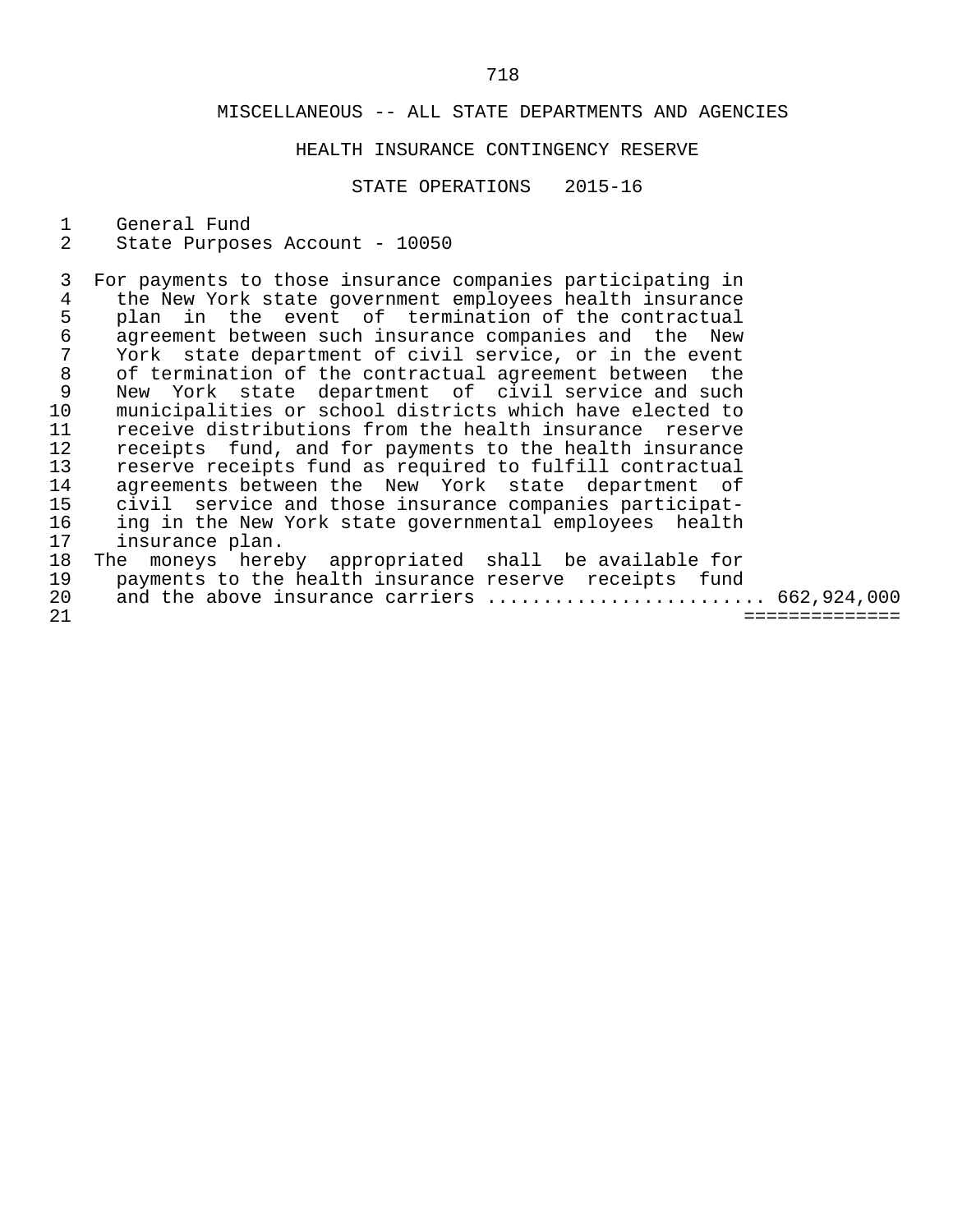# HEALTH INSURANCE RESERVE RECEIPTS FUND

- 1 Fiduciary Funds<br>2 Health Insurance
- Health Insurance Reserve Receipts Fund 60553
- 3 For disbursement pursuant to section 99-c of the state

| av.<br>-- |                                  | ◡ |  |
|-----------|----------------------------------|---|--|
|           | --------------<br>______________ |   |  |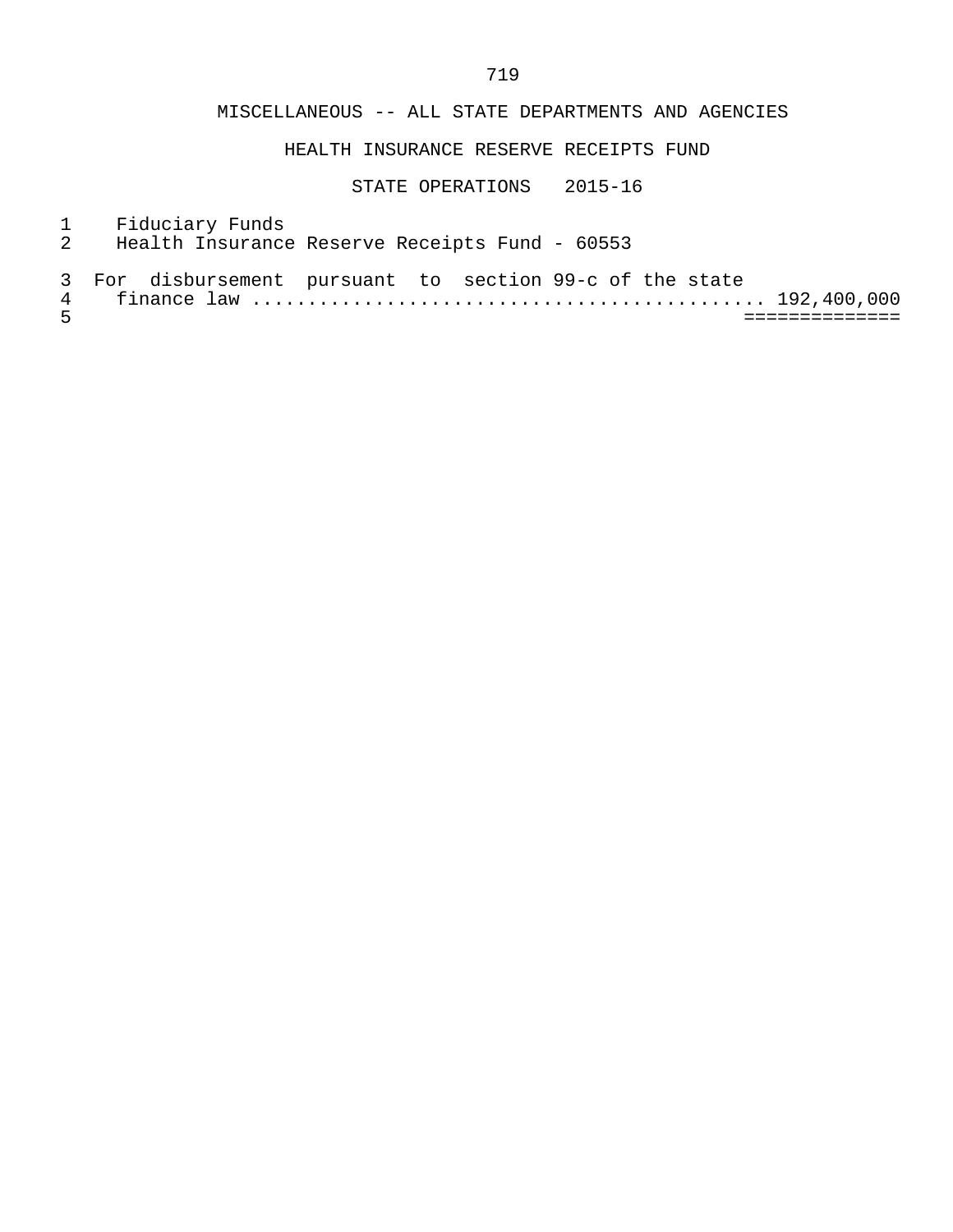# HIGHER EDUCATION

| For payment according to the following schedule:                         |                |                                                                                                              |                                        |  |
|--------------------------------------------------------------------------|----------------|--------------------------------------------------------------------------------------------------------------|----------------------------------------|--|
| APPROPRIATIONS REAPPROPRIATIONS                                          |                |                                                                                                              | $\overline{a}$                         |  |
| $\Omega$<br>________________                                             | _<br>_________ | Special Revenue Funds - Other $\dots$ . 1,300,000                                                            | 3<br>4                                 |  |
| $\Omega$                                                                 |                |                                                                                                              |                                        |  |
|                                                                          |                | <b>SCHEDULE</b>                                                                                              | $\overline{7}$                         |  |
|                                                                          |                | COLLEGE CHOICE TUITION SAVINGS PROGRAM  1,300,000                                                            | 8<br>9                                 |  |
|                                                                          |                | Special Revenue Funds - Other<br>Miscellaneous Special Revenue Fund<br>College Savings Account - 22022       | 10<br>11<br>12                         |  |
|                                                                          |                | For services and expenses related to the<br>administration of the college choice<br>tuition savings program. | 13<br>14<br>15                         |  |
| 16<br>PERSONAL SERVICE<br>Personal service--regular  349,000<br>17<br>18 |                |                                                                                                              |                                        |  |
|                                                                          |                |                                                                                                              |                                        |  |
|                                                                          |                | Contractual services  785,000                                                                                | 20<br>21<br>22<br>23<br>24<br>25<br>26 |  |
|                                                                          |                | Amount available for nonpersonal service  951,000                                                            | 27<br>28                               |  |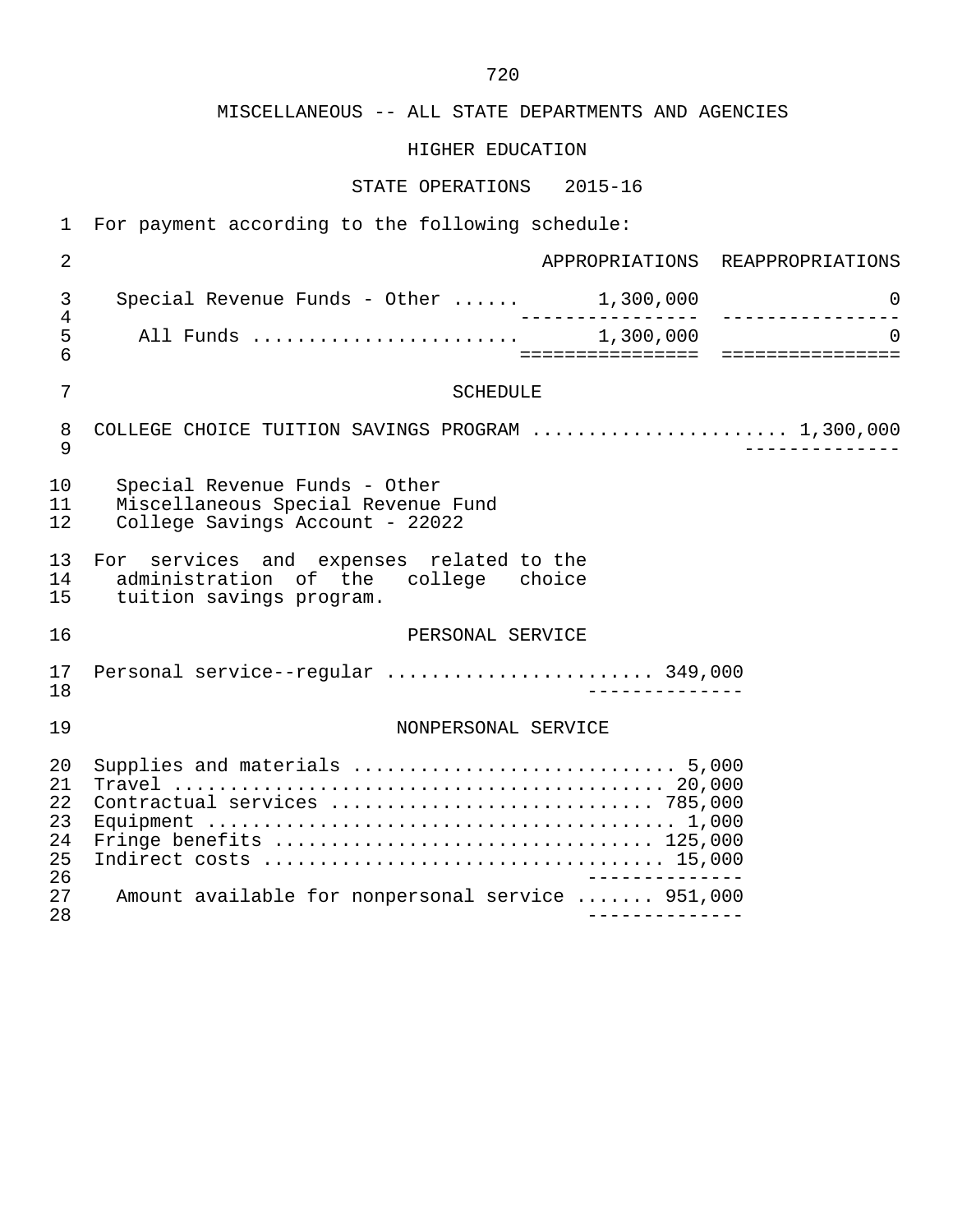# HUDSON RIVER VALLEY GREENWAY COMMUNITIES COUNCIL

STATE OPERATIONS 2015-16

 1 For payment according to the following schedule: 2 APPROPRIATIONS REAPPROPRIATIONS 3 General Fund ....................... 185,000 0 4 ---------------- ---------------- 5 All Funds ........................ 185,000 0 6 ================ ================ 7 SCHEDULE 8 OPERATIONS PROGRAM ............................................. 185,000 9 -------------- 10 General Fund<br>11 State Purpos State Purposes Account - 10050 12 **PERSONAL SERVICE**  13 Personal service--regular ........................ 139,000 14 -------------- 15 NONPERSONAL SERVICE 16 Supplies and materials ............................ 22,000 17 Travel ............................................. 6,000 18 Contractual services .............................. 14,000 19 Equipment .......................................... 4,000 20 -------------<br>21 Amount available for nonpersonal service ........ 46.000 21 Amount available for nonpersonal service ........ 46,000 22 --------------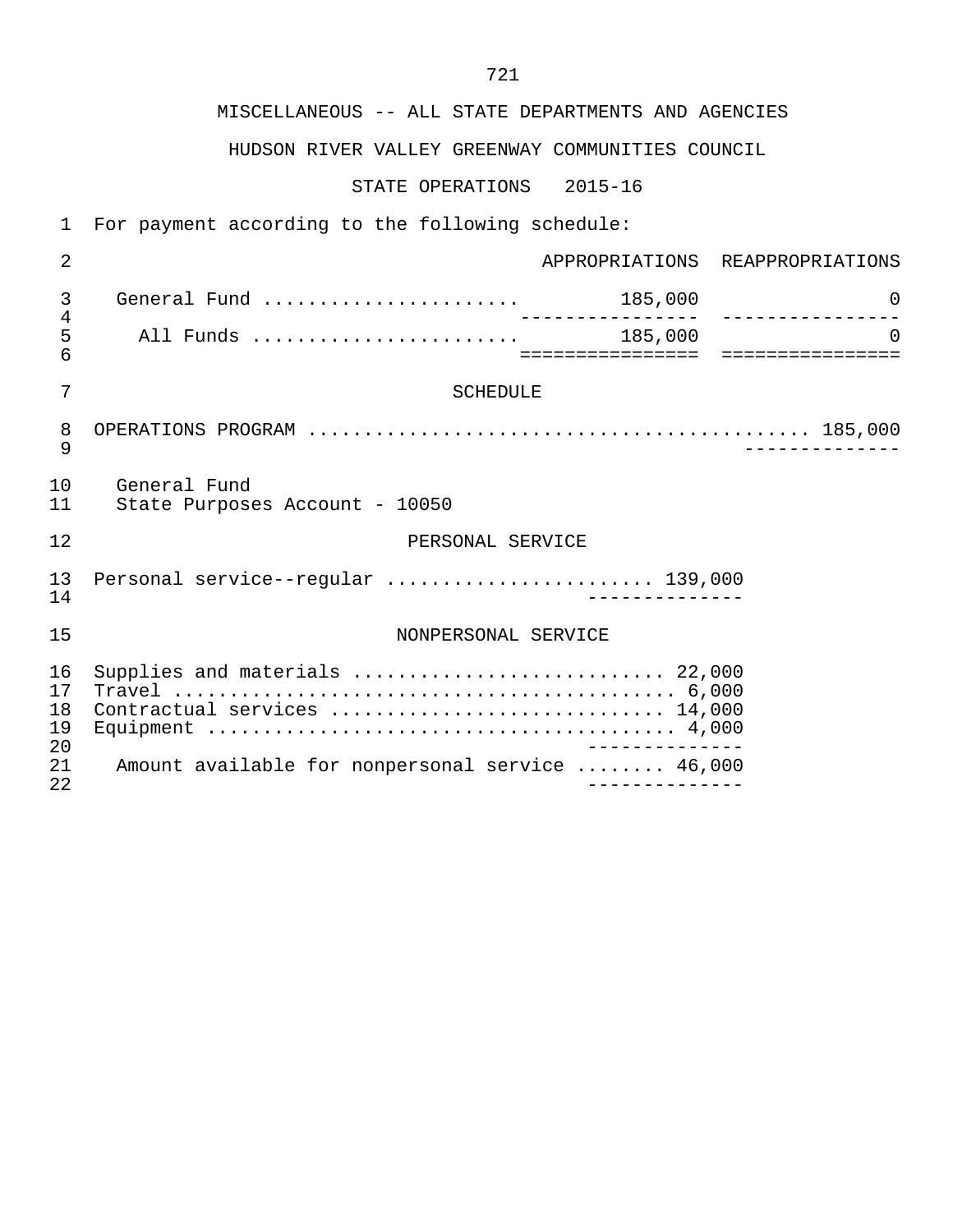# INSURANCE AND SECURITIES FUNDS RESERVE GUARANTEE

| $\mathbf 1$                                                                                                                                                                                                                |                                                                                                                                                                                                                                                                                                                                                                                                                                                                                                                                                                                                                                                                                                                                                                                                                                                                                                                                                                                                                                                                                                                                                                                                                                                                                                                                                                                                                                                                                                                                                                                                                                                                                  | APPROPRIATIONS REAPPROPRIATIONS           |
|----------------------------------------------------------------------------------------------------------------------------------------------------------------------------------------------------------------------------|----------------------------------------------------------------------------------------------------------------------------------------------------------------------------------------------------------------------------------------------------------------------------------------------------------------------------------------------------------------------------------------------------------------------------------------------------------------------------------------------------------------------------------------------------------------------------------------------------------------------------------------------------------------------------------------------------------------------------------------------------------------------------------------------------------------------------------------------------------------------------------------------------------------------------------------------------------------------------------------------------------------------------------------------------------------------------------------------------------------------------------------------------------------------------------------------------------------------------------------------------------------------------------------------------------------------------------------------------------------------------------------------------------------------------------------------------------------------------------------------------------------------------------------------------------------------------------------------------------------------------------------------------------------------------------|-------------------------------------------|
| 2                                                                                                                                                                                                                          | General Fund  1,605,000,000                                                                                                                                                                                                                                                                                                                                                                                                                                                                                                                                                                                                                                                                                                                                                                                                                                                                                                                                                                                                                                                                                                                                                                                                                                                                                                                                                                                                                                                                                                                                                                                                                                                      | $\overline{0}$                            |
| 3<br>4<br>5                                                                                                                                                                                                                | All Funds  1,605,000,000                                                                                                                                                                                                                                                                                                                                                                                                                                                                                                                                                                                                                                                                                                                                                                                                                                                                                                                                                                                                                                                                                                                                                                                                                                                                                                                                                                                                                                                                                                                                                                                                                                                         | _____________________________<br>$\Omega$ |
| 6<br>7                                                                                                                                                                                                                     | INSURANCE AND SECURITIES FUNDS RESERVE GUARANTEE  1,605,000,000                                                                                                                                                                                                                                                                                                                                                                                                                                                                                                                                                                                                                                                                                                                                                                                                                                                                                                                                                                                                                                                                                                                                                                                                                                                                                                                                                                                                                                                                                                                                                                                                                  |                                           |
| 8<br>9                                                                                                                                                                                                                     | General Fund<br>State Purposes Account - 10050                                                                                                                                                                                                                                                                                                                                                                                                                                                                                                                                                                                                                                                                                                                                                                                                                                                                                                                                                                                                                                                                                                                                                                                                                                                                                                                                                                                                                                                                                                                                                                                                                                   |                                           |
| 10<br>11<br>12<br>13<br>14<br>15<br>16<br>17<br>18<br>19<br>20<br>21<br>22<br>23<br>24<br>25<br>26<br>27<br>28<br>29<br>30<br>31<br>32<br>33<br>34<br>35<br>36<br>37<br>38<br>39<br>40<br>41<br>42<br>43<br>44<br>45<br>46 | For the purpose of maintaining the solvency<br>of the following funds.<br>Notwithstanding section 40 of the state<br>finance law, this appropriation shall<br>remain in effect until a subsequent appro-<br>priation is made available.<br>No moneys shall be available for expenditure<br>from this appropriation until a certif-<br>icate of approval has been issued by the<br>director of the division of the budget and<br>a copy of such certificate has been filed<br>with the state comptroller, the chairman<br>of the senate finance committee and the<br>chairman of the assembly ways and means<br>committee. Such moneys shall be payable on<br>the audit and warrant of the comptroller<br>on vouchers certified or approved in the<br>manner provided by law.<br>To the state insurance fund provided that no<br>expenditure may be made from this amount<br>if other assets of such fund not part of<br>reserves for payments of workers' compen-<br>sation and medical benefits, and payments<br>under employer's liability coverage,<br>including claims by third parties for<br>contribution or indemnity are available  190,000,000<br>To the state insurance fund provided that no<br>expenditure may be made from this amount<br>if other assets of such fund not part of<br>reserves for payments of workers' compen-<br>sation and medical benefits, and payments<br>under<br>employer's liability<br>coverage,<br>including claims by third parties for<br>contribution or indemnity are available  325,000,000<br>To the state insurance fund provided that no<br>expenditure may be made from this amount<br>if other assets of such fund not part of |                                           |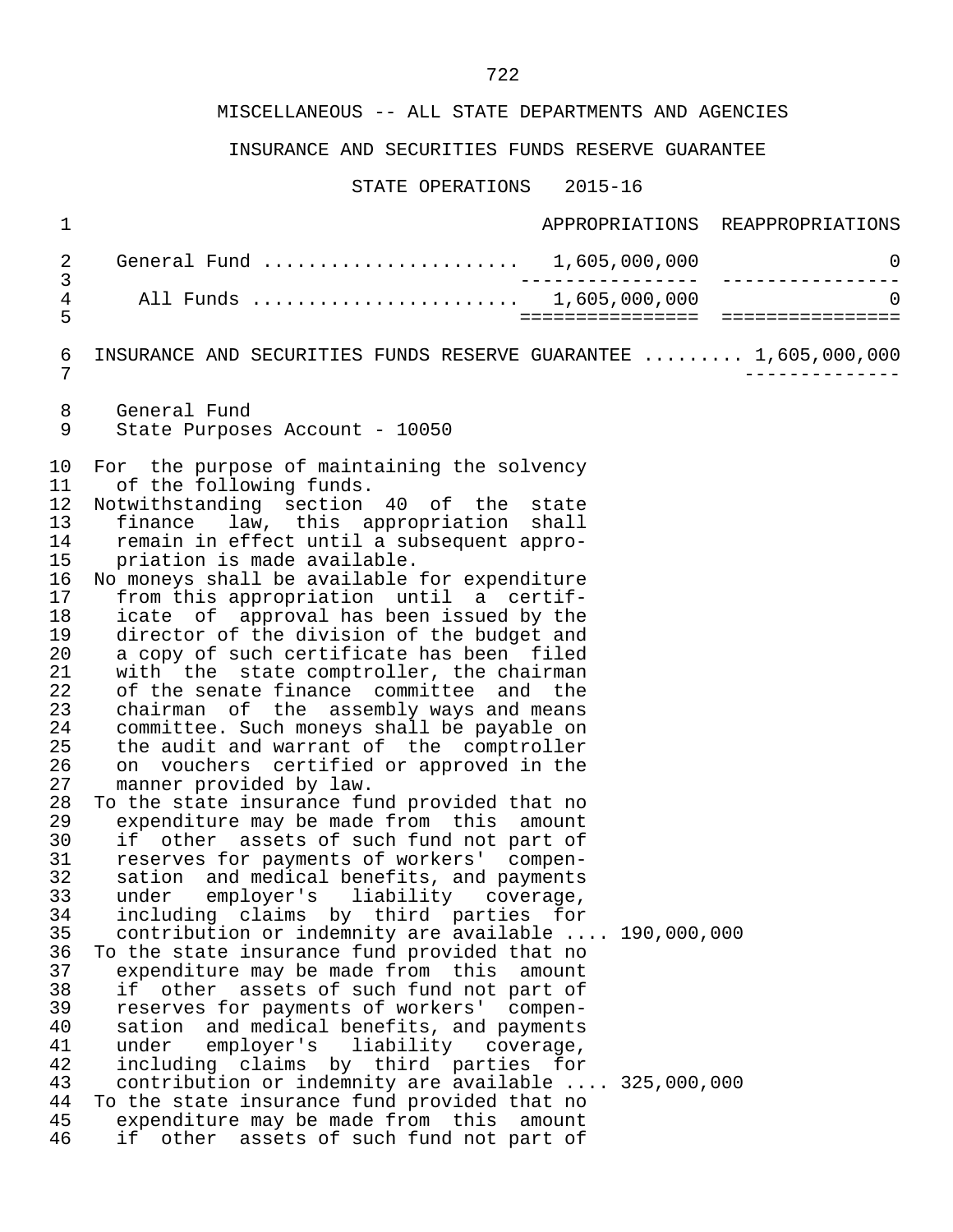### INSURANCE AND SECURITIES FUNDS RESERVE GUARANTEE

#### STATE OPERATIONS 2015-16

1 reserves for payments of workers' compen-<br>2 sation and medical benefits, and payments 2 sation and medical benefits, and payments<br>3 under emplover's liability coverage. 3 under employer's liability coverage, 4 including claims by third parties for<br>5 contribution or indemnity are available.. 5 contribution or indemnity are available .... 300,000,000<br>6 To the state insurance fund provided that no 6 To the state insurance fund provided that no<br>7 expenditure may be made from this amount 7 expenditure may be made from this amount<br>8 if other assets of such fund not part of 8 if other assets of such fund not part of<br>9 reserves for payments of workers' compen-9 reserves for payments of workers' compen-<br>10 sation and medical benefits, and payments 10 sation and medical benefits, and payments<br>11 under employer's liability coverage. 11 under employer's liability coverage,<br>12 including claims by third parties for 12 including claims by third parties for<br>13 contribution or indemnity are available.. 13 contribution or indemnity are available .... 250,000,000<br>14 To the state insurance fund provided that no 14 To the state insurance fund provided that no<br>15 expenditure may be made from this amount 15 expenditure may be made from this amount<br>16 if other assets of such fund not part of 16 if other assets of such fund not part of<br>17 reserves for payments of workers' compen-17 reserves for payments of workers' compen-<br>18 sation and medical benefits, and payments 18 sation and medical benefits, and payments<br>19 under employer's liability coverage. 19 under employer's liability coverage,<br>20 including claims by third parties for 20 including claims by third parties for<br>21 contribution or indemnity are available.. 21 contribution or indemnity are available .... 230,000,000<br>22 To the aggregate trust fund provided that no 22 To the aggregate trust fund provided that no<br>23 expenditure may be made from this amount 23 expenditure may be made from this amount<br>24 if other assets of such fund not part of 24 if other assets of such fund not part of<br>25 reserves for claims or losses are avail- 25 reserves for claims or losses are avail- 26 able ........................................ 50,000,000 27 To the aggregate trust fund provided that no<br>28 expenditure may be made from this amount 28 expenditure may be made from this amount<br>29 if other assets of such fund not part of 29 if other assets of such fund not part of<br>30 reserves for claims or losses are avail- 30 reserves for claims or losses are avail- 31 able ....................................... 110,000,000 32 To the aggregate trust fund provided that no<br>33 expenditure may be made from this amount 33 expenditure may be made from this amount<br>34 if other assets of such fund not part of 34 if other assets of such fund not part of<br>35 reserves for claims or losses are avail- 35 reserves for claims or losses are avail- 36 able ........................................ 60,000,000 37 To the property/casualty insurance security<br>38 fund provided that no expenditure may be 38 fund provided that no expenditure may be<br>39 made from this amount if other assets of 39 made from this amount if other assets of<br>40 such fund not part of reserves for claims 40 such fund not part of reserves for claims<br>41 or losses are available ................... 41 or losses are available ..................... 90,000,000 42 --------------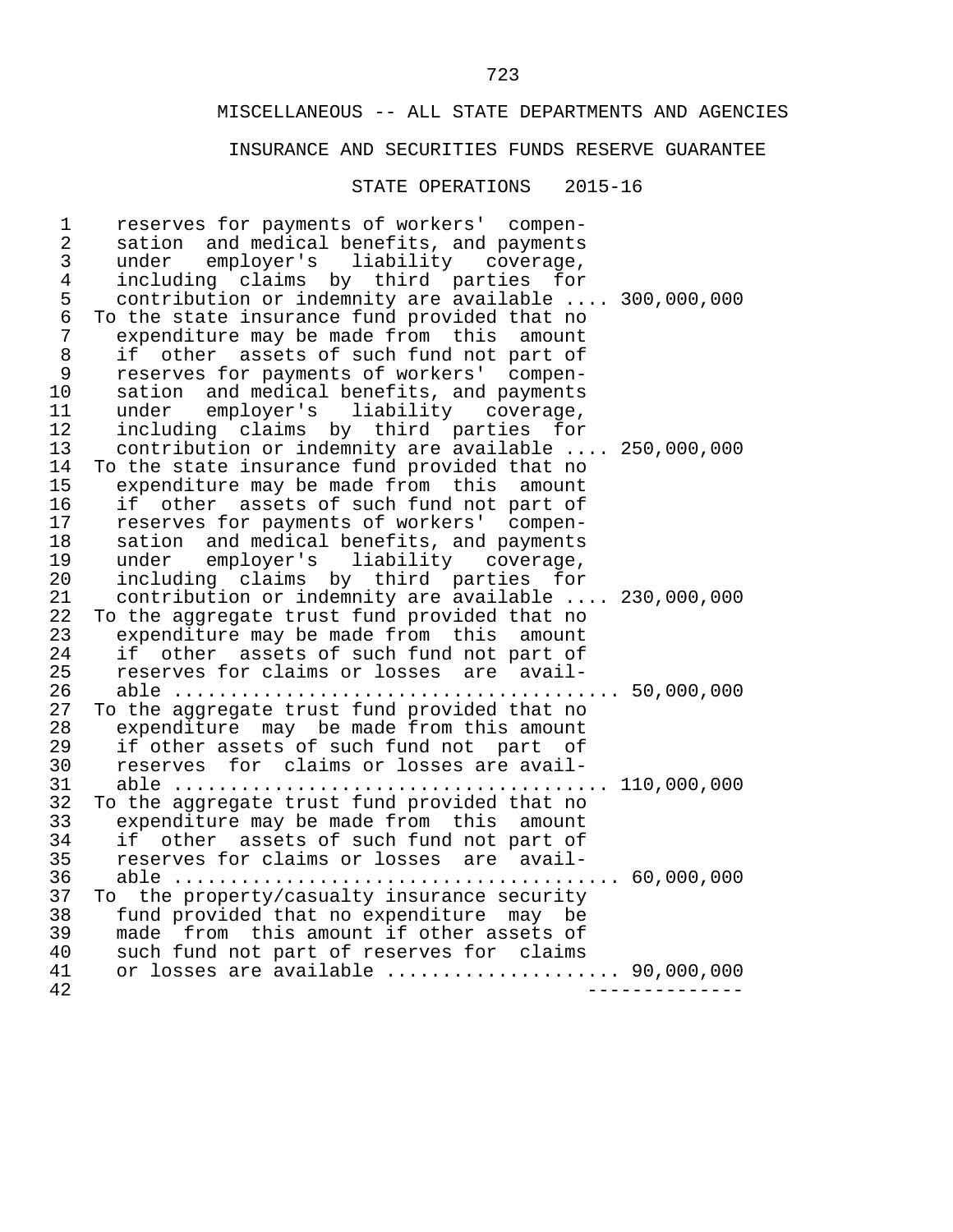LABOR MANAGEMENT COMMITTEES

| $\mathbf 1$                                        | For payment according to the following schedule:                                                                                                                                                                                                                                                                                                   |                  |                                 |
|----------------------------------------------------|----------------------------------------------------------------------------------------------------------------------------------------------------------------------------------------------------------------------------------------------------------------------------------------------------------------------------------------------------|------------------|---------------------------------|
| $\overline{2}$                                     |                                                                                                                                                                                                                                                                                                                                                    |                  | APPROPRIATIONS REAPPROPRIATIONS |
| $\mathfrak{Z}$<br>$\overline{4}$<br>5              | General Fund  39,508,000 71,974,000<br>Special Revenue Funds - Other  250,000 000 000 000                                                                                                                                                                                                                                                          |                  |                                 |
| 6<br>7                                             |                                                                                                                                                                                                                                                                                                                                                    | ================ | ================                |
| 8                                                  | <b>SCHEDULE</b>                                                                                                                                                                                                                                                                                                                                    |                  |                                 |
| 9<br>10                                            | COLLECTIVE BARGAINING AGREEMENTS  39,758,000                                                                                                                                                                                                                                                                                                       |                  |                                 |
| 11<br>12                                           | General Fund<br>State Purposes Account - 10050                                                                                                                                                                                                                                                                                                     |                  |                                 |
| 13<br>14<br>15<br>16<br>17<br>18<br>19<br>20       | For services and expenses to implement writ-<br>ten agreements determining the terms and<br>conditions of employment between the state<br>and employee organizations representing<br>negotiating units established pursuant to<br>article 14 of the civil service law. A<br>portion of these funds may be suballocated<br>to other state agencies: |                  |                                 |
| 21                                                 | PERSONAL SERVICE                                                                                                                                                                                                                                                                                                                                   |                  |                                 |
| 22<br>23                                           | Personal service--regular  1,000                                                                                                                                                                                                                                                                                                                   |                  |                                 |
| 24                                                 | NONPERSONAL SERVICE                                                                                                                                                                                                                                                                                                                                |                  |                                 |
| 25<br>26<br>27                                     | Contractual services  1,000<br>Total amount available  2,000                                                                                                                                                                                                                                                                                       |                  |                                 |
| 28                                                 |                                                                                                                                                                                                                                                                                                                                                    |                  |                                 |
| 29                                                 | Civil Service Employees Association                                                                                                                                                                                                                                                                                                                |                  |                                 |
| 30<br>31<br>32<br>33<br>34<br>35<br>36<br>37<br>38 | Joint committee on health benefits  1,385,000<br>Employee training and development $11,147,000$<br>Safety and health maintenance committee  663,000<br>Employee security committee  546,000<br>Family benefits committee  2,686,000<br>Employee assistance program  674,000<br>Statewide performance rating committee  43,000                      |                  |                                 |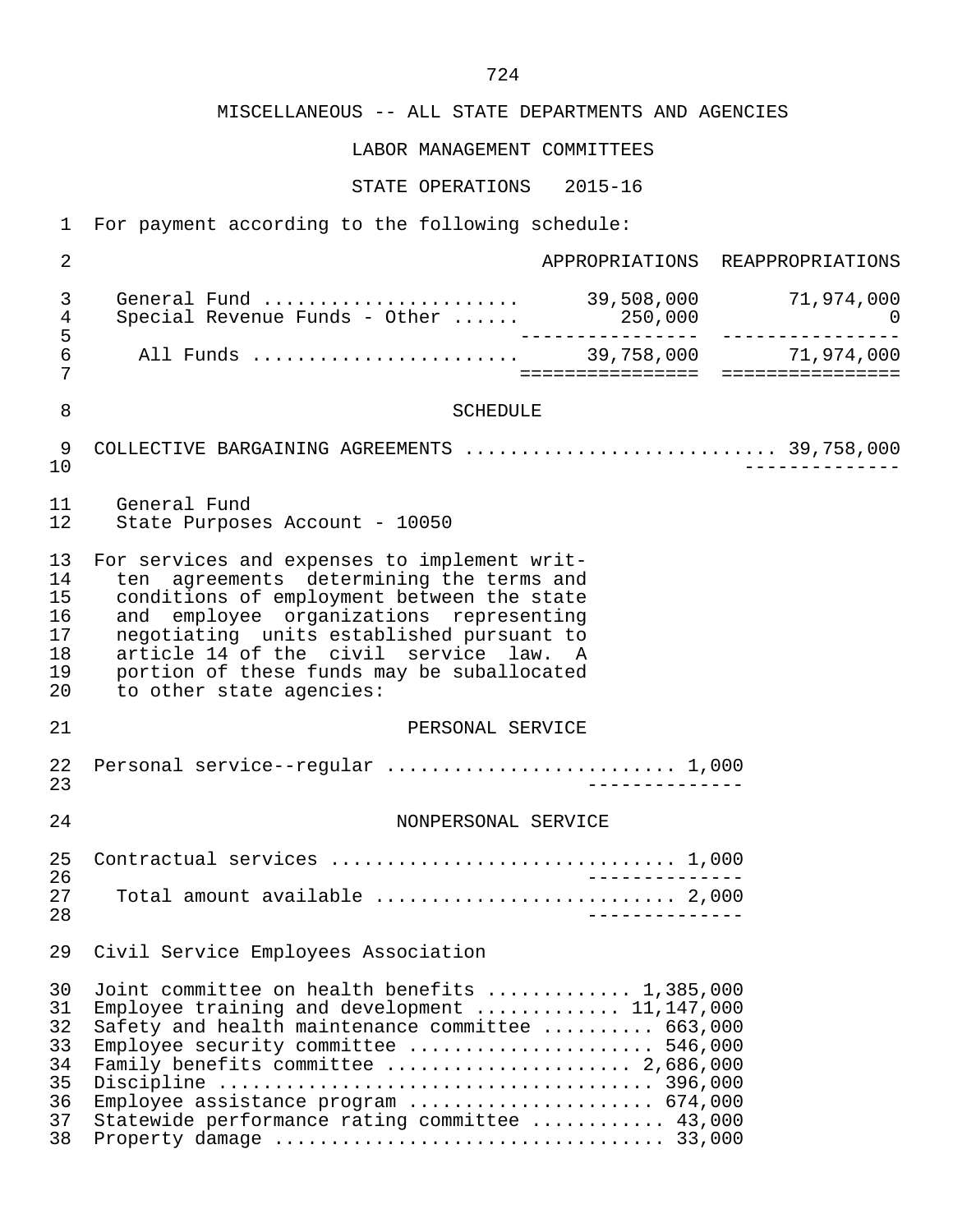LABOR MANAGEMENT COMMITTEES

| 1<br>$\overline{2}$<br>3<br>4<br>5<br>6<br>7<br>8                                | Work related clothing $(osu)$ 1,114,000<br>Tool allowance $(ssu)$ 77,000<br>Tool insurance $(ssu)$ 27,000<br>Uniform allowance(isu) $\ldots \ldots \ldots \ldots \ldots \ldots \ldots$ 430,000<br>Work related clothing (isu)  80,000<br>_____________.<br>Total amount available $\ldots \ldots \ldots \ldots \ldots \ldots$ 19,301,000                                                                                                                                                                                                                                                                                                                 |
|----------------------------------------------------------------------------------|----------------------------------------------------------------------------------------------------------------------------------------------------------------------------------------------------------------------------------------------------------------------------------------------------------------------------------------------------------------------------------------------------------------------------------------------------------------------------------------------------------------------------------------------------------------------------------------------------------------------------------------------------------|
| 9                                                                                | Management Confidential                                                                                                                                                                                                                                                                                                                                                                                                                                                                                                                                                                                                                                  |
| 10<br>11<br>12<br>13<br>14<br>15<br>16<br>17<br>18<br>19                         | Medical flexible spending program  500,000<br>Pre-tax transportation benefit  550,000<br>Management training  1,018,000<br>Uniform allowance $\ldots \ldots \ldots \ldots \ldots \ldots \ldots \ldots \ldots$ 245,000<br>Tuition reimbursement  250,000<br>M/C share of negotiated programs  570,000<br>_____________<br>Total amount available $\ldots, \ldots, \ldots, \ldots, \ldots, 3,443,000$                                                                                                                                                                                                                                                      |
| 20<br>21                                                                         | Professional, Scientific and<br>Technical<br>Services Unit                                                                                                                                                                                                                                                                                                                                                                                                                                                                                                                                                                                               |
| 22<br>23<br>24<br>25<br>26<br>27<br>28<br>29<br>30<br>31<br>32<br>33<br>34<br>35 | Professional development and quality of<br>working life committee  406,000<br>Health and safety $\ldots \ldots \ldots \ldots \ldots \ldots \ldots \ldots \ldots \ldots$ 527,000<br>Joint funded programs  751,000<br>Multi-funded programs  735,000<br>Professional development for nurses  383,000<br>Property damage $\dots\dots\dots\dots\dots\dots\dots\dots\dots\dots\dots\dots$ 16,000<br>Joint committee on health benefits  383,000<br>Family benefits $\ldots \ldots \ldots \ldots \ldots \ldots \ldots \ldots \ldots \ldots \ldots 1,443,000$<br>Employee assistance program  326,000<br>_______________<br>Total amount available $9,277,000$ |
| 36                                                                               | Security Services Unit                                                                                                                                                                                                                                                                                                                                                                                                                                                                                                                                                                                                                                   |
| 37<br>38<br>39<br>40<br>41<br>42<br>43                                           | Labor management committees  291,000<br>Employee assistance program  209,000<br>Joint committee on health benefits<br>172,000<br>Employee training and development $\ldots$<br>166,000<br>163,000<br>Organizational alcoholism program<br>Labor management training<br>105,000<br>Family benefits  449,000                                                                                                                                                                                                                                                                                                                                               |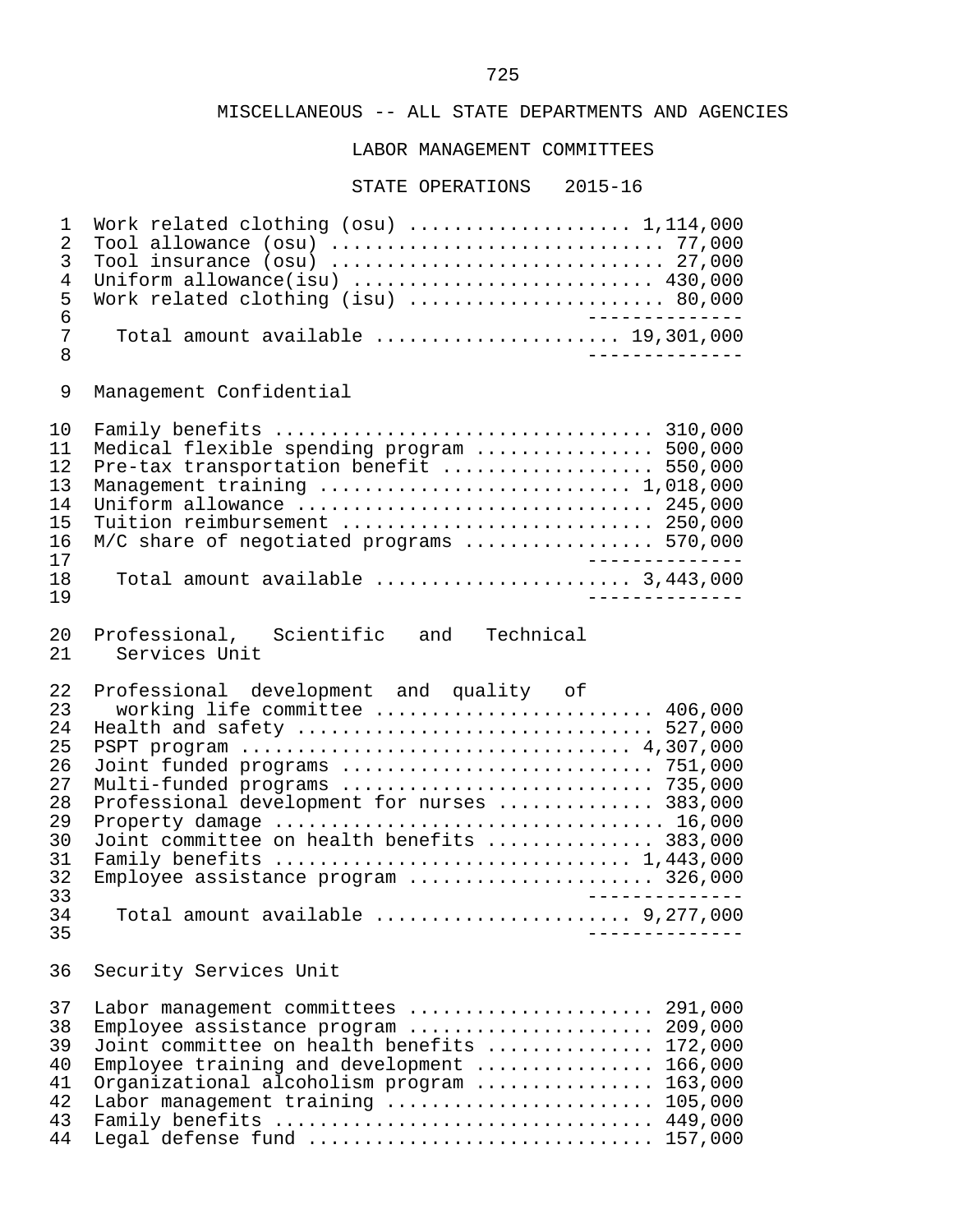# LABOR MANAGEMENT COMMITTEES

| $\mathbf 1$<br>$\overline{2}$<br>3                        | Total amount available $\ldots \ldots \ldots \ldots \ldots \ldots \ldots$ 1,712,000                                                                                                                                                                                                                                                             | <u>______________</u><br>______________ |
|-----------------------------------------------------------|-------------------------------------------------------------------------------------------------------------------------------------------------------------------------------------------------------------------------------------------------------------------------------------------------------------------------------------------------|-----------------------------------------|
| 4                                                         | Security Supervisors Unit                                                                                                                                                                                                                                                                                                                       |                                         |
| 5<br>6<br>7<br>8<br>9<br>10<br>11<br>12<br>13<br>14<br>15 | Employee training and development  22,000<br>Quality of work life committee  16,000<br>Family benefits committee  15,000<br>Employee assistance program  5,000<br>Management directed training  15,000<br>Organizational alcoholism program  7,000<br>Joint committee on health benefits  7,000<br>Total amount available  93,000               | ________________<br>______________      |
| 16                                                        | District Council-37 Unit                                                                                                                                                                                                                                                                                                                        |                                         |
| 17<br>18<br>19<br>20<br>21<br>22<br>23<br>24<br>25<br>26  | Family Benefits  11,000<br>Joint Committee on health benefits  6,000<br>Employee assistance program  4,000<br>Statewide performance rating committee admin  1,000<br>Time and attendance umpire process admin  1,000<br>Disciplinary panel administration  1,000<br>Training and development contract  63,000<br>Total amount available  87,000 | ________________<br>______________      |
| 27                                                        | Professional Services Negotiating Unit                                                                                                                                                                                                                                                                                                          |                                         |
| 28<br>29<br>30<br>31<br>32                                | Education and training $\ldots \ldots \ldots \ldots \ldots \ldots \ldots$ 3,311,000<br>Joint committee on health benefits  182,000<br>Total amount available $\ldots, \ldots, \ldots, \ldots, \ldots, 3,493,000$                                                                                                                                | ______________                          |
| 33                                                        | Graduate Student Employee Union                                                                                                                                                                                                                                                                                                                 |                                         |
| 34<br>35<br>36<br>37<br>38<br>39<br>40<br>41<br>42        | Doctoral program recruitment and retention<br>Comprehensive college graduate program  200,000<br>Fee mitigation fund  590,000<br>Downstate location fund  358,000<br>Statewide professional development committee  171,000<br>Employee assistance program  12,000                                                                               | ______________                          |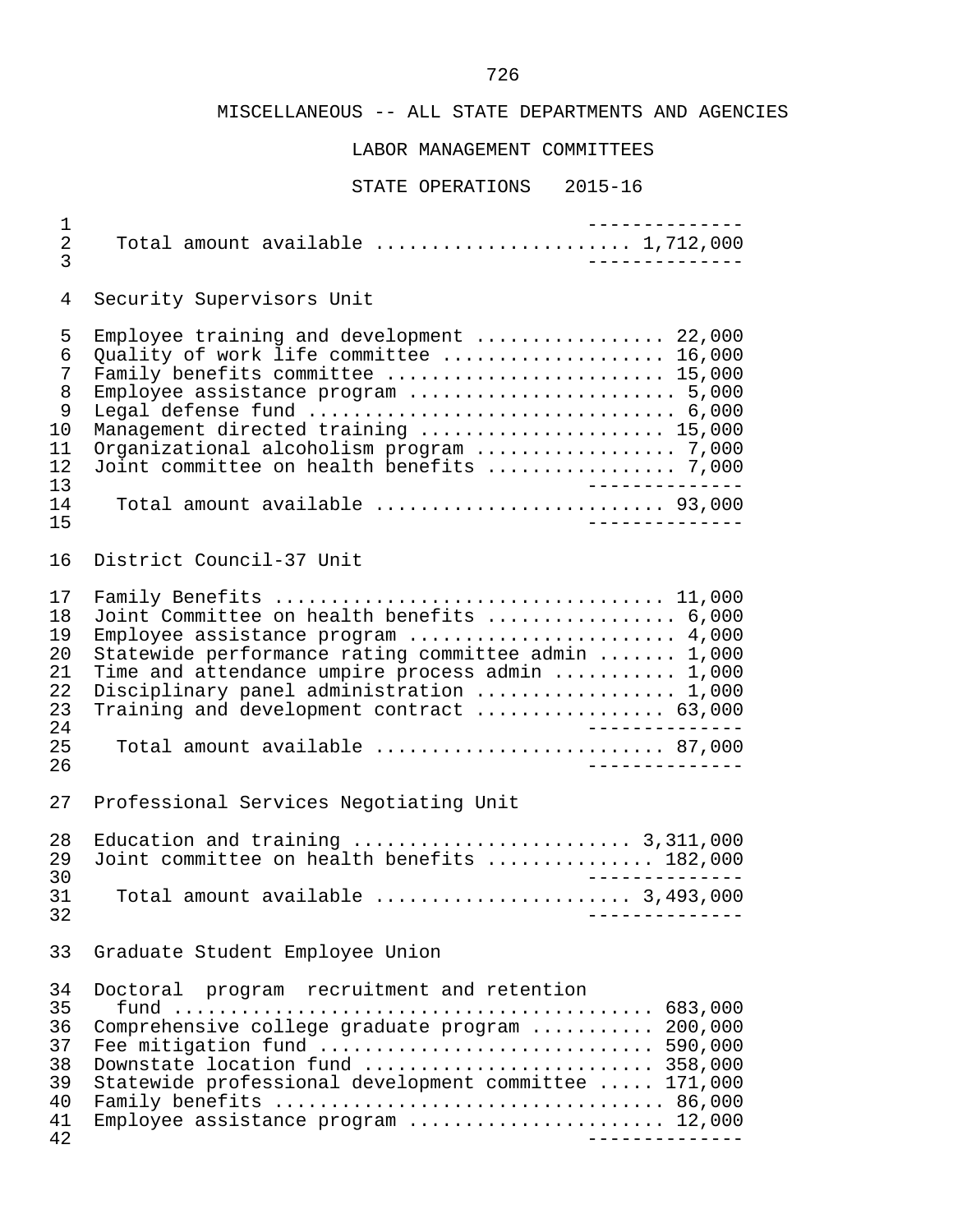### LABOR MANAGEMENT COMMITTEES

#### STATE OPERATIONS 2015-16

 1 Total amount available ....................... 2,100,000 2<br>3 Program account subtotal .................. 39,508,000 3 Program account subtotal .................. 39,508,000 4 -------------- 5 Special Revenue Funds - Other<br>6 Miscellaneous Special Revenue 6 Miscellaneous Special Revenue Fund<br>7 NYS Flex Spending Accounts - 22047 NYS Flex Spending Accounts - 22047 8 For services and expenses related to the 9 administration of the NYS flex spending 10 accounts. 11 NONPERSONAL SERVICE 12 Contractual services ............................. 250,000 13 -------------- 14 Program account subtotal ..................... 250,000 15 --------------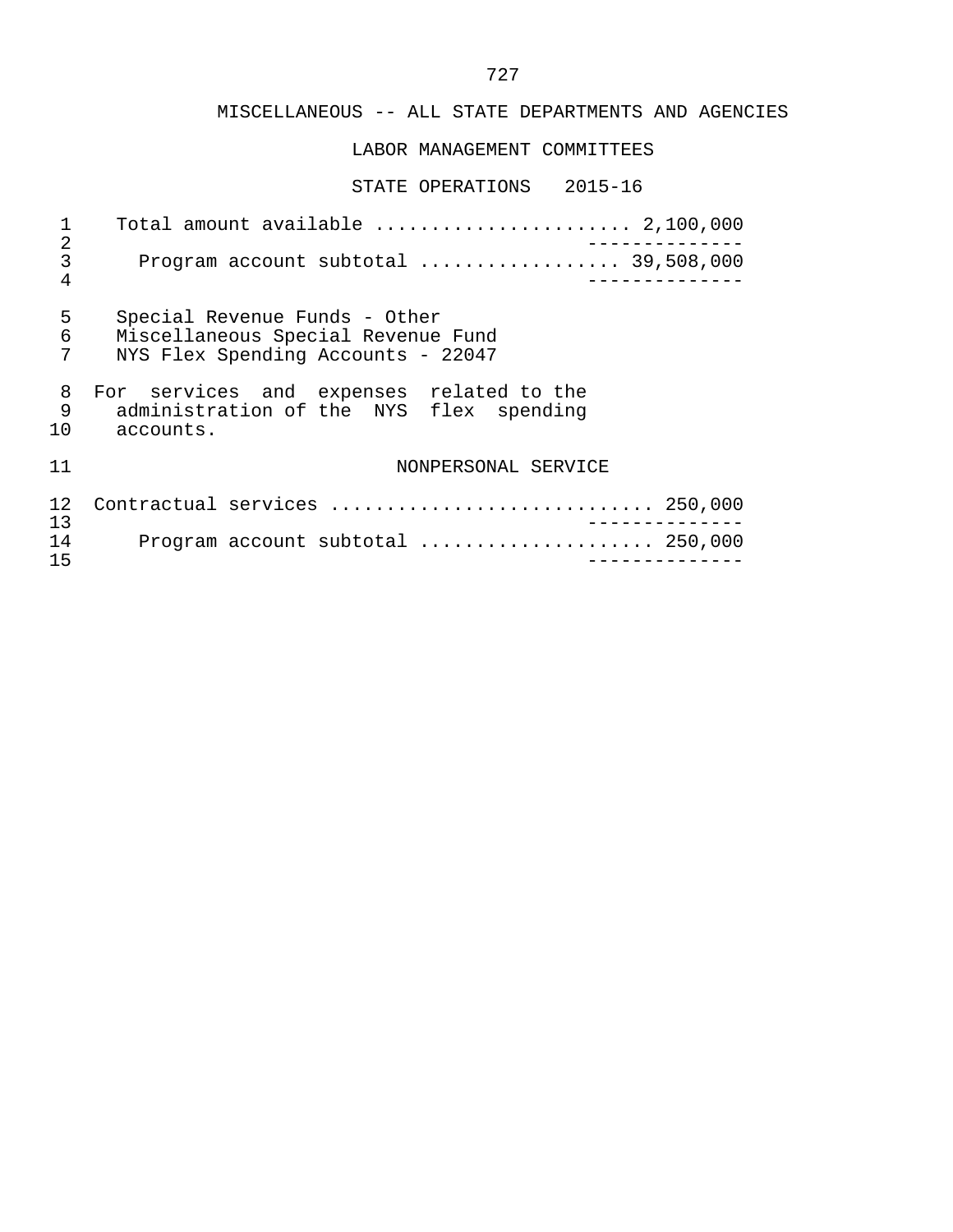### LABOR MANAGEMENT COMMITTEES

### STATE OPERATIONS - REAPPROPRIATIONS 2015-16

#### 1 COLLECTIVE BARGAINING AGREEMENTS

- 2 General Fund<br>3 State Purpose
- State Purposes Account 10050

4 By chapter 50, section 1, of the laws of 2014:<br>5 For services and expenses to implement writ

5 For services and expenses to implement written agreements determining<br>6 the terms and conditions of employment between the state and employ-6 the terms and conditions of employment between the state and employ-<br>7 ee organizations representing negotiating units established pursuant 7 ee organizations representing negotiating units established pursuant<br>8 to article 14 of the civil service law. A portion of these funds may 8 to article 14 of the civil service law. A portion of these funds may<br>9 be suballocated to other state agencies: 9 be suballocated to other state agencies:<br>10 Personal service--reqular ... 1,000 ......

- 10 Personal service--regular ... 1,000 ....................... (re. \$1,000)<br>11 Contractual services ... 1,000 ........................... (re. \$1,000) 11 Contractual services ... 1,000 .......................... (re. \$1,000)
- 12 Civil Service Employees Association

| 13  | Joint committee on health benefits $1,358,000$ (re. \$1,193,000)                  |
|-----|-----------------------------------------------------------------------------------|
| 14  | Employee training and development $10,928,000$ (re. \$10,200,000)                 |
| 15  | Safety and health maintenance committee $\ldots$ 650,000 $\ldots$ (re. \$610,000) |
| 16  | Employee security committee $535,000$ (re. \$535,000)                             |
| 17  | Family benefits committee $2,634,000$ (re. \$2,634,000)                           |
| 18  | Discipline  389,000  (re. \$303,000)                                              |
| 19  | Employee assistance program $661,000$ (re. \$400,000)                             |
| 2.0 | Statewide performance rating committee  42,000  (re. \$42,000)                    |
| 21  |                                                                                   |
| 22  | Work related clothing $(su)$ 1,092,000  (re. \$1,070,000)                         |
| 23  | Tool allowance $(osu)$ 77,000  (re. \$37,000)                                     |
| 2.4 | Tool insurance $(osu)$ 26,000  (re. \$26,000)                                     |
| 25  | Uniform allowance(isu) $430,000$ (re. \$430,000)                                  |
| 26  | Work related clothing (isu) $\ldots$ 80,000 $\ldots$ (re. \$80,000)               |

27 Management Confidential

| 28  | Family benefits $310,000$ (re. \$310,000)                                   |  |
|-----|-----------------------------------------------------------------------------|--|
| 29  | Medical flexible spending program $\ldots$ 500,000 $\ldots$ (re. \$330,000) |  |
| 30  | Pre-tax transportation benefit $550,000$ (re. \$516,000)                    |  |
| 31  | Management training $1,018,000$ (re. \$1,018,000)                           |  |
| 32. | Uniform allowance $245,000$ (re. \$245,000)                                 |  |
| 33  | Tuition reimbursement  250,000  (re. \$250,000)                             |  |
| 34  | $M/C$ share of negotiated programs  570,000  (re. \$417,000)                |  |

35 Professional, Scientific and Technical Services Unit

| 36 | Professional development and quality of working life committee |
|----|----------------------------------------------------------------|
| 37 |                                                                |
| 38 | Health and safety $702,000$ (re. \$702,000)                    |
| 39 | PSPT program $1,242,000$ (re. \$1,242,000)                     |
| 40 | Joint funded programs $1,000,000$ (re. \$1,000,000)            |
| 41 | Multi-funded programs $979,000$ (re. \$979,000)                |
| 42 | Professional development for nurses $510,000$ (re. \$510,000)  |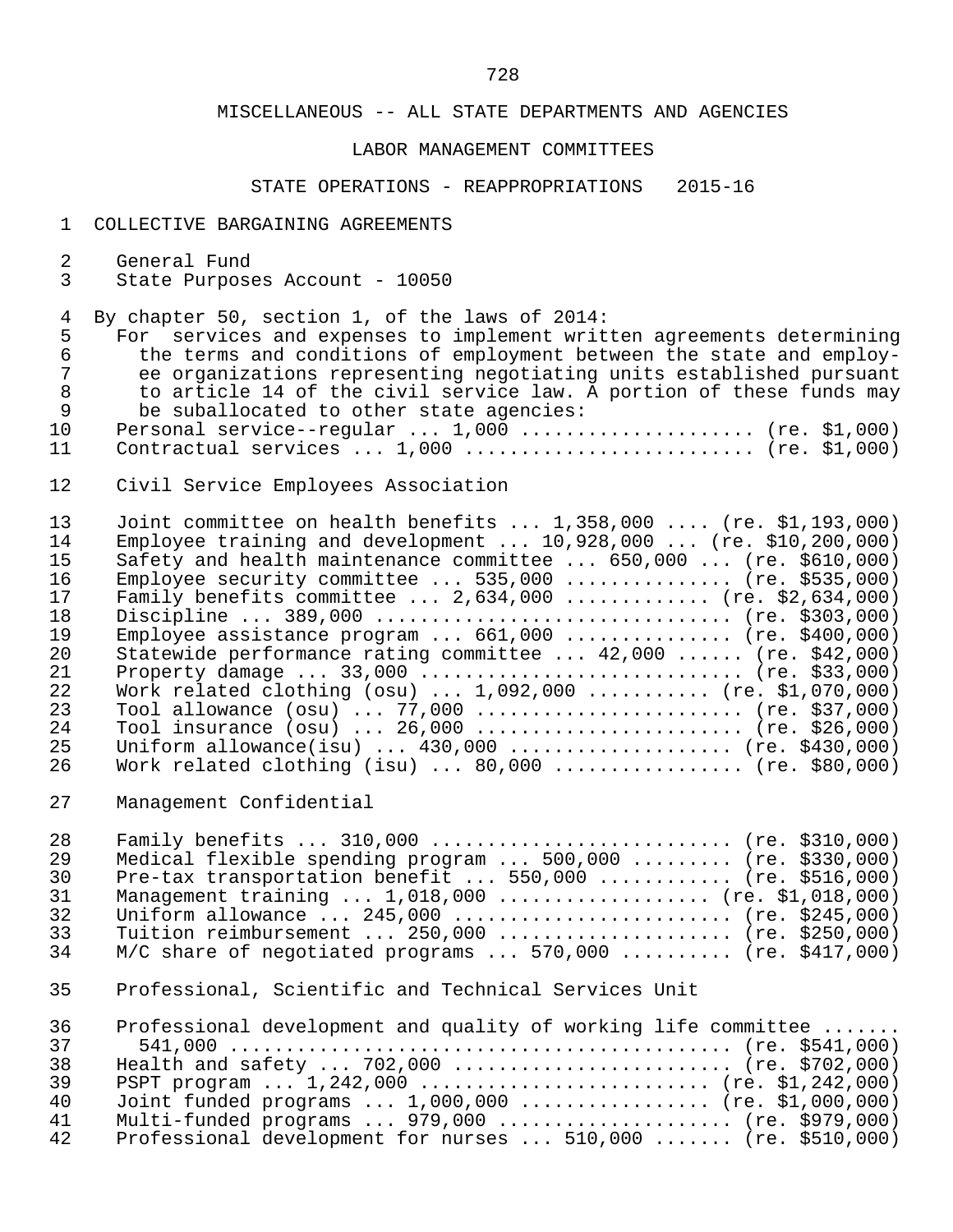#### LABOR MANAGEMENT COMMITTEES

#### STATE OPERATIONS - REAPPROPRIATIONS 2015-16

 1 Property damage ... 21,000 ............................. (re. \$21,000) 2 Joint committee on health benefits ... 510,000 ........ (re. \$510,000)<br>3 Family benefits ... 1,922,000 ........................ (re. \$1,922,000) 3 Family benefits ... 1,922,000 ......................... (re. \$1,922,000)<br>4 Fimployee assistance program ... 435,000 .................. (re. \$250,000) Employee assistance program ...  $435,000$  ............... (re. \$250,000) 5 Security Services Unit 6 Labor management committees ... 285,000 ............... (re. \$228,000) 7 Employee assistance program ... 204,000 ............... (re. \$100,000)<br>8 Joint committee on health benefits ... 168,000 ........ (re. \$168,000) 8 Joint committee on health benefits ... 168,000 ........ (re. \$168,000) 9 Employee training and development ... 162,000 ......... (re. \$142,000) 10 Organizational alcoholism program ... 159,000 ......... (re. \$159,000) 11 Labor management training ... 102,000 ................. (re. \$102,000) 12 Family benefits ... 440,000 ........................... (re. \$440,000) Legal defense fund ... 153,000 ......................... (re. \$153,000) 14 Security Supervisors Unit 15 Employee training and development ... 21,000 ........... (re. \$12,000)<br>16 Ouality of work life committee ... 15.000 ............... (re. \$15.000) 16 Quality of work life committee ... 15,000 .............. (re. \$15,000) 17 Legal defense fund ... 5,000 ............................ (re. \$5,000) 18 Management directed training ... 14,000 ................ (re. \$14,000)<br>19 Organizational alcoholism program ... 6,000 .............. (re. \$6,000) 19 Organizational alcoholism program ... 6,000 ............. (re. \$6,000)<br>20 Joint committee on health benefits ... 7,000 .............. (re. \$7,000) 20 Joint committee on health benefits ... 7,000 ............ (re. \$7,000) 21 Agency Police Services 22 Joint committee on health benefits ... 7,000 ............. (re. \$7,000)<br>23 Education and training ... 22,000 ....................... (re. \$21,000) 23 Education and training ... 22,000 ....................... (re. \$21,000)<br>24 Education and training - management directed ................................ 24 Education and training - management directed ......................... 25 13,000 ............................................... (re. \$13,000) 26 Organizational alcohol program ... 5,000 ................ (re. \$5,000)<br>27 Ouality of work life initiatives ... 16,000 ............. (re. \$16,000) Quality of work life initiatives  $\ldots$  16,000  $\ldots$ .......... (re. \$16,000) 28 Professional Services Negotiating Unit 29 Education and training ... 3,245,000 ................ (re. \$2,305,000)<br>30 Joint committee on health benefits ... 179,000 ........ (re. \$179,000) Joint committee on health benefits ...  $179,000$  ........ (re. \$179,000) 31 The appropriation made by chapter 182, section 11, of the laws of 2014,<br>32 is hereby amended and reappropriated to read: is hereby amended and reappropriated to read: 33 DISTRICT COUNCIL - 37 UNIT 34 Family Benefits ... 41,000 .............................. (re. \$41,000)<br>35 JOINT Committee on health benefits ... 21,000 .......... (re. \$21,000) 35 JOINT Committee on health benefits ... 21,000 .......... (re. \$21,000)<br>36 Employee assistance program ... 14,000 .................. (re. \$14,000) 36 Employee assistance program ... 14,000 ................. (re. \$14,000) Employee development and training ... 242,000 ......... (re. \$242,000)<br>38 Contract Administration ... 3.000 ........................ (re. \$3.000) 38 Contract Administration ... 3,000 ....................... (re. \$3,000)<br>39 Statewide Performance Rating Committee ... 4,000 ........ (re. \$4,000) Statewide Performance Rating Committee ... 4,000 ........ (re. \$4,000)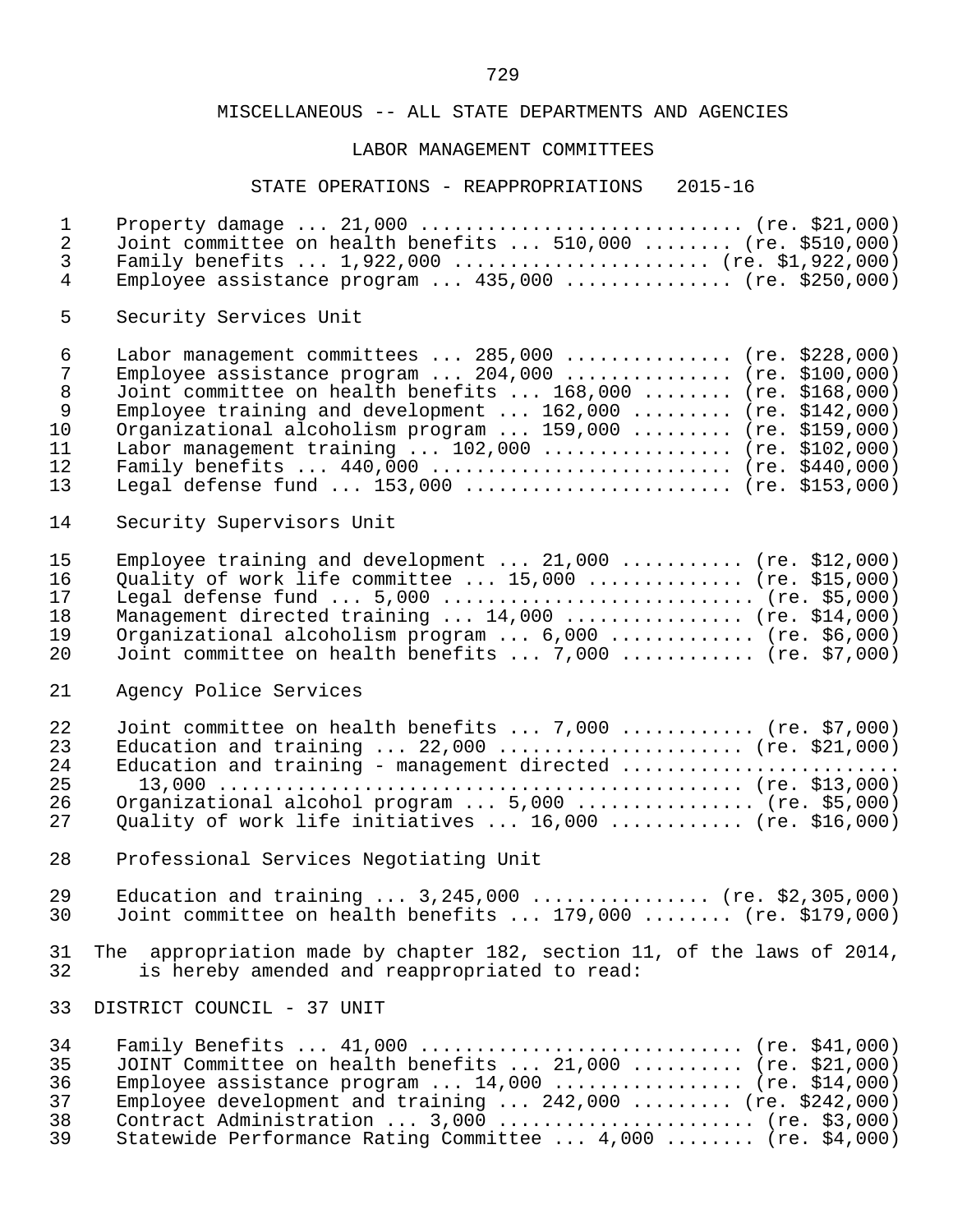### LABOR MANAGEMENT COMMITTEES

# STATE OPERATIONS - REAPPROPRIATIONS 2015-16

| $\mathbf{1}$   | Time & Attendance Umpire Process Admin  4,000  (re. \$4,000)                |
|----------------|-----------------------------------------------------------------------------|
| $\overline{2}$ | Disciplinary Panel Administration  4,000  (re. \$4,000)                     |
| 3              | By chapter 183, section 16, of the laws of 2014:                            |
| $\sqrt{4}$     | Doctoral Program Recruitment and Retention Enhancement Fund                 |
| 5              |                                                                             |
| $\epsilon$     | Comprehensive College Graduate Program Recruitment and Retention Fund       |
| $\overline{7}$ |                                                                             |
| $\,8\,$        | Fee Mitigation Fund  578,000  (re. \$578,000)                               |
| $\mathsf 9$    | Downstate Location Fund  351,000  (re. \$351,000)                           |
| 10             | Family Benefits Program $84,000$ (re. \$84,000)                             |
| 11             | Statewide Professional Development Committee                                |
| 12             |                                                                             |
| 13             | Employee Assistance Program $12,000$ (re. \$12,000)                         |
| 14             | By chapter 50, section 1, of the laws of 2013:                              |
| 15             | Personal service--regular $1,000$ (re. \$1,000)                             |
| 16             | Contractual services $1,000$ (re. \$1,000)                                  |
| 17             | Civil Service Employees Association                                         |
| 18             | Joint committee on health benefits $1,331,000$ (re. \$400,000)              |
| 19             | Employee training and development $10,714,000$ (re. \$5,214,000)            |
| 20             | Safety and health maintenance committee  637,000  (re. \$637,000)           |
| 21             | Employee security committee $525,000$ (re. \$525,000)                       |
| 22             | Family benefits committee  2,582,000  (re. \$1,000,000)                     |
| 23             | Discipline  381,000  (re. \$221,000)                                        |
| 24             | Employee assistance program $648,000$ (re. \$200,000)                       |
| 25             | Statewide performance rating committee  41,000  (re. \$36,000)              |
| 26             |                                                                             |
| 27             | Work related clothing $(ssu)$ $1,071,000$ (re. \$276,000)                   |
| 28             | Tool allowance $(osu)$ 77,000  (re. \$42,000)                               |
| 29             | Tool insurance (osu)  26,000  (re. \$26,000)                                |
| 30             | Uniform allowance(isu) $430,000$ (re. \$76,000)                             |
| 31             | Work related clothing (isu) $80,000$ (re. \$79,000)                         |
| 32             | Management Confidential                                                     |
| 33             | Medical flexible spending program $\ldots$ 500,000 $\ldots$ (re. \$157,000) |
| 34             | Pre-tax transportation benefit $550,000$ (re. \$130,000)                    |
| 35             | Management training  1,018,000  (re. \$1,018,000)                           |
| 36             | Uniform allowance $245,000$ (re. \$62,000)                                  |
| 37             | Tuition reimbursement  250,000  (re. \$250,000)                             |
| 38             | $M/C$ share of negotiated programs  570,000  (re. \$417,000)                |
| 39             | Professional, Scientific and Technical Services Unit                        |
| 40             | Professional development and quality of working life committee              |
| 41             |                                                                             |
| 42             | Health and safety  688,000  (re. \$688,000)                                 |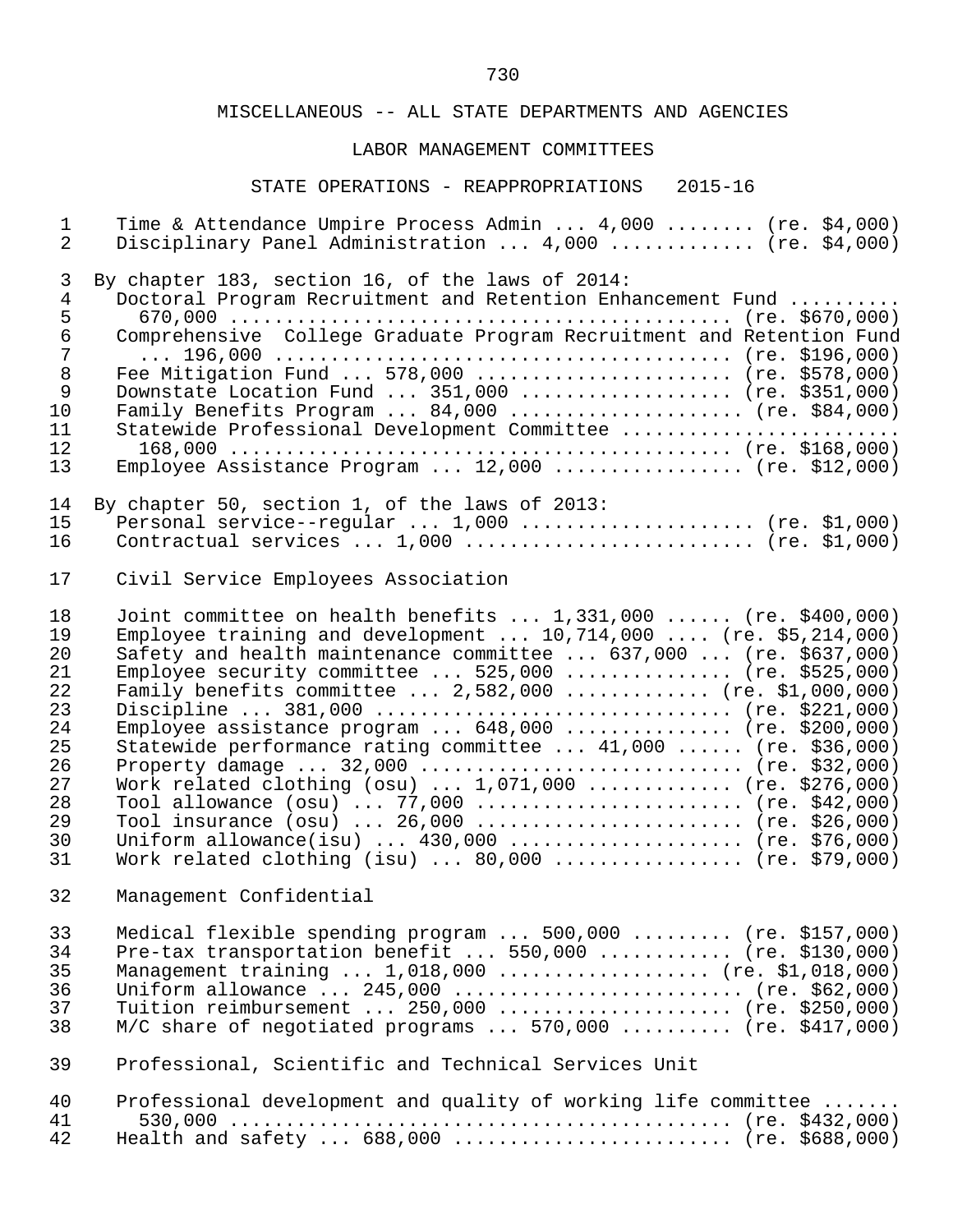### LABOR MANAGEMENT COMMITTEES

#### STATE OPERATIONS - REAPPROPRIATIONS 2015-16

|    | PSPT program  1,129,000  (re. \$913,000)                              |  |
|----|-----------------------------------------------------------------------|--|
|    | Joint funded programs $981,000$ (re. \$833,000)                       |  |
| 3  | Multi-funded programs $960,000$ (re. \$712,000)                       |  |
| 4  | Professional development for nurses  500,000  (re. \$467,000)         |  |
| 5. |                                                                       |  |
| 6  | Family benefits  1,885,000  (re. \$1,000,000)                         |  |
|    | Employee assistance program $\ldots$ 426,000 $\ldots$ (re. \$200,000) |  |

8 Security Services Unit

| Joint committee on health benefits $165,000$ (re. \$100,000) |
|--------------------------------------------------------------|
| Employee training and development $159,000$ (re. \$135,000)  |
| Organizational alcoholism program  156,000  (re. \$56,000)   |
| Labor management training $100,000$ (re. \$100,000)          |
| Legal defense fund $150,000$ (re. \$150,000)                 |
|                                                              |

### 15 Security Supervisors Unit

| 16     | Employee training and development $21,000$ (re. \$21,000)              |
|--------|------------------------------------------------------------------------|
| 17     | Quality of work life committee $\ldots$ 15,000 $\ldots$ (re. \$11,000) |
| 18     | Legal defense fund $5,000$ (re. \$5,000)                               |
| 19     | Management directed training $14,000$ (re. \$14,000)                   |
| 20     | Organizational alcoholism program  6,000  (re. \$6,000)                |
| $21 -$ | Joint committee on health benefits $7,000$ (re. \$7,000)               |

### 22 Agency Police Services

| 23 | Joint committee on health benefits $7,000$ (re. \$7,000)             |
|----|----------------------------------------------------------------------|
| 24 | Education and training $21,000$ (re. \$21,000)                       |
| 25 | Education and training - management directed                         |
| 26 |                                                                      |
| 27 | Organizational alcohol program $\ldots$ 5,000 $\ldots$ (re. \$5,000) |
| 28 | Ouality of work life initiatives $16,000$ (re. \$16,000)             |

# 29 By chapter 340, section 17, of the laws of 2013, as amended by chapter 30 50, section 1, of the laws of 2014: 31 Joint labor management committee ... \$3,182,000 ..... (re. \$1,582,000)<br>32 Joint committee on health benefits ... \$175,000 ....... (re. \$175,000) Joint committee on health benefits ... \$175,000 ....... (re. \$175,000)

|                  | 33 By chapter 15, section 26, of the laws of 2012:         |  |
|------------------|------------------------------------------------------------|--|
| 34 <sup>-1</sup> | Joint committee on health benefits $13,000$ (re. \$10,000) |  |
| 35               | Contract administration $30,000$ (re. \$30,000)            |  |
| 36               | Education and Training $43,000$ (re. \$41,000)             |  |
| 37               | Education and Training - Management Directed               |  |
| 38               |                                                            |  |
| 39               | Organizational Alcohol Program $10,000$ (re. \$10,000)     |  |
| 40               | Legal Defense Fund $10,000$ (re. \$10,000)                 |  |
| 41               | Ouality of Work Life Initiatives  32,000  (re. \$30,000)   |  |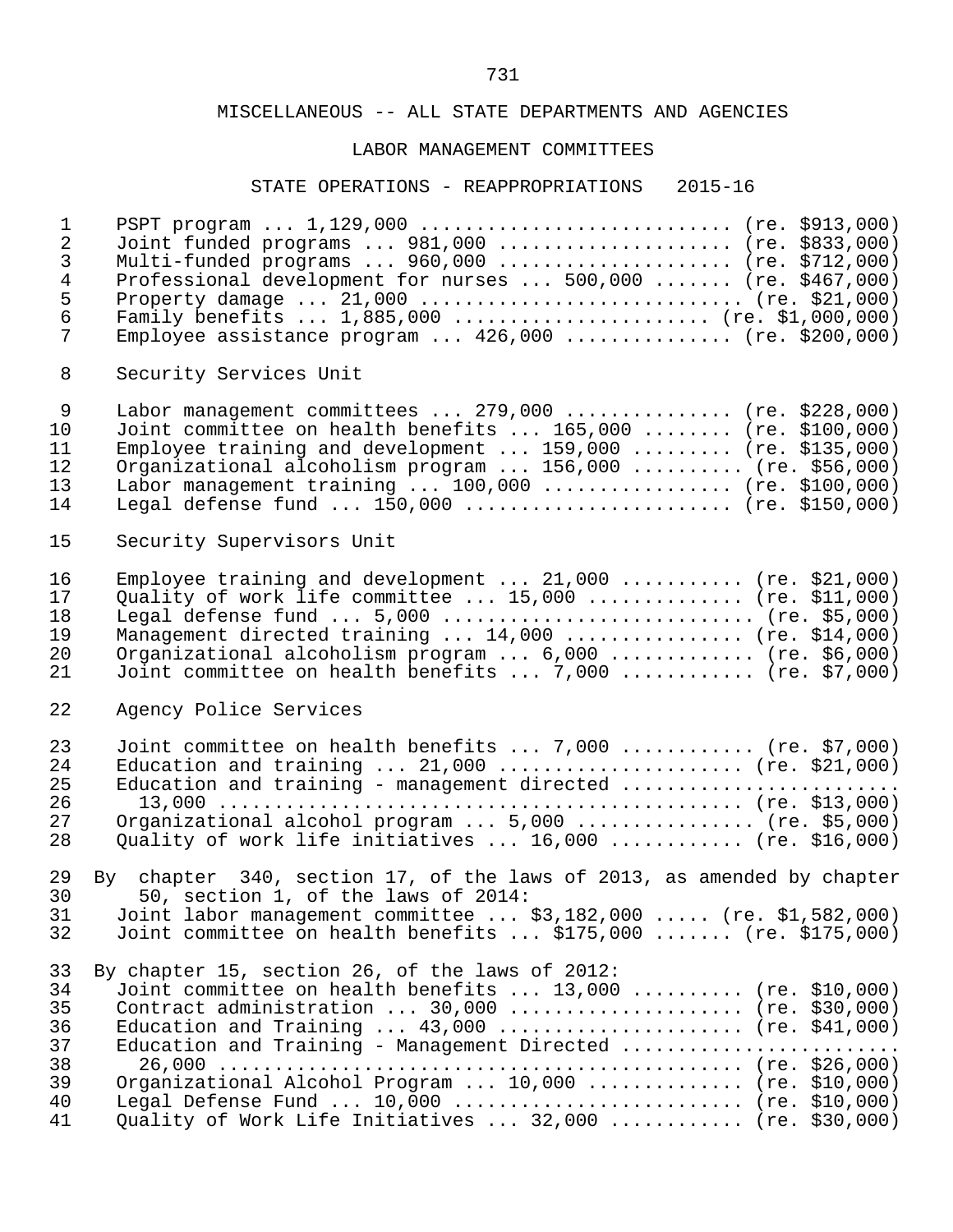#### LABOR MANAGEMENT COMMITTEES

#### STATE OPERATIONS - REAPPROPRIATIONS 2015-16

1 By chapter 37, section 17, of the laws of 2012:

|    | Professional development and quality of Working life committee |
|----|----------------------------------------------------------------|
|    |                                                                |
|    | Health and Safety $1,376,000$ (re. \$1,220,000)                |
|    | PSPT Program $4,008,000$ (re. \$1,621,000)                     |
| 6  | Joint Funded Programs  1,961,000  (re. \$570,000)              |
|    | Multi-Funded Programs $1,919,000$ (re. \$1,458,000)            |
| 8  | Professional Development for Nurses  500,000  (re. \$376,000)  |
| 9  |                                                                |
| 10 | Family Benefits $3,769,000$ (re. \$1,100,000)                  |
| 11 | Employee Assistance Program $852,000$ (re. \$340,000)          |
| 12 | Joint Committee on Health Benefits  500,000  (re. \$200,000)   |
| 13 |                                                                |
| 14 | Contract administration $300,000$ (re. \$236,000)              |
|    |                                                                |

15 By chapter 50, section 1, of the laws of 2012:<br>16 For services and expenses to implement writt 16 For services and expenses to implement written agreements determining<br>17 the terms and conditions of employment between the state and employ-17 the terms and conditions of employment between the state and employ-<br>18 ee organizations representing negotiating units established pursuant 18 ee organizations representing negotiating units established pursuant 19 to article 14 of the civil service law in accordance with the following:

21 Civil Service Employees Association

22 Joint committee on health benefits ... 1,331,000 ...... (re. \$300,000)<br>23 Employee training and development ... 10.714.000 ...... (re. \$500.000) <sup>2</sup>23 Employee training and development ... 10,714,000 ...... (re. \$500,000)<br>24 Safety and health maintenance committee ... 637,000 ... (re. \$100,000) 24 Safety and health maintenance committee ... 637,000 ... (re. \$100,000)<br>25 Employee security committee ... 525.000 ............... (re. \$150.000) 25 Employee security committee ... 525,000 ............... (re. \$150,000)<br>26 Family benefits committee ... 2,582,000 .............. (re. \$1,100,000) 26 Family benefits committee ... 2,582,000 ............. (re. \$1,100,000) 27 Discipline ... 381,000 ................................ (re. \$103,000) 28 Statewide performance rating committee ... 41,000 ...... (re. \$35,000) 29 Property damage ... 32,000 ................................. (re. \$32,000)<br>30 Work related clothing (osu) ... 1.071.000 ............... (re. \$213.000) 30 Work related clothing (osu) ... 1,071,000 .............. (re. \$213,000)<br>31 Tool allowance (osu) ... 77,000 .......................... (re. \$4,000) 31 Tool allowance (osu) ... 77,000 .......................... (re. \$4,000)<br>32 Tool insurance (osu) ... 26,000 ........................... (re. \$26,000) 32 Tool insurance (osu) ... 26,000 ........................ (re. \$26,000) 33 Uniform allowance(isu) ... 430,000 ...................... (re. \$38,000)<br>34 Work related clothing (isu) ... 80,000 ................... (re. \$72,000) Work related clothing (isu) ... 80,000 ................. (re. \$72,000)

35 Management Confidential

| 36 | Medical flexible spending program $\ldots$ 500,000 $\ldots$ (re. \$408,000) |  |
|----|-----------------------------------------------------------------------------|--|
| 37 | Pre-tax transportation benefit $550,000$ (re. \$175,000)                    |  |
| 38 | Management training $1,018,000$ (re. \$516,000)                             |  |
| 39 | Uniform allowance  245,000  (re. \$49,000)                                  |  |
| 40 | Tuition reimbursement  250,000  (re. \$250,000)                             |  |
| 41 | M/C share of negotiated programs $570,000$ (re. \$426,000)                  |  |
|    |                                                                             |  |

|    | 42 By chapter 261, section 15, of the laws of 2012:      |  |
|----|----------------------------------------------------------|--|
|    | 43 Labor Management Committees  279,000  (re. \$279,000) |  |
| 44 | Employee assistance program $200,000$ (re. \$150,000)    |  |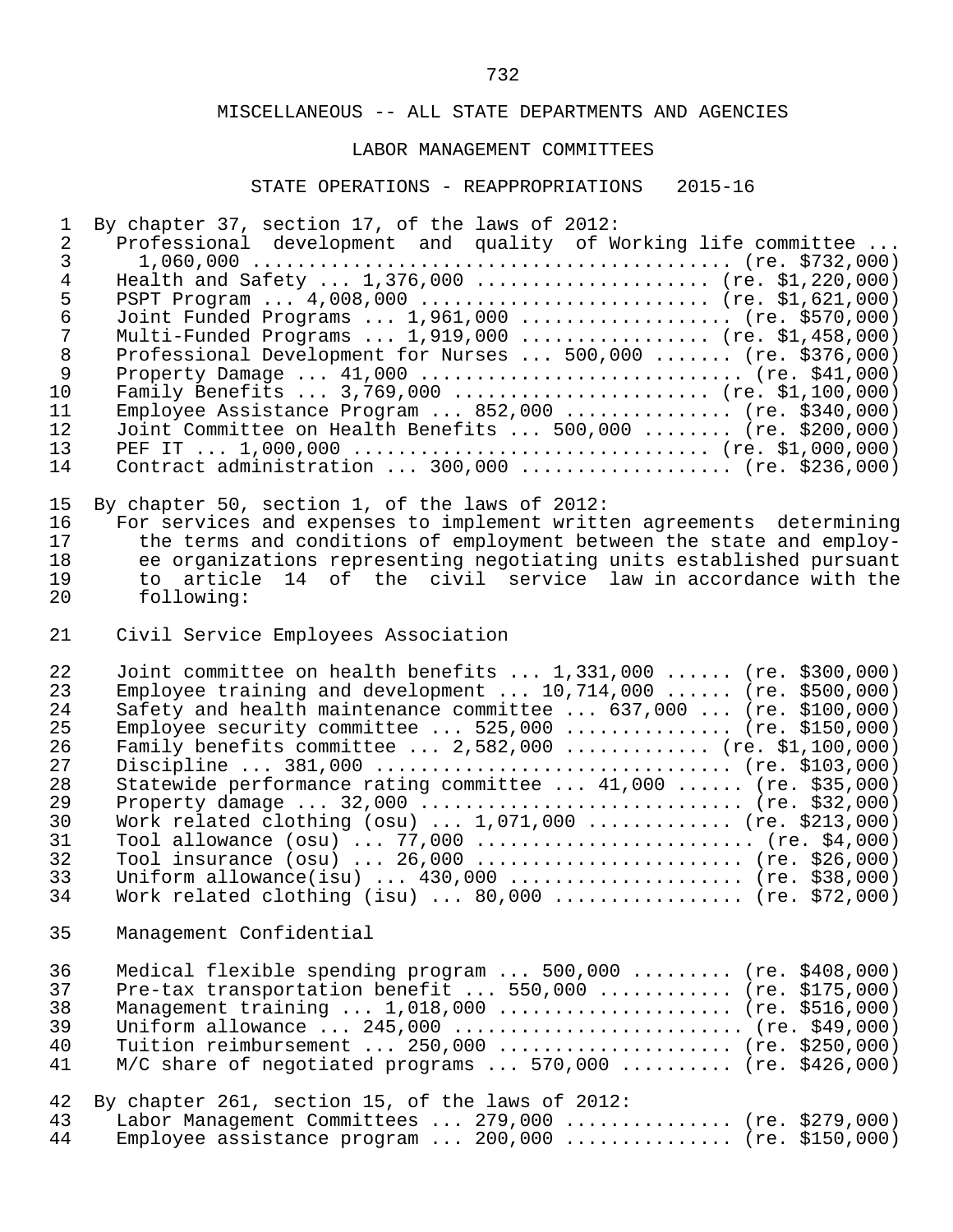### LABOR MANAGEMENT COMMITTEES

# STATE OPERATIONS - REAPPROPRIATIONS 2015-16

| $\mathbf{1}$   | Joint committee on health benefits $165,000$ (re. \$83,000)                      |
|----------------|----------------------------------------------------------------------------------|
| $\overline{2}$ | Contract administration $200,000$ (re. \$177,000)                                |
| $\mathfrak{Z}$ | Employee Training and Development $159,000$ (re. \$56,000)                       |
| $\overline{4}$ | Organizational alcoholism program  156,000  (re. \$49,000)                       |
| 5              | Labor Management Training  100,000  (re. \$100,000)                              |
| 6              | Legal Defense Fund $150,000$ (re. \$150,000)                                     |
| 7              | By chapter 257, section 28, of the laws of 2012:                                 |
| 8              | Employee training and development $21,000$ (re. \$18,000)                        |
| $\overline{9}$ | Quality of work life committee $15,000$ (re. \$14,000)                           |
| 10             | Contract administration  50,000  (re. \$46,000)                                  |
| 11             | Legal defense fund $5,000$ (re. \$5,000)                                         |
| 12             | Management directed training  14,000  (re. \$14,000)                             |
| 13             | Organizational alcoholism program  6,000  (re. \$6,000)                          |
| 14             | Joint Committee on Health Benefits  7,000  (re. \$7,000)                         |
| 15             | By chapter 491, part a section 25, of the laws of 2011:                          |
| 16             | Joint committee on health benefits  1,331,000  (re. \$55,000)                    |
| 17             | Employee training and development $10,714,000$ (re. \$50,000)                    |
| 18             | Safety and health maintenance committee $\ldots$ 637,000 $\ldots$ (re. \$50,000) |
| 19             | Employment security committee $525,000$ (re. \$54,000)                           |
| 20             | Statewide performance rating committee  41,000  (re. \$37,000)                   |
| 21             | Property damage $32,000$ (re. \$27,000)                                          |
| 22             | Work related clothing (operational services unit)                                |
| 23             |                                                                                  |
| 24             | Tool allowance (operational services unit)  77,000  (re. \$11,000)               |
| 25             | Tool insurance (operational services unit)  26,000  (re. \$26,000)               |
| 26             | Uniform allowance (institutional services unit)                                  |
| 27             |                                                                                  |
| 28             | Work related clothing (institutional services unit)                              |
| 29             |                                                                                  |
| 30             | Contract Administration  400,000  (re. \$304,000)                                |
| 31             | By chapter 491, part b section 14, of the laws of 2011:                          |
| 32             | Medical flexible spending account $500,000$ (re. \$425,000)                      |
| 33             | Pre-tax transportation benefit $550,000$ (re. \$433,000)                         |
| 34             | Management training $1,018,000$ (re. \$476,000)                                  |
| 35             | Uniform allowance $245,000$ (re. \$71,000)                                       |
| 36             | Tuition reimbursement $250,000$ (re. \$168,000)                                  |
| 37             | $M/C$ share of negotiated programs  570,000  (re. \$195,000)                     |
| 38             | The appropriation by chapter 50, section 1, of the laws of 2010, is              |
| 39             | hereby amended and reappropriated to read:                                       |
| 40             | A portion of these funds may be suballocated to other state agencies:            |
| 41             | For services and expenses related to funding for training of employees           |
| 42             | in information technology (IT) in the professional, scientific and               |
| 43             | technical services unit (PS&T) pursuant to a memorandum of under-                |
| 44             | standing between the state and PS&T. The state will increase funding             |
| 45             | available for such training by \$200,000, up to a maximum of                     |
| 46             | \$1,000,000, at each increment of an additional 100 full-time employ-            |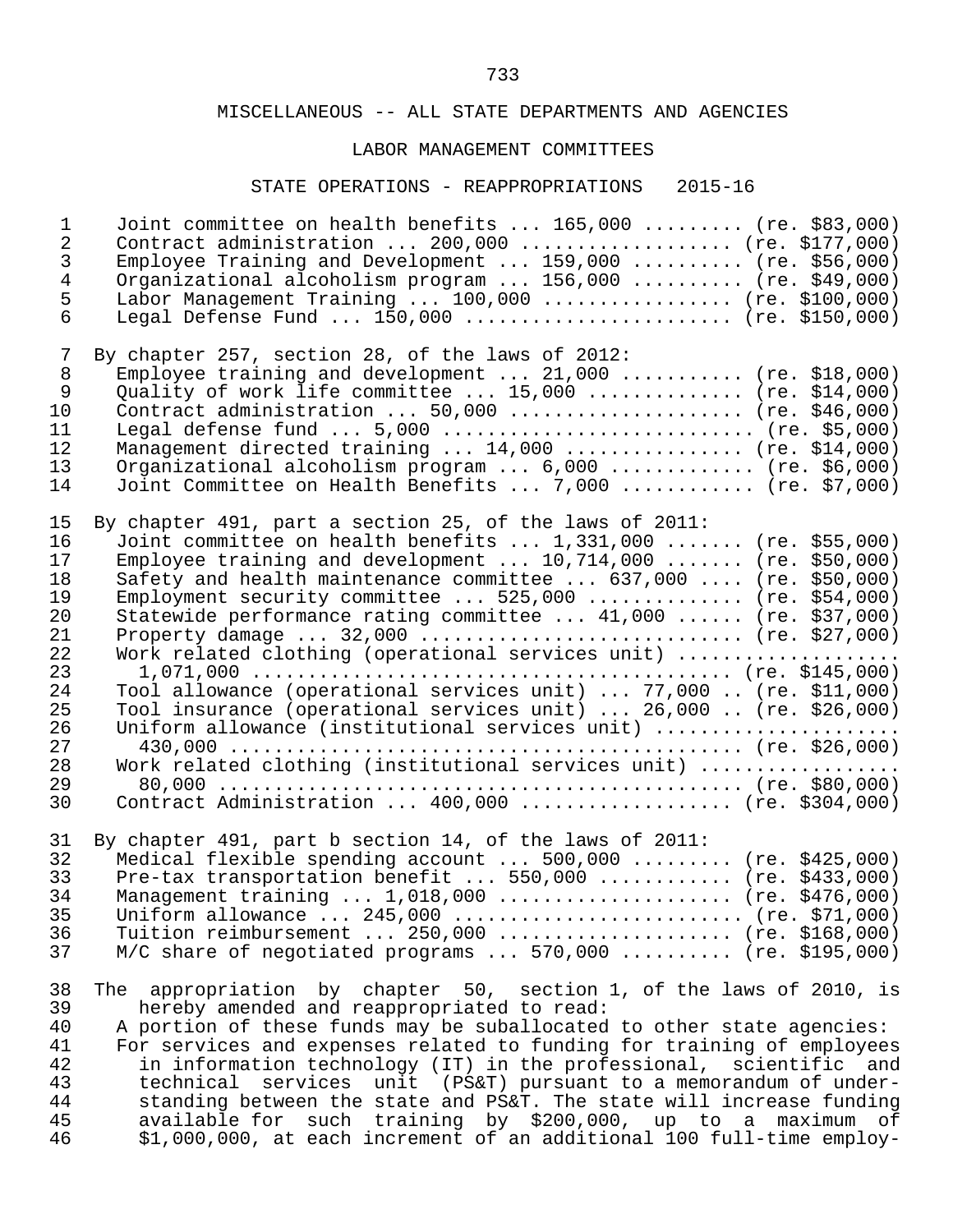### LABOR MANAGEMENT COMMITTEES

# STATE OPERATIONS - REAPPROPRIATIONS 2015-16

| 2           | ees (FTEs) hired [prior to December 31, 2011,] to perform IT work<br>that had been performed by contractors.                                                                                                                             |
|-------------|------------------------------------------------------------------------------------------------------------------------------------------------------------------------------------------------------------------------------------------|
| 3           | Supplies and materials $90,000$ (re. \$90,000)                                                                                                                                                                                           |
| 4           |                                                                                                                                                                                                                                          |
| 5           | Contractual services  900,000  (re. \$900,000)                                                                                                                                                                                           |
| 6<br>8<br>9 | By chapter 69, section 25, of the laws of 2009, as amended by chapter<br>50, section 1, of the laws of 2010:<br>A portion of these funds may be suballocated to other state agencies:<br>Contract Administration $25,000$ (re. \$24,000) |
| 10          | By chapter 70, section 23, of the laws of 2009, as amended by chapter                                                                                                                                                                    |
| 11          | 50, section 1, of the laws of 2010:                                                                                                                                                                                                      |
| 12          | A portion of these funds may be suballocated to other state agencies:                                                                                                                                                                    |
| 13          | Contract administration $50,000$ (re. \$50,000)                                                                                                                                                                                          |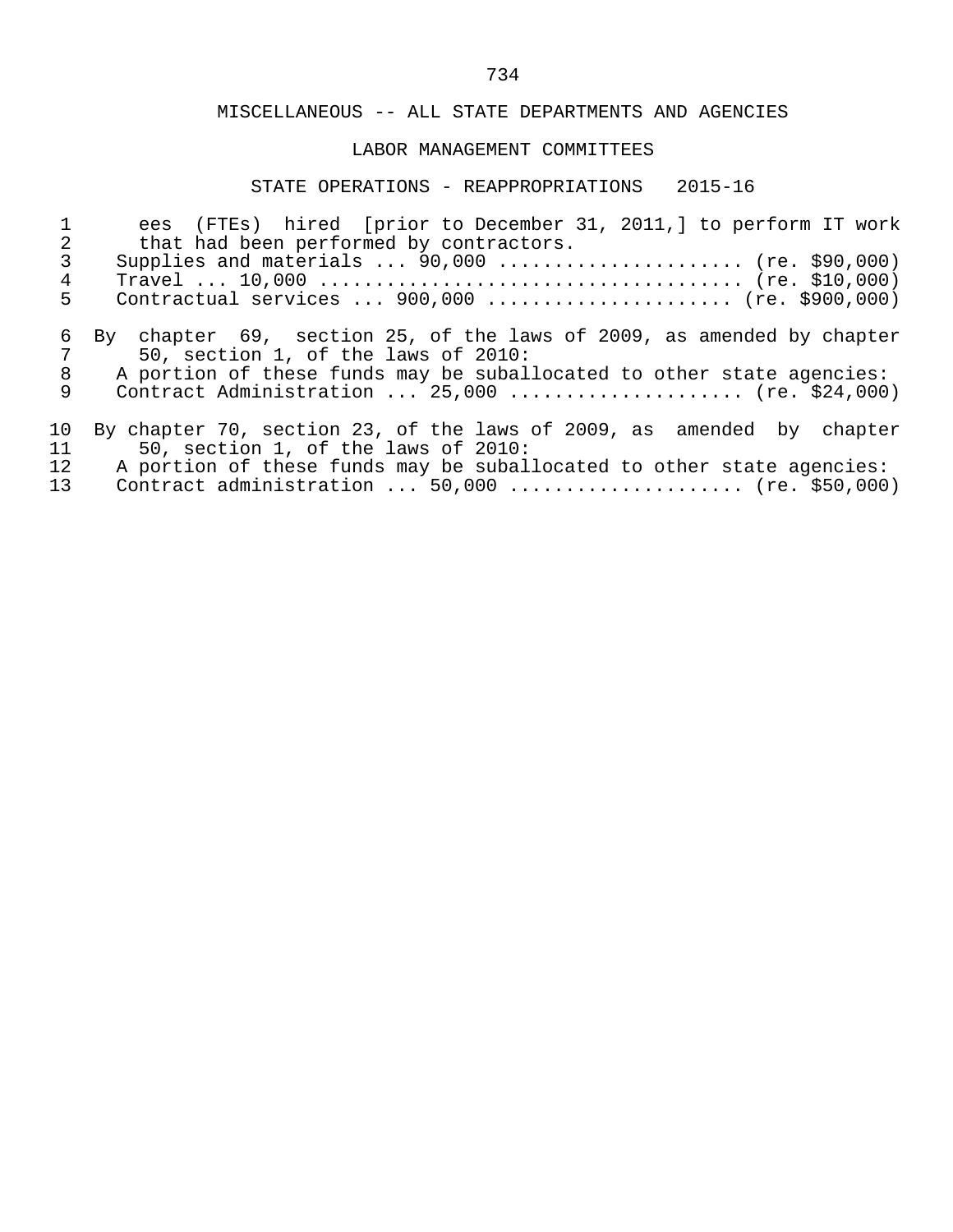LOCAL GOVERNMENT ASSISTANCE

STATE OPERATIONS 2015-16

1 For payment according to the following schedule:

| 2                  |                                                                                                       |                               | APPROPRIATIONS REAPPROPRIATIONS |
|--------------------|-------------------------------------------------------------------------------------------------------|-------------------------------|---------------------------------|
| 3                  |                                                                                                       | . _ _ _ _ _ _ _ _ _ _ _ _ _ _ | 0                               |
| $\frac{4}{5}$<br>6 |                                                                                                       | :================             | $\Omega$                        |
| 7                  | <b>SCHEDULE</b>                                                                                       |                               |                                 |
| 8<br>9             |                                                                                                       |                               |                                 |
| 1 O<br>11          | General Fund<br>State Purposes Account - 10050                                                        |                               |                                 |
| 12<br>13<br>14     | For services and expenses related to the<br>administration of the financial restruc-<br>turing board. |                               |                                 |
| 15                 | NONPERSONAL SERVICE                                                                                   |                               |                                 |
| 16<br>17           | Contractual services  2,500,000                                                                       |                               |                                 |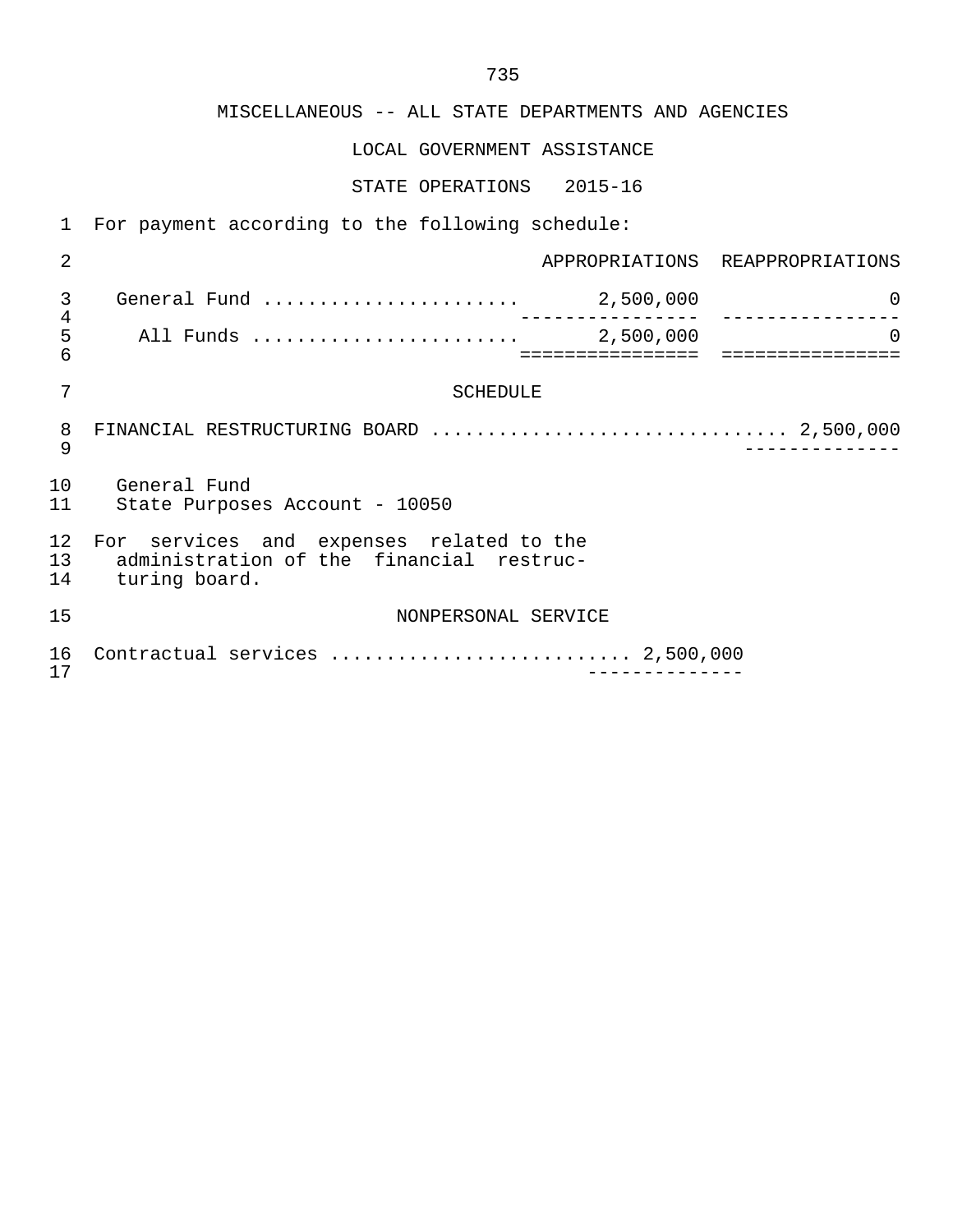NATIONAL AND COMMUNITY SERVICE

STATE OPERATIONS 2015-16

 1 For payment according to the following schedule: 2 APPROPRIATIONS REAPPROPRIATIONS 3 General Fund ....................... 333,500 0 erretar tand the contract of the special Revenue Funds - Federal ... 30,000,000 103,423,000 5 ---------------- ---------------- 6 All Funds ........................ 30,333,500 103,423,000 7 ================ ================ 8 SCHEDULE 9 OPERATIONS PROGRAM .......................................... 30,333,500 10 -------------- 11 General Fund State Purposes Account - 10050 13 For services and expenses of the state's<br>14 share of administrative costs of the 14 share of administrative costs of the<br>15 national and community-service-trust-act 15 national and community service trust act<br>16 program. 16 program.<br>17 Notwithsta: 17 Notwithstanding any other provision of law<br>18 to the contrary, the OGS Interchange and 18 to the contrary, the OGS Interchange and<br>19 Transfer Authority and the IT Interchange 19 Transfer Authority and the IT Interchange<br>20 and Transfer Authority as defined in the 20 and Transfer Authority as defined in the<br>21 2015-16 state fiscal vear state operations 21 2015-16 state fiscal year state operations<br>22 appropriation for the budget division 22 appropriation for the budget division<br>23 program of the division of the budget, are 23 program of the division of the budget, are<br>24 deemed fully incorporated berein and a 24 deemed fully incorporated herein and a<br>25 part of this appropriation as if fully 25 part of this appropriation as if fully<br>26 stated. stated. 27 PERSONAL SERVICE 28 Personal service--regular ........................ 321,200 29 Holiday/overtime compensation .............................. 4,400<br>30 30<br>31 Amount available for personal service ......... 325.600 31 Amount available for personal service .......... 325,600 32 -------------- 33 NONPERSONAL SERVICE 34 Supplies and materials ................................. 1,800<br>35 Contractual services ................................. 6,100 35 Contractual services ............................... 6,100 -------------<br>37 Amount available for nonpersonal service ......... 7.900 37 Amount available for nonpersonal service ......... 7,900 38 -------------- 39 Program account subtotal ..................... 333,500 40 --------------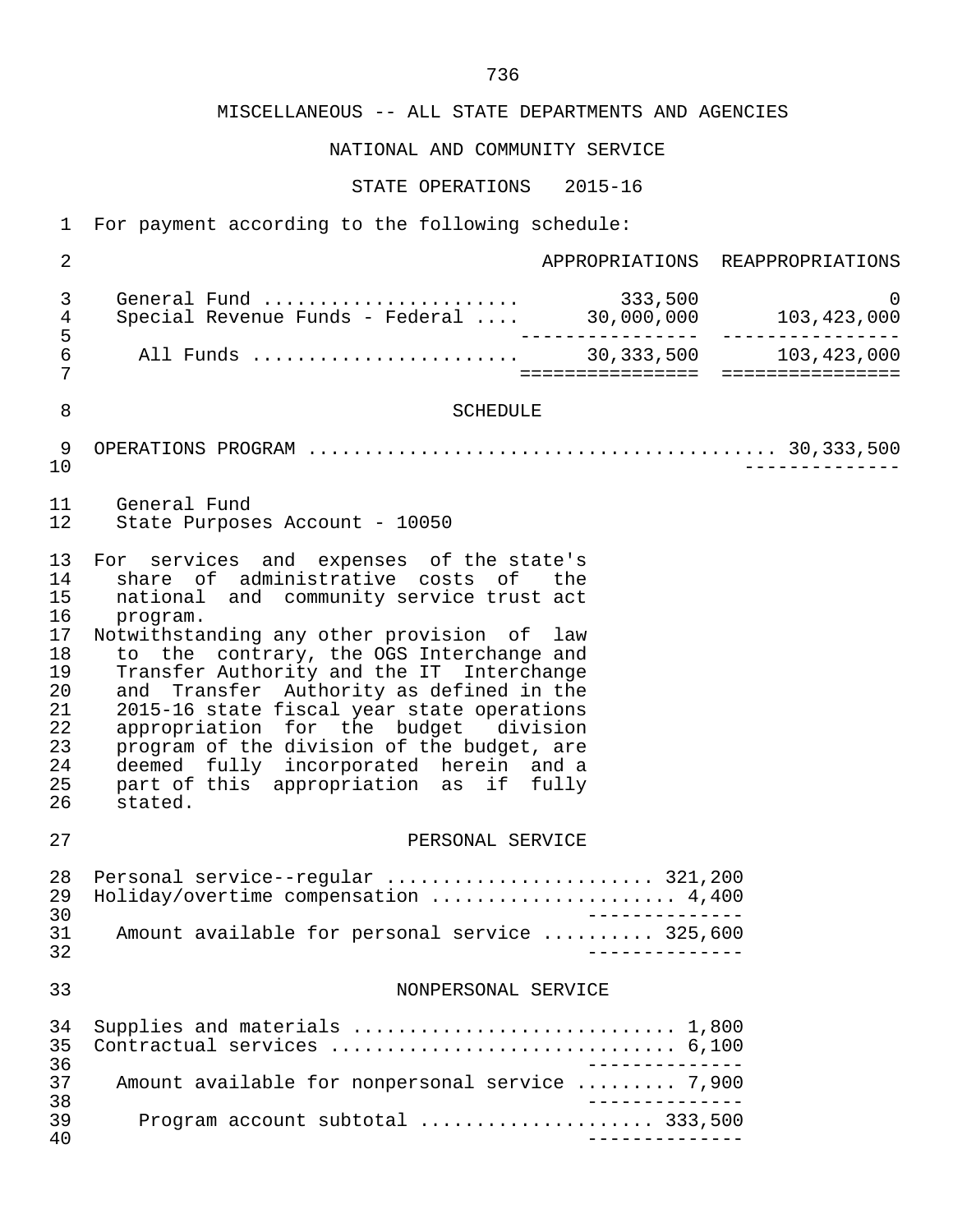MISCELLANEOUS -- ALL STATE DEPARTMENTS AND AGENCIES NATIONAL AND COMMUNITY SERVICE STATE OPERATIONS 2015-16 1 Special Revenue Funds - Federal 2 Federal Miscellaneous Operating Grants Fund<br>3 National and Community Service Trust Act Acc National and Community Service Trust Act Account - 25450 4 For services and expenses related to the<br>5 national and community service trust act, 5 national and community service trust act,<br>6 including suballocation to various agen- 6 including suballocation to various agen- 7 cies that administer or receive funding 8 from this grant. 9 Personal service ................................... 1,000,000 10 Nonpersonal service ........................... 29,000,000 11 -------------- 12 Program account subtotal .................. 30,000,000 13 --------------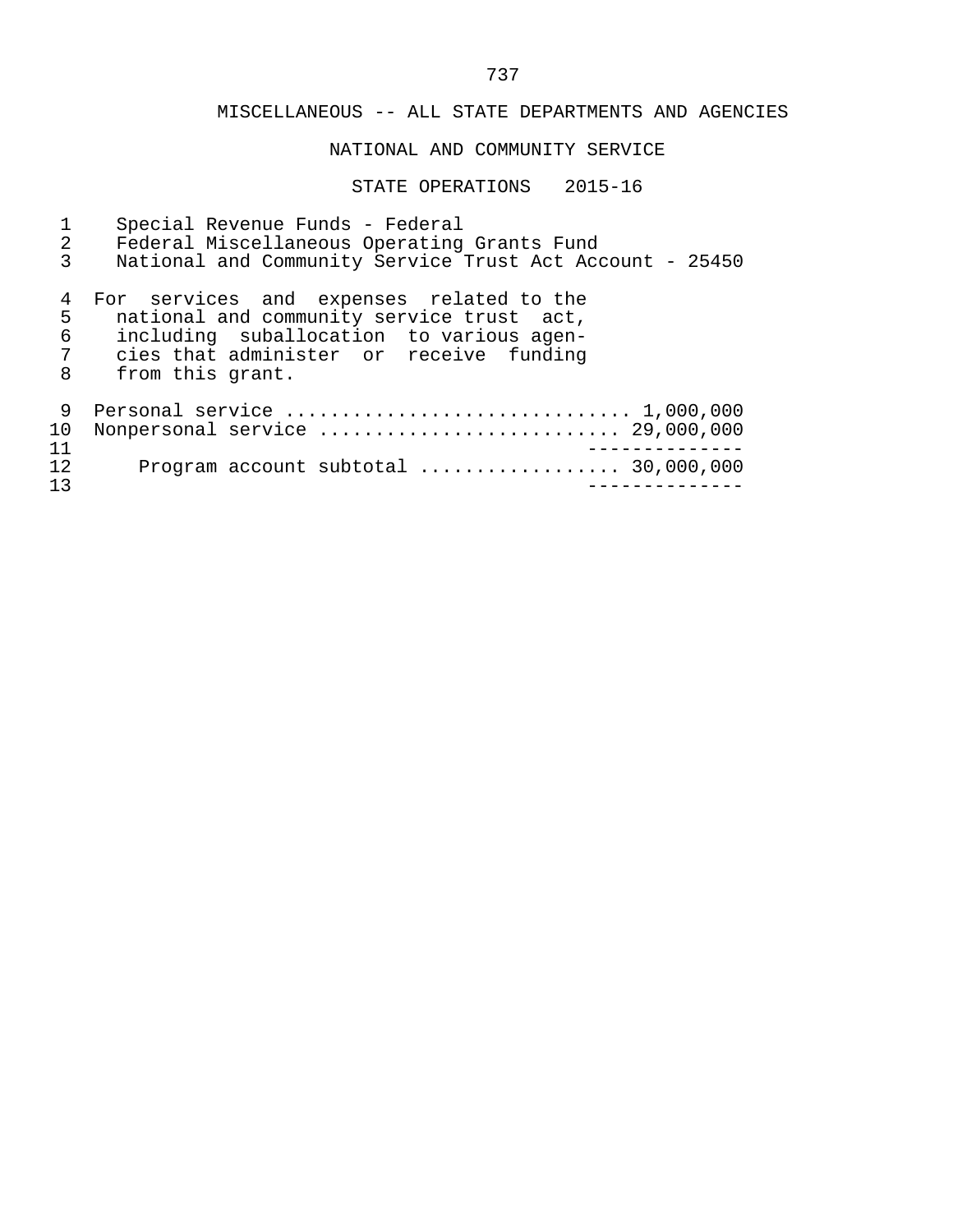#### NATIONAL AND COMMUNITY SERVICE

#### STATE OPERATIONS - REAPPROPRIATIONS 2015-16

1 OPERATIONS PROGRAM

- 2 Special Revenue Funds Federal
- 3 Federal Miscellaneous Operating Grants Fund
- National and Community Service Trust Act Account 25450

5 By chapter 50, section 1, of the laws of 2014:<br>6 For services and expenses related to the

6 For services and expenses related to the national and community<br>7 Service trust act, including suballocation to various agencies that 7 service trust act, including suballocation to various agencies that<br>8 administer or receive funding from this grant. 8 administer or receive funding from this grant.<br>9 Personal service ... 1.000.000 .................

9 Personal service ... 1,000,000 ........................ (re. \$1,000,000)<br>10 Nonpersonal service ... 29,000,000 .................. (re. \$29,000,000) 10 Nonpersonal service ... 29,000,000 ................. (re. \$29,000,000)

11 By chapter 50, section 1, of the laws of 2013:<br>12 For services and expenses related to the

- 12 For services and expenses related to the national and community<br>13 Service trust act, including suballocation to various agencies that 13 service trust act, including suballocation to various agencies that<br>14 administer or receive funding from this grant. 14 administer or receive funding from this grant.<br>15 Personal service ... 1.000.000 ..................
- 15 Personal service ... 1,000,000 ........................ (re. \$1,000,000)<br>16 Nonpersonal service ... 29,000,000 .................. (re. \$27,681,000) Nonpersonal service ... 29,000,000 ................. (re. \$27,681,000)
- 17 Special Revenue Funds Federal
- 18 Federal Miscellaneous Operating Grants Fund<br>19 Mational and Community Service Trust Act Ac
- National and Community Service Trust Act Account

20 By chapter 50, section 1, of the laws of 2012:<br>21 For services and expenses related to t

- 21 For services and expenses related to the national and community<br>22 Service trust act, including suballocation to various agencies that 22 service trust act, including suballocation to various agencies that<br>23 administer or receive funding from this grant. 23 administer or receive funding from this grant.<br>24 Notwithstanding any other provision of law to
- 24 Notwithstanding any other provision of law to the contrary, the OGS<br>25 Interchange and Transfer Authority, the IT Interchange and Transfer Interchange and Transfer Authority, the IT Interchange and Transfer 26 Authority, and the Call Center Interchange and Transfer Authority as<br>27 defined in the 2012-13 state fiscal year state operations appropri- 27 defined in the 2012-13 state fiscal year state operations appropri- 28 ation for the budget division program of the division of the budget,<br>29 are deemed fully incorporated herein and a part of this appropri-29 are deemed fully incorporated herein and a part of this appropri-<br>30 ation as if fully stated.
- 30 ation as if fully stated.<br>31 Personal service ... 1.000. 31 Personal service ... 1,000,000 ........................ (re. \$488,000) Nonpersonal service ... 29,000,000 ................... (re. \$6,309,000)
- 33 By chapter 50, section 1, of the laws of 2011:

| 34   | For services and expenses related to the national and community     |  |  |
|------|---------------------------------------------------------------------|--|--|
| 35   | service trust act, including suballocation to various agencies that |  |  |
| 36 - | administer or receive funding from this grant.                      |  |  |
| 37   | Personal service $1,000,000$ (re. \$230,000)                        |  |  |
| 38   | Nonpersonal service  29,000,000  (re. \$3,340,000)                  |  |  |

39 By chapter 53, section 1, of the laws of 2010:

| 40 D | For services and expenses related to the national and community |  |  |                                                                     |
|------|-----------------------------------------------------------------|--|--|---------------------------------------------------------------------|
| 41   |                                                                 |  |  | service trust act, including suballocation to various agencies that |
| 42   |                                                                 |  |  | administer or receive funding from this grant                       |
| 43   |                                                                 |  |  |                                                                     |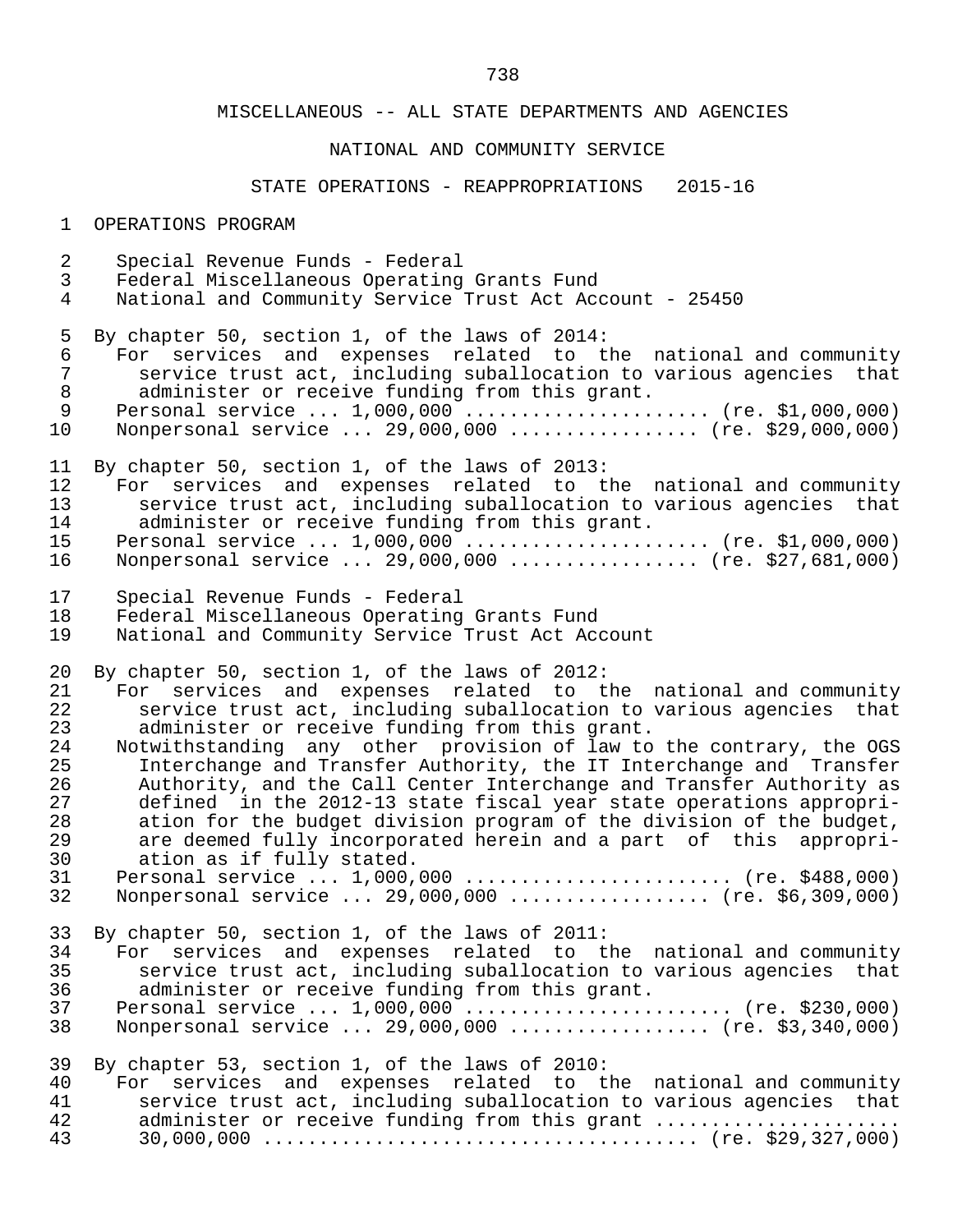# NATIONAL AND COMMUNITY SERVICE

# STATE OPERATIONS - REAPPROPRIATIONS 2015-16

|                 | For additional services and expenses related to the national and    |
|-----------------|---------------------------------------------------------------------|
| 2               | community service trust act in accordance with the requirements of  |
| 3               | the American recovery and reinvestment act of 2009 (Public Law      |
| $4\overline{ }$ | 111-5), which may include suballocation to agencies that administer |
| 5               | or receive funding from this grant. Funds appropriated herein shall |
| 6               | be subject to all applicable reporting and accountability require-  |
|                 | ments contained in such act $6,000,000$ (re. \$5,048,000)           |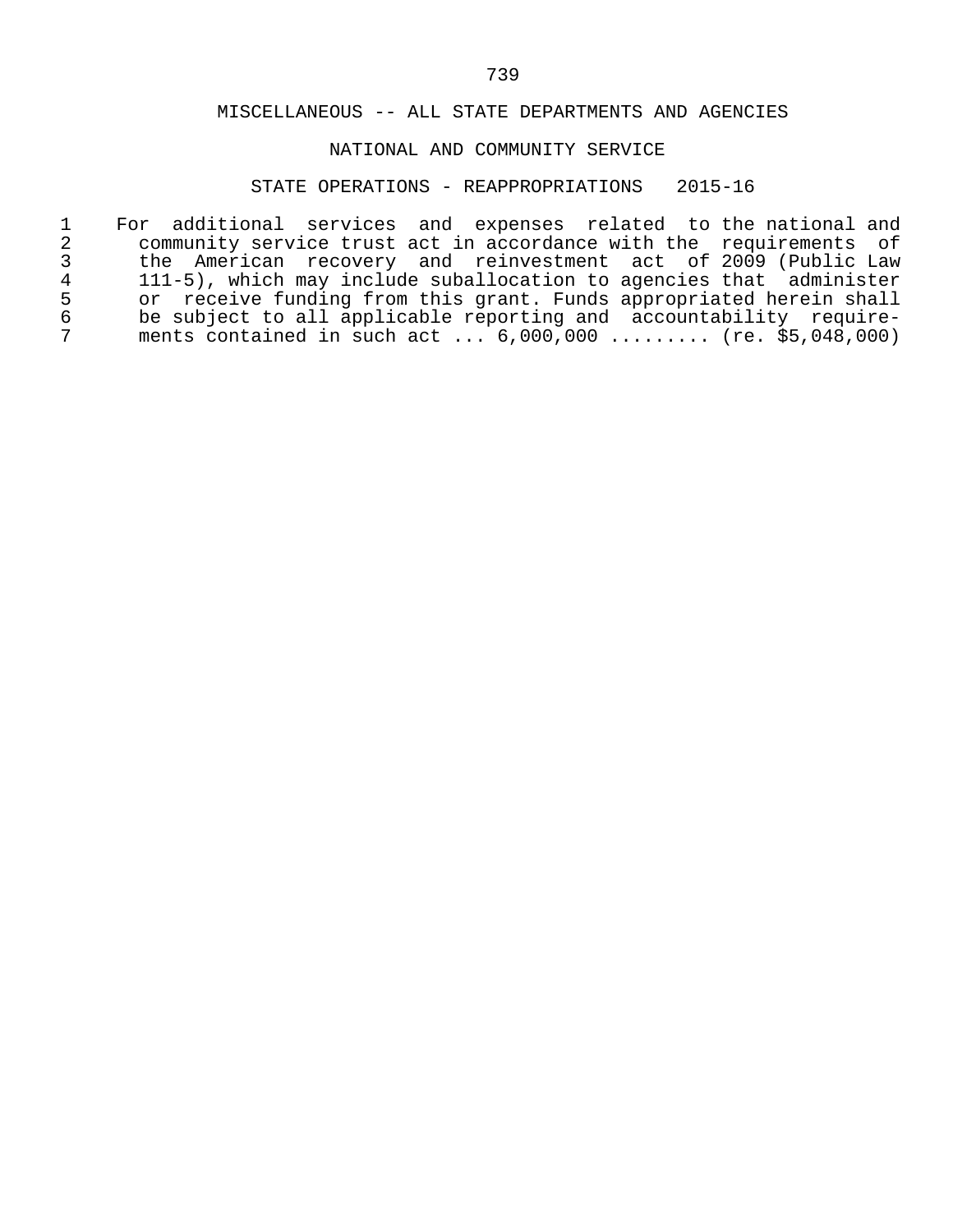NEW YORK POWER AUTHORITY ASSET TRANSFER

STATE OPERATIONS 2015-16

1 For payment according to the following schedule:

| ᄃ | All Funds    | 300,000,00 |                                 |
|---|--------------|------------|---------------------------------|
|   | General Fund | 300,00,000 |                                 |
|   |              |            | APPROPRIATIONS REAPPROPRIATIONS |

7 SCHEDULE

8 NEW YORK POWER AUTHORITY ASSET TRANSFER PROGRAM ............ 300,000,000<br>9 9 --------------

10 General Fund<br>11 State Purpos State Purposes Account - 10050

12 For deposit to the appropriate account or<br>13 accounts of the New York power authority 13 accounts of the New York power authority<br>14 pursuant to a plan submitted by the New 14 pursuant to a plan submitted by the New<br>15 York power authority and approved by the 15 York power authority and approved by the<br>16 director of the budget. Notwithstanding 16 director of the budget. Notwithstanding<br>17 section 40 of the state finance law, this 17 section 40 of the state finance law, this<br>18 appropriation shall remain in place until 18 appropriation shall remain in place until<br>19 a subsequent appropriation is made avail-19 a subsequent appropriation is made avail-<br>20 able. The sum of \$85,000,000 is hereby 20 able. The sum of \$85,000,000 is hereby<br>21 appropriated to the New York power author-21 appropriated to the New York power author-<br>22 ity for deposit to the appropriate account 22 ity for deposit to the appropriate account<br>23 or accounts. Such appropriation shall be 23 or accounts. Such appropriation shall be<br>24 made available either: (i) pursuant to a 24 made available either: (i) pursuant to a<br>25 mepayment agreement submitted by the New 25 repayment agreement submitted by the New<br>26 York power authority and approved by the 26 York power authority and approved by the 27 director of the budget, or (ii) upon 28 certification of the director of the budg- 29 et, at the request of the New York power<br>30 authority when and to the extent that the 30 authority when and to the extent that the<br>31 authority certifies to the director that 31 authority certifies to the director that<br>32 the monies available to the authority are 32 the monies available to the authority are<br>33 not sufficient to meet the authority's 33 not sufficient to meet the authority's 34 obligations with respect to its debt<br>35 service or operating or capital programs. service or operating or capital programs .... 85,000,000 36 For deposit to the appropriate account or<br>37 accounts of the New York power authority 37 accounts of the New York power authority<br>38 pursuant to a plan submitted by the New 38 pursuant to a plan submitted by the New<br>39 York power authority and approved by the 39 York power authority and approved by the<br>40 director of the budget. Notwithstanding 40 director of the budget. Notwithstanding<br>41 section 40 of the state finance law, this 41 section 40 of the state finance law, this<br>42 appropriation shall remain in place until 42 appropriation shall remain in place until<br>43 a subsequent appropriation is made avail-43 a subsequent appropriation is made avail-<br>44 able. The sum of \$215,000,000 is hereby able. The sum of  $$215,000,000$  is hereby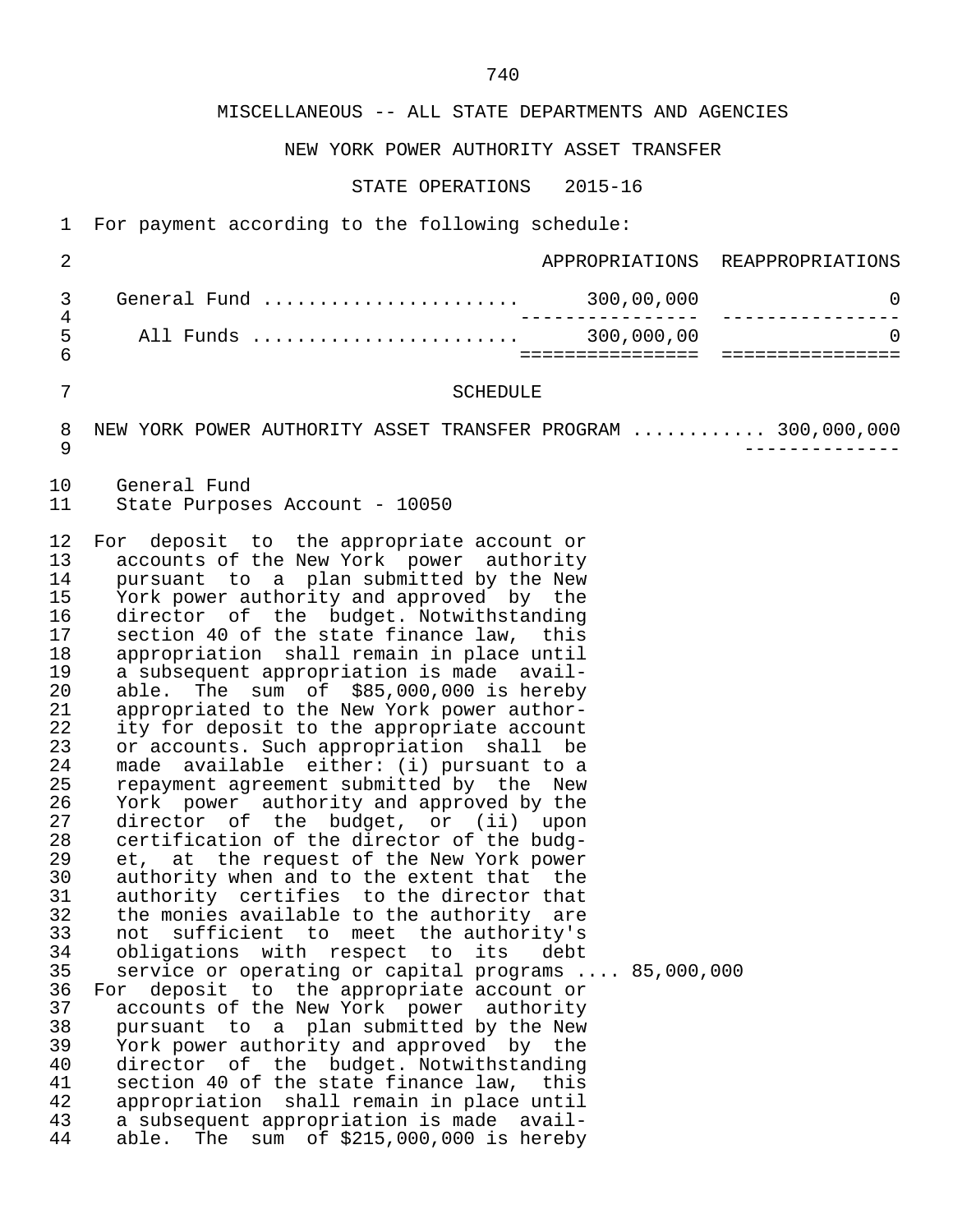### NEW YORK POWER AUTHORITY ASSET TRANSFER

#### STATE OPERATIONS 2015-16

1 appropriated to the New York power author-<br>2 ity for deposit to the appropriate account 2 ity for deposit to the appropriate account<br>3 or accounts. Such appropriation shall only 3 or accounts. Such appropriation shall only<br>4 be made available upon certification of 4 be made available upon certification of<br>5 the director of the budget, at the request 5 the director of the budget, at the request<br>6 of the New York power authority when and 6 of the New York power authority when and<br>7 to the extent that the authority certifies 7 to the extent that the authority certifies<br>8 to the director that such monies are 8 to the director that such monies are<br>9 necessary to comply with the authority's 9 necessary to comply with the authority's<br>10 expenses related to the transfer and 10 expenses related to the transfer and 11 disposal of nuclear spent fuel as required 12 by federal or state statute ................. 215,000,000<br>13 13 --------------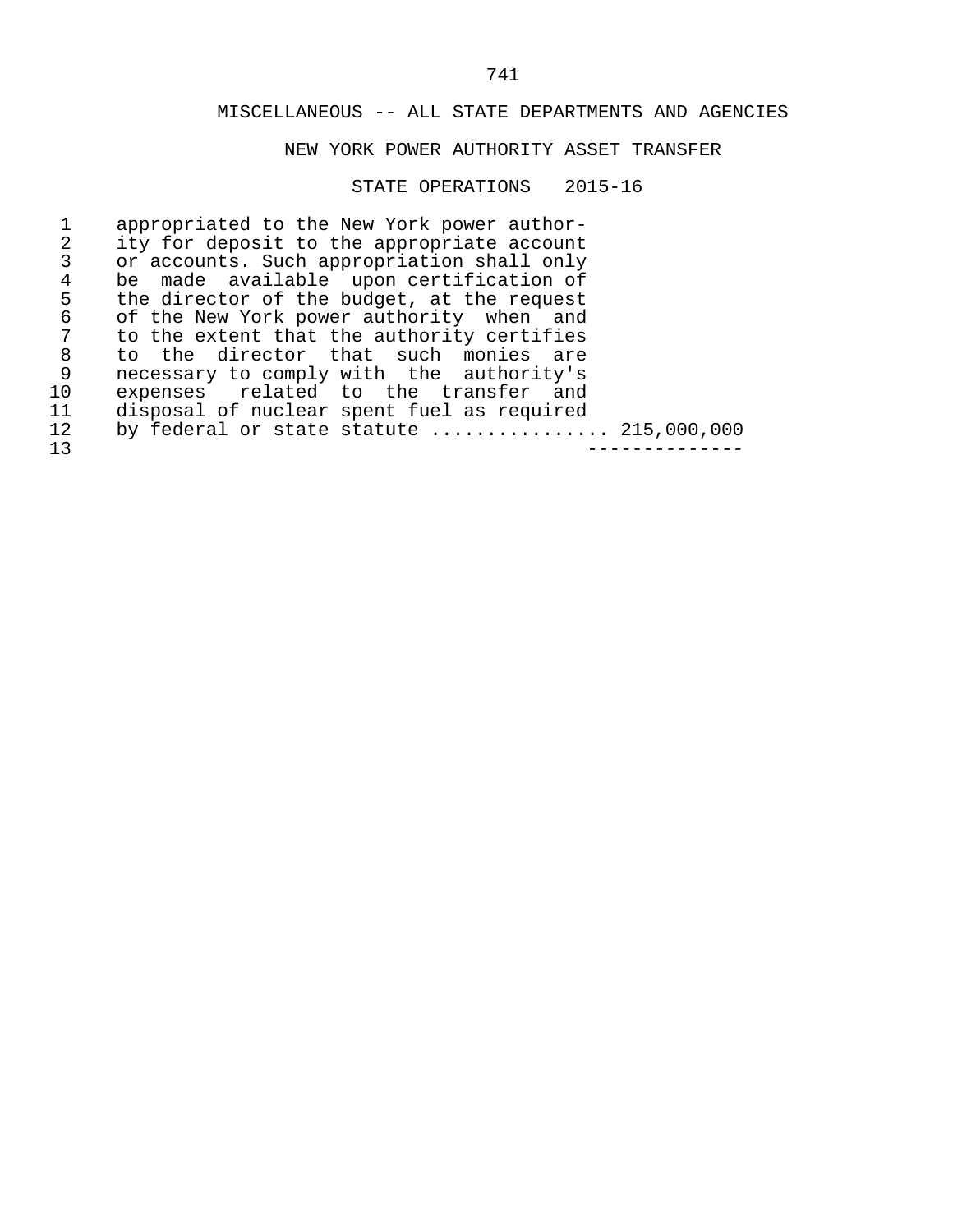NEW YORK WORKS TASK FORCE

STATE OPERATIONS 2015-16

1 For payment according to the following schedule:

| 2                                                        |                                                                                                                                                                                                                                                                                                                                                                                                                                     |                   | APPROPRIATIONS REAPPROPRIATIONS                  |
|----------------------------------------------------------|-------------------------------------------------------------------------------------------------------------------------------------------------------------------------------------------------------------------------------------------------------------------------------------------------------------------------------------------------------------------------------------------------------------------------------------|-------------------|--------------------------------------------------|
| 3                                                        |                                                                                                                                                                                                                                                                                                                                                                                                                                     |                   | 0<br>----------------                            |
| $\overline{4}$<br>5<br>6                                 |                                                                                                                                                                                                                                                                                                                                                                                                                                     | _________________ | $\Omega$<br>==================================== |
| $\overline{7}$                                           | <b>SCHEDULE</b>                                                                                                                                                                                                                                                                                                                                                                                                                     |                   |                                                  |
| 8<br>9                                                   |                                                                                                                                                                                                                                                                                                                                                                                                                                     |                   |                                                  |
| 10<br>11                                                 | General Fund<br>State Purposes Account - 10050                                                                                                                                                                                                                                                                                                                                                                                      |                   |                                                  |
| 12<br>13<br>14<br>15<br>16<br>17<br>18<br>19<br>20<br>21 | For services and expenses associated with<br>the New York Works Task Force, including<br>but not limited to the development of a<br>coordinated capital infrastructure plan<br>among state agencies and authorities.<br>Notwithstanding any other inconsistent<br>provision of law, all or a portion of the<br>funds appropriated hereby may be suballo-<br>cated or transferred to any department,<br>agency, or public authority. |                   |                                                  |
| 22                                                       | PERSONAL SERVICE                                                                                                                                                                                                                                                                                                                                                                                                                    |                   |                                                  |
| 23<br>24<br>25<br>26<br>27<br>28                         | Personal service-regular  387,000<br>Holiday/overtime compensation  30,000<br>Amount available for personal service  425,000                                                                                                                                                                                                                                                                                                        | ______________    |                                                  |
| 29                                                       | NONPERSONAL SERVICE                                                                                                                                                                                                                                                                                                                                                                                                                 |                   |                                                  |
| 30<br>31<br>32<br>33<br>34                               | Supplies and materials  125,000<br>Contractual services  125,000                                                                                                                                                                                                                                                                                                                                                                    | ______________    |                                                  |
| 35<br>36                                                 | Amount available for nonpersonal service  425,000                                                                                                                                                                                                                                                                                                                                                                                   | --------------    |                                                  |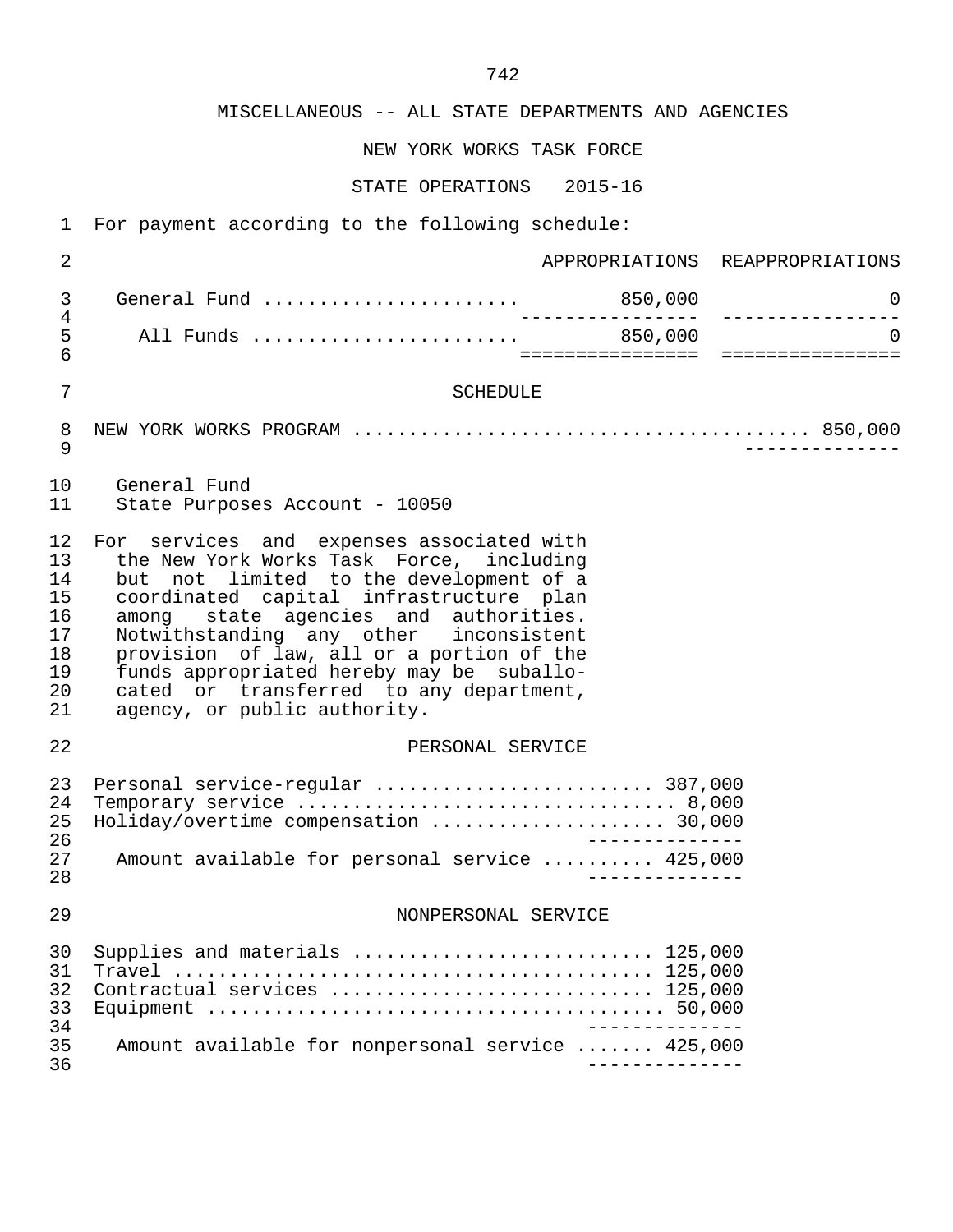### PUBLIC SECURITY AND EMERGENCY RESPONSE

#### STATE OPERATIONS 2015-16

1 For services and expenses to prevent, deter, or respond to 2 acts of terrorism, disasters, or other emergencies. This 2 acts of terrorism, disasters, or other emergencies. This<br>3 amount is appropriated from monies available in any fund 3 amount is appropriated from monies available in any fund 4 of the state, including monies received from external<br>5 sources. This appropriation is available for payments 5 sources. This appropriation is available for payments<br>6 for state operations, aid to localities, or capital 6 for state operations, aid to localities, or capital 7 purposes and may be suballocated, transferred, or allo-<br>8 cated to any state department, division, agency, or 8 cated to any state department, division, agency, or 9 authority pursuant to a certificate issued by the direc-<br>10 tor of the budget. Notwithstanding any provision of law 10 tor of the budget. Notwithstanding any provision of law<br>11 to the contrary, the state comptroller shall credit 11 to the contrary, the state comptroller shall credit<br>12 these appropriations with federal grants received pursu-12 these appropriations with federal grants received pursu-<br>13 ant to the federal community development block grant 13 ant to the federal community development block grant 14 program or any other federal program providing disaster 15 aid, in recognition that the state was required to make<br>16 payments for eligible projects and/or activities in 16 payments for eligible projects and/or activities in<br>17 advance of the availability of federal reimbursement ... 17 advance of the availability of federal reimbursement ..... 200,000,000<br>18 18 --------------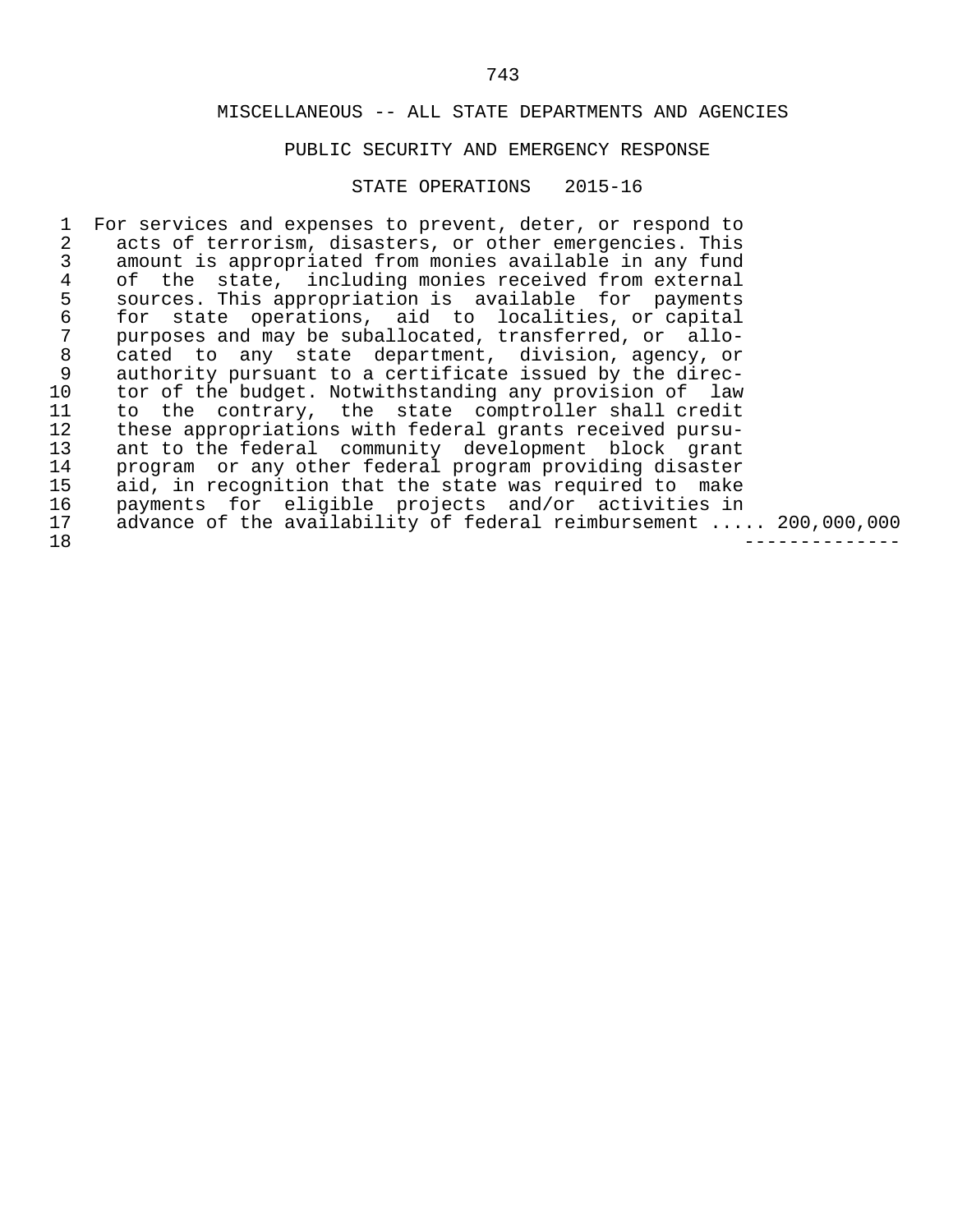### PUBLIC SECURITY AND EMERGENCY RESPONSE

STATE OPERATIONS - REAPPROPRIATIONS 2015-16

#### 1 All Funds

2 By chapter 50, section 1, of the laws of 2014:<br>3 For services and expenses to prevent, de

3 For services and expenses to prevent, deter, or respond to acts of<br>4 terrorism, disasters, or other emergencies. This amount is appropri-4 terrorism, disasters, or other emergencies. This amount is appropri-<br>5 ated from monies available in any fund of the state, including 5 ated from monies available in any fund of the state, including<br>6 monies received from external sources. This appropriation is availend accured monies in the contract of the contract of the monies received from external sources. This appropriation is avail-<br>The same of the contract of the contractions and to localities, or capi-7 able for payments for state operations, aid to localities, or capi-<br>8 tal purposes and may be suballocated, transferred, or allocated to 8 tal purposes and may be suballocated, transferred, or allocated to 9 any state department, division, agency, or authority pursuant to a 10 certificate issued by the director of the budget. Notwithstanding 11 any provision of law to the contrary, the state comptroller shall<br>12 credit these appropriations with federal grants received pursuant to 12 credit these appropriations with federal grants received pursuant to<br>13 the federal community development block grant program or any other 13 the federal community-development-block-grant-program or any other<br>14 federal program providing disaster aid, in recognition that the 14 federal program providing disaster aid, in recognition that the 15 state was required to make payments for eligible projects and/or 16 activities in advance of the availability of federal reimbursement<br>17 (re. \$200.000.000) 17 ... 200,000,000 ................................. (re. \$200,000,000)

18 By chapter 50, section 1, of the laws of 2013:<br>19 For services and expenses to prevent, de

19 For services and expenses to prevent, deter, or respond to acts of<br>20 terrorism, disasters, or other emergencies. This amount is appropri-20 terrorism, disasters, or other emergencies. This amount is appropri-<br>21 ated from monies available in any fund of the state, including 21 ated from monies available in any fund of the state, including 22 monies received from external sources. This appropriation is avail-<br>23 able for payments for state operations, aid to localities, or capi-23 able for payments for state operations, aid to localities, or capi-<br>24 tal purposes and may be suballocated, transferred, or allocated to 24 tal purposes and may be suballocated, transferred, or allocated to<br>25 any state department, division, agency, or authority pursuant to a 25 any state department, division, agency, or authority pursuant to a<br>26 certificate issued by the director of the budget. Notwithstanding 26 certificate issued by the director of the budget. Notwithstanding<br>27 any provision of law to the contrary, the state comptroller shall 27 any provision of law to the contrary, the state comptroller shall<br>28 credit these appropriations with federal grants received pursuant to 28 credit these appropriations with federal grants received pursuant to<br>29 the federal community development block grant program or any other 29 the federal community development block grant program or any other 30 federal program providing disaster aid, in recognition that the 31 state was required to make payments for eligible projects and/or 32 activities in advance of the availability of federal reimbursement 33 ... 200,000,000 ................................. (re. \$200,000,000) 34 For services and expenses to recover from the impact of storm Sandy<br>35 and to mitigate the impact of future natural or man-made disasters. 35 and to mitigate the impact of future natural or man-made disasters.<br>36 This amount is appropriated from monies available in any special 36 This amount is appropriated from monies available in any special 37 revenue federal fund of the state, and may be used to implement 38 storm Sandy recovery or disaster mitigation and preparedness<br>39 programs authorized by the state or federal government, including programs authorized by the state or federal government, including 40 making payments to local governments, public authorities, not-for- 41 profit corporations, businesses, and individuals. This appropriation<br>42 may be suballocated or transferred to any state department, divi-42 may be suballocated or transferred to any state department, divi-<br>43 sion, agency, or authority pursuant to a certificate issued by the 43 sion, agency, or authority pursuant to a certificate issued by the<br>44 director of the budget five business days after the close of each 44 director of the budget five business days after the close of each<br>45 month, the division of the budget shall report to the chair of the 45 month, the division of the budget shall report to the chair of the<br>46 Senate finance committee and the chair of the assembly ways and 46 senate finance committee and the chair of the assembly ways and<br>47 means committee total-disbursements-from-this-appropriation. Upon 47 means committee total-disbursements-from-this-appropriation. Upon<br>48 the allocation, suballocation, or transfer of this-appropriation to the allocation, suballocation, or transfer of this appropriation to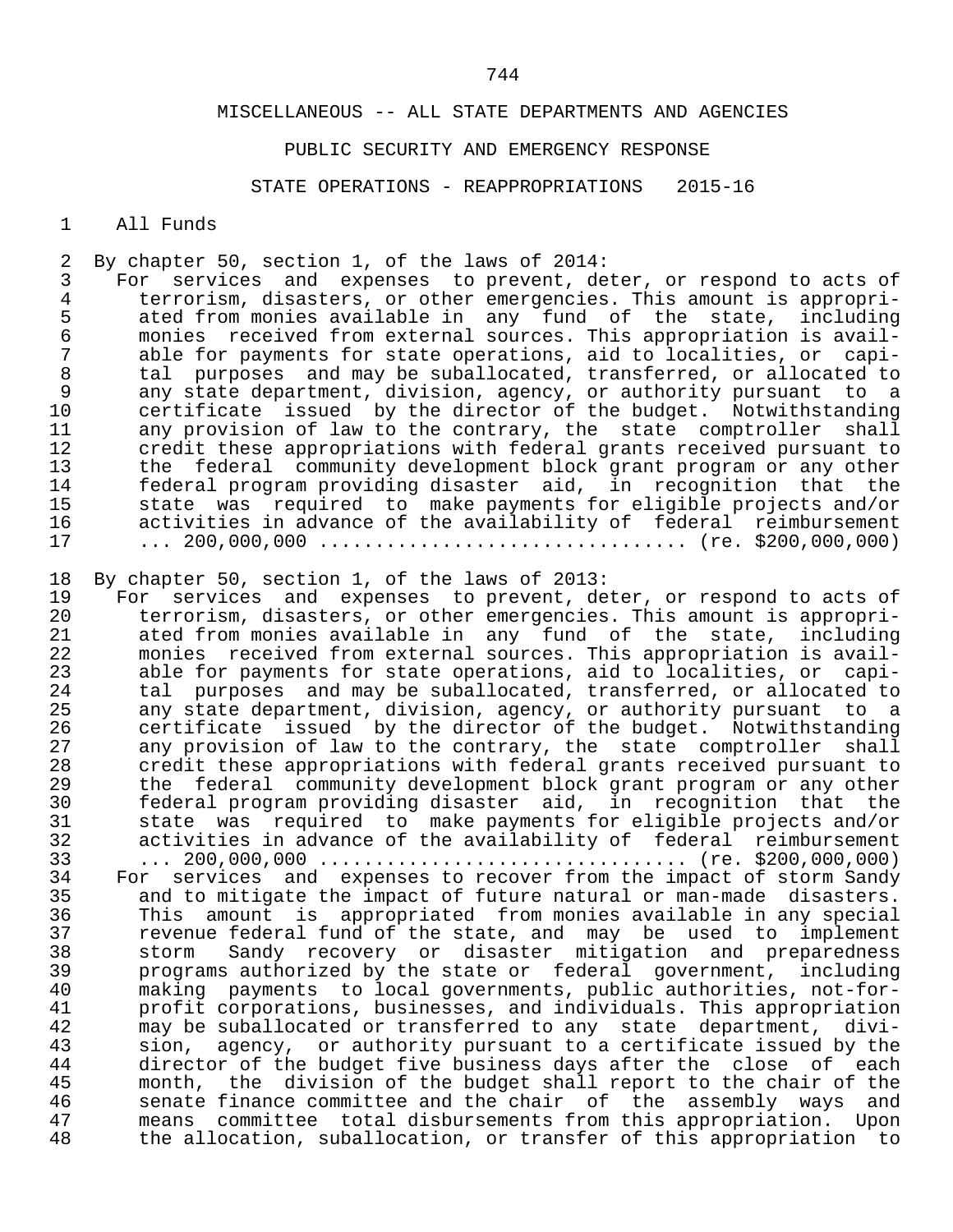#### PUBLIC SECURITY AND EMERGENCY RESPONSE

#### STATE OPERATIONS - REAPPROPRIATIONS 2015-16

1 any program, state department, division, agency, or authority, the<br>2 division of the budget or the receiving entity shall, within ten 2 division of the budget or the receiving entity shall, within ten<br>3 business days, provide the chair of the senate finance committee and 3 business days, provide the chair of the senate finance committee and<br>4 the chair of the assembly ways and means committee with a 4 the chair of the assembly ways and means committee with a<br>5 description of the program or purpose to be funded, and the quide-5 description of the program or purpose to be funded, and the guide-<br>6 lines for accessing or distributing the funding ................... 6 lines for accessing or distributing the funding .................... 7 8,000,000,000 ................................. (re. \$8,000,000,000)

8 By chapter 50, section 1, of the laws of 2012, as amended by chapter 50,<br>9 section 1, of the laws of 2013: 9 section 1, of the laws of 2013:<br>10 For services and expenses to

10 For services and expenses to prevent, deter, or respond to acts of<br>11 terrorism, disasters, or other emergencies. This amount is appropri-11 terrorism, disasters, or other emergencies. This amount is appropri-<br>12 ated from monies available in any fund of the state, including 12 ated from monies available in any fund of the state, including 11 and the moniest from external sources. This appropriation is avail-<br>14 able for payments for state operations, aid to localities, or capi-14 able for payments for state operations, aid to localities, or capi-<br>15 tal purposes and may be suballocated, transferred, or allocated to 15 tal purposes and may be suballocated, transferred, or allocated to<br>16 any state department, division, agency, or authority pursuant to a 16 any state department, division, agency, or authority pursuant to a<br>17 dertificate issued by the director of the budget. Notwithstanding 17 certificate issued by the director of the budget. Notwithstanding<br>18 any provision of law to the contrary, the state comptroller shall 18 any provision of law to the contrary, the state comptroller shall<br>19 credit these appropriations with federal grants received pursuant to 19 credit these appropriations with federal grants received pursuant to<br>20 the federal community development block grant program or any other 20 the federal community-development-block-grant-program or any other<br>21 federal program providing disaster aid, in recognition that the 21 federal program providing disaster aid, in recognition that the 22 state was required to make payments for eligible projects and/or 23 activities in advance of the availability of federal reimbursement 24 ... 200,000,000 ................................. (re. \$200,000,000)

|  |  |  |  | 25 By chapter 50, section 1, of the laws of 2011: |  |  |  |  |  |  |
|--|--|--|--|---------------------------------------------------|--|--|--|--|--|--|
|--|--|--|--|---------------------------------------------------|--|--|--|--|--|--|

| 26 | For payments related to security measures implemented to prevent,    |
|----|----------------------------------------------------------------------|
| 27 | deter, or respond to acts of domestic terrorism. This amount is      |
| 28 | appropriated from moneys available in the general, special revenue - |
| 29 | federal or other funds of the state, including moneys received from  |
| 30 | external sources, for payments for state operations or aid to local- |
| 31 | ities purposes and for transfer, suballocation, or allocation to all |
| 32 | state departments, agencies and public authorities pursuant to a     |
| 33 | certificate of approval issued by the director of the budget         |
| 34 |                                                                      |
|    |                                                                      |
| 35 | For payments related to security measures implemented to prevent,    |
| 36 | deter or respond to acts of domestic terrorism. This amount is       |
| 37 | appropriated from moneys available in special revenue - federal      |
| 38 | funds for payments for state operations or aid to localities         |
| 39 | purposes and for transfer, suballocation, or allocation to all state |
| 40 | departments, agencies and public authorities pursuant to a certif-   |
| 41 | icate of approval issued by the director of the budget.<br>Such      |
| 42 | payments shall be disbursed in compliance with all applicable feder- |
| 43 | al statutes and regulations $50,000,000$ (re. \$43,600,000)          |
| 44 | For payments related to security measures implemented in response to |
| 45 | heightened security threat alerts or domestic terrorism incidents.   |
| 46 | This amount is appropriated from moneys available in the general,    |
| 47 | special revenue - federal or other funds of the state, including     |
|    |                                                                      |
| 48 | moneys received from external sources, for payments for state oper-  |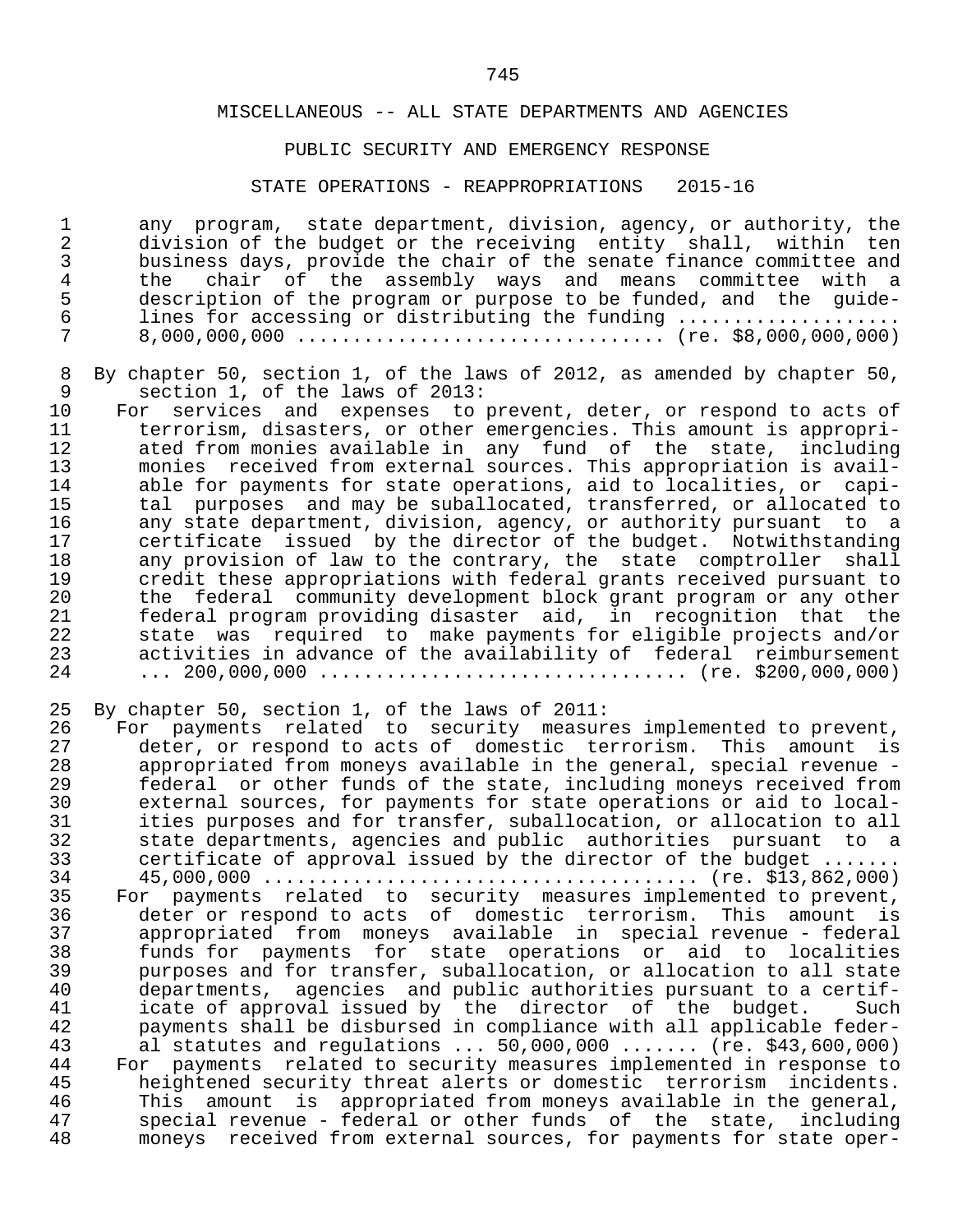#### PUBLIC SECURITY AND EMERGENCY RESPONSE

#### STATE OPERATIONS - REAPPROPRIATIONS 2015-16

1 ations or aid to localities purposes and for transfer, suballo-<br>2 cation, or allocation to all state departments, agencies and public 2 cation, or allocation to all state departments, agencies and public 3 authorities pursuant to a certificate of approval issued by the director of the budget ... 65,000,000 ............ (re. \$65,000,000)

5 By chapter 50, section 1, of the laws of 2010:<br>6 For payments related to security measure

6 For payments related to security measures implemented to prevent,<br>7 deter or respond to acts of domestic terrorism. This amount is 7 deter or respond to acts of domestic terrorism. This amount is<br>8 appropriated from moneys available in the general, special revenue -8 appropriated from moneys available in the general, special revenue -<br>9 federal or other funds of the state, including moneys received from 9 federal or other funds of the state, including moneys received from<br>10 external sources, for payments for such purposes and for transfer, 10 external sources, for payments for such purposes and for transfer,<br>11 suballocation, or allocation to all state departments, agencies and 11 suballocation, or allocation to all state departments, agencies and<br>12 bublic authorities, pursuant to a certificate of approval issued by 12 public authorities, pursuant to a certificate of approval issued by<br>13 the director of the budget ... 50,000,000 ......... (re. \$9,602,000) 13 the director of the budget ... 50,000,000 ......... (re. \$9,602,000) 14 For payments related to security measures implemented in response to 15 heightened security threat alerts or domestic terrorism incidents.<br>16 This amount is appropriated from moneys available in the general, 16 This amount is appropriated from moneys available in the general,<br>17 Special revenue - federal or other funds of the state, including 17 special revenue - federal or other funds of the state, including<br>18 monevs received from external sources, for payments for such 18 moneys received from external sources, for payments for such<br>19 mourposes and for transfer, suballocation, or allocation to all state 19 purposes and for transfer, suballocation, or allocation to all state<br>20 departments, agencies and public authorities pursuant to a certif-20 departments, agencies and public authorities pursuant to a certif-<br>21 icate of approval issued by the director of the budget 21 icate of approval issued by the director of the budget ............. 22 65,000,000 ....................................... (re. \$65,000,000)

23 Special Revenue Funds - Other

- 24 Miscellaneous Special Revenue Fund<br>25 Airport Security Account
- Airport Security Account
- 26 By chapter 50, section 1, of the laws of 2011:<br>27 For payments related to airport, bridge,

27 For payments related to airport, bridge, transit and transportation<br>28 Security measures implemented at the request of the port authority 28 security measures implemented at the request of the port authority<br>29 of New York and New Jersey, the metropolitan transportation authori-29 of New York and New Jersey, the metropolitan transportation authori-<br>30 ty or other public authorities to prevent, deter or respond to acts 30 ty or other public authorities to prevent, deter or respond to acts<br>31 of domestic terrorism. This amount is appropriated from moneys 31 of domestic terrorism. This amount is appropriated from moneys<br>32 available in the miscellaneous special revenue fund, airport securi-32 available in the miscellaneous special revenue fund, airport securi-<br>33 ty account, for payments for such purposes and for transfer, subal-33 ty account, for payments for such purposes and for transfer, subal-<br>34 10 location, or allocation to all state departments, agencies and 34 location, or allocation to all state departments, agencies and 35 public authorities pursuant to a certificate of approval issued by<br>36 the director of the budget ... 9,000,000 .......... (re. \$9,000,000) the director of the budget ... 9,000,000 .......... (re. \$9,000,000)

#### 37 By chapter 50, section 1, of the laws of 2010:

 38 For payments related to airport, bridge, transit and transportation 39 security measures implemented at the request of the port authority<br>40 of New York and New Jersey, the metropolitan transportation authori-40 of New York and New Jersey, the metropolitan transportation authori-<br>41 ty or other public authorities to prevent, deter or respond to acts 41 ty or other public authorities to prevent, deter or respond to acts<br>42 of domestic terrorism. This amount is appropriated from moneys 42 of domestic terrorism. This amount is appropriated from moneys<br>43 available in the miscellaneous special revenue fund-339, airport 43 available in the miscellaneous special revenue fund-339, airport<br>44 security account, for payments for such purposes and for transfer, 44 security account, for payments for such purposes and for transfer,<br>45 suballocation, or allocation to all state departments, agencies and suballocation, or allocation to all state departments, agencies and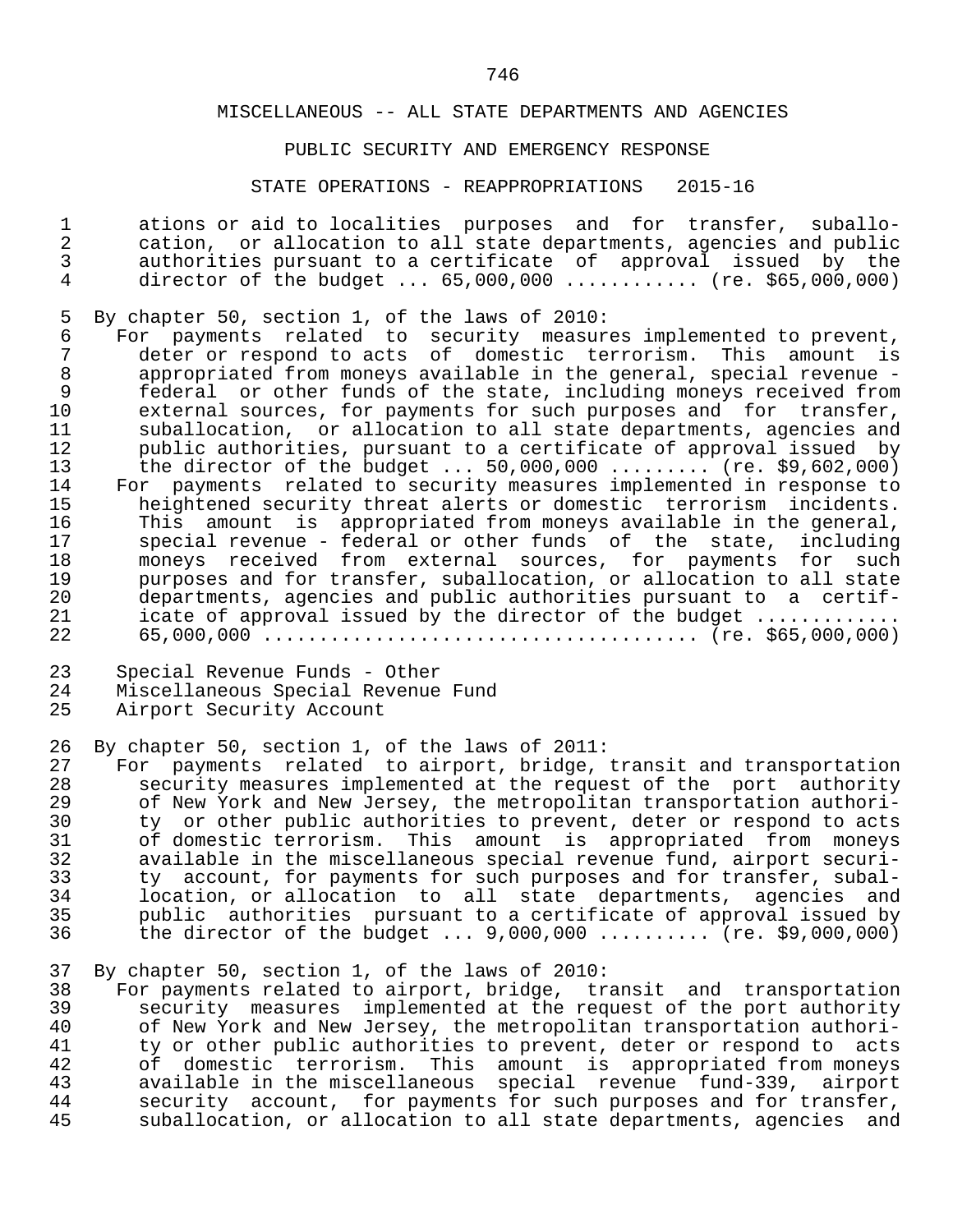# PUBLIC SECURITY AND EMERGENCY RESPONSE

### STATE OPERATIONS - REAPPROPRIATIONS 2015-16

 1 public authorities pursuant to a certificate of approval issued by 2 the director of the budget ... 3,000,000 .......... (re. \$3,000,000)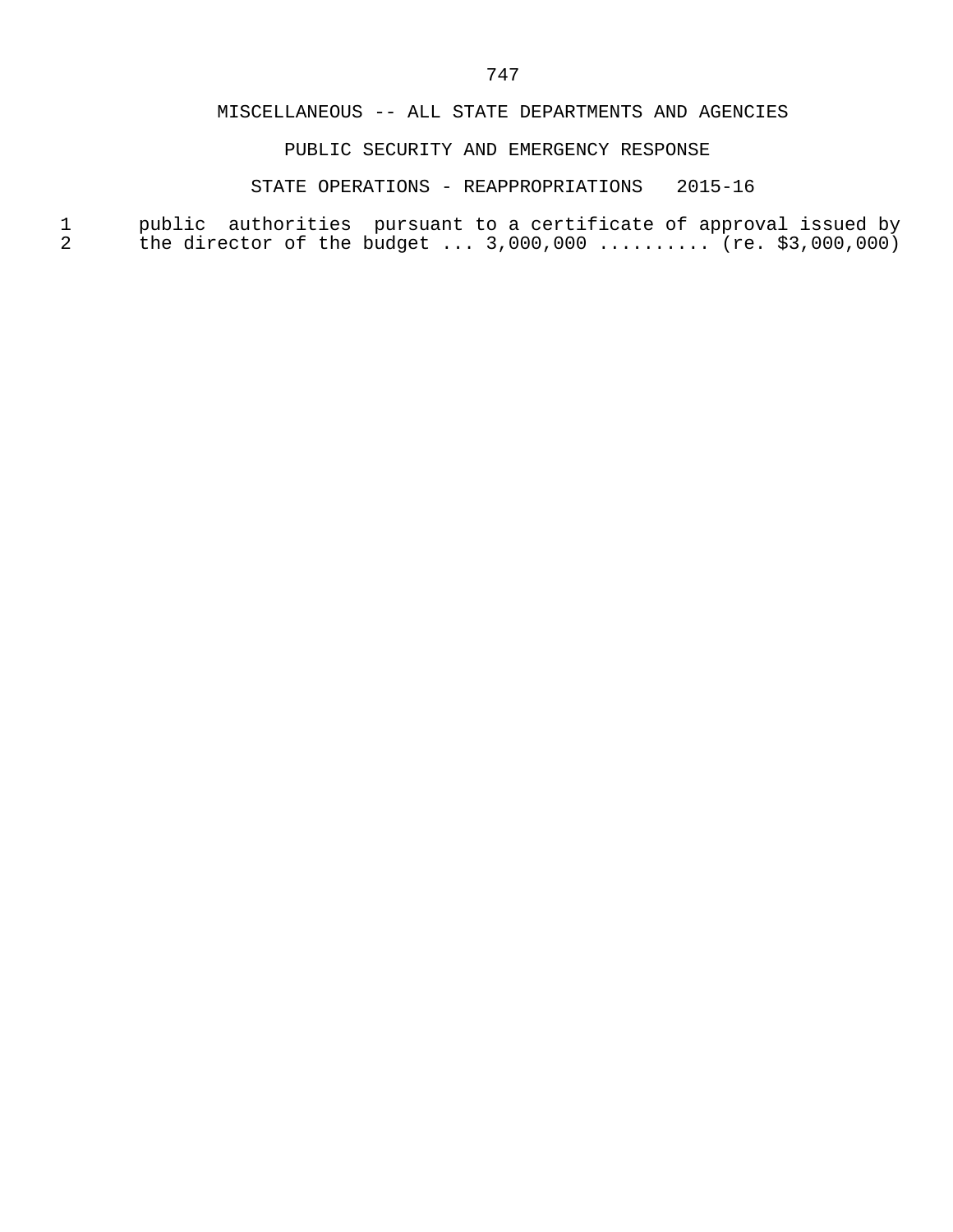### RACING REFORM PROGRAM

### STATE OPERATIONS - REAPPROPRIATIONS 2015-16

| $\mathbf 1$                                        |                                                                                                                                                                                                                                                                                                                                                                                                                                                                                                                                                                                                                          |          | APPROPRIATIONS REAPPROPRIATIONS |
|----------------------------------------------------|--------------------------------------------------------------------------------------------------------------------------------------------------------------------------------------------------------------------------------------------------------------------------------------------------------------------------------------------------------------------------------------------------------------------------------------------------------------------------------------------------------------------------------------------------------------------------------------------------------------------------|----------|---------------------------------|
| 2                                                  | General Fund                                                                                                                                                                                                                                                                                                                                                                                                                                                                                                                                                                                                             |          | 2,000,000                       |
| 3<br>4<br>5                                        | All Funds                                                                                                                                                                                                                                                                                                                                                                                                                                                                                                                                                                                                                | $\Omega$ | 2,000,000<br>================   |
| 6                                                  | RACING REFORM PROGRAM                                                                                                                                                                                                                                                                                                                                                                                                                                                                                                                                                                                                    |          |                                 |
| 7<br>8                                             | General Fund<br>State Purposes Account - 10050                                                                                                                                                                                                                                                                                                                                                                                                                                                                                                                                                                           |          |                                 |
| 9<br>10<br>11<br>12<br>13<br>14                    | By chapter 55, section 1, of the laws of 2008:<br>For services and expenses associated with the enactment of chapter 354<br>of the laws of 2005 and chapter 18 of the laws of 2008 including but<br>not limited to costs and expenses incurred by the non-profit racing<br>association oversight board and the franchise oversight board.<br>Contractual services $1,000,000$ (re. \$1,000,000)                                                                                                                                                                                                                          |          |                                 |
| 15<br>16<br>17<br>18<br>19<br>20<br>21<br>22<br>23 | By chapter 55, section 1, of the laws of 2007, as amended by chapter 55,<br>section 1, of the laws of 2008:<br>For services and expenses associated with the enactment of chapter 354<br>of the laws of 2005 and chapter 18 of the laws of 2008 including but<br>not limited to costs and expenses incurred by the non-profit racing<br>association oversight board or services and expenses associated with<br>the operation and administration of an ad-hoc committee as author-<br>ized within section 208 of the racing, pari-mutuel wagering and<br>breeding law or services and expenses incurred by the franchise |          |                                 |

 24 oversight board. 25 Contractual services ... 1,000,000 .................. (re. \$1,000,000)

23 breeding law or services and expenses incurred by the franchise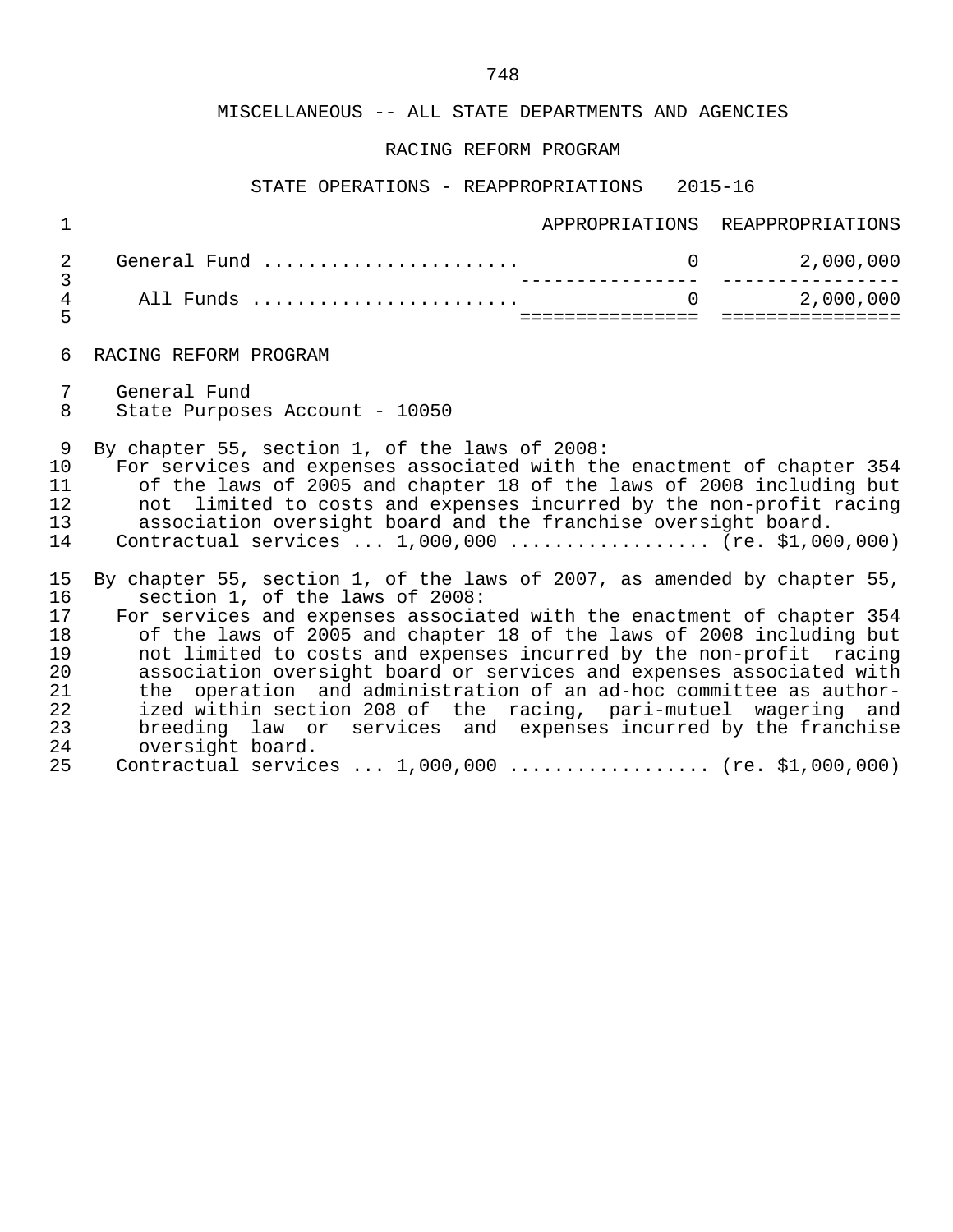# RESERVE FOR FEDERAL AUDIT DISALLOWANCES

STATE OPERATIONS 2015-16

1 General Fund<br>2 State Purpose

State Purposes Account - 10050

3 For transfer by the director of the budget to the local<br>4 assistance account of the general fund or to the state 4 assistance account of the general fund or to the state<br>5 purposes account of the general fund to supplement 5 purposes account of the general fund to supplement 6 appropriations for services and expenses of any state 7 department or agency to provide such agency with spend-<br>8 ing authority necessary to replace anticipated revenue 8 ing authority necessary to replace anticipated revenue<br>9 denied such agency and department as a result of federal 9 denied such agency and department as a result of federal<br>10 audit disallowances which reduce available grant awards 10 audit disallowances which reduce available grant awards .. 500,000,000 11 ==============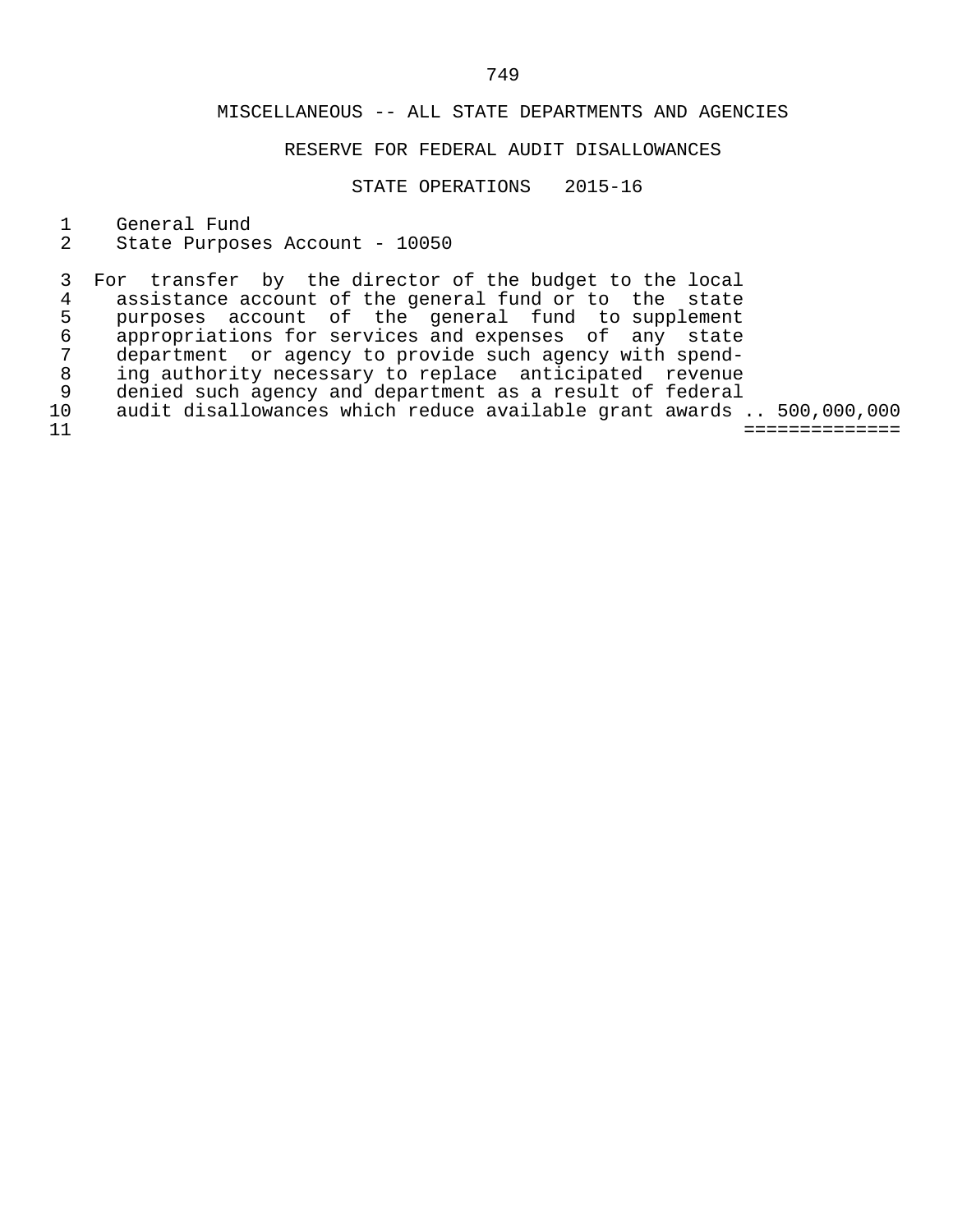SPECIAL EMERGENCY APPROPRIATION 2015-16

|              | 1 The sum of \$250,000,000 is hereby appropriated solely for |  |
|--------------|--------------------------------------------------------------|--|
|              | transfer by the governor to the general, special reven-      |  |
|              | ue, capital projects, proprietary or fiduciary funds to      |  |
| 4            | meet unanticipated emergencies pursuant to section 53 of     |  |
| $\mathbf{h}$ |                                                              |  |
|              |                                                              |  |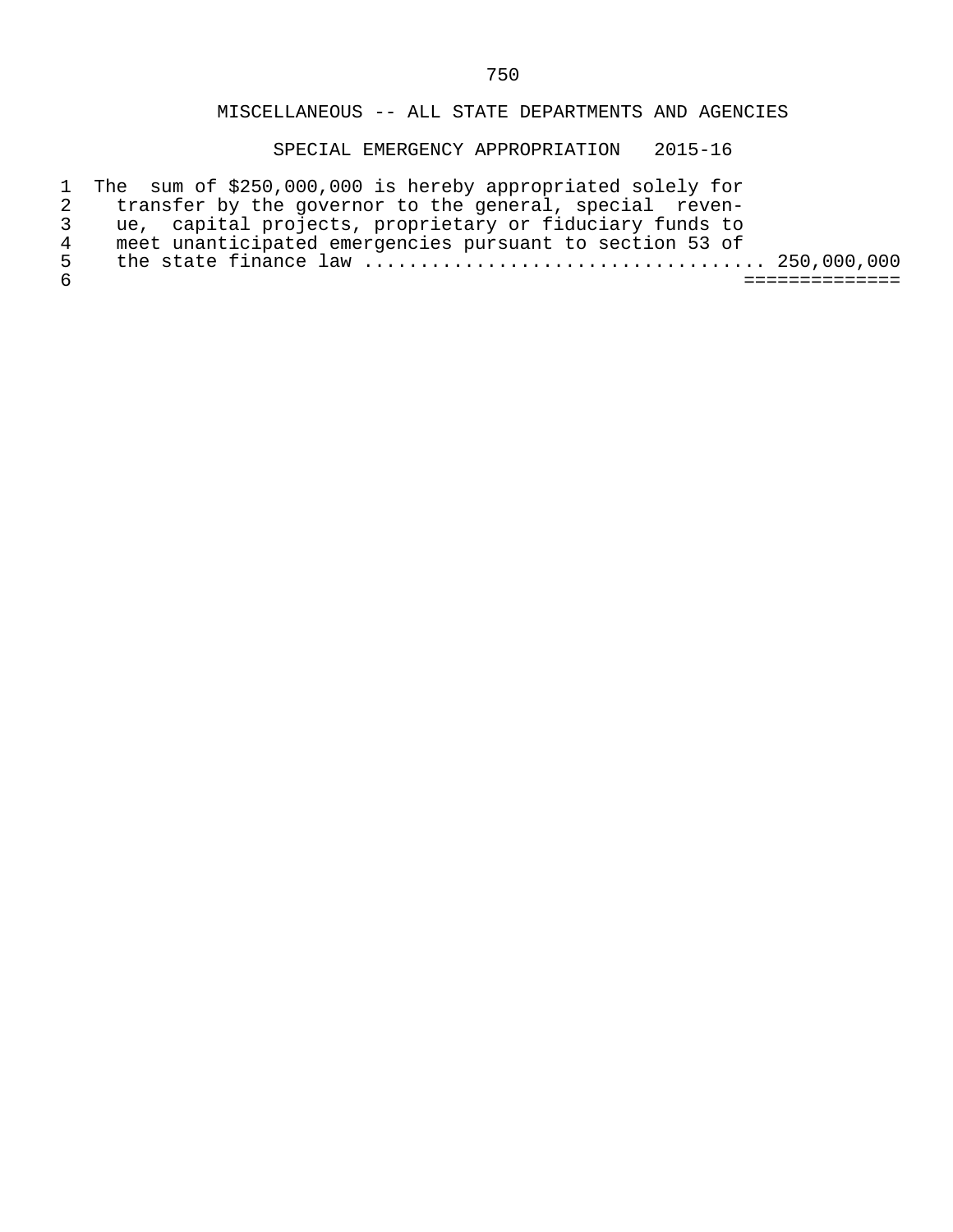# SPECIAL FEDERAL EMERGENCY APPROPRIATION 2015-16

1 The sum of \$1,000,000,000 is hereby appropriated solely<br>2 for transfer by the governor to funds established to 2 for transfer by the governor to funds established to<br>3 account for revenues from the federal government in 3 account for revenues from the federal government in<br>4 order to meet unanticipated or emergency expenditures 4 order to meet unanticipated or emergency expenditures<br>5 pursuant to section 53 of the state finance law. In 5 pursuant to section 53 of the state finance law. In 6 addition, to the extent necessary to spend monies avail- 7 able to recover from Storm Sandy, funds appropriated<br>8 herein may be suballocated, subject to the approval of 8 herein may be suballocated, subject to the approval of<br>9 the director of the budget, to any state department, 9 the director of the budget, to any state department,<br>10 agency or public authority. Funds appropriated herein 10 agency or public authority. Funds appropriated herein<br>11 shall be subject to all applicable reporting and 11 shall be subject to all applicable reporting and<br>12 accountability requirements contained in the act ...... 12 accountability requirements contained in the act ....... 1,000,000,000 13 ==============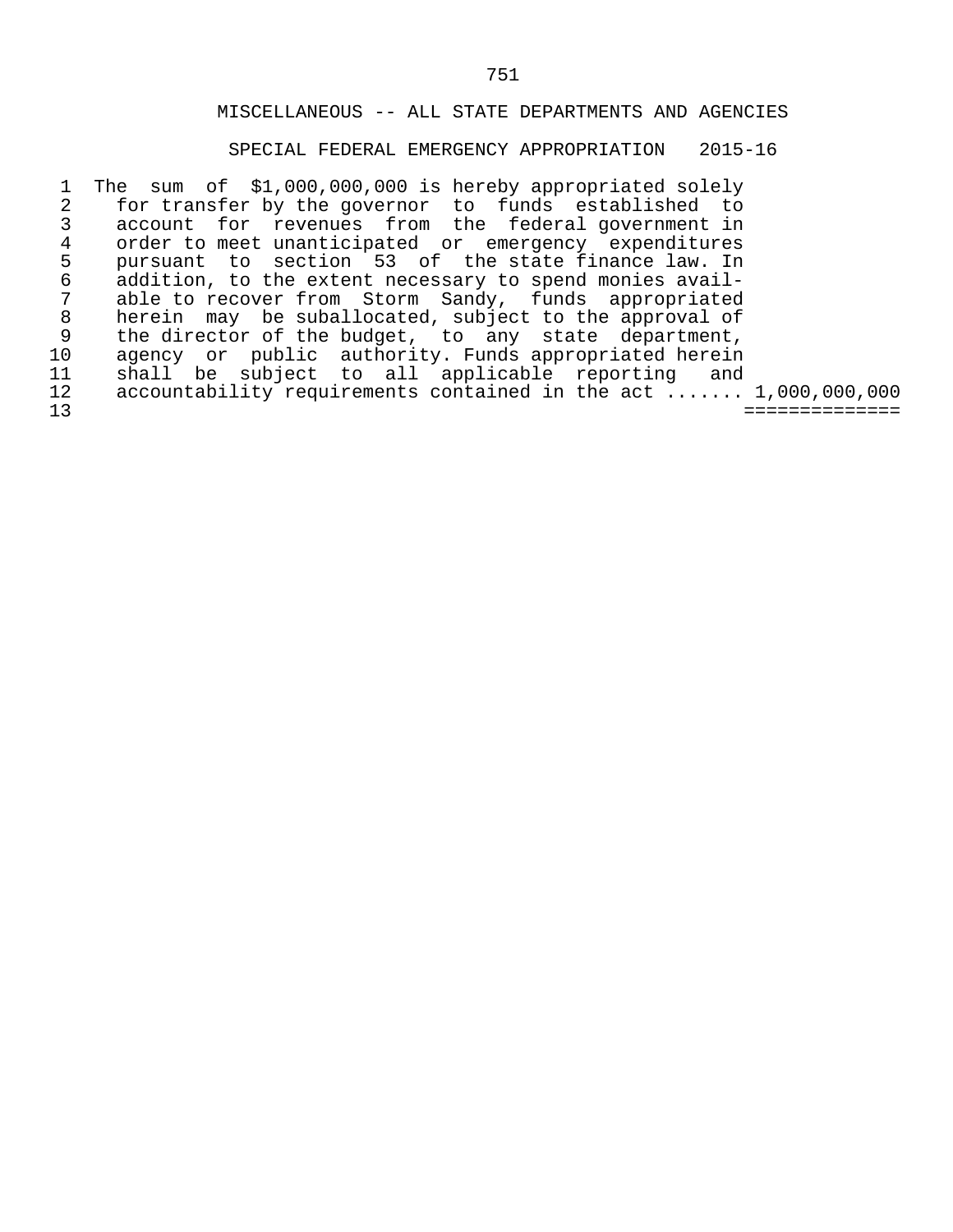### WORKERS' COMPENSATION RESERVE

STATE OPERATIONS 2015-16

1 General Fund<br>2 State Purpose

State Purposes Account - 10050

|   | 3 For payments to the state insurance fund for the purpose |  |
|---|------------------------------------------------------------|--|
|   | 4 of making workers' compensation payments to state        |  |
| 5 | employee claimants as required to fulfill terms of the     |  |
| 6 | agreement between the New York state department of civil   |  |
| 7 | service and the state insurance fund  12,450,000           |  |
|   |                                                            |  |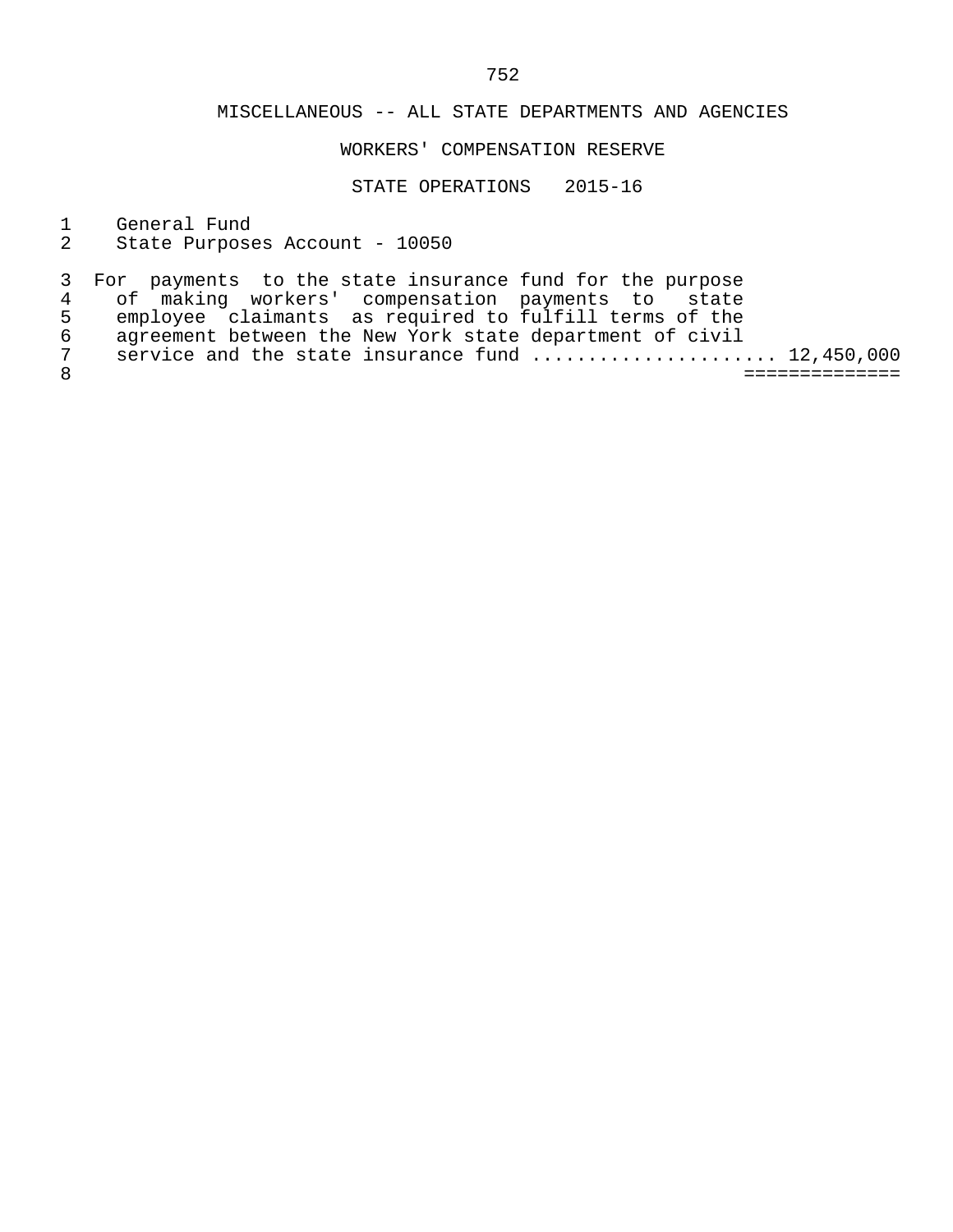en de la provincia de la provincia de la provincia de la provincia de la provincia de la provincia de la provi

| AGRICULTURE AND MARKETS, DEPARTMENT OF  10               |
|----------------------------------------------------------|
|                                                          |
|                                                          |
|                                                          |
|                                                          |
|                                                          |
|                                                          |
|                                                          |
| CORRECTIONS AND COMMUNITY SUPERVISION, DEPARTMENT OF  73 |
| CRIMINAL JUSTICE SERVICES, DIVISION OF  87               |
| DEVELOPMENTAL DISABILITIES PLANNING COUNCIL  100         |
| ECONOMIC DEVELOPMENT, DEPARTMENT OF  102                 |
|                                                          |
|                                                          |
|                                                          |
| ENVIRONMENTAL CONSERVATION, DEPARTMENT OF<br>160         |
|                                                          |
| LIEUTENANT GOVERNOR, OFFICE OF THE  218                  |
| FAMILY ASSISTANCE, DEPARTMENT OF                         |
| CHILDREN AND FAMILY SERVICES, OFFICE OF  219             |
| TEMPORARY AND DISABILITY ASSISTANCE, OFFICE OF  276      |
| FINANCIAL CONTROL BOARD, NEW YORK STATE  297             |
| FINANCIAL SERVICES, DEPARTMENT OF  298                   |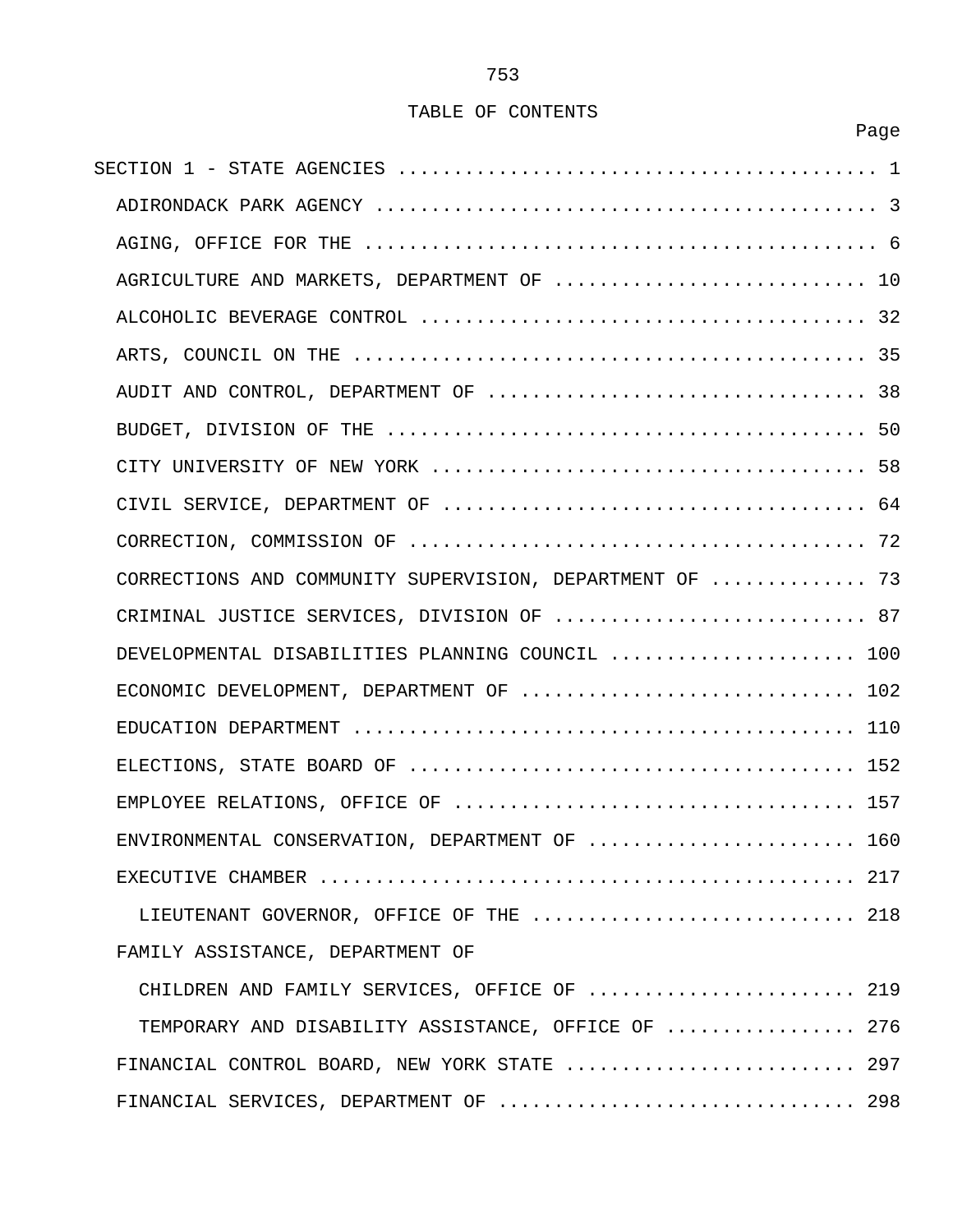|                                                            | Page |
|------------------------------------------------------------|------|
| GAMING COMMISSION, NEW YORK STATE  314                     |      |
|                                                            |      |
|                                                            |      |
| MEDICAID INSPECTOR GENERAL, OFFICE OF  425                 |      |
| HIGHER EDUCATION SERVICES CORPORATION  428                 |      |
| HOMELAND SECURITY AND EMERGENCY SERVICES, DIVISION OF  431 |      |
| HOUSING AND COMMUNITY RENEWAL, DIVISION OF  439            |      |
| MORTGAGE AGENCY, STATE OF NEW YORK  454                    |      |
|                                                            |      |
| INDIGENT LEGAL SERVICES, OFFICE OF  459                    |      |
| INFORMATION TECHNOLOGY SERVICES, OFFICE OF  461            |      |
| INSPECTOR GENERAL, OFFICE OF THE STATE  471                |      |
|                                                            |      |
|                                                            |      |
| JUDICIAL NOMINATION, COMMISSION ON  475                    |      |
|                                                            |      |
| JUSTICE CENTER FOR THE PROTECTION OF PEOPLE WITH SPECIAL   |      |
|                                                            |      |
|                                                            |      |
|                                                            |      |
| ALCOHOLISM AND SUBSTANCE ABUSE SERVICES, OFFICE OF  526    |      |
|                                                            |      |
| PEOPLE WITH DEVELOPMENTAL DISABILITIES, OFFICE FOR  552    |      |
| MILITARY AND NAVAL AFFAIRS, DIVISION OF  572               |      |
|                                                            |      |
| OLYMPIC REGIONAL DEVELOPMENT AUTHORITY  588                |      |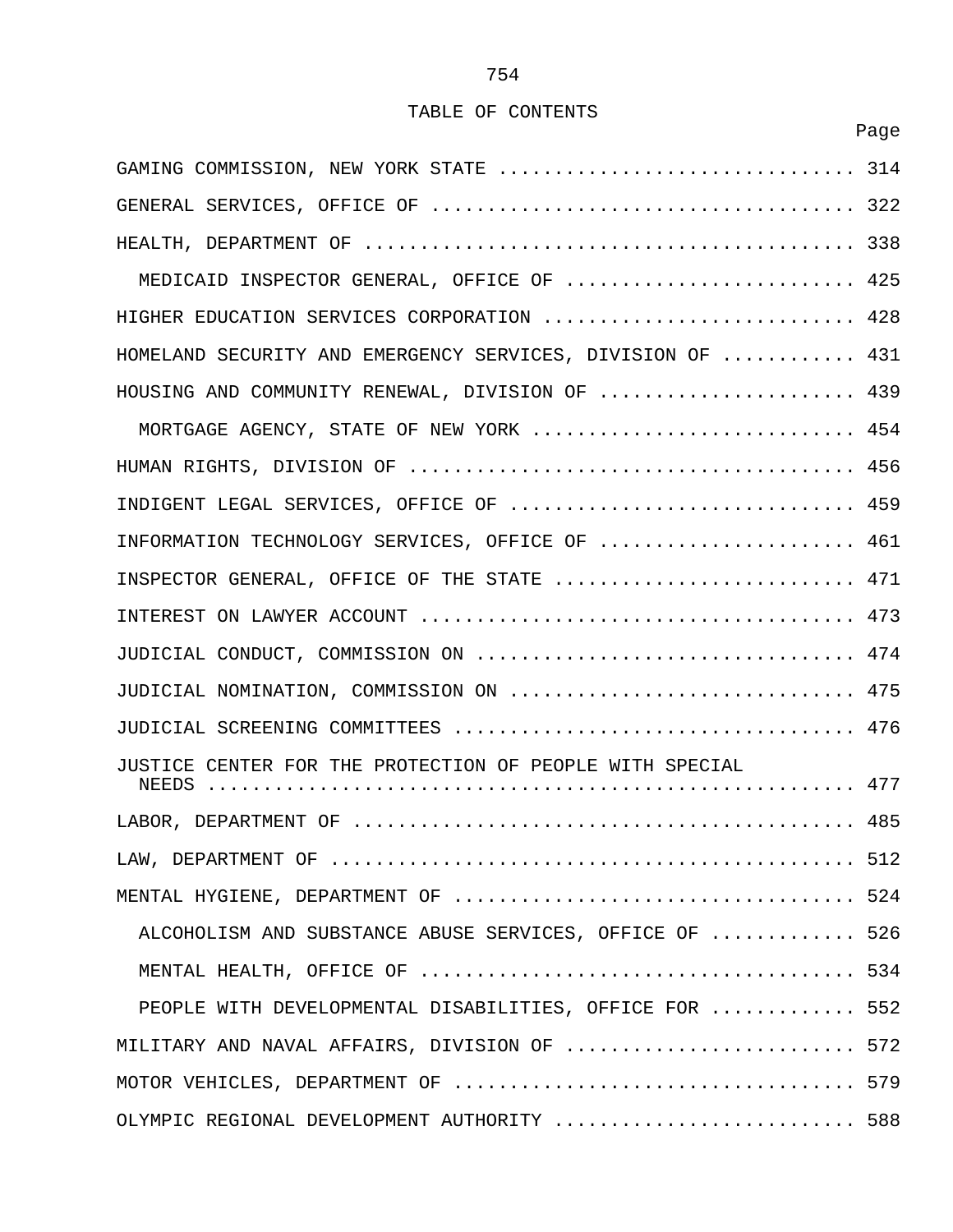en de la provincia de la provincia de la provincia de la provincia de la provincia de la provincia de la provi

| PARKS, RECREATION AND HISTORIC PRESERVATION, OFFICE OF  590    |     |
|----------------------------------------------------------------|-----|
| PREVENTION OF DOMESTIC VIOLENCE, OFFICE FOR THE  609           |     |
| PUBLIC EMPLOYMENT RELATIONS BOARD  612                         |     |
|                                                                |     |
|                                                                |     |
|                                                                |     |
|                                                                |     |
|                                                                |     |
|                                                                |     |
| TAXATION AND FINANCE, DEPARTMENT OF  664                       |     |
|                                                                |     |
|                                                                |     |
|                                                                |     |
|                                                                |     |
|                                                                |     |
| WELFARE INSPECTOR GENERAL, OFFICE OF  704                      |     |
|                                                                |     |
| MISCELLANEOUS -- ALL STATE DEPARTMENTS AND AGENCIES:           |     |
| ABANDONED PROPERTY CONTINGENCY RESERVE                         | 707 |
|                                                                |     |
|                                                                |     |
|                                                                |     |
| GREENWAY HERITAGE CONSERVANCY FOR THE HUDSON RIVER VALLEY  717 |     |
| HEALTH INSURANCE CONTINGENCY RESERVE  718                      |     |
| HEALTH INSURANCE RESERVE RECEIPTS FUND  719                    |     |
|                                                                |     |
| HUDSON RIVER VALLEY GREENWAY COMMUNITIES COUNCIL  721          |     |